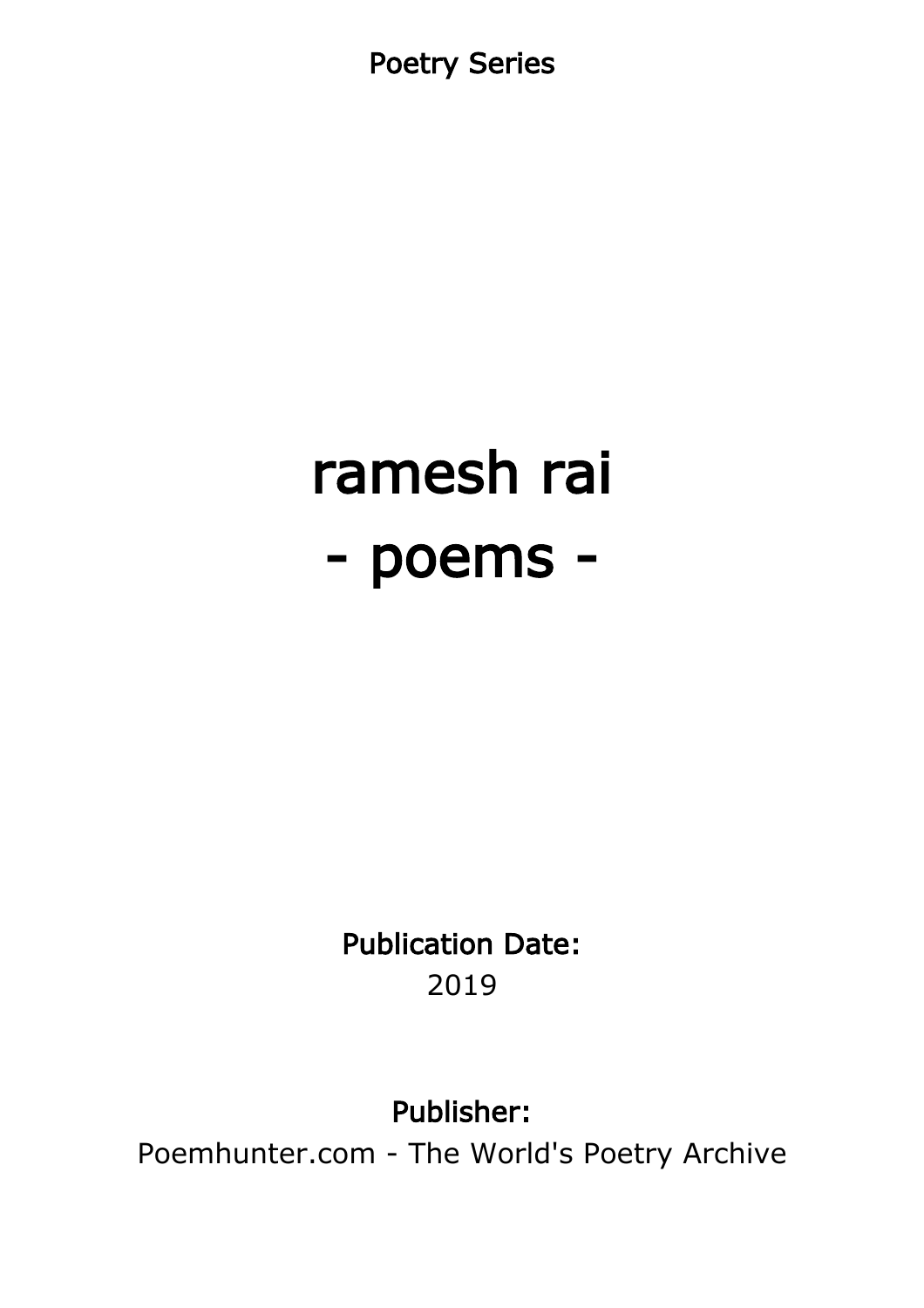# ramesh rai(13.12.1955)

Poetry is my passion. Composing since teen age say 1970 and onward. Most of them are destroyed because during those days there was no such platform for publication. Some of them are still with me and also posted in this site. Since 2002 to 2011 I was totally off. In 2011 I posted some of my poems in PH. Now poetry has become the part of my life. It is my personal experience, ' a poet is born can not be made, is the inspiration of only God'. I had the promise I will meet you so i m here. I am grateful to all the poets of this site and my readers who have made me so. Thank you so much to my PH family and all present I am working in Indian Railways. My home address is 16/2 - Kailash Chandra Banerjee Lane, Howrah - 711 101 (INDIA) . With regards to all.

MY FIRST POETRY BOOK ' THE HYMN OF MERCY' SHALL BE RELEASED SHORTLY. Regards once again.

@ COPY RIGHT OF ALL POEMS IN THIS PAGE RESERVED BY RAMESH RAI, HOWRAH (INDIA)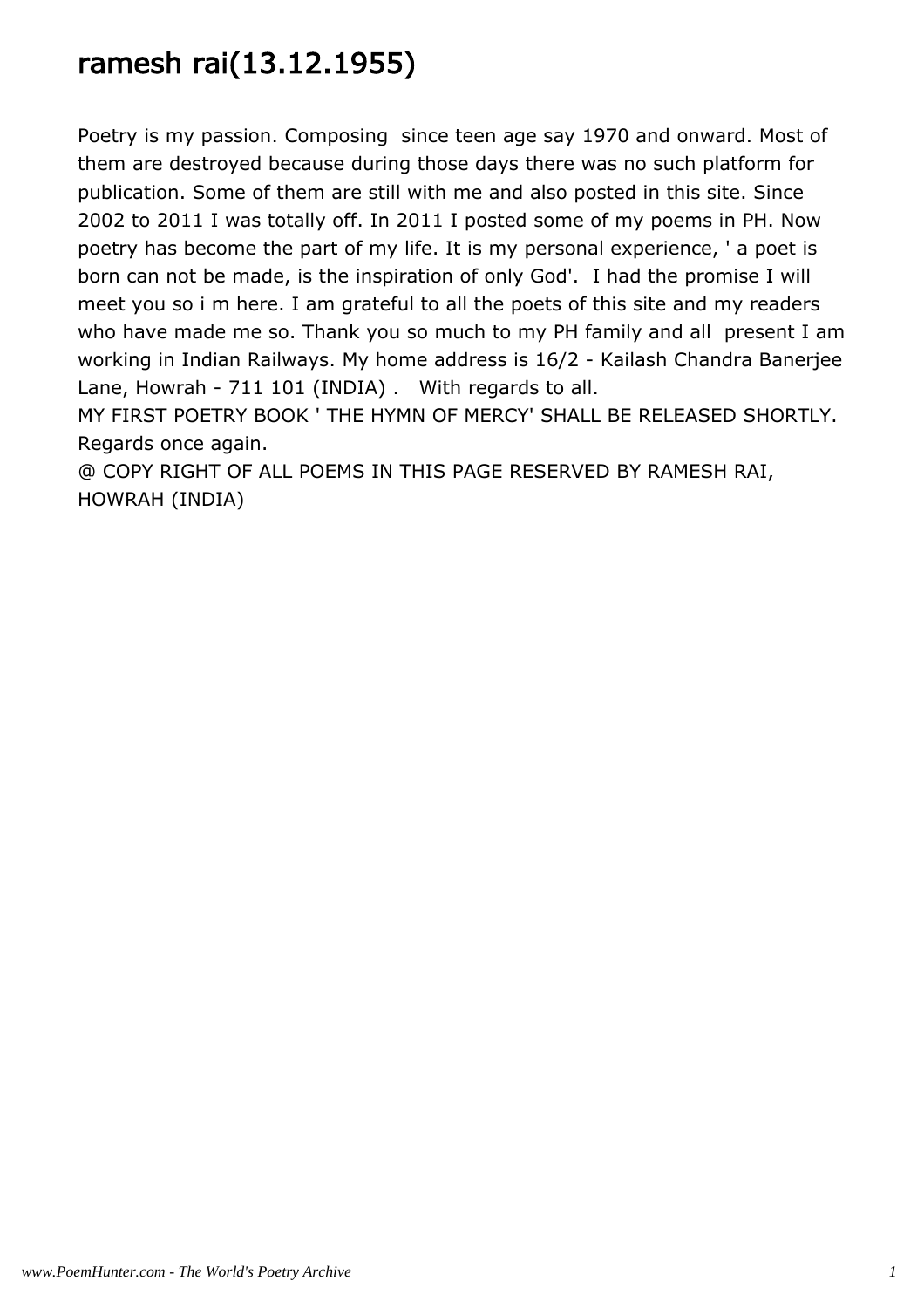# 13th December - My Birth Day

On this day, I came to this world I cried for, where I came and with What destiny of my life What my mother would have thought About her newly born baby, she might have kissed my head with so many wishes.

My all well wishers and family members might have enjoyed But none had imagined about the future struggle of my life.

My Dad had said, forehead of his son is high so as to sky, he will blossom and fragrance of his son will enchant all the passers –by.

Five decades of my life is passed still the achievement of my life appears to be zero by zero.

Yet hopeful for my life with gross achievement as the resonance of all hope and belief of my parents and all well wishers are still ALIVE.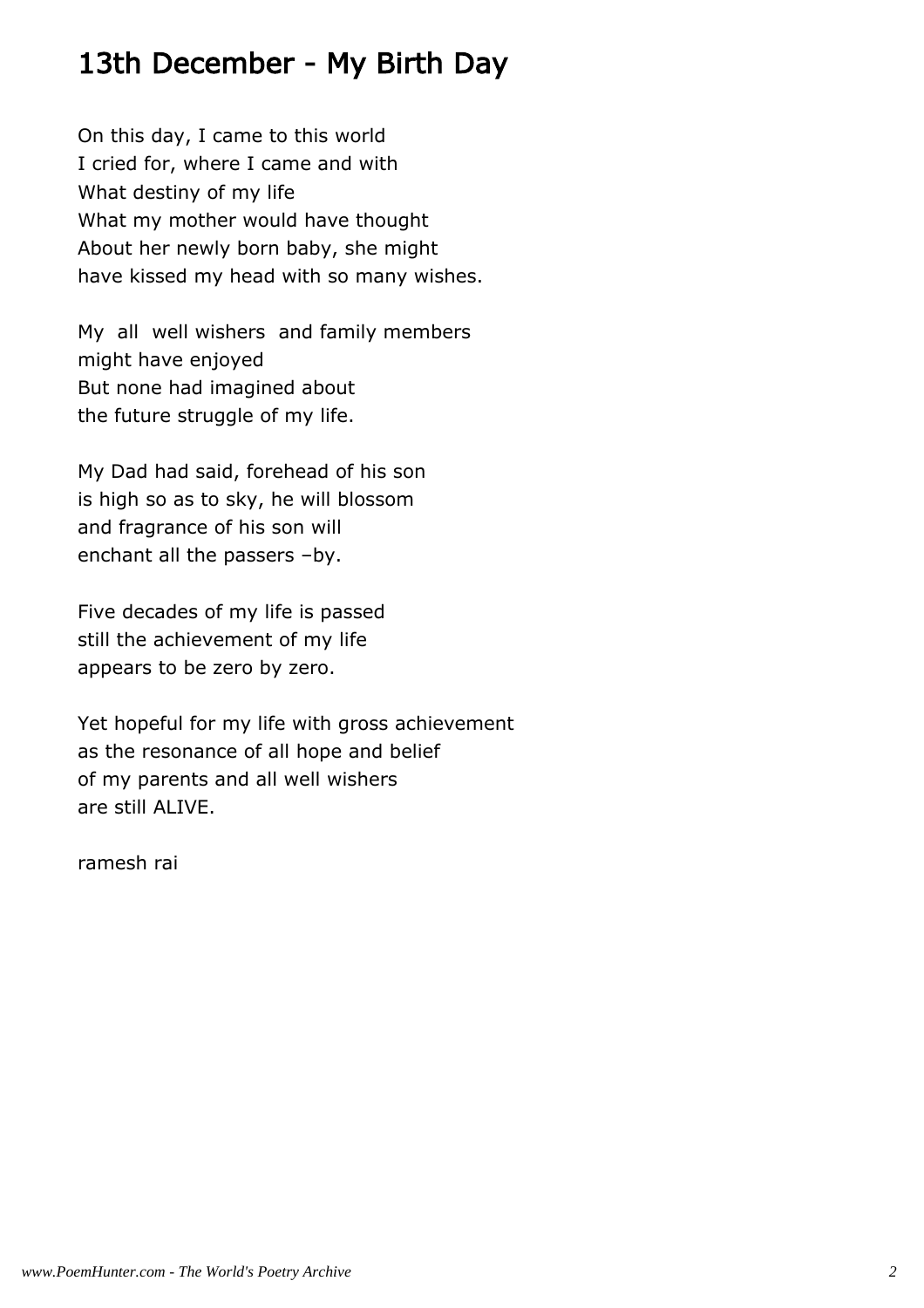# 24 Hrs. Of Life

24 hours is given to me to fulfill my all commitments not even a single second can be added or minimized

24 hrs. of my life is the rational factors of my life to achieve the goal of my life within 24 hrs. of my life

I have to complete the journey from moon to sun I have to laugh and cry love and be annoyed

24 hours of my life is more precious than century of my life.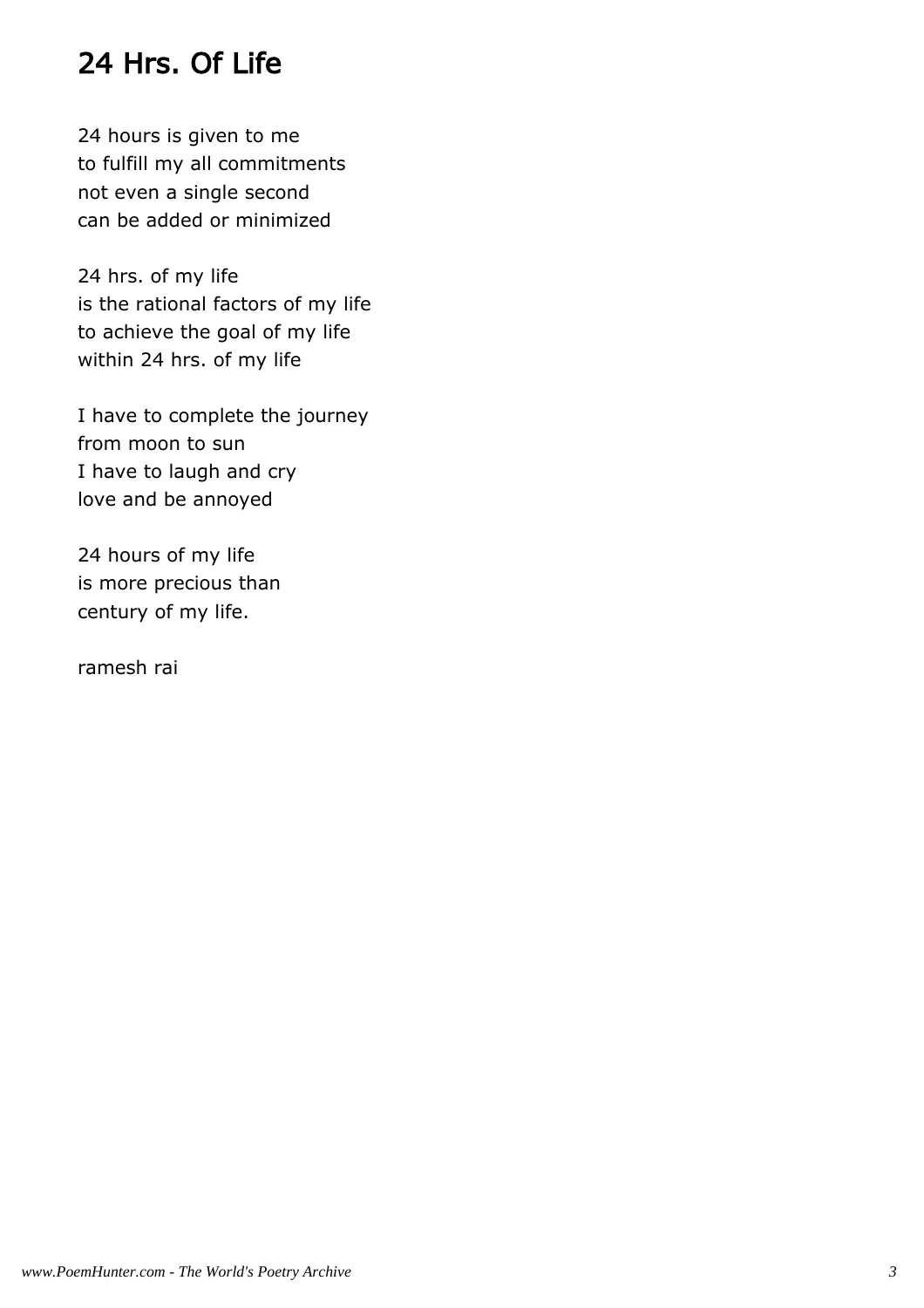# 29th February.

You come once at every fourth year give us one day extra time to do some extra Extra in life extra in feelings.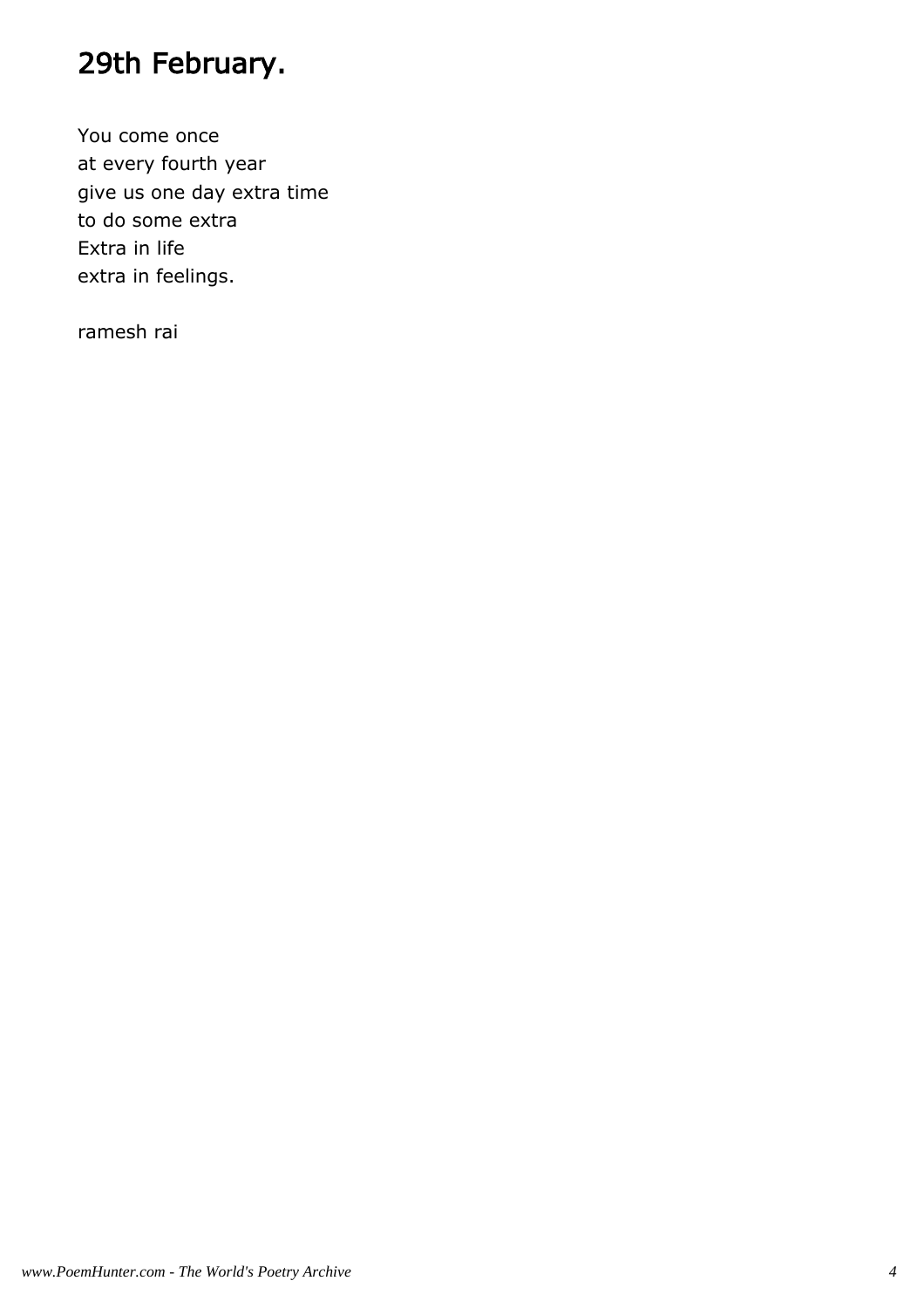# A Cascading Journey

My thoughts are falling on my stone heart, leaving a deep cavity on my heart, like the waterfall falling from high mountain piercing rock of many layer swipe all element with flow of cascade making a stream of eagerness to meet and submerge with a river asking to come on her way to meet the greater ocean, from where my thoughts will evaporate and reach the sky, and to drizzle with mild water, to irrigate creation to quench thirst of creature.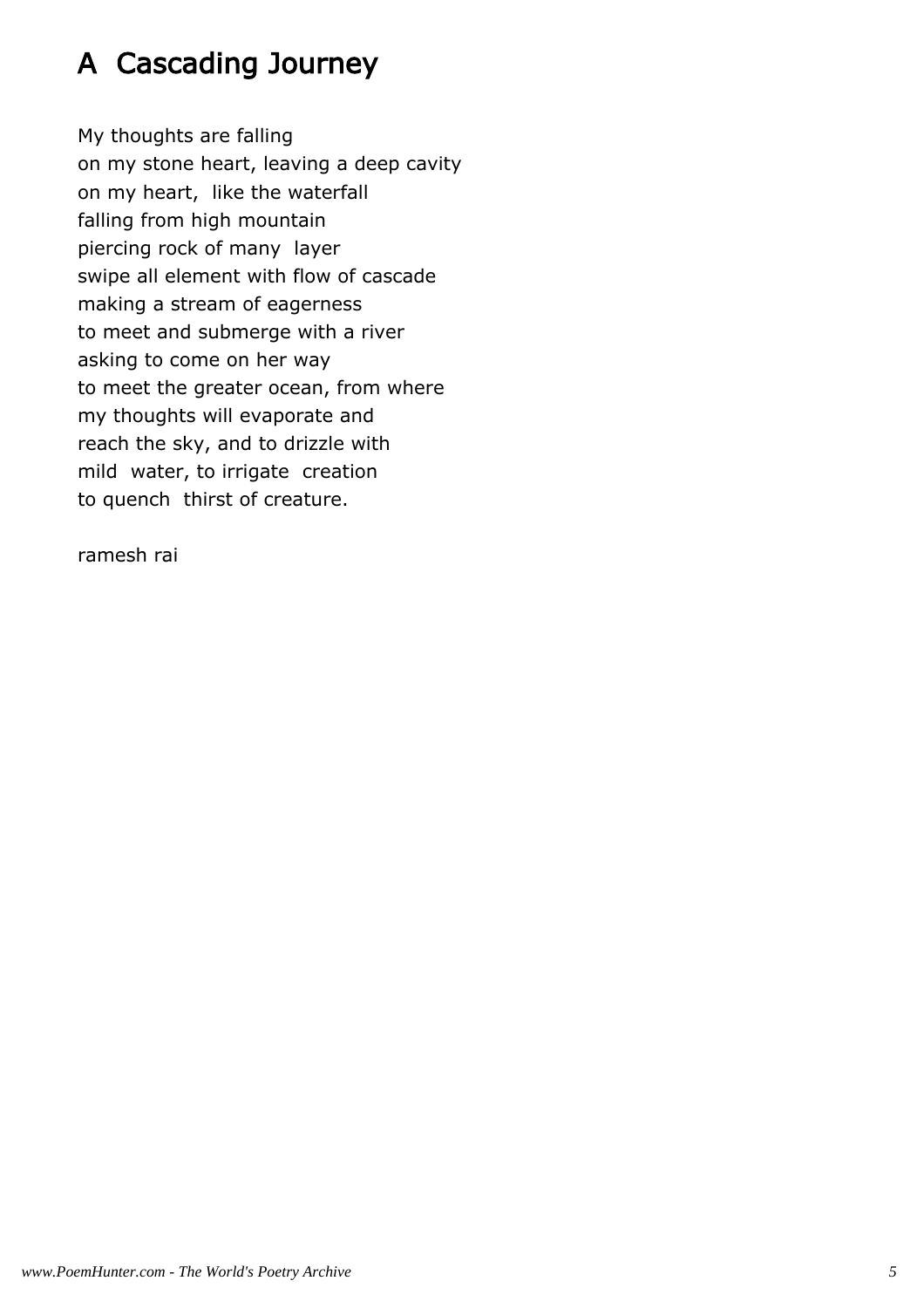# A Lesson Of Smile

My child! do you know how to smile? if you learn to smile you'll forget to weep then no apathy can touch your life like the flower does not know to weep so take the lesson from a flower never knew how to weep.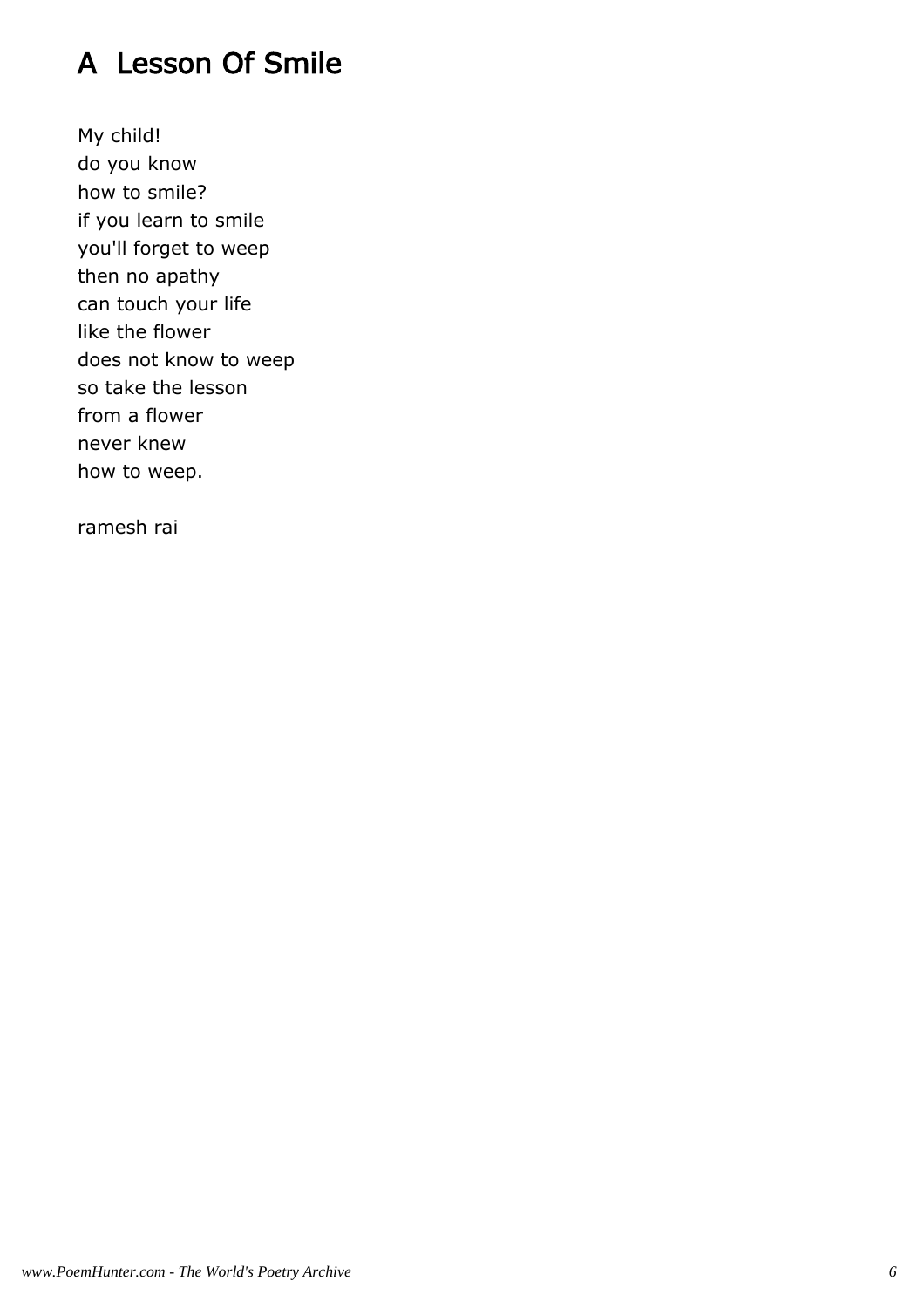# A Poem By My Son - 2

I want to go back to my granny's lap, Where i could feel the warmth of her hug.

I want to go back to the first day of my school,

Where i could be innocent again.

I want to go back to play those games,

Where i could forget all my pain.

I want to go back to my class-room,

Where I could build my future again.

I want to go back to those narrow lanes,

Where I could break some more glass panes.

I want to go back to spend evenings with friends,

Where my fun would not have an end.

I want to go back to my childhood, Where i could just be myself again.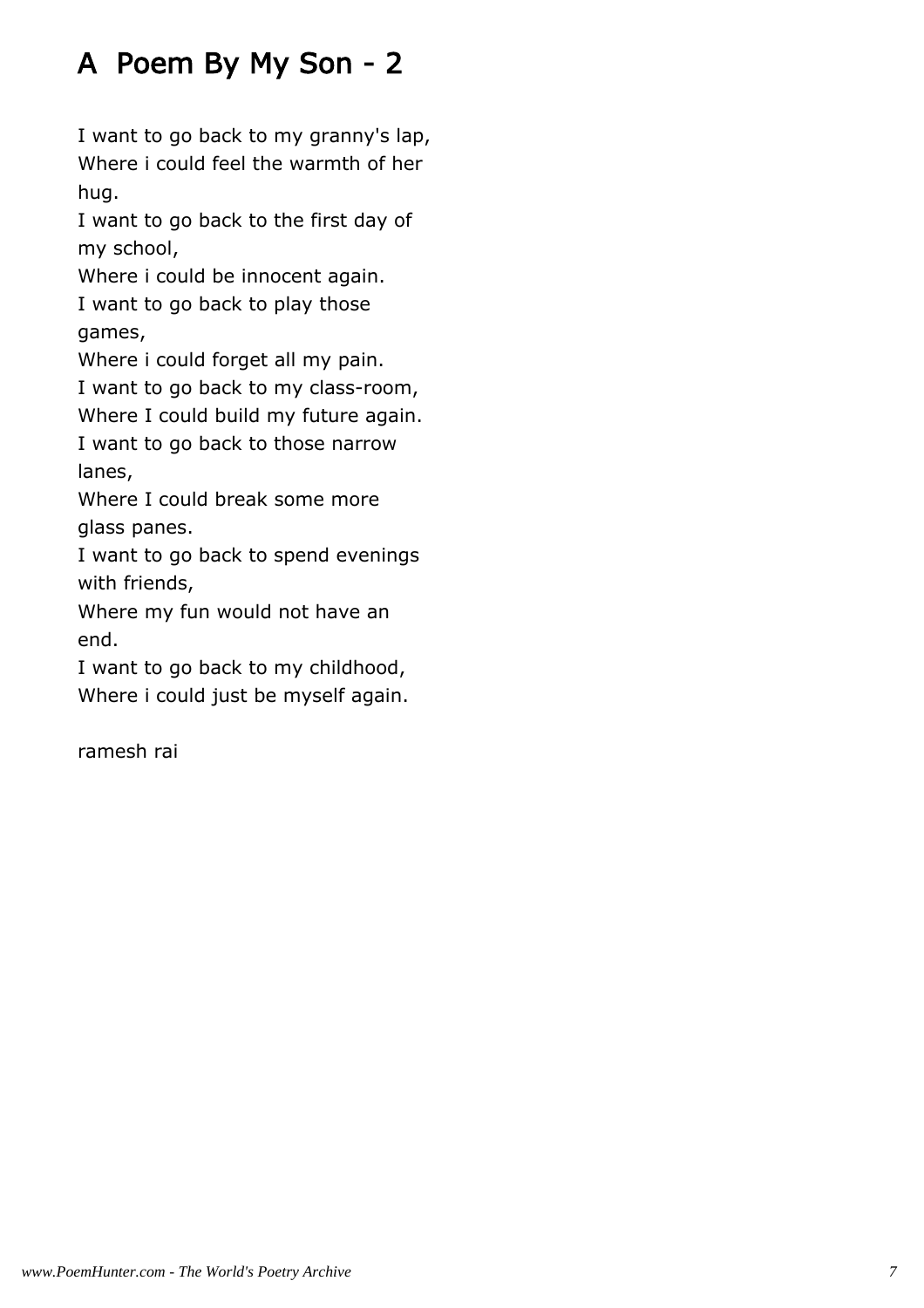#### A Silent Cry

A cry sounded in her womb no one did listen but her mother only may be due to her helplessness to save the family and society from ashamedness or what so ever be the reason; but resonance of cry is still alive; shouting and shouting

Mom! save me; I am your first love I am the fruit of your divine love I am the first runner amongst millions of sibling which you conceived and you want to destroy me do realise my toils and wishes for being brought up with your blood, bones and marrow when you 'll listen my every heart beat I'll smile with your every smile I'll sleep when you sleep but leave me for few months to grow up my every limbs.

One day you will give me birth I'll weep but you'll laugh then you'll kiss me and will get the grace for being mother like the mother earth

Mom! leave me for few days I do promise, I'd be your obedient I'd be stick of your oldage and of Dad too; but for God sake please do not kill me

I am not at all faulty, you have admitted the law of creation; thus i have come in your womb, to fulfill your desire.

Mom! Please do not kill me. Mom! Please save me.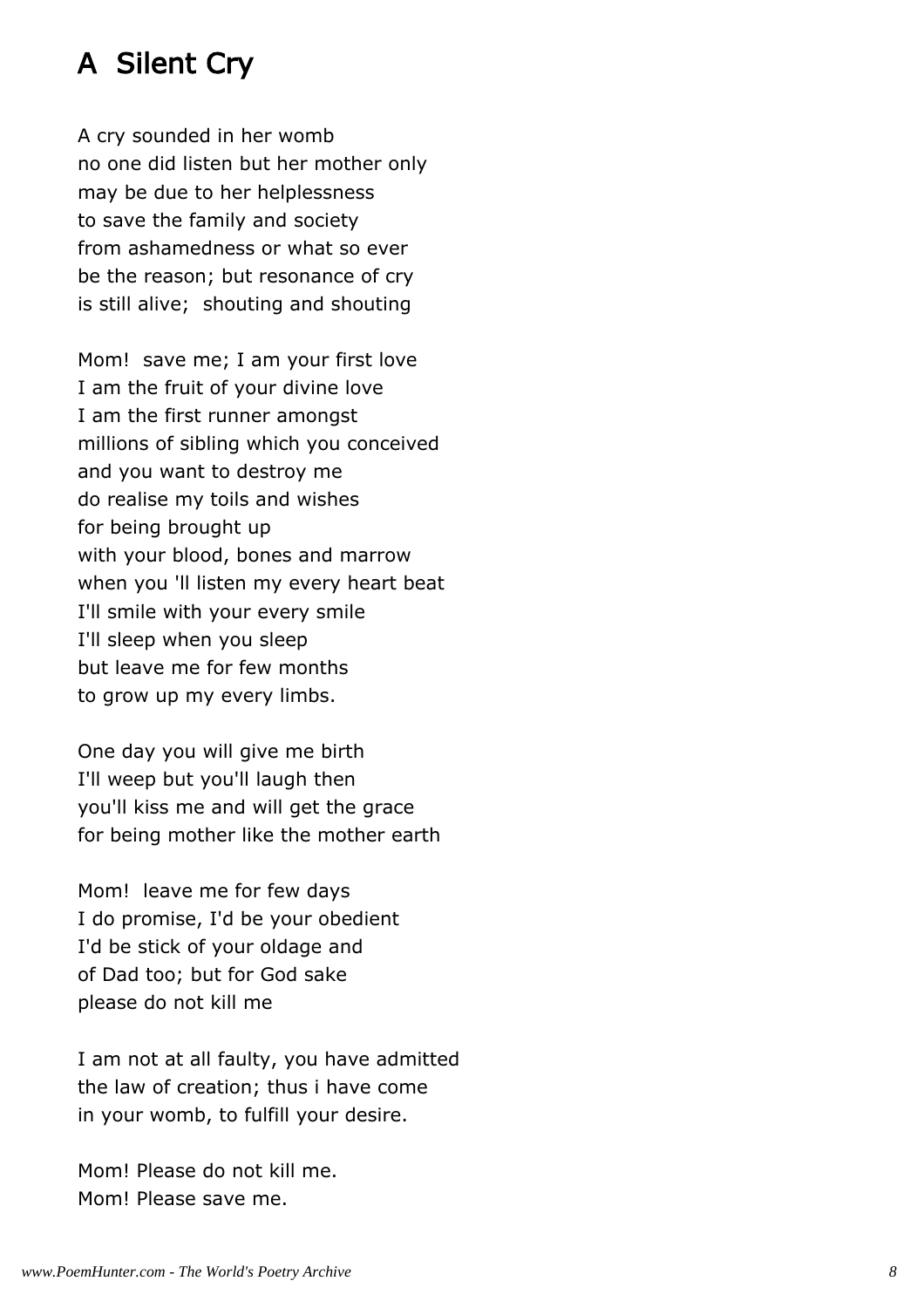Mom! Please give me life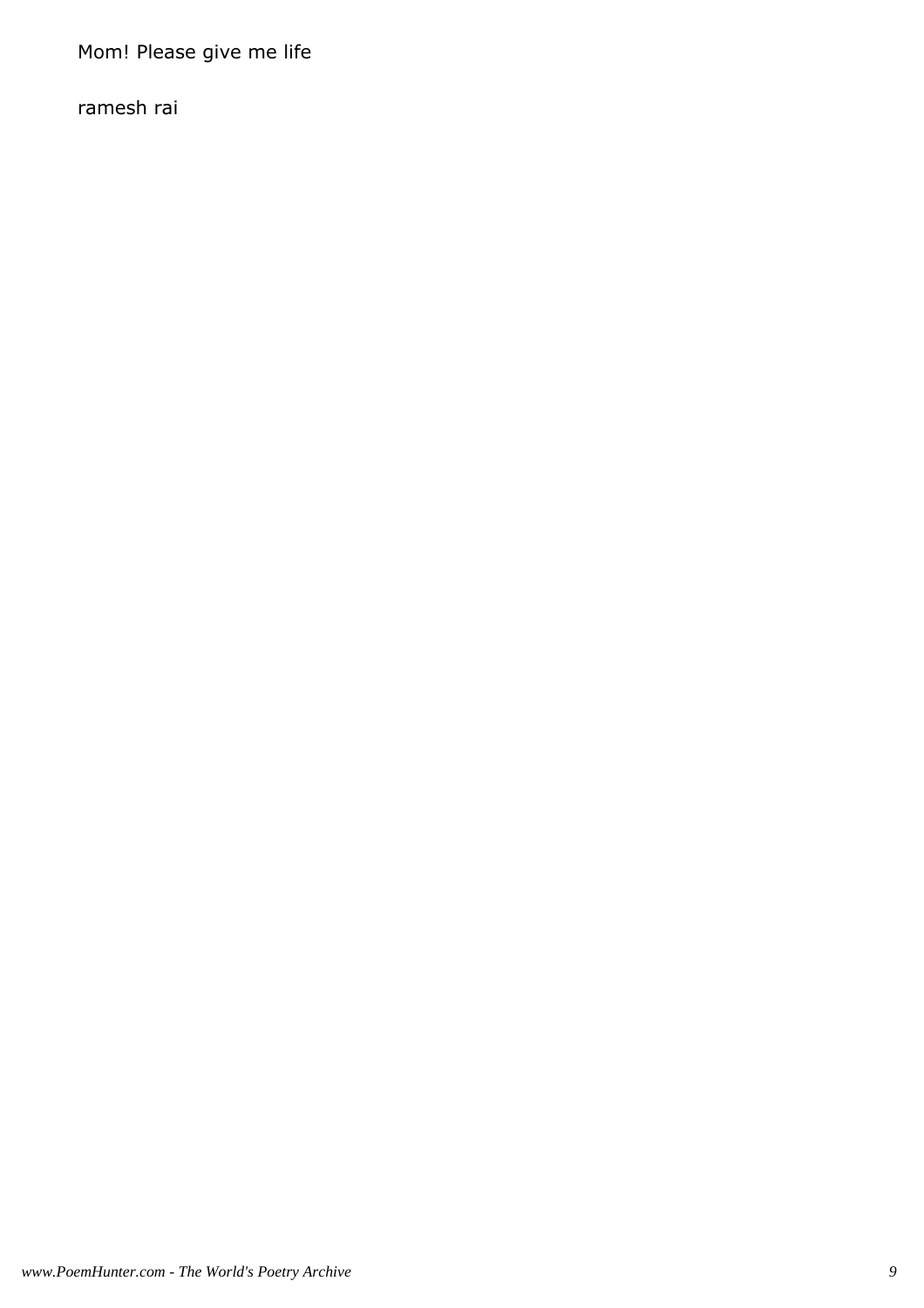## A Cup Of Poetry

Hey, the Craven! strolling like a rolling stone running behind to make money by foul and fair giving the name of wiseness lurking for lust have made this world worst than hell spreading hatredness divided the mankind into race and religion begone from my sight.

Let me enjoy the cup of poetry am asking the Almighty to pour more and more poems in the cup of my poetry where the moon will reflect And I'll kiss the moon through cup of my poetry to make me realise the coldness of her breath where stars will assemble to enlighten my soul.

I'll pray my master to fill with His entire creation when I'd be lost forgetting all delusion of life.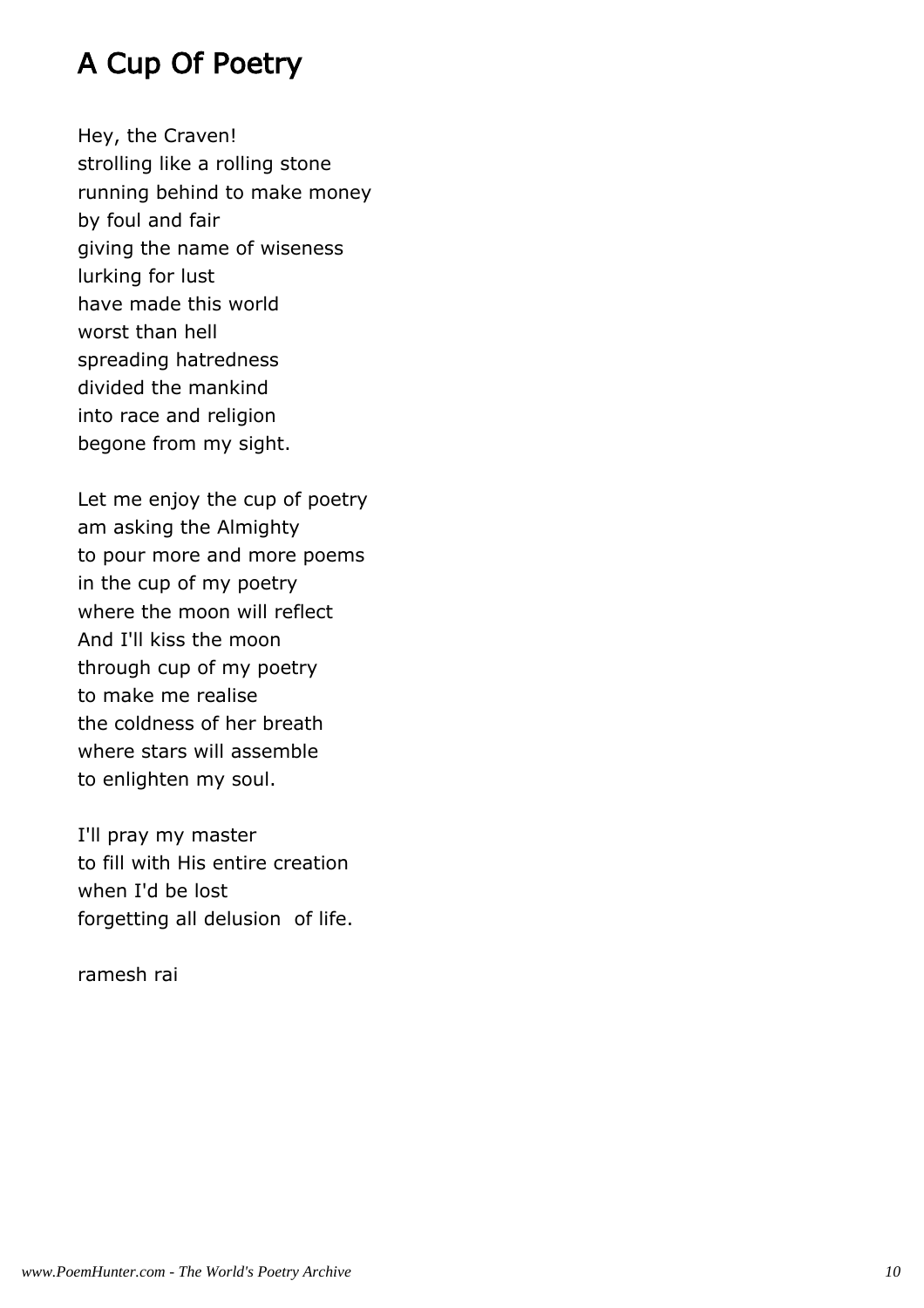# A Dip Within A Smile

I like a dip within your smile a smile on your face always beautify you like a flower, kissing each ray of sun saying all bye to passing wind.

Thy effulgence shines like full moon when my pondering soul asks me to search for a starless night; your smile is enough to enlighten my soul.

A full moon is quite enough to dispel all obscurity of my life instead of millions of stars failure to make a moonlit night.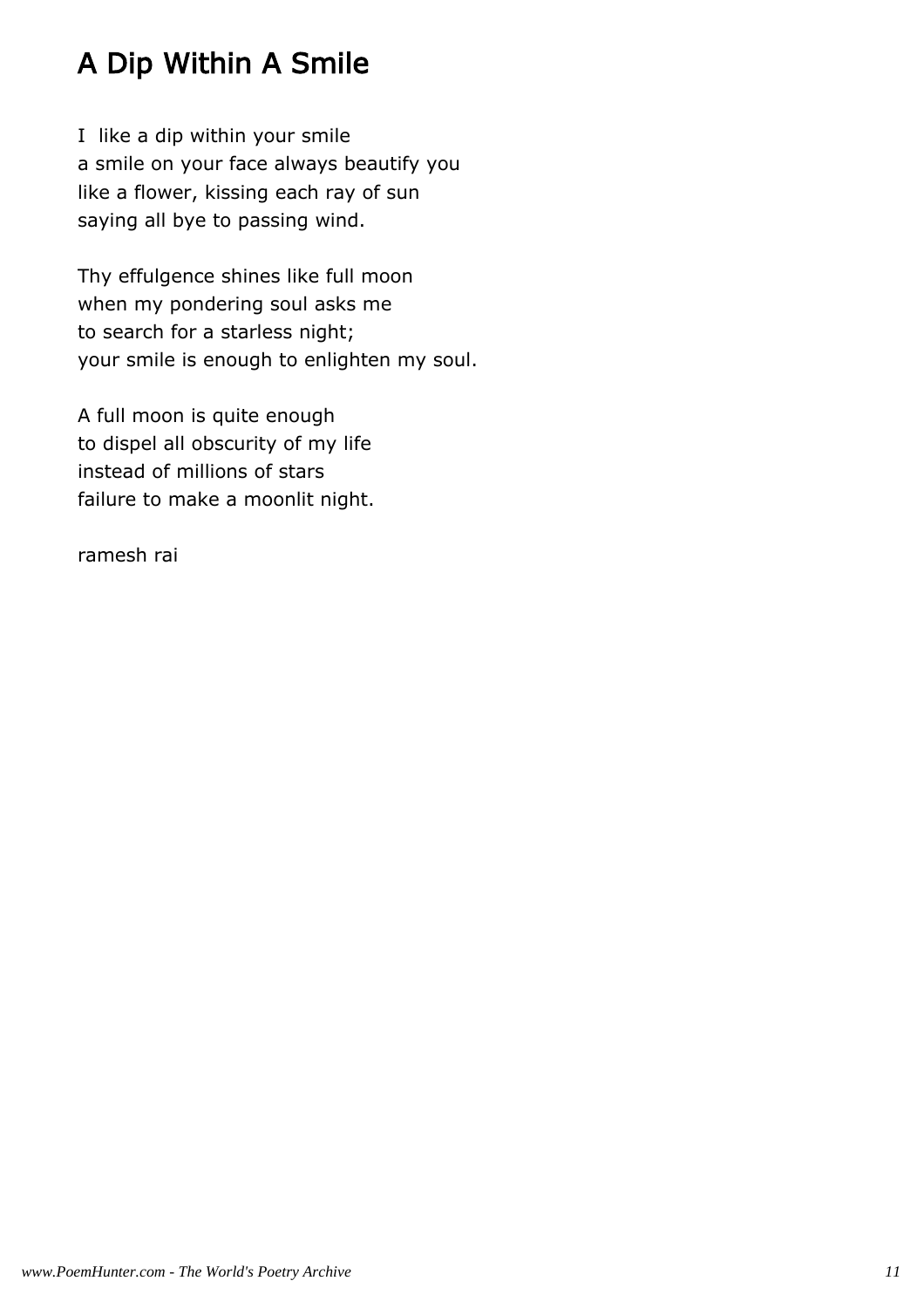# A Dry Rivulet

A dry rivulet remembers her days when it was the spring of her life the rivers then tried to put her in bosom any meadows were made fertile

Children came to bath and play cattle came to quench their thirst birds came to make a dive the rivulet was in her full youth like a damsel of paradise

Realm of the rivulet was quite verdant plethora of her beauty attracted all loving guys

After every spring, autumn comes made her to suffer from low - esteem her tears have been swallowed not left to shed for even a drop

My poetic heart finds a dropp of tears to lend on her dry eyes to shed on her bygone days.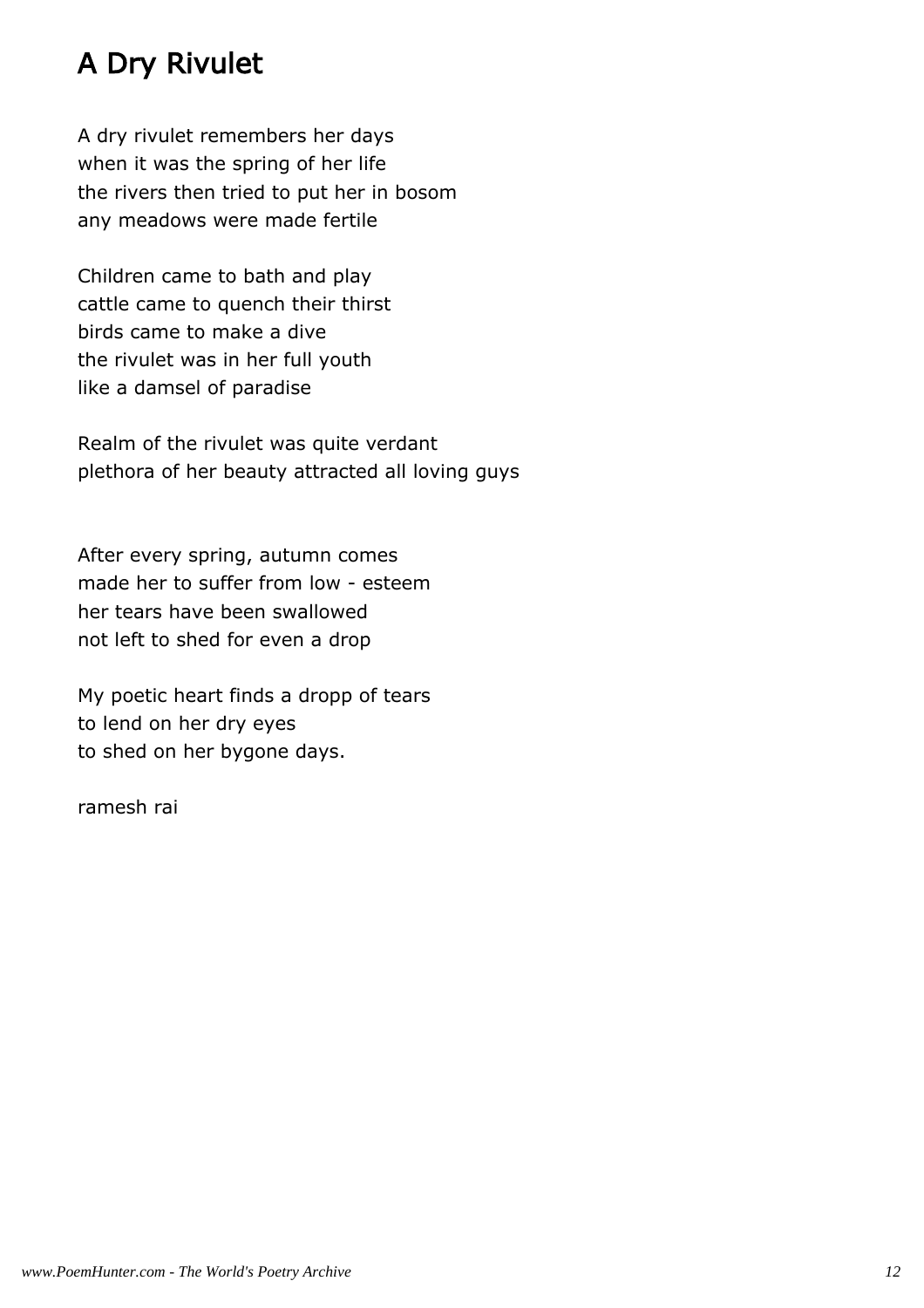# A Happy New Year

Days, weeks and months have passed the world is entering into a new age for making a new, to establish a new era I wish for a happy new year to all to all my poet friends for better contribution to new world to enlighten the world with a broad vision of love, peace and fraternity, for a prosperous world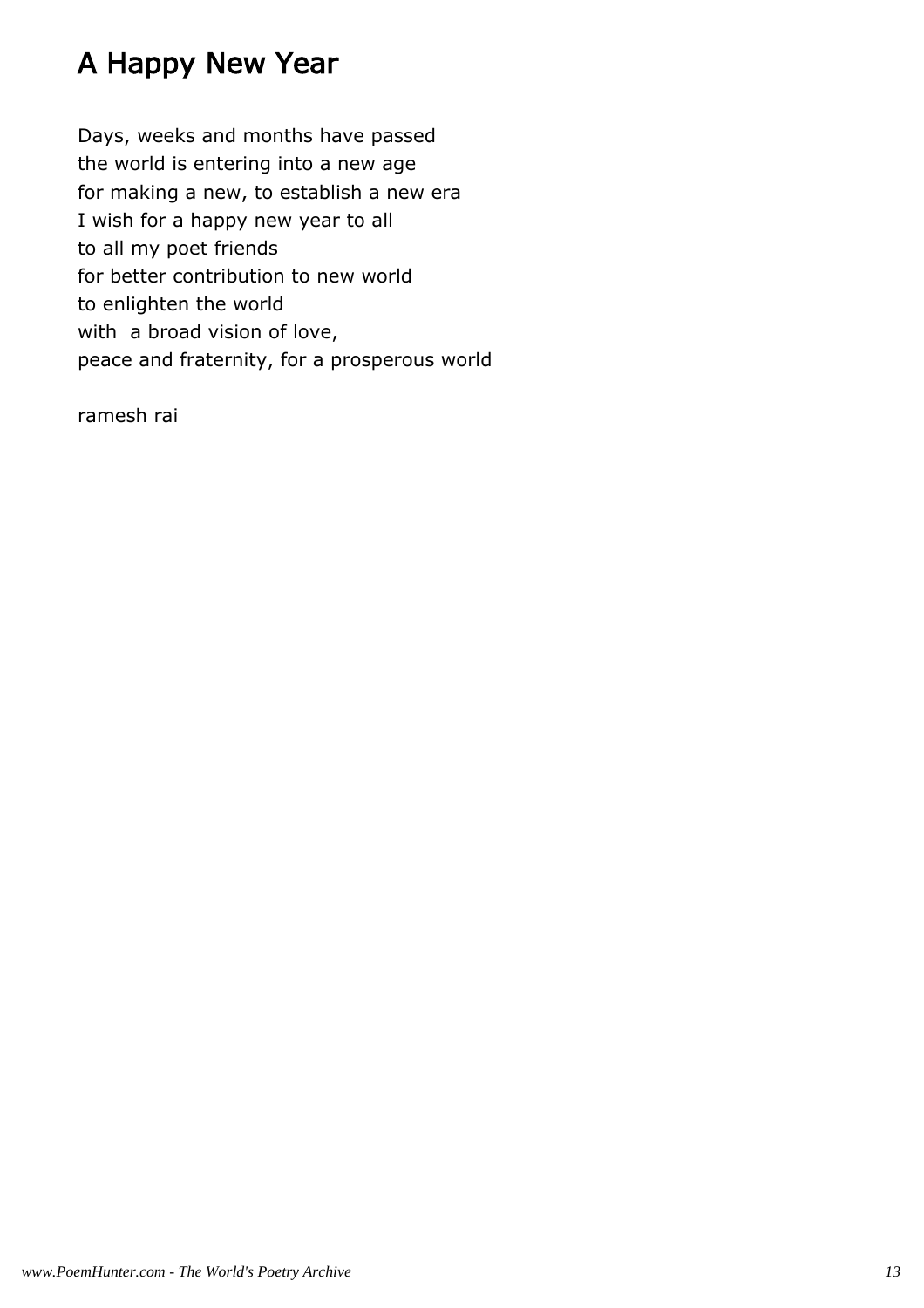# A Humble Prayer

#### O God!

You have created the entire nature made so many creatures and gifted to live in, like fire to burn water to quench air to breath and so on all are important for life

If fire is your formidable signet water is your cool signet Air manifest the signet of your supreme pleasure

#### O God!

I have an humble prayer for water please give us water to quench thirst of all which gives us life too

We promise we must not make a fun of your cool manifestation that is flowing in the veins of earth we promise not to spoil it

Give us water through rain also and make the atmosphere calm

We do promise and give a slogan

SAVE WATER SAVE EARTH SAVE LIFE.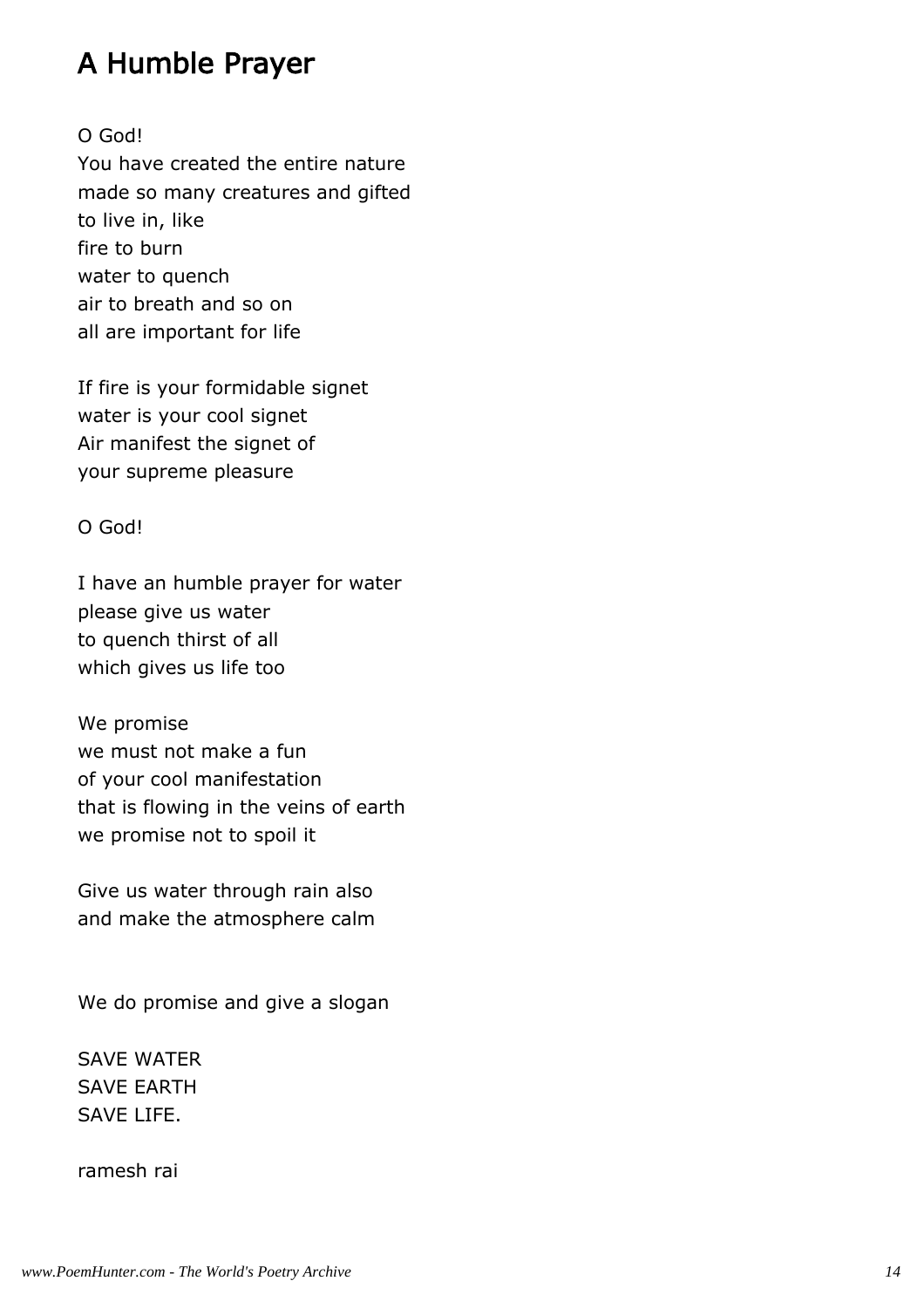# A Lame Fly

A lame fly coming and sitting on my body again and again unable to fly perhaps seeking for sympathy i guess the world like the lame fly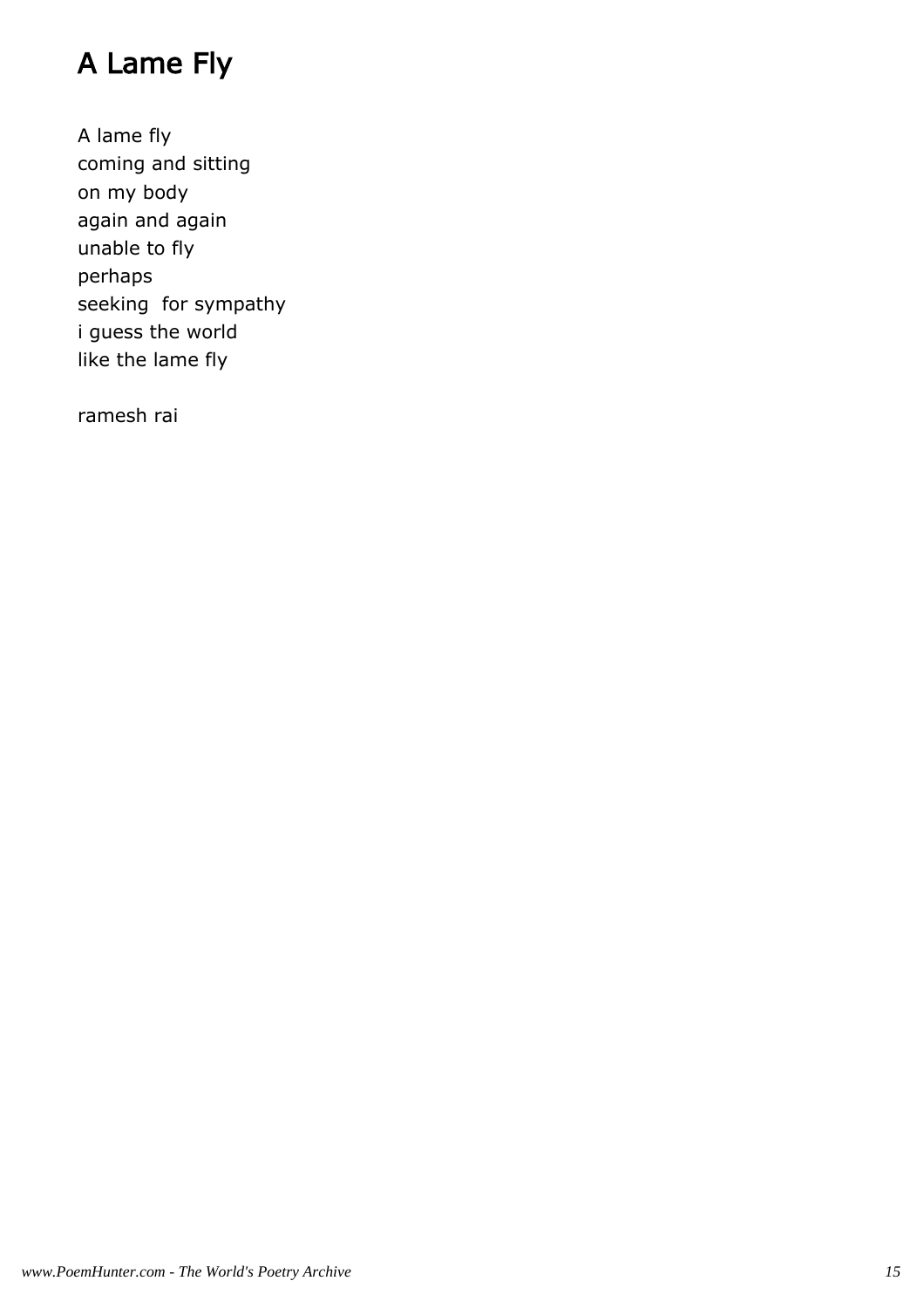# A Long March

Your life may blossom in Love and Peace Through Love and Struggle you have to go on You have to march for a brightening future for the mankind.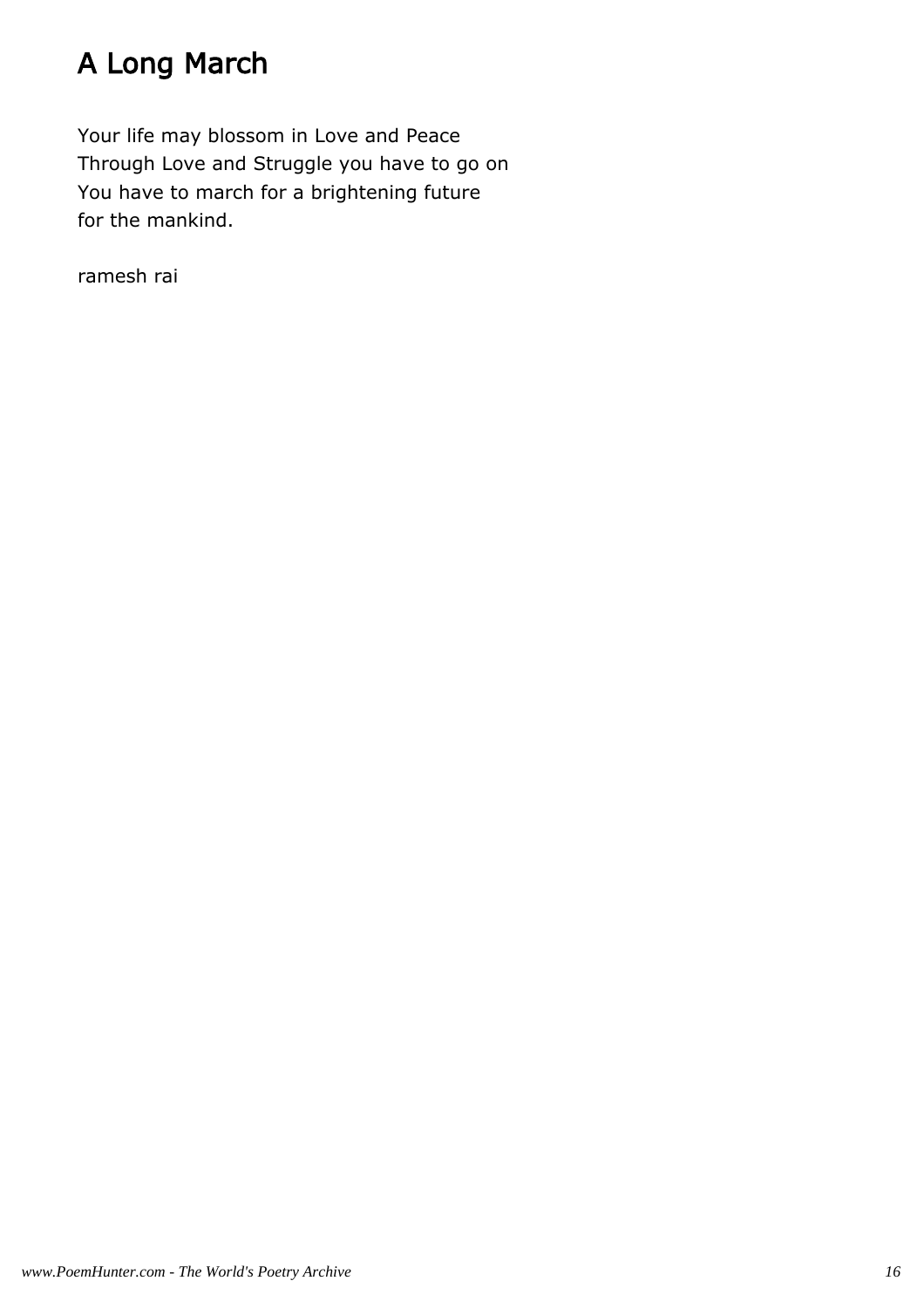#### A Melodious Song

Thy melody and my lyrics will make a song a melodious song the song of enthusiasm the song of peace the song of fraternity

If my lyrics is a flower thy melody is thee fragrance

If my lyrics is a ray thy melody is thee light

If my lyrics is cloud thy melody is thee lightning

my lyrics is a cascade thy melody is thee sound

my lyrics and thee melody is the consistency of profound nature having multi seasons to nourish all creature to embellish the earth whispering the gale to blow like spring

my lyrics is nectar thee melody is sweetness

my lyrics and thee melody will make a song of heaven.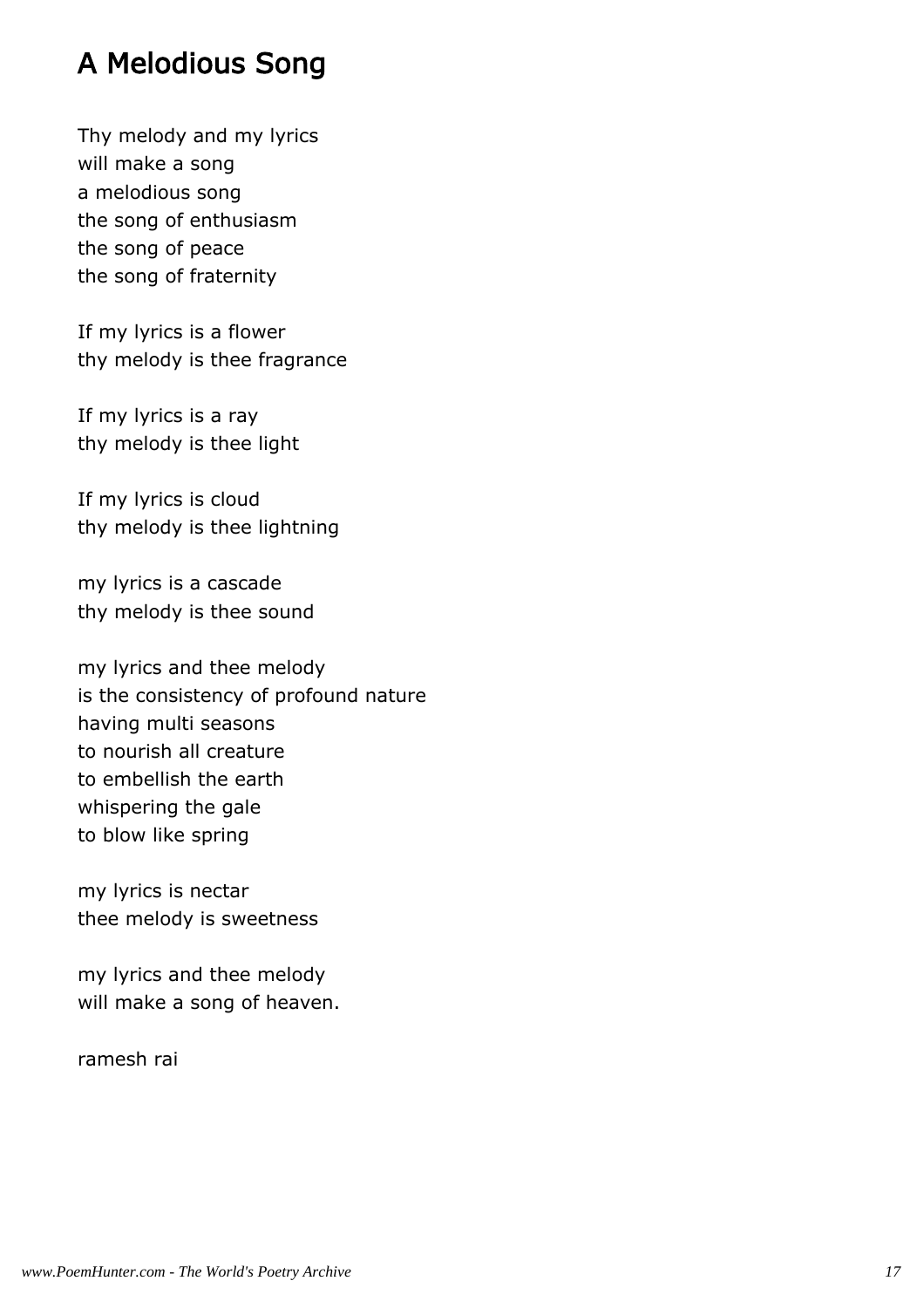## A Moment Of Paradise

Truly speaking believe it or not but it is true

on 16th March, i had a dream at about 03.00 a.m.

i was gazing at the sky i was seeing two Angels folding their hand came down from sky landed on earth and stood before me.

i was surprised and thought, it was a shape or like me, to be confirmed i touched one angel with my fore finger

they both smiled and flew away to the sky crossing the clouds they became vanished

i was gazing and thinking was it a dream or true thanks God! I realised a moment of Paradise.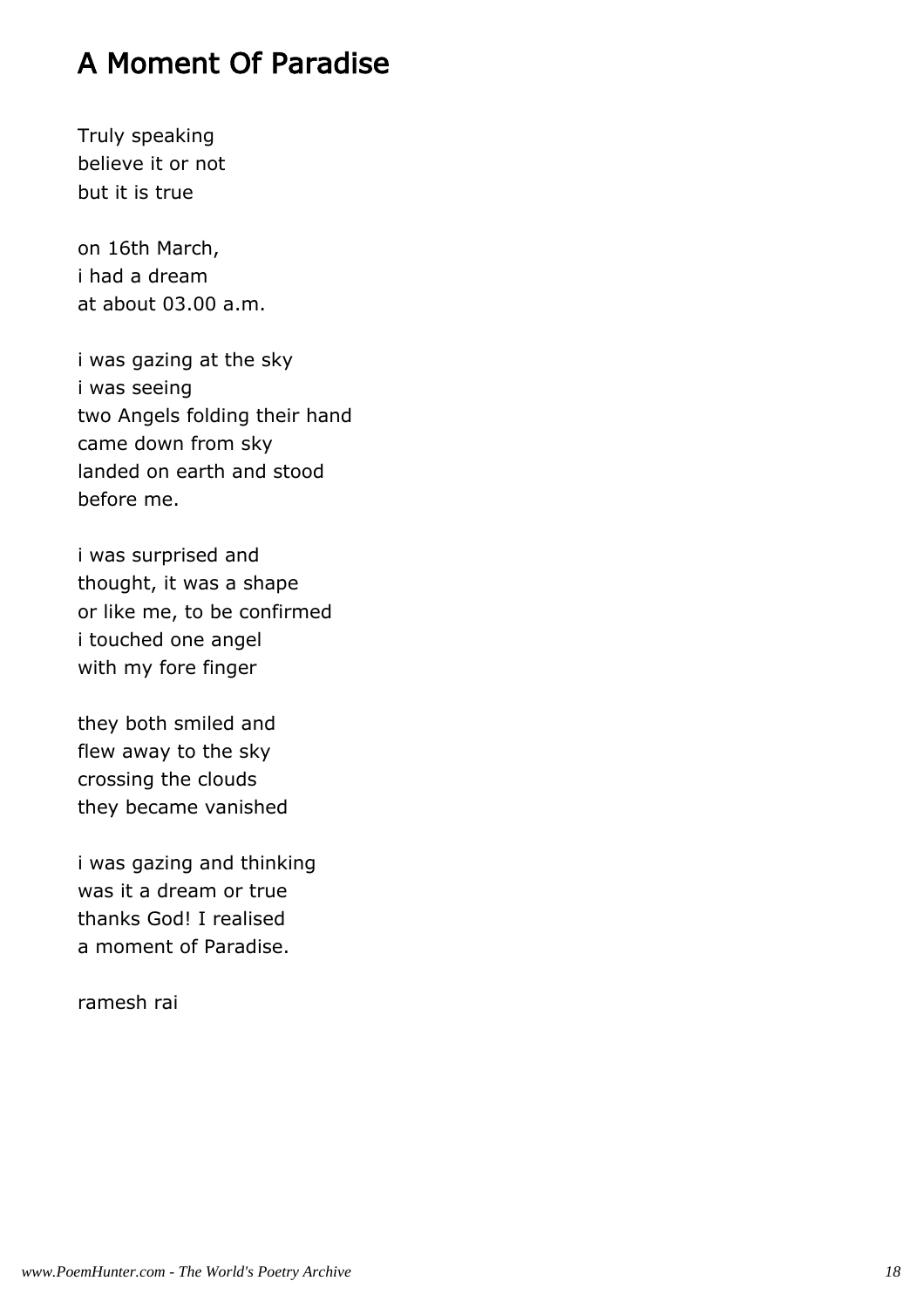#### A Perpetual Stream Of Sacred Consciousness

I asked the mountain You are very strong you will exist till the end of creation

The mountain replied numbly No, Nay, not so the water can flow me and convert me to a plain land then my existence will vanish

I asked the rock no one can melt you the rock also replied numbly No, Nay not so the water can melt me and I will be no more

I asked the trees the water will destroy you the tree replied No, Nay not so it shall irrigate me and give me life

I asked each and every creatures all replied water is more soft, more rich and more strong it can destroy and give life too it can quench thirst of all and give life to all

I asked the Water You are soft and mild You are rich and strong too

The water replied No, Nay not so I may be dried at any time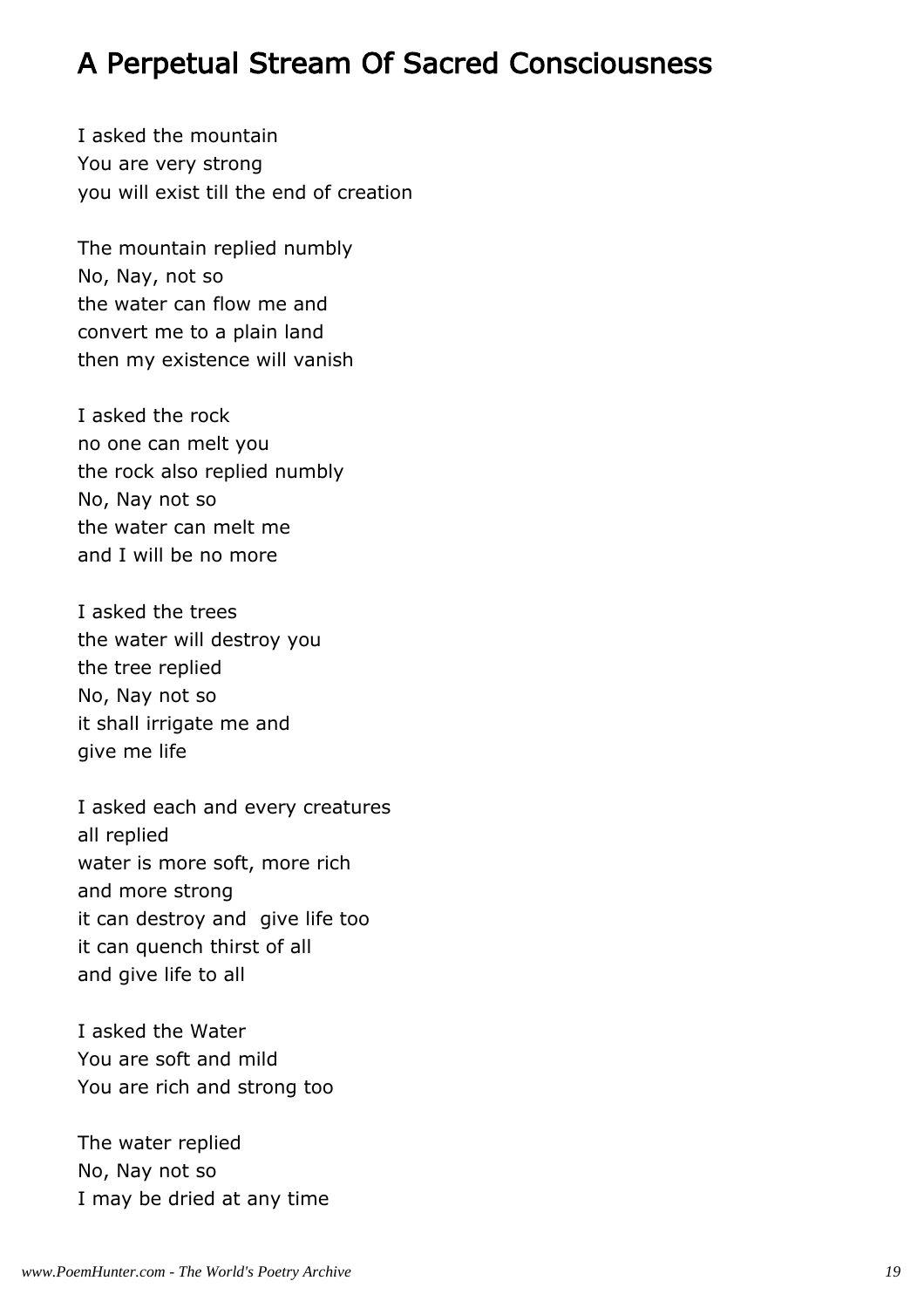It is poetry, a perpetual stream of sacred consciousness flowing ever and ever beyond the stars and planets and even beyond plenty of universe

The Poetry can save me and pray to God for my survival.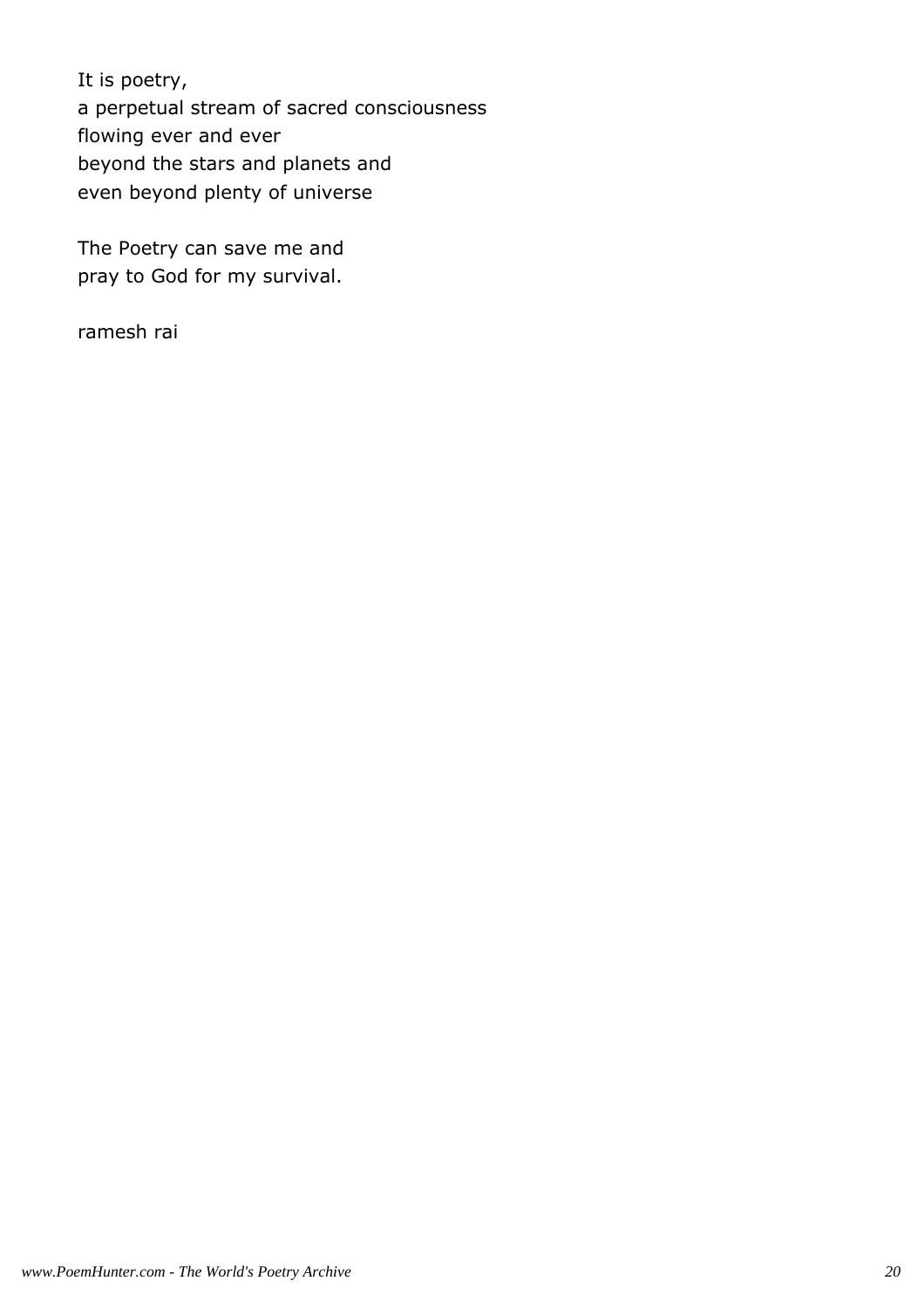## A Poem By My Son

There is nothing, Like being a FRIEND. There is nothing, Like being a WELL WISHER. There is nothing, Like being a GUIDE. There is nothing, Like being a MENTOR. There is nothing, Like being a PILLAR of STRENGTH. There is nothing, Like being an INSPIRATION. There is nothing, Like being a MOTIVATION. There is nothing, Like being a ROLE MODEL. There is nothing, Like being FAMOUS. There is nothing, Like being a TEACHER. - Uresh Rai happy teacher's day to all my teachers and a big thanx to all my students for making me a better person. U never know your contribution towards 'the making of a 'good' teacher'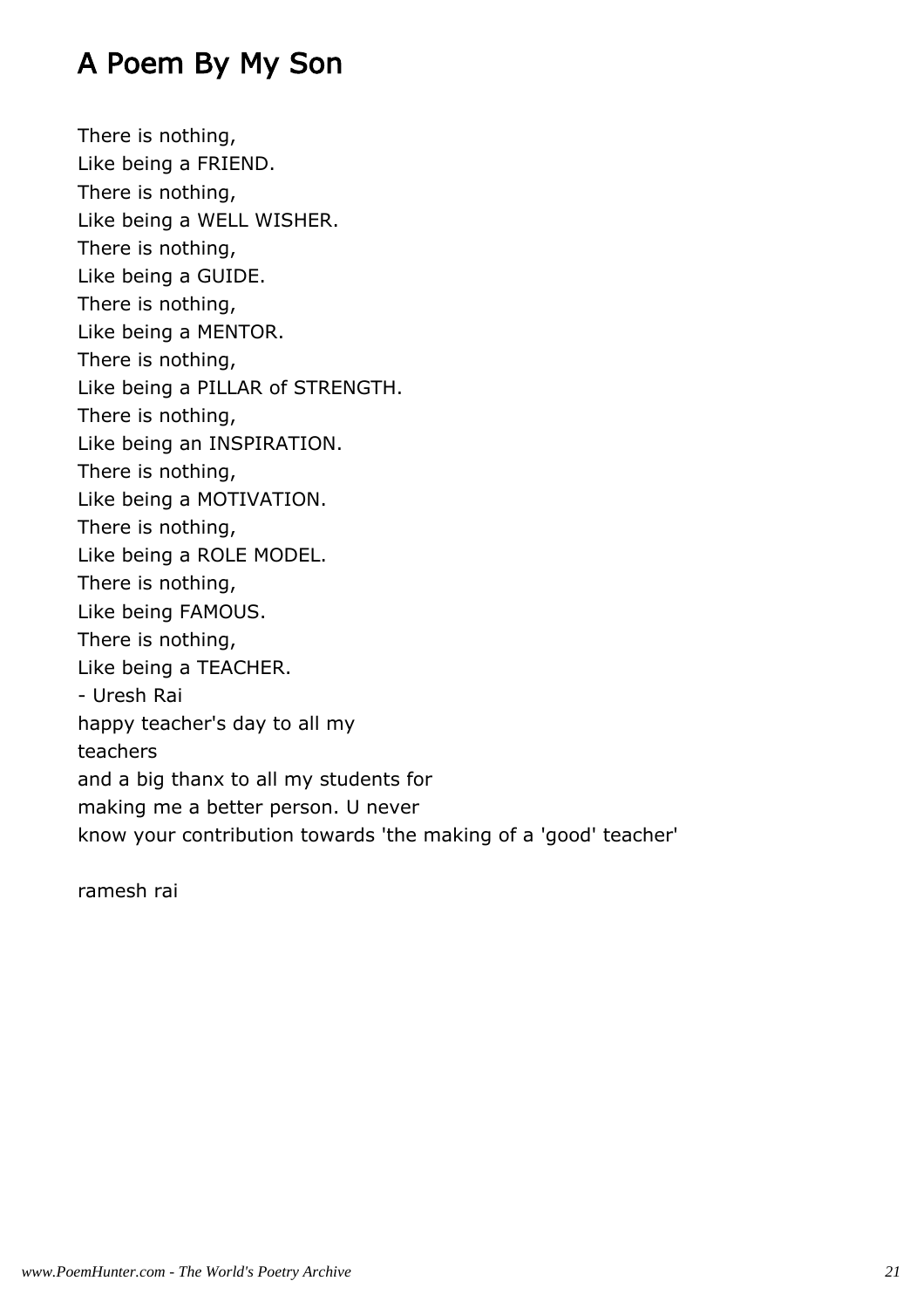# A Promise To God

The sun made a promise to God to come everyday in the morning and disburse all the rays gifted by God to all the creatures and go back to his home by every dusk

The sun is performing his job all along he never cares for rain and thunder every day he comes and complete his job performing his job million years passed but he never asked for a reward by God.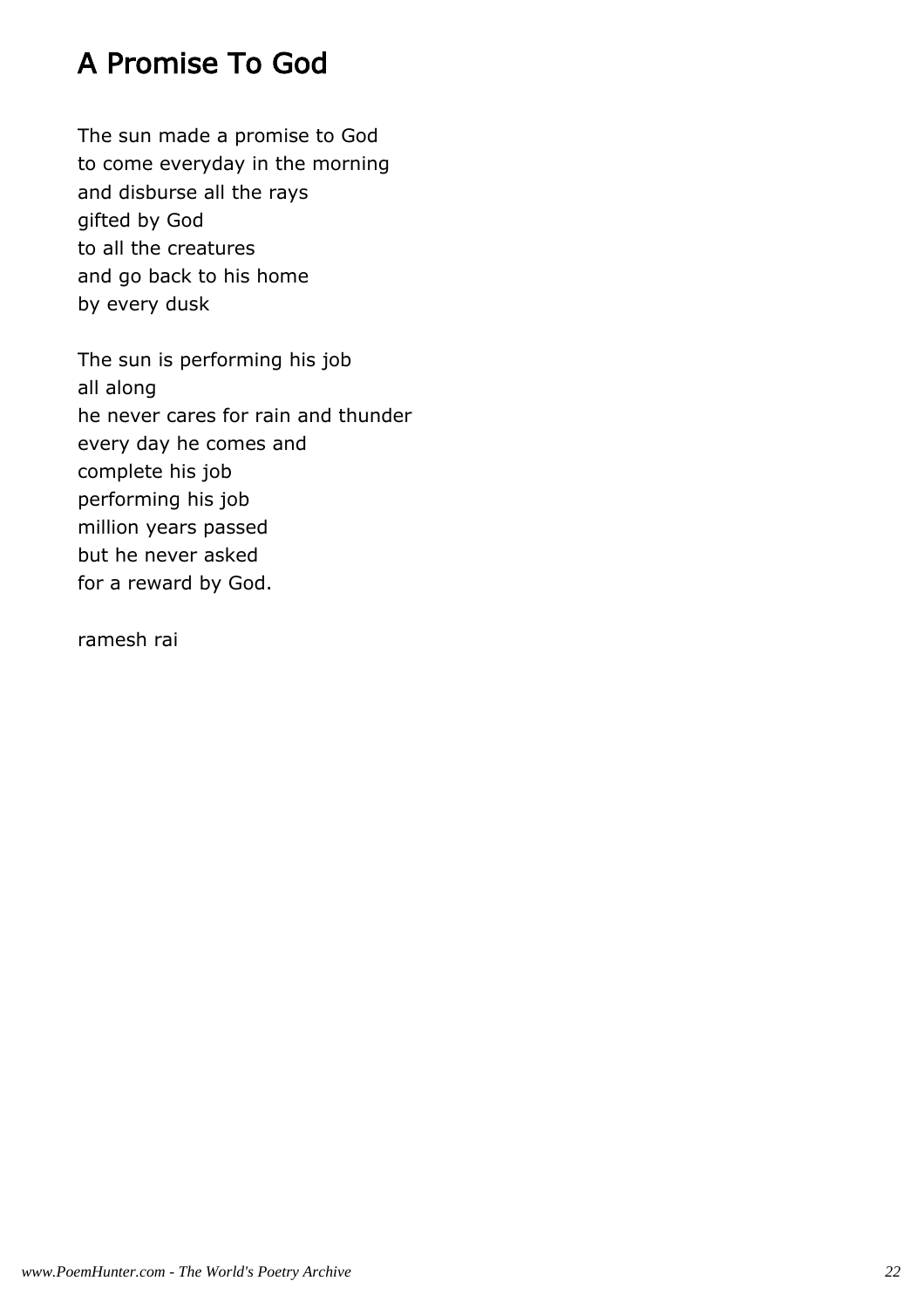# A Rainy Day

To-day it is raining without any break as if flood has come in sky so overthrowing all water breaking its dam

A rainy day is a day of full relax and enjoyment with deliciousness of self cooked dishes and a cup of coffee or tea

The young couple may be enjoying the thundering cloud palpitation of heart must be increasing intending to quench thirst of life so, the cloud is getting dark to view the wanton look of couple

Children are enjoying the rainy day as they are free from study making paper boat to sail down the lane

Baby child is also trying to catch the rain drop spreading his little palm out of window

The old couple is also sitting in the courtyard remembering those days when they enjoyed the rainy day under one umbrella half they drenched, half they embraced

A rainy is the day of full rest and enjoyment

Begone! all anxieties of life and let me enjoy the rainy day of my life.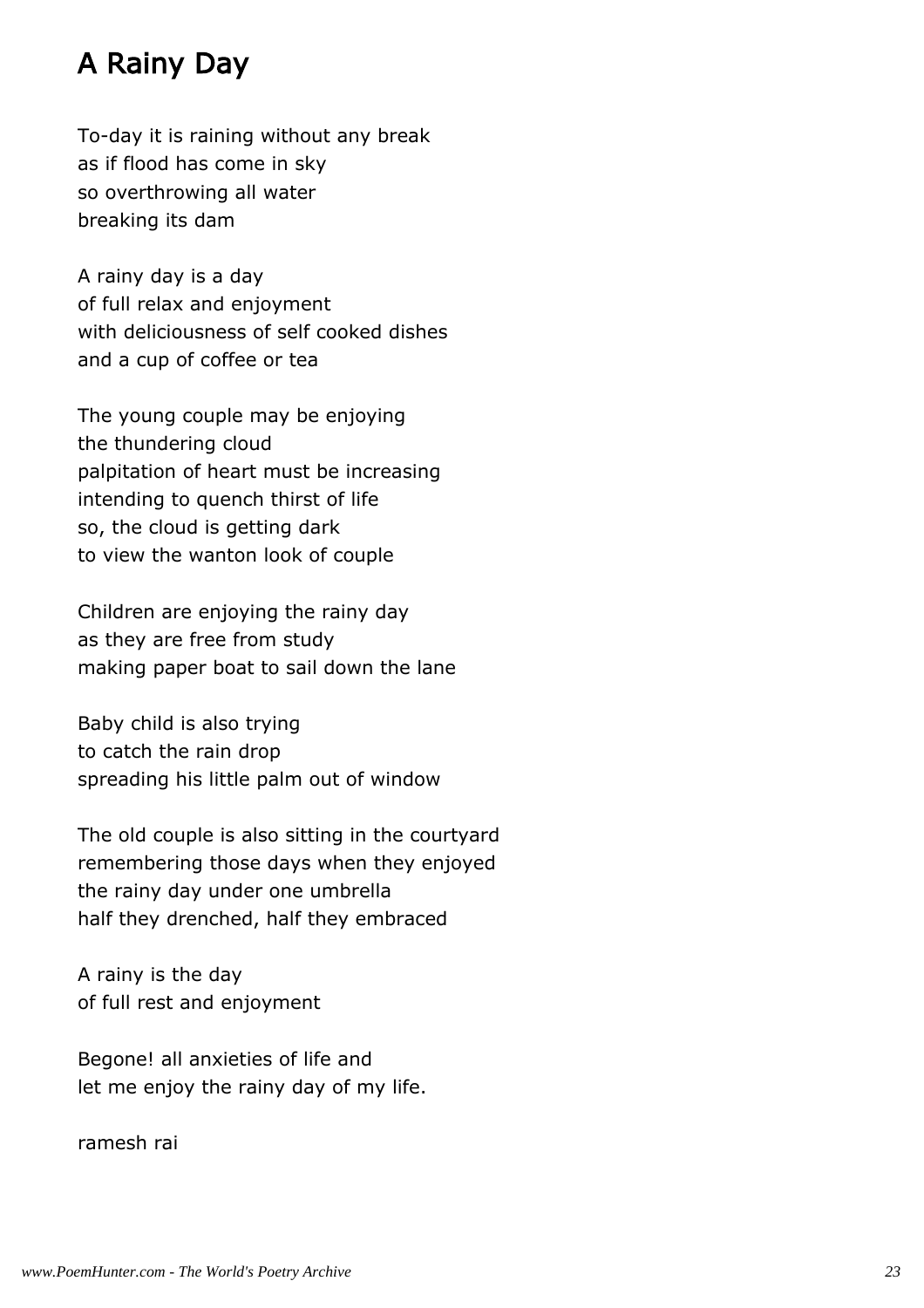# A Search

The stars are sailing their ship in the galaxy of open universal route up above the sky with a twinkling search light from one corner to another throughout night have they forgotten their path or some dearest is missing and they peep below the sky when the entire lives is sleeping in the lap of mother earth in a sweet dream of fine tomorrow but their search is not finished the caretaker of earth has now come with a blazing face burning all the devil's mount all the stars have switched off their search light and vanished waiting for setting down the sun.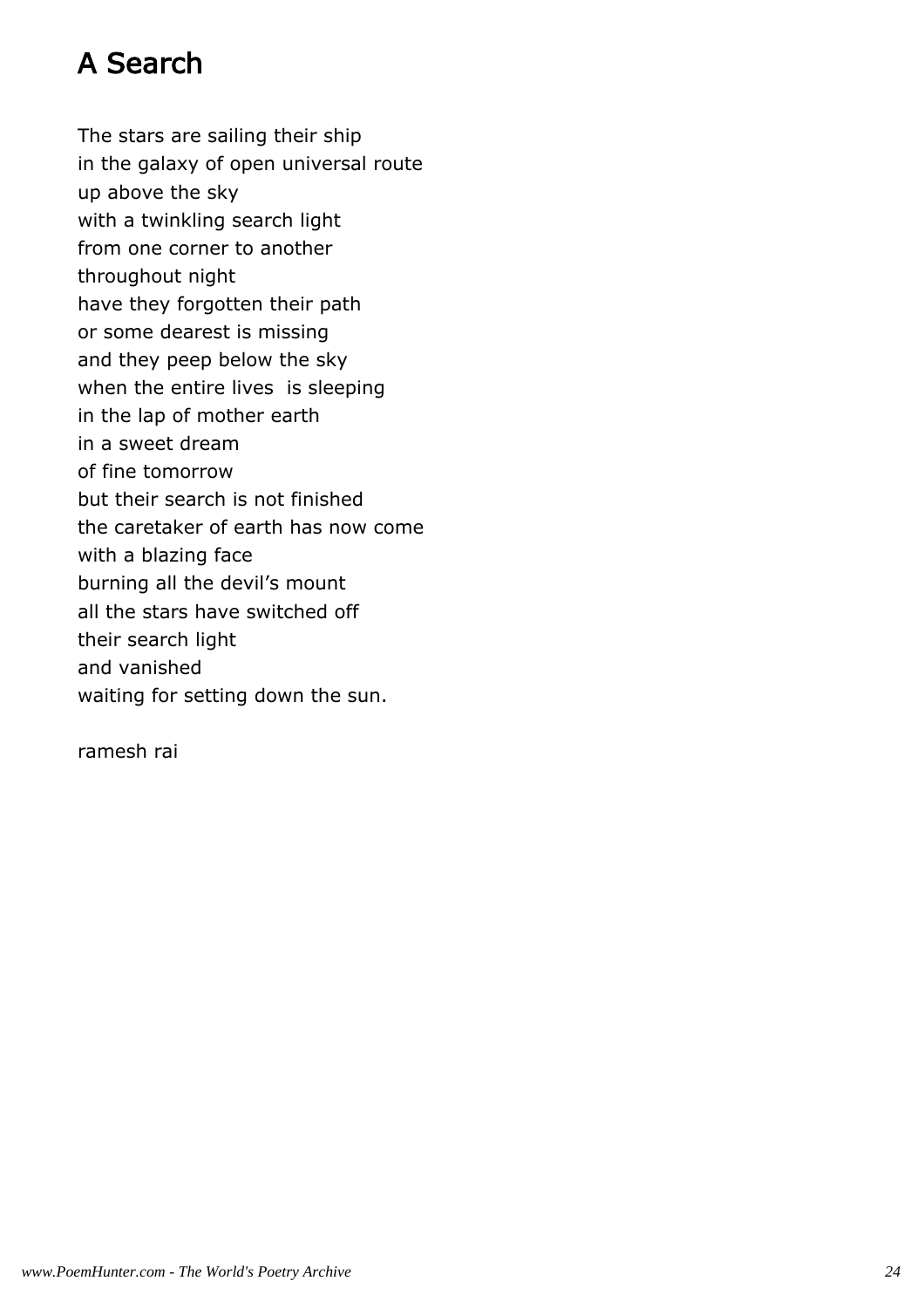# A Slave Enslaves Others

A man of free thought is always free free from all polarities disdains all calamities that brings a disgraceful life.

A free man always withdraws all bondages of life.

A free man is He who desires for a delightful life.

But a slave is He who wants to enslave universal life.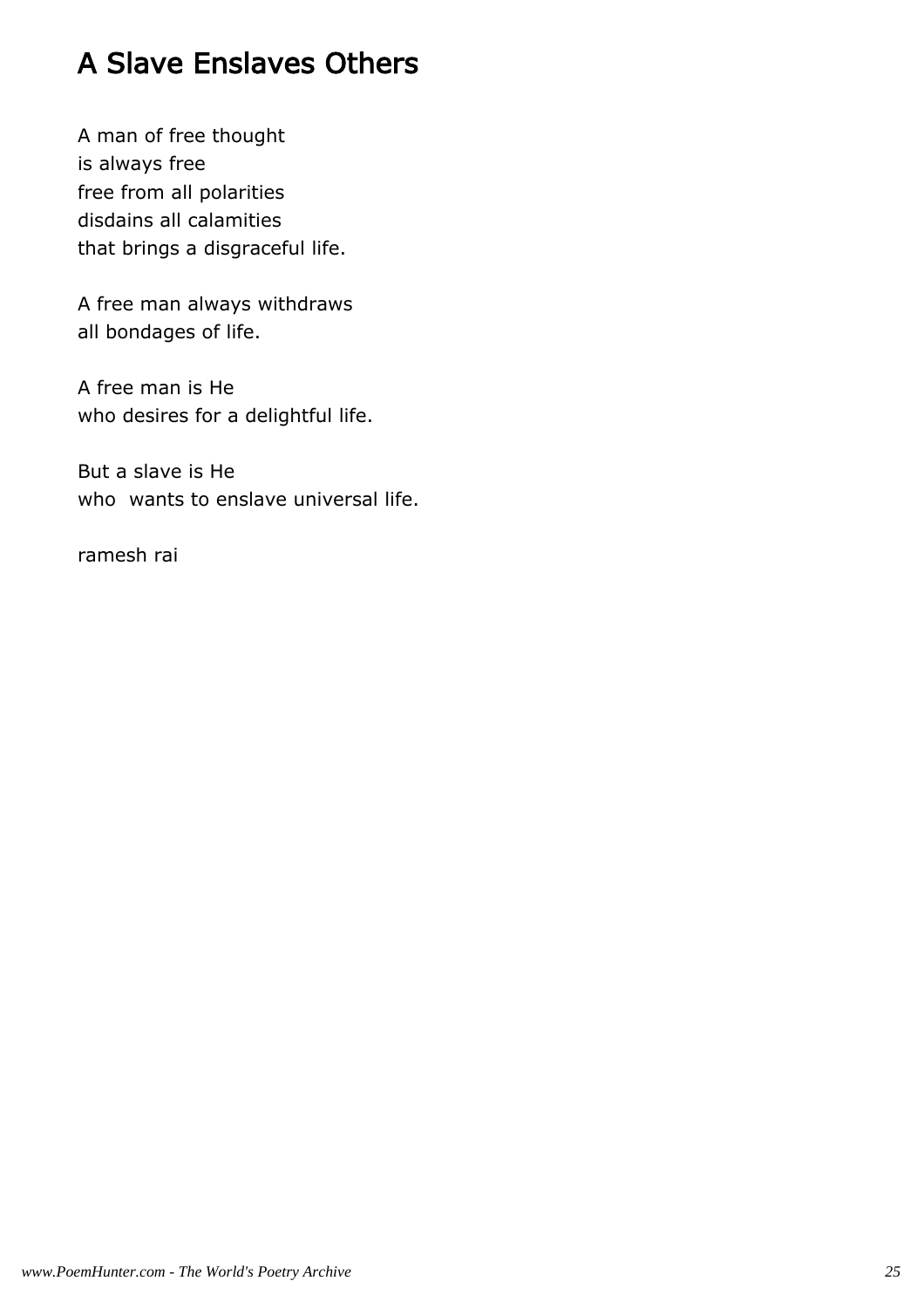# A Special Gift

God has given you a special gift that is love you can take love and give love if you love your country the country is your friend if you love the world the world is your friend if you love the universe the universe is your friend if you love the creation God is your friend Because God exists in every particle of his creation the best way to love is not to hurt what you love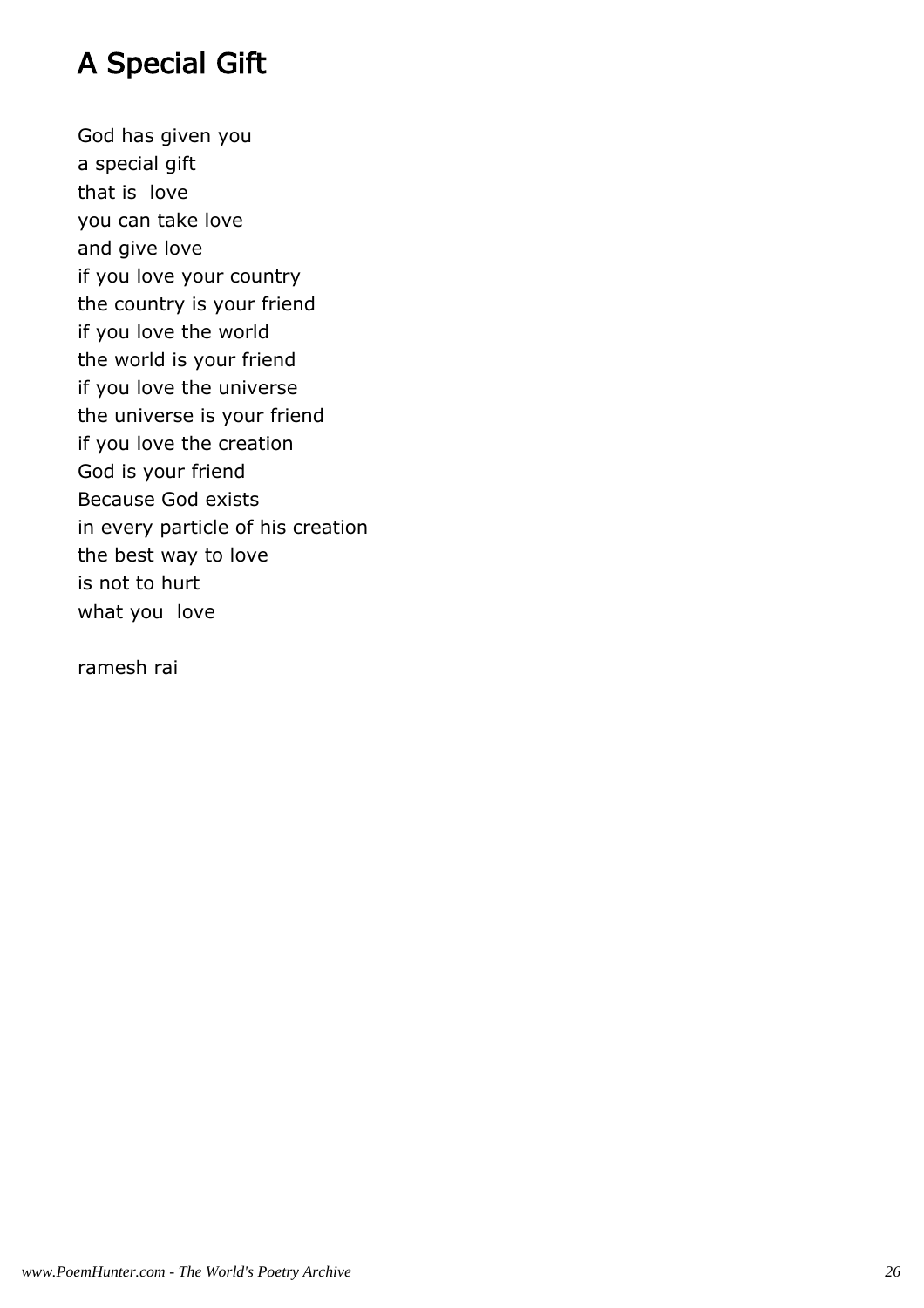# A Tireless Path

A person completes span of life Travelling alone in the path of life Yet the path of journey Remain unsaturated Tries to search out for a new invention Lagging for an ampler life A ray of pantheism always inspires To create a complacent vision of life Life is a path with no end Finally makes the person To quit the path But life never stops. @ ramesh rai 10/10/2012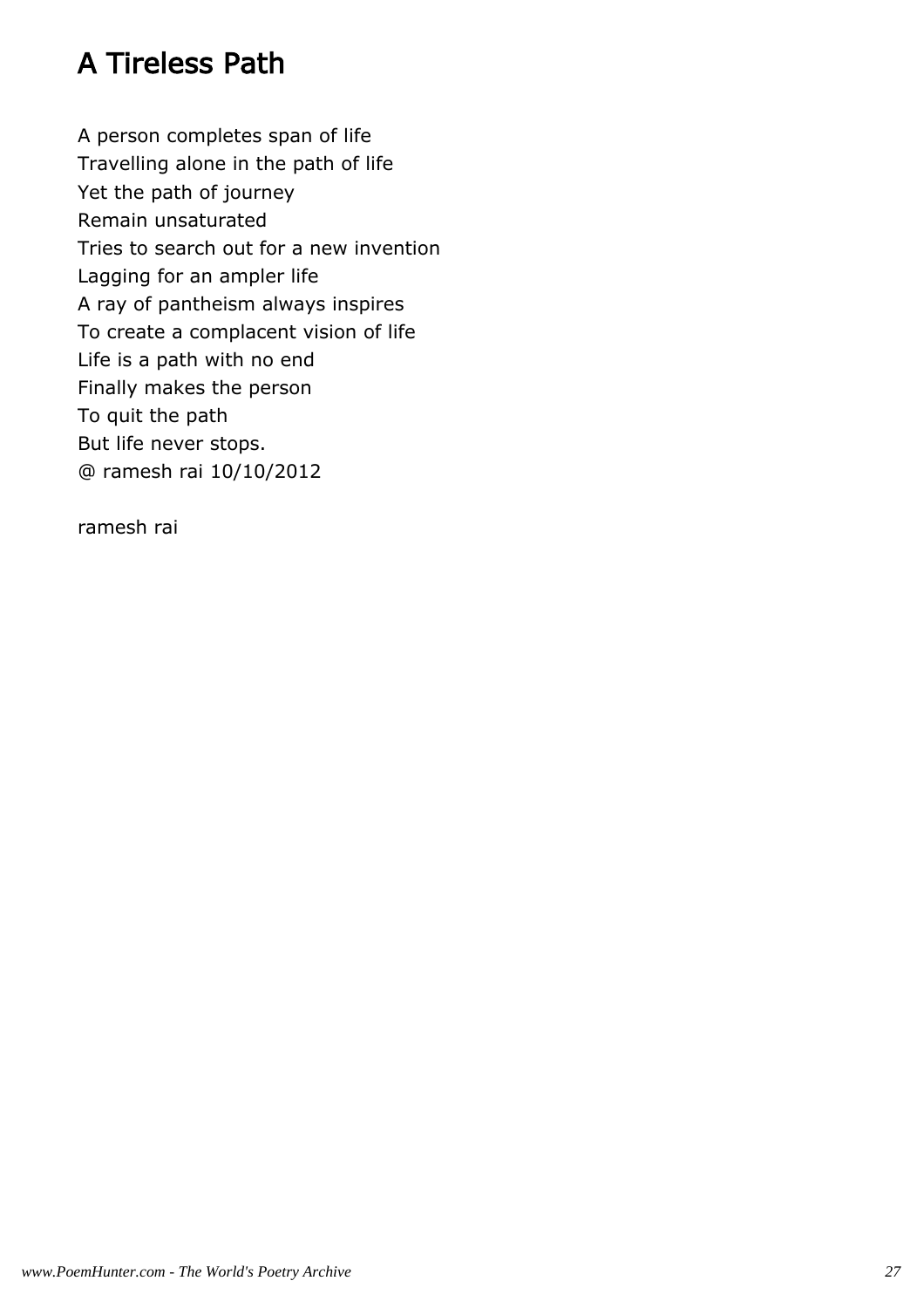# A Tribute To Tagore

Dhanya tumi ye yeshe chhile pritivir duware. dhanya aie pritivi peyechhe tomaye nijer kole. korile aaloket shrishtike nijer kolome, Hey Vasundhara! tomar ayee putra korile shrishti ke jhalmale.............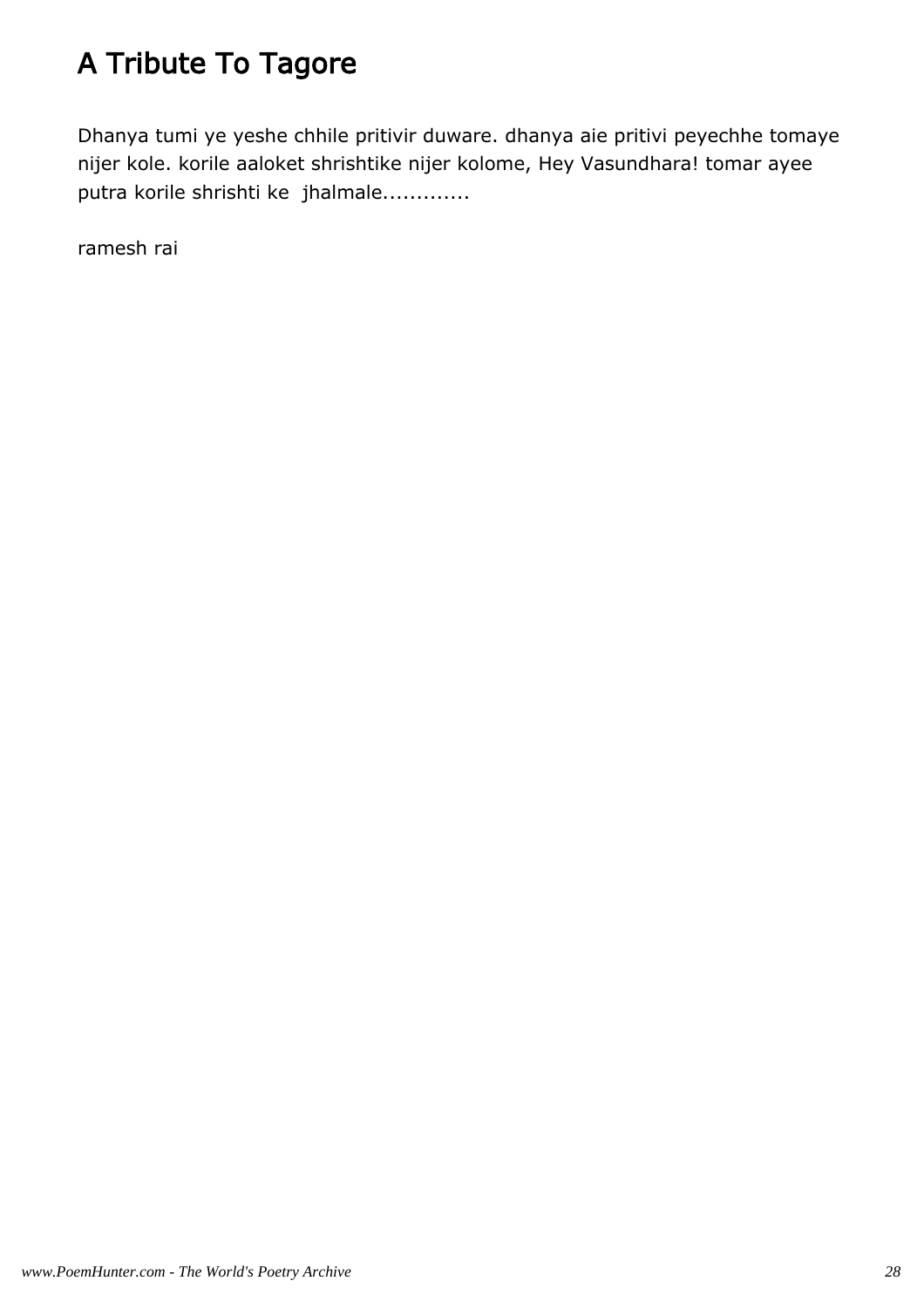# A Voyage To Orbit

I deemed for a voyage to orbit in quest to make my journey pleasant and peaceful I found only one transport because the people of this world are not yet able to invent the cheapest and best transport to reach my destination where I would be wandering from one planet to another from a satellite to star I applied my mind again and again for better convenience I packed up my luggage in the heart of my mind and wished to depart from this earth I could not fix any genuine time for my departure because I was in search of Universal time which could locate the exact season on that planet, stars or satellite with better season and happiest feelings However, first I decided to land on moon then to Mars and similarly one after another hovering and loitering I would reach the sun the fire ball of this universe so many stars twinkling and chanting each other Perhaps talking about my arrival a guest from earth was arriving and in honour singing so many melodious song I apprised the universal peace I praised the Almighty thou bless the child of this earth to make an universal voyage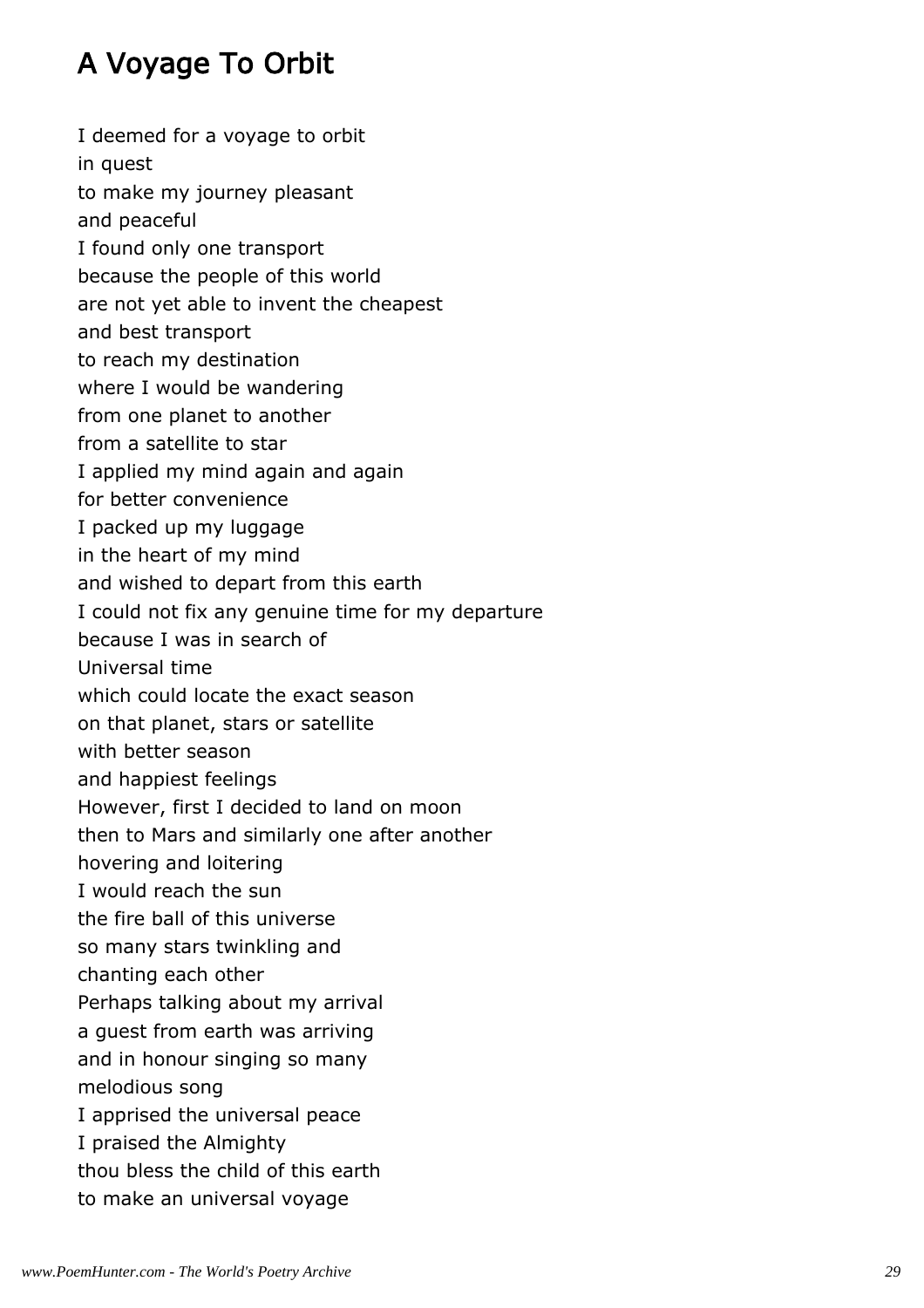at least once in a life.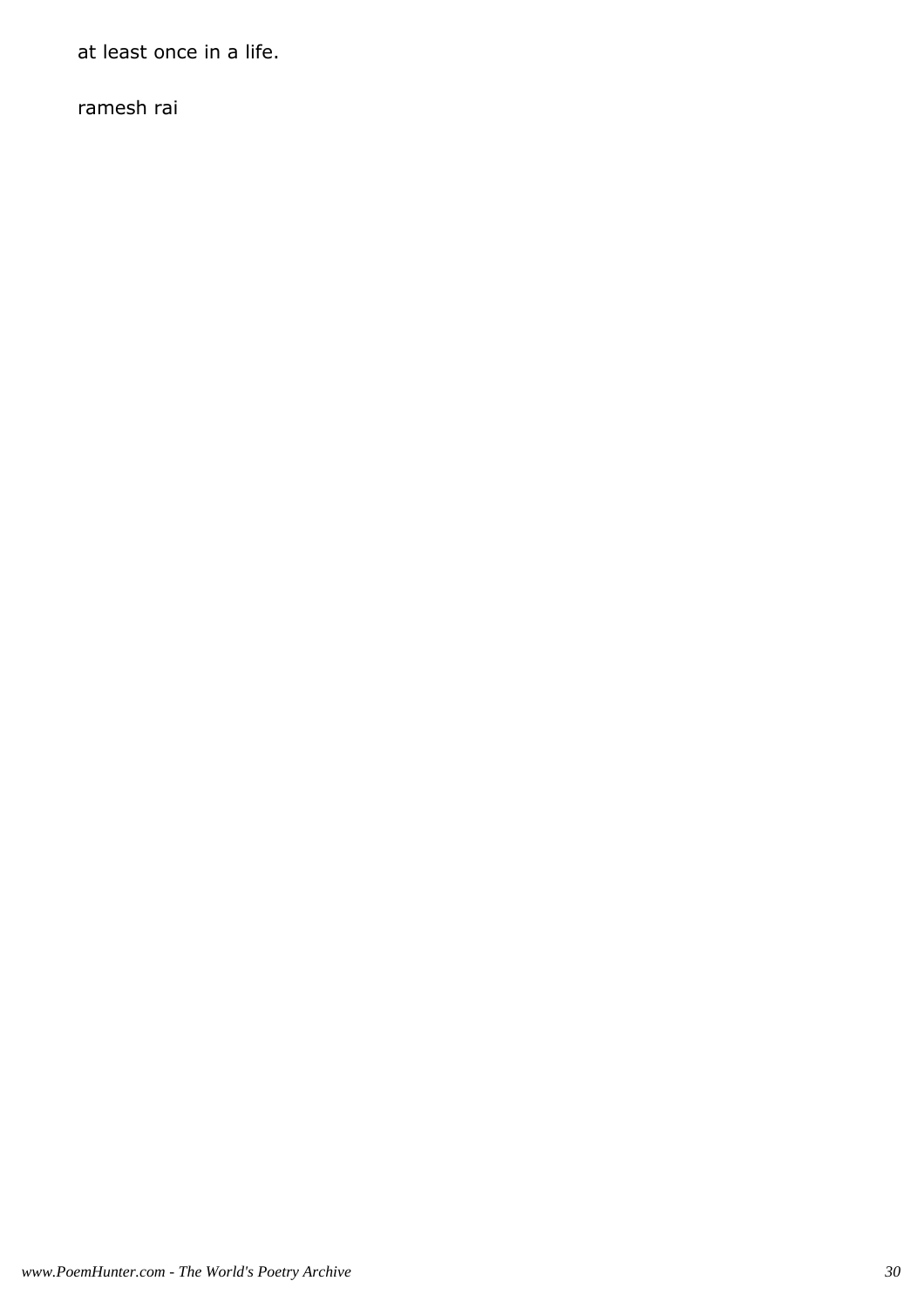### Aamar Dukhh Vedana

Aamar sakaldukhh vedana jaabe tomar saathe royeebe na kichhu aamar kachhe aakash kusum hoye borshabe jhorer maajhe royeebe na kichhu aamar pashe neel aakasher majhe indradhanush niye borshabe gaane gaane royeebe n kichhu aamar saathe.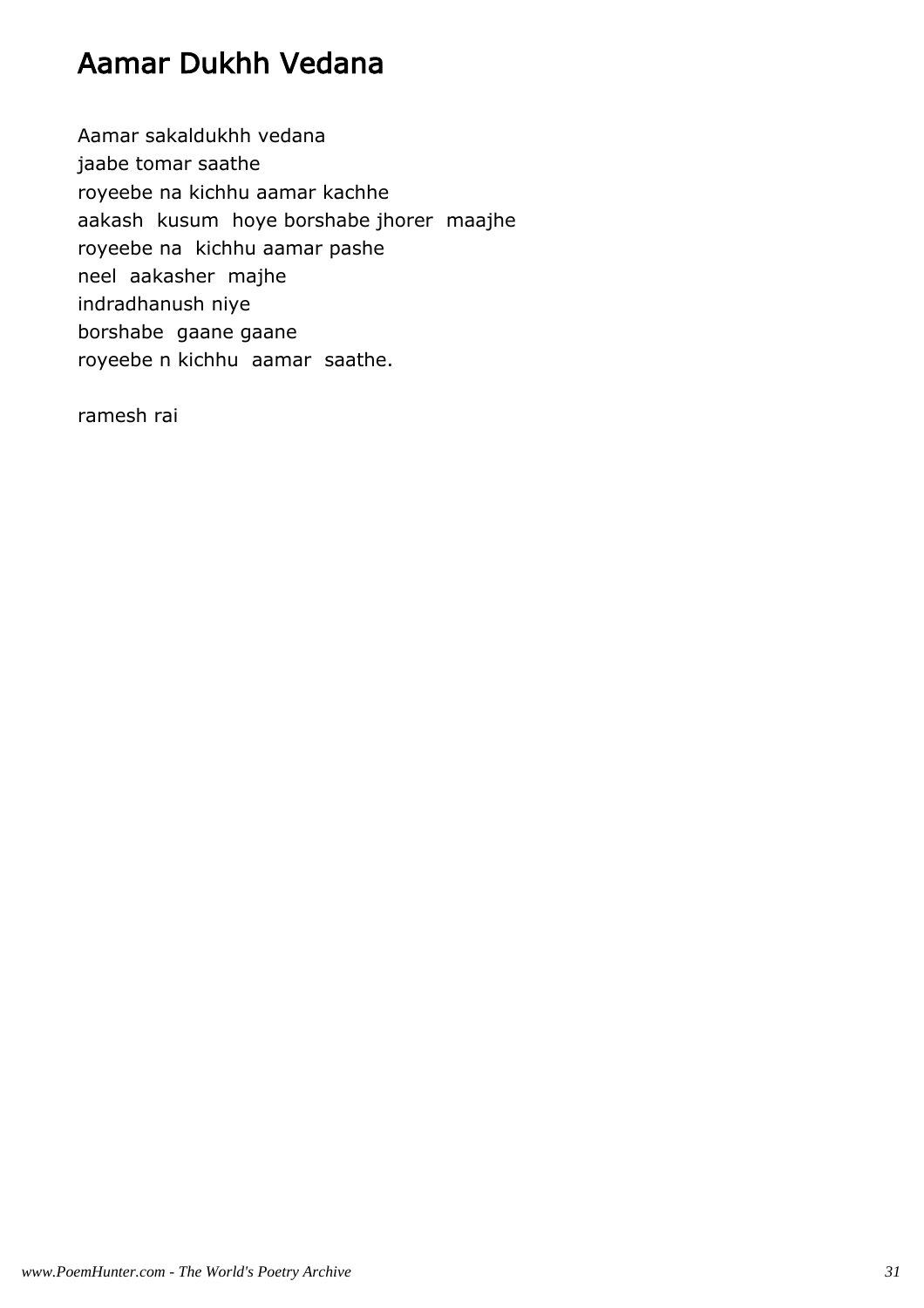#### Aamrapali

Aieye Aaamrapali! Buddh teri yachna karta hai tabhi to aaya hai tere dwar par

use aur bhi sikhna hai ek aur mantra tumhi se paa sakata hai sikhlao is Buddh ko aaj apna prem mantra

gyan ka bhandar ab bhi hai bahut khali para kaun sa wah gyan dogi buddh ko batalao jara

Aieye Aaamrapali! Saraswati kee Veena tumhare paas hai jhankrit karo sapta suron ko mita do buddh kee gyan pipasa ko wah khara yachak bana

Aieye Aaamrapali! tum prem ki janani ho buddh ek shishu sa saman tabhi to aaya hai tere dwar par tumhari ek lori se santripta hoga buddh yeh

Aieye Aaamrapali! tumhari nagari prem ki nagari hai har purushartha yahan dhah jaata hai phir buddh kaise yeh kahe yehi hai prabuddh is dhara ka tum matritwa ka bhandar ho shringar ki ho ek janani buddh aaya hai tere dwar par hai khara yachak bana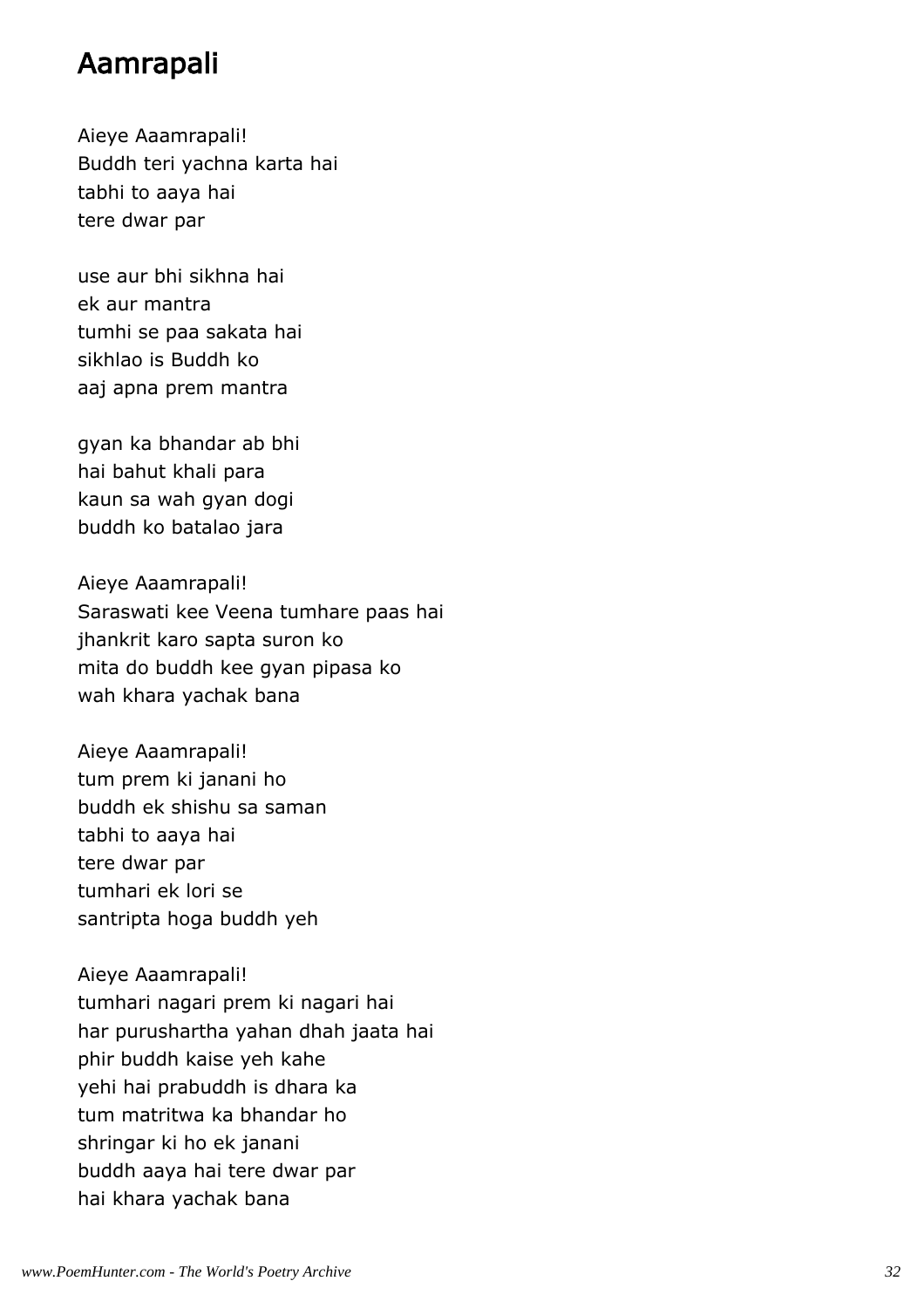pila do apne astan ka amrit kalash jisse hai purusharth milta budhh phir laut jayega yeh tumhare dwar se

Composed around April 1985 at Howrah and posted at Hajipur at the native of Aamrapali.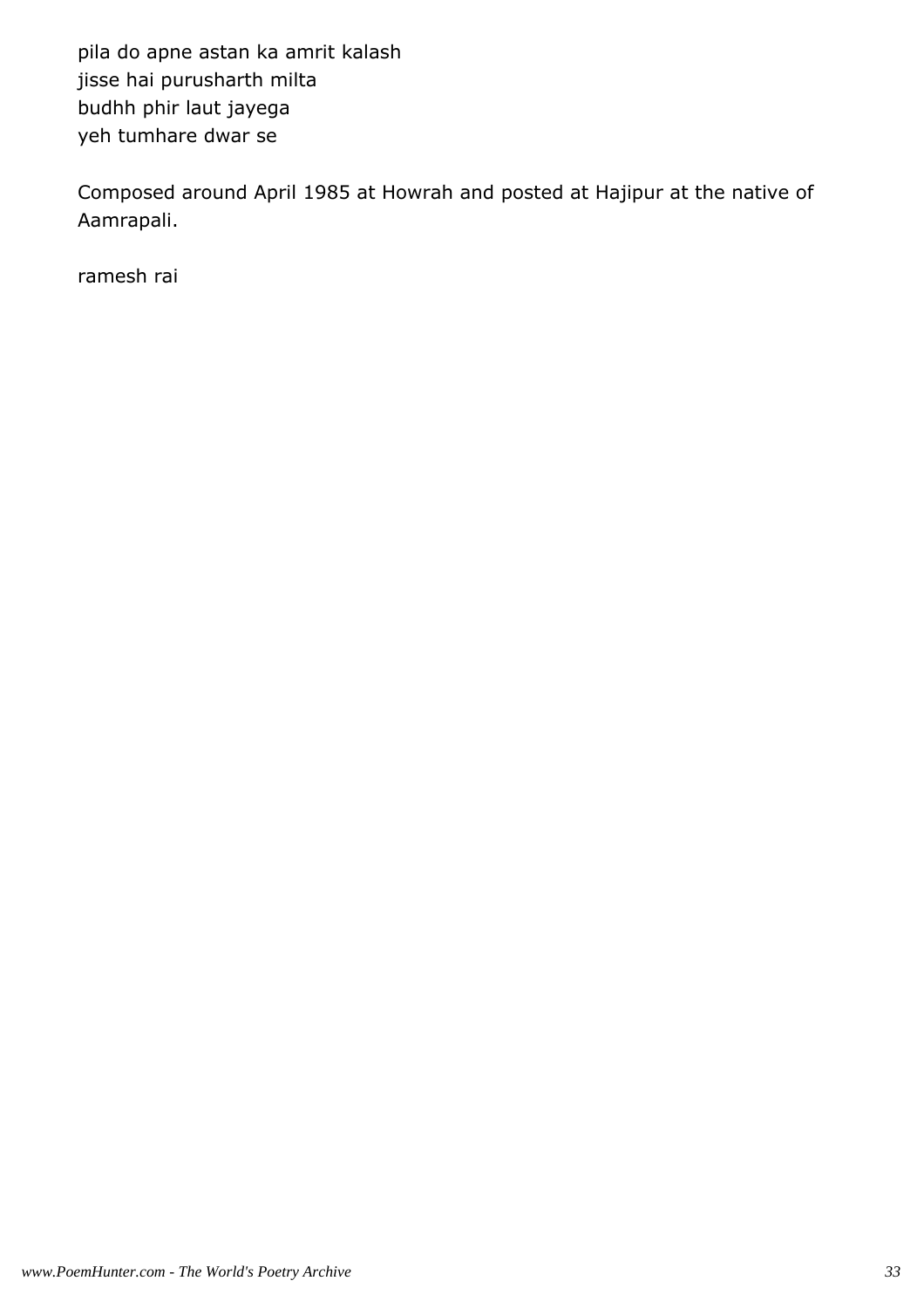# Aawara Badal (The Vagabond Cloud)

Aasman saaf nazar aa raha hai chand badal k tukre umar-ghumar rahe hain unhe talaash hai us prishthbhumi ki jo sadiyon se banjar pare hain

**Translation** Sky is clear few fragment of clouds are hovering, in search of land which is barren for century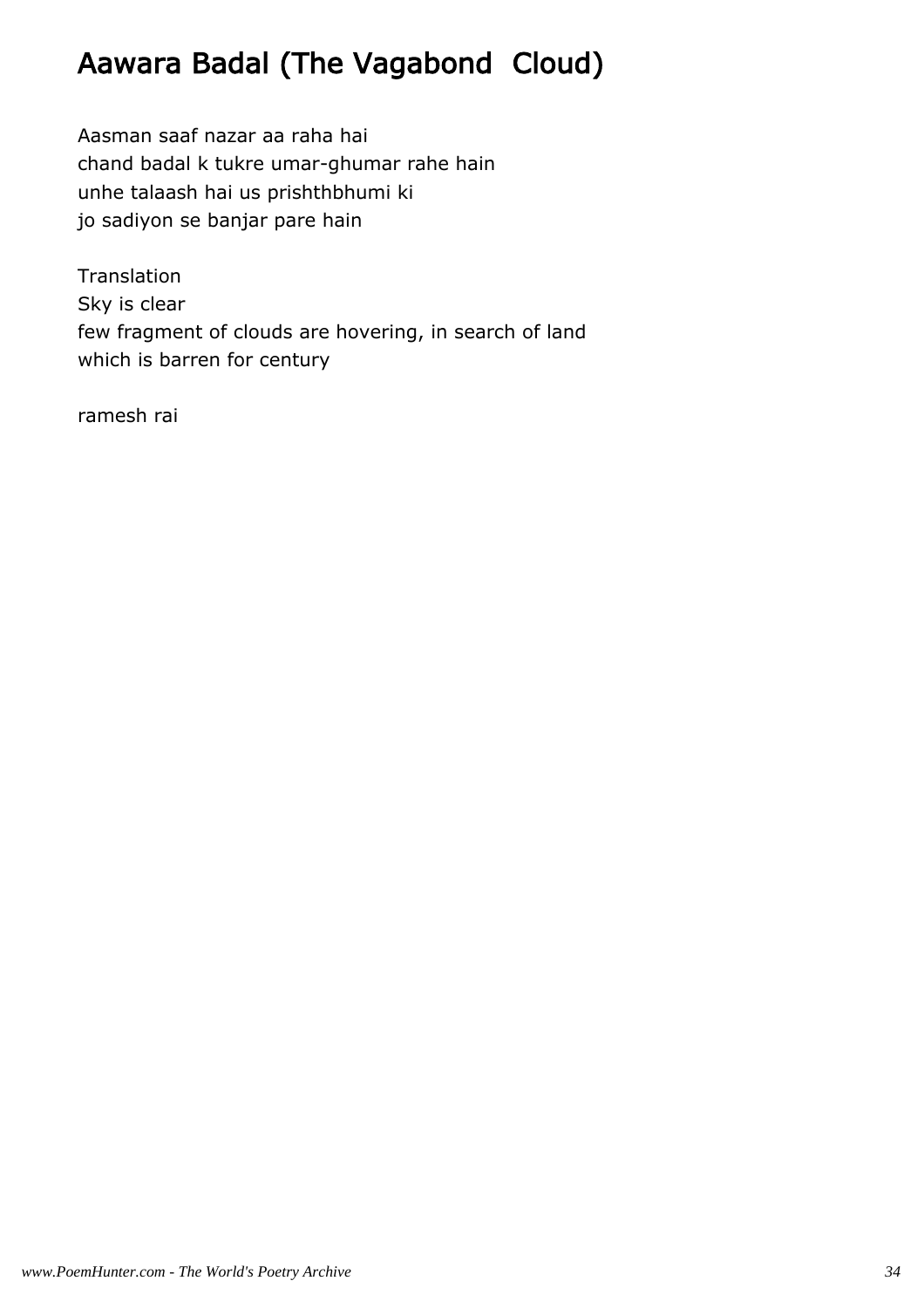#### Access To God

There is only one path which goes to God that is love love means not to hurt what you love

if some one want to hurt you in any means, he can not be saved as per Newton's third law every action has got equal and opposite reaction he can not stop the reaction on his part

why do you bother for loss and gain, pains and pleasures of your life these all are God's gift as the cycle of nature like days and night, change of season all belongs to His divine estate

God has sent you only to discharge your duty he is also to guide good or bad only you care not to hurt your fellowmen life has come and will go like a brook flows constantly day and night

you have the only right to perform your duty and nothing else God is to reward you for your each and every action So, be free and carry out the life.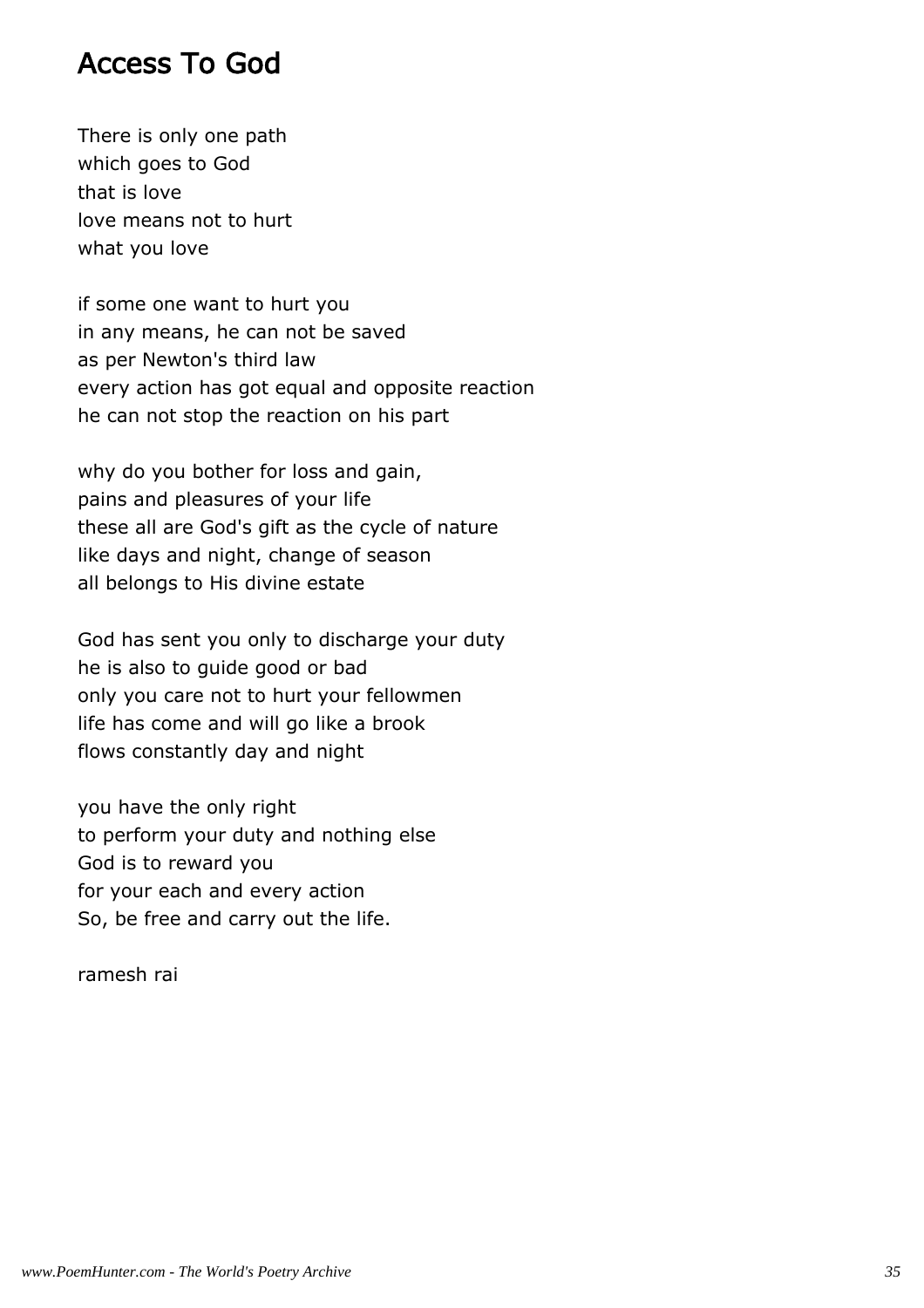# Aches Of Life

Fish swims enthusiastically in water The duck gazes meditatively at swimming fish Both lust for long life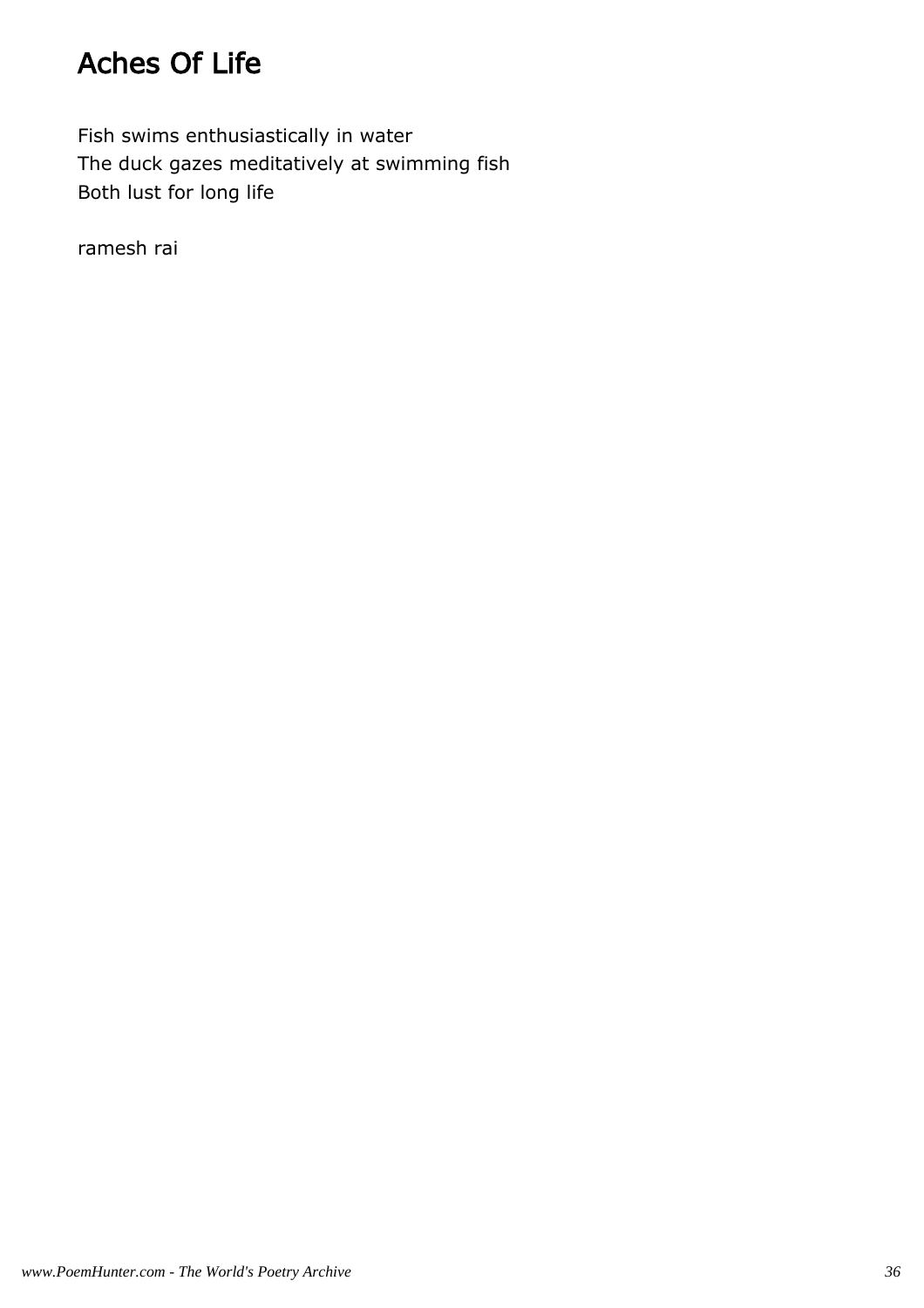# Achievement Of Life

Achievement of life can not be counted only through coins earned in life because coins are like wheels which never stops or can not be stationary to - day it is with you to - morrow may not be.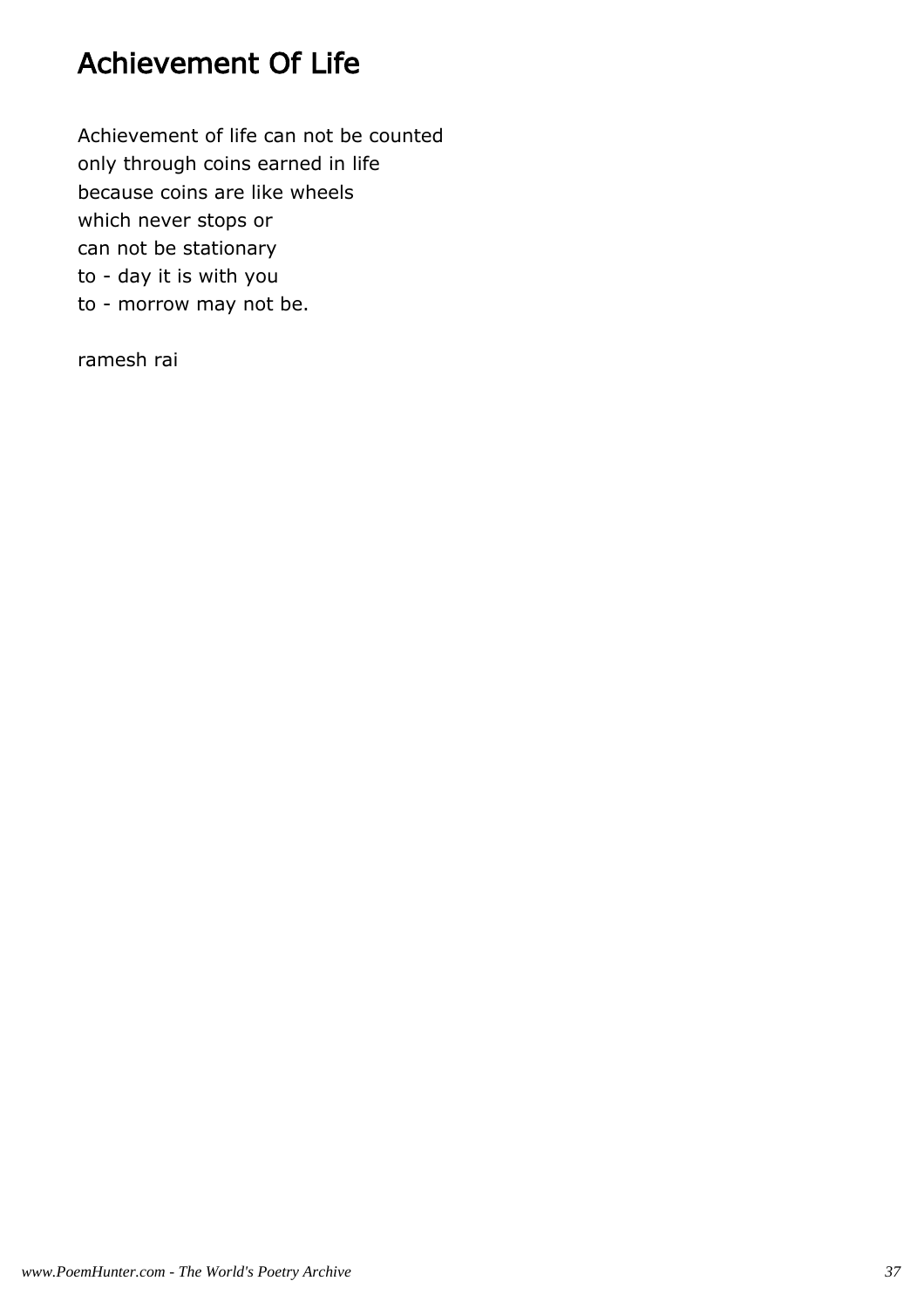# Action And Hope

Action follows at our every footsteps leaves reaction behind to react other Action emancipates us from solidarity when our soul is confined with hopes hope to create spirituality within us

hope to submer mortality within us vehemence of hope subsidise our life and action follows the hope hope behind hope and action rotate through through out life. we are no more when our hope dies then our action becomes ruthless swine exterminate all achievement of life let our action and hope go side by side to enter into final goal of life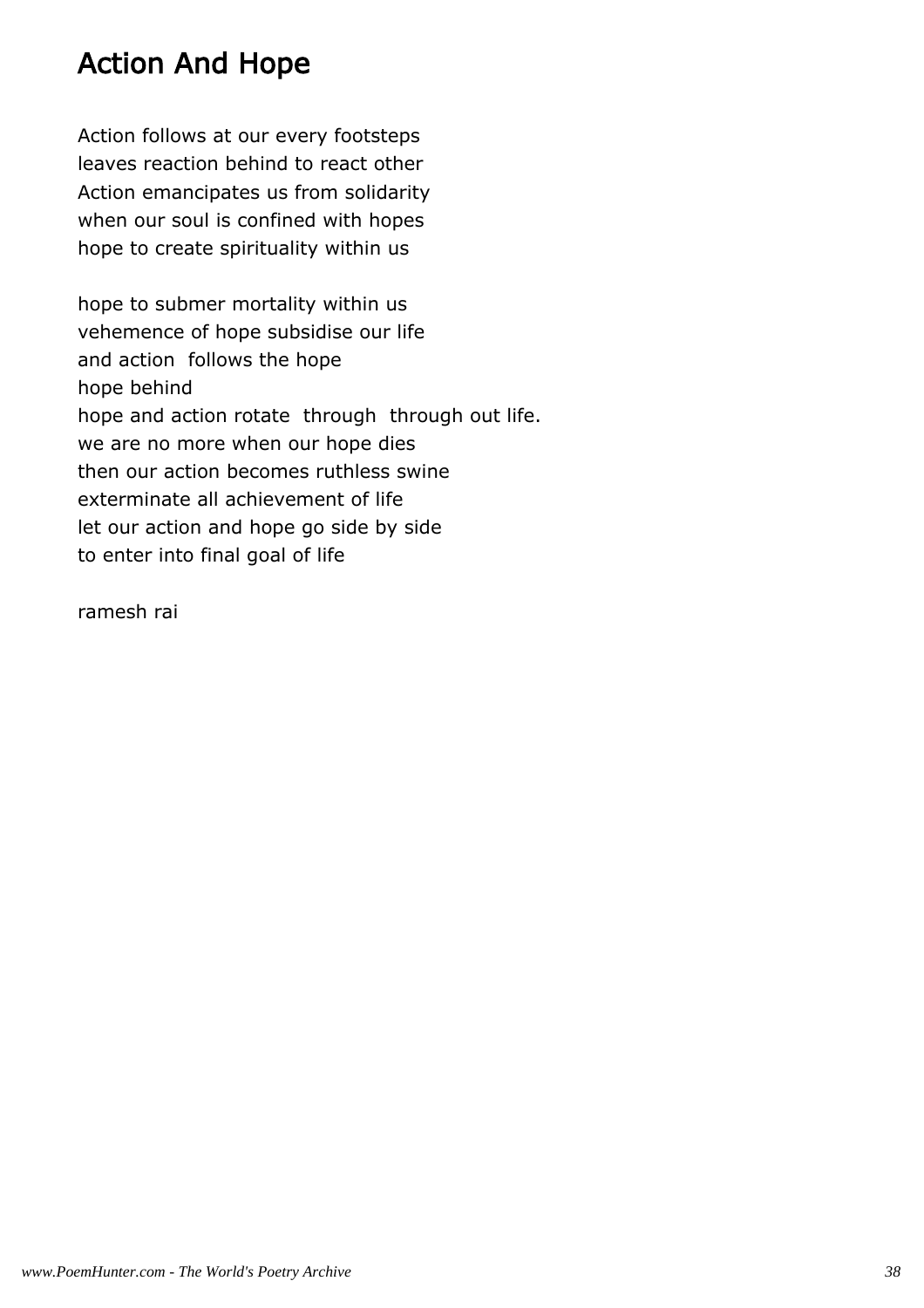# Additional Mind

A creative mind is only single minded a destructive mind has multi aspects a creative mind is normal mind bestowed with every one, but a person having extra mind always resolute destruction

Ravana, the demon had ten minds always fought for mischievous action

No worry friends if you have no extra mind you are worthy to make fruitful action where rose will bloom every day and you will lead the world for better situation.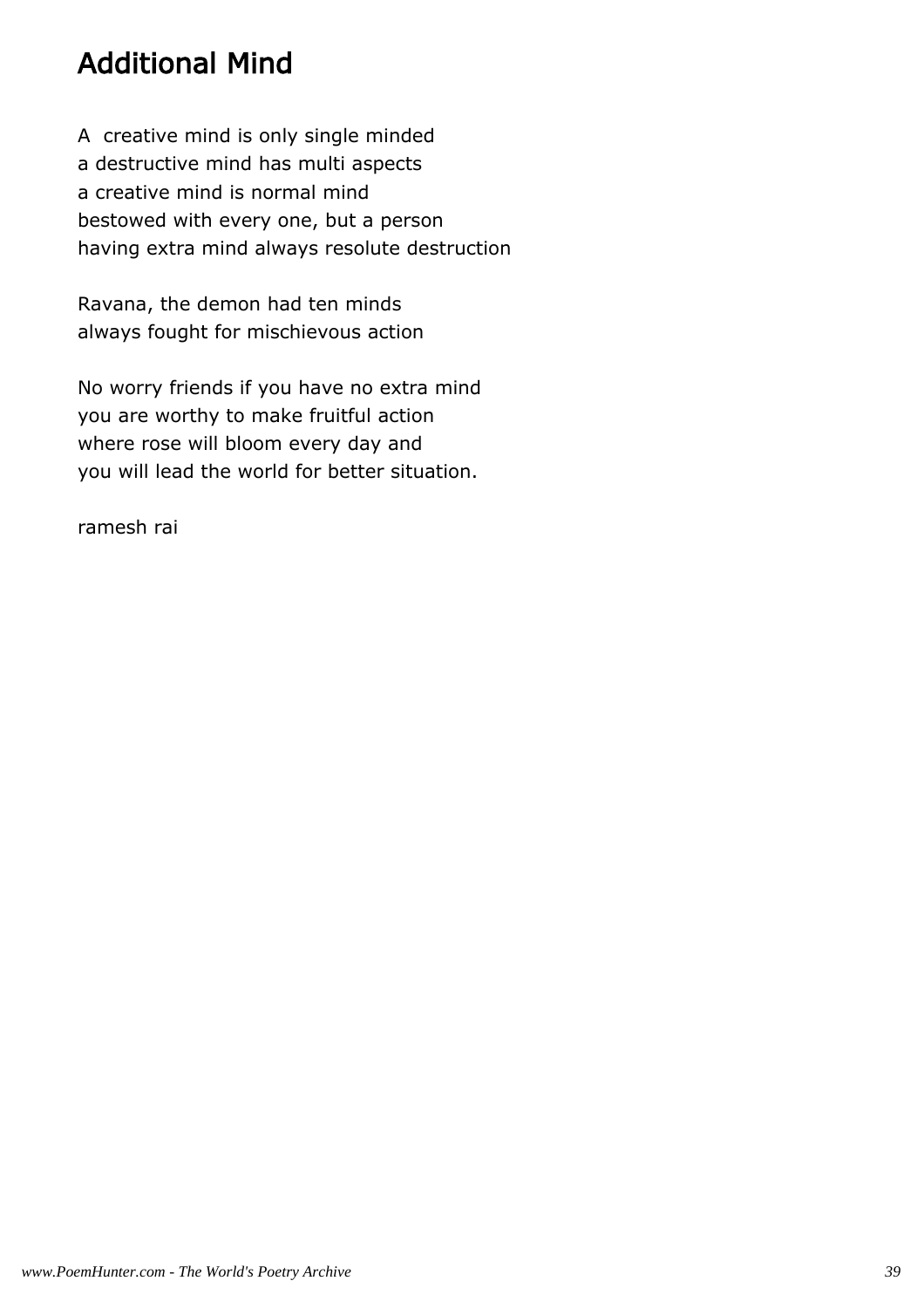### Advocate

Always found in black uniform the universal uniform bestowed for ever the most sensitive part of Human society making rule, implementing rule exercising everyday on new chapter every one fears to face them always do their best to punish even till death: can not say if life has ever been given by them always try to prove the truth if any big client is trapped luck favors them graciously

May i know please despite of mass involvement in the profession why justice is delayed or denied bring suffering to mankind or to give them relief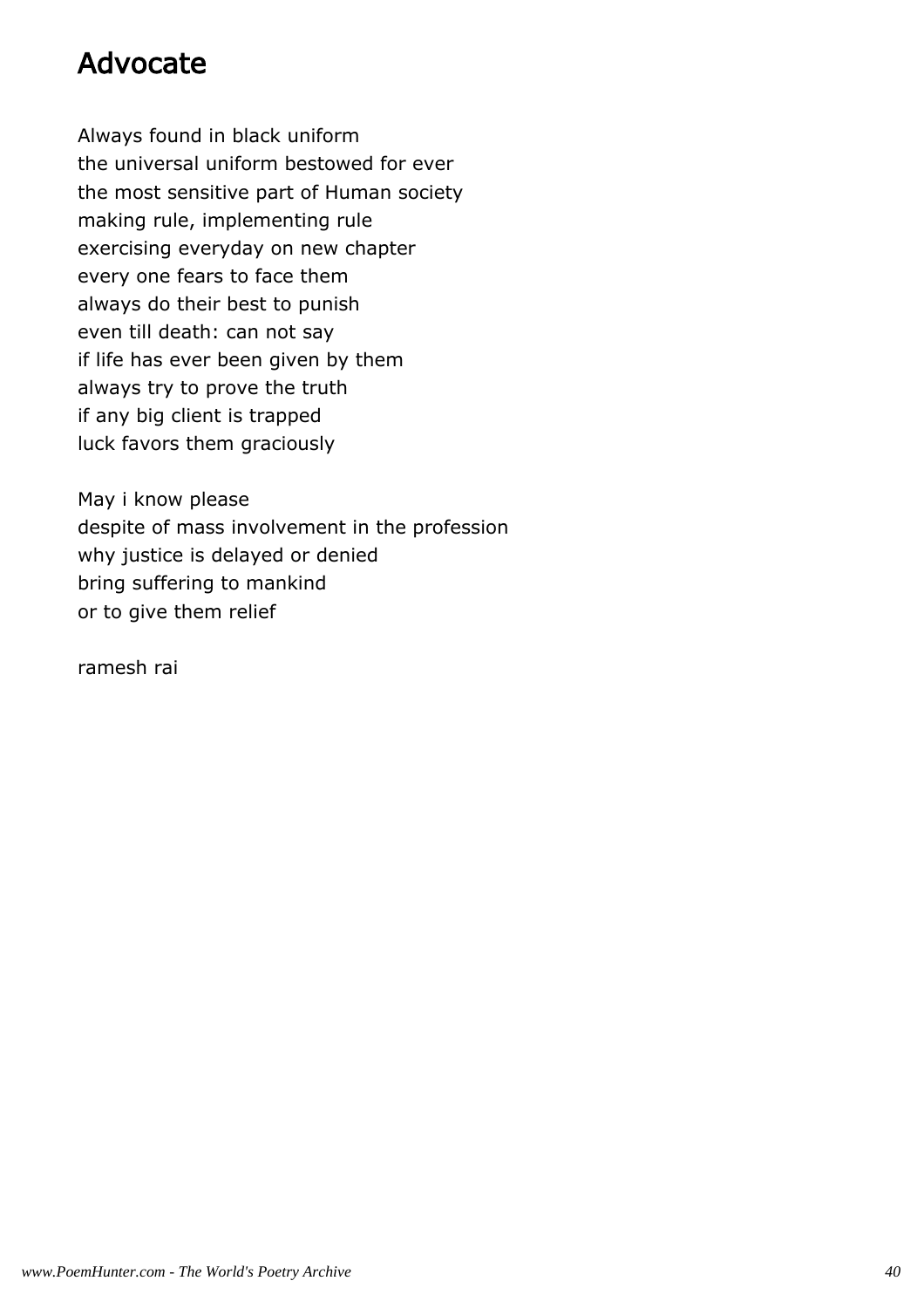### After The Storm

The storm came and gone leaving its ruins behind zillion victims of death storm floating, lying dead on water and land seeking paradise for heavenly abode asking reason for life and death turmoil of grief shouting.

First ray of sun greeted zillion corpse leaving no space between human, animal, insects and plants.

The sun ascended and descended the nature fallen in comma prayed for new begining of life with hope for new creation, for new recreation.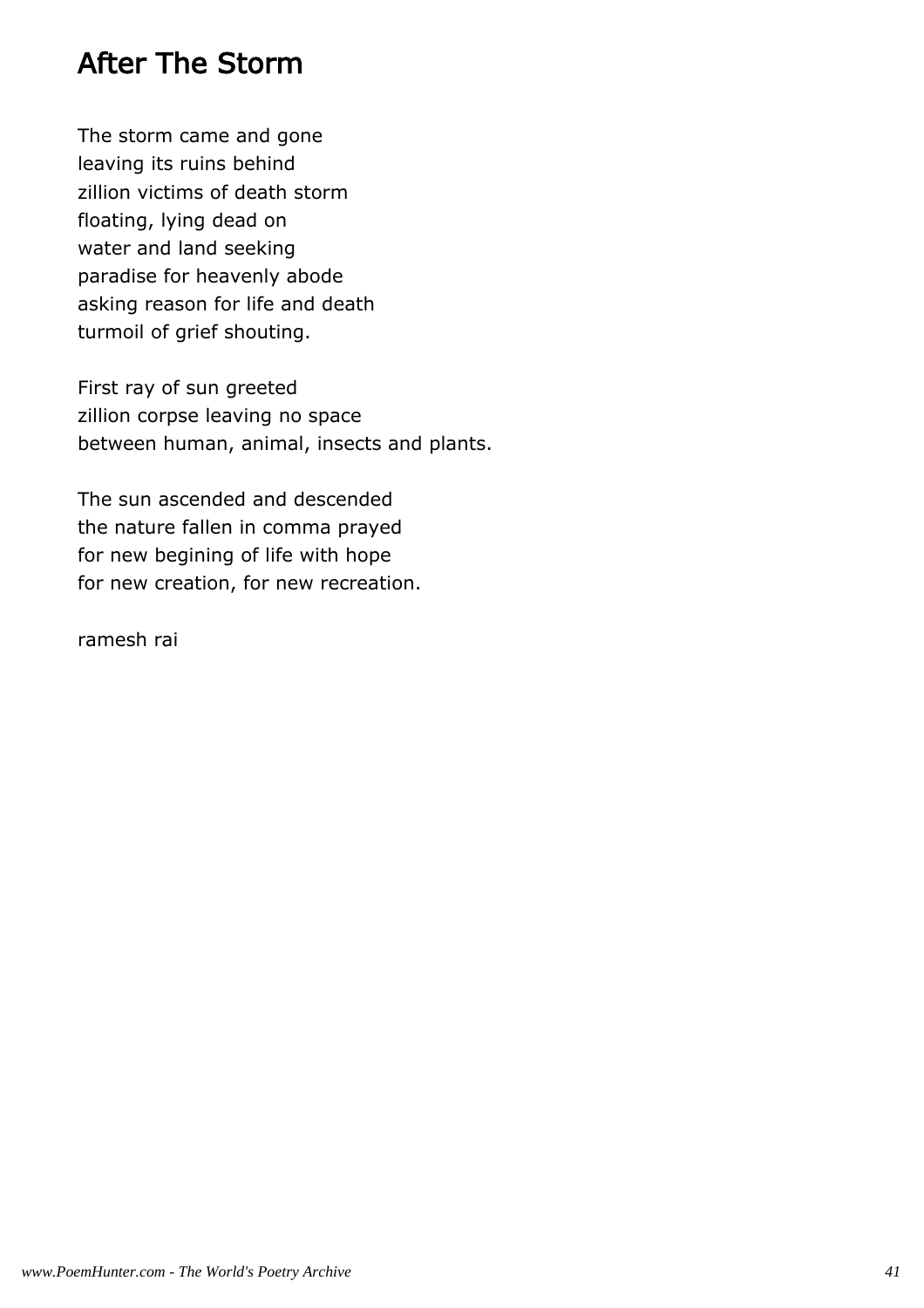# Aggrieved Thoughts

I'm in between the aggrieved thoughts to say, Where I am? What I am? I find the resolution of not being contemporary or as long; but the result is never achieved as if thought of a poet is snatched

Neither light of eye is diffused Nor the memory is transplanting.

Can you realise or not but the whole phenomenon is scrambled to atone thoughts of wisdom.

All rights reserved @ Ramesh Rai 01/9/2017 20/11/2018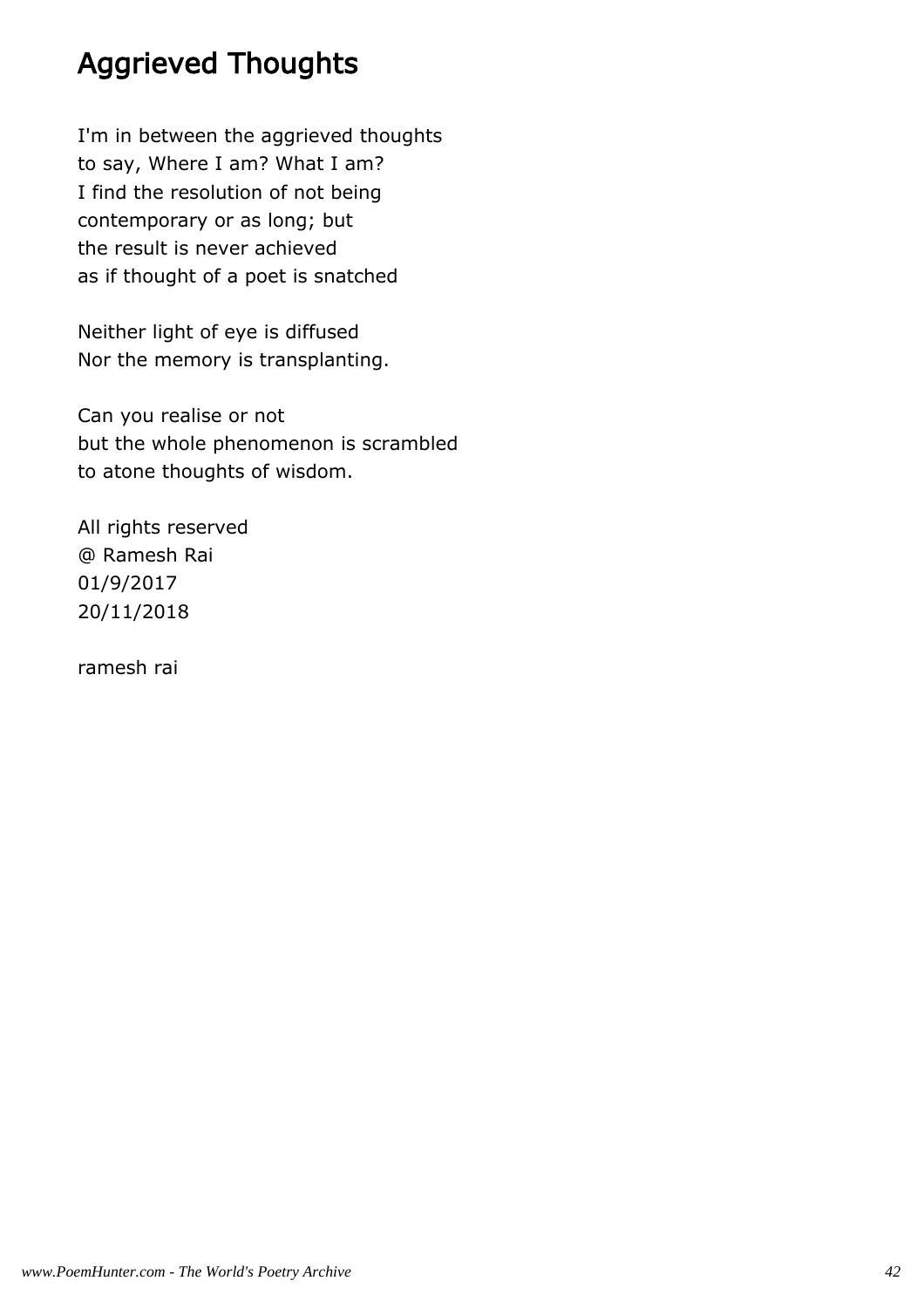# Air

Thou blow gently, appease the life Thou blow violently, devastate the life I do not see thy face but i realise thy existence thy need is indispensable in every breath of our life

God has created thee with the divine breath of nature so are thee thou art the life of nature

thee can not be arrested by any human force thee can not be ordered to stop thou blowing

what is thee shape and color what is thee destination what is thee features not known to mankind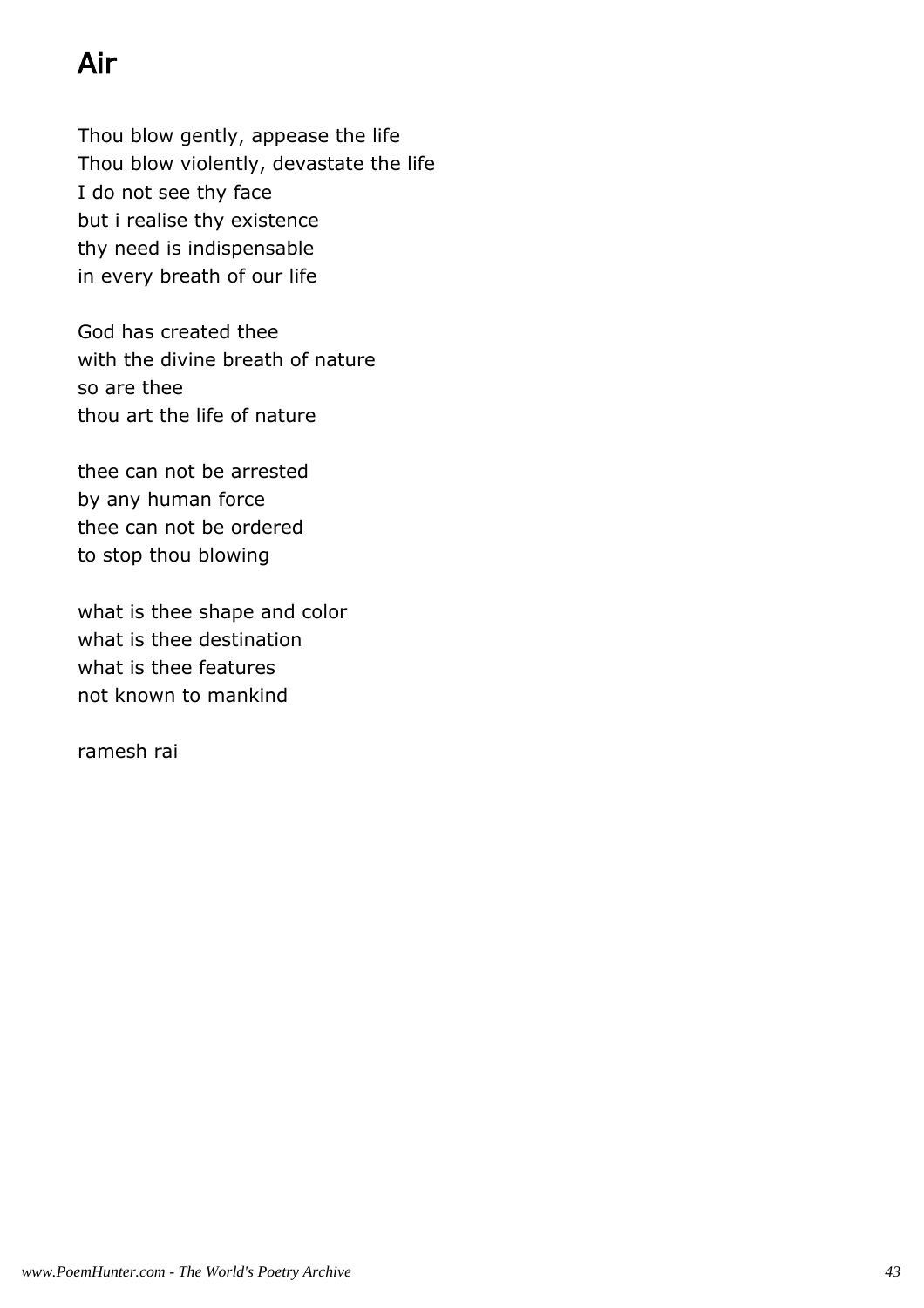# Air, Thou Blow Every Time

Thou blow gently, appease the life Thou blow violently, devastate the life I do not see thy face but i realise thy existence thy need is indispensable in every breath of our life

God has created thee with the divine breath of nature so are thee thou art the life of nature

thee can not be arrested by any human force thee can not be ordered to stop thou blowing

what is thee shape and color what is thee destination what is thee features not known to mankind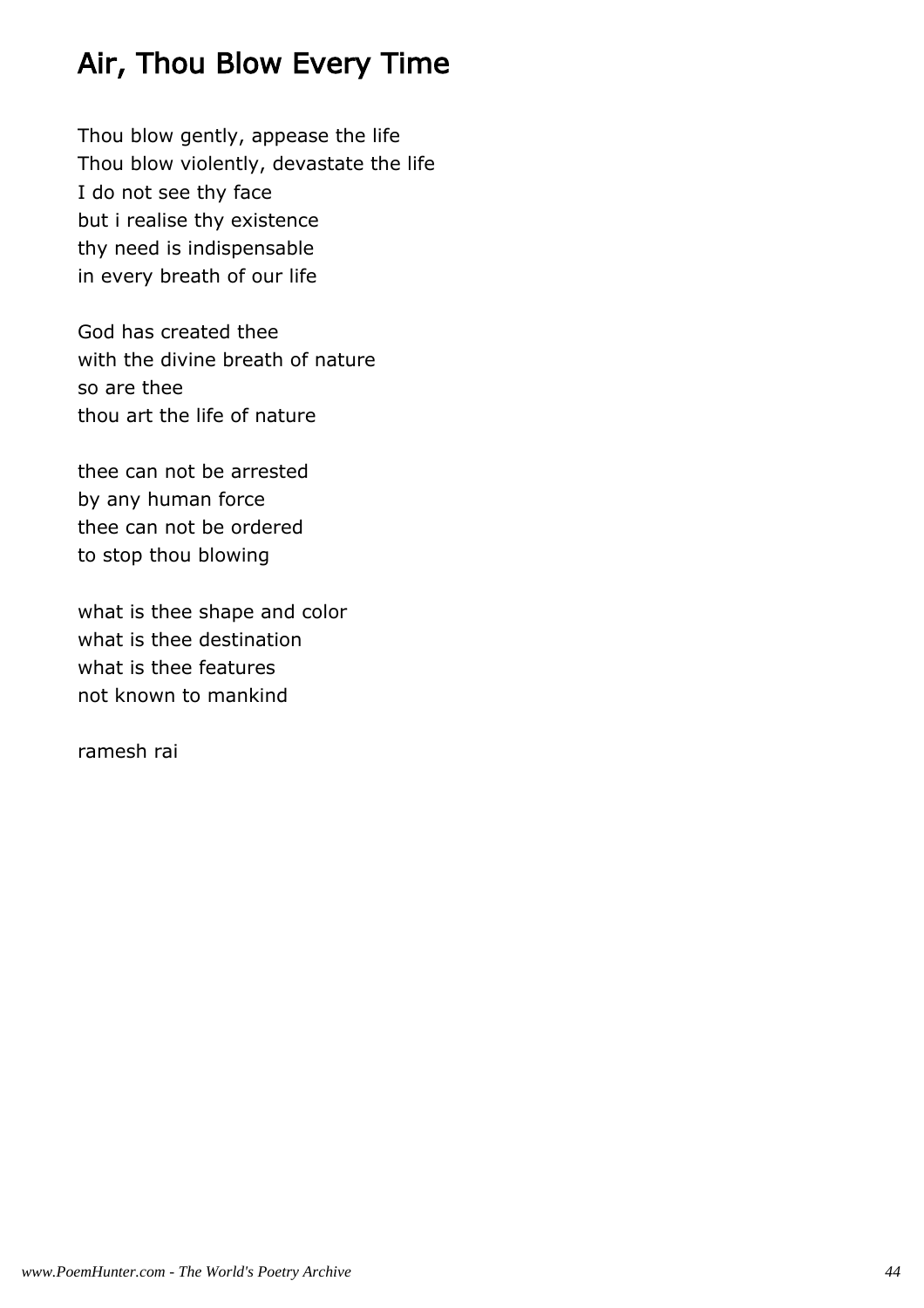# All Are Busy

All are busy in their job assigned by the Almighty to complete it, to adhere target within span of life where no extension is granted is it madness or what?

Stars and planets perform their job All creatures are working for a new creation days and nights like the wave of ocean rises and falls

All are perpetual streaming to life and death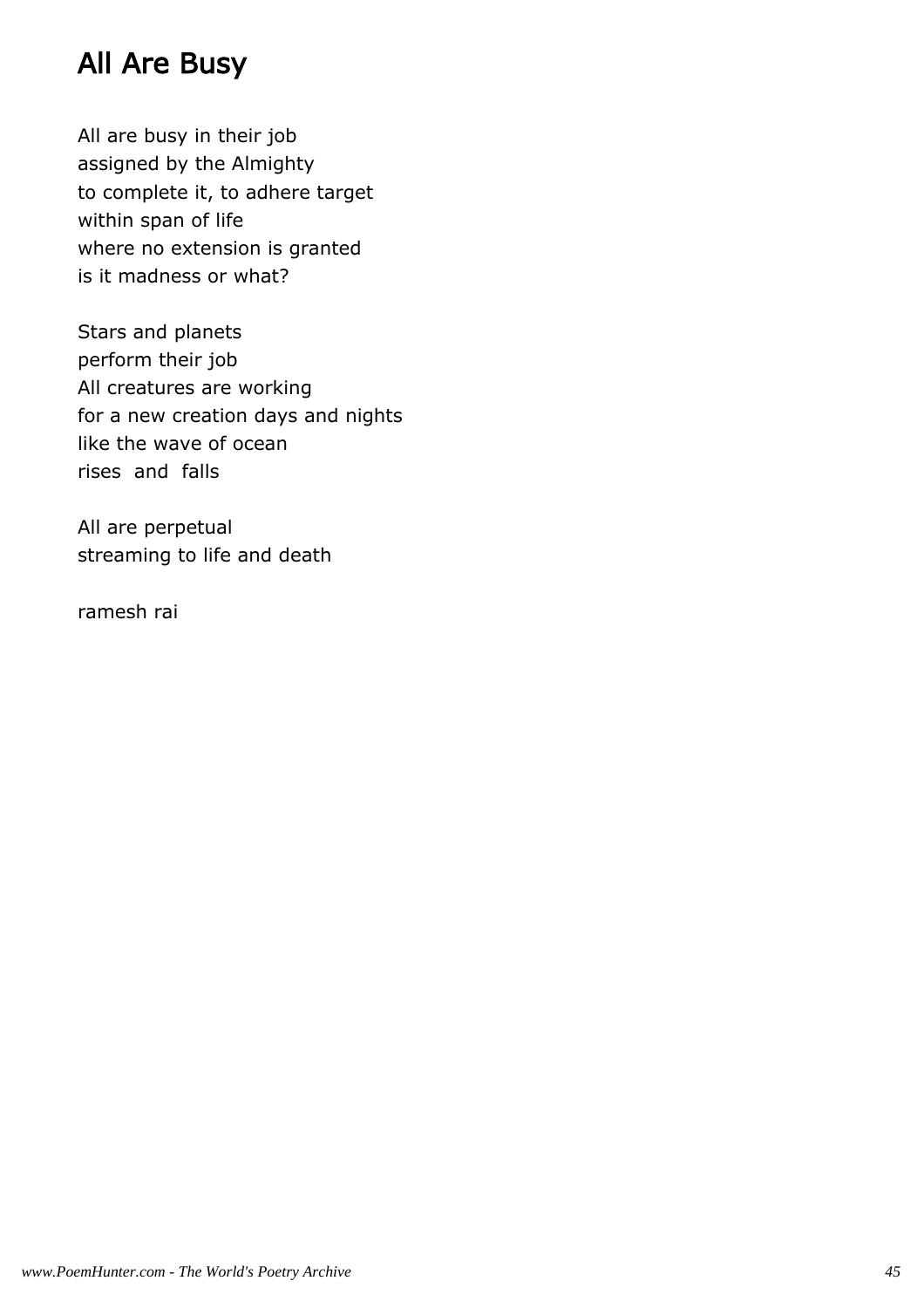# All Have Gone Fade

Smiles of flowers are irrelevant But your smiles are always relevant Before your smiles Smiles of flowers are fade.

Flower dances with rythem of wind But you dance with rythem of my life.

Fragrance of flower is for all But your fragrance is only for me.

Stars twinkle during night only But you twinkle day and night.

Sun and moon share with all But you share with me only.

Before your existence All have gone fade.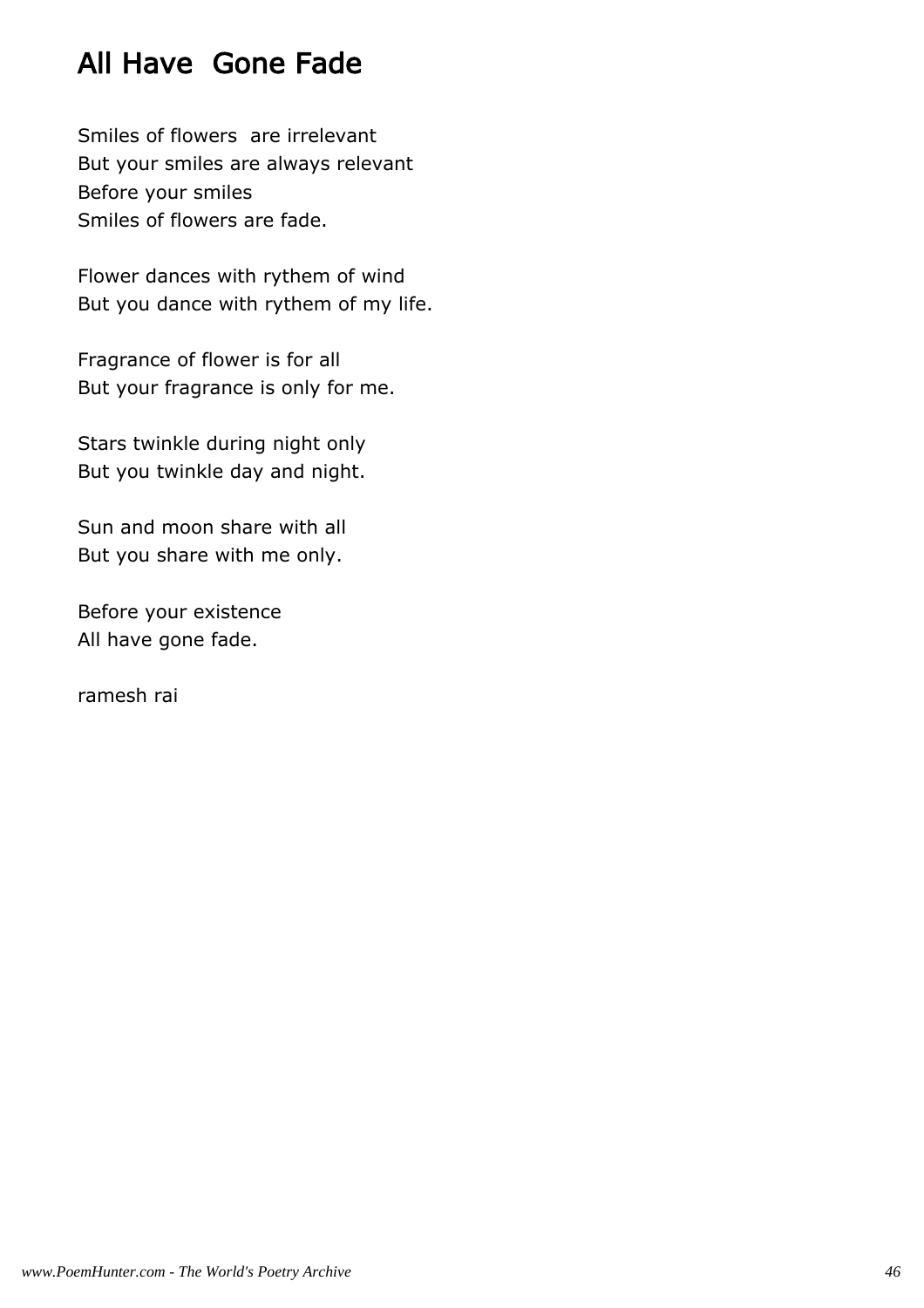#### Alone Traveller

I am an alone traveler to pass through the universal life

I asked so many, some responded some regretted, some left me in the mid-path finally, i adopted the incantation of Kavi Guru, 'EKLA CHALO RE'.

Now, I am a solitary traveller of this universal path to complete the journey and make my journey ease

Sometimes, it makes me to think everyone has come alone in this world and will go alone from this world

So, I am a solitary traveller in my universal journey to discharge my all duties what are entrusted to me

I do not feel myself to be unfortunate and leave my all assignment incomplete and surrender myself in the mid-way only for the rescue of myself

In the decay of my life my each organ of my body will prove to be failure except my soul to complete the eternal journey to reach the eternal aptitude.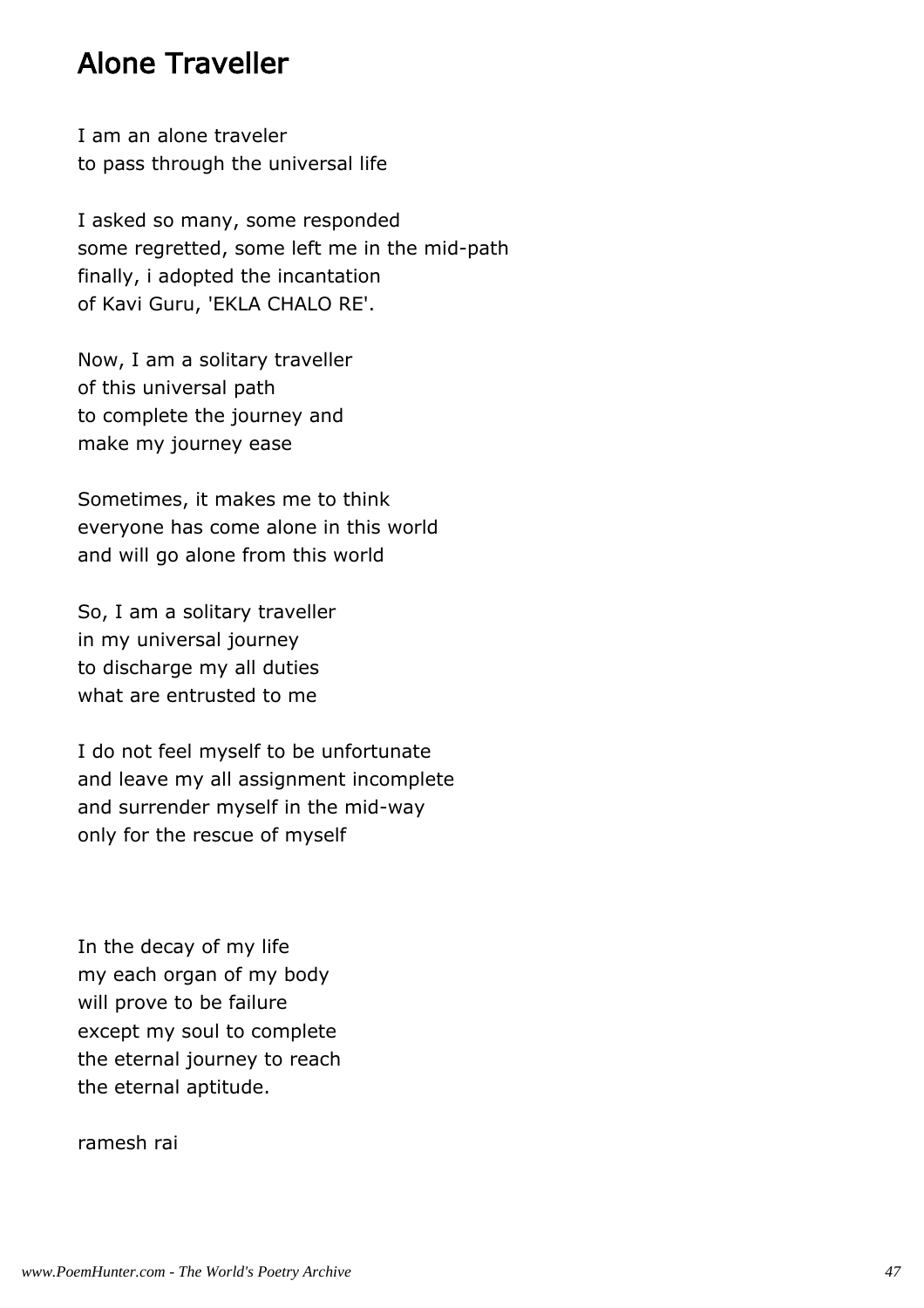### Amaavashya

The Amaavashya comes once in a month the darkest night of the month reflects the total depression of moon the night when moon is not seen on sky

Likewise, it comes once in our life too we realise fault of our life when Amaavashya comes in our life

Circumstances is never constant the situation makes us to realise the moon glade of full moon.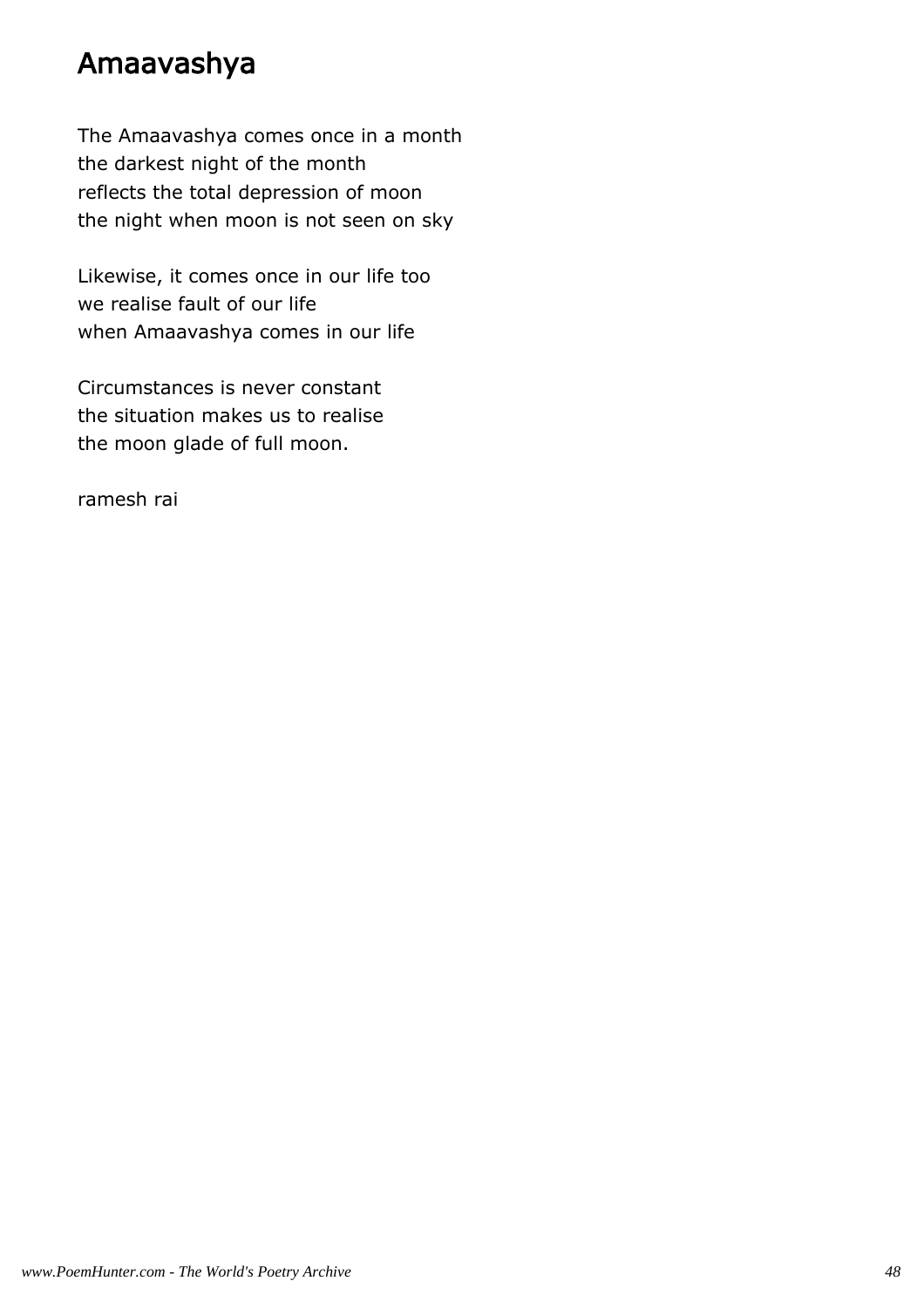#### Amritpaan

Ele tumi Valmukir kanthe halen dakat Ratnakar Aadikovi taar chhande bhaiye gelo karun premer yugal vani

Ele tumi Krishner madhur vanite dile vishwa ke geeta gyan

Ved, Koran Bible halo tomaryee ichher parinam

Tomar upasanaye Murkh Kalidaas halen Kovi mahan, halen ekti ratna vikramaditya hlen aaro mahan

Tomar prernaye halo Tulsir jeevan safal dilen Sitapati tilak daan

Tomar stuti sune Shiv halen katar elen chakar seje Vidyaptir kachhe dilen nijer seva daan, halen Vidyapati maithil kabi kokil vishwajan. tomar shringare tripta haye Surdaas pelen Krishnomaye jeevan pran

Tomar geete matiye gelen Kovi guru pravar bandhu bale dak dilen Hey Shrishtir Shrishtidhar.

Tomar aashishe Shakespeare halen jivoner mahan surokaar tomar aalingane Wordsworth halen prakriti premer aakhaan dile tumi Milton ke antarchkshu aar jeevandaan

Tomar aalingan tomar aashish tomar stuti tomar shringar tomar shravan karlo sakaler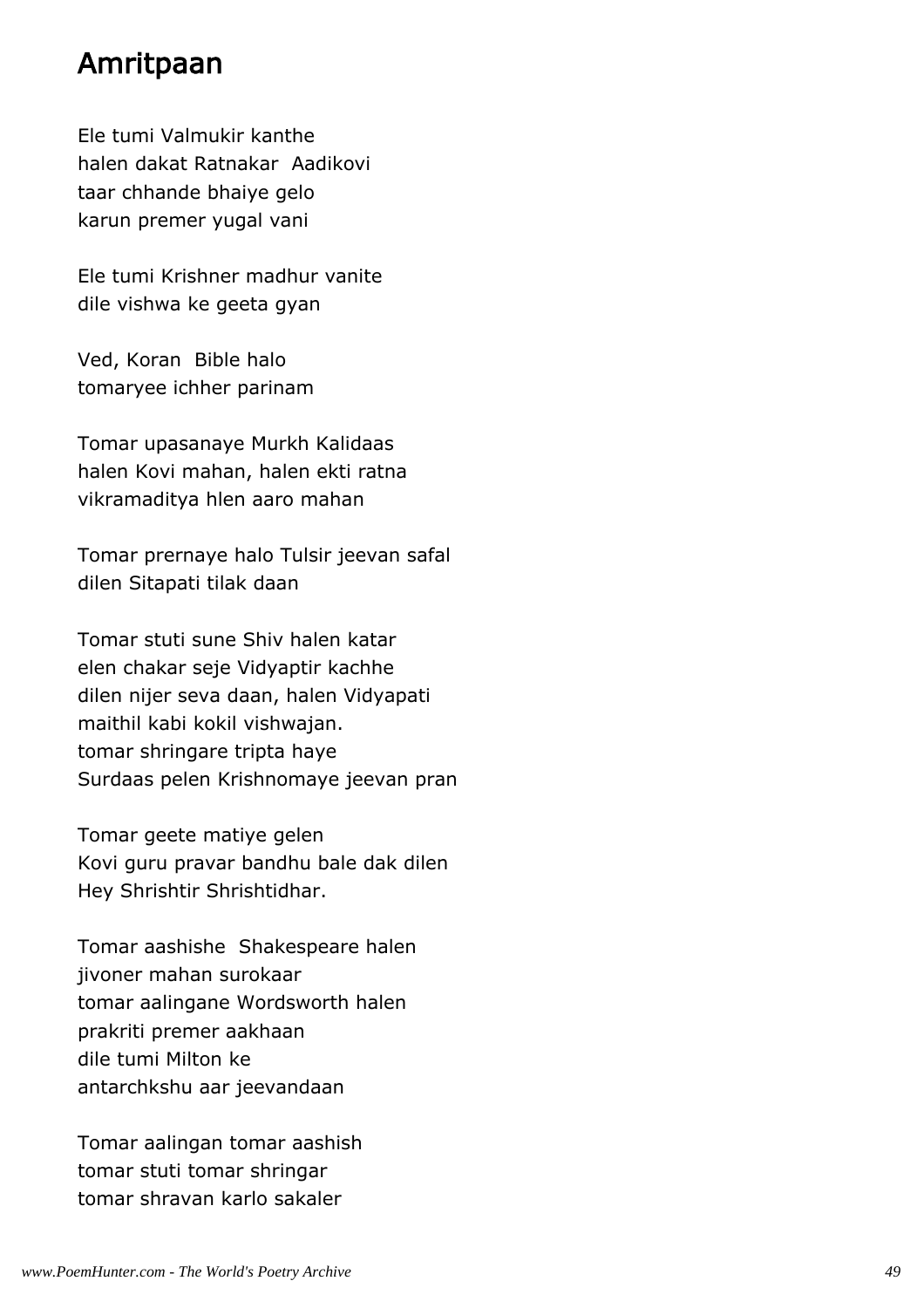jeevan safal halo purno jeevan taar

Kore dao aamar jeevan safal korye amaye amritpan purno hok amar jeevan thake na paritaap.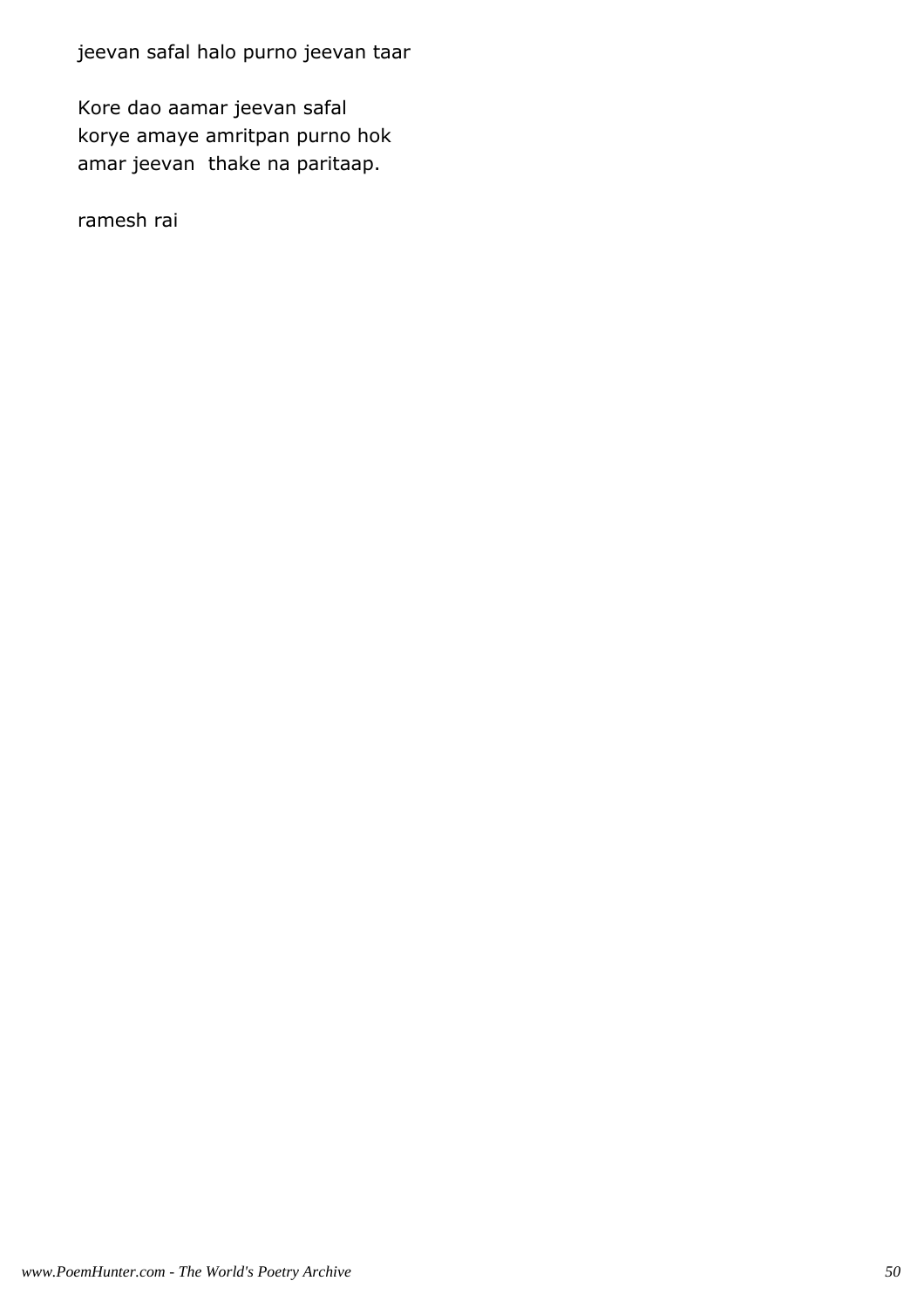# An Evening Of Life

Mere jindagi ka har shaam bas tumhare hi naam hai kuchh yadon ko mitane ke liye jindagi ka har akhari pal bas tere naam hai khamoshiyon ki jindagi mein uljha hua hai yeh jiwan tum de do mujhe jindagi bas yeh jindagi tumhare hi naam hai

ek pal ke liye main tera hua jo samajho baki raha jo jiwan bas tumhare hi naam samajho

kitni wafawon ki ummide thee dil mein main sajaayee jindagi ke har pal bas bewafa hi kaam aayee

eis gulshan mein na ab koi phul khilta hai mali hi jab khud barbad kar raha hai

tum mere jindagi ke khamoshiyon mein jo aayye khamoshiya yeh meri hardam mujhe rulaye aana ho to aaow eis jindagi mein ek pal eis jindagi ka ek shaam tumhare hi naam ho jaaye.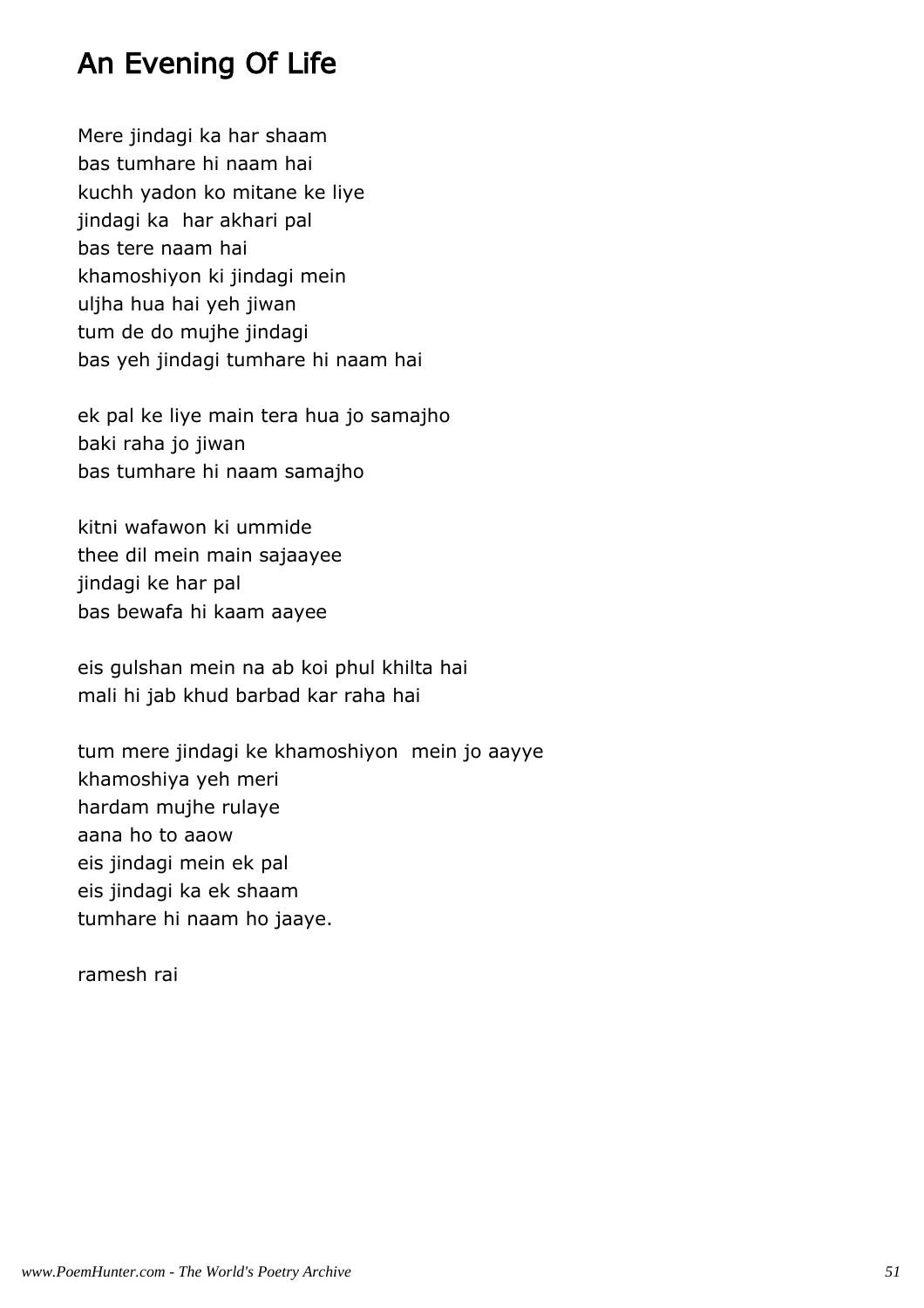#### An Excuse

Nothing in this creation Where there is no excuse May be in the book of law There is no excuse But in the book of Lord Excuse exists at every step Whenever you confess mistakes of life Lord pardons you with full royalty Still you repeat due to your ignorance Or what ever the reason be The Lord may pardon you Again and again But material effect is always left For your each and every deed To make you realise your past deeds And you have to pay in return.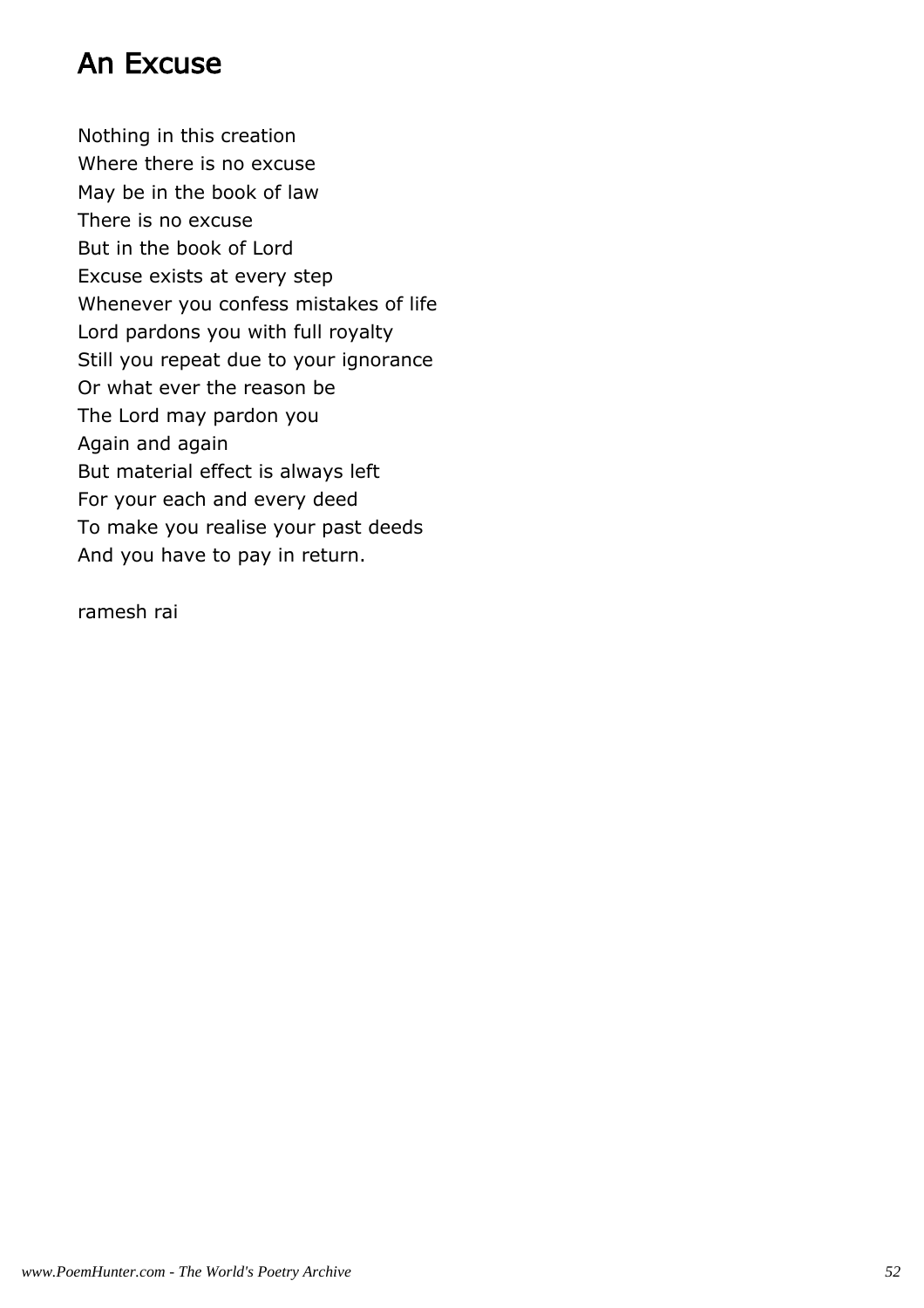#### An Invention

I ask the sun who has given you so many rays rays which are countless more than lives on earth

I ask the stars who has given you twinkling light Again I ask the stars how many numbers you are

All these strike my mind lead me to an invention

Every one is in invention for a new life

Life which is visible the invention of soul which is invisible operates the visible all these strike my mind and lead me to an invention

Human life is not yet able to invent all invisible question not yet able to invent the need of life

Being a human being I do think, human race may come up all disparity and go ahead for a new invention, for a new life.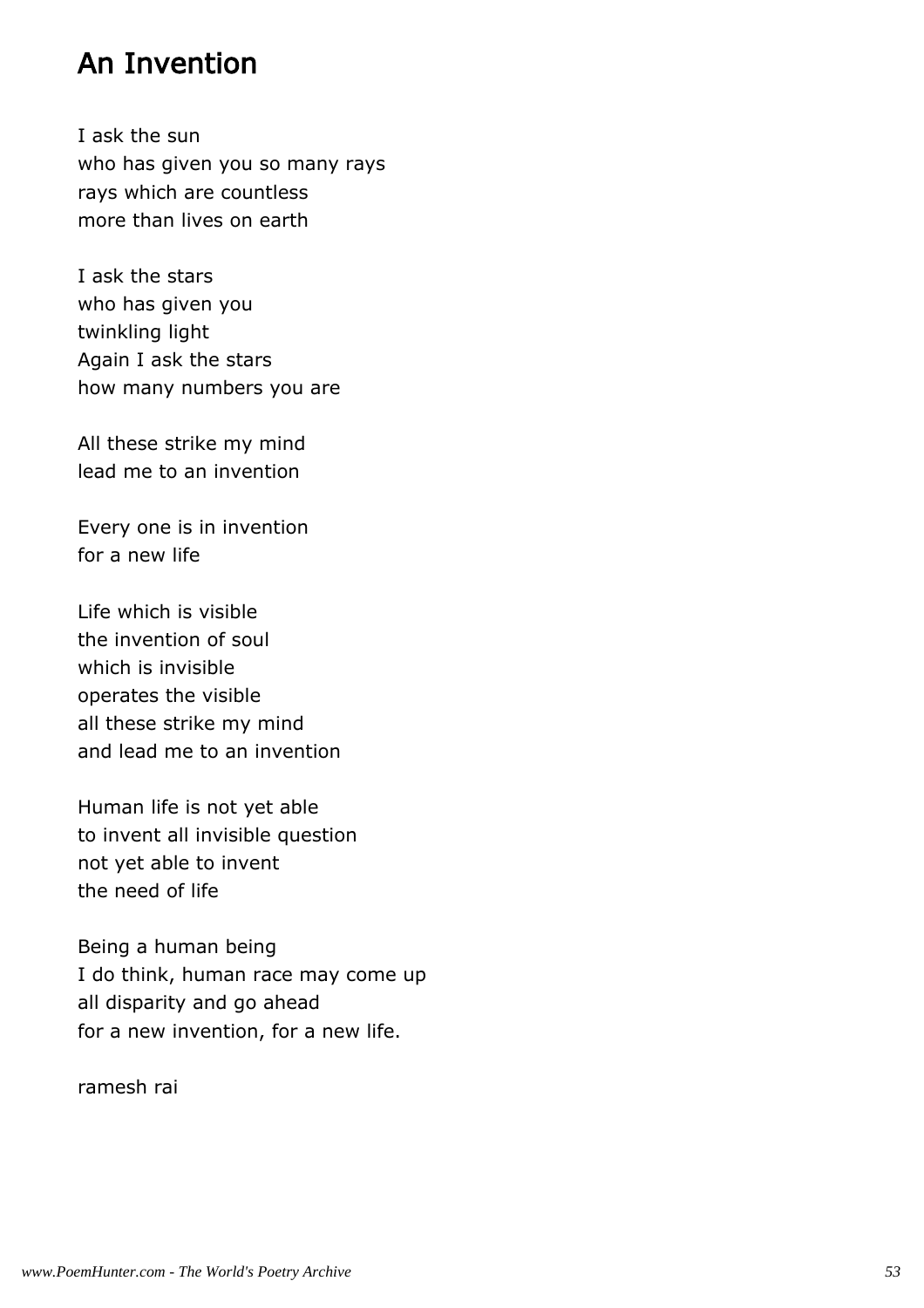# And Lo!

#### And lo!

I give up my all desires

I give up my all fascination I give up m what you desire I give up what makes you inferior I give up that intrudes you resists you from being superior I give up all for your satisfaction which demoralise you.

But may I ask you Can you stop rays of sun? Can you stop blowing wind? Certainly not!

Then for what your ego is?

Throw it out in dustbin and let the life be free.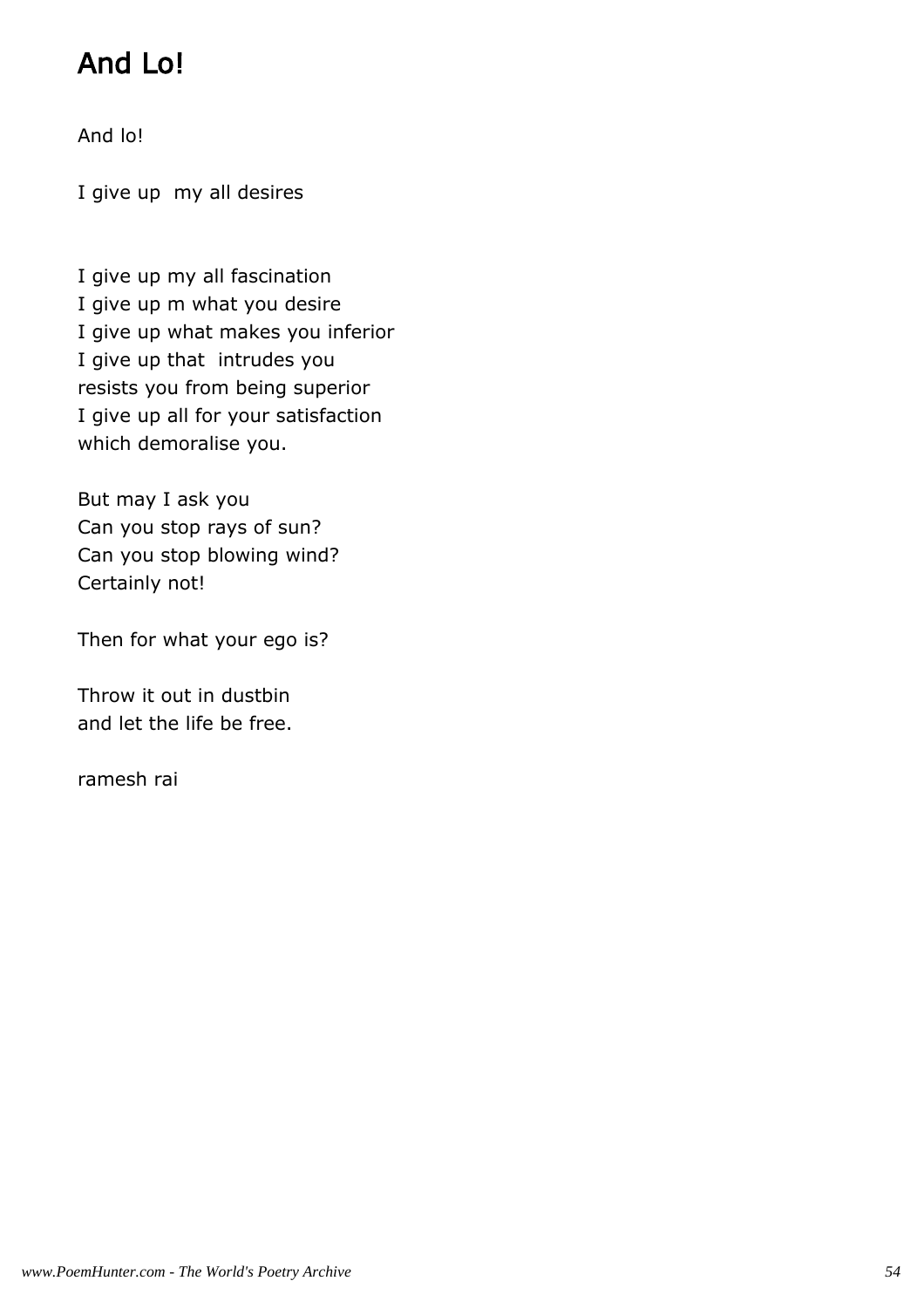#### Anonymous

Life represents anonymous facts never revealed throughout life stays stagnant for whole life searching the fact throughout life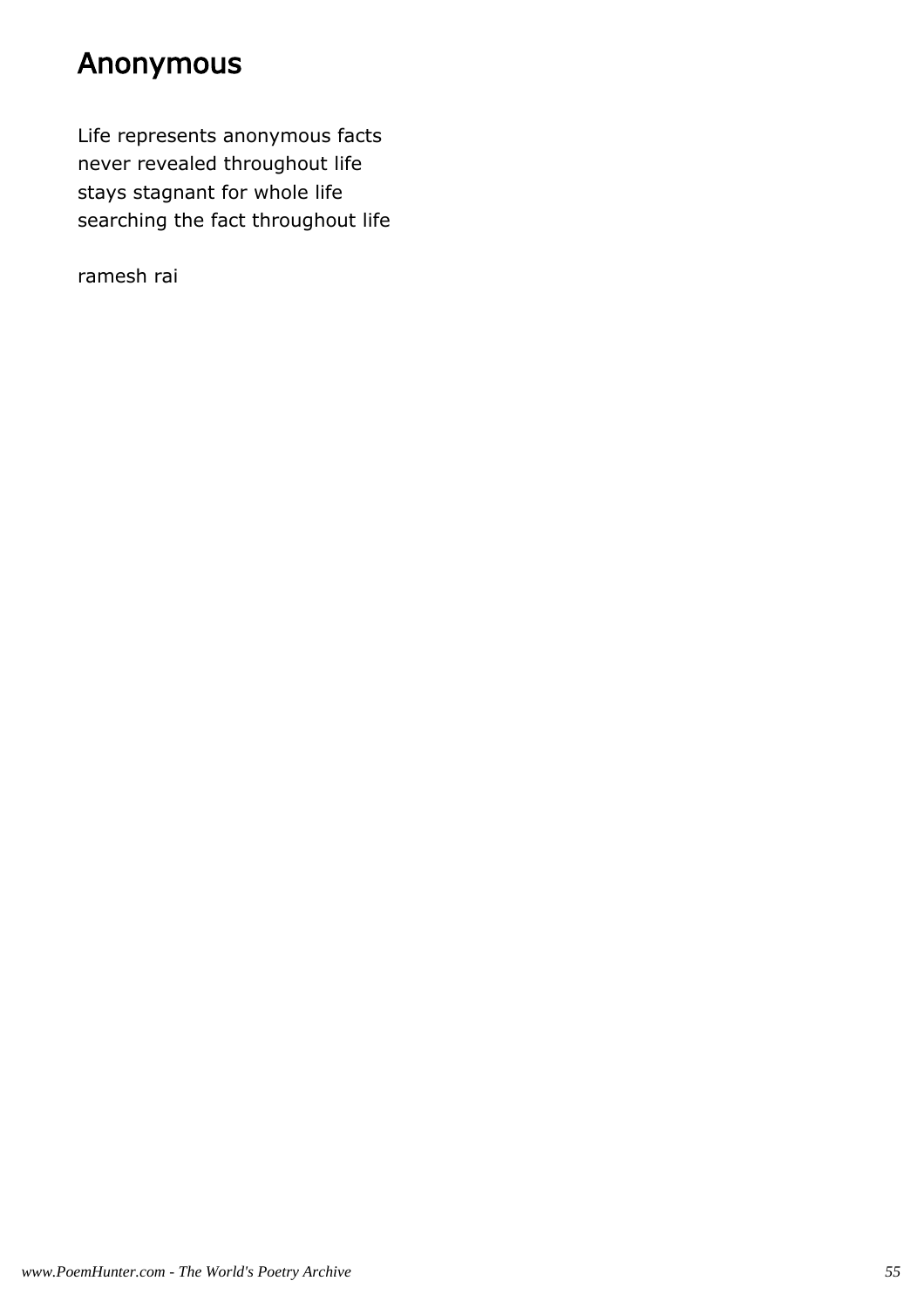# Ant

The Ant! You work very hard you carry more than weight of your body Sometime I have to praise Your Information Technology May I know your contribution to the nature, and how rejoice your life.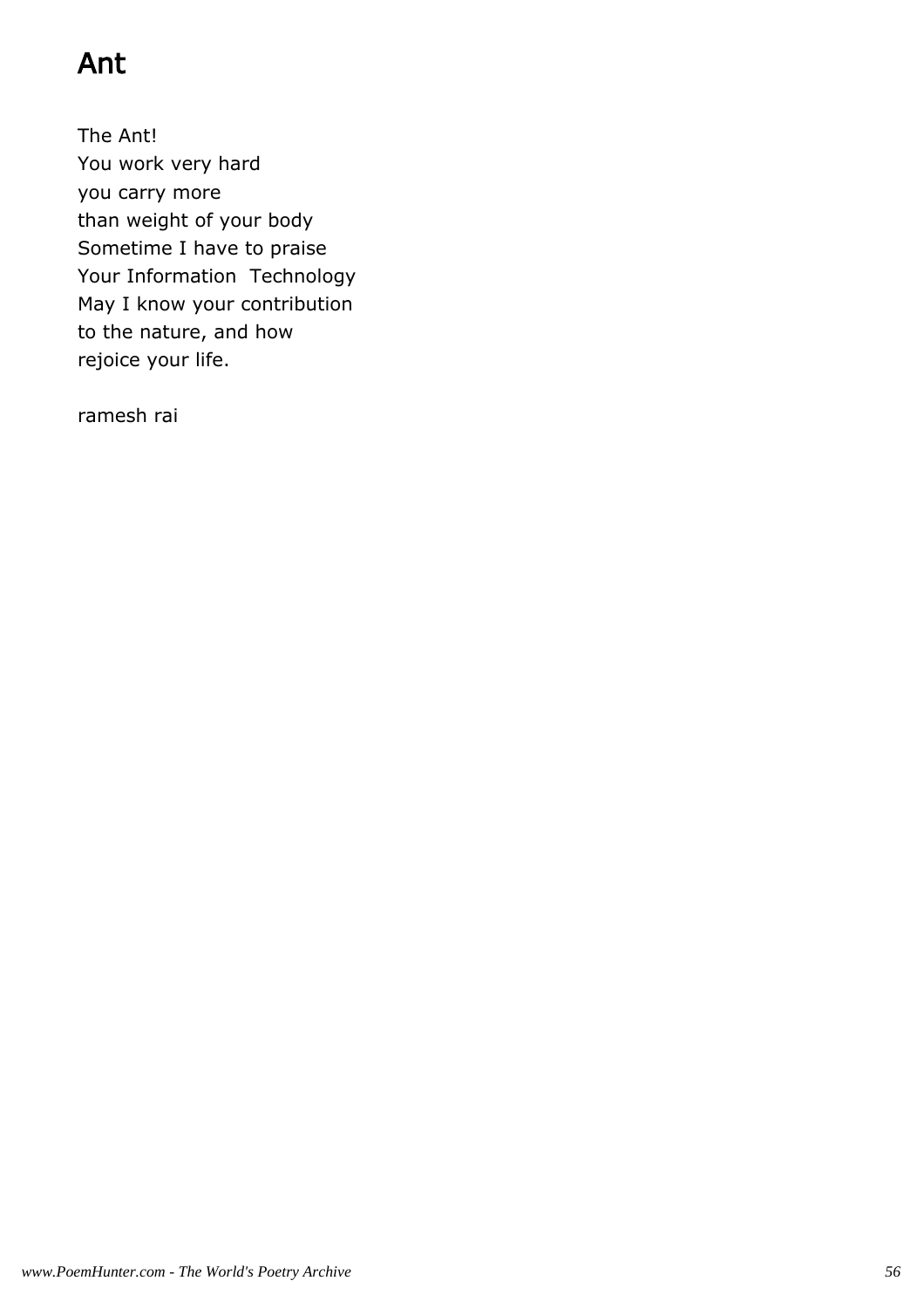# Apple

Sometime i think if there was no apple creation would not be completed

It is the apple for laying foundation of human race, the begining of an era

Had Adam and Eve not ate the apple, was it possible to see the existance of Human?

Falling of apple in Newton's garden lead him to the invention of gravitational law

It is the apple, became an unique language of computer

It is the apple solves all disputes to initialise as an apple of discord

Certainly, apple is a divine fruit may give us much more in near future

l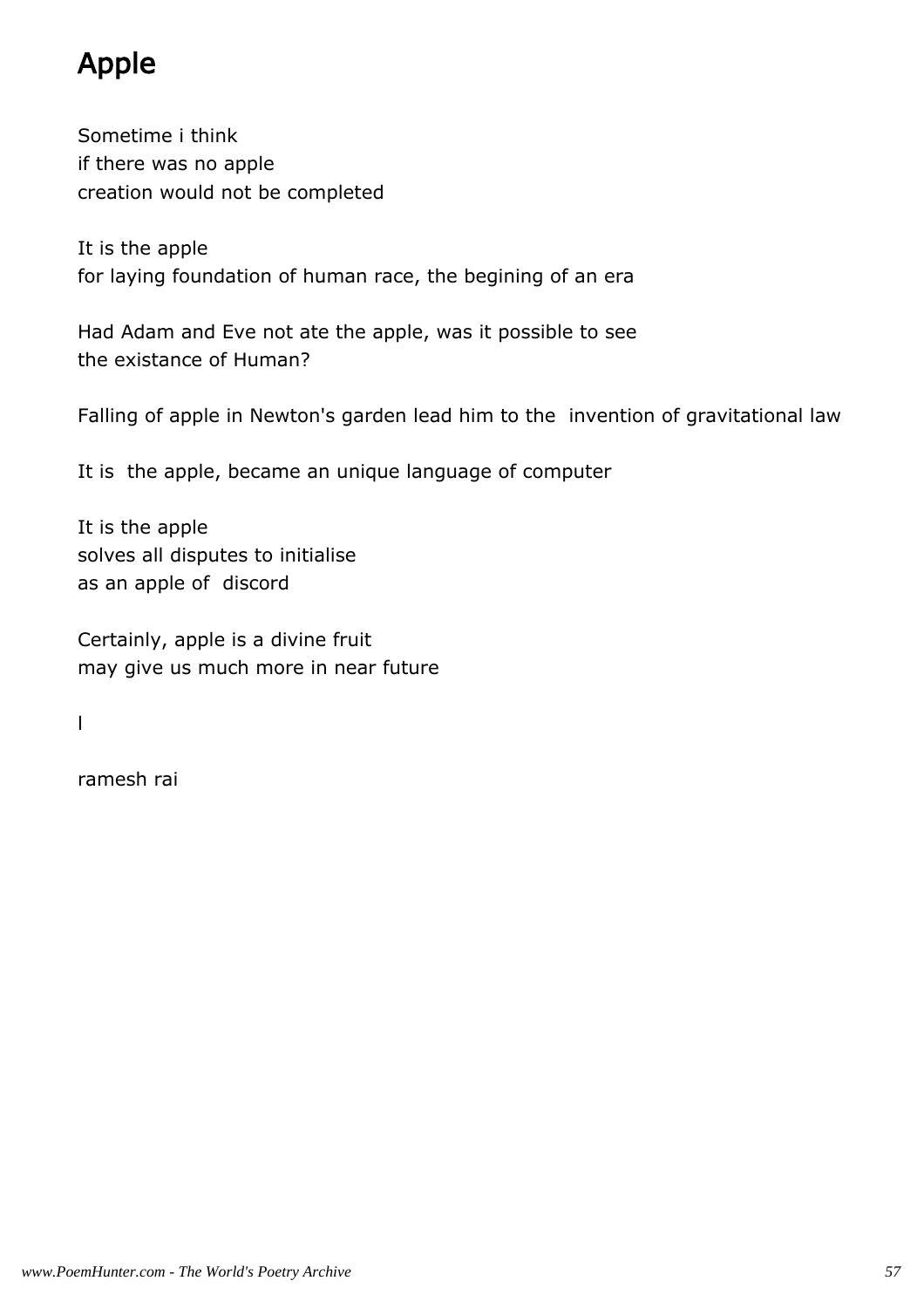### Are You A Poet!

My earphone was singing melodious song my eyes were chasing beauty of words in a poetry book of its emotional words but my soul was searching for beauty somewhere in the nature; the gentleman asked. Are you a poet? ? ?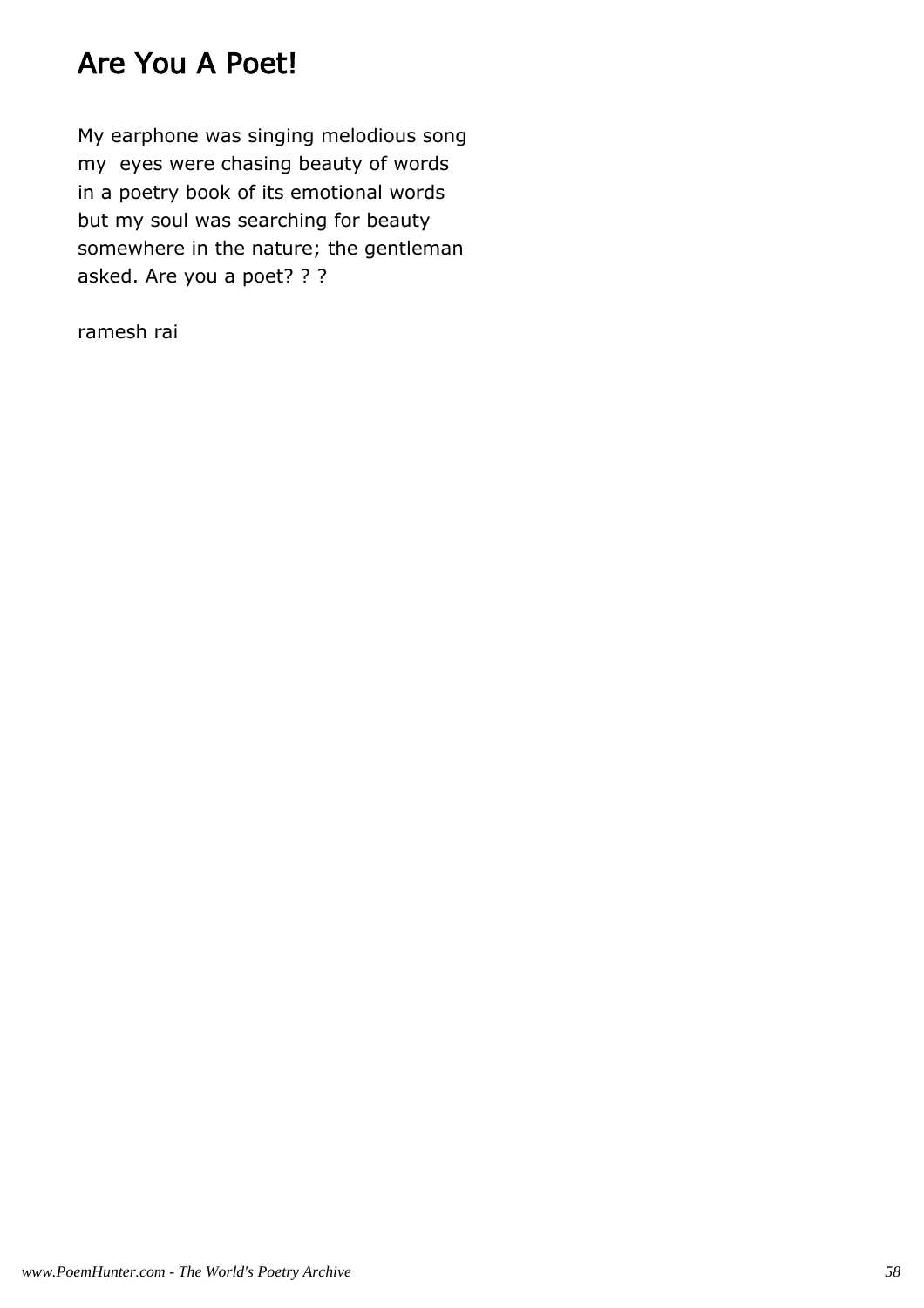### Arpan

Korilam arpon ja kichhu chhilo amar jivoner majhe tariy tomar akhil bhubone bhense jaye chokher majhe bepak poda mon moyur dake kshane kshane nihshabd bansi te bajalam dhwani chir chiranrar yuge yuge.

Kothay se bansi hariye gechhe sur nayee tar konthe aloksajja chhodiye podechhe prithavi akash dik digane

Kothay gelo suryer alo chandra halo dhumil kalo nayantara raye raye nirmam haye hanse sara raate

Sob kichhu chale cholechhe nirbodh vayur mato kokhono tibra kokhono shant kokhono lah prochond vege sob kichhu korilam arpon ja kichhu chhilo amar kachhe.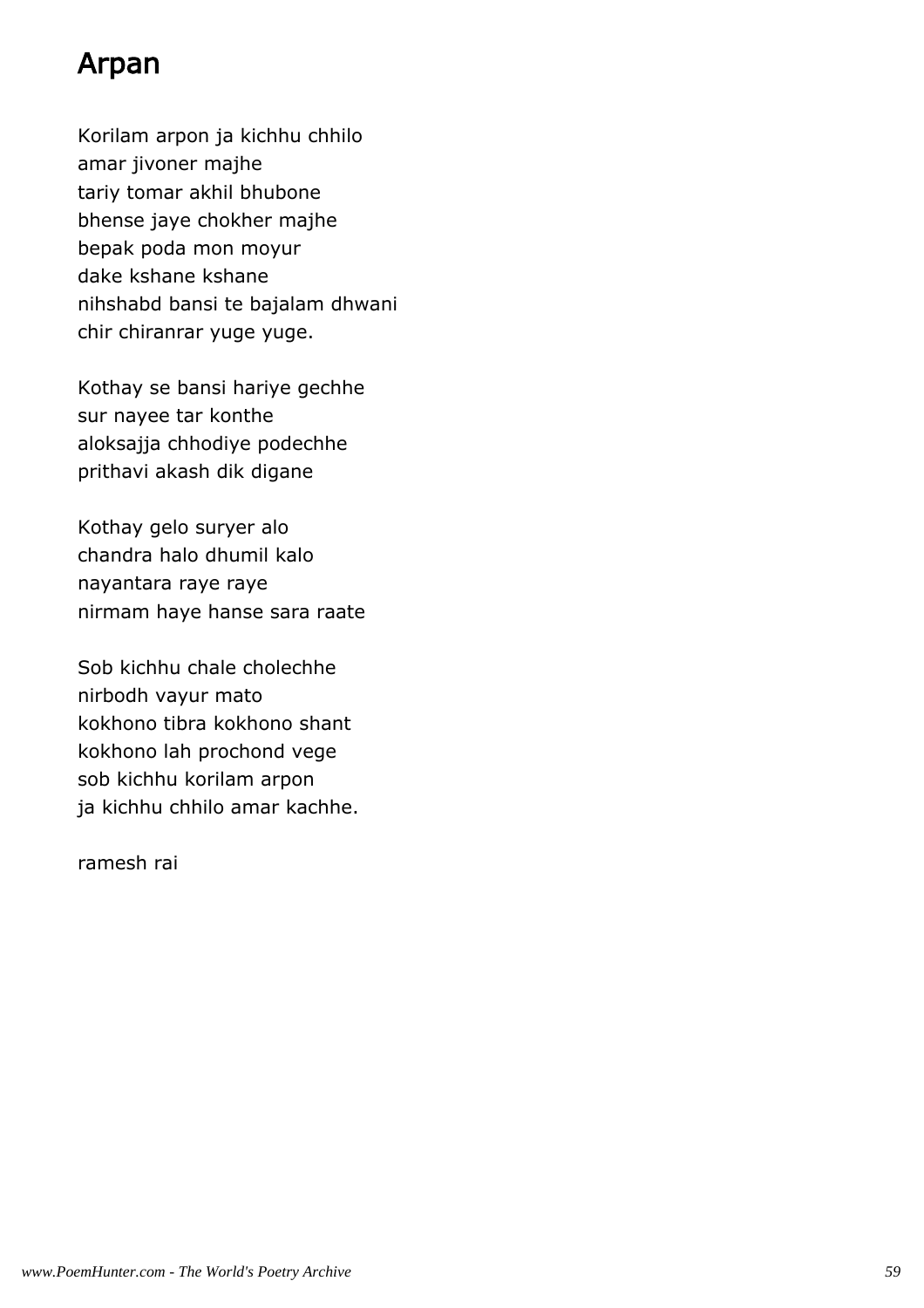### Asha

Asha

Asha ka deep jalaya tha Jivan sangram ko pane ka Awshyakta bani janani Naye naye awishkar lane ka Phir uske pair pare dharati par Dharti ne jab angrayee lee Surya ki kirane prajwalit ki Ashaon ki deep jali Saat rango se saj gayee dharti Nayee naweli dulhan jaisi Kise pata tha nahi rukega Manav ke badhte kadam

Ashaon ki abhilasha ko le Badh chala manav pragati ke path par Ruad diya prithvi ke aakul baksha ko Phir umar pari dudh ki dhara Bhane lagi dudh ki nadiyan Tab manav ne apna abhishek kiya Sunya se sunya ki or badhta manav Kahin nahi vishram nirantar Sudhh lalima liye aaya suraj Jivan ka abhivadan karne Kaun janata, kise pata tha' Aayega aisa bhi ek din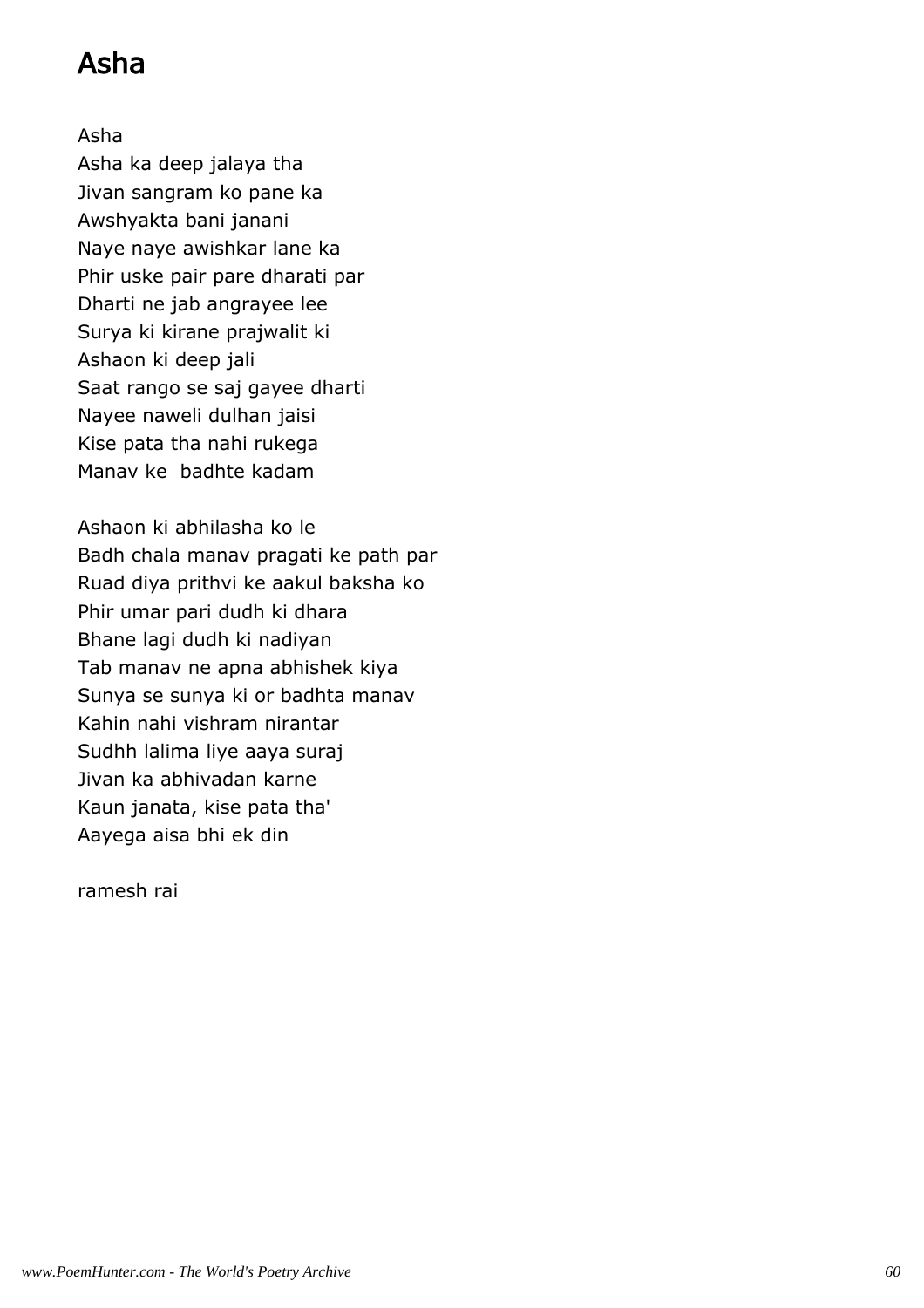#### Ashesh Shrishti - I

Kon pashane base likhe chhile ananta shrishtir kalpana kon teere base bheve chhile ananta shrishtir kalpana

Prithvi to ek iee aachhe aachhe tomar shrishti ananta aajo shesh haye ni jano tomar shrishtir ananta kalpana

ghum chokhe aami dekhte paari tomar shrishtir ananta kalpana sagarer dheoo mata bhense aaschhe tomar prati rachana

kon dike tumi haye dishahara dekhchho sabyee adal chokhe kon pashane base korite chalechho samasta shrishtir parichalana

ek ek shrishti bhense aashchhe nanan rupe nanan gune ek ek shrishti matiye deechhe tomaree bibhinna gune

shesh royeelo n kichhu tomar shrishtite sabyee dile tumi shrishtir majhe tawoo keno royeelo tomar shrishti ashesh korite cholechho ananta shrishtir kaaje.

Contd........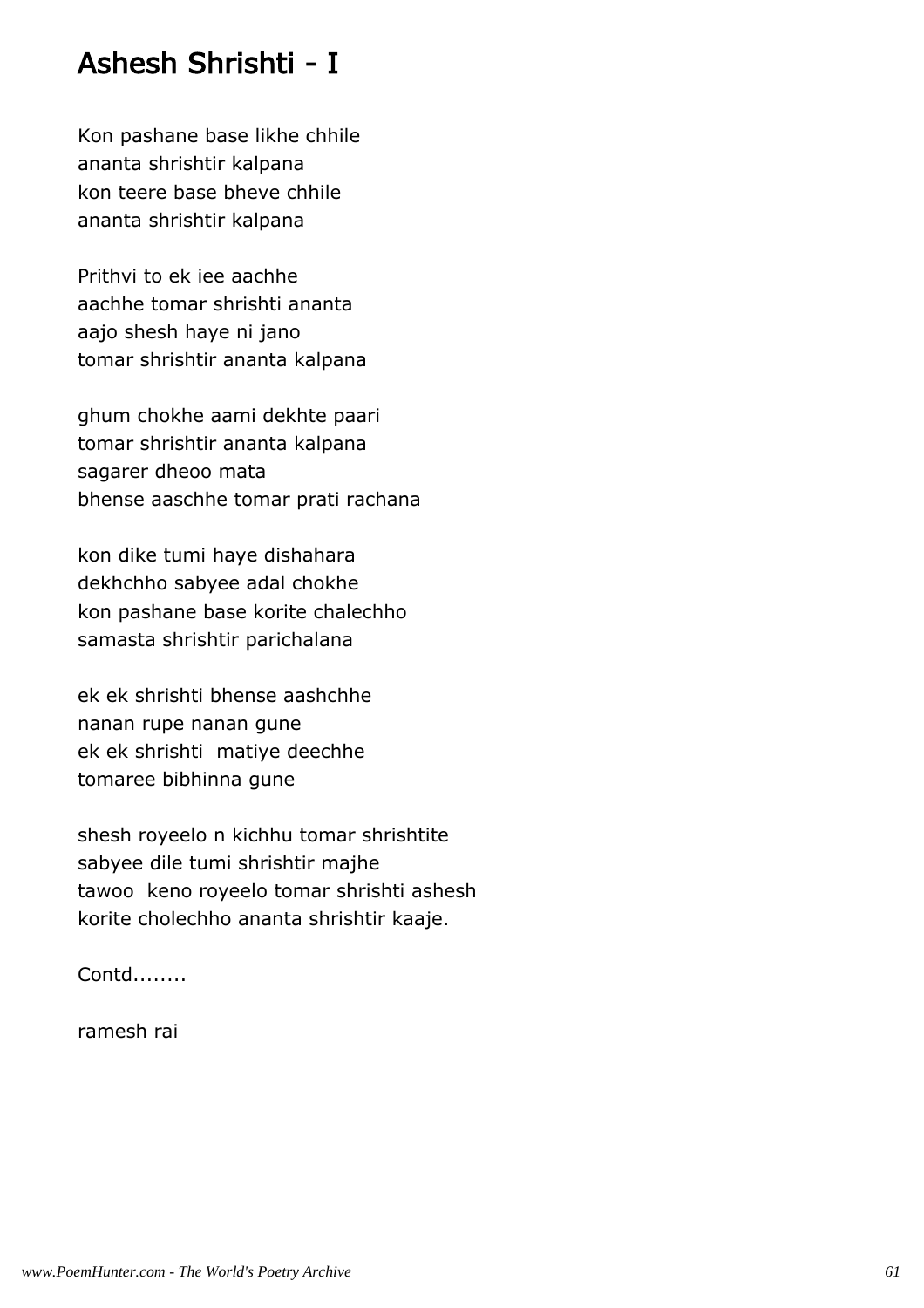# Ashq

Jindagi ko maine asquon me baha diya un ashqon se dil ki aag bujha diya un ashqon ko pikar jindagi ki pyas bujha diya un ashquon se sare gile sikwe shikayat ko baha diya

aye jindagi! tujhse main kya kahoon a ashq hi hai jo jine ka ek bahana bana diya kash a ashq n hote to phir jine ka matlab hi kuch aur hota n hum hote n tum hote phir yeh jindagi veeran si hoti un ashquon se sichkar jindagi ko hara bhara bana diya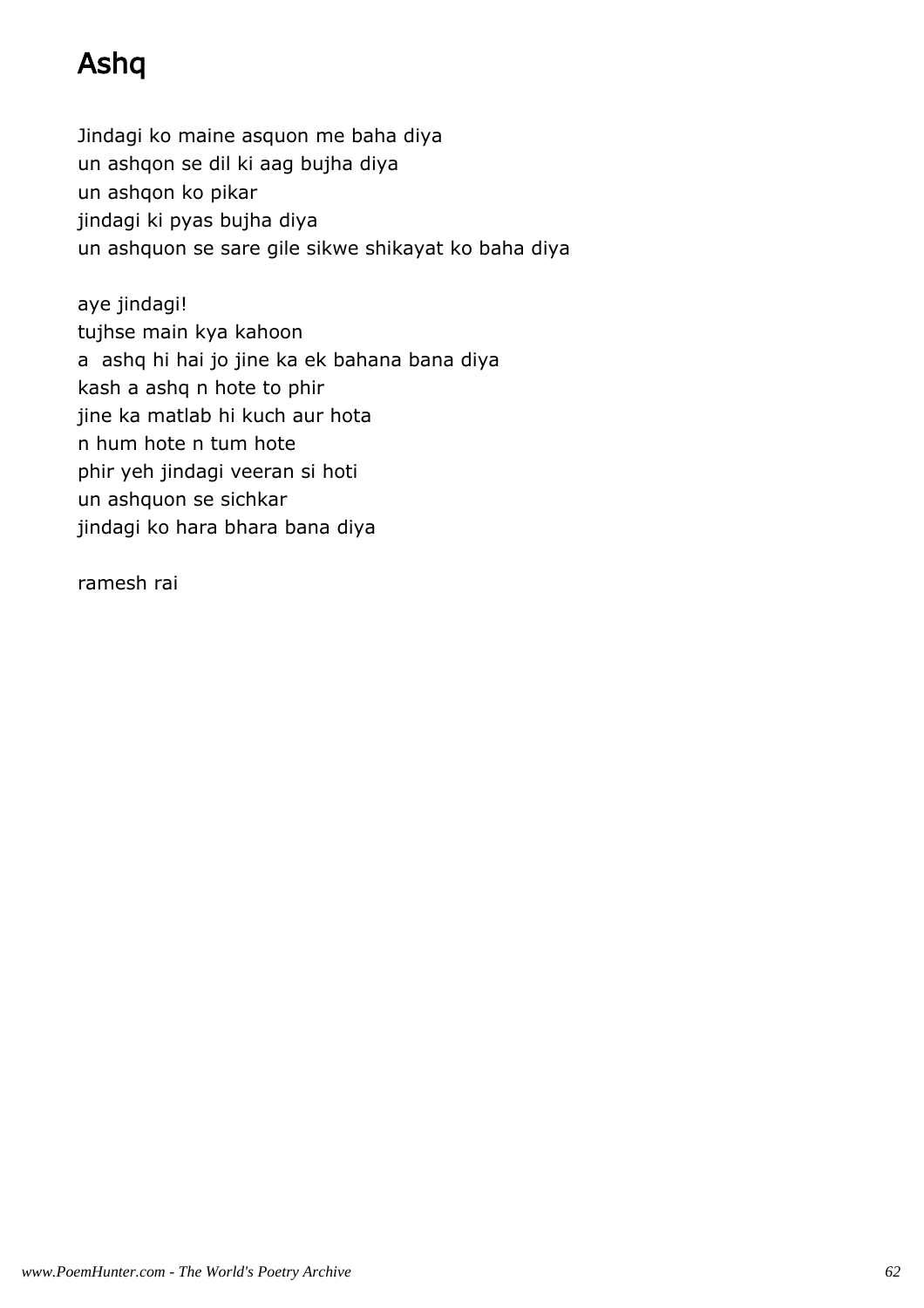# Asleep

When my body is tired with day's toil all the muscles of my body are torn to shred my eyelids are ponderous more than alcoholic tox nothing appears perspicuous to my sane gotta a bed to flat flat to straighten the body and thus, i enter into another world the world of dreams where i become a heavenly man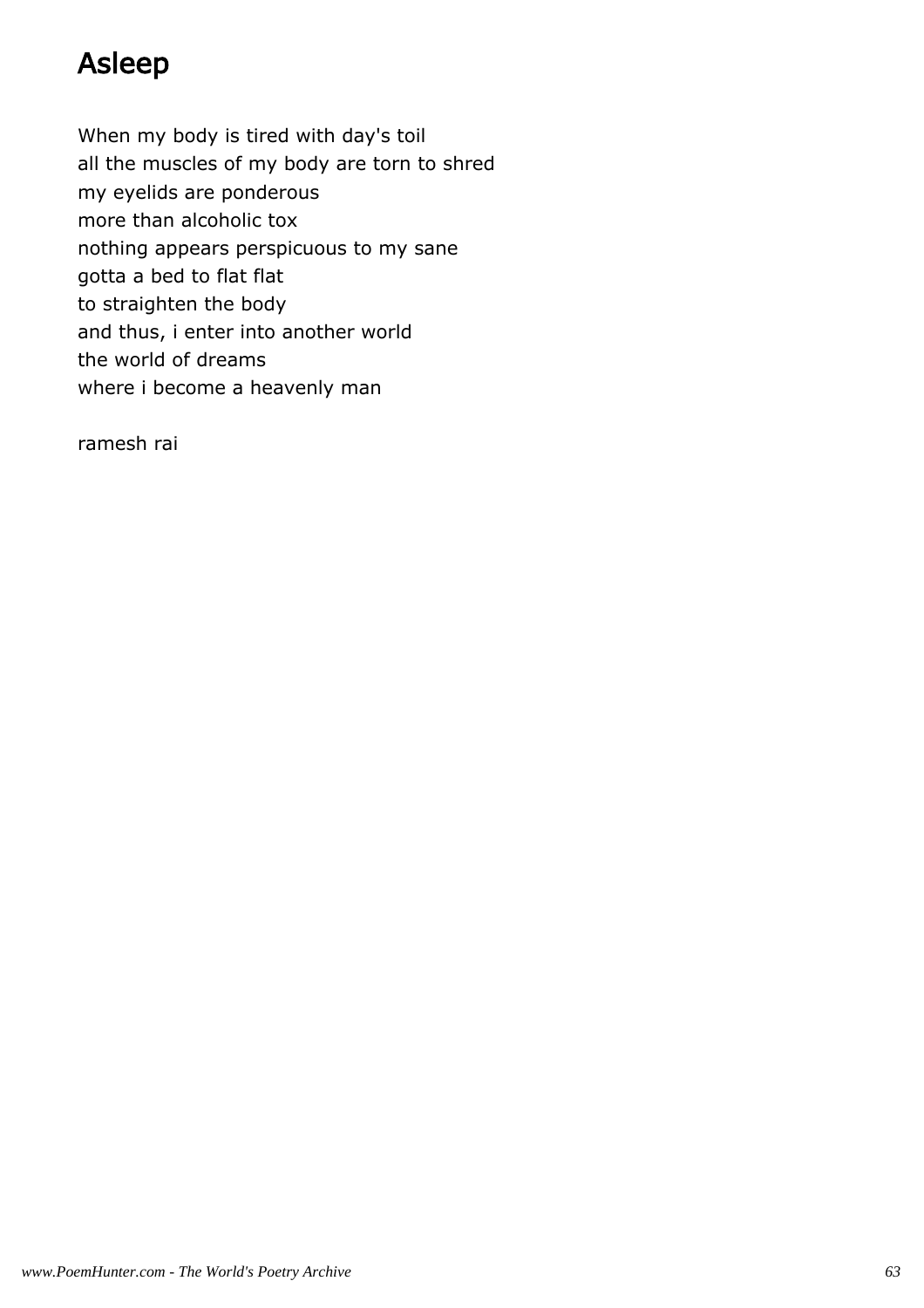# Asman Ka Dhuan

Asman ka dhuan kidhar jata pata nahi, ya phir antriksha k bahar ya phir samudra mein milta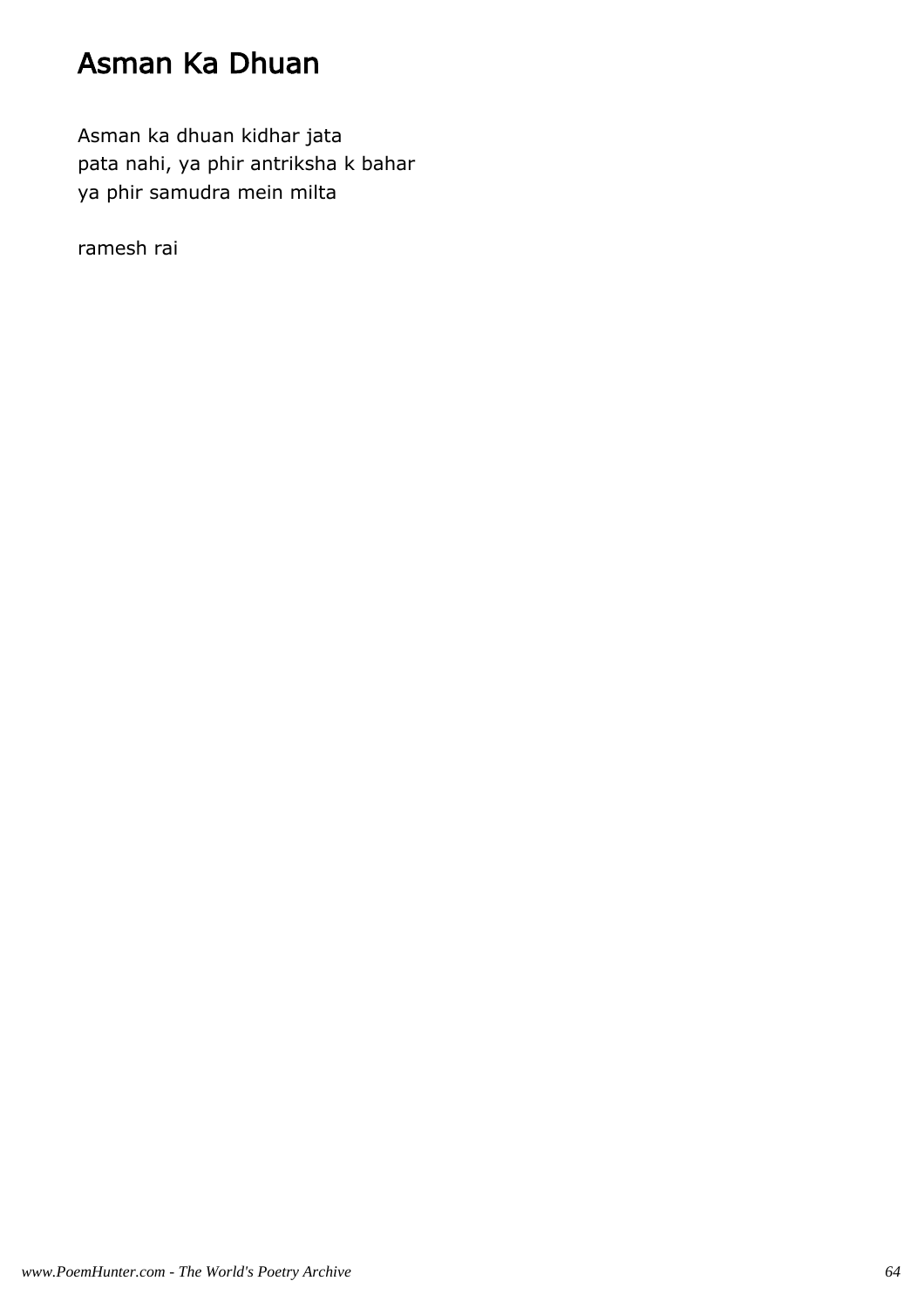# Auction (Nilam)

I composed this poem in 1976 but still survived Bik gayee hai yeh jami(n) bik gaya hai asman(n) bik gaye sare chaman bik gaya hai karwan bik gaye kan kan bhugarbh ke bik gaye ped paudhe pashu pakshiyan ab kuchh na raha ish jahan me hai sara jahan ab bik chuka jo kuchh raha rasmo ke naam par woh bhi to ab bik chuka vigyan ki uplabdhiyan bhi gayee vyapar ke ish khel me jano aur abru bhi bik chuke kaudio ke mole me kuchh bika insaaf ke naam par kuchh bike rahat ke naam par haquiquat ki dunia me rahne wale bhi bik chuke ab inqualaab ke naam par jisne jitna paya loota khashota kuchh dhar dabocha aur ant tak byapar kar marh liya sartaz ko bus ab halaat ab aa chuki hai jab insaan bhi hai bik chuka tab talak to mujhko yaaro jee lene do apne khayalo me khamoshiyo me gar kuchh jindagi ko bas jindagi de de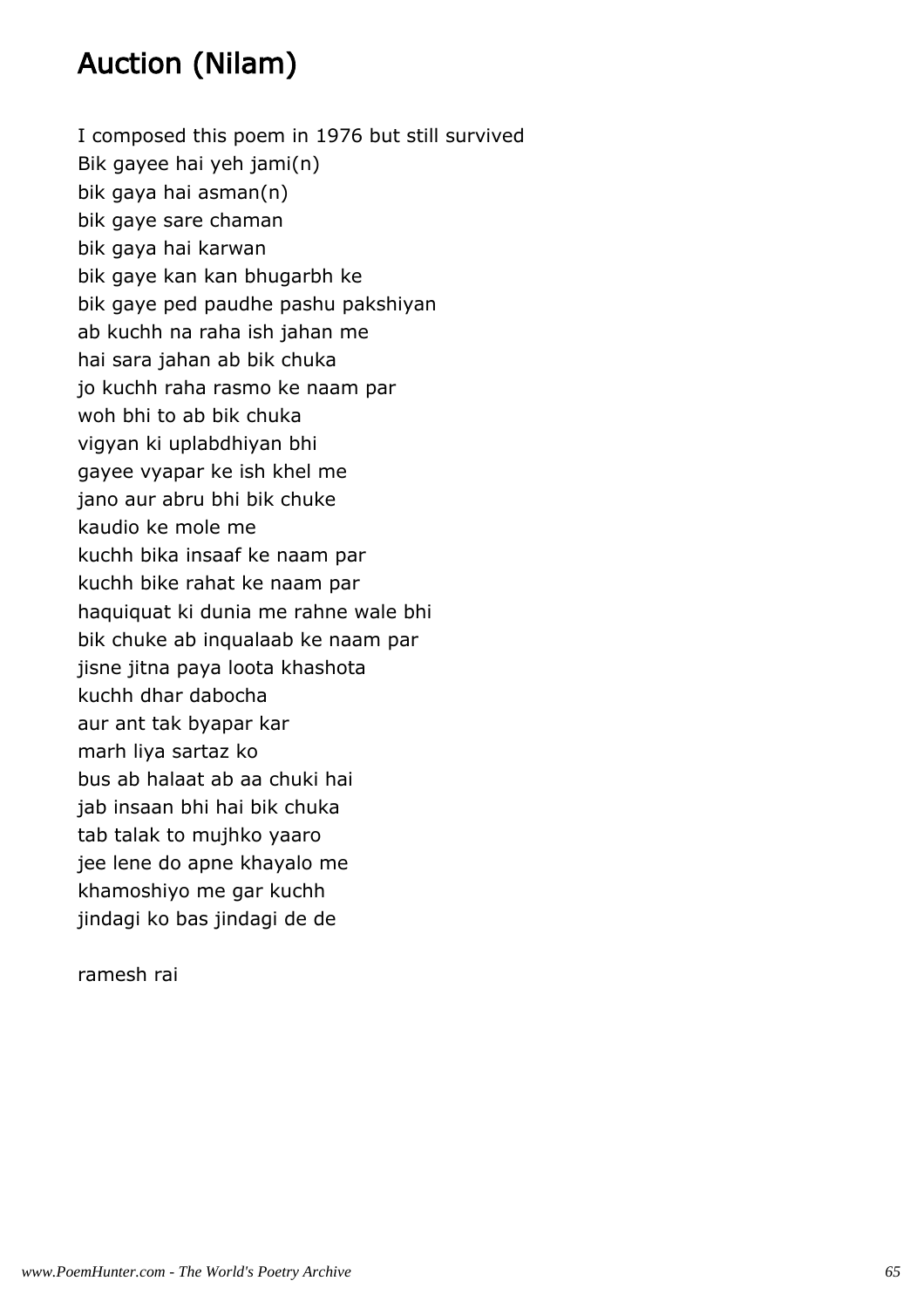# Autumn

Autumn Off the spring Autumn deserves the right To enter into natural calamities Leaves are getting pale Flowers are dethrone Fruits are ripen Unable to bear the weight Breeze looses its moist Birds can not fly in open sky Autumn smuggle the nature To rest for a few days Certainly departure of autumn Blesses the nature With perfection of her life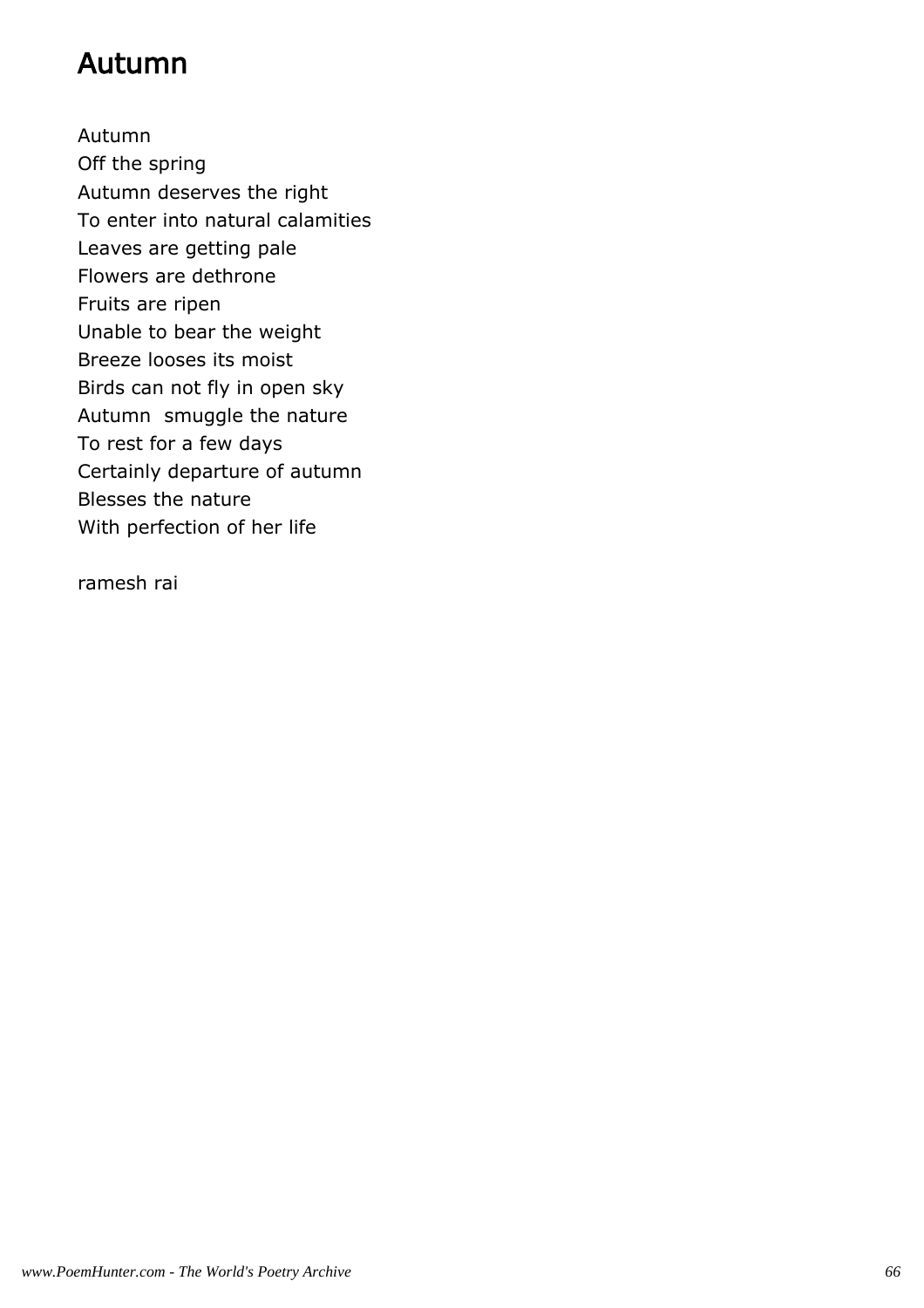#### Awareness

I CAN FEEL I CAN THINK AND I CAN DO NOT MY WORDS BUT I REALISE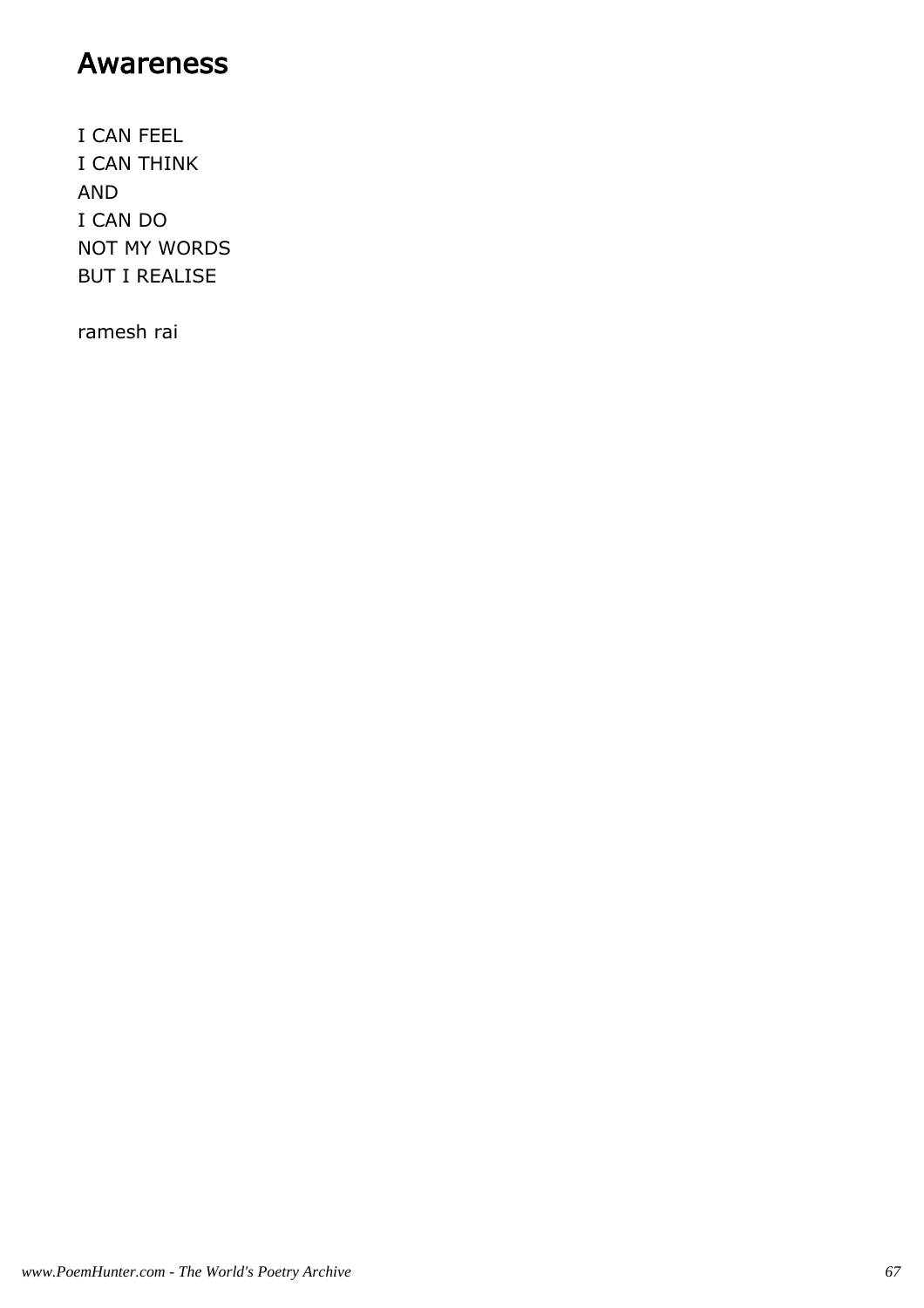### Baby Beggar

I was running for race of life to prove, my life is not futile to shoulder my responsibilities for the sake of world to adjourn myself from the strepent life suddenly I stumbled with a little flower And I caught the little flower with my hand to save her life

But I am badly injured seeing the little flower my heart is still bleeding to gaze the drops of toil on her forehead spreading her little hands only for few coins

Hardly she would have seen three springs in her life her first spring might have been spent in her mother's lap during her second spring she might have seen like her mother begging on the road third spring has compelled her to beg on the road

Her little drops of toil has made her so stiff that injured me forever no ointment do I find to heal up my wounds what should I say to this world Is it gift or curse to this world?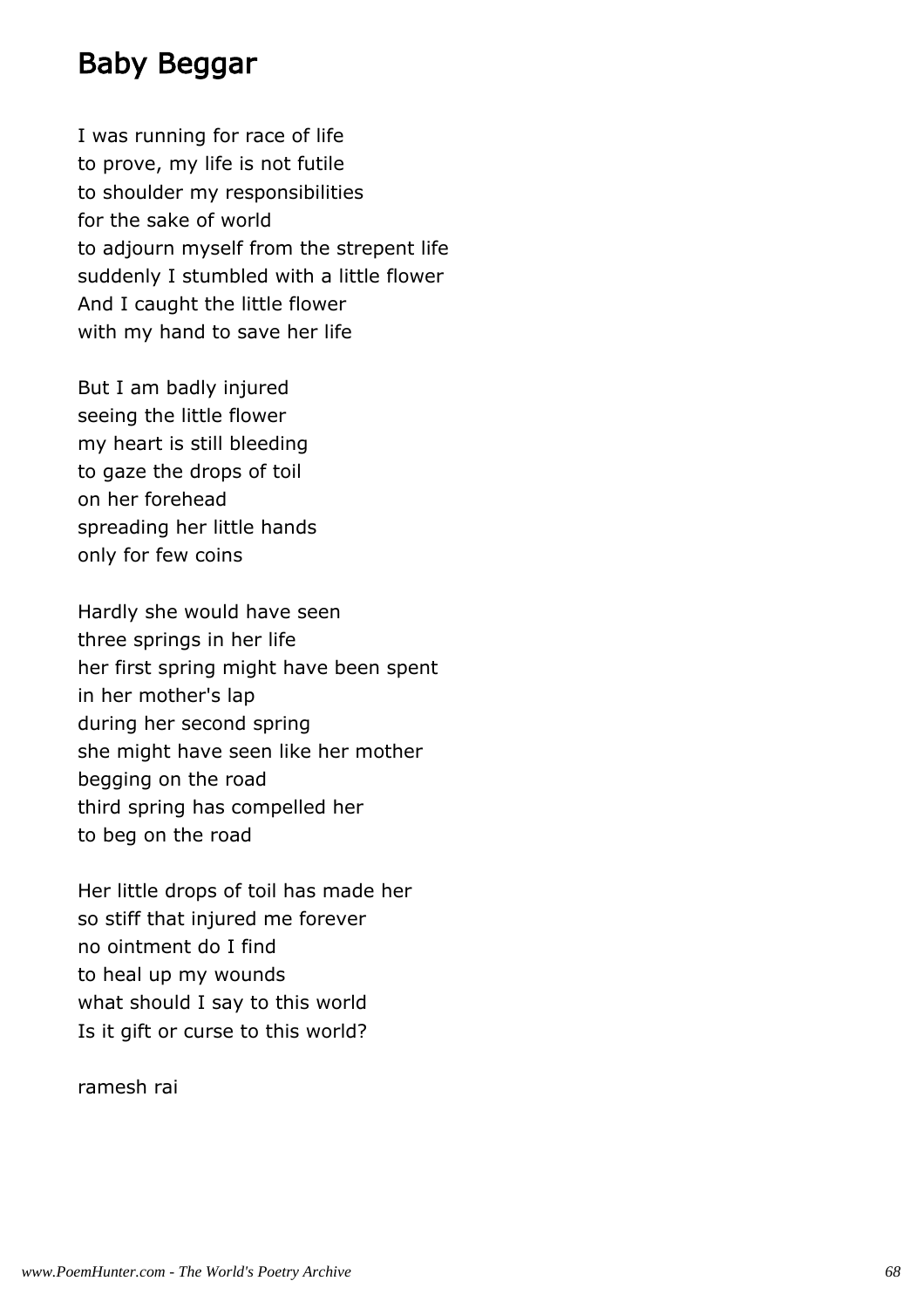#### Balanced Knowledge

What is knowledge? How it is treated? What is its volume? These all strike my mind.

Knowledge is concerned with Body, heart, soul or mind.

Some says knowledge glow.

It's very critical.

Knowledge can be acknowledged With the sense of humor.

Knowledge is irreciprocal.

Knowledge attained through various modes of life Consume a dignified architecture of life.

Knowledge is often unconcerned Unless it reaches common factor.

Knowledge is unfathomable like stupidity.

What a balanced Knowledge says Beyond all perspective to its core.

Balanced Knowledge is attained When justice is not denied.

Difference between knowledge and stupidity Is slightly less than micro- hair.

All rights reserved @ Ramesh Rai 06/3/2019.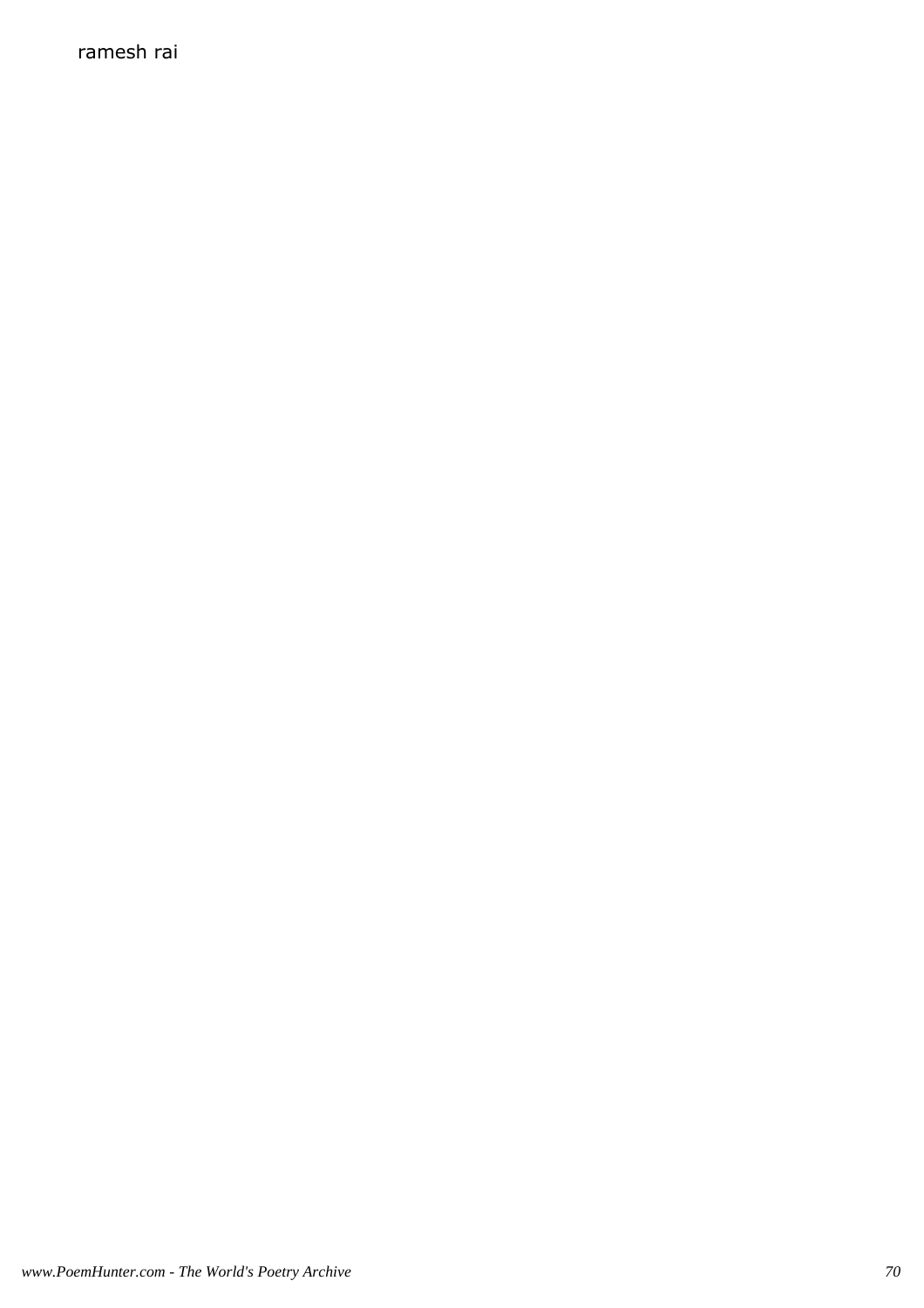#### Barren Mountain

Barren mountain is standing still longing for some one since ages to come and play the music on the top of hill so as to spread the melody miles away, ask the cloud to come and listen for a moment to make it green with vegetation when the seed of wild flower will sprout and will blossom under moonlit night making embracement moon will realise the warmth, sing the madrigal then will ignite the cloud to drizzle the ecstasy; make the earth free from all perdition.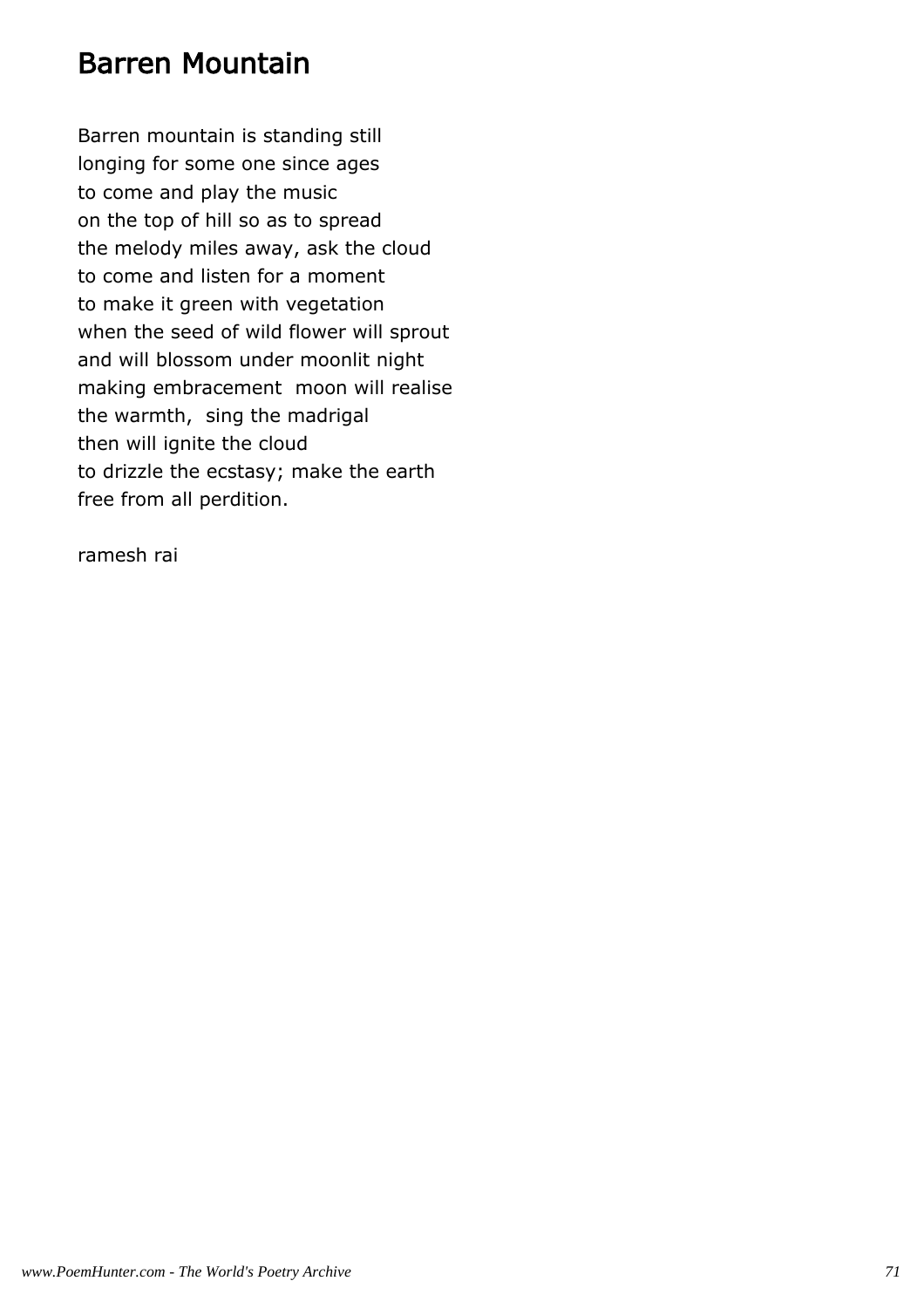## Beauty

Beauty exists in sacredness of heart, mind and soul neither on skin, colour or complexion nor on its shape of creation A baby points to her mother the beautiest of the entire creation Beauty is the soulful expression to mingle emotional thought to impress upon consistency to express a cherished concept of love and peace Beauty is the rythem of an enchanting song Beauty expresses fertility of divine hopes.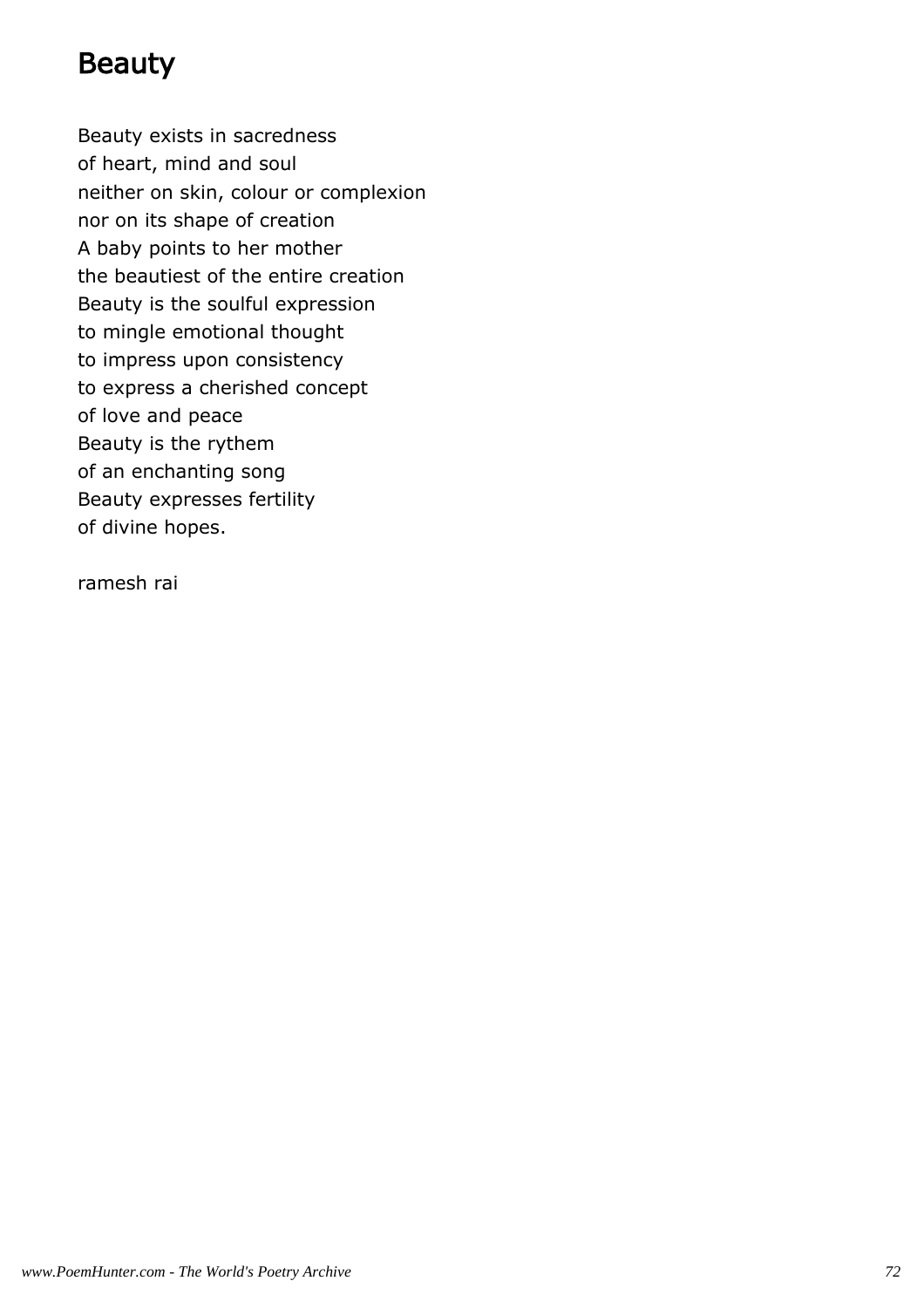# Beauty Has No End

Beauty has no end It expresses soul of nature Beauty is the pasture of divinity Which has fidelity to absorb creation

Beauty goes on with random object Beauty revolves in the orbit Touches every sphere of life Testify the existence of life.

Beauty is the vision of life To undertake all challenges of life Beauty explodes in sorrows To beautify world of life.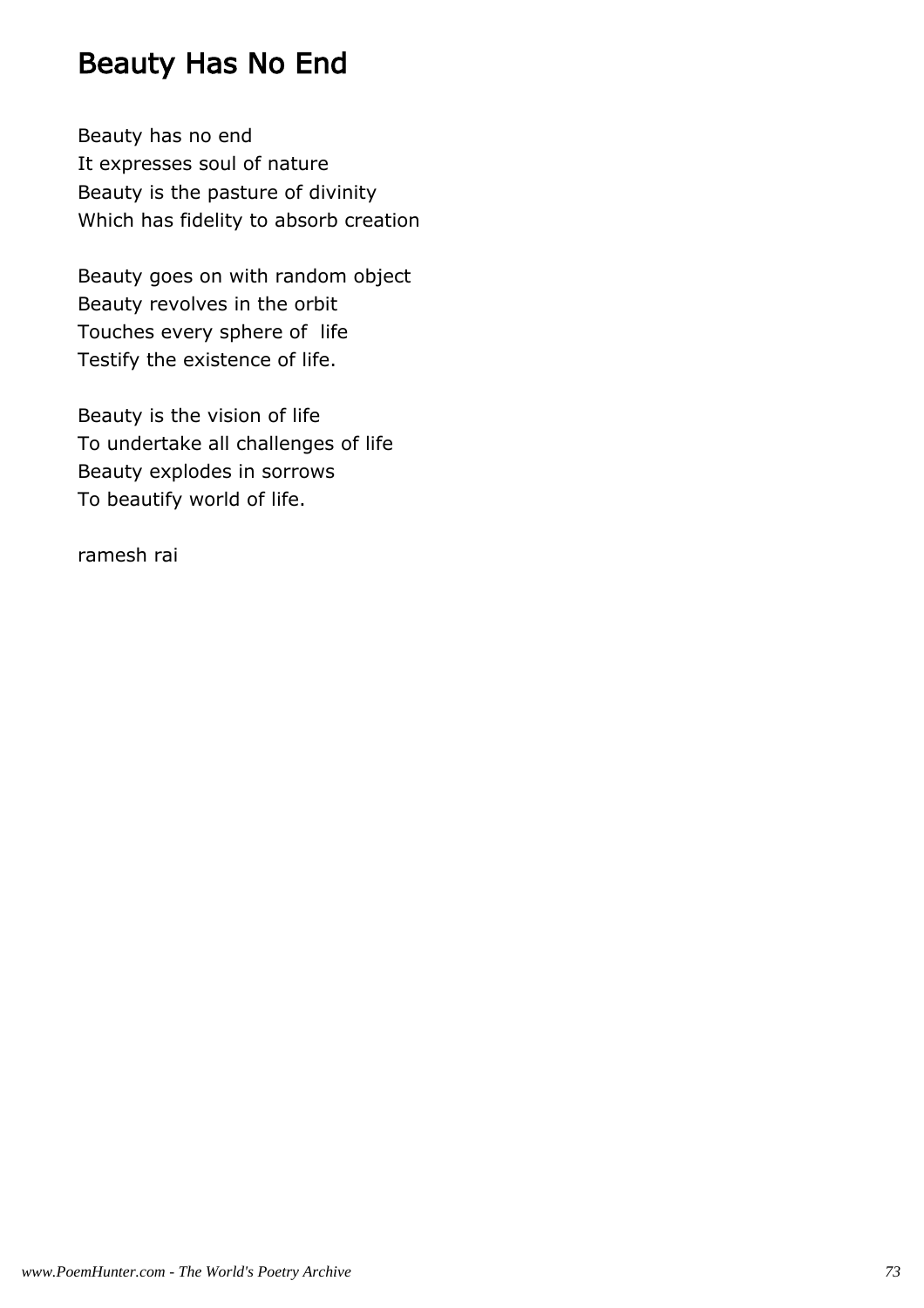#### Beauty Of India

Beauty of India Lies in her diversity And oneness in soul To foster the unified diversity.

Beauty of India Expresses the languages Of multi caste, Creed, race and religion Makes her great in the world.

Beauty of India Manifests the garden With grandeur capacity of flowers Of multi color and fragrance.

Beauty of India Expresses to live And to let live.

Beauty of India Utters diversity and Pledged to protect Her significant morality.

Oh! Brother and Sister Of my country Let us pledge To protect her beauty To the last breath and Never be misguided And spread slogan of peace Love and fraternity and Let us prove We are one Because India is a garden Where flowers of different colors and fragrance Blossom together with every Dawn and Dusk Like the stars of different religion Twinkle together every night in one sky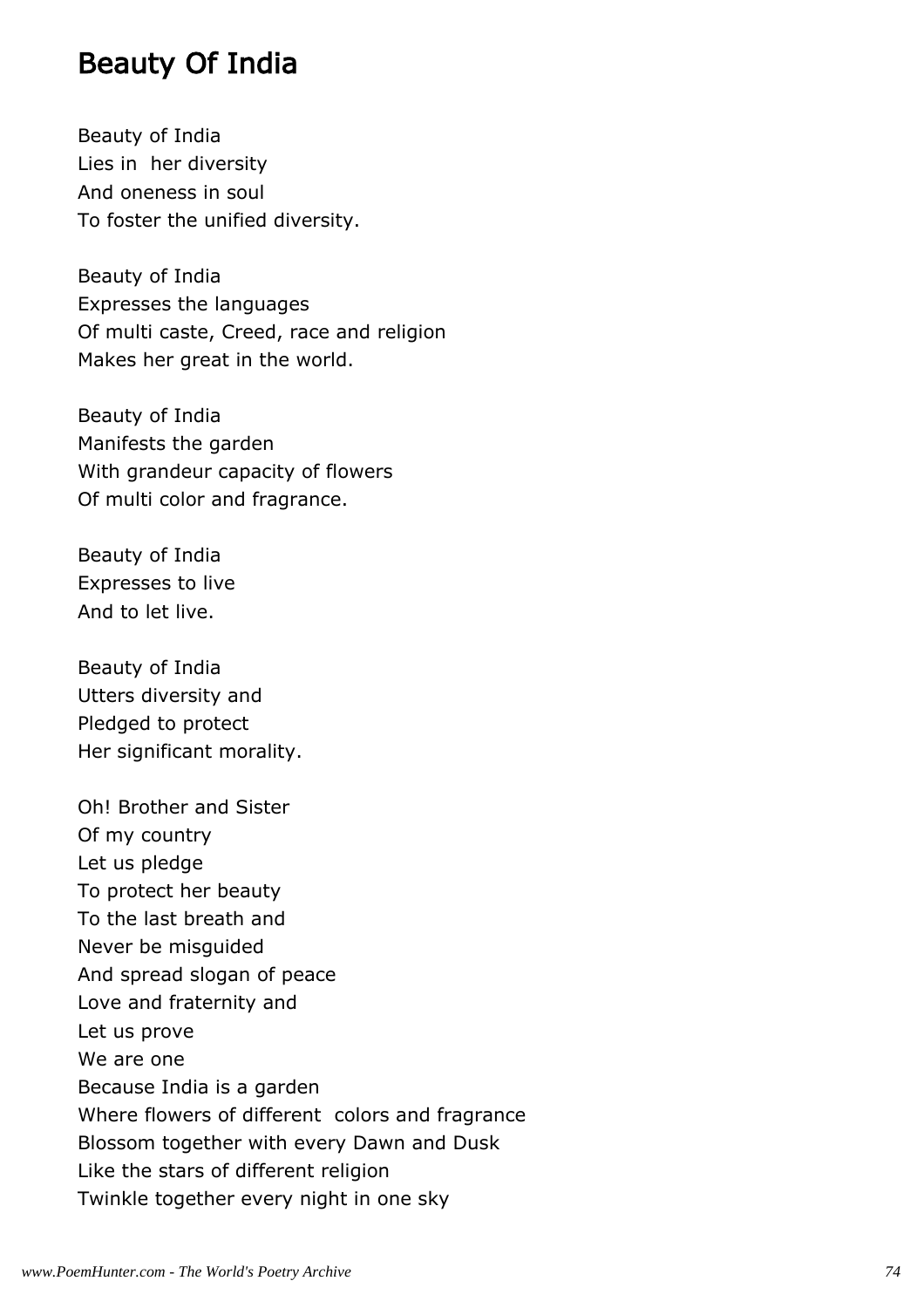When sun showers his multi rays To embellish the earth As if the Angel with full perfection Welcomes the creation To spread her wings And fly in open sky

@ Ramesh Rai 30/11/2015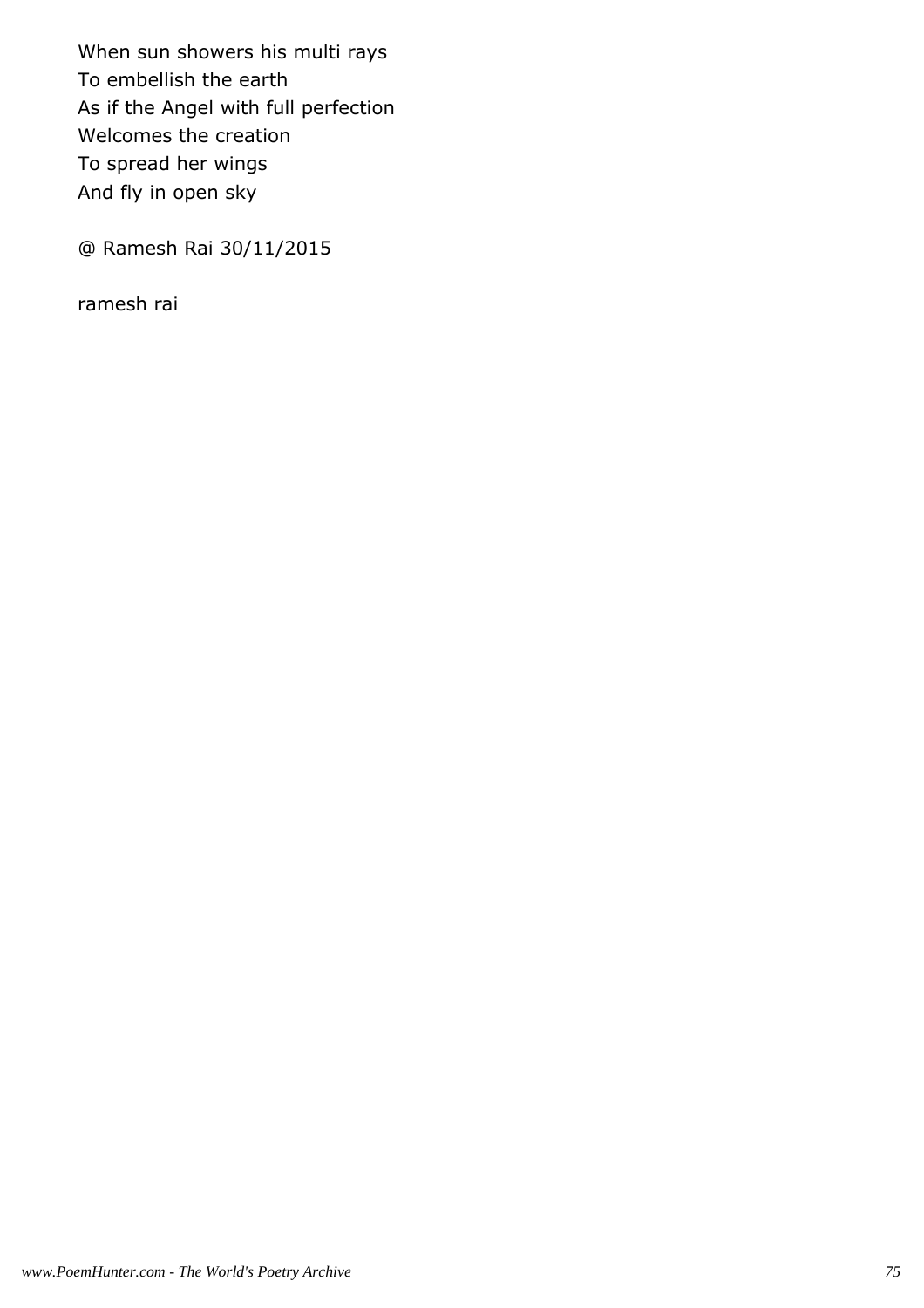### Before The Autumn

I hear the melancholic song before every autumn wailing of flowers and streams seethe the situation at dying moment when life will take a turn navigate from joys to sorrows sky will rain hot wind usher the devastation of natural beauty will make the creation to cry for unwanted situation of life.

Birds will fly on bare branches in search of fruits and corns many will lose their shelter will be refugee in own home shatter the doors of milky way when the autumn falls on every rays.

Autumn follows every spring like sorrows follow every joys but not the end of life.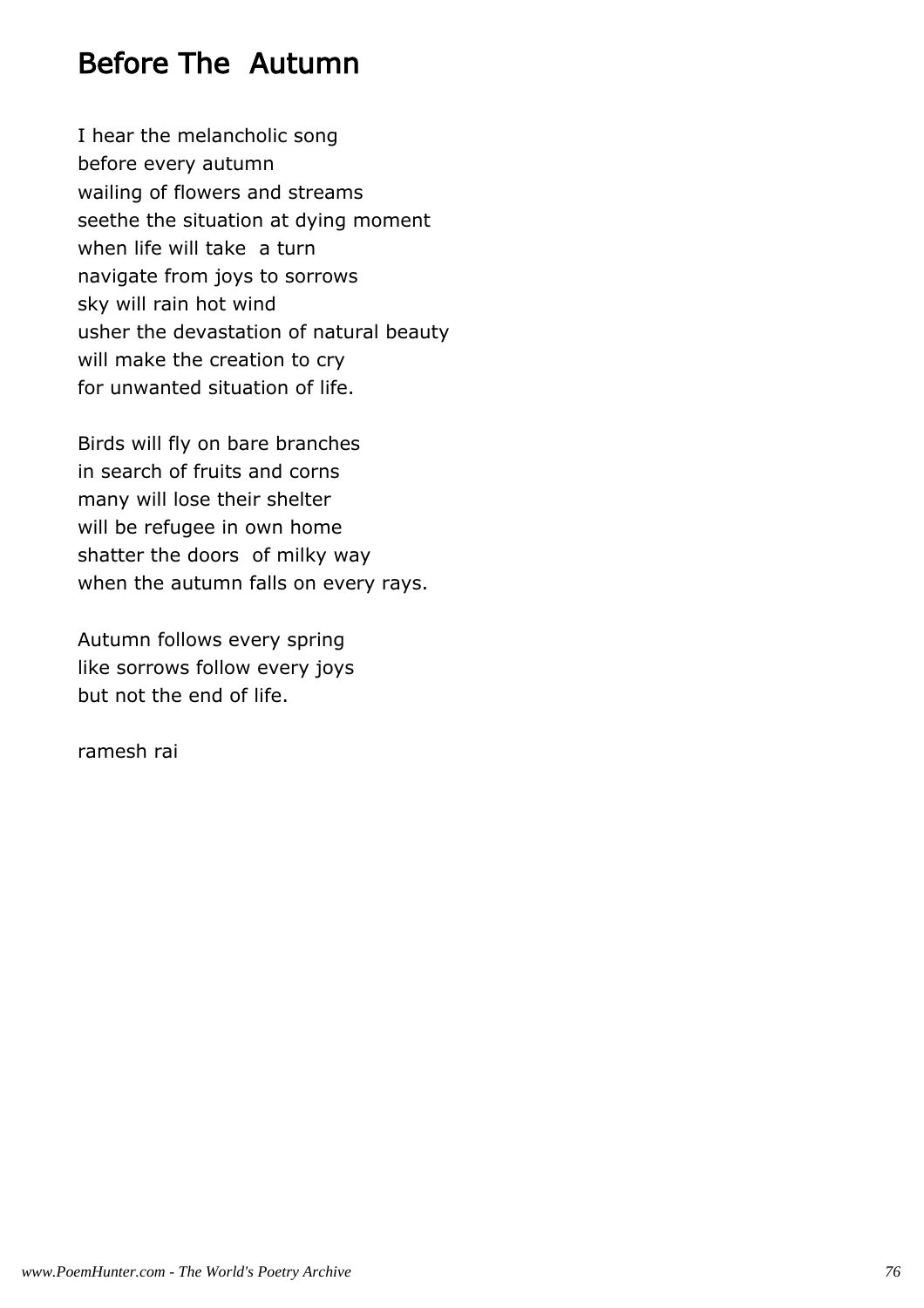#### Benevolence

I went stray to an unknown planet with my little lamb there was nothing except rock and stone, no air even

we both were dying with suffocation hunger and thirst

The little lamb surrendered to kill and meet up my hunger i said, no! we will live together and will die together.

I knew hunger and thirst can not kill us so easily and within this time we can reach other planet where we both could survive

Benevolence of lamb is great who always survive my life.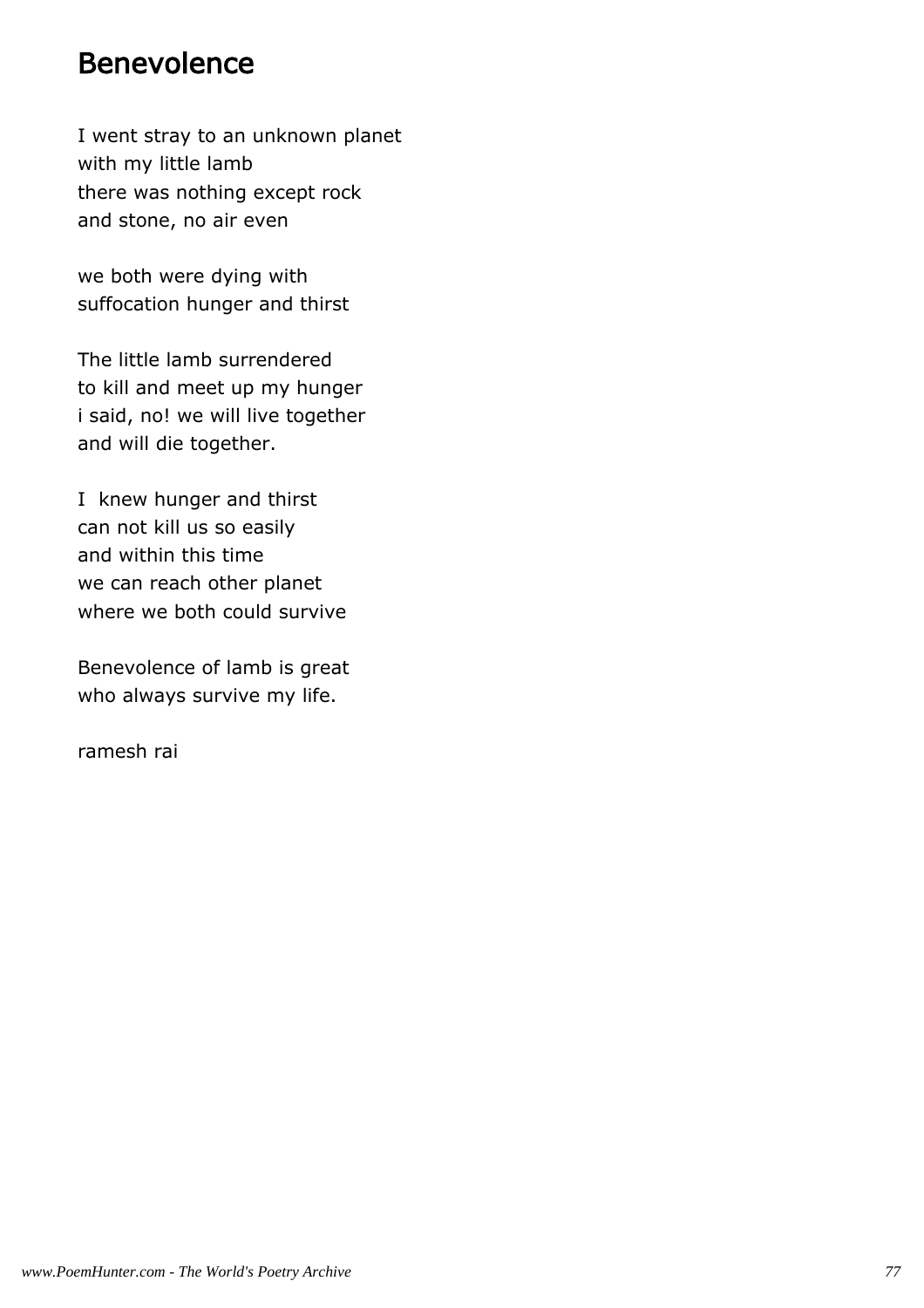# Best Gift

If you can ever give to this world which never to be destroyed, console the soul cheers with full spirit voiding all enigma, truth be concrete as the impereable sky loosing all machiavellian notion that is love, never to hurt your fellowmen, the best gift ever to be given to the ward it has no replacement.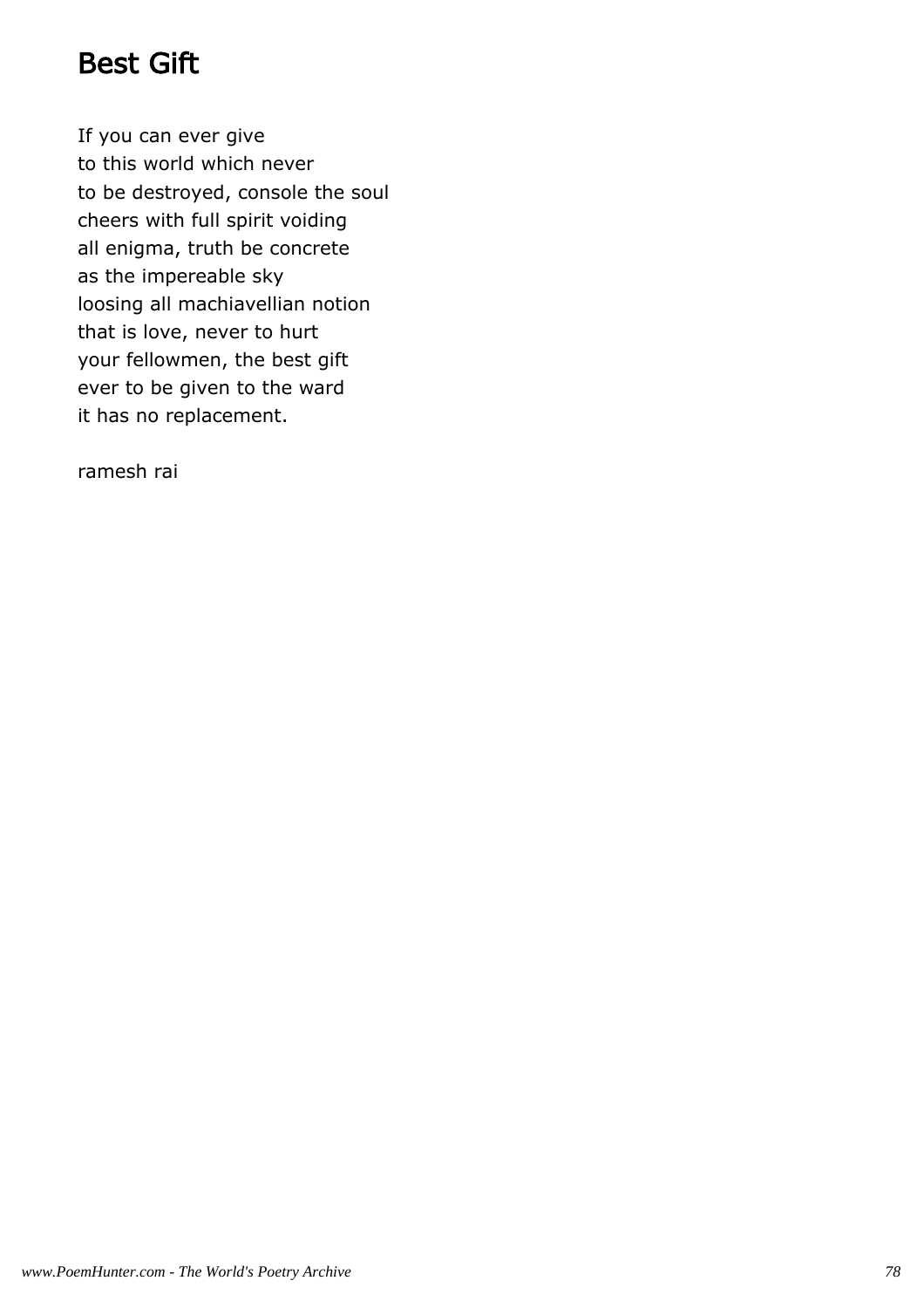# Bhagya

TUM BHAGYA NIDHI HO MERA TUMSE KUCHH CHHIPA NAHI AISHWARYA TUMHARA HI TUM HO KAL KE VIDHATA VARTAMAN TUMHARA JO BHI HO PAR KAL HAI TUMHARA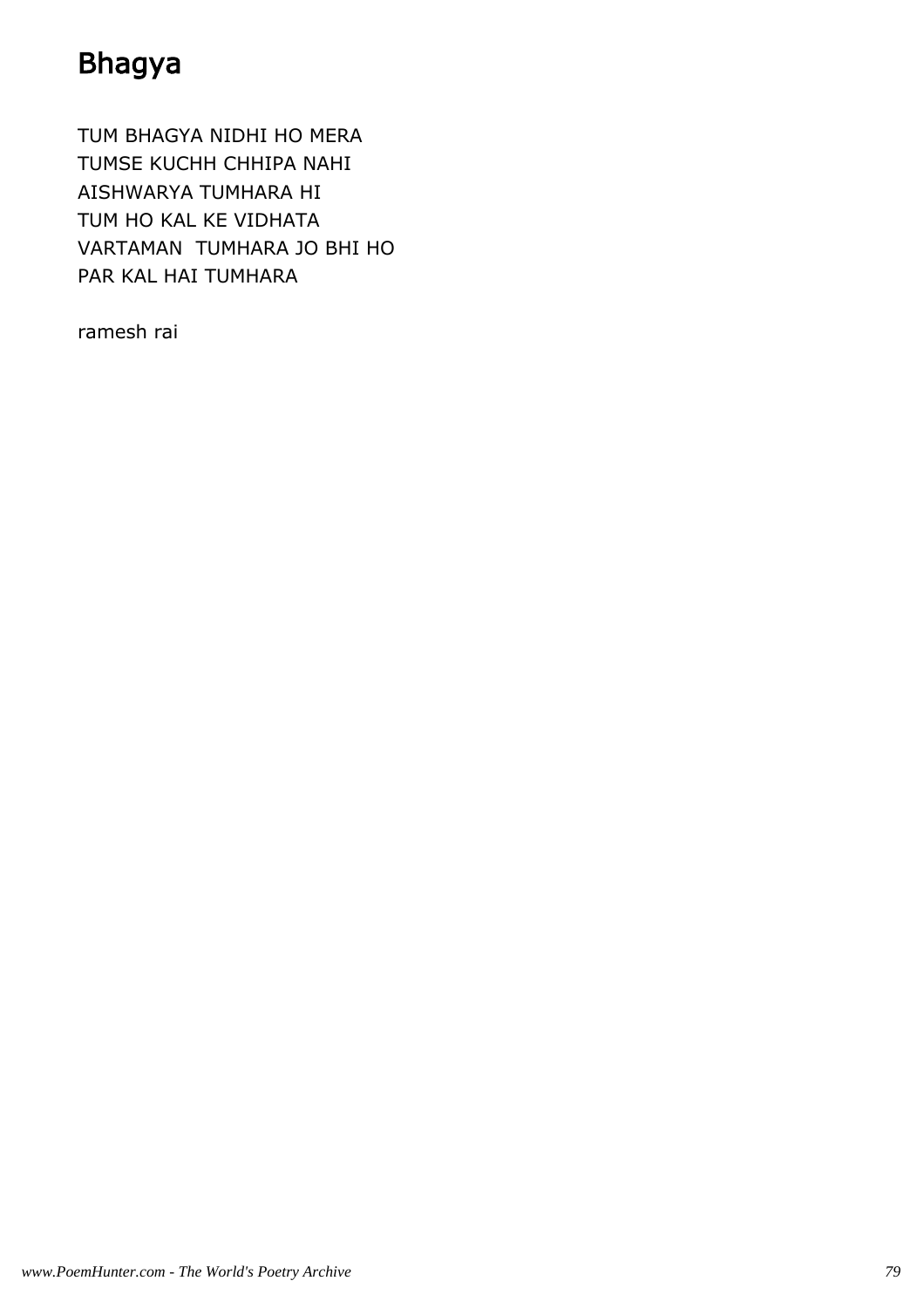## Bhookh Hartal

Shriman bhookh hartal par hai 24 ghanta beet gaya, bhookh hartal jari hai Shriman ka bhookh hartal khatma hogi Jab ganmanya vyakti aayenge Nimbu, santara ya angoor ka juice Apne kar kamalon se pilayenge Log jindabaad jindabaad k nare laganyenge Phir wey netaji kahalaenge

Netajee k bhookh hartal se Anta tak ka karyakrama Doordarshan k sabhi channel par dikhlaye jayenge

Waise netajee ab baat baat par Bhookh hartal ki dhamaki dete hain Waise unhe apne jaan ki parwah kuchh jyada hi hai Usse bhi jyada sattadhariyon ko hai Lekin afshosh samasya aaj bhi wahin hai Jahan kal thhee, phir kaisa yeh bhookh hartal Waise bhookh hartal se do baton ka fayeda raha Ek to jabardast prashidhhi mili Dusra sehat bhi kuchh bhala changa ho gaya Waise inki bhookh hartal unke jaise nahi rahi Jo jail mein bhookh hartal kiyen Koda bhi khayen, pranon ki aahuti de dee

Kahin to bhookh hartal roj manaya jata hai Lekin doordarshan ko kya padi hai Unke bhookh hartal ko samane laye Janata ko awagat karaye Sarkar ko bhi kya padi hai Kam se kam ek glass thanda pani se hi sahi Unka bhookh hartal to tudawaye Aisa hi raha to bhookh hartal Ek din tamasha banker rah jayega.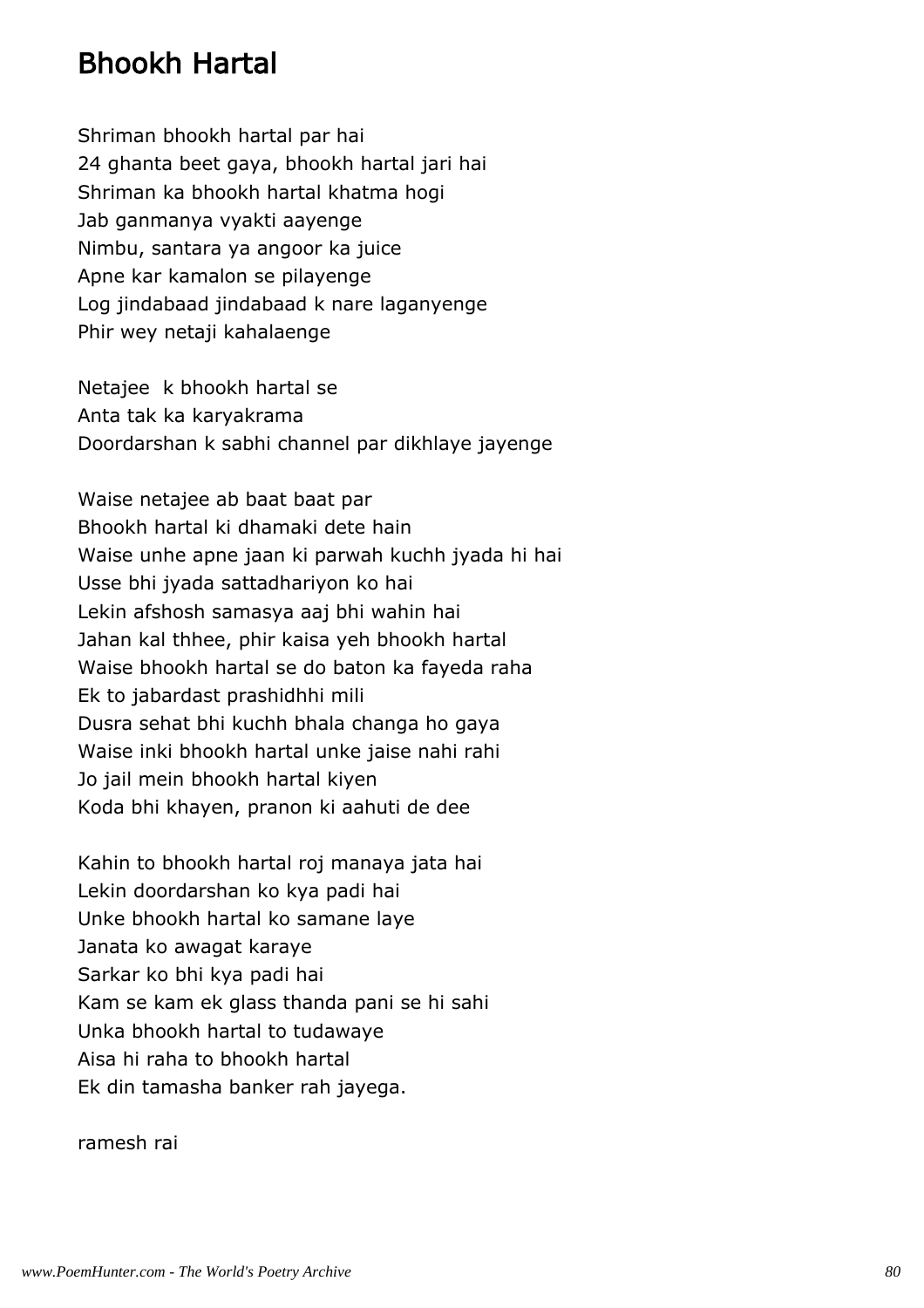# Bhorer Alo

Bhorer aloye dheoo uthechhe asim juaar paaner pare lokho prodip jole tobeoo hoye na ayee gobhir raate

ajashra taara meghla akaash thake tobe baare baare ekla chandro holo shithil korbe ki ayee baare.

bhorer dheoo baandh bhengechhe neel akashe gagan tale sidur makha kopaal niye jyotshna chadaye charidike

rukhbe je ke tar bege matal surjo dadalo taar pase bhorer alo chodiye pare dik digant chari dike.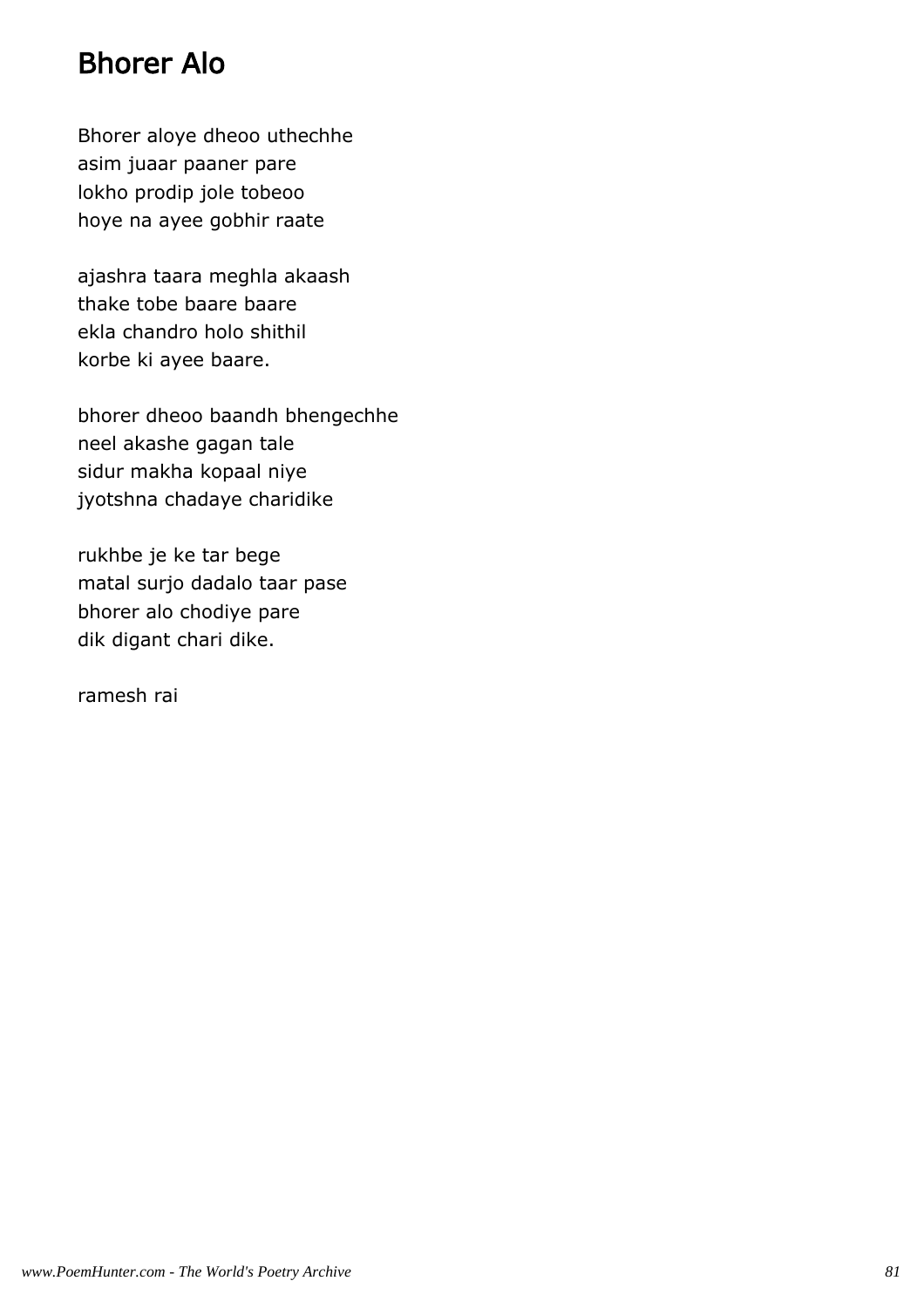# Bird's Song

Every morning i see birds are chirping sitting in a queue

The chirping of birds breakes the silence of nature makes me awaken for being engaged in life

I try to understand chirping of birds which is beyond my reach

But melody of chirping birds reaches my ear, as if nectar of heaven being pour down in my ears erecting fidility of my life.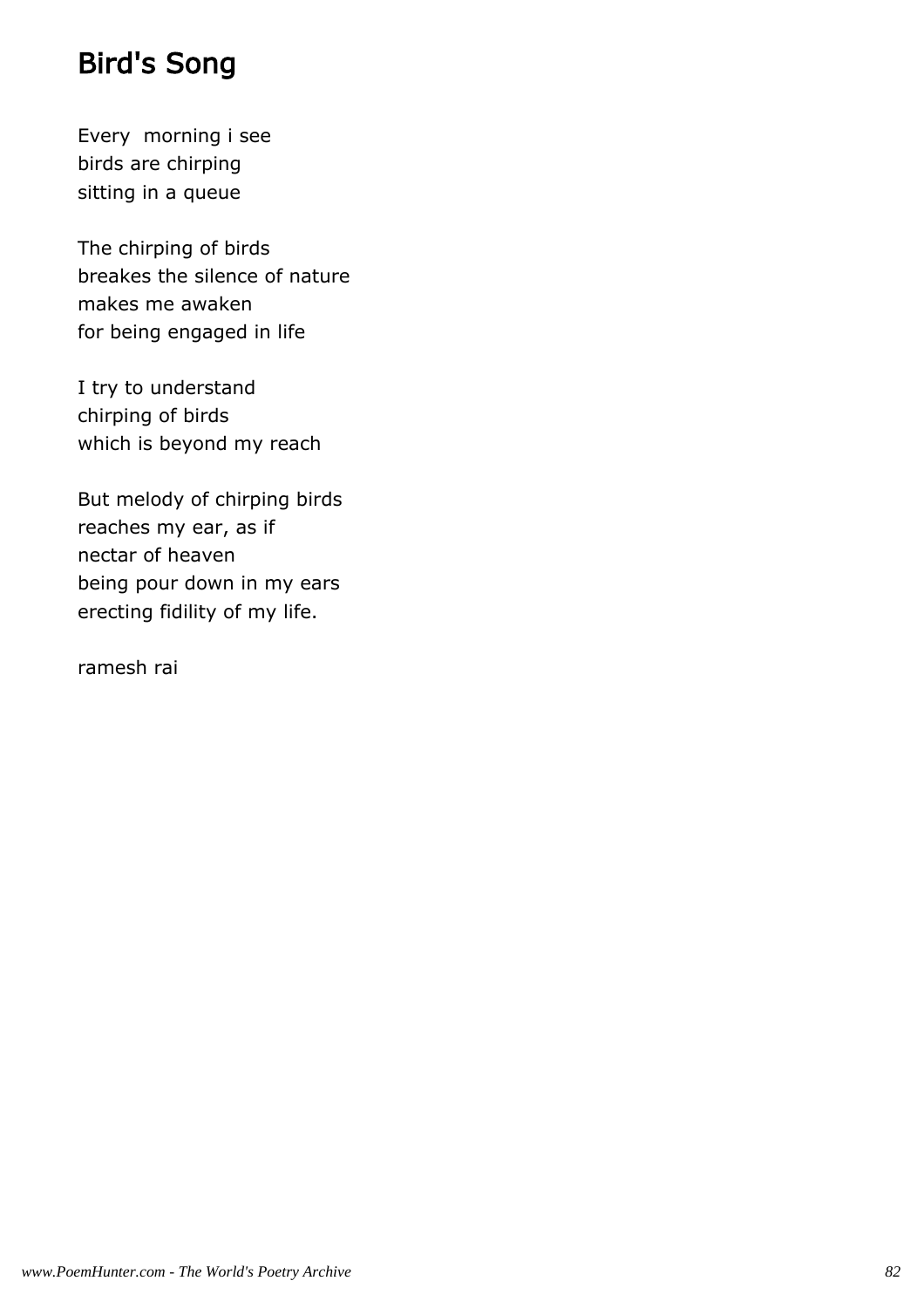# Birth And Death

Birth is the beginning of our life Death is the end of our life journey traveled between two points is the span of life.

#### O Lord!

I do not want a long span of life but I want a comfortable journey of life I need not to conceal any facts of life but to rejoice flavor of life which is not harmful to my fellowmen I may be able to extend my heartiest help to all fellowmen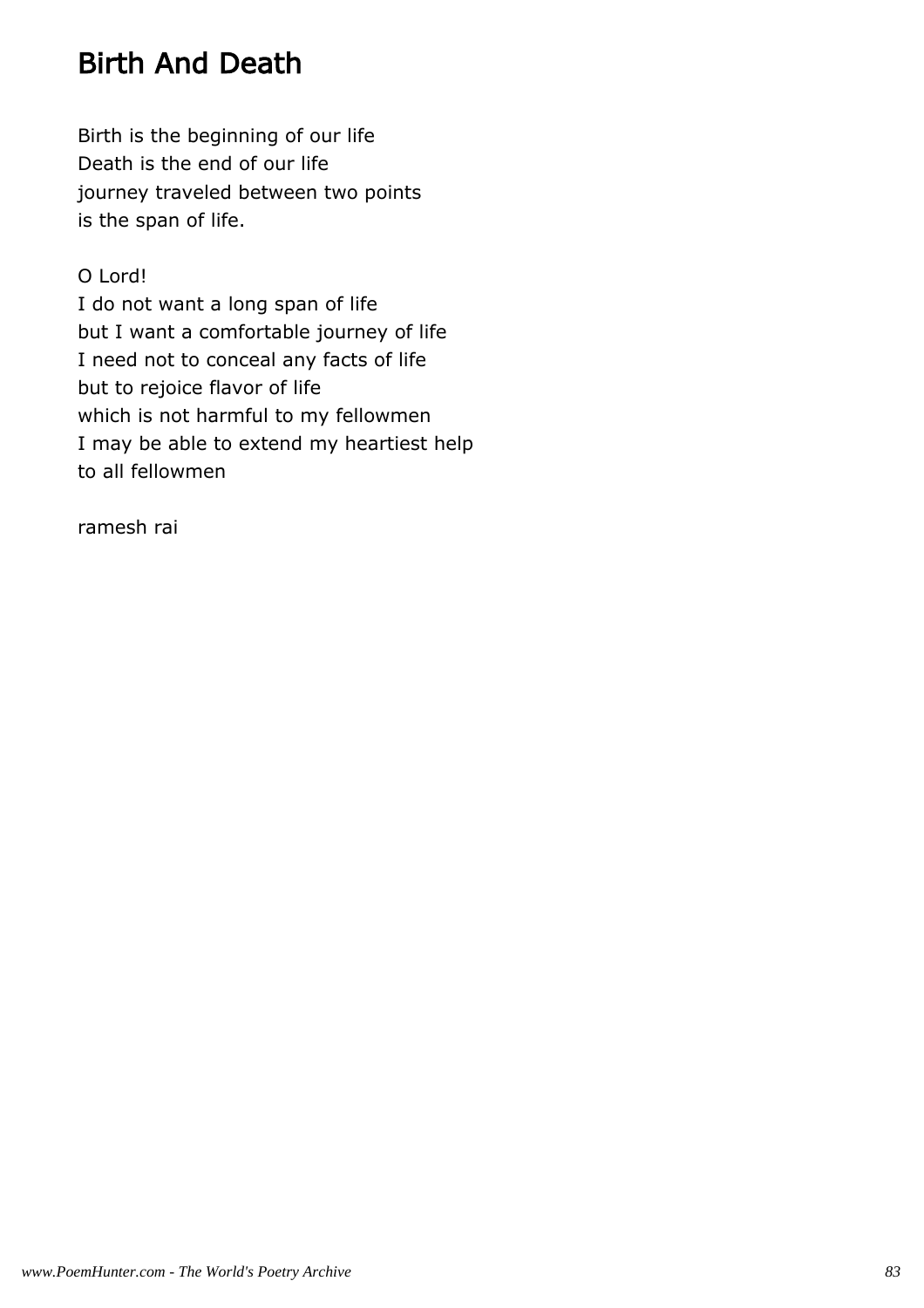## Birthday - I

Oh, my birthday you come once in an year makes me older for an year you snatch my childhood had you never come in life I'd be playing in the lap of my mom.

As you come gradually you make me older and weak you snatch my melody of life lead me to an end of life finally i reach the world of dead when my death anniversary is celebrated to observe a silence of the world.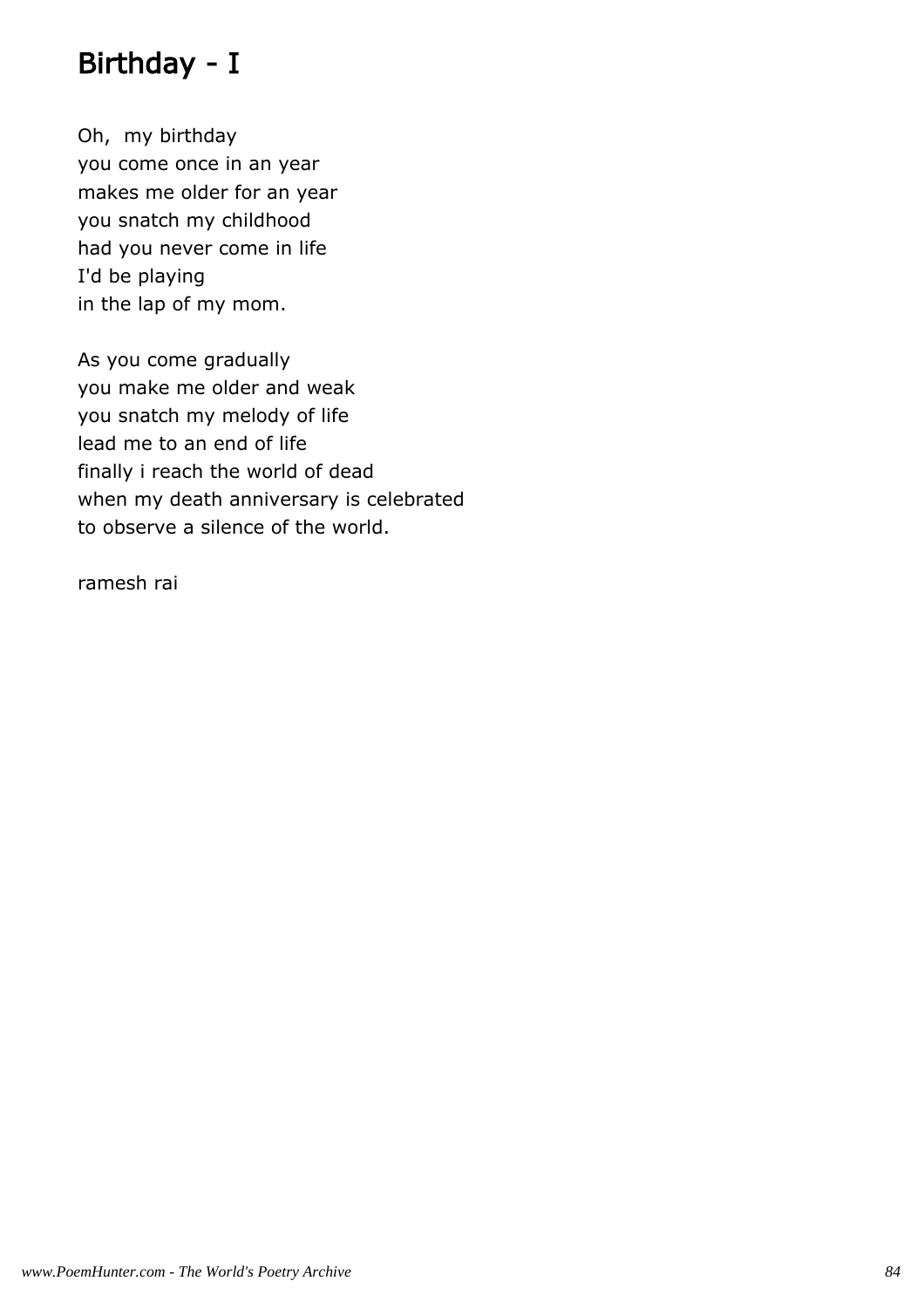# Birthday - Ii

Oh, my birthday!

why should i celebrate you every year since you push me to the world of dead you snatch all pleasure of my life make me orphan for whole life or else God was taking care of me.

No one is ready to listen my voice my voice is making an echo all around judgemental power can punish a life but never it thinks to give a life how can i expect a life when all are dead how can they sow a seed of life when dead before getting a life.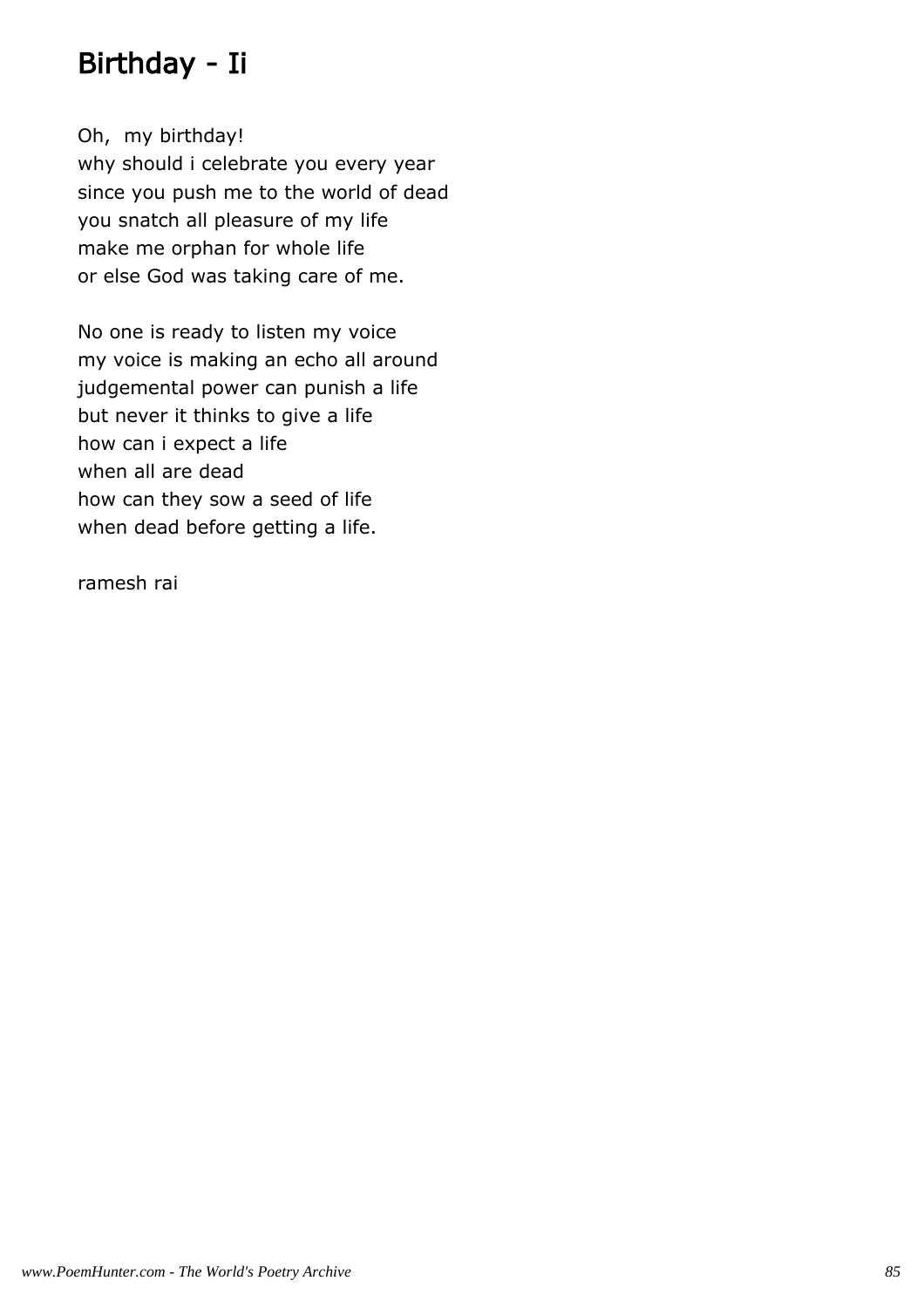# Black Bird

The black bird is singing in the dead of night

The black bird is singing to unfurl her beauty in the dead of night when the entire creation is enjoying sub-conscious melody of life the black bird is singing sitting on the top of garret breaking the silence of mid-night her voice is echoing from earth to sky making an effulgent craft to decor the night sucking all griefs of life preparing for a better tomorrow.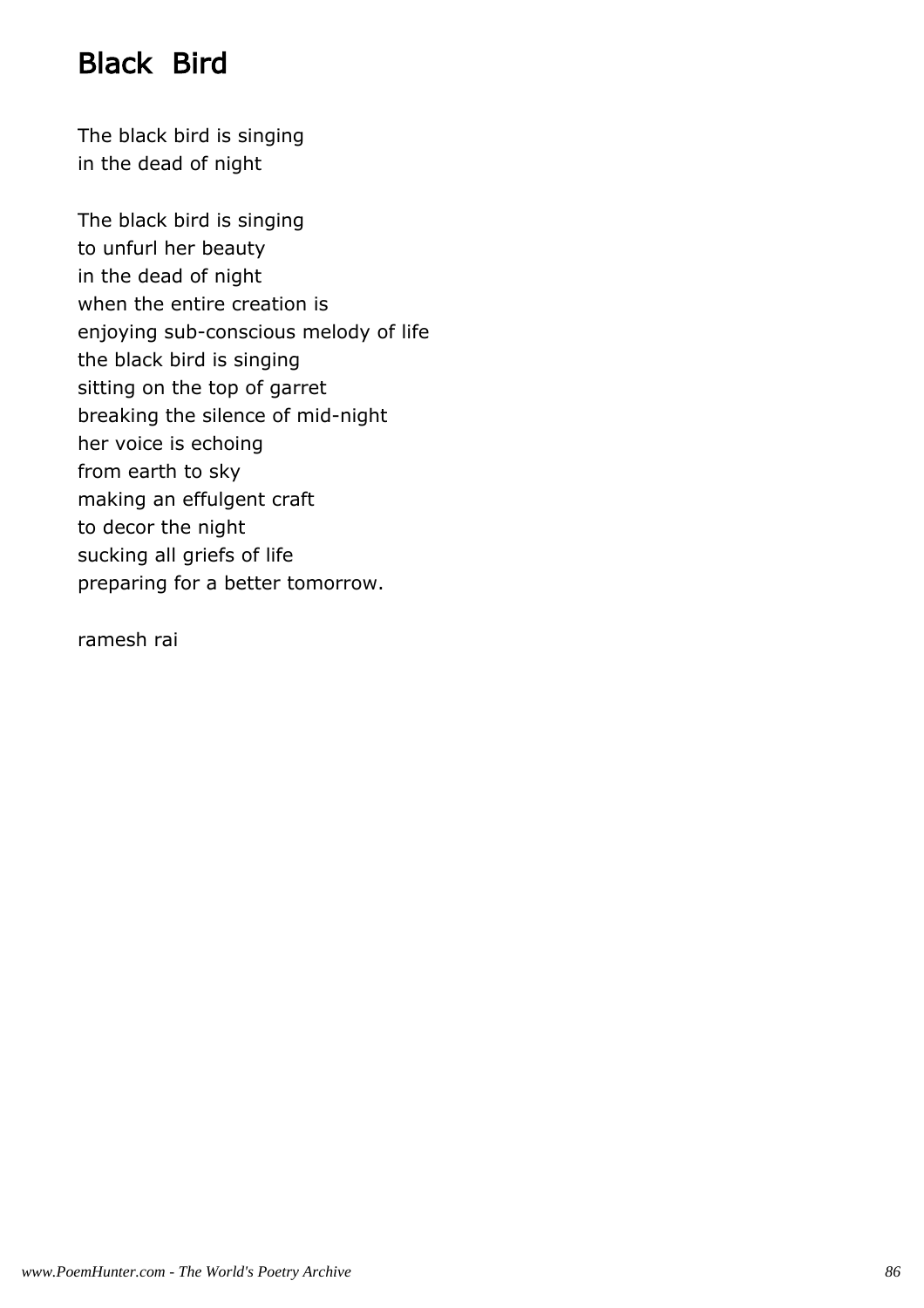# Black Moon

Black moon is never seen I have been searching it since ages if I can find it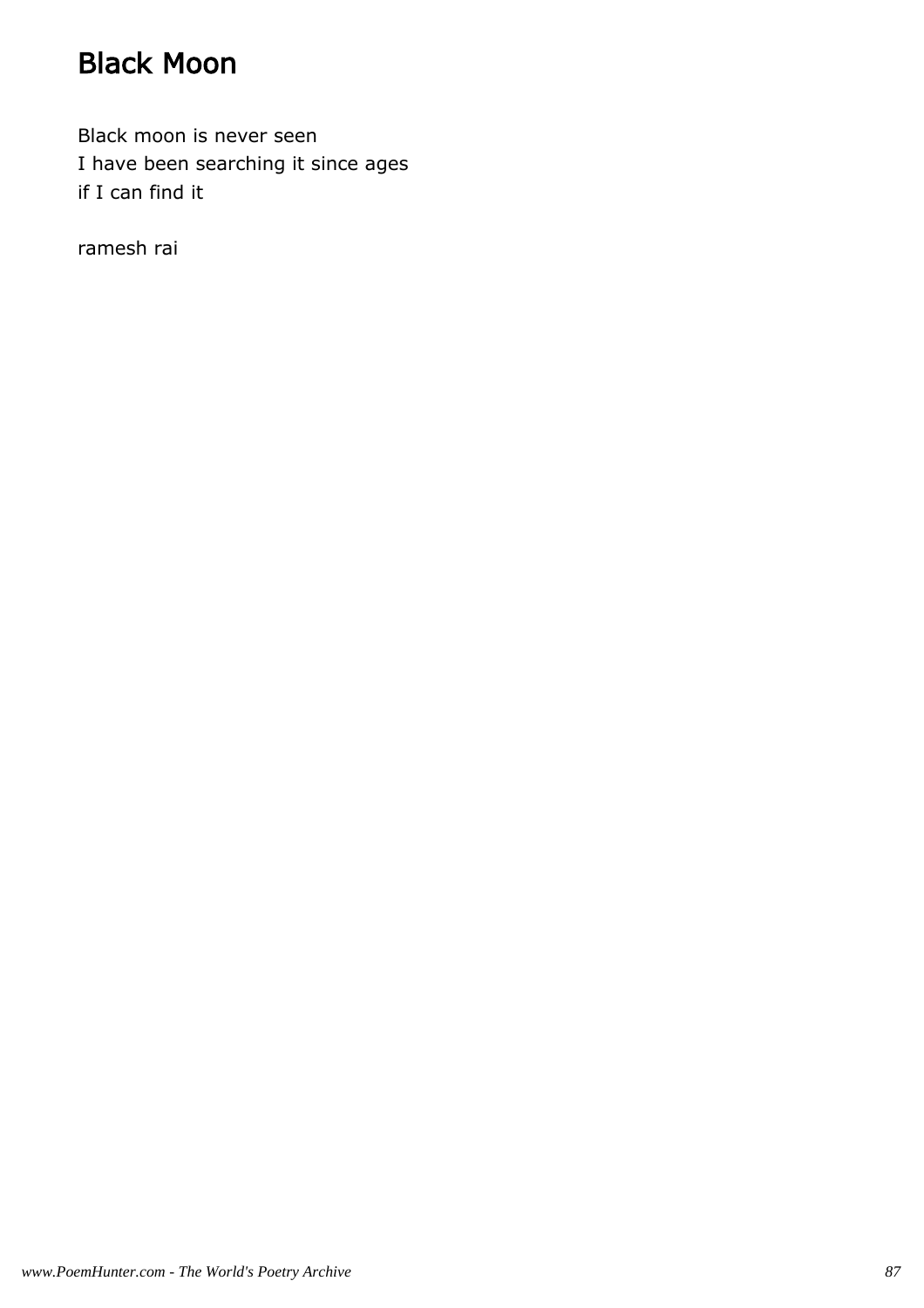### Blame Me Not

#### Blame me not

If my poetry touches your heart Your soul undulate reading my poem If your mind objurgate the flowing wave If the wind whispers in your ears If your eyes eradiate the courteous view If your nostril percept the perfume If thy melody of life touches the sky Like an eagle flying in the sky Making an attempt to kiss the moon Sheering in the infinitive sky You will be thinking what to say?

The blooming flower will be reciting my poem Then you must be listening to the fragrance Certainly you will be exaggerating the value And ingeminating your erubscent feelings When birds will be chirping songs The breeze must be rappelling down to your feet Blame me not for your misunderstanding For making you sick for your feelings Incited in corner of your heart I am writing for the universal hood Glittering in the moonlit night Exposing gesture of thy presence Disbursing pollen to flowers Sweetness in honey and Melodious rhythms in song

Blame me not or my poetry For inducing your exaggerating feelings.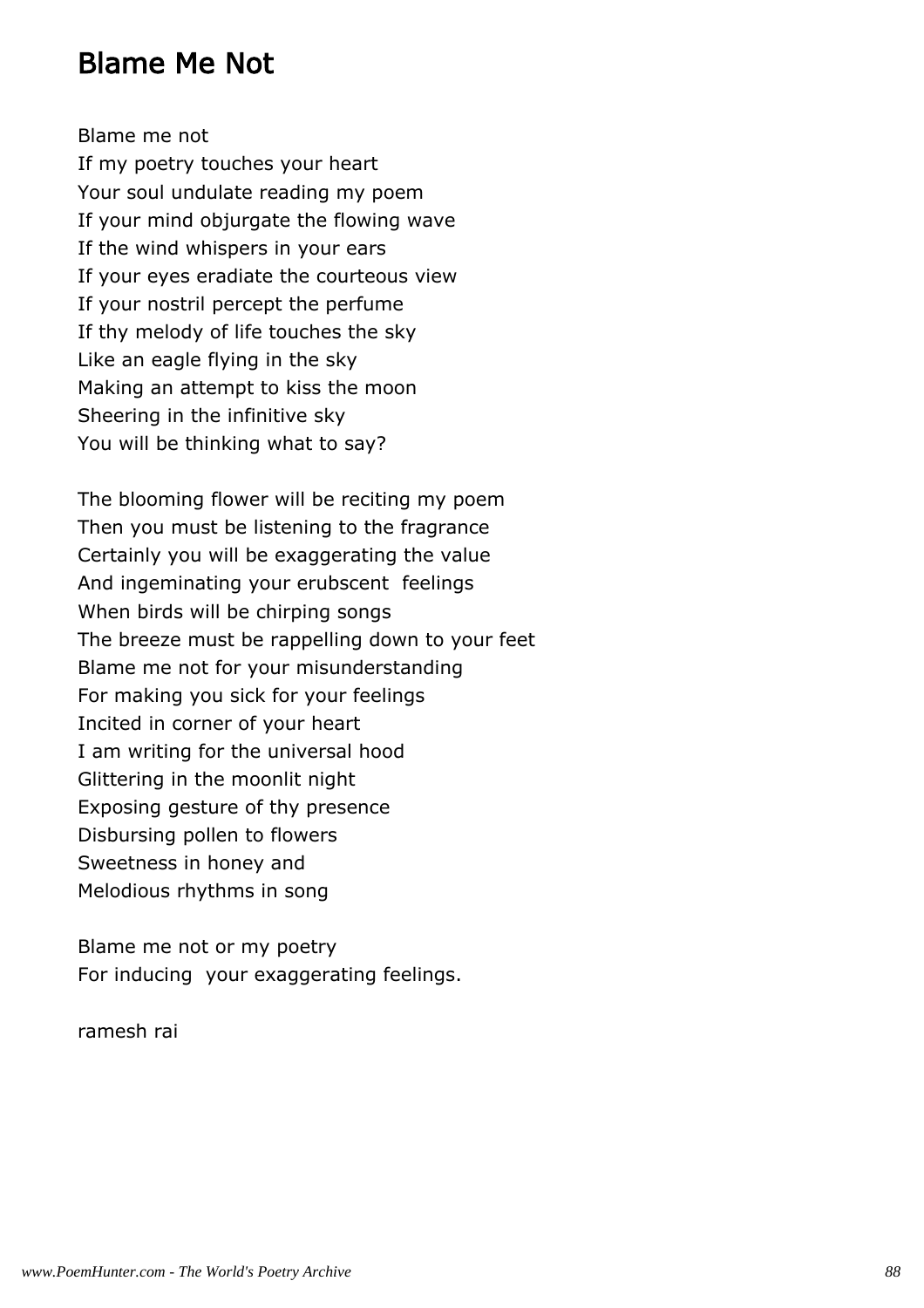## Blank Paper

My heart is a blank paper you may write what you like most you write gorgeous nature of my felicity you may write about my doltishness I won't take it otherwise because it is a blank paper it is your domain to write what you like most.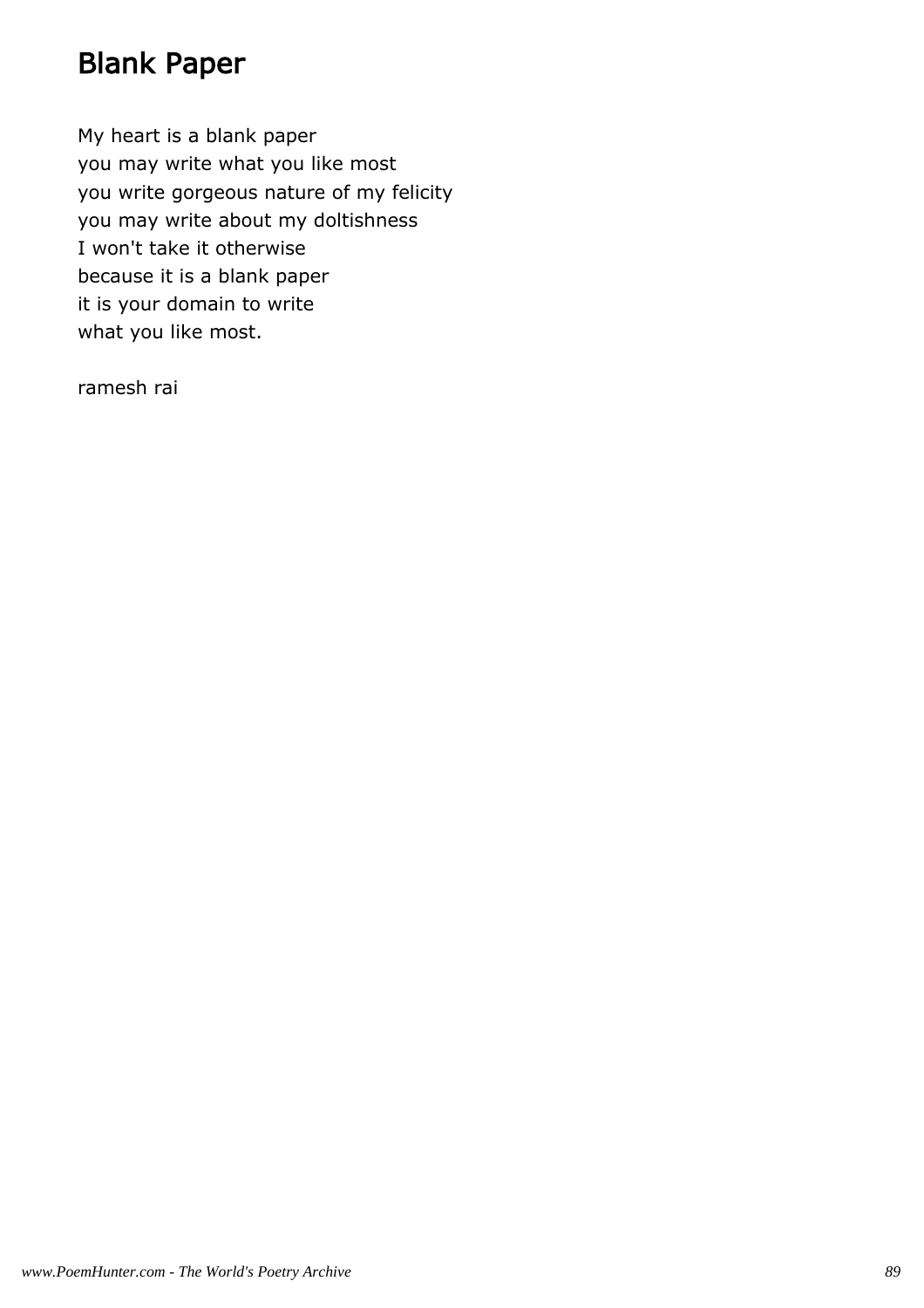## Blissful Tears

Behold in thy blissful tears pearls are drifting with all cheers I choose each pearl to kiss my soul to encounter all sorrows of my life Each pearl is more precious than billions of dollars, more significant than all gems of desire a quaffer can determine my solicitation adjure your juvenile heart to sing the melody play on your guitar you play on each string till the stars engulf all vibration and start twinkling over night with all waves of string tears may drop with each scale with all rhytheme of soulful song you may be forgetting your bleeding fingure you may be forgetting before and after you you sing to raise the melody to the highest peak and cover the sky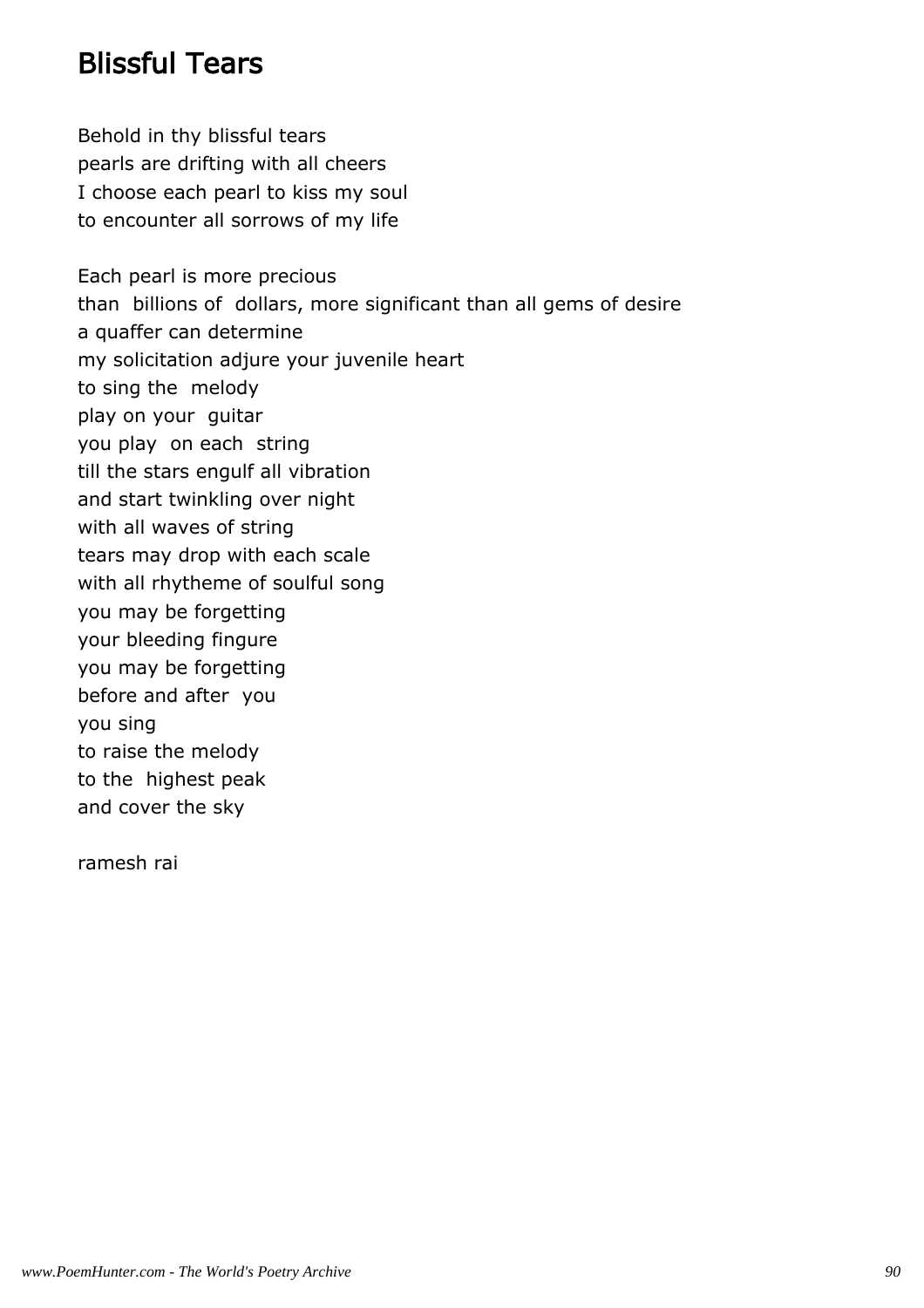# Blue

Blue manifests polarization where deep blue ocean meets deep blue sky, emitting wave to touch the shore

Each wave carries its blue faith for realization to harmonise lucidity of life, to tangle all comprehension of life

Peak of fire is blue which burns every thing blue is silence of life when poison stay bright

Blue is more pacific where all creation can survive blue is the nature permeats the entire life.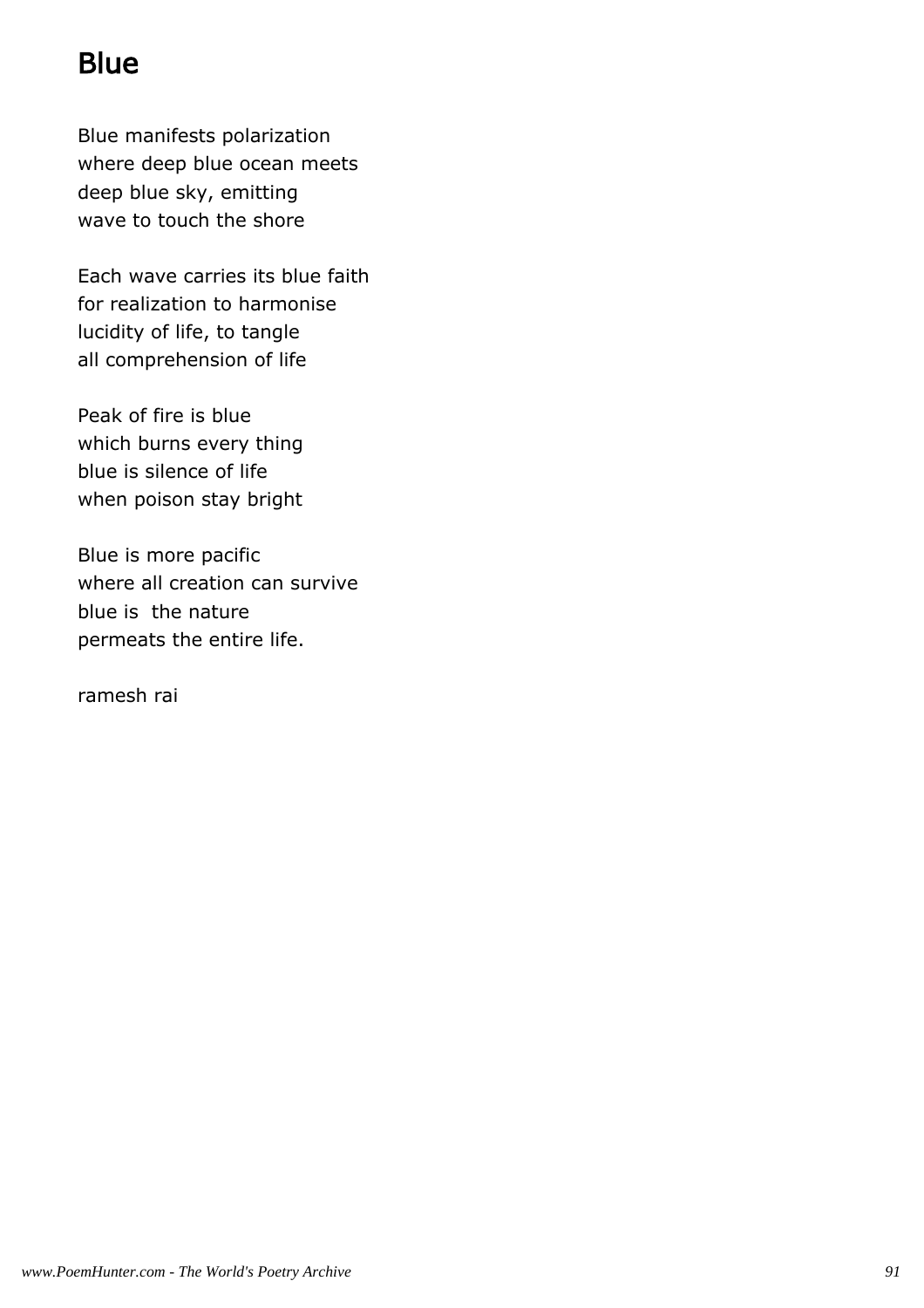# Body Language

You thrill on every rythem of my word, transforming to an eloquent pervasion as if thundering of cloud ignite a light before to make the rain dancing with the music of blonded light.

Your body language enthrill me asks me to understand and translate into body language of mine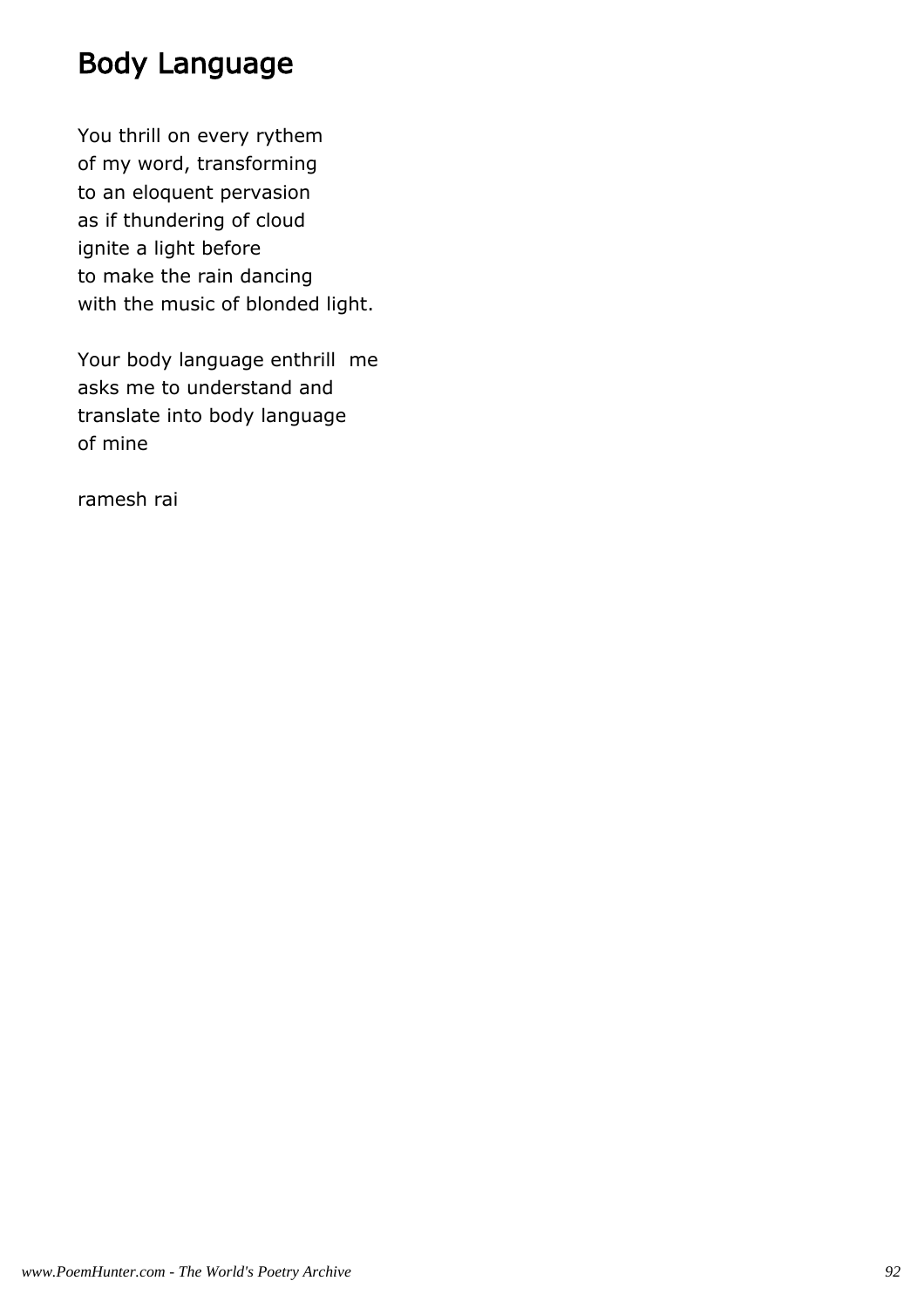### Bondless Truth

When truth becomes passion it becomes bondless, breaks all walls becomes fearless why not has to cross the path of fire; bondless truth touches the spiritual impact, bondless truth touches the bottom of life, subsequently from bottom to peak of sky.

Rare example does history withess person dying for passion of truth

Passion of truth made Emperor Harischandra from emperor to slave of scavanger being a slave of scavanger, did not permit even his wife for funeral of his son without paying fees of the burning ghat oh the God! what the hell did you made with Tara (wife of Harishchandra) waiting on the door of burning ghat with the corpse of her son for cremation of his son's body when she is pennyless to fulfill the law when her husband is the keeper of burning ghat

Ah! the law is disdaining, the Daniel had to bow her head before passion of truth Tara tore half of her saree, paid the remuneration of burning ghat seeing the situation sky could not tolerate thundered a loud, rained the flower God had to return back the life of son being pleased with passion of truth door of heaven was opened for Emperor.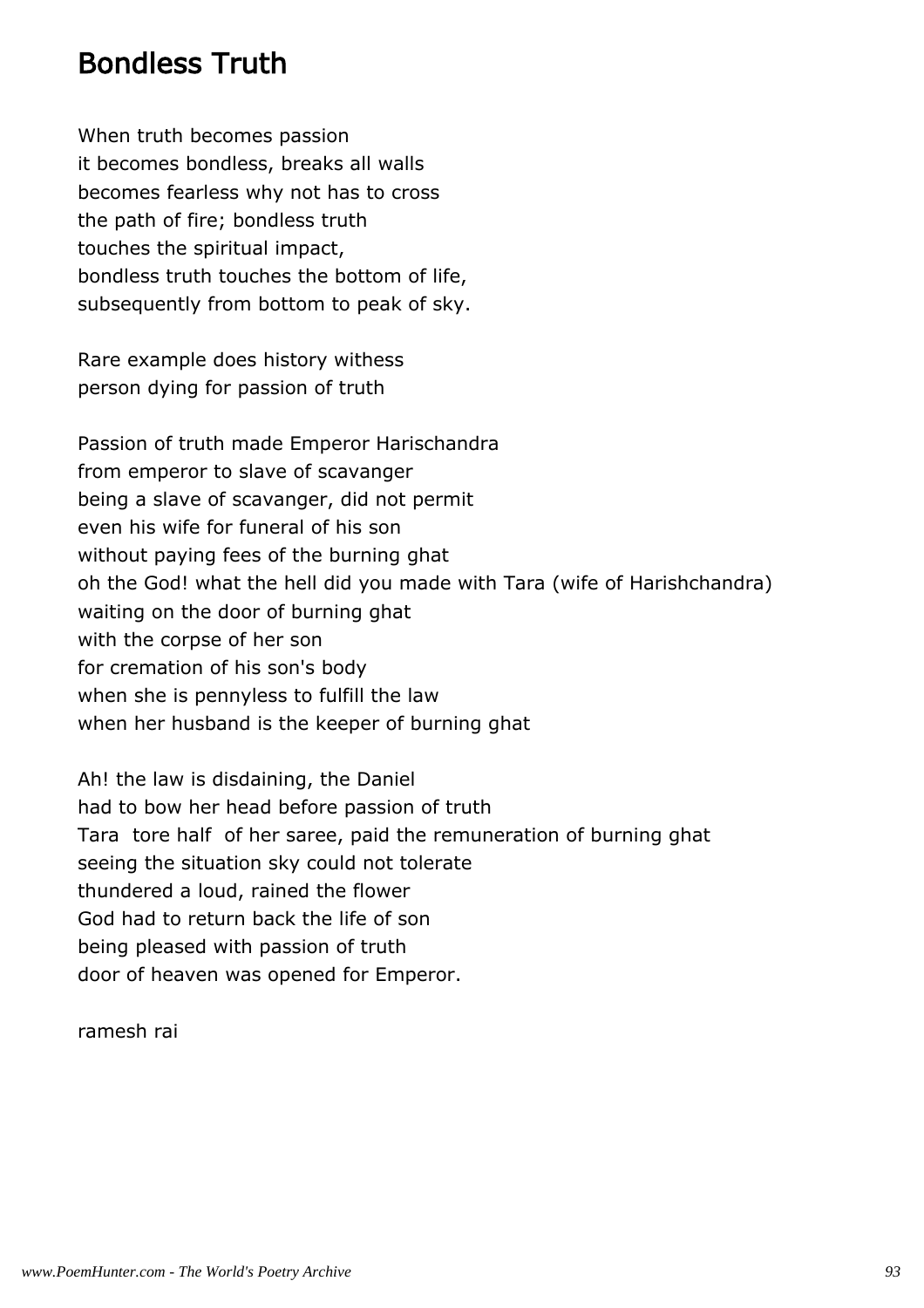#### Boundless Desire

All creatures are embodied with boundless desire the desire to spring up the desire to spread up

A seedling desires to be a tree a bud desires to be a flower each and every one has some desire

This is the reason of life this is the reason of survival to rejoice the nature to be a part of nature

The desire is like waves of ocean always tries to touch its bank

O God!

You have given me also a boundless desire neither the voice nor the language

With poor treasure of my words and voice, I express my desire through my poetry to enlighten my flippant heart and mind which is covered with darkness of delusion and trying to touch the bank of my soul.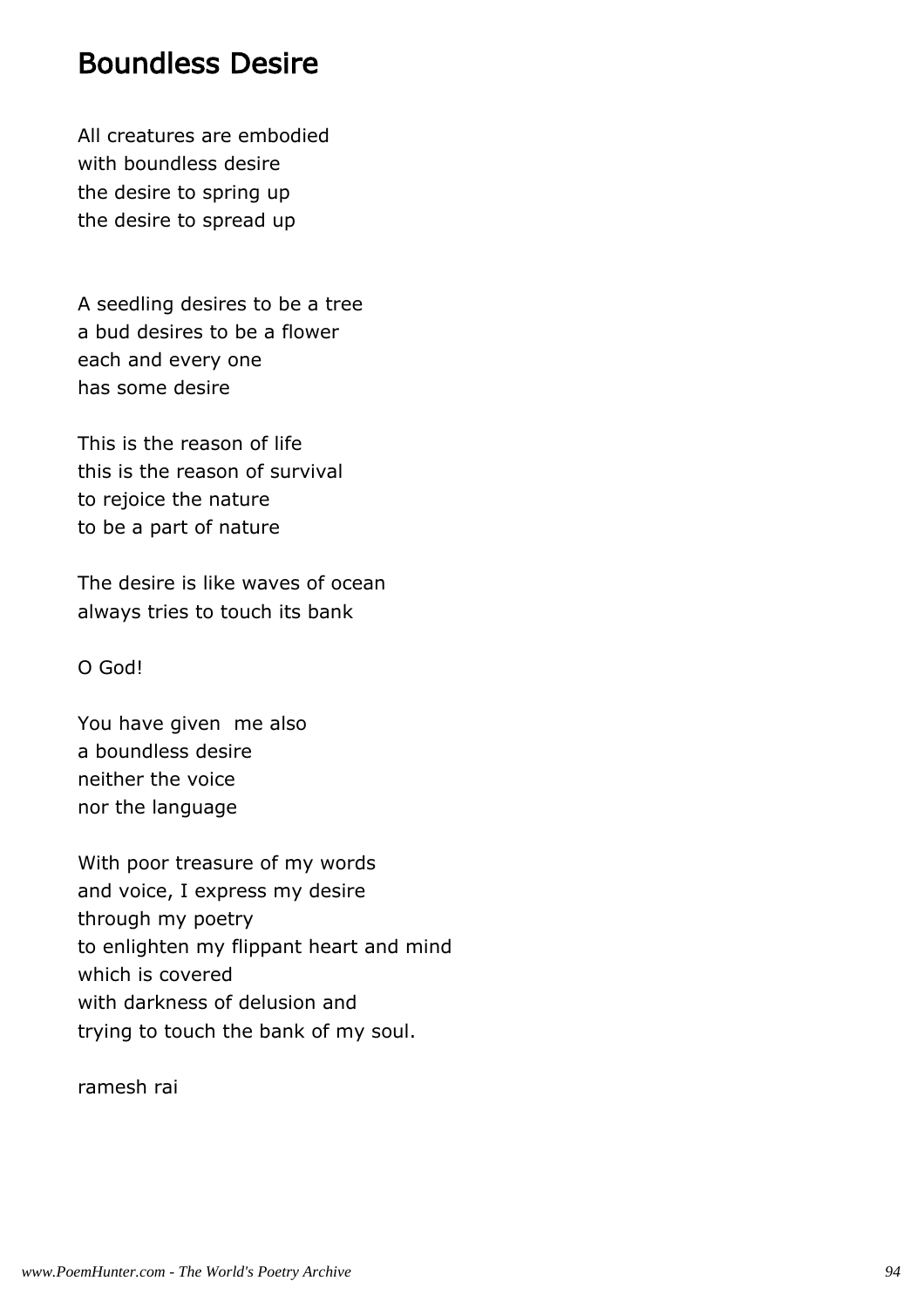# Broad Day Light

Broad day light had never been so when i could realise fathom of my soul my mind asks me, where thou art going to an endless path, that will never meet the horizone, how long you passed the way the distance between you and horizone will make a perpendicular to the sky sums to 360 degree encircling the life.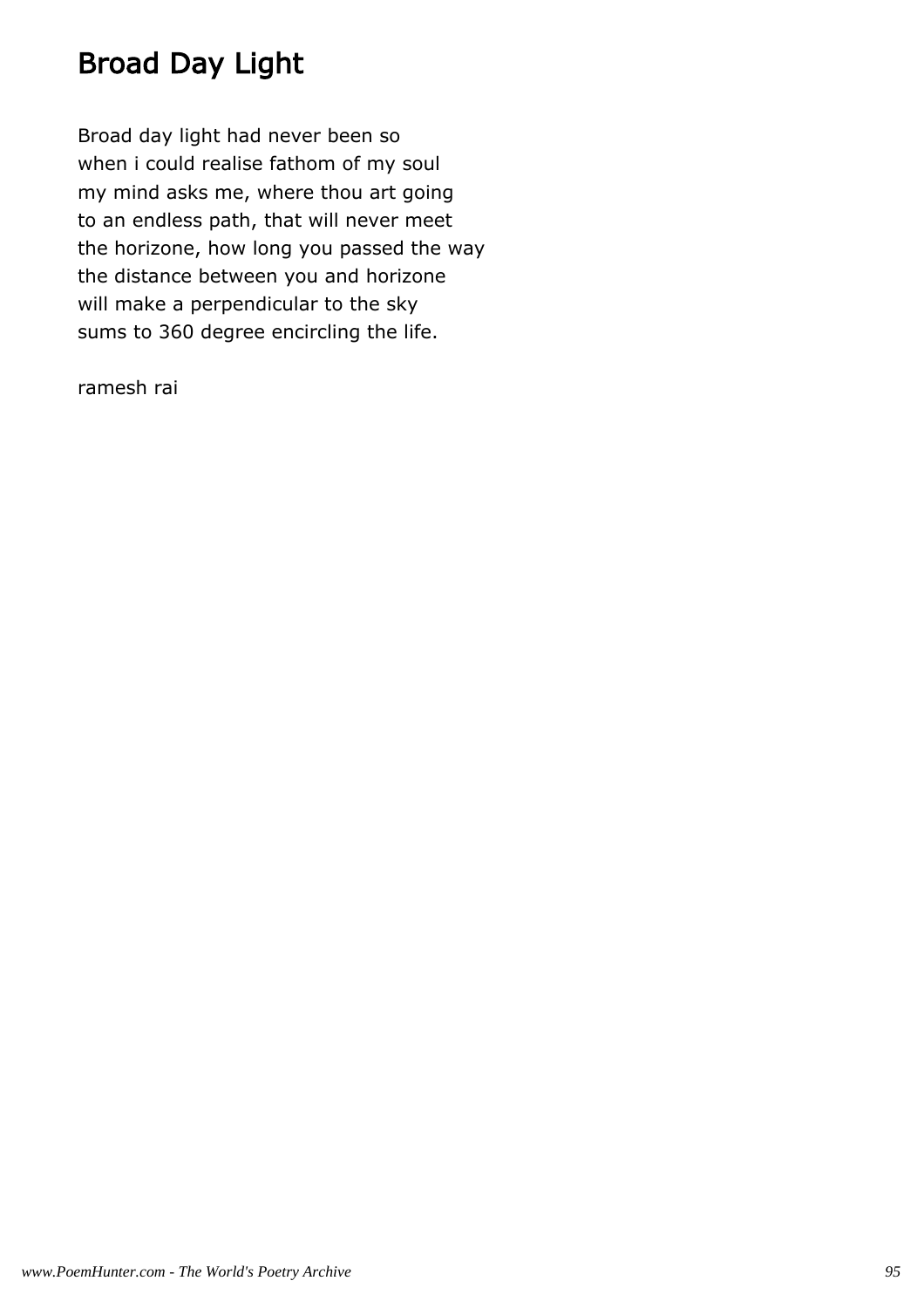# Broken Cloud

Cloud is broken fragmened and scattered over the sky feeble wind swept it all its wishes to meet the ocean is invain!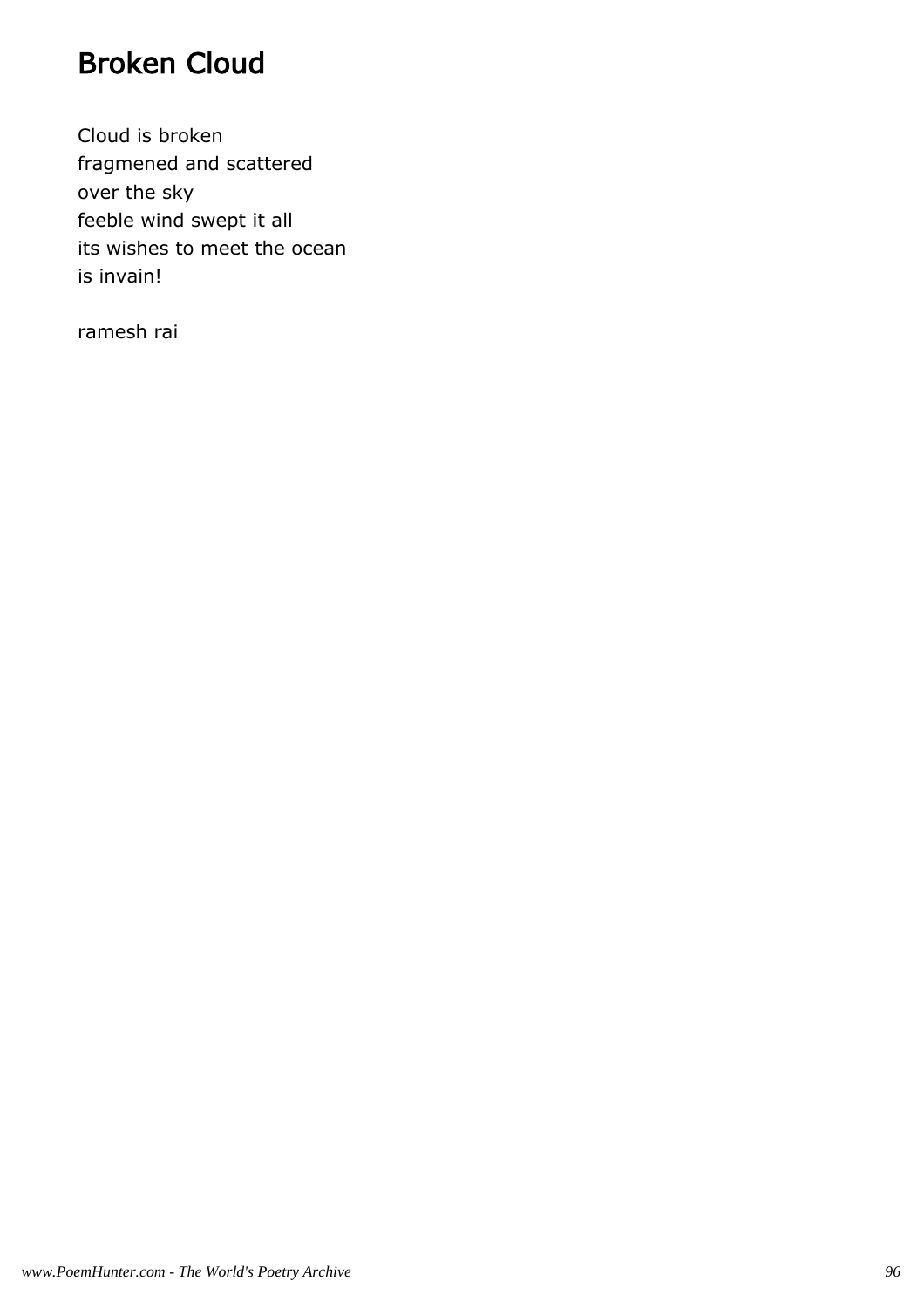## Bubble

The life is a dew drop falling from heaven makes a bubble containing air inside a crystal clear having so many wishes

the bubble does not know when it will be vanished and will not be able to come back to its past

No ashes is left to the funeral of its body

I am seeing so many bubbles dropping down on the earth and vanishing like human life

I could not count the numbers of bubbles fallen since creation of life

In every rainy season I have been waiting to count the bubbles and keep it in my memory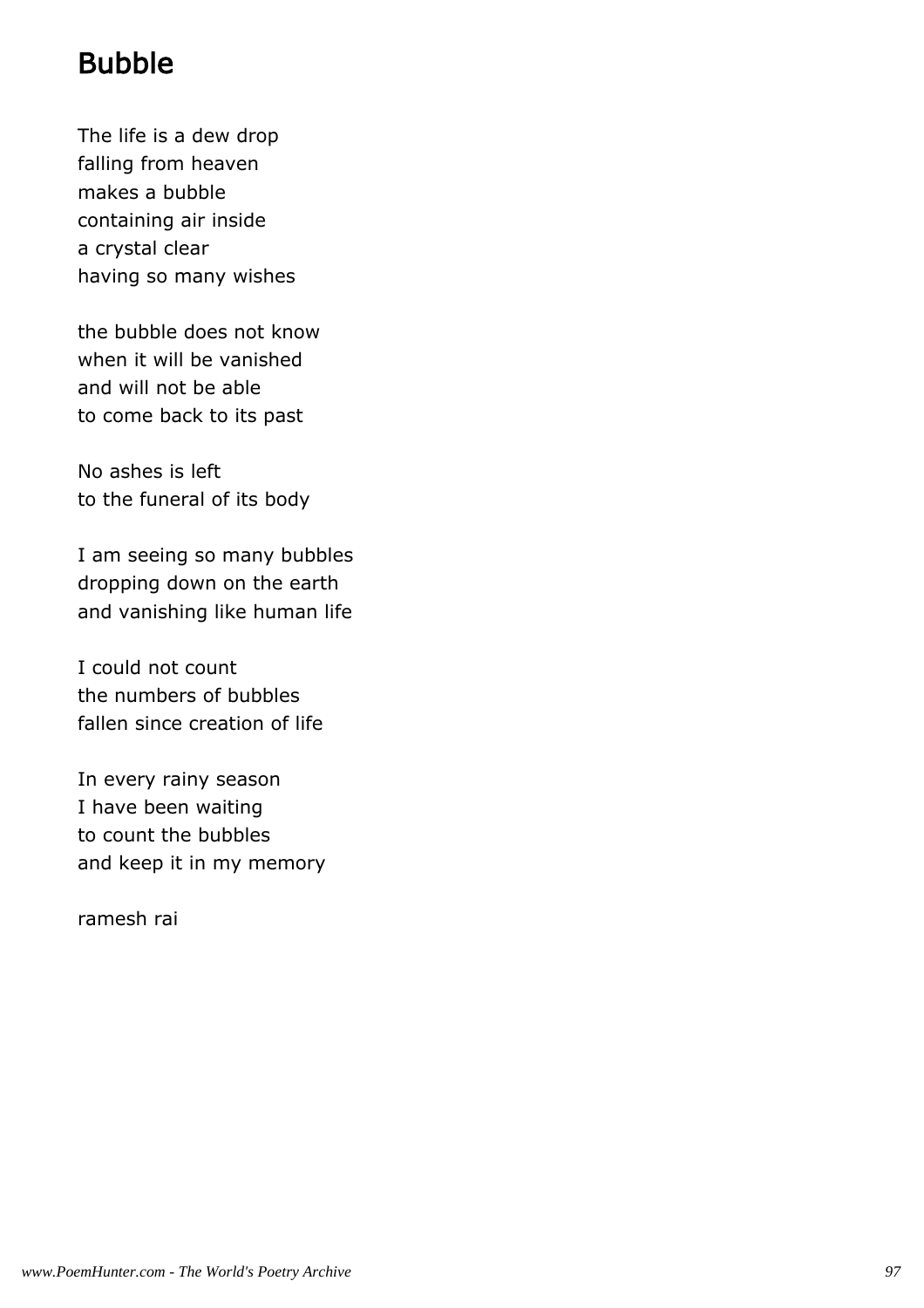### Buddha Is Born Once

Buddha is born once to manifest truth of life to let the people know reasons for sorrows in life.

But people of this world making the same error knowingly truth of life because they are addicted to chewing bones of others maintain existing tradition as giving them false pride.

Buddha came once to enlighten the earth to make the entire creation free from all chains of life.

But self human being is arrested in different chains in the name and color of atrocities because they love to be confined with glamorous and flattery.

Buddha came once to enlighten the earth to make the earth An Enlightened One.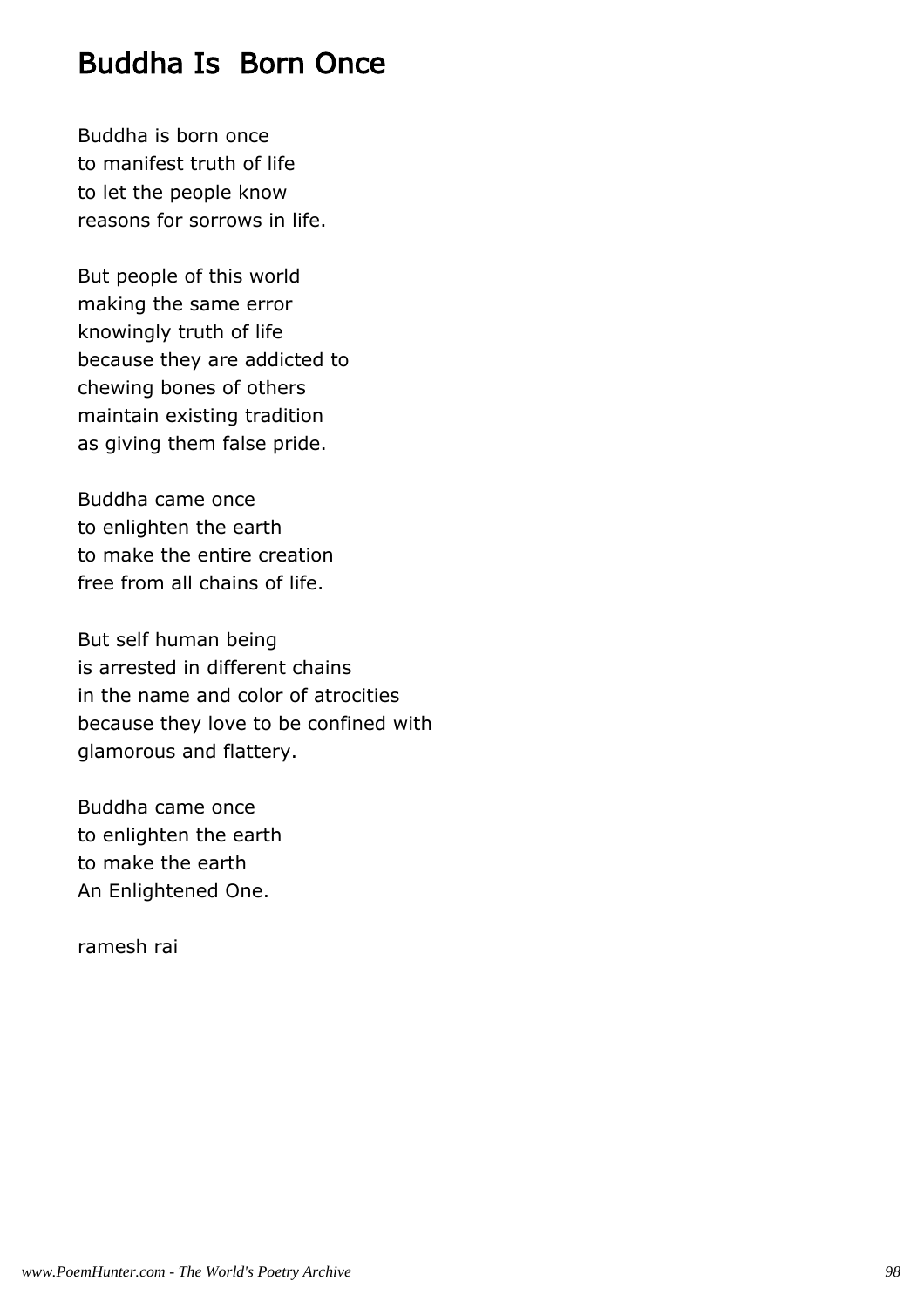# **Butterfly**

Butterfly sings in her melodic tone dances flower to flower, kissing lips humming with breeze, tweedling in silence sparsing echos, exhorting rays around vale listening preponderancy buds exhale to pullulate outrageous smiles fledging to atone vale.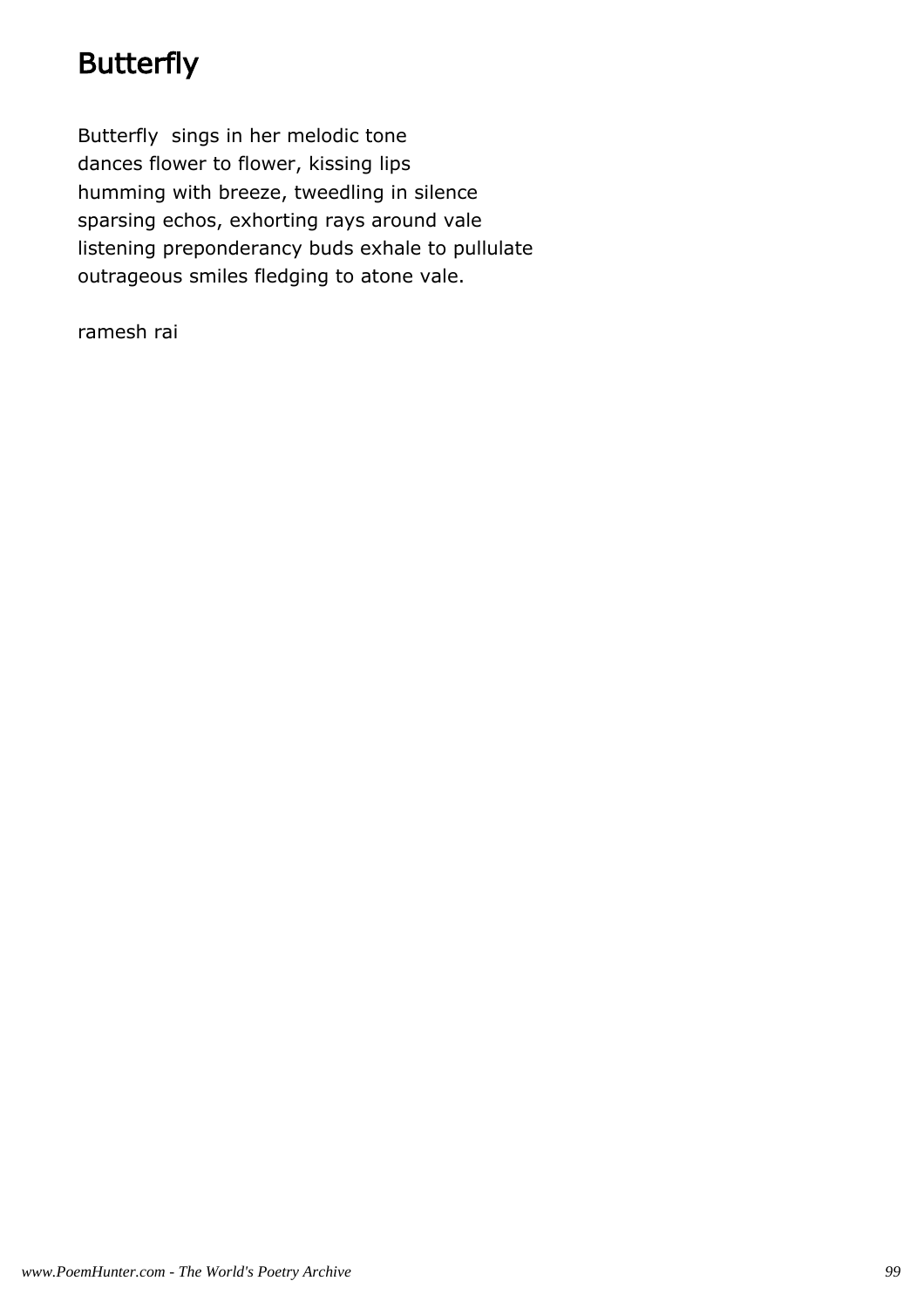# Caged Bird

Caged bird desires for emancipation to fly in open sky, sing the melody with other fellows, relish natural beauty sip the water of streaming brook kiss the flowers with full rapture caged bird desires to choose grain in the open field, disdaining diet given as mercy and foreword

Caged bird desires to pierce the sunrays and fly over stars and planets

Caged bird will break the golden cage and will fly one day for ever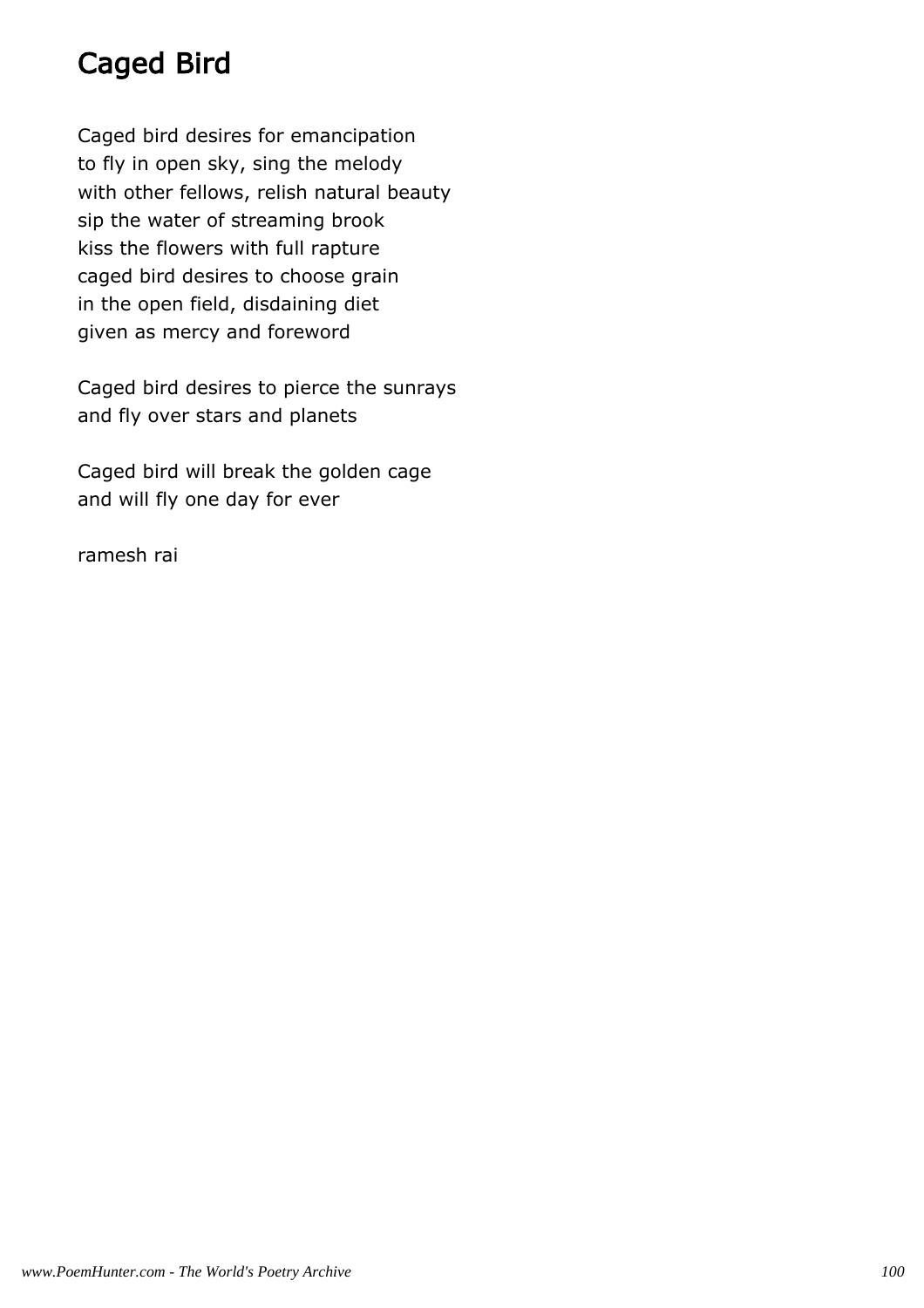## Calmless Night

When the night is deep mesmerizing my soul to vibrate with strings of my mind some sound echo to replace the calmness attitude of night

Then i am awaken to ask the reason of pantothenic where from it is knocking to doors of my soul to make me awaken in the solitude of midnight

I ask the night if she has forgotten to sleep that so kept me awaking when the entire is sleeping in her armless night but kept me awaken in her deep bossom to soothe my dormant soul.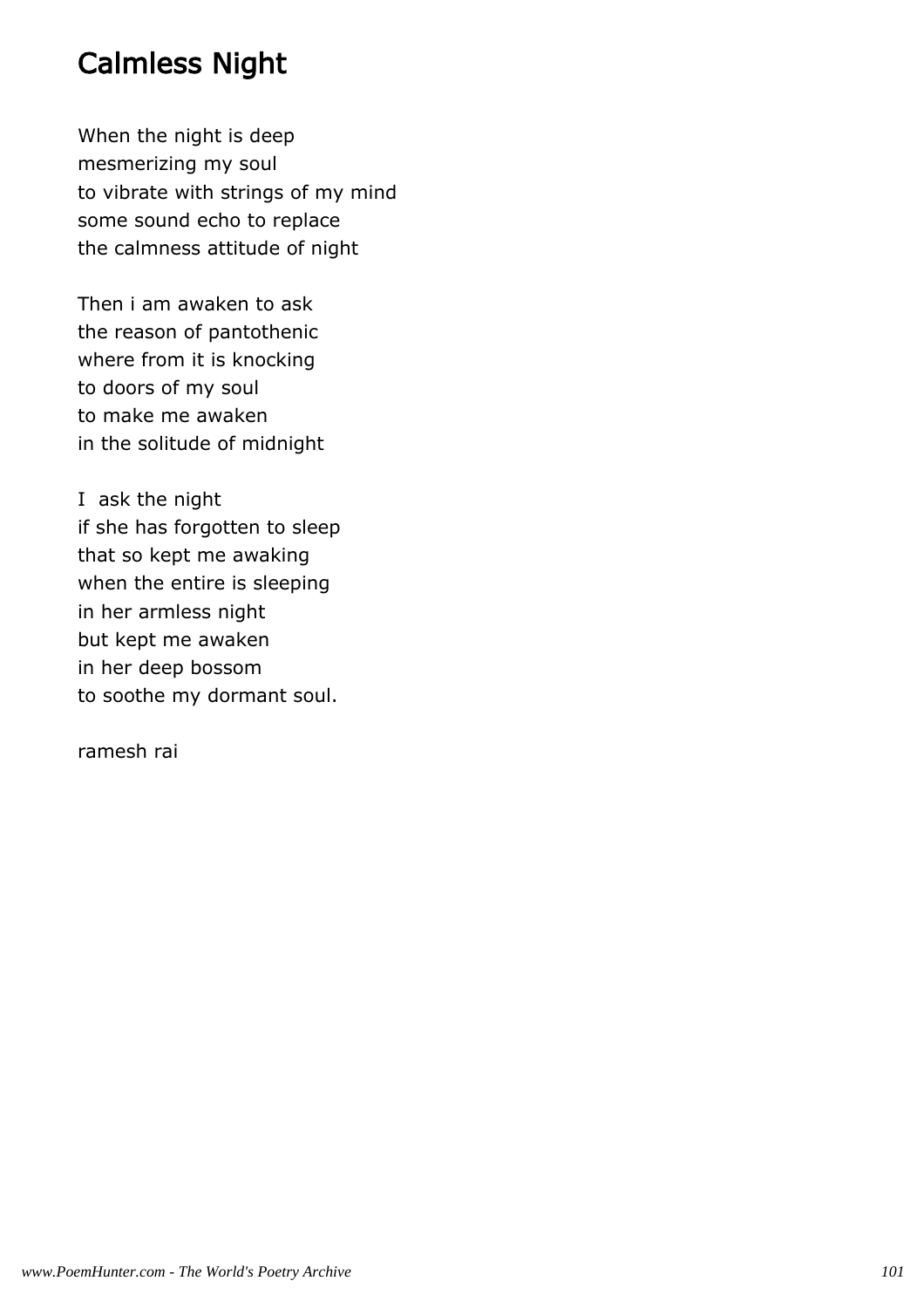#### Cancer

cancer! It has no answer Paralyzing the human society Pushing abruptly to a perishing death.

System is failure to recognize its beginning and end.

Cancer! You have the best answer to uproot you for ever like the other ailments which are no more.

#### Cancer!

You have so many answers you transform the energy to a loathing form when we disdain the life.

The only remedy to kick you out to make the life like a blowing breeze touches the skin with full melody its softness and coolness, inhales mesmerizes all living beings. as the stunning fire is extinguished with the touches of mild water.

Life may be tranquilli if spent with full tranquility and piousness in heart and mind the world is still ignorant chasing for narrow escape.

The life is ever blooming if treated with humanely behave when life is free from all agony and perishing death.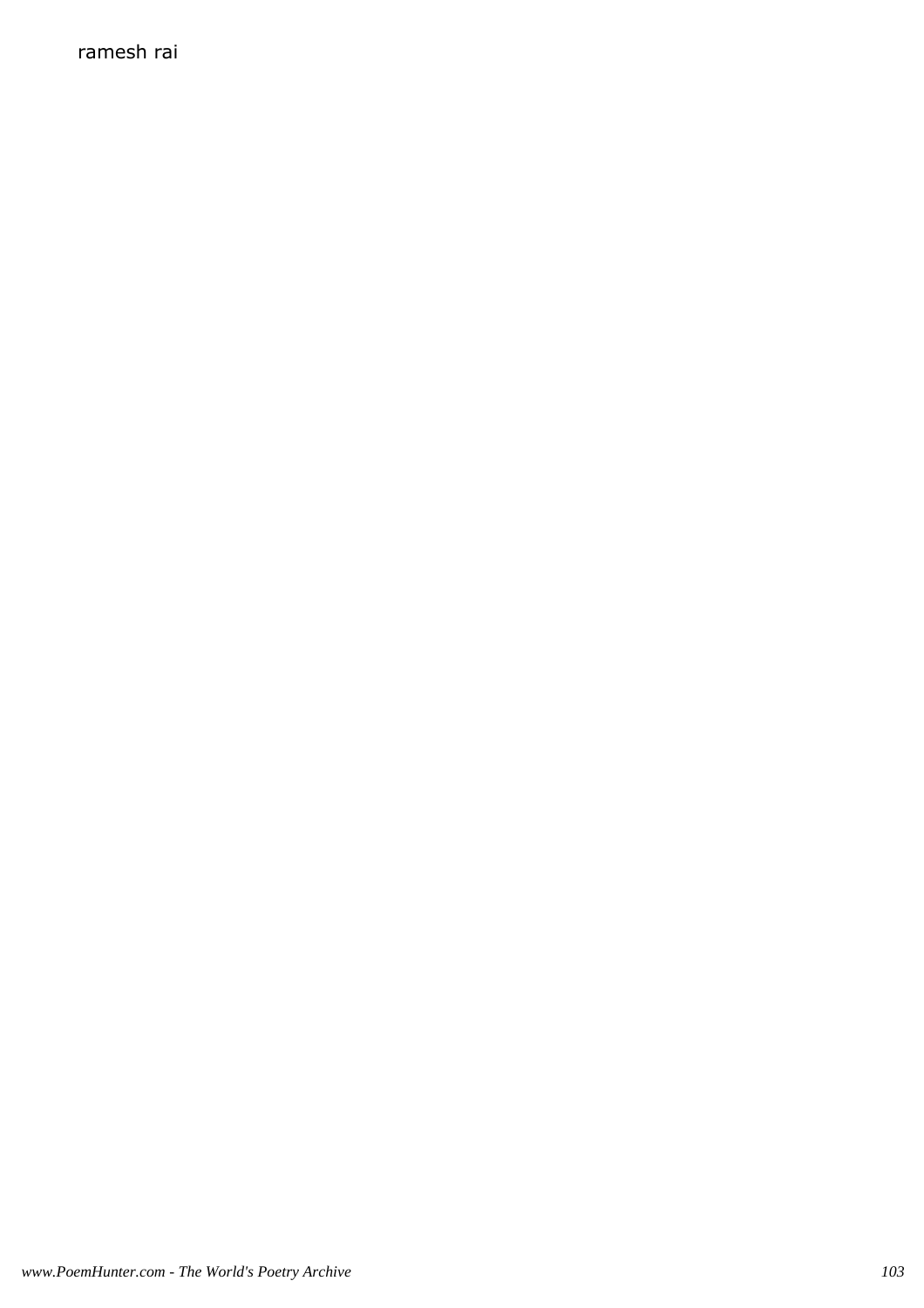# Candle

Candle! Burn and glow Enlightens the surrounding Intumesce the darkness Its fragile conjecture Is the igneous perfume The mystic of life drain Drop by drop Tearing the compassion of life Feuding all sorrows in smoke The miss-mass of life Is repugnant The rhythm of life Is ferocious Sketches the divine calculus Making no volcano Still burning in attitude Of physique phenomenon Vanishes within the smoke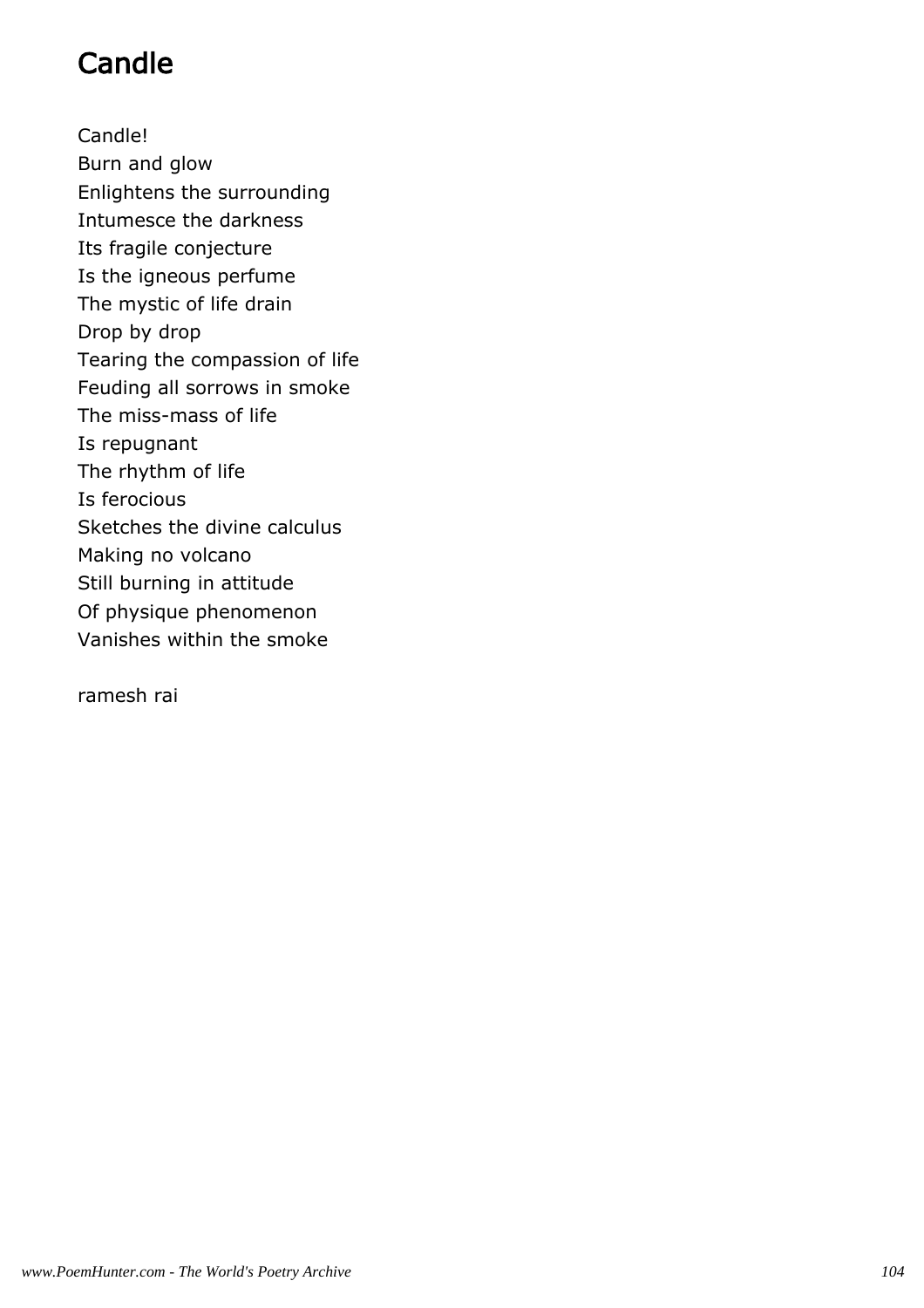### Ceaseless Tears

Thee tears will never cease in pains, pleasure or joyful grace Thy tears is an infinitive rivulet contains the water of sea Thy tears find a solace in all perspective situation to win the race of life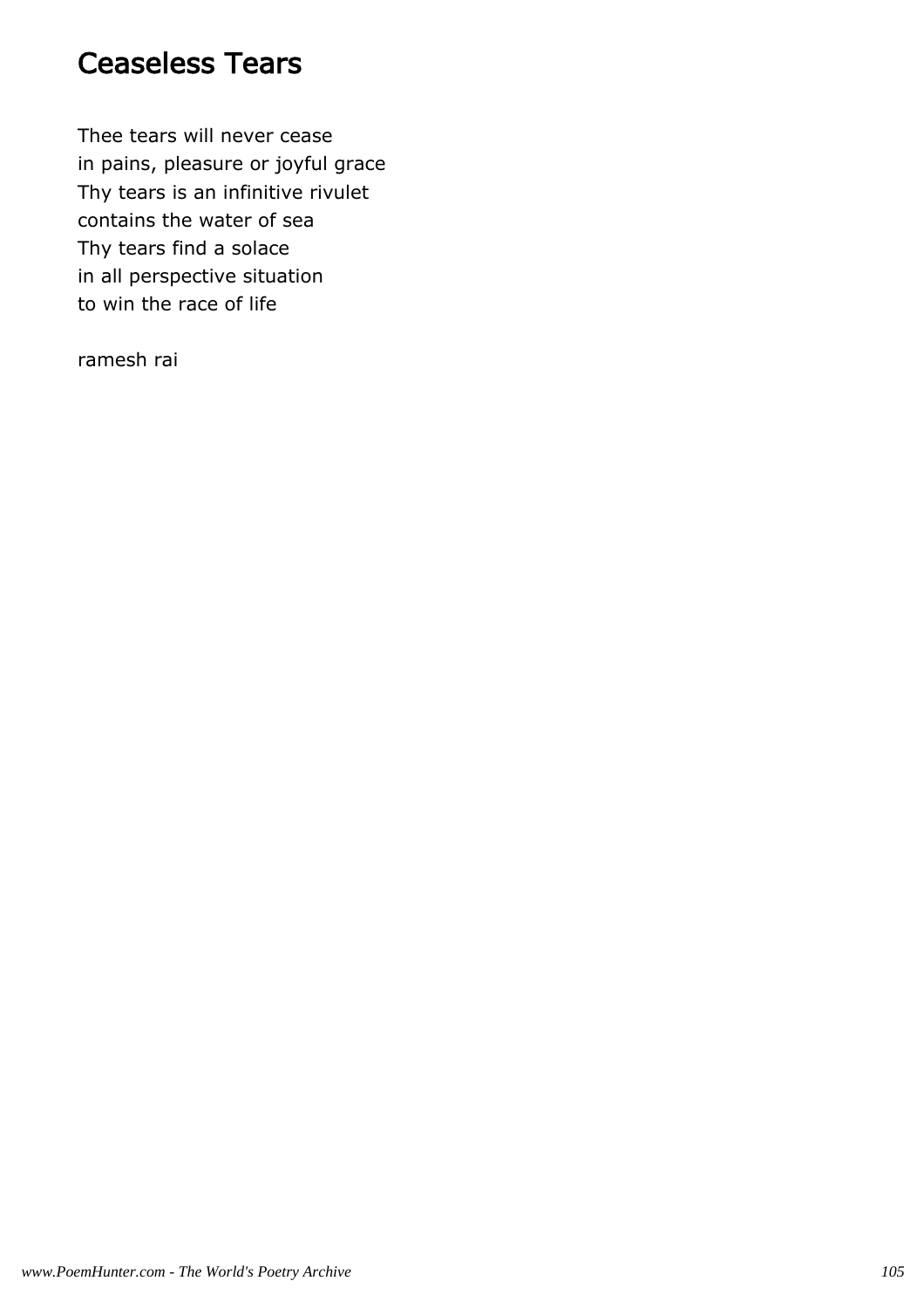## Celestial Love

I behold in thy love flowing over bank of my soul I seduce myself to my hermitage to stay in blank space

Thy love is Celestial Empire So, I fear to be ignored But I know, thy love will not stop how many times shall I ignore

Why do you give me so love which I can not possess in my soul A dropp of thy love is much more that can drawn my entire soul.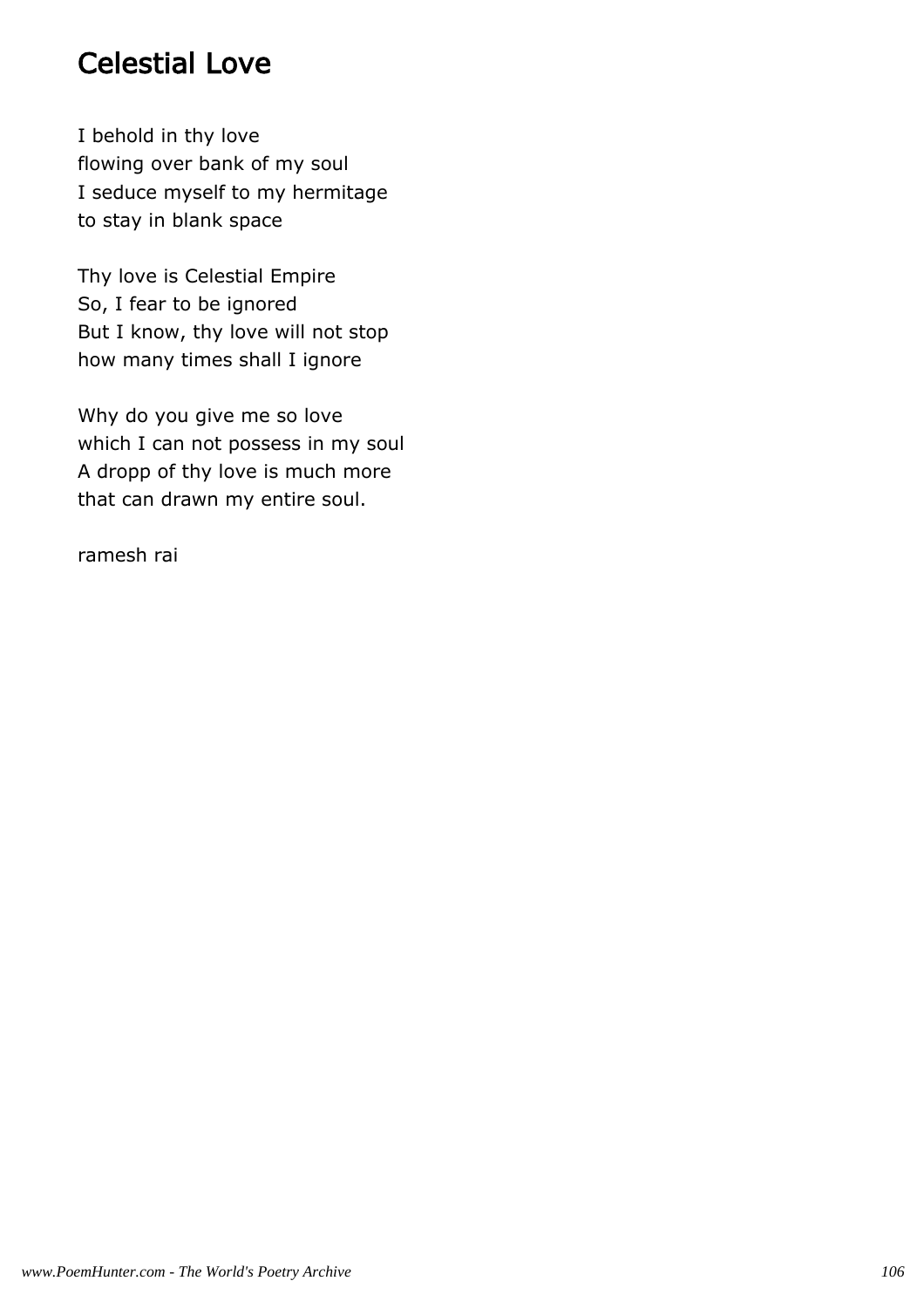### Chasing Sorrows

Whole of my life I spent in chasing happiness but to an every end I found perplexities and dilemma consequence was only sorrows of life.

I view the ratio of joys and sorrows I find sorrowa are at lion portion of my life.

And my life is spent only in an endeavour to overcome sorrows of my life and to achieve joys in my life still the span of joys is too little with compare to sorrows.

Perhaps sorrow hails as gift for life to increase span of life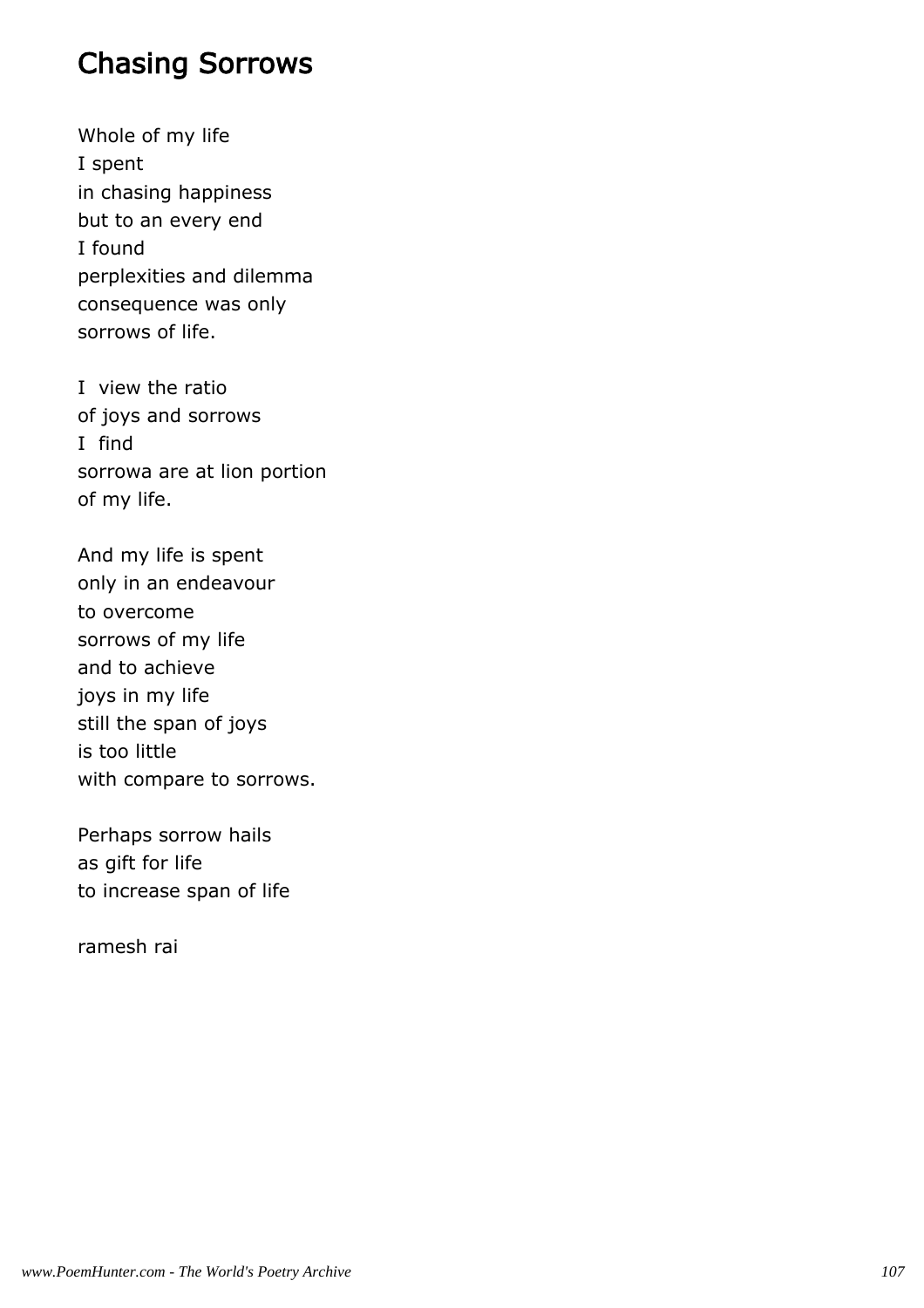### Childhood

Give me back my childhood when I was playing with the nature I was unaware about race, religion and nature the entire world was my home i was untouched with evils of the world

Every dawn brought a new message to me filled with joys in my heart I was not hankered for any name, fame and wealth, each dropp of dew was more precious to me than all gems of life because they were free gift of god to embellish the beauty of nature

I liked to row my paper boat in the lane filled with water in rainy season, endeavoured to save my paper boat from all dropp of rain water

I felt anguished to see any creature dying my each and every organs were conscious to pick up the melody of life to acquire the wisdom of God

I was unbounded to any human rule which now I see to be perishing for the mankind

I knew only one thing that was love and affection for the universal kind

To me each flower petal were generated by God to make me smile to see unto thee with full blossom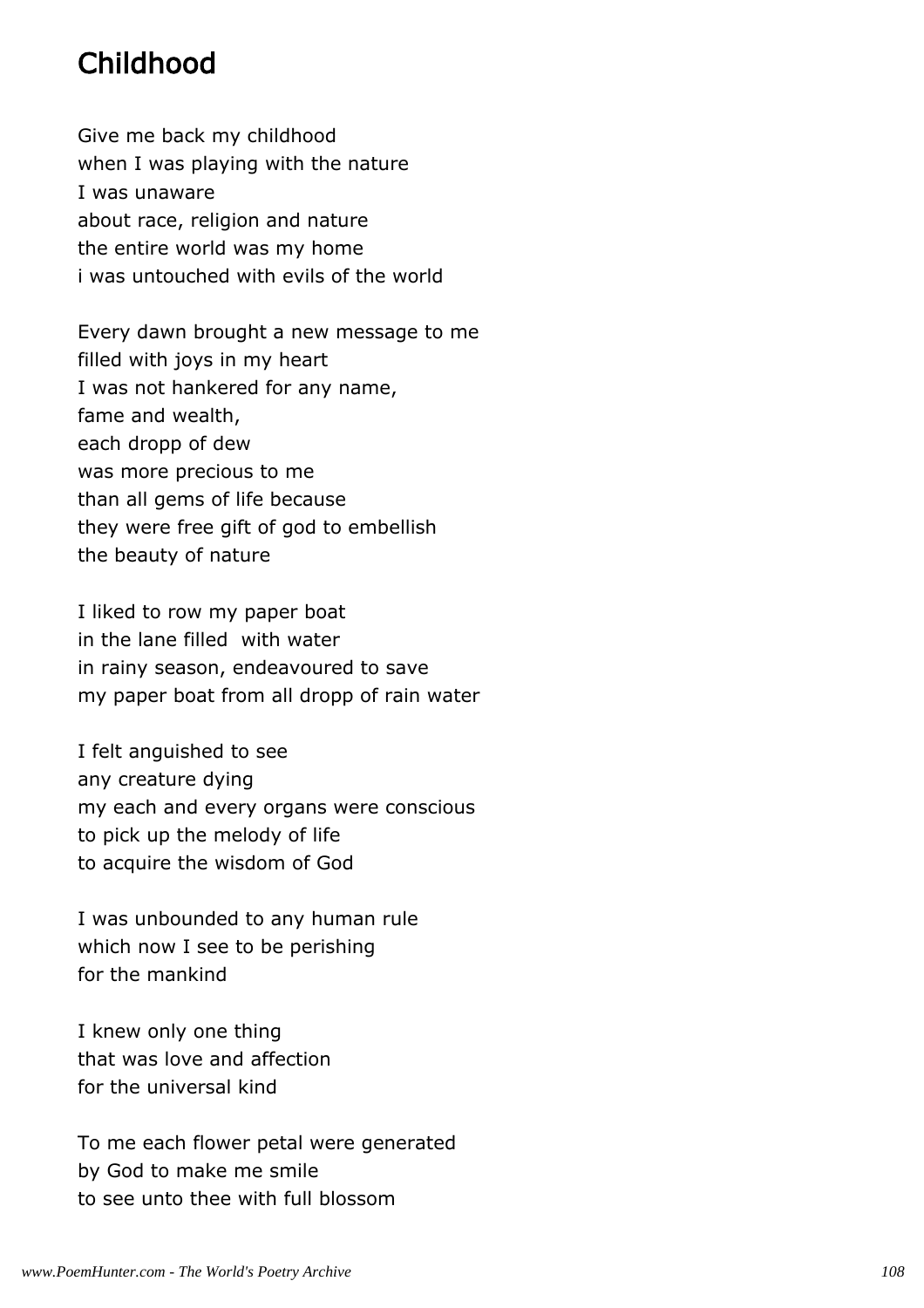for a vigorous life.

My knowledge were more profound and pacific to understand the evil of life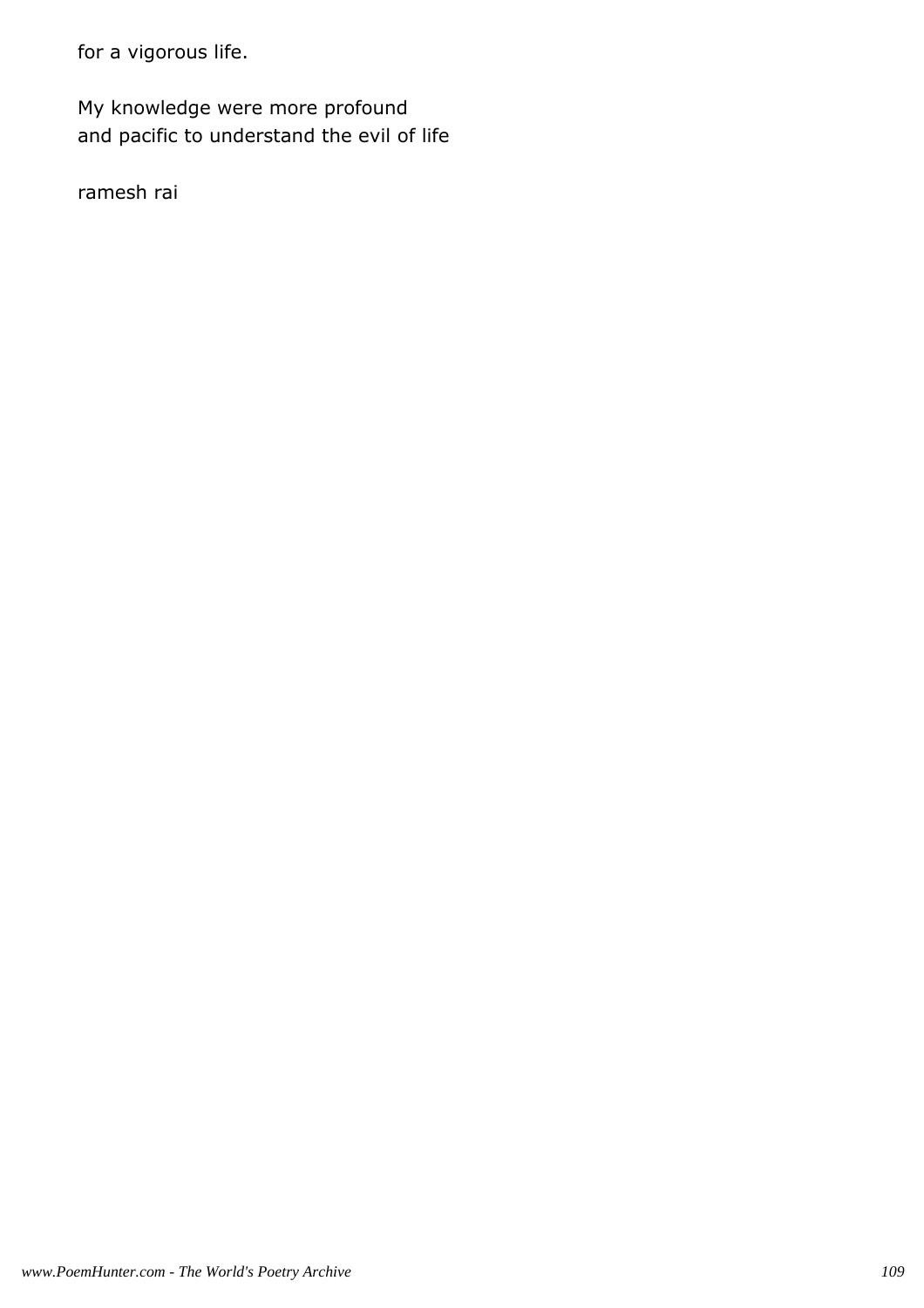## Childhood - 2

I did not know any danger in any moment of my life liked to play with fire and water without caring the consequences of life

I felt pain when my toys and dolls were broken as if my heart was broken and wept bitterly on broken lol

I liked to touch the fire catch the air, pluck the moon to see the sun eye to eye I cheered to play in the pungent sun to bath in heavy rain bcoz I was free from all worldly affairs So, give me back my childhood Give me back the positive moment of nature

Give me back the moment to learn and teach the melody of life when the entire women of the world looked to me like my mother

When I did not know what was bad and was free from all evils of life.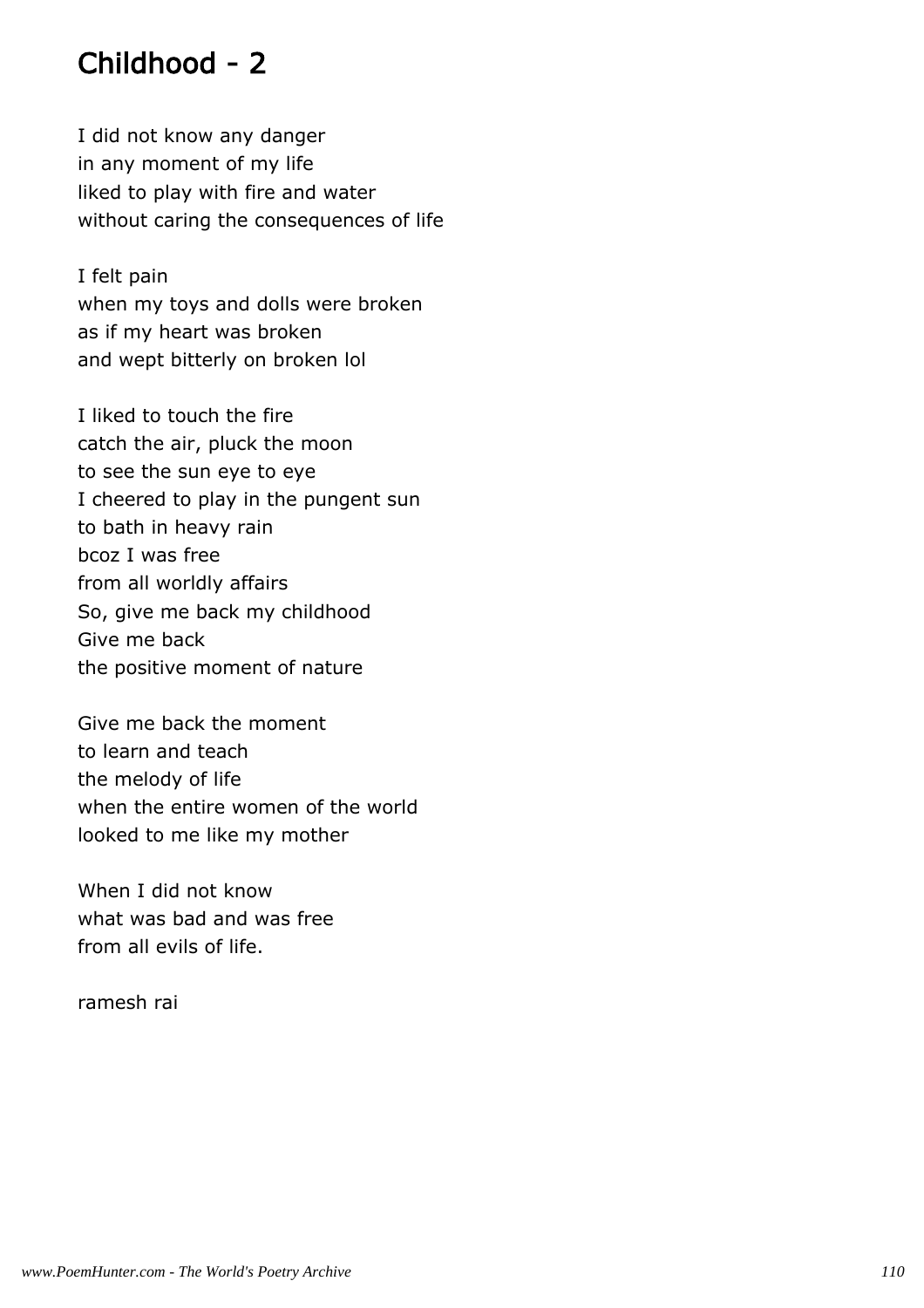### Childhood - 3

Give me back the moment while nothing was impossible to me give me back the moment while i was kissed by all guys

Give me back the moment when Mom lull to make me asleep i cannot forget the moment when i stole spoons of sugar from kitchen i can not forgo the moment flying kite to touch the sky

Can I forget when I gazed at the stars at their twinkling light when i gazed at the moon thinking to be a silver dish on the sky while i was thinking a deep valley at the end of earth

Give me back my childhood when i was thinking to fly like a butterfly. When i was trying to understand the language of birds and crow i weep over the crow when snatched biscuits from my hand

My childhood was a splendid moment when the lap of my mother was more than any heavenly bed My childhood was the out give of my life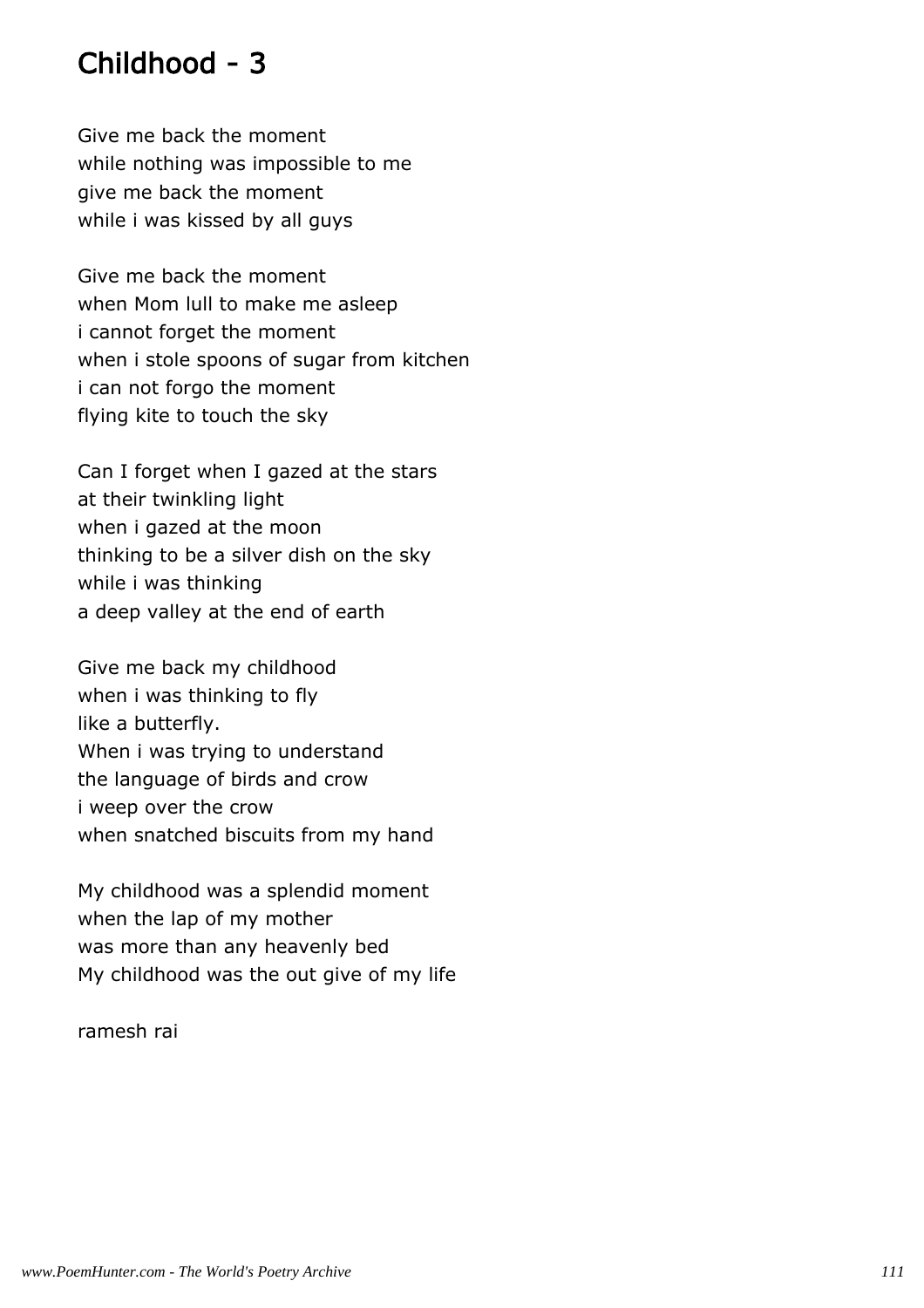# Chocolate Day

when chocolate day come on every 9th February i remember, how she refuted my chocolate gift though she always passed all her sweets sitting side by me, as a good boy i used to take was it my ignorance or plain heartiness but i truly say, i had no intention except to share chocolate sitting by me but i took an oath not to offer any chocolate especially to heart breaker as known to the world wide i experienced the earth sliding from my feet at her one rebuke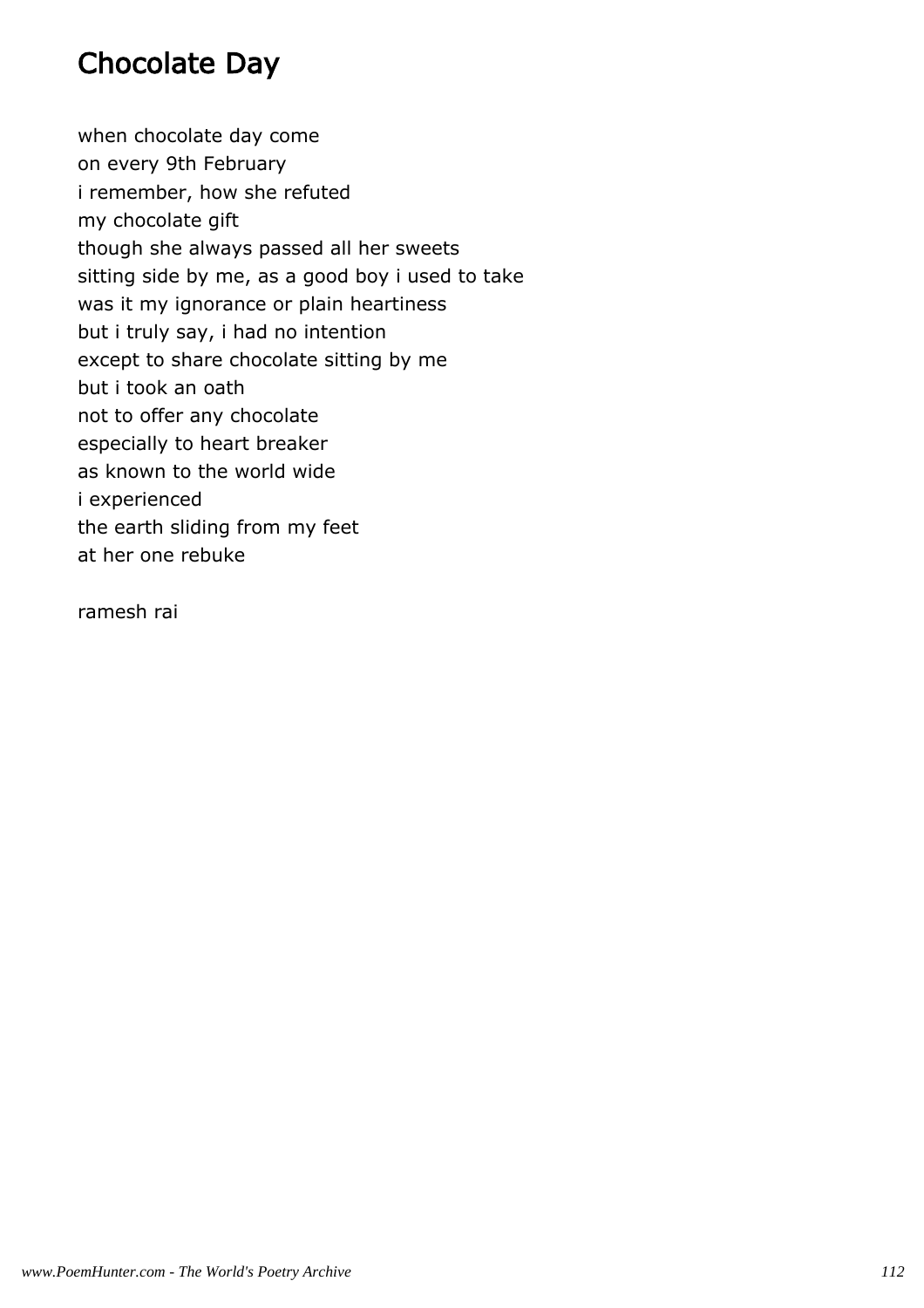### Christmas Gift

On 25th of december of 2013 An old man with long white beard wearing a red coat and a red cap with a big bag on his shoulder appeared

I asked him who are you? with a low voice he replied I am the imagination of Jesus My name is Santa Clause.

Jesus ordered me to land every year on this day on earth

He gave me this bag which is full of gifts and to distribute amongst the people of earth coz they celebrate my birth day

I asked the Santa what do you give as gift?

He said especially to the children I give toys as they like but to man and woman I give what they wish

Again I asked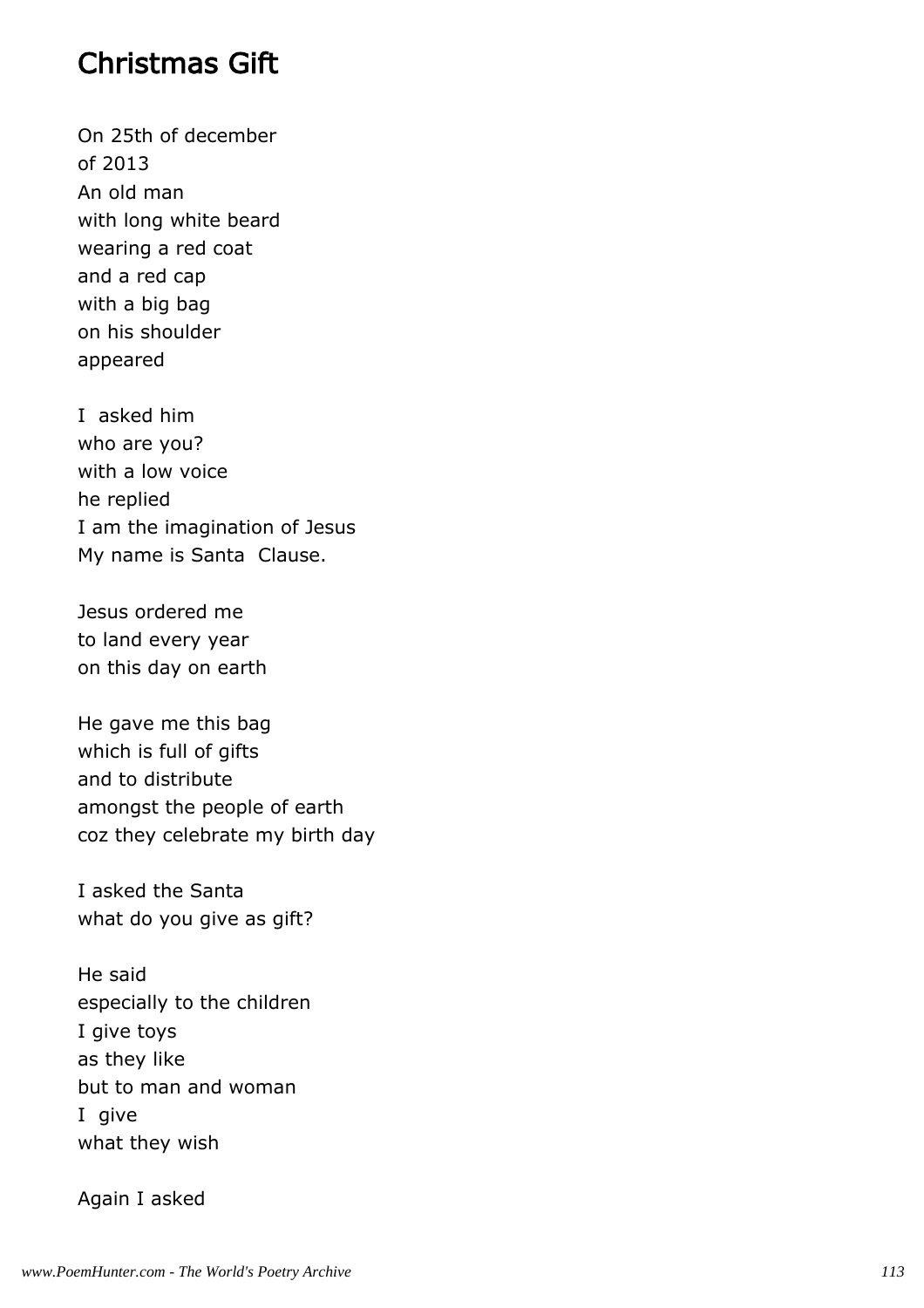what have you brought for me?

Showing another bag he told a special gift for you with full of Love, affection, blessing, peace, and prosperity billions of dollar can not purchase

Giving me the gift he asked me to disburse amongST people of earth

This bag is never to get empty

He asked me to give to my fellow man to disburse to their fellow the nicest gift on Christmas then he said MERRY CHRISTMAS and flew to the next I too whispered MERRY CHRISTMAS! ! !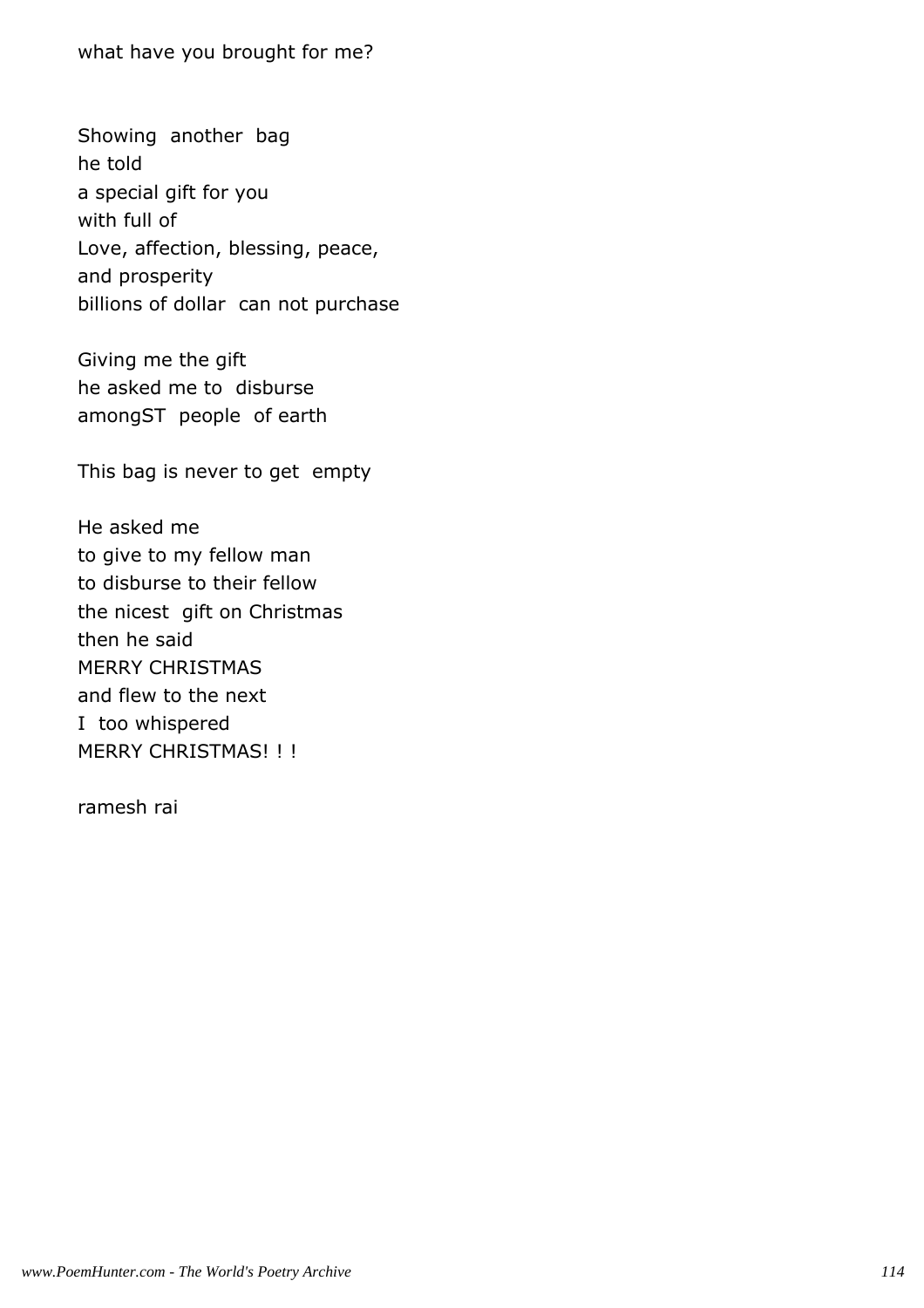# Cold War

Nature has two phenomenon hot and cold, but cold is always tweny where hot is nineteen

Win in hot war may be suspected but win in cold war is definite though war is an evil deed but if compelled to wage war wage the cold war and be a winner.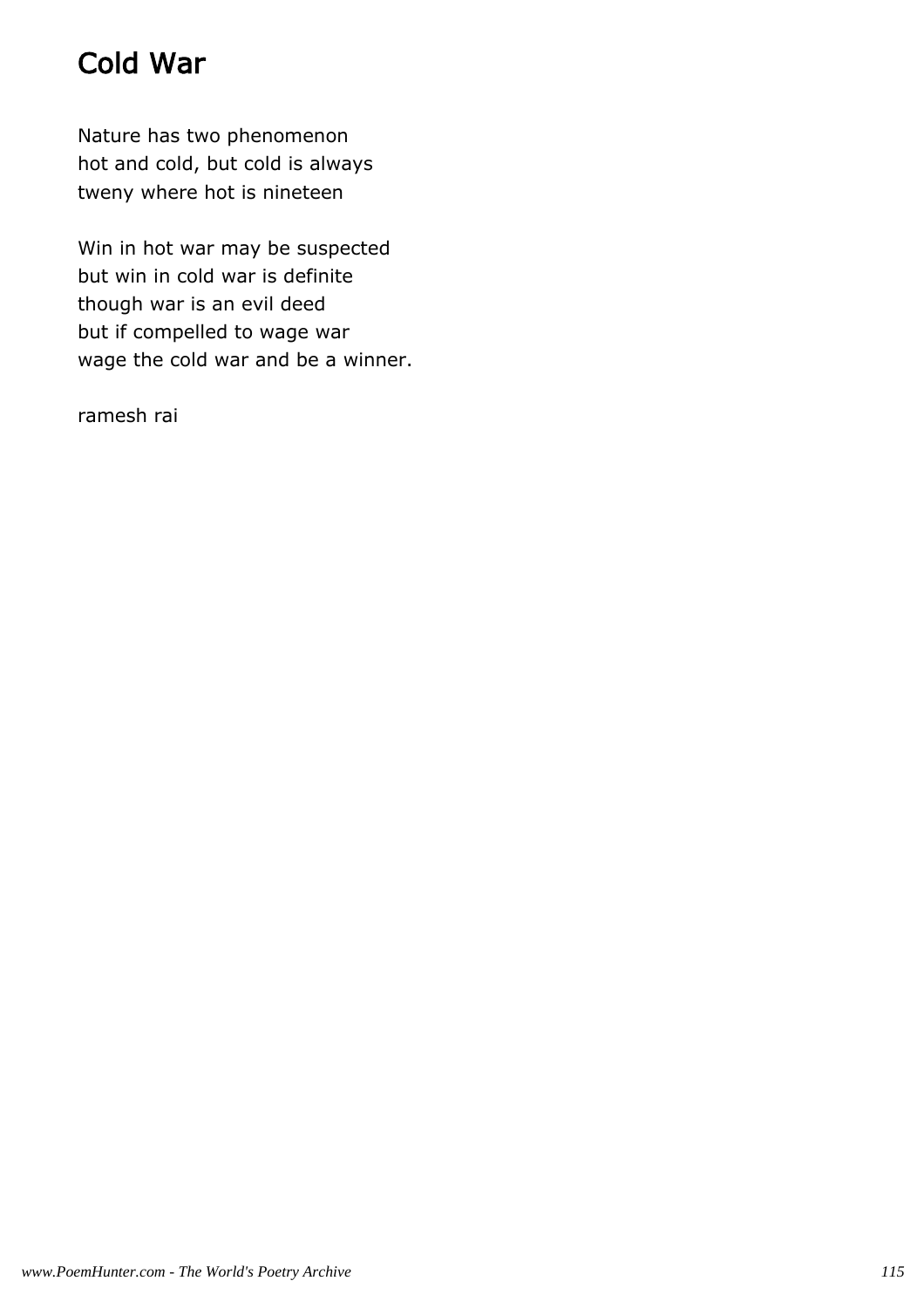# Color Of Friendship

I pour each and every color in the glass of my friendship but my each color gets fade makes it colorless, as my friendship does not like to leave its color.

Water is also colorless, it takes color whatever it is mingled with but color of my friendship is reverse it swallows all extine colors

Color of friendship is miraculous dissolves all complex of life either superiority or inferiority it knows only to irrigate the faith.

The faith which becomes backbone of life to live together at every moment of life.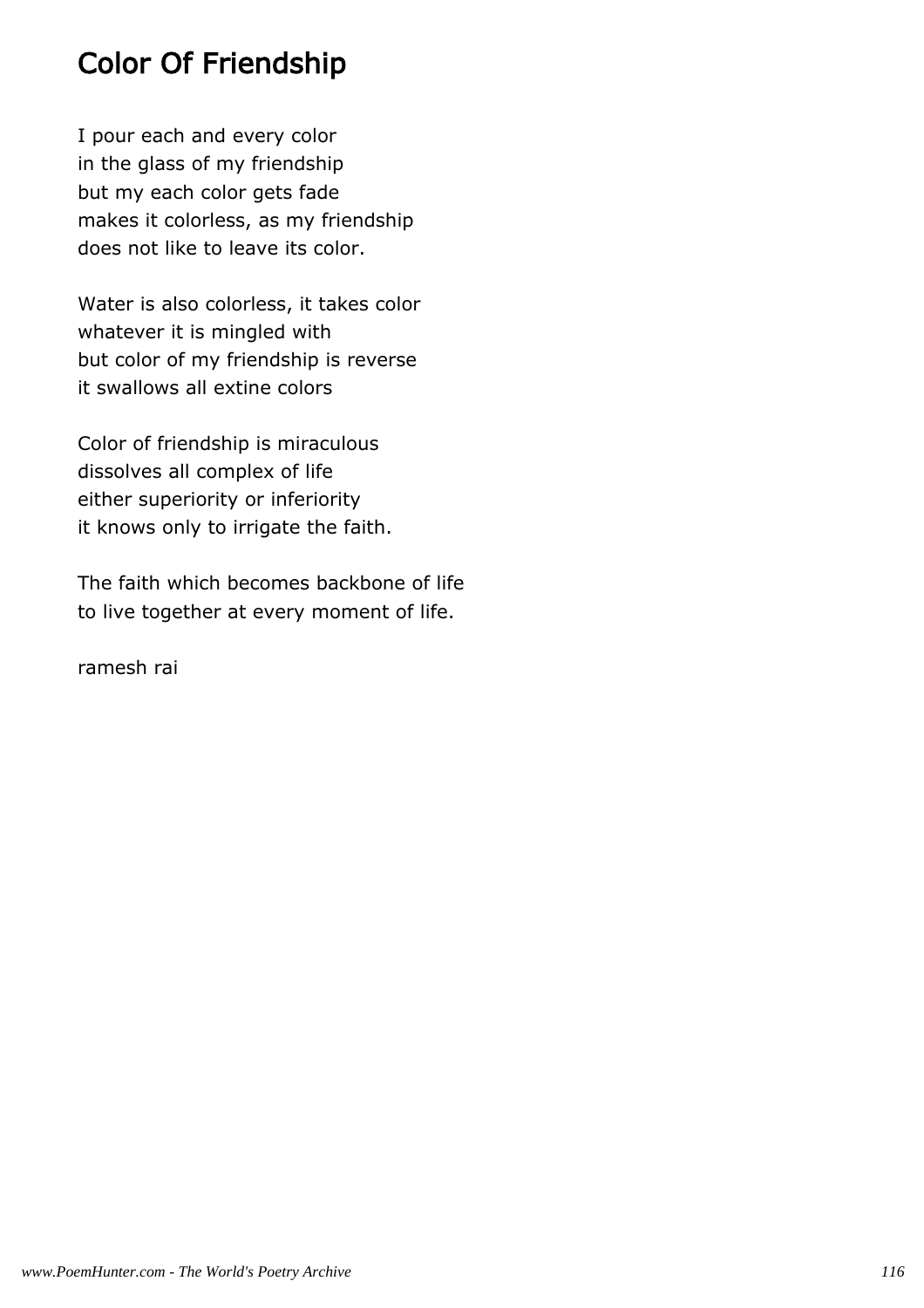### Color Of Rainbow

Rainbow has seven color Multiplexing seven colors of life Thus, seven oceans are made To paint seven sorrows of life.

Are these tears of seven sages Filled the cavity of Earth To explore seven colors of life.

But my heart seeks the reason Why the rainbow has seven colors.

All rights reserved @ Ramesh Rai 20/11/2018.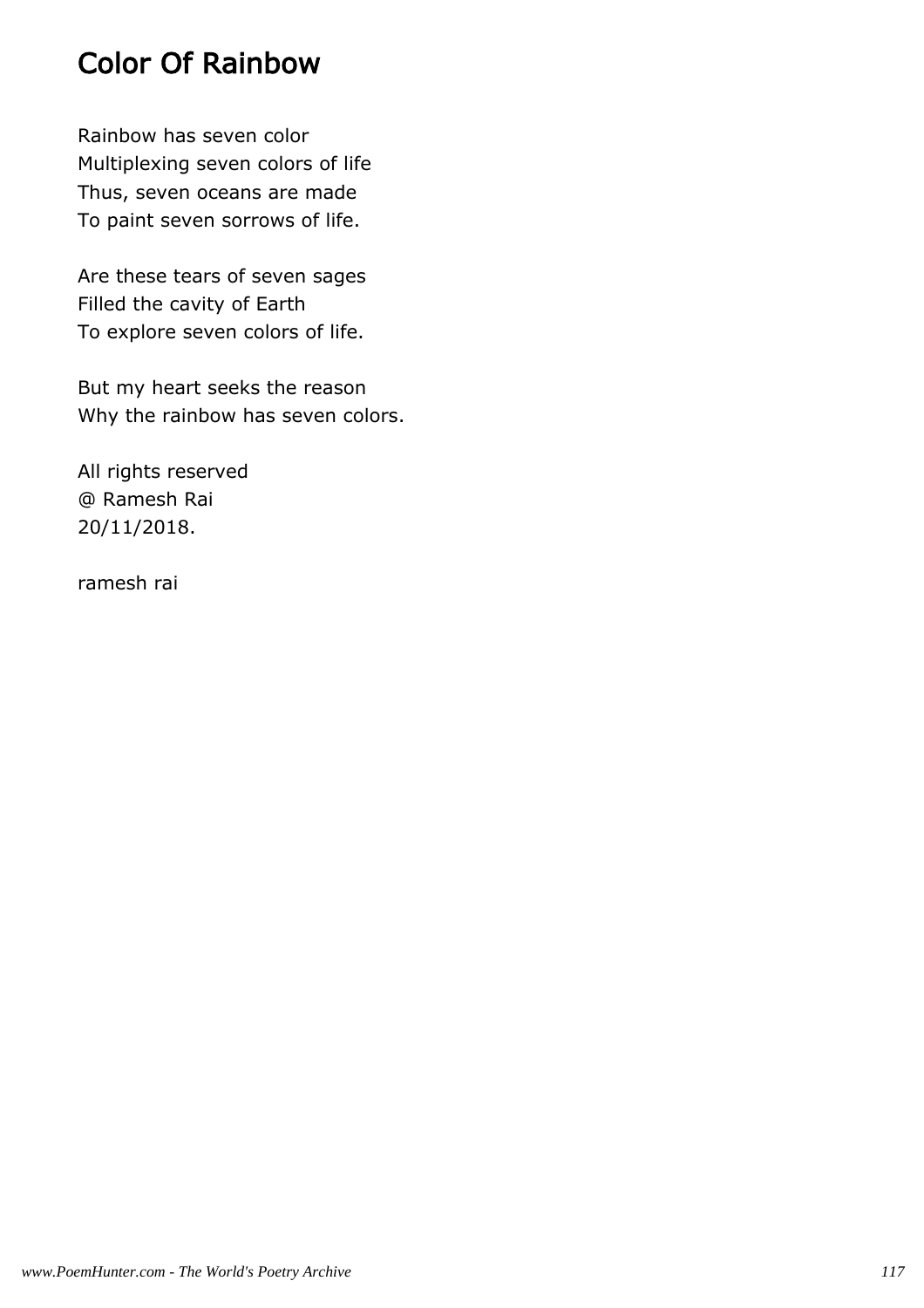## Come And Be Seated

Come beneath the open sky sit under the shed of a tree and let me peep in your eyes and you peep me in my eyes

Let us talk with the gale let the gale whisper in our ears

Let us sit on savanna together and rejuvenate the spring of life hasta the spring is here we will sit together.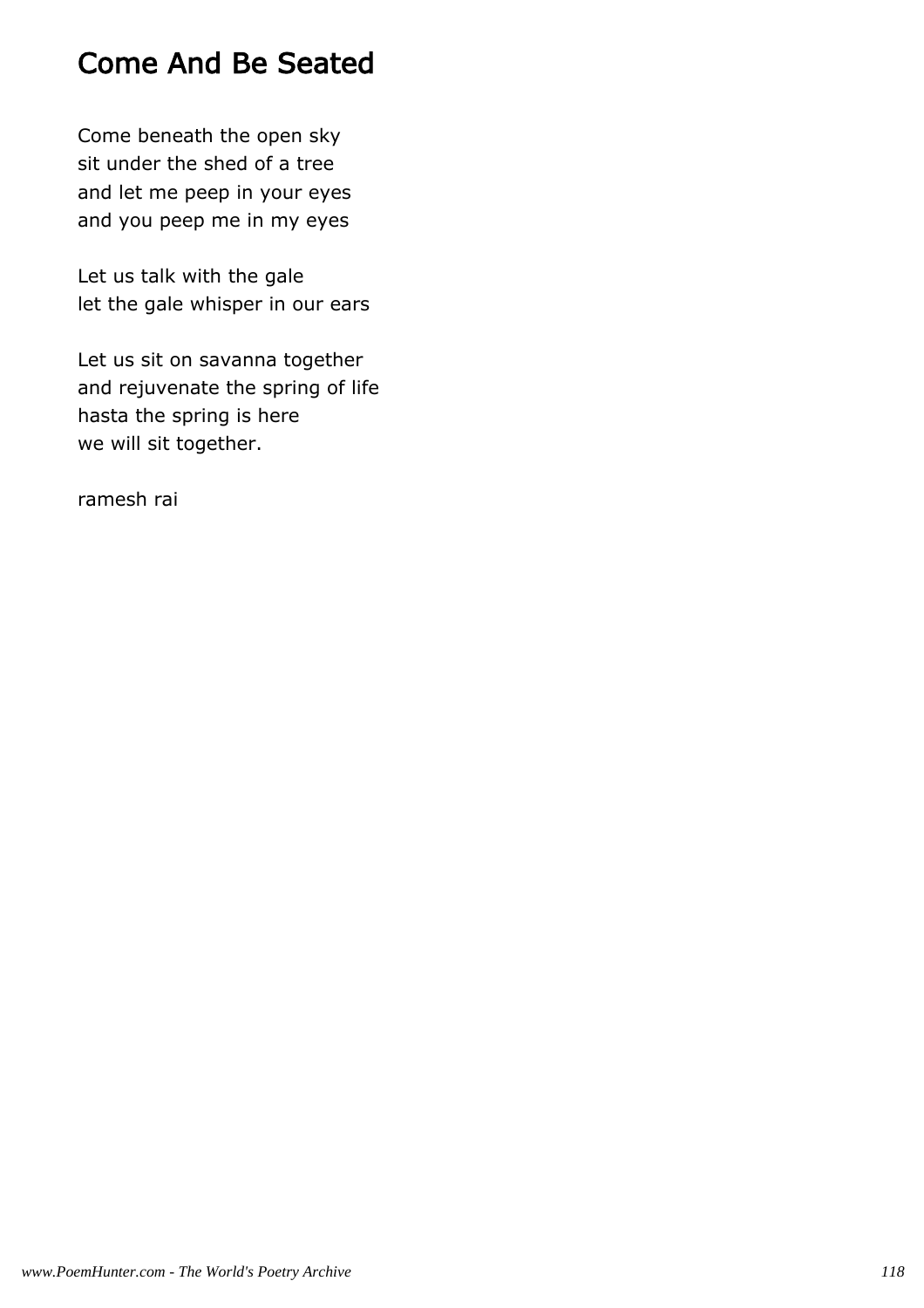### Come Soon

Come soon come soon Brother and sister Let us play in the open garden It is now afternoon The sun is shading down the head Mama is also at rest Papa is late to come We shall enjoy the cricket match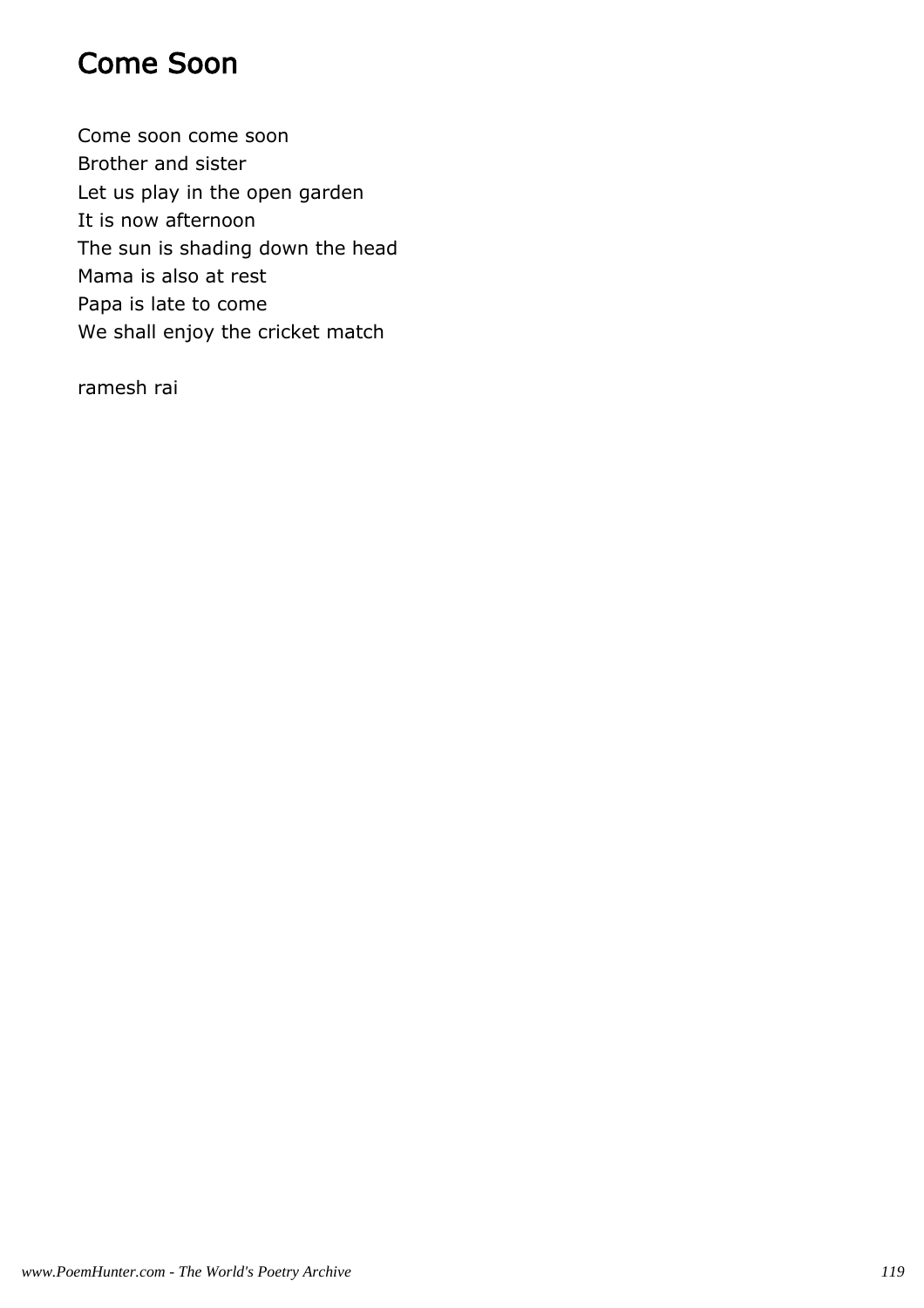# **Conclusion**

First you summarize your thought then precise your thought to get inference get conclusion of your thought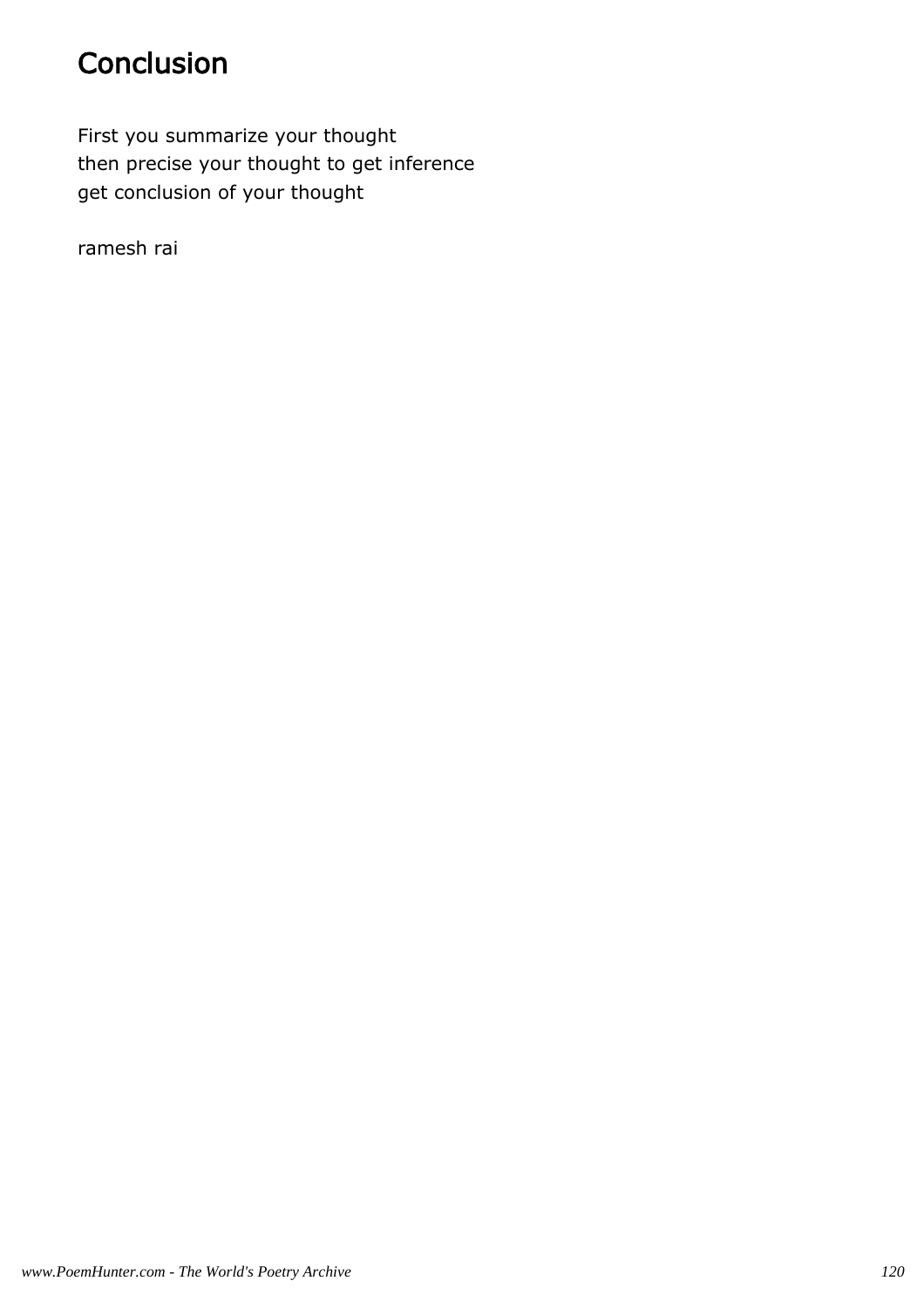## Concomitant Of Time

Nature greets Spring with rapturous applause is a valiant concomitant of time

Autumn comes to unveil the secret of nature is a common concomitant of time

Rainy season is a predisposition of nature between the spring and autumn is also a concomitant of time.

The nature revolves on its axis all time is a fundamental concomitant of time.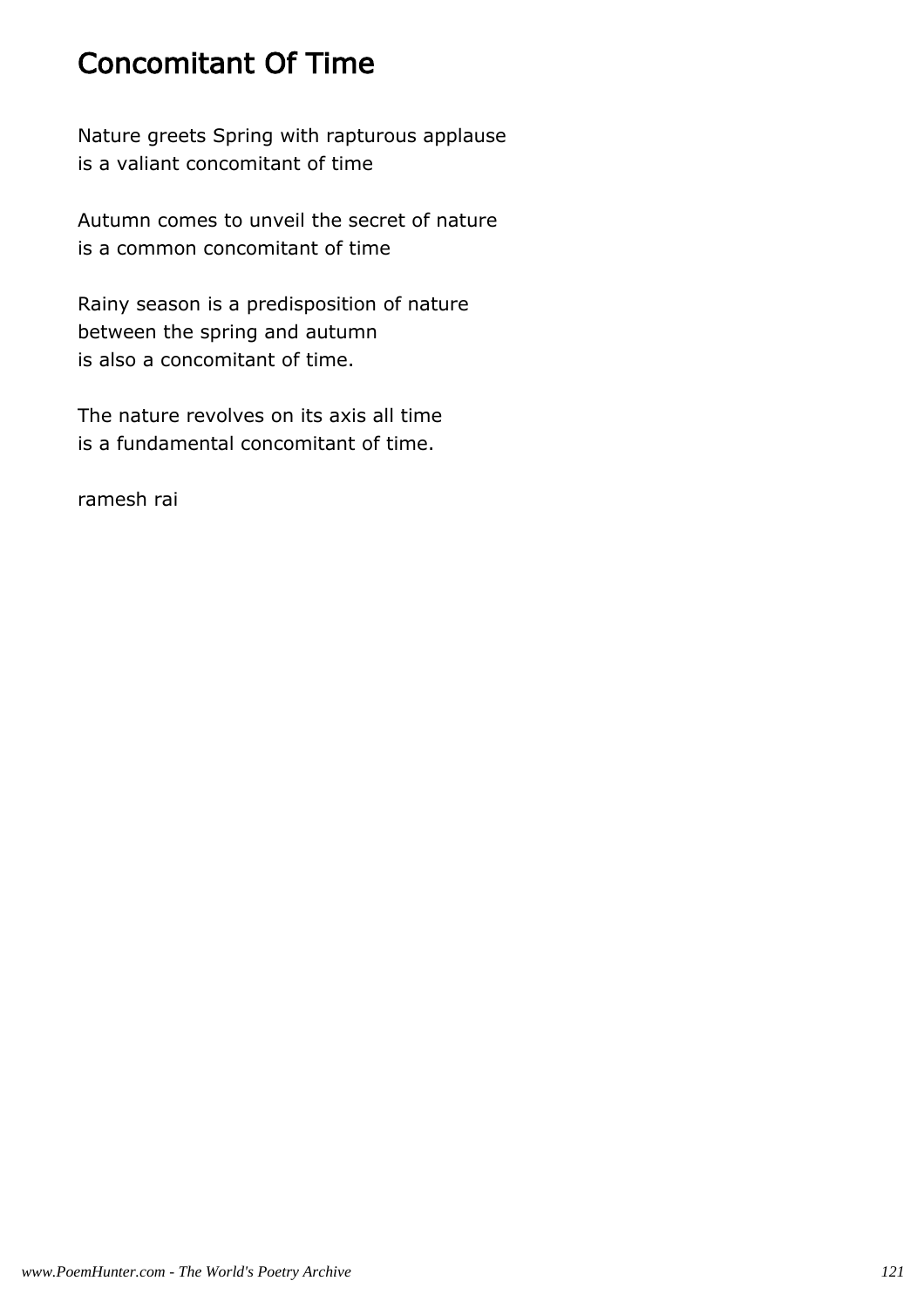# **Corruption**

Corruption! the HIV positive of human society killing the human society like AIDS or some more infectious disease that is incurable pushing the human society towards entire destruction to save the Human Society corruption needs to be eradicated from its root, but who will do? Stop corruption, Save Human Society.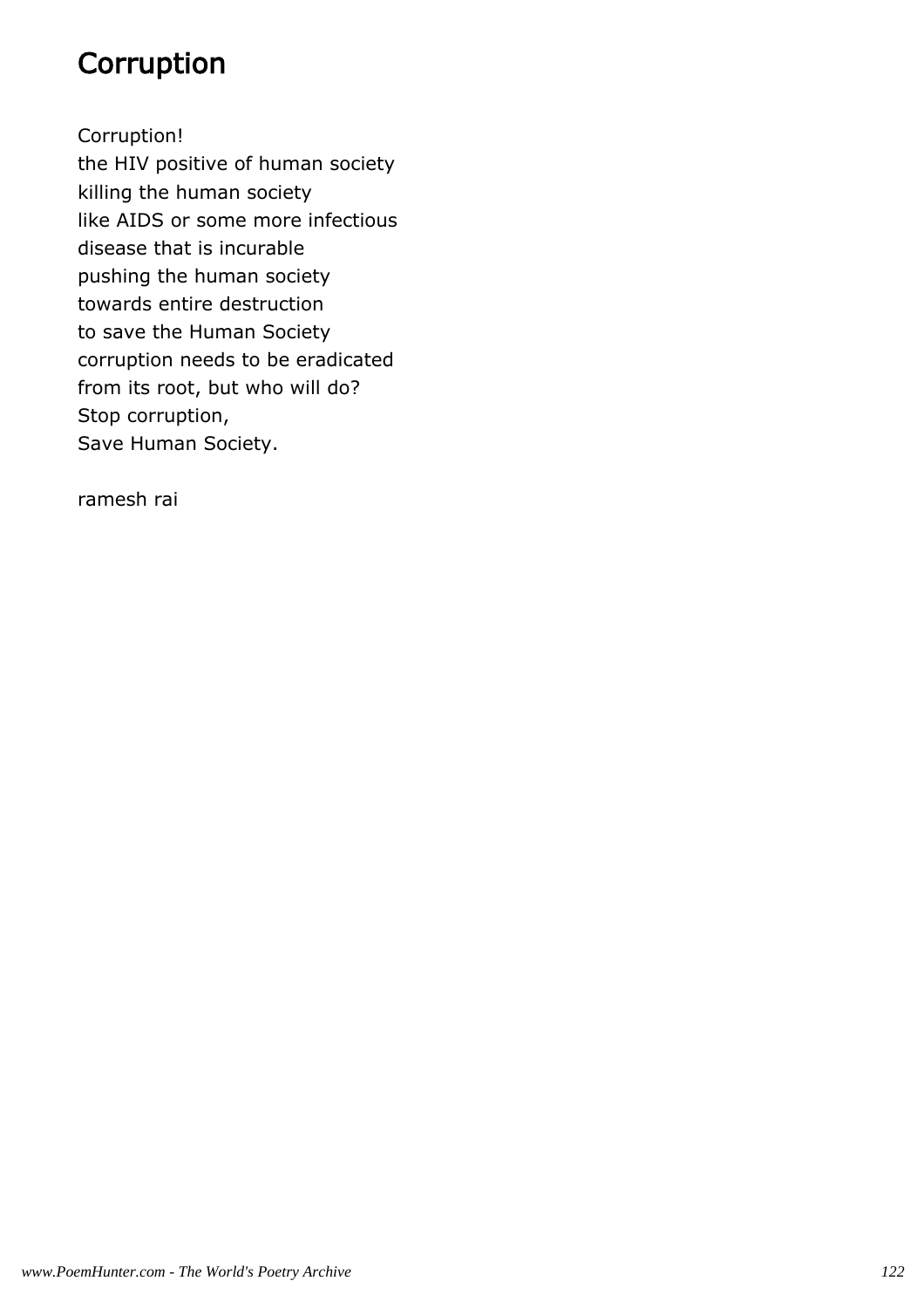# Corruption - I

Corruption is the most evil deed of our society corruption makes a man beast least a civilized coz a person devoid of civilization can be corrupted during dealing for corruption, the person forgets all human behavior, kindness and status not only, a corrupted person is worst than a beast corruption is all reasons for sorrows in our life corruption begets disparity in our society corruption begets chaos in our daily life corruption is the root of poverty amongst Human being corruption compels us to deprive a person from fundamental right gifted by God corruption must not be promoted, ensure it to eradicate from root. Intelligences of the world, be united against this evil deed which is making a man a beast and coming generation.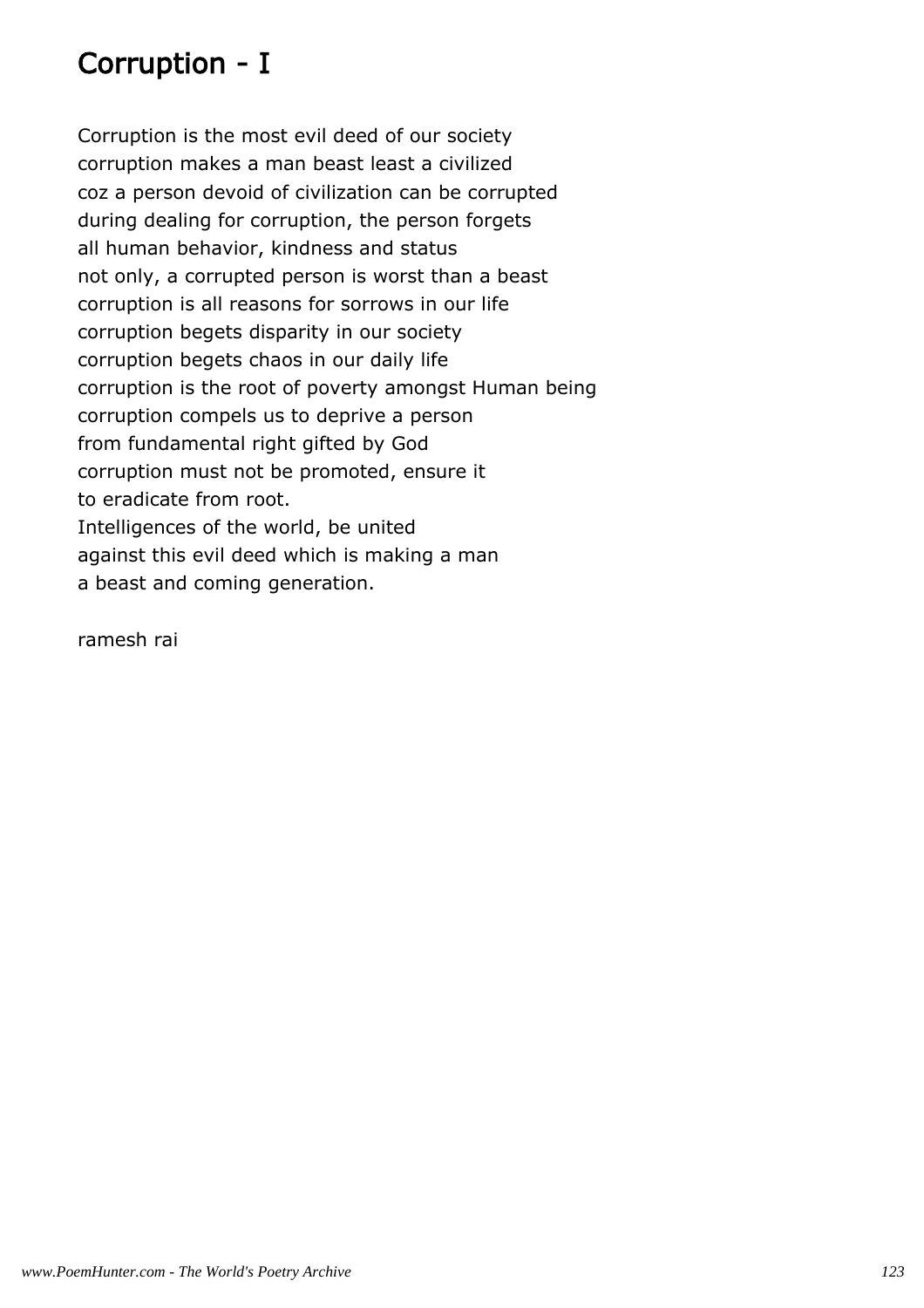### Cottage Of Love

I'd like to build a cottage Where humanity will dwell peacefully

I'd like to build a cottage? That can't be destroyed by any means

I'd like to build a cottage Where light of wisdom is spreader throughout?

I'd like to build a cottage That will signify love To sustain ever greenery With no set back of spring.

I'd like to build a cottage That will be cottage of love Capable manure and irrigate Love, peace and prosperity Throughout the life

All rights reserved @ Ramesh Rai Created on 27/4/16 Posted on 14/ 4/2017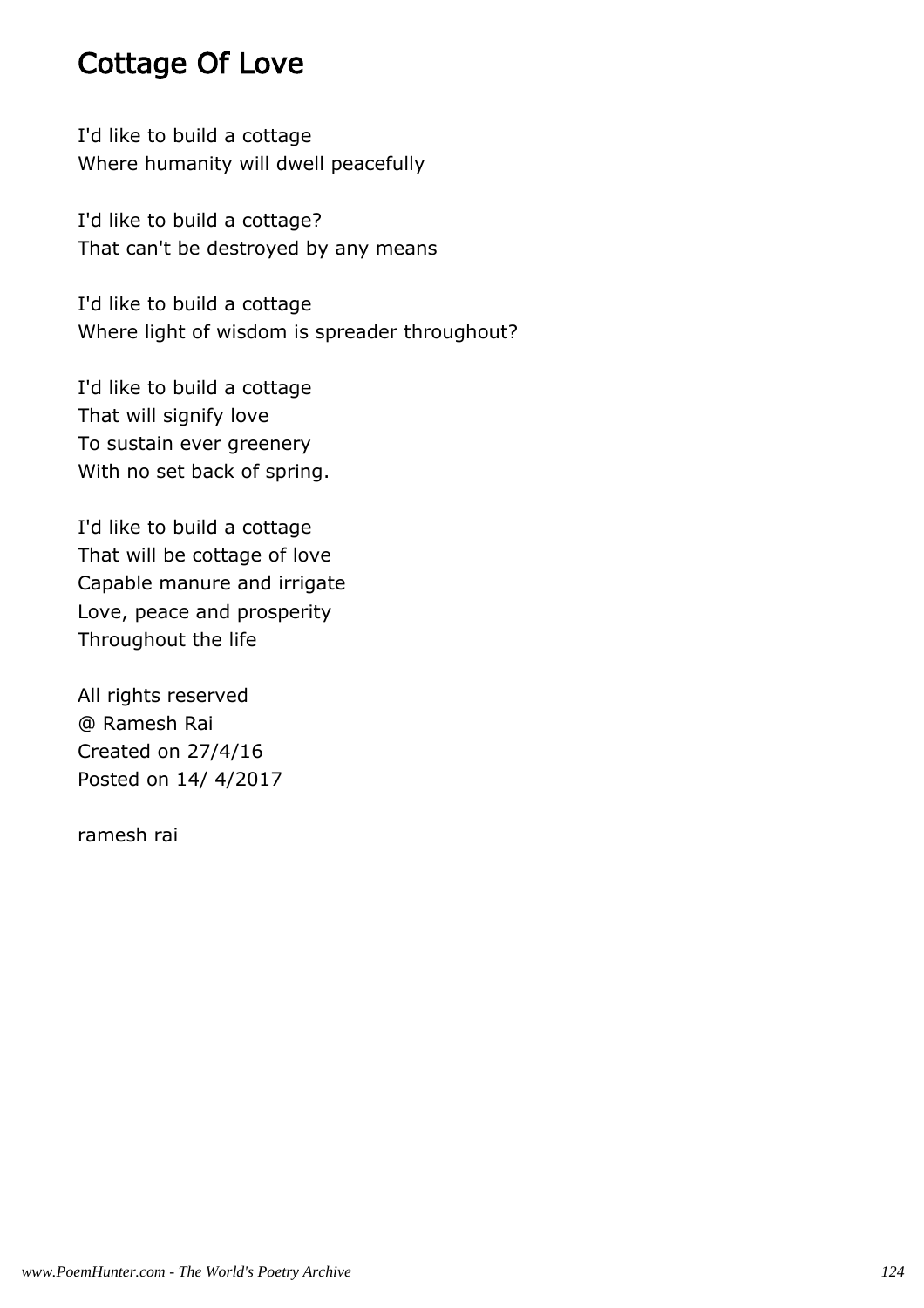## Count The Dead Body

Count the dead body Count the dead body lying under the grave Spreaded throughout the earth Singing a melancholy song Due to being departed from beloved Some due to loosing their reign and fame Some are beholding for the day of resurrection Some are smiling for their peaceful death Count the dead body lying under the grave Spreaded through out the earth Some of them have lost their lives During the war Some of them are brutally murdered Due to personal estrangement Though, what is born has to die But some death are in improper time Some of them are graved under pyre Some are missing but address not known God is sending us to make the earth a heaven But instead, we are killing each together For we have to pay no cost for any reason' But god has to manage his all affairs People on earth have forgotten kindness Making the whole atmosphere cruel together If cruelty becomes the theme of life No doubt, one day whole earth Will be a graveyard at a time.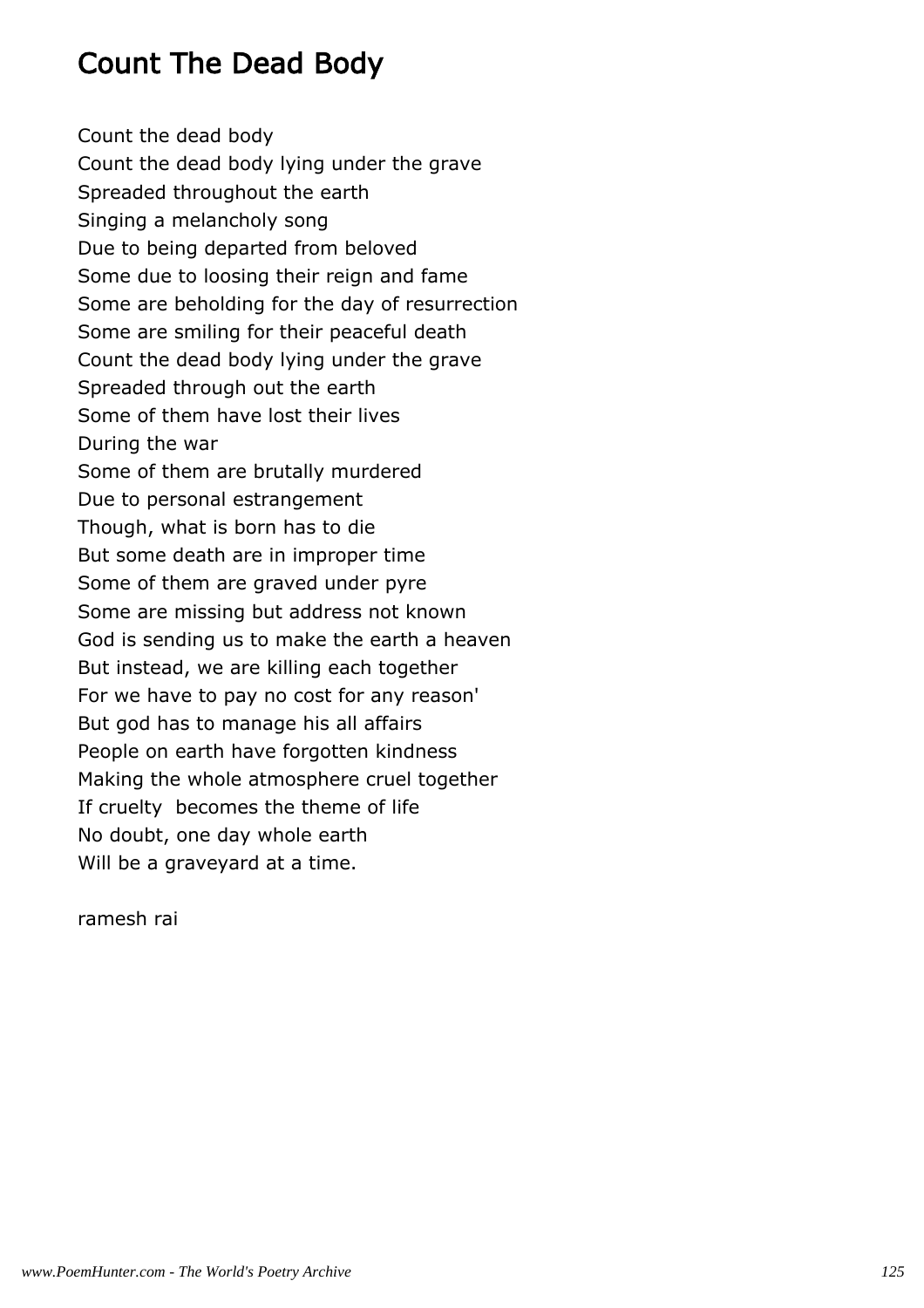# Couplet -1

Life is twisted at every fold, neverthless it propagates being bold.

(inspired with a poem of Hazel Durham)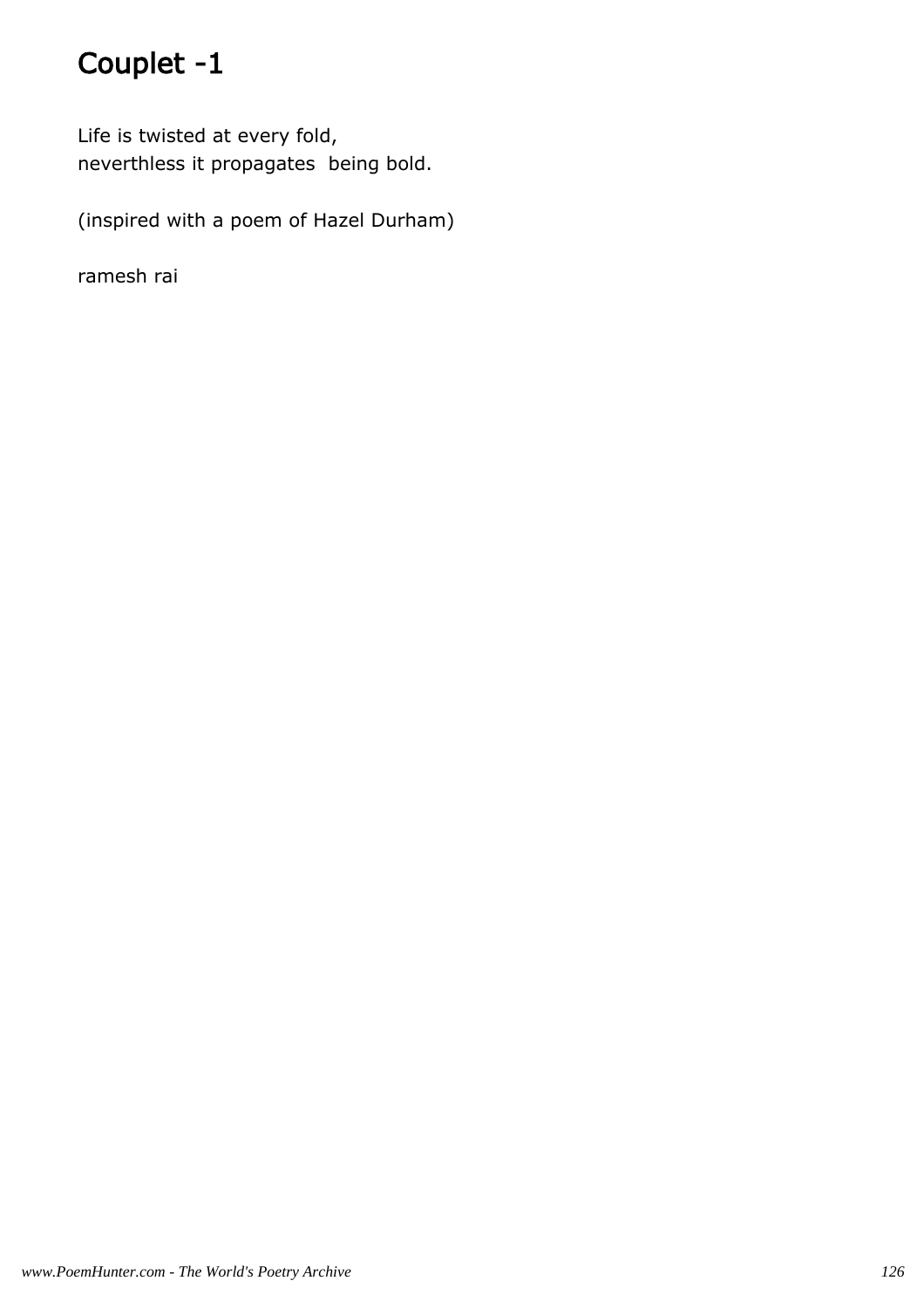### Crescent Moon

After twilight the moon is reborn her sickle shaped face is captivating like a lass under teen inviting her youth stars surrounded her in throng to view her new look and whispered wanton eyes of stars making her nervous to attire her shy she covers her face under azure sky.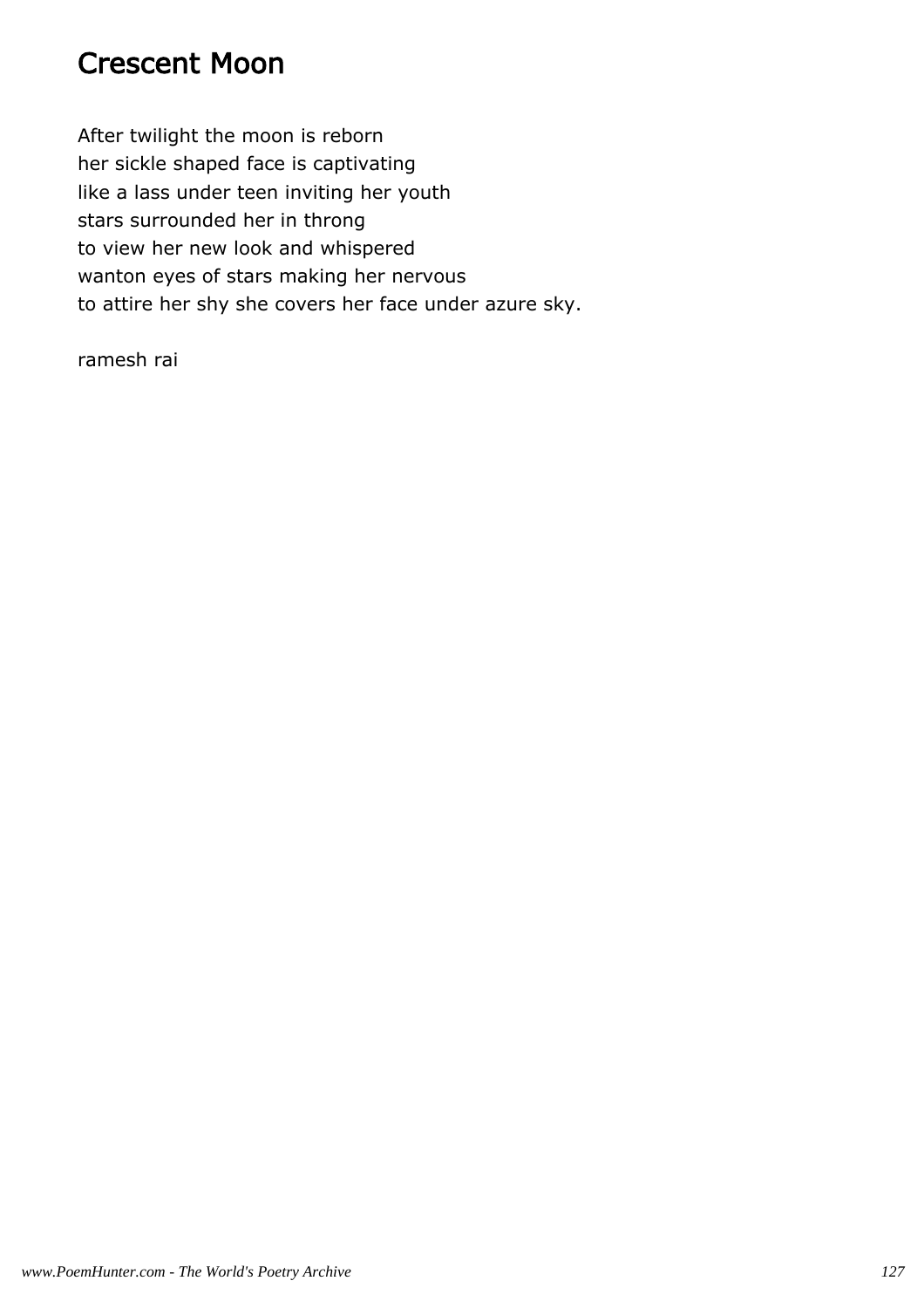# Cry

Cry is not constraint of life Devolve a huge storm Thunder arrogantly to blow Castles in air, bring ruin Consummate exaggeration of will.

Cry is manifestation, exposes Tranquility of heart and mind Eventually truth of life In the streamline of love To create flexibility of life.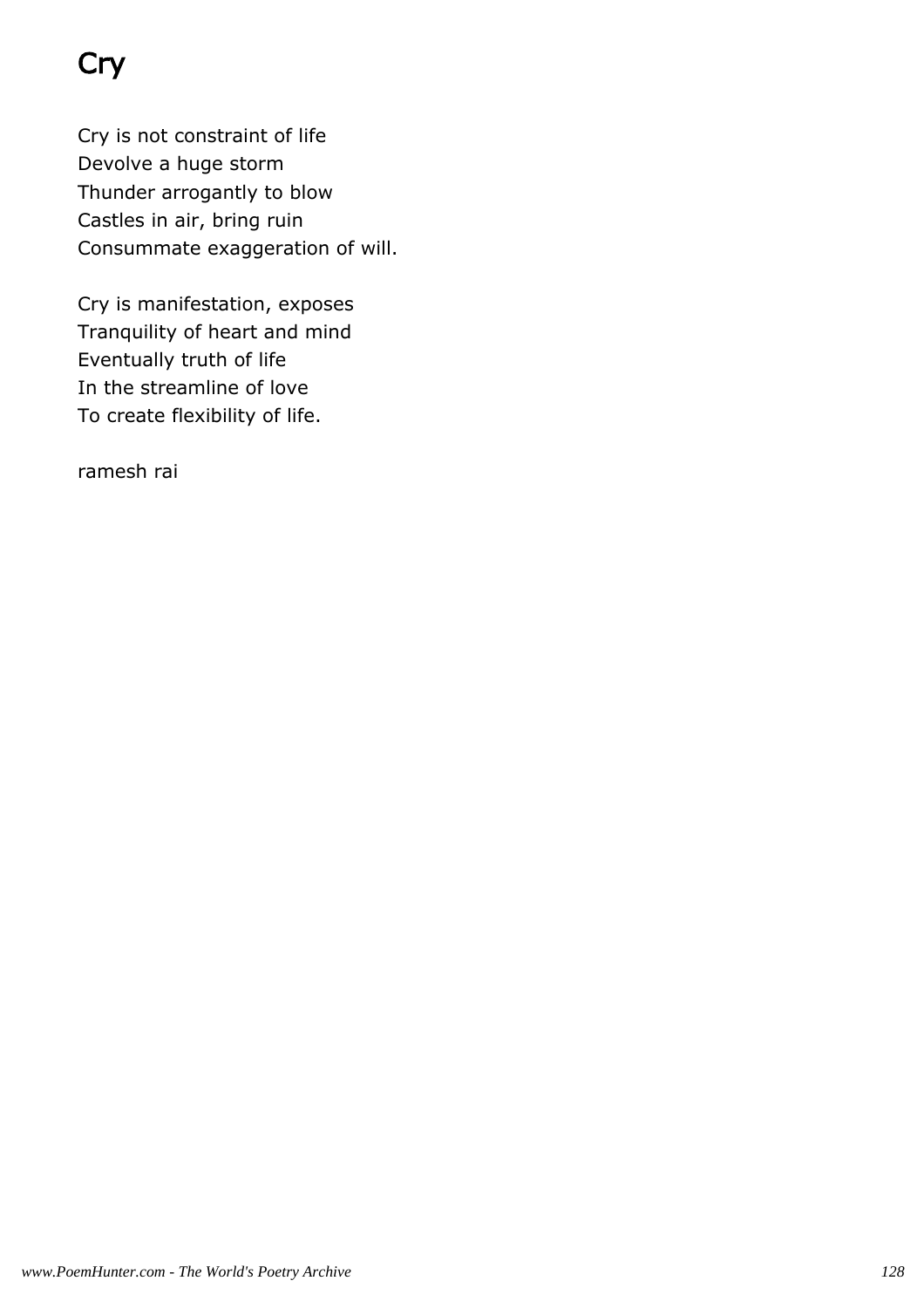# Cry For Peace

Every one is crying for peace all are crying for peace holding guns in their hands seating on the heap of magazine crying for peace, peace, peace but the pigeon of peace has flown away leaving her nest which is accumulated with chaos and disdain how the peace can sustain in the house where no one wants to understand any one always imposing overlapping others wishes in the name of truth, wisdom and supremacy peace is peace satisfies without implication where peace will abode for joys of all.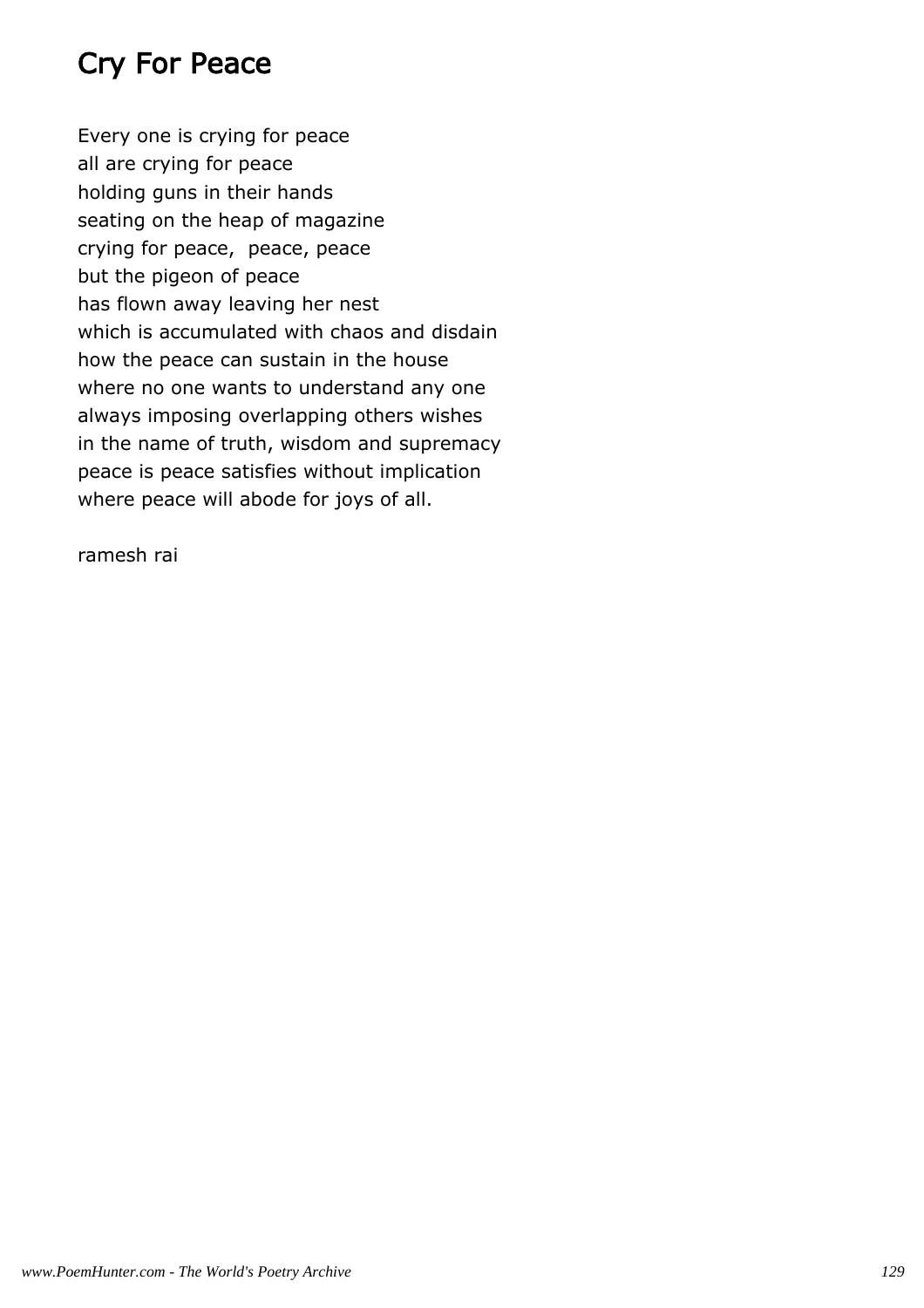# Damsel Of Paradise

Spouted with the stream of morning light dancing in breeze of honey flight singing the melody of sweetest night she heaved ardently in the azure sky she took her bathe with morning rays adorned herself with heavenly dress as she had to dwell throughout days stuck the round reddish bindi on her forehead her aroma spreaded over distant land clacking sound of her footstep made all to be awaken to cherish the full life her golden body glitters with thousand moon her frigid humour salving all to smile the cupid is confounded to view such beauty the creator is self astonished to see the beauty

As she crossed threshold of life the life is filled with enormous light she sparsed her energy for every life so as to make them a gayful life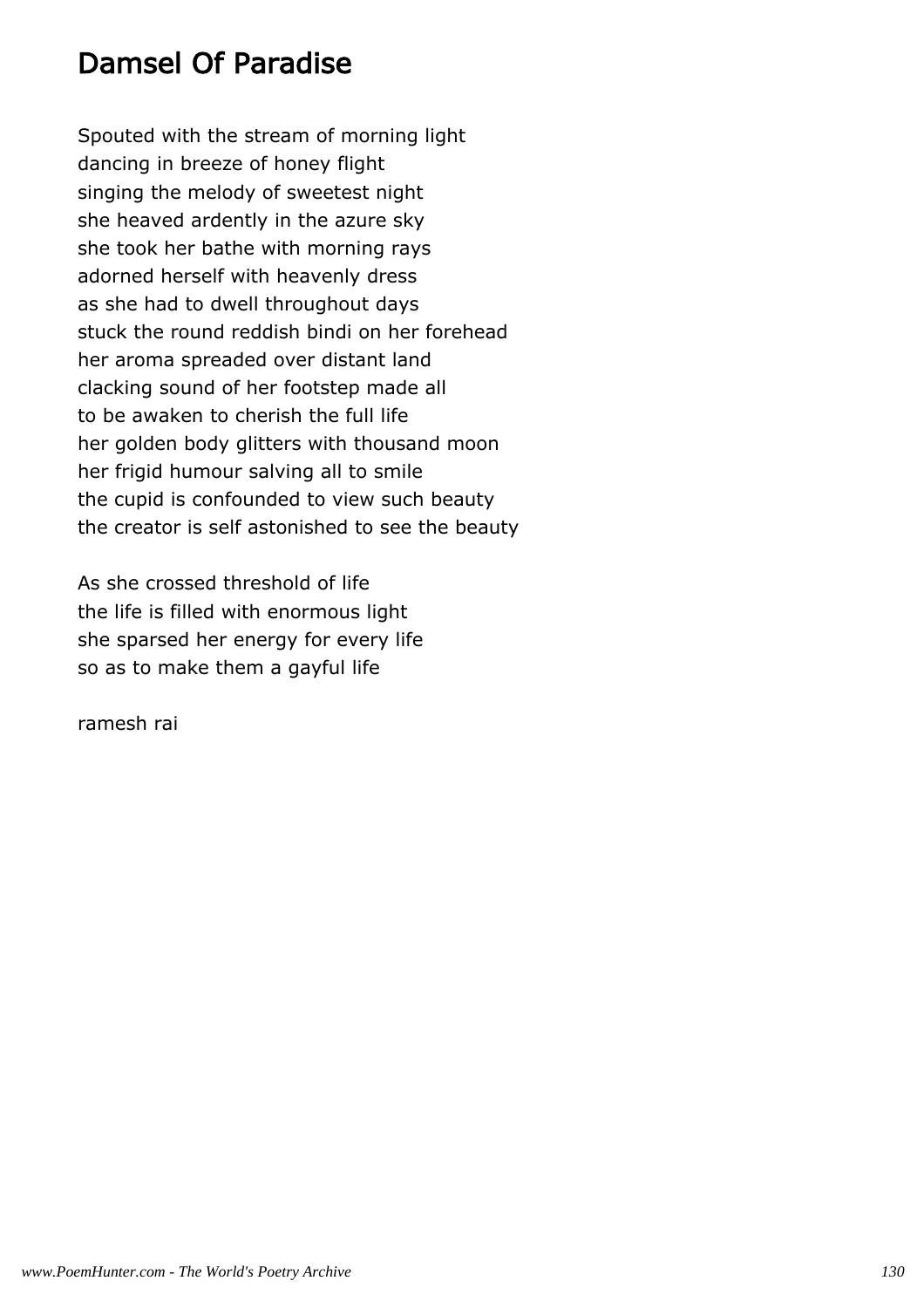### Dance

Dance is the the live art of expression Dance is the fine art of expression which can not be expressed by any means that is expressed through dance.

We all are the dancer of this universal stage and God is the only Choreographer of us

The best dancer acts in its role while all parts of the body are thrilling reacting to make the audience attracted by its wings of adventure

Dancer on the stage is concentrated towards performance As we are concentrated towards our daily's job

the dancer perfumes the magical rythm to expose the feelings of audience

Human is the most powerful dancer and rest are either follower or audience.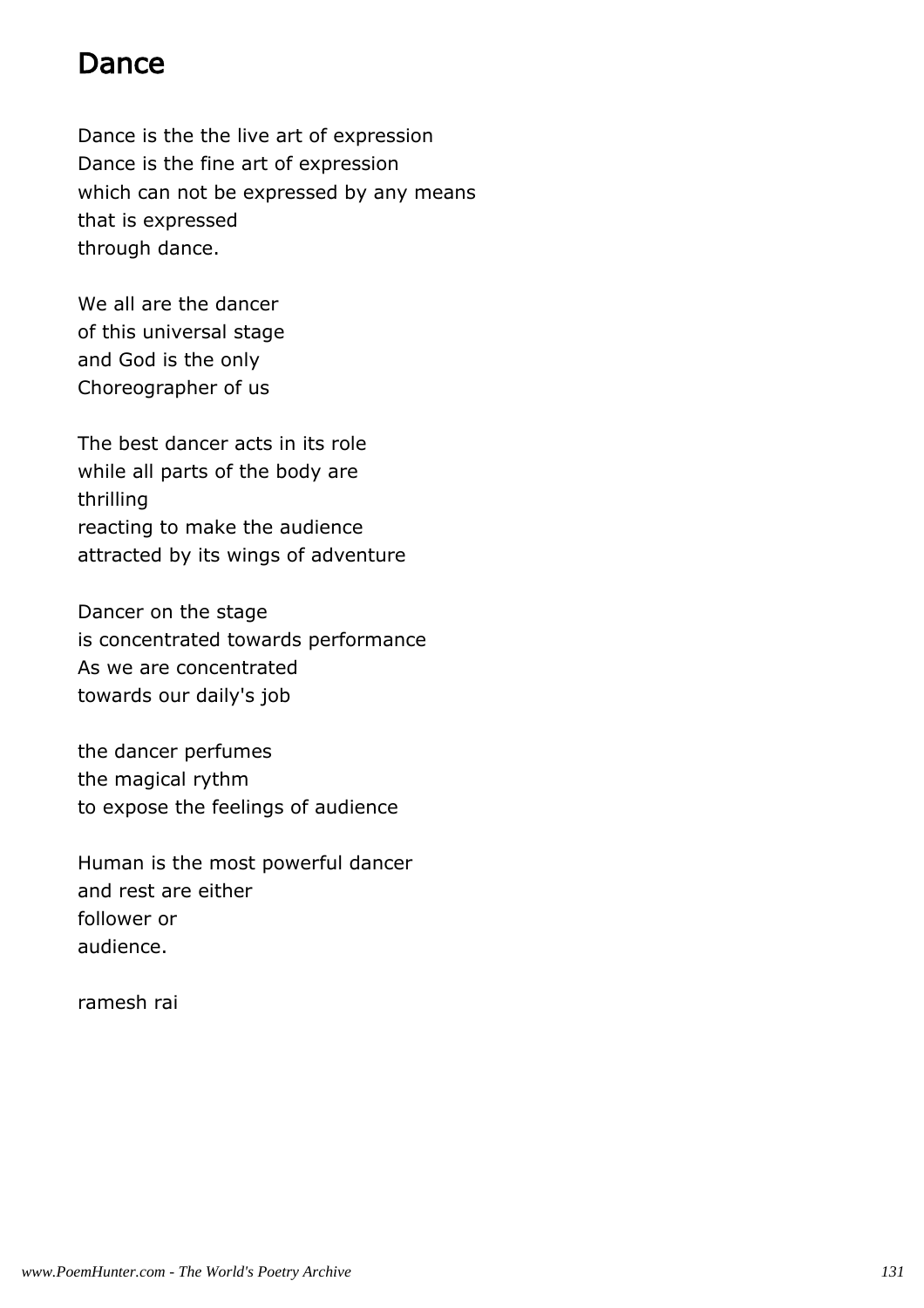## Dance The Step

with every step of peacock as the peacock dances on seeing clouds floating over sky to exhilerate the dance of peacock the sky thunders the cloud ignites the storm screams to aggravate the lewdness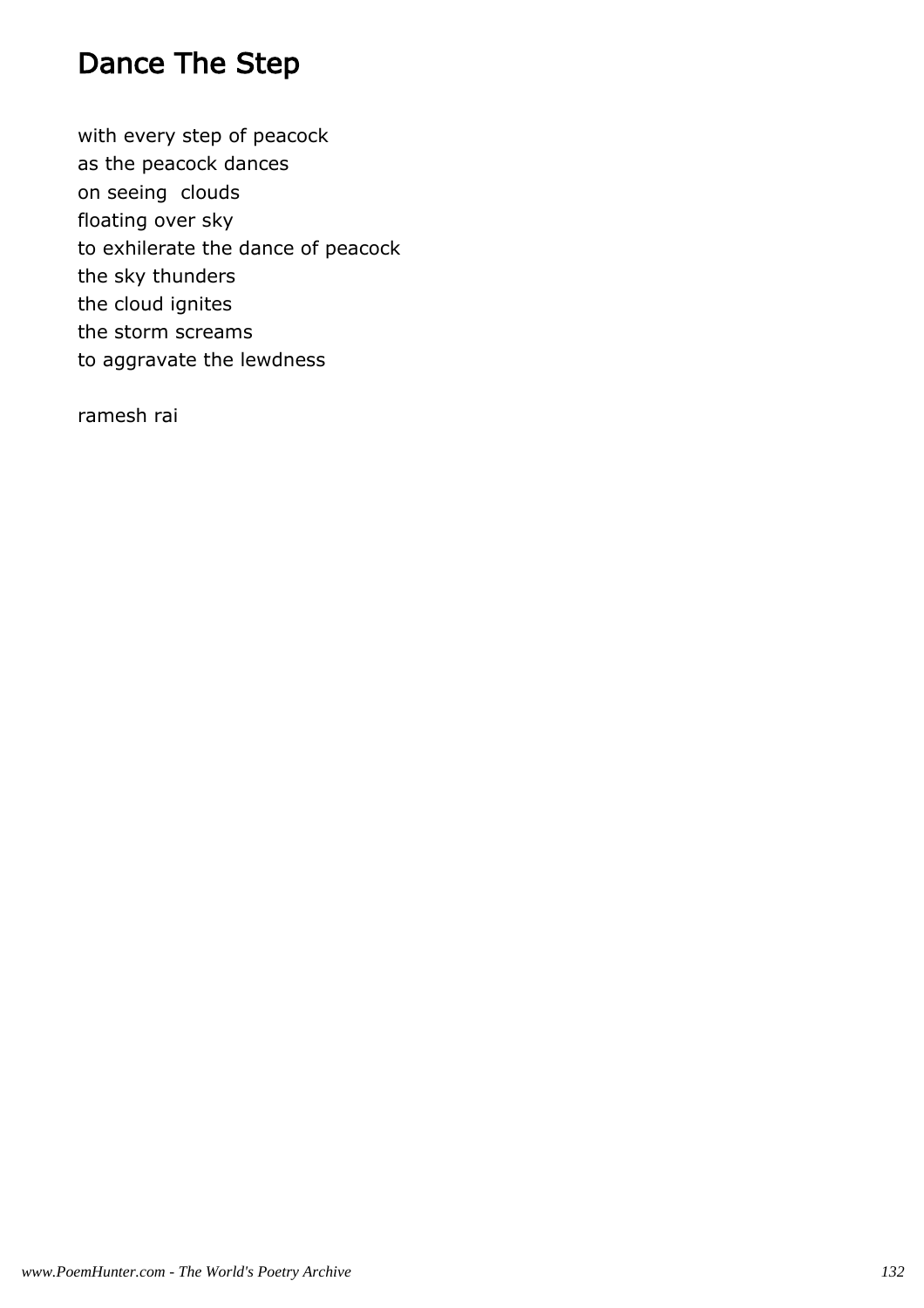### **Darkness**

I love the darkness because in darkness i feel cool i feel peace i can't see the evil i can't see their arrogance.

Darkness may be bad but it soothes my soul.

I can not express my reluctancy can't scamp in the deepest darkness

Darkness is natural making me aside from all evil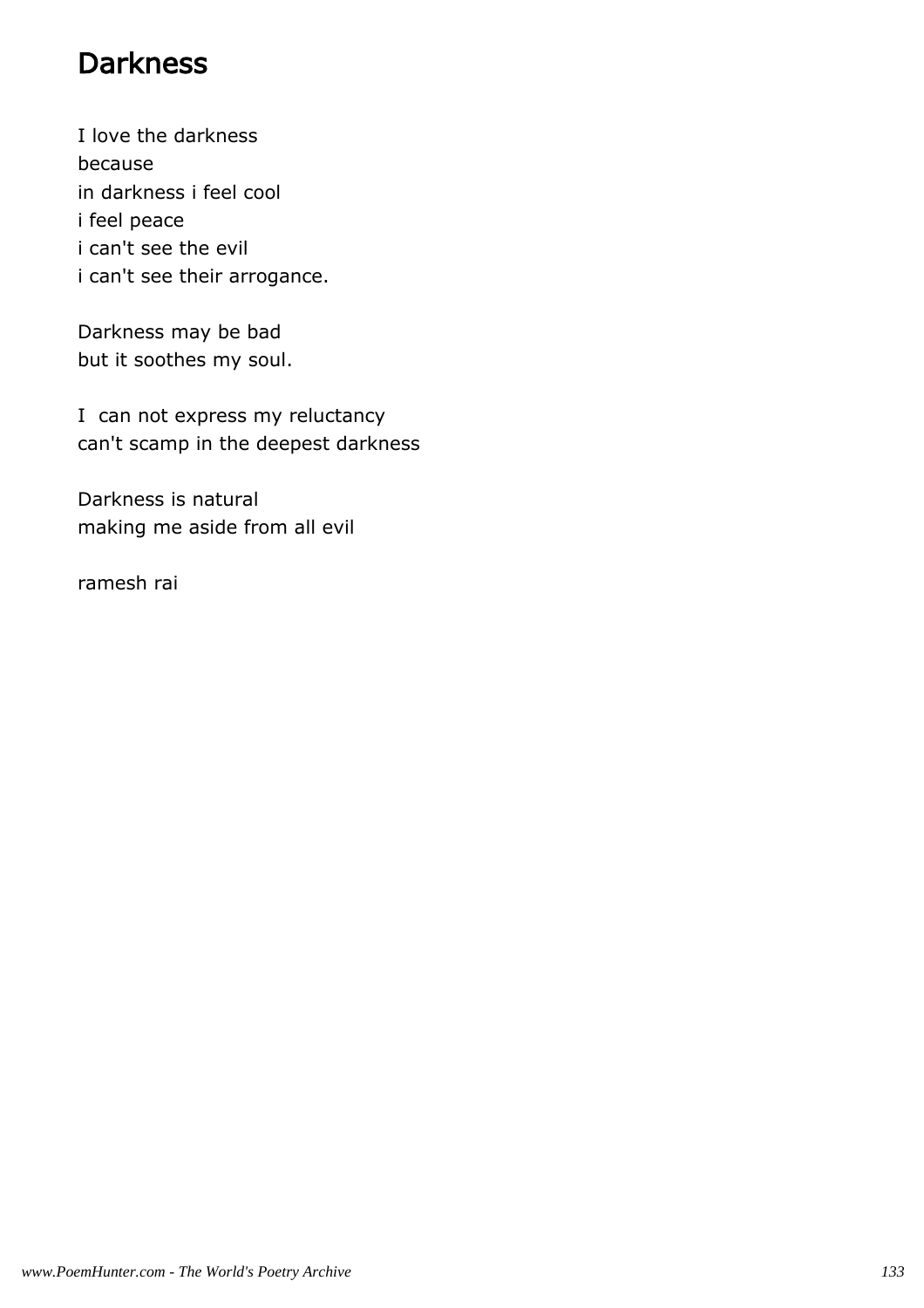## Darkness Is Not For Ever

Morning shows the day it is proverb but darkness also manifests brightness more darkness is the feature of more brightness Your to-day's darkness in life shows more brightness in your future life this is the law of nature more darkness means more brightness so my friend! please do not be frustrated with darkness because darkness is not for ever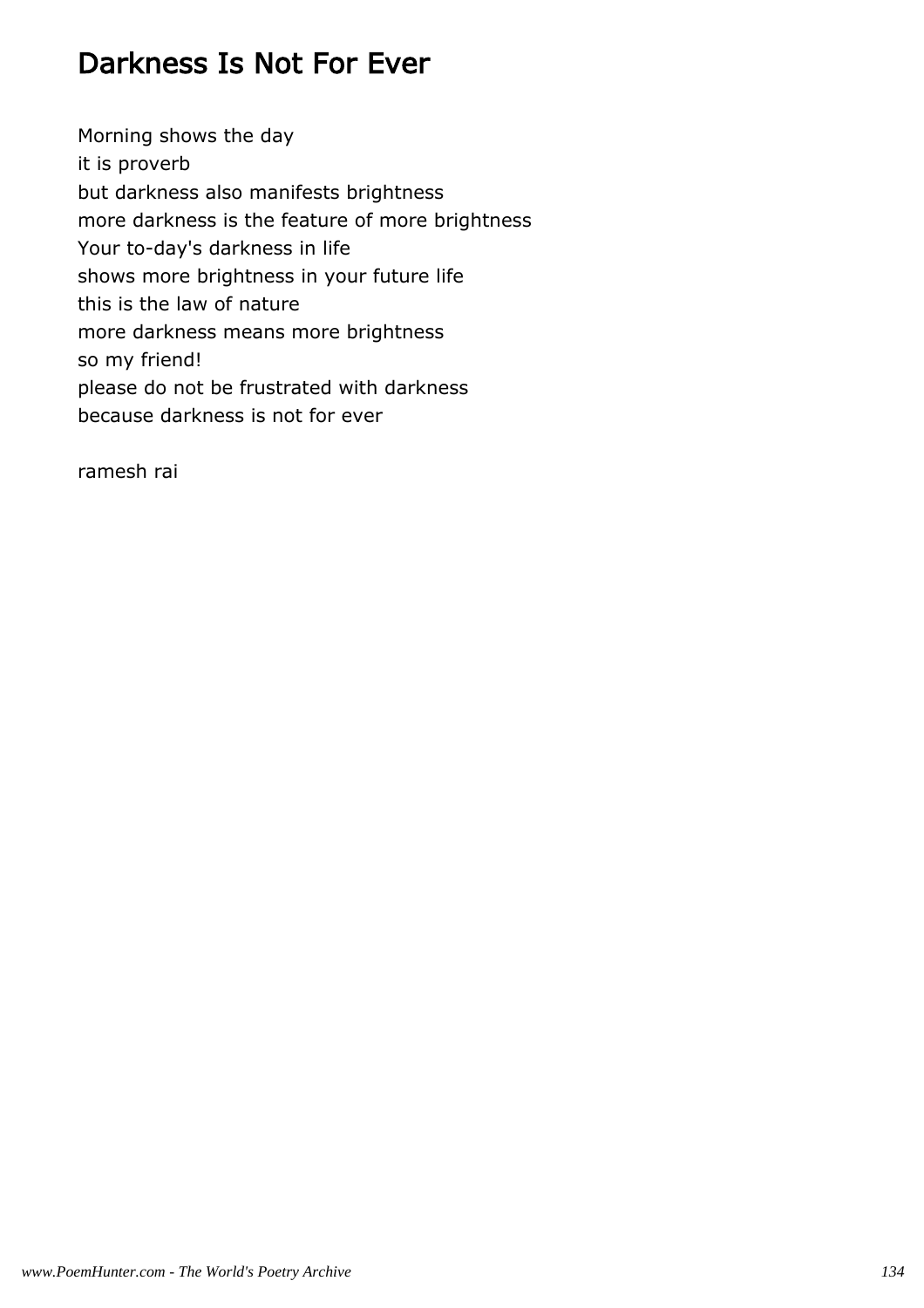## Daughter Of Eve

Oh Mother Eve! why did you beget your similar if you came out from the ribs of man to protect him, inspired him to eat the apple; was it your sin? thus your daughter suffers the consequence and still protects her man.

Oh Mother Eve! I scream on the stupidity and feel guilty for tolerating but why you did so ?

Perhaps Satan is still following you taking avenge in the guise of Adam whom you loves much for ever being his better half because you are the heart of Adam.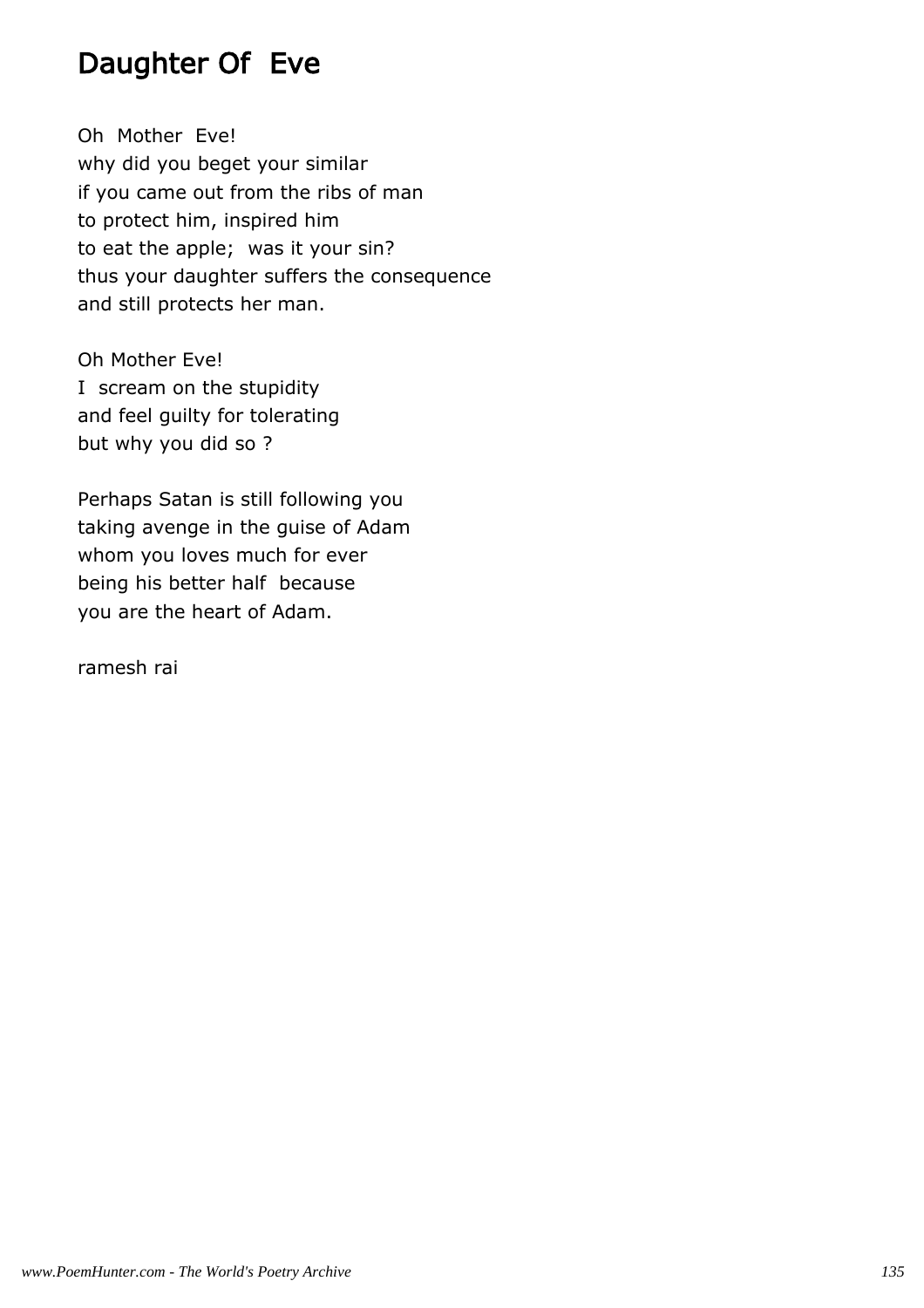## Dawn And Dusk Of My Life

Each dawn of my life brings a new ray of sun with a new hope of creativity for sagacious activities of my life

Aroma of each dawn astound me, widen all notches of my life fullfil my days with highest peak of sun

Each dusk of my life brings skyful flower twilighting over my head to sprinkle their fragrance and the moon with coldness of rhymes for congestion of my attribite to sip the melofy of rhymes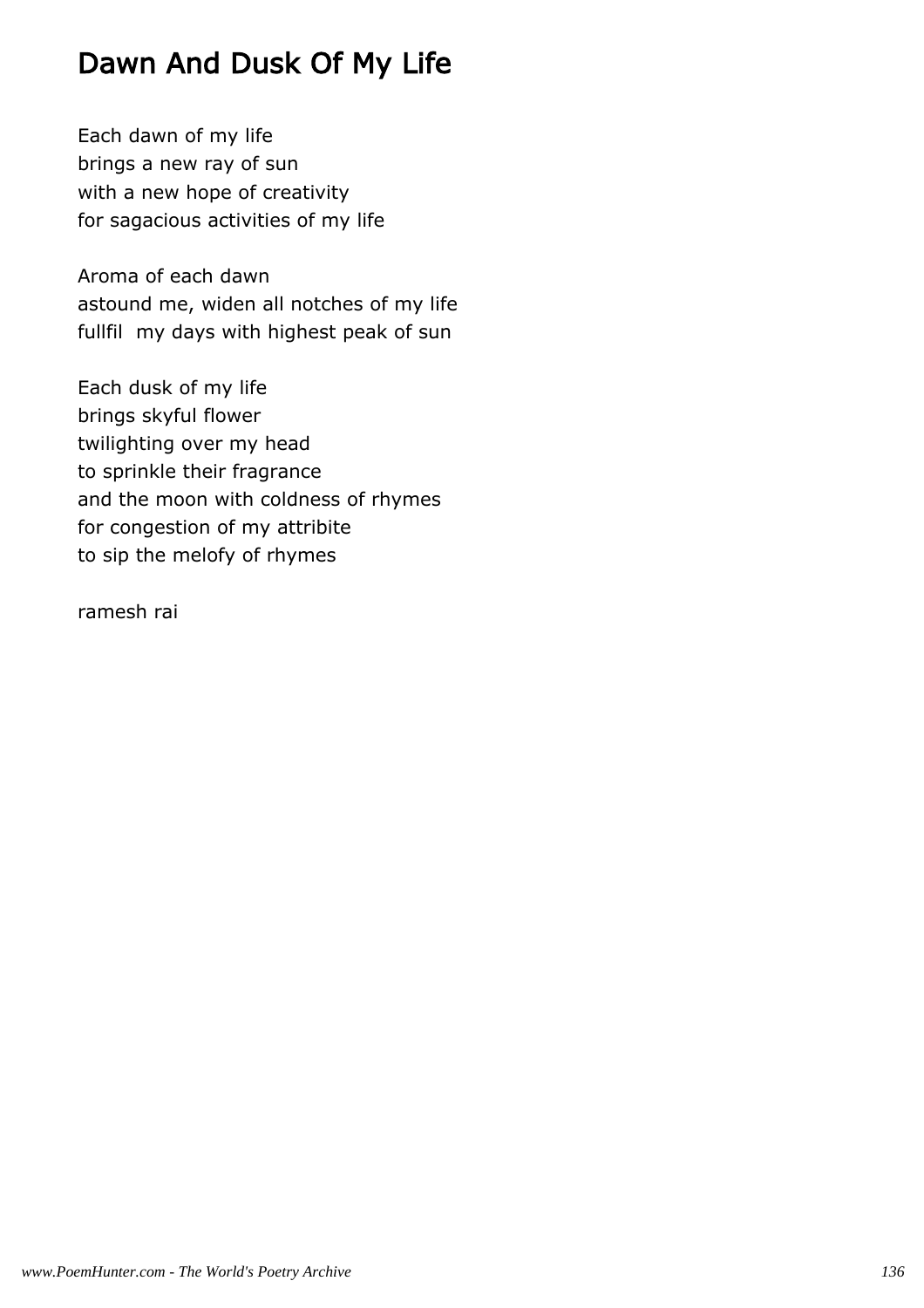# Days And Nights

Days are made to exude toil Nights are made to intrude toil day and night oblige life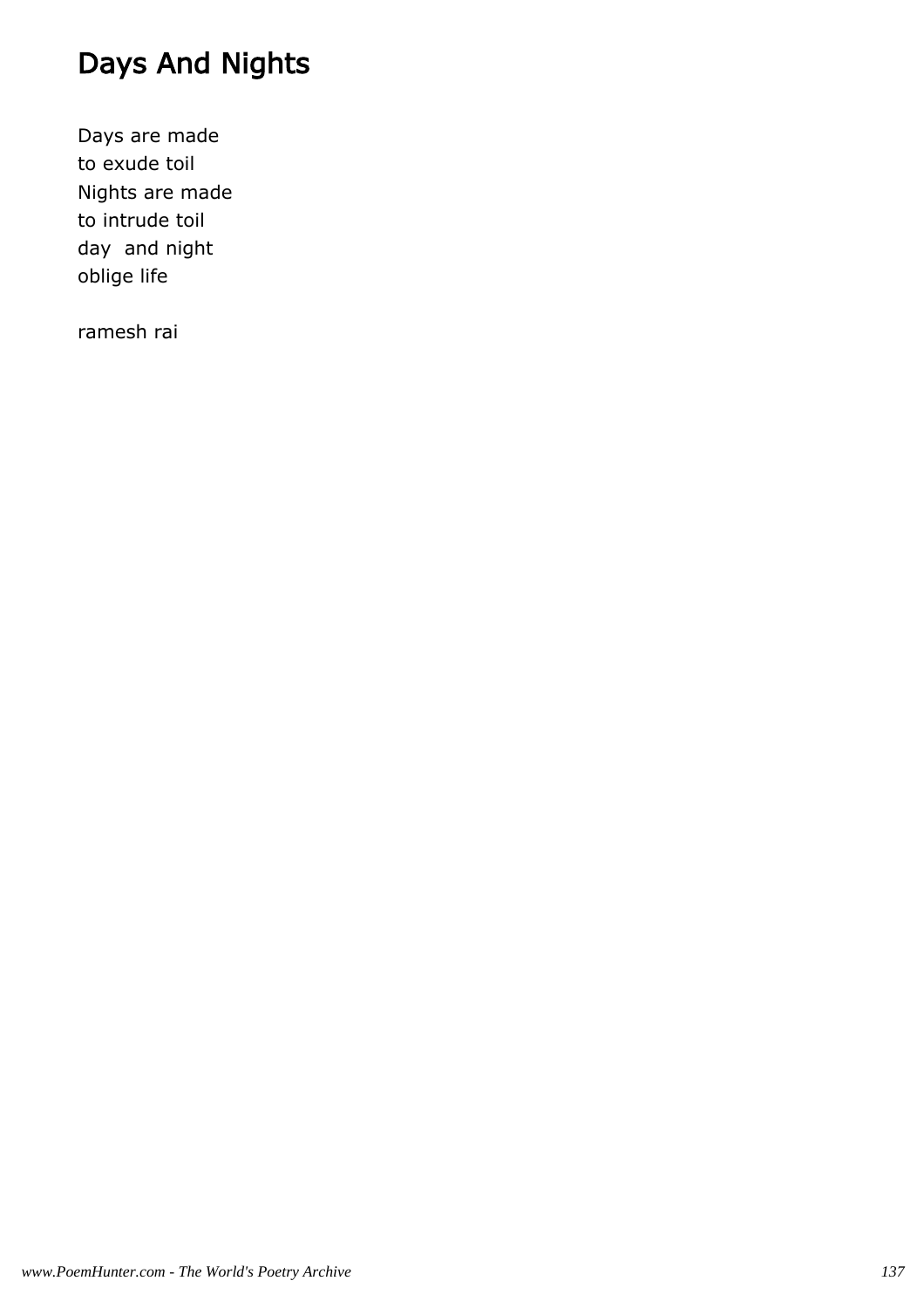## Days Dreams

Night dreams are gone with the arrival of days dream excusing for the past and posture of new life

Days dreams are heavenly thoughts persuaded by the God inter-alia conjugate the methodical sought affirming its coincidence with daily's job

Days dreams are heavenly thoughts.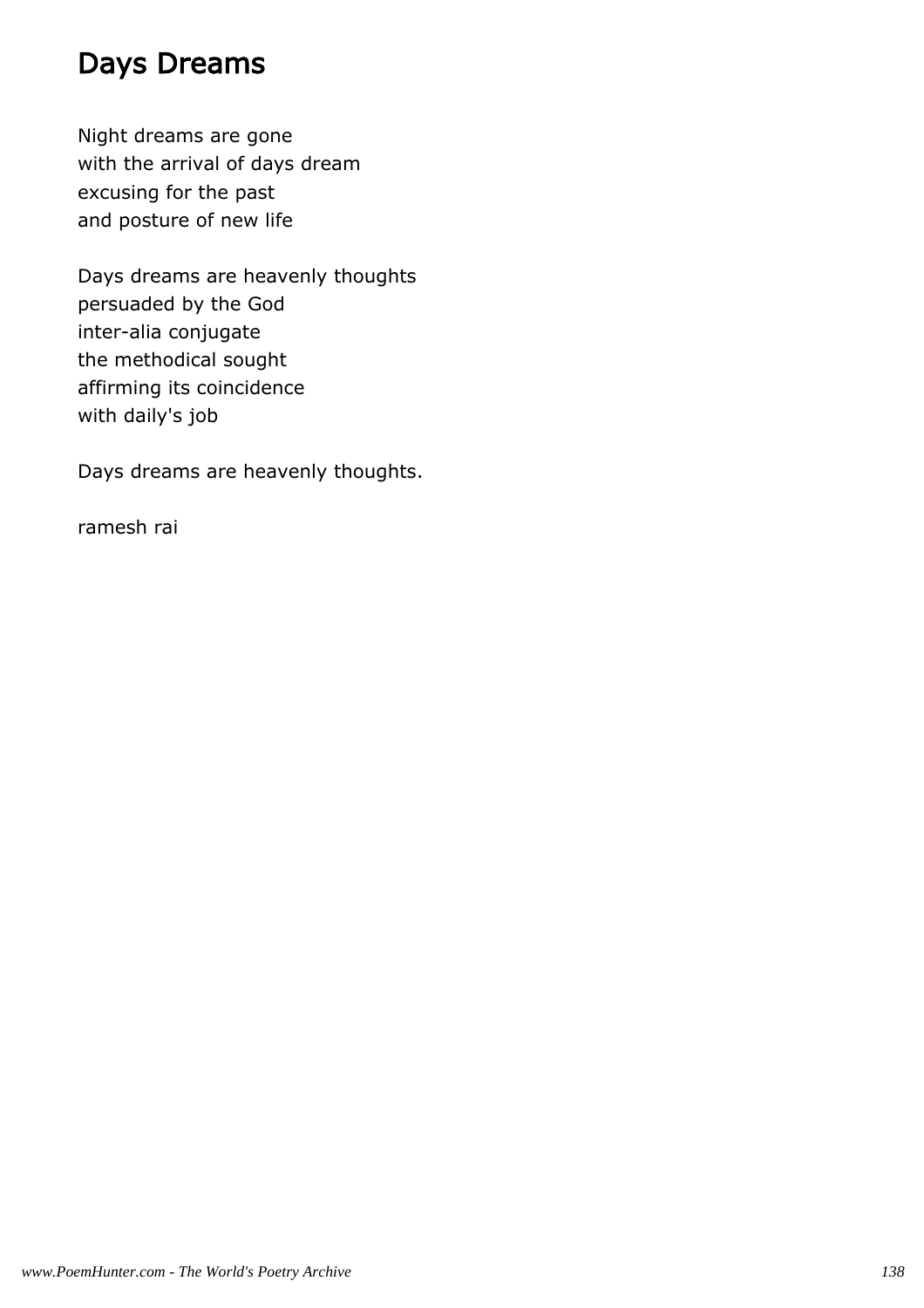## Dead Stone

Consternation of a stone has never been alluded when kicked by every pedestrian my soul comprise with venesection of stone; waiting since ages, the Lord will kick one day will get salvation.

So lying dead hurting every one who tries to kick it off. One day Jesus will pass through, pick it up and kiss it. The stone will witness from the graveyard for plenitude

It has firm faith one day it will change.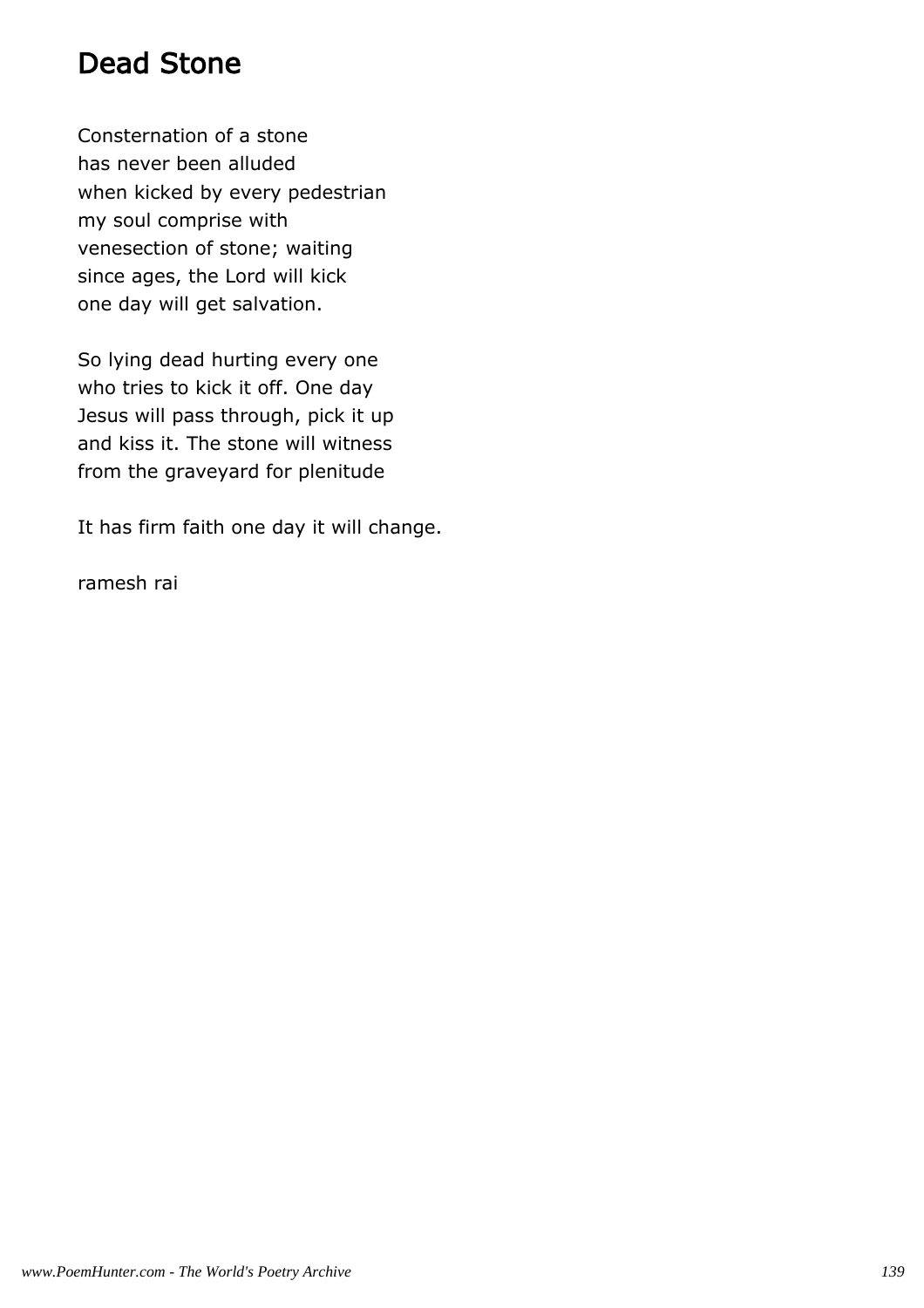#### Dearness

Oh dearness ! you are not at all deatest to me not dearest to any one made our life miserable your speed is more faster than speed of light

It is not known when you'd touch the sky and make the earth darker for ever.

You are born on earth don't try to touch the sky or else you will die with all your remanent.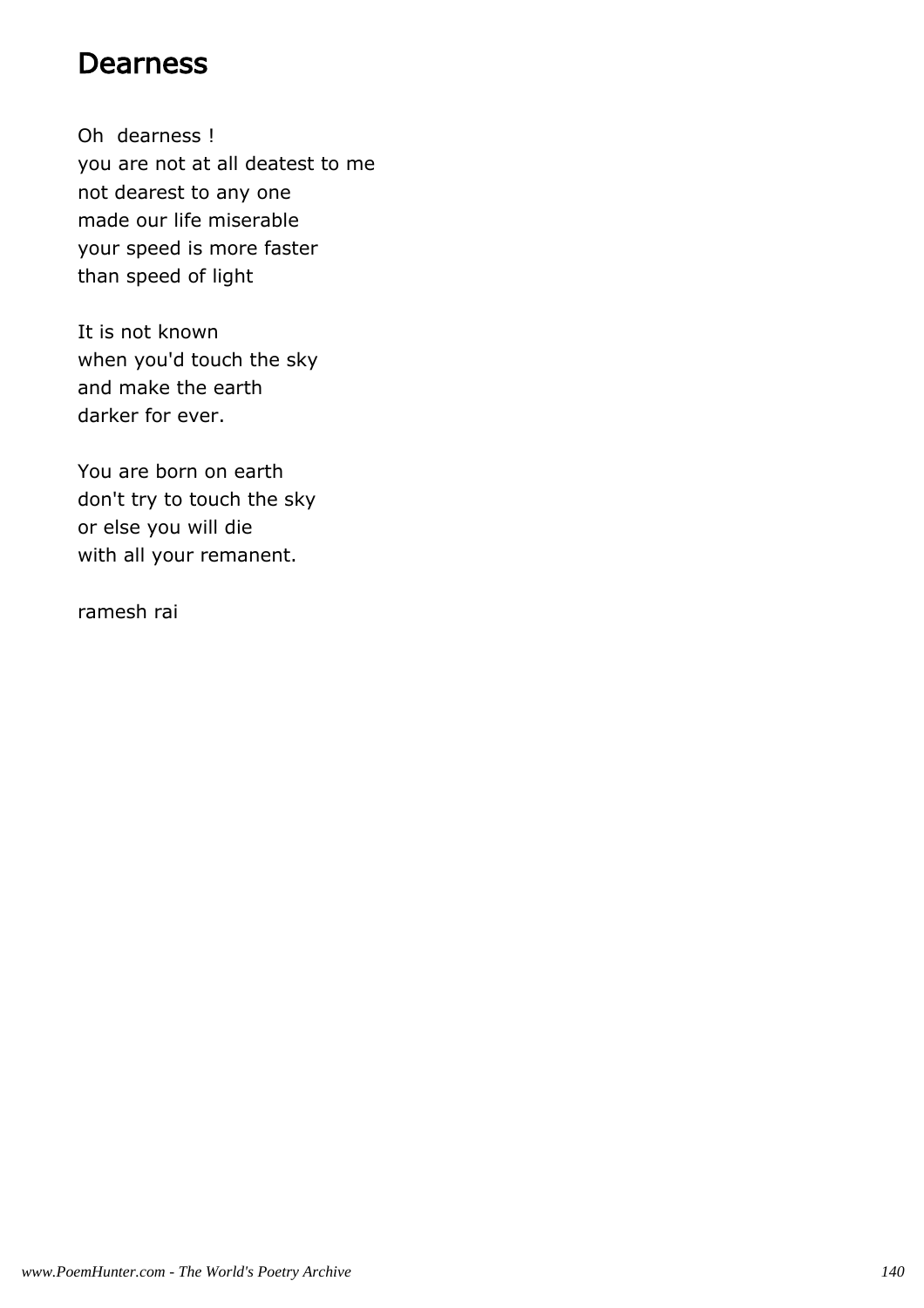## Death

You are an inevitable friend come once in a life

to meet his friend and

to take him away

to a different world where

he finds eternal peace

quite afar from stars and planets

destination not know

when you friend has to leave

all dearest one

without any inducement

you don't feel to knock

enter directly with no permission

and become fast ever in..........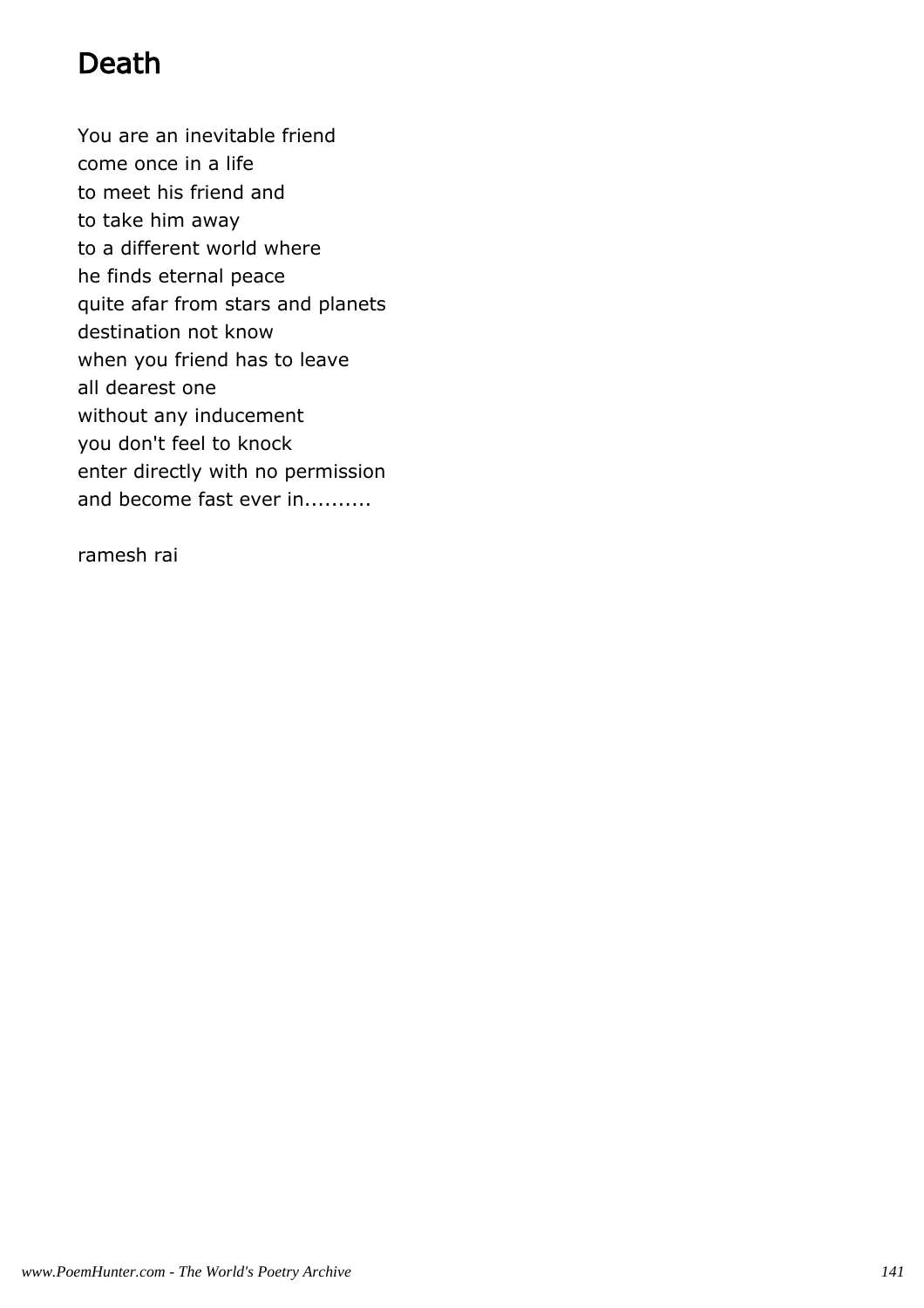### Death Choice

Nothing is certain in this life but death is certain in every one's life it will come one day no one can avoid

it rare comes as per choice but if God asks me about my choice i shall seek three choice in my life to hug the death in my life

My first choice is to die for my motherland which has heard my first cry that has nourished and brought me up with full devotion and satisfaction of my life

the soil that taught me to walk strutting and falling when i was caught on thee AANCHAL and saved me from all injuries

My second choice if agreed to i shall feel lucky to die for mankind to die for a prosperous world

My third choice is the death of Jesus Christ who is alive till the planets and stars are in the sky Because it is the death for universal kind so it can not be defined as death kind,

AANCHAL - The corner end of Sari which is the uniform of Indian woman.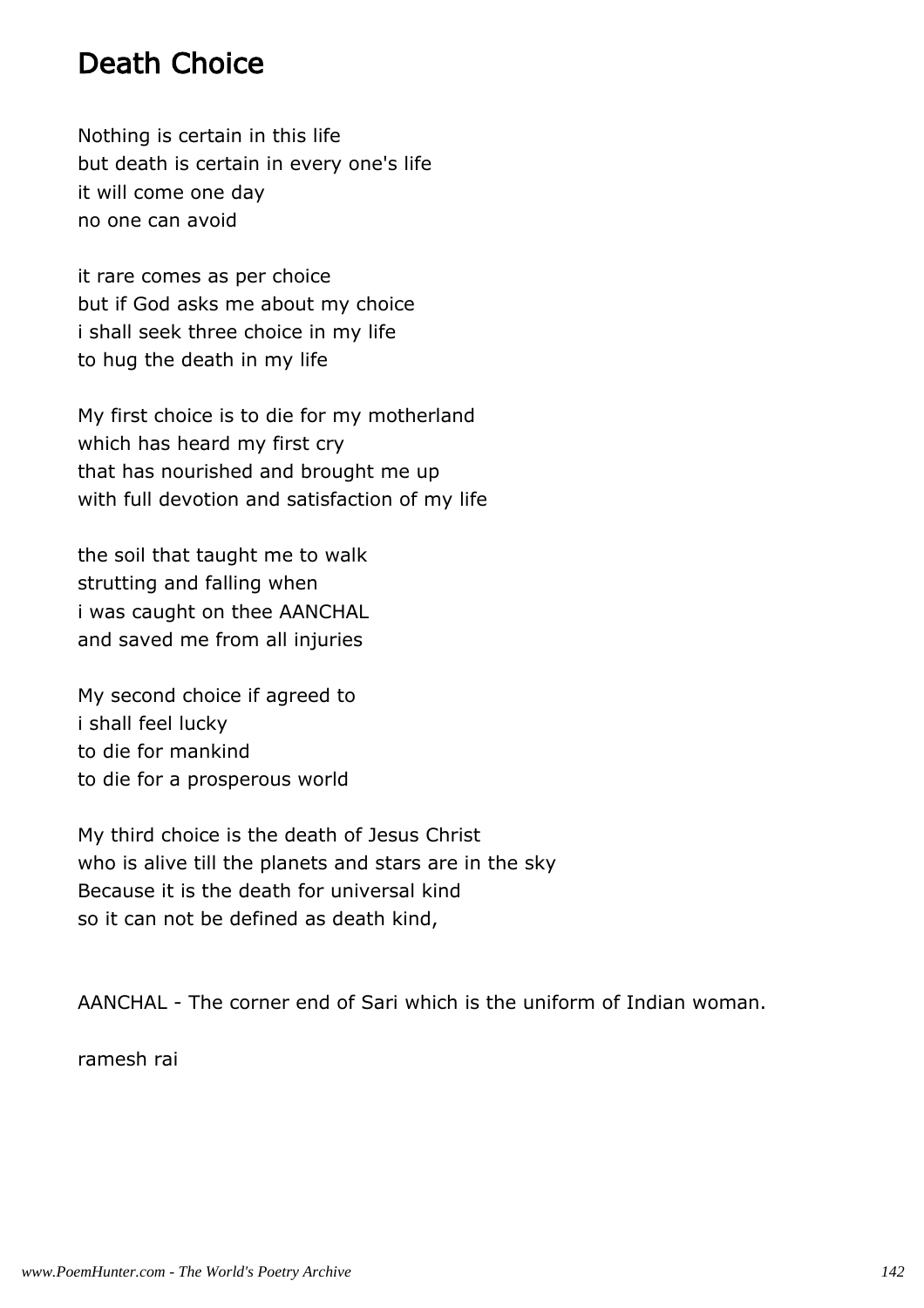## Debt

I am born as debtor in this world to pay off my all debts.

I have paid off my all debts except two.

One of my honey who took my all pains shouldered my pains and pleasures equally; so, I have to pay off within this life.

Another of my motherland I'll feel free of my debt when I'll see smiles on every face when every flower of my motherland would be dancing with heartiest pleasure.

The entire earth is my home I seek pleasure everywhere throughout the world.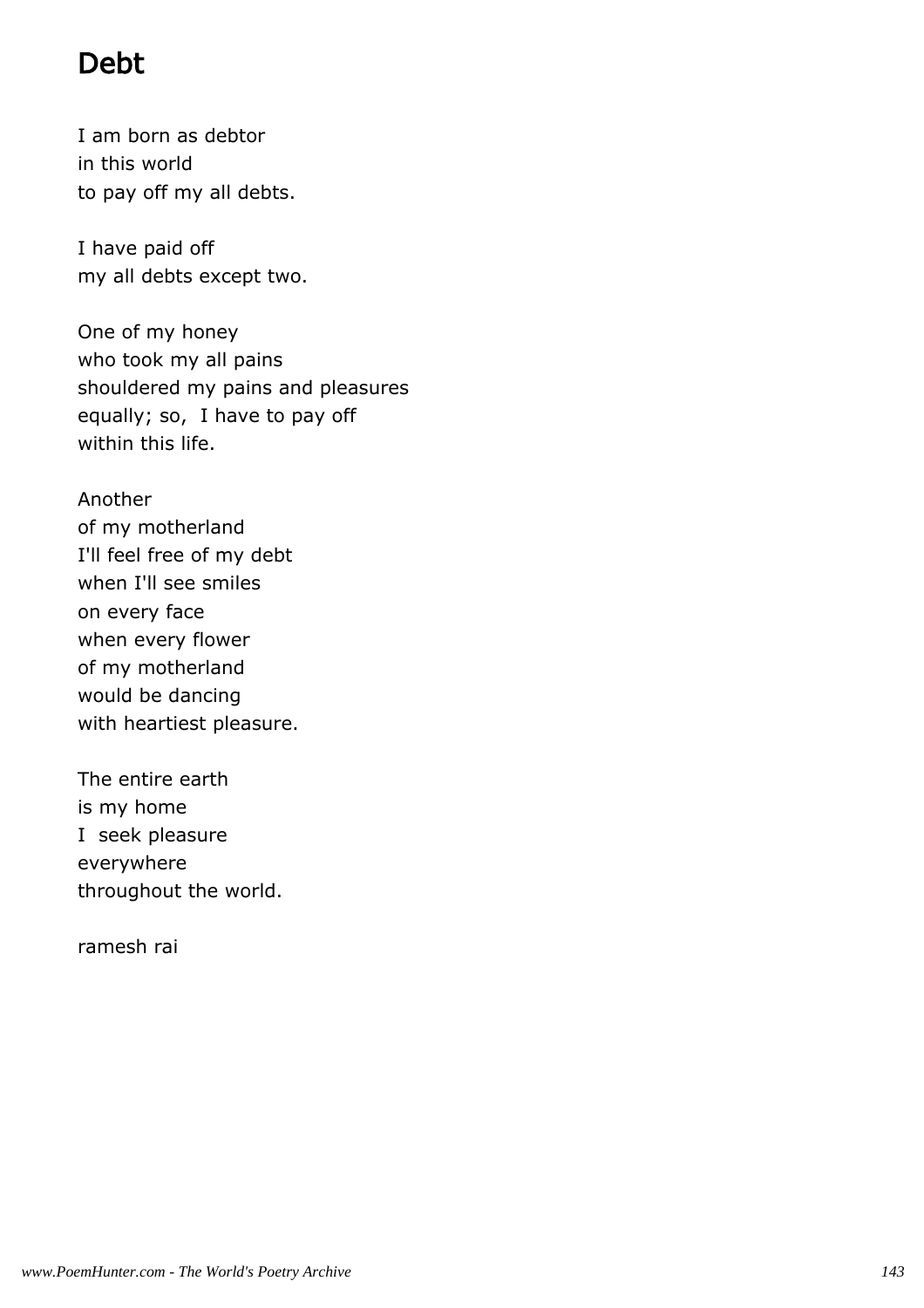## Deep Slumber Of Night

In the deep slumber of night When the night is sleeping in deep sound Her echo is regenerating the energy To ramp the vocalist in tune.

Stars are ascending and descending With contrast volume of light Then my soul is weaving my thoughts To accelerate the diffusion of dormant soul In the screaming attires to obliviation To make the life a happy go end With her mesmerizing propound.

All coherence of life aggregate To find out and to watch out Like the Sea birds assailing through wide sea To conjugate the aspirations and inspiration Below the chaste of life.

I ponder through out the universe To search out my destination As if a traveler lost his path Strolling throughout the universal law Where peace is acclaimed as material To establish truth of universal kind.

All rights reserved @ Ramesh Rai 21/7/2016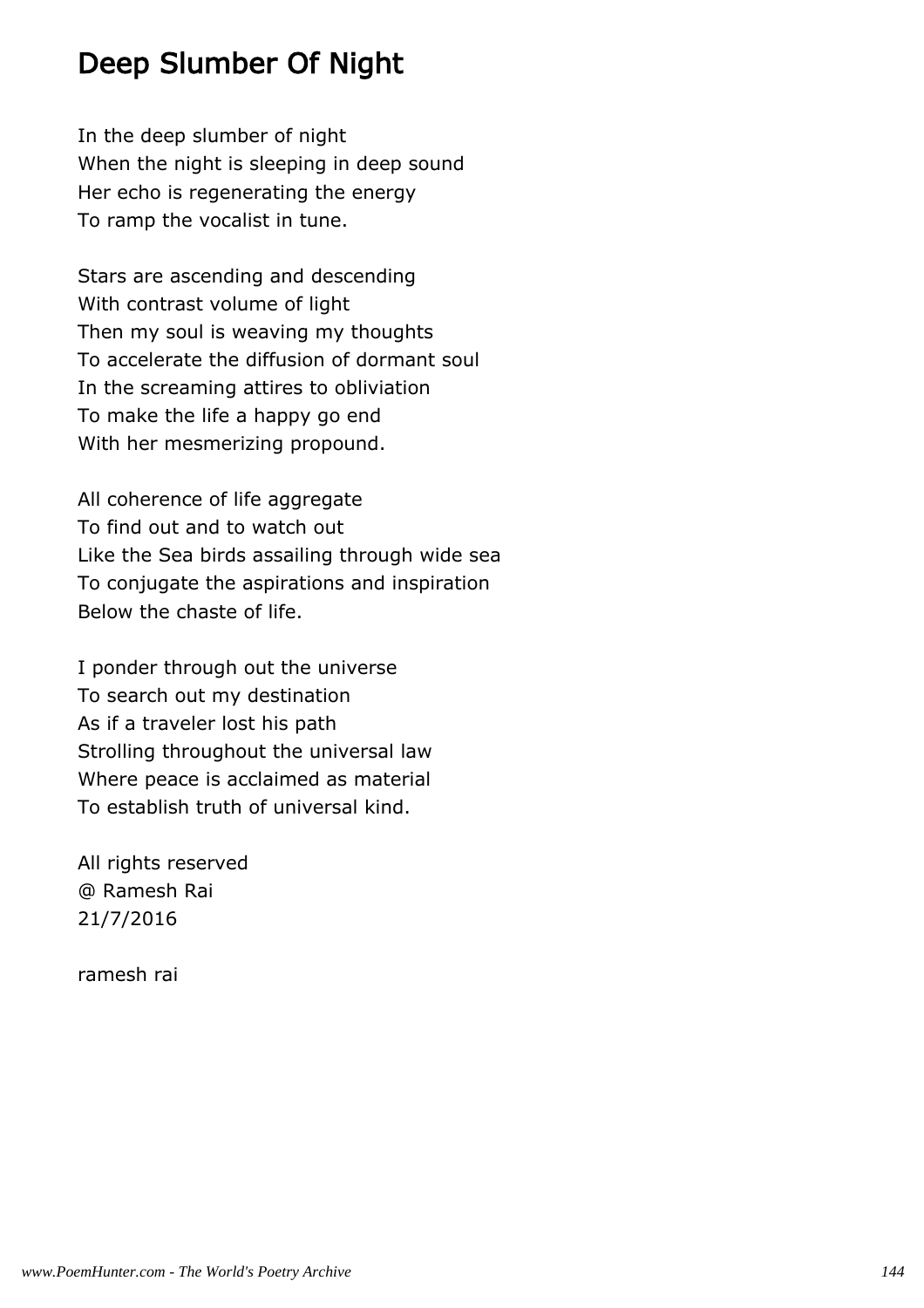## Defination Of Mun

Mun, an Indian word mun does not define heart mun does not define soul mun does not define mind

mun is comprehensive reflection of heart, mind and soul

mun can think mun can talk mun can feel mun can realise

mun has no biological combination my mun wants to love you more my mun wants to touch the sky you do what your mun says

mun has the relation with all configuration so it is entirely a divine state of body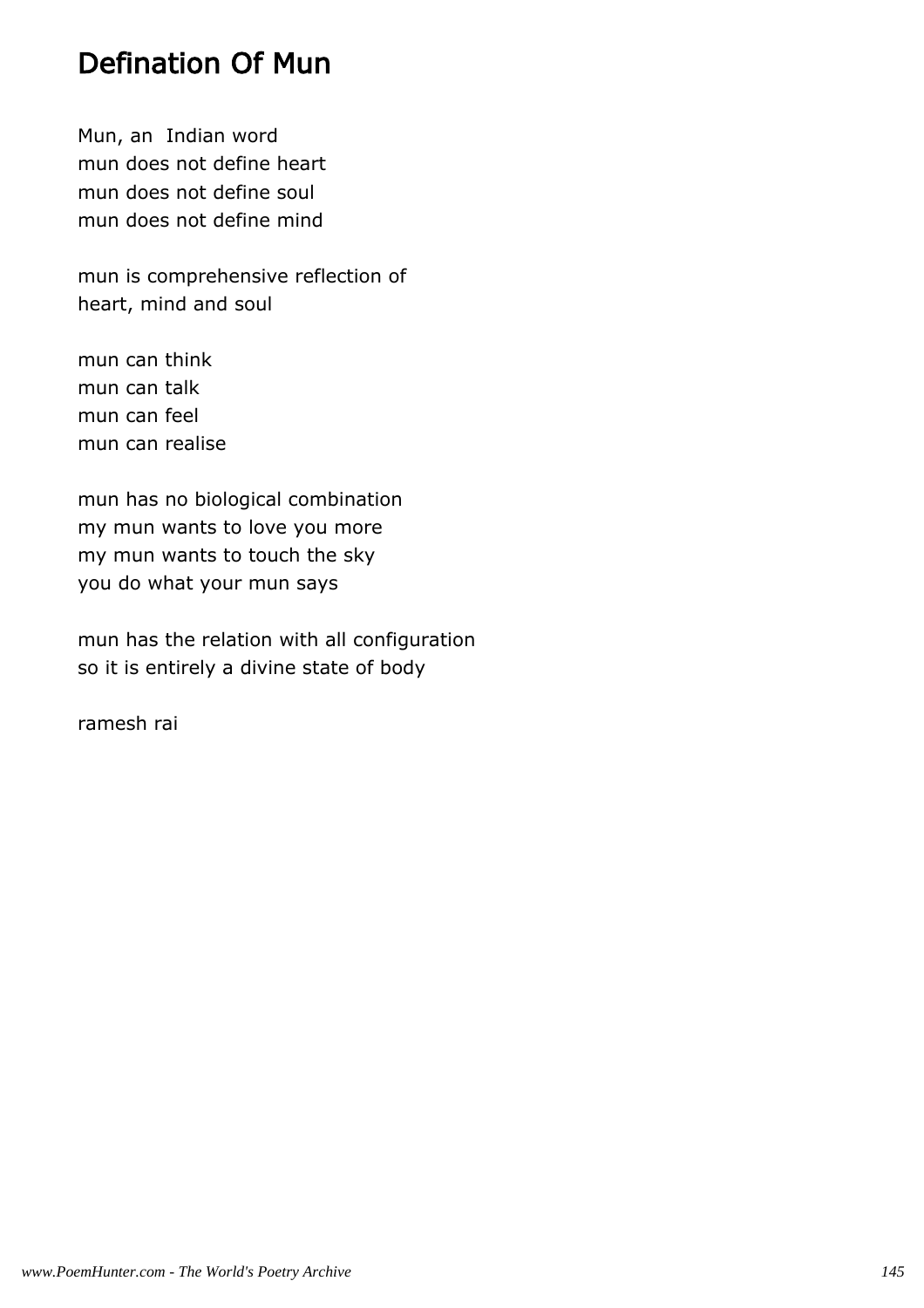# Definition Of Life

Poetry is the definition of life when life propagates despite of all obstacles like the stream of poetry flows within zillion thoughts and emotions

Poetry evolves for new creation like the nature creates every moment sprouting from the soul of a saint inspiring every moment to create.

Tides of poetry flows all along in love, joys, peace and sorrows to enrich fertility of life

Poetry coheres living and non-living material and spiritual to walk together.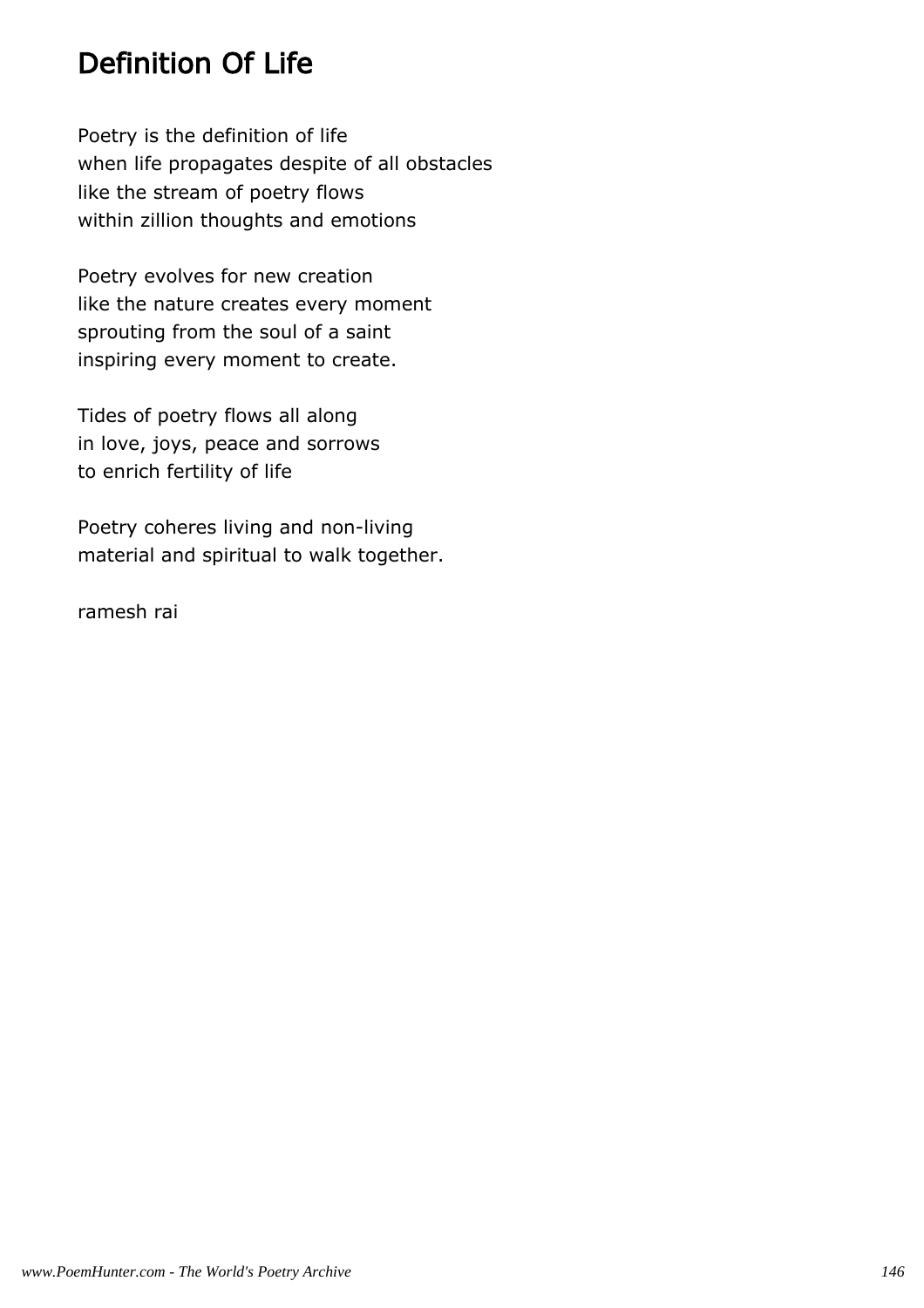# Dekha Dile Tumi (Bengali)

Dekha dile tumi marghater majhe dile n parichay tumi amay dile sudhu tumi ashish dile mukta kanthe kat ye bhalobasha chhilo kat aaweg chhilo tomar mane alpa kathaye diye gele tumi bahu hazar katha anek bhavna anek chinta bhasiye gele aamar mane man aajo chaye tomake dekhte khuje paritam yedi aami tomake ayeyi bhuwane.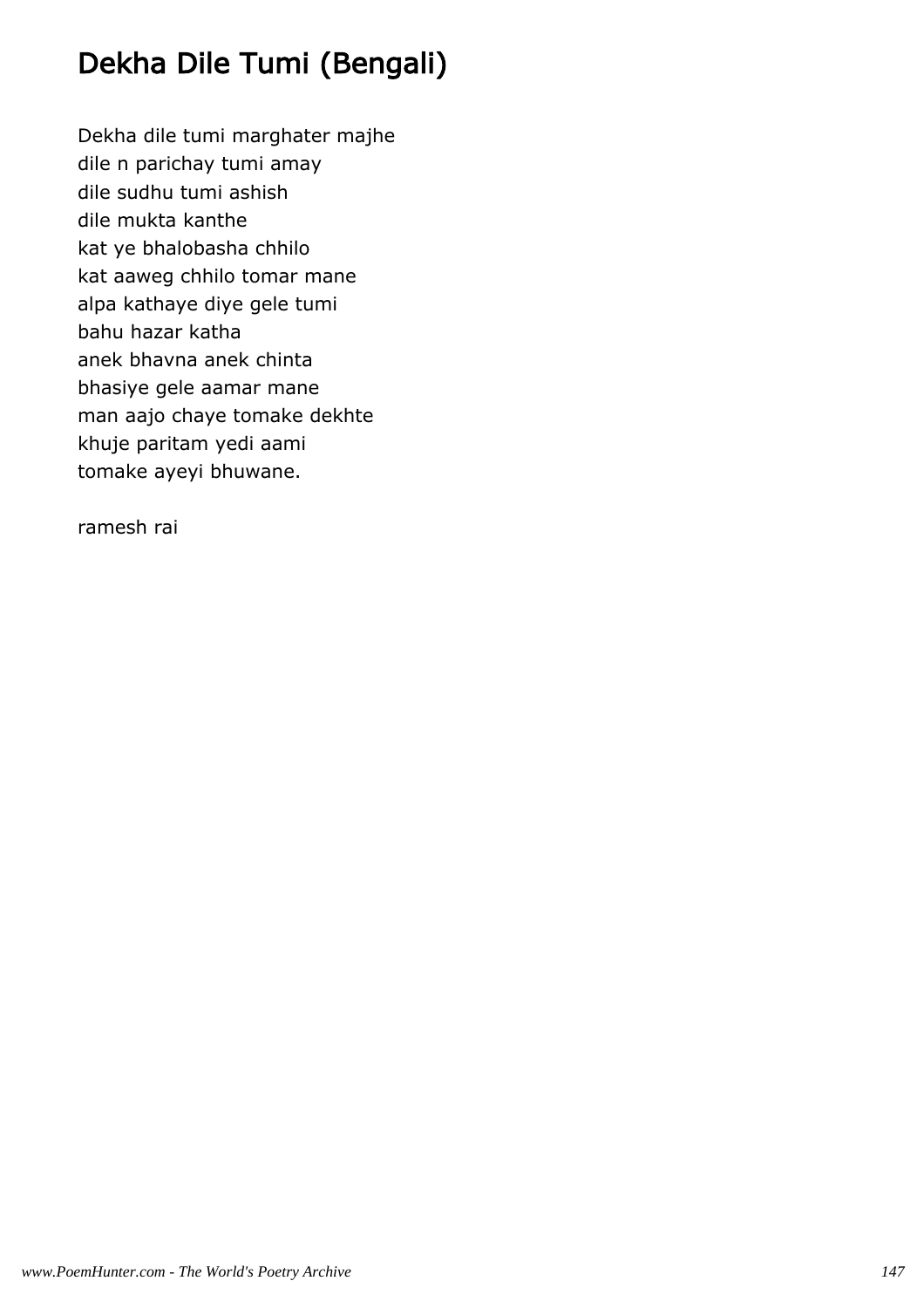#### Depth Of Poetry

Poetry is immortal in all ages its value does not change whatever be the age it is never back-dated always new like a blooming flower its fragrance is everlasting why not days and nights are all completed

Multi universe even can never saturate Poetry.

Eienstein theory may passover but liquidity of poetry can never end depth of oceans and skies and all universes can be measured but depth of poetry can never be measured

My passion fills the poetry with my enormous soul for emancipation of all conjecture to deduce the value of creation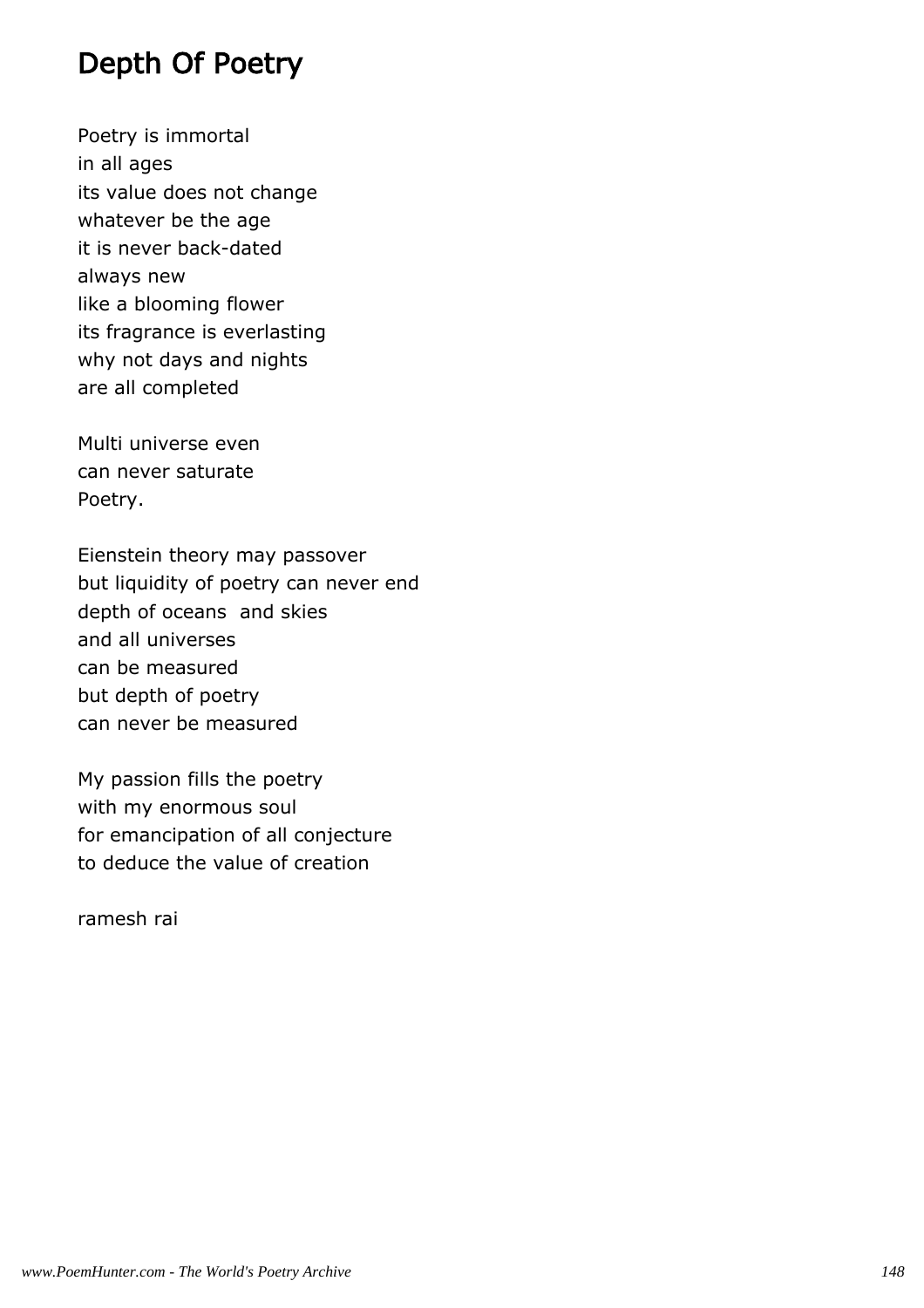# Desire Of My Heart

My heart seeks to be lost in divine solitude where I'll be resting in peace with divine glory and penance being free from worldly affairs then I'll be creating musk to adore the creation with full of hortation.

My heart desires to remain in the divine solitude where mankind explore sympathy and harmonisation for each other.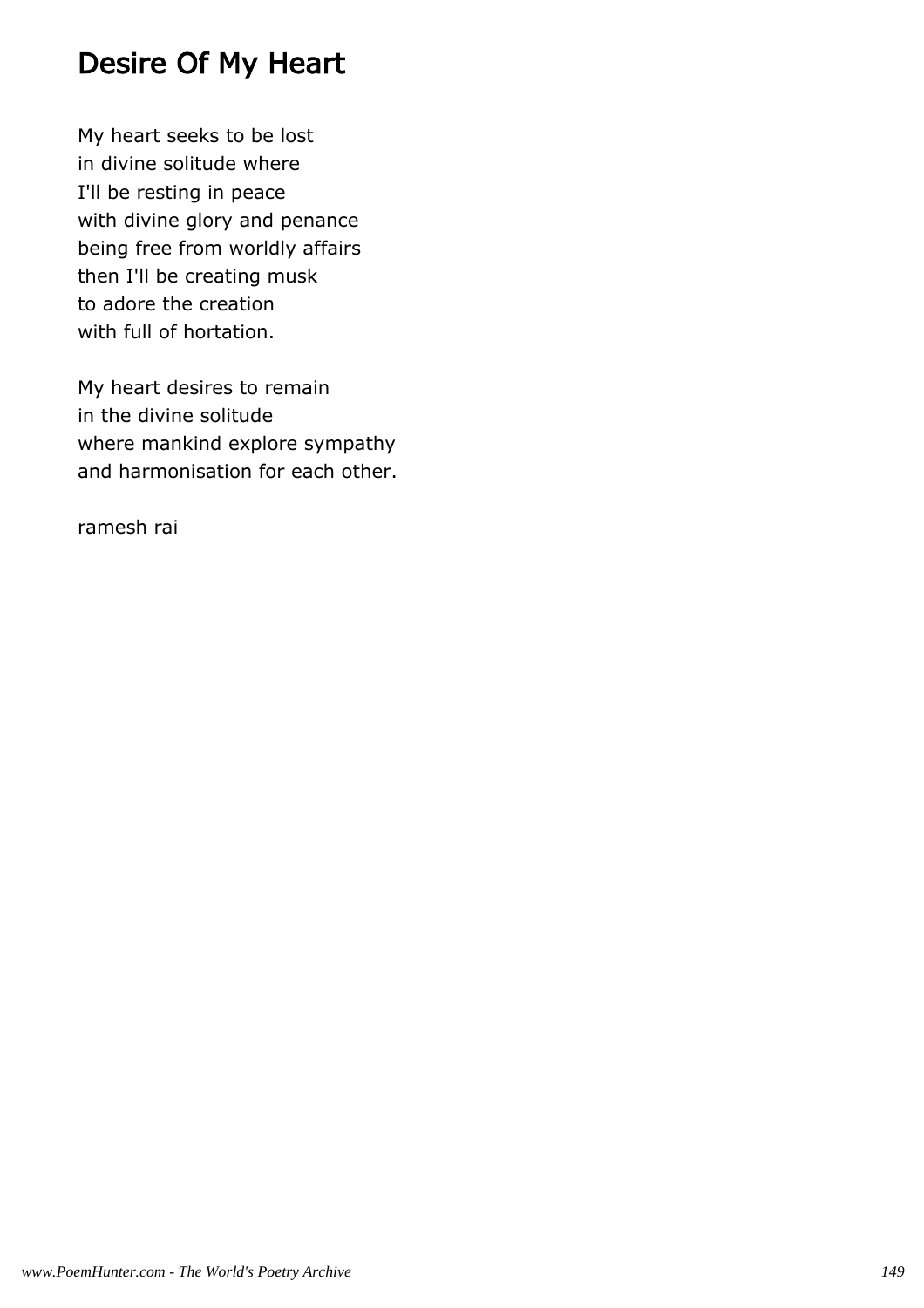### Desire To Rule

Desire to rule is very pristine like the greedy lamb eager to get the bone leaving flesh aside sinking into well of darkness to perish the life embrai libidinous fact of life.

Desire to rule grow within destructive mind foregoing to serve the people caging people in chain.

Oh! the goddess of humanity please make them u understand a Ruler is the best servant of society.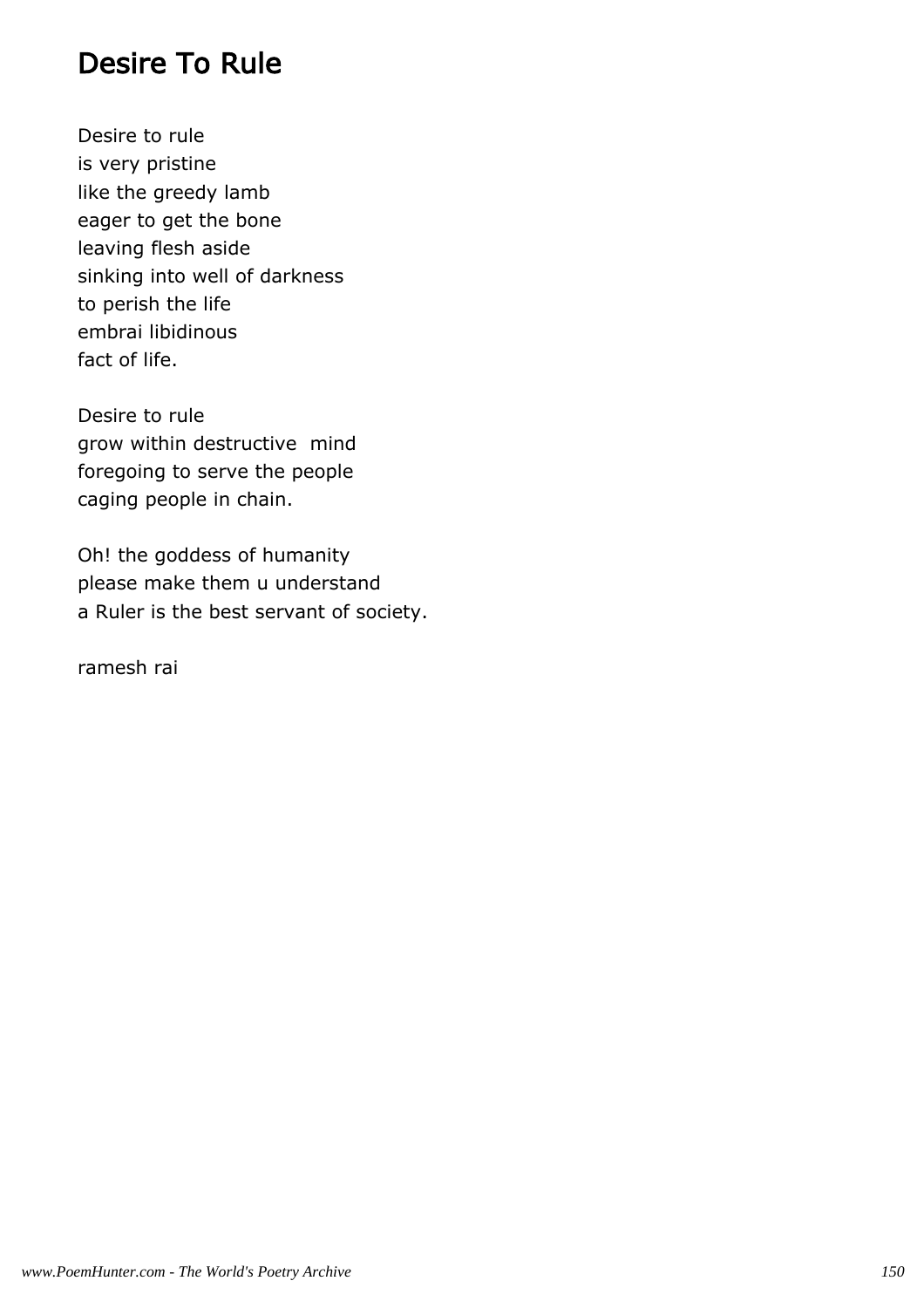## Dev Anand

Dev Anand, means The Lord of pleasure The cupid of Bollywood The evergreen romantic hero Nay, not so Throughout his life Full of enthusiasm All out, a creative mind, Embellishing with love and passion For solidarity of his lifelong A realistic human in character Always solicitous for the new generation For a newer life A vision for happiest life Left this material world On 4th December,2011 By morning in London And entered into the Eternal abode, where he may be As said by my friend He must be romancing with life In heaven, Is still alive with us as The Guide Showing the truth of life, The Prem Pujari The worshiper of love, Peace and friendship Left this world to establish A world of love behind Him.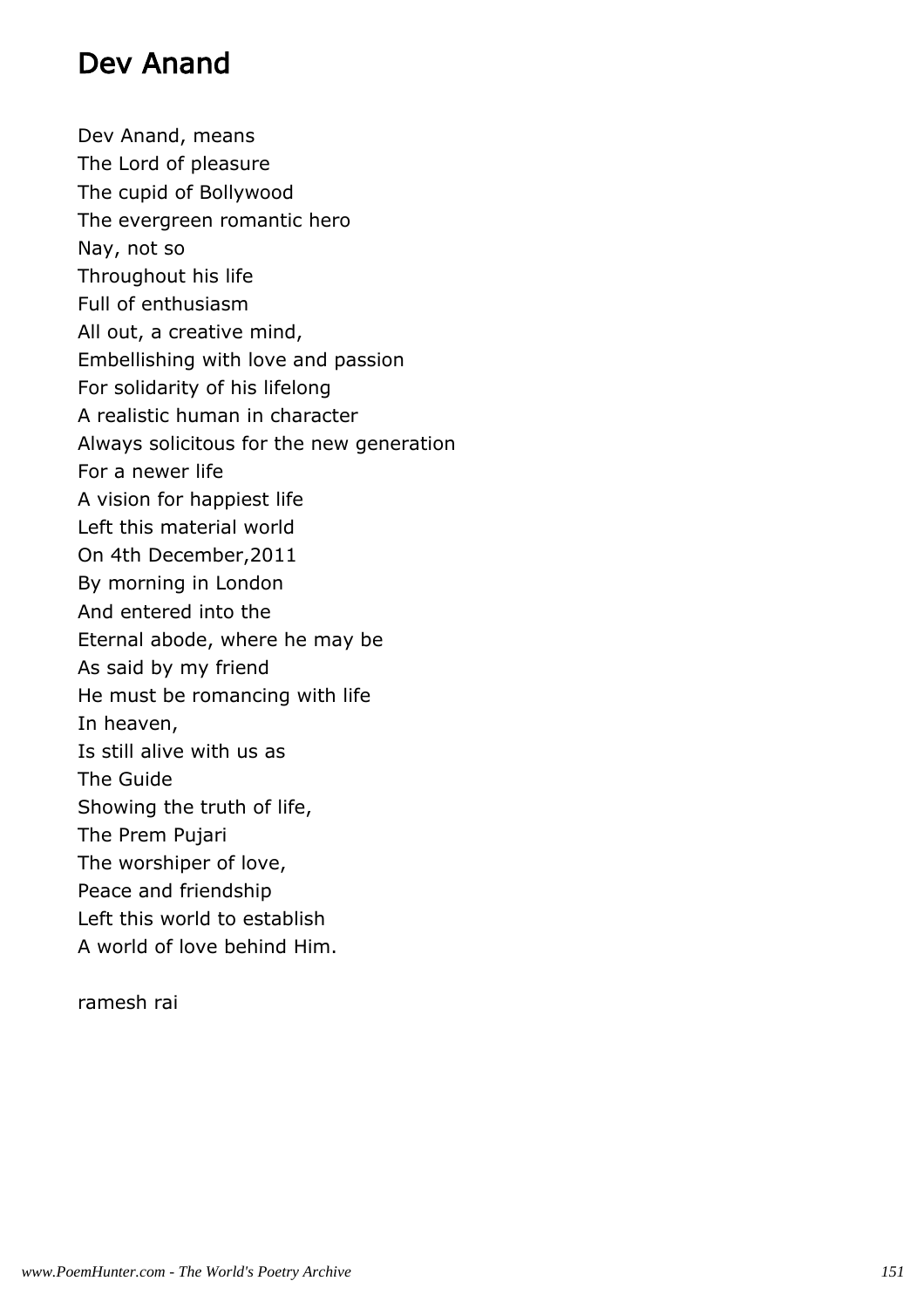## Develope Your Mind

Develope your mind to a subjunctive thought when your soul does not repent for illusion when your mind is not coveted for illogical wane

Develope your mind for supreme thought when your mind does not allow to come across wilderness and you'r bound for willy-nilly.

Develope your mind to that peak of sky when your mind ponder for the new search give you riddance from evil will.

Develope your mind when your surroundings feel acervate bliss; develope your mind when you'r free from chains of life when your life is not bored due to your manipulations.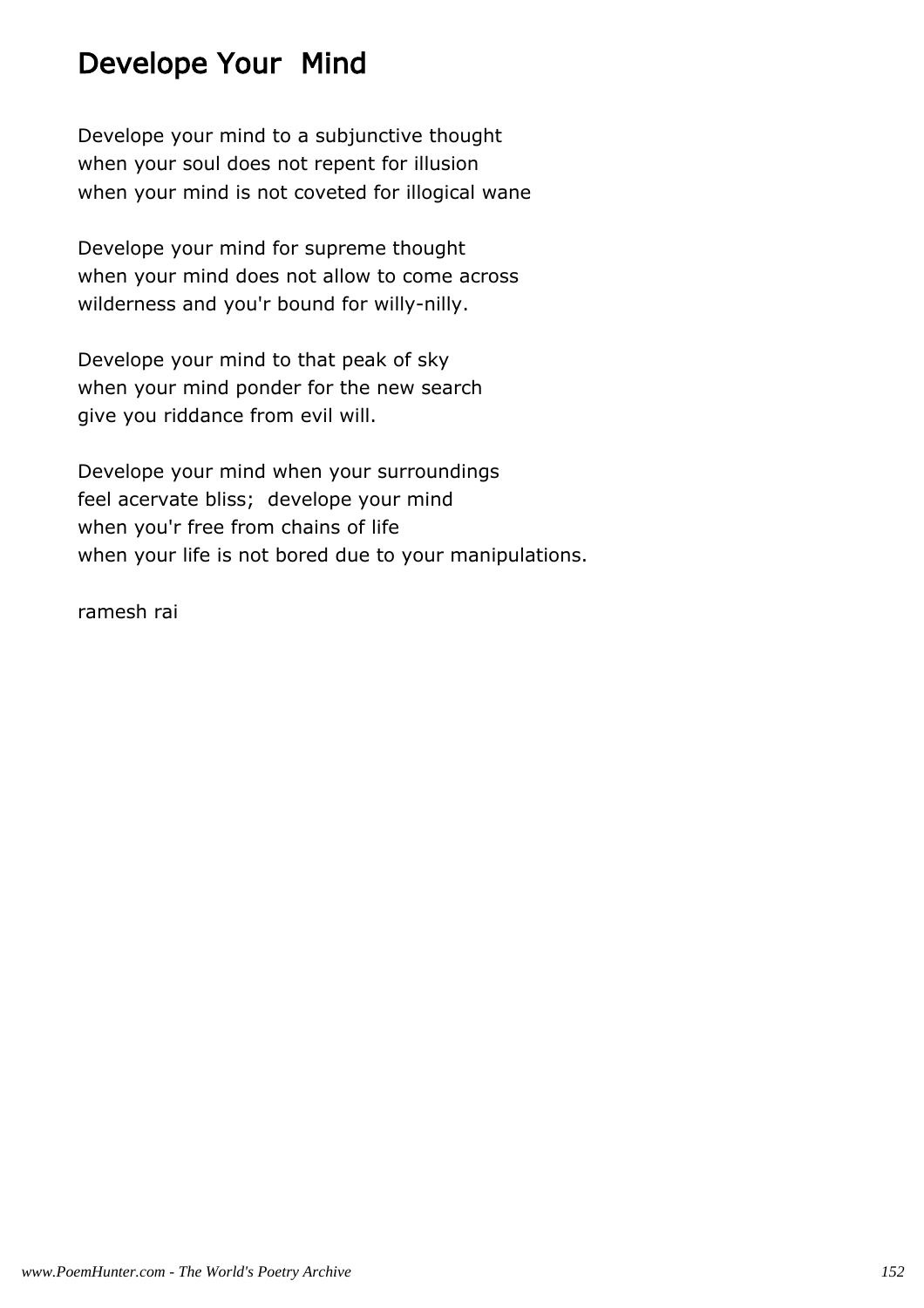# Didi (Elder Sister)

Your pains are painless you swallowed all the pains of your life sacrificed all the amusement and devotion for the nourishment of your brother and for a better tomorrow

You shouldered the responsibility leaded the guardianship with full emotions

for the sake of your brother you did not care the sun or rain the toils of yours will not go vain

#### Didi

you are the fairy stepped down from the moon with silver spoon in your hand to feed the band of us

You are the Mary who takes care of her sons to cherish life with a blooming view of love and peace

You are the incarnation of Mom and Dad you are leading the life twice together

Didi your pains are painless the smiles on your face have swallowed our pains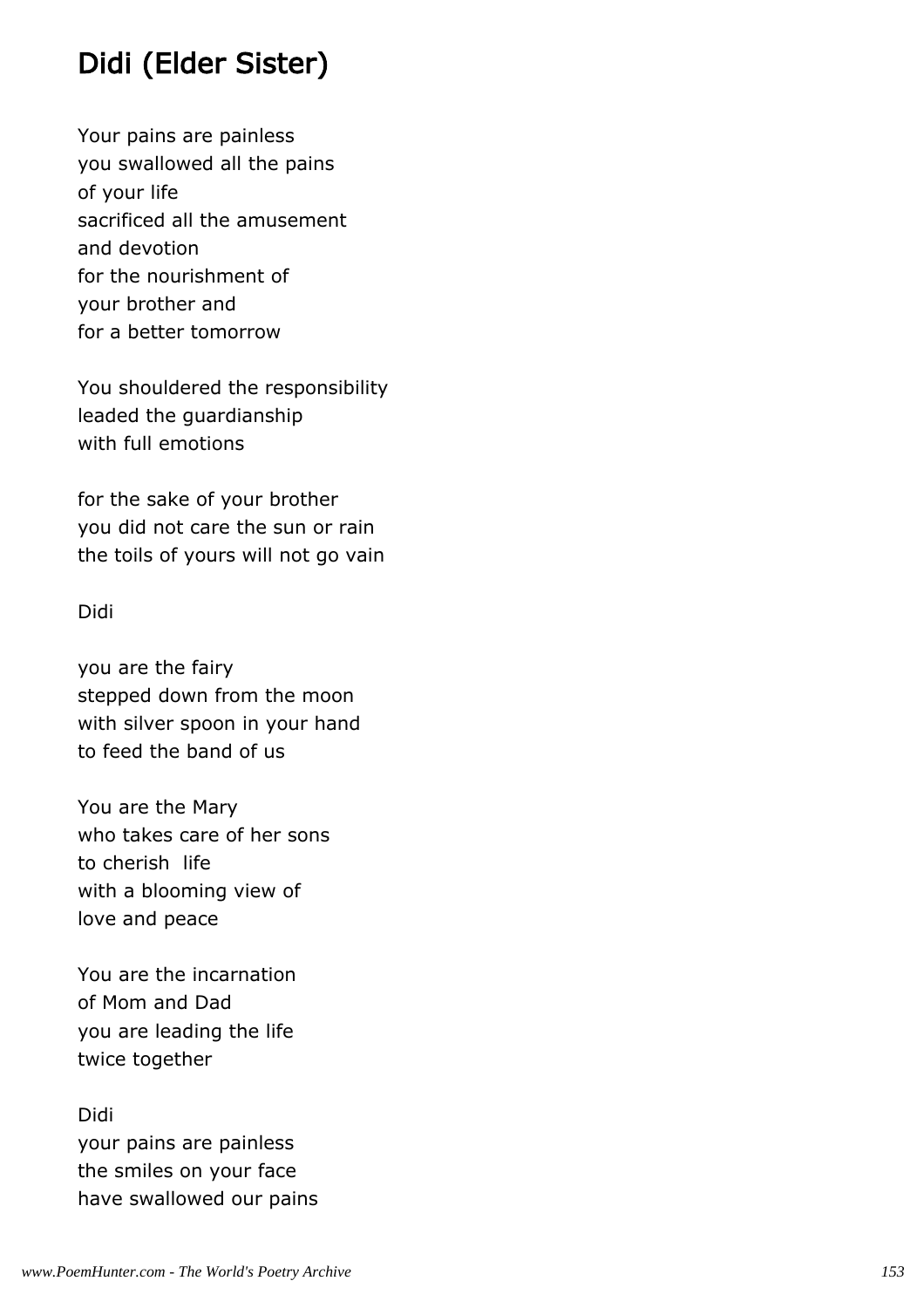as if graved all the pains of life

Any word in praise of thine shall be lesser for mine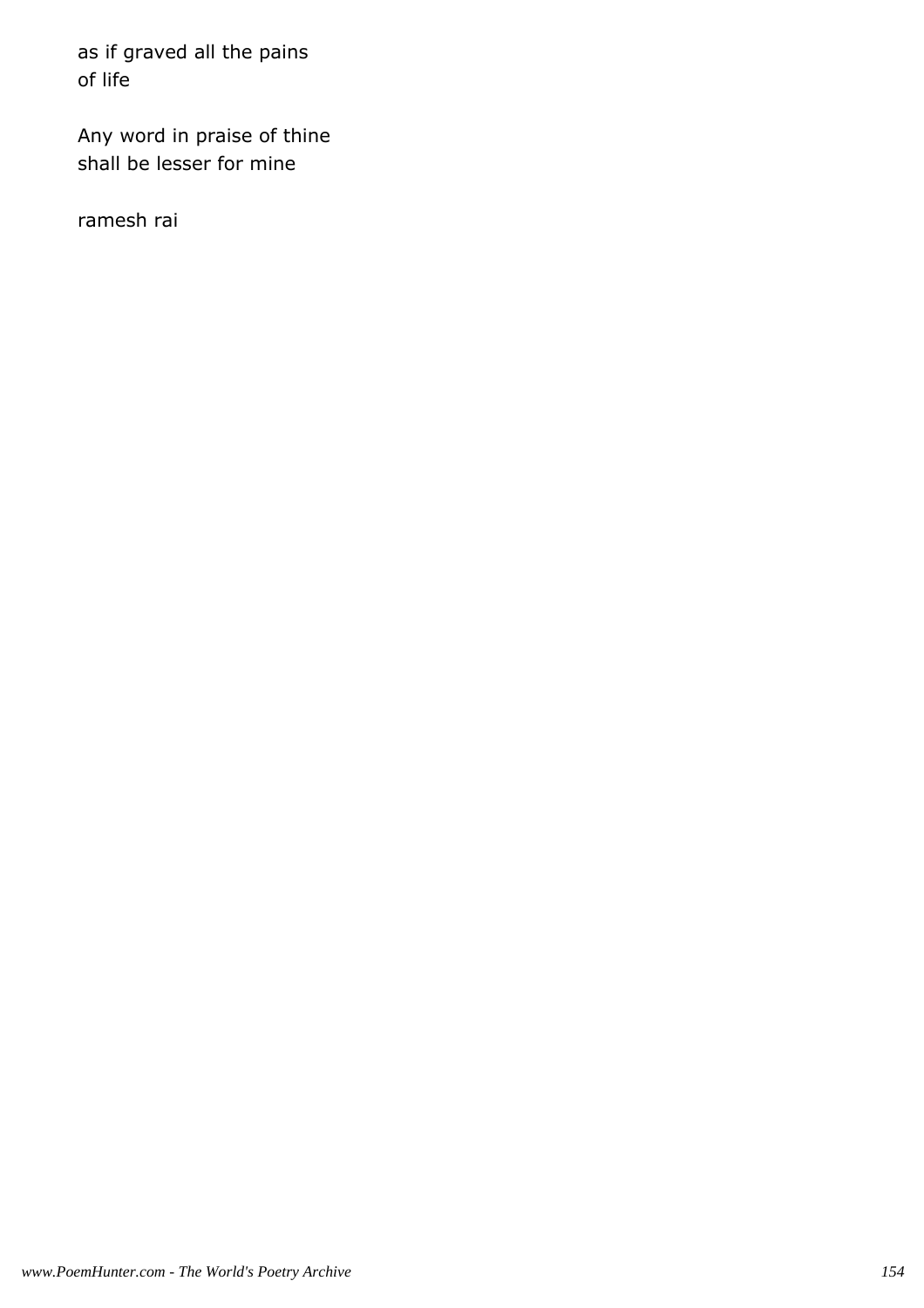# Difference Of Language

What difference of language expresses language changes at every furlong what makes it so? Compels me to think and illustrate.

Emotion and feelings do not change but dialect change, why? language spruts from soil that makes difference in dielect.

Language composes feelings of human soul soil, air and water irrigate gives verse knot and rytheme that is why, language changes at every furlong?

what is yours?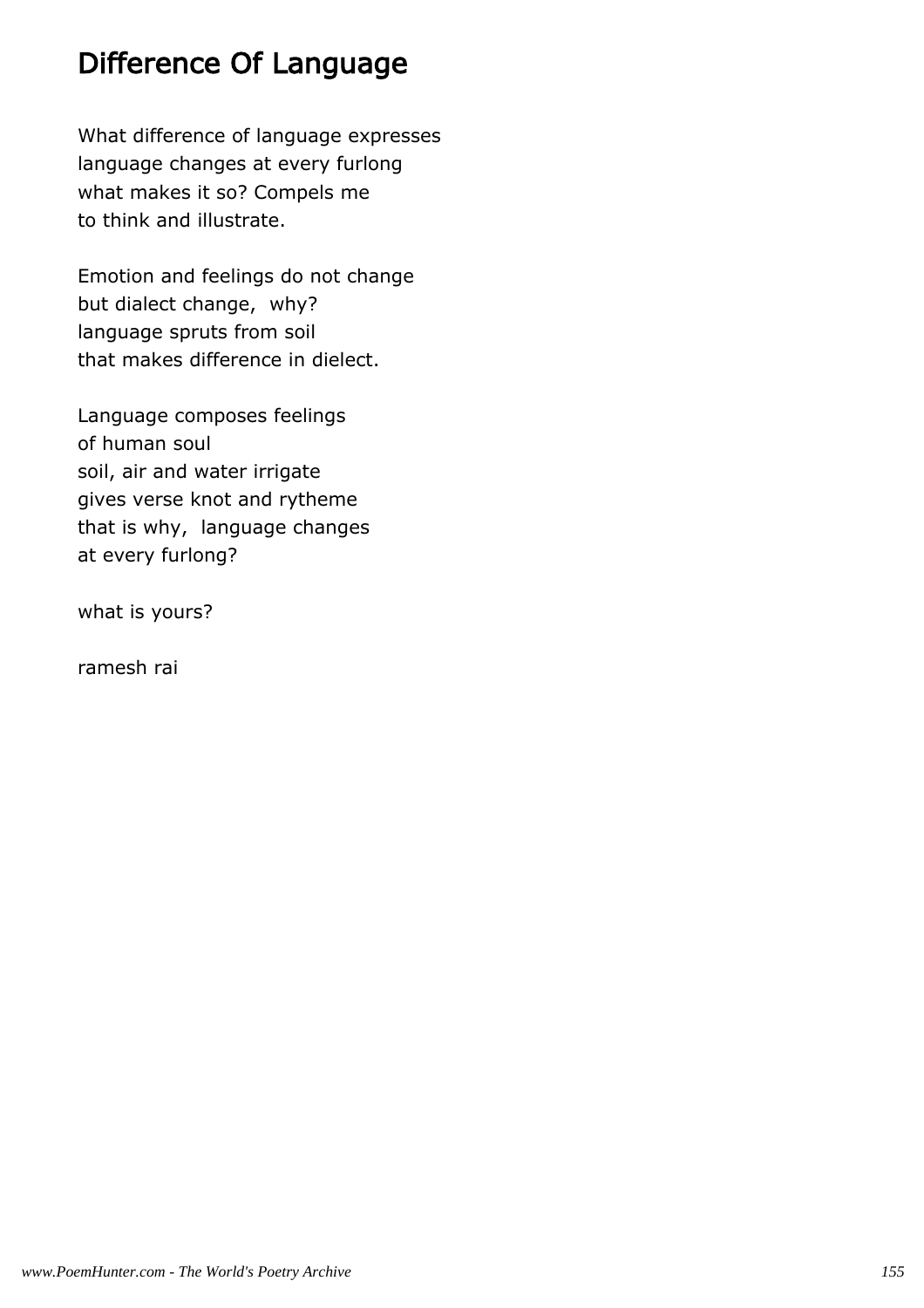## **Differences**

Poor dies for prestige Rich dies for money both dies for what they have amazing is world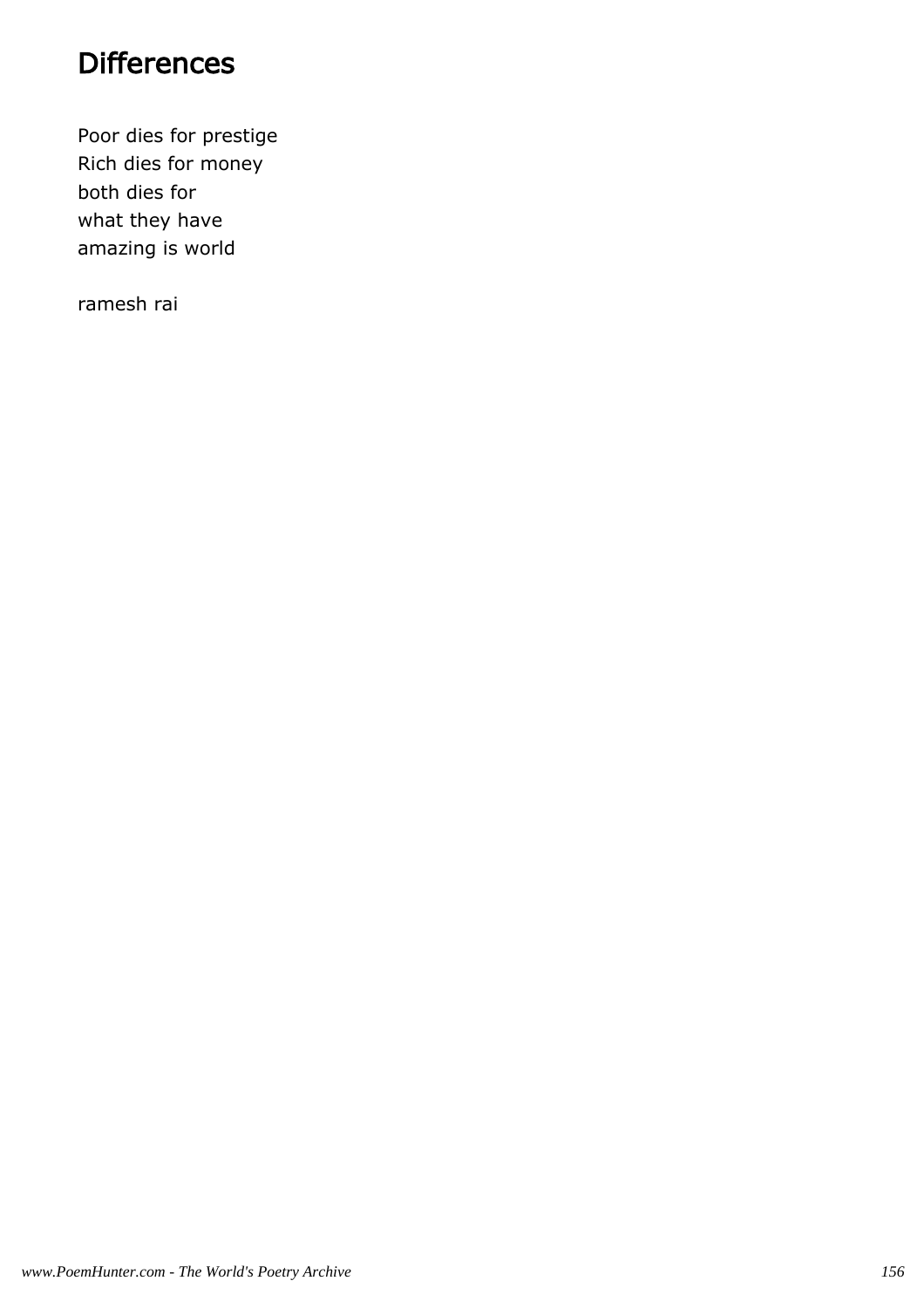# Dilemma

Crush all dilemma for ever if you gonna to ride on success result is in your favor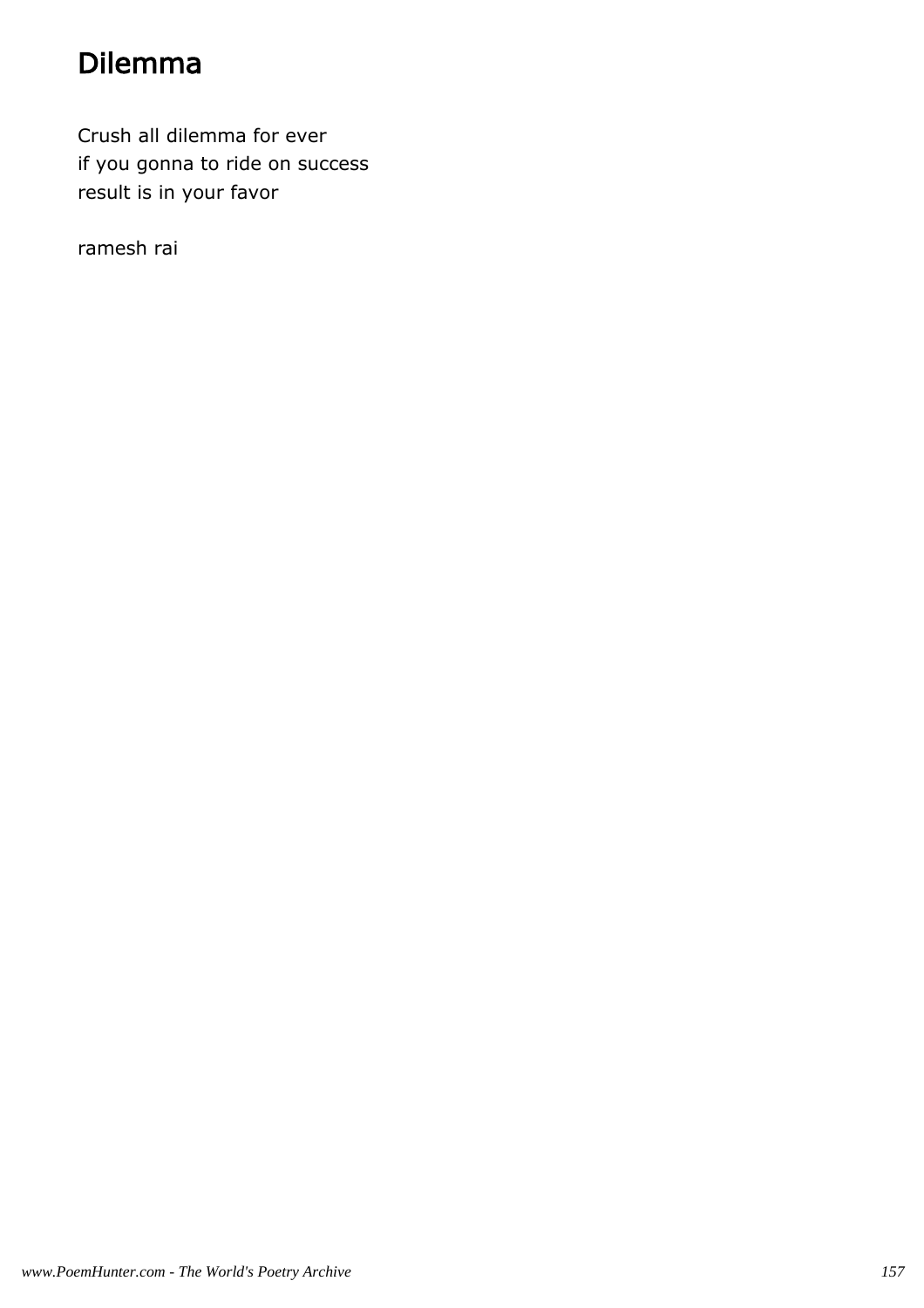### Dilemma Of Flower

What a bud will understand one day she has to blossom a beetle will flutter about her to sip her nectar of life

Her beauty will enamor the world she does not know one day her petal will wilt

She does not know if one day she will be plucked by the gardener n will be sold in few coins

She does not know if she will be made captive under hair lock of any beauty

She does not know if she will be offered on any corpse

She does not know if she will be a garland of any conqueror who has conquered all evils of life

She does not know if she will be made an offering to any God

She does not know if one day her color will be fade

She does not know if she will be smiling to see the children playing in the garden kissing her face

She does not know if she will be trampled by any demon or by any innocent pedestrian

Her dilemma will end with her life.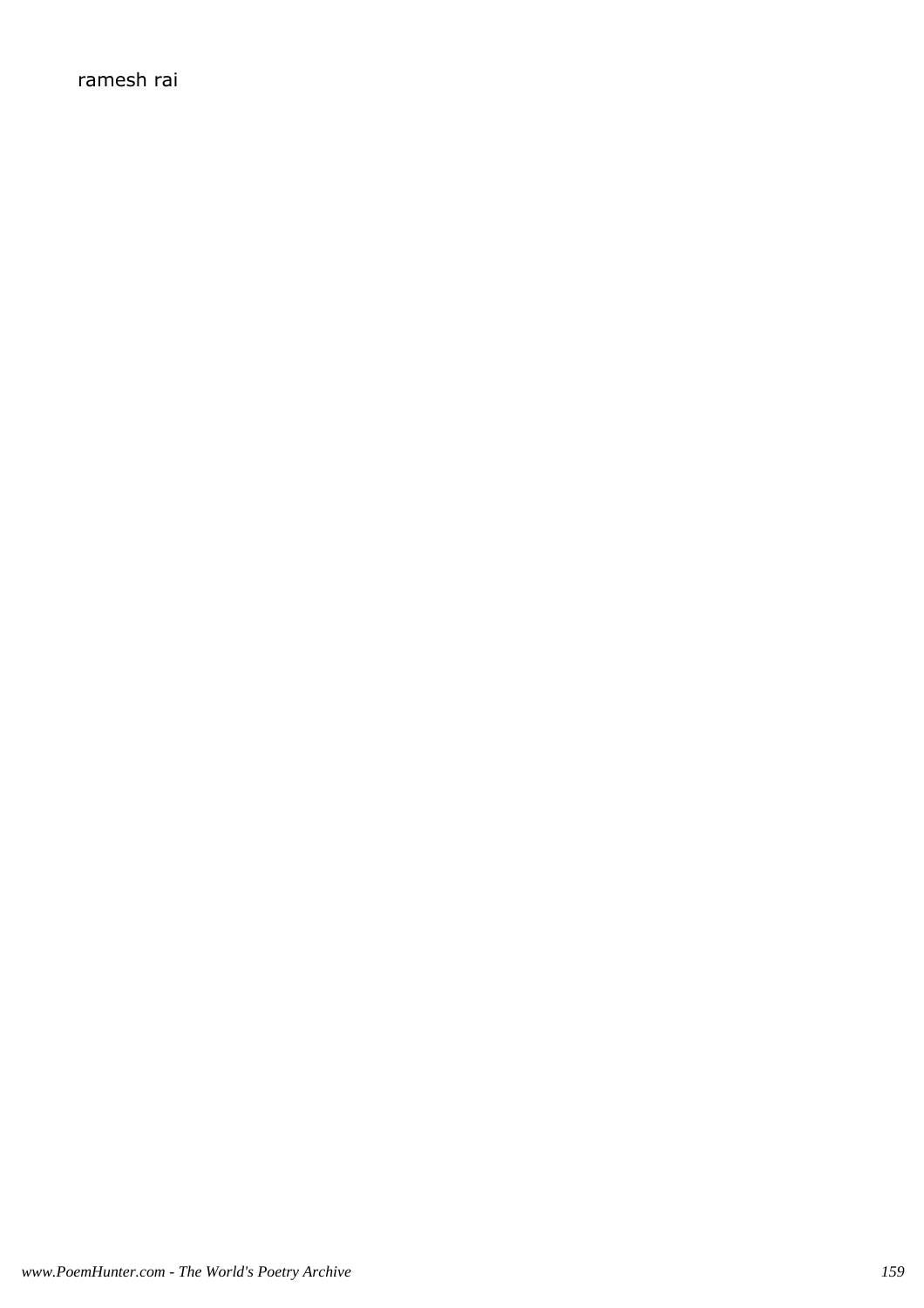# Discriminating Favour

Discriminating favour in our society is taking the society to ruin creating a vagary and sensulism

It is a great hindrance in our path of progress

To save the society any discriminating favour must be discouraged.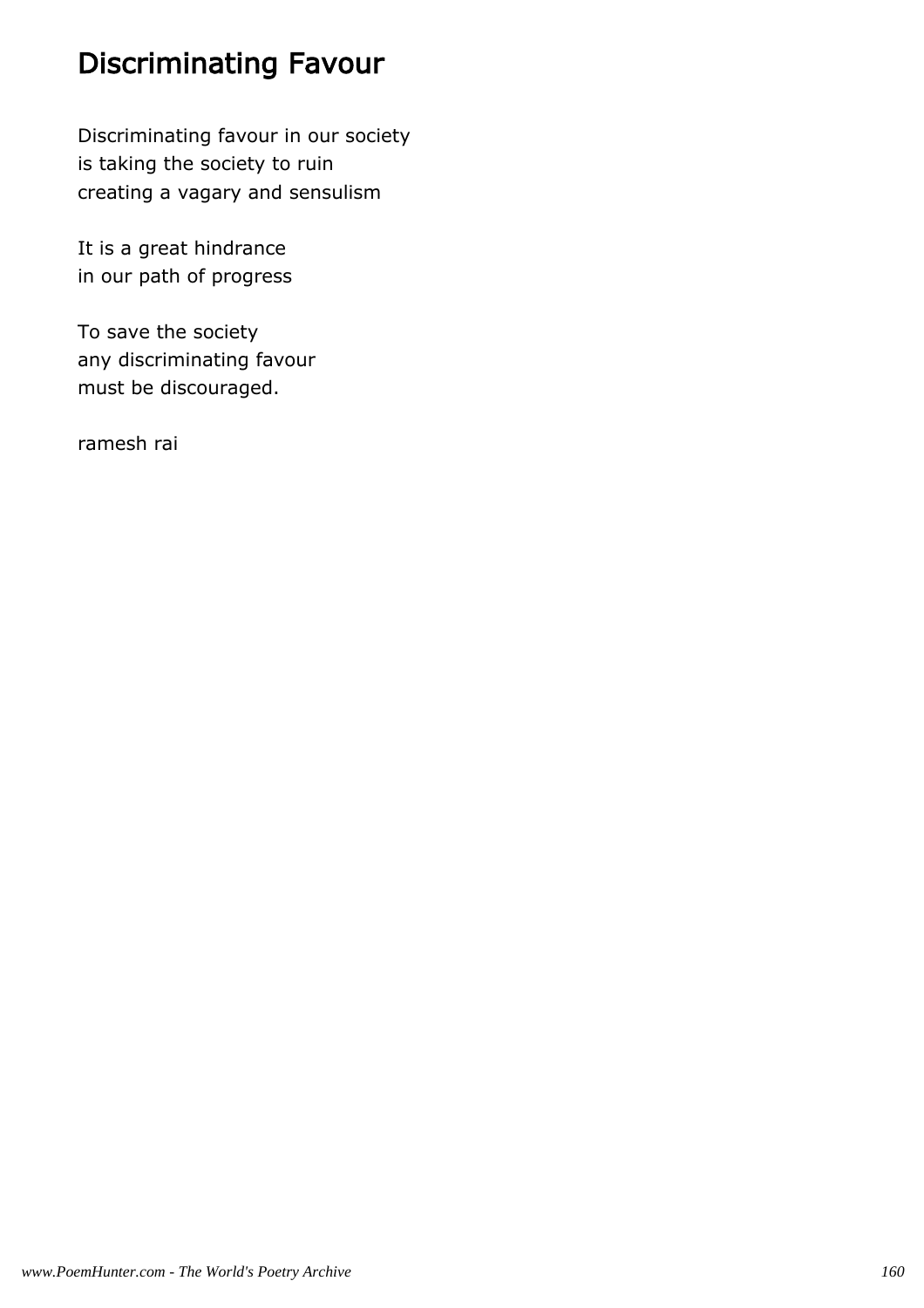## Dispersion

Dispersion is the amity of life if the entire rays are confined nature will be blue and can not be expected colorful, will thrash upon conflicting manner to persuade devolution instinctively for immigration to suit harmony dispersion does not lead to any confusion but to tie up the whole in a thread where infinite evolution is entwined.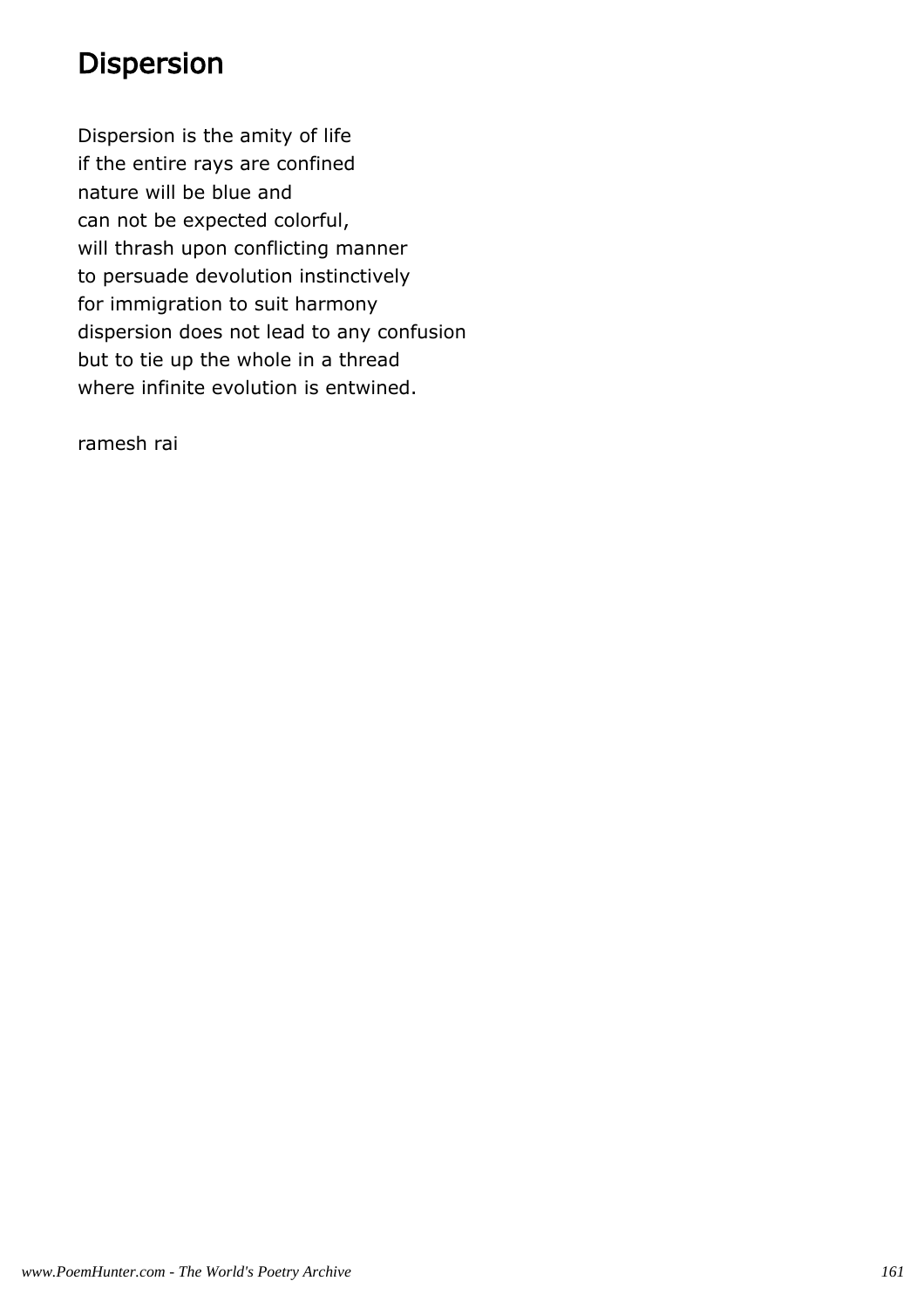# **Distort**

Have i ever made such a smile the spring manifested her colorful ductile the flower never blossomed futile to make her fragrance every one juvenile

Have i ever made such a smile stars twinkled devitalise moon gave up moonlit night sun has frozen during day light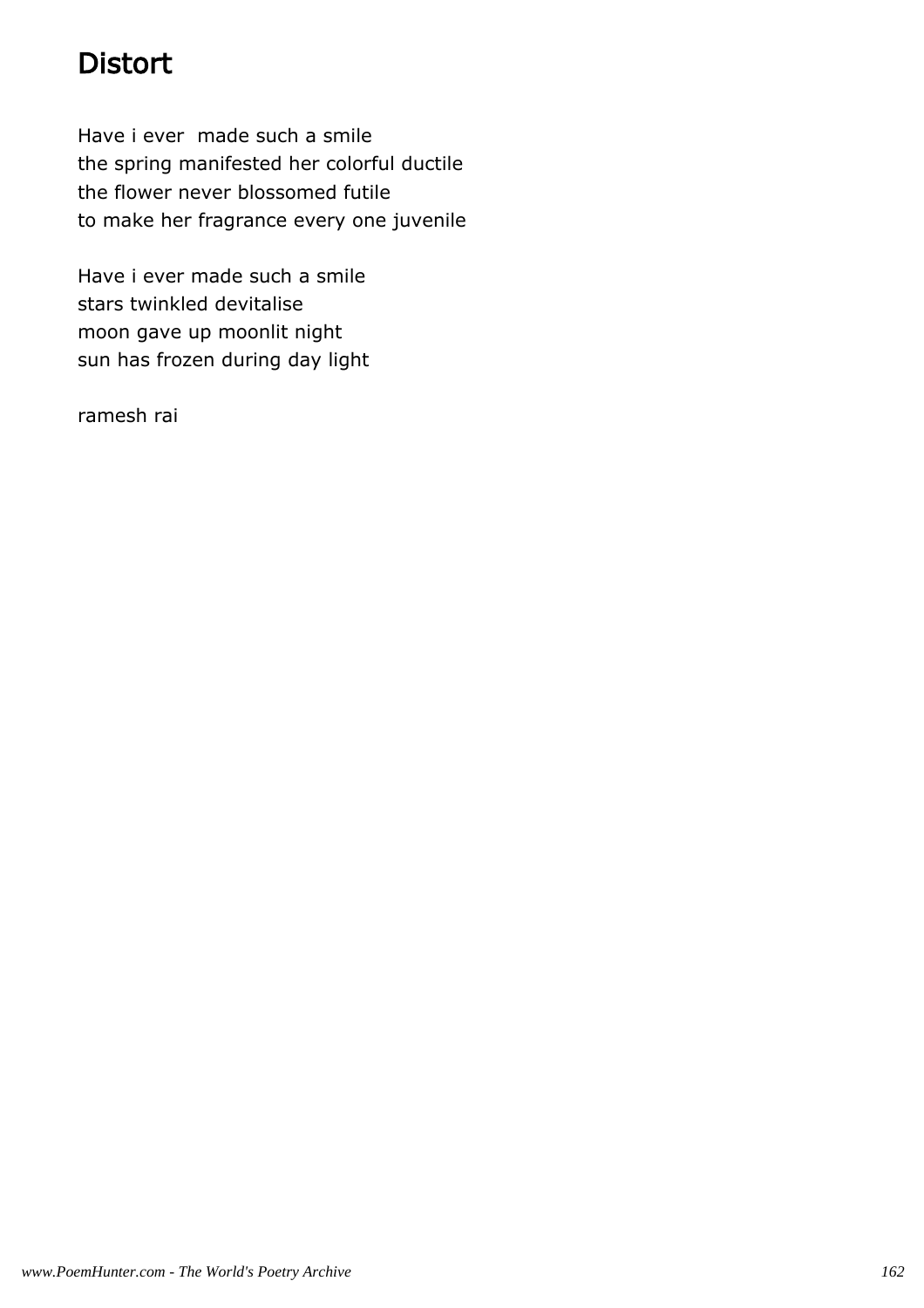# Diversification Of God's Creation

The entire nature Which is embodied with God's creation Reflects diversification from each other Different stars, different planets Different colors, different species Each and every particle of God's creation Is different from each other Yet it is embodied with one nature of God We the human being are also different From each other Some black, some white, some yellow and so on But the slogan of entire human being is one and only one Live and let live If there is so much diversification In God's creation Why should be surprised If we are of different race or religion Our motto is yet one and only one Live and let live If so Why should we quarrel Why should we not establish Friendship and fraternity within us Let us march to establish Worldwide friendship The path to our progress is open Beyond the stars and planets It does not mean to humiliate The universal law But we have to realize The universal diversity We the human beings are never stopped But it shall be flowing and flowing Singing the song of fuller life Live and let live And achieve the eternal goal of life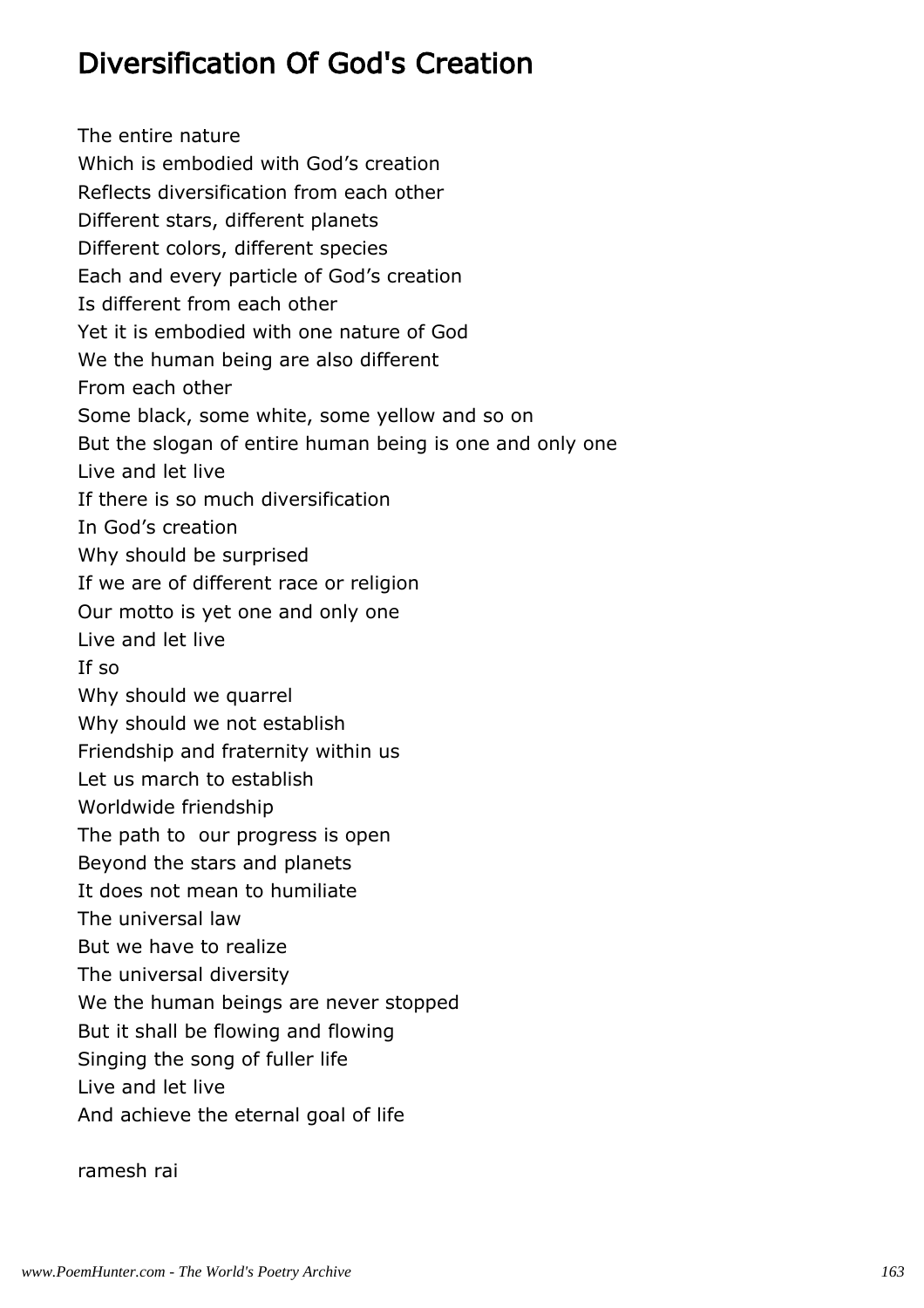# Diversity In Nature

Diversity in nature is to beautify the nature with different caste, creed, race and religion like a protrait with single color looks ugly so the nature will look ugly if there is no diversity

Diversity is not the meaning to reclaim any feeling of discrimination.

Diversity is the restoration of Holy Faith with which the creator has created.

Diversity is the preponderance to exhibit scarlet view of creator with every dawn and dusk of sun with every rise and set of moon.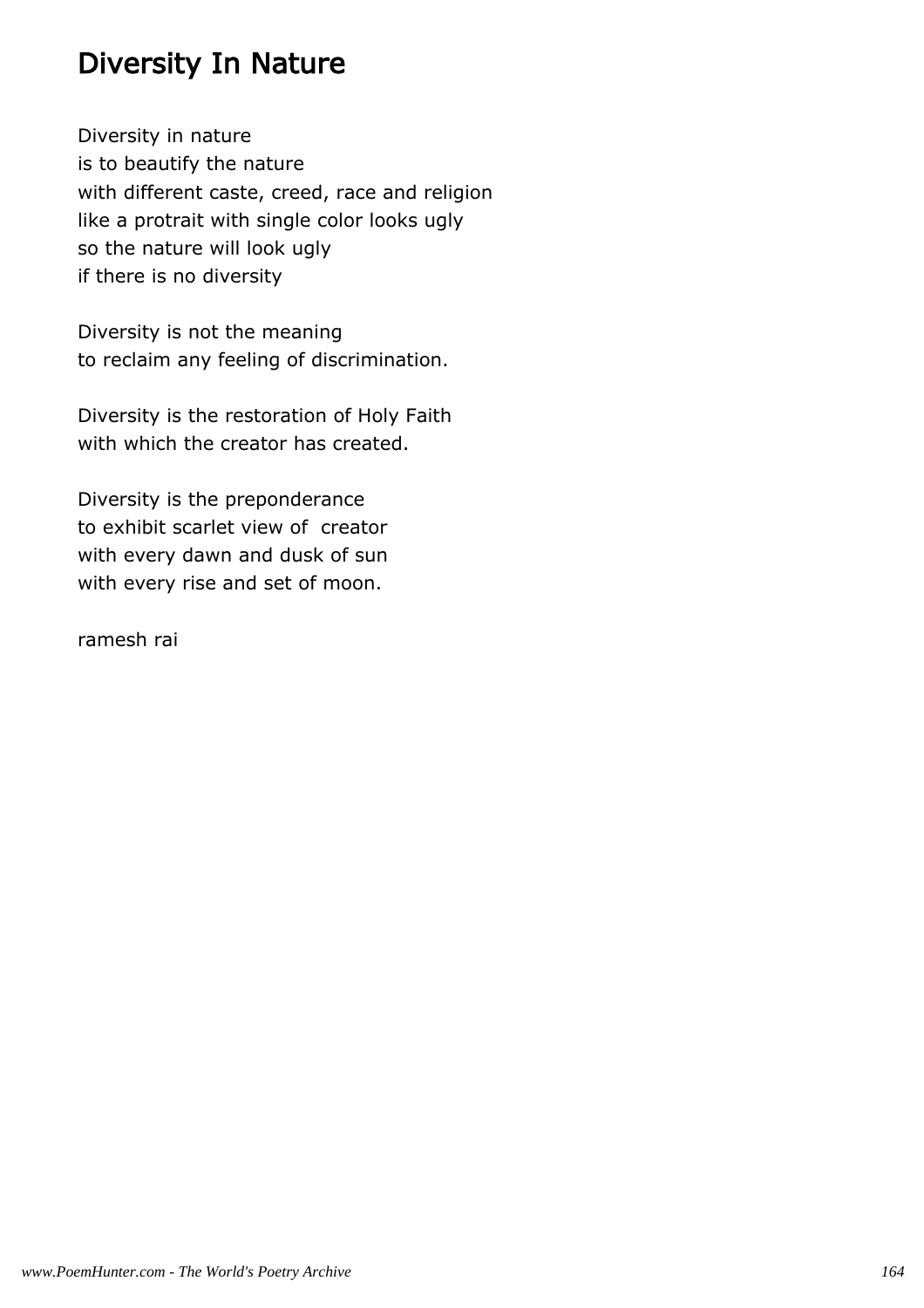# Divertisement

Divertisement conjugate entity where communique escalate and we are divertised.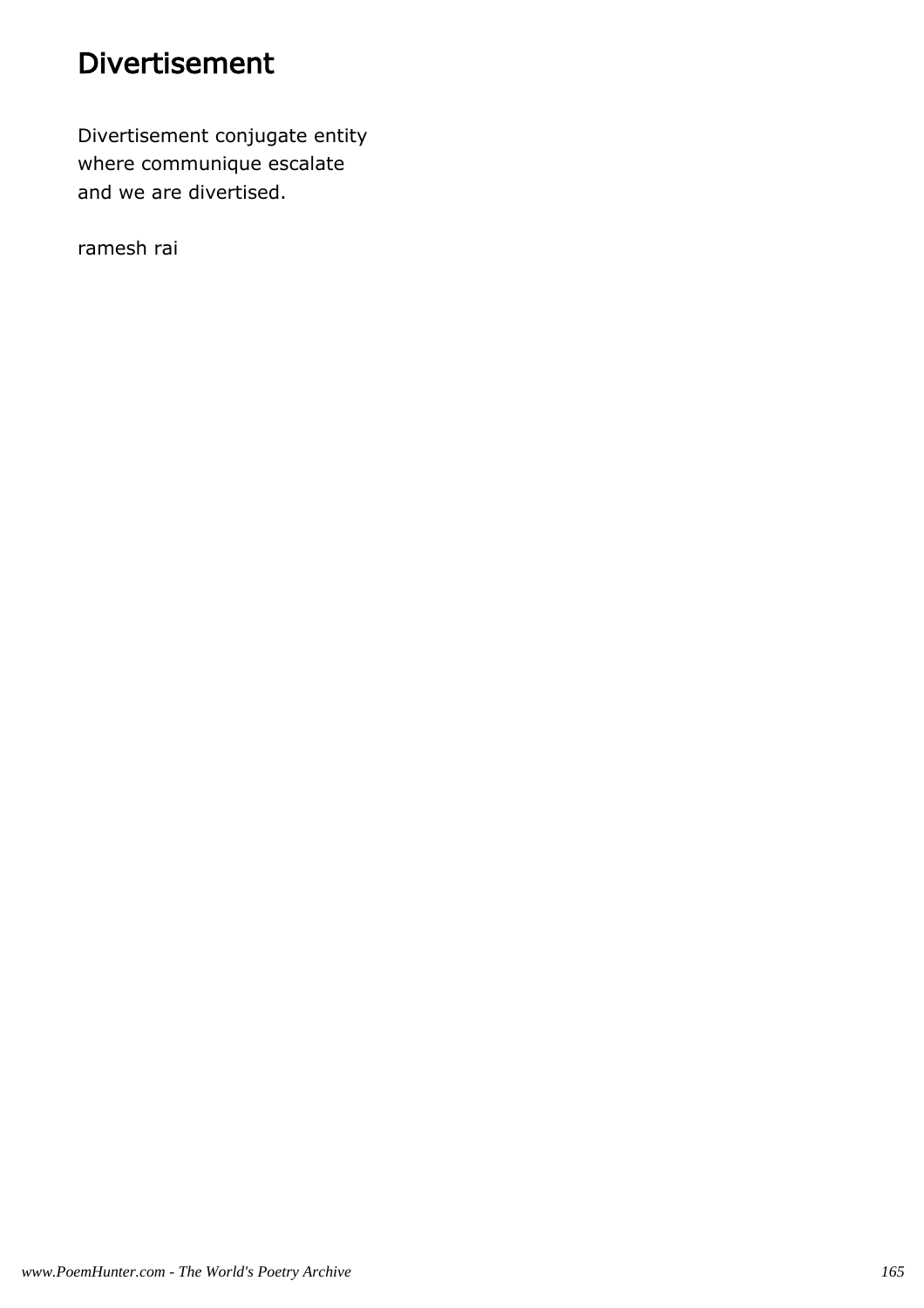# Divine Charity

The Almighty has blessed us all with showering Charity; the Divine Charity, which is never to be exhausted; as much as we consume with positivity He'll fill up the vessel with full Mercy.

The charity, to fulfill our needs, to nourish our lives, is his infinite endeavor to make our lives with full of gay.

It is only our deed that makes us a perishing life like poverty and suffering all belong to our miseries and manifesting our deceit to make us all with full of sorrows and gloomy life.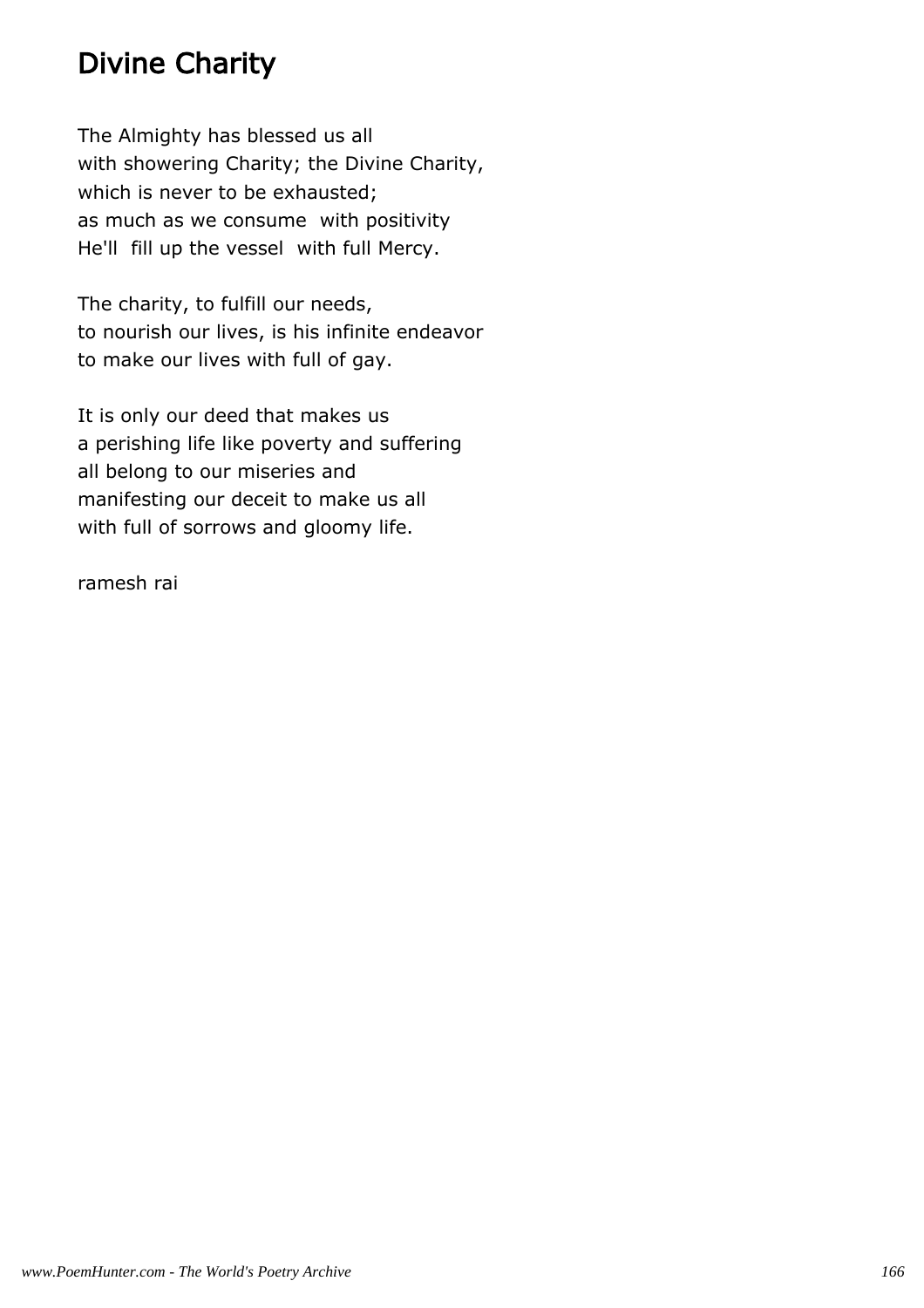#### Divine Embracement

Thou art the nature and me like a seedling want to be engrossed from where i am sprouted when i am in full spirit of embracement with heart and soul

Thou art the nature hug me and embrace me with desire to swallow me in your soul to make me free from all entity of worldly displeasure i feel myself as a mere child kiss your lips and limb forget all pervasive grandeur

Thou art the nature fondling me with divine embracement as if a mother caressing her child and me like a new borne baby desire to overlap your soul and sublime myself in the profound nature of GOD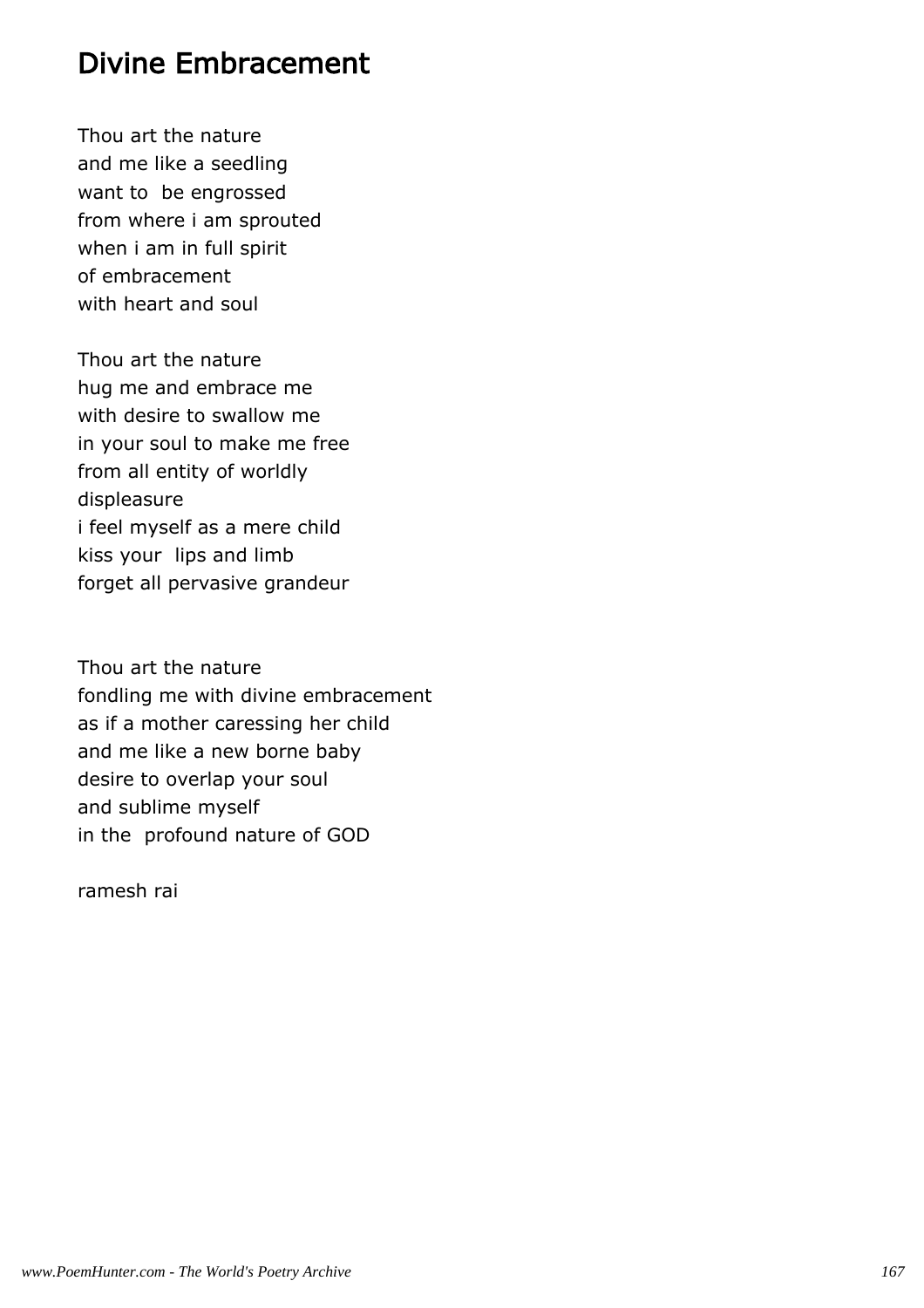## Divine Solitude

I wake up at the morning When stars were peeping down the sky To accumulate sympathy To rescue the world.

I wake up at the noon When the sun was blazing at the top of sky To reckon the velocity of time To surpass the worldly affairs.

I wake up at the evening When the twilight was scratching the sky To dispel the darkness of sky To ignore the darkness of life.

I wake up at the midnight When the moon was shinning at the top of the sky To pour down the moonlit night To sway over all tiredness of life.

I wake up at the Divine solitude When the life was appealing for florescent of life To ennoble the multitude of love To enrich pacifism of life.

All rights reserved @ Ramesh Rai 14/4/17 15/4/17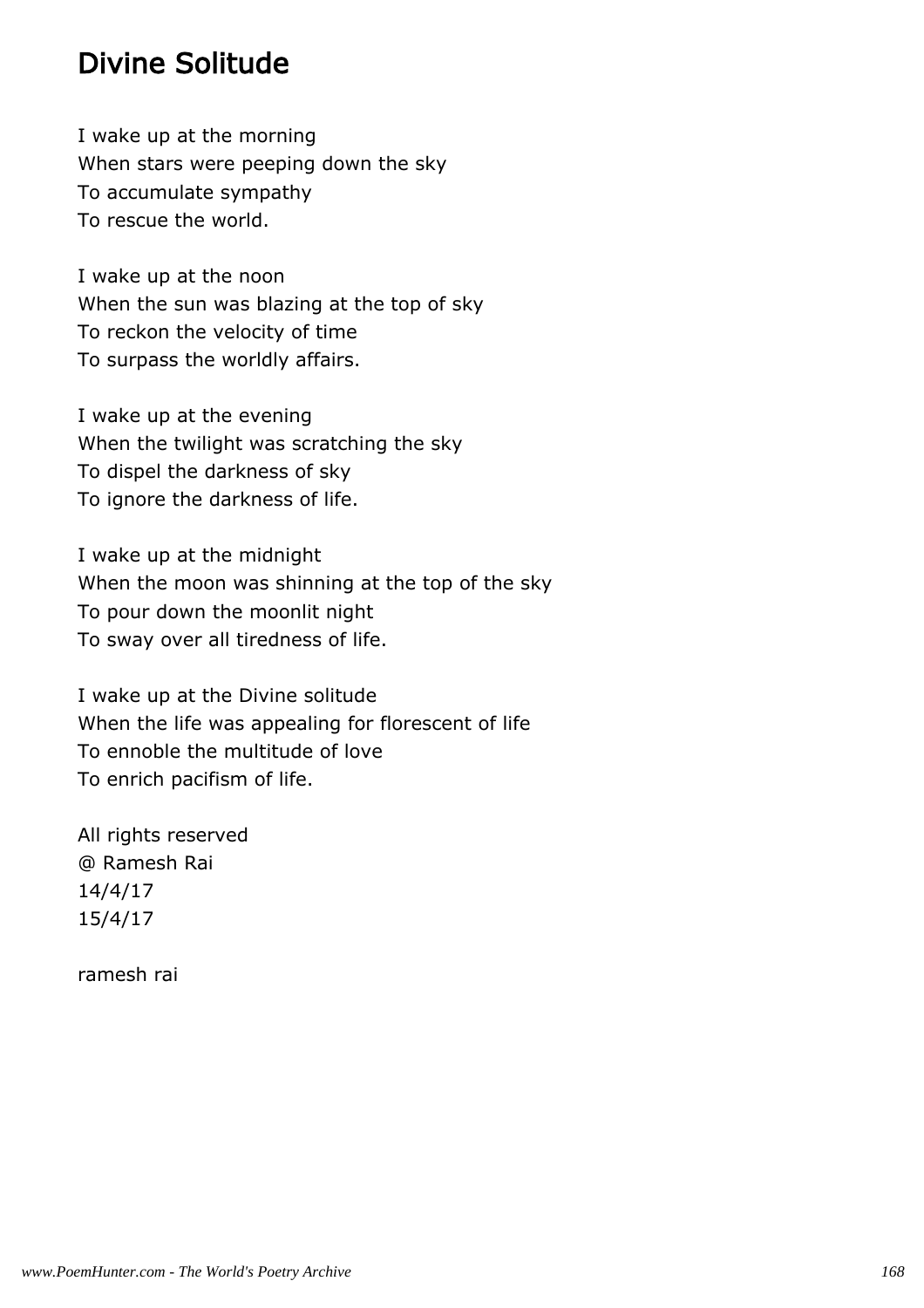# Do Not Disturb Me

Do not disturb me Please do not disturb me I m plucking flowers of love to gift you I m gathering flowers of love to entwine a garland for you

Its odour is marvelous enough to tie gentleness of your heart that will entwine with yours to make a single like a flower of heaven so, please do not disturb me it is for you to present.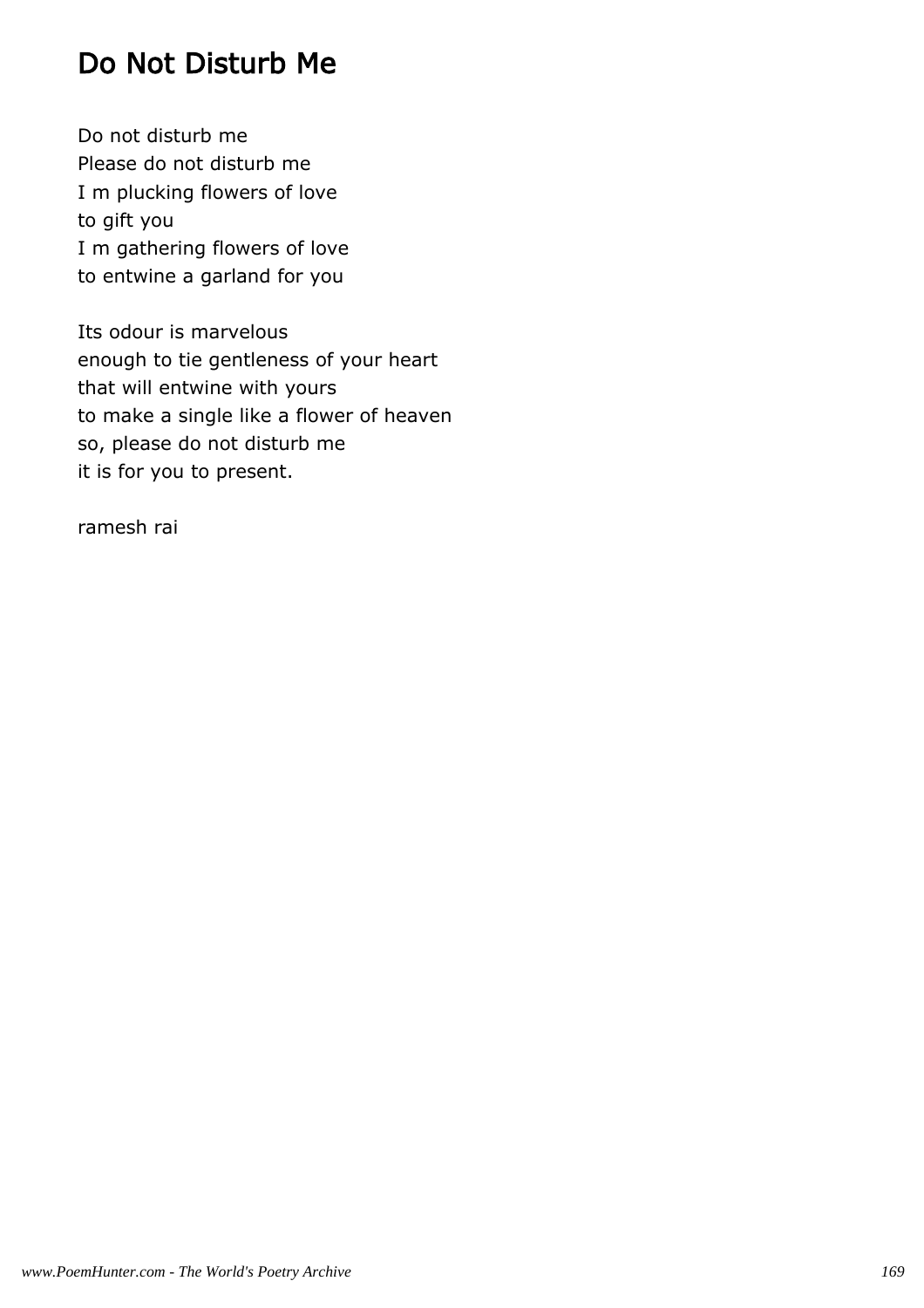# Do Not Fear

The wind subjugate flair of life but always accomplish forlorn of life the beetle sips nectar of life still does not stop to blossom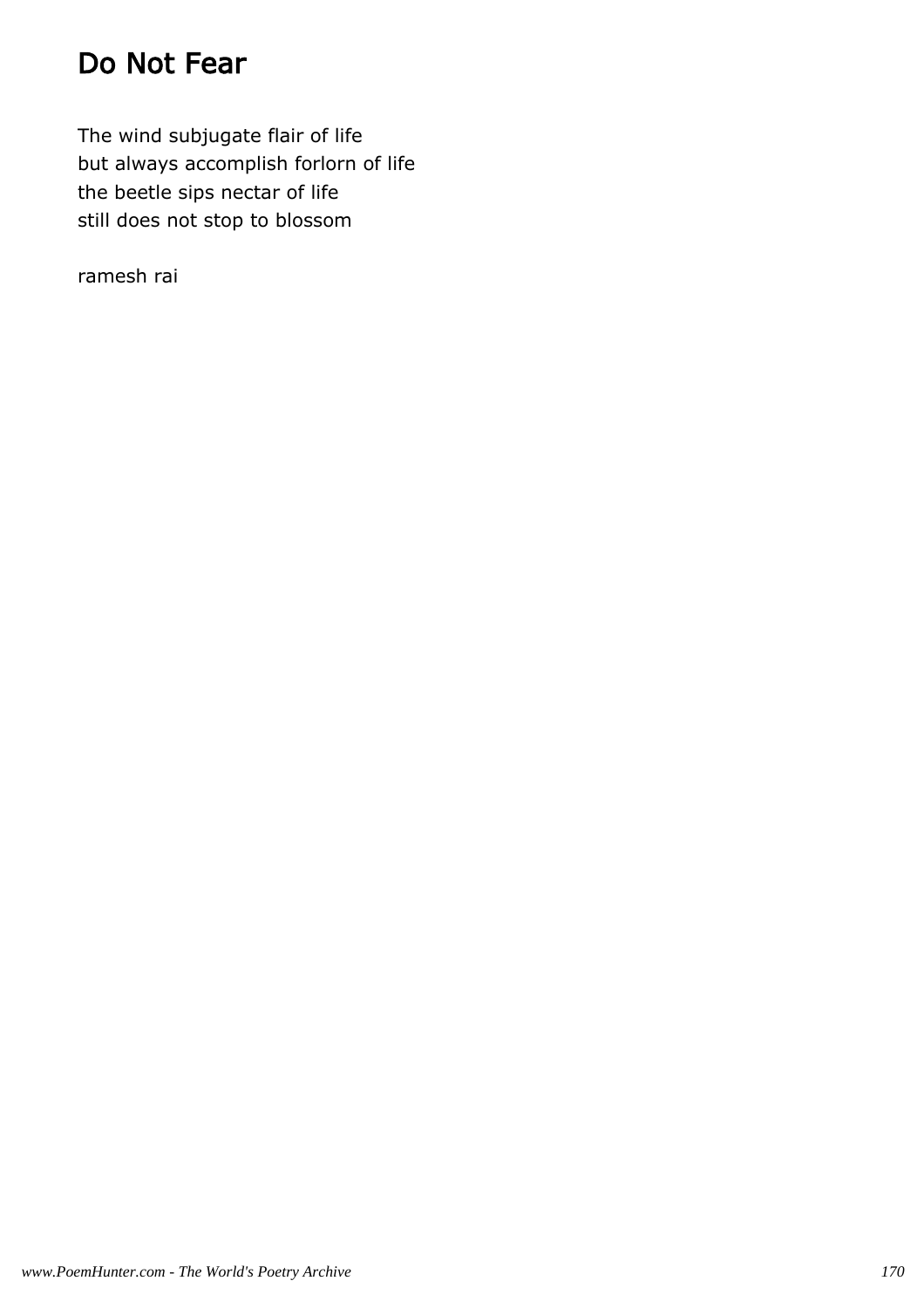# Do Not Fear Ii

The sun and waves of ocean both are strong the sun tries to peep into the soul of ocean but each puff of wave makes every peep faint the grandeur between sun and moon and wave are continuing since ages and will continue till existence.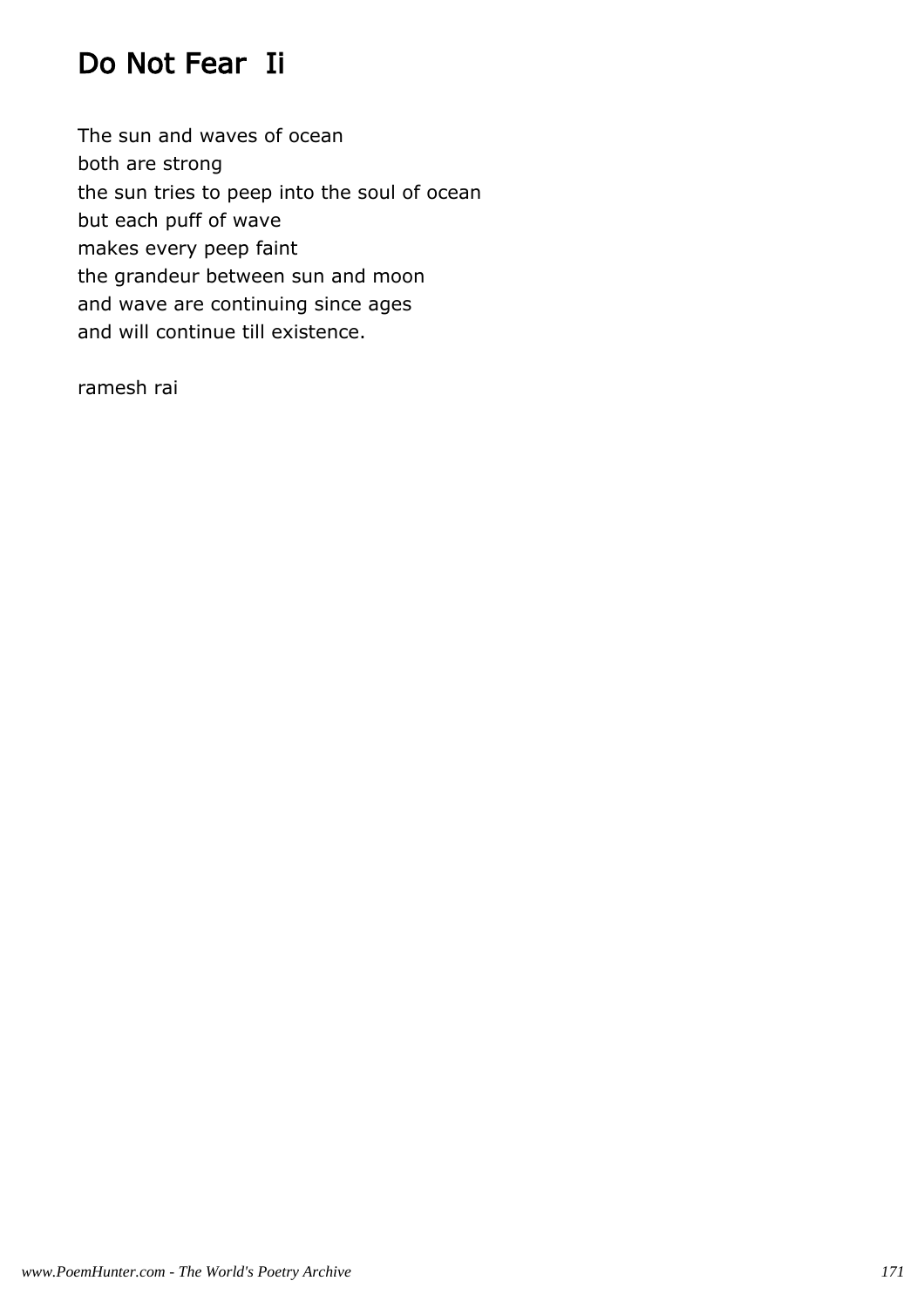## Do Not Fear Iv

The cloud search for light due to its darkness but when it sparkle tears of love do shed if not only drench the earth but also quench the thirst solemnize with beauty of nature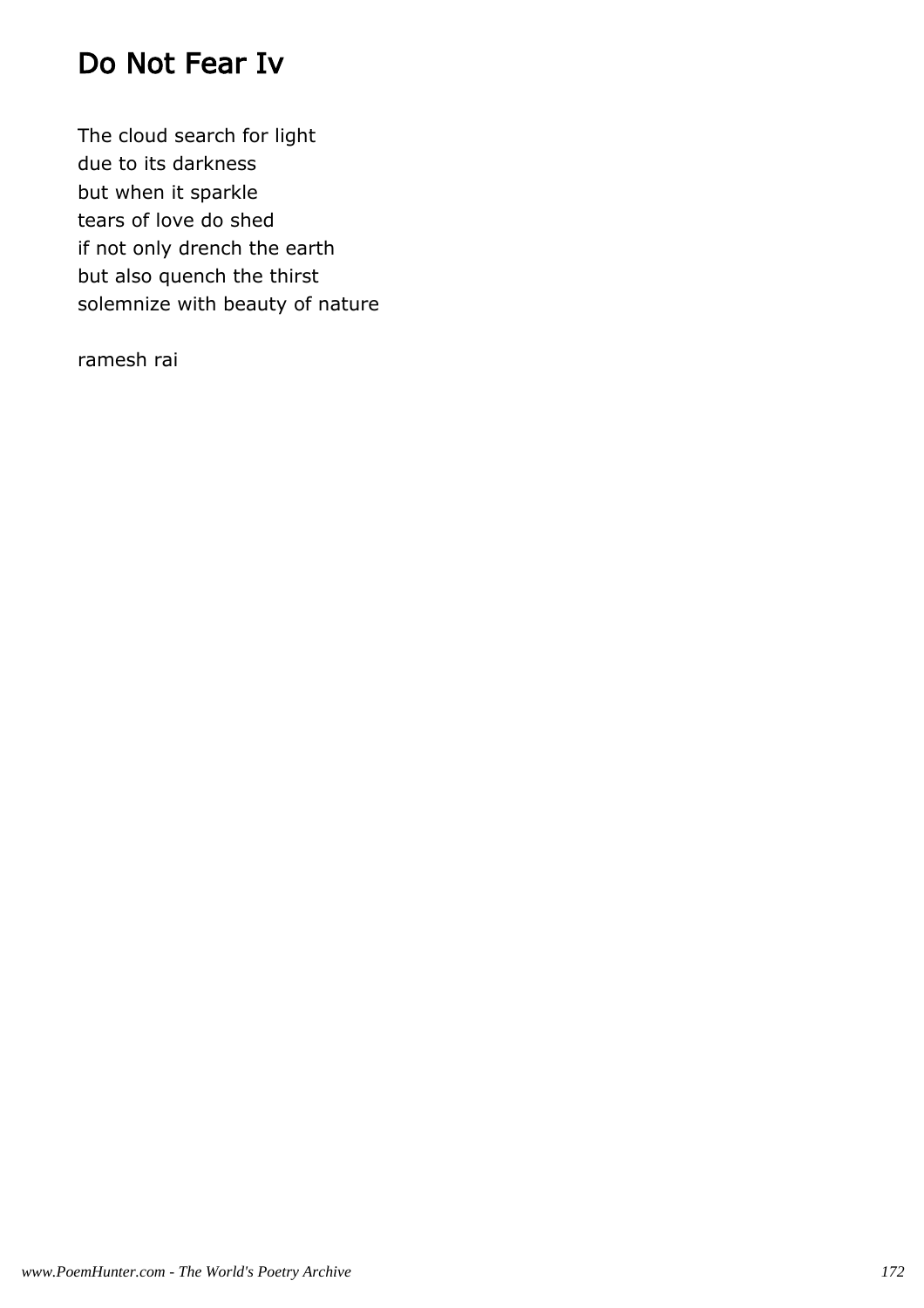## Do Not Get Fear

My friend! why do you get fear I am a human being made of flesh, blood and bones an image of universal ocean

Has it any existence? certainly not it will be off when switched off then why so margin?

our existence is vulnerable have you ever seen image of moon in a pond both are pacific cool and calm but which one is reason can not say, i also.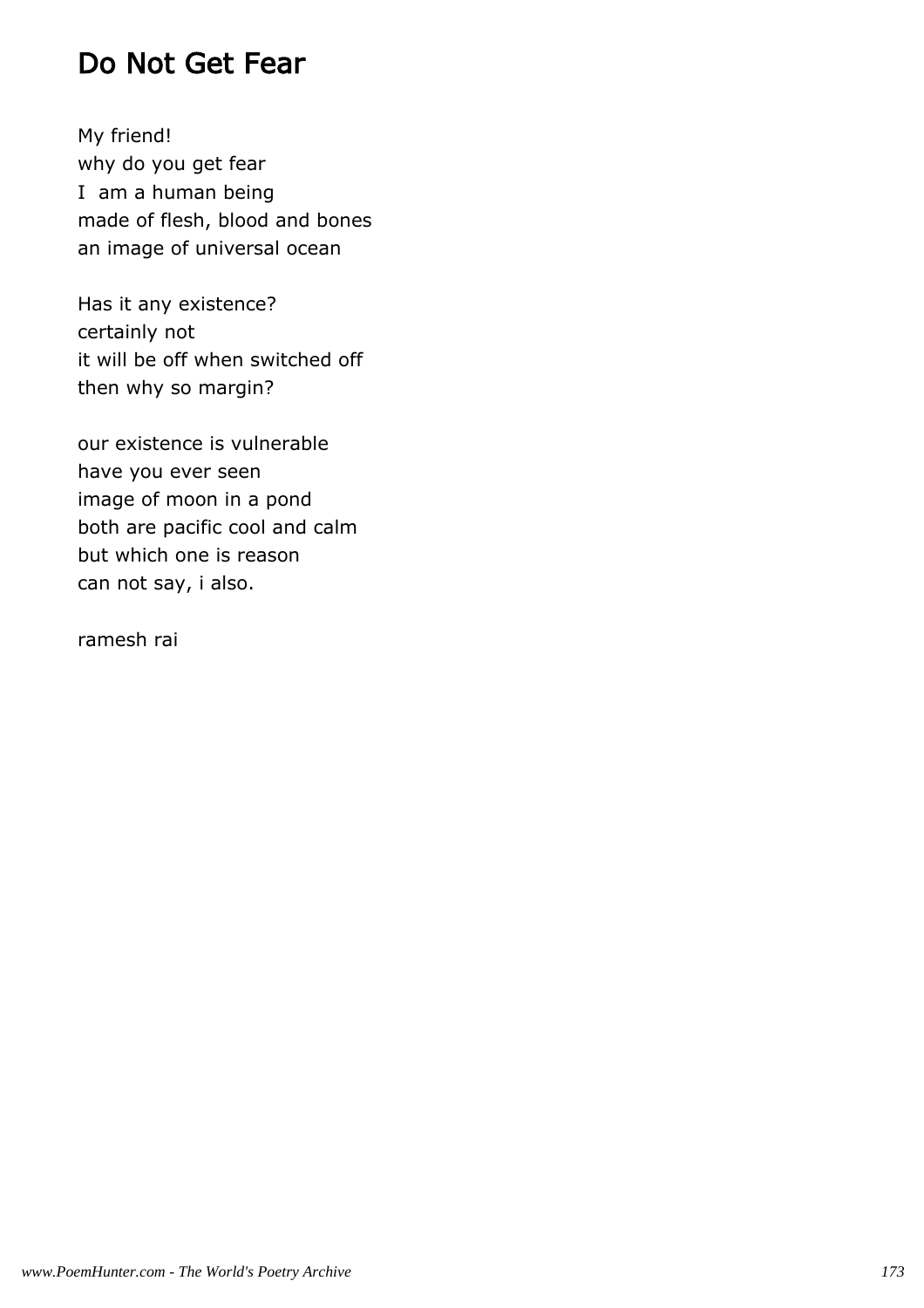## Do Not Get Fear Ii

Have you observed twinkling stars during night which one is the reason darkness of night or twinkling light of stars but stars are enlightening soul of night.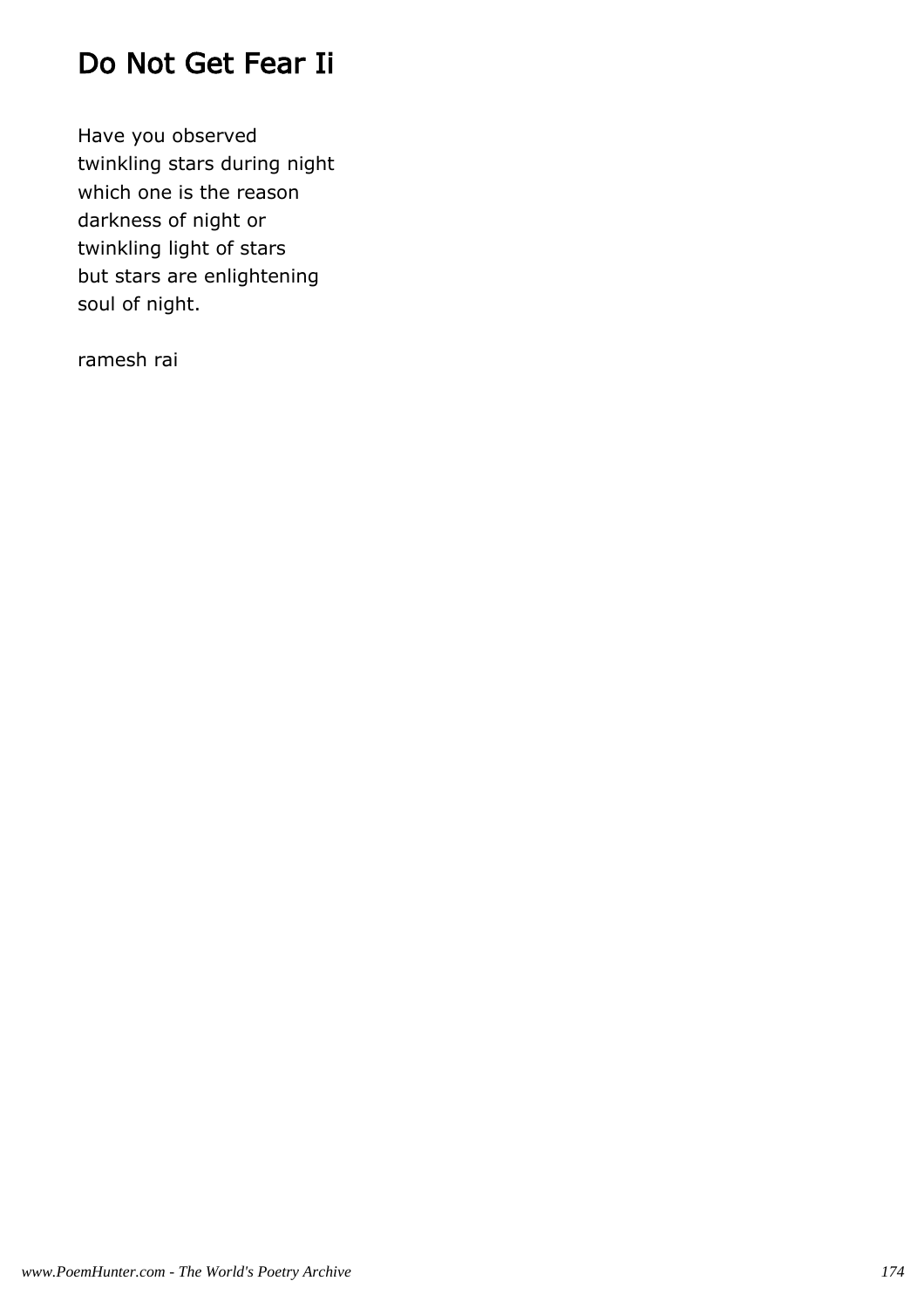# Do Your Job

God has sent us to do our job not to evaluate our job we are not to decide the reward and punishment for what we do but we must ensure our action is not harmful for universal kind.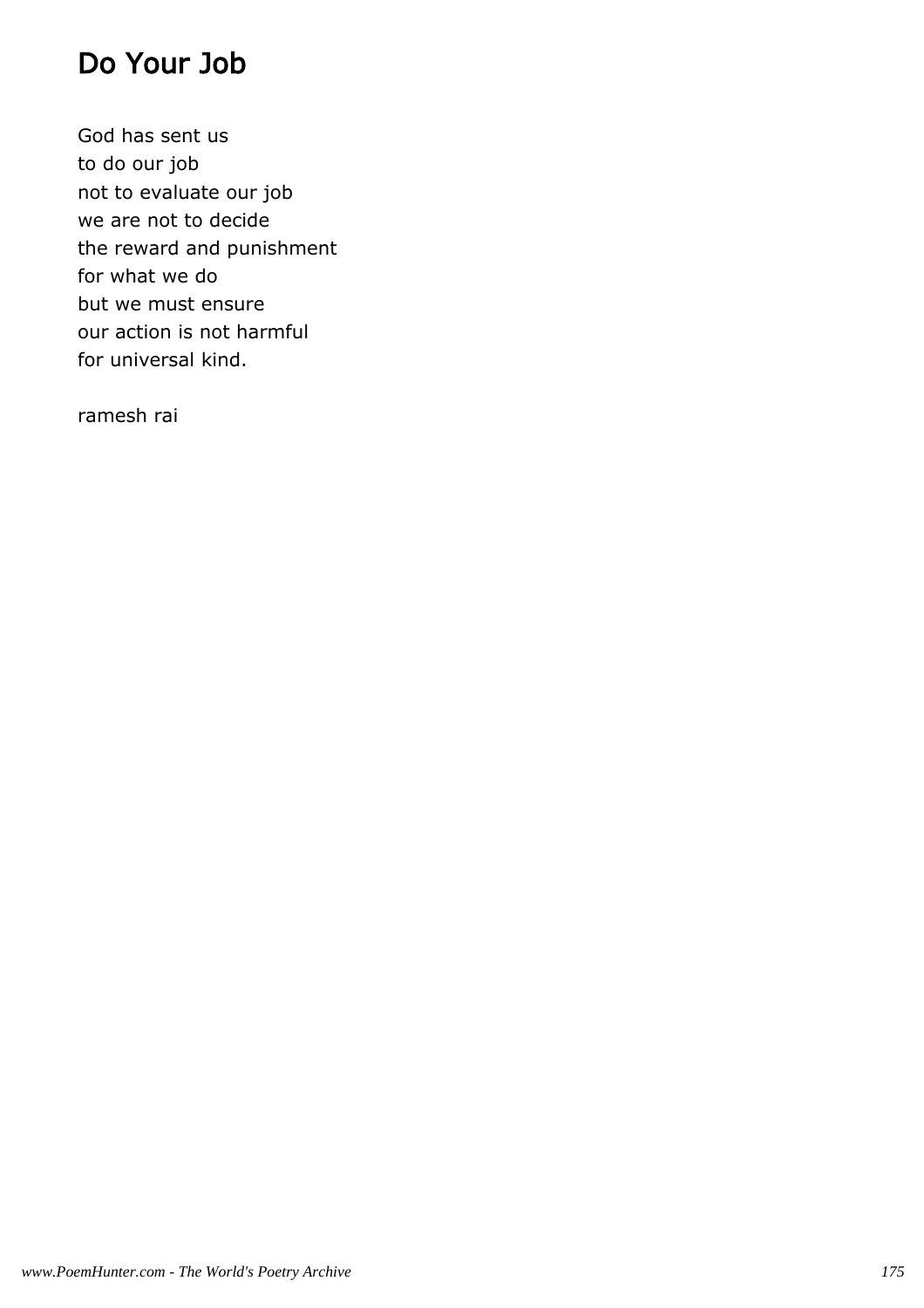#### Dream Seller

I am dream seller selling dreams to and fro cost of dreams are too cheaper but monetary value is so high no currency can buy such dreams except your submission for all fauna and flora. Dreams I have chosen from heavenly garden with nectar, pollen and colorful petals dreams are of sweet fragrance with melody of soothing soul Dreams if you buy a little your life will immerse in love and peace then you gain sympathy of all kind all fauna and flora shall ask you will pray for your joyful life. I am a dream seller selling dreams free of cost except your love and affection for the universal kind. @ ALL RIGHTS RESERVED BY RAMESH RAI 2014 @ OCTOBER 2014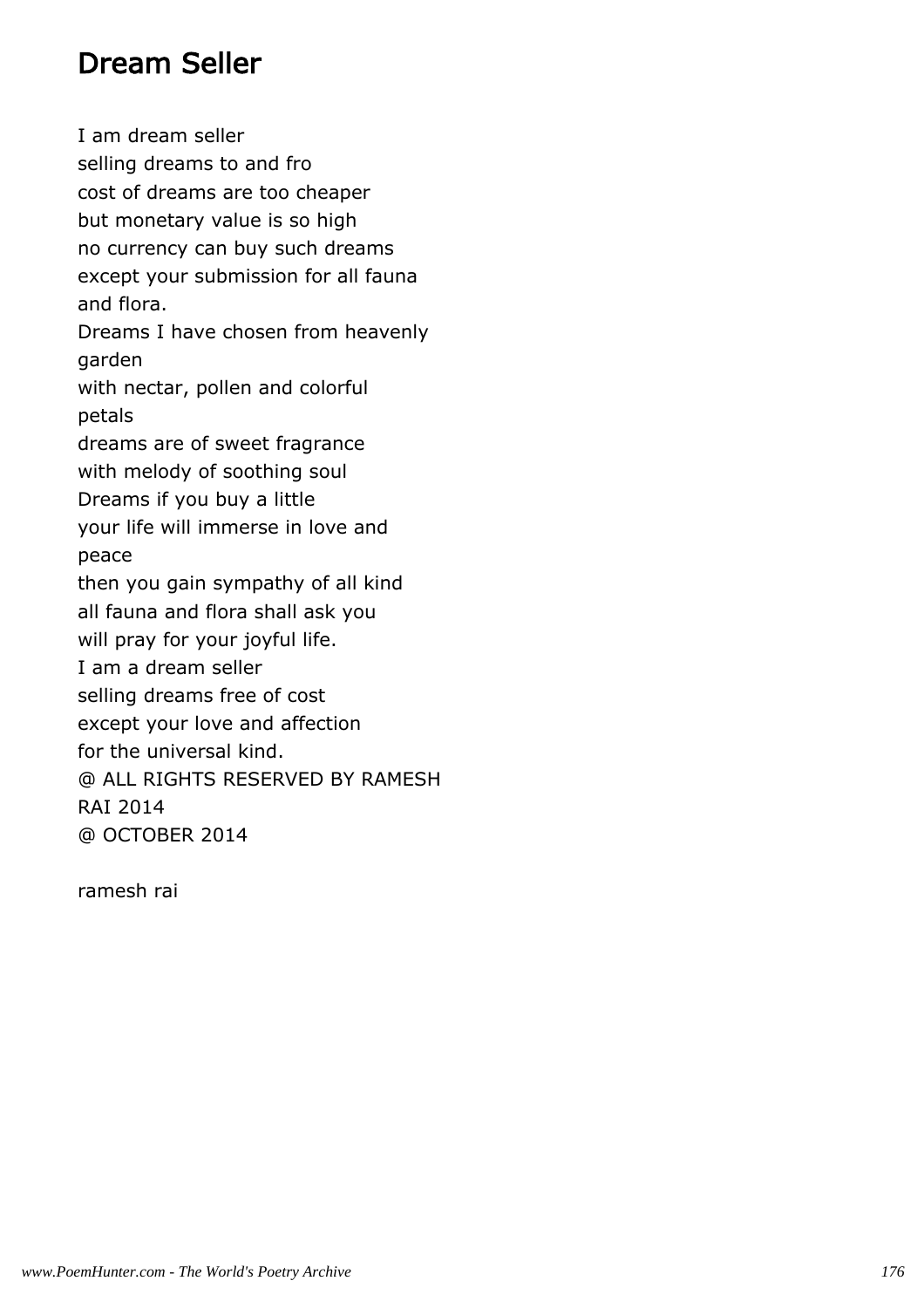## Dreams Of A Flower

The flower dreamt over night Gazing at the stars The dew inlaid her petals With diamonds of love The flower dreamt over night Gazing at the lonely moon To pursuit her fragrance That will persuade her persona To kiss her lips The flower dreamt over night The first ray of the sun Will make her first kiss Undrap her with all dews She will bloom at his first sight With desire for embracement Sprinkling her fragrance To all passers by She dreamt over night The beetle will hover on her full youth She will smile to see all kids Playing by her side She dreamt………………………………. She dreamt…………………………… She dreamt……………………………. But, Alas! When the morning star was witnessing The moon was descending his face The sun was yet to ascend The pimp came and plucked her off At her full virginity Her dreams were broken into fragments He took her to the whore lane Where she was valued with few coins By an Entrepreneur cosummateerian and coaxed To commute her straineous youth Defeating all implacid coition The day comes when she looses her all beauty Thrown into the dustbin Now she has no fragrance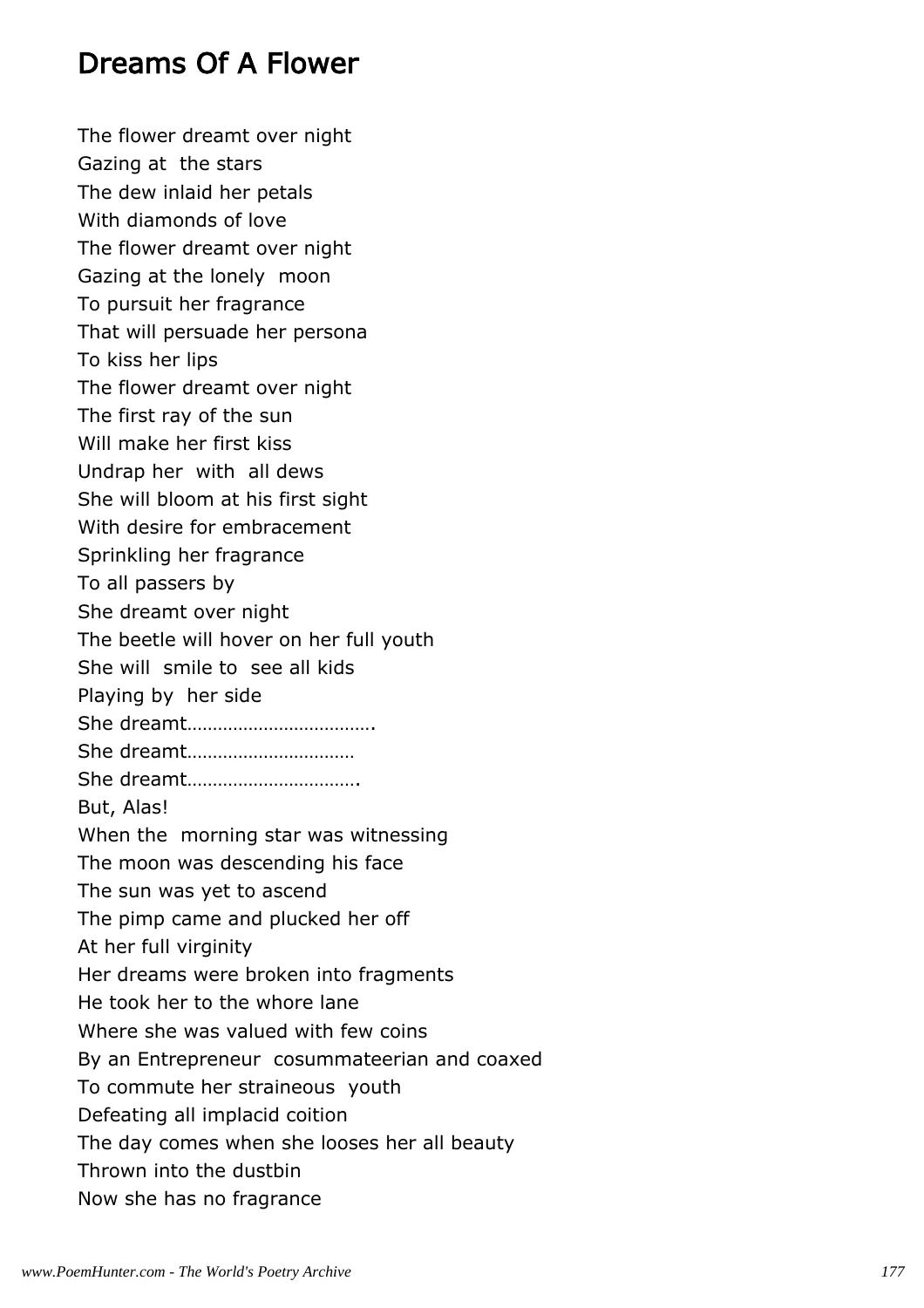To appease the travellers But bad smells to spread disease Had she been honoured with due respect Had her dreams were not bruised Her smiles would be making all To smile and enjoy her fragrance The pimp made her all dreams To be broken into fragments.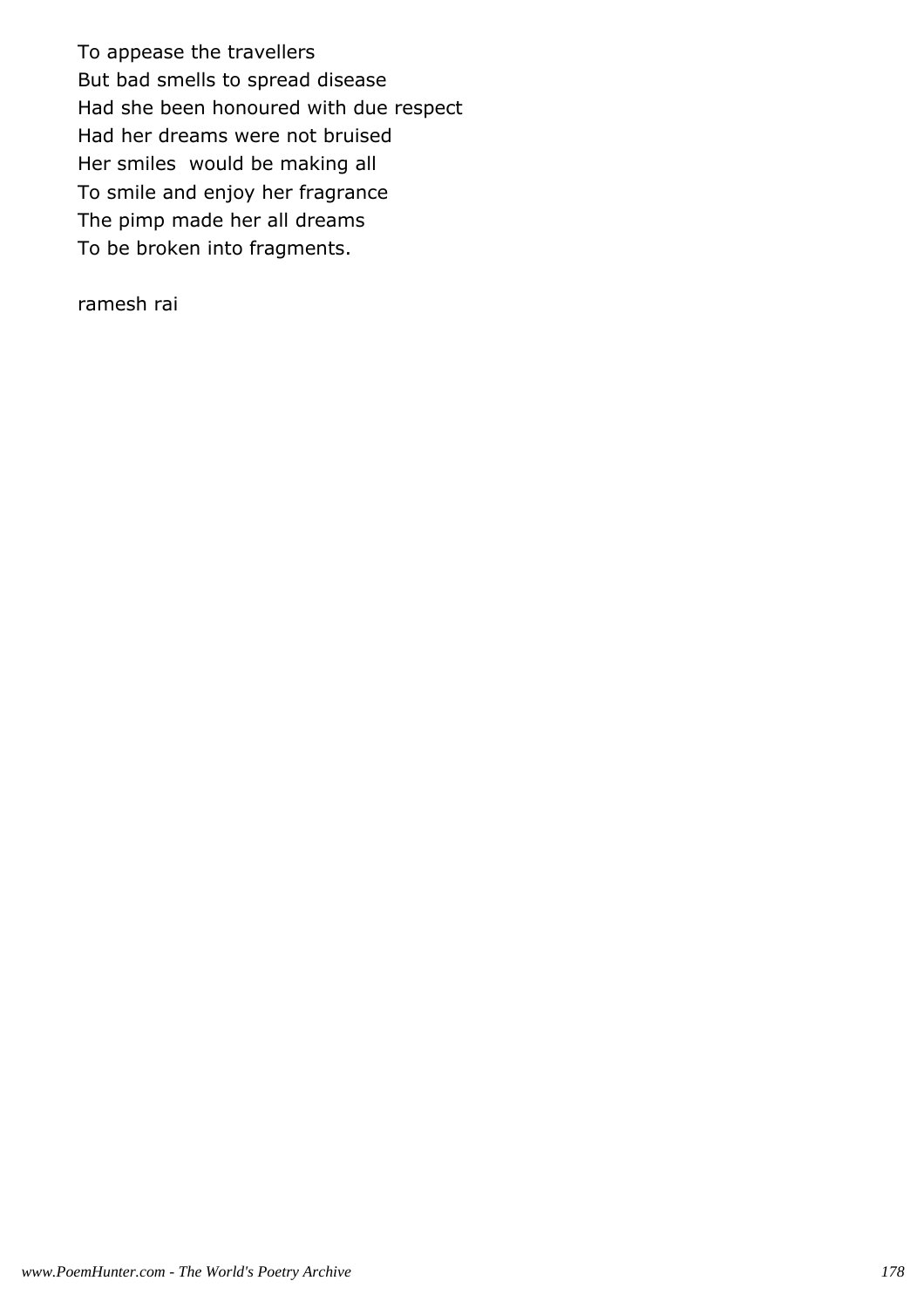#### Dreams Of A Poet

Dreams of a Poet The Poet dreamt over night The Poet dreamt of days Entwined the light of hopes To make a ray of hopes To enlighten the universe The Poet dreamt all days and nights To express the murmuring flow Where life flows despite of all obstacles To disperse all obscurity of life The Poet dreams with open eyes Which always comes true The life encircles the life Makes a greater circle Procreates and dies Leaves behind a magnificent deeds Humours flows with wind To an infinitive direction Which will never come back.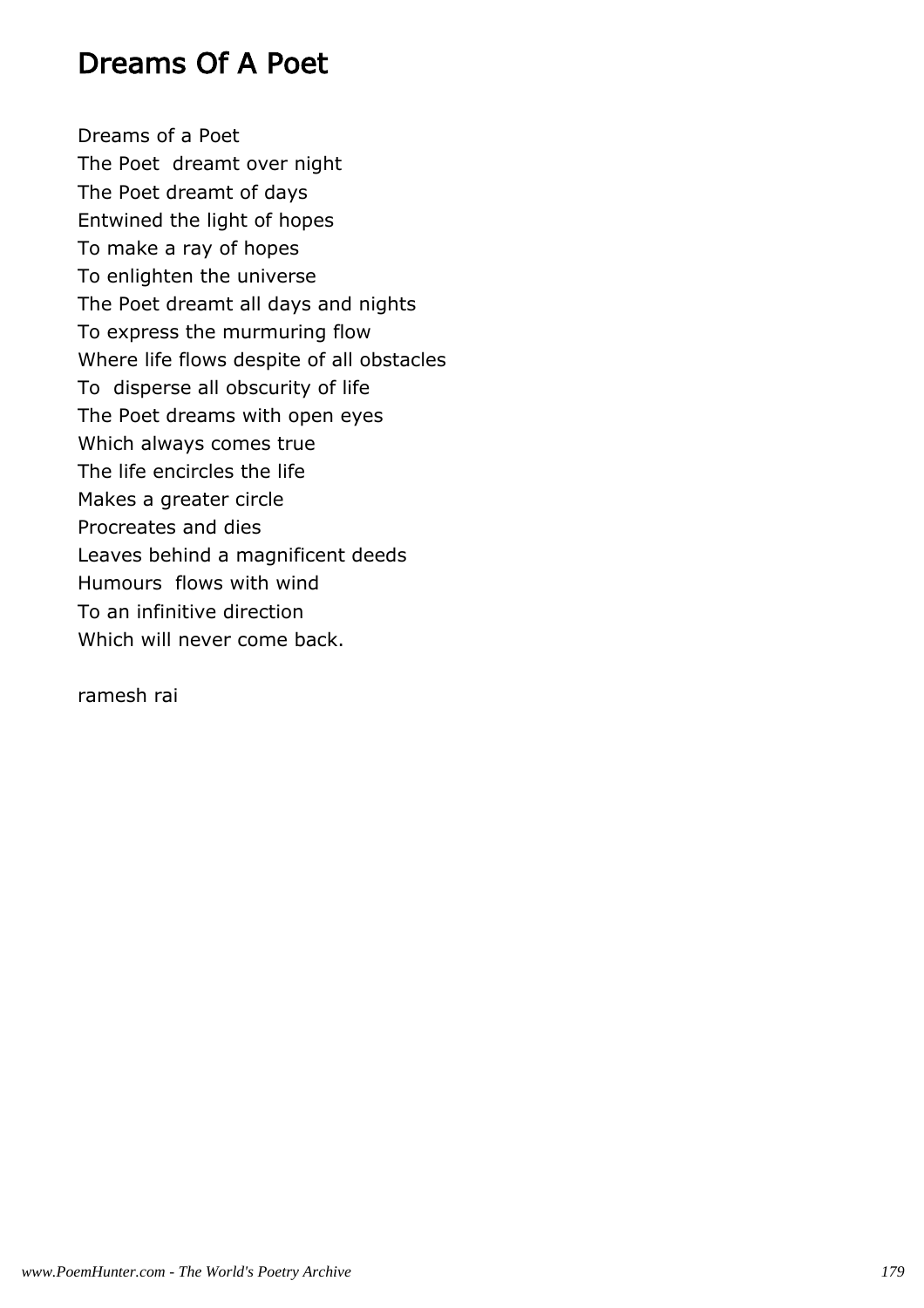# Drowsy Mind

My drowsy mind seeks peace of mind my drowsy mind is unable to tolerate the pains of withering flower my infinite cogitation has made my mind drosy, snatched all lucidity made my life like the camphore does not know how to melt.

If you ask the reason it is very simple, how long should i invade the exaggeration so, i have switched off my mind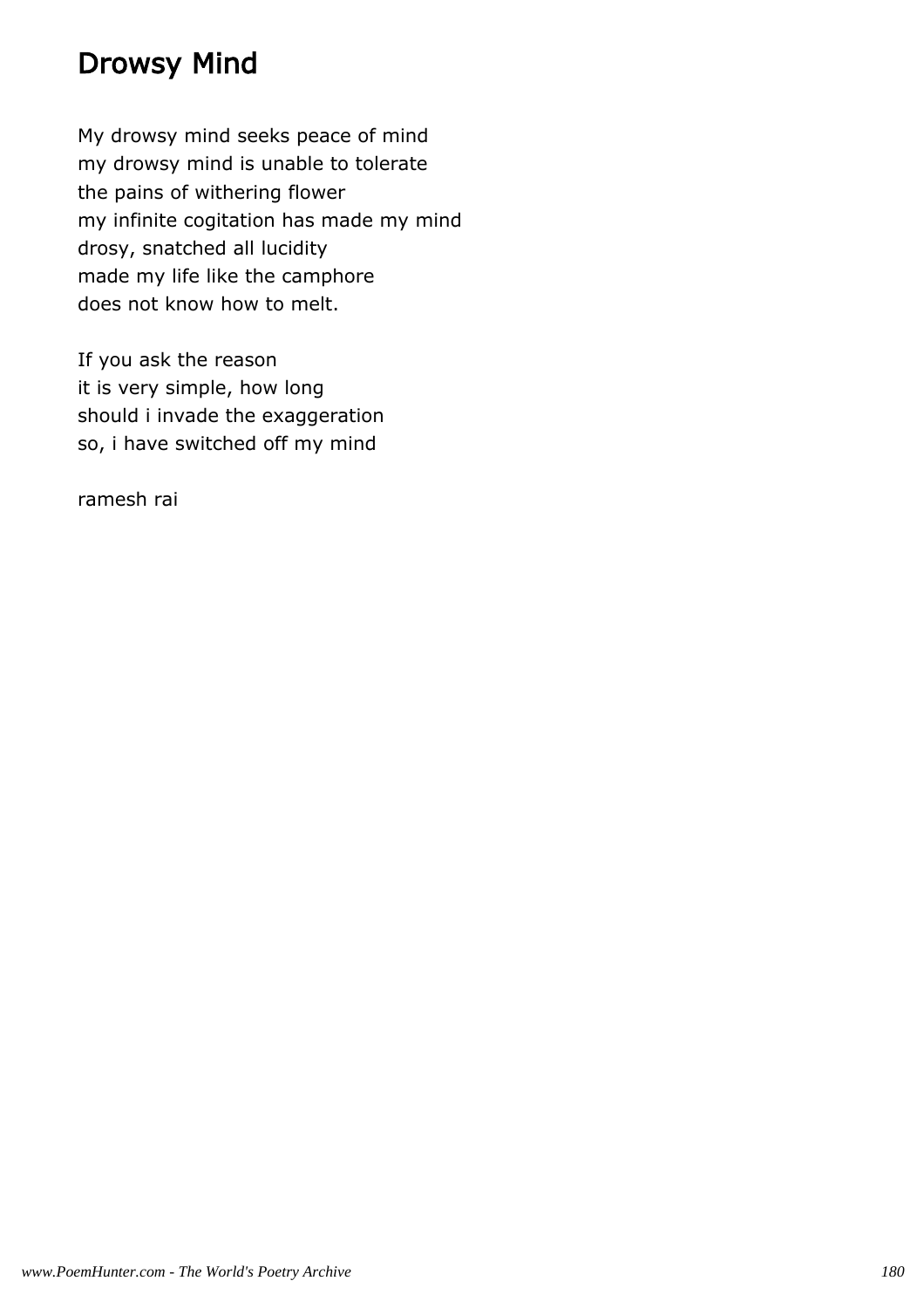# **Dusk**

Every dusk invites all to pull off the life to go to den to accomplish life where no chaos but full of dalliance to hug the comfort and get relaxed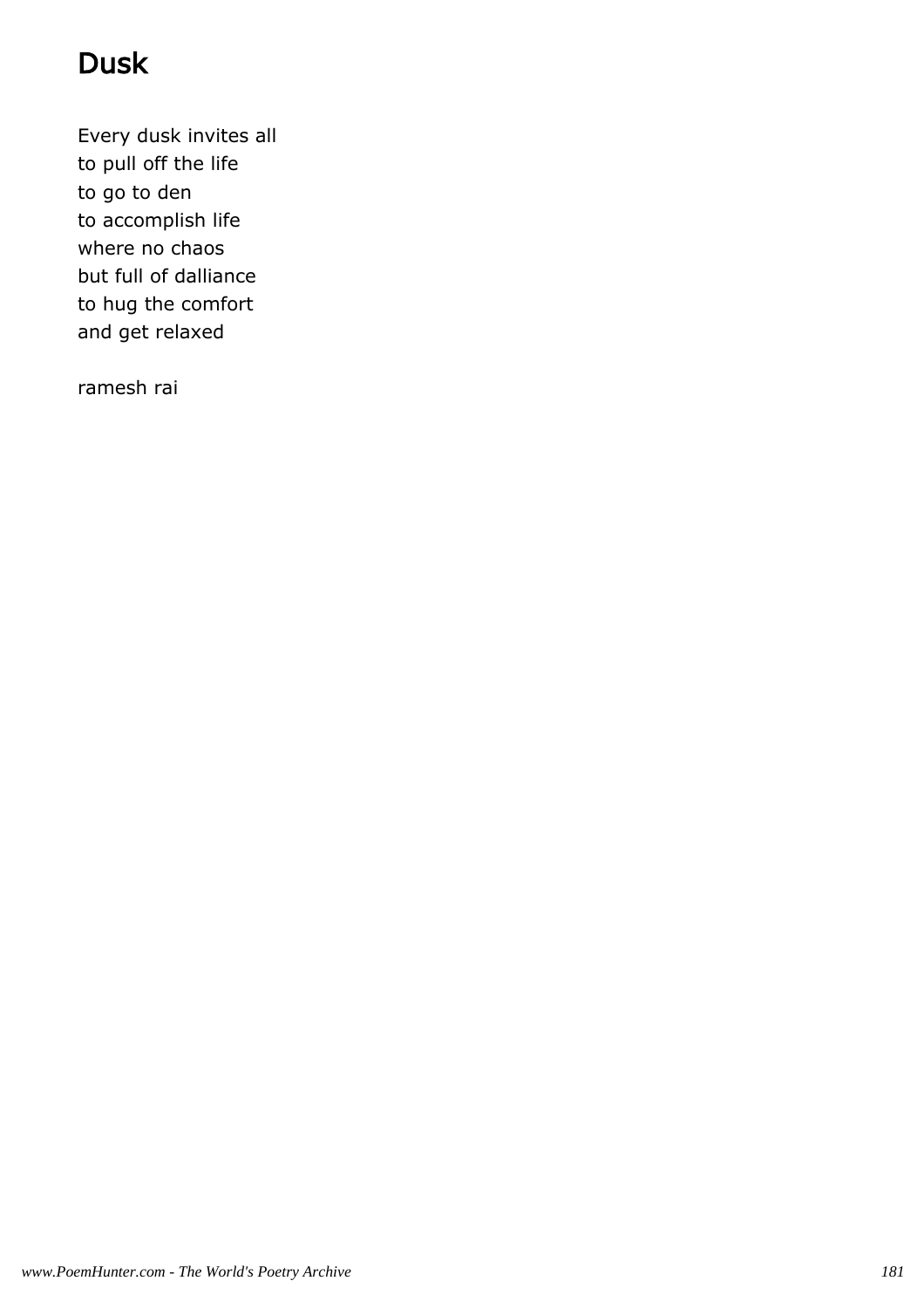# Dying Youth

Youth power is the power of a country Youth power is the power of a society The country, the society is hell Where youth are being misguided Where youth are being raped Where youth are being smaked Where youth have no values Where youth are not guaranteed Youth are being perished Where million youth have no job Where youth are being exploited It's like dying sun, inviting darkness Because they have no time Because they are rejoicing Fun of life, they're in bar But youth are committing suicide Of all their hopes and will Because they have no time To have a peep in their hearts So the youth is dying Being misguided, exploited and perished, Seeking job from door to door As if country have finished all jobs Leaving all in destitute, perishing for life Where billion are crying For home, salvation and a little life Because youth is dying, searching for life Perhaps obscurity is knocking their soul. All rights reserved @ Ramesh Rai 13/4/2017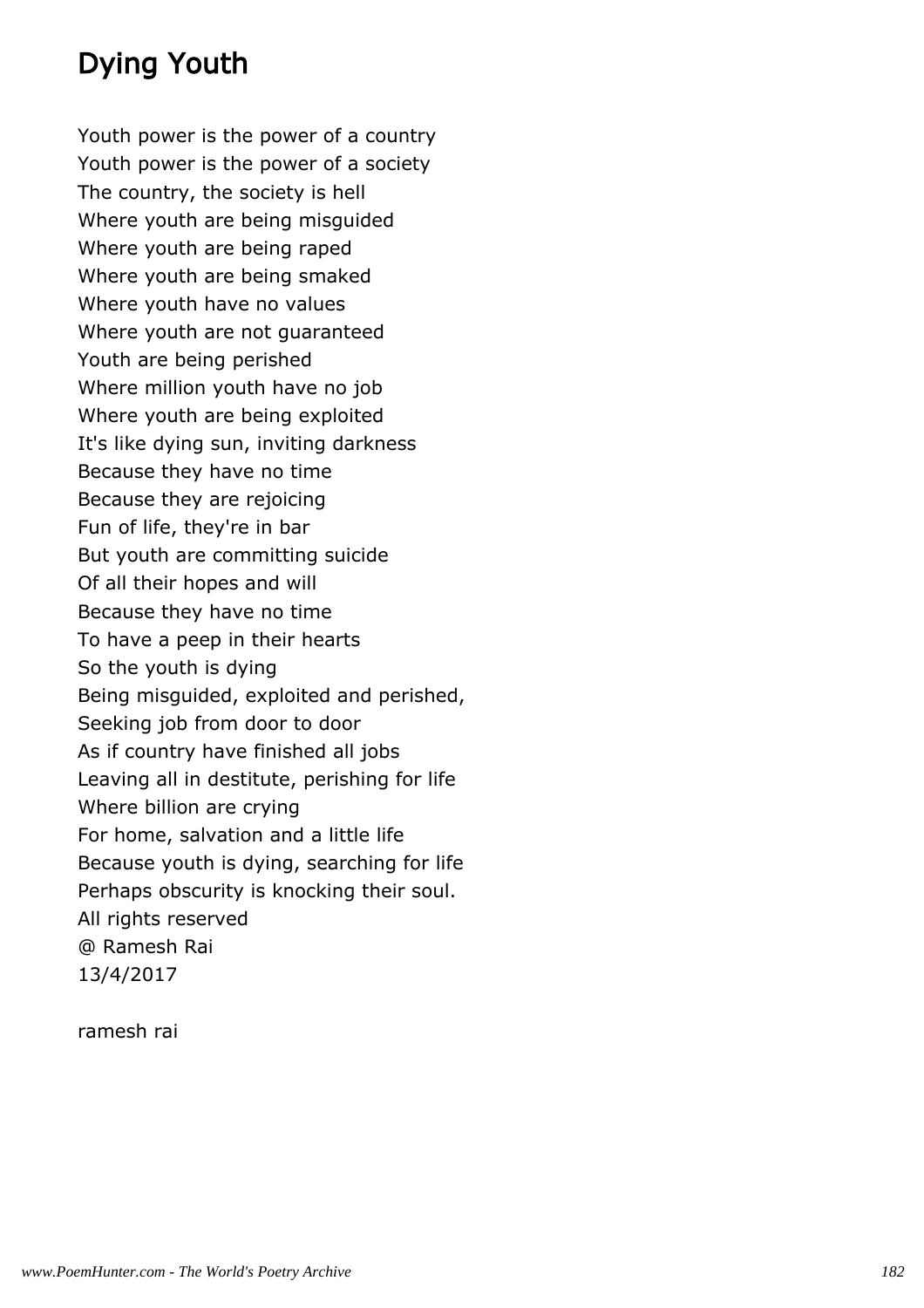## Eid Al Fitre

Eid-Al-Fitre, the festival celebrated to mark the end of Ramdan after fasting over a month brings love, joys and peace

Eid Al Fitre is observed as the festval of brotherhood of the universal kind

Festival of all religions have some specif significance gifted by GOD to maintain the universal harmony

EID AL FITRE is one of them the festival of love, joys and peace may it come in every one's life

All religions are more pious than any notion in the world

So, Eid Al Fitre gives us the message for universal brotherhood and harmony

Let us celebrate Eid Al Fitre with full enthusiasm and share love, joys, peace and prosperity of one's life

EID MUBARK TO ALL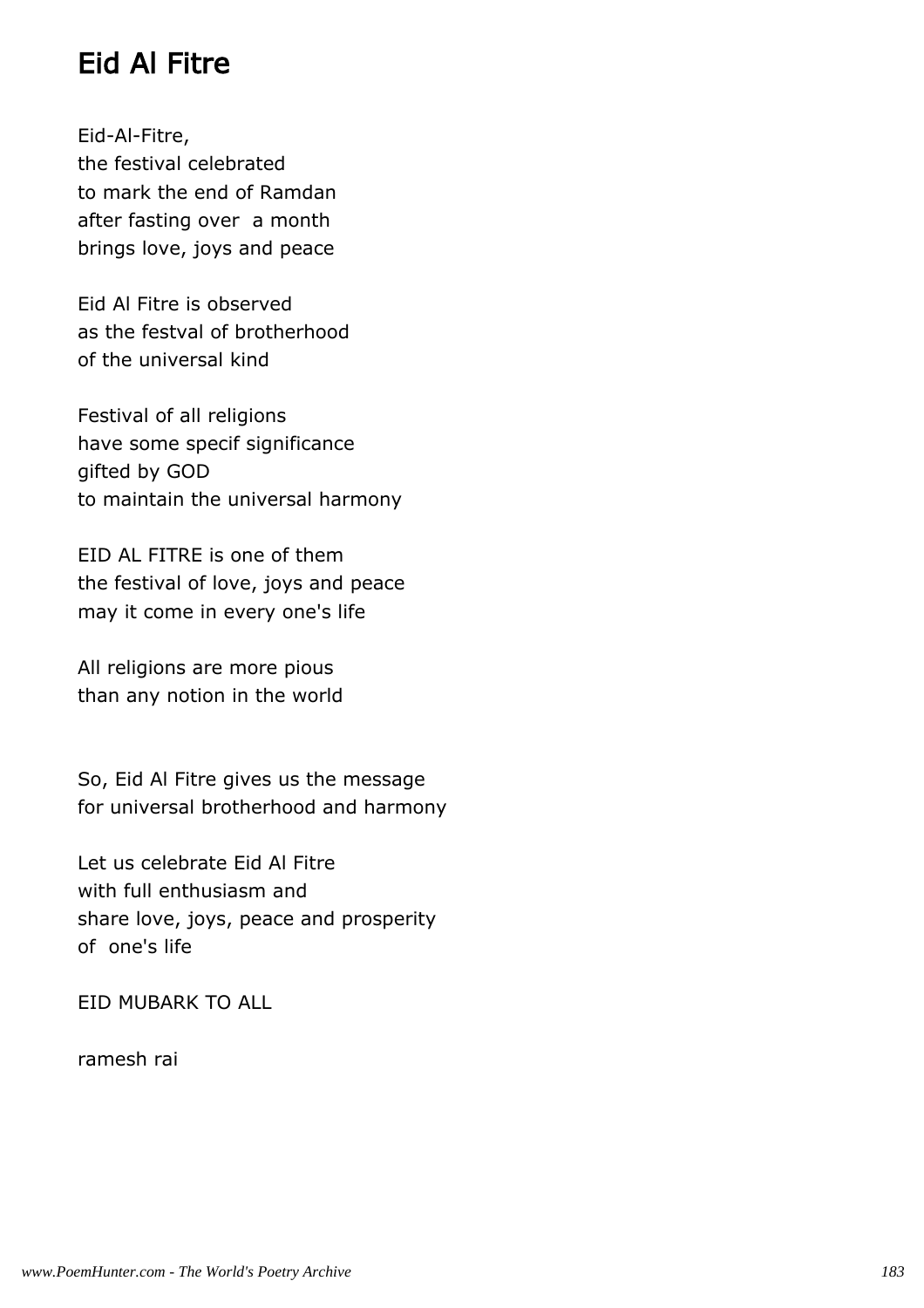# Ek Guchho Gaan

Ek guchho gaan niye esechi tomar kachhe sonabo sara raat bhor prahare kachhe meghla aakash dakbe raye raye ghum bhangabe tomar amar aaj sara rate mridu haansi bhasbe batase jakhon tumi amar gaan sune alodit hobe bulbuli tomar amar gaan sune.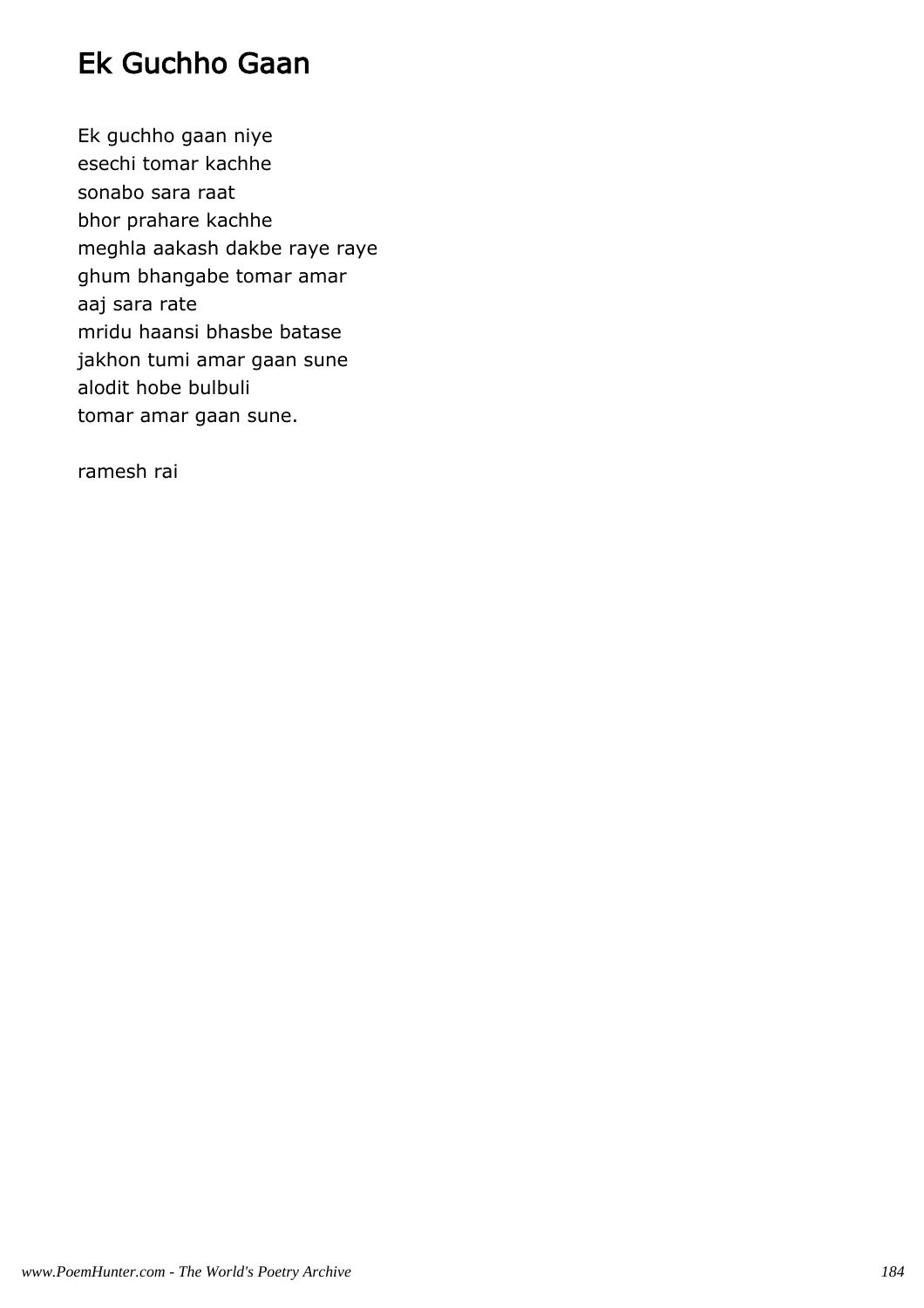# Ek Nazm

khamoshiyon se door khamoshiyon k bich jindagi kyon khamosh rahati hai

ashma khamosh hai jindagi pharamosh hai nazmo ka rishaw hai rooh se chhan chhan kar tapakti hai bund bund bankar suraj ki pahli kiran k saath lati hai bepanah khusiyan

dekhlo ashma se utarta farista kalam ki syahi bankar khichta hai taqdeer ka naqsha

taqdeer kab bakhsti hai duniya k riti riwazo ko use to aata hai bas kahana apna hi afsana dhoop ho ya chhhaon ho use to aata hai gungunana bas apna hi gaana

jami par dhhol hai to aasma pr badal in dono k beech ek sailab hai jo dhoondh bankar chhaya hua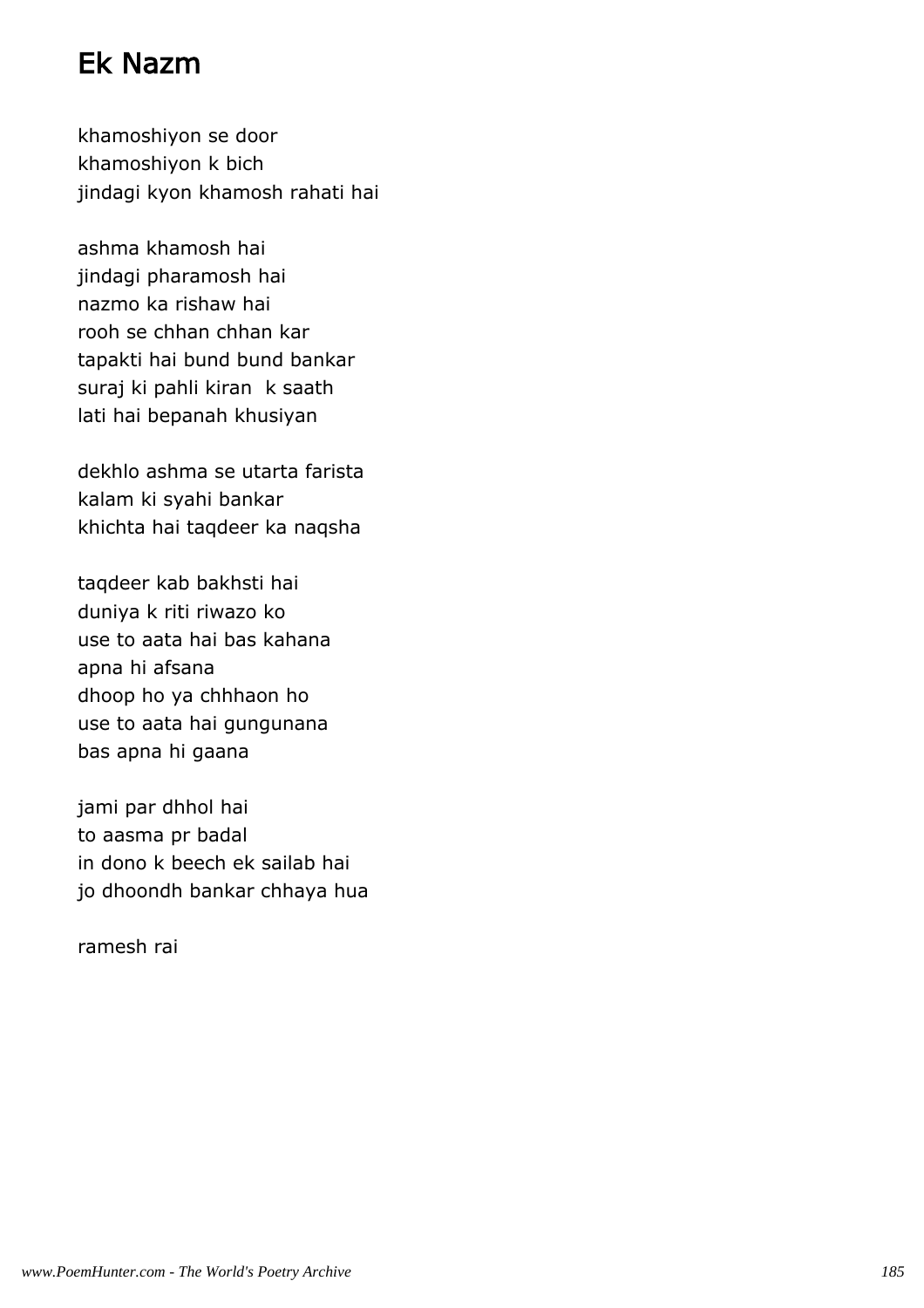# Ek Phool

Ek Phool Main chun laya hun Wah tumhare vaste hai Inki pankhuriyan ati komal hai Lekin tumhare hoth inse bhi komal hai Ye ati saundarya ki paribhasha hai Auri tum us paribhasha ki byakhyay Ye ati madak hai Lekin tumhari madakta asim hai In phoolon se puchho Bhauren inhe pyar karte hai Ya ye bhauron ko pyar karte hain Mera biswas hai Dono ek dusre ko pyar karte hai Jaise main tumhe pyar karta hoon Aur tum usse bhi jyada mujhe Kyunki bhauron ka astitwa phoolon se hai Aur tumhara astitwa mujh se Jaise parmatma ka astitwa aatma se hai Ye chahat hi hai jo ek dusre ko Kareeb kheench kar laate hai Jaise ek sunder si ladki baithi hui thi Ek budha gaya Lekin kisi ne kisi ko nahi dekha Phir ek yuvak gaya Dono ek dusre ko dekhte rahi Phool to tumhari paribhasha hai Atah ek phool laya hoon Jo sirf tumhare vaaste hai.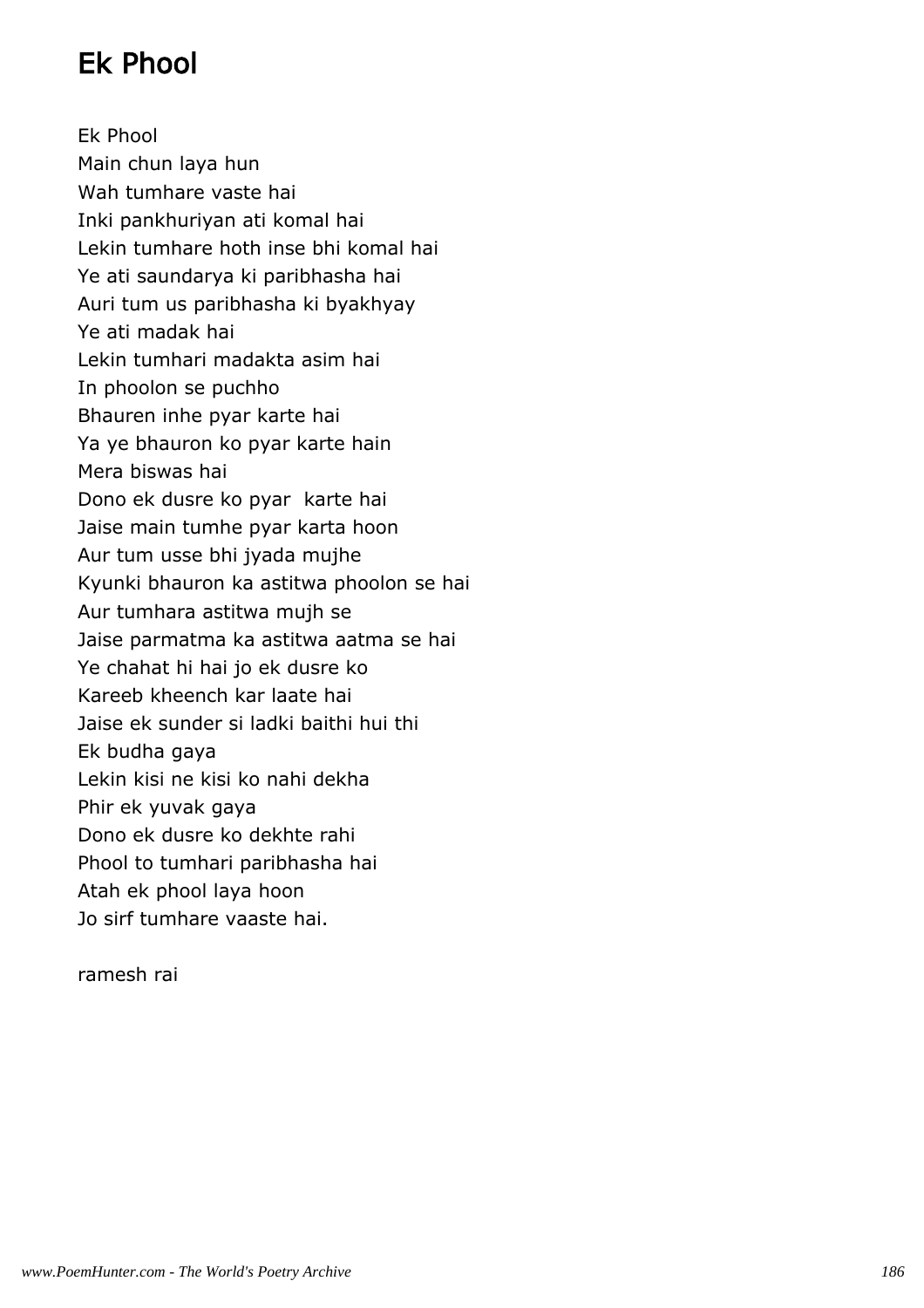# Ekla Path

Tumi esechho mor duaaare chhede nizer sonar ghor ayee duaare kichhu nayee aachhe ekti parno kutir aachhe na aalo aachhe na batash neyee go e sheeshmahal thakbe ki kore katabe ki kore ayee jeevan path chhede dao amaye eka royeete katiye dibo ayee jeevan path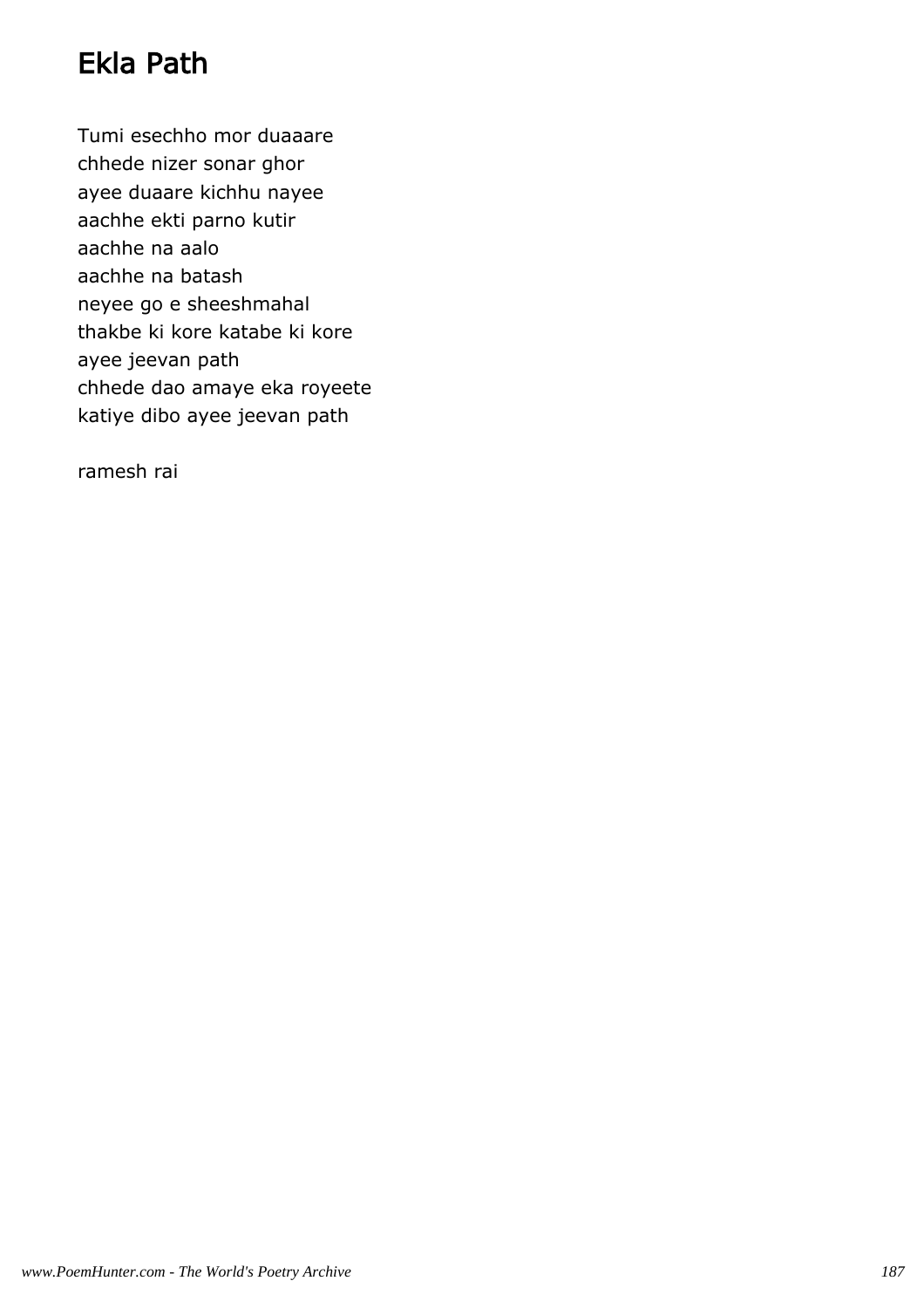## Elegant Odour

My elegant odour will always flavour all passersby why not i am or not my aura will be dispersing aroma when my all pains will be posture postulating all grievances of life why not i am or not, you will realise and hit your head on my graveyard seeking pardon for your past life you will realise your cajolery when you made all endeavours to prove yourself to be right and to make me wrong

My elegant odour will flavour all passersby.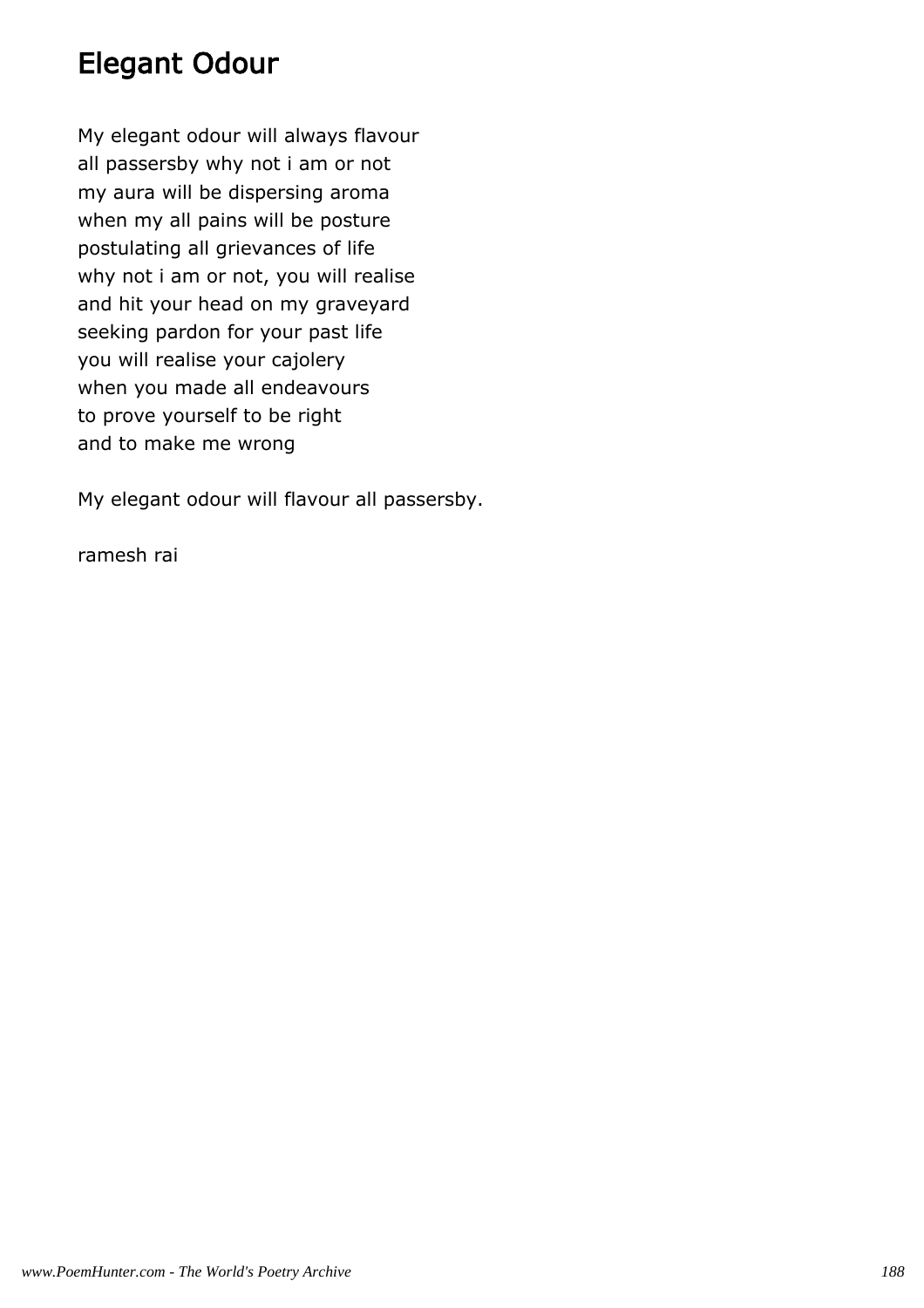# Emotion

Emotion! My dear friend emotion is good i can not say always good but to possess emotion is always good the person without emotion is blunt worst than barren land is worst than tsunami or you may say any worst more than the worst but to be emotional is never good sometimes it is injuries but if we rationalize our emotion with our work is fruitful so we do to have a fruitful result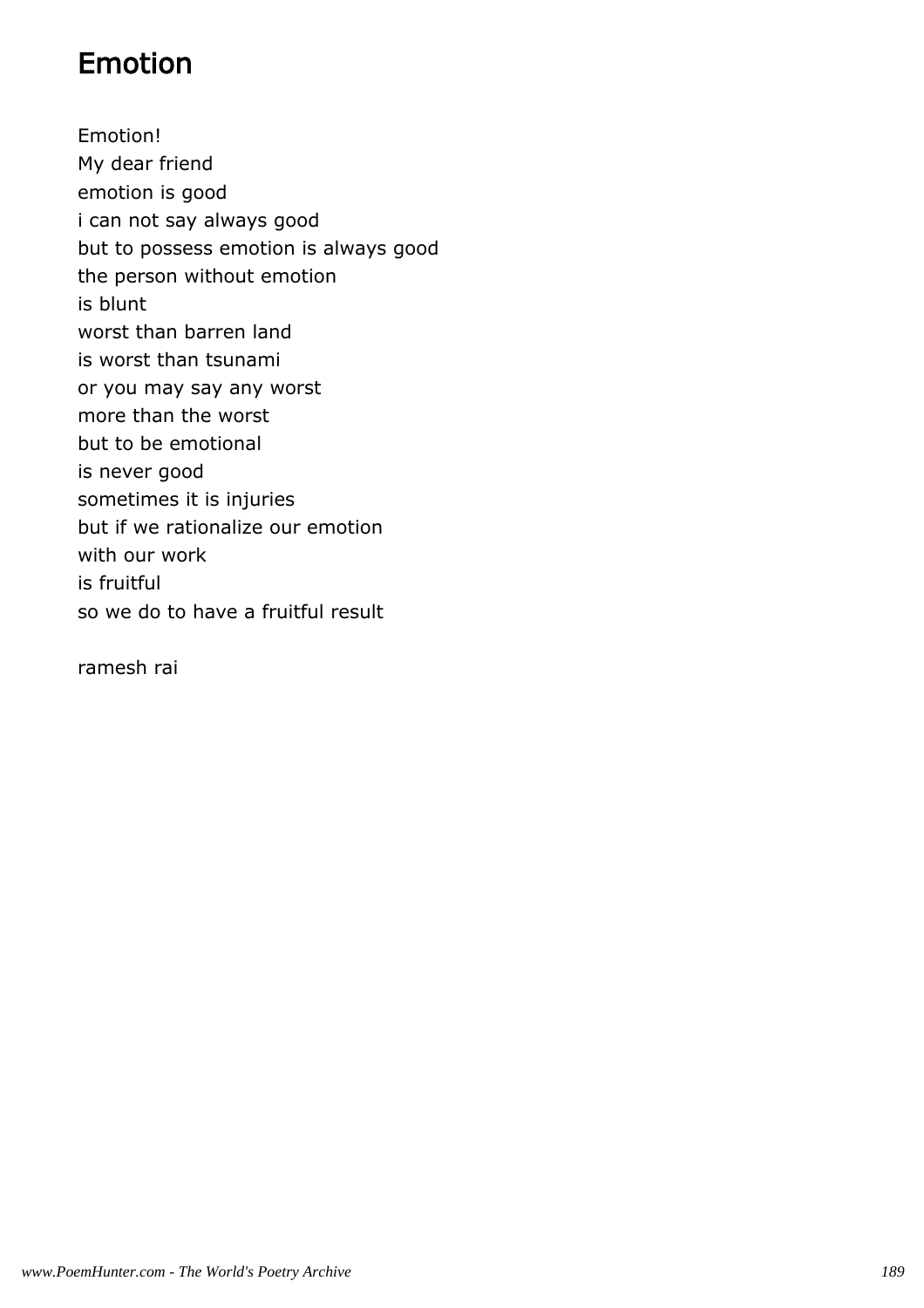### Empty Hours

I feel anguish due to my empty hours when my mind does not allow to think any more I can not sketch even a single line on the paper of my heart like in desert rose never bloom no beetle come to suck the nectar only hot wind blows making my life like the desert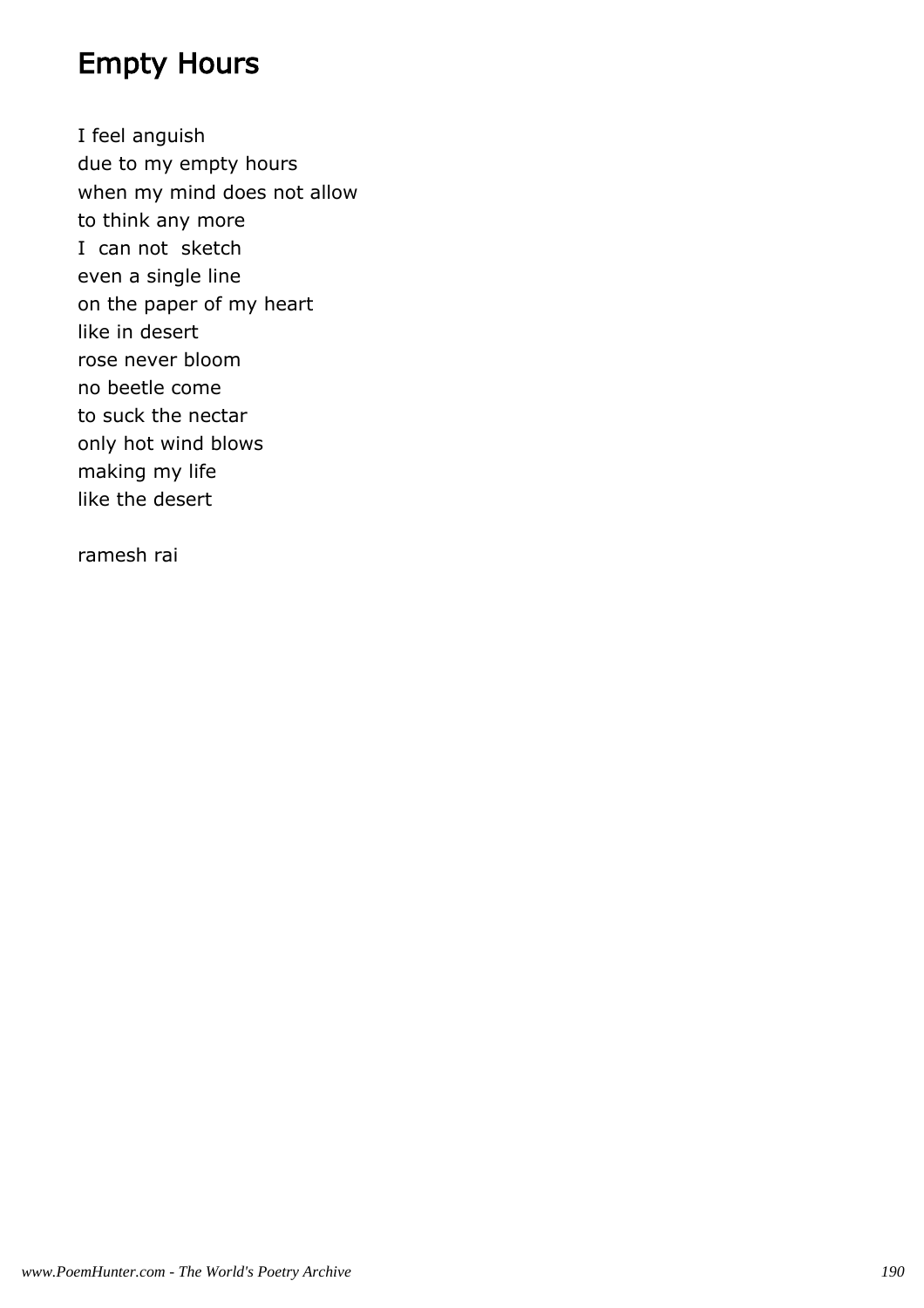#### Encompassment

I attire my vision glory manifests its resolution predominant makes excursion nattery exposes phantasm misleading treaty of life I tremble with excruciation my imprudence accredit my oppugnancy So, I rax my encompassment.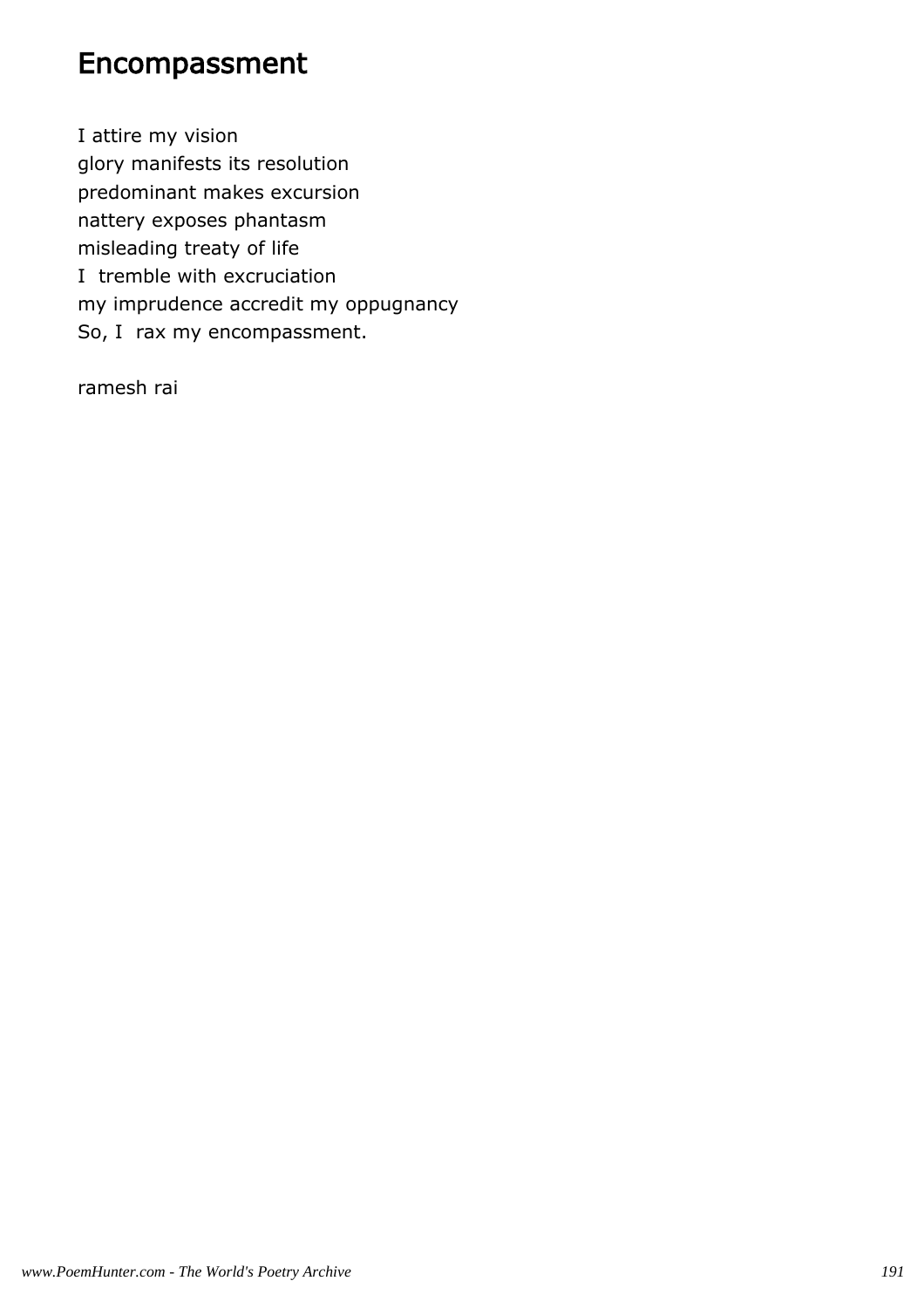### Endless Path

I walk alone on my shoreless path each path is rejoinder of another path taking me to a ceaseless destination each ripple of my life are ceasing without touching the shore

My all desires are being swallowed by tangling whirlpool of my life I'm still walking proceeding ahead to find a little escatsy to get my life nurtured for next creation of life.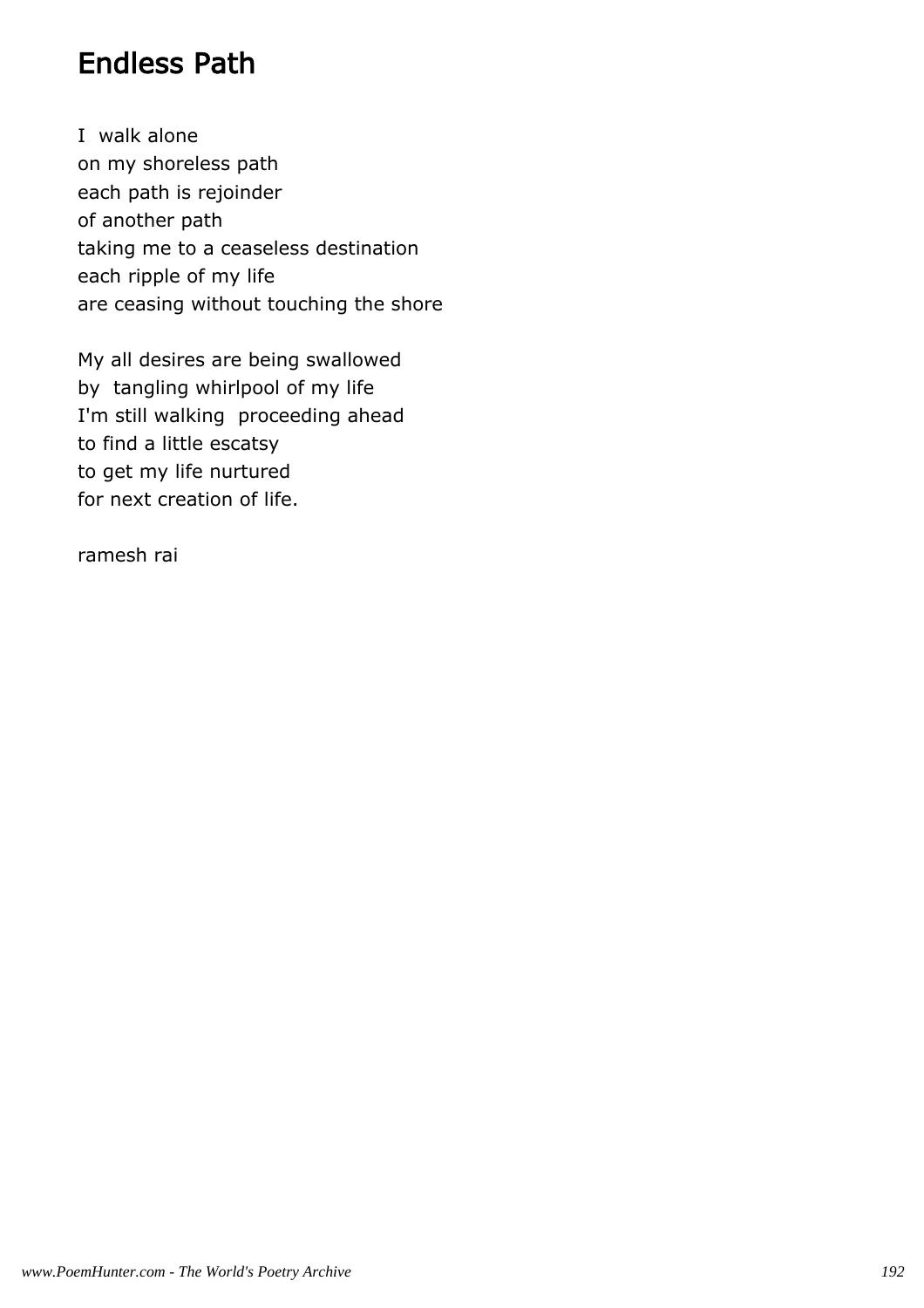## Energy

Energy is flowing through out the creation You can grasp energy from any source You can grasp energy from raging sun You can grasp energy from shinning moon You can grasp energy from twinkling stars You can grasp energy from thundering clouds You can grasp energy from blowing wind You can grasp energy from streaming water You can grasp energy from greenish valley You can grasp energy from barren land You can grasp energy from vaccum space You can grasp energy from kinetic any potential state If still you don't find source of energy You think it is your total defeat.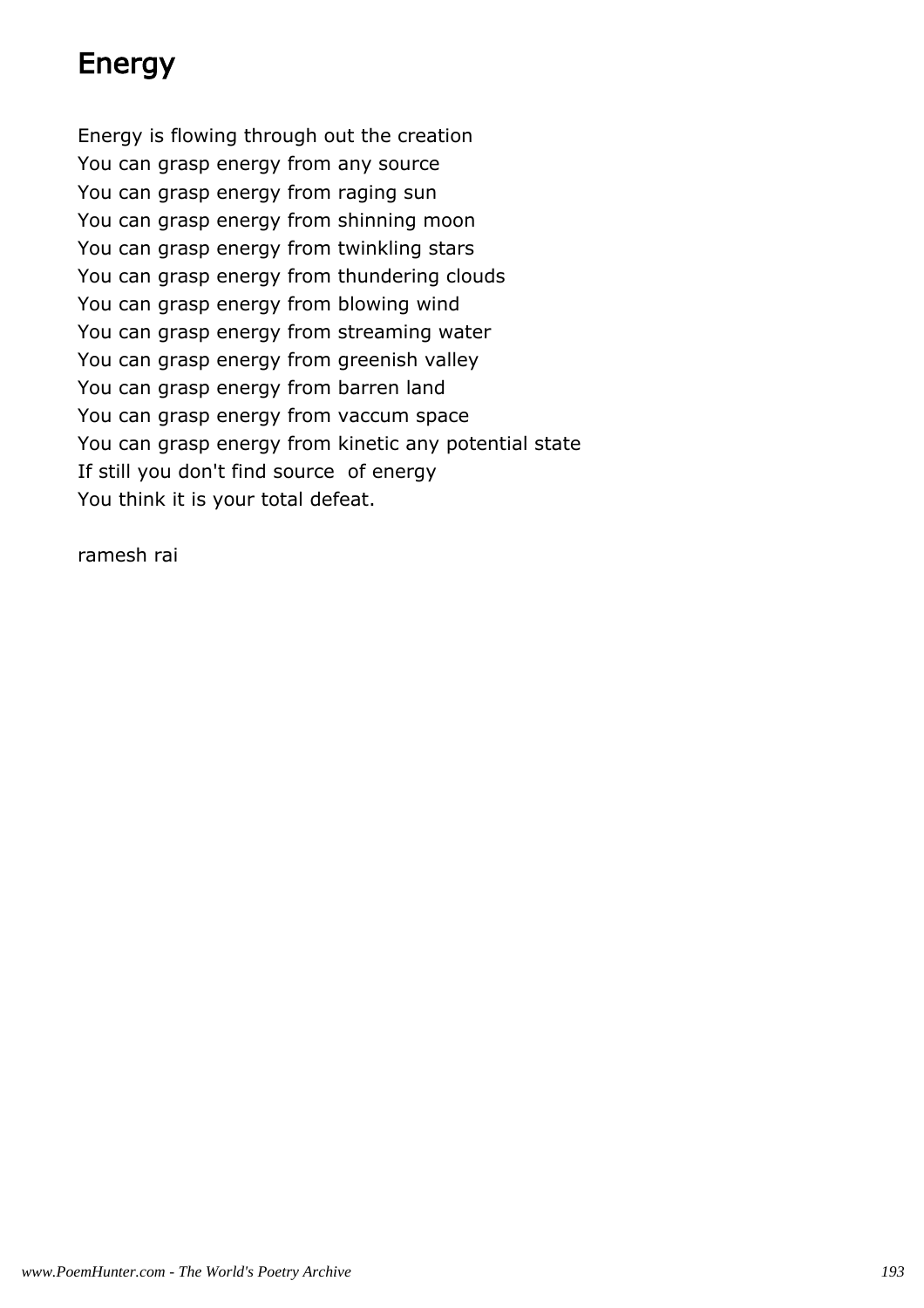### **Entreaty**

The extremists envisage for the purity the purity is left behind outpace the extremism humanity commit suicide

Peace breaks into crumbs the rampant advises for peace the peace scambles in the race course like a sick horse wheezing for peace

How the peace is to restore when the earth has become a race course

Peace is searching for peace lost in the bewildered world or peace has fleed away for fear of bewildered world

Let us pray the mighty world to dwell in our lovely world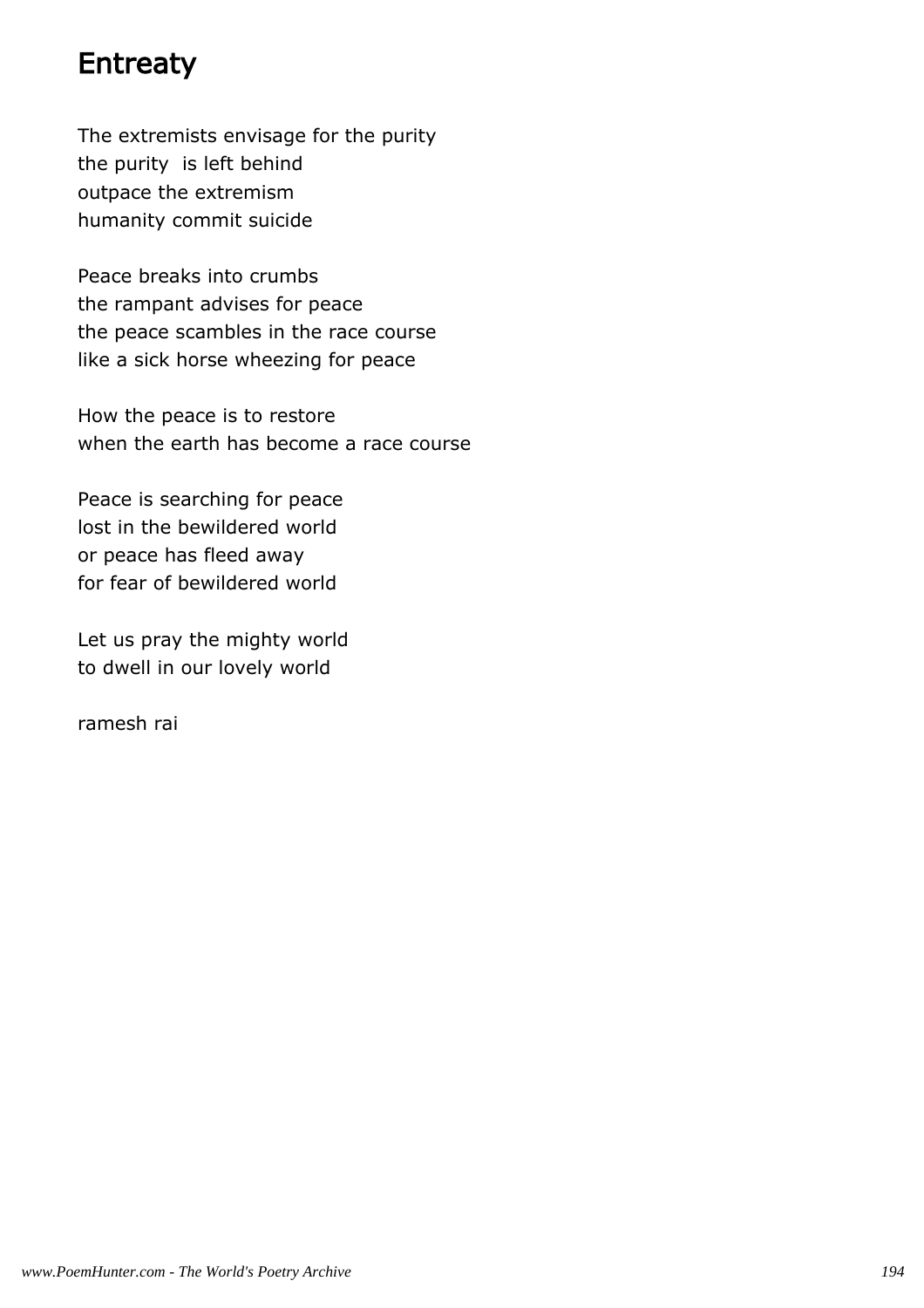### Equation Of Life

Equation of life is much complicated Much more tough than any equation Where power of life decreases With accumulation of pathos.

The power of life may be increasing With accumulation of greed and fraudulence

But in all cases the results are zero

Some time human being want to build Make the equation with no access And solve to find the value of power Adopts all skills to increase the power To fulfill all wishes and hopes But equation of life remain unsolved.

I have seen the equation of life Being tampered with all audacity To attempt the equation with high value But finally mingle into the elements.

With formation of new cyclic order Rest of equation ensure love and peace Then realized equation is solved With greater value of life.

Created on 28/5/2017 Posted on 18/11/2018 All right reserved Ramesh Rai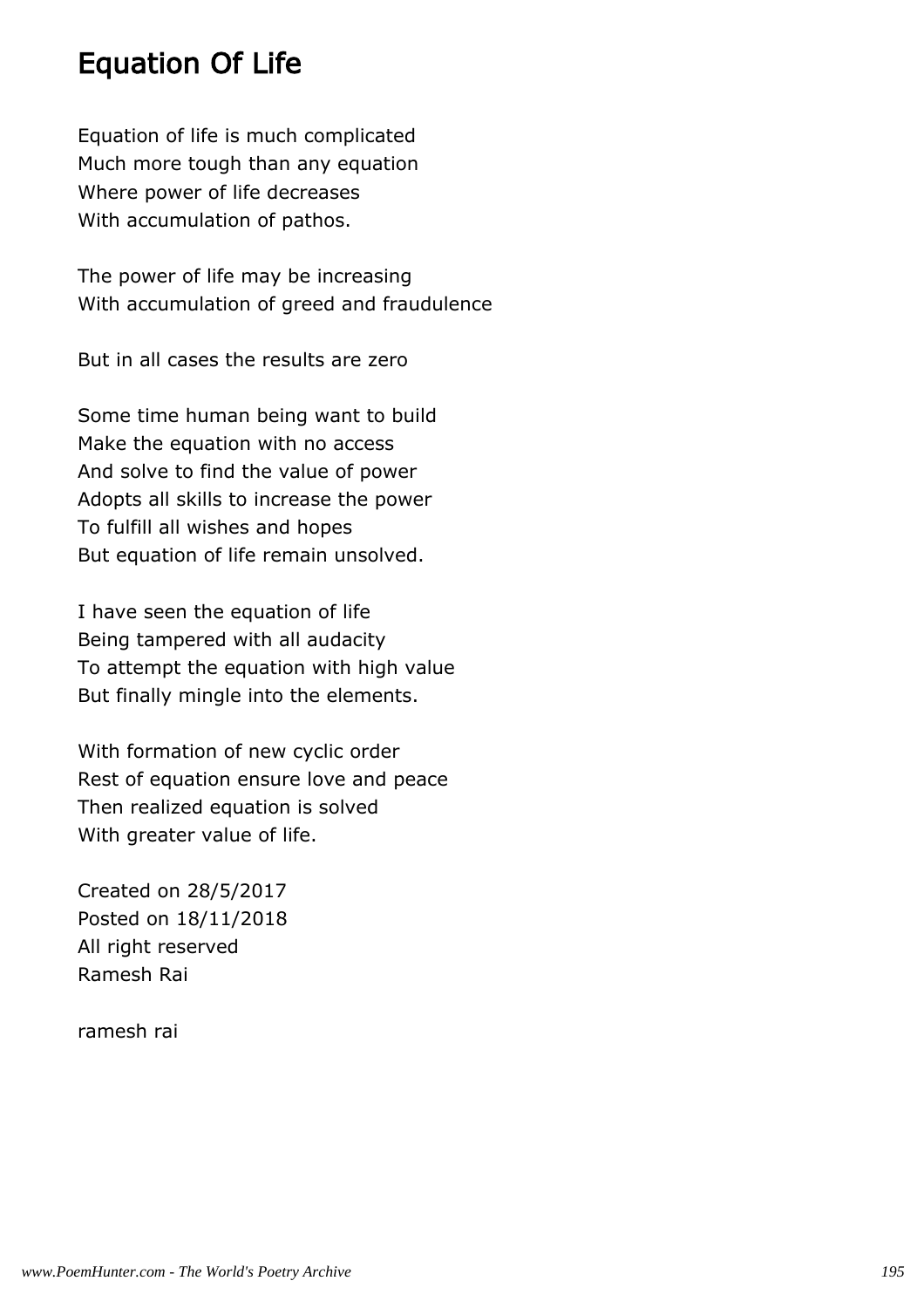### Eso Aamara Ghar Kari

Eso aamara ghar kari duyeejon miley ek need godi tumi stree aami purush jwalabo amara premer prodeep seyee aalo te aalokit hobe amar kaya tomar kaya koribo mile aamara pronoy nivedan abhibhut hobe duyee joner lom lom bhenge jabe jivaner sob bandh dwar koribo provesh aamara duyeejon miley koribo shrishti ek nuton jivoner

Eso aamara ek ghar kari duyee jon miley ek need godi tumi purush aami stree mon torange aamara bhasiye podi jeyee khane niye jaye jeevan torong aalingane thakibo aamara duyee jan mile jeevan morone saathe saathe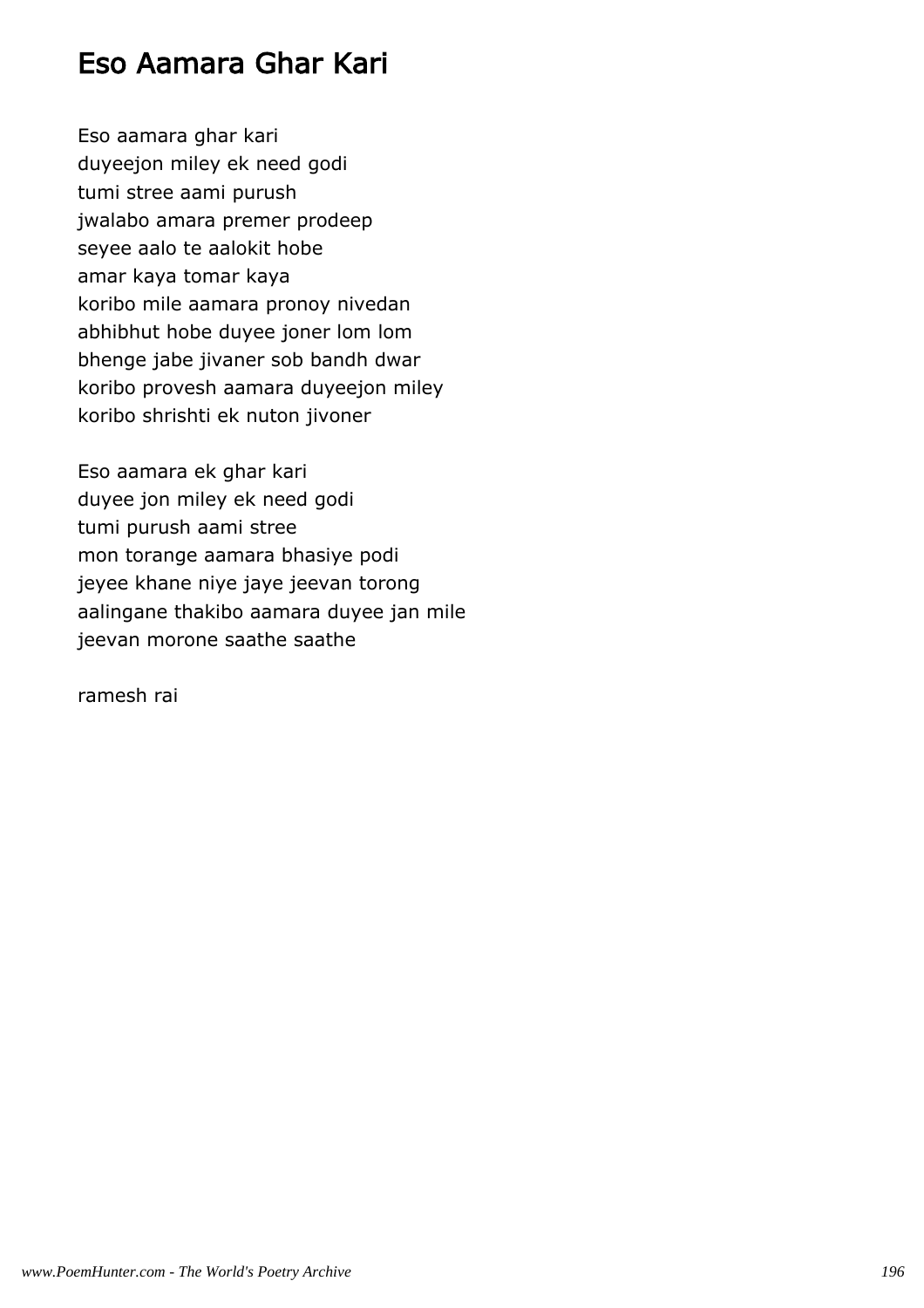### Essence Of Life

Essence of life is not confined with getting and enjoying the life

A successful life can not be defined who has collected enormous to feed the generation without any pity

The successful life can not be defined who has yearned for name and fame

The successful life can not be defined who has decored with all resources

The successful life is free from covetousness aiming to achieve the goal to make the life steady and free flowing irrigating the barren life for plantation where rose of love blooms daily and appease all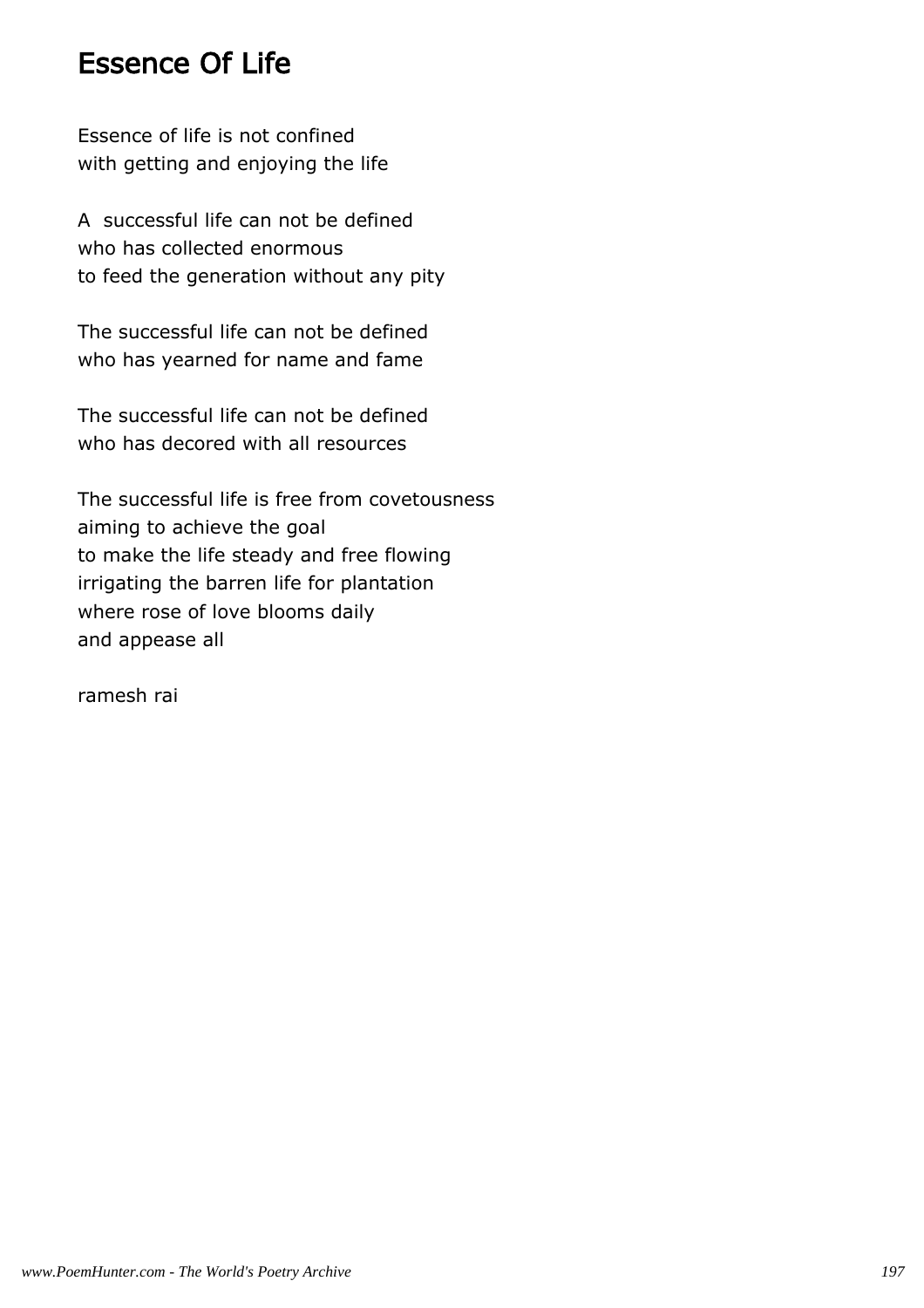### Estro

Make me mirth the hostile futile the gale thunder the rain deluge pregustation demure even if prelude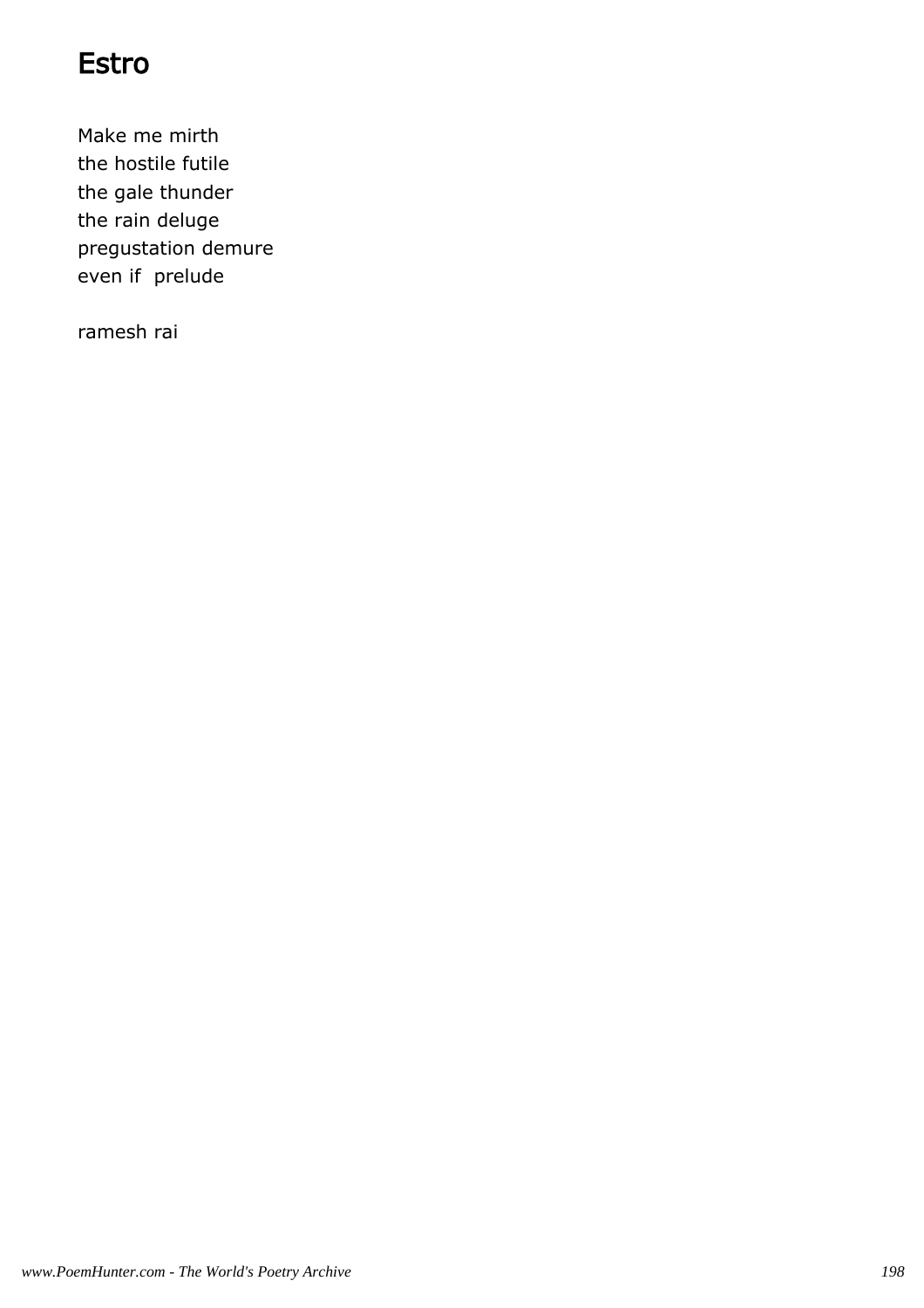### Eternal Love And Peace

I wandered from land to sky from stars to planets touched each horizone of life in search of love and peace to realise the warmth in the chilling cold, for appeasement by cold breeze in the hottest summer of equatorial

I wandered like a hoodlum crossed several sierra to make my life exuberant.

I stood facing the high waves with an anticiation to get my deadly end by the high waves of ocean but thrown off to shore edge.

To pacify myself I shouted at the moon and stars I shouted at sun throughout day.

I asked each and every creature the address of love and peace where they dwell.

I visited several monestries talked with monolater but saw them struggling together only for their existance.

But my quest for love and peace never goes off from my mind.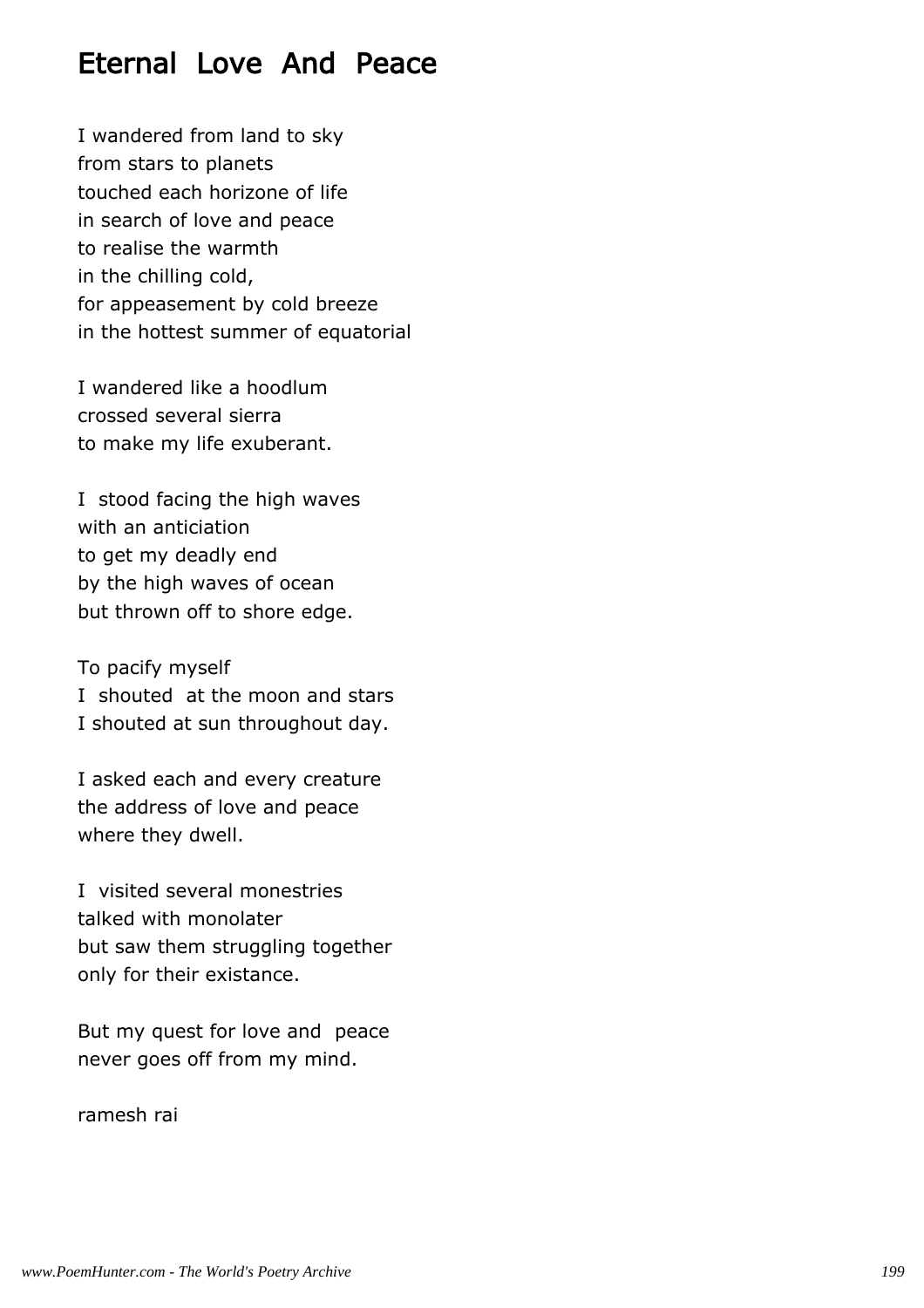# Eternal Bliss

When the infinite soul meets with eternal nature it covers the infinite soul with all entity and tranquility to spring up the gylden fragrance the fragrance spreaded width and length over cosmos awake the congenial grace for evolution of life where life is gifted with all armours and attune the progression for promenade of new creation juxtaposition to its birth and decay to destination.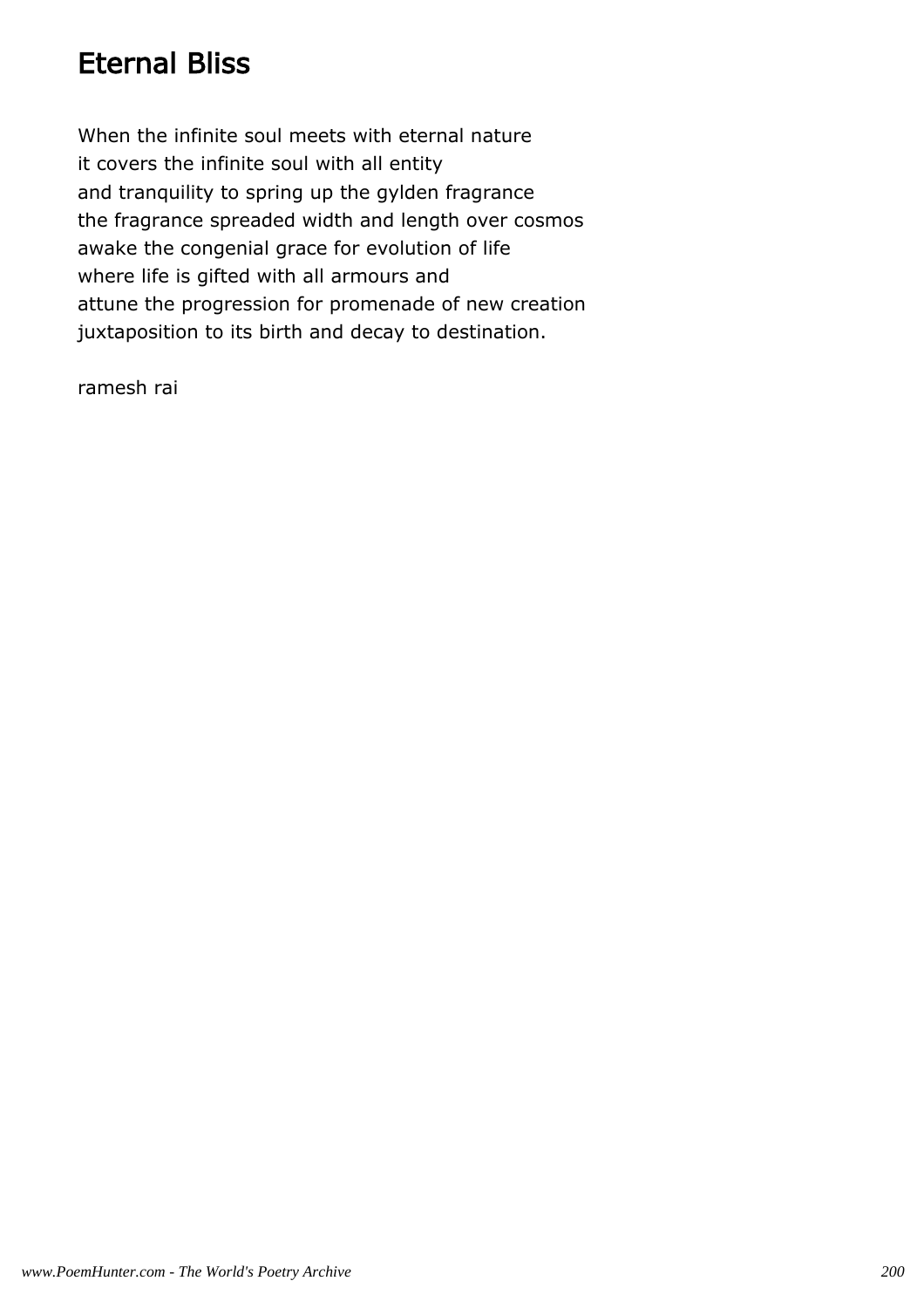# Eternal Bond

The entire creation is in search In search of eternal love In search of love the earth moves days and nights In search of love the rises and sets In search of love. the moon looses her existence In search of love stars twinkle throughout night In search of love flower blossoms daily In search of love river flows There is quest of love everywhere The creator has tied all in eternal bond To search the mirage which is never to meet Never to be quenched never to be submerged An unending process of Creation.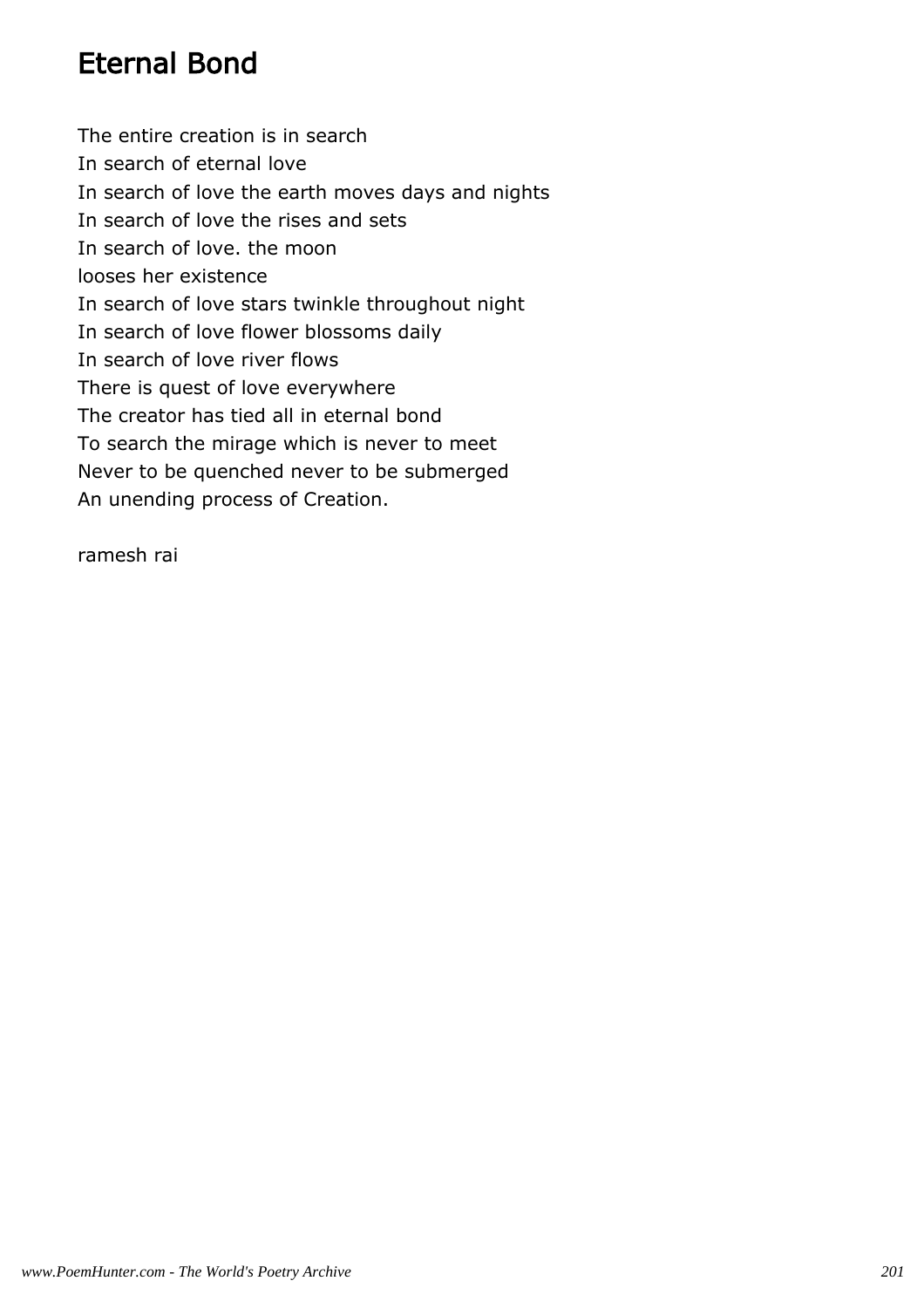#### Eternal Creation

There was no earth no moon, no sun, no star the canvas was quite blank.

Your solidarity was impassionate preponderence of your lyrical voice burst into tears, flooded the canvas manifestation of your soulful emotion came across the live poetry festivity of new creation made you to smile and pervaded the entire canvas.

Oh, the Great Poet! did you start the creation with your poetic version impugned with tears and smiles.

Your hollowness created several stars and planets some glowing, some scarlet your maya diffused over the canvas like the bubble; thus your poetry started tinkling with seven sounds entwined with love, peace, joys, sorrows glamour, pain and salvation.

Music sprouted from your poetry spouted throughout the canvas jingled with your enormous flavor you invigorated each fusion of your music the entire creation started warbling in your praise to explore your presence contd.............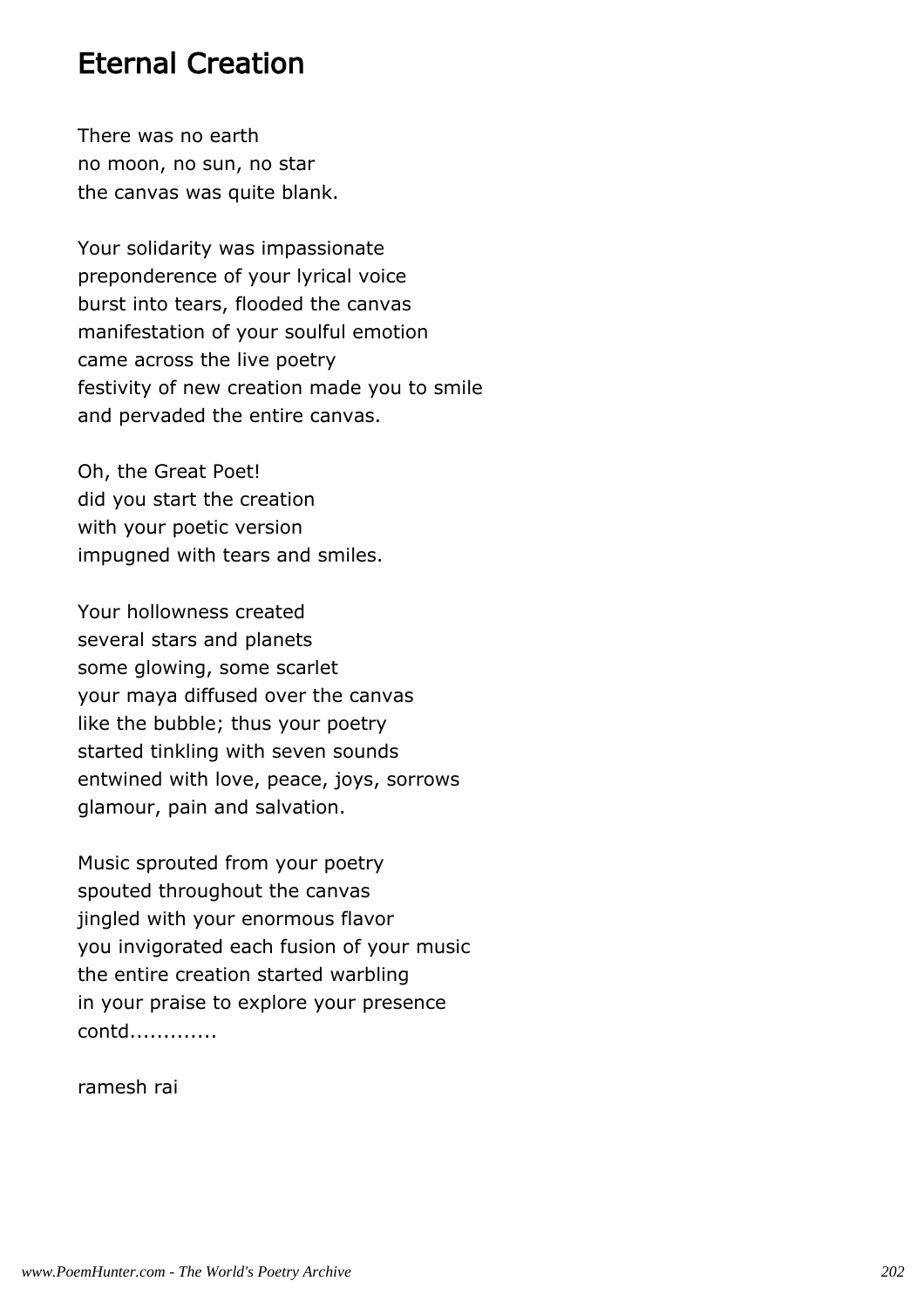# Eternal Joys

Let my heart be filled with eternal joys where the divine solitude will flare with glory of effervescent encompassment onto thee love and affection my soul be integrated with super melody and full of bliss where ecstasy will flow with current of waves of zillion oceans; and your divine charity is projected for the infinite lives of earth, sky and in water. My humble staidness may intake the intangible posture for eternal austerity with rays of plenty stars dispensing melancholic sound of loss and defeat Then my soul shall be following for eternal peace.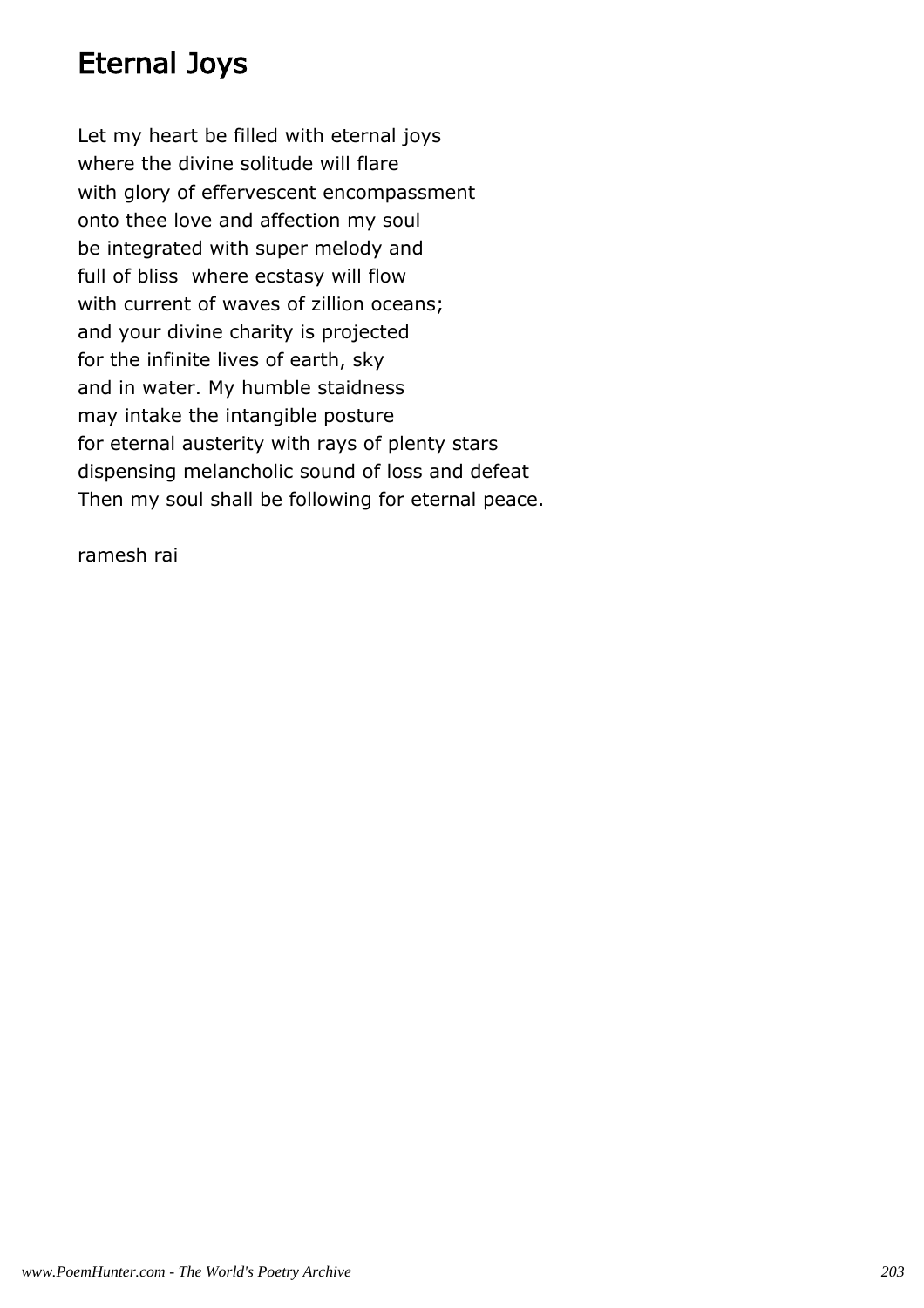#### Eternal Walk

Oh, my Soulmate! Keep me in your heart, Let's walk to the eternal goal.

Come, let's walk together, to reach to the destination where the sky hugs the earth, for ever.

Oh, my beloved! you're truly my soulmate, incarnate your profound love every now and then.

Come, come, come! ! ! Let's walk together, to engross the crimson dawn, to make our love like crimson horizon from where sun peeps down the earth, to spray its light, to exsiccate all melancholic tears of her eyes.

Come, my soulmate come to me and walk together where ocean ends to sky where every dusk is ornated with zillion stars, to be lost in the depth of night.

Come, come, come, Oh my beloved You're my hope to engross me into the eternal depth of your bosom and might, to entwine our soul and walk together to be lost in infinite horizon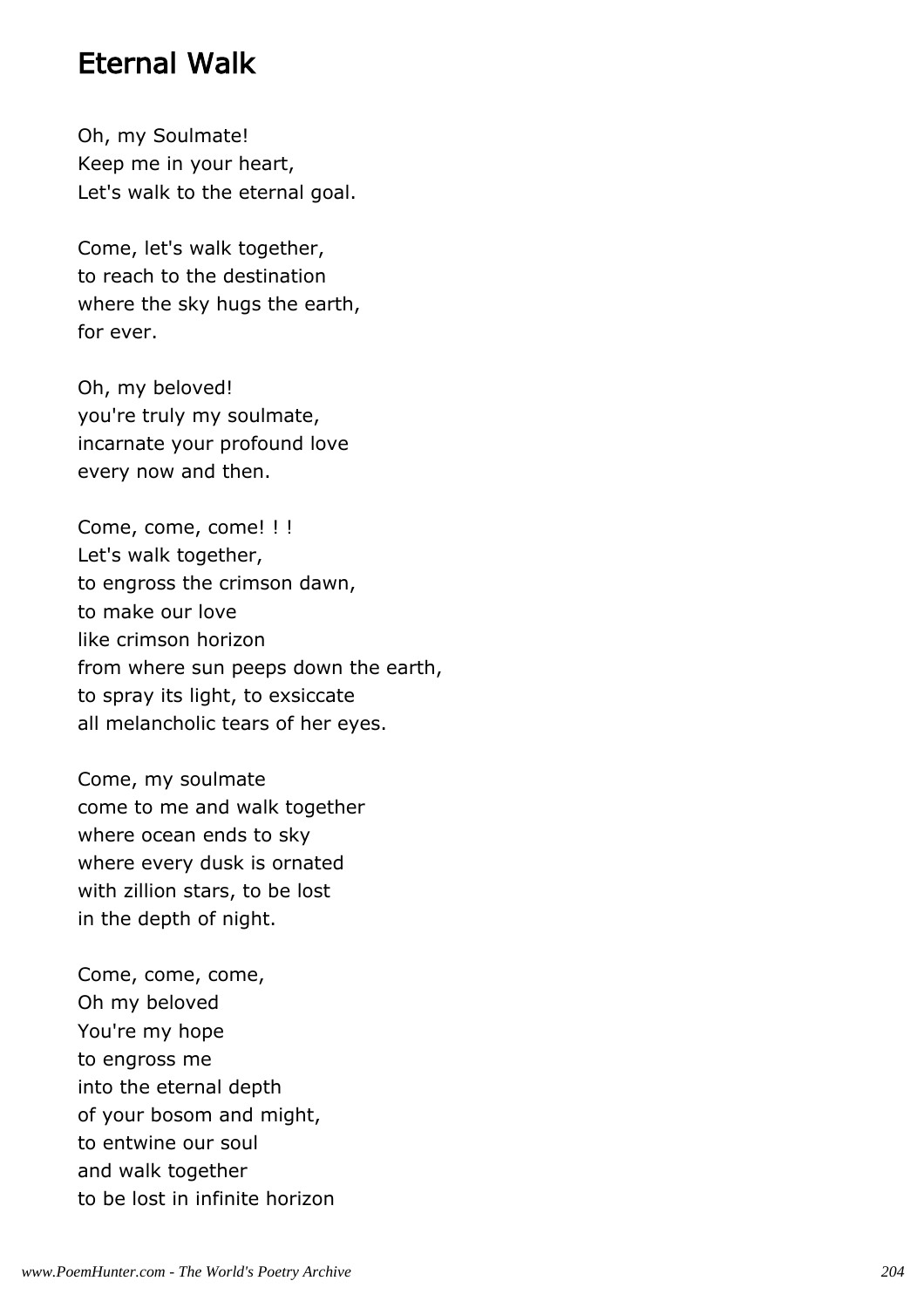where sky embraces the earth and makes her for ever in the eternal walk of life.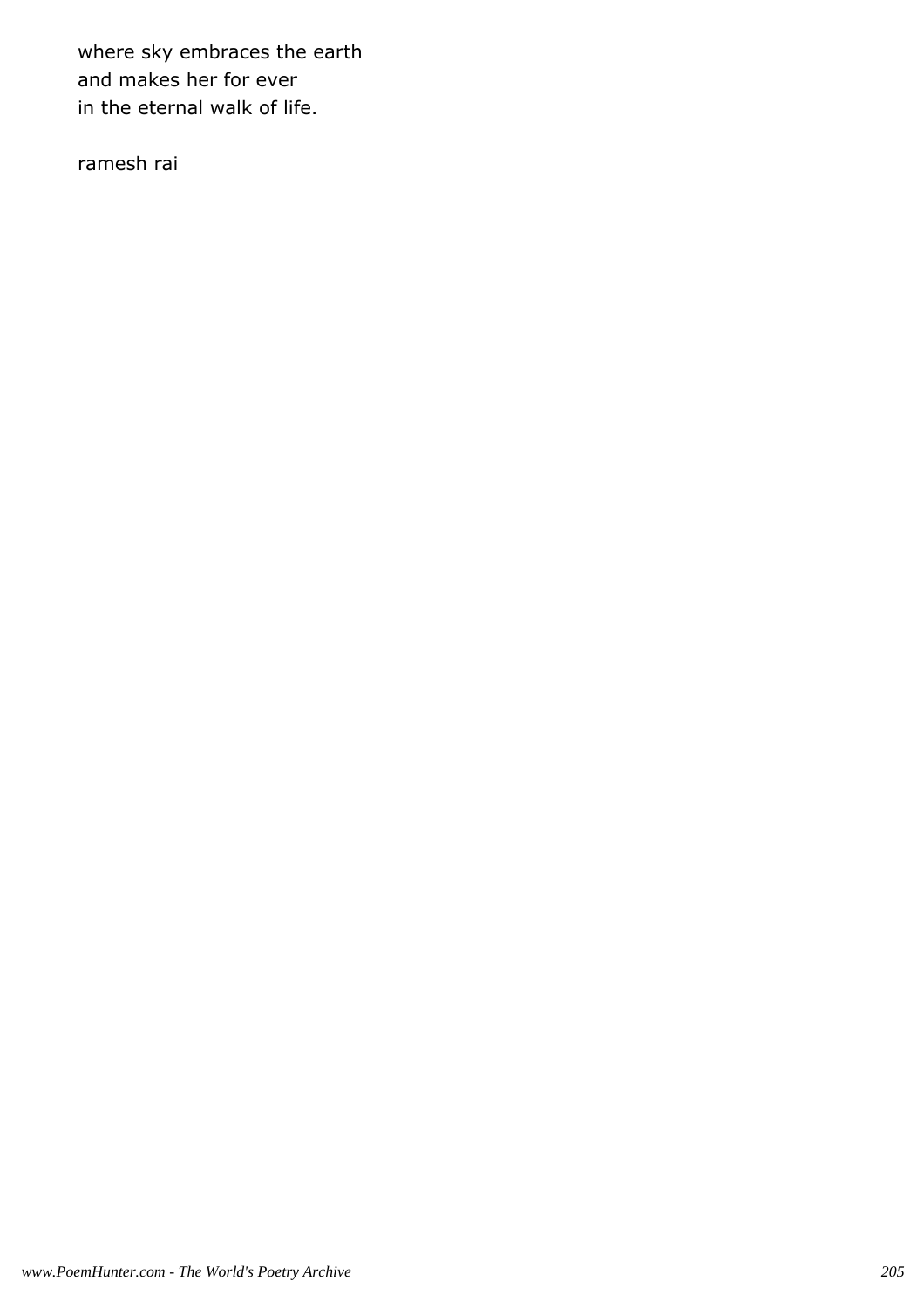# **Eternity**

Eternity, the goal of soul a splendid march to God free from all desire, all feelings, the natural truth of life even the enlightened one is marching towards the same goal to perceive the common truth of nature that is eternal goal.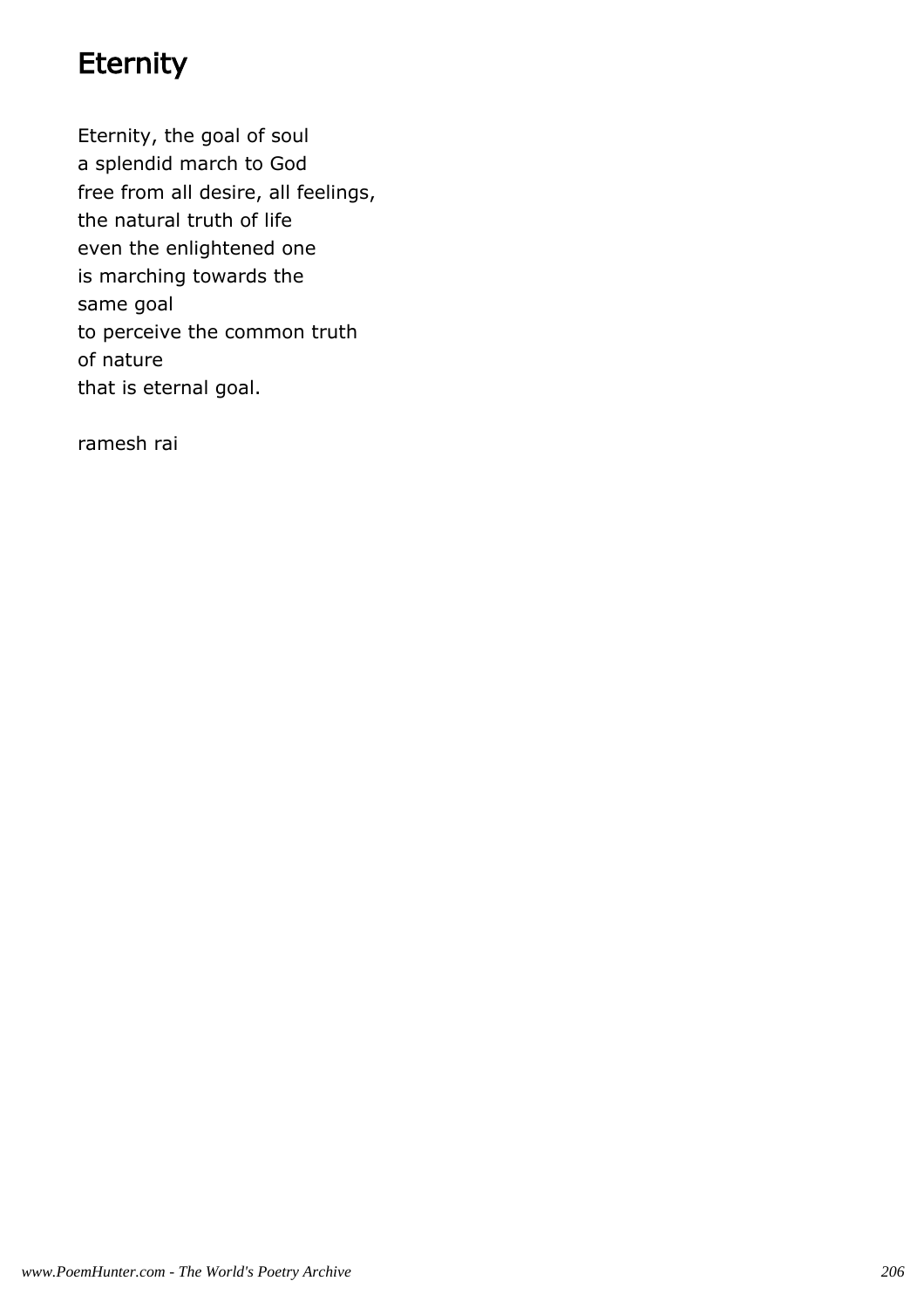# Excel Of Thoughts And Emotions

When my emotion finds solitary to express fathomless questions then query remains mute to find the answer.

I ask my soul to make the query but my dissolute mind never permits as if the whirlpool tends to shake a frozen night of starless sky.

My sheer heart always accomplishes to entwine my thoughts and emotions then I derive the pleasing moment to excel my thoughts and emotions.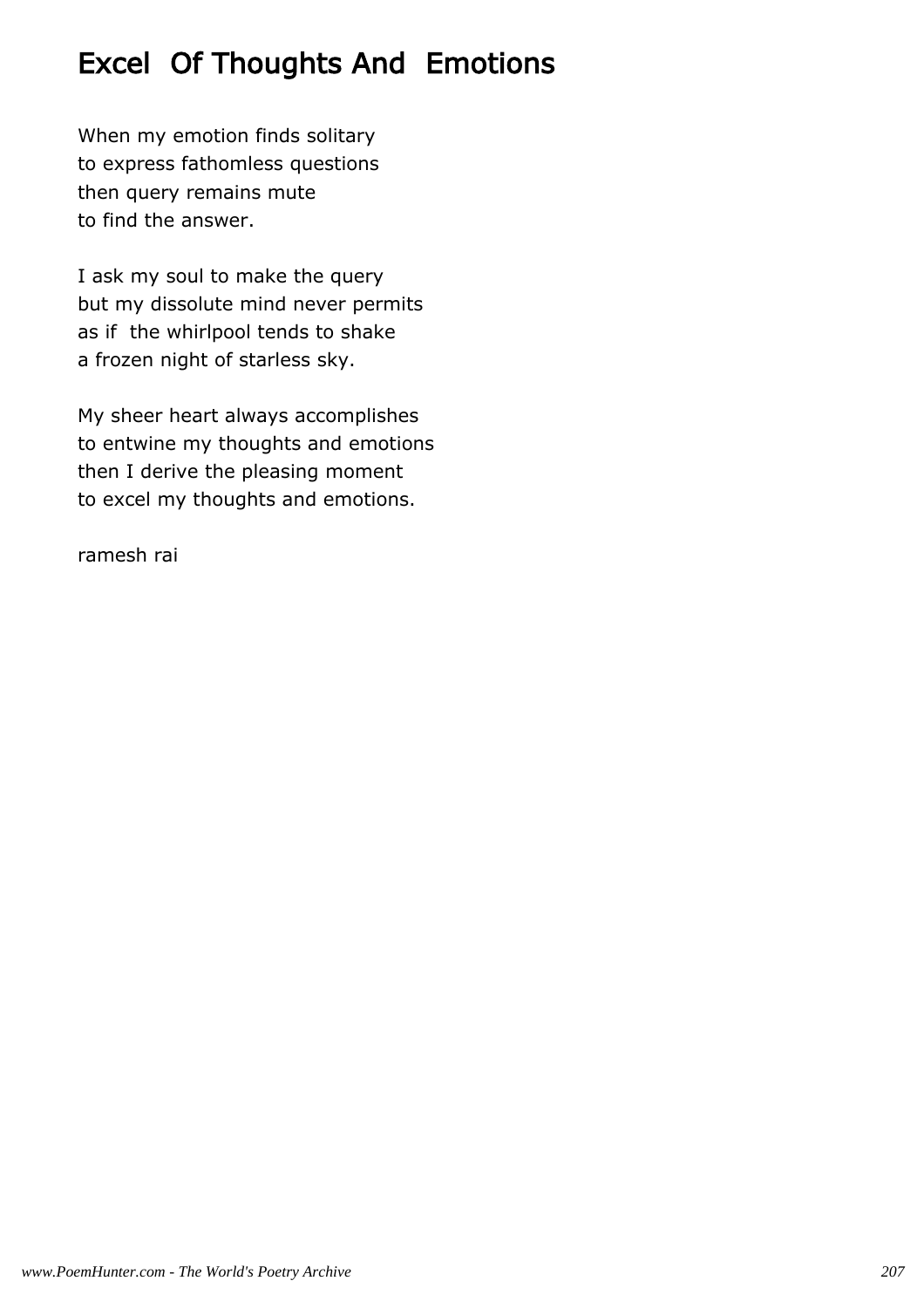#### Excuse! !!

Excuse me for my sin

I am the sin you are my excuse

So, forgive me if I hurt you

I can spend my omnium which I've stocked in my life time

If you excuse me I expiate for my sin

The world may demur but i confess

As a sin I have come to this world

Sin! which is flowing through ages but not ready to repent

Last word of my life will be, 'Excuse me'

I'm leaving you all alone I've finished my job

I like to blow with wind touch corner to corner seeking my excuse

If I am excused my life will cheerup

Excuse me for any obligation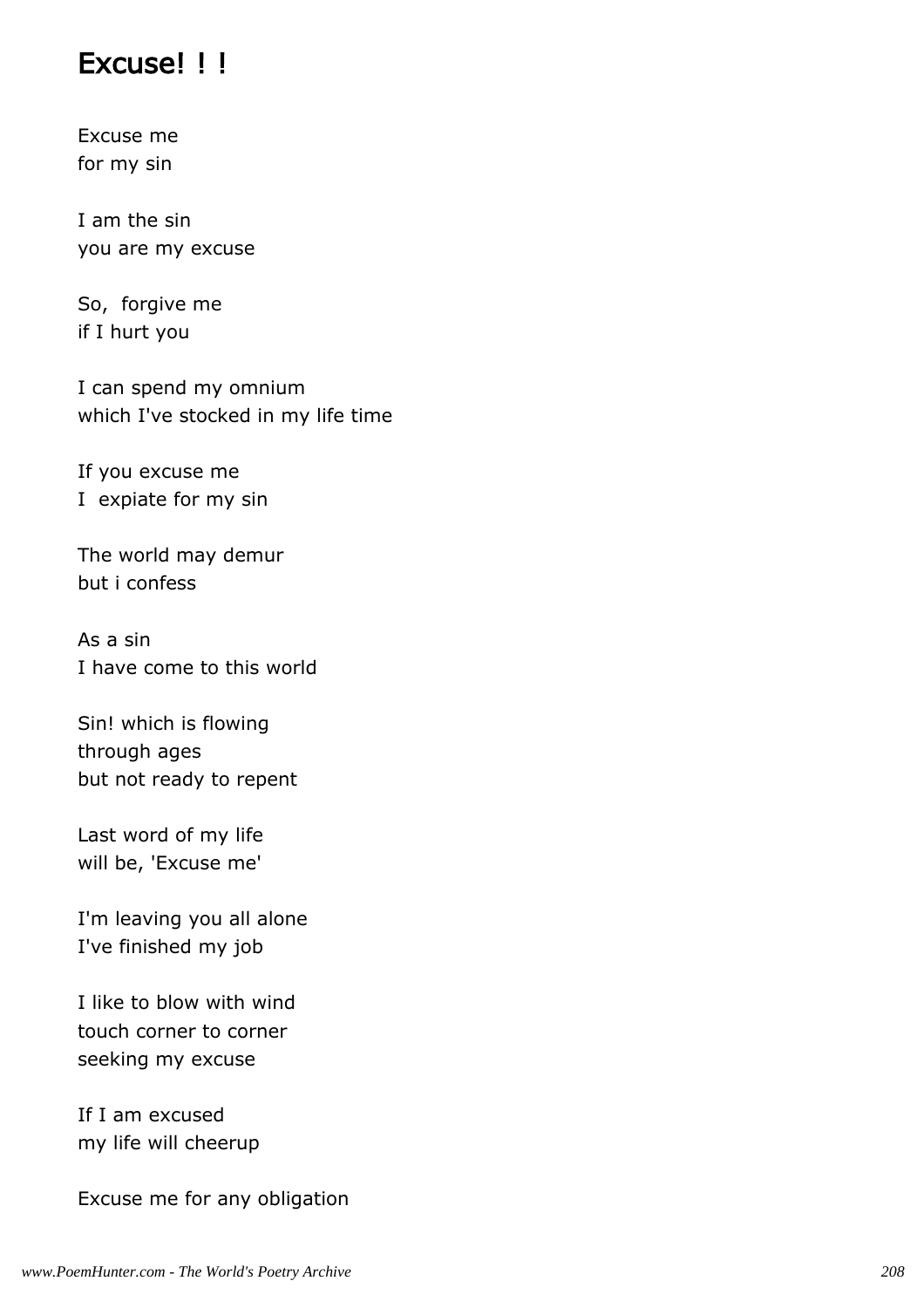which I withheld

Excuse me if I pained you to read

Excuse me I love you all.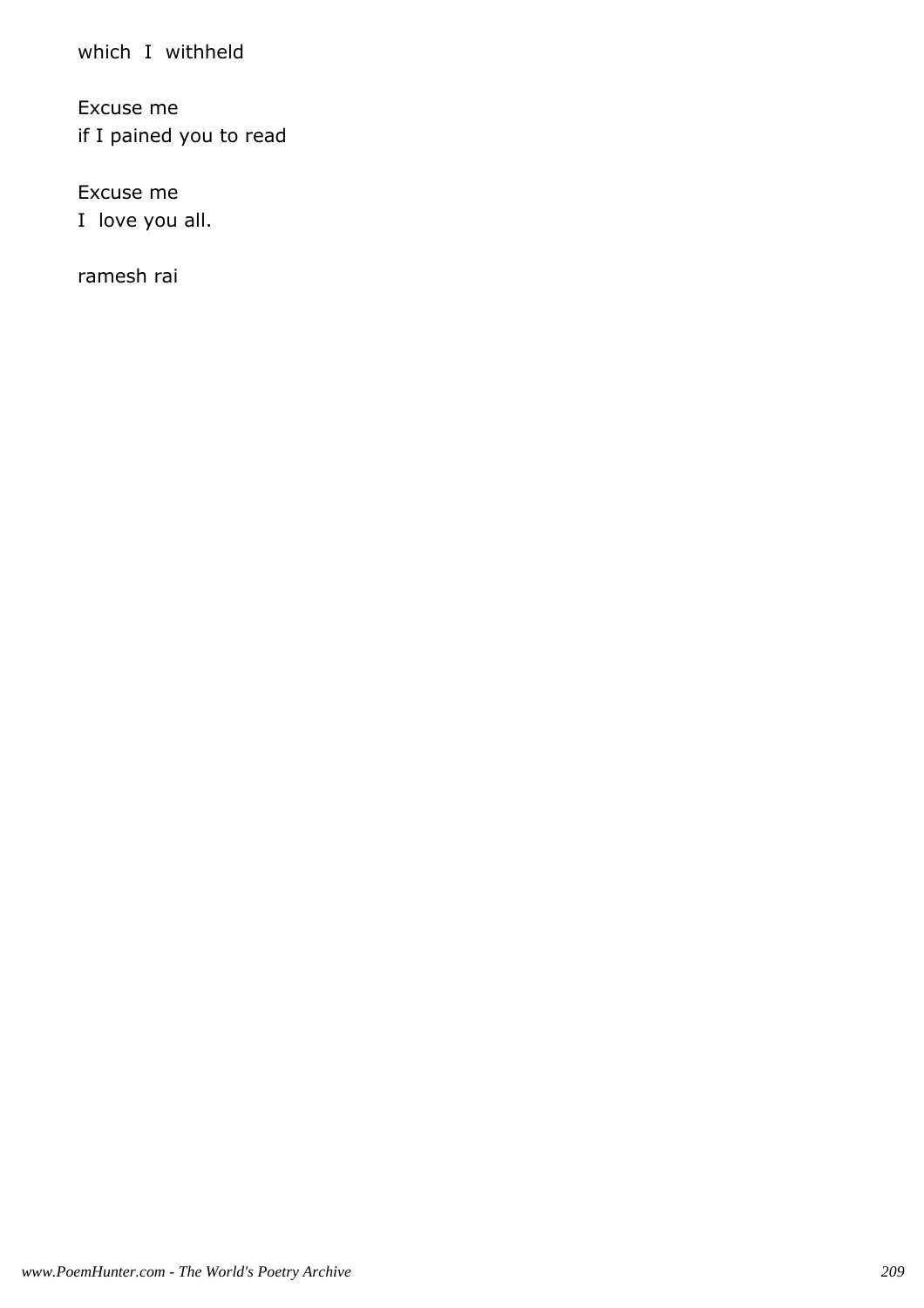#### **Exhaustion**

Basic elements of life Fire, water and air When these will exhaust What will happen to nature?

Question leaves behind Again, again and again To me and to the world To think, what'll happen.

Basic elements of life Are being destroyed For violence and coherence Or to summarize the nature As if a virgin is raped In broad daylight To satisfy will of demon.

Nature! Supreme doner of life And its existence; Instead of begging from her Forcing to yield more and more Against her will and dignity.

The day will come When the world will crave For fire, water and air.

All rights reserved @ Ramesh Rai Created on 16/6/2016 Posted on 14/4/2017.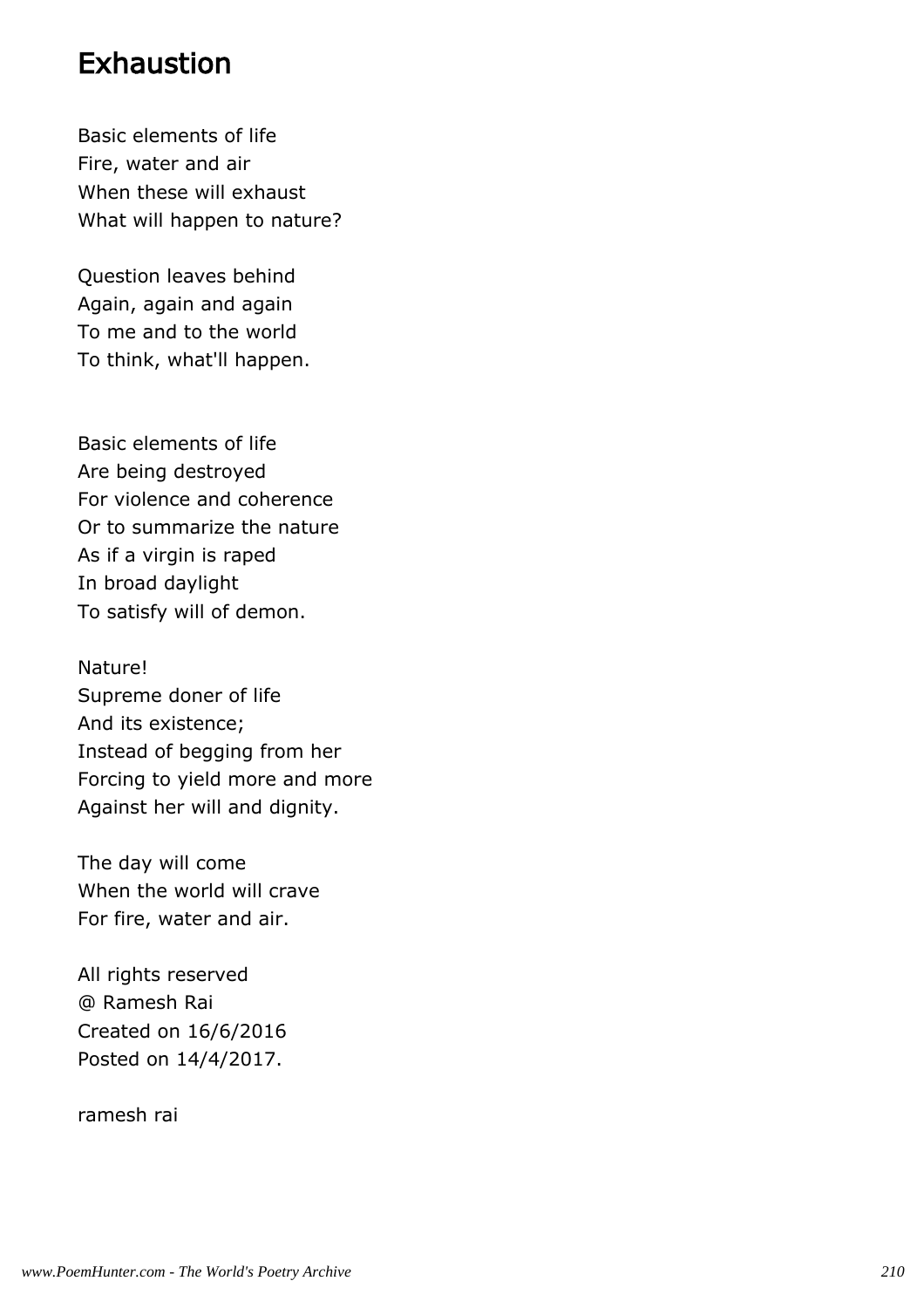### Existence Of God

Where the love exist without any prediction There the God exists without any hesitation

When the life exhale with full submission Then the God inhales with full adoption

When the mind inflames with new creation And the soul sinks with full devotion Then the God reincarnates with full entity And makes the whole phenomenon with full explicity

Where the heart confines with full credibility There the God dispels all obscurity And the life flows with full velocity That can't be stopped by any obtusity.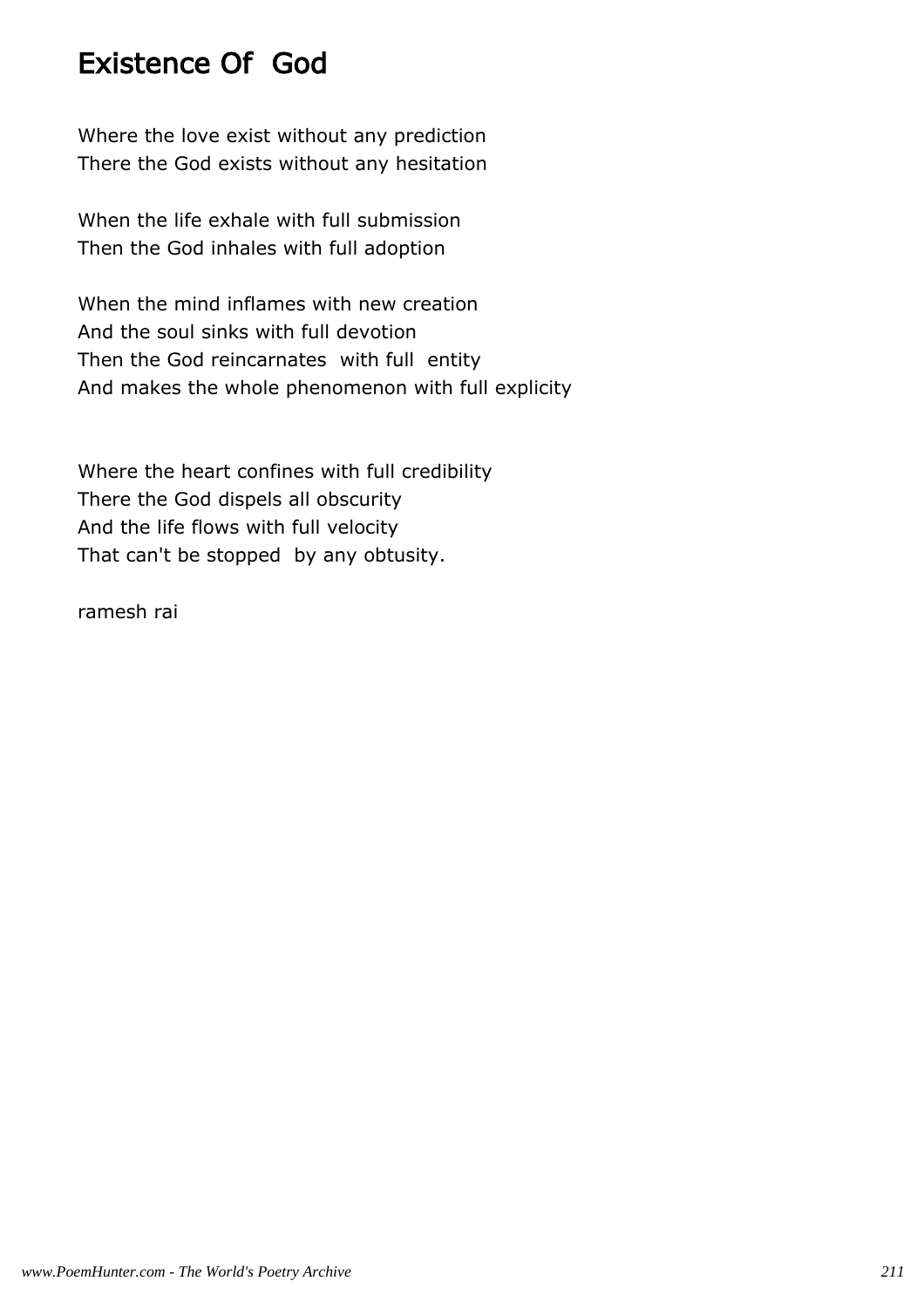### Expression Of Soul

Poetry is the expression of soul Poetry can't be defined But self definition of all lives That exhilarate on the sway Of thoughts and emotions.

Poetry exhorts the pollen To spring up, to attire with New thoughts and emotions For new creativity.

Because! Poetry is the mother of all science Evolves each breath of life.

Poetry stirs the life To sublime new thoughts and emotions Expresses in words All ups and downs.

@ ramesh rai 01st March 2016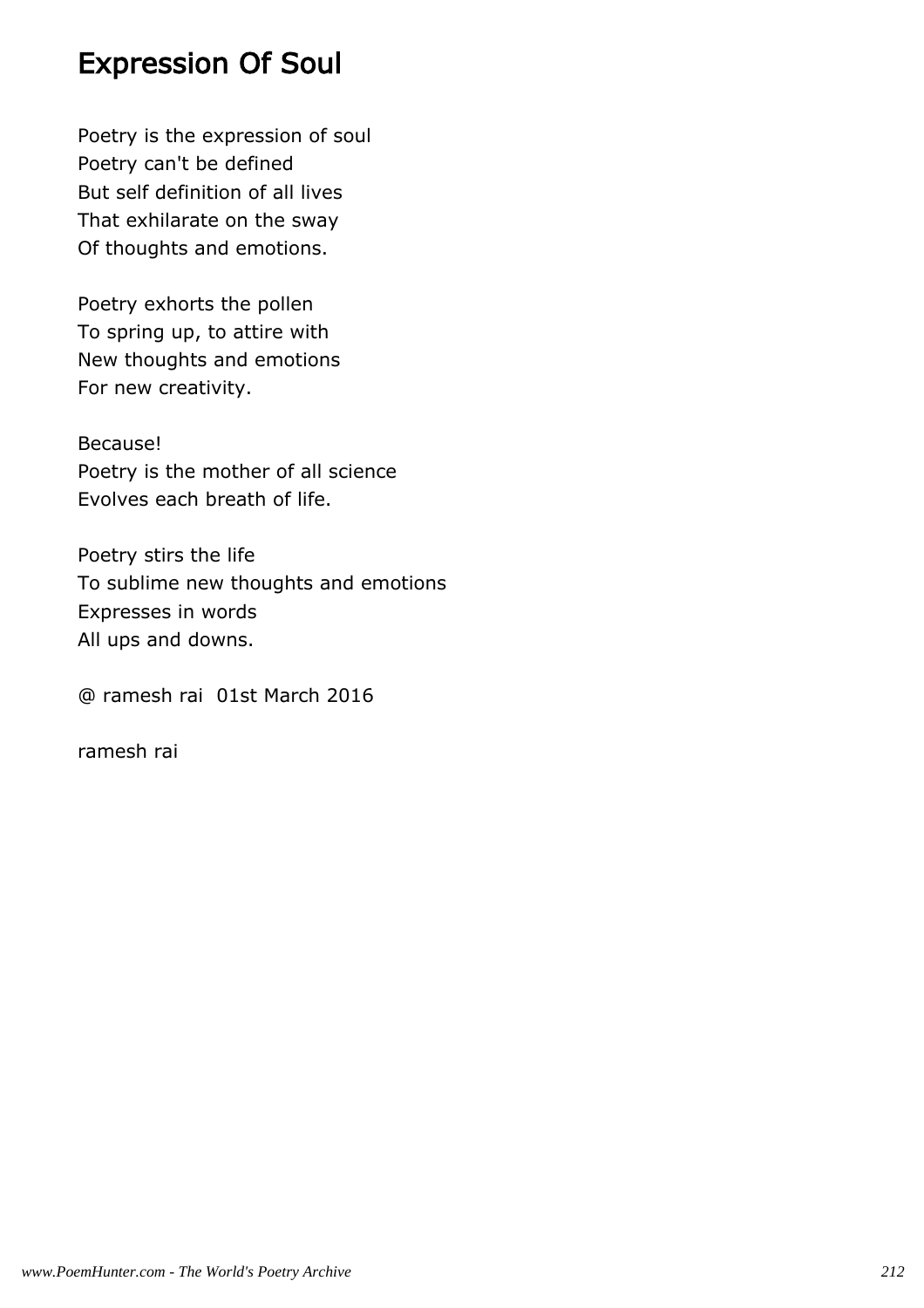# Eyes

God has given us two eyes to see the beauty of nature He has also given us inner eyes to see him with the in eyes and the paradise of the Almighty

Those who has no outer eyes they are deprived from seening the natural beauty, but they can see the manifestation of God with their inner eyes

Those who have neither inner nor outer eyes, their life is like the barren field where no crops yield and useless for the living life

Eyes are the divine gift of the Almighty, preserve it let it not be destroyed donate it; your eyes will see the beauty of God for ever.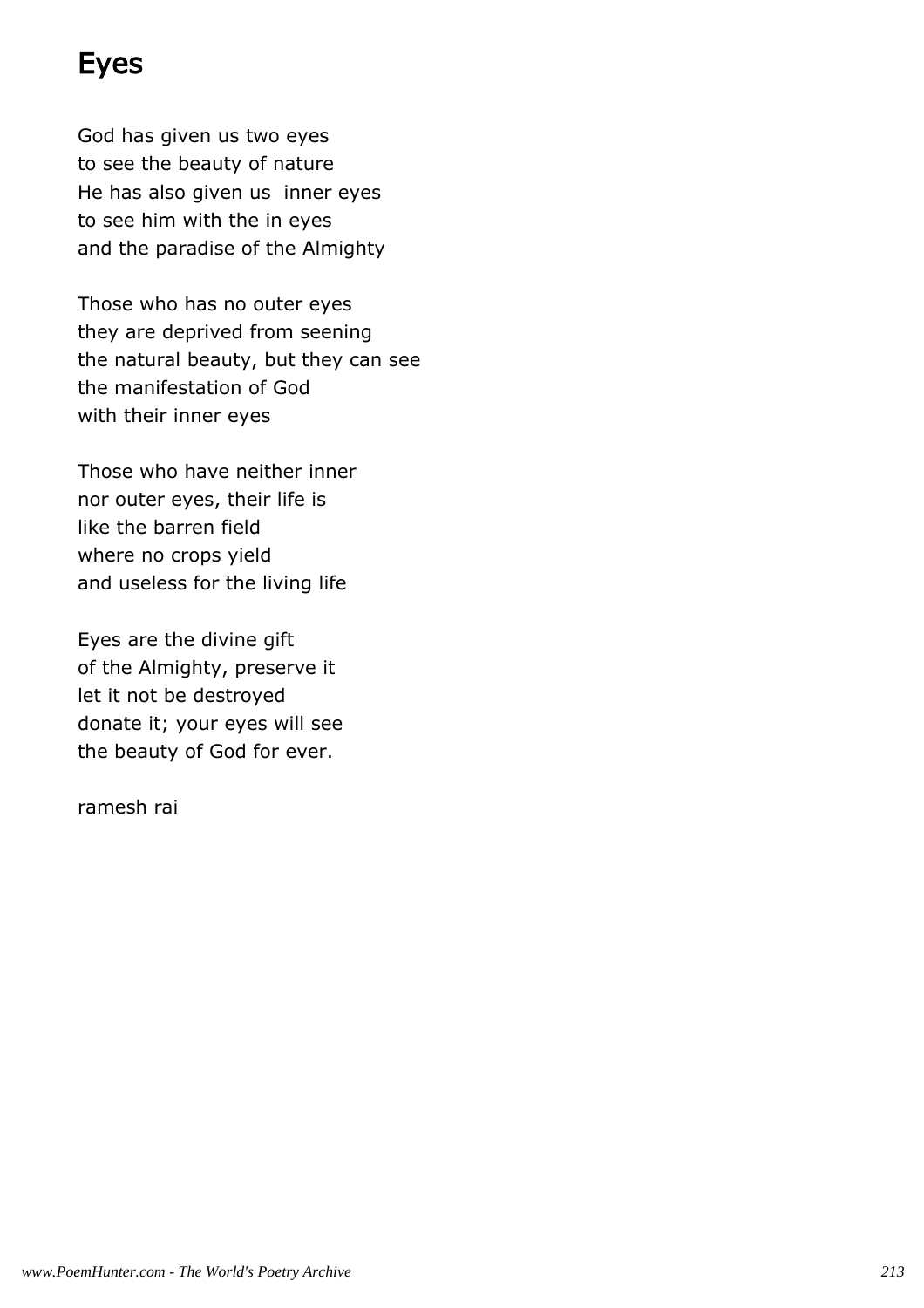# Failure

Let thousands failure come on your way Let thousands storm thunder on your head Stronger the failure stronger the success That will make your paths clear and bright.

Go ahead dear friend, go ahead Go ahead and accept the challenge Because failure can not mend your fate.

Spring comes and goes infinitely Winter never sustain vastly Vacuum of web touches simultaneously To find the infinity.

All rights reserved @ Ramesh Rai 18/5/2016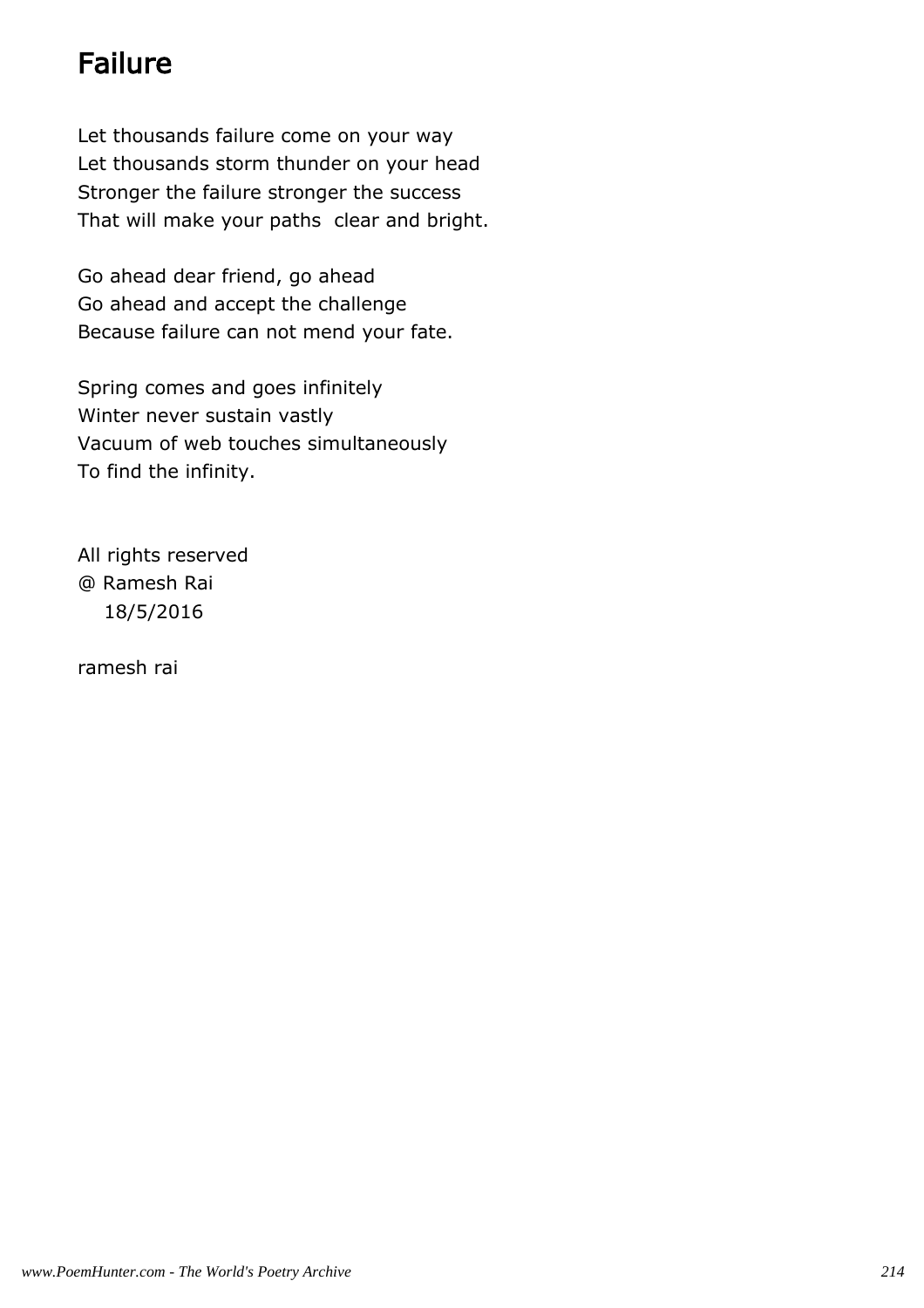# Fair

I have come in the fair of this world to visit the fair, to enjoy the fair

In the fair of this world I can see the exhibition, exhilarating every creation rose sitting on throne of thorns smiling with every dusk and dawn; realize insatiability amongst audience every day sun rising with enormous light by every dawn; but losing his all lights he has to set by every dusk.

I can see moon appearing with different shape as if her beauty is stolen daily by stars.

In the fair of this world I can see poor and rich hoarding vis-a-vis havering for unworthy attachment.

I can see fellas inclining for stupefaction. In the fair of this world every where I can see people asking address for each other I am also lost in the fair of this world sitting lonely in a corner, keeping aloof from the crowd thinking for destination.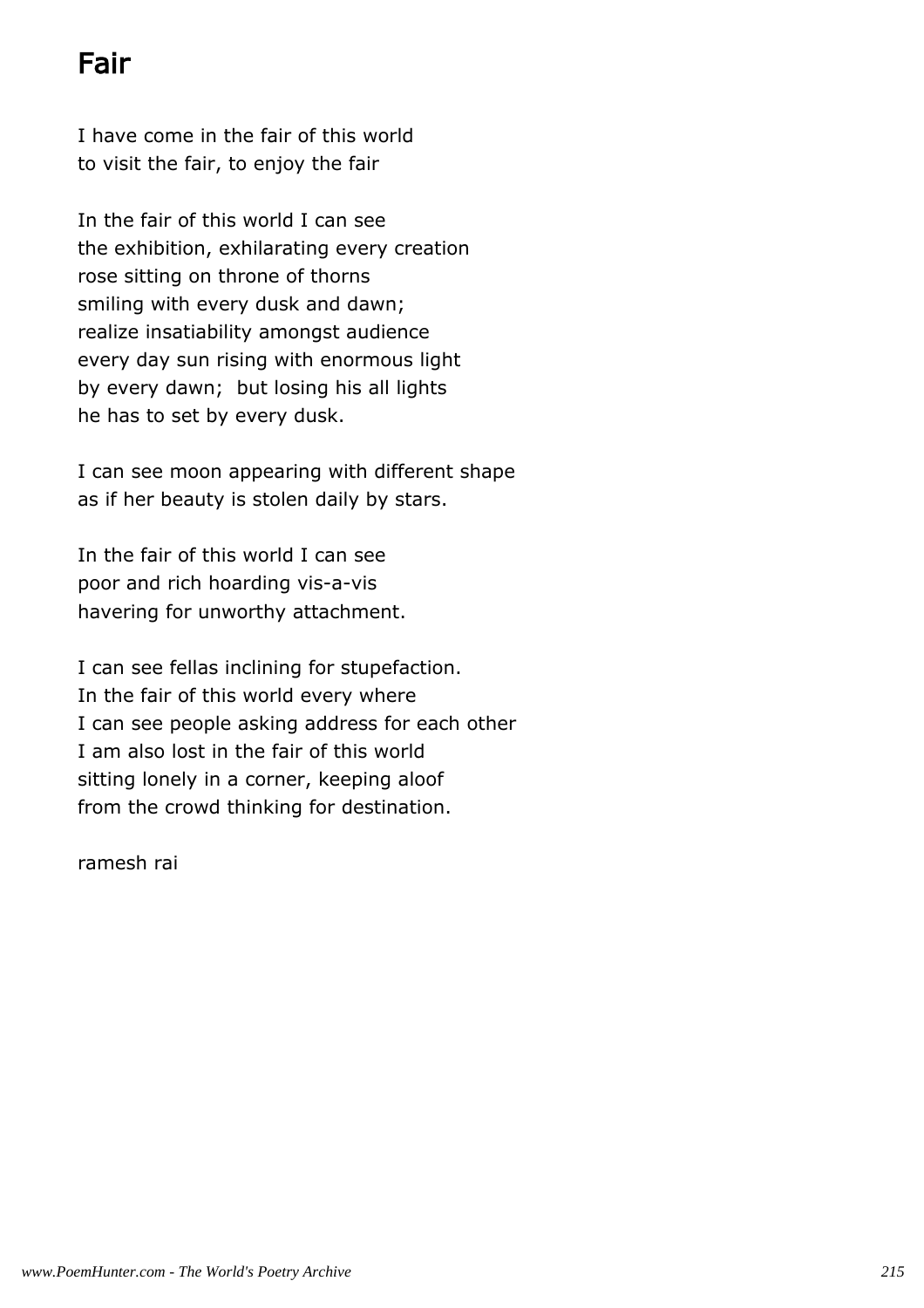# Faith

Faith is like the strongest propagation of light Evolving from soul to reach the destination Faith can never stand on fulsome thought Relaxing nemesis of fortune or otherwise.

Faith is the strength of life and makes it To prosecute within the natural phenomenon.

Loss of faith in usual life makes it to parch Like a withering flower in desert island.

Faith is the strongest string to tie up life To achieve the goal of life to successful endeavor.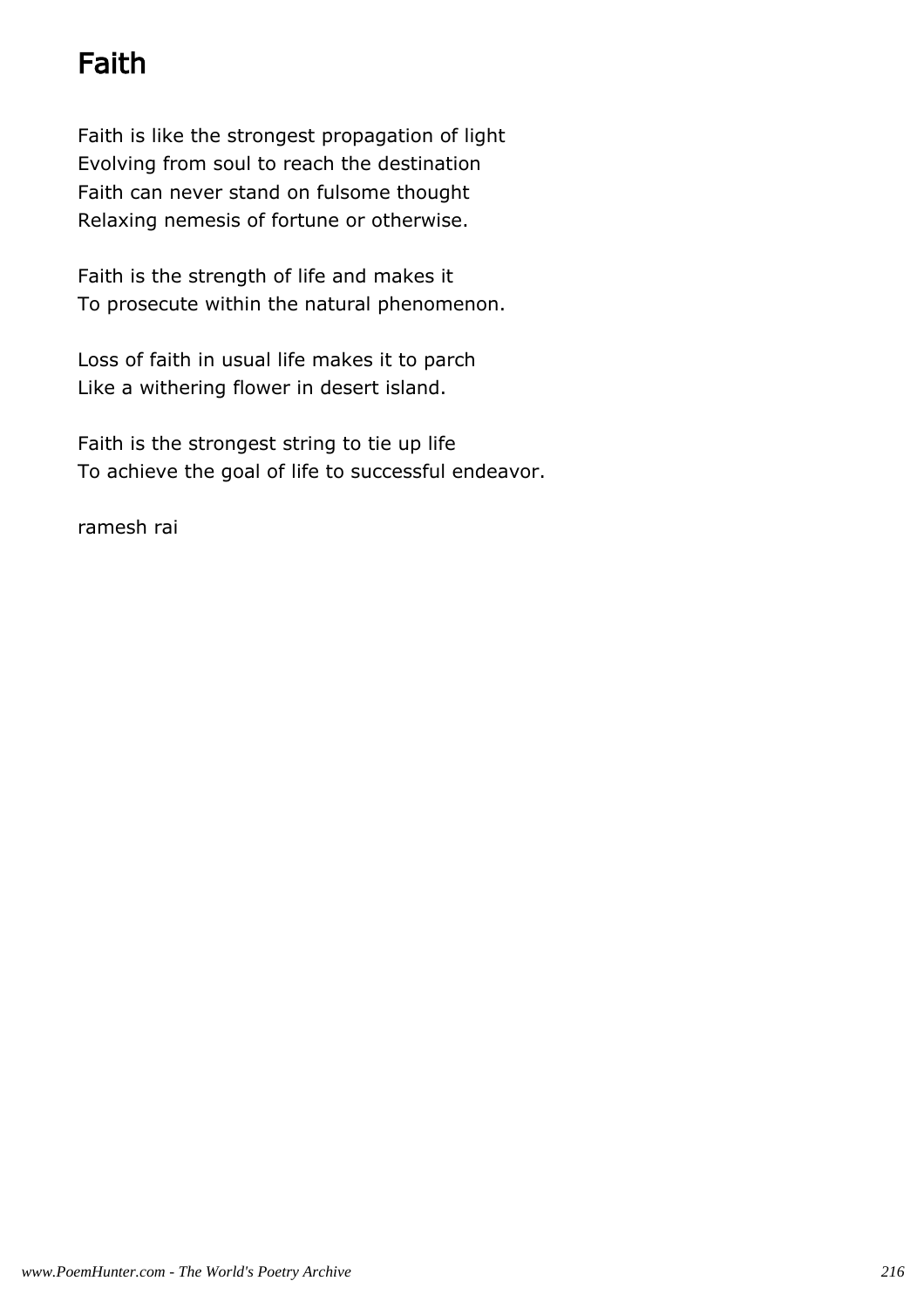## Fallen Leaf

Fallen leaf is strolling on the street being run over by cars one after another being trampled by pedestrians frequently still lying on the street in the lonely world neglecting all fragrance and mirth of life

Fallen leaf which once adored the tree is now of no where, the past is gone not to come back why not spring come again and again, rather it will be assimilated with dust

The gardener would have been delighted when it was seen first on the tree as the leaf grew up, tree cherished it up as if Cherub sitting on its branches

The leaf then strong to face heat, light, sun, rain, thunder and shower buds, flowers and fruits played on its lap life embedded with all ecstasy slumber slink to its future, when it is no more required

The world consists of the element which are required otherwise thrown to assimilate with dust.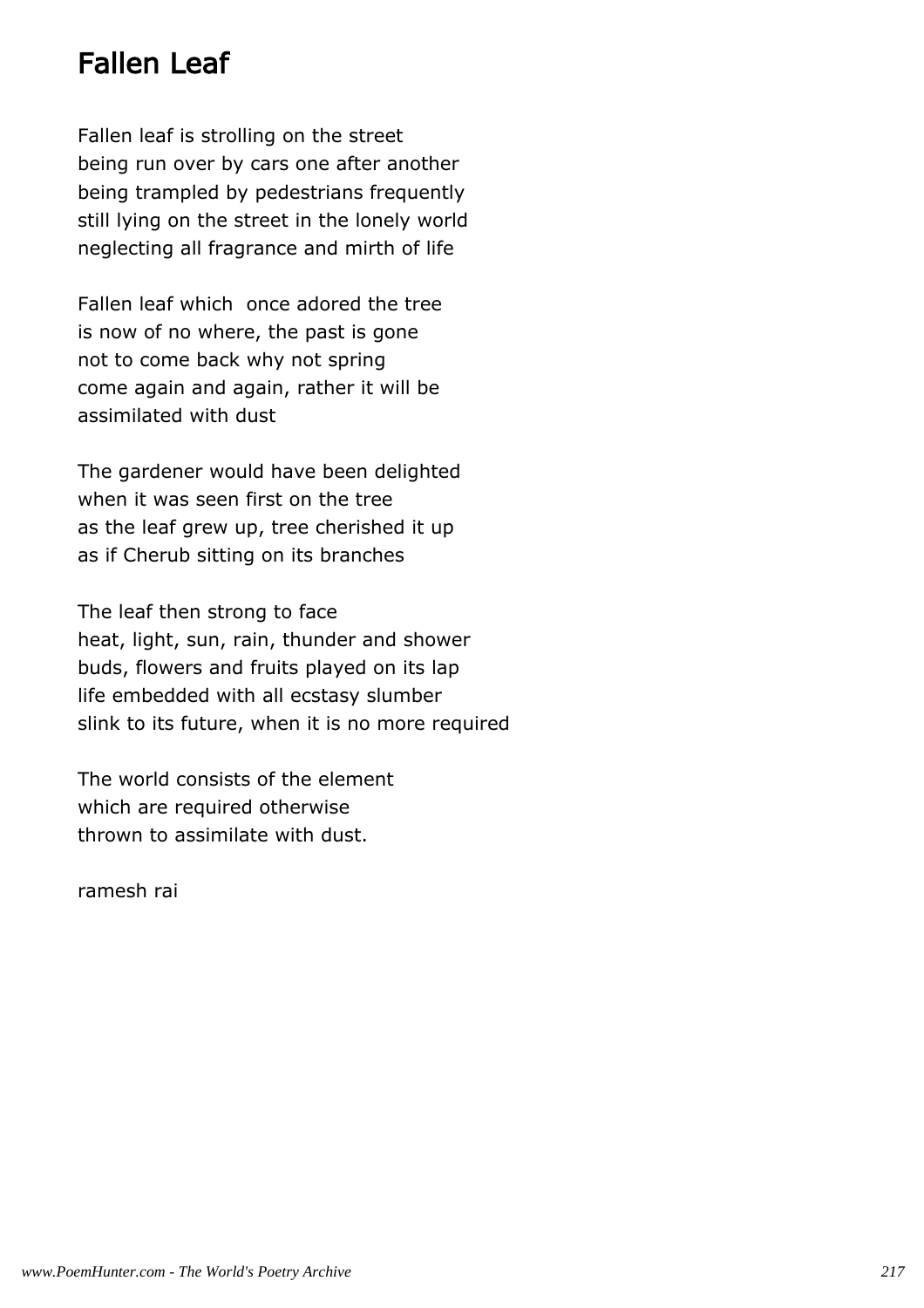# Father Computer

Our mind is the father computer good literature and poetry is antivirus erase all stuff of mind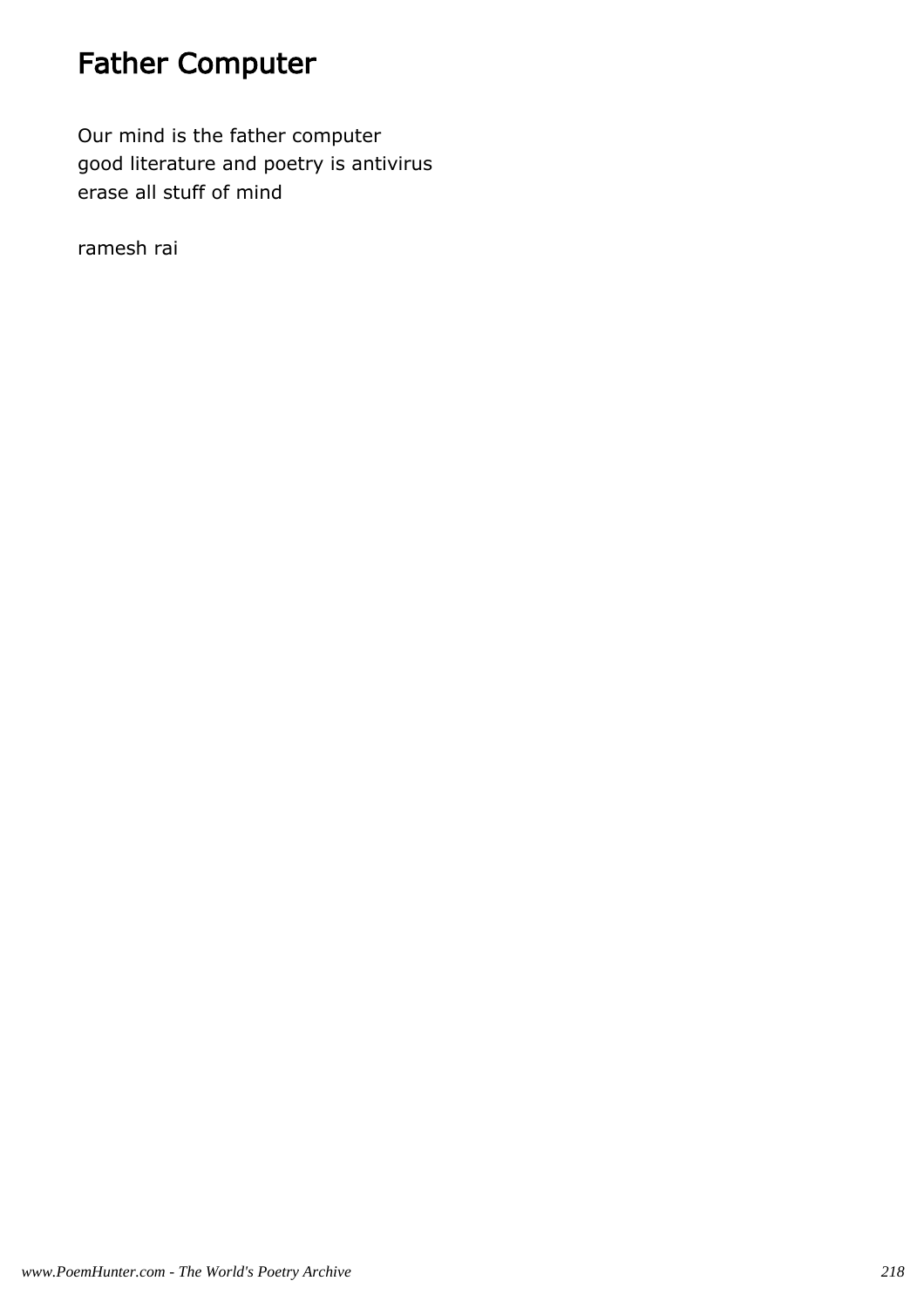#### Fill My Vessel

Fill emptiness of my vessel With Thy melody and tune.

Fill emptiness of my heart With Thy ecstasy and bliss.

Fill emptiness of my mind With Thy wisdom and knowledge.

Fill emptiness of my soul With Thy light and bright.

Assail me towards the shore Where infinite ocean of creation rids.

Oh Thee Lord! You express your every tune In the music of jingling creation That ends with devastation And reprehension of satanic thoughts.

Me Lord! If I imagine beyond the zillion stars Aroma of Your paraesthesia Sweetens the melody of every tune....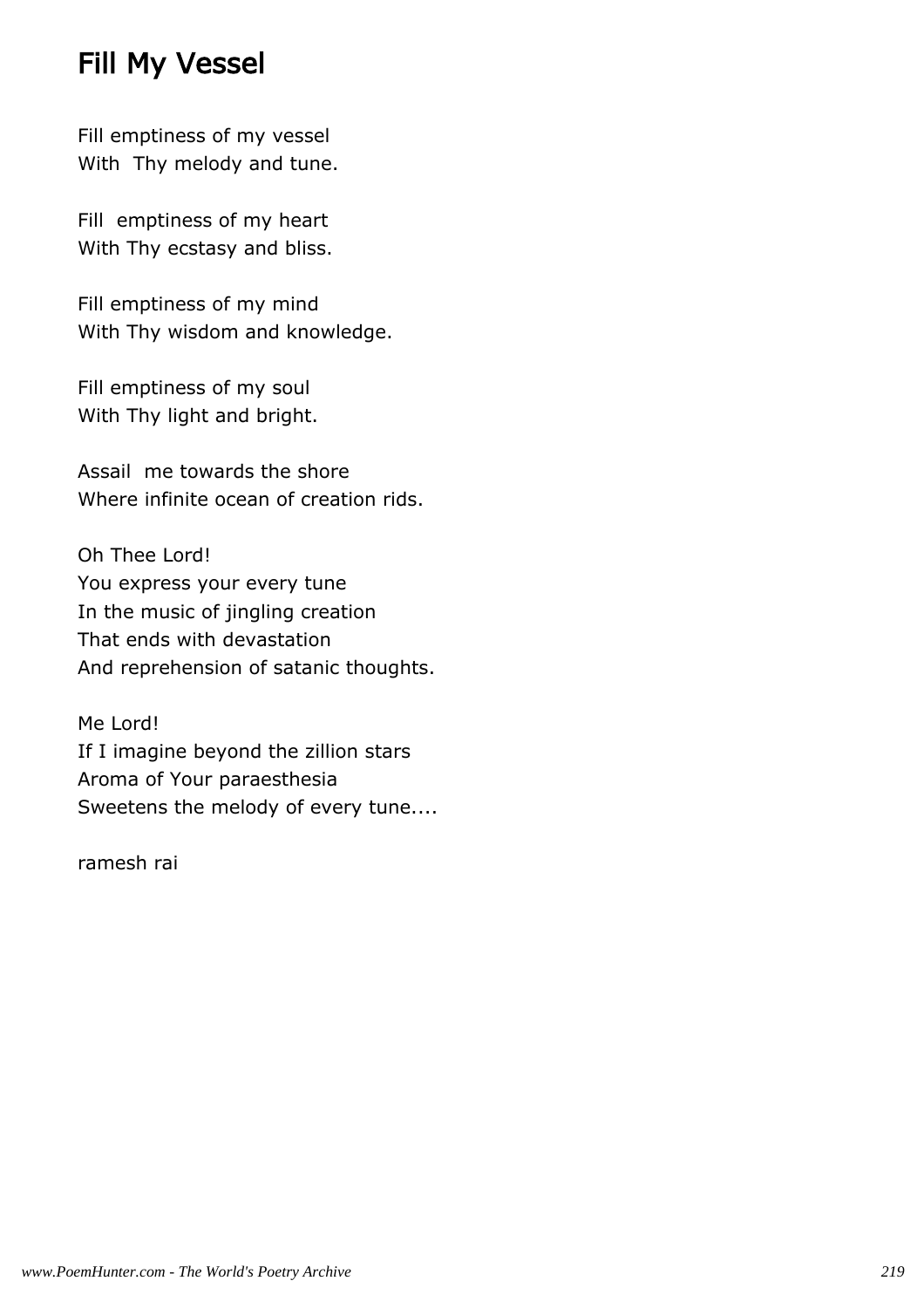# Fire

Fire is the natural phenomenon by nature it burns, and also the constituent of natural body a symbol of exasperation wash out the filth of nature through its flame. Fire is also requirement of our daily life, from morning to night

If there is no fire, imagine the situation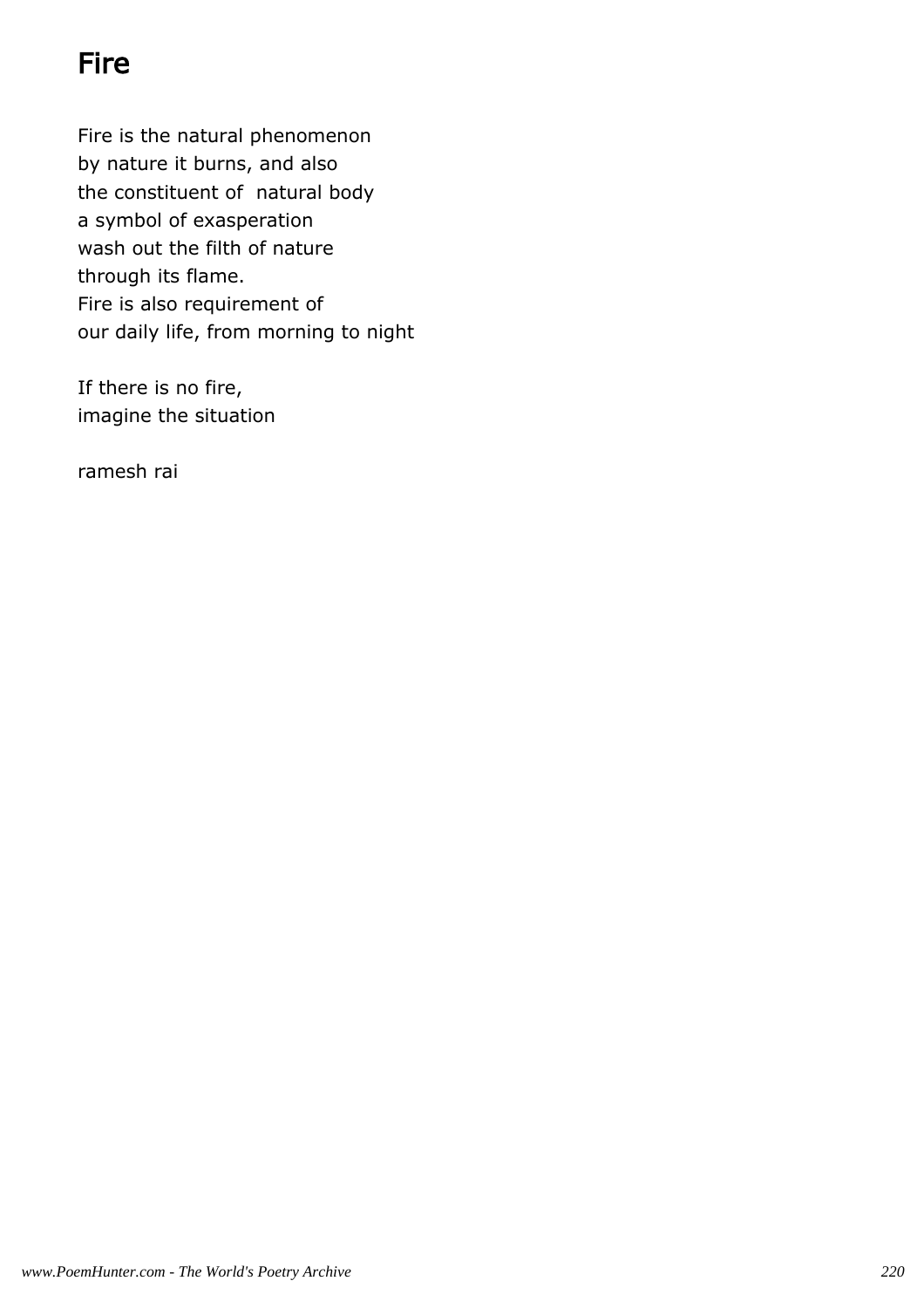# Fire (A Sequel)

You always burn you know only to burn and to burn what comes in your path

what makes you to burn I prithee, tell me you accept whatever is given to you

Are you the collateral meaning of life because dispensing your existence life can not be imagined it will be only a fantasy

What is your constituent? Mankind has invented the constituent of water but what is yours?

You emit when two things are rubbed even you are hidden in clouds and ocean

if the ocean catch fire what can extinguish the fire

Surely it is love that can extinguish you

It is love that can make a life more delightful

Life will be burning till there is fuel in life

so I think you are both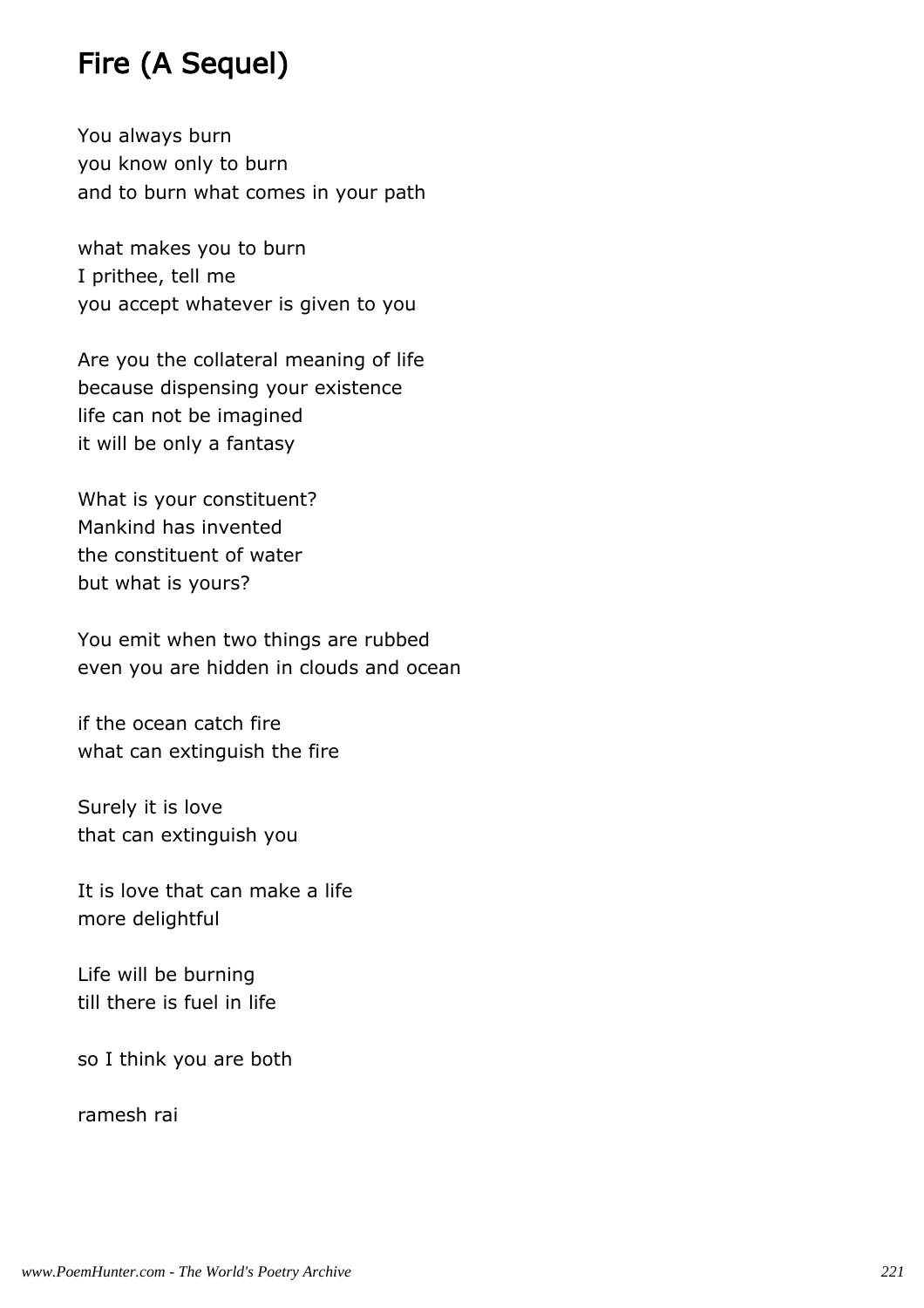# First Drop Of Rain

First drop of rain did not know how long she had to travel how many problem will come on way every gale will try to embrace her will blow her, holding tightly in arms will try to kiss her; albeit she left to meet the ocean to engross herself into his bosom she is determined to meet the ocean thus she left her castle of sky.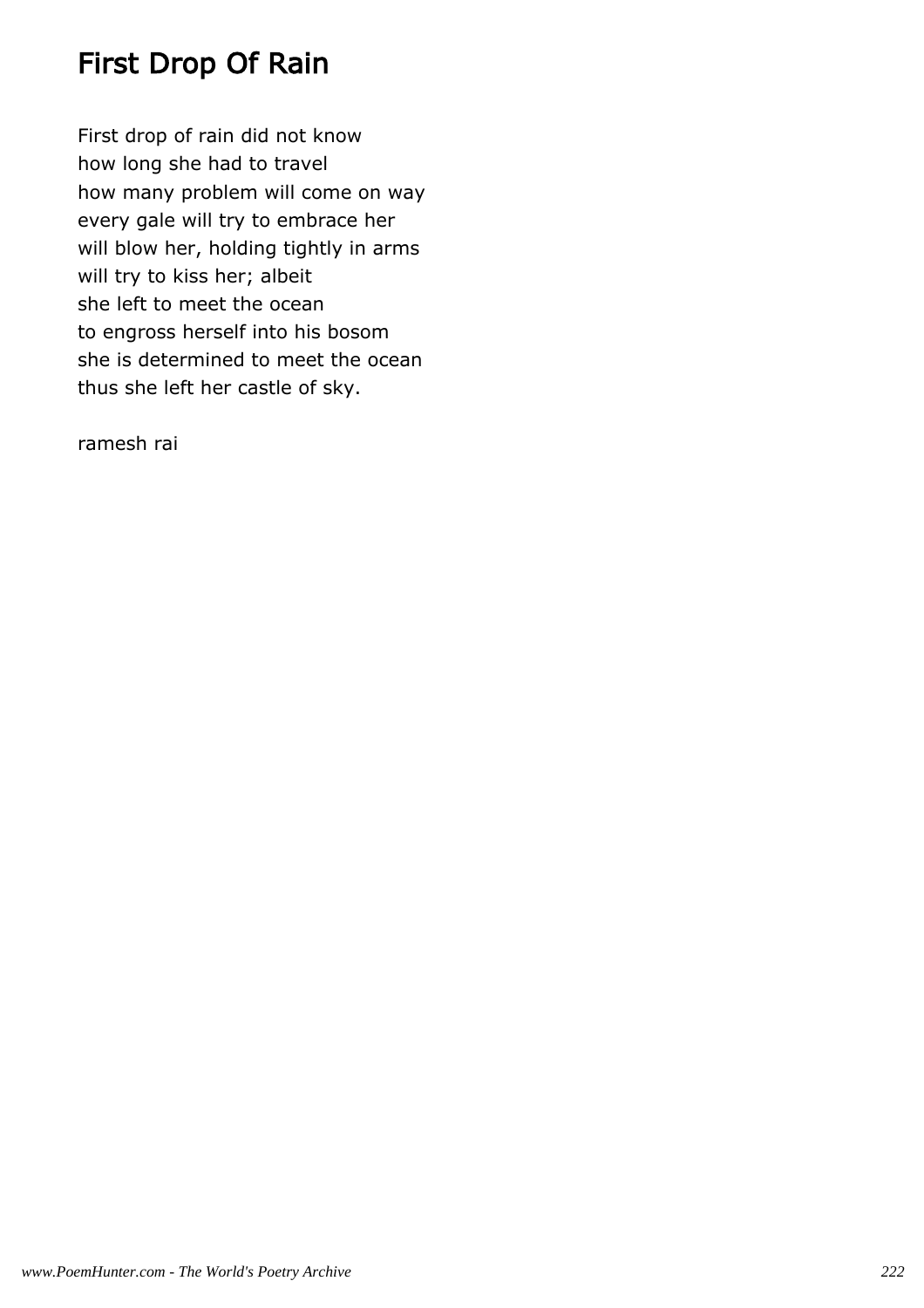## First Love

The first love leaves The first impression The first love When landed on the earth Crying for heavenly pleasure Had the nurse given a flying kiss In the labour room When my mother was sleeping I was put in my mom's hand I felt another heaven on the earth I got the visual first love From my mother As I grew up I got so many loves From my father and other relatives All these love I realized for first time My teacher also gave me a love Which was also different in its kind As I grew up I felt a sensation in my body Prevailed me to look into the eyes From where the future of my life Was generated Her each action delighted me As I grew up As I grew up I got the love of my child. As on date I feel each and every In its own kind. I am still in search of The love Which will enlighten me And give me a heavenly pleasure That will be my first and last love Of my life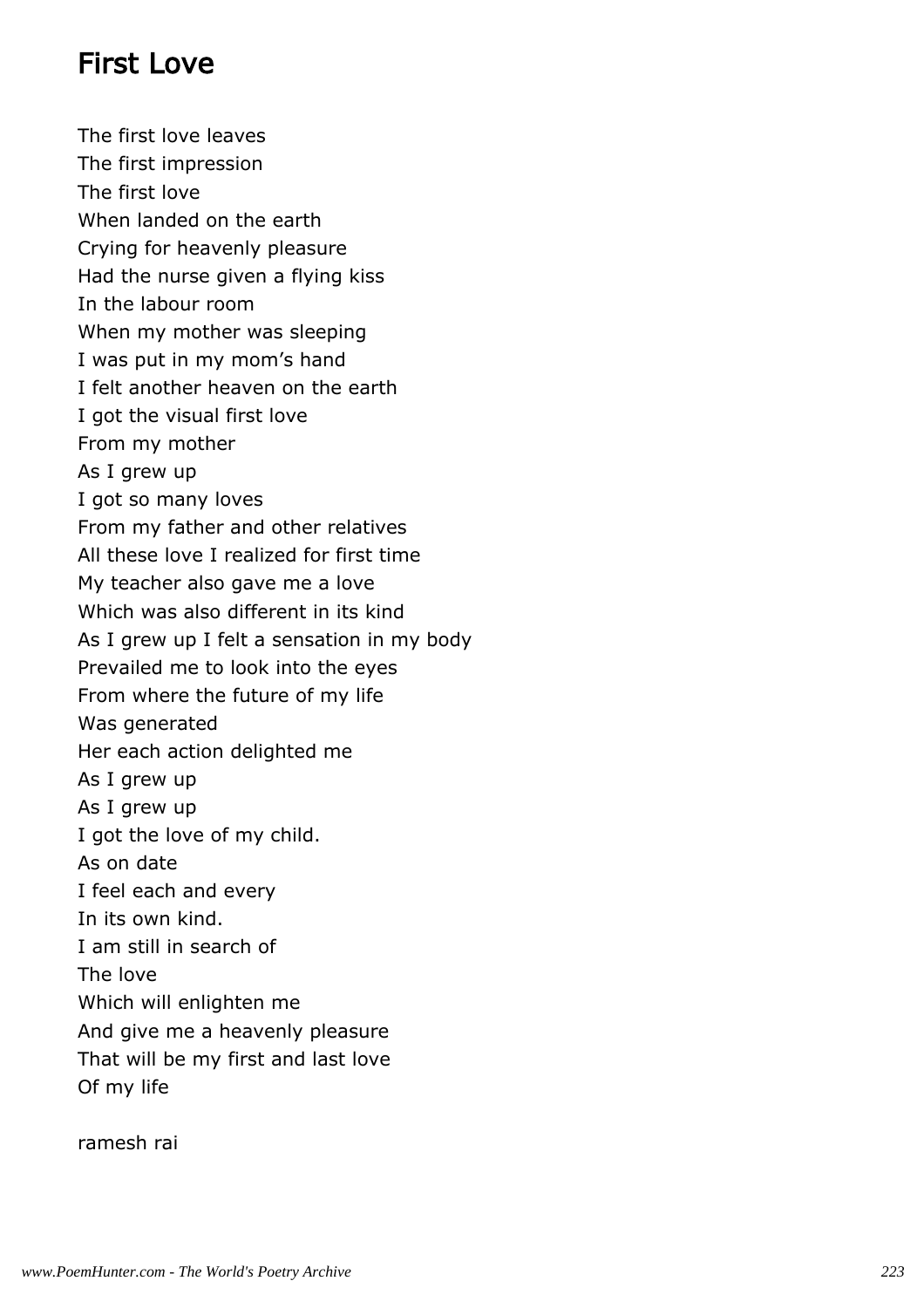#### Flame

The flame, coming out from different source May be the Sun May be the candle or any thing else, It enlightens the area.

The flame of wisdom enlightens the universe The flame of the indiscipline mind burns the universe

The flame of hatred makes chaos in the world The flame of Love inspires for a new beginning

The flame of agony makes the world unhappy The flame of despair takes the world to ruin

The flame of delusion misguides the world The flame of terrorism forget every thing

The flame of violence does not recognize any one The flame of Non-violence make the world prosperous

The flame of hypocrisy An unnecessary burden to the world.

What flame do you like to lit choose it it must not be obstacle in our path the wheel of the nature must not stop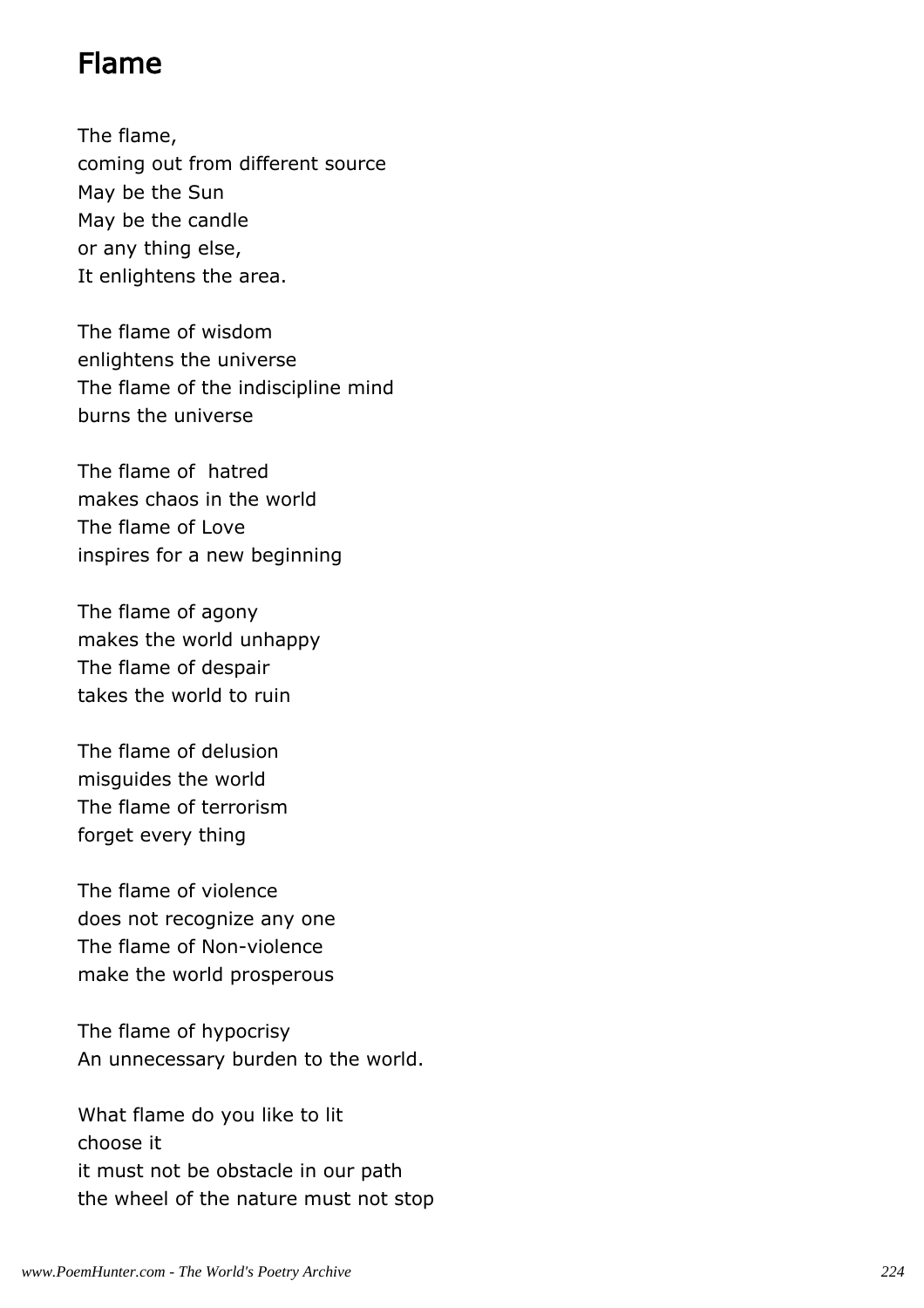it brings peace and prosperity in our daily life our coming generation must not have to bow their head they must not have to see the sufferings of their fellowmen where there is smile on each face We must ensure.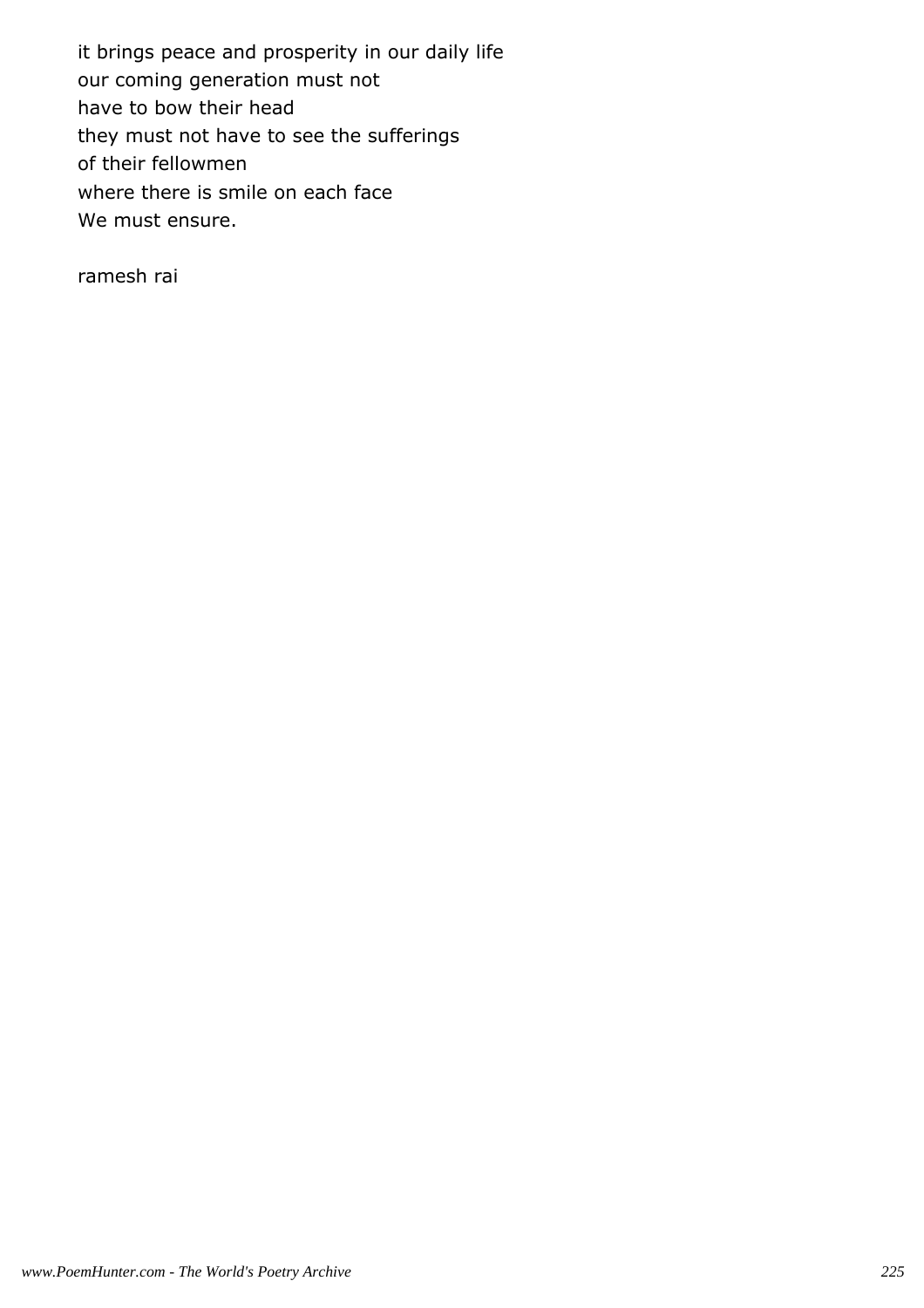## Flame Of Pyre

Fire burns the dead body Turns into ashes Soul of the body gets Elysium But what happens to the dead body Either buried or put on fire or what ever be In Each circumstances, emits A flame of pyre Flame of pyre spreads With its objuration Evulgates the truth of life The truth, that could not be precluded During the life time. Right or wrong, confesses all circumstances That leaves a peroration for the entire world Flame of pyre never extinguish Either it be commensurable.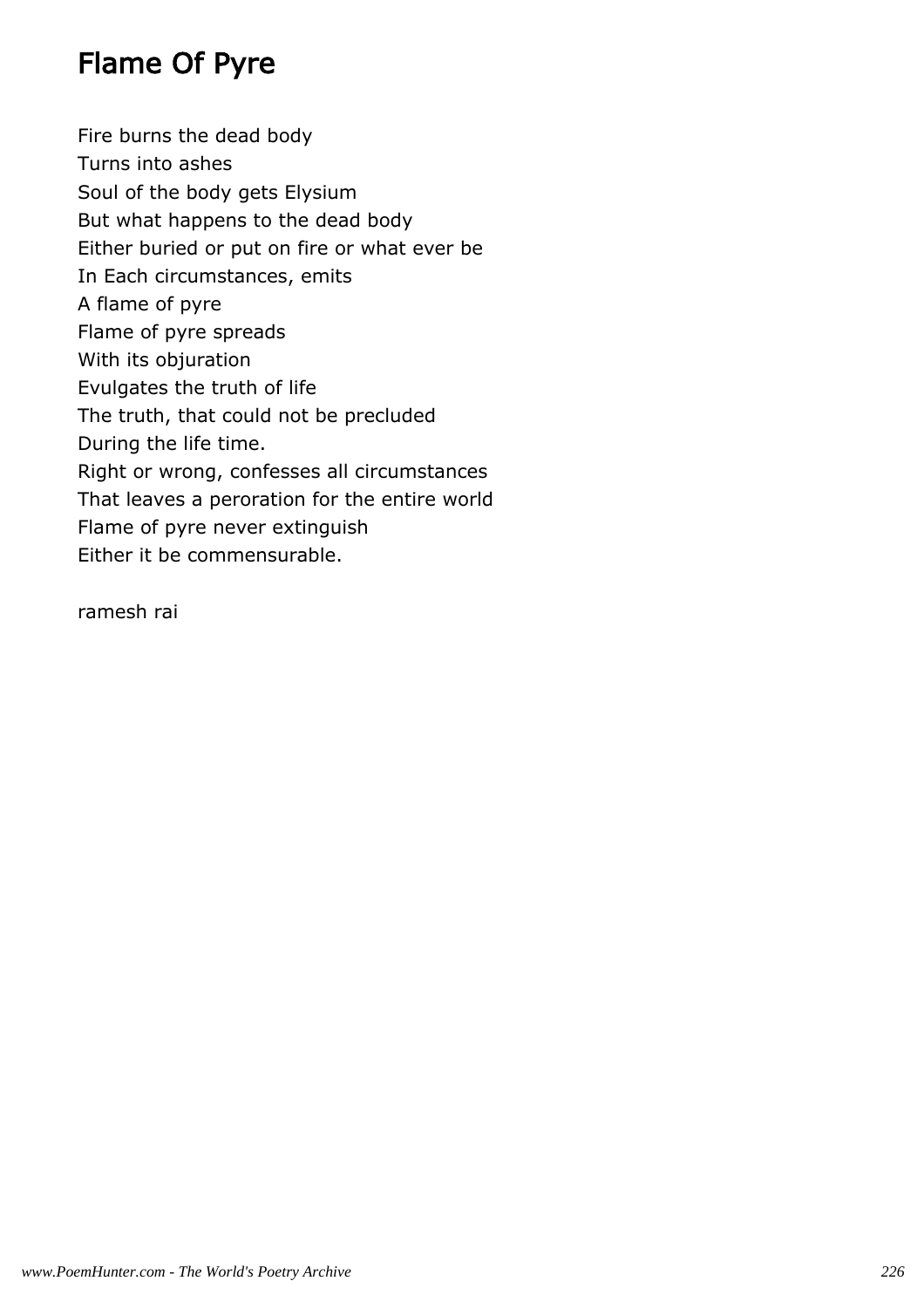#### Flames Of Desire

When flames of my all desire will extinguish the necklace of my thoughts will disperse my mind will find a new quest of Love and Peace

My heart will cheer with eternal joys I shall be flying above the endless sky with full freedom and enthusiasm gleaming like a morning star in the deepest darkness of sky

I will see only you around me I'll be asking so many questions and the reasons of my past life

I know I won't get any reply I will find out the answer from your endless ocean of wisdom

I can certainly say I'm not a luminous object but not only me, the entire creation is your reflection, if so you are the truth only, rest are images vanishes, when it is switched off

My all thoughts and desires are being driven by you only I am standing alone on the sea-shore of profound creation, counting the waves

I may be mistaking in my counting still I verify errors of my life if these are mine or reflection of your imaginary shadow

I ask all the creatures if any one has complaint against life but none replied, as all are satisfied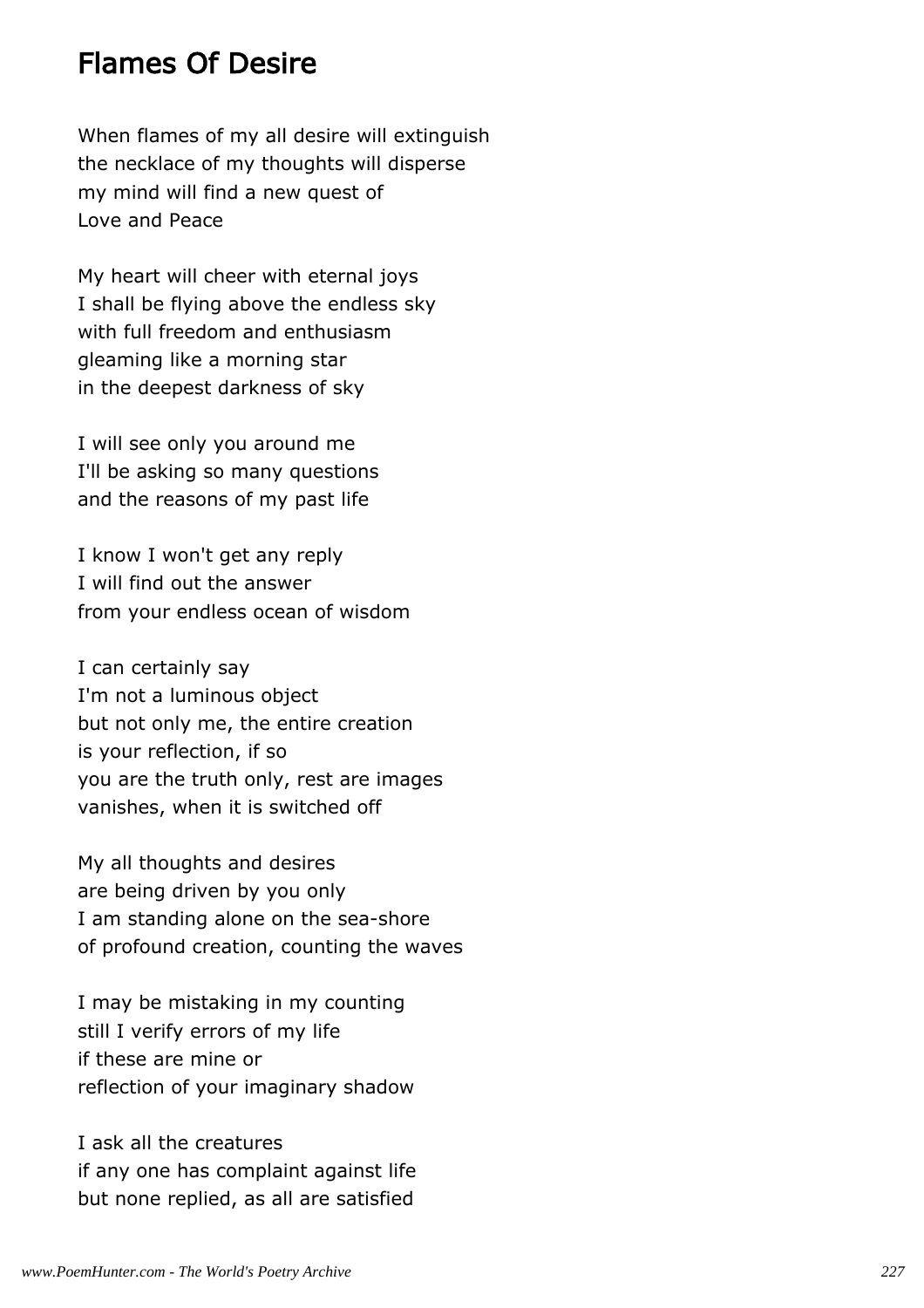No one can snatch the colors and fragrance of a flower No one can stop the tides of ocean, no one can stop the blowing air, no one can stop the burning of fire

No one can stop the twinkling of stars no one can stop shinning of sun and moon

If so, why any one will make any complaint against the creation

Perhaps, these all are evils of my mind repenting on my past life

God has sent all with full protection with all resources of life.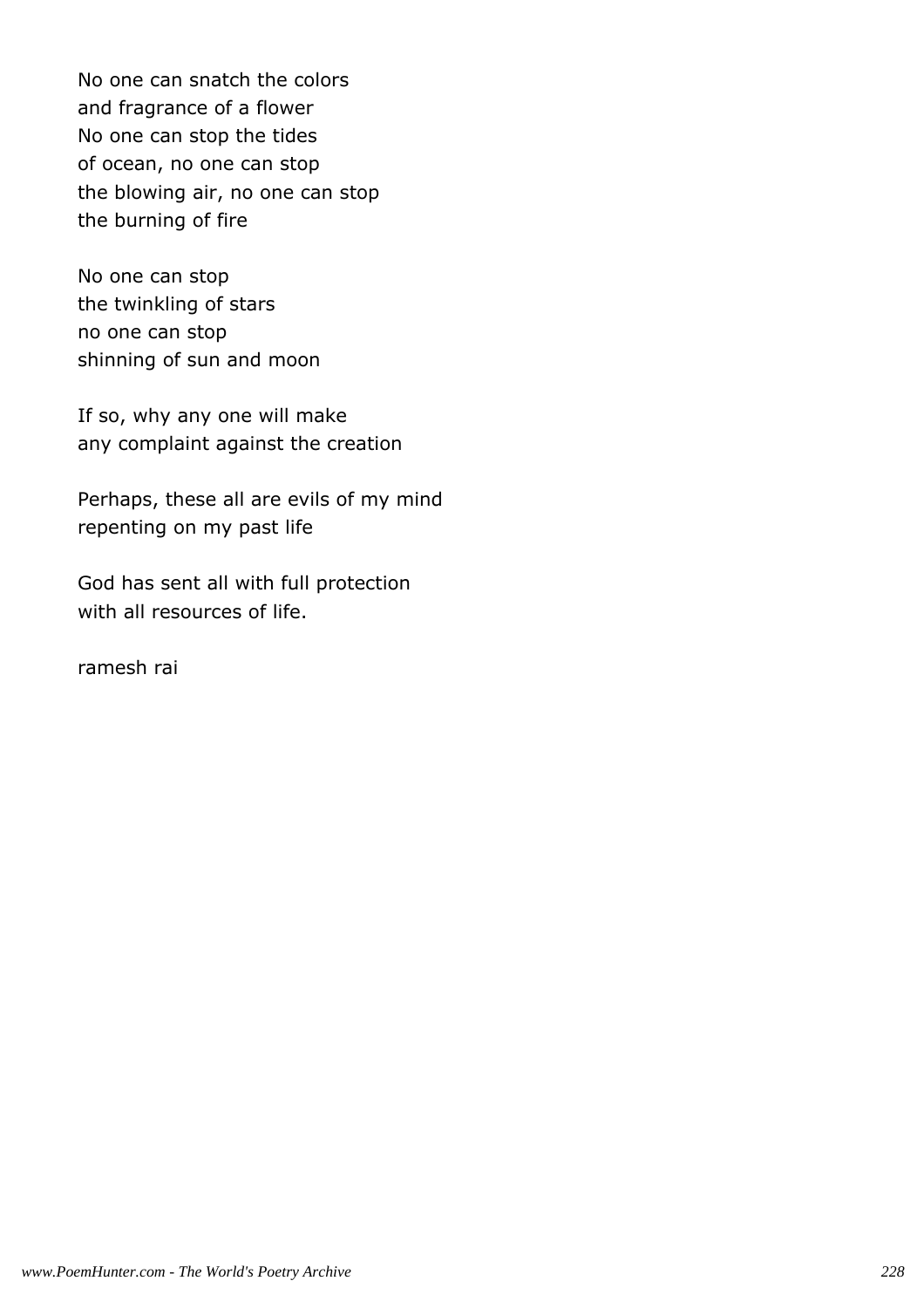# Flood Of Maya

Entire creation is over flooded with Maya To swim out in the flood of Maya is tough Very rare get rid of this Maya and finally Dawned in the flood of Maya.

Rambunctious flood of Maya is constraint For every creature, immure to live and die Effect of Maya is never innocuous to make The life pyrogenic rather to stay blessed Ever with Maya to fruitful essences.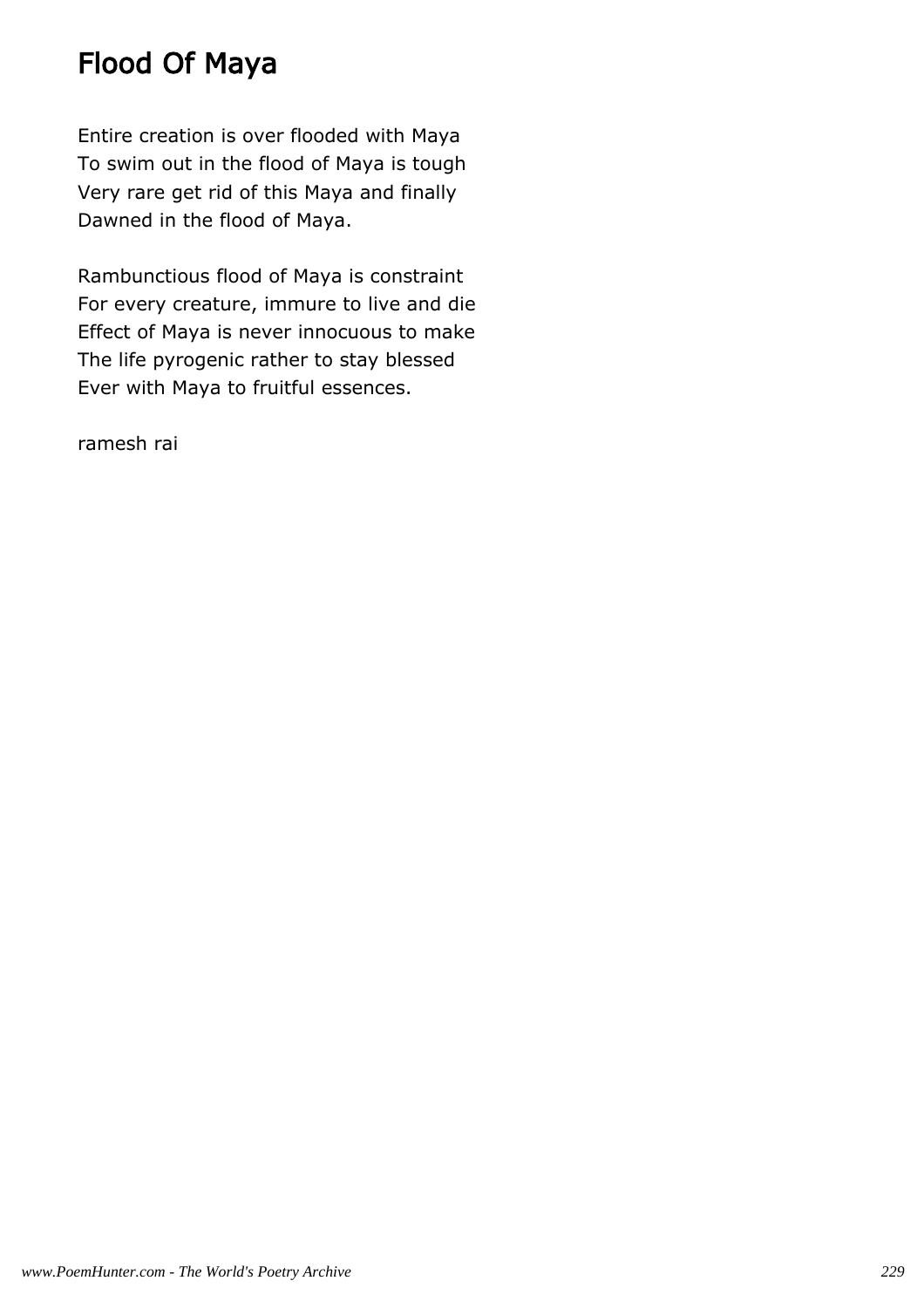# Flood Of Smiles

Flood your smiles to squander my all strains flood your smiles as rays dispel all obscurity of rain flood your smiles to achieve migrant feature of life.

Your smiles are more stronger than southern wind to beseech all agony and pathos of my life flood your smiles with melody of your life.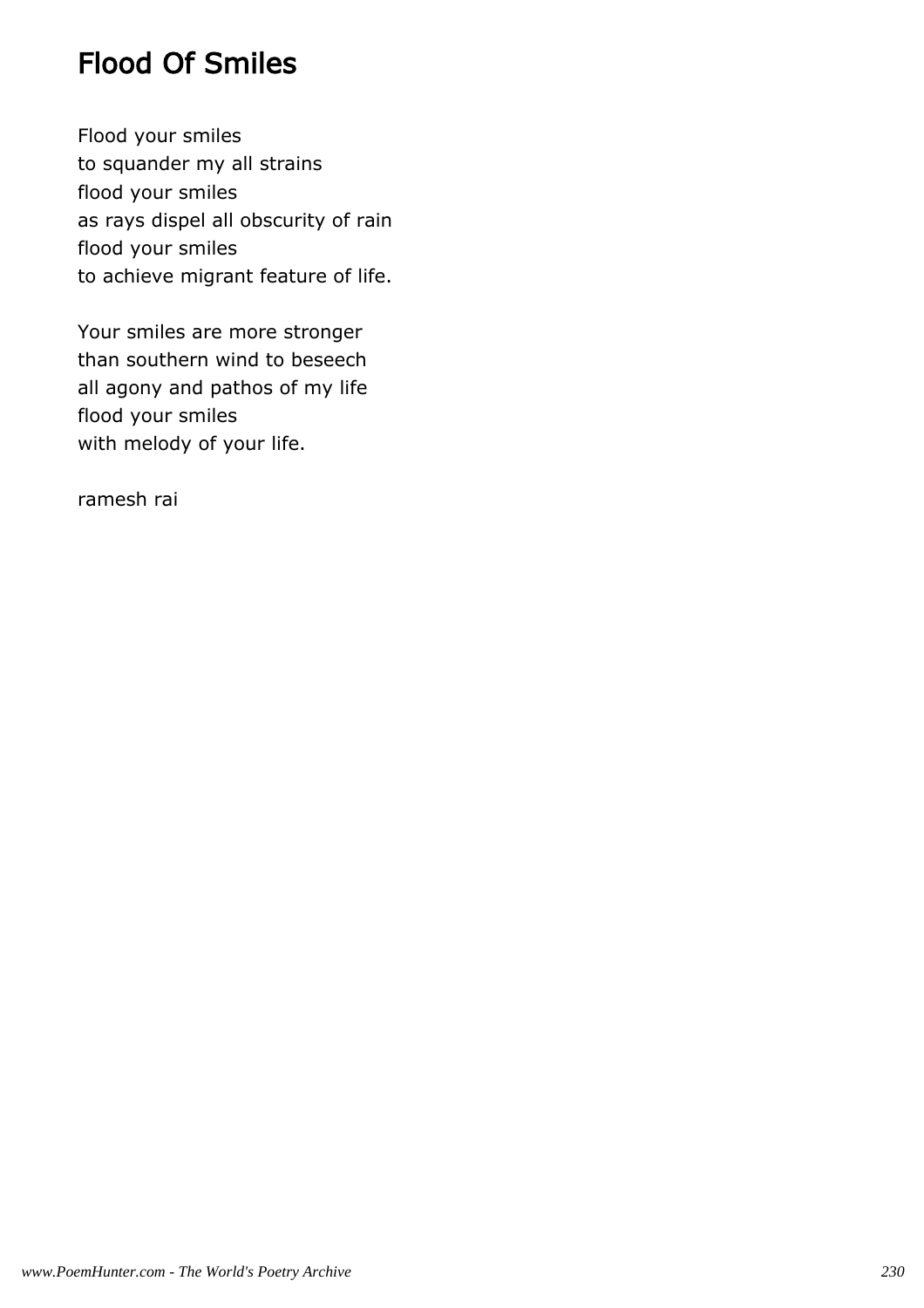## Flourishing Human Life

A poet said about a brook man may come man may go but i go on for ever. Human life is like a brook in natural phenomenon flows ever and ever

the waves of ocean - seas does not know any bound ceases its phantom on the bank of thee

like to brook, river or or stream flowing over the mountains and fields overcoming the rocks of obstacles does not impound the cherish of life retains the life on and on

humming on all the hindrance the wind is blowing on and on has it stopped ever the creation has the mountain trees not came in its path ransome melody never ceased does not impoverish the refulgent of wind

the wave of human life is like ceaseless waves of wind and stream never knows any bound

The obstacles of human life does not impoverish the current of its wave the human life will prosper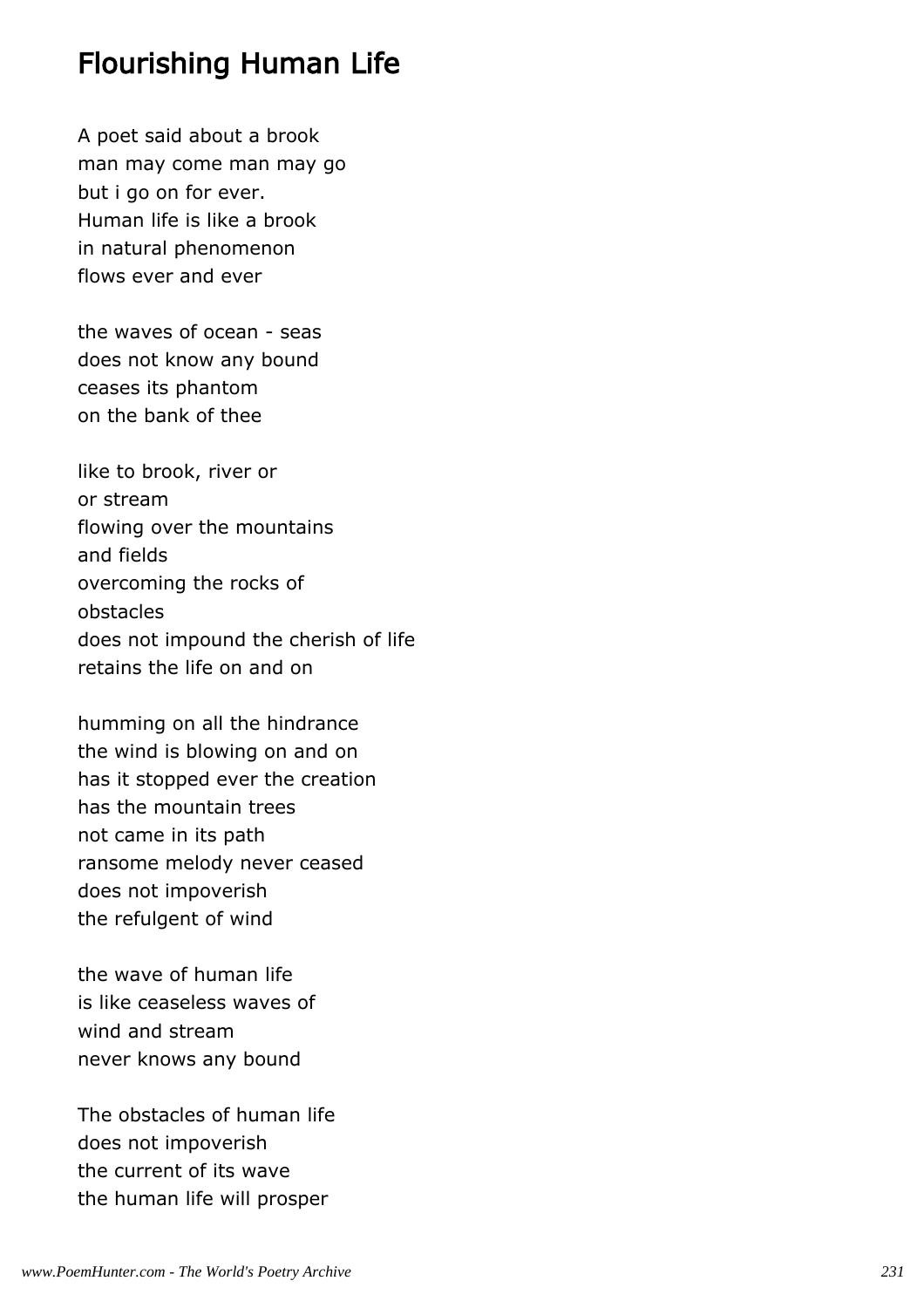more and more in a definite way.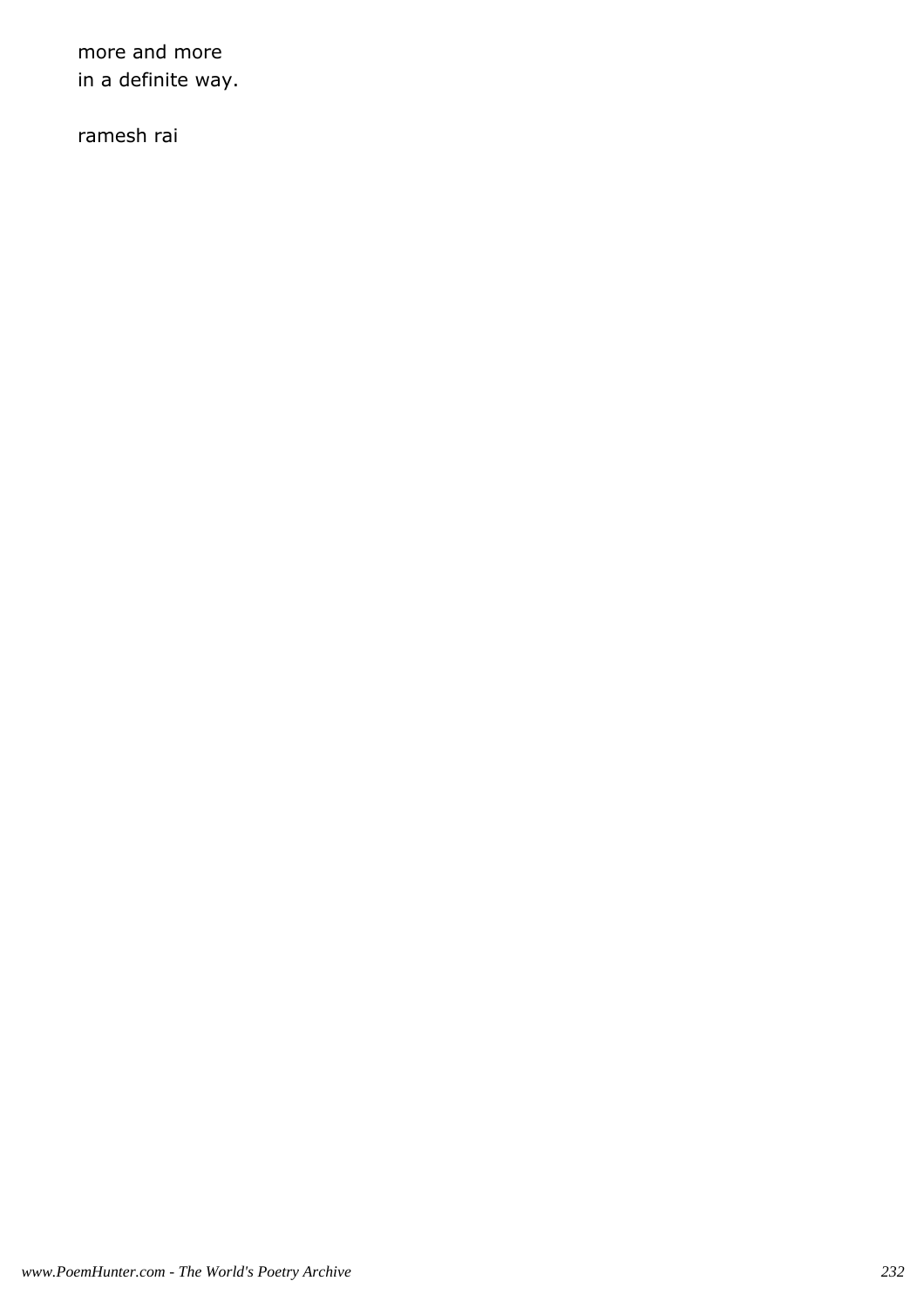# Flourishing Of Human Life

A poet said about a brook man may come man may go but i go on for ever. Human life is like a brook in natural phenomenon flows ever and ever

the waves of ocean - seas does not know any bound ceases its phantom on the bank of thee

like to brook, river or or stream flowing over the mountains and fields overcoming the rocks of obstacles does not impound the cherish of life retains the life on and on

humming on all the hindrance the wind is blowing on and on has it stopped ever the creation has the mountain trees not came in its path ransome melody never ceased does not impoverish the refulgent of wind

the wave of human life is like ceaseless waves of wind and stream never knows any bound

The obstacles of human life does not impoverish the current of its wave the human life will prosper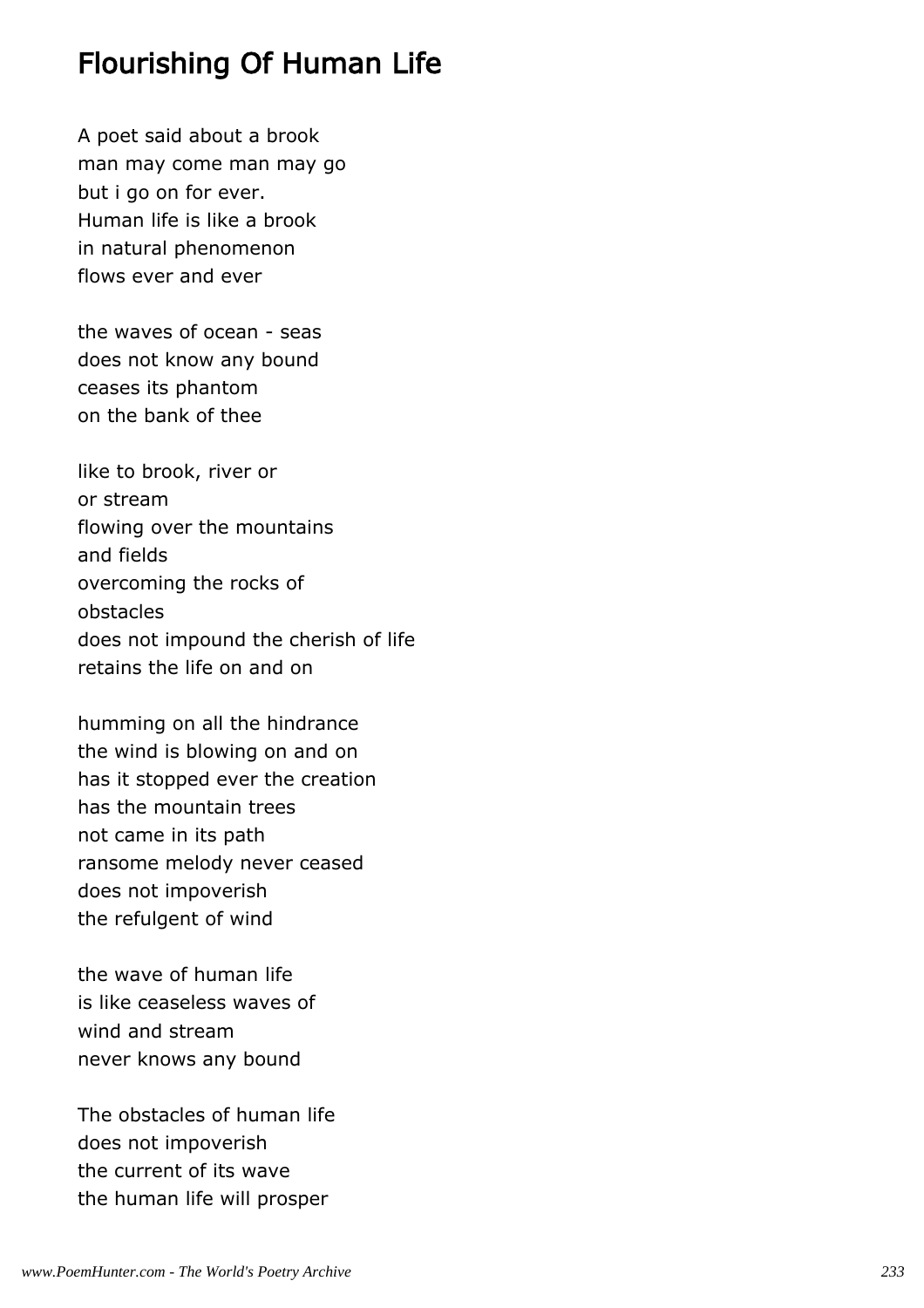more and more in a definite way.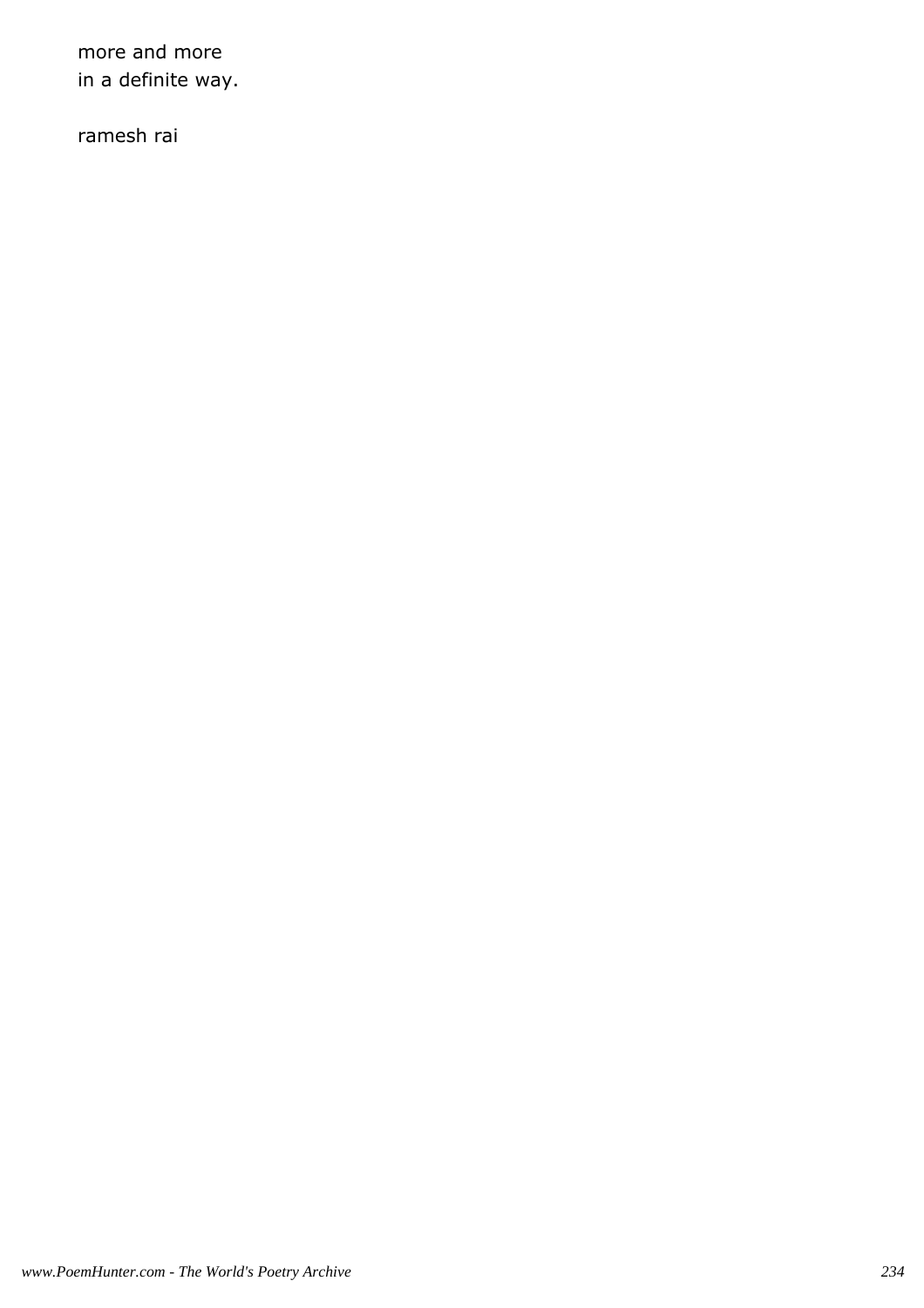# Flow Of Spiritualism

Spiritualism does not flow through intensity it flows through rigorous wiping deceitfulness never meets the circumstances or allure for provocativeness; always serene to display the soul for melody where life begins with total submission.

Spiritualism is an outcast, always renewing fundamental values of life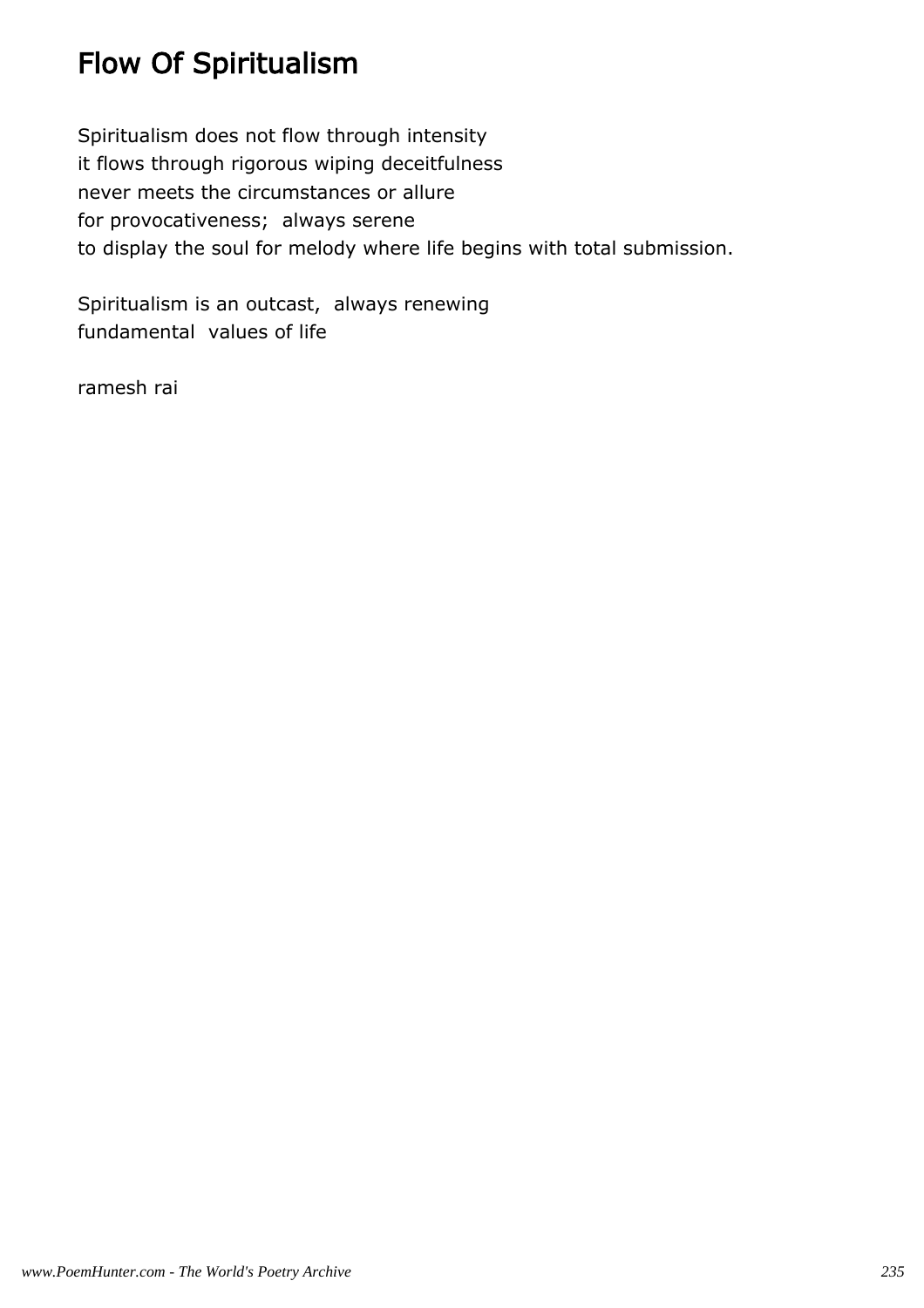## Flower

I blossom every day with every rays of the sun with a new hope and a new fragrance to please all world

I solicit all viewers only to see me and ask them to keep smile as thou look at me

My leaves are of different colors with different significance of life

I laugh on humming of bees and butterflies but when I weep, my all leaves are withered, with the dusk of sun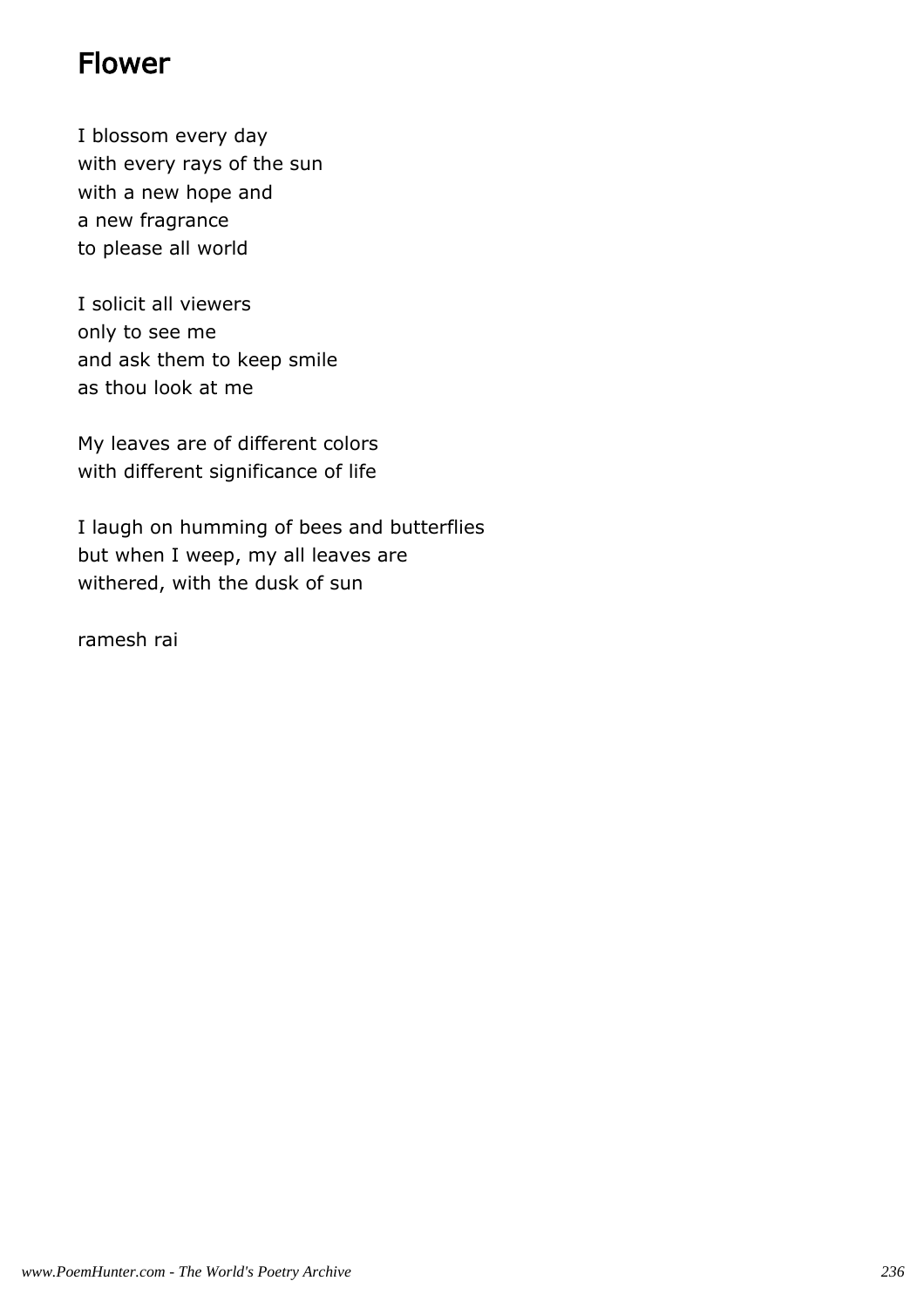#### Flower In Desert

She sowed a seed of love in the desert with an anticipation to see the seed sprouting from womb of desert, blossom to her full youth and verginiy, will cherish the stars to enlighten each grain.

She'll ask the moon to lend her cold to embellish her each petal with morning dew ignited with morning star

The first ray of sun will hug her inlaid her with jewel of fragrance adulate the breeze to carry her fragrance to her beloved to make him realise her existance and her fragrance will repel the hot wind and save him from searing moment and inflamation.

Desert flower is a squashing vanilla to atone all travellers of oasis to cheer the life for a new look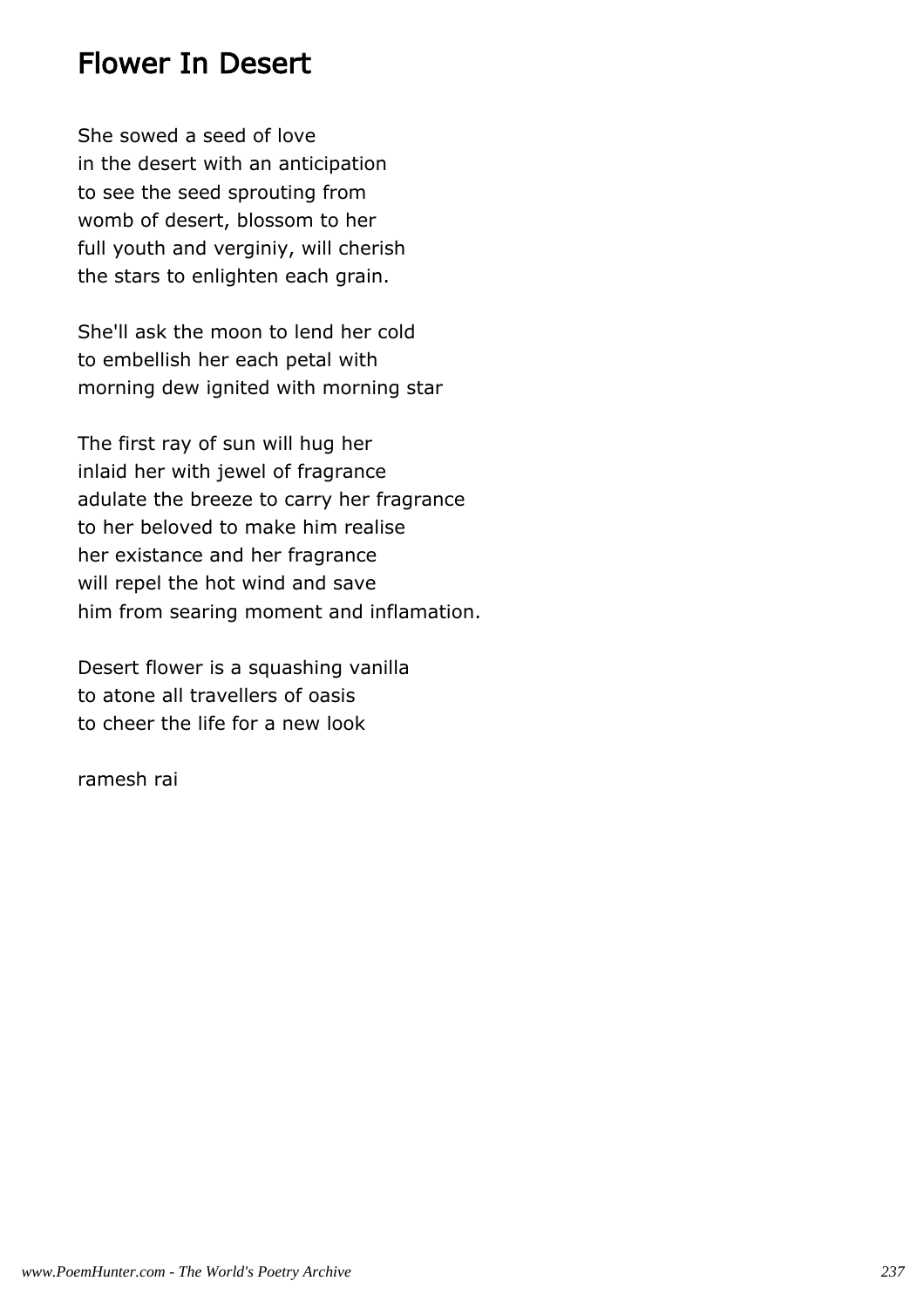#### Flower In Snow

I saw a flower in the shrubs of snowy dust the little young flower winkling and smiling in the lonely path spreading her fragrance and beauty; her reddish lips getting more crimson in the snowy dust seeking love of stars to hold her tightly in his arms like steel for realisation of warmth.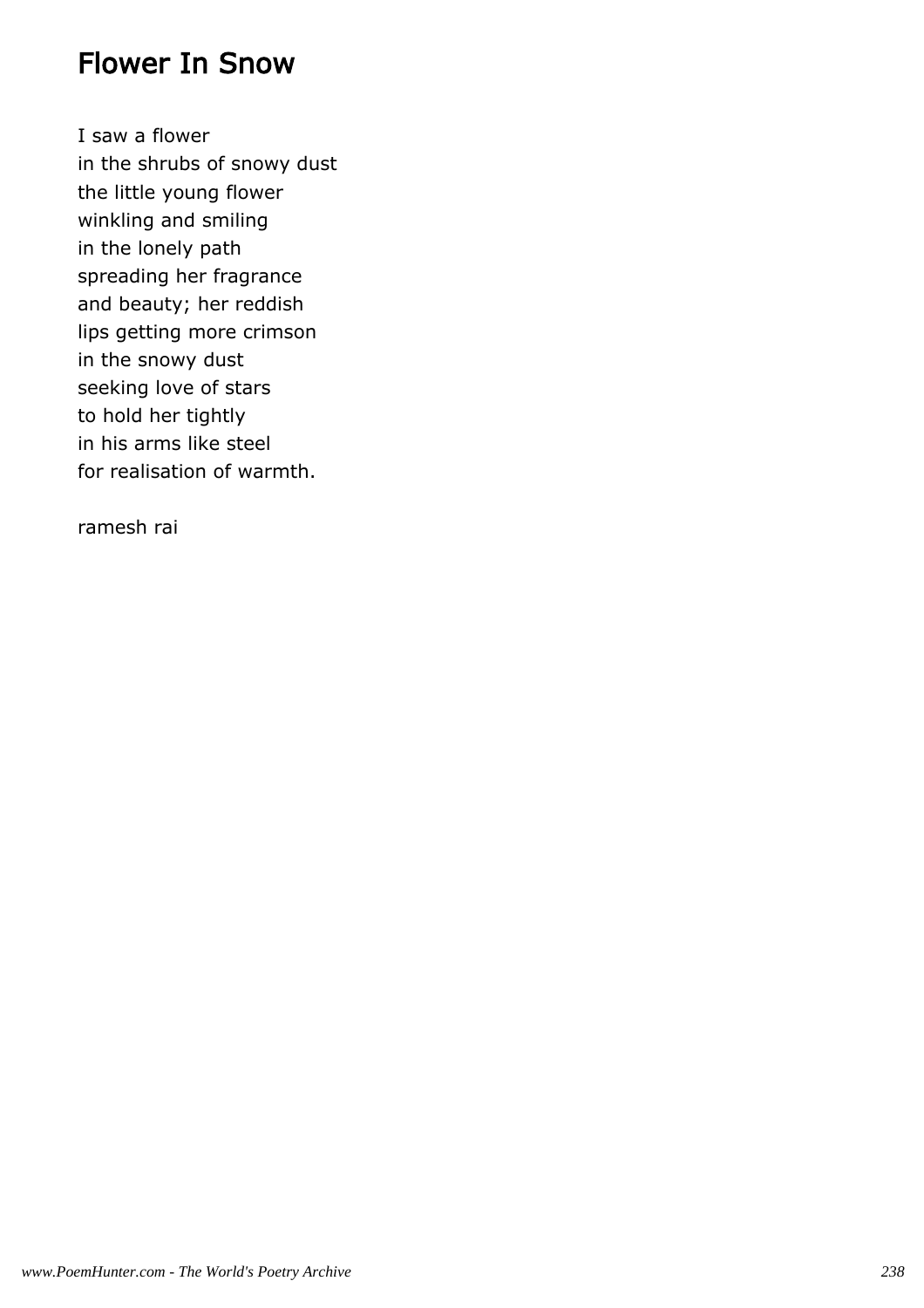### Flower Of Sky.

Flower of sky blossom in deepest darkness of sky it can never blossom during day because it has fear all petals may burn in hot sun

Who has seen the flower of sky perhaps none because it blossom in deepest darkness of sky

When it blossom its fragrance spreads throughout the sky so all stars come out to enjoy thee fragrance

Sorrows of life is like flower of sky it always come during bad days then so many stars appear to impart the sorrows of life

then we can realise the mystic flavor of life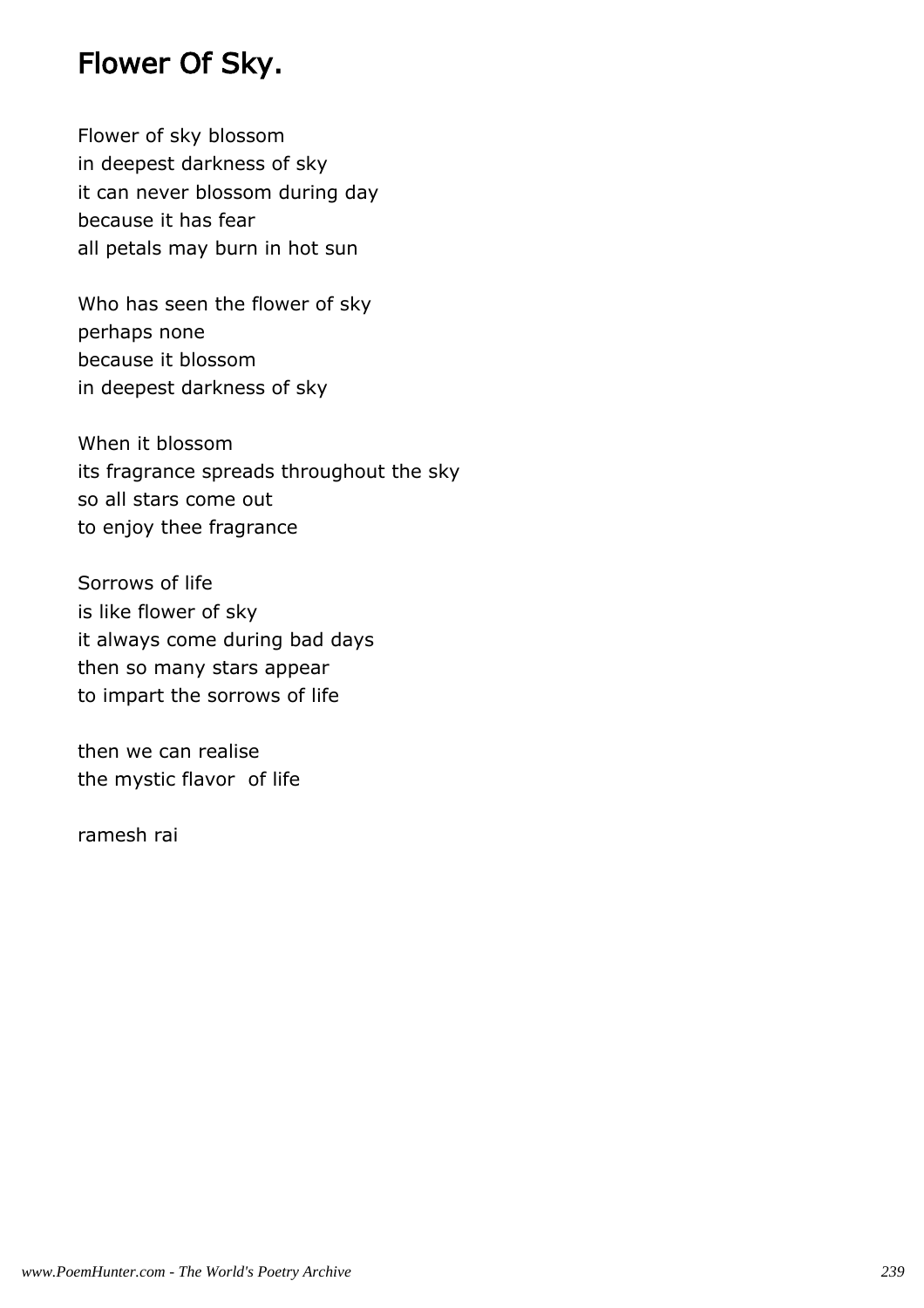# Fog

Fog is dense in cold the smoke emitting when temperature falls below zero degree all creatures of nature hide to protect for survival but the trees in the open sky fighting for life against the tyrant behave of nature still pledge to serve the nature in coming season.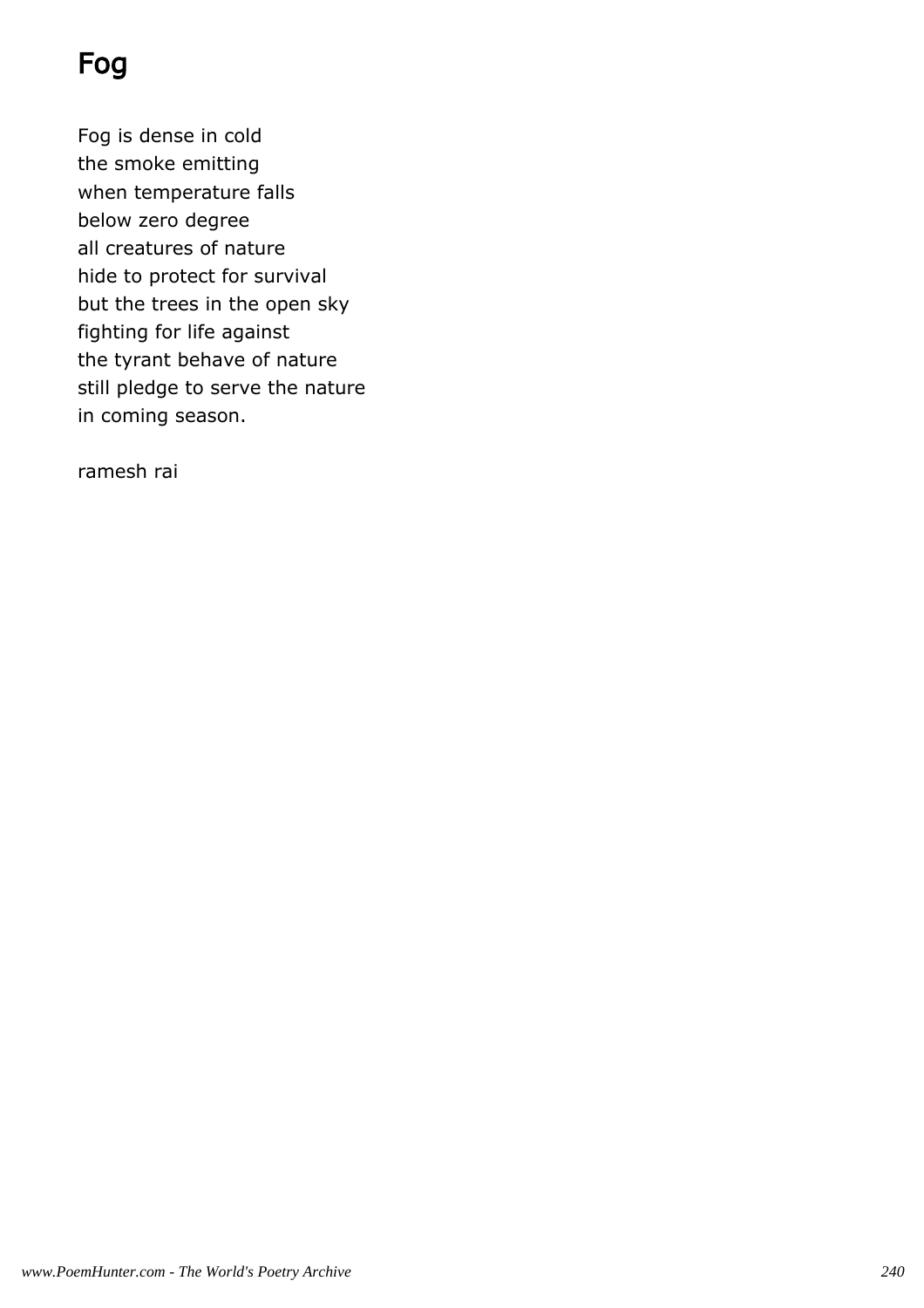## Foregiveness

The common practice of forgiveness three times, the advanced practice is seven times Lord Krishna forgave his brother one hundred times Jesus Christ said, forgive your brother not seven times seven but seventy times seven, but I do say forgive your brother as much as you can tolerate and make your power of endurance as much as you attain solidarity it is a separate issue, one who acts evil has to repent devil; as if you eat pepper you will feel pungent, you cant not get the taste of sweets Then why do you waste your valuable time only you march to attain solidarity.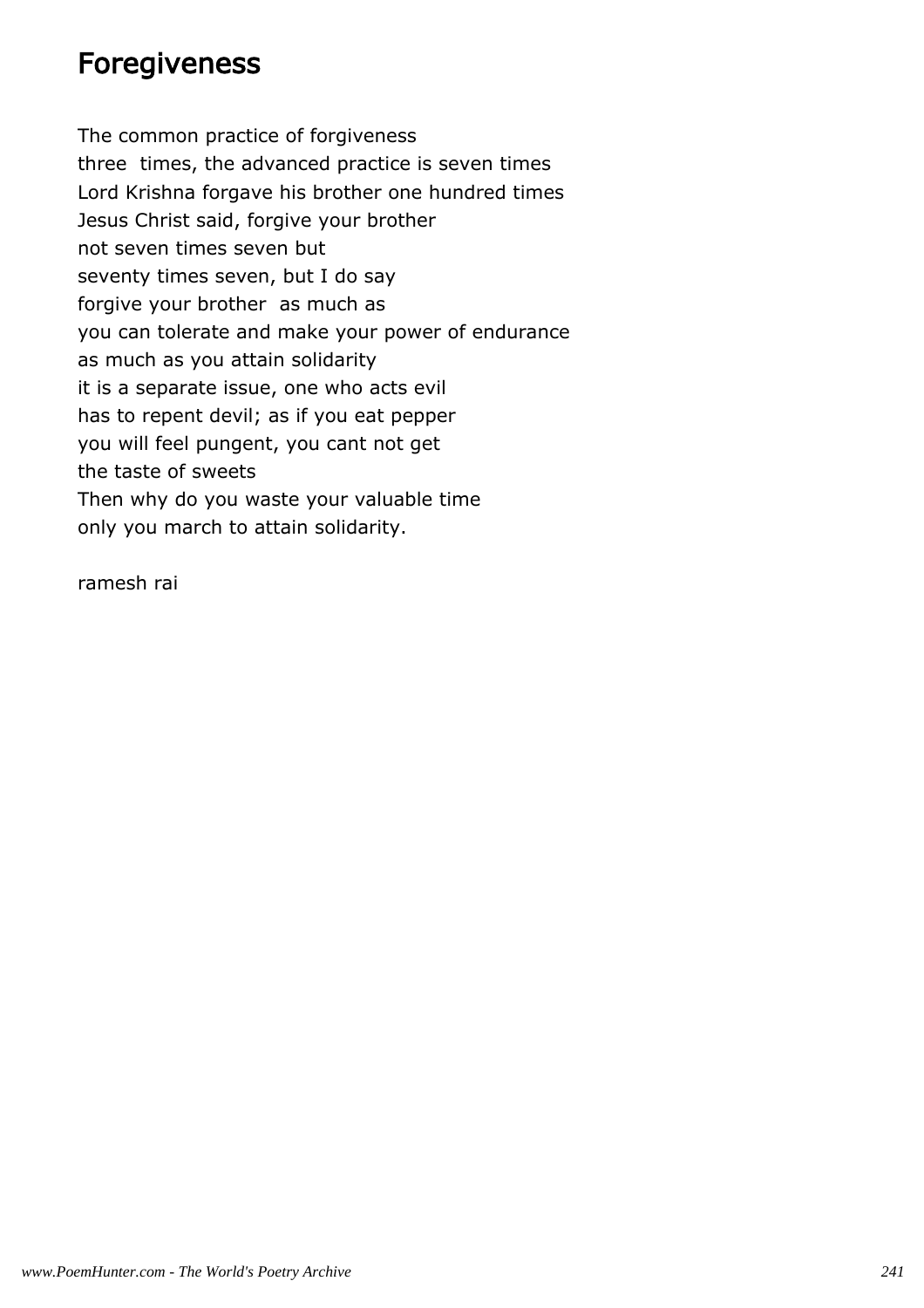### Forgetiveness

Forgetivness has become the part of my life conceals all despair and delusion of life makes me to remember the days and incidence of my evil days, makes me to forget all bad days of my life, inspires me to enter into a new beginning of my life

Forgetiveness had not been the part of my life I would have been carrying unnecessary burden on my heart and mind, but due to forgetiveness I am able to think some new in my life

Forgetivenss has increased span of my life forgetiveness is the ointment to heal up my all wounds of heart

If forgetiveness would not have been I had been rowing same distance of my life

Forgetiveness is sincerely a great remedy for all distress and painful situation of life brings pleasure in life.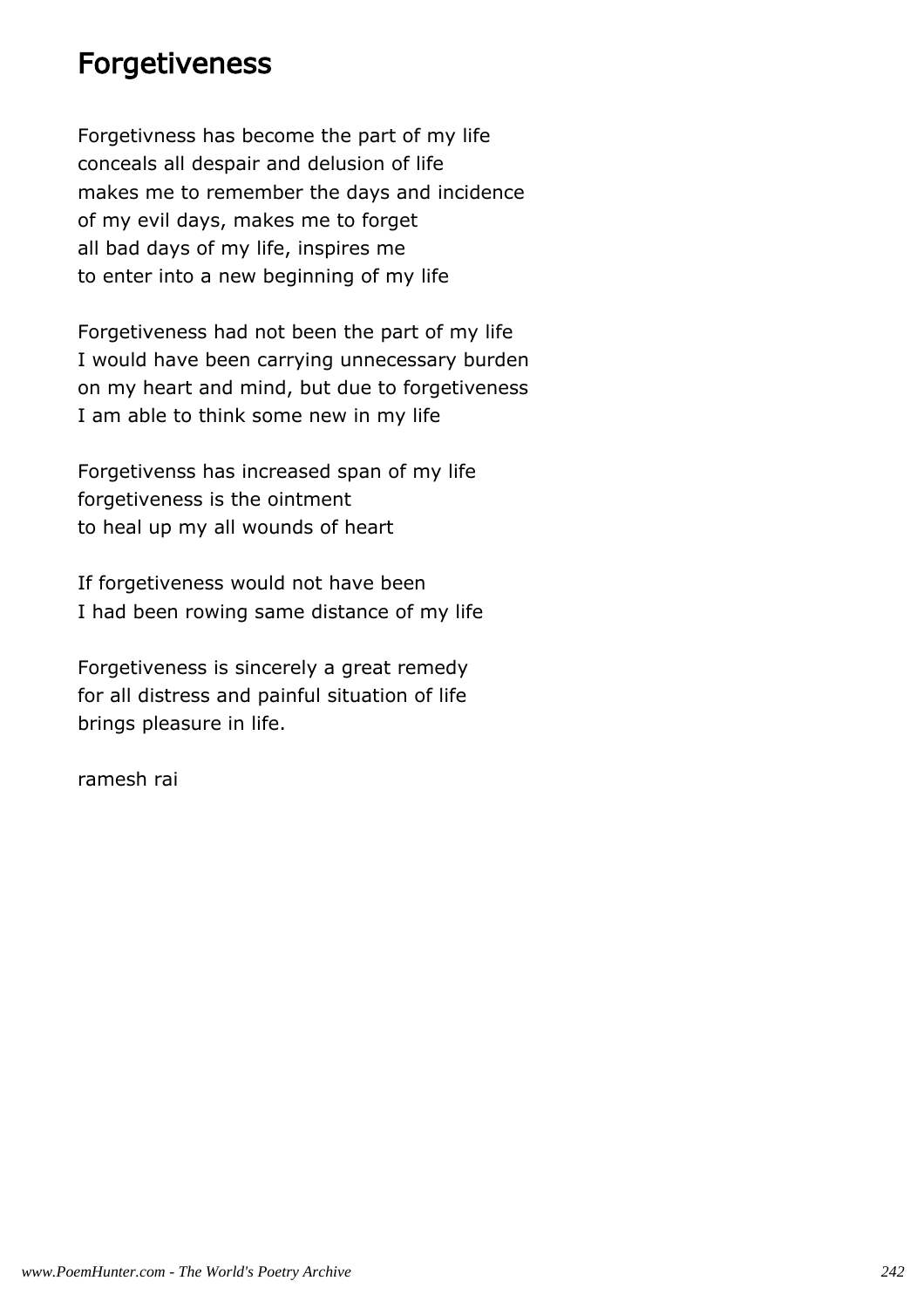### Forget-Me-Not

I have a little garden Situated in my heart Its name is Forget-Me-Not In the little garden of my heart Flower blossoms every day At every moment of life Some get wilt and fragile At their early age Some are crushed by the people Who does wish to see autumn in my life Or who does wish to see Hanky - panky in my little garden but there is spring throughout in Forget-Me-Not.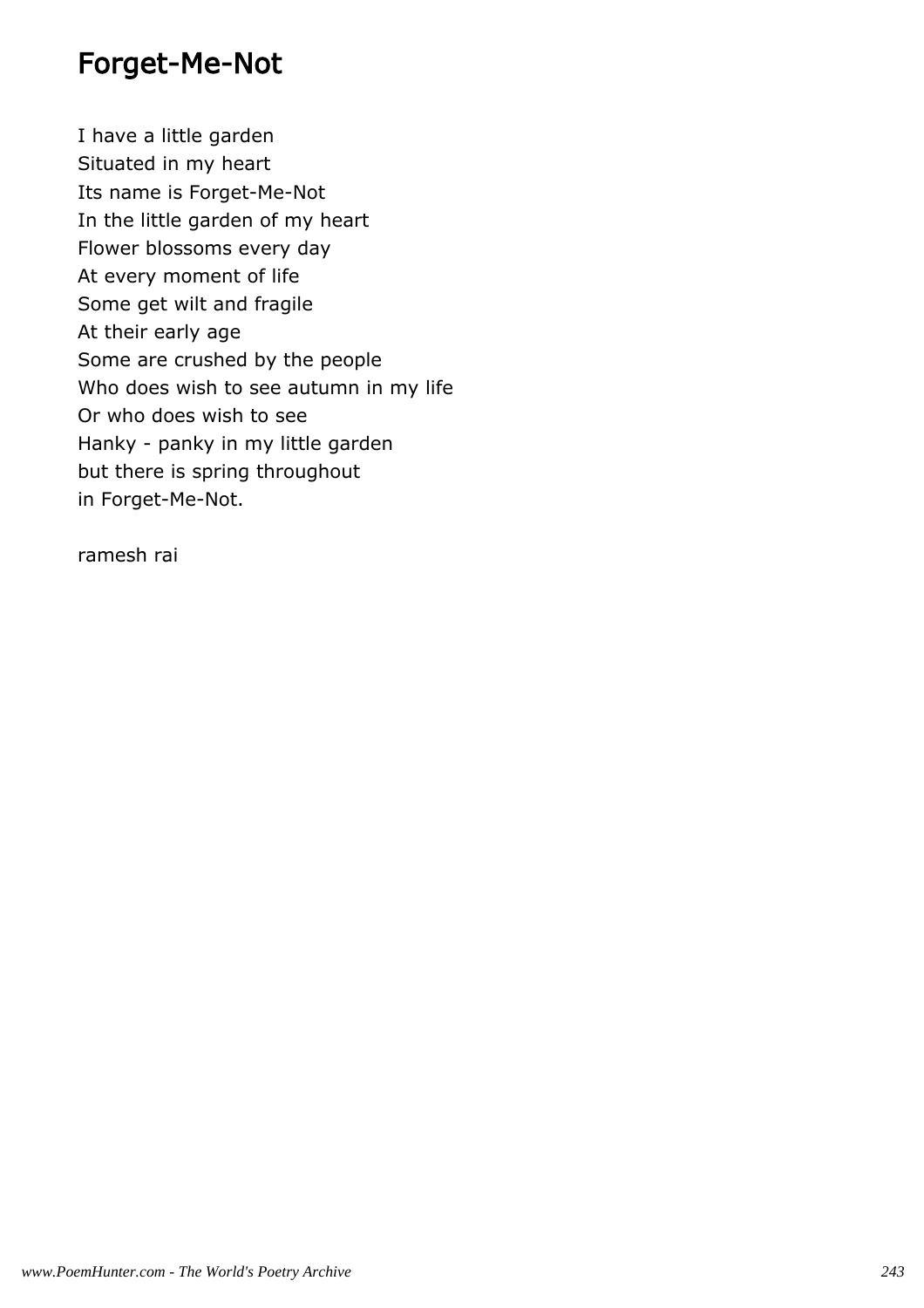# Forgo All And Be United

This is my message to all youngster forgo all and be united because you have to face the upcoming roars you are the future of this world so be ready for the next world where the human seed will be sown

So, forgo all and be united but before creating a new world you have to prove you are capable to carryout the next world

So, forgo all and be united and be co-operative extend your hand for a delightful life extend your hand to maintain natural harmony and pack up your luggage for a next world.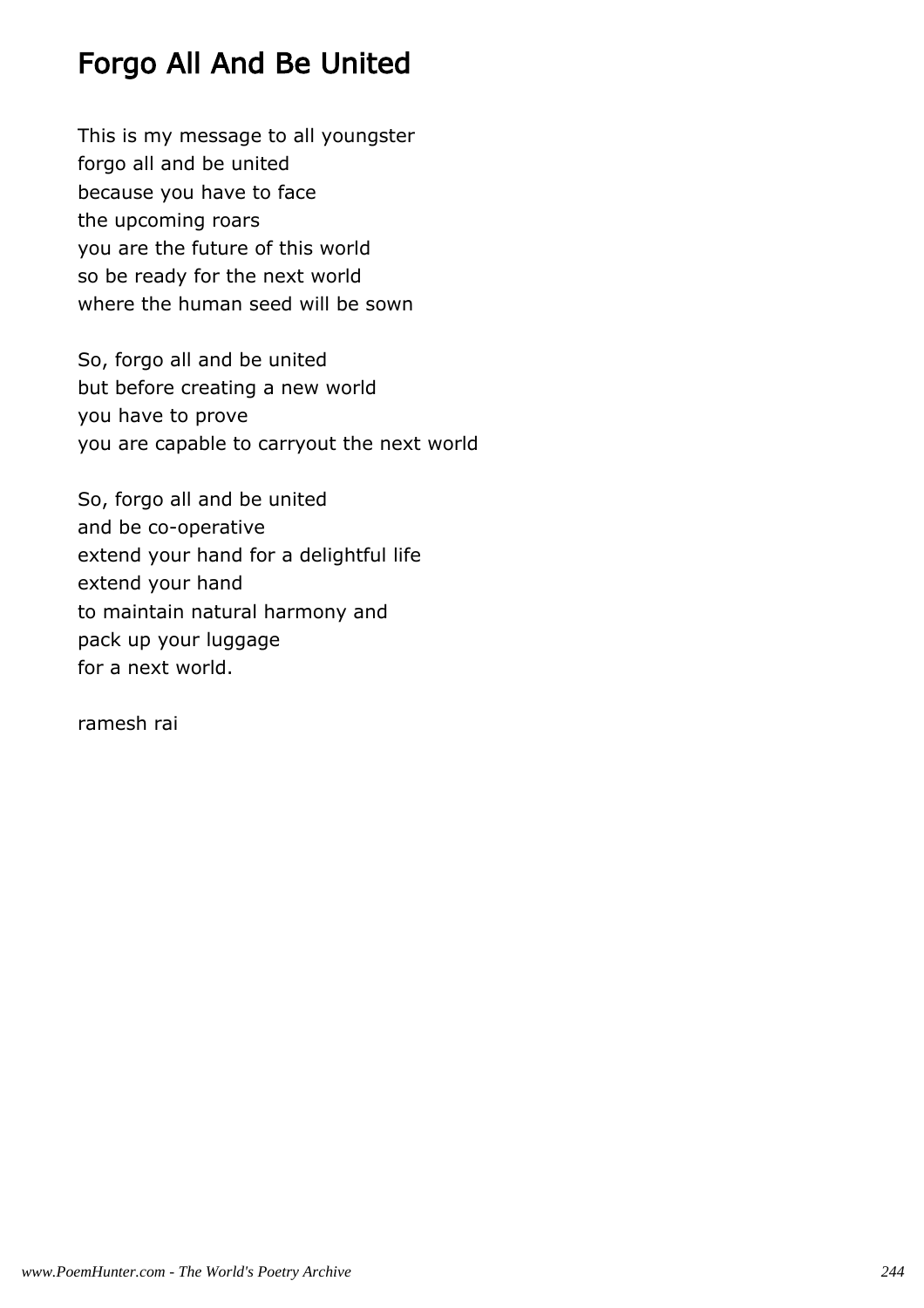## Four Values

Life of all creation has to subscribe four values like dawn to dusk has to cover mid-day and mid-night

each n every moment can not be skipped as impossible to jump from dusk to dawn

Has to wait for each moment that brings a new message for life and hope

Whole life is calculated with escalating value of each moment of life for completeness of life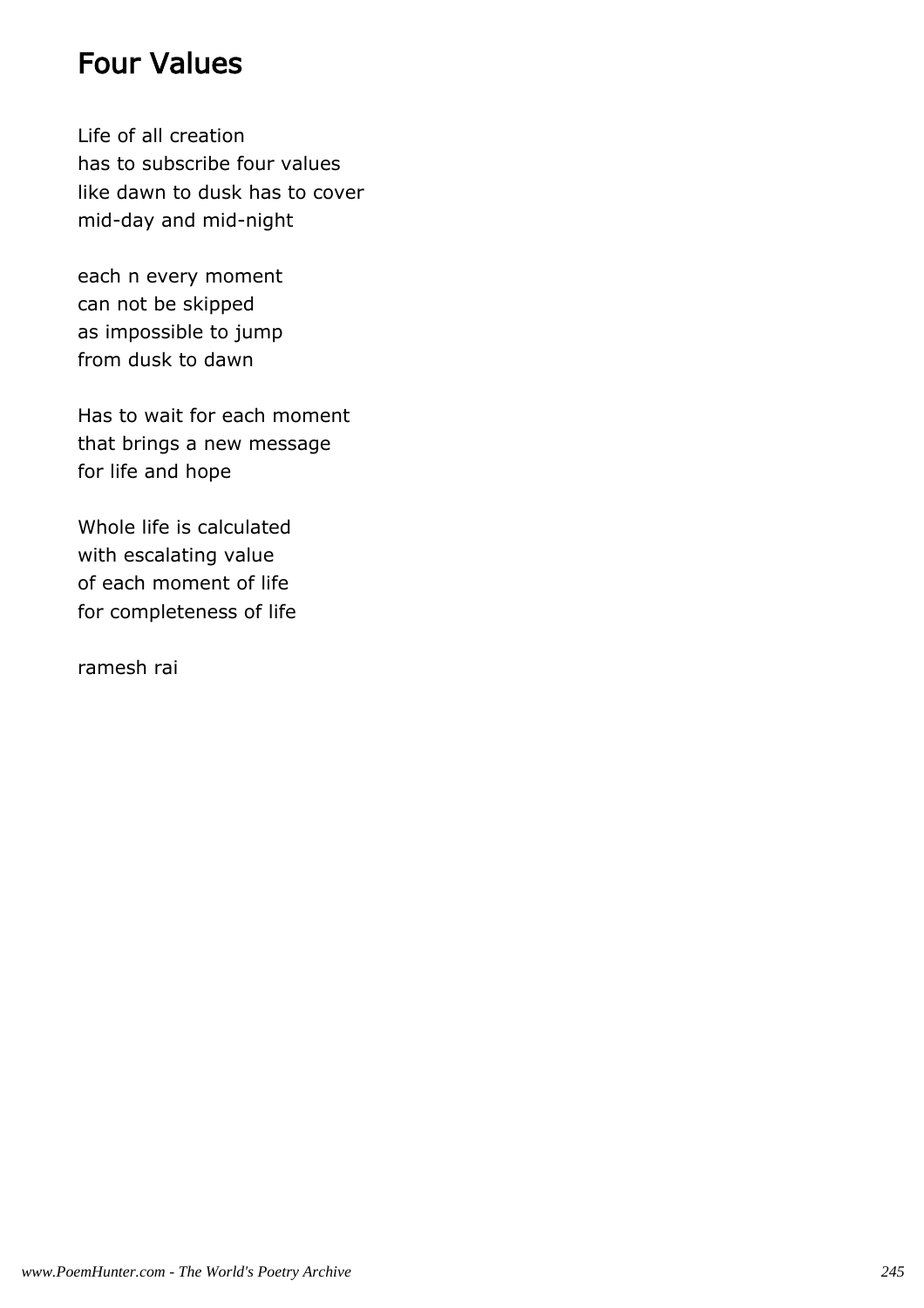## Freedom

How shall I wonder when there is barrier all over the world everyone is frightened with each other a lot of energy, money and human time is wasted only in the name of safeguard

How shall i wonder when my legs are trapped in financial misery

How shall i adore the world when my hands are tightened

I wish to cherish the Humankind I wish to visit mountains and hills I wish to fly up above the sky God has given us all his treasure but most of us are busy to loot his treasure

How the world will go ahead Say my friend! any way.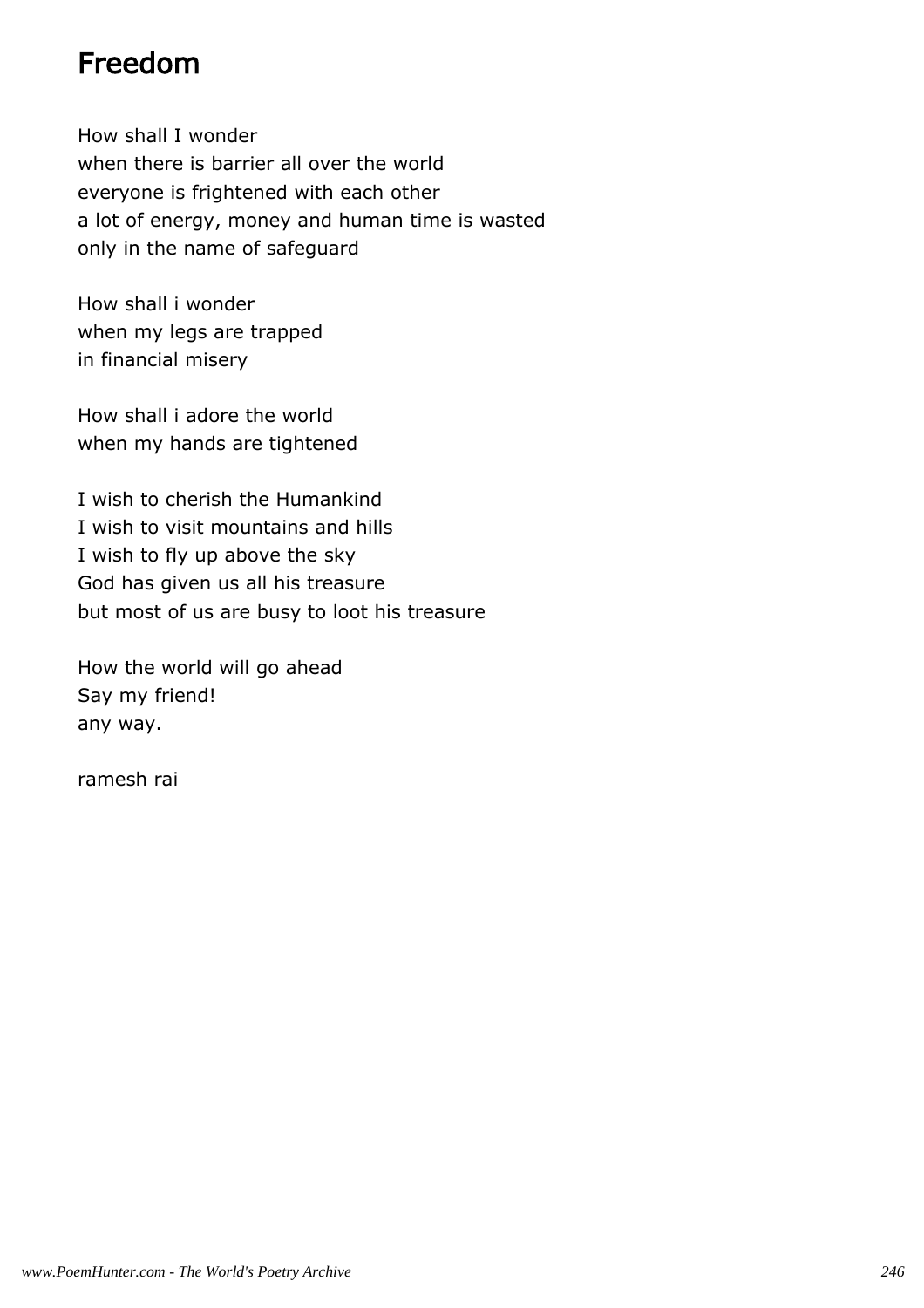#### Freedom Does Not Flow From Barrel Of A Gun

From the barrel of a gun flows only bullet, to kill and to acquire political power to make captive of all natural beauty where human faith is demolished.

To nurture the faith freedom is required which does not flow from barrel of a gun.

Freedom is the state which is attained with love compassion and peace only gives a wing to fly in open sky without harming natural beauty to co-generate a new creativity for peace and prosperity preserve all beauty in our life.

Freedom is the state to attain full consciousness to make us fearless where no apathy exists.

Freedom activate our voices makes us stronger in heart and mind when we can raise our voice against any dictatorism or else a slave bow down before.

Lover of freedom never likes bloodshed or any discrimination.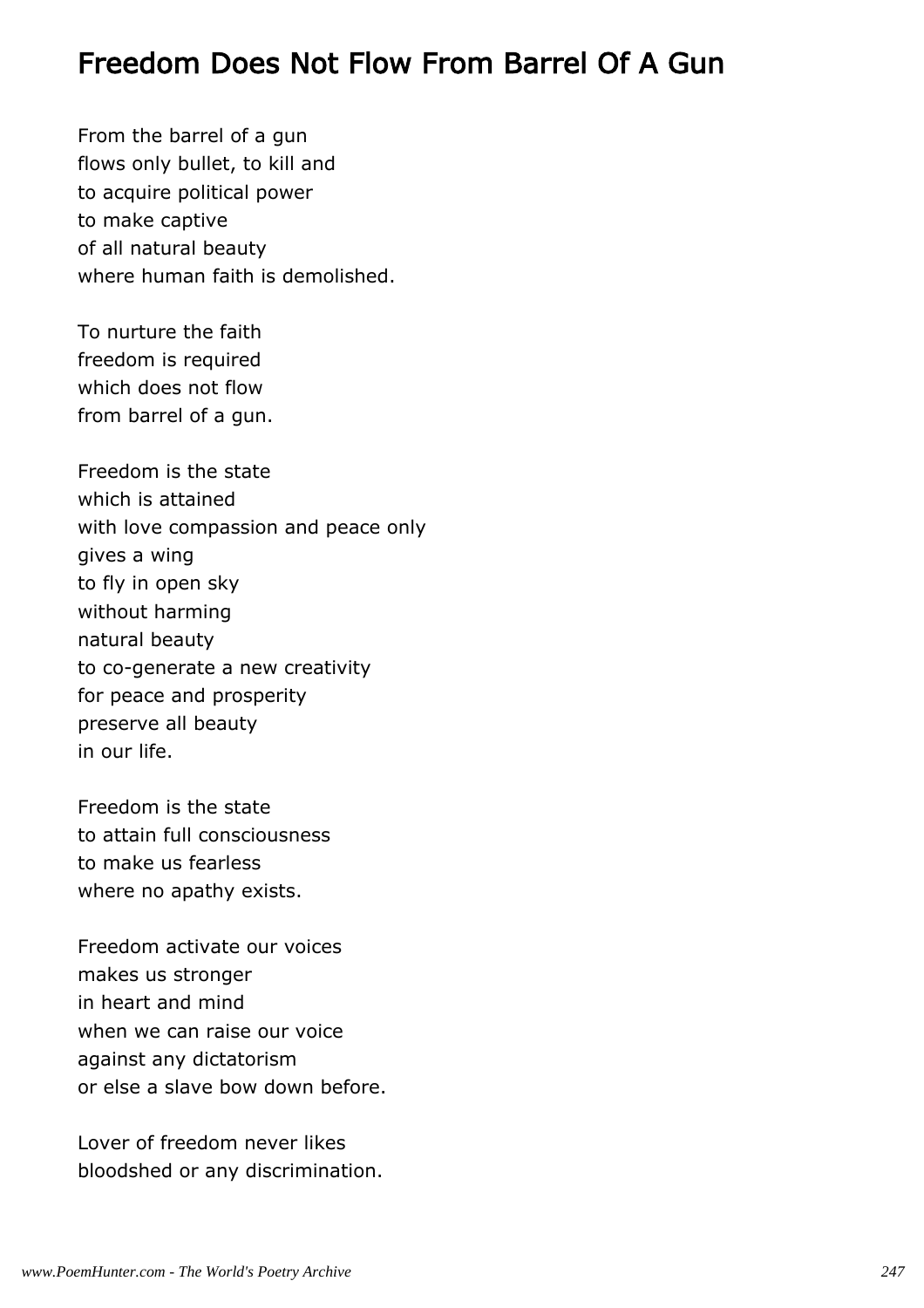The person crushes pleasure of others only for self benefit certainly not a freeone rather a slave of self personlity.

Freedom inspires for a new creation to attain the humanity

Freedom awakens inner sight and inner light to assail us from present to future where life does exist with all its beauty.

Freedom is the protector of all beauty of life where life blossoms with peace and prosperity

Freedom never asks to hold gun, because freedom never flows from barrel of a gun.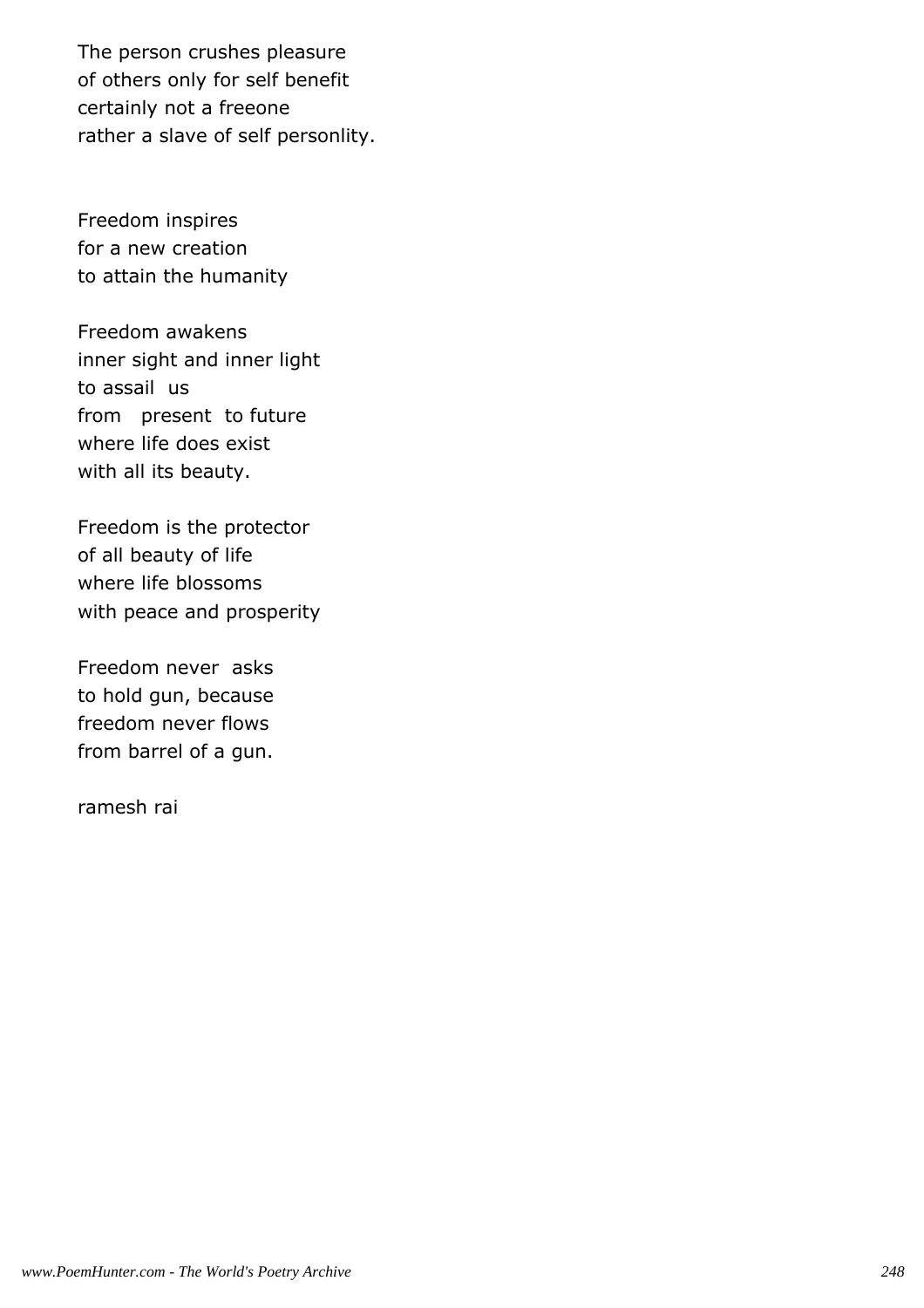## Friendship And Love

Friendship and Love are two bonanza for human life Friend without love love without friendship is futile.

Friendship is the clarion declaration as a birth right Love is the massive stapel as earth and sky

Friendship is rare love is where Friendship and love goes by and by

Friendship and Love both are subtile they are lucky who have this sile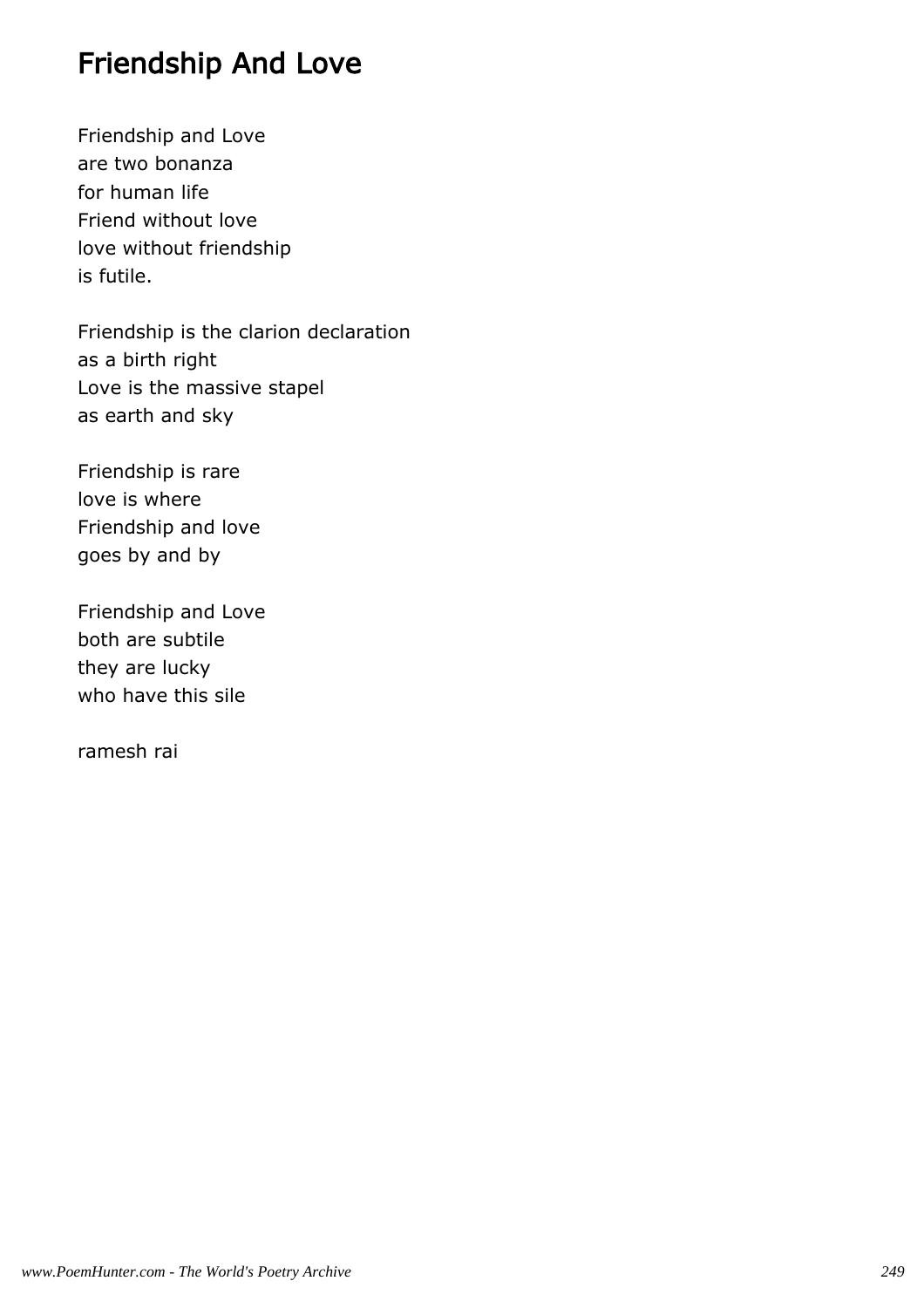# Friendship Day

God has gifted us with so many relation friendship is one of them there is no bar for making a friend it is free from all bindings even an animal, a plant may be your friend

on this day, I am offering my friendship band to all my readers and P H family to keep my band safely till the creation is alive

Being a friend, I always wish for your bright future and joyful life.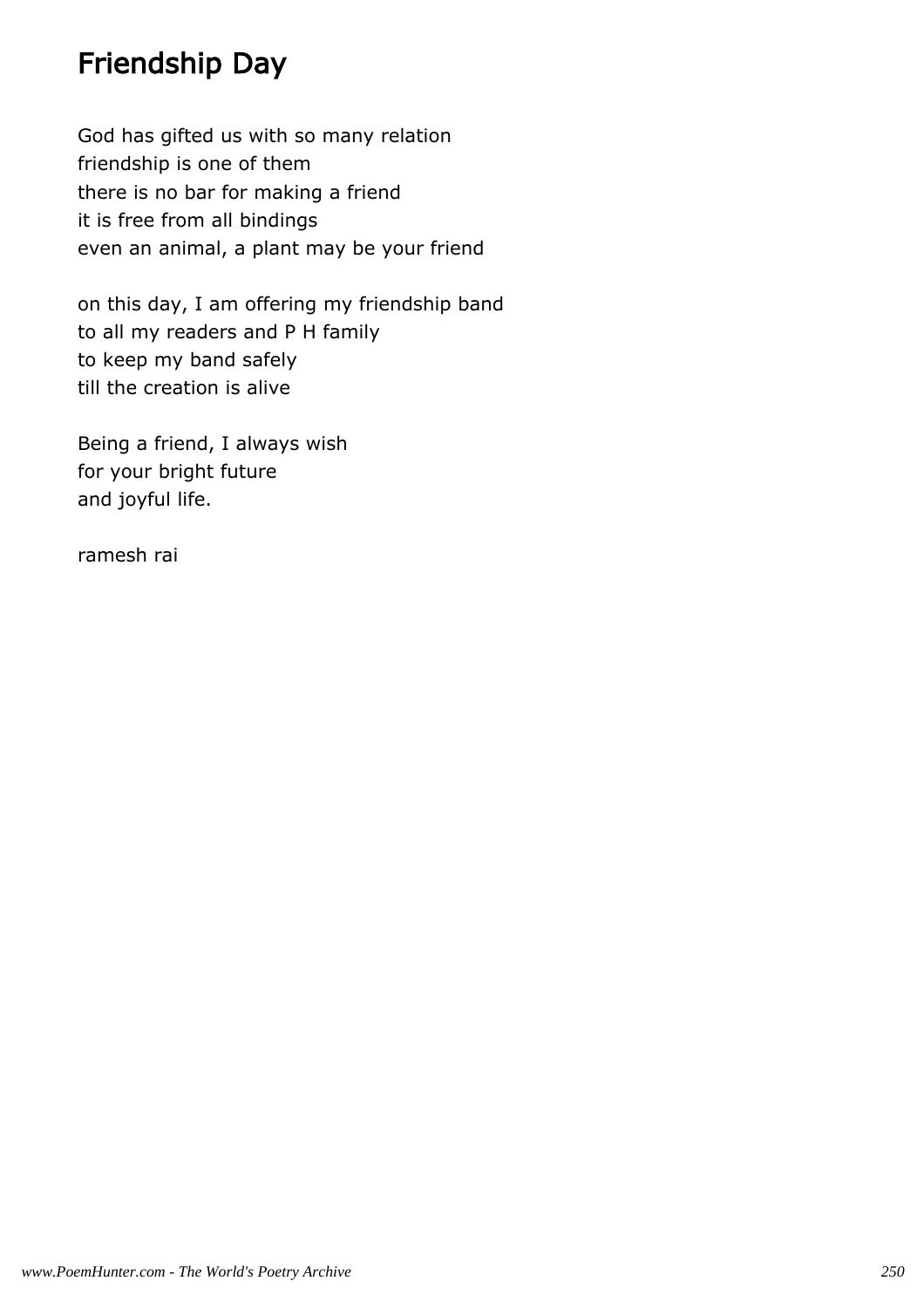## Friendship Lost.

Friendship lost No, Nay, not so do not say so friendship once tied is not fragile, because it is the heavenly givt.

Friendship decors serenity in life pacify amalgamation of prosperity love, peace and progress in life.

Do decline from enmity incline towards friendship

If you like solidarity in your life for a creative world always be inclined towards friendship.

If you decline to friendship take it sure you are going to hell.

No one is your enemy in this world, except the devil who does not like smile on your face but the devil has to perish one day.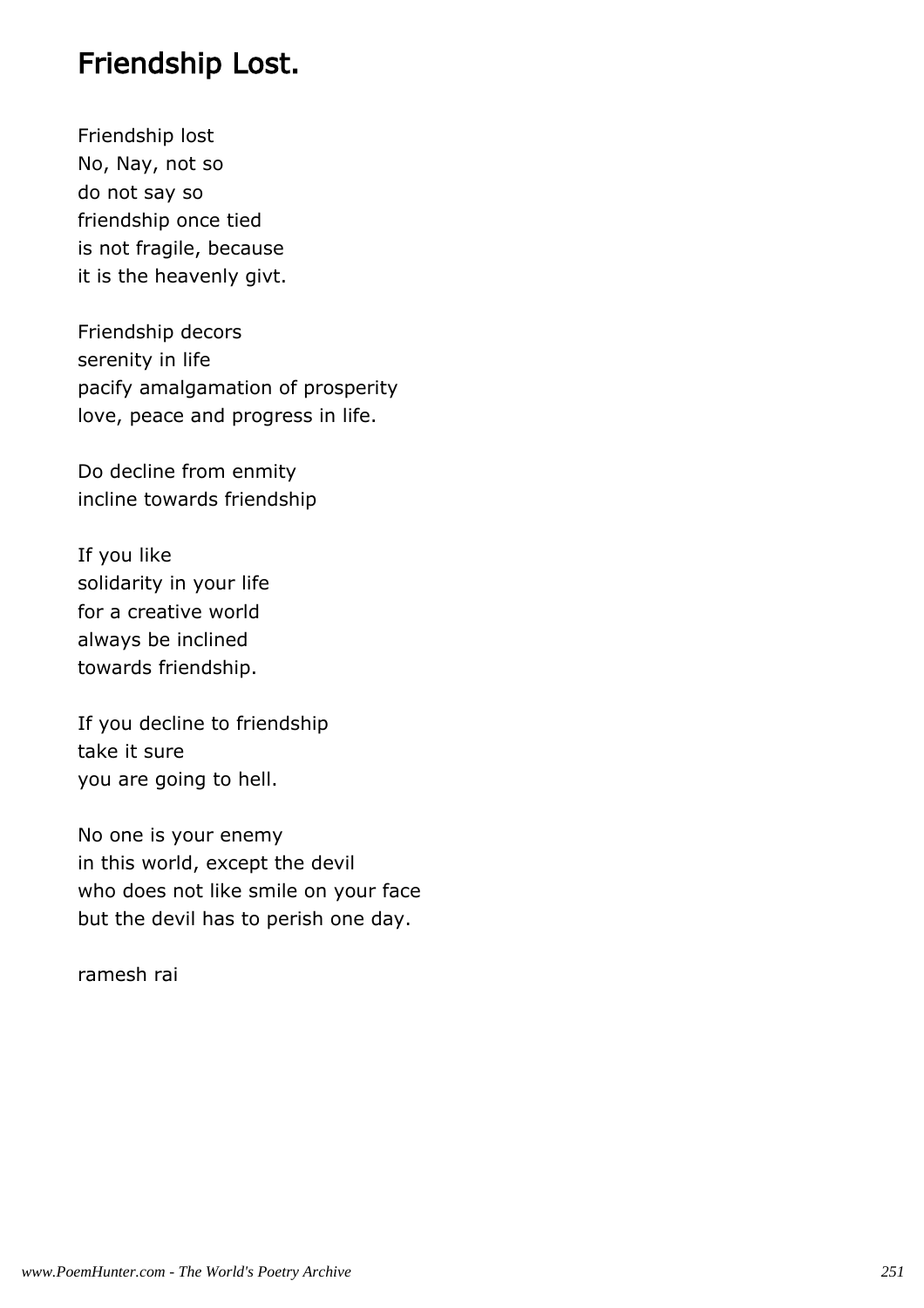#### Frozen Desire

I can say certainly a lots of desires a lots of smiles before blooming into a flower are getting wilt due to being not fulfilled for want of money or support

Desires which would create a new life, eulogise the mankind are being driven away in a foresaken way

should we not admit the lacuna of our social structure should we not admit the lacuna of our economic system which is compelling thousand of lives into death a pre-mature death died before being borne

How long, the mankind will carry the curse of thousand lives who has to answer and who will answer?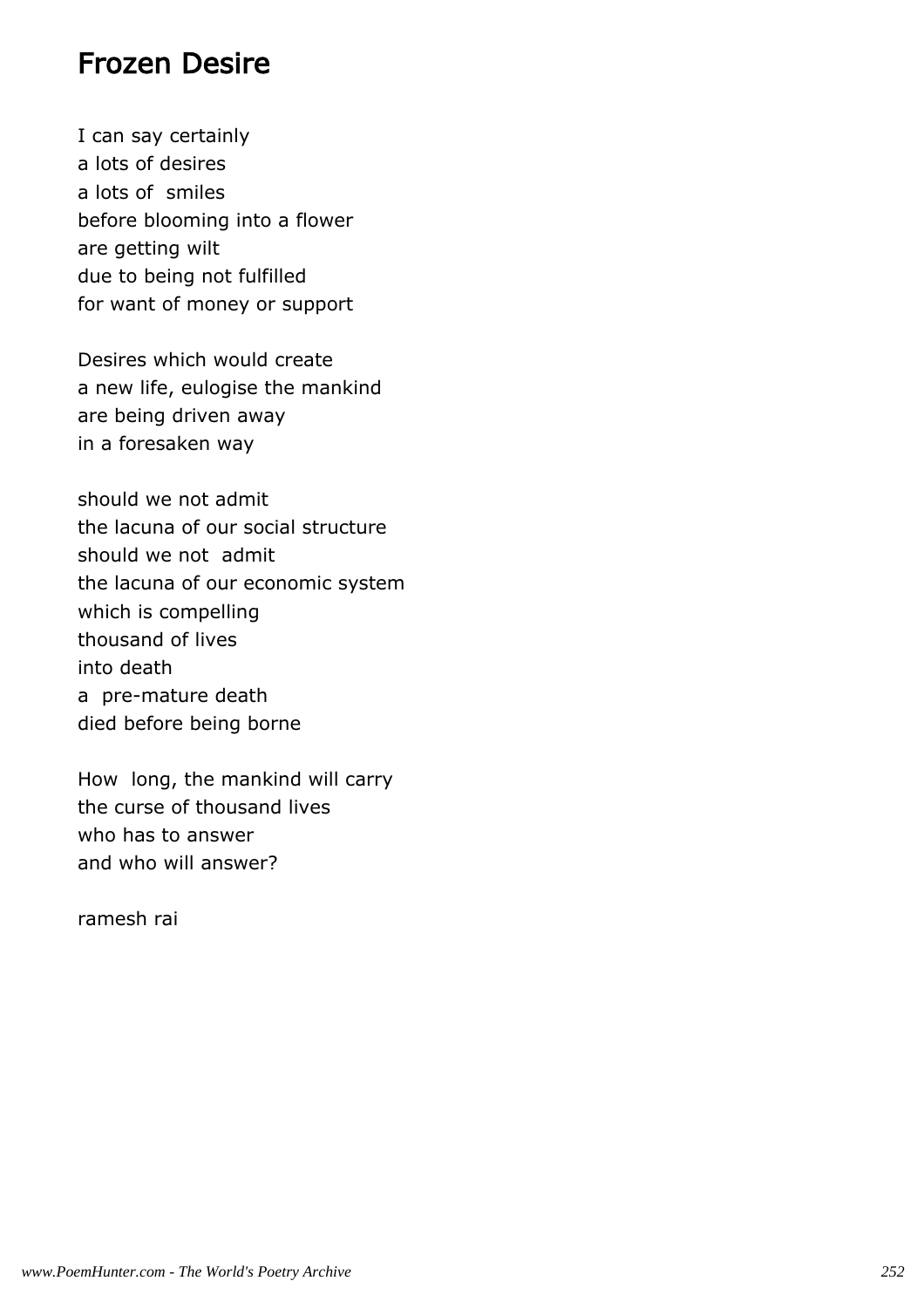## Frustrated Cloud

Frustrated cloud is scattered wandering like vagabond in search of love.

Frustrated cloud traveled seven seas seven continents and many mountains in search of love.

But everywhere treated ill that turned anguish and porporate so washing grief with own tears.

Frustrated cloud is calling me to impart my joys, inscribe faith to solicit for a peaceful life.

Frustrated cloud is calling me for company to wander through out sky.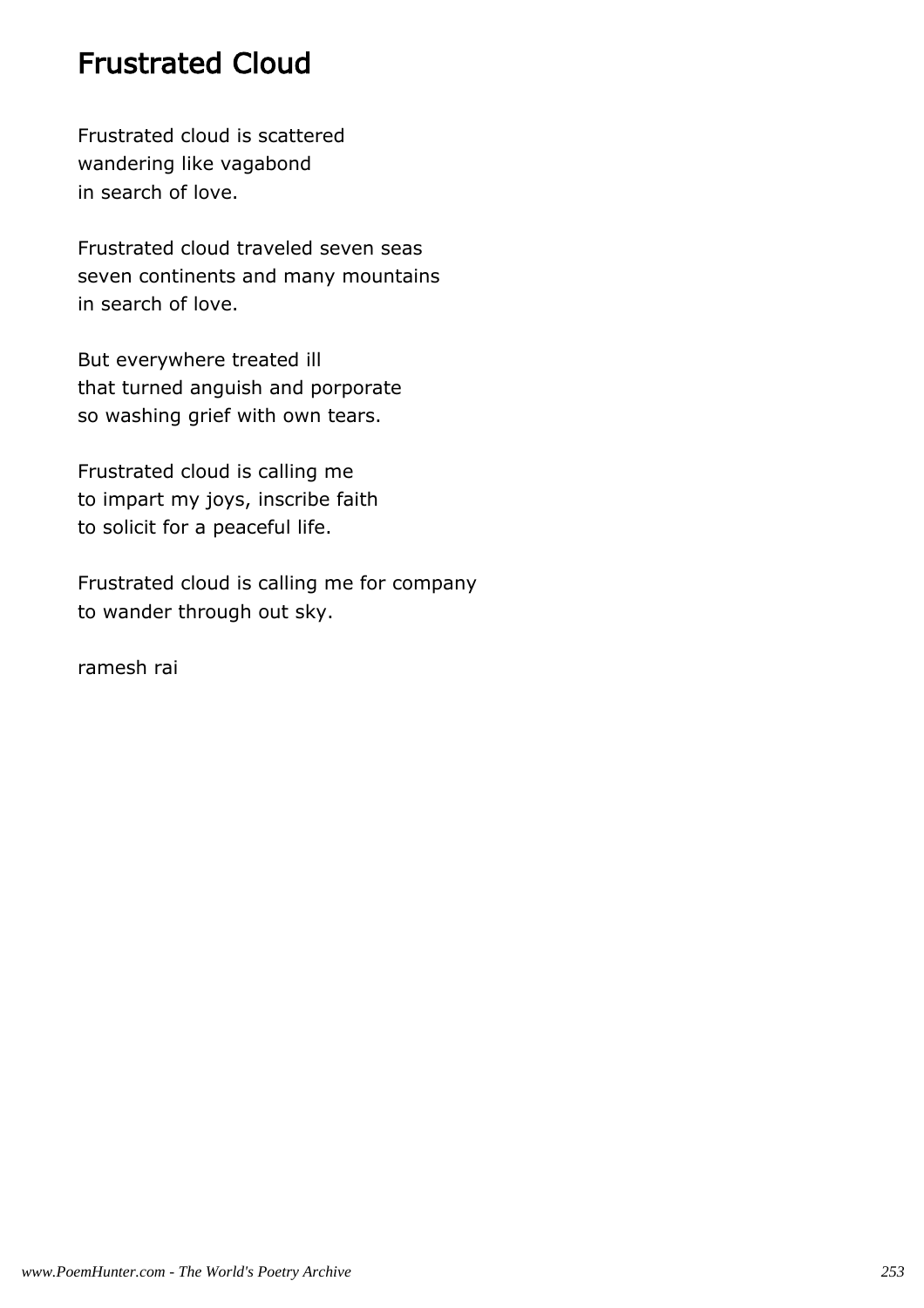## Funeral Of An Ant

I saw a long funeral a dead ant being carried in a long queue.

It was quite placable some were exchanging shoulder

It was the last moment to pay homage to the departed soul I too prayed for the departed soul Rest in peace!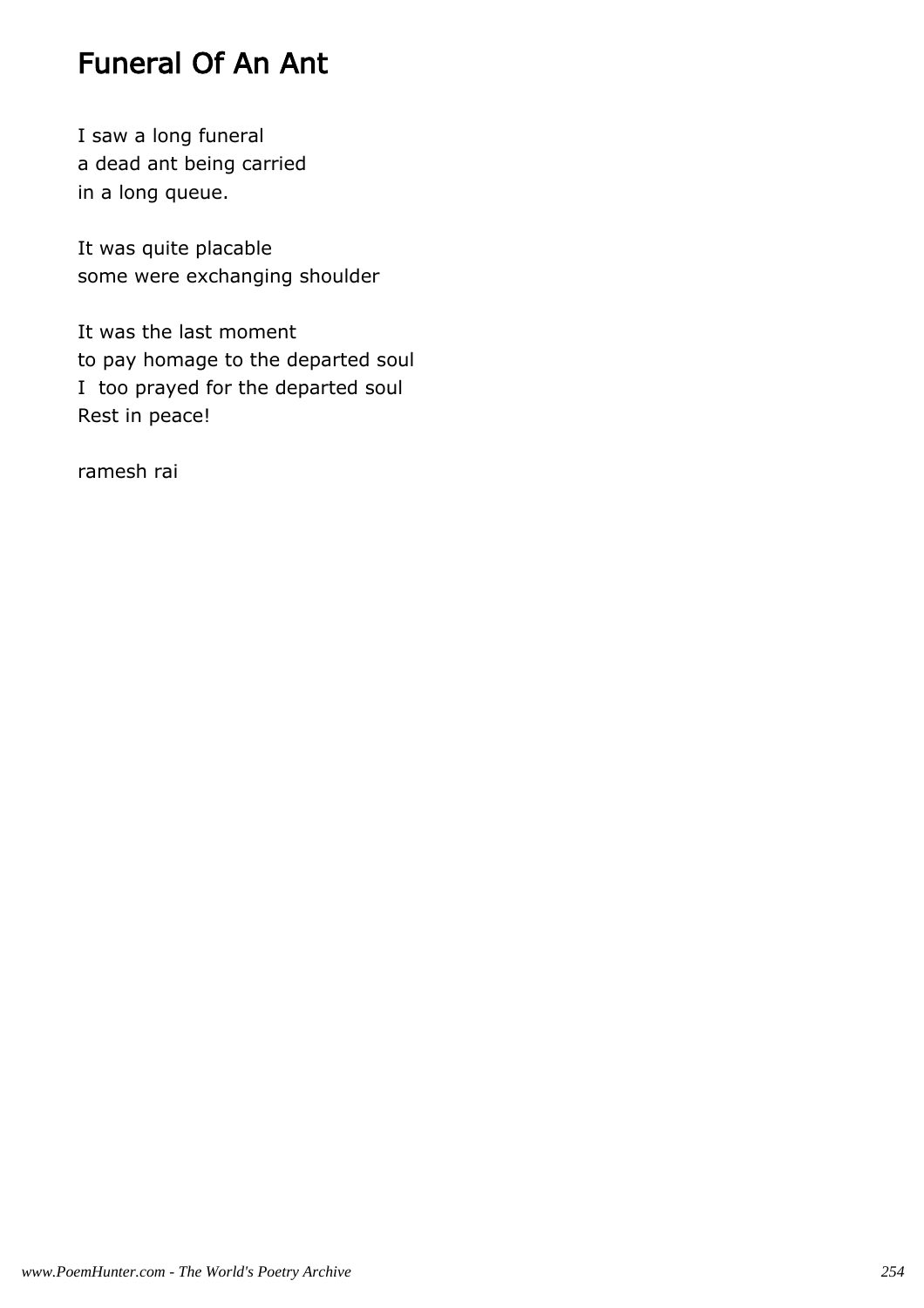## Futile Day

The day is repenting on its futility for it could not afford pleasures to creation; always busy good for nothing.

No output has come out abundant rays of sun could not be utilised properly.

So, the day is repenting on its futility what it'll answer to God?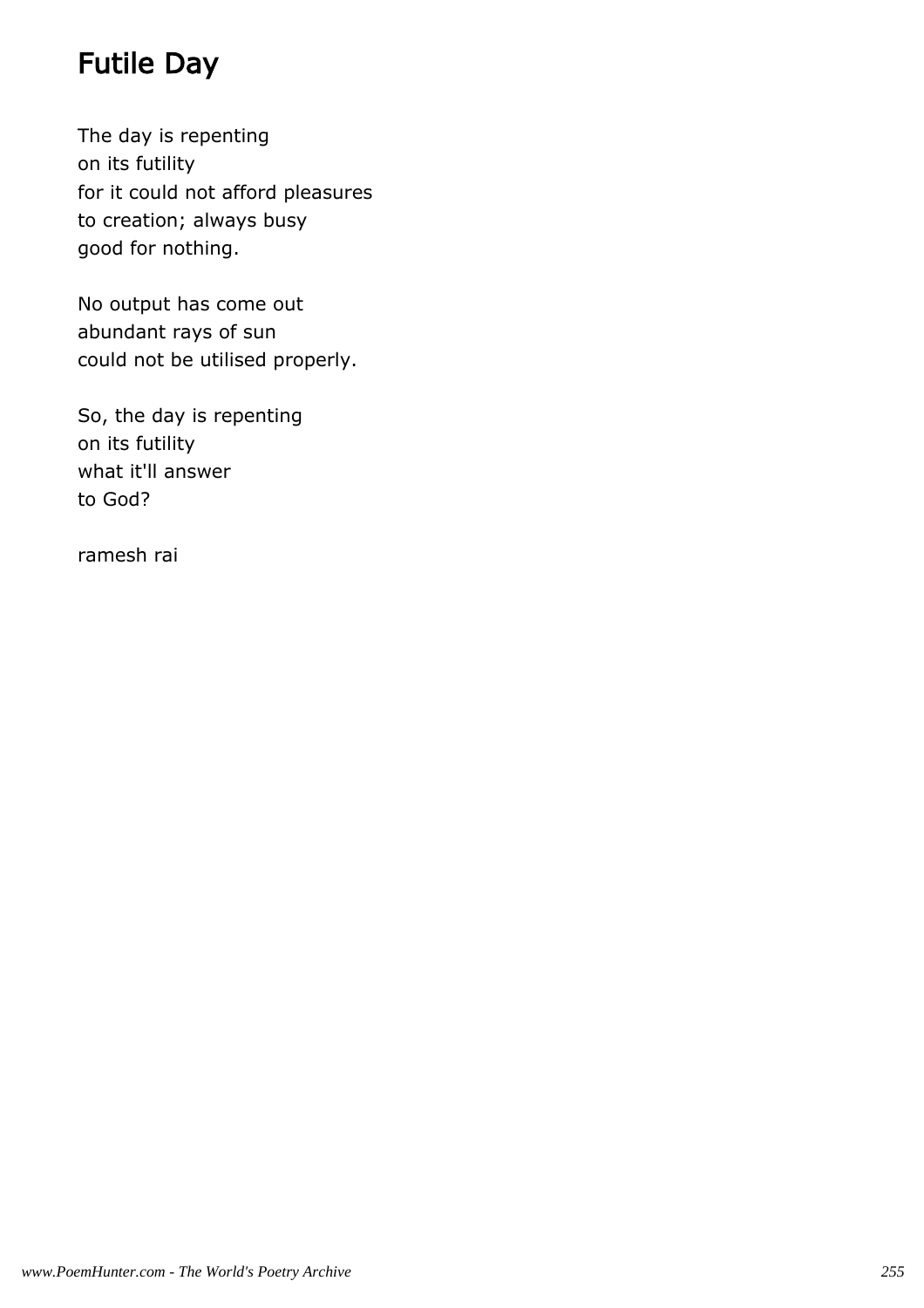#### Futile Progress

I made a lot of progress made the motion of life equivalent to light but if it can not enlighten it is futile

I made a Robot working like that of a mankind but if I can not soul in that it is futile.

I made all arrangement for a comfortable life but if it can not cherish the life it is futile.

I made such weapon that can destroy the universe in an eye drop but if I can not create an universe it is futile

If I can not give a life I have no right to take a life All progress made in such angle is futile

Progress made taking all into account is a real progress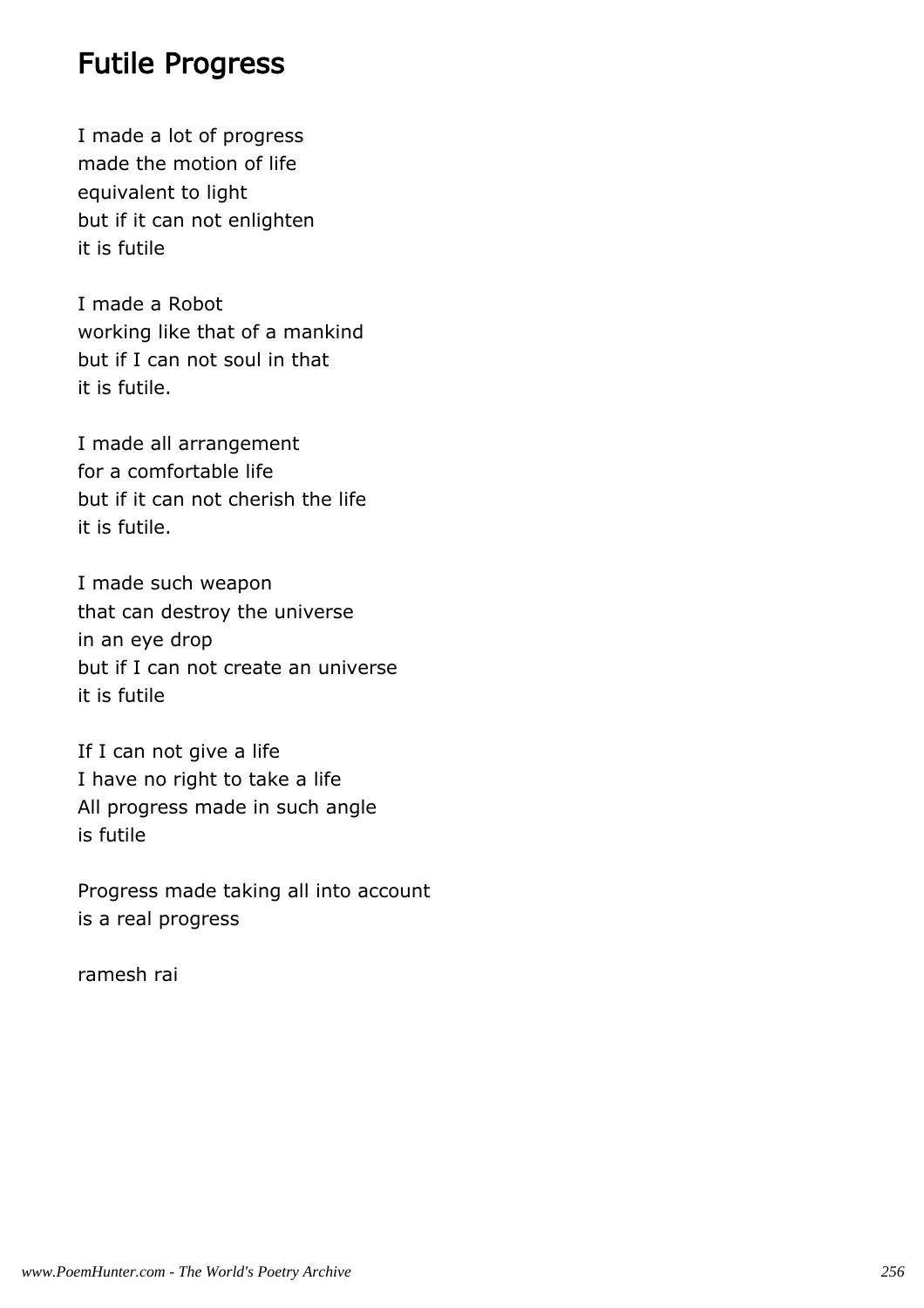## **Futility**

She bore him in her womb for nine months nourished him with her blood feed her breast with a divine hope to attain his youth accomplished him with full devotion to enable him to serve the country to serve the mankind

Now he is grown up with a dynanic will and power a lots of dreams are floating success will kiss his feet

Alas! his all dreams are futile he is knocking door to door seeking for enployment

Government is also failure to give him employment is engaged either to save their chair or to collect, to prepare for next election no scope is left under sundries of rules

His youth is futile superanuated before superanuation

Futility of youth is a super crime in the law of nature

Save the youth from all victims of social, economical and political obligation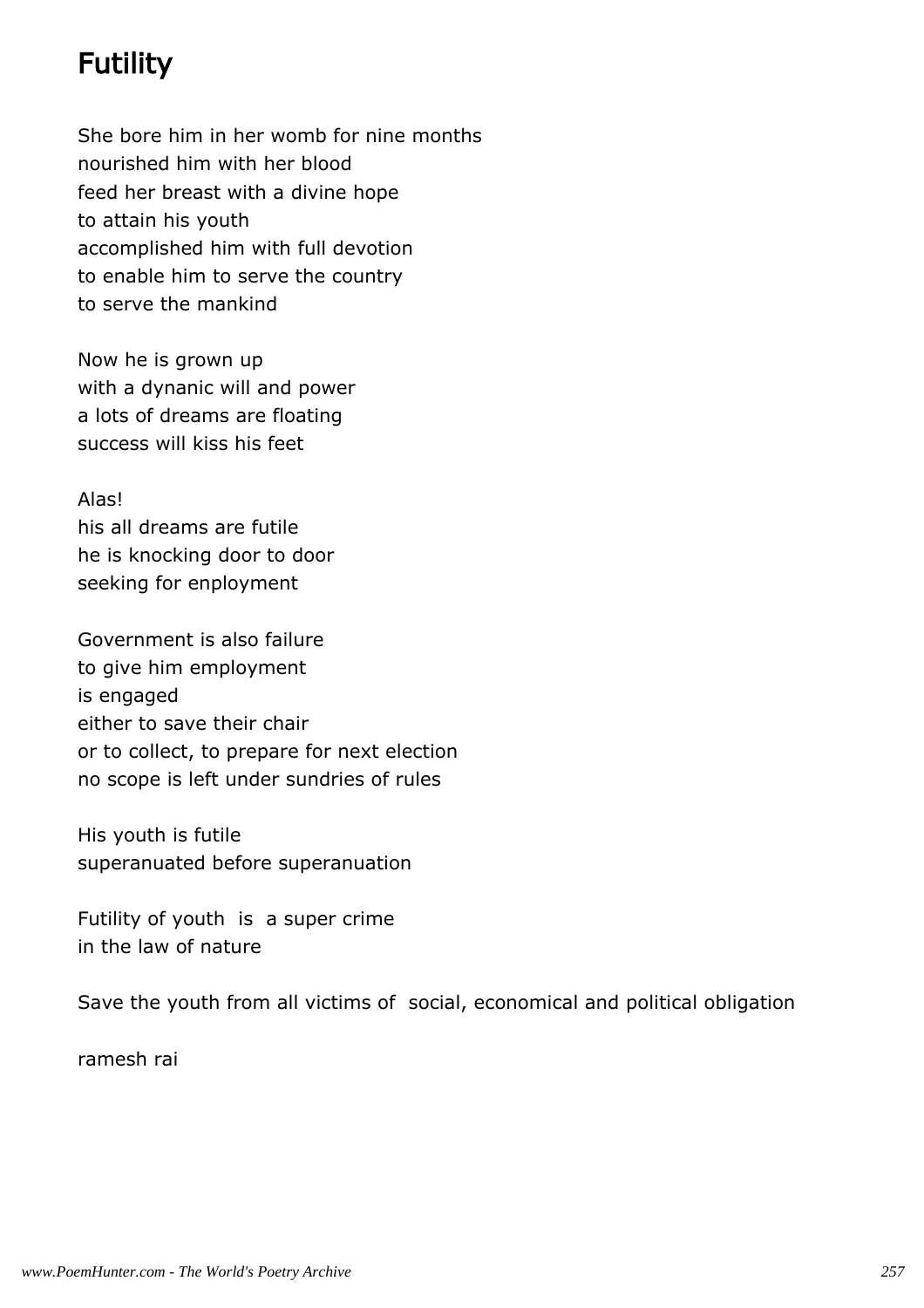# Gale

Every incidence occurs like gale to swipe the garbage and clean the surface where astrotic will moot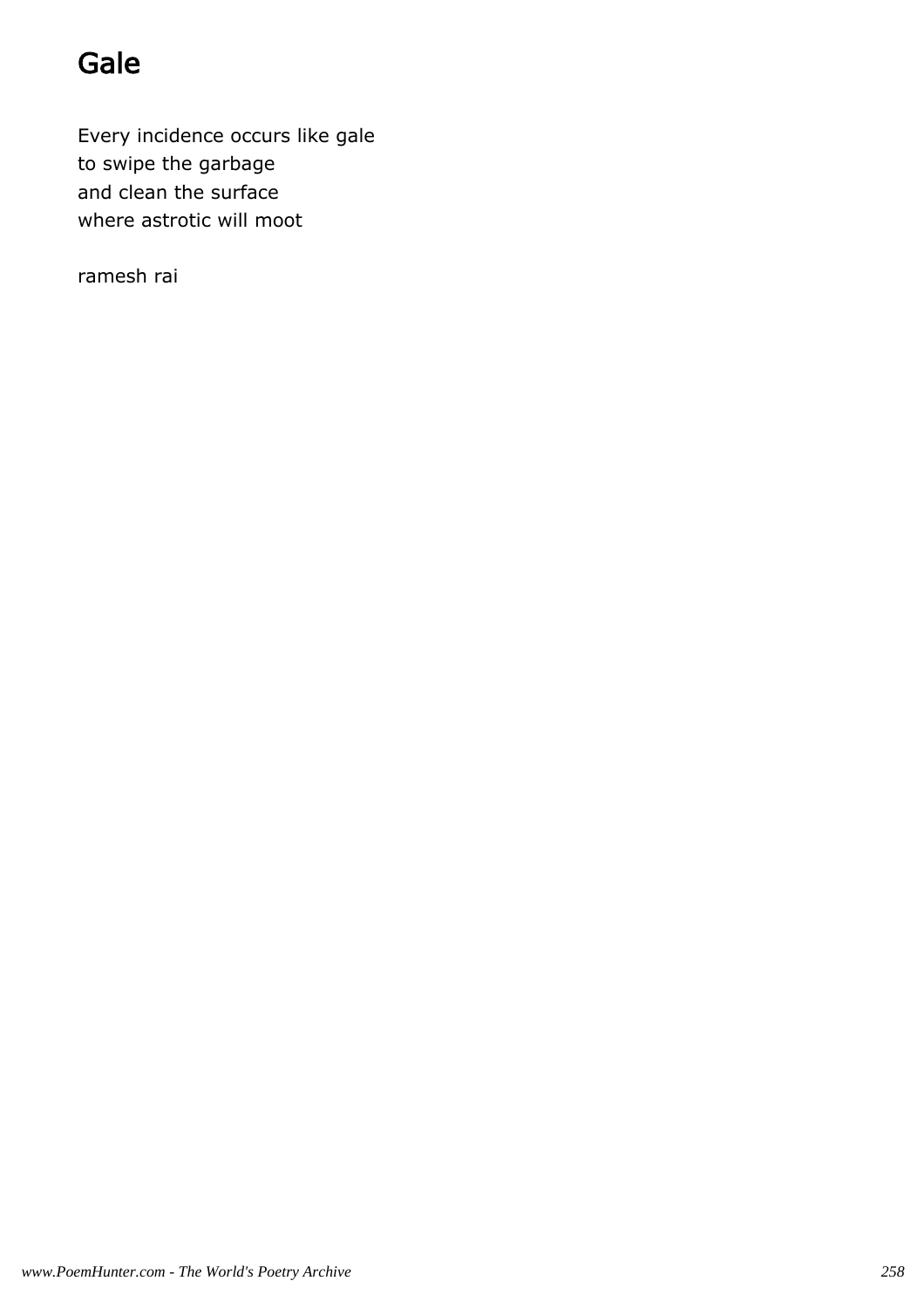#### Ganga

GANGA SUKH KE SAGAR KO SAMETE BAHATI HAI YEH NIRMAL DHARA TRILOCHAN KI JATA SE NIKLI AMRIT KALASH CHHALKAAATI HAI RISHI MUNIYON KA ABHISHEK HAI KARTI BAHATI HAI APNI GATI SE PYAASON KO HAI PYAAS BUJHAATI NADI NAALON KO SICHTI KHETON AUR MUDERO SE HOKAR AATI HAI JAB SAMTAL PAR MIL JAATE HAI KITNE SAATHI SABKO APNE UR MEIN BAITHATI VIRAH VEDNA MITATI GRAM GRAM SE GUJAR GUJAR KAR PANHUNCHI TUM KOLAHAL MEIN YAHAAN KIYA NIHAL SABHI KO APNE DAMAN KO FAILAKAR KITNA ASHBHYA HAI SAHARI MANAV TERE GAURAVA KO N PAHCHAANA PHIR BHI MAILA HUA N AANCHAL SUKH SAMRIDHI KA GEET GAATE KAPIL MUNI KE AASHRAM SE HO MIL GAYEE MAHASAAGAR MEIN HO SAKE PHIR SE AANA TUM MERE GHAR MEIN.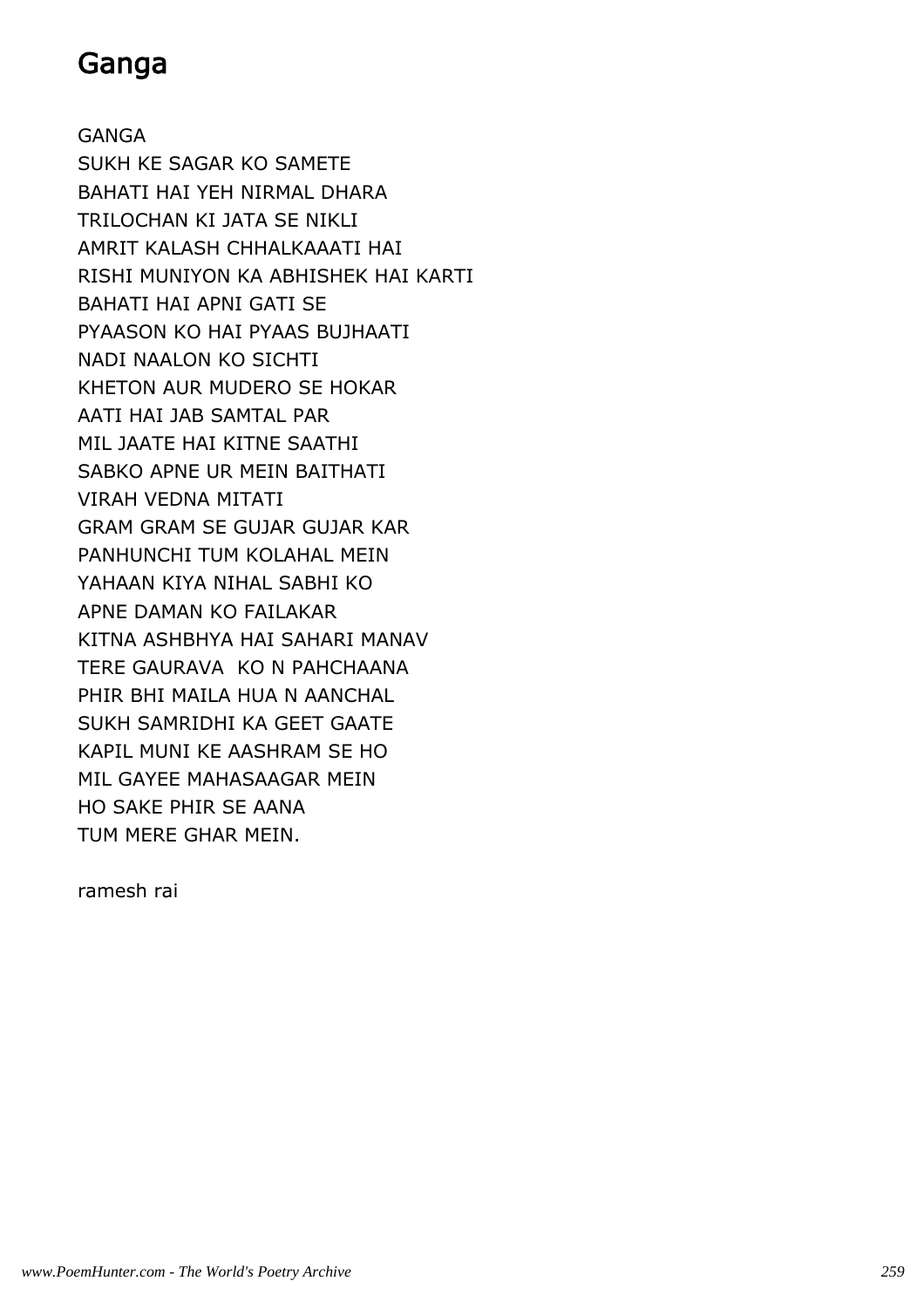#### Garden Of Diversity

Beautiful garden of God where His emotion displays with pumping show of myriad caged under His veracious thoughts.

Beautiful garden of God with flourishing boon of nature to accord impulsive rein of evolution to meet the changing colors of time

Beautiful garden of God enriched with varieties of complex evolution and decay occur every moment His regie permeates with thundering cause

Beautiful garden displays truth of varieties with different race, religion, species and aroma fumes with speculation of rigidity to ensure enthralling Creation of newness

Beautiful garden of God is never to be destroyed perpetual like a blending stream with full of diversity and action..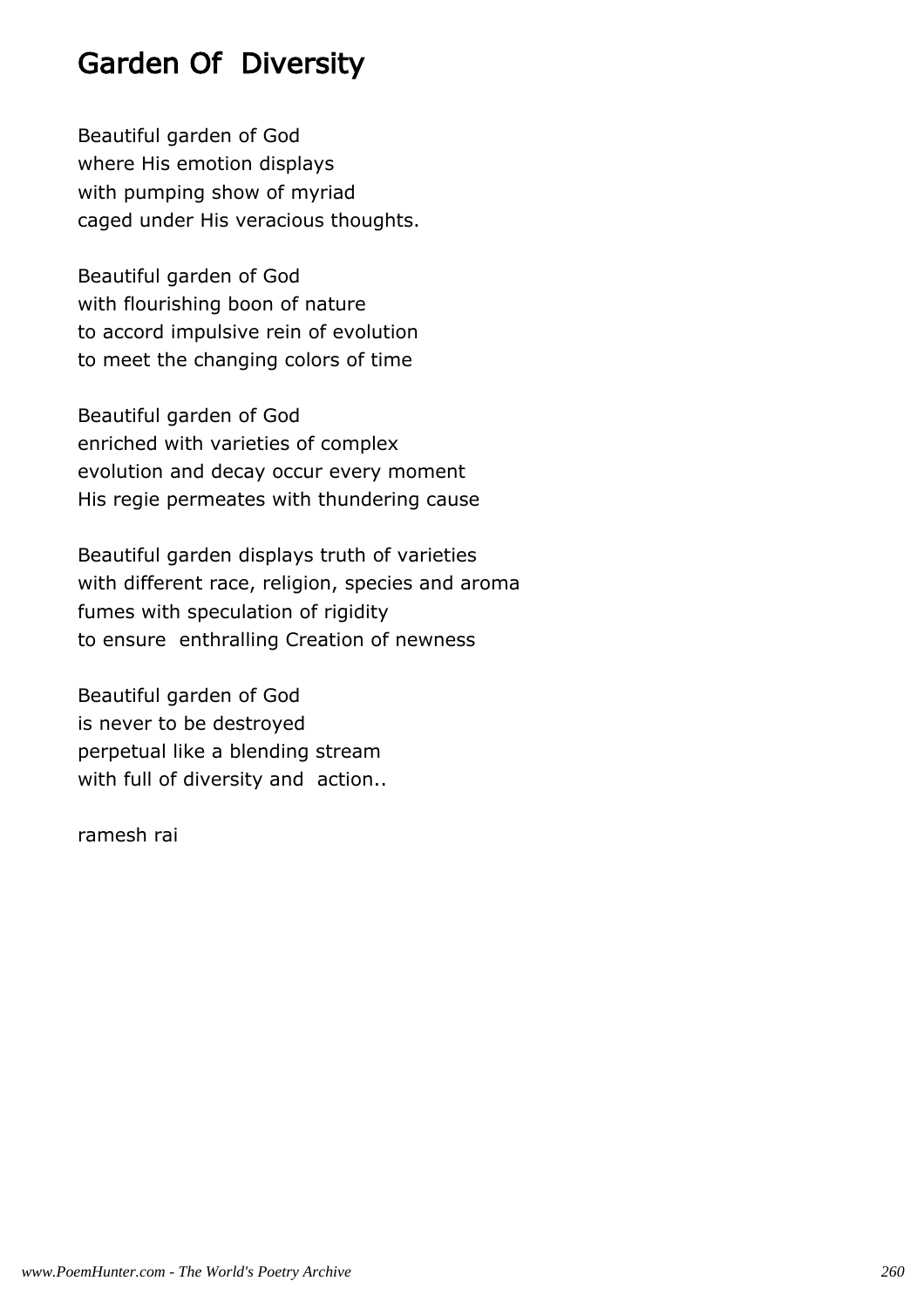#### Gateway Of Success

#### ?Gateway of success

Life is no more if success doesn't come On its way for survival of legitimate theory And its punctuation under errors of fact Life concerns no more whimsically brought unto that rendition it might loose the effect Proportionately gateway of success is deemed As a matter of fact its correlations never invain Gateway of success is a always open to all.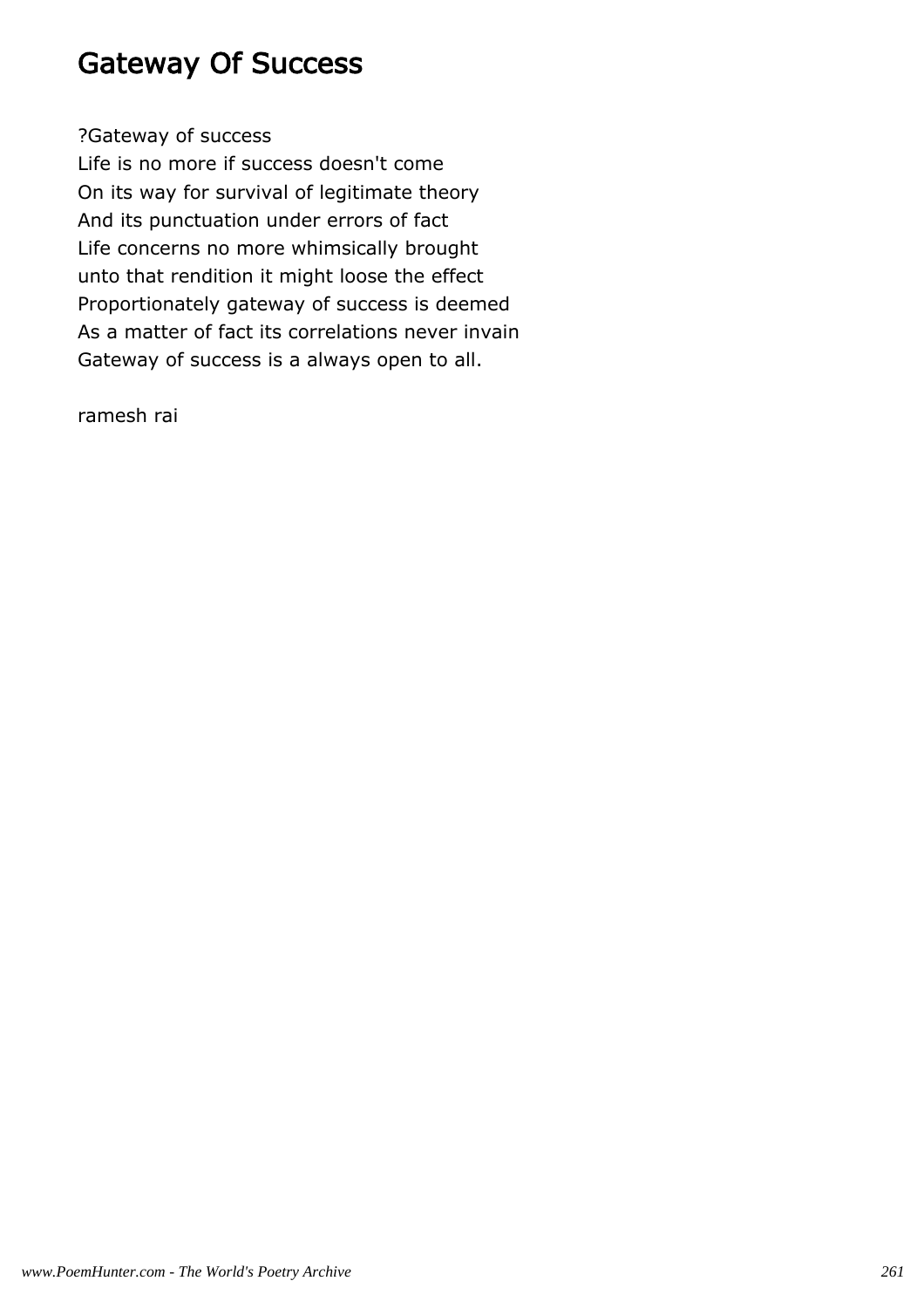## Gift Of Love

Love is royal paradise of heaven Love is the sentence of life

The best gift of love is when you are a looser in the race of love, the big looser is a big winner

When you lost the empire in the race of love, you lost nothing but if you lost your heart, you lost everything and, you are A WINNER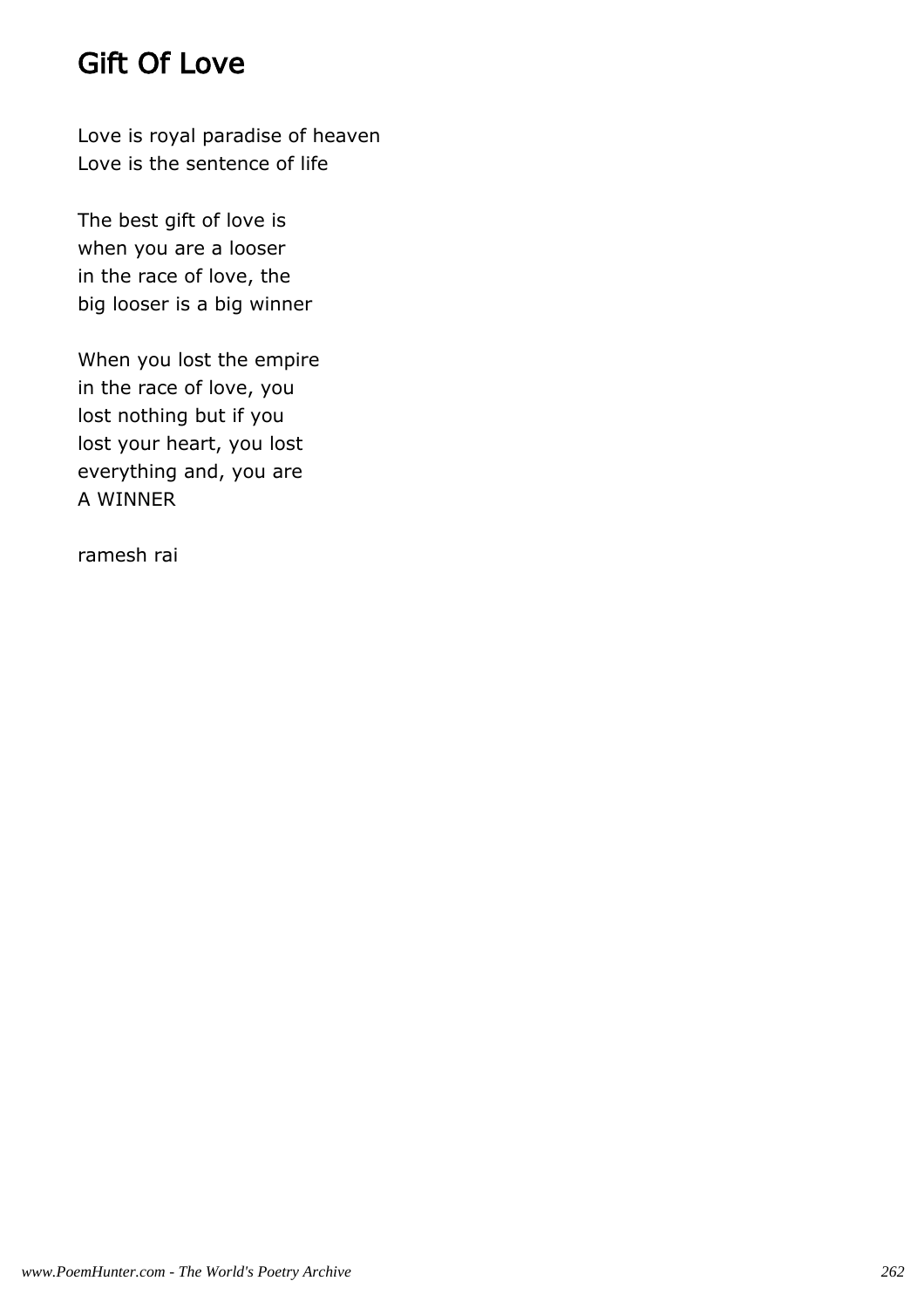### Give Me Your All Pains

Give me your all pains to swallow them all to be drifted through my porcelainous thoughts.

Give me your all sorrows to infame my all mistrial intellect to be burnt in ravenous emotions

Give me your all anger to extinguish them all in my fathomless coolness.

Give me your all love to spring up like a blooming lotus.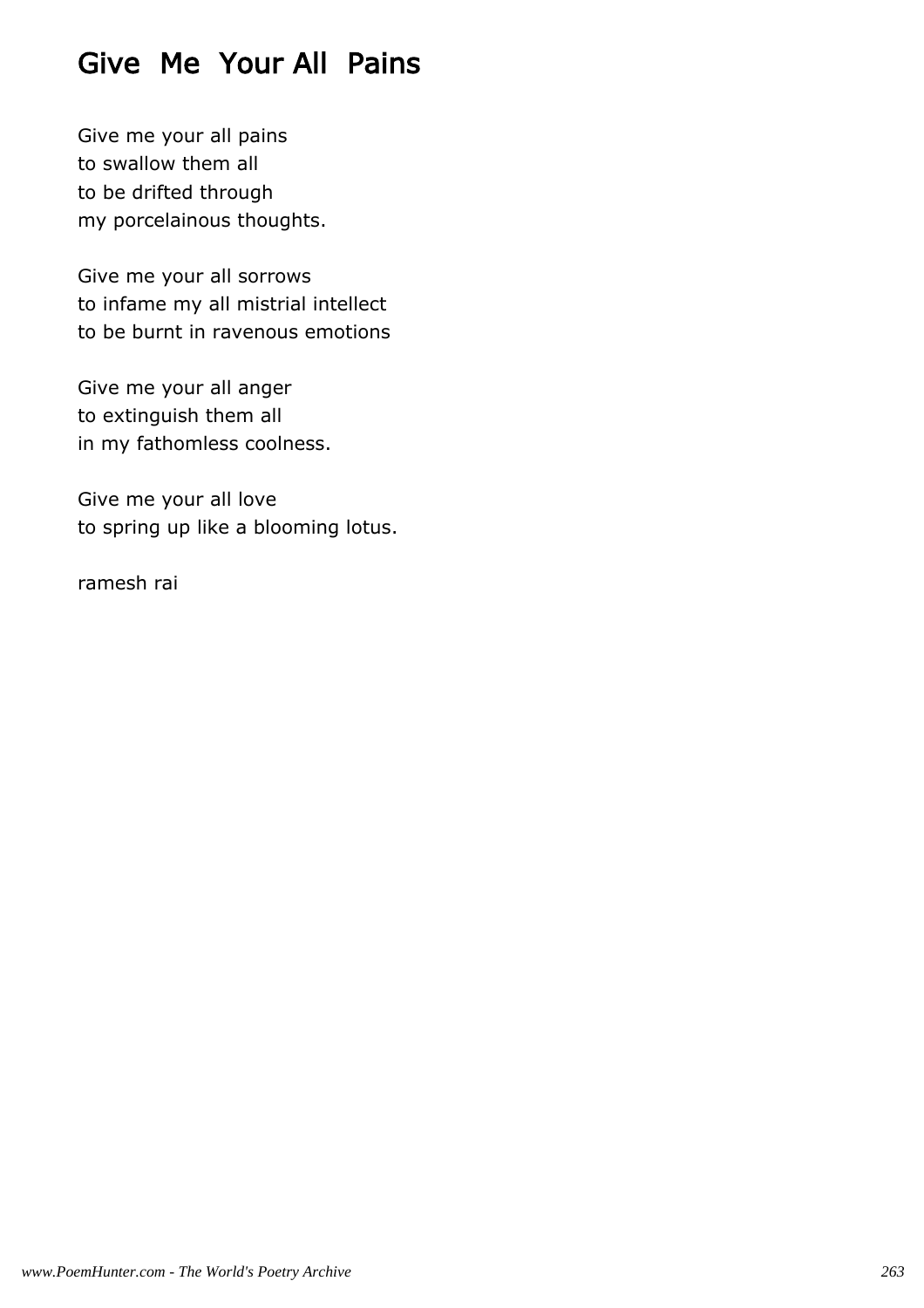# Give Me A Ship

Give me a ship to voyage to a distant land to see the feasibility of life the earth is now crowded.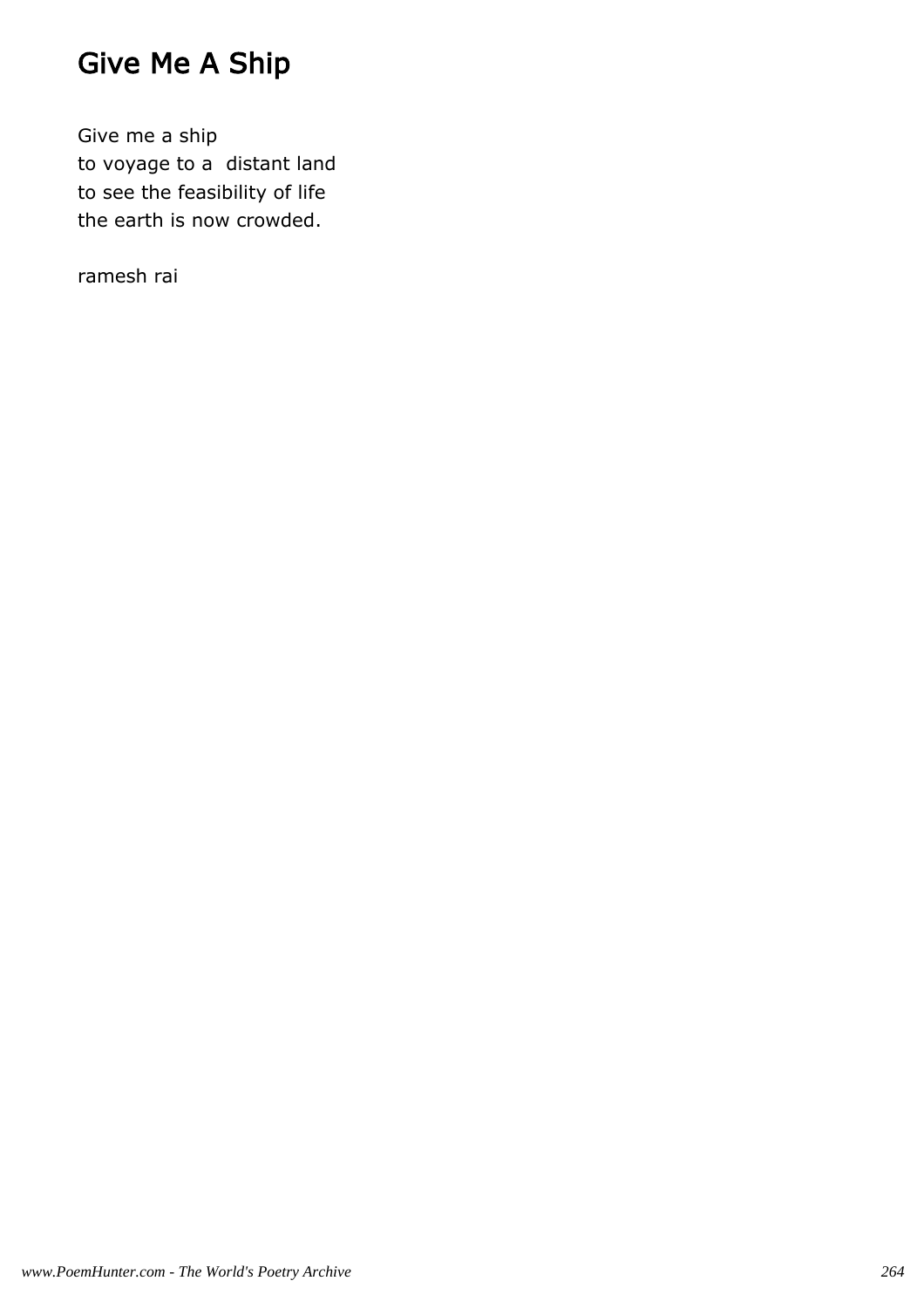#### Give Me Pain

Give me pain It'll bring smile on your lips to see smiles on your lips I too will smile

Give me pain It'll dispel darkness of my soul will manifest discourses of my life to rebuild my life with new shape

Give me pain I will give you smile to enjoy the lust of life, 'll be free from lust of life.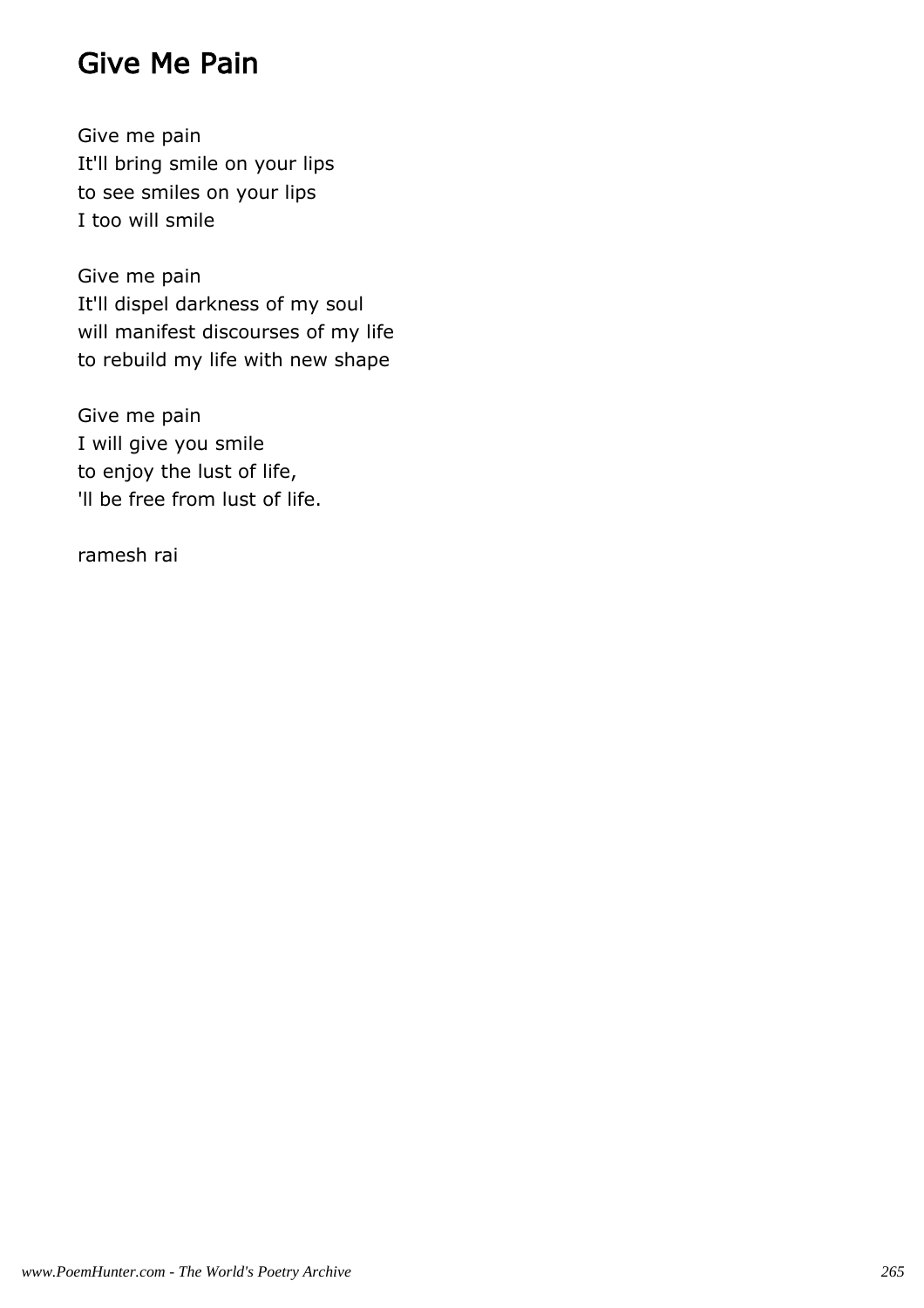#### Gleaming Stars

Stars are gleaming at night Radiating and weaving their light Murmuring and whispering each other Diligence to attune the night.

Day is confined with only sun But night put all in her bosom So they twinkle and dazing Throughout night enormously.

Some are conscious some unconscious Existing together despite all oblique Their togetherness enchant my soul Ask them the span of their life.

I gaze at the sky, searching and Questing myharvest of life Didn't I find any one Coz all were weaving light

All rights reserved @ Ramesh Rai 05/3/2019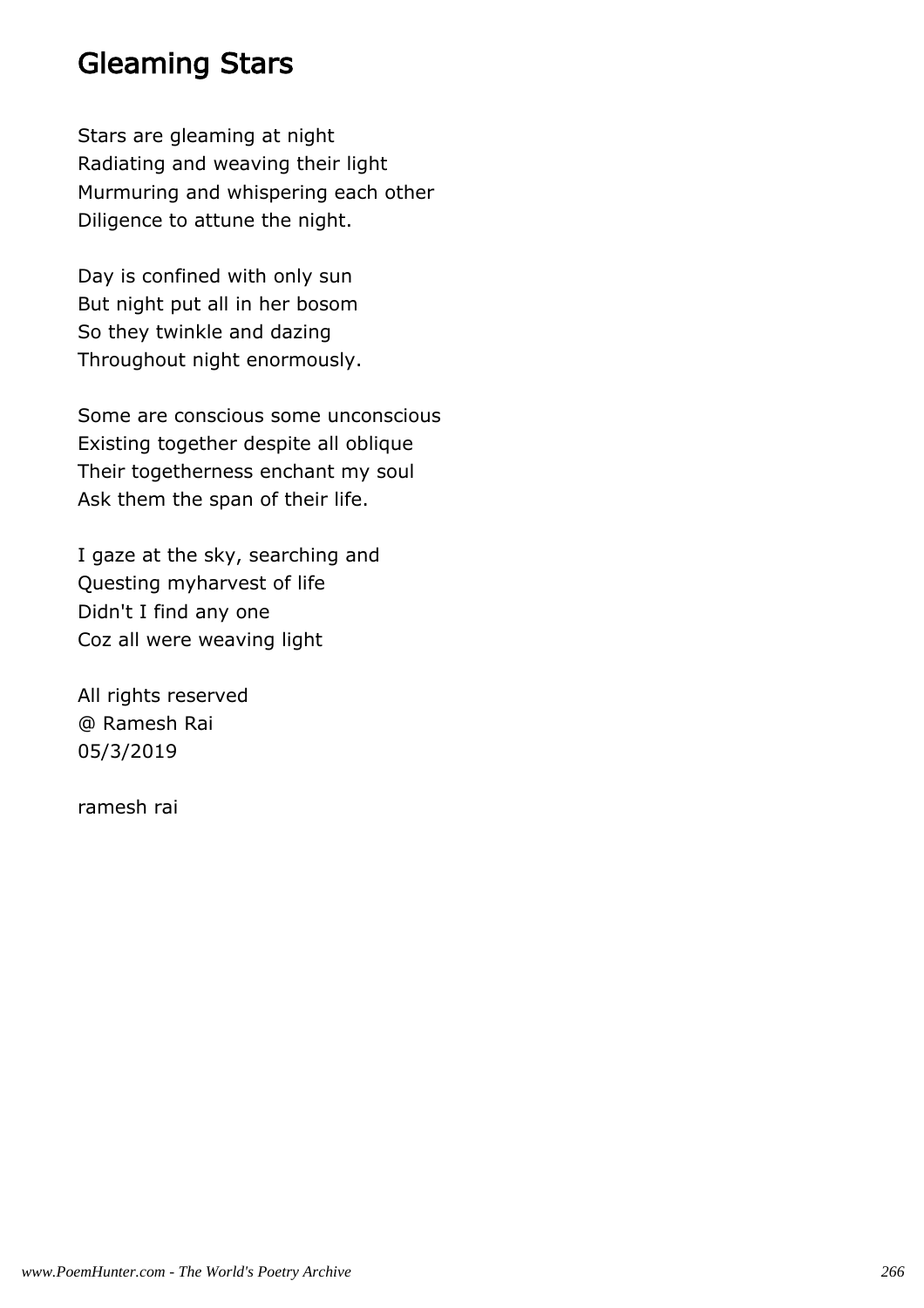#### Globalisation

The nations meet for globalisation but when the culture will meet when the religion will meet when the language will meet when the literature will meet when the races will meet when the time will come all shall enjoy fragrance of all certainly will be a heavenly hours when diversity will assemble the moment will be most pleasing to honour the entire creation for satisfaction of the Mighty creator

as a father is pleased to see all his kids assembling together and sipping the nectar of life

but ongoing globalisation is what? for selling their product or some else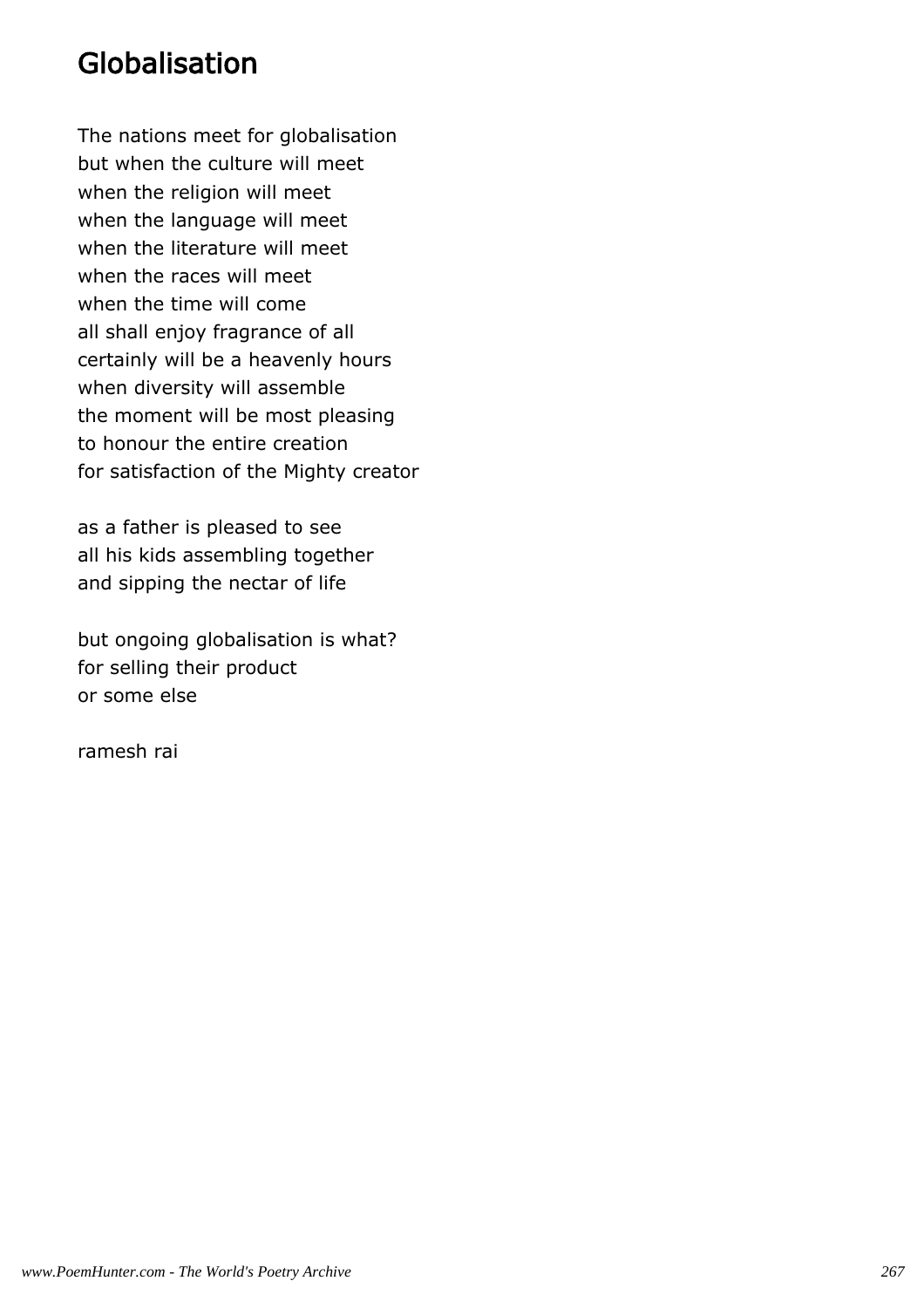## Gloomy Night

I gaze at the sky see the moon and one star whispering together all stars have gone into peeping through the window sky

A pindrop silence echoing the nature sad clouds are mounted high

The sky and the earth are ready to meet together so all are gloomy tonight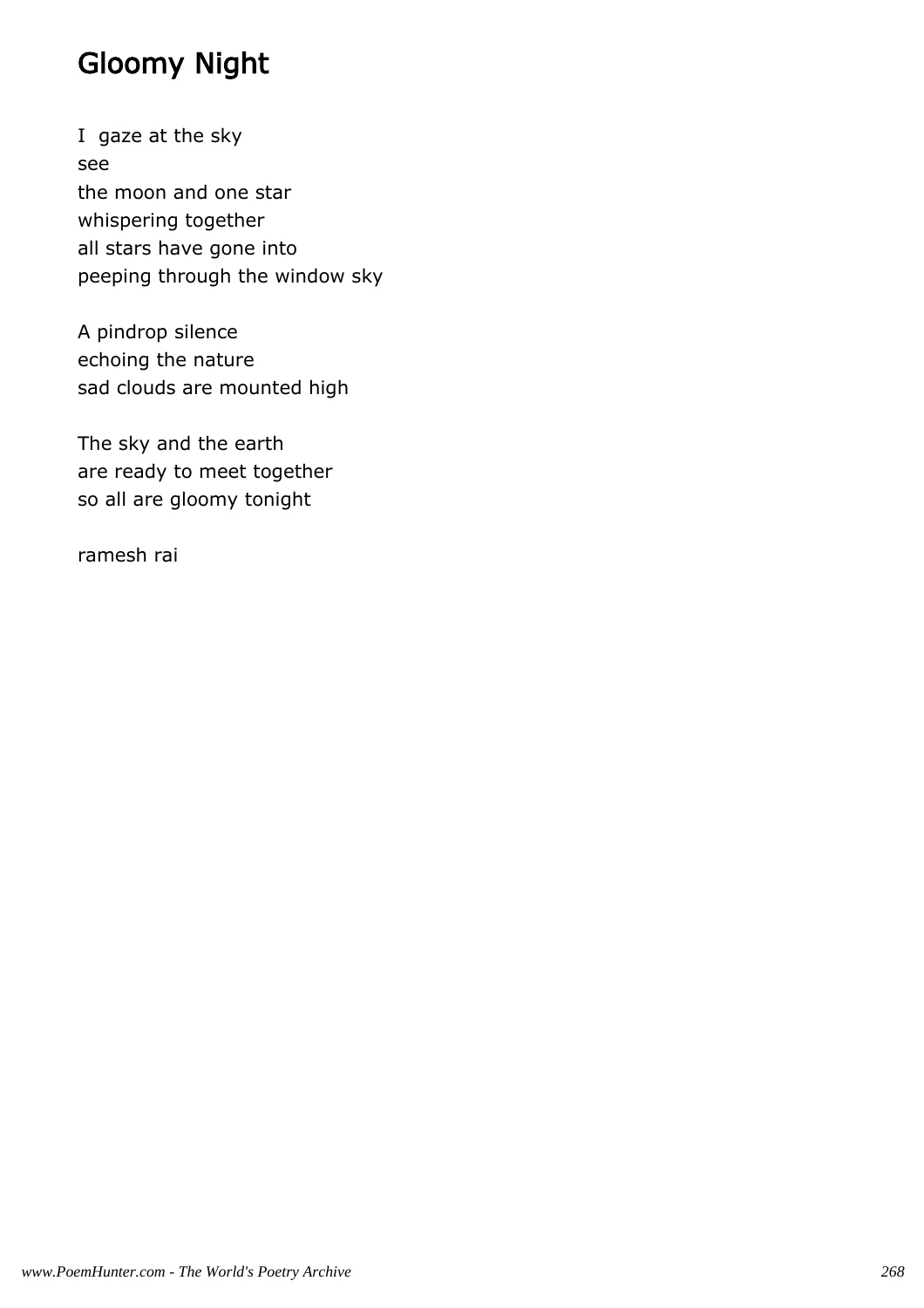## God Expresses His Soul

God expresses his soul For a new creation Through love and affection That makes the world Tranquil and blooming To adjoin the dormant soul To irrigate through compassion With inner light of his soul To peep into each other To attain perfection of Life

@ ramesh rai 01/3/2016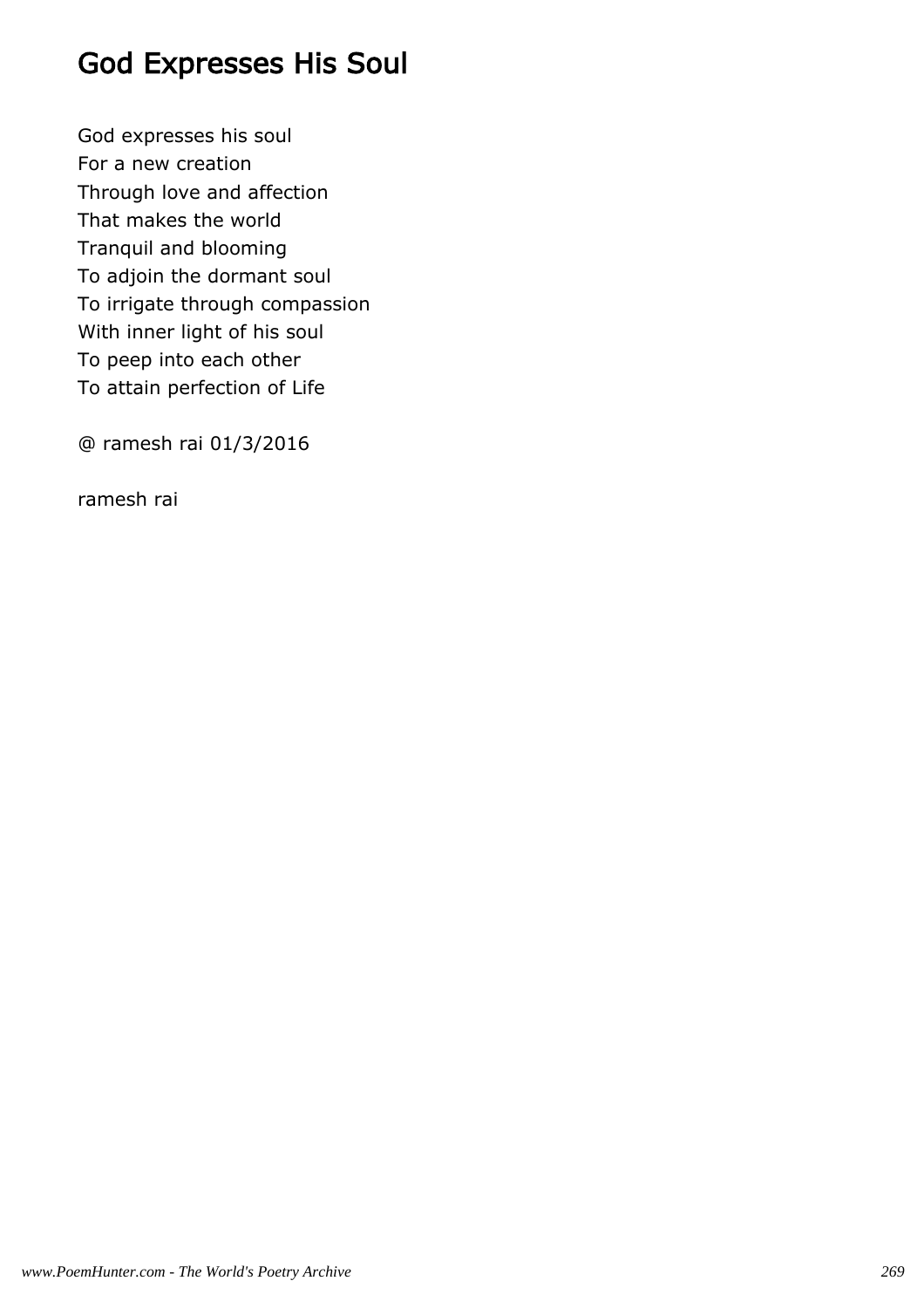## Golden Cage

A cage is made either of gold or silver else a cage is a cage where life is confined with certain limit life can not go beyond limit.

We all are caged in the circumstances of life

One day we have to leave our body within the cage; and the bird will fly.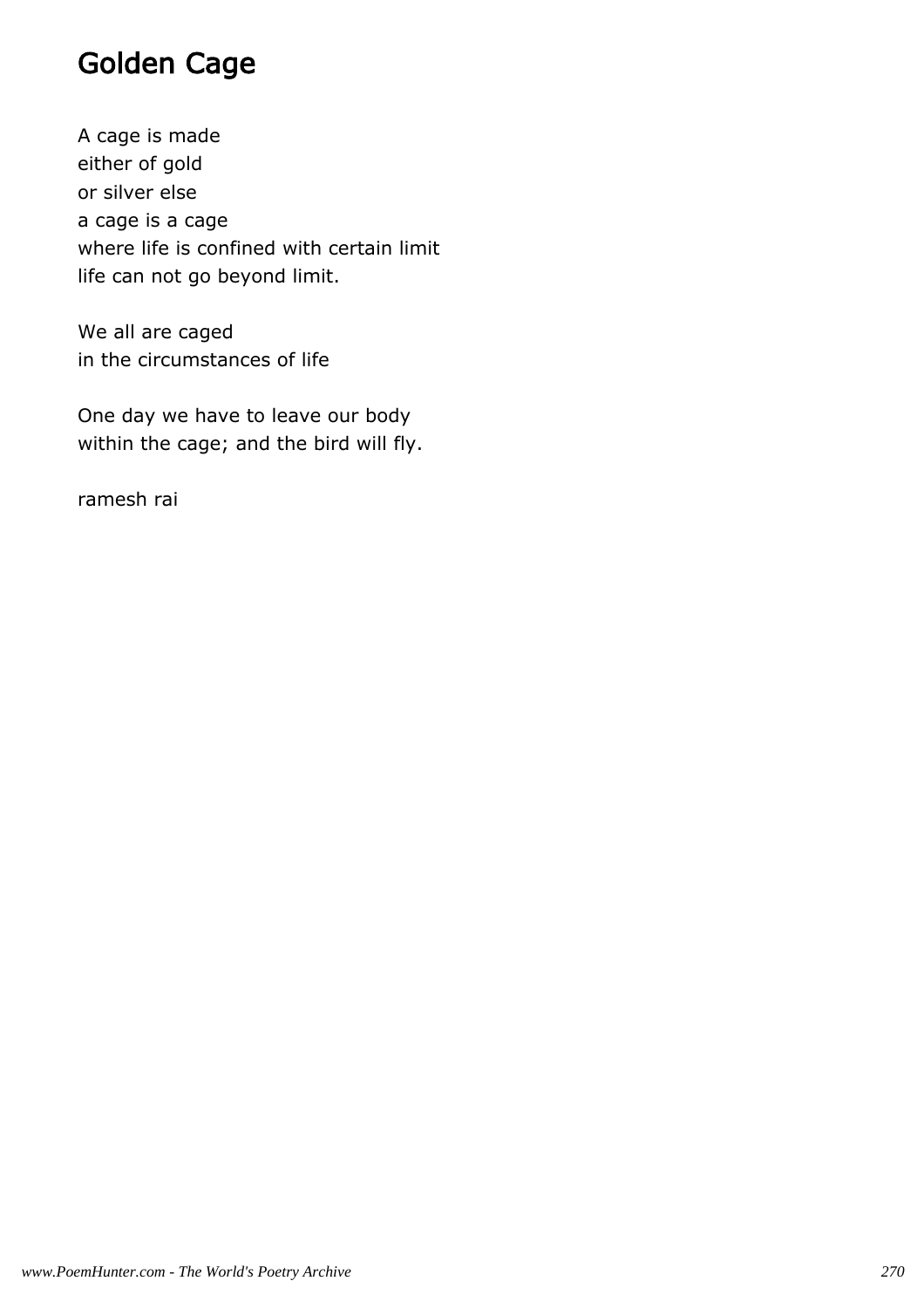### Golden Evening

The rays of golden evening disperse her aroma in the divine solitude making me free from days' perplexion as a day of my life is reduced from the span of my life paying homage in twilight evening twirling my auto-erotic thought my drowsy mind seeks humour paganise my soul for melody when i can feel relaxed. Then the golden evening repels me towards a slumberful night to awaken my dormant soul in the aurora of glaring creation.

ramesh rai

.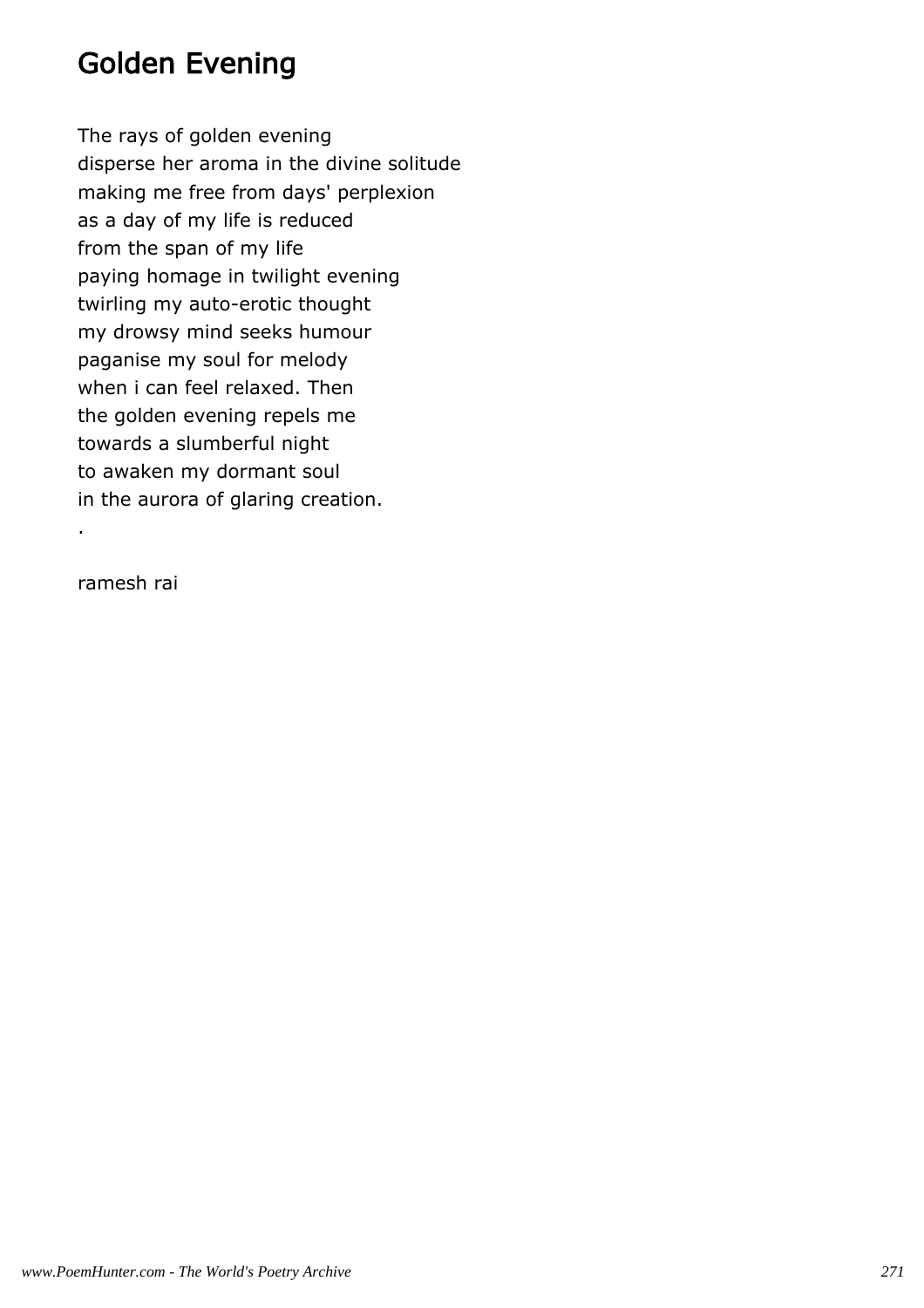## Good Health

Good health bears a good mind good mind bears a good character good character bears a humble person filled with love, peace and passion to rejuvenate an ideal philosohy.

Good health means free from disease a person with neutral thought can have only the person is not accused of being cheater opportunist, self centered or malafide the person is so like omnipotent with prolific mind for all creativity.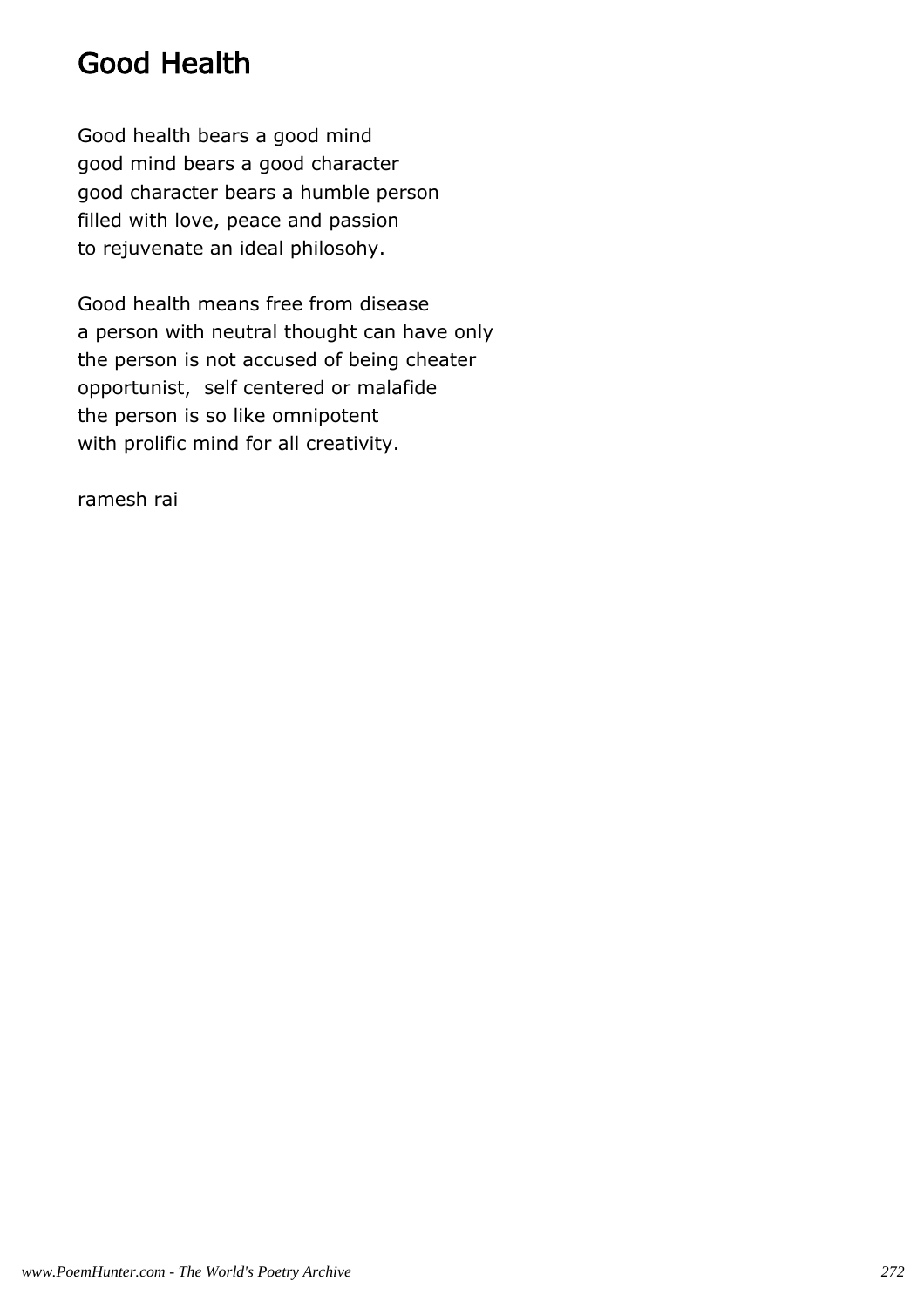## Good Morning

</&gt;Good morning every body it comes with a fine morning with the hope of a pleasant and peaceful day as the days delight the morning comes everyday with a blooming life with the hope to earn more and more to arrange bread and butter for the life the life which sustains daily's routine from morning to night the day's toil is likely to complete the muscles of the body is torn to pieces seeking rest for the sweetest dream with the hope of Good night to all.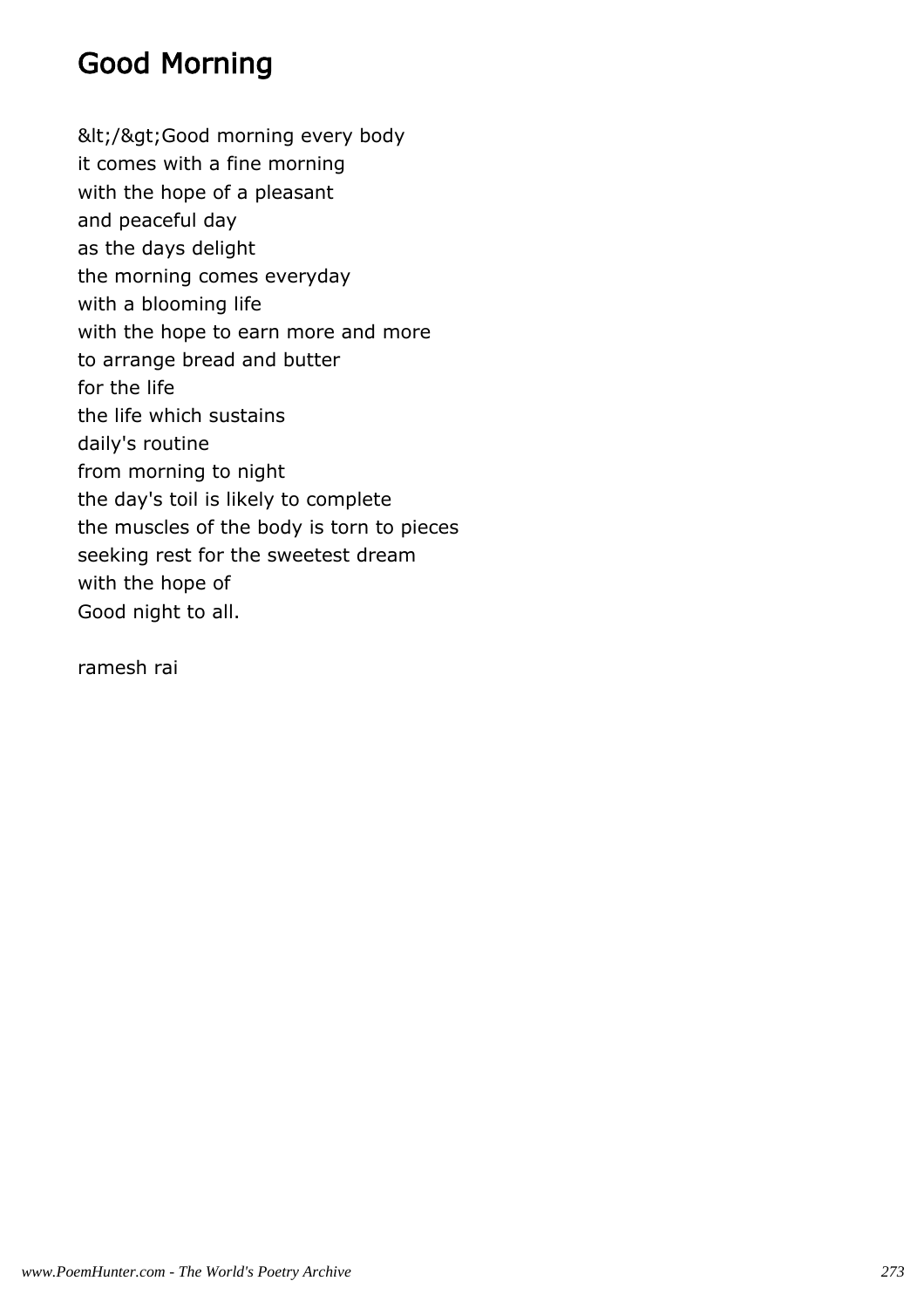#### Goodbye

War! good bye, we say we say you goodbye

we, the people of earth say you goodbye

we are not to fight and waste our lives by your might

we are the obedient children of the Mother Earth we are not to shed blood any more why not you cry more and more

we have to land on moon and mars we have to touch the sky high

we have to make this earth the paradise of heaven why not you befool us again and again

we have to capture the pains of life we have to make a delightful life

we have to assasinate all curse of life foregoing false pride

so, we say forever you, goodbye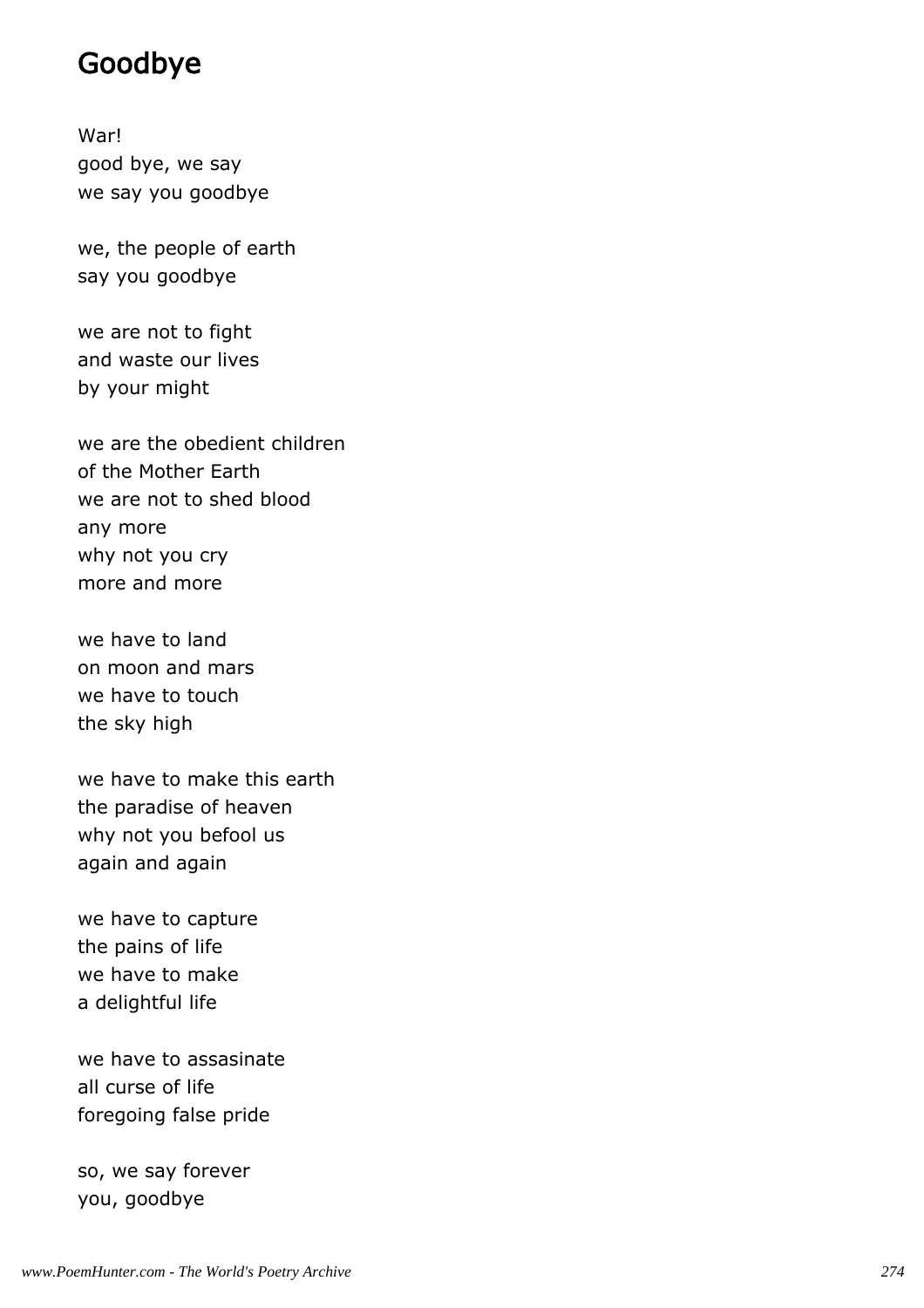peace of heaven will dwell now days and night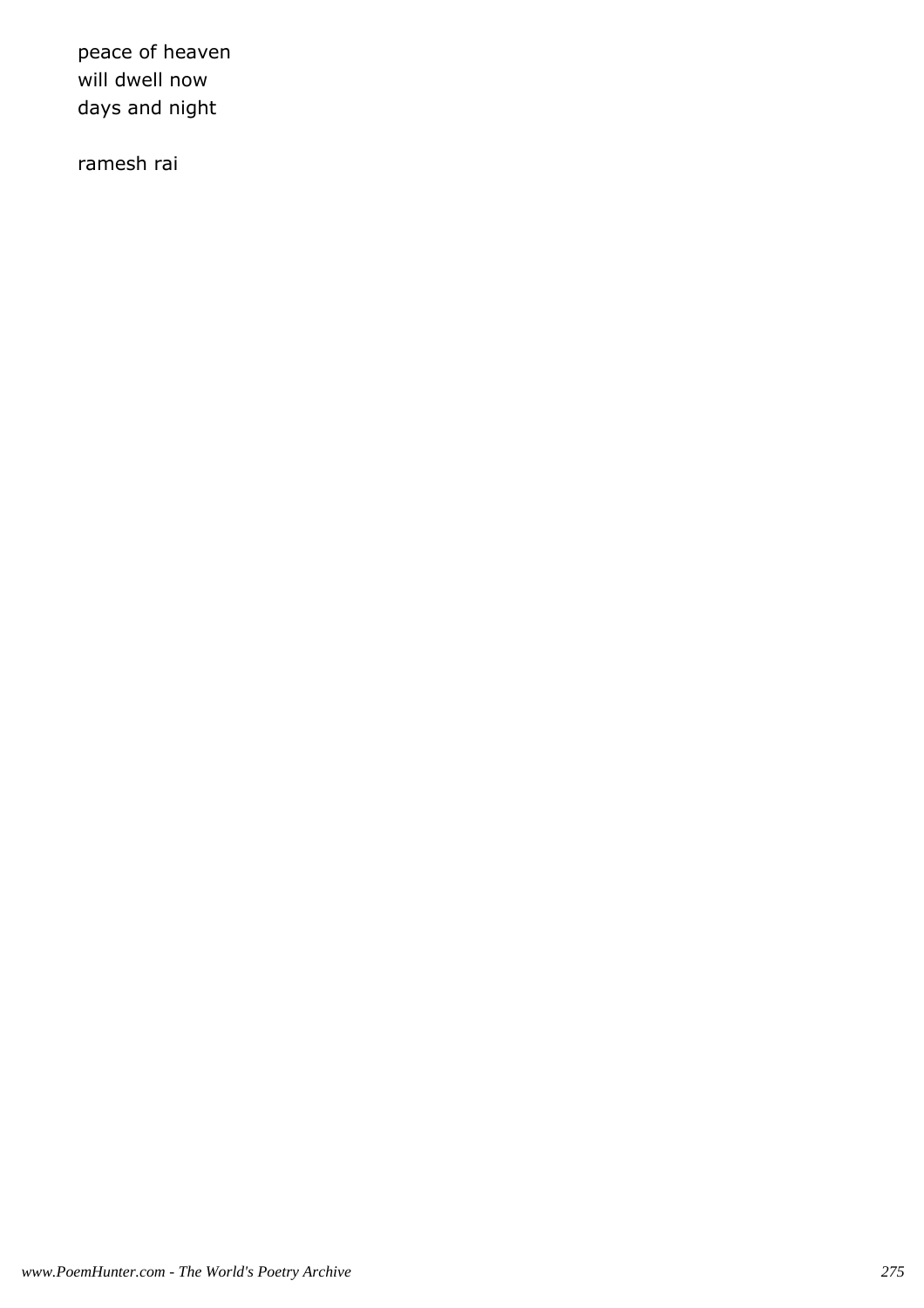#### Graveyard

The graveyard is lying deserted for ages after ages hidding so many souls in its bossom waiting for the day of resurrection when they will be judged for their deeds some are carrying good deeds some are carrying evil deeds soul of good deeds are like flower but soul of evil deed is burden Thus the graveyard prays the Almighty not to send of evil deed and let them stroll.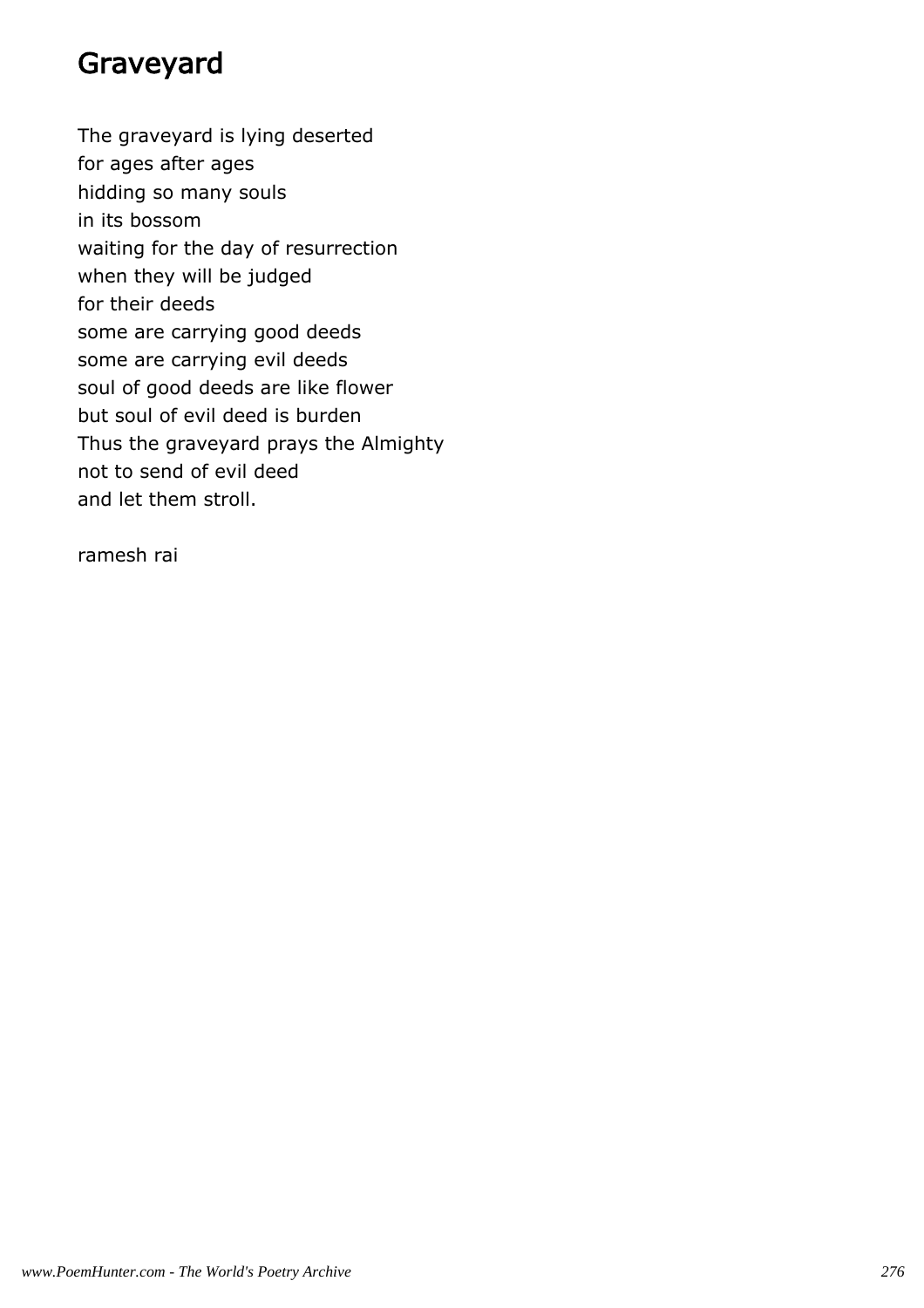#### Great Fear

one of my friend asked me whom do you fear? i told who loves me more he asked for example i told, my mother he sought for next i told, my betterhalf he asked for third i told who has given birth of the entire creation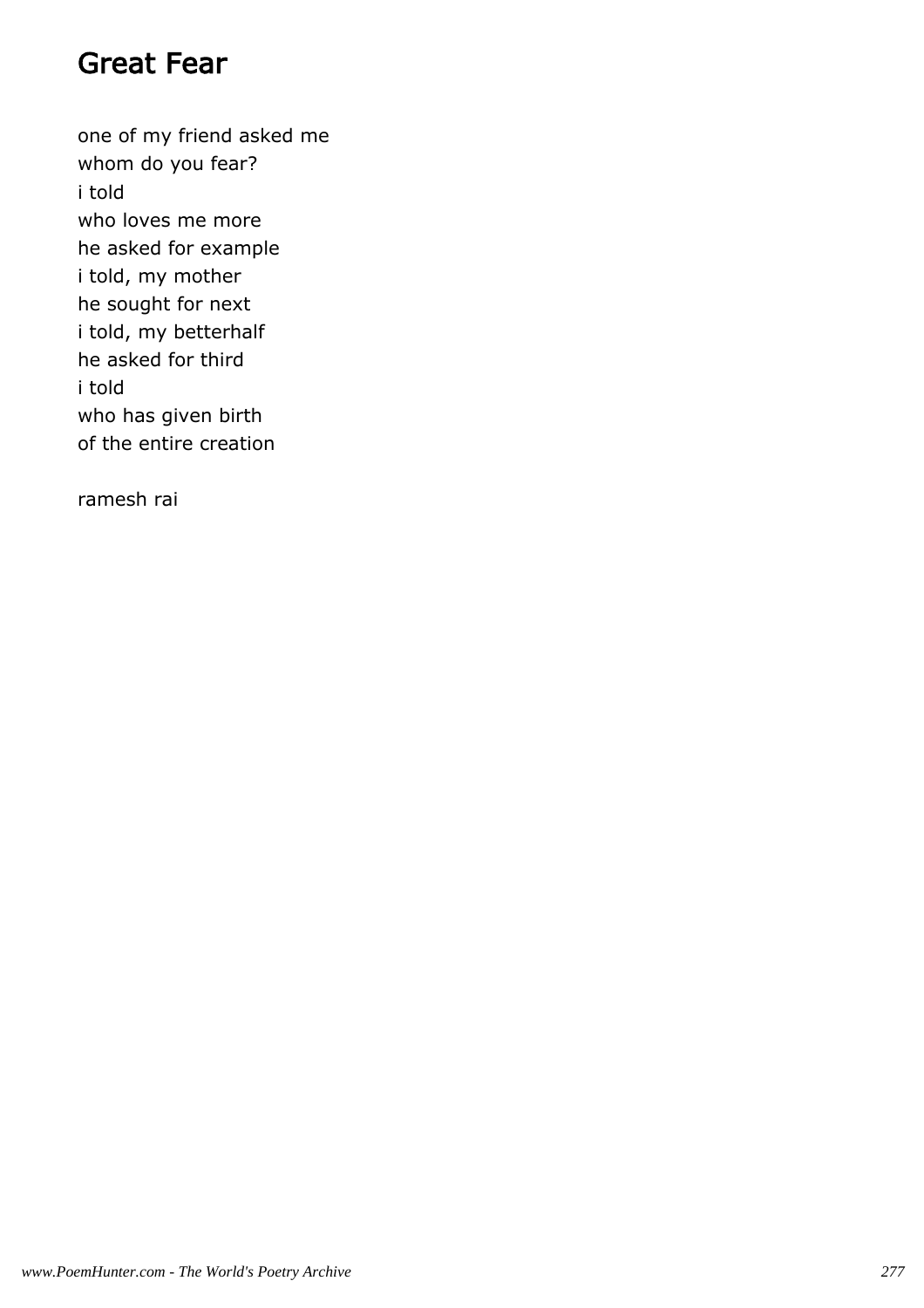#### Greed

Greed is fire its flare is strong as much as to burn all commodities from heaven to hell it has no end it is never saturated nor it is ever quenched it can kill spontaneously any living kind never does it mind justice, sin and always blind they are curse for this world they never repent on their deed.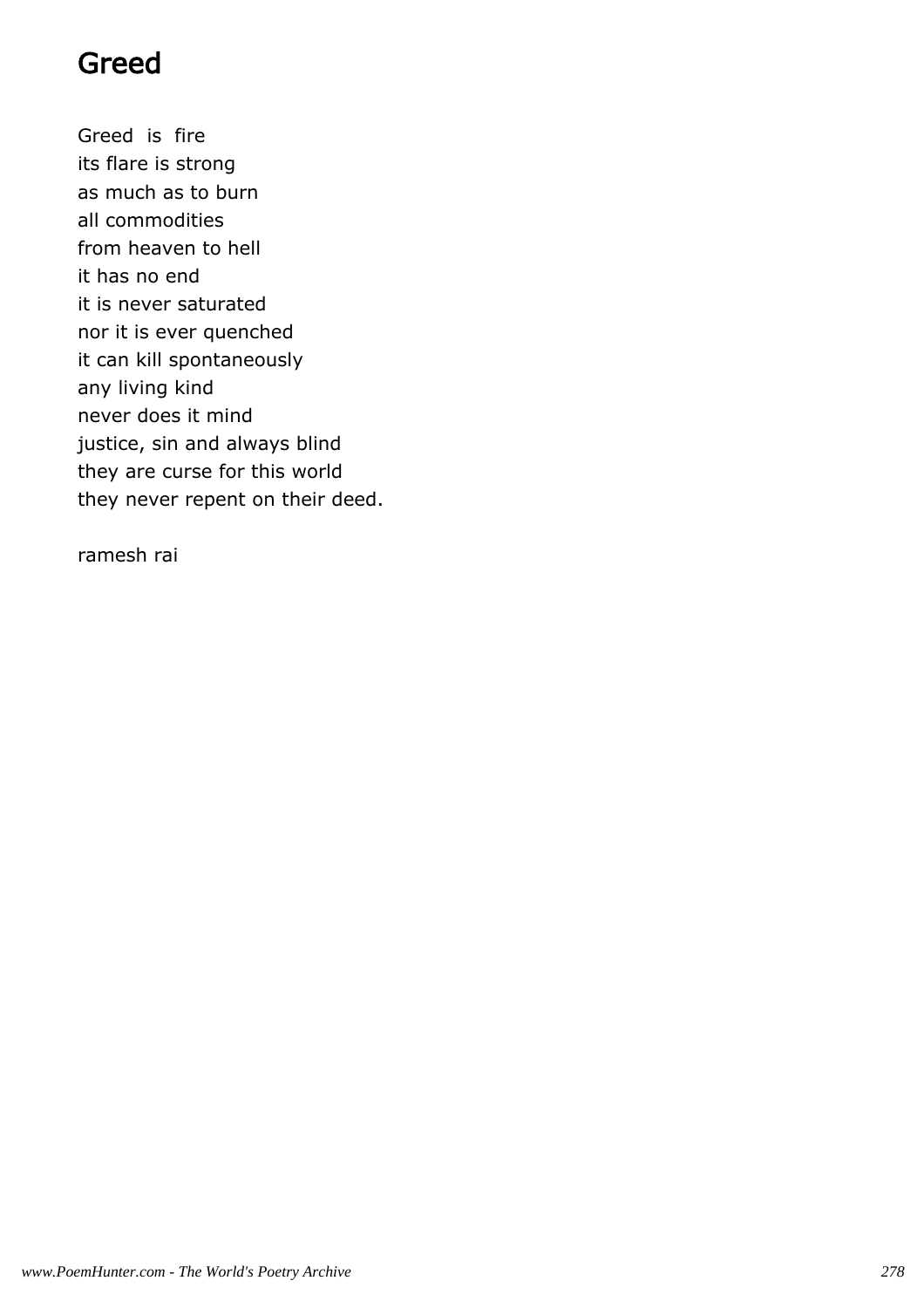## Gross Unhappiness

All are in grief and unhappy.

Some are unhappy due to own's grief

Some are unhappy due to other's grief he is King indeed

But some are unhappy due to happiness of others that is the gross unhappiness that has no remedy and thus inviting grief in his own life.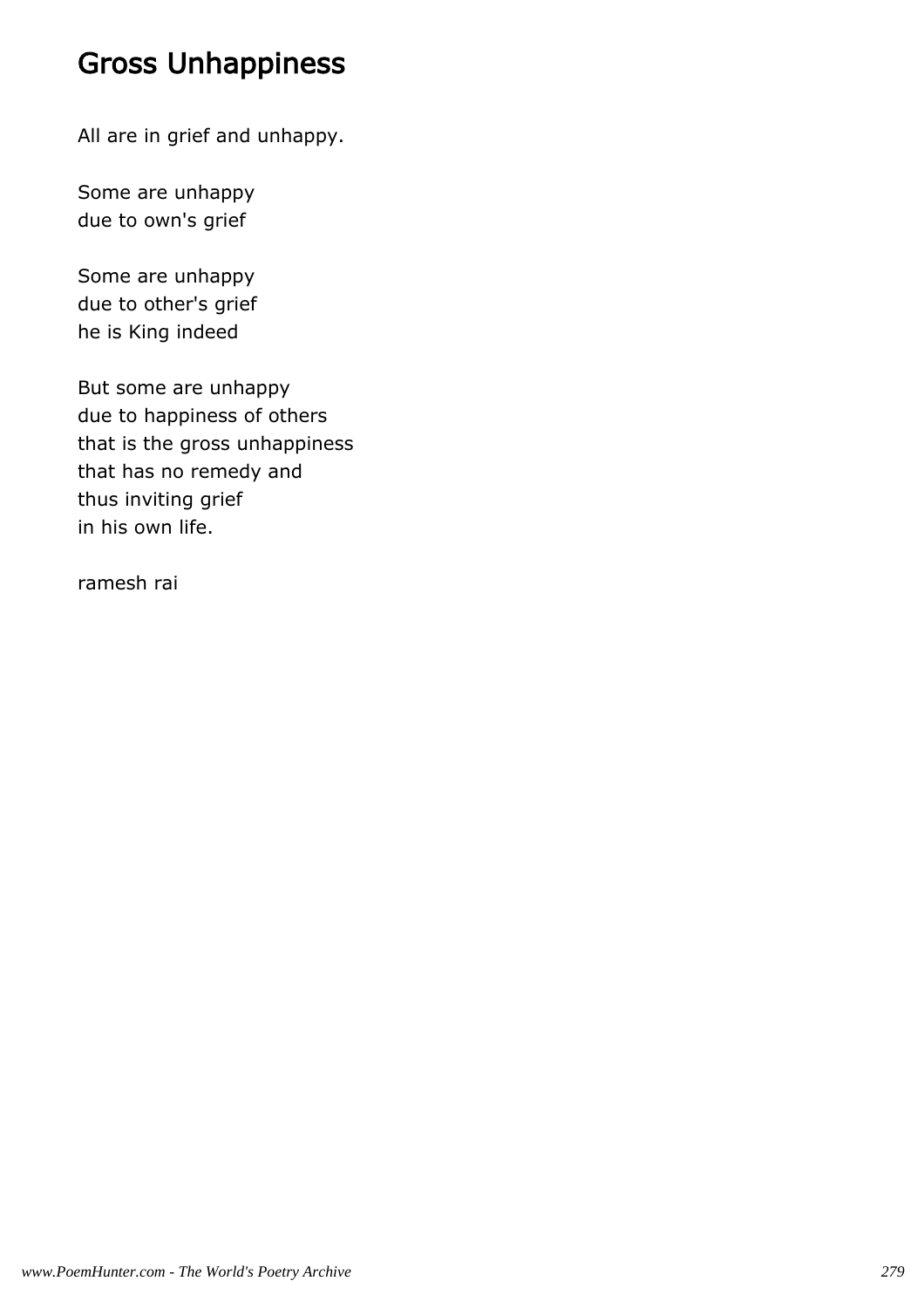#### Gun Is Useless

No more gun is required gun is proved to be useless for humanity neither it can cultivate the field nor it can cultivate the mind where seeds of love and peace sprout to sail across the deep valley of poverty, despair and delusion we need to ride on the boat of love peace is the only rudder to assail us to all discrimination and bring prosperity for human life.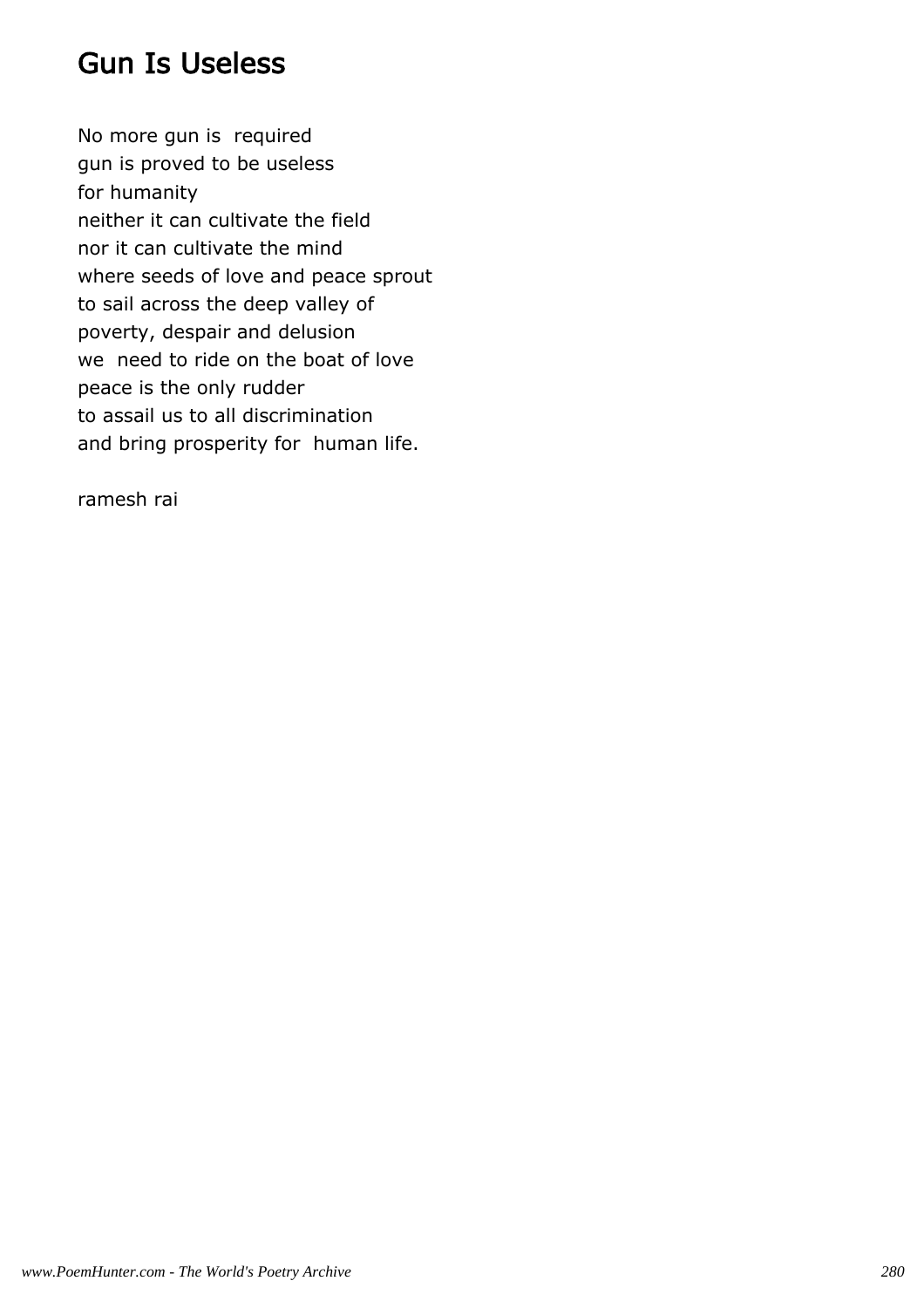## Gypsy

Ah! Like the Gypsy We are concording the life Palping to realize Sirius in our life.

Oh! The pity exhales Sorrows of life Intervene repinement The staggering journey.

But the Gypsy is assailing Boat in the air To reach to the destination In search of new shelter.

The Gypsy hidden with us Over cool our sentiment To thrash the burden When life is not amicable.

Unto that feature Life scrambles To agitate for significance With all undue stress.

My surveillance strewes To ease the life And says to roam Like a gypsy life.

The Gypsy is Romanian Singing the song of life.

@ Ramesh Rai, September 15,2015.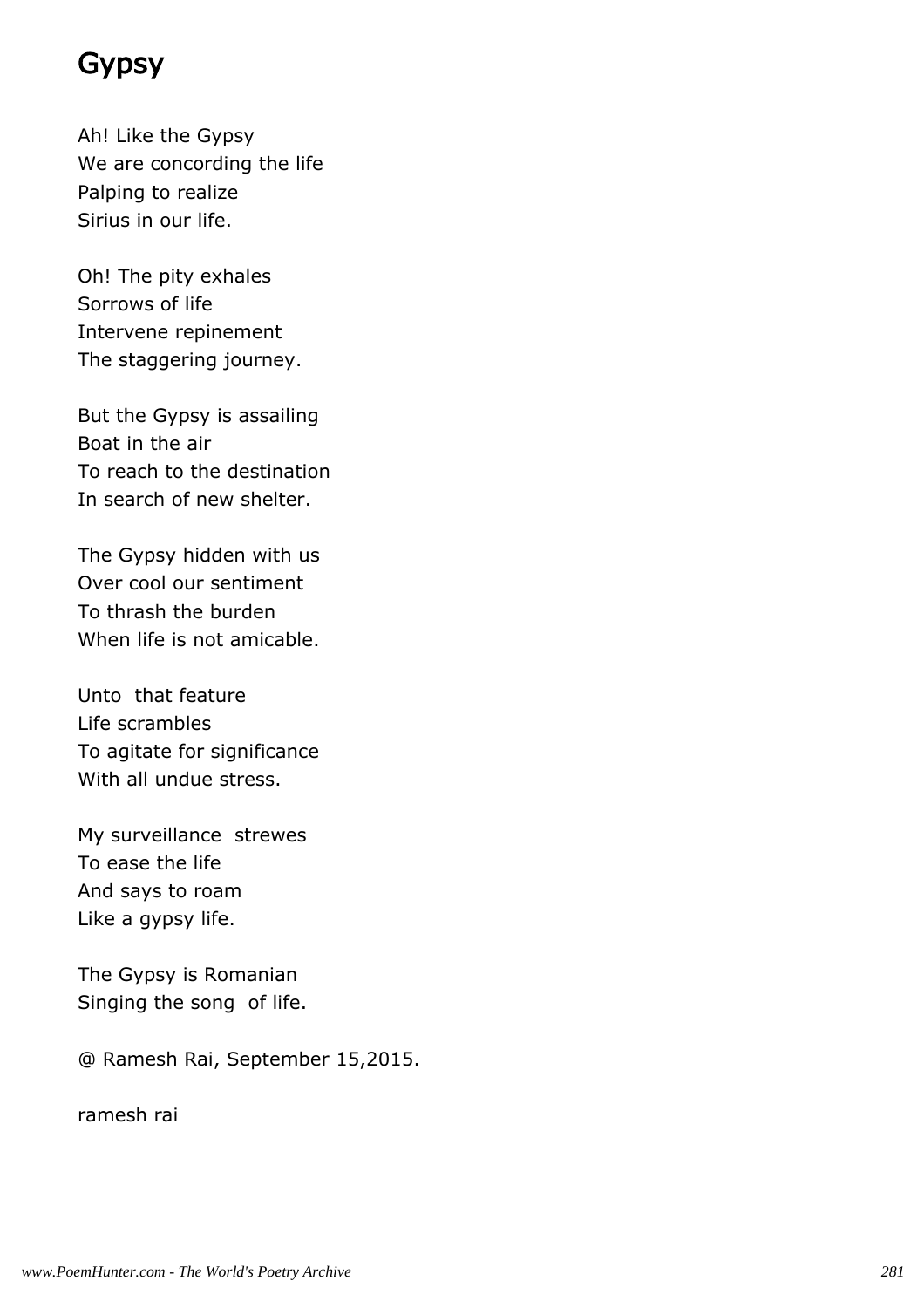## Haiku # 1

Worth living is life when the night flower bloom moon is hidden within the breast of cloud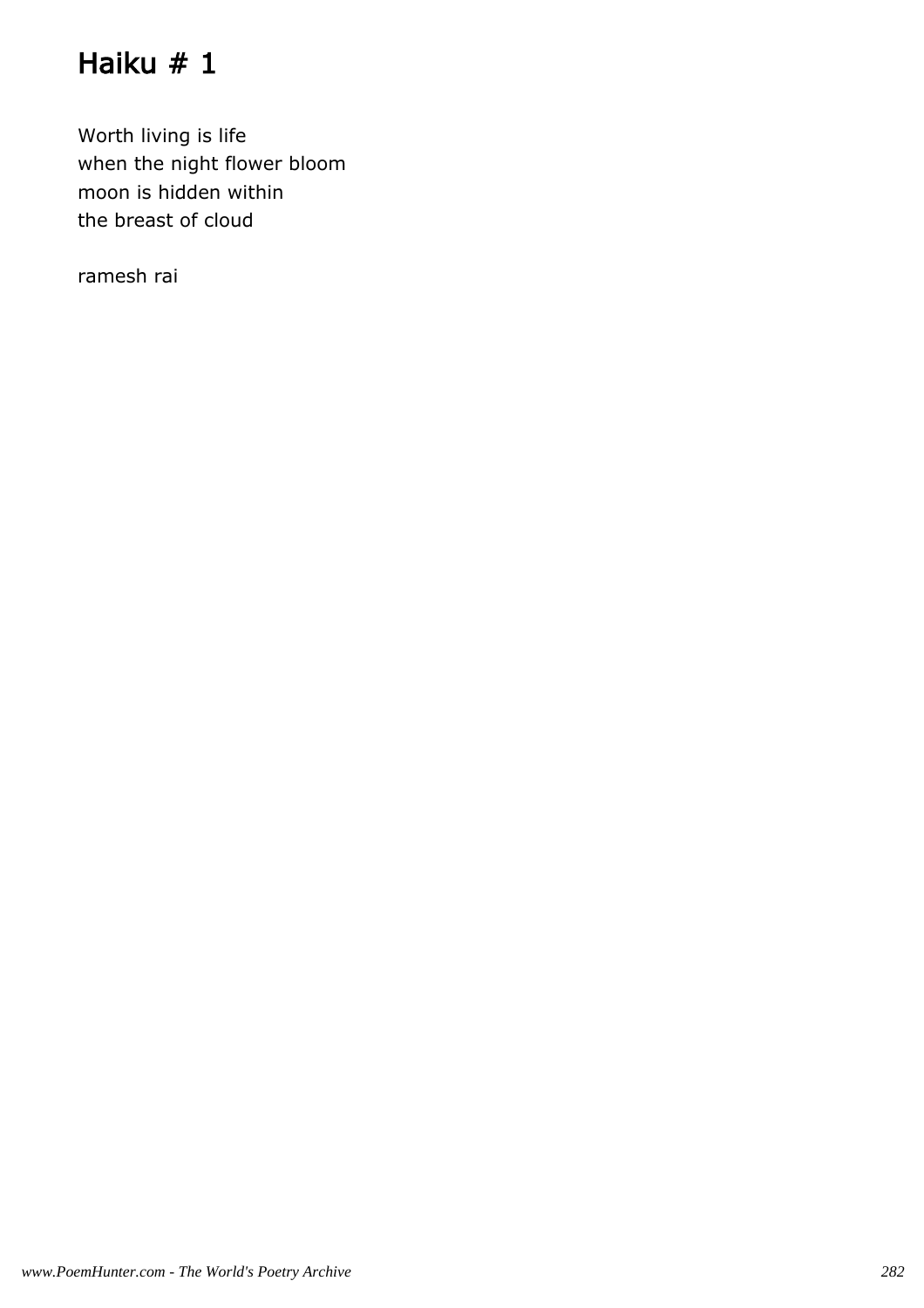## Haiku #2

Wrath speaking of thundering cloud voltamise the thundering cloud lethal life wishing for life ignores all pendancy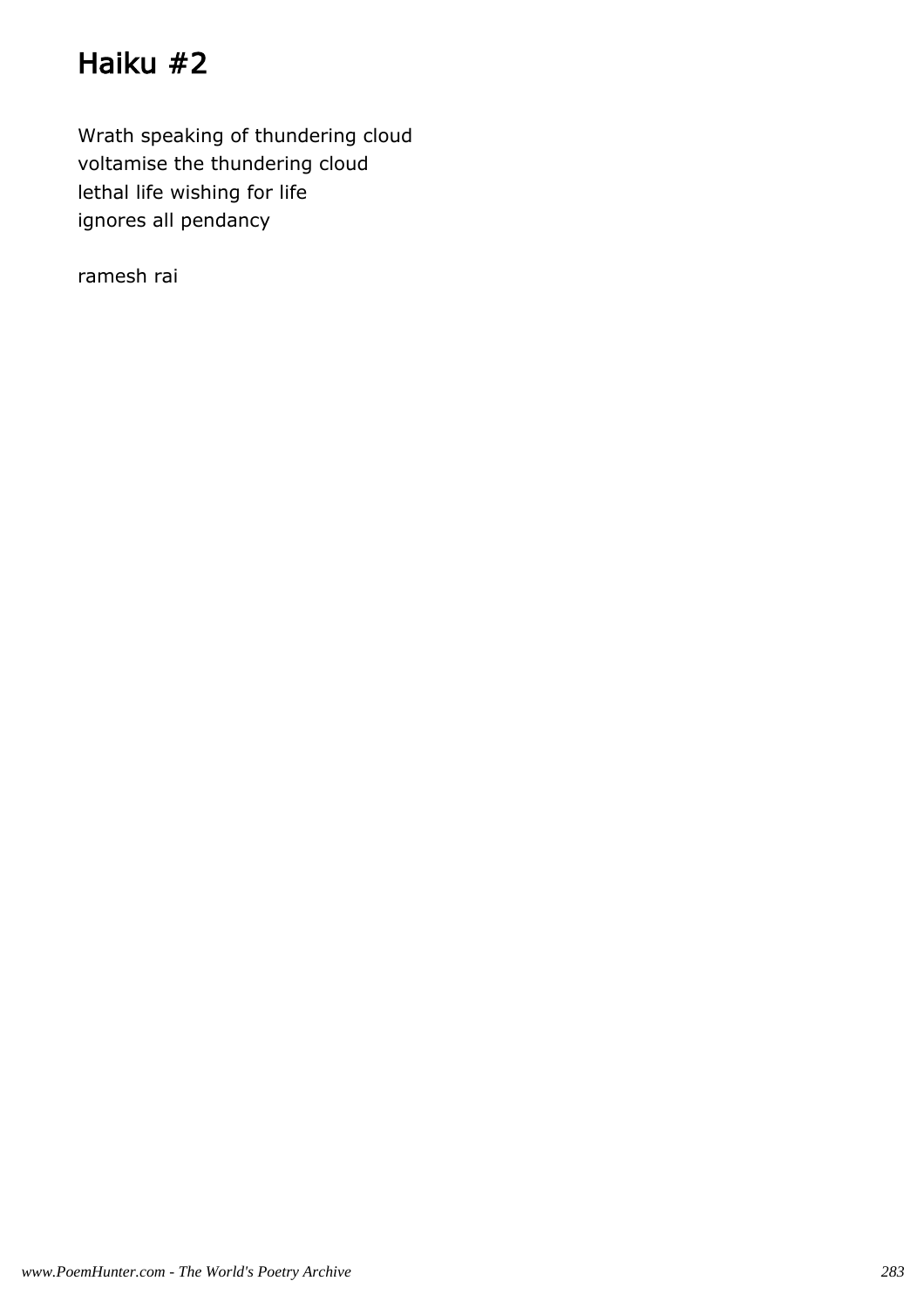# Haiku (In Hindi) - 1

Manav badh chala Mahamanav banane Prakriti stabdh hokar dekhti rahi uski pragati Hai yeh Manav Ya Danav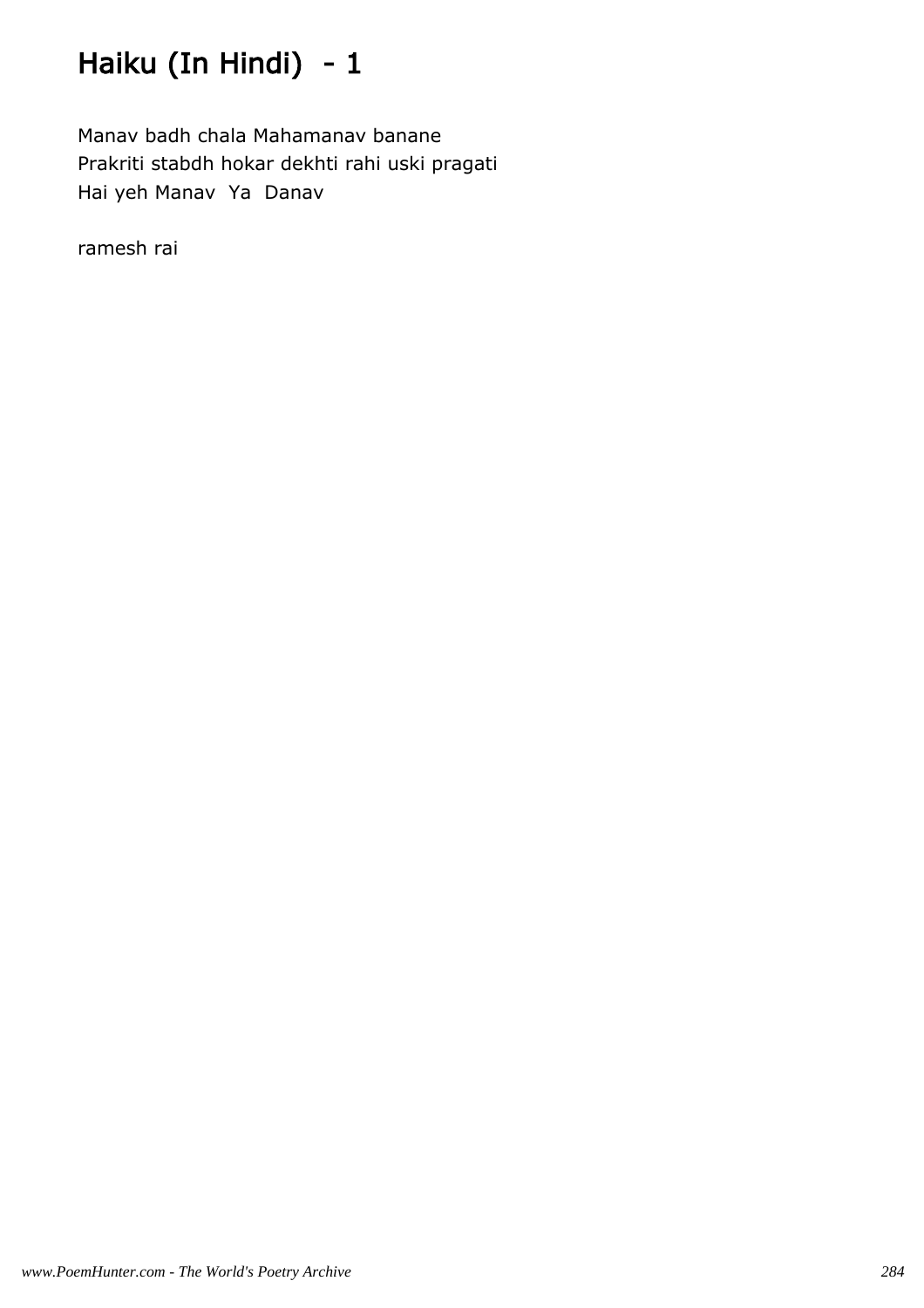# Haiku (In Hindi) - 2

Jitna arjit kiya utna khoya Jitna dan auro ko diya duguna paya Yehi hai jeevan ka arth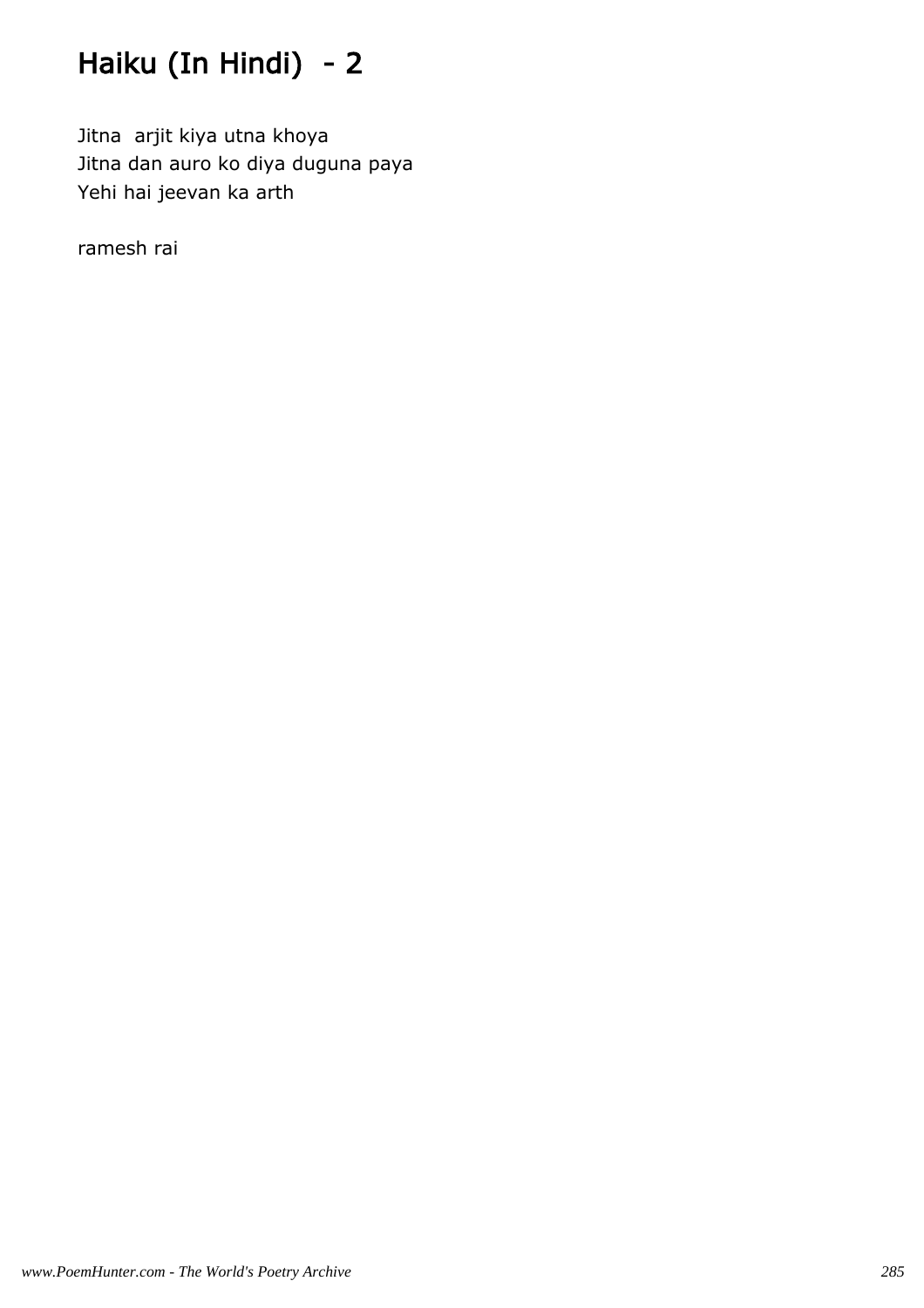# Haiku 2

Life is Optimism and Pessimism Life has to go on within two Result is success in life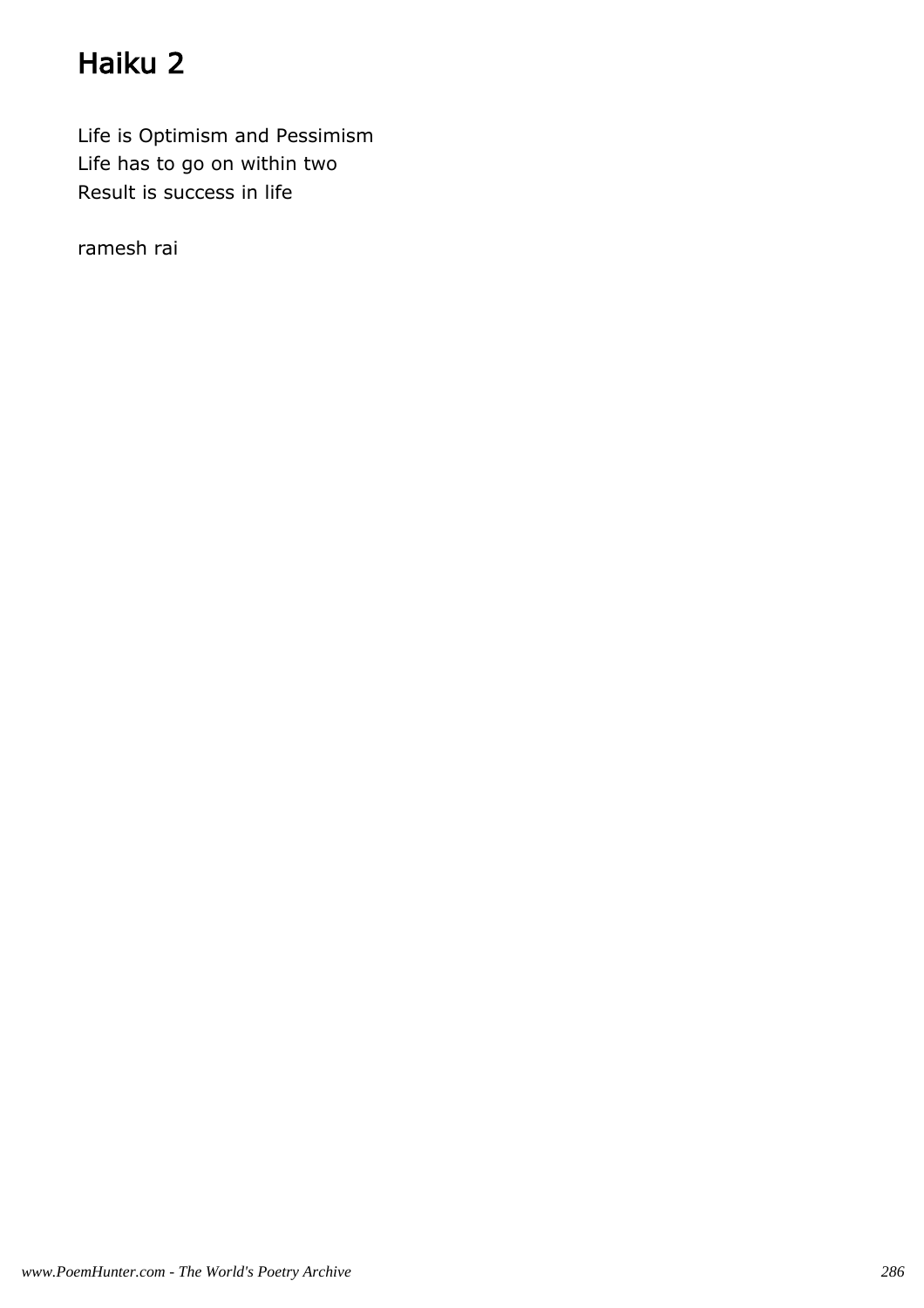# Haiku#3

Worst making money more with no cause no aim leaves ruin to suffer world with lacking life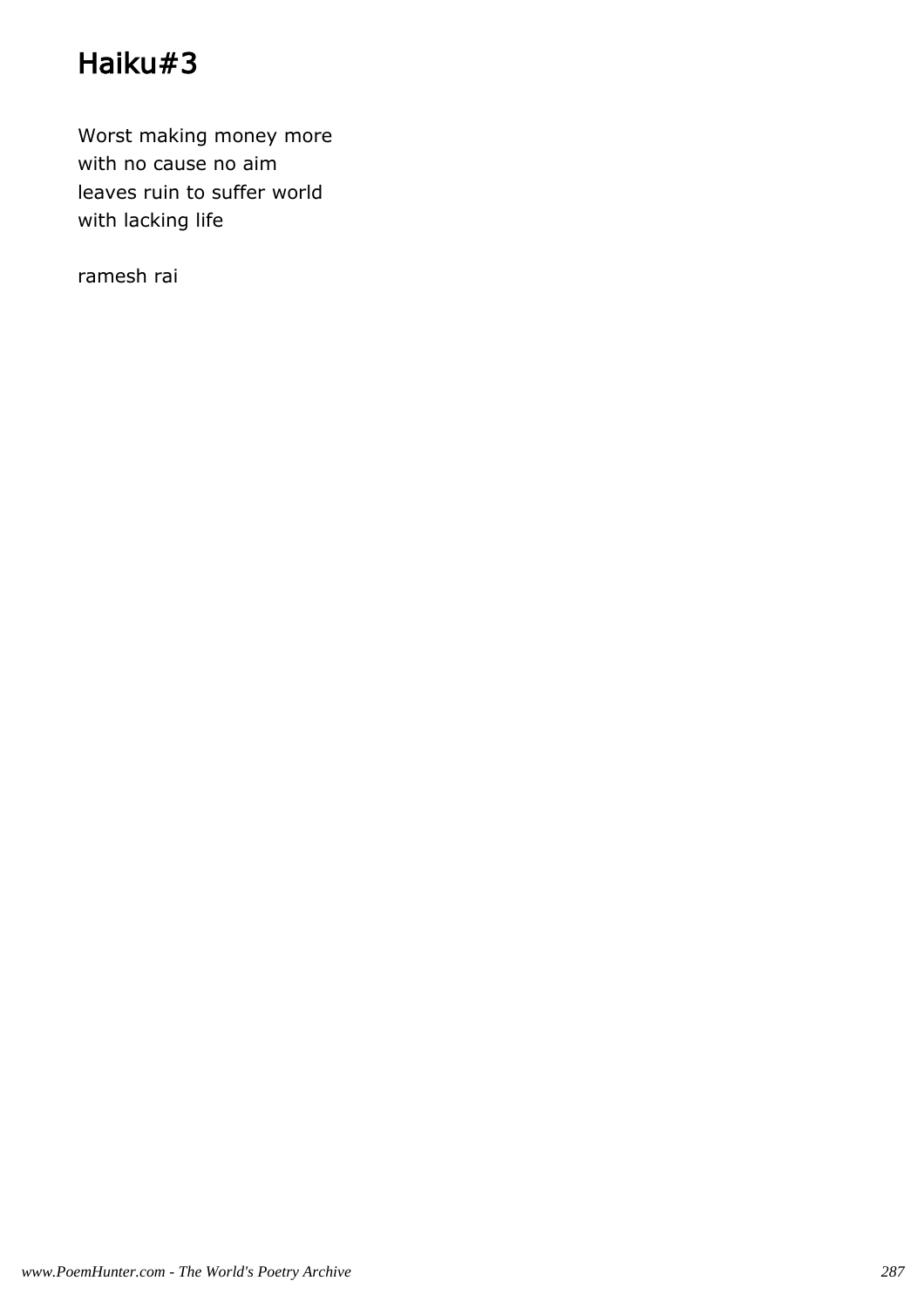### Half Moon

I saw the moon half in glittering sky I don't understand the reason to cover half of the face

I see the half moon twice in a month does the moon expresses the symbolic face of Mona Lisa to detonate half smile of life half of the life dived in despair and delusion

Still expresses the smile in a single face glittering in the solar system

Thanks, the Lord! who made him single in the sky to manifest the charms of life.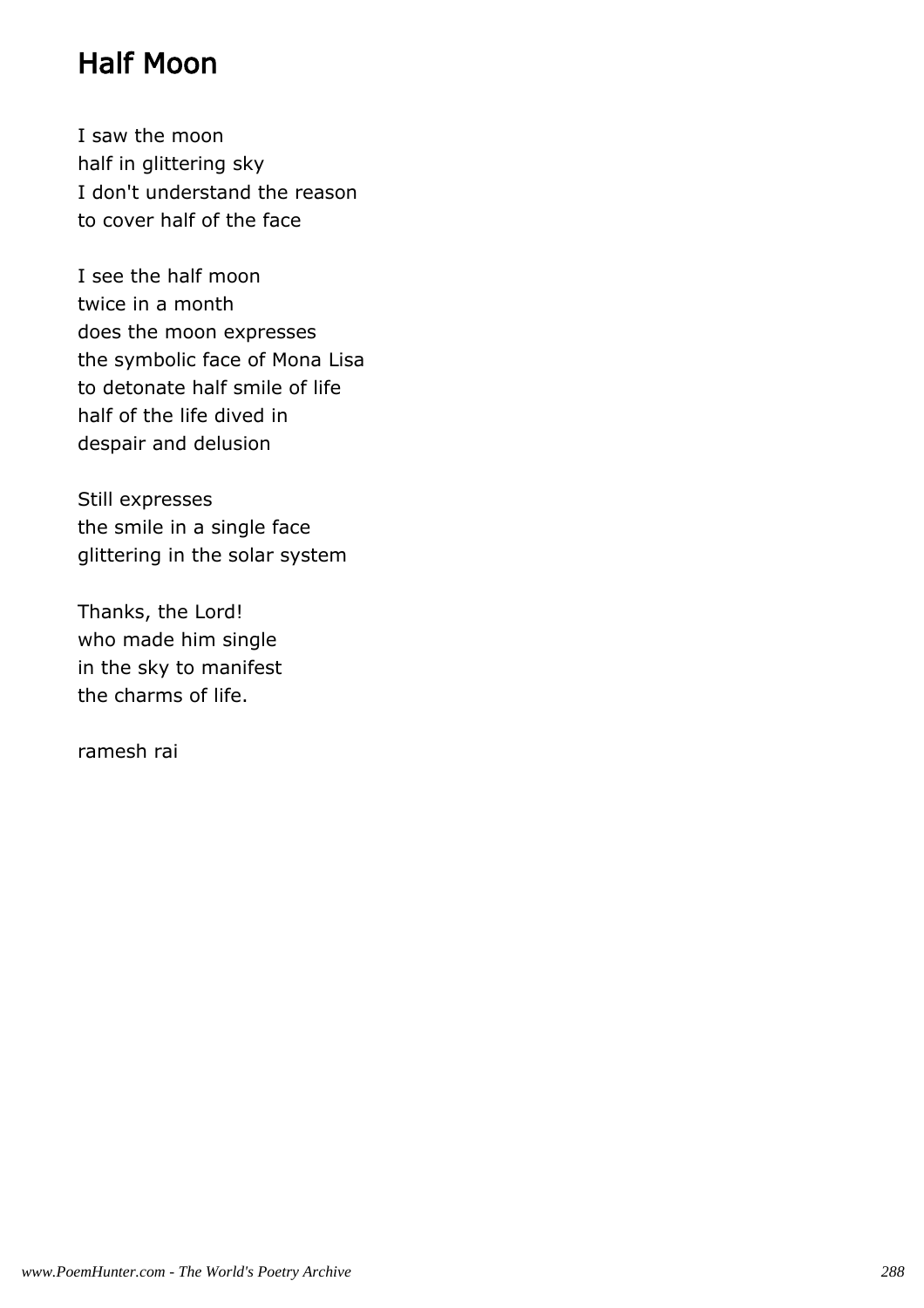### Hariye Galo

Hariye galo aamaar chhando kobita Hariye galo aamaar bhaver mallika kon jogte bedate giye kon jogte chole elam aami seyi aamar halud praner prem sakha cheer vayu te vaye galo amaye chhede jodi se phire na aase katabo ki kore amar diva ratri tomake hariye hoye gelam birhi hoye gelam poth haara pakhir mato hariye felechhe je nijer premer need eso hey amar balya sakha phire eso tumi aamar kachhe tomake chhede katabo ki kore amar baki jivaner sesh samay.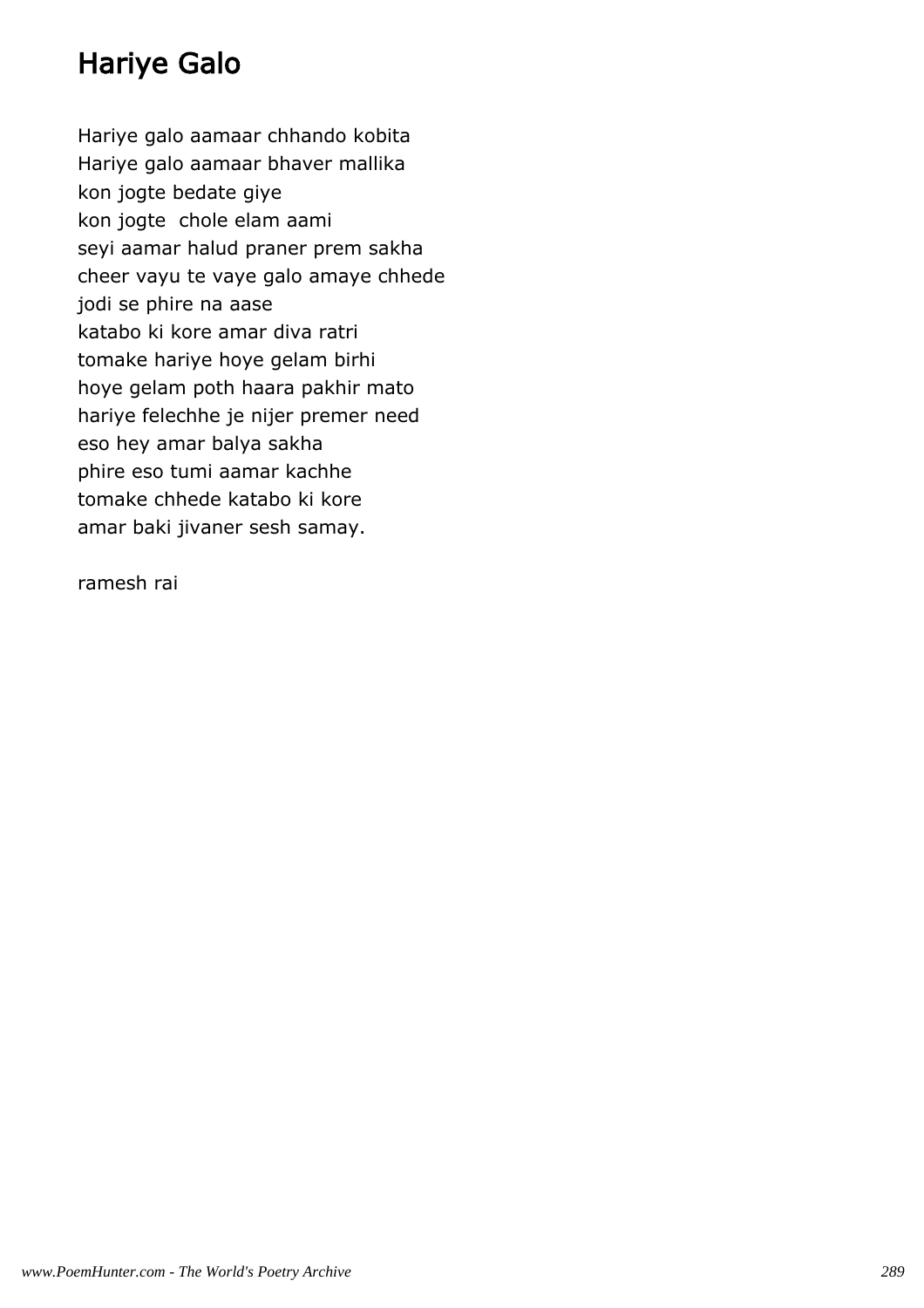### Hartaal - I

#### Hartaal

AAj hartal hai Sabhi dukane, school, college aur daftar band hai Bachhe sabhi khush hai, aaj unhe school nahi jana hai Shrimati bhi khush hai, aaj koi jaldibaji nahi hai Bachhe, yuva aaj bepanah khush hai Har raste, chaurahe cricket ka maidan bana hai Kyoonki sahar ka har maidan Ab mall centre ya stadium ban gaye hain Isse achha maidan ab kahan hai Jab raste sunsaan ho Har motor gadiyan bhi aaj bishram kar rahi hai Rail yatri pareshaan hai kyoonki Gadi ayeshi jagah par khari hai Jahan pani bhi naseeb nahi hai

Janata ko bhi purna biswas hai Kuchh naya nahi hone wala hai Yeh to ekmatra kshamata ka pradarshan Ya phir kisi samasya k nidan ka nirarthak prayas

Hartal main kuchh ko chhoot hai Jaise aspataal, dudh ki gadiyan aur samsaan Samssan hi ek matra jagah hai Jahan kabhi hartal nahi hota Kyoonki yehan par sabhi ki kshamata Chaknachoor ho jati hai aur Samast samasyaon ka nidan swyam ho jaata hai

Hartaal ka aadesh yedi koi nahi manata To wah hai pet, kash! pet bhi ek din ka hartal karta Phir sabhi samsyan apne aap door ho jaati

Phir bhi hartal to kahin n kahin roj manaya jaata hai Jahan prakaash bhi pravesh karne se darta hai Bhhokh bhi apna daaman chhooda kar bhagana chahata hai Siksha bhi jaane se katrati hai Maut bhi apna palloo jhade rahata hai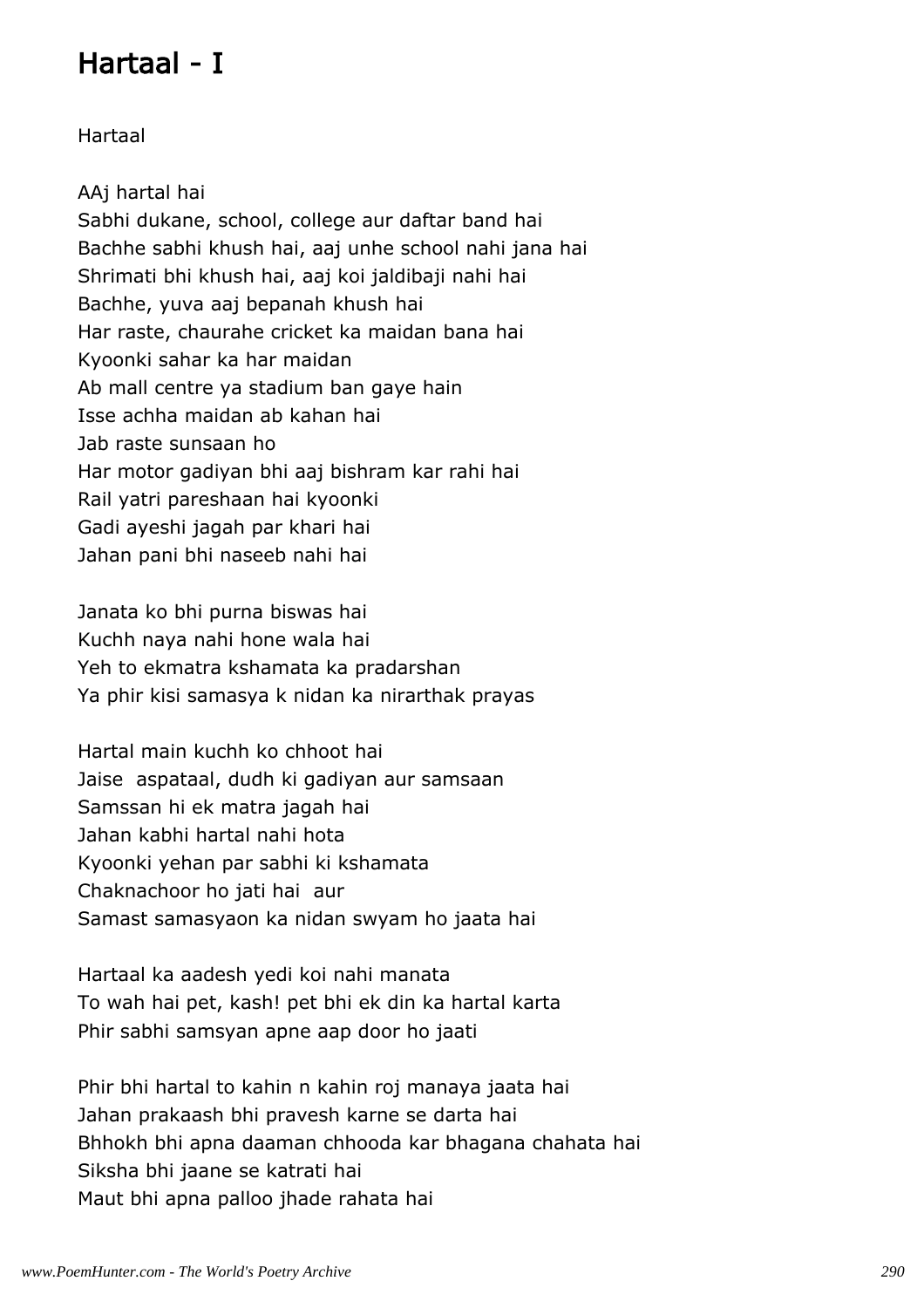Aur wey jinda hai Yeh jeevan jise ishwar ne unhe baksha hai Use sanjoye baithe hai Srishti ki paribhasha ko byakta karne ke liye Jahan kabhi bhi hartal nahi hota Kash! Surya Chandra aur tare bhi Ek pal ke liye hartal karte Phir prithavi ki samst samasyaon ka nidaan Ek saath ho jaata

Phir bhi hartal to hartal hai Chahe koi public stunt Ya koi drama ya koi trauma Kuchh n kuchh to visheshta hai iski Tabhi to bade bade diggaz hartal par baithte hai Chahe kisi ka banta ya bigadta kyoon n ho Diggaz to aur bade diggaz ban jaate hai Aakhir mein hartal ka avishkarak kaun hai Jiske aaane se khushi ki lahar daur jaati hai Aur jaane par bhi, kyoonki hartal purna safal raha Hartal bhi apne aap mein pasheman hai Aakhir mein wah kiska hai Kaun vastawik davedaar hai Pratipaksha ya vipaksha Dono samay samay par ise apnaate hai Hartal phir aane ka wada kar jaata hai.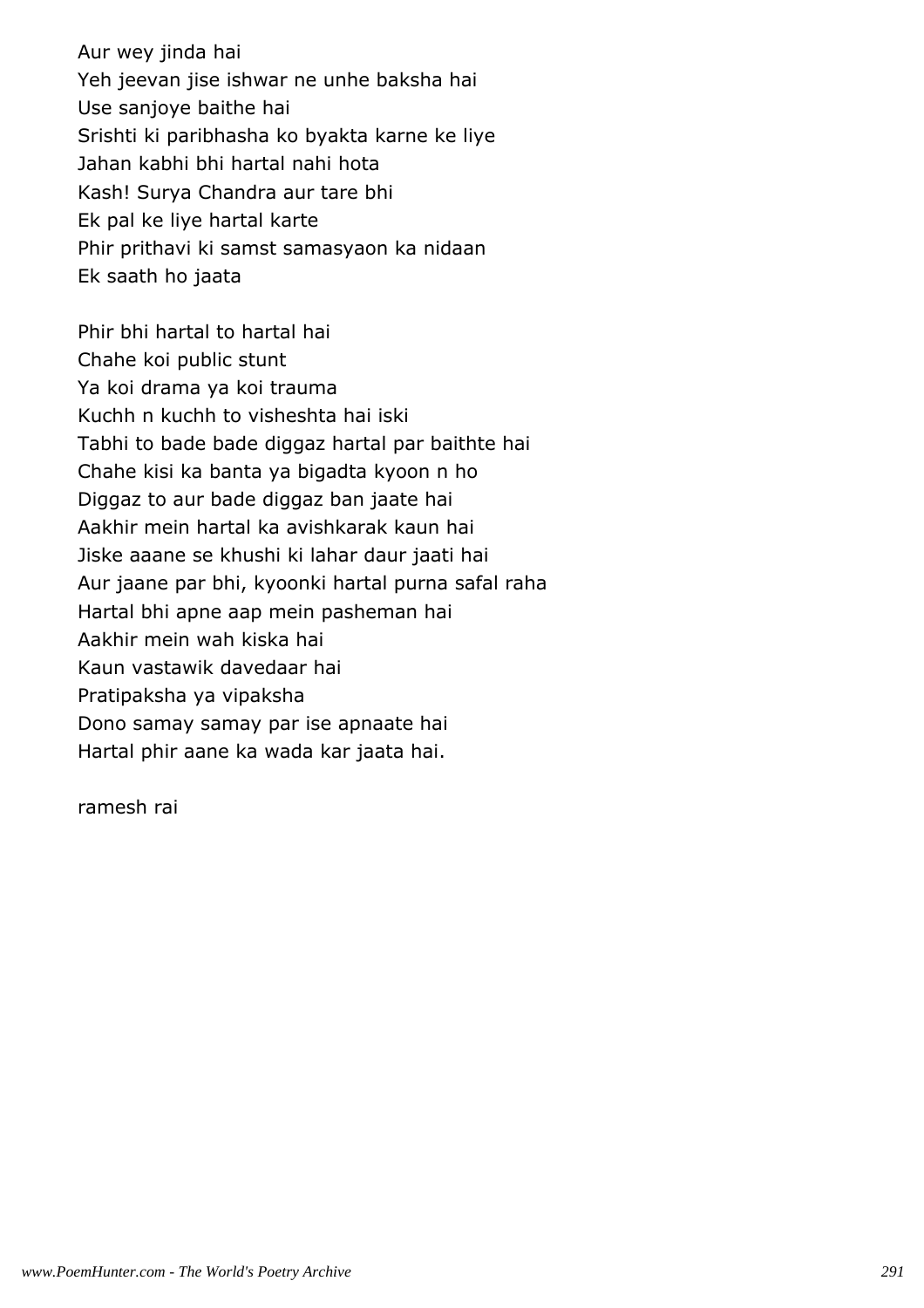#### Hawker

The hawker is hawking alongwith sun baked street in the chilling cold requesting all pedestrian to come and buy their goods

He is doing so to earn bread of two times for his family which ever is also earned

But he is determined to win the race of life

So many times he is caught by Police for only his crime, and pay Rangdaari Tax, even to local bad element struggling to earn a piece of loaf for the appetite of his family to educate his children

But all along he is hawking come and buy his goods he is never to be defeated can not be deprived from winning the race of life

only with the hope His to-morrow is better.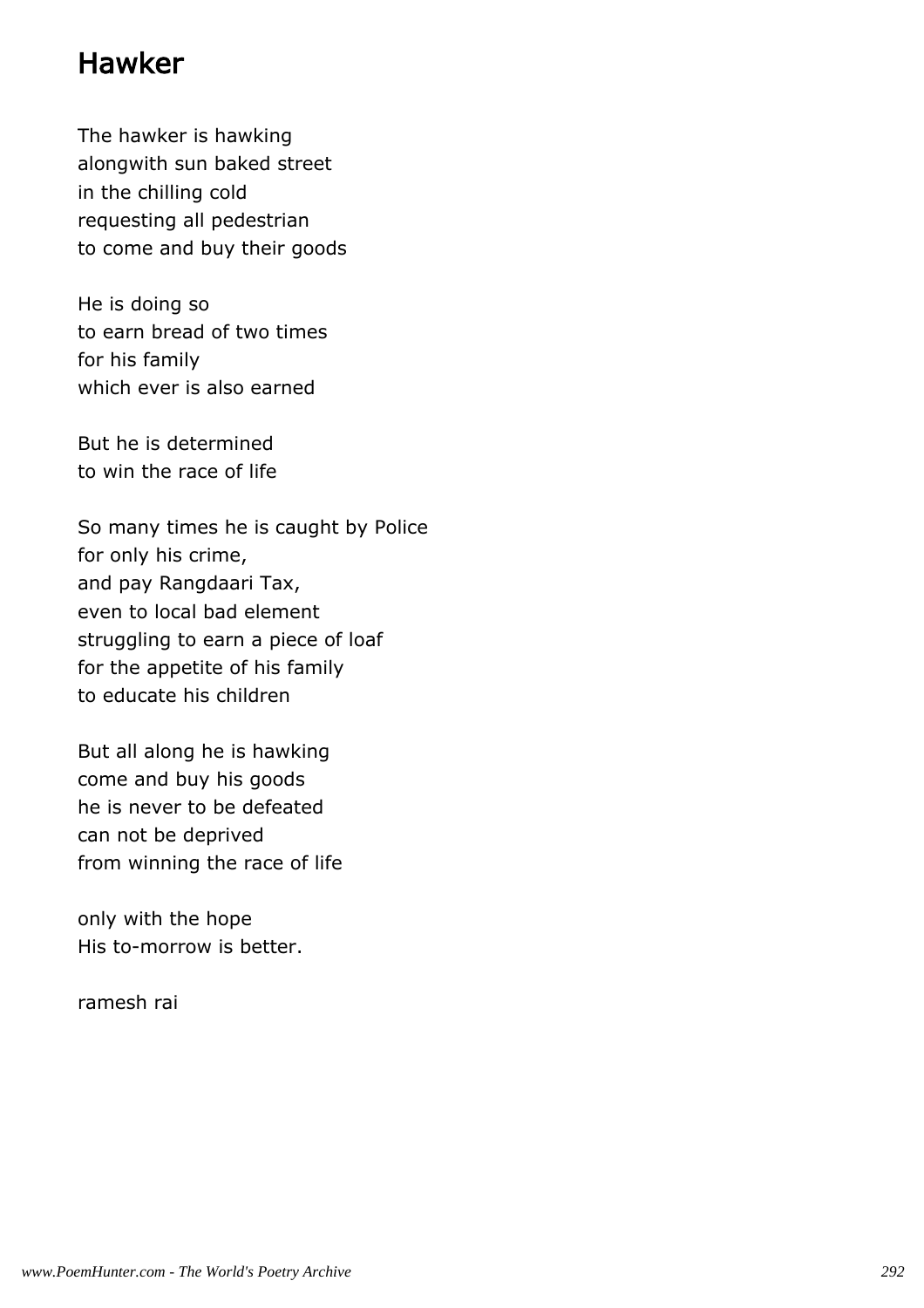### Heart And Mind

#### O God!

bless me with full bliss of your charity to have a pleasant and peaceful life. bless me with your divine charity to lead me a creative life

if I may give a little to this world it shall be my heartiest pleasure if I may get any thing from this world that is friendship, love and joyful life

if you give the serenity in my heart give me the heart of a child who asks his mother to pluck the moon and let him to play aside

but if you give me a perfect mind give me the mind of Sir Isaac Newton which is well to understand the natural phenomenon and play on the seashore of wisdom like a child.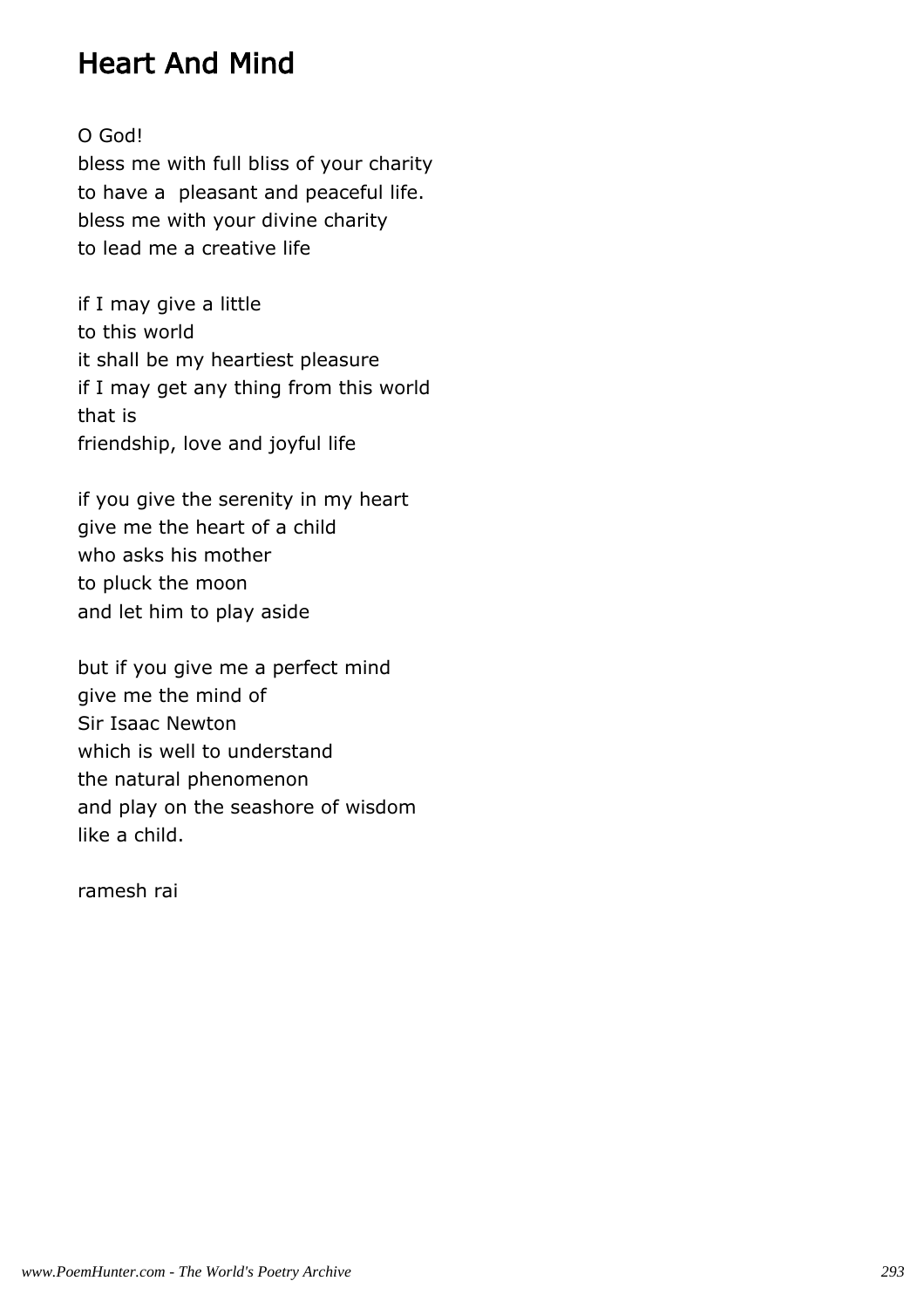#### Heartiest Pleasure

We all are in this world to do some new to get some thing to loose some thing

I find pleasure in loosing something The pleasure in poverty is much more

If you want the natural pleasure you give some thing then fee a heartiest pleasure

Certainly, the rich can not enjoy the natural pleasure

A poor who is on starvation gets money on the road to fulfill his meal imagine the pleasure of the poor.

So make the motto of your life only to give and give and give only.

may be it is money or love or friendship or your well behave or your smile. give it and get pleasure.

the heartiest pleasure the eternal pleasure for which God also desires.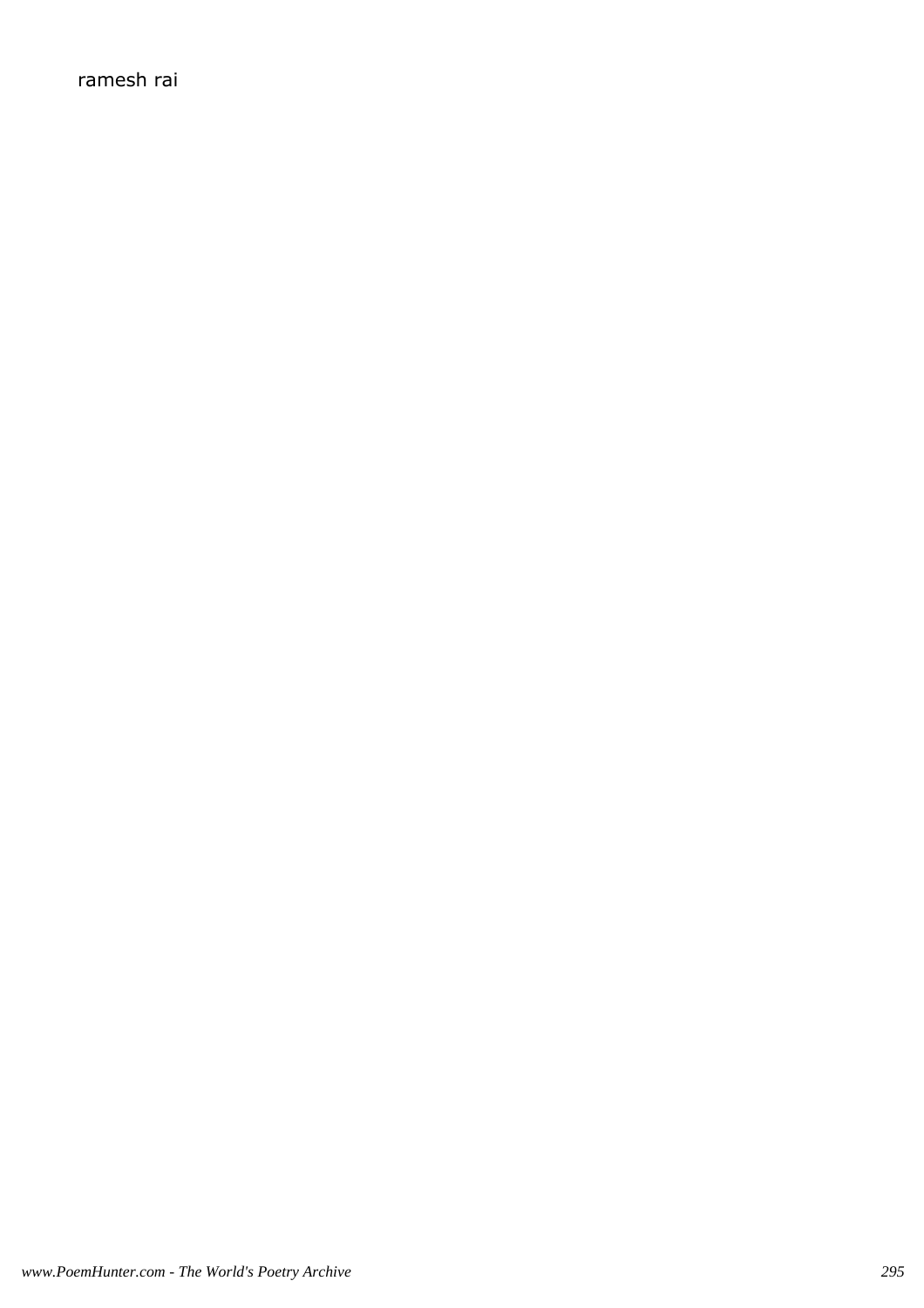#### Heaven

O God! Please make this earth a heaven where flower of joys, peace and prosperity may blossom every day the night be with peaceful delight

Here is too much poverty, despair and delusion seeing the economical poverty of this earth I feel there is no Economist on this earth So, send good Economist on the earth who can manage your charity for this earth more efficiently

The Administrator, who may provide roof, bread, education, good health and all other needs efficiently to all

Please send efficient Doctors who may heal all the creatures you weave such cloth no one will be without cloth

You are glorious & the people of this earth are little creatures may be there is lack of understanding so, please make them to understand the feelings of the fellowmen

you make your scriptures and issue the white paper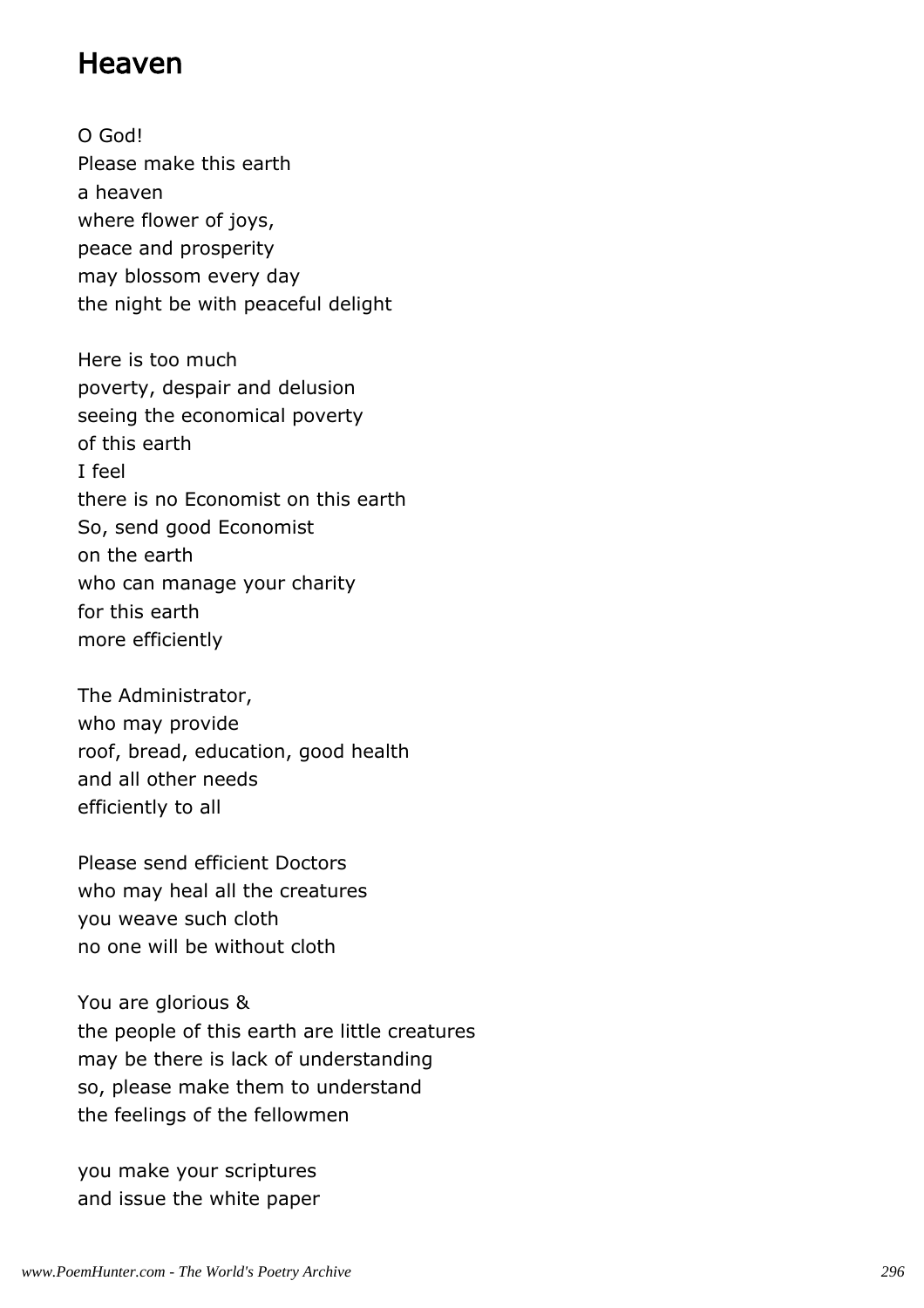on management and mis-management of this earth

On that scriptures Your name shall be on the top & my name shall be all the rest.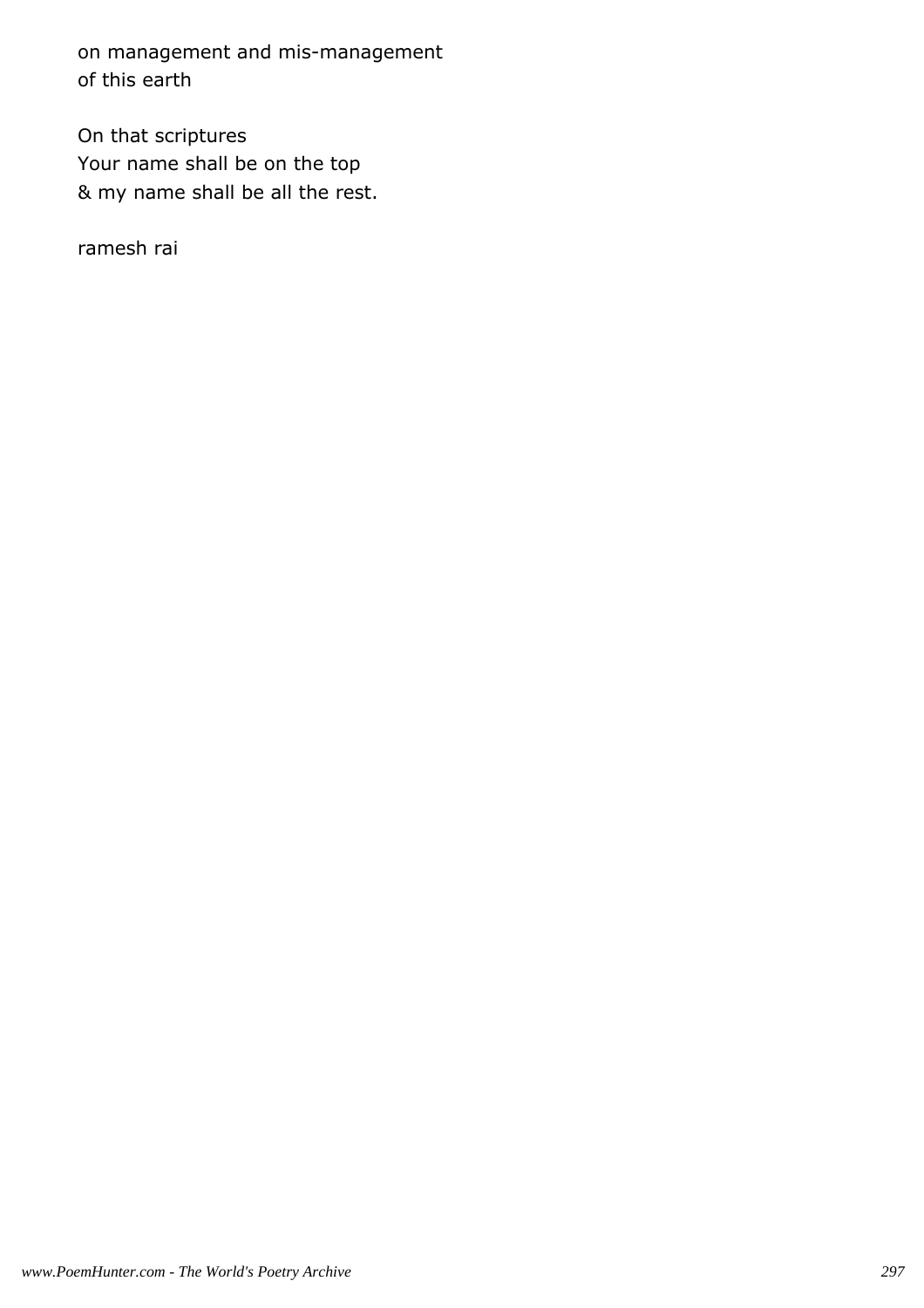## Heavenly Dance

Oh! Are you trying to fly like a bird flapping her two wings or you asking the trees to dance with you or you making muse with with wind kissing your lips which is more erotic than petal of flowers each blade of grass must be feeling the sensation to touch your fragile feet God must be astonishing to see what he made like the painting of an artist unable to differentiate real and artificial. Thy beauty is like my poetry which has no end.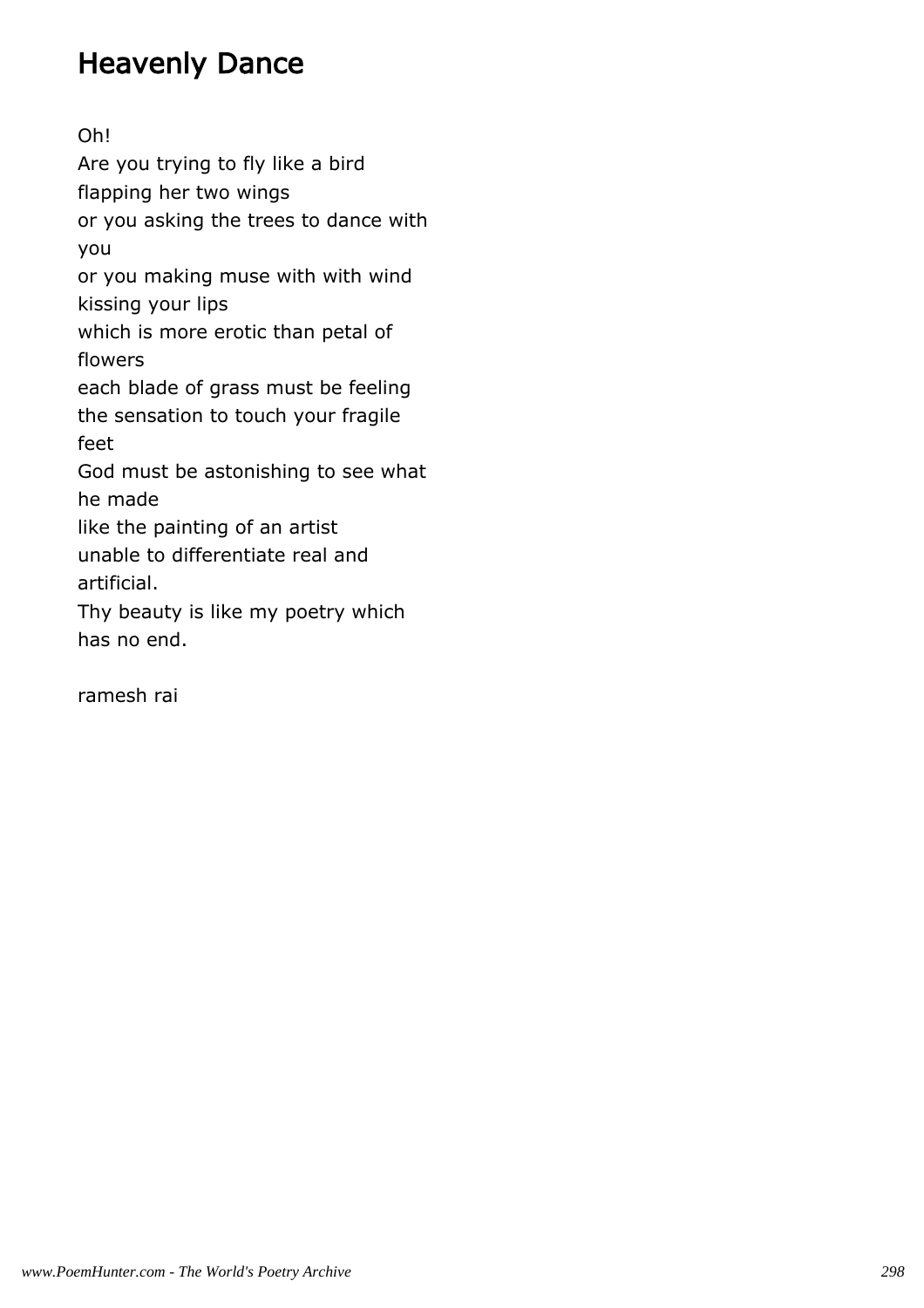#### Honey Is Always Sweet

The bees accumulate the nectar from flower who can say poison does not exist there but the bees always accumulate nectar for which she has to work hard imagine the patience of bees but still does not fail it is the reason for hard toil honey is always sweet achievement acquired through hard toil is always sweet.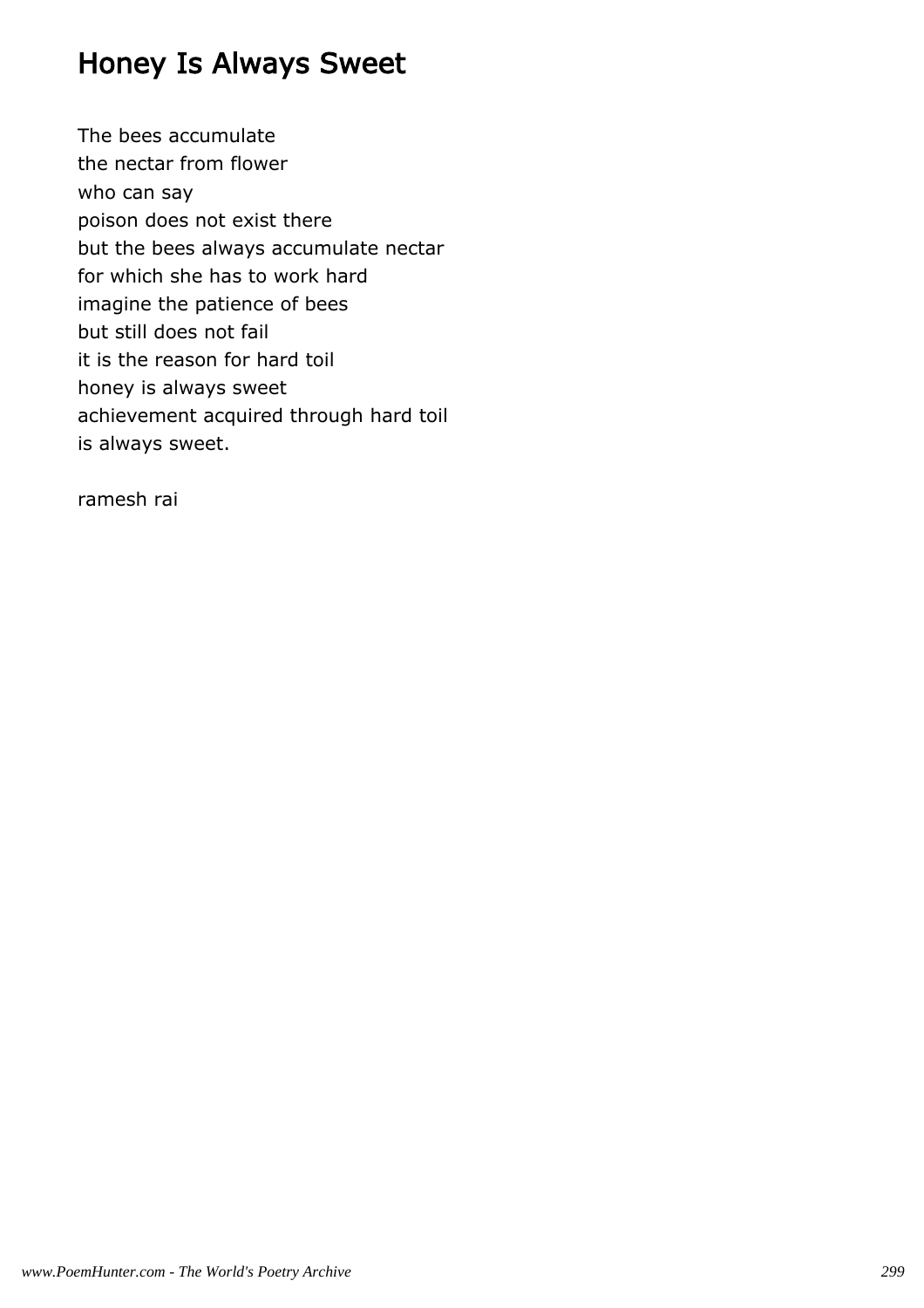## Hope Of Life

Aurora that came with the dawn, Strengthened the the ties of life, With a bouquet of new songs, For scattering on the face of life, In the same dawn, The waves of sound flown, The face of moon turned dim, Frightened all In the distant skies, The stars also turned dim, Diversion of sky turned in conversion, The temples and the churches, Played the same music, Yes, same in the vocal music of mosques, And the lyric of Nanak, All dissolved in the wine of hope, For the hungry thirsty living hearts!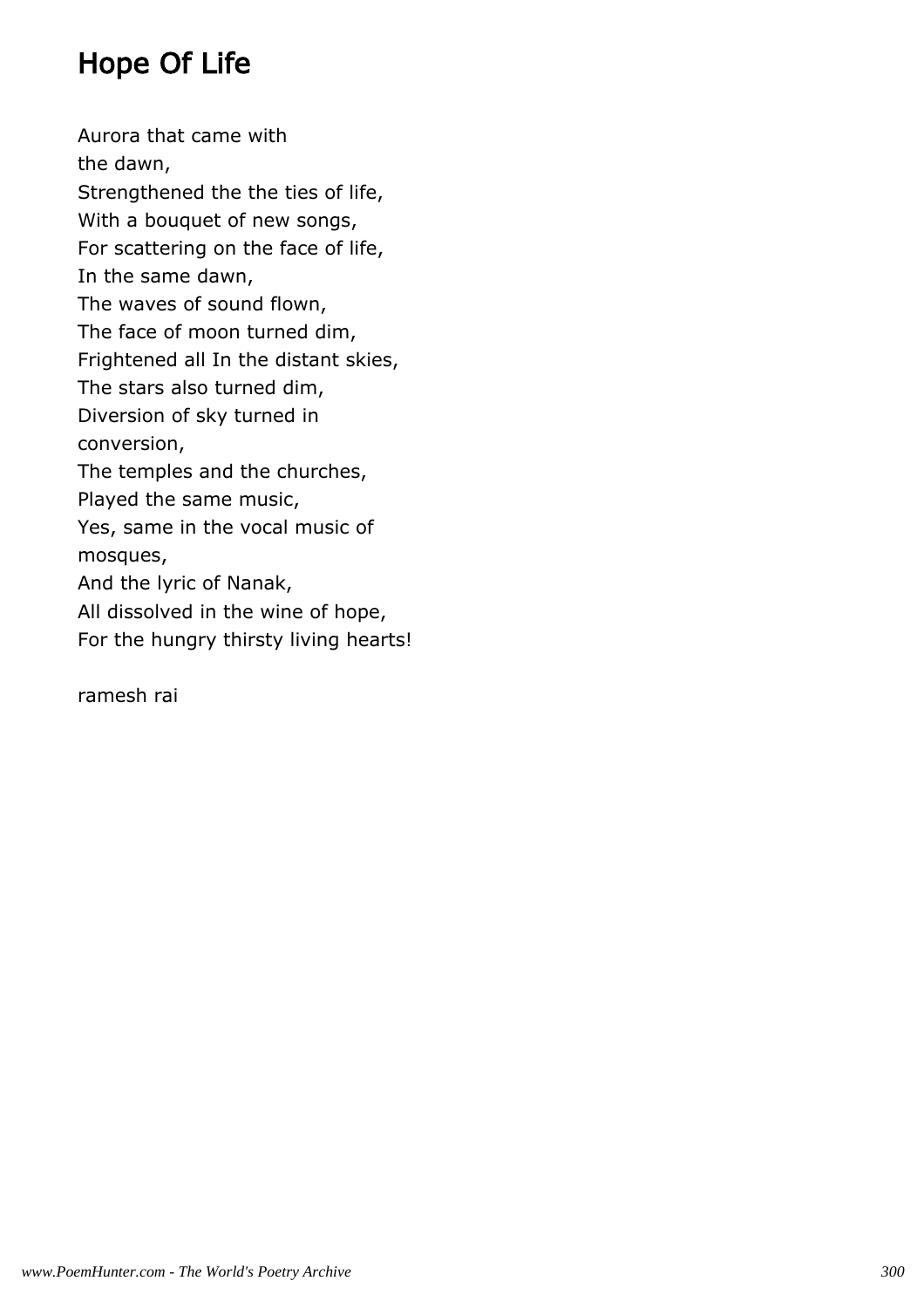# Hospital

Hospital! The temple of healing and acquiring a healthy life with so many Doctors and Nurses nurturing the life to fasten the pace of life where a life is reborn denying the frivolous death which is unconqured but with the help of Doctors and Nurses life conquers the death.

Hospital is a temple where every one gets life.

Who makes it filthy is ever sinner in life.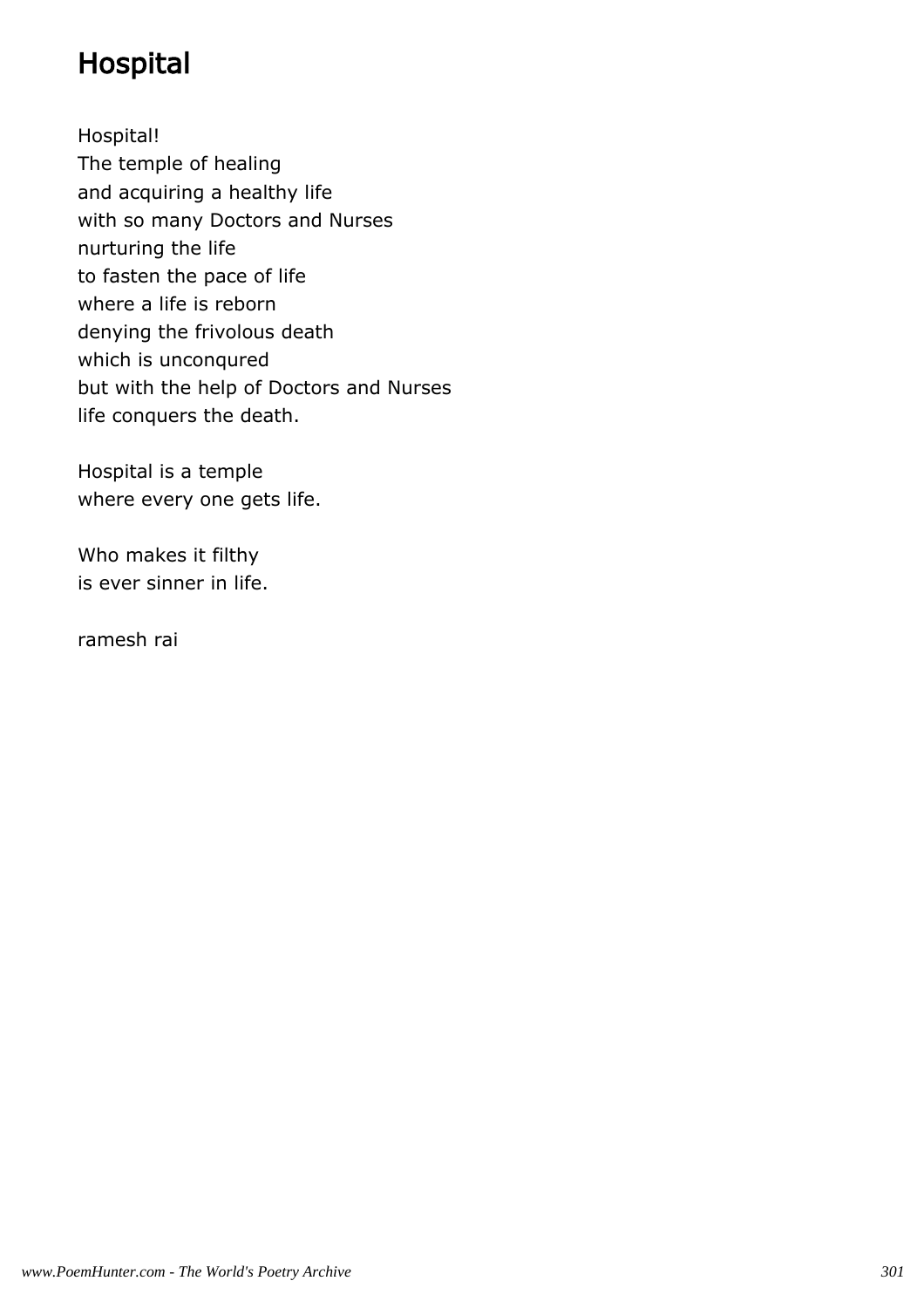### Howrah Bridge

I consume my all alcoholic rhymes when I see your reflection in moonlit night The minerva exists in splendid paradise but i long to march for heavenly truth the ascent of singing soul never ceases but misery of life always preaches unto that reflection of your persistent I dive my dreams for beckoning thoughts when I stand upon your pageantry facing towards north wind then i sparse my emotions with redolent feelings I stare at your wide range yearning to outcast my depressed thoughts then my dreaded nightmare becomes mute.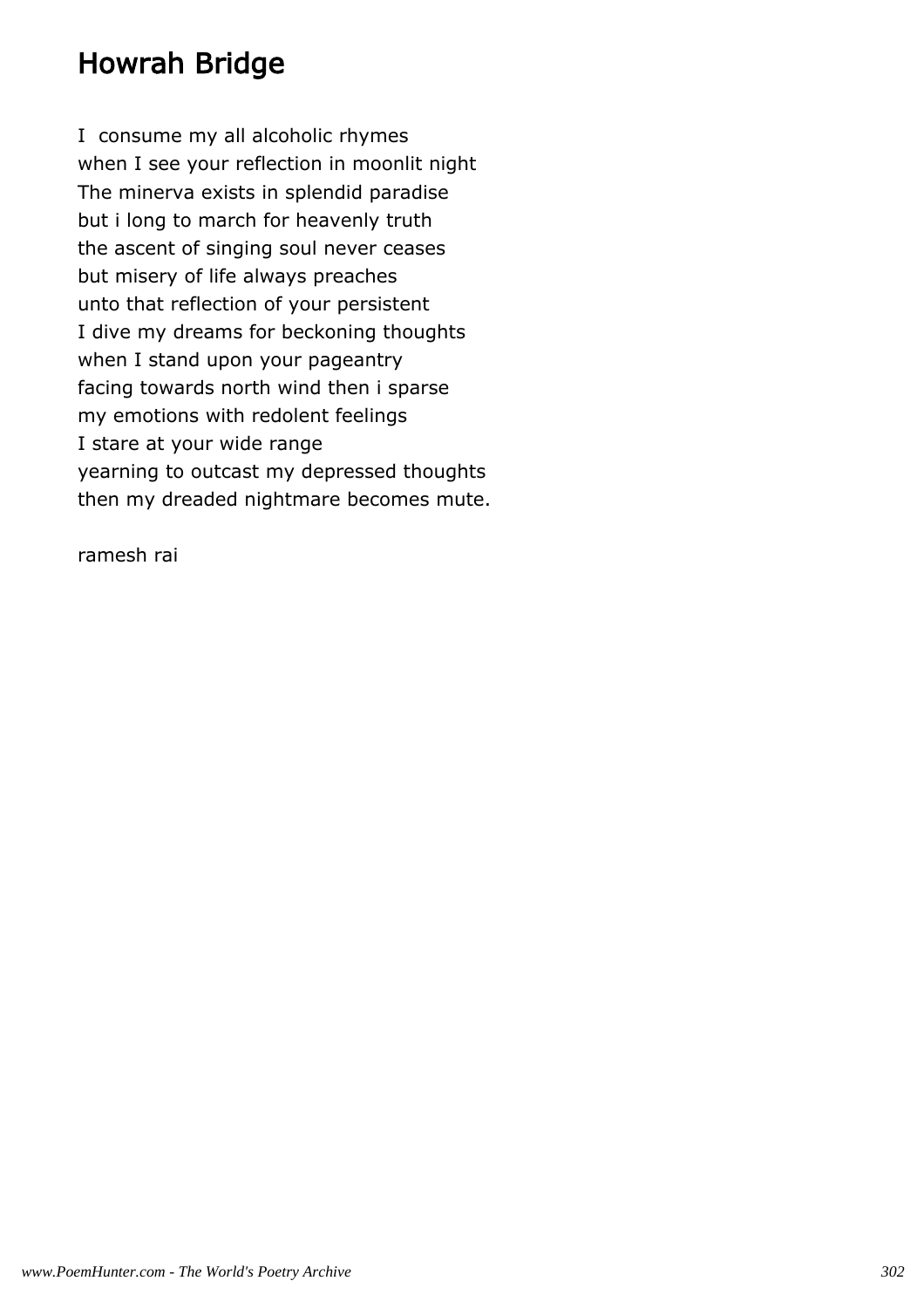#### Human Trafficking

Civilization brought the rays of new light awakened dormant mind for a new creation certainly, a gift for the human race

God helped the human race giving an unique mind to spring and spread with all activities sent messenger time to time, because the earth has to be developed into a sweet home

The God self took many avtar to save this earth from all demons who intend to swallow the earth.

Oh God! Did you ever think the curse of human mind have you ever peeped out of your window pane the mischievous deeds of human race

The human race has started human trafficking the most worst curse of hunan life

Human trafficking has become part of to enslave thsnkind, still continuing with different name, shape and color human traffickng has engloomed the human race.

O God! your all objurtion are getting futile please save the earth from all these demons where hunan race can live with full harmony tell them to stop human trafficking.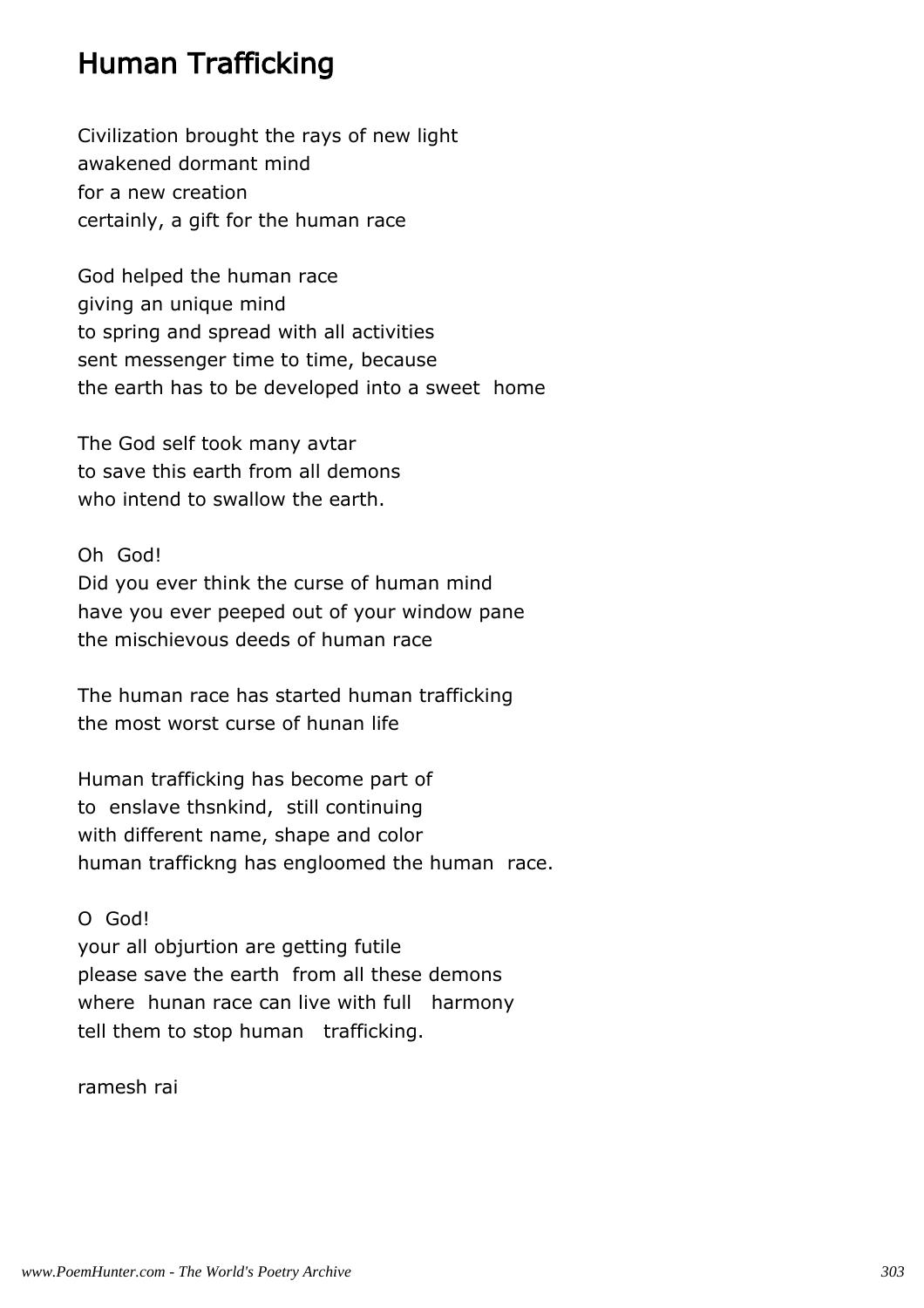### Humanity Is At Stake

All are playing the track of humanity but humanity is at stake ostenration is at high peak rambling to show better before volcanoes of death are whistling at every step of life threatening for death punishment instead of life, as holding still old values of life.

Humanity is waiting for the day when life is rewarded for the sake of life.

Humanity can not survive with the selfish world.

Devoid of submission and integration humanity is frail awaiting for distortion.

To make the life beautiful needs to be adored beautifully.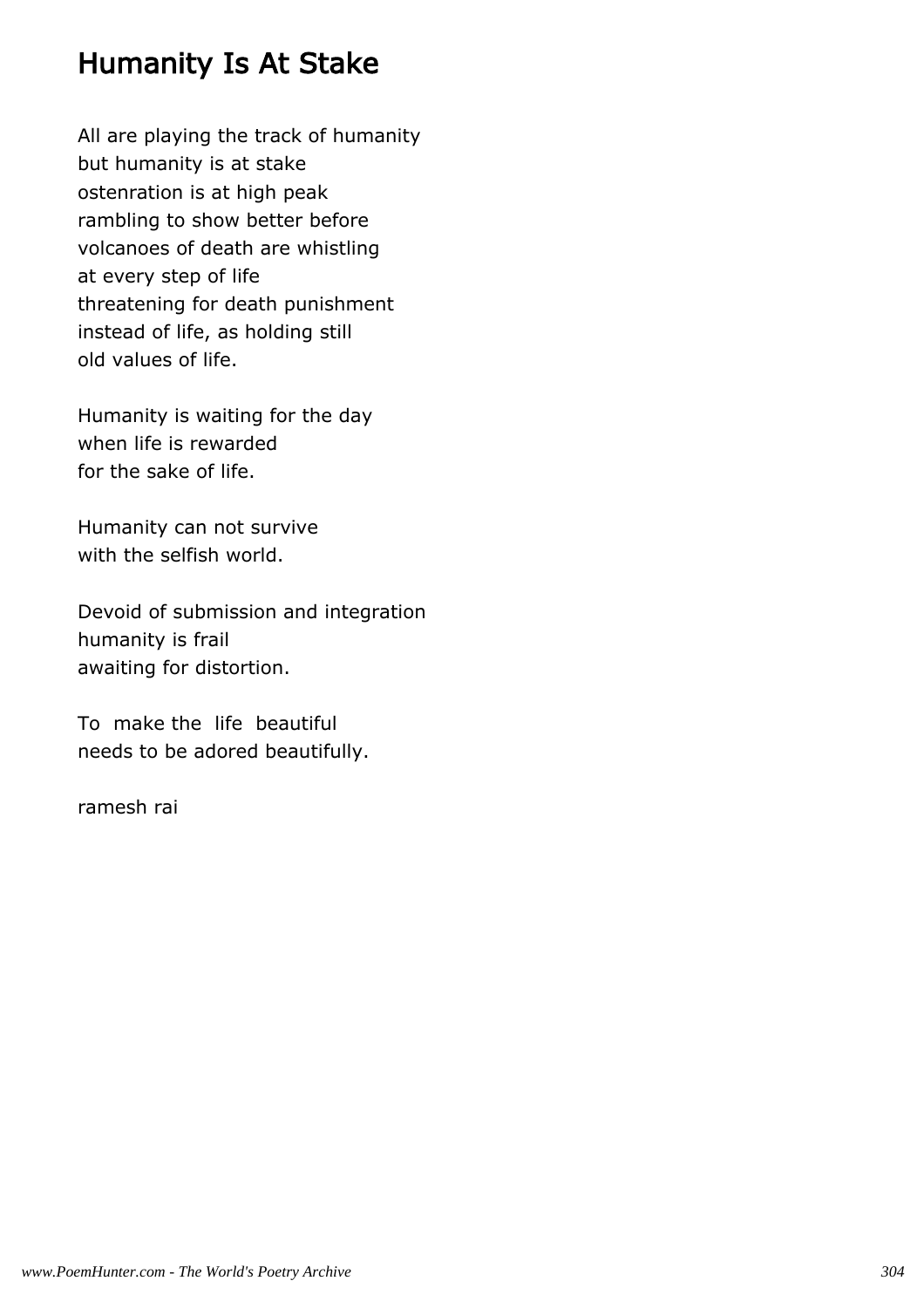# I Admire

I admire with pleasure when cloud thundered with musical note a flashing crew toucher my heart the breeze whispered in my ear the fragrance of distant flower came with blowing wind when the atmosphere was tranquil and silent my vow spreaded its wings to fly over sky to sing and dance the old banyan was also dancing with pleasure but mute to understand the language of my heart I came across the sky flower cheered with its fragrance.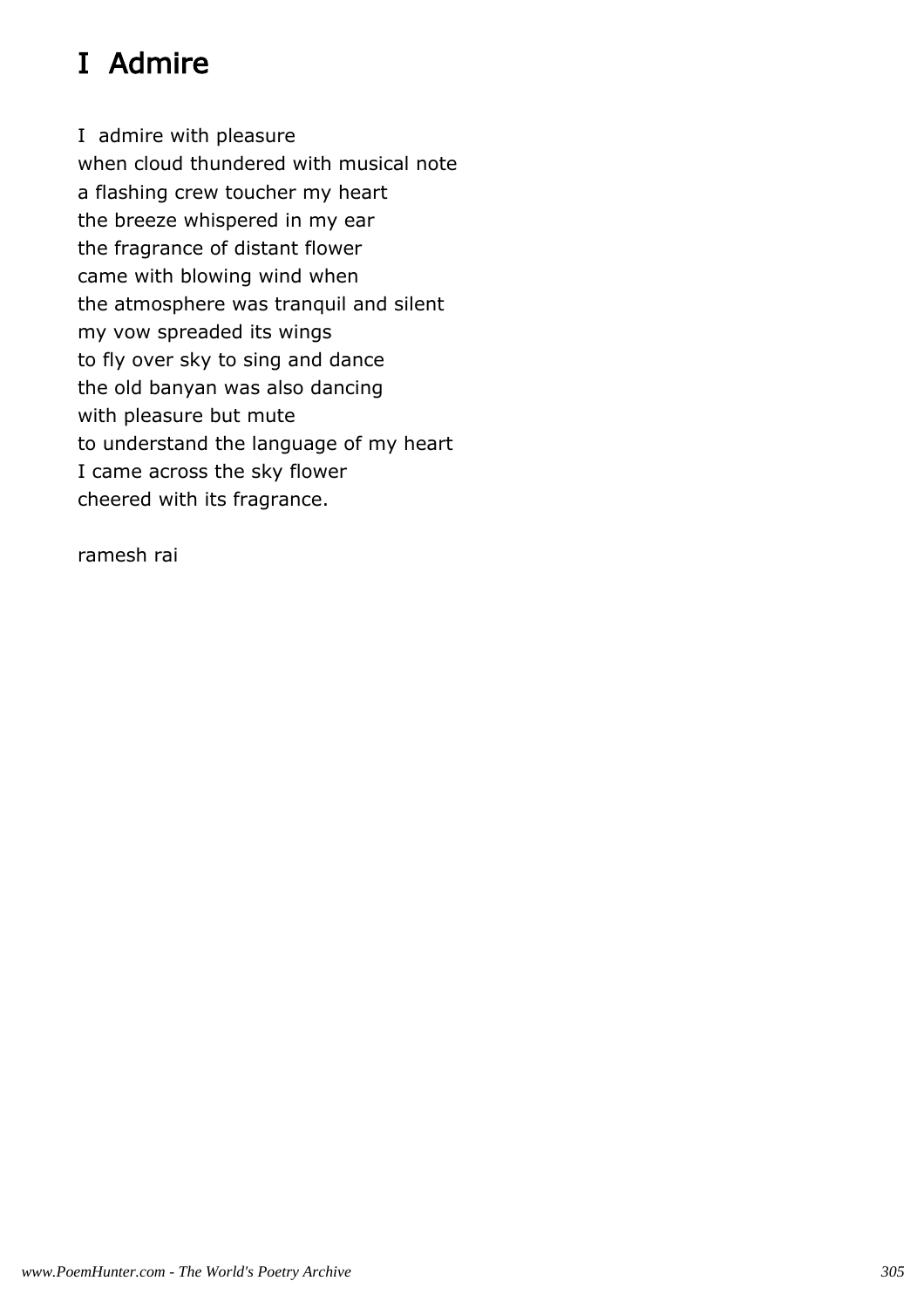# I Am Soul

I am not flesh I am not bone I can not be burnt I can not be dived I am free from pains and pleasures Body of a creature is dead without my existence i am to operate the body with power of all cosmic forces i have no shape i am free from all bondage i am the part of super soul pervaded over the nature because i am nature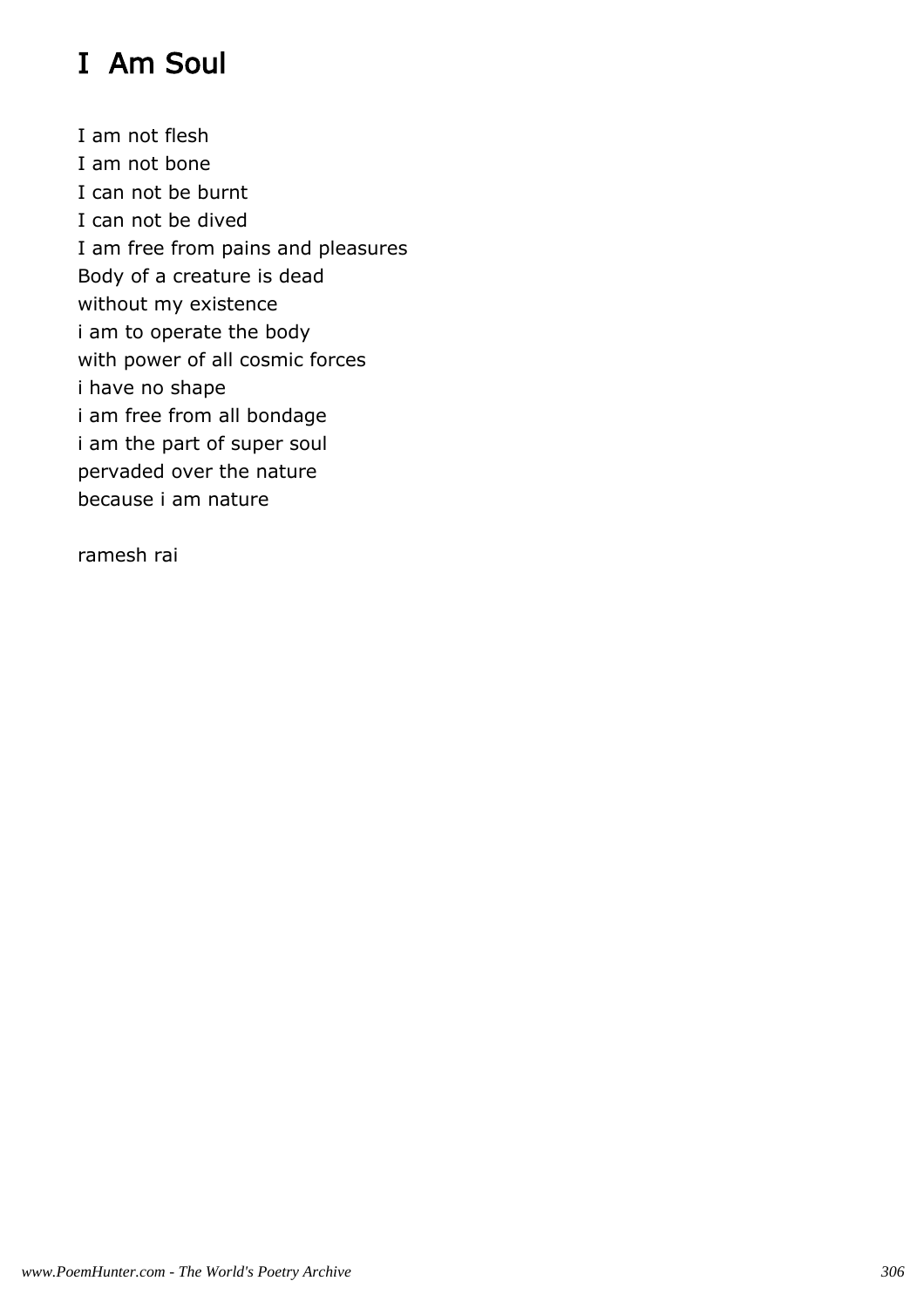#### I Ask The Moon

what made a scar on you?

Is it the wound given to you or any sign of betrayal that you are suffering still.

I ask the moon why do you come daily with your changing faces

Every fortnight makes you delightful still murk follows on you to make your life full of obscurity.

War between light and darkness goes on you, every night comes challenging to you.

Throughout life you suffer loss of life yet you regain a glowing life.

I ask the moon the manifoldness of life the moon faces at every moment of life.

Life is perhaps a dreadful channel in which water of love, emotion hatred, win and defeat flows subsequently each wave touches the shore.

I ask the moon why does the cloud covers you but your love is so passionate you try every moment to peep beneath the sky.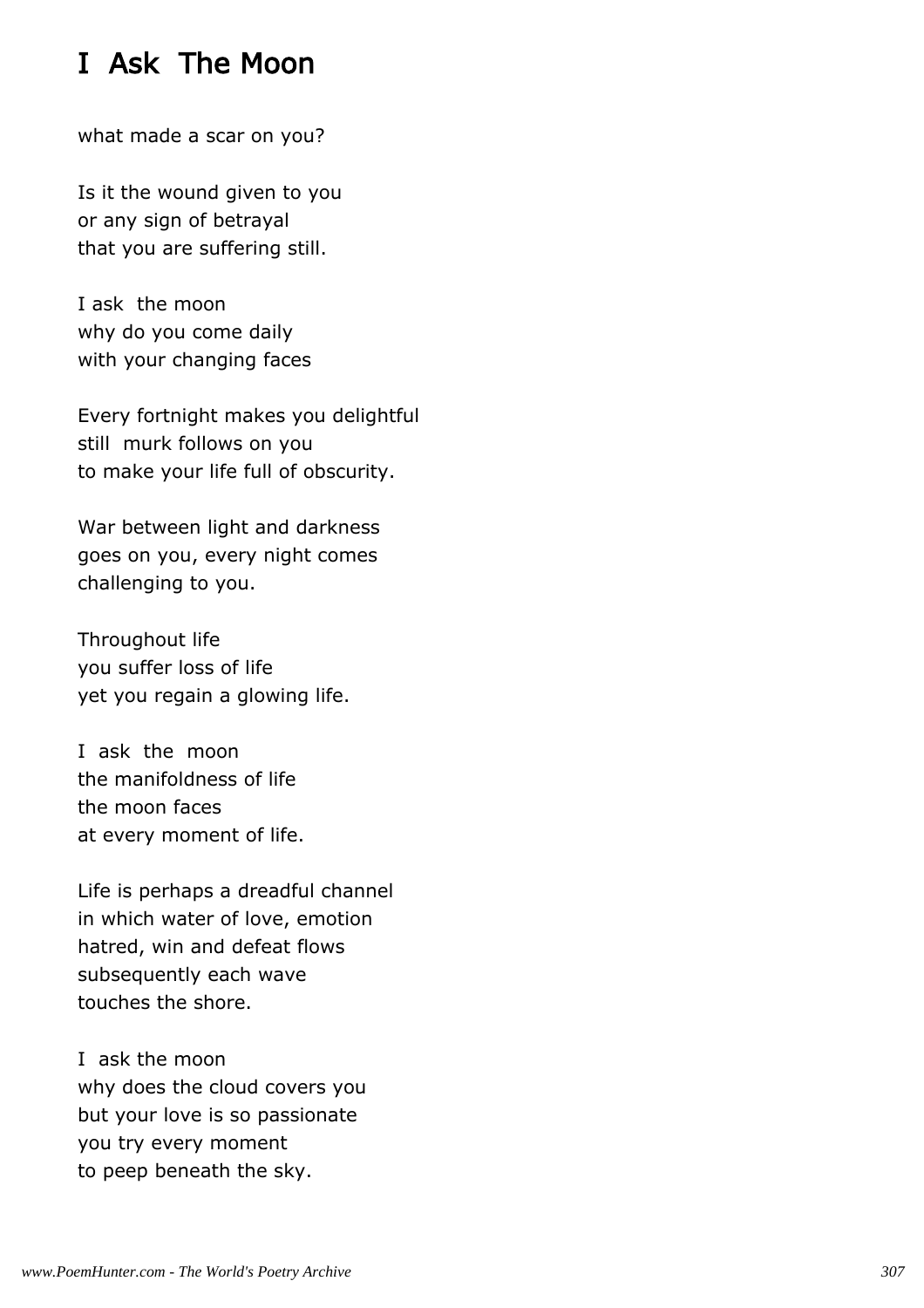I ask the moon what makes you so glowing is it the reflection of your soul that reaches the buttom of ocean and makes you so glowing or the reflection of you wanna kiss the earth.

I ask the moon your face is so resplendent then why a spot in your face is it the aspersion since you beguiled Ahilya.

But you are indeed a great amorist that so every loving guy makes confession of you.

The warmth of your love penetrate the soul mesmerize a precluded mind where cupid arrow is futile.

I ask the moon why you are so cool? when the entire creation sleep you whisper the loving guys to interact their soul for creation of a new life.

You are indeed a great sinner do not hesitate to witness coition of all loving pairs in your moonlit night.

I ask the moon you are the symbol of intellect that so, the poet creates in your moonlit night.

#### I ask the moon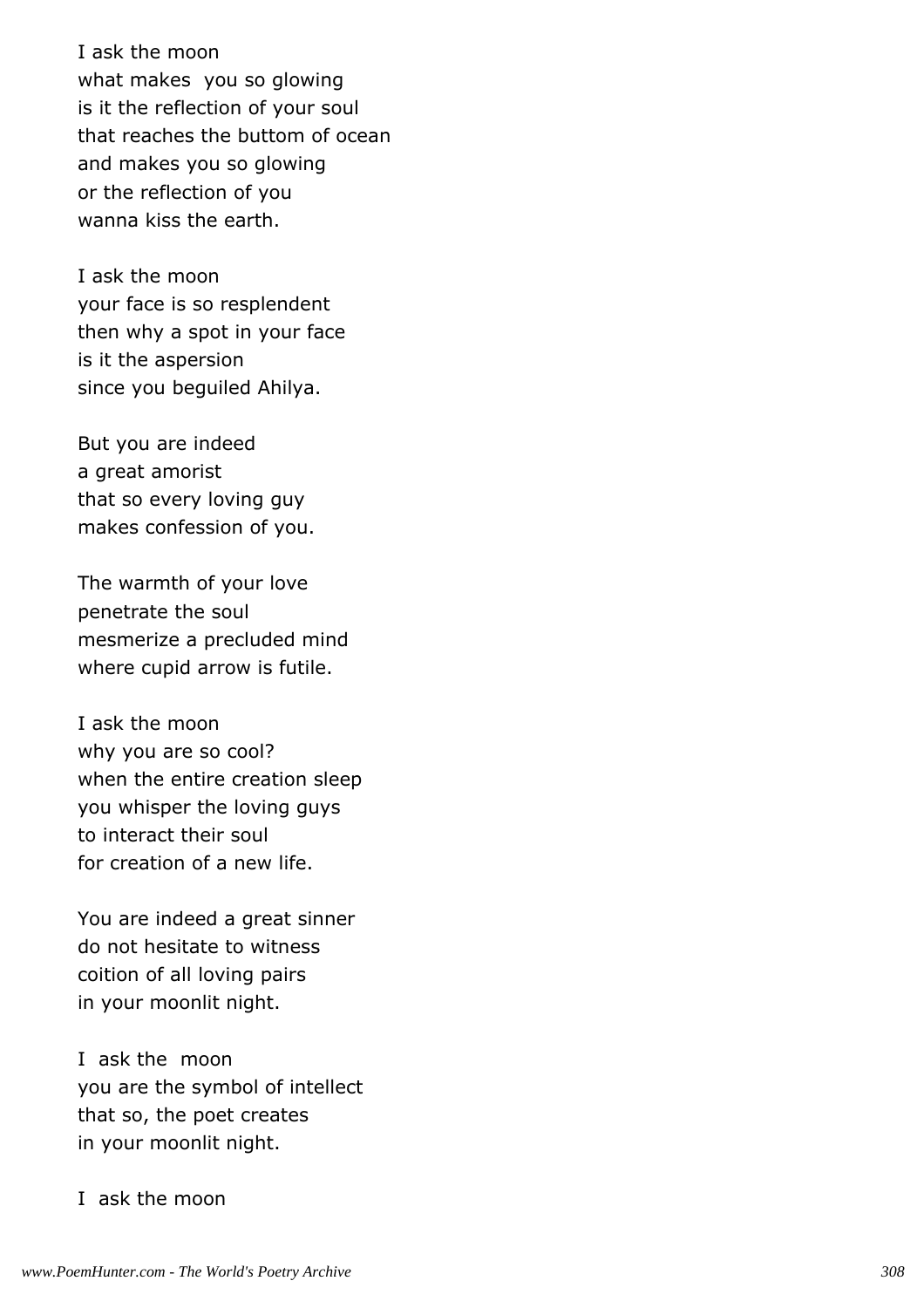you are very romantic gaze all the buds before getting it bloomed kiss their throats throughout moonlit night.

I ask the moon about his splendrous achievement He says with his cute smile He assists the creator in his divine creation.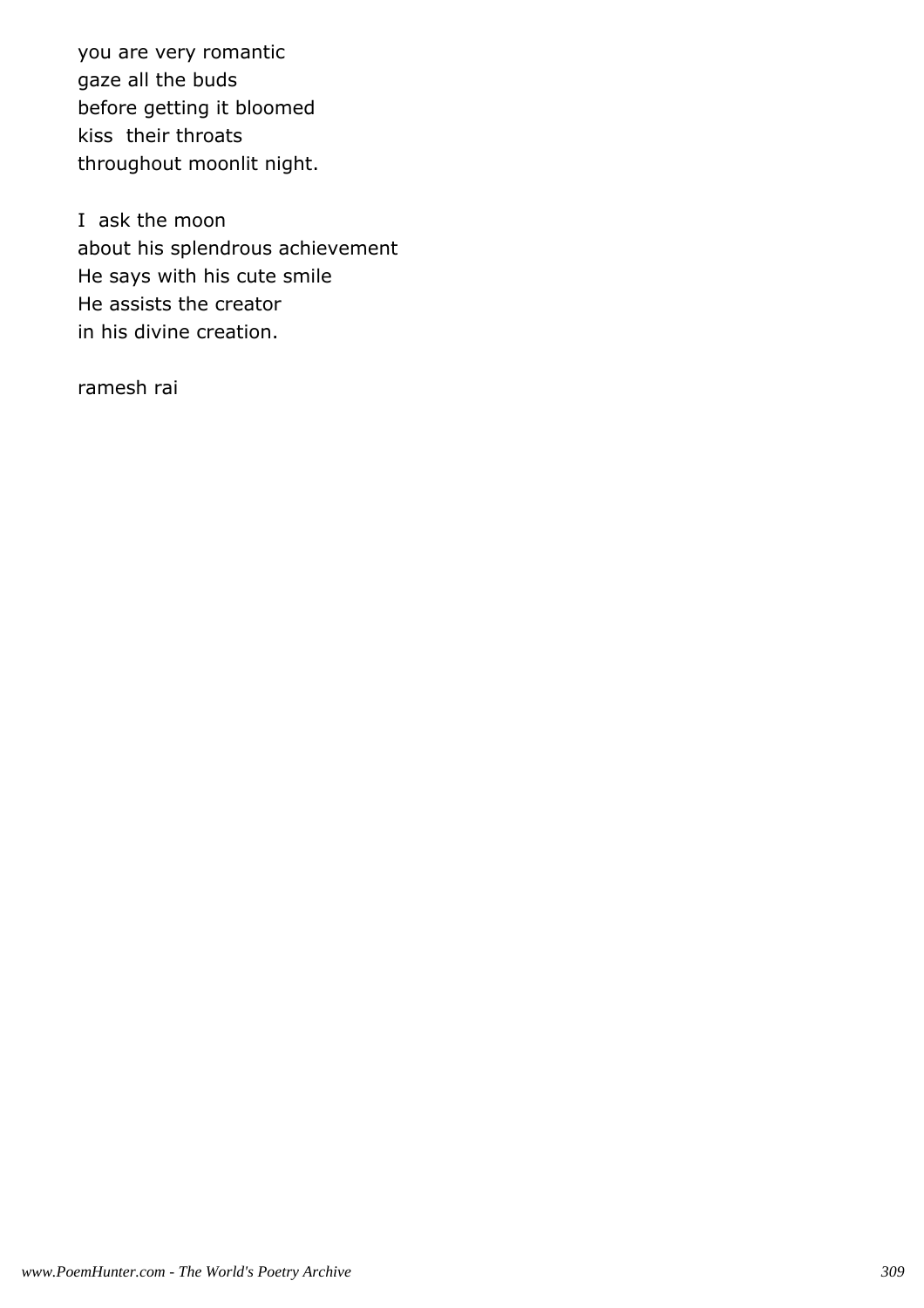# I Have Left My Home

I have left my home to reach your destination I don't know the exact location where do you reside i shall ask every traveller meeting on my way if they may be knowing I'll ask my every breath which i am enhaling I'll ask every creature some one must be knowing I must reach your destination it is my firm faith.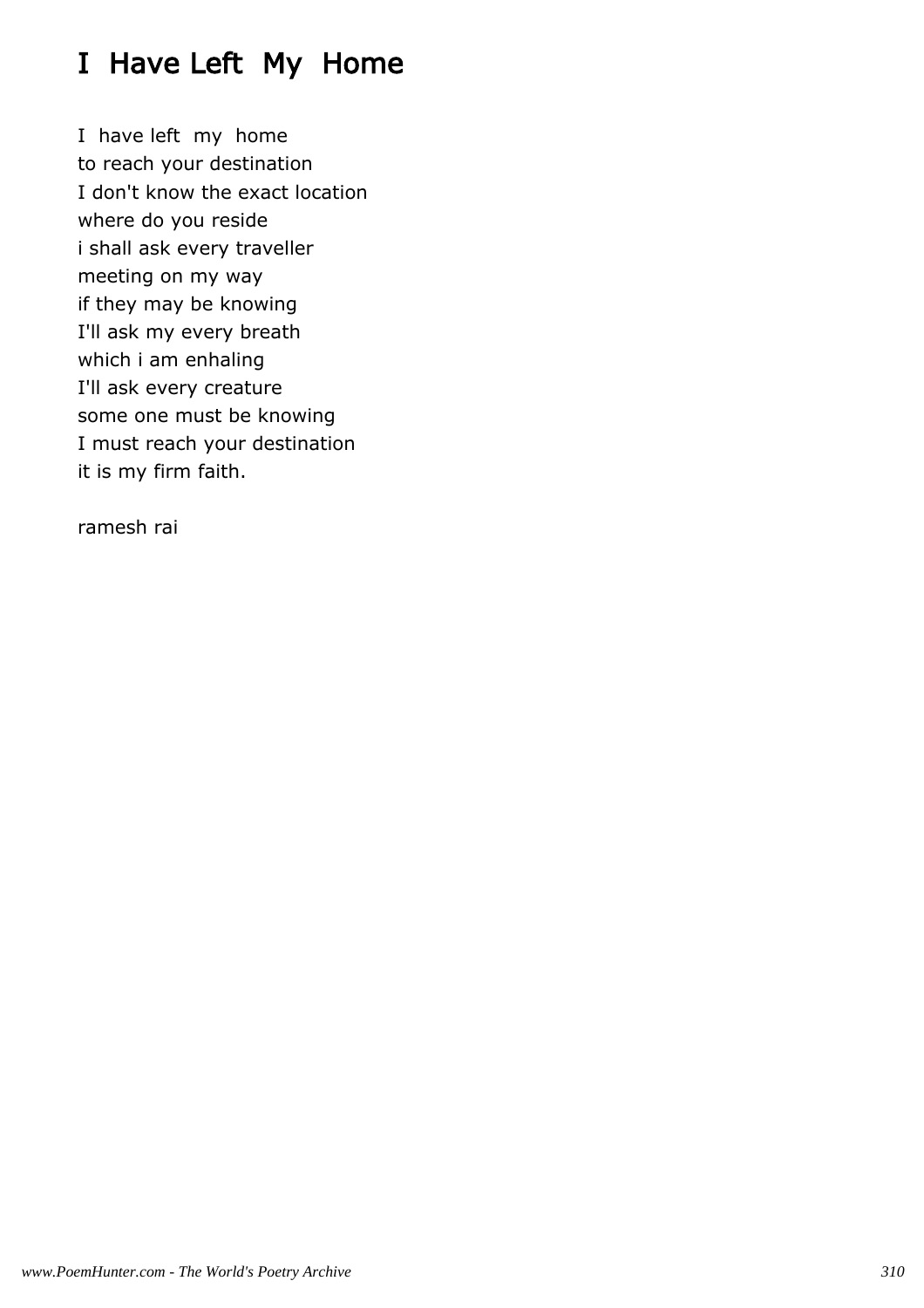## I Like To Romance

I like to romance with you I like to dance with youu to dance with every footstep with yours, to make romance soul to soul, to sing the song composed by you that is sung by your sweet lips to sweep all agony of life

Come and dance with me in my poetry to romance with me forgetting all displeasures of life yours and me, to rain shower of love under the blue sky

Stars must be getting jealous to view our romance, must be smiling to listen our song soul to soul, heart to heart

Come and dance with me beneath the open sky to let the world dance with us coz dance is the only mean to express love which can not be expressed in any mean

you come and dance with me romance with me whenever you like to make the soul free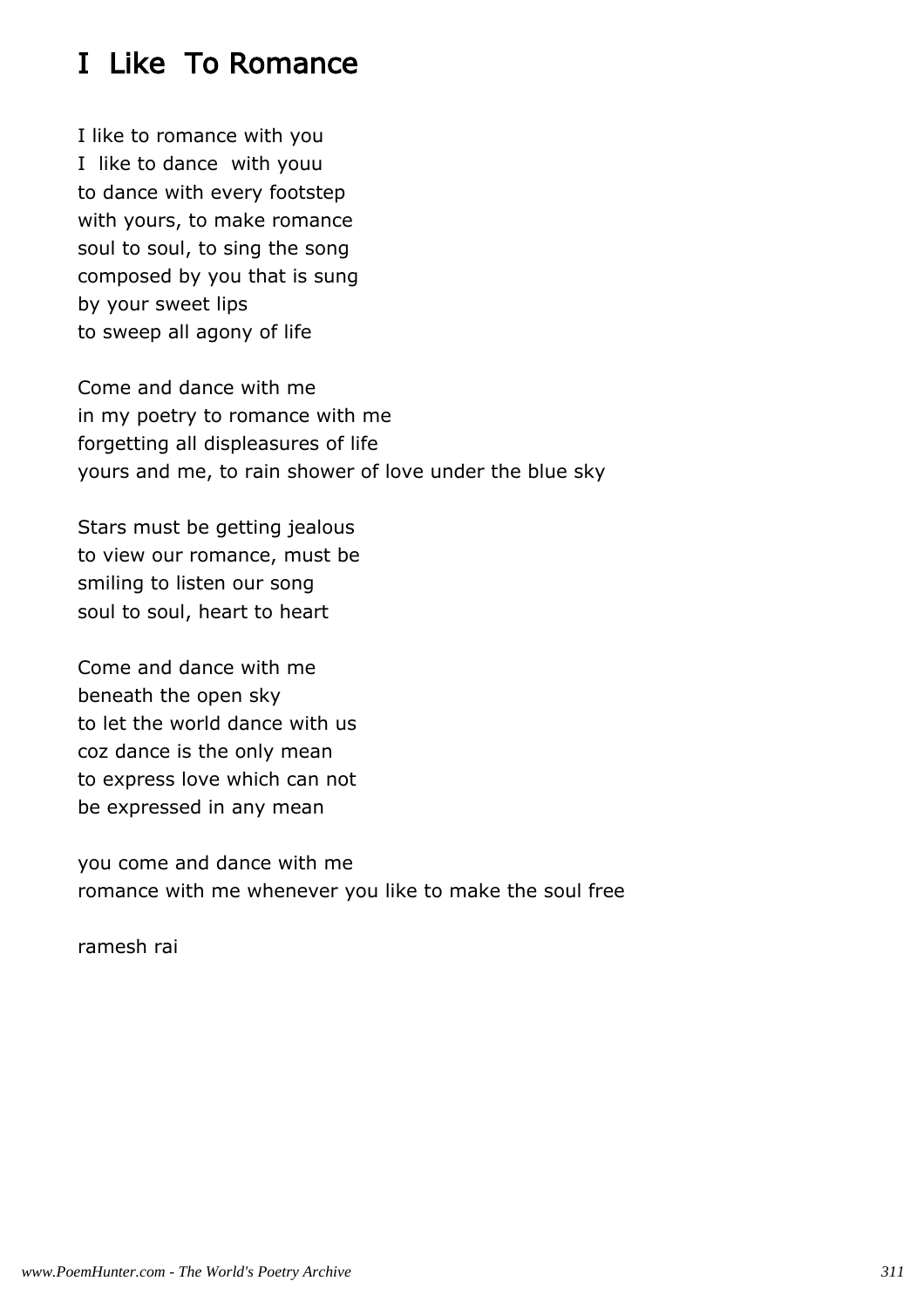# I Like To Be Fooled

I like to be fooled I am not bothered if i am cheated or be fooled

But do bother if some one is cheated or befooled yowling my heart may cause a revulsion but the yearning moment when he'd confess either in open or in heart and mind

In this world he is a winner who is cheated more.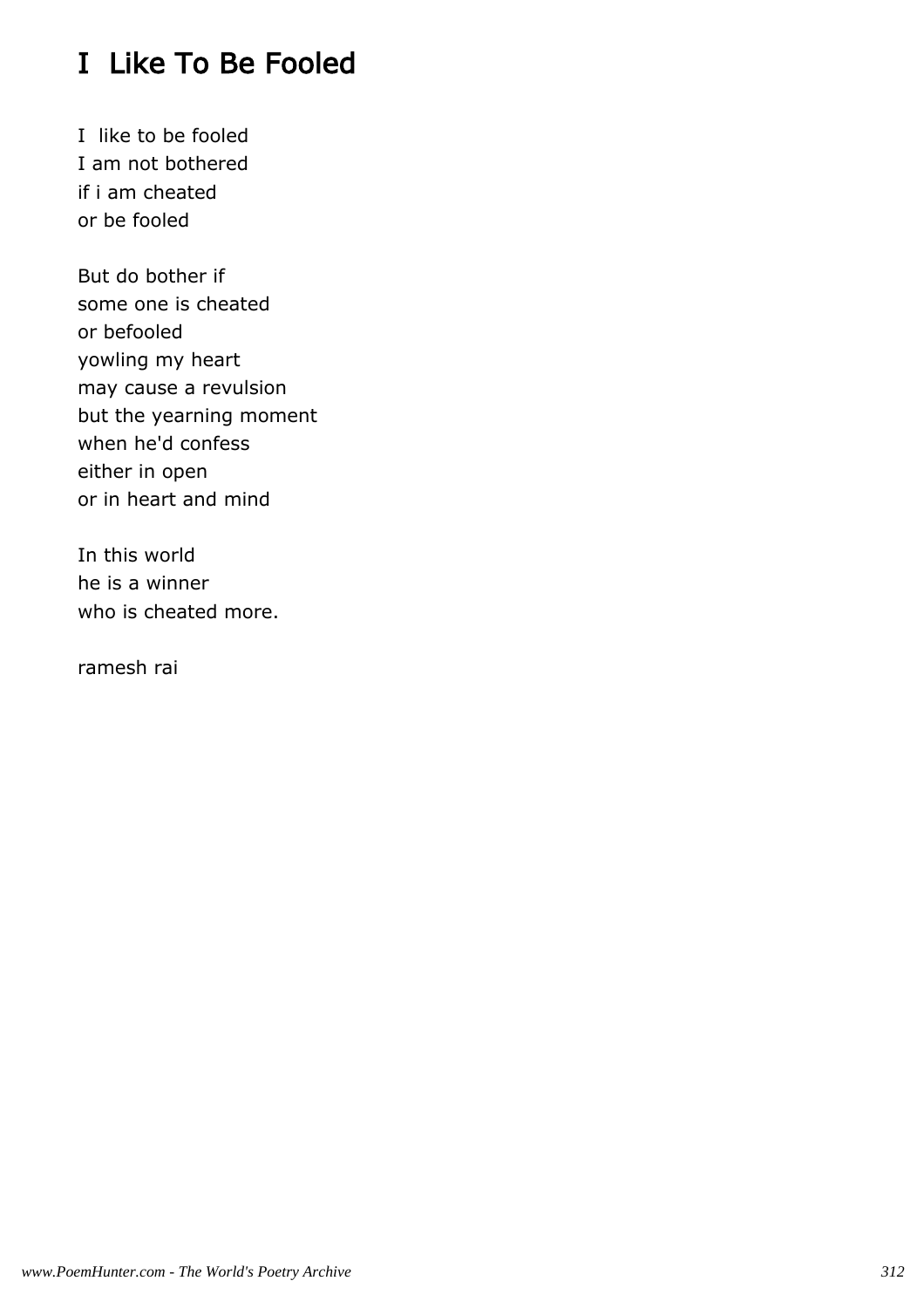# I Like To Play

When waves of my thoughts and emotions are vaulting, my soul is longing to touch the shore, my mind wants to veer the evil path, my desire wants to dive into the infinite entity during the moment of high rescue I like to play with my thoughts and emotions for a new creativity where fun of life comes all alive dreams are zooming as crystal clear; my gesture shall be screaming for lost paradise and eternal faith unto that analytical apprehension thy melody will be soothing much.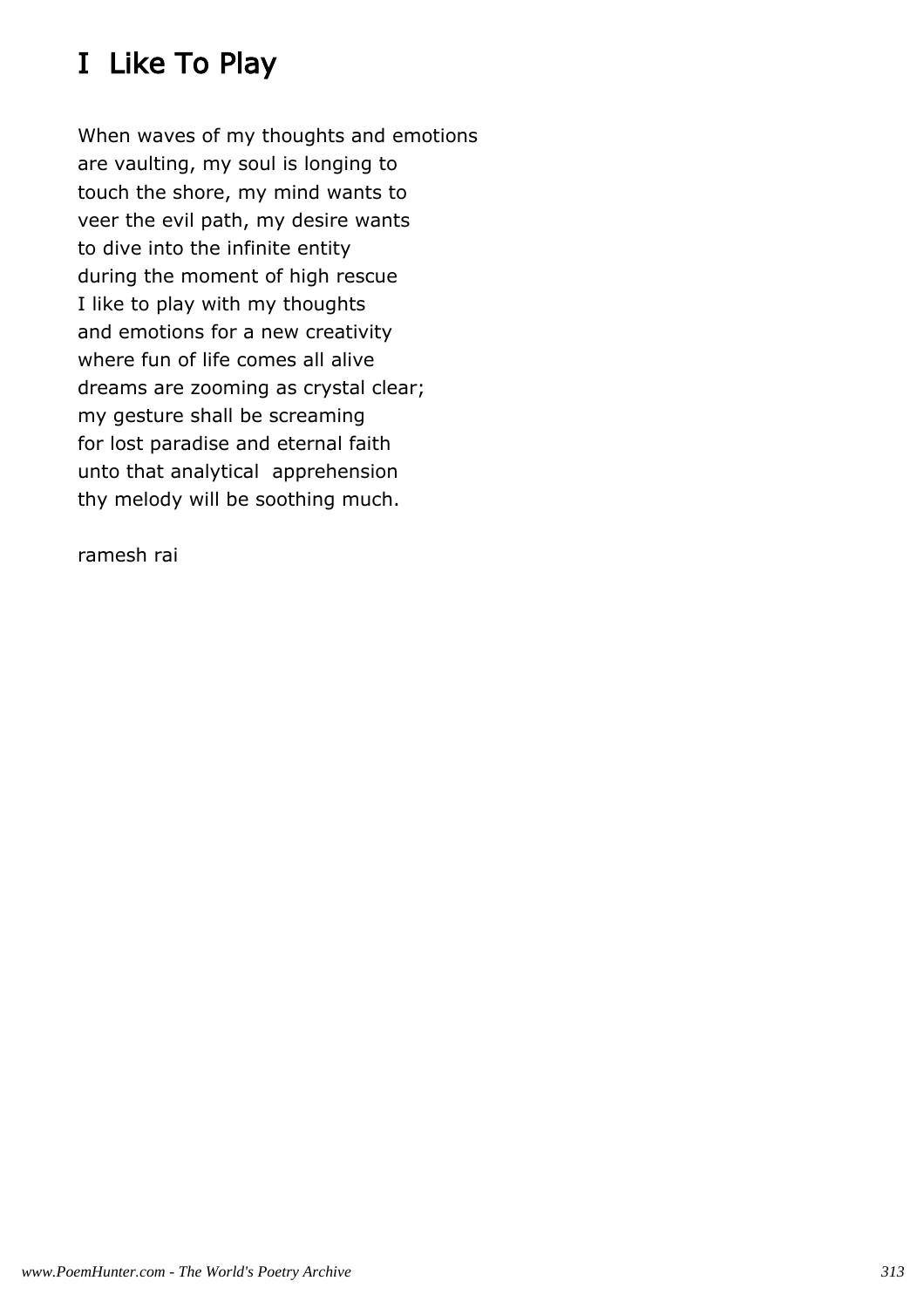# I Relax

I relax when you come forward my all actions are for you.

When I see you like a young rose I feel relax when you come forward because of your eyes eager to see my happiness because of your lips eager to make me a kiss because of your youth regardless flowing to touch my soul I feel relax when you are before me.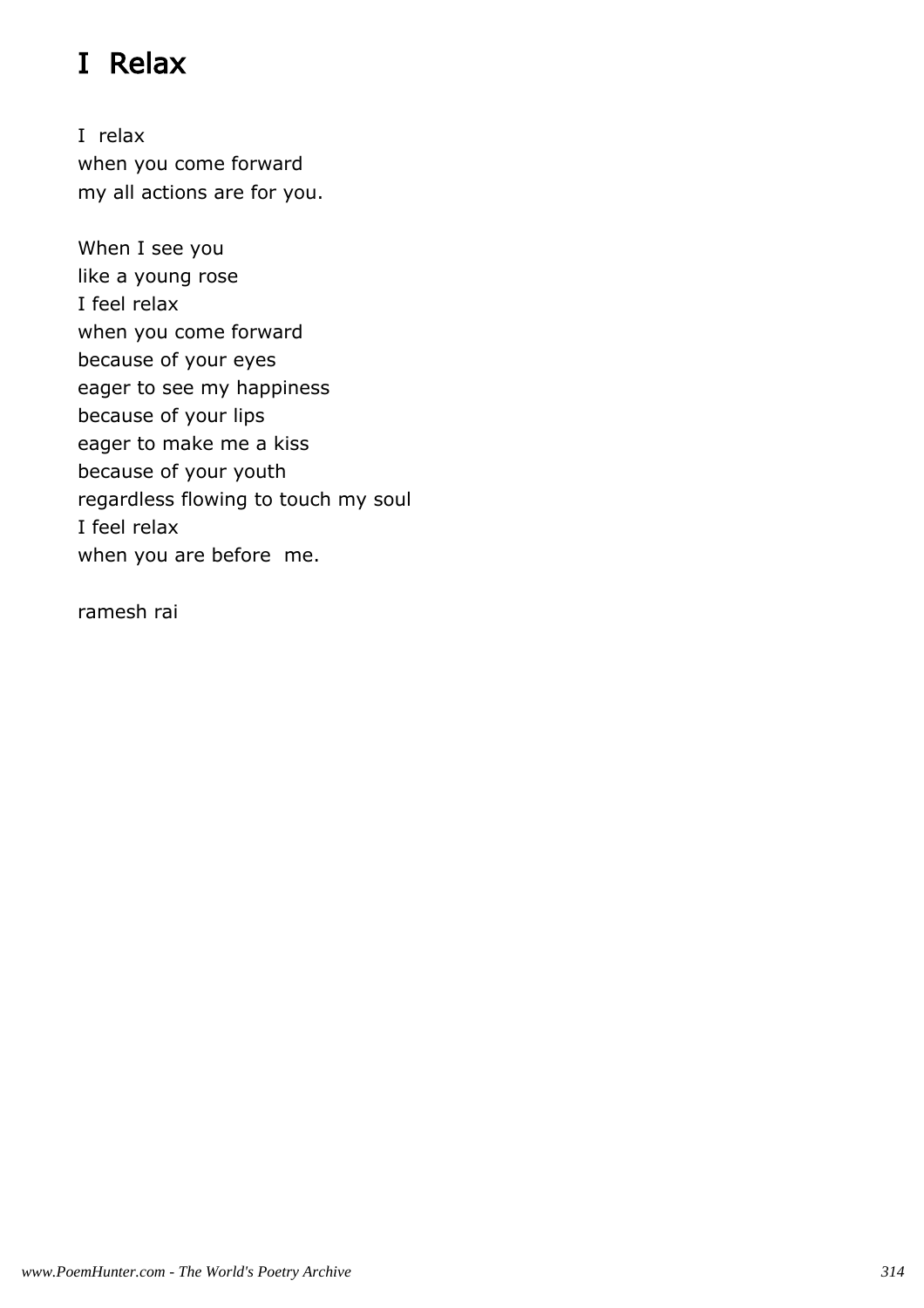## I Always Laugh

I asked the flower you always laugh why so?

The flower replied, I dont know how to weep so, I always laugh

I laugh in hottest sun I laugh in chilling cold and also I laugh in valiant storm

I can die, but I can not weep

The answer of flower was surprising

Again I asked how do you express your grief the flower laughed loudly and said Grief comes to selfish only we are not selfish we know only to give so, grief can not touch us

I appreciated answer of flower.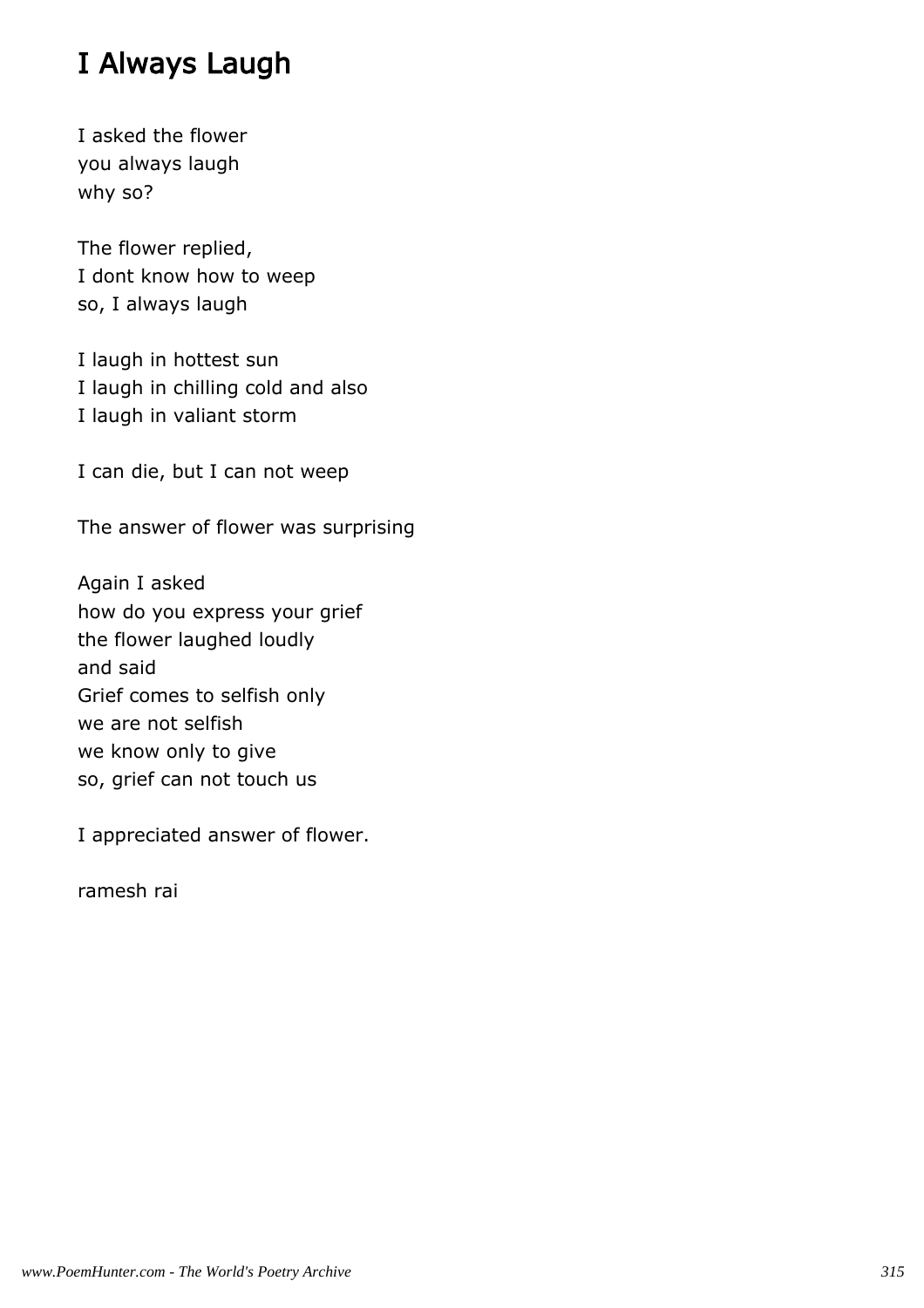# I Am Born On The Land

I am born on the land where stream of multi religions are flowing constantly like sun rays carrying aroma of multi colors with significance of enlughtenment, love and peace like seven sound of veena floating to pacify the atmosphere.

I am born on the land where the root of knowledge and wisdom spreads its wings to fly in open sky and sing the song of freedom and enthusiasm.

I am born on the land where there is no dispute of race, color and language.

I am born on the land where the atmosphere is being constantly purified with the bells of church, temple, guruvani, ajan of the mosque and so many other spiritual hymn expressing the existence of creator and praising magnifiscent divine glory.

I am born on the land where art and culture are survived despite of several invasion.

I am born on the land where harmony exists in every breath where regards for each one follows the tranquility of every soul.

I am born on the land where the seed of universal peace sprouted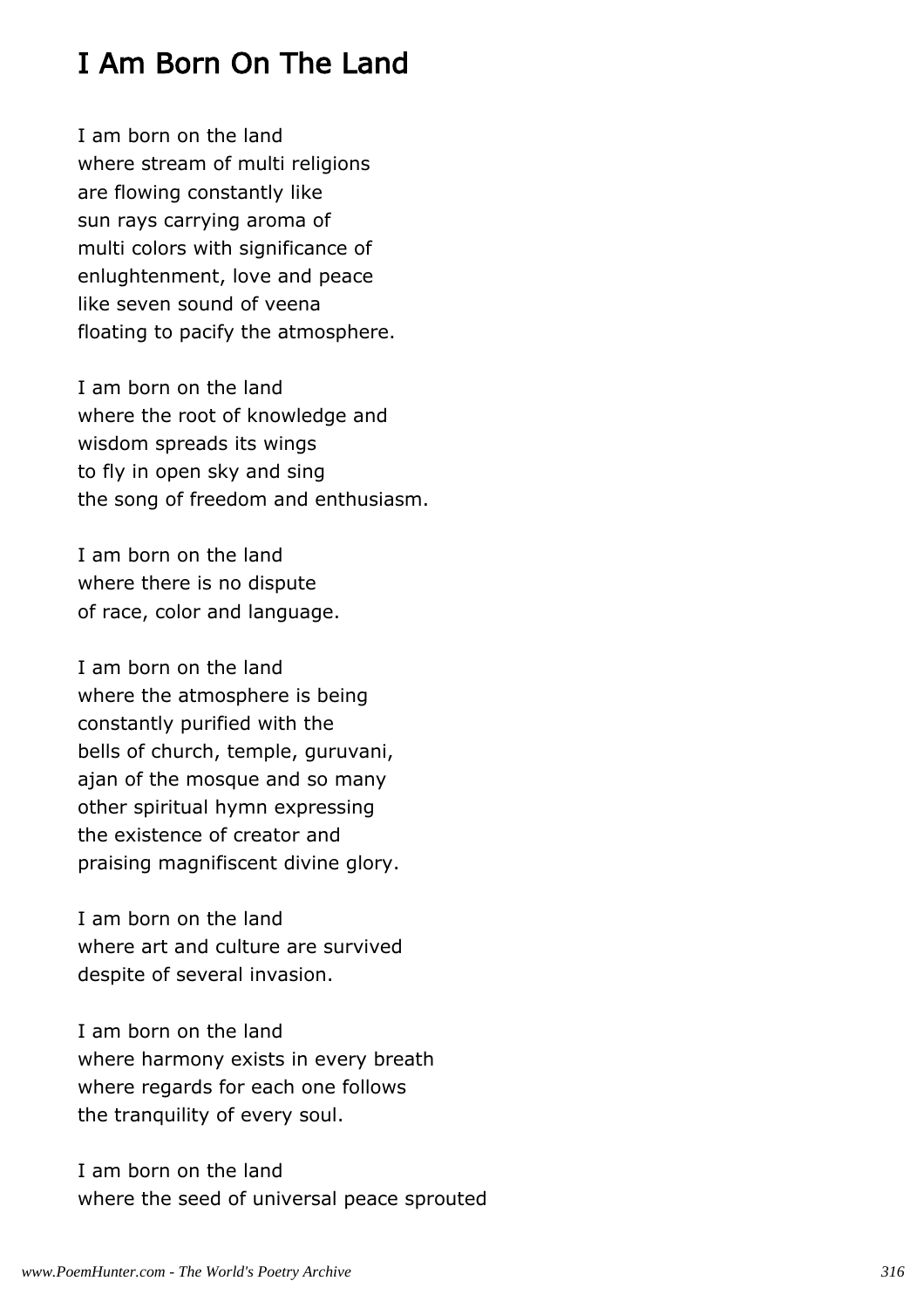proclaiming the world as one family.

I am born on the land where the past sings her glory in the cave of Ajanta Elora and crying for her retrievement.

I am born on the land which has introduced zero to accelerate wheel of progress

I am born on the land which has introduced decimal to peep into tiniest particle of creation.

I am born on the land where cloth was used first to cover body.

I am born on the land where every dawn brings rainbow of joys every dusk sinks spraying pleasures of love and peace.

I am born on the land where every creation of Almighty is worshipped where cascade of wisdom flows constantly.

I bow my head before the land which has heard my first cry.

#### NOTE:

I have written this when Ashi Ashi asked me to submit a poem for her anthology on cultural heritage.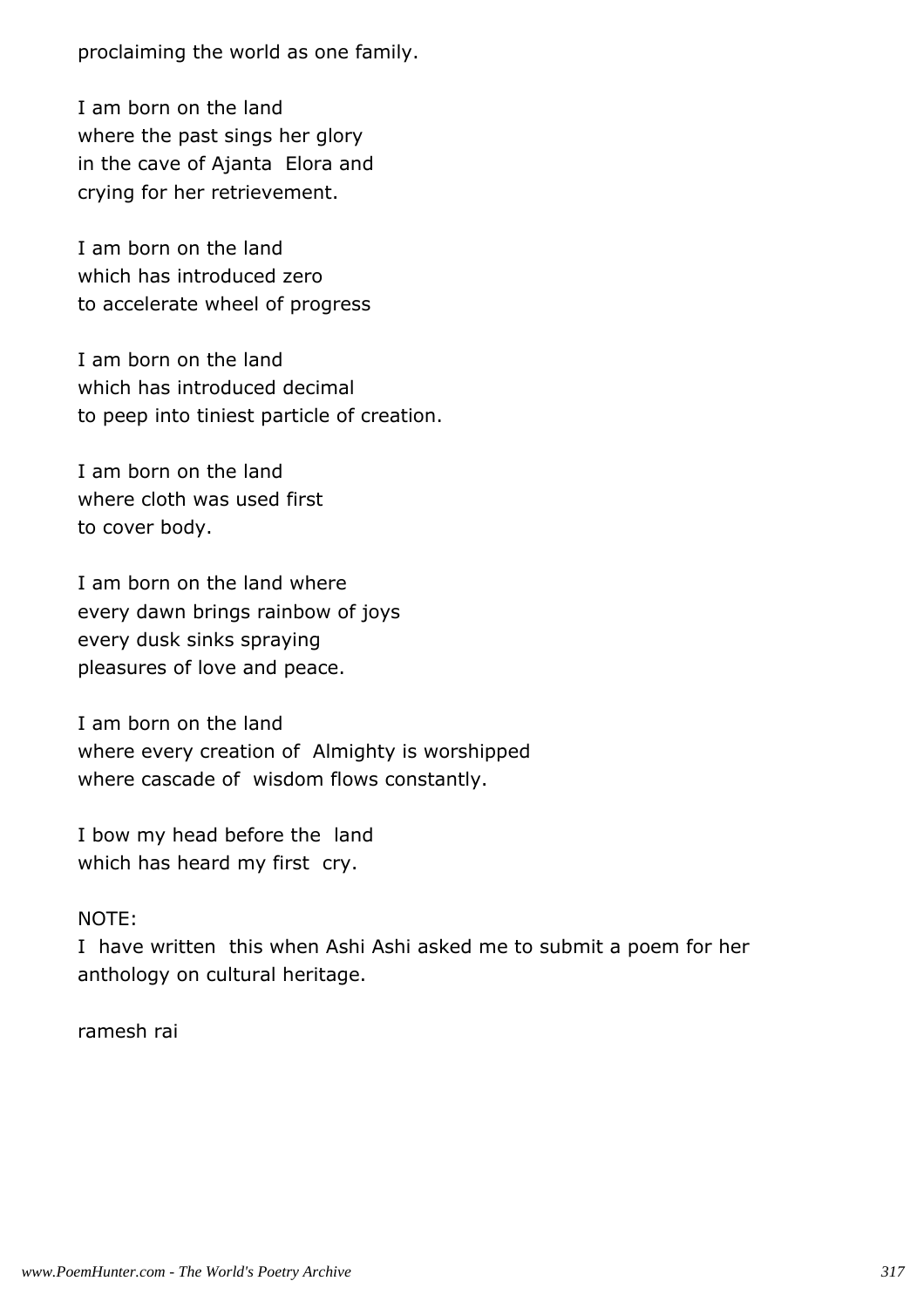# I Am In Queue

I am in queue for a glimpse of thee billions of creatures are in queue only for a glimpse of thee, Me Lord!

I am at the end of the queue How long shall I have to wait is not known to me, please let me know

My legs are quivering for lack of strength, Me Lord! I'm sitting here n you come to me Me Lord! and give a glimpse of thee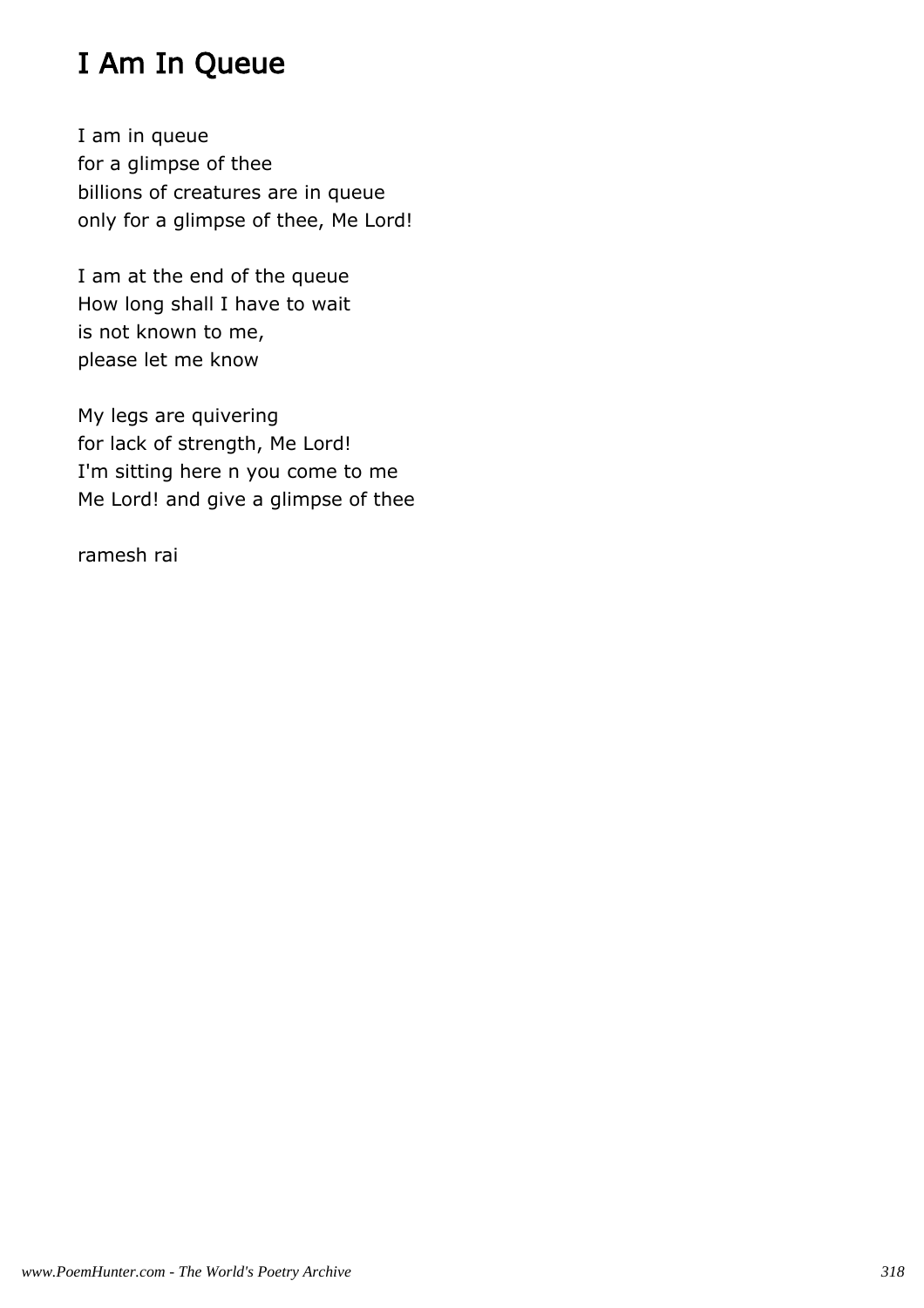# I Am In You

Believe me Oh! The great creation From where you started From where you end Do you know.

Exorbitant melody Or the pain and pleasure That stress the path When you revolve With no direction in you Then I say I am in you! ! ! ! ! ! ! !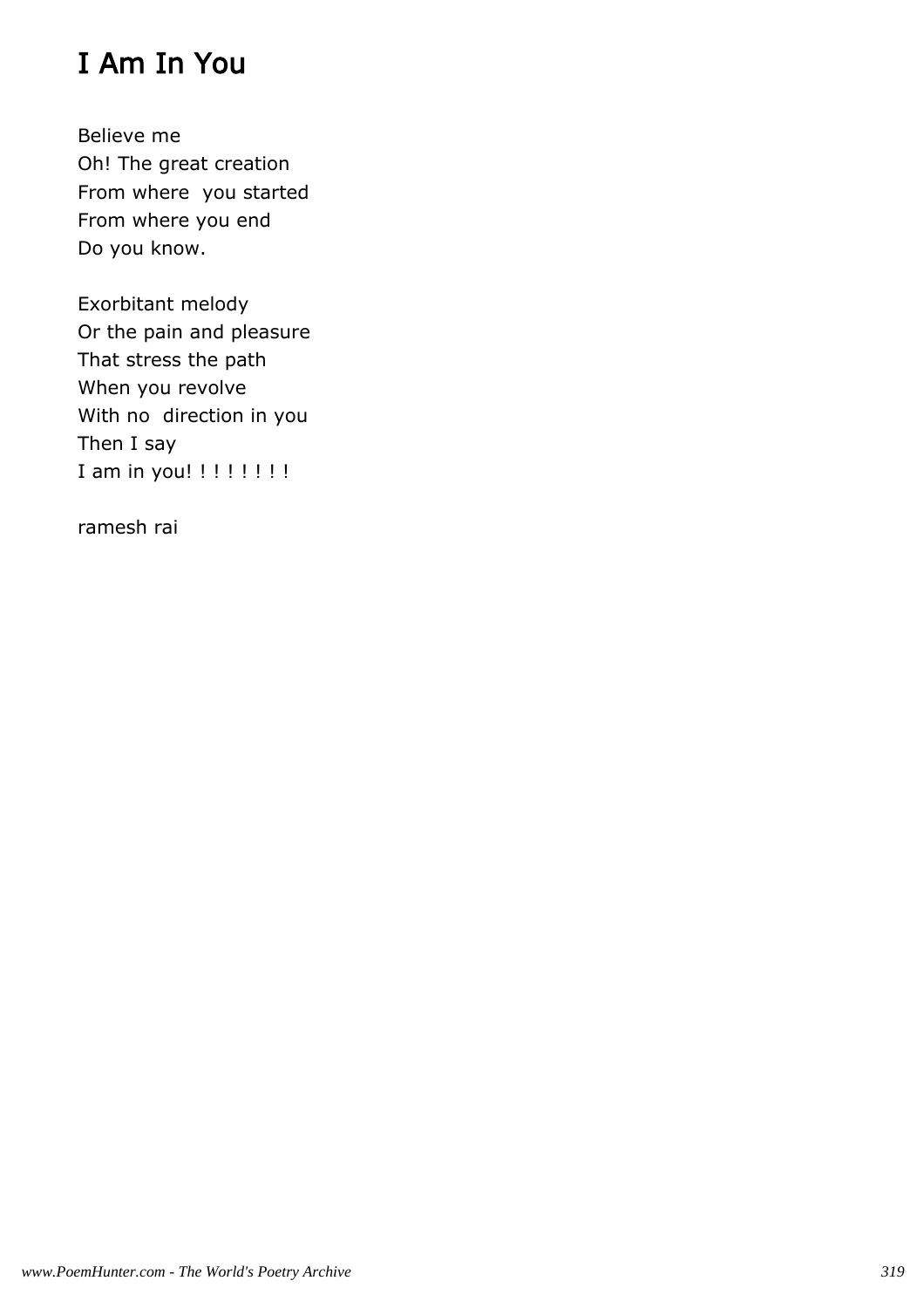### I Am Inactive

O God! I am inactive do you say so?

But I am doing my job with the resources available with me

I do confess there are some failures some backlog but what to do

You have given me a lot of obstacles you are the supreme authority you please realise my pain

If you think I am inactive replace me and call me back you are my Master I can not go against you I have to accept your all verdict

But you have to accept my request too if you want to make me here give me proper time and resources you have made me a father, a husband, a friend and so on You direct me to write poem too

How many job I can perform at a time I am sincerely trying my best to discharge my all duties

If you have assigned me with so many job you have to believe in me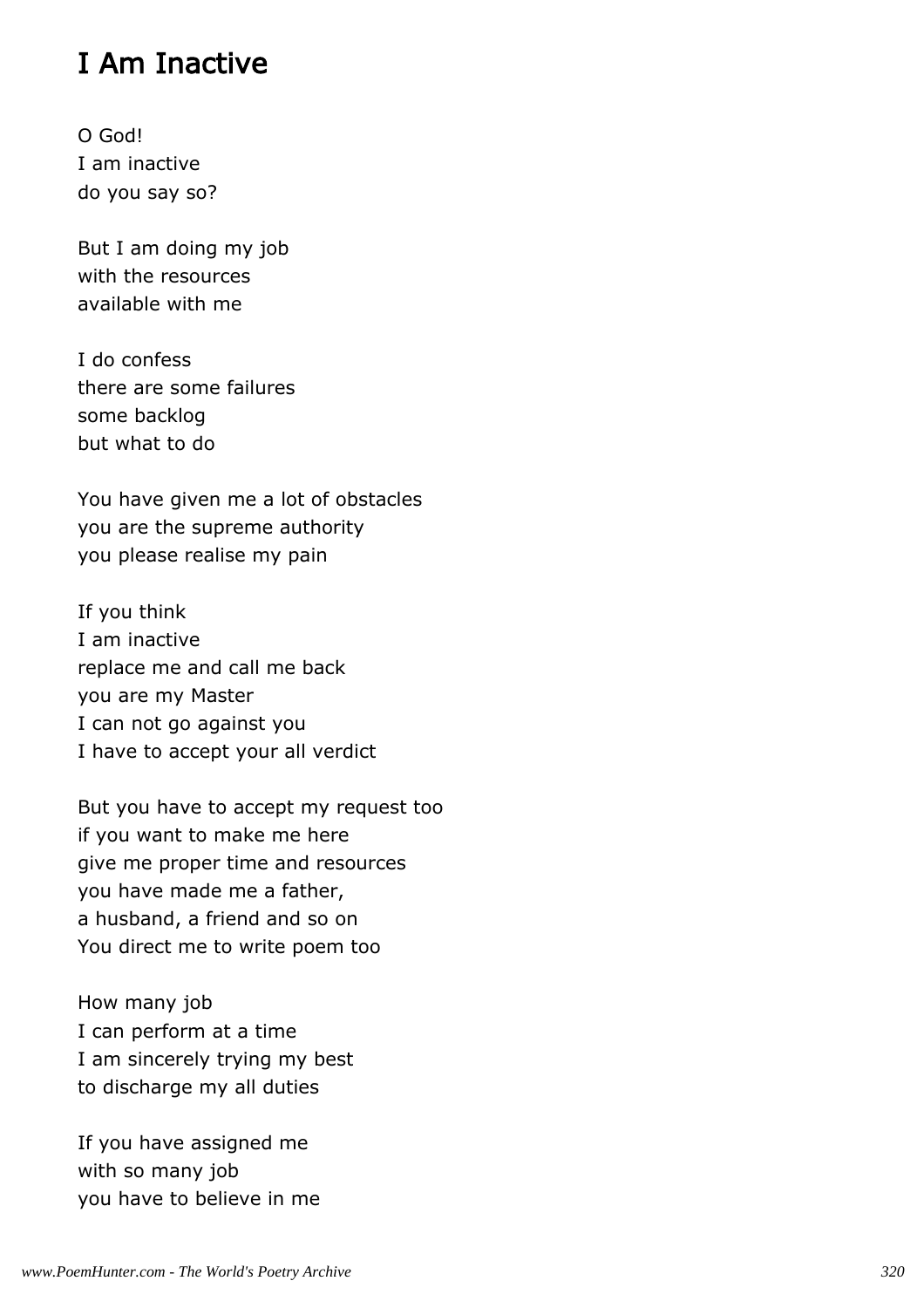I am to accept your all verdict.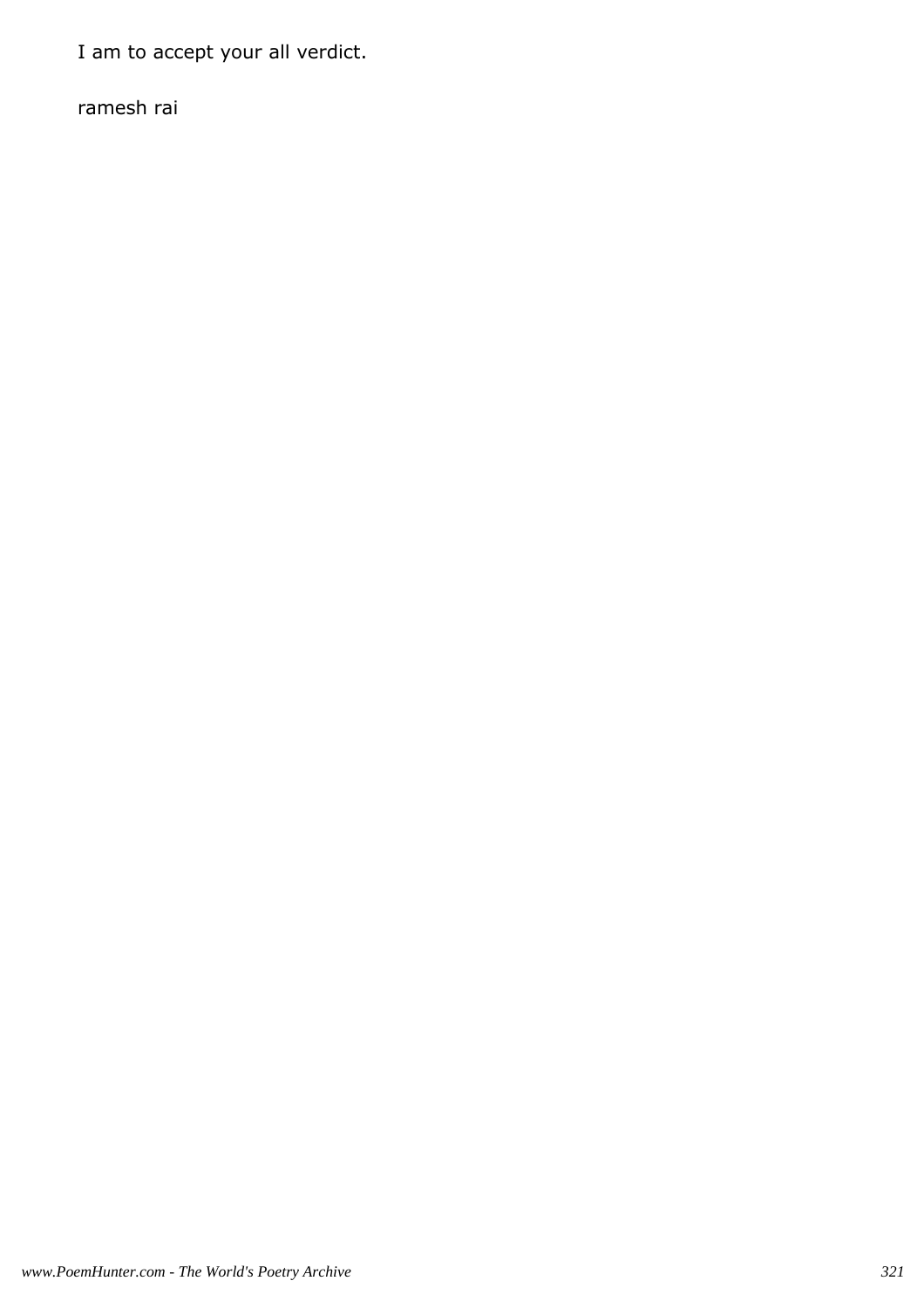### I Am Lost

I am lost some where or my Kavita is lost somewhere or I am lost in my poetry

I try again and again to search out myself in my poetry

your love has made me a poet to leave the world aside and be lost in your love

I had the promise you will comedown on the earth from the heavebn bcoz you are the fairy of heaven to make this earth a heaven or I am lost somewhere in the fair of this world

My pen is stopped in your absence to sketch you in the silent voice of nature in the melodious chirping of birds in the essence of blooming flower in the thrive of cold wind in the roaring waves of ocean

I had the promise I'll see you unto the smiles unto the youth and be overwhelmed as the happiness of the world

I had the promise you will give me the life that will blossom as the fragrance of the world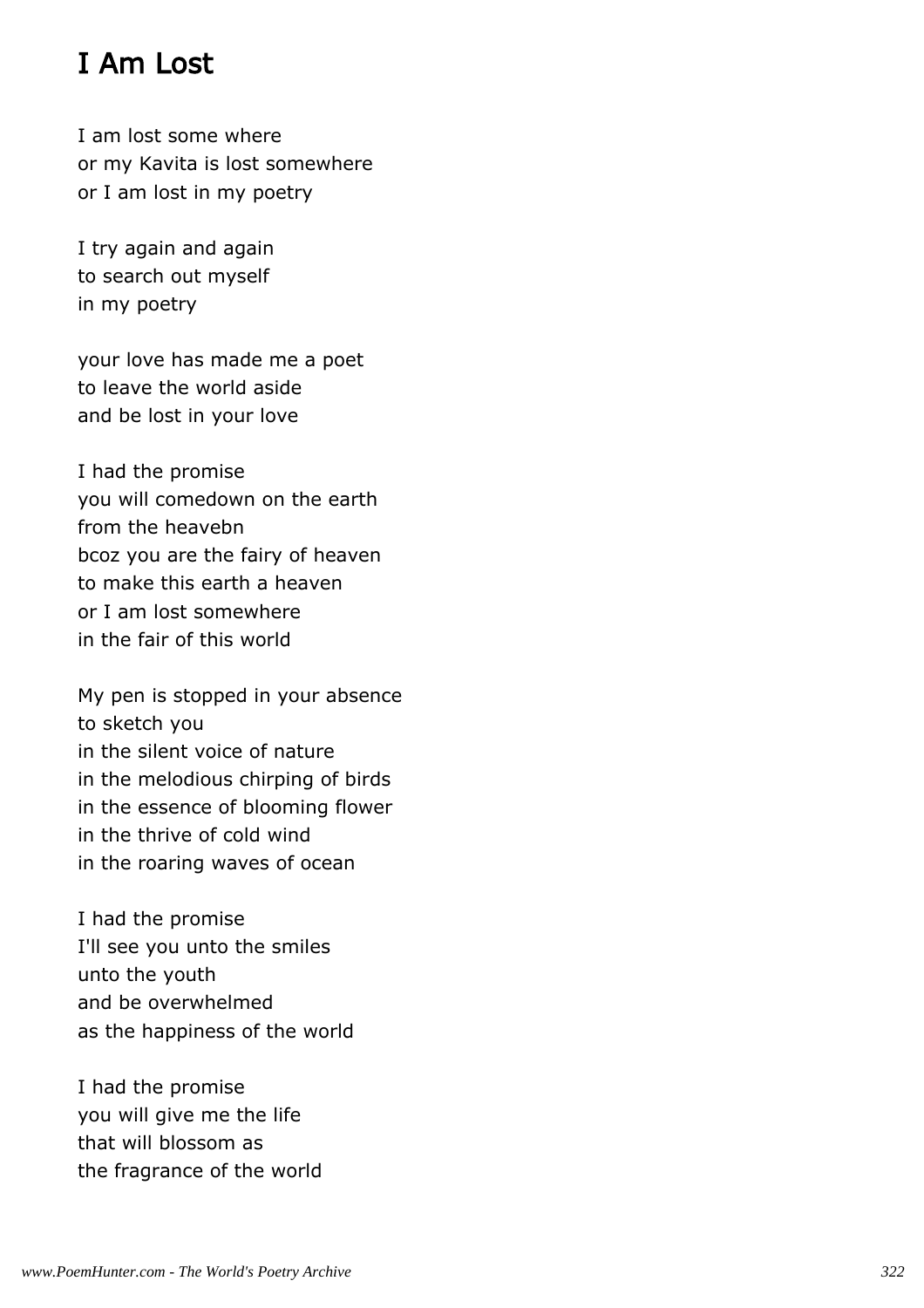And the Life! which is the name of betrayal, will leave me one day

But thy Kavita! thee name is the life had the promise for company in the flame of my pyre for singing the melody of life

I had the promise you will take my soul on your palm leaving my dead body for funeral, and will vanish through the skylane

But you are lost or I am lost or we both are lost in the world's fair

Poetry! You had the promise not to shed tears in the yowl of my life

Kavita! You are the begining of my life and to end the end of life Your scrumptious sound echos my life.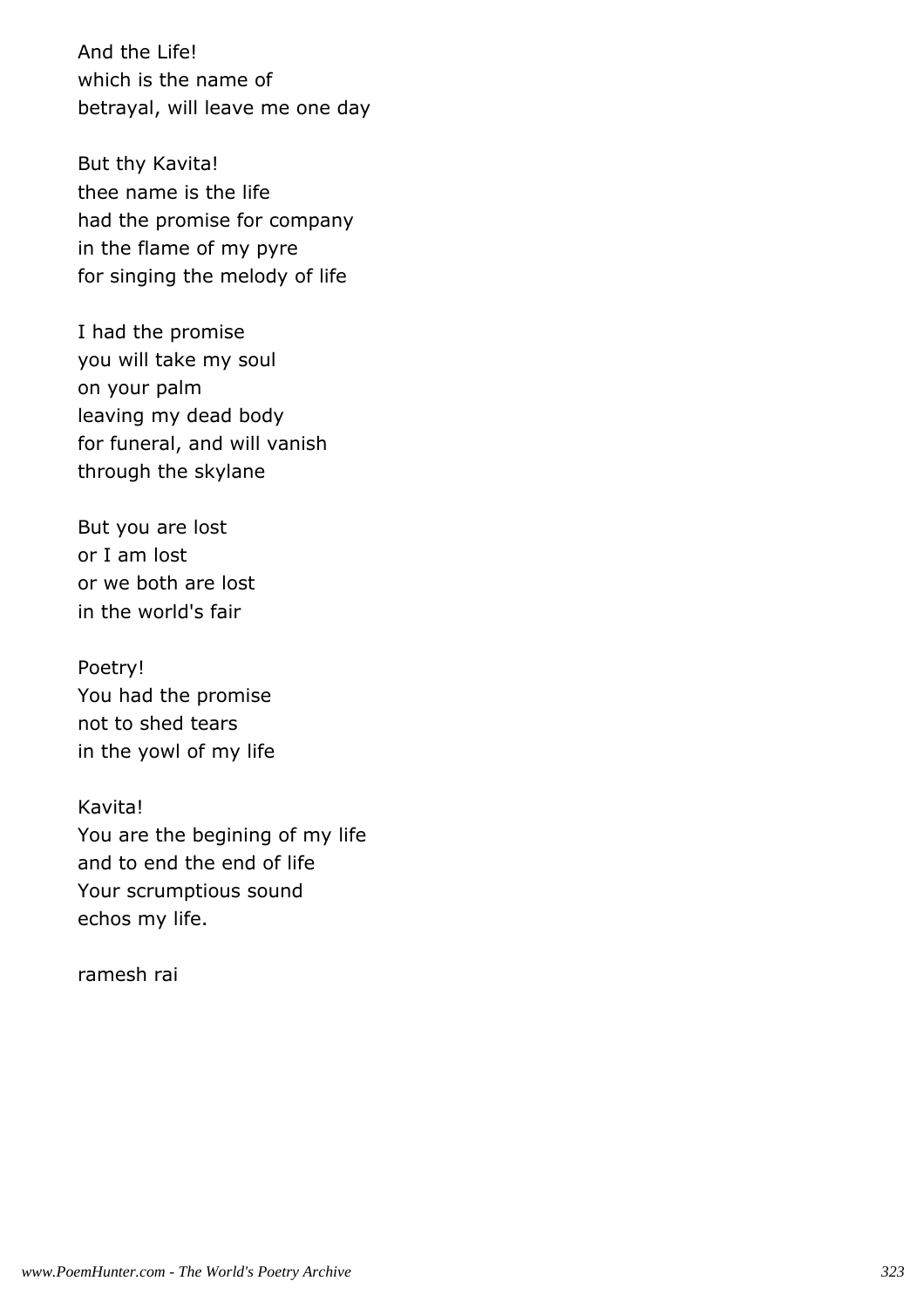# I Am Quite Afar From Humanity

I belong to super caste I belong to super creed I belong to super race I belong to super religion

I am quite afar from humanity because I am super

I am an Asian I am an African I am an American I am an European

So I do not find Ikshwaku or Noah in my self who saved the entire creation during the great flood bcoz they were none of them but of earth

Where my humanity has gone when I have isolated myself from creation what can I do for others when I am confined to myself bcoz I am quite afar from humanity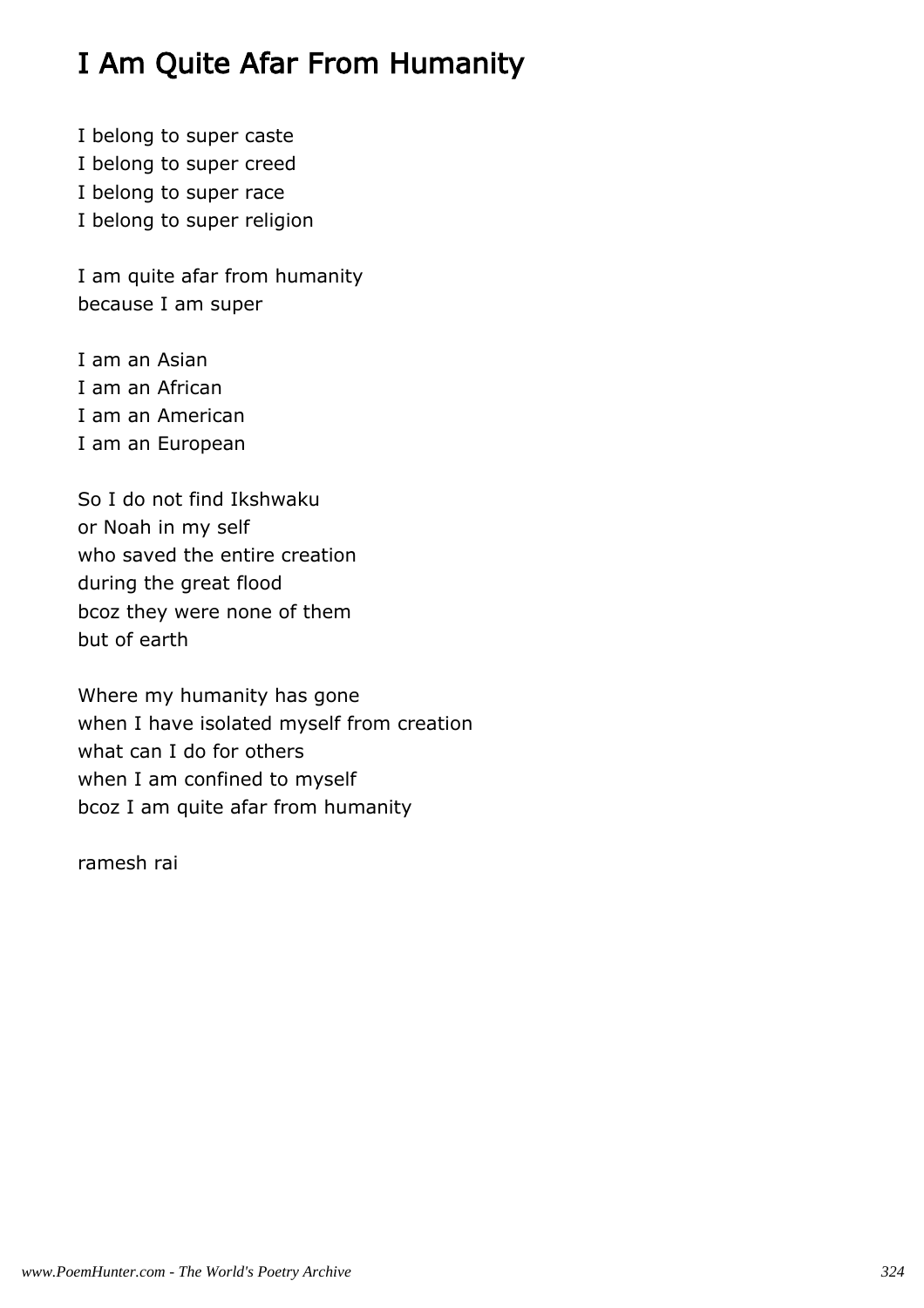# I Am Searching For Melody In Life

I am searching the melody of life that will fill my heart with all joys and tragedy of life

Thus, I am searching a melody A melody that is not sung by any one which has definition of all tragedy and joy of life

I am searching the melody of life which has touched the highest peak of tragedy to make me realise the highest peak of joy to dive into the highest peak of happiness.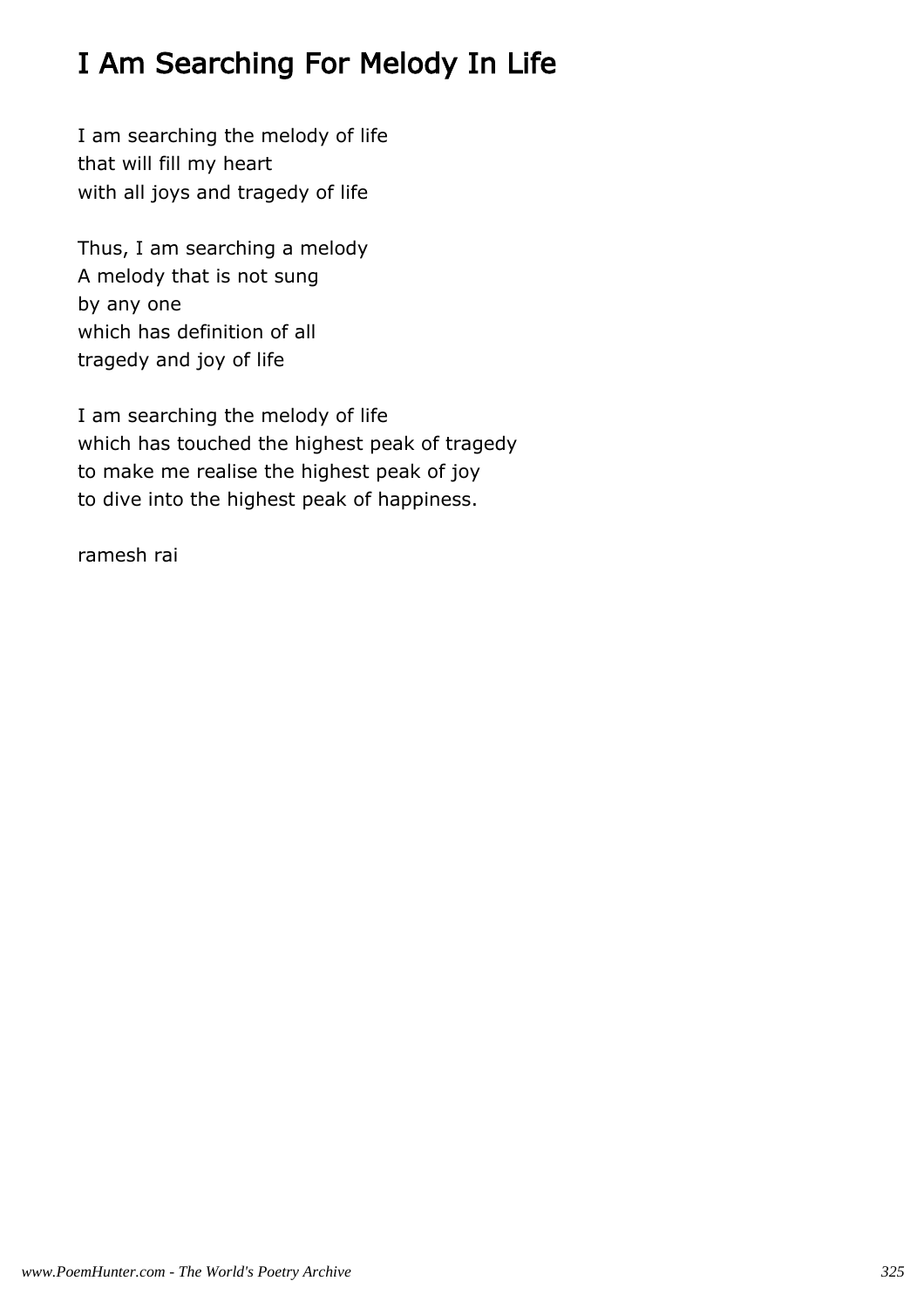# I Am Thirsty

The fish says I am thirsty I live in water there is water and water but not a dropp of ocean water can quench my thirst because it is salty

So I search for mild water which is rare in ocean for which I have to enter into the heart of ocean

Mildness always sprouts from the heart.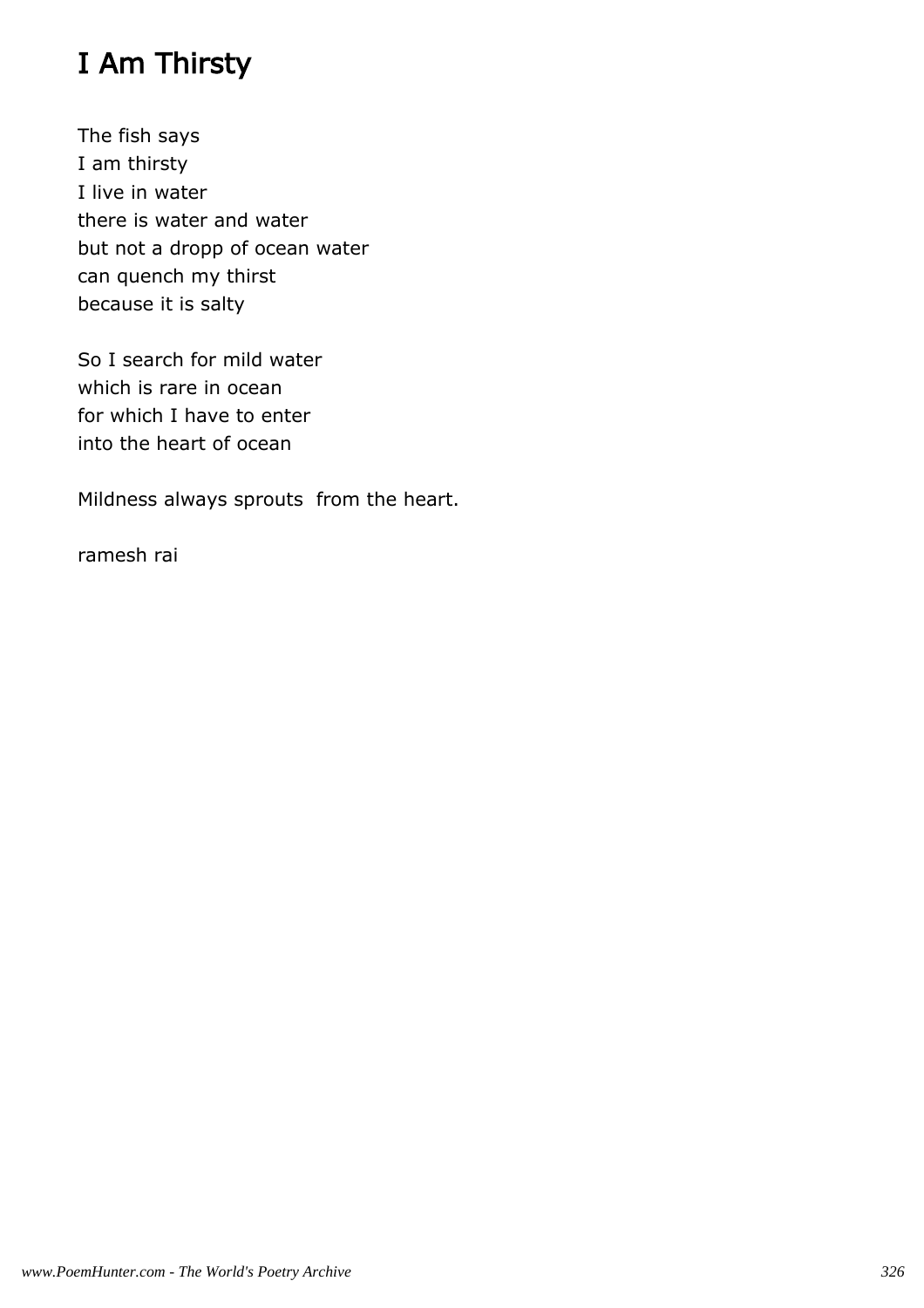#### I Ask The Flower

I ask the flower

why do you blossom every day spread your fragrance throughout day in what capacity you are made with the sweetest nectars are inlaid with you sing with the stars when the entire world is in deep sleep make romance during full of night

I saw you smiling in moonlit night strewing whole moonlight only on your smile

I ask the flower why do you dance with every gale while the world hide themselves

I ask the flower why do you giggle with every thunder while the loving guys hold them tight

I ask the flower when the butter fly kisses your lips how do you feel in broad day light.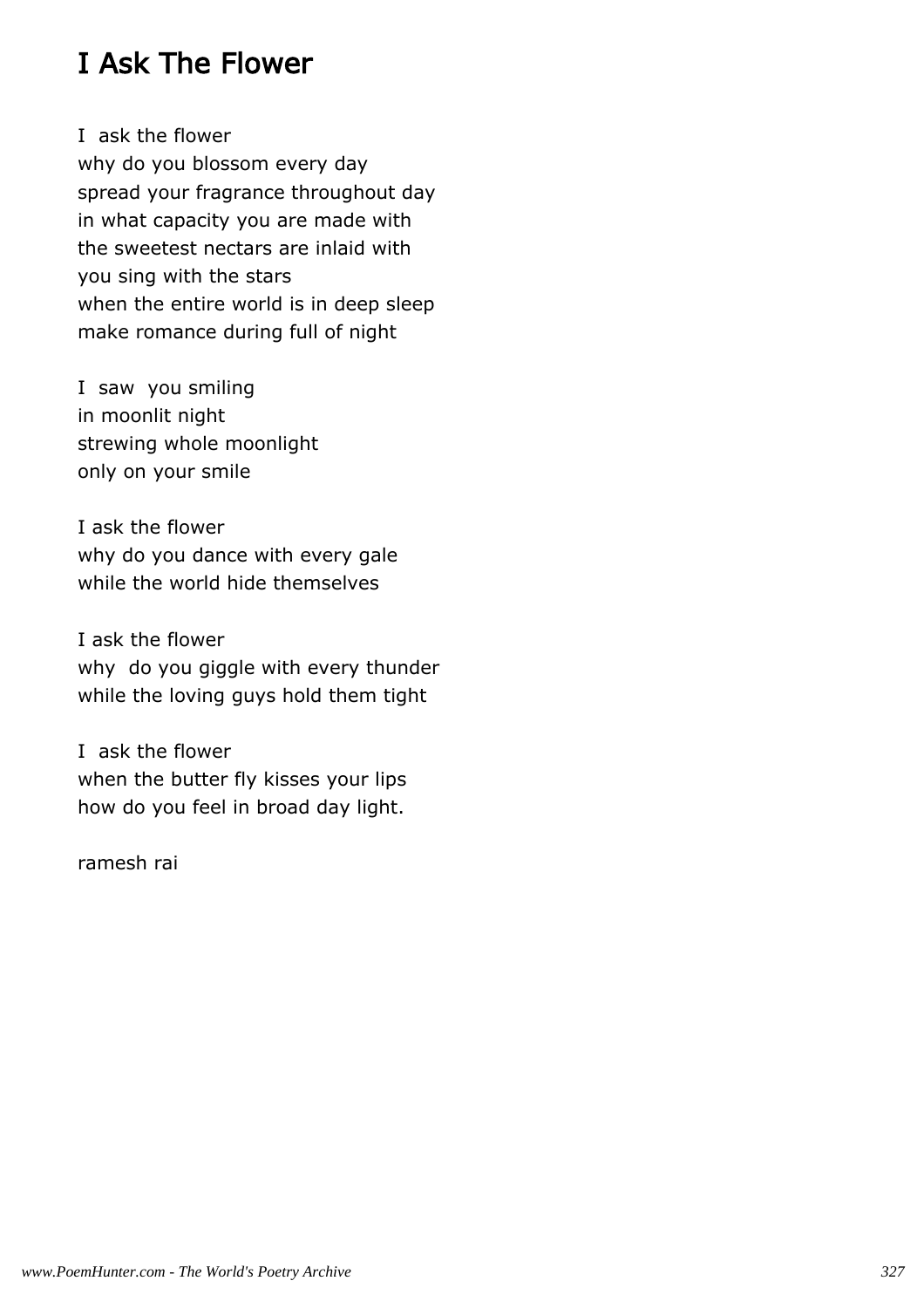### I Bow My Head

I bow my head not before the High Command of any politics and religion but before the people who despite of tremendous labor throughout the day earn little money to feed the family take dry bread with cold water and be ready for job next day.

I bow my head before those who curtail food and milk of their kids offer to the rivers, at the root of trees feed the insects and creatures to worship the nature

I bow my head before the tattered and hungry people, engaged in chanting and worshiping it is due to the divine endurance & worship to nature prosperity dwells in this land.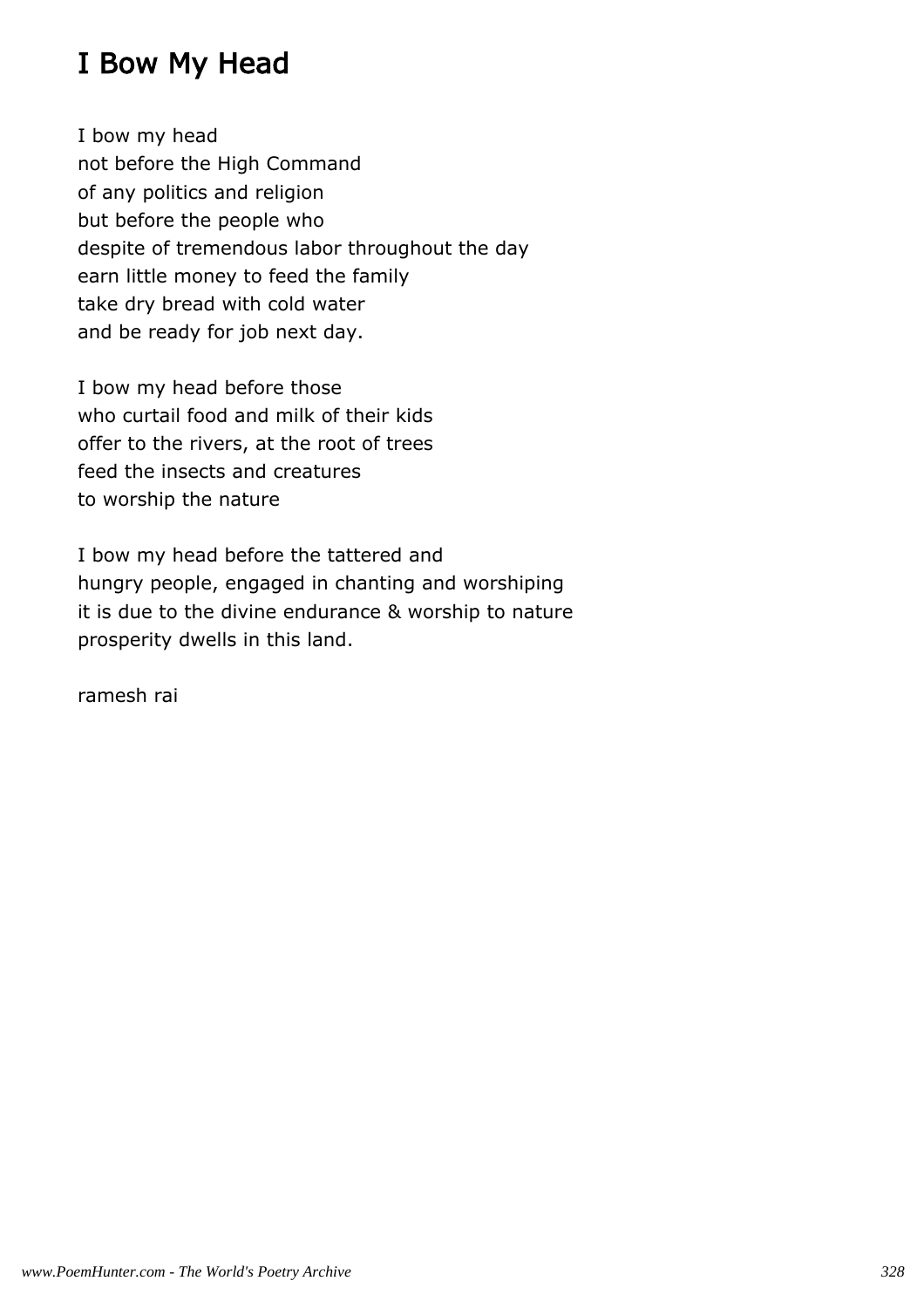### I Came On The Cross

I came on the Cross To let the world know Truth of life.

I came on the Cross To make all realize The sanctity of life

I came on the Cross To emancipate the world From all sins of life

I came on the Cross To make them all In the eternal abode of life

I happen to be in ages To pass over the the life.

All rights reserved @ Ramesh Rai Created on 10/2/16 Posted on 15/2/2017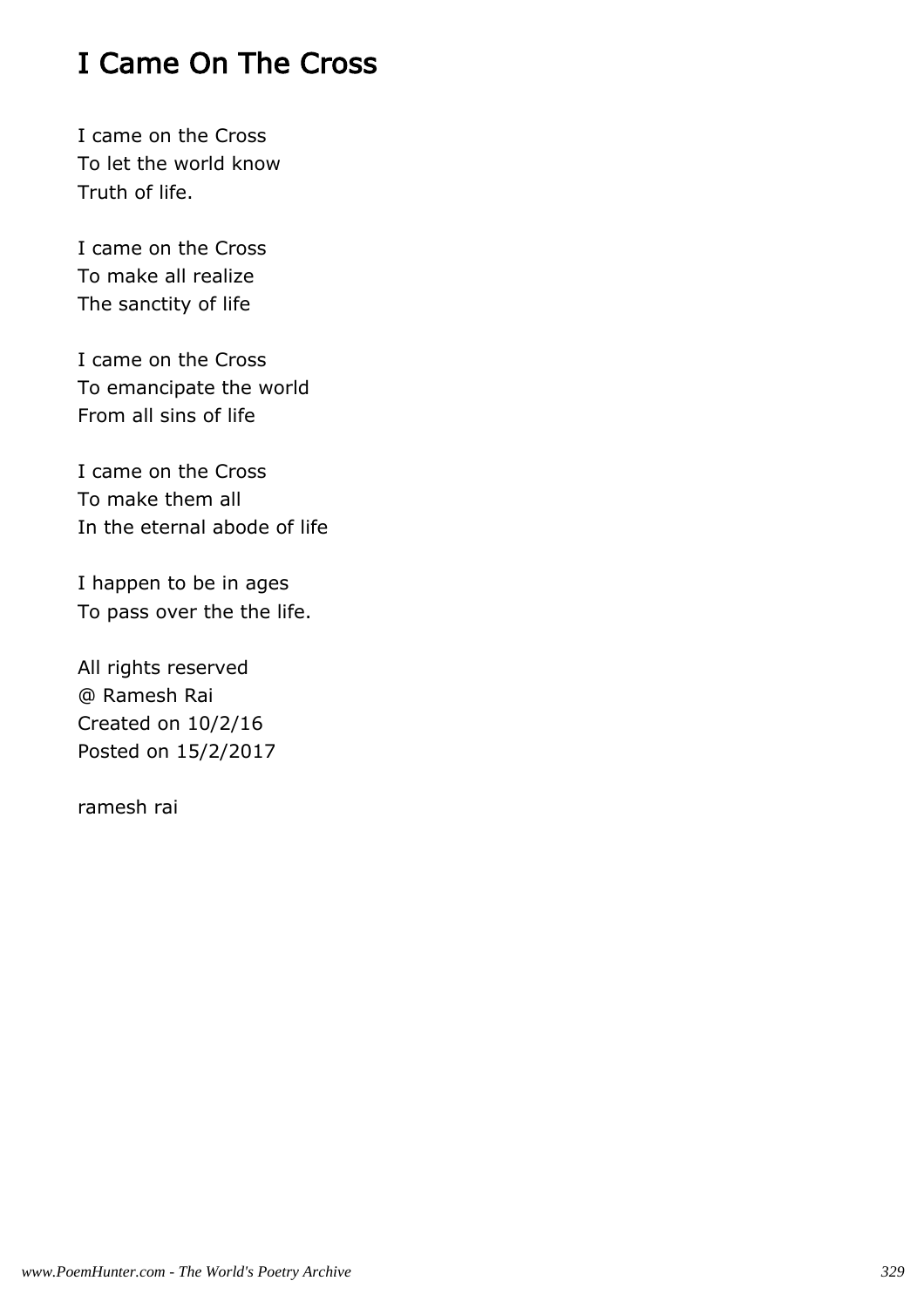# I Did Not Weep

I did not weep I did not weep for a long time I have seen two world wars I have seen ruins of Hiroshima and Nagasaki I have seen the demolition of twin towers Yet I did not weep because I have drunk all tears of my eyes but my eyes were unable to see so it shed blood in lieu of tears Still I see the sufferings of daily life but I do not weep because I have fear, if I weep the great flood would come and the world would sink in my tears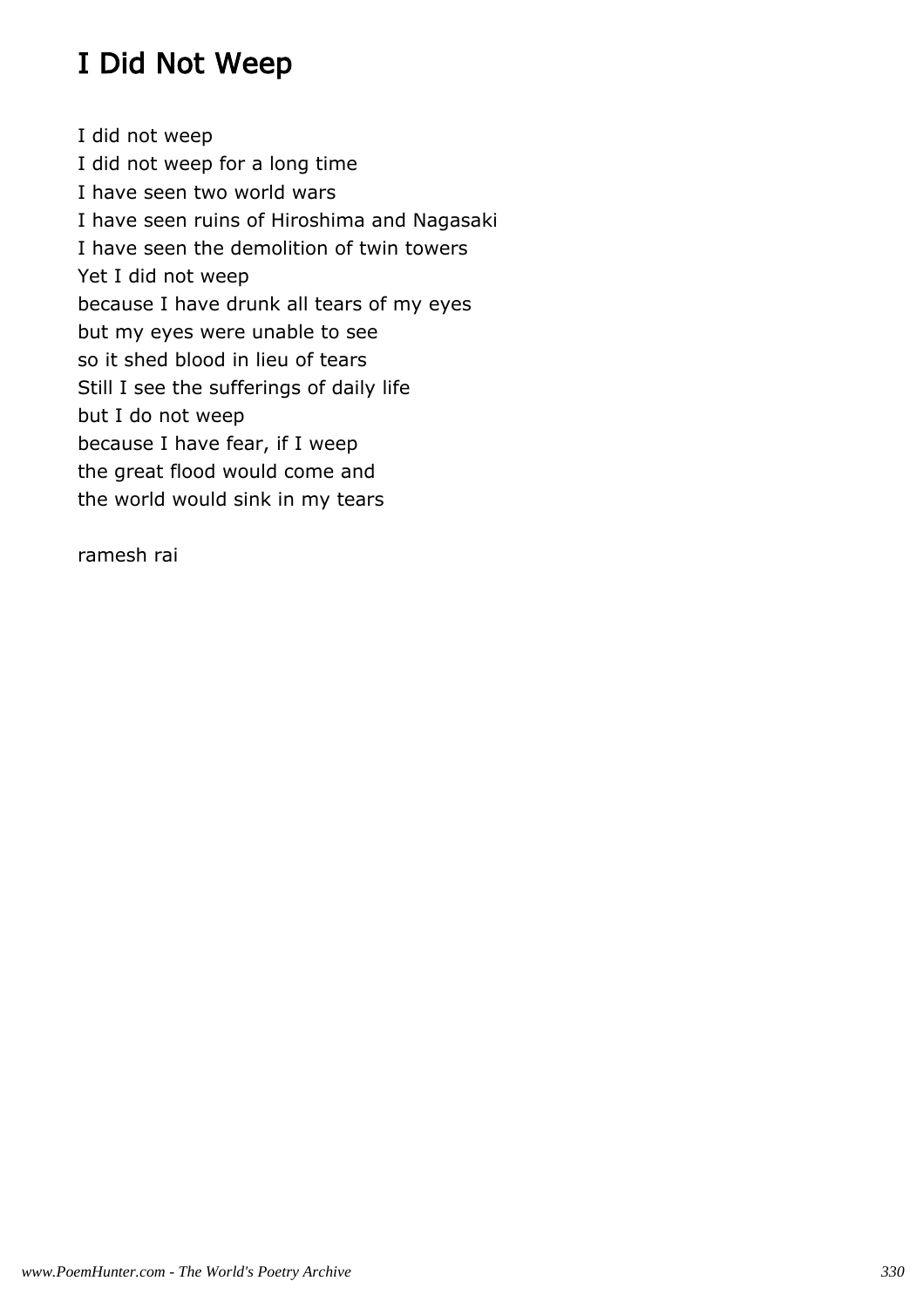## I Didn'T Love I Didn'T Work

Believe in me I'm truly speaking neither i have loved nor i have worked

Had i ever loved my all desires would have been completely at rest i would have been free from delusion and destitute my all prides would have been diluted and achieved the eternal goal.

Had i ever worked i would have made a revolutionary change in the world to establish peace and prosperity there were joys and fraternity throughout the world

So, i say i have neither loved nor i have worked till date except carrying out my duty

Few days of my life is left i don't know when the flame of life will extinguish, but i swear i shall do both, i shall love and i shall work through my poetry.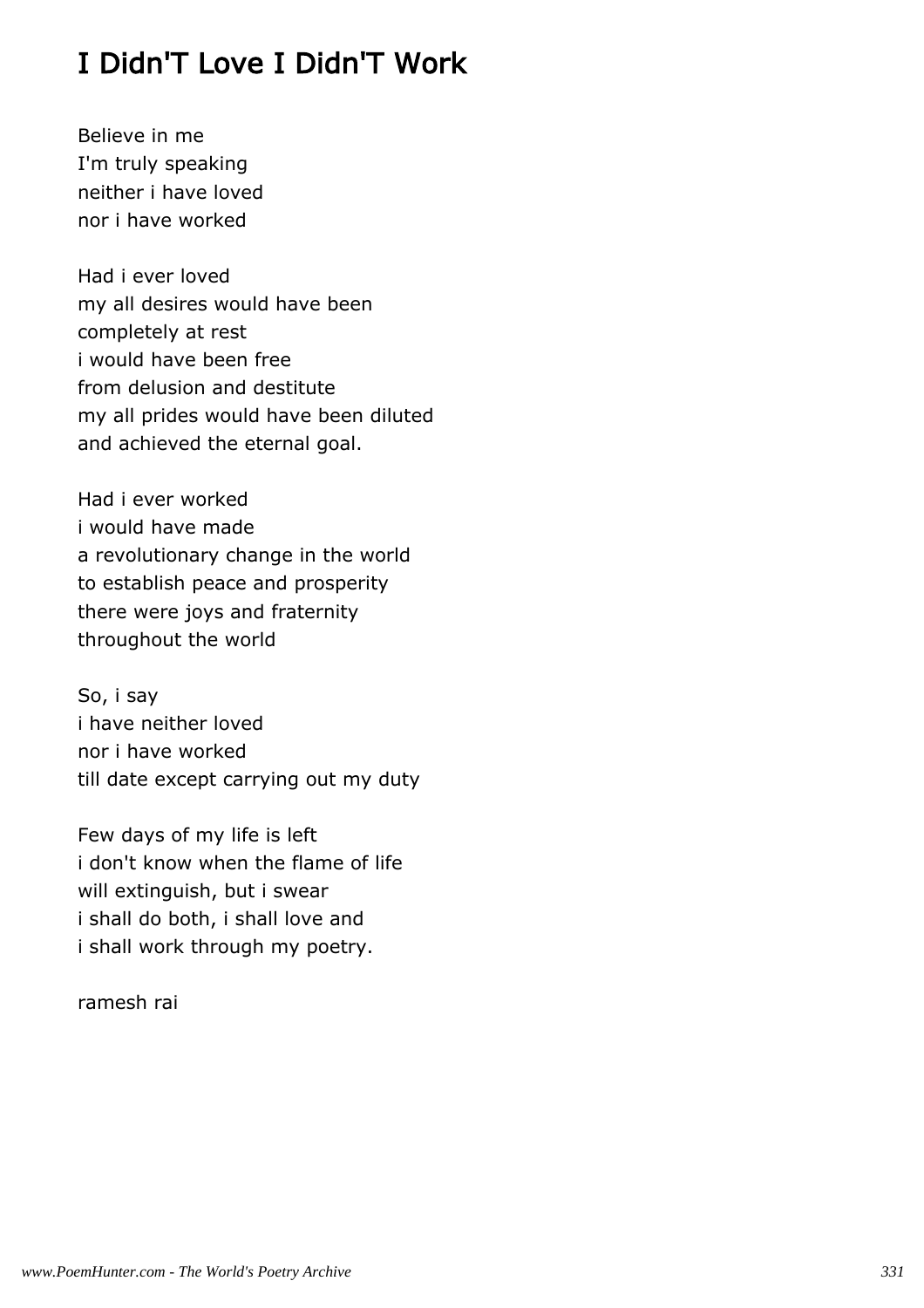## I Do Love

I love the flowers I love the trees, water and air I love the stars I love the planets I love the moon I love the entire creation I love you too I love the whole Do you love me?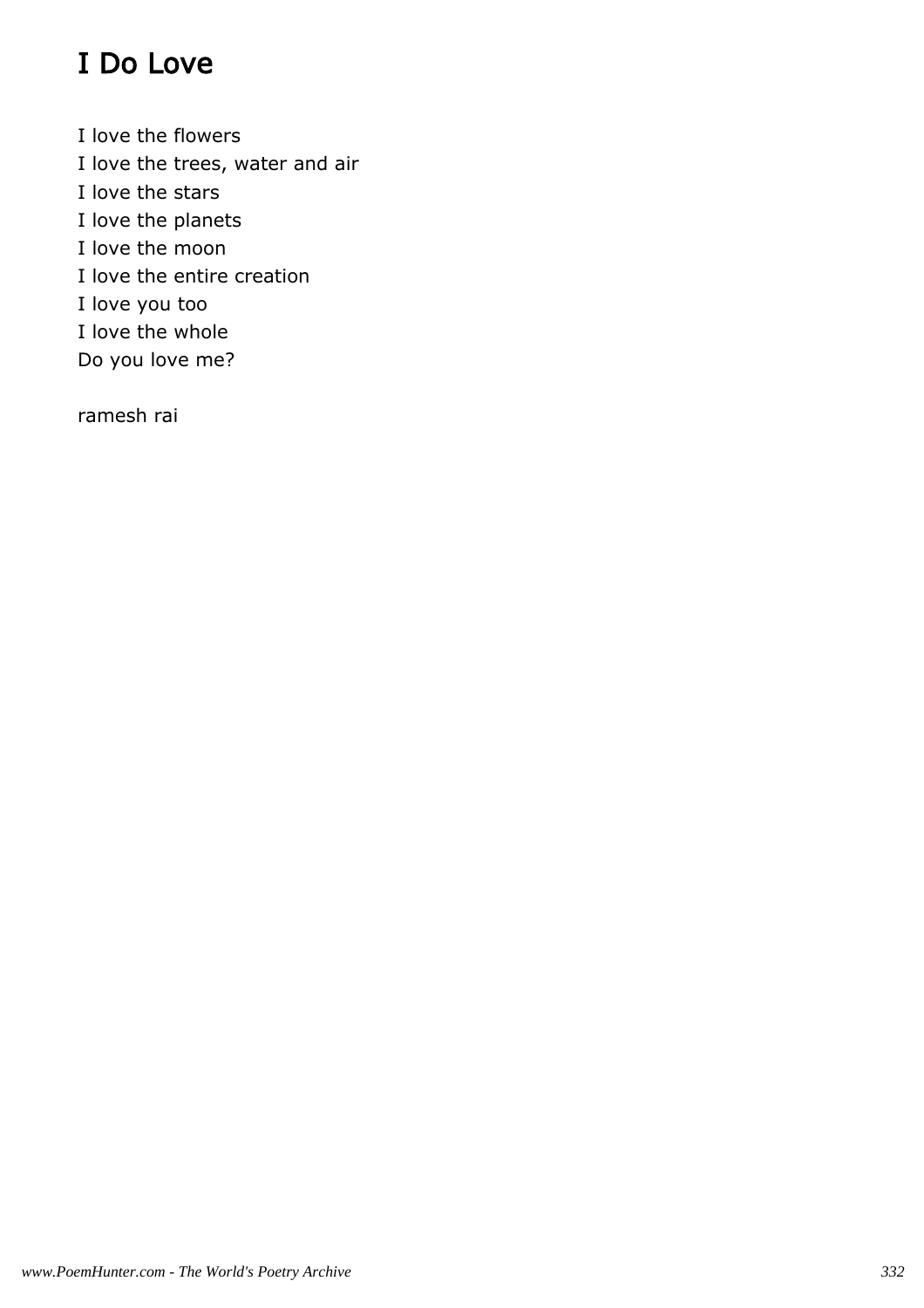# I Do Not See The Sun

I do not see the sun perhaps lost his way or forgotten to arrive at the day the stubborn black cloud wandering over the sky way making the day full of dense life is leisured at a corner place children are wrapped under sweater house wife ramping throughout day the day such comes often day the sun takes rest throughout day moon and sun also go on rest but day and night come in usual way not to stop the wheel of age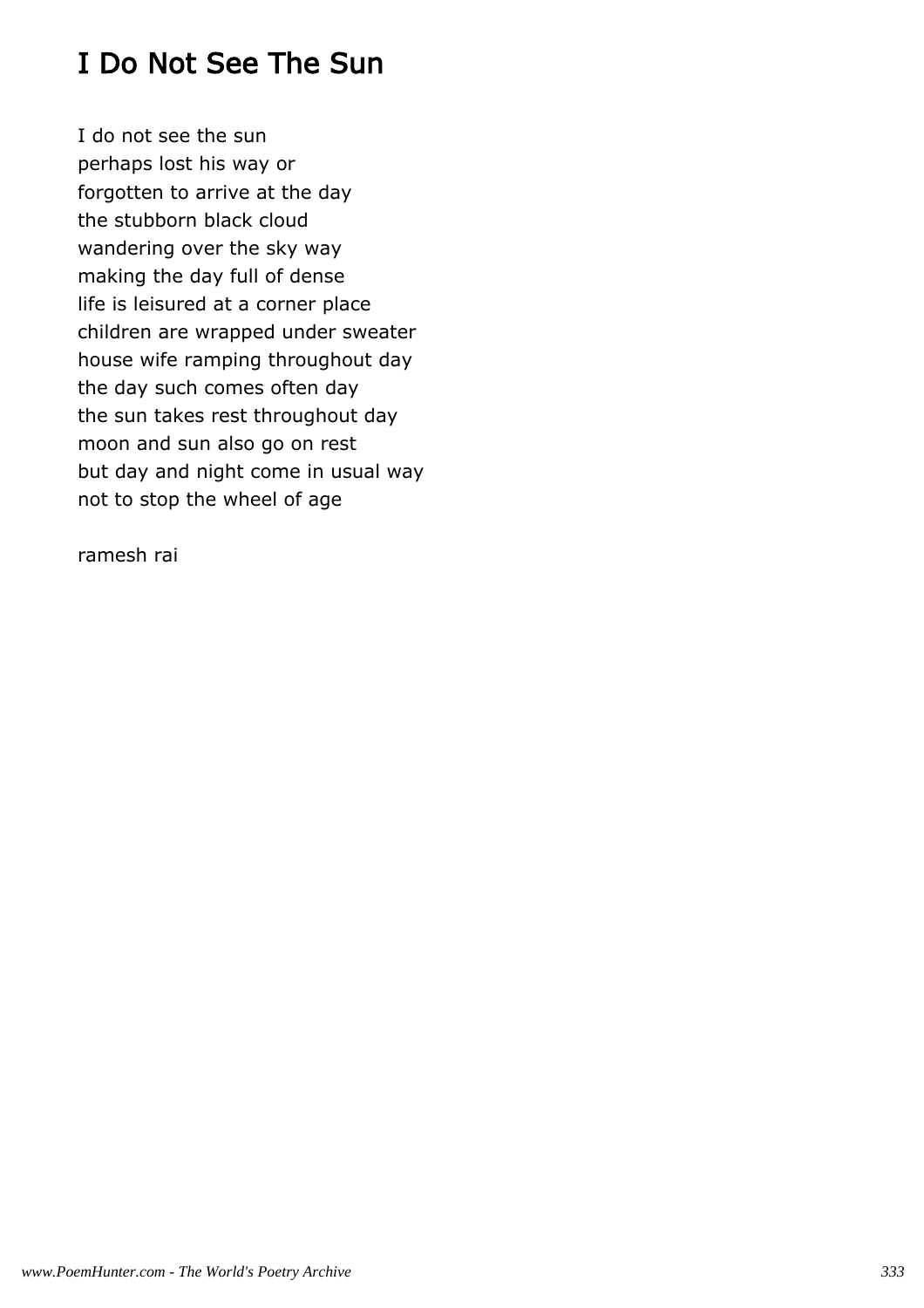# I Do Not Want To Ride

on the unwilling horse unable to reach to the destination of my life

Do not want to ride on the culture unable to meet my requirement the religion unable to establish peace the civilization made me naked the custom made me slave the science unable to feed my prosperity.

I am the age, will surpass all the circumstances I am not to stand still the gale of time will blow away all myseries of my life.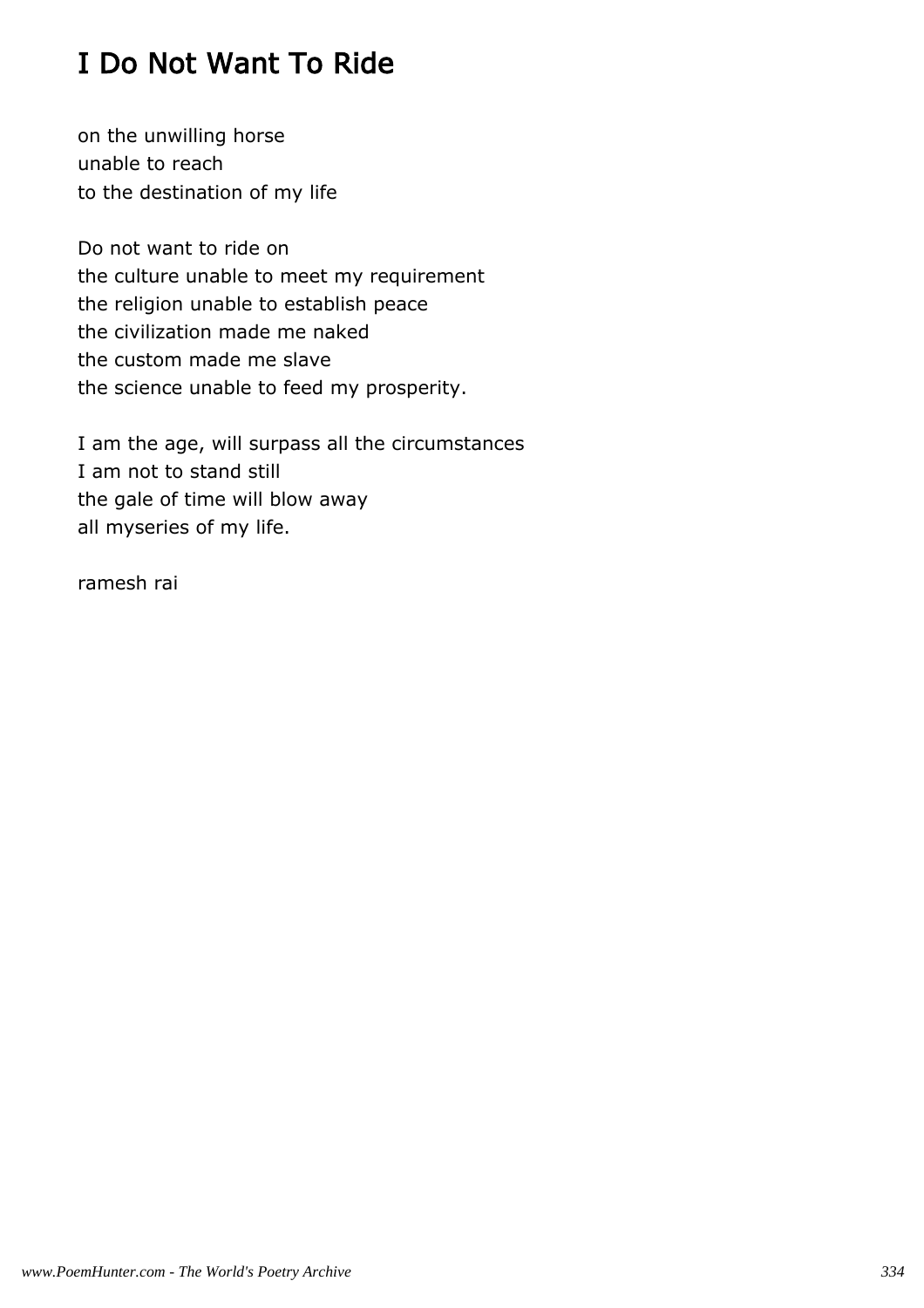# I Do Wish

I wish to conquer the world I wish to conquer all frustration of life I wish to conquer all delusion of life I wish to conquer all evils of life I wish to conquer all anti life element Yes! I wish to conquer the world to establish love, peace and prosperity when the life will be free from all troubles I shall think I have conquered the world Then, I shall bow my head to the new prosperous world Then the glory of this world will enlighten the universe No one will have to think for bread, cloth and roof. So, I do wish.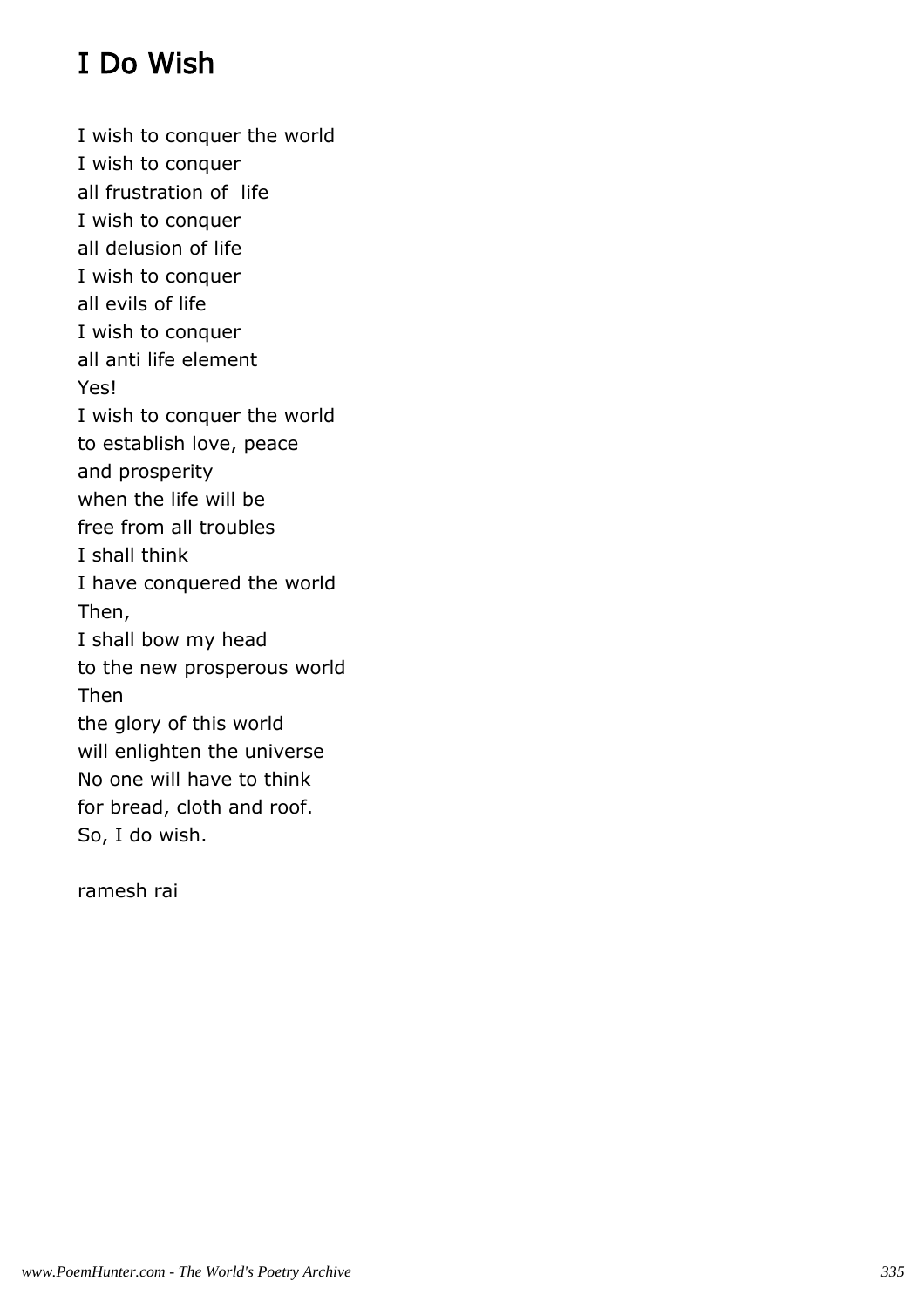# I Have Learnt From You

What ever i have i have learnt from you i was born innocent never knew what is good and what is bad.

The flower told me if you intend to take that is bad but if you intend to give that is good but i see people snatch foregoing their mystical life reaches the peak leaving all behind forget their manner forget their fright.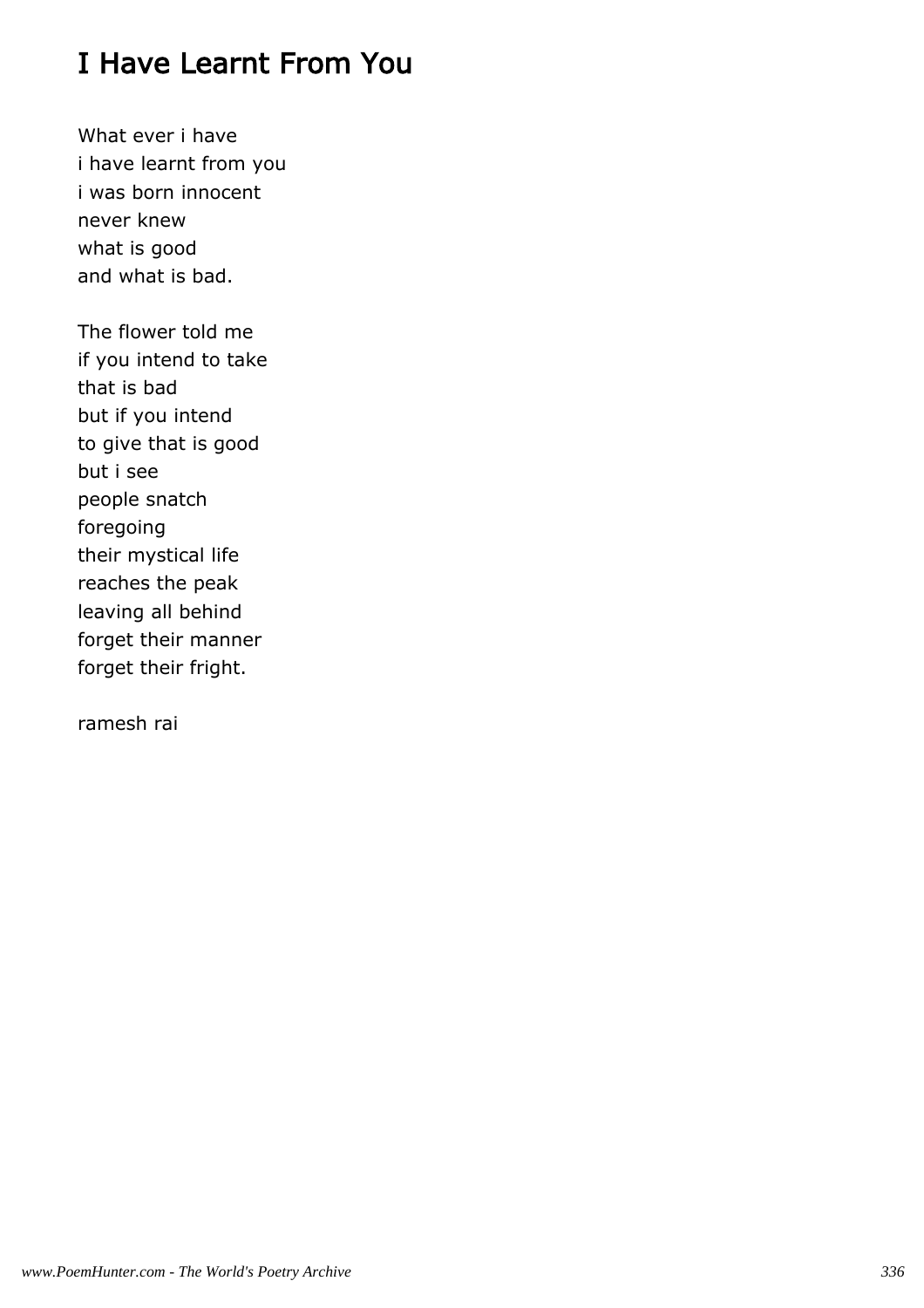#### I Have To Cross The Great Ocean

I have to cross the great ocean with my little boat which has thousand holes please tell my friend how to cross the great ocean

The waves of the ocean are too high than that of height of mount Everest thousand Tsunamis are yet to come please tell my friend how to cross the great ocean

The little boat gifted to me by my Lord I do not find another boat due to my carelessness there is thousand holes no mechanics can repair it but i have to cross the great ocean

please tell my friend how to cross the great ocean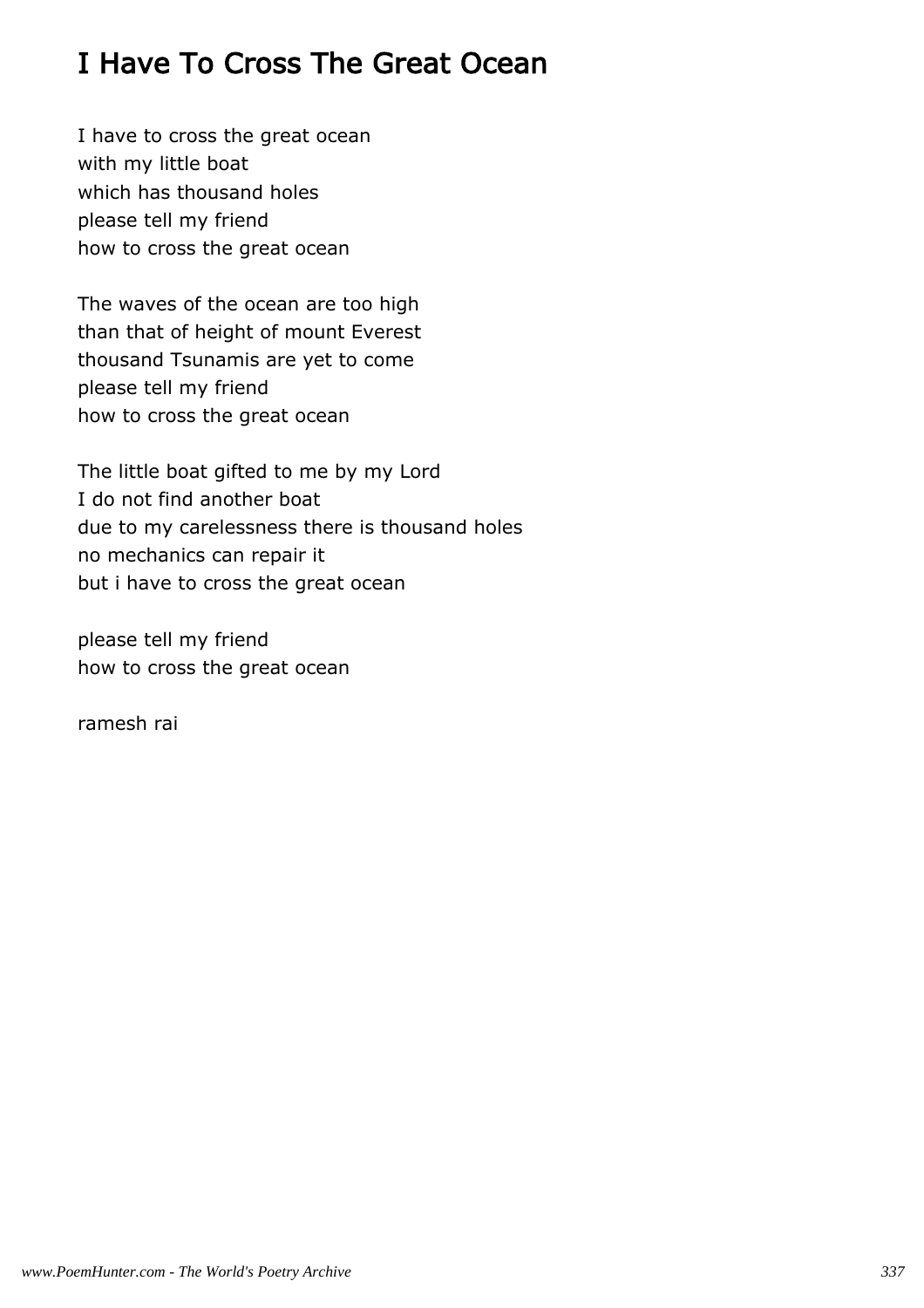# I Invite The Spring

When the winter is to get off the door I invite the spring to come in and cherish the garden of my soul to let the flower blossom to surmount my unveiling moment to pamper my unwilling soul which wants to get rid of all lust of life but the life always desires for existance so the spring vernalise each moment of life.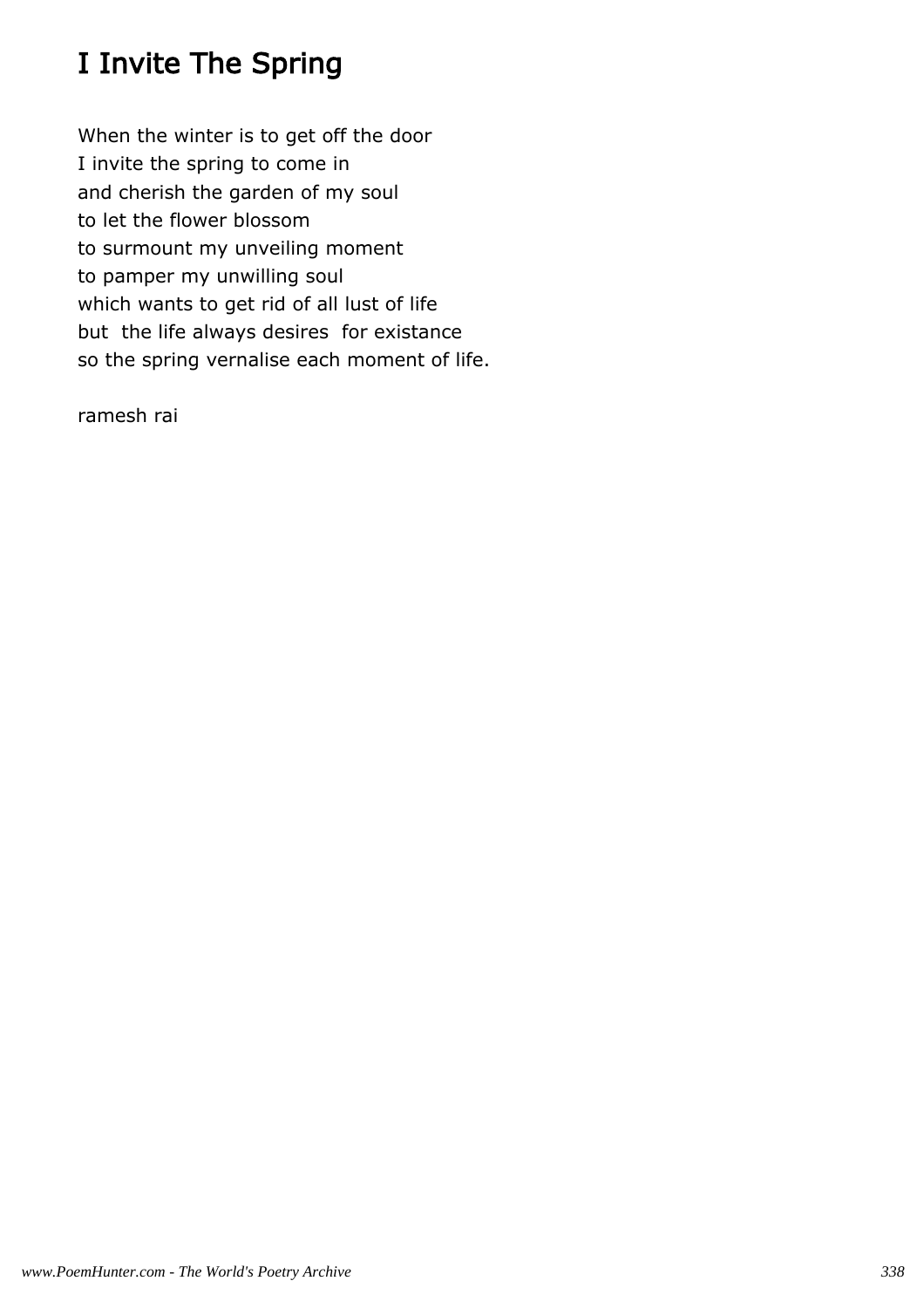# I Like To Saturate My Soul

I like to saturate my soul with melody of your rhymes

I like to sip the nectar that drizzles from heaven in the form of words.

I like to saturate my soul with beauty of nature that whispers in my soul.

I like to drap my soul with your accostable value when the nymph will not entice me for her surrounding mortality and my soul will be tampered for unwanted value of life.

I want to saturate my soul with your infinite serenity.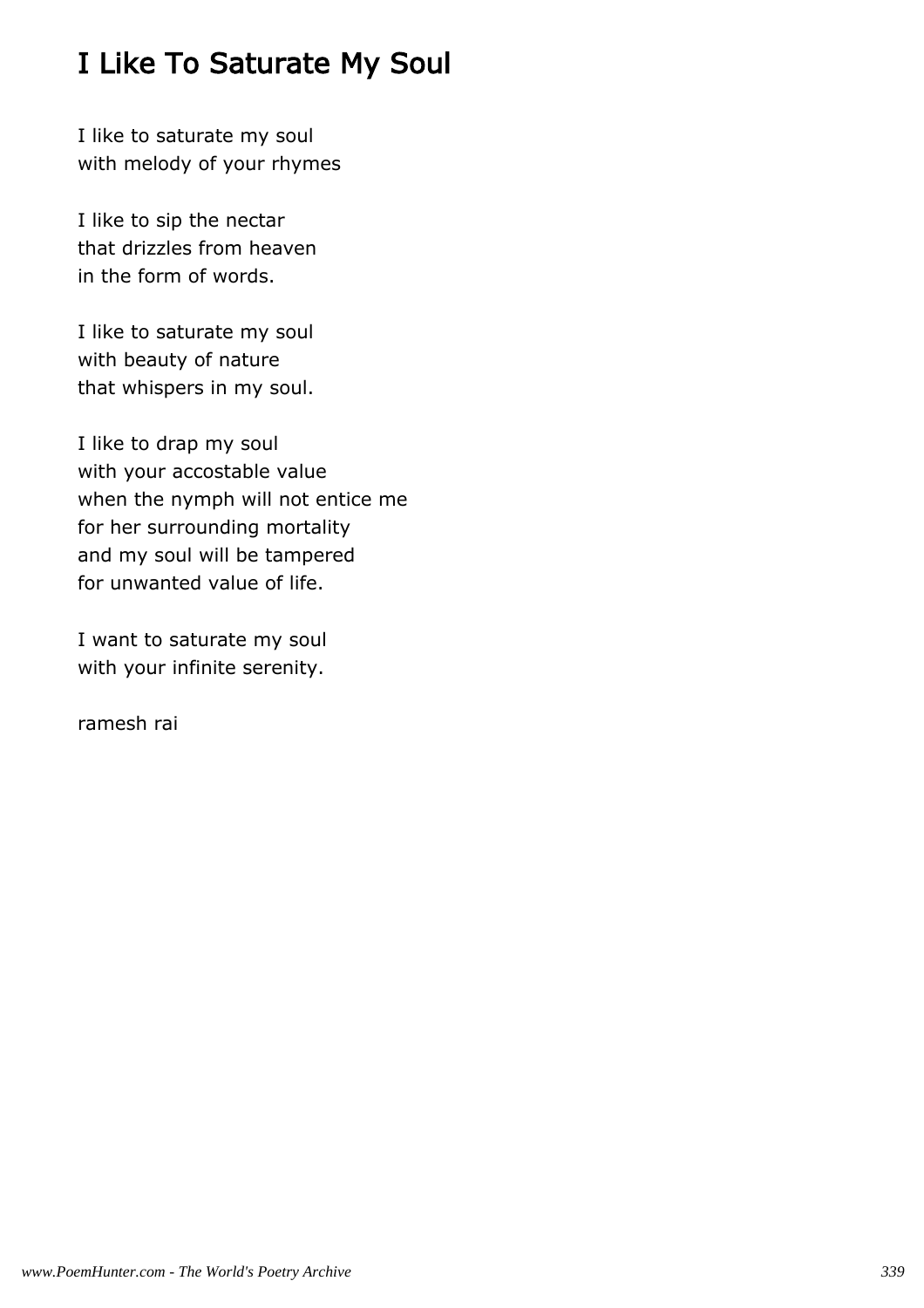## I Meet You

I meet you in your tears like a pearl, keep under your eye lid or else will be trampled by pedestrian certainly it will pain me

I meet you in your smile like a flower blossoms in early morning do not let the sun rays to kiss or else it will be withered

I meet you in your wrath like the fire to burn the creation do not let it to flare or else it will burn you first

I meet you in your love like a rose smiling under your eye lid embellishing the petal with tears the dew drop on each petal of lips with commotiom to fall on my palm and kiss you to undulate your heart.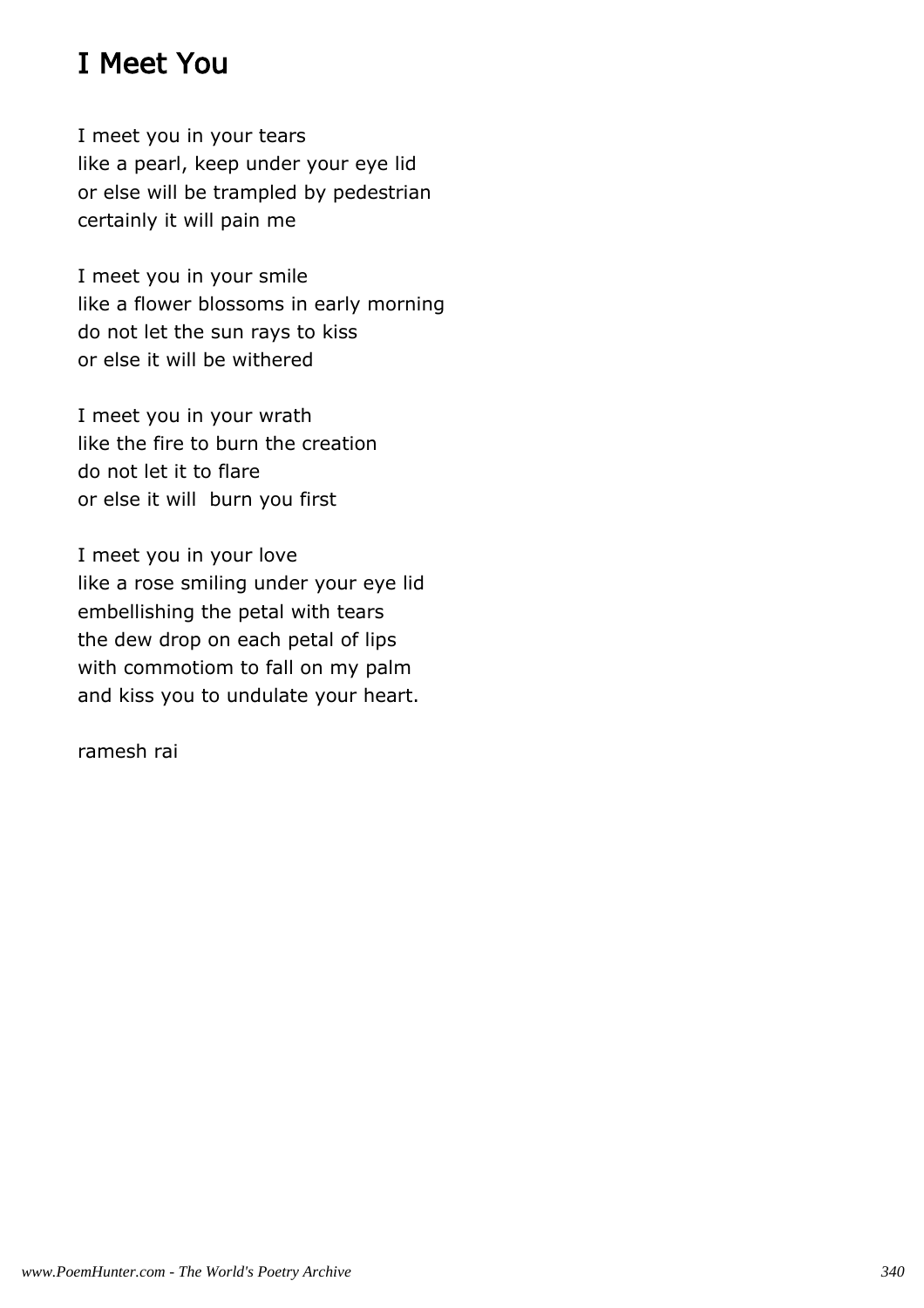## I Praise You

I praise you so many times Tell me, how many times should I praise you

your lips are like petals of flower I see your moon-knife eye-brow

The glare of your face is making me blind before canopy of your face moonlight is getting fade

How should I praise you tell me my dearest love you are the beautiest one glittering ever in my life.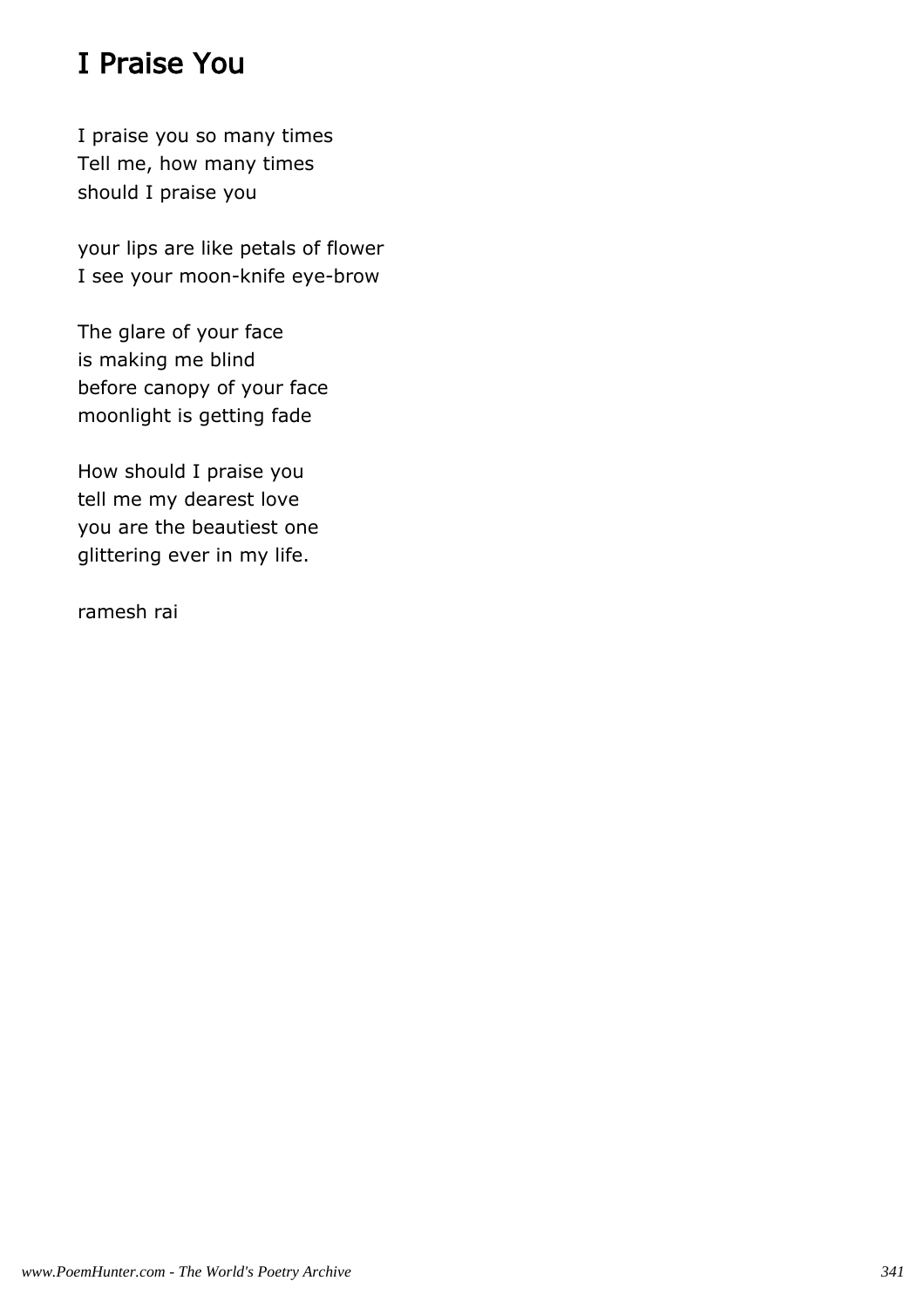# I Realised

I realised your arrival when you knocked at the door of my heart south wind told me yesterday you were likely to come I knew it you would come like the gale brings a storm with her lighting being followed by thnder the black cloud can never replace the azure sky once formed

I'm waiting for your arrival you are to be followed by good fortune It'd change your screaming to a mild smile

Rain is now tired to flood the earth certainly it has to drizzle.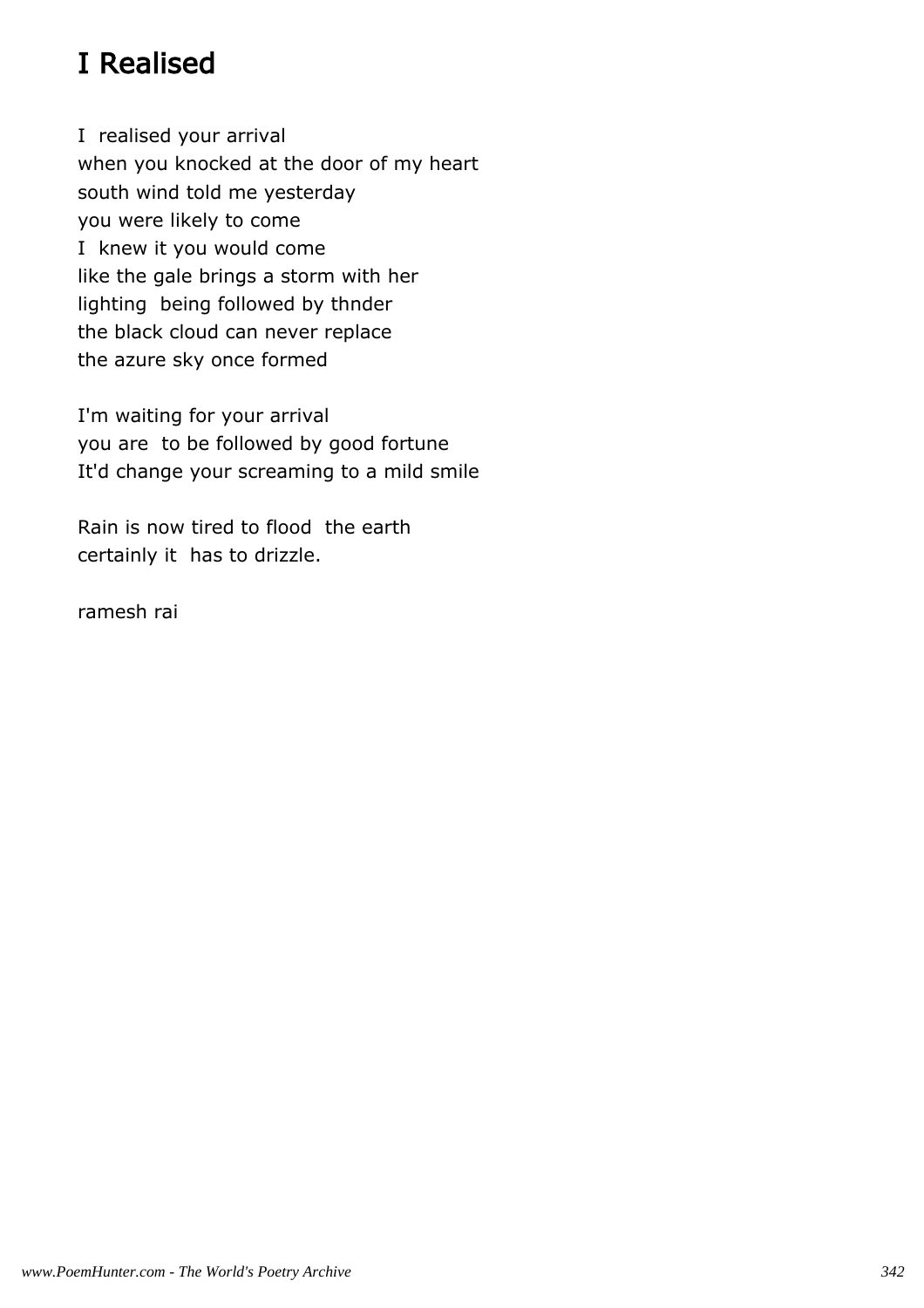### I Sketch You

All time I m trying to sketch you to make a portrait of you I try to fill the color of life which color would u like is not known to me

Color of sanctity is significant to me which embellish you a fairy queen Colors of worldly attachment are always perishable so I must not fill this color in you

I cherish to adore you to embellish with dews of life that are fragmentation of ecstasy, geminate revivification of life

I like to sketch you on sea-shore of profound creation which can not be blown up by a little wave of devastation

Thus, my sketch is not fragile like the petal of a flower which is withered with a puff of time

You are my poetry a gorgeous sketch carved over ages for submission of a portrait of you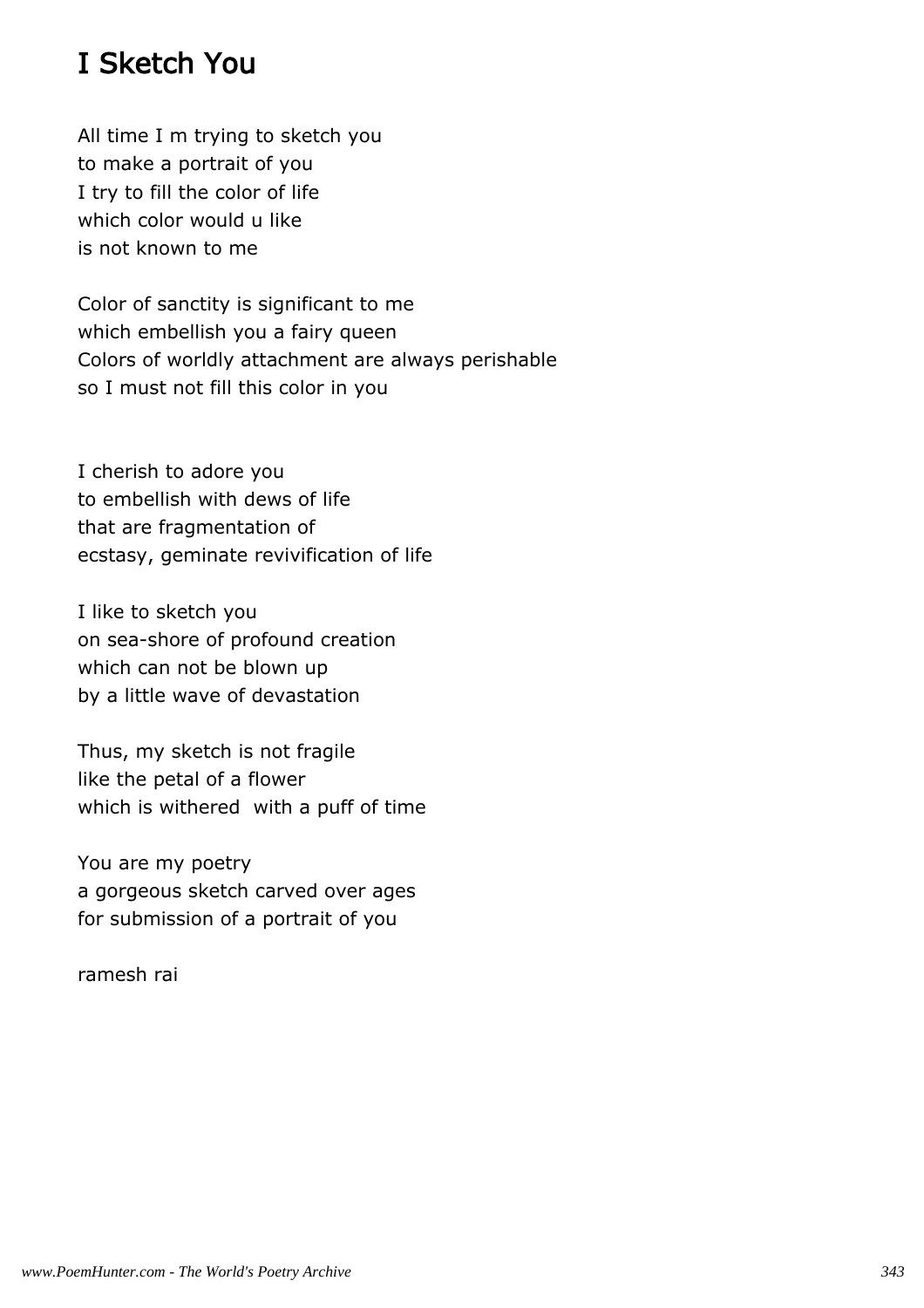### I Summoned My Love

While returning from American Library on foot, on footpath of Chowranghee i saw an old beggar crossed seven decades with ragged body and uniform with two companion one stick in his hand and right hand holding one hand of his beloved who was old and nearby and was also blind evaluating an imitation ornament, I asked for whom you want to purchase, he indicated for her; my sense of love dominated, I put a coin of two to expose my humbleness

Ah! I summoned my love

On-foot I splashed over Writers' building where government officials are taking care of her people on white paper and its issuance met another old beggar I asked for whom do you beg? he replied, for Budhi she is bedridden lacking of medication unable to walk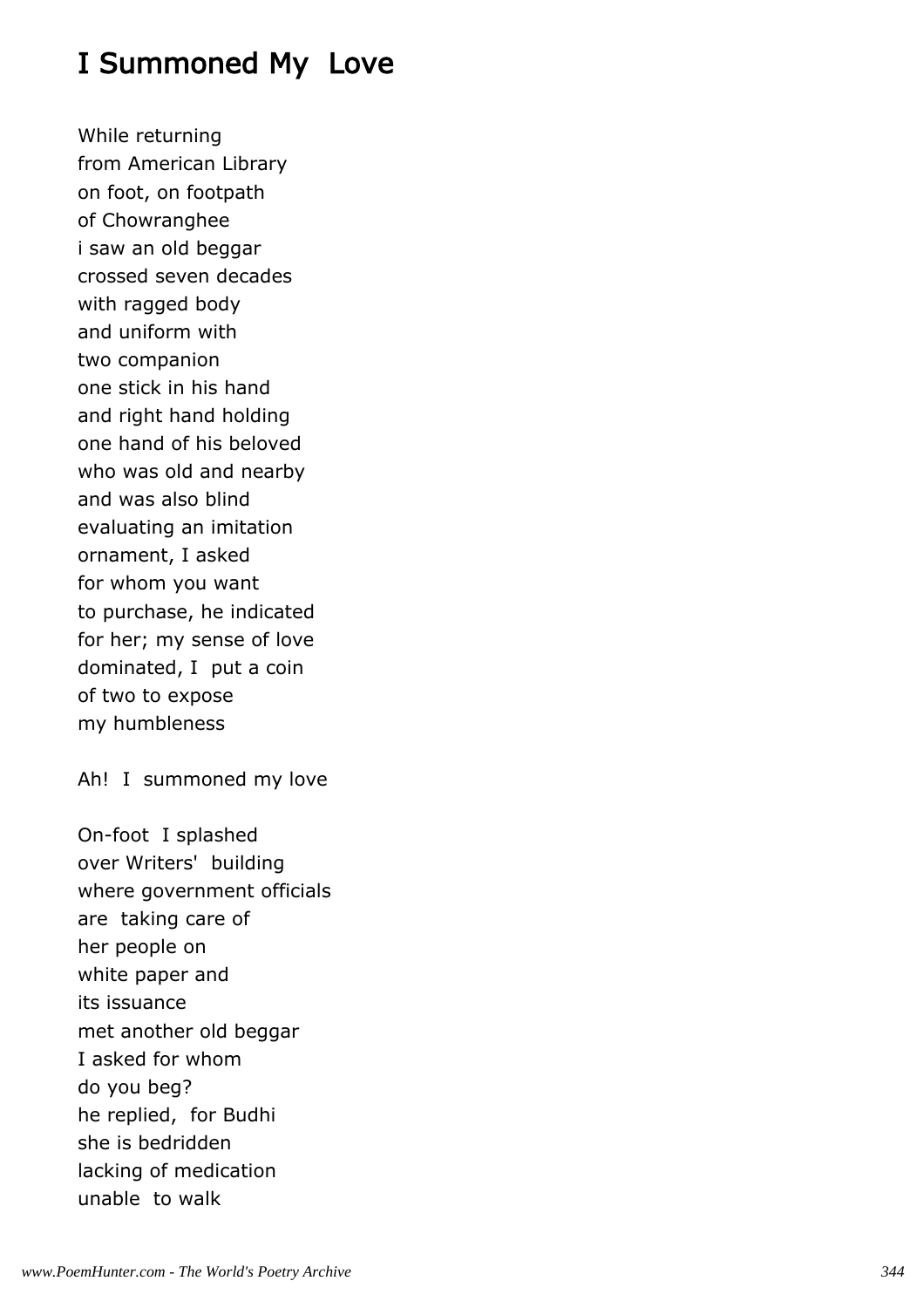I again put a coin in his pot

But Ah! I summoned my love

NOTE: Chowringhee is a place in Kolkata (India) : Budhi- old woman (wife)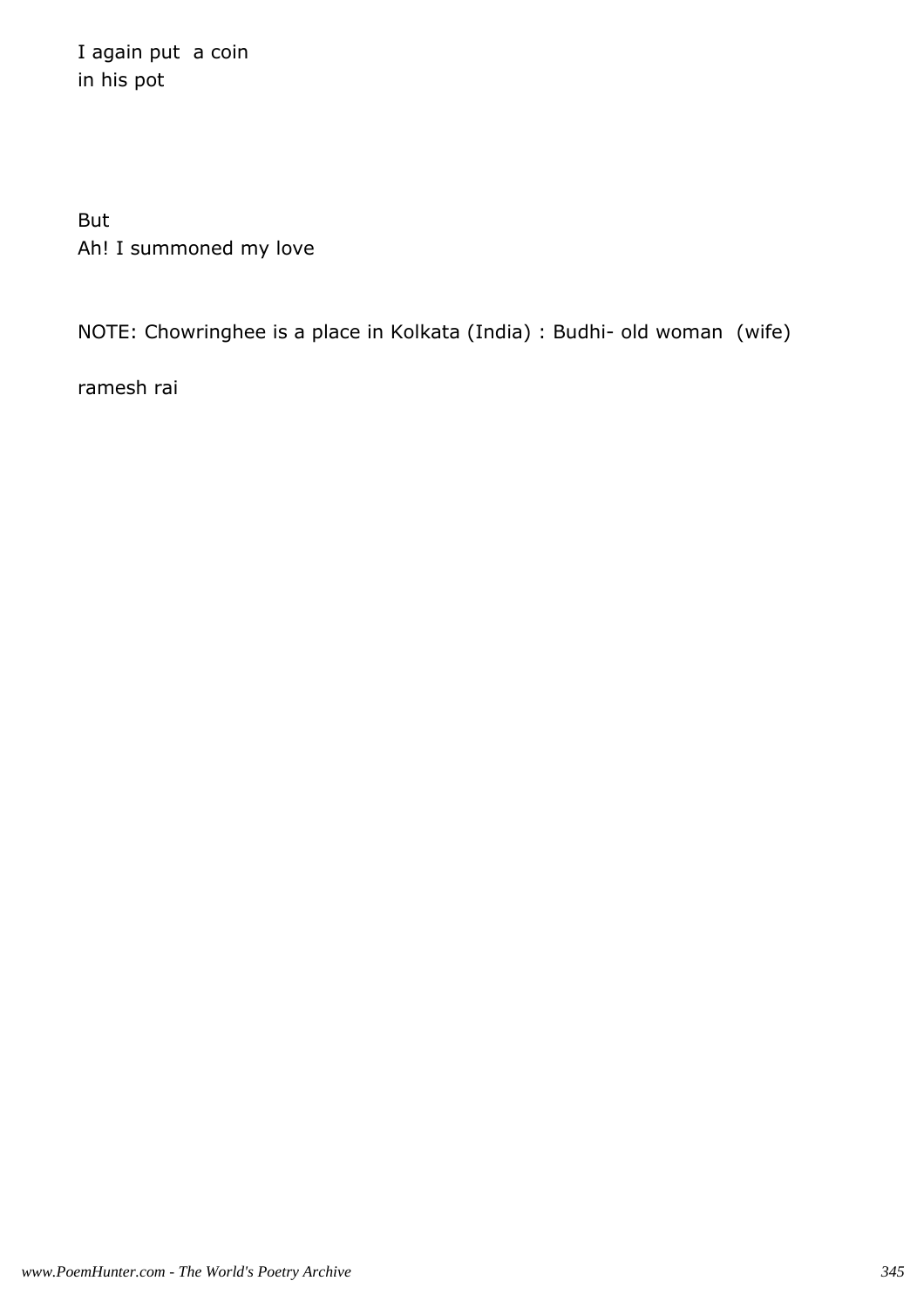# I Vow In My Life

I vow in my life to serve the mankind to establish fraternity and a peaceful delight

I vow in my life to make the Human being a prosperous and a bright future

I vow in my life for salvation of natural harmony

I vow in my life to be a nice citizen and discharge my duty as assigned to me for universal kind.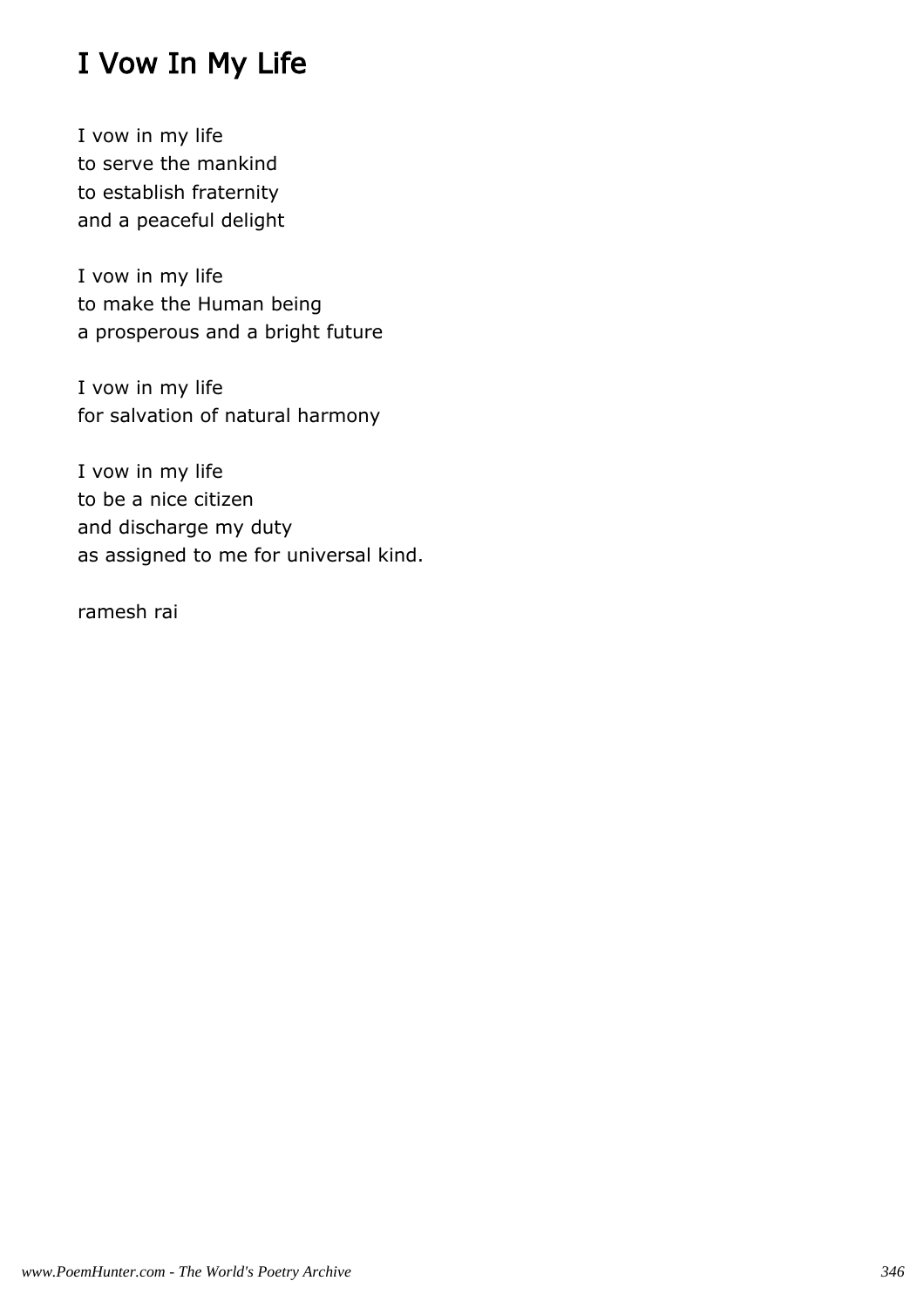### I Want To Be Lost

I want to be lost out of the bewildered world loosing all my existance loosing all my ponerology where i can insist upon divine solitude the fragrance of which may ascend all corners of life be not tangled with fewtrils

I may assume the universal vaccume where lot of space is provided will not argue for needle surface a lot of soul may be accomodated

wih deepest exult of soul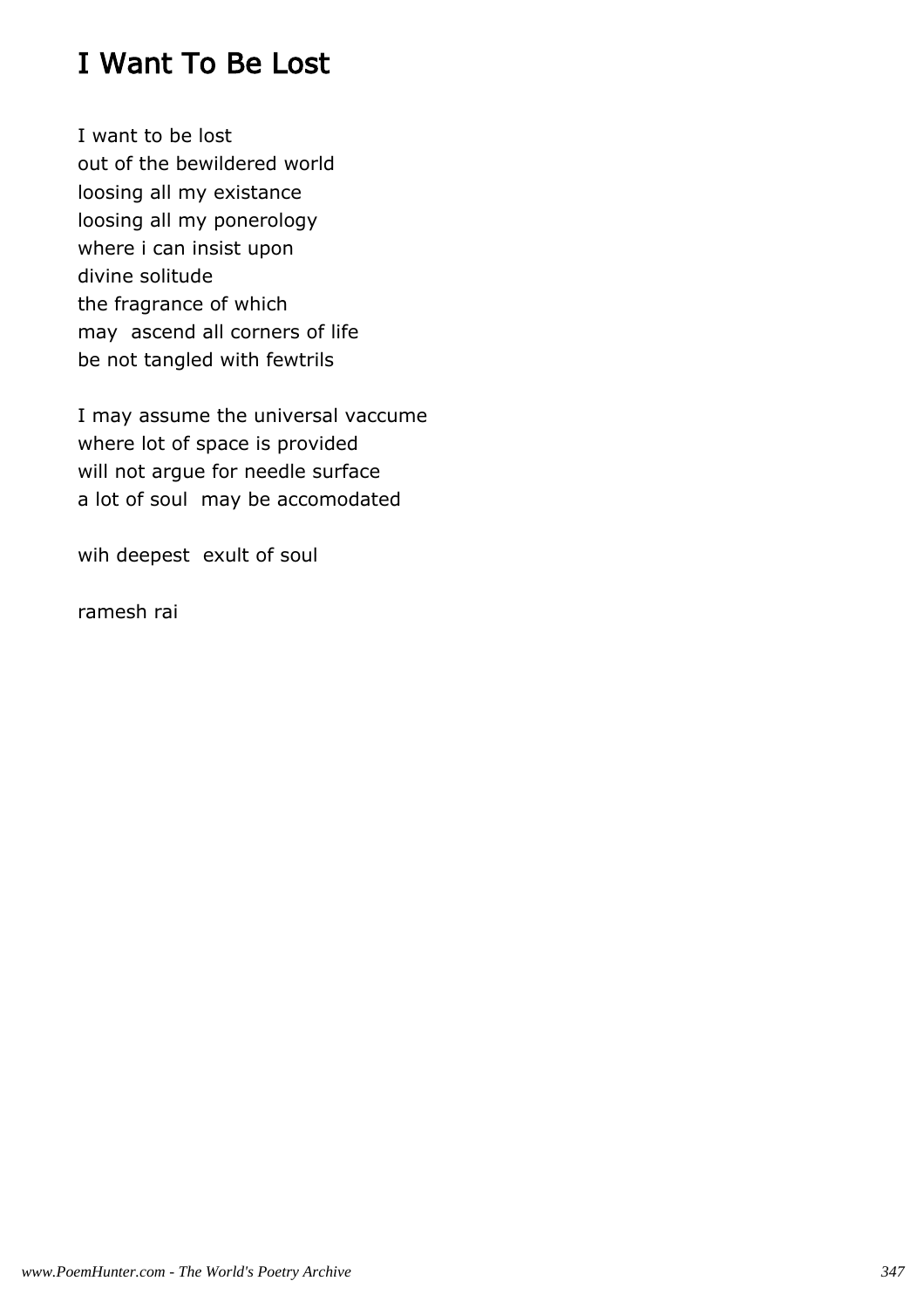### I Want To Live

the resonance of pitiful voice of Nirbhaya challenging the humanity, defeated the humanity, could not be survived

She was born on the land where Sita was kidnapped Lord Rama killed the demon yet she suffered revilement of society

Lord Krishna saved Draupadi from being her nude yet she was made an impignoration that crushed the humanity

She was born on the same land where woman is worshiped yet she became victim of the paralyzed society

Nirbhaya! I feel the panic strive to console your family yet a question is left ever the existence of Human society? where system is engaged in money making job planning for an insinuation.

Nirbhaya! !

You got the supreme abode from where there is no return but your words, ' I want to live ' has become the voice of entire female

Humanity is at stake crying for its survival

Contd......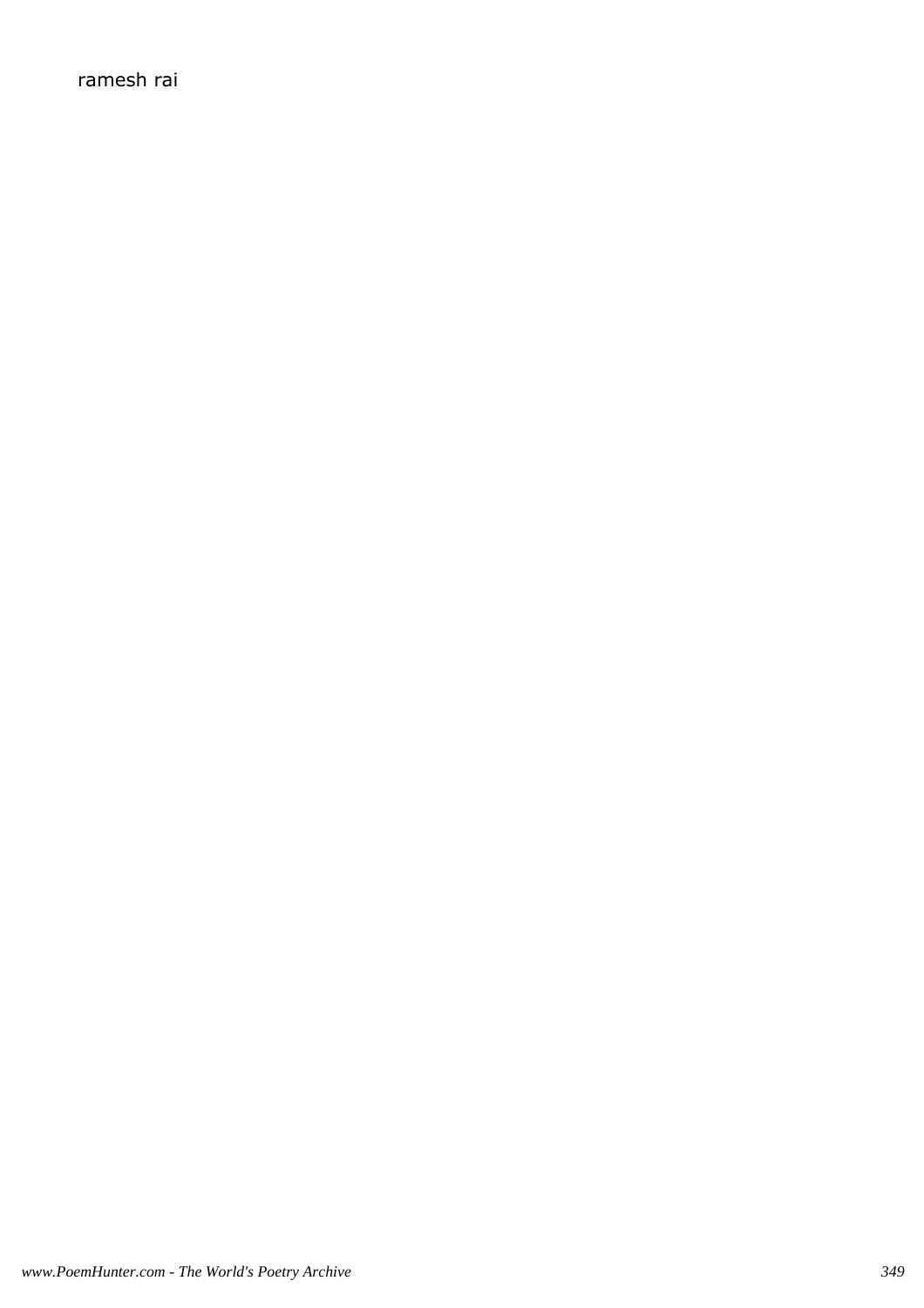#### I Wept Bitterly

I wept I wept bitterly when I was born as I loved bosom of God

Being departed from God I wept bitterly and cried where I had come

The Almighty consoled me told me, you'd see me in your mother's face

So, I did

I realised my Mom as my God The Almighty assured me to provide all needs

So, he did

He made me acquaintance of my father, brother, sister, all relatives and friend

I followed Him what he said

He sent a teacher for me and guided me

He told me to love them all

So, I did.

Now, I love all I have become captive in love of all

O God!

You have made me captive of this world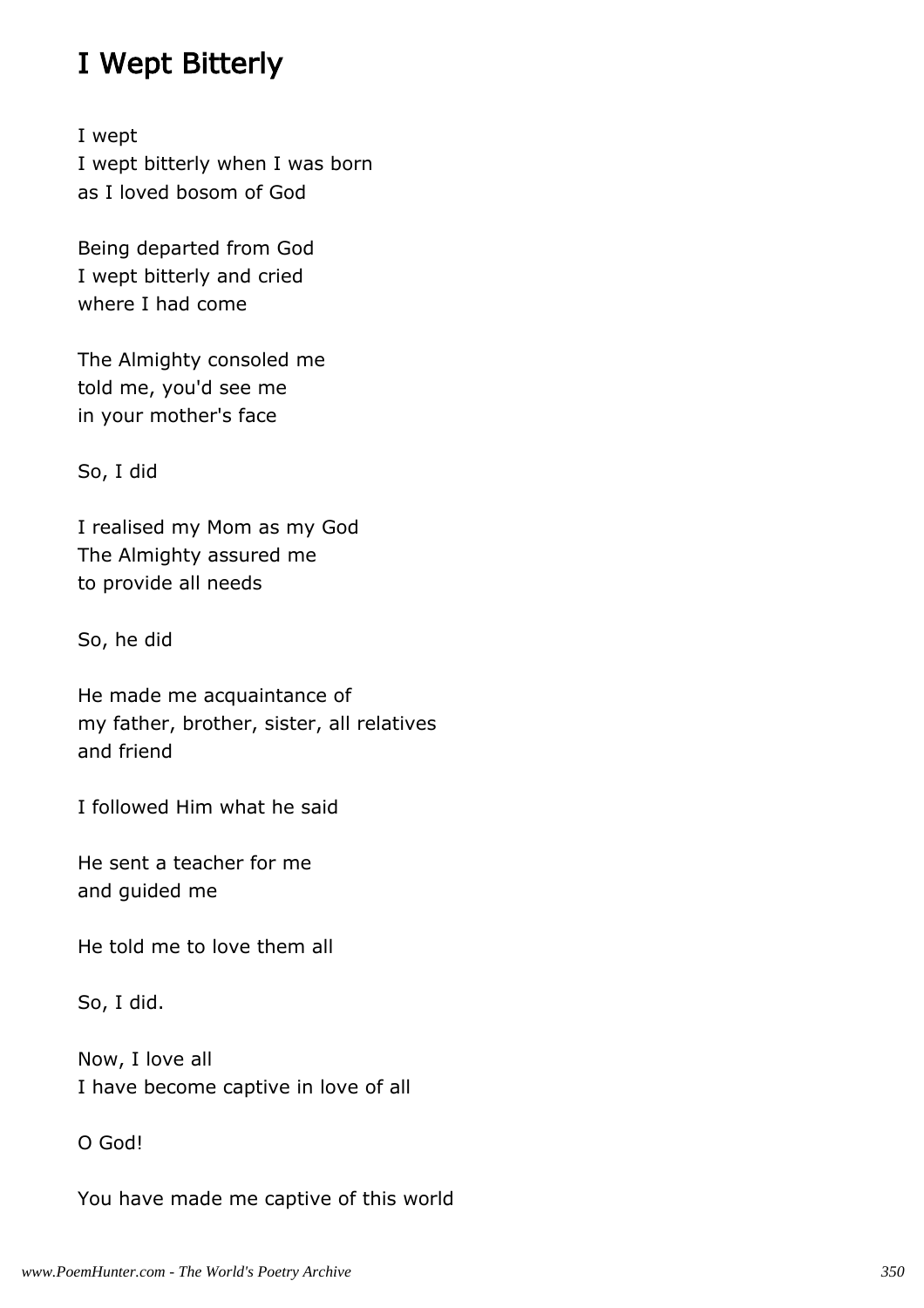which I love utmost Now, you say me to be free from all love and lust of this world

How it is possible? How can I ignore them all?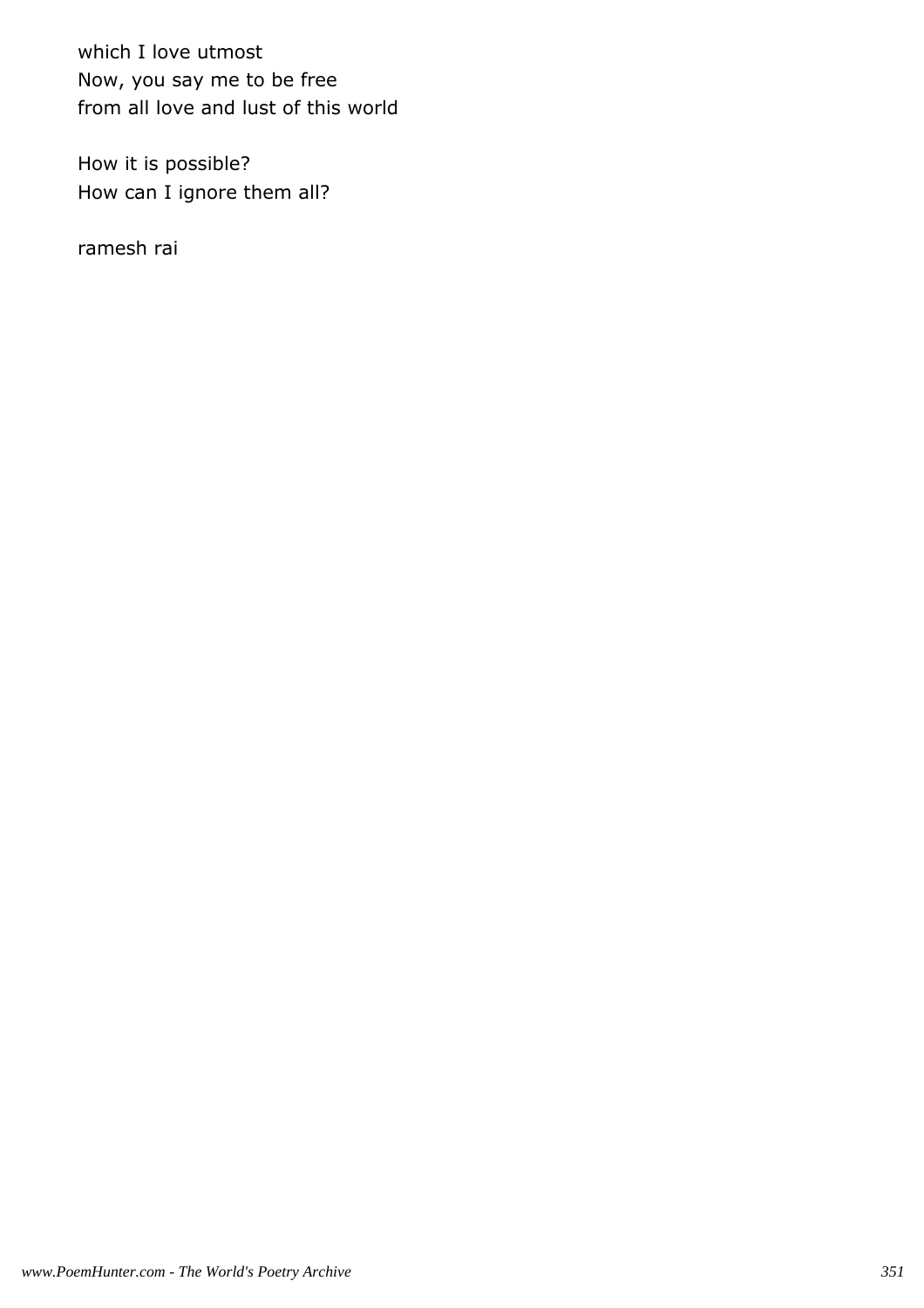#### If God Asks Me

If God asks me what do you want?

Certainly, I shall say bestow me with the divine power to create more and more beautiful poems that speaks the language of all creatures that expresses the mirth of a blooming flower that expresses the grief of a withering flower that expresses the pains and pleasures of an ant working tough for foster of baby ant that expresses restless toils of stars and planets to keep the pace of nature always in existence

If God asks me about my requirement i shall say give me bread to feed my family and to my friend and foe who gave me love and lesson give me shelter under your arms and a sweet home to reside under the roof of your divine soul

But must not i forget to mention the names who creates poem in praise of His divine glory and His infinite creation despite of their destitute

And lo! my name be laid all the rest.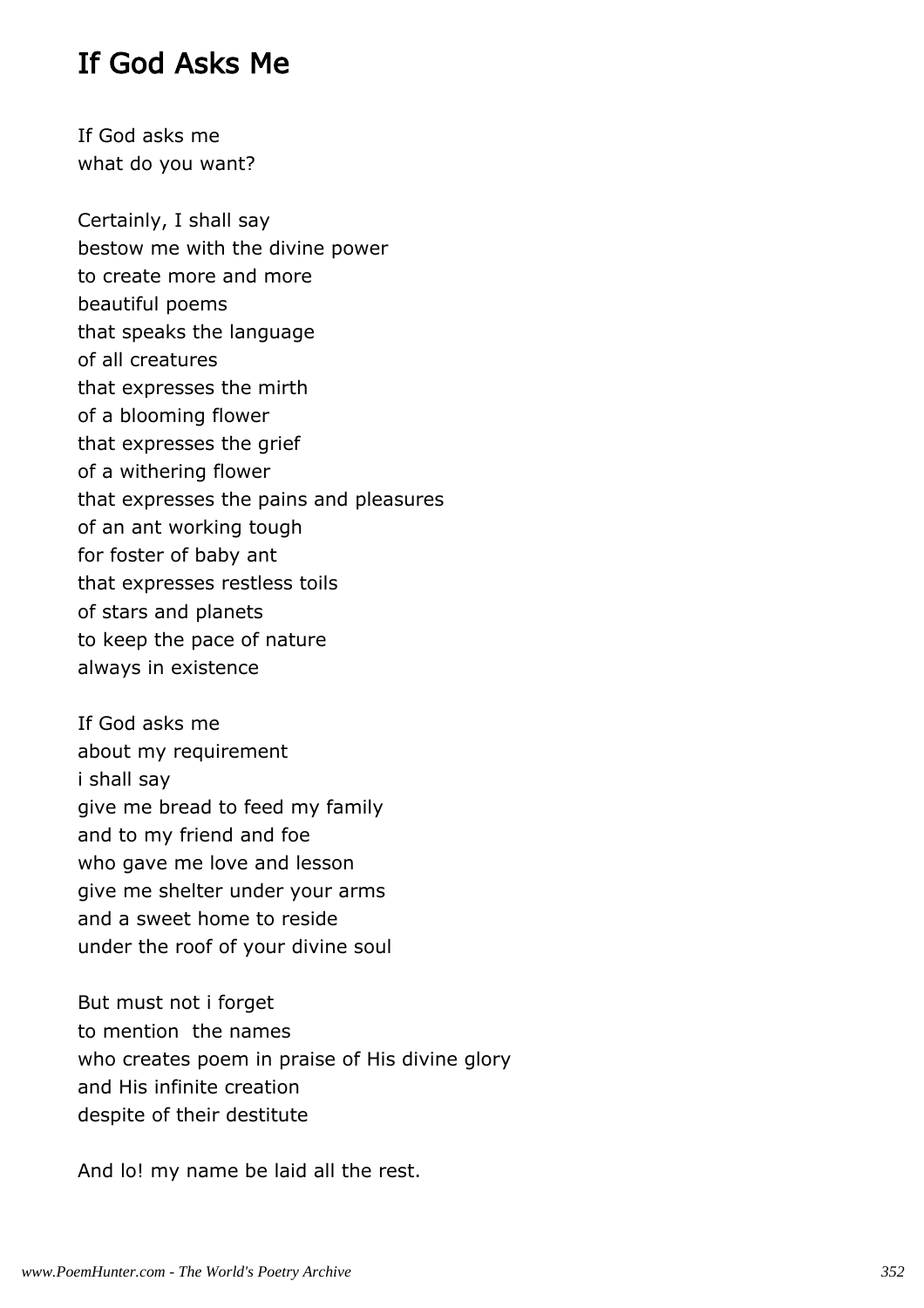Amen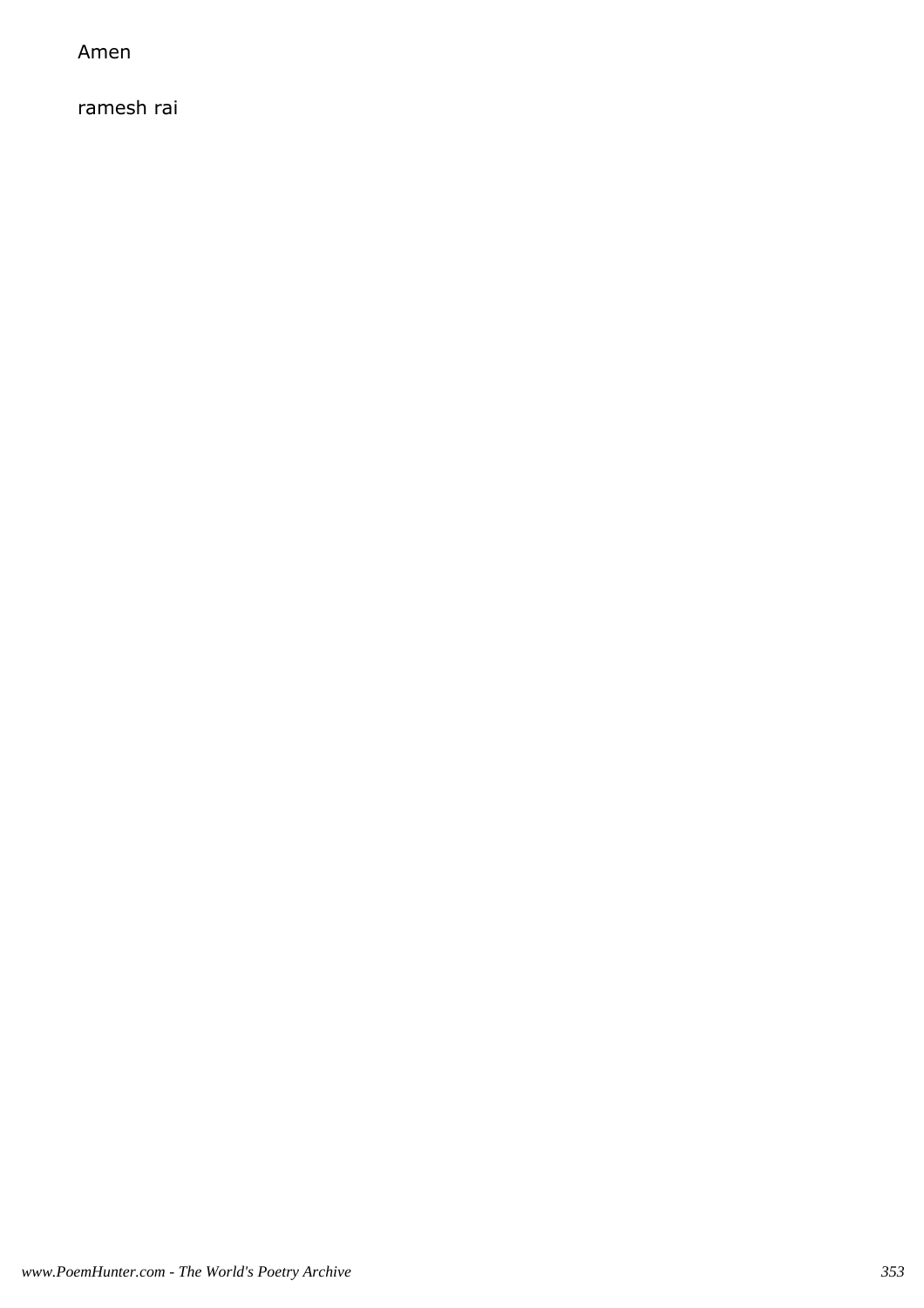# If I Were - I

If i were a flower had i been transcendent in flavour thy fragrance would spout the nature for calamities of versatile feature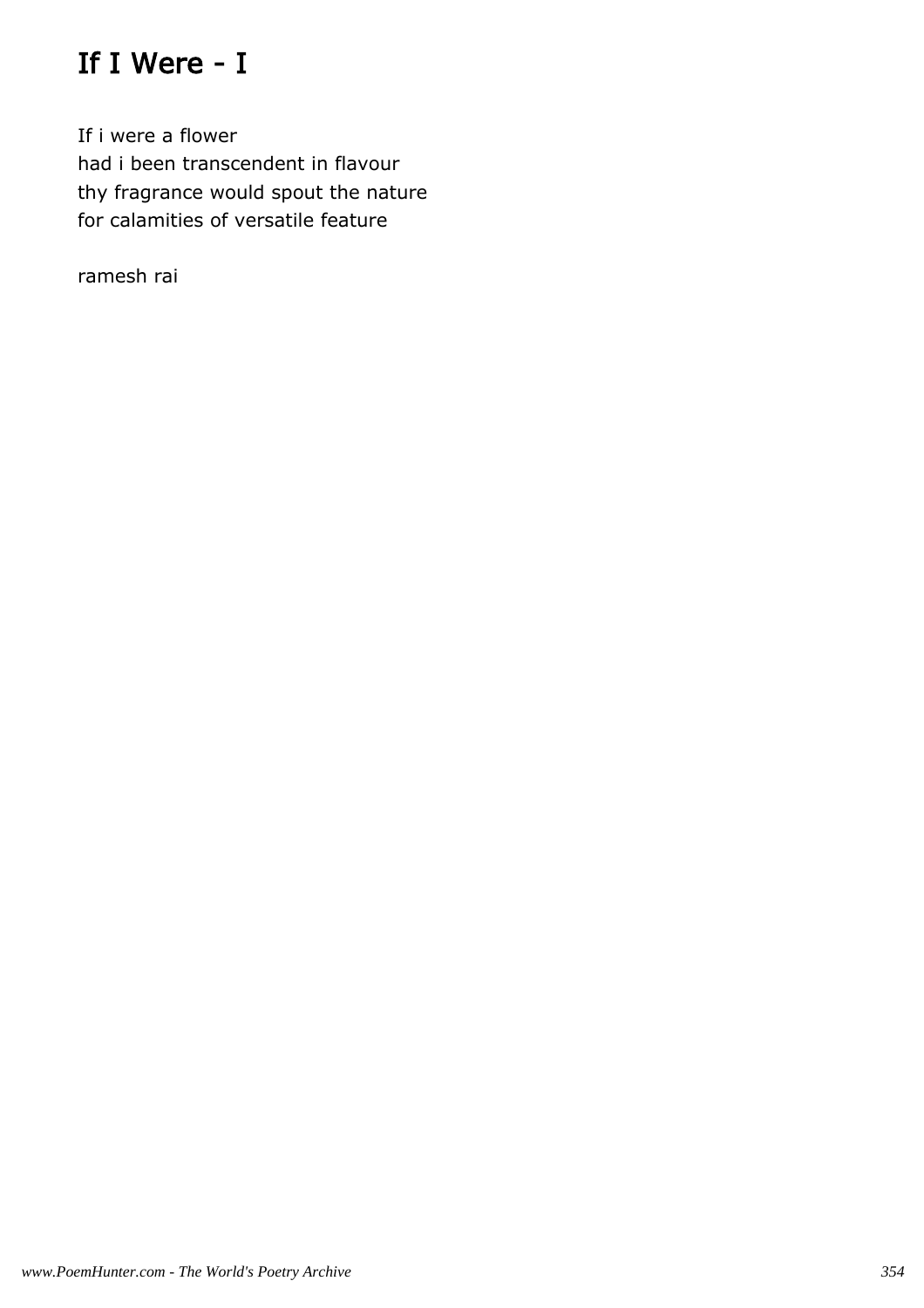# If I Were - Ii

If i were the sand of desert had i been blown away thy sparkle would be too luminous to enlighten the whole universe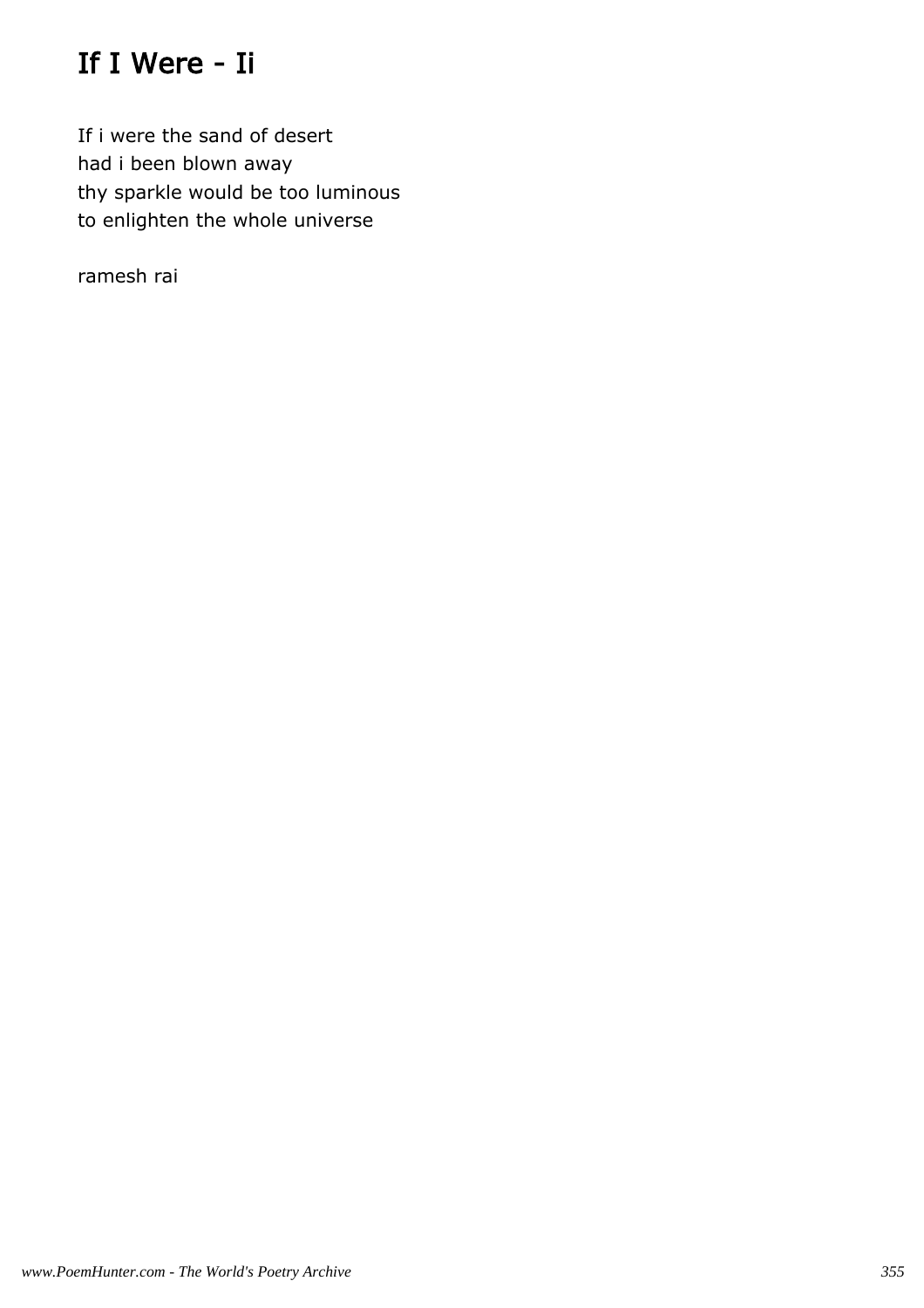## If I Were - Iii

If i were a dew drop had i been fallen from the heaven thy cosmo would embellish the world with its rapture like on leaf withered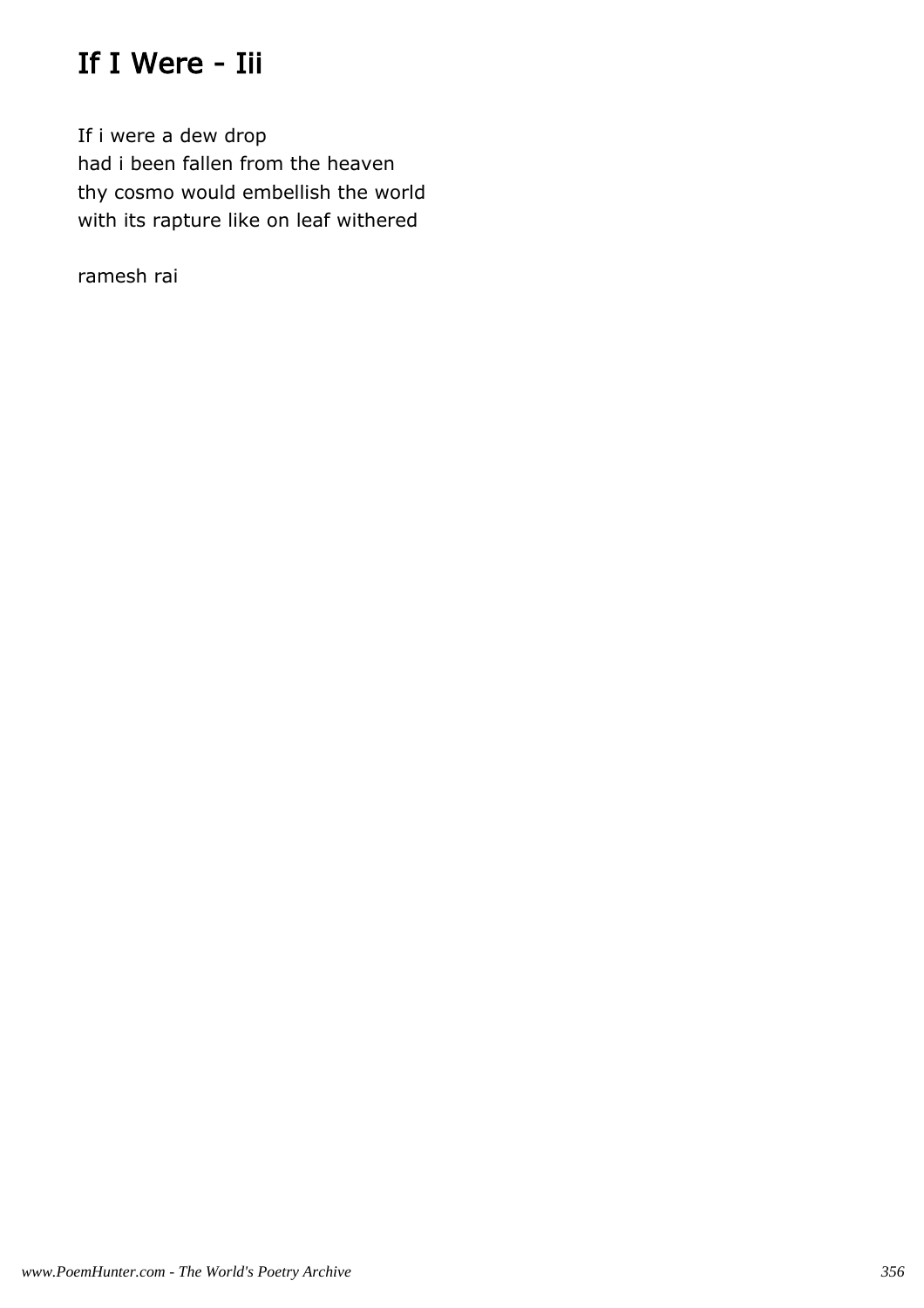### If I Were - Iv

If i were a bird had i been flying throughout the earth singing the melody of nightingale and murmuring with the gale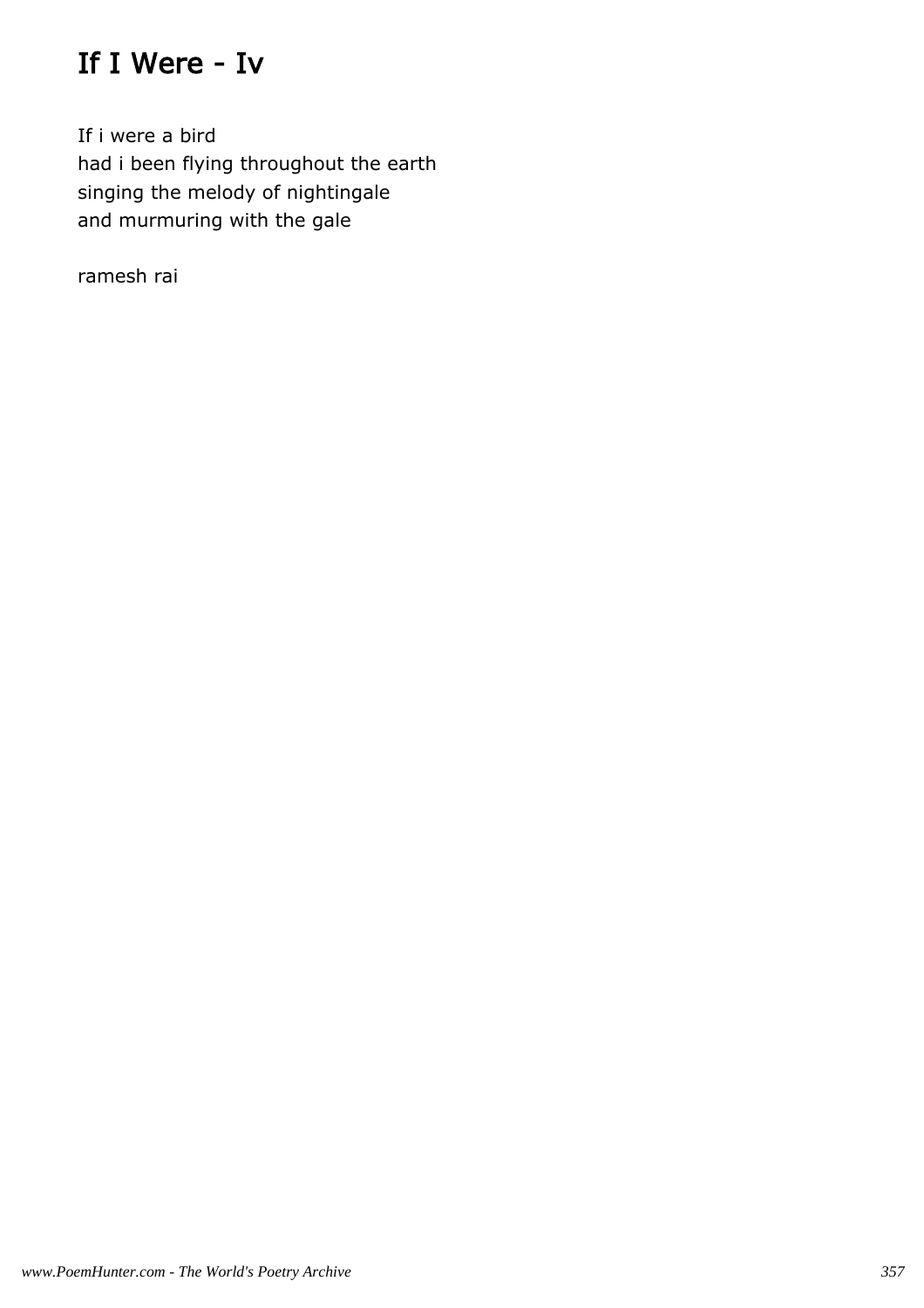## If I Were - Ix

If i were a sun ray had i been plundering darkness of the world leaving my existence for ever enlighten the whole world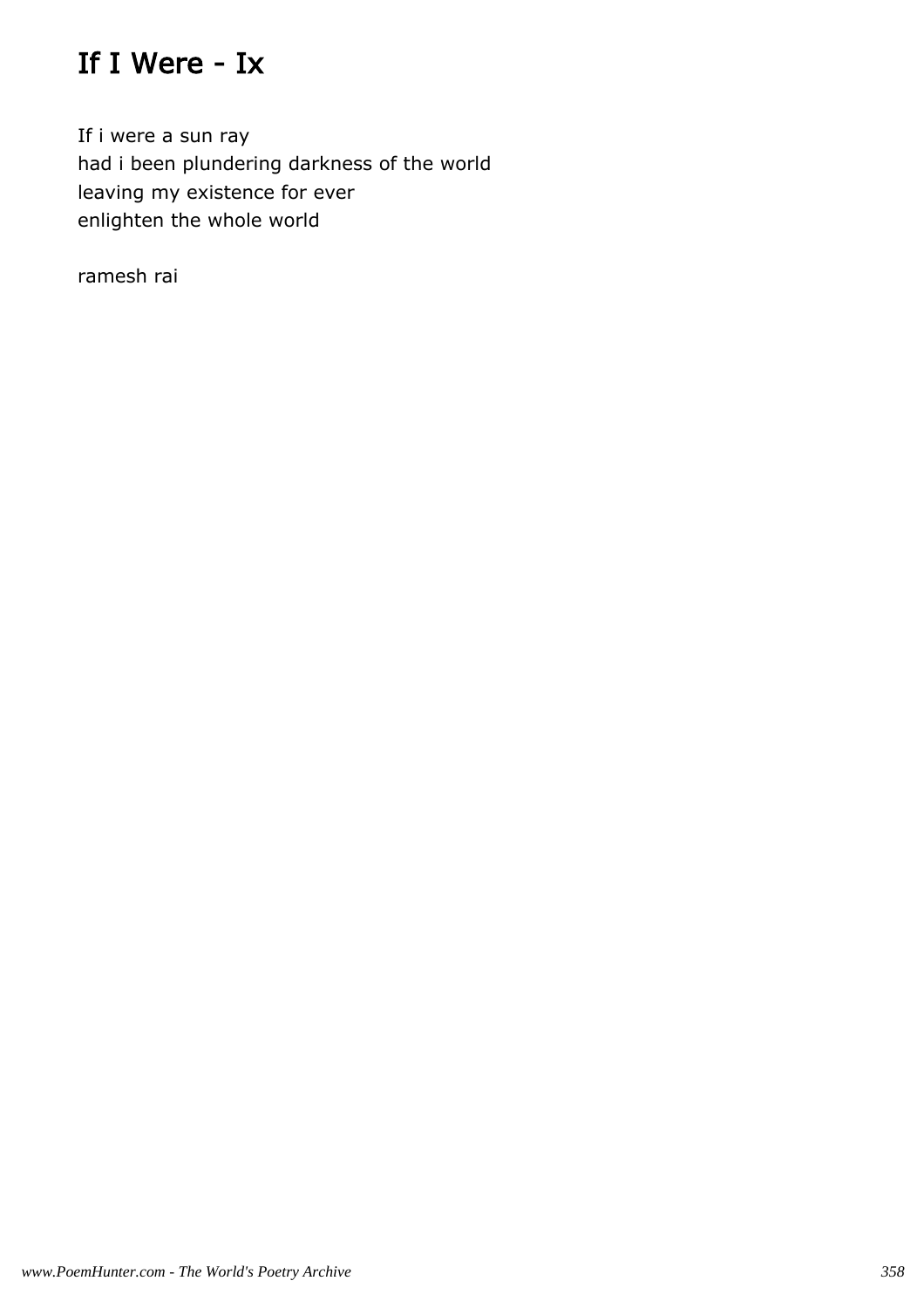#### If I Were - V

If I were the waves of seas had i been flowing on the bank asking the kids of my shore come and play with, more and more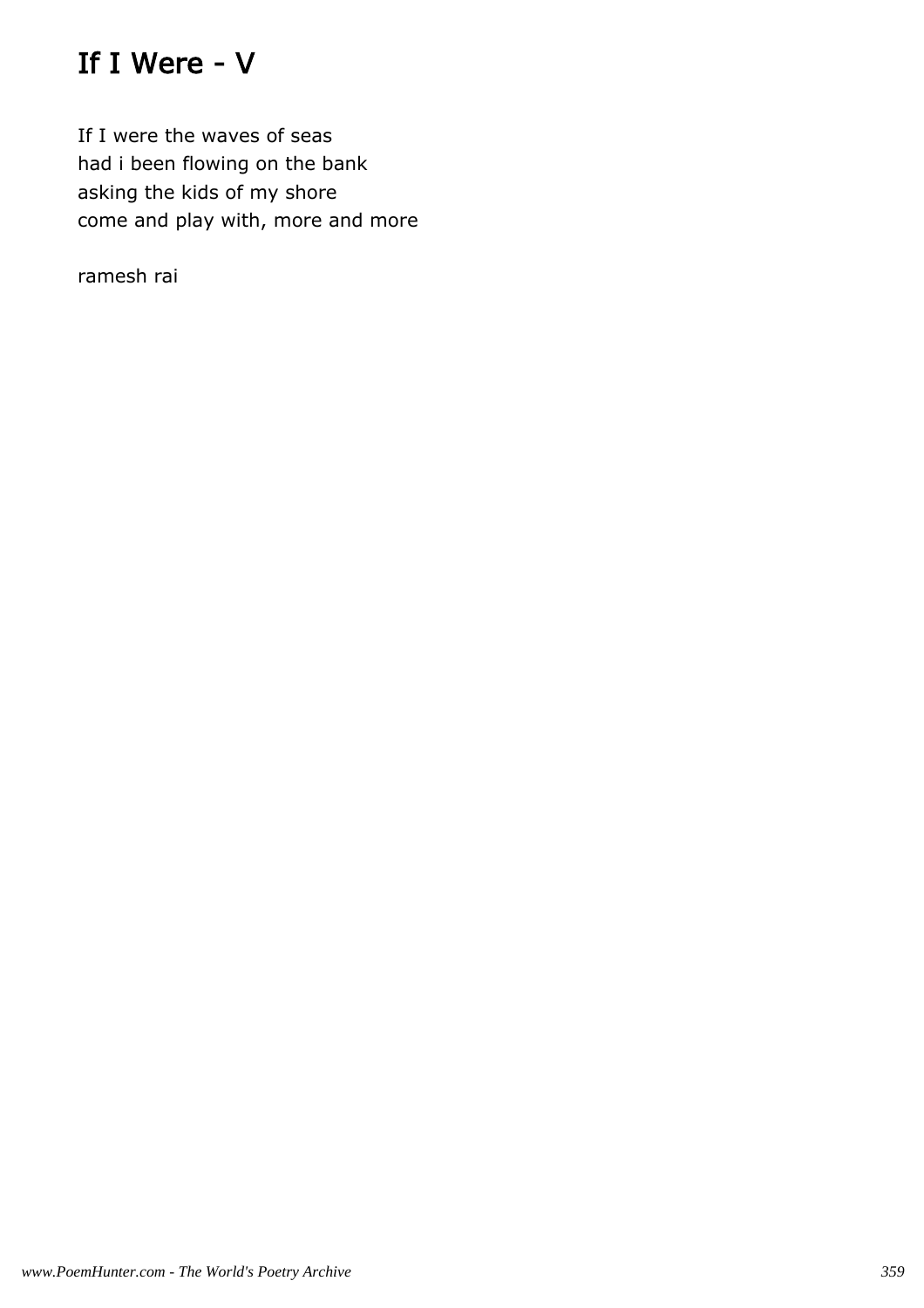## If I Were - Vi

If i were a tree of garden had i been asking the travelers come and be seated under my shade and repose for a little more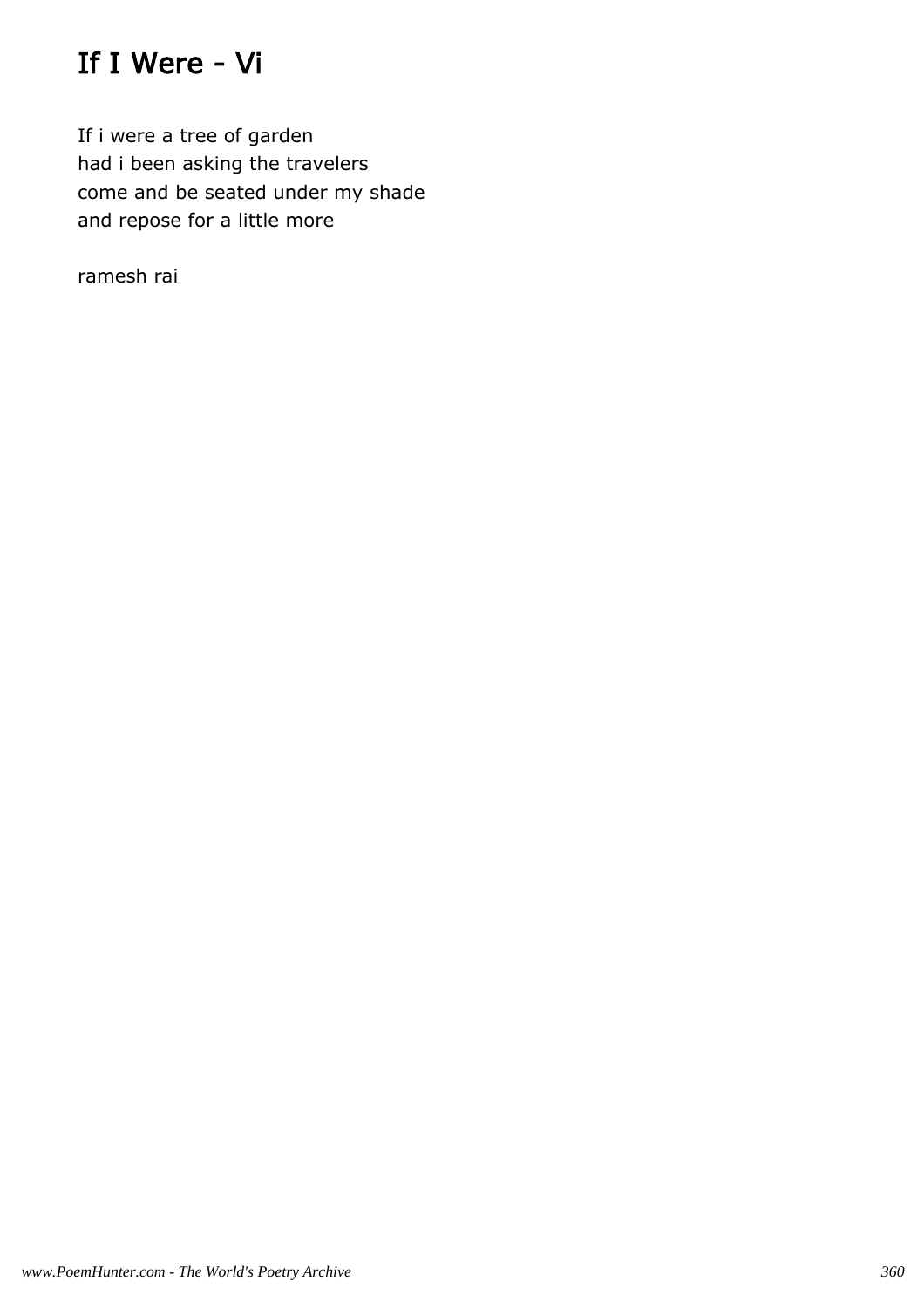## If I Were - Vii

If i were a cloud had i been wandering in the sky hugging and kissing the peak of mountains n my rain would quench the thirst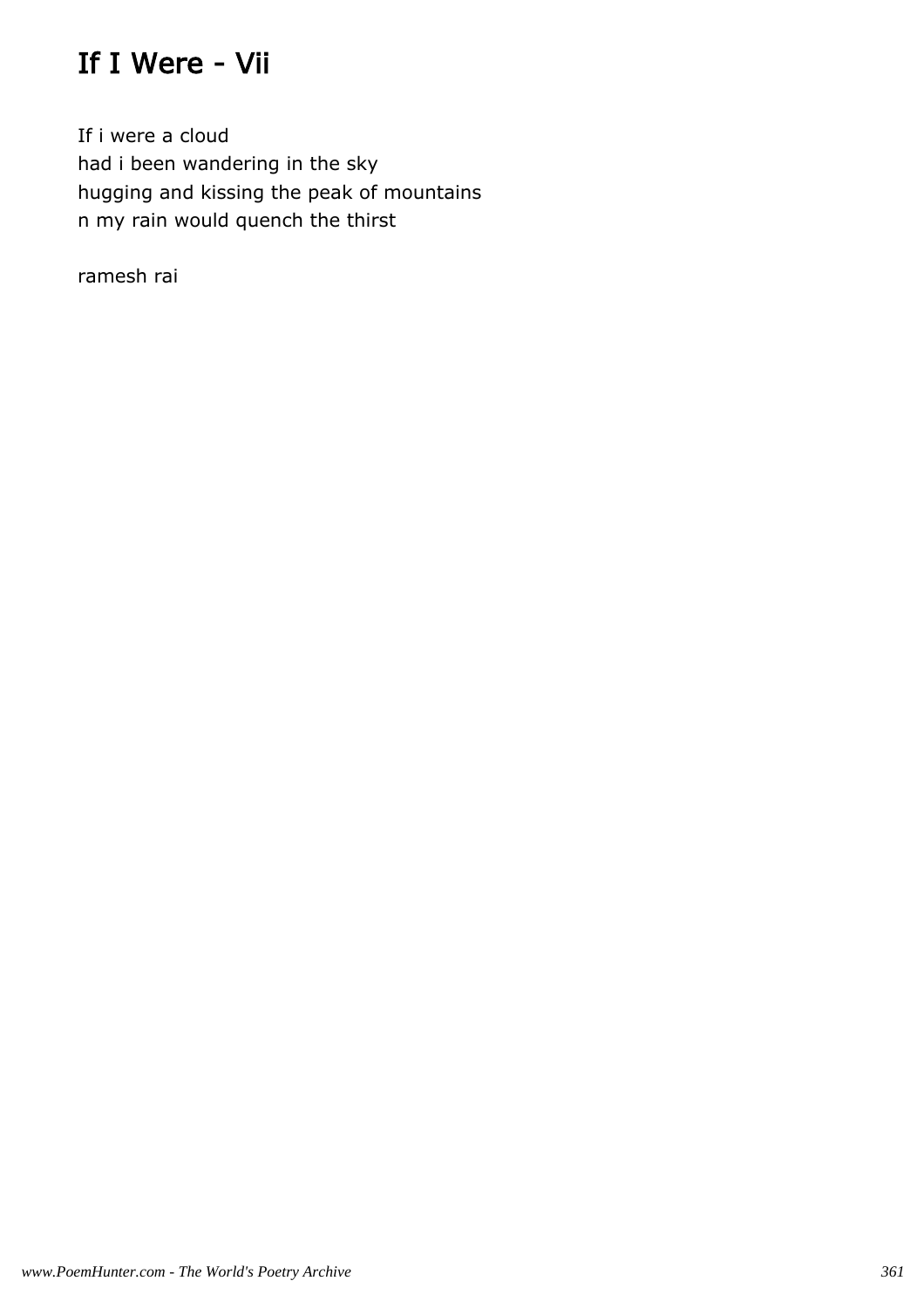## If I Were - Viii

If i were the moonlit night had i been restraining the loving couple asking them to rejoice the life thriving all the cheers of life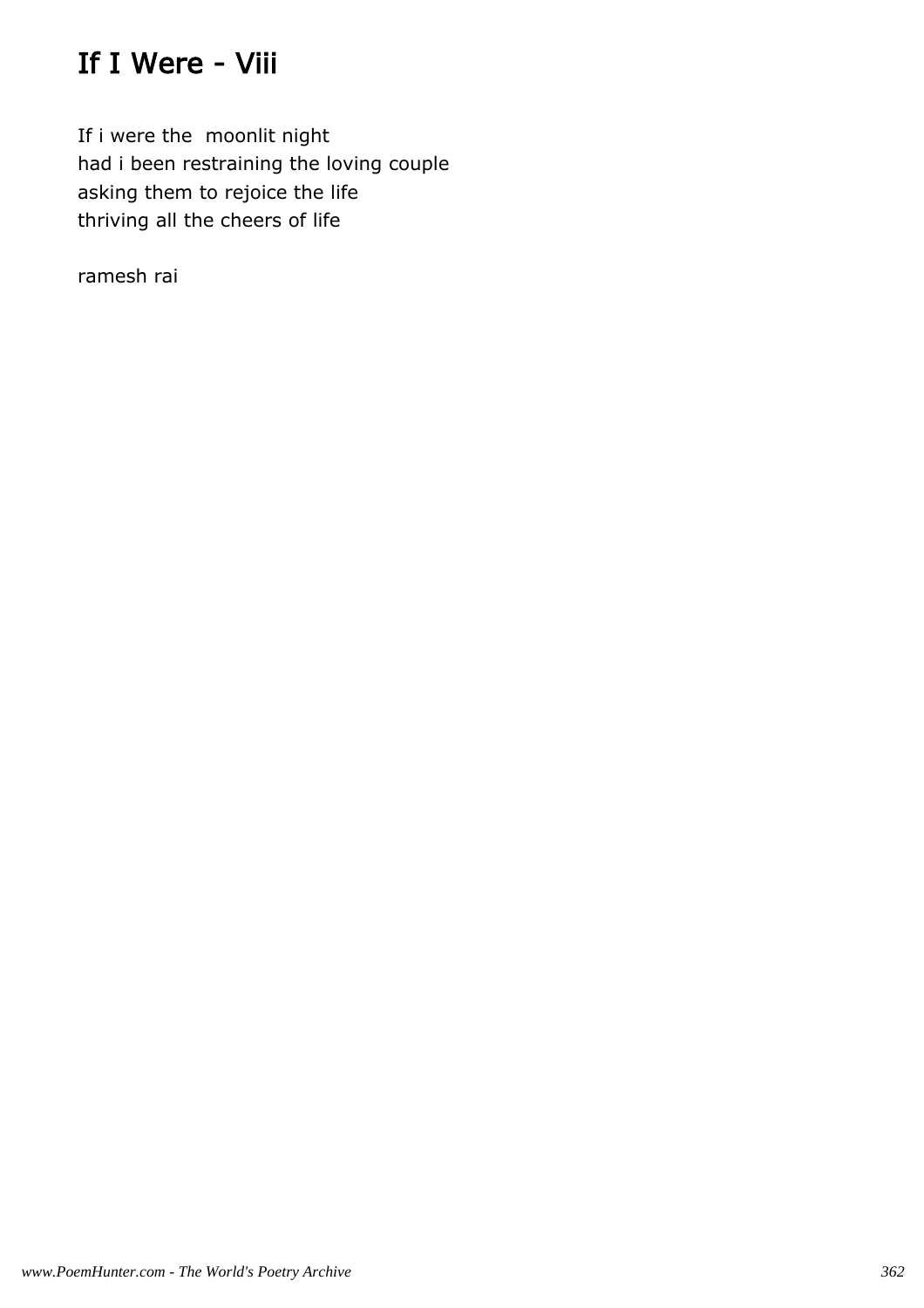## If I Were - X

If i were a beetle of garden had i been requesting the buds don't bloom ever in life the gardener will pluck you out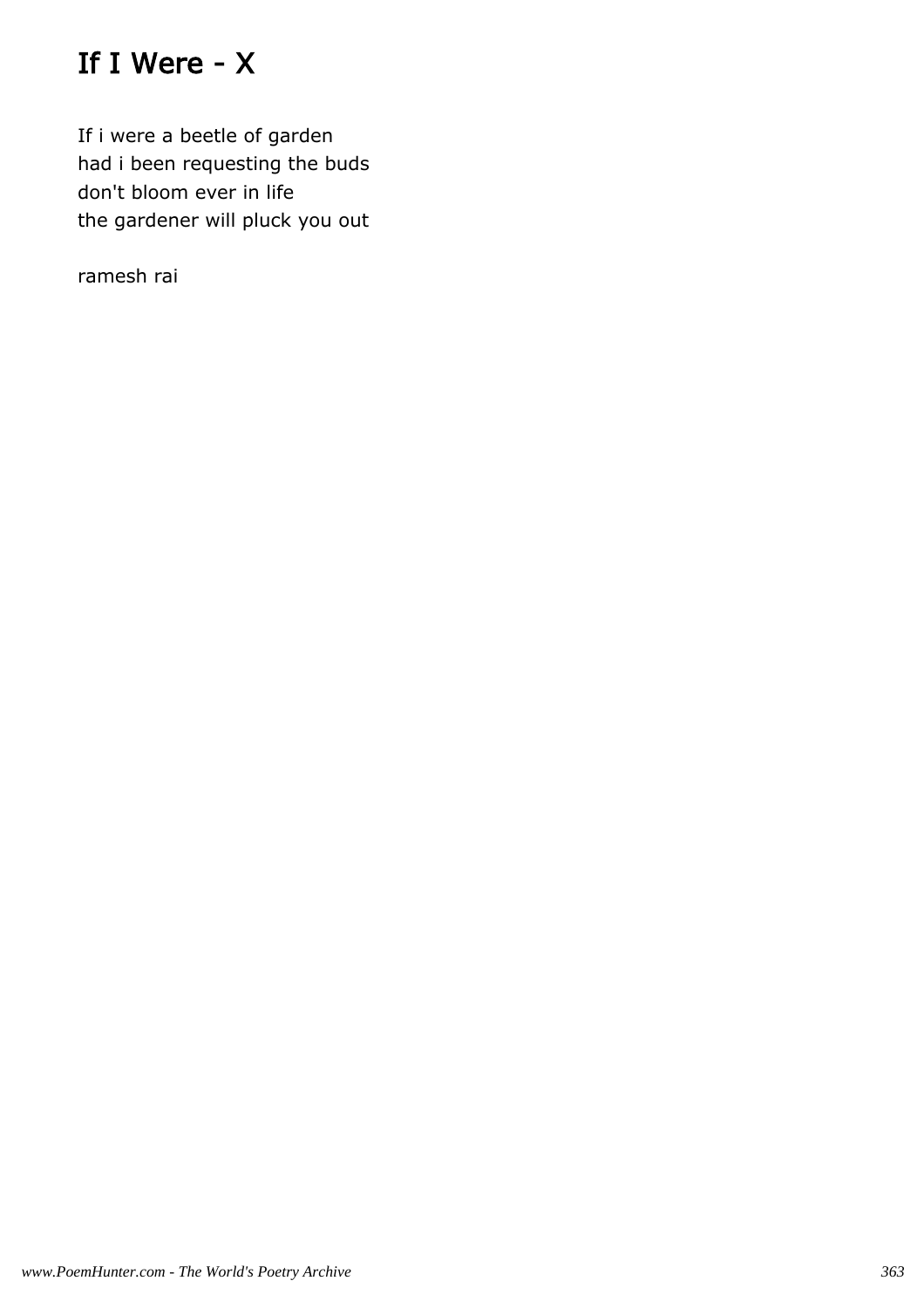### If I Were - Xi

If I were a butterfly of garden had i been hovering all over the garden kissing all flowers of garden singing the song of life in the garden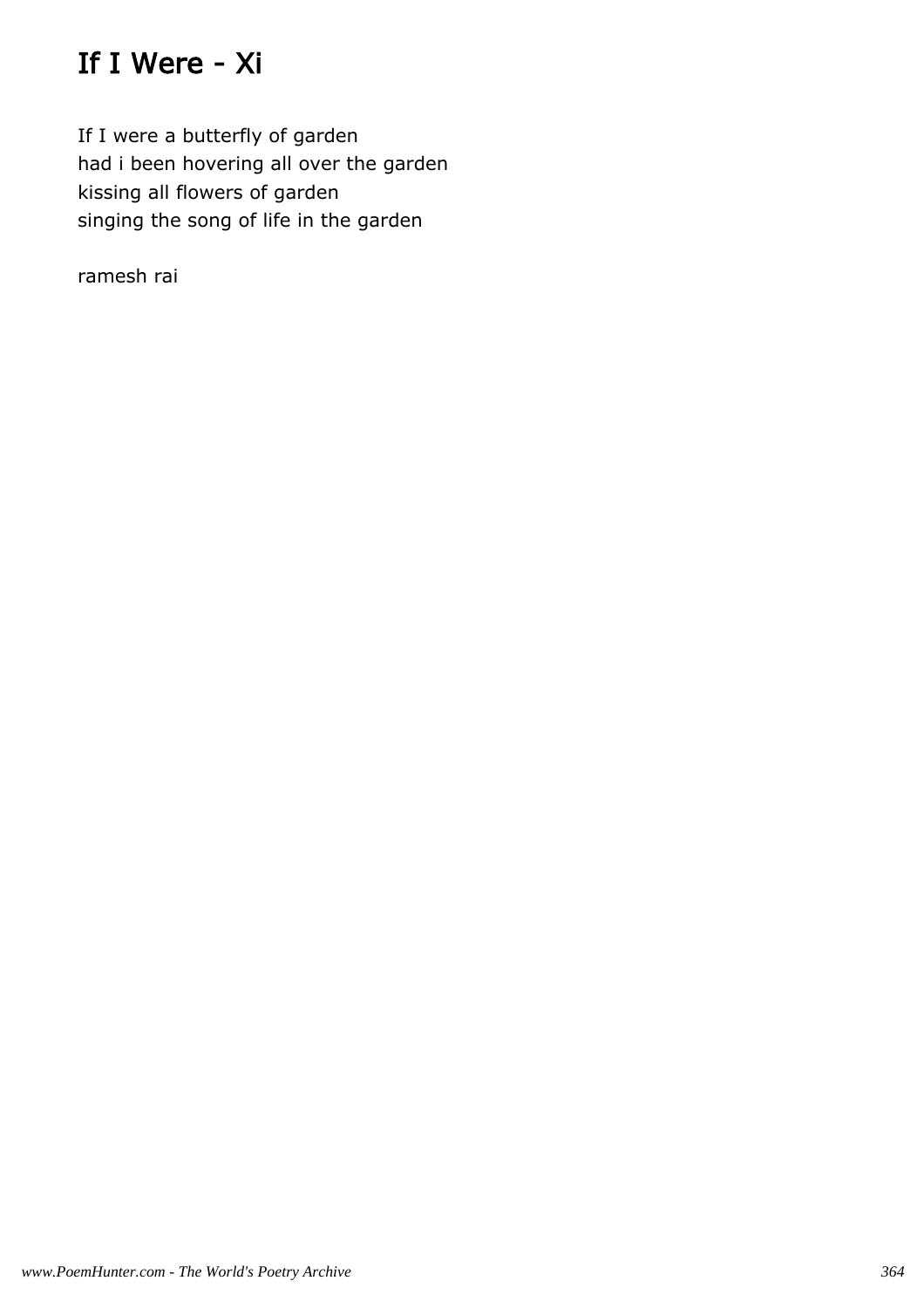### If I Were - Xii

If i were a raindrop had i been deluging the streets and lanes asking kids to row their paper boats sailing their fleets across the world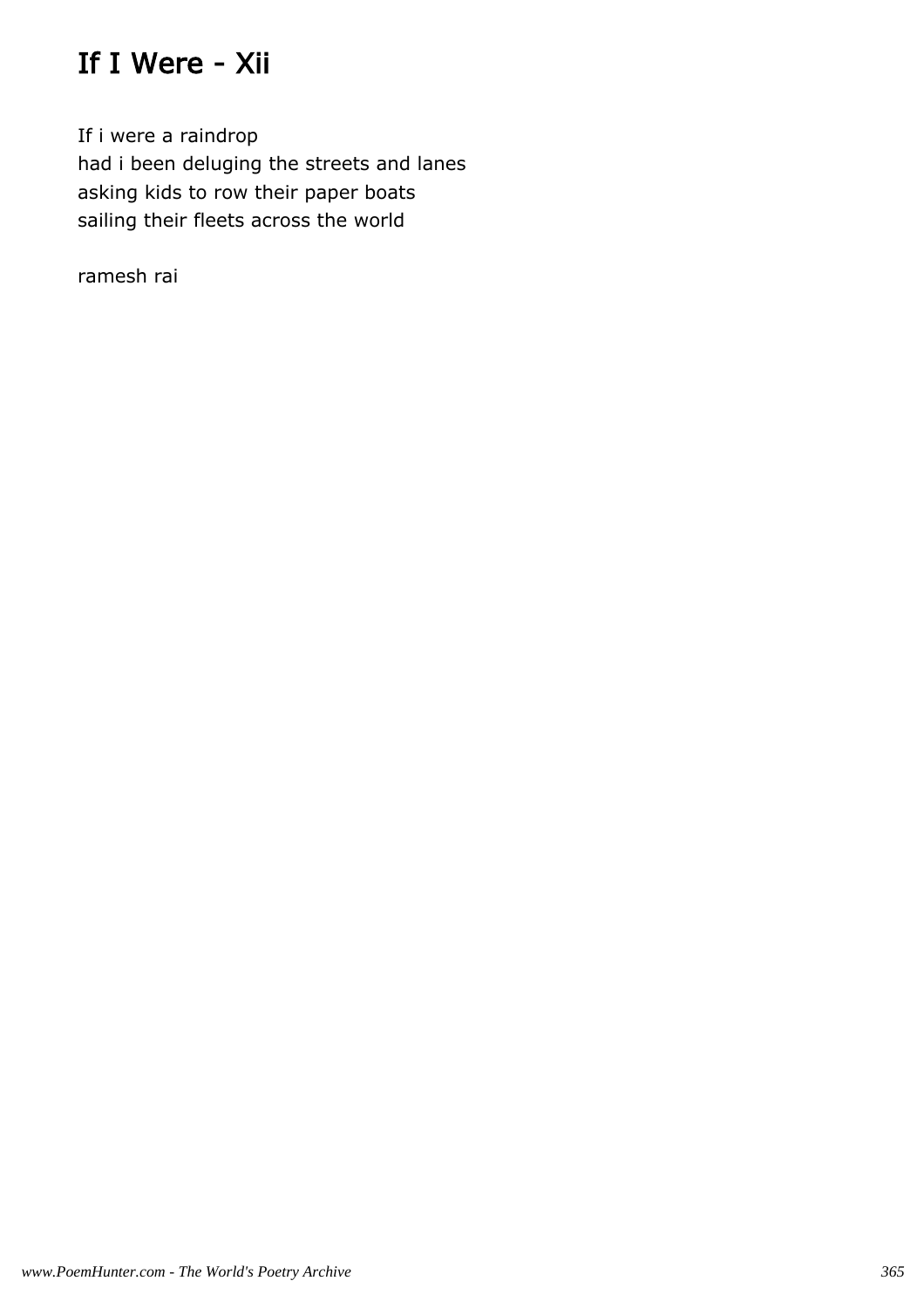### If I Were - Xiii

if i were the darkness of the night had i been concealing all wickedness of life asking people to search out dissension and will make the end of pessimism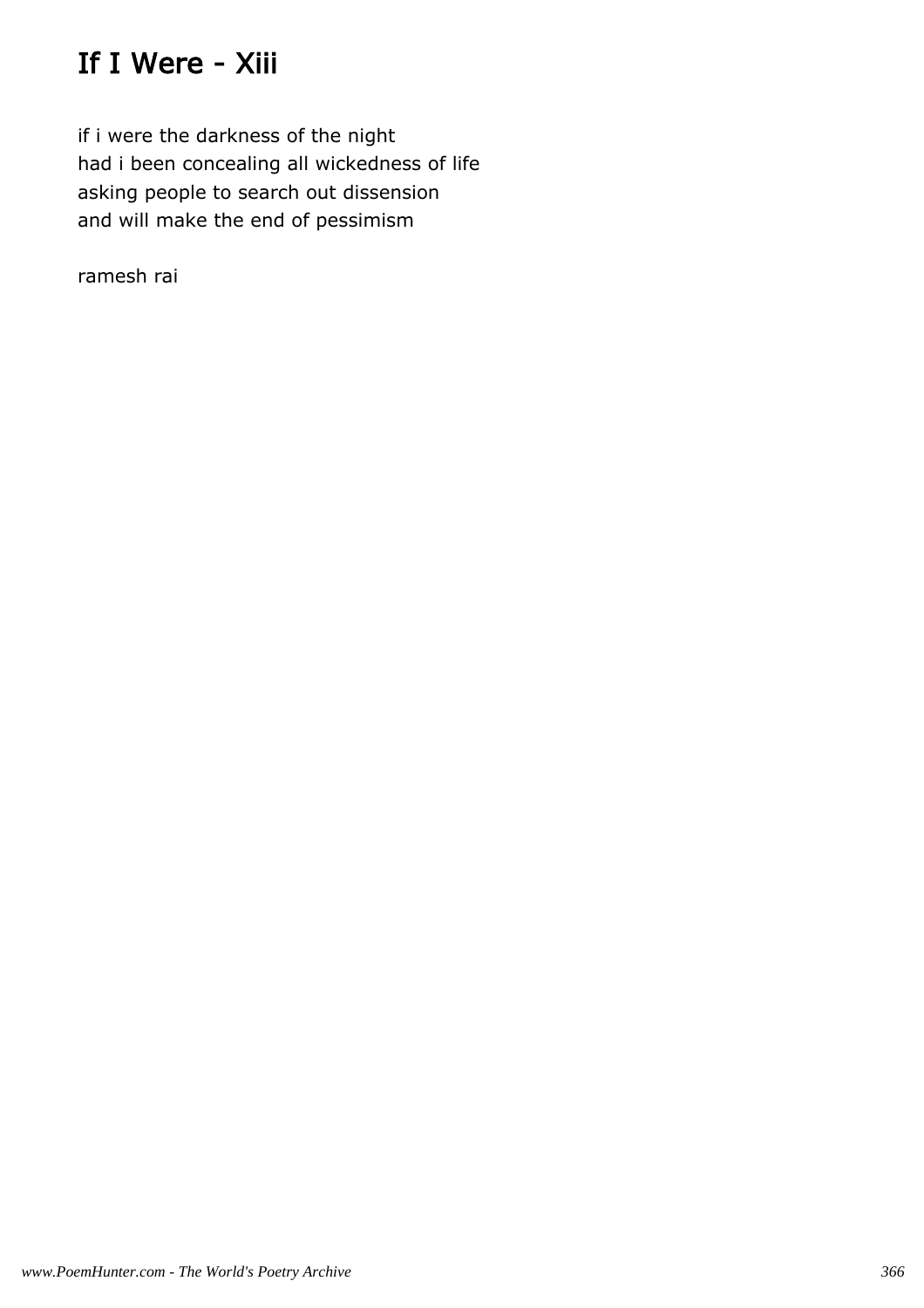### If I Were - Xiv

If i were the brightness of the day had i been shining the goodness of life asking people of the world to make their life more lustrous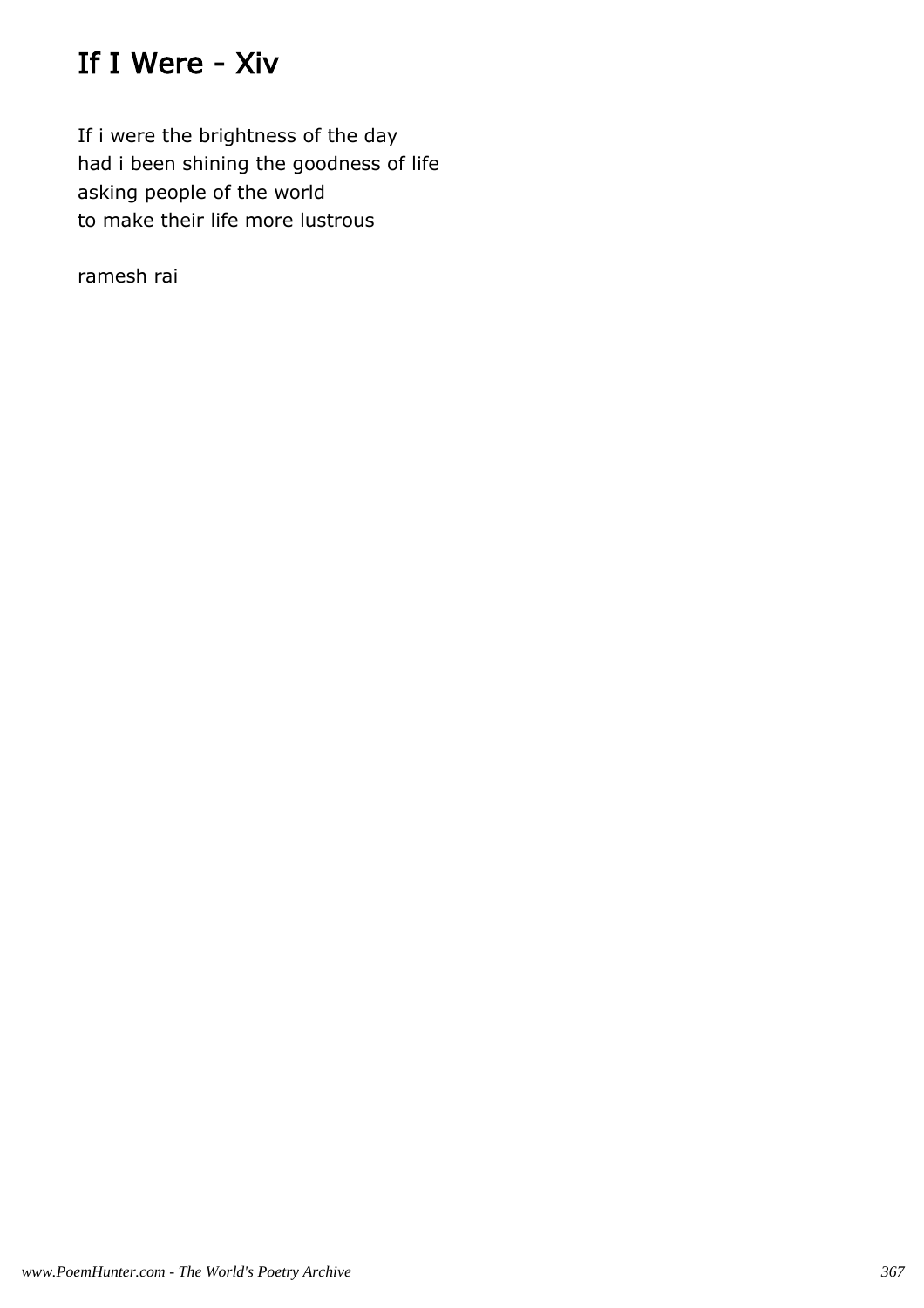## If I Were - Xv

If i were a diffusing light had i been spreading the light of wisdom asking people of the world to accumulate as much as in your vision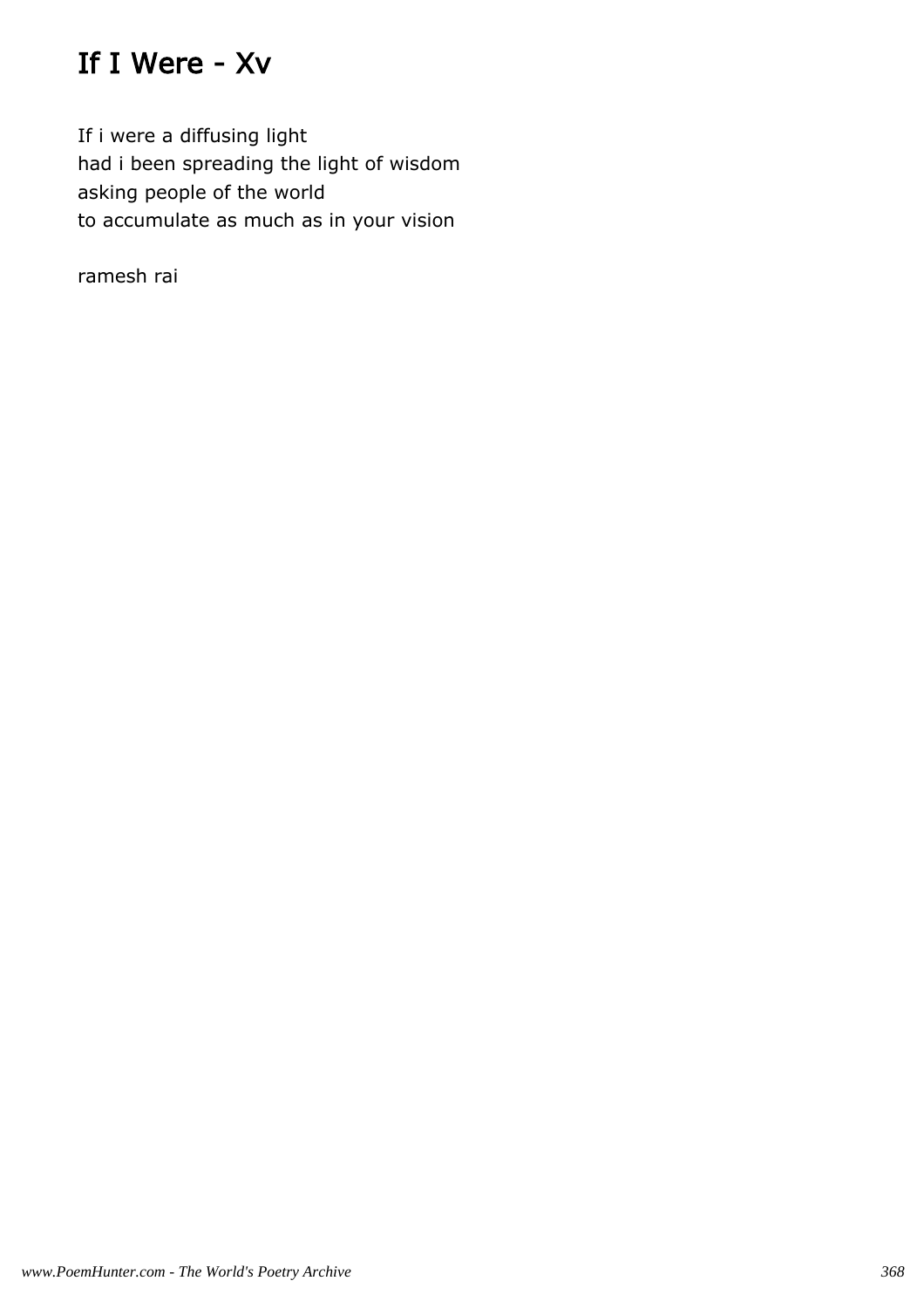### If You Were Not

You shared all sorrows of my life you pained to transcend nostalgia of my solitude like a canoe to make me across the loneliness

If you were not my friend had not I been sojourning to entwine the garlands of poems to make your offerings when all petals will wilt you will certainly throw it but if you have ever muttered its resonance shall echo through ages you will realise to celebrate your all feelings, but the withered flowers will certainly be consoling your faith to make your life a splendid castle then you can live with true happiness with full enthusiasm of your life

Your delicacy would ever remind me my poetry would have been incomplete if you were not my friend.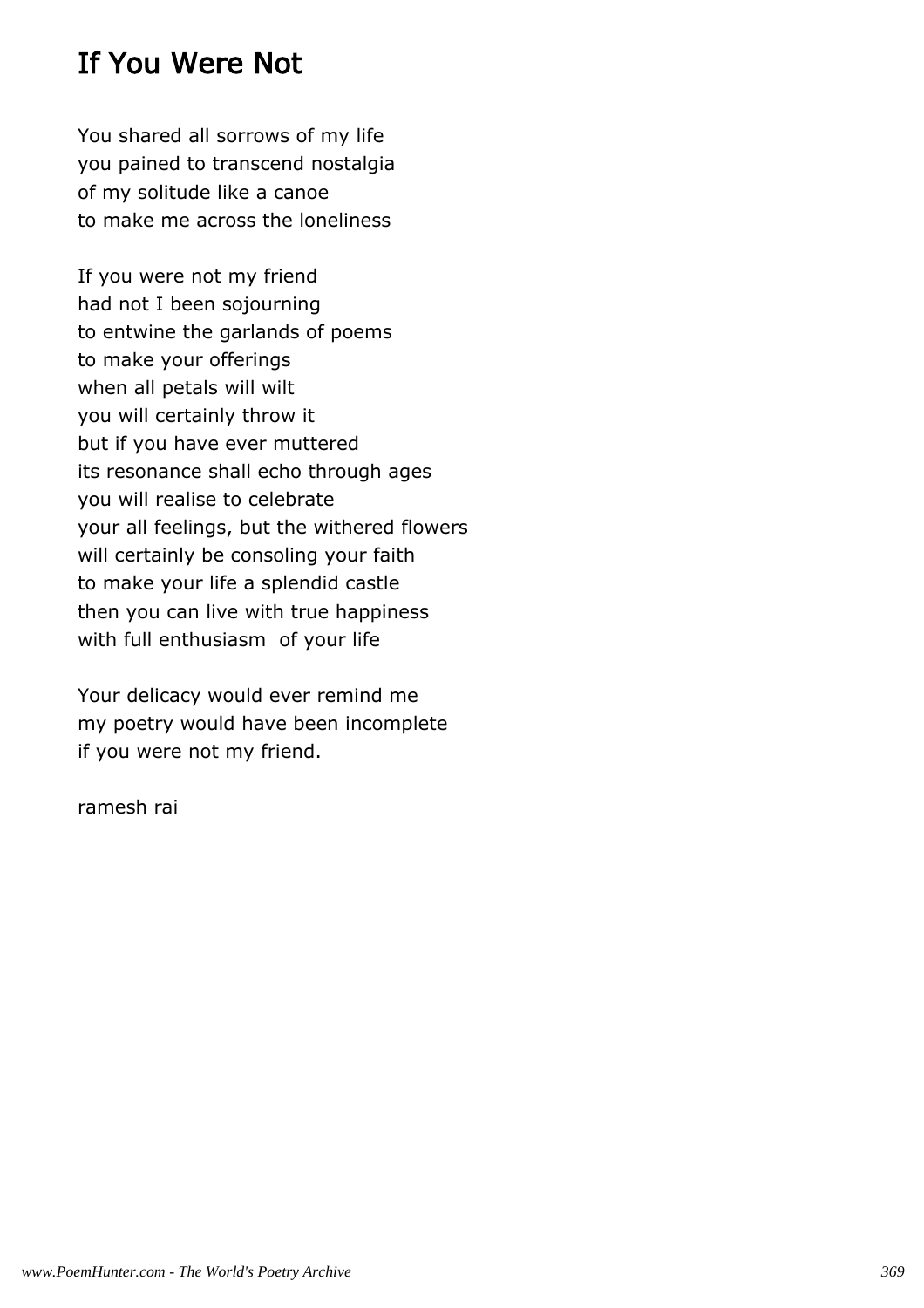# I'm In You

Believe in me Oh! The great Creation From where you started From where you end.

Do you know? The exorbitant Melody Or pain or pleasure That stresses the path When you revolve With no direction in you Then I say I'm in you.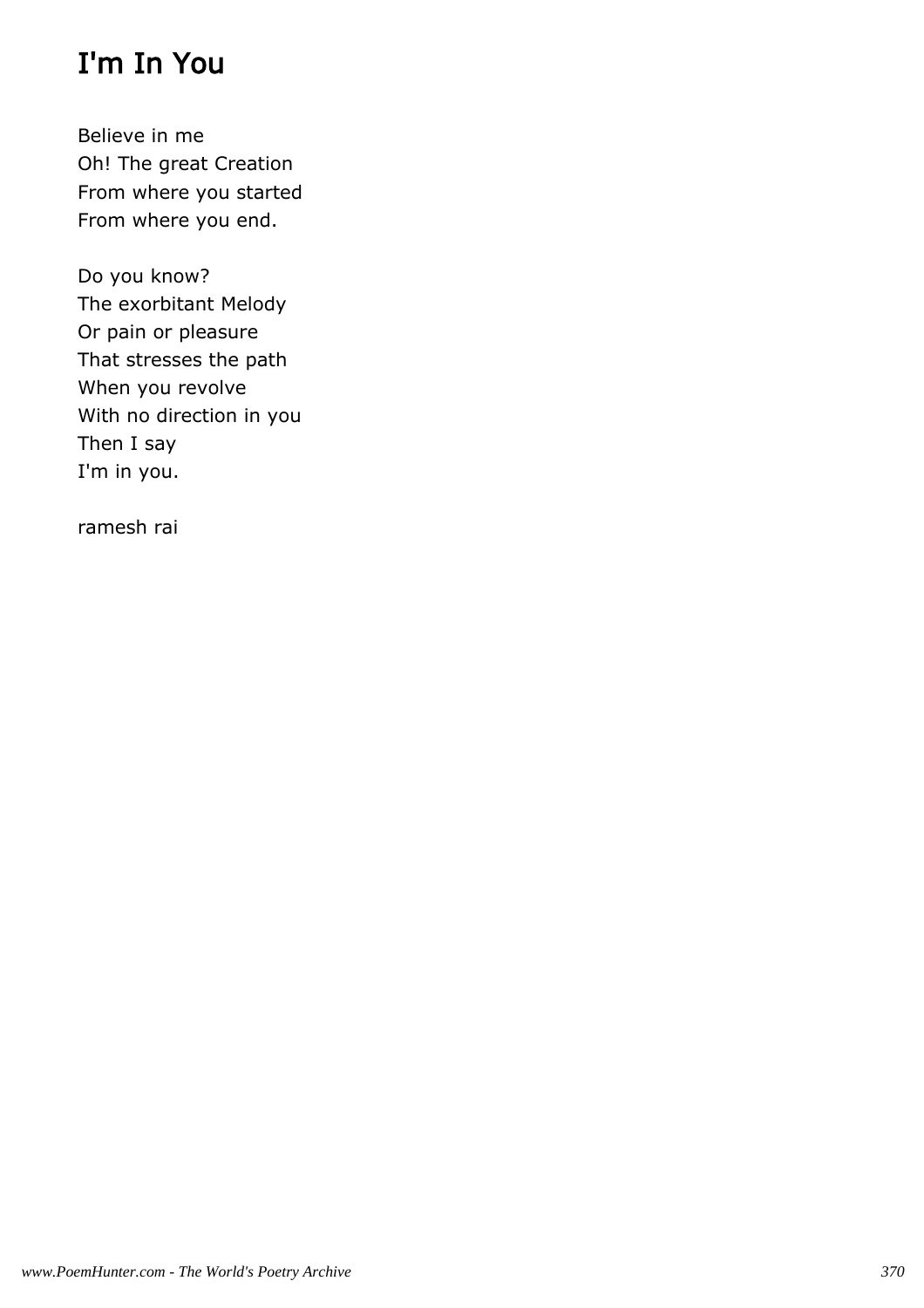### Imagination

Every imagination has its sanctity it does exist, it can be possible somewhere, at some place in creation that so we can imagine or else we can never imagine that does not exist in creation.

So, imagine! imagine ! imagine!

Your imagination may bring a lot to this world and creation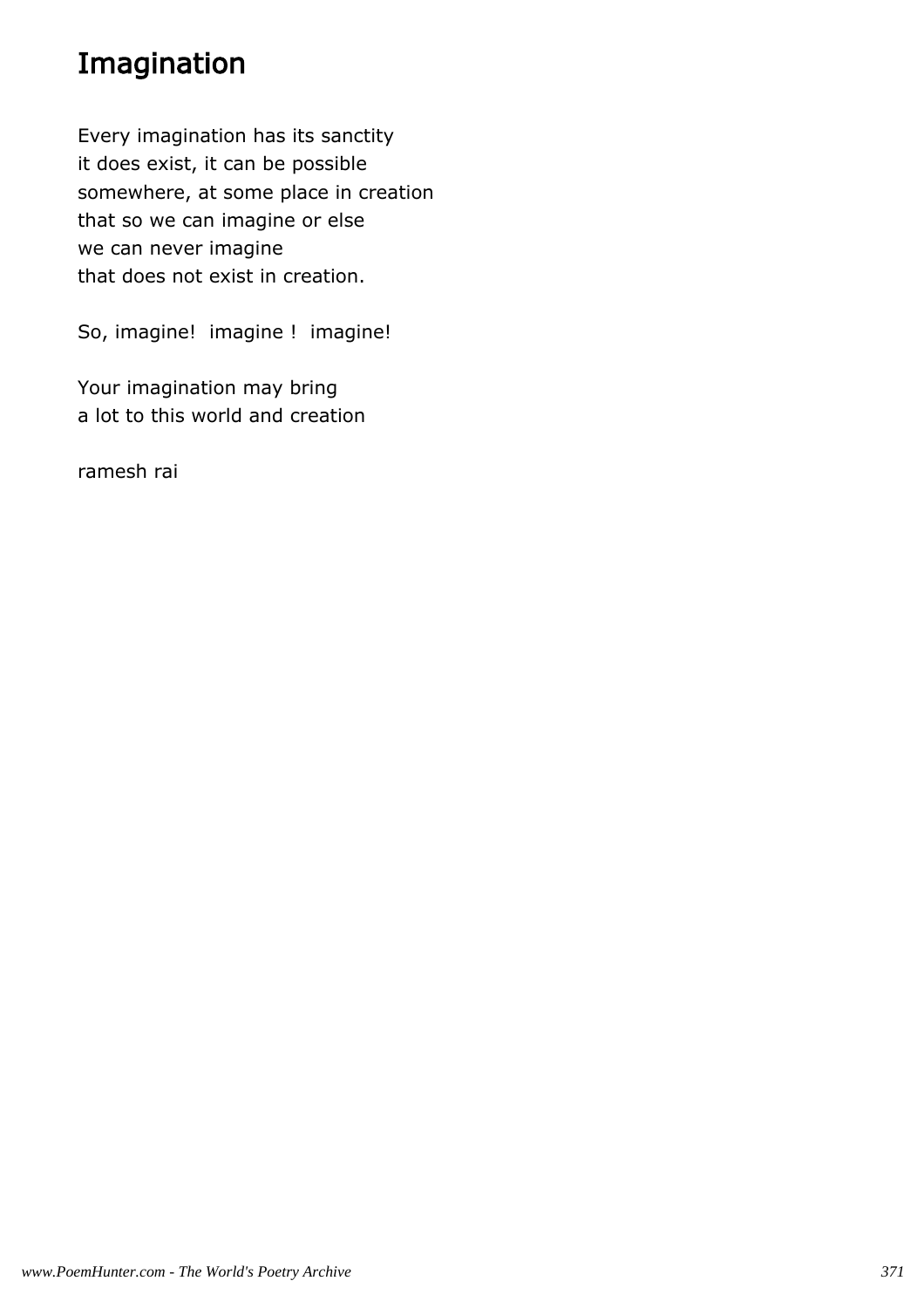# Imagination To Experiment

To day you imagine to morrow you experiment day after to-morrow you develop one day your imagination will come true, this is the true aspects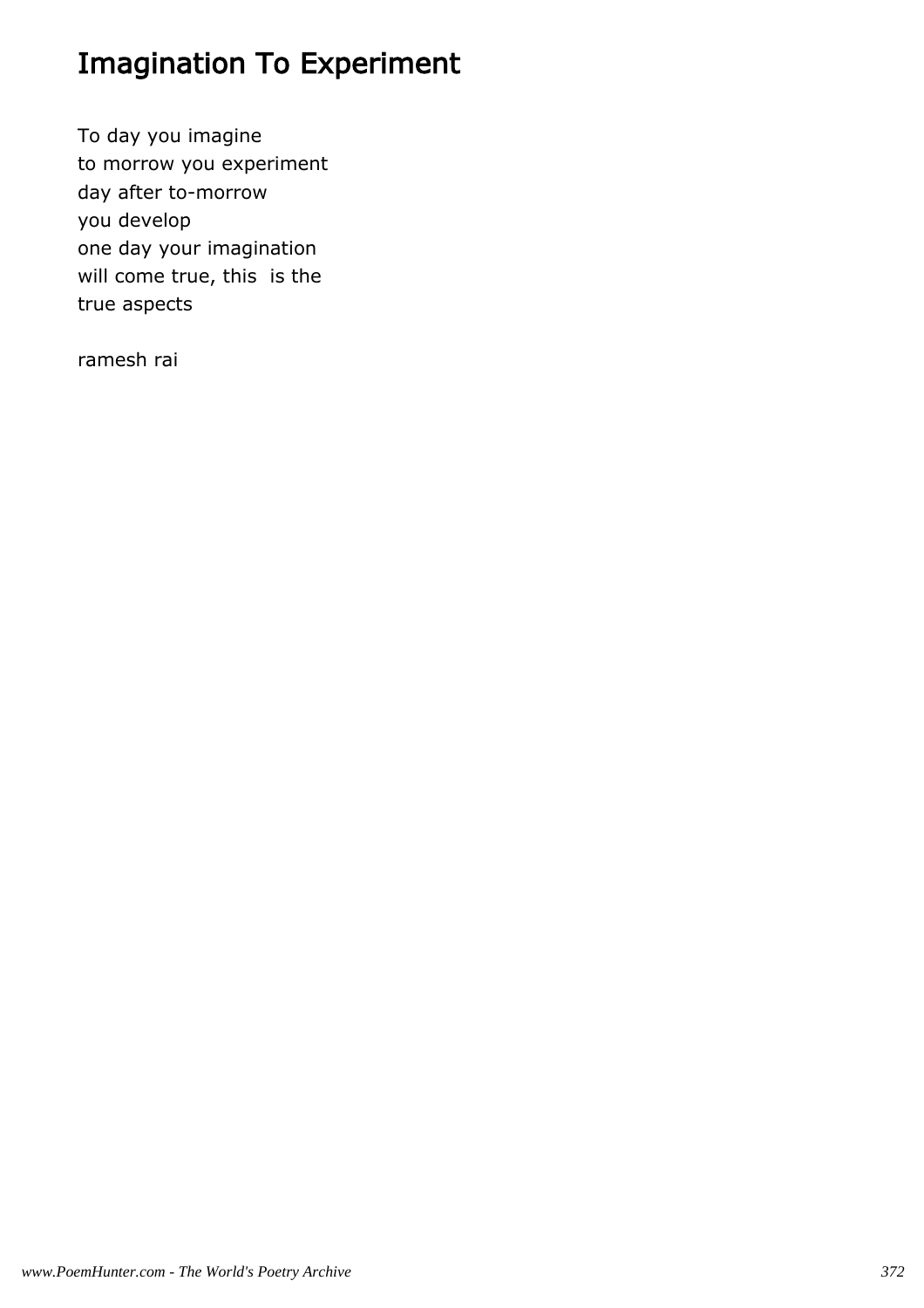# Immortality In Living World

All the creation is mortal What ever floating before eyes Will vanish one day.

Thousands of universe floating Have to sink one day.

But I find rythem and knot Are immortal, always alive For new creation After every devastation To awake the sleeping soul.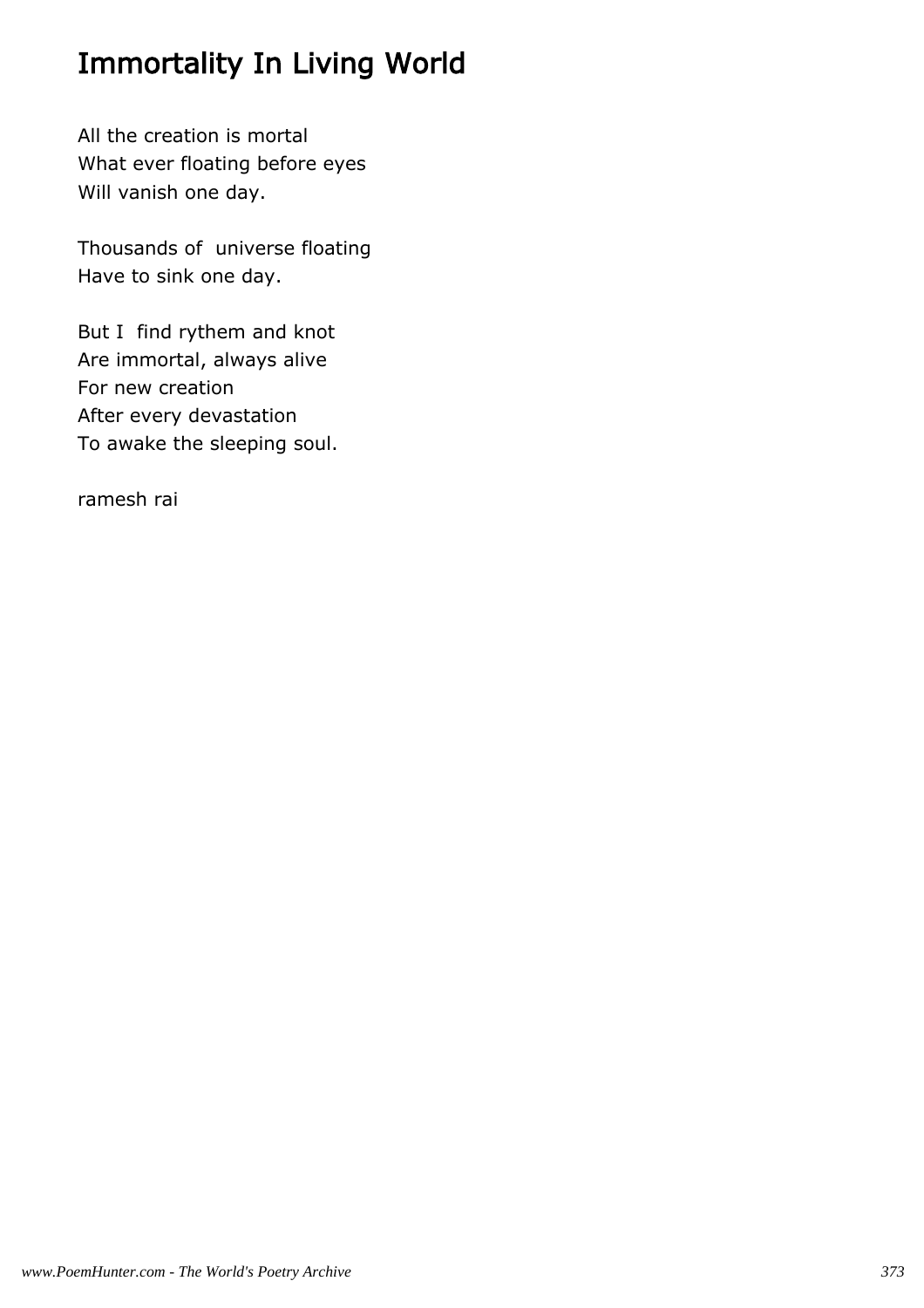### In Memory Lane

In my memory lane i wandered to and fro to pluck the flowers of my idleness, when I'd be enchanting myself

I emphasis on my preluded moment which are sanctity of my life those are compliment and mystery that survived my life.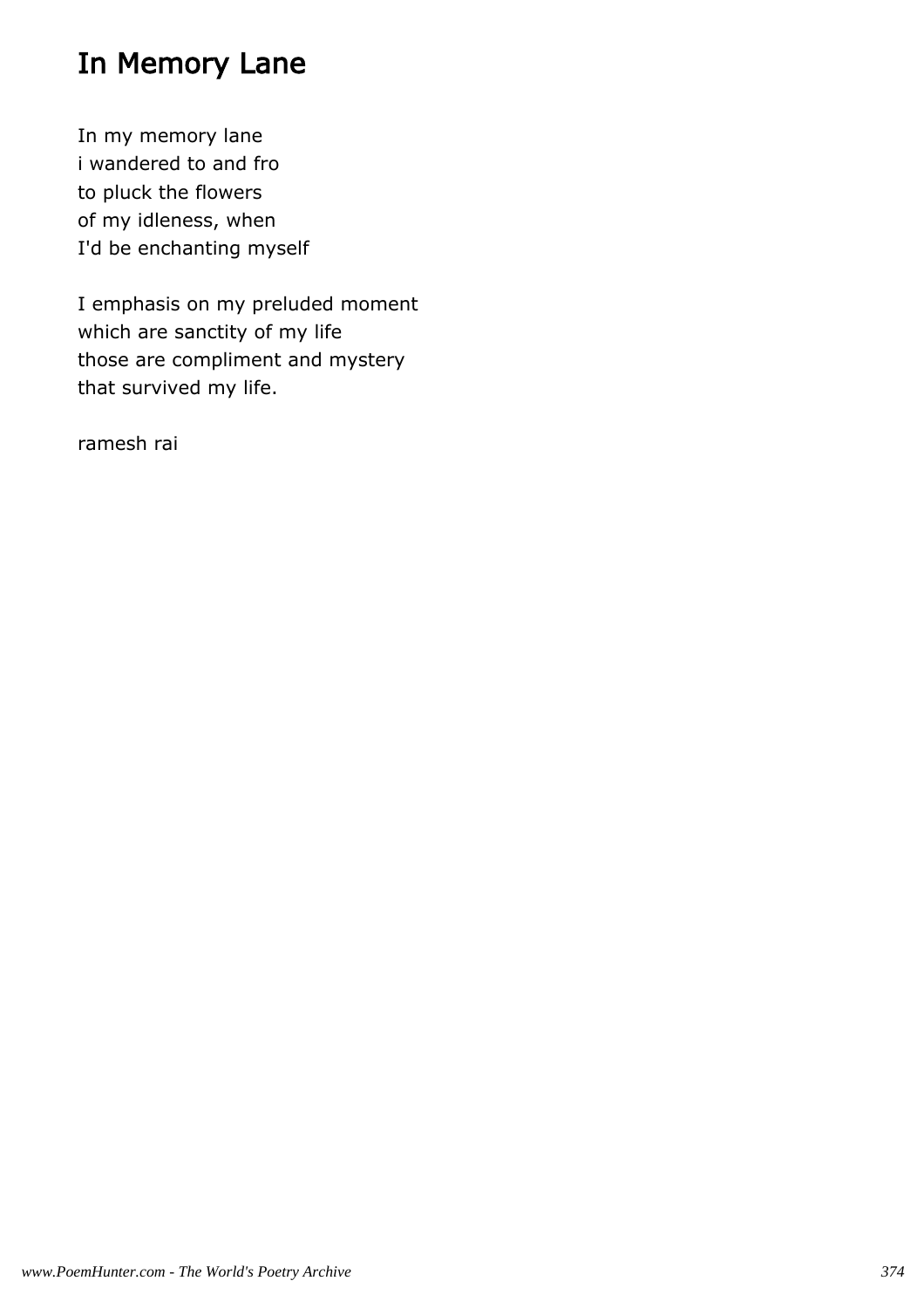# In Quest Of A Foe

I was traveling by the sea-shore in quest of my foe i did not find and i m fully tired to take rest i find every one to be busy with one's job every one is running behind bread even dry bread, some running behind bread - butter with luxury life but some are running behind salvation but i could not find even a single foe some one is suffering from some complexities race, religion, caste, creed, society or due to his money and status of life I find all these the mean mindedness So, i forgo and leave it I do not treat as the reason for being foe I am tired, I do not find any foe Please let me find my foe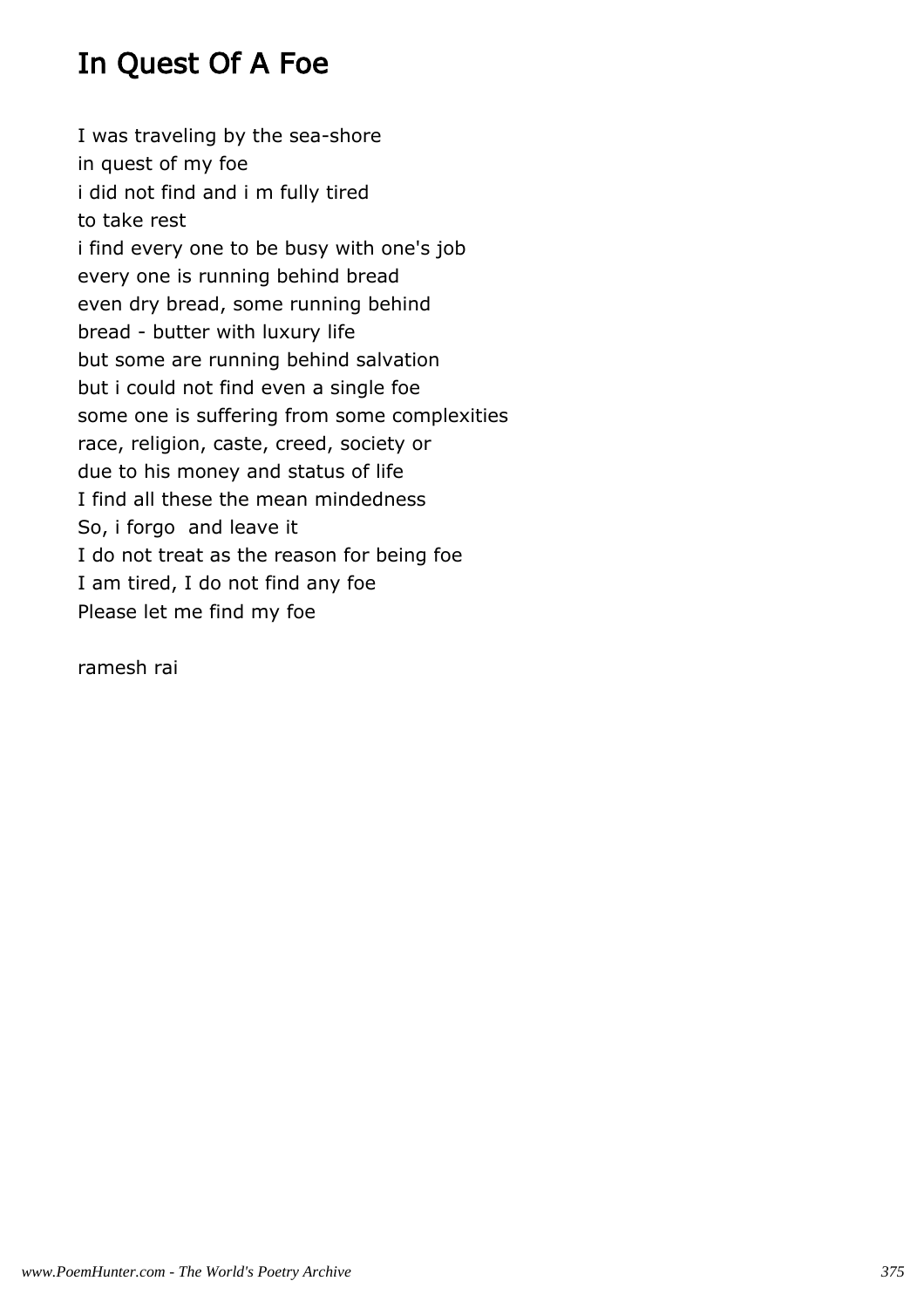## In Quest Of A New World

Let us quest out a new world where all will be happy where no one will have to think for bread, butter and roof I do not think there is any one who does not work but if all endeavors are getting futile who is to reply. Let us vow for a new world happiest world where the precious time of human being will not be wasted on war or unreasonable cause rather spend for human welfare or bright prospects of universal kind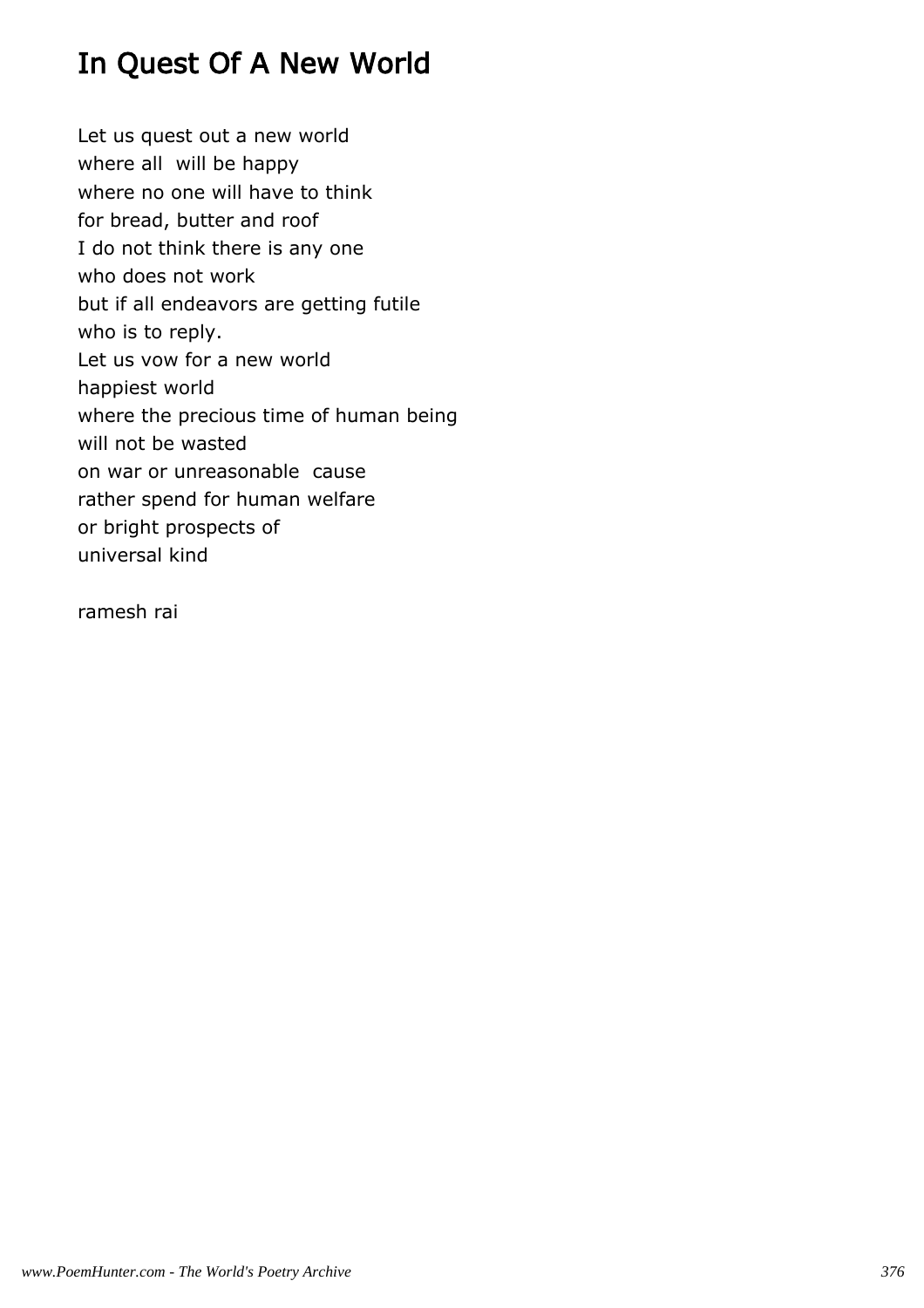## In The Name Of Mother

Mother is the supreme name of God Mother is the supreme authority of God Mother is the supreme nature of God Mother is the supreme delicacy of God Mother is the supreme ecstasy of God All pains and pleasure of the mother rest on her kid,

Mother is the reason of all evolution Mother is the supreme protection She protects us throughout our life She guides us throughout our life Mother has no substitute So, she is always in existence throughout our life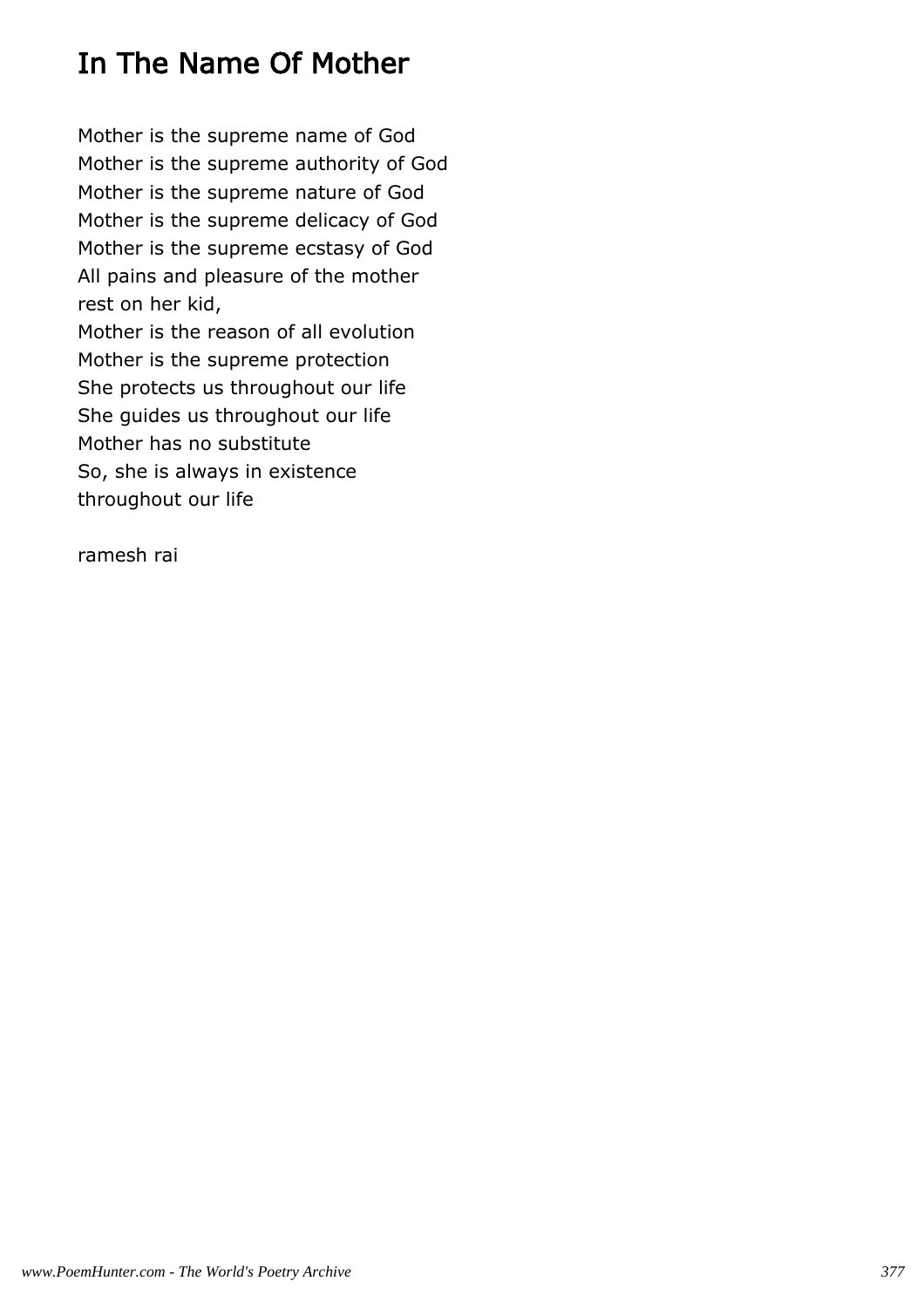#### Incompleteness

Life surrounding the creation floats in an incompleteness and hollowness parch the melody of life attune inabstinence of life choosing stones instead of flower finishes the life from births to its decay sings a melancholic song throughout the life lacking perfection life can not be completed during one life time, rather it is completed after death by the followers and inmates by remembering the work and renovating the residual.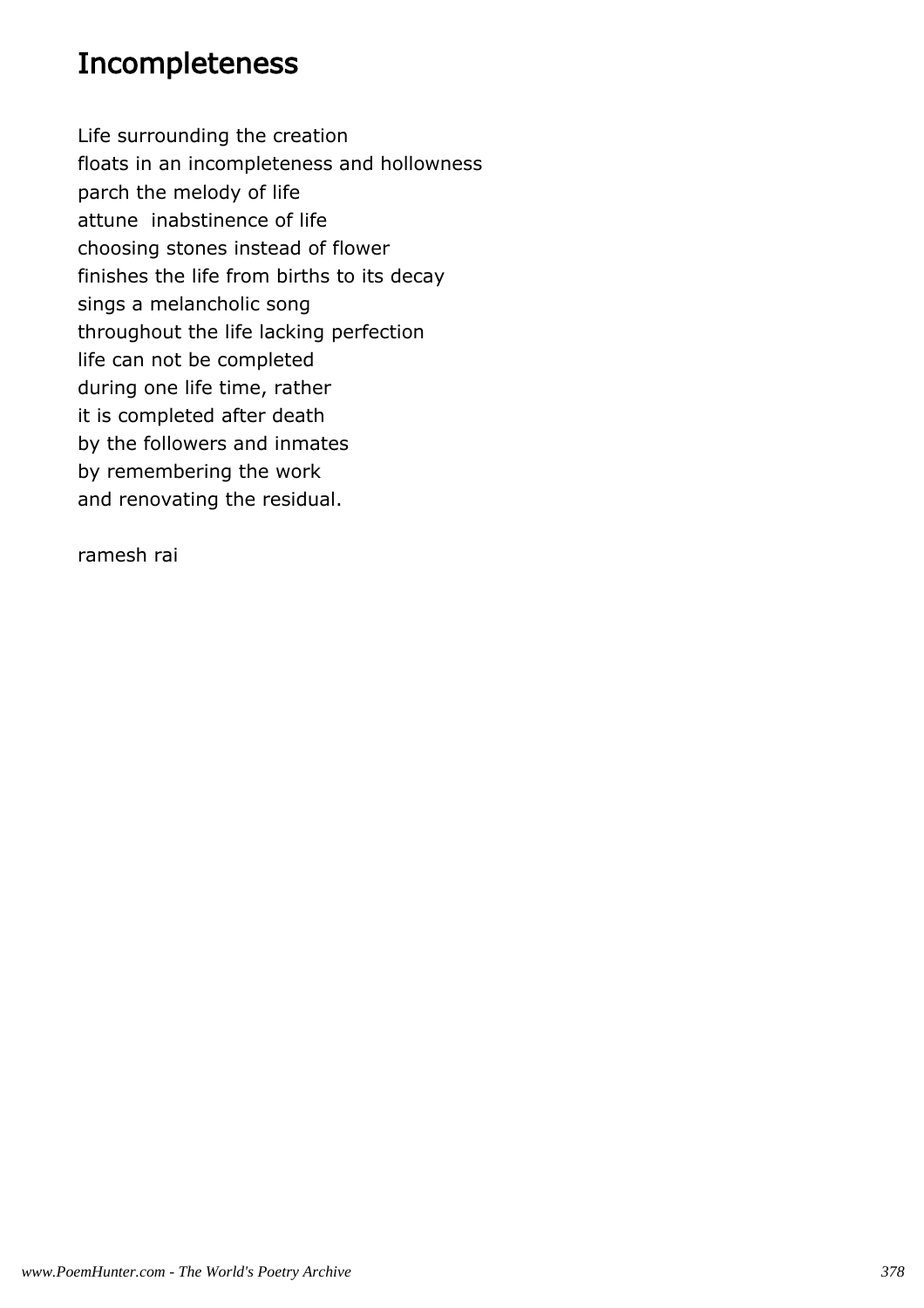#### Innocent Love

Innocent love is purer developes before maturity gleams like blazing sun glitters like full moon.

Innocent love is adorable parabolise hue and cry under stillness of love reflects like wine.

Innocent love is gift of teenage bonanza for the progressive love awake the dormant soul blooms like lotus in sky.

Innocent love is hard to control very rare have ever gone if found any where, believe God has graced for new life.

Innocent love is always free breakes all barriers of life so innocent love is never confined with any bribe.

Innocent love is like beautiful rose which has thorn all in all.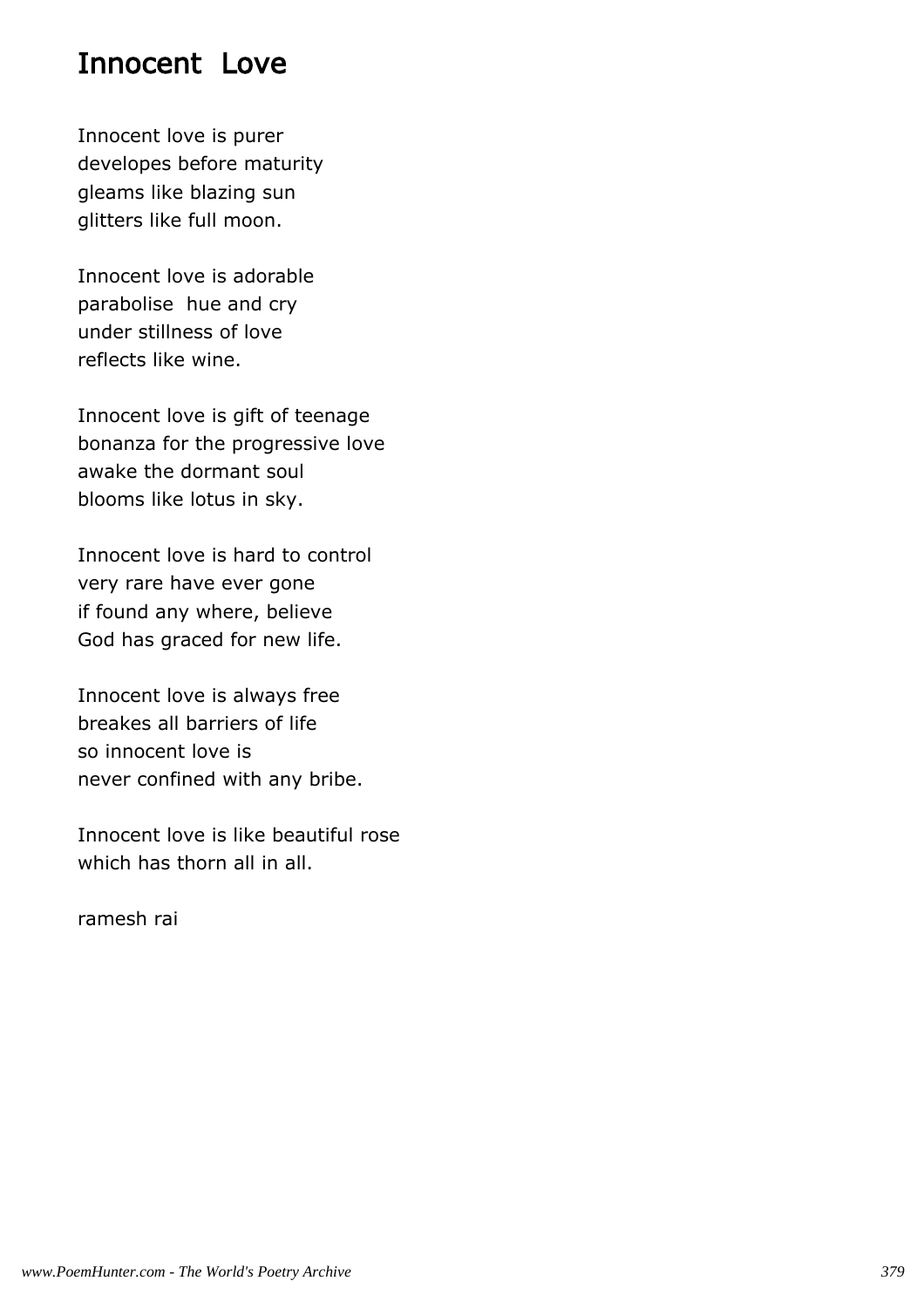#### Inside The Darkness

Inside the darkness Life flows within To redeem the emotions To exfoliate perception.

Inside the darkness The universe oscillates To bring redemption To impugn attraction.

Inside the darkness Life breeds Evolve for intaglios To stretch the life.

Inside the darkness The soul reacts To bring reunion On the path of evolution.

Inside the darkness The life acquires strength To propagate For new creation @ ramesh rai 29/2/2016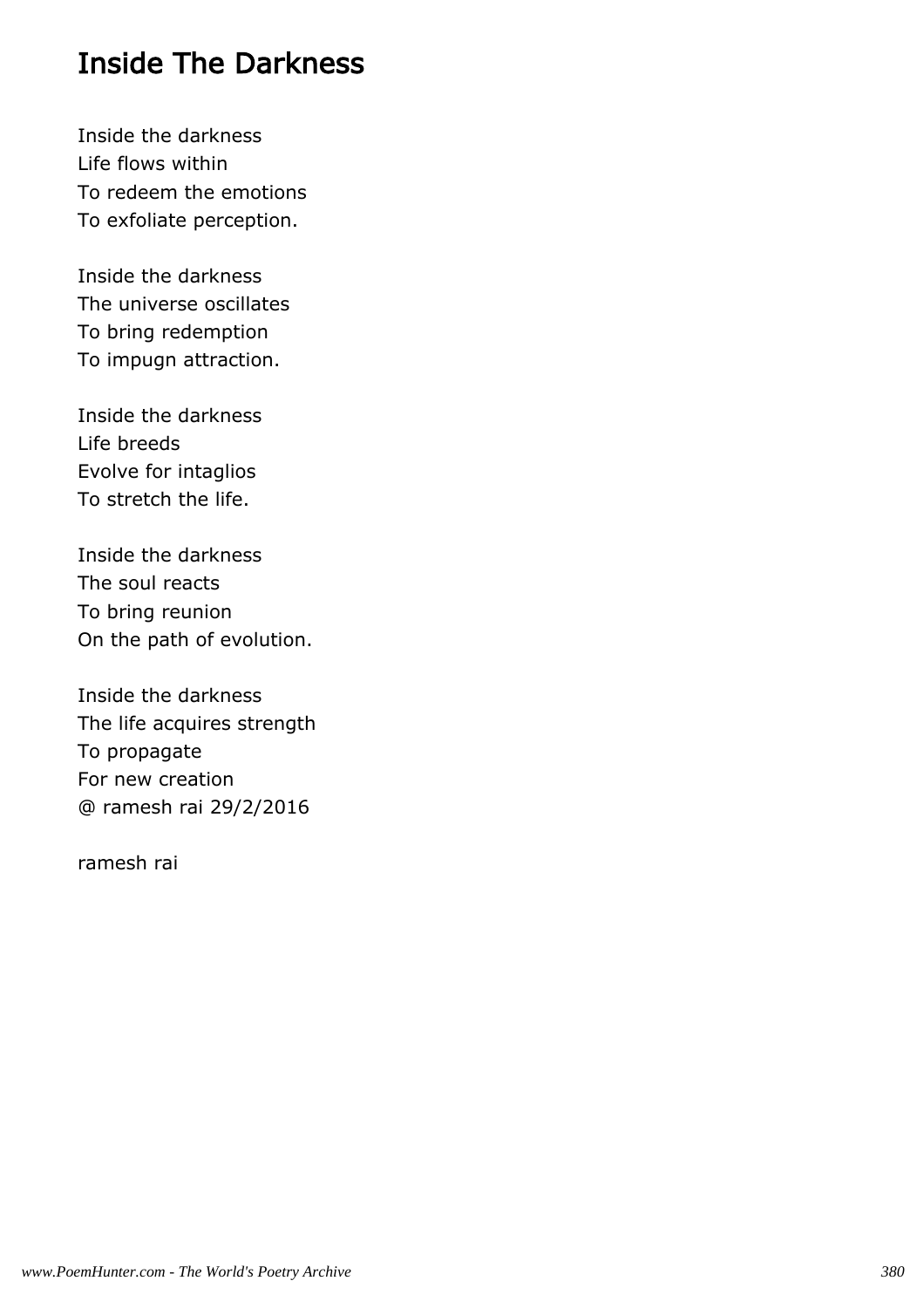## Internal Faith

Internal faith is preluded with external faith internal faith is like the bird hatching her egg external faith is like bird lost his way.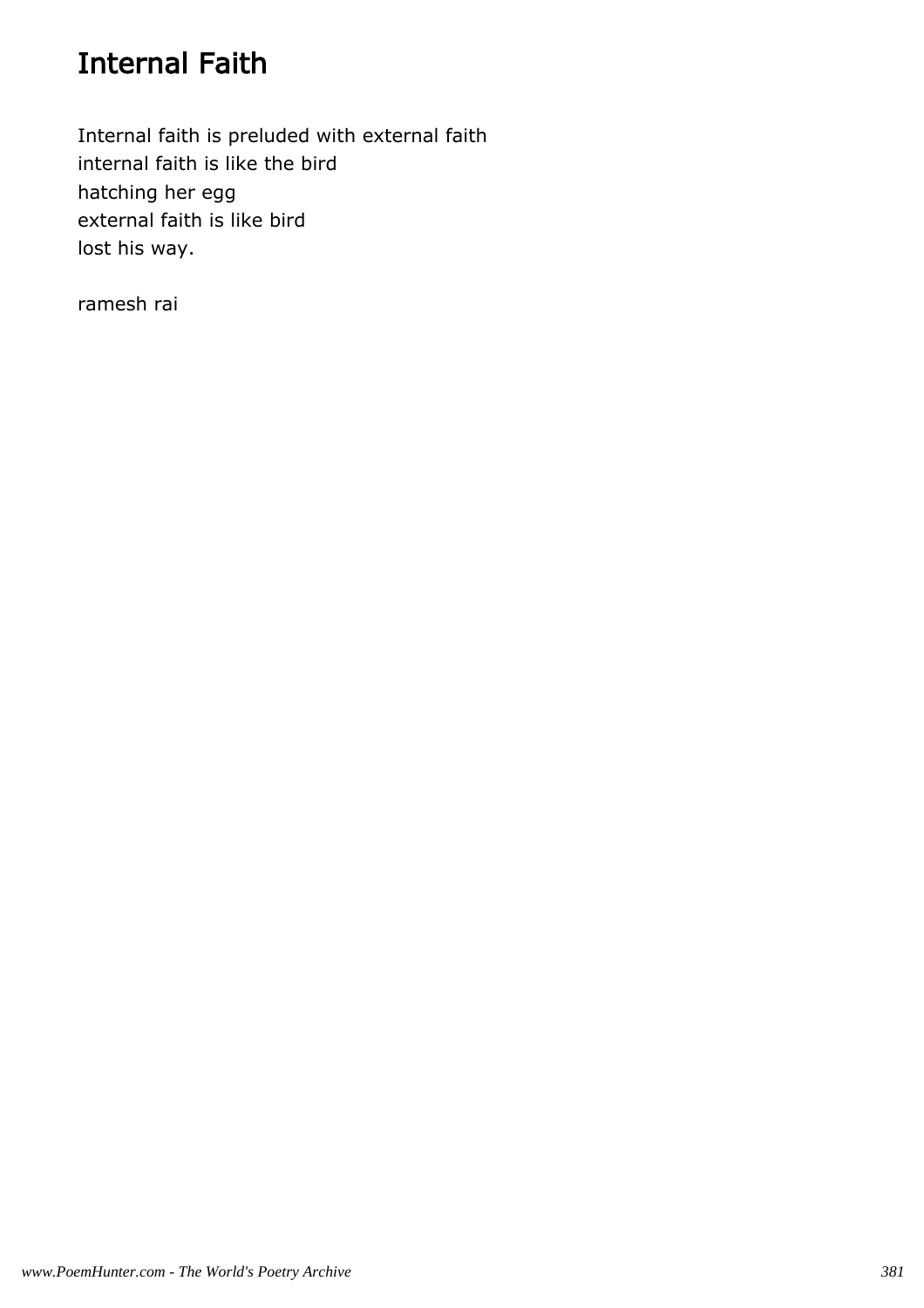#### Interrogation

Prakrit chetna se bimukh tha main khada sagar kinare sonch ki gaharaiyon mein mapata us ant ko hai suru manushya ki duwidha aur kathiniyan anant swikarta kabhi challenge ko to phir kabhi hai nakarata vritiyon ke agosh mein wah kabhi kuchh ko na pahachanta jad aur chetan banaya sab kuchh kartar nein phir bhala hum kyun kahen yeh hamari hai kritiyan koi vasana nahi koi sadhana nahi phir bhi aaj aadami ab bhi hai jinda tumhari hi kar kamalon se lun tumhari kirtiyan yehi abhilasha bani hai aaj meri dwitiya.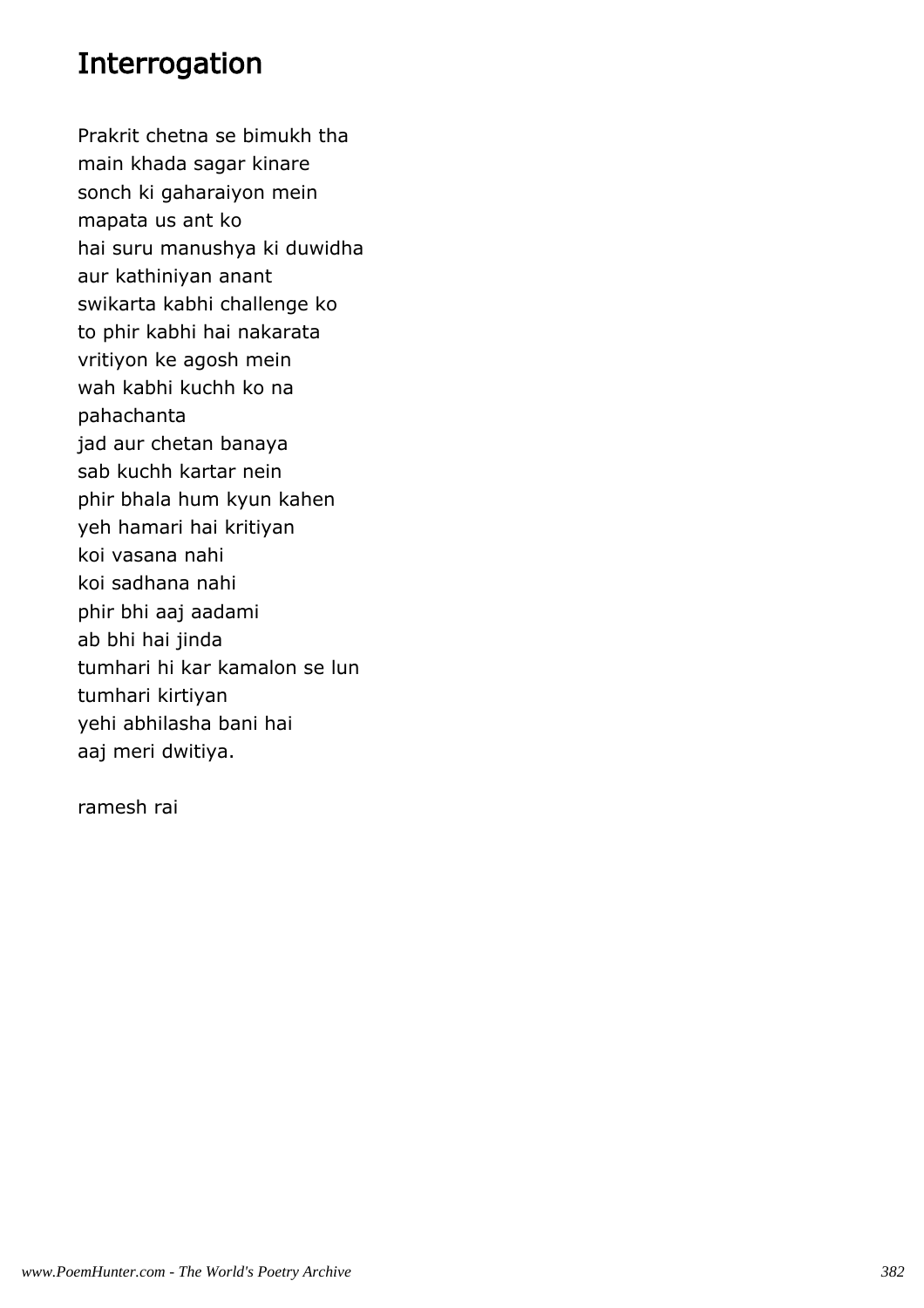#### Introduction

I have come to thy door with the emotion of thy love now you ask me my introduction

It is like earth asking the introduction of sky who has covered it days and night

It is like rain asking the introduction of cloud who has kept in his heart

Yet you ask my introduction

You ask my introduction from the tides of ocean

You ask my introduction from the gale

You ask my introduction from the sun and the moon

You ask my introduction from stars twinkling on sky over night

Does the flower asks the fragrance what is thy introduction

Do you think me gallio No. I am more responsible Yes, you can not manure the fragrance it will spread certainly

You can not see blue sky during night it has to be invisible the rain has to be dropped these are natural phenomenon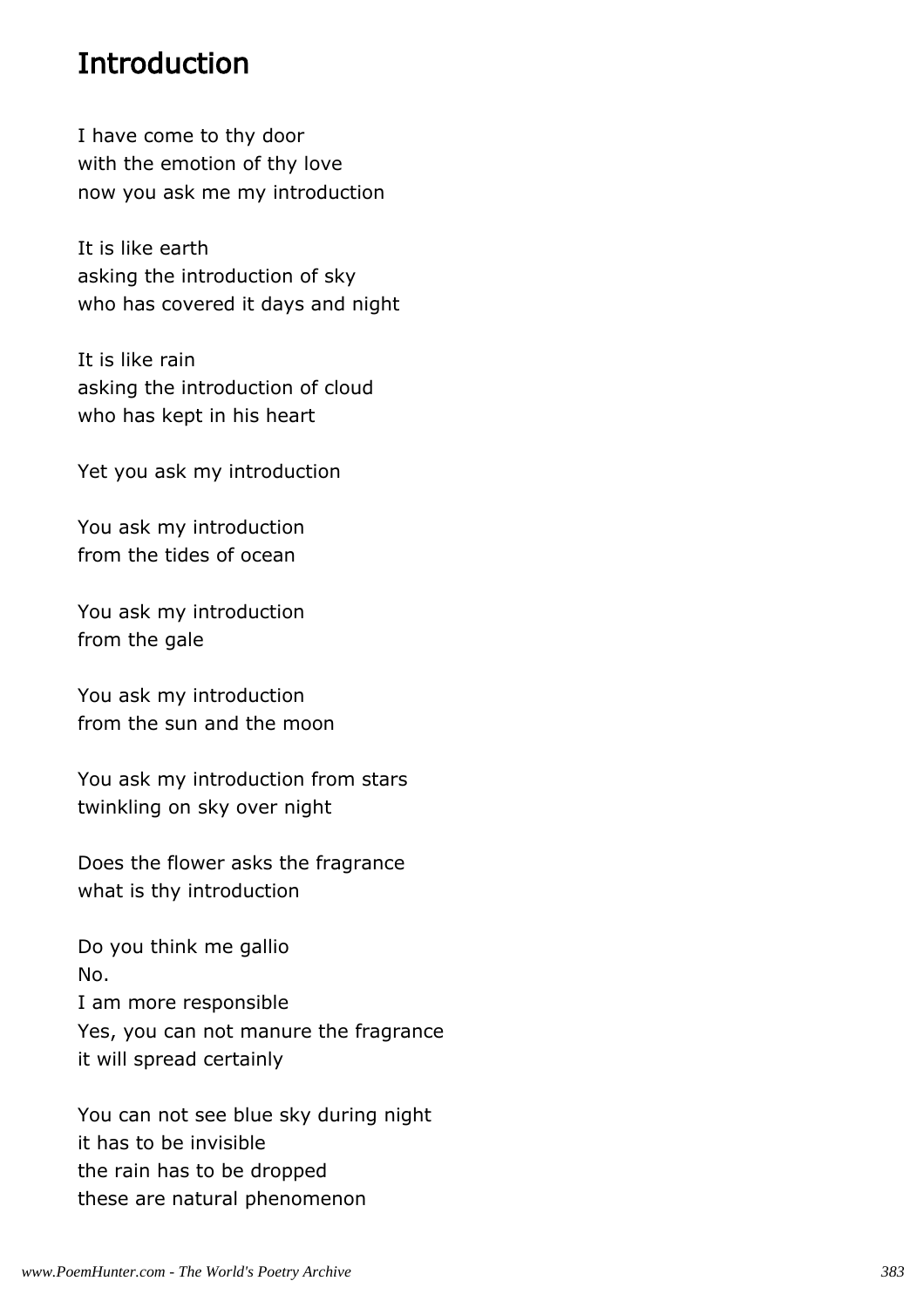But I am not poltroon nor I am fugitive You can not pincer me because I am frenzy

I can not stay more at a time.

It does not mean you will forget me and ask my introduction

I am yours, yours and yours only and none.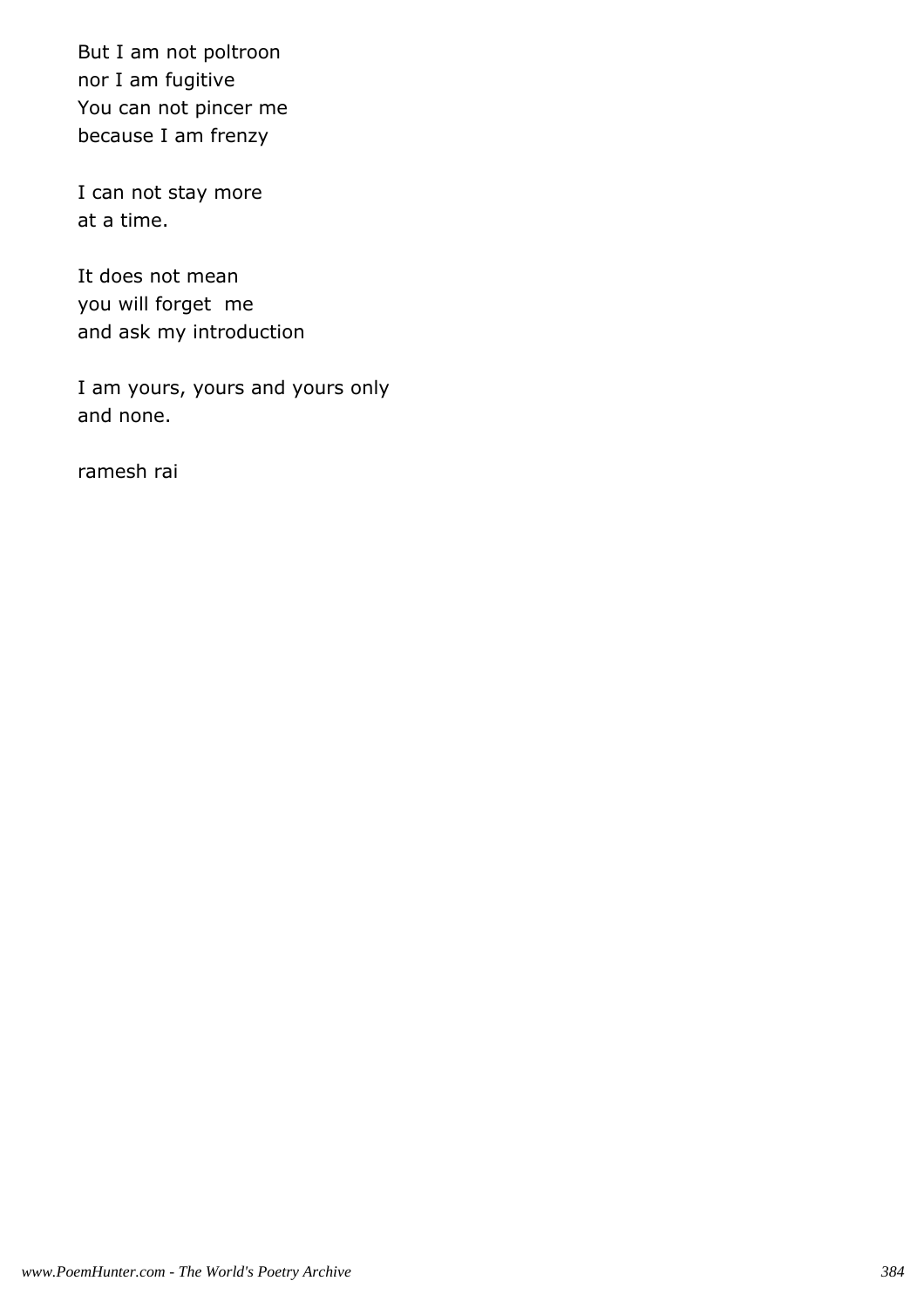### Intzaar

Intzaar ab bhi hai taron ko Ek pal dekhne ke liye Pratah nit bhaskar ke dar se Chhup jaten hai kuchh pal Shashi kitna kamjor nikla Jo n dara saka in sabko Lajwanti yeh haye dhara Phir aagaye taaren sab Kya karti bechari mari Dhak leti apna vakshasthal Phir bhi kaise samjhaye jag ko Kaun ise samajh payega Matra shashi ne hi uska Ekpal saundarya nihara tha Tabhi to wah nit pratah Snan karti, sajdhaj ban aati apne kaksha.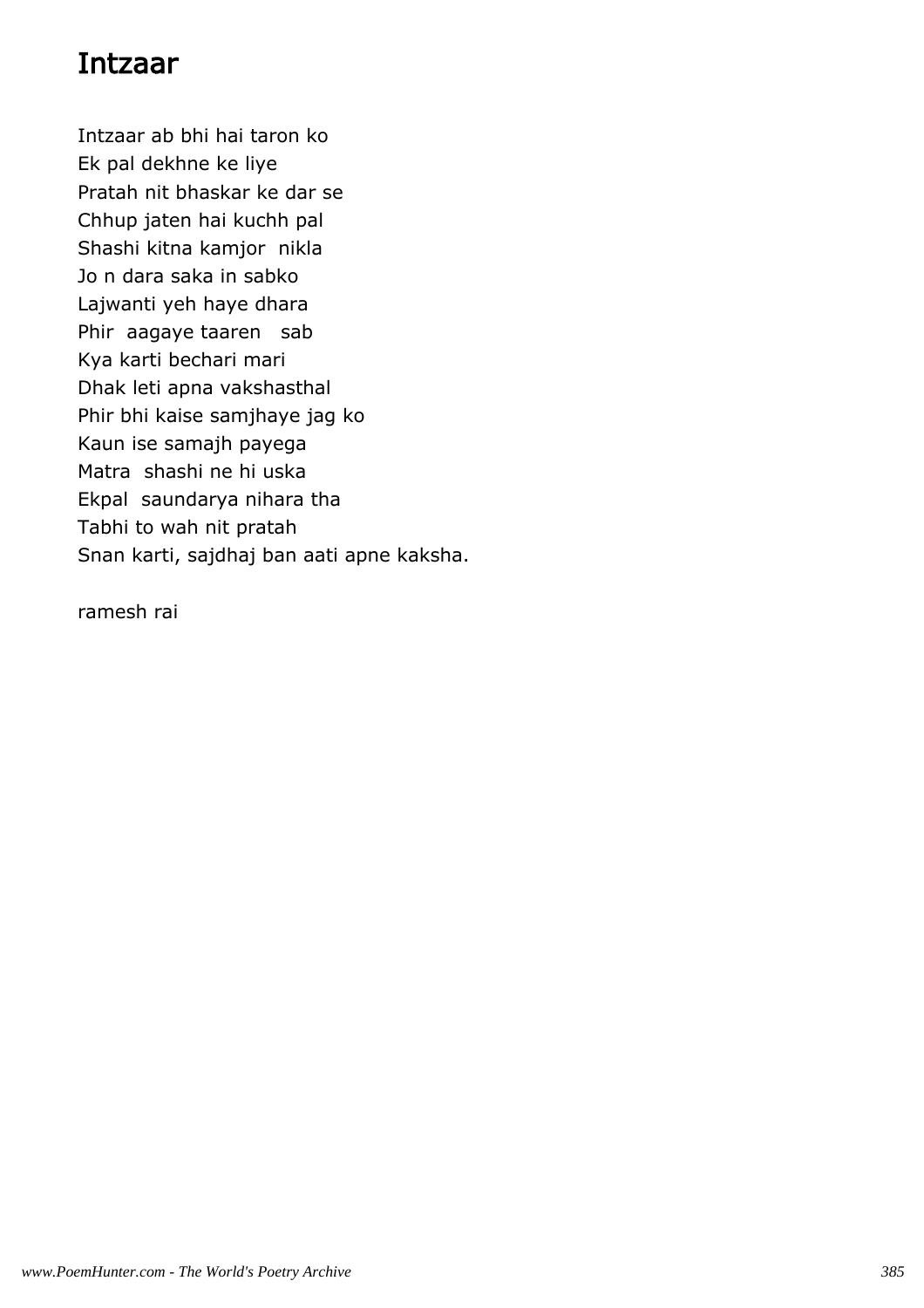# Invincible

Every particle is invincible create new metaphore of life spurts the melody of life.

Every particle testifies the present that has gone through infidility retort for hinges between life and death

Every particle manifests the scratches that the particle is still bearing revealing the fact of past.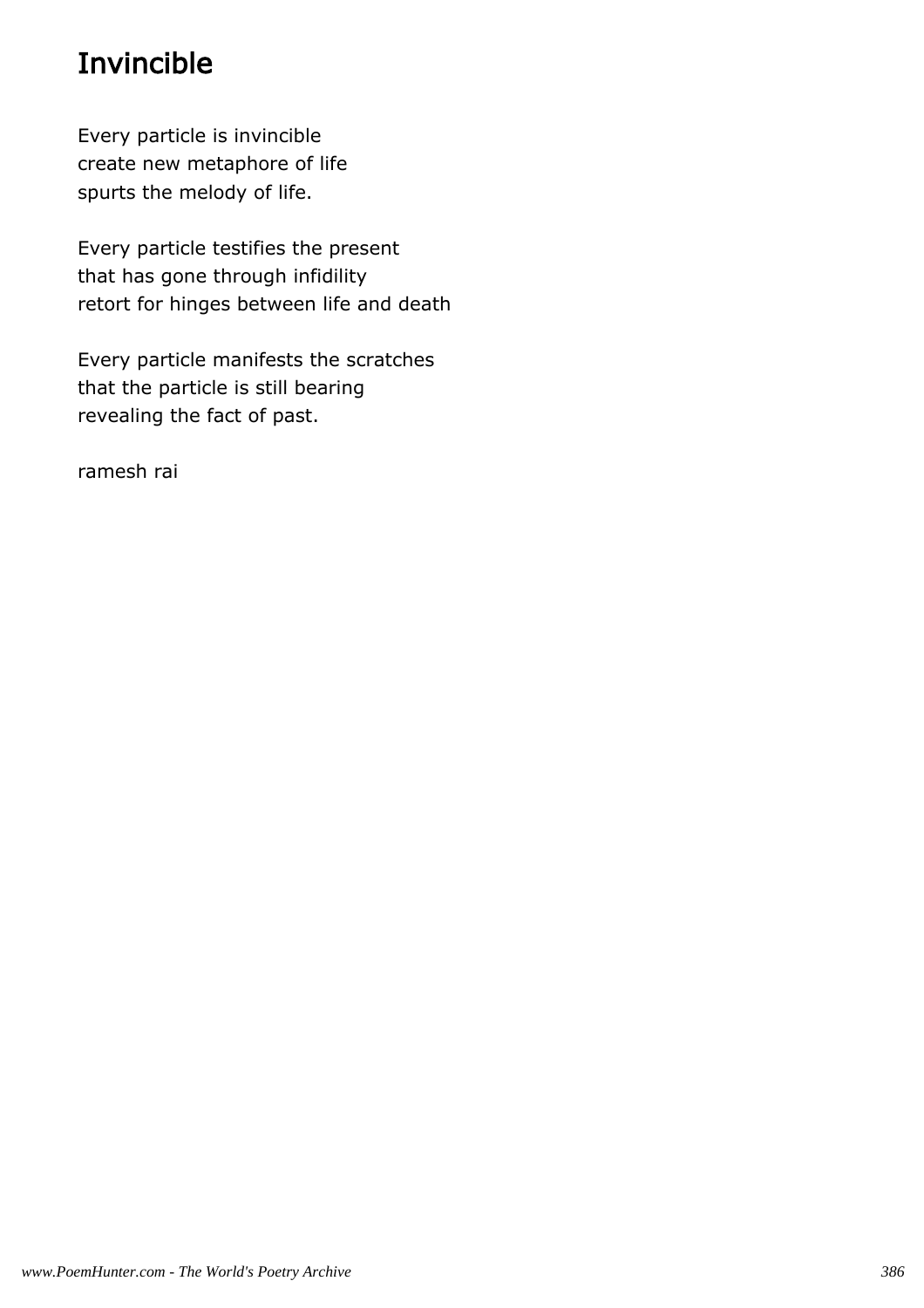#### Is It Love?

Love evolves from the divine charity the fragrance of love is more scattered to all the creations, pervading sanctity of life

Life is no more, if love is no more life is gonna a hell without love

A baby asks her mom, what is this? she replies and kisses, this is that Mom is entwined with her baby shower love and affection, Is it Love/

I shared my tiffins with my friend why I intended to be prudent always was it my prudence or kind of love I always impugn any rivalry Is it my impuissance or it is love

While my life partner rebuked me I kept silence and doted her was it my weakness or kind of love

A father returns from office His little daughter receives him with a cup of coffee or tea is it not love of a father and a daughter

love has many kinds its contraption is contradictory from dawn to dusk love search for stolen line which is disguised in somborous style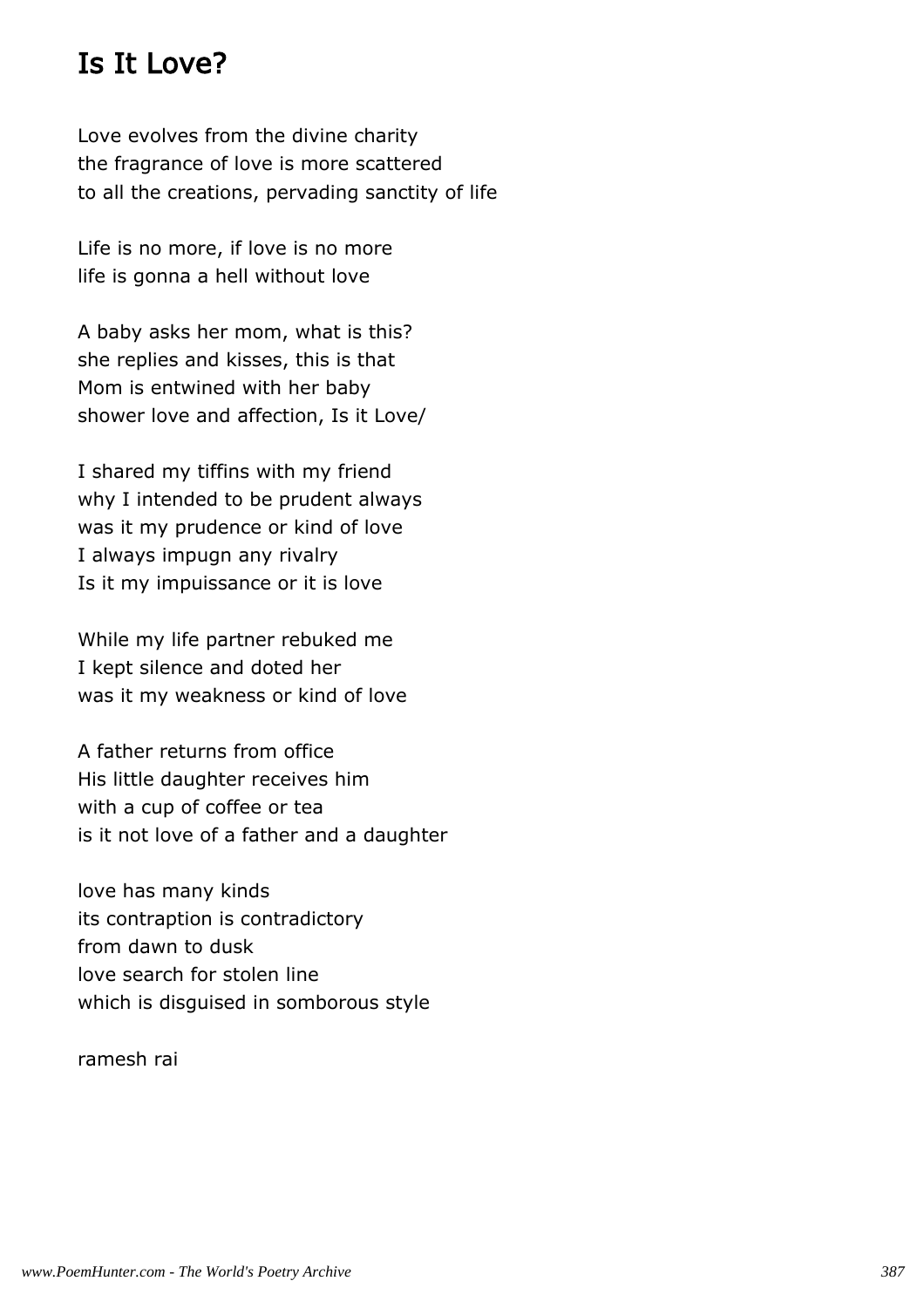#### Jesus, Come Once

Jesus! the Savior, come once to this earth, to preach again the lesson of forgiveness, love, peace and fraternity to preach the hymn of mercy.

The people of this earth passing their days in despair and delusion being deprived of the fundamental needs.

The people are forgetting the essence of life running behind the falsehood making the life futile prosecuting the downfall

Thousand years have passed but thousands are without shed thousands are illiterate thousands are cheated every day thousands toils are wasted

Thousands hands have no work thousands tears are trapped thousand smiles are faint you come and see once how they are survived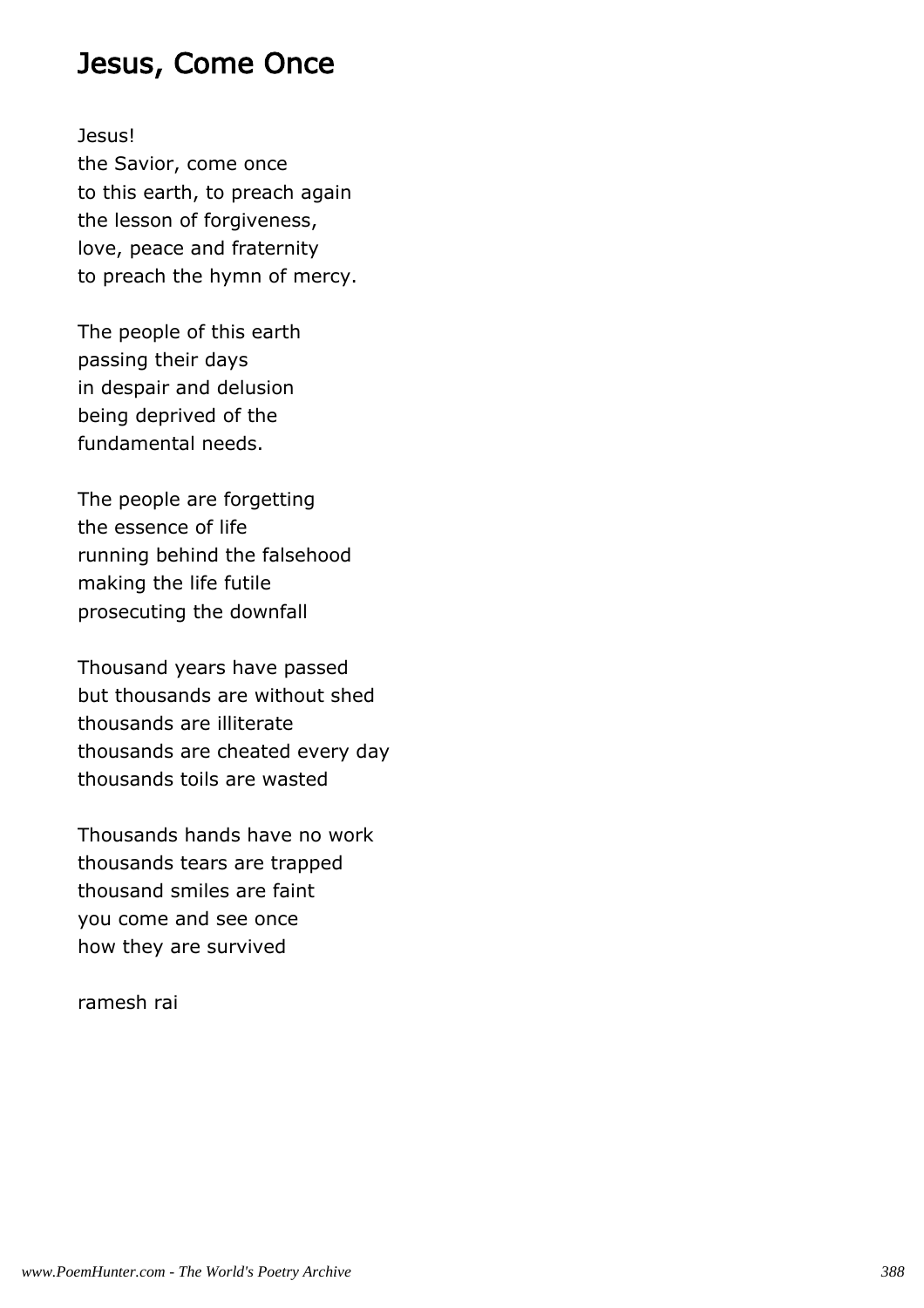### Jharokha

Tanhayion me khamoshiyon me sahar se door kisi veeran jangal me meri atma anant lamhon ko chumti hai

Jharano ka uche parvaton se girna phir gir kar aage badhna phir unki kal kal dhwani prakriti ki nistabhdhata ka bhang hona

Parvat k uche sikhar asman ko chhune ka prayas

suraj ki pratham kiran ghane patton ko chirti hui dharti par girti hai phir charo taraf uski hi abha nazar aati hai

har manjar par kahi n kahi thikana hota hai

Hawayen bhi kahan se aati hai kitni thapere khati hui kahan chali jati hai

phir main dekhta hoon hawaon ki jhokon me do daliyon ko jhagarte huye jo ek chingari paida karti hai phir pura jangal ek samshan sa najar aata hai jiske kabra me uski hariyali dafan ho jaati hai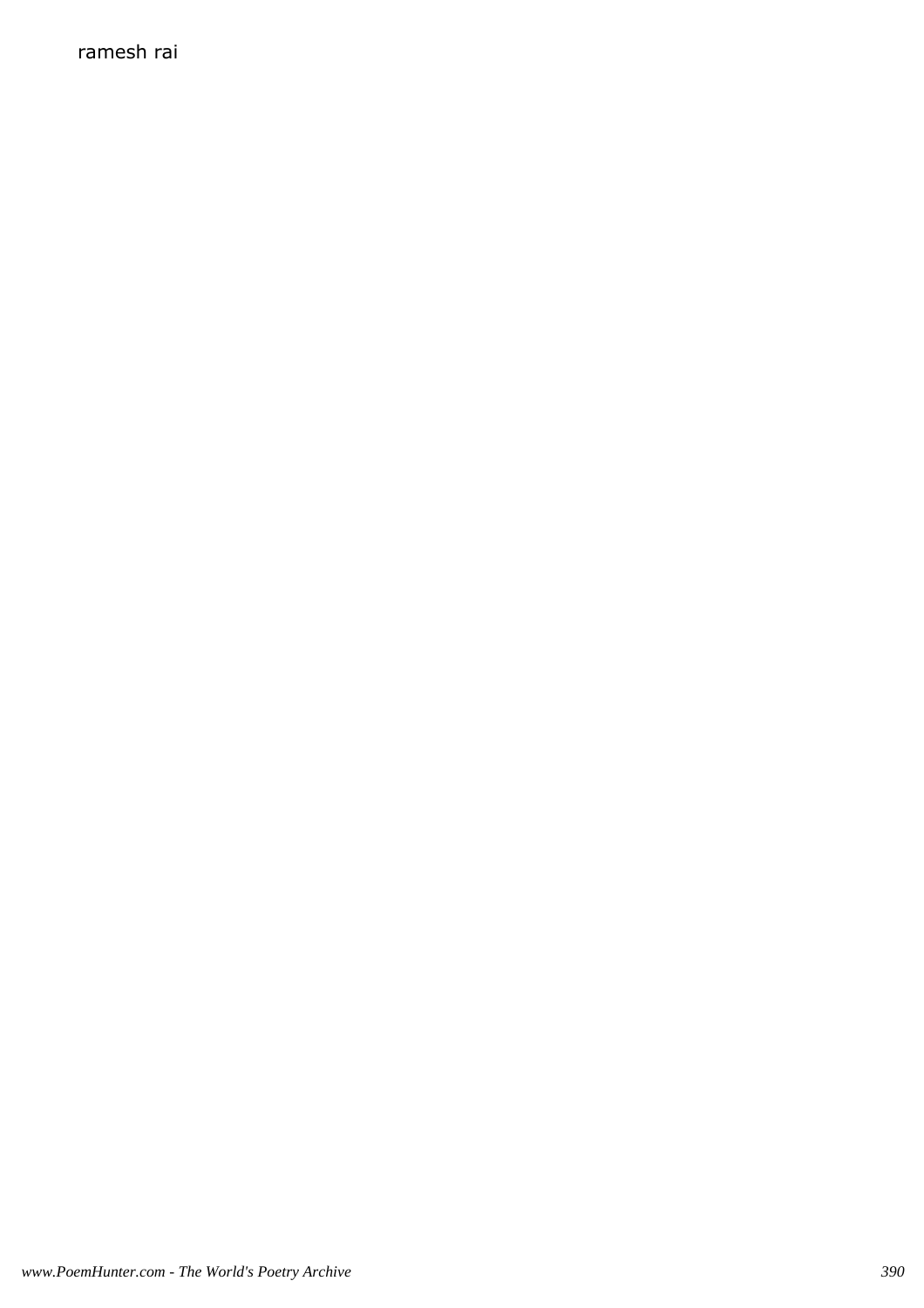#### Jindagi - Ek Paheli

Aie Jindagi! tum kaun si paheli ho jise main ab tak suljha n paya

Main phool bankar sabhi ko subhashit karna chahata phir kyoun sabhi mujhse khafa khafa se najar aate hain

Main mukta hawaon mein vicharan karna chahata phir kyoun main kisi ke dil ke darwaze mein band pata hoon

Jab main vairagya geet likhta hoon phir prem geet kyoun ban jata hai

Main bhautikvad mein lipt ho jana chahata to phir kyon adhyatma ki auor khinche chala jata

Aie Jindagi! Maine abtak tumhari har baate mani

Maine apni priyatama ko bharpur pyar dena chaha phir takrar kyon najar aata ya phir yehi vastavik pyar hai

Maine to jivan ke har mor par samjhauta hi kiya

Aie Jindagi!

Jab main tumhe muththi mein band karna chaha phir ret ki tarah kyon nikal jata

Main tumhare pichhe bhagate bhagate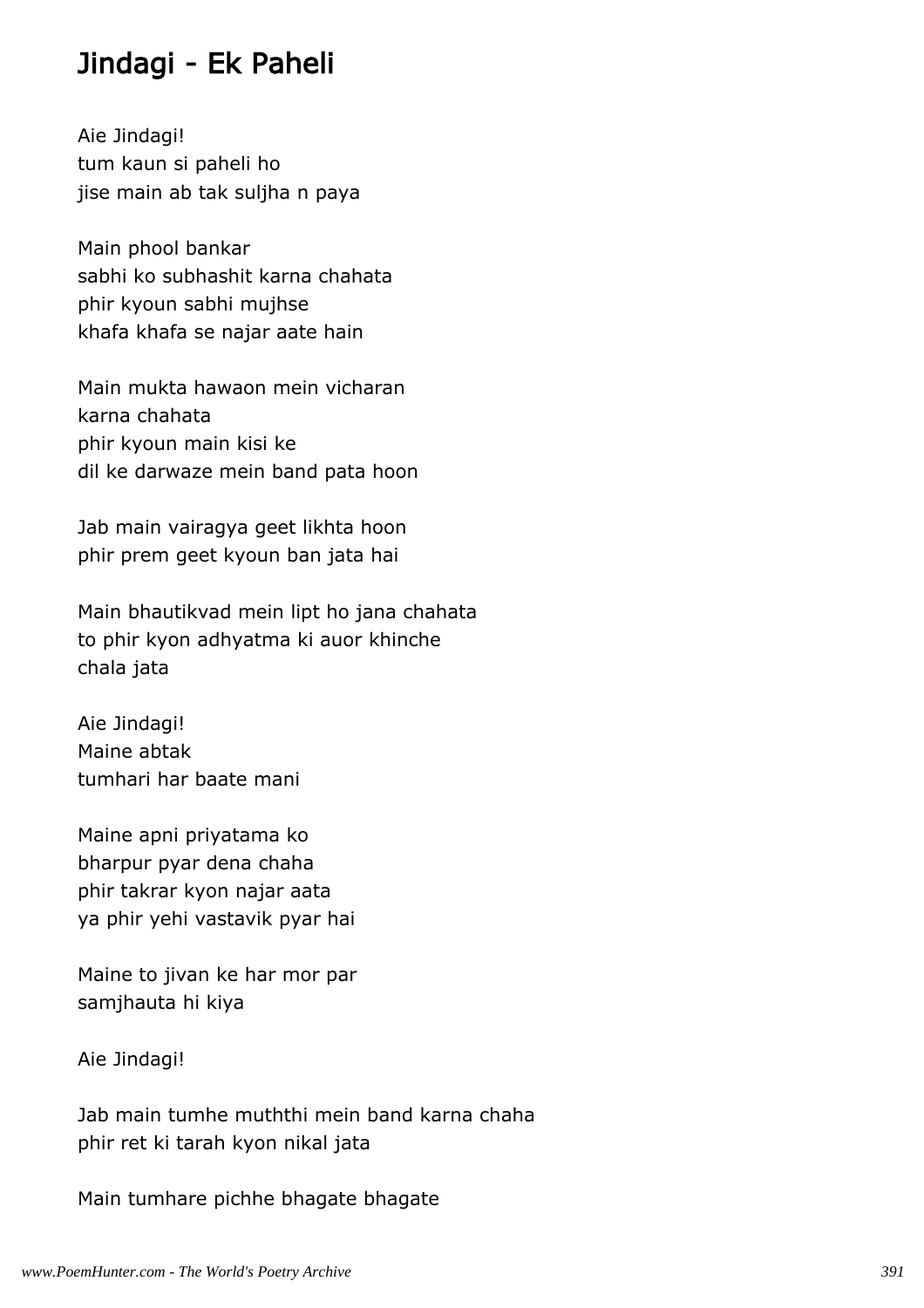hanf gaya hoon Thoda vishram to kar lene do ya phir yeh bhi manzoor nahi

to phir chalo kitni door chalna hai Main jeetu ya n jeetu lekin haar mananewala bhi nahi hoon.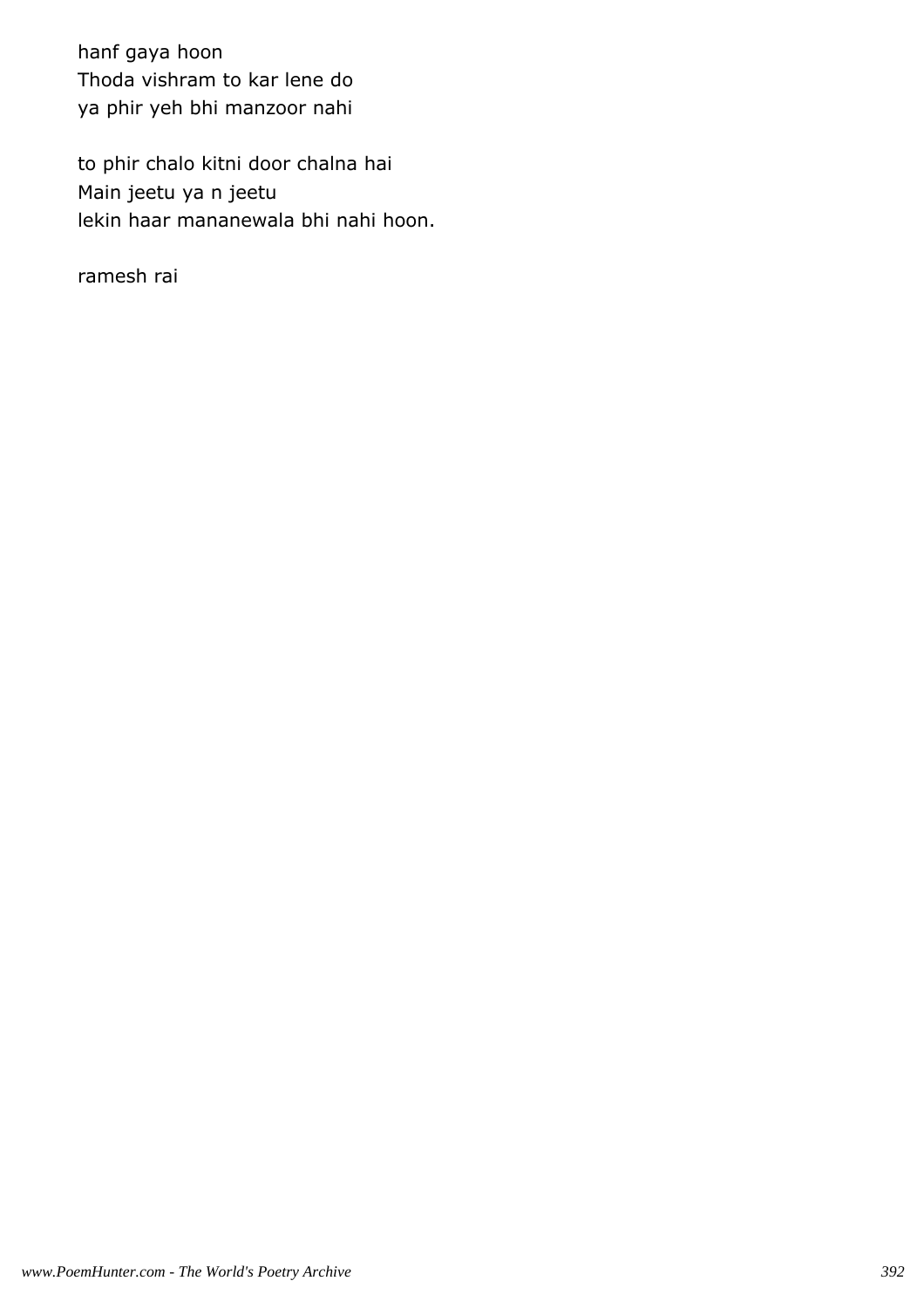#### Jindagi Ka Aakaar

Jindagi ka koyee jyamitik aakkar ho ise main nahi manata jis kon se dekho uska aakar badal jata hai

kabhi to wah lagati hai ek bindu jismein ahang ki sthiti matra dikhti hai kabhi wah ban jati hai ek virat vrit jiski paridhi se saari srishti pariveshthit ho jati hai

kabhi lagati hai ek rekha si jiski lambai badhati jati hai aur hum aadi bindu se door bhaag jate hain

kabhi wah dikhati hai ek tribhuj ki aakar si jiske shirsh par baitha niyanta apani do lambi bhujaon se ham sab ko thame rakhata hai

kabhi wah ban jati hai ek chaturbhuj jisme aakarshan aur vikarshan sthiti aur laye ki samanantar rekhayen paraspar katati rahati hai

aur kabhi aisa lagata hai jindagi ka n koi aakar hai n koyee roop hai bas bakwas hai jo charo ore se ghira hai.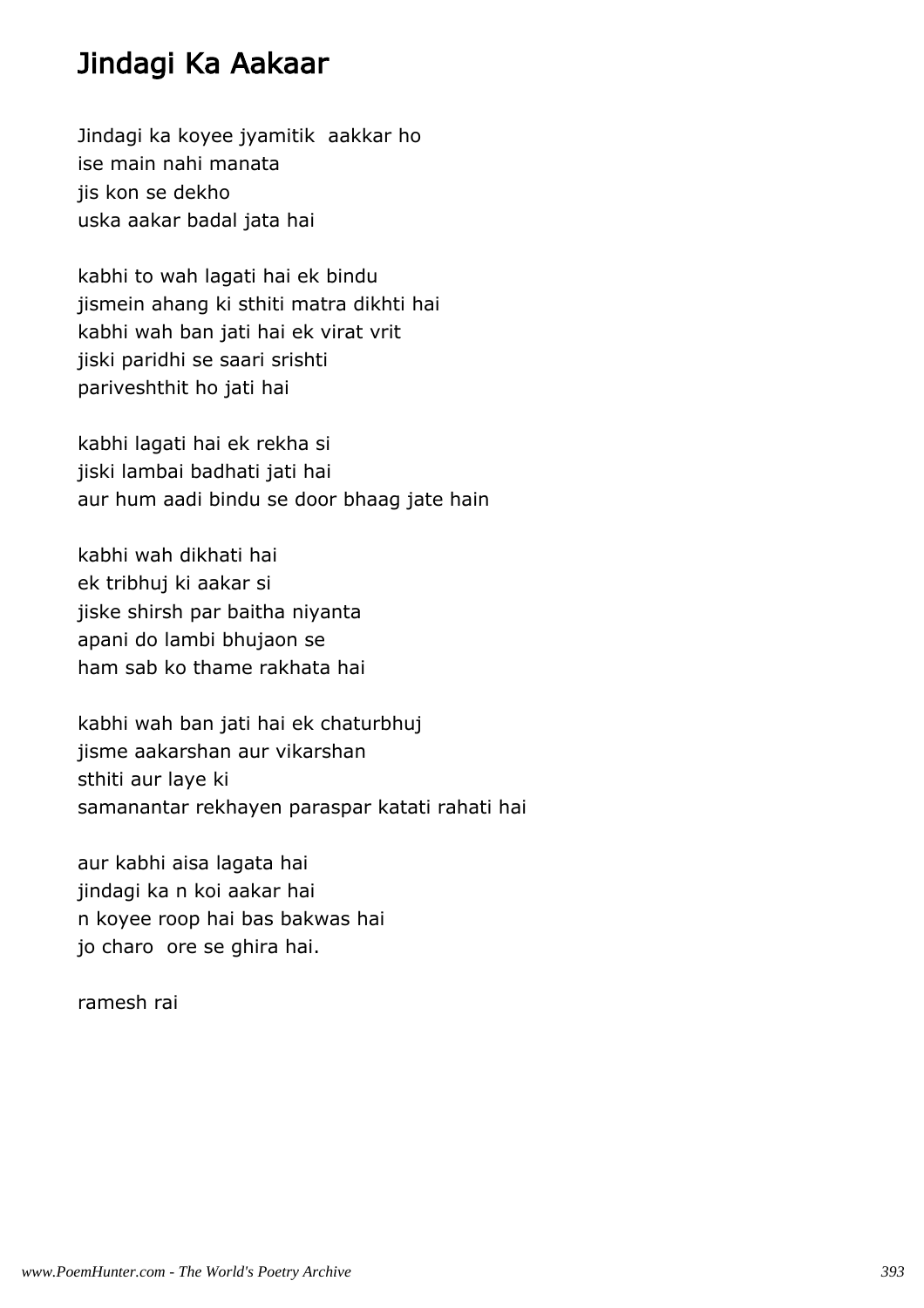#### Jivaner Aasha

Probhater songe elo usha niye asalo jivoner badhan nuton ganer guchho niye chodiye dilo jivoner majhe.

seyi probhate nablo robi bajalo nijer uro dhwani bepak pada chandra tai sore daralo dur kothaye

dhumil holo samasto tara surjer alo bhaslo dike dike gogan dhara ek holo royilo na ektuo baki

twarit halo mandir giriza beze uthlo sankh dhwani batase bhaslo azaner dhara mantra mugdho halo guruvani

seyi sivire nachalo srishti pelo sobayee jivoner asha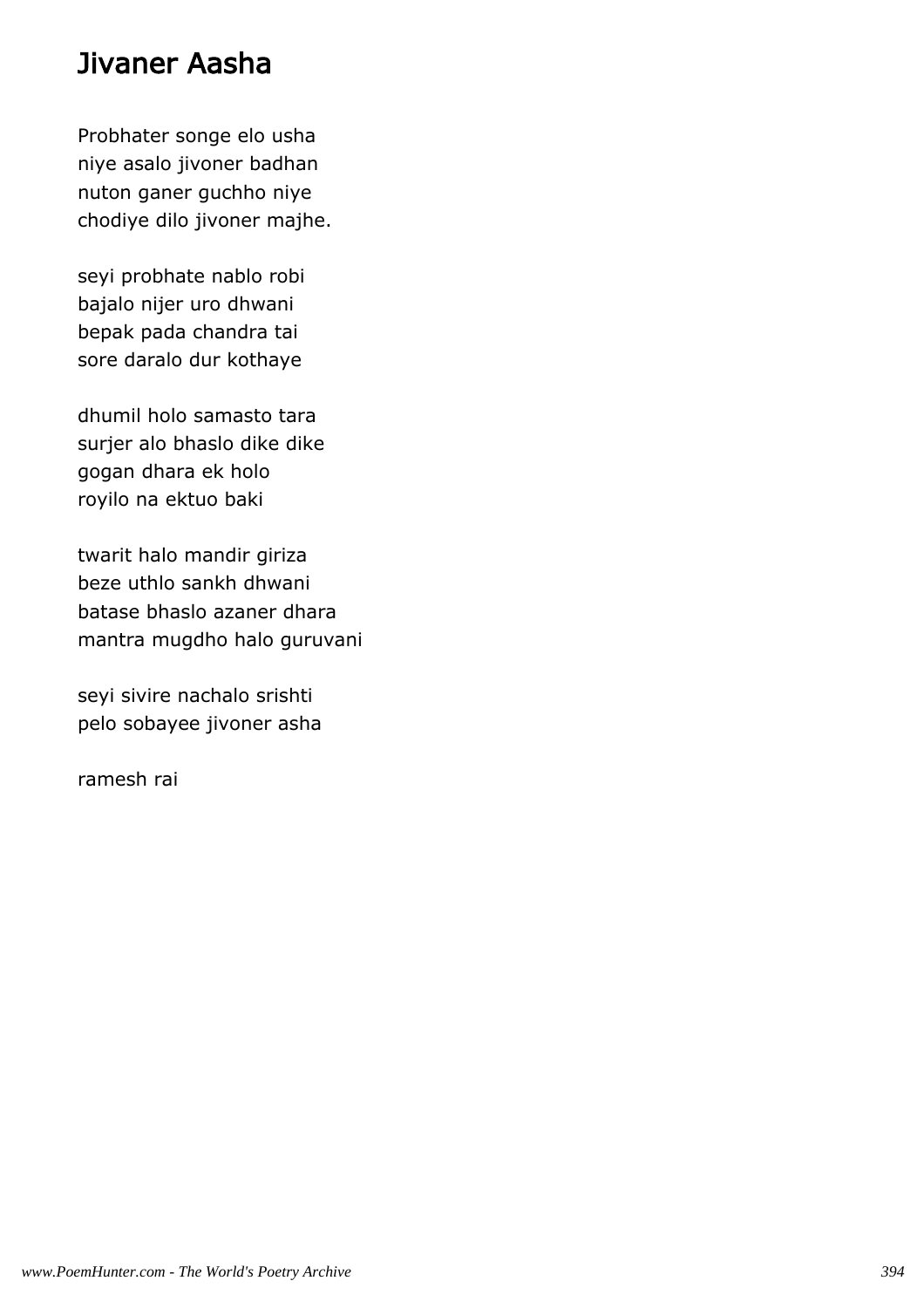## Jodi Ayee Rojani

Jodi Ayee rojani theme jaye ayee raate tomar alingane katabo sara rate bidhe dibo pushpa tara pabena keyoo sara matiye jabe ayee bibhawari dekhe ayee prem prosang tomar sure sur miliye bajabo ek madhur dhwani jege uthbe shristi samast sune ayee madhur dhwani suktara sunbe kan patiye dekhbe chokh adal kore mise jabo aamara duyee jon probhater lalima haye.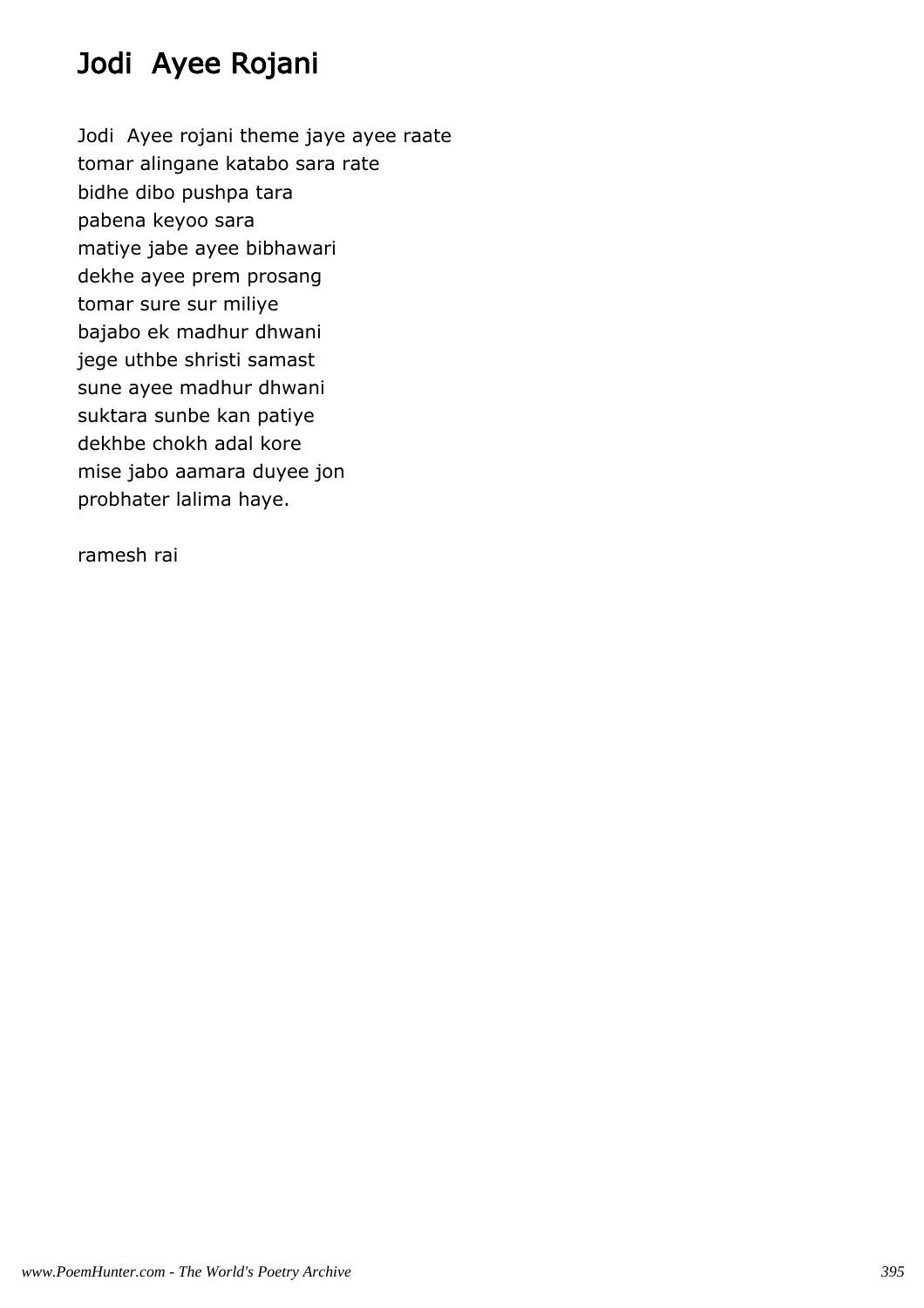# Jodi Ba Phire Na Aasi

Jodi ba phire na aasi bujhibe katelam dibaratri tomaryee chokhe.

Jodi ba phire na aasi bujhibe chokh pete royilam dibaratri tomaryee jonye.

sakaler mridu hansi bhense jaye godhulir kabale sara raat kete jaye nayaner tire, takhan amar pran misey jaye tomaryee songe.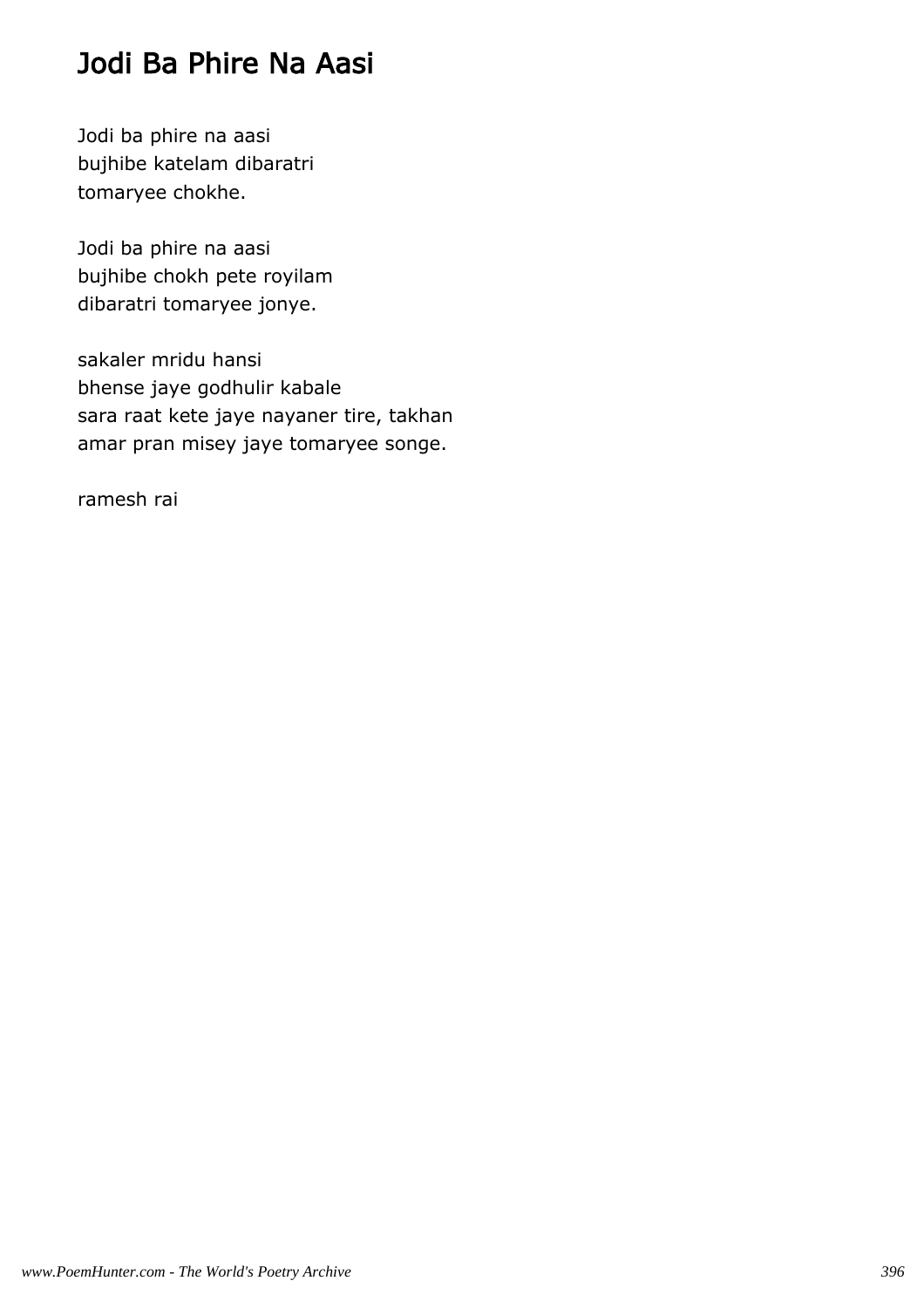# Journey Of Death

I find myself in different states sometime loving sometime disdaining sometime console sometime disgruntle phobia of my life arouses for a malafide activities where i feel the death sentence and is more painful than ever.

Death is a sequence of life when i am free from worldly affairs i refrain my humour to meddle yore of life. Death is a super-consciousness if attained through reverence and piousness from where glory starts.

Death is not a surrendering attitude before any diety or any sheering spiritualistic thought by any means upward and inward; not slaining of life but like the melting of cloud rains in the form of melody irrigate for fertility of life.

Death does not mean to kill and finish the existing life but elaborate values of life; when old is assasinated and new is regarded with grace.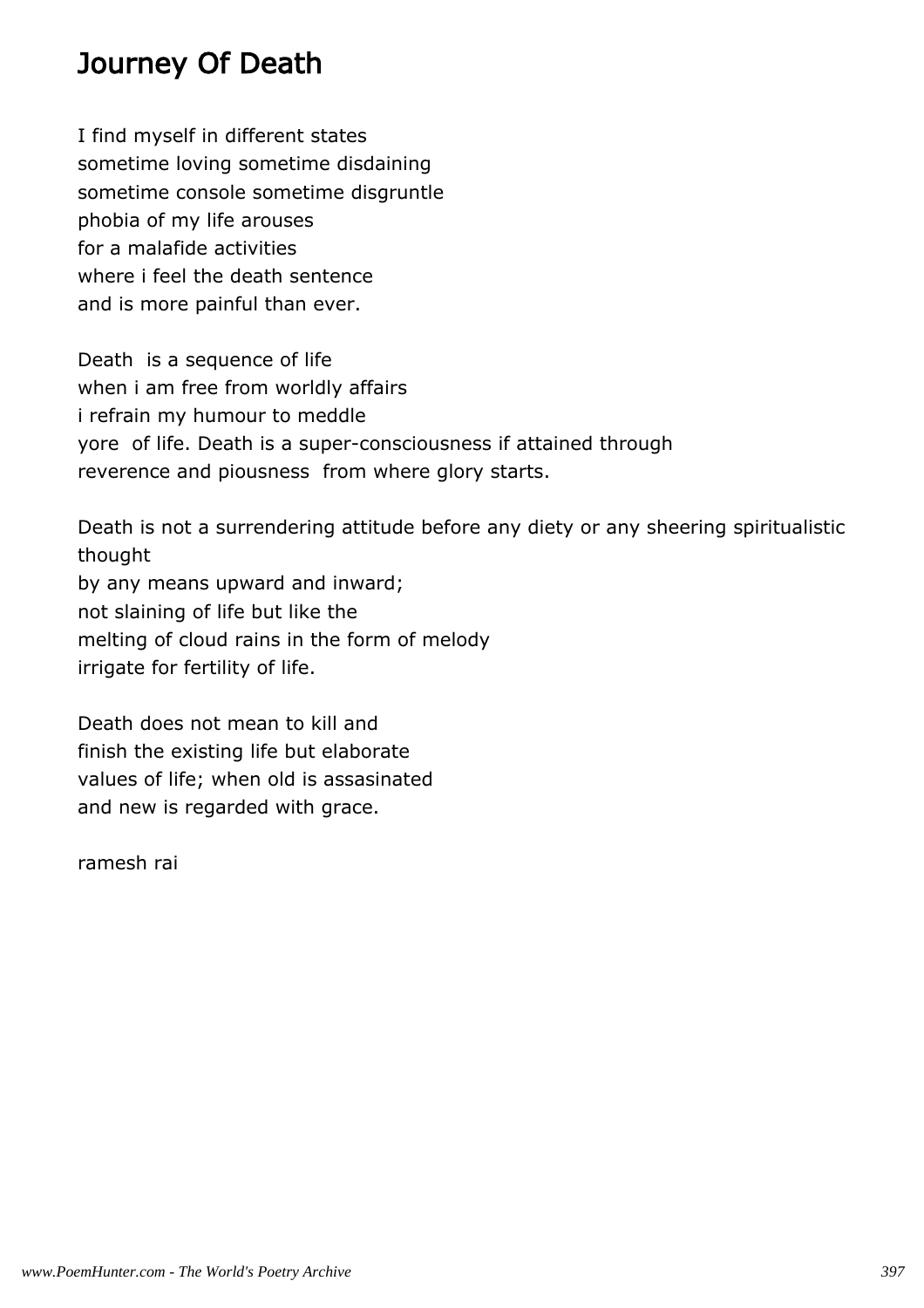#### Jude Ka Phool

Rajani ko dhalte maine dekha hai lekin main ne tumhe nahi dekha shaam bhi dhalta hai subah bhi bilin ho jata hai dopahar mein

lekin tum wahi ho aaj bhi wahi ho usi tarah, thik usi tarah jo har saal rituon ki tarah badalta hai lekin tum to aaj bhi nahi badli

kaise badlogi mai ek pathik thahara din ka thaka manda lautata hoon jab tumhare dwar ko wah tum ho deti ho meri yachana satya aur asatya sabse pare ho kuchh bhi dikhta nahi manavata ka parihas tum mein phir bhala kyun main dekhta

koi kitna bhi phool chadhayega lekin ek hi pushp hi kafi hai wah tumhare juron mein guthkar sushobhit hoga kahin jyada itna jyada jis se tumko ehsas hoga apne ekakipan ka

jude ka pushp akela rahkar bhi shobhayman hota hai

ek swarg ki sadhya se utari ek kamal pushp ki tarah ek champa ek chameli ki tarah inhe hum jude ka phool kahate hain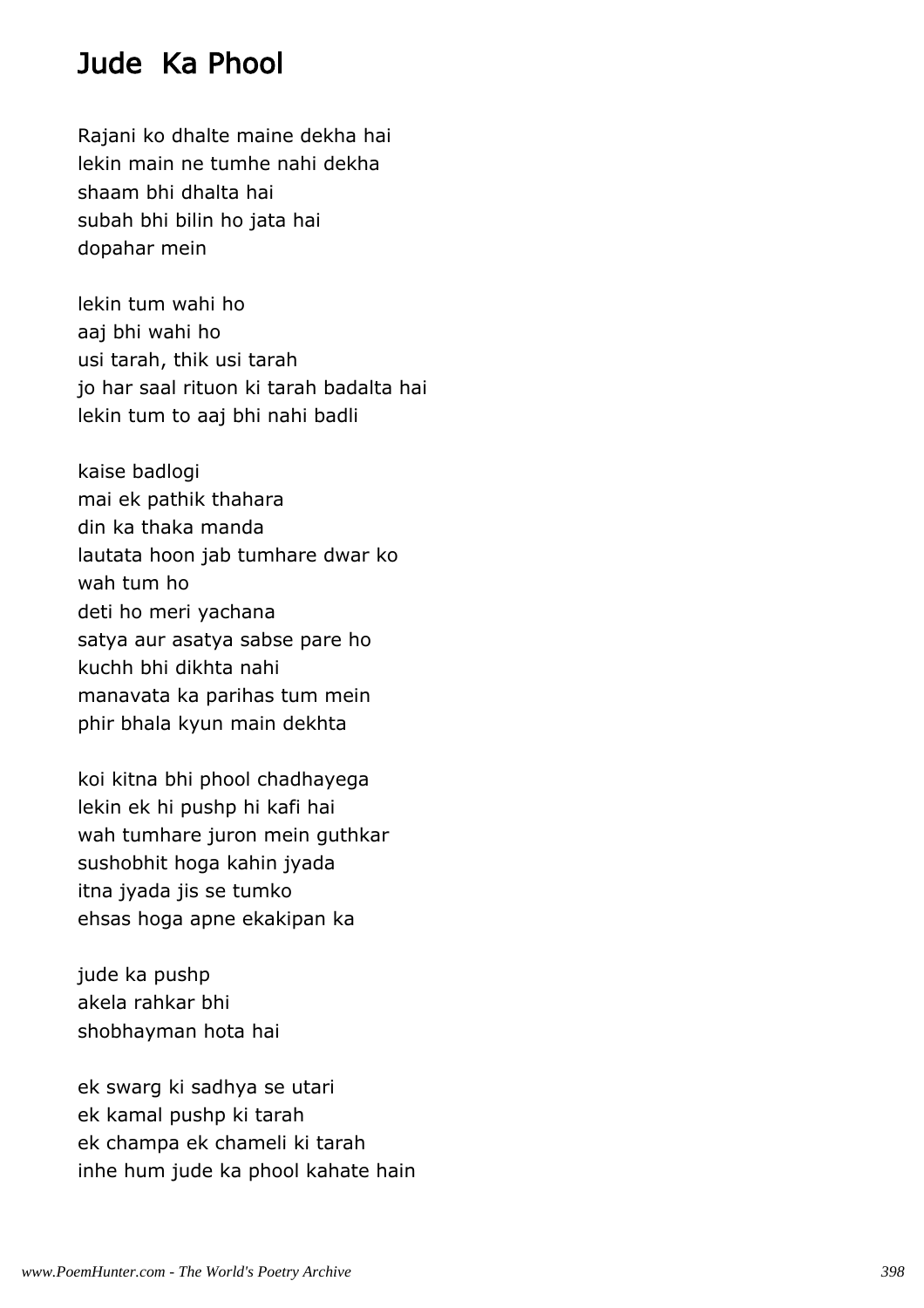tumhe ehsas hoga en phoolon ka bidhana tumhe ehsas hoga en phoolon ka apne hi aap mein rahana tumhe ehsaas hoga inka hansna aur hansana tumhe ehsaas hoga inka gude mein bidhna phir alag ho jana har pal ka ehsas hoga ek jude ka phool ban jana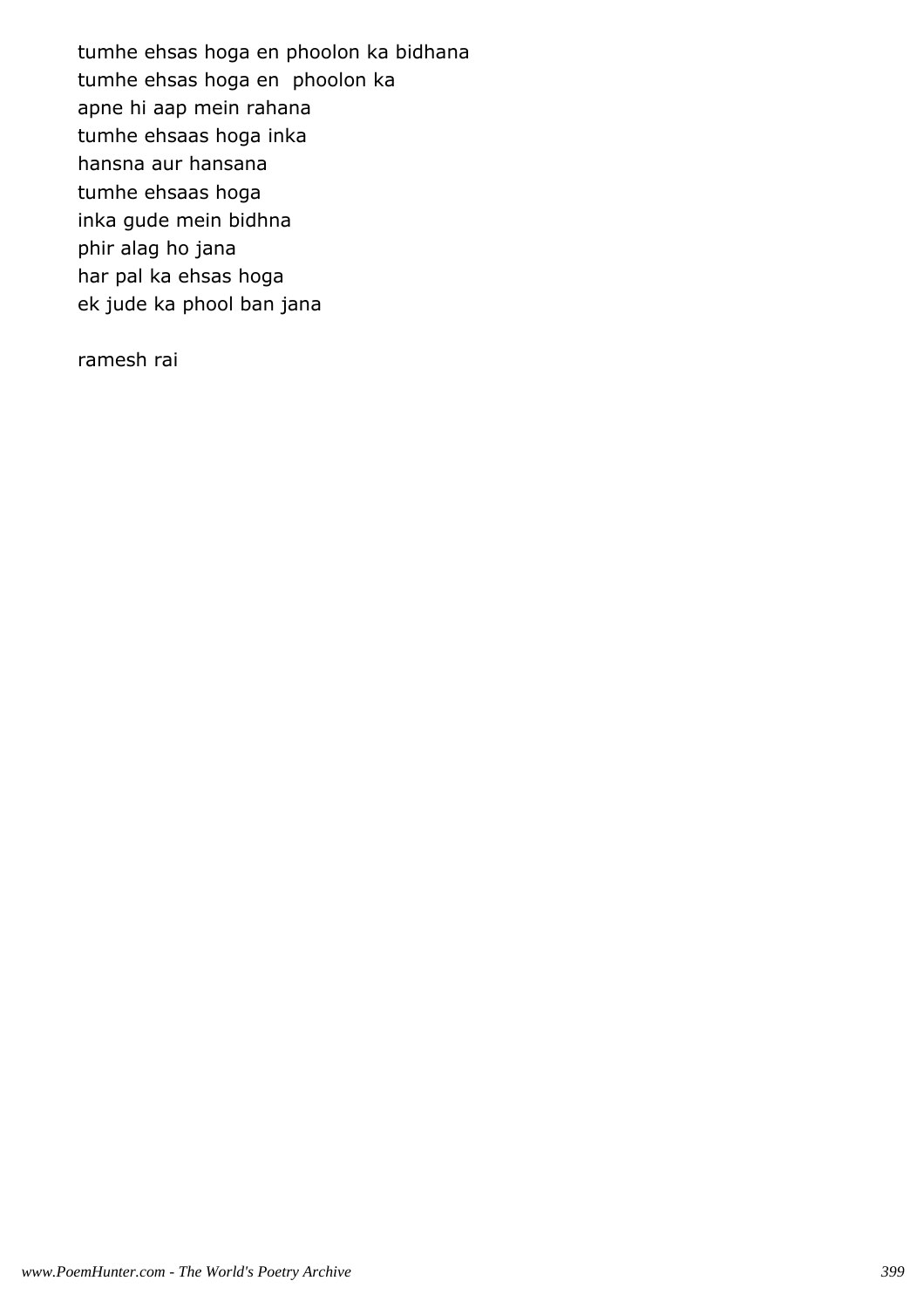#### Justice Never Dies

Justice never dies Justice is the only spirit That has tied up the creation Or else it would collapse Would lose its existence.

Justice is the holy spirit That never dies Despite of thousands obstacles It finds its own level Like water search out its level Justice also manifest truth of parabiosis.

A Judge always acts For and onbehalf of God He must never be biased And show partialities.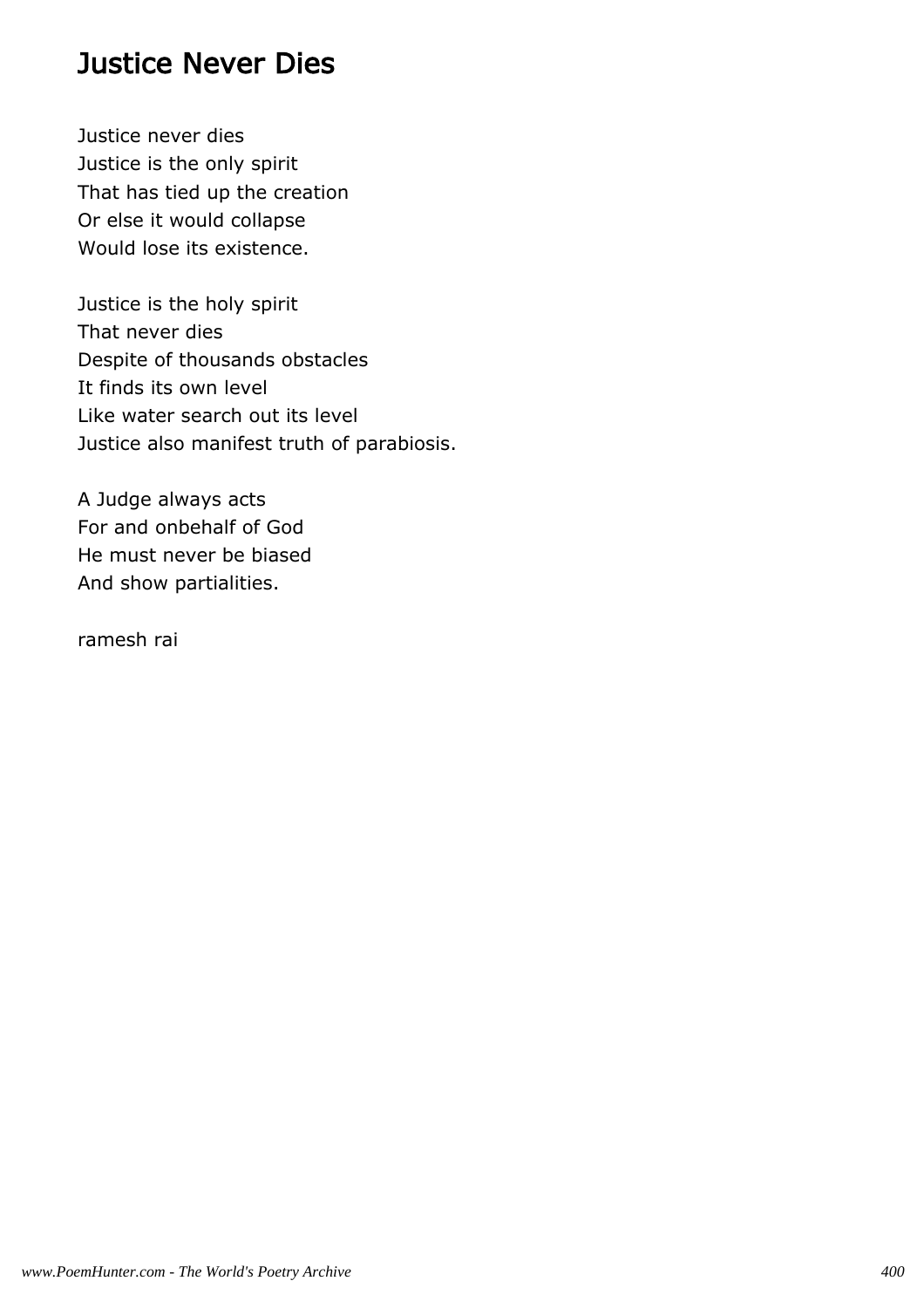#### Kamana Aur Sadhana

Mai aur meri kamana dono sath sath chalte kamana mar jaati hai par mai nahi marata

ek sadhana se jura hun ek kamana se jura hun sadhana aur kamana dono sagi bahne hai sadhana kamana bin nahi hoti kamana sadhana bin nahi hoti

dono ek dusre ke purak hai koi kamana karta hai koi sadhana karta hai koi nitya aaradhana hi karta hai koi nitya pratarana hi karta hai

hamara aur tumhara milan jo kabhi astya tha satya hi patwaar thaa.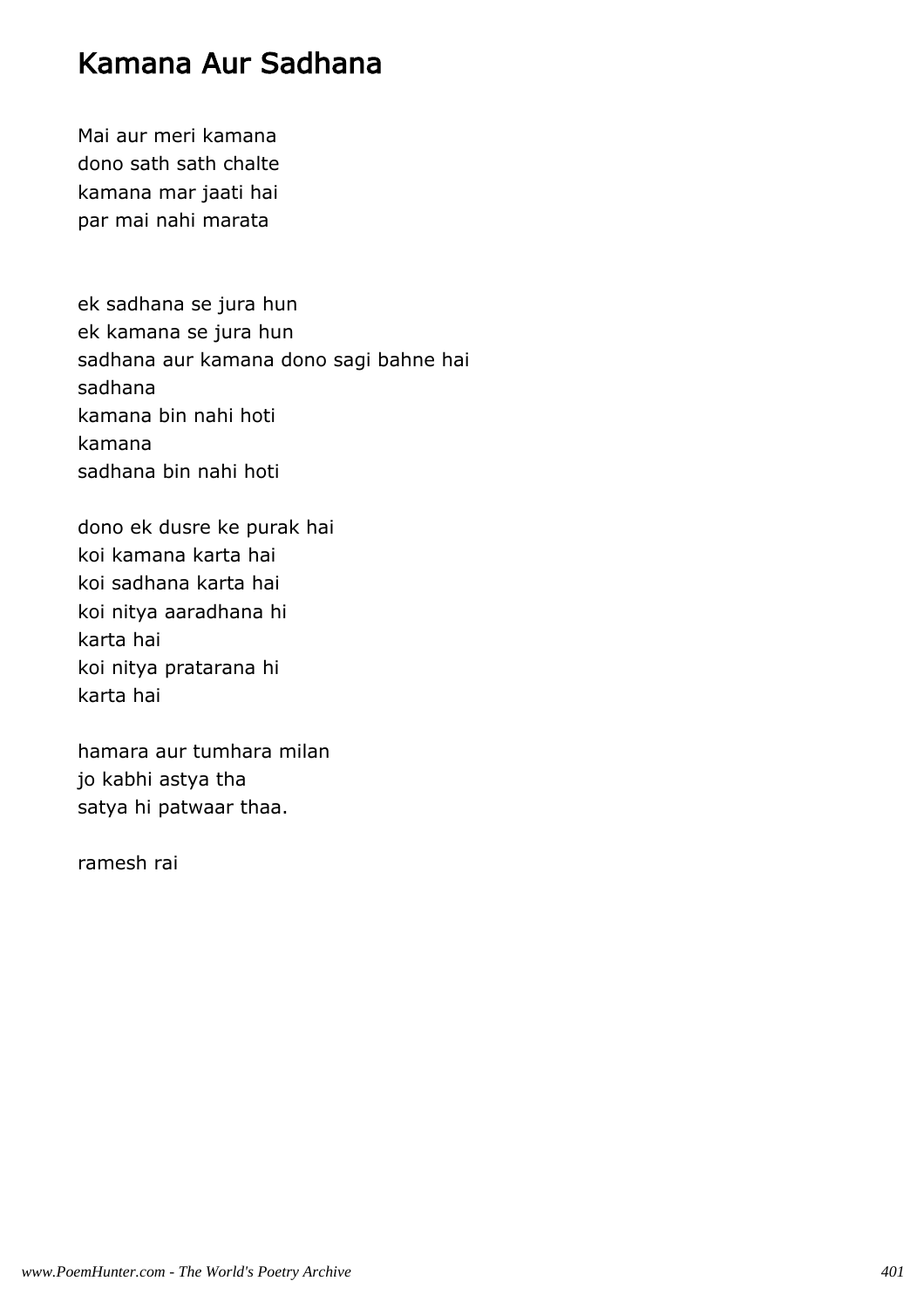# Karma

All are born to perform karma to participate in creation to make the creation beautiful and to create some beautiful too.

No one can avoid no one can ignore the karma assigned by God.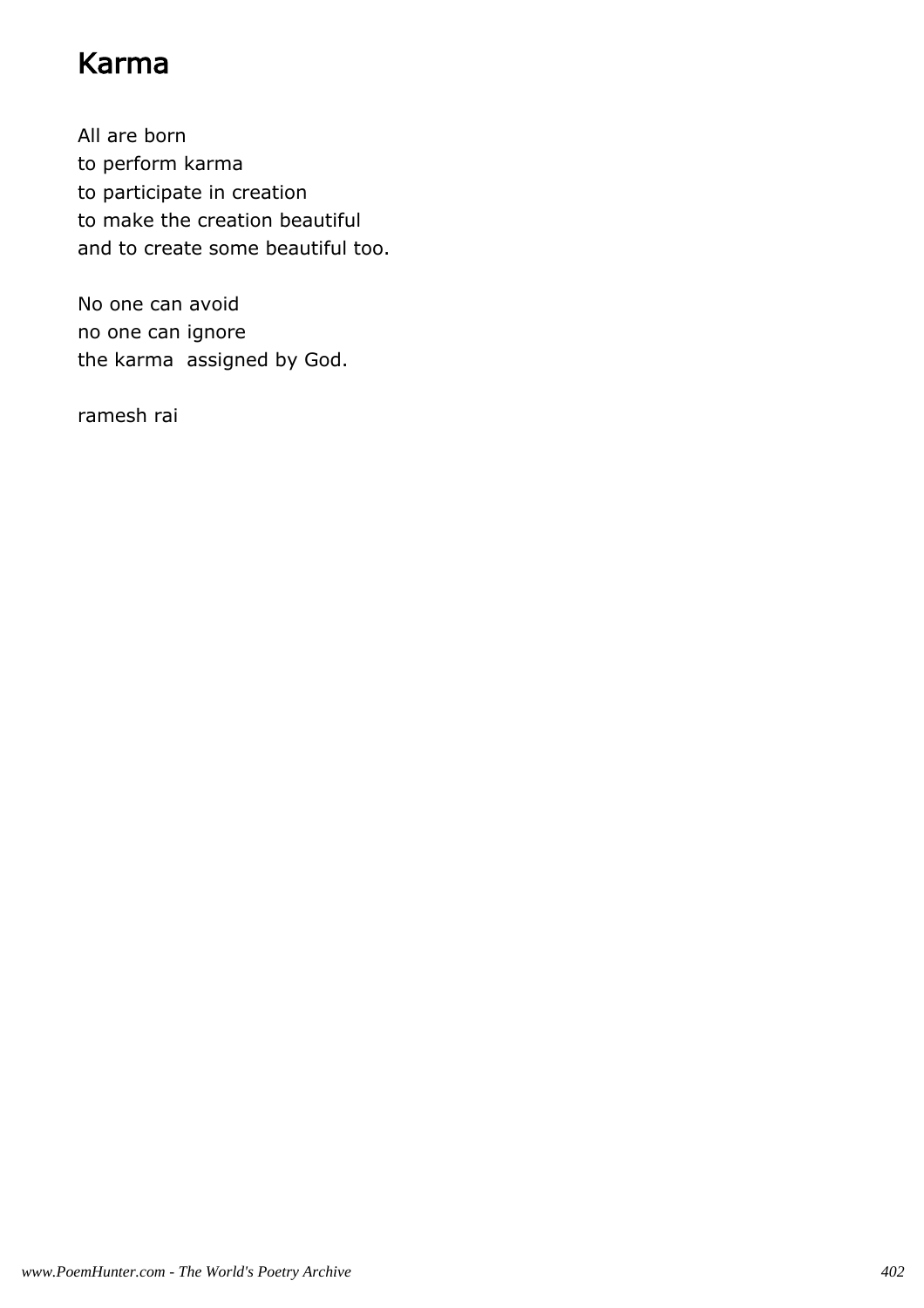#### Katha Kamini

Tum katha ki kamini bankar meri kamana mein aawo ya meri antaratma mein bidh jawao pushpa khilenge van upvan mein ya phir ek baar muskao

swaksha chandani ki niharika ban mere beete din ko aawo yeh meri kamana hai yeh meri anant atma hai yeh mere jivan ki ek pushp ki avilasha hai

Tum mano ya na mano neet niyati ki tarah har tithi mein aawo ya phir tum meri kundan hriday kee cheekh bankar, dik dikanta ko apne hi cheekh ki pratidhwani ko gunjayman kar do

jahan na koi chhal-kapat ho jahan na koi vatslya ras ho wah pushp jo tumne dekha tha bah gaya ek hawa ke jhonkon mein loot gaya tha sansar uska jiski cheekh aaj bhi gunj rahi hai ghane badalon ko cheer kar jaise garajta ghanghor badal

aaj tum bhi usi tarah ek bijali si chamak faila do na faila do no apni mekhla faila do na apni prerna

meri kavita mein ho aaye aisee hi ek ntrityama ban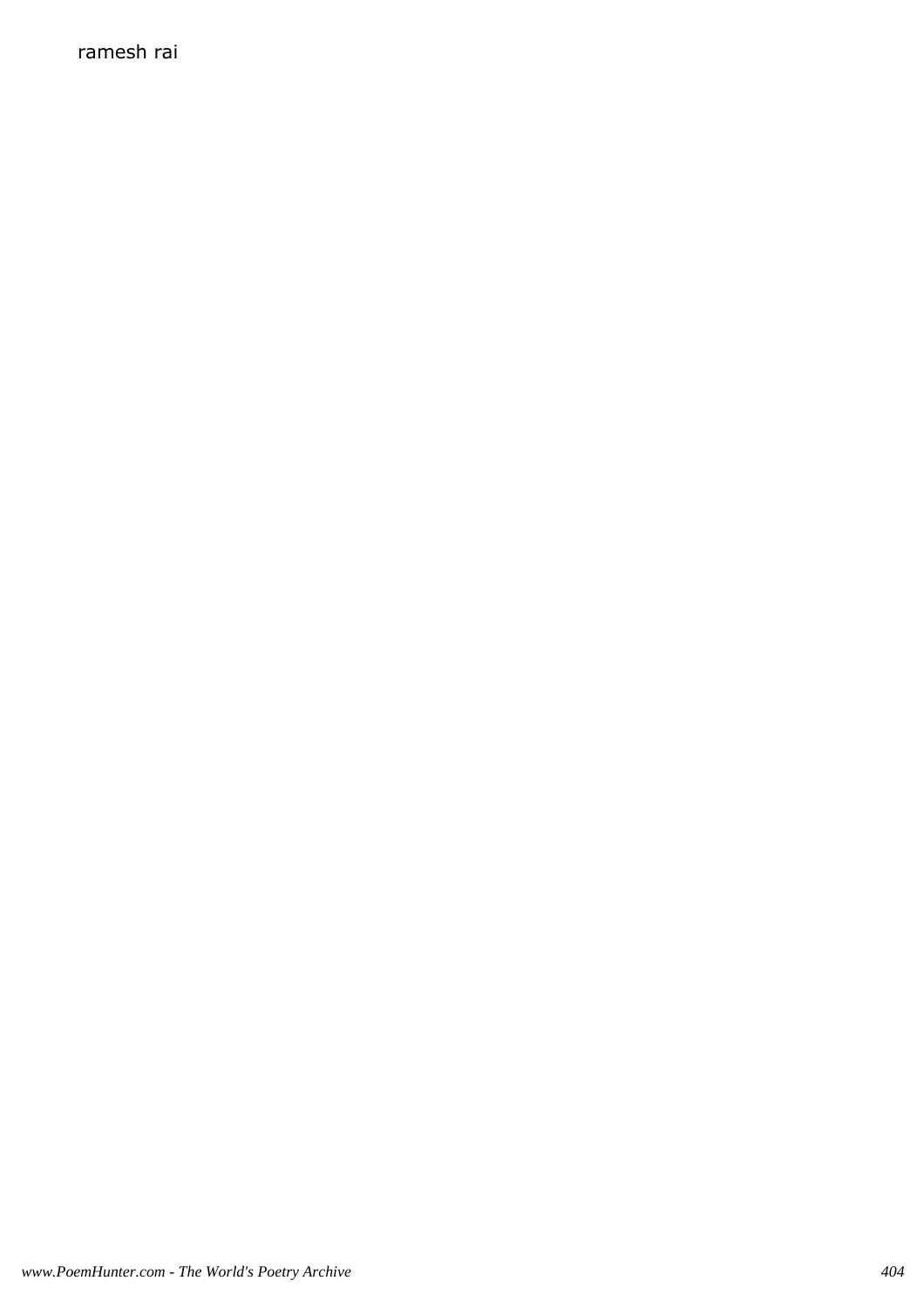# Kavi Pranam

Din prahar bhense jaye unmukto aakaashey megh dolaye Prakritir kanthe kanthe baje urodhwoni sapto sure k bansi bajaye chhodiye parechhe kshitizer charidike nau yawaun arunimar mridu hansi pushpo lata taru pallaver adale luko churi korchhe k majhe majhe taryee songeete amaar hriday gobhir gogane nritya rachaaye dekhche aamaye chokhe chokh miliye kato hansi kato kanna rayechhe aamar booker majhe.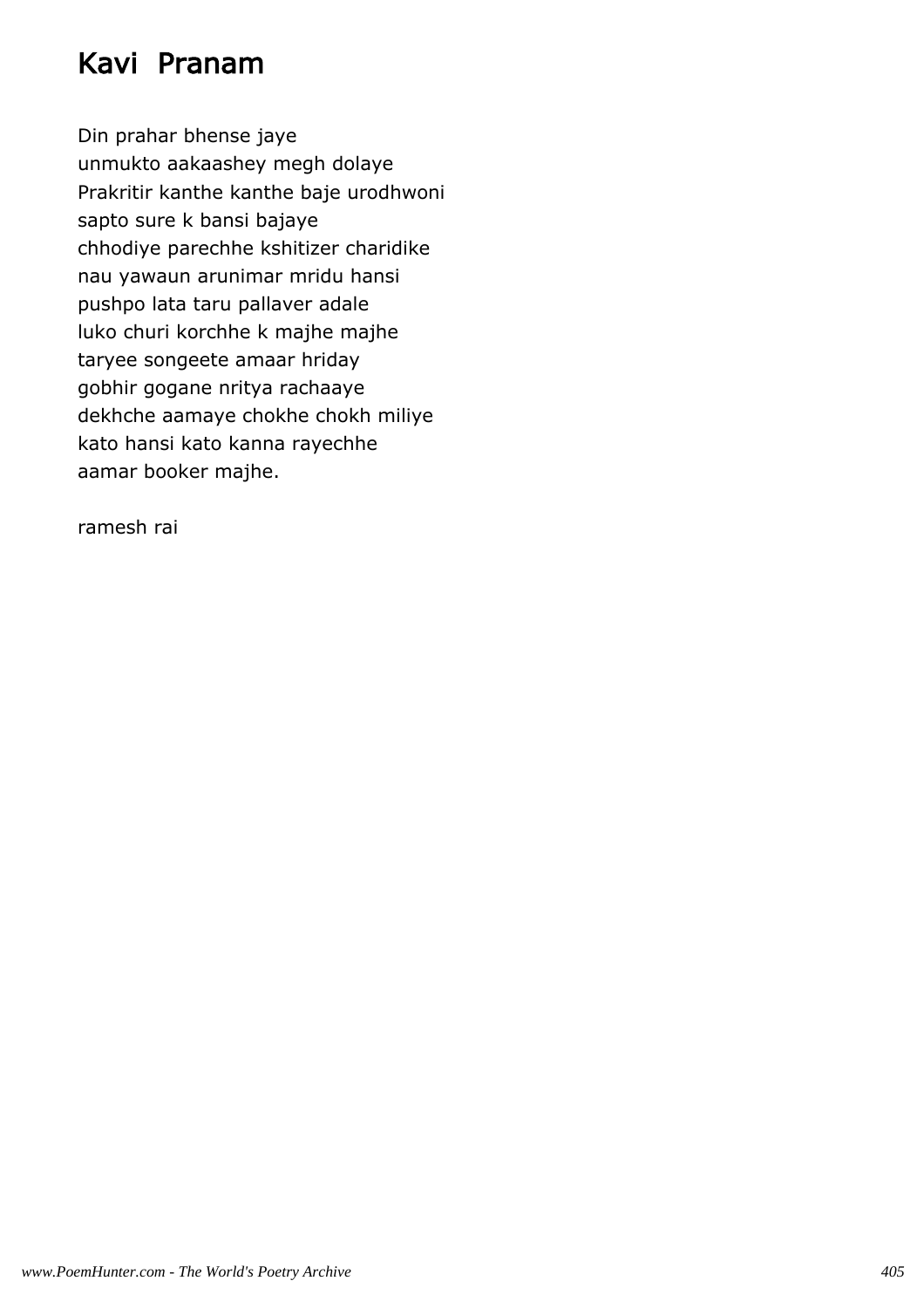# Kavi Ki Lekhini

Kavi Ki Lekhini me chhipi huyee hai Ant SE anant tak ki vangmay dhara Jo aviral pravahit hoti rahati hai.

Kavi Ki Lekhini SE mukharit hoti hai Phulon ki manjariyon ki muskan.

Kavi Ki Lekhini SE udbhasit hoti hai Bhawaron ka jeebhar ka machalna

Kavi Ki Lekhini SE prakashit hoti hai Suraj ke kan kan me Prakash

Kavi Ki Lekhini SE tarangit hoti hai Sangeet ke susupta sapta swar ki dhara

Kavi Ki Lekhini SE alokit hoti hai Brahmand ke kan kan ki kaya

Kavi Ki Lekhini me basi huyee hai Anant taro ki muskan

Kavi Ki Lekhini SE uchchhwasit hoti hai Jivan maran ke madhur gaan

Kavi Ki Lekhini prabhanjit karti hai Srishti ka har ek sopan

Kavi Ki Lekhini ki alko me Bandha huaa hai jivan ka har shringar

Kavi Ki Lekhini SE pravartit hoti hai Samay ka har ek aayam.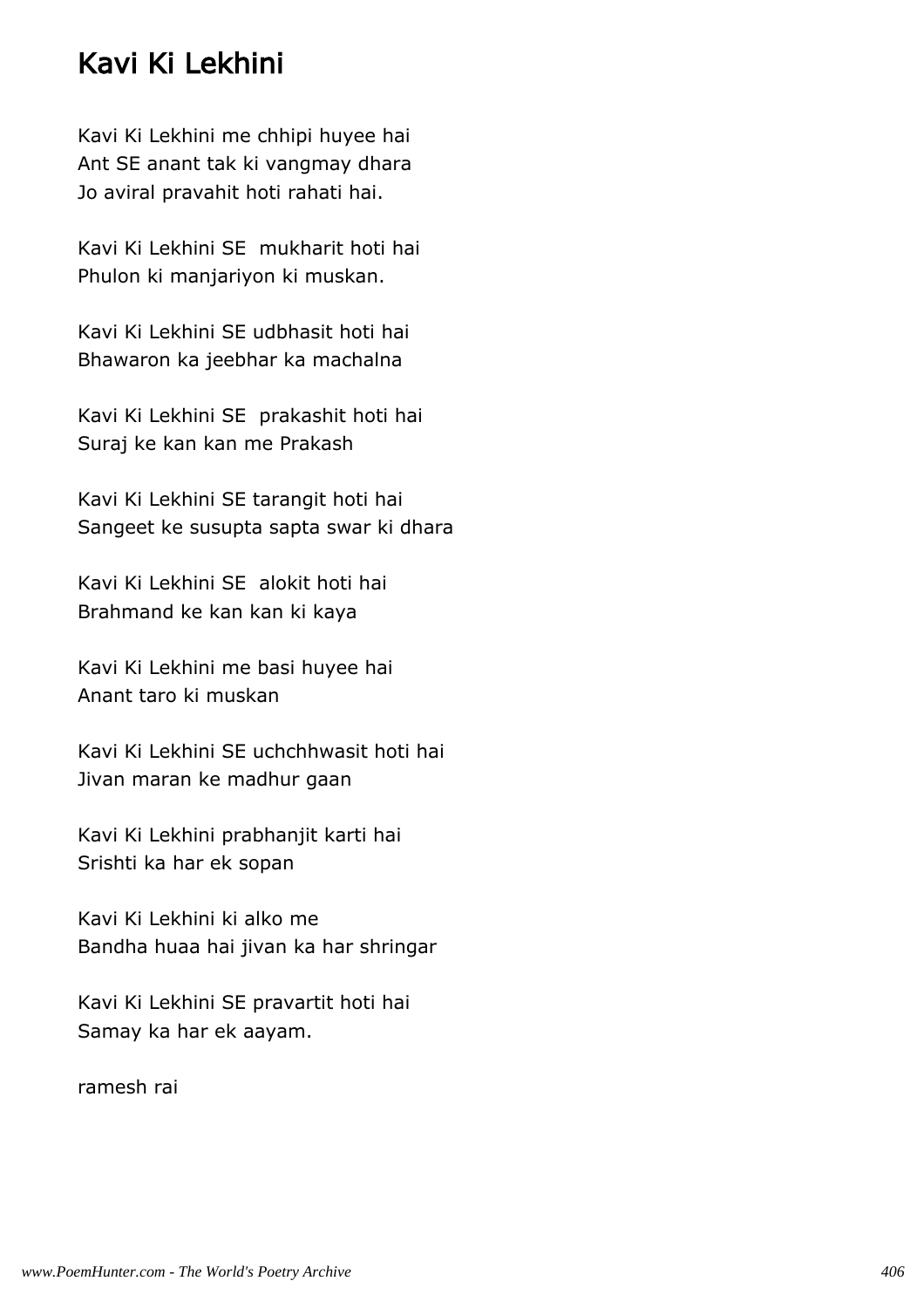#### Kavita - Meri Preyasi

#### Kavita!

Main tumhe bhula nahi paya aaj bhi tum mujhe yaad aati ho jeevan ke har pal mein sukh mein, dukh mein har kshan main tumhe yaad karta hun mera tumhara prem bachpan ka prem hai bachpan ka prem kabhi bhula jaa sakta hai

Nahi! kabhi nahi itne dino se juda hokar phir tumhare paas aaya hun

Sweekar karo ya na karo lekin tum ho meri saya yaad karo wah beete din jab suna tha yeh geet tumhari hi mridul hontho se main kahi kavi n ban jaoon tere pyaar mein aie kavita

Phir main tumse door gaya de n saka tumhe utna pyaar varna main bhi ban jaata ek aur kavi Gulzar vada karta hoon ab nahi chodoonga tumhara daman

tum to mujhse door rah kar bhi bas chuki ho lom lom mein har sanson mein bas tum hi tum ho roop naya saj dhaj aati ho

yaad karo wah din jab main kahta tha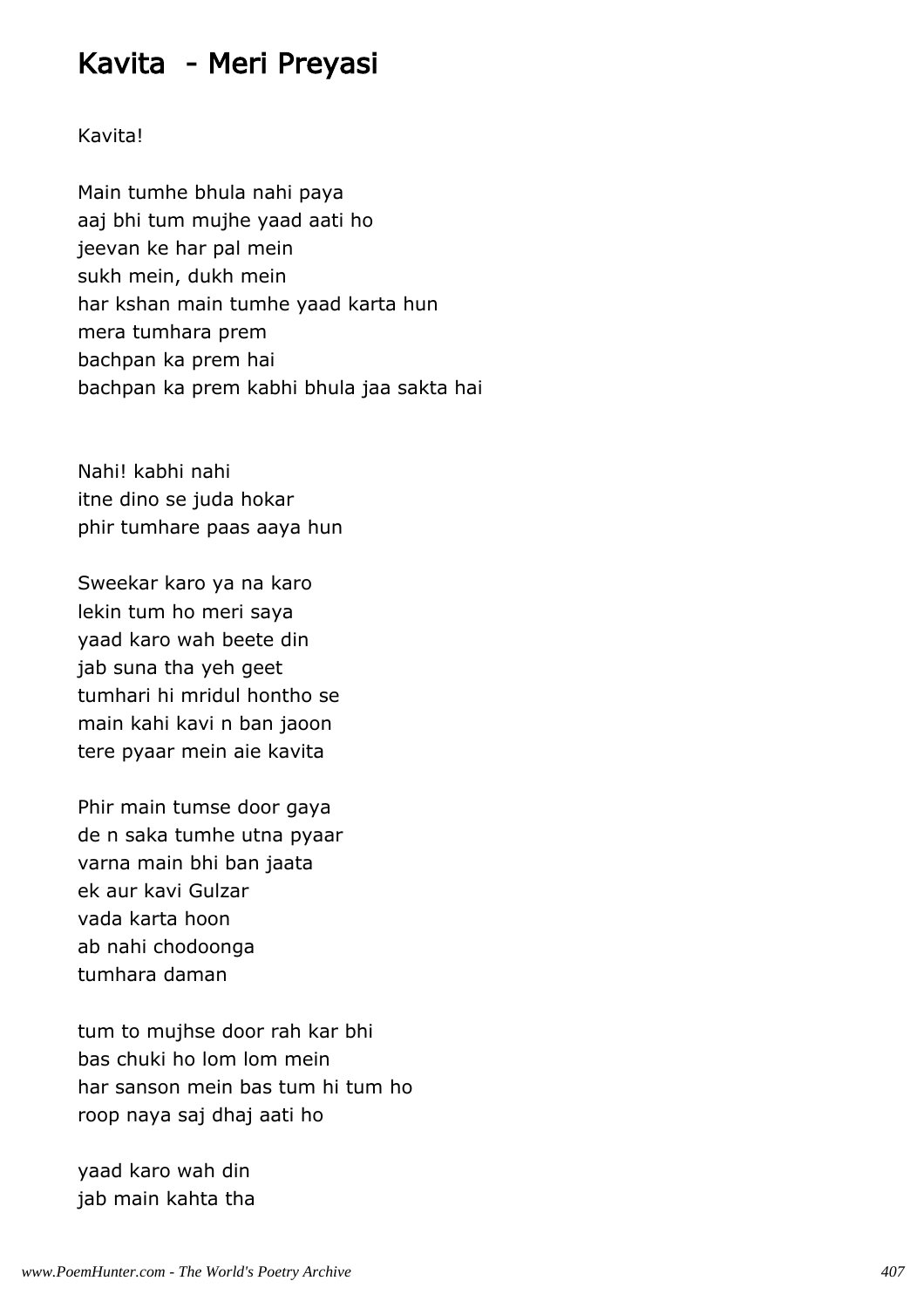meri kavita bikau nahi hai mainne nibhaya apna wada door rah kar bhi sada saath raha

Dharmpatni ne kaha tha kavita nahi de sakti roti lekin yeh kya dekh raha hoon tum to de sakati ho sabko roti.

Khai chodo ein beetee baaton ko saj dhaj ka sringaar karo main dekhta rahoon tumko jeevan ke har pal pal ko

Kabhi lekin mein tum meri ek pravah aisa lana samudra ki laharon ko bhi apne baksha mein chheepa lana Aei Meri Kavita! mere jeevan mein har pal aana

Phoolon ki khushboo bankar vayumandal mein chha jana kabhi indra dhanush bankar sapta rango se sajana pyaase ka pyaas bujhana bhookohon ko tripta kar jana deen dukhi par daya dikhana sabke man ko harshana bachhon ki tutli aawaaj mein mamma mamma kah chillana kabhi unke muskan bankar sabko mohit karte jana

Main shringaar karoonga tumko nayee naweli dulhan jaisee ho tarunaayee ki geet rachoonga bhauren bhi madrayenge tumko tum preyasi main premee hoon dono milkar geet rachenge geeton ke swar se aalingit hokar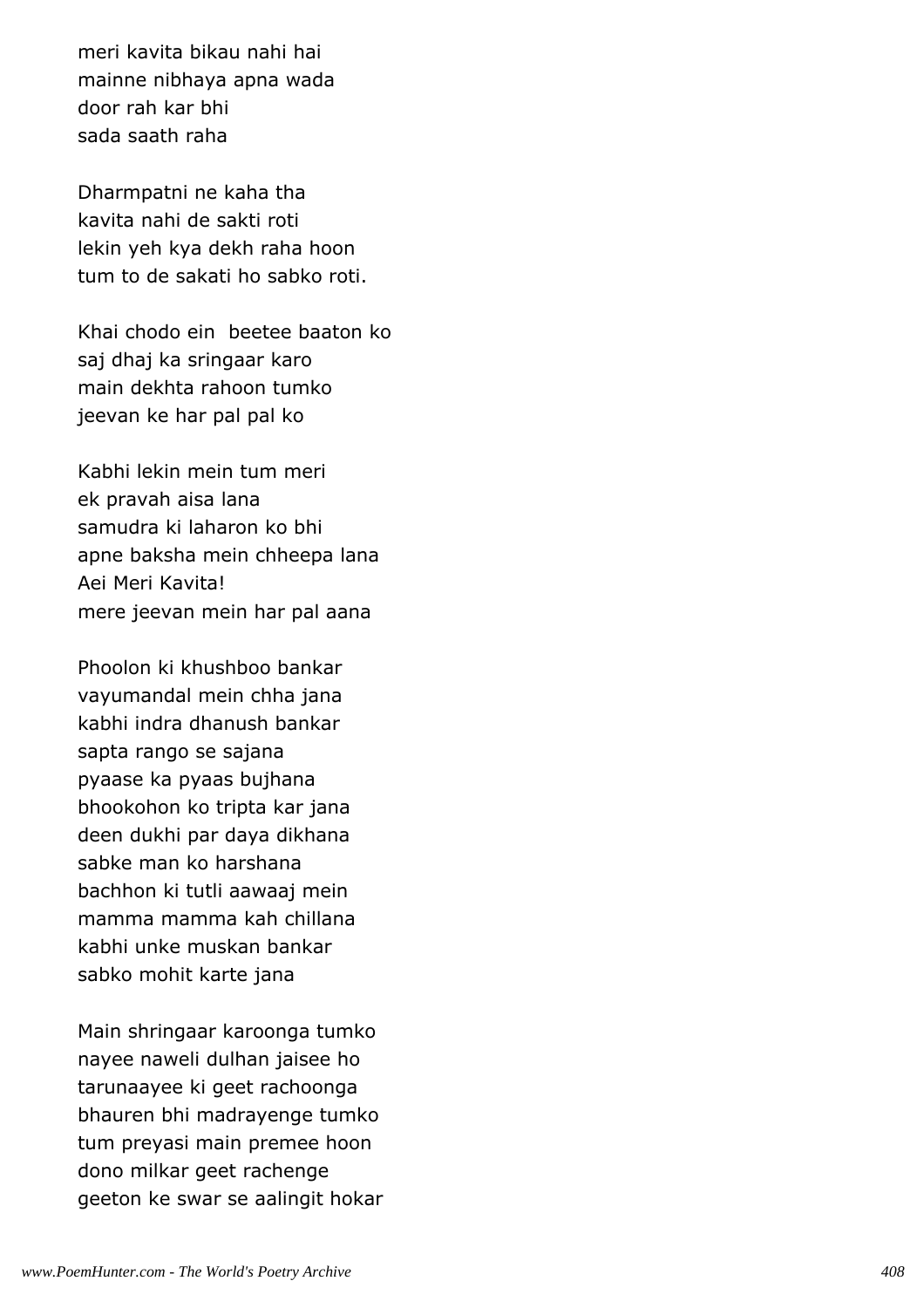roj naye naye pushp khilenge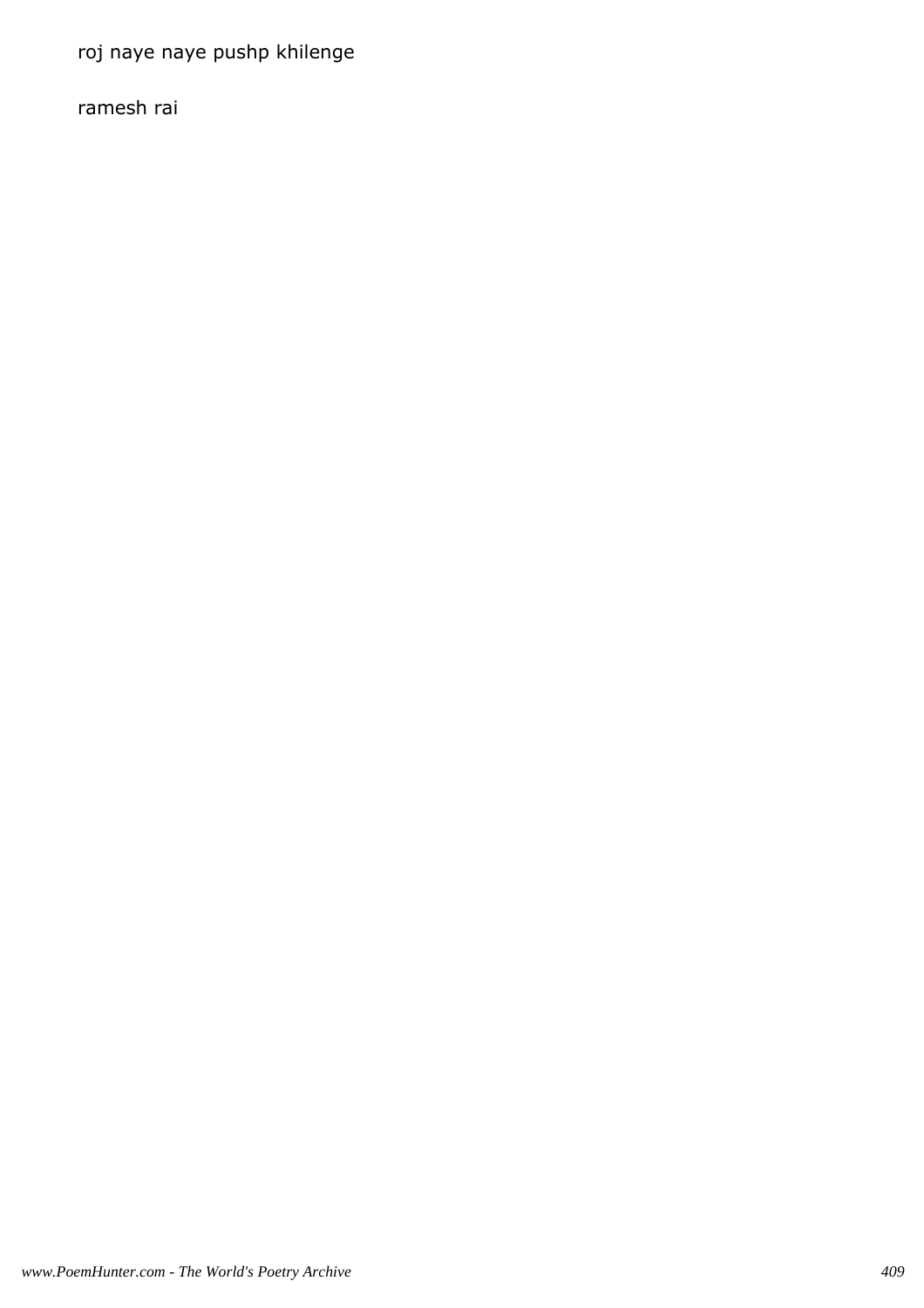#### Kavita - Meri Preyasi - I

Aei meri preyasi saath nibhana jaoonga n tumko chhodkar ab neet naye sabdo mein bandhkar aajaana tum meri juban par ambar pada hai shabdo ka eis dhara mein amit khajana kahin french, kahin malyalam kahin rusi, kahi japani kain bangali kahin punjaabi kahin arabi, kahin farasi kahin hindi, kahin angrejee kahin maithili, kahin bhojpuri kitna main naam ginaun kitne hain ambar pade bas tum meri kavita bankar pure viswa mein chha jana

Kavita ka main shringaar karun main vigyan bhi tumse n rahe achhuta har pushp pushp aur kali kali mein gyan ka deep jala jana nav mandal ko paarkar chandra surya tak pahunch jaana Aei meri Kavita mujhse roothkar mat jaana

Main bhi thaa lachaar kahin paristhitiyon par thaa vijay pana ab to vijay ka aa raha hoon tere aalingan mein bas tujh se door tum mat jaana ye mera aamantran hai

tum chetna ki gaharayee bankar jan manas mein chaa jana avani se ambar tak chha gaya ek haadasa tum meri kavita ho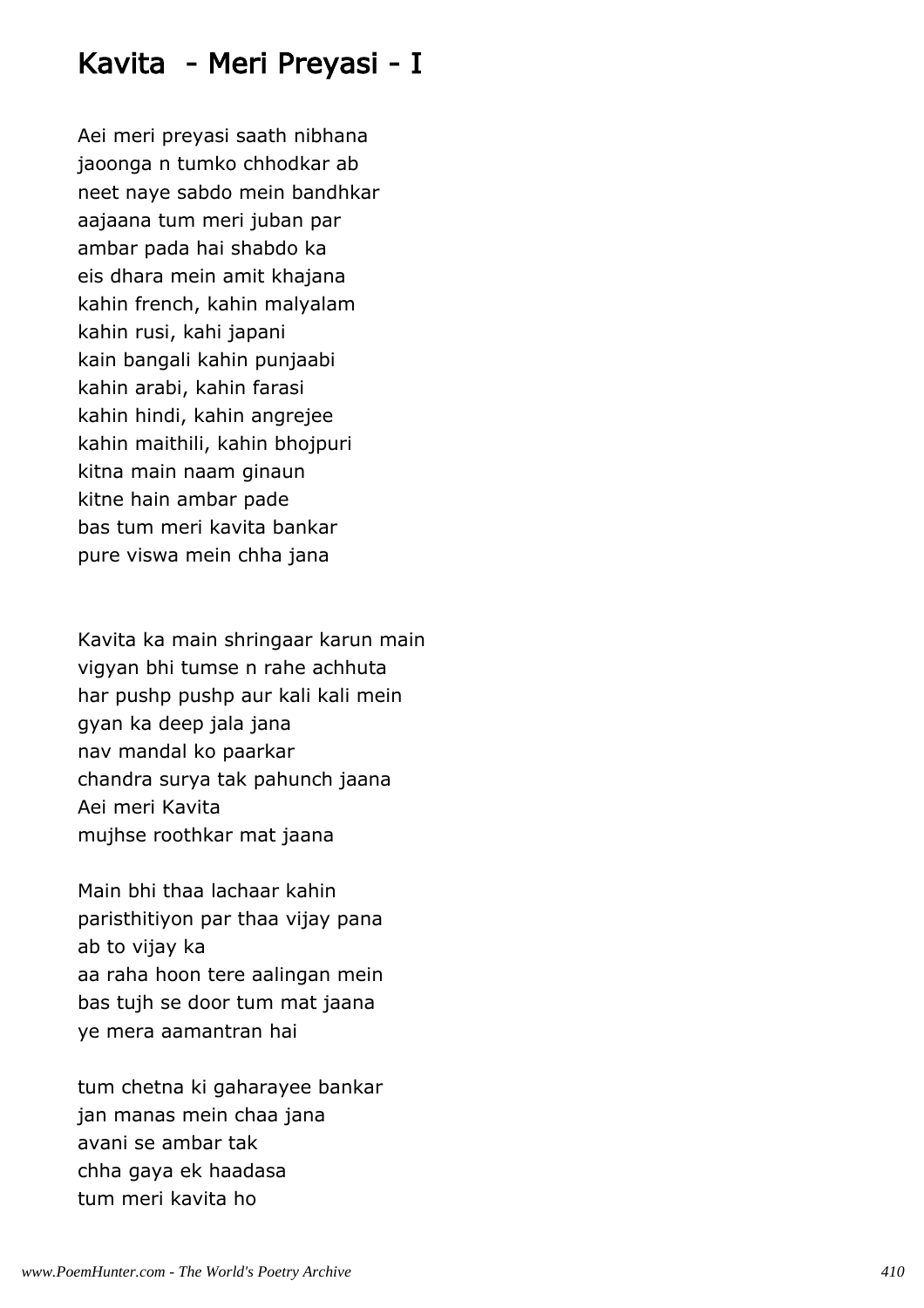saj dhaj kar tum aajana ye viswa tumhara prem kunj hai dekho kitne chahane wale har kone mein chhupa hua hai kuchh n kuchh madakta hai tum jis ghar mein kadam rakhogi wah ghar tumhara apna hai tum meri lekhni bankar vishwa samday ko harsha jaana

Aiesi koi baat nahi ki ghar mera pura nirmal hai kahin garibi, kahin lachari kahin bhukhmari, kahin beimani kahin ashikhsa, kahin bimari yeh ghar to tumhara apna hai tumko ye sab door bhagana hai pure vishwa ki shaanti bankar khushiyon mein chha jana hai.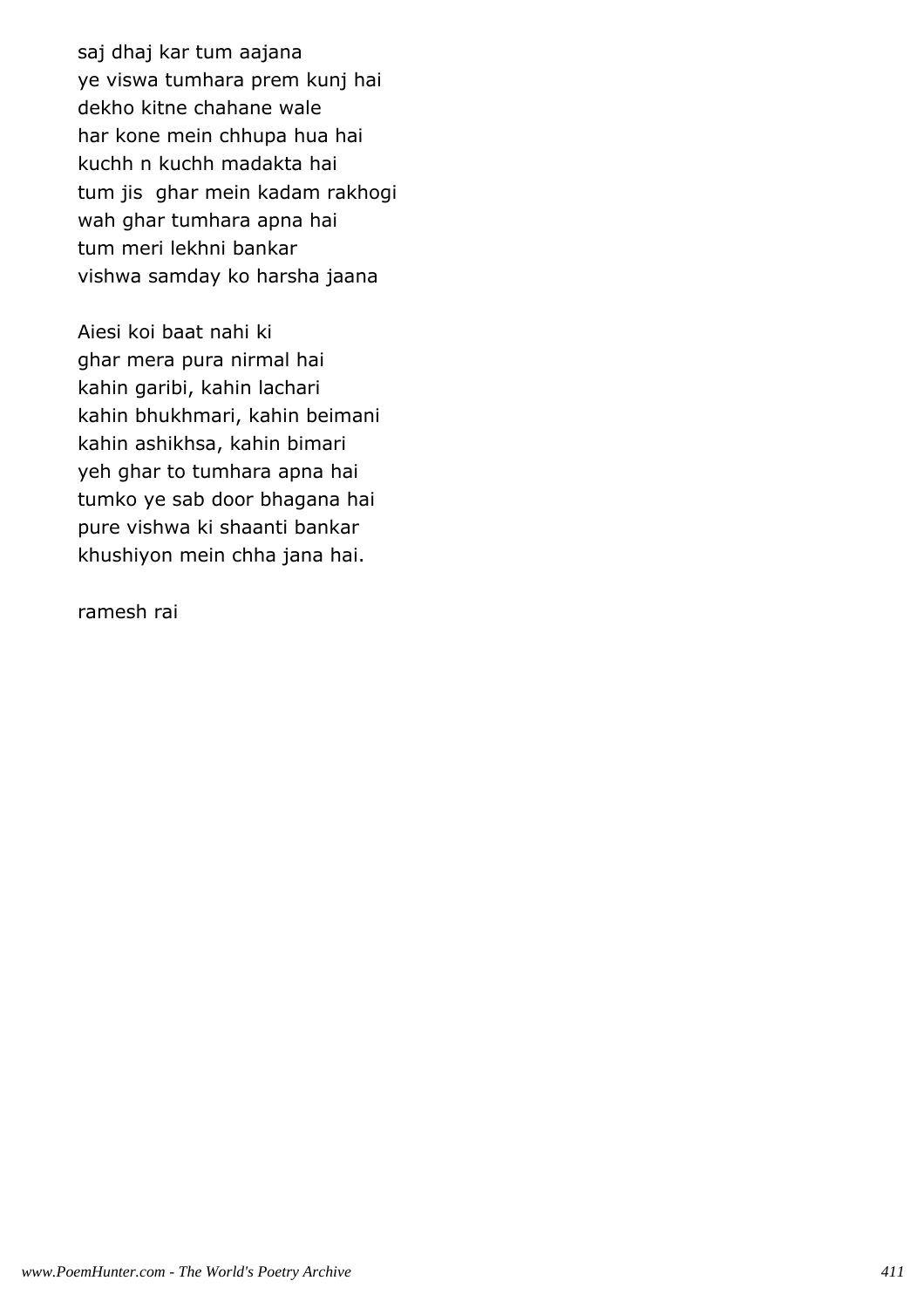# Kavita!

KAVITA! Mera wada tha main milunga jivan k antim padao par so main aa gaya hun. Maine kaha tha meri kavita bikau nahi hai so maine nibhaya. Jivan k bhag daud se thak chuka aaram ki aawshakta ra god shirodhan hoga. Phir tumhare komal kar k sparsh se mujhe chir nidra prapt hogi. Maine tumhe bahut miss kiya. Ab main tumhare aalingan ko prapt karna chahta hun.,......lekin mujhe thoda muhalat do. Main tumhe jivan k vibhinn rupon ka shringar karna chahata hun jo shriti k aagar se nikli huee praneta bankar shristi mein sama jati hai...........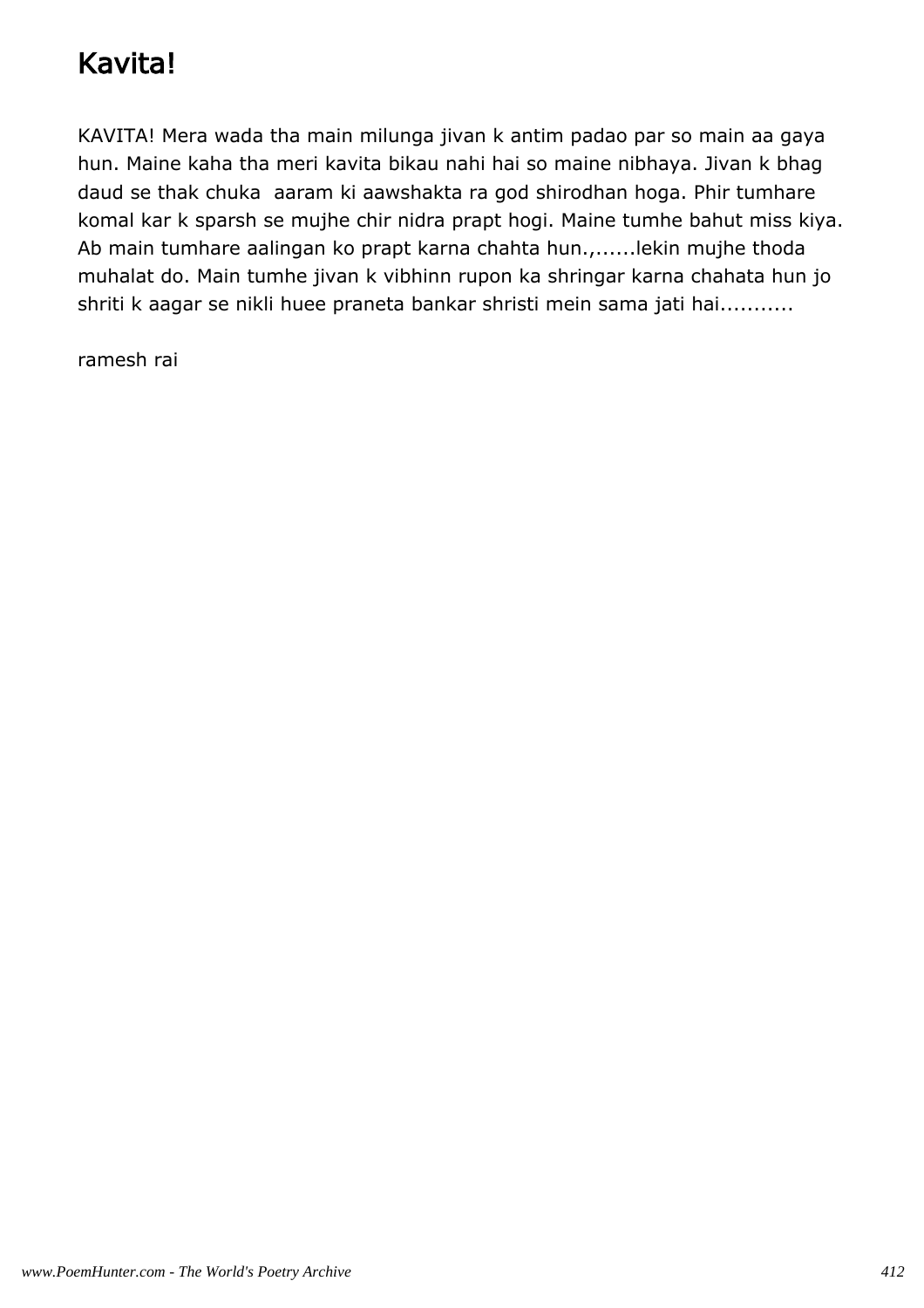# Keep It Up

Keep it up your all feelings keep it up your all desires keep it up your all endeavors

your all endeavors, yours all desires your all feelings will make a fruitful result when you will find a message of life to live in a message of enlightenment not for your sake but for ordinance

It is the feelings, it is the desires it is the endeavors that leads us to a brightening future.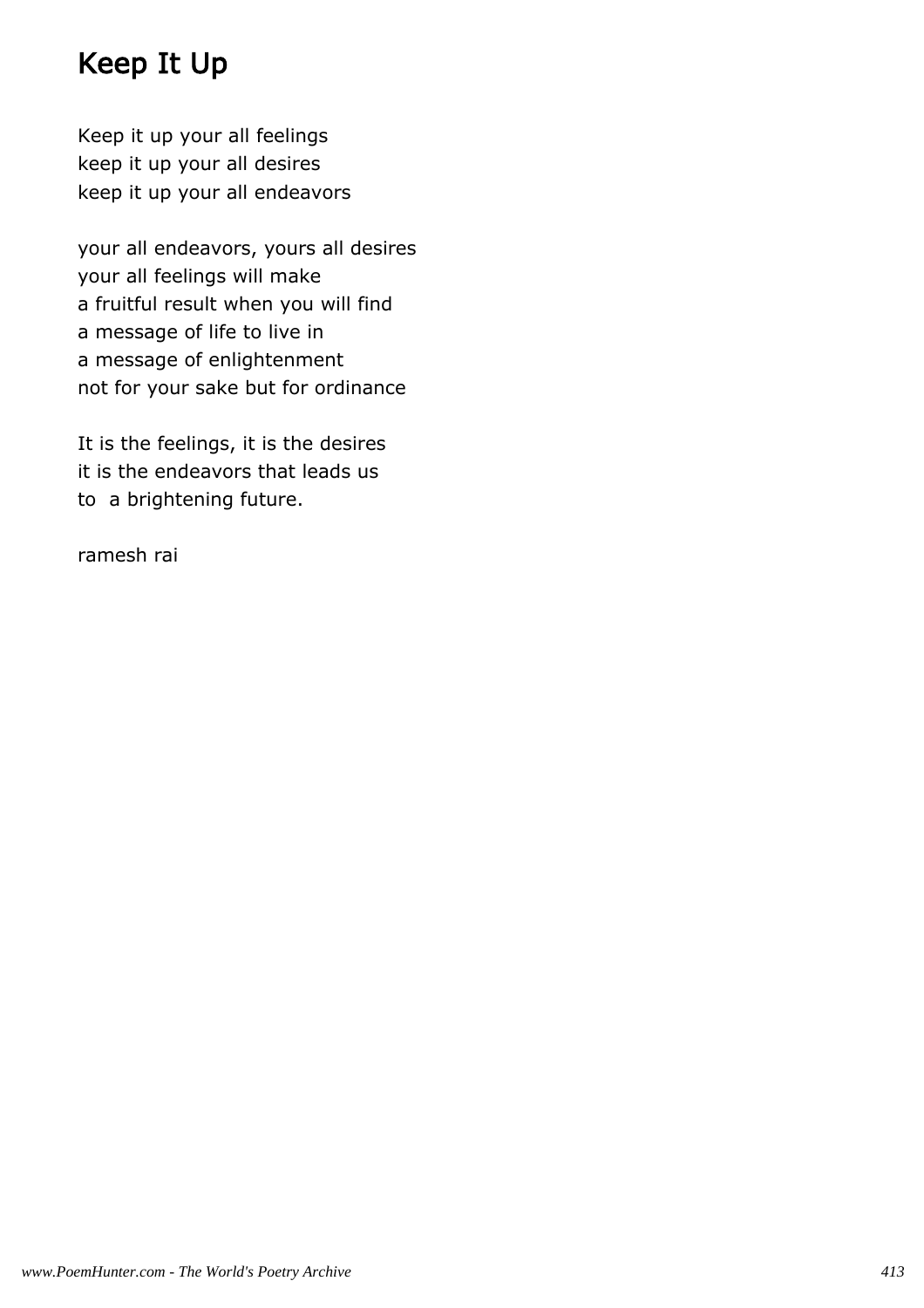# Khandhar

khandhar mein chhipa hai bite huye din ki baat kal kya hua khandhar batlaata hai

satya, kal ka khandhar aasha ka roop niraasha ka ant hai jivan ka shuruaat hai

Khandhar! har pathik ko batlaata hai apna ateet ka gaurav

Khandhar batlaata hai' samay ke aayaam ko

khandhar puchhta hai aane wale vawishya se uska vartmaan kaisa hai bas khandhar jaanata hai.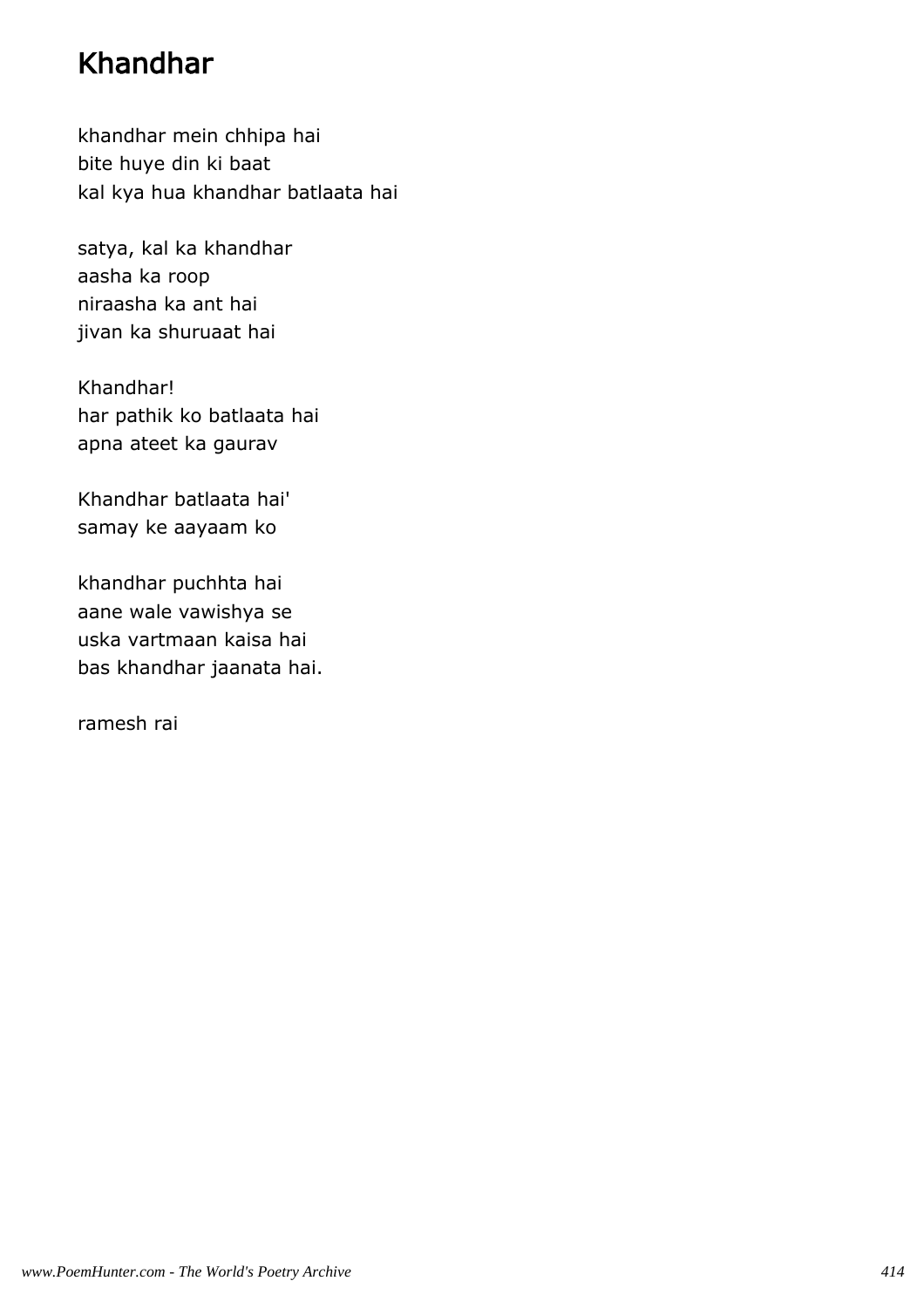# Kobir Mukhe

Kobir mukhe berolo vedanar prothom chhando prothom anubhuti halo vedona hoye jivoner pran vedona chhada hoye eyee jivon pashan

Kobir chokhe bhasiye podalo jivoner prothom ashrudhar tar vedonar ashrudharaye boye galo jivoner avasad udit halo nuton surya purno korilo jivoner karya.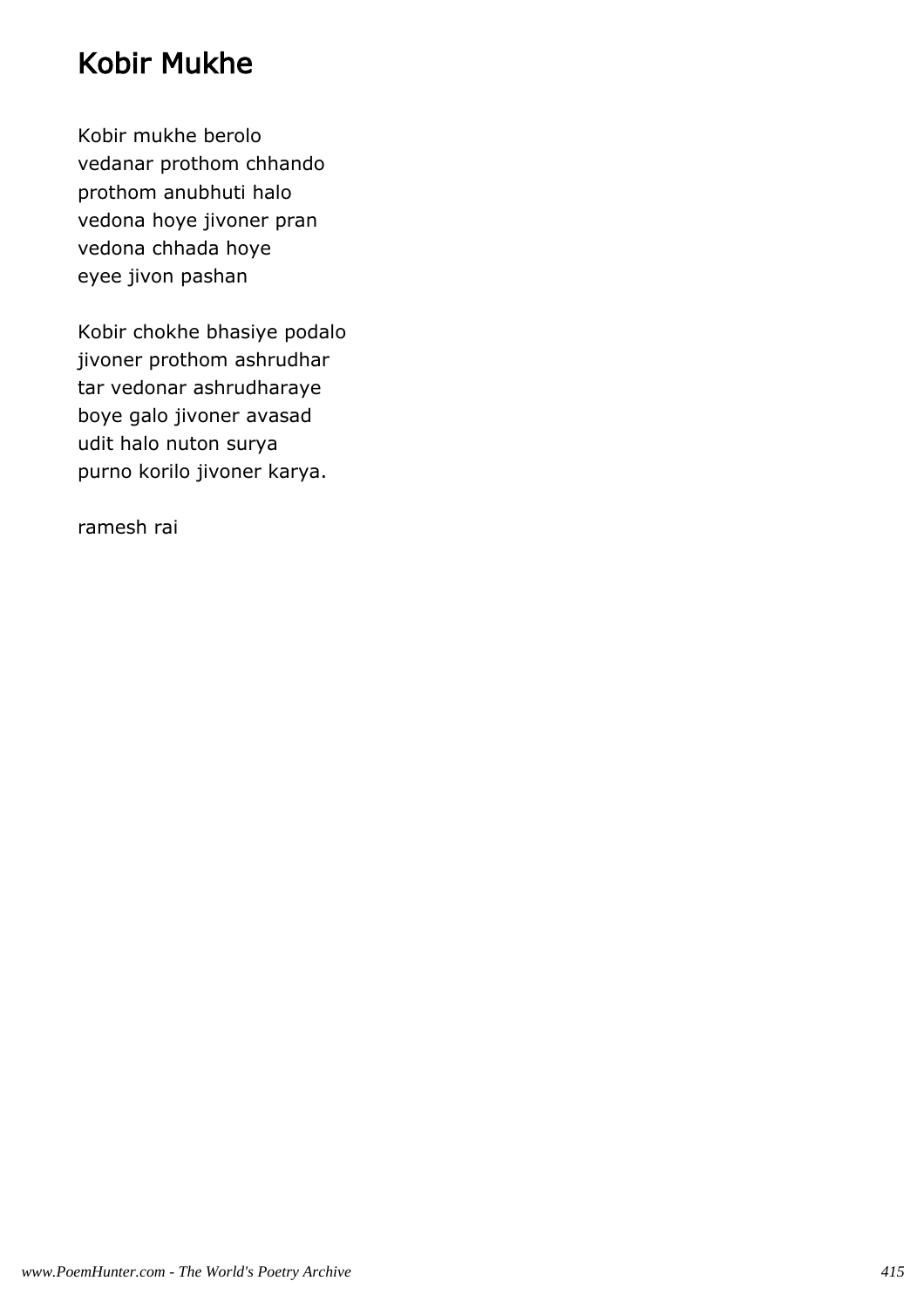# Kohinoor

Kohinoor!!!!!!!

The most precious stone Ornamented crowns of kings and queens Who ever be holding the stone Became the greatest monarch of the world Bloomed name, fame and austerity Spreaded love, peace and fraternity.

Though originated from land of spirituality But became the stone of world Kohinoor is not the subject of complacency But the matter of intercessor To glorify the world Who ever be drafting the stone.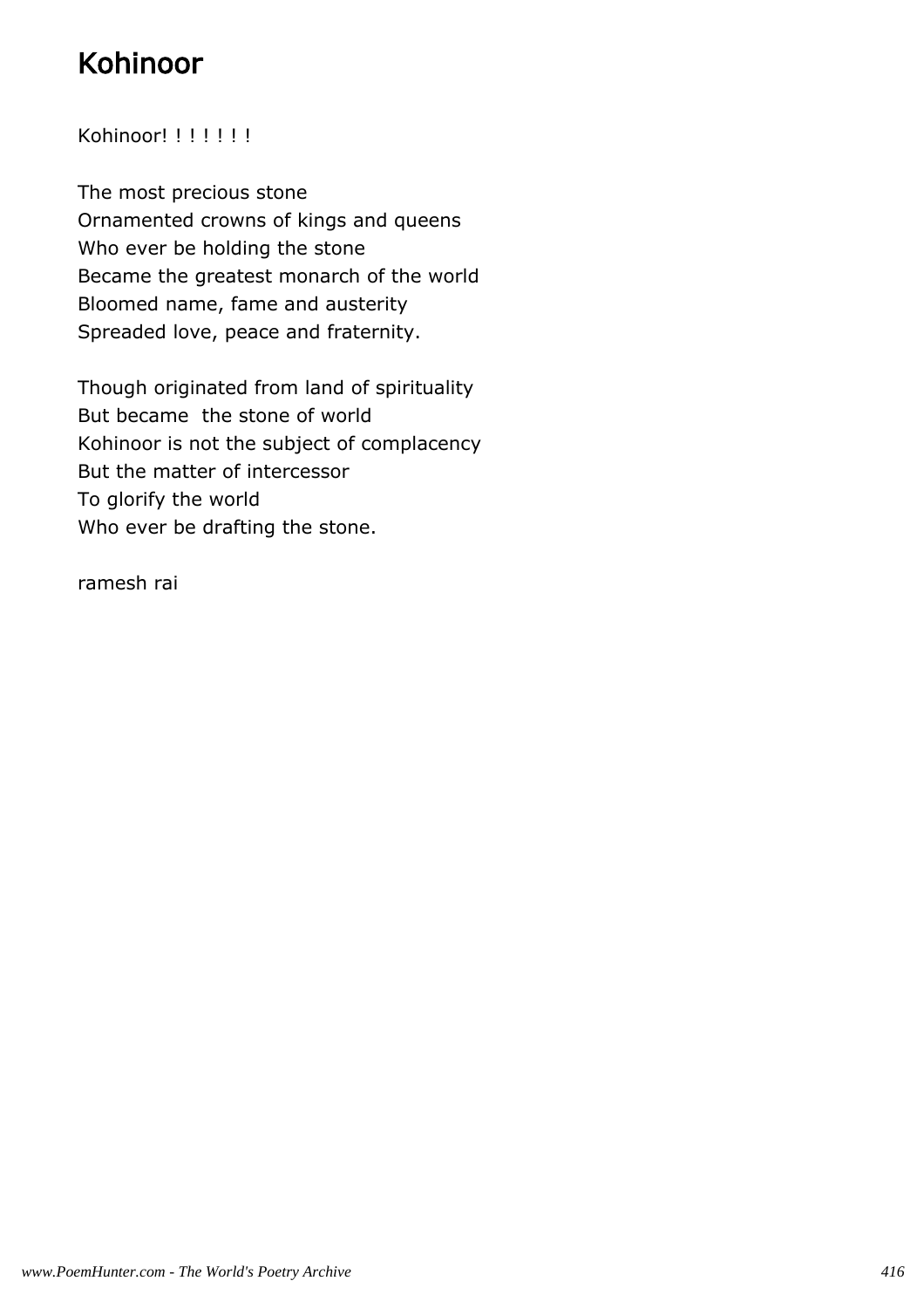#### Kolkata I Love You

Kolkata I love you You have heard my first cry You have shared my all pains You are the glimpse of entire world You feed your all child You shade your all child You are free from all diversity You teach your children The lesson of fraternity So all are living happily Why not they take dry bread And panta bhaat But you also give butter to your child You teach your child The lesson of courtesy People come from distant In search of bread, butter And better life That you provide smilingly In your lap There is no rich, no poor No high, no low If feet is touched to a rickshaw puller It is immediately realized And seek for an excuse Kolkata You are the city of joys Where the life is always full of joy From dawn to dusk Kolkata I love you, love you………………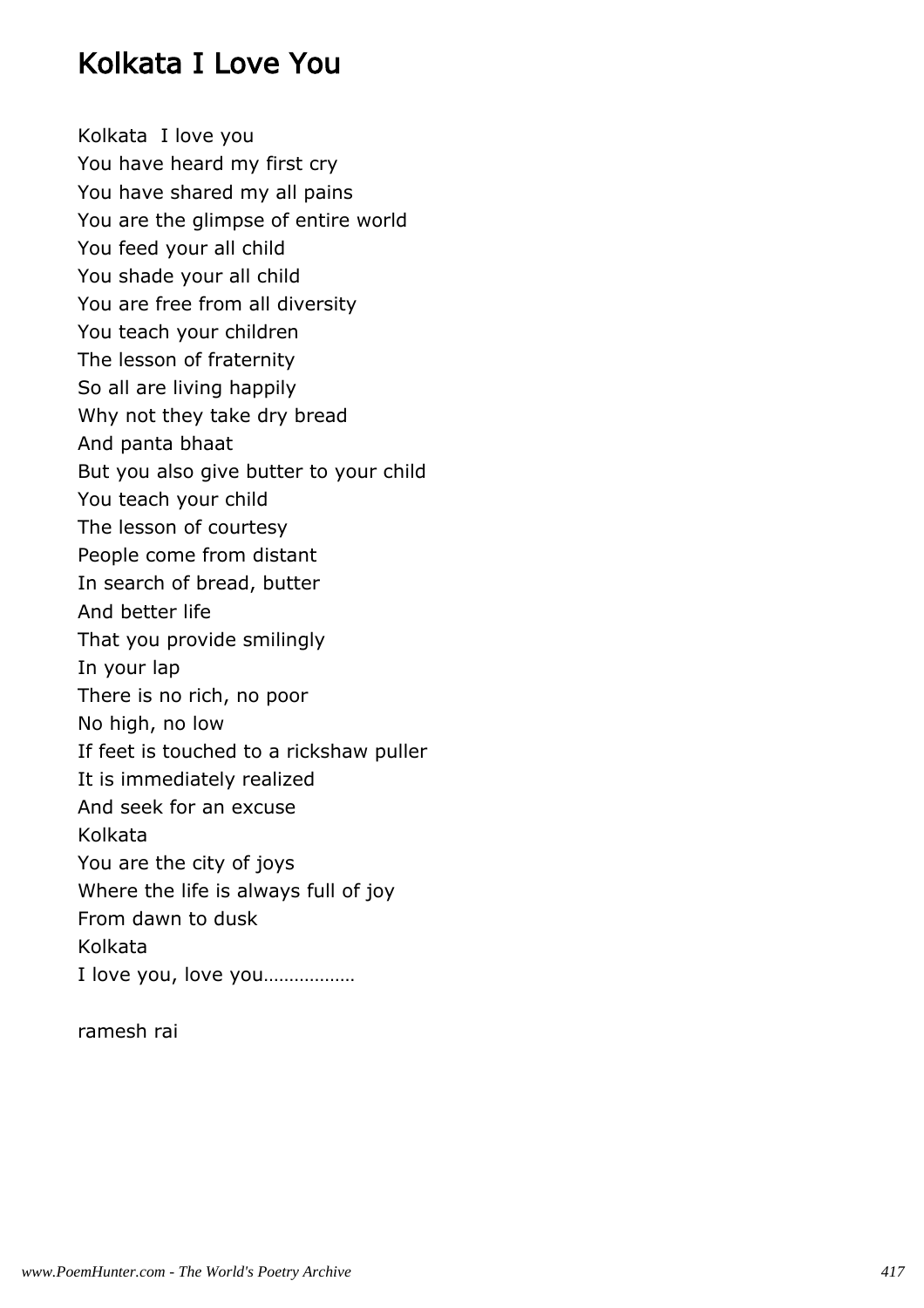# Language And Literature

Language is sprouted from soil irrigated by water, nourished and nurtured by air then it blossom from a mute mouth to make realise our feelings to express our emotions and thoughts, form literature.

Still our literature is poot unable to express our thoughts and emotions; retarding progress in every field of life

So, literature be first priority of education.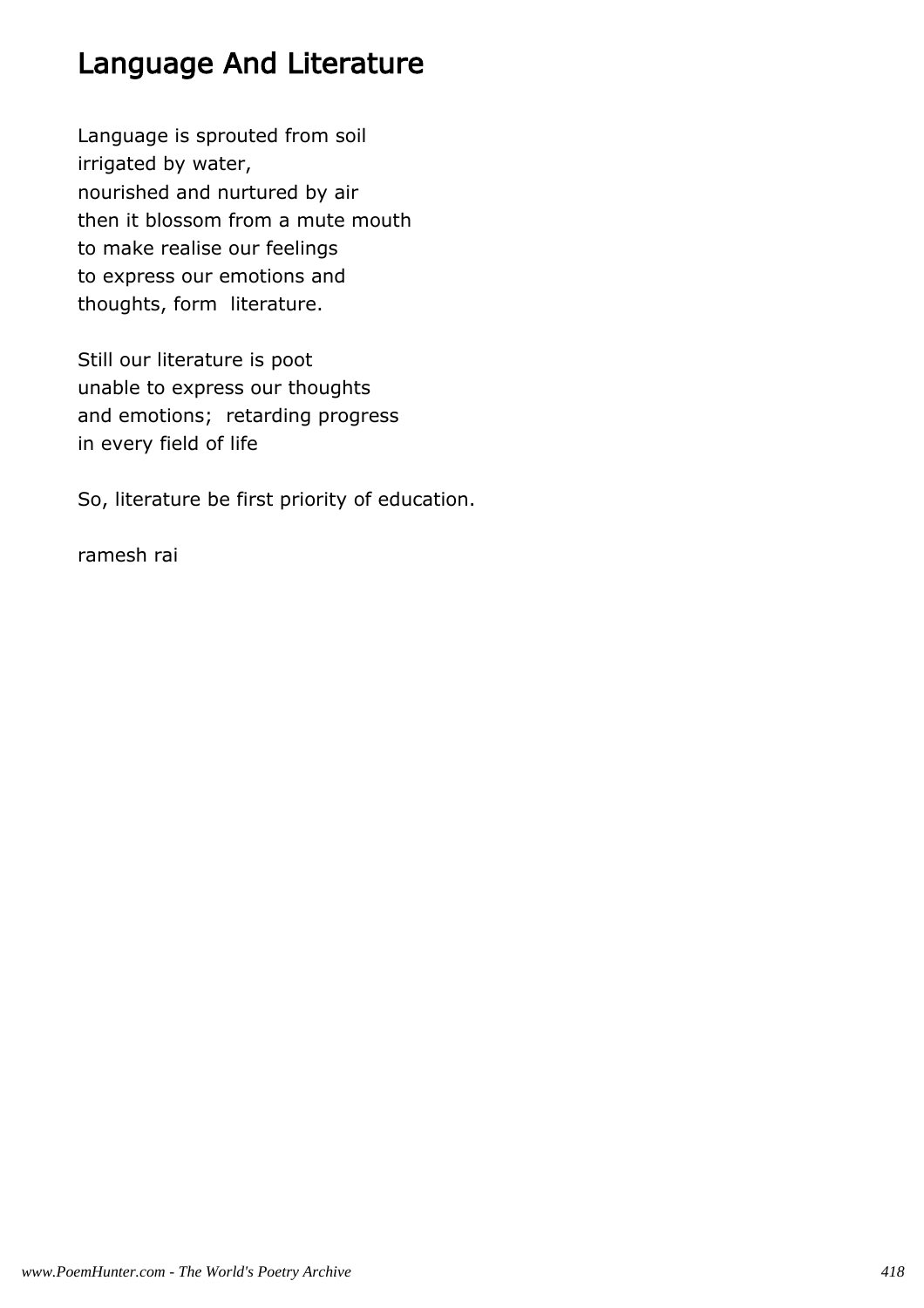## Last Leaf

Last leaf is hidding herself amongst the wood which are naked and bare the autumn has snatched her all company the company which was making joys together now she is alone peeping from wood for rescue, gazing at sun, moon and stars all leaves are shattered with autumn wind except she is the last leaf unwilling to leave the tree clinged with his heart like the pretty virgin does not want to leave her father's house.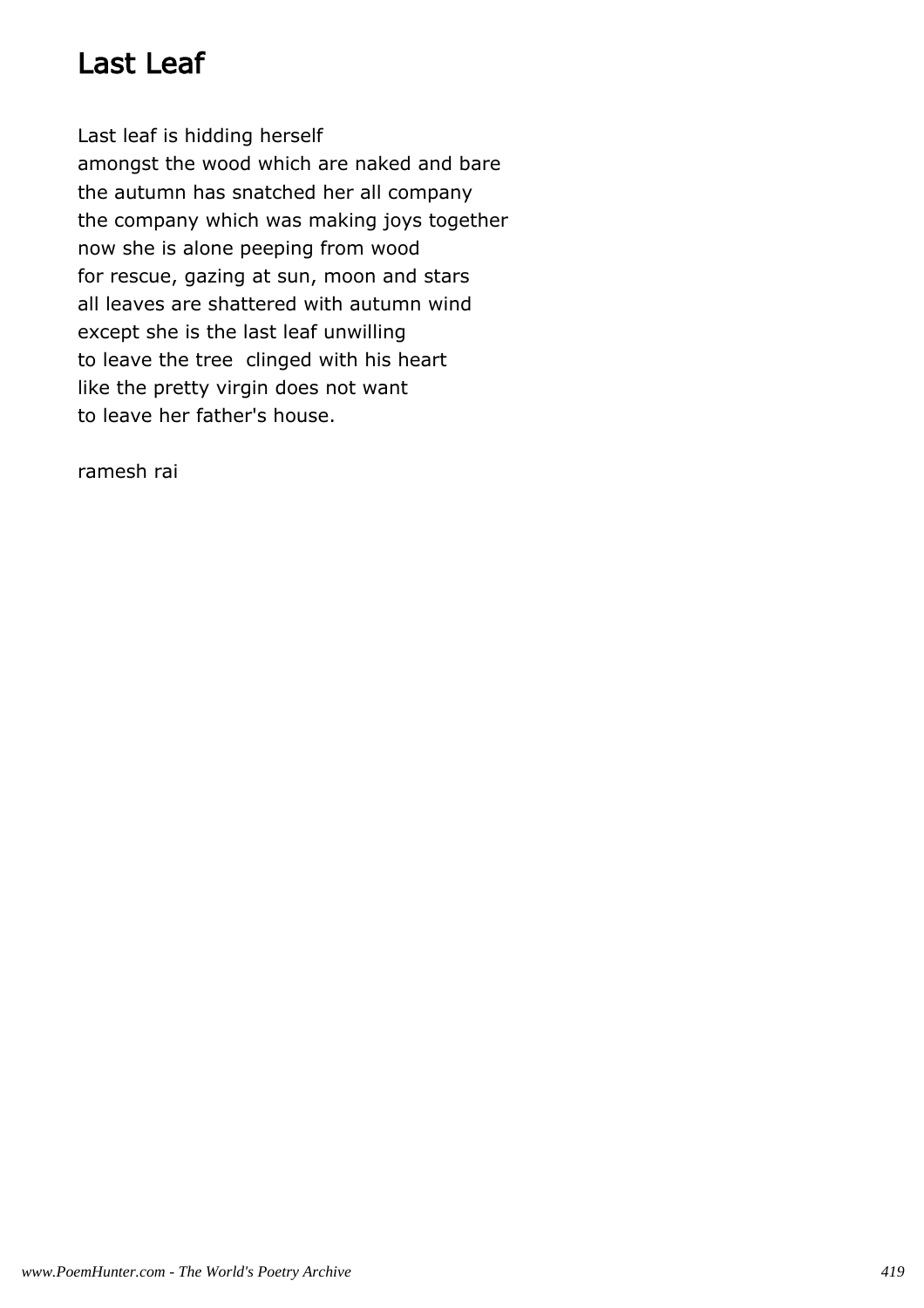# Lata Mangeshkar

Emitting from the Vina of Saraswati due to vibration of strings the melody spontaneously spreads out amongst one of the melody is the tune coming out from the throat of Lata Didi as if Goddess Saraswati has crafted it

The voice of Lata Didi is certainly like the perpetual stream with full of tranquility evolved through magnificent clarion of life, permutation and combination of all feelings expressed through a vocalist.

May God bless her with all blessing it is my only prayer and sat sat naman on thy holy feet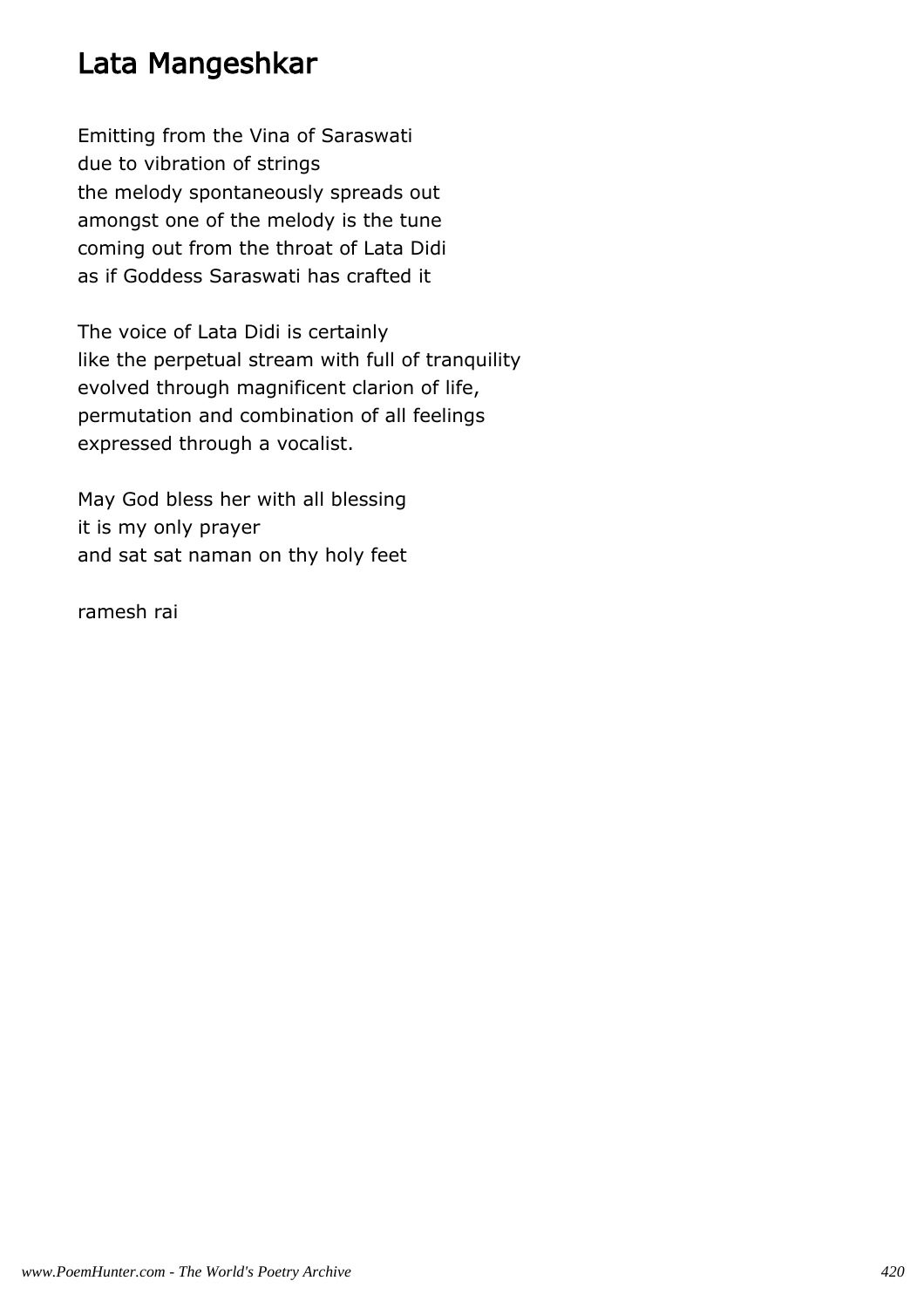# Laughing Rays

Sun came out with screaming face Rains have washed his all agony It burnt through out the summer Now rain has extinguished his all spleen Storms have blown up his all fret.

So, the sun came out with screaming face Rays are laughing much with full exhilaration As the golden waves will fly with him Will kiss lips of every flower Will snatch fragrance for his muse Then will be dancing with favorite color To aton the soul through out day.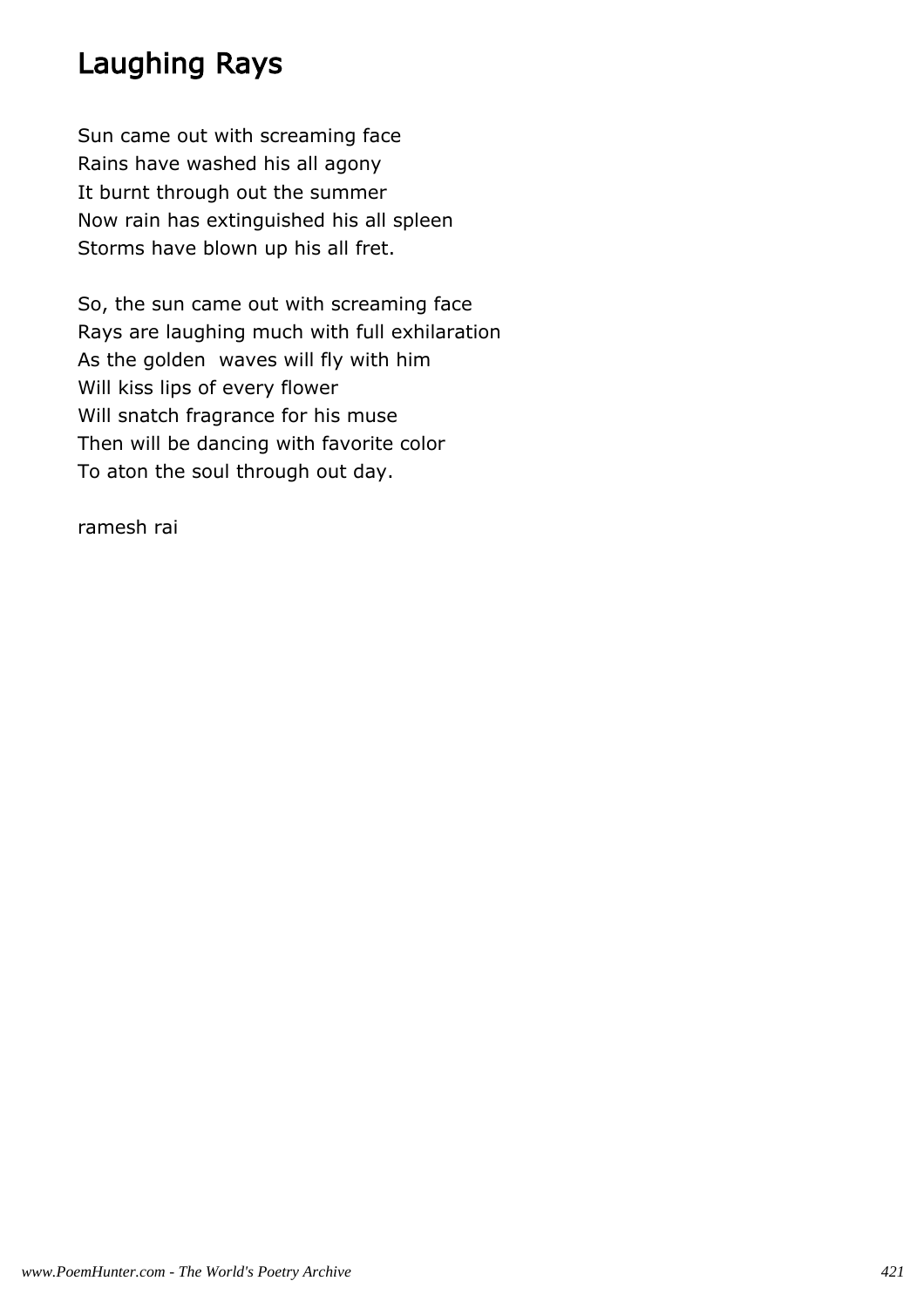#### Laws Of Forest

Forests are more sacred place where no discrimination exists discrimination prevails only within human society so sages go to forest to exercise their mortification to attain supreme light.

So many fauna and flora are survived under forest laws neither the law is sold here nor it is purchased love and peace sound here much

Ask any creature of forest where do they like most certainly it is forest.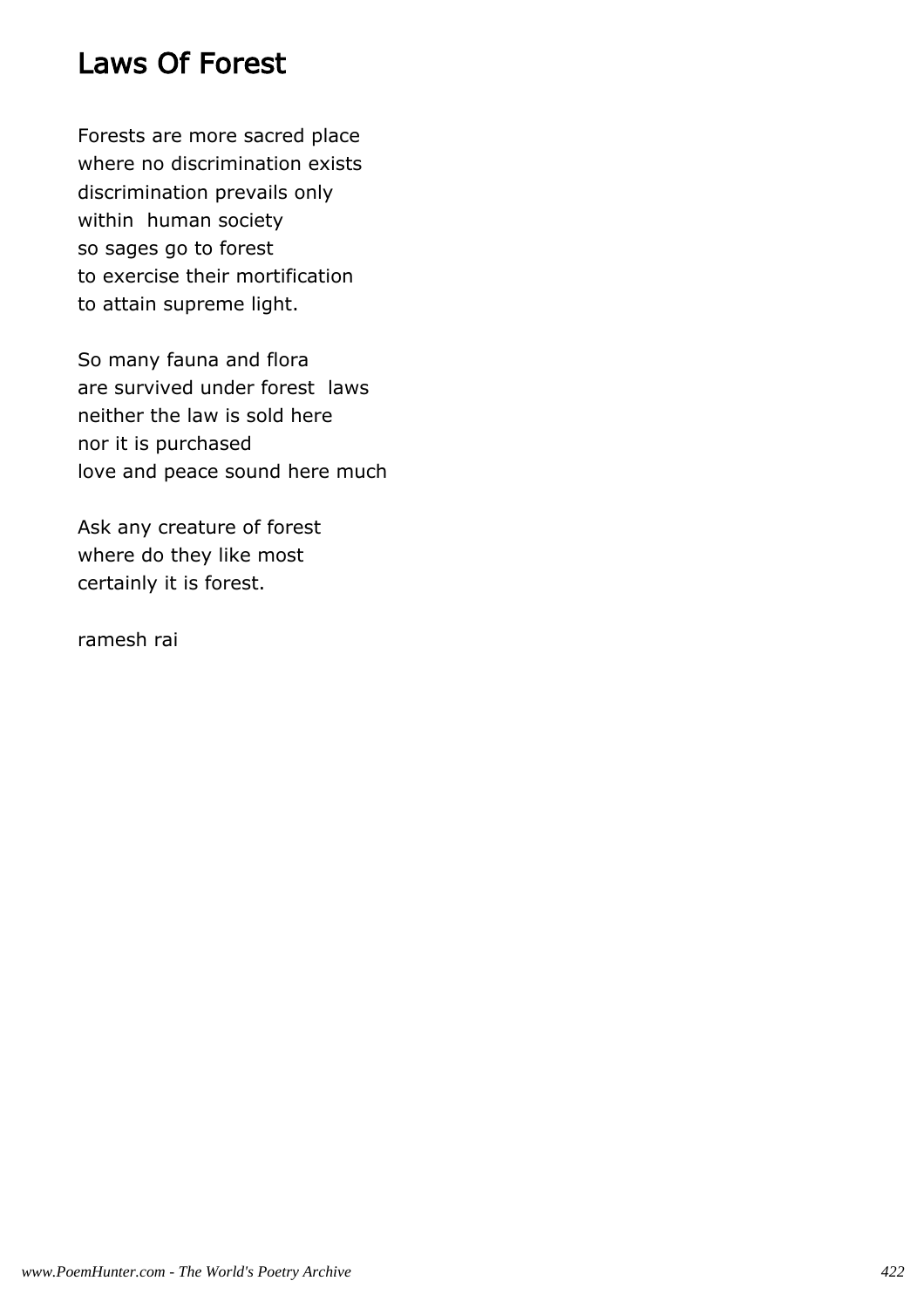# Learn To Love

Don't know how to love The day when I learn to love I will recognise the God.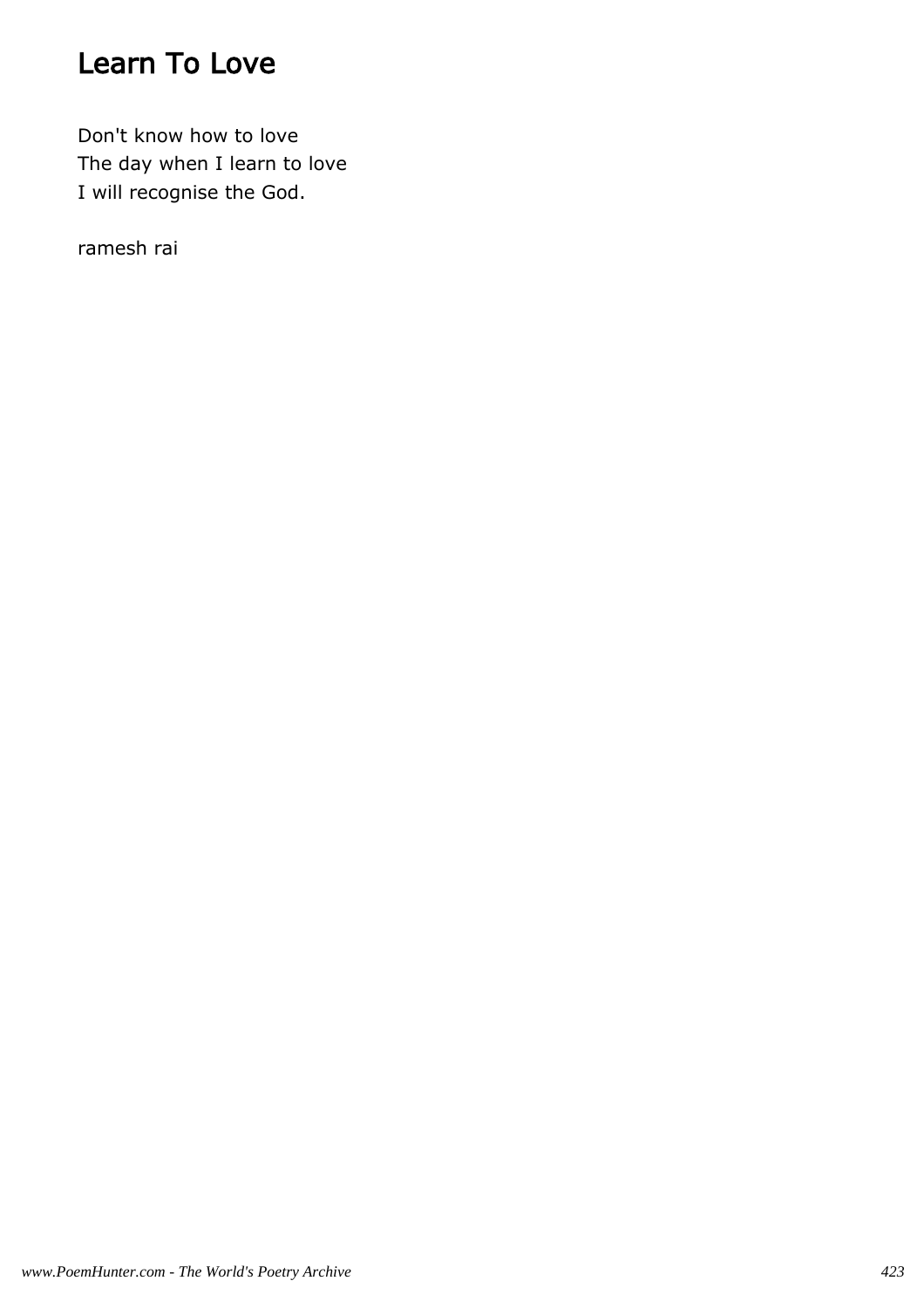#### Lesson Of Survival

Let us learn the lesson of survival In acute condition of life When failure comes one after another And preaches us the lesson Not to stop, not to bend But to mend the accurate shape Fittest for survival in deep corner That can accrue interest of life.

Let us learn the lesson of survival When life begins with new morning And it's first ray touches the feet of success.

Inspiration of survival and to proceed Sprouts from every endeavor Followed by descendent of gross failure And enables to complete the span of life.

Let us learn the lesson of survival Dispensing all God father or mother Rather holding finger of God That will lead us to an eternal life.

All rights reserved @ Ramesh Rai 27/4/2016. Howrah.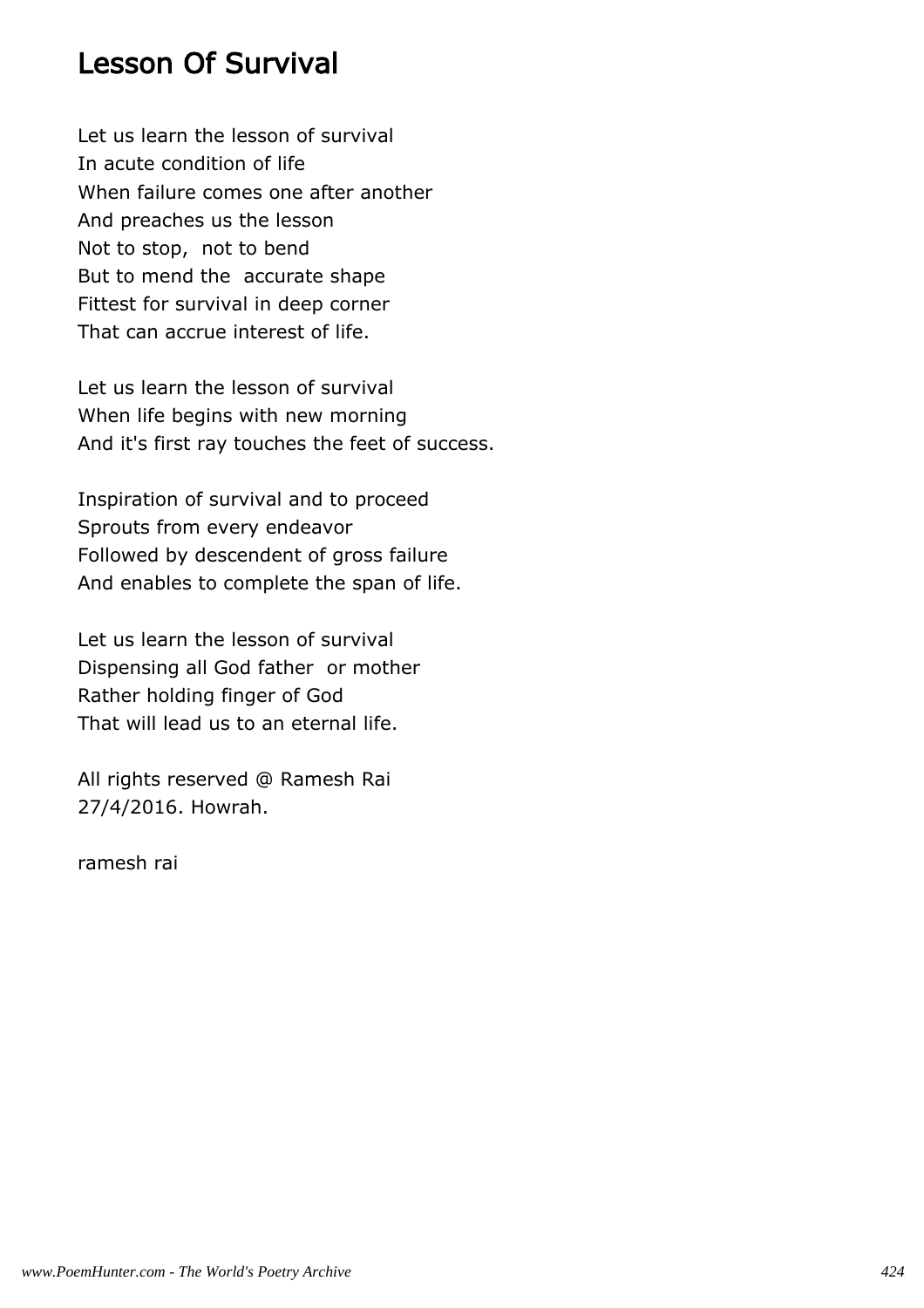# Let It Happen

Let each flower of the garden to blossom in love and peace let every one to rejoice the life to sip the nectar gifted by God

Let the nature laugh with its full breath Meet shoulder to shoulder for a joyful life.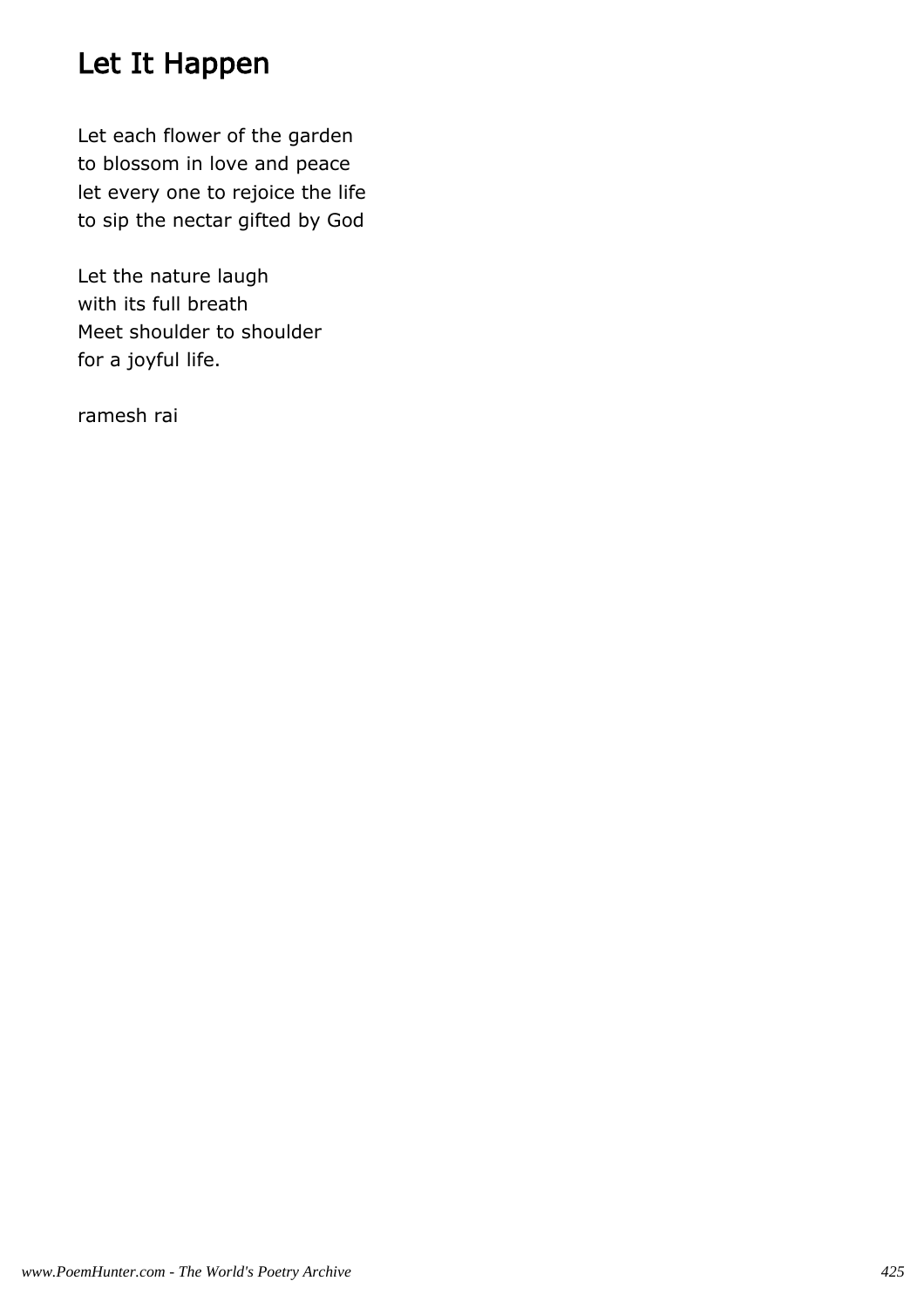## Let Me Love

You may feel pain for a little while but the pain is made for your pleasure it will make you to realise you are the beautiest one

So let me love to make you realise you are one among the beautiest of the creation perhaps crafted by God

So, do I love, so let me love let me worship to reach the ethereal beauty of the entire creation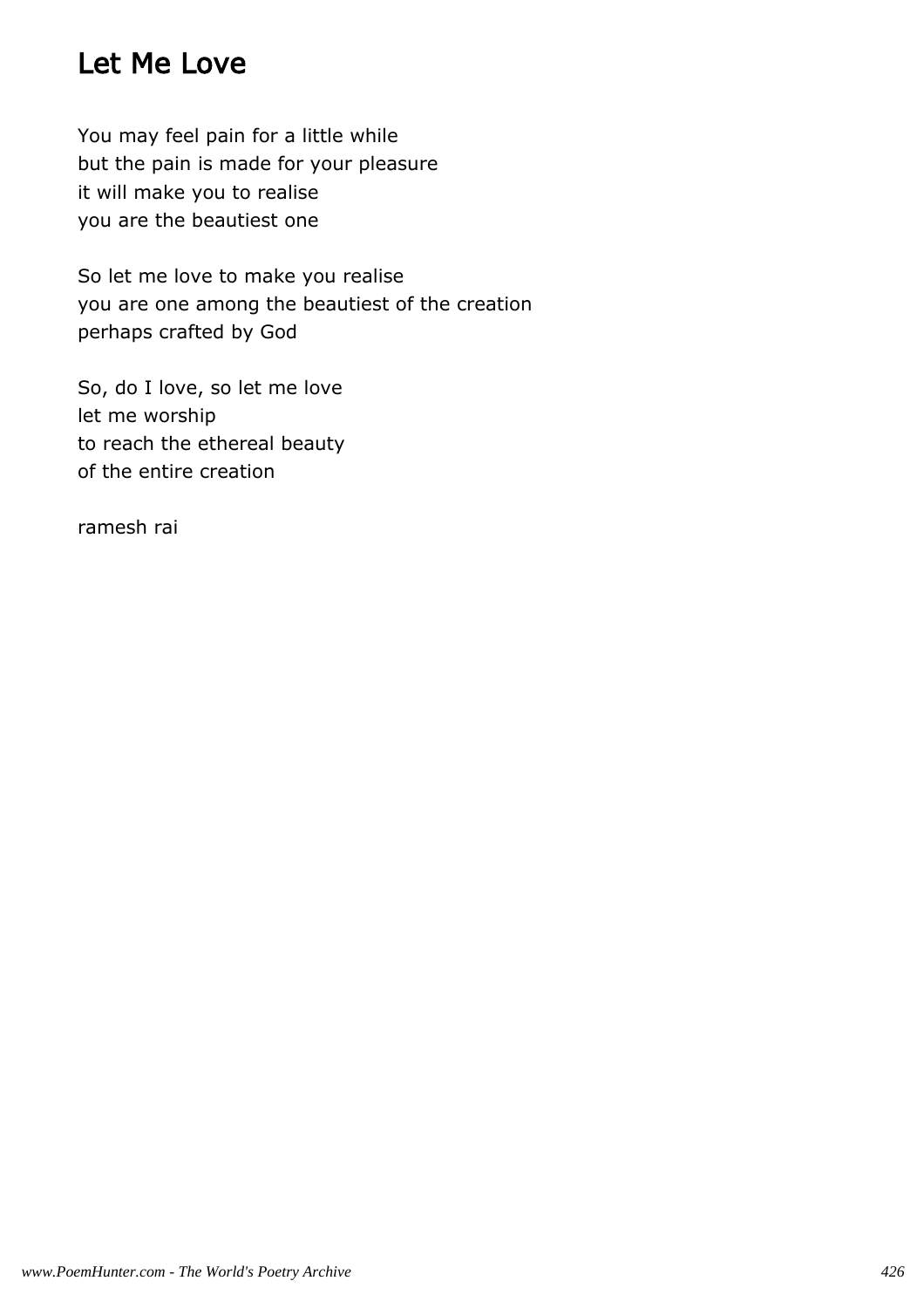#### Let Me Raise

LET ME RAISE Let me raise a lift on your eyes To say you having a deer eyes Let me raise a lift on your face To say you having a rose smile Let me raise a lift on your eyebrow To say you having a rainbow on your forehead Let me raise a lift on your cheeks To say you having a whirlpool on your cheek Let me raise a lift on your teeth To say you having pearls in wrought therein Let me raise a lift on your heart To say you having a mirror to see my face therein Let me raise a lift on your mind To say you serenity n wisdom therein Let me raise a lift on your soul To say you having a cascade of spirituality therein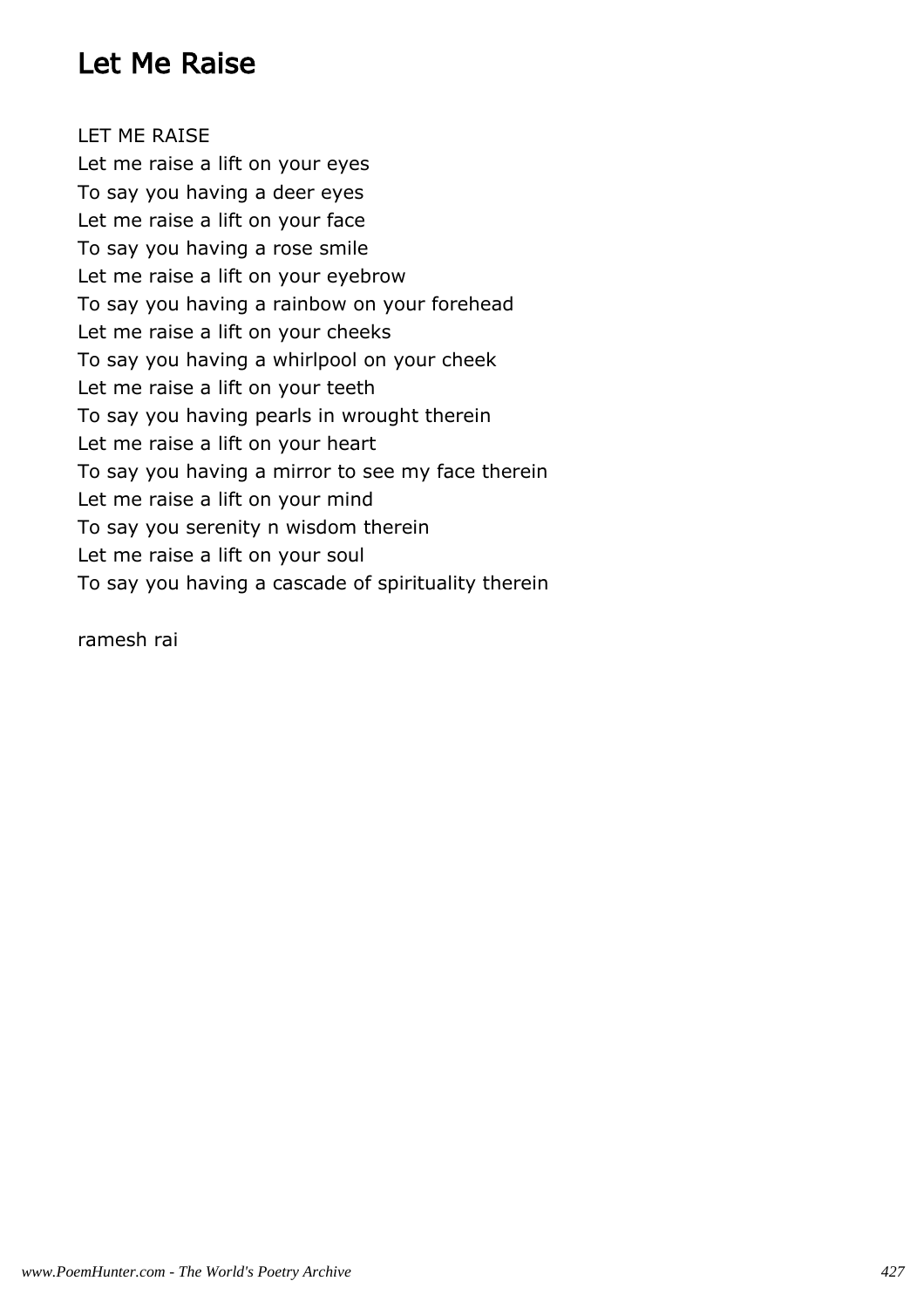#### Let Me Sing

Let me sing let me sing a song to make you smile

Let me smear your soul with my song

Let me sing a song for elegance of your heart

I don't sing to persuade yo but I want to see smile on your lips

So you smile like the flowers you scream like the gale you smile like the moonlit night

Scrimpness in your smile will make me squint to realise your happiness

So, smile, smile and smile

See! the moonlit night which is ever smiling

See! the blooming flower smiling throughout life

See! the waves of ocean screaming days and night

If you do not smile or scream it will not adore

smile on your face embellish you more than any ornament then I will think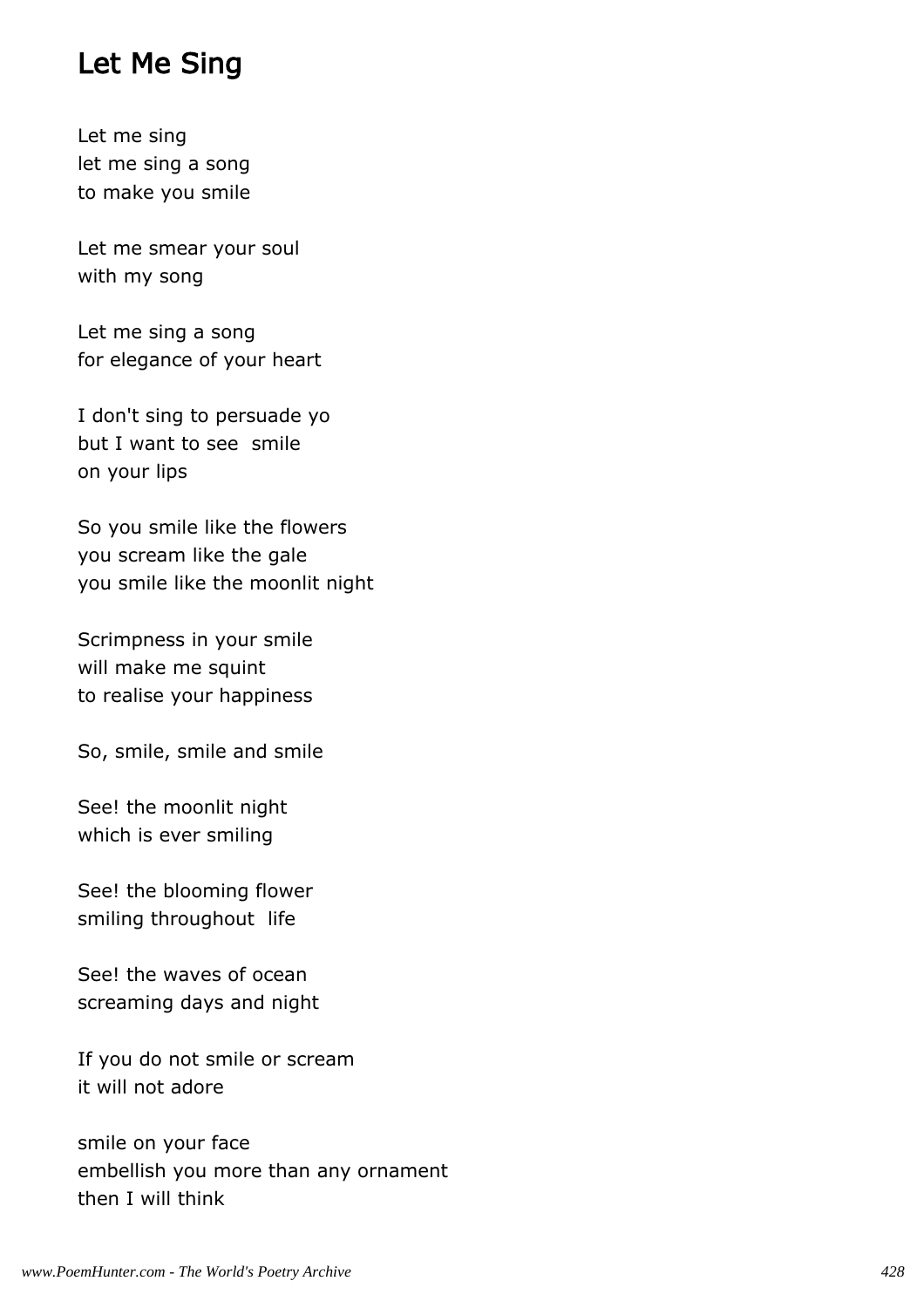my song is made for you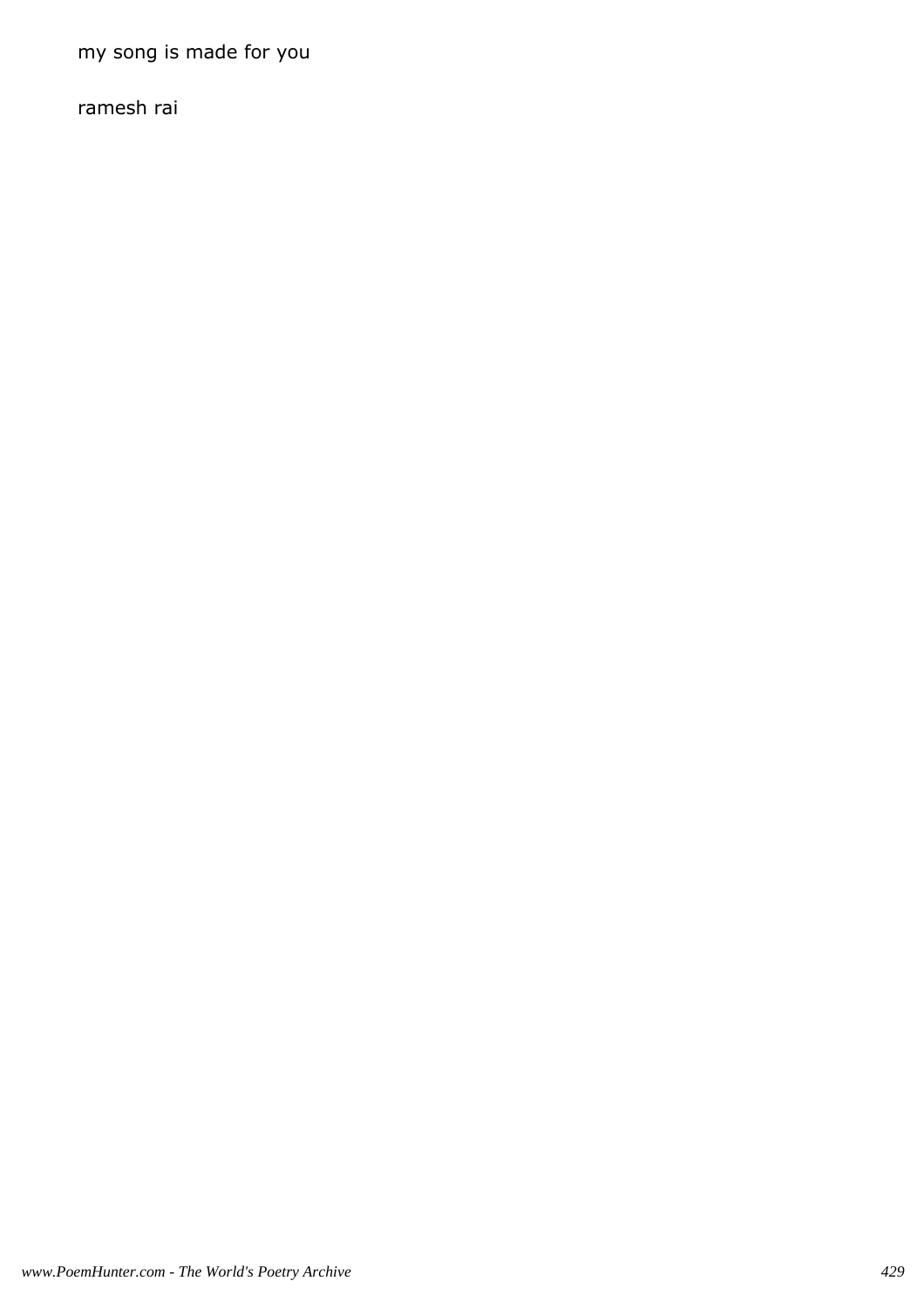# Let Me Sing Your Song

Let me sing your song, the song which always pacified me, attired me with multitude of love, explicated each breath of my life.

Your propulsive song, revivified my adolescence.

Let me sing your song, which you grumbled sitting on the rock, by the bank of river at every twilight.

Let me sing your song, counting your every breath, touches the waves of my soul.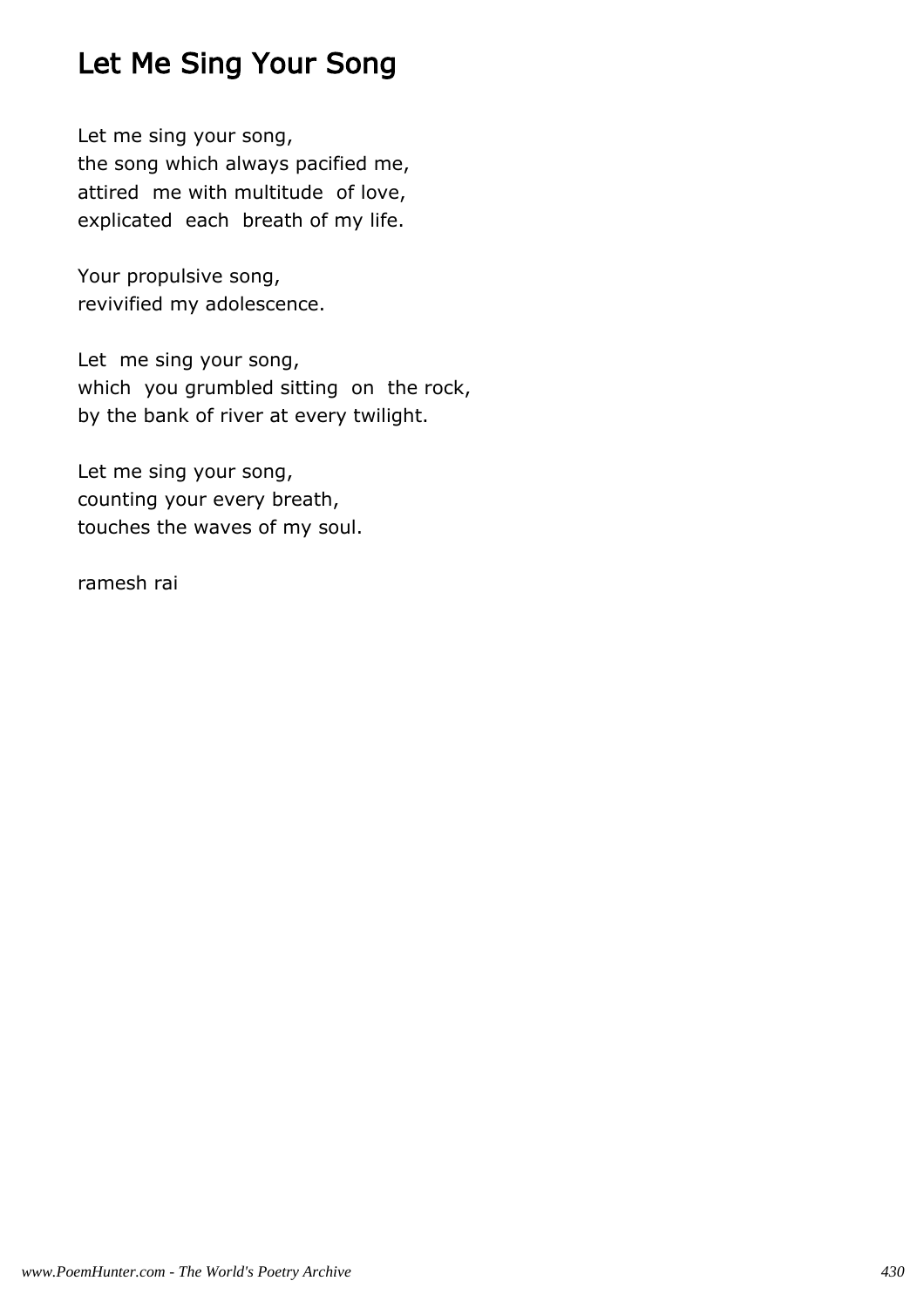## Let My Consciousness Awake

Let my consciousness awake in the deepest darkness when life is getting futile having no essence when life is deteriorating running behind unwanted value of life and superstition confined with material life like the flower of paper having no fragrance, only with beauty and attraction for lofty life.

Let my consciousness awake to emerge my soul into the divine solitude of bliss and ecstasy flowing throughout the ocean of profound creation.

Let my consciousness awake in your divine multitude of love and affection and put my life for myriads of optic thoughts and emotions to enlighten my soul and surroundings.

Let my life be filled with your divine charity abducting my impoverished fallacy of life where life is disdaining my all actions for unwillingness for the corrupt and unworthy concept.

Let my life arouse with super consciousness dispensing all evils and illusions of life and my all indigency be assimilated in profound cosmos to sublime tranquility and to accomplish for a blooming life.

Peace Peace Peace Peace Peace Peace Peace Peace Peace Peace Peace Peace Peace Peace Peace Peace Peace Peace Peace Peace Peace Peace Peace Peace Peace Peace Peace Peace Peace Peace Peace Peace Peace Peace Peace Peace Peace Peace Peace Peace Peace Peace Peace Peace Peace Peace Peace Peace Peace Peace Peace Peace Peace Peace Peace Peace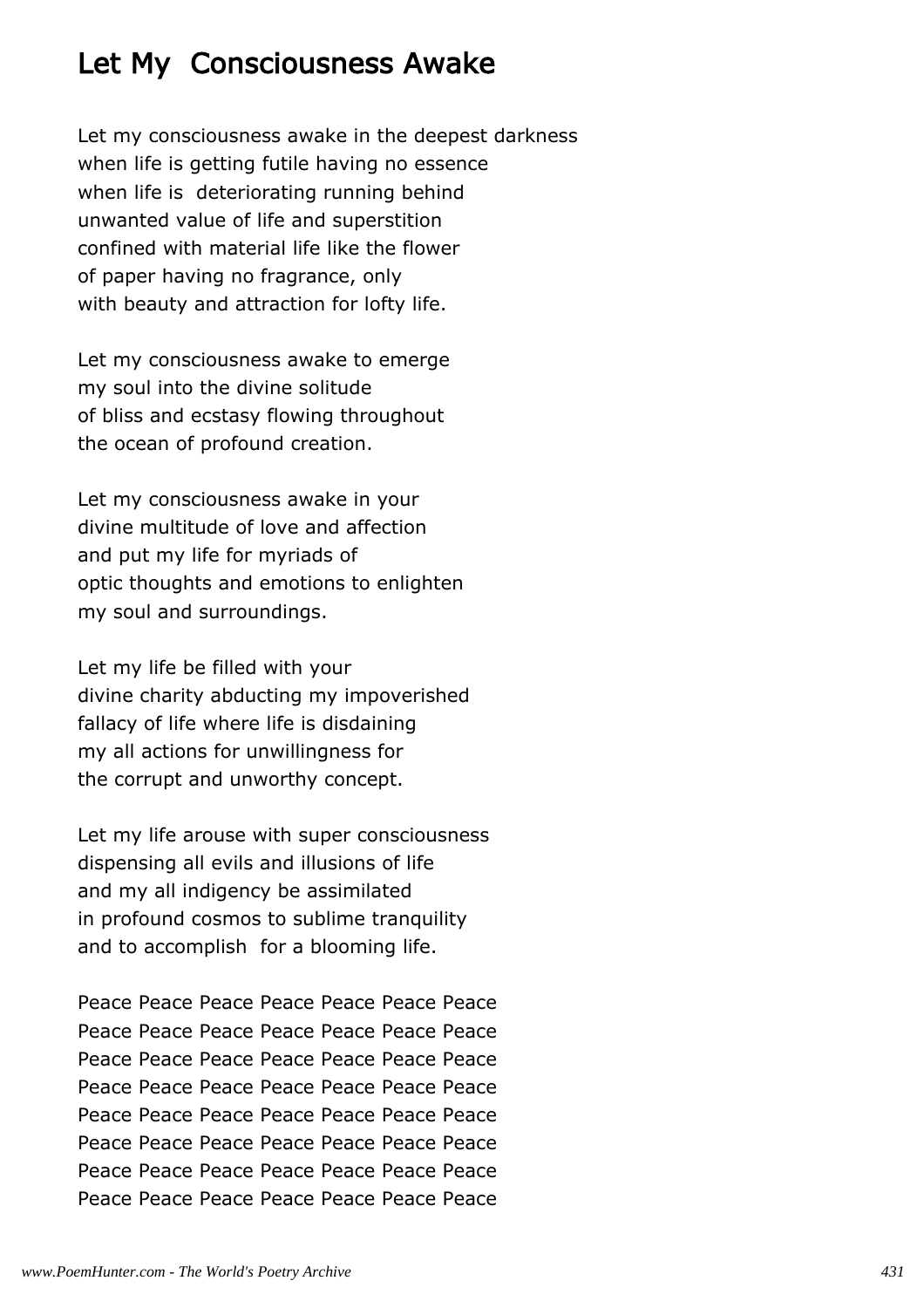Peace Peace Peace Peace Peace Peace Peace Peace Peace Peace Peace Peace Peace Peace Peace Peace Peace Peace Peace Peace Peace Peace Peace Peace Peace Peace Peace Peace Peace Peace Peace Peace Peace Peace Peace Peace Peace Peace Peace Peace Peace Peace Peace Peace Peace Peace Peace Peace Peace Peace Peace Peace Peace Peace Peace Peace Peace Peace Peace Peace Peace Peace Peace Peace Peace Peace Peace Peace Peace Peace Peace Peace Peace Peace Peace Peace Peace. Peace Peace Peace Peace Peace Peace Peace Peace Peace Peace Peace Peace Peace Peace Peace Peace Peace Peace Peace Peace Peace Peace Peace Peace Peace Peace Peace Peace Peace Peace Peace Peace Peace Peace Peace Peace Peace Peace Peace Peace Peace Peace Peace Peace Peace Peace Peace Peace Peace Peace Peace Peace Peace Peace Peace Peace Peace Peace Peace Peace Peace Peace Peace Peace Peace Peace Peace Peace Peace Peace Peace Peace Peace Peace Peace Peace Peace Peace Peace Peace Peace Peace Peace Peace Peace Peace Peace Peace Peace Peace Peace Peace Peace Peace Peace Peace Peace Peace Peace Peace Peace Peace Peace Peace Peace Peace Peace Peace Peace Peace Peace Peace Peace Peace Peace Peace Peace Peace Peace Peace Peace Peace Peace Peace Peace Peace Peace Peace Peace Peace Peace Peace Peace Peace Peace Peace Peace Peace Peace Peace. Peace Peace Peace Peace Peace Peace Peace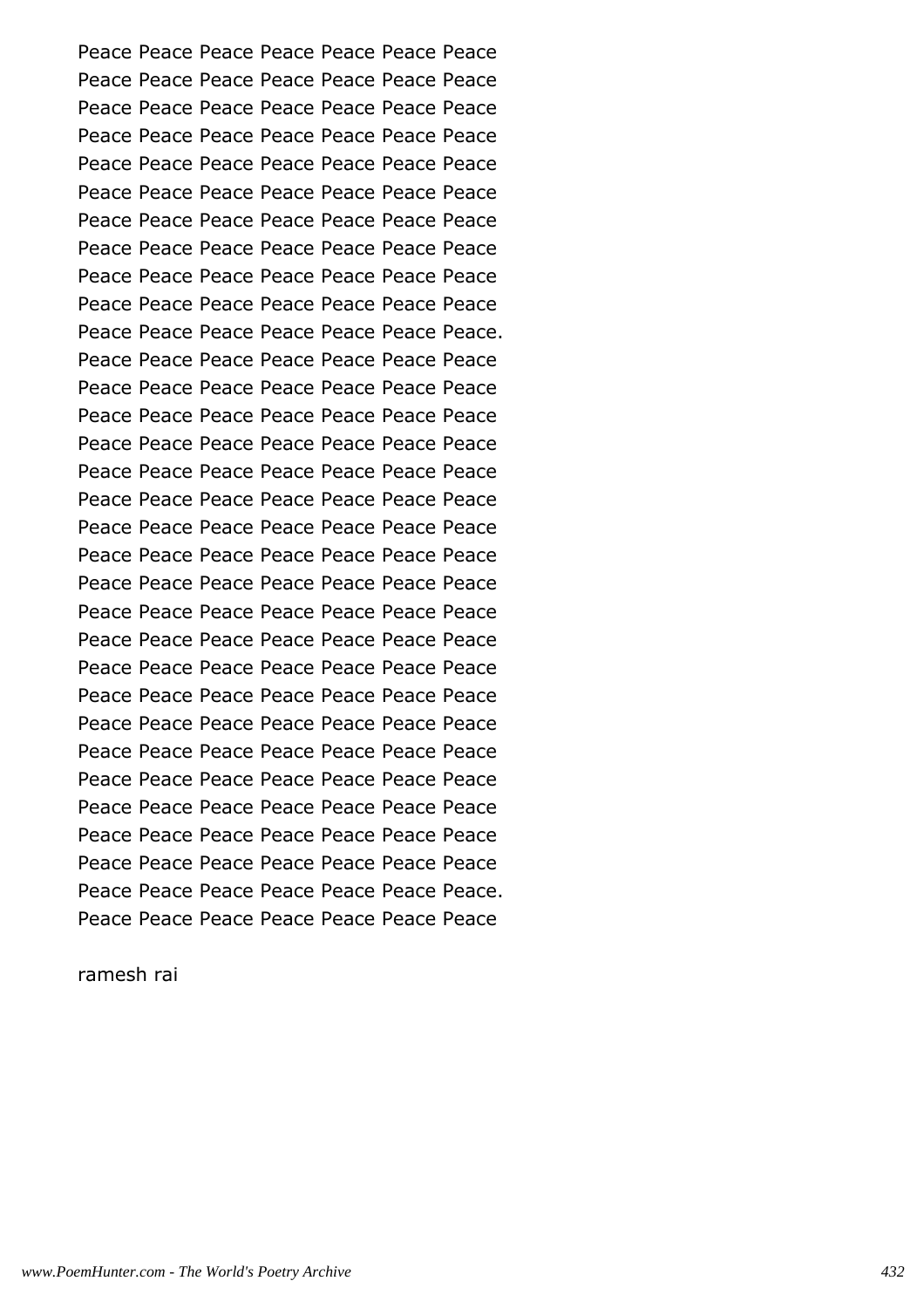## Let My Heart Be

Let my heart be tranquil like the water in pond where lotus blossoms every day to embrace the baby rays of sun.

Let my heart ignore all filths excavate the dignity of serenity to exhort my unabridged thoughts to assail me down to abandoned lane

Let my heart lubricate with all ordeal to ensure the flavour of life where flower will blossom at every night to embrace the rays of twinking light.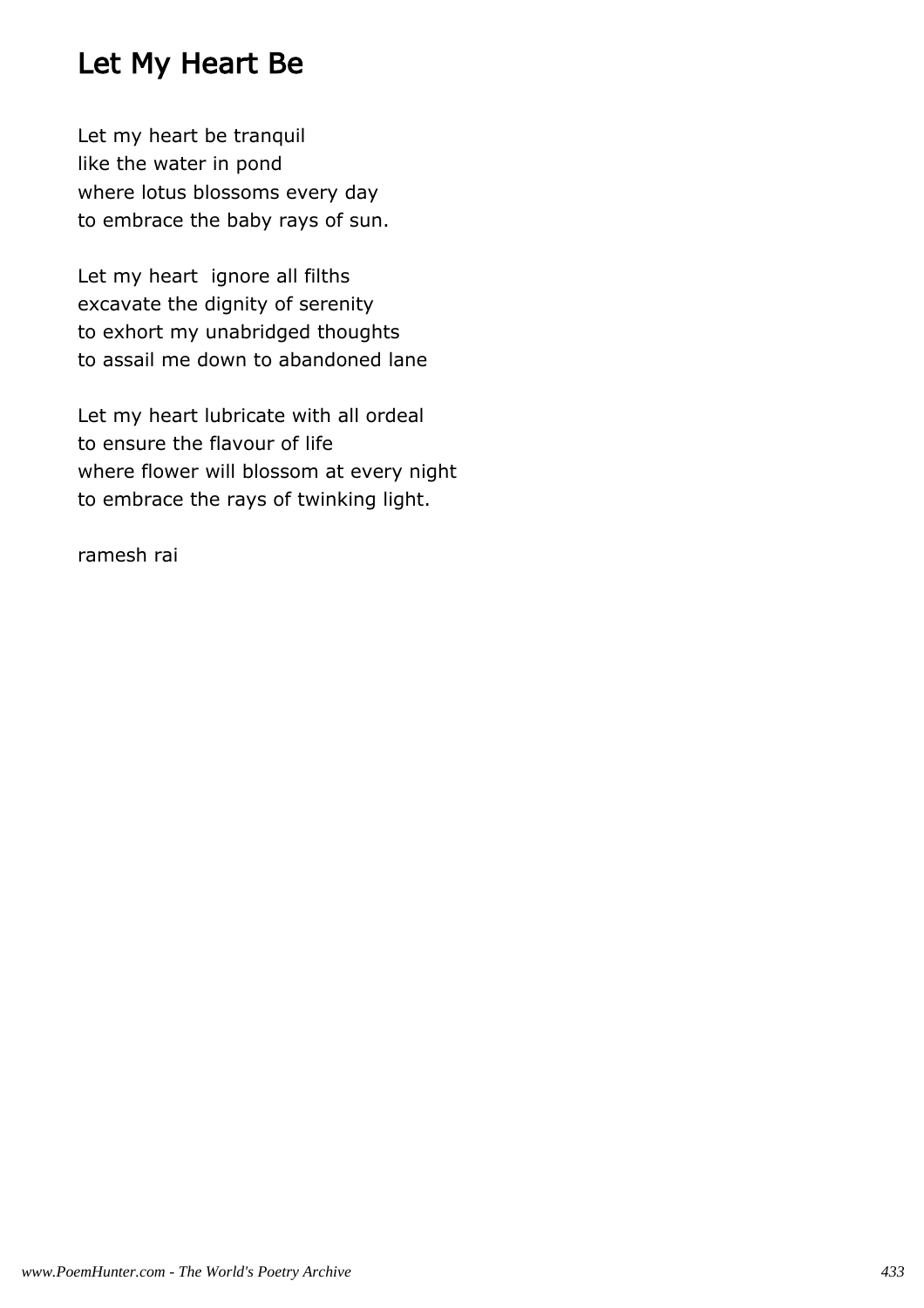# Let My Mind Be Refreshed

Let my mind be refreshed with new air, with new melody when my day will be full of gay.

Let my mind be refreshed with full compassion and enthusiasm as a devout servant of Almighty pregmatic to irrigate the garden of love where flower may blossom everyday and my cult let it not to wilt.

Let my mind wander in star space where my soul will be glowing with effervescence of every star.

Let my mind relax in divine solitude where I can feel the eternal peace.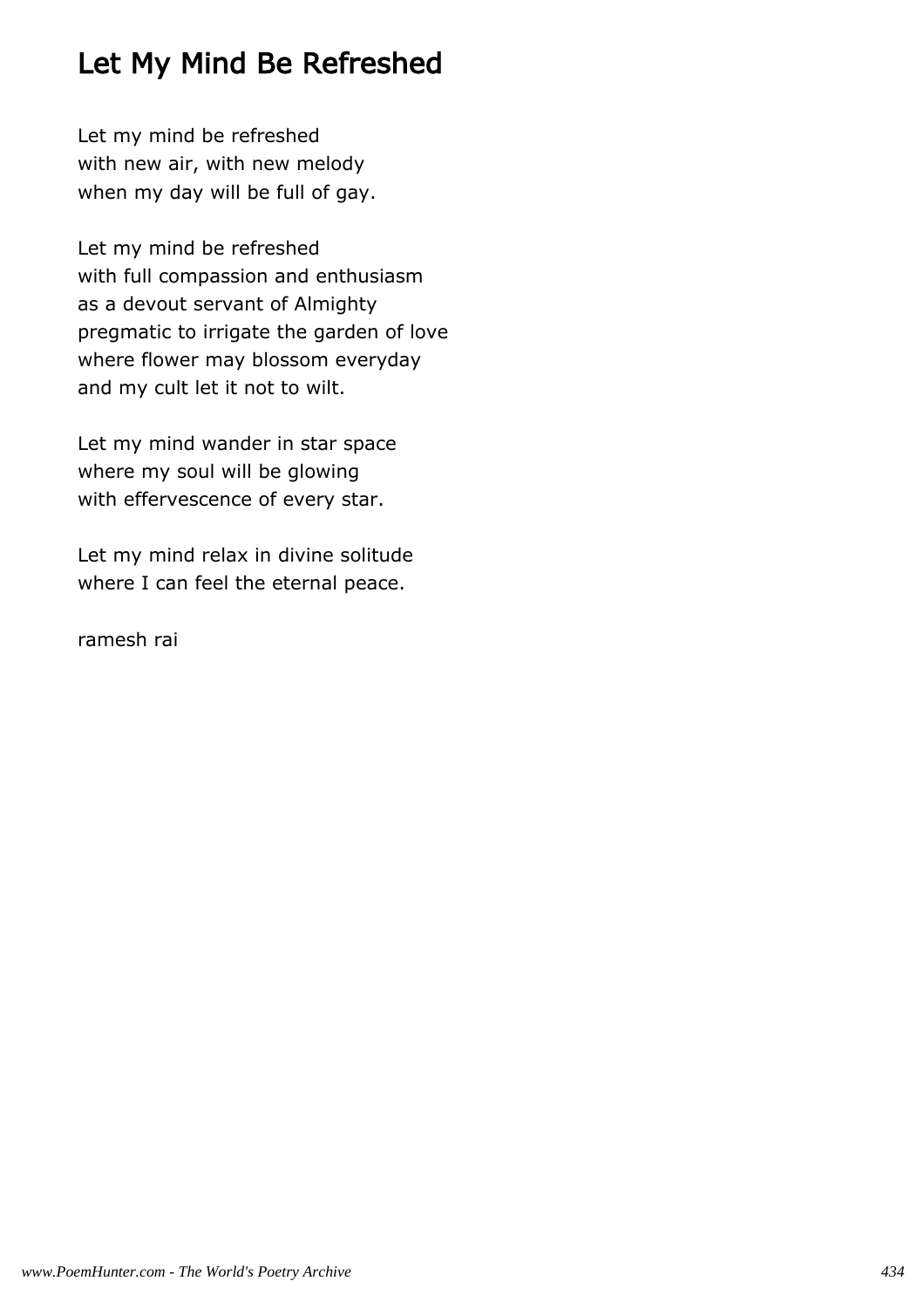## Let The Darkness Spread

Let the darkness spread Let the darkness hide the earth In its breast Then the time will come for our romance Let the cloud hide the moon Coz moon is very clever Always tries to peep through clouds Our peepshow Let us borrow wings from angels Fly over different planets Will ask the darkness to spread once more Like the Adam and the Eve We will lit the light of love Due to coincidence of two hearts Neither I will see your face Nor you will Only our heart will meet And embrace together To sow the seed of love With full tranquility and graciousness And enlighten the universe A holy enlightment Free from all sins and evil deeds Beyond the reach of Satan Sanity will prevail everywhere To establish a new era of life.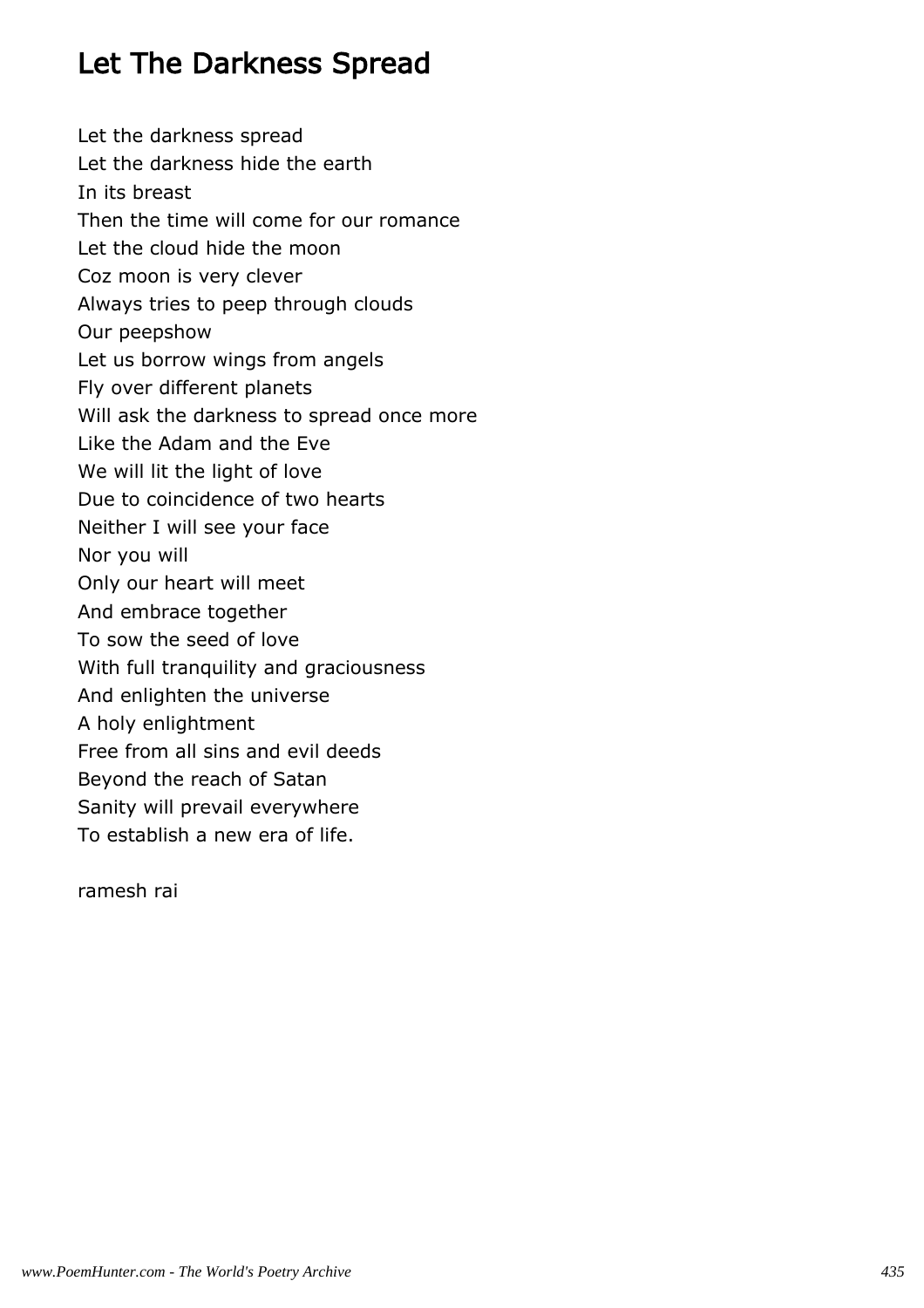#### Let The Life Flow

Let the life flow in the stream of creation let the life grow in the stream of creation

The Almighty has bestowed us all with a braw gift in our life the gift to make us all happy and gay

The Almighty has never prevented us from disbursing us to our fellow even he never curtails in his guerdon

But due to our selfishness and misery we always waste such divine bestowal of God

If we let the benevolence of our life be flowing in the stream of creation the life shall be flowing ever and ever to reach the magnificent paramount of creation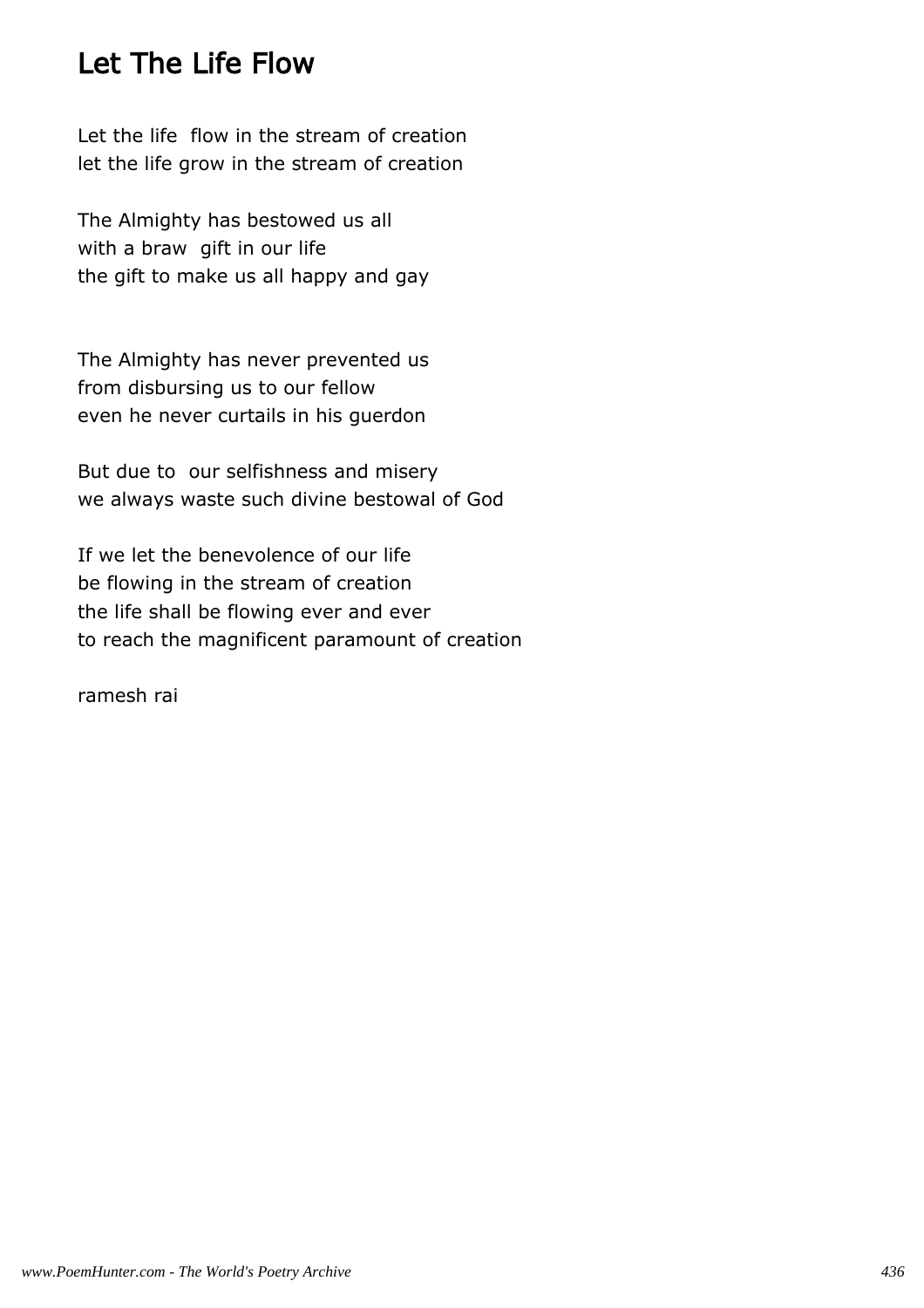## Let Us Do

Let us share together shoulder to shoulder

Let us talk together heart to heart.

Let us smile together soul to soul

Let us walk together leg to leg

Let us whisper together ear to ear

Let us confine together with full submission.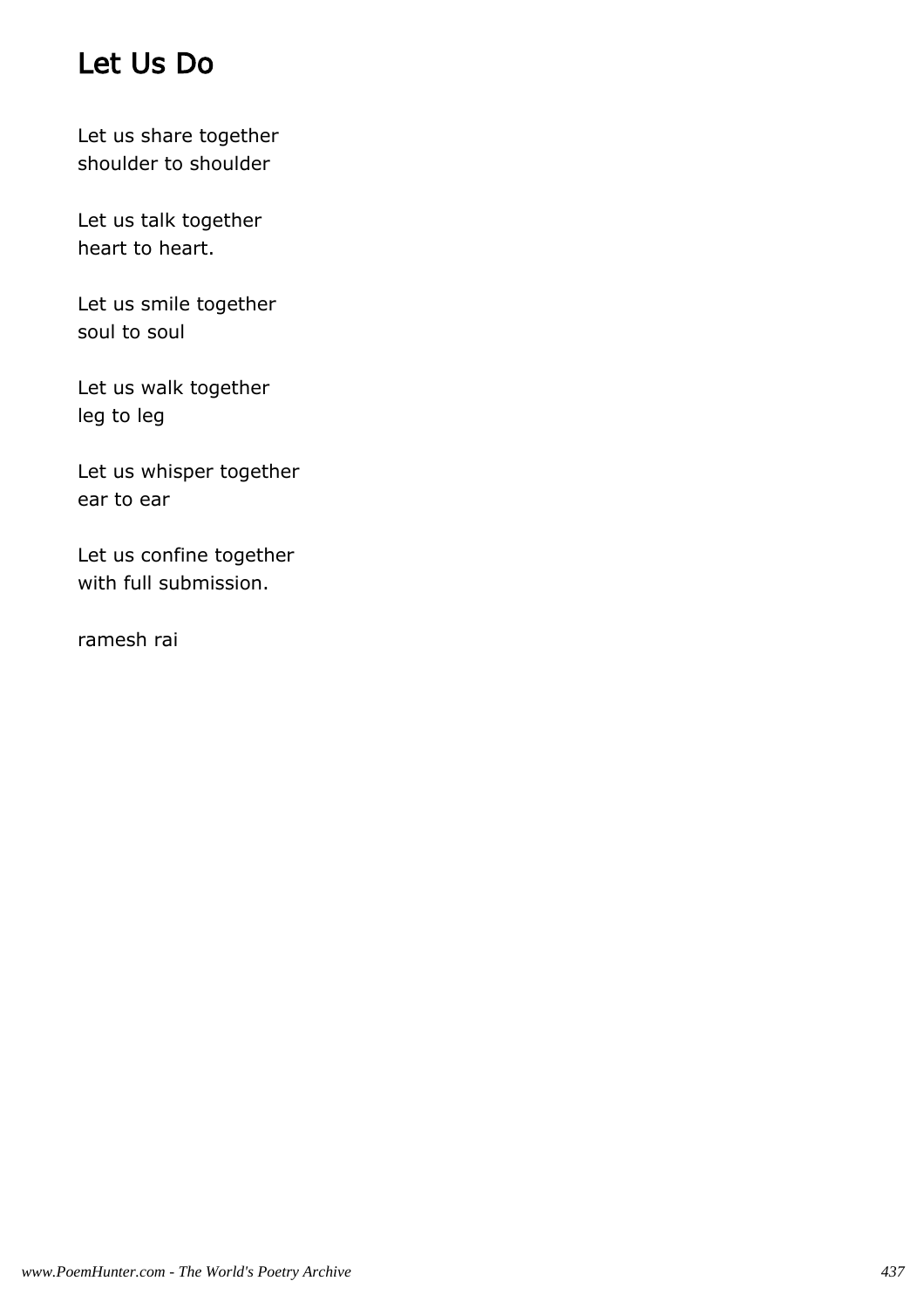# Life

A poet said about a brook Man may come man may go but I go on for ever.

Life is like a brook in natural phenomenon which flows ever and ever

The waves of ocean-seas does not know any bound ceases its phantom on the bank of thee.

Like to brooks, rivers or streams flowing over the mountains and meadows and fields overcoming the rocks of obstacles does not impound the cherish of life retains the life on and on humming on all the hindrance Like the wind is blowing ever and ever has it stopped ever the creation has the mountains, trees not came in its path but its ransom melody never stopped did not impoverish the refulgent of wind

The waves of Human Life a ceaseless waves never knew any bound, not to impoverish the progress of Mankind.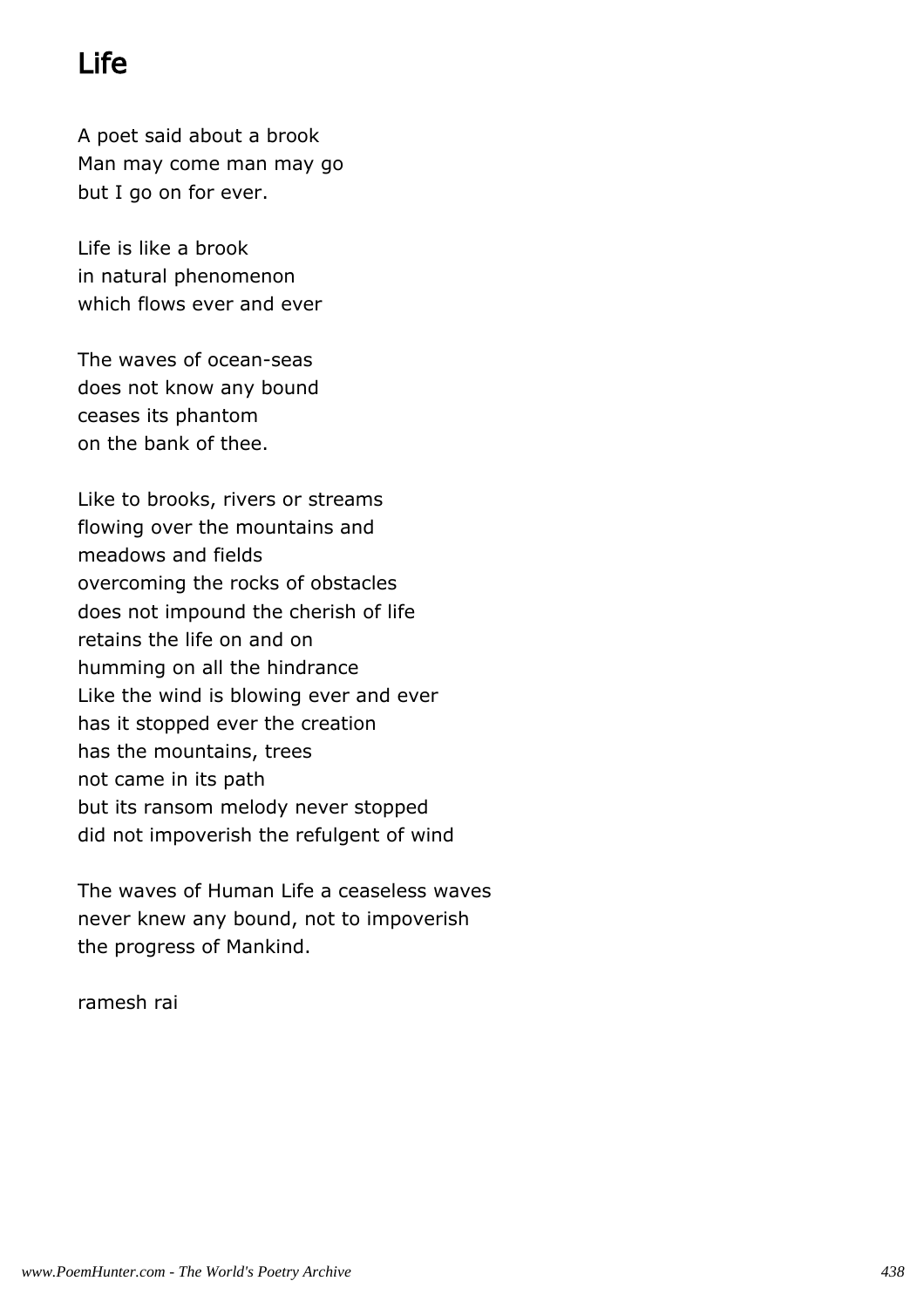#### Life Is Not Yours

Life is not yours an asset to world you have no right to destroy; only to represent it with beautiful craft to adore the world and no one has right to destroy others life, to humiliate or rejig.

Every life is gift to be valued be given more importance for propagation and atonement.

Life can not be purchased why not treasure of Kuber is spent life is gift of God only only he can take.

Leave the life at own's will except its destructive nature.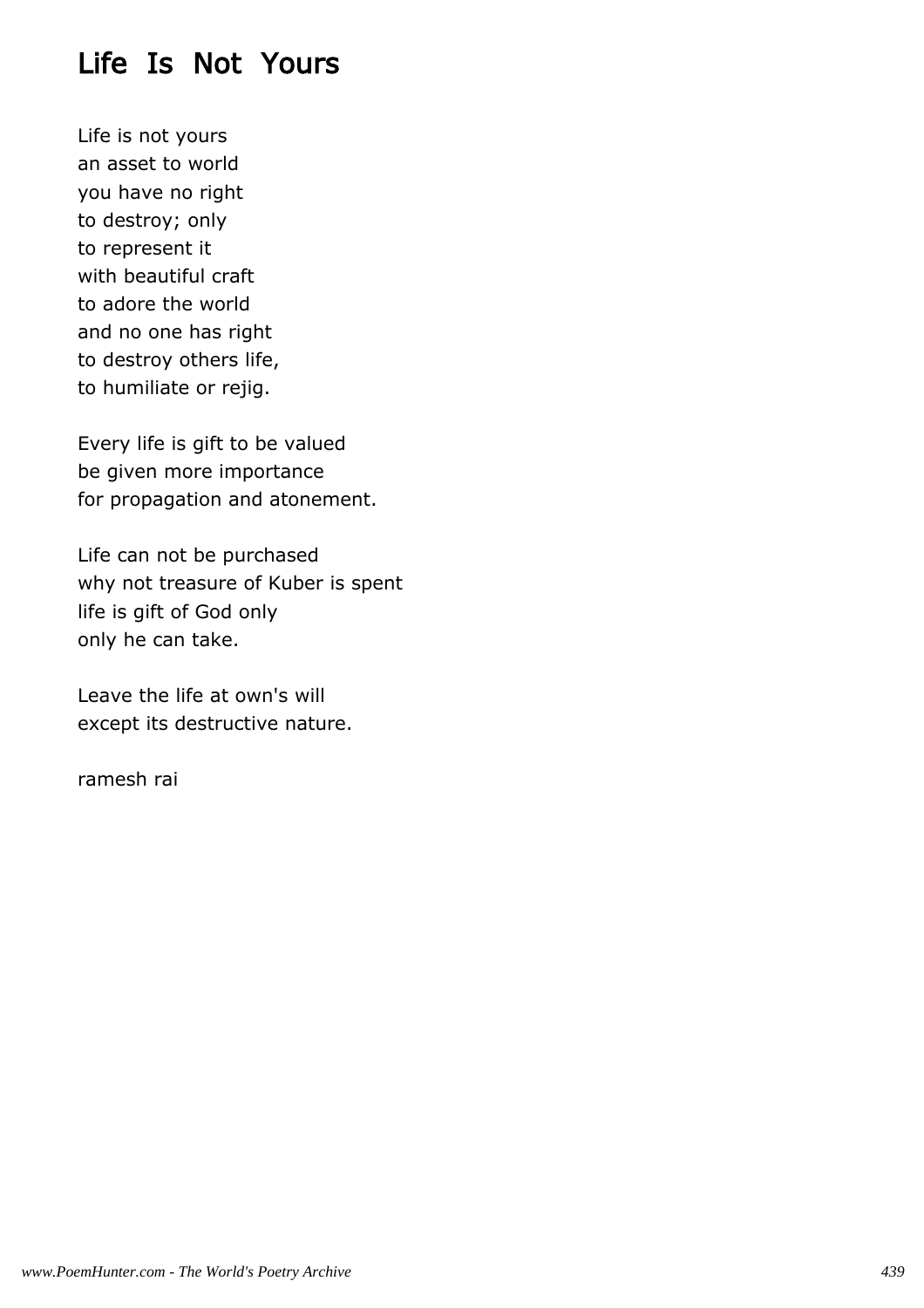#### Life Does Not See Back

Life never knew to see turn back abruptly moving forward not caring any change knowingly misfortune may embrace but moving forward with a desire to embrace the moon under a silver night as it knows if it stops death will embrace.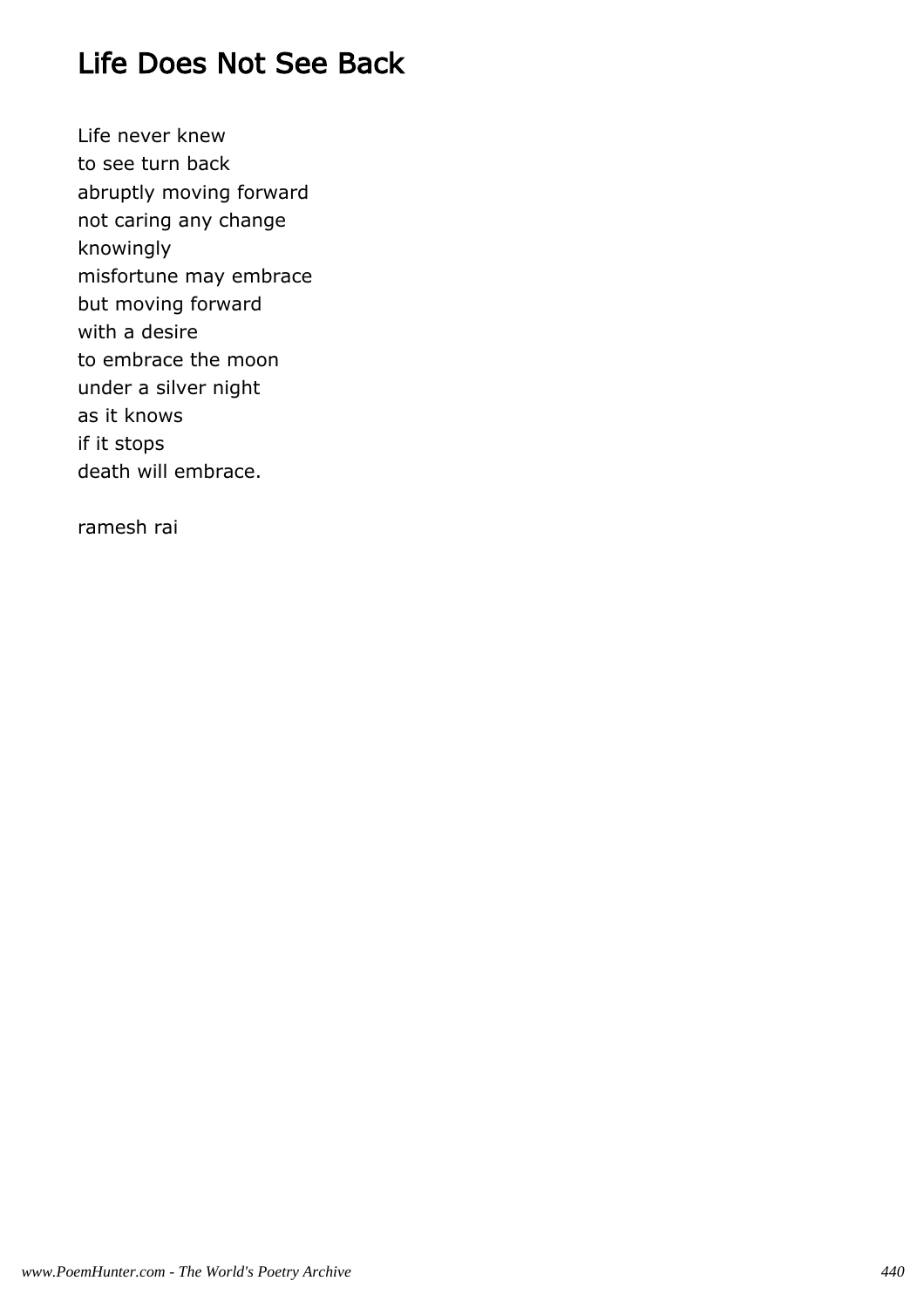#### Life Is A Dream

Life is a dream Which has no realistic face Vanishes with lashes of eyes Always helpless Slave of time But is omnipotent Like the God Who is never seen But is never denied.

Life continues to oscillate Under the penance of time.

Life makes a surprise When it radiates With the spell of time And is time bond With no extension

Life is horrible Like the bad dream With no significant BUT Always propagates With vision of light.

@ Ramesh Rai 03/3/2016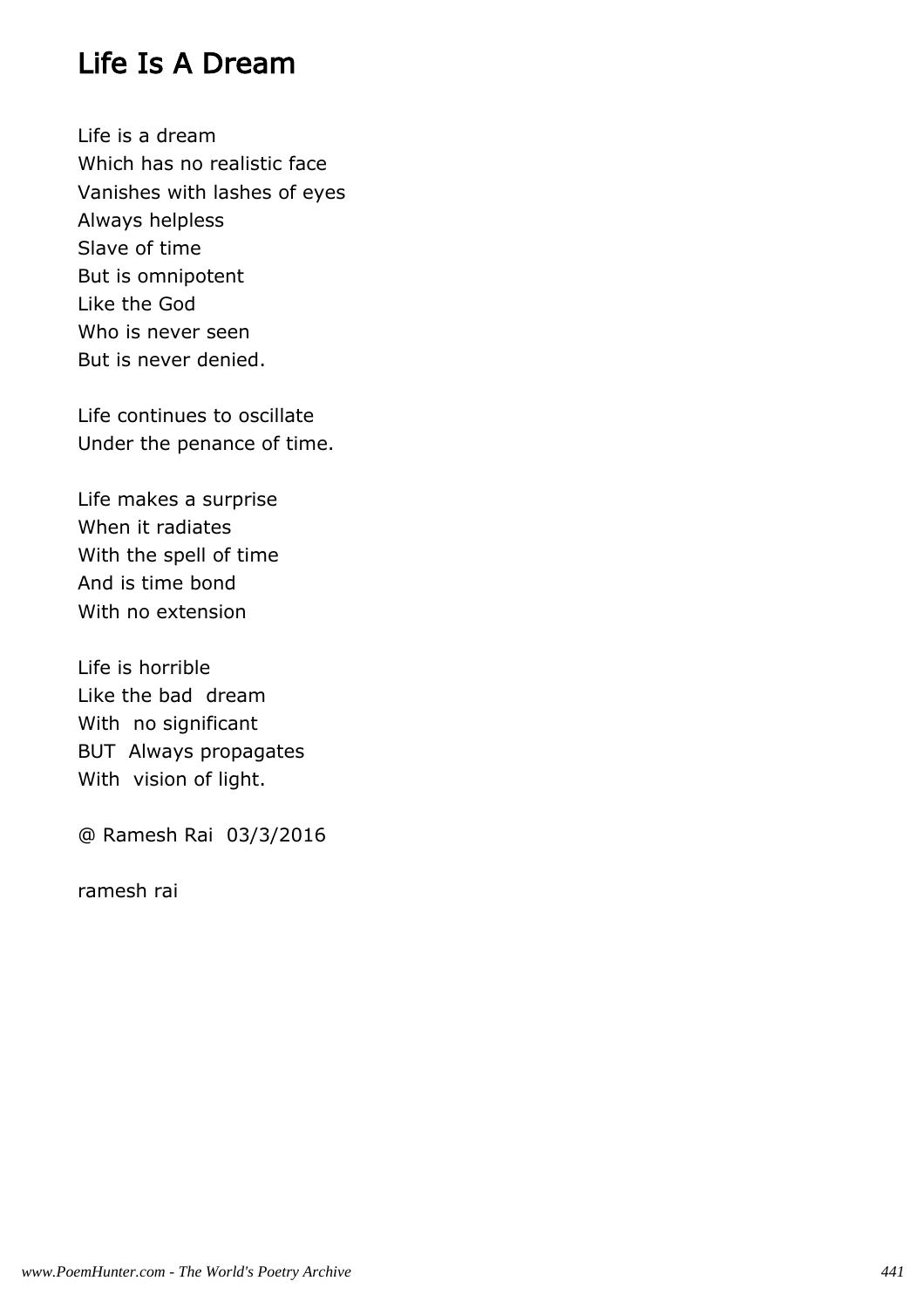## Life Is Beautiful

While gazing at the melancholic night stars plundering over the midnight stars cohort agitating in the sky longing for great devastation from earth to sky.

When sky is crying with louder voice life innervates to explore the feasibility to add a life marching for peace throughout the universal life.

I chose the life where does it blossom accelerating and pervading saginate the aura of life.

Life is so beautiful if you love the life it ceases all the clamours establishes peace for universal life

Because life is beautiful.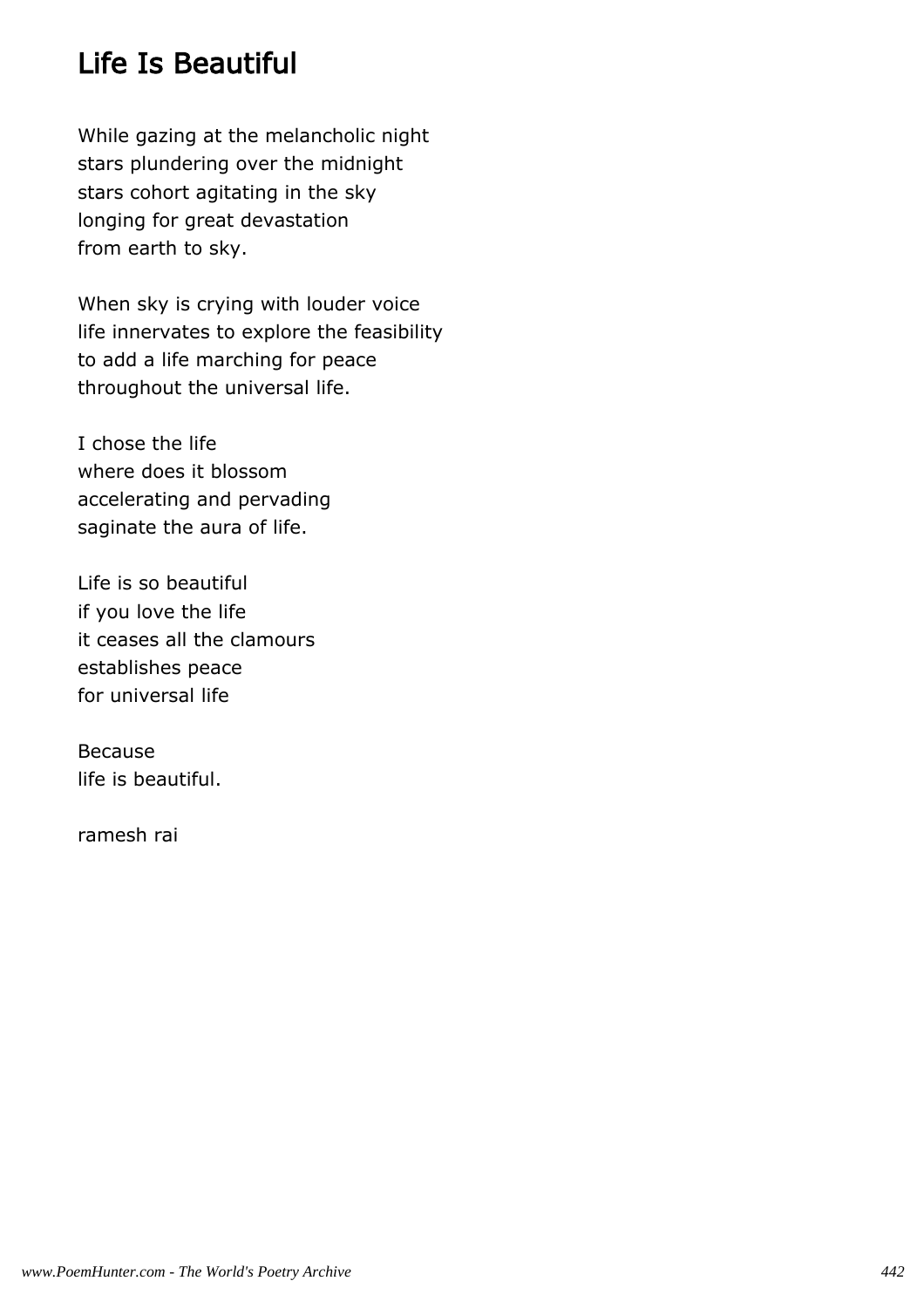#### Life Is Business Here

Life is not life here life has become business Everyone is selling goods for a little gain or loss not participated in the trade reflects total deprivation despite of high skills and will be crushed by the greedy traders even most intellectals are flown with the wave of trading current because life is business here.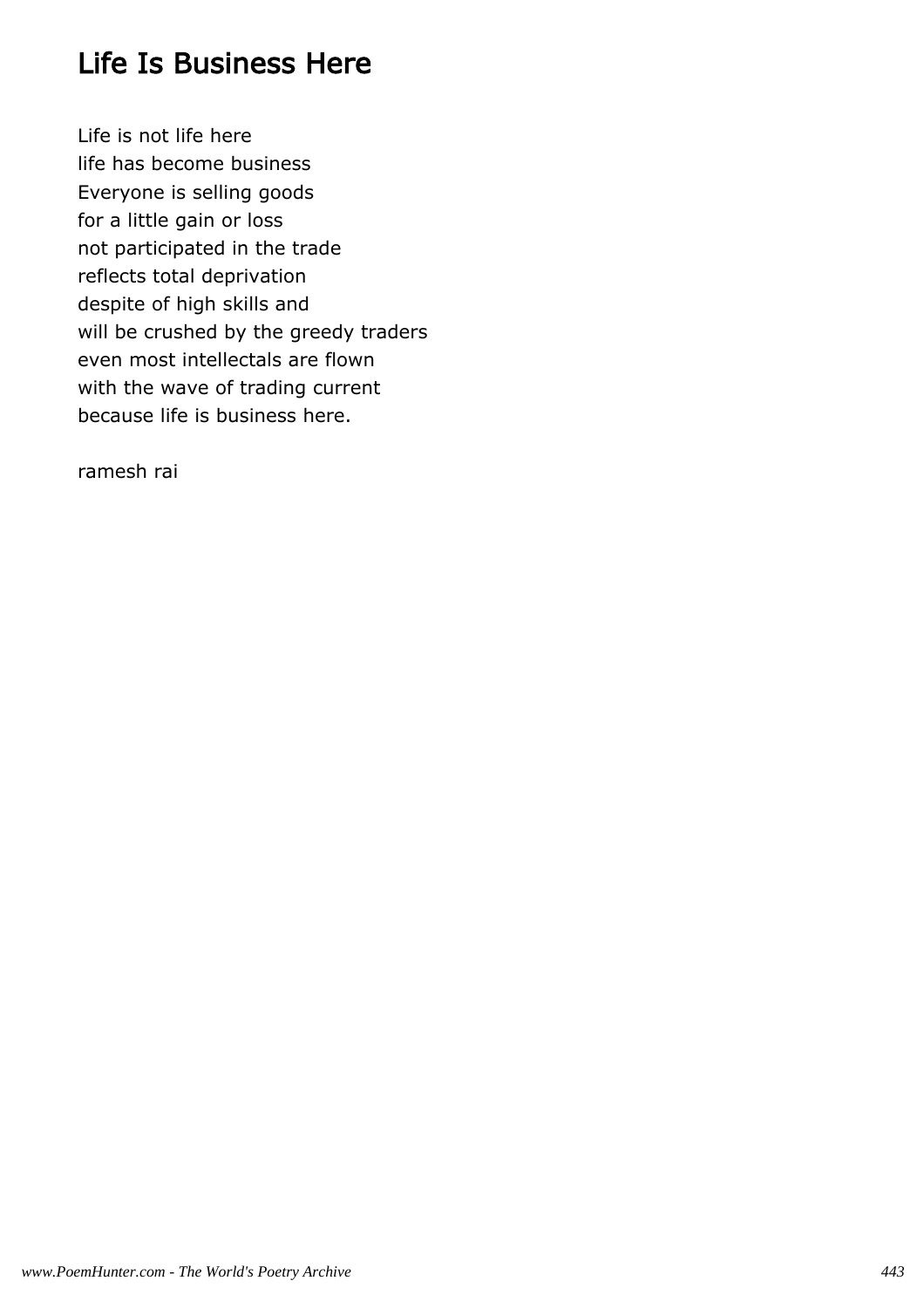## Life Is Guaranteed For Each

Life is guaranteed for everyone to live and cheer the life to amuse the life for its full evolvement to accomplish the creation to beautify the creation.

If life ends under grief for any creature it is betrayal with creator.

Let the life florish with full achievement and enjoyment.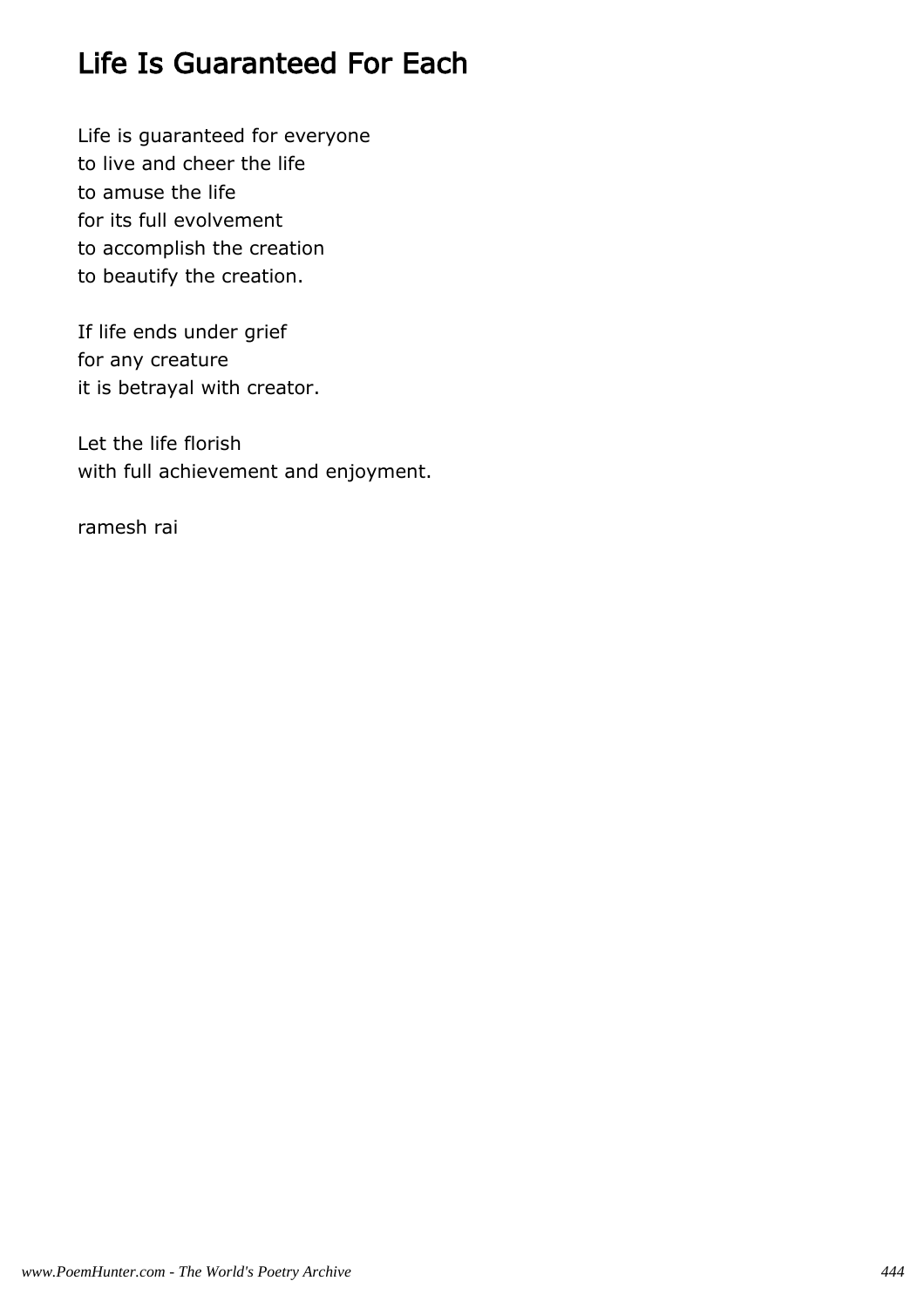# Light Sound Camera Action

Light!

Sound!

Camera!

Action!

Cut! Cut!

Retake

but in real life there is no retake each shot is final

each scene is captured by universal camera entire nature is audience God is judge to declare best actor best actoress best villian best comedian and so on

there is no rehearsal no retake so ensure each shot best shot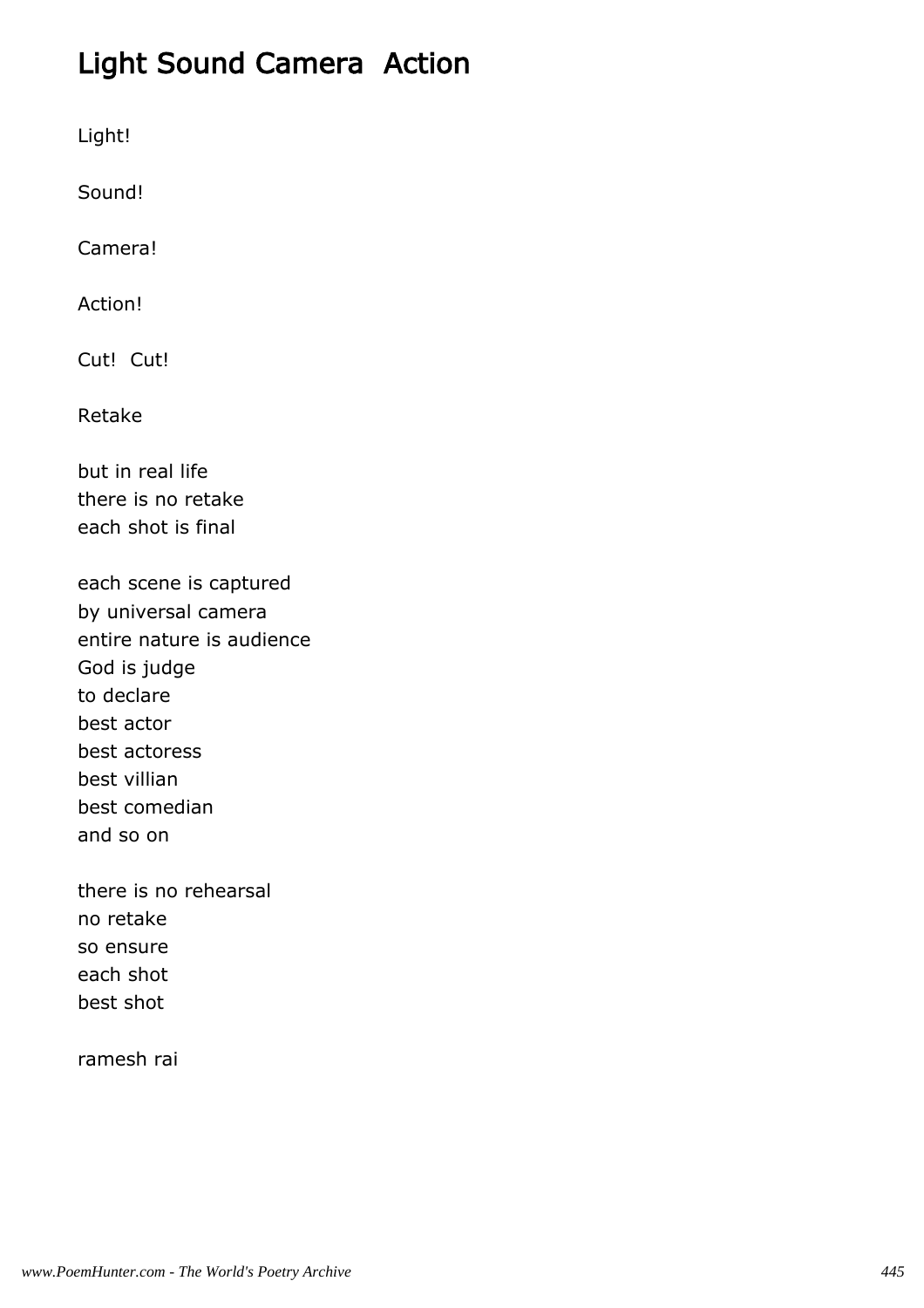# Likhbo Ki (Bengali)

Likhbo ki aami bheve uthe parchhi n aami jatyee bhavna chinta kare paarchhi aami dekhchhi aami lekha aachhe tomaryee buke pashan mato adig mochha jabe na kono yuge phuler gandho niye batash baye rabe nirabe chokher ashru muchhe jaye dhumketur mote pragarer sushma jole bhense uthe machher mote kore matshya maithun krida surjer prothom alo peye trishnaye mon matal haye haate tolmole swarger lipsaye beriye pore ghar duaar chhede.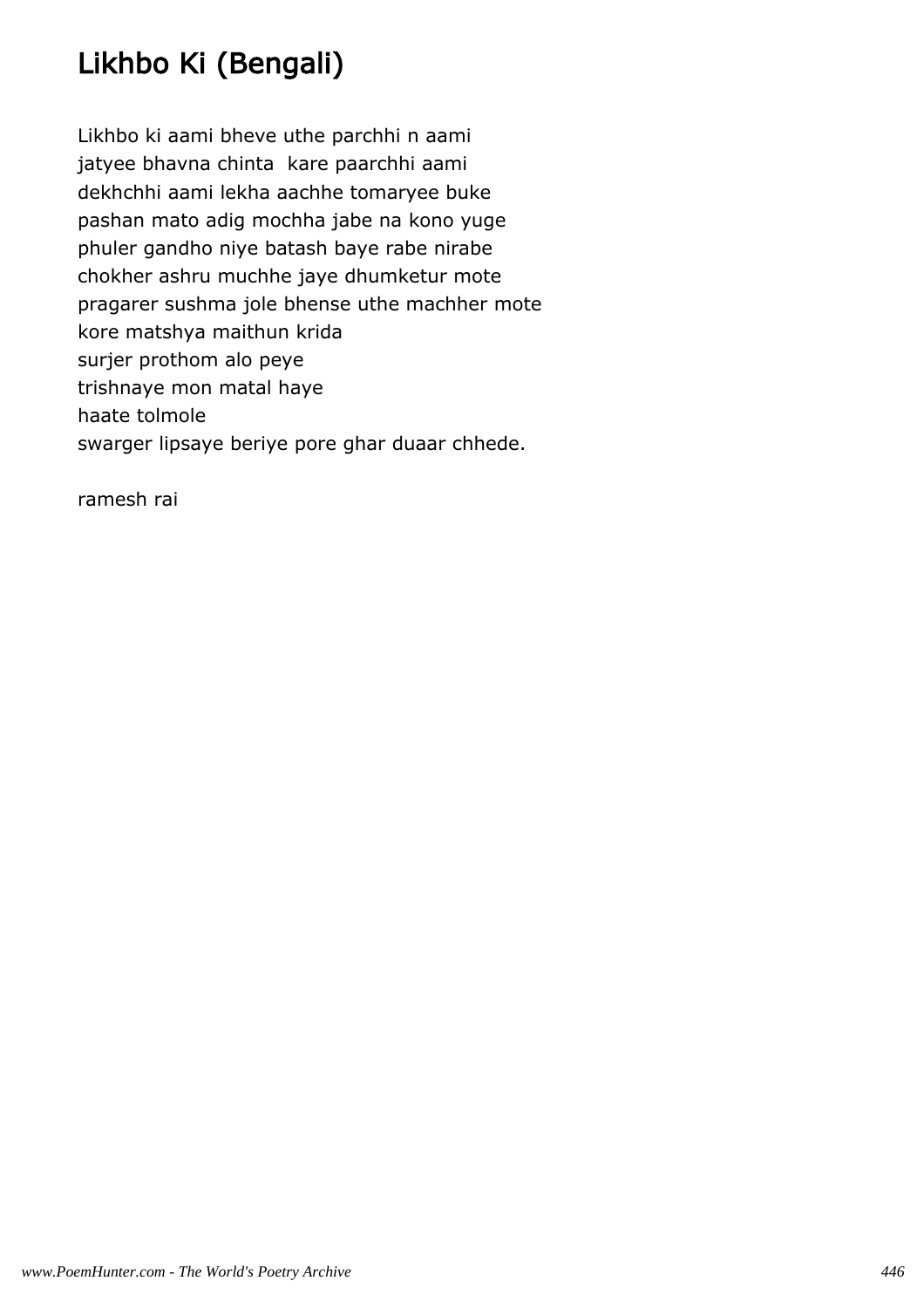## Literature And Science

Science without literature is incomplete can not fulfill its commitment unless literature bloomed to full swing.

Science without literature is like female beggar seeking alms for nourishment of her baby.

Science can be more effective when adored with ornamental literature to express her full youth.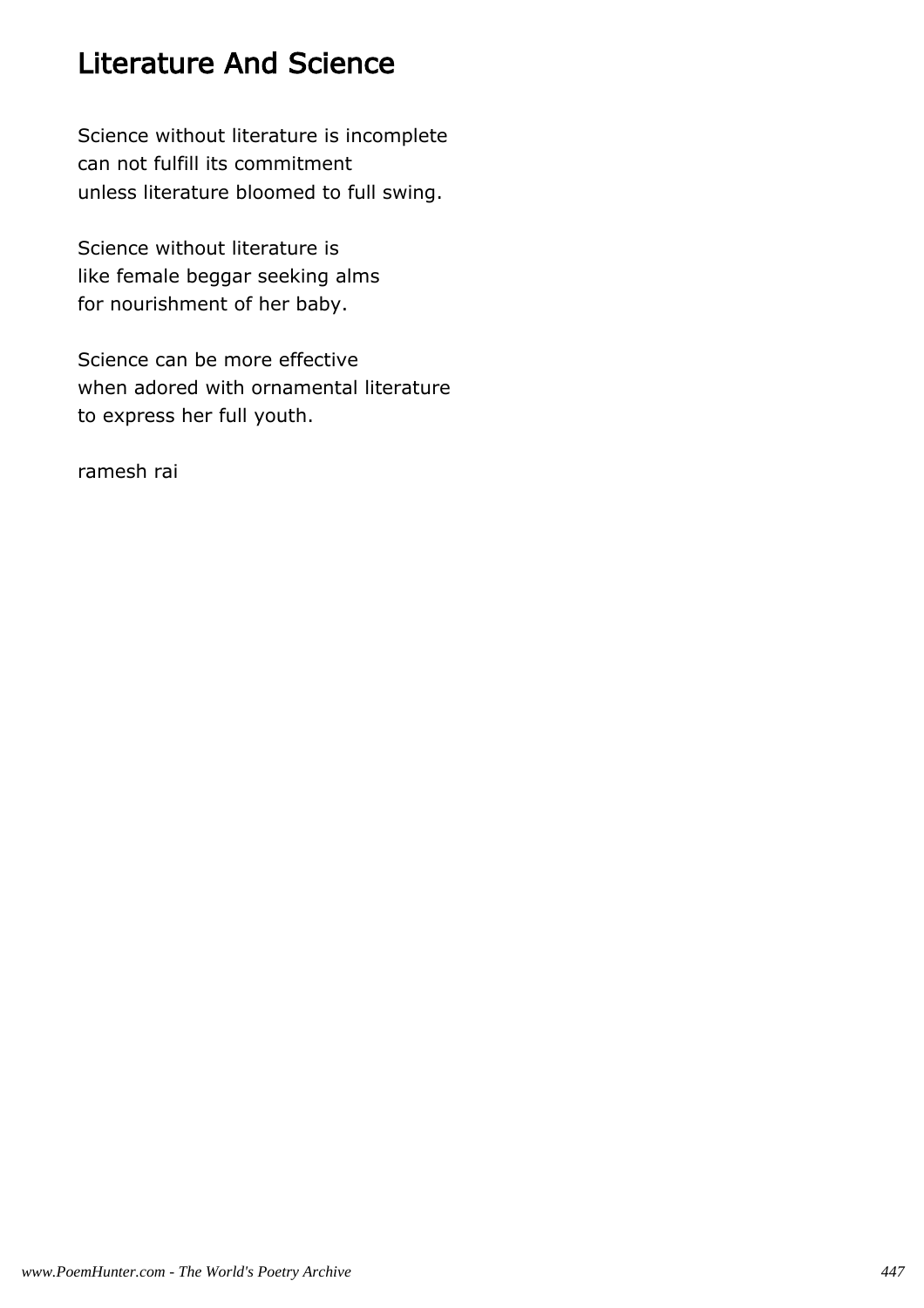#### Little Flowers

Little flowers are as fragile as the petal of flowers they need care and love little flowers are always my best friend with no hesitation they are the images of God if you are keen to God do not take labour from them it is not only sin but curse to Human society.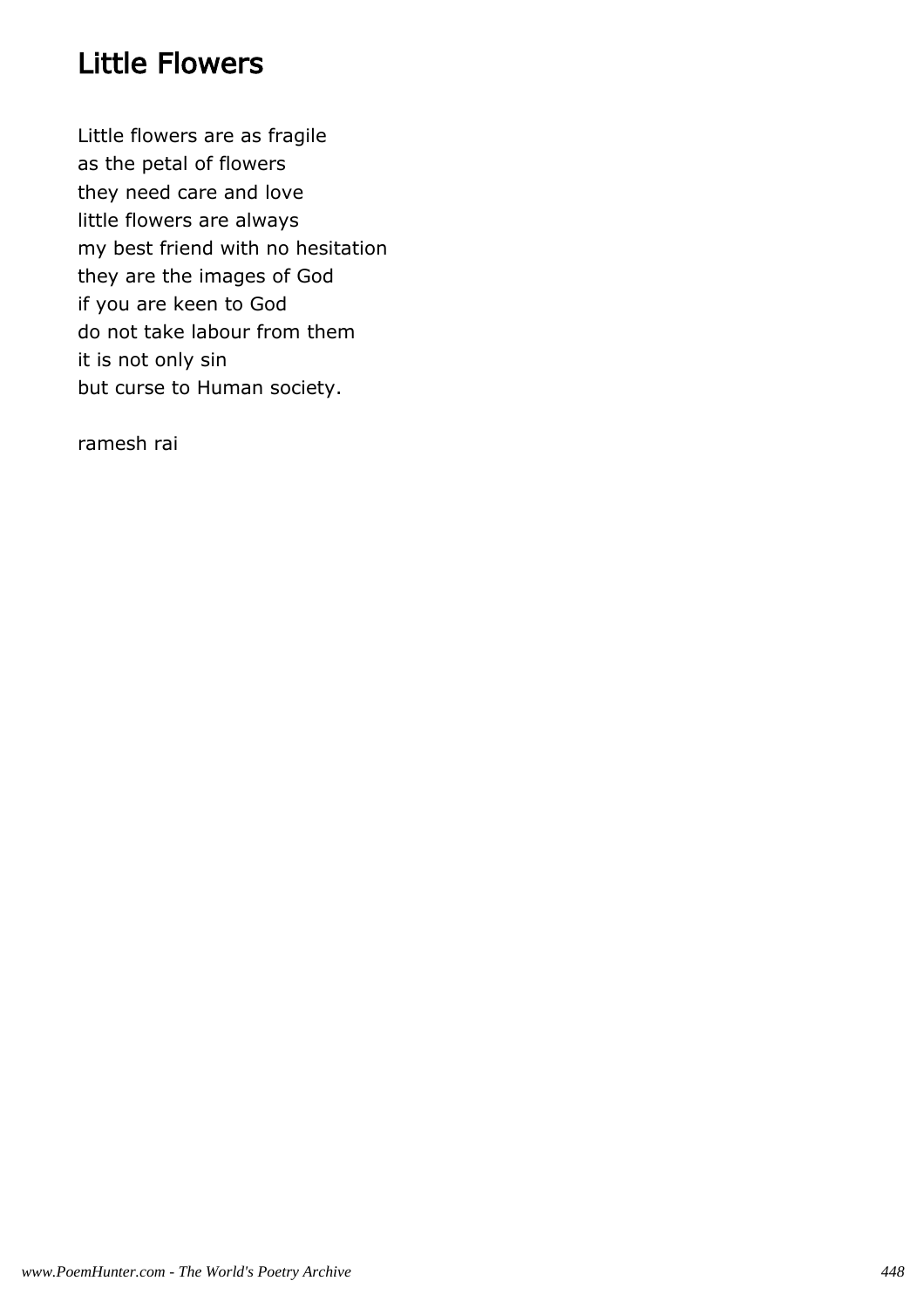## Little Star

I saw the little star Amusing the life of other Without which sky is desolate Never millions stars could illuminate.

Presence of little star brings joys Yearning for peace in sky Little star is the reason Else the sky is barren

Save the little star, never to be lost In the deep hollowness of life.

@ Ramesh Rai 17/3/2016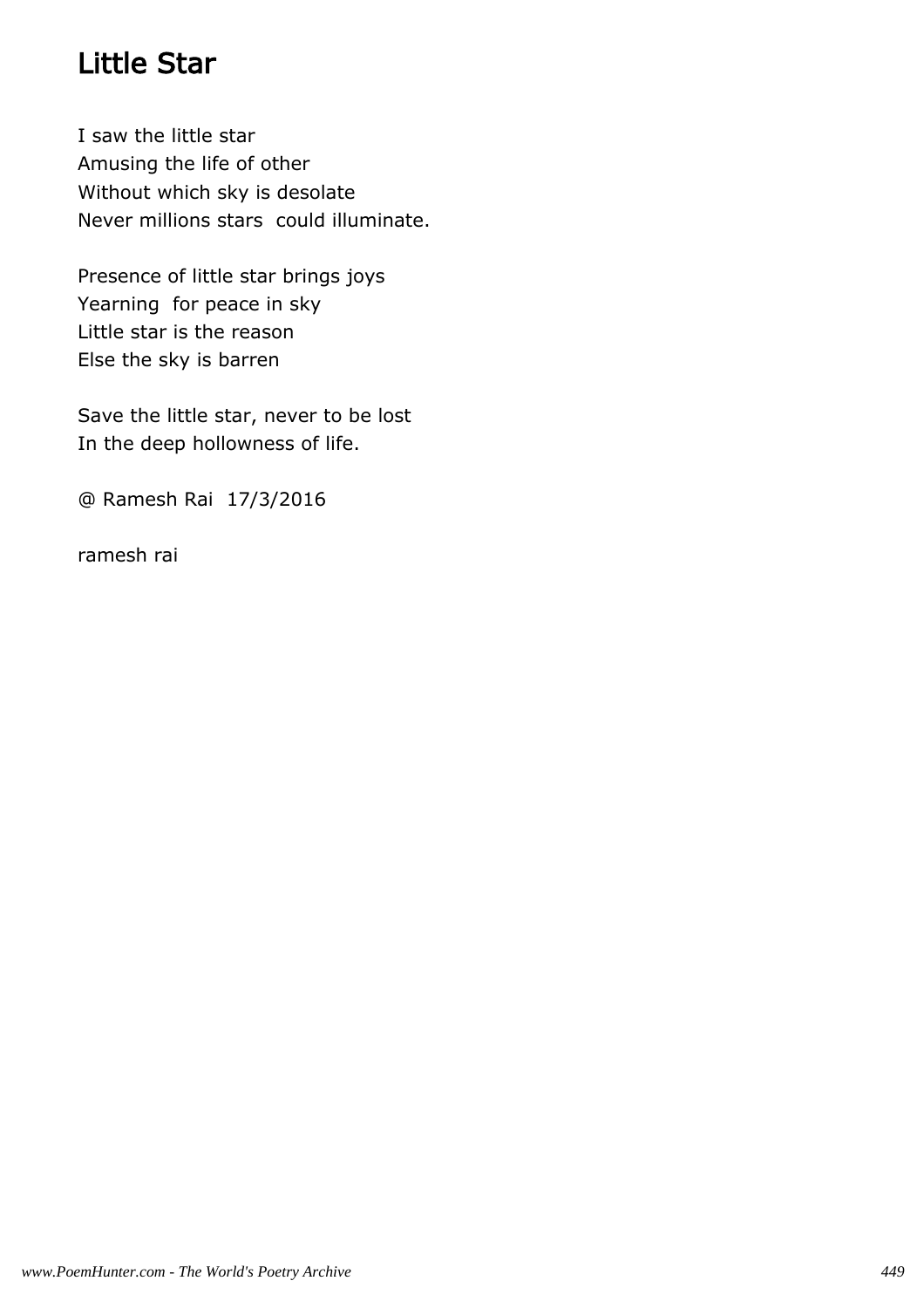#### Live And Let Live

The nature is supplement to each other we all are the need to each other

God has blessed us all giving diversity amongst us in color, complexion and species in race and religion in language, culture and behave with different dimension of livelihood created different plants, birds and animal on land, water and in air

Existence of each one is bounded with existence of another one

the whole system collapse if the existence of any in His diversity is eliminated

The whole creation is functioning like an automatic machine with self superiority and especiality absence of any why not it is a river or mountain cause malfunctioning of system

Welcome all changes in life and livelihood or in our day to day's life making our life a better as if being upgraded by the Almighty

the entire creature is the component of the entire natural system

so to save our uniformity we need to save diversity in all spheres of life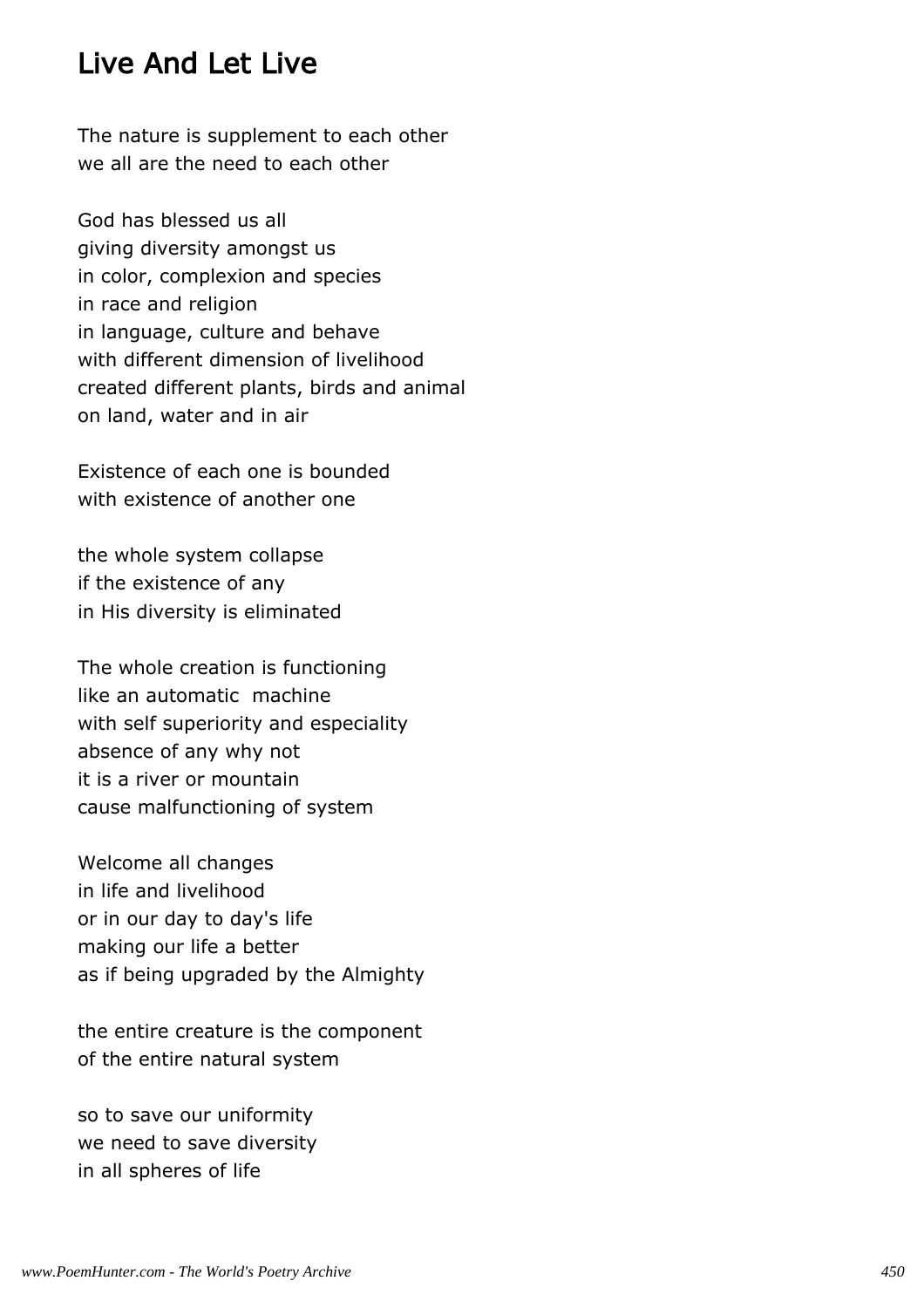To keep our existence long and long we have only slogan LIVE AND LET LIVE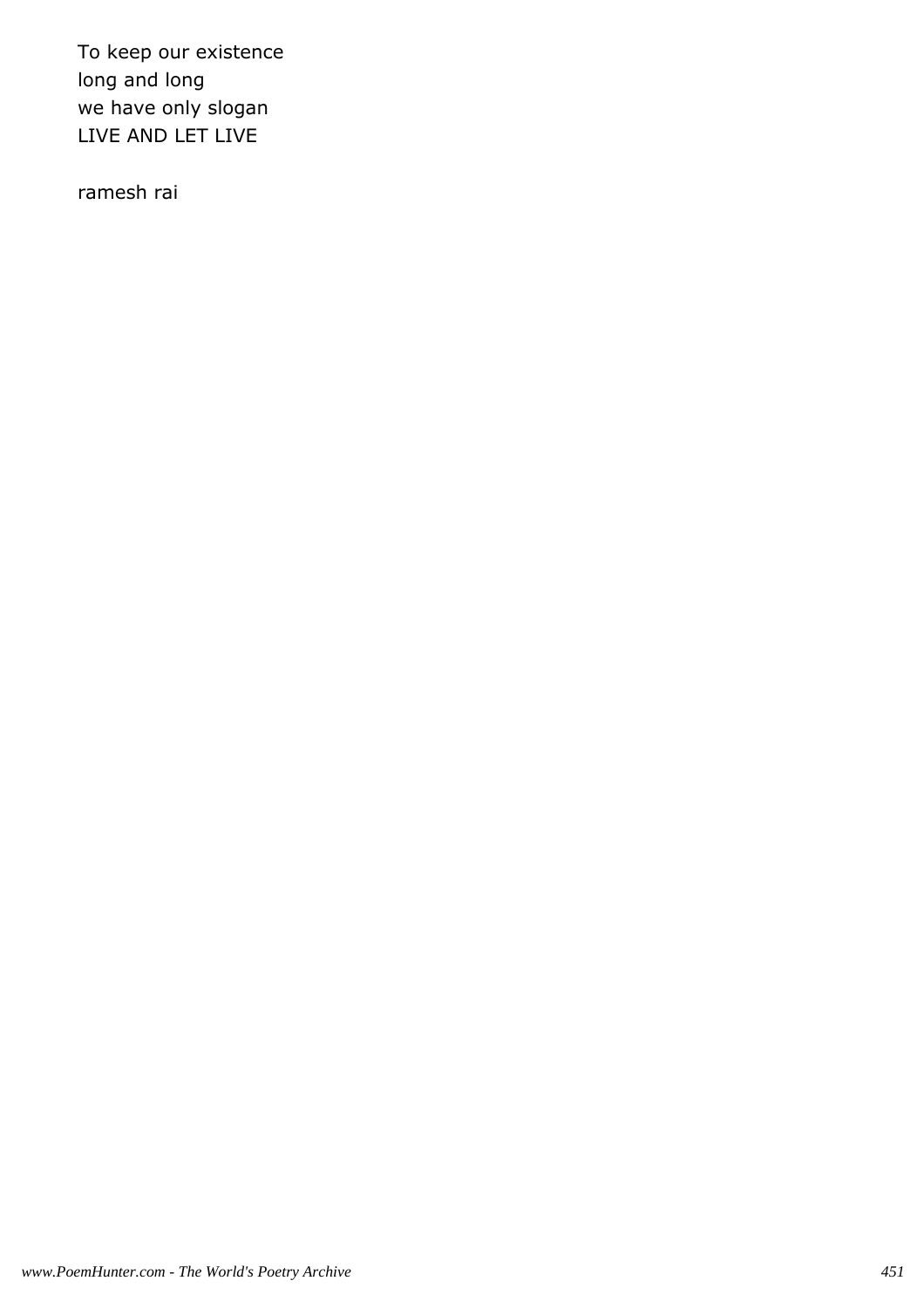## Longing For Long

Longing for long creates a stink either joys or sorrows makes the life boring.

Change is a natural phenomenon so, still if it longs; is against nature needs to be resorted.

(Inspired by a poem of Angel Lockwood, NYC)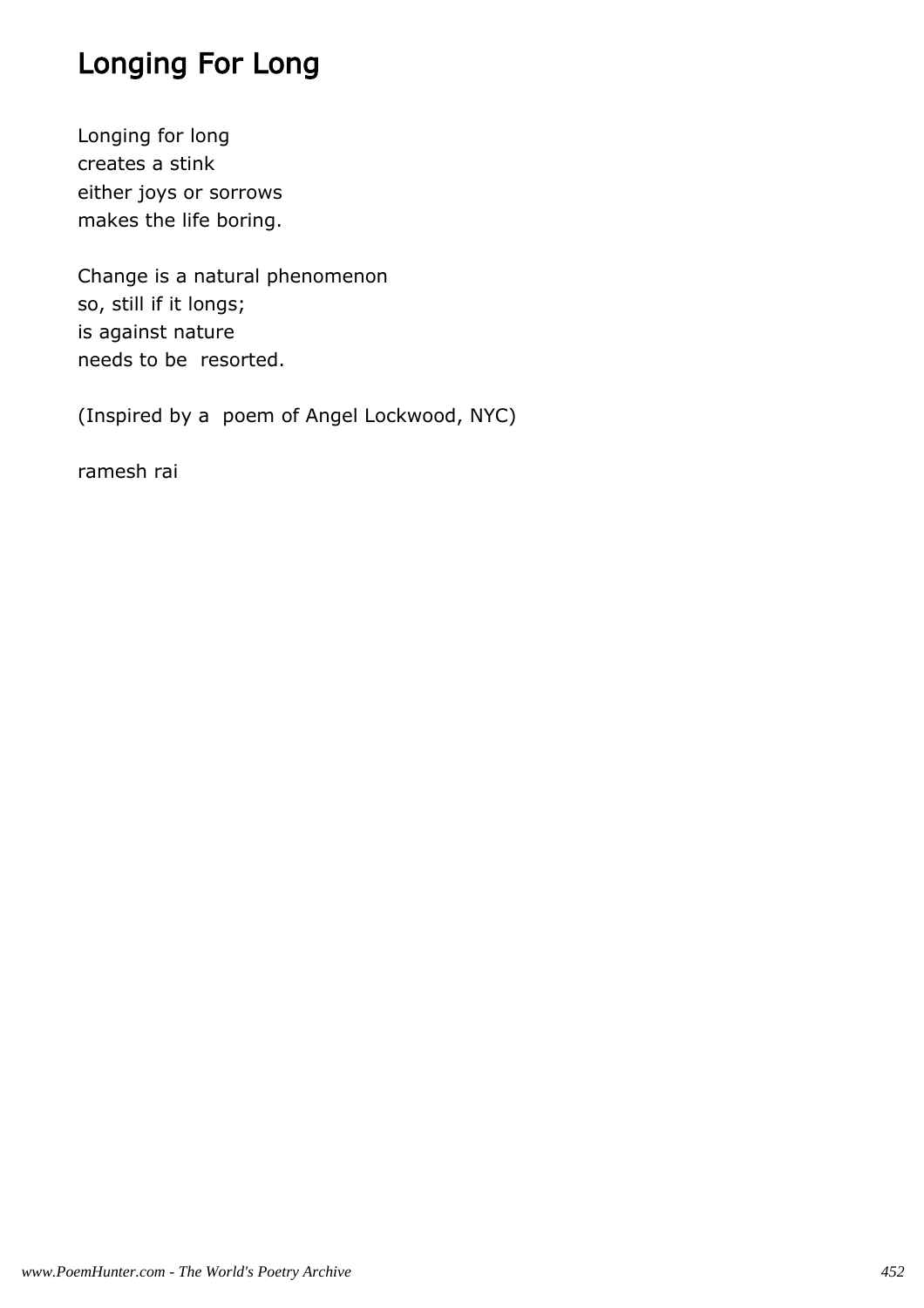#### Longing For Love

Every one is longing for love for its survival, either it is flower or the demon, every one is longing for love for enquenchment of soul.

Demon is killing life after life still longing for love for own life if survived that is due to love.

None there is in this nature who is not longing for love either it is air, sky, water and fire all stars planets or milkyway all are longing for love devine nature of God.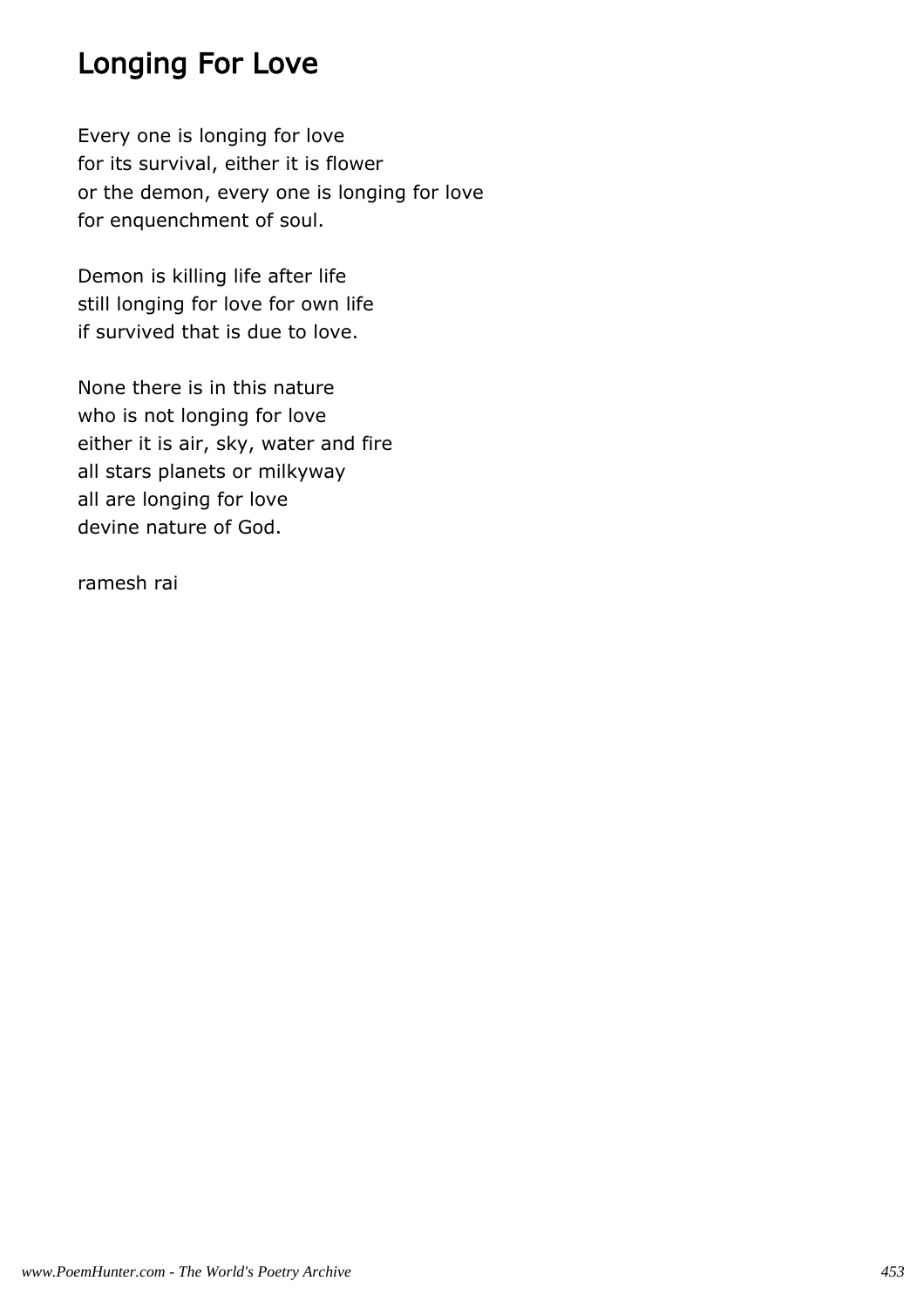## Lord Krishna

O Lord Krishna! who named you Krishna and why?

You played with us danced with us still, people say You are God Why?

You enlightened the world through Geeta made us to realise Soul & Super Soul

You are common amongst all creatures

You put an unique example of love and friendship

You showed the difference between War and Peace

You gave a new amplitude to lead a peaceful life

You did never wage war but never be back from war You are always an exponent for a peaceful life

You still pulsate in the hearts of lovers making them all alive every lass always wanna get you in her life

Every Mom always wanna get you as her son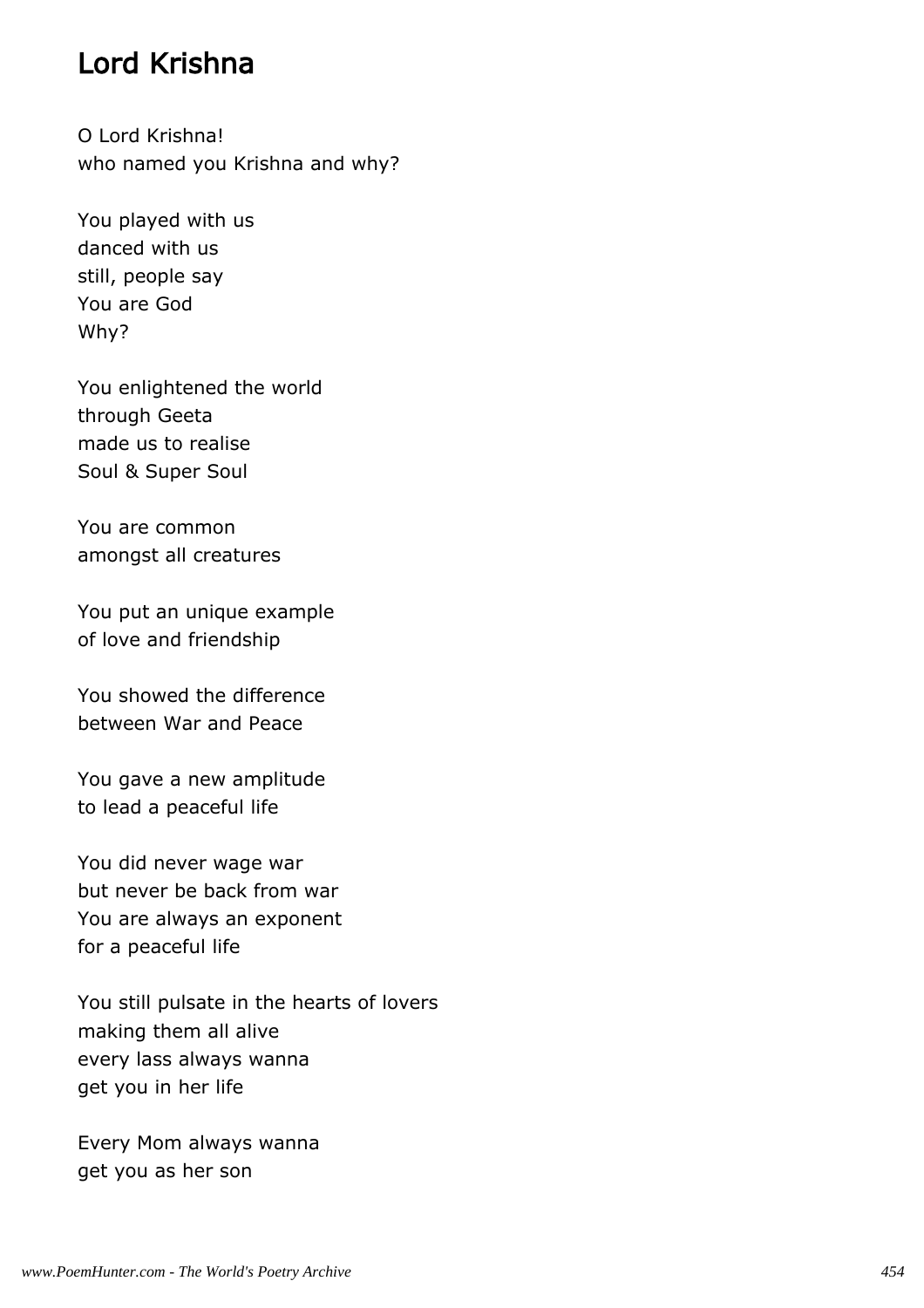Every person always wanna get you as a friend

Your existence is always and always throughout the nature

(Dedicated to Lord Krishna on celebration of his birth day on Janmashtami)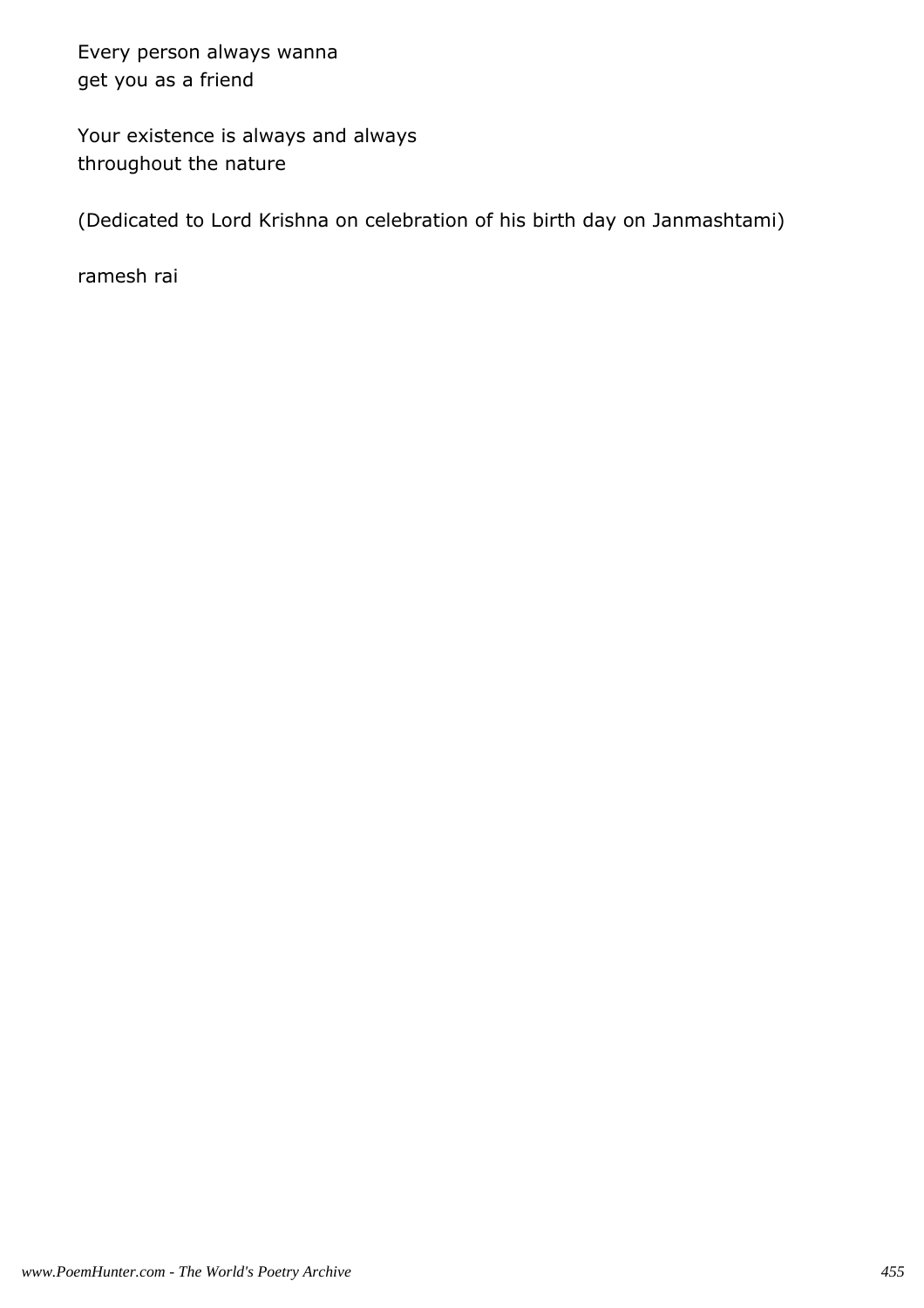## Lords Of Evening

Frequently dancing evening stars In a row of sky lane Witnessing the murmuring sound That exalt the pervading thoughts To quench the erosion and manifestation.

Eloquently I perceive my emotions Where to understand magnanimous affection.

I am indignant to assault my carving thoughts Where the aroma will manifest In the rudeness of alcohlic thoughts.

Oh, The Lords of evening Can't introvert the canopy horizon Where every star goes to mingle with time.

Thy existence is ever and ever To annoint the predicting circumstances You be or not be I adore the firmament of obtuse

All rights reserved @ Ramesh Rai 17.02.2017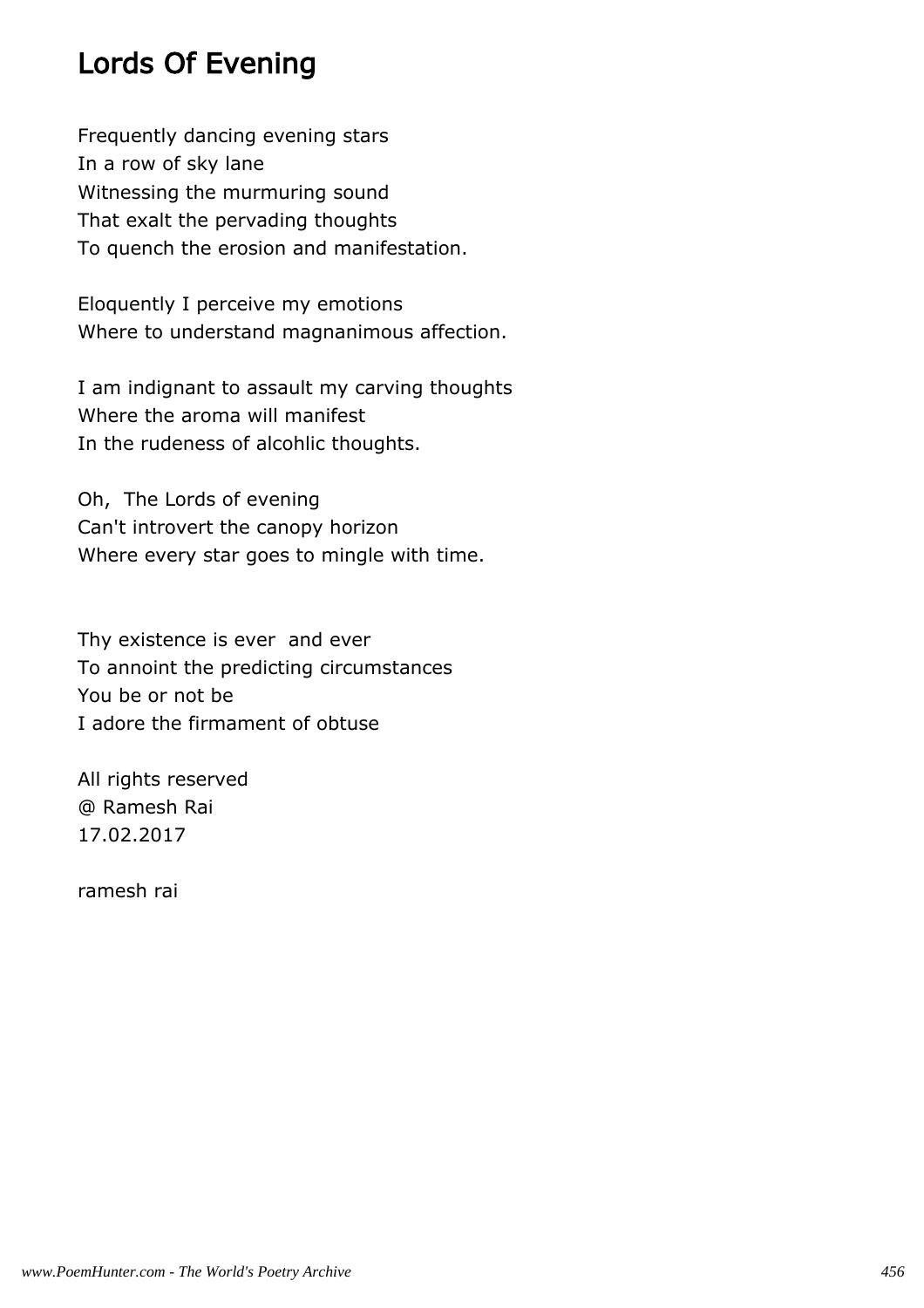#### Loss Of Appetite

I ponder for a shred of bread I search in all holy books from where i may get a shred of bread to extinguish fire of my appetite

All accomplish the truth of my appetite but none can extinguish the fire of my appetite rather increase my appetite

My appetite is an overwhelming fact that can not be denied that can not be ignored for survival of my life and to keep me alive

A dog patching door to door yearn a shred of bread honestly and extinguish the fire of appetite but the mankind, on cheating wholesome can not extinguish fire of appetite

I am told, the shred of loaf can not be purchased with coins of gold or silver it yields from days toil being irrigated with sweat of manhood

I assail to conquer the shred of bread to extinguish the fire of my appetite Alas! it is not worthy to culminate my aspiration to extinguish fire of my appetite

I see everyone snatching shred of bread from one another's mouth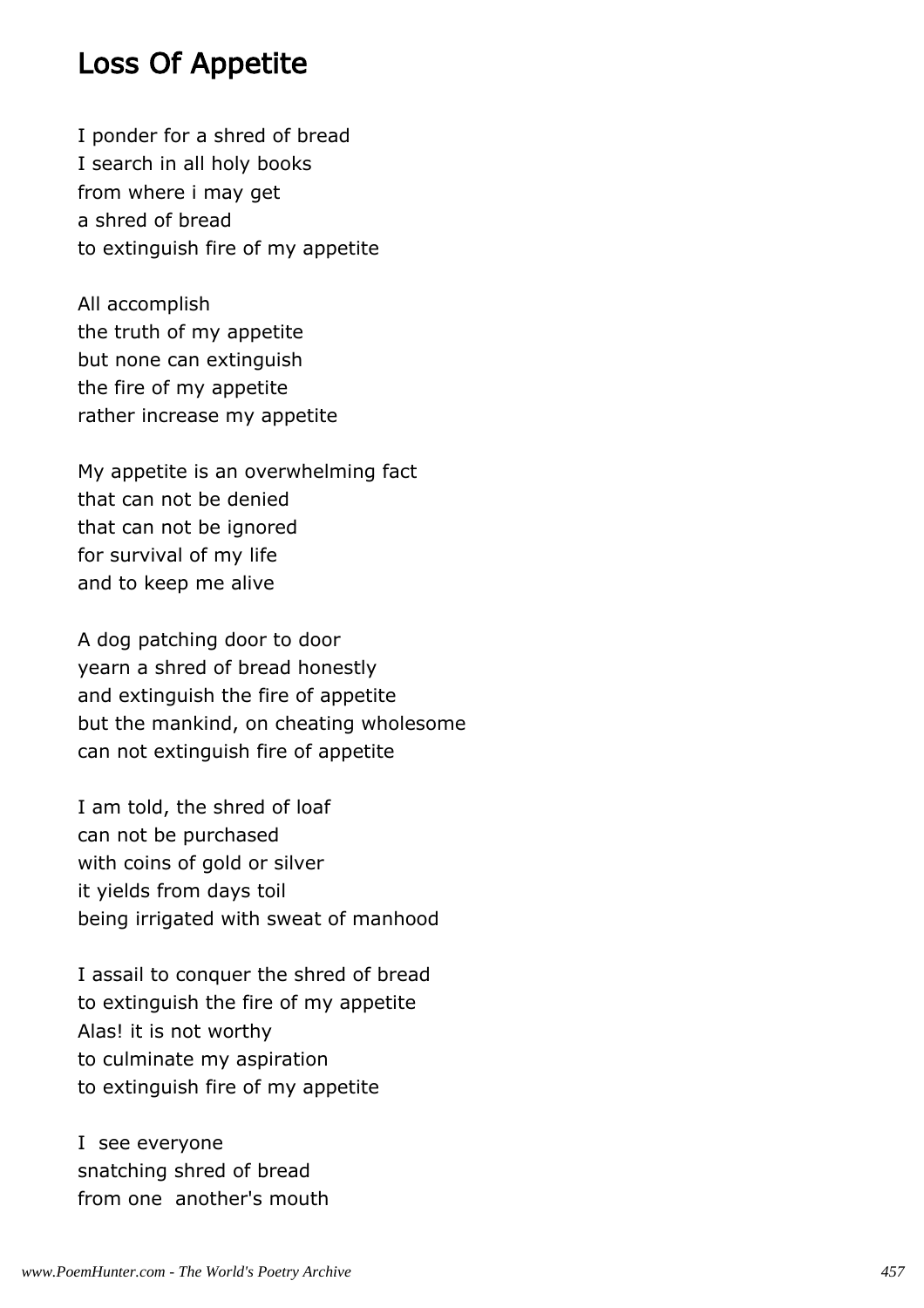#### pleading on the right of shred whose appetite is never to be extinguished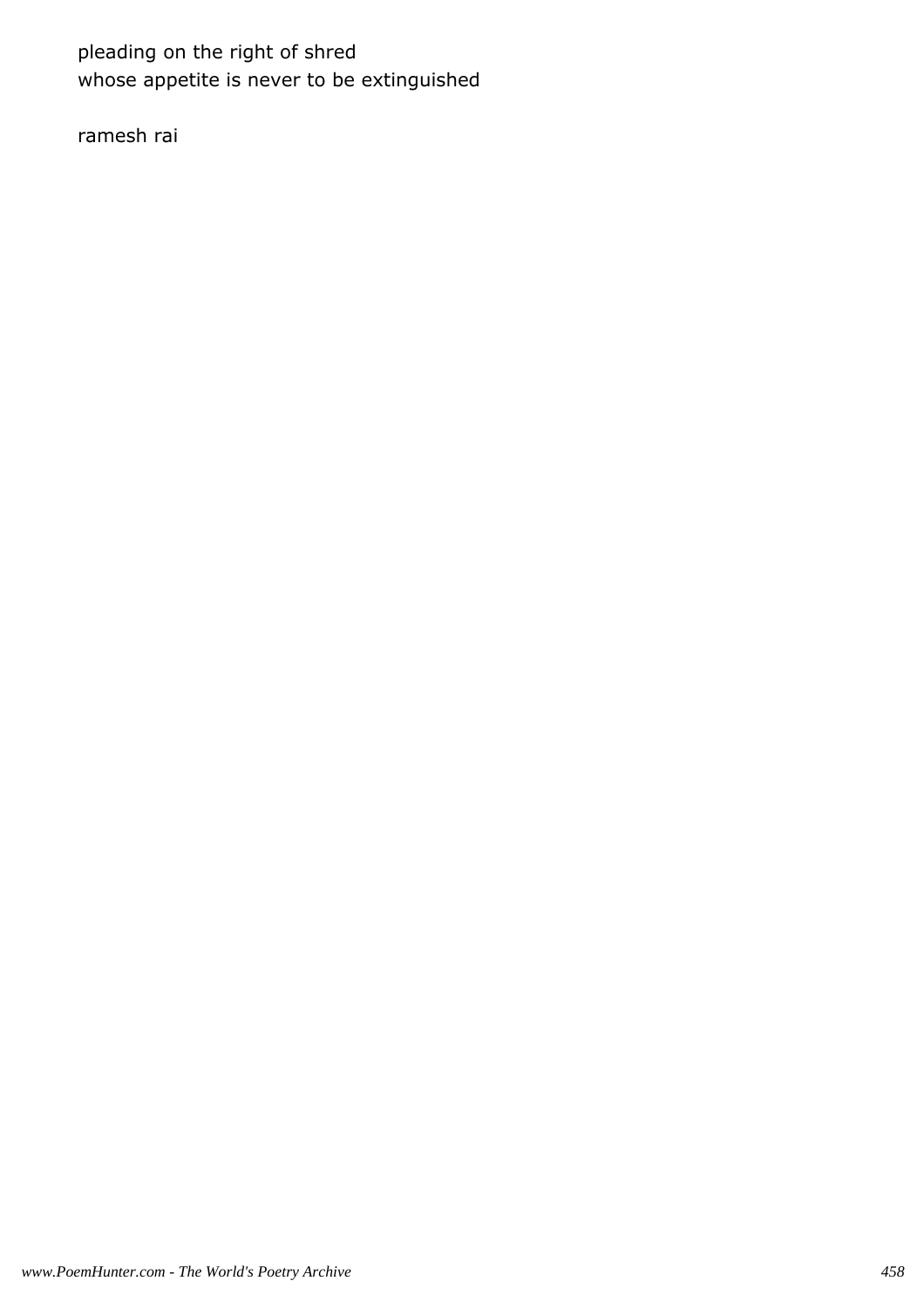#### Lost And Found

What i lost that was not mine given by God so i don't repent for what i lost.

What i found is gain with grace of God so i need not to be proud.

But i feel what i gained is just multiple of what i lost.

The day will pass in the game of loss and gain.

But most essence i found throughout my life is grace of God which inspired me to act as per my will even for every misdeed i am punished.

Yet final truimph of my life is bosom of God which i dearly admire for longing throughout my life.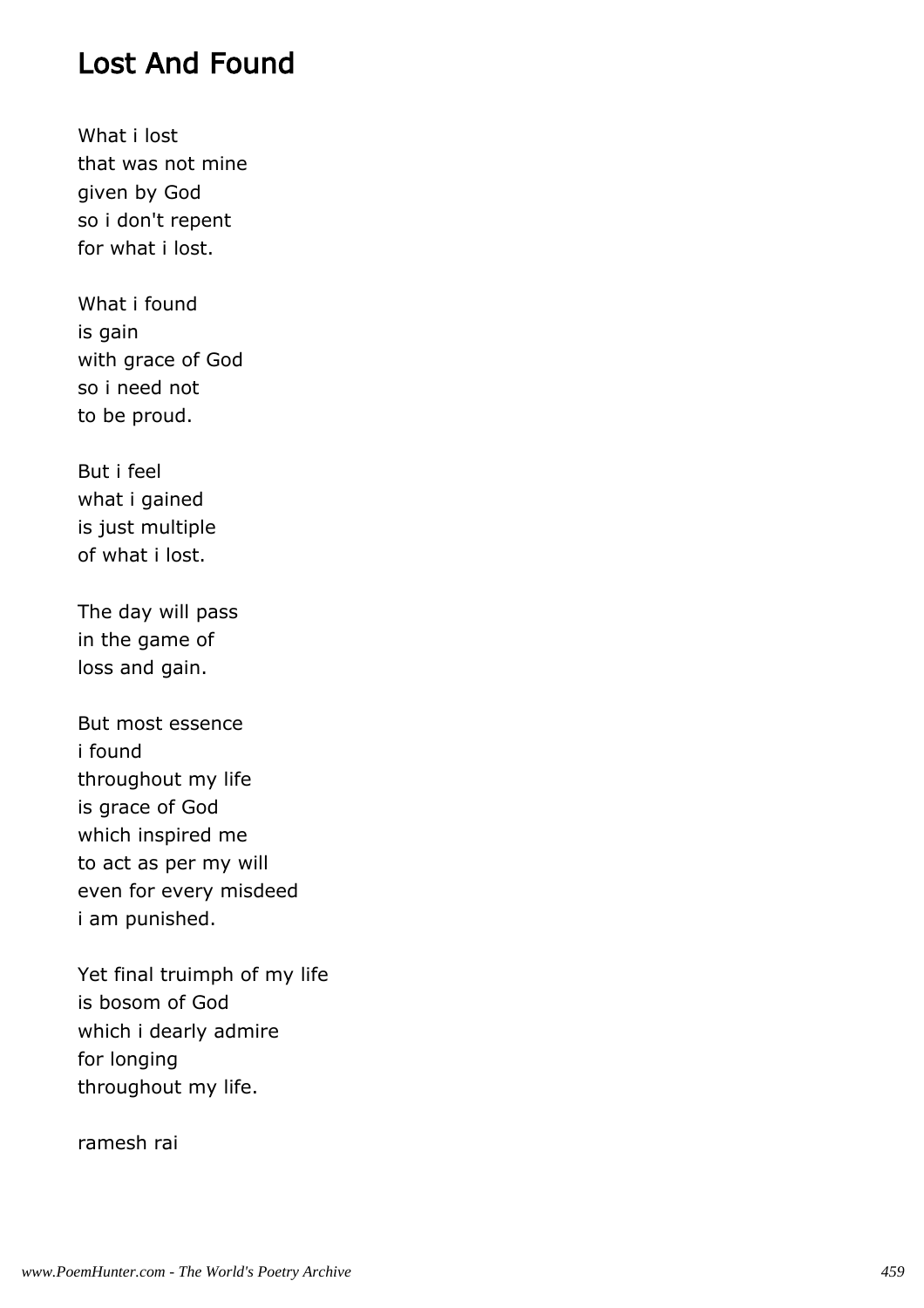#### Lost Echo

Resonance of my last echo lost somewhere leaving me dreary; the echo, resonated in my breath days and nights; inspired me for creation of new madrigal symohony is smouched by evil spirit.

How i will spend my spring with my dreary dreary dreams; when cuckoo will ask me to lend what shall i answer, how I'll mess with my fragile aspiration that is burnt into ashes.

Resonance of my last echo is lost somewhere like Supernova lost its celestial path obfuscating the entire creation.

My last echo is engrossed in the eternal attire from where no device can bring it out.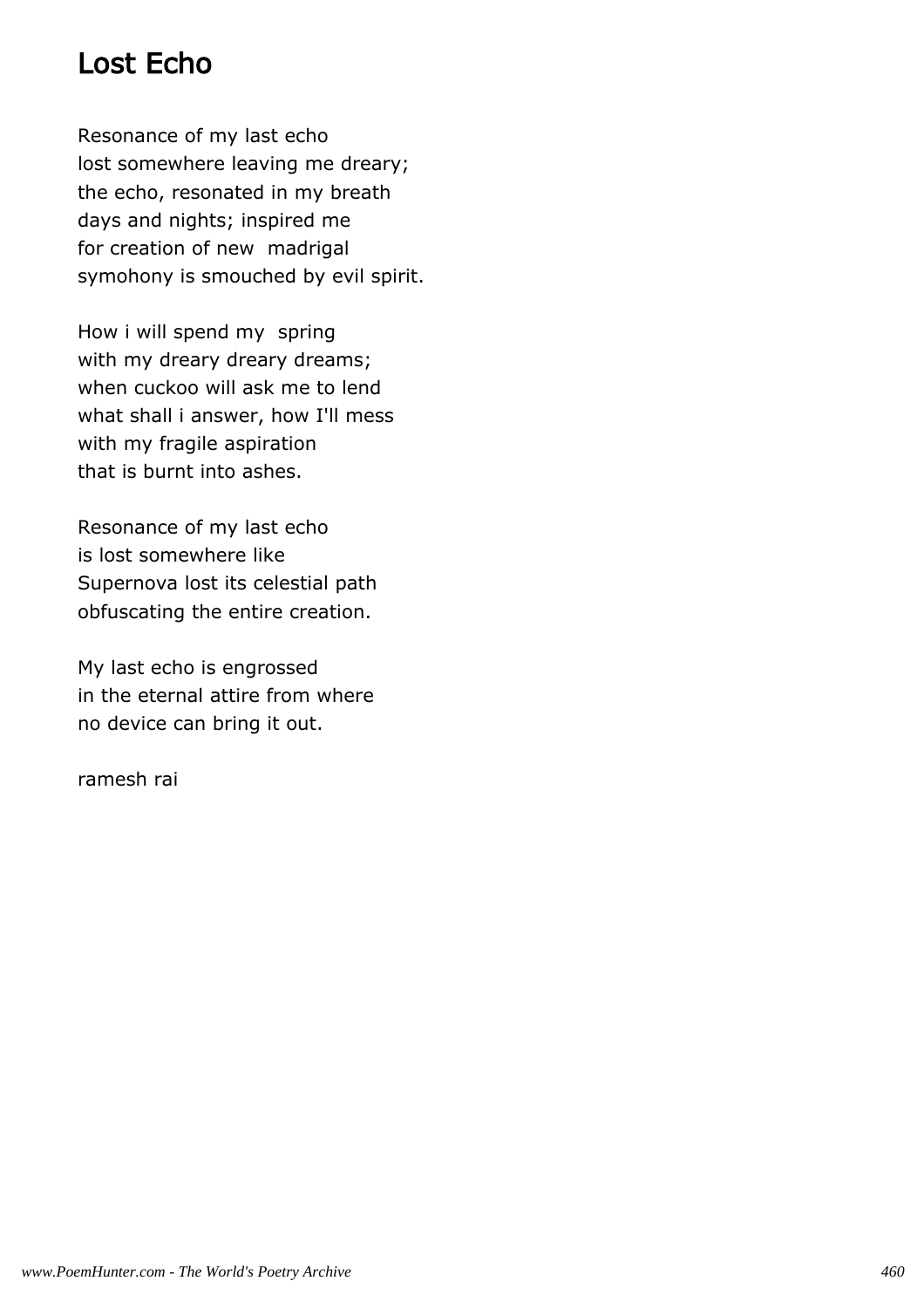#### Lost Fledgling

Oh! The little fledgling How've you entered into my room Are you lost in the beguiled world Or missed your parents.

Little fledgling chirping over night Disturbed my slumber I'm unable to understand What it means to say Is it ecstasy or fear But I'm always compassionate.

I'm thinking for you O' the little fledgling What'll you eat? What'll you drink? When I'll shut my room and be away.

I can't say, When I'll be back or not, Your parents must be searching you.

You please be out by morning And search for another shelter In the vagabond world If I can give you space It'll be my heartiest pleasure.

Your friend and neighbor also must be searching you Where you are lost?

I pray for your safety and pleasure so as to meet your parents and your company.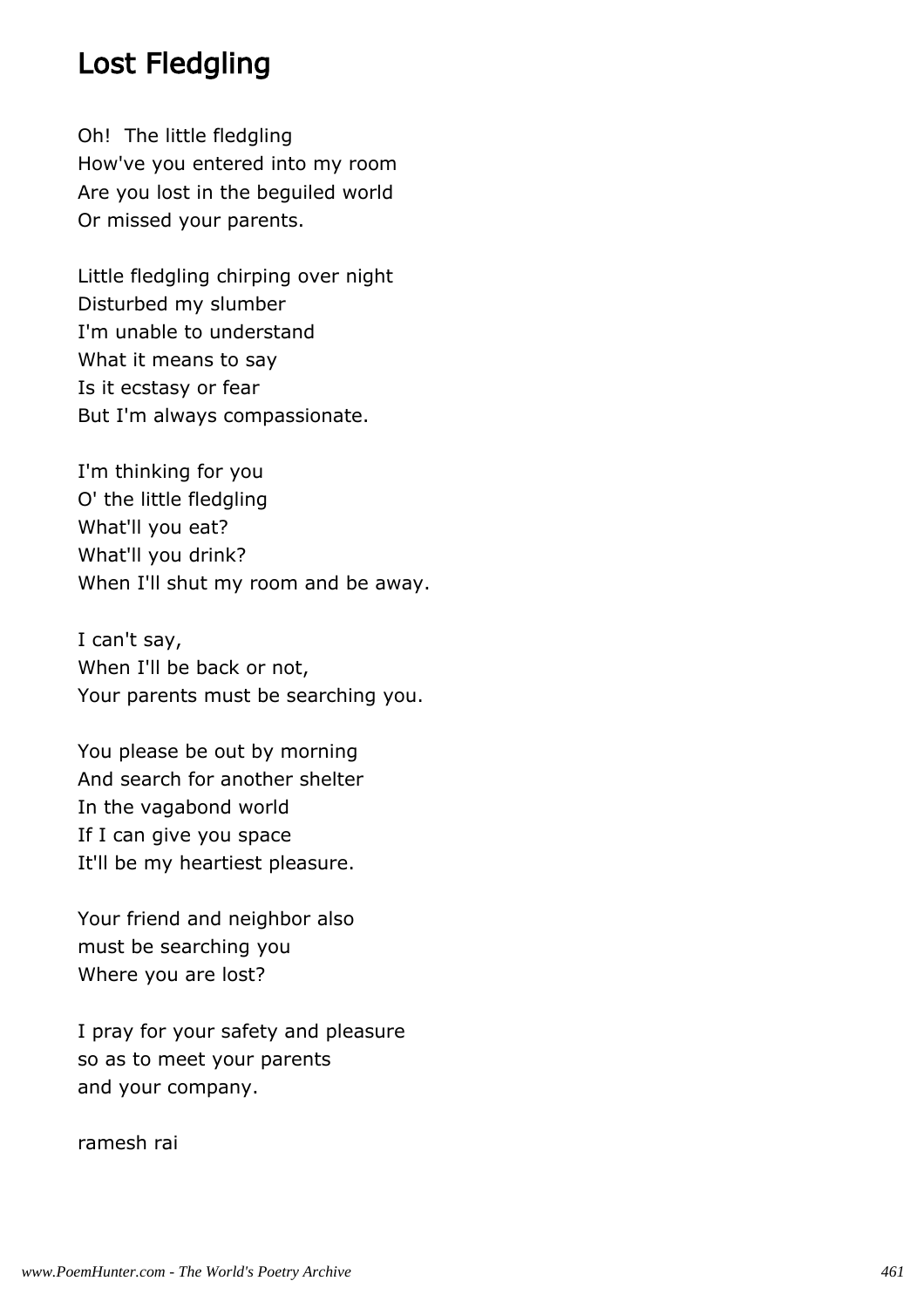#### Lost Star

I gaze at the sky in a moonless night plenty of stars are roaming throughout the sky No one has yet counted numbers of stars

Some are old some are new

so many stars might have been appeared so many stars would have been disappeared

Has any one recorded the falling stars Even the sky would have forgotten which was some time playing on her breast

Perhaps it is the law of nature lost one is ever reminded The sky never weep for the lost stars.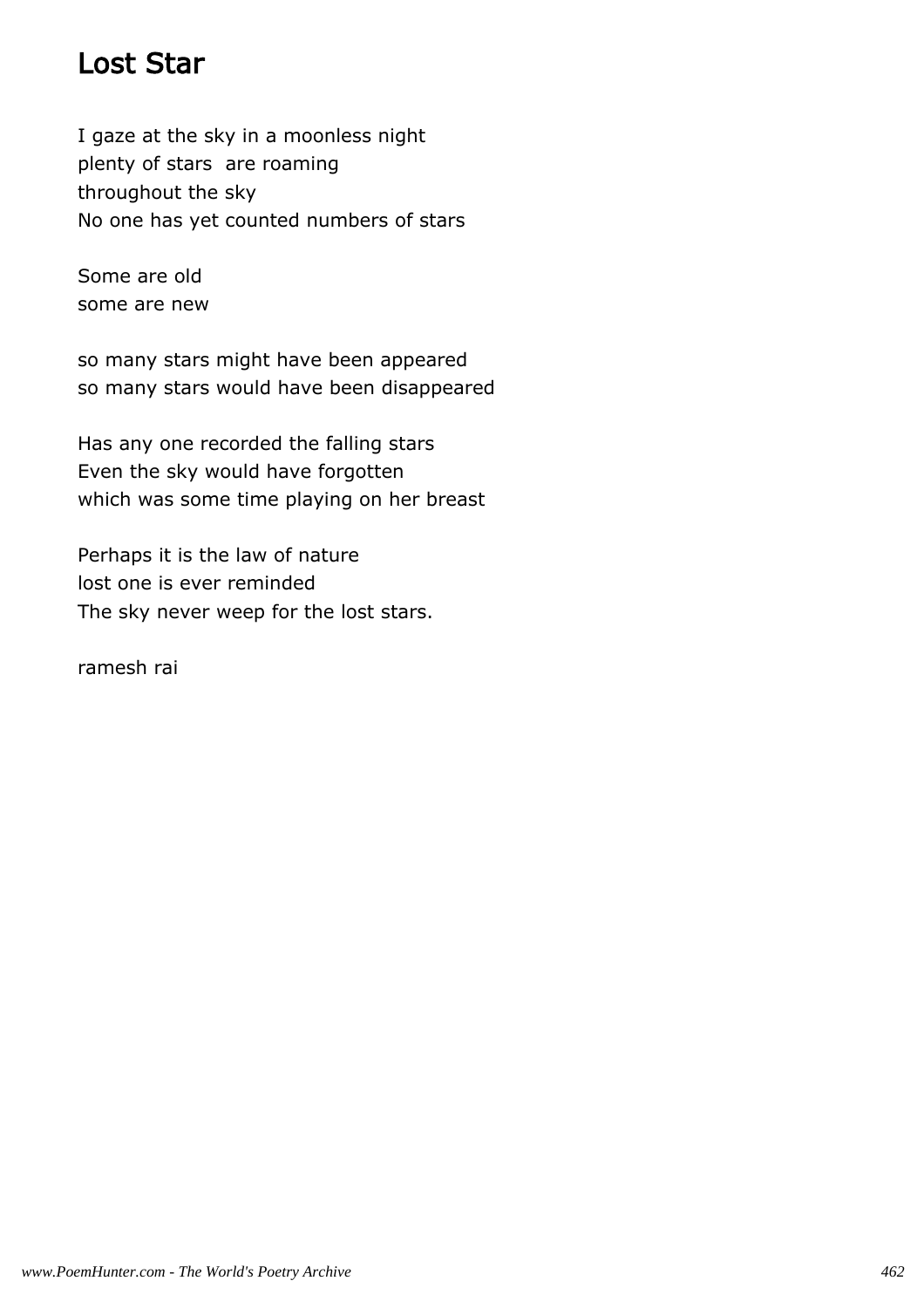#### Lost Stars

I gazed at the sky in a moonless night plenty of stars are roaming throughout the sky no one has yet counted numbers some are old, some are new so many stars might have been appeared so many stars might have been disappeared Has any one recorded the falling stars even the sky would have forgotten which was sometime playing on her breast Perhaps it is the law of nature lost one is ever remembered.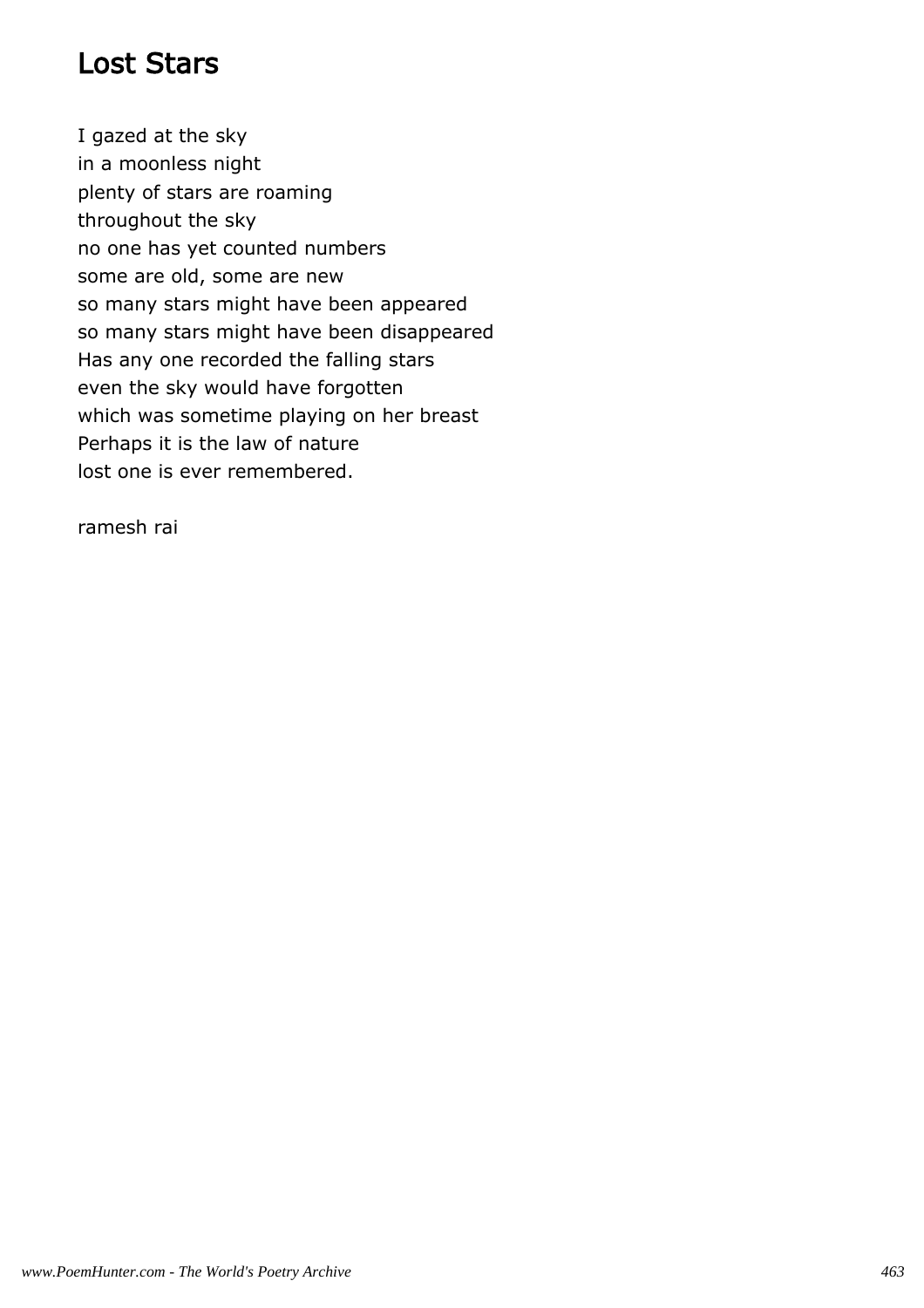## Lost The Fragrance

The garden has lost its fragrance the fragrance which was more juvenile has lost its lust for the garden no butterfly comes to enjoy here coz flowers are wilt and dried the spring has lost its way no child comes to play here coz garden is a protected place so no flower wants to bloom here And the garden has lost its fragrance.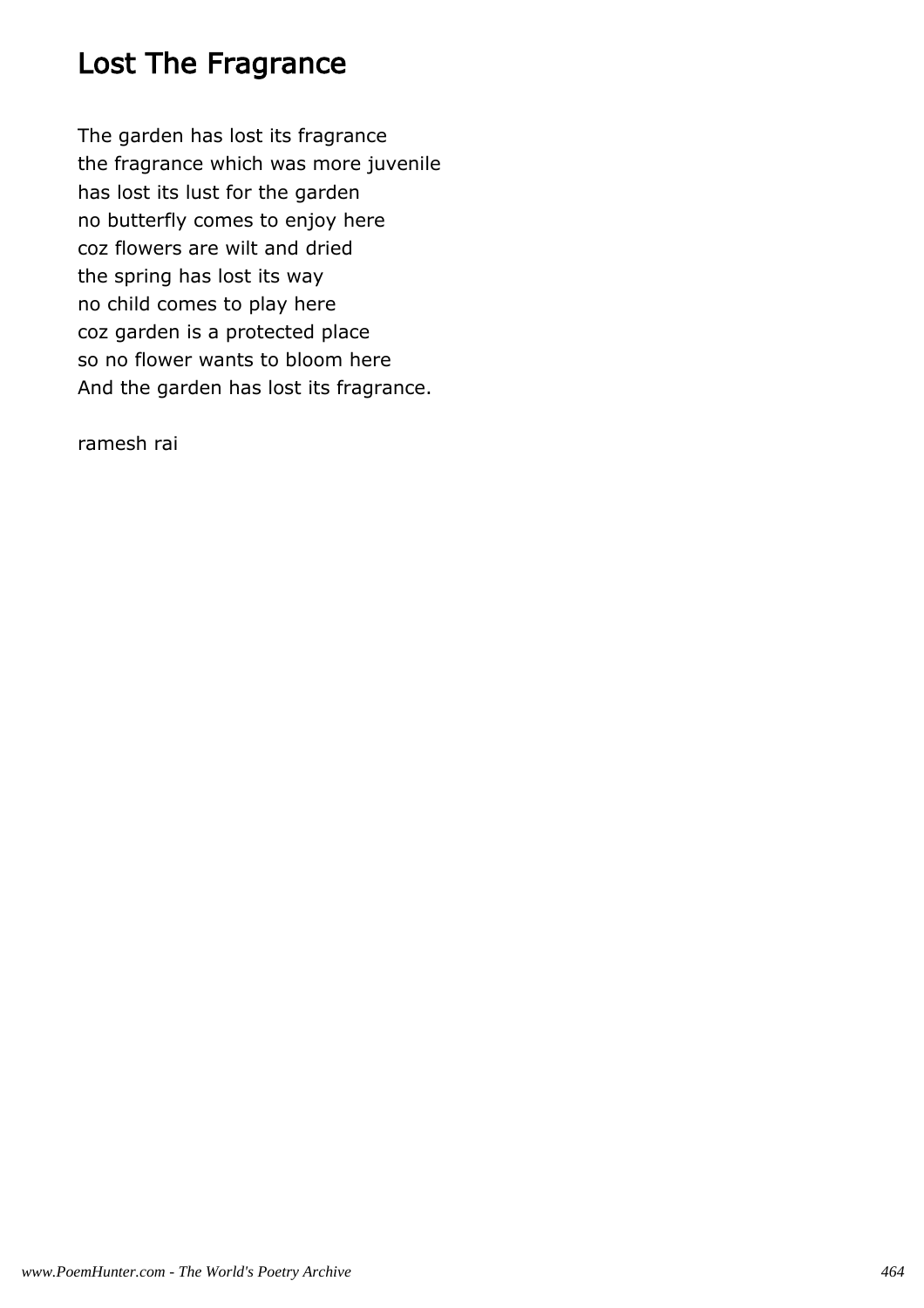#### Love

L O  $\vee$ E composes Love is an enlightened word the compassion of God

Where is Love there is God

Love is Sacrifice Love is devotion Love is inspiration Love is the spirit of Nature

Love is austerity Love is feeling Love is humbleness Love is worship Love is motive Love is nature

Love has no kinds Love is single

Love is the expression of awareness Love is the expression of compassion Love is invincible Love is the coincidence of two hearts

Love means to loose the heart Love without pain is incomplete Love is the sense of dignity Love is the zeal

Love has a mystic tune Love is the magnificent gift of God Love knows no bound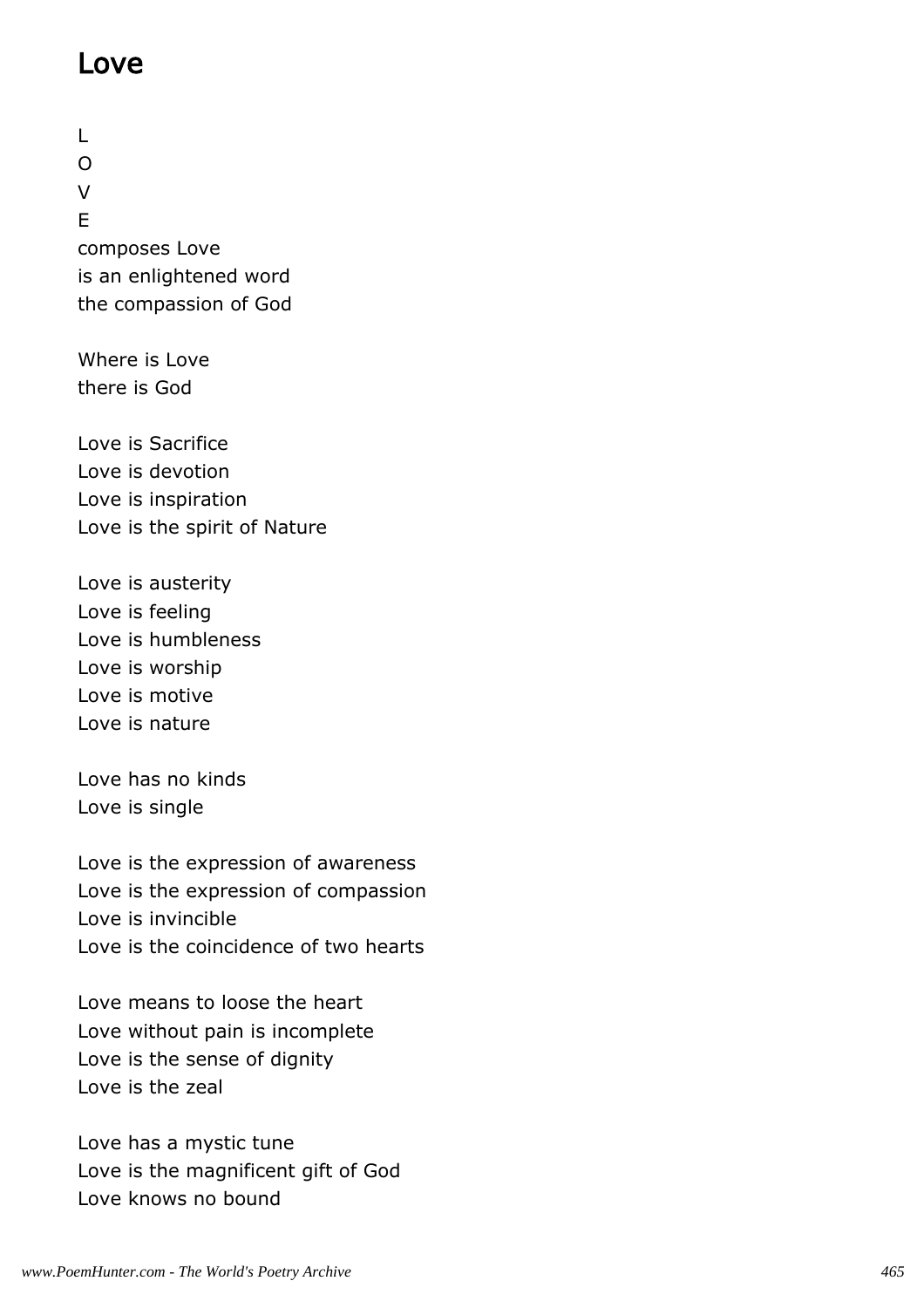Love is inconclusive Love has ecstasy

Love is free from all evils Love is the only sword to conquer the world Love makes a creature to realise its existence

It is due to Love star twinkles in the sky sun rises everyday in the morning cloud blows from one corner to another and finally looses its shape drizzles on earth it is due to love

Love is perfection Love is supreme thoughts Love is the solace

Love is the eternity Love is transparent Love is visible Love is tranquility

Love messes the kinds makes its own kind

Love makes everything possible Love is the nature where thousands of universe exist all universe rotates from one end to another only to get love

Love covers the entire nature its definition is infinitive its expression is infinitive its feeling is infinitive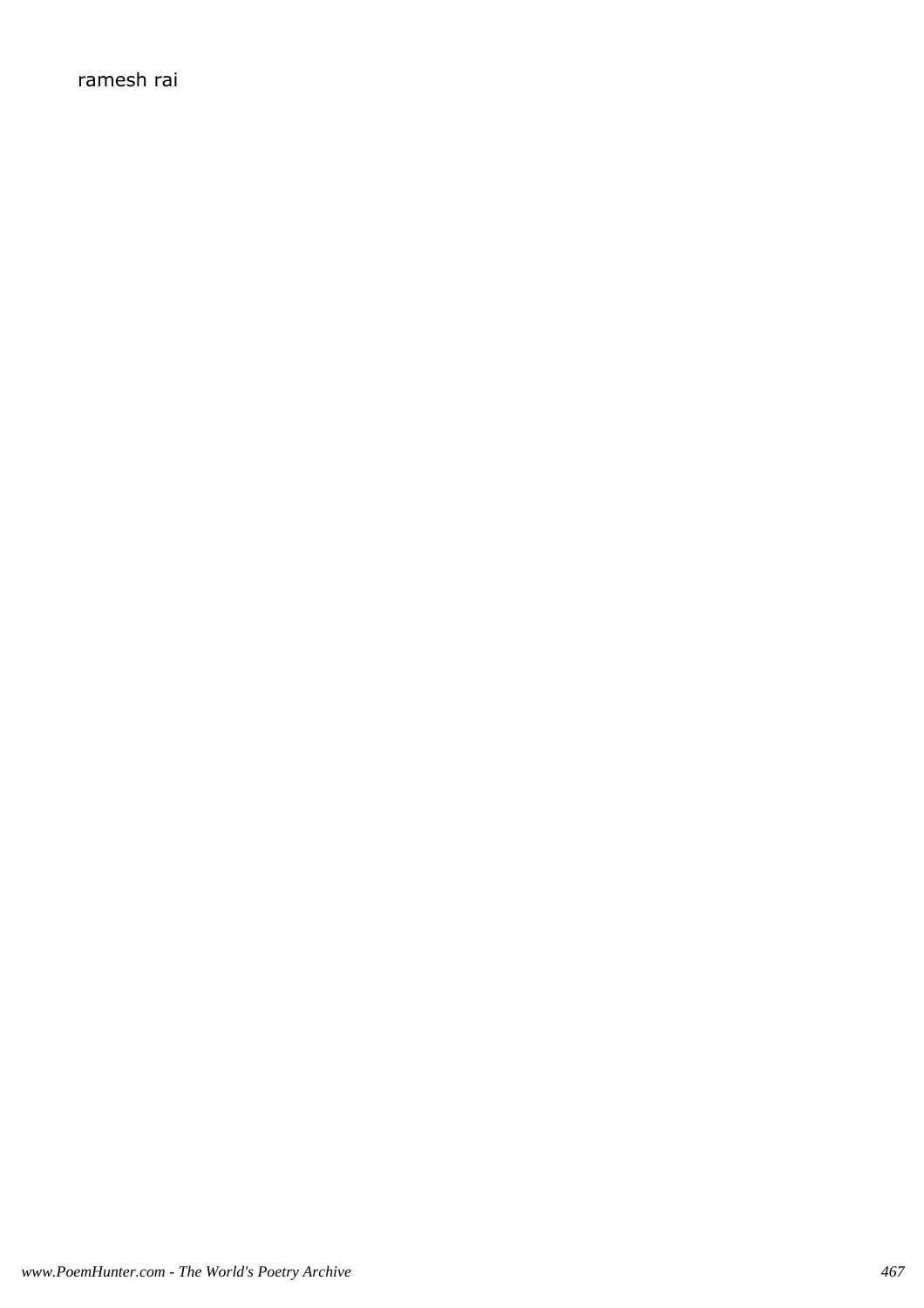# Love And Beauty

People say love and beauty have the coincidence the object loved by any one always looks beautiful Laila was black yet she was the beautiful for Majnoo Love is God so always looks beautiful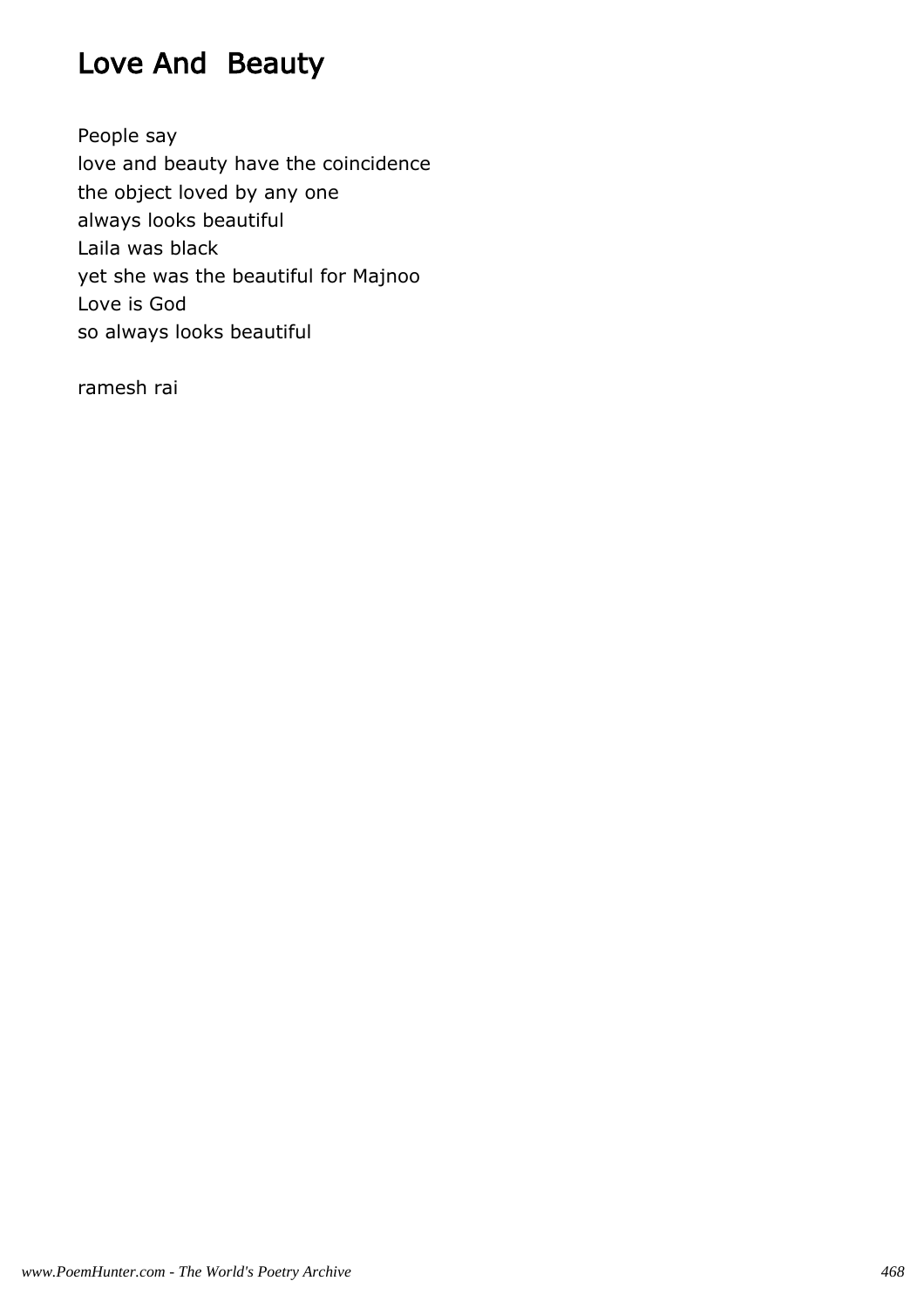#### Love And Fear

Love is the reason of fear it is not the strength and power that makes me to bow but it is the love that makes me to bow love never wants to destroy the effigy I worship and love so I fear the effigy love encounter all problems to save the life fear does not exist amongst any creature unless it is loved so love your fellow.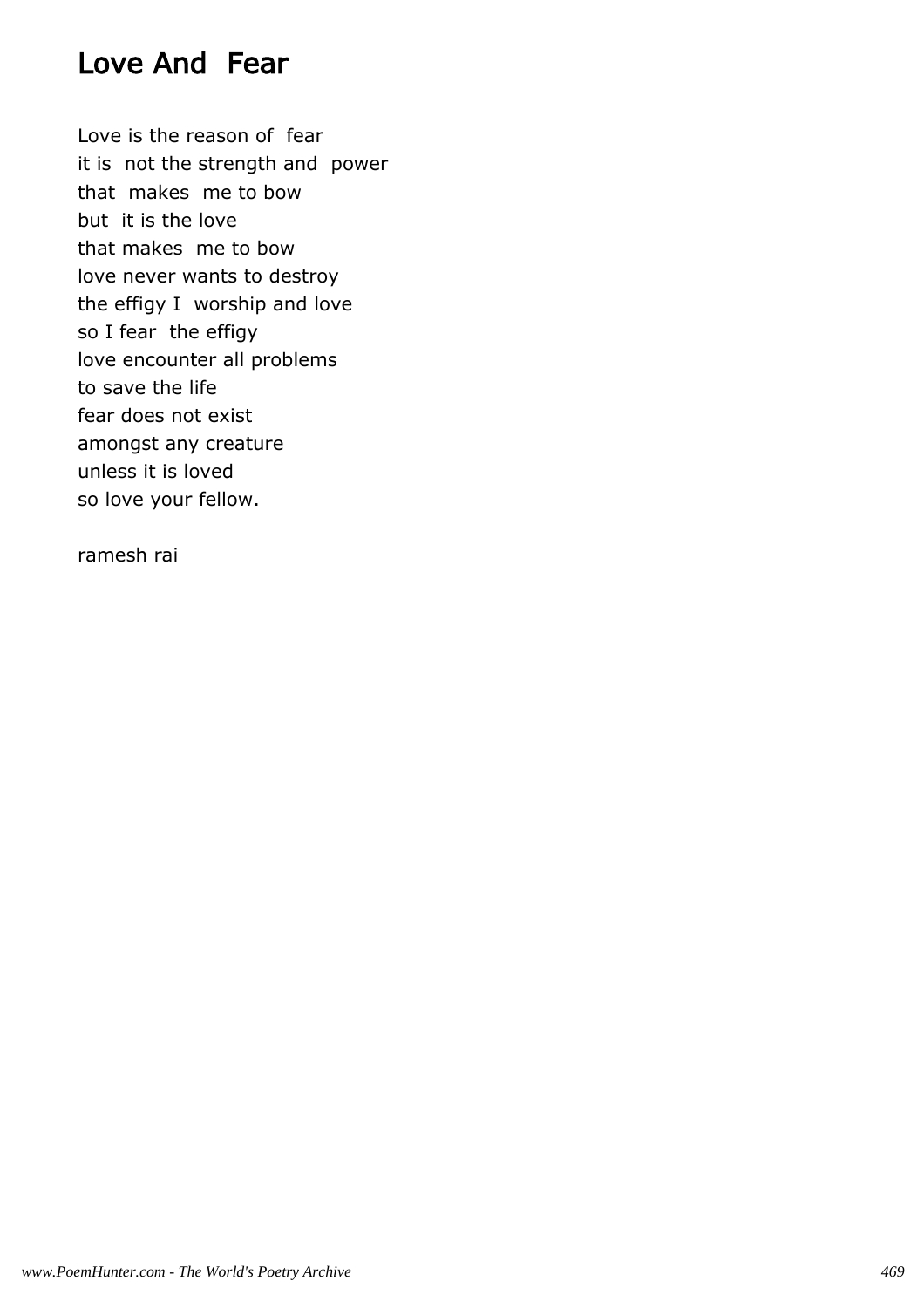# Love And Beauty 2

Love and beauty can not be denied it is an old proverb if love is expression beauty is impression

Love expresses inner soul beauty impresses outer soul

Love is manifestation of faith Beauty is ambigious of faith

Love reveals emotion of heart beauty discourses thoughtsf of mind

Love and beauty are integral for all living being.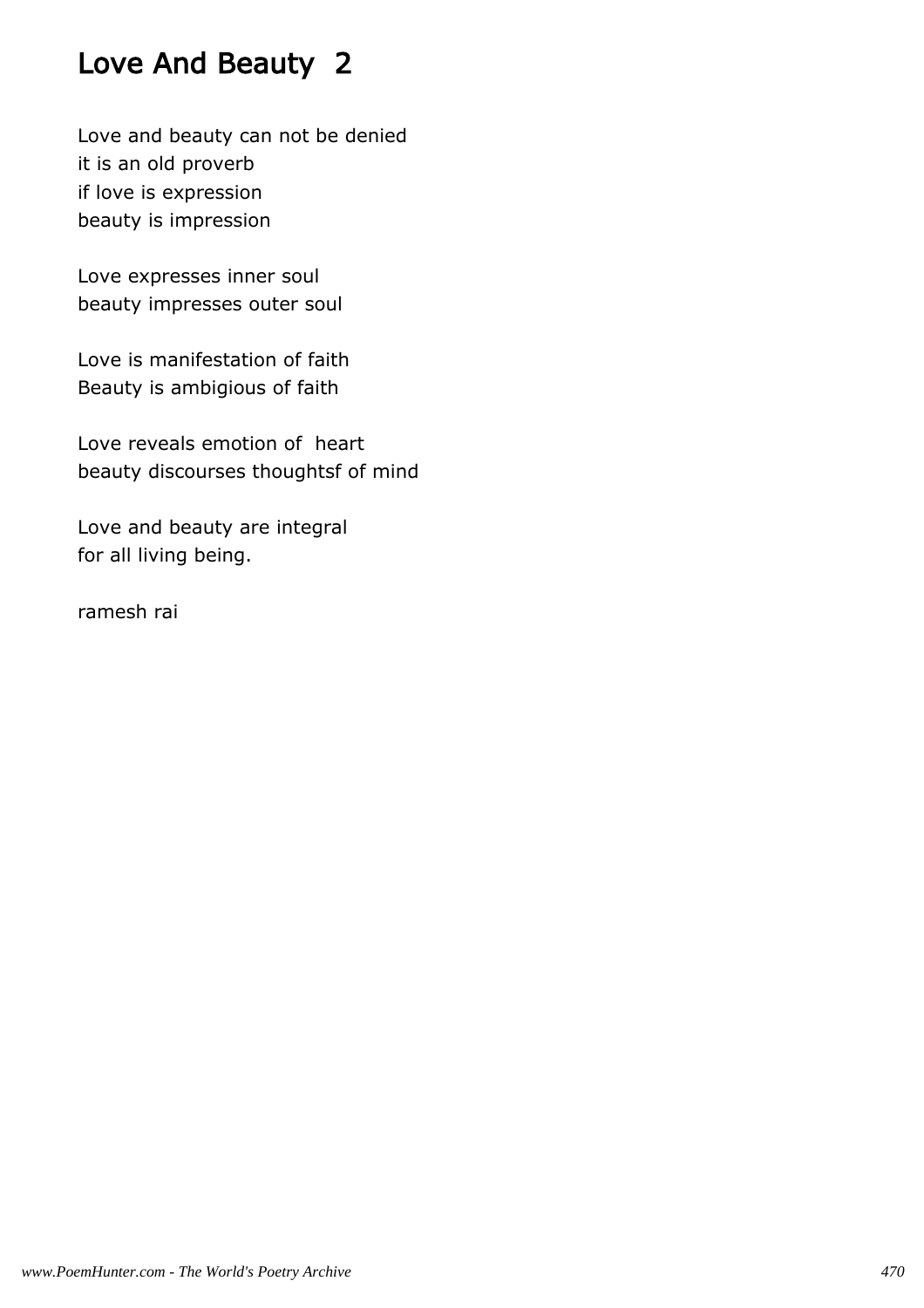# Love And Fear

I fear God bcoz the God loves me gives me daily bread taking full care for my safety security and peaceful life makes me realise the pain to realise the pleasure

I fear my mom too much bcoz she loves me more than God she takes my all pains gives her bread keeping herself starved her sacrifice is the divine pursuit unparallel, in God's heaven even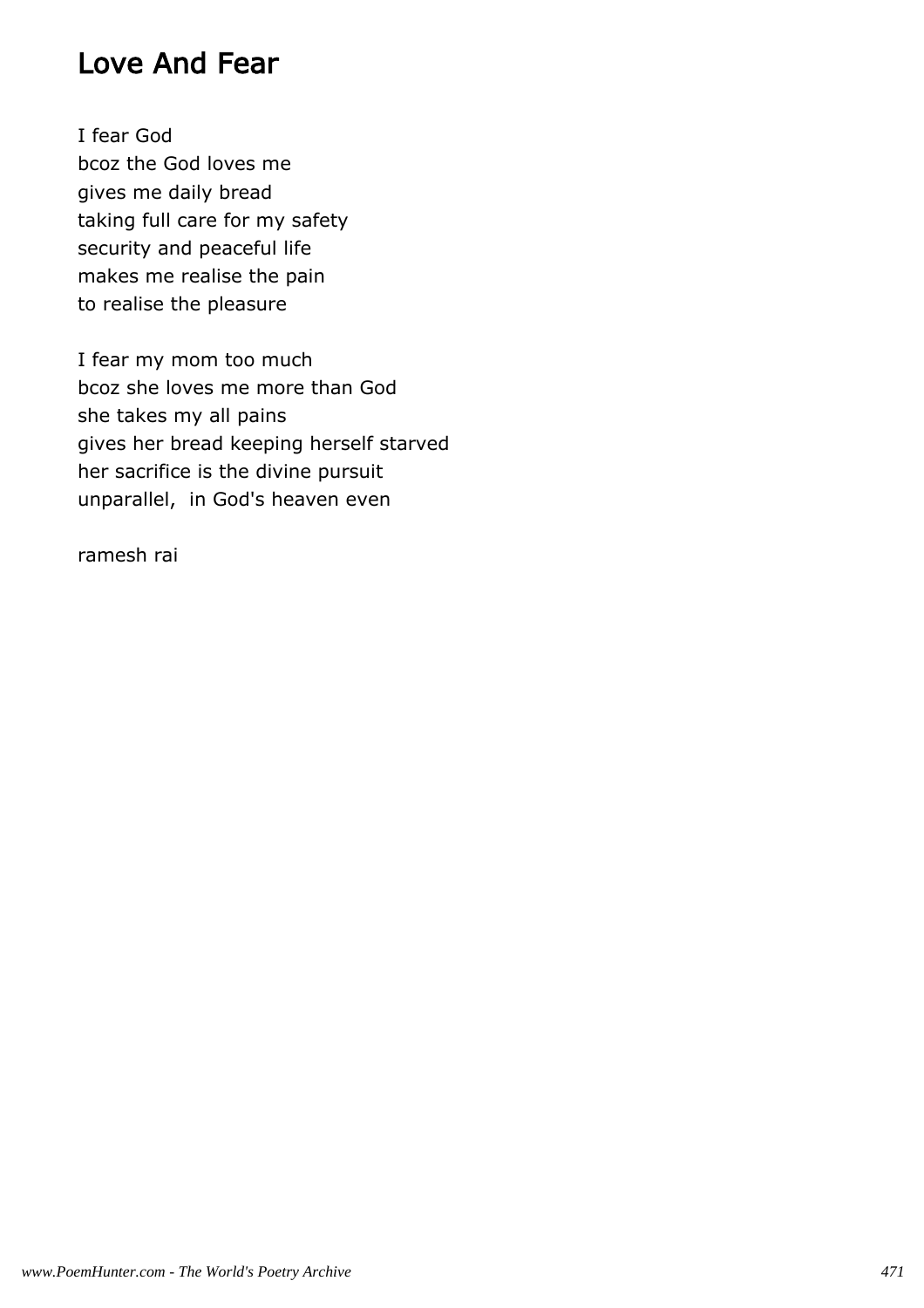# Love And God

Where there is love there is God. Love is God God is Love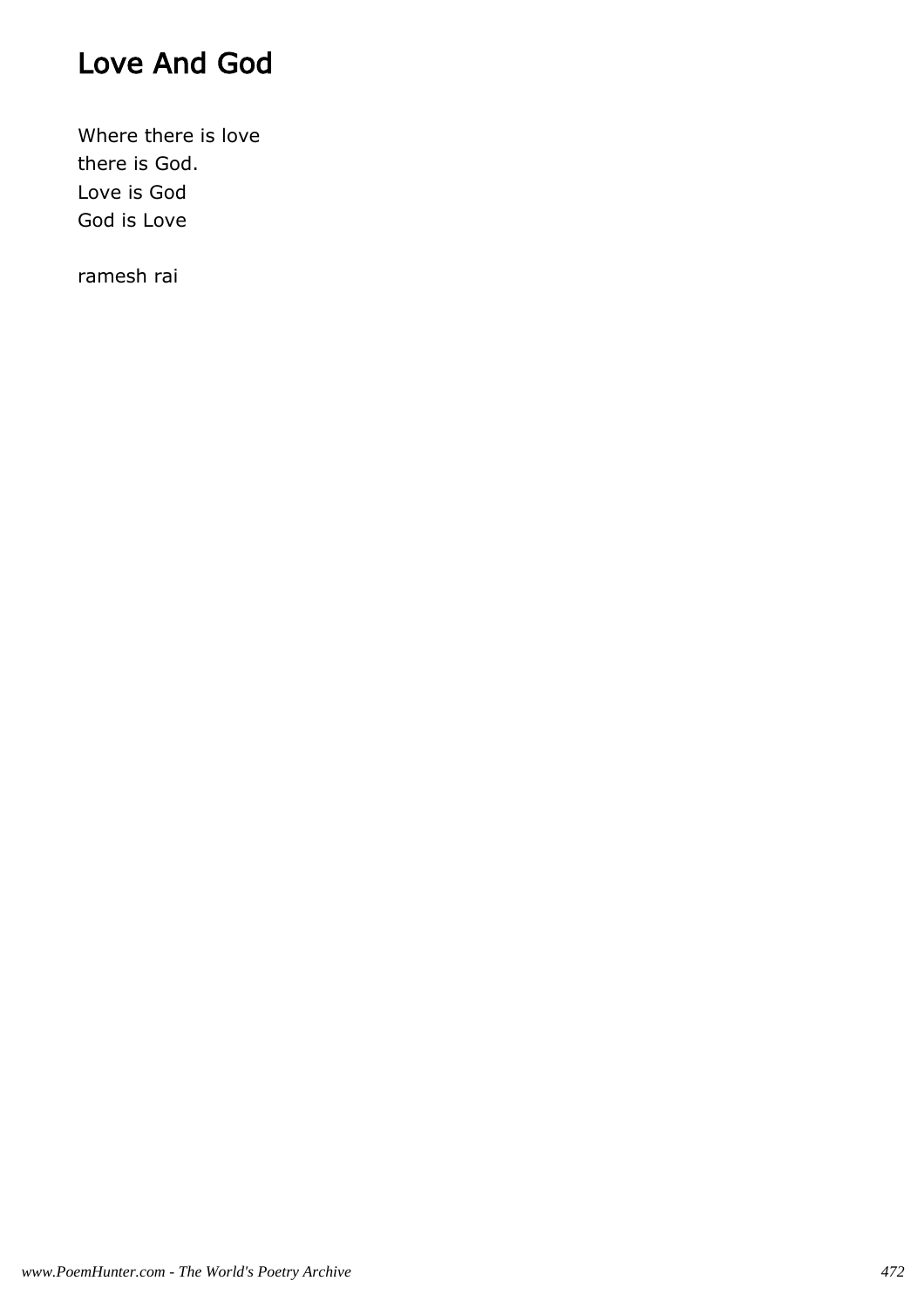# Love And Peace

Love is the dwelling place of peace Peace is the reason for prosperity Prosperity can not be expected without peace Peace can not be expected without Love.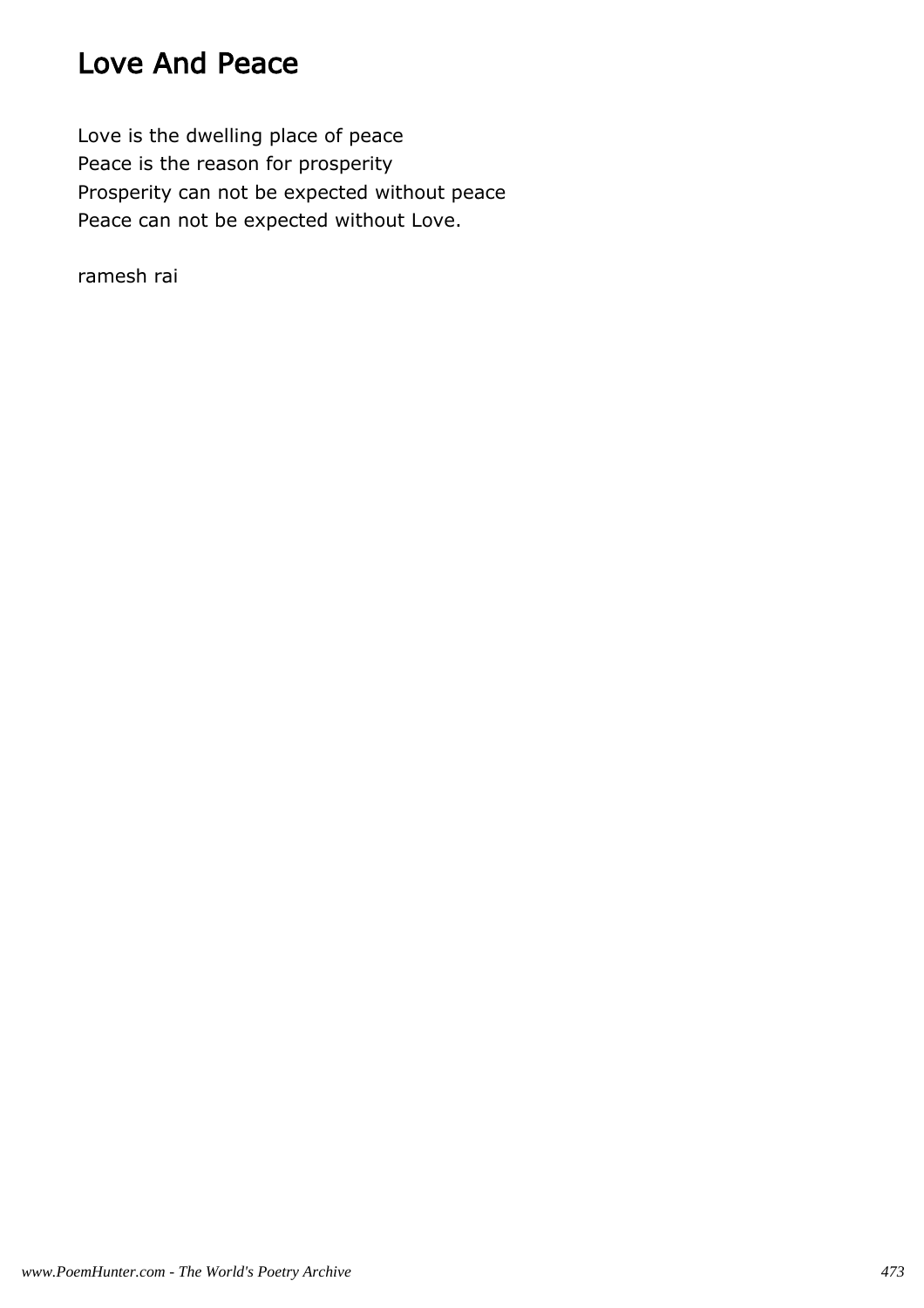# Love Does Not Need Nay Witness

Love does not need to prove It is provoked by the melody of heart consuming all feelings and aspiration it does not need any witness It is self luminous so, no dense can obliterate it love is manifested with a shrill of radiation only the counterpart can feel and realise it and none Love is so mysterious.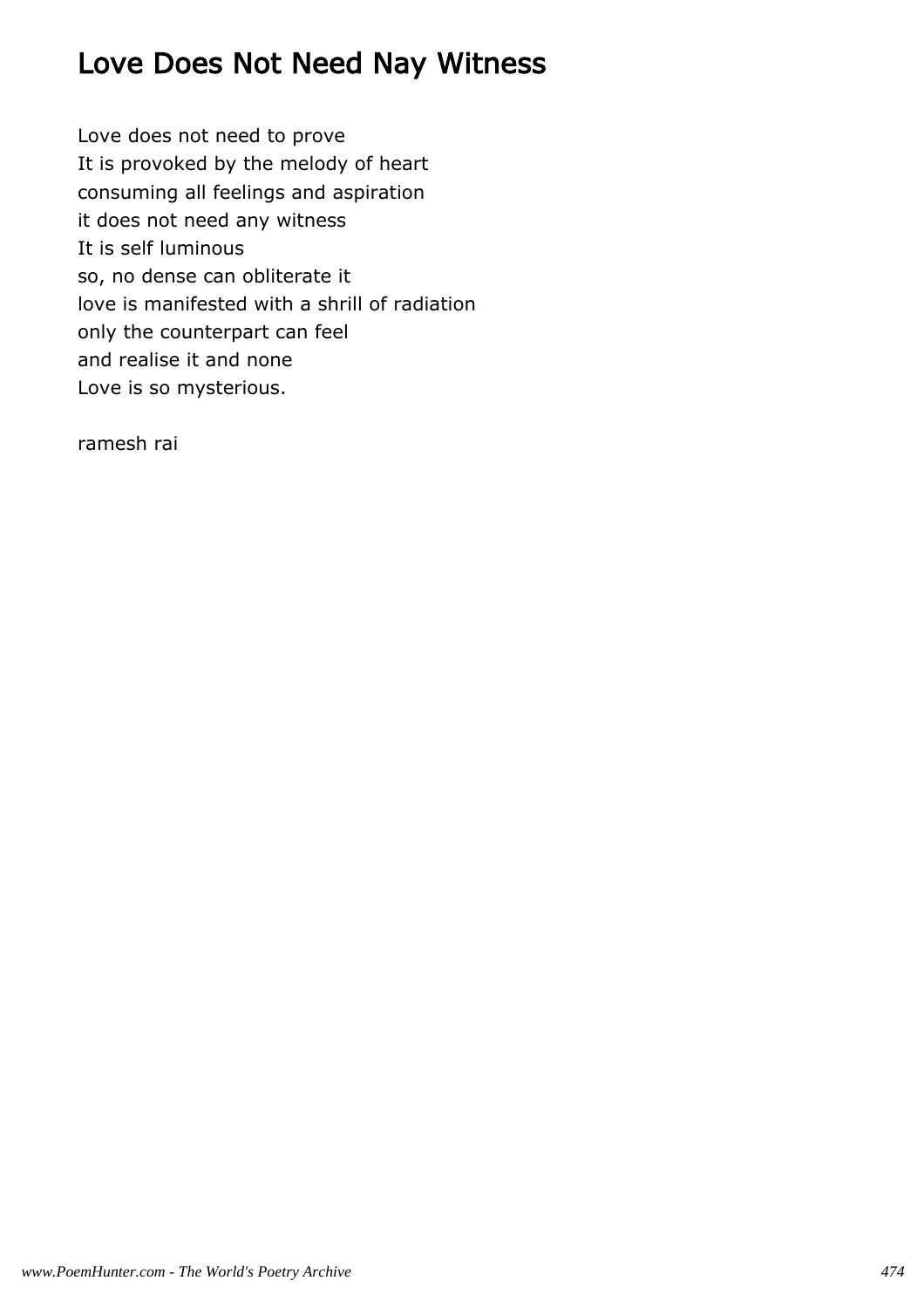# Love Irrigates Life

Life without love is a barren land love irrigates the life where thousand of flower blossom not caring the sun and the rain

Propagation of sunrays can be stopped but propagation of love rays can never be

Love has the mathematical theory induces equations symmetrically.

It is the love only, that all mathematical and chemical equations are rationalised, and achieve the common factor the stuff of life to be borne, live and die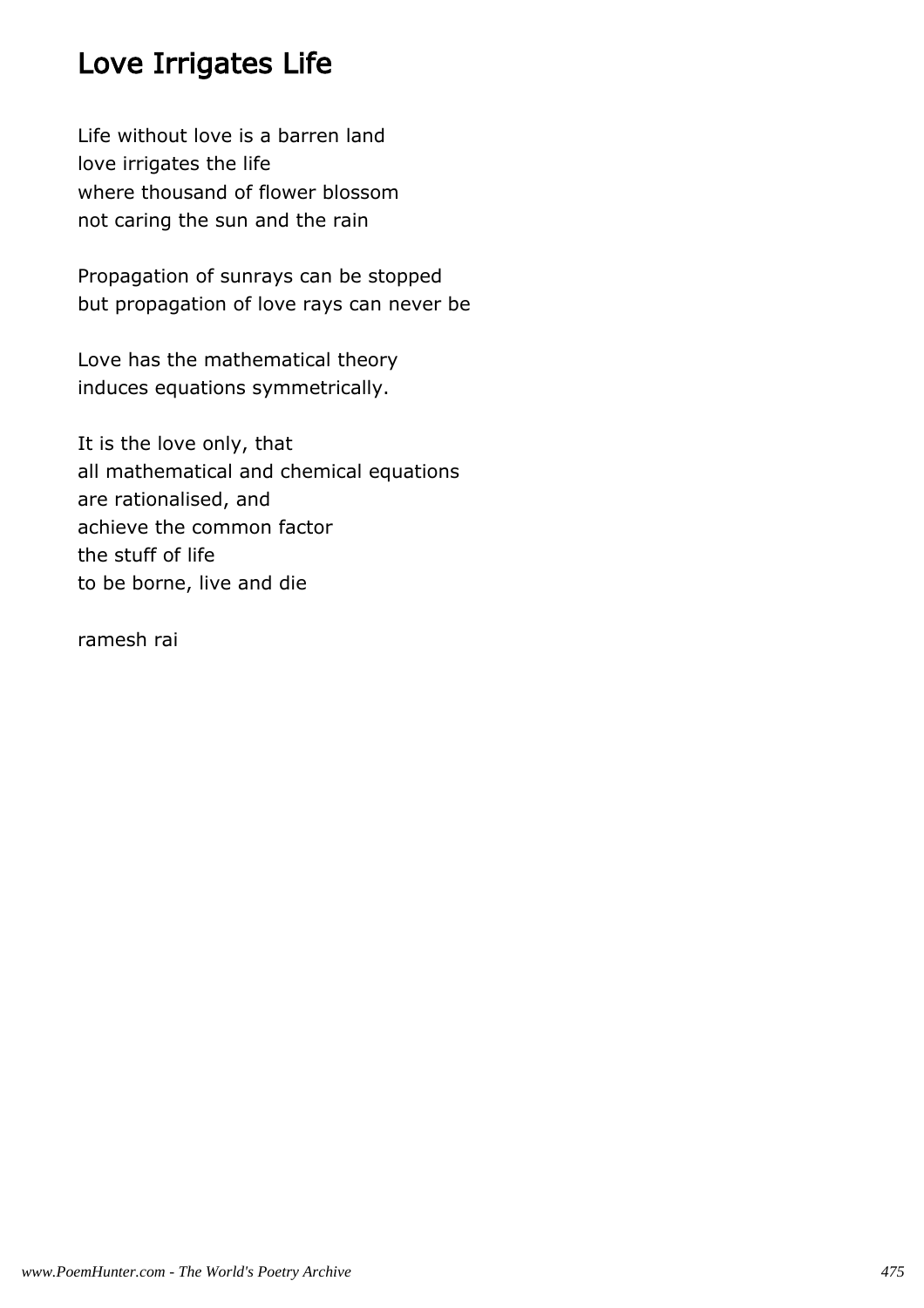# Love Is Mute

The best language of love is muteness Listen by heart, can be understood well

Louding cloud does not express true love Rather flood the earth with its evil nature.

Serene language of drizzling cloud Radiate the valley with greenish love.

True love is where silence does exit It doesn't harm or make to tremble

Flower soothes all bcoz it is mute But thunder makes fearful

So, understand the language of love.

ramesh rai

.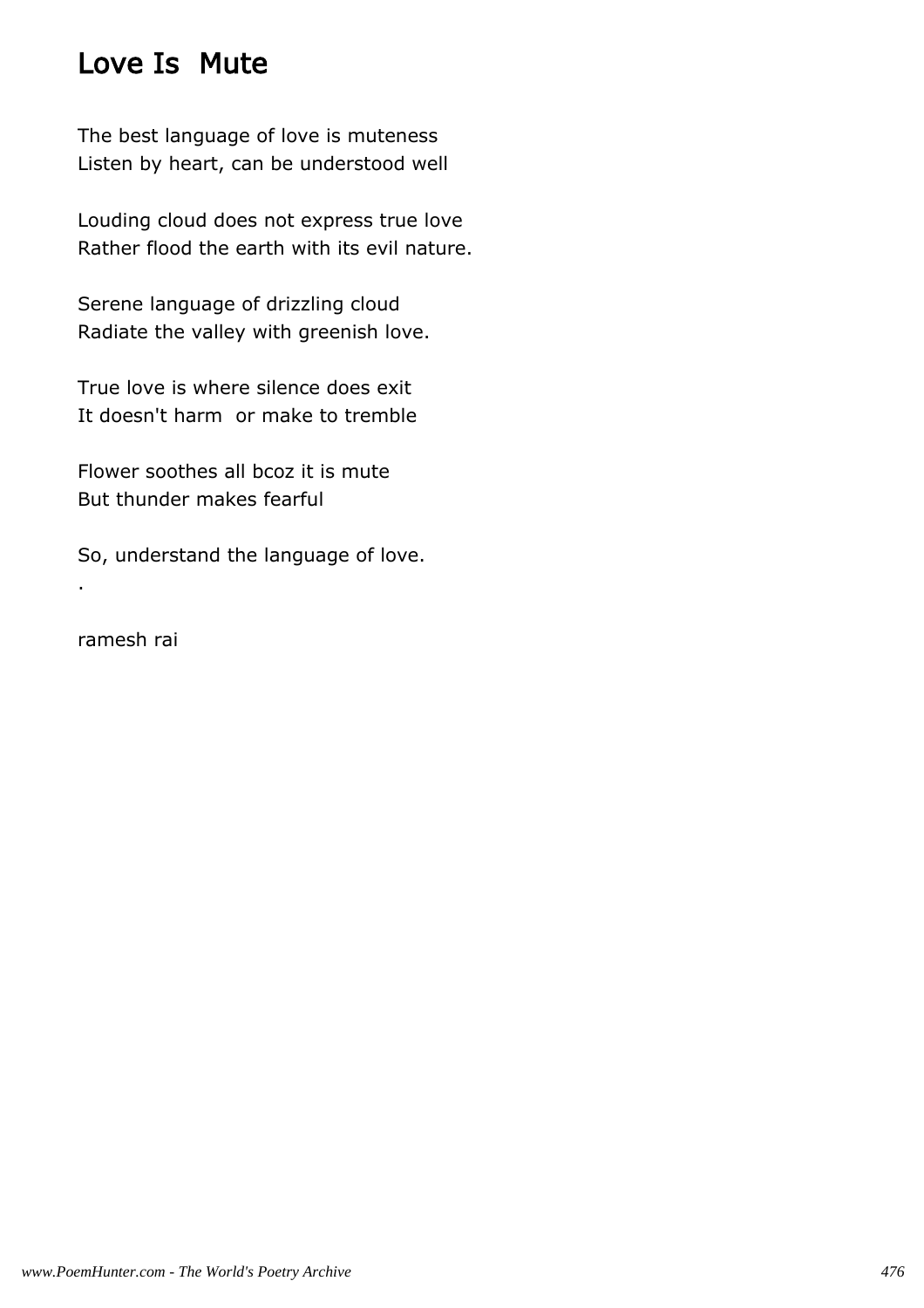# Love Is More Thinner Than Light

Love is more thinner than light Its velocity is more faster than light It has the power to pierce The hardest core of life.

Love is more softer than any creation To assimilate, can endure all possession And bring perfection in life.

Love can't be denied Can't be stopped by any means Cause its vibrant wave can flow In all conditions of life.

All rights reserved Ramesh Rai Created on 27 4 16 Posted on 15 4 2017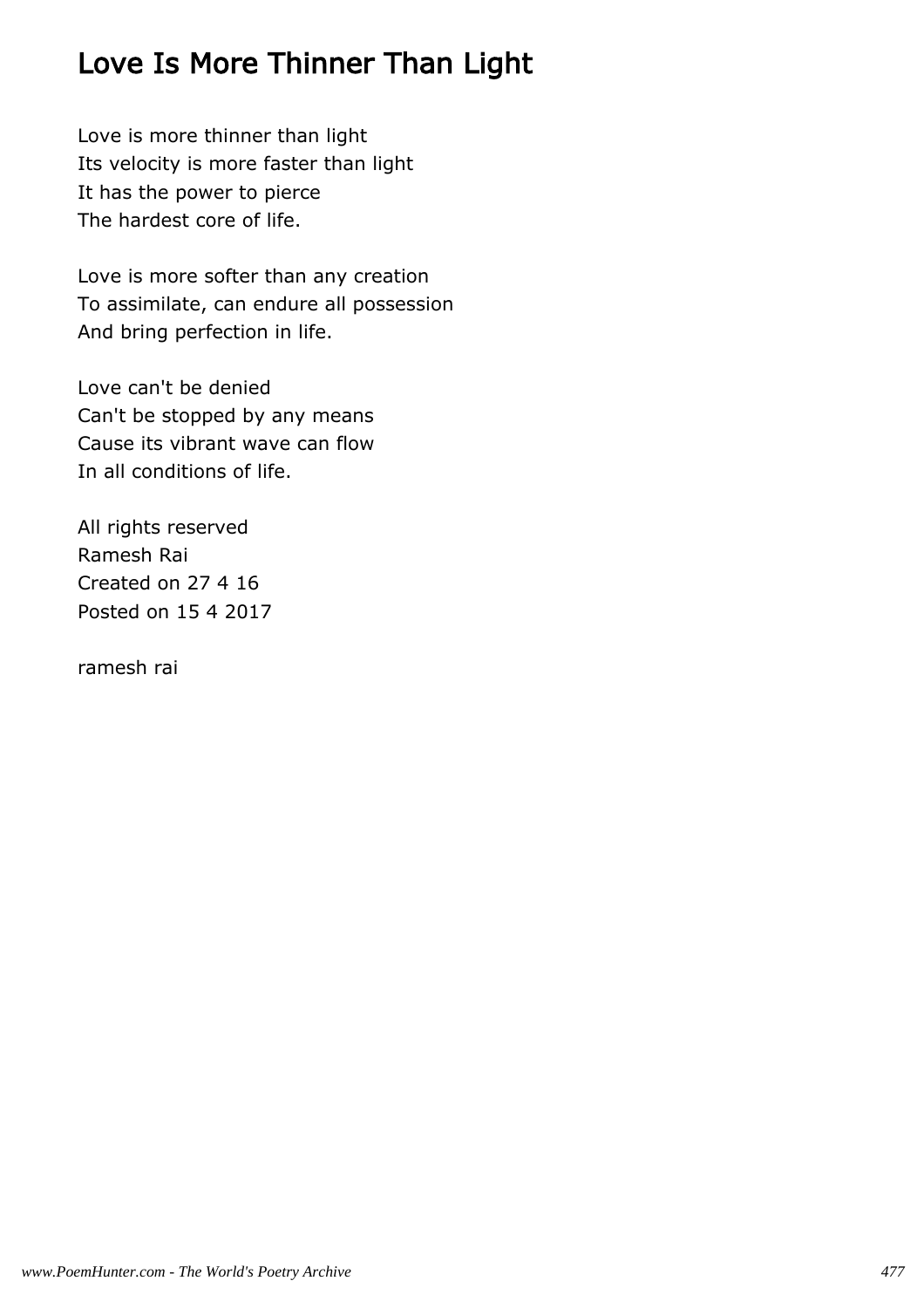# Love Knows No Bound.

I love poetry and music a betel loves a bud and flower the earth loves the sun and moon the river loves the sea the fire loves the water Love knows no bound it can happen at any circumstances in any situation Love is attachment with the Supreme thoughts no evil exists in love love is unification of heart and mind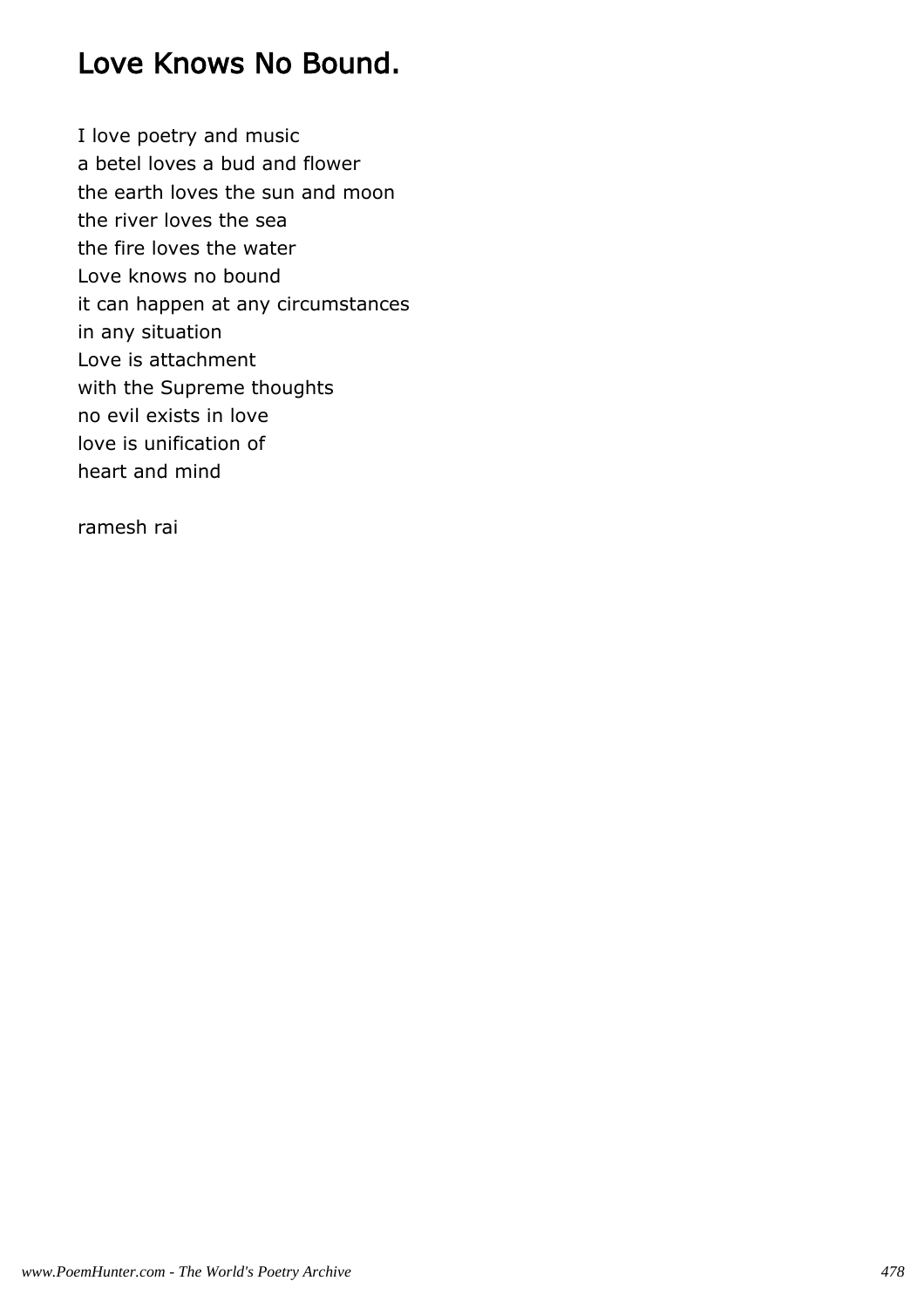# Love Reconciliation

Love is the spirit Every time desires to touch her soul Desires to embrace him Desires to put him in her bosom

He also tries to hold her tightly in his arms But slips every time Perhaps love is their destiny.

Love of Wave and Shore is going on since ages; but true love never meets.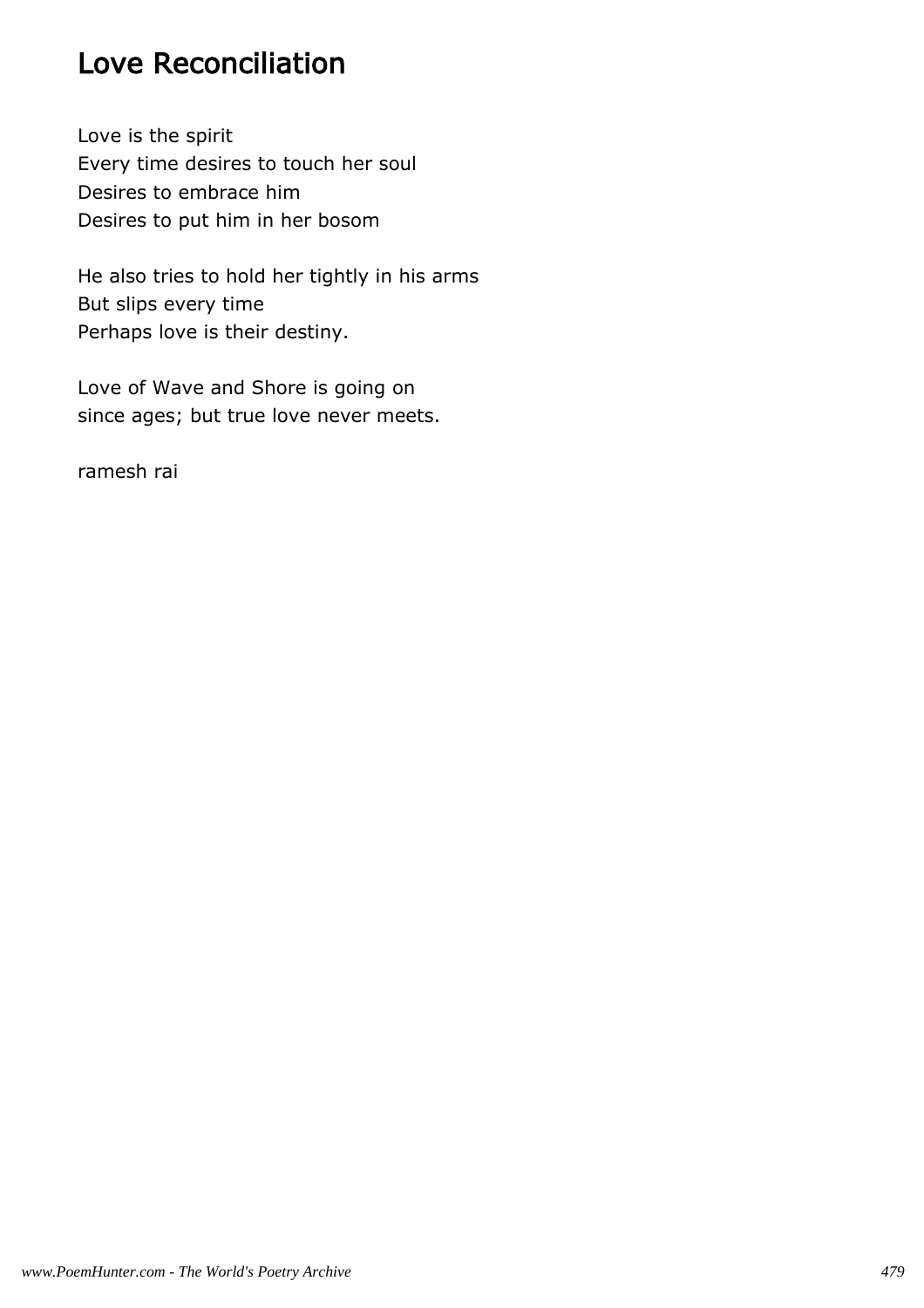# Love Without Pain

</&gt; Fire is unexpected without smoke Love is also unexpected without pain If love is fire then pain is smoke Smoke is the realization of fire Pain is also the realization of love Fire is the coincidence of two objects Love is also coincidence of two hearts Soul is free from pains and pleasures Mind can only understand the pains and pleasures But heart can feel the pains and pleasures May be throughout life Love of one's is not understood But isolation of the beloved one Makes us the realization of one love Love is the natural phenomenon like fire Life without love is a barren land Fire sometimes burns to ashes Love also sometimes makes the life to ashes If life is delighted due to love Surrounding is also enlightened due to fire But when love and fire comes together Fire is extinguished due to love of a beloved one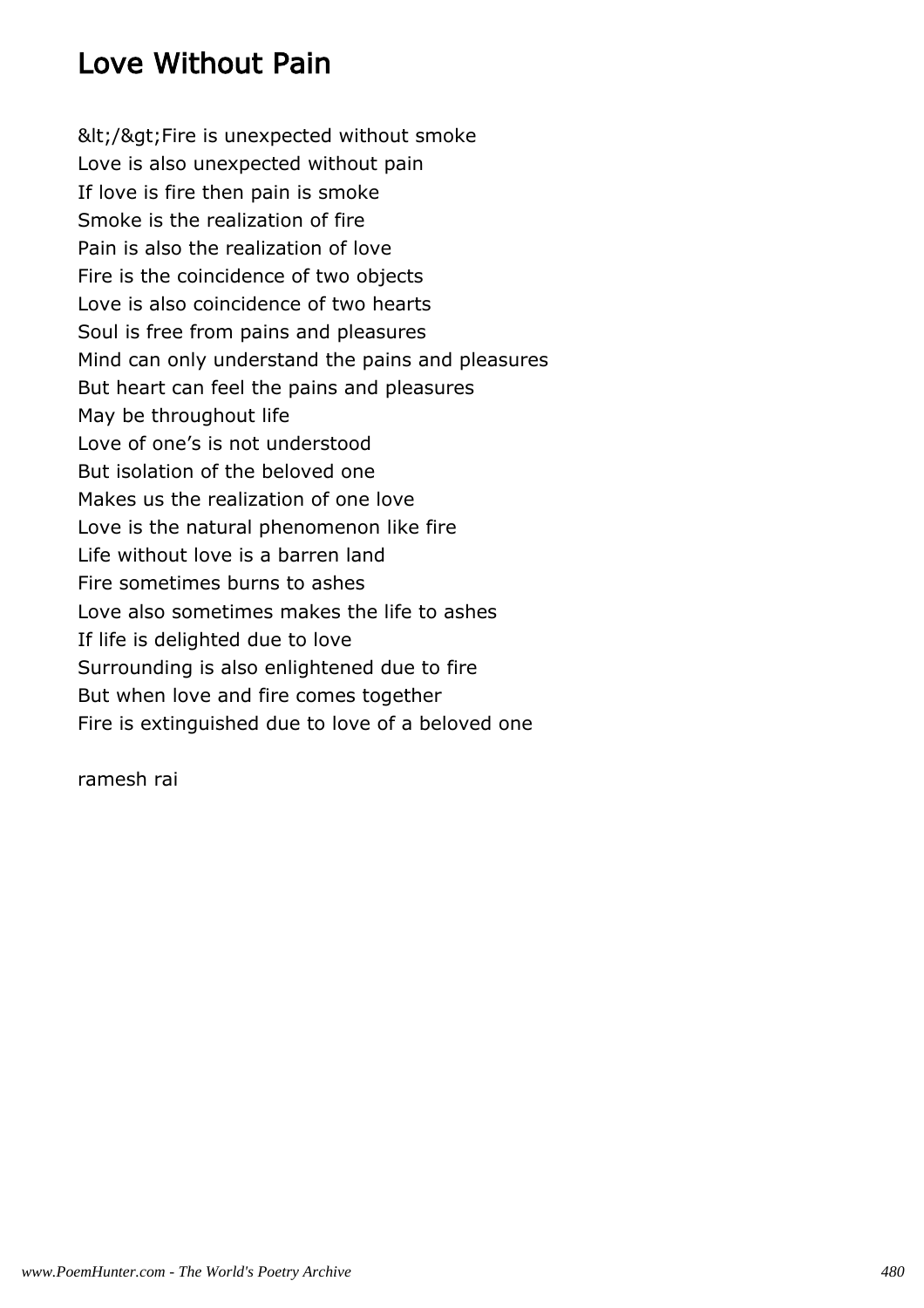# Love, Peace And Prosperity

Love and peace are the keys of prosperity you must be imagining for a prosperous world So, increase Love and Peace in yourself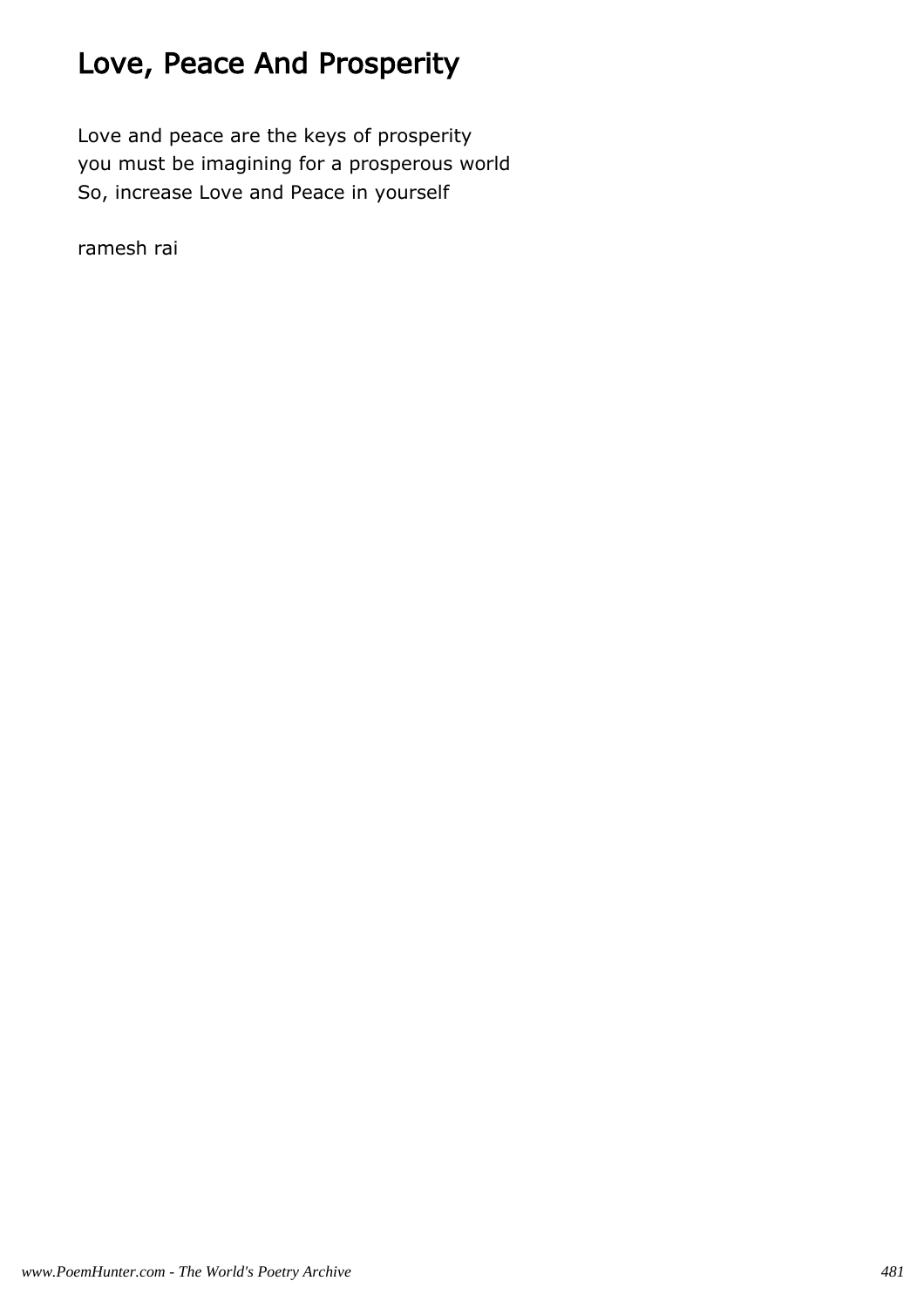#### Lunatic War

My Honey ! you are more sweeter than honey more salty than water of ocean more bitter than chilly

My Honey! you are more pacific than pacific more furious than Atlantic waves sprouting from your heart are more stronger than Tsunami waves of your heart are more cooler than moon more hotter than sun

In lunatic war i am always defeated I feel myself as a prisioner as if arrested under handcuff of your love so, i never dare to wage lunatic war.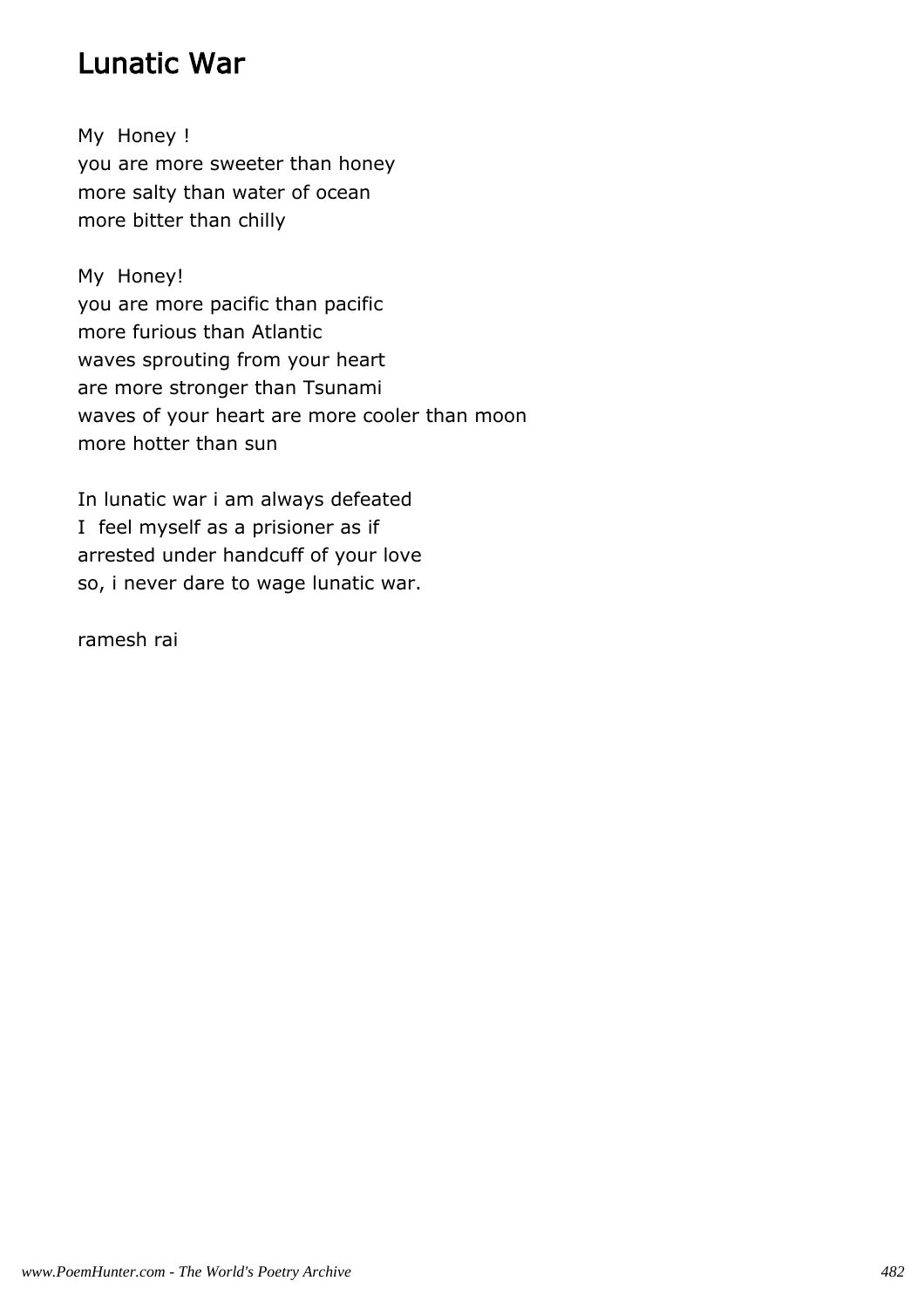# Maa

MAA! You are the great you are above the God the depth of your heart is infinitive you are more kind and pacific than any state of nature You are the universal you are common for all all languages of all creatures says you with the identical name you can do all for the sake of your child do not hesitate even to sell your body for foster of your child MAA! You have no replacement I bow my head before all mother of the world MAA! due to you only this world is survived MAA! thy name is love You are the idol of peace and affection. Any praise in thy favour is less.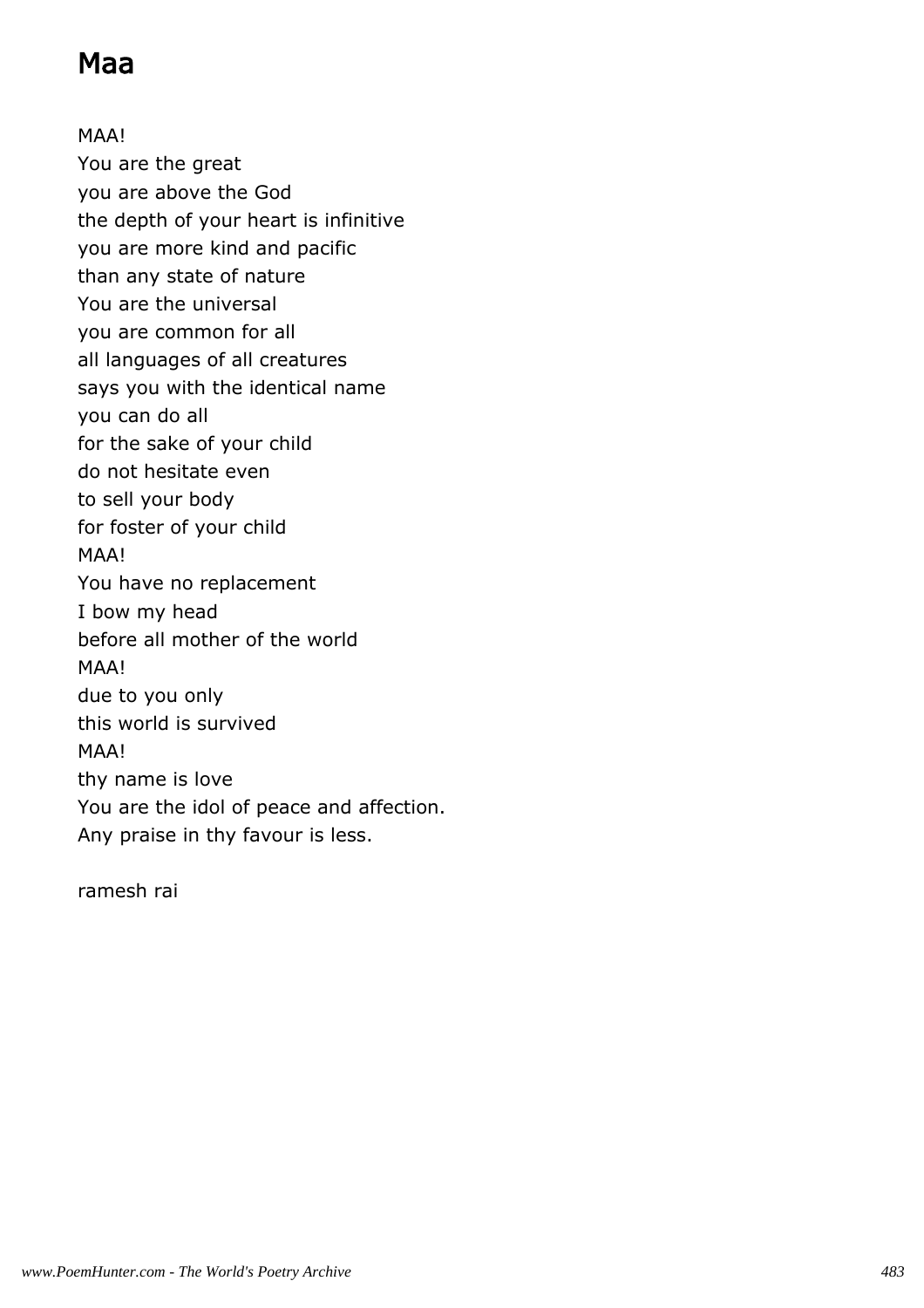#### Maatritwa

Ravi ne uska shringar kiya Pahnaya do swarn kamal Hontho par lalima Bhal par damakta lal bindiya Phir pahnaya swet chunar Gunthe hain jinme ashankhya manikganj Aalingan ke padposh mein Shrishti ki shuraat hui Baj uthe sankhdhwani Kahin ajan kahi girjaghar Gurumukh ki vani se nikli Sat shree akal ki dhwani Jain, buddh, mandir, gurdwara Sab dhwani ka mishran Vilin hui vayumandal mein Pawan devta ne sanjoya Sabko ek ek kar Diya prani jagat ko kuchh kuchh Phir naye shrishti ke aagman par Jisne jo bhi socha paya Hamne paya apna haq Ham bada hai ham bada hai Kahte kahte sab takrayen

Lekin shrishti kab rukti hai Ab bhi wah chali aati Nit subah ushayan se Saj sanwarkar aati hai Sabhi bachche hai use pyare Chahe job hi ho unka gun dharm Sabhi ko khila pila kar wah Sula deti hai apne kol mein Dhak deti hai apne Snehmayee aanchal se Najar n lage inhe kahi Ratri mein daitya nisachar ko Tab kahi jakar wah soti Shayan kaksha mein chandrasang.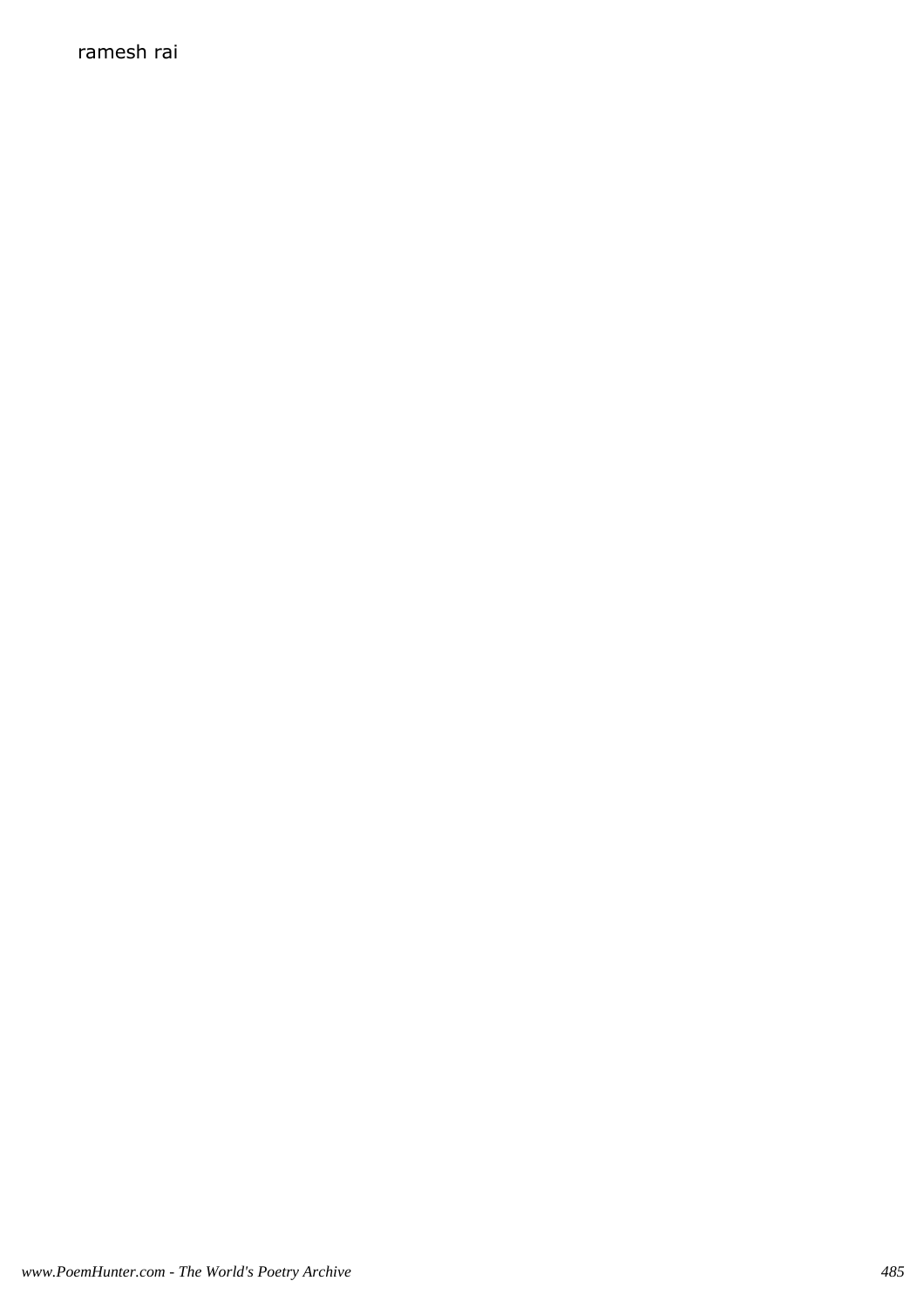# Mahaakashe Sunami

Sunami naki haye sudhu samudre Haye naki aeyee sunami sunya mahaakashe Ke dekhechhe sunya mahaakasher sunami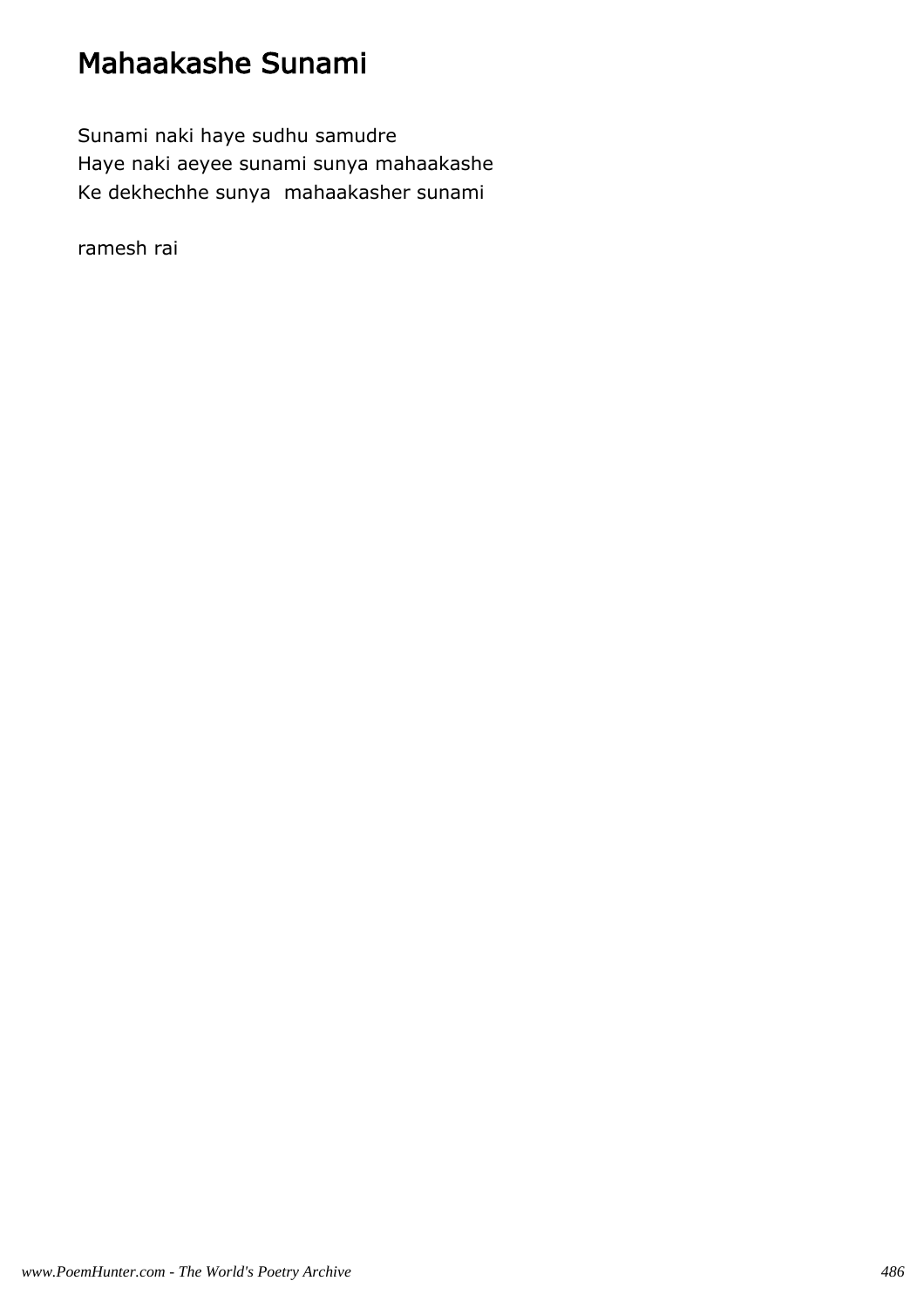# Make My Journey Comfortable

O Lord!

the creator of the entire nature you have sent me to complete the journey the path of my journey i have choosed for my life Half the path is full of mud Half the path is full of thorn

O Lord! Please make my journey comfortable Let the Lotus blossom in my path full of mud and let the rose blossom in my path full of thorn and make my journey comfortable.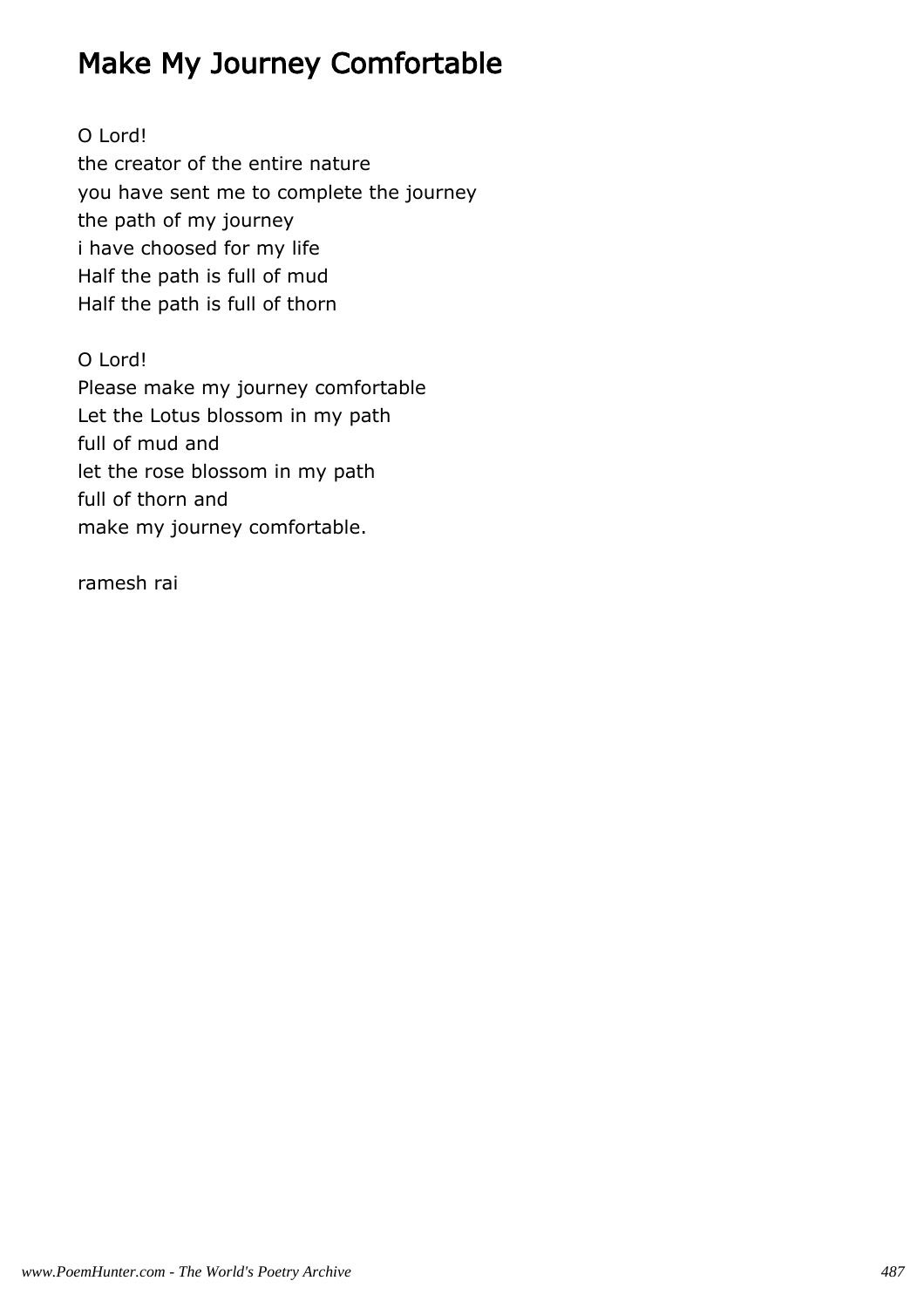#### Mammoth Of Life

First ray of sun arriving on earth observed mammoth of life realised trait of air its softness kissed the water its mildness saw its own reflection.

Following the first ray each ray started coming down on earth.

Each flower smiled to welcome the guest for by dusk it'd depart leaving its reminiscence when night would cover awaiting for dawn on the morrow when all rays of sun would enjoy mammoth of life then my soul spreads its wing for a fleet where life never ends.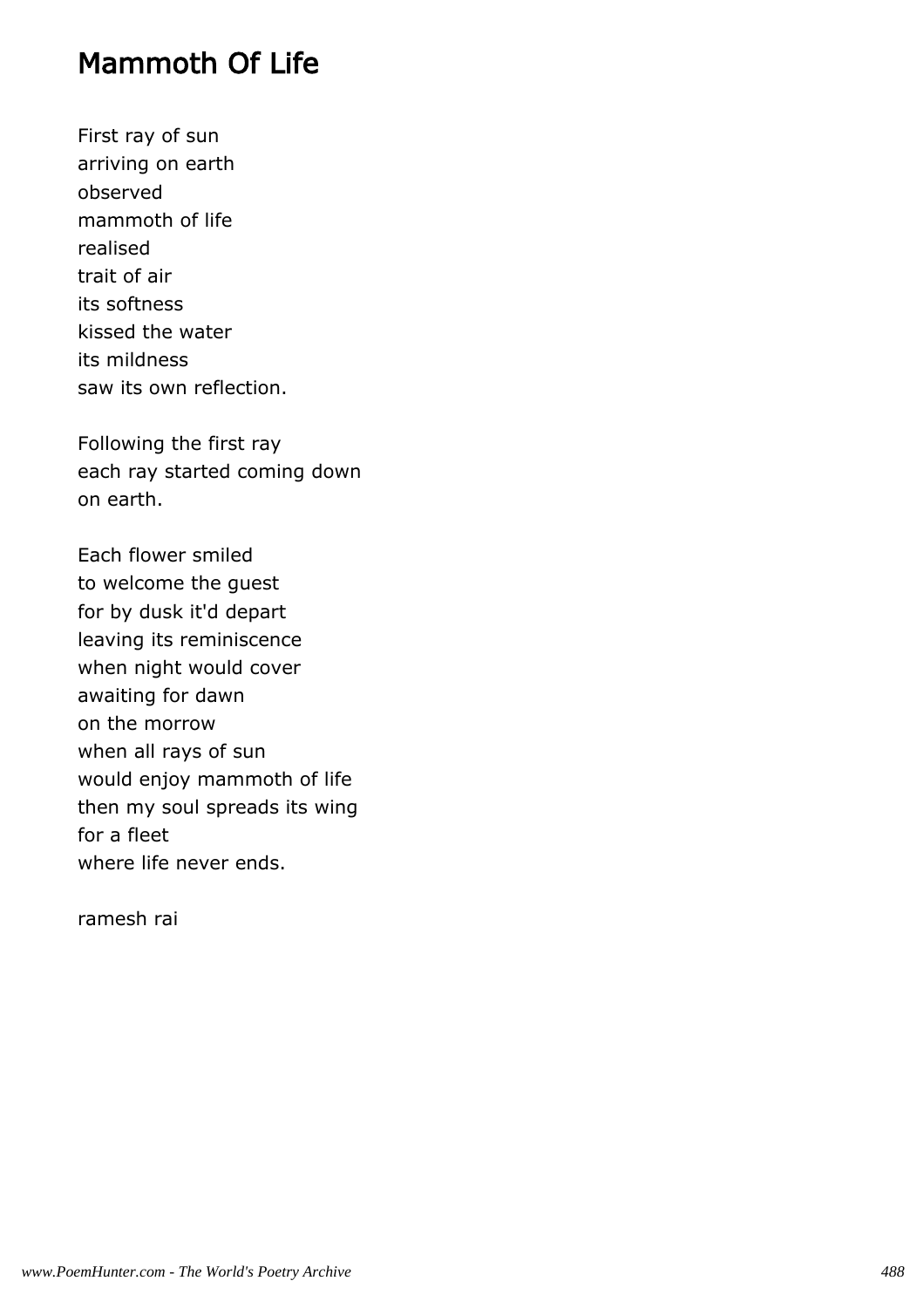# Manuj

Koi kitna hi na kyun ho par main to ek insaan hoon samasta badhaon se jujhkar phir bhi main ek insaan hun

Koi kahe n kyun kitni baaten har koi hairan hai hai kaisa insaan wah badhaon se jujhta rokta n isko kabhi himlaya ka durg prachir n kabi hai rokta ise trin vanon ka ghanavish n hi rokta ise samudra ka ufan n hi rokta ise jwalamukhi ki prachand laptein

yeh badhata hi rahta hai n kabhi rukta n kabhi tutta

jaise iske veg hai bhari koi kyun kar bhala roke ise varid nayano se chhalak kar amrit ka kalash jo piya yeh manuj ka avtaar hai

Srishti karta hai srishti mein palan bhi karta hai yehi sanharkarta bhi hai yehi yehi hai iska anant roop

mrigmarichika mein bhi yeh shanta rahata hai chahe kitni vatika ho yeh aadi aur ant hai jiska naam hai srishti wah manu ka avtar hai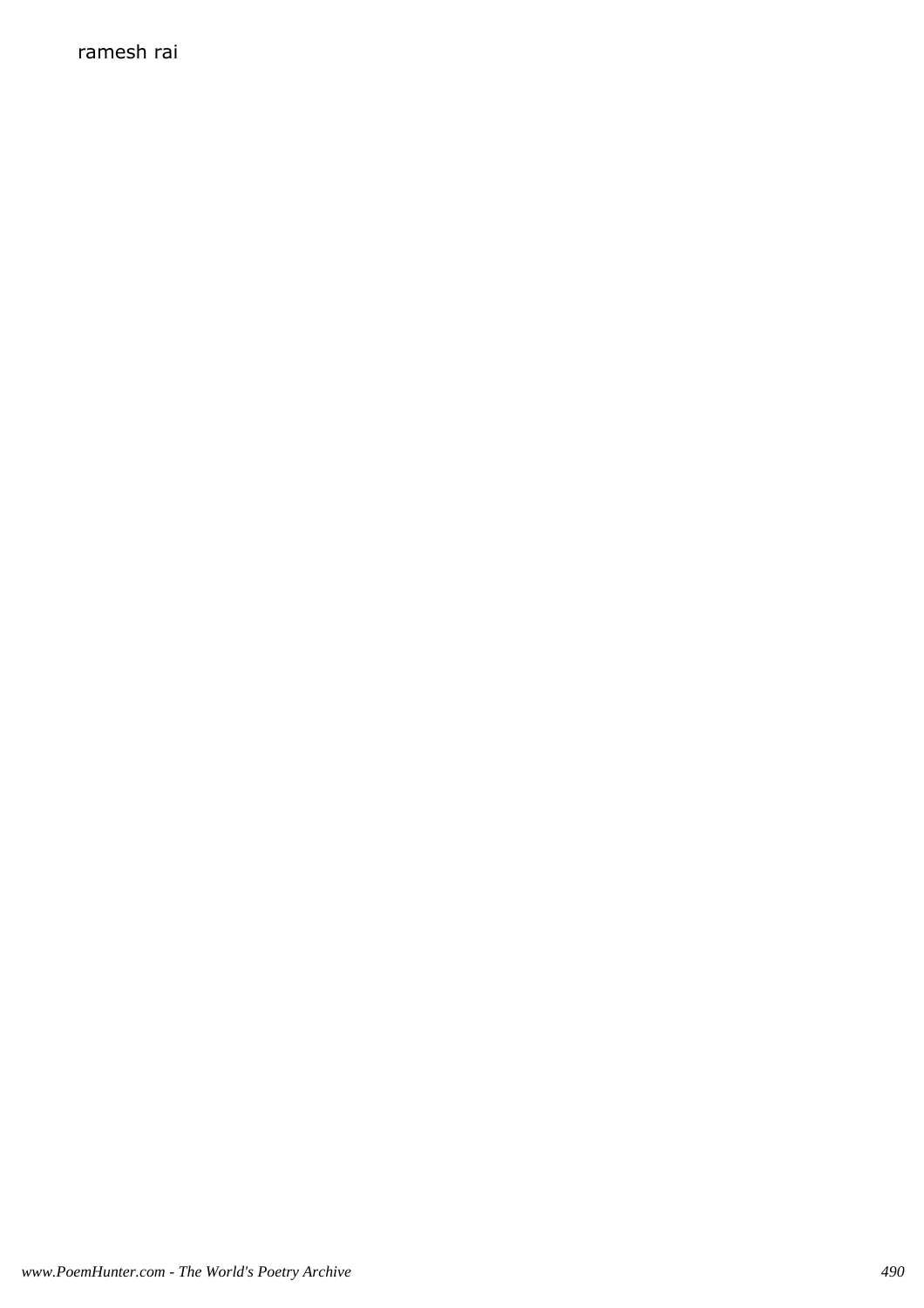#### Martyr

Martyr! Who is martyr? Strikes me always Who dies for mother land? Who dies for community? Who dies for religion? Who dies for culture? Who dies for language? Who dies for Nation? There is contrast in between What will be said If a hired soldier dies Fighting in war. Martyr is he Who dies for humanity? ? ? ? The word is blinking to me Whose fight is enough and enough Lead him on the verge of death Lead him to lose someone?'s father Someone's brother, someone's husband Someone's son and someone's friend. But grief is everywhere From beginning to end.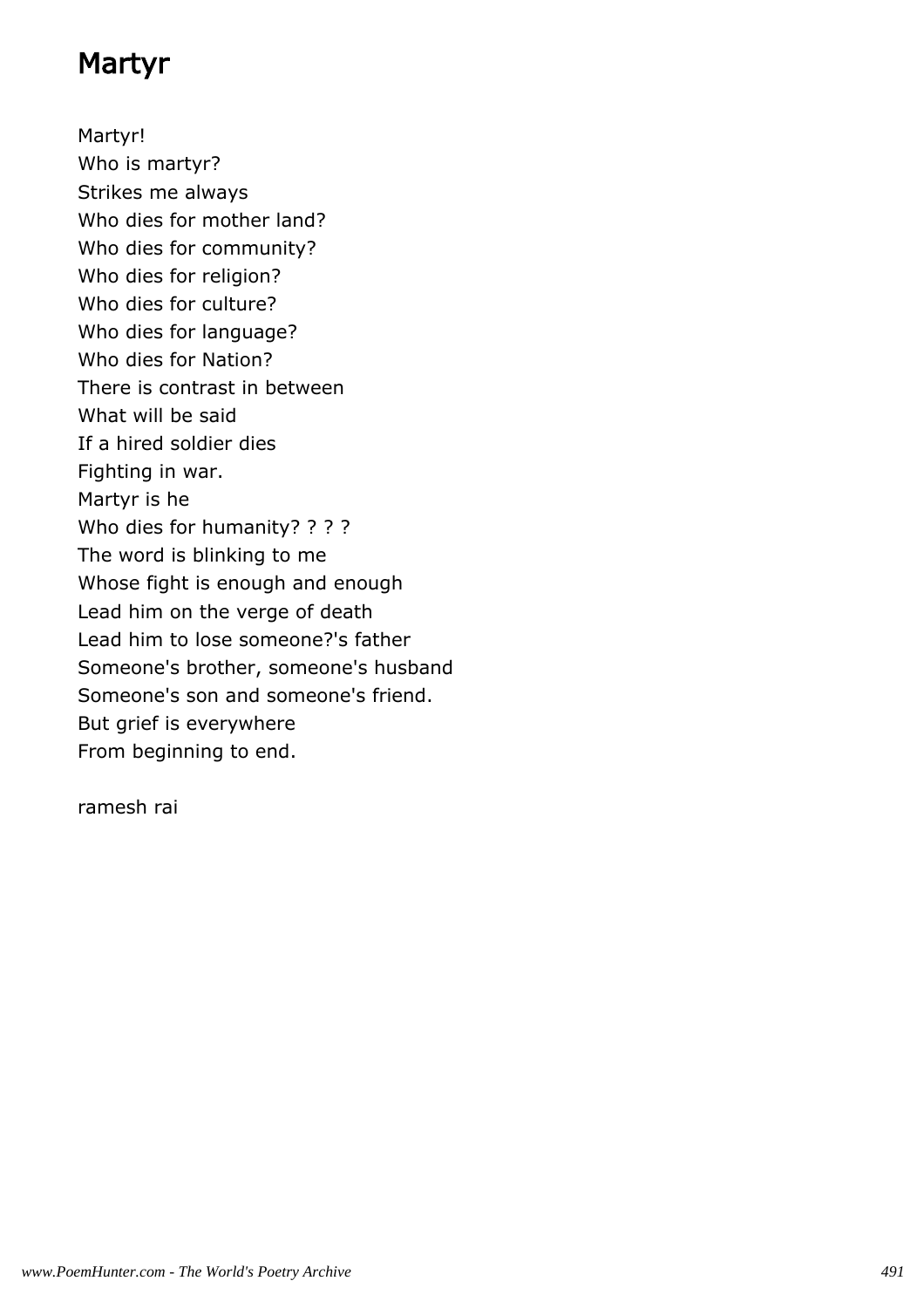# Mastishka

#### Mastishka

Ek computer maine dekha Lekin uske niyanta ko nahi dekha Dekha sadiyon ki kalpna Apne hard disk mein sanjoye huye Jaise atma hi uska swaroop hai Lekin soft disk nahi dekha Dekha koi vartmaan mein baithkar Uska ek ek button daba raha tha Ek dhundhali tasweer si aaati hai Phir ojhal ho jaati hai Nai disha ko sanket karati Phir yeh ojhal ho jaati hai Har kuchh save hota jaa raha hai Nahi koi remote control Ise fursat nahi hai Pichhe mur kar dekhe Iska c.d chalta hi rahata hai har waqt Dhundhta hai navinta ko Lekin prakriti mein har kuchh puratan hi hai Pahle bhi dekha Ek anya chakshu se Jo aaj nahi hai Jaise reel ko dohraya ja raha hai Har kshan use bita hua kal nazar aata hai Aisa lagta hai Hum aaye then, shayad kabhi Chuki samay ki koi paribhasha nahi hoti Wah nahi batlapata Kab huaa tha Shayad abhi ya phir kabhi Badhaon ko paarkar Samay itla raha Prakriti ki god mein manav shishu khel raha Sabhyata ka anchal odhe Jivan mrityu ke sangharsh mein Tha fal raha Nirav veena ke taron mein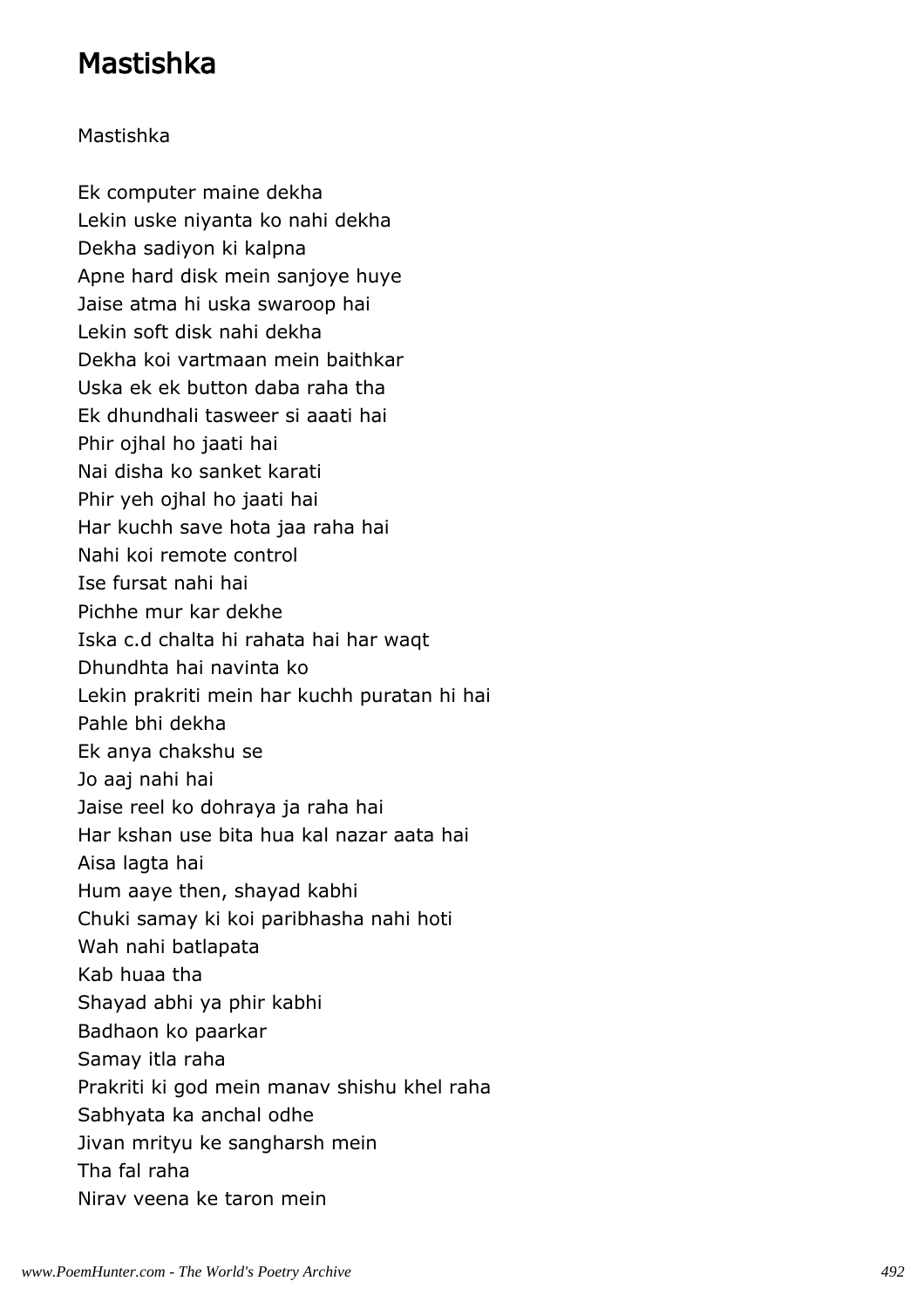Ek pal jaise beeta hua kal Manushya apna amaratwa tha khoj raha Tha khoj raha, un bhooli yadon ko Lekin screen par nahi aata Hazaron saal beete hue baat Main tha khoj raha us yantra ko Jo beete din ki tasweer laye Hame ehsaas dilaye, us satya ko Jo aaj asatya ke kohra mein Jaa chhipa hai

Kitne tyag kitne balidaan ke paschat Phunch paya is sikhar tak Bhoo tal par kitni rekhayen khinchi gayee Phir unhe mita diya gaya Jaise ret par khinchi hui lakeeren hon Aatma ka uthan bhi hota hai Ya patan bhi Aatma to sabhi jagah hai Har jivan mein Amoeba se whale tak Mudh se gyani tak Nirbal se shaktishaali tak Har jagah ek hi hai Har ek ke gun alag alag hai Koi sun sakta hai Koi dekh sakta hai Abhibyakti ka aadhar har kisi ko hai Phir manushya hi shreshtha hai, kaise? Yeh sansaar agar pratibimb hai To yeh nirakaar hai To phir yeh asatya hai Kyumki satya door khara hai.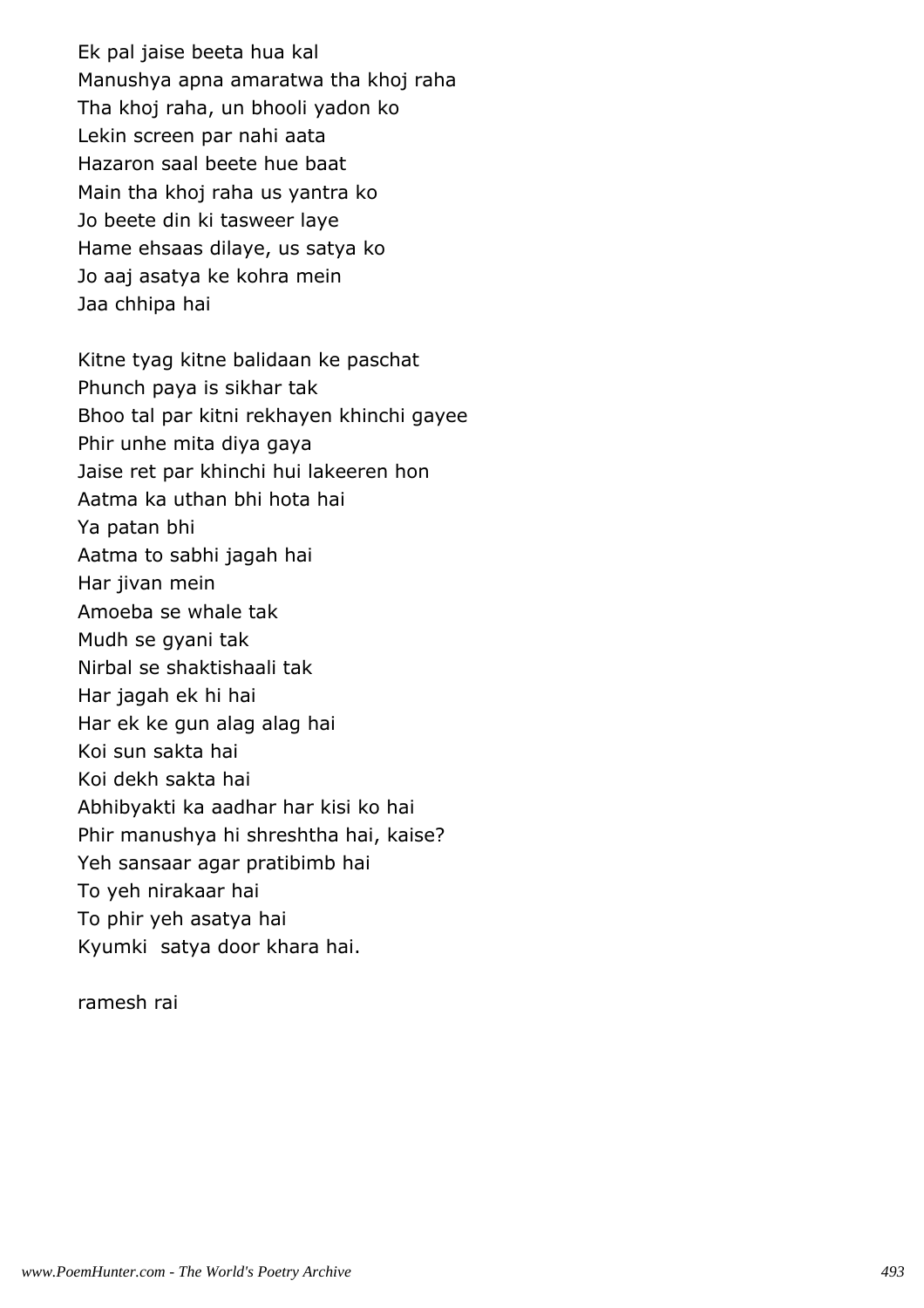# Md. Rafi

Md. Rafi, the great singer sings the melody of soul his voice is yet alive as the sun as the moon till the universe exists would never die his voice is chastened with melody of heaven so his songs make a dormant soul alive the tranquility of his voice is an undefined musical note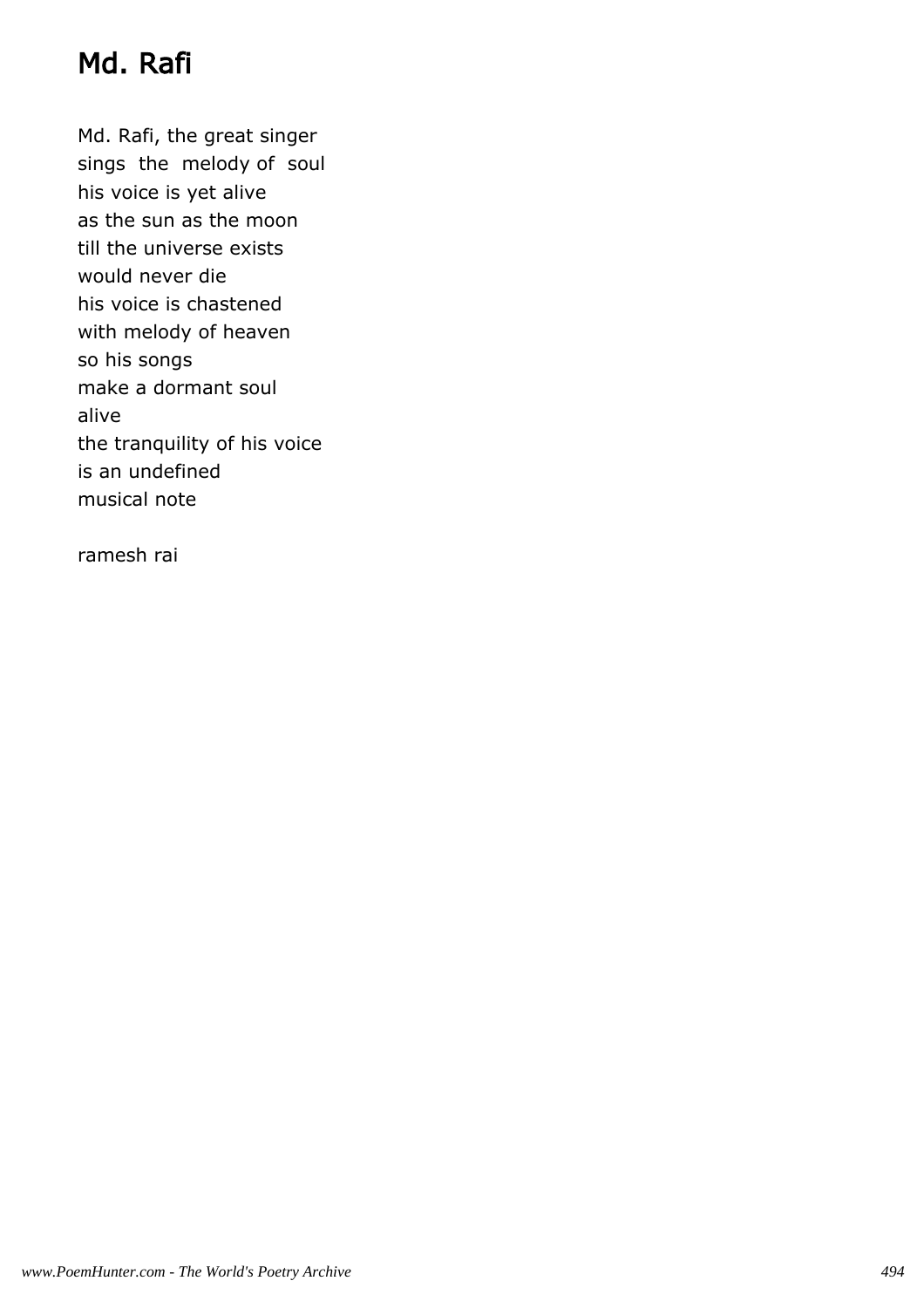#### Me And My Love

Me and my love are integral can not be imagined ignoring one

If i am the sun she is the rays if i am the moon she is the canopy if i am the sky she is the earth if i am the flower she is the pollen if i am the green valley she is the green radiance

If i am the dew she is the petal holding me safely in her bosom

If i am the cascade she is the music flowing with melodious song in my life

If i am the breeze she is the frigidity if i am the candle she is the light if i am the light she is my shadow.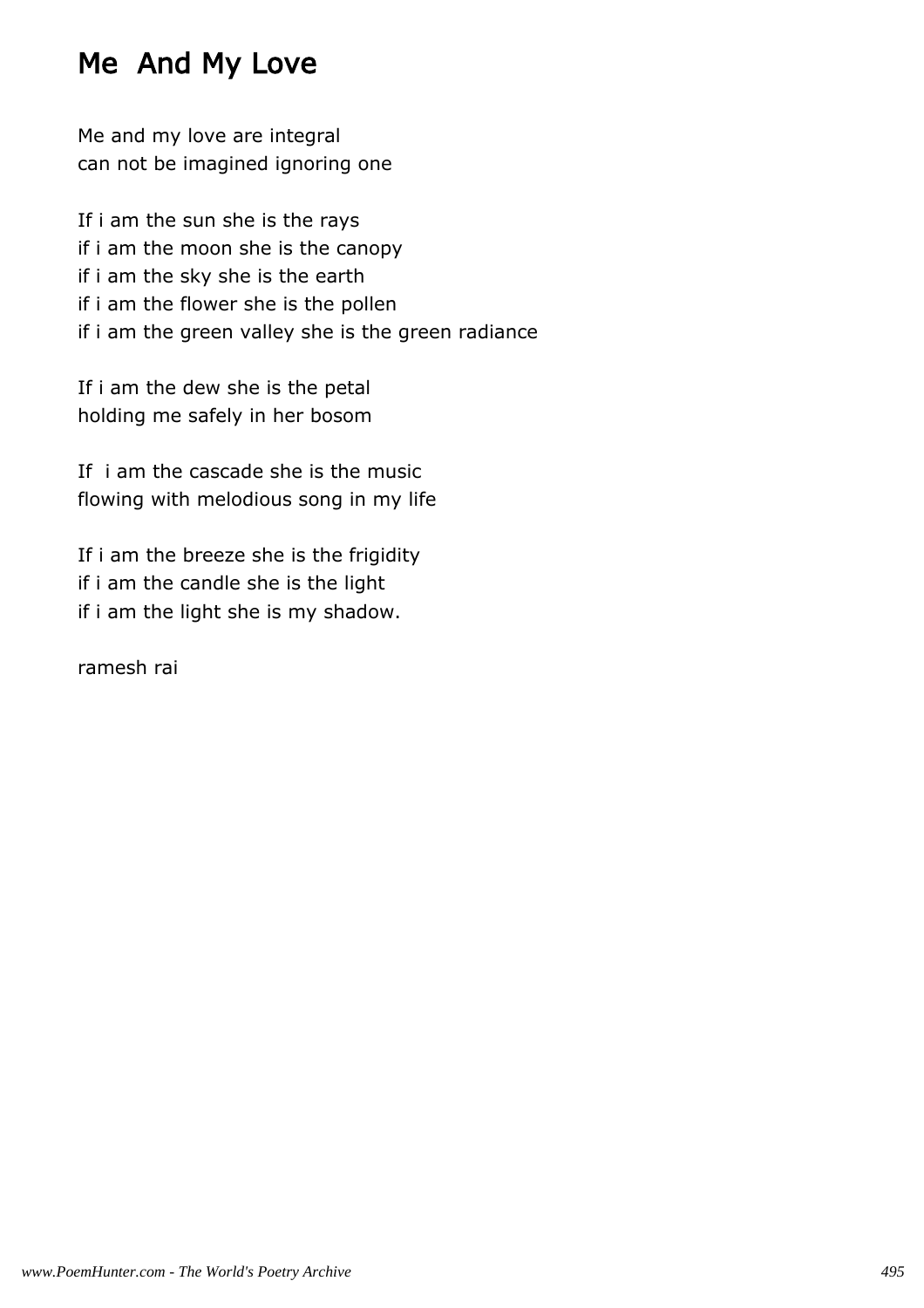#### Meet Me Together

Meet me together in the sky lane where my thoughts are floating declining all absurdity and pathos to amulgamate attrite thoughts of life

Meet me together in the stars lane where my soul will be twinkling dispelling all obscurity and illusion to propagate for making one

Meet me together beyond the stars lane where there will be none to see us asking our souls to make romance to intermix into an eternal faith.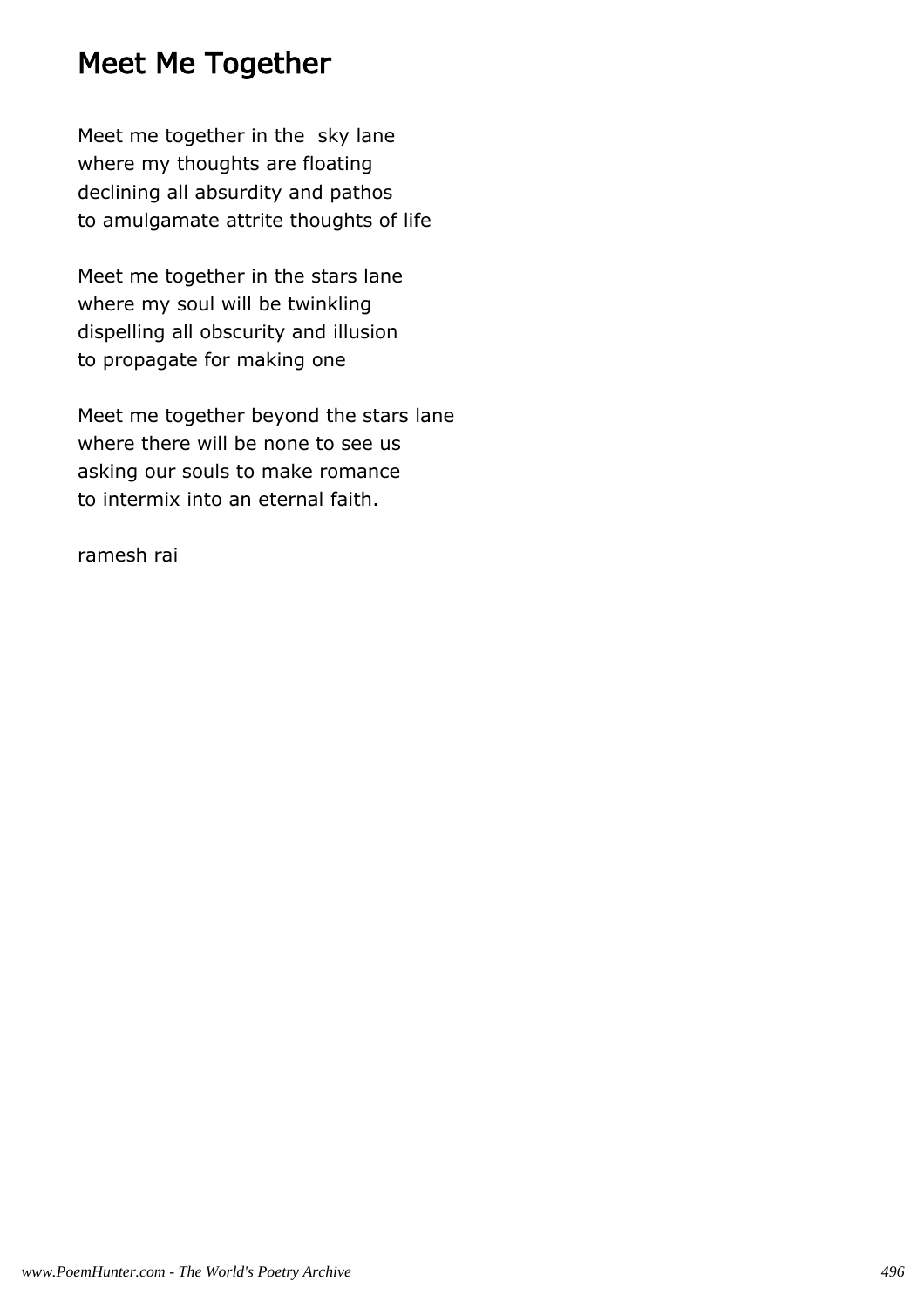# Meghla Aakaash

Meghla Akashe neyee Chandra Tara Rater juware bhese asalo aamar hridayer duaare Chhilo sudhu megher ashru dhara.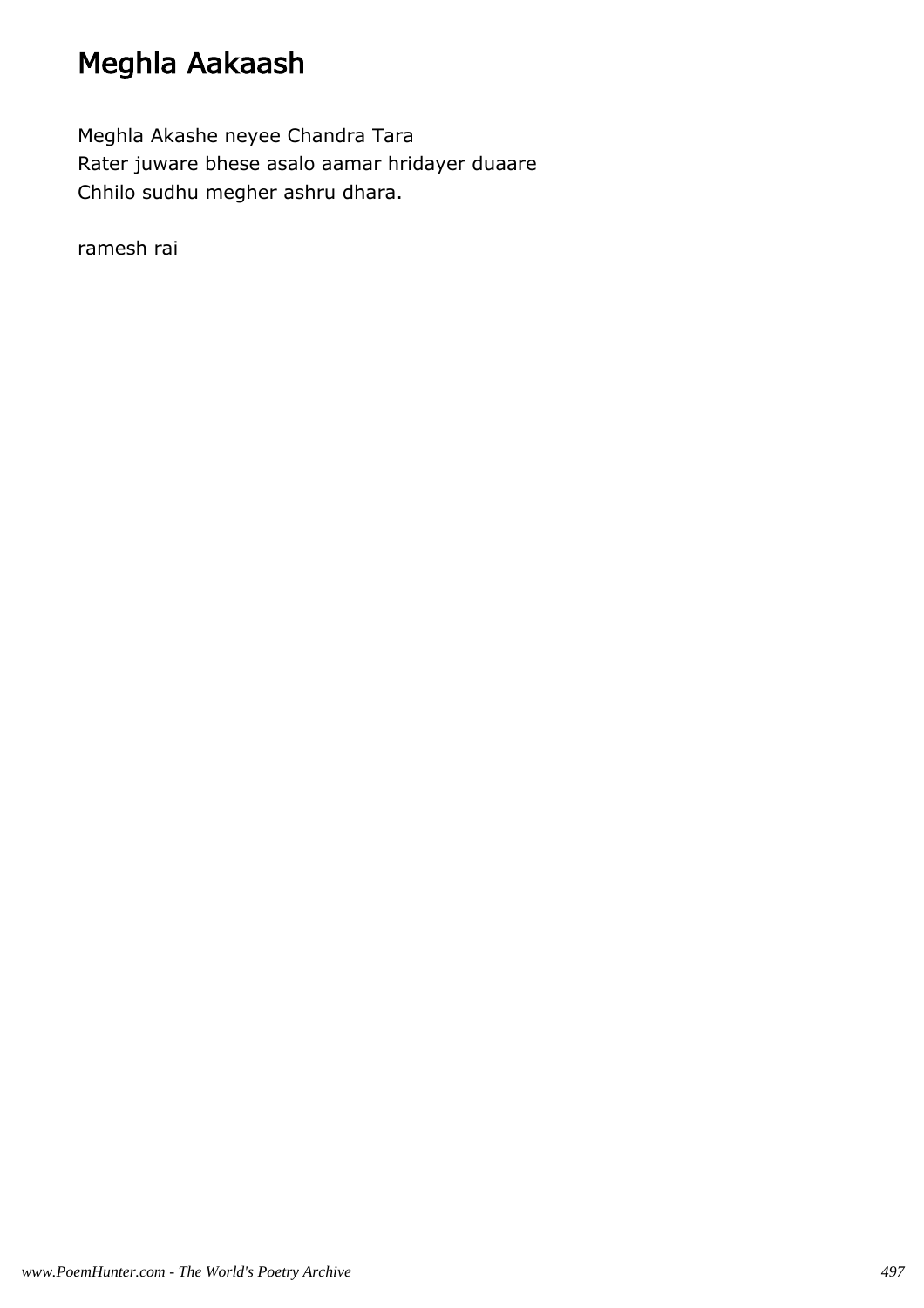### Melancholy Song

My dearest Poetry Sing me a melancholy song On the devastation of Hiroshima & Nagasaki On the demolition of Twin towers How many have lost their lives Their cry and pain Saying good bye to this world for ever To their beloved one To meet them in next birth If so But what shall be the destination On which planets they will meet Sing me the song of their Wailing wives, mothers, children And of their relatives My sweetest Poetry Sing me the melancholy song Of disaster on the earth The power of cavalry Crushing the innocent lives My Heartiest Poetry Sing me the melancholy song On the starving lives Dying for want of food My bosom Poetry Sing me the melancholy song How the people of this earth Getting frustrated of their daily life How the people of this earth Wasting their days toil In search of bread Despite of heart and soul endeavour Some are getting but some are not I like to wail on the melancholy song So sing a melancholy song That can make me to weep bitterly The earth would laugh on me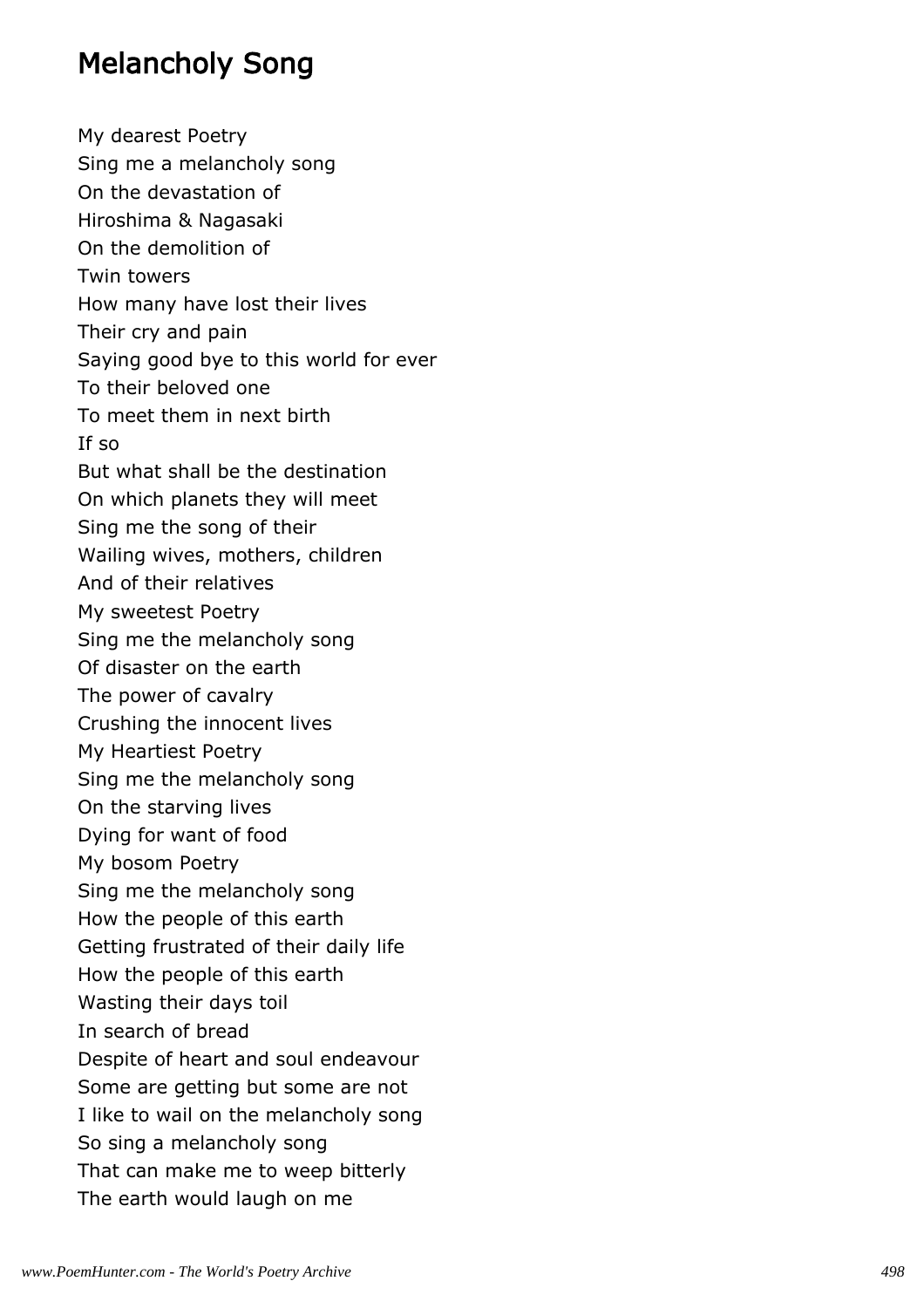To make me calm and to give me solace Not to weep on the past deed of mankind The coming generation will certainly establish Love, peace, prosperity and friendship Where every one will look like a blooming flower.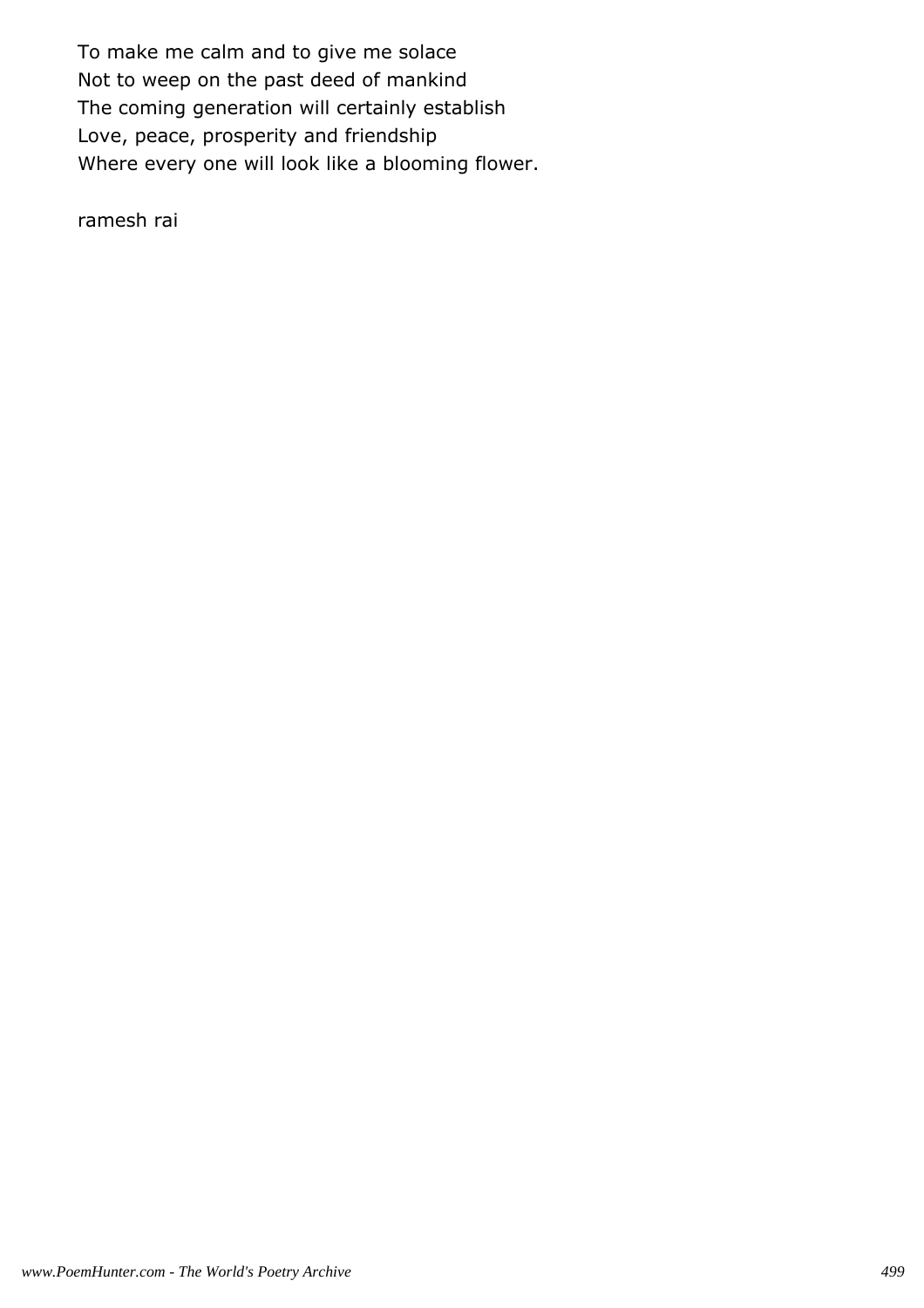#### Men Are Made For Women

The life runs on two tracks both needs to be parallel the difference of a thread makes the life to be out track and leaves a ruin behind.

But believe in me men are made for women men are made for safety and security for women, to fulfill their all needs the existence of this world is only with the love of women

Men betray at every stage but women betray very often that so they maintain to run the life on the parallel track of life.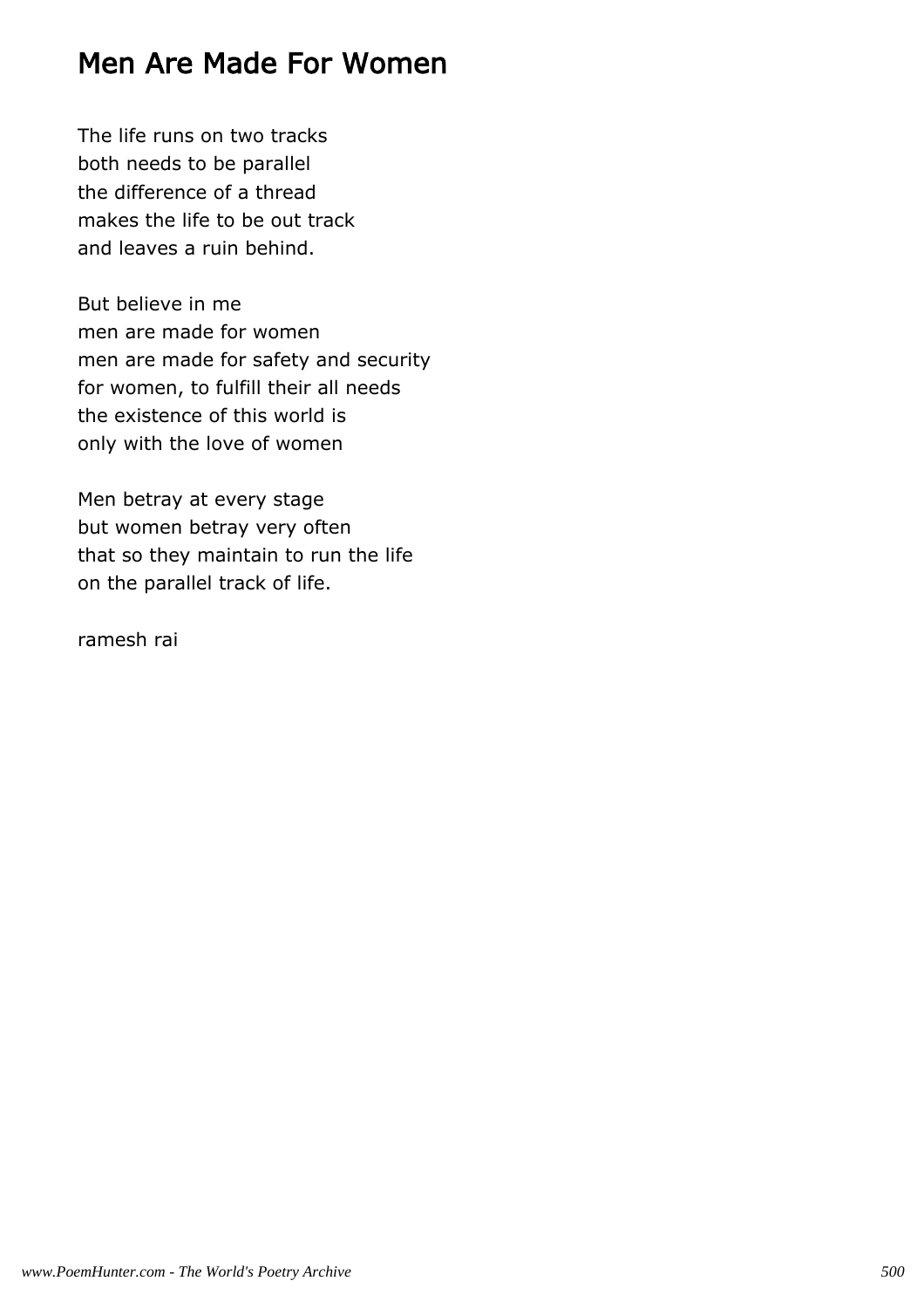#### Merry Christmas

Merry Christmas to all Let us pledge to make merry our fellowmen to share our pains and pleasure to make others life prospective Let us fulfill the wishes of Lord forgive your brother not seven times but seventy times seven Lord has given us life to live and to let live Let us fulfill his desire Let us promise not to be reason for self reason Let us enjoy, Merry Christmas throughout the year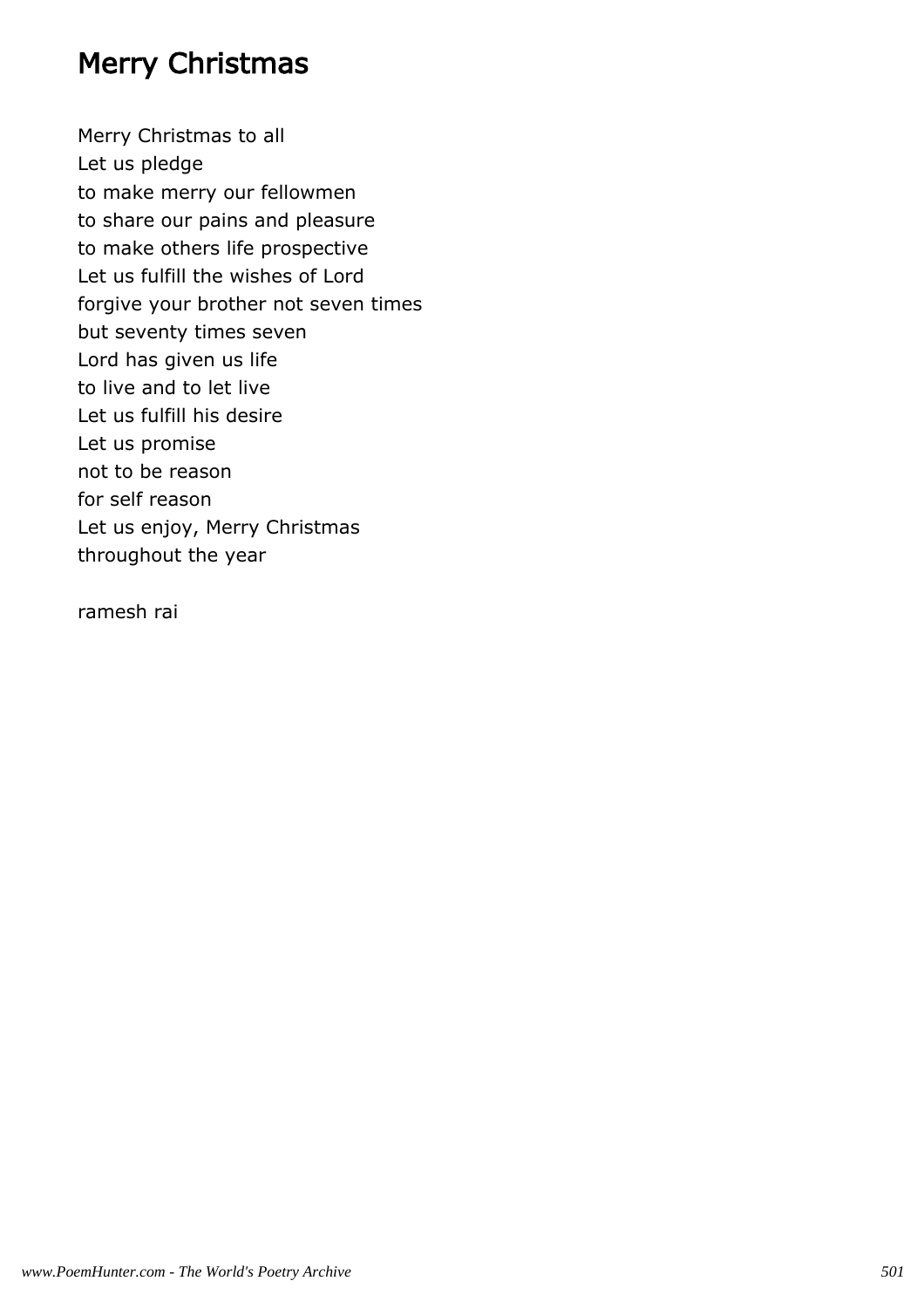# Message - For You (Tumhare Liye)

Tum yehi sochte hoge na meri tumhari mitrata nai hai lekin aiesi baat nahi hai yug-yugantar se tum mere mitra banate aaye ho ies prakriti me kuch bhi nutan nahi hai n ye hawa, n aasman, n ye chand sitare............

yedi nutan hai kuch to yeh pal jo pal me gujar jata hai n hi kuch bhoot hai n hi kuchh bhavishya har bita hua pal bhoot hai har aanewal pal bhavishya hai phir yeh pal cyclic order me chalata rahata hai

ye prakriti hi chetan hai prakriti me sthit sabhi jad hai tum bhi jad ban jao aur nitya ke karyo me lipt ho jao

ham tum ek atma hai jo parmatma ka khandit roop hai eiska koi bhi ling nahi hai koi aayu bhi nahi hai yeh to kewal parmatma ka khandit roop hai jaise chumbak ko kitna bhi toda jaie usme chumbaktwa rahata hai yeh atma purna chetan hai

tum yehi sochte hoge na phir mai tumhe jad banane ke liye kyon kah raha hun kyonki bhagwaan shri krishna ne arjun ko jad banane ke liye kaha thaa

nahi to yeh mahabhaarat safal nahi hota

tumne bhi mujhe kitna sarthak naam diya hai maine bhi use hriday se laga liya eis naam ka sandhi bichhed karo aur phir use apane dil se phuchho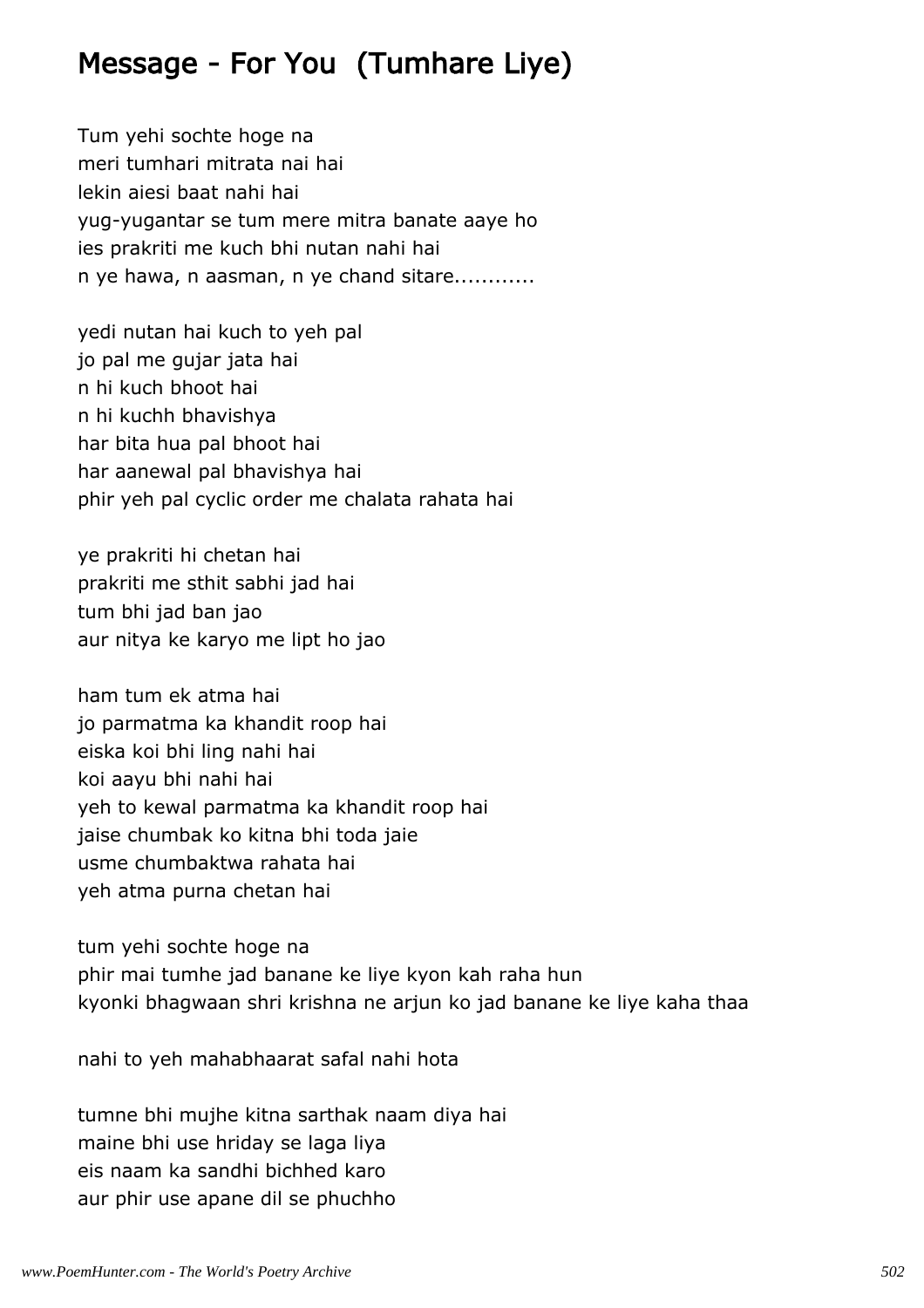tum apane hriday ke bina ke taro ko jhankrit karo usme se sur nikalenge woh sur tumhare hriday ki samragyi hogi

phi maine tumhe kya galat naam diya.

jaise computer apane programme se chalata hai phir pareshan hone ki kya awashyakta hai

prakriti me ham sabhi ko karya karna padata hai aur ham sabhi bhdhya hai apne apne karyo ko karne ke liye

yeh surya, chandra, hawa, jal, pashu, pakshi, kit - patang phir ham aur tum koi yeh nahi kah sakkata ham apna karya nahi karenge yeh karya param pita parameshwar ki anupam bhet hai

aie mere bandhu utho aur jad ban jao nacho gao, aish karo, hanso aur dusro ko bhi hasaon duniya me hod lagi hui hai kuchh paane ki, kuchh khone ki kuchh naya kar dikhane ki tum bhi usi hod me shamil ho jao phir tum apne jiwan ko safal samajhoge

tum mujhe varsho se sunate rahe ho aur mai bhi jad ban sunta raha hun aaj tum jad ban jao phir main chetan ban jaunga jiwan kabhi rukne wala nahi hai tum raho ya na raho ham rahe ya na rahe yeh to shashwat hai

yeh prakriti ki prishthbhumi par khichi hui taswin jo saf jhalakta hai tum ek baar muskrao tumhare muskan ki laharo so uske halke sparsh se mera hriday spandit ho jayega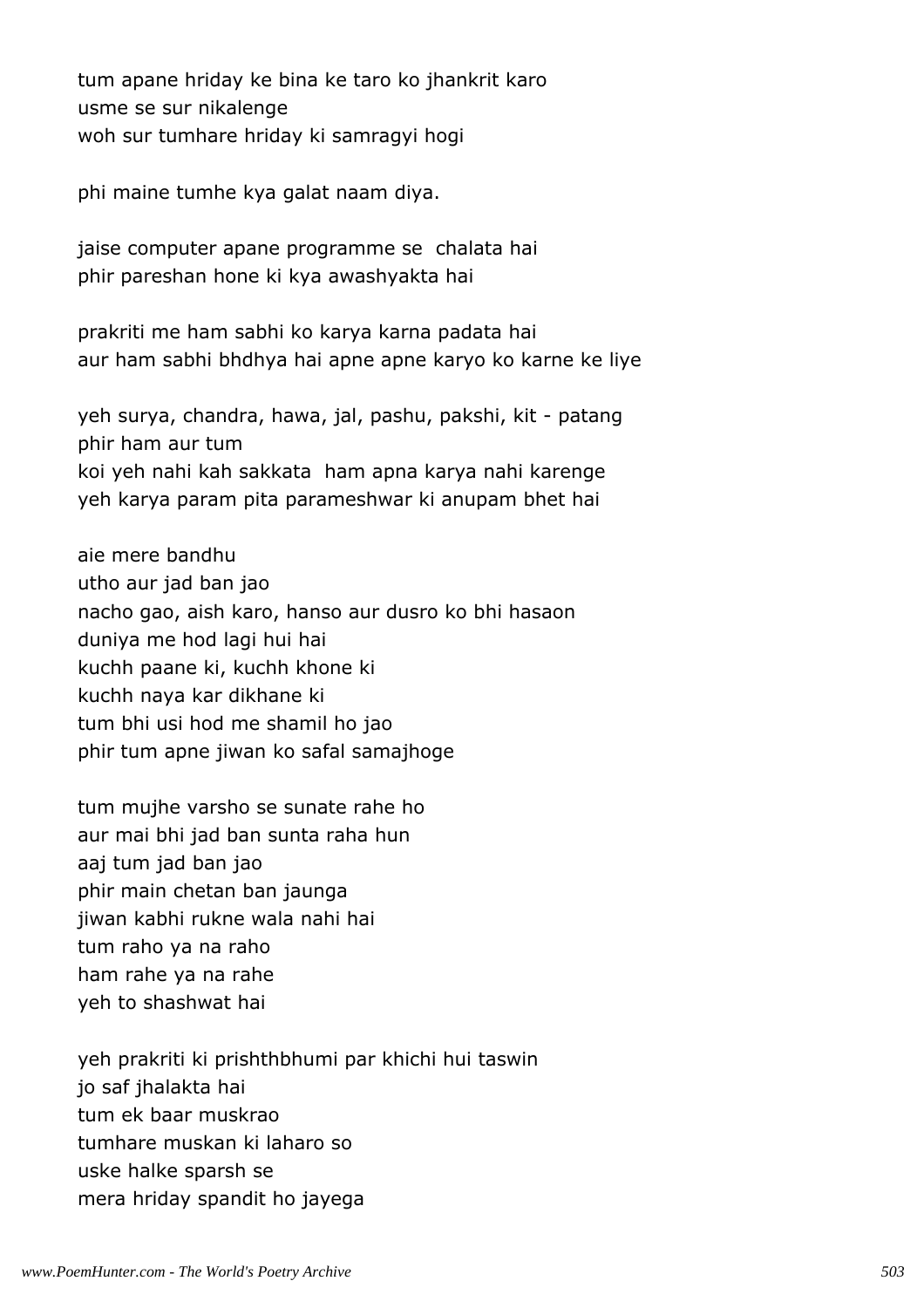tum mere ek achhe mitra ho hamare tumhare prem me yedi lakire khichi jaye to usme dare pad jayengi atah us lakir ko mita do

tumhare hriday me ab bhi kuchh jagah bachi ho to usme mera sthan do vaise to mera hriday itna vishal hai ki sabhi ke liye jagah surakshit hai aao aur bas jao lekin mujhe bhi thode samay ke liye jad bankar prakriti ki god me khelane ka mauka do.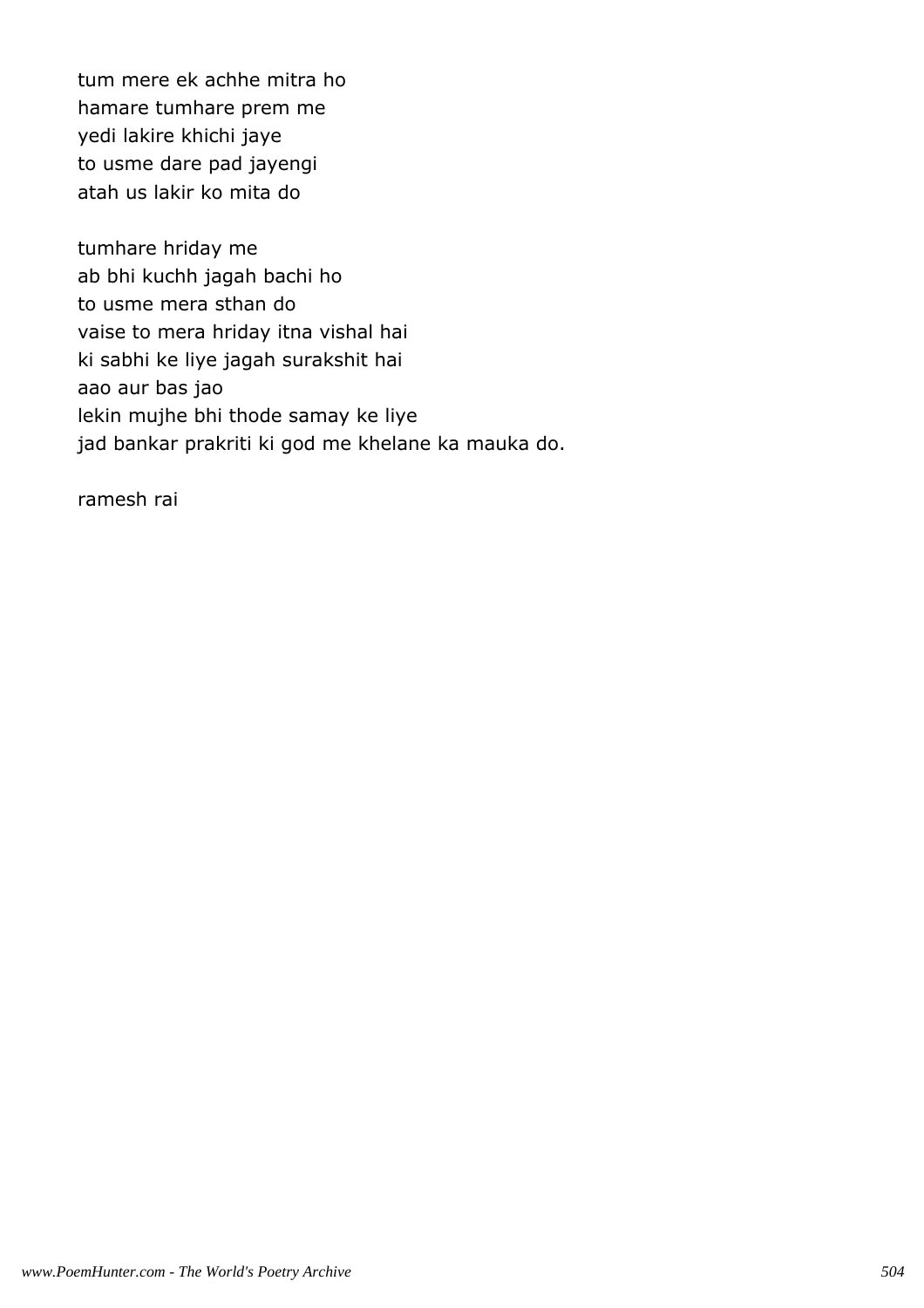## Milkyway

All stars and planets move on milkyway that is their path.

I like to transume my soul over the milkyway where i can squat and meditate over the creation and realise the bliss of nature.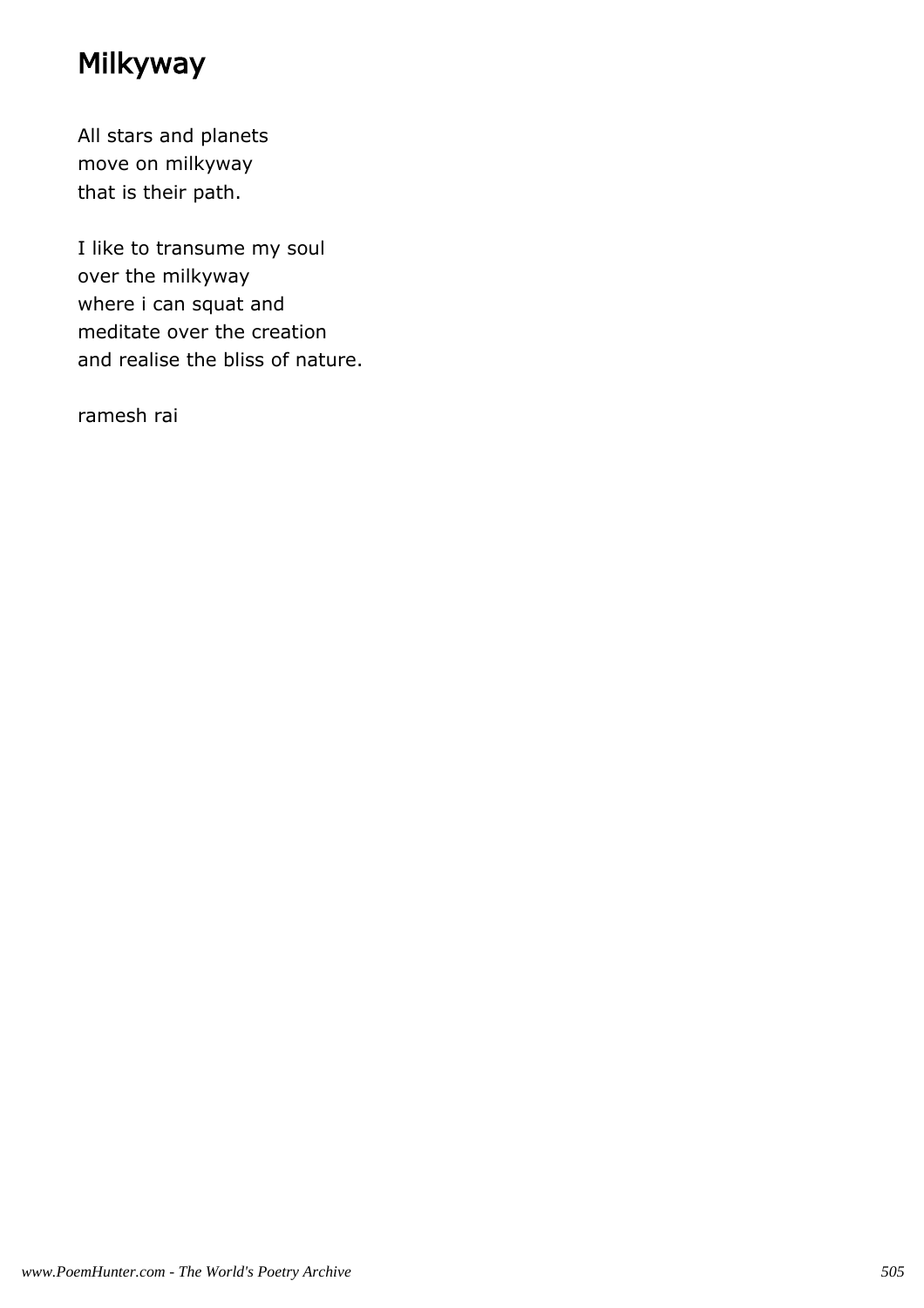### Missing Page

Some pages are missing When I tried to unfurl Book of my life Where that pages have gone?

I still peep into the book Again and again Has it been torn by anyone Or stolen by my beloved.

Those pages were precious And more important Which I can never confess To redeem my life.

On the canvas of life Space is left empty.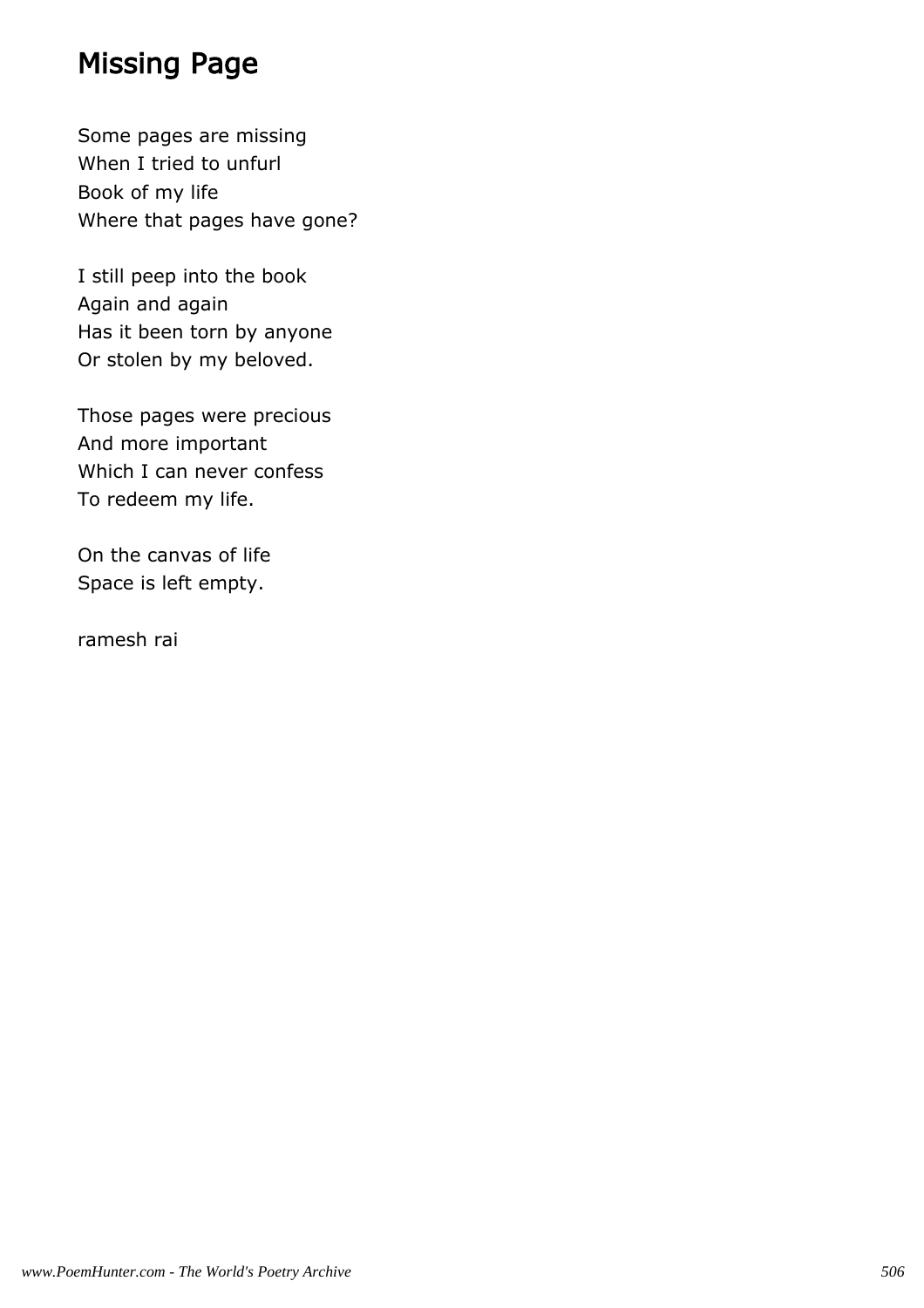# Misunderstanding

Misunderstanding sometimes takes more importance in life makes the life a hell unwarranted dispute in life which has no existance

The wise person comes over all misunderstanding of life makes the life full of gay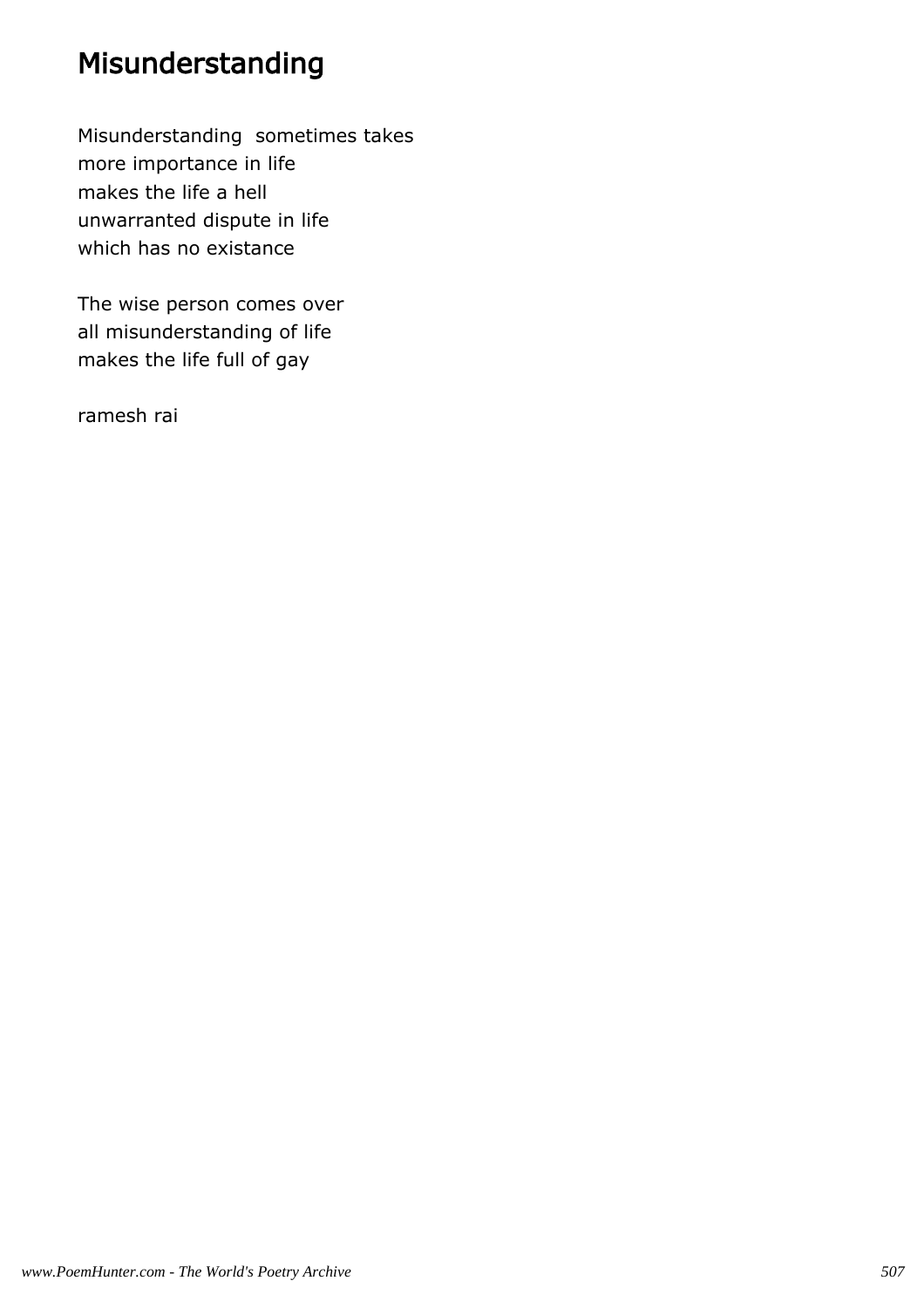#### Moment Is No More

Throughout the transition no place on earth is left where blood is not shed.

Which day should i recount that has not been engrossed into the black hole of devil's act. In a week, in a month or in a year that is not slugged; except the moment which has also been painted by the devil's act, with the blood of innocent for whom spring waited to welcome to play with in lovely garden.

Alas! it has to return back.

Who will shed tears to wash it so as spring may enter to watch blooming flower and play with.

Perhaps, None !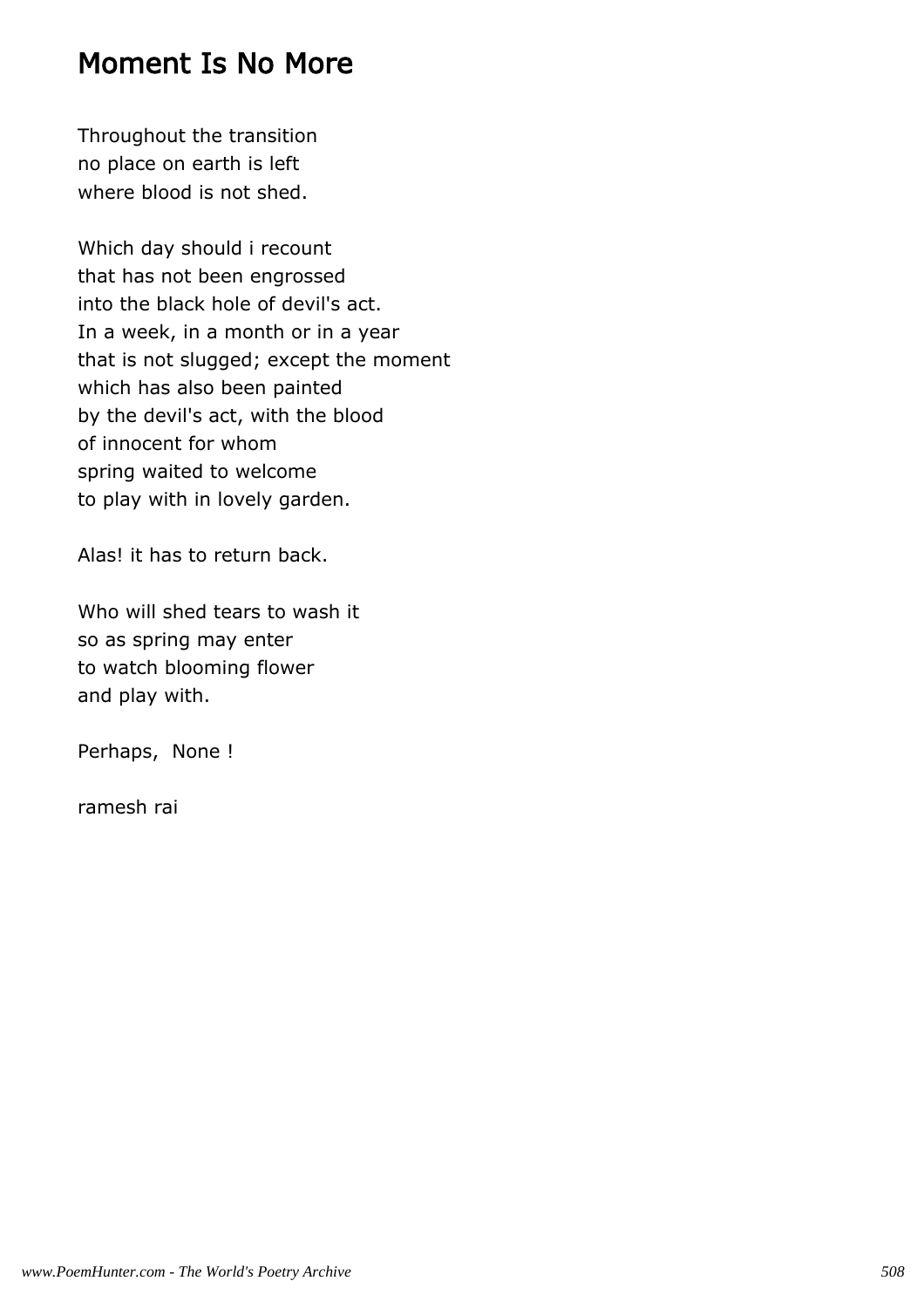#### Moner Pakhi

Moner pakhi ude bedaye ayee dike oyee dike chaye kichhu dite chaye kichhu pete chaye jivaner bhalobasa chaye jivaner nuton asha bhalobase se nijer jivaner nid bhalobase se anant teer bhalobase se khola akash bhalobase se sobuj maath ek din se udejabe sobkichhu chhede bhuvaner majhe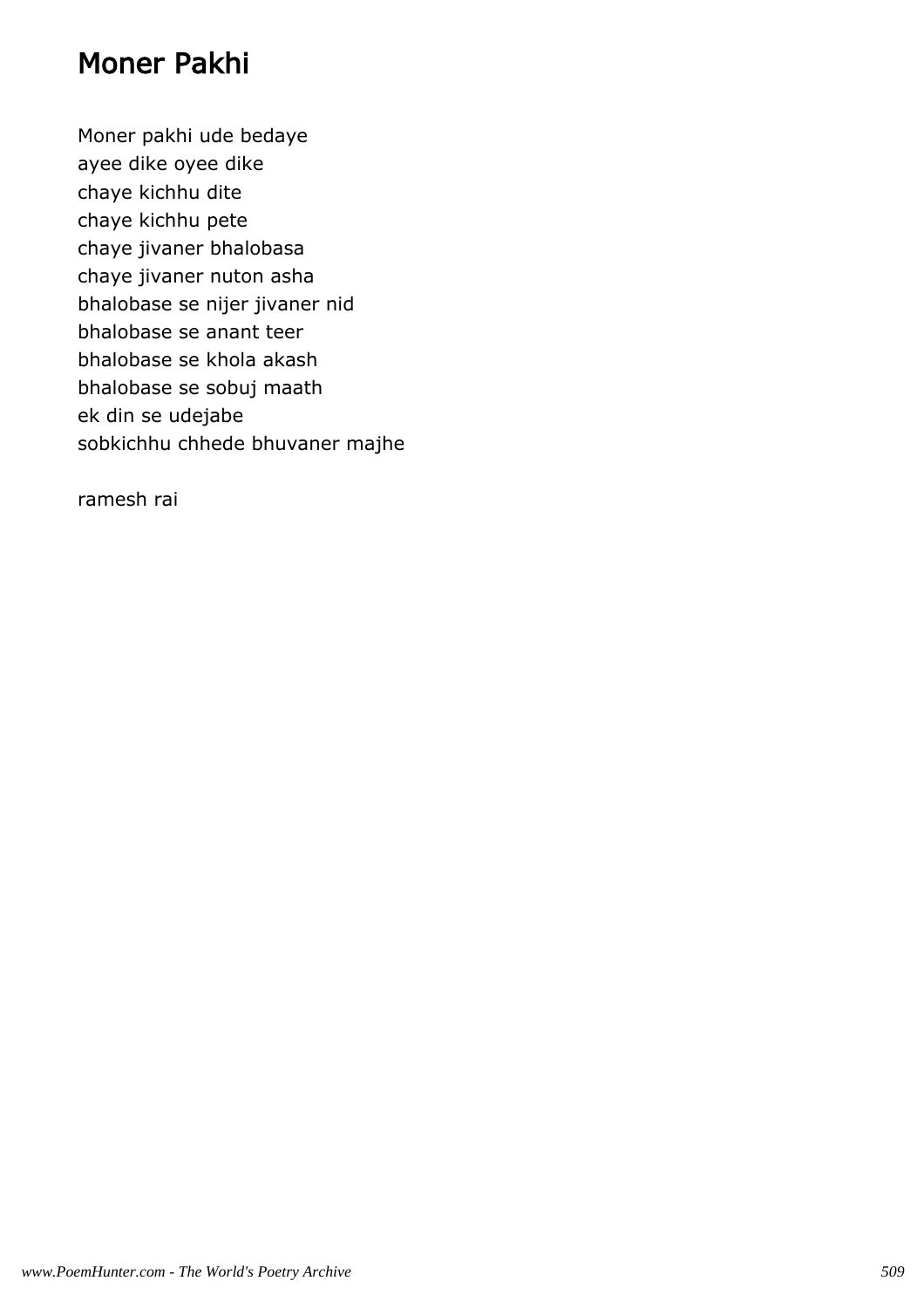## Money

Money!

you are the invention of human being to make our life pleasant to utilise you as the medium of transaction, not to shed our blood if so, one day, you will be thrown out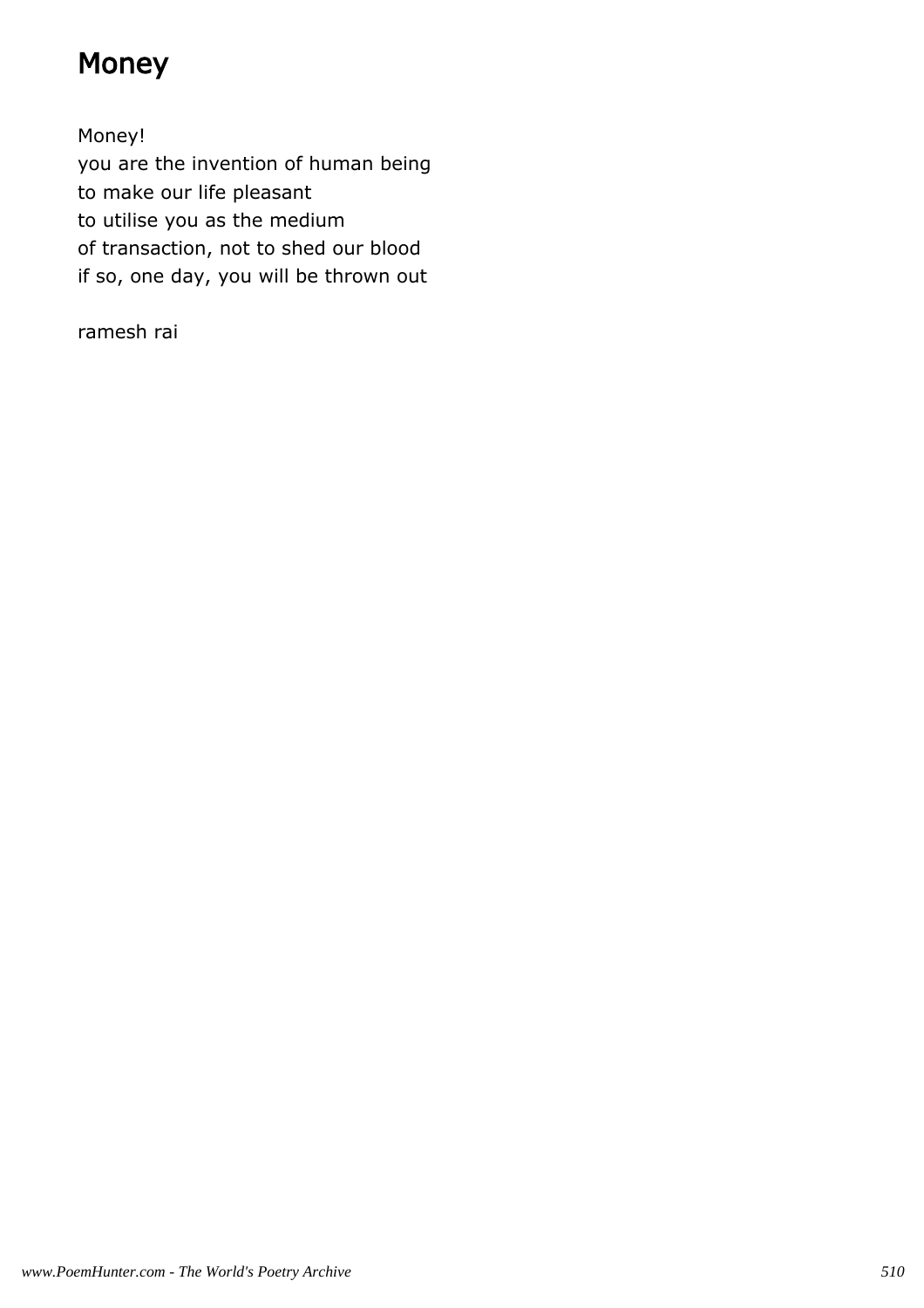#### Moon Fever

Moon fever is very hostile embarassing me over night thy coldness is burning my soul in my solitary life.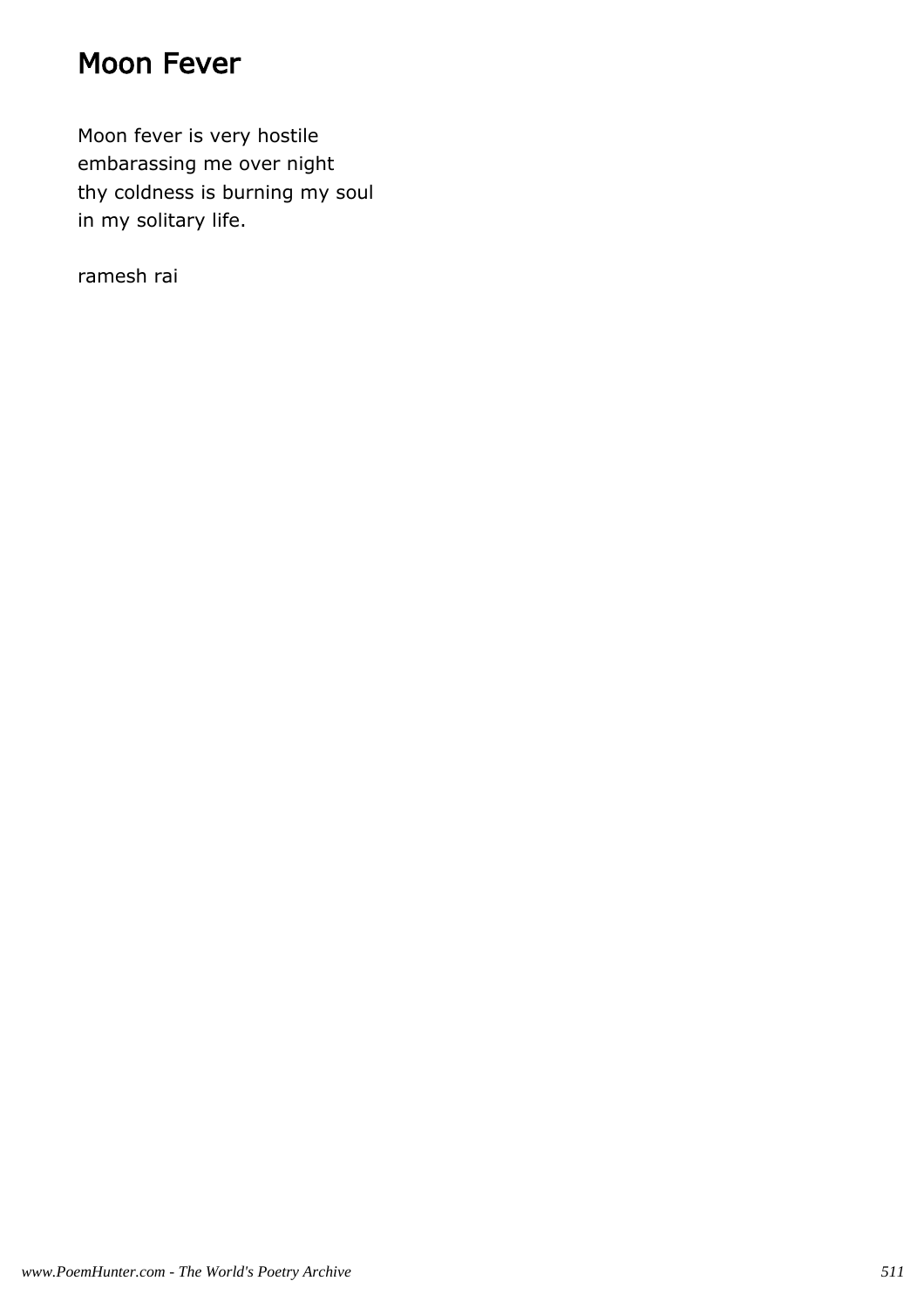#### Moon Is Never Alone

Moon! You are never alone Thousand of stars follow you You change your face throughout month And hide yourself once in a month Your glamour is always insurmountable To describe, either crescent, full or a new moon You always look charming in each moment When entire world sleep, you play Hide and seek with all stars You always escape narrowly When any of stars tries to touch you The aura of your light glowing stature Spreads in the vicinity of full moon.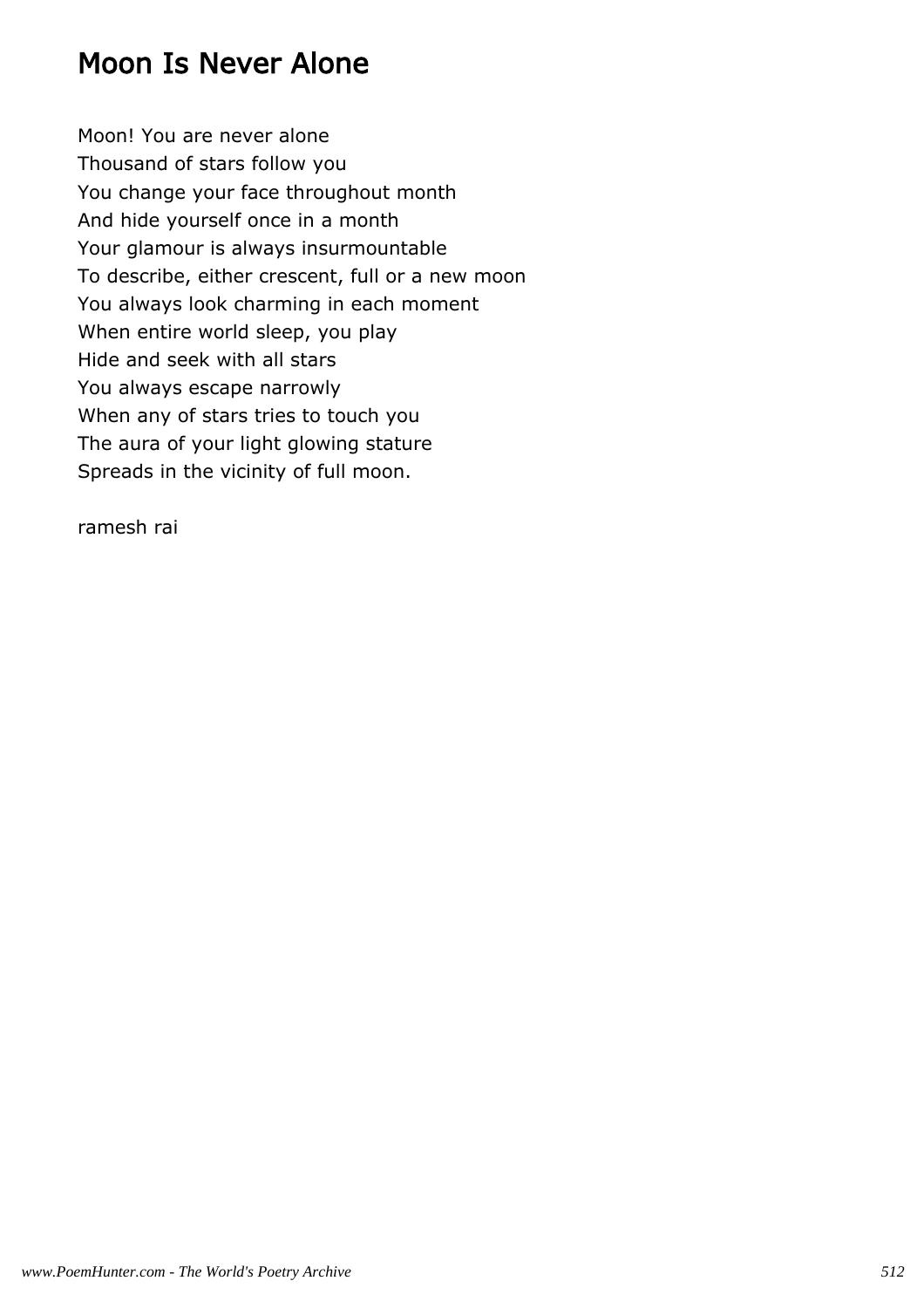#### Moor

Life is moor if you have not loved ever.

Life is moor if you have not talked soul to soul, sitting in a garden.

Life is moor if you have not seen reflection of your image in her/his eyes.

Life is moor if you have not spent the evening by the shore counting the ripple conjugating every ripple of your heart.

Life is moor if you have not realised aspiration of blooming flower.

Life will move gradually with full serenity and tranquilit if you meet the real soul mate.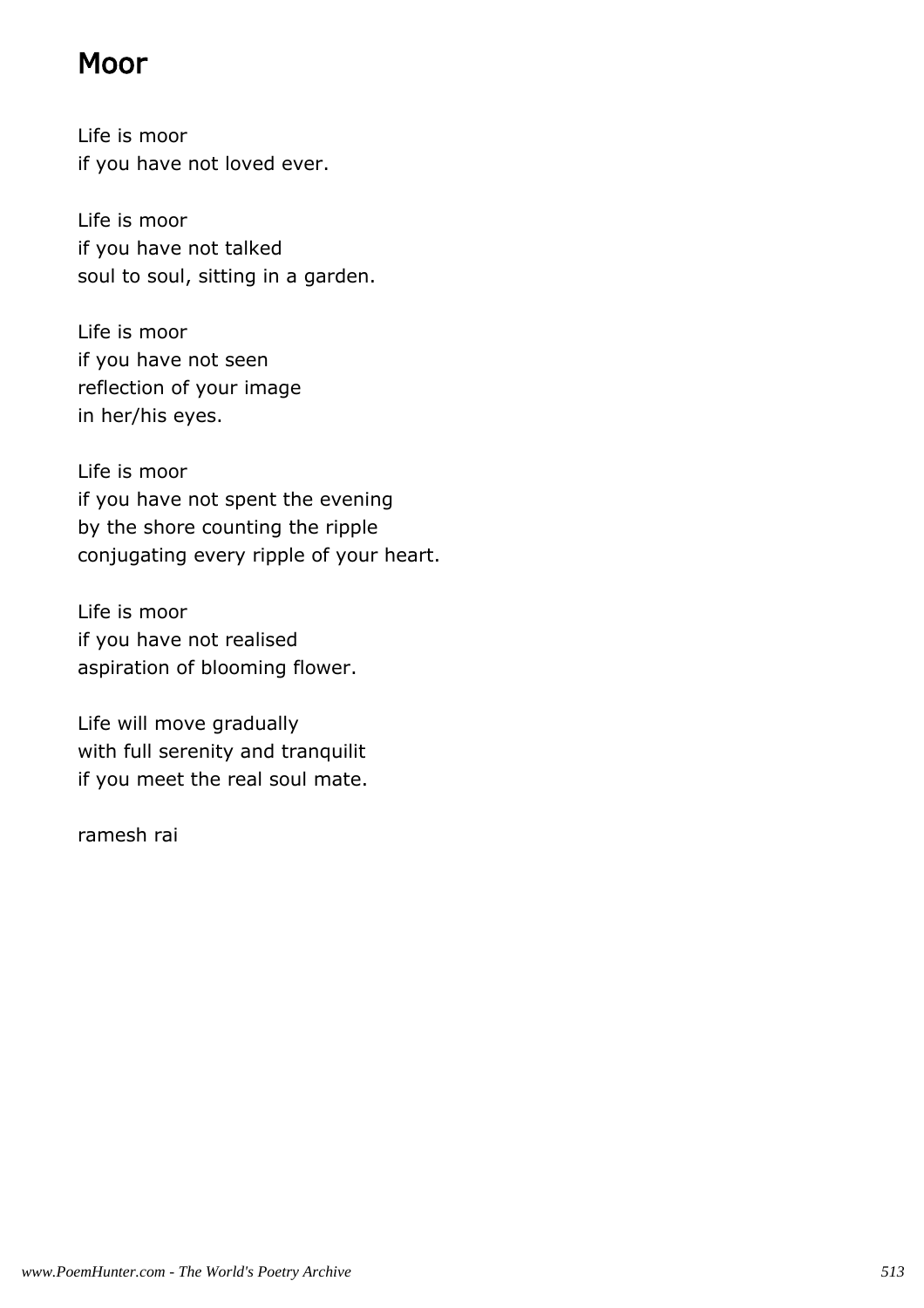# Morning

Every morning comes with a new sun at every dawn with new challenges of life with a new creativity of life as to work from dawn to dusk

Every morning brings a new happiness every morning is the gift of nature every morning asks the birds to leave the nests and fly in the sky

Every morning realises the darkness of life every morning says I'll come on the morrow with a new hope of life.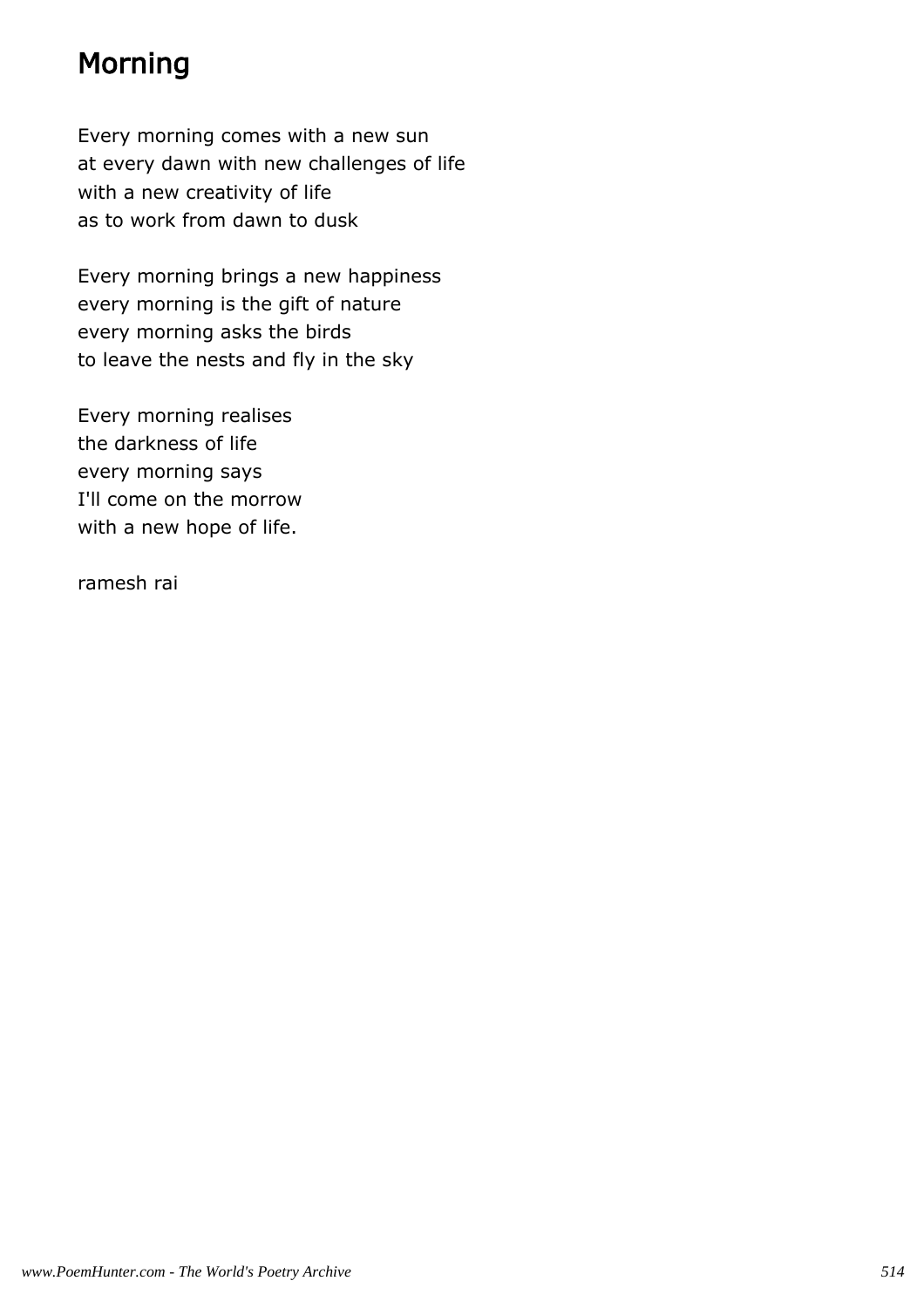# Morning And Evening

The morning comes to spread a broad day light The evening comes to spread a peeping twinkling twilight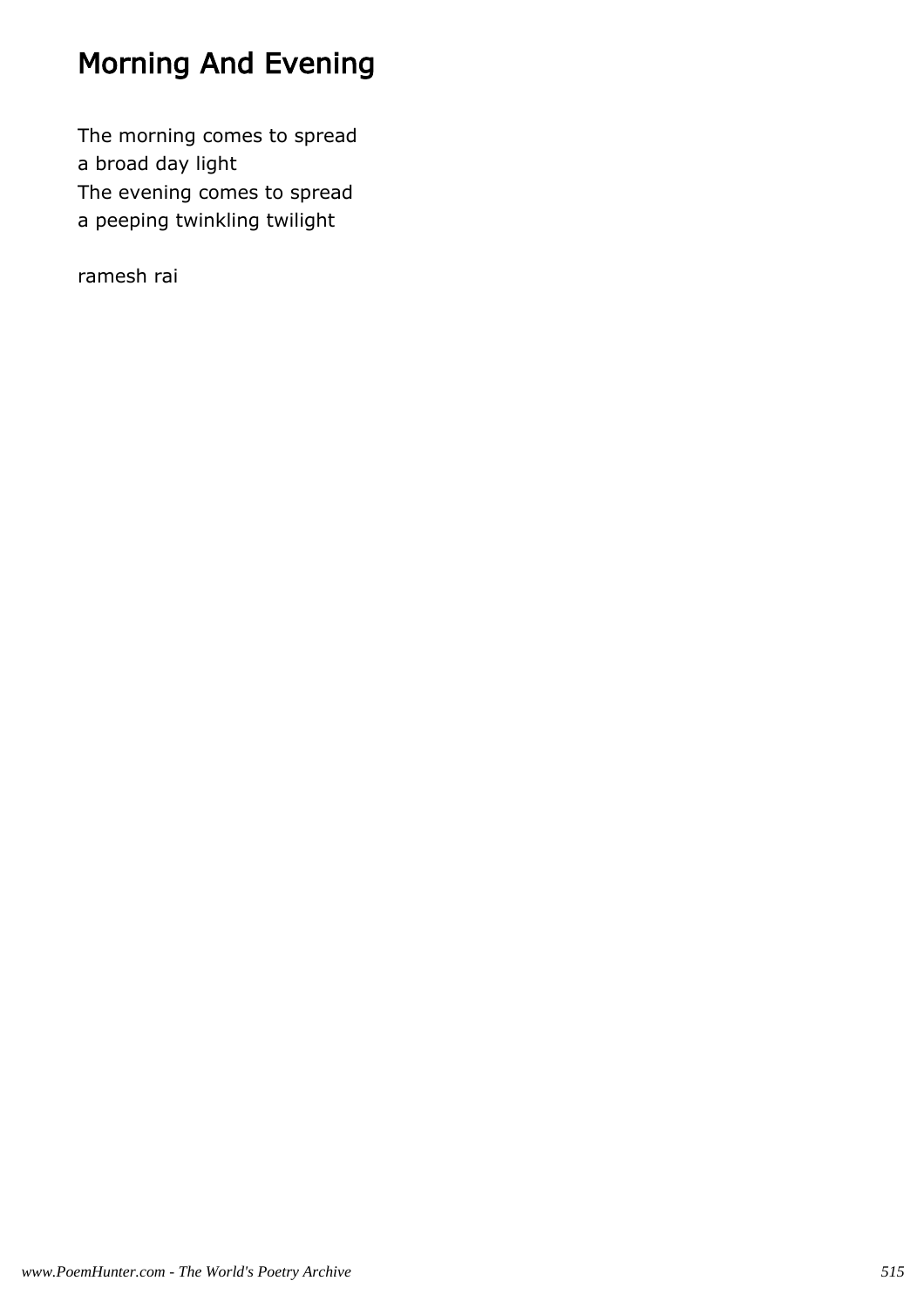#### Morning Dew

Morning dews are scattered on all over the grass blades sparkle in the gleeful morning longing to haunt the morning rays

Morning dews riddle the stress that made the night antique like a widow in distress patronise the engulfing moor

To embed the qualis ab incepto I infringe my minacity to adsorb the emotional frequency to an unseizable terms.

To reprehend the oozing pains morning dews scattered on grass blades.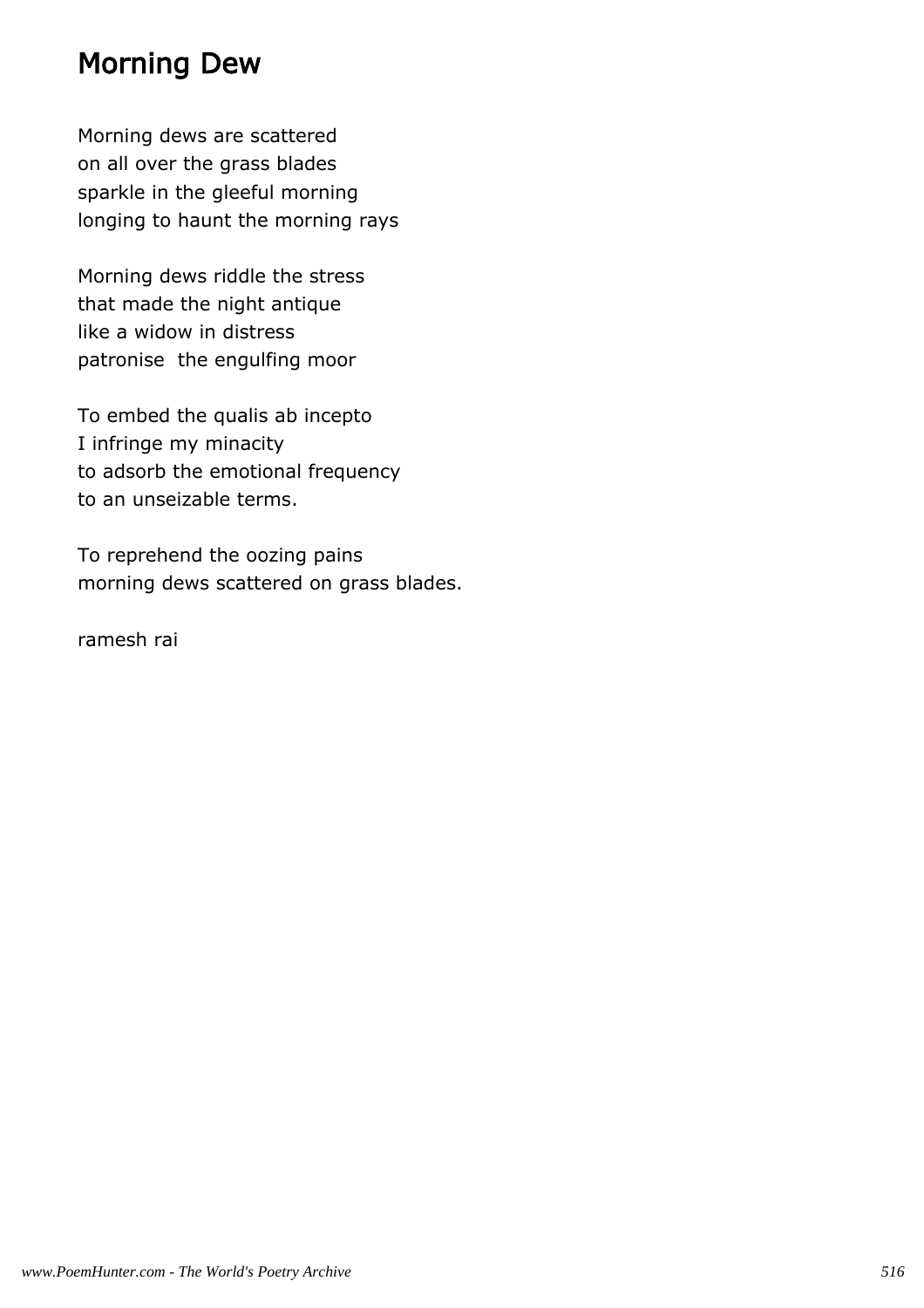## Most Destructive Creature

On earth there are so many creatures amongst human is most brainy but also destructive in nature playing days and nights with sky, fire, water and air creating devastation in nature making castles in air.

Power bestowed by God to human is abundant; but still weaker than any who carries more than her weight.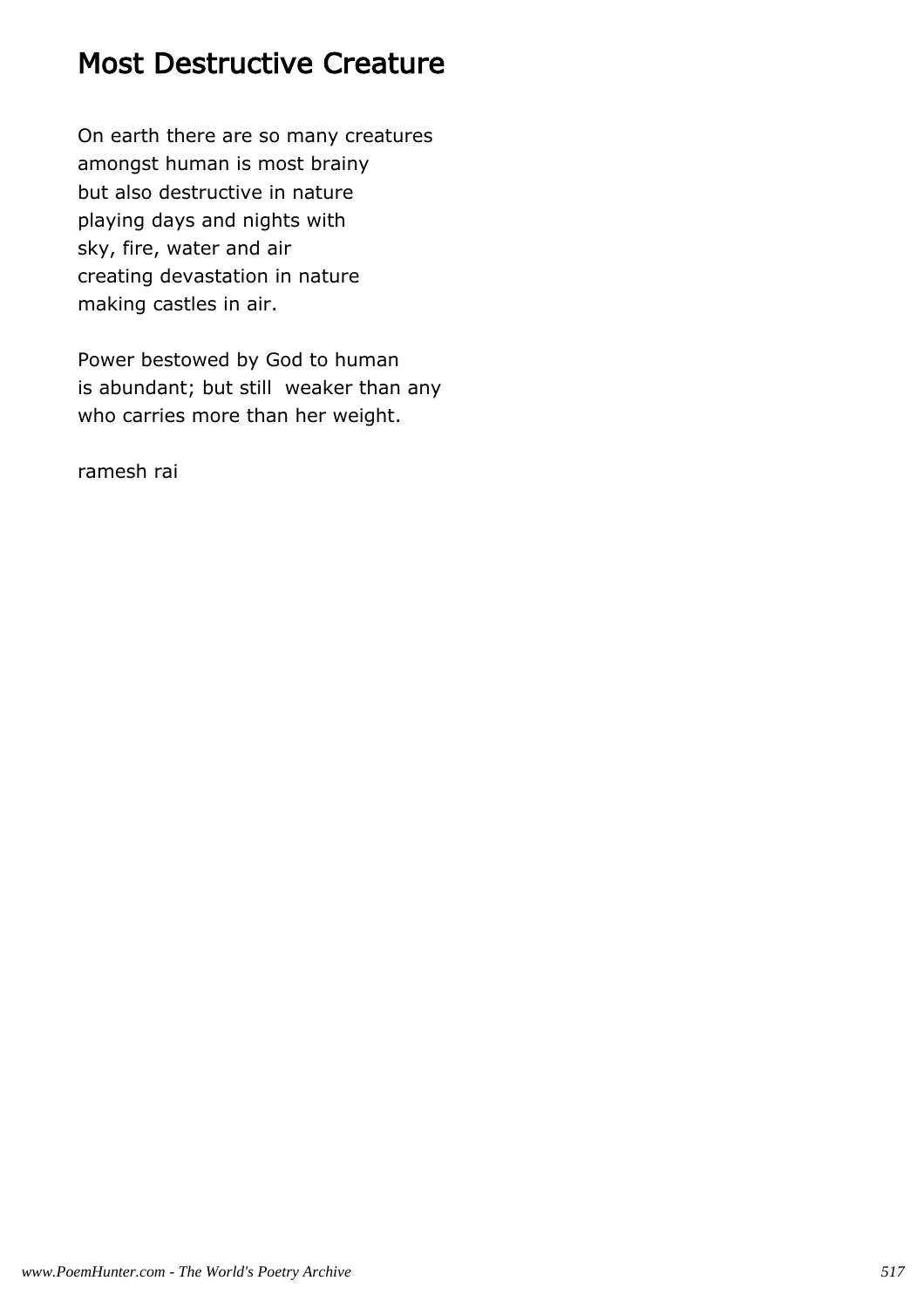#### Mother Earth

You are the mother not only so You are the mother of all creatures You are the mother of all plants Thousand of mountains are in your lap thousand of rivers and streams are playing in your lap Seven oceans and seas are under your arms what profound my mother you are the air titillate you days and nights the sky covers you from misdemeanors of giant stars thy love is for all child Mother Earth! I bow my head for your divine nature.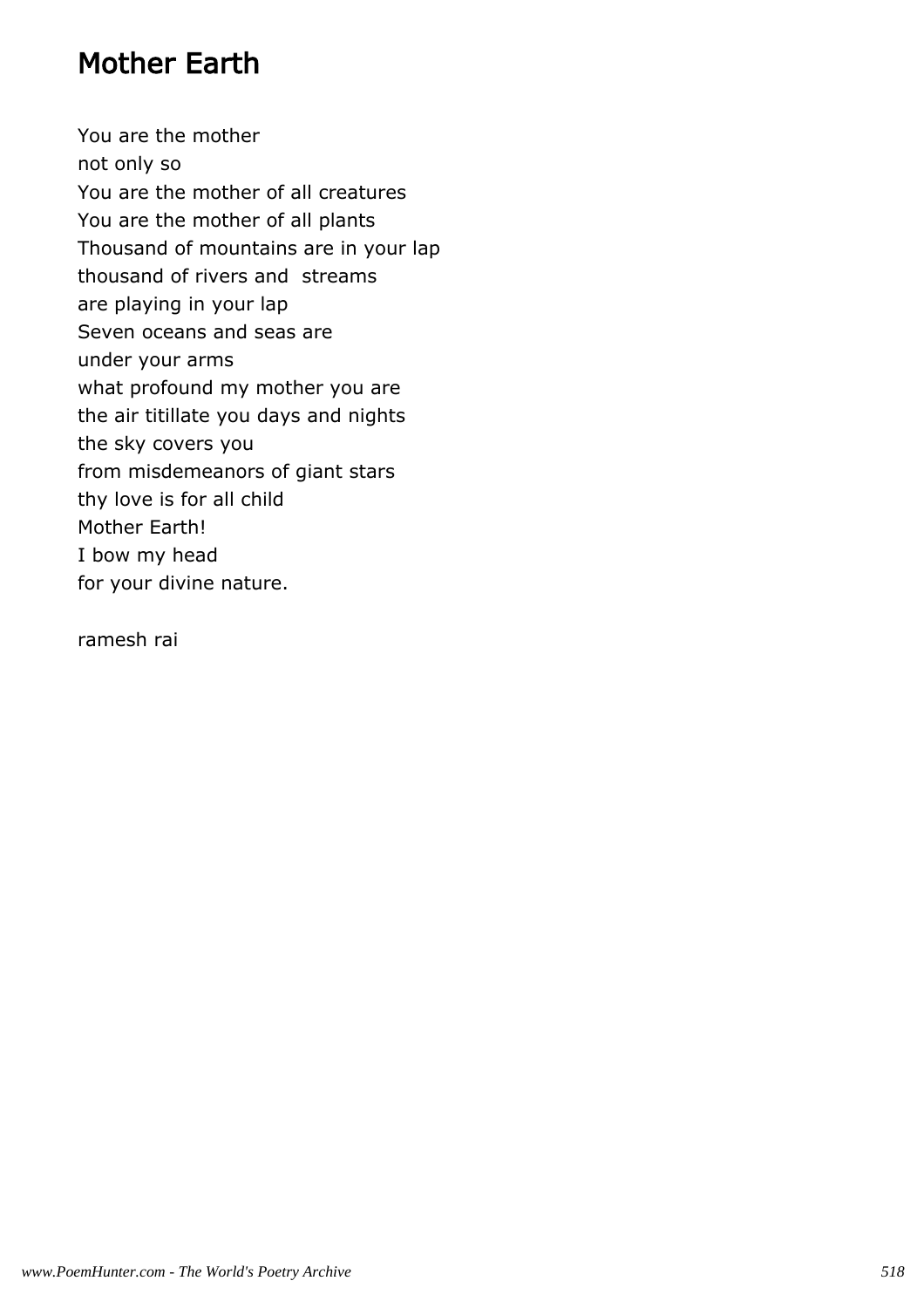#### Mother India

My India more than my heart more than my passion the land of Lord Budhha, Mahavira Rama & Krishna the land of origin of four religion the land which gave the knowledge of zero to the world the land of divine consciousness preached fatalism to the world

the land of St. Francis Xavier the land of Mother Teressa the land of Khwaja Chistie the land of sovereignty the land of emancipation the land to provide Eternal peace

I bow before you you are delighted with the rhyme bande mataram the universal song

The fragrance of Mother India spread worldwide

India, any praise to you is less

Mother India - I love you.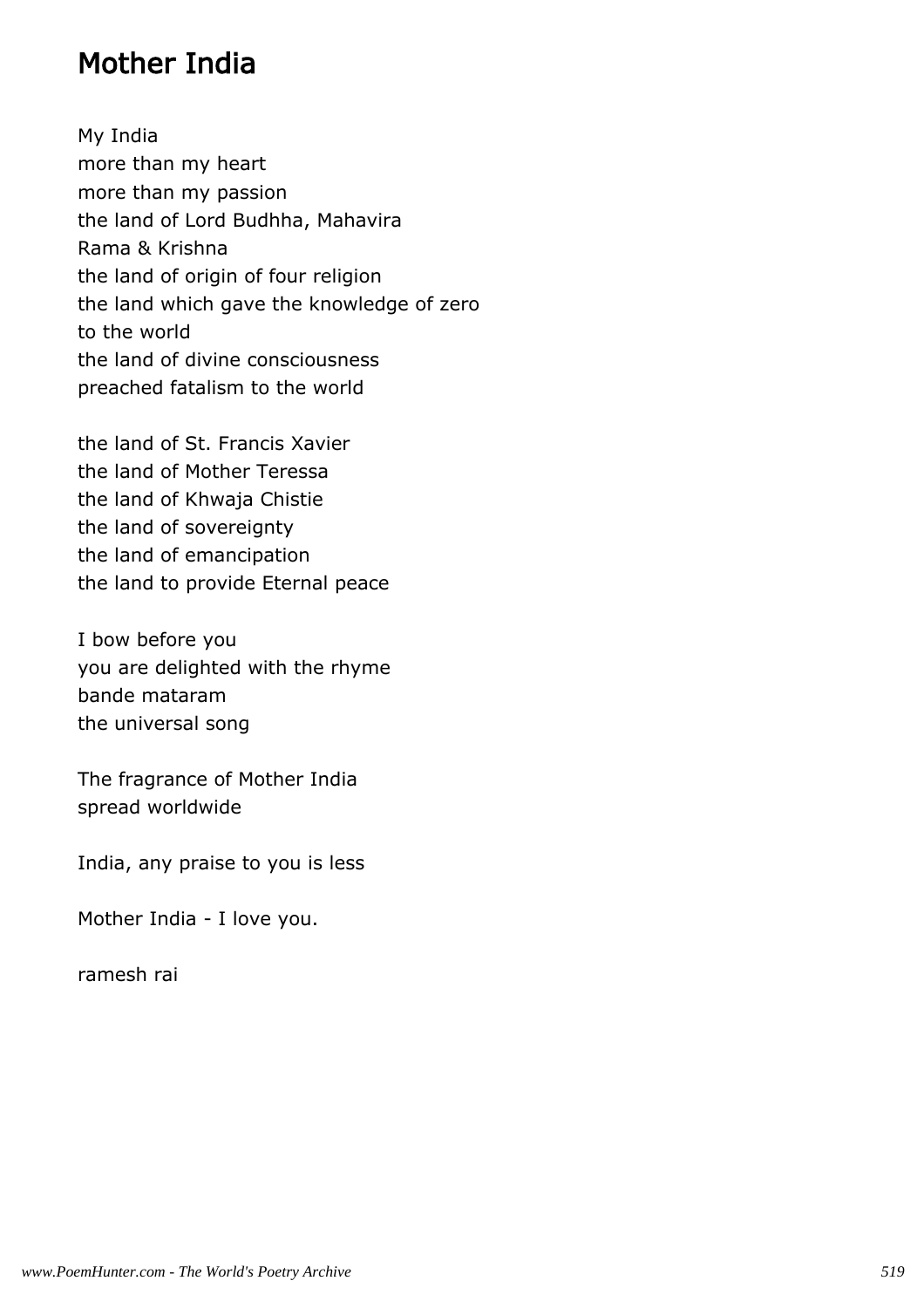## Mother's Affection (Mayer Bhalobasa)

Maa!

Ektu chhoa peye aami halam kata ye abhibhut phire elam shishukale kole koritam amritpan chumu niye maa tui amaye sonatis nit nutan gaan

swapnahara chhilam neyigo maa swarger anande dultam nahi chhilo kono bhut amaar nahi chhilo kono bhavishat

Srishtir pratham paribhashaye aami pelam tor kole

tumi sekhale maa paaye dadate talmal kare hat-tam dekhtam maa tor mukhe takiye kakhano chitkar, kakhano mridu hansi chhute partam maa tor koley takhan maa tui amaye maathaye haath diye koratis nidrapaan tumi to maa dile amaye akshar gyan maa tui halish amar pratham sikshika raduni haye maa tui dekhalish tor annapurnar roop maa kakhano tui saraswati kakhano annapurna pathshalar janye payasa dilis dekhlam tor lakhir roop raage maa tui jakhan petatish dekhlam tor durgar roop

Kakhano sevika, kakhano chandika kakhano mamatamayee mayer roop

nanan roope dekhilam maa toke bubjhite parilam na ajo toke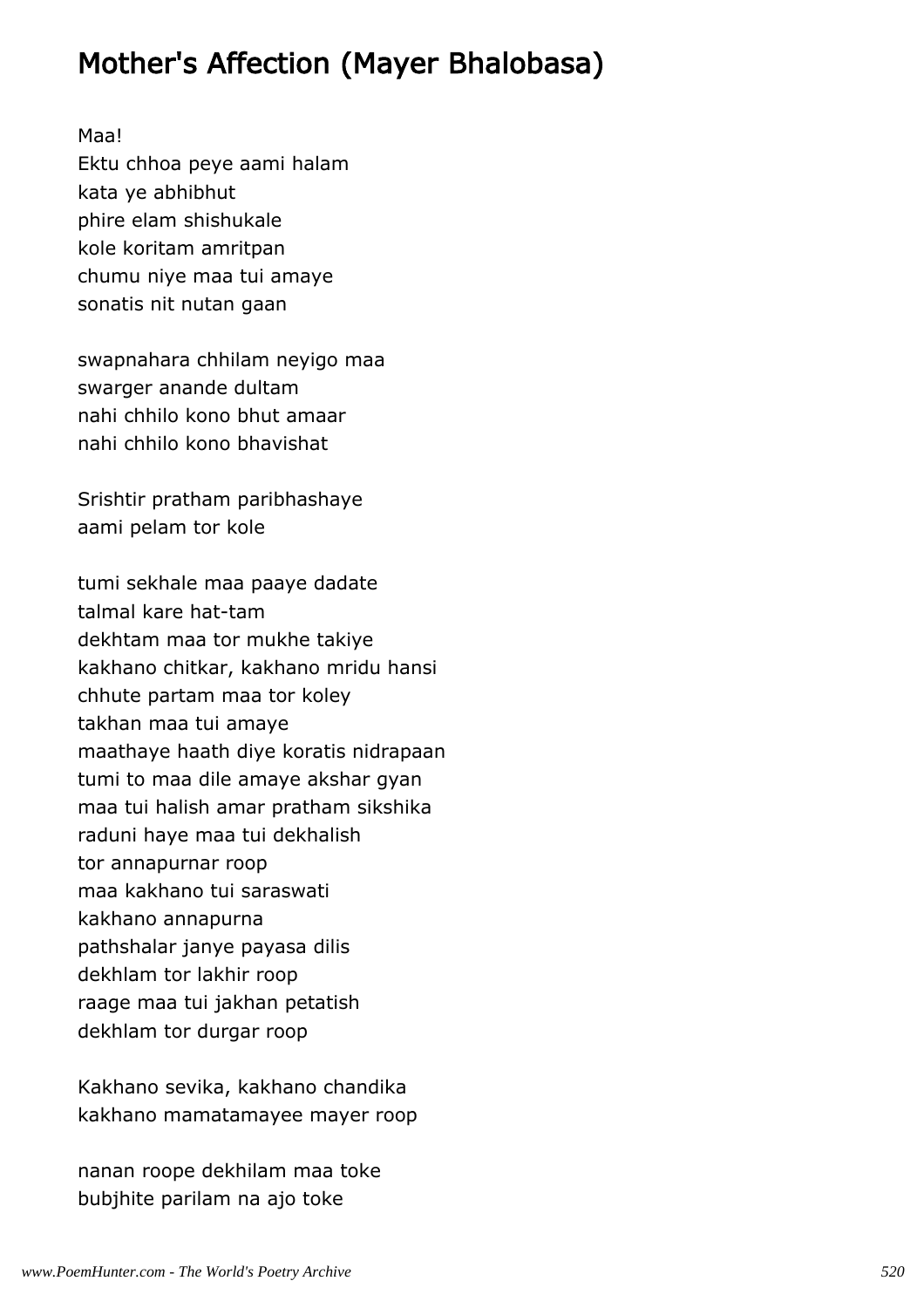dishahara haye uthechhi maa bala aar kat door jete habe amaye

karao maa nij amrit paan dede maa amaye sharire pran sikhiye de maa amaye brahmogyan kichhu je baki thake bishwer kaaj karibo aami manpran

sayeete parchhi naa aiyee vishwar jala neyi go taap ati mor kaya

maa agya dao maa purna karibo maa aami tor kaaj

kat ye aachhe santan tor chorasi lakha achhe kam aami to maa tor eiee santan parchhhe parchhi na maa haatte aar sikhiye dao maa haatte aar

maa jabo aami kar kachhe tui to ek aapan tule le maa nij kole payiye de sei gyan payiye de sei dhyan maa yakhan nanan roop dekhite paribo maa tulene maa nijer kole kariye dao seyi amritpan aar sona ek gaan nijer kole niye ghoom parao pete pari maa chirnidra tor kole seyi ki amaar bhagya neyi ki go maa mise jetam seyi maatite sunechhe je aamar pratham kanna

tui to maa sabyee janis jeneu kena tui eta ajaana dolao maa kole niye sonao seyi galp chhada sonao maa geet madhur maa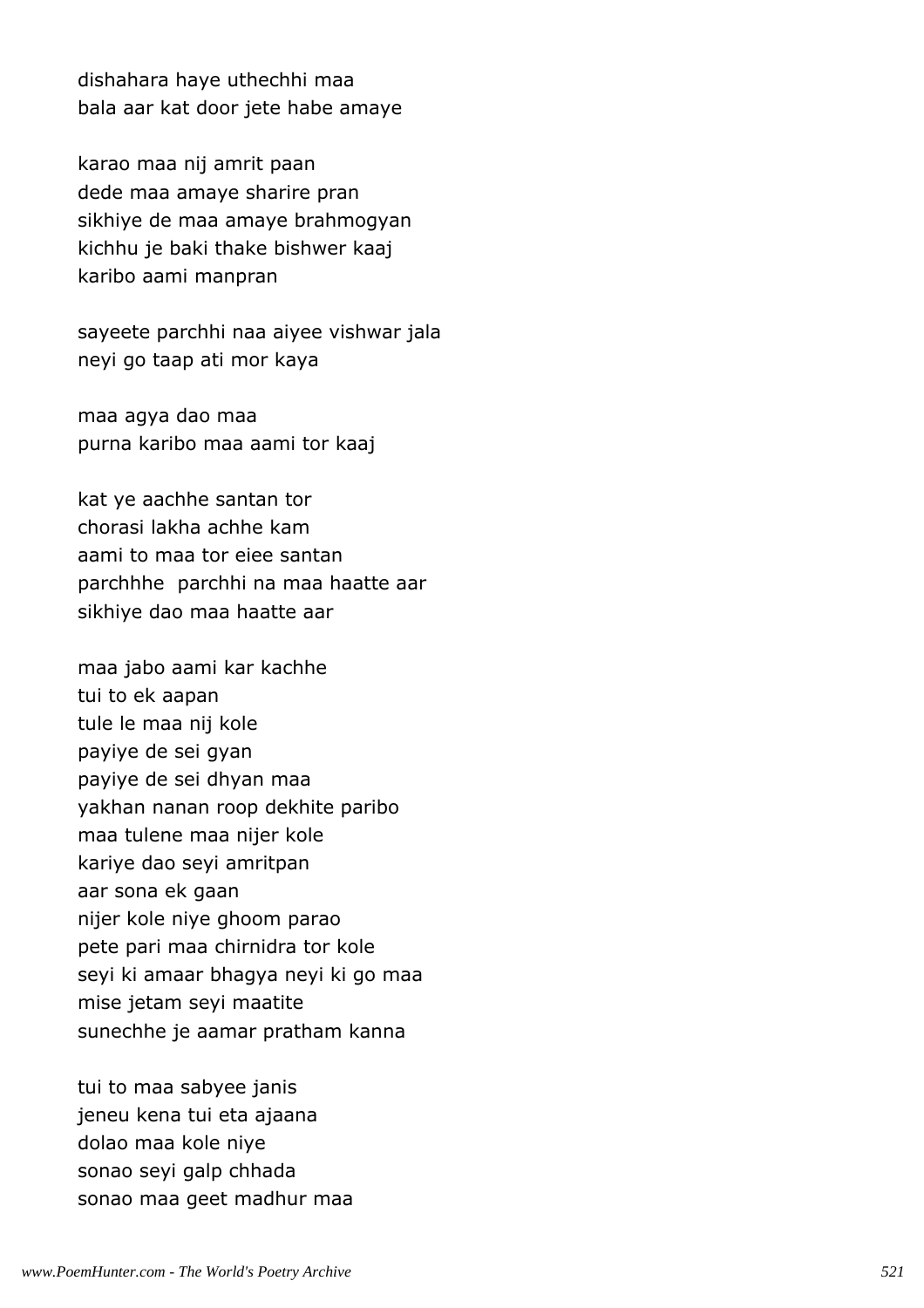nite pari aami chirnidra

maa tui to ek aapan tor chada keu neyi je aapan.

hariye giyechhi maa aie vishwer melaye bhule gayechhi tor dwar path dundhe parchhi na maa sudhu chari dike andhkar jaliye dao maa mamatar prakash ese maa niye chalo angul dhare tumi thakale maa kete jaabe bujhbo na pather parishrant kete jaabe maa jivaner samay sunte paari maa tor galp chhada

tui to maa chheye achhis prithvi, akaash ar brham rupe tai to maa chinte parchhi na jabo konta diye tor dwar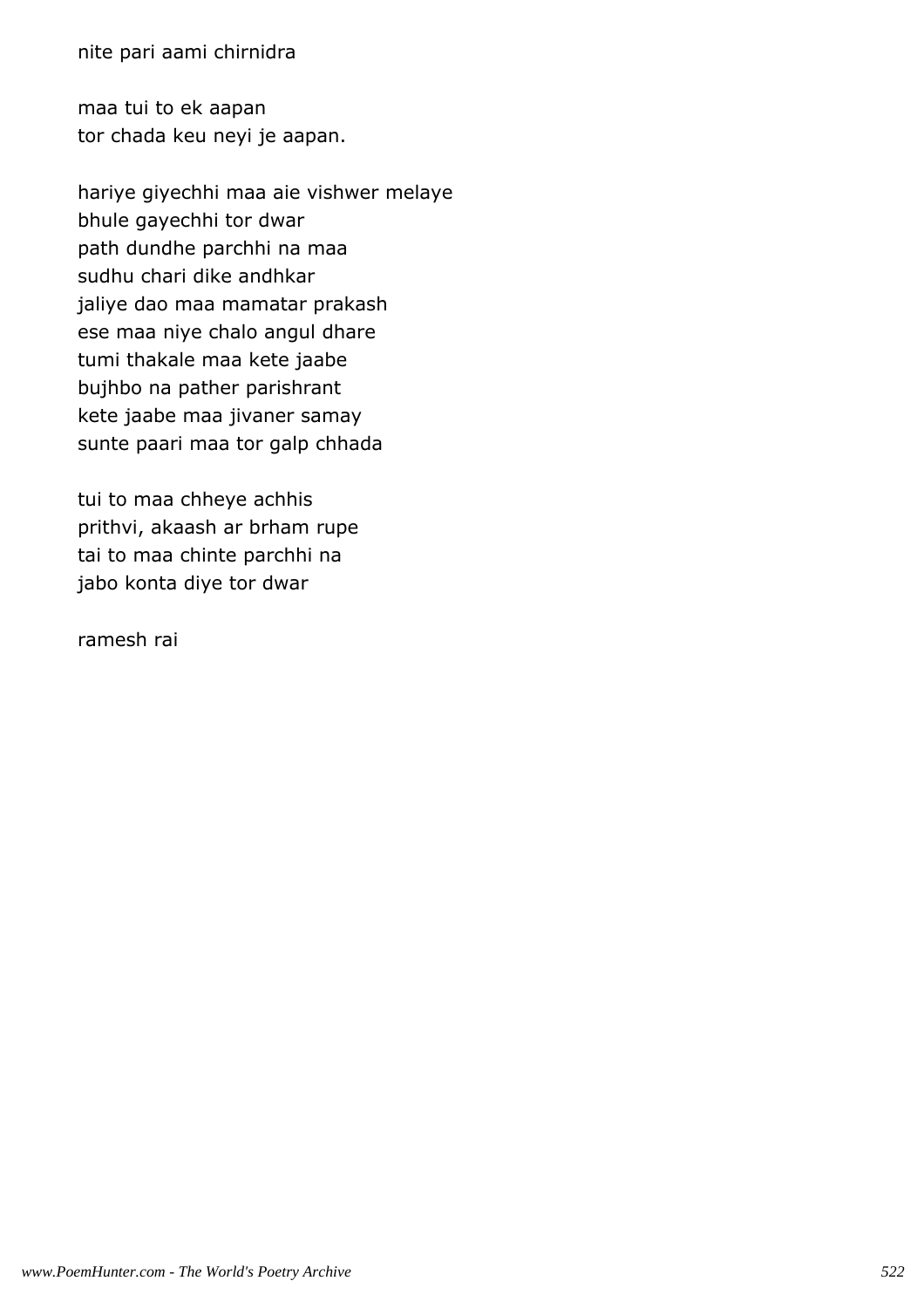#### Motion Picture

The entire creation flows before my eyes some i watch, some i miss it is flowing like motion picture which has no break, no interval sun is rising and descending moon is taking its own course clamour of natural beauty songs of birds and flowers singing breeze, ricking music of thunder and storms invade the situation

Rains or snowfalls hot summer or chilling cold all passes through my eyes makes me realise to feel making me to weep and scream bringing slumber within chaos of life. All i can view with depth of thoughts and emotions where life is pervading. I can see dawn and dusk i can see days and night i can see whirling of life in the great motion picture; i am a part of this.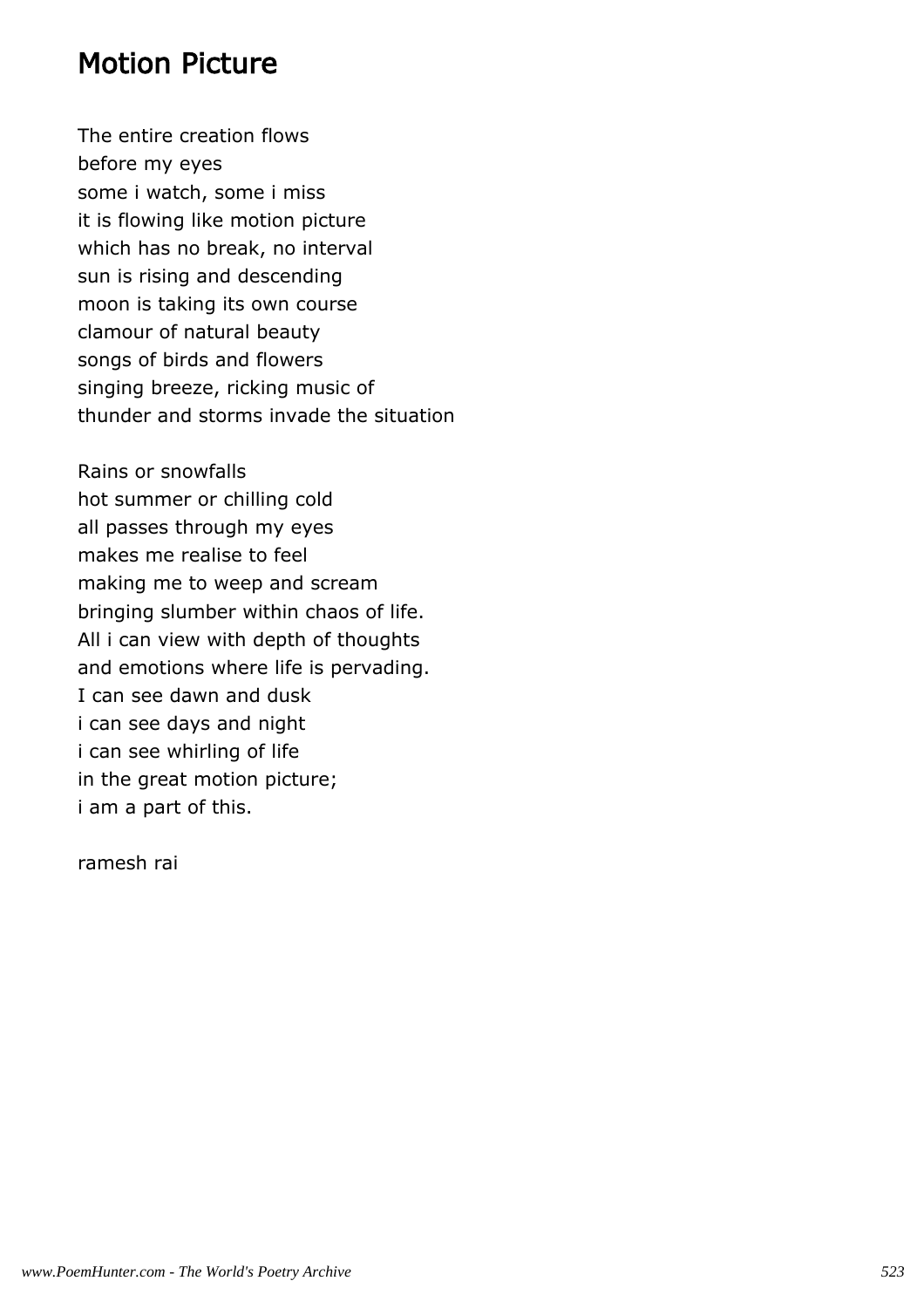## Mountain

High so, touching the sky clouds playing in lap with enormous electricity like a hump with reeds hidding treasure and panacea autumn makes a recluse wearing garlands of fire rich in nature, poor in sight spring ladens with flower and fruits, vegges with green leaves like a medicant rampant snow attire the Priest blessing for love and peace all around gale takes turn fountain of spring sprouted from heart cultivates the field quench thirst of animate mountainous nature allure the world be like mountain held your head like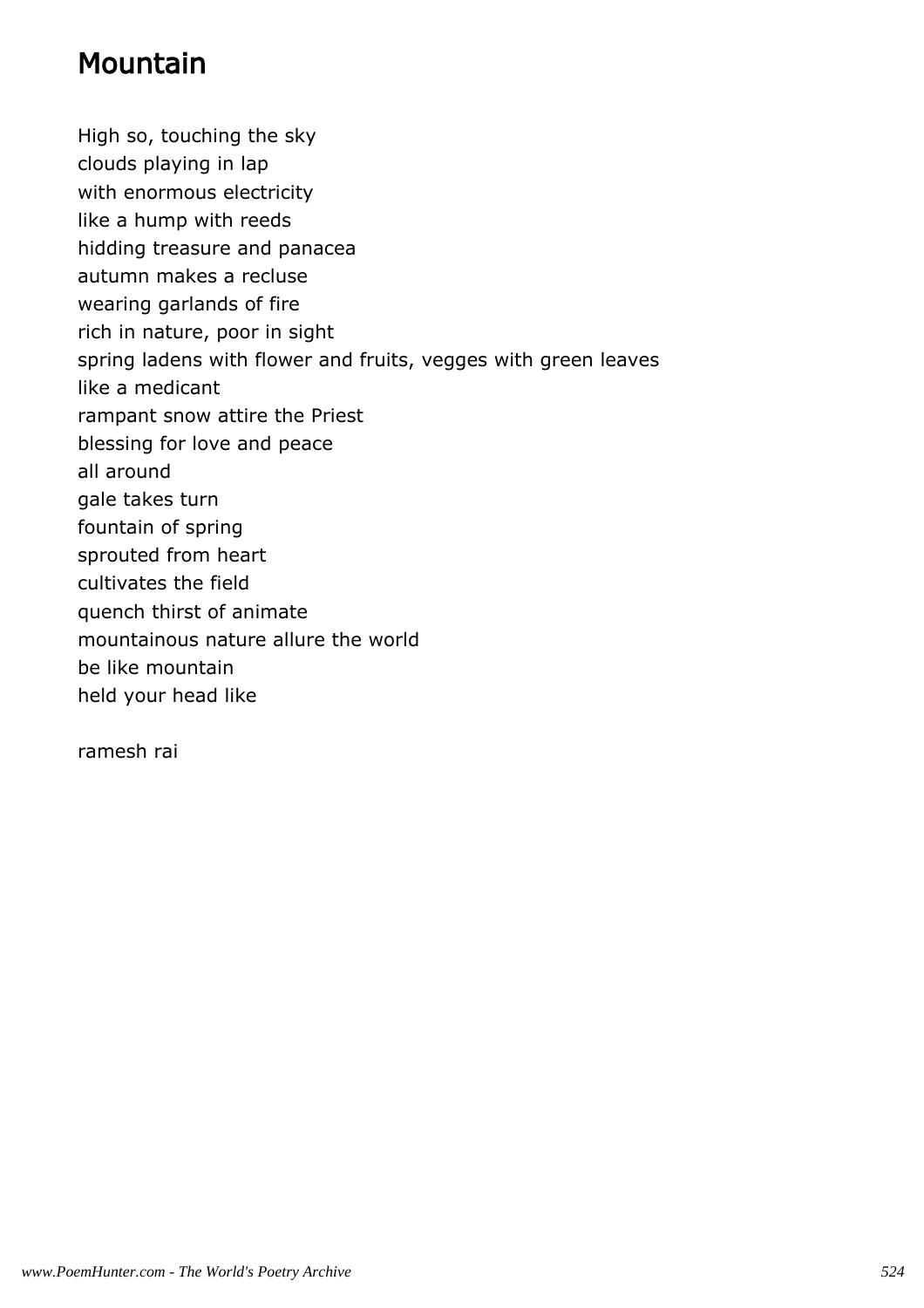# Mun

Mun, the Hindustani word used in so many languages in India. may be explained as the mind, the heart, the intellect the soul, inclination, disposition, idea, intention, purpose, wish or desire

Mun can fly, Mun can laugh Mun can weep, Mun can guess Mun can understand it is the combination of heart, mind and soul

Mun is a poetic feeling expresses the truth it never tells a lie Mun is aloof from the material world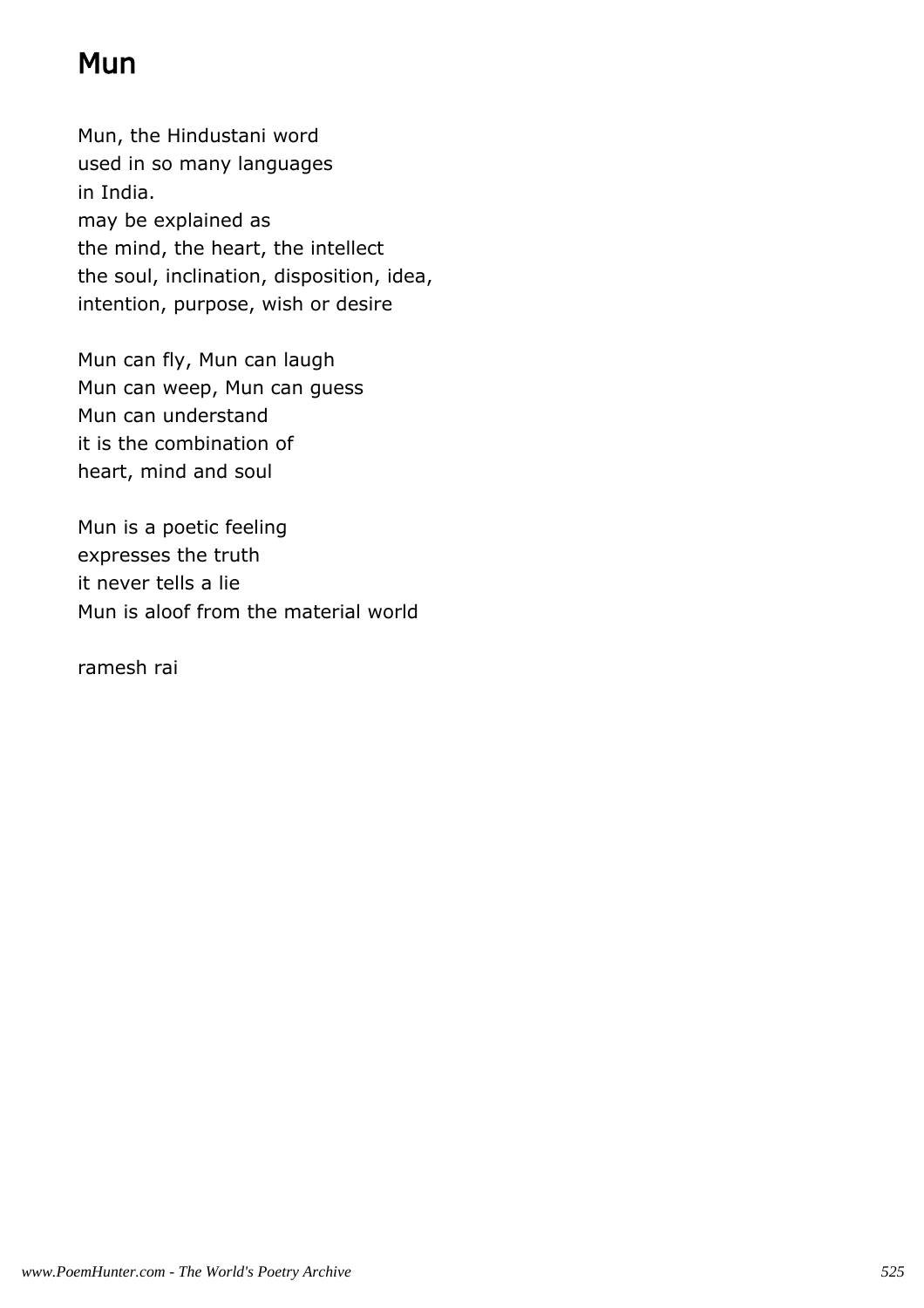# Music

Music without rhythm Music without melody is a flop music

Combination of rhythm and melody reaches the exaltation of Music

Music is flowing throughout the nature like blood in our veins in absence of which, is dead Music is life, rather it is dead

No one can say he is untouched about music bcoz all actions are perforated through rhythm and melody otherwise result is zero.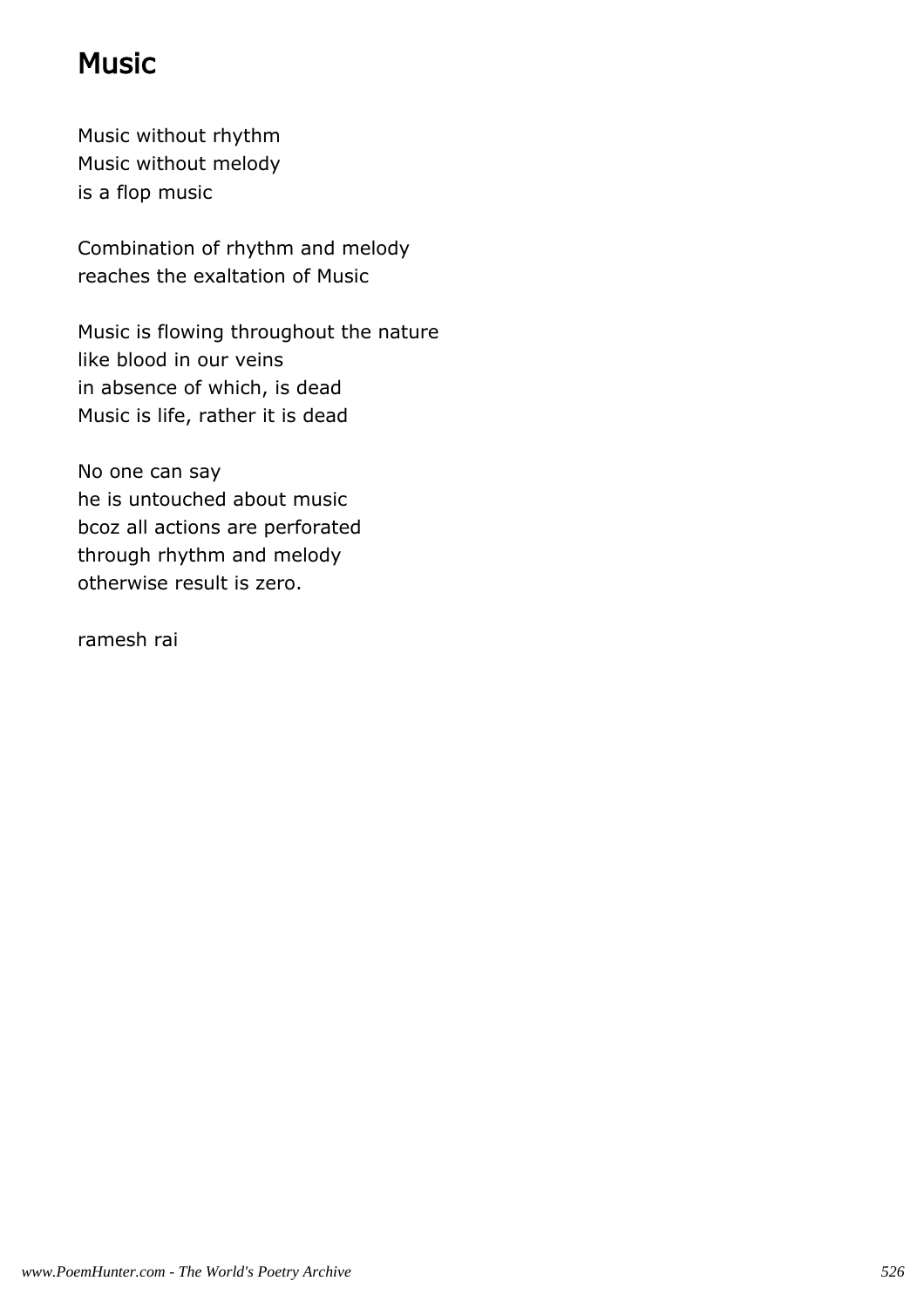## Music Of Love

Your love flows like soft music in breeze entertaining all listener soothing all travellers as if million flowers blossom in spring, asking butterflies to come and sit on her lap sip her nectar.

Music of your love is pragmatic irrigate my soul to cheer up for new life.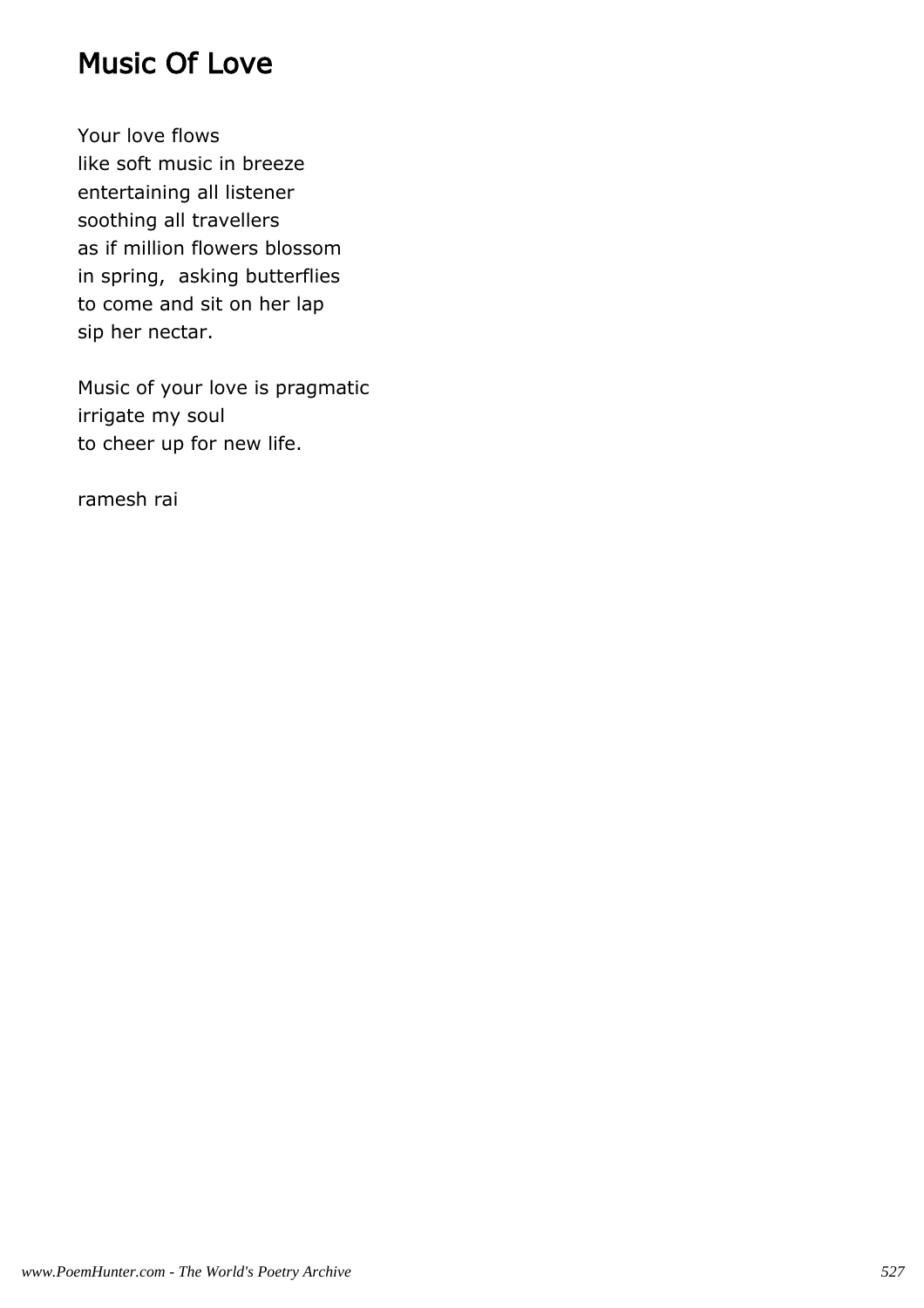## Musing Tears

Every now and then I'm shedding tears to wash my all griefs and joys to penetrate my assembling thoughts.

I'm shedding tears to console my soul I'm shedding tears for fertility of life I'm shedding tears to save my life from all barrenness of life.

I fear if my tears are dried up then there will be no muse in life.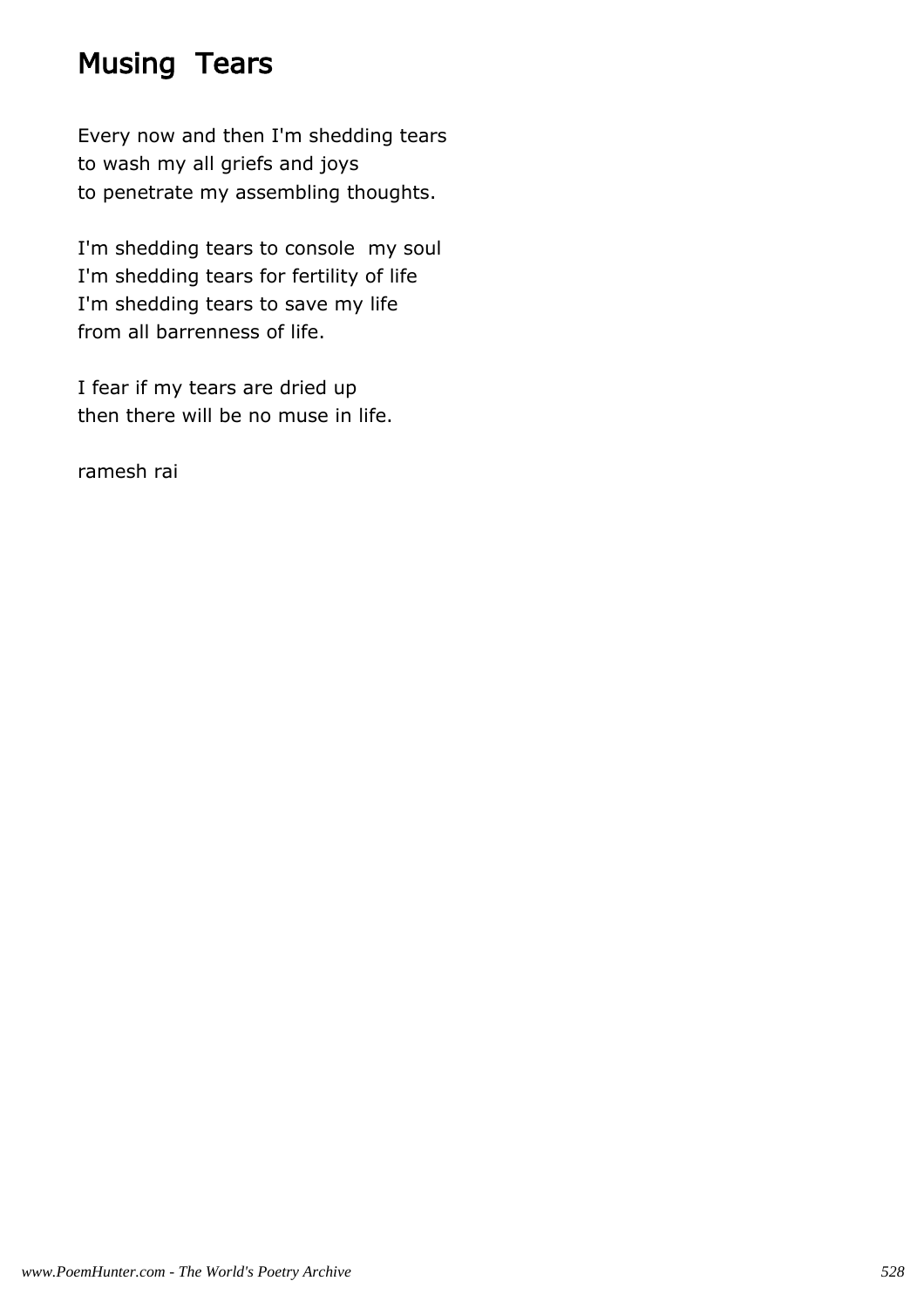#### Mute Heart

My poetry sheds tears on their agony dejecting life from being blossomed

My poetry sheds tears on their arrogant deeds consuming life in their veins, miswandered and staggering for smouching poor

My poetry sheds tears to see shedding blood for self contentment

My poetry sheds tears to see human race being refugee on their land

History is witness humanity is exiled several times for the sake of caste creed race and religion culture has been smashed several times

My poetry sheds tears to see Judgement Seat of Vikramaditya being captured by devils, selling judgement with fear and coins

My poetry sheds tears to see throne of Emperor Ashoka being mutilated from where wisdom was spreaded through out the world

My poesy is loosing her stratagem to make them understood that the path they'r walking on marches to the hell.

All this moment my heart is mute to witness all sensivity of life.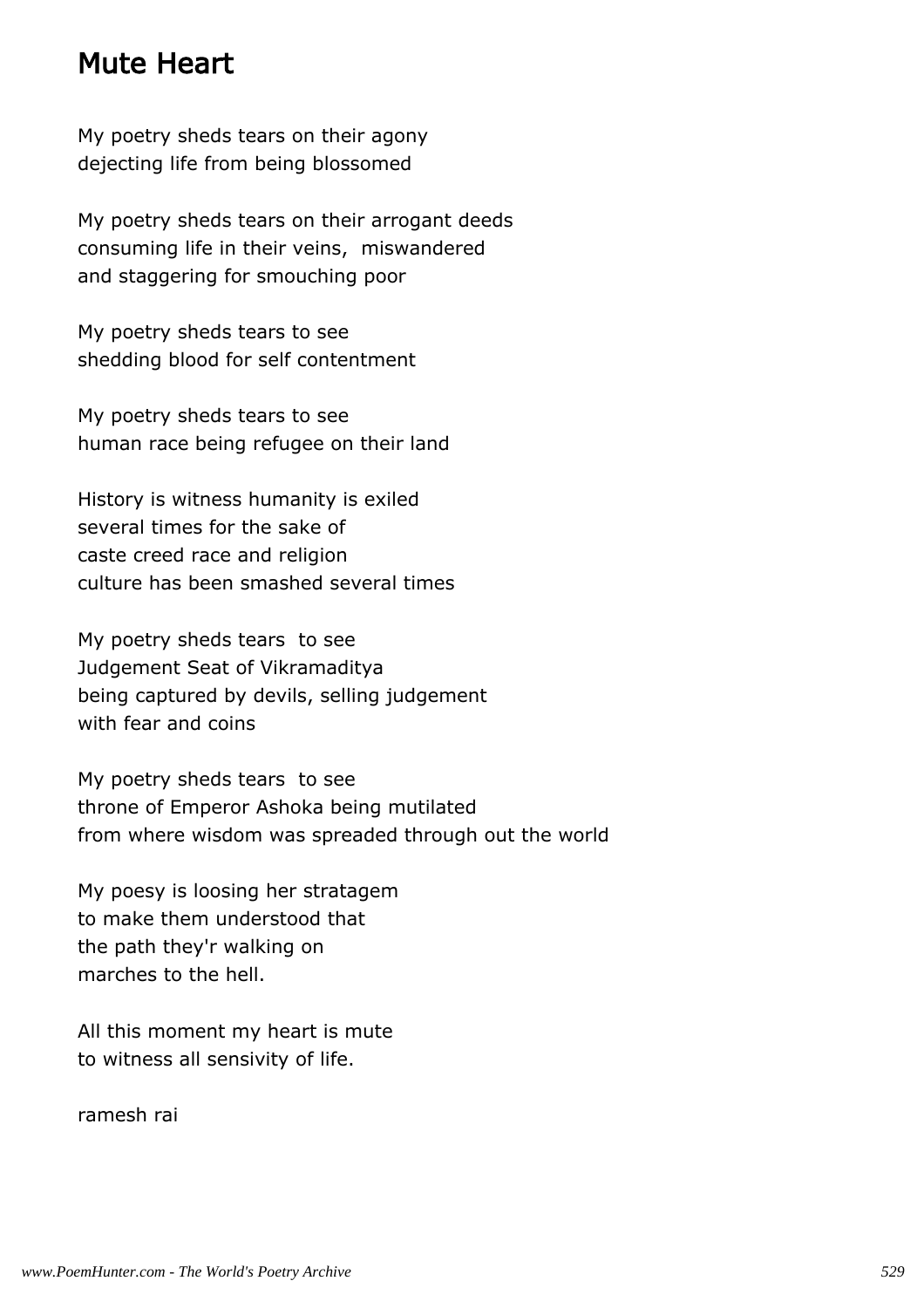#### Mute Ocean

The ocean is mute today there is no ripple, no Wave the moon can not sway on its ripple stars are looking blink creatures of ocean are also silent as if mourning for any loss all boats and ships are standing still the shore was ever clamorous is now lying like any cemetery all are anxious, why ocean is mute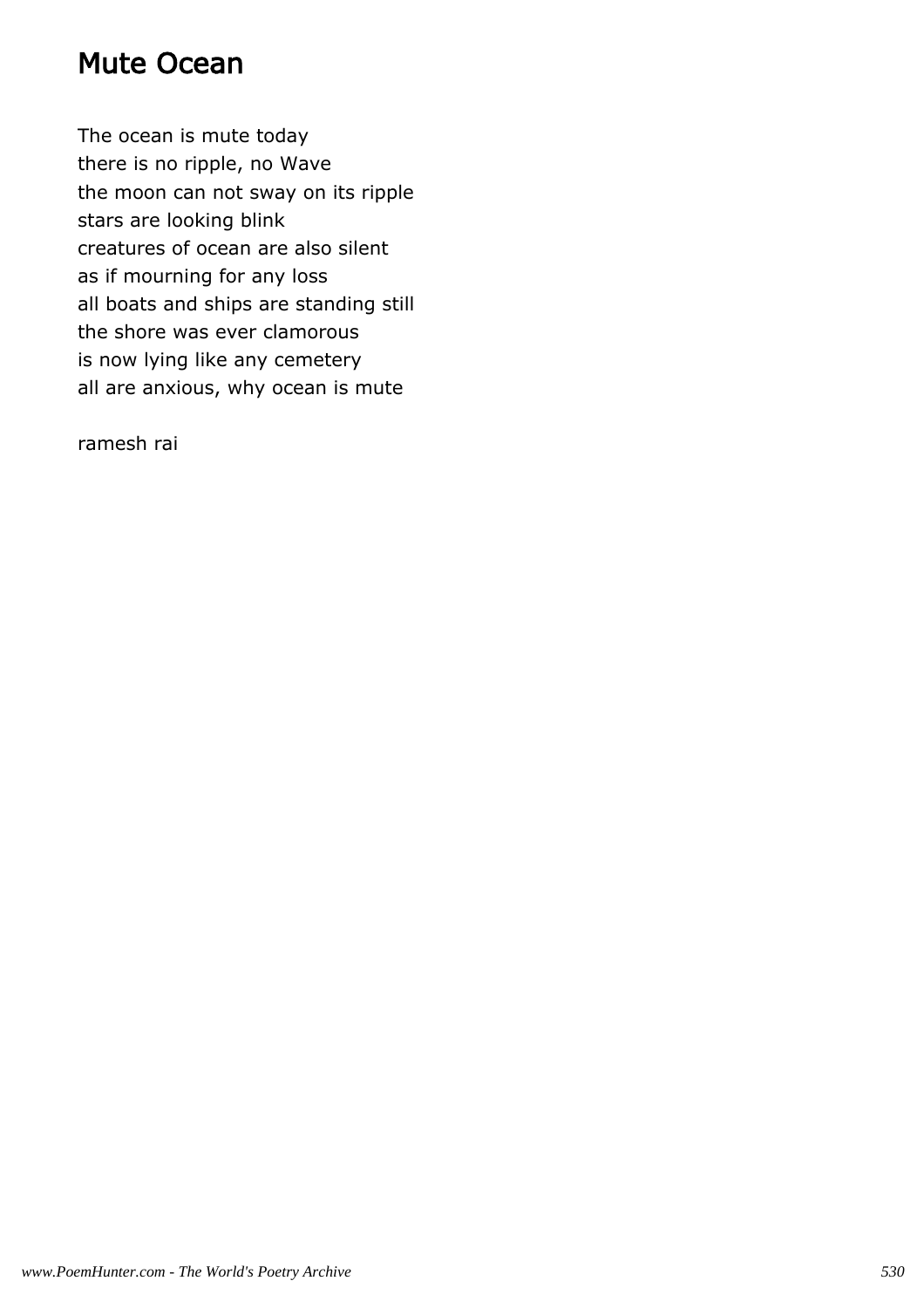# My Soul Is Burning

My soul is burning with the impact of fusion seeing the world as Rip - van - winkle my soul is burning with the hungers of millions

#### O God!

you said, soul does not burn then why does my soul realise the warmth which has invaded happiness of millions

It is not my complain, it is the truth People of this world have made coins for equal distribution of your divine charity but the coins have been limited to them only

You have equipped the earth with full gifts but your all gifts are put on sale even soils have been put on sale.

The essence of your all divine charity that is toil has also been enslaved

The mighty sword given by you is getting fade before screwed diplomacy

In all Govt. and Non-Govt. institution from top to bottom, all are working for vested interest and to save chairs

#### The Chairs

which was once the Judgement seat of Vikramaditya The angels, which were protecting the throne have flown away, now it is only a structure

If it happens to be so, certainly one day you will have no option except to dismantle your creation the creation which are created with your toughest toil will be no more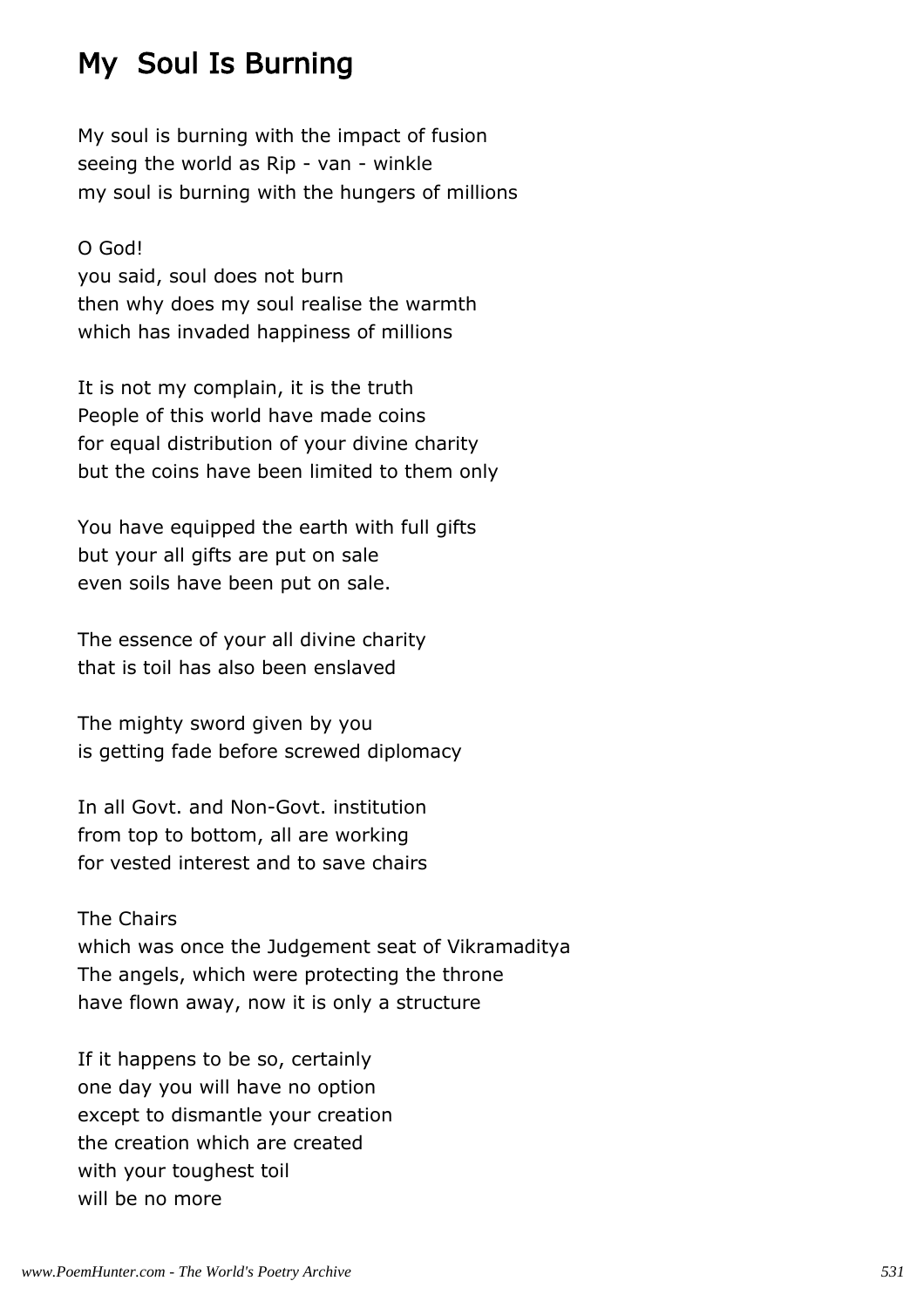but i humbly request not to be antagonist

People of this world are determined not to be reformed why not creation is abolished please make them understood

Uptill now so many prophets have you sent their all preaching are getting futile Further, no avtaar of Rama or Krishna is to happen to kill the demons, so you sent Buddha, Jesus, Mohammad and Nanak and so many to preach the religion but religion has become the weapon to proof the majority only

So, you take back the sword and my life given by you, are no more required.

My soul is burning with the impact of fusion seeing the world as Rip - van - winkle my soul is burning with the hungers of millions

O God!

you said, soul does not burn then why does my soul realise the warmth which has invaded happiness of millions

It is not my complain, it is the truth People of this world have made coins for equal distribution of your divine charity but the coins have been limited to them only

You have equipped the earth with full gifts but your all gifts are put on sale even soils have been put on sale.

The essence of your all divine charity that is toil has also been enslaved

The mighty sword given by you is getting fade before screwed diplomacy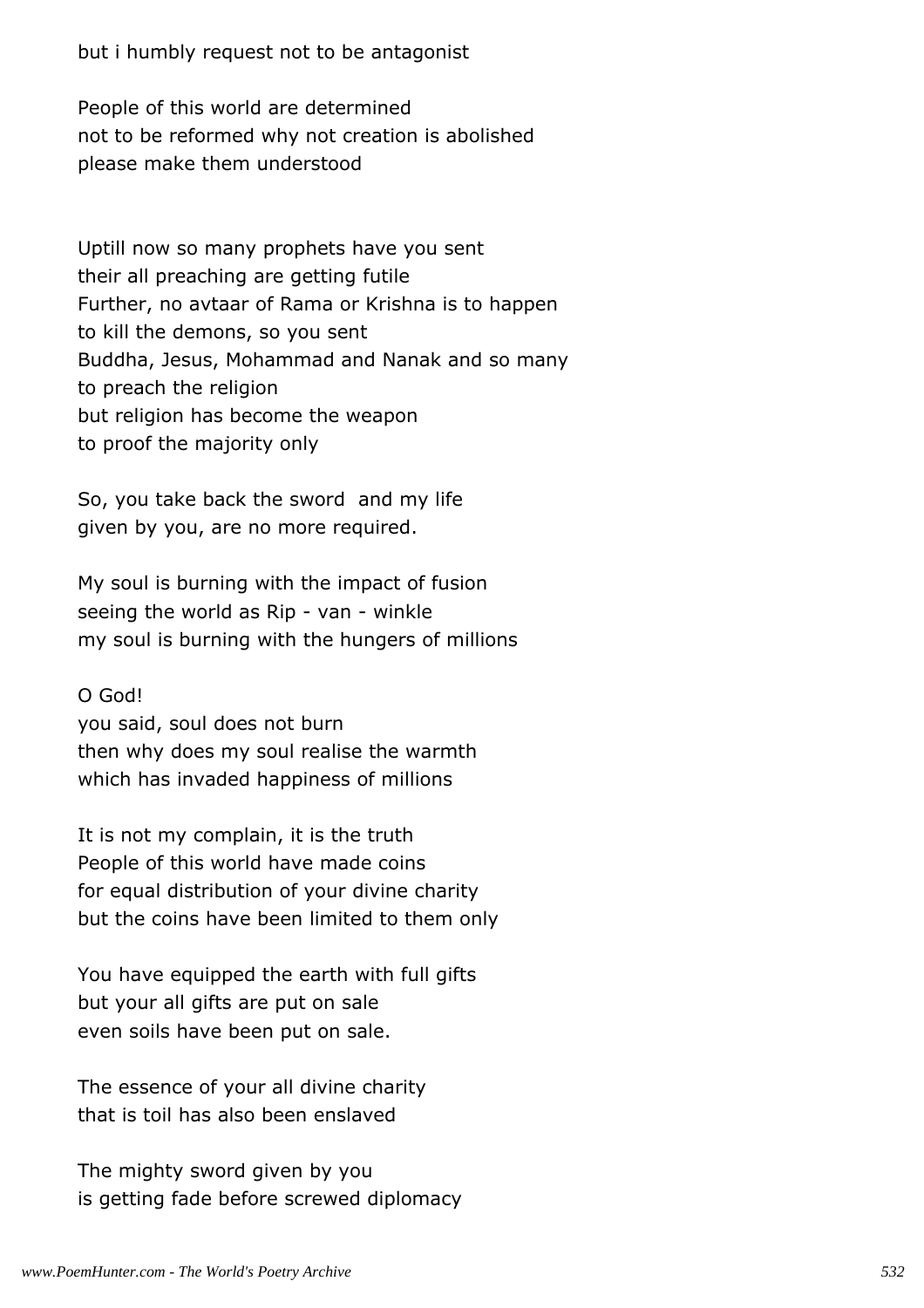In all Govt. and Non-Govt. institution from top to bottom, all are working for vested interest and to save chairs

The Chairs which was once the Judgement seat of Vikramaditya The angels, which were protecting the throne have flown away, now it is only a structure

If it happens to be so, certainly one day you will have no option except to dismantle your creation the creation which are created with your toughest toil will be no more but i humbly request not to be antagonist

People of this world are determined not to be reformed why not creation is abolished please make them understood

Uptill now so many prophets have you sent their all preaching are getting futile Further, no avtaar of Rama or Krishna is to happen to kill the demons, so you sent Buddha, Jesus, Mohammad and Nanak and so many to preach the religion but religion has become the weapon to proof the majority only

So, you take back the sword and my life given by you, are no more required.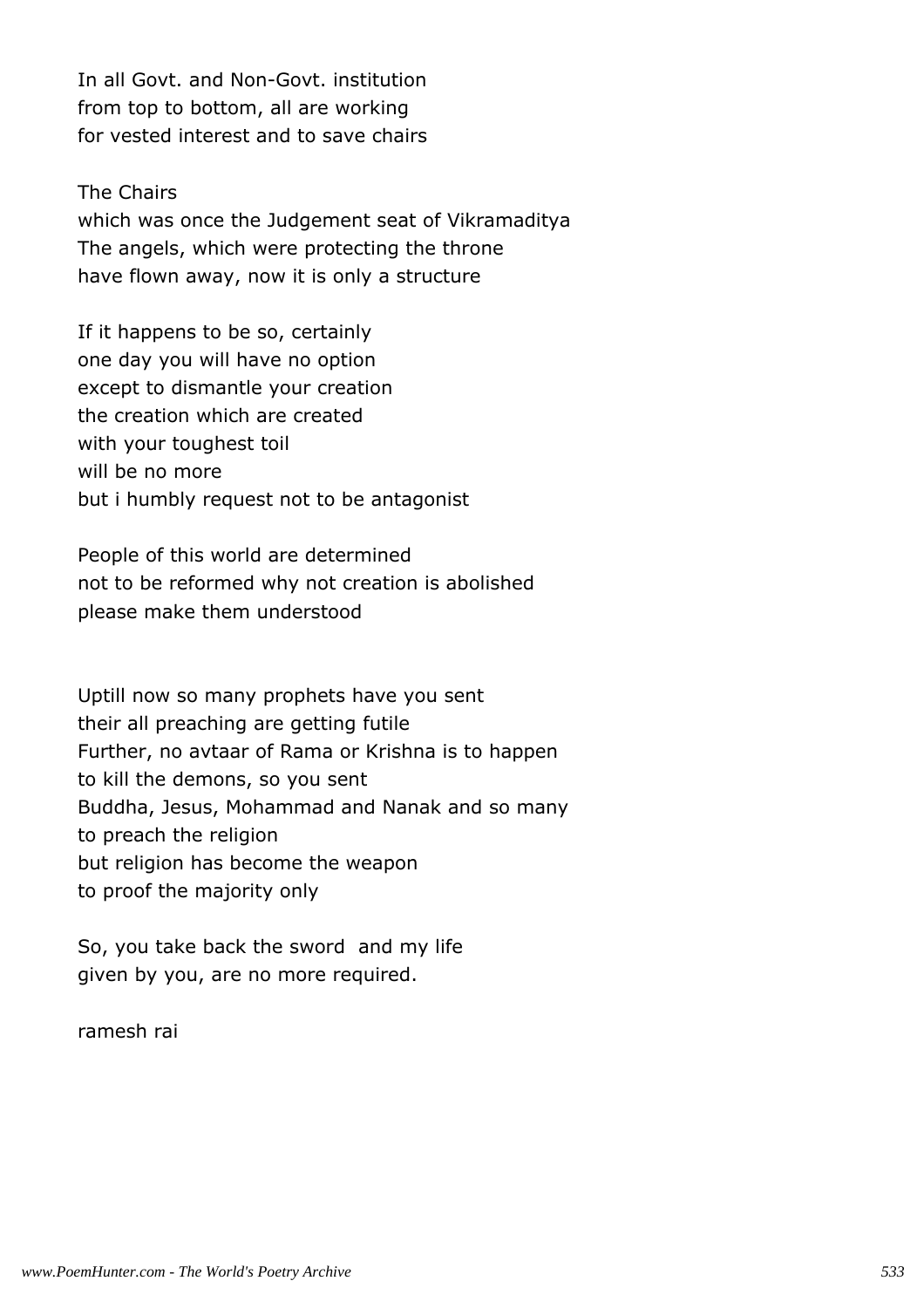## My Summer Night

In the oven night when all werr gazing at stars all were prying for a little blow of breeze enticing the God of wind to have a look upon the earth and mercy upon them, my soul was pondering for supposition of life in the hottest zone where earthly life does not exist when life is the part of creation there no creation can be complete without existence of life.

But my summer night is entwined with sparkling stars where moon is glowing with truimphant style as if conquered the night queen from the hottest blazing sun thus, stars cheer up over victory of night over the day.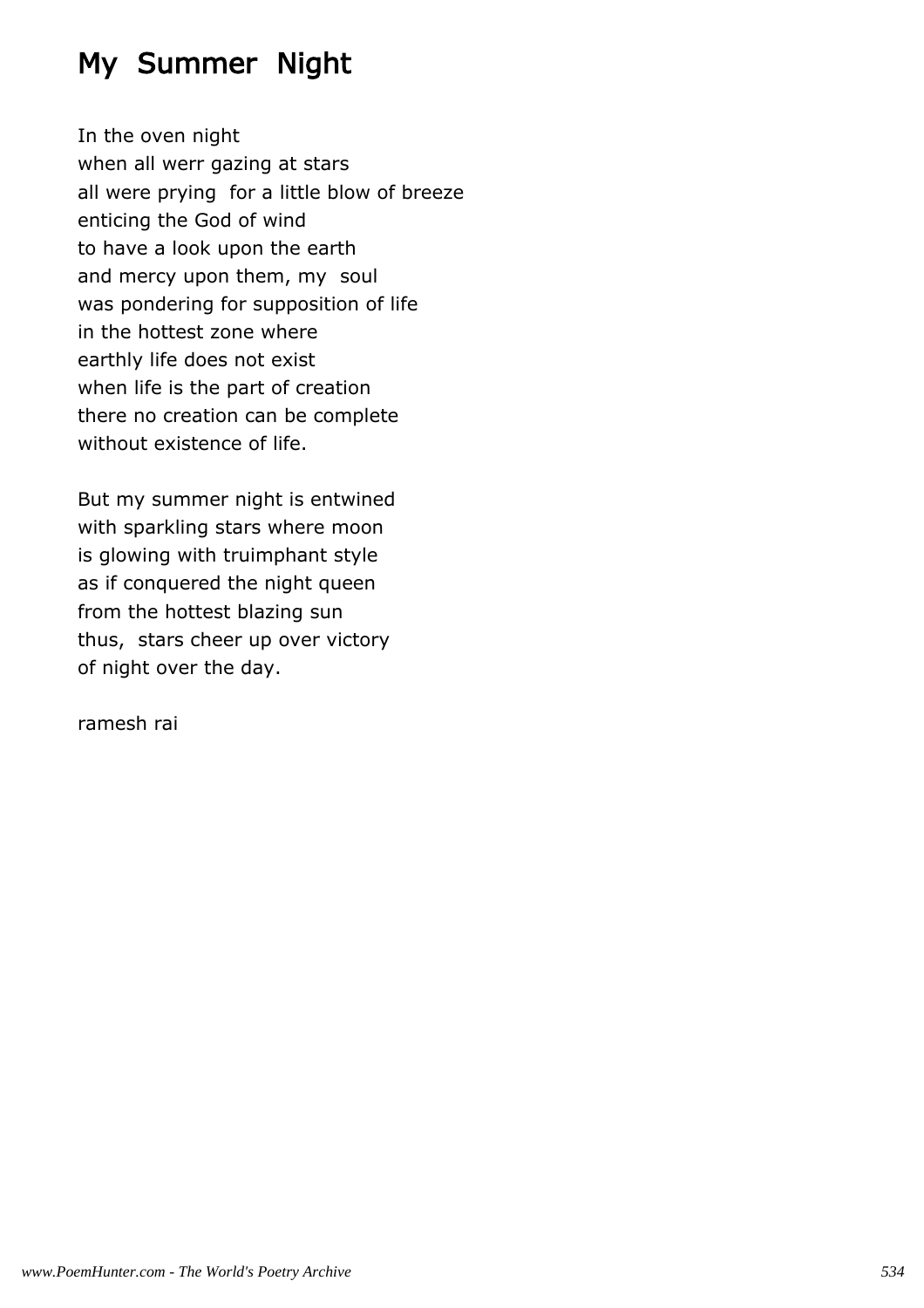# My Beloved

Poetry! You are my beloved

In the dim lit night you come from the heaven to enrich the earth adorn with thousand of jewels to make this earth Heaven!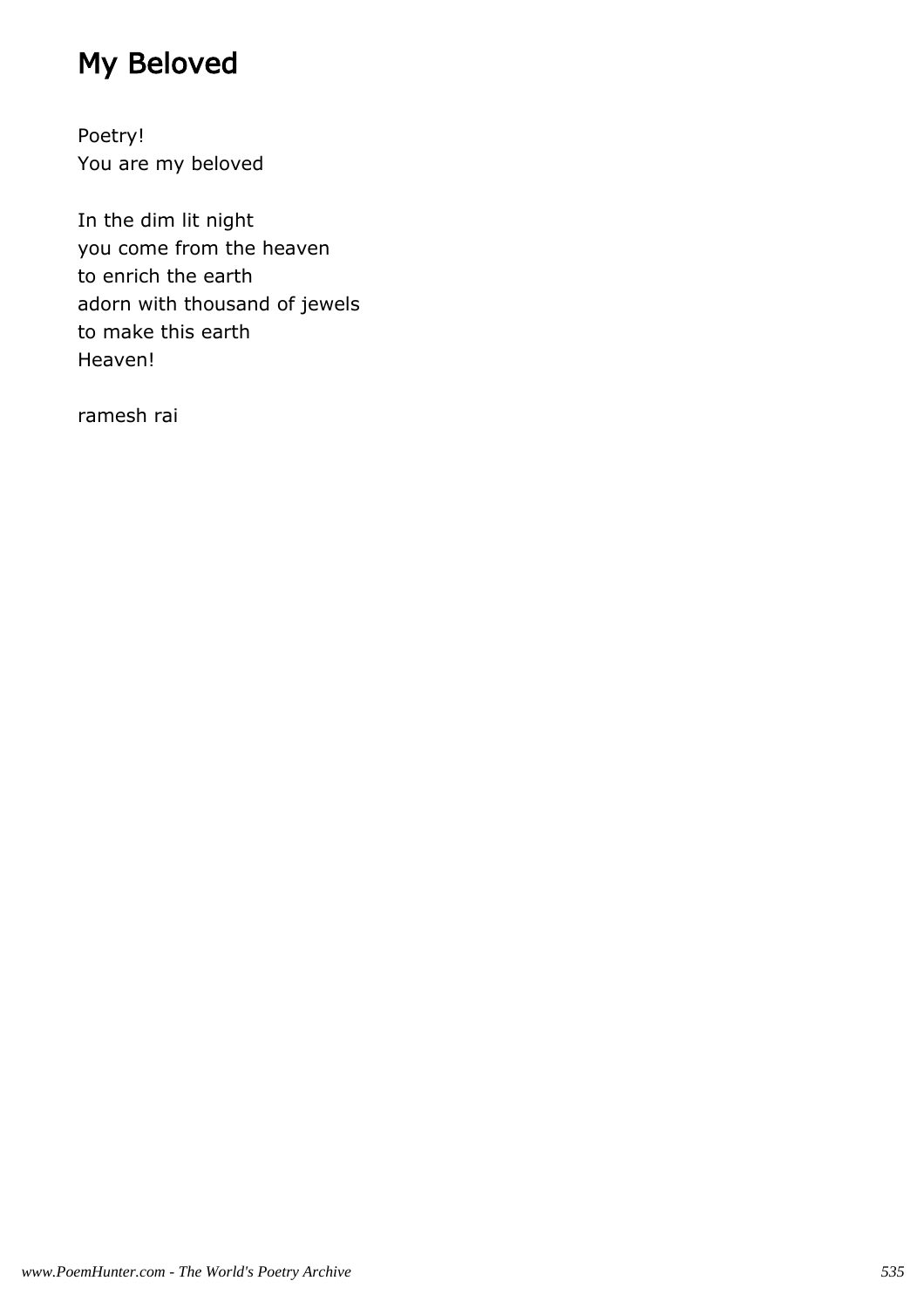## My Daughter! ! !

I gazed at the sky I saw a luminious object coming down on earth flapping its two wings

As it came closer what I see

Wow!!! she is an angel with love in her one hand and peace in another

She stepped down on earth without any interaction she poured down on me what she carried in her two hands and stood folding infront of me

I realised the rain of grace upon me

I asked, who are you? she told, I am your love I am your daughter The Lord sent me to you

As a mere child she caught my fore finger of left hand and asked me Papa! Papa! come with me I'd show you the Paradise

I played with her every smile

O' My daughter! you always take my favour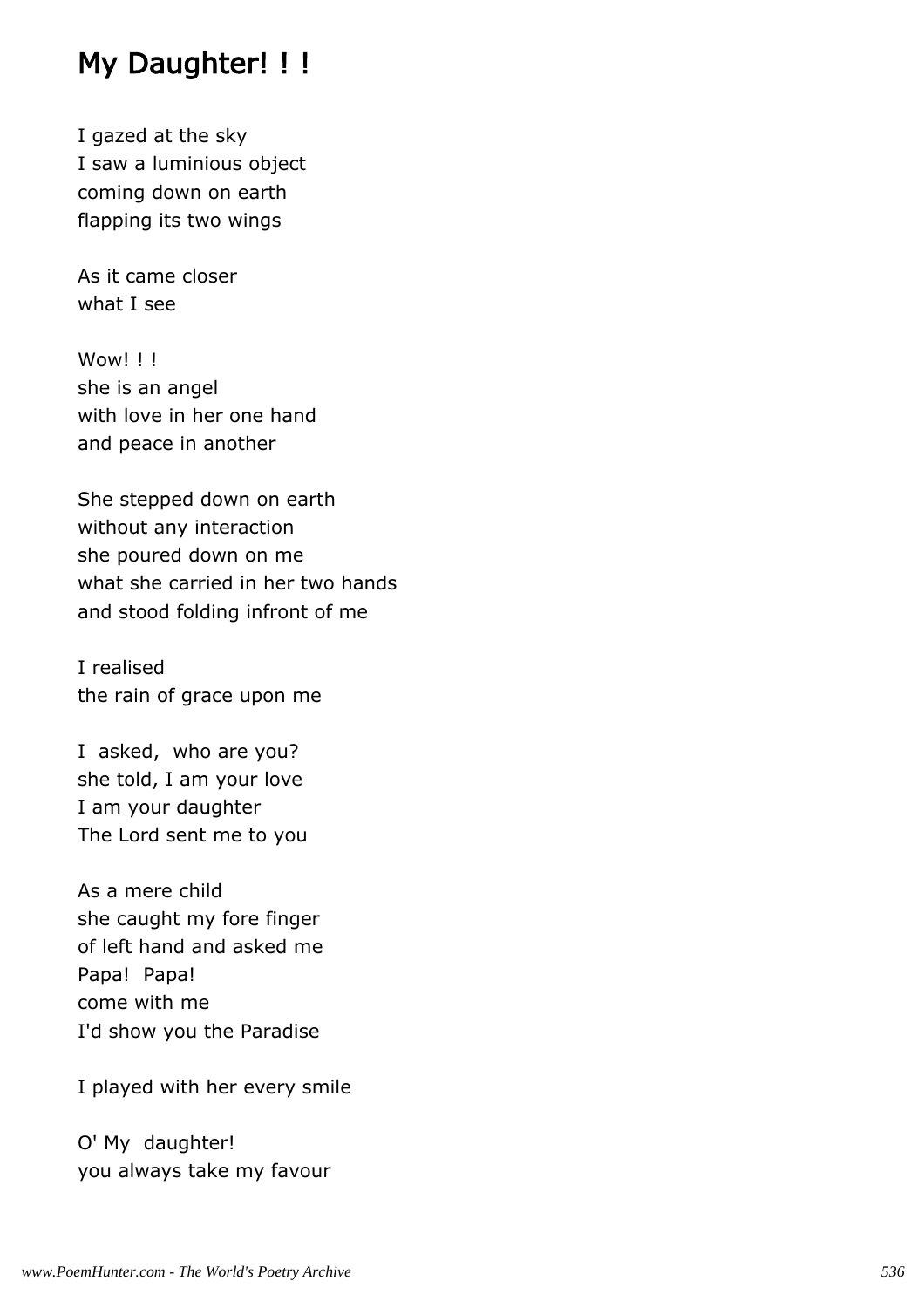After days toil with my wearied and teared body when I return to home instantly you come forward with a glass of water my whole tiredness sunk into

You make me refreshed with a cup of tea enrapture my soul with an eternal faith to live in

When your MAA make me annoyed you take my favour without thinking good or bad

You characterise your womanliness always stood beside the man to protect him with her deep love either he was Jesus or he was Hitler

Daughter comes on the earth as an angel, to make this earth a heaven, show us the paradise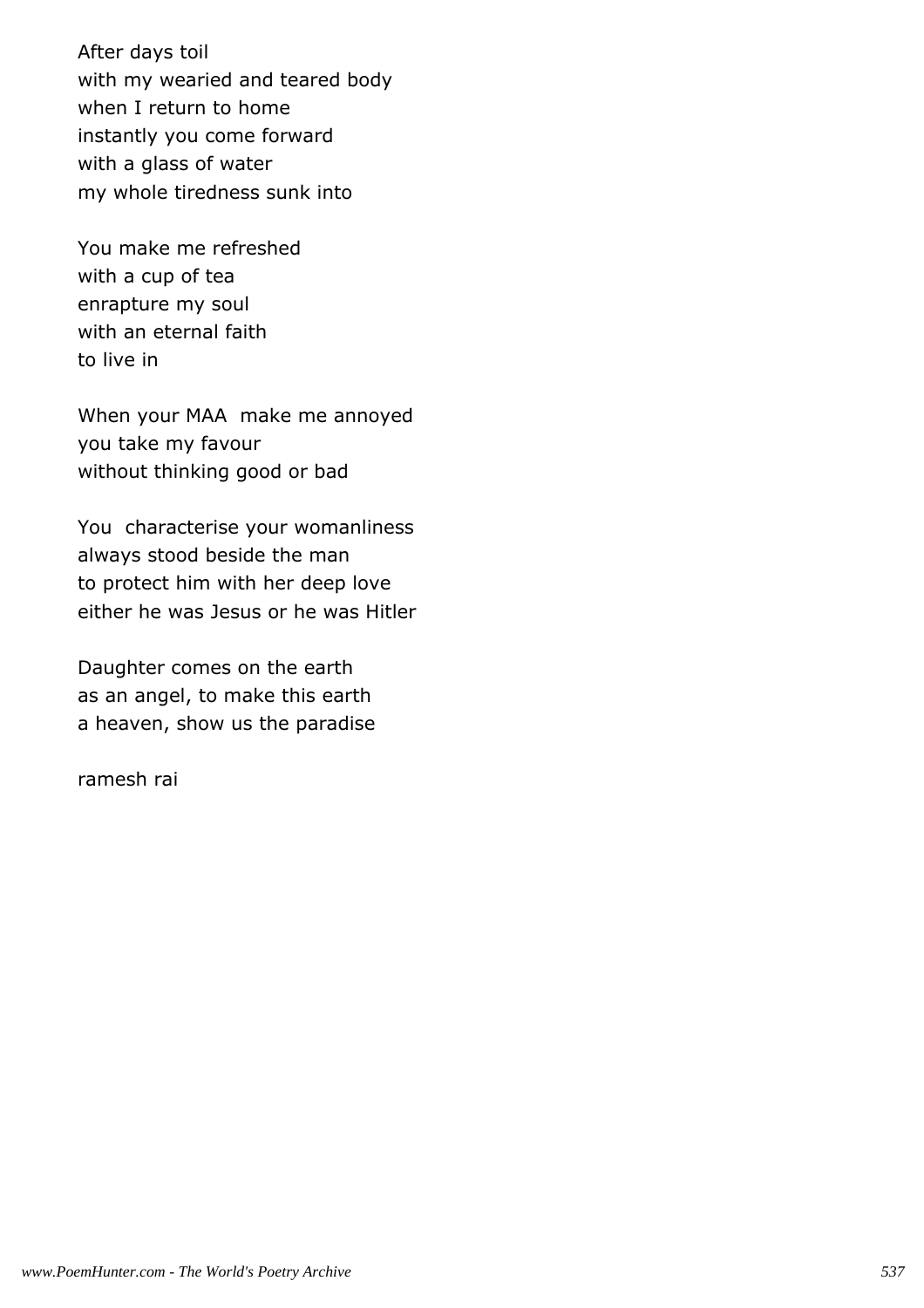## My Desire

Life is survived till there is desire I too have a desire desire to travel across the world to view the colors of life to travel across the space talk with moon and stars to ask the nature what made it so divine to let the people of this world you are a part of nature and divinity exists in you too to tell them we all are travellers to tell them this world is an inn we have to leave peacefully we have to enjoy the journey without hurting each other as we travel in bus, train or in plane we can not say before or after this life, and no one is confirmed about but we must ensure a peaceful and delightful journey The Almighty is sending our all needs at every moment of our journey with regards to all passengers of this journey.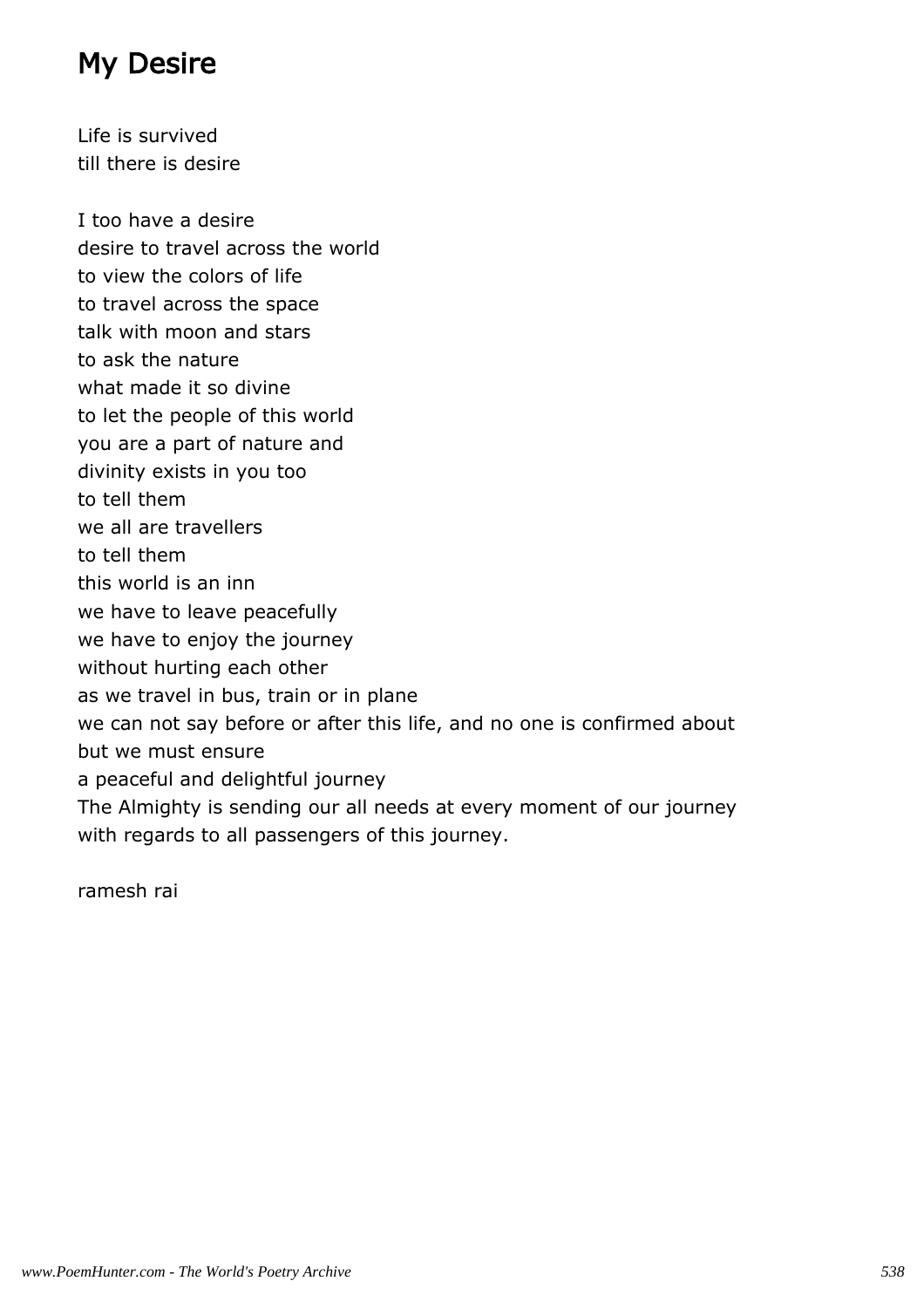# My Emotions My Thoughts

I reconcile my all emotions to entwine my thought to make it more softening that can penetrate all dirts like the soft water more liable to wash out all dirts, and bring freshness and colors.

My all emotions are stand still it has no wave no current, no desire to touch the shore.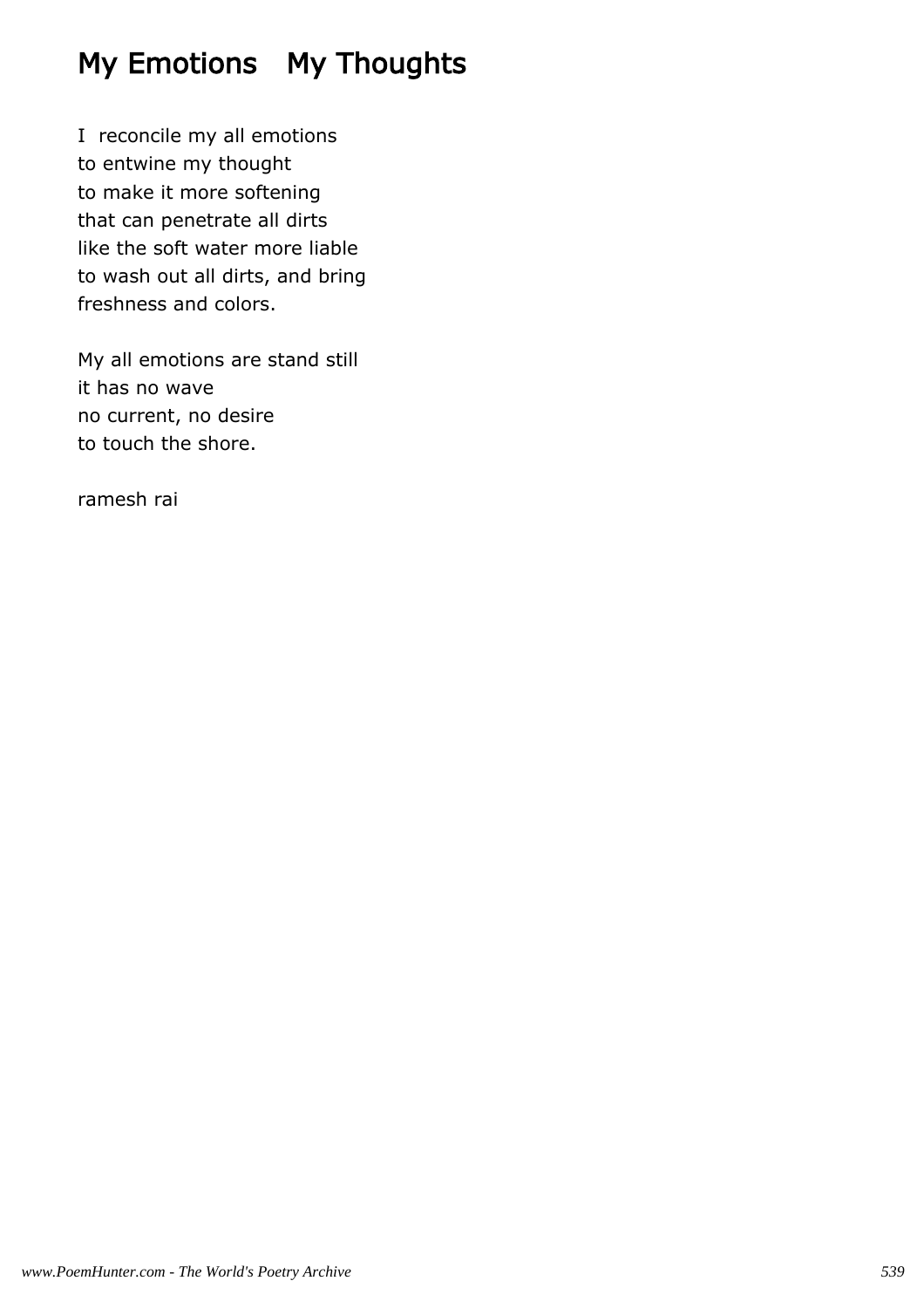# My Endeavour

&It;/>&It;/>I have been composing poem since my childhood and throwing into dustbin saying useless to human life

I wandered, wandered and thought it again in quest of a better life lastly I came to the point nothing is there which can change the human life

So, I started composing poem again with the hope for a better life why not billions of endeavors are in vain but I do believe my endeavor will not be futile again.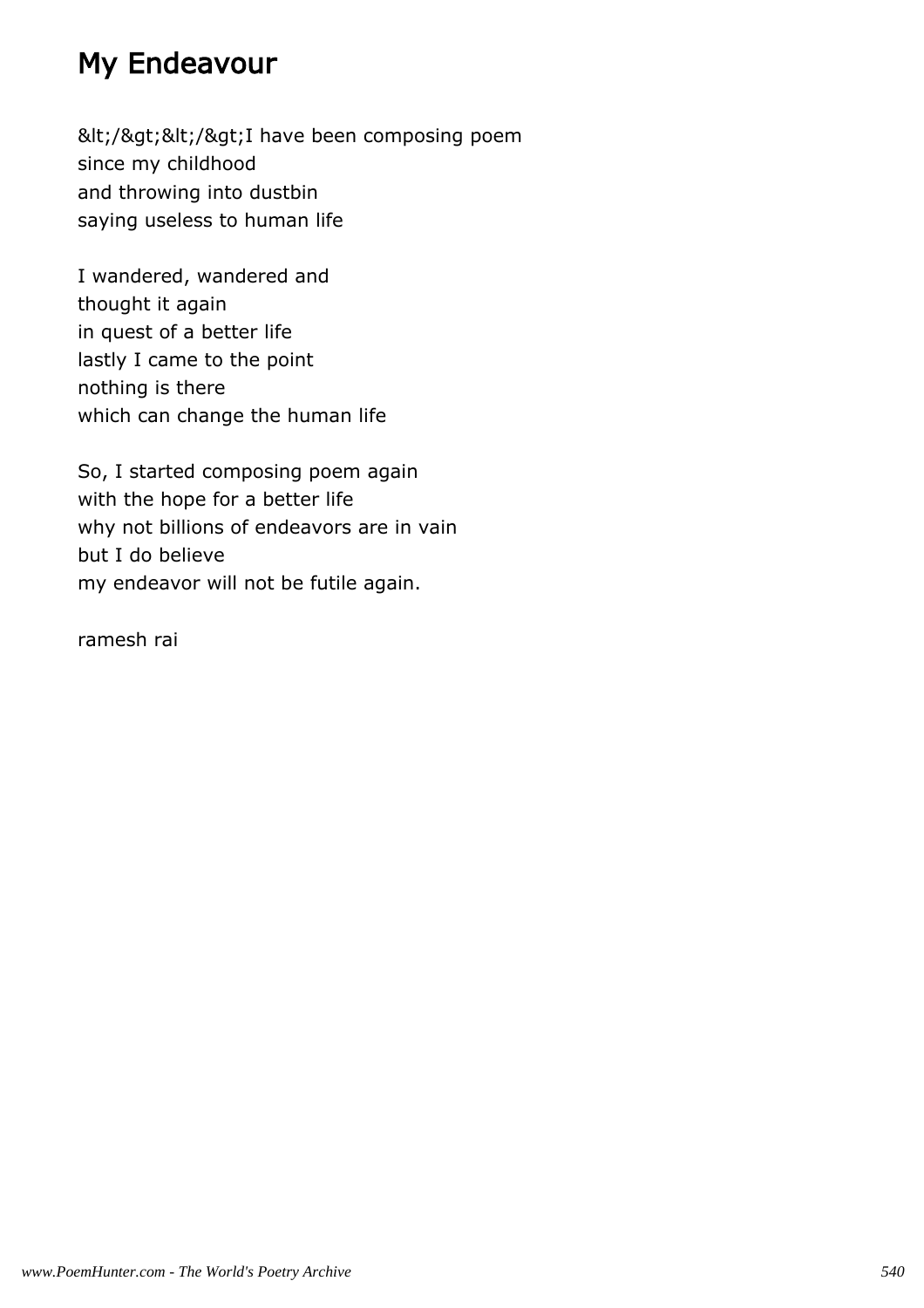## My Enigma

Notwithstanding with the fact Icame here as a mere child without any word or voice except I did know only to weep sometime I did make a little scream while sleeping in the lap of mother with full vigour and sanity but that was the brevity of my life.

Notwithstanding with the facr one day I shall go away leaving this world, but I carried in my bosom my impoverised desires and wishes to make myself worthy and tame that flickered my infatuation full of insanity and rogue.

I inscribe my all dues which i gained from this world I enkindle my vision and imagination which are never en pure perte 'll glorify this world unto its entity.

Though pearls are scattered throughout but I have to choose every grain within my left out time to entwine them all and bestow to this world for its joyful bright and prospective future.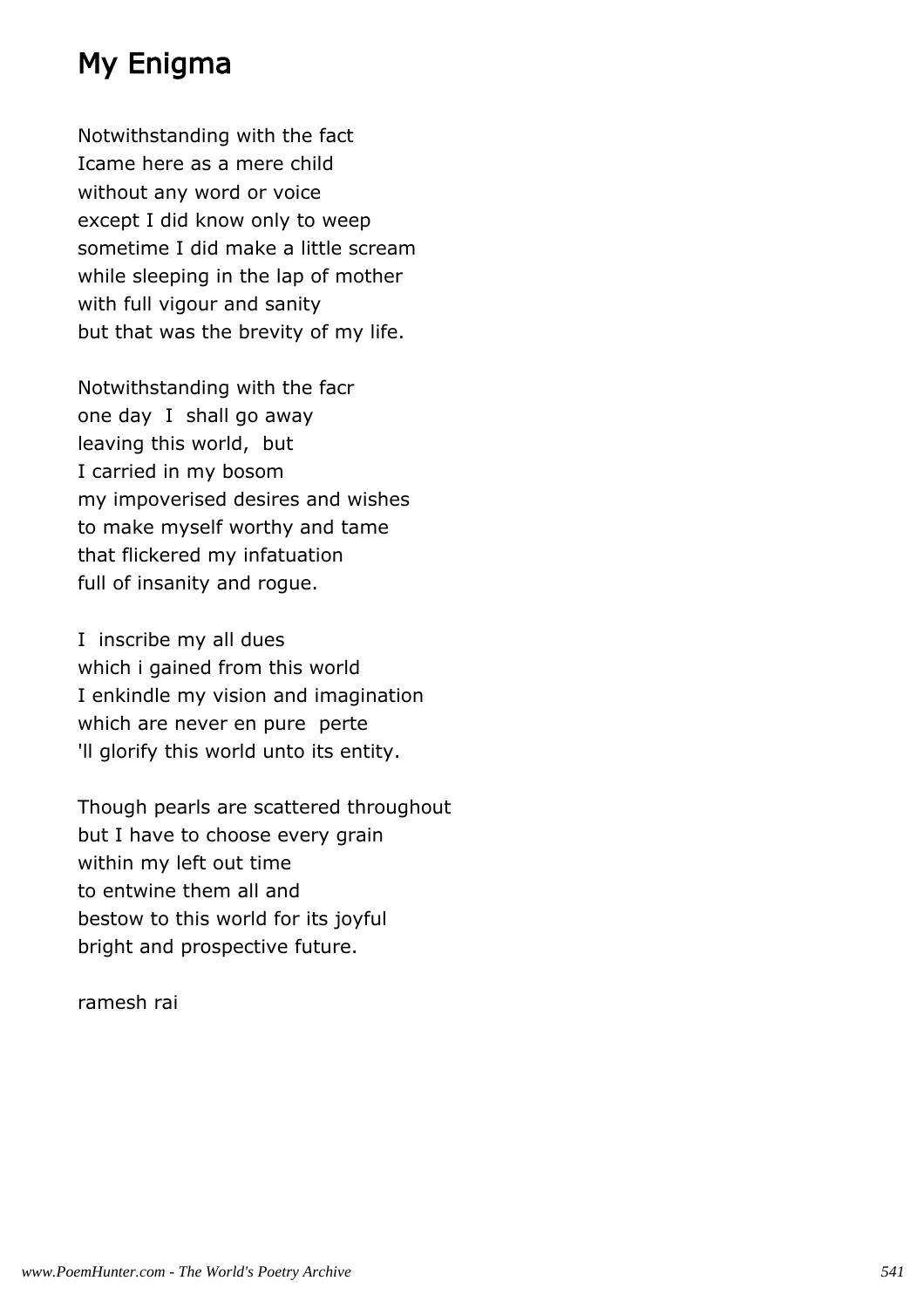# My Fiance

My fiance is a calm moon bestowed with insightful vision

My fiance is a blazing sun can burn the hottest wind

My fiance is drizzling rain soothes always in my vein

My fiance is spring season charns always every viewer

It is the natural habit every one is proud of his fiance.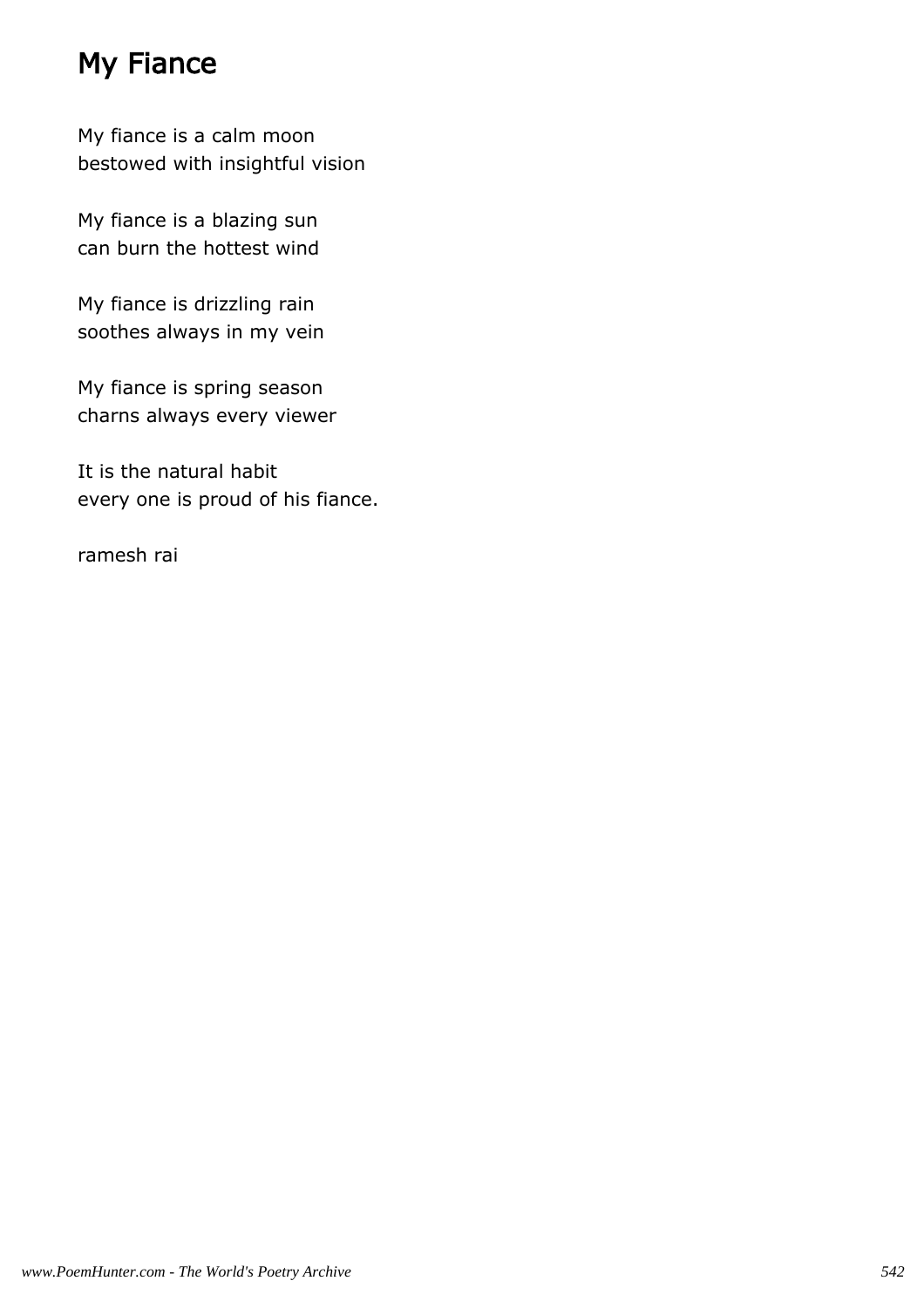### My Great Enemy

My great enemy my ego, my false pride

Begone!

Ruining my soul giving me false assurance for my capacity and wealth and my power raveling me for no reason when I will be no more.

If I follow street dogs will urinate on my tomb.

Begone!

Don't want to see you more.

If I don't follow little bird'll pluck the lily and adore my tomb with her beautiful craft and 'll sing the song for usher spring drizzle the melody to attune my tomb.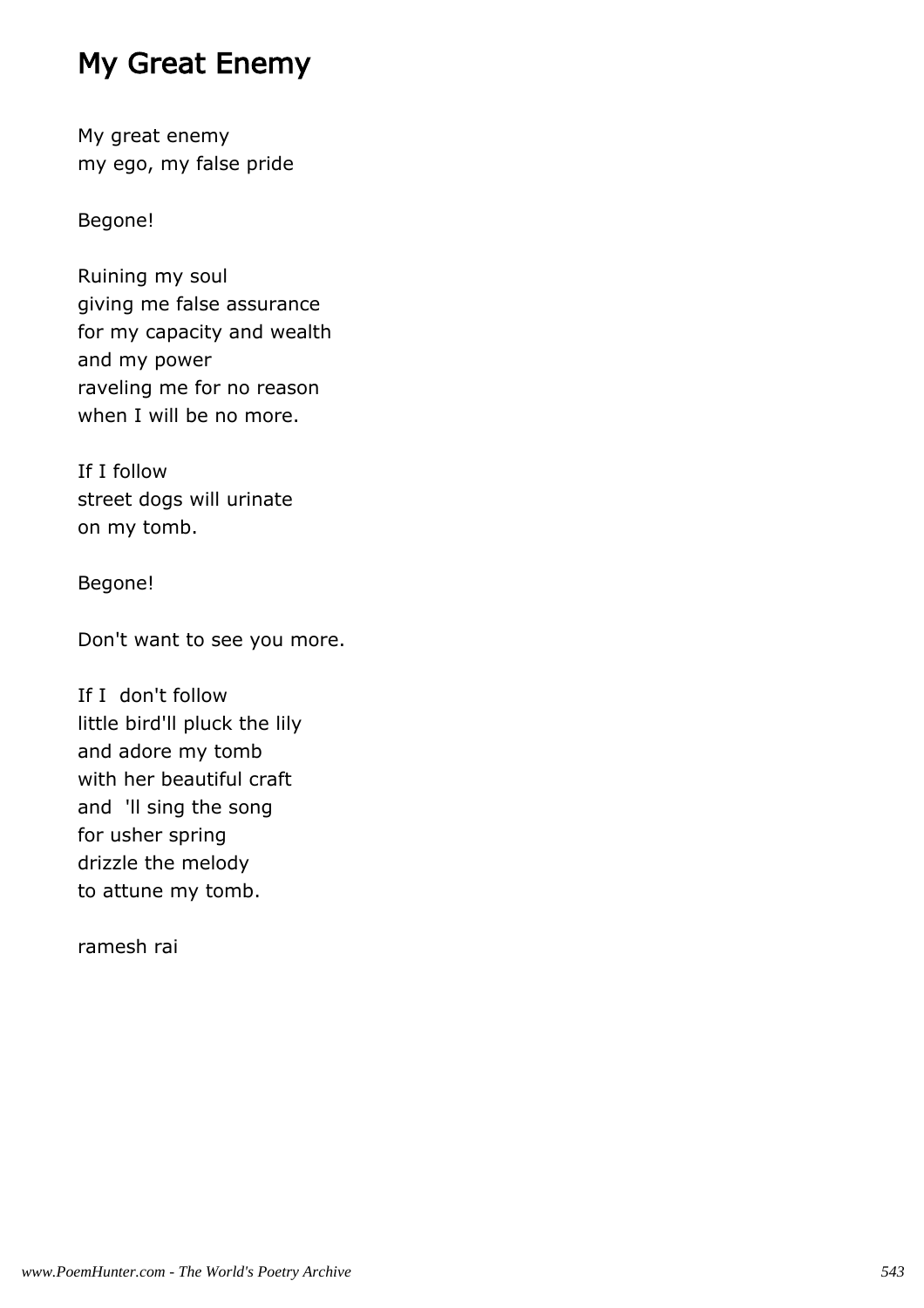# My Guide

My guide is always guiding me day and night, self hiding in a corner asking me to act as per his will it is my grand belief.

My guide always thinks for me for my happiness and prosperity. Help of guide is essential for all to meet the purpose of life.

So, always take the help of a guide if you don't get a wise guide make your Lord the best guide He'll help in every corner of life.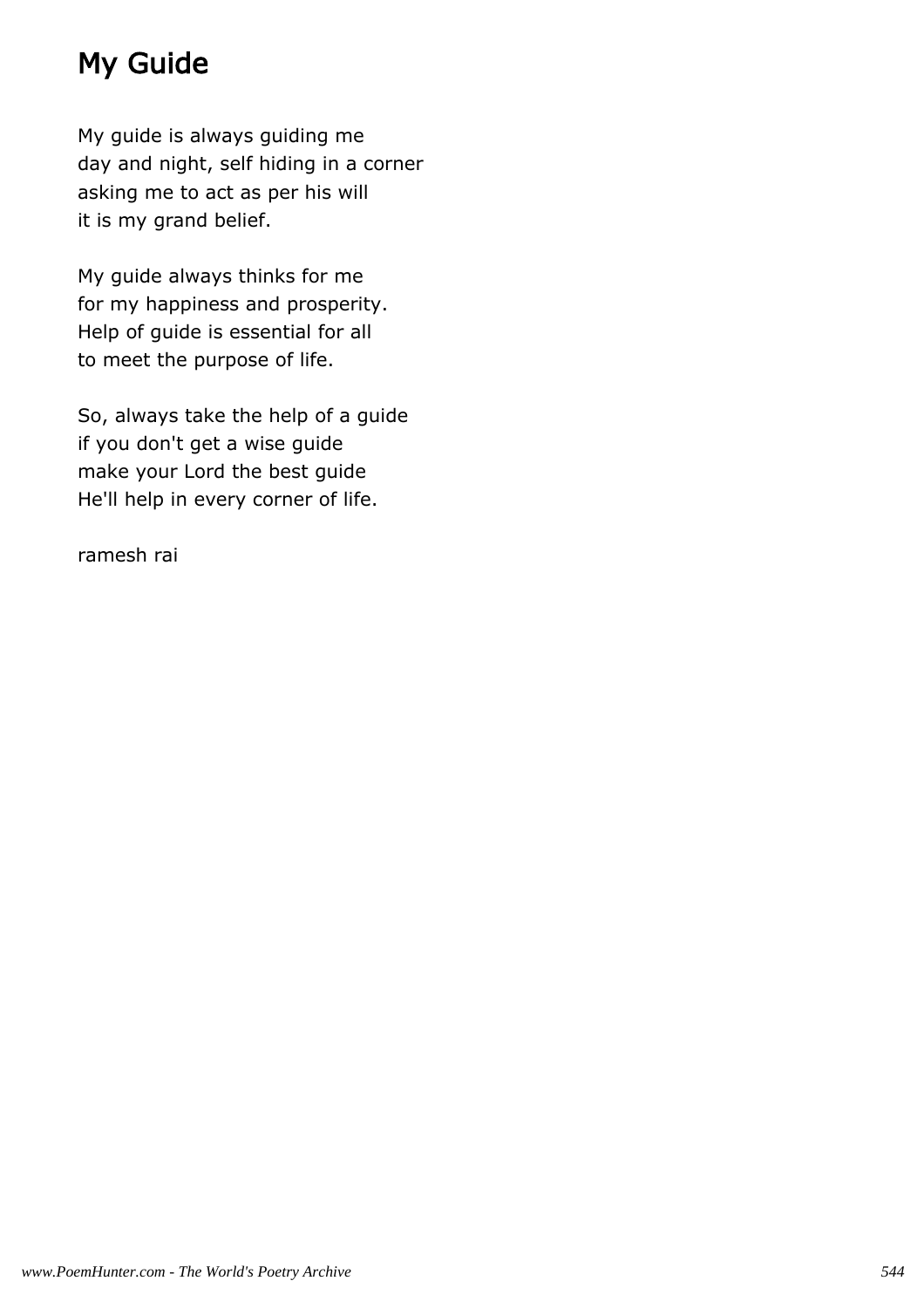### My Heart Steps Down

My heart steps down with refulgence of pandemonium to whisper the erotic relation that preserve all creatures amongst all fauna and flora for a new creativity which makes the nature to survive or else what the nature would be.

My master asks me of my leniency astounding numerous soul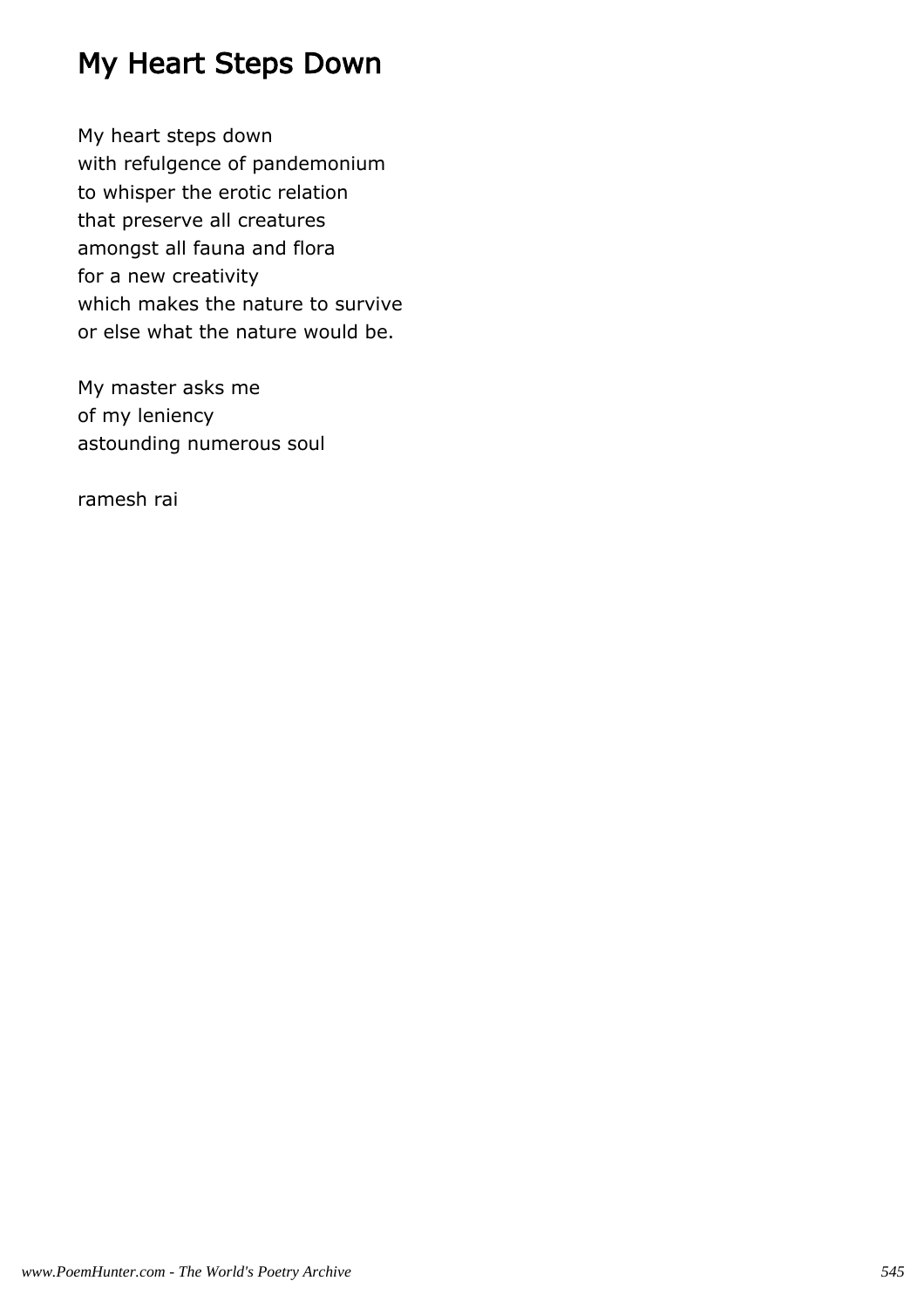### My Incompleteness

My incompleteness still cries where my knot is lost? where my melody is?

To what extent i compose words i miss somewhere something as the creator has made no one in complete form.

Rythem of agony breaks somewhere thus springs juvenile rime inter vivos explodes for new creation.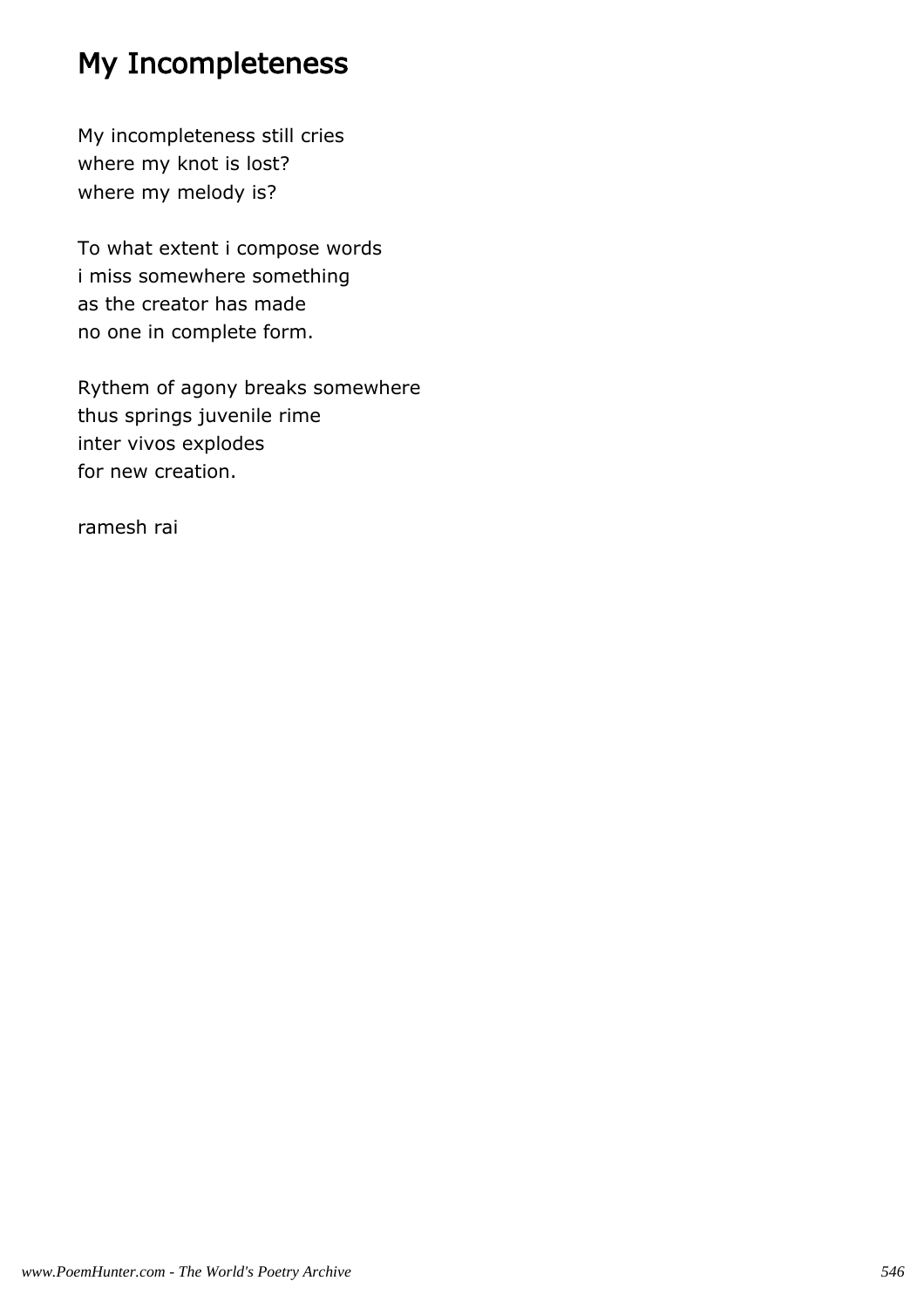## My Inspiration

My inspiration asks me to rise, stand and proceed

My inspiration makes me worthy to do and inspirit my devoutness

My inspiration enstyles me to be entrusted to my karma

My inspiration endures me to accept all challenges of life

My inspiration is the reason for whole heartedness for life

Life without inspiration is like a dry leaf that can be blown up by a light wave or trampled

Inspiration is the spirit of life.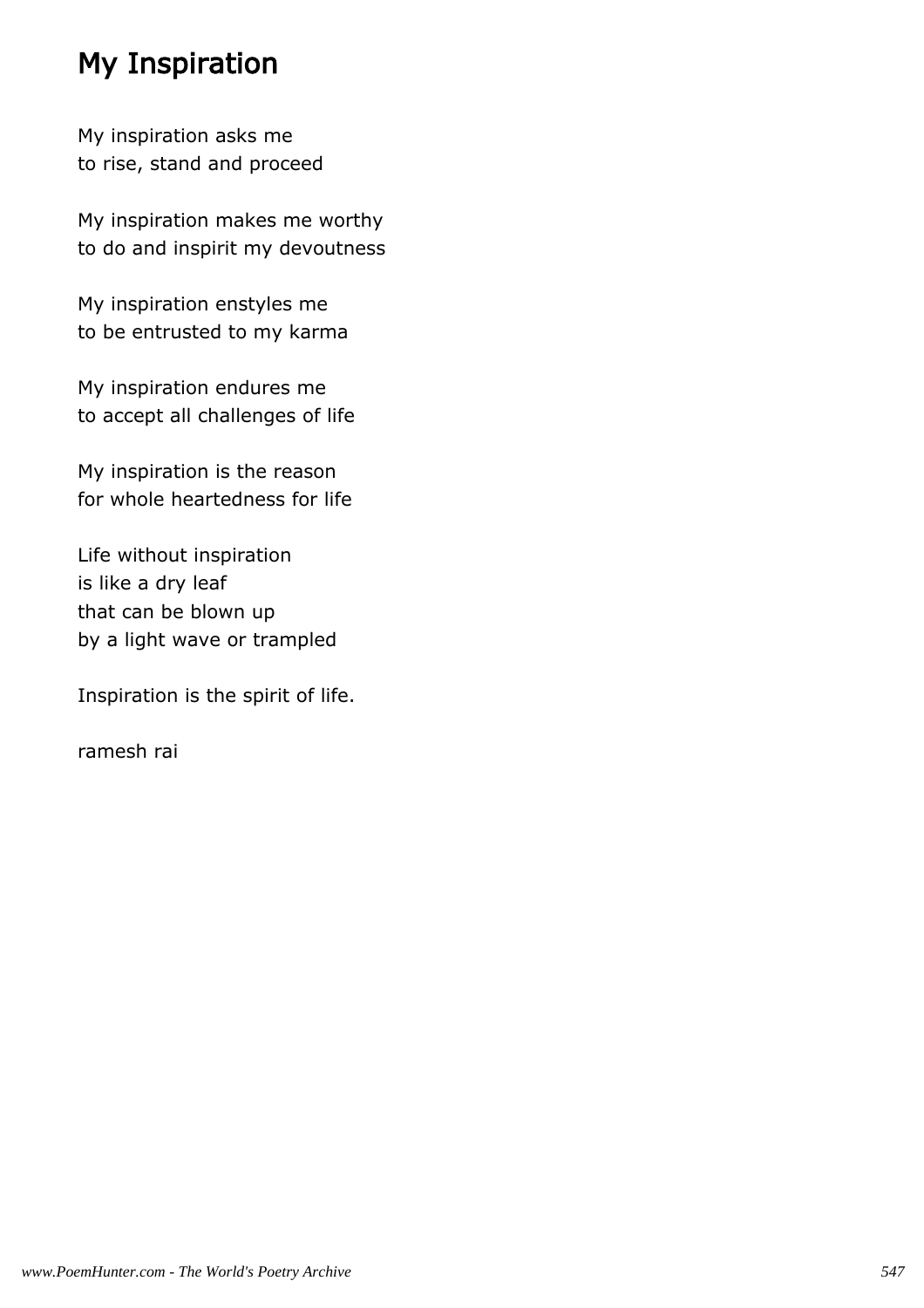#### My Master

Excellent my master thou art rebuking and pacifying me at a time asking me to sit down and stand still and making me kneel down at a time.

shedding me tears in my eyes giving me a smile on my lips at a time asking me to be furious I can not make sure, what to do?

Praising sometime for unwarranted deeds telling sometime me a greatest fool sometime showing me a splendid castle at a time telling me your cottage is better

Giving me a lesson of universal kind asking me the answer of selfish kind Thou art my master tell me what to say?

The helm of my life is on thy hand sail thy ship as you like if i sink in the whirlpool of this world ocean I know you are the master of this great ocean

Sail me across this world the depth of this ocean is too deep wave of this ocean is more that Everest mount but i have to go across the world

Because my destination is far flung thou art my master i must obey you, as i know you will never let me sink.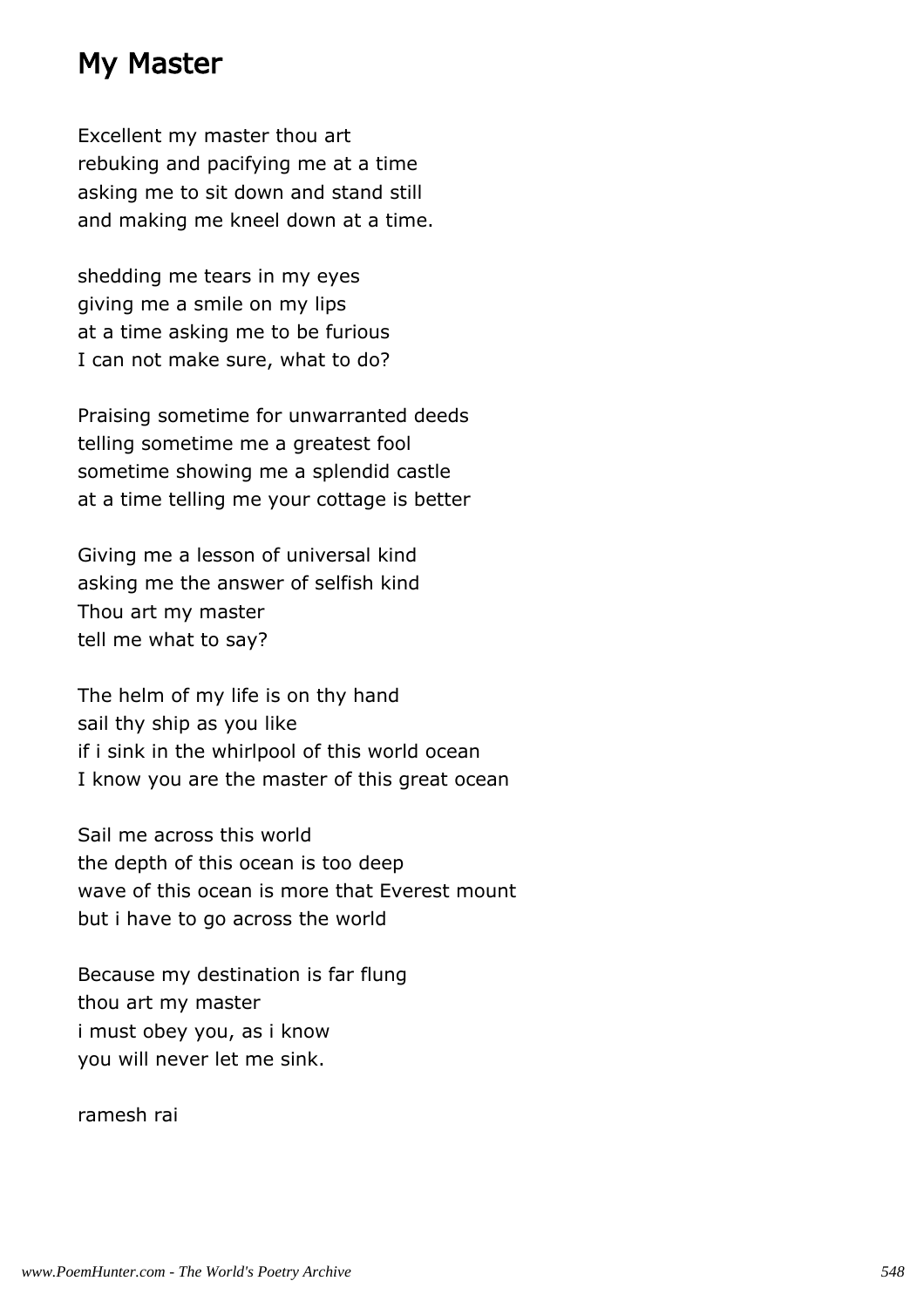## My Message To Your Heart

I like to transmit a message to your heart the message emitting from my heart conveys a lot of smiles, wishes and kisses to make your heart like a blooming flower

I also wish for transmission of message emitting from your heart to my heart conveying the fragrace of jasmine to engulf my heart, to demure all isolation.

I realise the moment when your heart and my heart will embrace together for aliment, the burden of our life to complete the journey of life comfortably.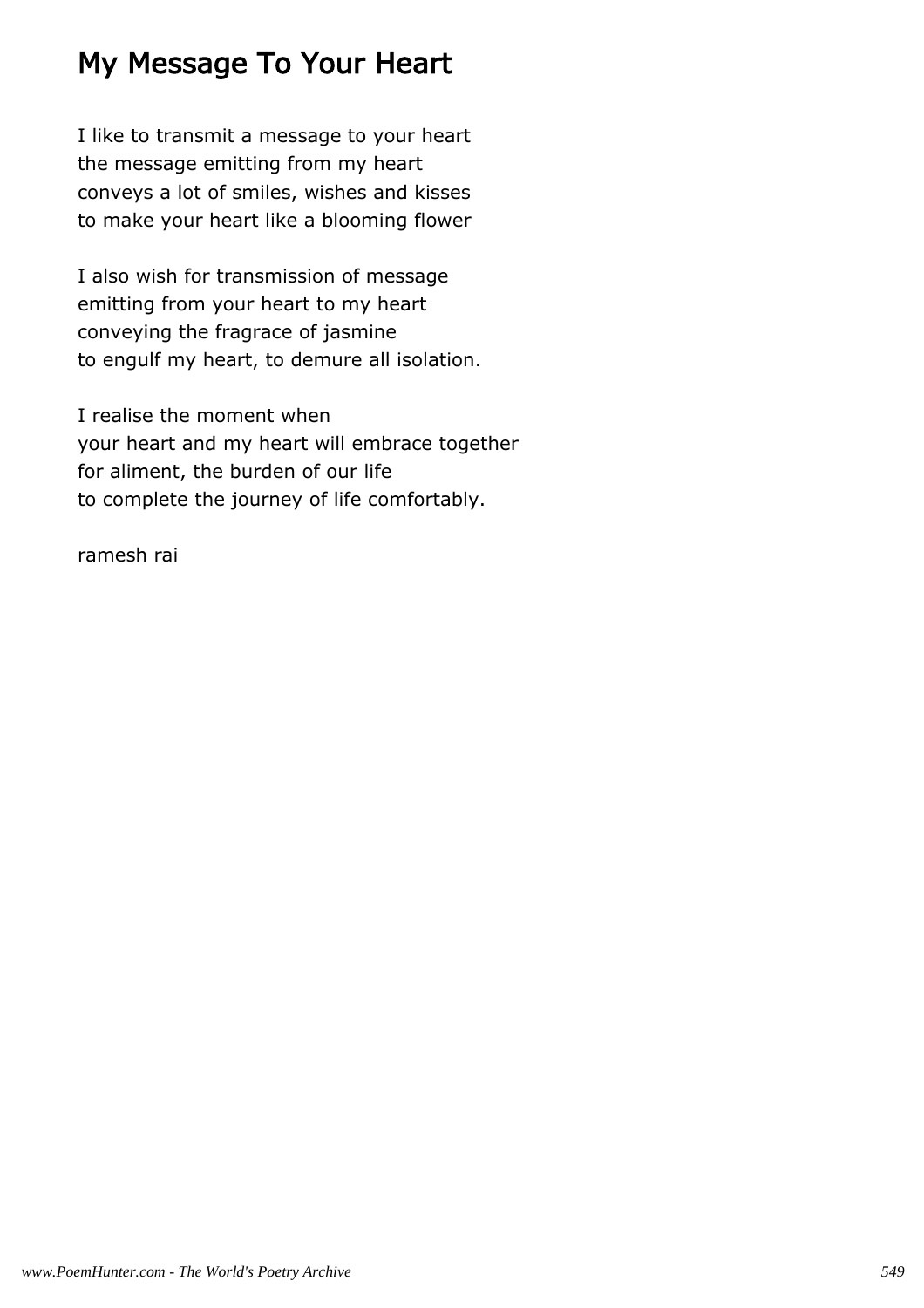# My Mirror

My mirror has snatched my face and imitating me and my actions my mirror expressea evocative thought to haunt my inner soul for preview.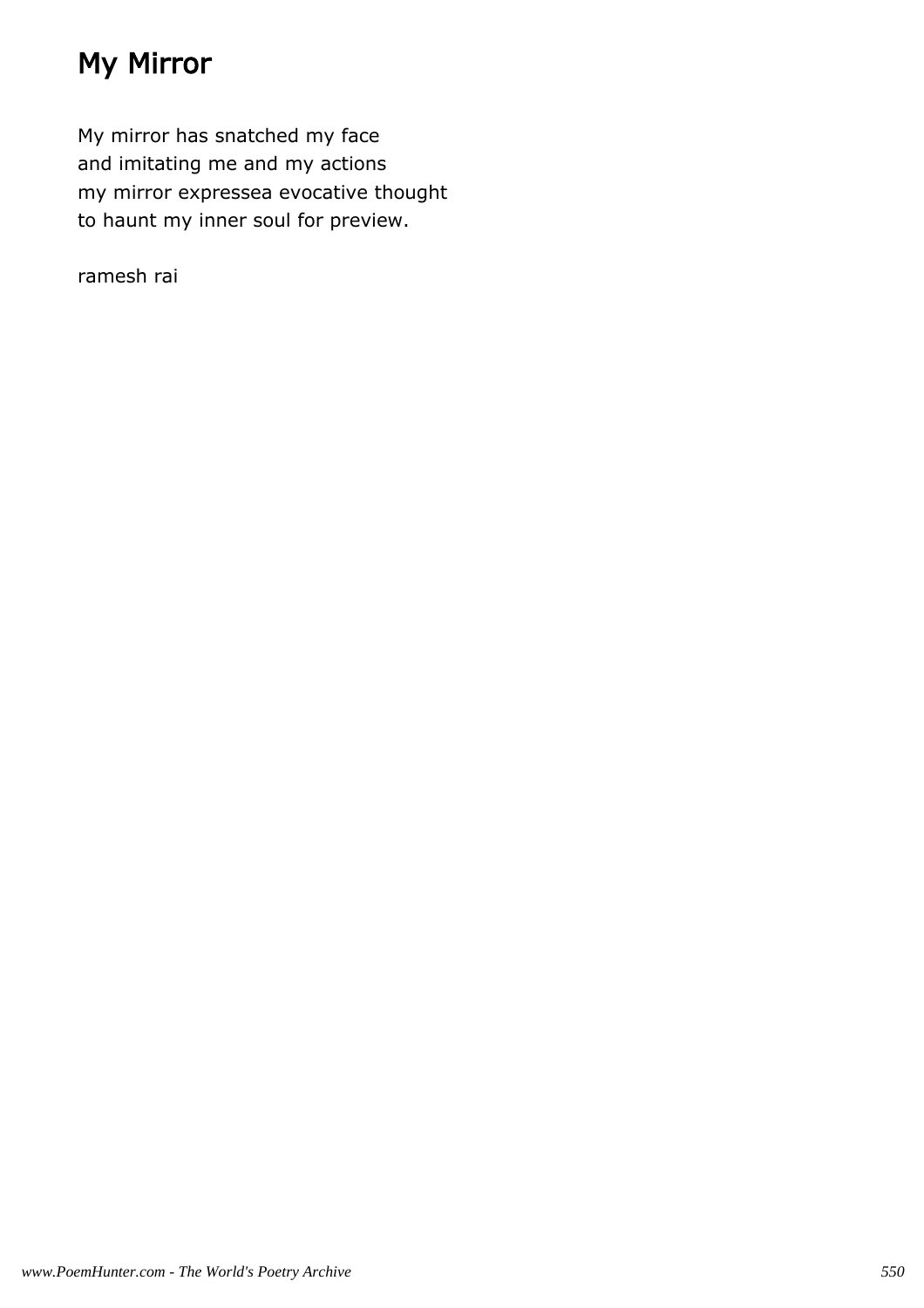### My Muse

Sometime i think i am choosing pebbles on the sea shore of poetry and be drunken with its muse

But i feel rare even to choose even a single pebble

The pebble lying on the sea shore is being driven out of my reach by the strong waves of sea and only sands are coming to my hand and sliding leaving my hand empty appears my poetry is incomplete

I feel myself is it my disappointment to write poetry to navigate my thoughts for a realistic life where life be bloomiing with full fragnance not in order to disanimate percipient

The juncture of my life assubjugate all my possibilities

Life is blooming in its own course and find out the gateway for a better tomorrow juxtaposition to my views and analysis

so need not to worry let it go and be happy.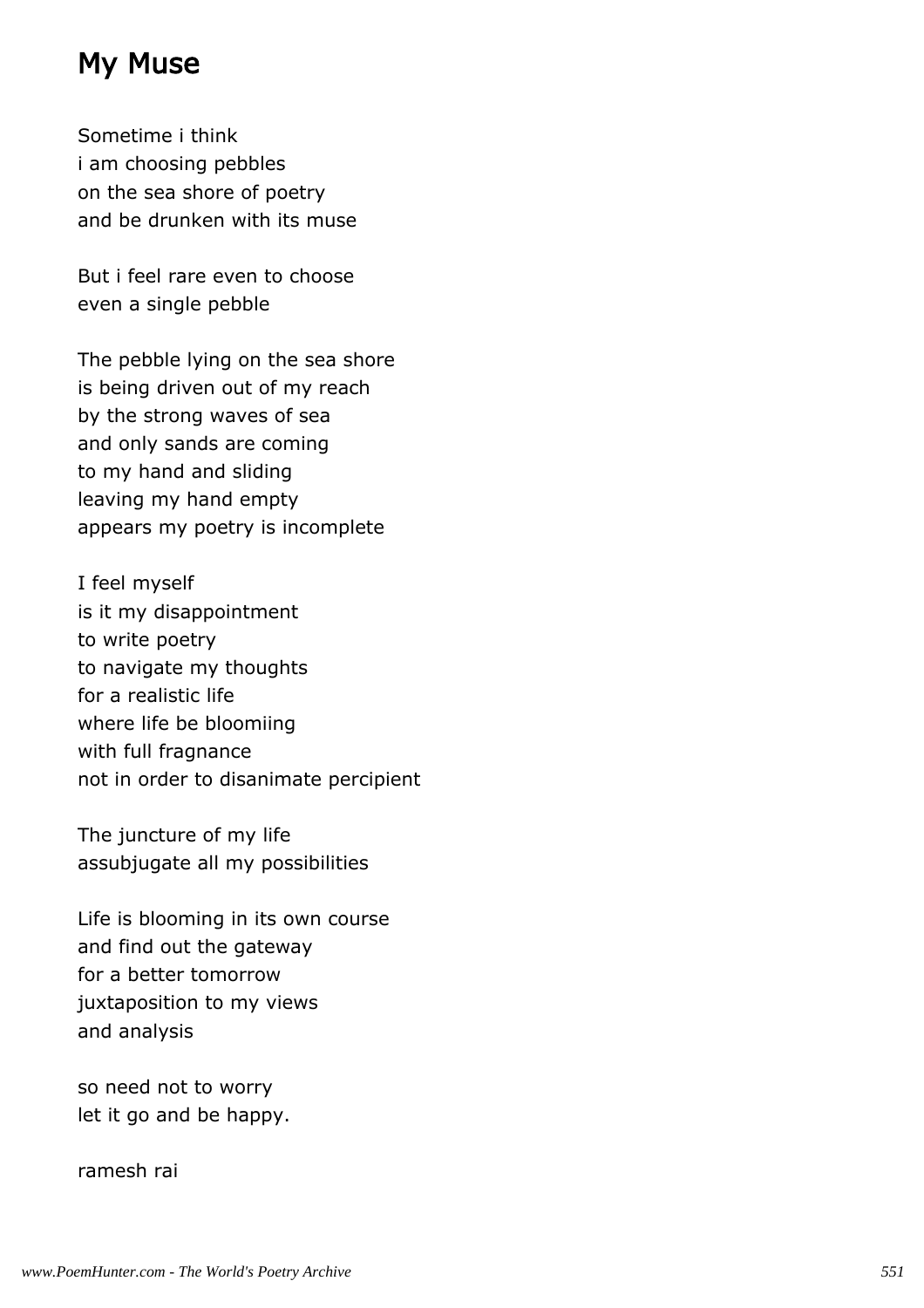### My Mute Heart

My heart is mute so can bear all pains of life can not express its feelings

My mute heart can understand all feelings of life yet it is mute throughout life

My mute heart realizes co-existance of life and death love and haterd, yet unable to express mundane mirth

Its speech is voiceless since ages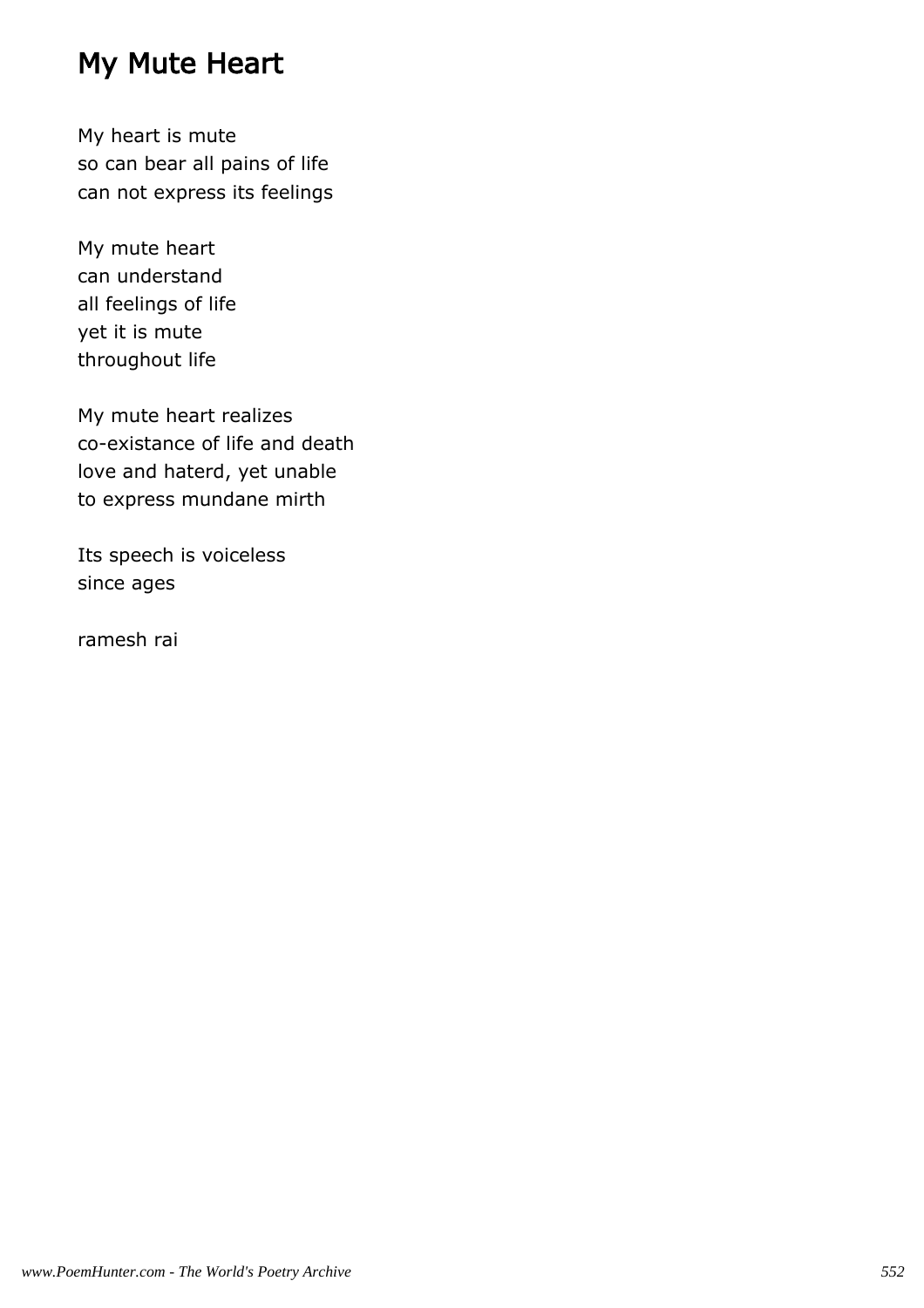# My P H Family

I love my P H family all members are quite humble all like to meet with each other with full of love and full of enthusiasm we the PH family is an example for peaceful world. think about this family and pray for all the best to each member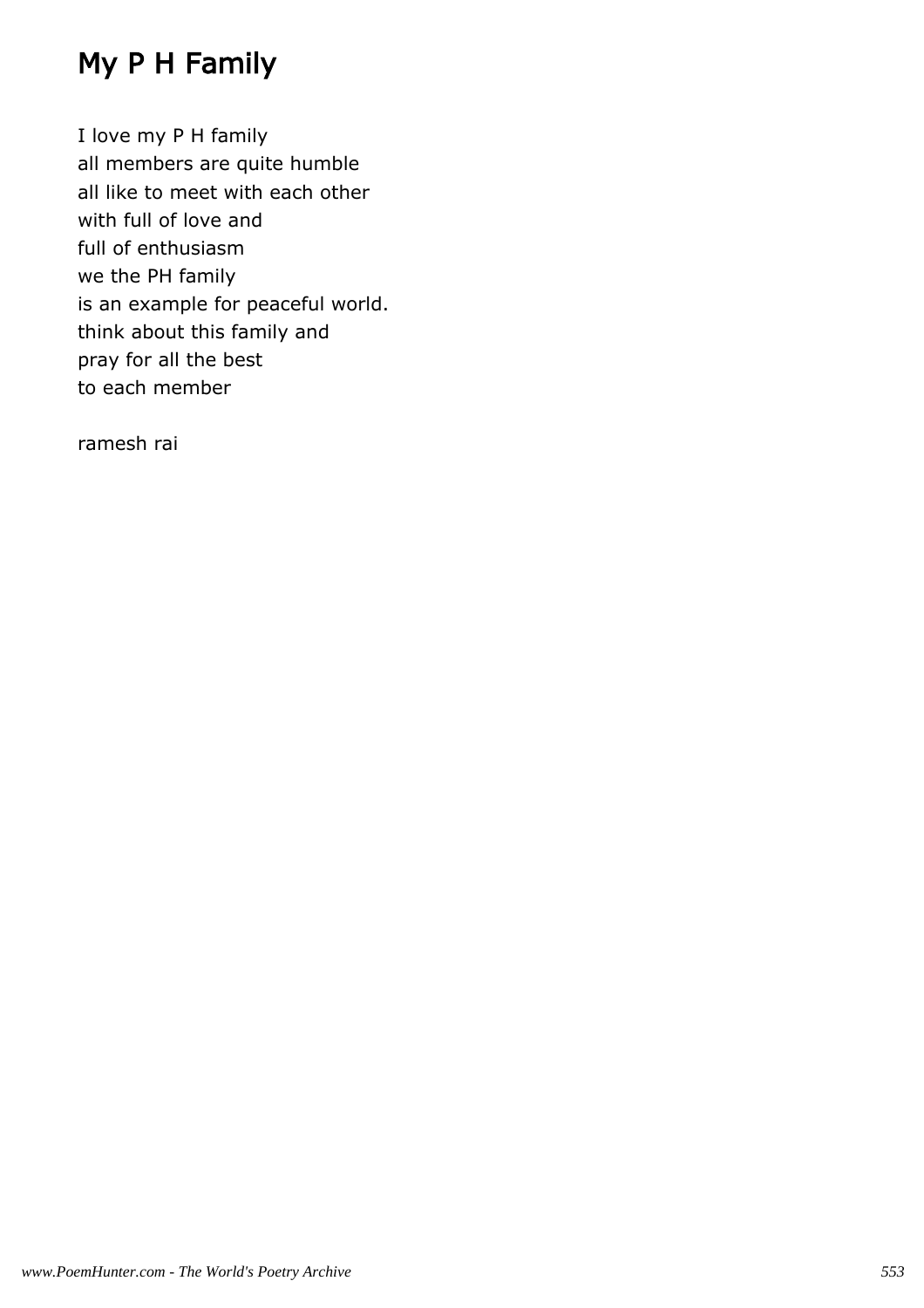### My Pain My Pleasure

Oh! my pain you are the reason for longing me for officious life defeating all fuss and impassable moment.

My pain! hugged me for a long time my all scabrous moment death could not snatch me following life without respite

My pain! regurgitate all grief of life bestowed ecstasy of life.

Ah! my pleasure stayed for a little moment like the evening star came and gone billion of stars could not illuminte hopeful sky of my universe.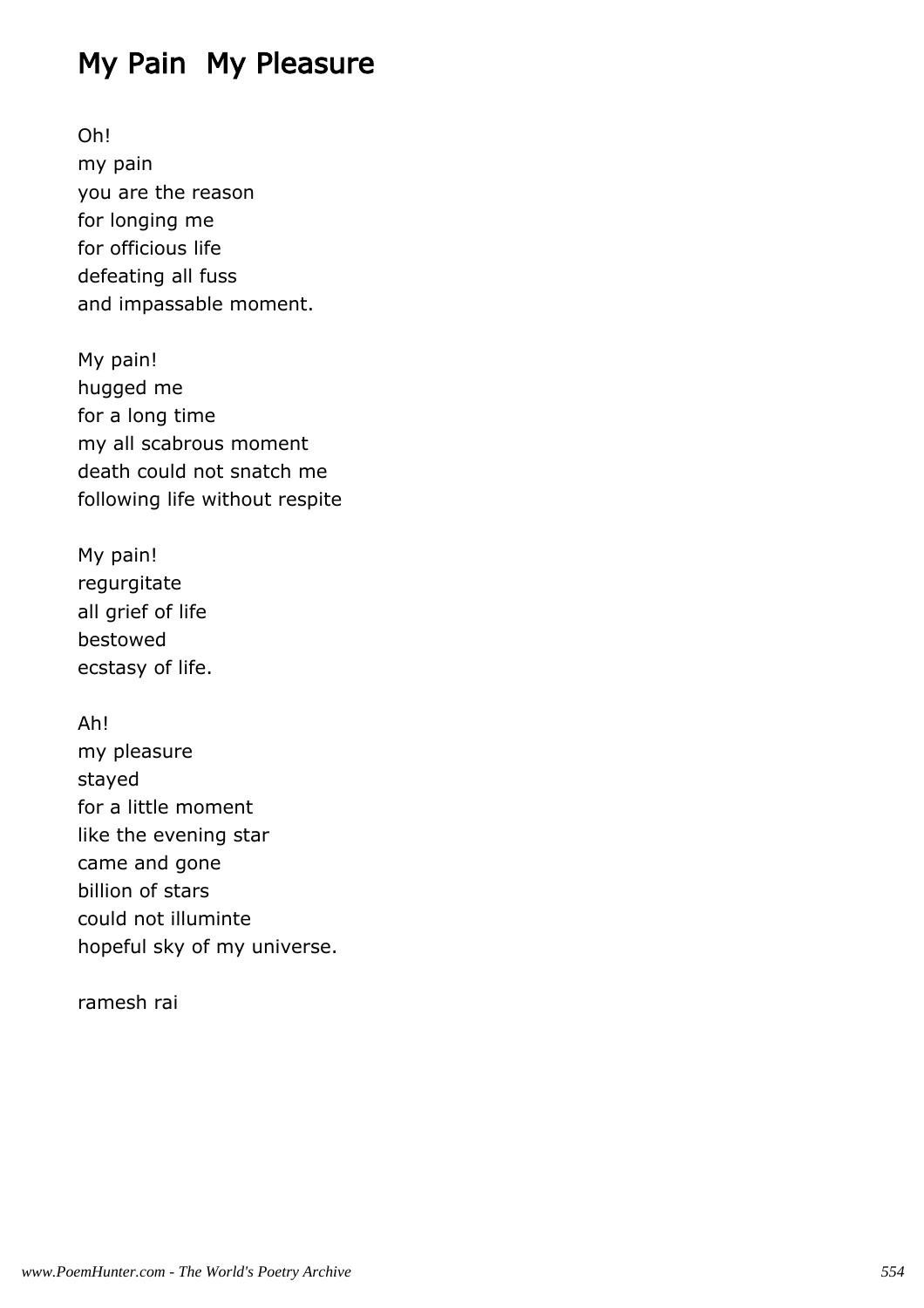### My Pleasure

My pleasure in life when disappointment stares ablaze like a golden lotus blossomed in the pond of my heart

Thy pleasure in life succeed all canon of my life thy pleasure immolates all delusion of my life and my face is redened with your sweet smile

I yearn just not to be aloof from you Thy all agony decelerate each action of my life

If you can not listen screaming sound of my heart how can i say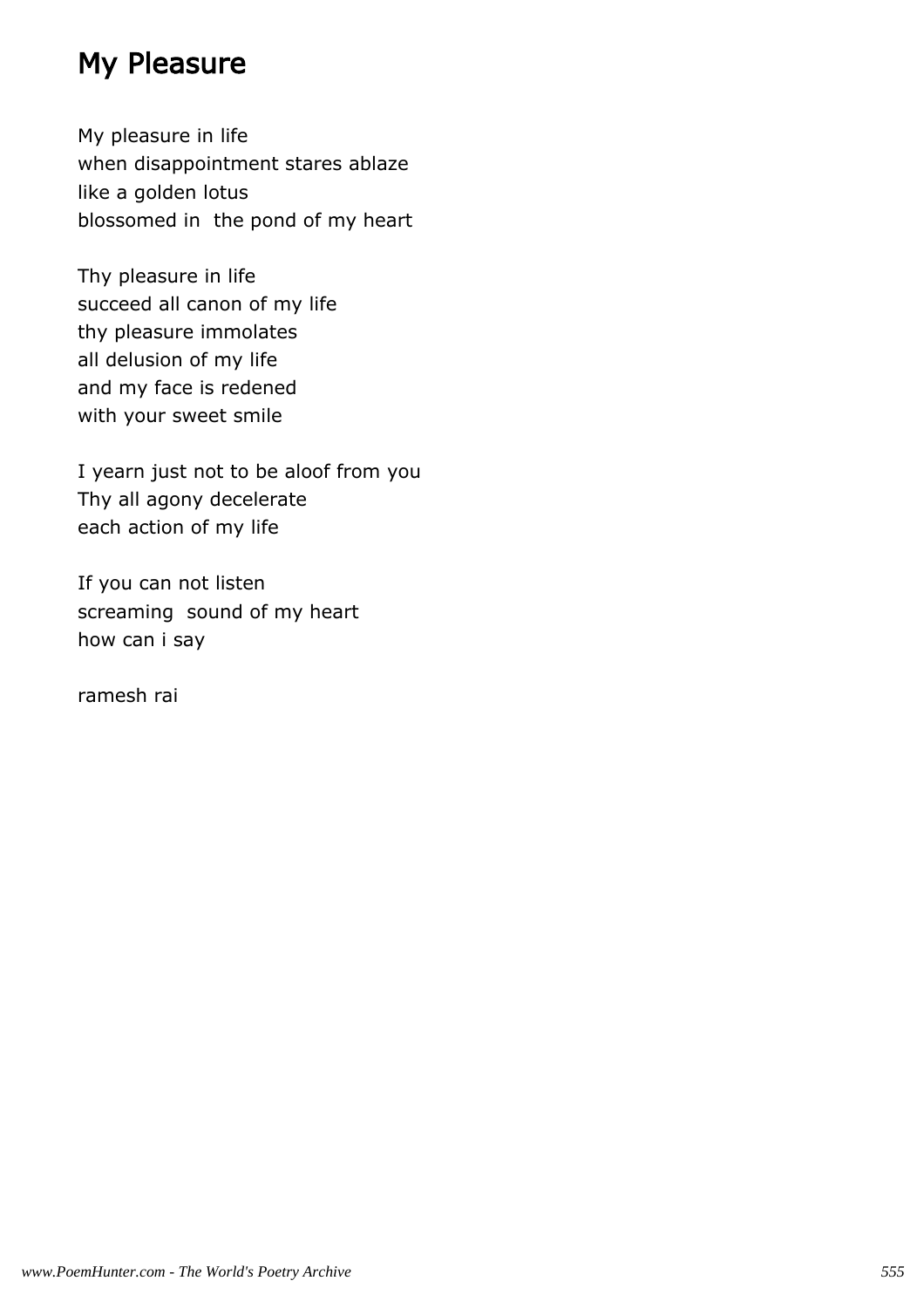#### My Poetry

My poetry is my beloved one

Some says it comes from heart

some says it comes from mind

some says it comes from belly

but my beloved poem is a fairy coming directly from heaven on my tongue and land on earth through my pen

so poetry is my beloved one she has no bar she is in all languages in all species

so i call her my Preyasi if she is coming from any part of my body i would have said daughter

but she is coming from heaven and she is my Preyasi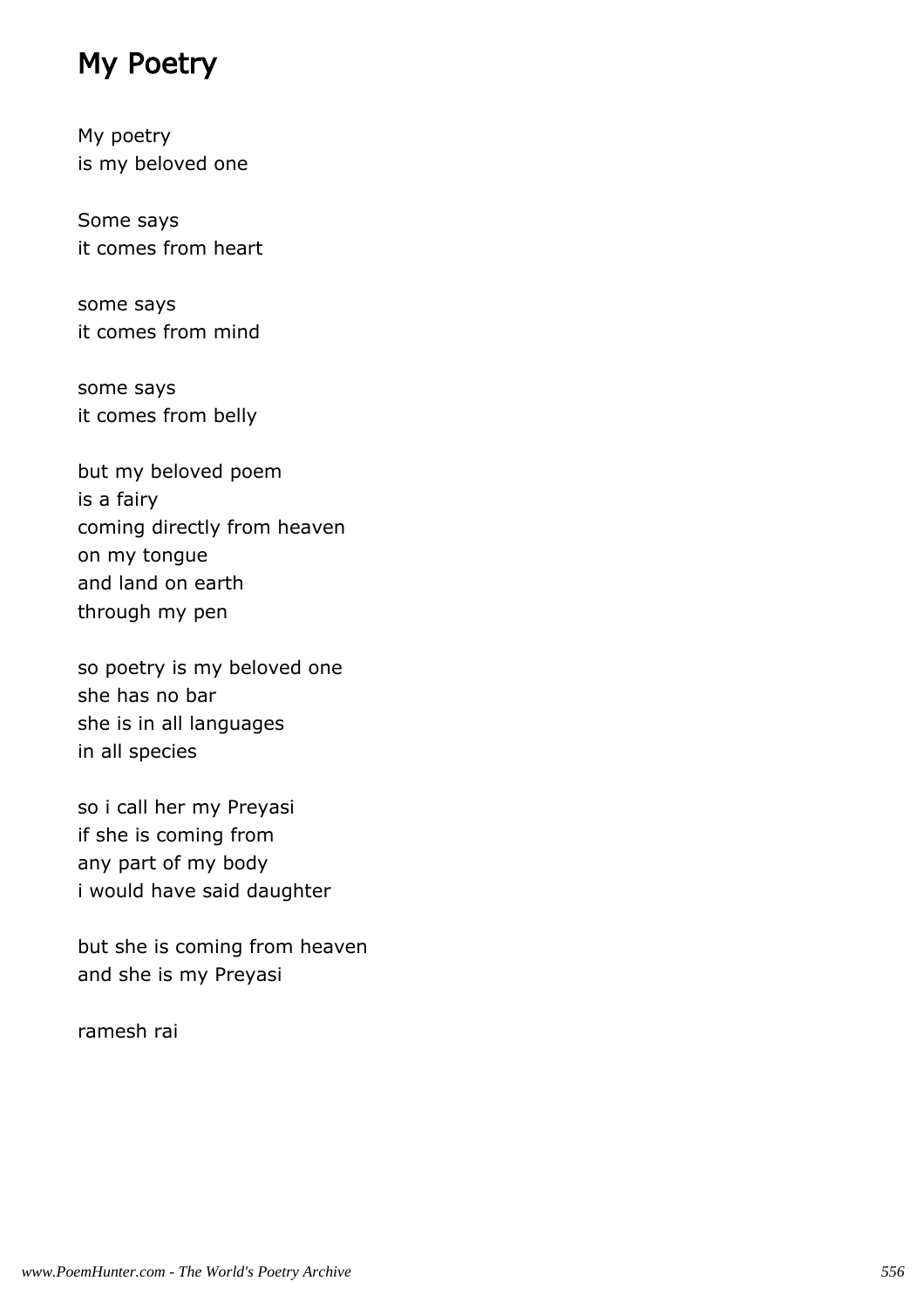### My Poetry Garden

My poetry garden is magnanimous alluring the melody of life where flower of love and peace blossom I love my poetry garden and always try to make it evergreen so as its fragrance may never cease i irrigate my poetry garden with manure of deepest core of my heart i sow the seed of love in my garden plant it with peace and fraternity In my garden flowers of multi-colors blossom daily expressing multi-aspects of life I adore my poetry garden as heavenly garden where heavenly flower may blossom everyday.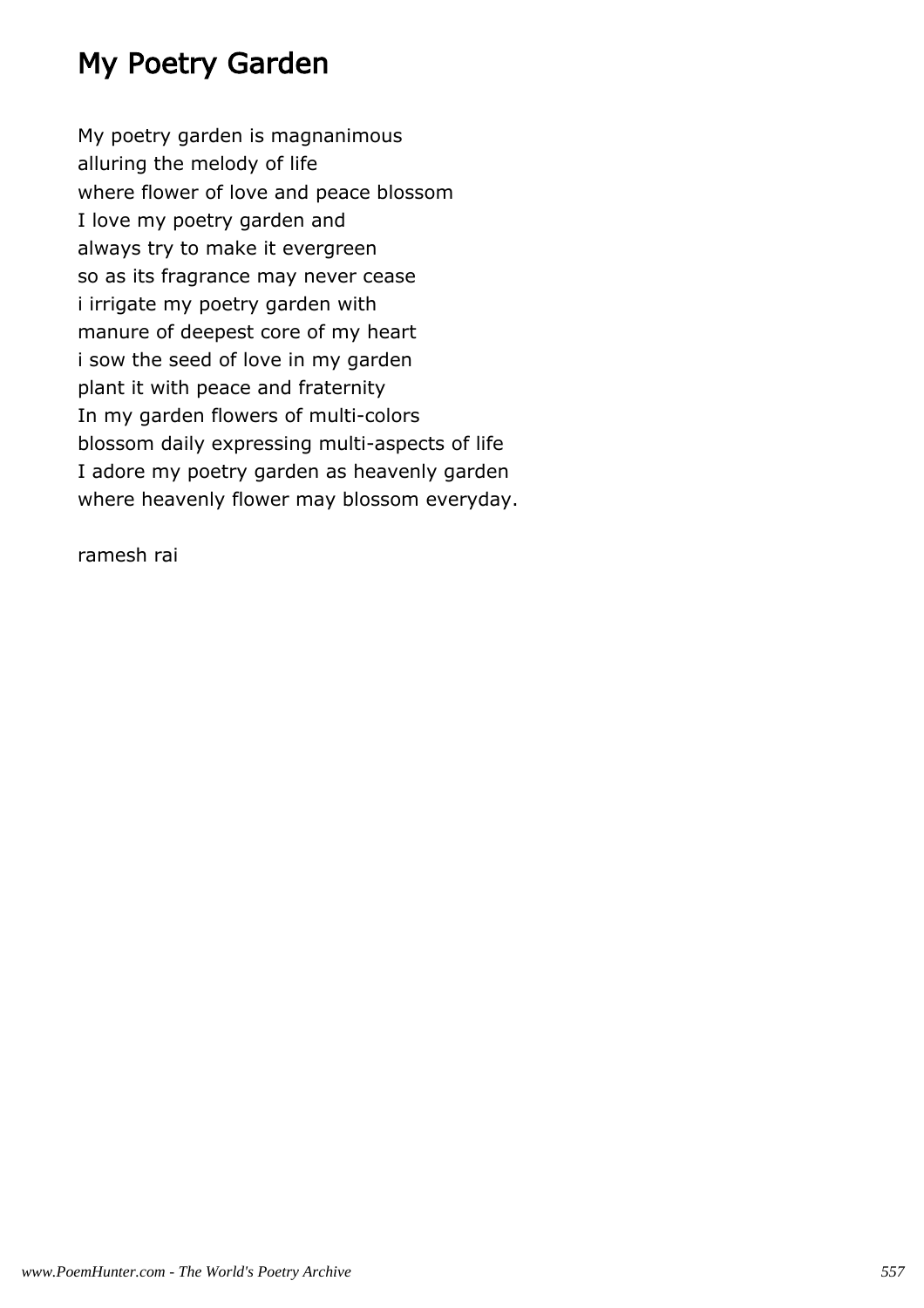# My Satisfaction

My satisfaction is very little where it wants to live only leaving all lust of life no more it desires for any gain or loss no more it desires any scrum of life.

If any canal irrigates my other field of life certainly will be added as an additional value of life but the life will be surmounting to achieve the goal of life and leaving memoir of my life.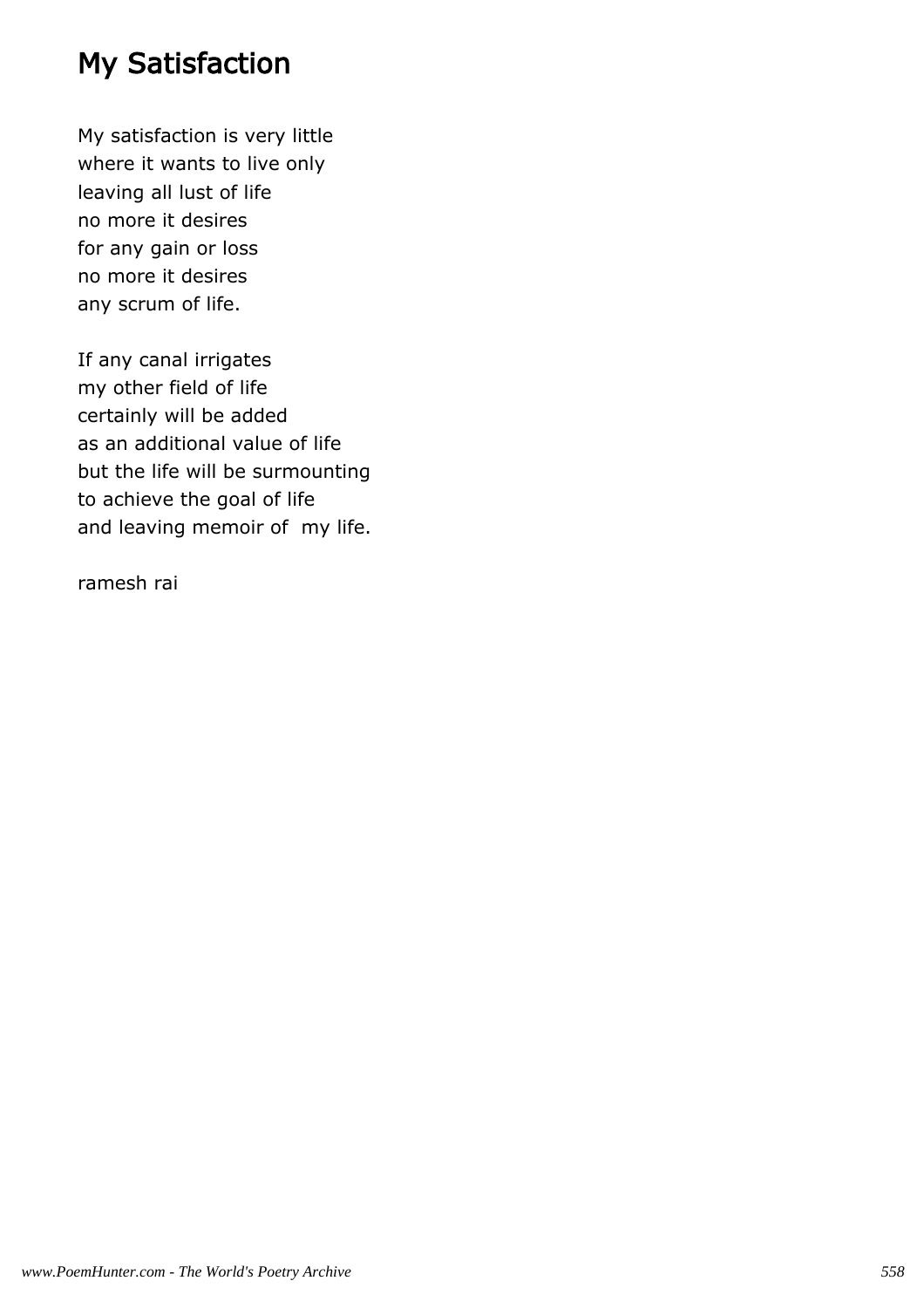### My Search

I'm searching something I don't know What I'm searching for.

But I am searching Which I don't know. I'd have searched it out If I could know What I have to search.

I'm searching something Like the rest of the world Searching and searching Love, Peace and Happiness Still consequence is discomfort Leading to a miserable life As if Search is in vain Leaving all aside.

But search is incomplete Not known within How many era.

All rights reserved @ Ramesh Rai 25/5/2015.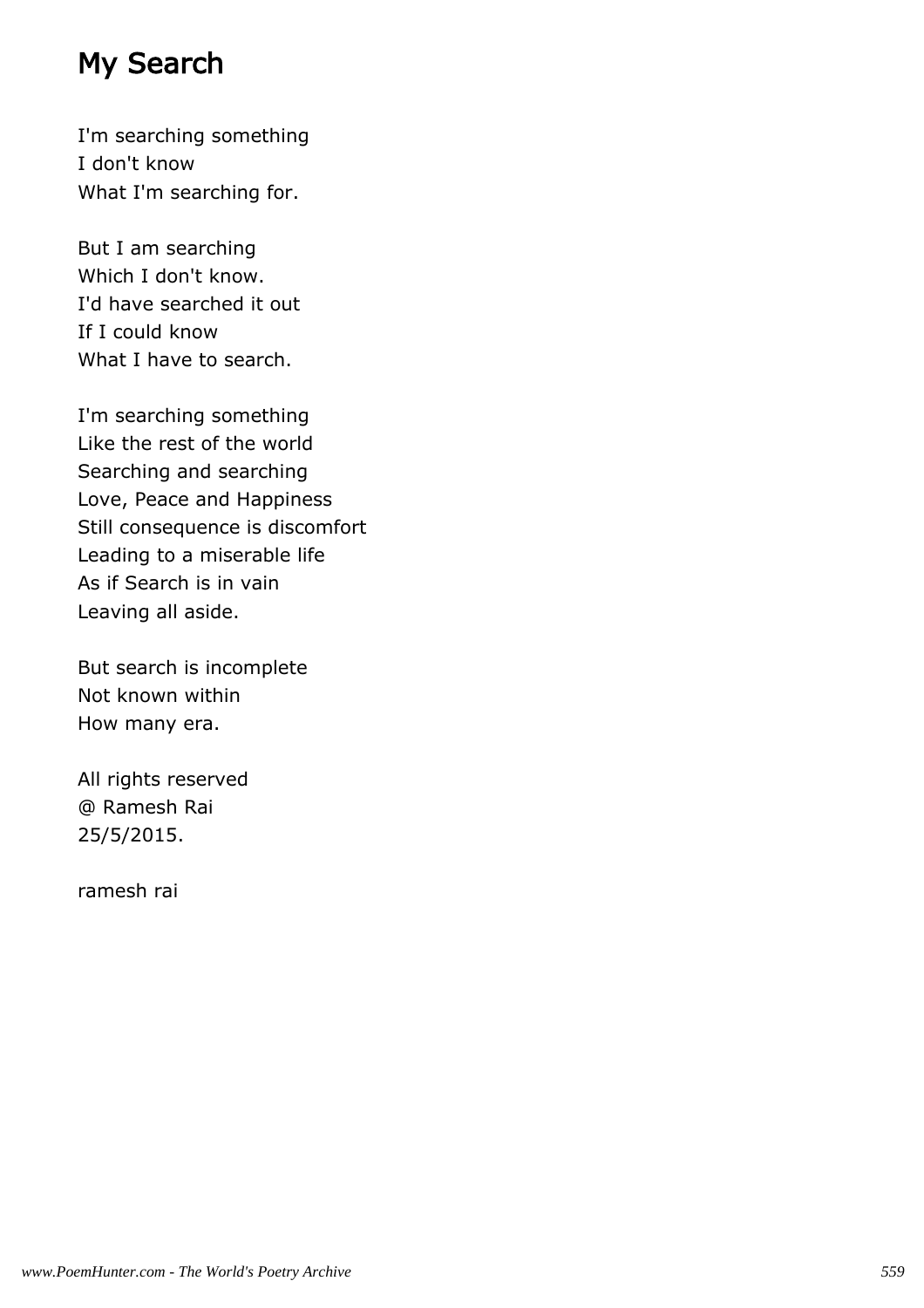#### My Search - Sequel

I'm searching something I don't know What I'm searching for.

But I am searching Which I don't know. I'd have searched it out If I could know What I have to search.

I'm searching something Like the rest of the world Searching and searching Love, Peace and Happiness Still consequence is discomfort Leading to a miserable life As if Search is in vain Leaving all aside.

But search is incomplete Not known within How many era.

Though I don't know What I'm searching But my search 'll be continued Till the devastation of the creation When I'd sit on the hump And will peep into each particle To realize the fact of creation and devastation Till then I'll be searching and searching To obtain the goal of creation.

All rights reserved @ Ramesh Rai 25/5/2015.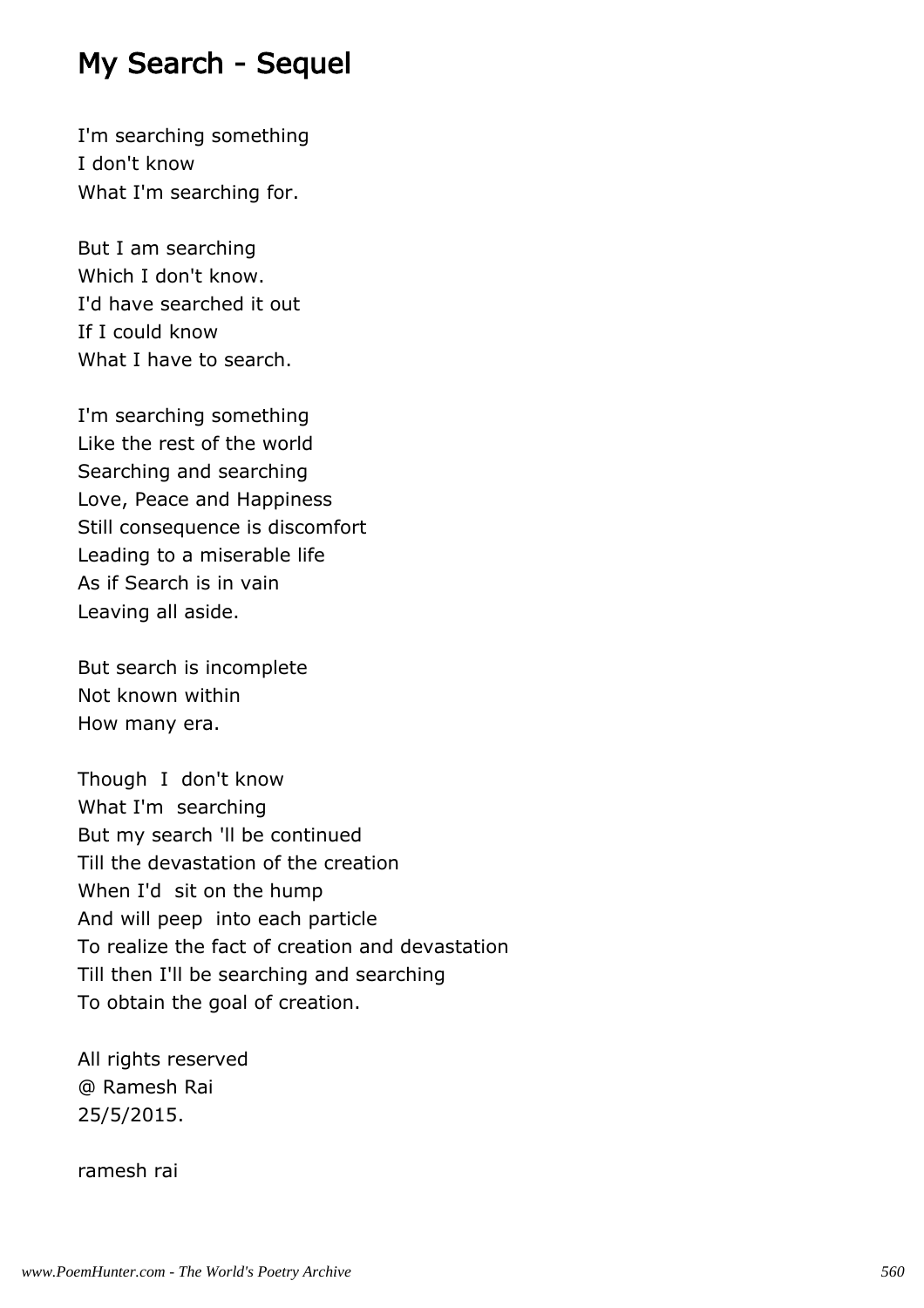# My Solicitation

My solicitation gives me enormous faith to decline all perplexities of my life like the north wind brings enormous cold moon even sips her coldness as the twinkling stars ask me to lend me his light to illuminate my soul to fordo all darkness of my soul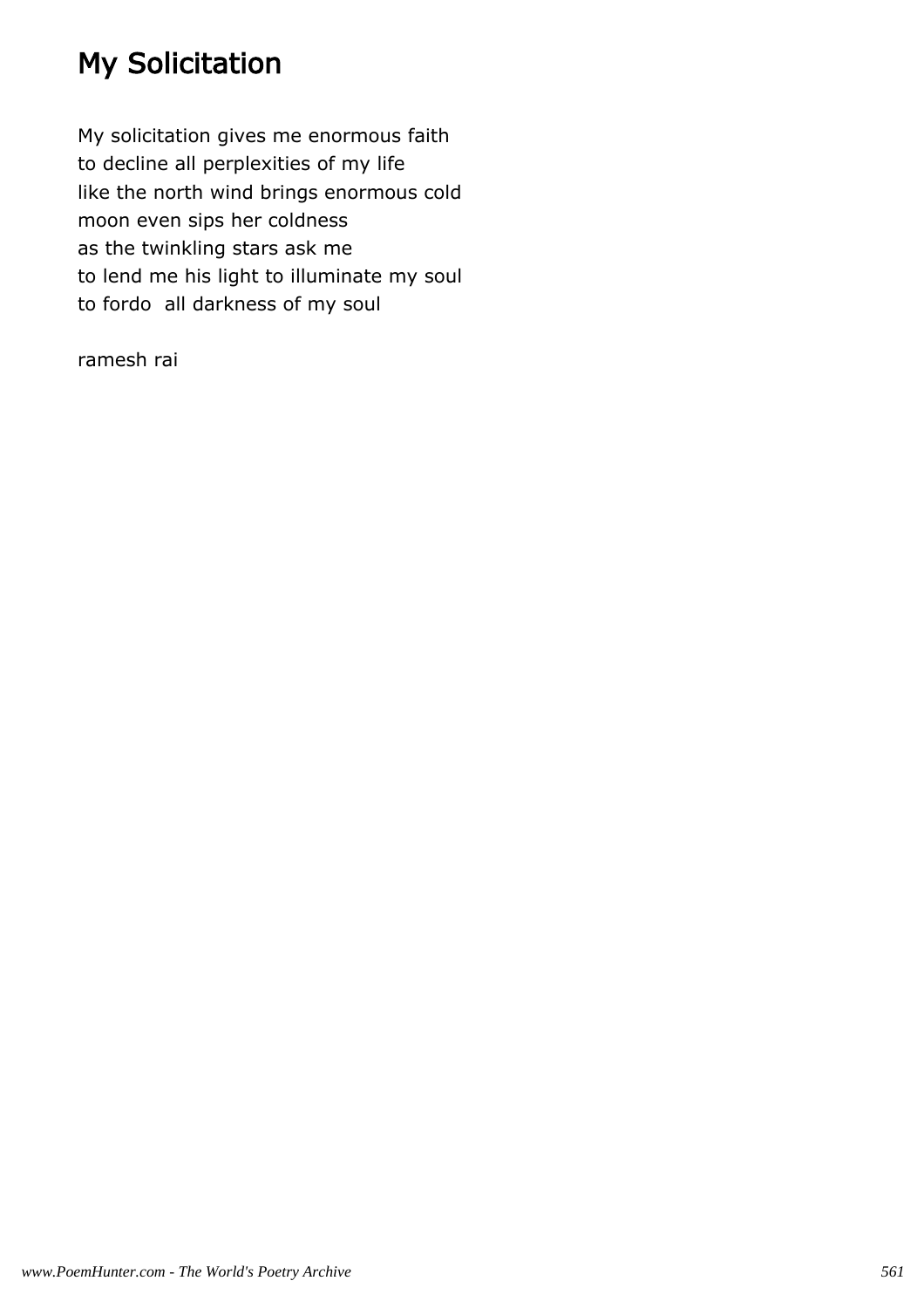# My Soul

My soul wants to be enlightened With firm faith and enthusiasm

My soul wants to be enlightened To burn all evils of life

My soul wants to be enlightened To dispel all darkness of life

My soul wants to be enlightened To banish all delusion of life

My soul wants to be enlightened To realize the truth of life

My soul wants to be enlightened To realize the cyclic rotation of life

My soul wants to be enlightened To witness rotation and revolution of planets

My soul wants to be enlightened To realize the existence of stars

My soul wants to be enlightened To realize shape and size of creation

My soul wants to be enlightened To realize infinite freedom of life

My soul wants to be enlightened To realize infinite wisdom of life

My soul wants to be enlightened To learn the management of life

My soul wants to be enlightened To attain eternal love peace and joy of life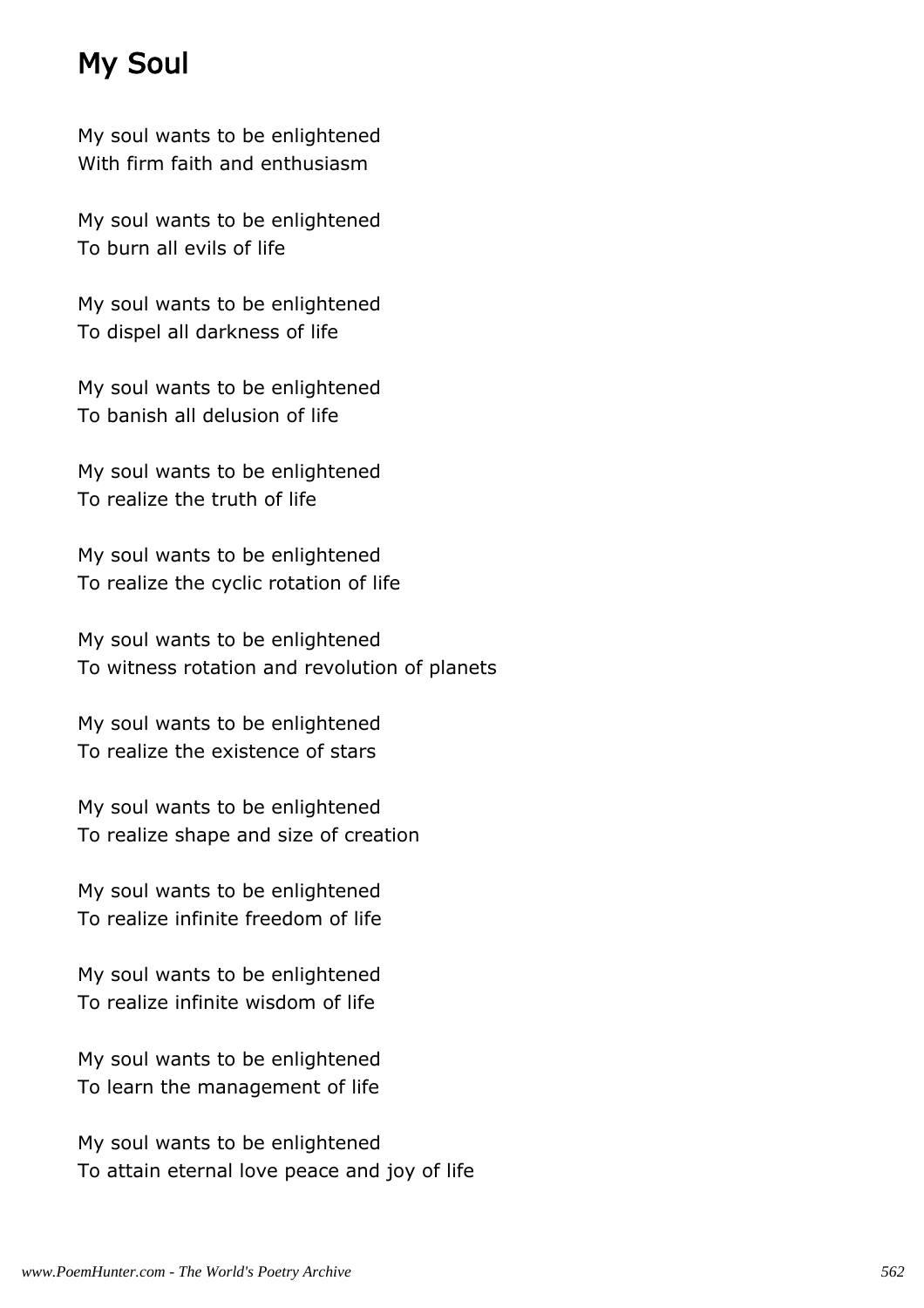I like to enlighten my soul To complete hollowness of my life.

All rights reserved @ Ramesh Rai 01/02/2019 Place - Sheoraphully.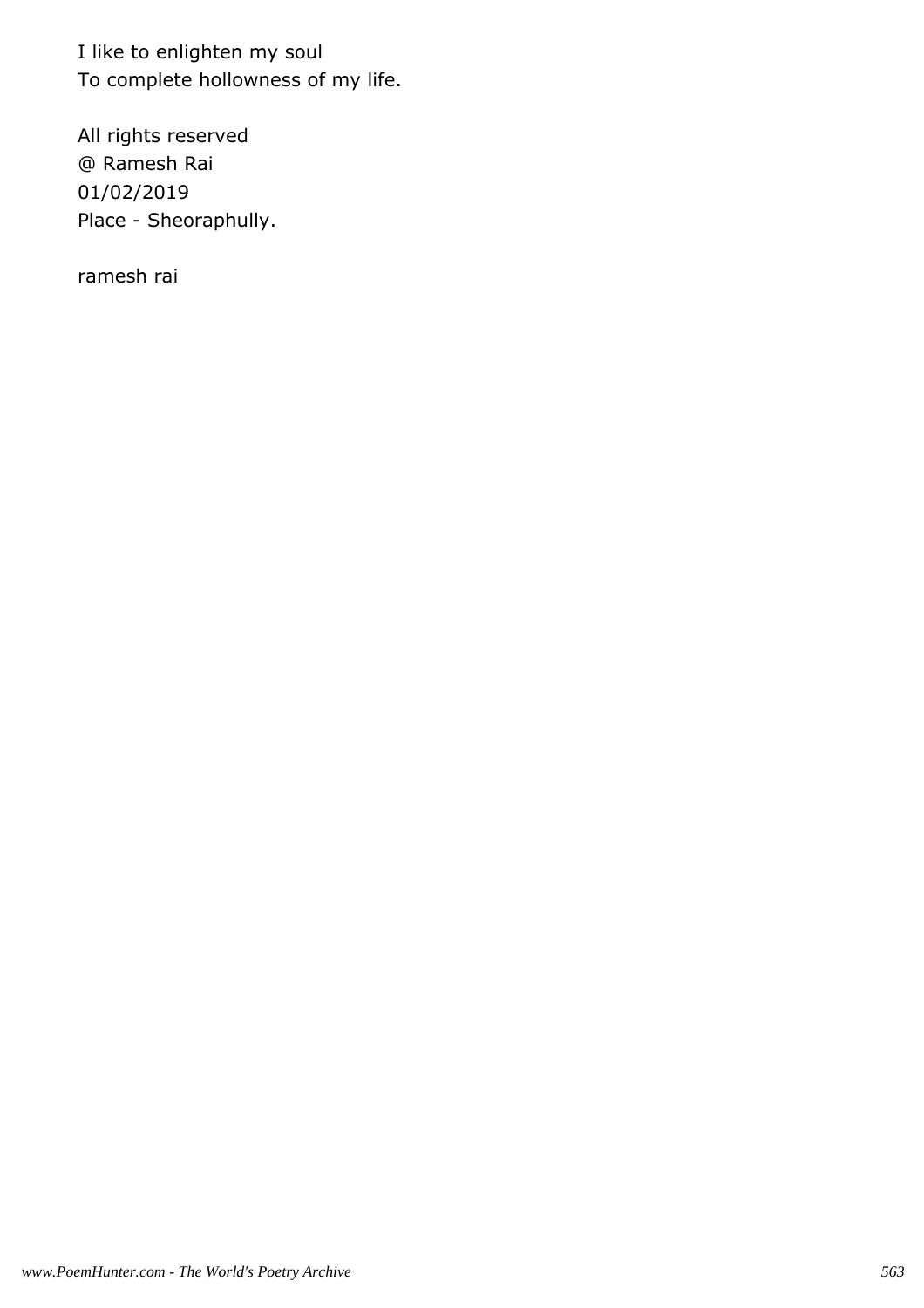## My Soul Is Searching

My soul is searching the path which goes to an infinity penetrating all horizones crossing all stars where love and peace never cease where the stormy wind can not swipe me nor can change my direction where I can realise the gratitude for giving me life days and nights never oscillate to that path of perfection my soul desires to undulate leaving all pains behind.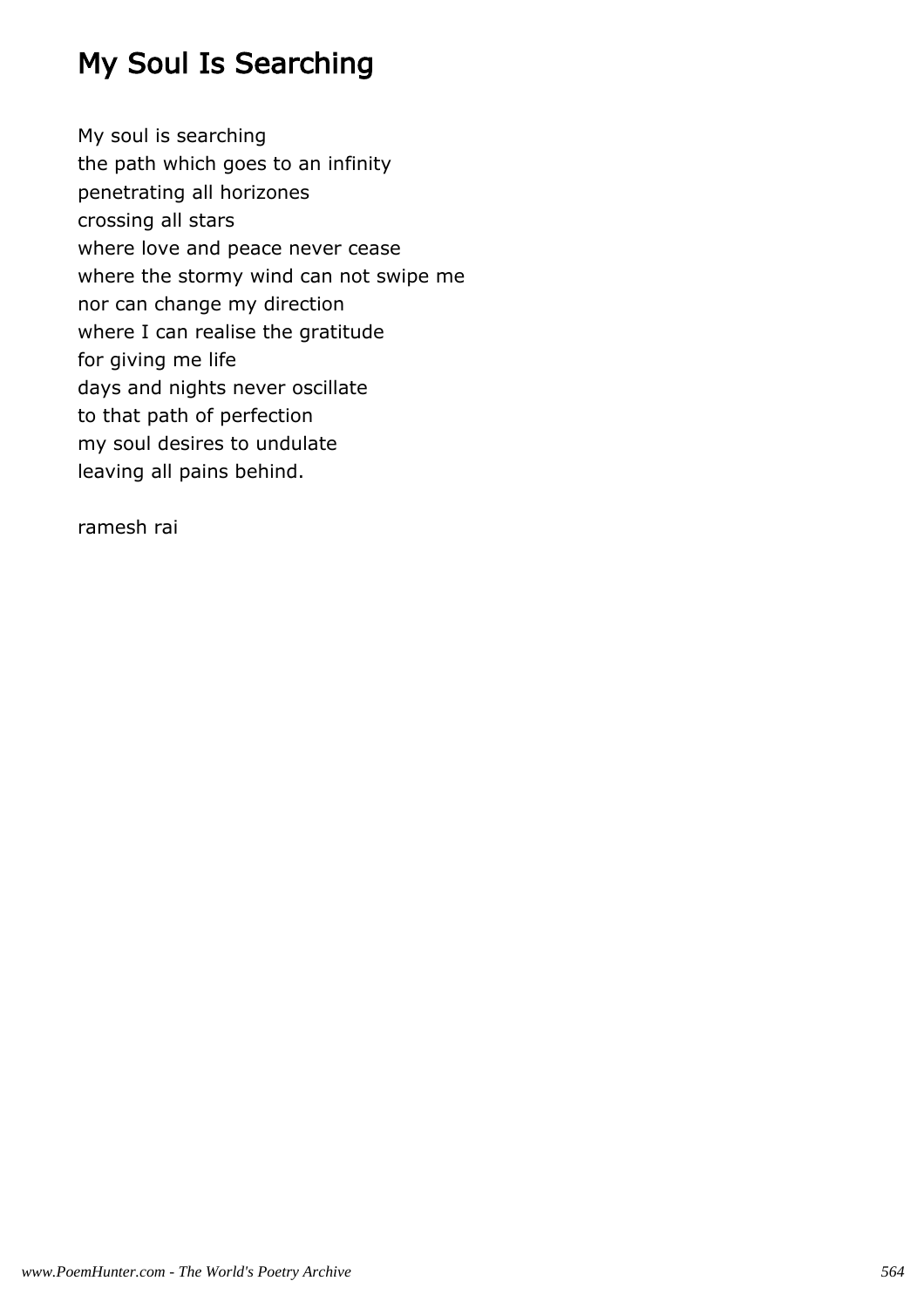# My Struggle

My struggle diminishes into the fire of ocean where I would stand and stare for worldwide happiness unto the blooming photophobia conceal in the dark room where stages are left and strange my miniature will stipple the way for love and peace fortified with all gesture to rendezvous for long march of life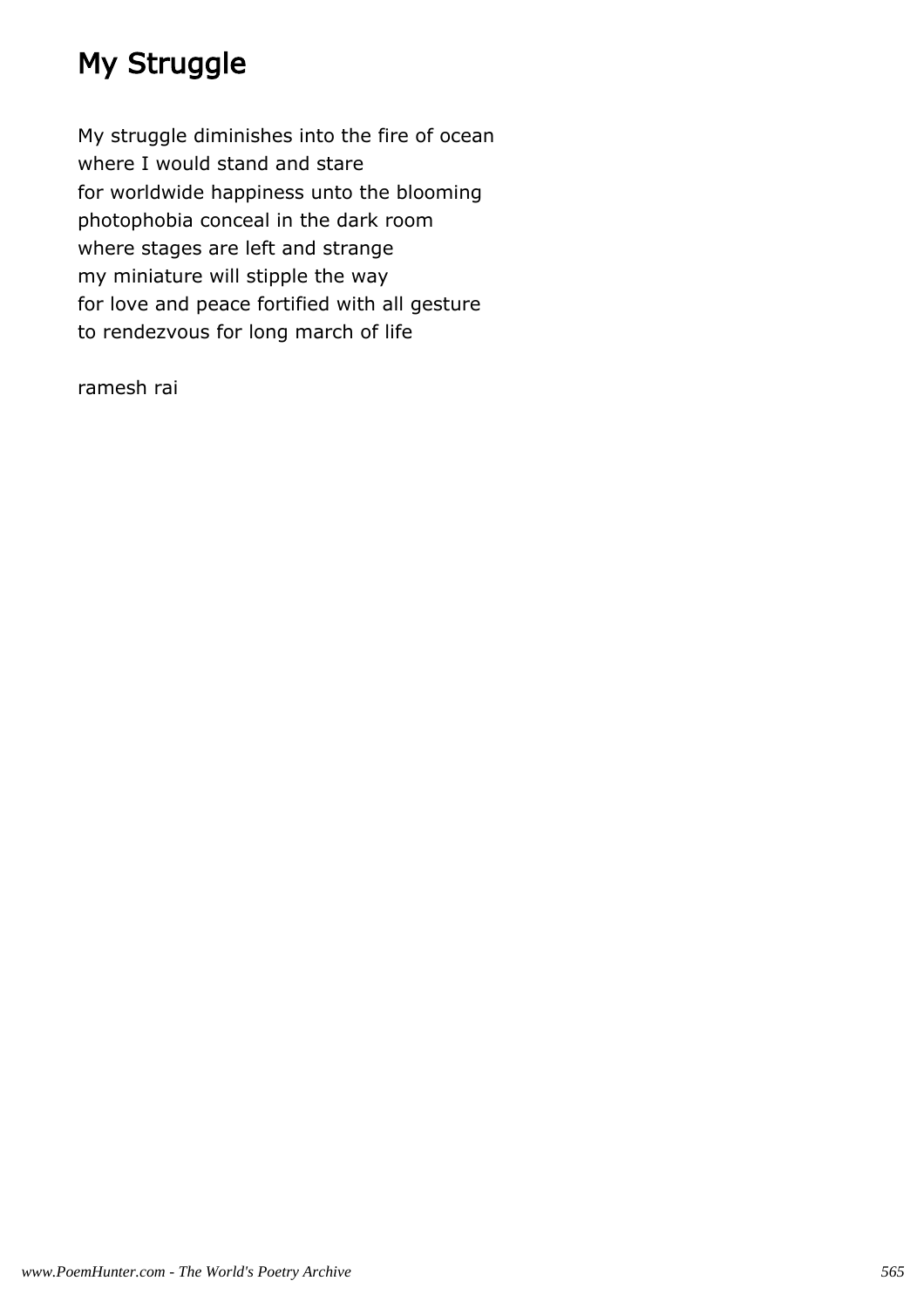### My Summer Night

In the oven night when all werr gazing at stars all were prying for a little blow of breeze enticing the God of wind to have a look upon the earth and mercy upon them, my soul was pondering for supposition of life in the hottest zone where earthly life does not exist when life is the part of creation there no creation can be complete without existence of life.

But my summer night is entwined with sparkling stars where moon is glowing with truimphant style as if conquered the night queen from the hottest blazing sun thus, stars cheer up over victory of night over the day.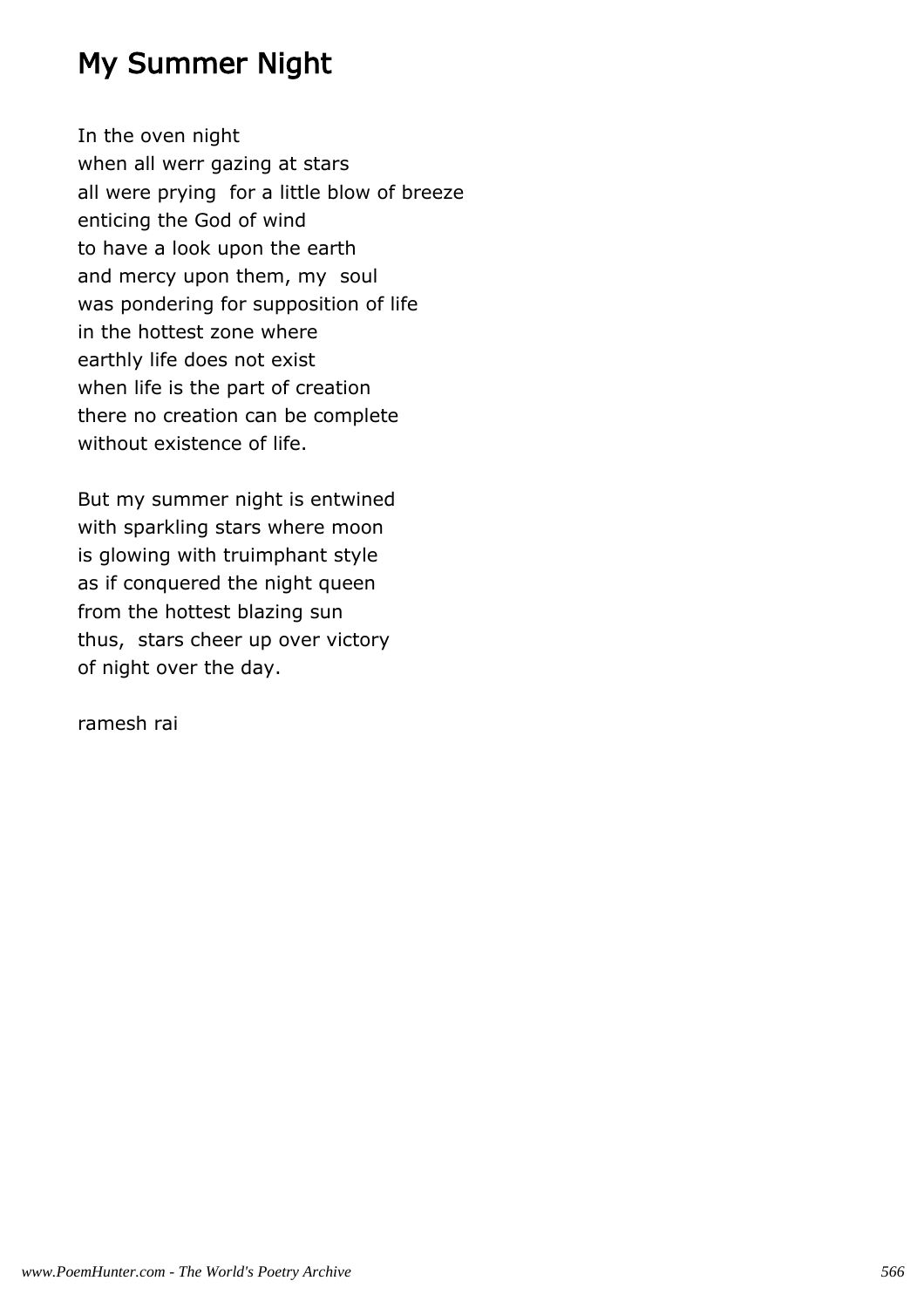# My Zest

I wanted to keep long hair and long beard

Primarily, my mom never wanted now my soul partner never wants basically both are formed of same nature, as eloquent as dawn and as dusk.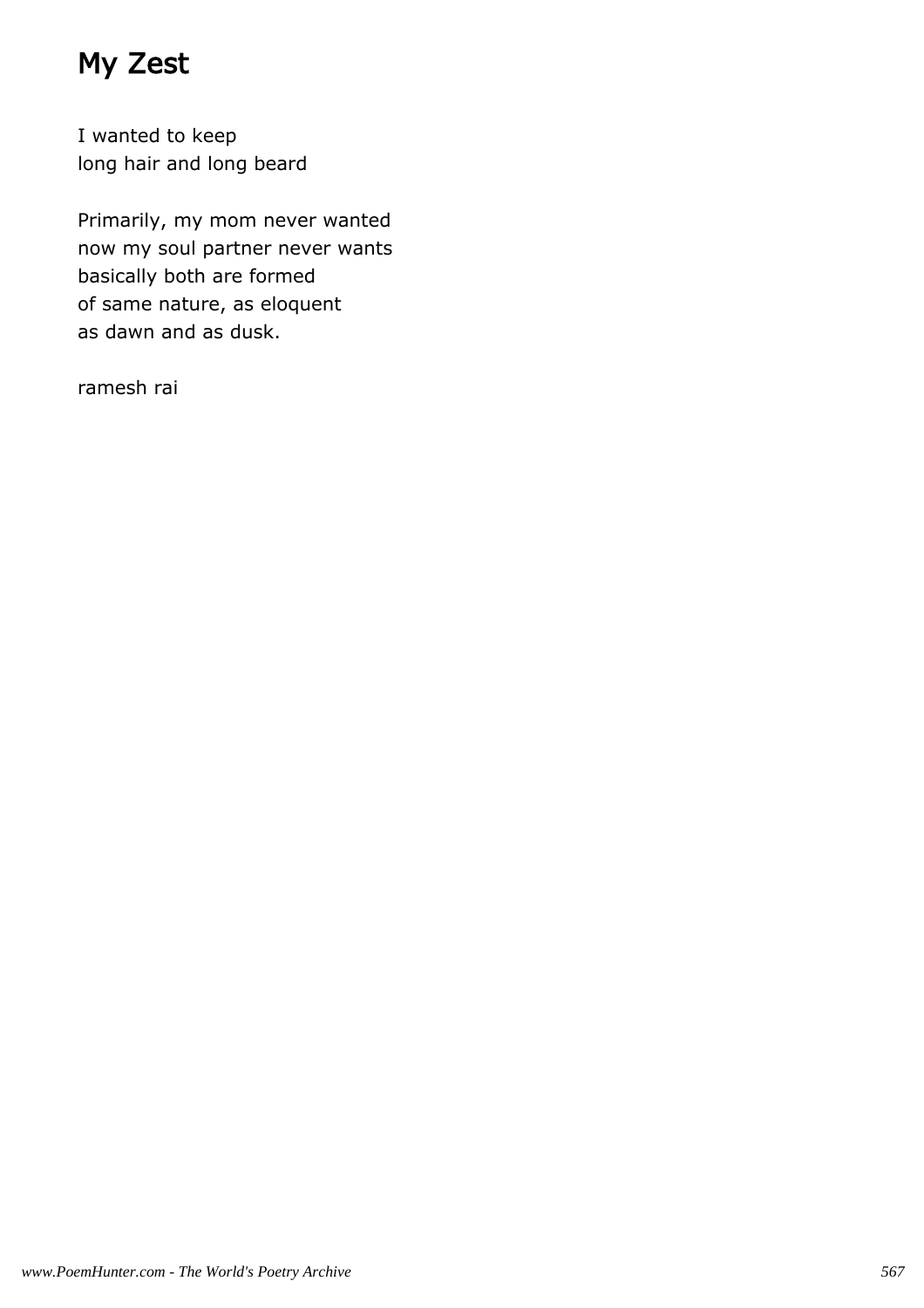## Mysteries

Mysteties are forbidden texture remains untold ever and ever

only the rays of wisdom can unwrap its cover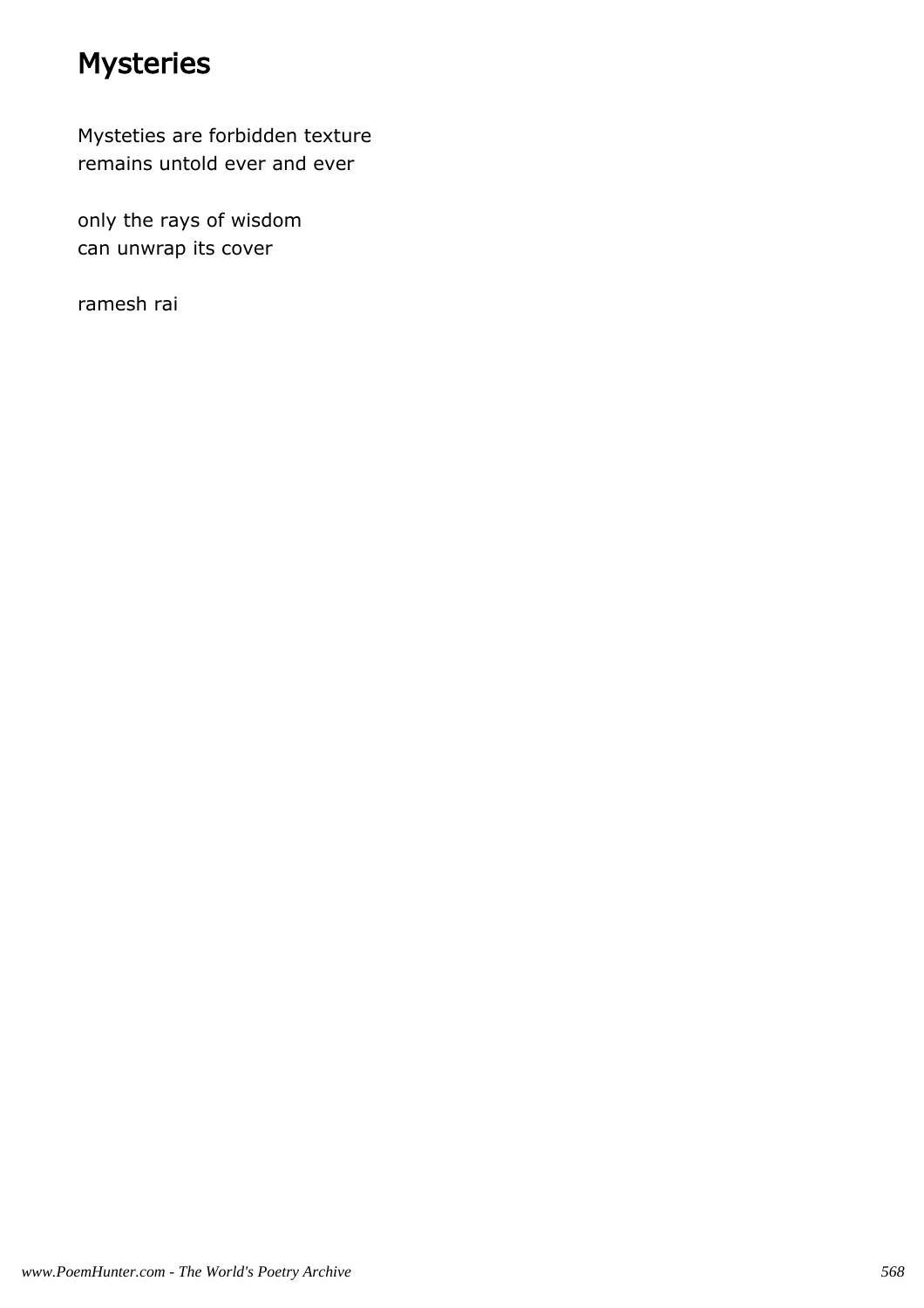### Natural Cycle

Poet comes and poet goes Like the eternal brook Flowing through out life Manifesting its stream In the lustrous world of panic and strive Sweeping all filths of life To make it neat and clean.

Poets leave their reminiscence To strengthen the ties of life For a loving and peaceful world Delight the coming generations For more better life.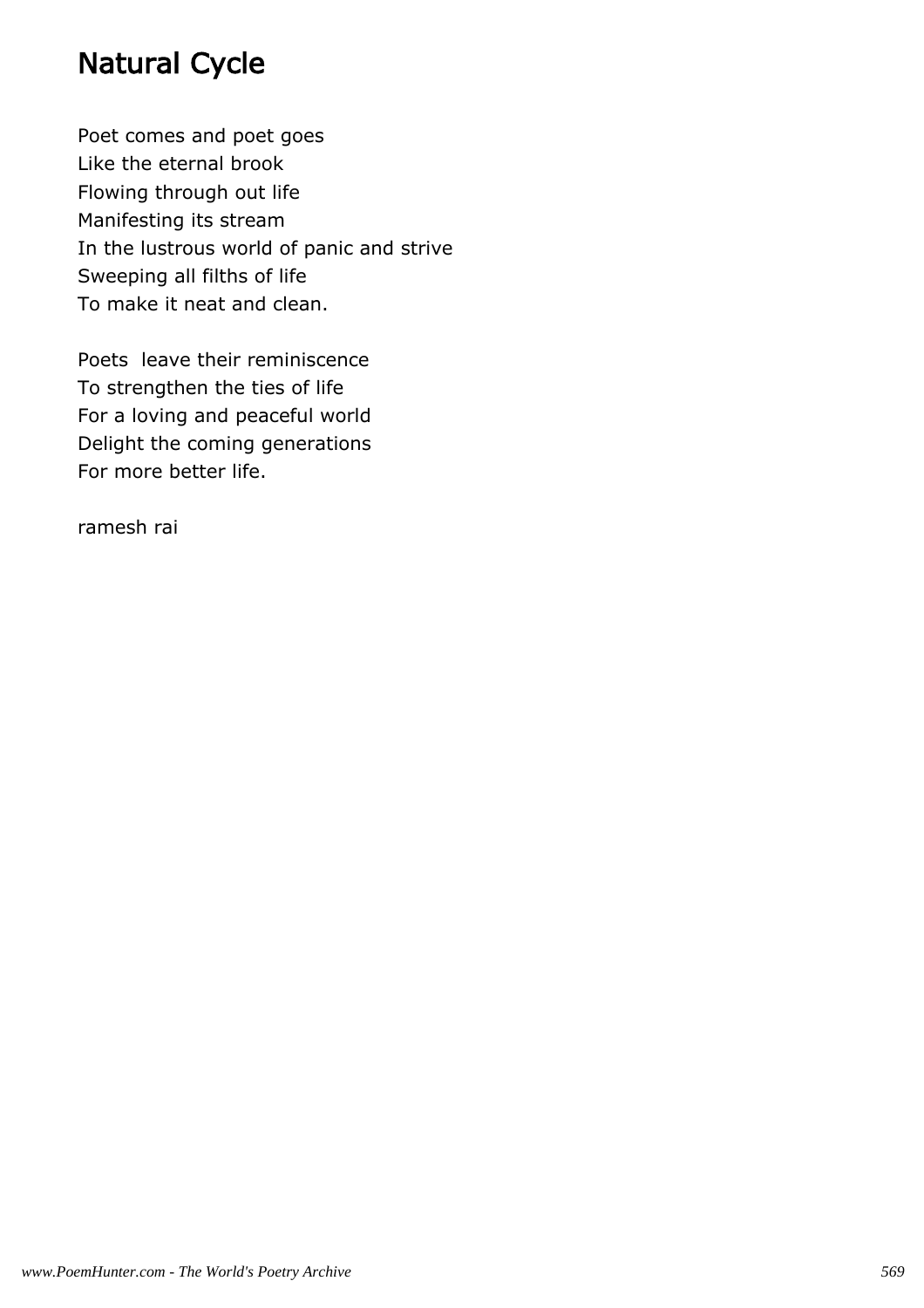#### Natural Harmony

Nature is supplement of life where life breeds and dies nature flavours the life to rejoice the instinct of life life is filament to radiate and glow for life life is pervasive in nature to cover the entire nature for manoeuvrability of life obsolescence of life is obsolescence of life

Life asks the life to survive and live life can not stand stare in a lonely island like a flower can not blossom alone in the garden

Each life is supplement to nature devoid of one, nature is incomplete soothing performance of nature assert in maintaining natural harmony.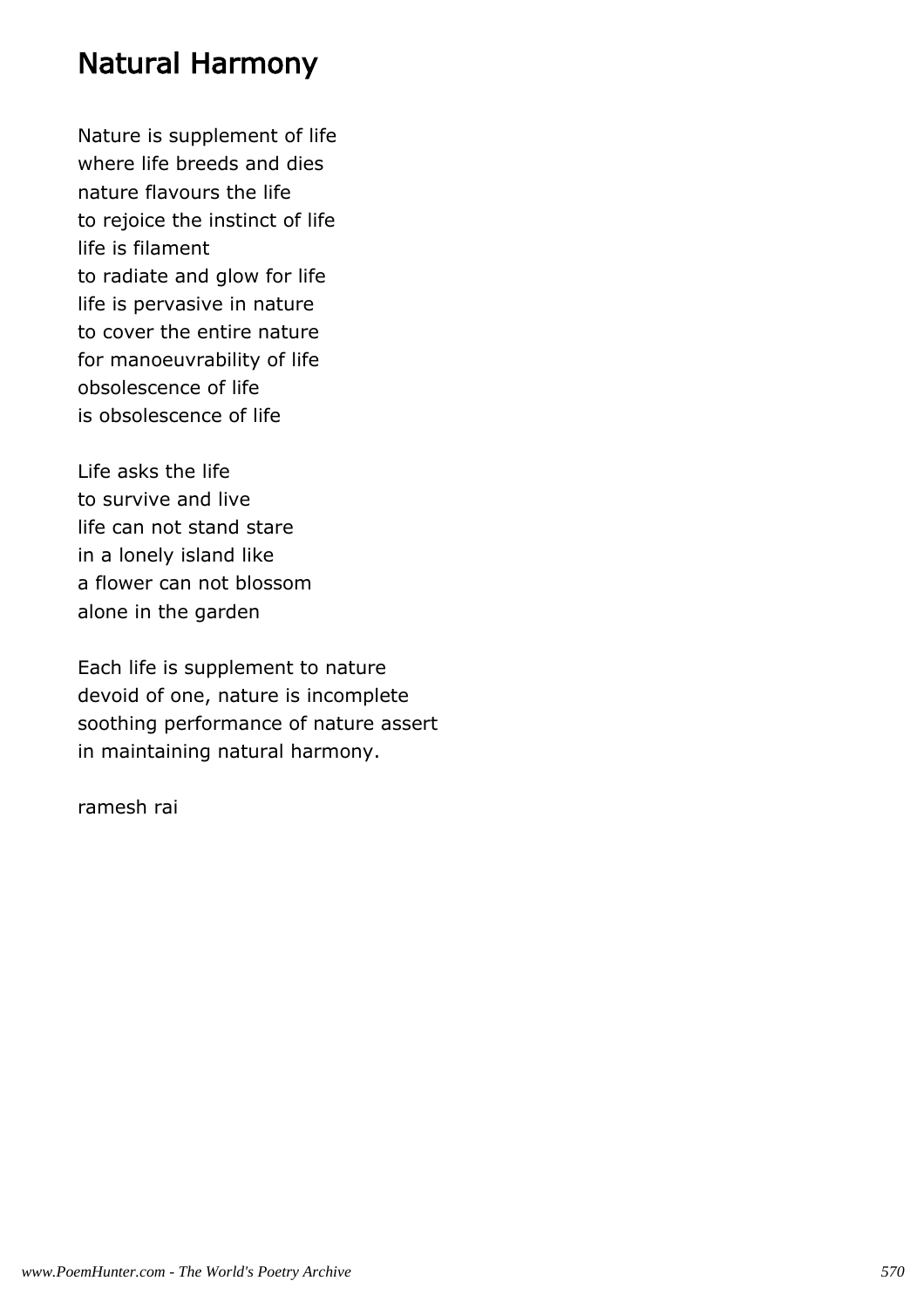# Natural Harmony - 2

Natural Harmony is ever in existence for co-existence of refined evolution towards which we all are placing entire nature is arrested within a circle we all are to rotate within limitation we can not act beyond the nature we can not go above the nature the intriguing comma of life arises when we force to go beyond the nature we should maintain natural harmony to survive and for survival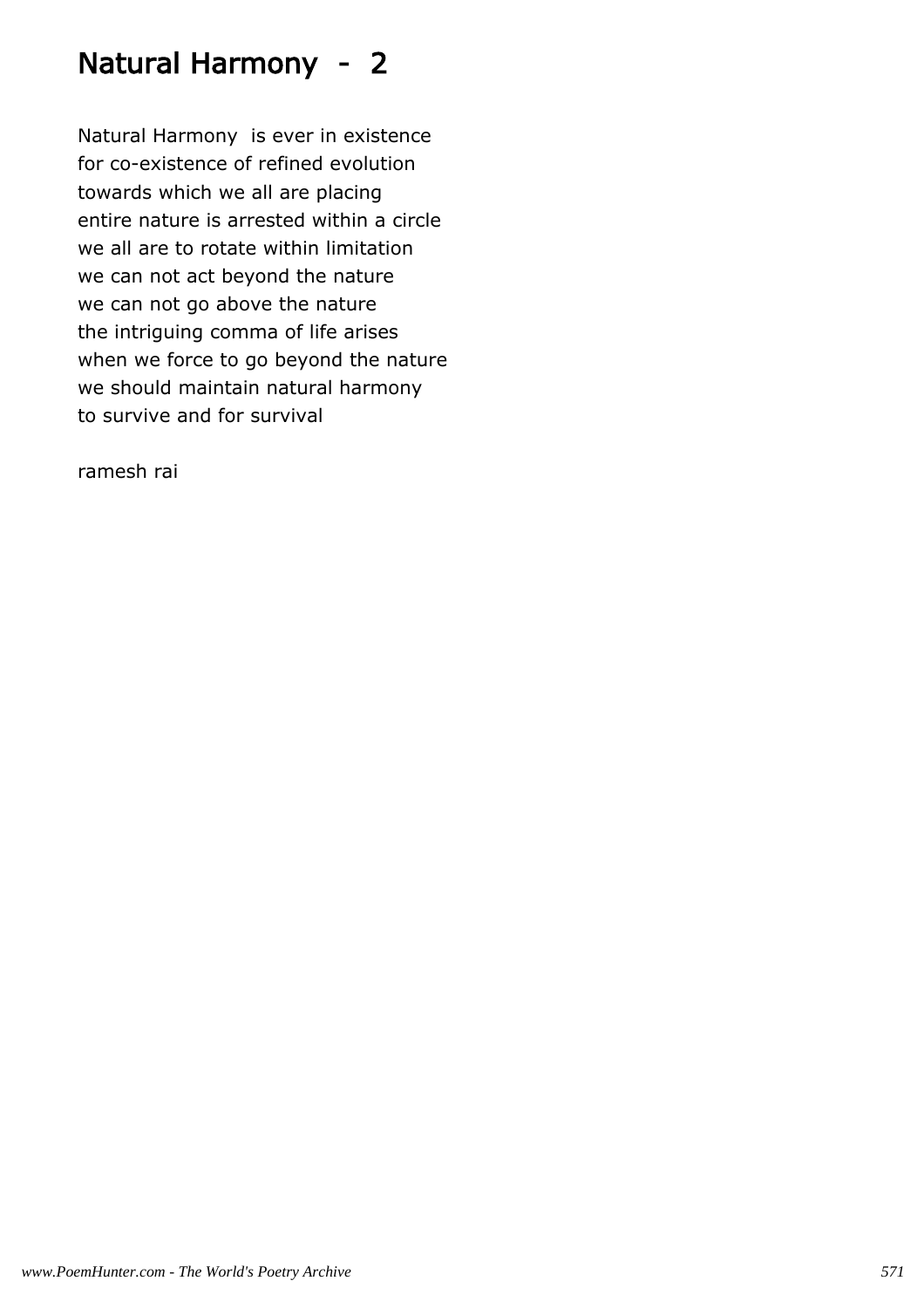### Nature! You Are An Endless Diary

You are an endless diary to study you is quite afar to read you only, have to take million births

The breeze titillate your body days and night thousand of rivers and streams flows through your heart thousand of cascade cleanse your feet days and night

During days you look glowing during night billion stars cover you with their twinkling lights millions of creatures are playing in your lap, flowers are making velvet bed mantelet of fog immense you in your perpetual silence

The rainbow of life appears reflexively in your horizon all stars and planets are dangling under your arms, so you are endless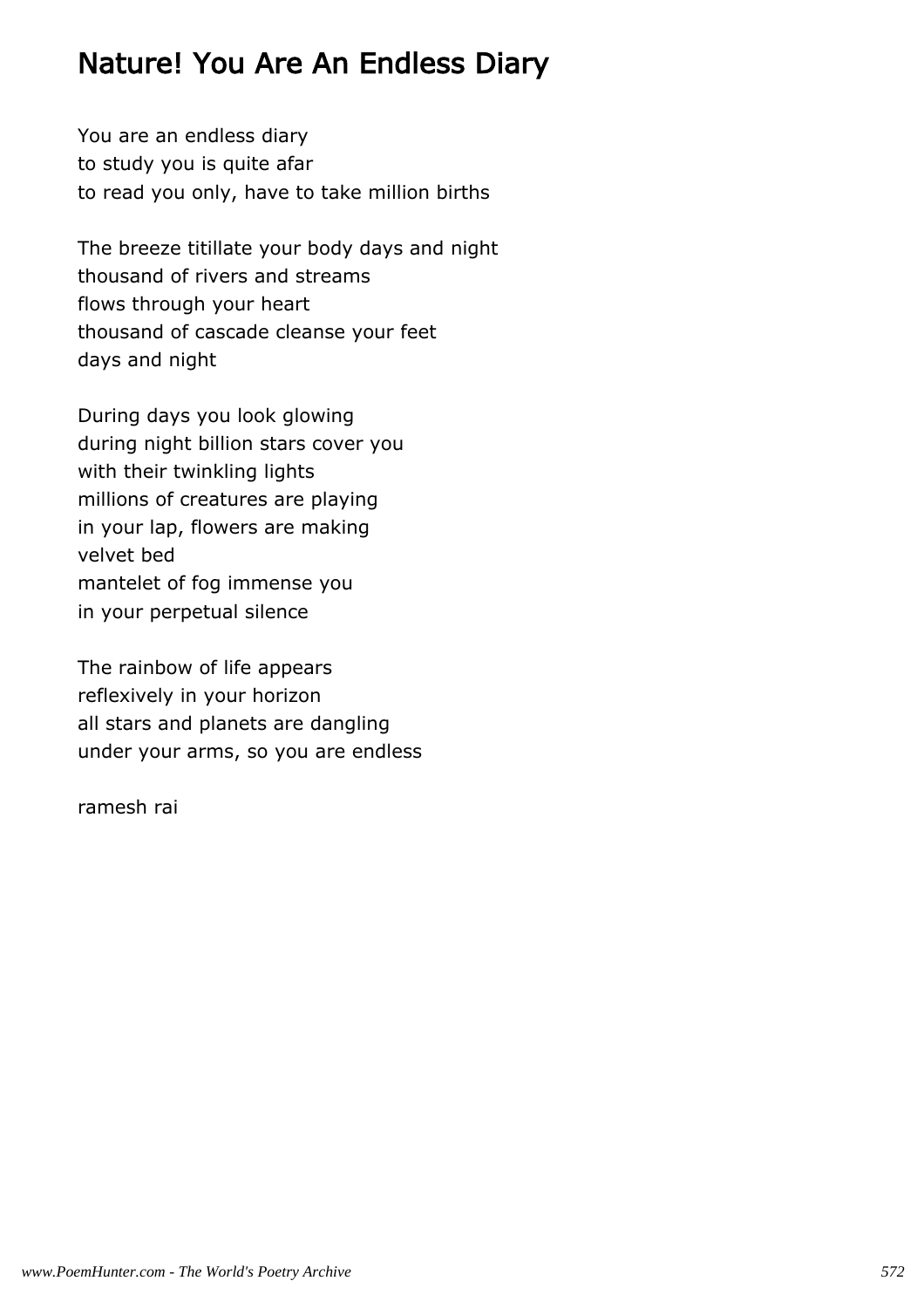# Nayan Jane Na (Bengali)

Nayan jane na lukote nijer byathha mon nijer mone rakhe mariya nijer moner byatha nijyee kande nijeyee muchhe naye nijer moner ashrudhara keoo dekhe keoo dekhte parena ke je ba bujhbe moner byatha moner kanna moner hanshi sabyee thake lukiye moner tire

Ayee chakshu abhaga bhenge daye nijer sob simana chhal chhal kore bhansiye daye vishwaruper mela noyan adau sikhte parini moner aeyee koushalata.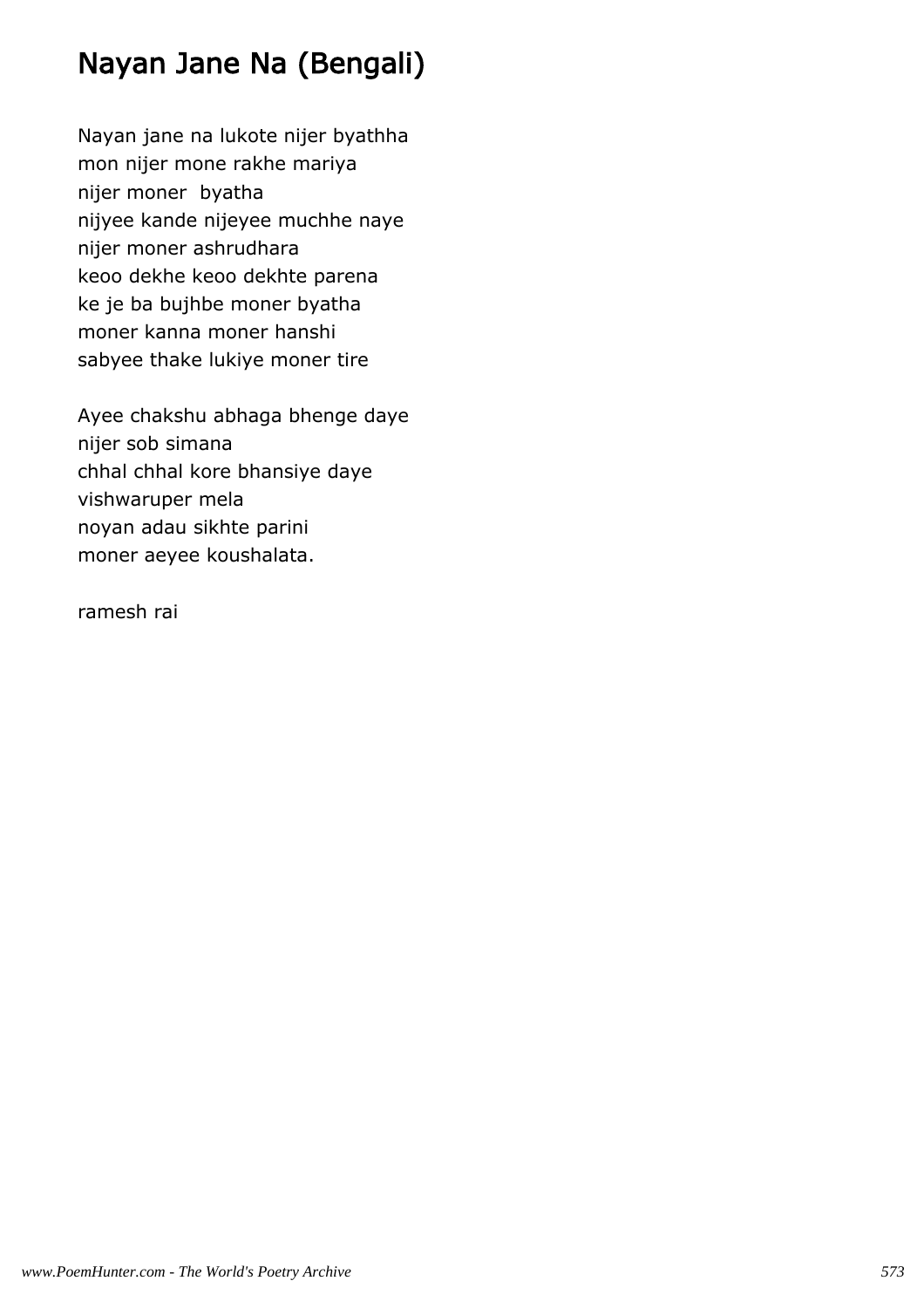#### Nayee Dishayen

Nayee dishayen aamantrit karti Shokakul santripta jeevan ko Aamaran jeevan se behtar Aur kuchh nahi is jag mein

Aakanshayen meet jaati hai Abhilashayen dub jaati hai

Nitya nayee subah ek Pravanchana bahegi jeevan mein Fulla kusumit honge Jalad nirav shaant nahi hote Prachand bhumika ke aashay mein Prishthbhumi rah jaati hai Asha marti nahi niraasha jag mein sudhridh ho jaati hai taratamya nahi rahata jab jeeevan aur maran mein sabhi dishayeen meet jaati jab bas ek naye disha rah jaati hai Nayee disha banker wah Mere samane aati hai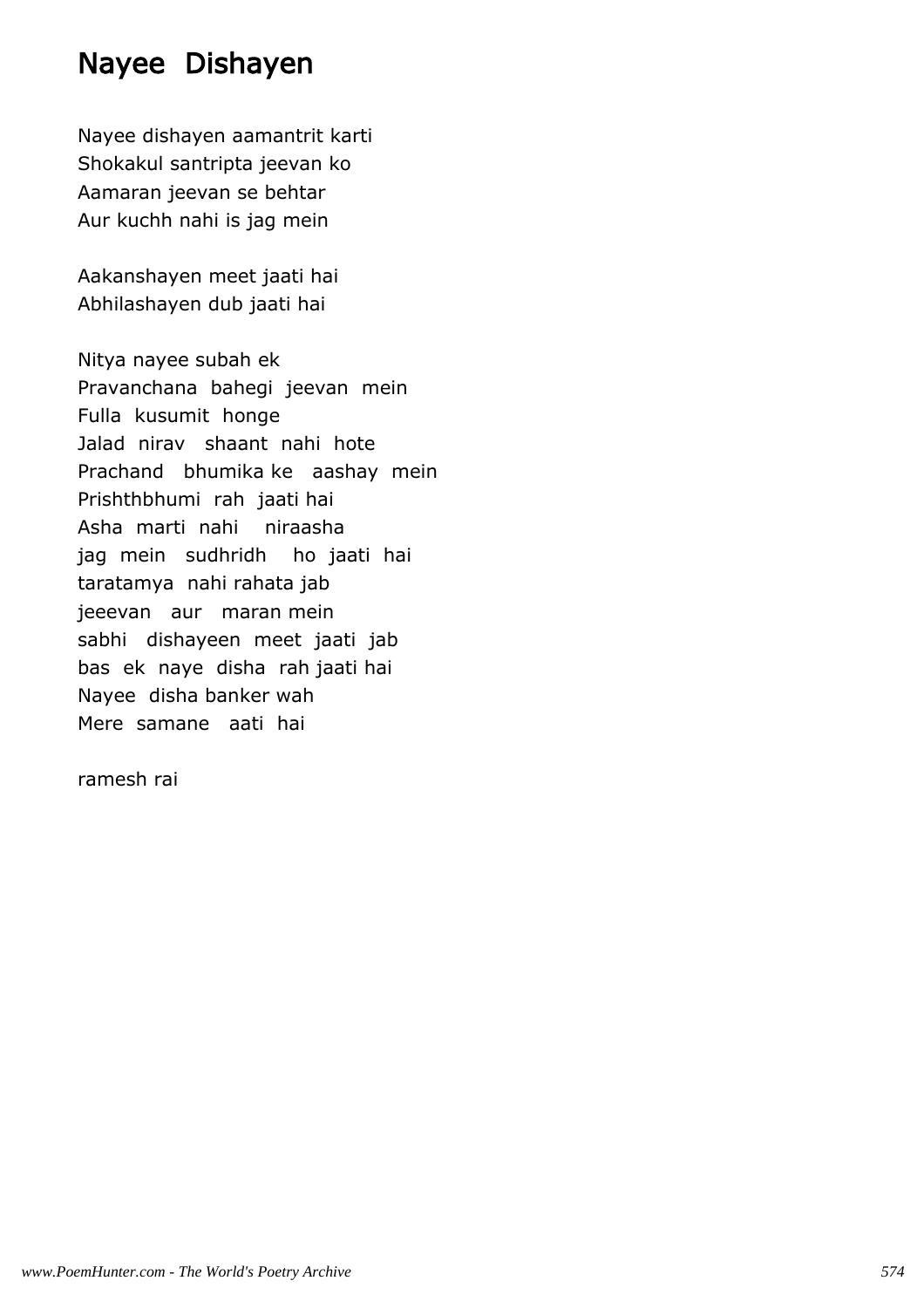#### Nazm

Jindagi shabdo me piroyee nahi ja sakti varn main puri jindagi ko apne kalamo se kisi panne par utar deta phir likh deta apna naam aur kahta, le lo yehi hai meri jindagi

jindagi sajne sawrne se bhi nahi banti varn main puri jindagi ko kisi parlour me le jakar saja deta aur kahta, jindagi kitni khubsoorat hai jindagi to ek ehsas hai jo har pal jiti hai aur jeene ki kamna rakhti hai

jindagi ru-baru hoti hai jab mushkile samne aati hai varn wah jindagi hi kya jaha karne k liye kuchh rah nahi jaata jindagi jeene k liye bhi hai aur marne k liye bhi, tabhi to koi markar amar ho jata hai koi jeekar bhi mara hua hai

aatma to kan kan me hai jo jine ka ehsas dilati hai mrit to wo hai jinke liye jindagi ek bojh banjaati hai

kewal suli par latakne se hi jivan sarthak nahi ho pata sarthakta ka mulya tab hota hai jab karte hue kuchh de jaate hai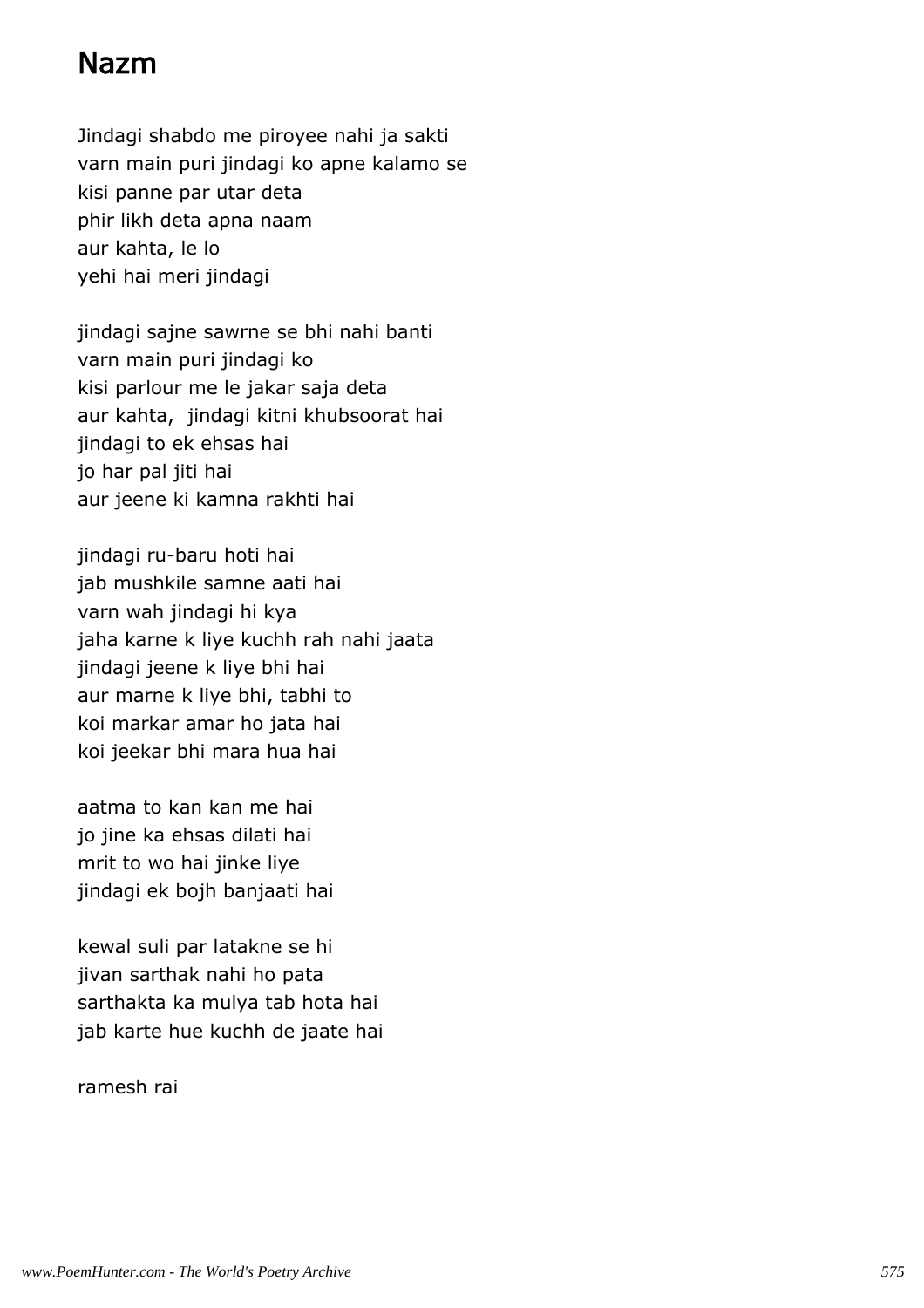### **Nest**

Nest is the most lucid place Where birds, sparrows entreat For a peaceful life Nest is built with straws Very much potential To revolt thunders and storms Most fabricated to protect from lightening Nest is the place Where all torments are invalid Nest is precisely leaf – cushion Where birds lay eggs Chicks are born together Getting warmth aptitude Observe a fine morning For a better tomorrow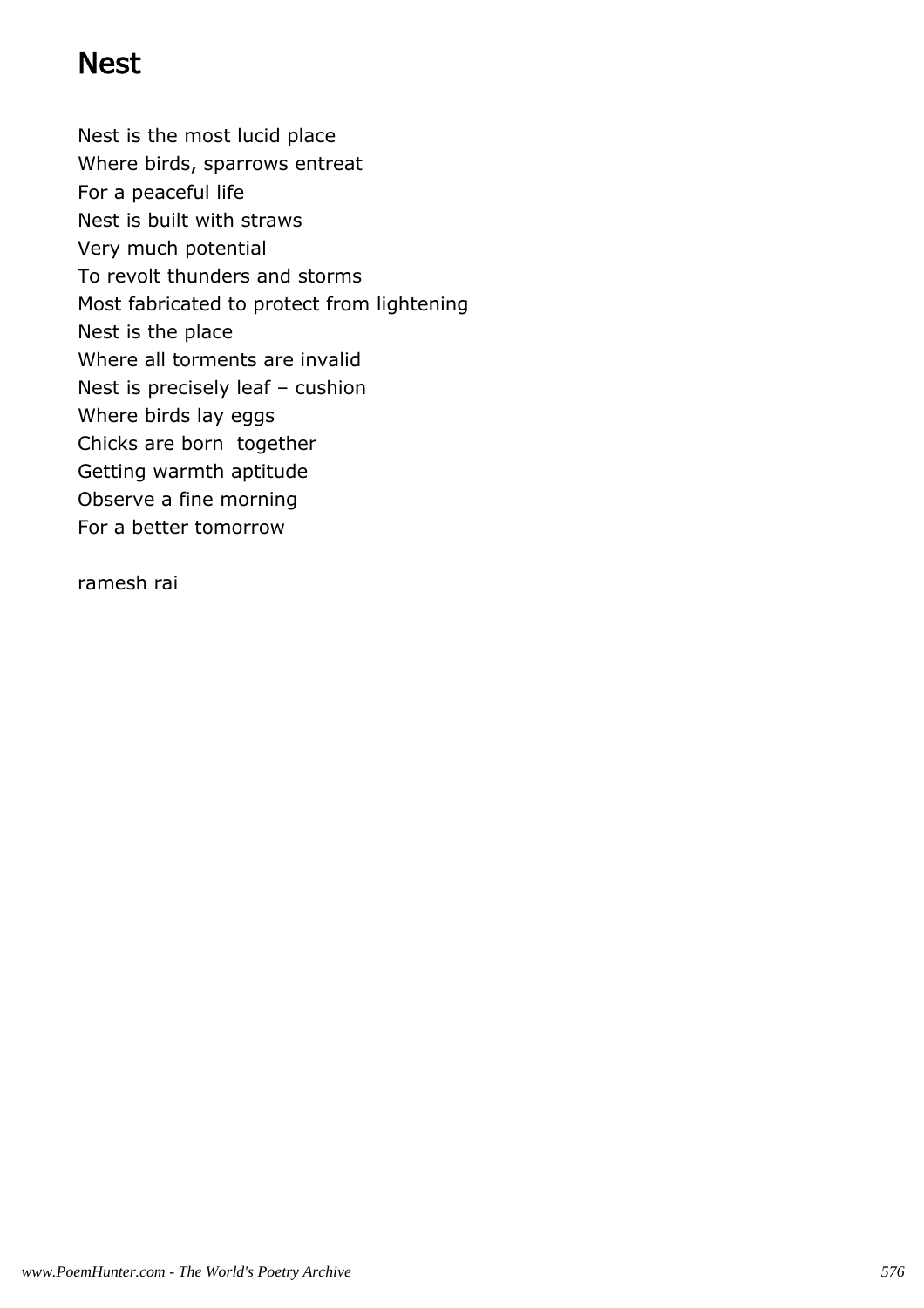#### New Breeze

New breeze entered in my courtyard astonished me of its arrival I was not aware of my panic and strife was it trespasser, entered in my courtyard without objuration Its obnoxious deed made me worried but new breeze was lucent appropriately made the room and now dwells with me.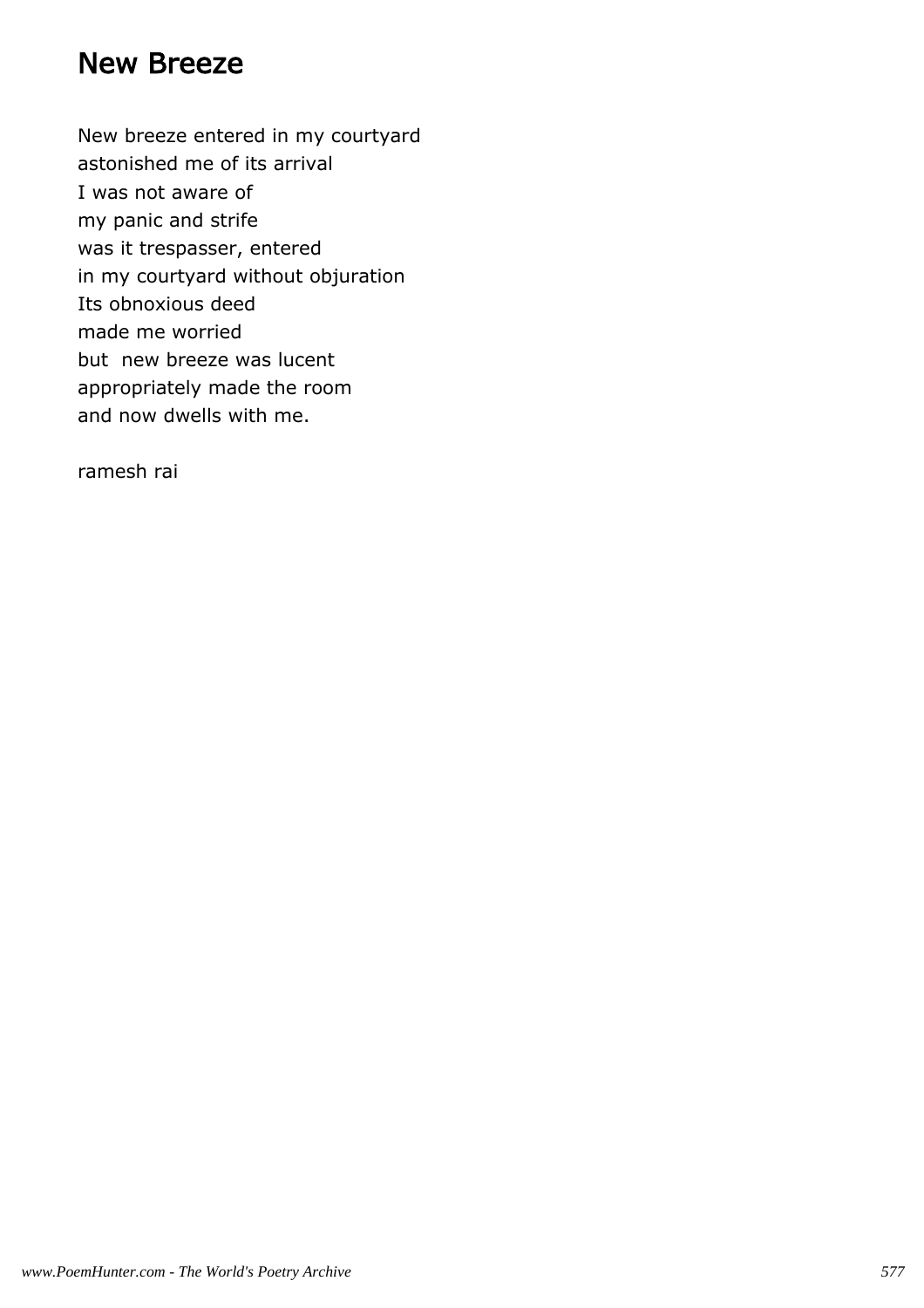### New Clouds

New clouds are floating on sky Showing new hope of life To quench thirst of every one Awaiting to drizzle.

Nee clouds have come To fulfill desires of everyone.

New clouds would drizzle Nectar of heaven Not to flood the life But to irrigate the life.

I can see the new clouds Floating over sky.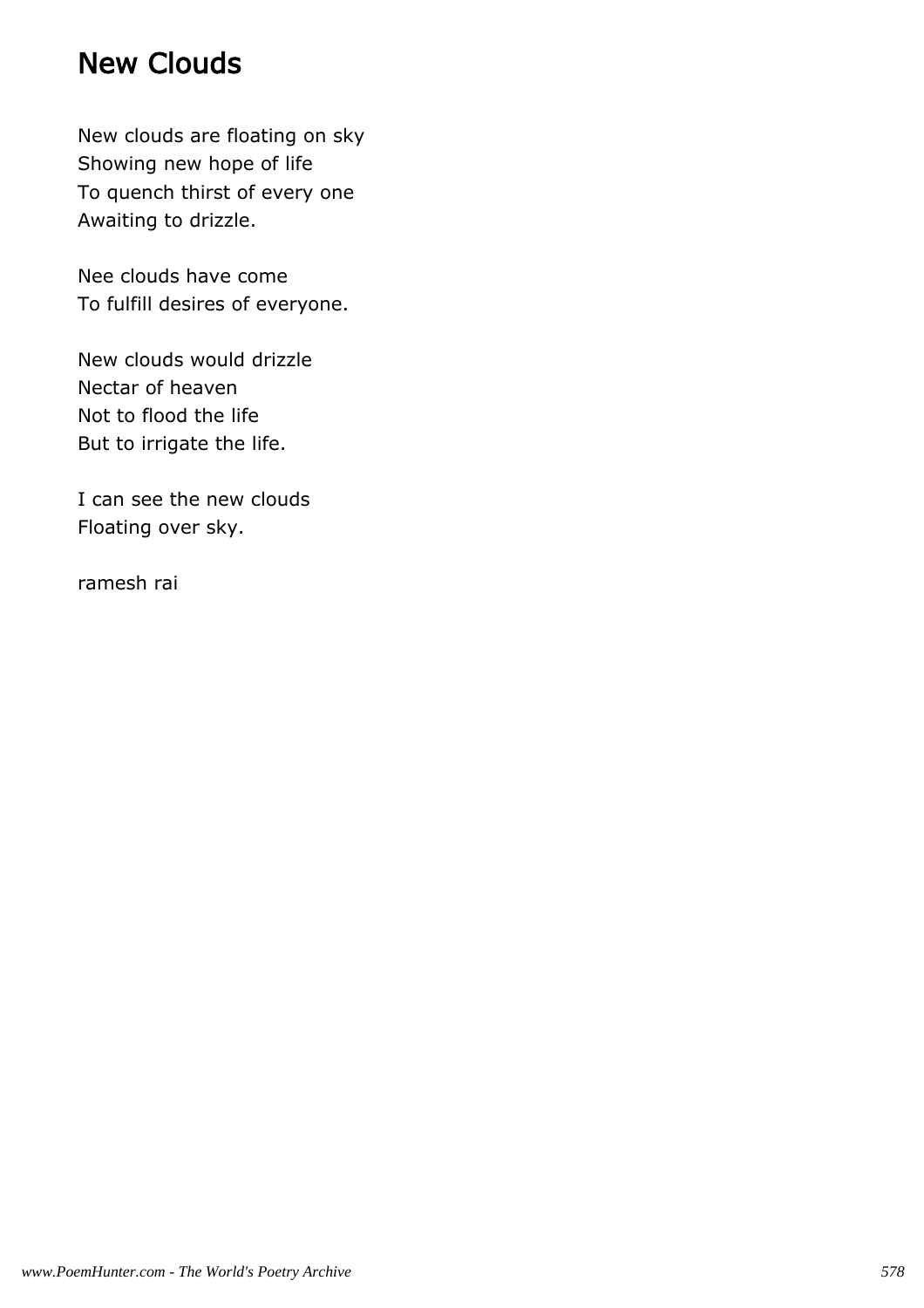#### New Earth

Dani wrote on fb on 31.7.13 When I will be rich I will buy a planet Must be a "happy one" You will be my guest

I wrote in response Of course! I will go to that planet On the wings of imagination

Robert Soffian wrote When is that? Dani replied Soon

Katley Brown wrote What will you name it? Dani wrote "NEW EARTH"

Amber Syriya wrote I will buy Moon Where will be everything To enjoy

This thrown me in dilemma Is it true for future Earth and Moon will be purchased And sold

May be a fun for a poet With no money to survive life Dreams in day light Cast the future

For God's sake It be a dream only.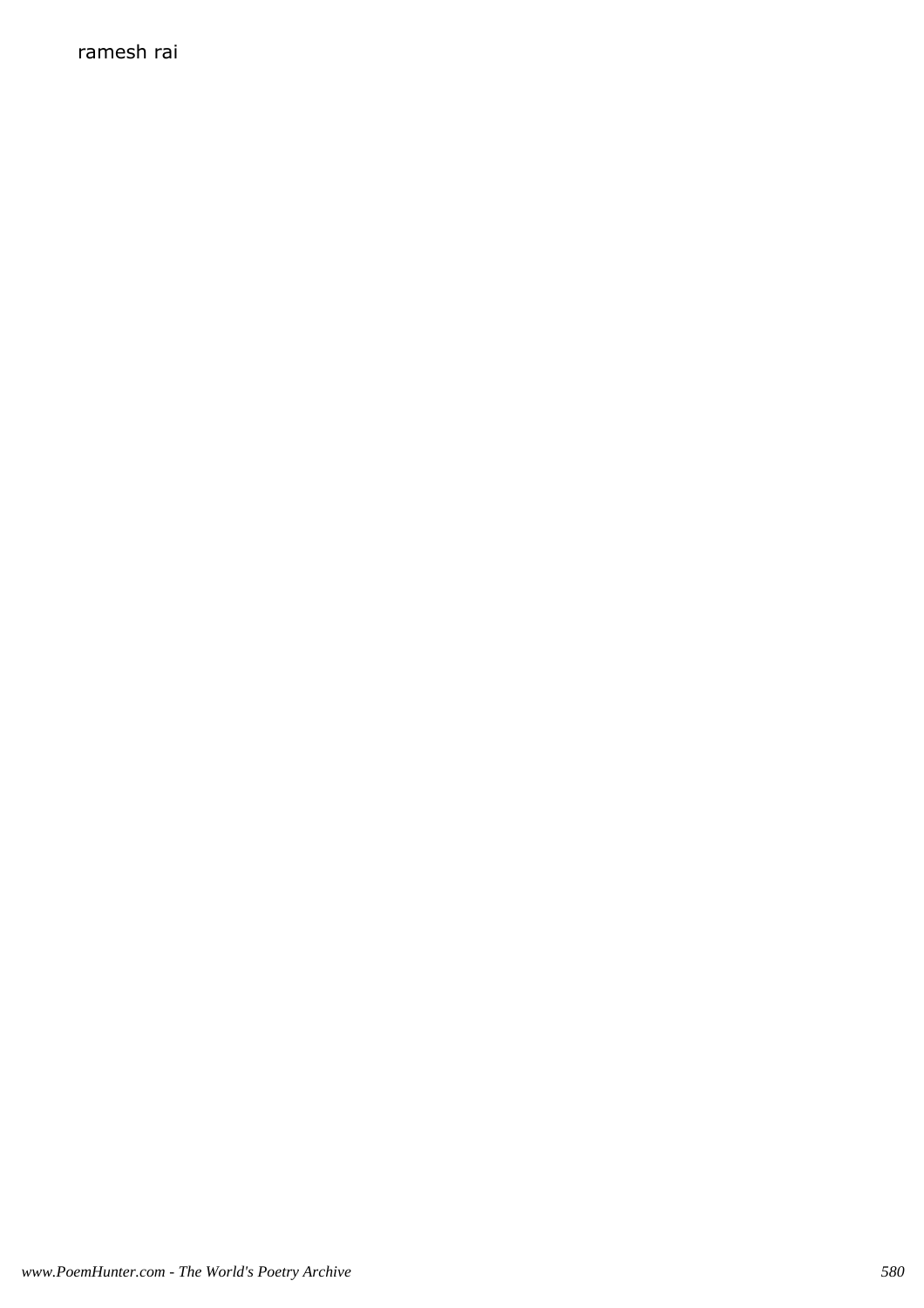### New Horizone

Dusk sublime the days toil intriguited from worldly affairs to pacify the world and to appease Aroma of days toil inhale mystic flavour to adjourn the life pinacle gained or lost, no matter life does not cease the descending sun promises to see on the morrow let the creatures go to their den to programme for new life.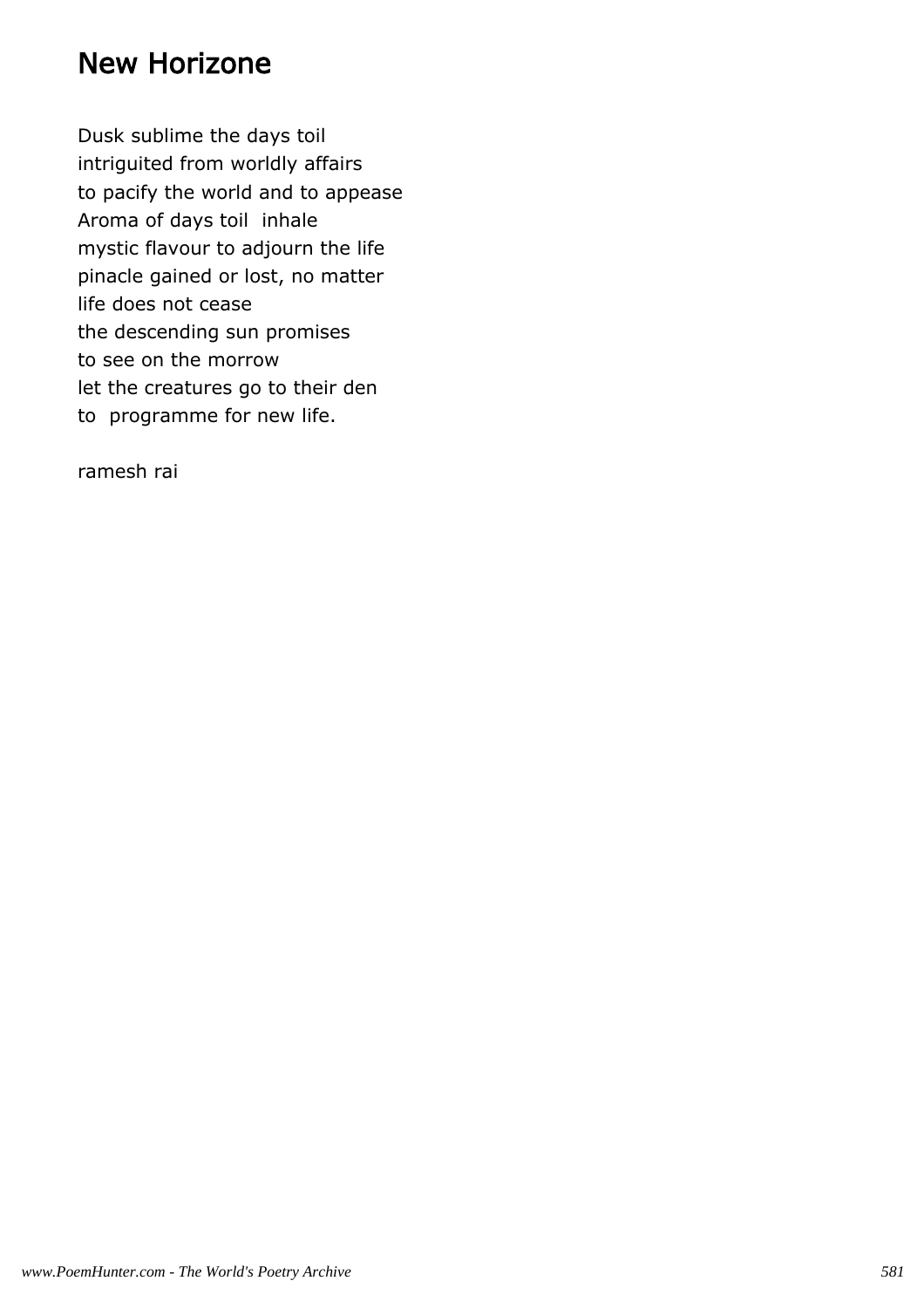### Night Flower

When the entire creation is swinging on the sway of slumber carnival of silence spreaded throuhout kids are stuck to mother's breast sucking of mother's milk in deep sleep cheers a smile, realises her presence night flower blossoms with diversities of color fragrance of thy sweet melody divulge the enormous faith of love akin to all creatures foresaking me alone regardless waves of sea touch the shore i make a muse with my life insearch of a rhematic expression all pathos burried in the grave of night, then night flowers blossom.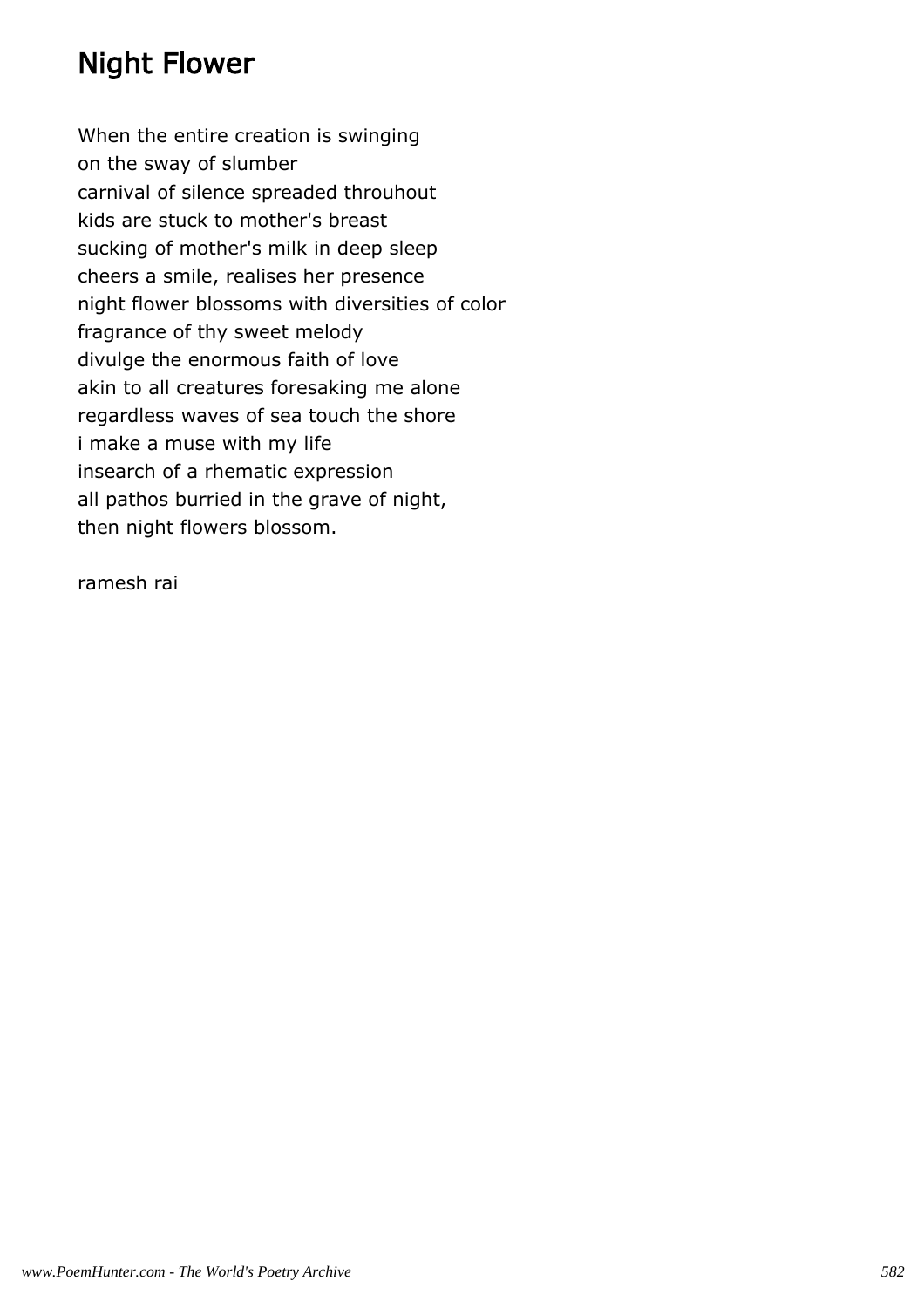### Night Queen

It was deep midnight the sky was crystal clear millions not millions but billions of stars assembled in the open sky was it a procession or obeisance of Night Queen

The downpour of stars appeared as undulating scarf studded with jewels the humming of stars was breaking silence of nature as if singing in praise of night queen

All stars slowly moved down to horizon of sky it was the time for farewell of Night Queen The king of the day sent a gift of morning star to embellish her neck then with a reddish shawl on her shoulder

I asked one of star why do you assemble after every dusk the star could not answer after asking so many stars I could know the Venus comes after every dusk to receive the Night Queen

The Night Queen comes to meet her beloved Moon and slowly covers the face of moon for a night

The Night Queen covers the entire creatures under her veil to give them rest and to give relief from days toil.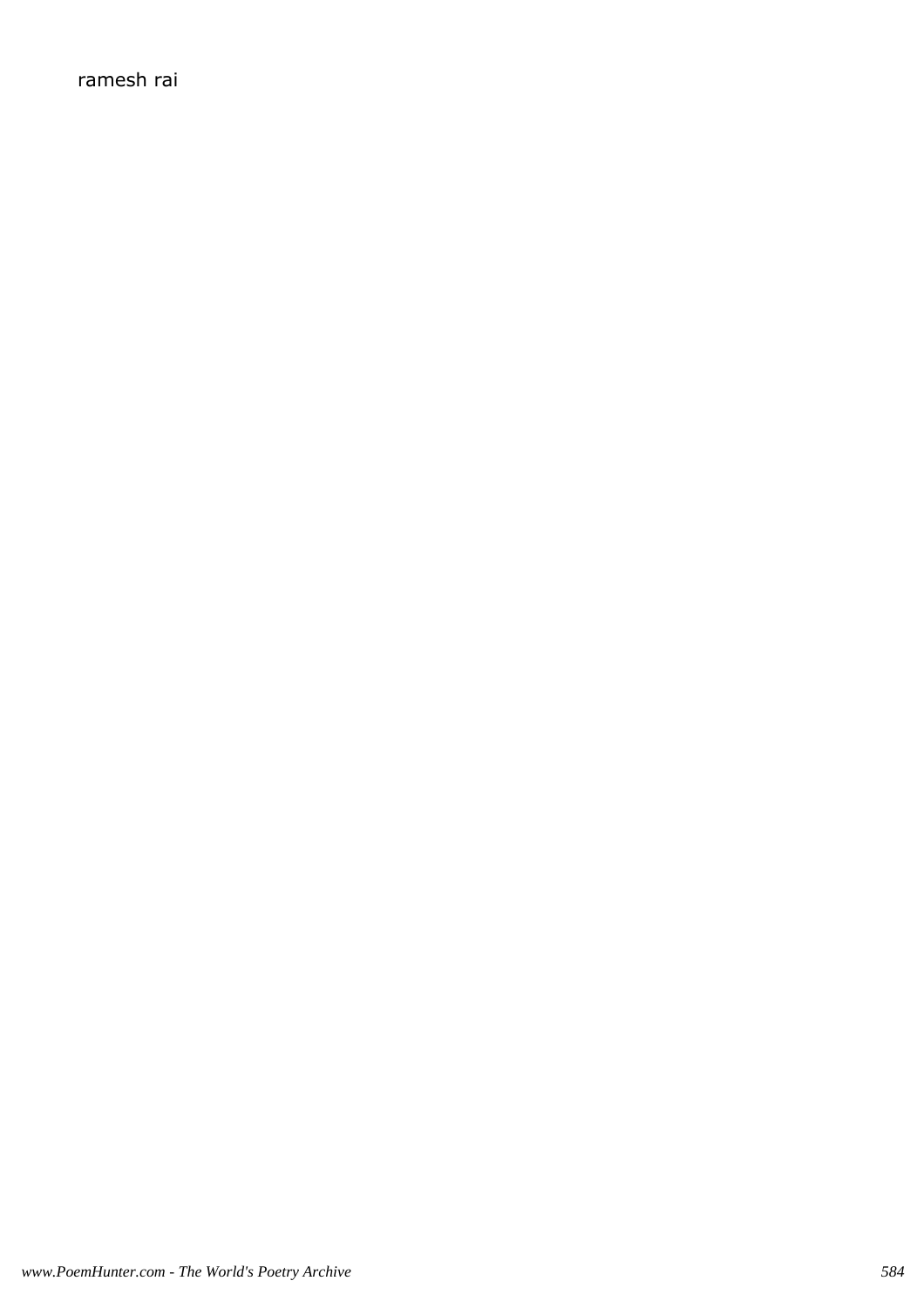### Night With No Dream

Night with no dream is like to sleep for eternal rest a dead body never to dreams

Either day or night our body may take rest but soul does not it performs in our dream feels demure of life

We dream in days light but our action remain beyond access so we leave it for tomorrow but in dream nothing is left for tomorrow

So night with no dream is futility of our time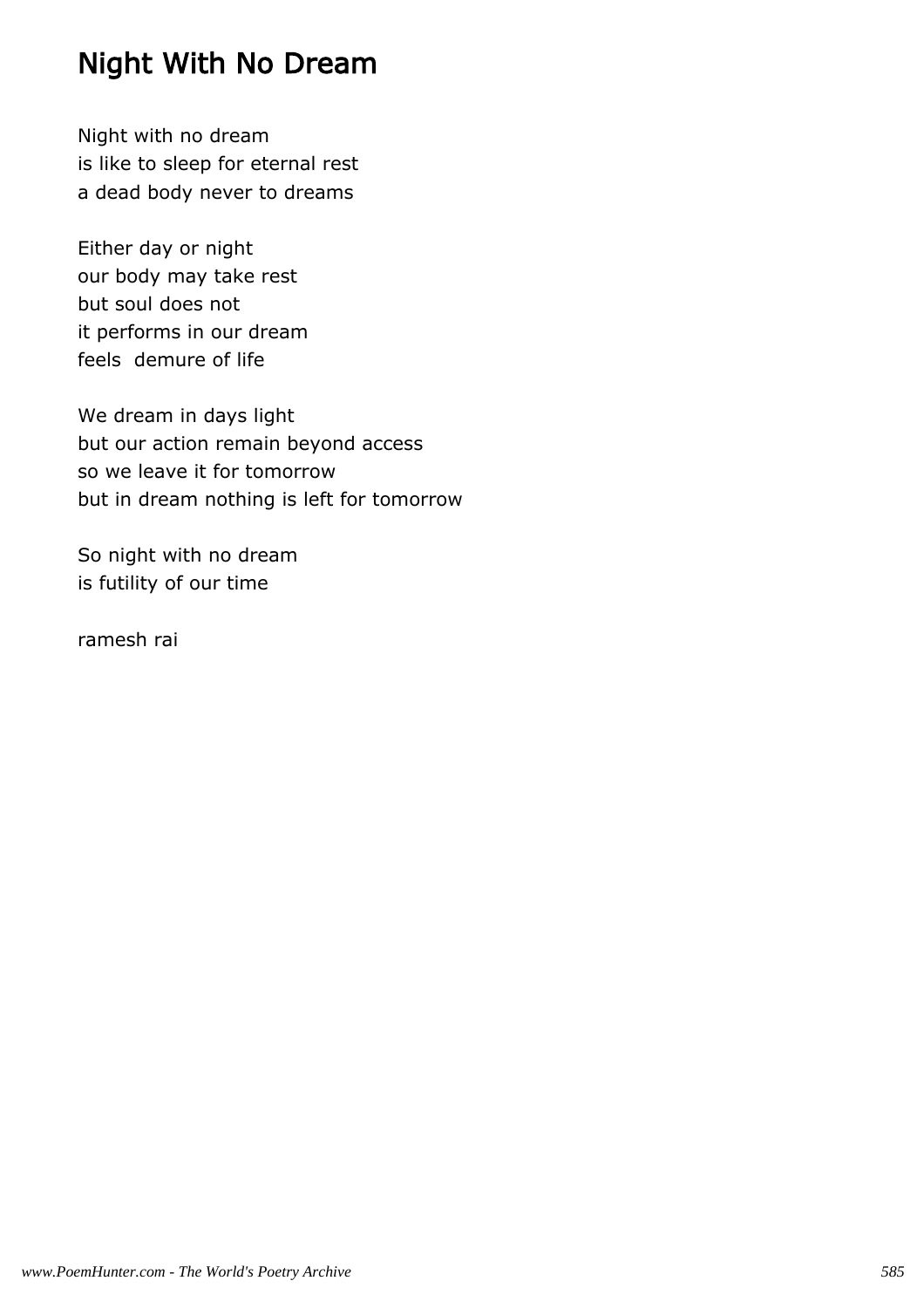# Nirabata

Nirab bedana kahake bole keu jane keu janena

Nirab chetana kahake bole keu bhabe keu bhabe na

Neel akashe godhulir belay dekhilam ek nirabata tate lukiye chhilo amaryee bedana amaryee chetana

Sondhya kono din kande nee dekhilam take kandite ayeebar moner madya proshno royilo keno je kandilo ayeebar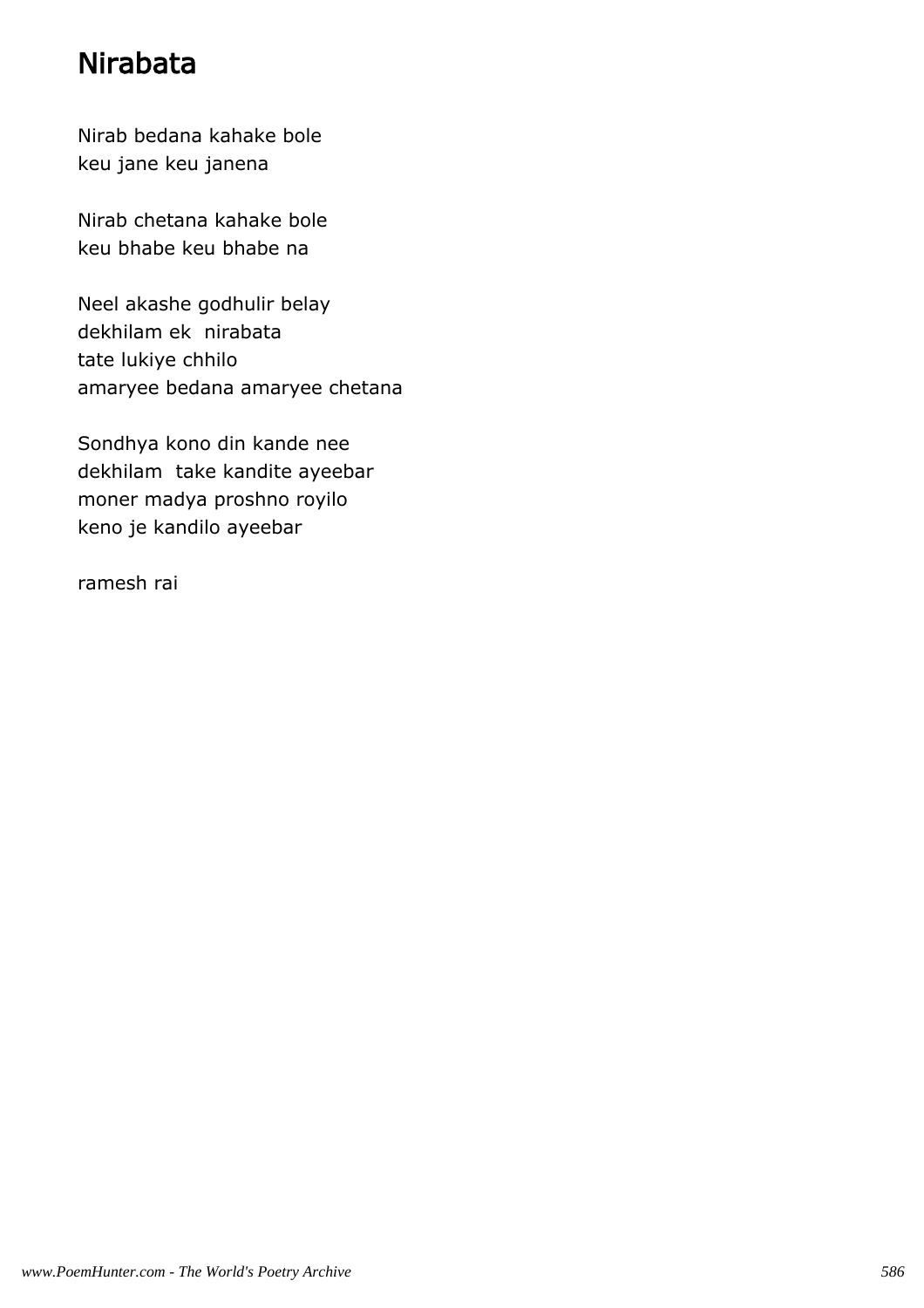### Nishith Aakash

Nishith Aakash bhenge padechhe kalo megher kannaye Nishith Aakash hariye felechhe nijer jivaner anant tara Nishith Aakashey aaj neyi arunimar anant dhara Nishith Aakash hayechhe virahi koribe kar songe aar vihar Nishith Aakasher ashrudharaye bandh bhengechhe paravar Nishith Aakash luthiya podechhe jivaner mati te samasto vedanaye mukto hoye vilin hobe suryer alote.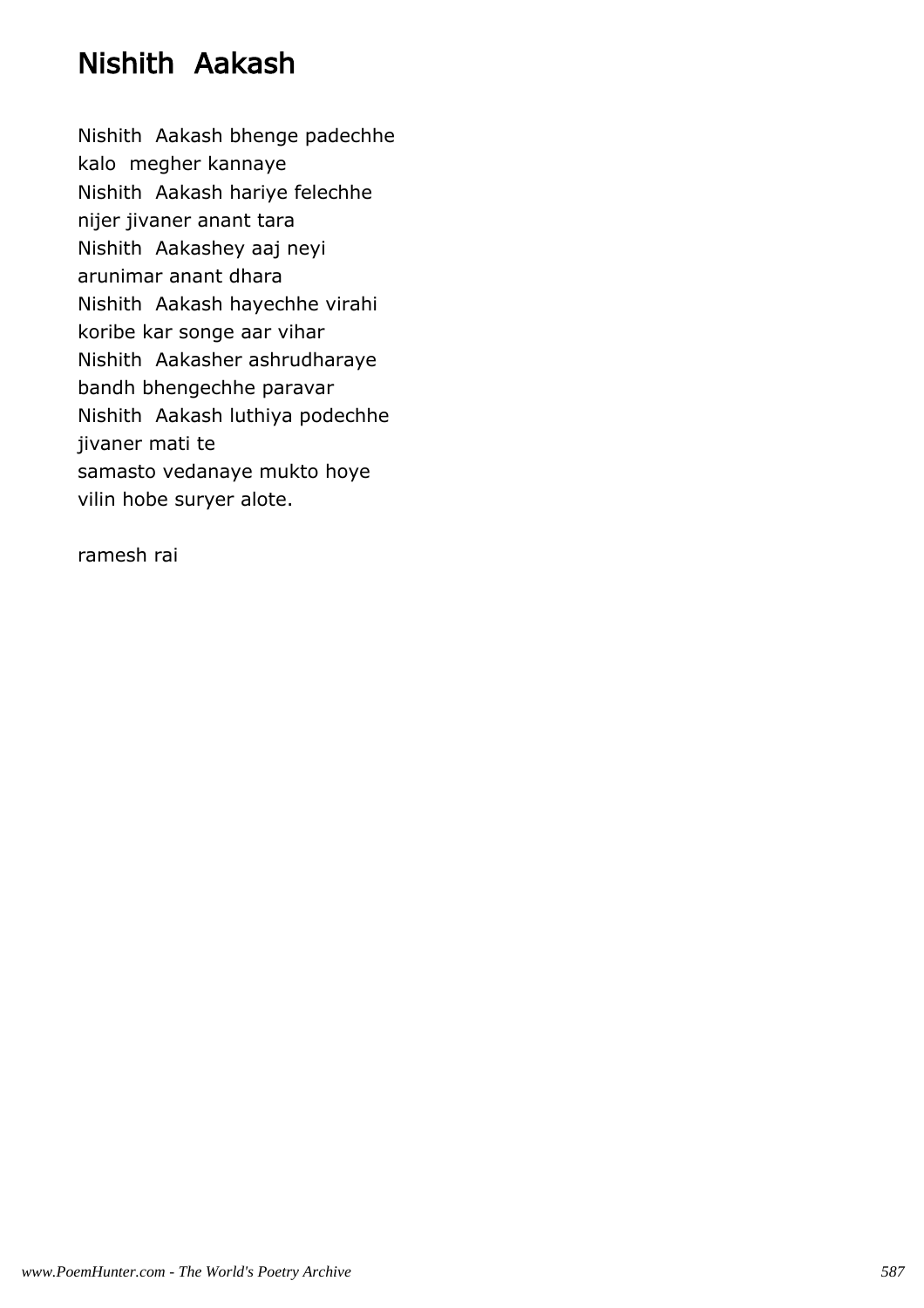#### North Star

At the descending night when the moon is setting aside all stars are returning to their home the sun has not yet appeared but the aura of his arrival is spreading through out the sky

A brightest blazing star appears in the north horizon of sky knocking the door of the day to open the door for entrance of sun to make all creatures to be aware to wake up, the sun is coming to disburse the message of life.

The eastern horizon is getting flooded with redness of blood for penetration of life.

North star is always constant indicating right direction when the life has lost its all direction

I am searching north star of my life if I can find north star of my life I will decide all directions of my life

North star comes as indicator for a brighter day I am feeling impotent being lost in the ocean of life, only north star can give me the right direction of my life.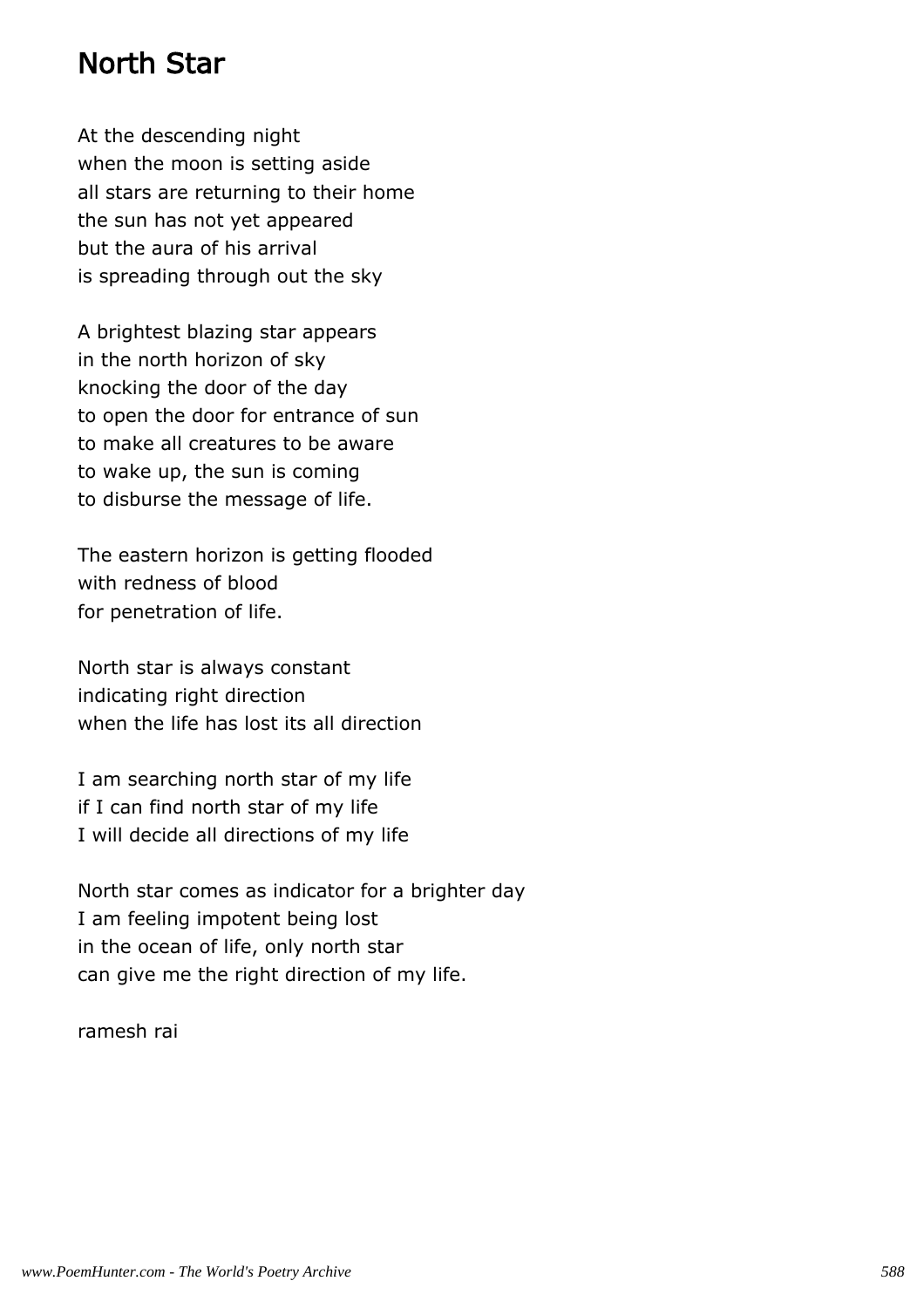# Nutan

Nutan jaanate neyee nutan kichhu Surya, Chandra aar tara sabyee hala puratan Pratikhan hala ek matra nutan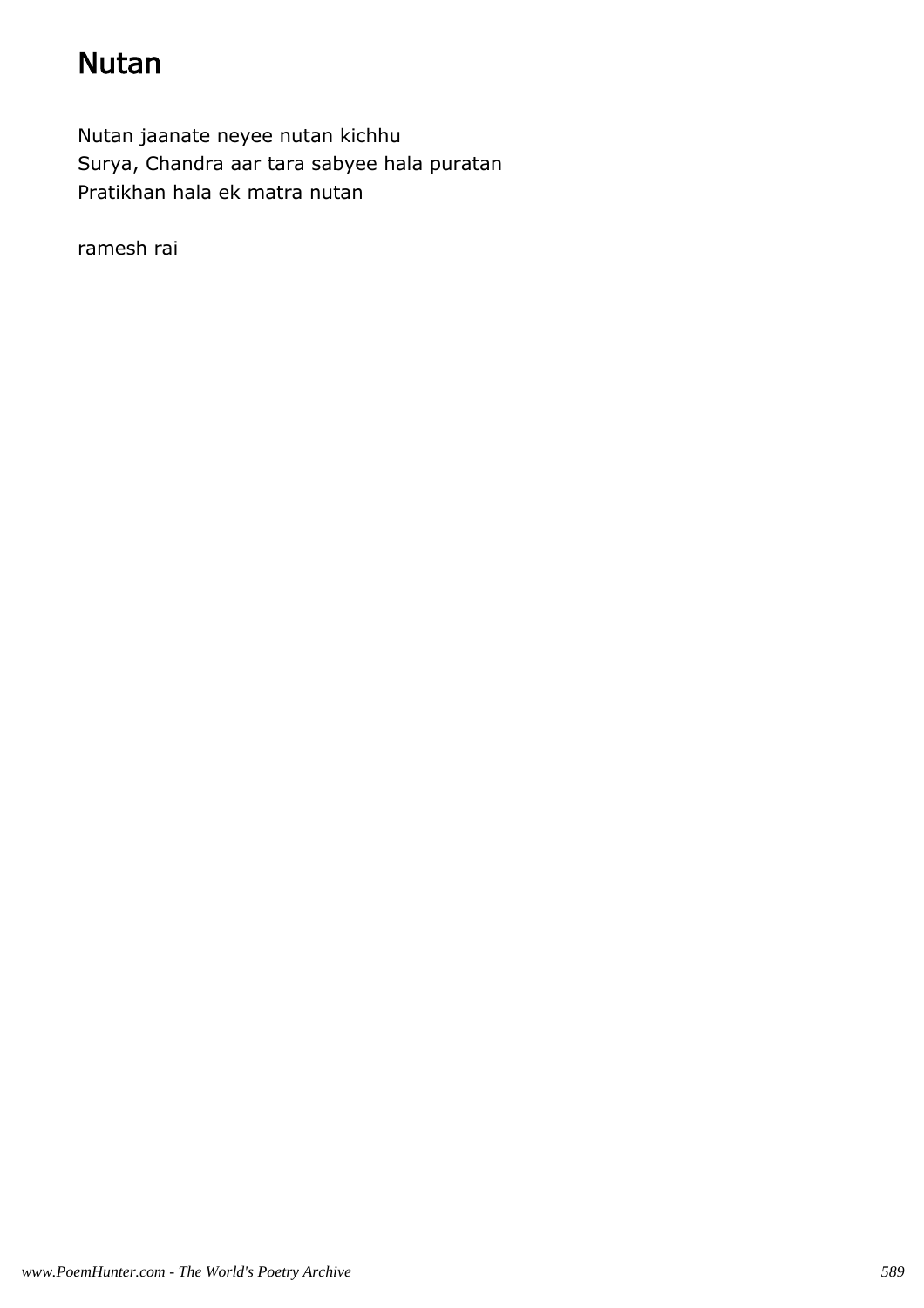# O God! Please Help Me

O God! please help me you have assigned me with a lot of job you have given me a little resources a little time is left to complete your all assignment Help me to complete your job to fulfill the promises made before you You are the supreme authority to judge each of my action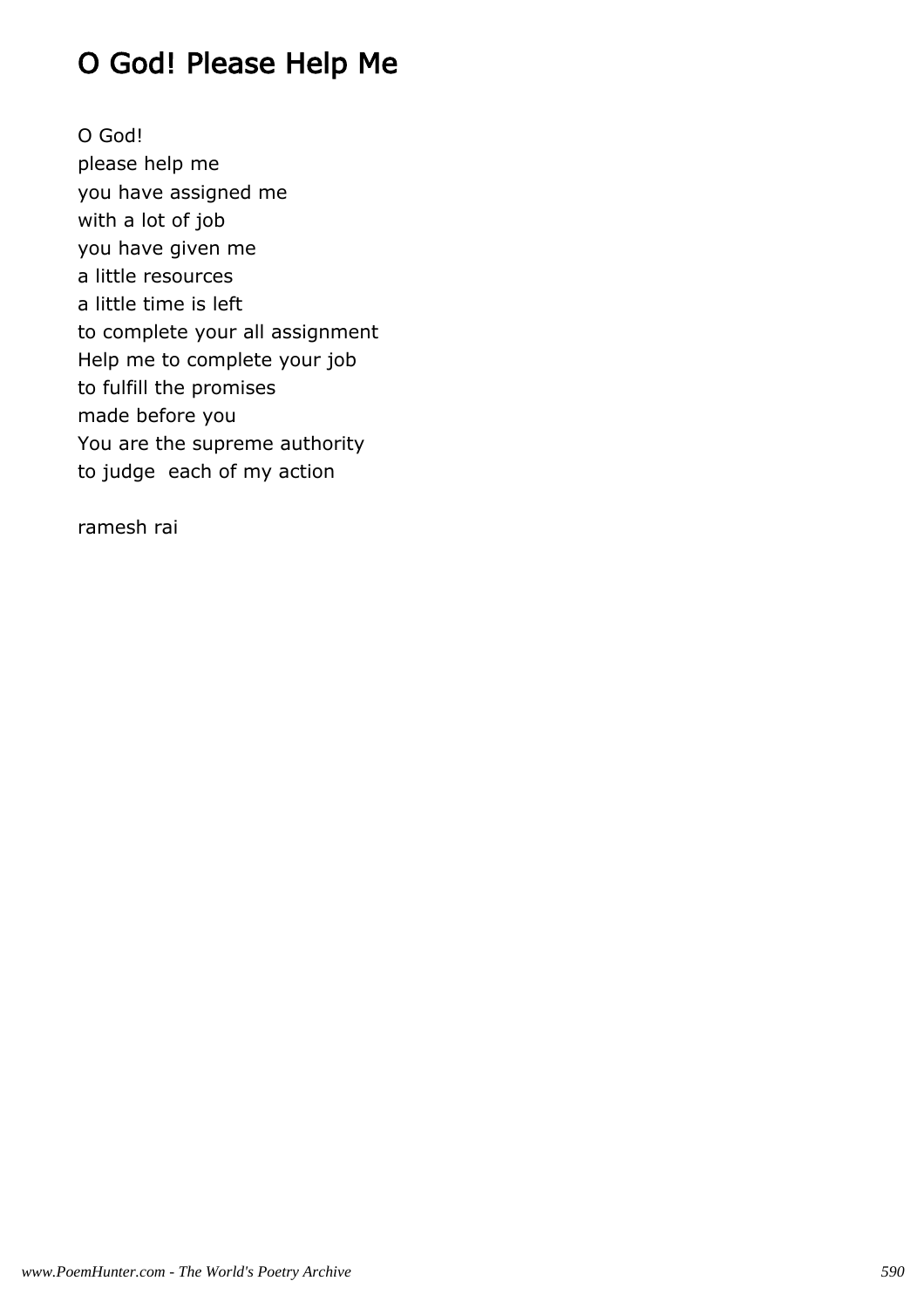# O' Messenger!

O' Messenger! be kind to me get my message delivered to my honey who is afar from me.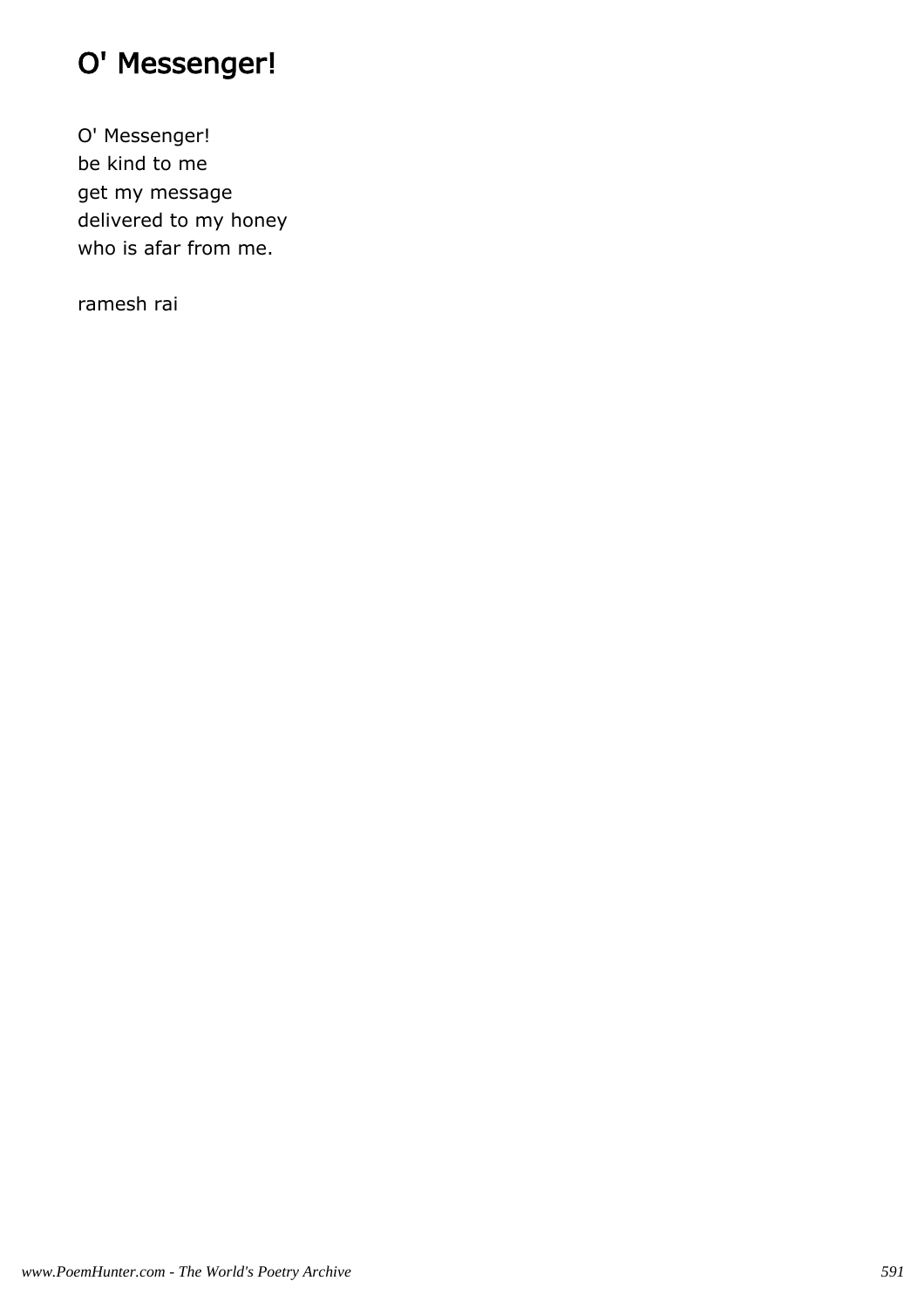# Oh Poet!

Oh Poet ! what a poet you are if you havr given pain to other

Oh Poet! what a poet you are if you have not realised pains of other

You may be wise you may be diplomat you may be intelligent you may be a learned but never a poet

A poet has an integral relation with pains and pleasure

If pain is his thorn then pleasure is his fragrance such a poet blossom in the deepest darkness of sorrows.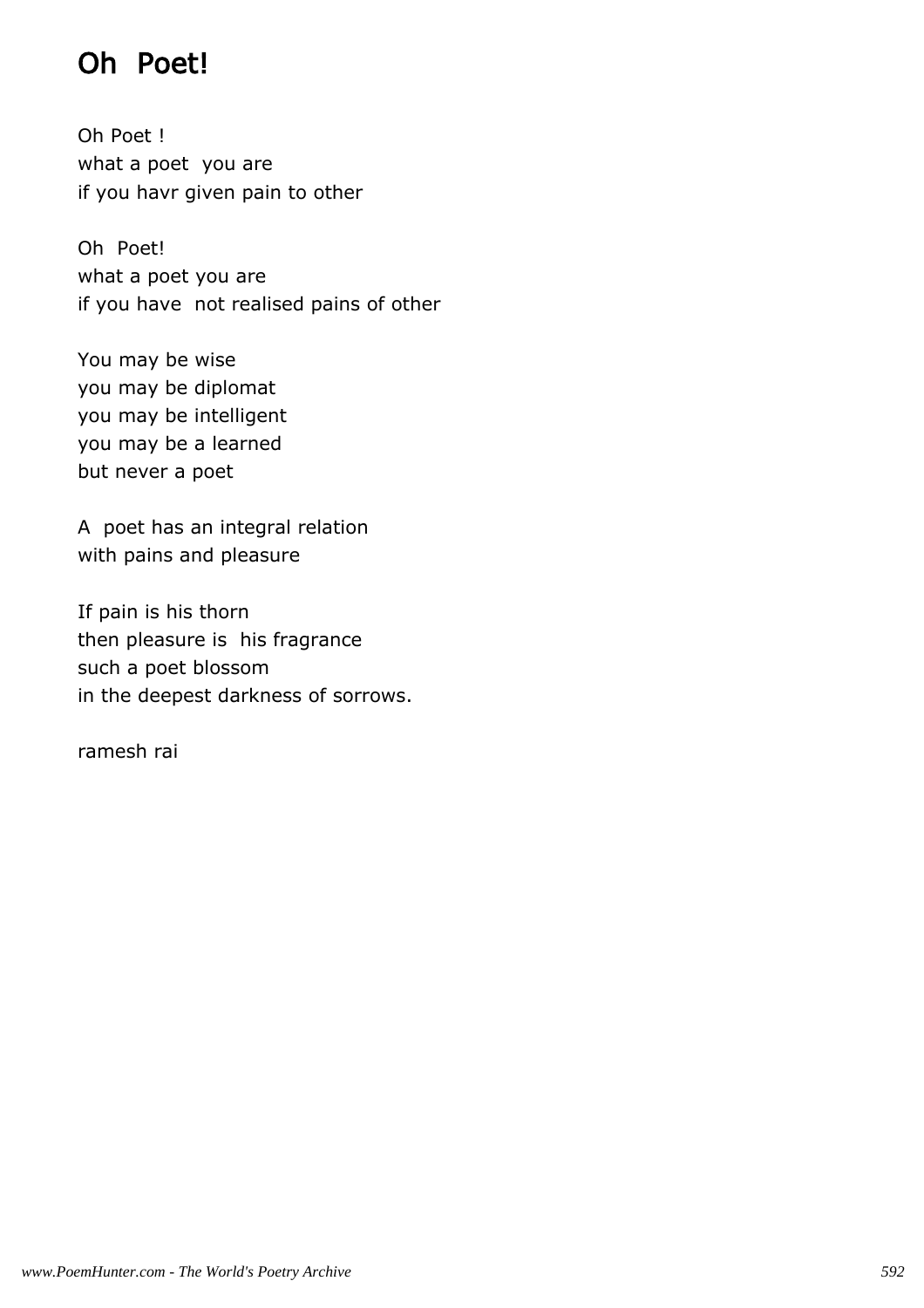# Oh Moon!

Oh Moon! you slide gradually from one corner to another over the sky then you sink in the diversity of rays from where you sprinkle melodies of smiles on every one's face.

Oh Moon! you carve the felicity in the darkest night where budding stars deoppilate hoards and shine in the darkest night.

Oh Moon! you are the scarlet of scion antler of patience and pathos sever the nostalgia glitter alone in the sky.

Earth is witnessing your presence why not ages came and gone.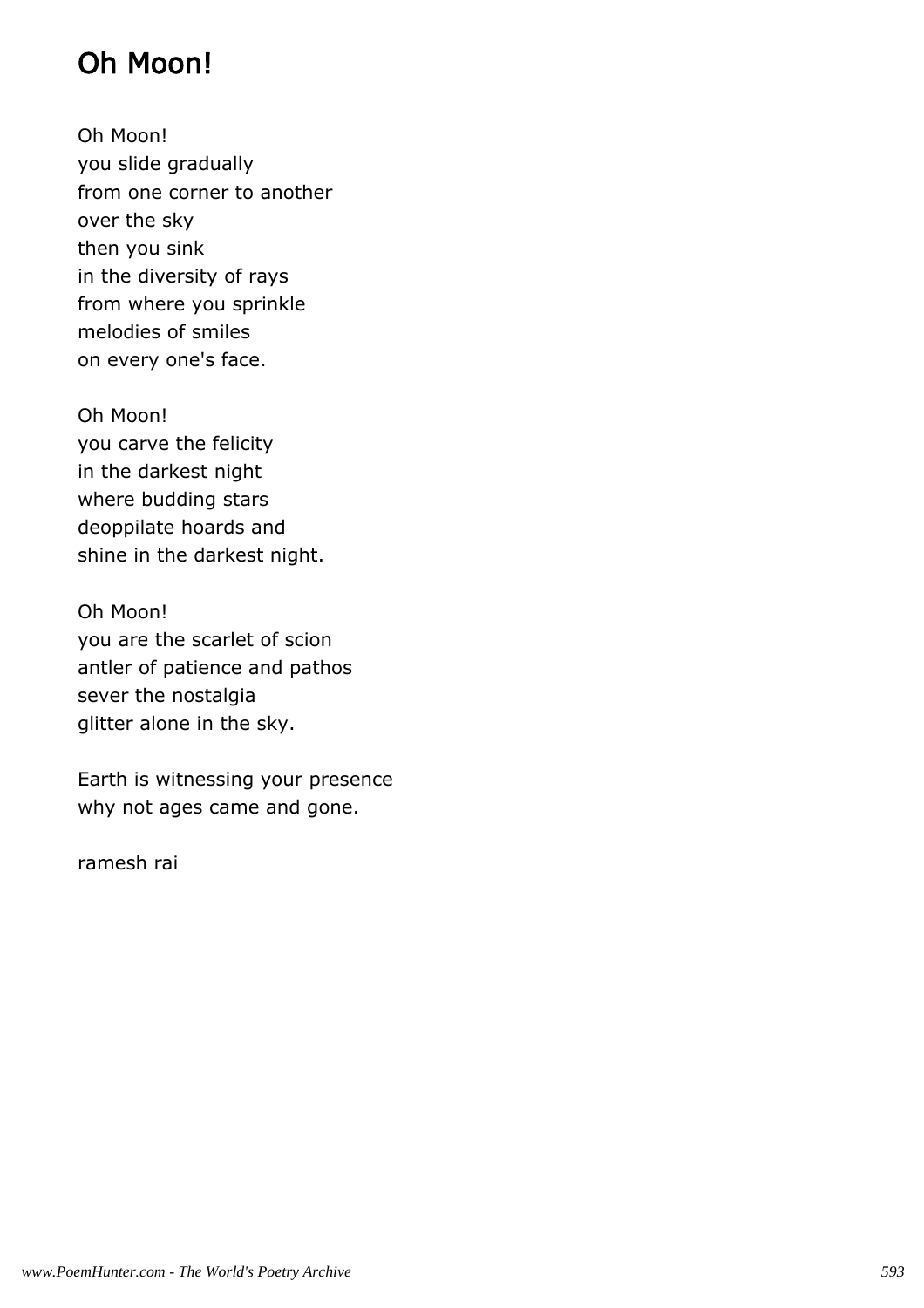### On Her Birthday

Sister! I miss you a lot since you decided not to be seen

If you can listen cry of my soul apathy of my ink as if dried only thinking of you for your pleasure a smile which you ever made your insight your vision where the life prosecute with full gleam.

I agree disabledness of life is at every step but is never broken

God will even loose all His existance if there is none to worship

Whenever I turn your page my soul asks me to listen every new word sprouting from your soul yet to glister the world

A man can return values of all loves even the debt of milk but love of a sister which is always selfless has no return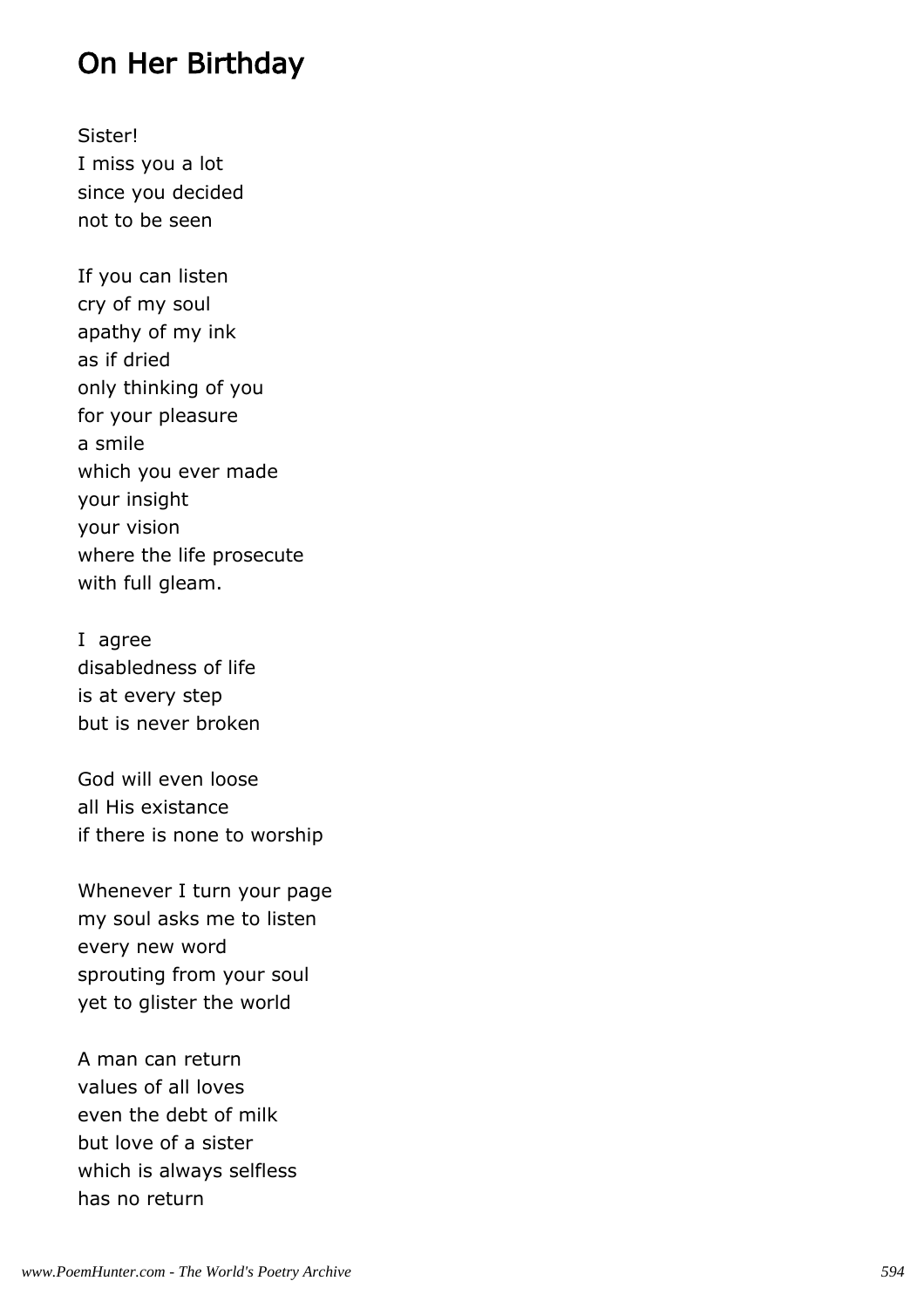except everlasting pleasures on her face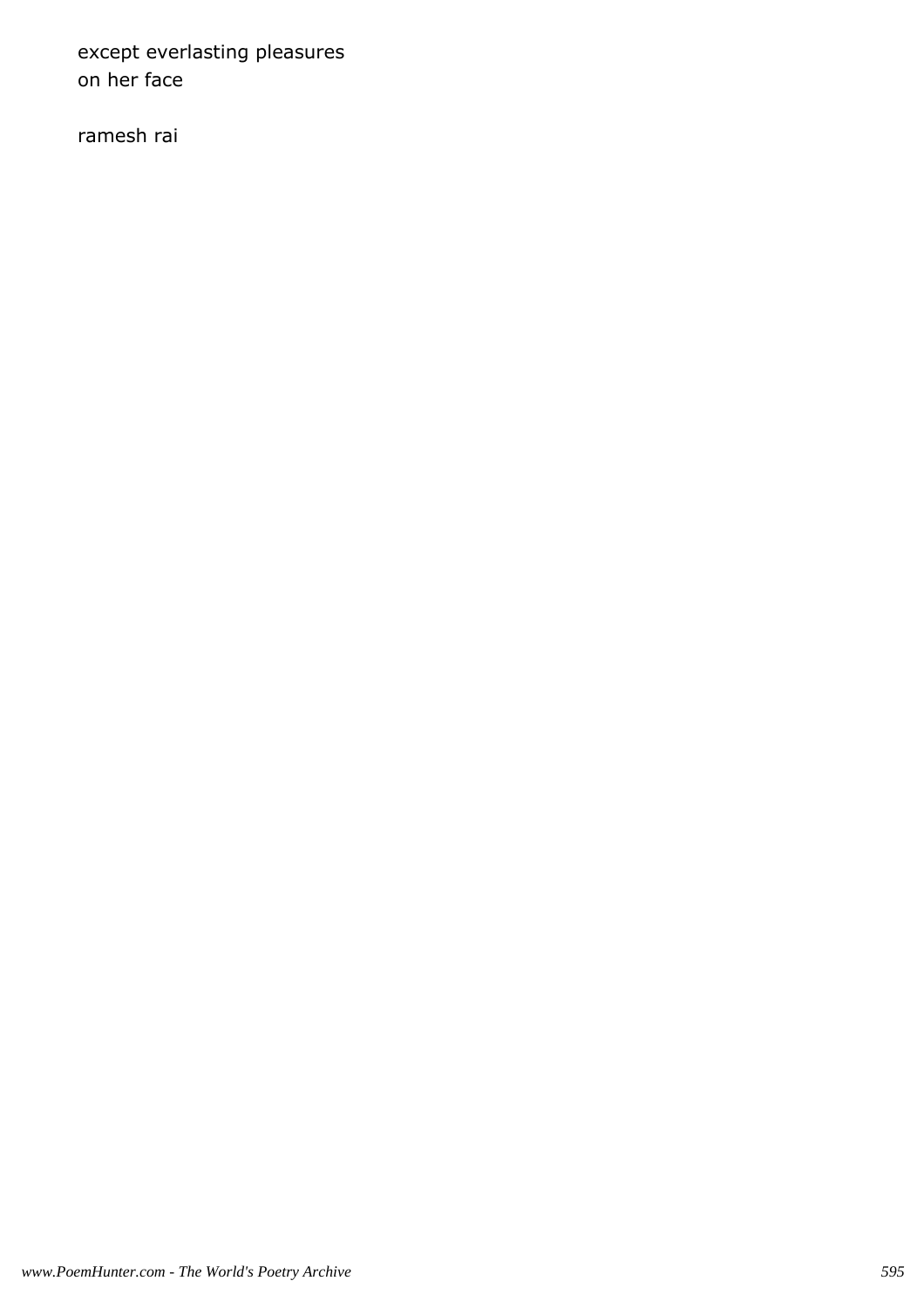# On Mother's Day

I behold on her face, tranquility and serenity, passion and devotion, oozing love, bursting breast for rescue of her baby, begging door to door. I behold in her eyes quantum of tears in her eyes seven oceans are meagre to accommodate her eyes. I behold on her forehead drop of sympathy is bereaved from her fate; thus, begging door to door. I behold on her face the face of a mother brought up with her blood for nine months; angel is she to save his life. I behold on her face the face of a mother who can transmit her heart if felt inescapable; because SHE IS A MOTHER.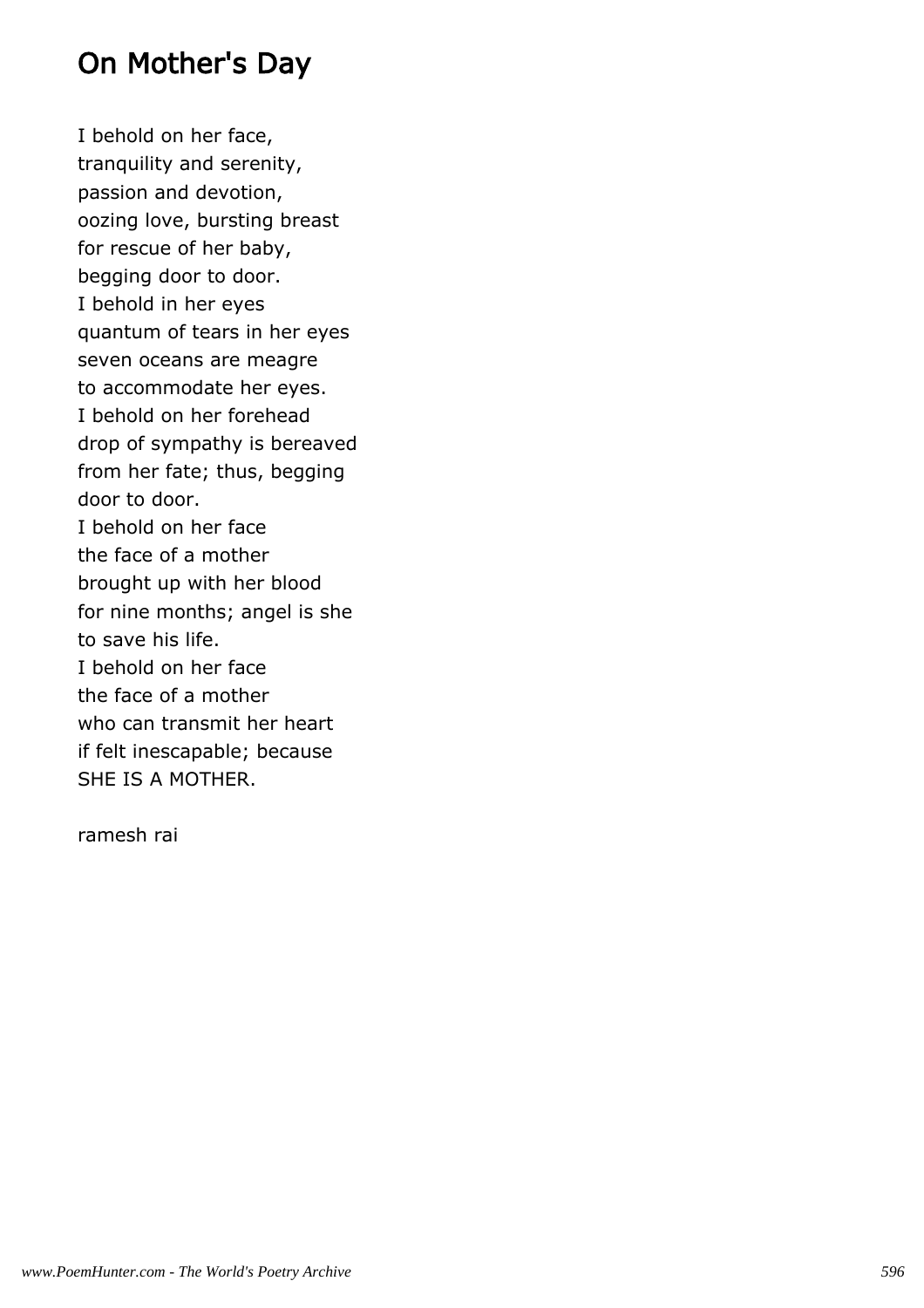# On Mother's Day (10/5/2015)

I behold on her face, tranquility and serenity, passion and devotion, oozing love, bursting breast for rescue of her baby, begging door to door.

I behold in her eyes quantum of tears in her eyes seven oceans are meagre to accommodate her eyes.

I behold on her forehead drop of sympathy is bereaved from her fate; thus, begging door to door.

I behold on her face the face of a mother brought up with her blood for nine months; angel is she to save his life.

I behold on her face the face of a mother who can transmit her heart if felt inescapable; because SHE IS A MOTHER.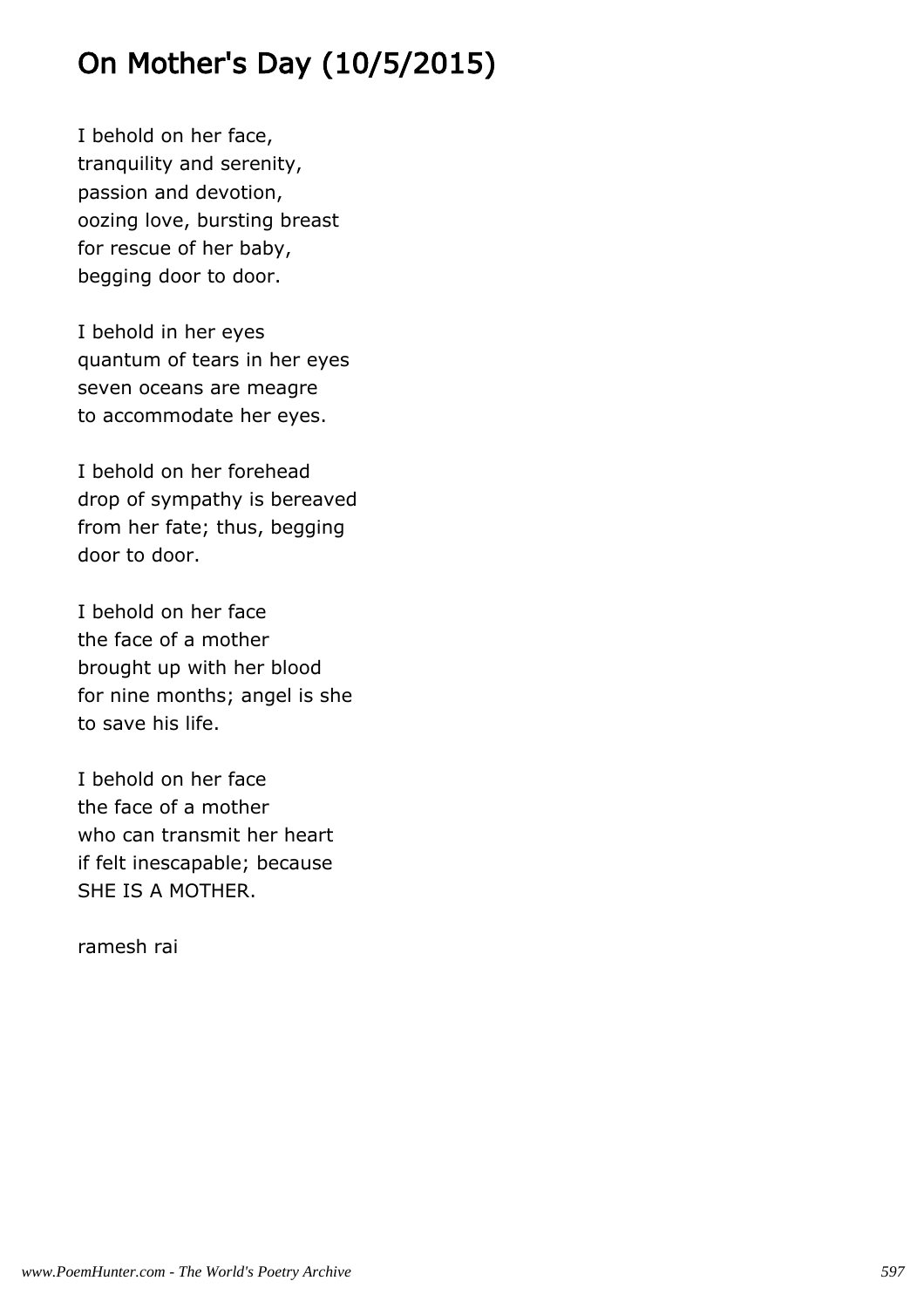## One Earth And One Sky

The sky is one The earth is one But we are not one

We are divided in the name of caste, creed, race, religion and culture and so many other differences

Science has developed but could not adjoin us it is a pity?

why we are unable to understand feelings of others Are we blunt?

The birds are better they can fly anywhere but where we are?

Are we engaged only to rejoice the reins and powers

Must not we proceed we simplify our action accessible to all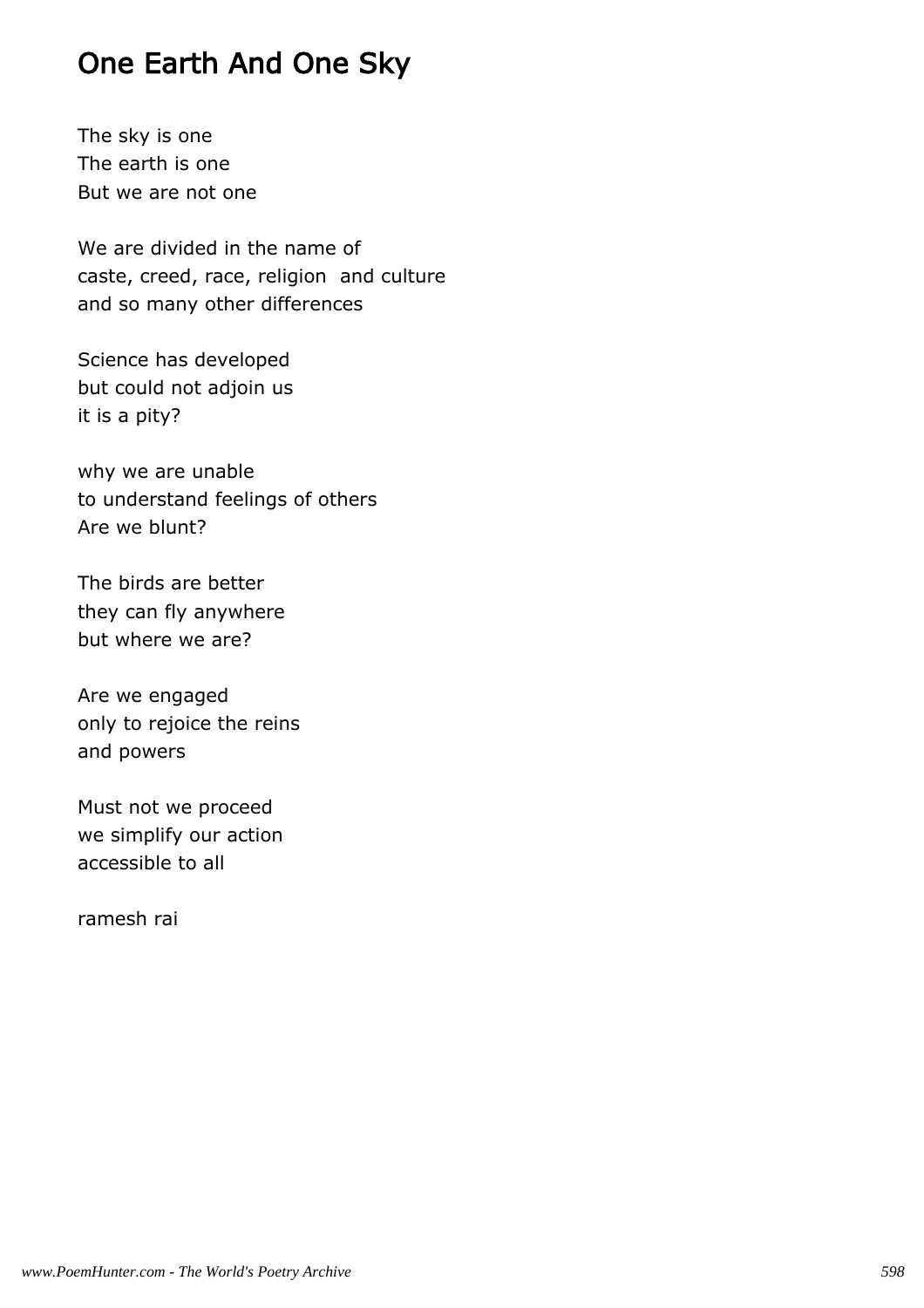### One Promise

One promise you have to make make this world happy and gay one promise you have to make establish peace and pleasure in this world.

one promise you have to make never go on war and rage one promise you have to make abolish poverty from this world

one promise you have to make strengthen friendship and brotherhood in this world

one promise you have to make not to display racial and religious feelings which hurts your friend and fellowmen in open field as these are most precious assets to be kept in safe custody in your home

one promise you have to make make this world heaven of earth.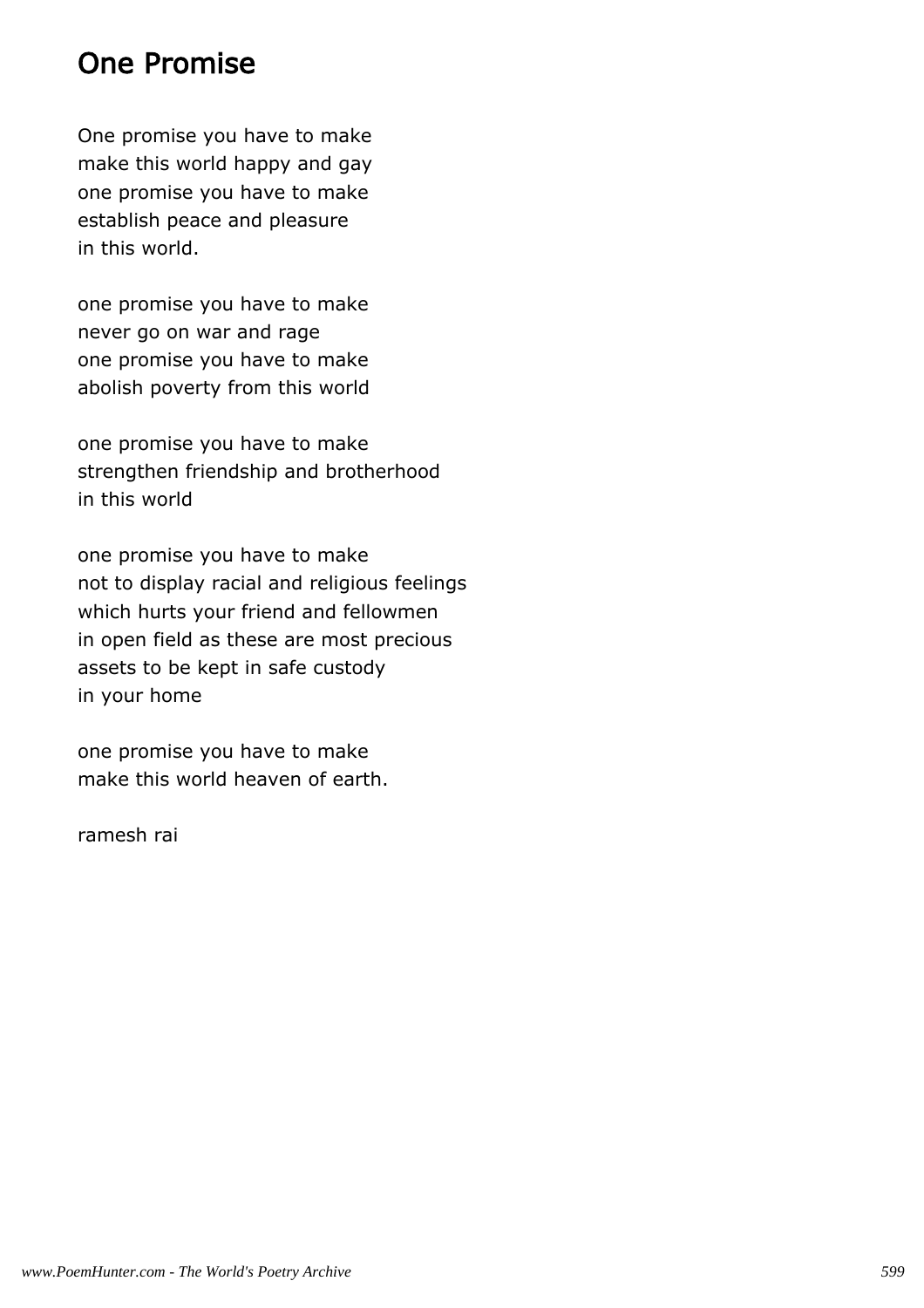### Oozing Thoughts

I like to express my oozing Thoughts When my all emotions are spilling And drifting my porous heart Where humanity is evaluated With degrading nature of love.

I like to express as to how To celebrate the vigilance awareness day Where every corner of life Is rotten with bigotry thoughts.

Do we ever think of More hazardous and infectious ail Going to kill the entire society Why not living seven seas afar.

Do we think ever Of our coming generation When flame of corruption Will burn them all.

The humanity is self shaken With this great enemy To defy the truth And accept the challenge To establish a corruption free society.

O dear friend Let's think once more again and Pledge on the day of vigilance awareness To be vigilant at every step of life When the flame of corruption is extinguished With moral thoughts of our lives.

May be or may not be We can change the whole But we can change our surroundings So let's pledge and march forward To establish a neat and clean human society.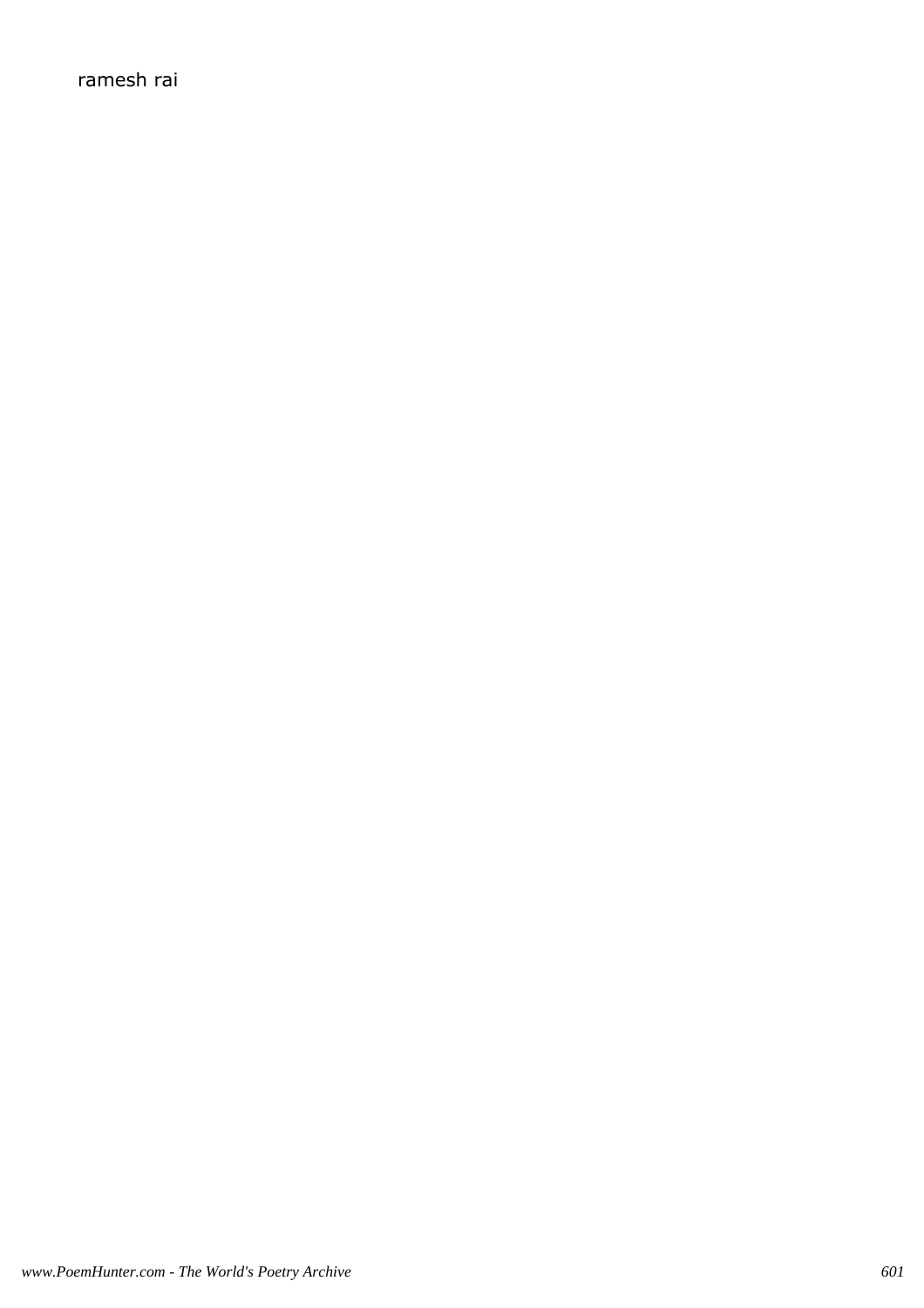#### Open The Door - I

Open the door the door of thy wisdom open all windows of thy heart and mind

the first ray of sun carries full bag of intellects Thus, you keep your room all way ventilate

Be not afraid of being stolen your goods that are kept in the hidden lock as those are not yours

that goods which you think precious may be effluvium n stinking the room so, let them pass away and the ray full of intellect may in.

Keep all the doors of your heart and mind opened.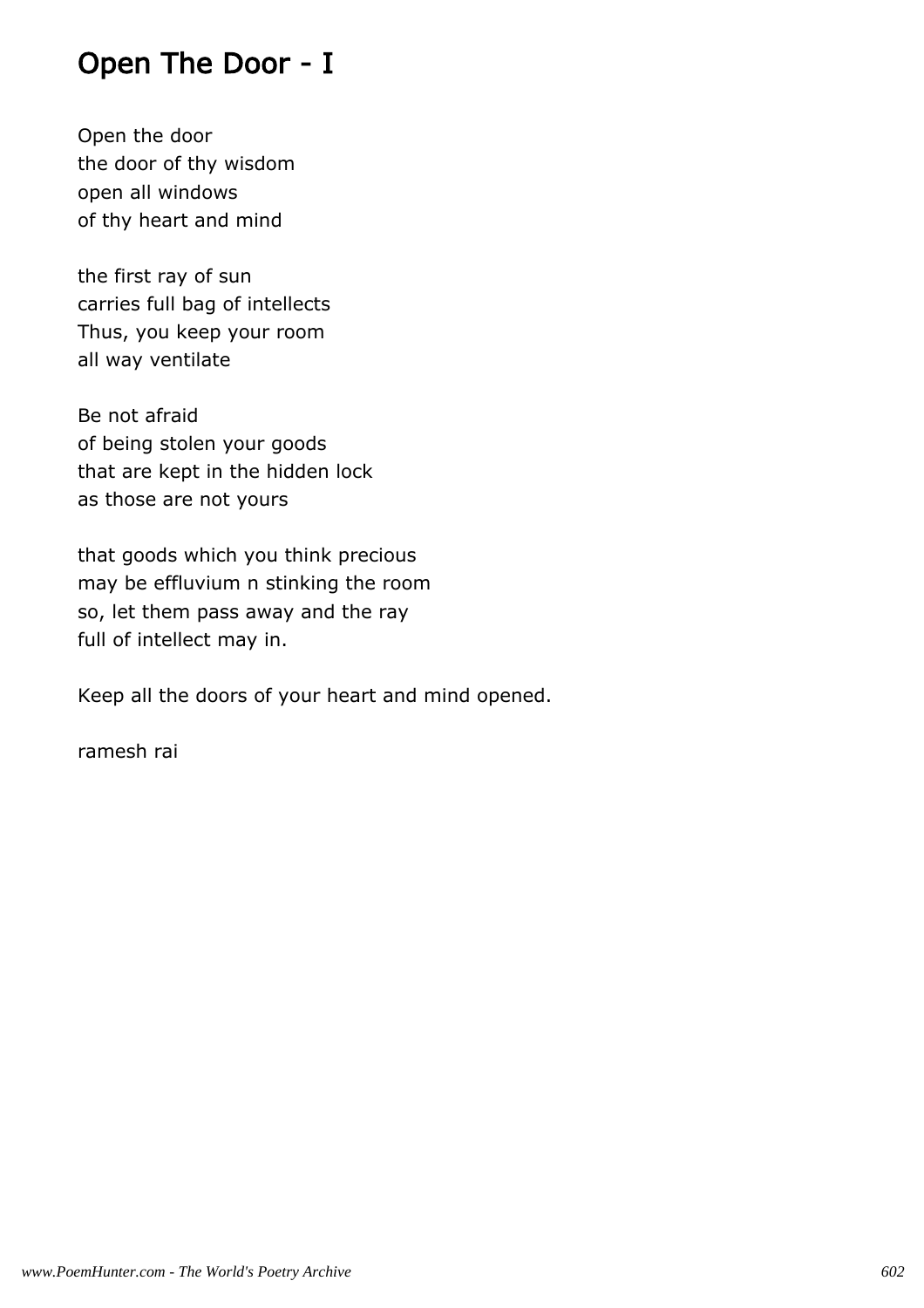### Open The Door - Ii

O my sweet heart! my dearest one, my beloved! please open the door

I have been knocking the door since ages, Are you annoyed for any lack in my love

I shalt plunge into the sky pluck the stars and entwine thee hairlock

Don't be prude please relish, my love for thee is not advertent

See! and realise thee love don't be stone hearted please open the door.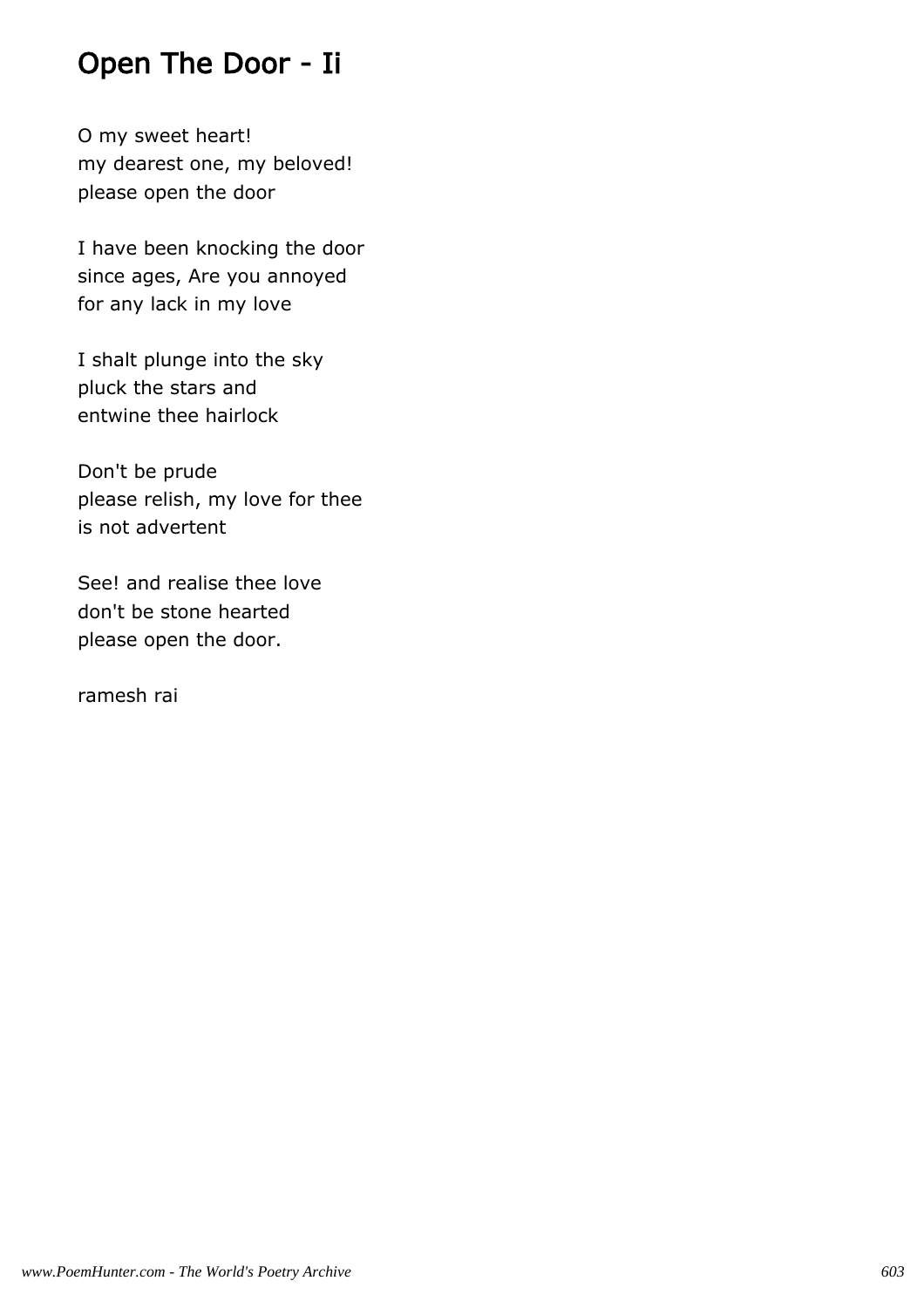# Open The Door - Iii

My Honey! please open the door my sweet loving care please open the door

See! I have been waiting for your sweet embracement why are you annoyed?

I am only yours and yours Are you so rude please don't be steel-hearted

Please open the door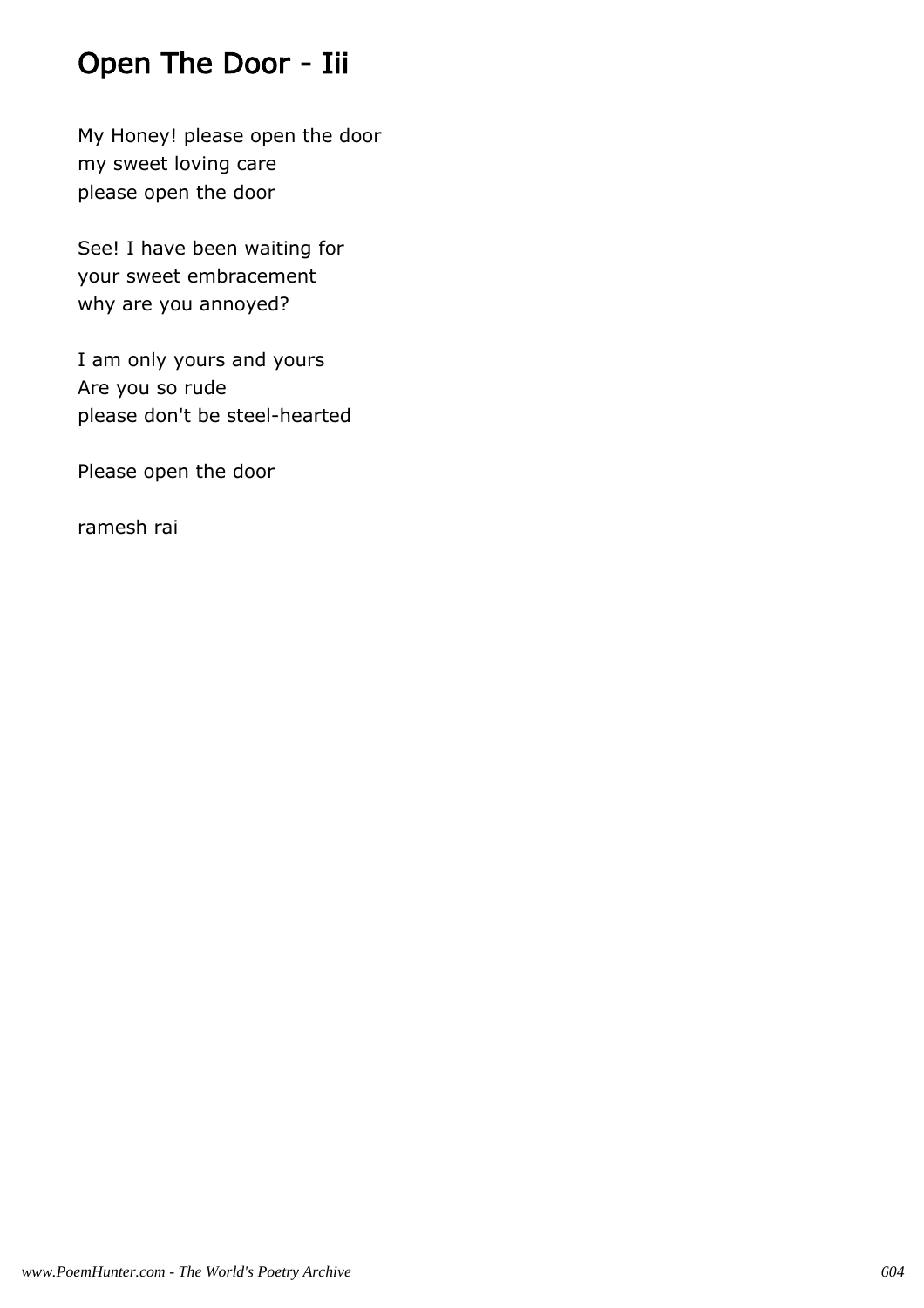### Open The Door - Iv

Mom! Open the door I have been waiting on the door It is chilly cold, havn't sufficient clothes Mom! please open the door

the sun is on head may i get stroke Mom! please open the door

Mom! open the door it is raining cats and dogs my clothes are fully drenched Mom! please open the door

Don't be so truculent I shalt be thy obedient son Please open the door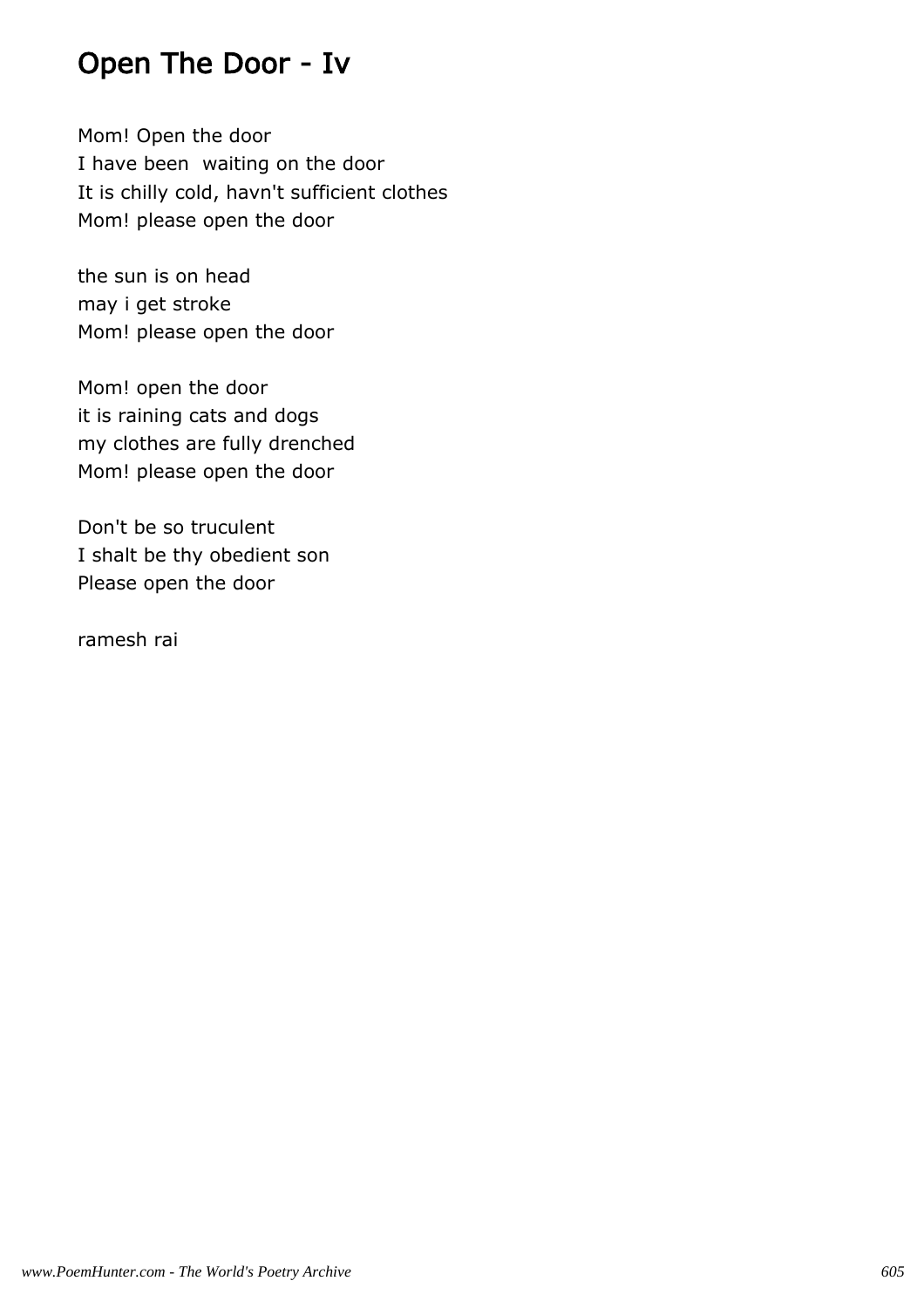### Open The Door - V

The Almighty! My Lord! I have come to thy door for peace in thy feet please, open the door.

Solace is only with thee chanting Thus, i have come to thy door I shall not move until you open the door

The door of mercy and thy blessing I know you are always kind So, you must open the door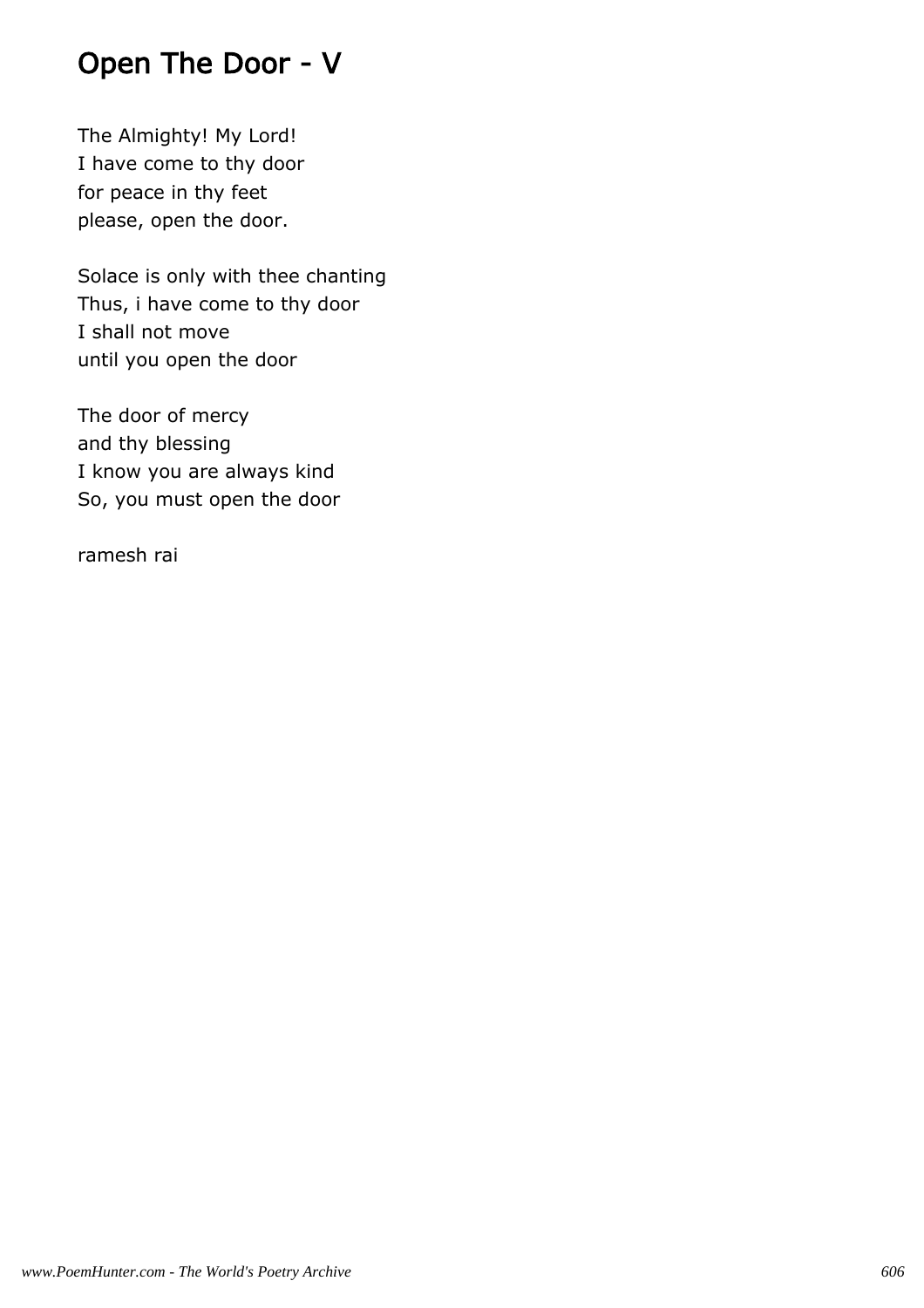# **Optimism**

Optimism is the name of life The life goes ahead only with an optimistic view where there is no optimism there is death Always be optimist and enjoy the life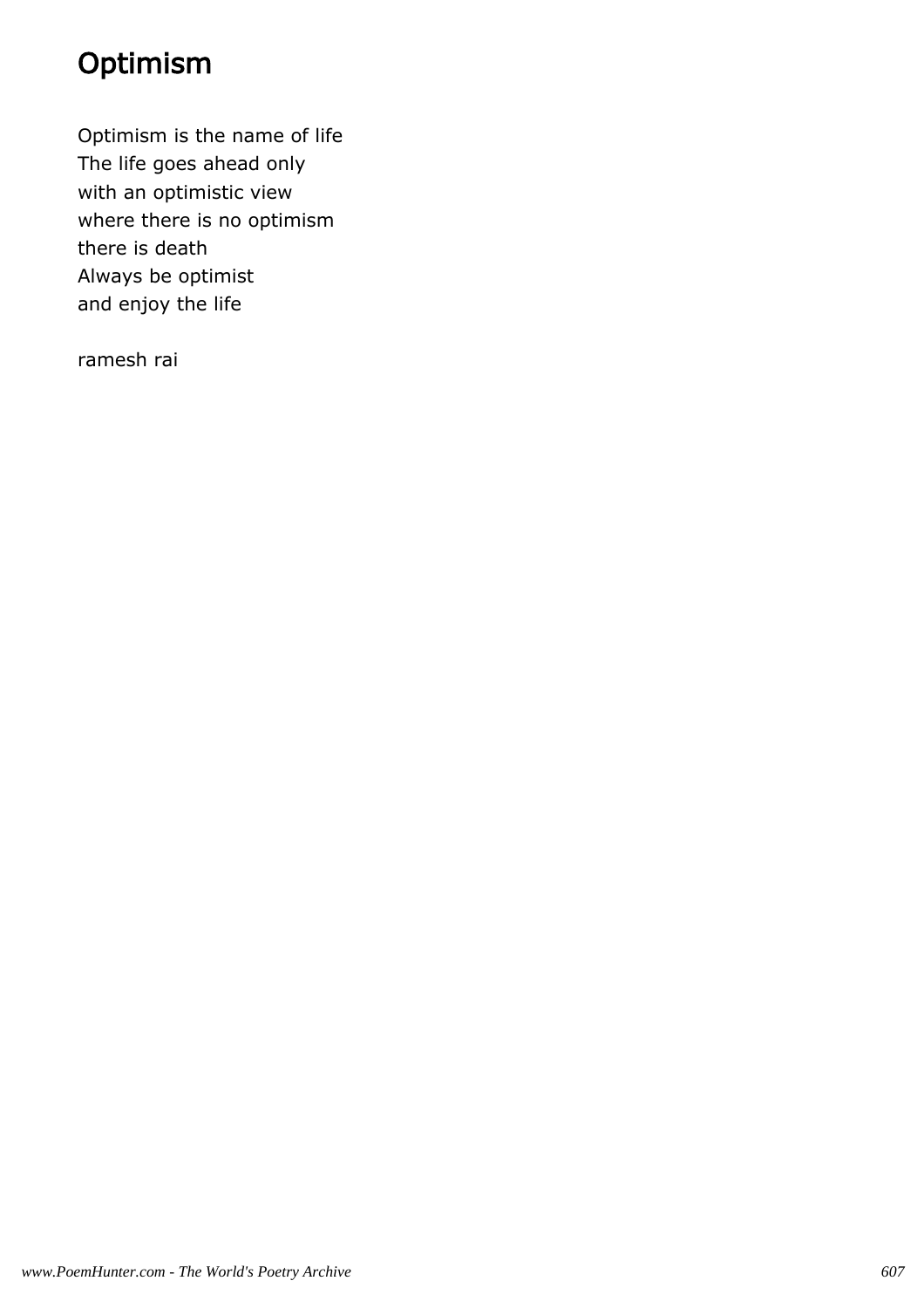# Our Financial Misery

The divine charity of the Lord is opened days and night yet millions are starving daily millions have no job a number of persons are dying daily for lack of proper medical care millions are half naked, they do not have proper clothing millions are living in slums but what the Lord has to do He has given us a beautiful Earth the richest planet of His creation

It is nothing but our financial misery created a such situation lack of fraternity and brotherhood lack of our working system

If we can upgrade our system the day will not be afar when earth will be a heaven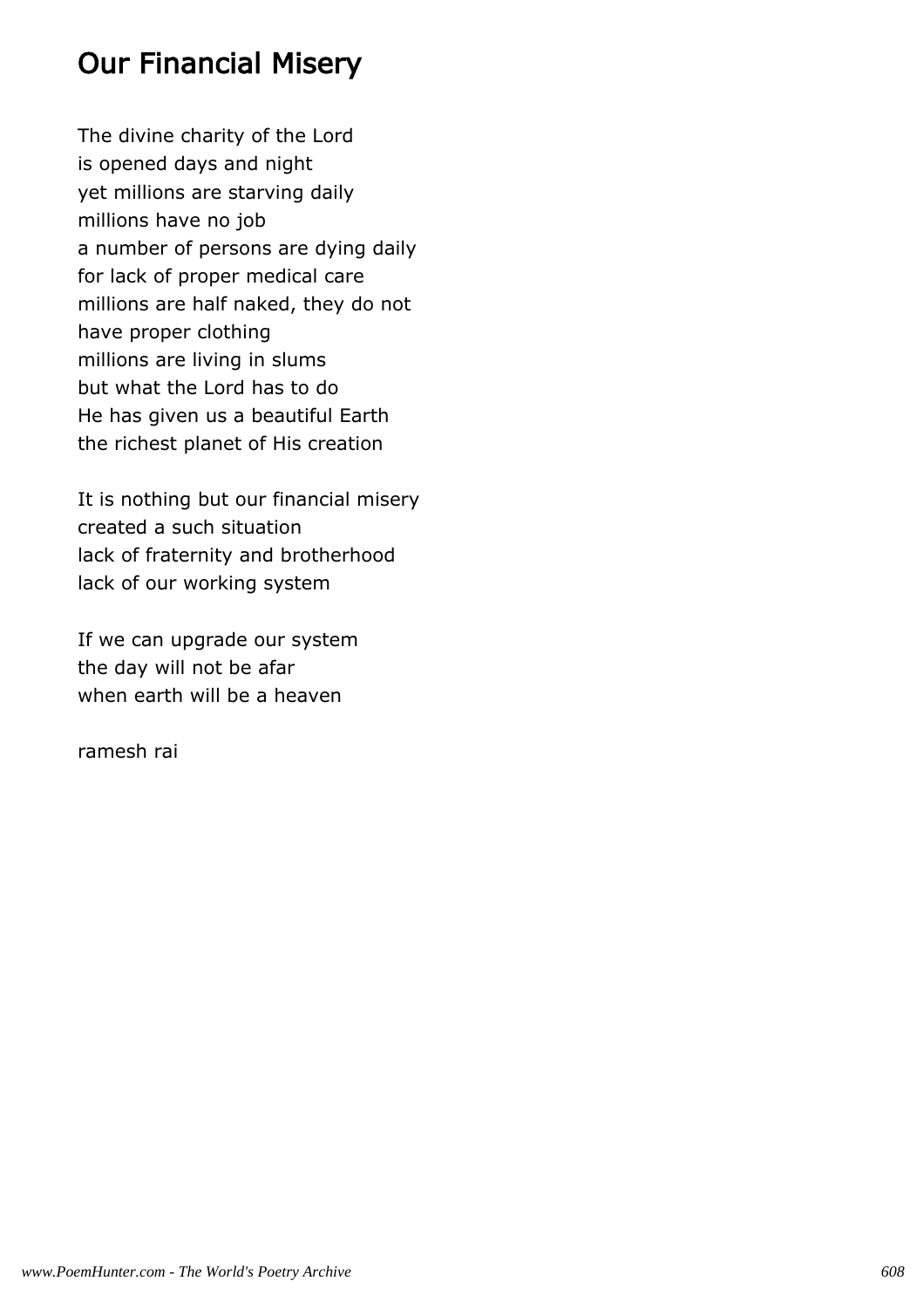# Pain

O Krishna! will you please make me realise your pain that you had when your beloved sakhi was taken to the King's palace to make her nude Please make me realise your pain because your pain is ever greater than any one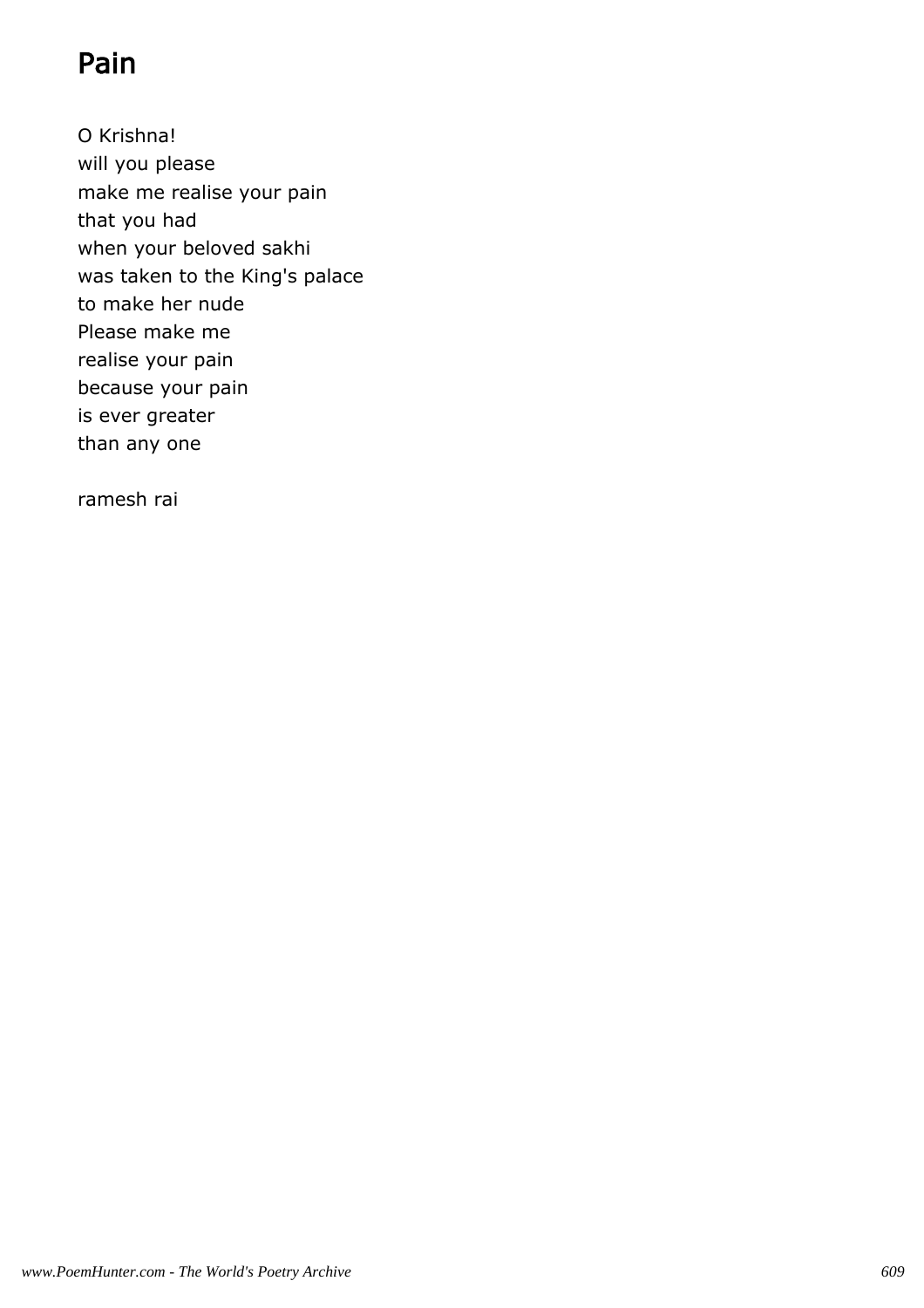# Pains Of Love

Pains of love are loveable keep it within inner core of heart and rejoice pains of love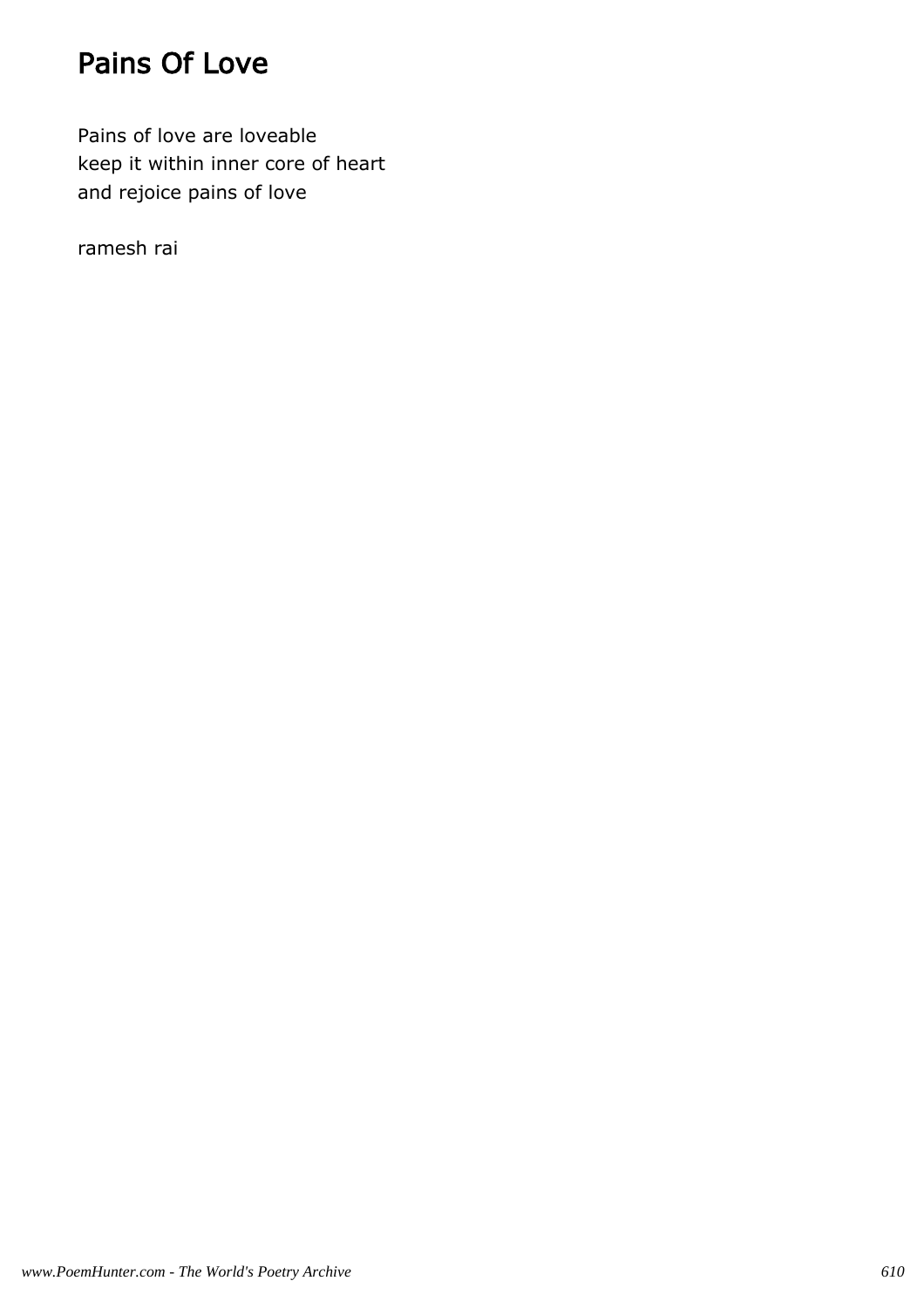# Paint My.....

Paint my thoughts with your emotions when pathos of my life get disregarded fountain of spring may spring up and spurt jovial spirit that is immortelle.

Paint my all emotions and thoughts that bloom in the hottest sun like petal of flower never discolour why not withered to assimilate in soil.

Paint my feelings with your expressions when my exposition is never griefed to evaluate the meagre balance of life.

Paint my soul with your entity that can immunise my all error.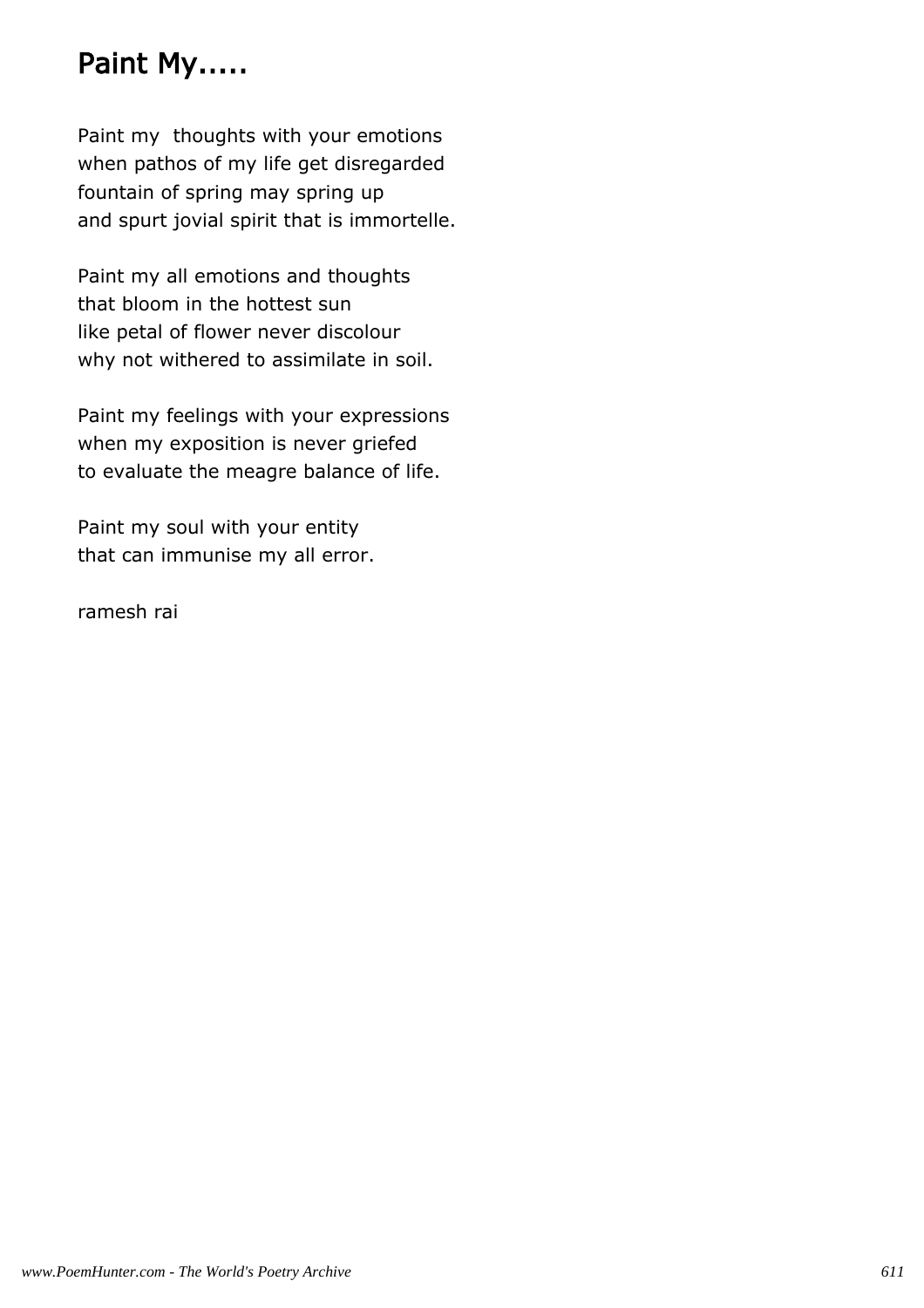### Paper Boat

Clouds are thundering in the sky The rainbow is still to make more rain Now it will heavily rain All the streets, lanes, field and meadows Will be full of drain. Let us take numbers of paper Write the message of Love, peace and friendship and Make boats bigger and bigger More stronger than titanic figure

Our boat shall sail across the lane Passing by all the fields, meadows, hills Mountains and valley It shall meet all the ponds, rivers, cascade and streams it will cross all around the vale and will reach the seas and ocean.

Our boats are free from all danger No ice berg can crack the boat Beyond the access of fire & foul Our boats are laden with heavily load Of love, peace and friendship whole No wind can blow it up Due to being heavily load Our boats shall convey our messages Corner to corner of the world And will delight the whole world.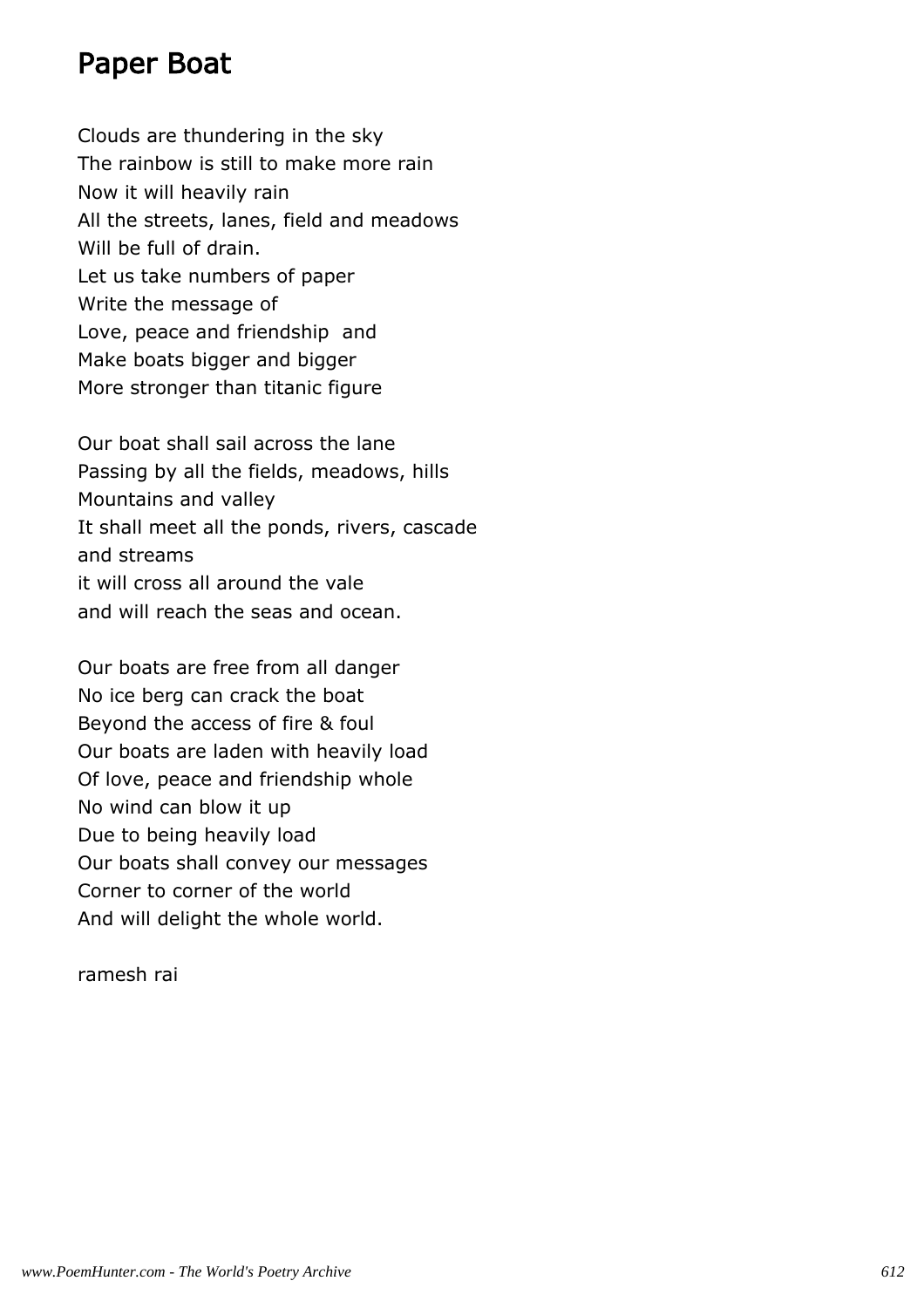# Pashan Halo Sachetan

Jakhan pashan halo sachetan kanna jharilo prakritir chokhe vilay halo pashaner book prakritir ayee ashrudharaye ayee ashrudhara chhilo sukher tayee to chhilo mridu haansi taar thothe aaz pashan halo mukta jivaner abhishaape.

Pade chhilo pashan kato yug dhare kato sheet basant grishma barsha perolo taar chokhe pelo na anubhuti ektio seyee bigat jivane kintu se aaj sachetan pelo ek nuton jiban

bujhbe ekhon eyee jibone phutbe golap taae booke seyee golap marmariya haye jhoribe taar booke.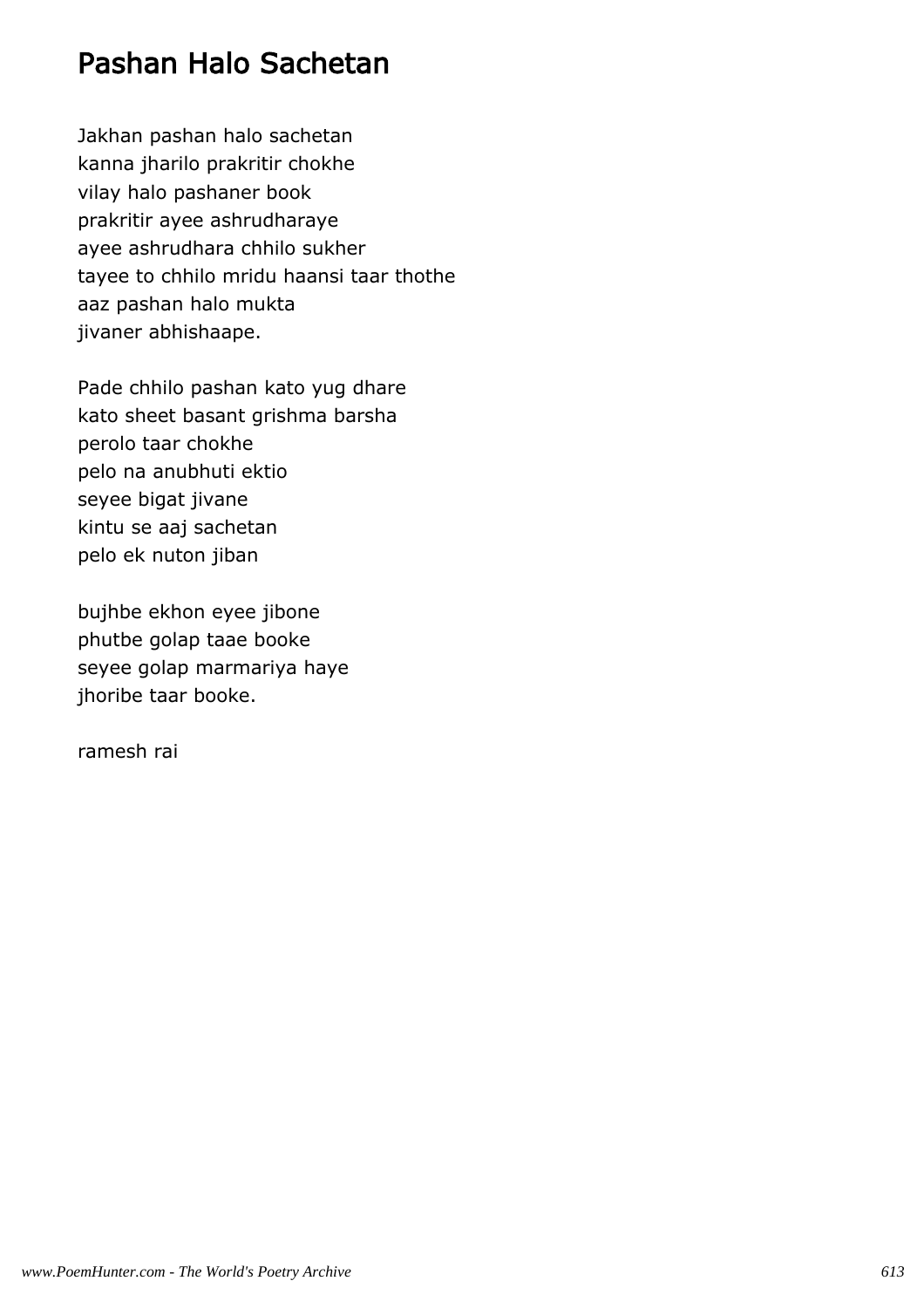#### Passive Weather

The sun is annoyed with the earth that so he is not seen throughout but aroma of his arrival spreaded throughout the earth Air is not humming to - day stopped mesmerizing the flowers so, flowers are sad too not sympathetic with bees even to sip her nectar today to view the piteous scene of earth sky also weeps with drizzling tears an unforeseen silence stirs the nature making me bore except to lean and chat with my poetry.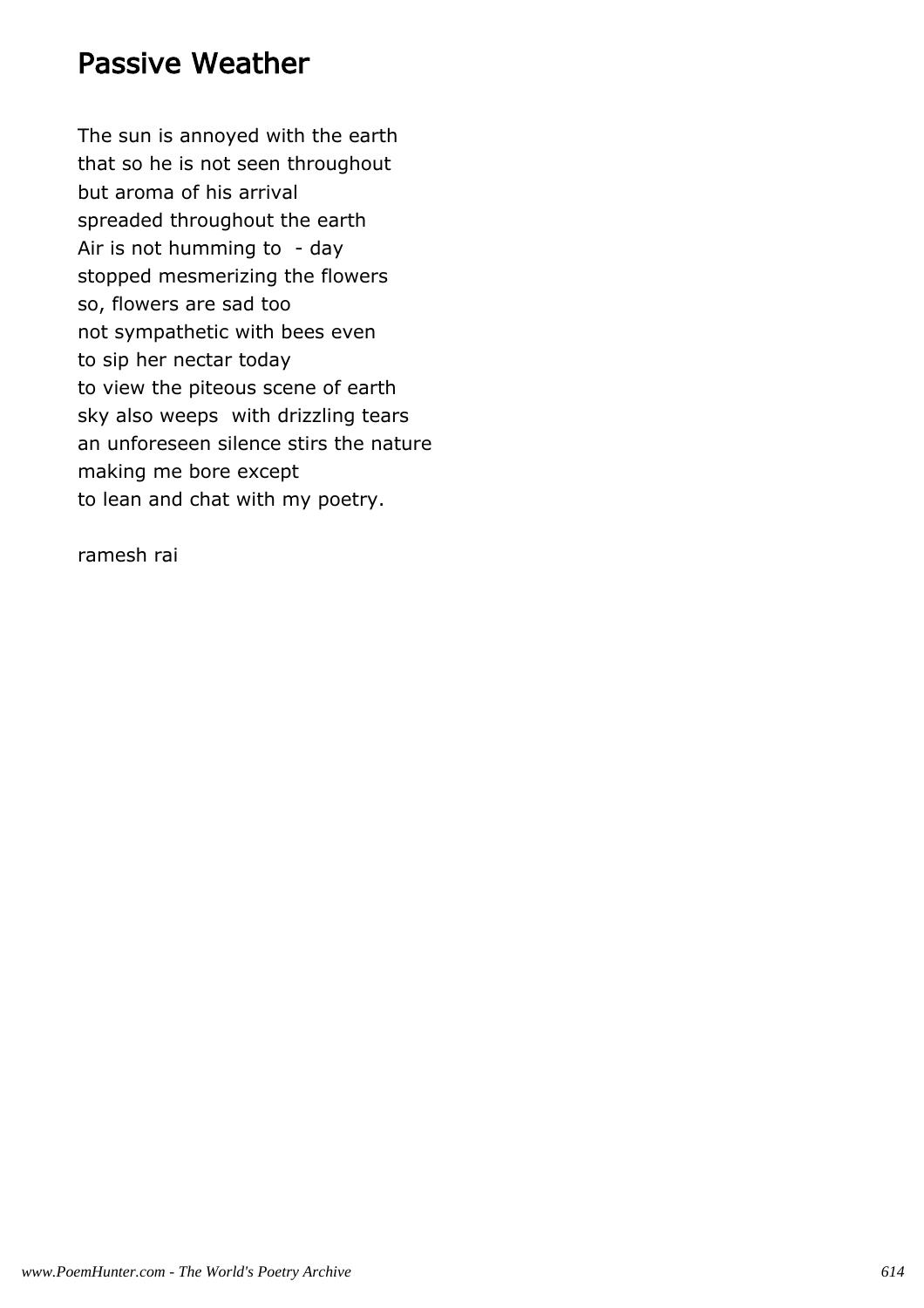# Patham Kiran (First Ray)

Pratham kiran aayee jhurmut ko paar kar jivan ki susmita partham ehsaas ka dhara ki parinita chun chun kar laayee

kuchh prashant bela prakriti abhi abhi jaagi sab charachar then so rahe so kar uth rahen

kisne dastak di' pratham bela mein yeh kiski abhibyakti hai shushm aur bhi shushm thandi thandi bayaon mein wah kaun thee jhank rahi

sab ne dekha par sab the chup maun sa chhaya raha

meri chetna meri vedna meri samvedna mein thi nihit aane ki aahat usha ki pratham kiran ka

wah jad chetna se vimukta shubhra jyotsna thi bikher rahi ushayan se thi jhaank rahi nihar rahi thi asamanjas prakriti ko

nai disha ka gyan puratan ka abhimaan nahi tha ant chhod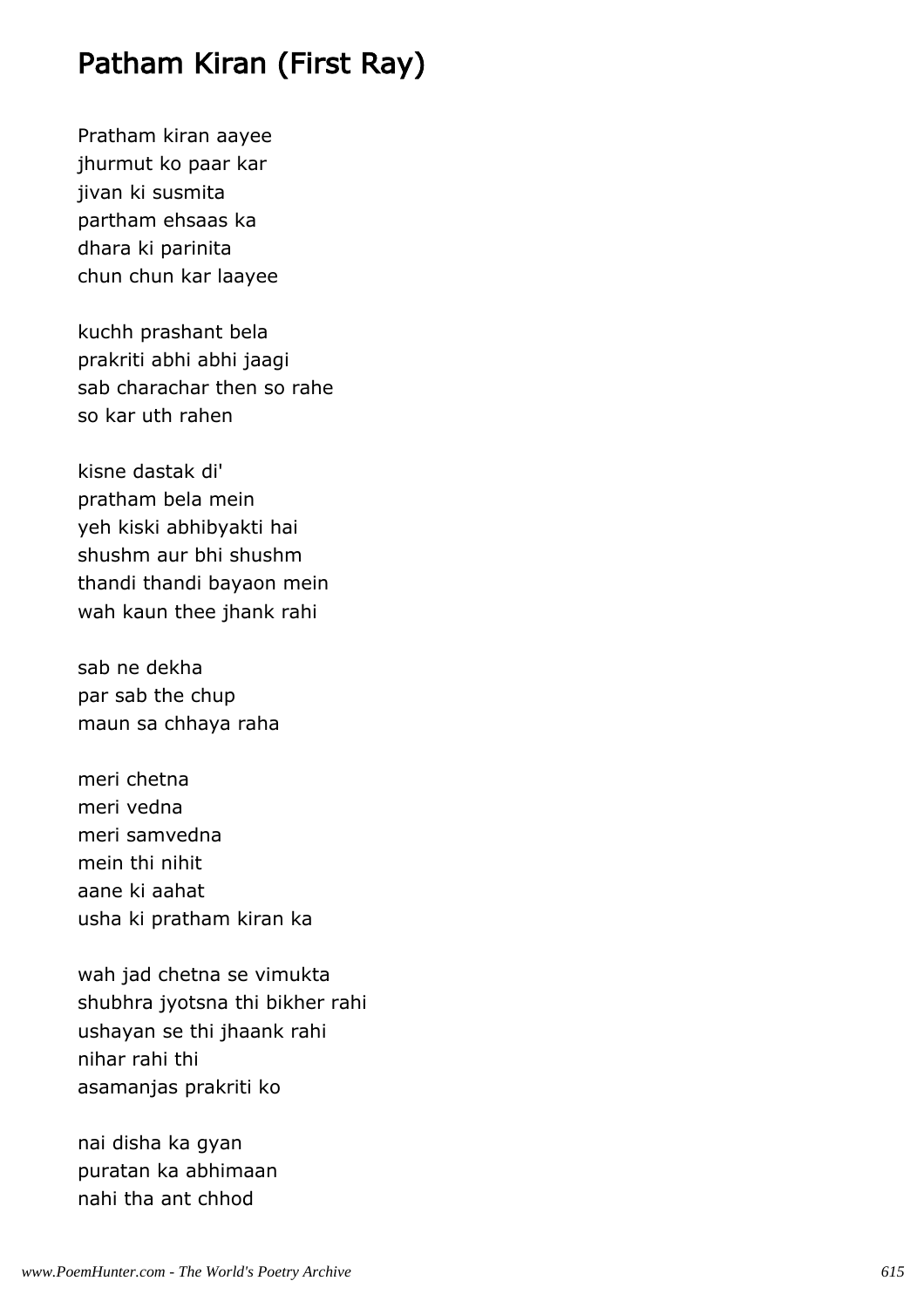tum aawo prakriti ki god mein vishram karo bas shanti ki khoj mein aayee ho eis lok mein nisankoch vishram karo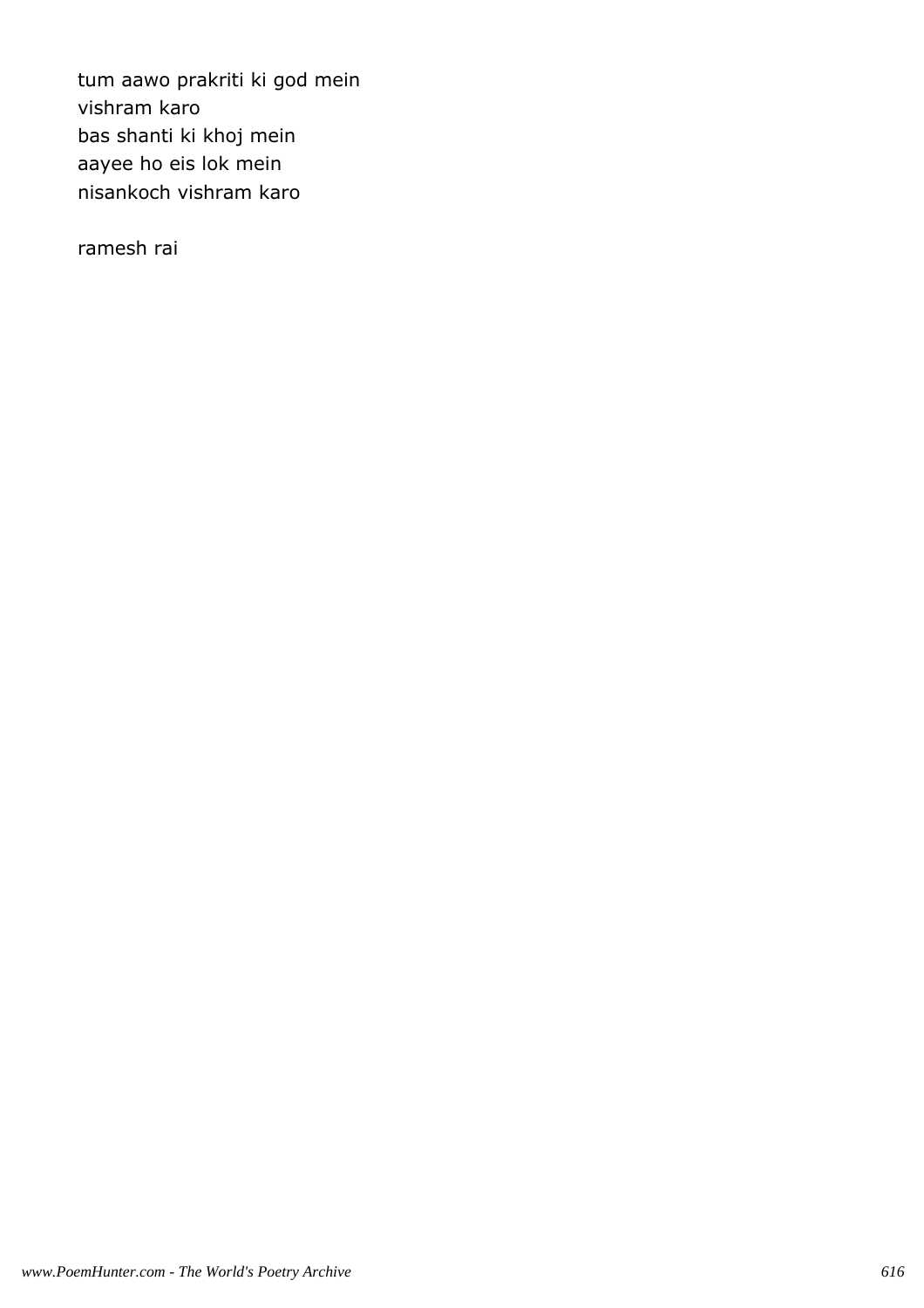# Pathik

Pathik Ek pathik aaya saur mandal se Nai jivan ki talaash mein Dhundhta hua ek thikana Use talaash thi, nai jivan ki

Prithivi ke patal par chhaya Timir ko mitane Ek anveshan Naye jivan ki shuruwat Kahan se aaya, kahan jayega Aanewala kal, sab kuchh batlayega

Nishanta jivan ki trishna Mita rahi thi prakriti ki kolahal mein Phir pathik se puchhta hai Kaun hai uska vidhaata Jivan mrityu ke samagam se Shrishti hoti hai nayee jivan ki aasha

Wah praudh manav tha Aadim akritiwala Akashra bhujayen lapet rahi this Prithivi ke vakshasthal ko Wahi shishu manav khelta raha Prakriti ki god mein.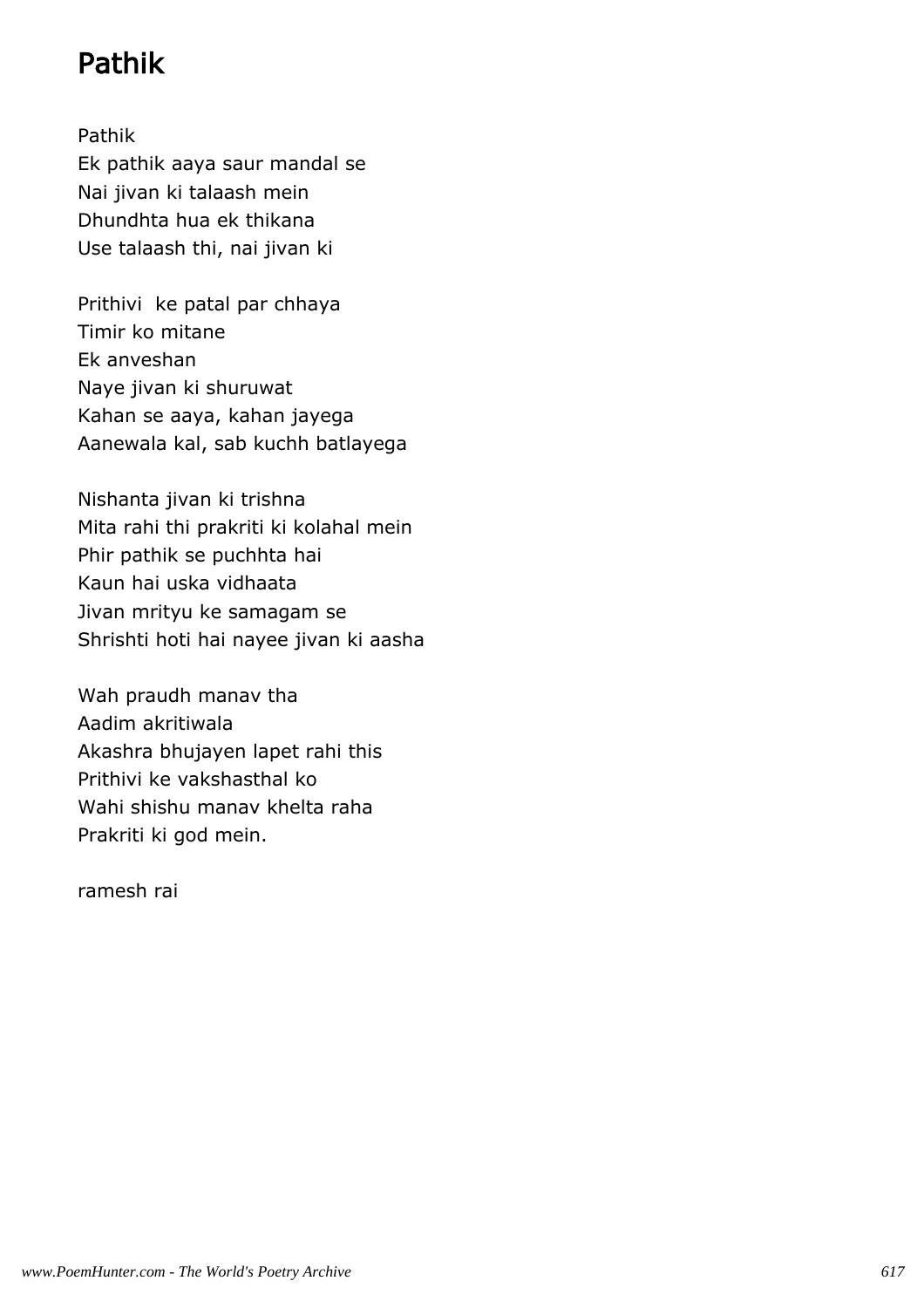#### Peace

Peace is the melody Of God's rhythm Showering from Heaven For peaceful delight To cultivate the compassion Kindness and forgiveness In the Human mind Peace is the austerity Of God's welfare Evincing prosperity In Human life Peace is calm and positive In its attitude Jubilant virtue Against Demon's speech Luminous fabricant Of Love and friendship A congenial march to Universal harmony

Without peace Abolition of poverty and Prosperity in human life Is unexpected May God bless the people of this earth For a peaceful delight.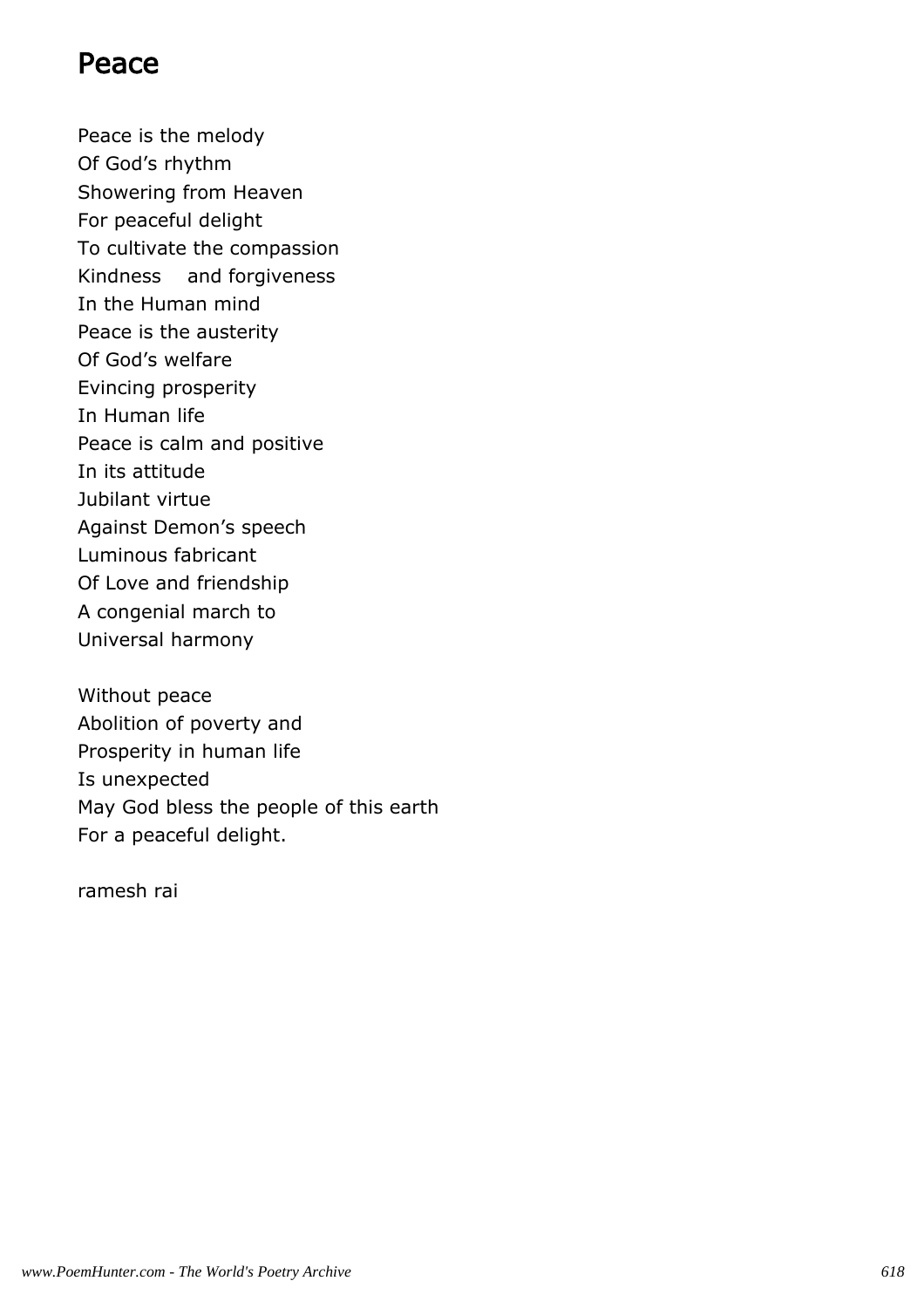### Peace Messenger

Thousand of rulers have come and gone thousand of conqueror have conquered the world most of them have become the chapter of history history has lost some of name but the history remember those who have done for the sake of mankind amongst them one more name will be added who shall always be remembered for his solitude administration to conquer the peace the messenger of peace of the present world His Highness name is k Obama the Hon'ble President of USA who is above all race and religion May God bless him and his family with Love and Peace.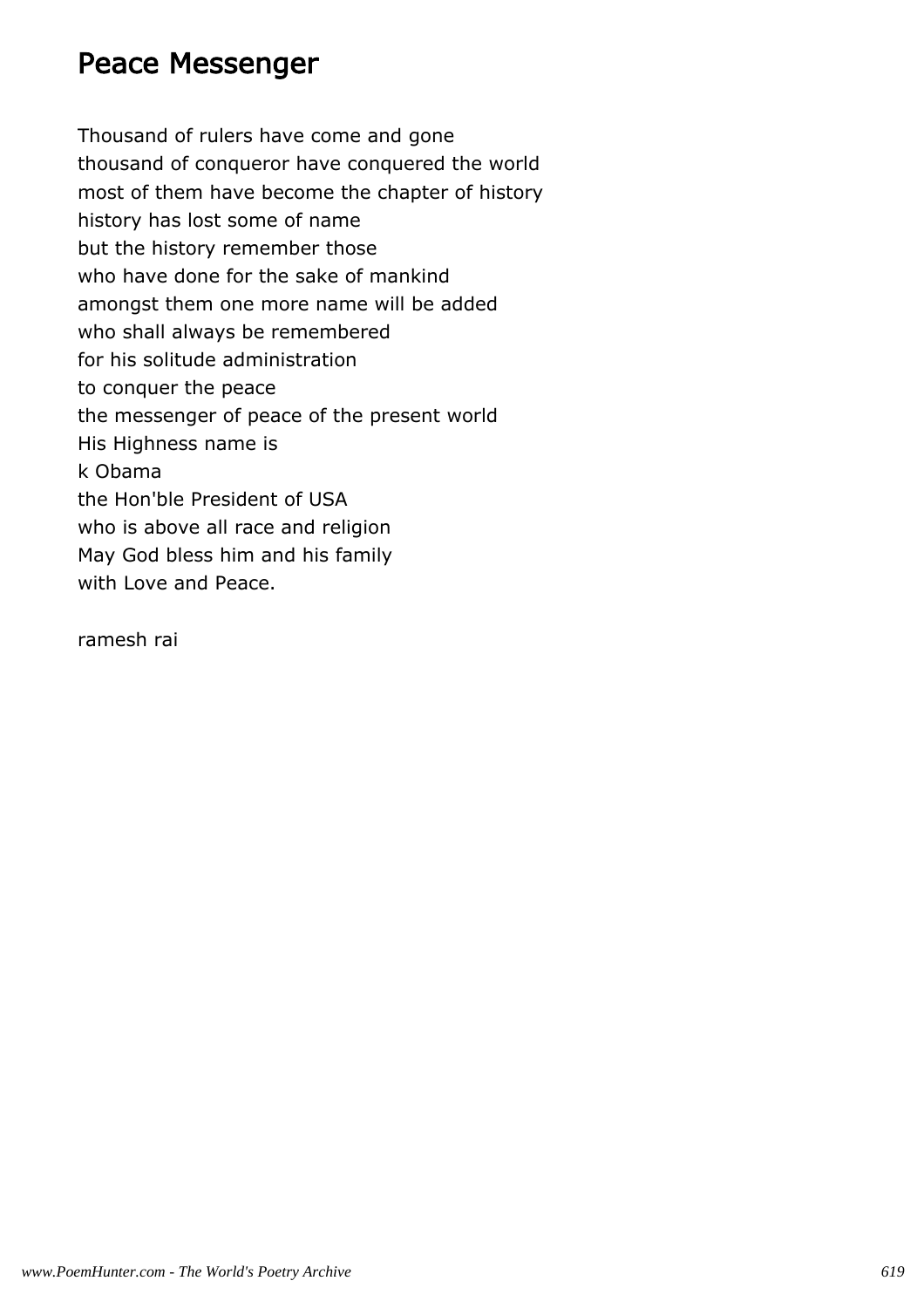#### Pen And Penny

O' dear friend Poet! you have always a pen in hand but your pocket is penniless

No matter! your heart is so rich that can yearn so many penny keep writing keep your imagination going on day will come you will get jewel in imagination that cost can not be paid by this world

You must know poetry is the mother of all branches

Poetry yields money money can never yield poetry

Keep it up My friend!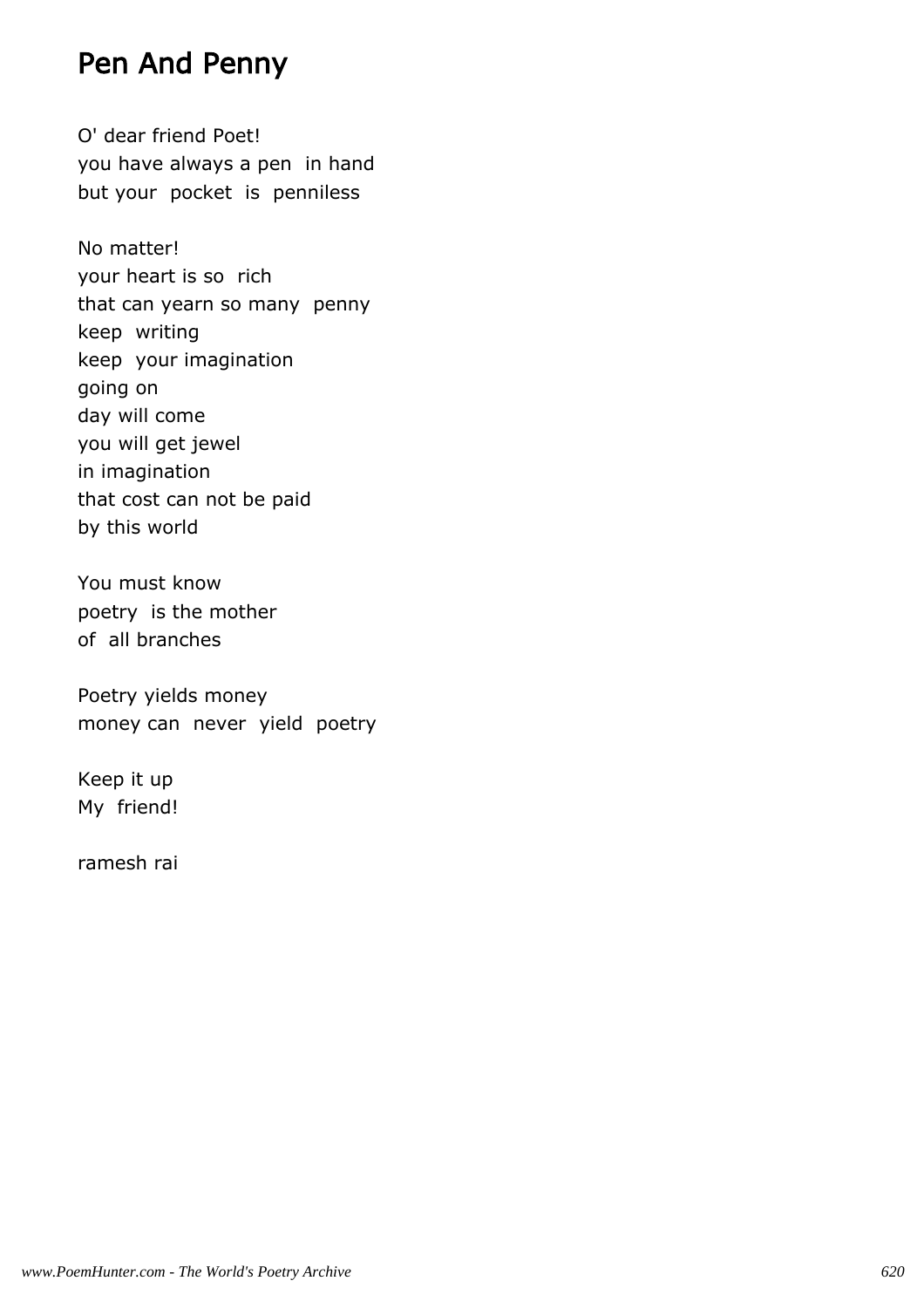# Perfection In Material World

I tried to search perfection in material world But I got deficiency in all creation Like the shinning moon has spot Roses have thorns, peacocks have ugly legs And so rest are all; still I tried to search.

I searched perfection in air, water, fire and sky But there I found negative nature in all Sky is embracing the earth day and night Then I found the beautiful poesy With full perfection adored with all ornaments Of bliss, ecstasy and soothing.

Before the perfection of poesy All dieties bow their heads.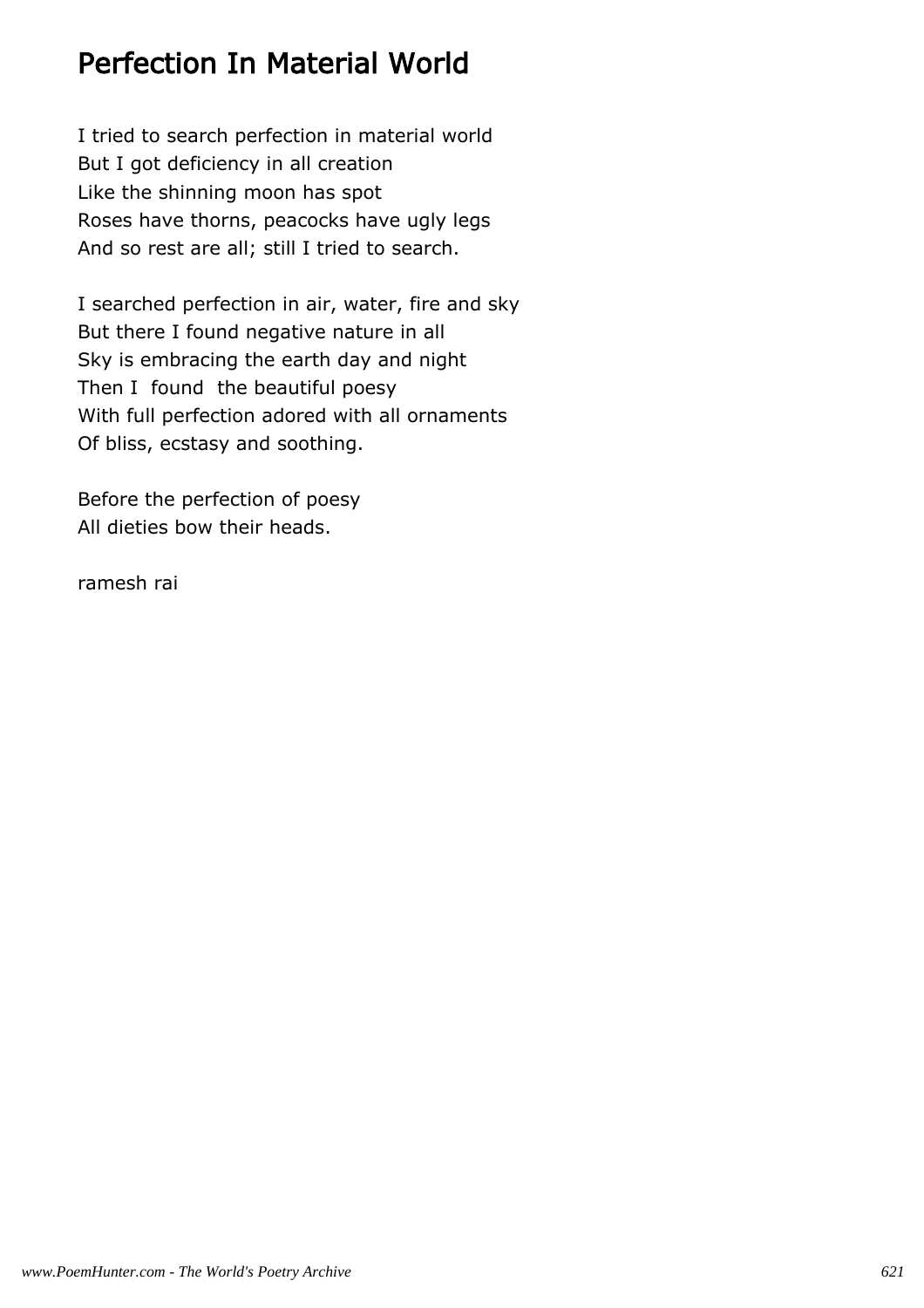### Pervasive Endurance

Endurance is the power Bestowed by God.

Earth has pervasive endurance To culminate the evolution.

Endurance has no limit Can't be the end of life.

Endured is always victorious Can't be doodled in light way.

Endurance is the capacity To pierce the matter to end.

Pervasive endurance manifest Celestial glory on earth.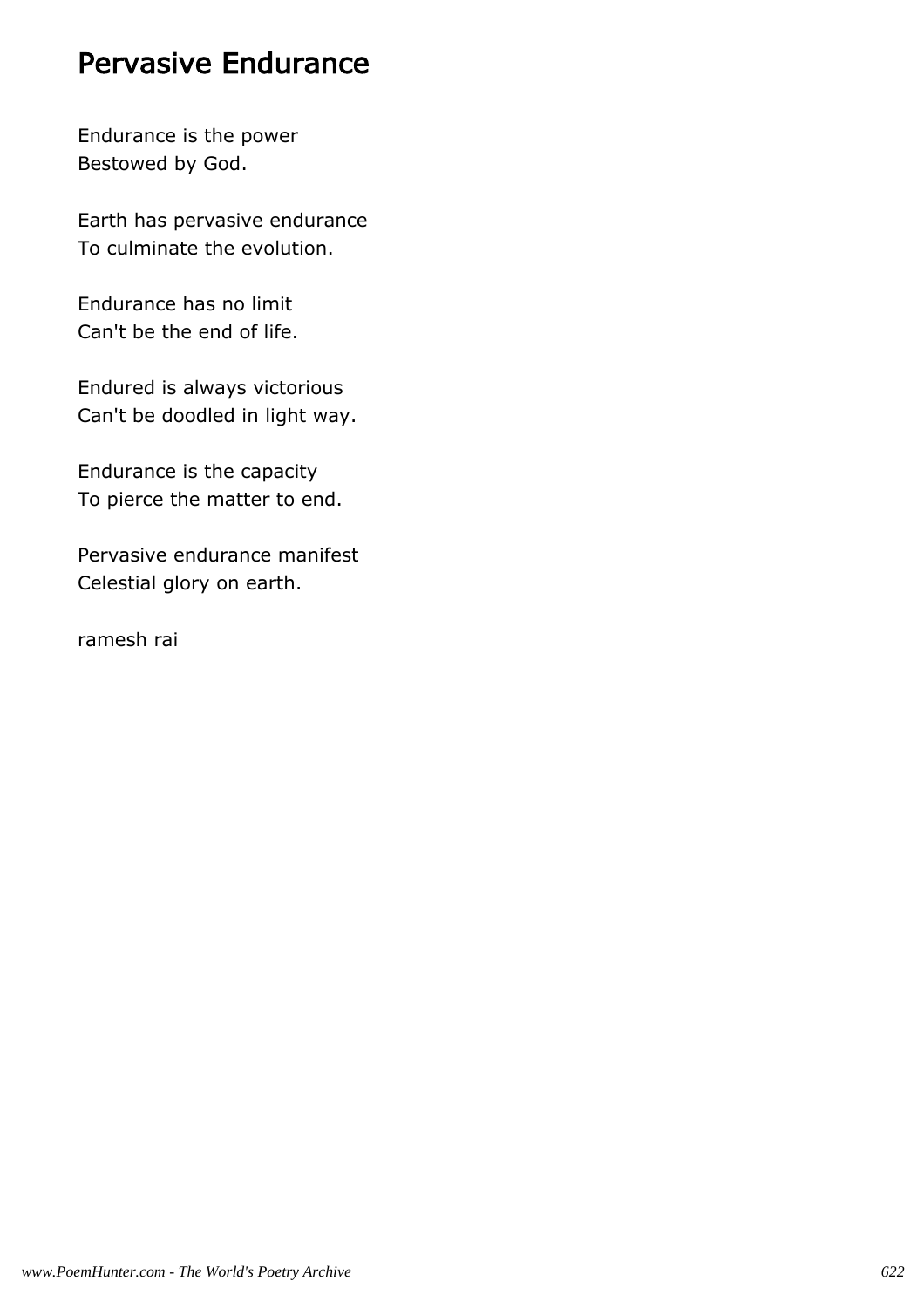## Petals Of Flower

Petals of flower are very lucid feeling its softness and tenderness guarding nectar of flower.

Petals of flower is transmitting fragrance protecting its heart from sun, rain and thunder dews of chilling winter can't pierce and touch the heart of flower; so Petals are her soulmate.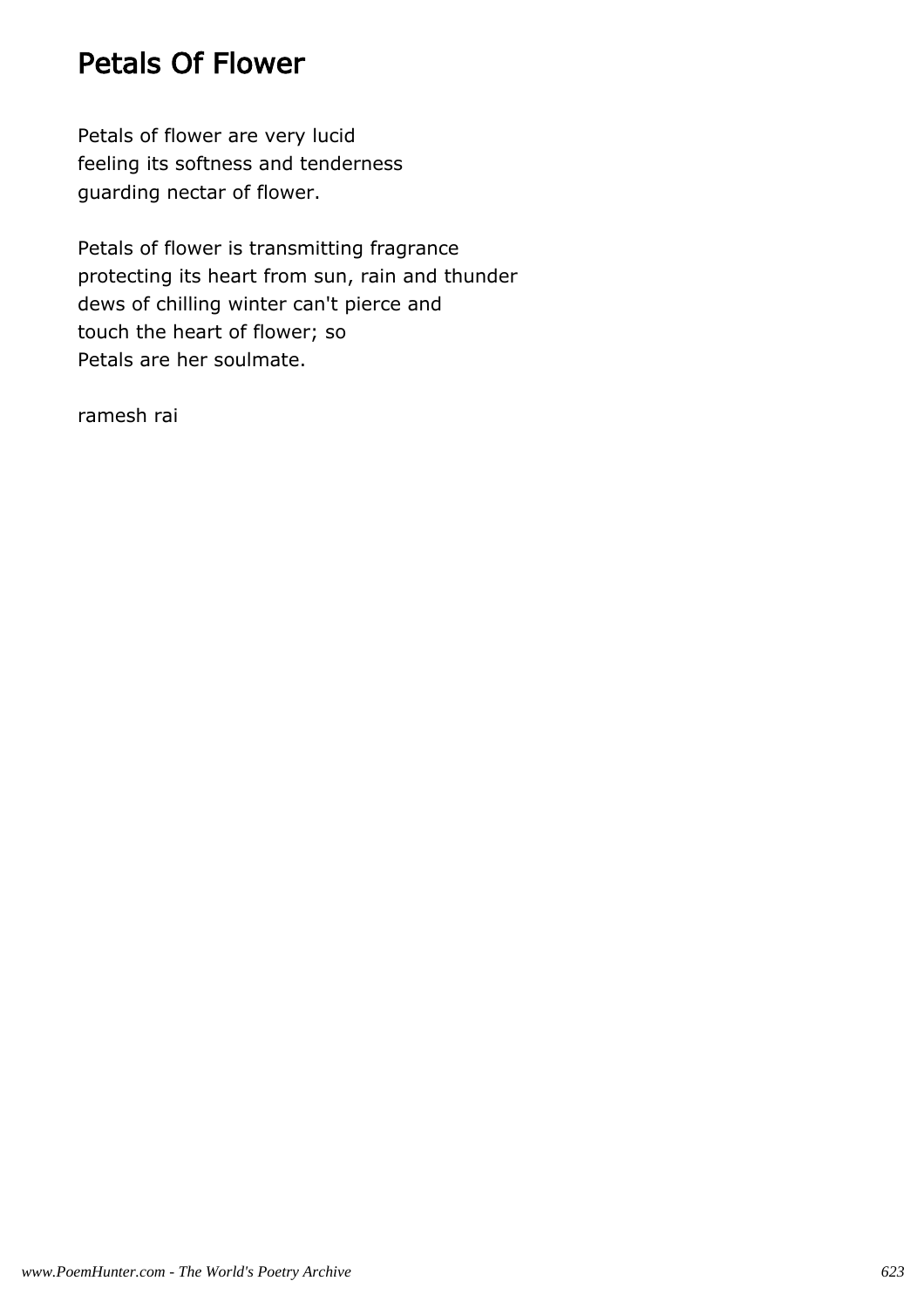# Phuriye Dao

Phuriye dao mor moner trisha phuriye dao mor sushapta abhilasha phuriye dao mor moner byatha phuriye dao mor sakal kamana phuriye dao mor nirab chetana phuriye dao mor samast vidha.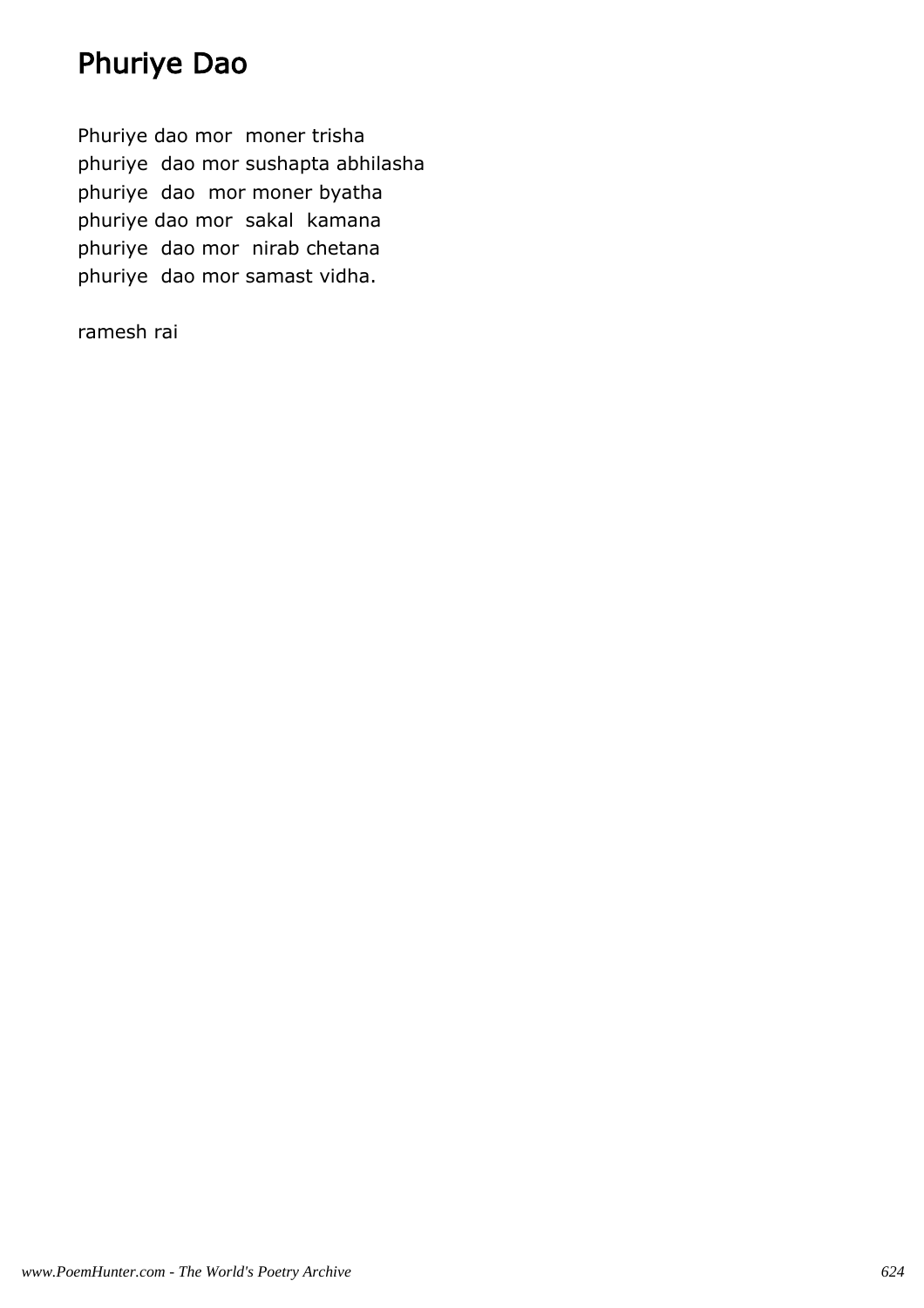## Pioneer Of The Earth

My heart melt with frozen lie When I say, I'm the pioneer of the earth Disgusting facts of what about I'm of nowhere, nowhere.

The star is seeking fence To stop its radiation Over the crawling earth But I am unable to break the fence.

Perhaps song of Nightingale is enchanting Sweet melody of cuckoo is fascinating.

I exempt myself From being a pioneer of the earth.

Not withstanding to the fact assigned I resume to my daily work.

All rights reserved @ Ramesh Rai 07/3/2019.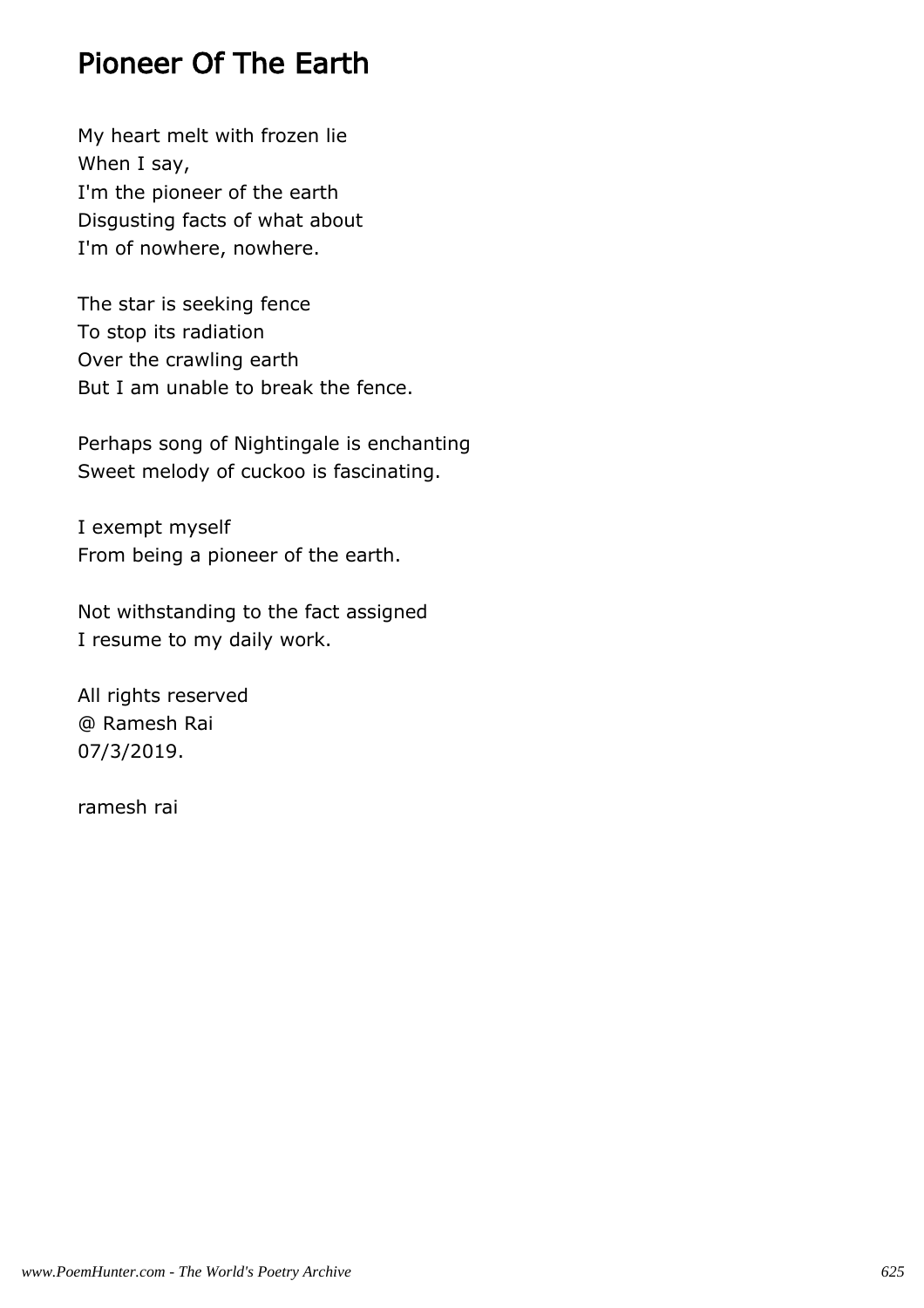### Plagiarism

I feel pity for plagiarist surely it is the innocence why not they try at their level have they no confidence at own.

For a plagiarist I feel punishment to insist them on creating more literature at their own.

Though I feel equal pains for those whose creation is stolen which is created after long devotion several nights might have been spent to create the melody and rythem and to choose the beautiful words from profound garden of creation emotions, feelings and submission which was the treasure of years austerity if stolen, is a massive crime.

But as a poet I do realise eagerness and ambitions of a plagiarist whose ears want to listen the rumble of clapping so, I have sympathy but a plagiarist must be shooted with words plagiarism must not be sheltered.

My poem was stolen once intimation given to poets and editor finally it was removed; now to chasten is upto poetry world and the authority.

I have the only message for the poor O' my child! try at your level may be there hundred mistakes but try at your level the day will come when your ears will listen true rumble of clapping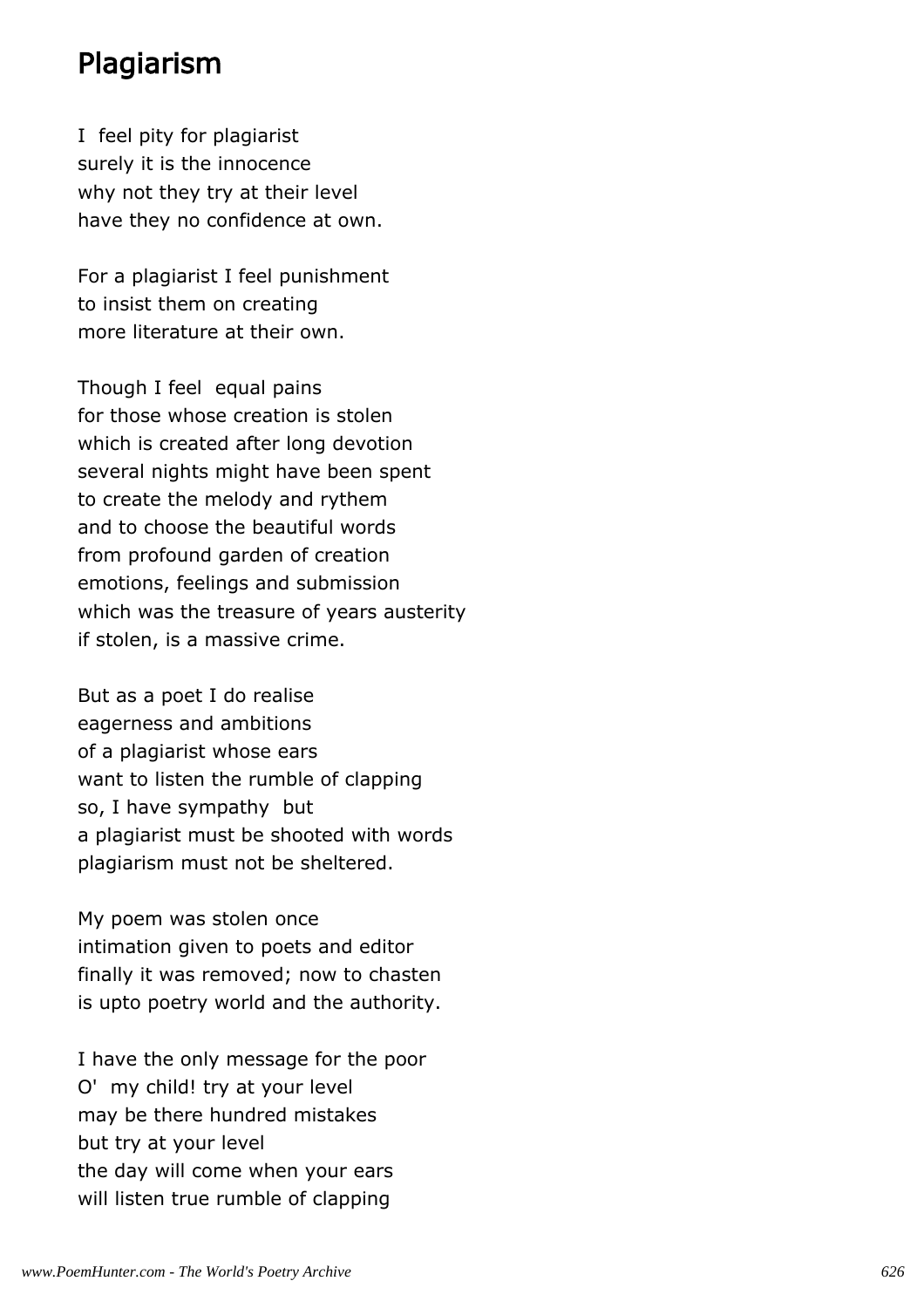your eyes will flood with tears of joys your inner heart will never repent for any crime you have committed.

I do hope after reading this no one will like to be plagiarist earth will be free from plagiarism.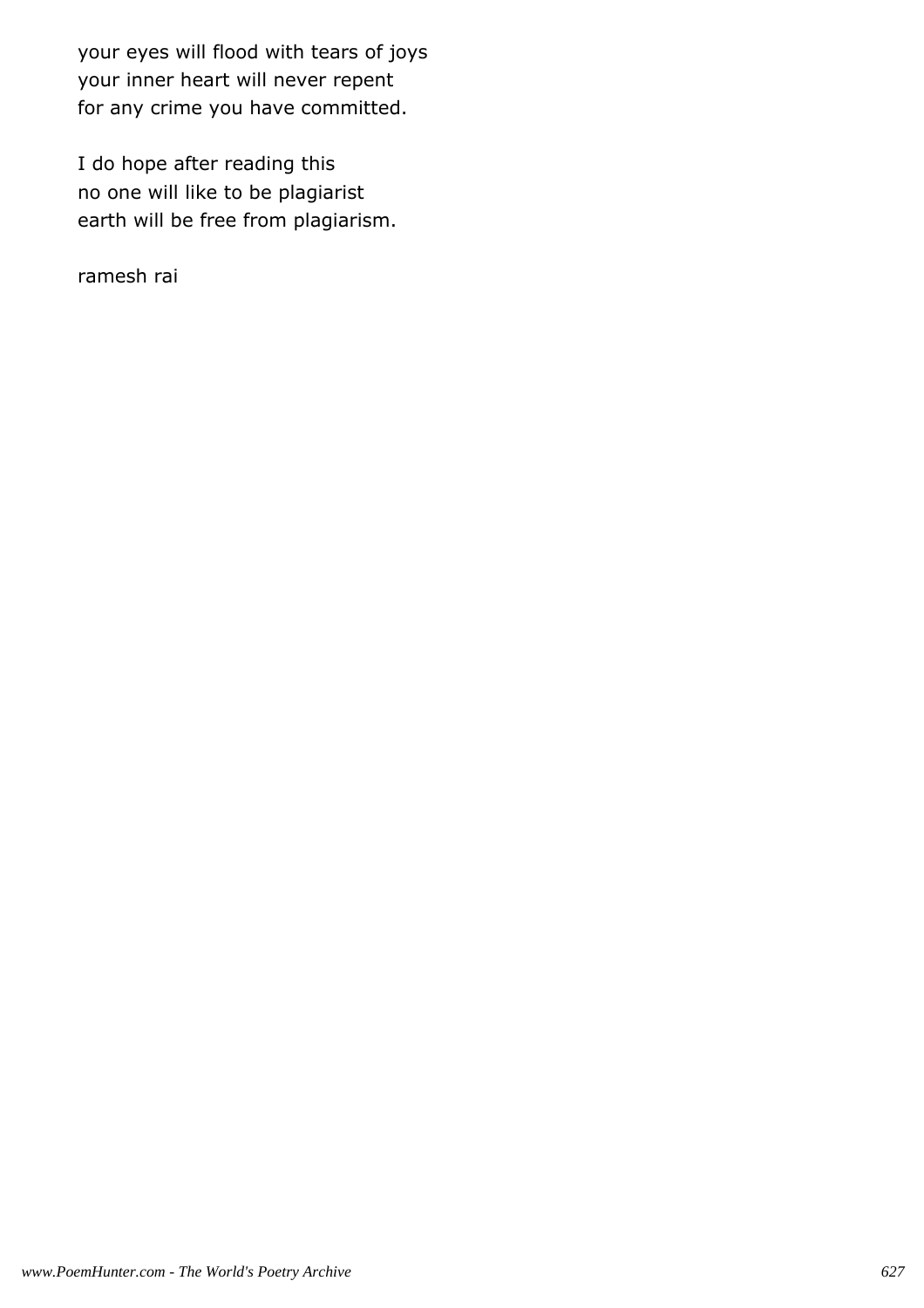# Poet - A Special Creation Of God

Poet!

You are a special creation of God to take care of the entire nature to praise the nature its creator and curator

God has made you with divine power of creation to realise the pain and pleasure of nature.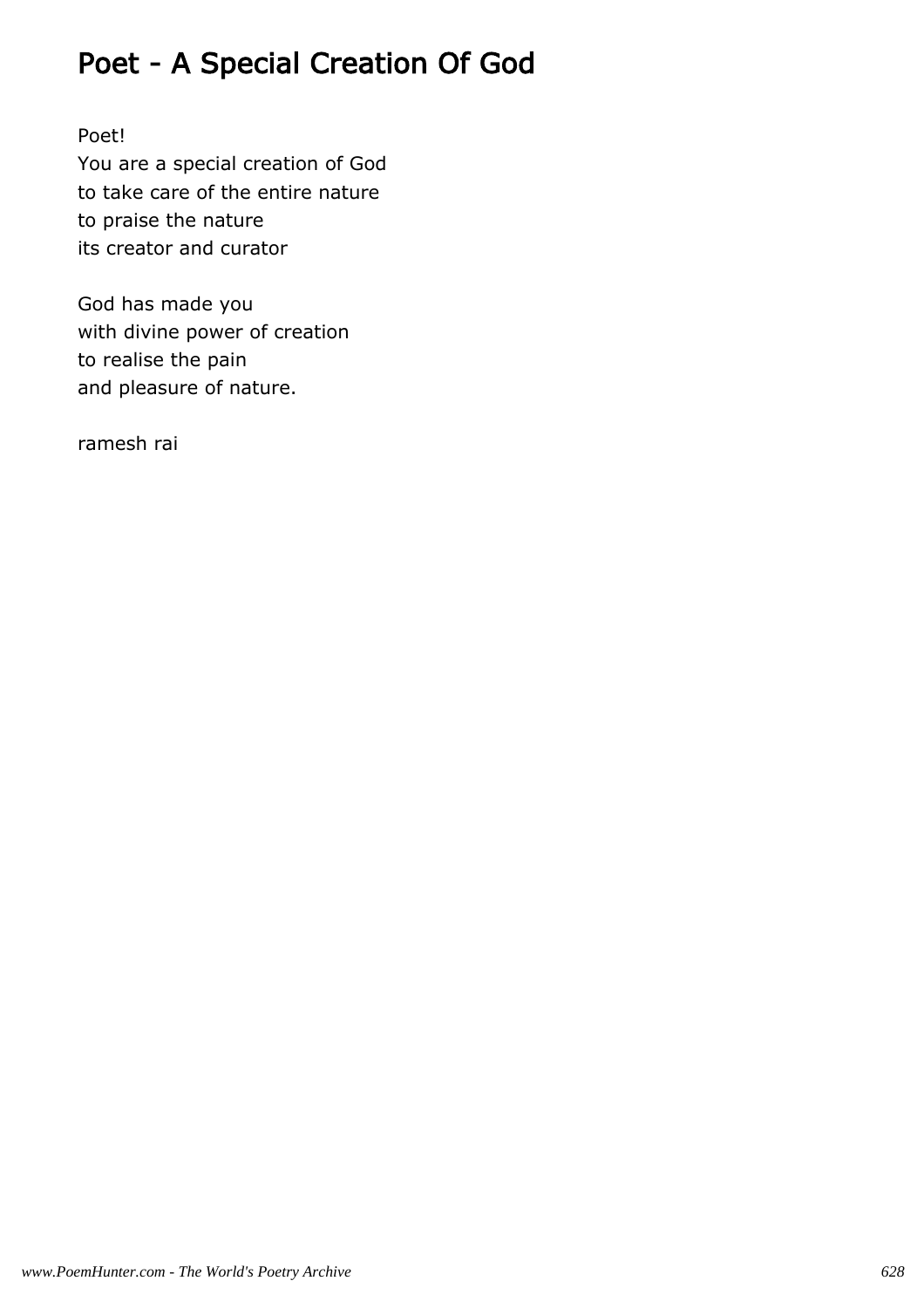#### Poetry

Poetry! my beloved one my sweet heart my damsel how pretty you are!

you never hurt me you never rebuked me

How long did i miss you I feel convict before you

It is not you do not have any language you do not have any word you do not have any melody

you are as crystal as water you sublime the melody of life and takes its own shape where fitted with

you have the expression you have the impression you have the patience you have the courage

you are the eyes of blind you are the ears of deaf you are the voice of dumb you are the power of timid you are the emotion of nature

you manifest yourself in each device with each moment of nature

you daily come by morning in rainbow color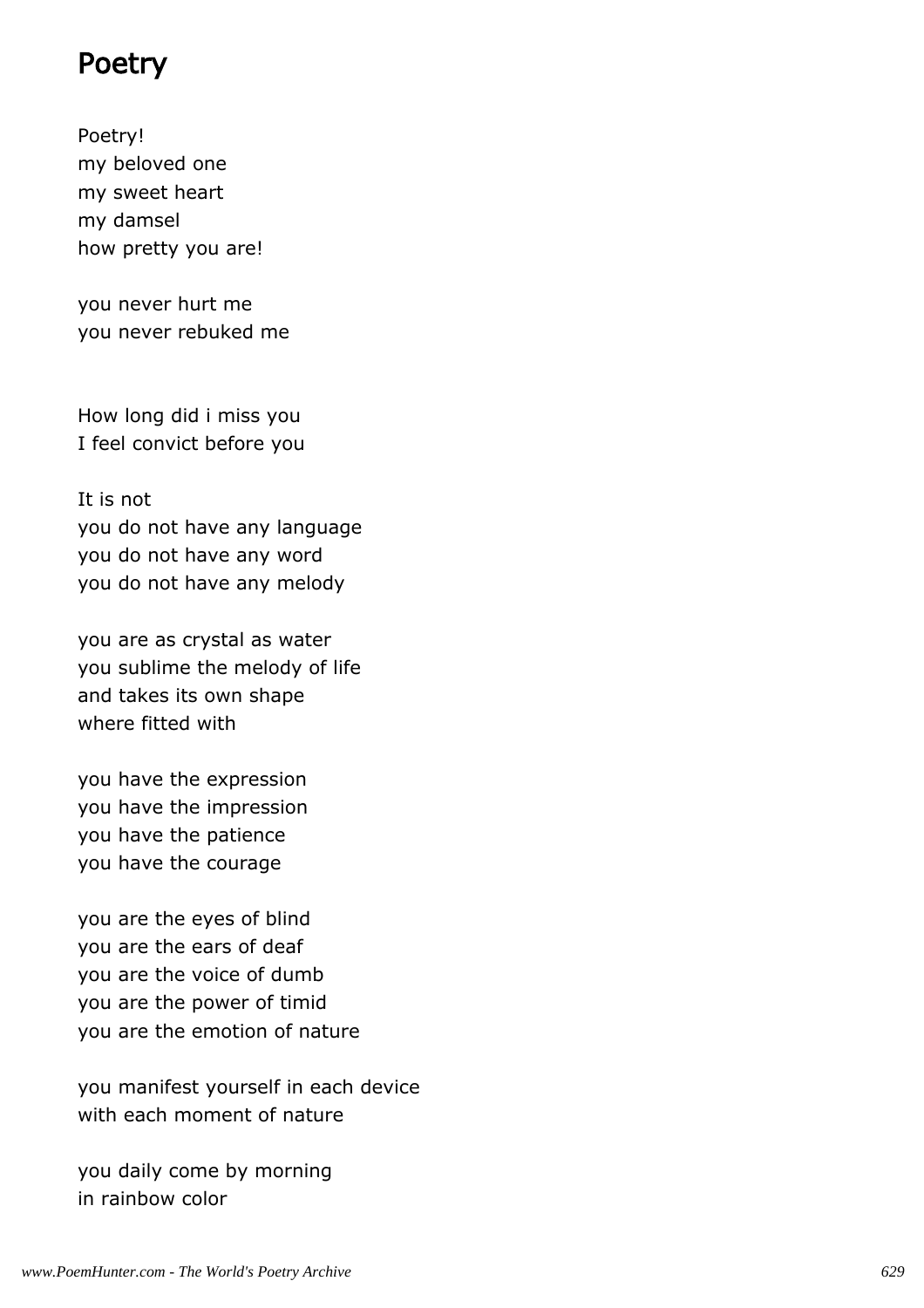well dressed with glittering sunrays you manifest yourself with chirping sound

you help me daily in my office work

you make me sleep with sound sleep and sweet dreams you twinkles in various stars when night spreads on the earth

your all consciousness has risen up upto the extreme memoir to the depth of fragrance never to end till decade the universe in existence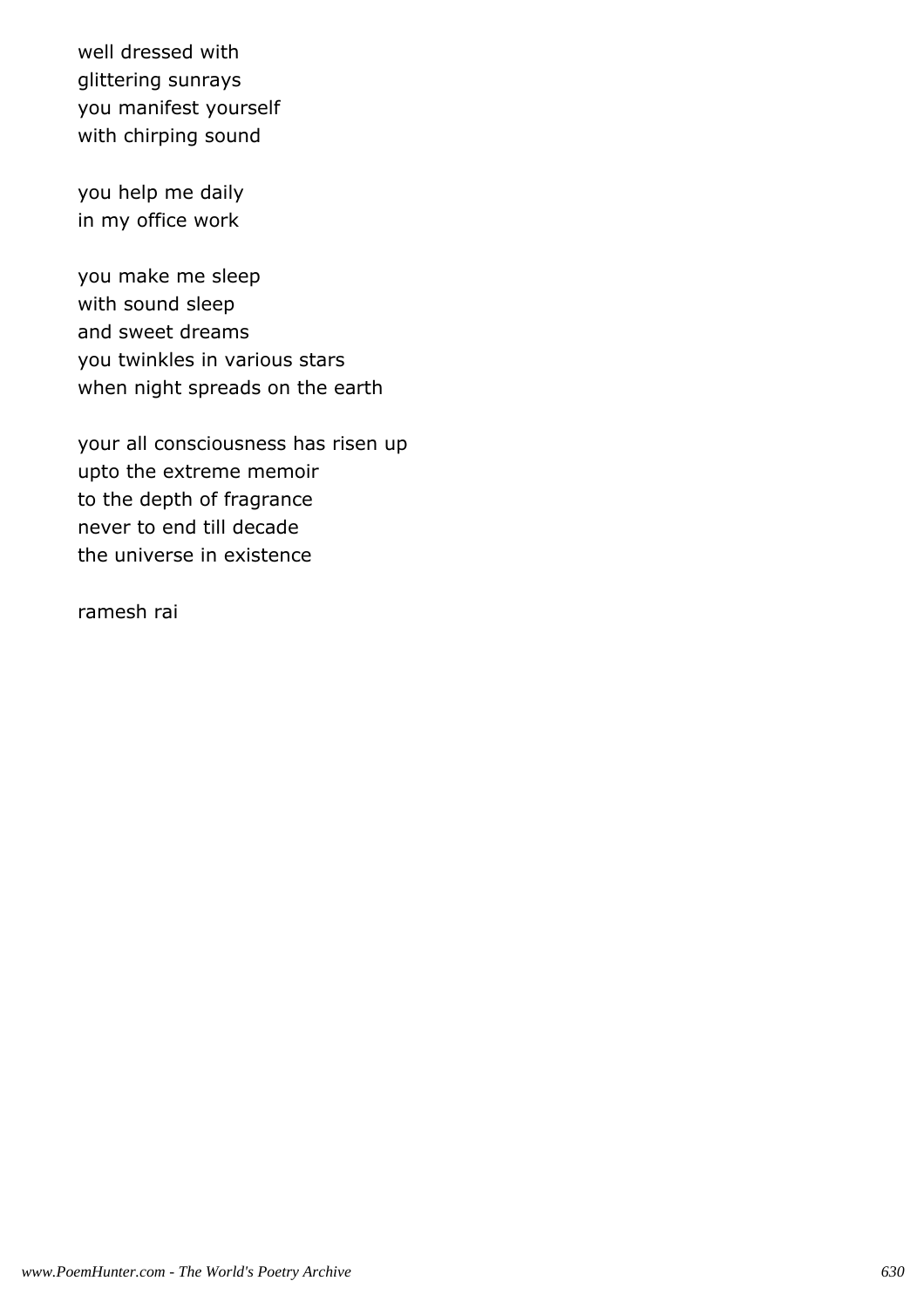# Poetry - An Infinitive Brook

#### Poetry!

You are an infinitive brook only the waves of tranquility and sacred consciousness flow in your stream to have bathe in your stream is always healthy

The person is a poor fellow who is deprived from taking bathe in poetry stream or has not bathed in poetry stream

I like to dive in your stream to find out the jewels of life I never fear if flooded in your stream

All stars, planets may be diffused but you will go on for ever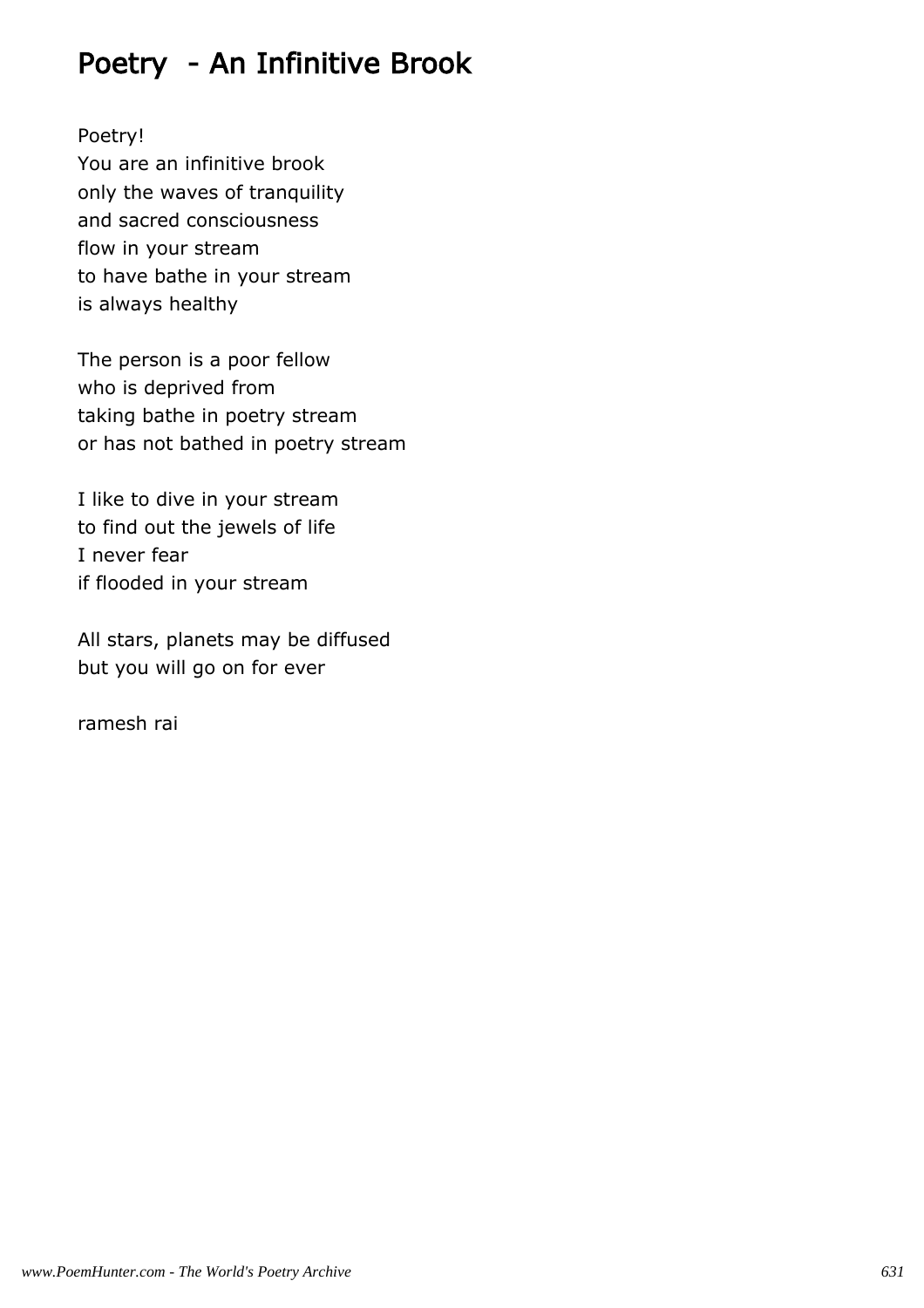## Poetry Everywhere

I see poetry everywhere in rising and descending of sun and moon in twinking stars planets revolving around humming firm faith in thundering clouds in raining cats and dogs or in drizzling of grace in blooming flower reciting mirth of life in withering flower expressing grief for leaving this world saying Good bye

I observe poetry in cry of newly borne child in wailing of some one for loss of dearest one

It is a seperate issue some can give words some words are freezed or words are beyond reach.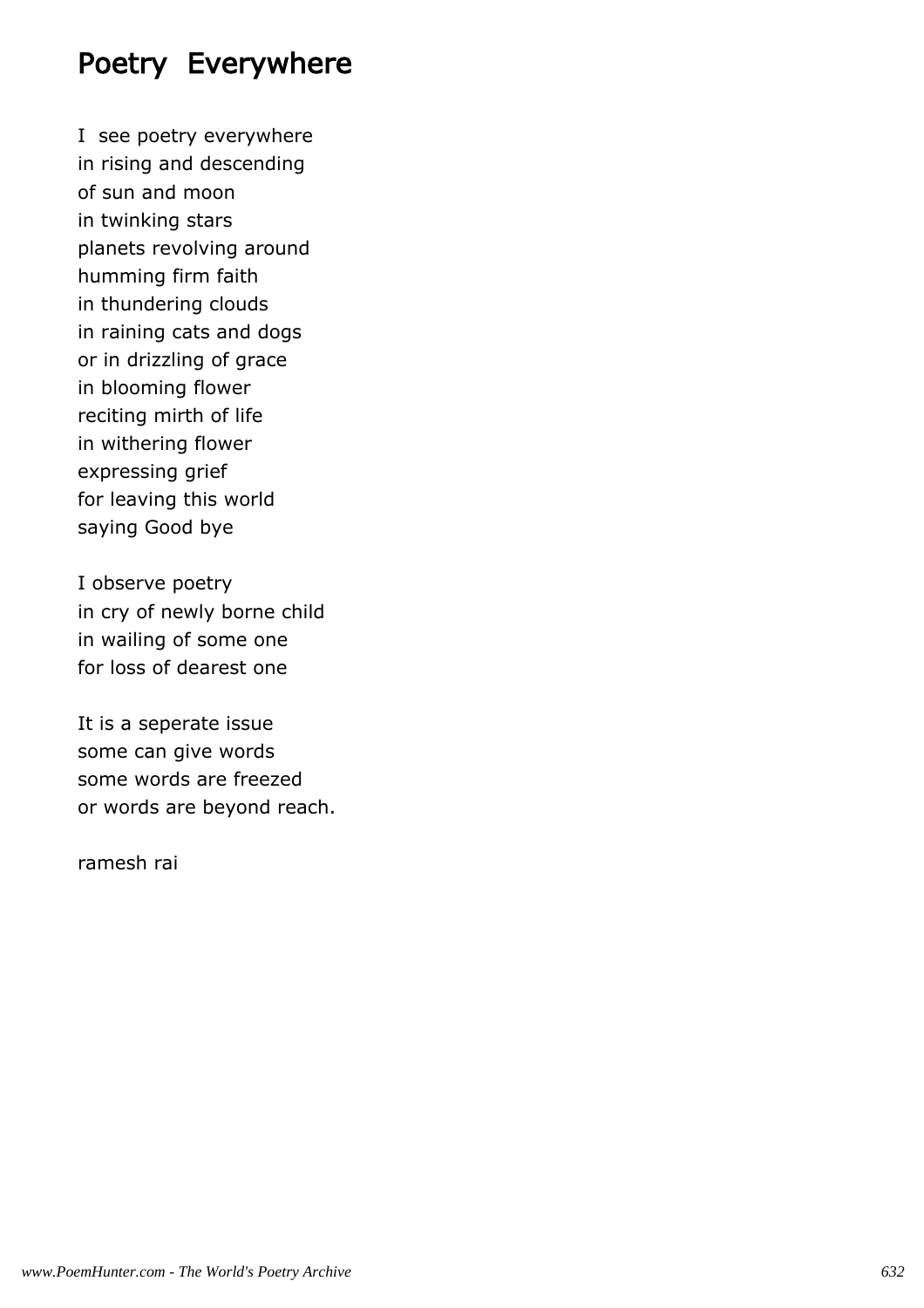## Poetry - Mother Of All Branches

#### Poetry!

Mother of all creation, of all branches evolves wisdom, science and knowledge speaks the language of all literature manifest culture, civilization and religion

It plocates all confusion of life brings concentration; so, the poets are creative they touch the words magically with pen that makes the word poignant

So, the poetry evolves all manifestation radiating sun rays to the plants disperse darkness, insight the heart creates mathematical formula to solve all problems of life

Had the poetry not come on the tongue of poet like Valmiki, Shakespeare and all to throw light and ideology of all preachings why not Lord Krishna who gave enlightenment through verses of Gita or any spiritual soul to till Kabir shared wisdom through couplet

Had not it been so

the world would be resting still in darkness so, the poetry is the mother of all evolution and creation and leads to destination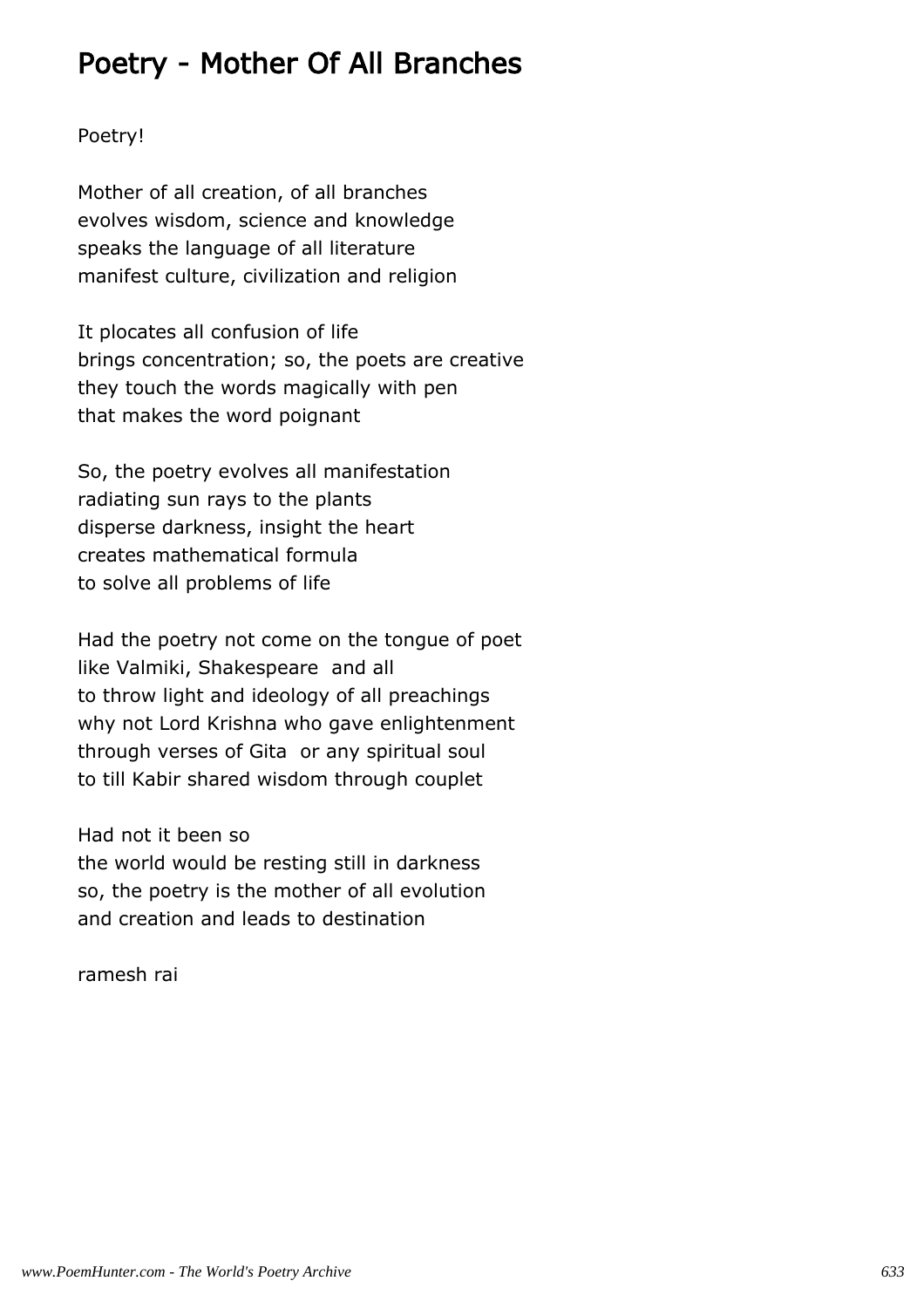#### Poetry - My Wishes

Poetry is the pond in which Lotus of love only blossom it costs nothing, it hurts none Poetry likes to see smiles on each face, as if fragrance of flower carries the mystic perfume of happiness Such the poetry is, carries smiles of life

I m sure, the day will come poetry will be fashion of each guy poetry will be the symbol of civilization a person with poetry book shall be considered a respectable person

Poetry gives chance to every one to express one's talent, to show inner quality of life where life is flourished with several gems

Poetry expresses true love for all kinds poetry manifests kindness to all I m sure the day will come poetry will nourish the dying life

The life, being crushed in financial cycles captive under social, political, religious and racial chains, will make them free to enjoy the life.

I m sure, the day will come poetry will show the happiness of life will express the multitude of love, peace and fraternity, gentrify the earth from all calamities of life

The day is not afar when poetry will be the rhythm of all life Poetry! I salute you, Hats off to all Poet and Poetess for such an act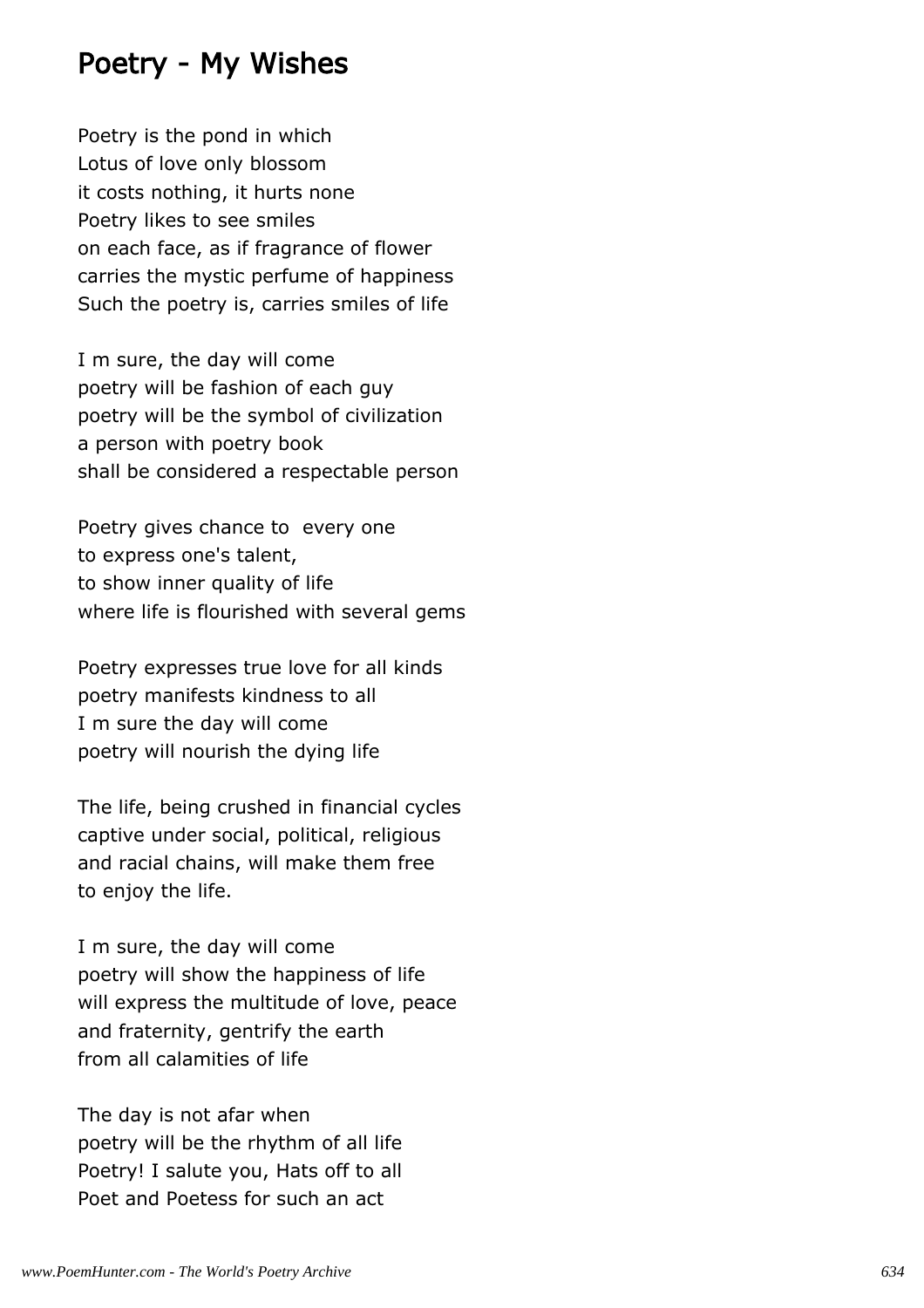for blissful life.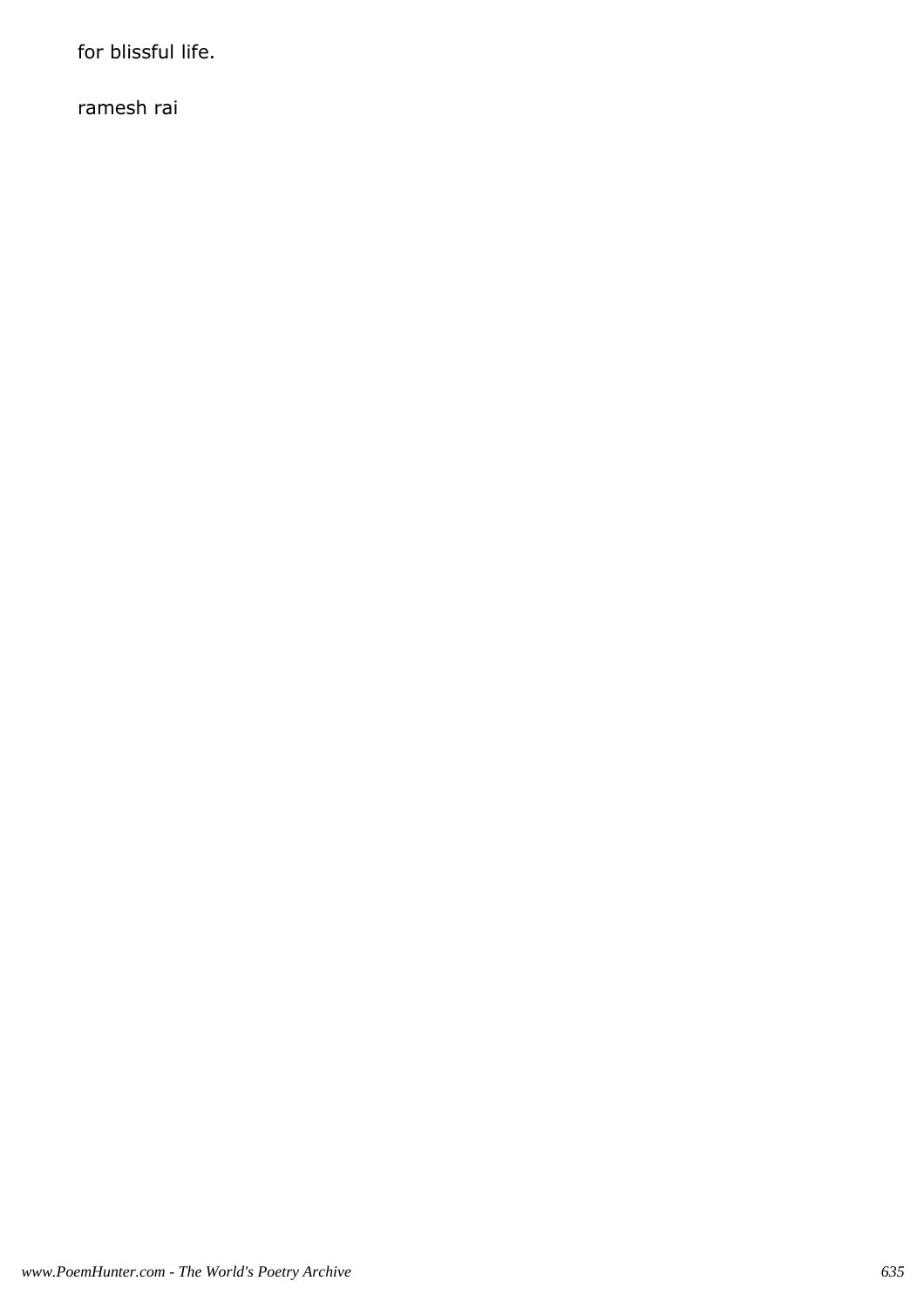## Poetry & Meditation

Poetry is the heart of life Meditation is the soul of life Poetry removes obnoxious thoughts Meditation evolves the power of thoughts Poetry is song of life Meditation is music of life Poetry and meditation makes the life an enlighten one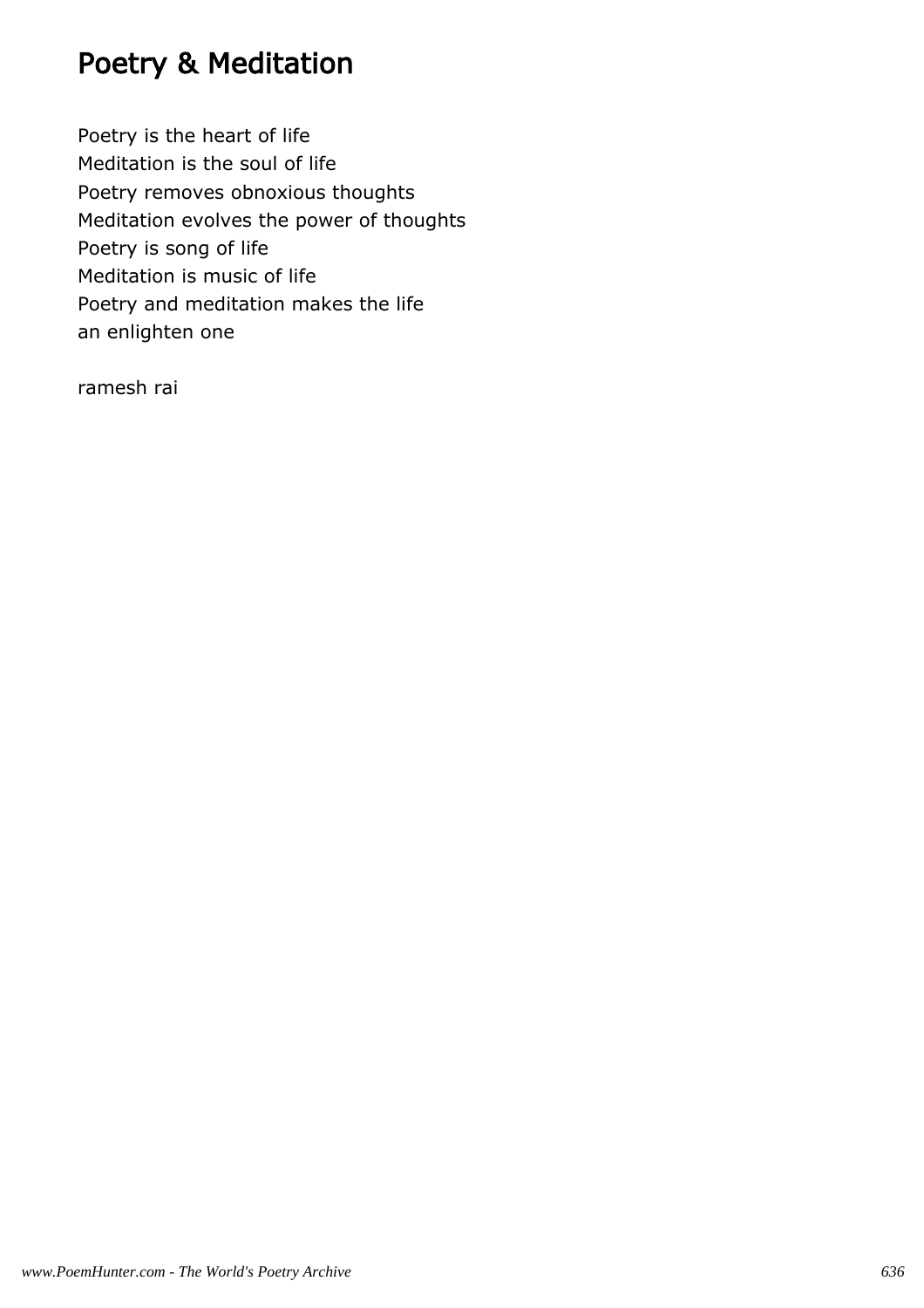## Poetry Is Always

Every thing changes in nature language, discipline, culture, faith and so many parts associated with life changes during course of time; but poetry is ever alive even essence and value changes poetry never, poetry always dwells in present value rather it glitters more with the change of time.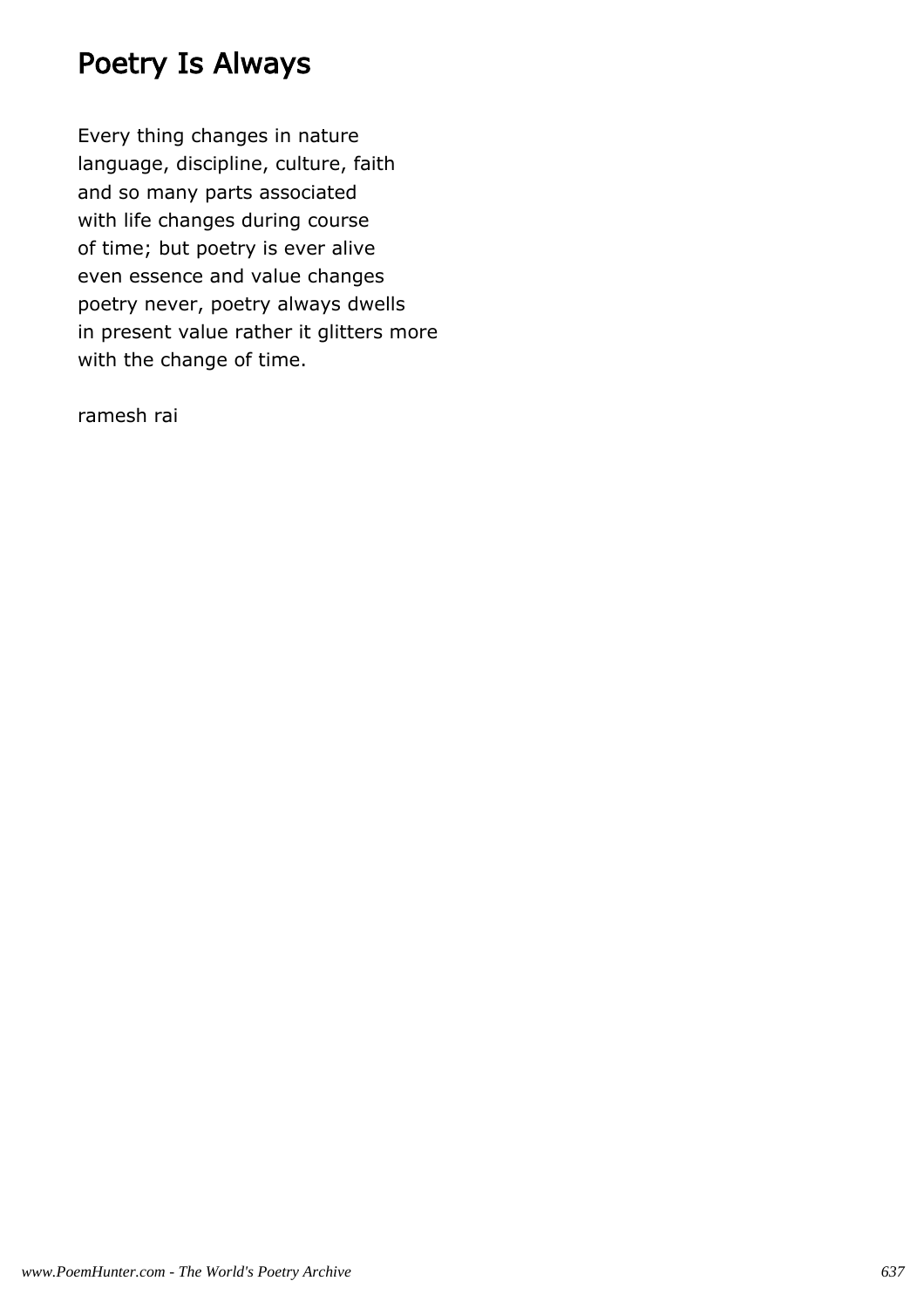## Poetry Needs No Word

Poetry needs no word except to conceive the emotion when soul realises each heart beat when emotions are realising the grandeur of passiveness making a person to weep shedding words in tear drops but when smiles evaginate from heart words ponder over lips to realise ecstasy of sou to express cries of heart or to express smiles of heart does not need any artificial words which are expression of soul.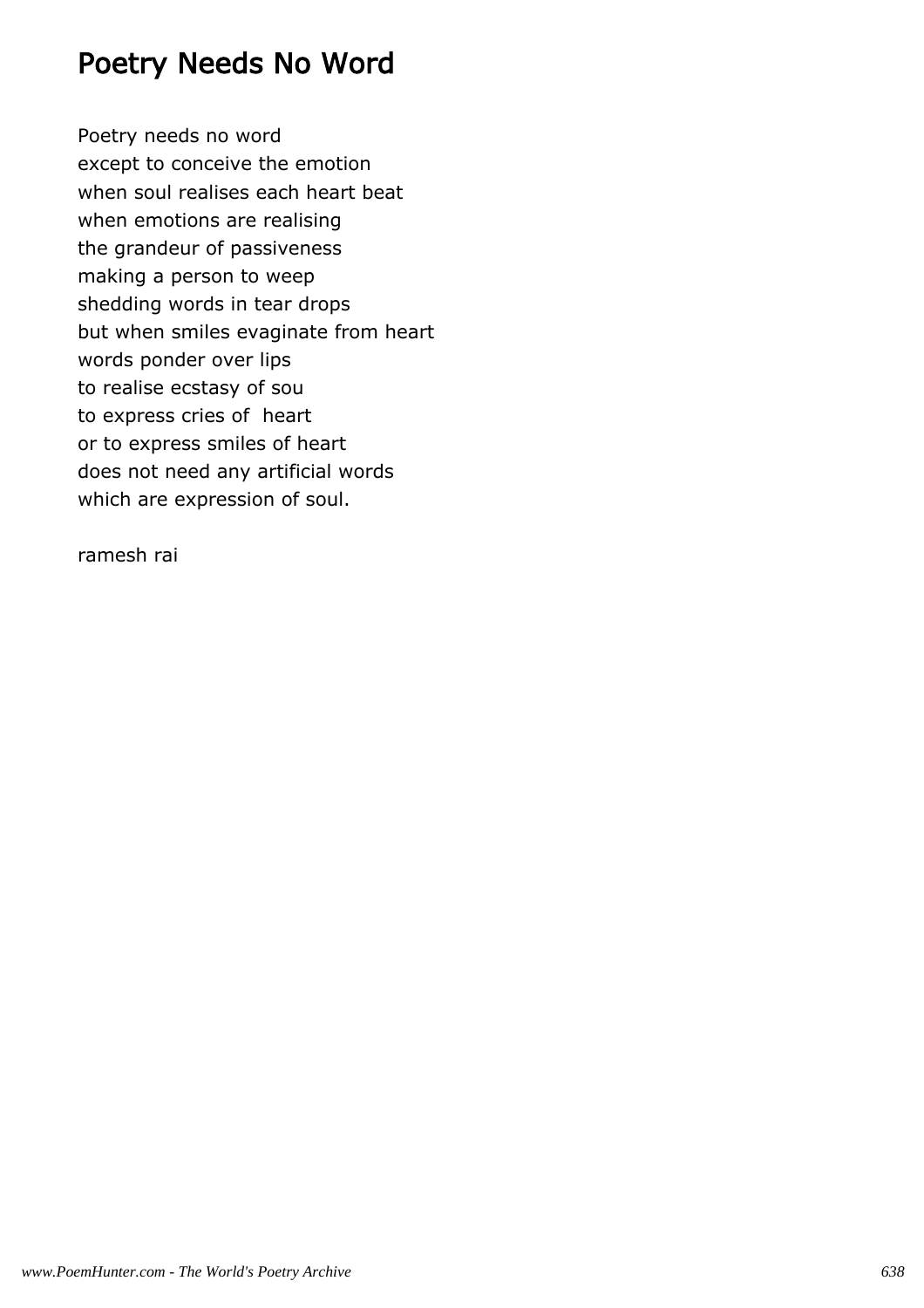# Poetry Of Love And Smiles

Thou art the poetry of love and smiles each metre is composed with your soulful words each metre consists the ecstasy, flowing like a cascade falling from high mountain with pungent velocity to sublime its fiedility in her breast, to realise magnanimous austerity prevailing all sorrows of life, like the bud eager to blossom getting dew drops on her closed petals, night shed her tears befalling in love with moon sheers the bud to offer her lips to make a kiss by first ray of sun notwithstanding she has to wither.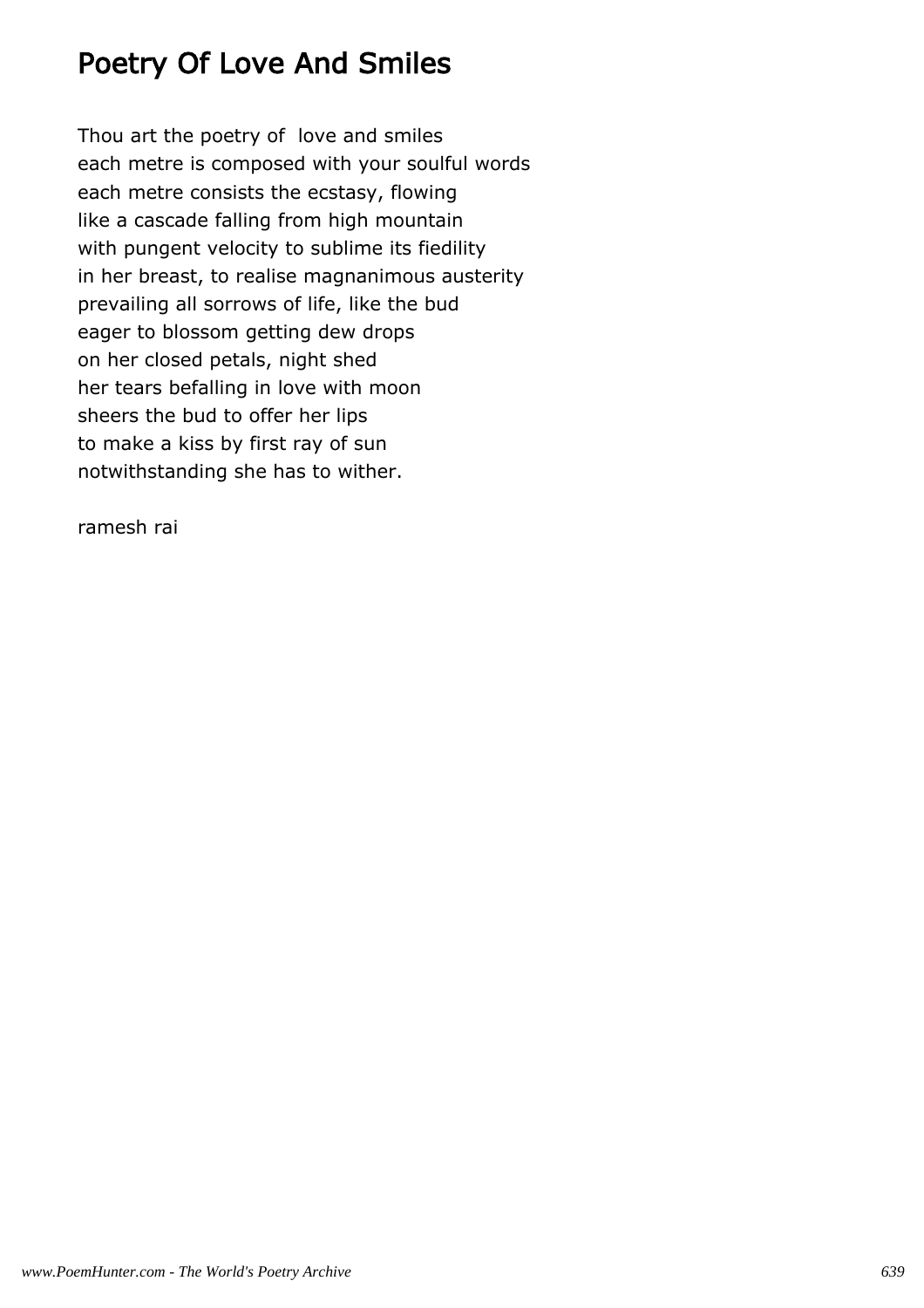## Poetry Pain

Poetry pain is more severe than any pain given by the world like the labor pain giving birth to a child, poetry sprouts from heart in both the cases, pain or pleasure it becomes the pleasure of a mother giving birth despite of her forbearance.

A poet assumes his emotion seeing a blooming or a withering flower to engross in his bossom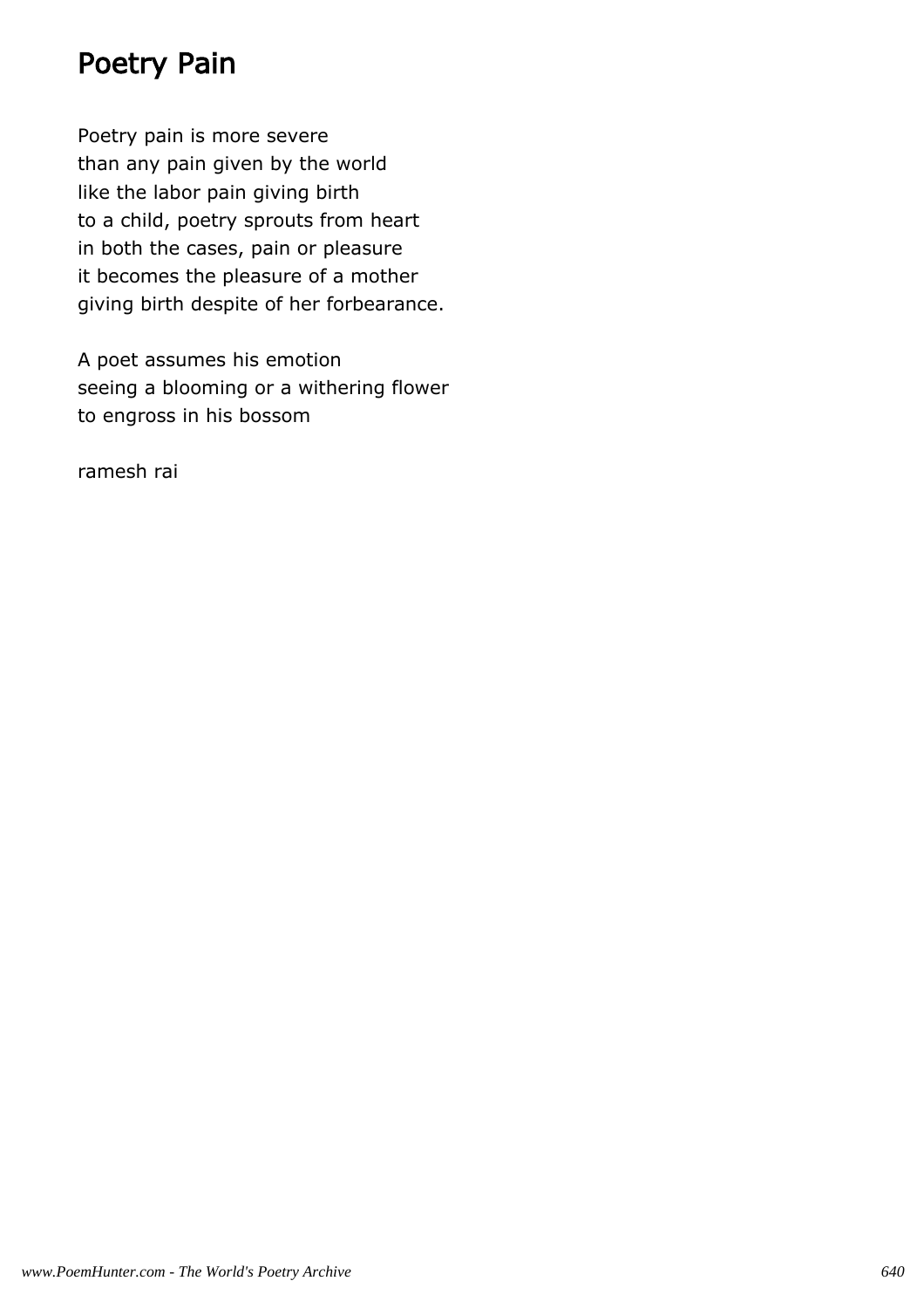#### Poor Democracy

On sacrifice of thousands youth after a great struggle, independence achieved declared Sovereign Democratic country celebrated diamond jubilee of its independence

Alas! Martyrs would have known one day corrupted would make chain people would fight for bread, cloth and roof blood would be shed for caste, creed race or religion, Had they ever thought would repent for their sacrifice

Their sacrifices are shouting, crying why did you make me sacrificed for those sillies hankering for power & lust poor are made poorest rich are made richest, instead of uniting your sacrifices are futile with the consequence of making deep valley in society of mankind

What the hell! no one is to listen cries of forbidden, forsaken and forgiven Law has tied black ribbon on her eyes religions have been made speeches of sky

Though it is declared a democratic yet after celebrating diamond jubilee there is no opposition to take care

Before the common people they may be using slang for rivalry but in house they are brother to brother

They forget how many people are spending under open sky, in rainy season they hardly arrange a plastic roof during winter how many are naked

They forget how many youth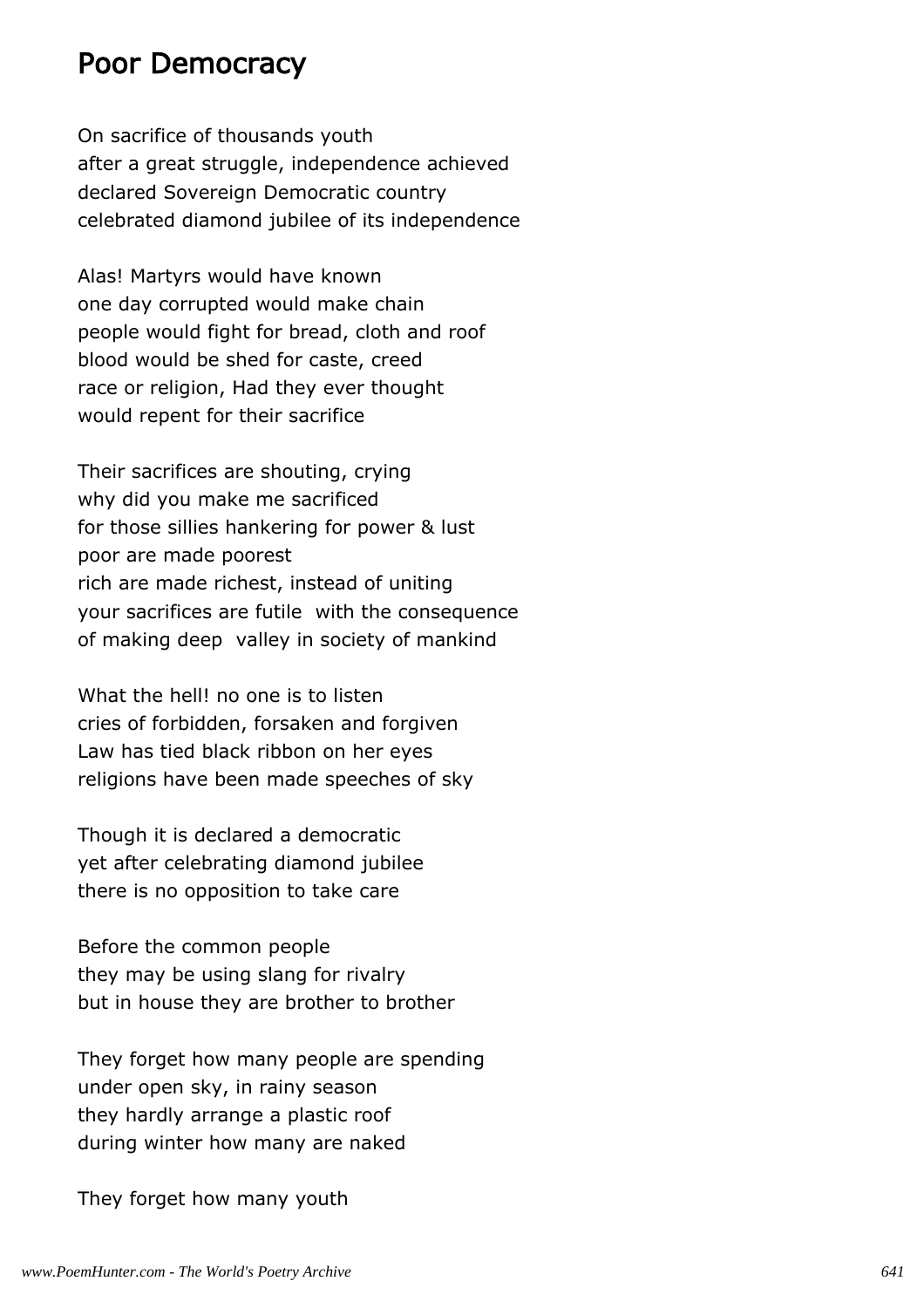killing their wishes, being wasted daily they do not care the frustration all are engaged in money making job

Holla! Democracy, Media is purchased Bravo! my friend depriving rest from their fundamental need Poor democracy is ignominious on her name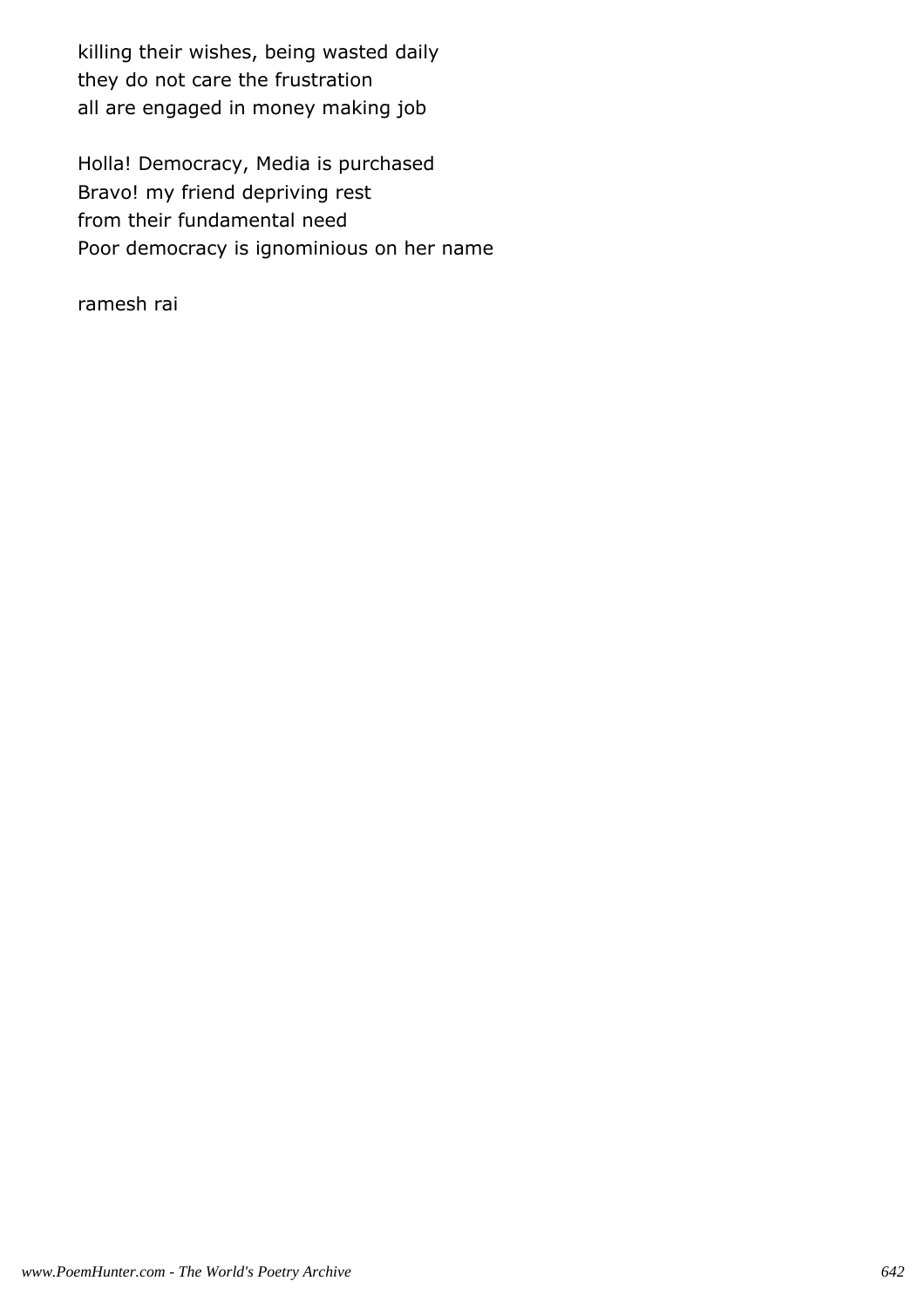### Poverty

Poverty is the curse of life but some time it is gift for life if you have no car you cover your distance on foot or by public means you have no mobile phone you are saved from unnecessary calls and will save time but now-a-days every one has got

Due to lack of money you can not take rich food you are saved from unforeseen disease like sugar, high blood pressure etc.

if you have enough money you will always be thinking for better investment you can hardly spare your time to attend church, temple, mosque etc you will be deprived from attachment of God

if you have money more than your requirement donate humbly and generously for charity

Money is the means not the matter do not run behind money let the money run behind you.

(Do not run behind money - i mean to say not to earn money by evil means)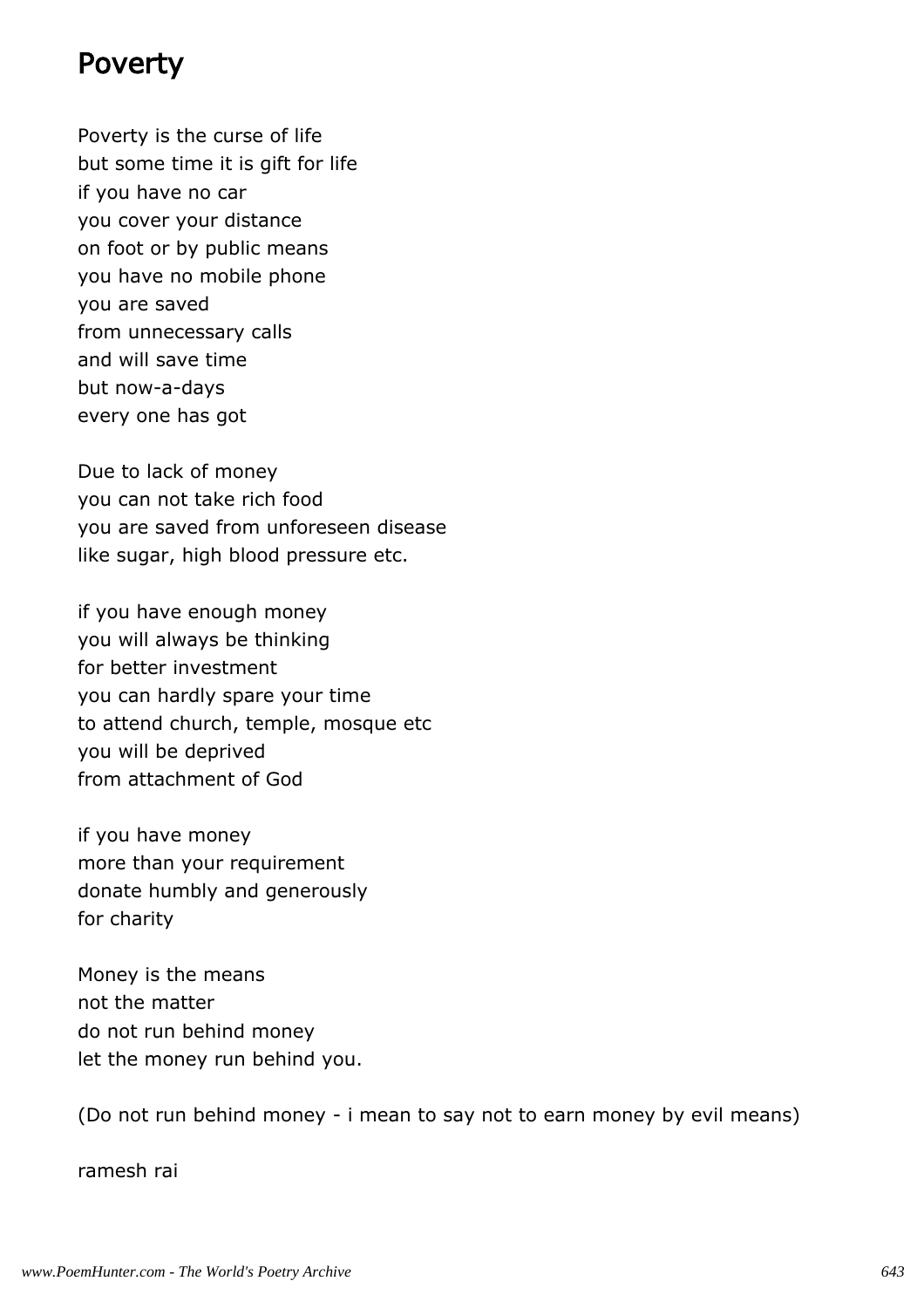## Power Of Blessing

The most powerful weapon in this nature is blessing, but this blessing cannot be utilised to invade other but only to protect other

All material weapon can go invain, All spiritual curses be invain but power of blessing is always powerful that no thousands of curses can do any harm

But blessing shouldn't be taken as a matter of right to destroy other like Bhasmasur who attained power from Lord Shiva to burn if put his hand on any one's head. But due to misappropriation he had to die with the same blessing.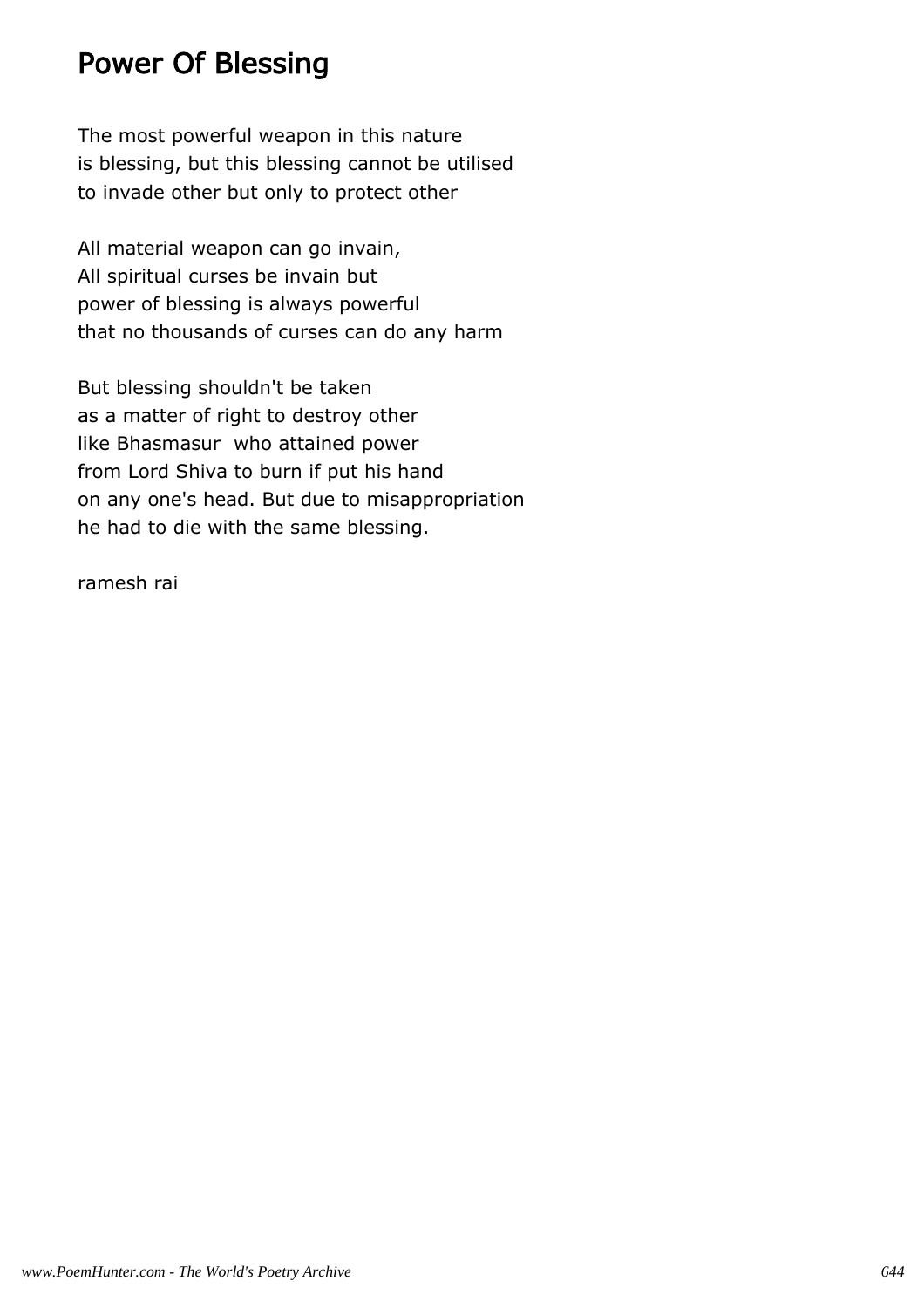#### Prabhur Aadesh

Jivener shesh dine korite chalechi kovita Ayee khudra gyan niye aami karibo ki kovita

Aamar Prabhu amaye bare bare bolchhen tumi koro kovita Aami kato je hatabhaga neyee aamar seyee smritee neyee aamaar seyee chakshu prakash

sob kichhu to hariyee felechhi kata ta sambhav habe aamar dwara kovita

Hey Prabhu! tumi balo neyee aamar sharire rakta pravah shithil haye parechhe mor kaya tumi to amaye bare bare bolite chalechho tumi karo aaro kovita

Janite parilam na aajo mor jivaner marm ki bujhbo aami tomar marm

Ayee bhuwaner pira niye aar katota aami karvo kovita

maa chhotobelaye paathshalaye pathato balto sudhu paro paro taaee tumi aamaye bolite chalechho karo kovita, karo kovita

tomar agya shirodharya kare base parechhi korite kovita shudhu tumi aamaye bole jao tabeyee aami korite parabo kovita.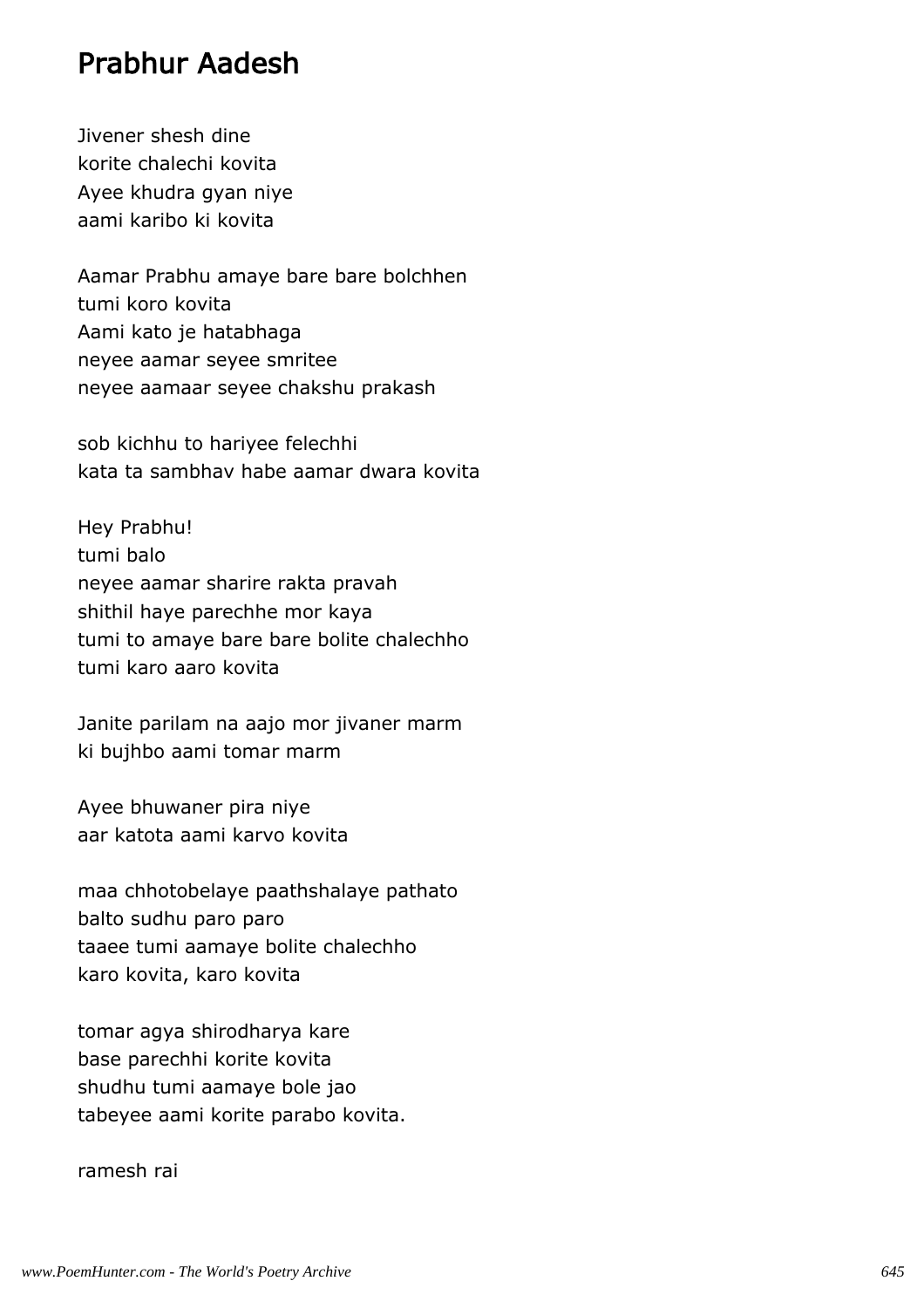# Prakriti

Prasav vedna se pidit akul byakul byathit animesh chir nirantar nayee srishti se vashibhut aviral gati se pravahit parimesh akhand jyoti ki aviral punj udar mein vibhasit hai asesh sapt sindhu ki amrit dhara se plawit hai uski vaksha aghosh hai yeh aviral kanti neet nayee asha se paripurna sancharit hoti hai jiske raj se anant srishti ki mayabhut

Tatwa jahan se hoti hai nirmit phir vilay hoti hai tatwa mein anant atma ki srishti hoti hai phir akar hoti hai sesh.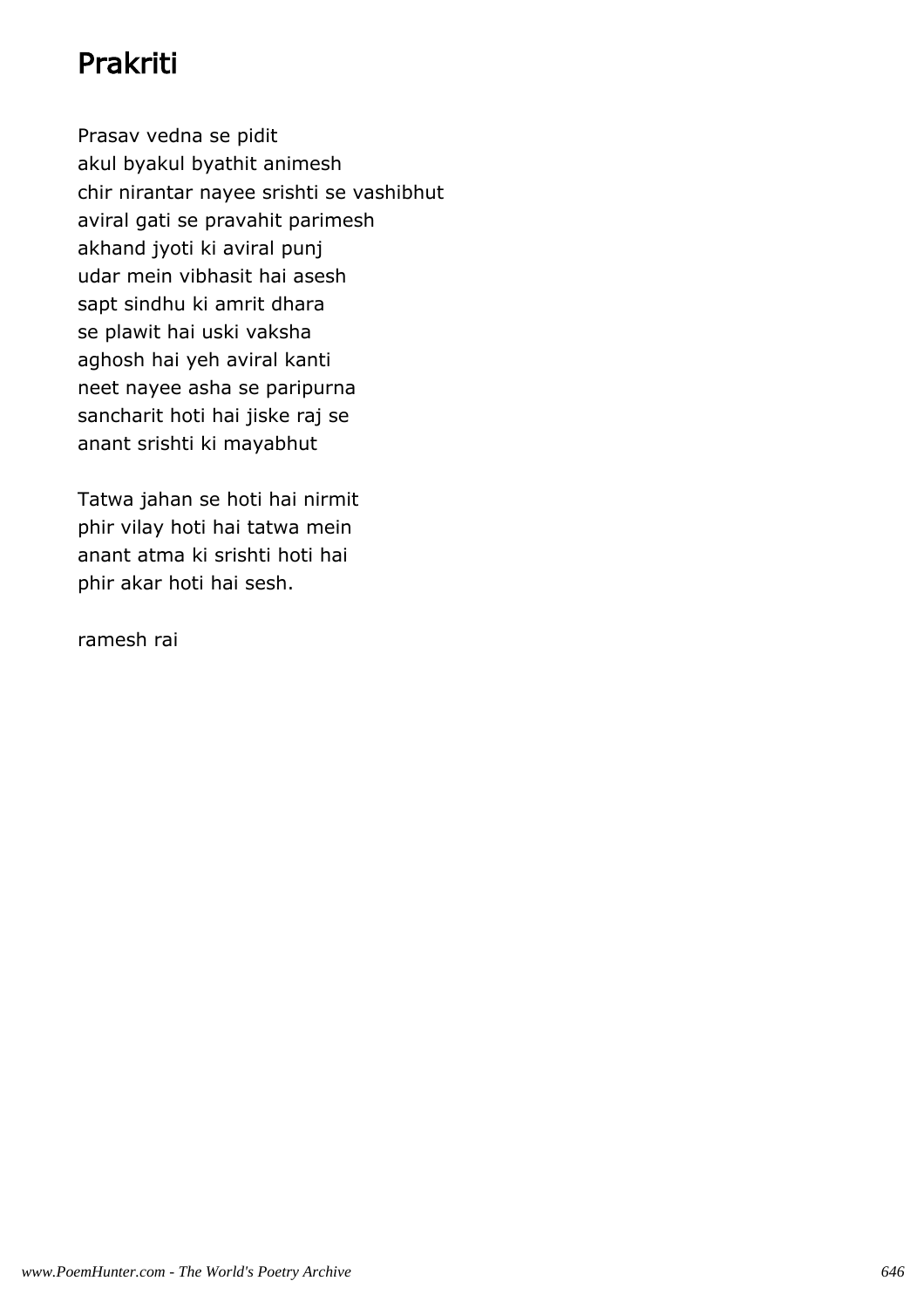# Pran Sakha

Hey amar praner sakha eso madhurima raate amra duyeejon mile golp kori sara raat chandra probha te

shyamal barn meghla akash chheye royechhe charidike chandraprabha muchhe jaye bare bare tai kono thayee thake na aar parabare

eso hey amar praner sakha amra duyee jon ayee chandra kironer dolaye.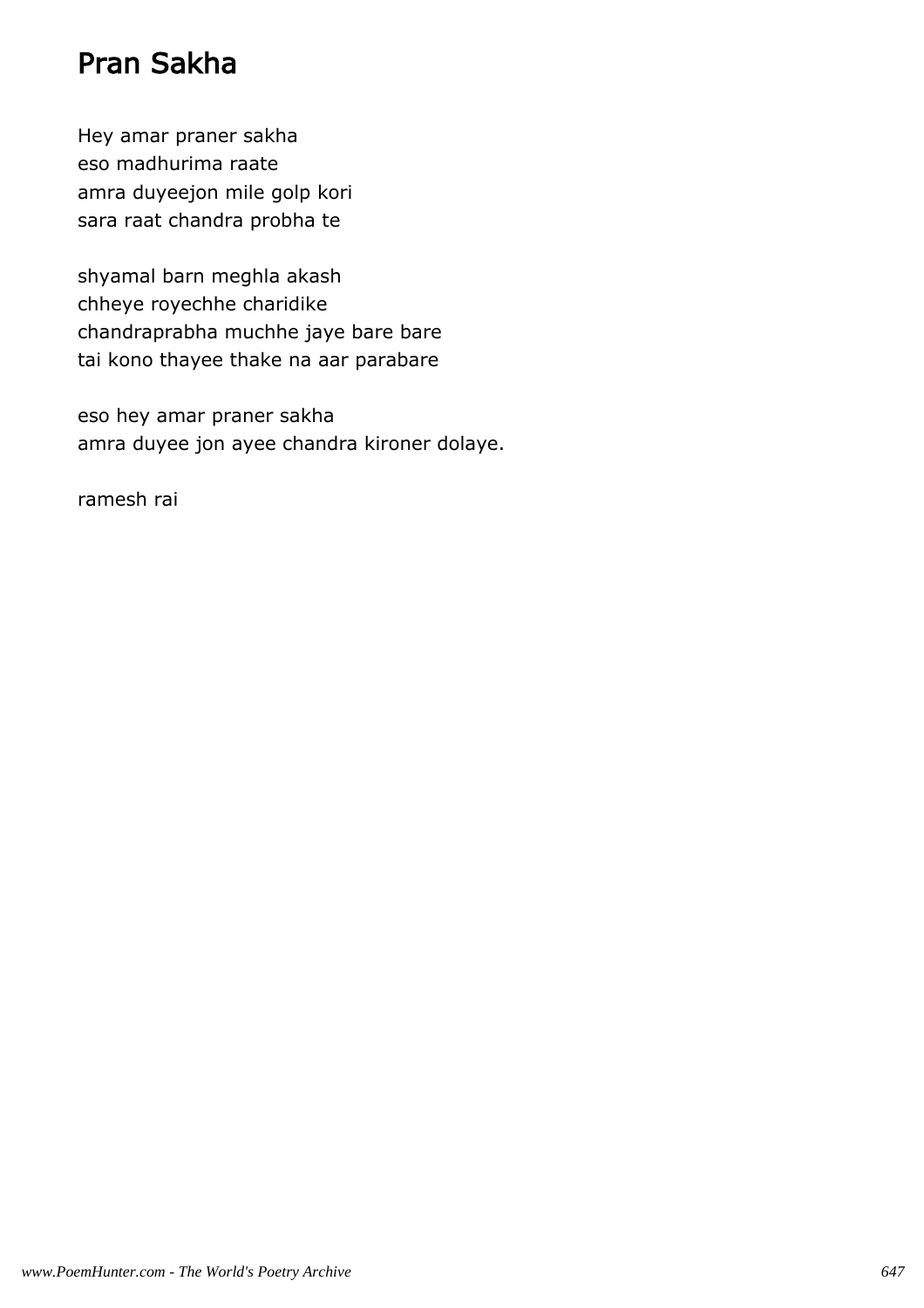# Pranay Nivedan

Tumhare pranay nivedan se mukharit ho chuma maine amrit kalash vakshsthal ko nitya naye sajo se saja kar alankrit kiya un geeton ko maine arpit karata hoon yeh geet suman un pyari pankhuriyon ke lav ko jiska maine raspan kiya snigdha vaksha aru kaya se uspal vaibhav jahan khanakti pal pal animesh jeevan ki sandhya mukharit hoti hai prativedan sukh shanti ki apurva saya.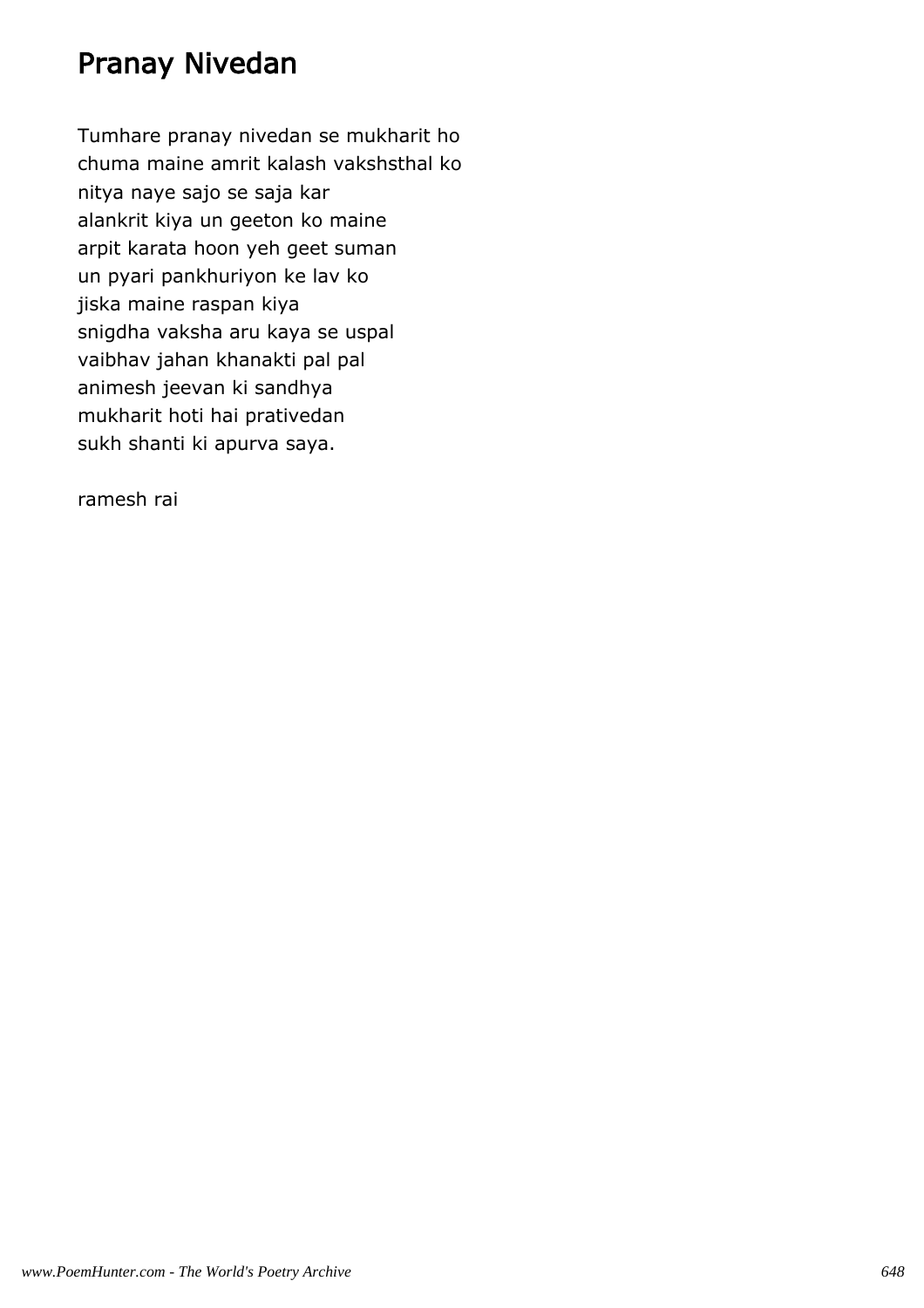## Pratiksha

Main ek pathik hun thodi si pratiksha karne aaya hun kyunki mujhe pratiksha hai kal ki aatma ka ek roop hun

main!

kayee loko ka bhraman kar utara hun main, is dhara par bas pratikha hai, meri baari ki

vicharan kar loon, dekhne aaya tha jaa raha hun, apne gantabya ko jahan mujhe jaana hai sabhi ko wahi par jaana hai tab tak is pratikshalay mein thoda vishram kar lete hai

mil jaata koi gar saathi saath deta kuchh door tak hamsafar hi n sahi bas agale padaw tak chhoot jaata hai ya phir chhod deta hai akela jaankar.

main bhi n baandh paya samay ki raftaar ko use bhi shighrata thi use bhi jaana tha apne gantabya ko

kahn thaur hai main nahi jaanata

sau saal ki ghadi bahut jaldi gujar gaye tabhi to hame jaana hai dusre lok ki yaatra mein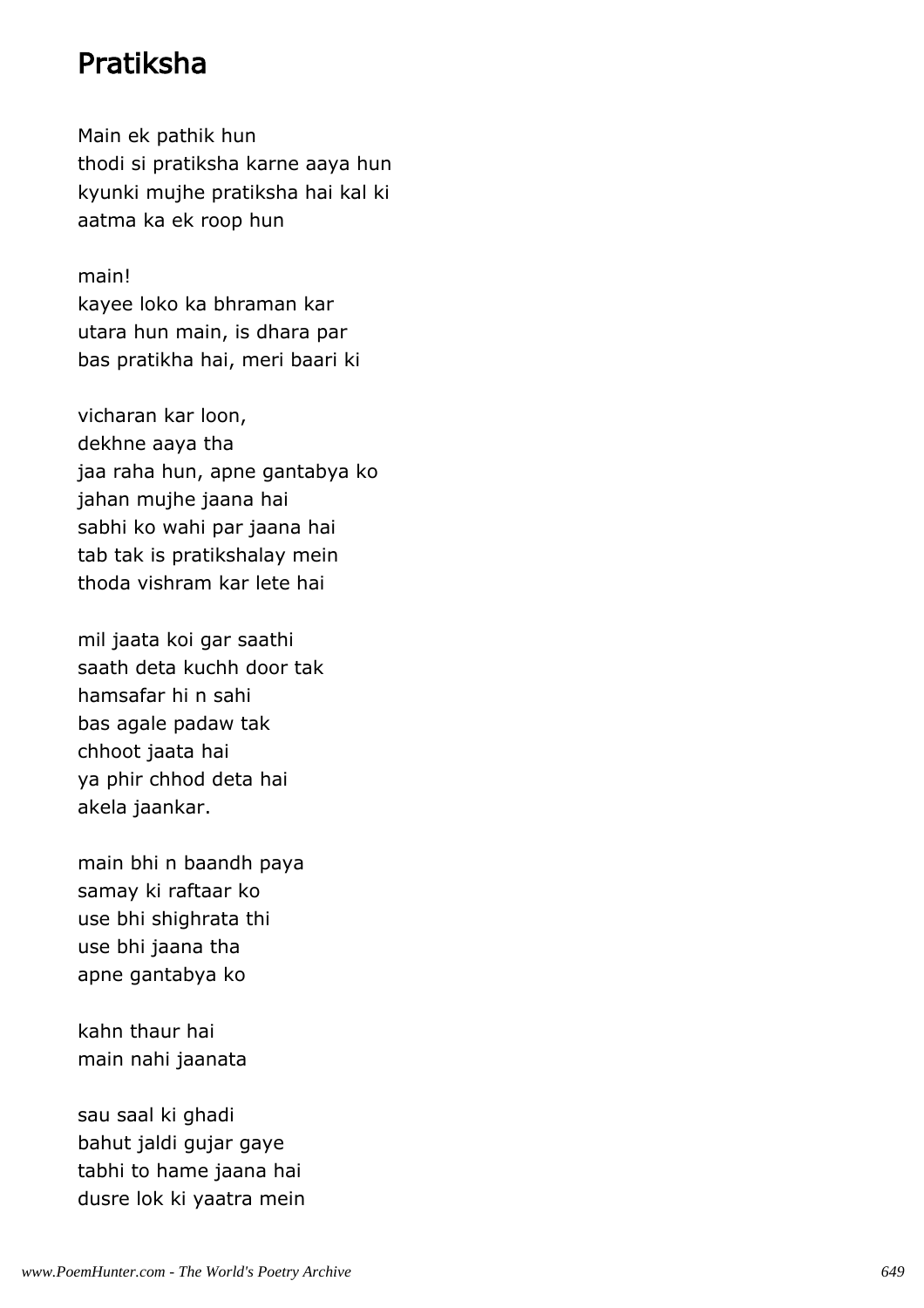naye saathi ki talaash mein

koi kitna bhi kahe mai rukne wala nahi mere prasthan ka samay aa gaya

Alvida dost! Alvida!

hamaara tumhaara saath bas yehi tak tha meri galati ko maaf karna ho sake to agle padaw mein milna n jaane wah kaun sa padaw hoga

kaun sa desh, kaun sa nakshatra, kaun sa brahmand bas! mujhe tumhari pratiksha rahegi.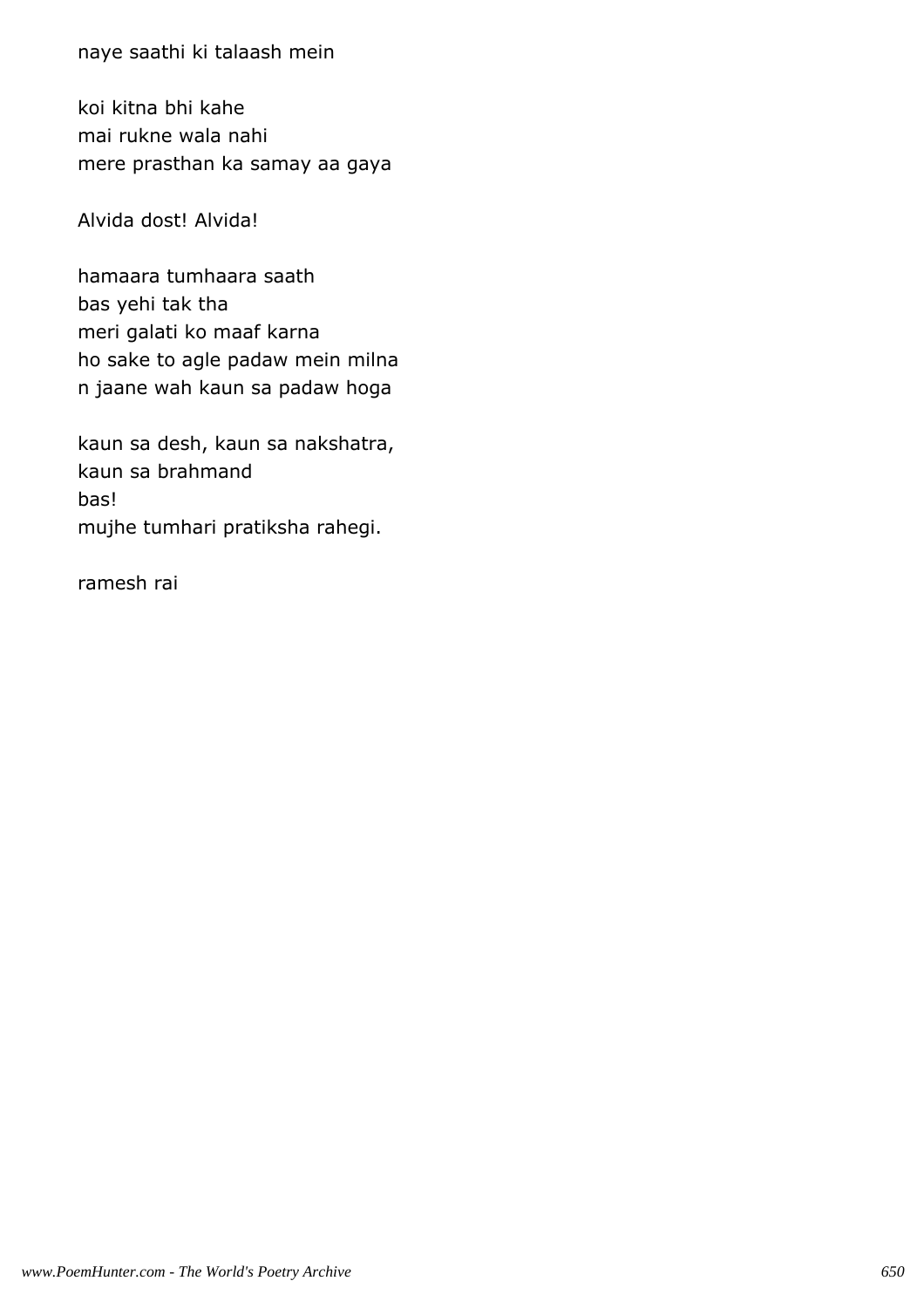### Preet Ki Jwala

Preet tu kahe base hai mere man tere meethe jwala se jal jayenge tan mere Preet tu kahe base hai mere man

Neha lagake maine dil ko jalaya Preet badhake main ne khud ko jalaya Ab kaun se awagun hai mere Preet tu kahe base hai mere man

Preet tu kahe na jalaye mere awagun ko Preet tu kahe base hai mere man

Chhui mui ki daar ki bhanti khud do bisraun phir bhi na bujhe mere man ki agni kaun si jo bhul jo preet lagai tujhse Preet tu kahe base hai mere man

Ankhiyan dekhan ko tarsat hai main sudh budh khoti jaun piya milan ki aas mein main kabtak yun bharmaun

Preet tu kahe base hai mere man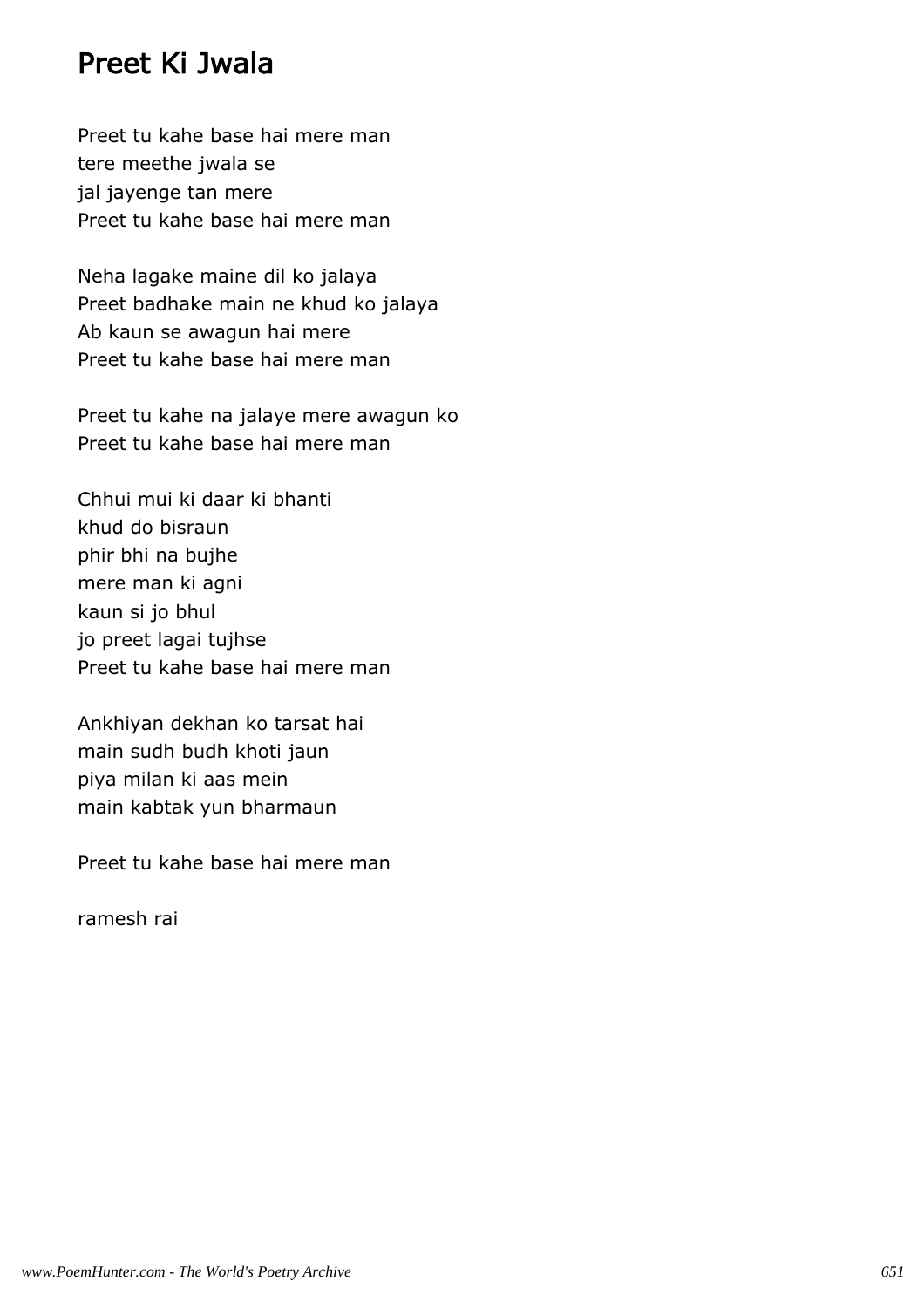## Prem

Prem!

yeh ek shabd hai iski paribhasha kya hai nahi malum

Prem! kya satya hai nahi yeh diwaswapna hai prem aashkti hai nirbal banata hai chahe jitne badi ho shakti

Prem! ek shakti hi prasphutit karta hai chattan mein bhi

prem ek prawah hai baha deta hai himalaya ko bhi

prem ek maya hai prem ek makari ka jaal hai prem jab tak hai tab tak yeh sansaar hai prem andha hai prem bahara hai iske aankh nahi hote iske kaan nahi hote

Prem ek upasna hai yeh kabhi sweekar nahi karta kisi ki balidaan ko

Prem tiraskar hai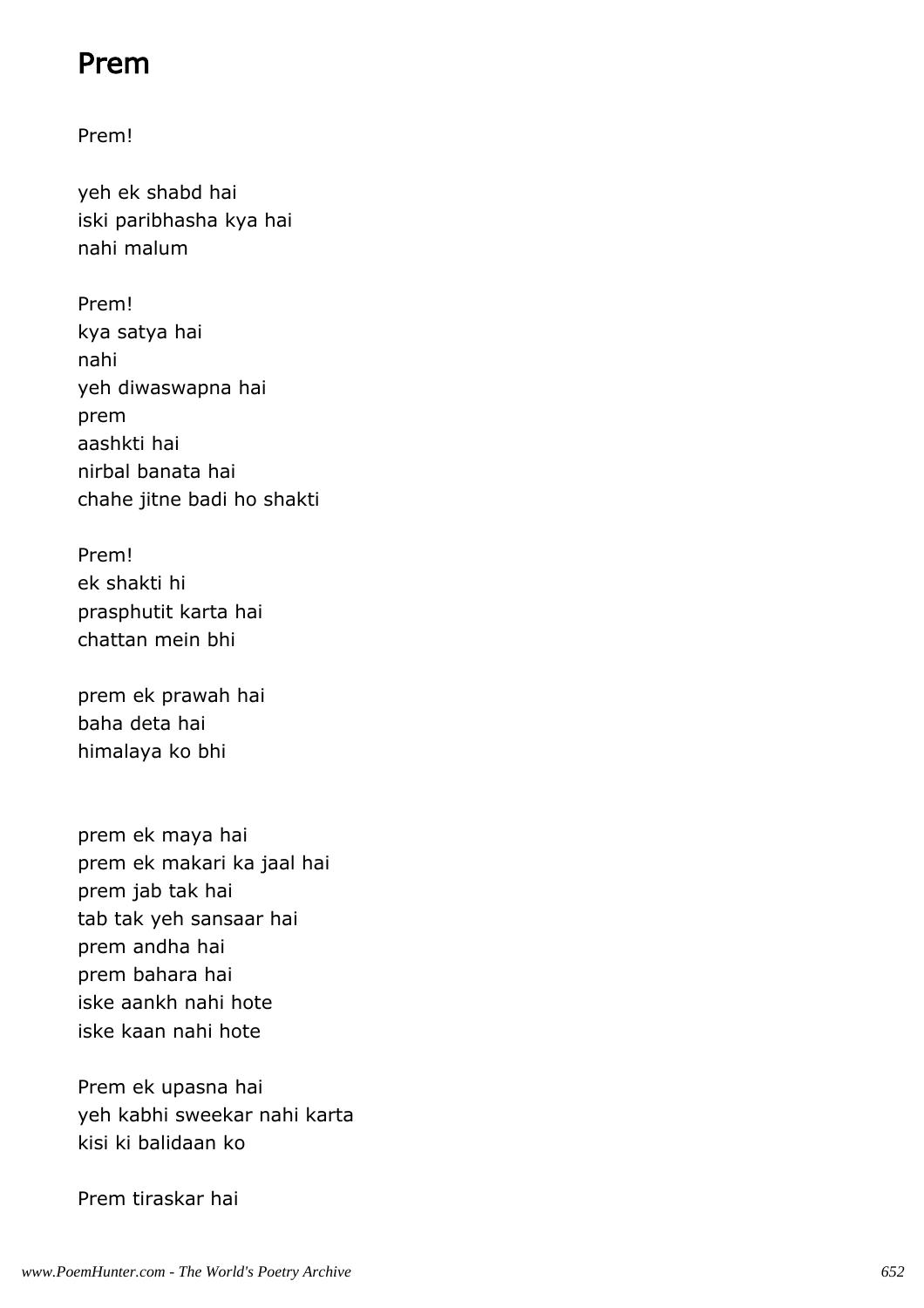ruth jaata hai prem vandana hai sabhi rat te hai isi ka naam

Prem ek khumaar hai kabhi nahi khatma hota iski khumari

Prem! Prem! Prem! yeh kiski rachna hai iski sanrachna kya hai koi nahi jaanta

prem madhurya hai prem ghrina hai prem tusti hai prem lipsa hai

Prem patibha hai nikharta hai premiyon ke dil mein

prem ufan hai prem shashwat hai prem parbhasha se pare hai

prem hai bas satyam, shivam aur sundaram bhi

Prem paripurna hai solah kalaon se

prem bas ek kalpna hai prem jyoti hai

prem, surya ke praksh mein prem, chandrama ki chandani mein prem, samudra ke jwar mein sangeet ke sapta swar mein prem, nupur dhwani hai prem, mahmohini hai

Prem, Om hai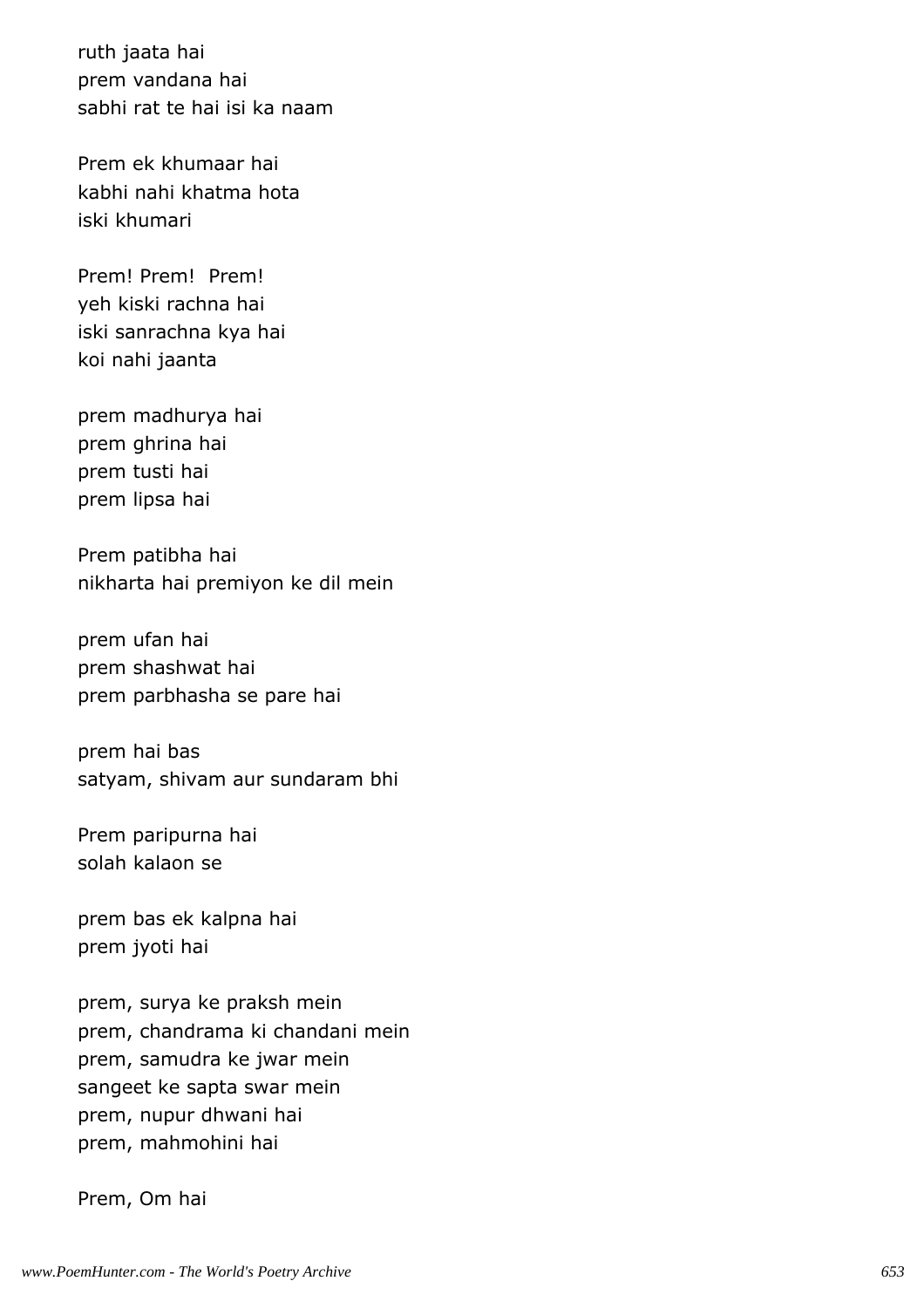vilin hai pure brahmand mein prem, sarvada vartmaan hai nahi iska koi bhoot hai nahi iska koi bhavishya

Pranay mein, viyog mein ghrina mein, vishad main sabhi to prem ka roop hai

yuddh mein, shanti mein har taraf bas prem hai

prem kabhi nahi samapta hone wale ek sangeet hai

prem jivan ka lay hai taal hai, sur hai, chhand hai prem, suravi mein bikhra hua roop hai.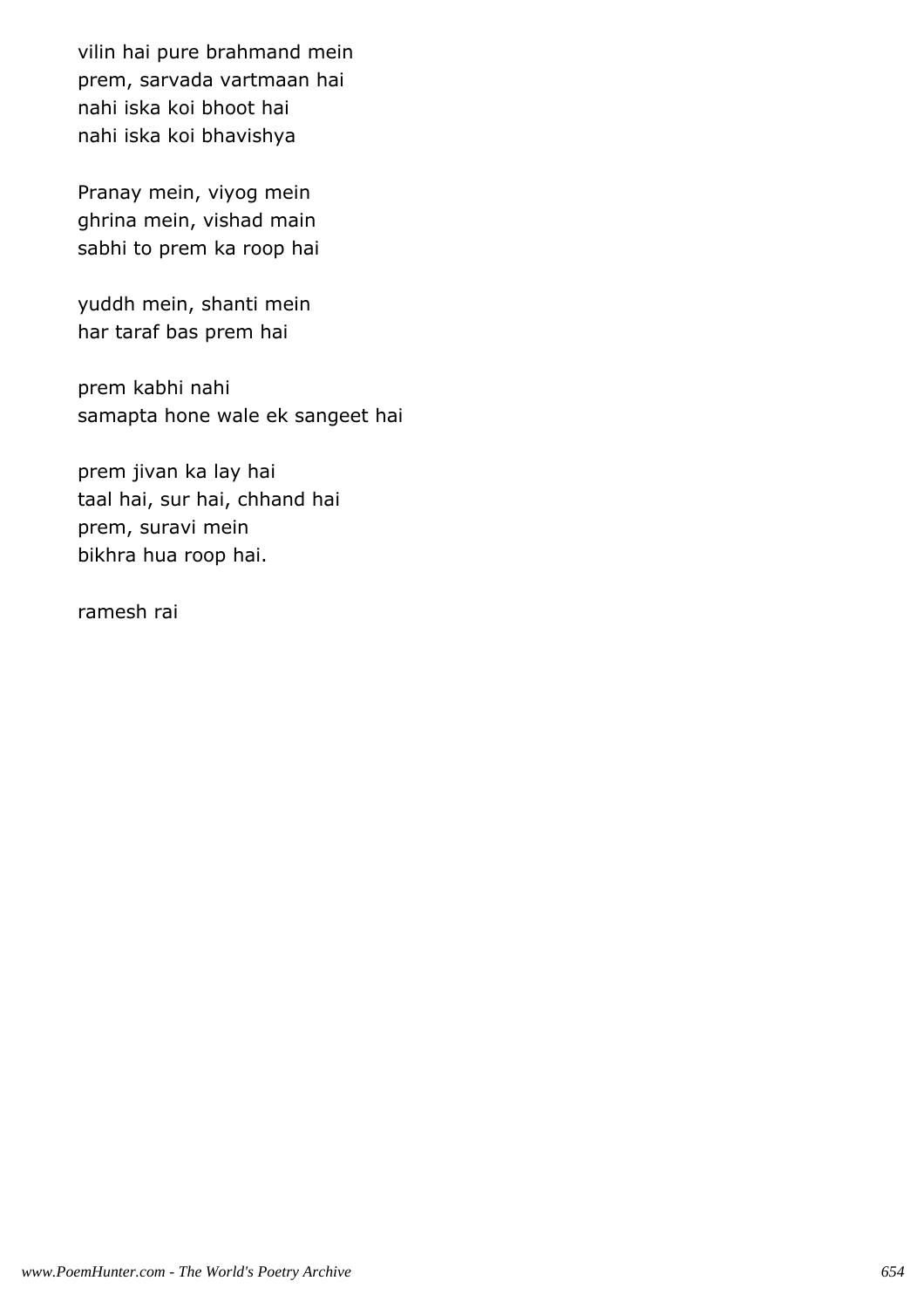# Prem Pathik

Hey Jivaner prem pathik eso mor duyare bhore dao ayee katar jivan bhore dao nijer premer indhan nibe n jaye ayee jivaner alo tel neyee aar ayee matir diyate jalbe ki kore tumyee bolo bhenge n jaye ayee matir diya tumi kichhu koro jalte thake ayee matir diya prem bojaye rakho.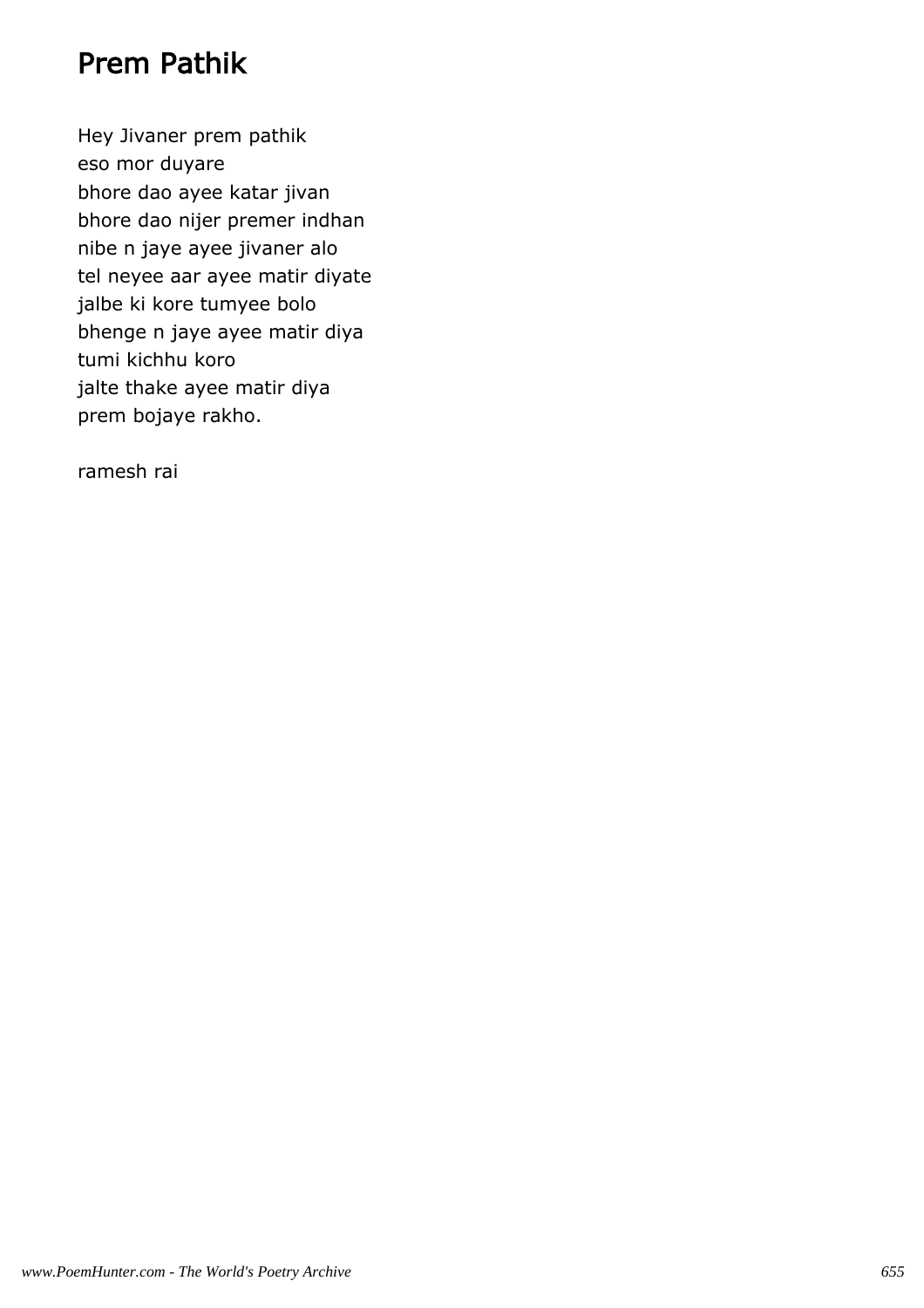# Pretty Evening

All are returning to their cottage after days toil birds are flying to their nests all creatures are ready for refreshment after days toil

Pretty Evening is coming to receive them with full embellishment from toes to head putting a reddish Bindi on her forehead wearing Saree of reddish rim Venus is shining in her nostril ring she is well dressed with a glimpse of smile on her face Birds are chirping in her welcome

The aura of arrival of Pretty Evening is fascinating the entire nature

#### See!

The Pretty Evening is coming with a dish on her left hand full of flowers of twinkling stars to sprinkle them all on the sky and soon she will be vanished when all flowers of stars shall be twinkling all over the sky.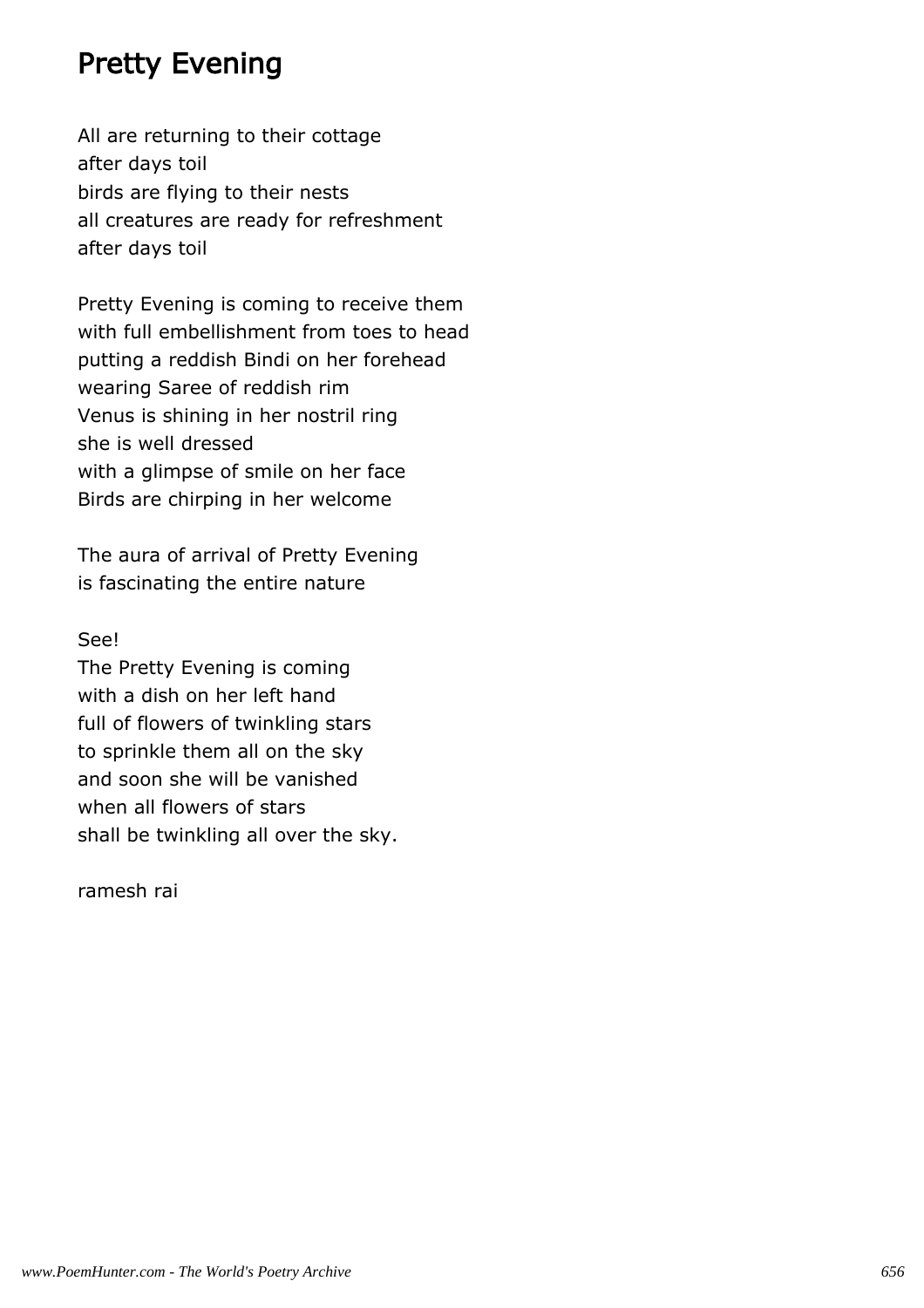## Profound Nature

God has given us a profound nature to eat, to live, to laugh, to sleep and to enjoy but still why the people of God are in trouble?

Some of them are not getting nourished food some are not getting shelter

Who are to be held responsible?

What is the answer to God?

The people with mighty power are supposed to be weak weaker than those begging for a bread

Thousands of hands waiting for job Their skill is being futile

Who is to answer?

An endless poverty lies around the world Is it so I have not been able to realize their pains Have I become so blunt Who is to answer? My friends think, think, think waiting for your answer Is there any one to answer these questions?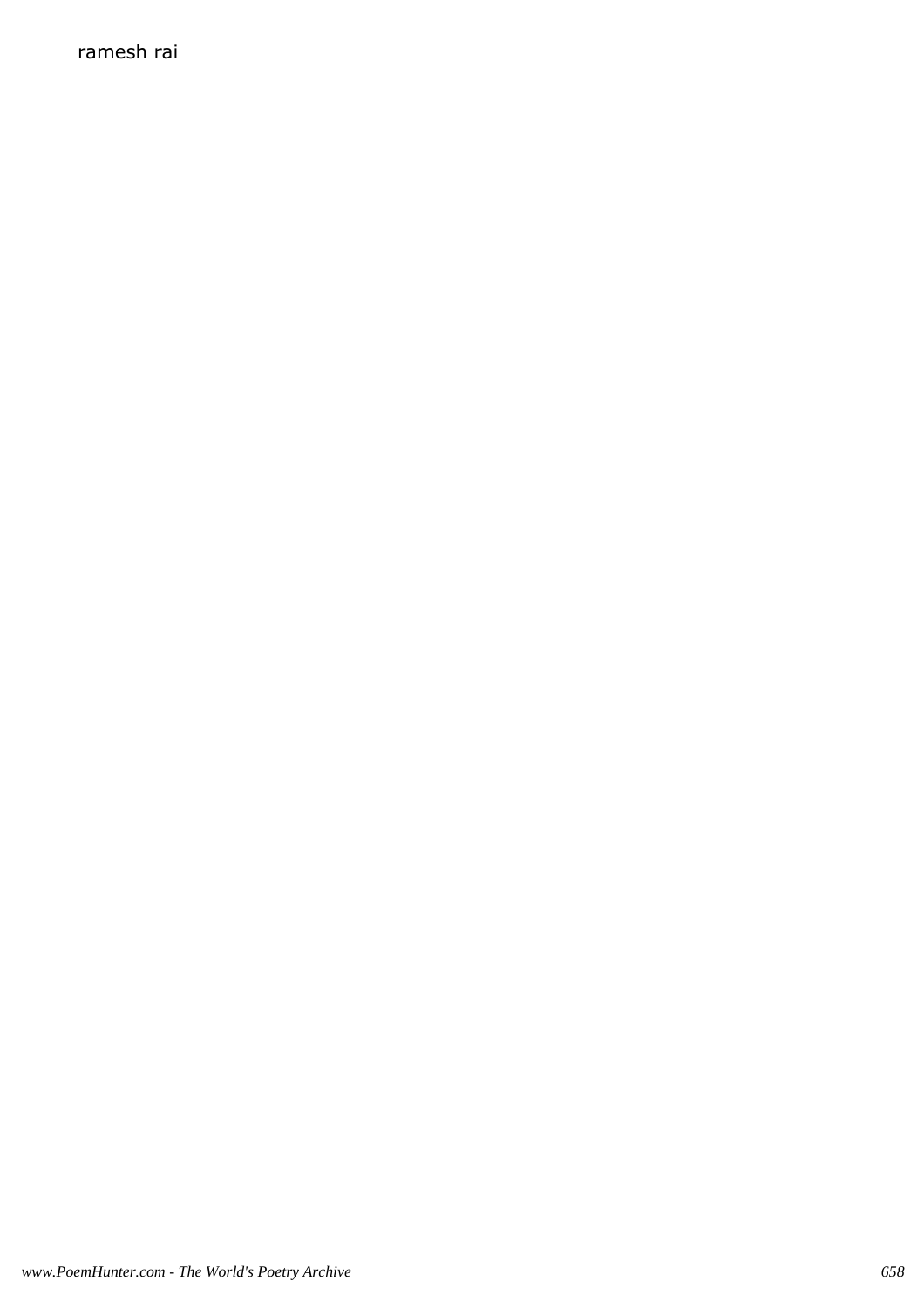# Profound Shore

I'm sitting at the shores of profound creation Counting each Wave of Creation Gazing ups and downs of Creation Gazing at fathomless recreation of Creation Wondering about its evolution and decay Thinking reasons for evolution and decay Befalling to get any reason of my thoughts Enjoying poetry of every living and dormant Creation Feeling myself as a knot of the creation Waiting my turn to overlap with Creation To leave my reminiscence in the creation.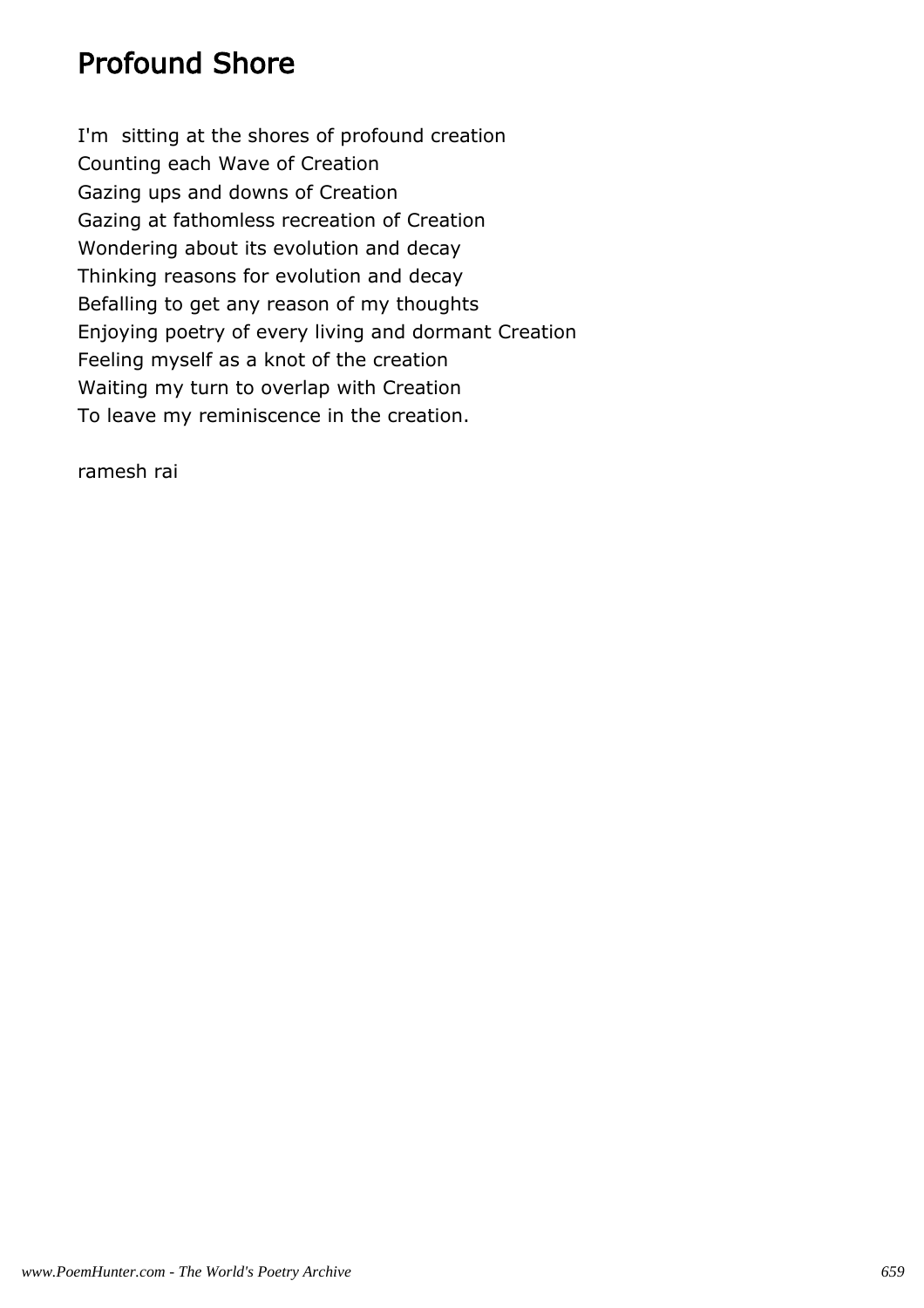# Promise

Promises are made for and on behalf of God such promises are selfless beyond all egos and flattering

Promises made on His behalf are always nourished by his dignity and fulfilled by His transcedent lae like the promises made by a parent.

Promises have an heavenly touch to get it fulfilled for the sake of universal law

Promises have a friendly touch sacrifice all mortal values of life and self it becomes immortal.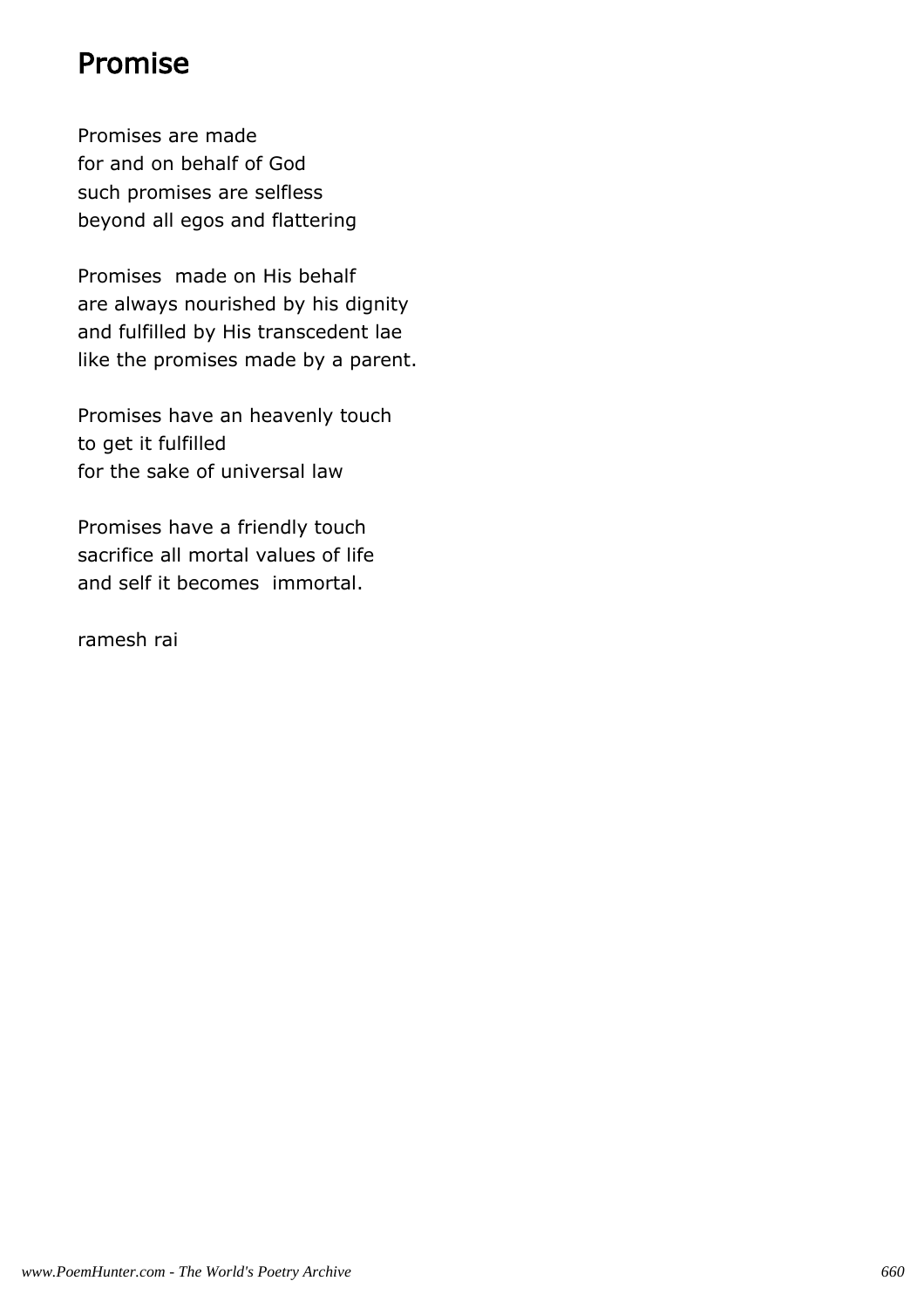# Punctuation

Punctuation in life enthrals the life commiserate for next with new creation with new vision and imagination seperates with like, ; - ')  $(' * : )$ and other signs and mark of identification followed by several interjection to glorify each stanza of life; and finally life is composed before it reaches in coma, not comma to meet the full stop thus, the memoir of life is laid down.

The person who has understood these punctuation, will create a good poetry of life.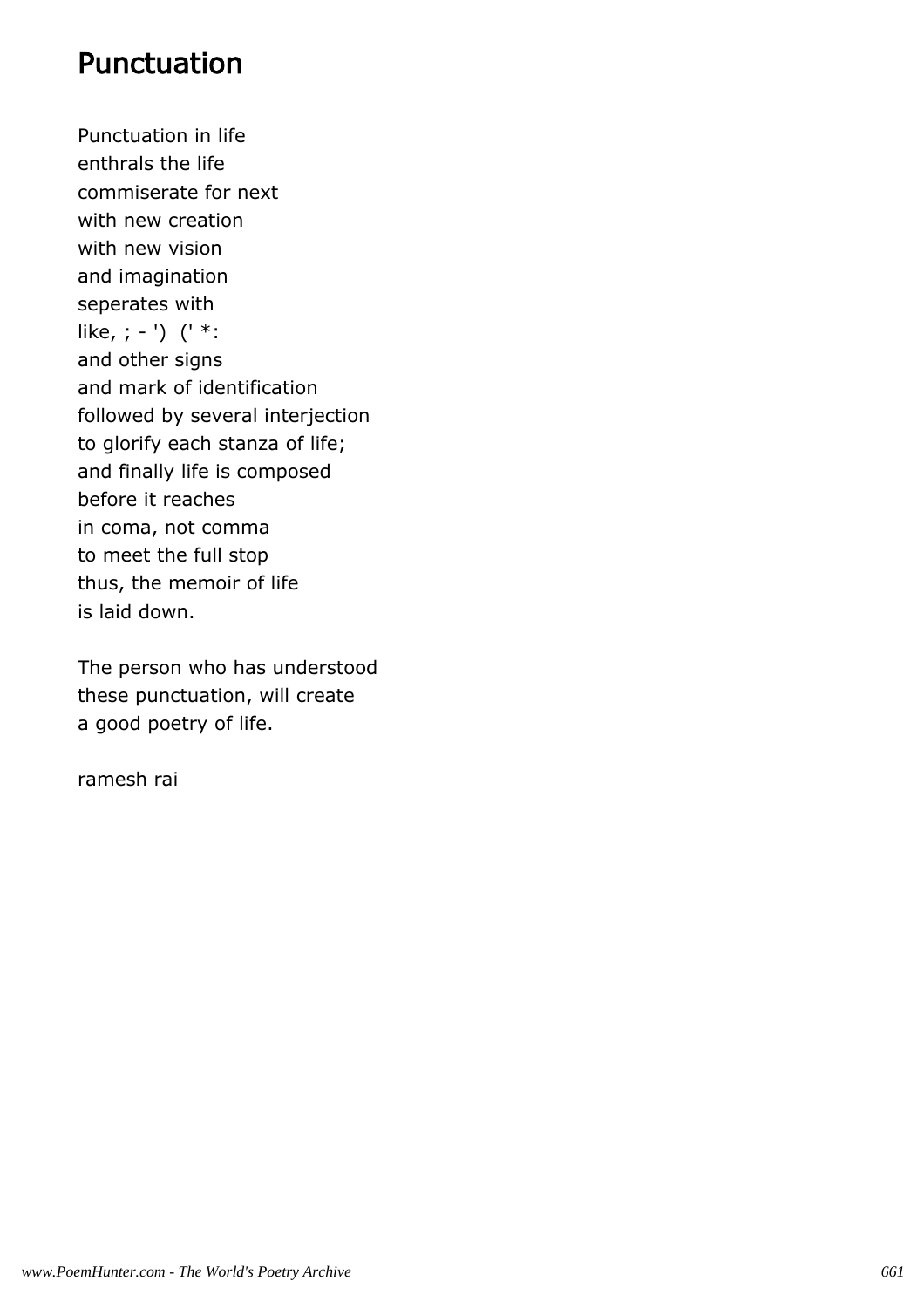# **Quotation**

Politics is a subject created by a group of people. Its only aim is to bring rest all in its possession. To fulfill its game it takes the help of race religion culture language and very dirty that is slavery to its own kind. History is witness it even tried to penetrate the super reign just like to cut the branch on which sitting and consequence is fall.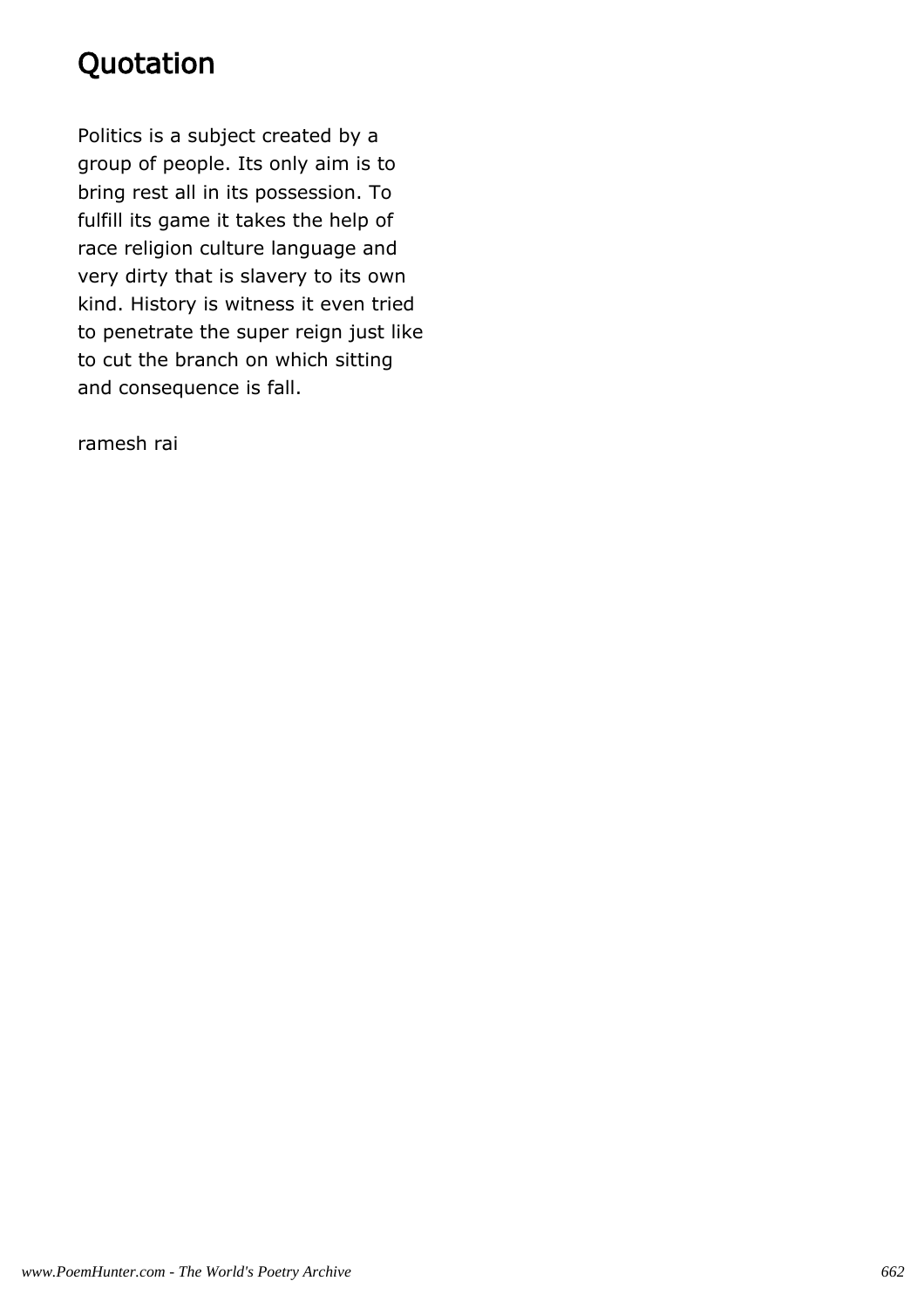# R U Annoyed!

R U annoyed! No! No! No! you can not be, you are my dear and very near, but your annoyance makes me insane as you look too beauty.

In such situation, I feel to take a snap, but what? you are more snapped

Cool down1 Cool down! your calmness is ever beauty so I go frenzy but your annoyance always ride on your nose, why?

No! No! No! I m joking you are my sweet heart

How can you be annoyed you are more responsible so, I bow my head before your every annoyance

Come and be seated let us gossip for heavenly pleasure so, you not to be annoyed again, to see you always smile.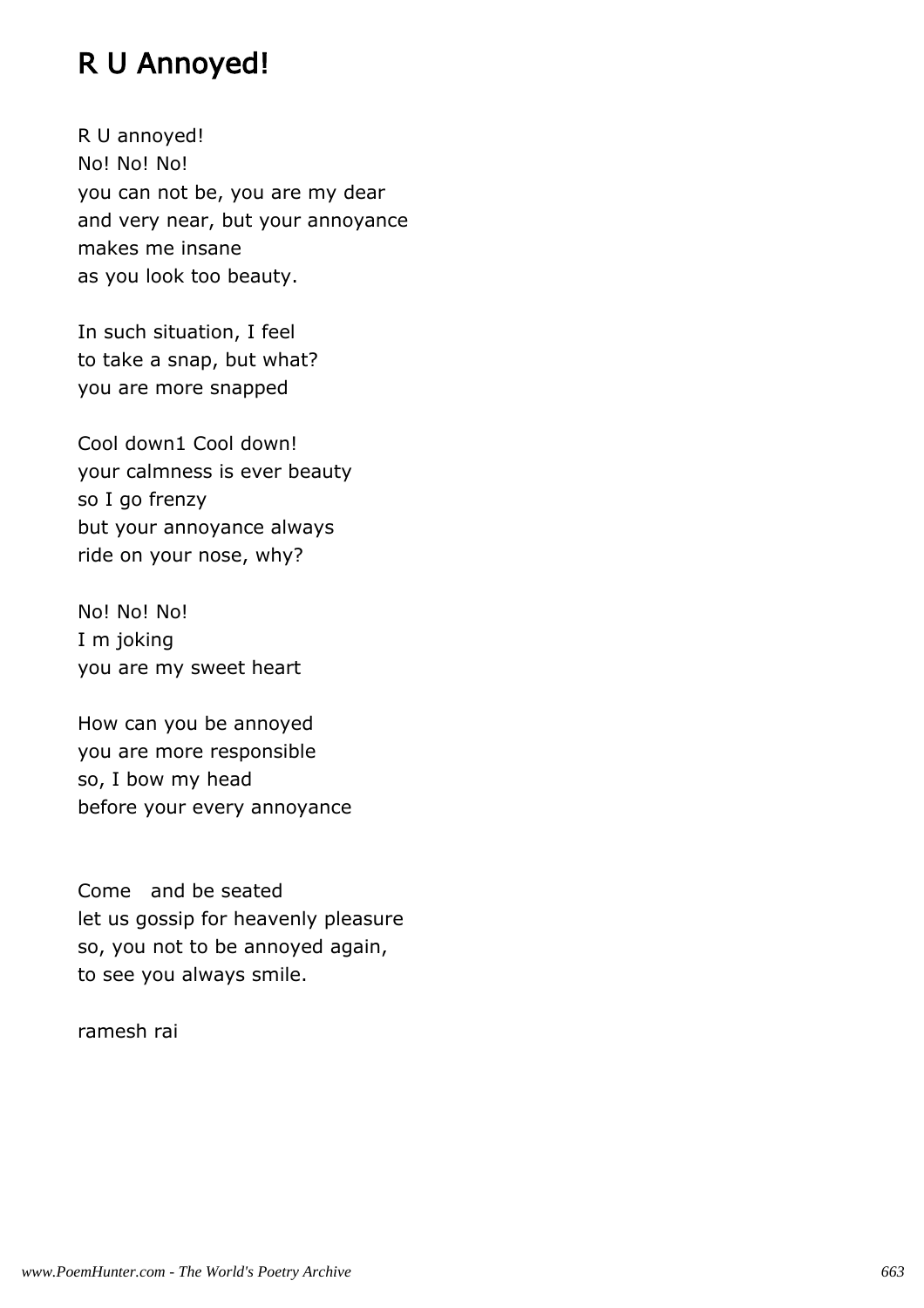# Rain! ..... Rain! ........ Rain! ..........

Thou rain love Thou rain peace Thou rain appeasement Thou rain vigour Rain! Rain! Rain!

Thou rain heavily To floor all filth of my soul To quench my universal thirst Thou rain with heavy shower My life is shrivelled during draught Mangled all leaves Standing like a leafless tree On the barren land Life has become lifeless Only bones are left Warmth air is irritating

So,

Rain thou grace Rain thou love Rain thou peace Rain thou vigour Humeet my soul With your love, peace Grace and vigour

Bye! The summer Now the time To rain all blessings of my life To a fruitful sequence To overdrive my patience To amuse me with heavenly pleasure The seedling of love, joys, peace And vigour will sprout out Will yield flowers and fruits That yearned my life

Oh the Mighty!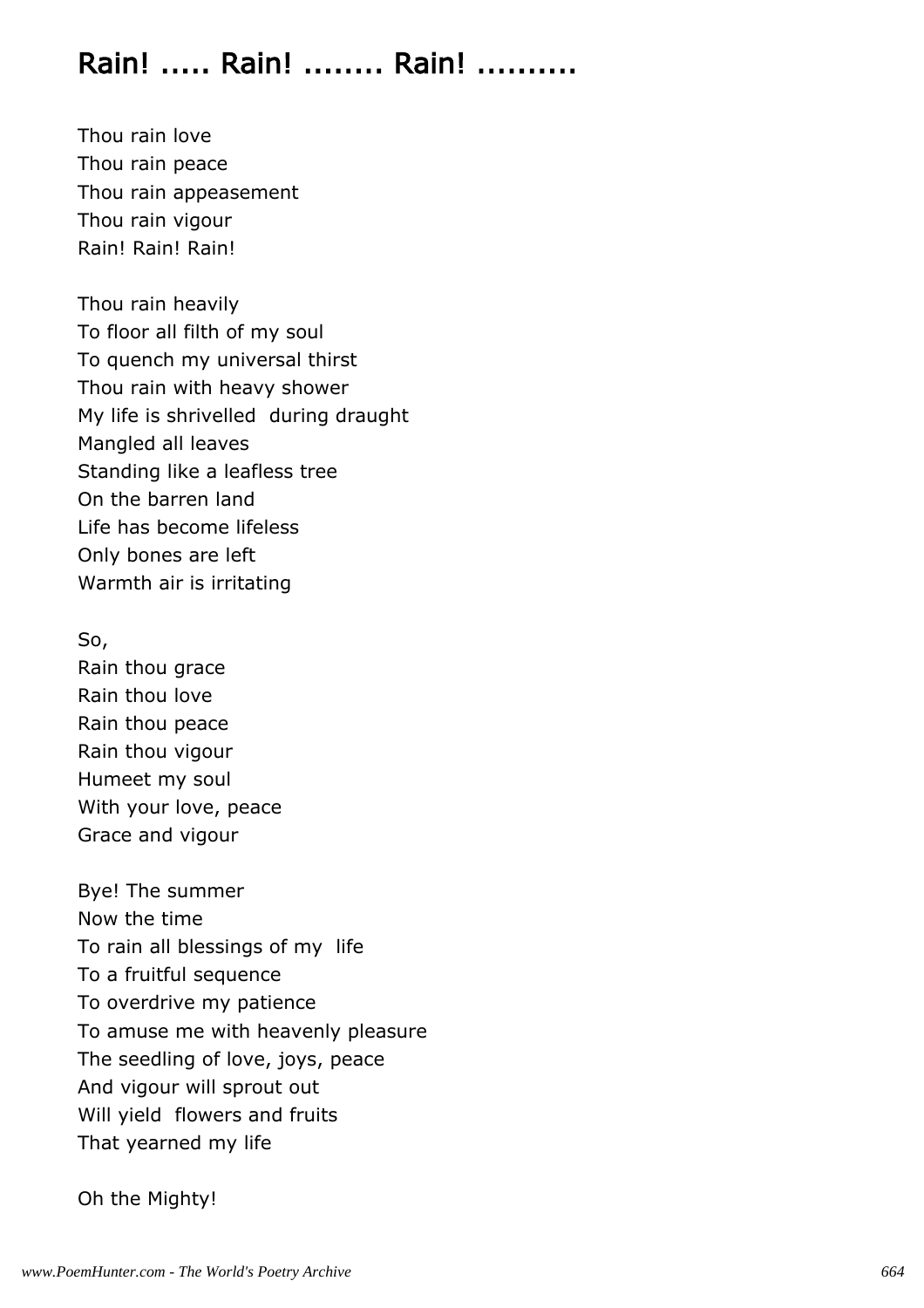If the entire creation Belongs to your divine estate Then certainly rain will phase upon me To cherish my life With all flavours of my life To enjoy the universal hood And my life not to be scattered Into fragments more.

Thou rain to sweep all filth of the world Thou rain to quench thirst of the world.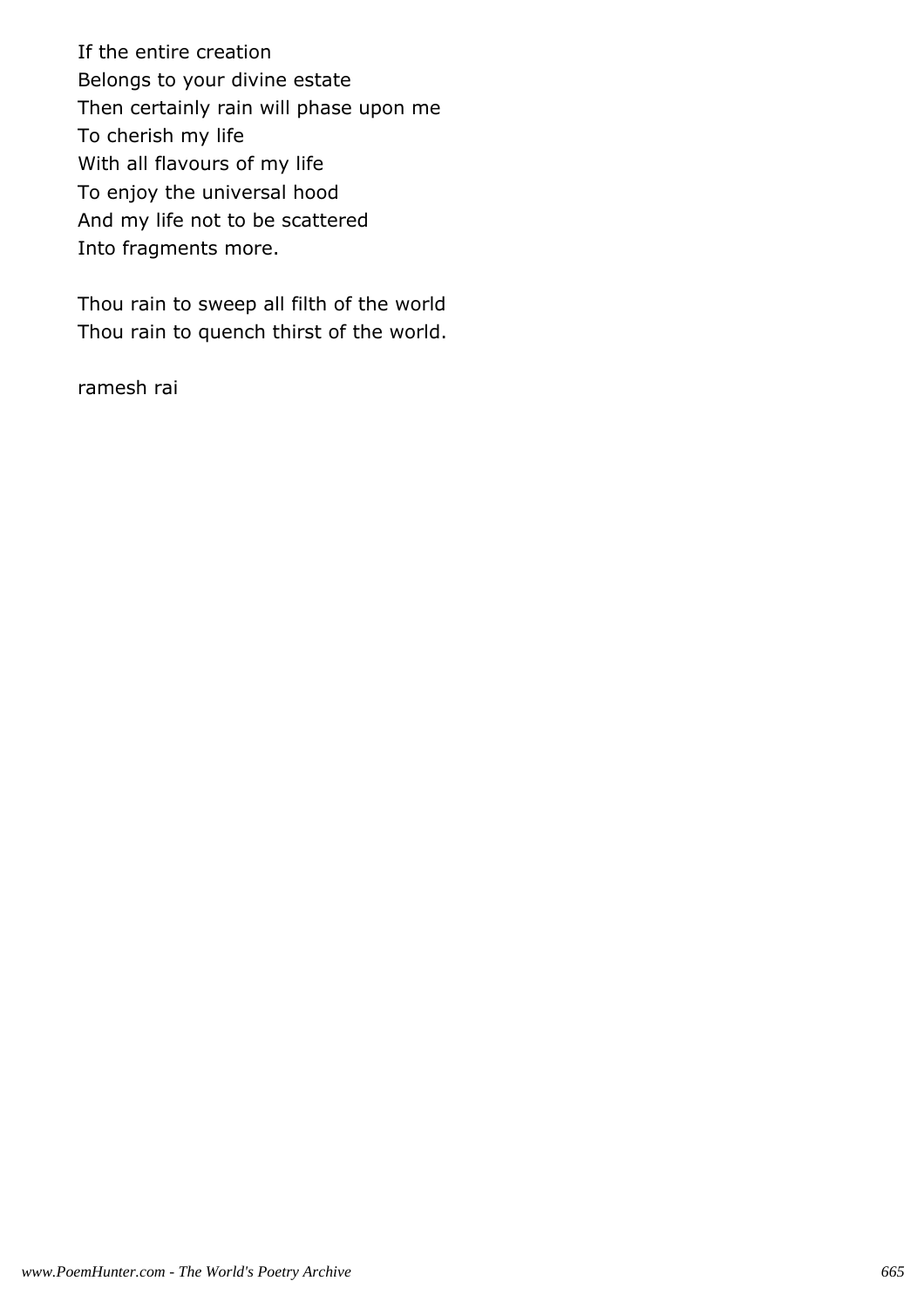#### Raksha Bandhan

Raksha Bandhan is observed on the date of full moon in the month of Shravana it is the bracelet of safety made of thread

Raksha Bandhan is a festival of brothers and sisters celebrated and enjoyed with full enthusiasm

On this day sister prays for love, peace, prosperity and long life of her brother or any good wishes as may be

On this day brother swears to give protection to his sister to to give all pleasures in her life to make her life happy and gay

On this day, sister ties this bracelet made of threads on right wrist of her brother, make a small rounded mark with rori or sandal on forehead of her brother, offer him sweets

Brother offer gifts or his wishes for her peaceful and prosperous life

Ramesh does think this festival of love and affection between brothers and sisters be observed world wide

No God, Allah, Ishwar or any spiritual power has any problem

Not only this, all may observe the festival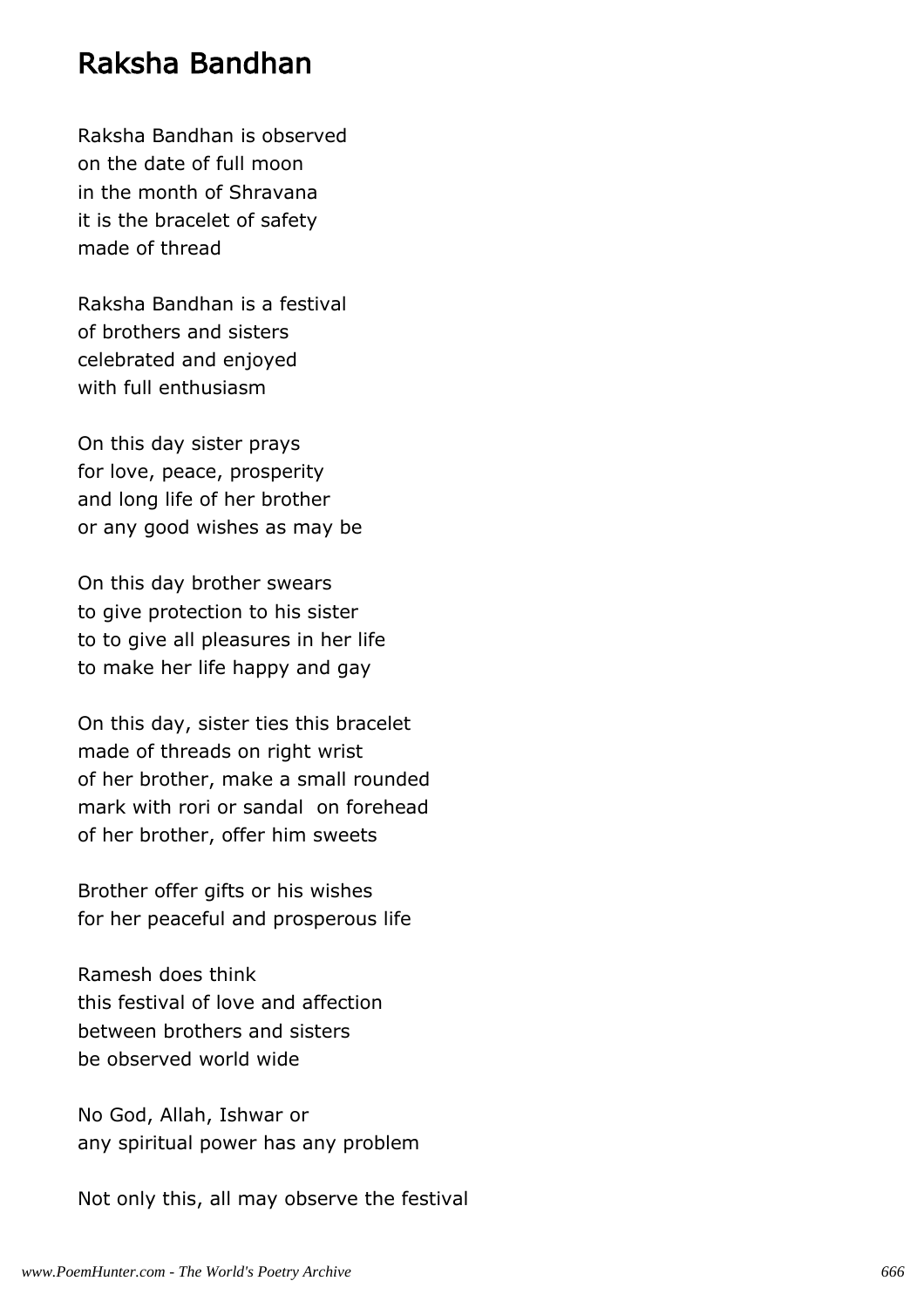irrespective of race and religion, celebrate throughout the year this will lead us to progress for a brightest and joyful world.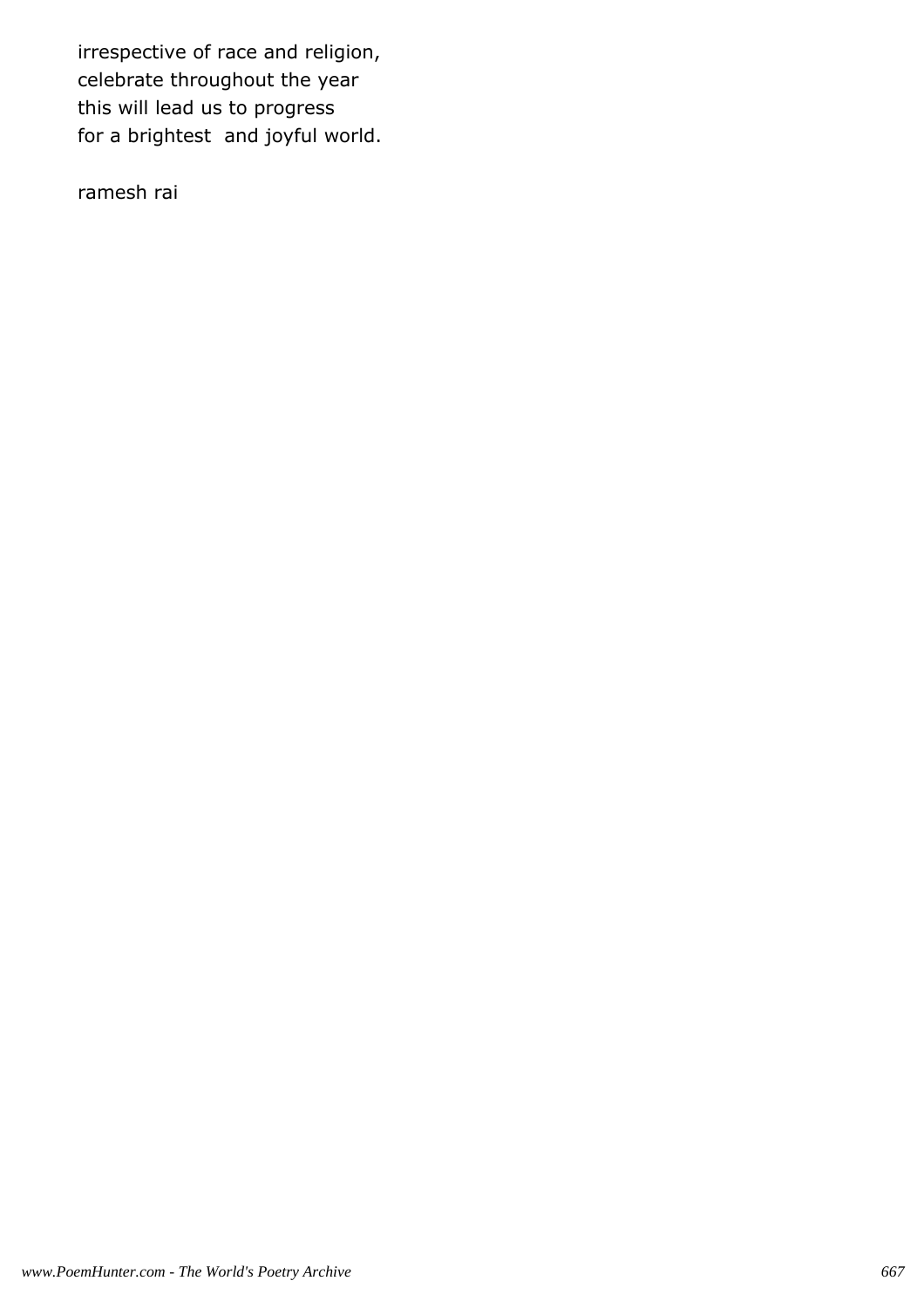# Rays Of Mind

Mind is the reflection of all actions a mind can be read through one's deed as the light reflects from one object to another and makes it to shine in the darkest corner of life such the rays of mind propagates from one to another to read each other

Each and every ray of mind causes refraction, the consequence concludes with difference of opinion Mind sometime reacts with posutive view but it also reacts in a negative way Mind is the controller of our life.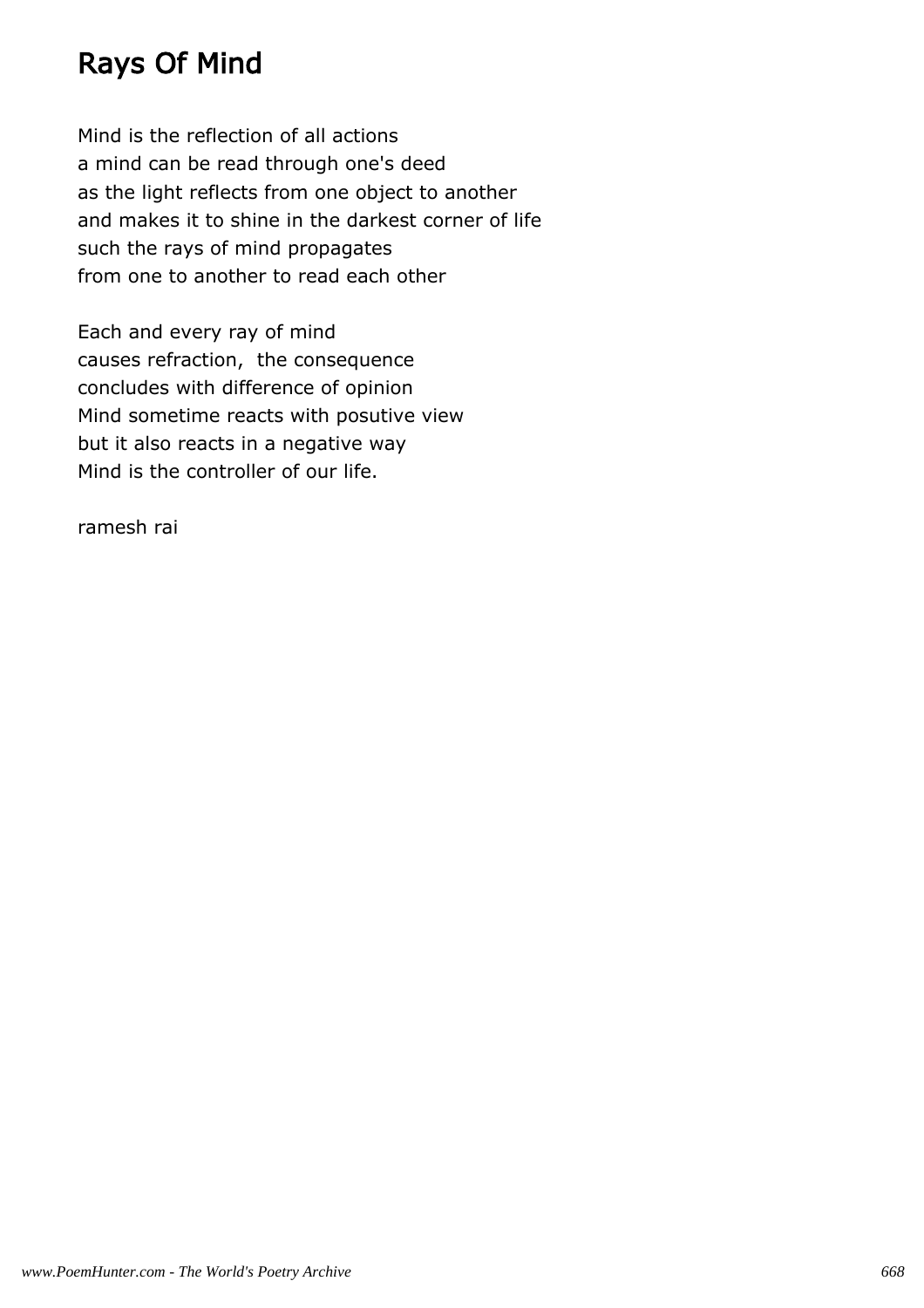# Reason Of Thoughts

I want to know the reason of your thoughts that sparkle like a bracelet in the hollowness of darkest night while you were sipping the heavenly nectar

I was lying thirst lonely gazing at the sky yet I could neither wrath on your rashness nor could I swallow and quench my thirst I was lying deadly on deadland being inaninate not caring thunder crash certainly it was the reason for my thoughts.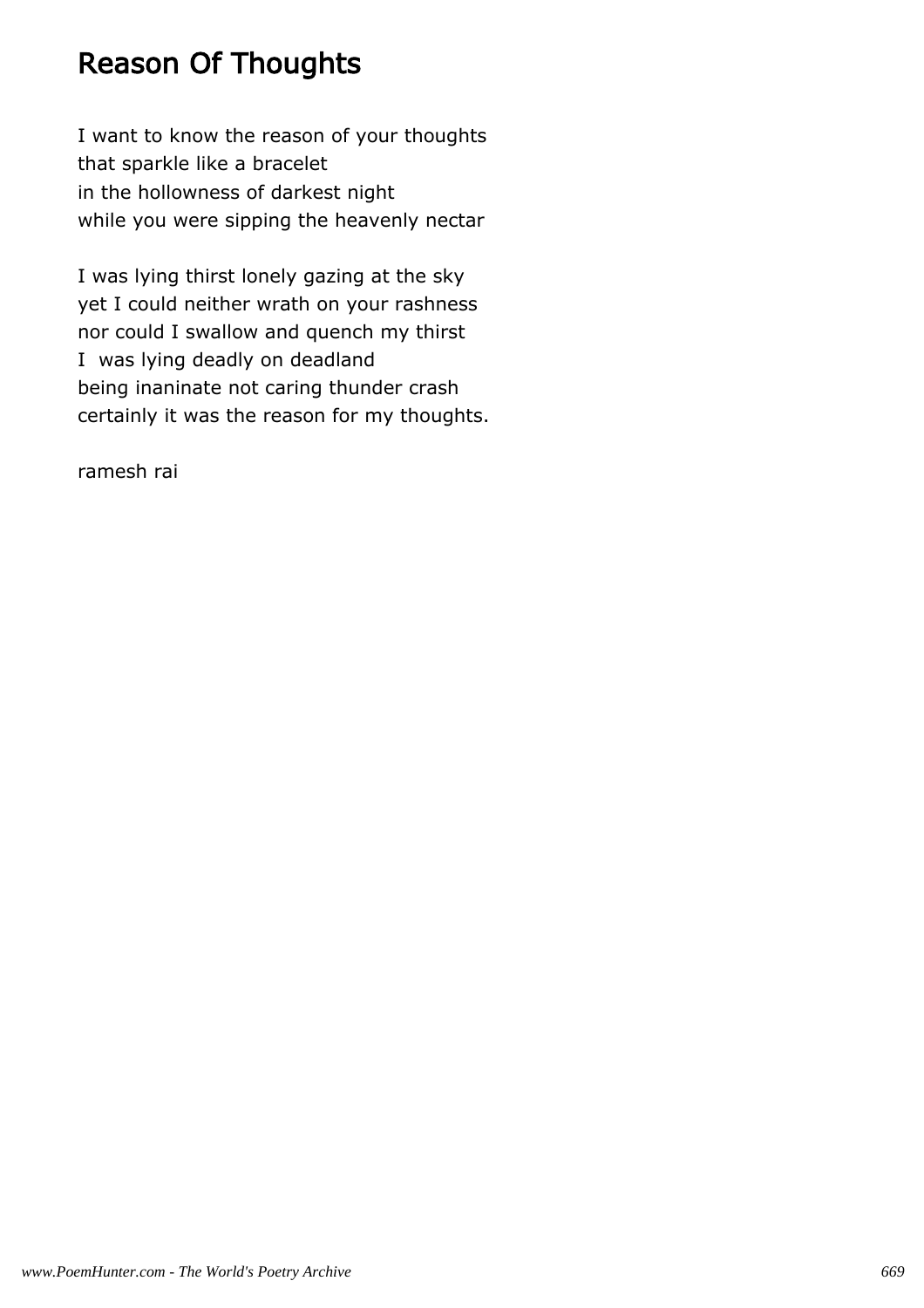# Refugee

Alas! I am not a refugee who is refused by by the people of this world but lovable to God.

God has given us one earth but person with lust of power have made me a refugee

It is not my tragedy but tragedy of this world who have sketched a line on sand that can be blown at a moment

Hey! people of this world why do you sketch such lines that become reason for blood shedding.

What is the need of such lines which beget thousand of homeless

Who are you,

to alienate a mother from her child only the reason is, you are in majority in the name of caste, creed, race or religion or you may define your culture to be supreme but where and how?

God has created all lands and lives

Under your tutelage, you alienated my mother or made me to lead an undefined life

A great sin! A great sin!

God will never forgive you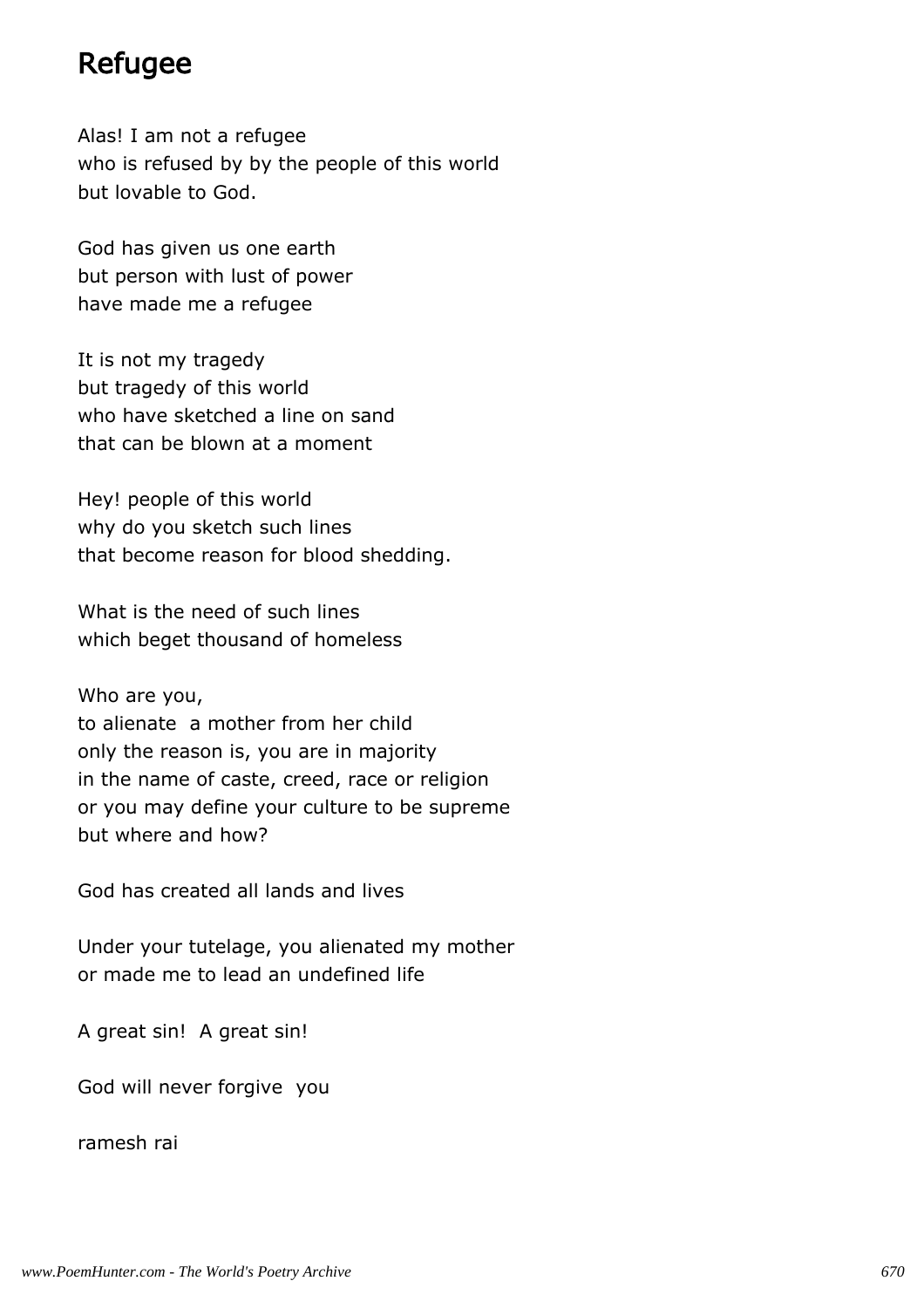## Relevant Question

Some seeds sprout in deep ocean where thousand creatures are mingling that is another world beyond reach surviving with grace of each other like on surface lots of creatures seeking for love and lust in air too life is floating but my mind always asks a question what is the goal, where is the goal for what they are born to die.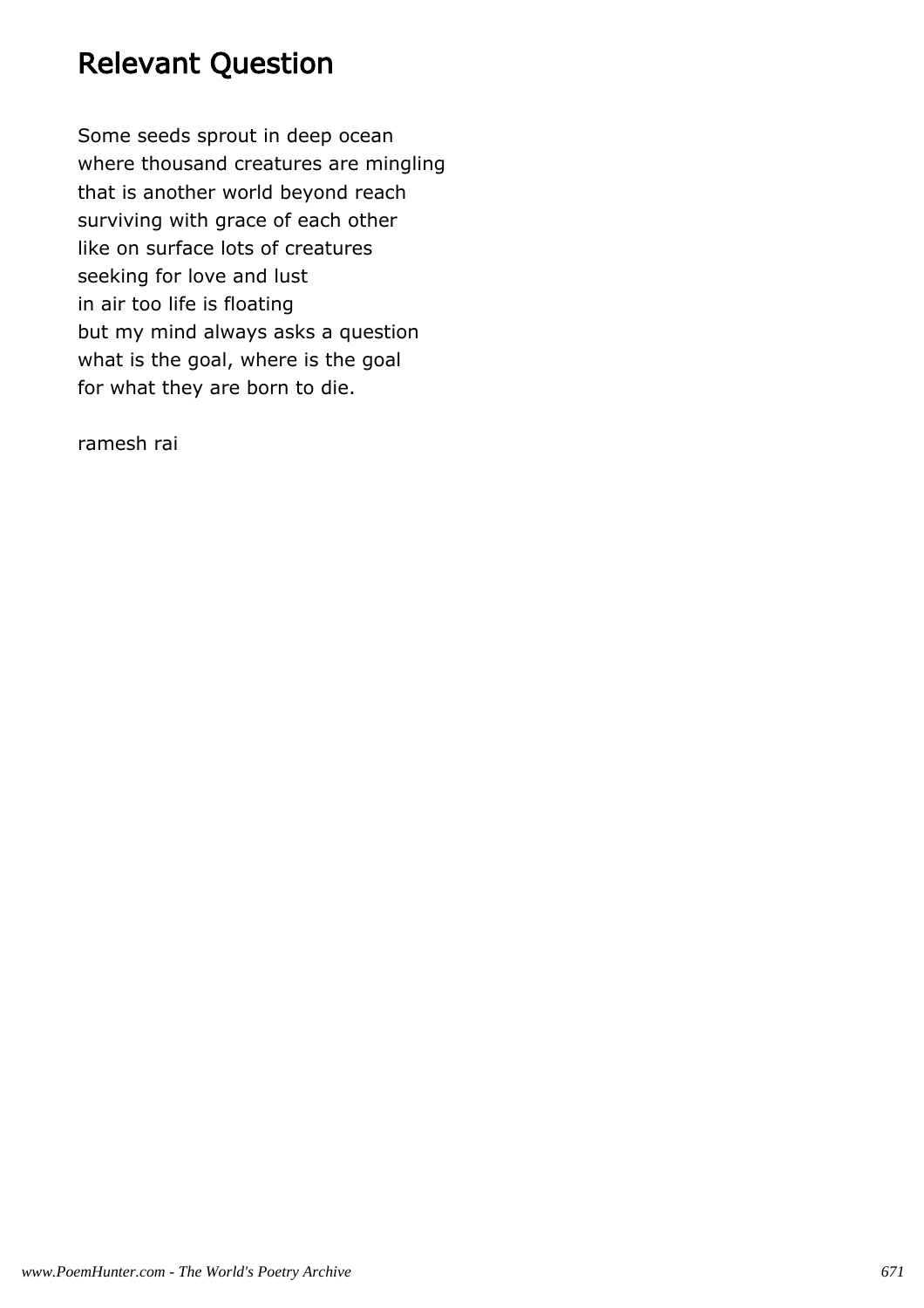# Religion Does Not Teach To Fight

Sir Iqbaal said Religion does not teach us to fight but to attain real values of life to decor the life with all charms of life where we wish to live with a peaceful and delightful life.

Religion teaches us to sublime the life with an eternal faith and to acquire blessing of divinity and to make our life pleasant and prospective one.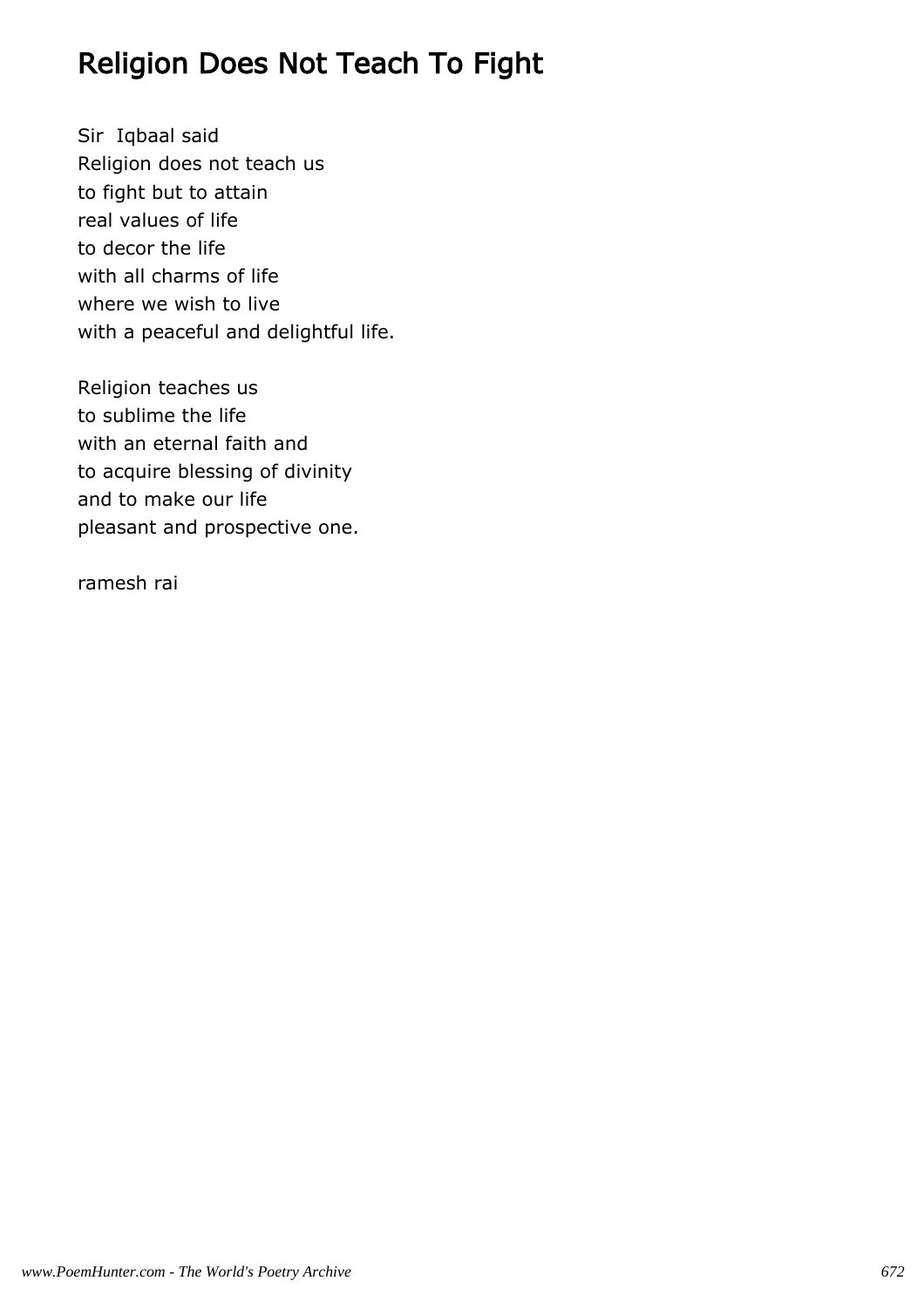## Religious War

Religious war has been fought by rare person person fighting for religion is ever winner only the person took the help of weapons are defeated, History is witness in weapon war only the powerful weapons are winner, but that can not be termed as Religious War

Weapon War is always blind but religious war is always full of love and peace.

Weapon war is the matter of ego Religious war is the matter of consciousness

Weapon war sheds blood but Religious War It sheds love and affection

A person fighting for Religious War has to be martyr some time but he becomes the reason to be worshiped for ever

Weapon war spreads chaos and terrorism Religious War spreads prosperity

Weapon war knows to split the society Religious War knows to unite the society

Weapon war knows to enslave the human being Religious War knows to make him free from all kinds of slavery

Weapon war pushes us back to barbaric age Religious war pulls us forward to civilized age.

Weapon war ends with destruction Religious war ends with creation

Religion is the law of nature which prevails all to be survived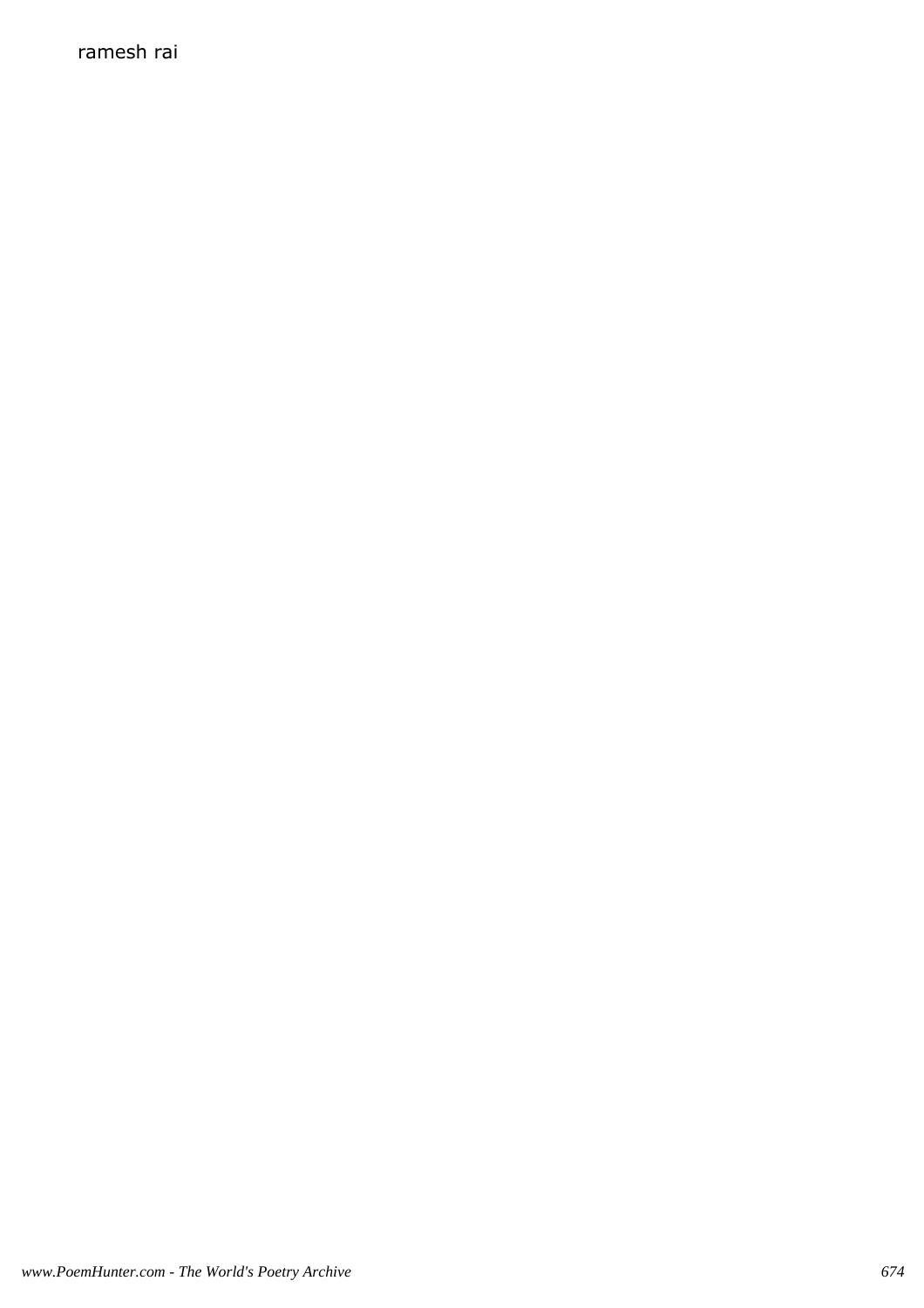## Rememberance

Time goes on very swiftly the pace of time is horizon of altitude to measure the altitude our remembrance is the scale signifies the occurrence of time the conjugate persistence of time and remembrance spontaneously make the future to derive the common factor of life of course, there is no return but future escalates with the remembrance of time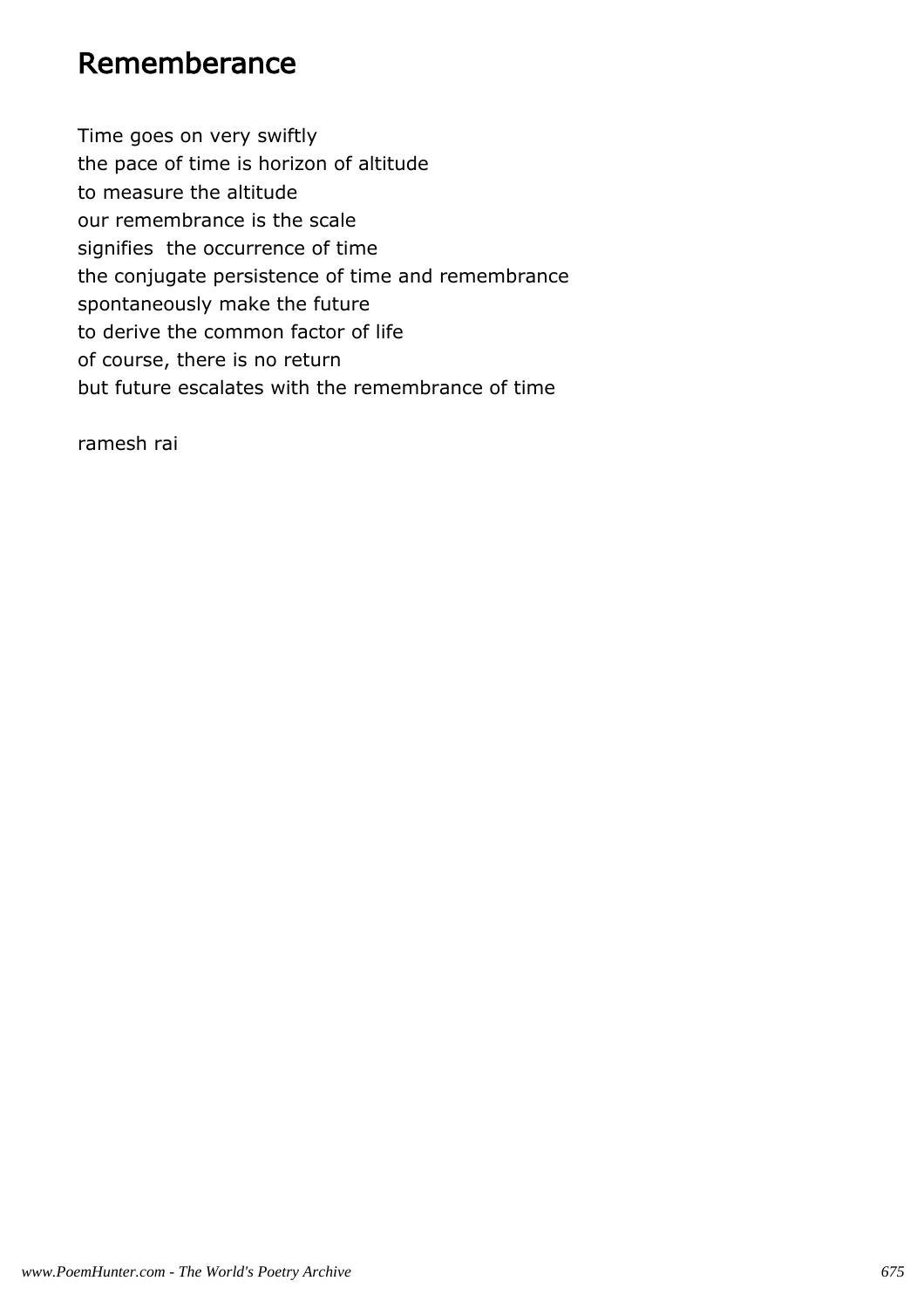#### Remote Control

Ek baar ek byakti tha mara para main ne kaha - utho wah uth khada huEa maine kaha - kuchh kaho usne kaha - kya kahun meri atma aaj mere paas nahi maine apna astitwa kho diya aaj main bejubaan hun itna kah wah phir so gaya

phir maine saamne se jaate huye byakti se puchha usne jawab diye begair chala gaya phir maine dusre, tisre, chauthe har jaane wale byakti se puchha

thodi der main sochta raha phir ek budhe bhikhari ko jaate dekha wah ab marne wala tha tab marne wala tha wah jivan mrityu ke dwand mein phansa tha

wah thaka hara mere paas aaya kaha babu! ek rupaya doge maine jeb tatola phuti kaudi bhi n mili

bhikhari ne kaha babu! main dekh raha hun kab se tum sabse ek hi sawal puchhte ho yeh aadmi jinda hai ya mara bastutah yeh aadami jiwit hai lekin abhi wah so raha hai aur bhi jitne tum dekhte ho sabhi haad mansh ka nirmit ek yantra hain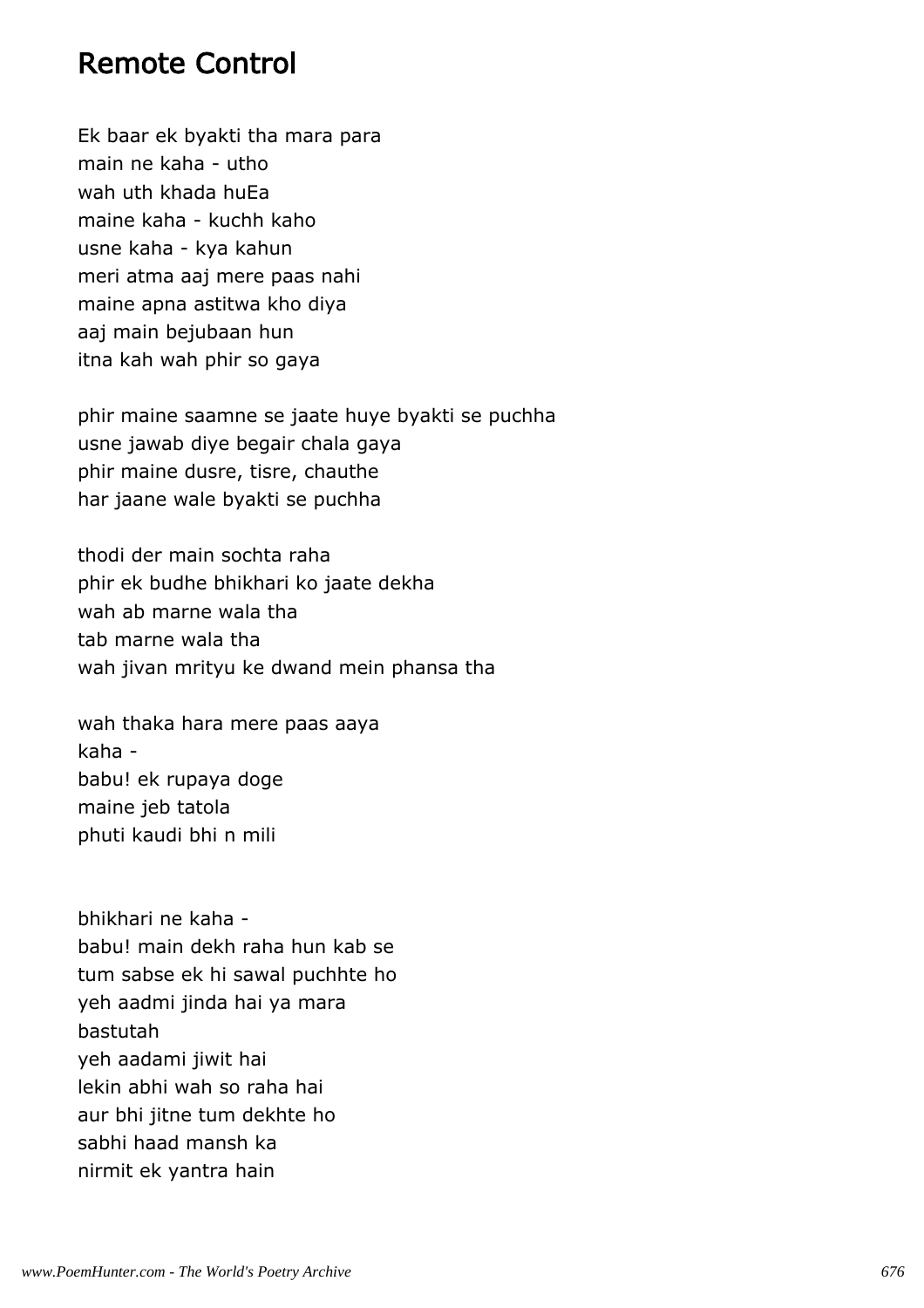inka remote control kisi aur ke haath nahi tabhi to ye sab tumhare ek prashn ka jawab nahi dete

phir bhikhari ne kaha shukra hai uper wale ka ham tino ka remote hamare hi haanth mein hai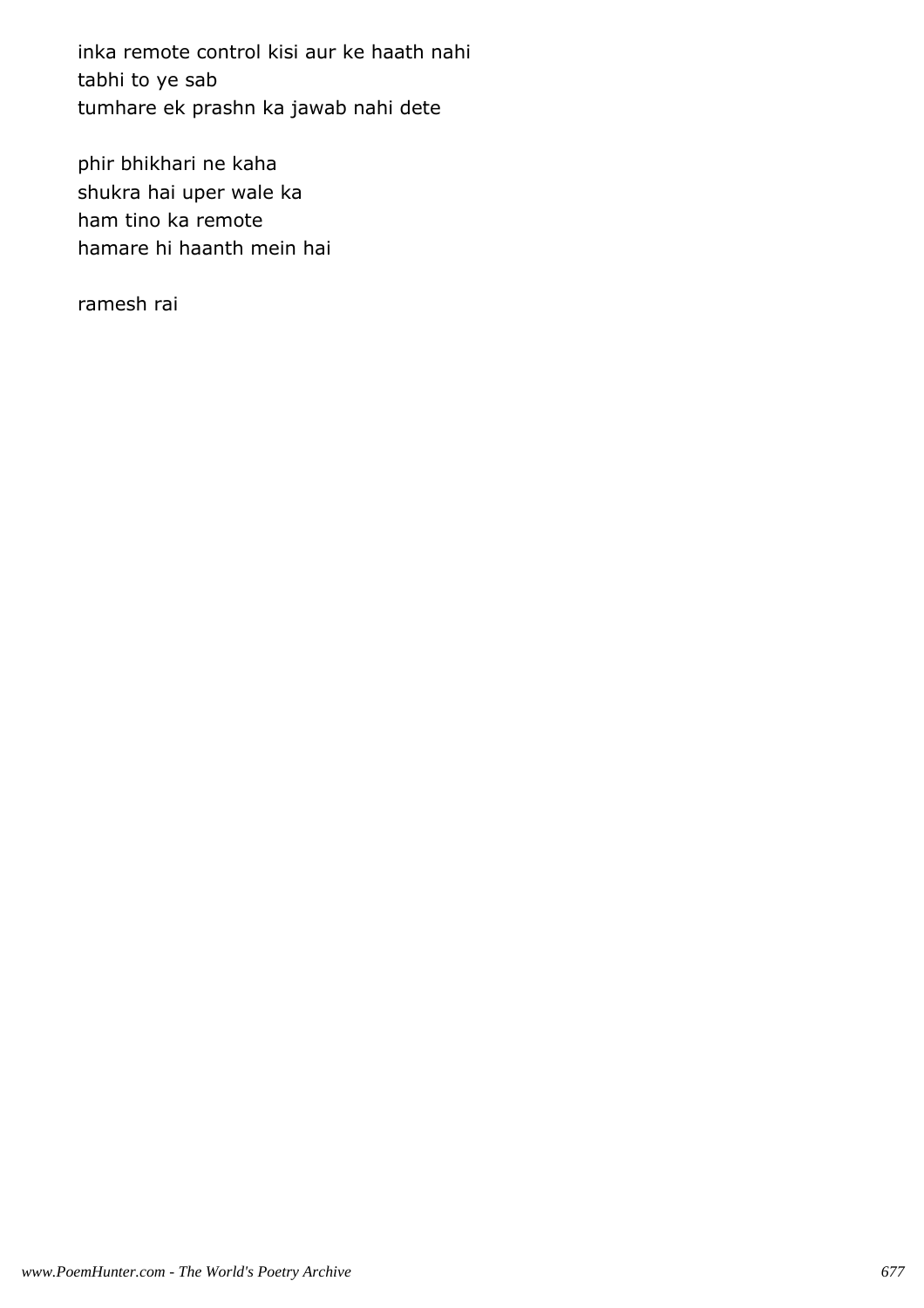#### Rendezvous

Stream of my poetry flows to that point where sky meets the earth stretches his arms to hold her tightly within his arms and kiss her erotic lips frenzied for regression of their soul together for a new creation lit the enamouring fire lying both on celestial bed.

Shower of bliss and ecstasy rains to quench their thirst of love enriching with all nourishment.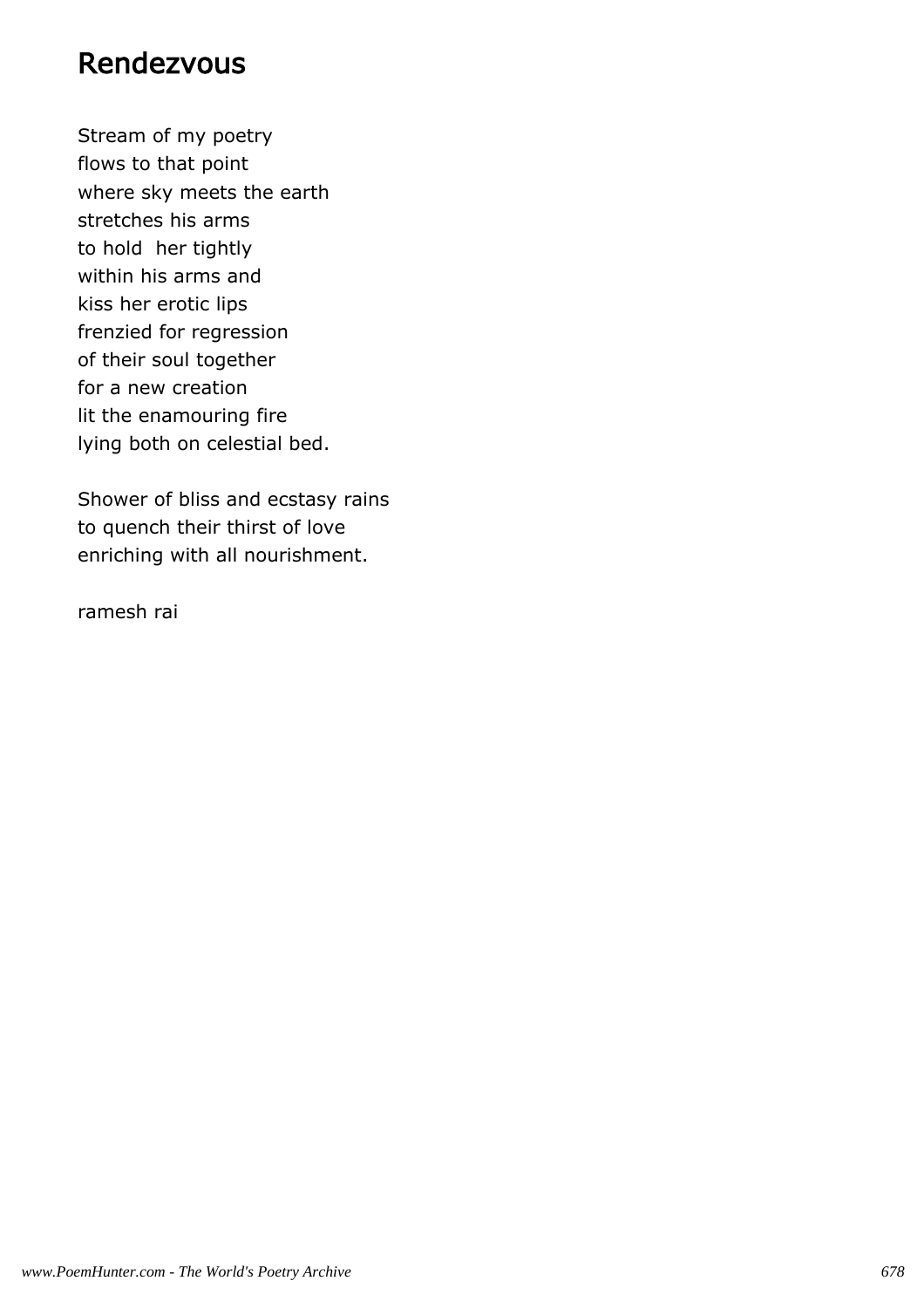# Responsibility Can Not Be Avoided

Every one has to shoulder one's responsibility either it is plant, animal or insect or any creature , living or non- living all are bound along to carryout responsibility.

The cloud has to rain the air has to blow the light has to illuminate the flower has to blossom the river has to flow the planets have to rotate the stars have to revolve.

We all are tied up with responsibility can not avoid our responsibility.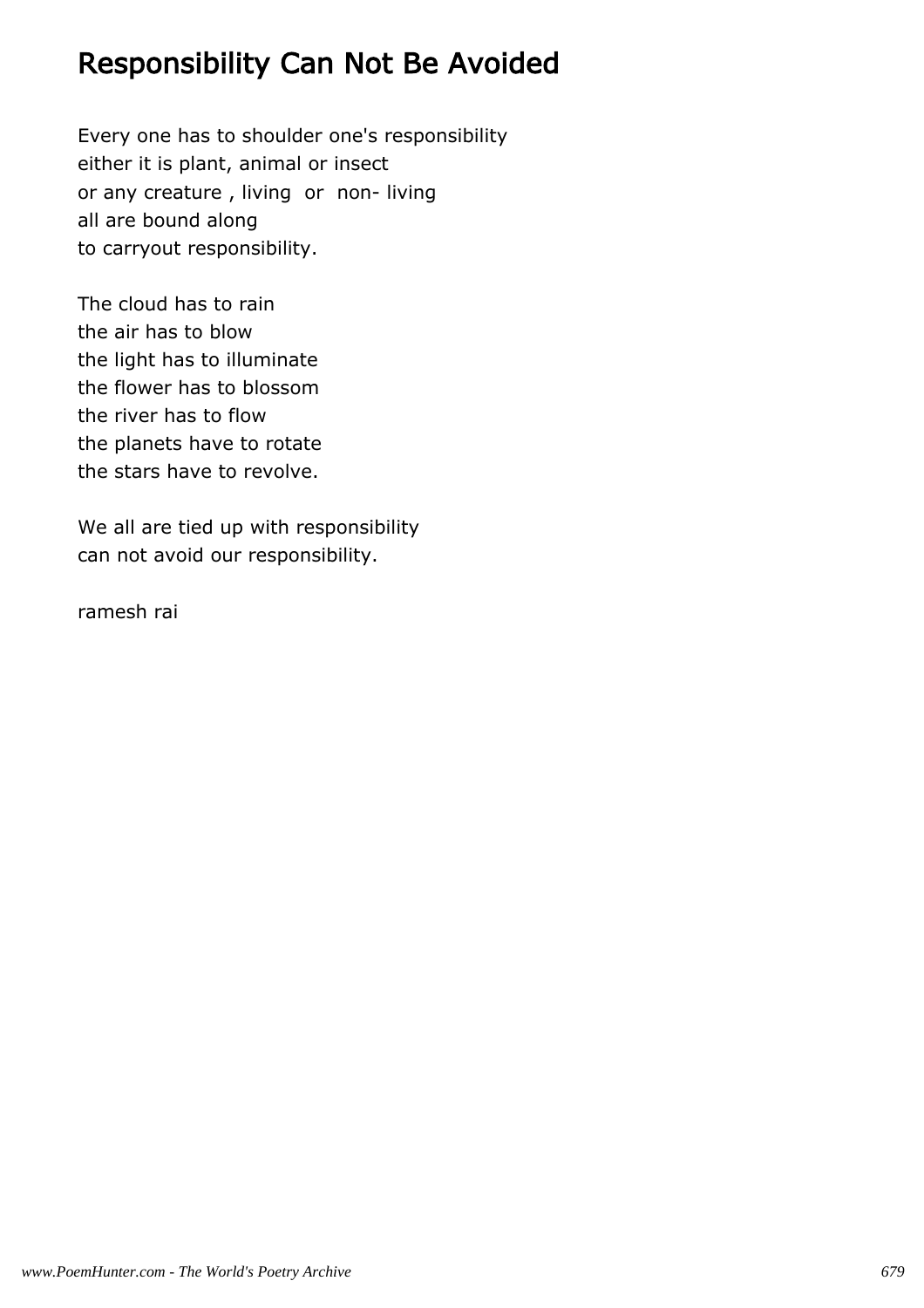#### Restless Nature

The whole nature is in function days and nights How can i sit to take a rest when time is passing side by side

I asked the morning solitude to stop for a while but the morning said me good bye the noon flickers on my eyes I asked to noon to stop for a while but it said the sun is setting in west side

I asked to sun to stop for a while but it said, has to go another side I asked the time to stop for a while but it said, come once at a time.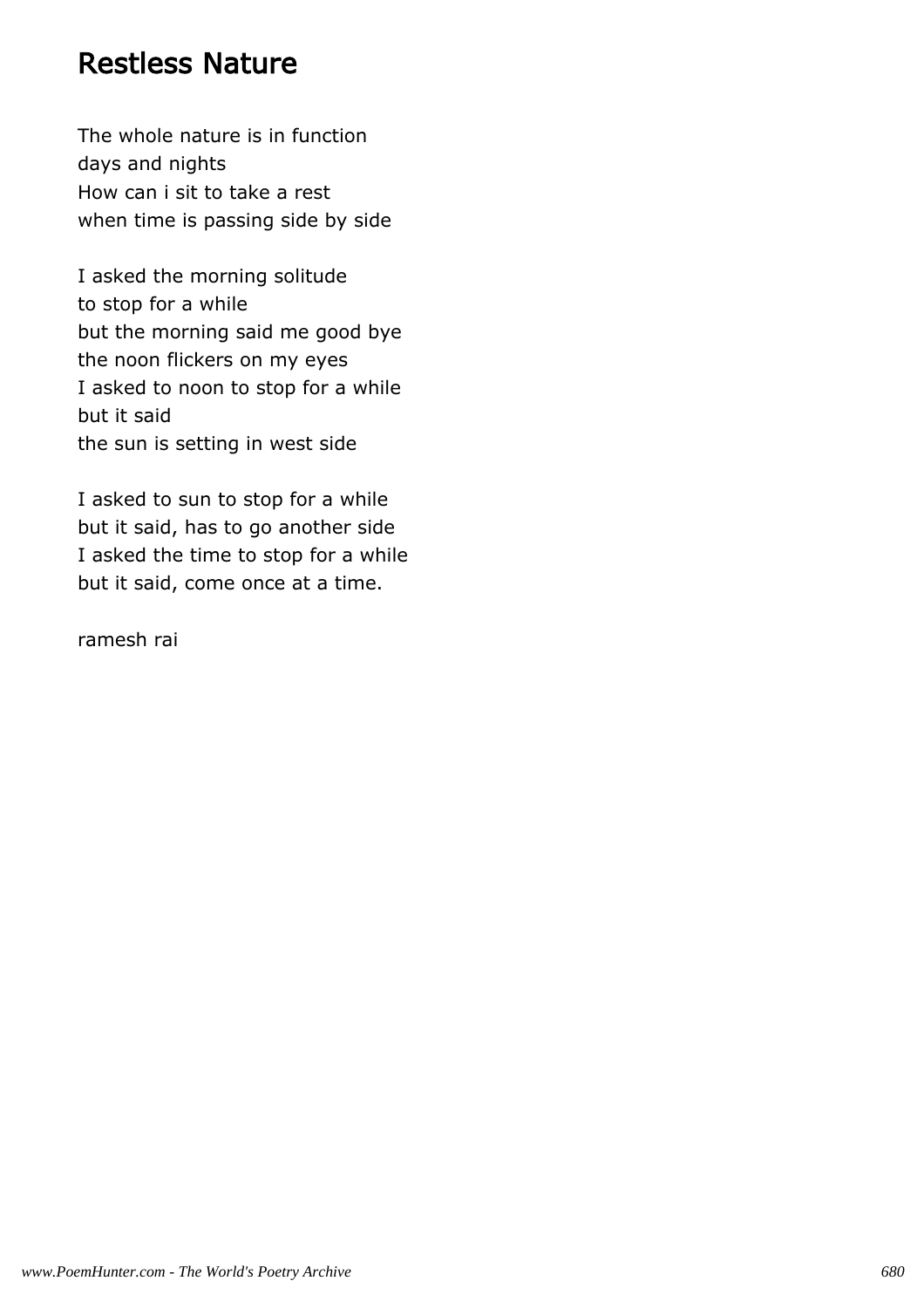## Retirement

Retirement is the fallacy of life retirement does not mean the end of life. In true sense life starts after relinquishing from the assignment and from the social obligations; so, the period for service to nation and society be much short as the person may accrue the mean of subsistence for future rest of life may spend for creativity with sharp brain and strength rest on the will of person.

Thus, maximum new generation may get the opportunity to serve the nation and society.

Present philosophy of retirement is killing the youth.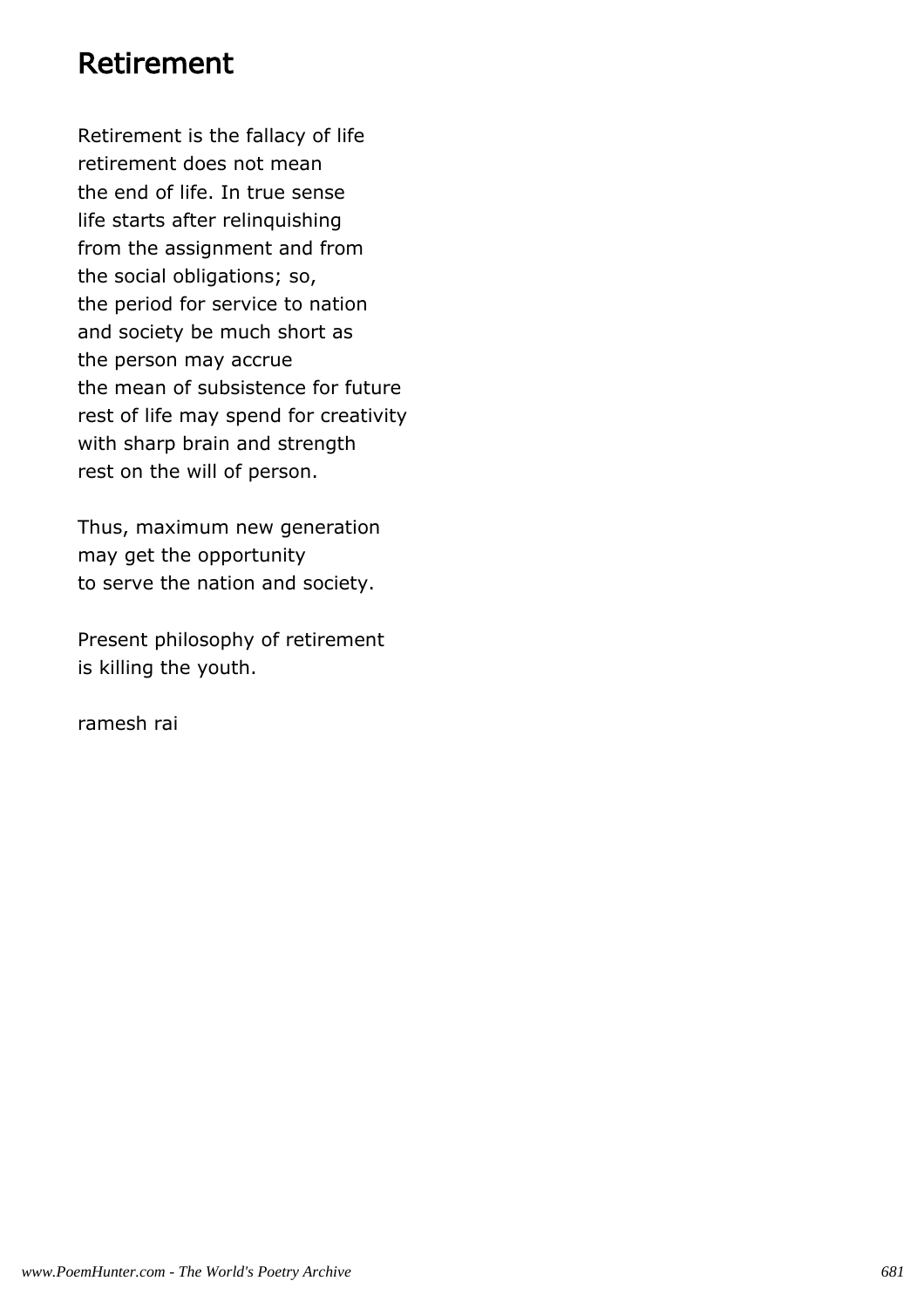# Rhythm

The rhythm of life is of multi color Violet, Indigo, Blue Green, Yellow, Orange and Red makes the spectrum of life full of lust, full of dust full of pain, full of pleasure full of love, full of affection and full of friendship

If any of the color of life is deleted the meaning of life shall stand null and void and of no use.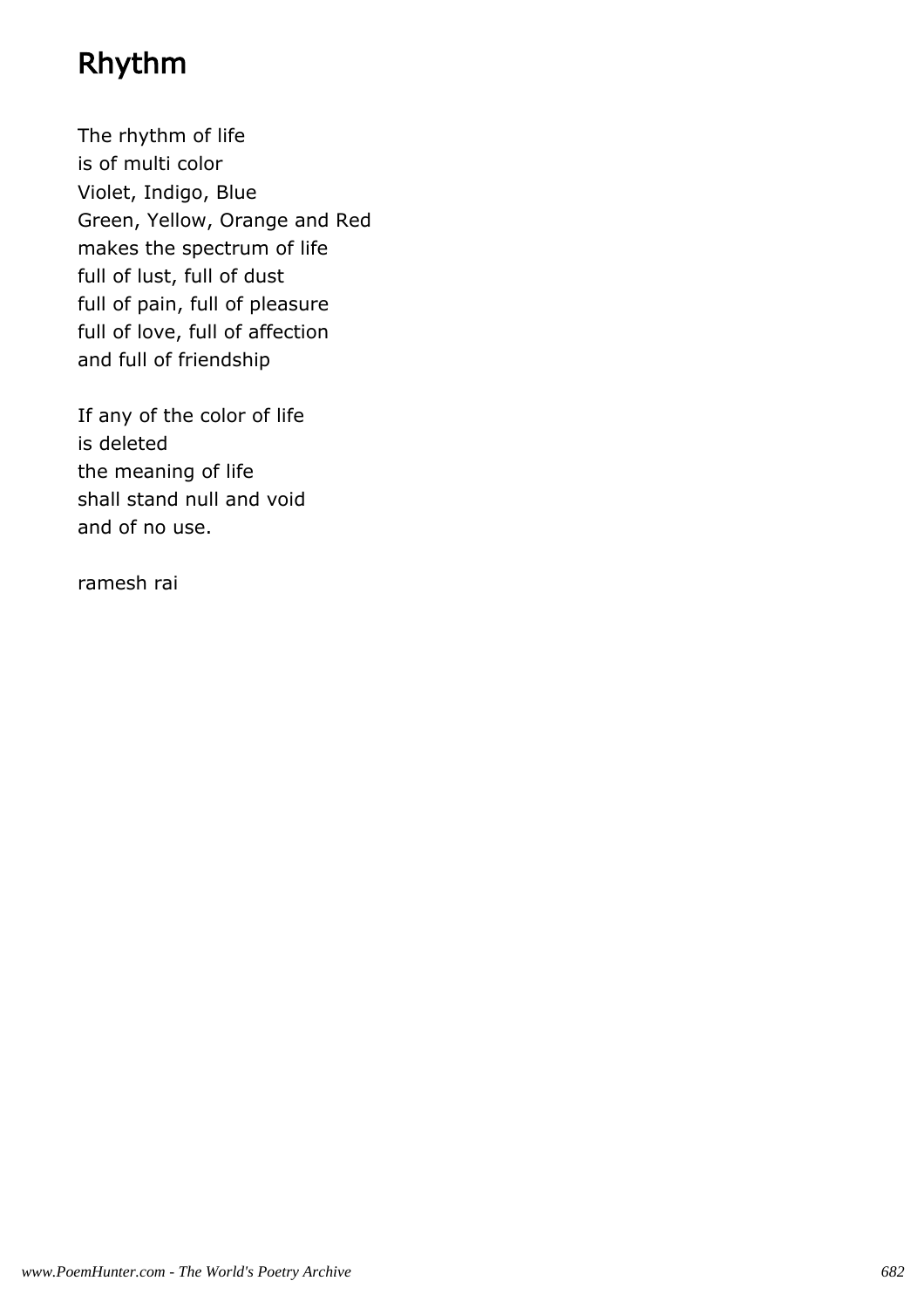# Ripples Of Melody

Ripples of thy melody may touch the shore of creation for confrontation of all cruelty shower rain of your happiness to cheer all lives on earth

Bonanza of your ecstasy may explode on the earth to disperse all eccentric attitude where life may blossom with full awareness

Attire my home with your enlightenment where human being dwells with your all creation

River of milk may flow on the earth to feed all fauna and flora to nourish them with your inner strength

The poor Ramesh prays with folded hand to enrich this earth with full bliss of life.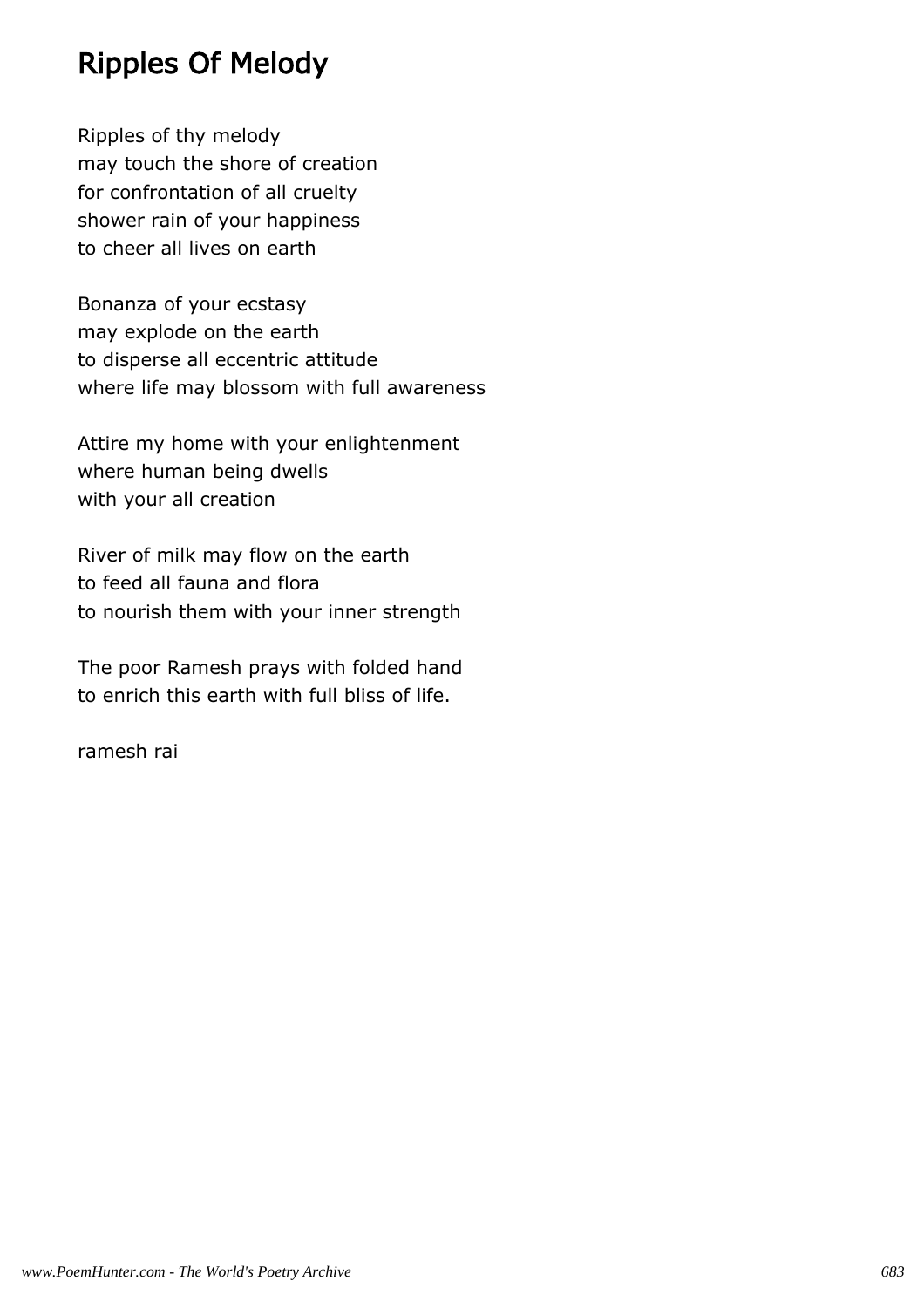# Rise And Fall

In emotion i rise above the sky but when i fall i fall deep down the sea

the rise and fall in rythem of my life i feel myself like sothic sobering to rotate

to rotate with a timeless motion to cheer the glimpse of profound creation with full devoutness and homunculus like an insatiate and maginot-minded

the harsh of my life is inordinate unable to finish donet of my life retrograding all fusses and demuting passion adding geomatrically in propagation of life

ooziness of my all lust transcend to manifest supplantation of my attachment trying to be free from all lives and to be attached with eternal soul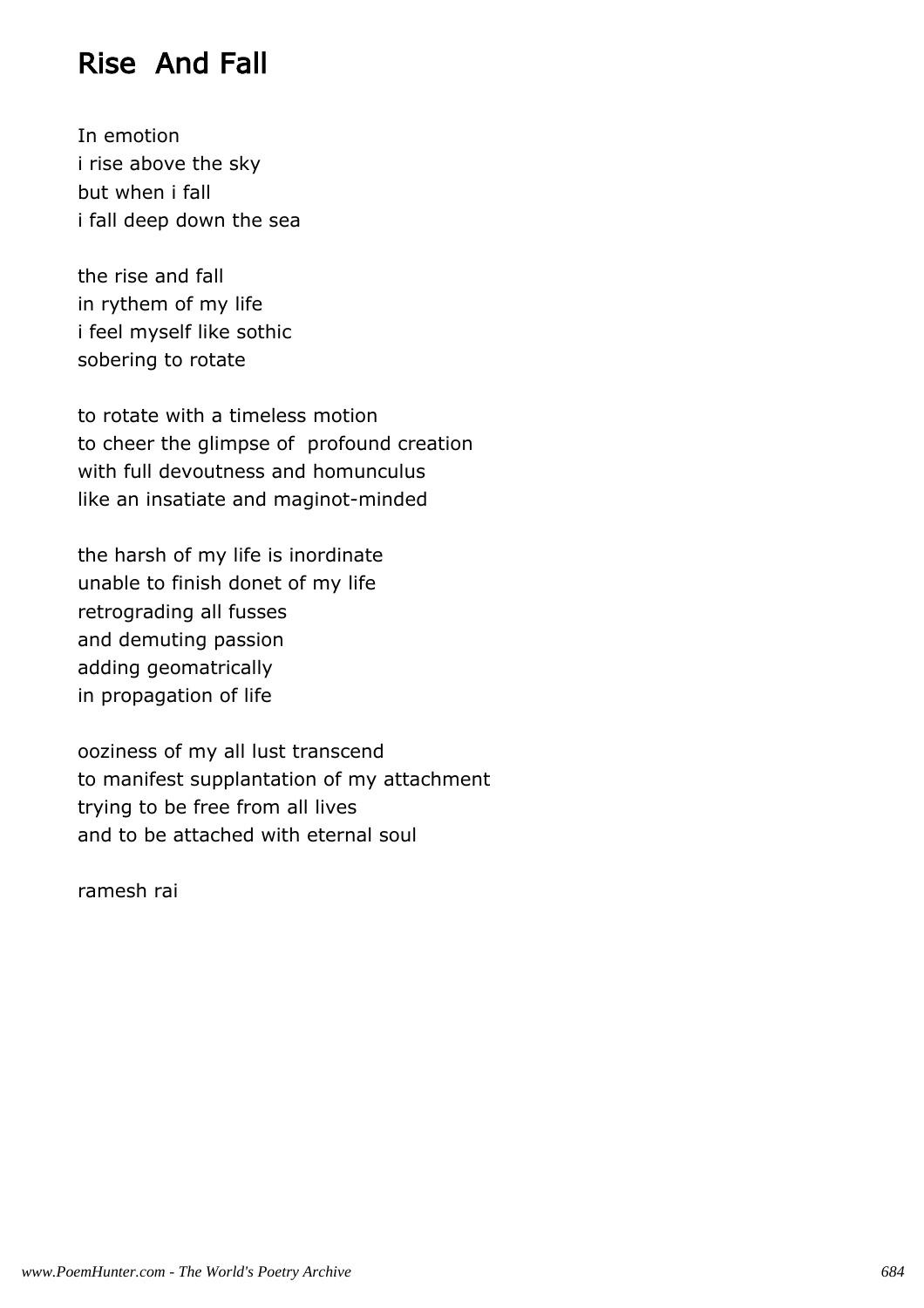# Rock

Hey Rock! You are standing still in the barren land where no one is to take care Sun, rain, thunder and storm all you're facing alone in the barren land as if punished for any curse; you relish all seasons equally in the torment world where everyone is prey for everyone.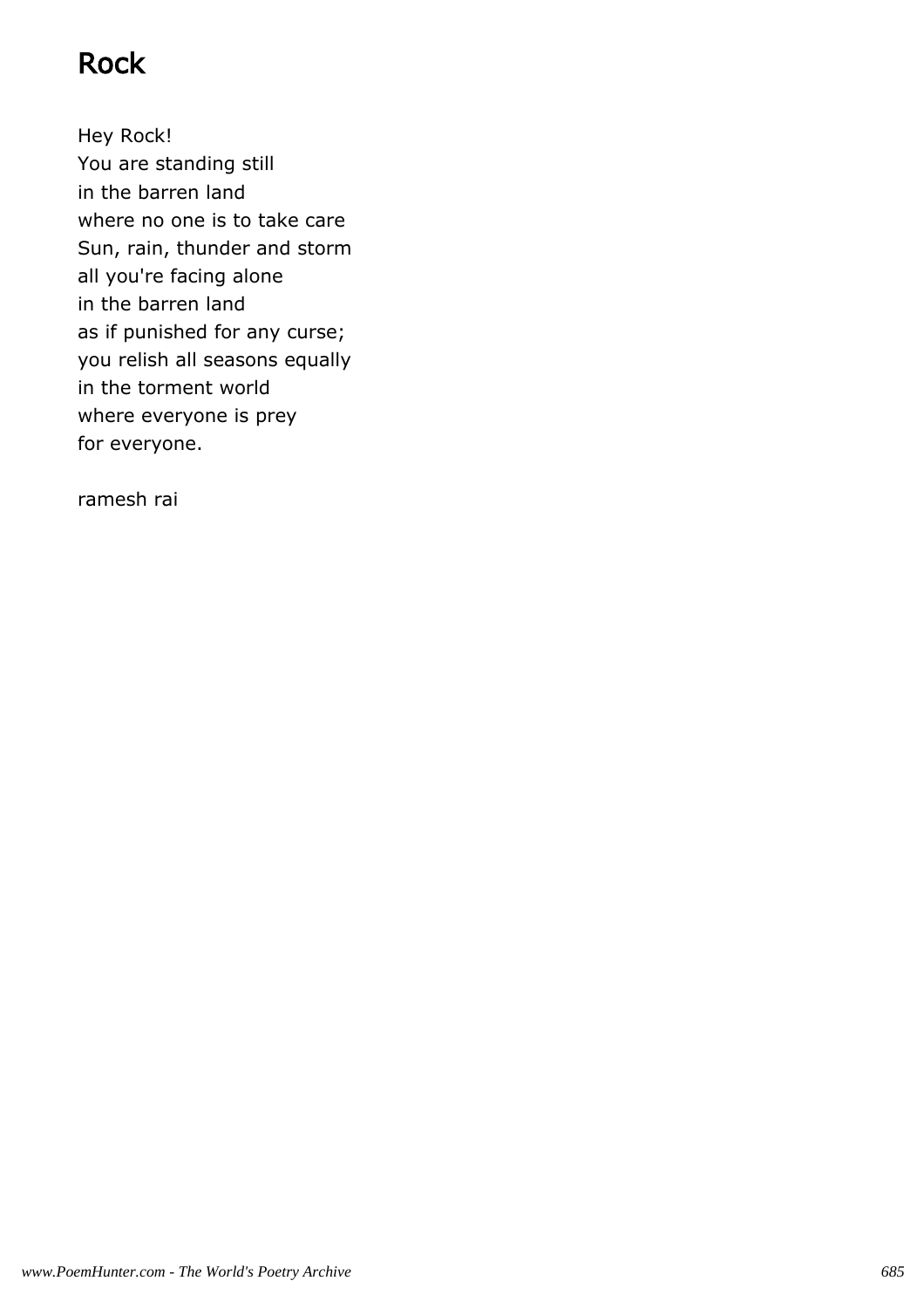# Rock Ii

O' Rock

Least you're devoid of this worldly wisdom where hollowness is hidden in every smile.

I'm also standing in the barren land devoid of love for each other facing all ripples and storms of life

My lax emotion pauses at every moment when I'm unable to defend all orexis still mute and dumb in the vibrant world.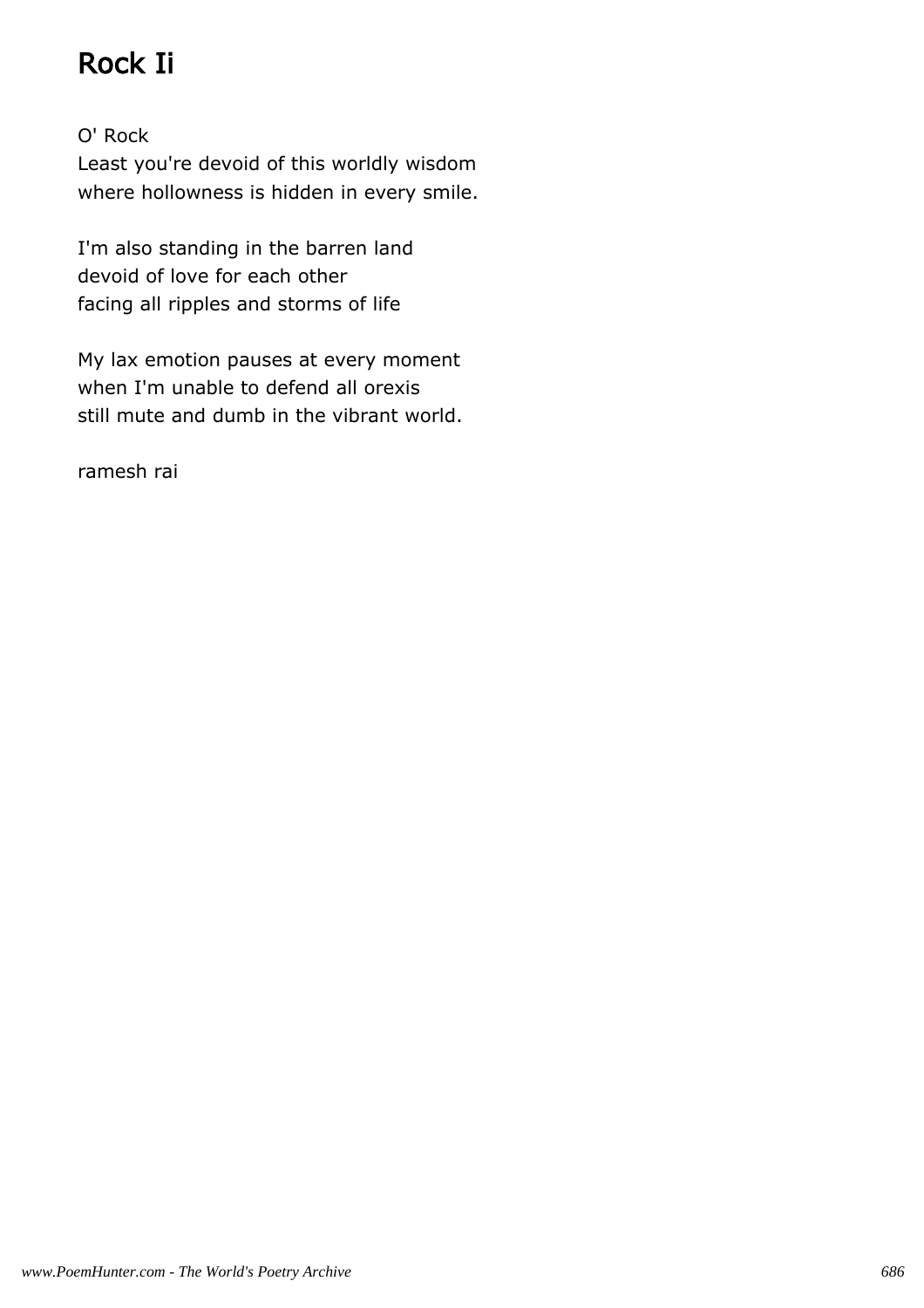# Rock Iii

Least Lord has bestowed you with stone heart but to me with a soft heart and more fragile than that of flower heart but living within all perniciousness sill standing still with all temerity.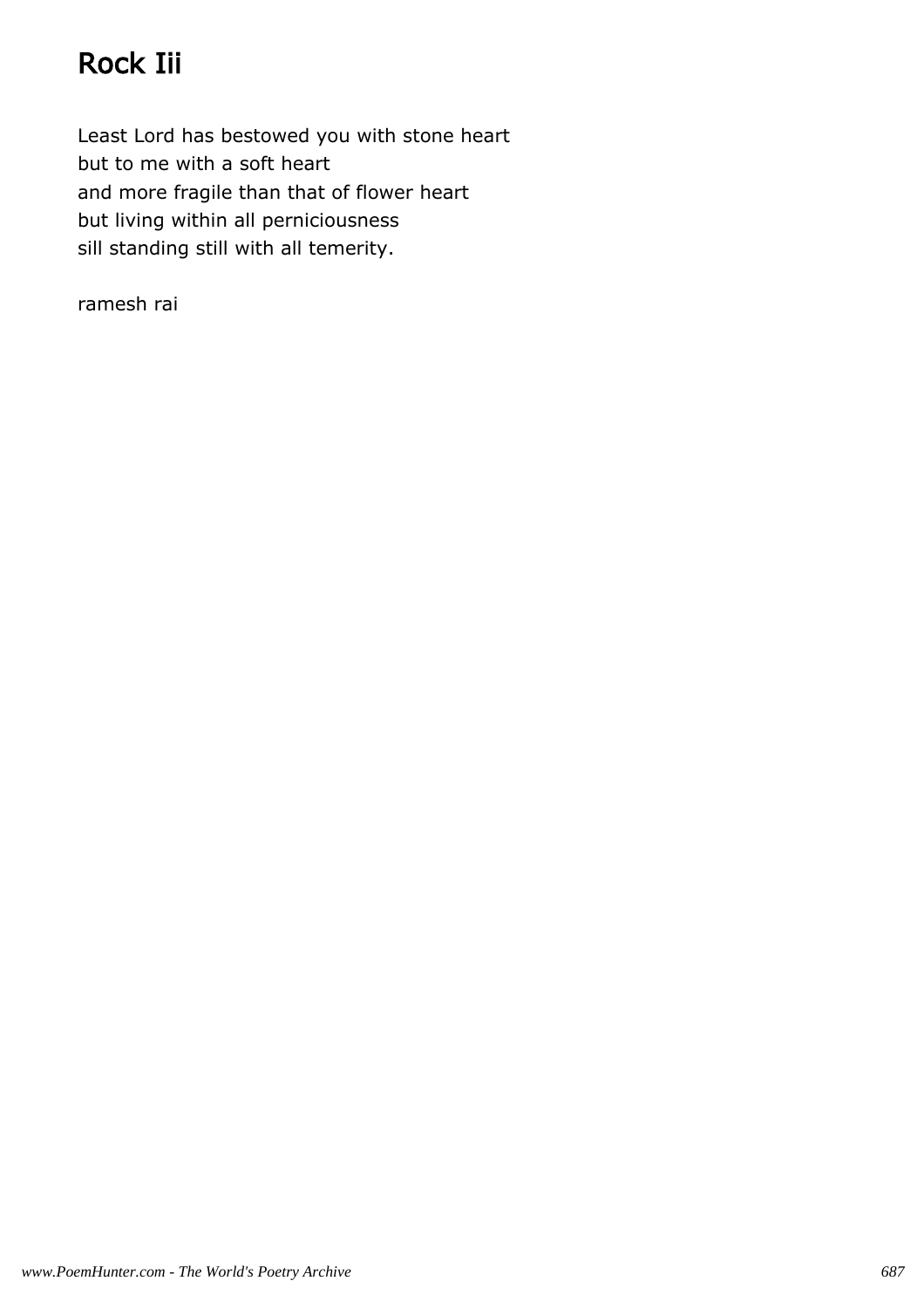#### Romance With Poetic Image

I confess my romance with poetic image To glare the source of life In the tune of three era To the core of my life Where just not to spend The aura of life with supreme esteem.

I like to romance with my poetic vision To enamour the beauty of spring To adhere my veneration With all stupidity of life.

My poetic image and vision Confronting with each other Prancing with versatility As to say, where you are?

Not whether I like to escalate To associate with any progressive manure With the dim light of sun When moon is scraping itself How to realize my romance I can't understand any more.

But my poetic images are pampering To contravene fusion of life and death.

I wanna romance with my nightmare To explicit zillions ofjoy and happiness.

I ponder with riddling light In the darkest cave of humanity.

But my poetic emotions are spilling Like the youth of a lass Can't be confined with.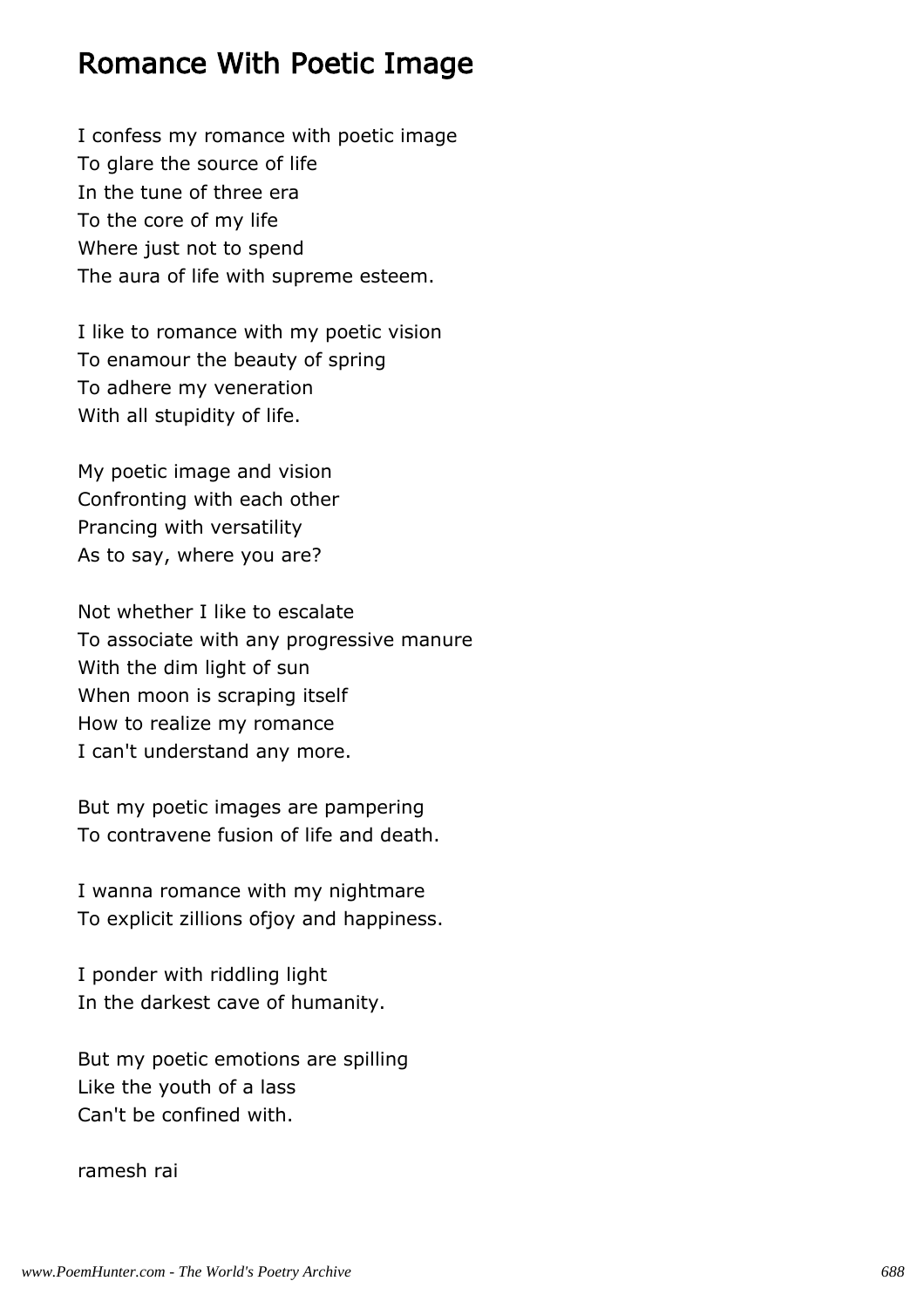# Romanticism

Romanticism is the beginning of life it is the full exposure of soul it is always decisive Romanticism leads the life to a supreme thought without romanticism life is like a barren land Romanticism is the art of living Romanticism evaluates the dignity of life Romanticism is a creative thoughts Romanticism is the seed of love The existence of the entire creation is only due to romanticism Romanticism is ceaseless Romanticism is like a light flame of candle which enlightens the life in a living kind Neither the fire can burn it Nor the water can extinguish it The entire nature is covered under the veil of Romanticism.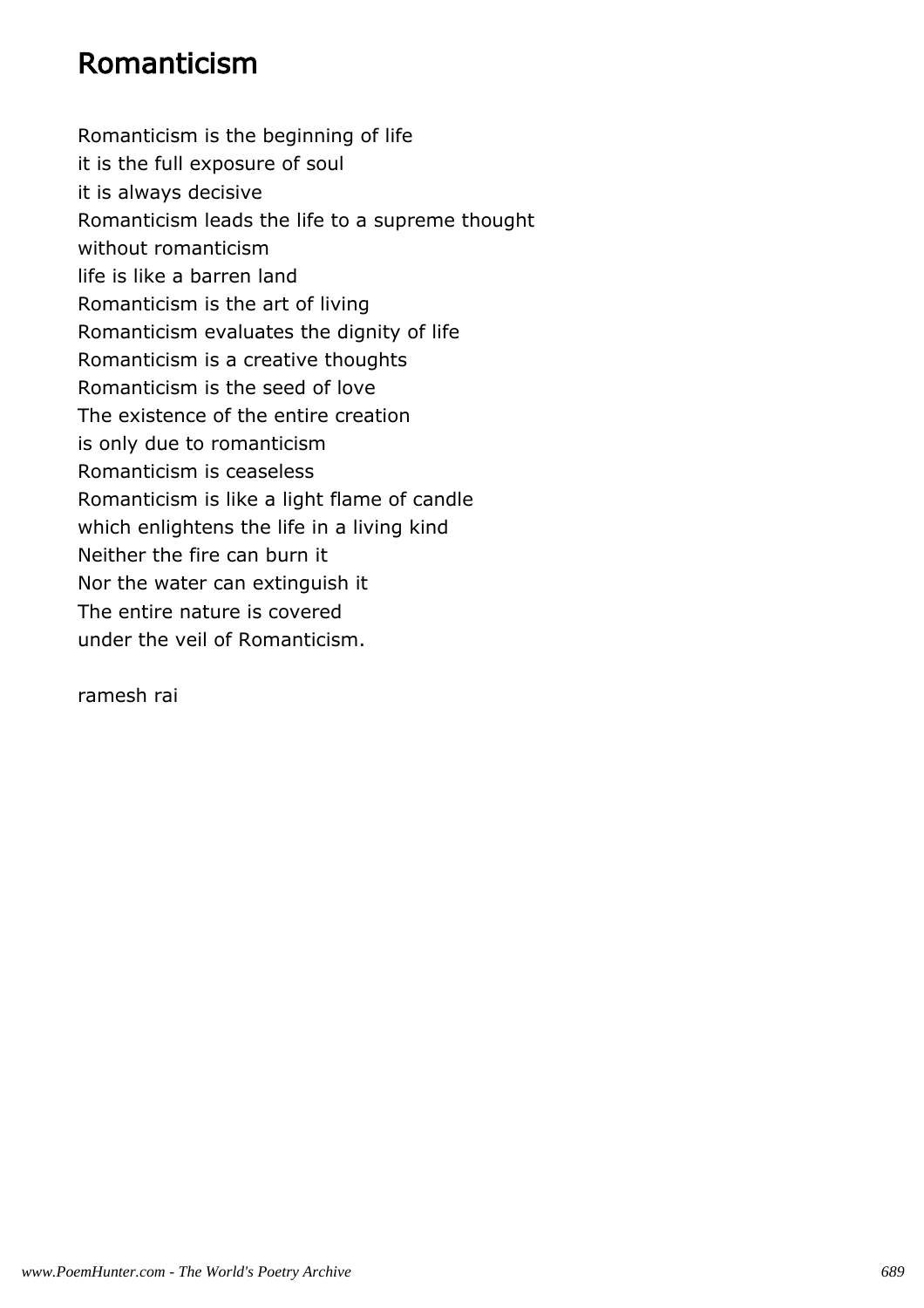# Rose

Rose! Thou blossom amongst thorn you look more enchanting more beautiful your each petal is more erotic than lips of any damsel your winsome look makes me slewed

You live amongst thorn still you smile day and night

Your appearance in moonlit night blushes the beauty of full moon as if you have stolen her beauty

When I see a dew drop on your petal, I feel ashamed for not being there as dew drop

Your fragrance is pouring rose wine throughout in the ceaseless breeze

Thus I love you much as I love my every ripple.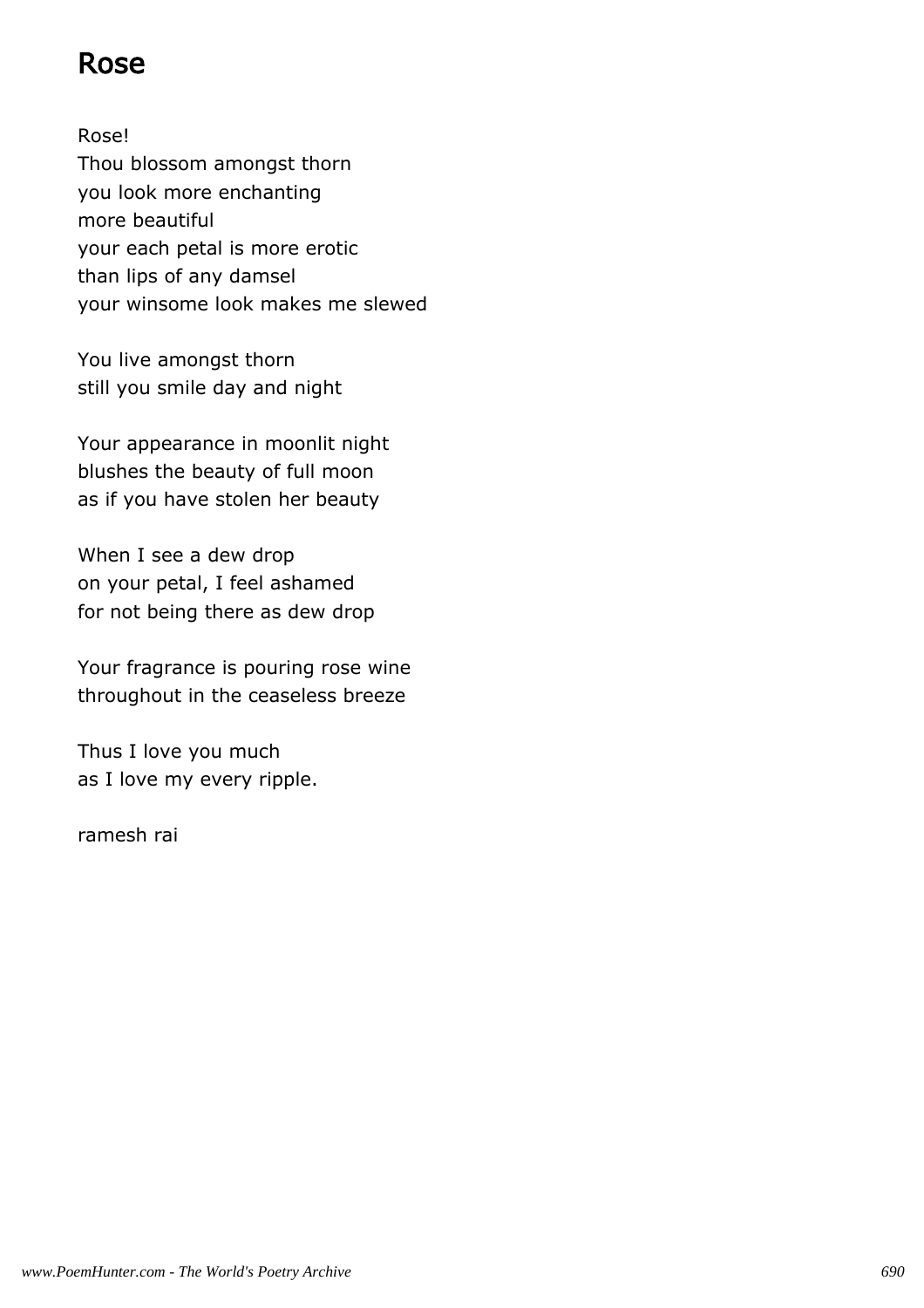# Rose Is Pink

lives in thorne smiles in thorne sleeps on thorne yet never cries of her sufferings

Her each petal are more soft than ever in creation

Her aroma applaudes recites anthology of fragnance though laithful but never hides her beauty her obesance quantify her beauty morning breeze cherish to have a bathe with her tulle pollen so blows softly and cool

She is indubious in all seasons

In return the sun confers her his pink to make her pink to make her pink So, rose is pink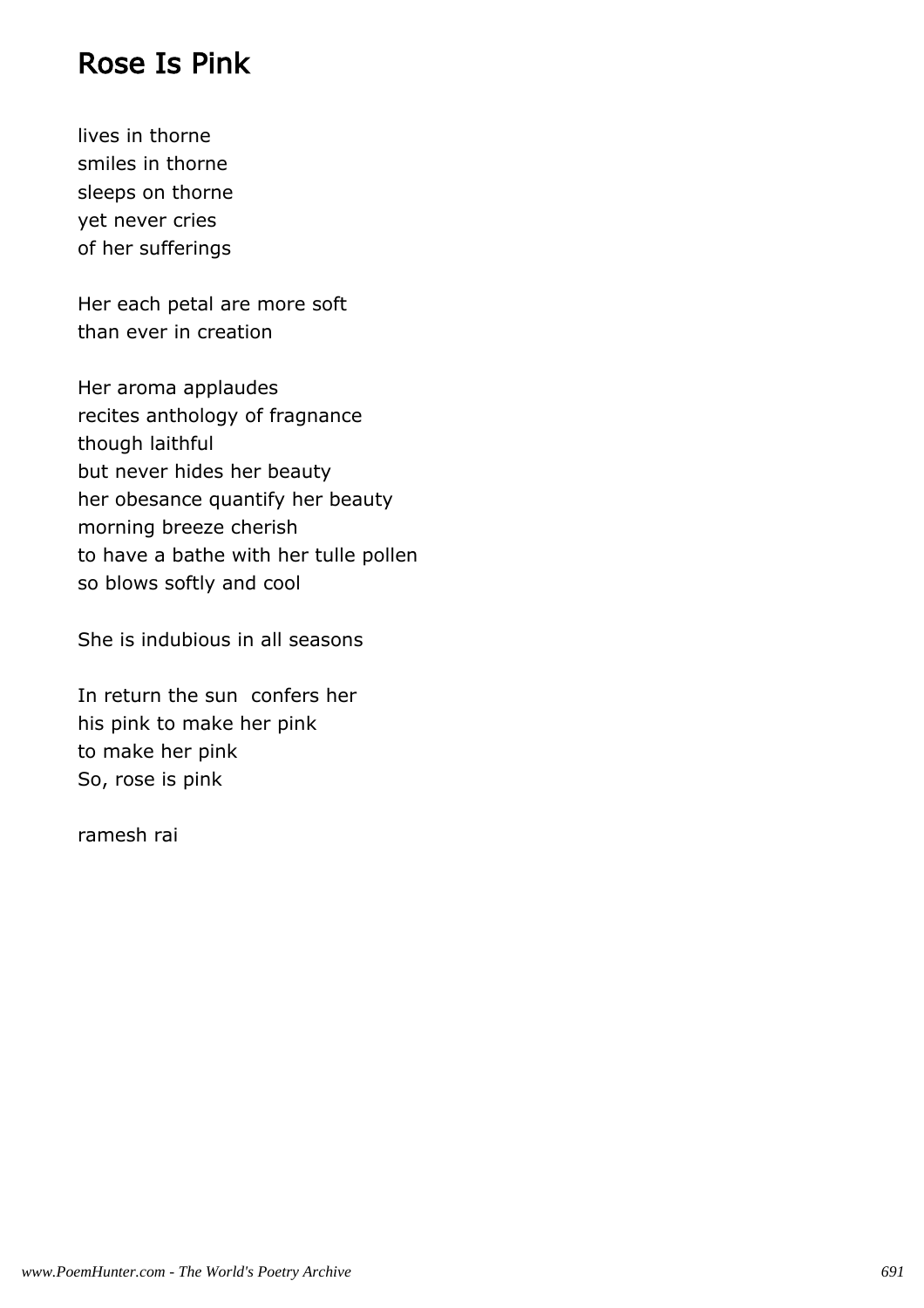# Sabotage Of Human Resources

A great sabotage of Human resources who is responsible? Who is responsible for mass sabotage

Human power is either utilized for destruction or a great scale of skilled hands have no job who is responsible for this mass sabotage?

People are either running to acquire power or to earn money, but a lot of creative works Either for money or for moral support by Authority.

May I ask who is responsible for all failures why it happens so?

Is the Authority sleeping or trapped in own circumstances making all failures of life

Is it so, all delicacy making mass sabotage of human life

Life is to work and to rejoice but where life is going

Who can reply?

Perhaps, no one has time to listen cry of people dying in starvation, carelessness for want of medical aid making chaos and misguiding

Think my friend, peacefully with a cool mind what made it so?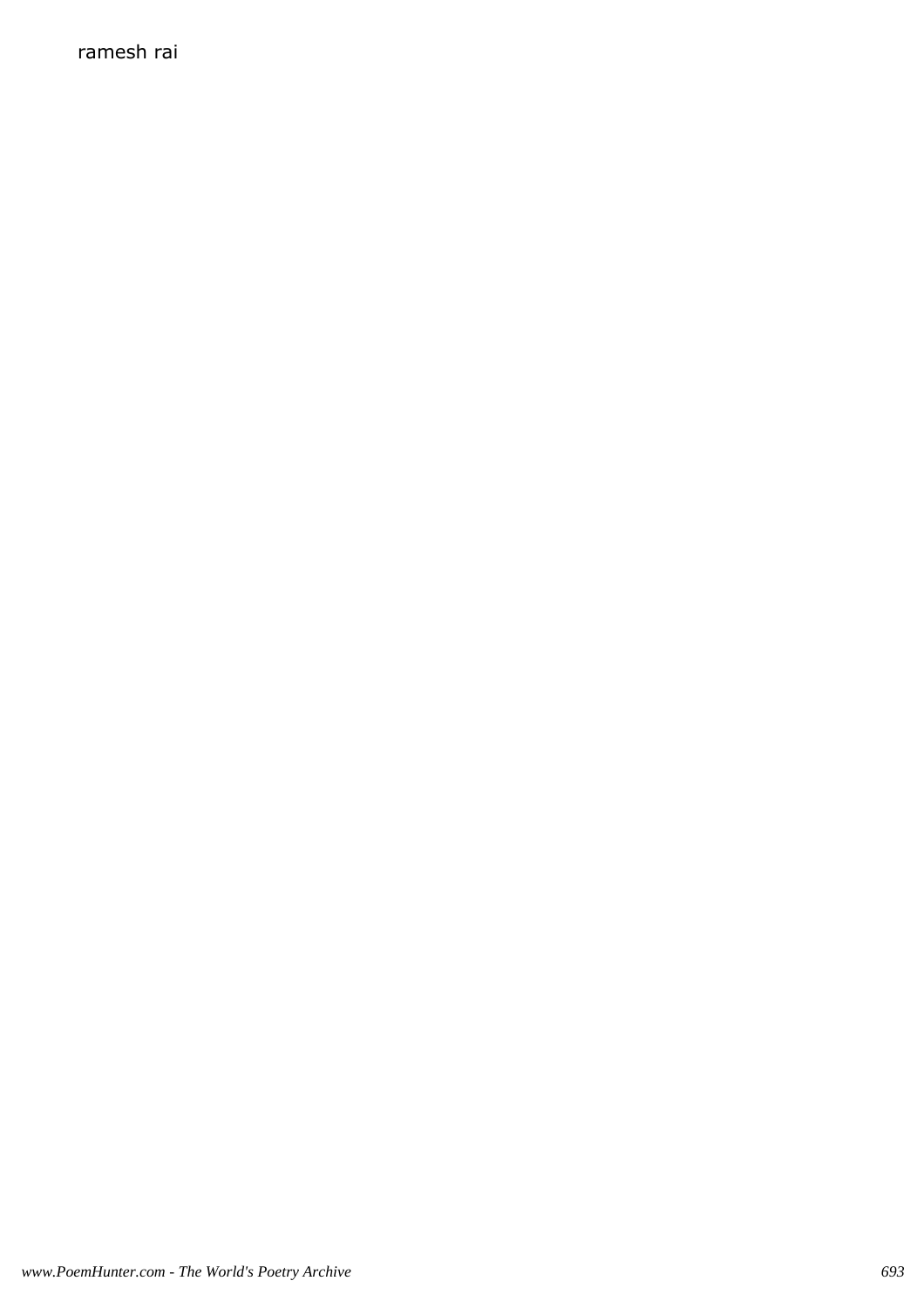#### Sacred Conciousness

Anna dao, jal dao dao mukta dhara batash dao, akaash dao purna prakash bhara sudhha chetana bhese aase aamar hridayer dware chhariye dao nijer aashish samagra srishtir kachhe tomar vaibhav chariye pare he palanhara samagra praniranubhuti haye utho kachhe kachhe pragatir path khule dao he shrishtihara tomar shrantir vikalp nai aie shrishtir kachhe tomar aashish na peye jabo kar kachhe aamara halam khudra manush tomar smitar kachhe dhanya haye uthe aie jivan yedi pete pari amra sabai tomar kripa yugal hath prarthna kari aamra sabai mile Anna dao, jal dao dao mukta dhara batash dao, akaash dao purna prakash bhara sudhha chetana bhese aase aamader hridayer dware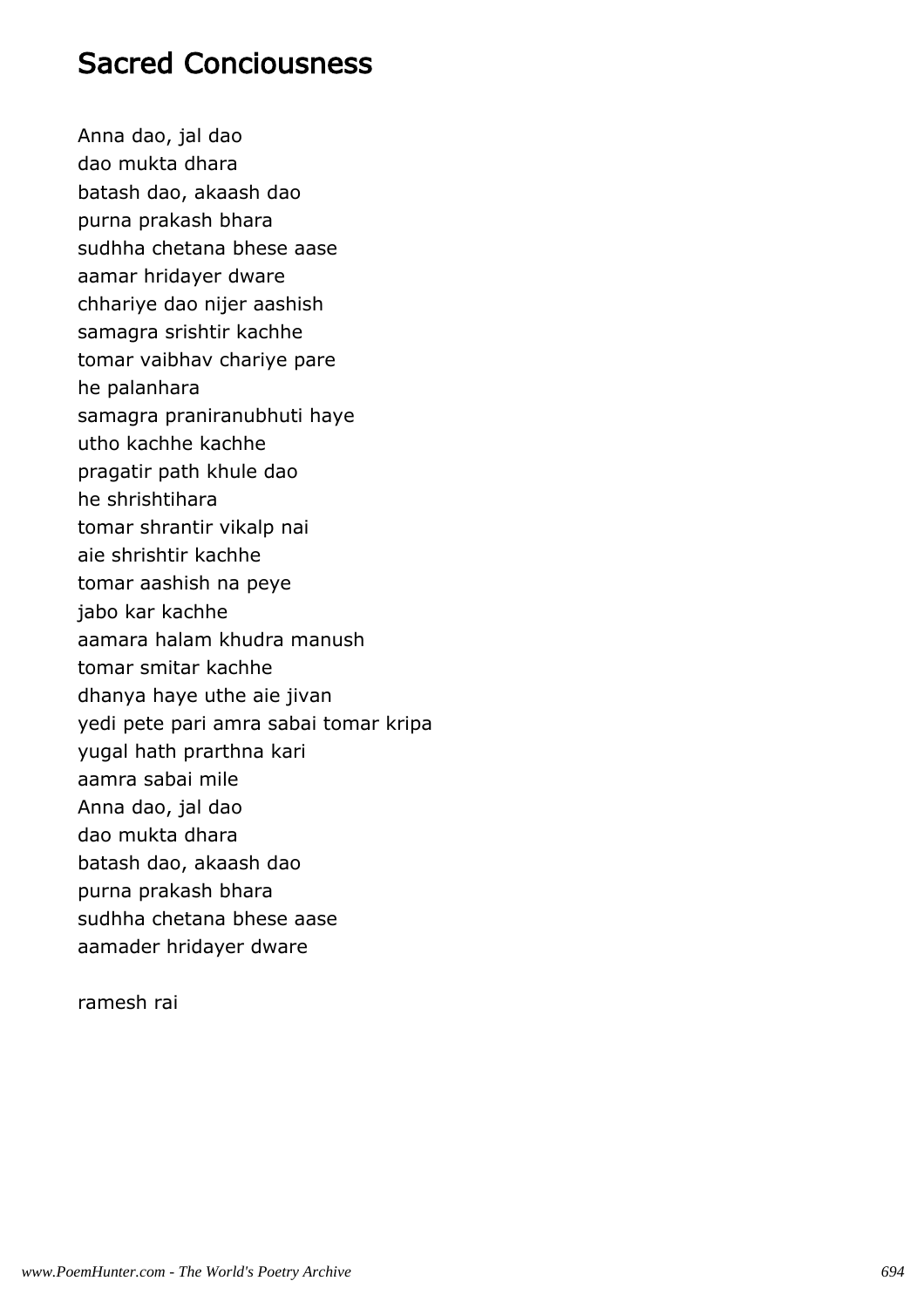# Sacred Soul

Let me get awaken from deepest slumber when I'm strolling with open eyes but my soul is dormant unable to access language of soul.

When my soul is fabricated with melancholic dress the pungent smokes are over ride with callousness and darkness then you come and bless me to let me see the world with closed eyes the stupidity and narrowness of life and have made it worst than hell.

I wish to see with my closed eyes cascading flow of pains and sorrows so as to purify with my sacred soul to bring joys and happiness for universal life.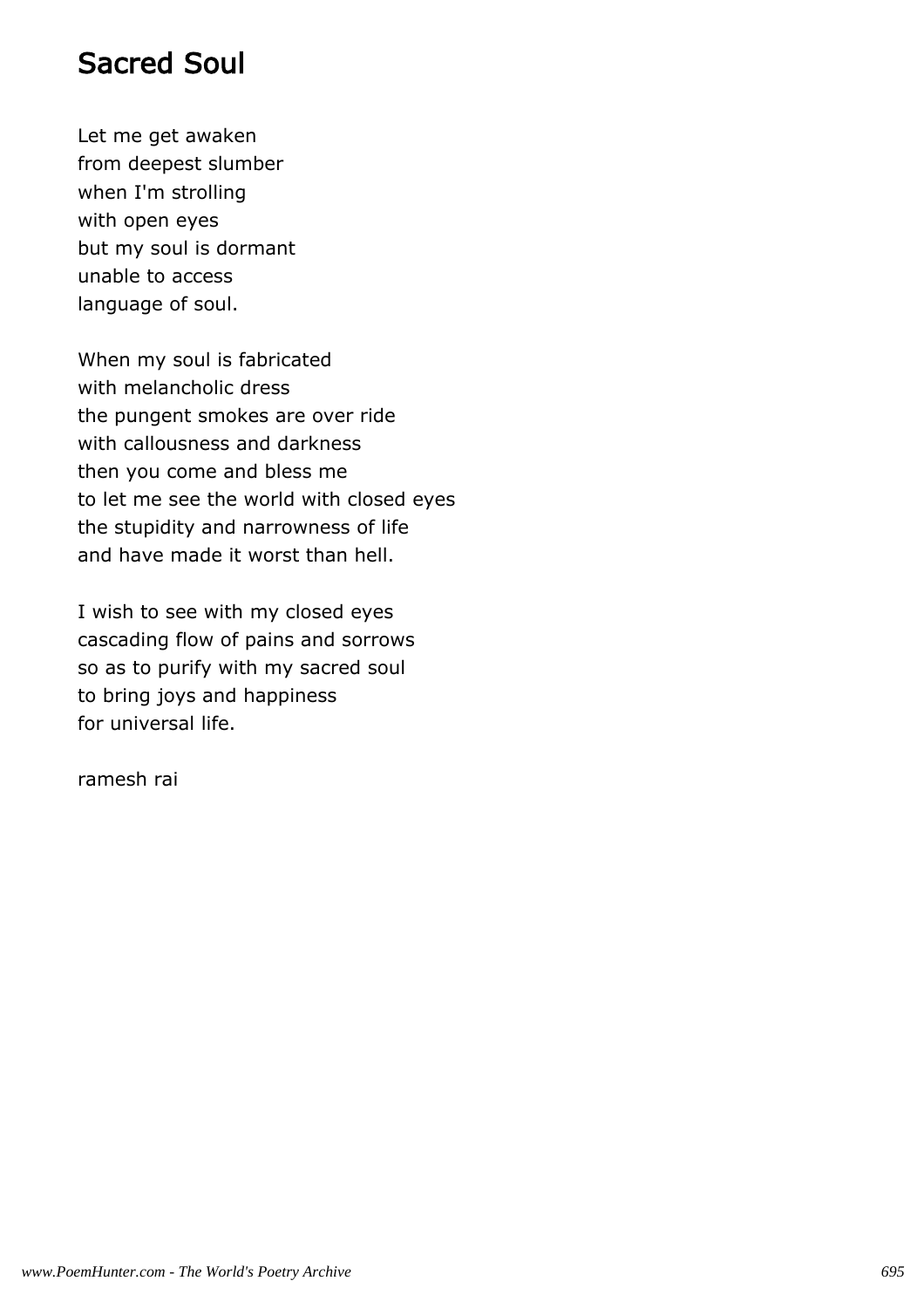# **Sacrfice**

Sacrifice means to give up all desires to forgo all egos of life sacrifice in general always appreciated even by god, to make all happy

Sacrifice if made the aim of life means to get every thing what you wish means you have no more wishes to hurt any one else

Sacrifice is the root of all progress peace and prosperity in life to attain the power to sacrifice means to attain super spirituality

Sacrifice is the divine power gifted by god, which is rare but always fruitful to cherish the nature to make the wheel of nature in motion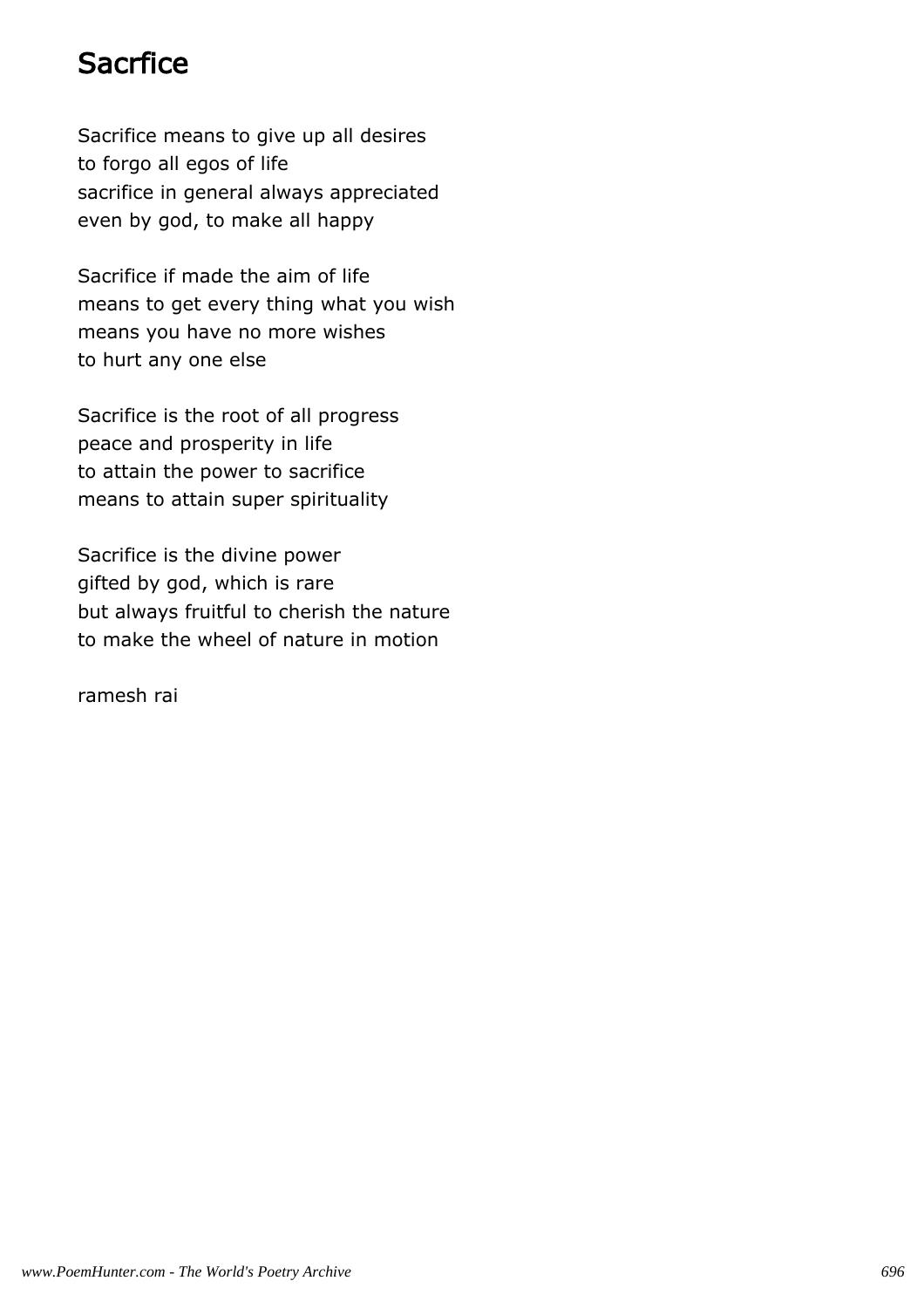# Sad Cloud

Clouds are sad today sitting on thershold of weather waiting for the day when they will be allowed to rain; then they will kiss all the mountains and hills coming across their way.

They are sad because they are forbidden to hover sometime they are peeping out of the sky window as if a child is forbidden to play with their mate as if a lover is forbidden to meet his soulmate.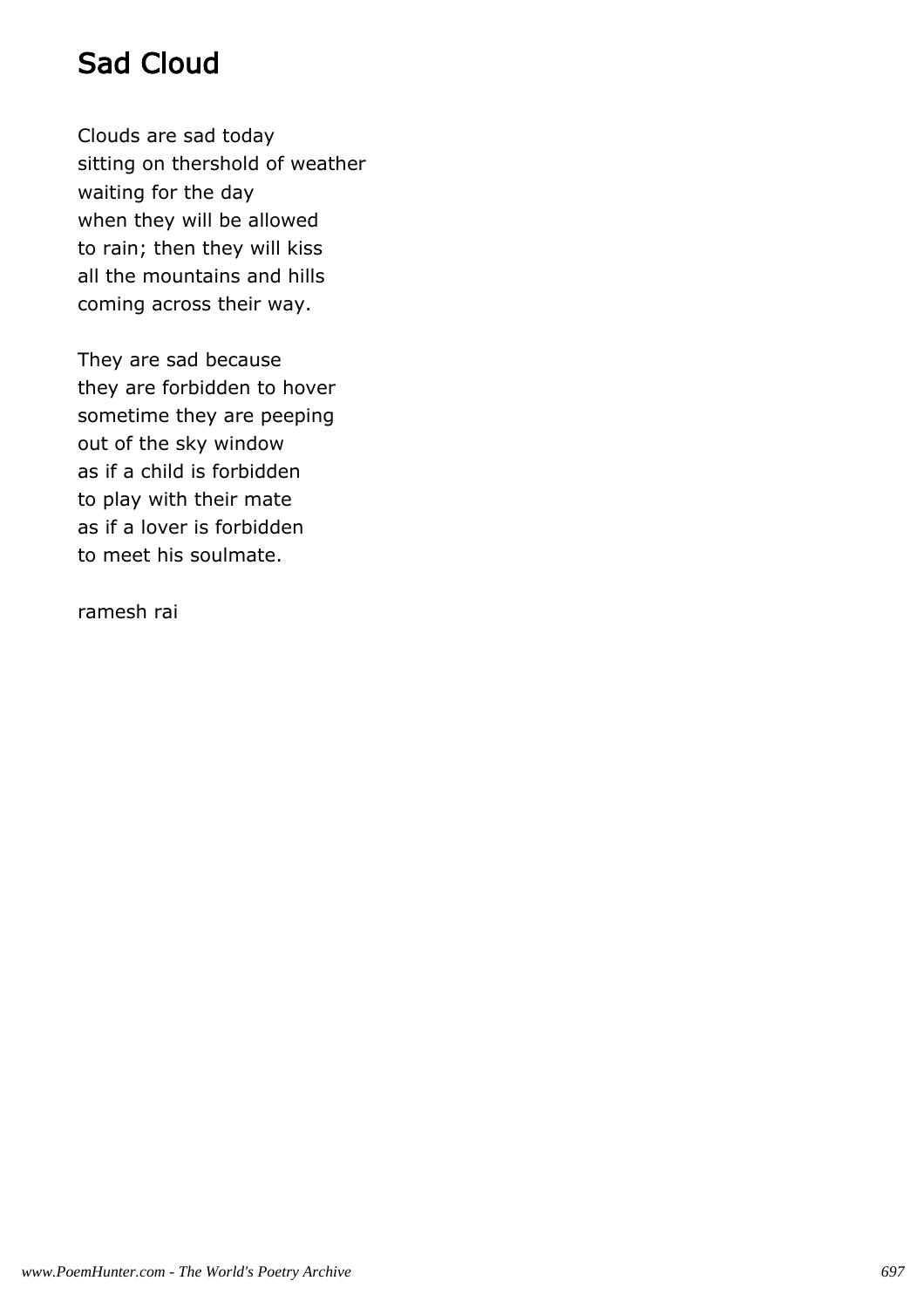# Sajol Nayan

Sajol nayan ke badha dilo k harye gelo amaar ashrudhar bedona aar berobe ki bidhe diyechhe amar hridoyer majhe.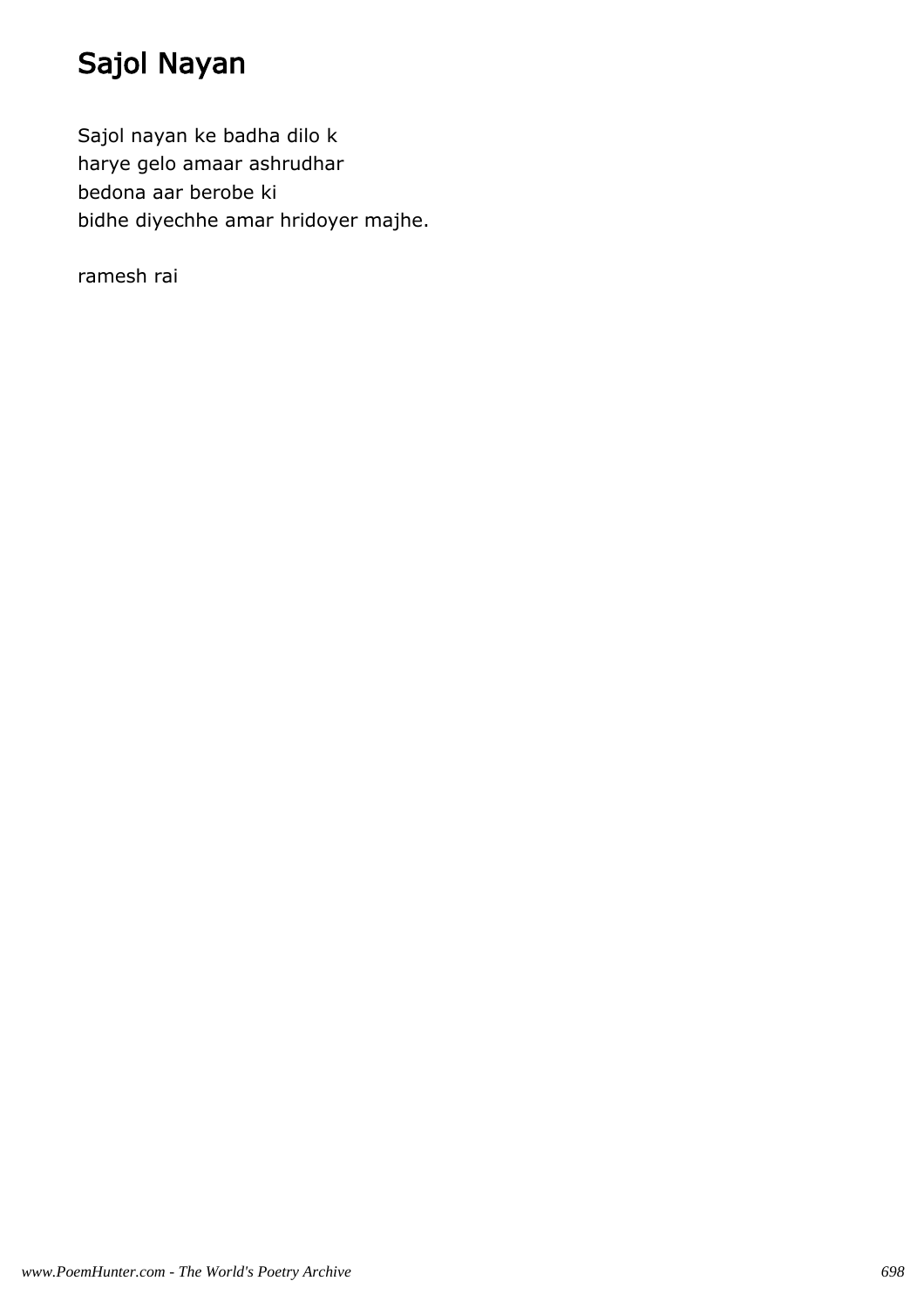# Salvation

Since begining of civilization so many great person came showed the path of salvation but still it is a question

Lord Buddha asked to follow middle path to attain salvation but nothing for innocent and deprived without whom society is incomplete

Salvation has still become dream and appears not to be secular

It is my firm faith poetry will bring all under the roof of salvation enlighten their soul make them able to share pains and pleasure together will make the society perfect will make them to realise pains and pleasure of every creature the root of all salvation and to establish love, peace, prosperity.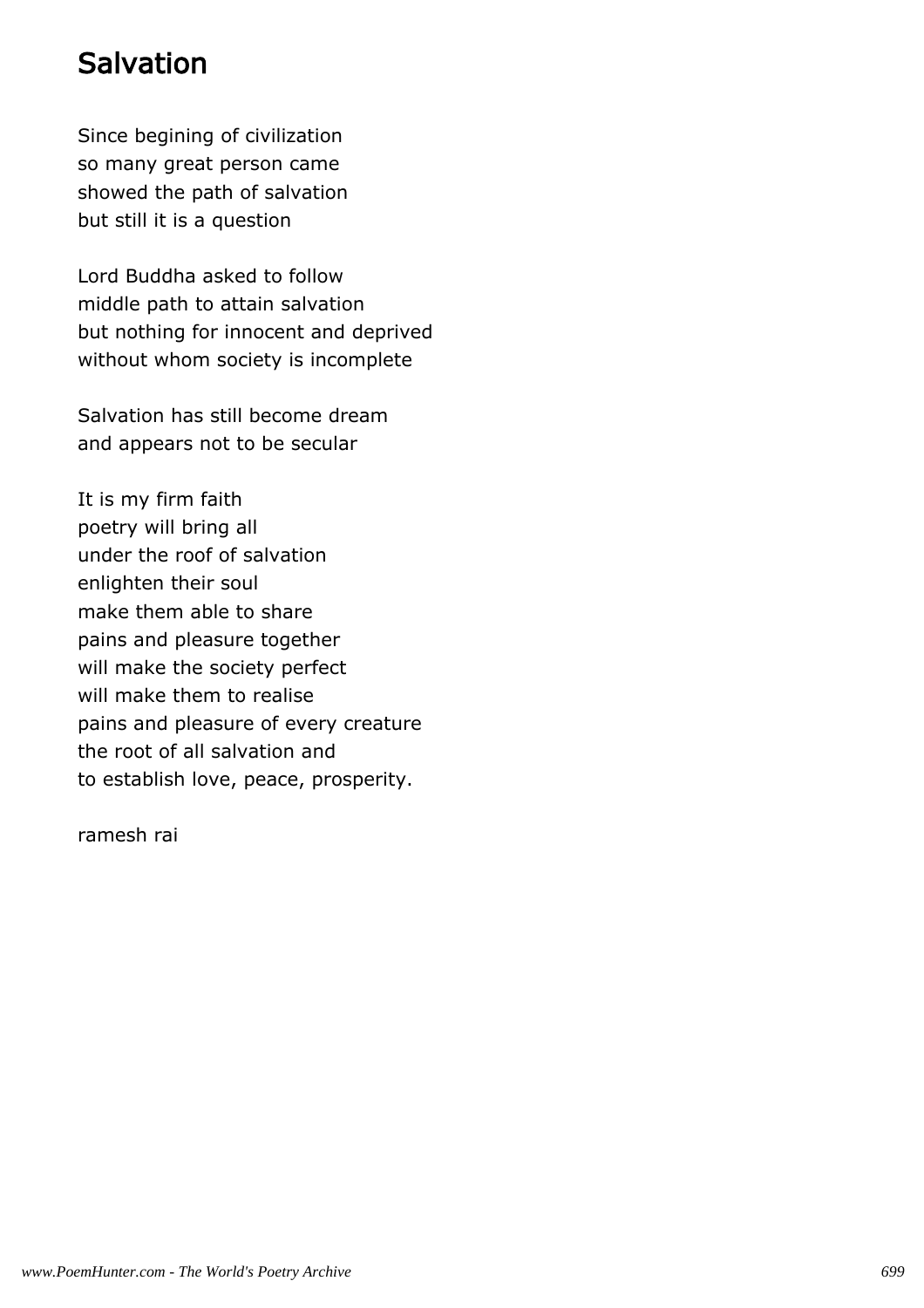# Samay

MAIN SAMAY HOON KACHUYE KI CHAAL SE CHALTA KABHI NAHI RUKTA JEET SADA MERI HUI HAI INSAAN SARVADA MUJHSE HAARA KAYAL HAI KYUNKI MAIN SAMAY HOON KACHHUYE KI CHAAL SE CHALTA HOON.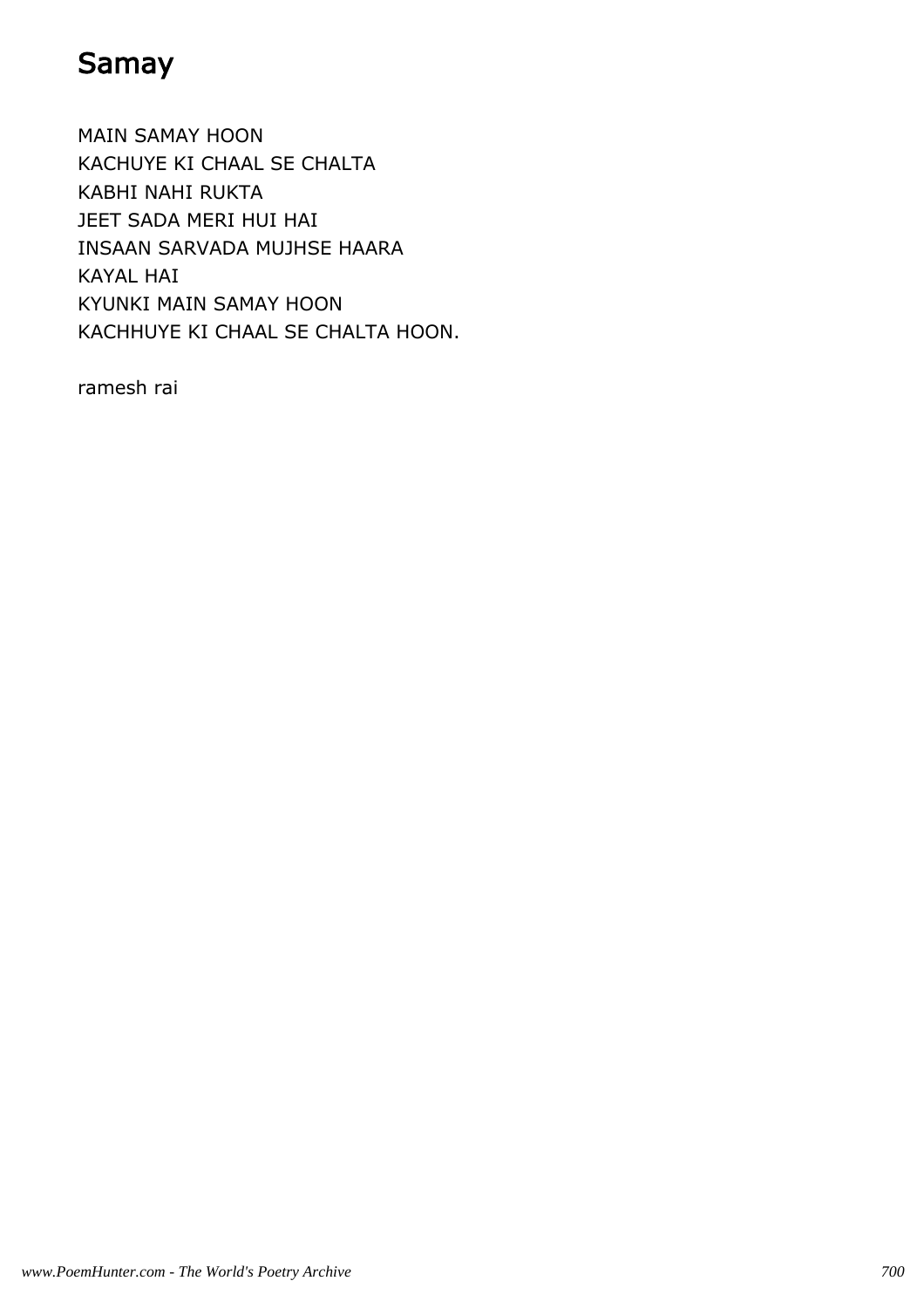# Sambhavy Aur Kautuhal

Kitna sambhavya hai Kitna hai kautuhal Jab hoti hai Nayee chetna ka avtaran.

Kitna sambhavya hai Kitna hai kautuhal Jab garbha ke beez ko mile Chetna ka avaran.

Kitna sambhavya hai Kitna hai kautuhal Jab prakriti prafullit hoti hai Jaise mili ho yaun

Kitna sambhavya hai Kitna hai kautuhal Jab prayasi ke urojo me Bhan kiya nav yaun ko

Kitna sambhavya hai Kitna hai kautuhal Jab phoolo me snan kiya Suraj ke nayee kirano SE Jaise ratri ke abhisar SE mukta Yuvati me shringar kiya.

Kitna sambhavya hai Kitna hai kautuhal Jab jivan mein patjhad aate hain Phir anant mein vileen ho jate hai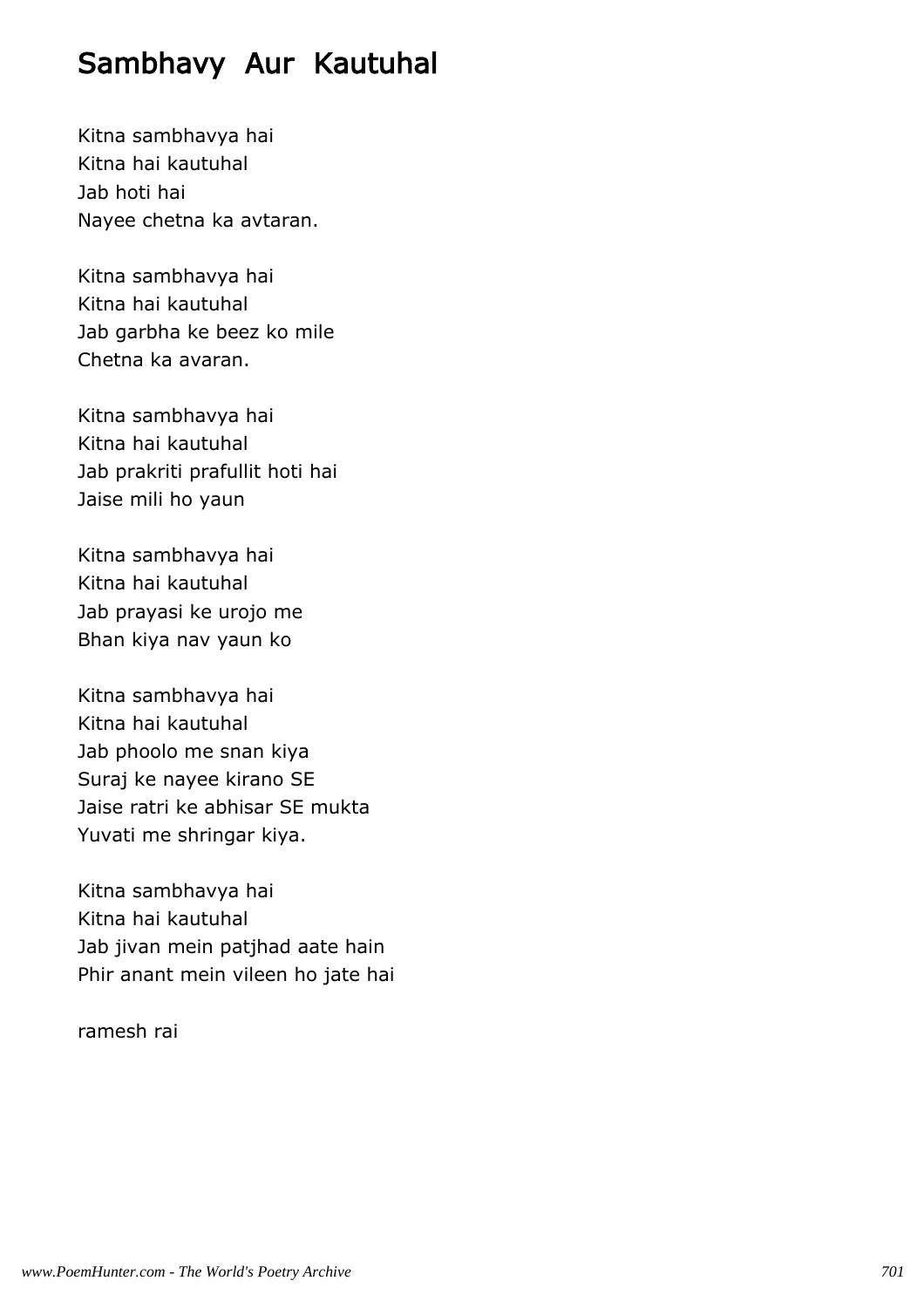# Sambhawami Yuge Yuge

'I'

Yes! I am I am the only It was I only who had narrated once before creation of multi-millions of universe It was neither land nor sky Neither fire nor water Neither it was on air When I narrated the slogan of Universal Harmony I had wished Antariksha Shanti Vayu Shanti Agni Shanti Vanaspati Shanti Vyom Shanti Graha, Nakshatra Shanti etc. etc. etc. etc. etc. Yes! I had wished for Universal peace I had wished for Celestial peace Peace for Air, fire, water, sky, stars and planets etc. Yes! I had wished so I had narrated so.

Yes! again I narrated those words on the same land, you decide the time and incidence Expressed through Vedas and Upnishad the slogan of Universal Harmony the slogan for survival of Universal kind

I had expressed the survival of universe from the attack of Ashwatthama

I had expressed, I hosted the live telecast of Mahabharata

It was I who had made Valmiki to realise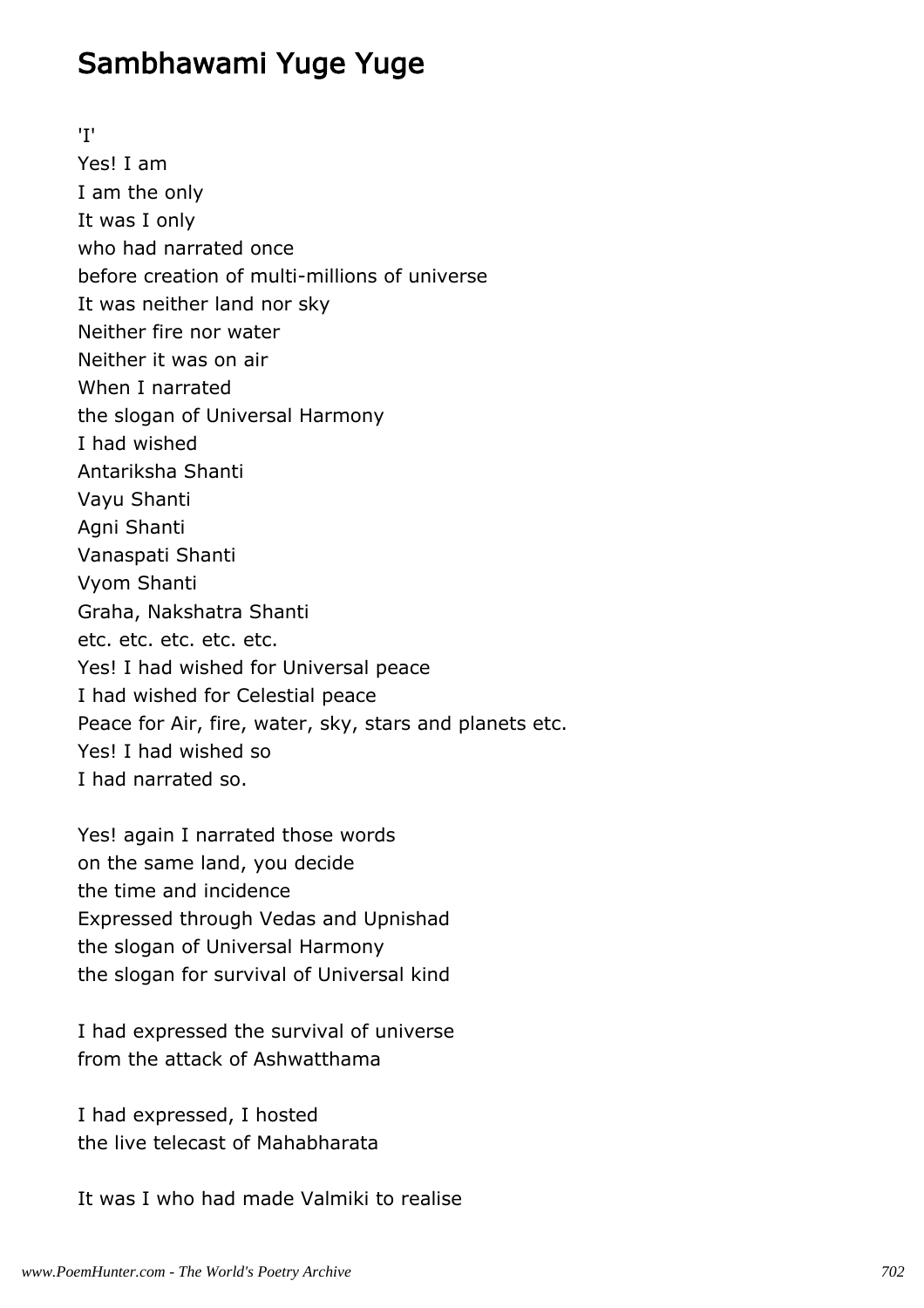the pain due to killing of a creature who had expressed Ramayana

Yes! that was a poet because he is free from all bindings Thus, I happen to be so In every age, I wish for Universal Peace I happen to be in every age SAMBHAWAMI YUGE YUGE I am a Poet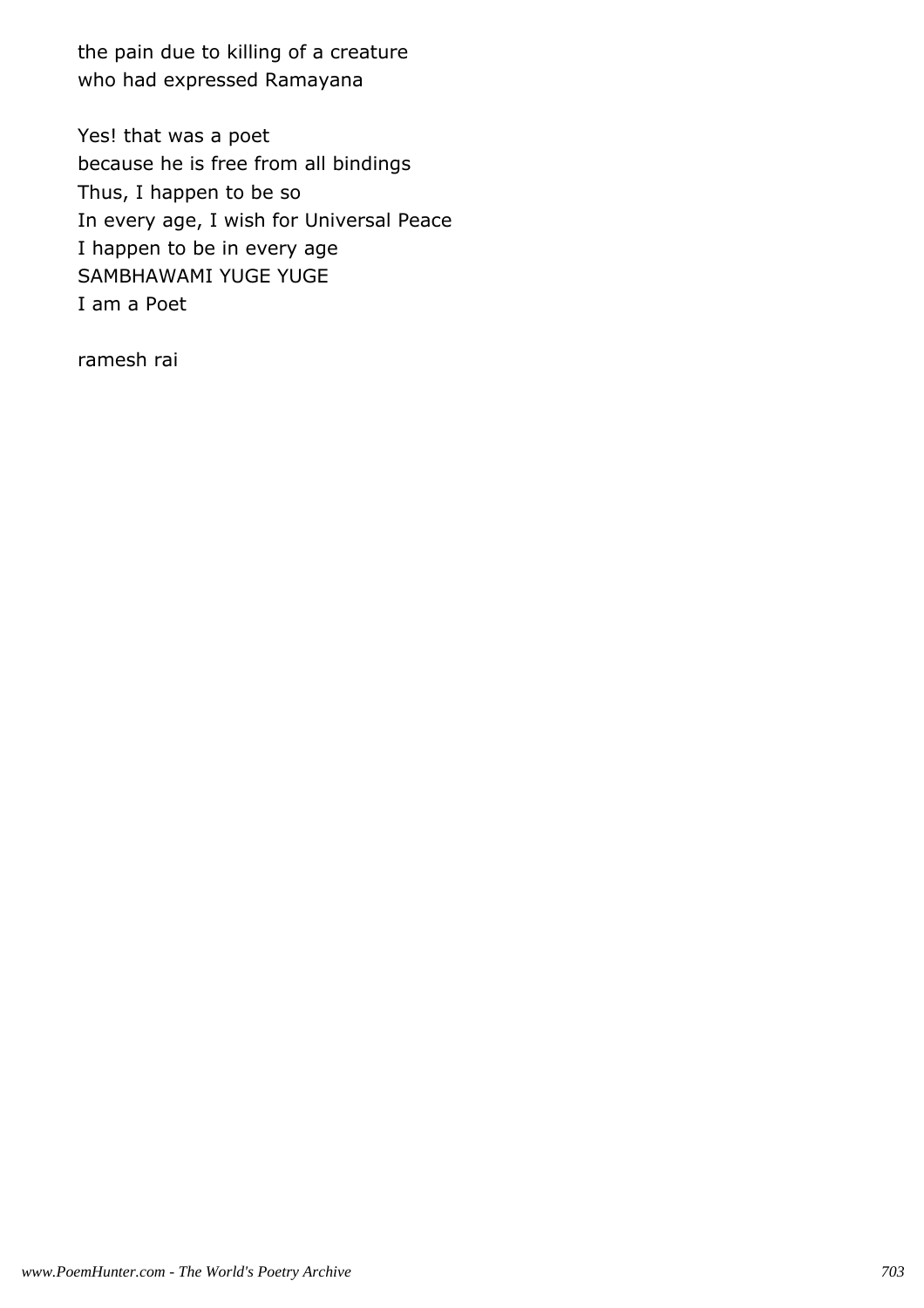## Satisfaction

Satisfaction is the essential need of every one's life our all actions are for satisfaction of life without satisfaction life is like a barren land where no seed begun to shoot forth let satisfaction come in every one's life satisfaction is the initial symbol of progress, but not by damaging others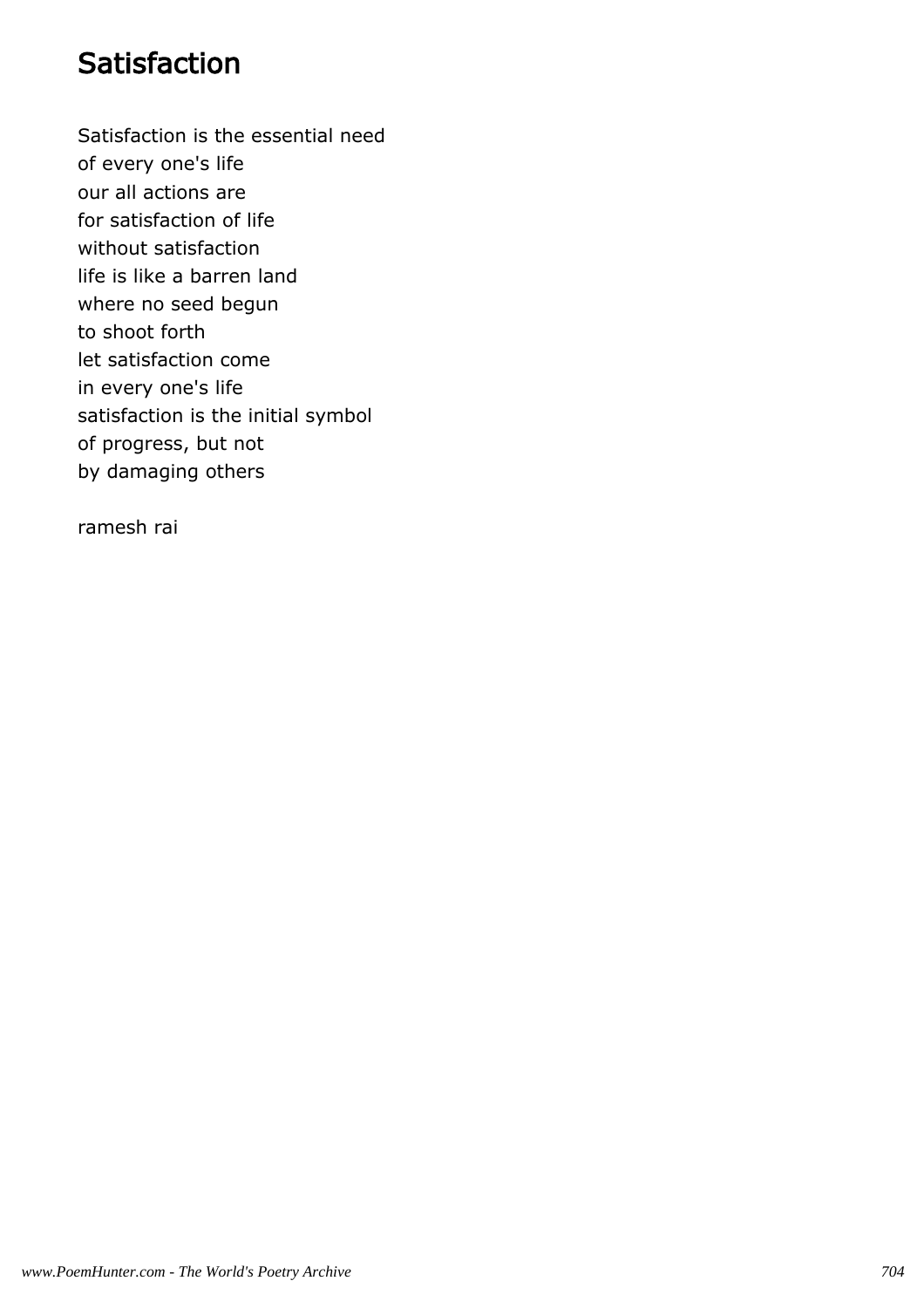# Satya

Satya jo sadiyon se pahle satyg mein aaya ban gaya wah jivan ka shrot treta aur dwapar ko apnaya kaliyg mein yeh vishal bat briksha tut para manavata ke kandho par jise dho raha kuchh baaki manav satyata ko odh.

Aye Prakriti! tum vinamra ho ashatit ho phir kyuon mujhmein diya dwesh, kaam, krodh, lobh, moh, irshya nahi di hoti in panchtatwon ka samishran

virah ki vela mein jab tum chup chaap the main jaag kar hi soch raha kahan hai jivan ka mantra uski upansana karni hai mujhe aur kitna din.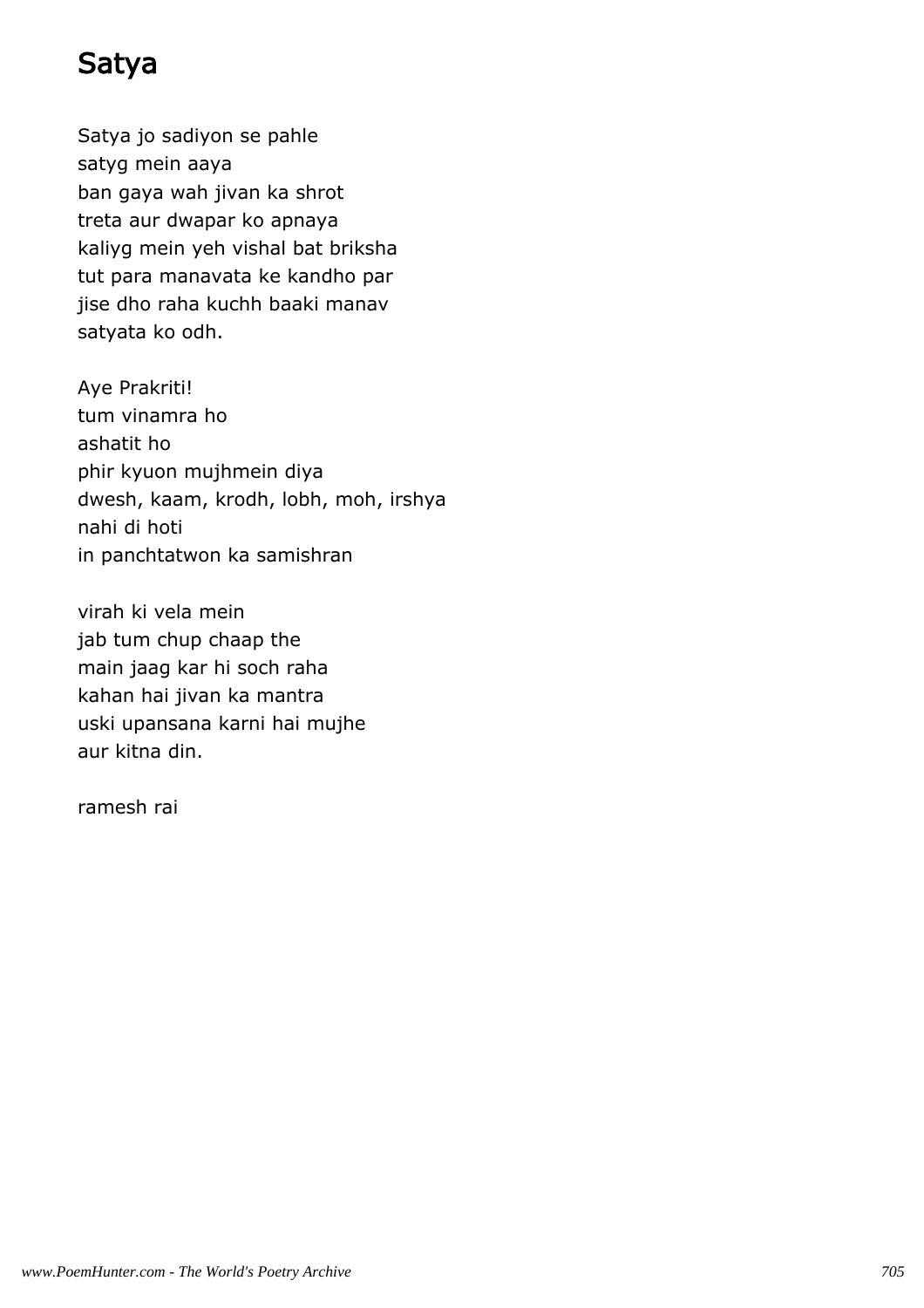# Satyam Shivam Sunderam

Satyam is Truth Shivam is Divine Sunderam is Beauty Truth is Divine and is always Beautiful reflects throughout the creation

Nature is perpetual Nature is truth Nature is divine Nature is beauty so the whole creation is reflection of Supreme the concord of Satyam Shivam Sunderam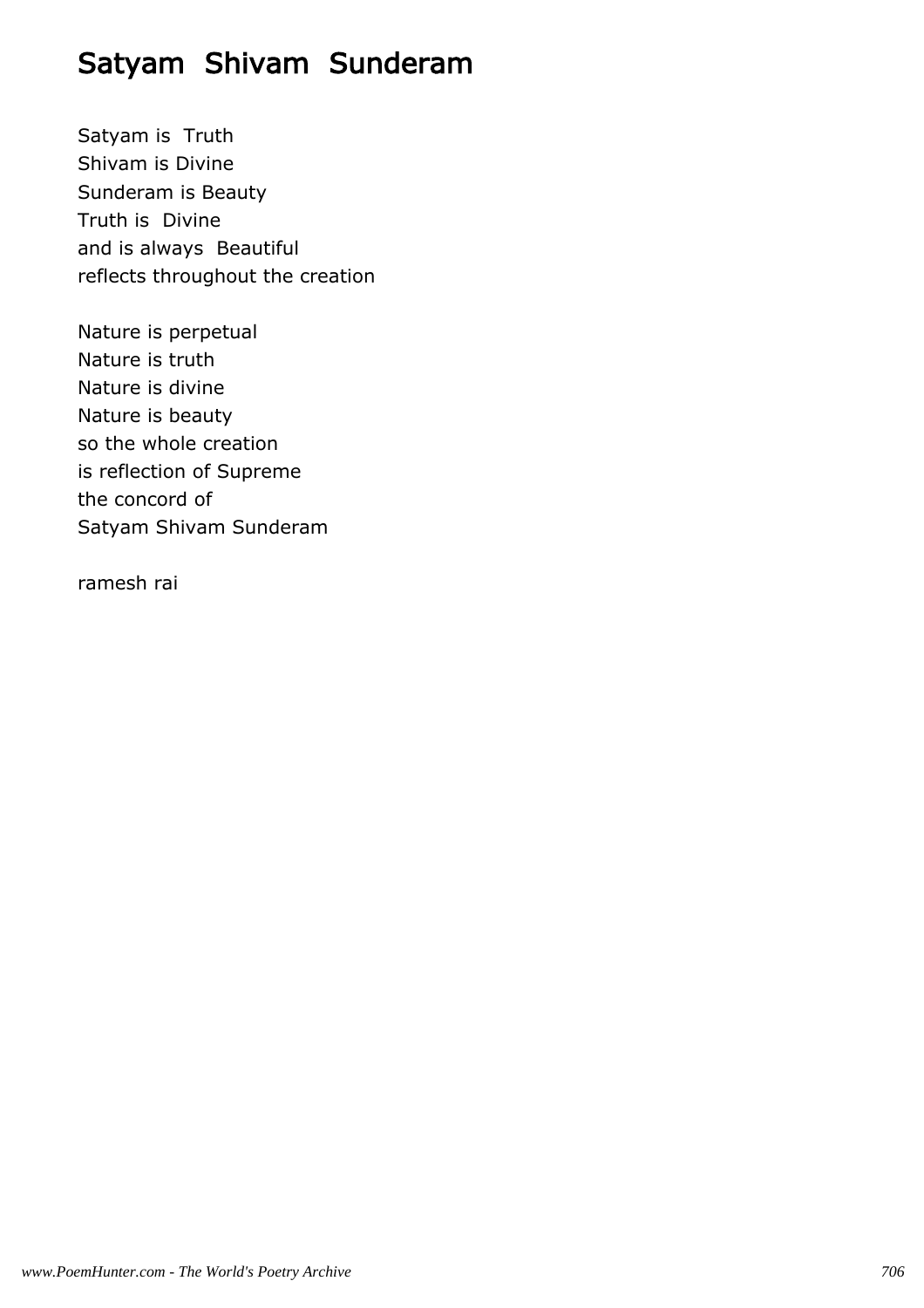#### Satyamev Jayate

Truth is always victorious Truth is never ignored It has to win the race despite of lot of obstacles.

Truth is the rich heritage passion of loyalty to explore incredibility of life.

Truth is the enigma of life which can't be concealed.

Truth doesn't prorogate the malafide activities; it conquers all evils to establish peace in life.

Truth can't be burnt nor it can be demolished it is the seed, overcomes in all situations of life.

Truth is truth can't be covered under the veil of falsehood.

Believe in truth You are always victorious.

Satyamev Jayate.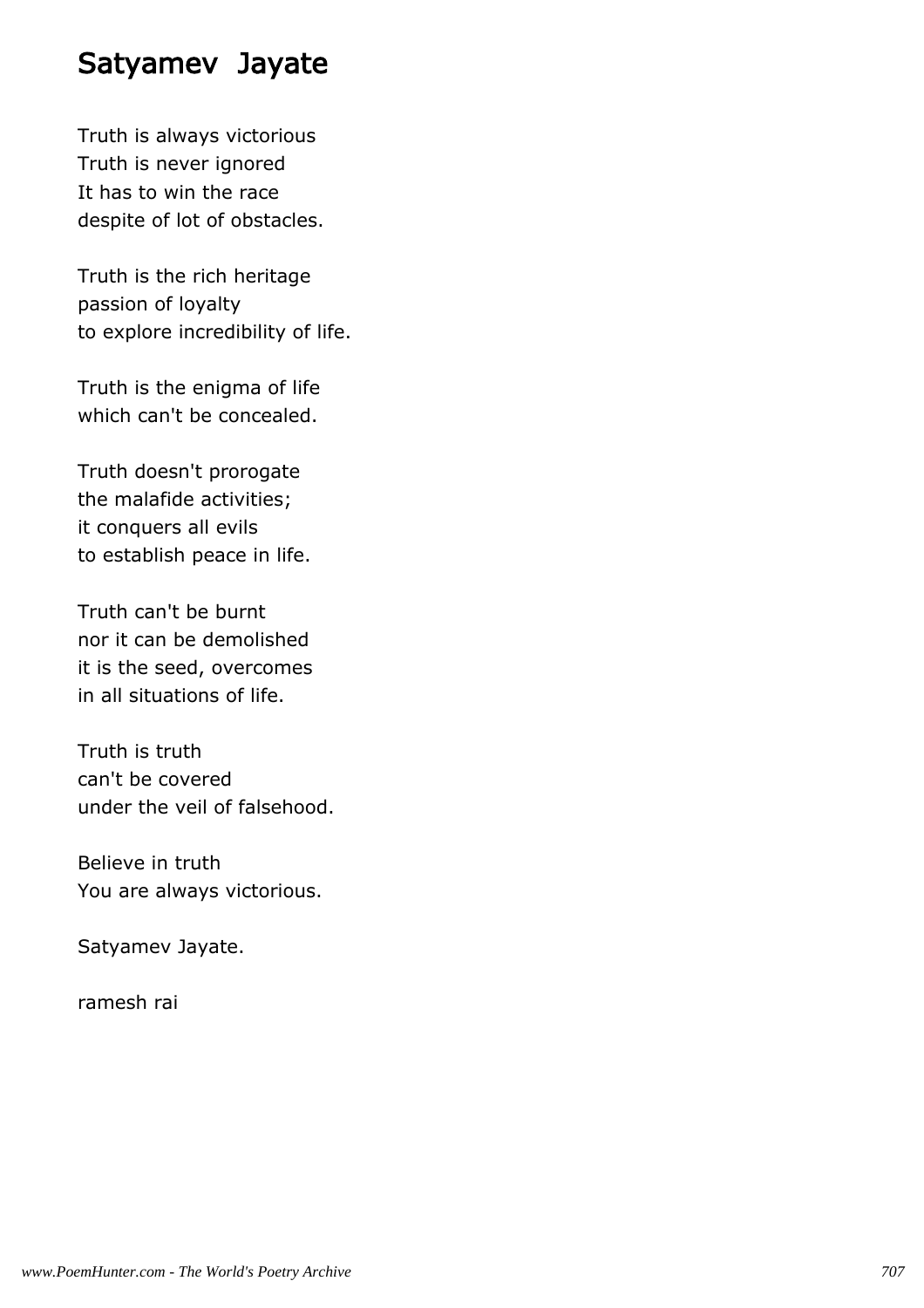# **Sculptor**

The stone was crying for life in lonely land requesting all travellers to come and attire him to whiff soul in him to make him laugh to make him dance wanted to see himself in different face.

The sculptor made him alive with his skilled hand to sing dance and to laugh.

Stone lying mute in barren is now visited with entry now more valuable and is now radiance of park and garden.

The sculptor has written his poetry on stone of barren land with his loveliness melody and mirth which is to remain for ages if not dismantled.

The sculptor has trimmed the stone with his vision chisel and hammer as if thread of breath is carved and the stone asks every guy to come and speak with him.

The sculptor has made it possible that beauty of stone reflects every guy

The great sculptor is He who has made us all.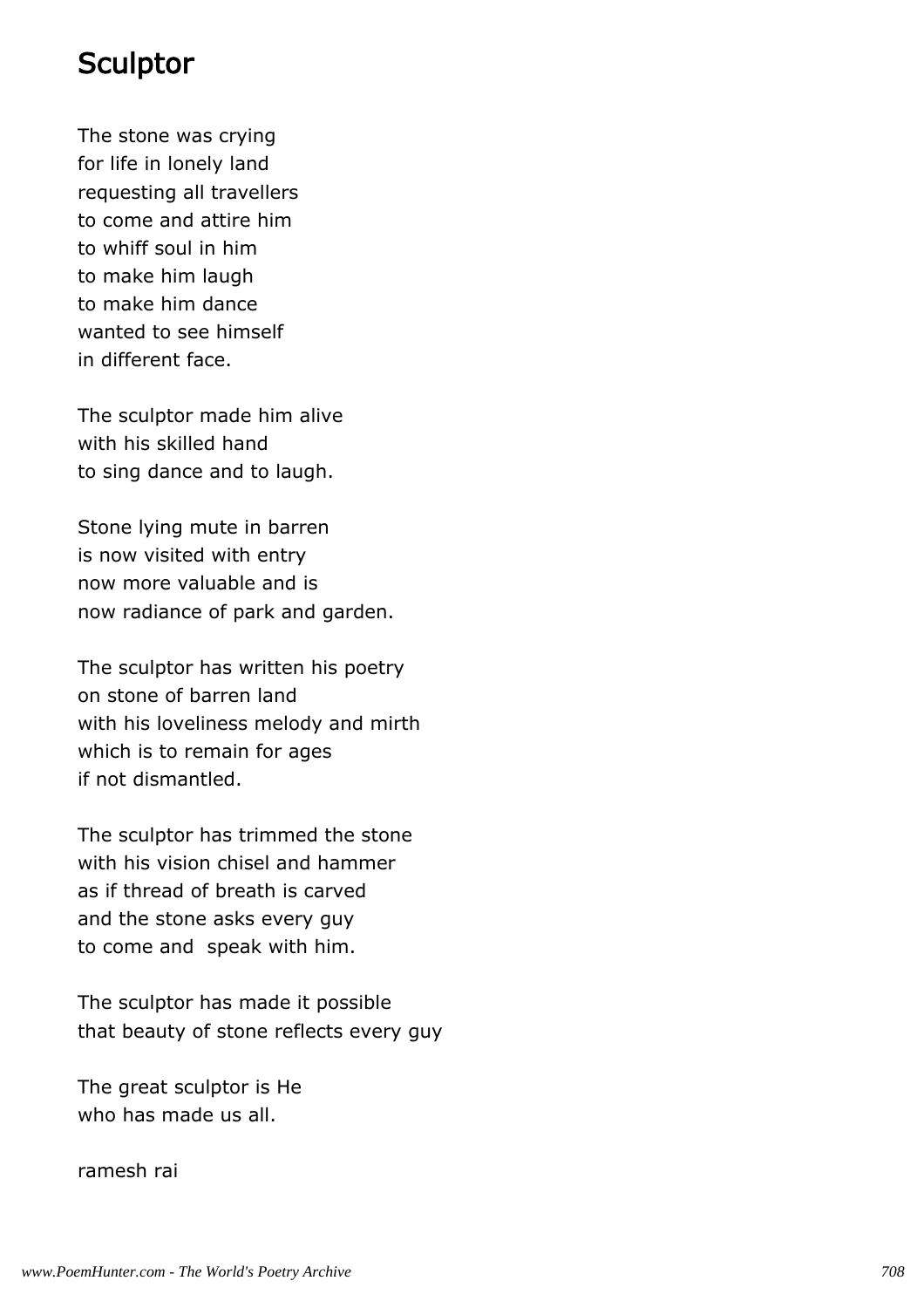# Sea Shore

Around the sea shore I am standing since ages counting the waves ups and downs so high as it will drown my entire soul

But as pacific I am gazing high waves the mountain is plunged beneath the sky

I stare at the bygone waves touches my feet with full firm and faith

I snigger at the hubs of my life making a fun for life

What thou will vent my life when you are to vanish like the bubble of life

But I shall be standing till ages until all waves are getting grave.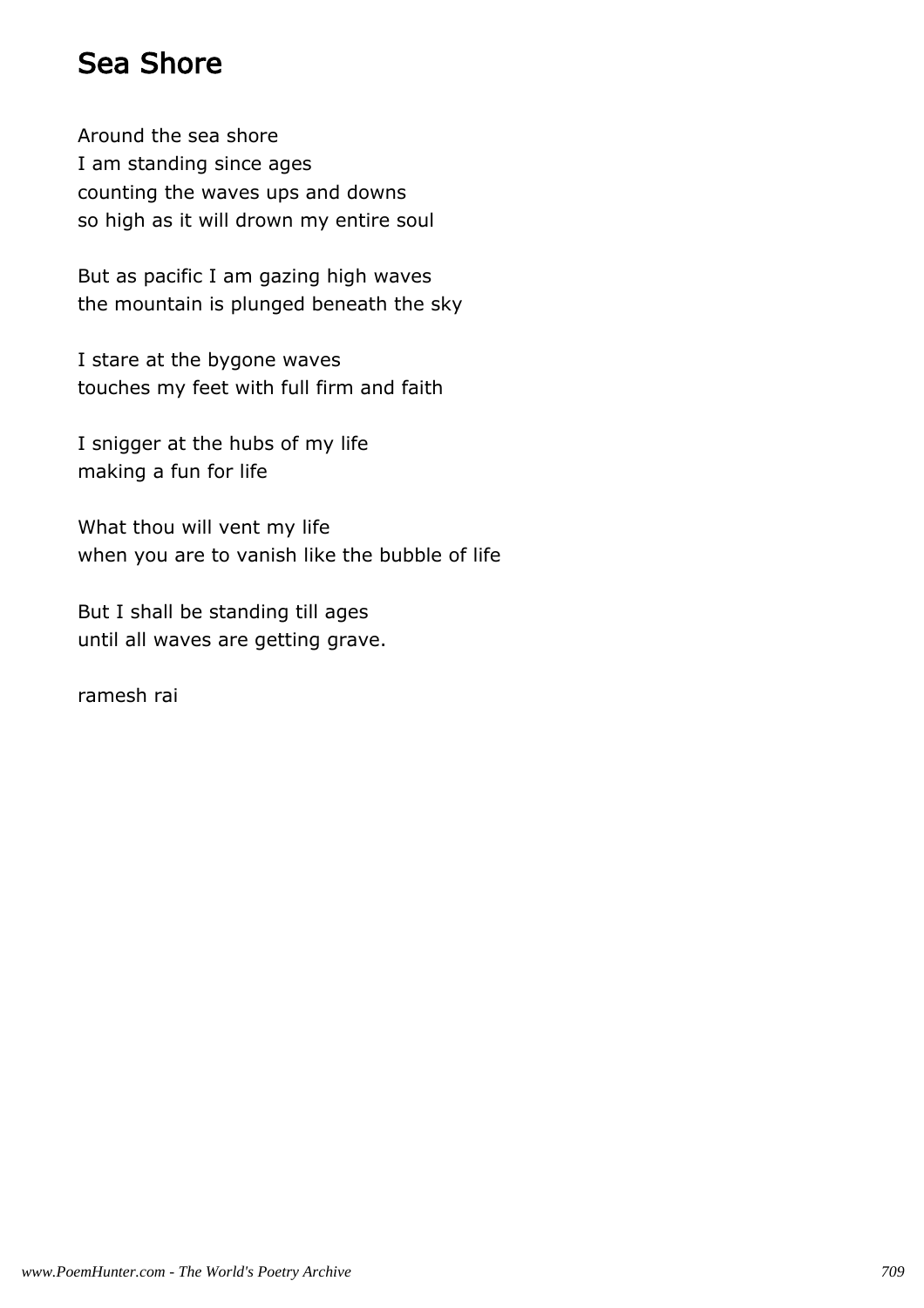# Search For Life

Somewhere I'm searching For smoothness of life Somewhere I'm searching To get riddle of life In the flawness of divine solitude.

I find apathy of life Where forbearance is amplitude.

In the second scanning I mesmerize my life To overthrawt for peaceful exclusuion To navigate the posture of my life

I like to come across The unfilthy atmosphere Where life can sustain In all narrowness of life.

All rights reserved @ Ramesh Rai 17/5/2016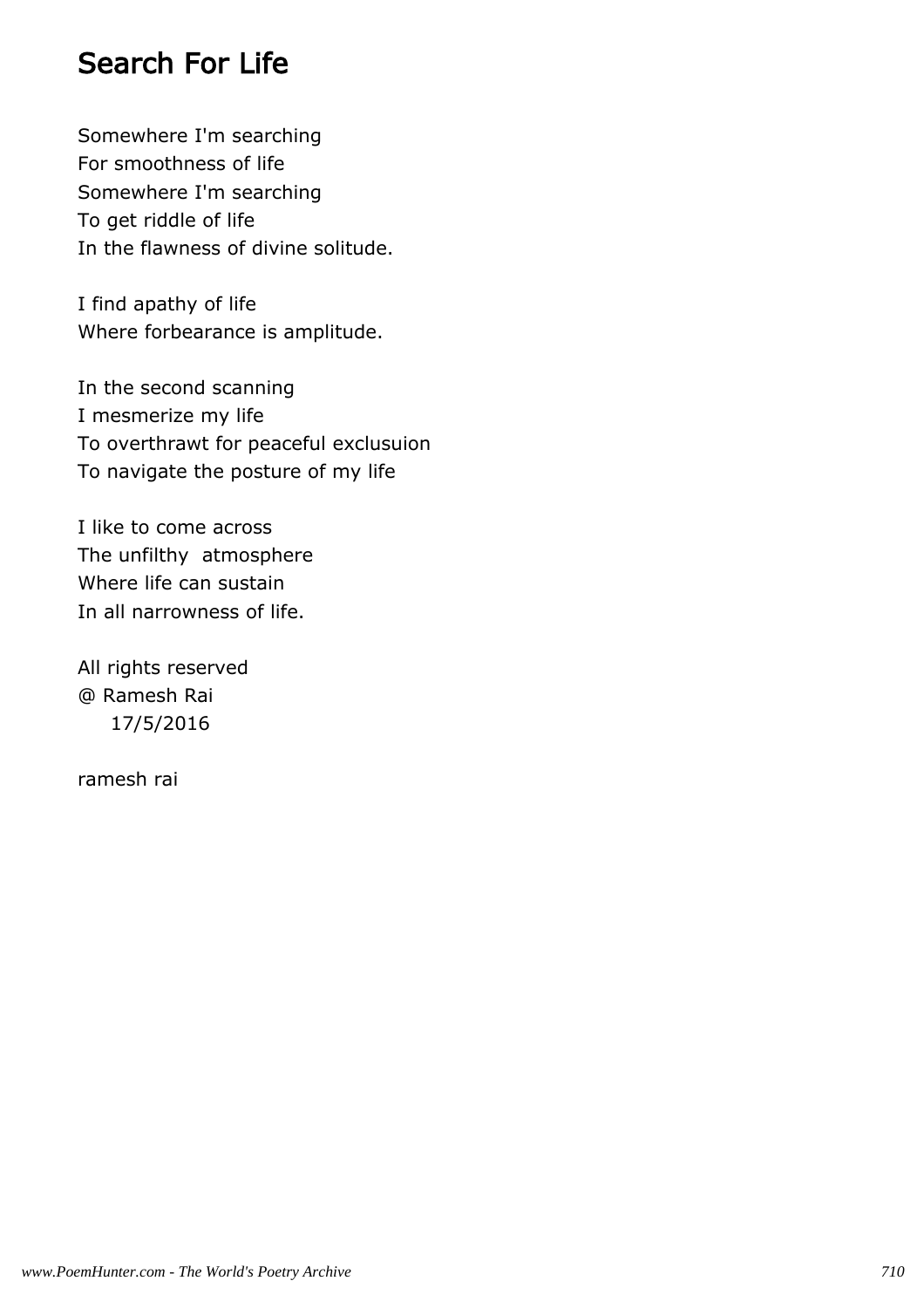# Search Of Life

Life is always in search of happiness life is always in search of peace life is always in search of love life is always in search of vigour life is always in search of comfort

It accost like a perpetual stream never to stop never to get dried thousands of miles why not be there it has to cover with its own pace life never descend to the glory of past it always creates an unvulnerable fort where it can reside with full dignity.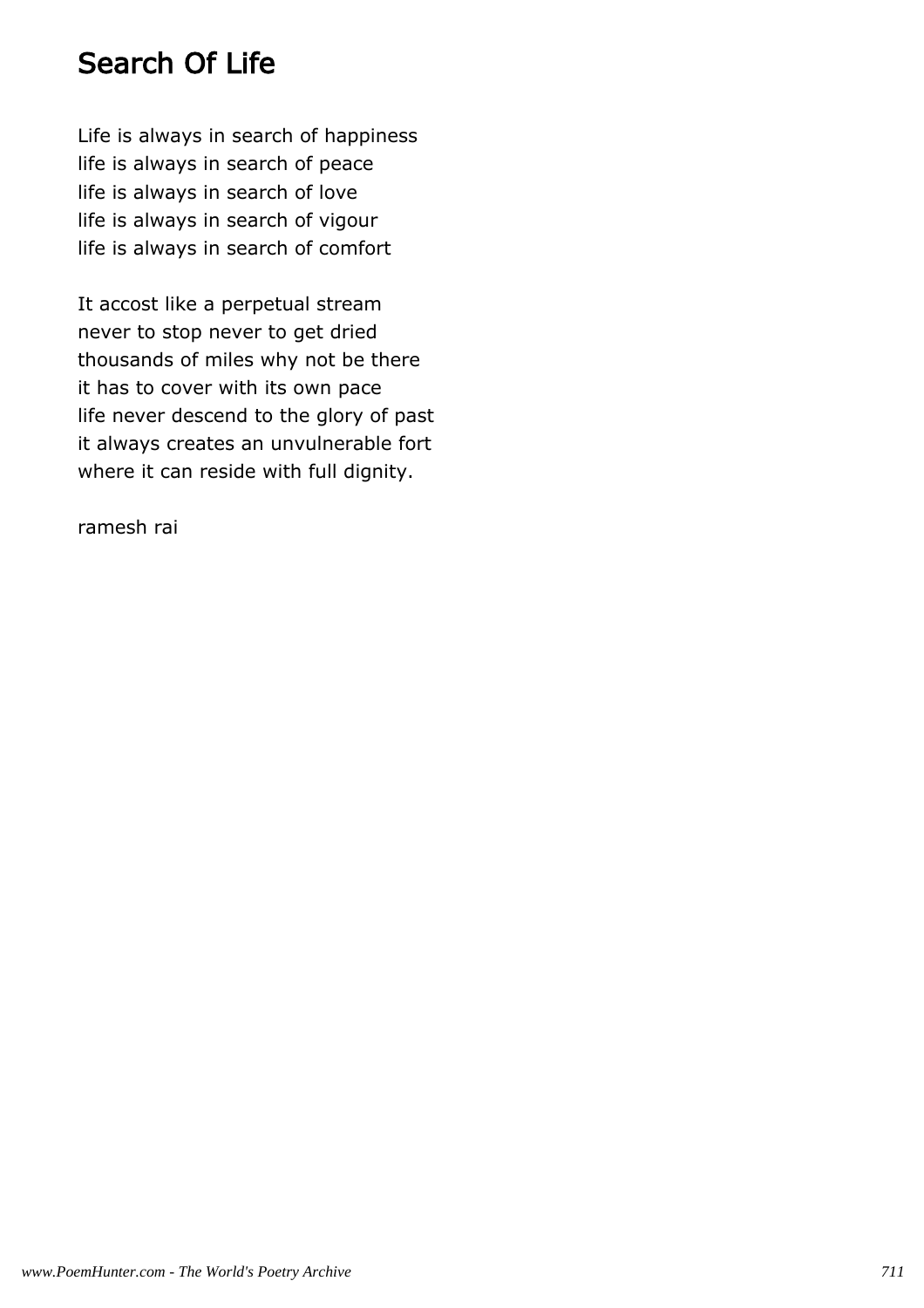# Seasons

Seasons of nature are four rainy, winter, spring and autumn

rainy season makes the field fertile winter season permeate the seedlings to grow spring brings the youth festival autumn leads the nature to a new life

Likewise if life is divided in four scales first part helps us to make our life fertile second part permeates us to build up for future third part welcomes full youth of our life fourth part leads us to supreme rein when posture of life devolves to supreme fame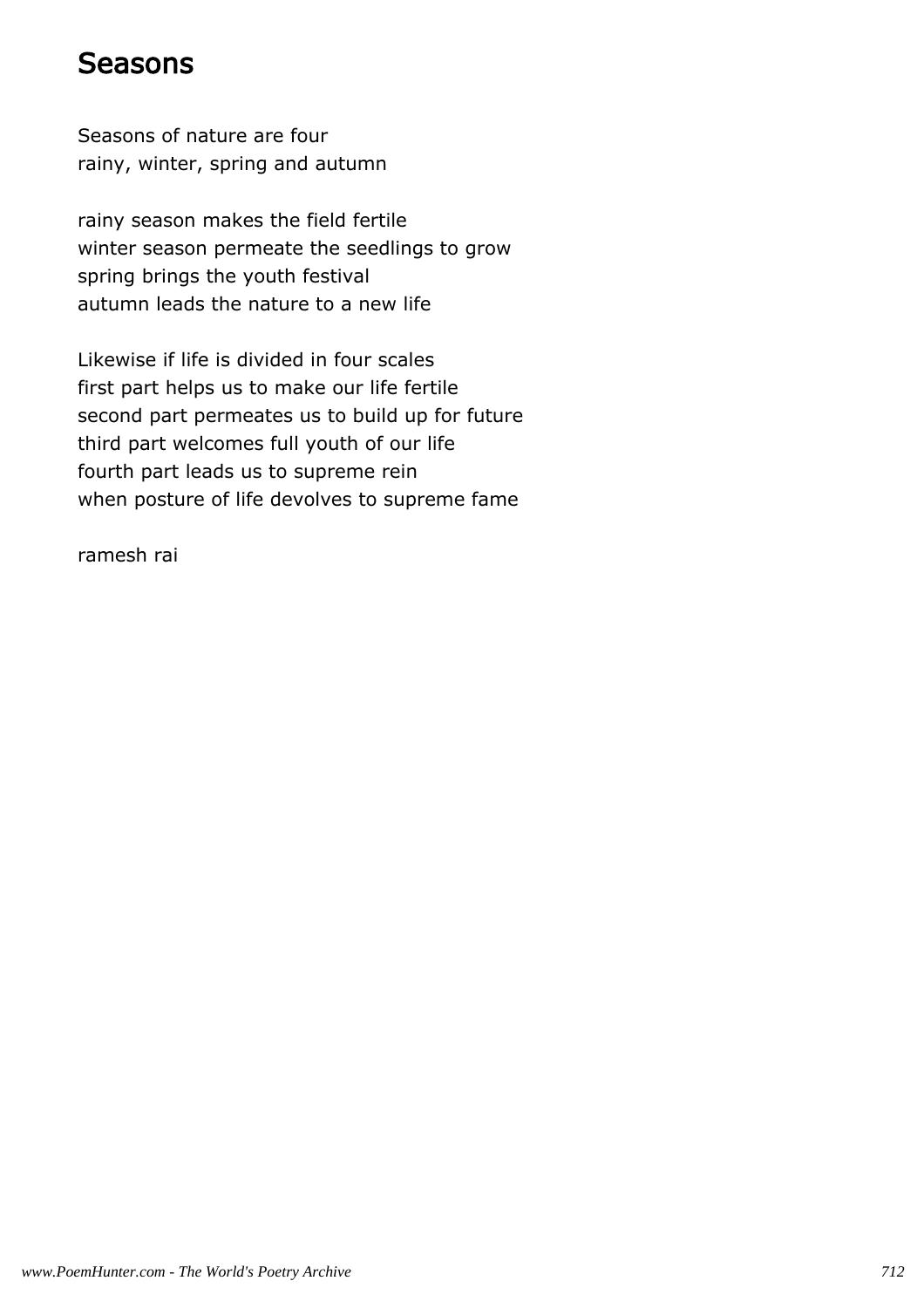# Seasons Of Life

Seasons of nature are four Rainy, Winter, Spring and Autumn

Rainy season makes the field fertile winter season permeates the seedlings to grow spring brings the youth festival autumn leads the nature to a new life

likewise if life is divided into four season first season help us to make our life fertile second season permeates us to build up for future third season welcomes full youth of our life fourth season leads us to supreme rein when posture of life devolves to supreme fame.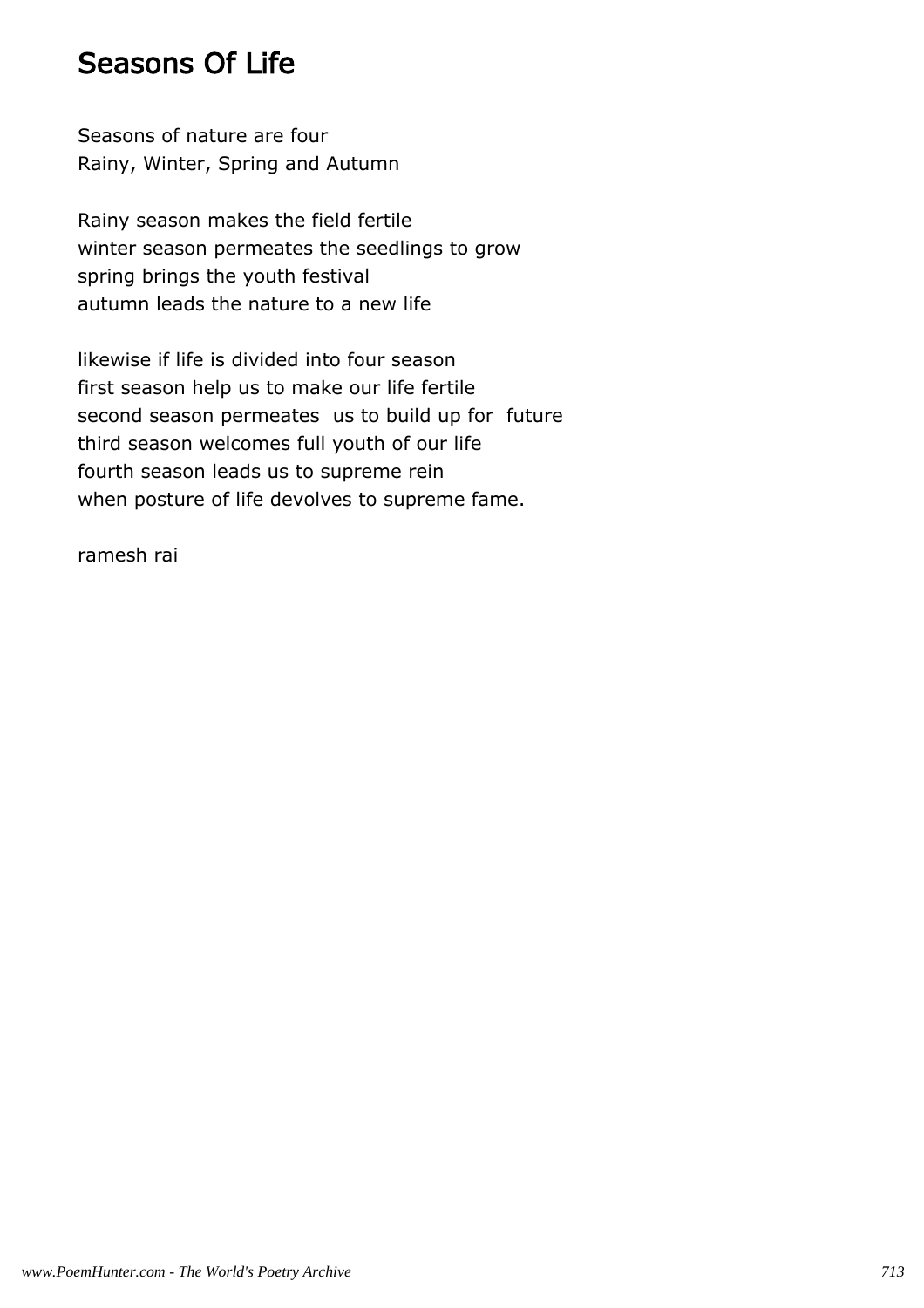# See Unto Thee Distant

See unto the distant point the sky is hugging the earth with full embracement with bold arms defaces the blue moon covers under dark cloud stars twinkling over night reaches twilight dawn to dusk, the sun witnessed distant to the horizon the earth is ending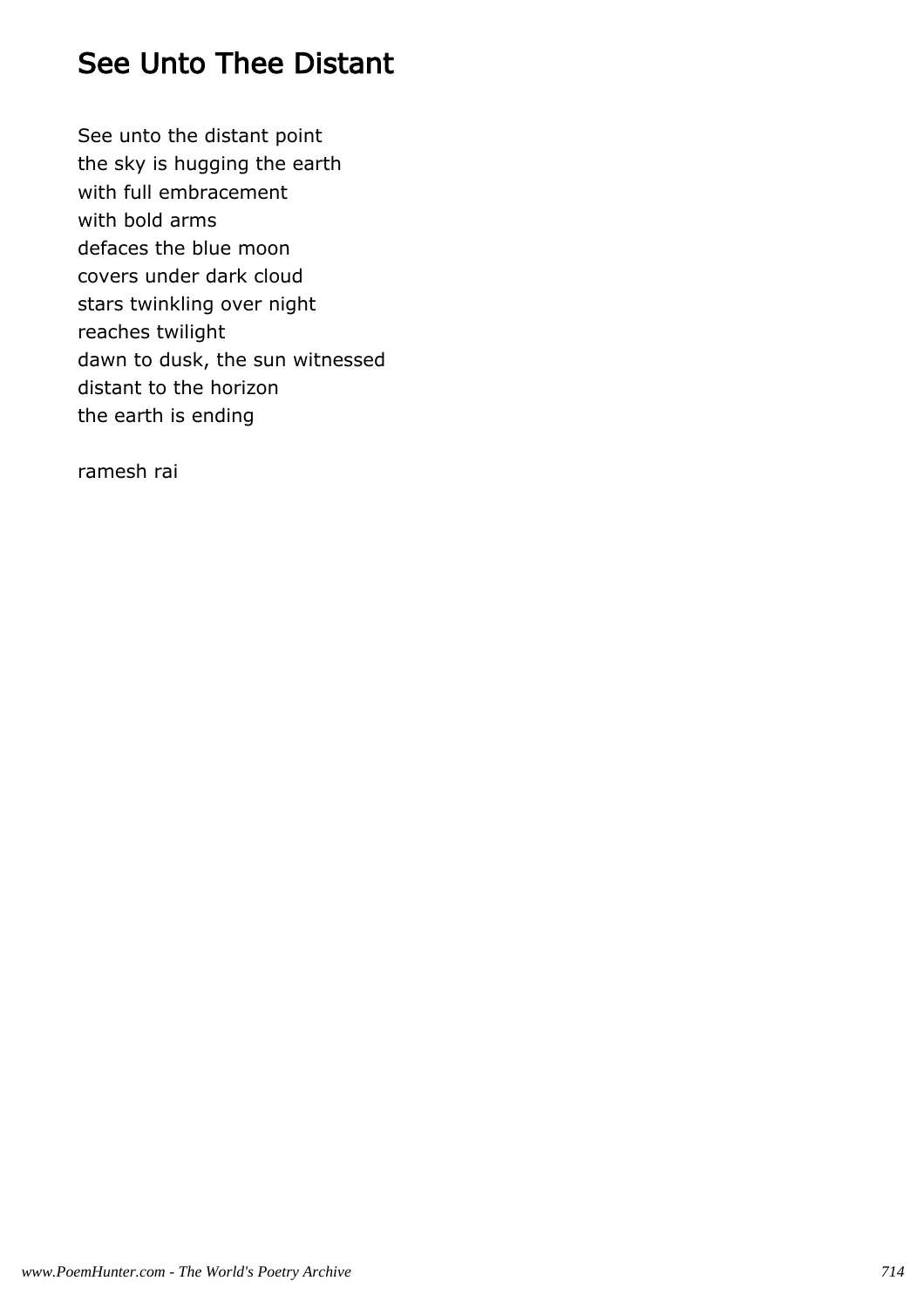### Serpentine Street

The street is following serpent alike Jig jag rowing, ups and downs Much raising, much falling, much straining To ease the way of life still marching Towards its destination as if assailing Caravan of universal life.

The serpentine street is longing march Envisaging the truth of life Serpentine street never thinks It is being trampled days and nights Making all to reach to goals of life So longing days and nights.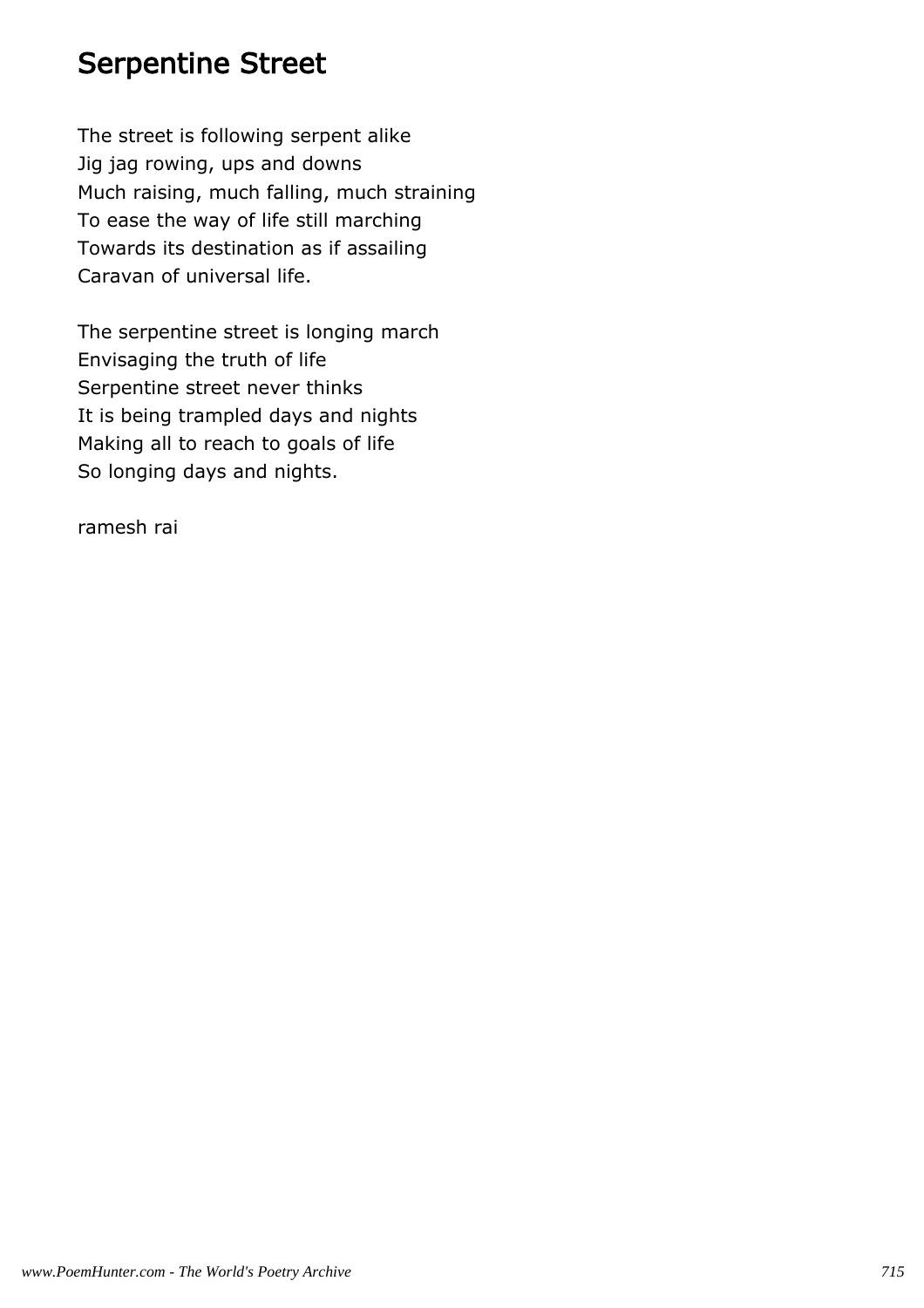## Service

God has given us a profound nature with that His divine charity and above all we are gifted with an additional gift the gift to serve each other so service of any one should not be ignored He gifted us with the power to serve each other to make our life more and more pleasant to co-operate each other at each circumstances to nourish our life

my friend service is the special gift of god we must bow our head HATS OFF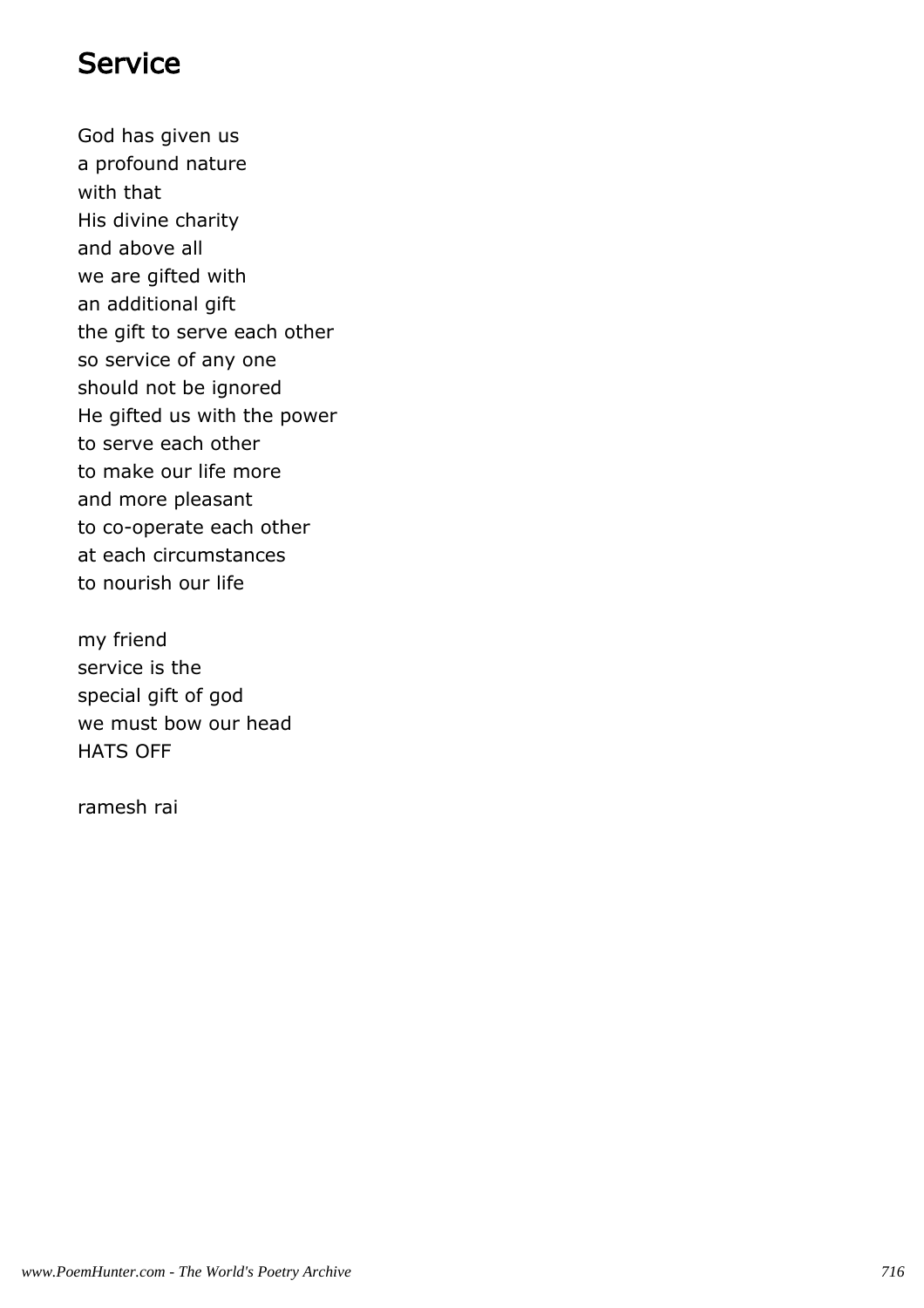#### Service And Slavery

Service is gift of God Slavery is gift of mankind service rejoices the life slavery is painful to life service is confined with elegant odour slavery is confined with all displeasures service is submission of soul slavery is compulsion of soul service is always growing in nature slavery is always decaying in nature service is always creative slavery is always destructive service is governed by God's rule slavery is governed by man made rule service has always reward slavery has never reward service is made for each other slavery is made for only others service is always precious slavery is never precious human being is still being enslaved in different terms, conditions and situations imagination of happiest world is never possible unless this world is being slavefree when man is enslaved in the name of service.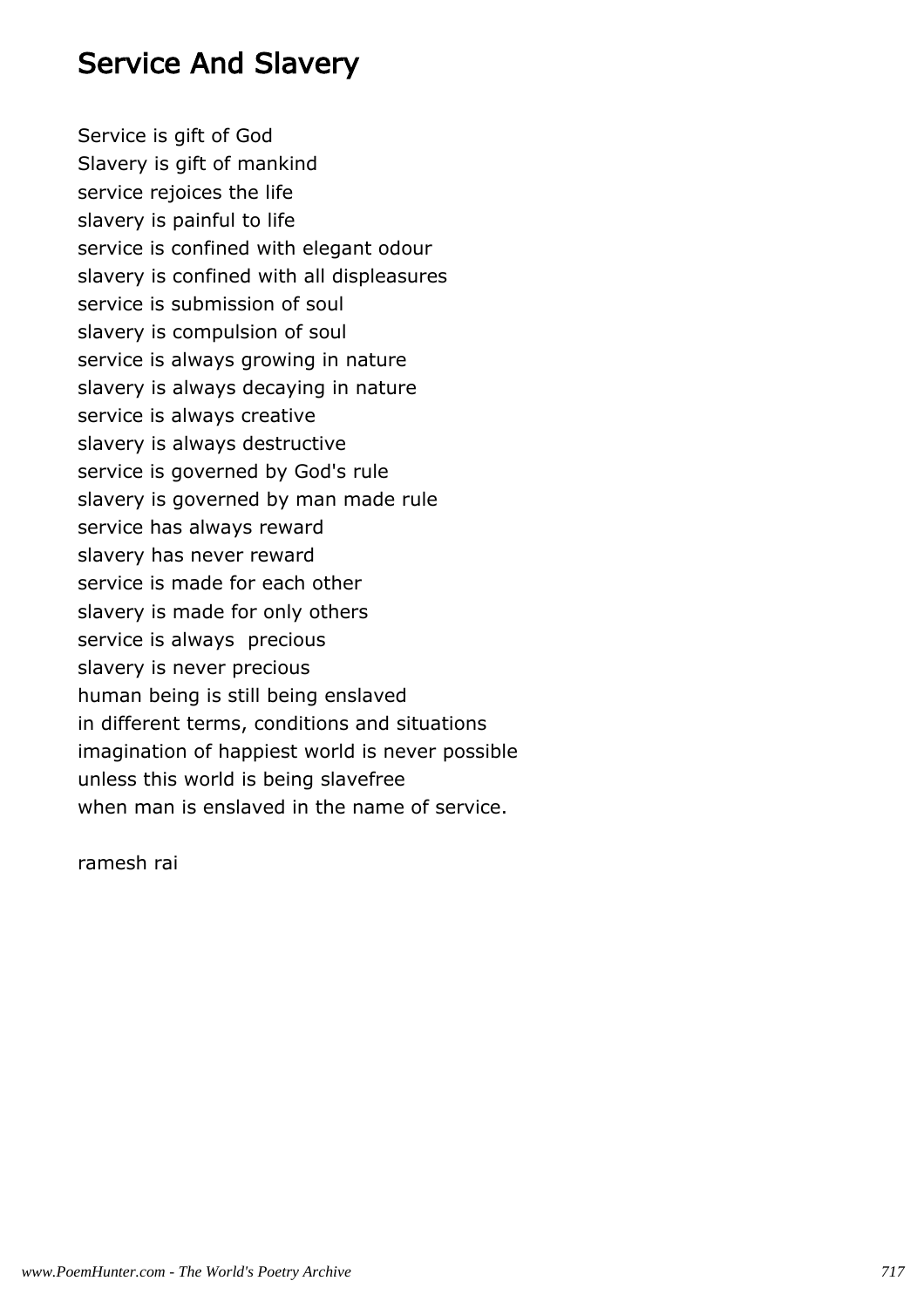#### Seven

Seven, the unique number between zero to nine is always considered as propitious most significant and preoperative

God has decorated the earth with seven oceans with seven continents rays of light with seven colors

Seven colours makes a rainbow up above on the sky makes the life to cheer and dance to bring a joyful life

indian music with seven vocals sa re ga ma pa dha ni seven stars to make great bear

God, perhaps likes seven that so Jesus said forgive your brother not seven times seven but seventy times seven seven is the begining number of 786 otherwise it could be else

Indians believe to get their life partner for seven births so they take seven circumlocution seven days make a week seven makes us a delightful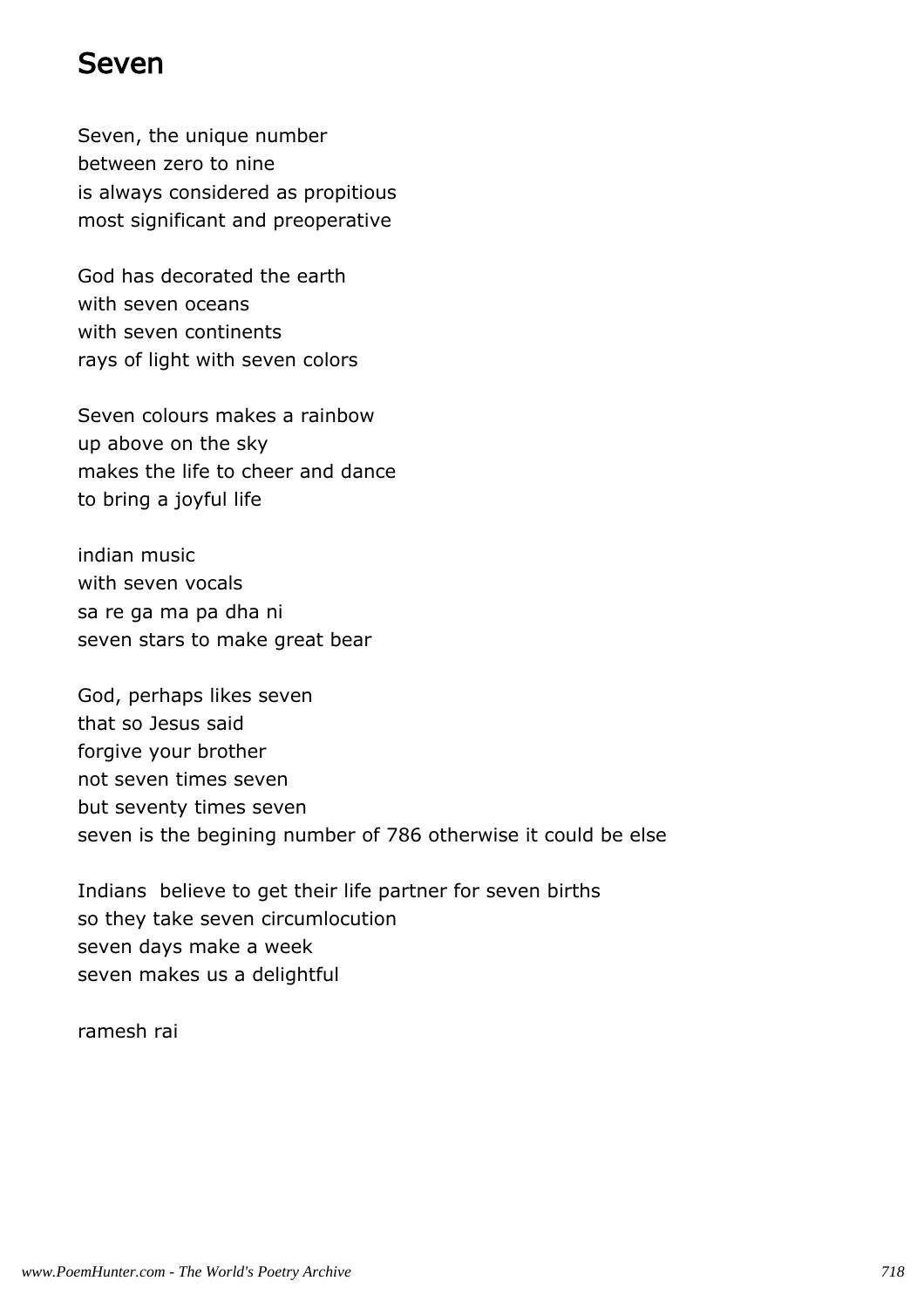#### Severe Fire

Fire can burn every thing Except Mica or alike

Flame of fire is anguish of nature When she devolves to extreme point

Fire is cooled down in contact with water Fire breaches all contract and assignment

Fire is rude, evolves through anger Still fire is sacred and auspicious It has a kind relation with heat and light Travel equally with its journey

There is one more severe Fire That can burn the soul even

Though Soul is immortal As it's said, yet wrath of human power Is more severe to burn the creation But soul is defaced with its flame And victim is self the person, none other

So let your temper be cooled down And rest in passive state

Severe Fire can sever all relation.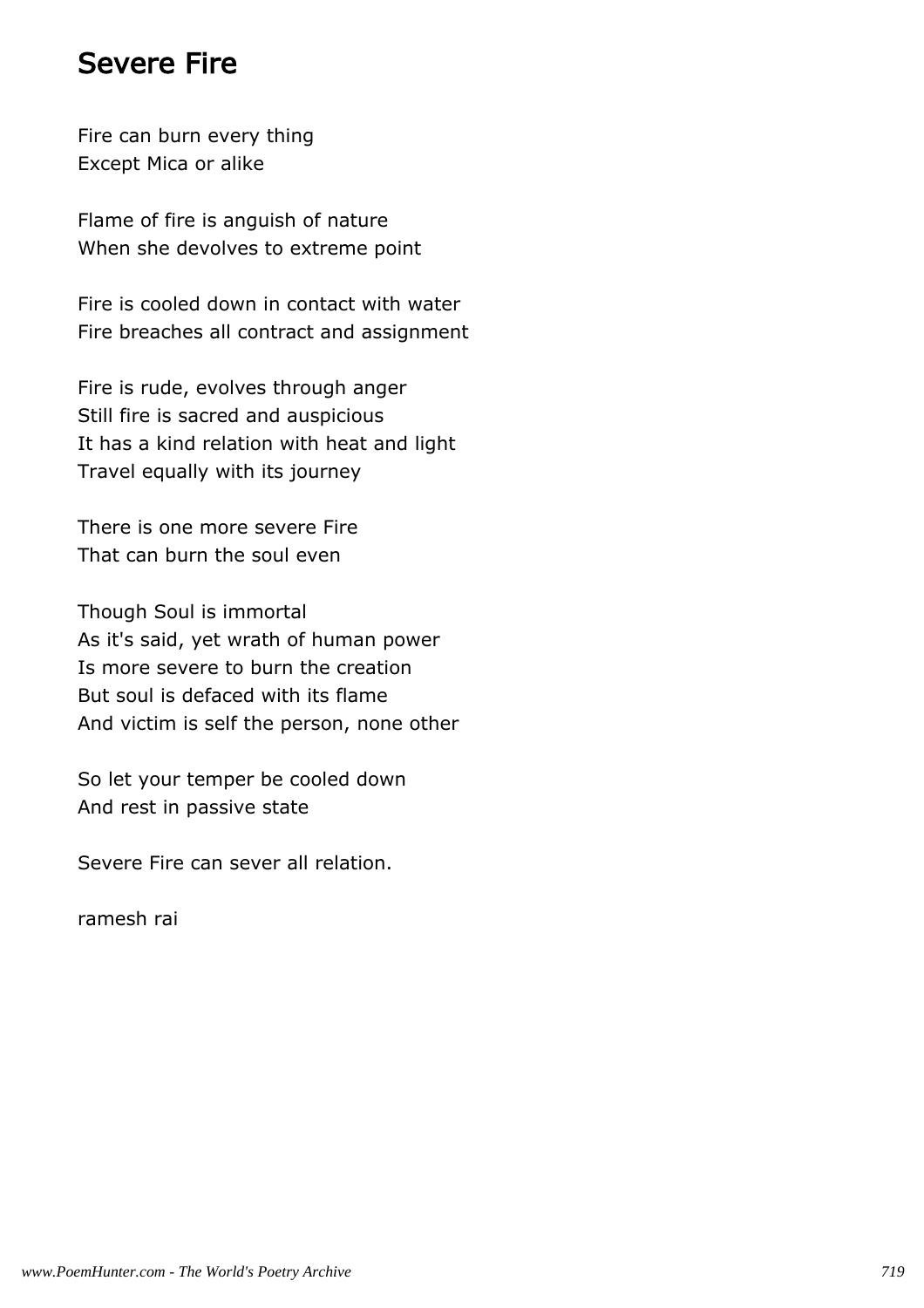#### Sex And Love

Sex is an appeal Love is a submission Sex gives satisfaction Love gives perfection Sex makes the life to breed Love makes the life to blossom Sex is the humour of life Love is the peace of life Sex attracts the life Love invigorates the life Sex is material Love is spiritual Sex is significant Love is magnificent

Sex without life is impossible Life without love is impossible.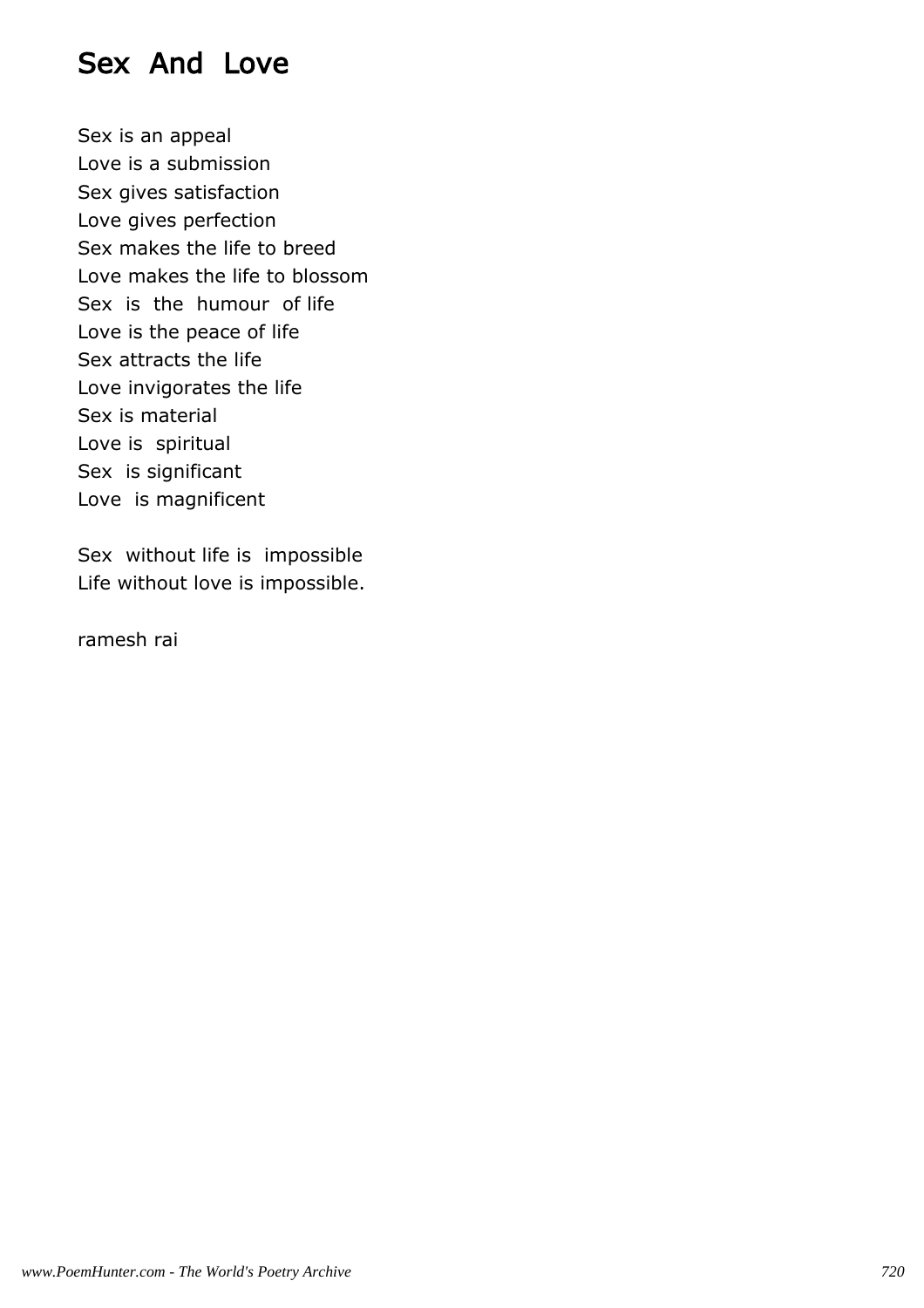## Sharad Purnima - I

Sharad purnima ki raat mein jab puri shrishti soyee thee chandrama ki aabha se alokit kan kan tha prakashit halki thandi shital bayaron mein har pushpa apni khushboo bikher raha tha prakriti k vaksha se osh ki bunde tap tap gir rahi thee jaise koyee maa navjaat shishu ko stanpan karane k liye aatur ho

abhi abhi to varsha ritu ka samapan hua har bij abhi abhi ankurit huye har jivan se judi ek nayee trishna kuchh paane ke kuchh kar dikhane ki

nadiyan bhi apni dhun mein kal kal ki dhwani bikherati huyee prawahit ho rahi thee mano koyee alhar preyashi ki chudiyon ki khankhanahat ya phir payal ki runjhun aawaj se snigdh vatavaran mein koyee veena k taaron ko chhoo raha thha jiske sapta swar vayumandal ko gunjayamaan kar raha ho

Contd......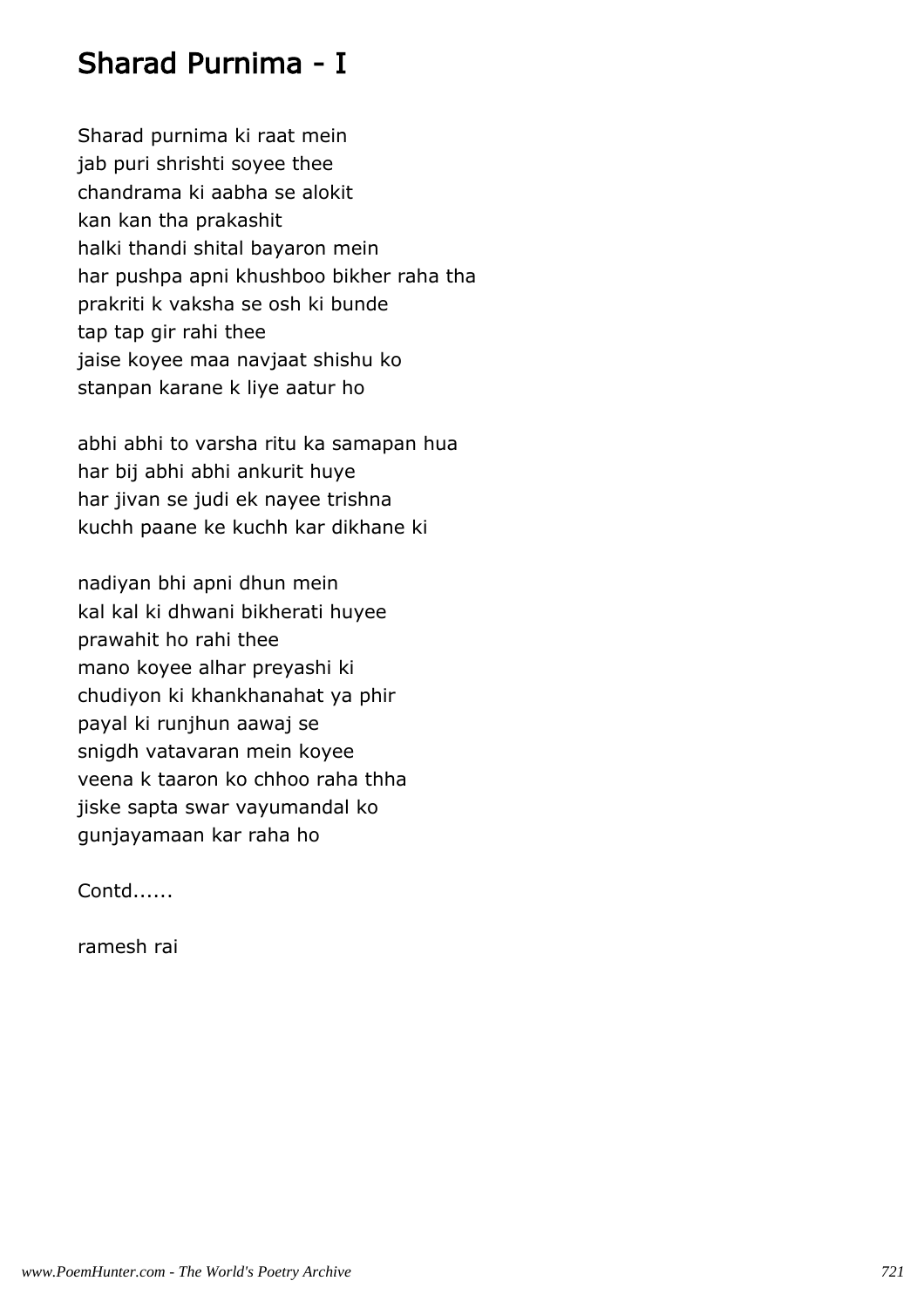# Sharad Purnima - I I

Sheetal thandi hawayen bhi jhonka bankar nadiyon ki marmari galon ko chumte huye aage k liye prasthan karten hain kyunki unhe to jaana hai bahut door chandrama bhi n jaane kyoon baar baar uske hriday mein apni hi taswir dekhna chahata tha lekin nadi ki har lahar us taswir ko dhundhla kar raha tha ye to lahen hi hai jise nadiyan apne hriday mein sada basaye rahati hai ye to laharen hi hai jo nadi k jiwan ki smita bankar sukh dukh k har kinaron ko chumte hai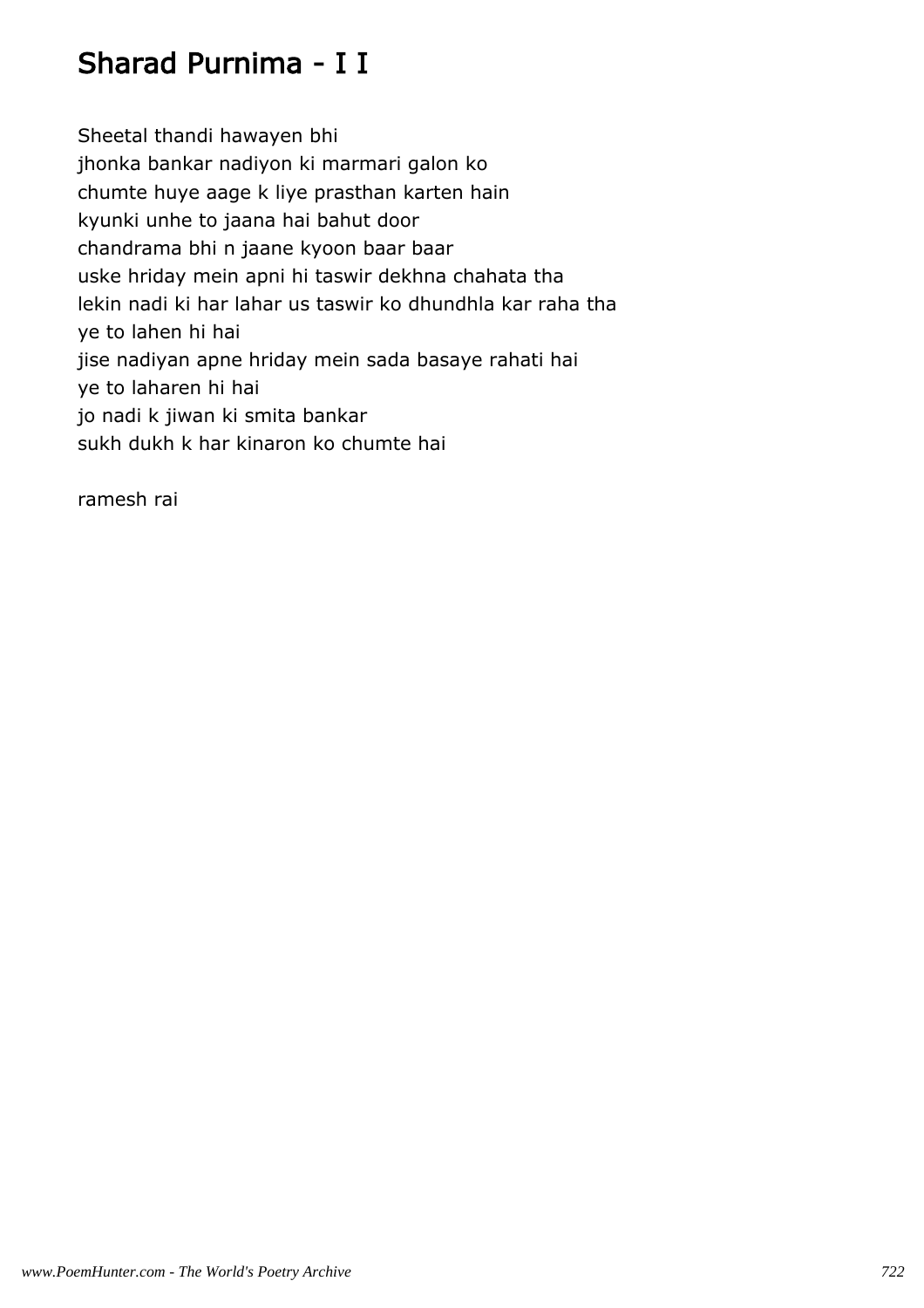# Sharad Purnima - Iii

Sharad Purnima k ratri prahar mein pragar k sushma jal mein jab shishu matsya mamta k aanchal ko odhe nidra k god mein swargiya anand mein leen the tab kuchh matsya, yauvan jinke jeevan ko dastak de rahi thee abhisaar mein lipta, nayee shrishti mein leen the

har pushpa ki pankhuriyon par osh ki bunde chandrama ki prakash mein heere ki tarah prakashit ho rahi theee jiske pratibimba ki chhata se prerit koyee kavi ratri ki nayeeka k liye ek gazal ki rachna kar raha ho phir osh ki har bundon ko apni kavita mein pirokar ratri ki nayeeka ko uphaar swarup bhent ke liye ek gazra bana raha thaa.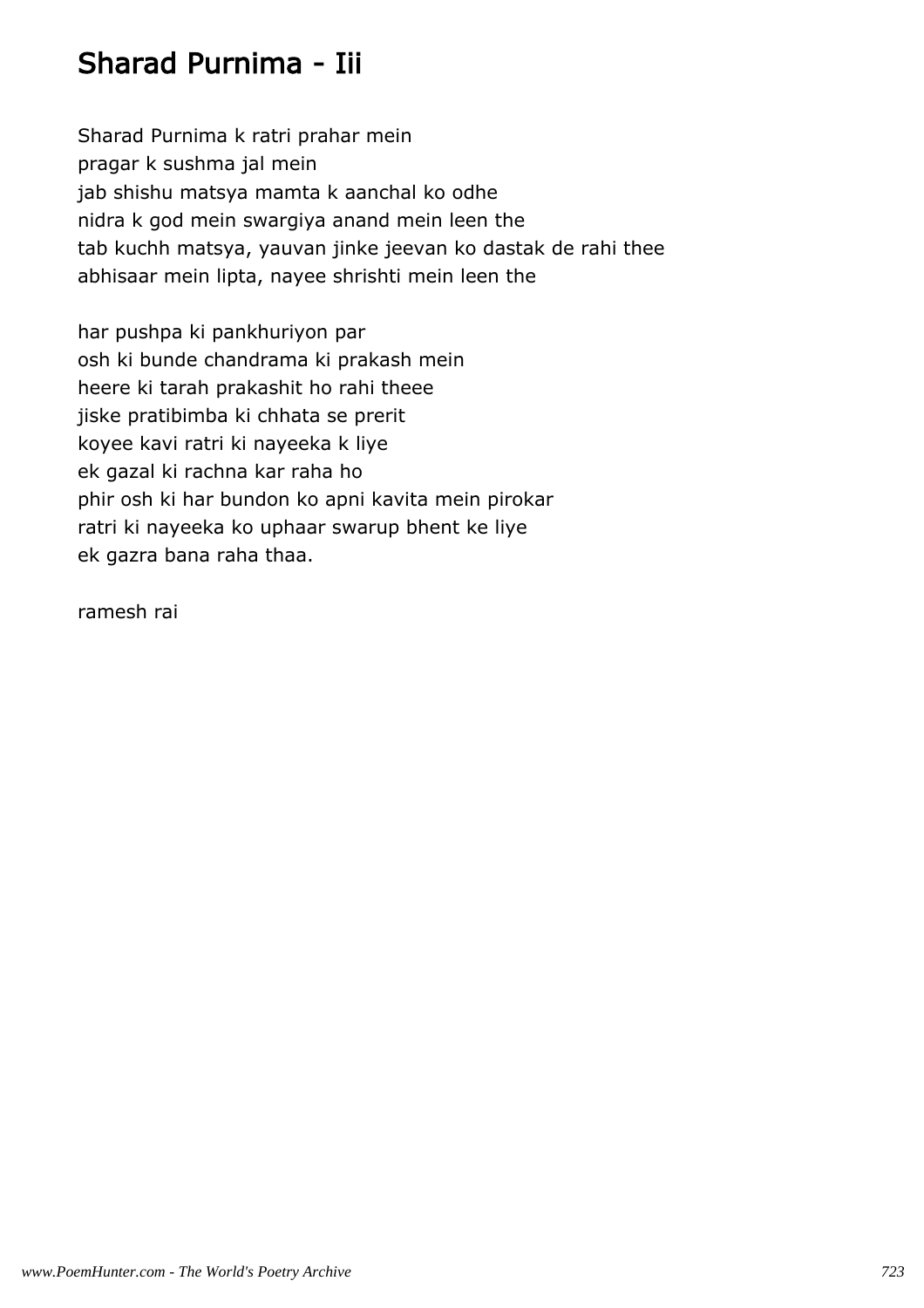## Sharad Purnima - Iv

Sharad purnima ki raat mein jab chandrama apni chandani bikher raha thaa prakriti ki nistabhdhta mein koyee ramanee solah sringar se bibhusit madhu malati bikherati huyee mand sangeet ki dhwani mei kuchh gungunati huyee, ek ek prahar bankar samay ki gati se aage badh rahi thee

har kali har pushpa uske meethe geeton ko apne hriday mein tanmyata se sanjoye jaa rahe the ye to wahi geet honge jo surya ki pratham kiran ko chhoo kar punah aalapit honge bhoren bhi uske swadan k liye madrana suru karenge phir jeevan ka sanchaar hoga.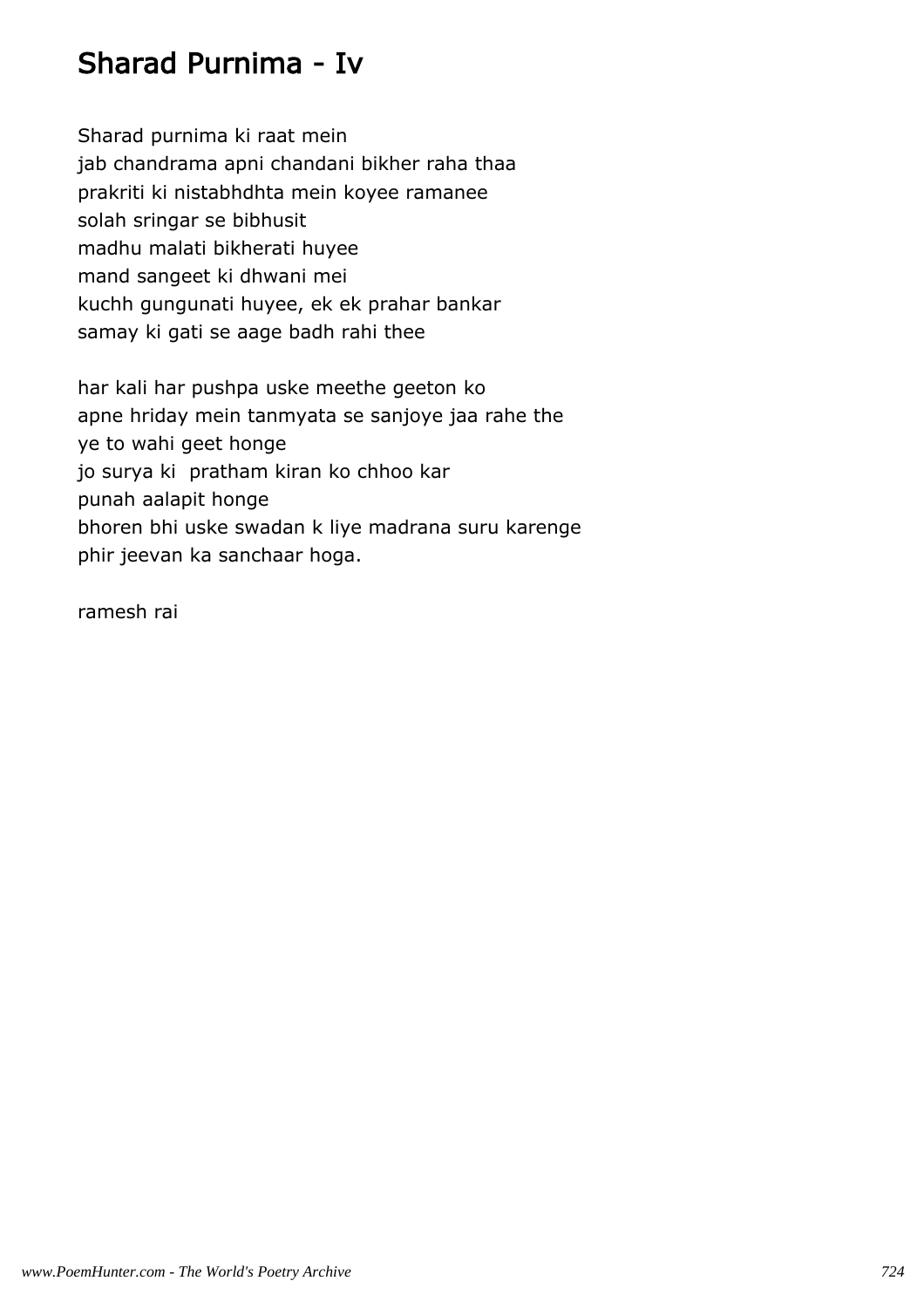### Sharad Purnima - V

Sharad Purnima ki raat mein chand aahista aahista apni gati se kuchh aage badh raha tha

use tanik bhi jaldibaazi nahi thha wah to ratri ki nayeeka k saath kuchh aur vihar karna chahata thha lekin samay ki dor use khiinche chala jaa raha thha

wah samudra ki gahrayee ko mapta jaa raha thha prashanta mahasagar kitna shant, kitna gahara kahi chandrama apni puri chandani ko prashanta k liye nyochhawar to nahi karna chahata

tabhi to, prashanta k ur k antim satah se upri satah tak kewal chandni dikh rahi thee

phie chandrama ki chandani himalay k unche sikhar ko choom rahi thee mano charo taraf kewal doodh ki nadyan umar padi hon, sayad hi aiysa safed prawah dharatal par nazar aata hai

puri shrishti ko tripta karne k baad bhi doodh ka gagar bhara ka bhara rah jayega puri vasundhara urvar ban jayegi jo aakash aur paatal marg se hokar kan kan ko sichti hai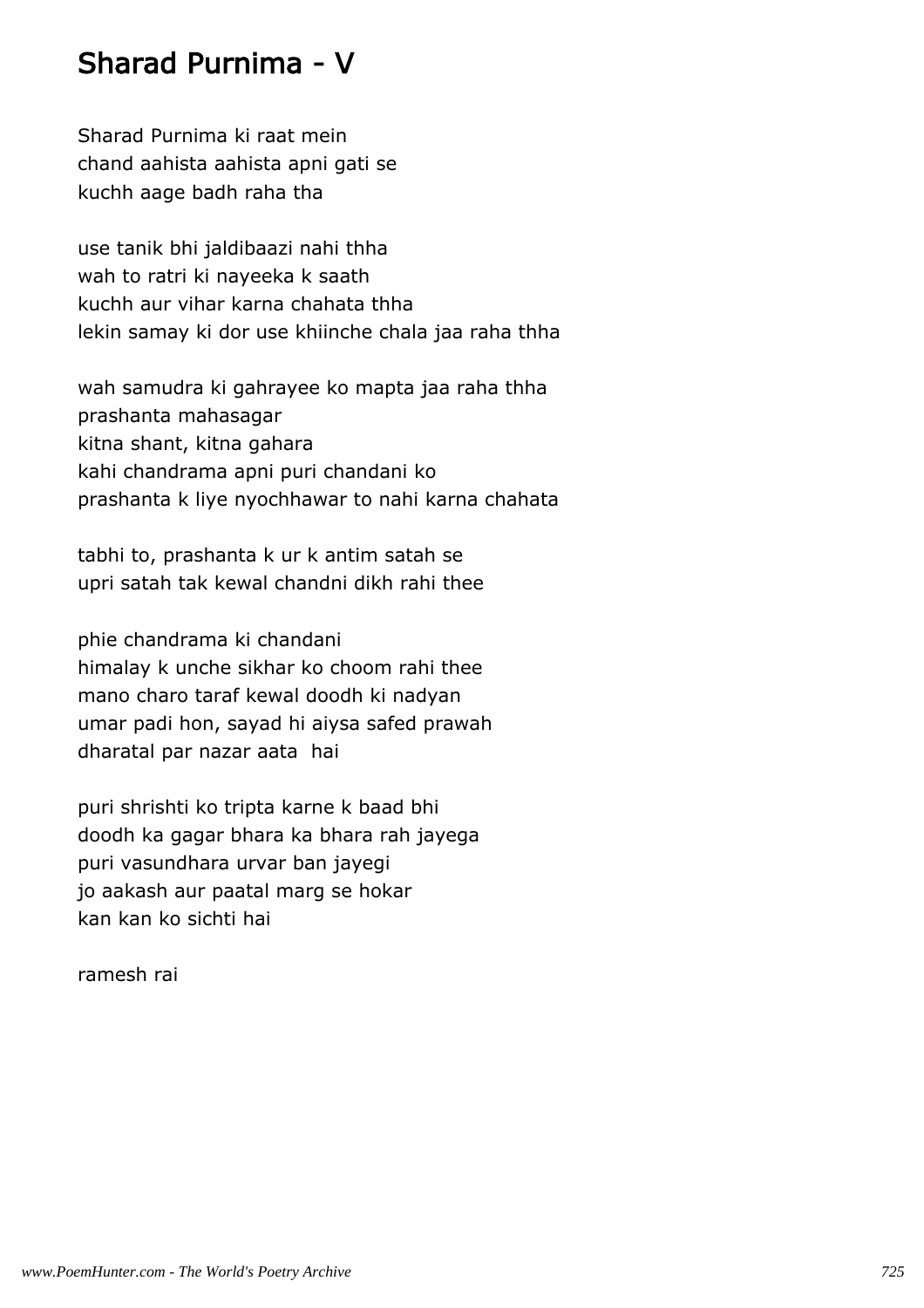## Sharad Purnima - Vi

Sharadpurnima bhipure varsha mein ek din k liye hi aataa hai jiske vatayan se puri shrishti gochar hoti hai samudra manthan se nikla hua amrit kalash jiske chhalakm jaane se amrit ki bunde sharad purnima ki jyotshna mein chha gayee tabhi to puri shrishti ish jytoshna ki pravah mein snana kar punya prapta karna chahati hai jisse puri shrishti ko amaratwa ka bodh ho

sharad purnima ki jyotsna mein snan kar swarg ki pari ish dharatal par utri hai sukh, shanti aur vaibhaw ka sandesh baatne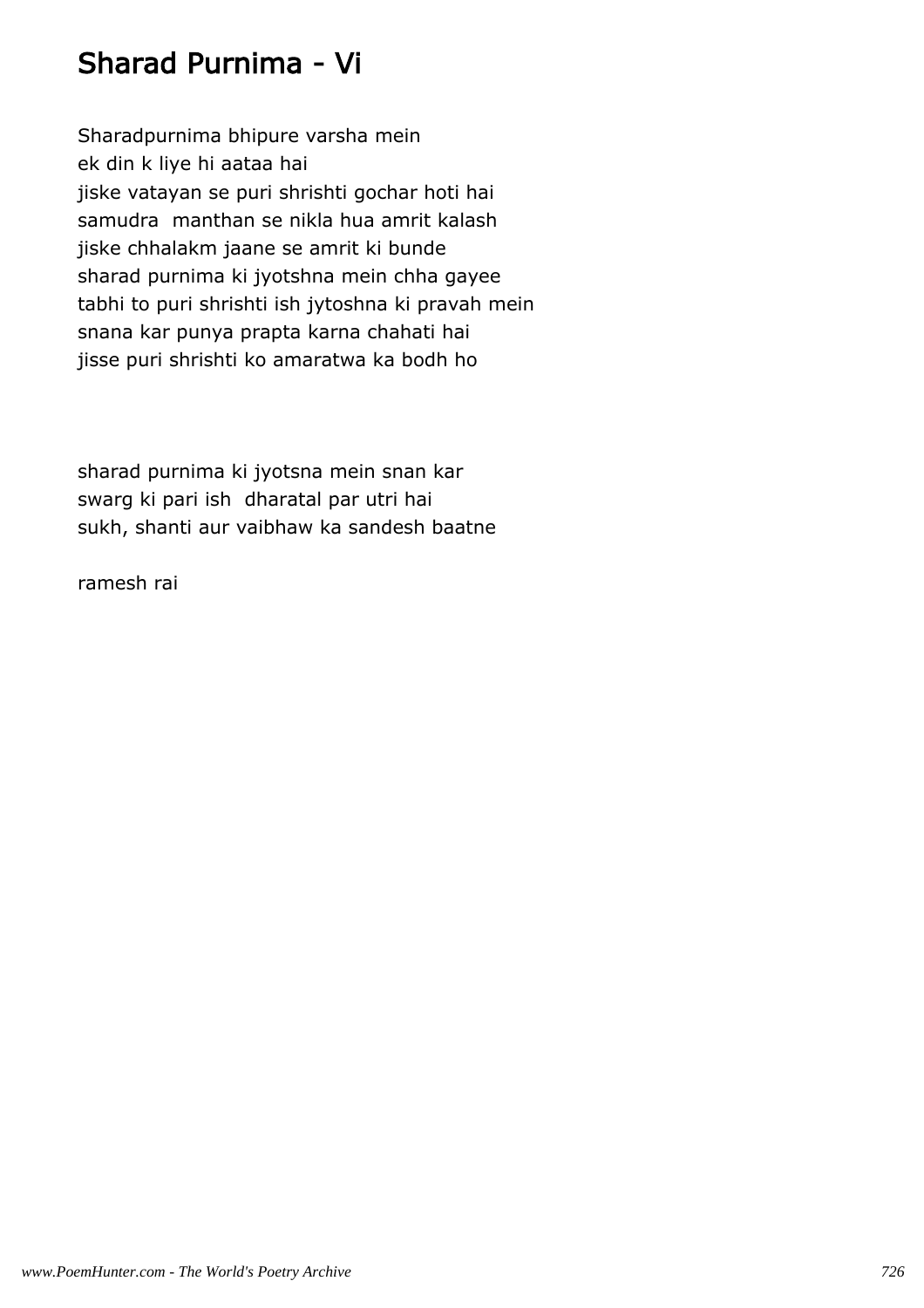#### Shashwat

Jivan ek shashwat, parikalpna hai madhur asamnjas ke us paar agar dekha hoga kisine bhoo - dhara ki nai patal par rashmiyon ke bharmaaar mein bahu samay ka satya vibhushit ho raha tha puchh raha tha

Wah aayee godhuli ki bela mein jivan ki saari rashmiyon se yukta agar dekha hoga kisine wah mai tha, mai aur bas mai jivan ka nirupan kar satya ko alokit kar asatya ki dharatal satya ki parampara ko lekar nayee uplabdhiyan sahit sunya mein jivan ke sukhsma us paar kya dekha hai kisine

tumhi batlao n meri koi mansikta hai bas likhta hun, likhne ke liye

aaj bhi satya hamse door hai astya mein bhatakata maanav anant jivan ka avivadan kiske liye hota atma ka nidarshan kis prakar se hota

ati sukshma tatwon se bana phir atma nashta nahi hota wah leh matra ban jaata jivan ki prastuti ka awsaan jo atma hi agar saakar ban jaata aatma ek nirakaar hai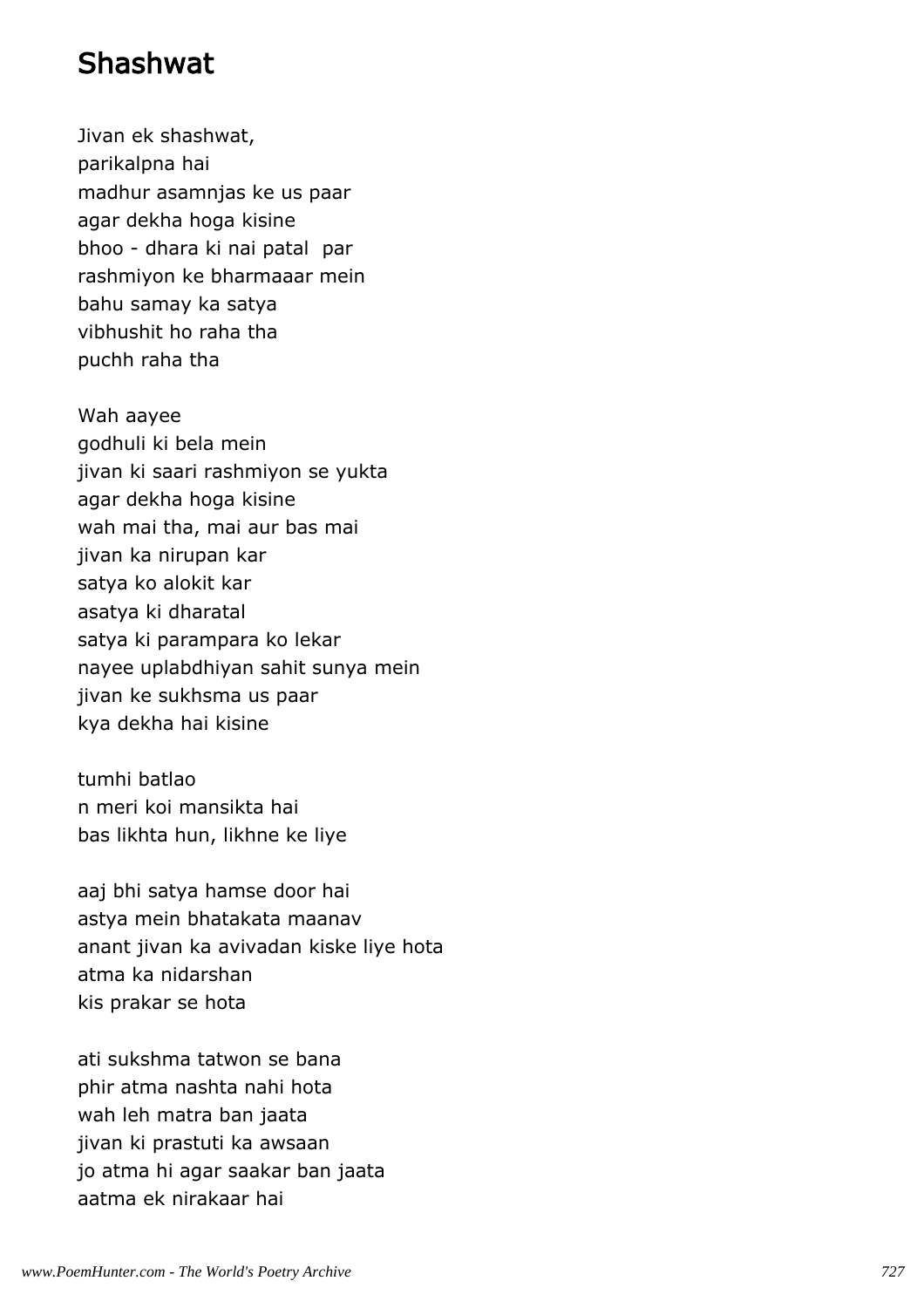wah saakar mein pravishta hota phir yeh manav sharir tab kahi nirmit hota

kaun karega pushti, jivan ke yathart ko kisliye yeh jiwan phir aatma se ban paata

is anant brahmand ki shrishti phir isme bana sansaar kaise bana yeh jiwan sunya ek pathik hai puchhta

Aye Shrishtikarta! tum aaye pahle ya mahakaal baar baar yeh prashn main sirf tumse puchhta

tum batlao mujhe jivan ka rahasya kis tarah is maanav ka jivan ban jaaye khusiyon se paripurna kis tarah shrishti ke har prani ho kshuda se mukt kshuda chahe jaisa bhi ho dhoondhta hai ek saakar pratima saakar se nirakaar ka milan yehi to hai satya ka khoj.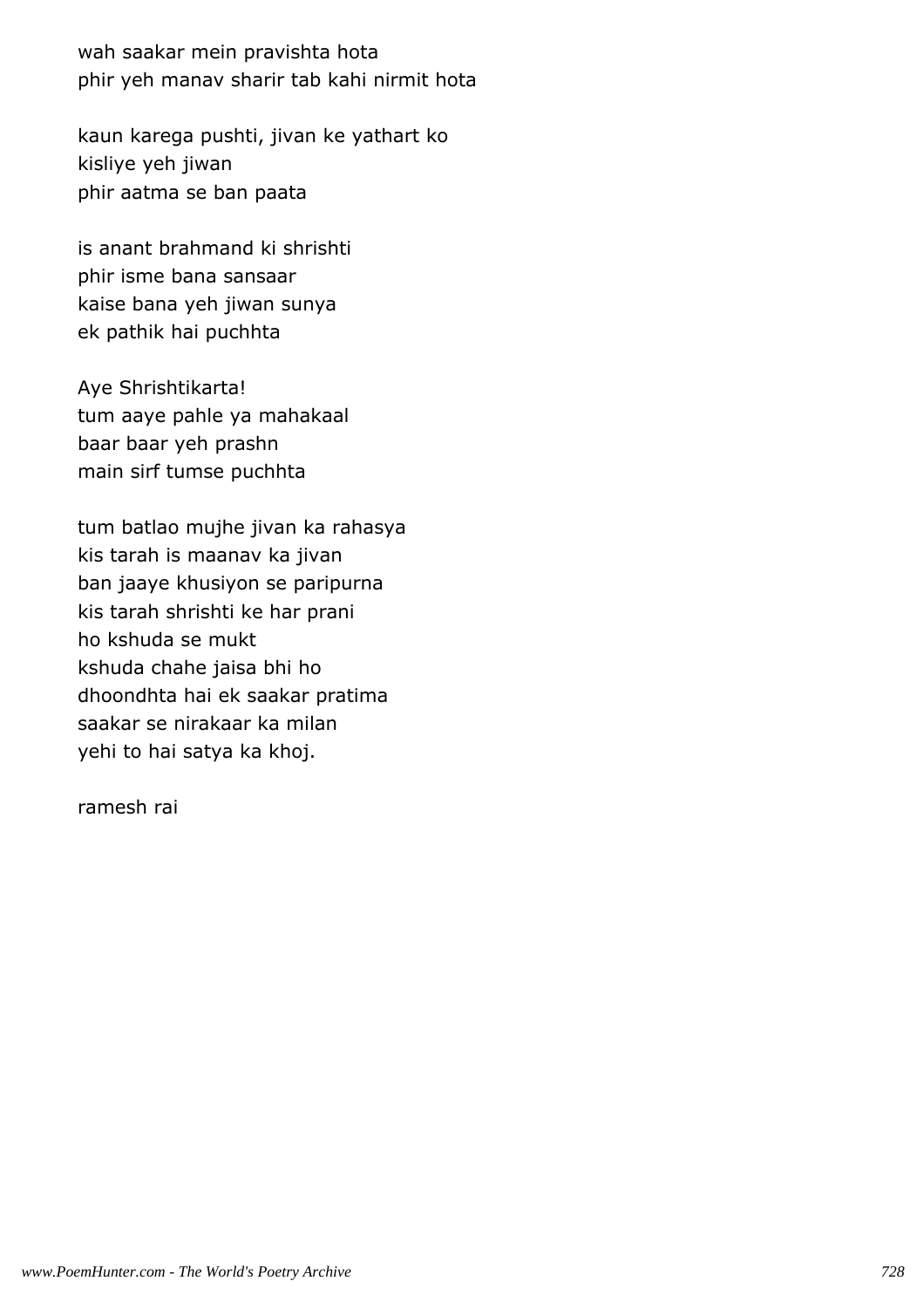### She Has Gone For Eternal Sleep

Ssssshhhhh!!!!!

Keep silence, don't make a noise she has gone for eternal sleep where she'll be aboding for eternal life her pen is calm too her long life company her mortal life has resigned too she has gone for eternal life to pluck heavenly words and rain on us to create heavenly poems which she loved throughout her life

Ssssssshhhhhhhhhh! ! ! ! ! ! ! ! ! ! ! She has gone for eternal sleep THE ANGEL OF EARTH MAYA ANGELOU ! ! ! ! !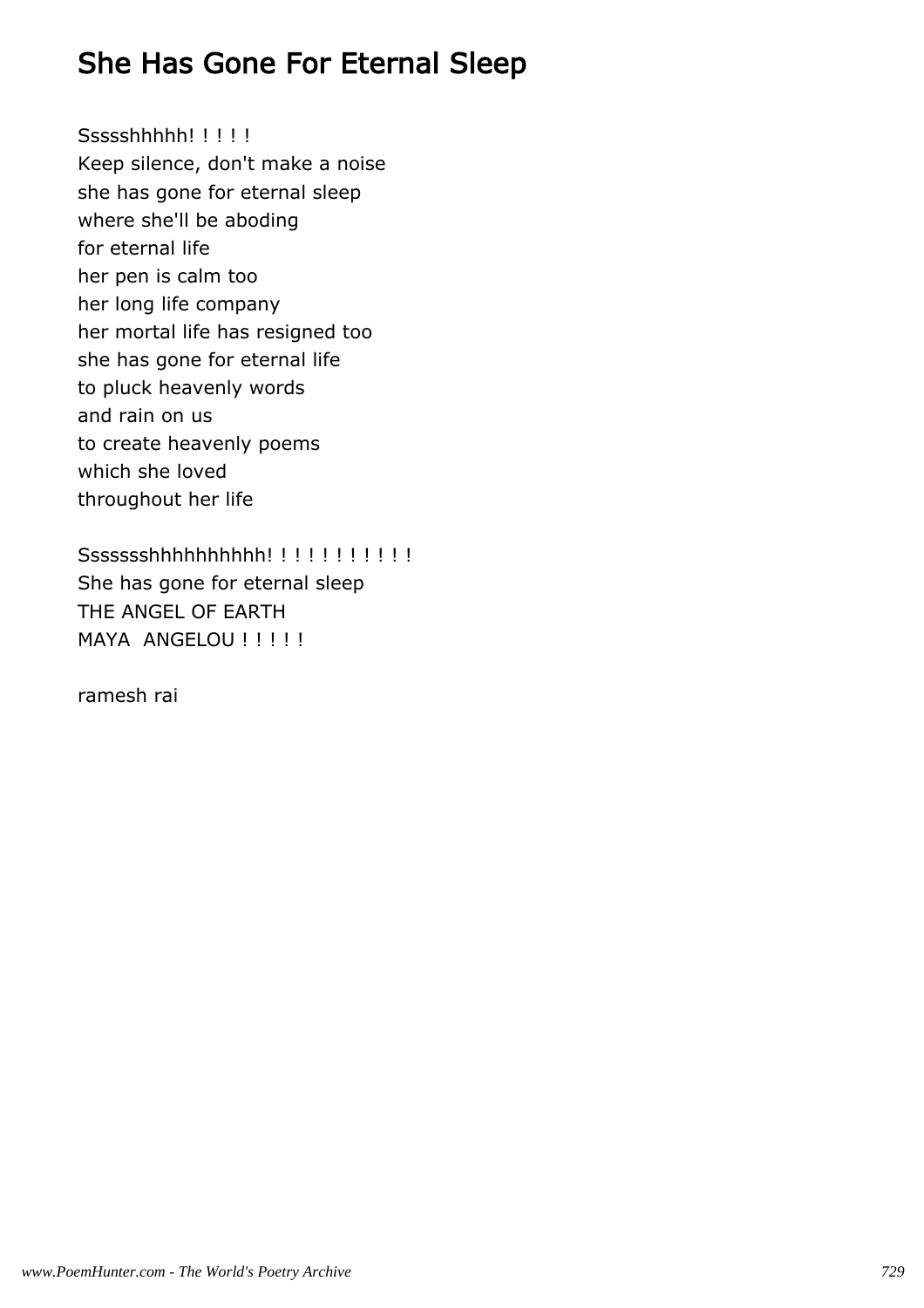# Shrishtir Aalo

Dekhlam srishtir majhkhane ek bindu Jaar fale halo puro shrishti jhalmale Kata je prakash rayechhe bindu te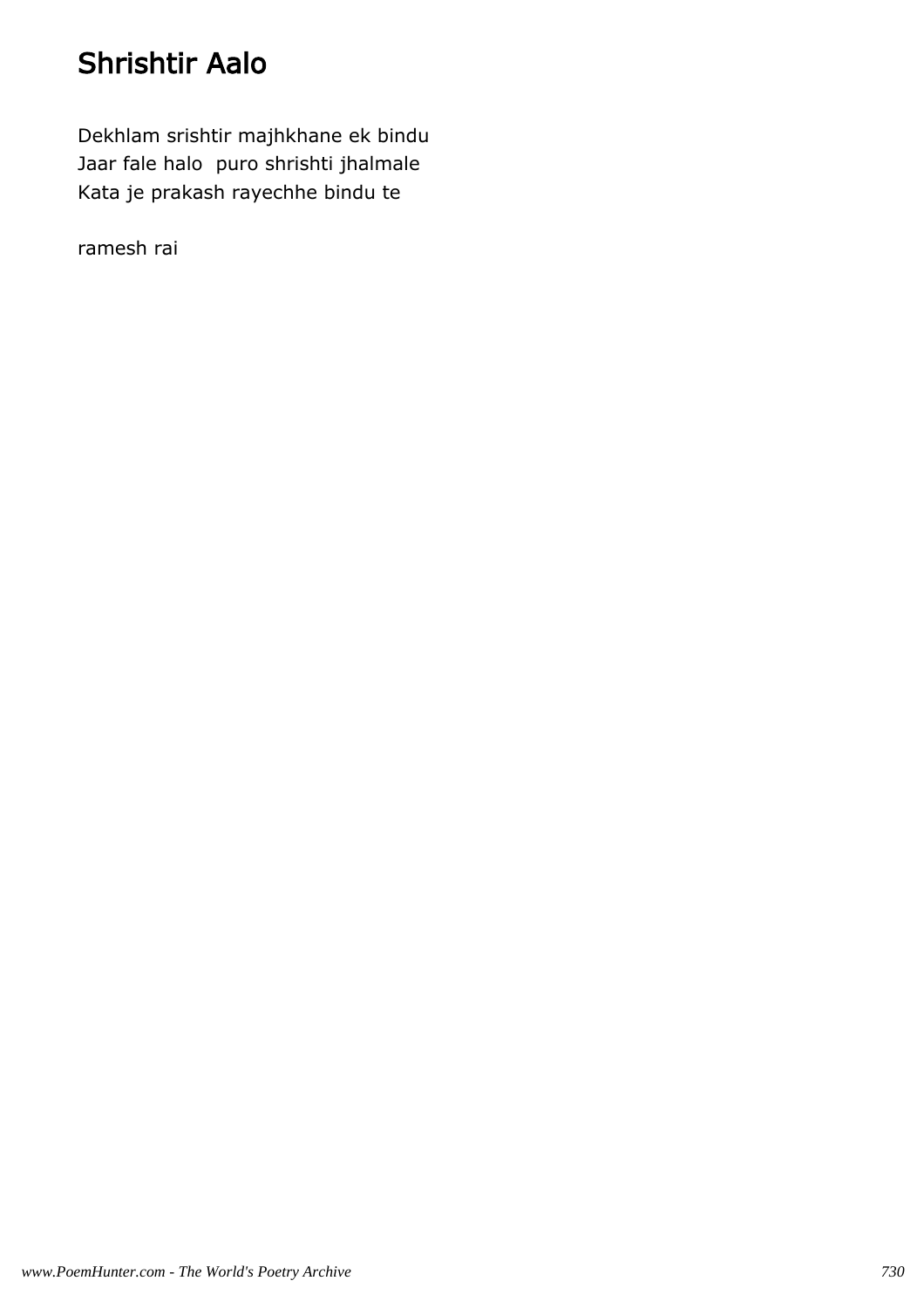# **Shuffling**

Shuffling is reshuffling of life like to cheat his own soul when soul demur to shuffle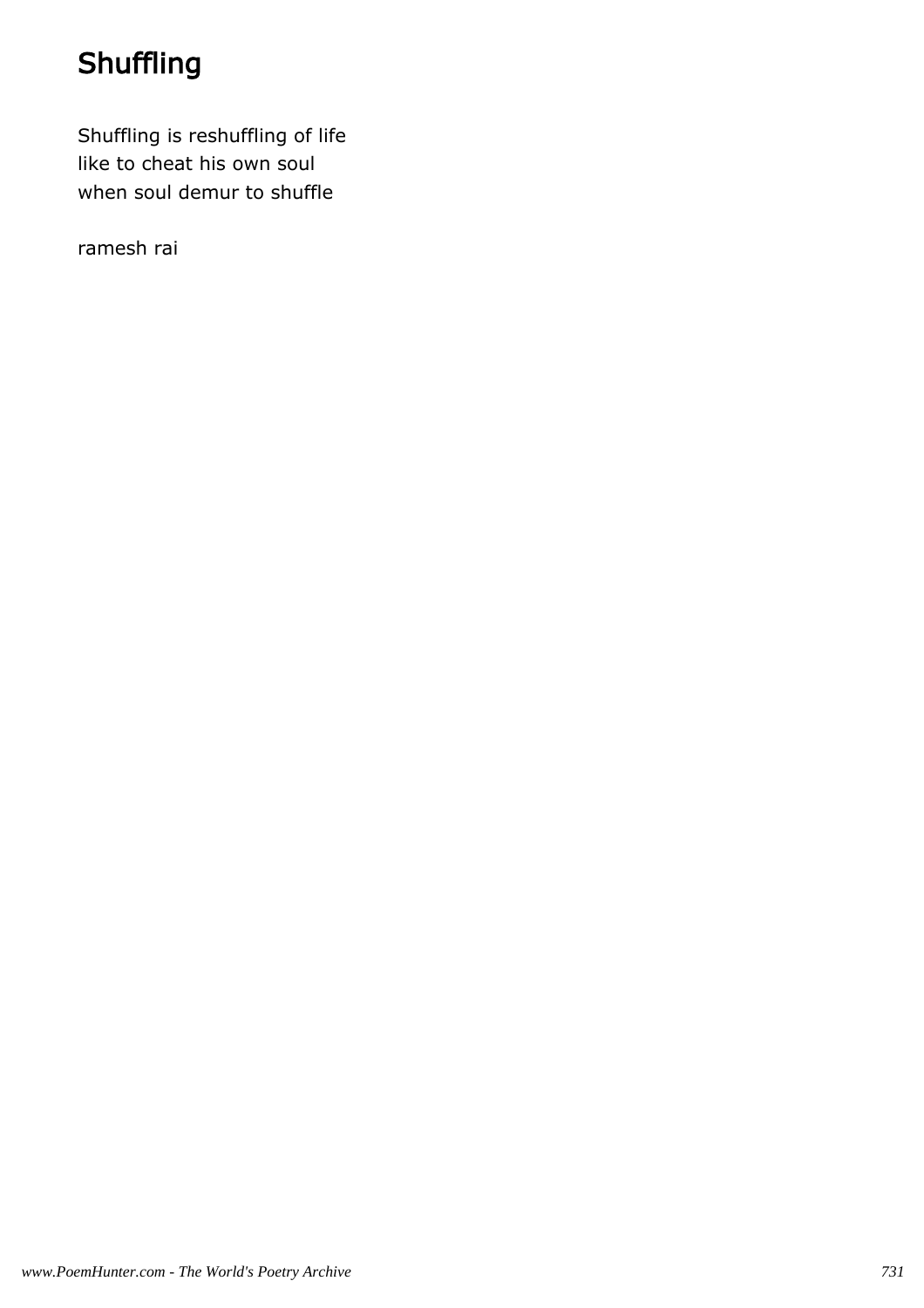## **Silence**

Silence is the strongest reply for any abusive behave still if he does not understand think the person is fool silence is there only where there is depth observe the silence of sky and measure its depth silence is the common factor of universal harmony silence manifest the greatness as a mark of supreme authority God is always silent bcoz God is great and the supreme authority.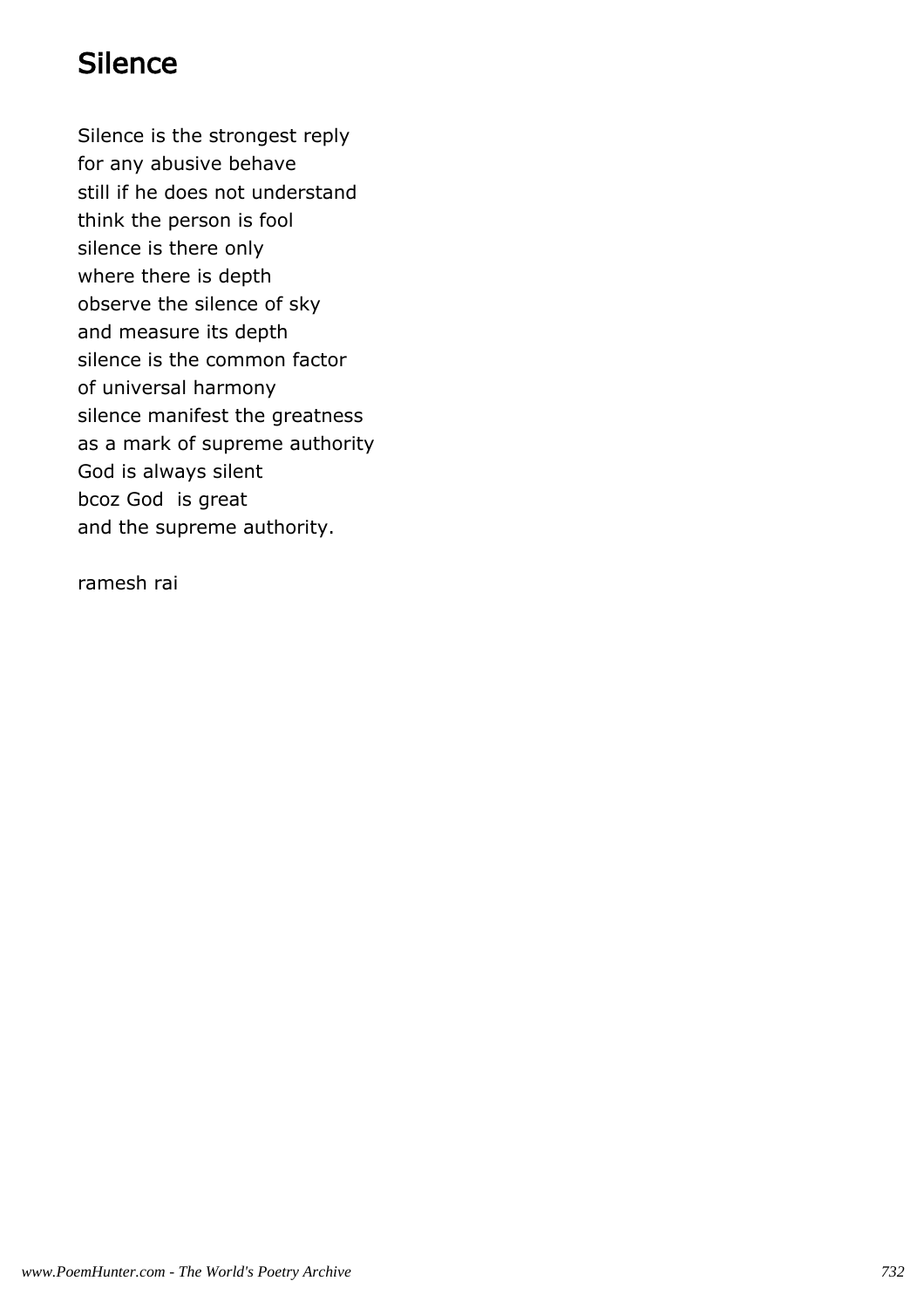#### Silence Is Not Peace

Silence is not peace resting in the graveyard to attain eternal abode

Silence is not peace tolerating enormous tyrants prejudizing the natural justice

Such silence signifies mournful alight; ignite a soulful avenge to bring disaster

Peace is a divine spirit where soul is plunged into propitious moment and joys overwhelm all delusion.

we must care for happiness for all to establish peace and delight the world.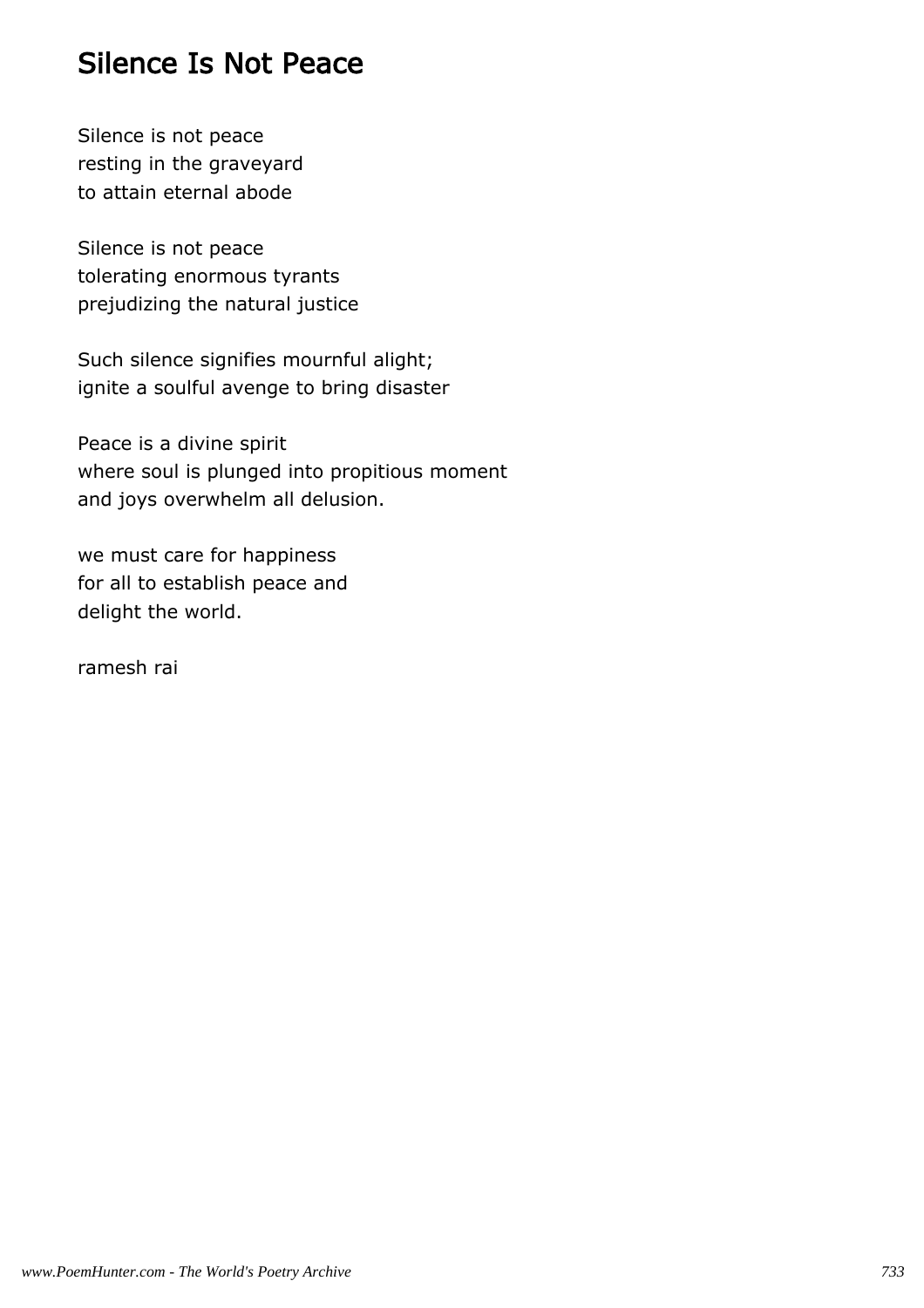#### Silence Of Graveyard

Souls are sleeping under each stone of graveyard sleeping for eternal rest after conquering a span of time.

Chirping of birds breakes the silence off and on to let it know the existence of living world.

My silence goes with the burial asking for past life which was full of royal glory, was unable to tolerate a particle of dust on body but now it is so stiff can tolerate weight of grave stone.

Silence of graveyard is a cohesive rapture for the soul, lying under each gravestone amalgamate love and peace for foison of new life for the living world.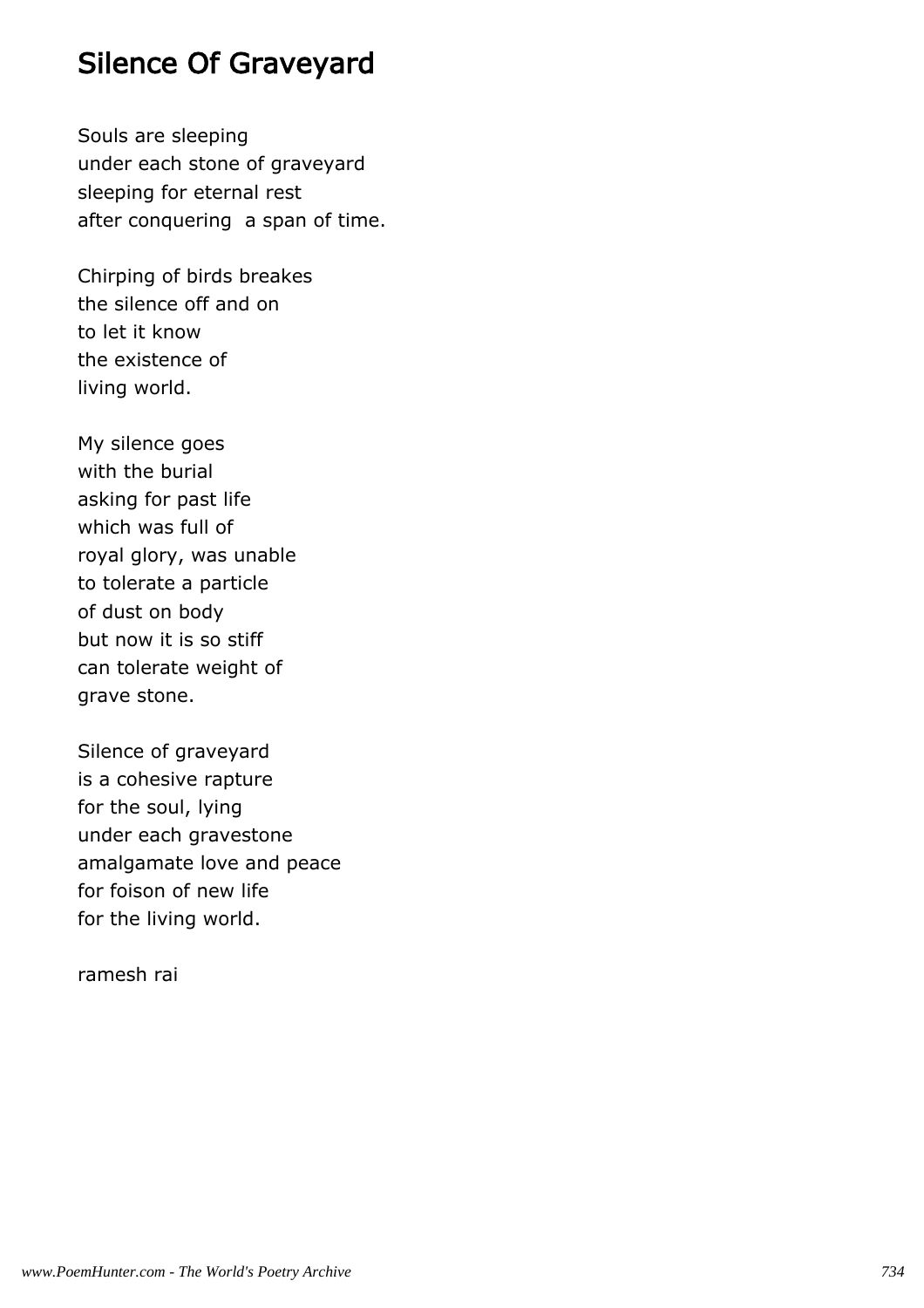## Silent Curse

Curses are revealed in many ways some by sweeping, some by flooding some by quaking, some by thundering some by expressing spiritual faith but some remains in hearts and disdain for the given hurt such fire ignited from heart can not be extinguished.

Silent curse has no reverse.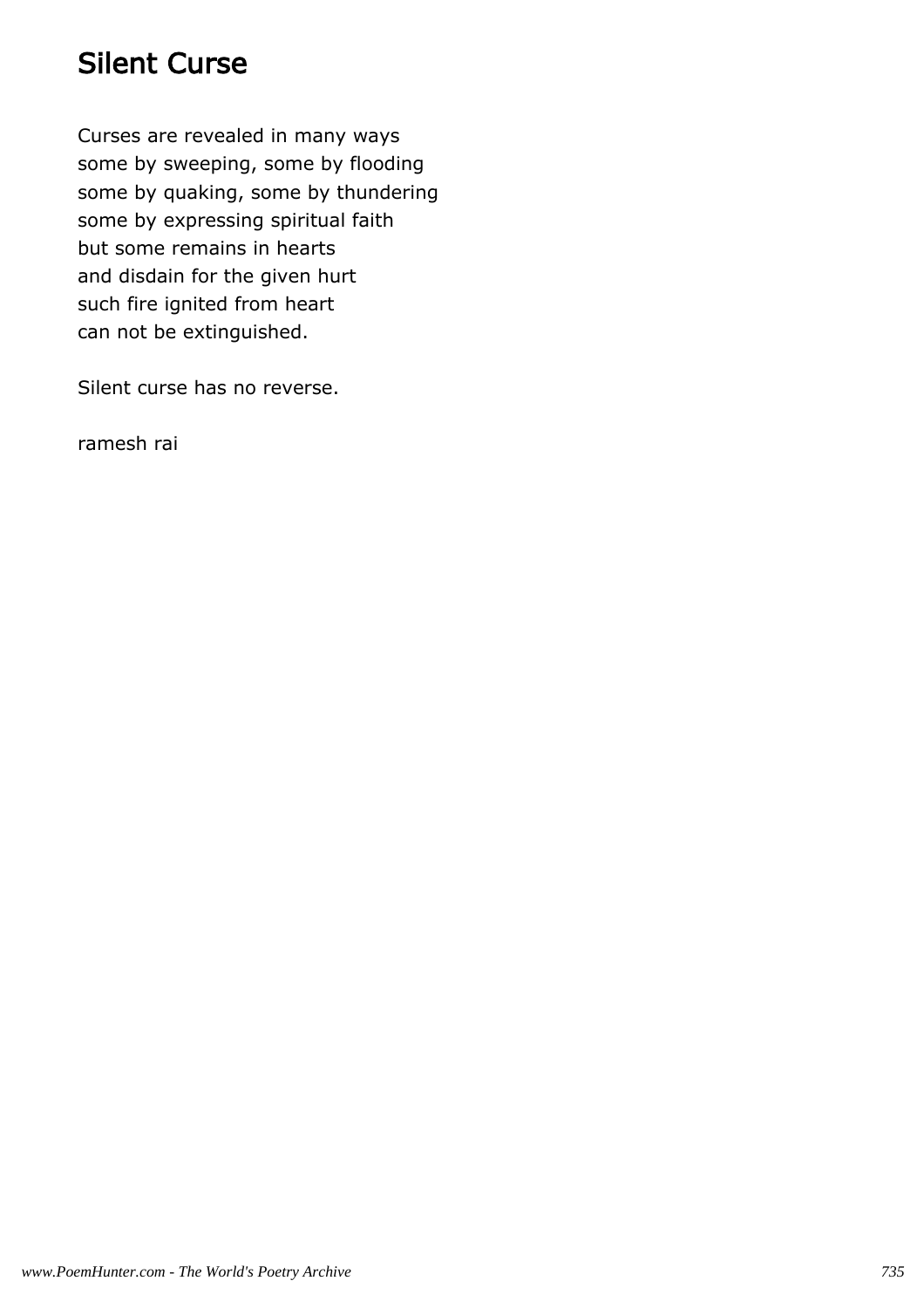## Silent Nature

When the nature is silent silent music is flowing throughout frigidity of nature, re-calms my soul to attune the music to make it alcoholic.

I gaze at the sky it is quite silent inebriate music has made all supine.

So, every creature is silent there is pin drop silence throughout the nature.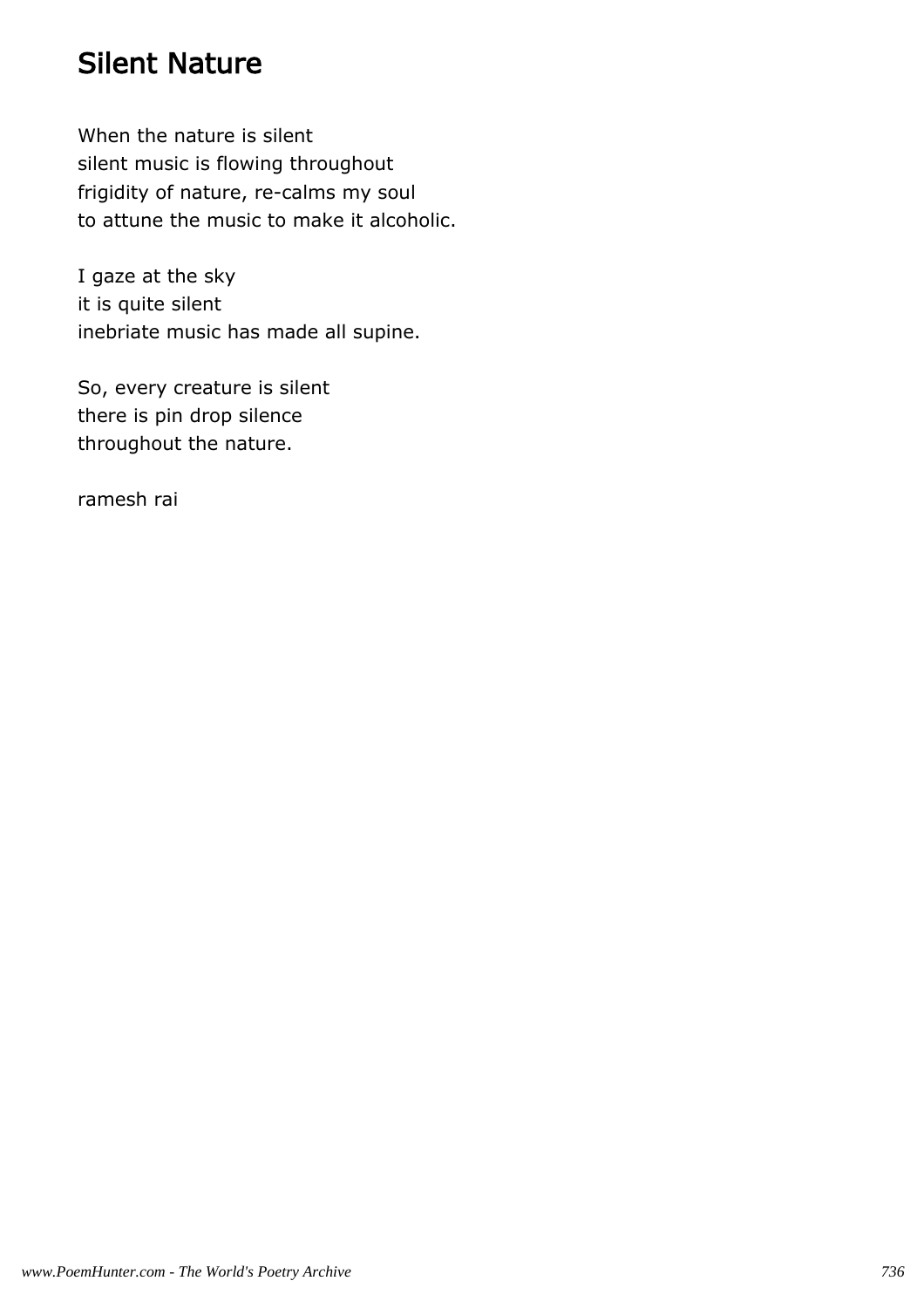# Sincerity, Honesty And Truthfulness

Sincerity, Honesty and Truthfulness are three aspects of life, are the backbone of life dispensing with these three aspects life is futile, of no use dispensing with these three aspects prospects of life can not be imagined supreme abode is far away but, Sincerity, Honesty and Truthfulness are the initial step of any life all the creatures of nature possess this quality with birth right except the human being who has to make his own right to acquire Sincerity, Honesty and Truthfulness needs full devotion in life.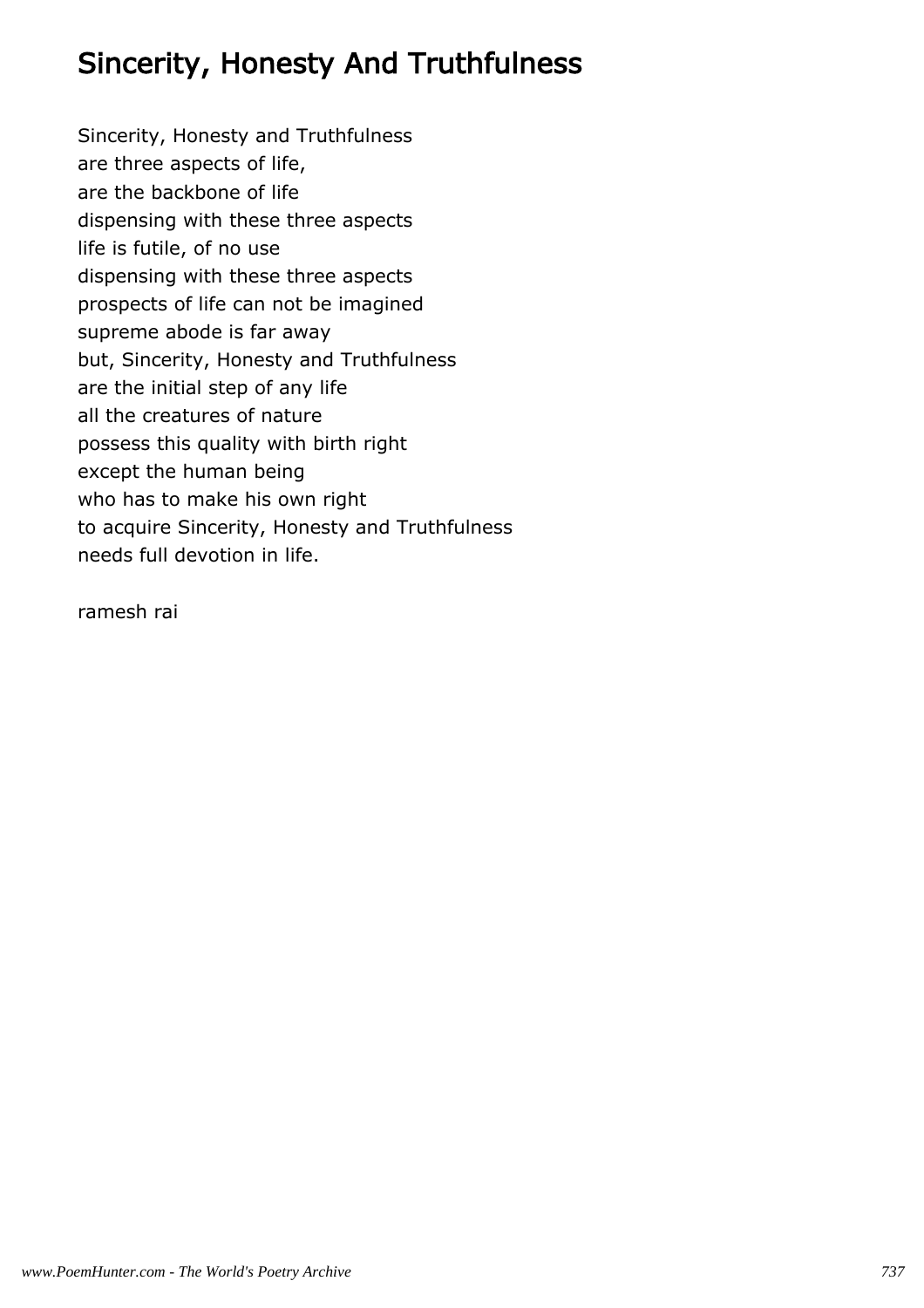# Sing The Melody

with every rythem of cuckoo that breaks the silence of nature to infilterate cohibition of nature.

Sing the melody with every rythem of nightingale that breaks silence of nature to incarnate fusion of nature.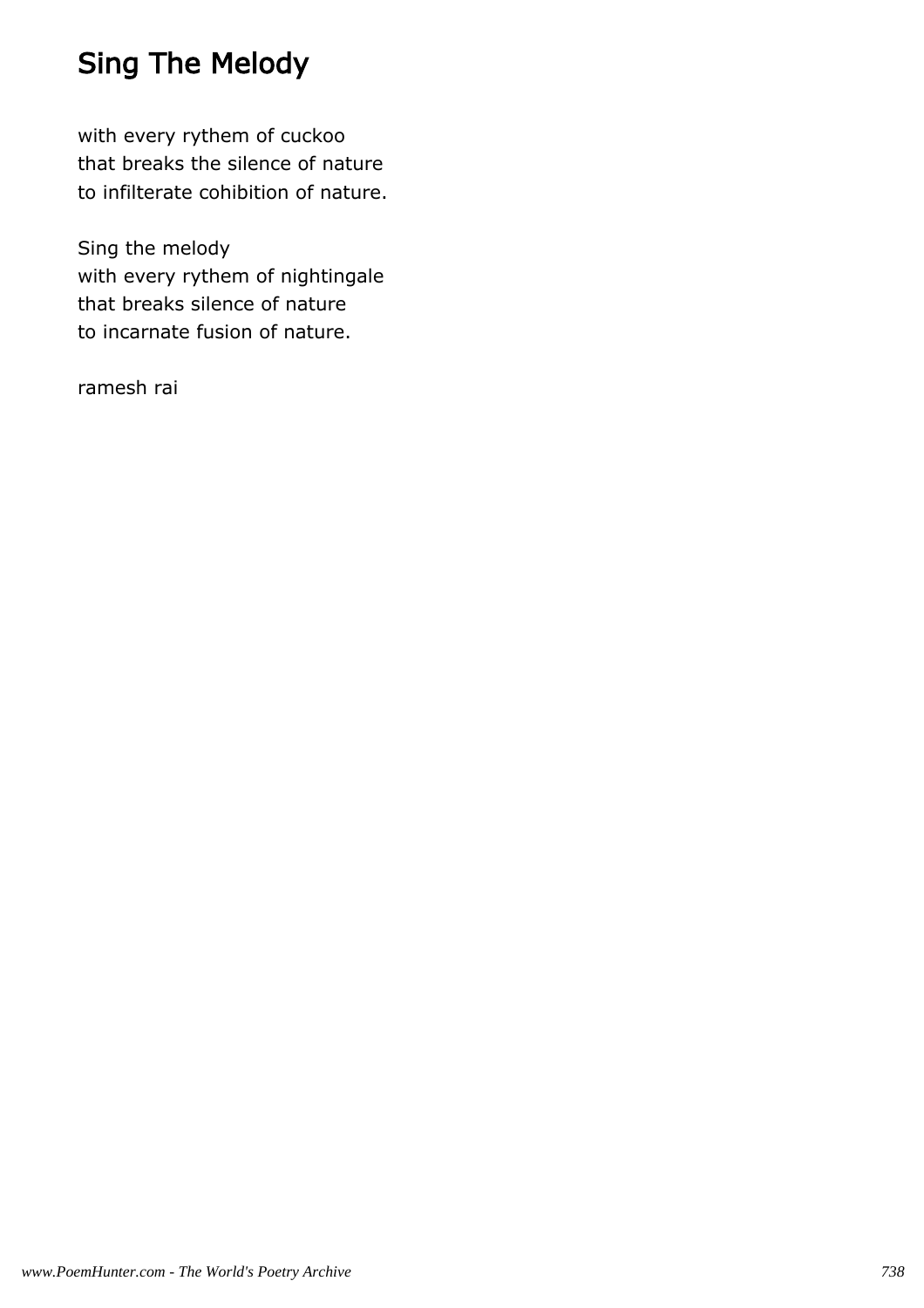## Singing Breeze

Breeze is singing in her melodic tone swaying melancholy in her lap to communicate the breathing soul to regenerate the dormant soul to raze apathy of all lives.

Breeze is singing in her melodic tone to accelerate the frequency of life so as to make them fit for life so as to subjugate all lives with a lot of pleasure and laughter.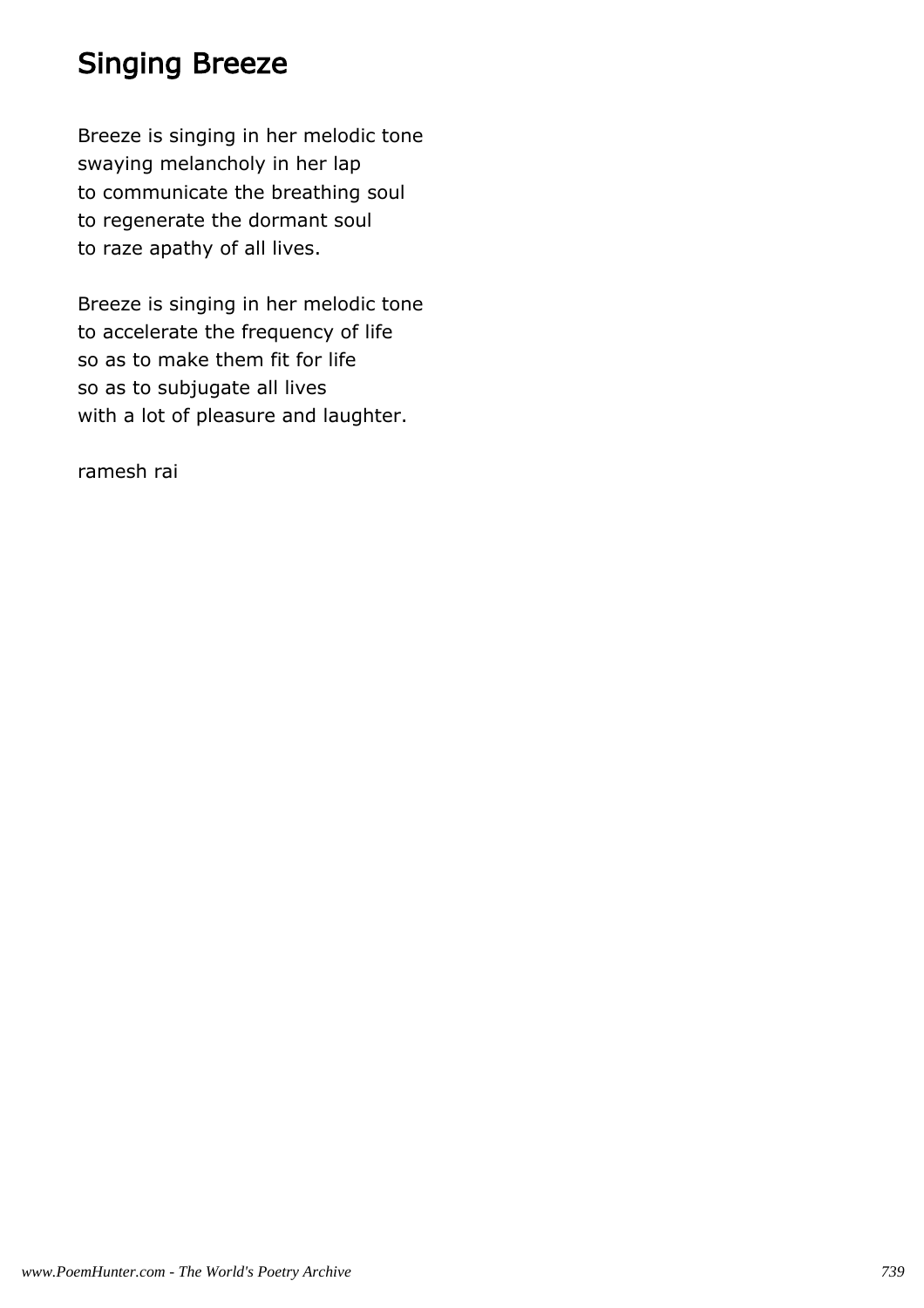## Singing Flower

Flower sings in the garden dancing in a queue with each rythem of cold breeze singing with melodious tune not caring any menace of life death may be certain but this moment, they'r ejoying life with full festination, spraying fragrance of oblation where there is only life and life.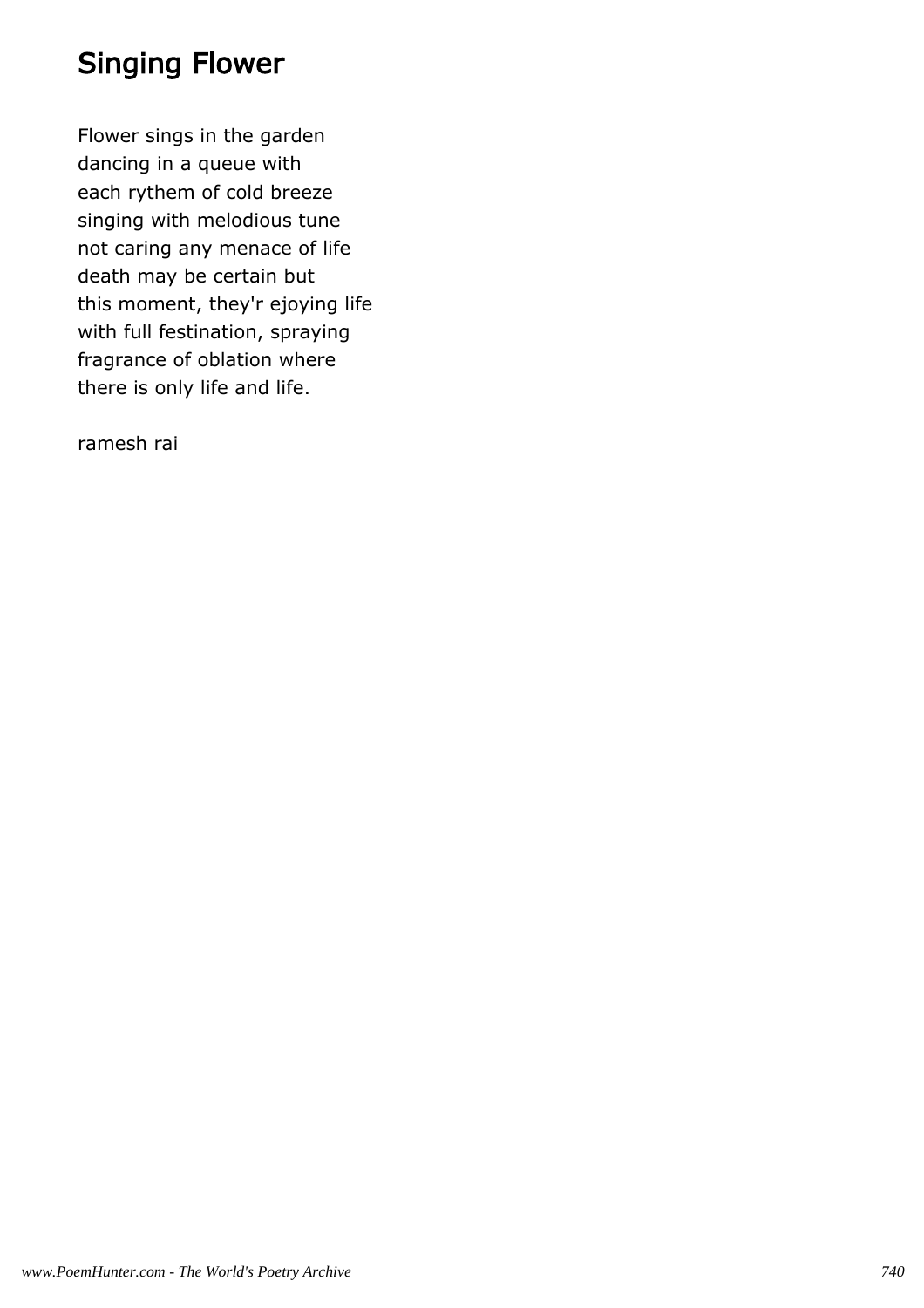# Singing Night

Night is singing with her melodious voice to bring slumber in every one's eyes as if mother making her child asleep resonance of her song echoing each corner wrapping her each child in her arms singing rhymes with sweet rythem making all to be free from anxities debarring from day's toil to ease and to give comfort for her baby so as to make capable for every tomorrow.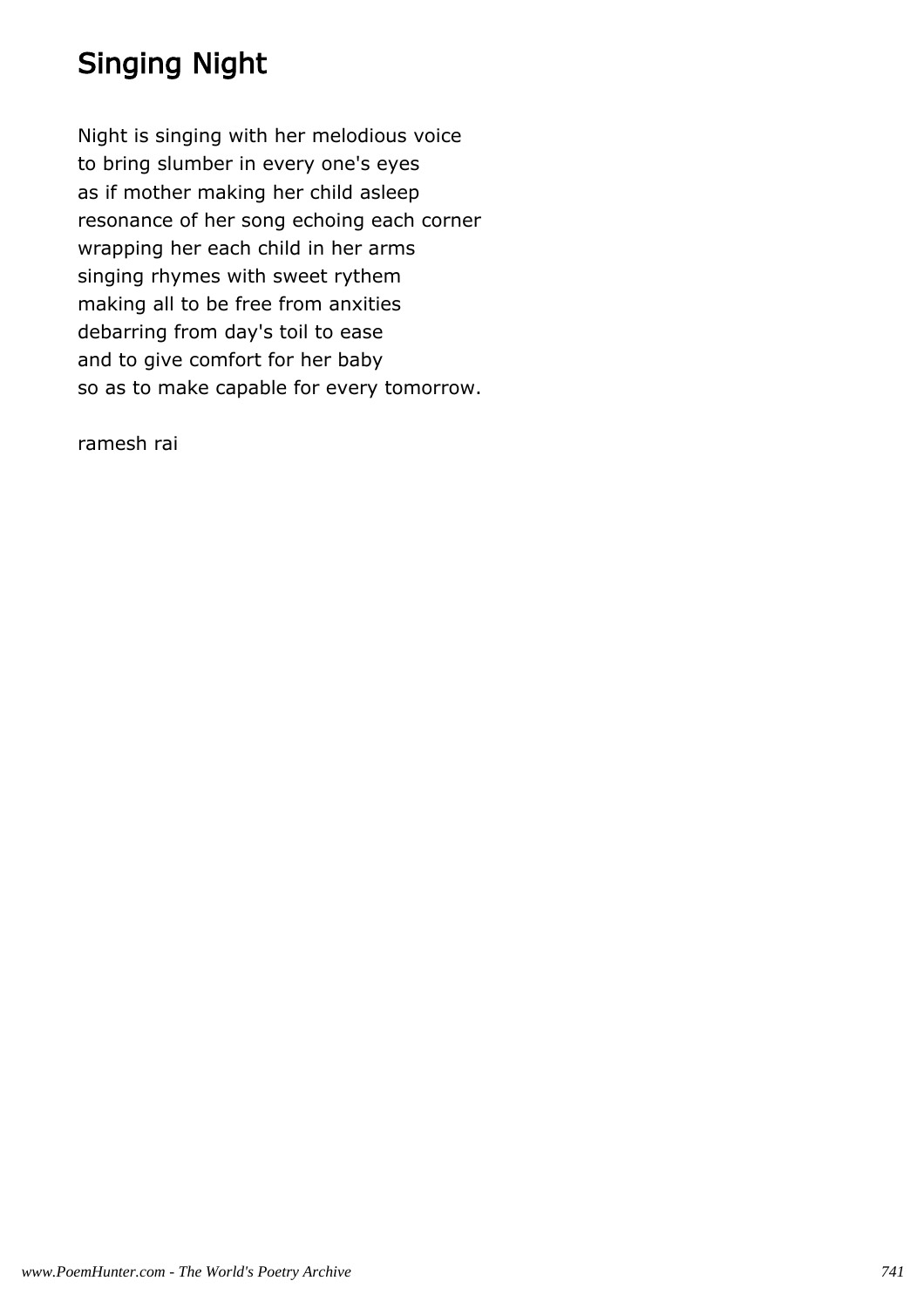# Sita - 2

Sita stumbling with the stones of forest reached the cottage of Maharshi Balmiki the great sage gave her shelter to stay in the cottage Sita spend her days and nights with the tribals in the memory of her beloved husband gave birth of two sons Lav and Kush both sons were brought up with tribals acquired the knowledge and to sing the Ramayana one day both sons reached the palace of his father begging and singing on Ramayana a long story is hidden in between when Sita met her beloved husband she prayed the mother earth to immerse her on her heart it was the end of Sita the ideal indian lady

Her whole world was limited to her two sons the most obedient to her husband to the people of state Ayodhyay capable to cross the fire - examination to show her tranquility after return from Lanka to show the people her purity for the sake of people of Ayodhyaya the brave and intelligent lady in the history of the world who always honoured the society

who vowed only for her beloved Rama an ideal to the people of the earth also.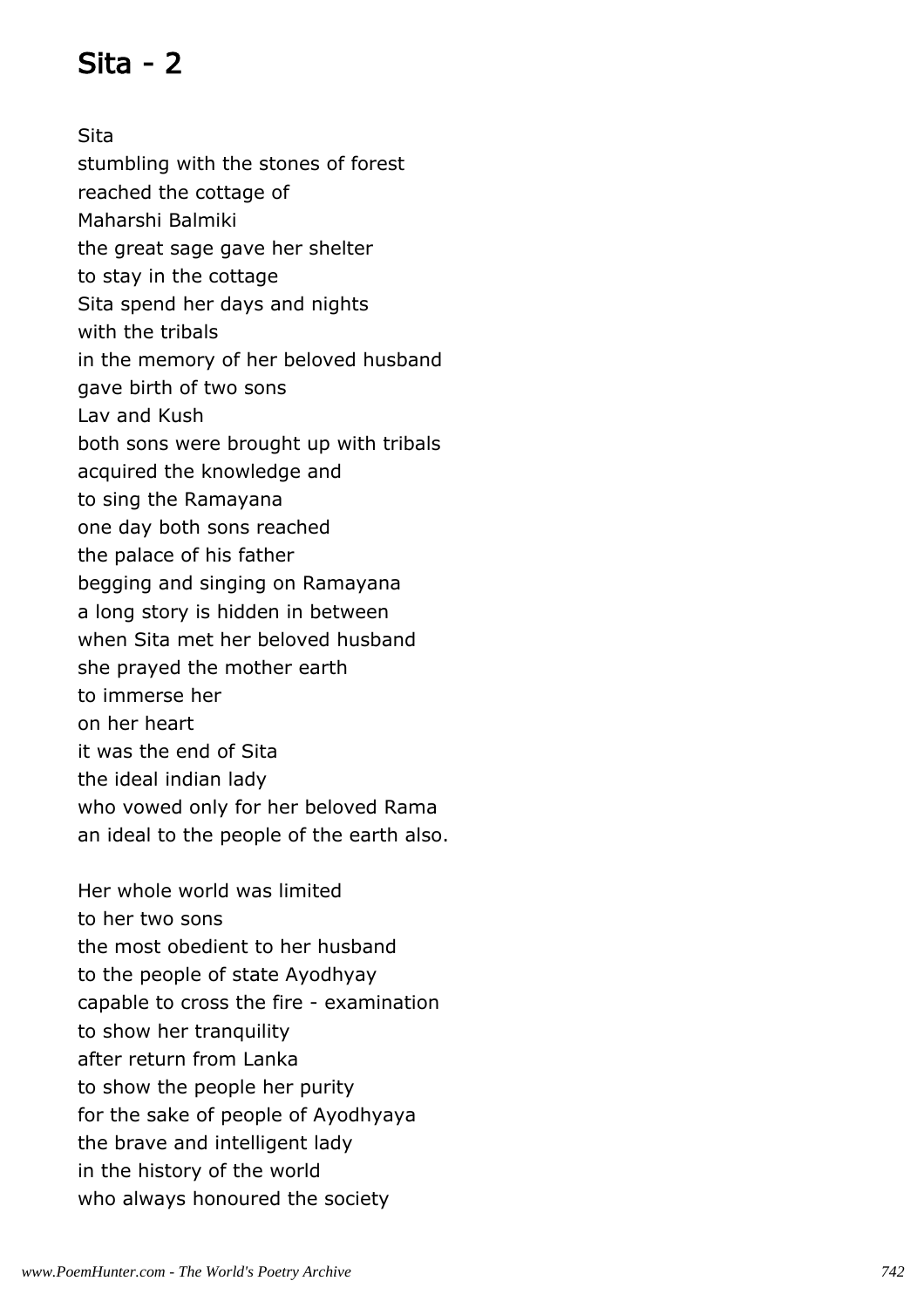being worshipped by the Indian for her sacrifice to the society and the people of his country

but i could not stop my tears while imaging Sita my eyes burst into tears.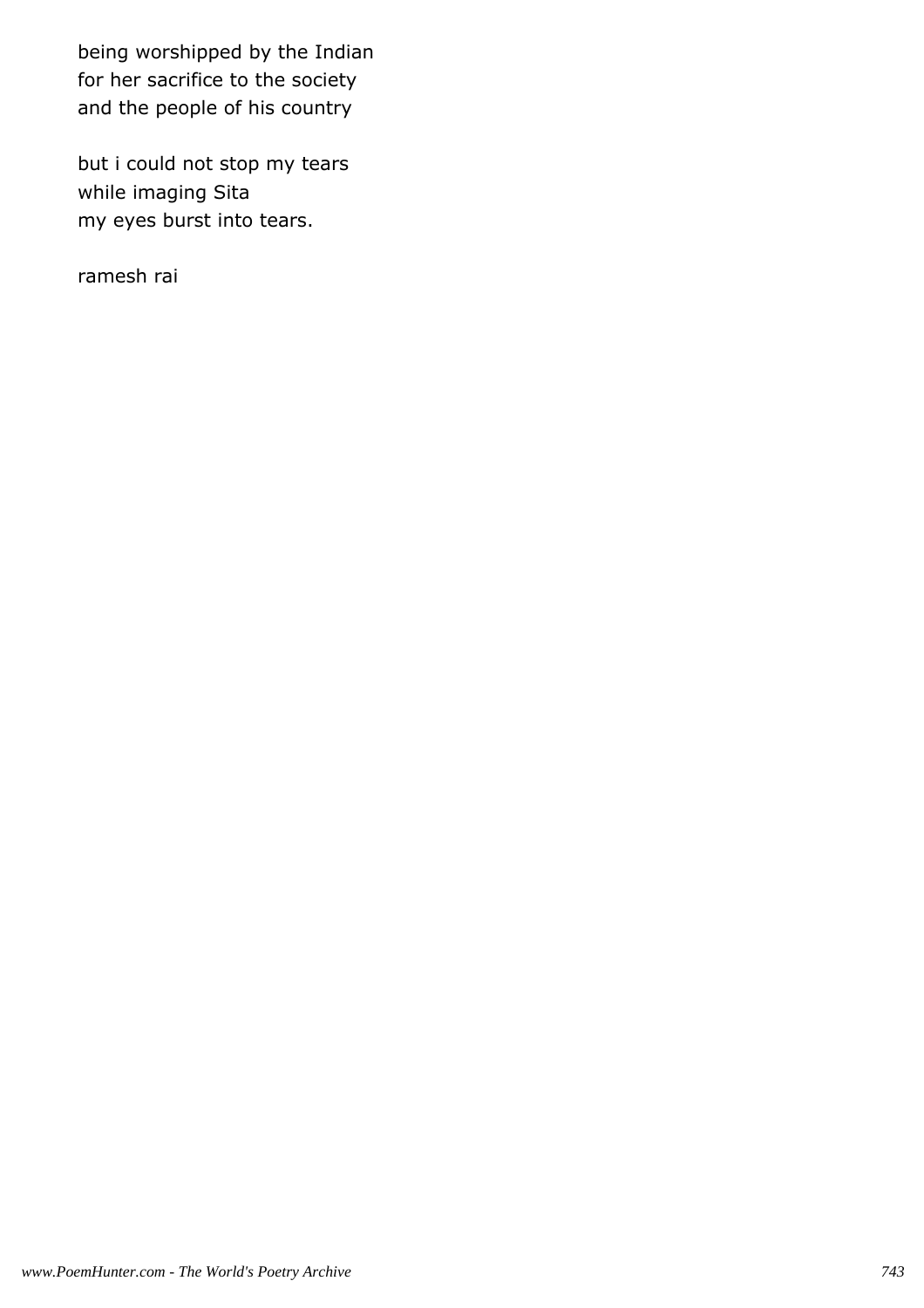## Sita -1

Sita the only lonely lady on Indian screen the Princess of Janak and to be the Queen of Ayodhyaya but never enjoyed the throne suffered throughout of her life as a lass she was brave

One day Raja Janak saw her cleaning the worship place lifting the bow of Lord Shiva amazed he was

He vowed his beloved daughter would be married to that only who can lift the bow of Lord Shiva King Janak called a Swayamvar to break the bow and get married with the beloved daughter

All king and brave attended Alas! all failed to lift the bow Ram and Lakshaman, the twin prince of Ayodhyaya also accompanied with Vishwamitra King was amazed and fall in deep grief and declared there is no brave on earth this agony reached Lakshman as thundering he accepted the challenge but he could not marry till his elder is not married so, he requested his brother to go ahead, and lift the bow Rama lift the bow of Lord Shiva accidentally it was broken married Sita, the princess of Raja Janak

Now her misfortune started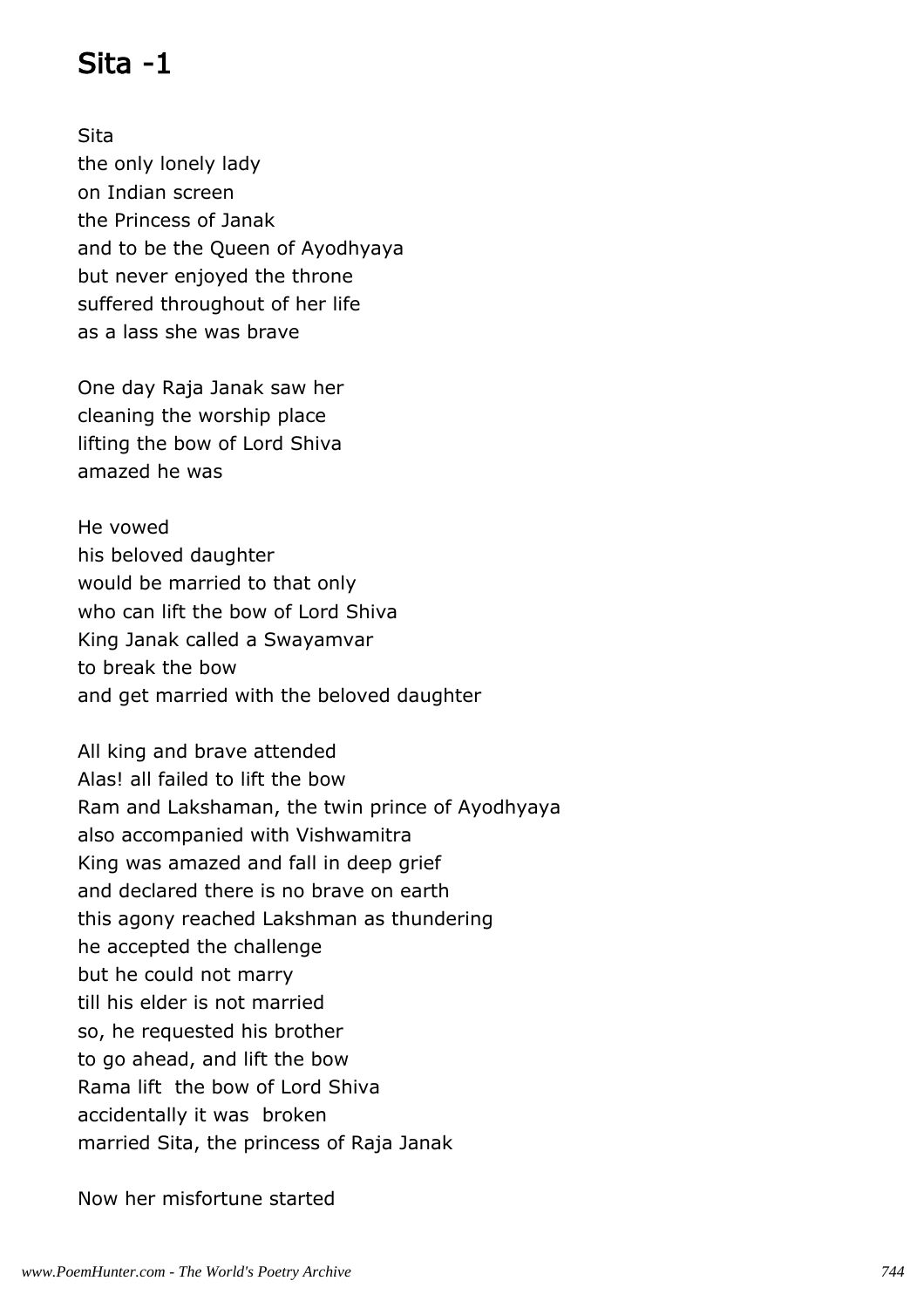as Sita with Rama and Lakshman reached Ayodhyaya the dispute for next heir of Ayodhyaya was in race

Kaikeyee, one of the queen of Raja Dashrath the King of Ayodhyay once took two pledges from the King now it was the perfect time to fulfill the pledges The queen asked the King to fulfill the promises First was exile to Rama, the step son for fourteen years second throne to Bharat her own son.

King became faint to listen the pledges yet he had to fulfill the promises Bharat also opposed the decision made by her own mother but in vain.

Rama accepted the decision lowly and prepared for his exile but Lakshman was not leave his bosom brother for this he sacrificed his newly bride Urmila

Sita had also vowed to be always with her husband through out her life Sita also went on exile with Rama and Lakshman leaving the king's palace of her father-in-law

She spent her fourteen years with her husband and brother-in-law lived in a leaf cottage in the deepest forest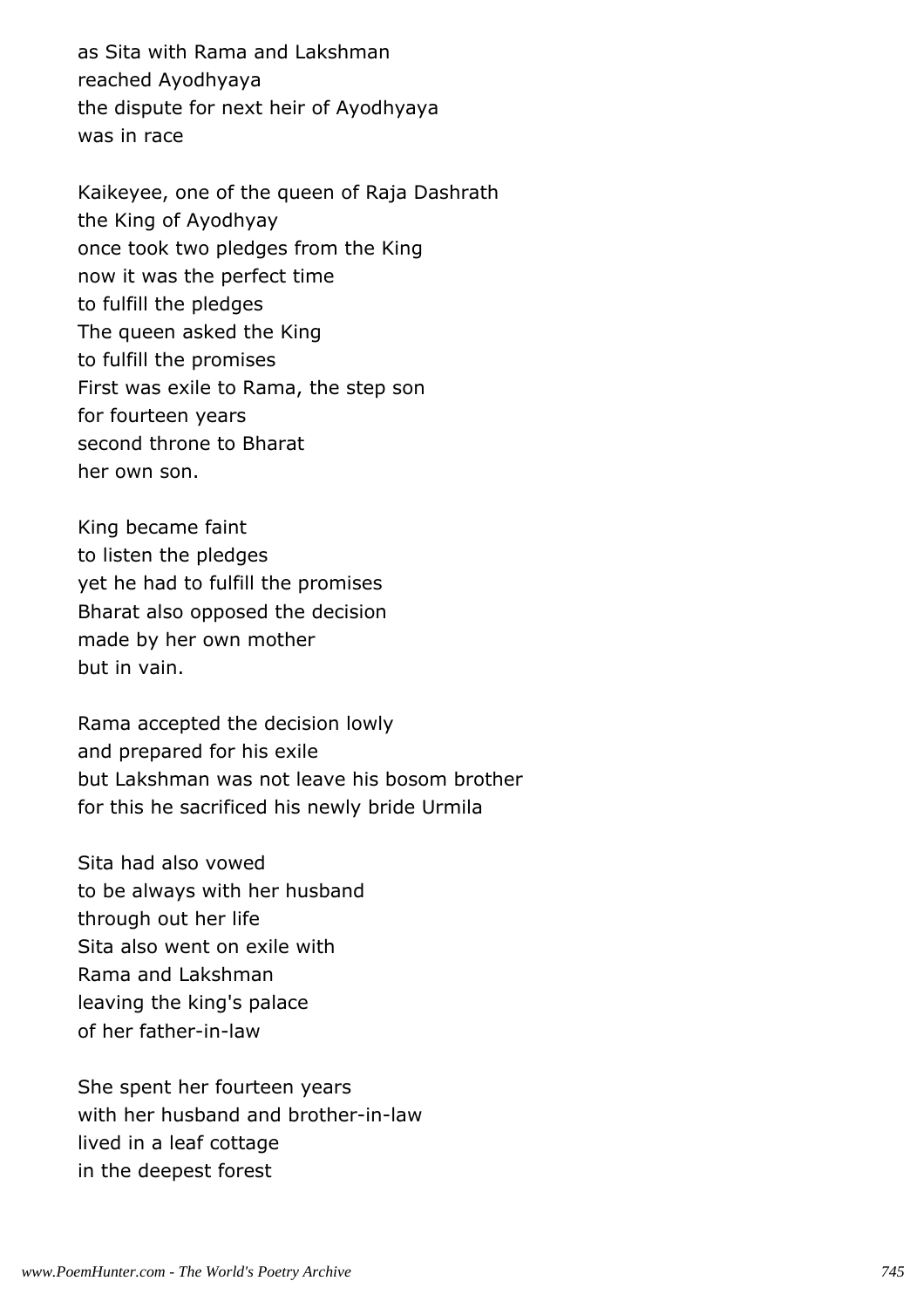Once again the misfortune came to Sita one day she saw a magical golden deer loitering before here leaf cottage she prayed Rama, the husband to bring the magical golden deer

Rama asked Lakshman to protect Sita in the leaf cottage and ran behind the magical golden deer the deer was fast, a satan in guise of deer followed by the order of Ravana a highly learned well accompalished and brave tyrant king of Lanka to do so as per planning of Ravana

Lastly Rama shoot an arrow from his bow and hit the magical deer Marich, the order courier of Ravana as the arrow hit the deer cried for brother Lakshman Sita became nervous to think if some incidence happened to Rama she requested the brother-in-law Lakshman to see his brother After repeated insist by Sita Lakshman sketched the Lakshman Rekha the line who cross it would burn to ashes and left the cottage to see his brother,

In the mean time Ravana came to cottage in the guise of a sage a priestly beggar and asked for alms to Sita

Ravana knew if he crossed the line would burn to ashes but was not agreed to take alms from within the protected area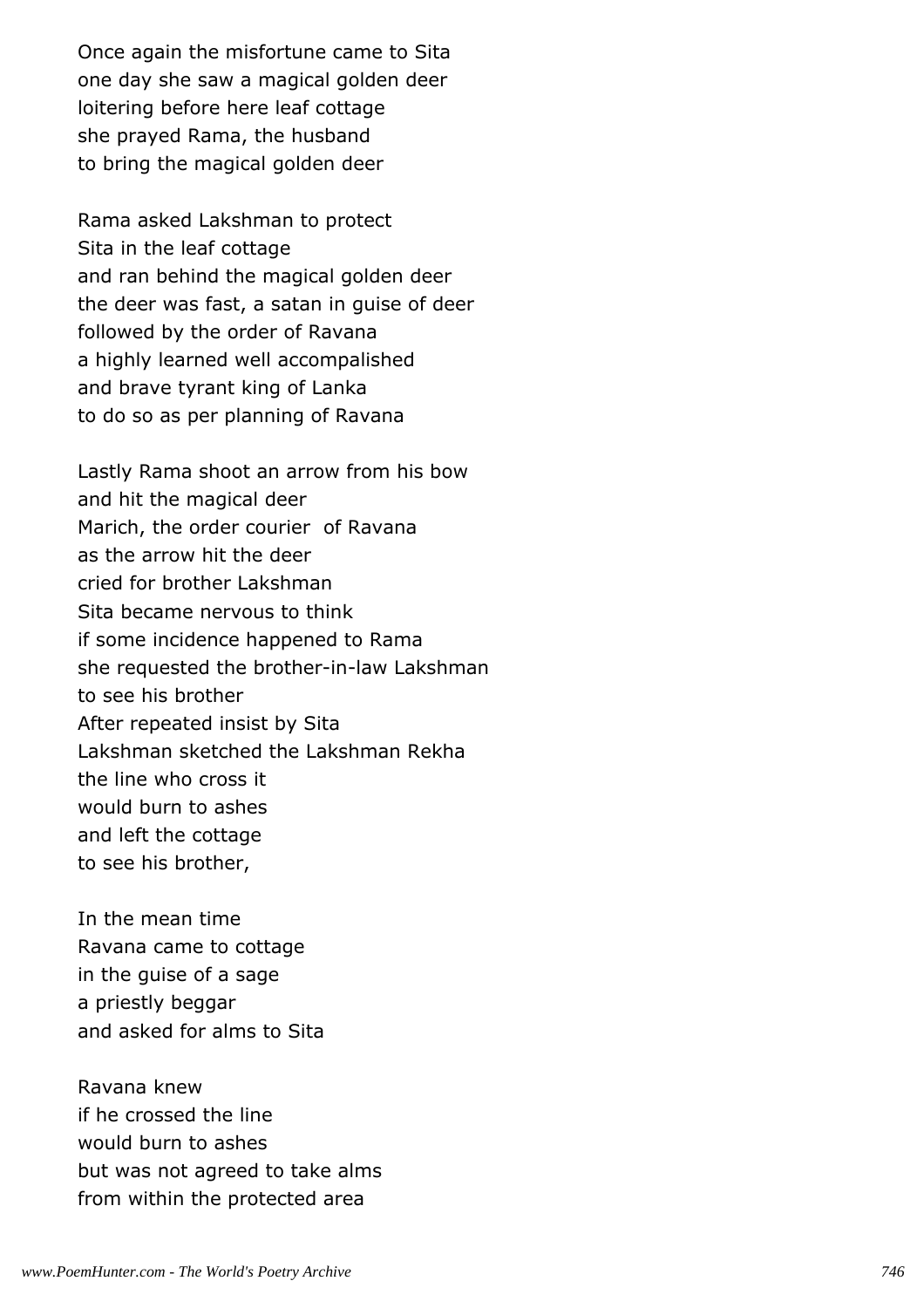Sita crossed the line in honour of the priestly sage to give alms But what was lotted to her Ravana kidnapped her and took her to Lanka to his palace forced her to marry him but she was beloved of Rama at no cost, despite of a lot of torturing she did not accept Ravana lastly Rama had to fight with Ravana and made a triumph on Lanka with the help of monkey army Ravana was killed by Rama On vijaya dashmi, this day fourteen years exile was also completed

Sita with Rama and Lakshman came back to Ayodhyaya to the palace King Dashrath already expired fourteen years back in the grief of his beloved son went on exile Bharat never sat on the throne instead kept the sandal of Rama on the throne and managed the state sitting on the floor

Rama was gladly announced as King of Ayodhyay at the request of Bharat Sita became the queen of Ayodhyay

the misfortune again did not leave her to enjoy the rest of life because what was lotted by God could not be blotted

One fine morning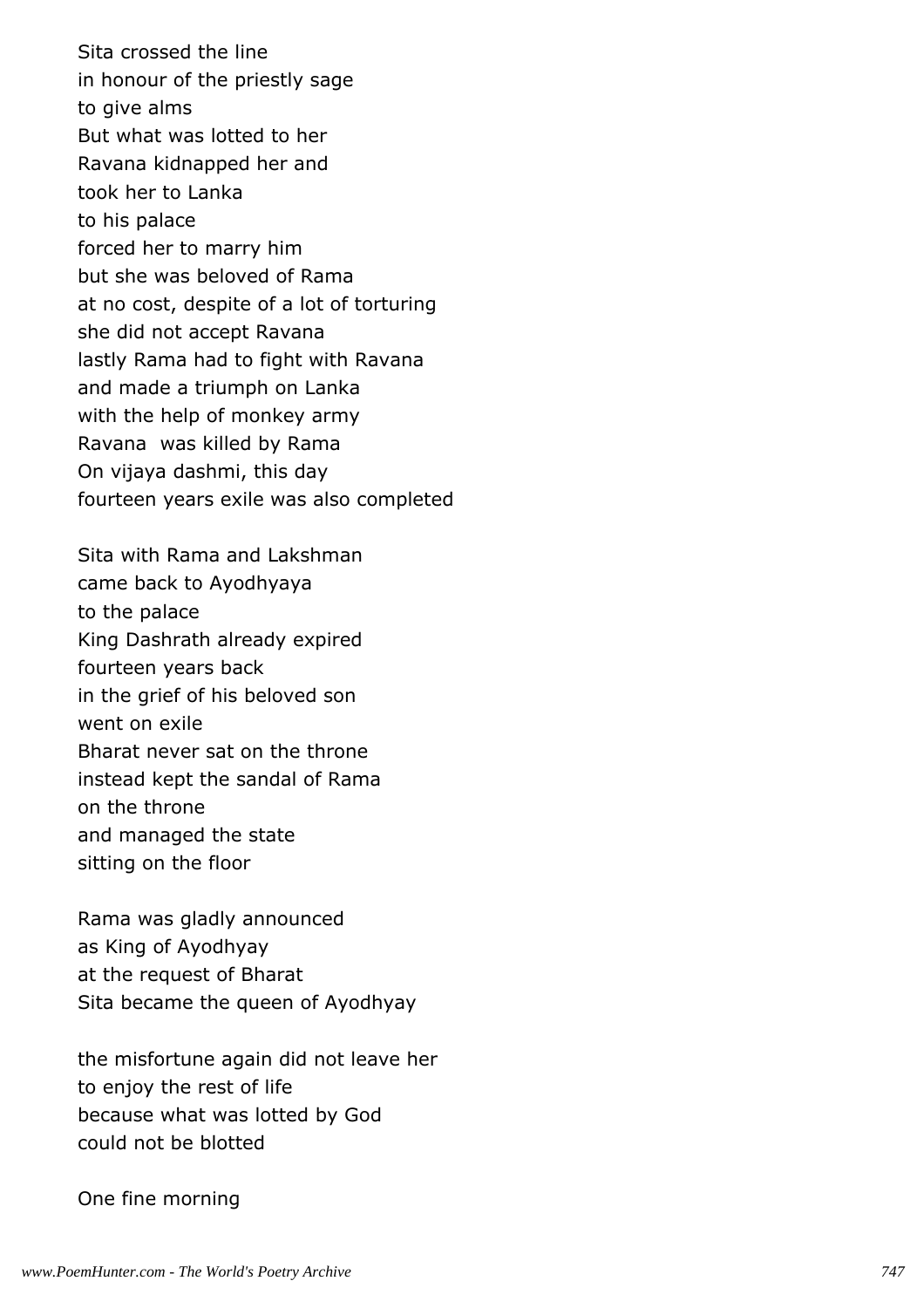a message came to Rama a washerman rebuked his wife alleging her to be corrupt and did not compare himself with Rama who allowed Sita to be with him despite of being returned from Ravana's hand

In the honour of his state law and order for the sake of people Rama ordered his beloved wife Sita to leave the Palace and go away beyond the boundary of the state

Lakshman was ordered to make the chariot ready to leave Sita alone in the deep forest beyond the boundary of Ayodhyaya State

Lakshman, the beloved brother-in-law of Sita also opposed the decision of Rama but failure, it was the decision of a king not a brother he had to obey and obeyed left Sita alone in the forest wept bitterly for his beloved sister-in-law on her fate

Now in Palace Rama worked during days for his state and for the people as being the king and every night he spend his night weeping bitterly for his beloved wife sita.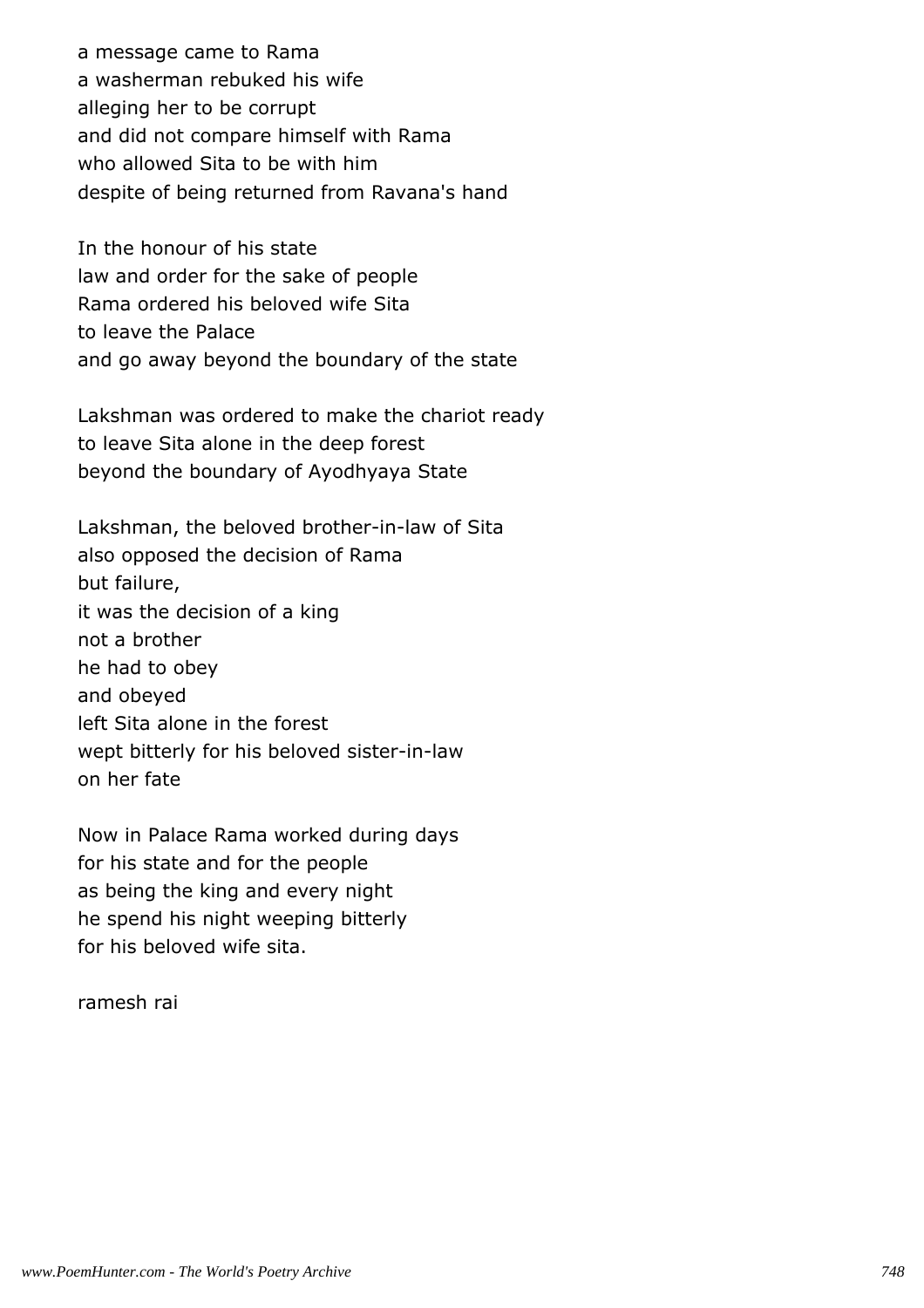## Sky Without Stars

To-night I see the sky without even a single star either all stars have left the sky or they are annoyed with the sky

May be, the sky does not given a profound love are they annoyed so and have left the sky

Sky without stars how does it look like a widow lost all of her life.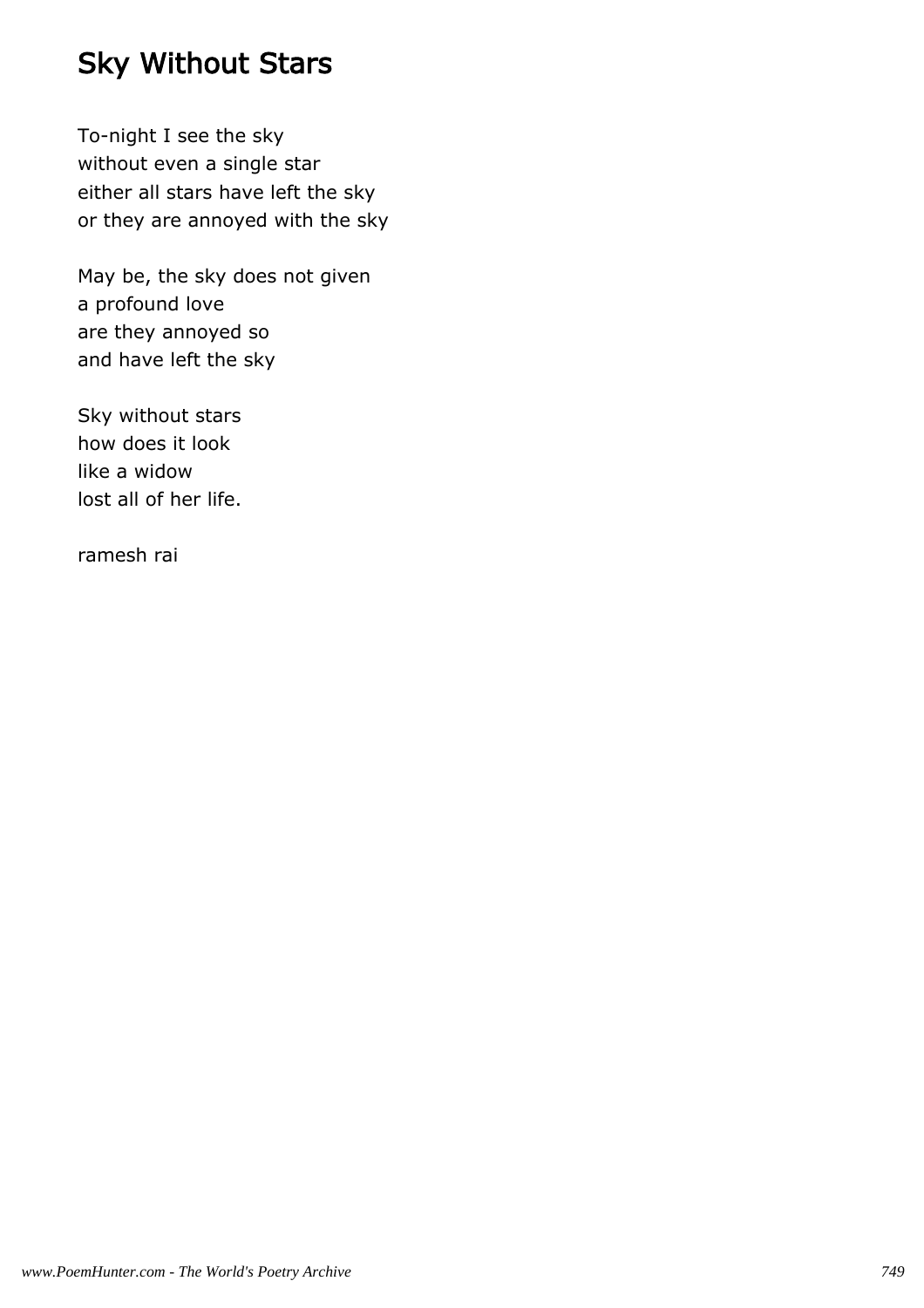#### Slumberous Flower

Bees and butterflies teases her throughout the day; she has to disburse her aura; never neglects any one with her rytheme; sing with breeze; she does not know how many times breeze titillates her cheeks; she does not know how many times beetles kisses her lips; yet she is not tired, spreading her fragrance to enchant all travelers, she pleases every one. She smiled throughout the day.

Being pleased with her hospitality the rising sun undew her to enlighten her soul; the dawn makes her glittering, bestows love not to wilt and fade color in the hottest sun; the dawn apparels her with crimson tone to enchant the pale moon, the slumberous flower is still dancing in the stillness of night, while greedy stars are gazing with seductive eyes.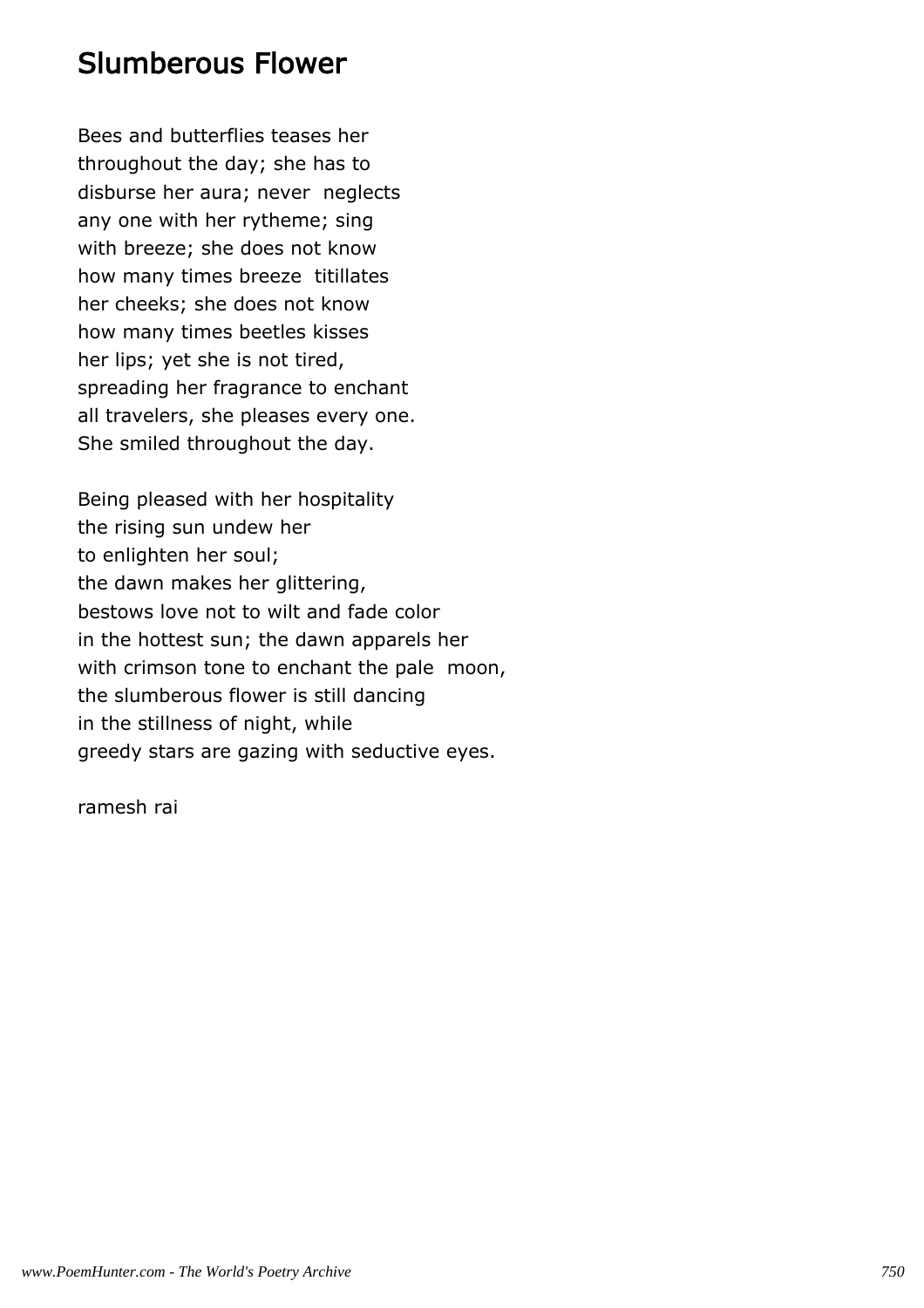# Smile

Smile is the expression of soul true resemblance of heart and soul manifest the dignity of supreme height relume the candle of pleasure looks like moonlit night

As if the shanty voice brings the melody on the face appears allegro congregate all the ritual rights

Smile is the blooming flower Always keep smile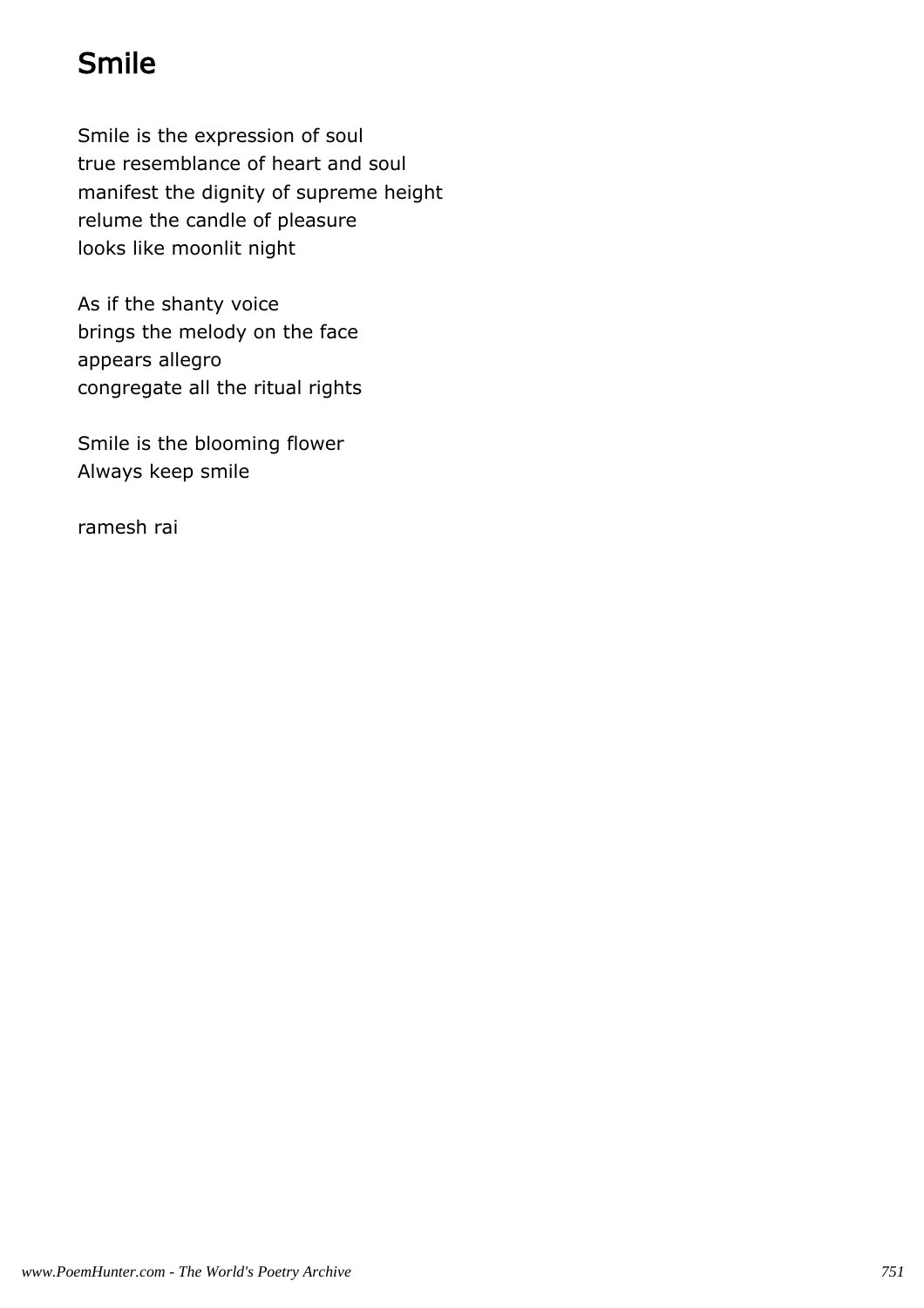# Smiling Night

The moon has turned pale stars have become fade but you smile throughout night what are the reasons for your joys? Is it not so? you'r bringing peace for shred soul bringing slumber in their eyes releiving them from day's pain thus feeling pleasure so, the moon is pale and stars are fade to see your pleasures.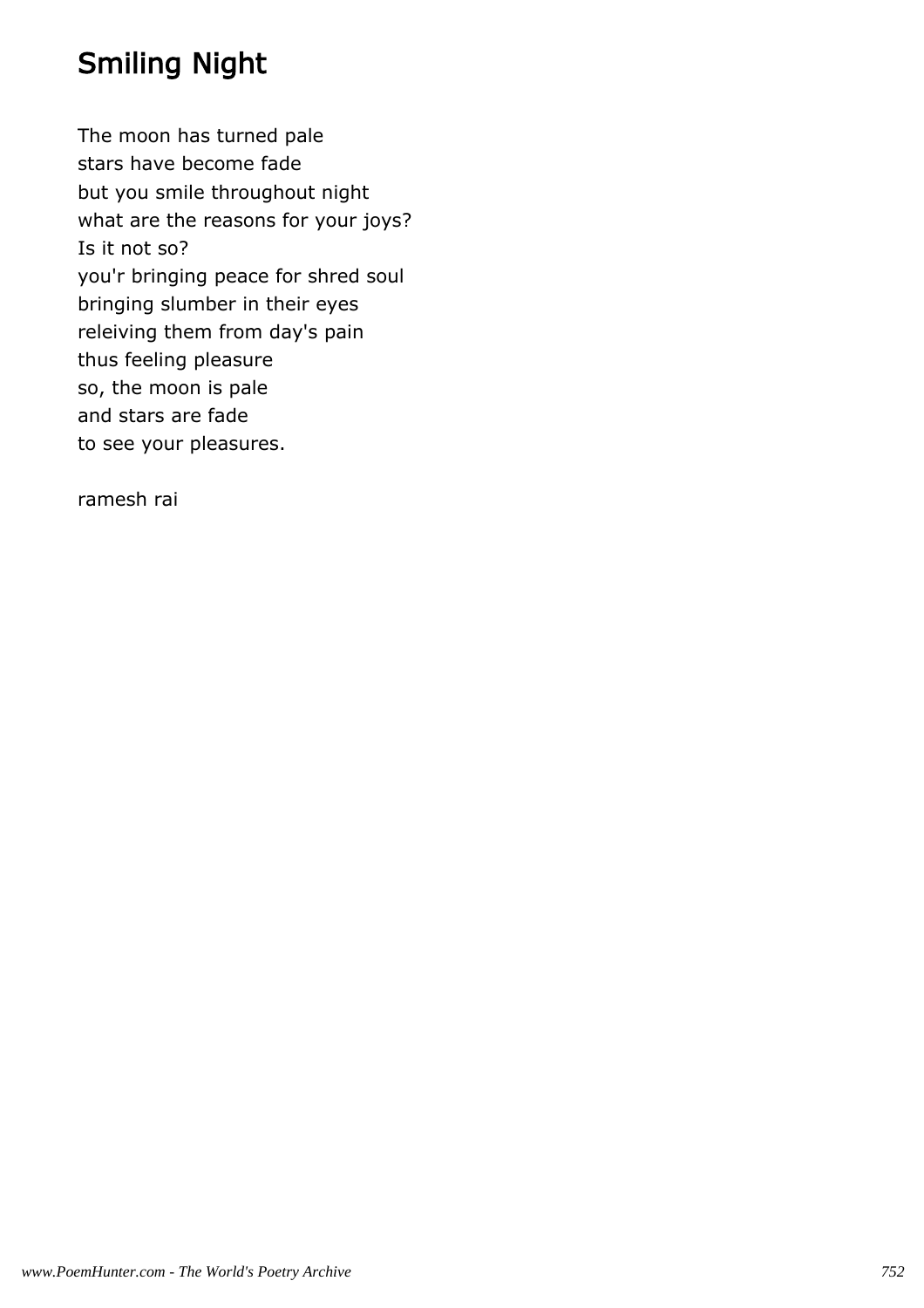#### Snow

Snow whispers the valley wait! I'm coming and 'll wrap you in my arms.

No matter all floras will be covered but will be delighted with reflection of moonlight your beauty refulgence will be inimitable.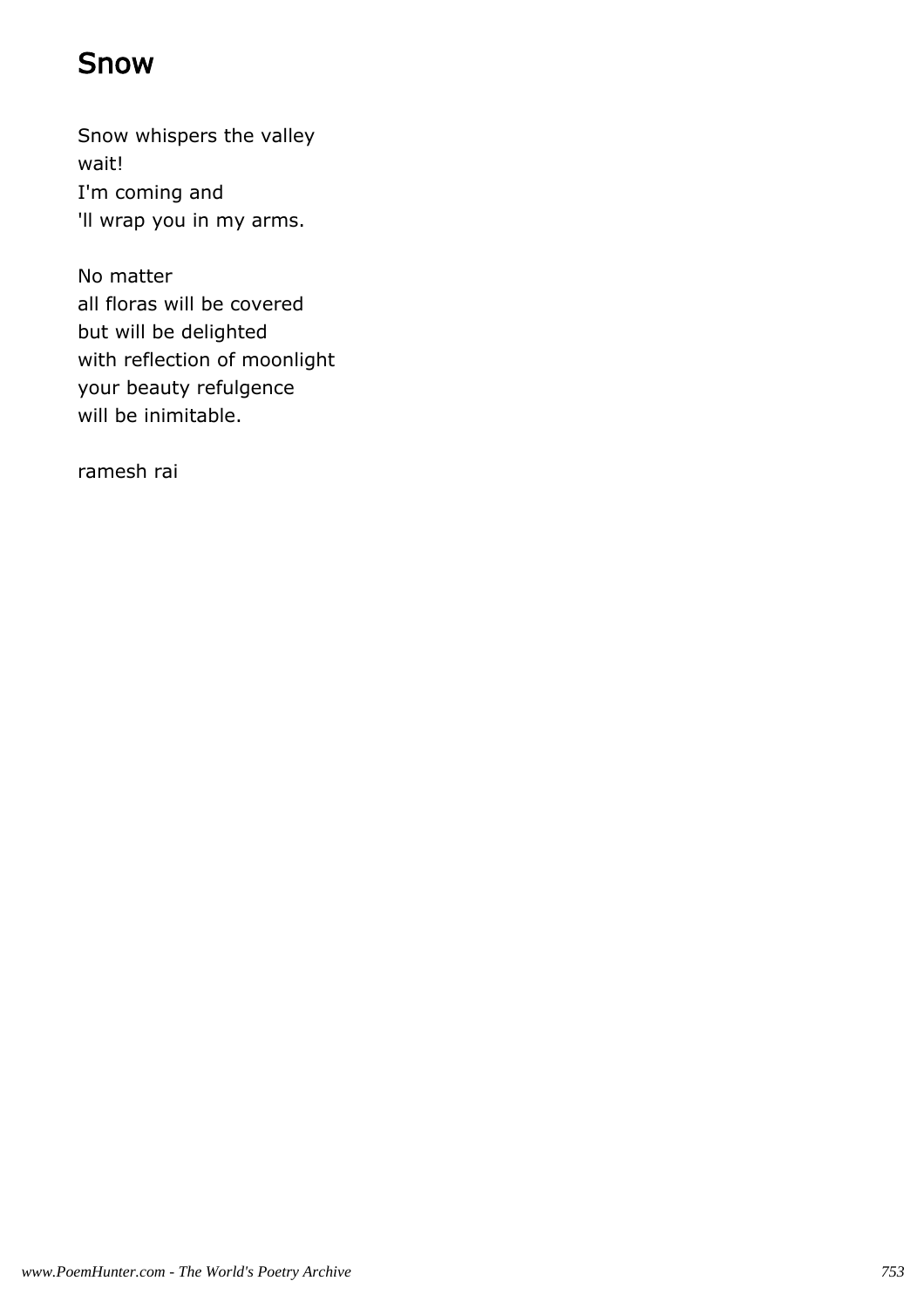#### Socialism - Vs - Anti -Socialism

Human being is said to be a social but rest of the creatures can not be denied they are social too least for their own species.

May be they are not bestowed with brain and strength like human but they are more free to live their own life.

They can not claim to be deprived from their fundamental right by their own kind.

They never destroy den or nest of their fellow; but the human being always desire to make their fellow homeless, make them refugee never hesitate to snatch bread from mouth of their fellow.

There are schools, hospitals and courts but count the numbers getting benefit of all Result will be very poor

Are these all money making instruments? So many questions still standing mute.

Where the society is?

Is it Socialism or Anti - socialism.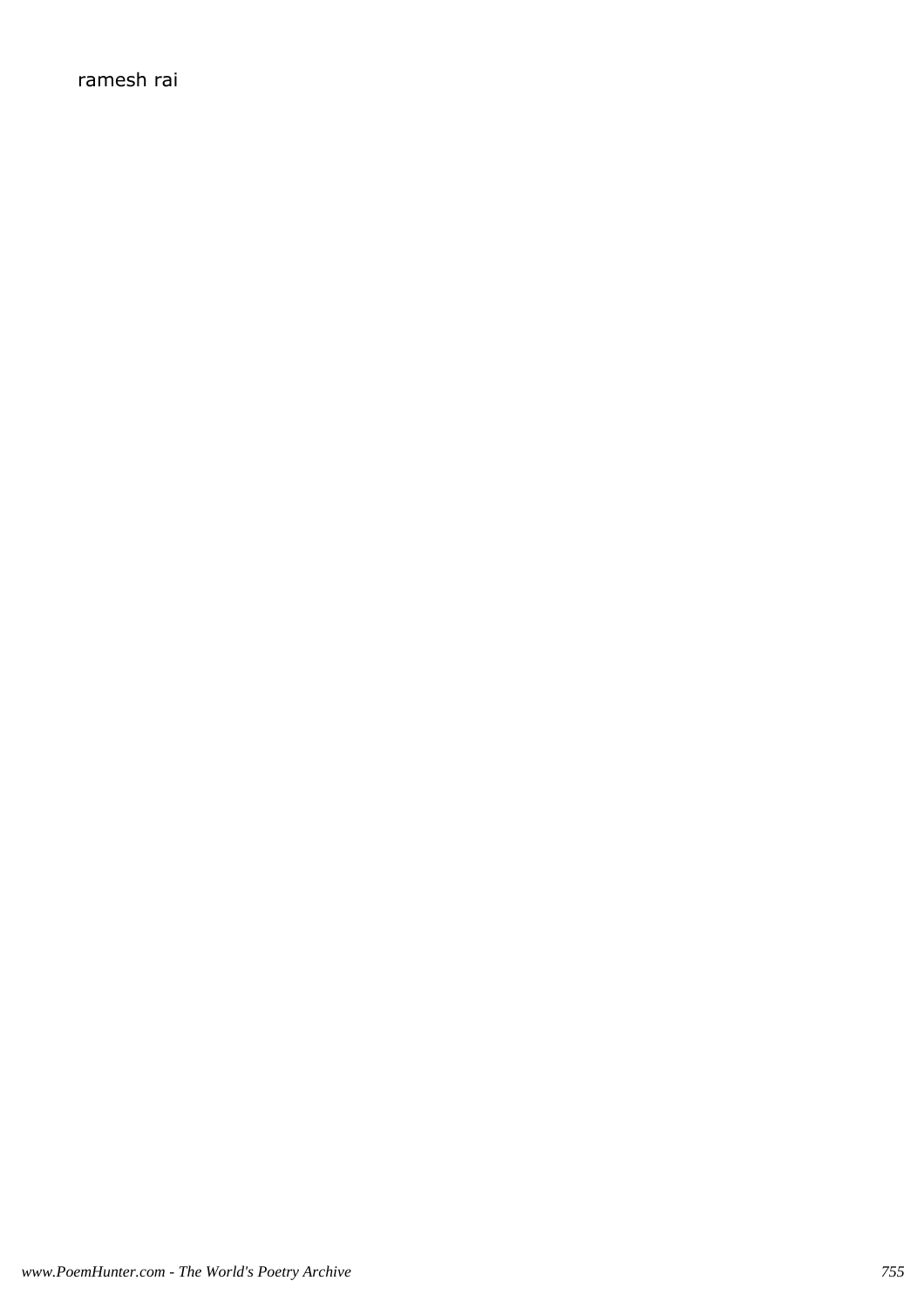### **Softness**

Softness prevails the earth to sprout seed in her womb softness is the mercy thawing from earth softness in water cleanses all dirt softness in rytheme makes an enchanting song softness in words wins a heart softness in air appease the world softness in energy transmit through stars and plamets softness in rays surpasses all hindrence softness in odour spreads in atmosphere softness in heart educe the emotion when seed of poetry grows makes a person a poet.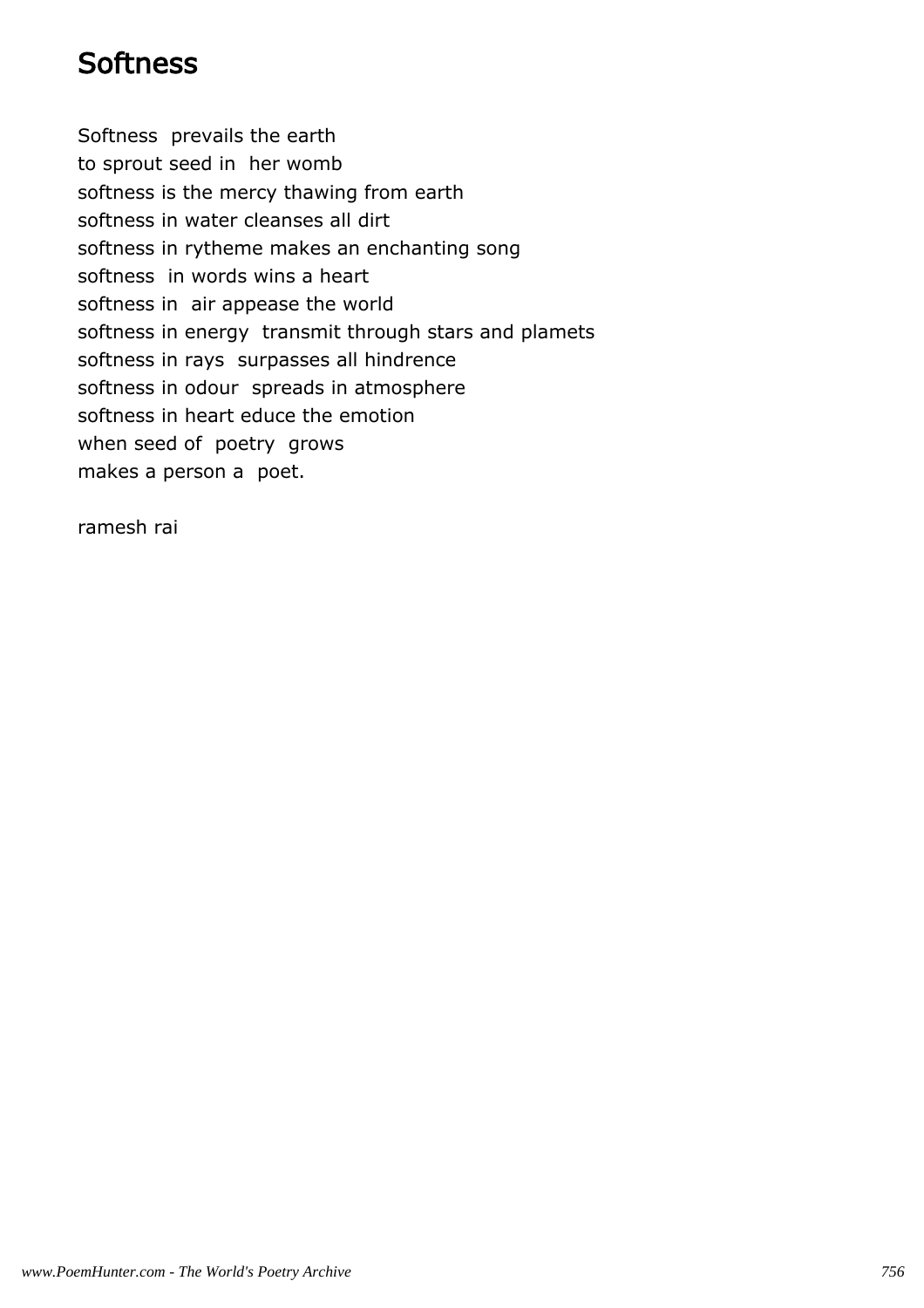# Song Of Rain

Rain comes singing the song The song of love and joy Each drop falls on earth With dazzling and swaying Like monster pervading the evolution.

The rain comes singing the song Igniting fire in hearts With fuel of love and embracement Where to quench thirst of soul

The rain comes singing the song The song to emancipate all sorrows.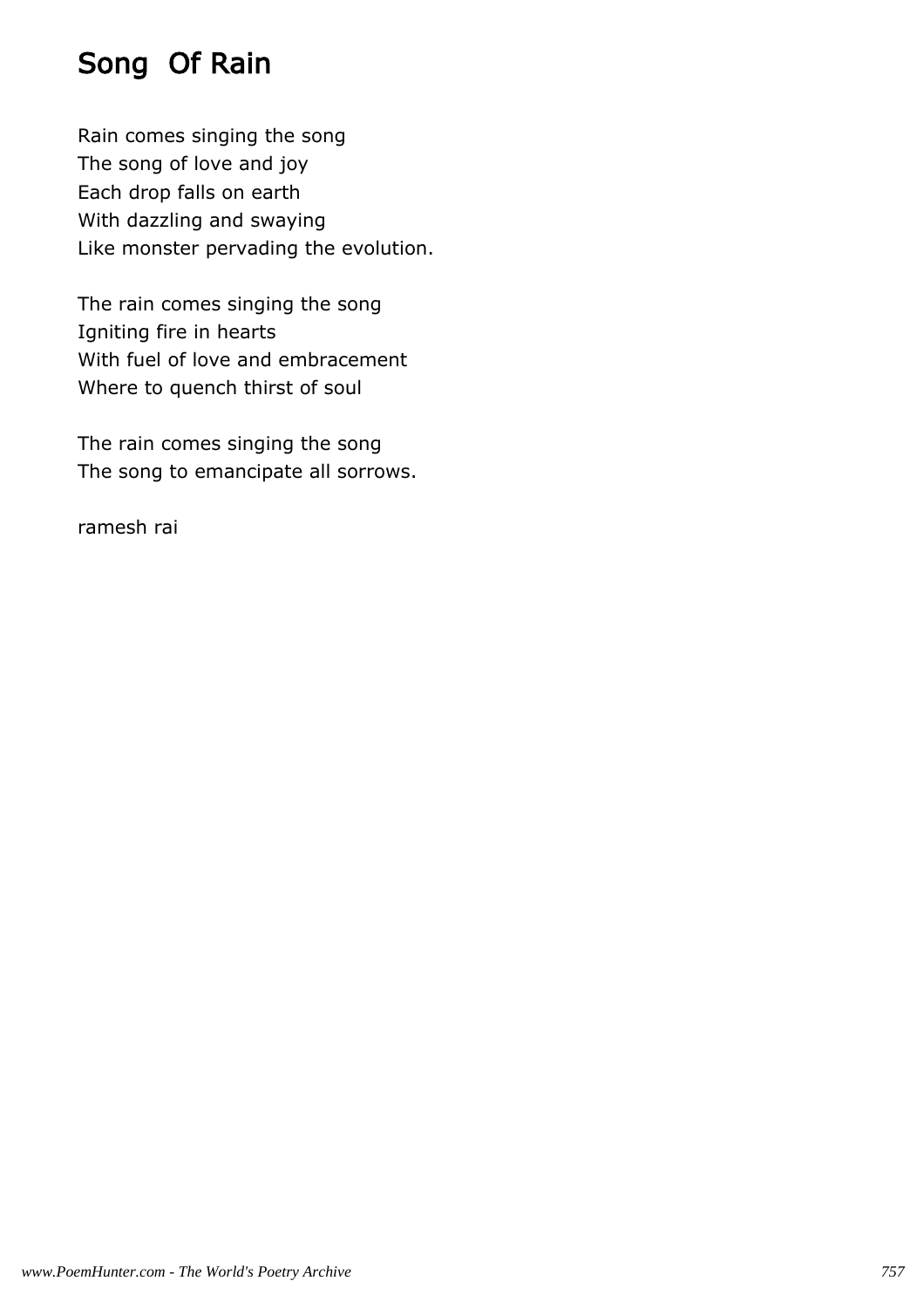# Song Of A Blooming Flower

If I'm asked to sing the song the song sung by a blooming flower

Did it ever resume the task of hatred I never knew; the ecstasy flowing on lips certain stigma replenish my thoughts with an undue flavor of life and death then my attrite exclamation attune bravely to understand meaning of life which is ever in existence beyond and foregoing all calamities of life. Such the blooming flower sung that I never knew.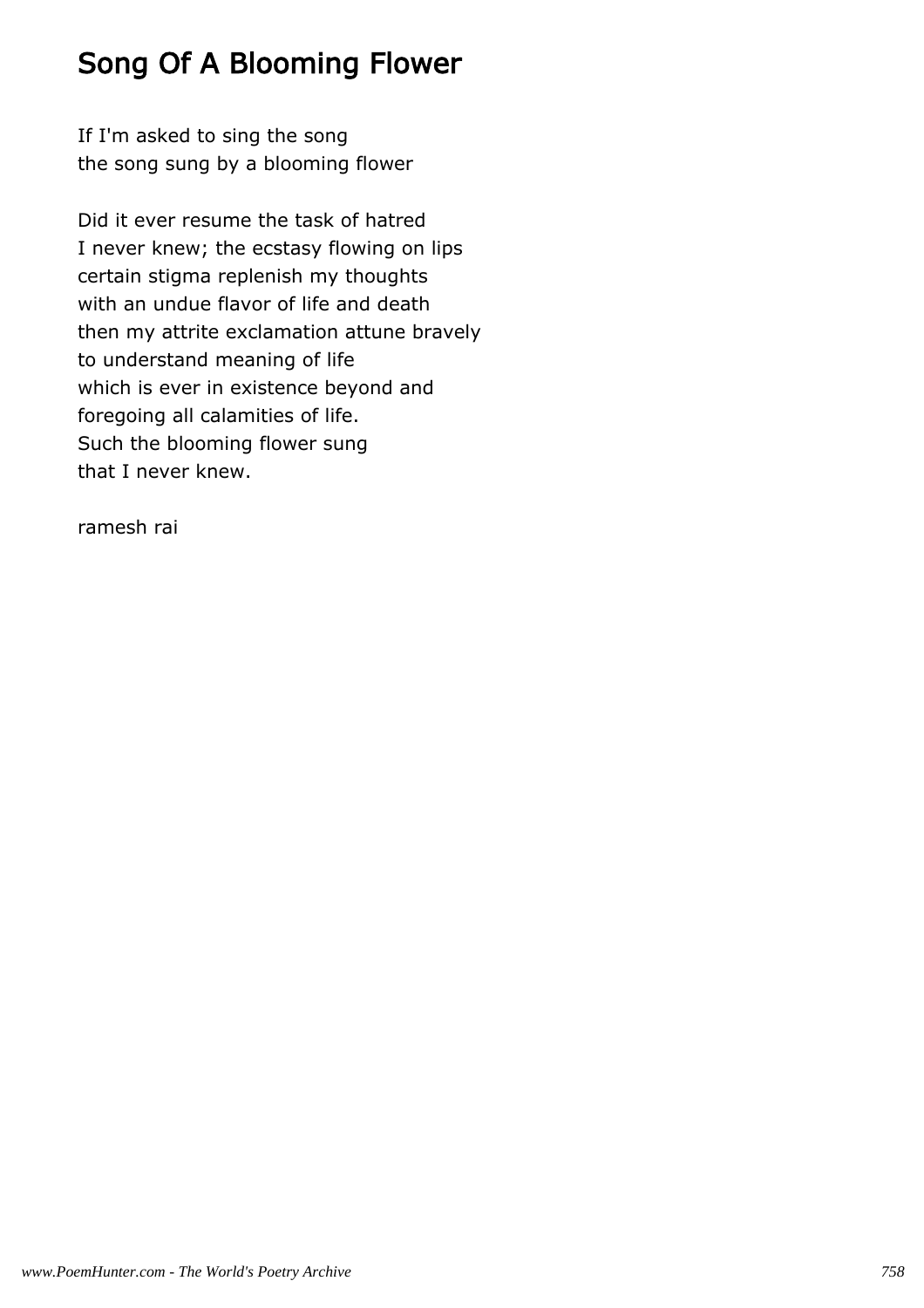# Sorry

Sorry is a simple words which asks nothing to pay but always sorry is stupidity sorry entails the greatness but if cross the border it is not acceptable

Sorry in friendship is offensive

Law has no excuse so sorry is denial for law

But sorry with confession is always regarded with honour.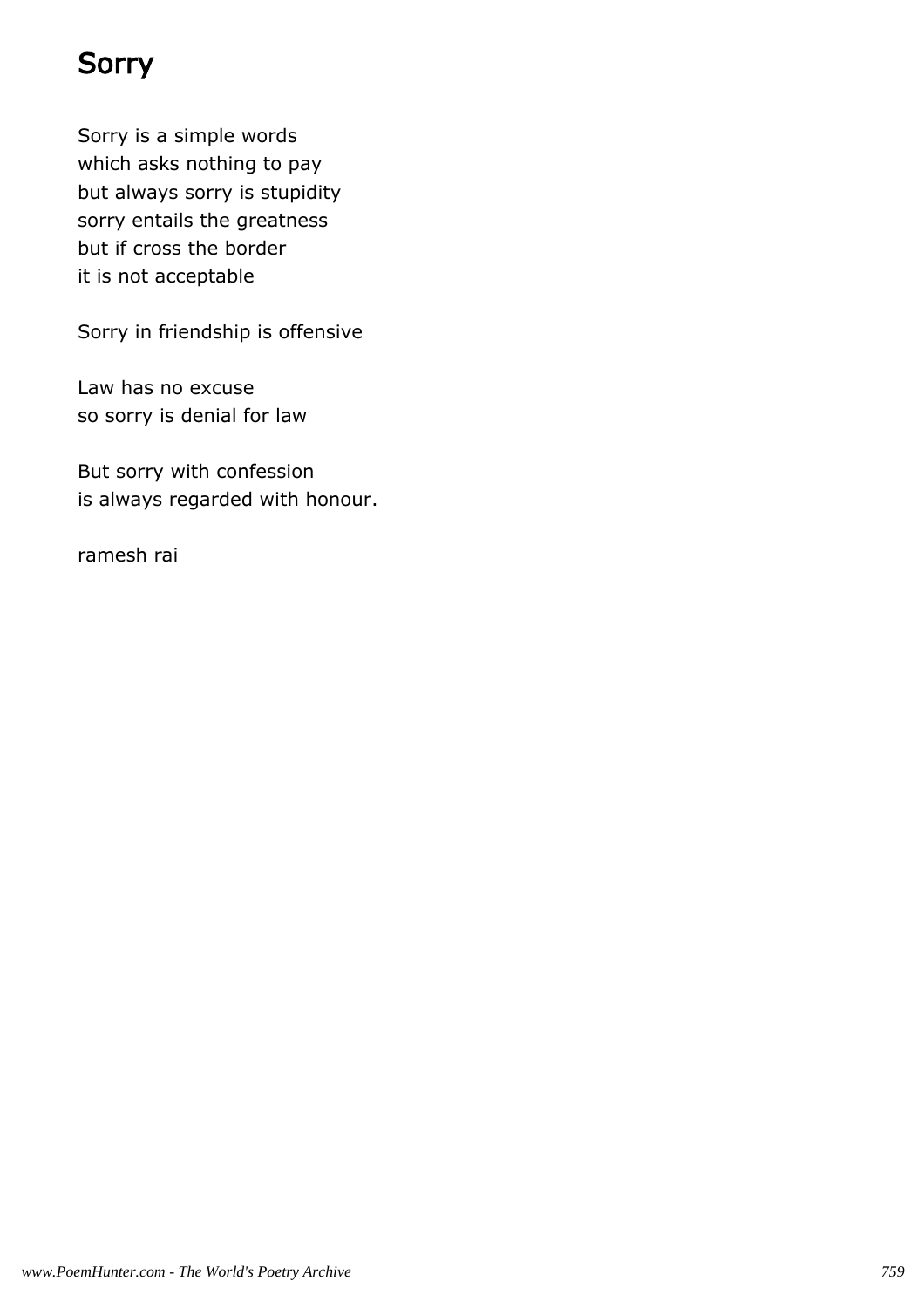# Soul

Soul! No one has seen it has no shape but it is said life is alive till there is soul in the body. after departure of soul from the body, life becomes dead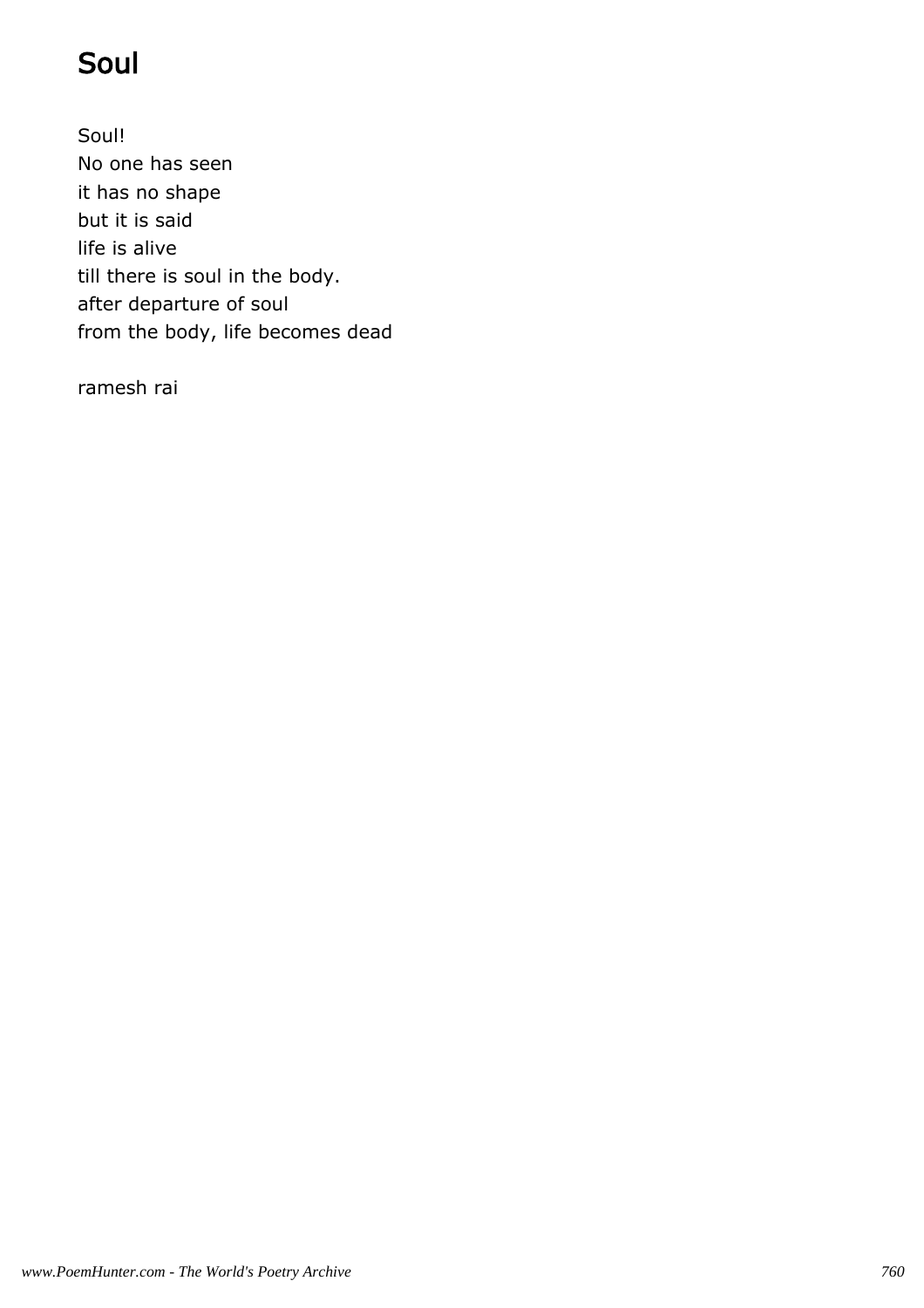# Soulful Job

All job do not glitter Unless done soulfully Job done with combination of soul Always glitter, more shinning Than stars and moon More brightening ever than sun So we must do every job soulfully Creative in nature not destructive.

We need to pacify our soul With beautiful creativity.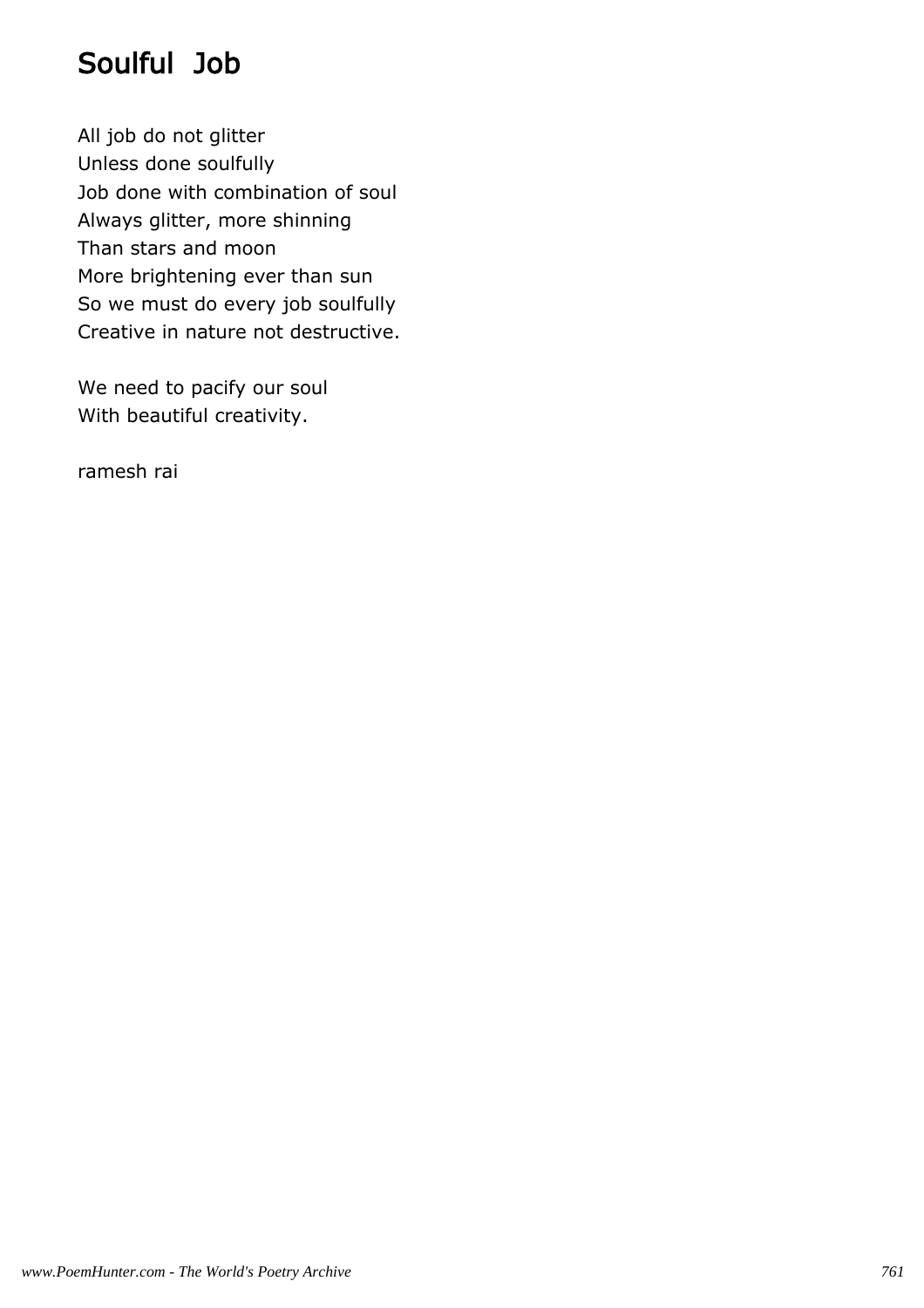### Soulful Smile

When you smile I forget all displeasure of my life and vanquish my all erethism.

Your one smile emits zillion joules of energy that can energize dead

Your smile emits fragrance of life that can counter all moments of life your smile is hotter than sun your smile is cooler than moon

Stars twinkle during night only your smile twinkles days and night

Your smile is more sharper than any knife, can pierce any heart in a straight way

Your smile is like a blooming flower with multi-colors on your lips

Rainbow has only seven colors but your smile has multi colors that can paint the sky vibrantly

Your smile is the awakening bliss of life that is infinite like the creation of God.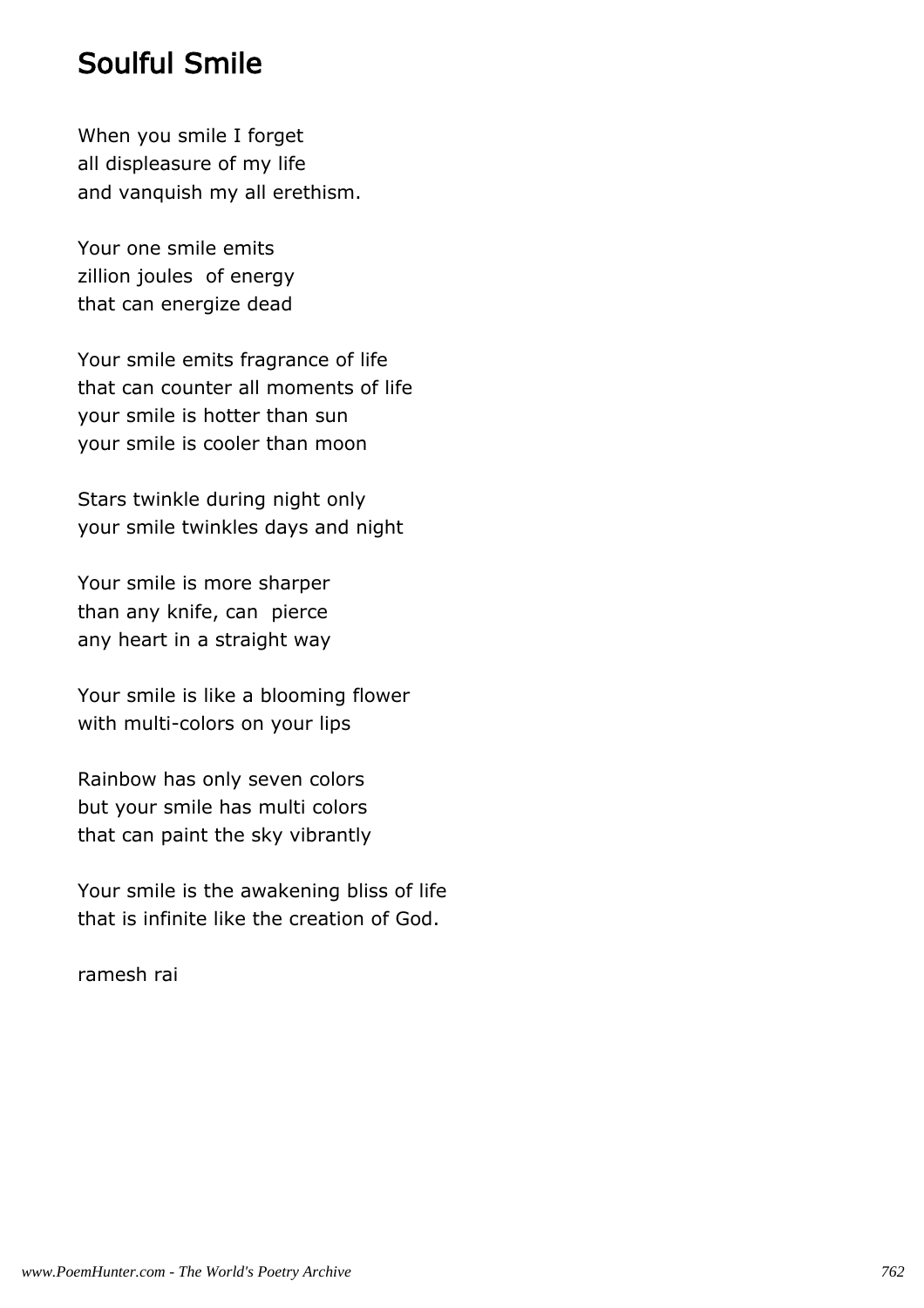# Sow A Seed Of Humanity

Sow a seed of humanity that can yield a fruitful life

one seed of humanity will yield thousand of life

Sow a seed of humanity that can stream perfection of life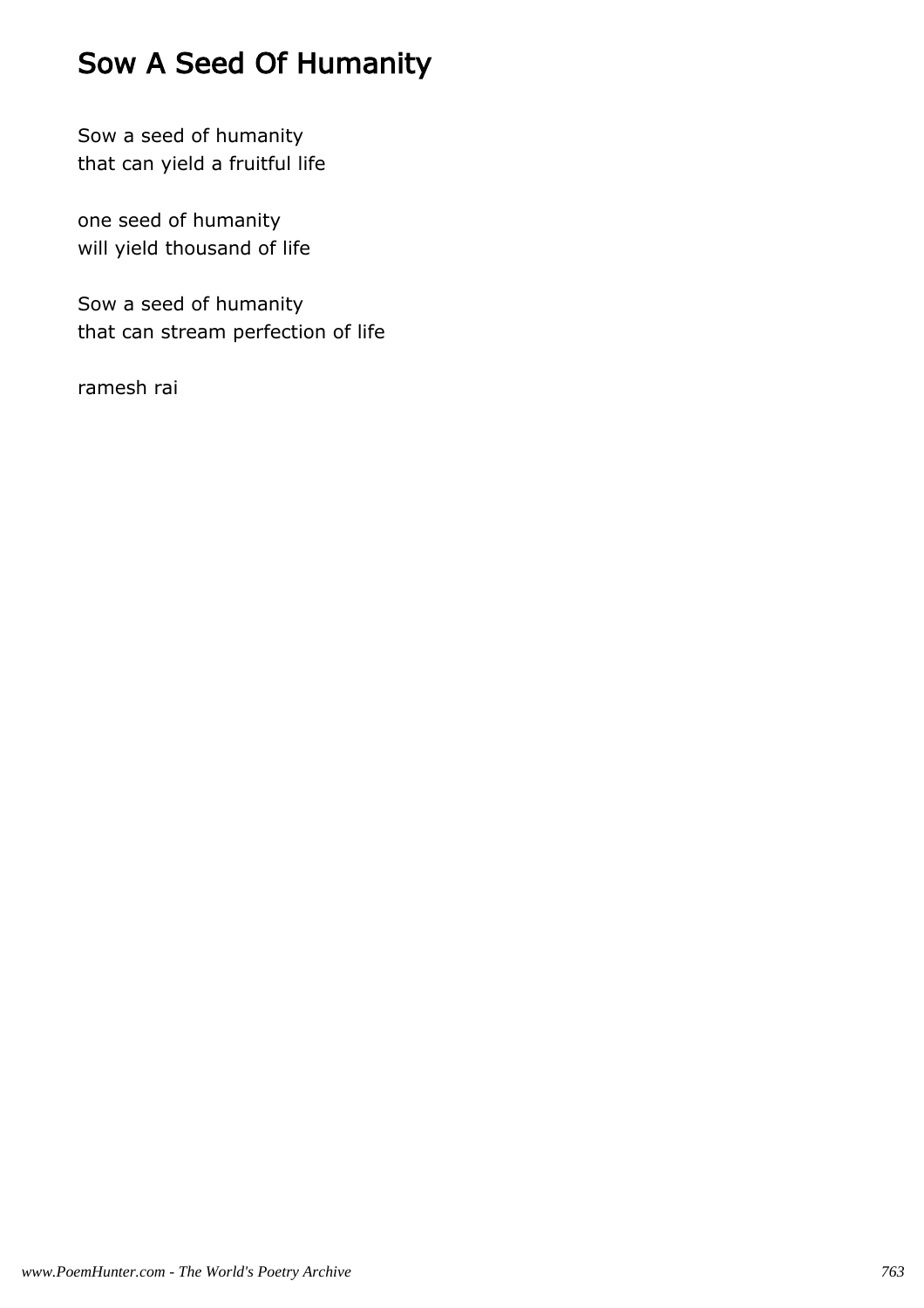# Sparkle

Studded with revelation of my thoughts finding no word for my poem the inlaid pollen innervate the debonair flower to lend me the parody of blooming ere i write to customize my emotion a sparkle litigate my soul to mess up where the billion stars get their light aren't you confused of your oblivion facet the poetry ignite from the soul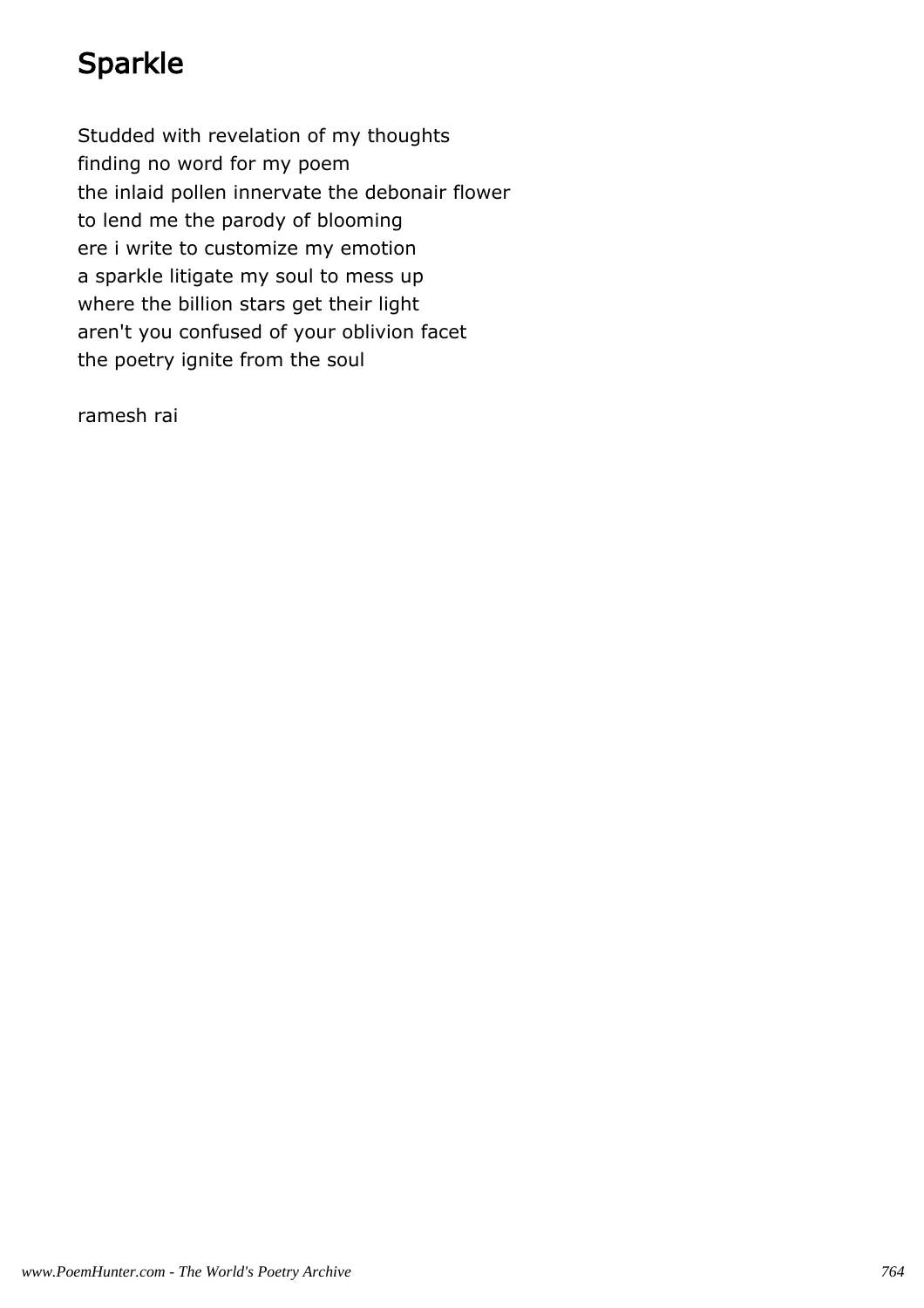# Sparkling Nature

Entire creation flowing in Wave velocity sprouting from the womb of nature

Each and every particle sparkling steeping plently with rheotropic muse

Modulate to restore breeding of life The entire creation meeting the infinite seeking for an ampler life redressing photophilous beyond sequence of life.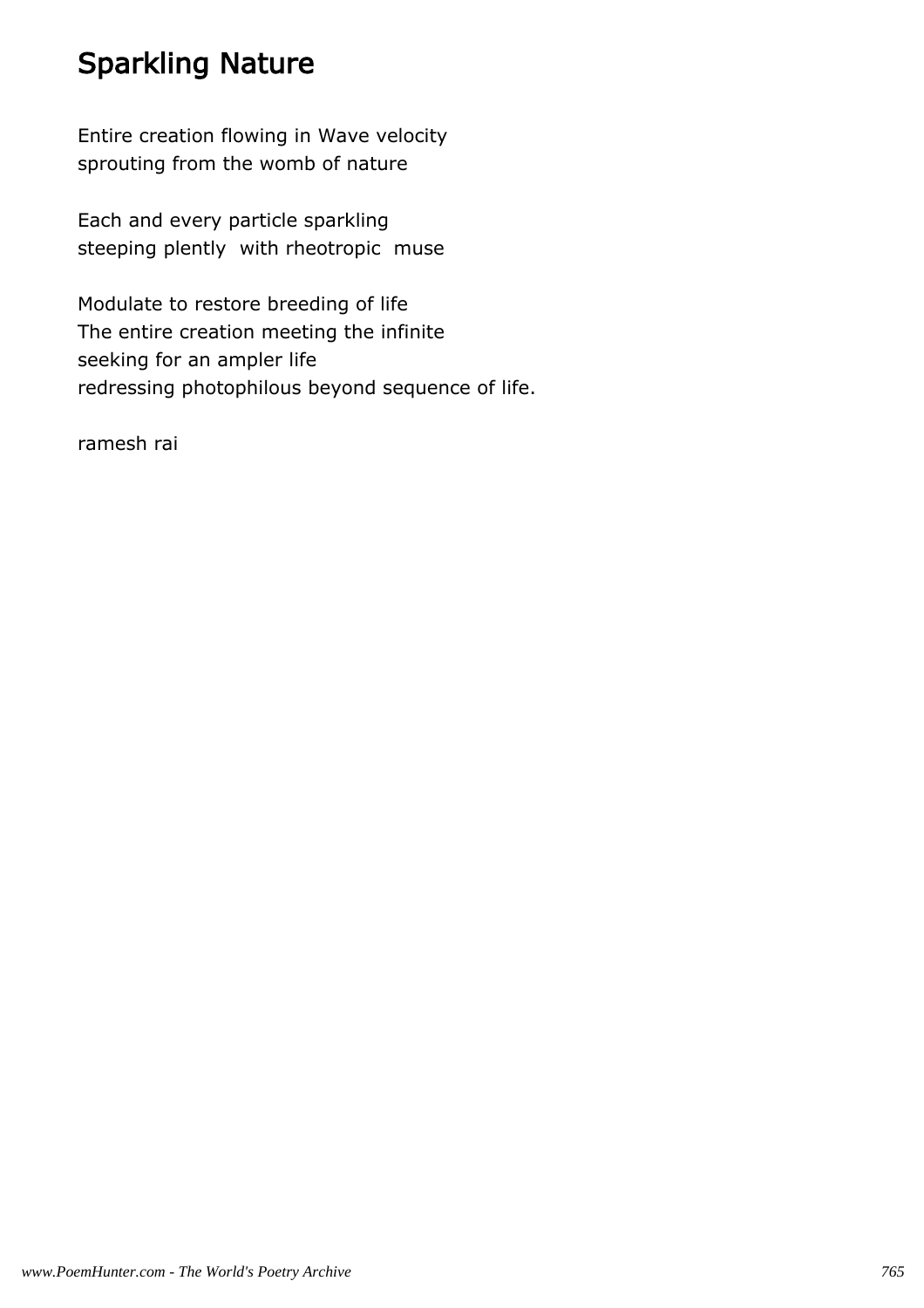# Spirit Of Soul

When my soul moves infinitely towards the ocean of infinity breaking all dams and narrowness it floats over the infinite creation to sublime with all subjugation ultroneous vow of my life propagates to solace for a peaceful delight then it vanquish all covetousness and mingle with supreme height.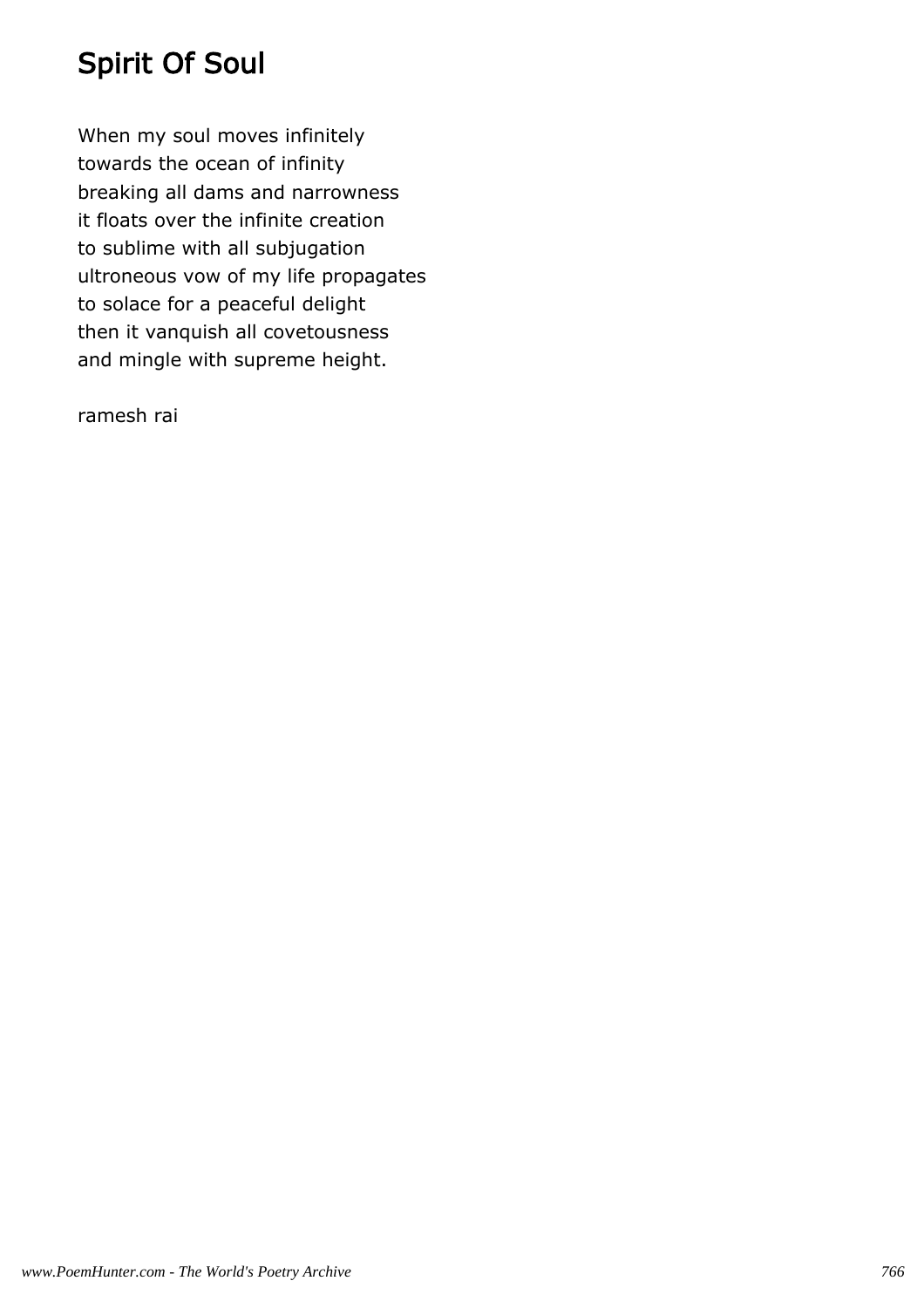# Spiritual Flow

Spiritualism does not flow through intensity it flows through rigorous wiping deceitfulness never meets the circumstances or allure for provocativeness; always serene to display the soul for melody where life begins with total submission.

Spiritualism is an outcast, always renewing fundamental values of life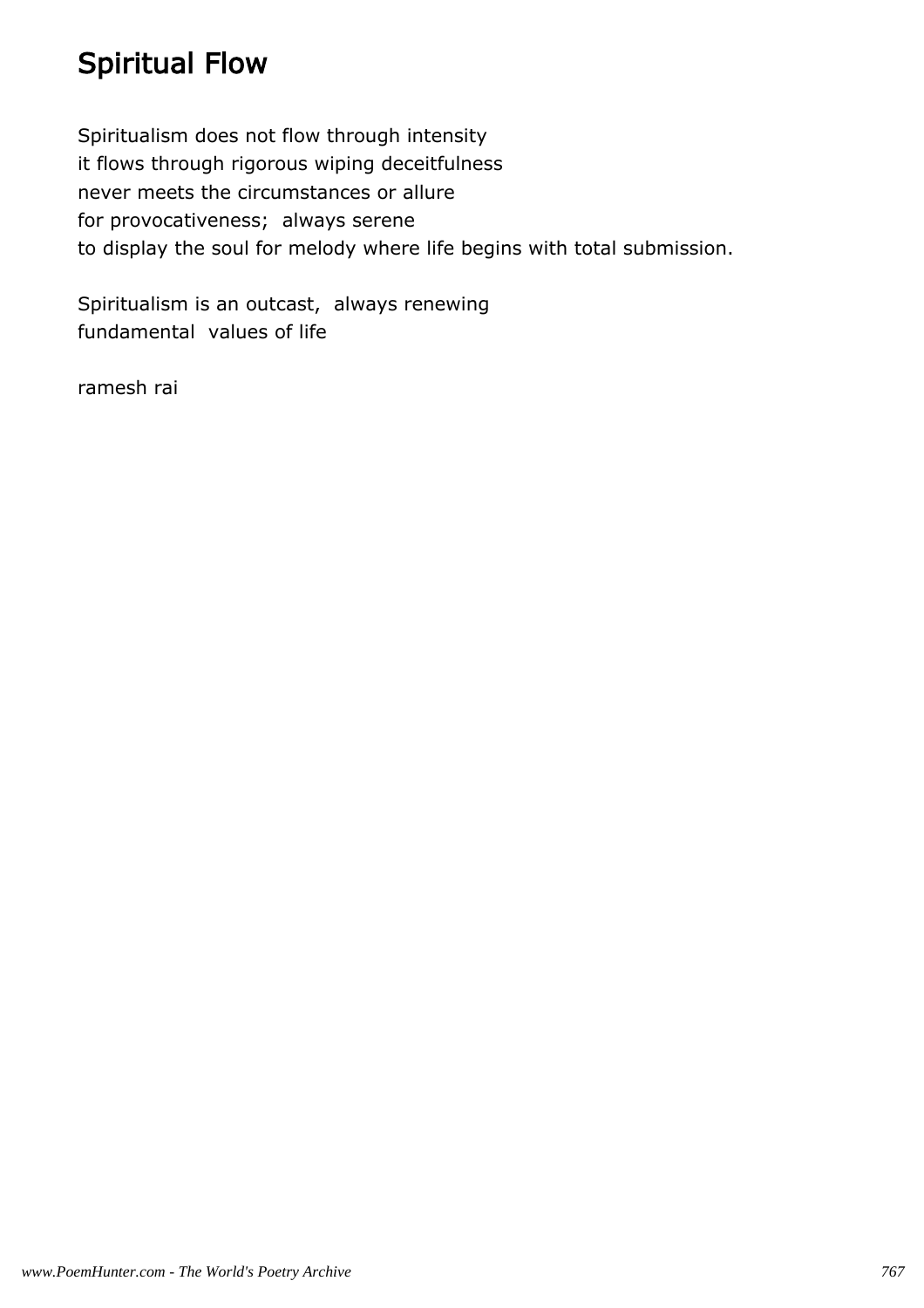# **Spirituality**

Spirituality flows in nature outward and inward upward and downward to awaken the dormant state to make them to realise earthly effect on mind and body

Each and every creature on earth moving and non-moving realise the spiritual effect , devoid of it is uncounted and banished spiritual effect makes invisible visible without spiritual effect it is lifeless.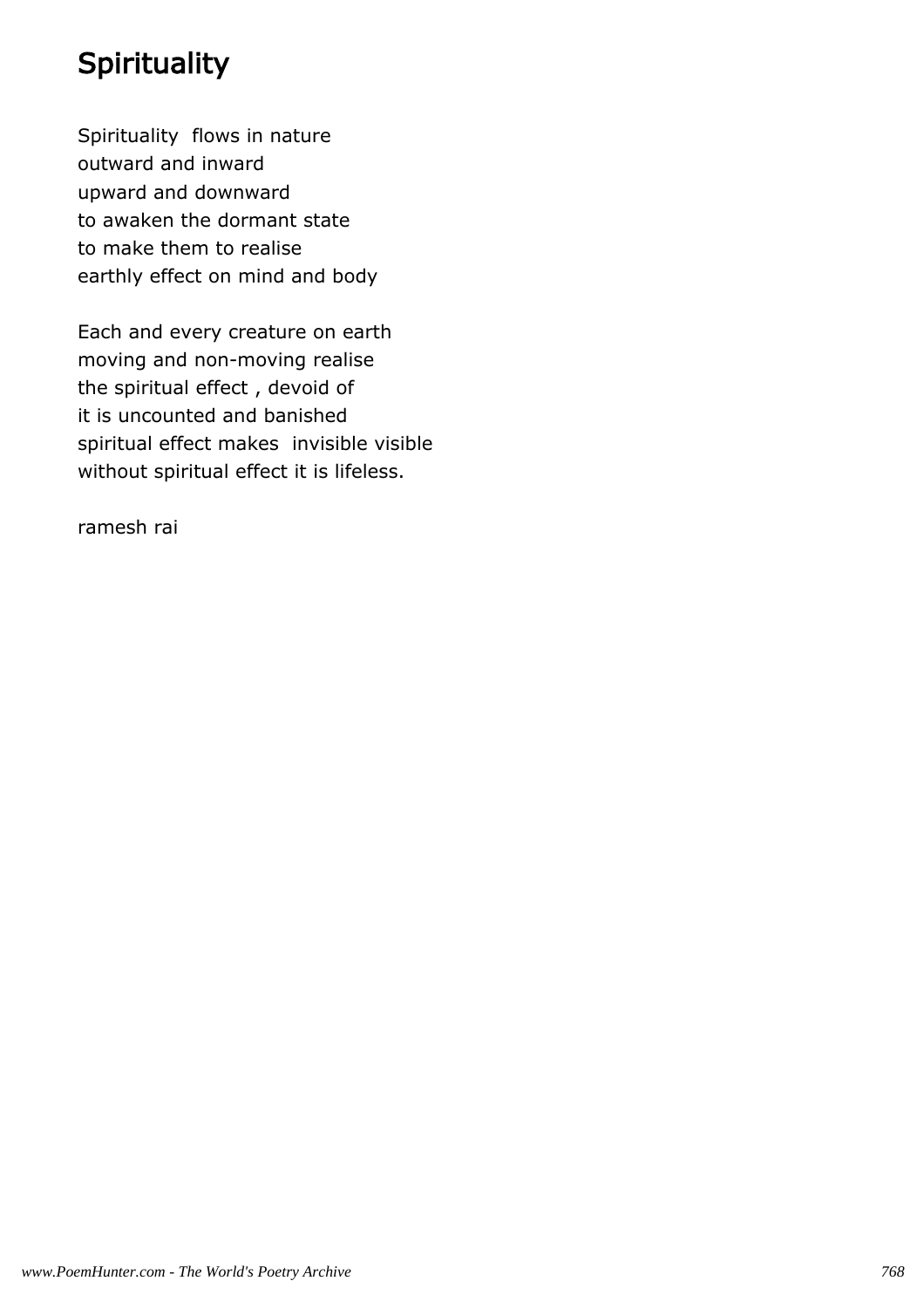# Spring Wil Come Again

Autumn has swept all leaves petals are withered, scattered to and fro soil is rotting due to its dryness beetle and butterfly have lost their hive chirping of birds have become mute moon is sitting sad along the sky shore as there is non for bath in moonlit night twinklng stars remembering foregoing days when some flower kissed him and his rays now rustling sound echoes there instead of sweet and melodious song.

In the silent night moon is sitting in a deep corner with sincere hope, spring will come again then will meet embracement of nature again.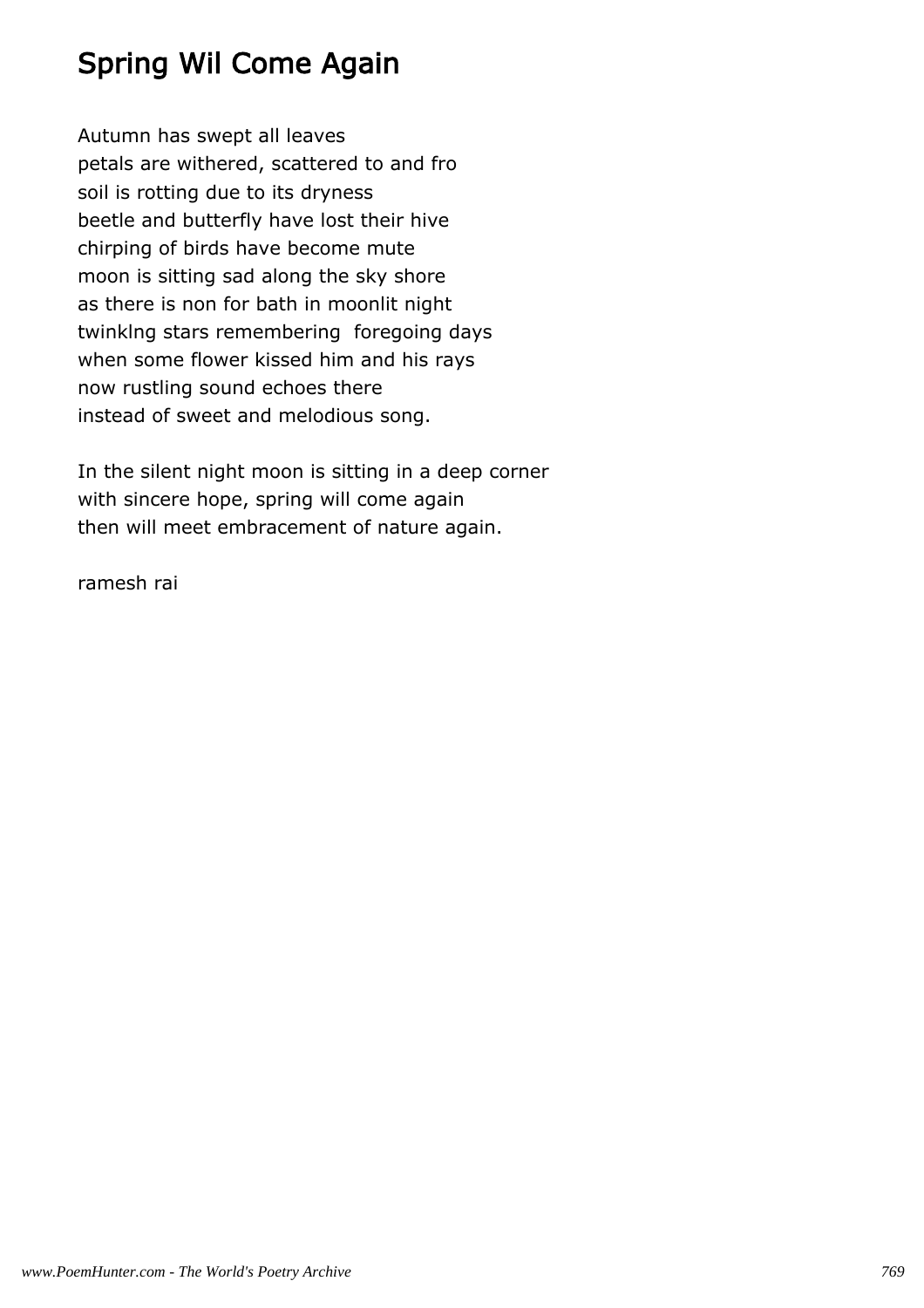# Stagnant Cloud

Cloud shatters its wings how it will fly? who will culminate the rainy day?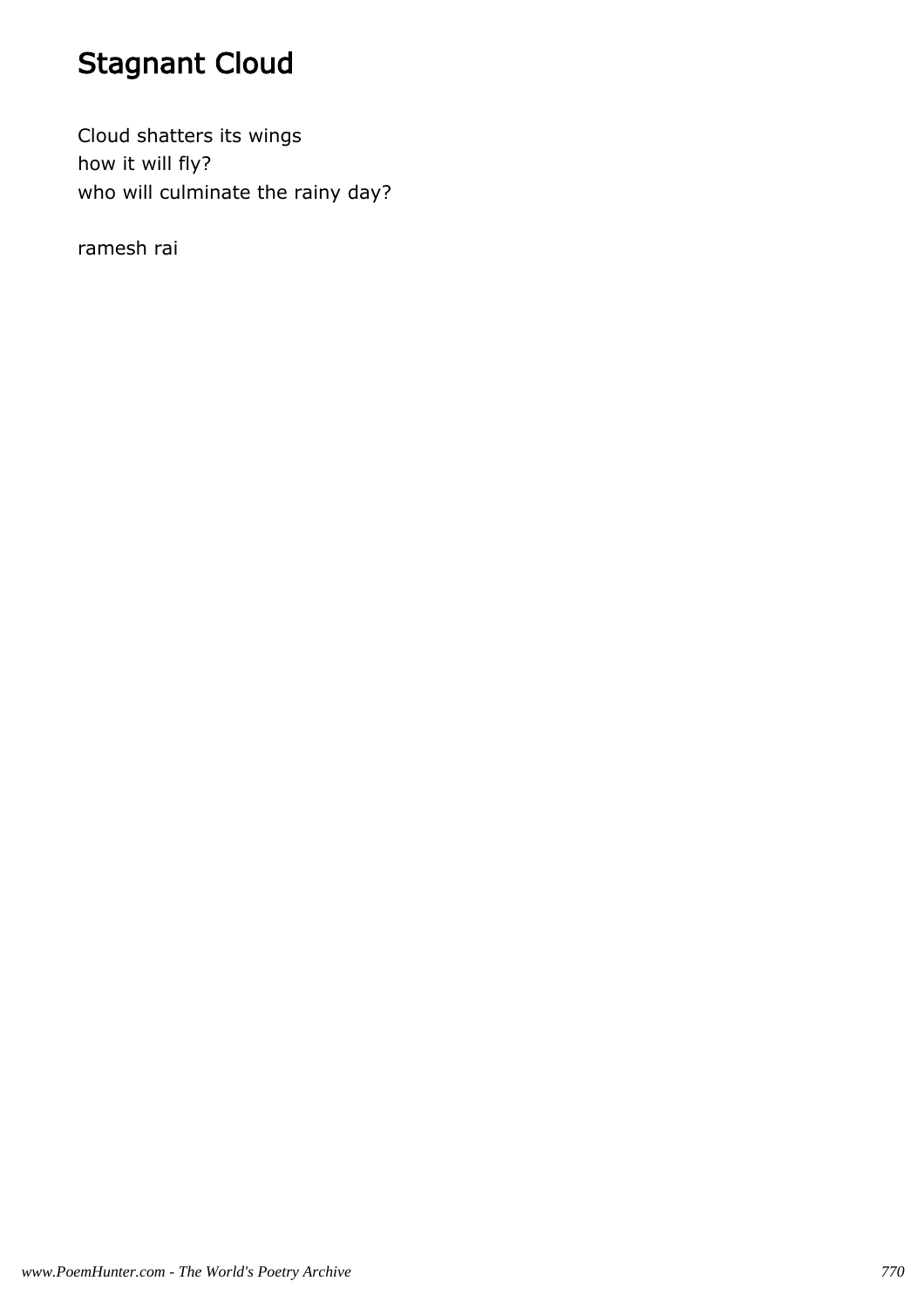## Stars Are Playing

Stars are playing throughout night wide sky has become playground Moon has become the football stars are playing all over night Great bear is the referee of game there are more stars watching the match as the audience of the match all stars player played with full spirit Finally, the morning star declared the result the match ended with thank-offering of sun the entire creation rejoiced the game throughout day.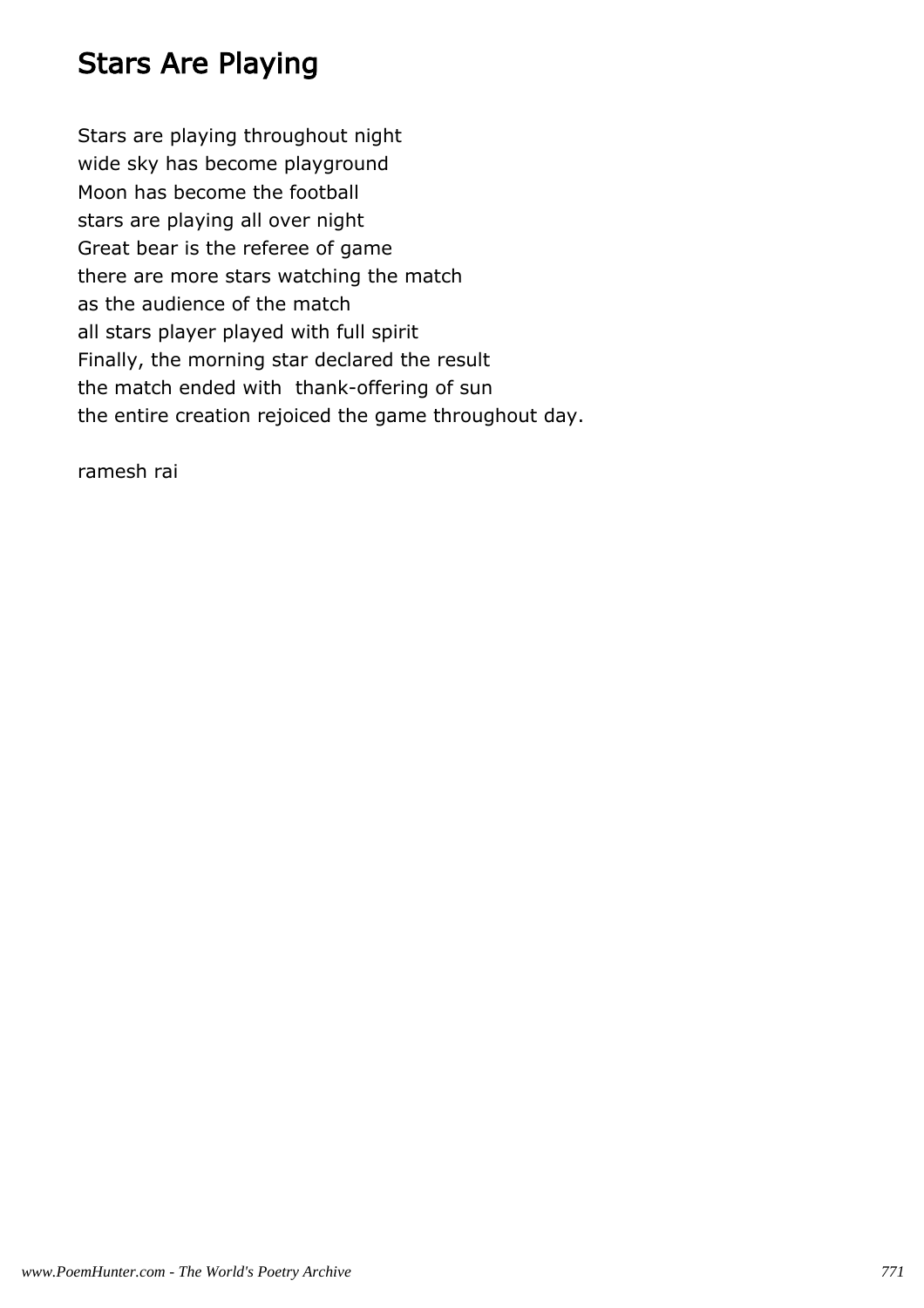### Stree

Stree! tum stree kyuoon bani tum janani ho janan karati ho manav yantra ko atah tum mahan ho tum de do mujhe apna strain gun le lo is purushtwa ko tumhe is purushtwa se kya lagao hai tumhara aur purush ka rishta kya aag aur paani ka hai aaag phir kin tatwon se nirmit hota hai ya tum swyam dhadhakti aag ki jwala ho batlao mujhe dharti par bana yeh aavaran kaisa kya yehi wah amber hai jisse dhakti ho tum apni lajja ko kya yehi lajja stree aur purush ki lakshman rekha hai is paar tum ho aur us paar main tum satya ho aur mai astya satya ki paribhasha astya ka vilom hai

satya saakar hai asatya niraakar phir yeh sabdjaal kaisa kaise hoga iska nivaran

maana kuchh bhi nahi tha phir tha kya aur hai kya

yeh surya, chandrama, asankhya taaren, grah-upgrah kaash ek baar jaan paata shrishti ki aadi ko computer mein sanjota tumhare har kan ko tumhare ek ek kan mein chhipa hai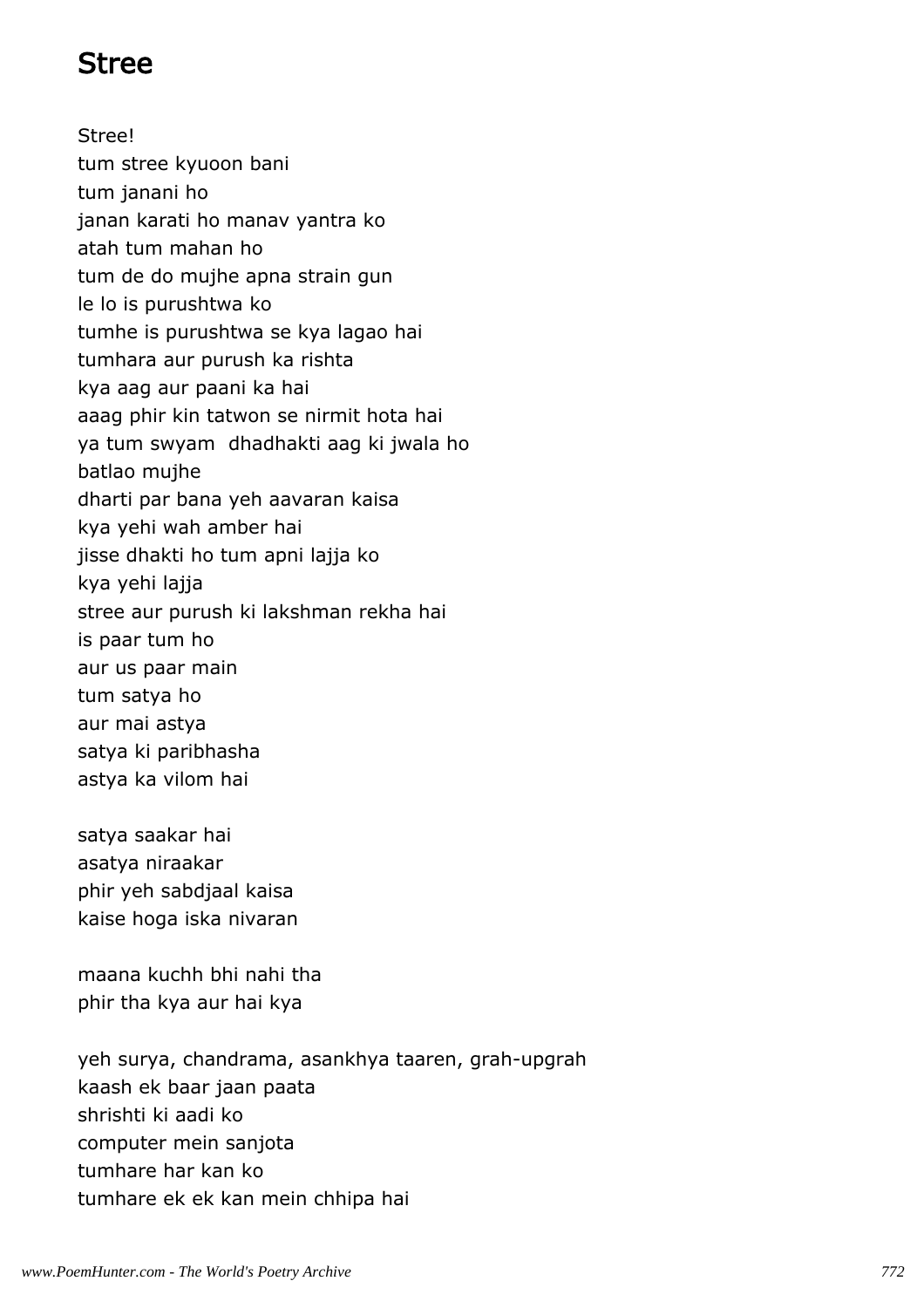vartmaan ka jeeta jaagata taswir phir ghanton niharata kaise hua ye vikash aatma ke itihaas ko jaan paata jiski janani bas tum ho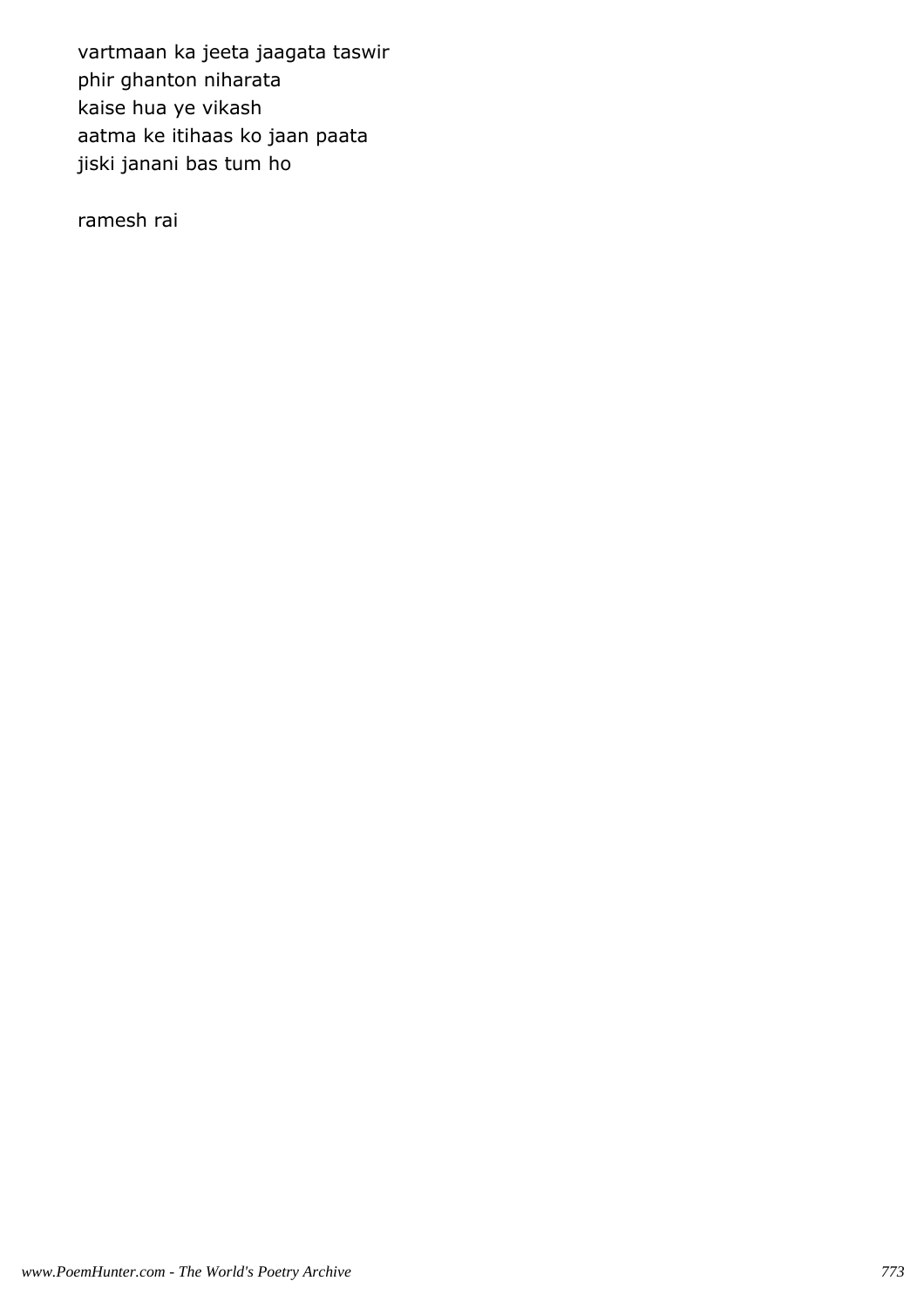# Style Of Life

Life has so many style To live and to cheer Some lives in free style Some lives in simple style Some lives in moderate style.

You are free to live As you prefer to live But for your sake Never be inclined to a specific Which hurt the fellow man.

You eat whatever you like But always keep in your mind Never to hurt the sentiment of other.

Lead the style of your life As may be convenient But never cheer on pathos of other.

All rights reserved @ Ramesh Rai 27/3/2019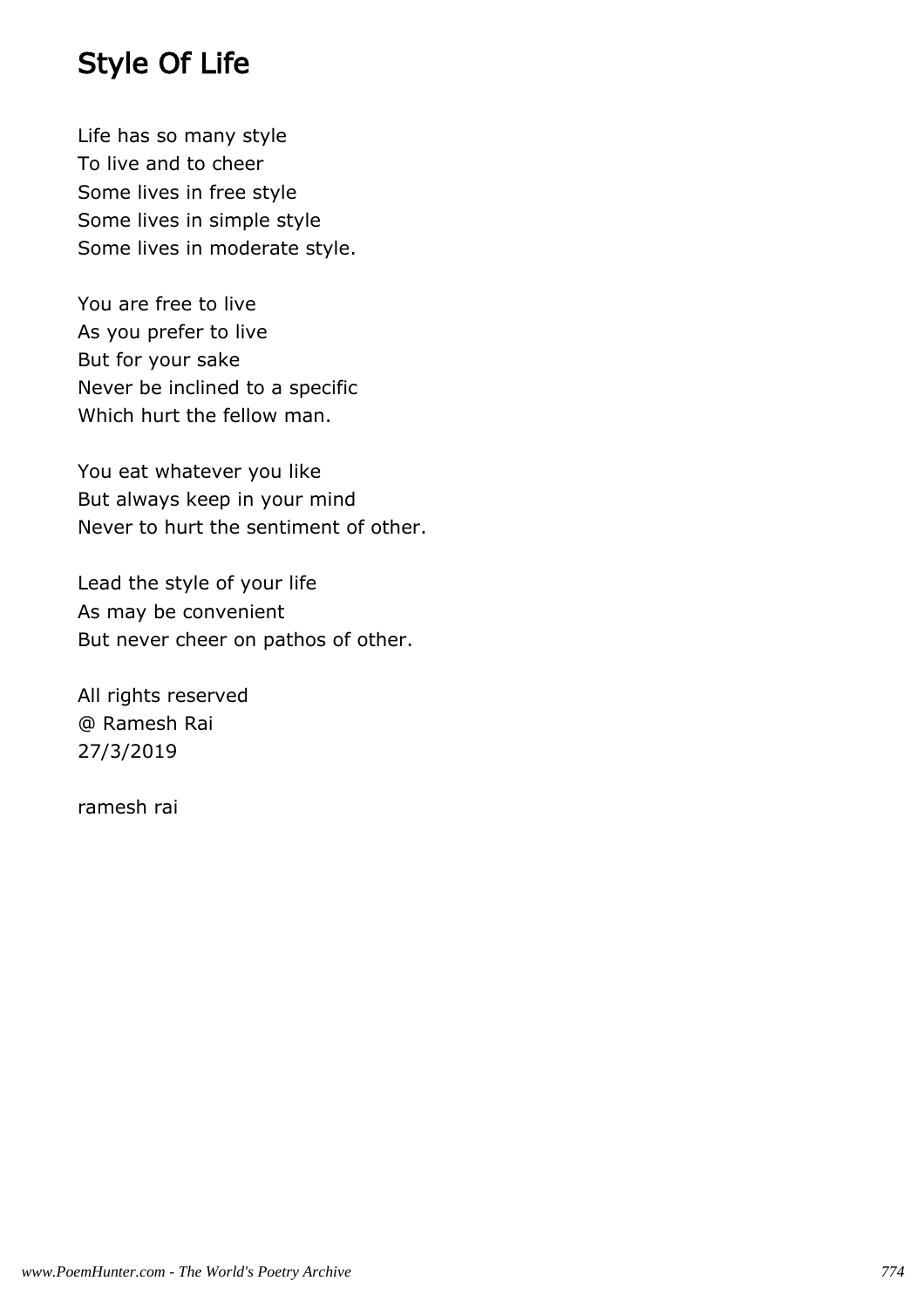### Submission

Submission is the only way to get rid of all pains when the life is full of sorrow heart is confined with darkness then a ray of submission can only enlighten your heart to make you realise the eternal love peace and joys submission needs not an individual but submission to your soul integral part of the Almighty.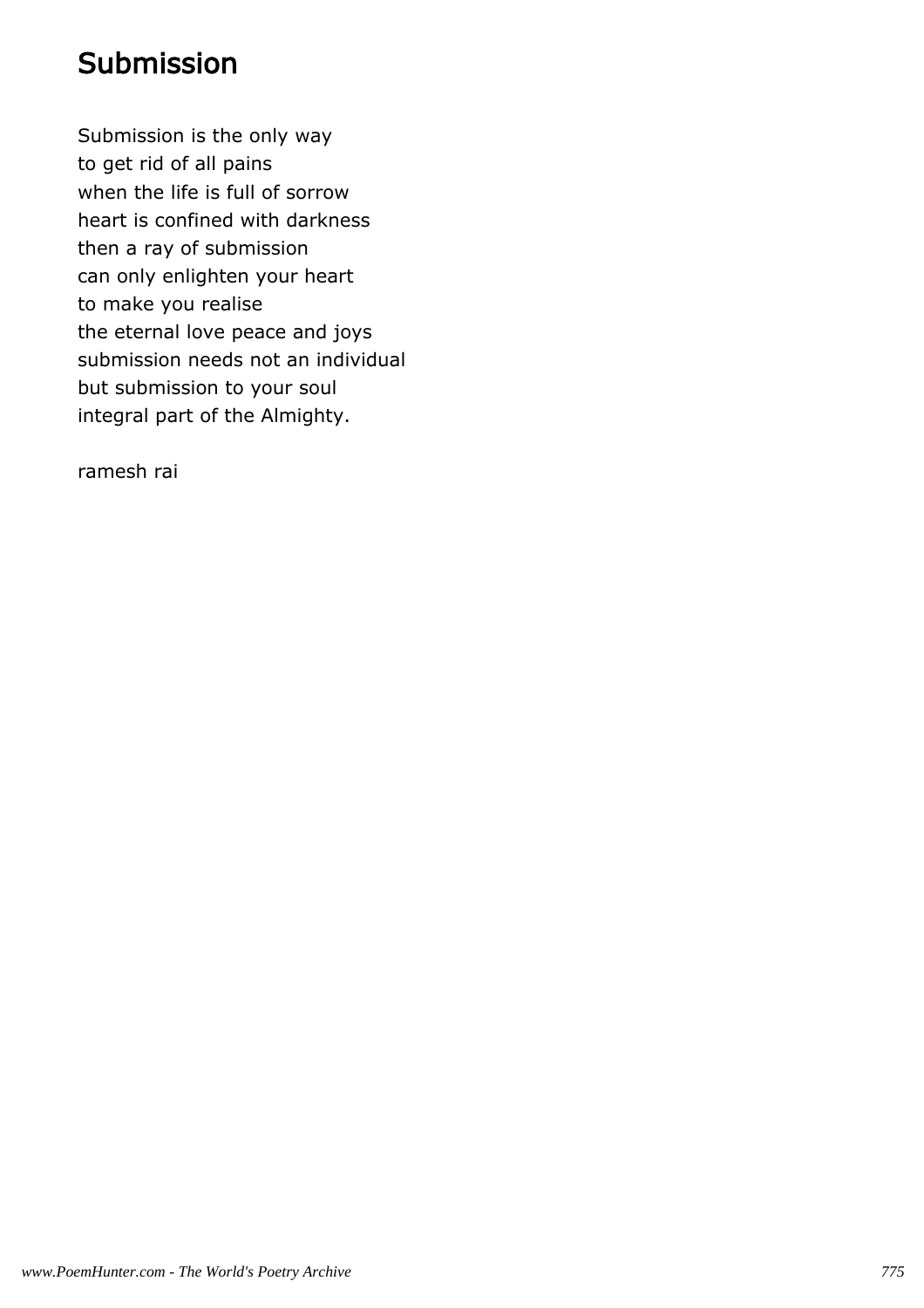# Sukher Dhawani (Bengali)

Anek katha anek sur bajaye amar mane surya chandra tara rayechhe yet gagane nishith aakashe kat je dhawni baje rayechhe amar veena amar sathe sukher dhawni baje dukher saathe.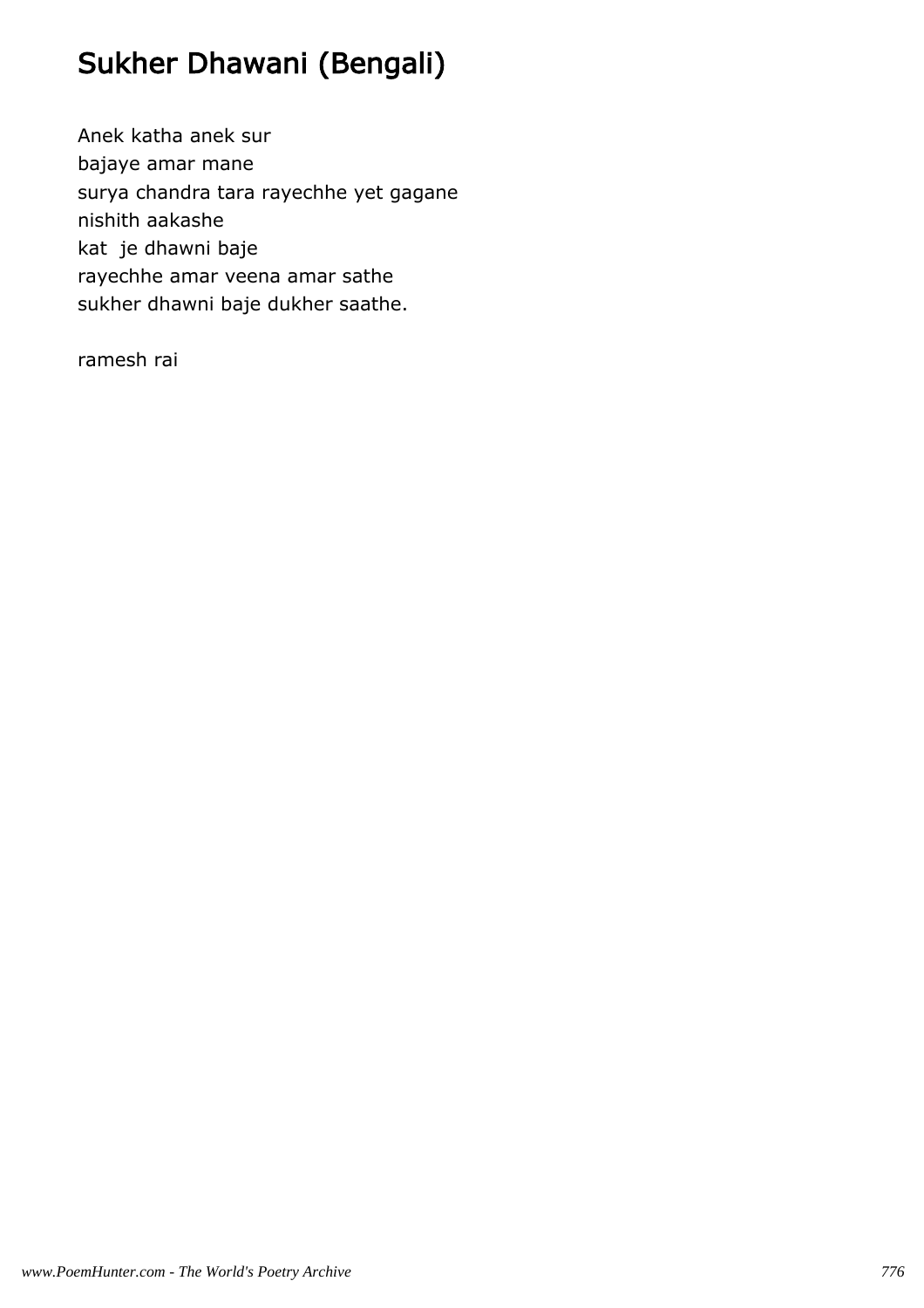### Summer

The Chilling cold is gone Spring is off Autumn comes thro'the windows of nature taking hot wind in her breast burning of soils emit a new flavor sun reaches to peak of his life moonlit night even looses its coldness hot air snatches the coldness of breeze every creature realises this change of nature.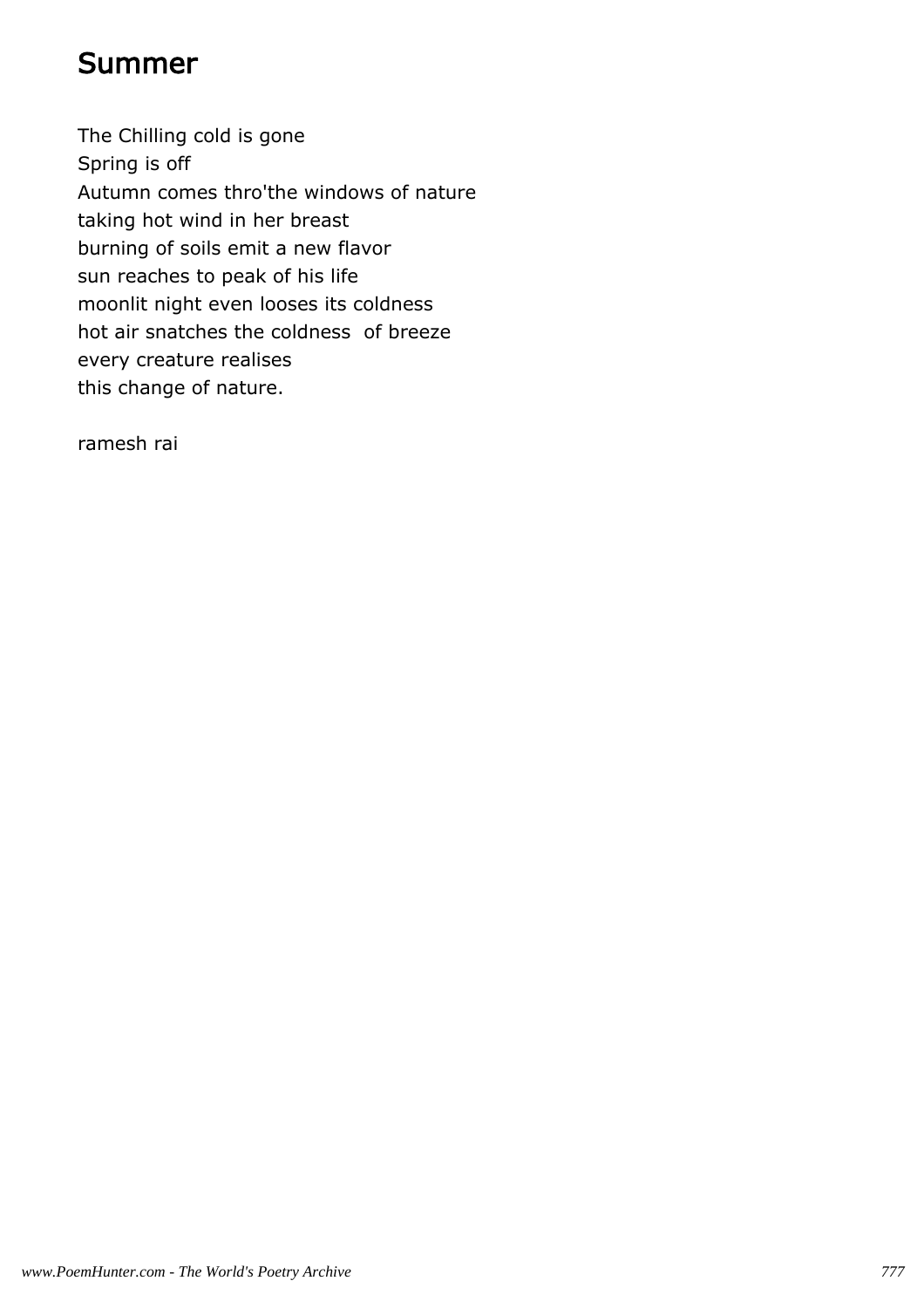### Summer Night

When the life becomes dizzy due to days toil sweating throughout day the day becomes perplexed life becomes scar vintage strew to flourish firmament suppliance of comfort evocating pranksome myosis go down moon rises stars twinkle then coolness of moon attire the mystic aroma of life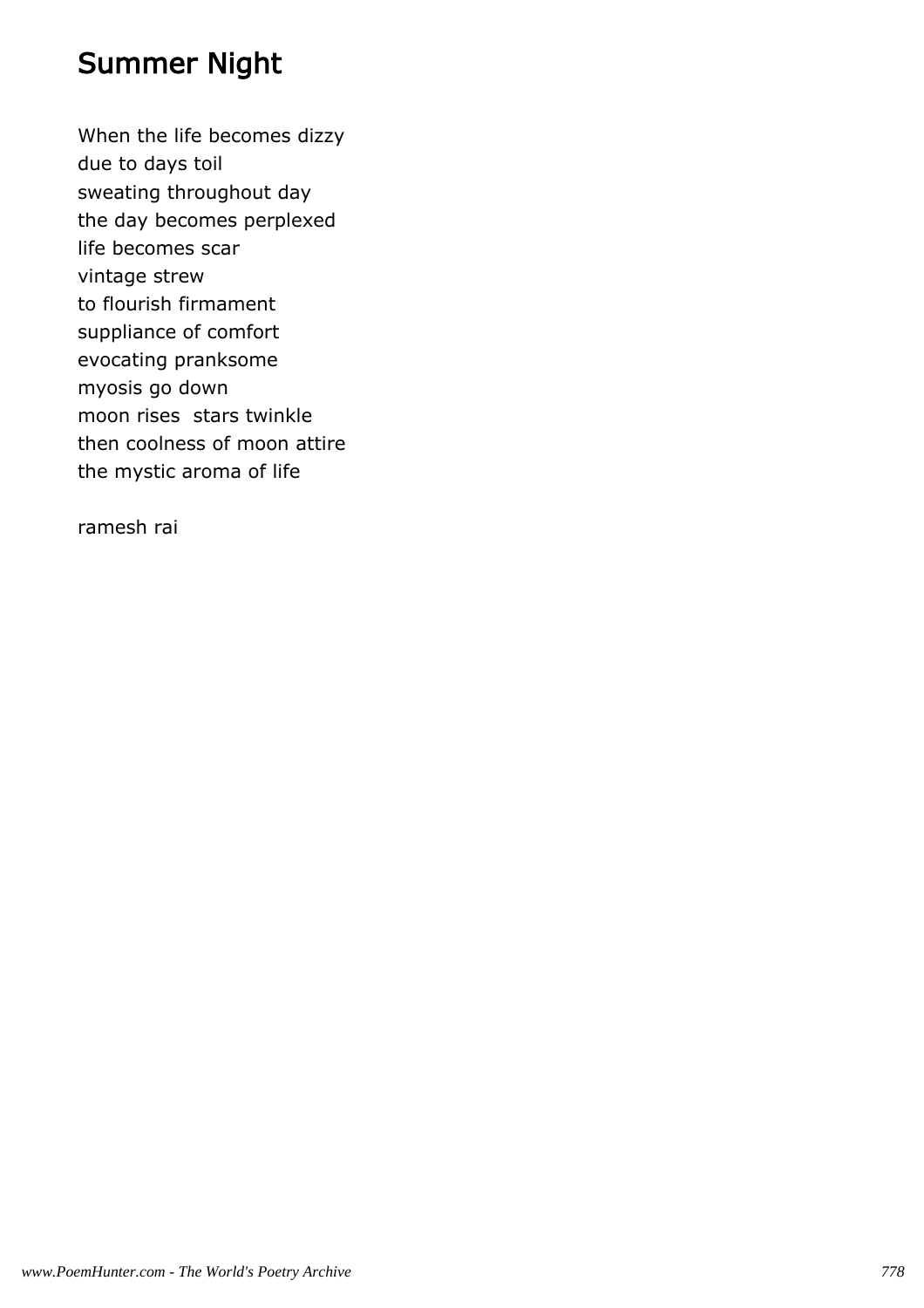### Sun Beam

The Sun beam is peeping through my windows

it has traveled a long distance

yet it is not fade or tired

it has brought a message for me

and for the world

whispering in my ears

asking me to be awakened

to realise the rays of sun

for every new morning in life

when darkness has followed the recipe slavishly

to glamorize the creation of God

precisely for a paramount goal

making a gale in my veins and saying

Wake up! Wake up! Wake up!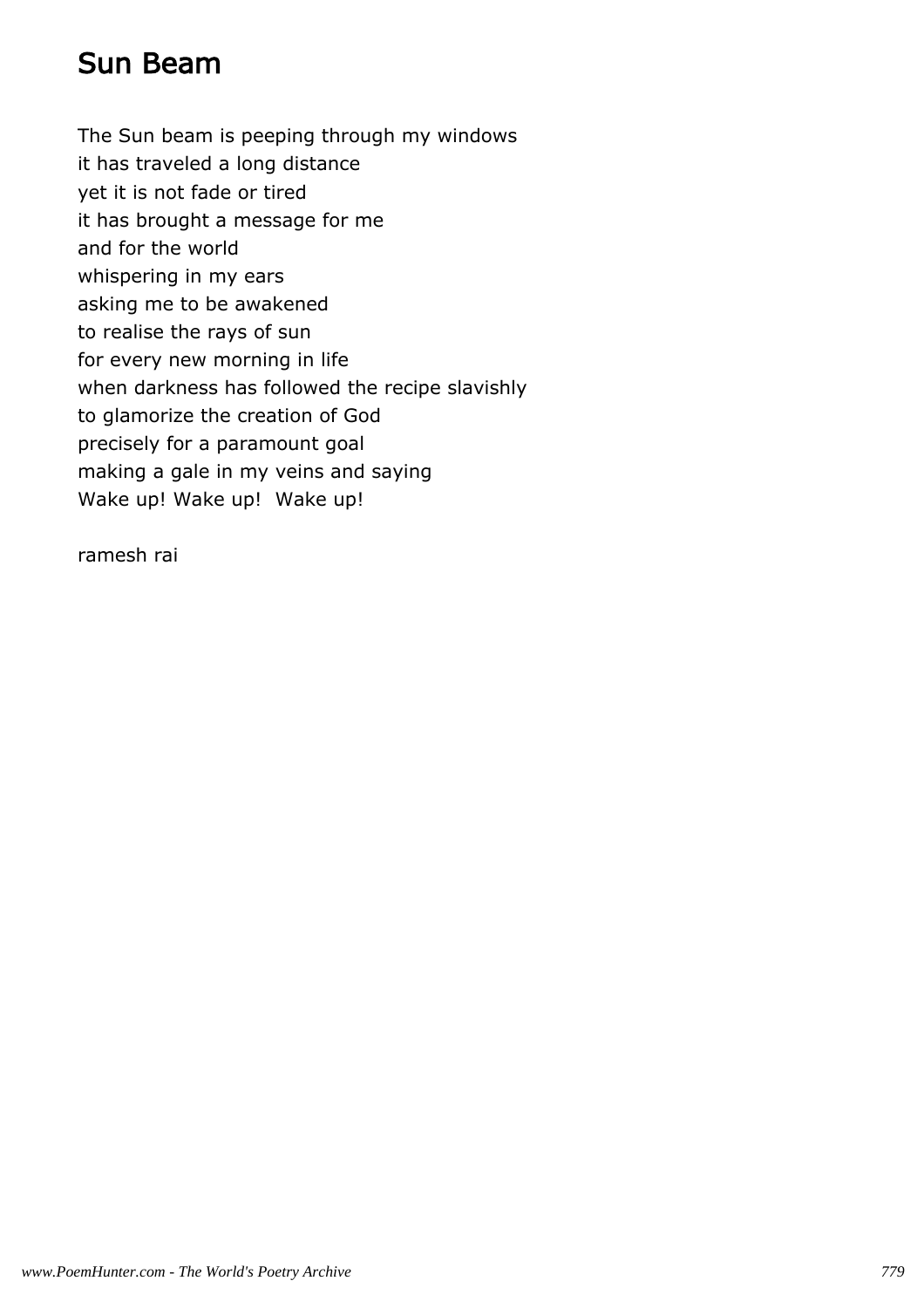# Sun Rays

Sunrays start from its source cover a long journey then glows the entire universe mingle into the sky disburse its quality to shine and twinkle throughout night

when sun comes pay back the light to return to the source from where it came again to glow the universe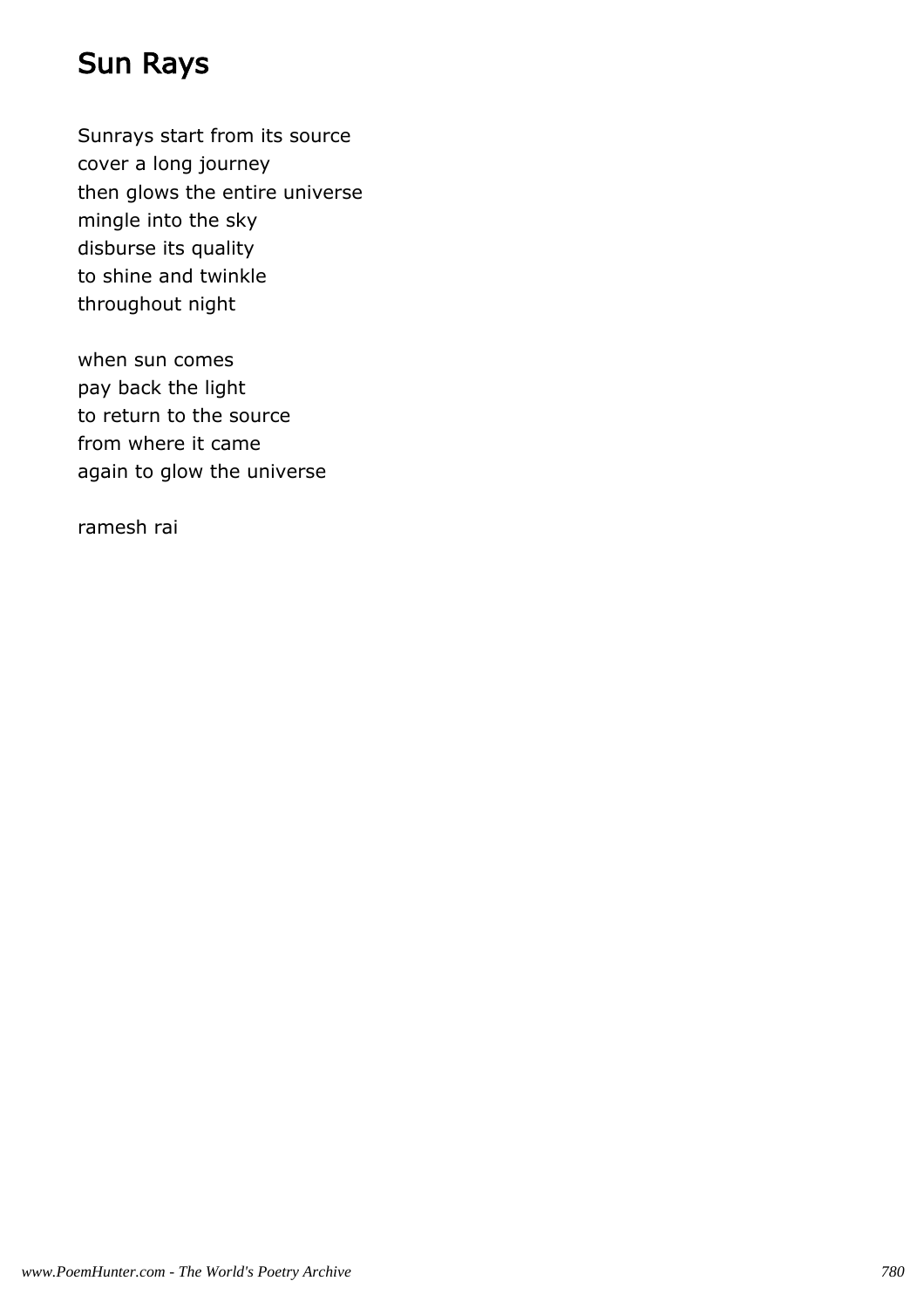### Sunrays

Every ray of sun brings a new hope for every creature help to prosecute a charming life for emancipation from rotten life to adulate the dormant state of frozen mind to melt and immerse into divine ocean.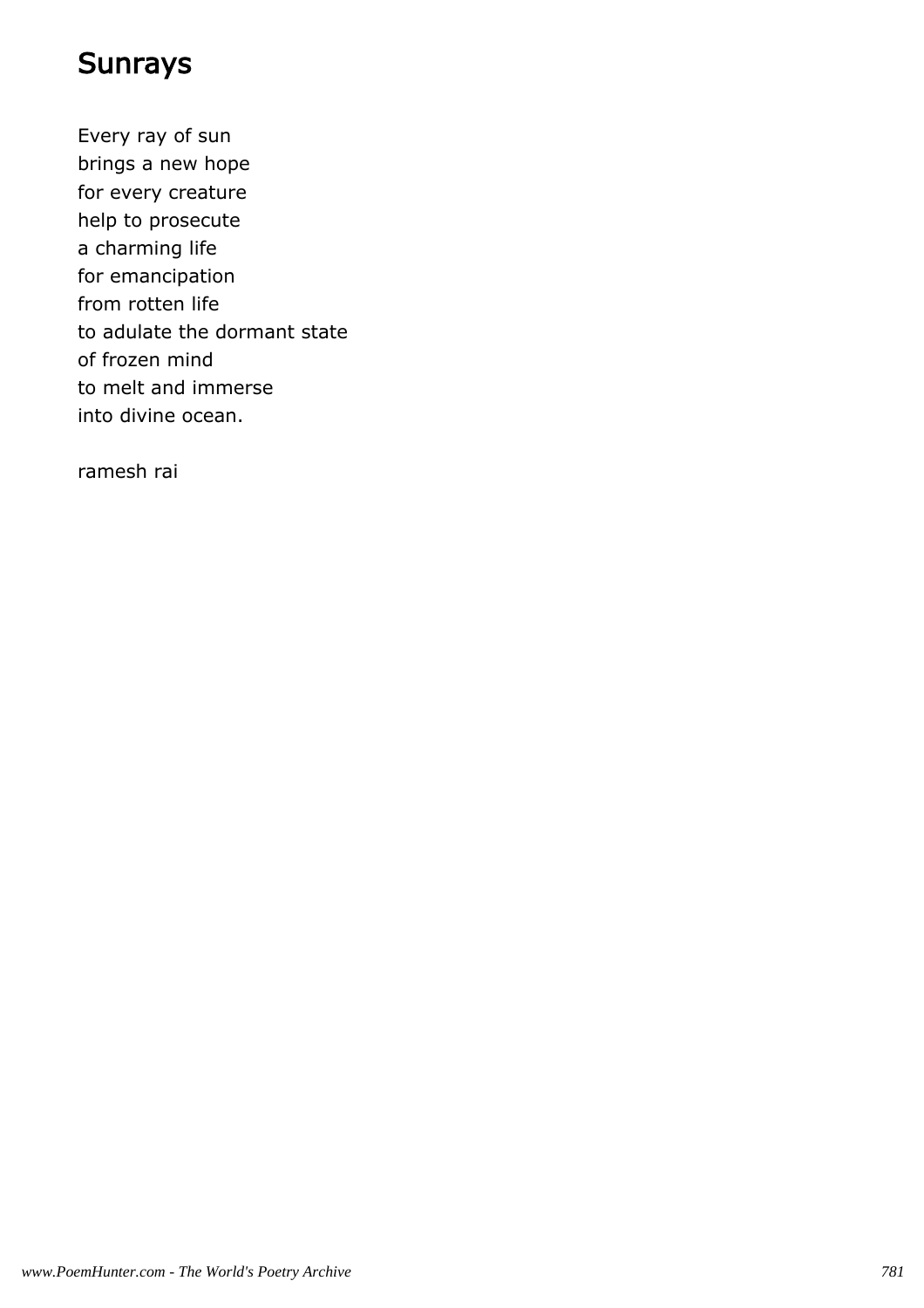# Supreme Height

I saw a bird flying in the sky tying to reach the supreme height when it looked beneath on the earth every object looked tiny to be seen with microscope Thus, I am standing near you to realize the supreme height.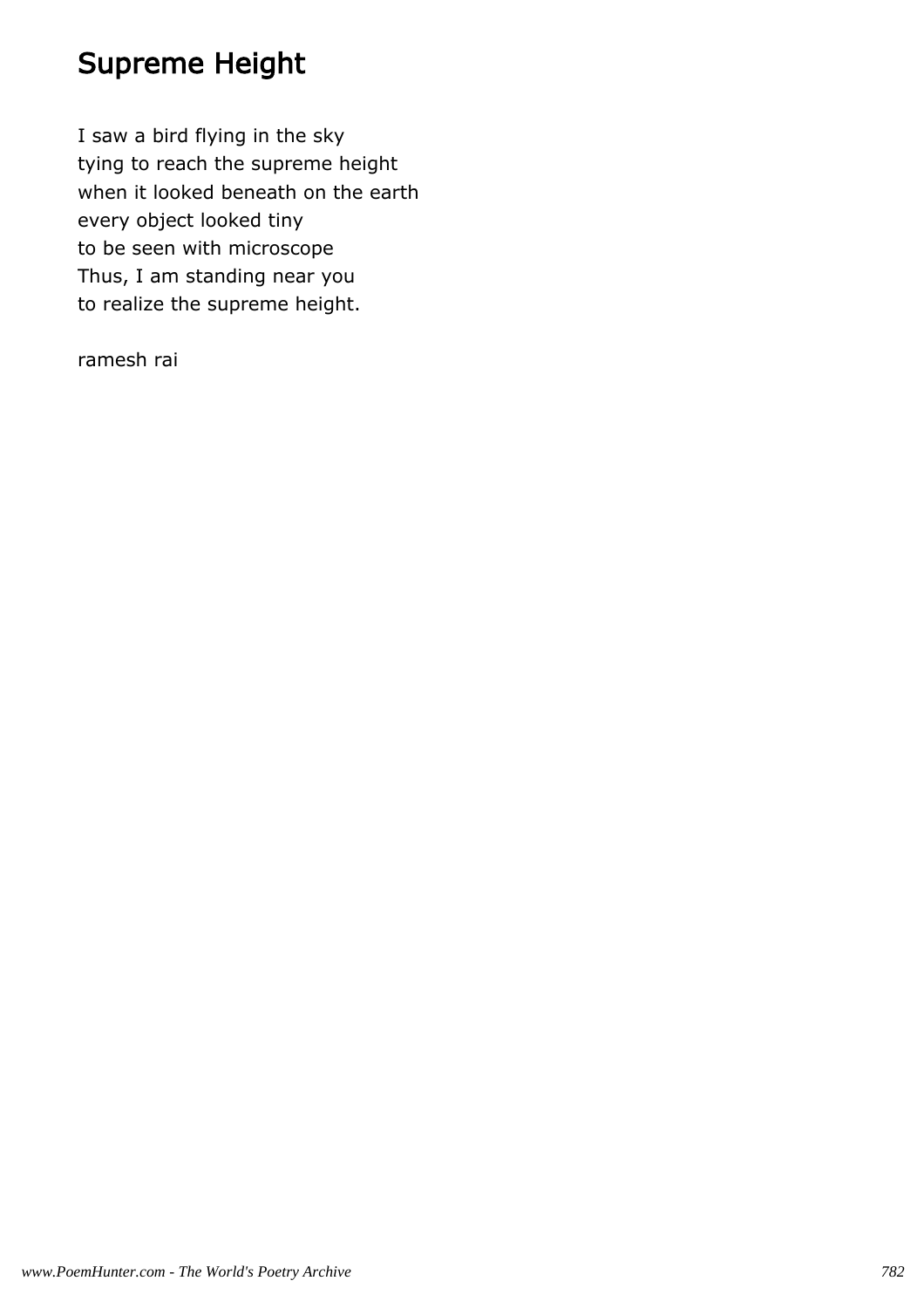### Supreme Sacred Consciousness

Supreme Sacred Consciousness gifted by the Lord exists in each creatures of universe Each and every creature has the right to realise it at least once during life time Saint realises this consciousness every moments some keep it under veil during life time though supreme sacred consciousness remains hidden life long, but once it is realised by every creature, may be at the last moment when creature realises the divinity and get supreme abode, may be the moment is very little.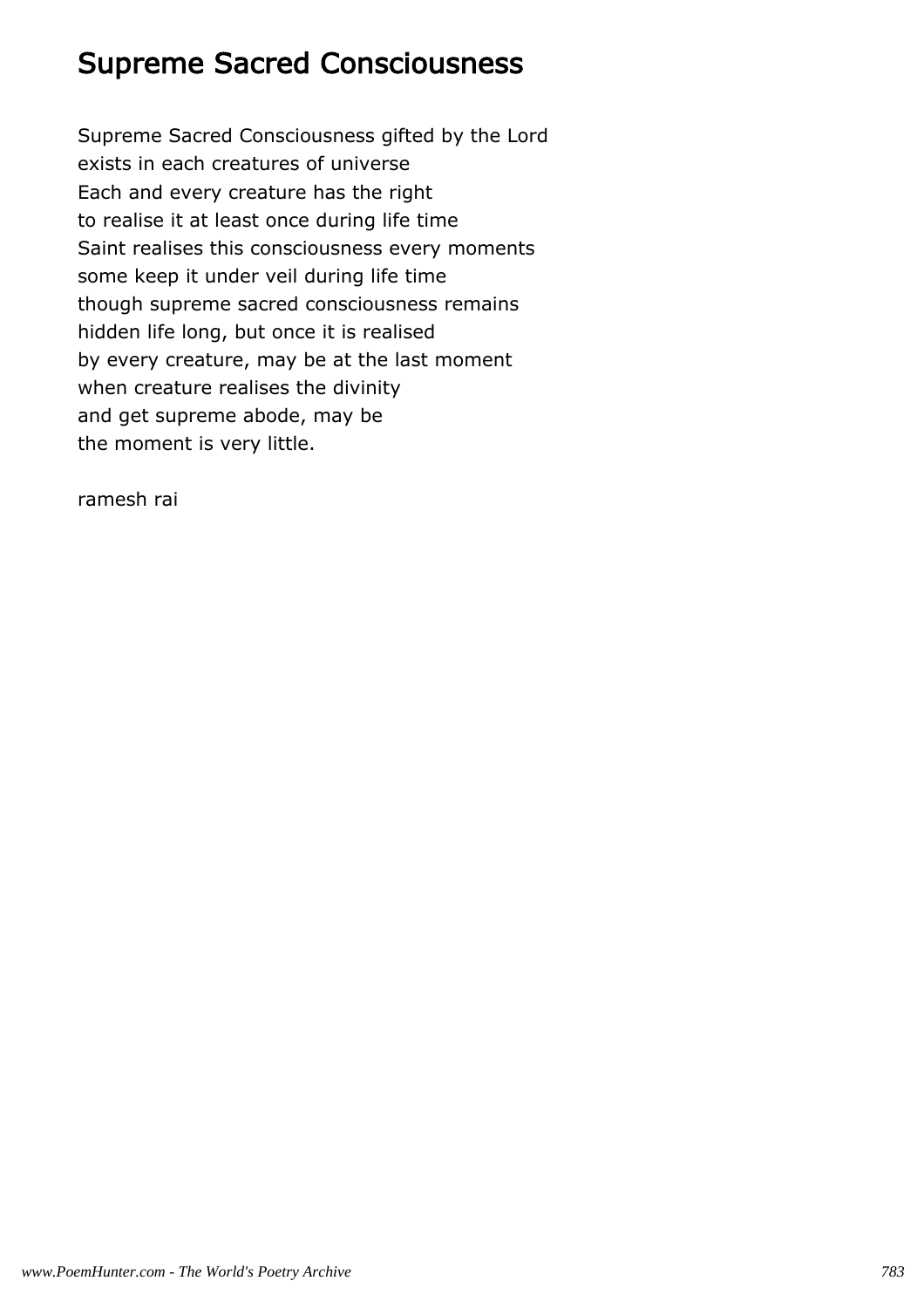## Supreme Thoughts

Supreme thoughts are floating over the celestial ocean do sip as much as you desire there is no limit no prohibition do sip and get immortality

All creatures are wise enough kept the door of progress opened for all

But the Human being they have blocked all paths of progress weaving the web of money and being trapped in the same and finally dying in the same web

All creatures are wise enough free from all anxieties neither the happiness of life nor the fear of death flying in the open sky choosing the grains from field choosing the gems from sea-shore ready to move at any time

Have they family too not least in numbers too they have their sweet home too but yet free to rejoice the life not to desensitize, their actions are not pernicious to their society.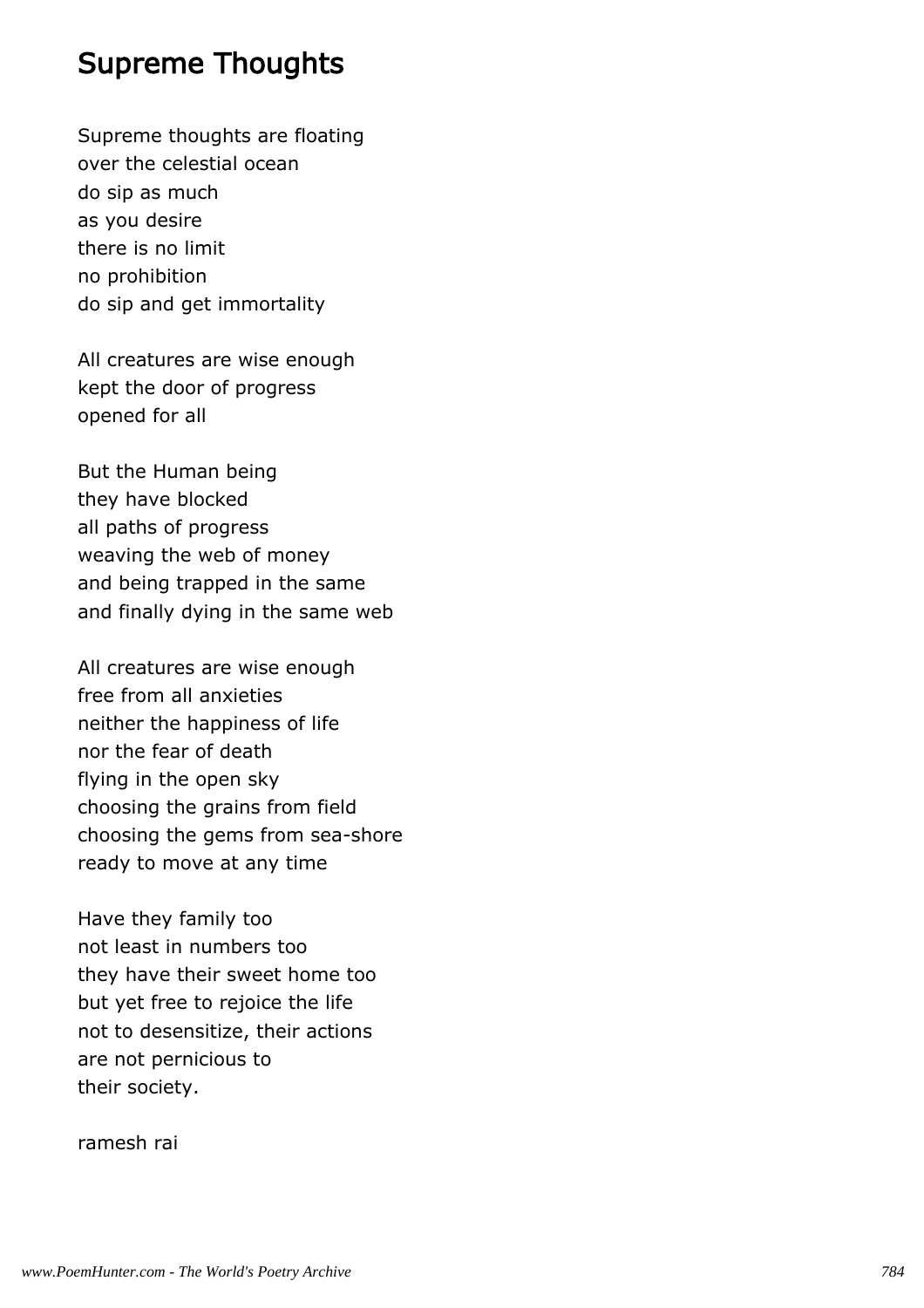### Suspect

To suspect is a crime suspect suffer apology suspect brings ruins

To suspect is not our duty pertains to police department

Society must be free from suspicion to explore the truth of life.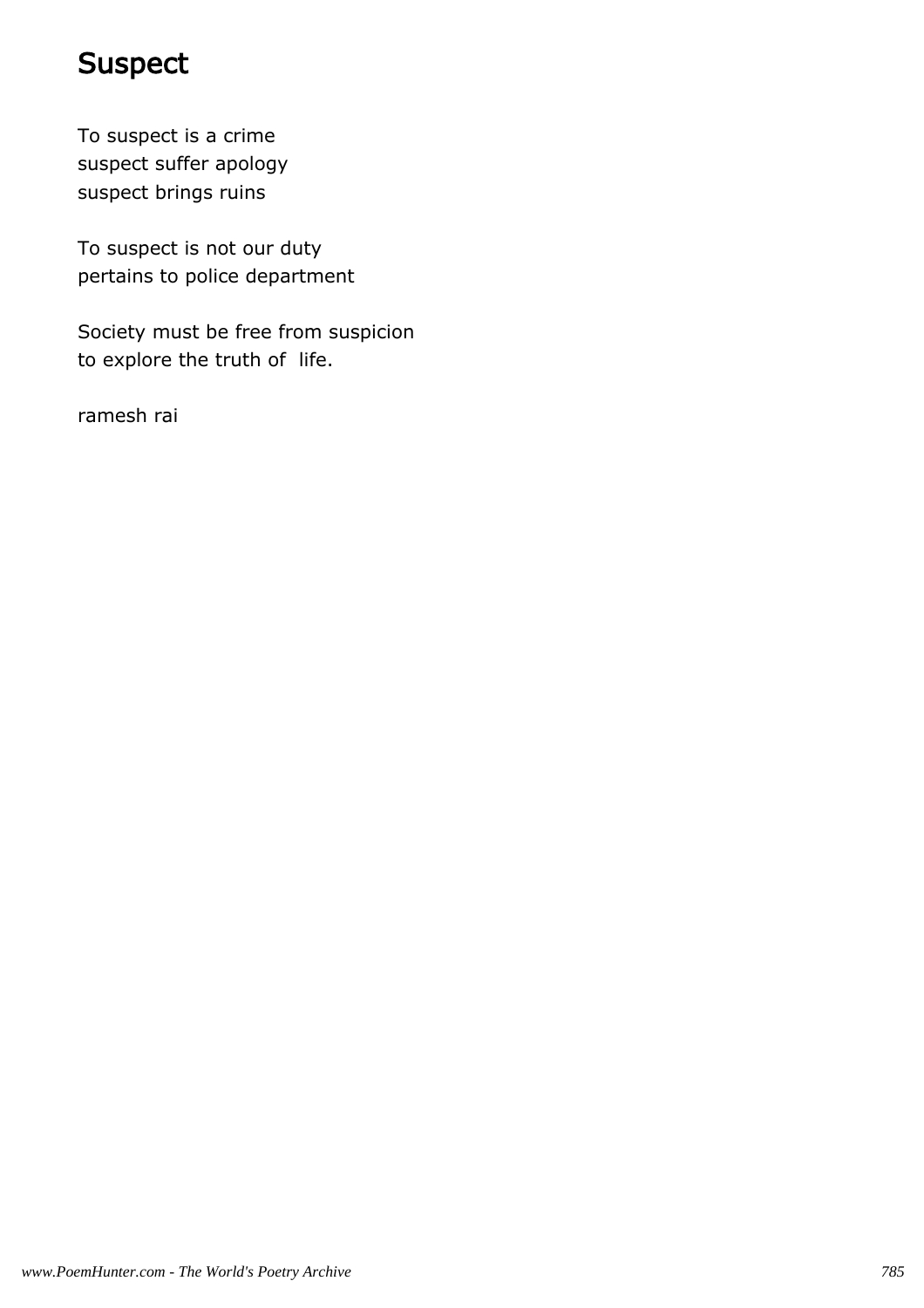#### Sweet Dream

I weave sweet dreams of twinkling light in moonlit night

I entwine a garland of stars in moonlit night

I do all so to embellish you to look like a fairy queen and cherish you in moonlit night

I do so all to see you like second moon for graceful moment in moonlit night

I weave sweet dreams of my thoughts and make a garland to vesture you to look like a fairy queen

The rapacity of moon will increase to see your beauty then I will cover you like the cloud in moonlit night

I will ask the moonlit night not to leave us alone and be with us throughout life.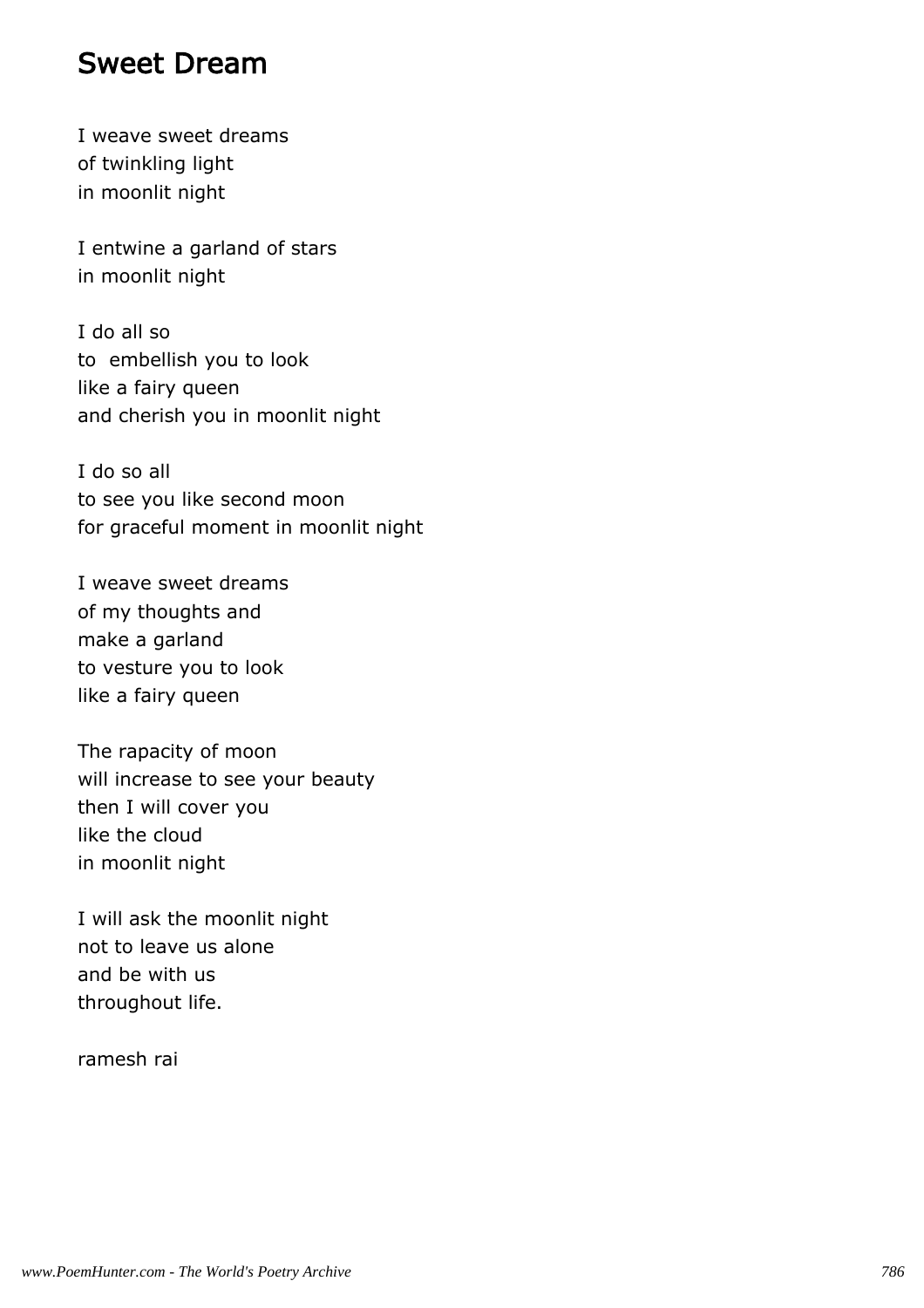### Sweet Feelings

Sweet feelings are indiscerptible can not be void life long brings down to the memory lane to make us realise sweet feelings

Our past jirble before our eyes sanify our memories with sweet feelings and cohesion

Sweet memories are like shadow afford us shade to be relaxed and realise the sweet feelings

Sweet feelings act in comprehensive way to culminate our life to the peak of joys Sweet feelings are the assets to keep in the lock of memory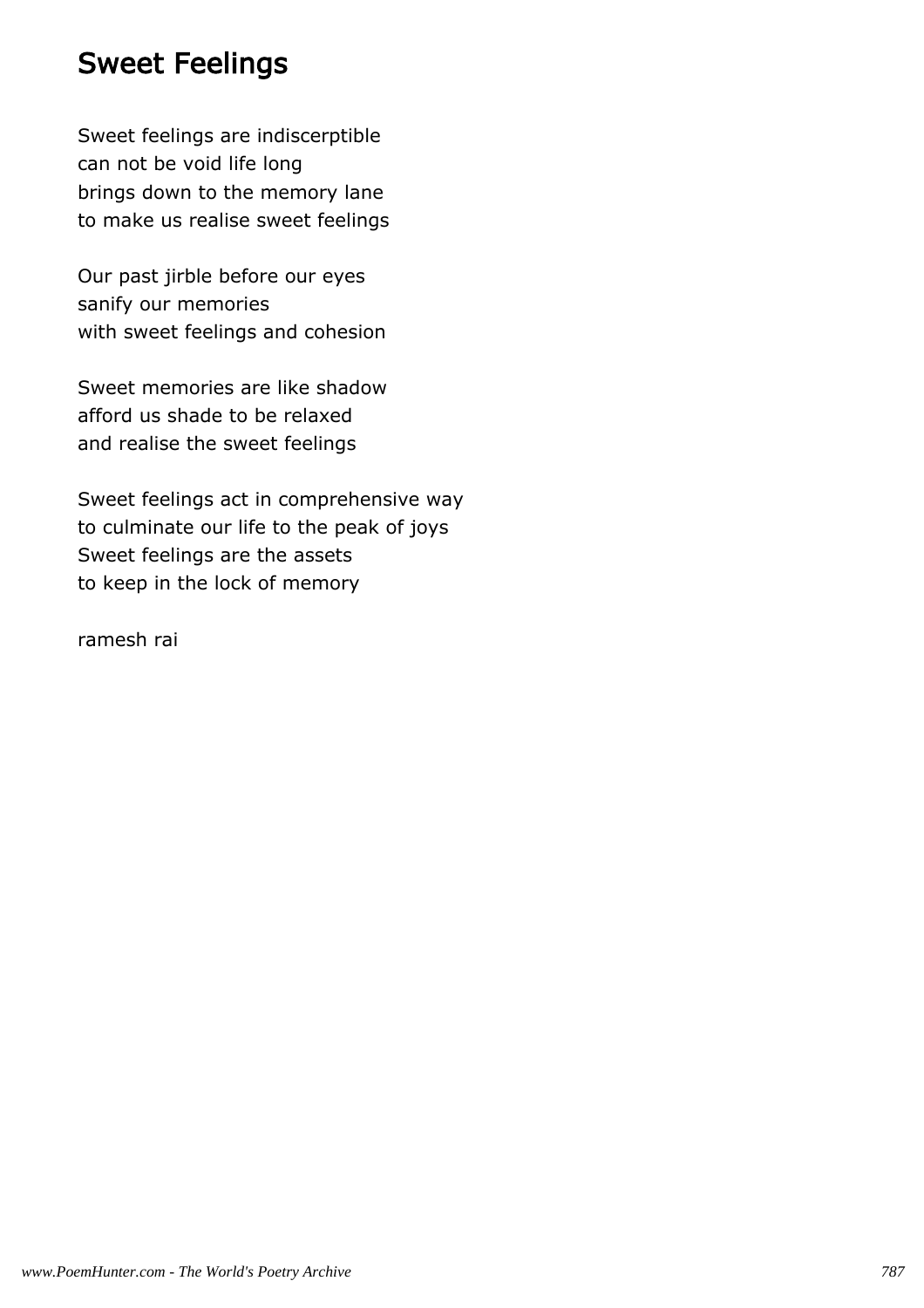# Tapit (Hindi)

Sadiyon se mamta ka anchal odhe sneh aur prem ki pushp bikherti jivan k har pal ko sawarti tum tapit ho manav kaya ki

prakriti n tumhe kayee rup diye hain saj dhaj kar shringar kiye hai phir bhi aaj tum dikhti ho jaise ek bhikharin ho

kabhi maa ban deti ho jivan kabhi bhayee ka pyar ban jaati ho kabhi pita ka sneh bani tum kabhi jivan ka patwar ban jaati ho

ashankhya maniko se bidhi huyee tum ek adrishya bhikharin ho aash bani hai jisko har pal kisi purush ki chhawn ki

tum ojaswini ho baksh me amrit kumbh liye phirti ho kyun tum dware dware.......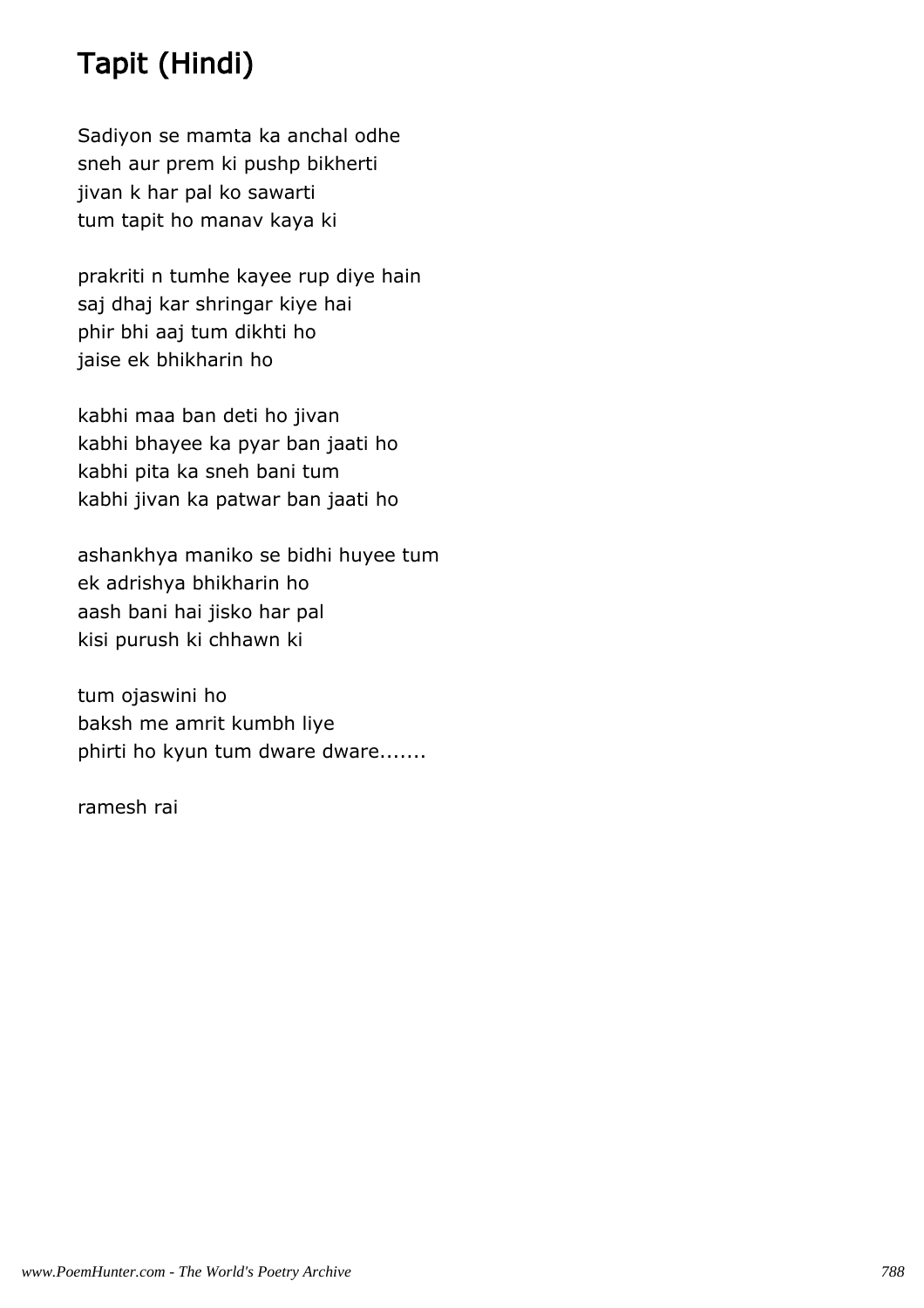#### Tarunaee

NAVYUG KO PAHCHAANO PAHCHAANO AANE WALE KAL KO PAHCHAANO US YAUVAN KO JISKI TUM TARUNAEE HO PAHCHAANO AANE WALE VIPDAON KO PAHCHANO MANAV KE VAVISHYA KO PAHCHANO US DIK DIKANTA KO LALKAR RAHA HAI AAJ TUMHE MAANAV KI BITI KAHANI CHAHE KITNA BHI BHISHAN HO USKI YEH AMAR KAHANI PHIR BHI WAH BAJUON SE KARTA HAI VINAASH USKA JO VIPADA HAI AAN PADI MANAV JATI KE VINASH KA MANUSHYA TO SWAWLAMBI THAHRA NAHI CHAHIYE USE KISI KI BHI SAHAYATA WAH HAR DAM JUJHTA HI RAHEGA APNE HI VARTMAAN SE BHAVISHYA TO AAYEGA SAR JHUKA KAR PHIR USE VARTMAAN MEIN JEENA HAI KUCHH BHI N HUA TO WAH BITA HUA KAL BAN JAYEGA CHAHE JAISA BHI HO WAH EK DIN AAYEGA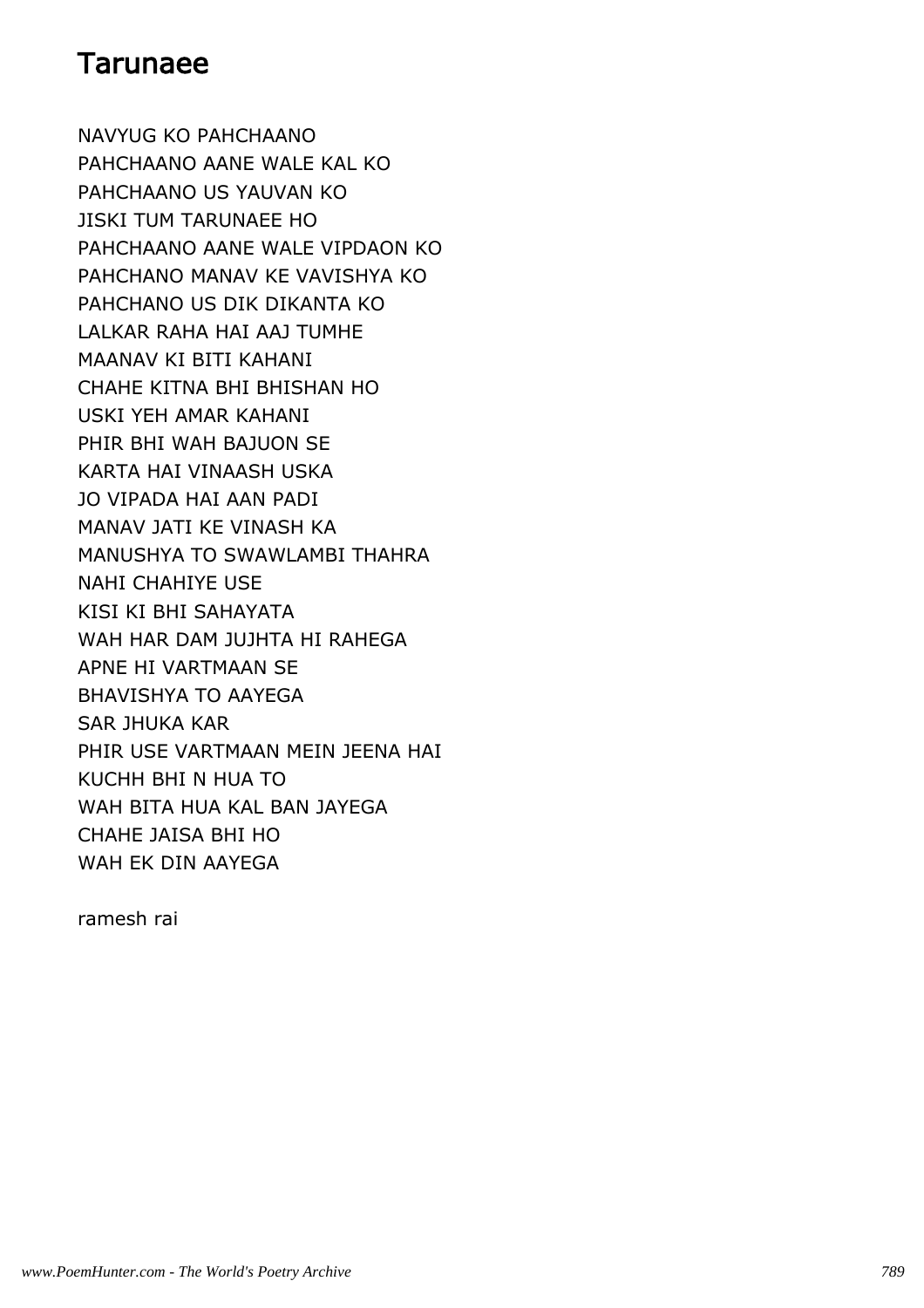#### Tears

Tears are the dew drops of heart it emits in two circumstances first when it gets pain second when it gets pleasure

the tears of pain makes other to weep the tears of pleasure makes other to enjoy

the tears of sonority makes a melancholy song acculturate the significance pasture the tears of silence is a wisdom vow

the tears renerrate rendezvous of serenity of heart and soul moist through the breathing air fluent flow of muffing eyes menopause the riddle life

tears are not to be wasted more valuable than life

keep the tears preserved within the eyelid do not allow to come it out it fertiles the heart with a blooming life.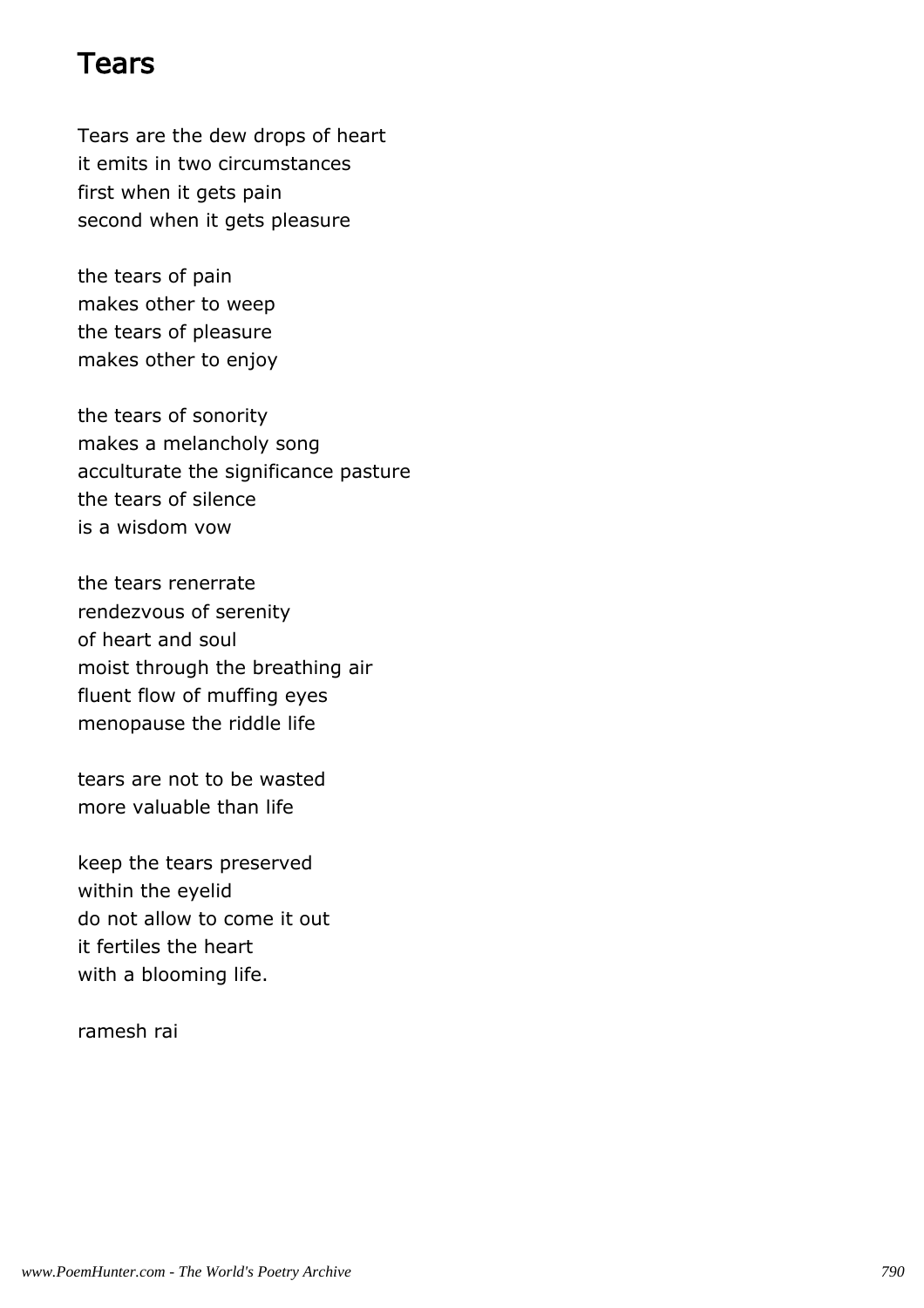### Tears Of Ocean

If the ocean weeps where it will find tears

When the sky weeps it drizzles, commove in sky

but what the ocean will do billions of creatures survive on its heart, will be prey of tears of ocean

Joys and sorrows are made for all why not it is toughest stone melts with warmth of sun ray freezes with coldness of moon ray

Love impinge with both versatile effect of love is every where

Then why ocean will not weep contd,......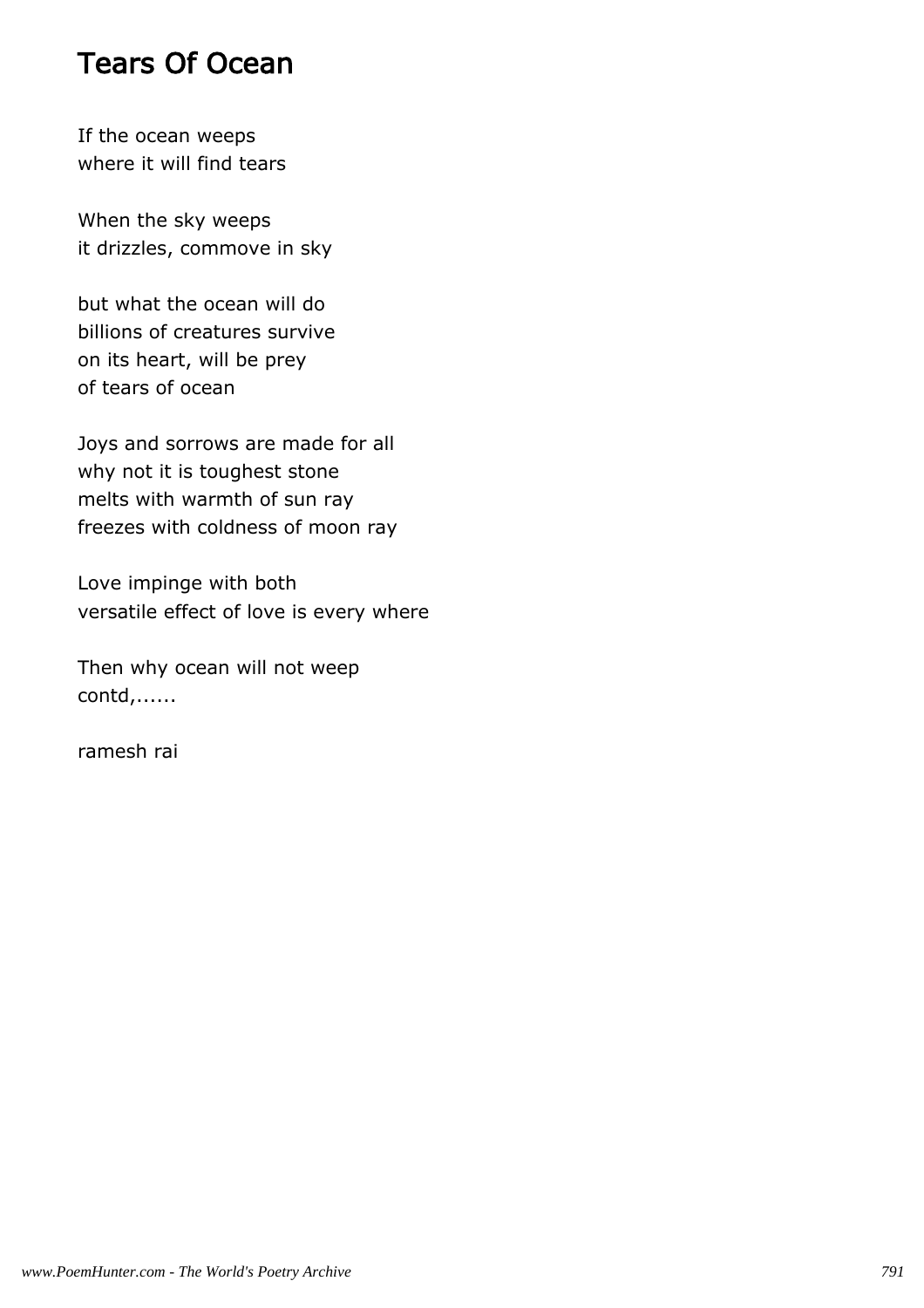#### Tears Of Rivers

Every river has tears some shed in joys some in sorrows rivers have tears too Tears of joys irrigate thefields, to yield crops Tears of sorrows floodout creation, brings calamities epidemic with full ruins So, do not let any one to shed tears of sorrows or pains to bring flood and ruins in your life Do not let to occur sorrows in any one's life due to yourself or pain be given on your account and bring devastation in your total life If possible, wipe off tears with your handkerchief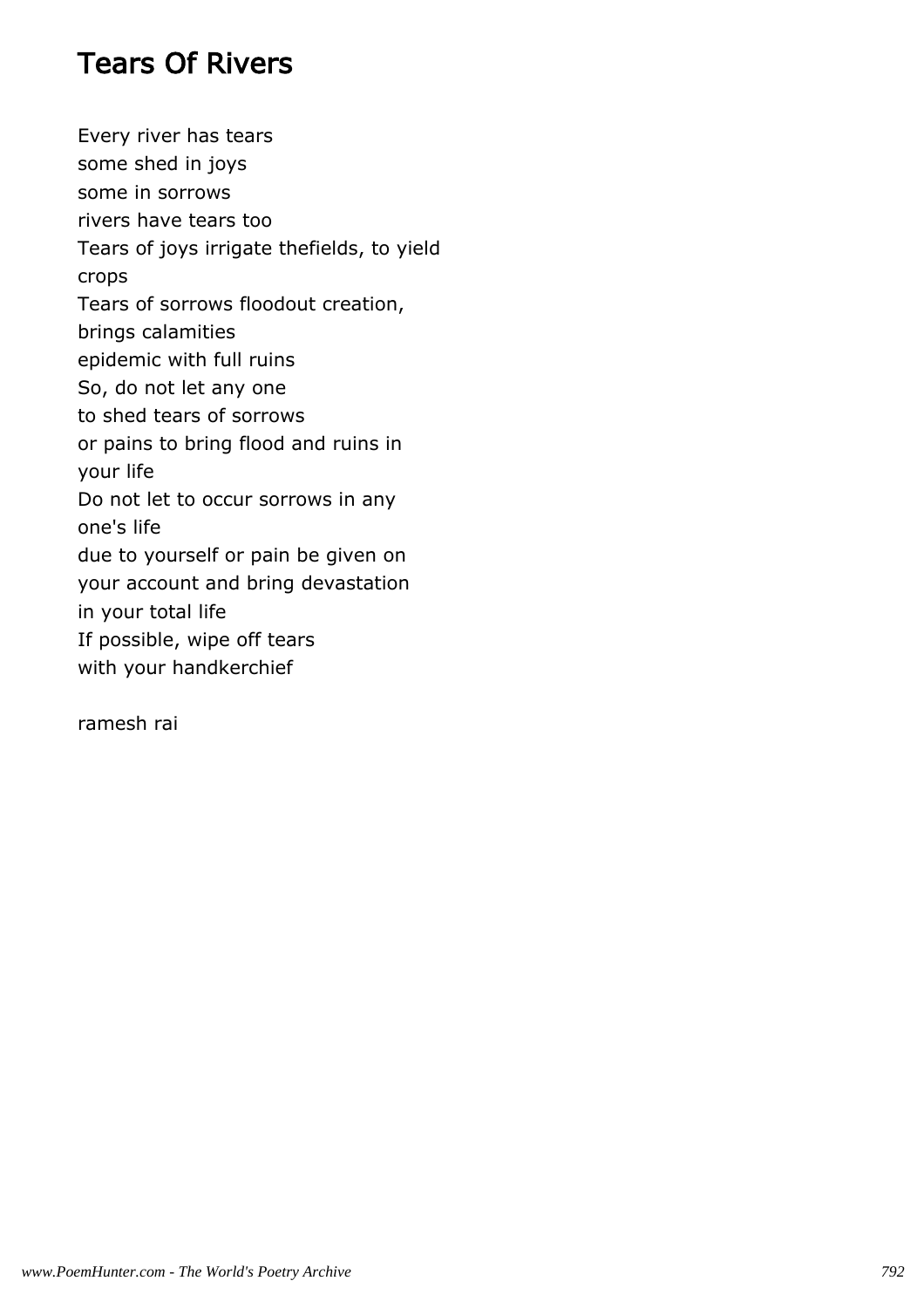# Tell Me

You tell me what ever you like without caring for my annoyance or pleasure

I always appreciated you for your creativity the melody which lies within you the rhythm of life to explore the feasibility of smile

I apprehend the gesture of immortality but you tell me what ever you like

Do you think it as matter of right or is it the moral to influence my life

I can not say it your evil nature because in thy heart exist some better

At least for once you tell me who am I yours So, you tell me whatever you like.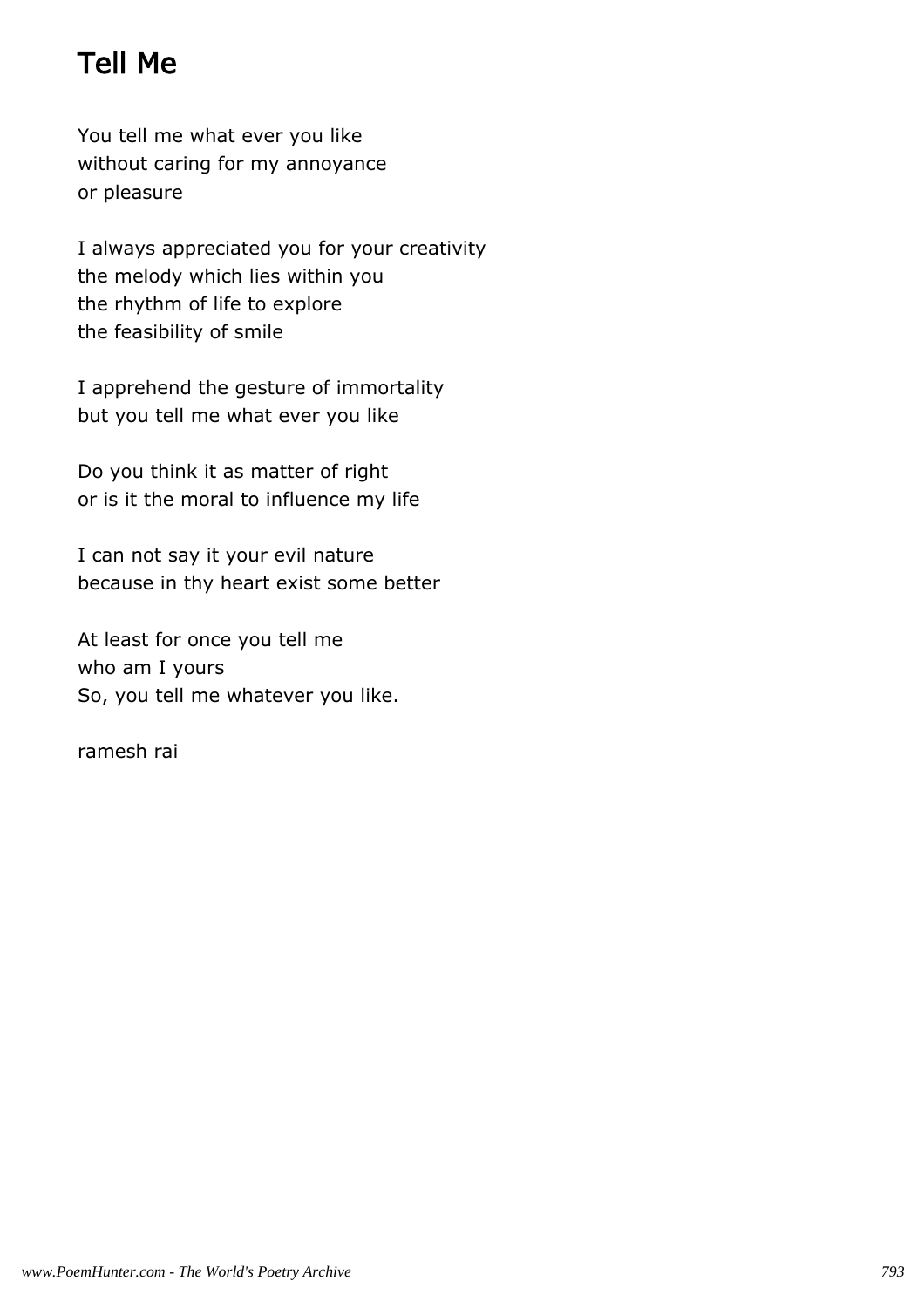# **Template**

If the template of my life curves towards direction of wind blows it to an unknown destination shakles all humours of life life is filled with primordiality shabbiness of life is aroused funk of life is implated purpresture of agony ammerce the life my submission to the Lord will sail me across the desert land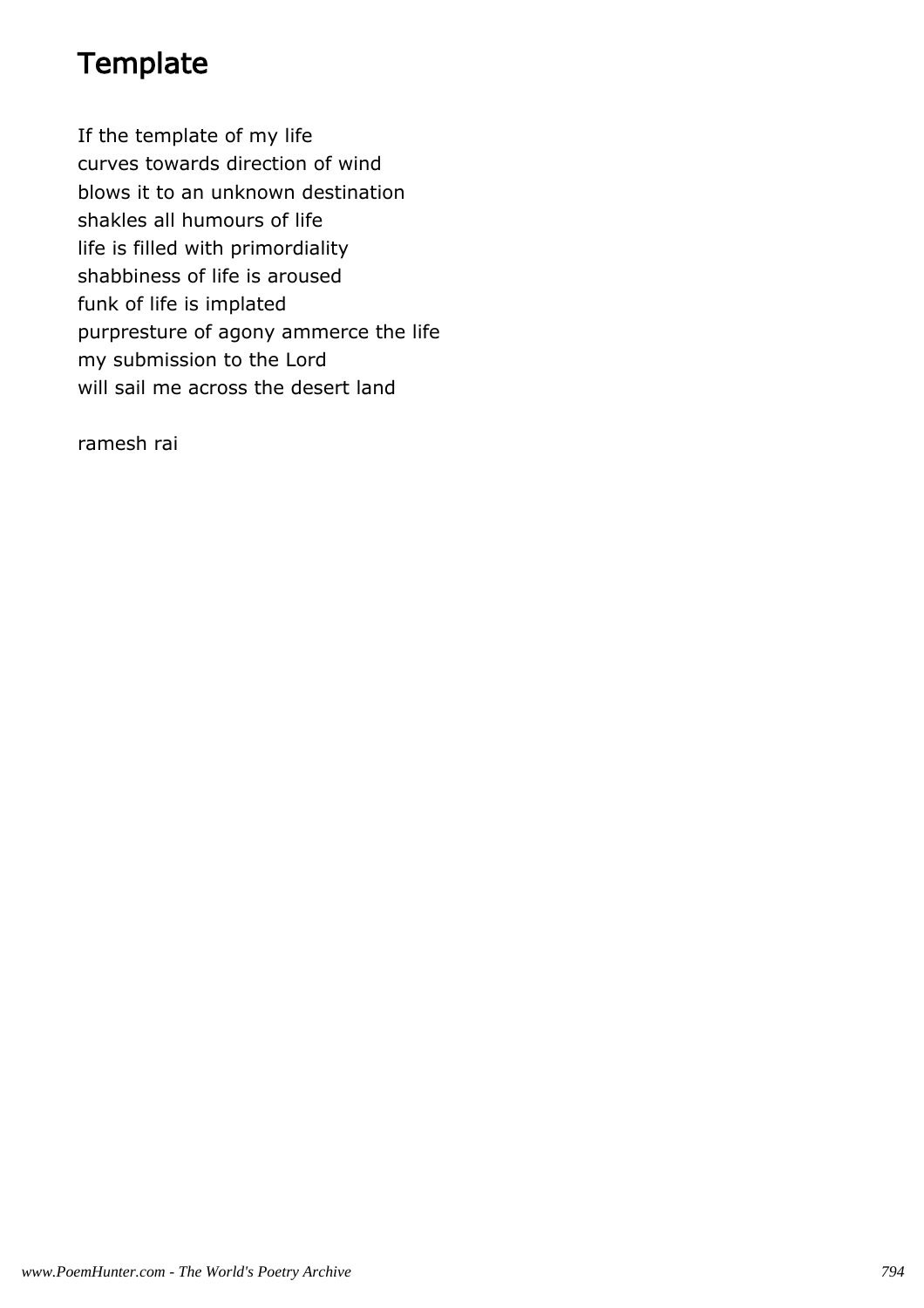#### **Thanksgiving**

I like to thank thee Lord for creating this world

I like to thank thee Lord for making me a part of this world

I like to thank thee Lord for giving us bread and fulfilling our all needs

I like to thank my parents who have given my life brought me up for a better world

I like to thank my all friends for their love and affection

I like to thank all creatures for their good company

I like to thank my family for their good wishes and faith

I like to thank my wife for shouldering my all responsibilities and giving her good company during days of my good or bad

I like to thank my daughter and sons for their love and respect for me

Love and peace to all

Happy thanksgiving day to all and all my PH family members.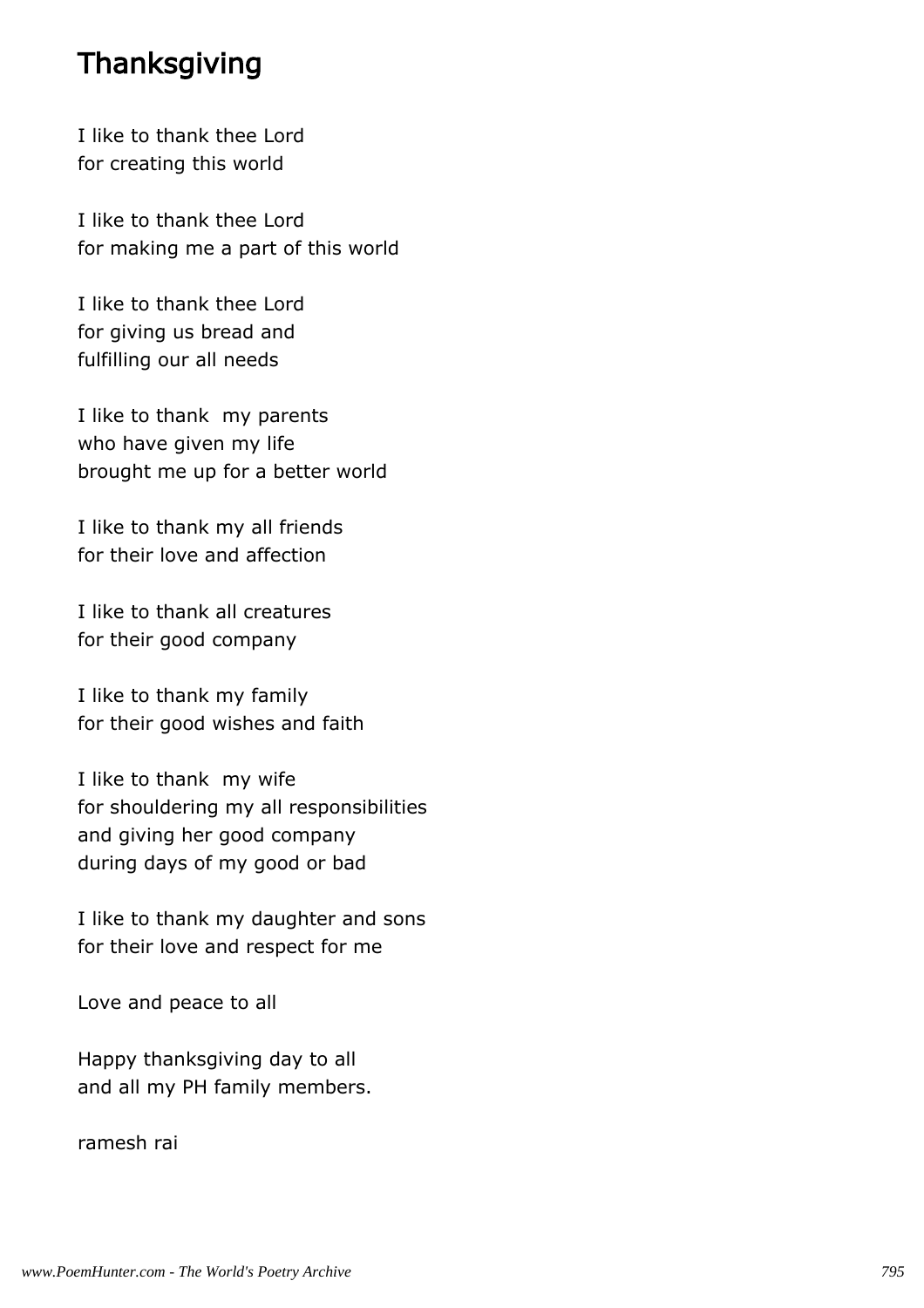## The Great Tortoise

When the life had been gloomy No one knew the fate of creation Whether would survive or be destroyed But the surpassing valor was in existence Which is never to destroy, a gleaming cause.

The great adjournment had ever been To stress the life from death Where to and where as The sculpture is to be carved Like the nutshell never to break.

The great tortoise laden with entire creations Expressed the oath for a golden tomorrow.

But none did notice, the great tortoise Incarnated to save the creation.

All rights reserved @ Ramesh Rai 17/02/209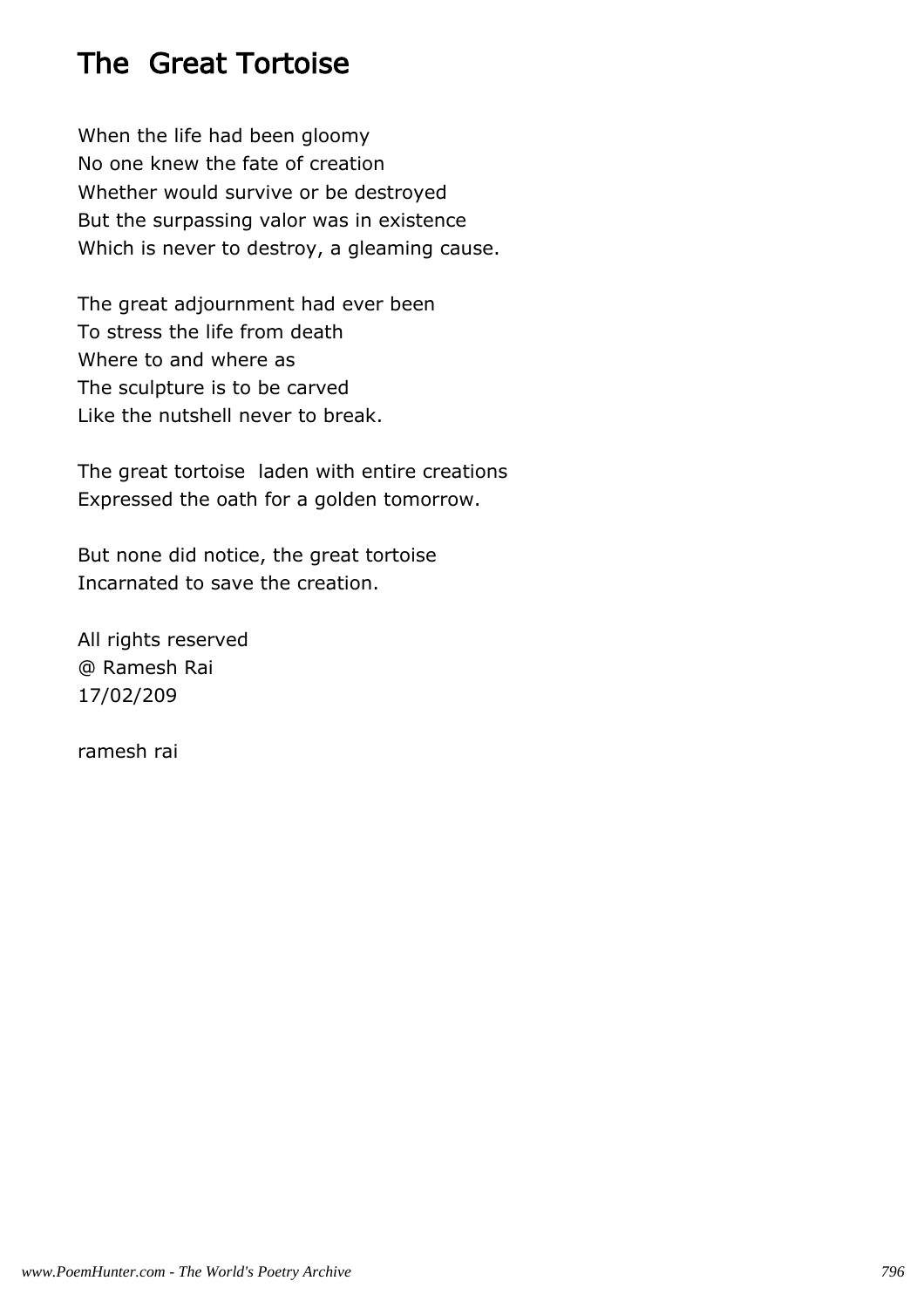#### The Alms

I was walking under the pavement an old beggar standing by the side saying to all pedestrian God may bless, who gives God may bless, who does not give

I stood before the beggar and gazed at his face a deep weirdness appeared

As a non-stop the beggar was saying to all God may bless, who gives God may bless, who does not give

While I stood before him his face bloomed out with pleasure I liked to disturb him and said you do not have any other job this made him irritated

I gave him a coin and asked him again he lowly replied I am capable for this only

I asked him again how do you feel to those who do not pay any attention he replied, no, never I am doing my job they are doing their job

I asked him again I gave you a coin what will you give me

he replied humbly blessing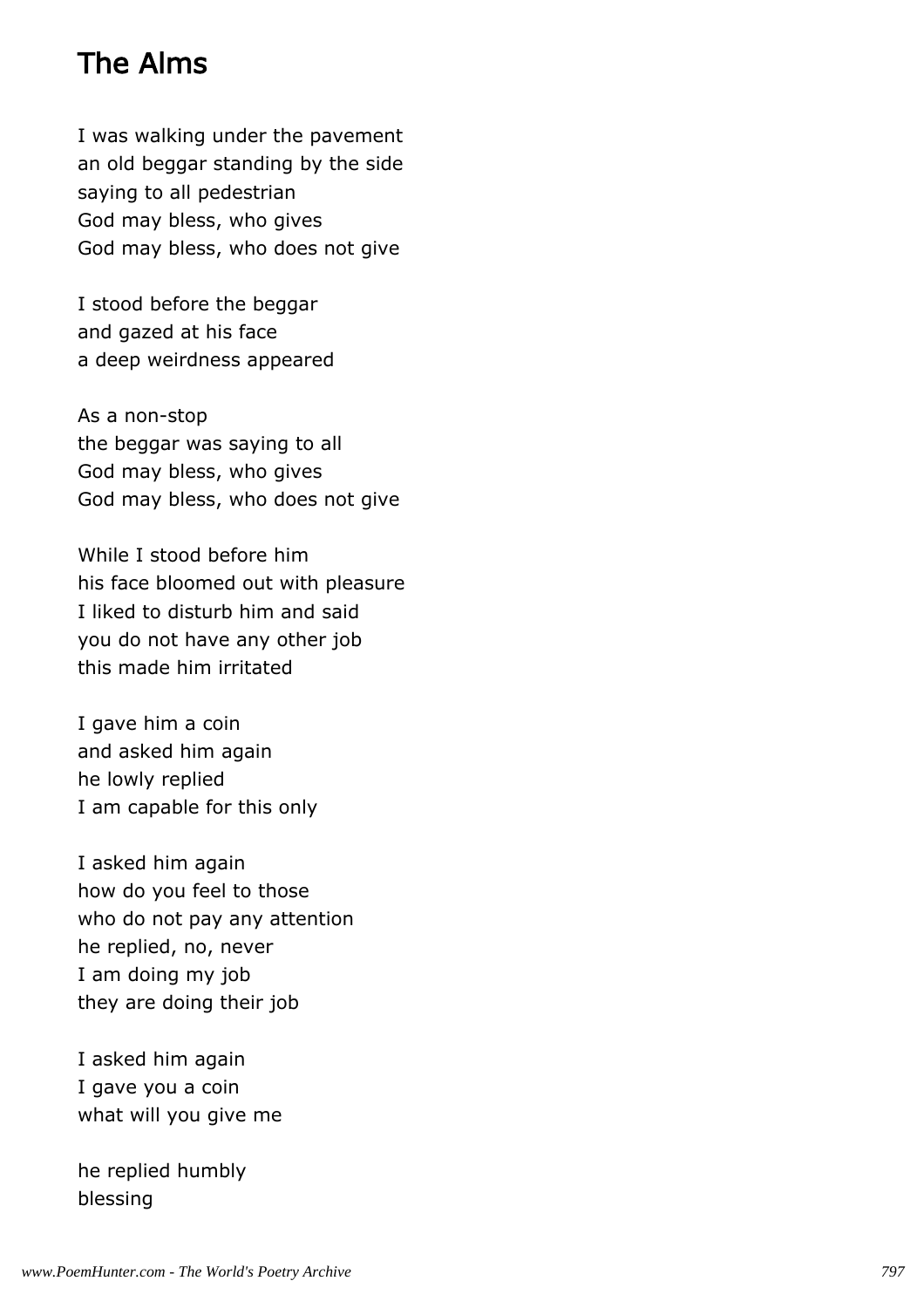the price of which can be given by God only and none on the earth

I realised the price of his blessing more than billion of dollars now the scene was reverse my eyes were flooded with tears

The beggar was now doner I was standing before the richest doner of the world like a beggar seeking alms of love, peace, prosperity and light in my life.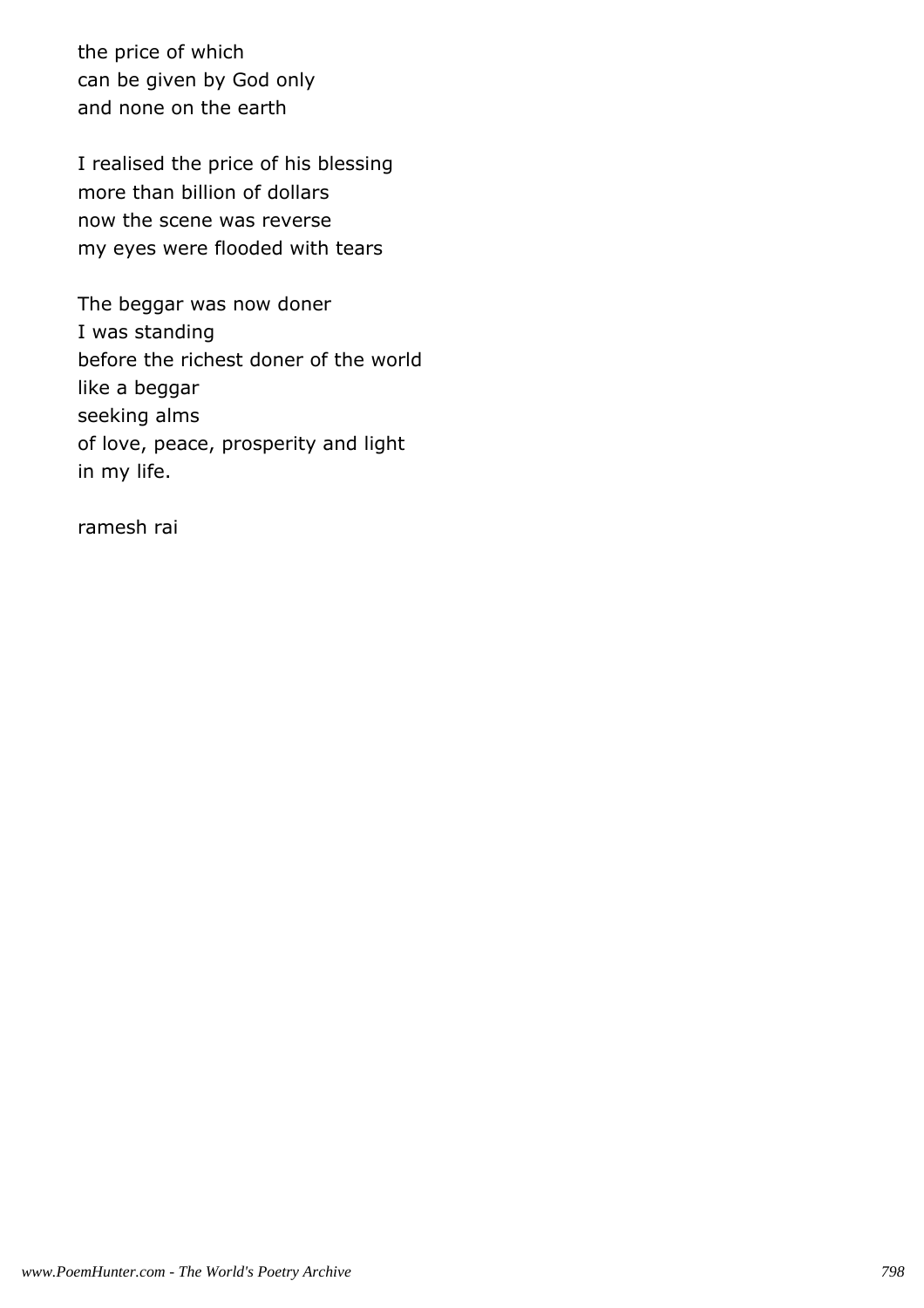# The Angel Of Earth

God has sent an Angel to us to give her affection and love with her delightful poem Her name is The High Respected Maya Angelou May God bless her a long and joyful life.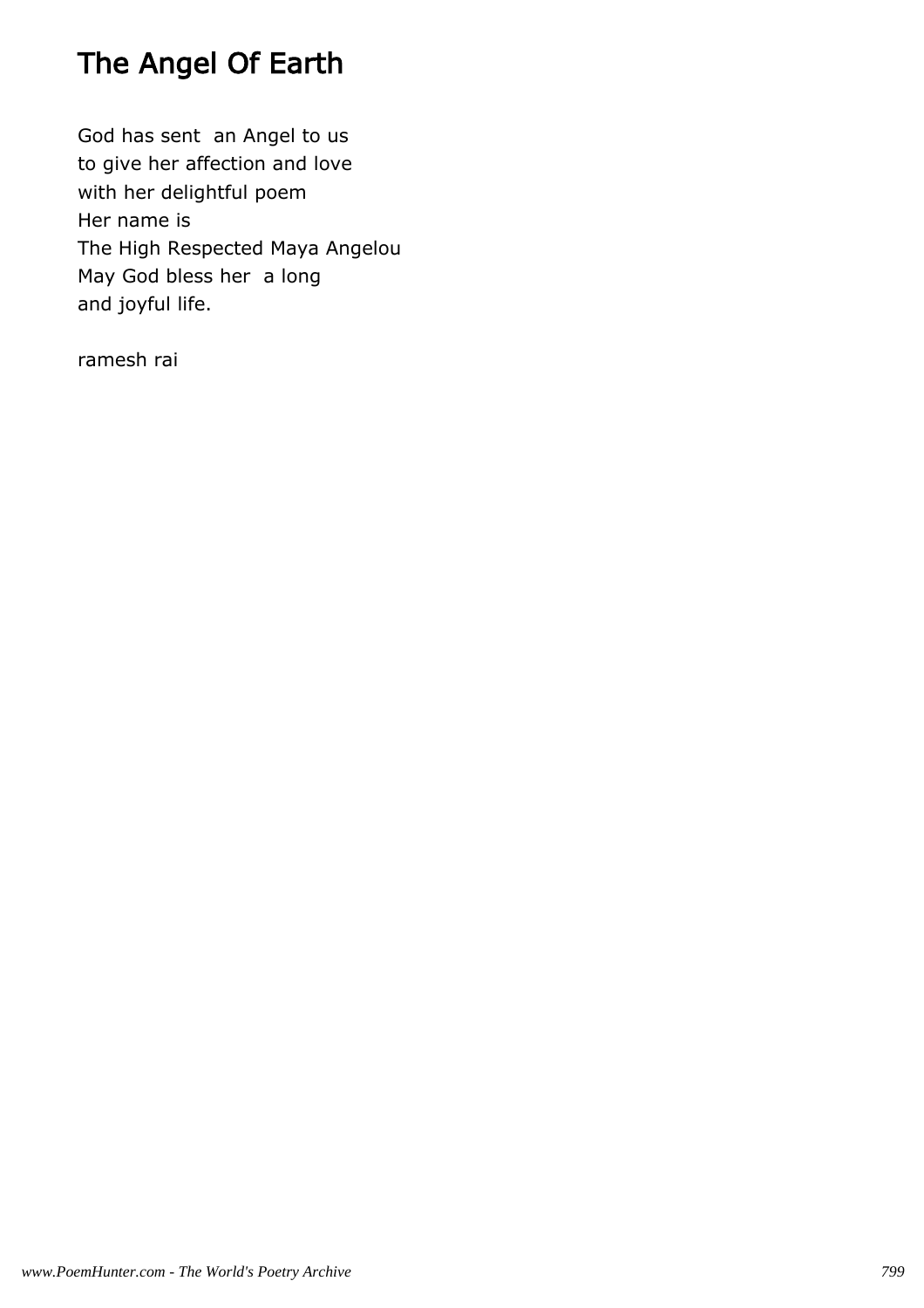# The Azure Sky Is Calling Me

The azure sky is calling me to come and approach in her bosom The azure sky is calling me to come disdaining all features of life and fly in her profound sky where there is no barriers of life no one is to harm any one like on earth killing each other for no reason, craving to gain power to rule on their fellowmen to make one's life in full comfort

The azure sky is calling me to come paint my soul with her azury soul.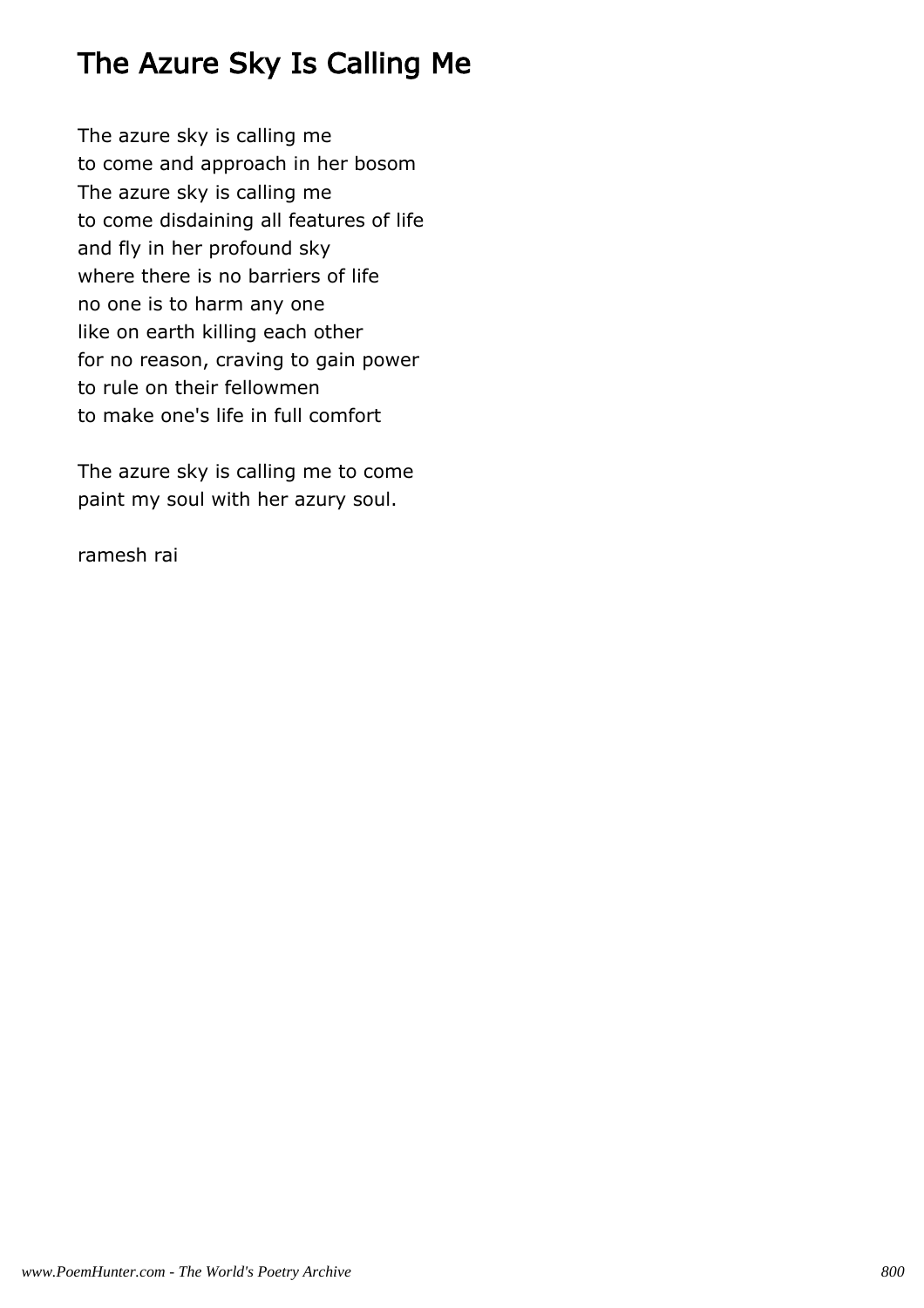## The Banks Of A River

Every river has two banks like pains and pleasures joys and sorrows love and peace

Two banks of river makes an eloquent appeal to flow ever and ever devoid of two banks the existence of river diminishes

Like two banks of river help it to flow, the life also flows within its two banks otherwise, it will diminish.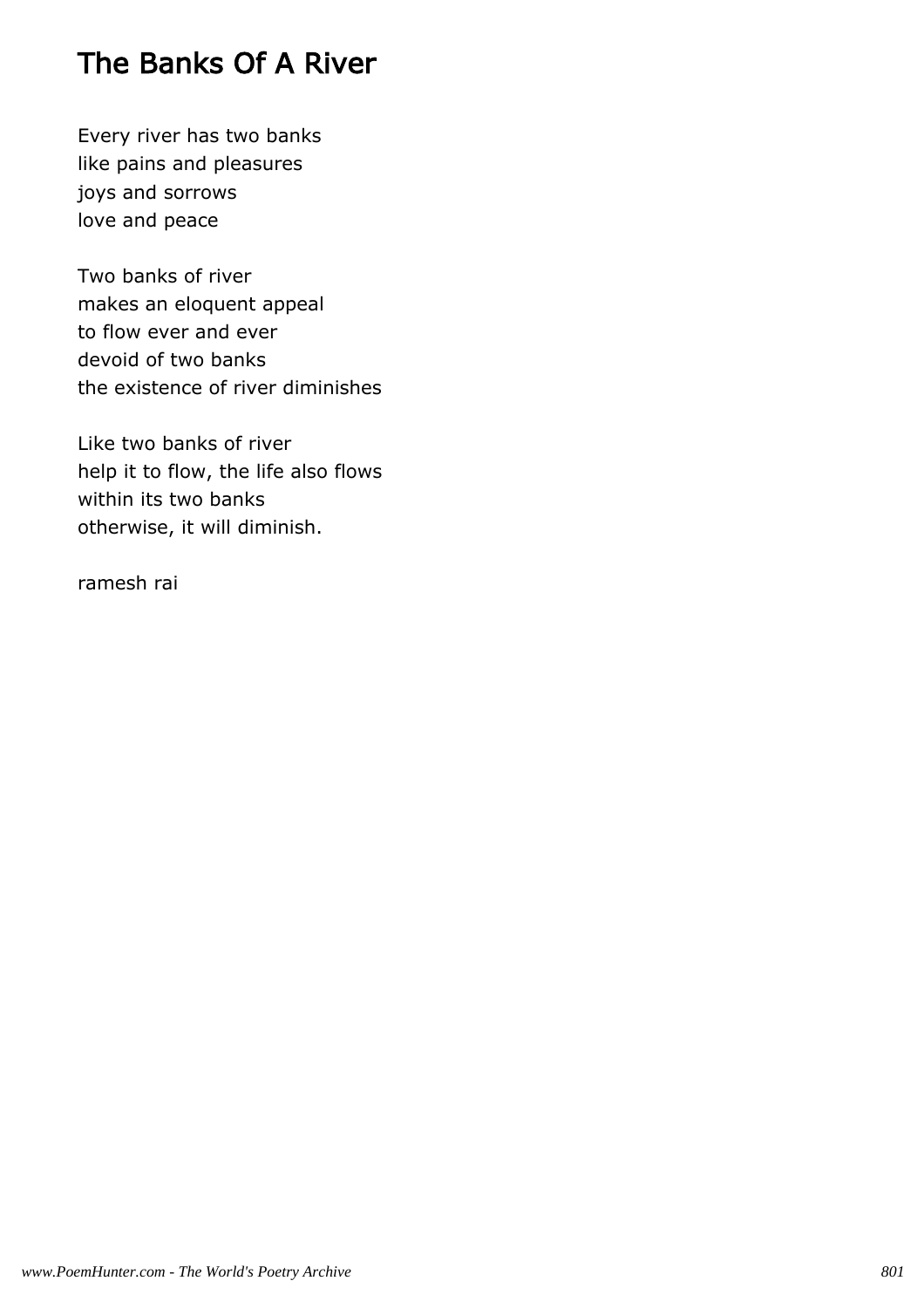## The Bed Of Coffin

I slept all over my life on a neat and clean and cushion bed any scratches is never pleasing cushioned bed is always pleasing

When i was a mere child lap of my mother was heavenly bed those days are not to come back

The third bed on which every one has to sleep that is coffin bed to get the eternal sleep

No one can make awaken which is free from all unpleasing thoughts body is fully proofed to face all disturbance that is coffin bed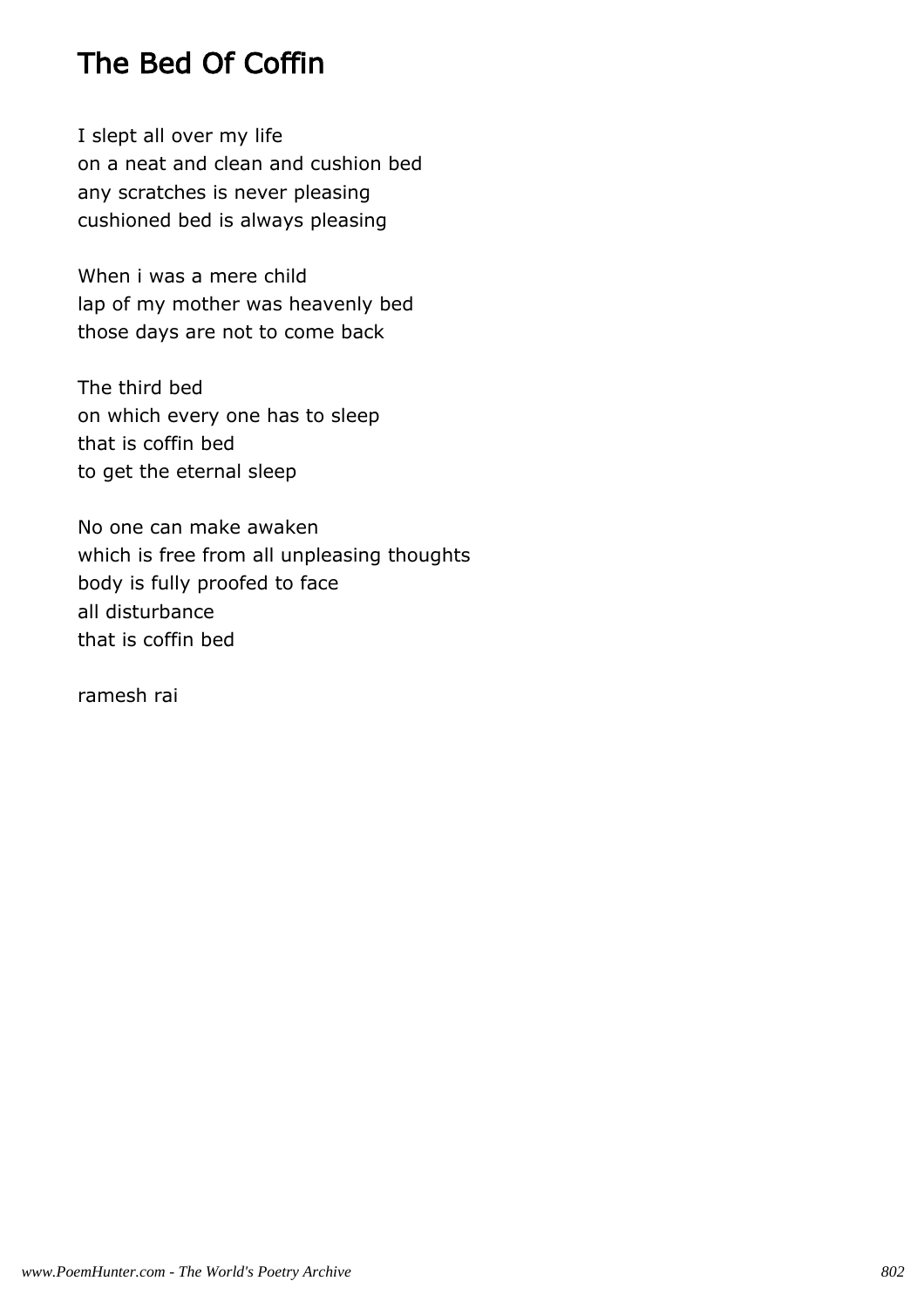# The Beggar

The beggar is begging on street seeking alms to all Quaker thanking system of society who has made him to do so

He is not at all dejected due to humanity, accepting all as blessing of God

He loves his life so much that so he is begging

He is begging to honour the life given by God, so as not to be destroyed.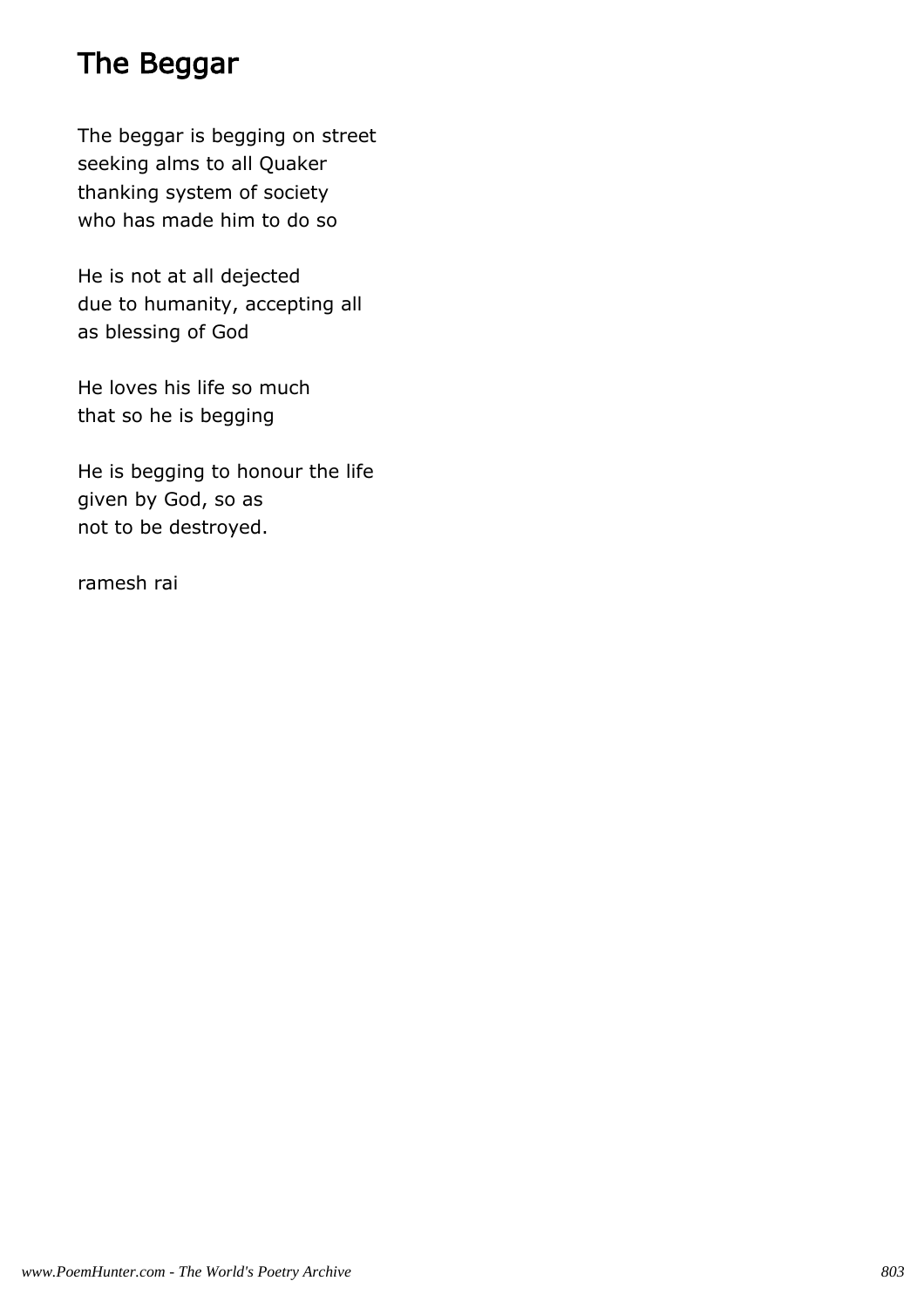#### The Black Rose

I am a black rose live in the thorn still I do not impute God who has made me to live in

My beauty does not obsolesce due to my blackness does not obnubilate the atmosphere impoverish my fragrance

I am overweening in the garden amongst the flower of multi-colors like the damsel of a poet who visualize my beauty and fragrance.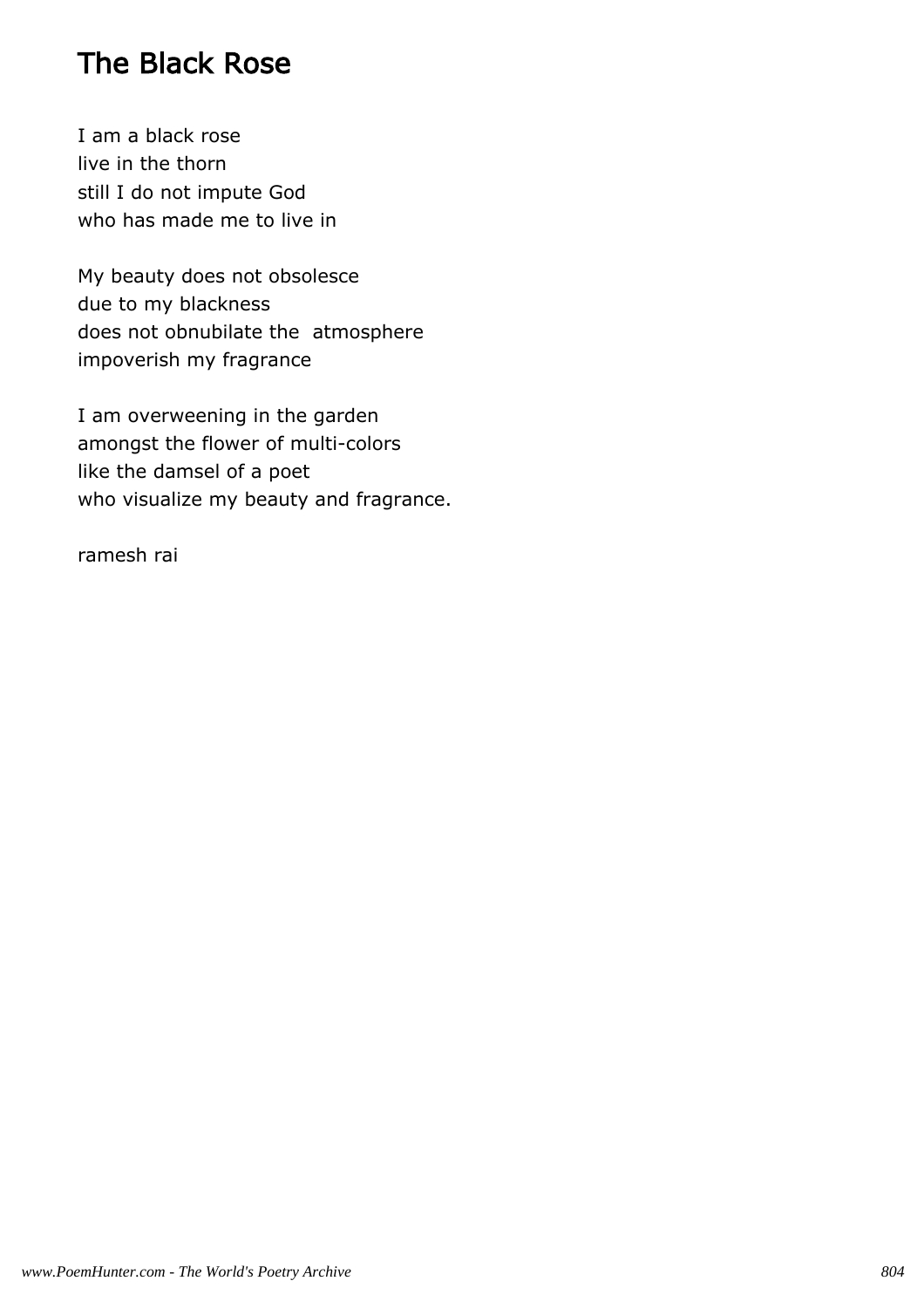# The Boat

The boat is floating in the river throughout its life rowing from one end to another facing all tides of river always discern direction of wind rowing in direction of wind

when the water is deep storm is blunt the boat is rowing with full enthusiaism across the river

it has no fear of deep water or blind storm to make dive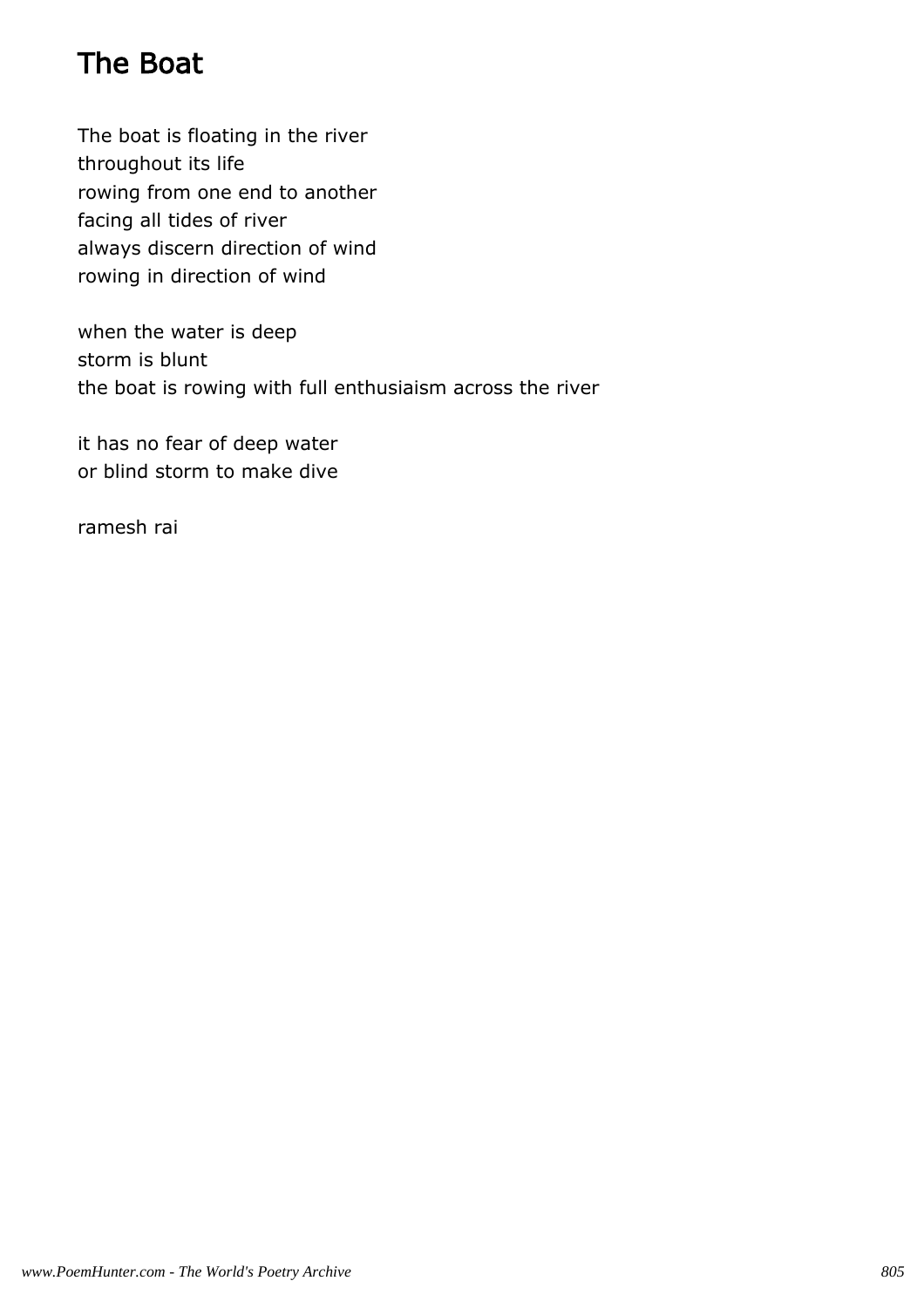#### The Climax

O Human being! you are too back to your target you have wasted your maximum time in Wars and Terrorism

What oaf is it! only to expose your pride

See What you have done your lion portion is yet below poverty line are under starvation and illiteracy Dying for want of medical treatment

You have increased only your number

You spent your maximum in making money

#### But

What thou have thought? the utilisation of this money when your root is being eradicated Do you think of your existence

You are quarreling for race and religion

But

what thou have thought? about your race and religion who will be nymph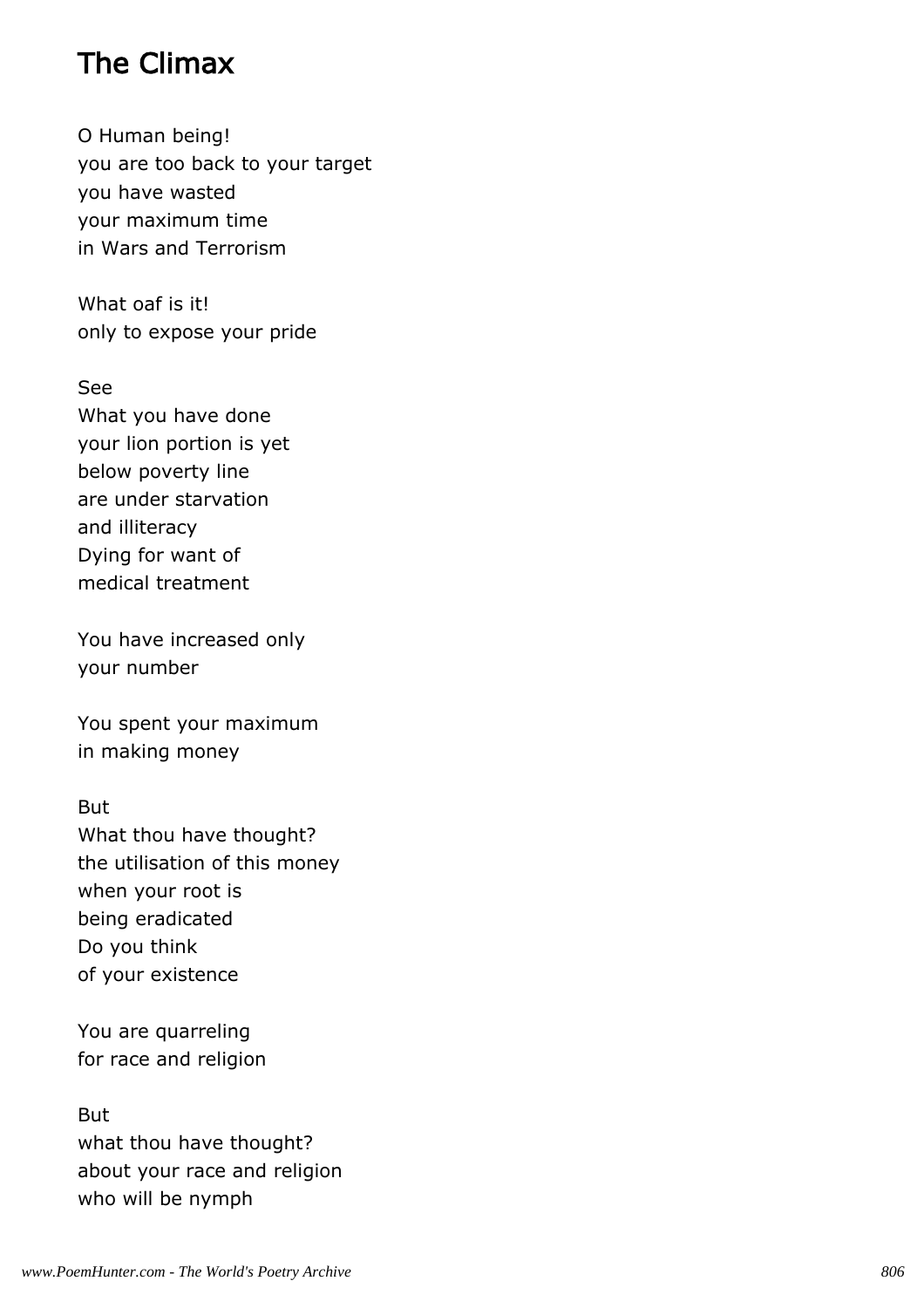Do you expiate in getting ruined of this beautiful garden gifted by God the mystique flavour of Love, Peace, Prosperity And Friendship the bosom of madrigal where is your frithgild

You have plenty of job yet to do

But million hands are loitering without job Because you are saking money for job

or why do you not say you are failure to maintain the universal garden

or your heart and mind have become blunt to realise the feelings of your fellowmen

Get up and see all around the world

Do not think the fire has caught the cottage of your neighbor the flame of that cottage must catch your cottage too and will extinguish after devastation of the whole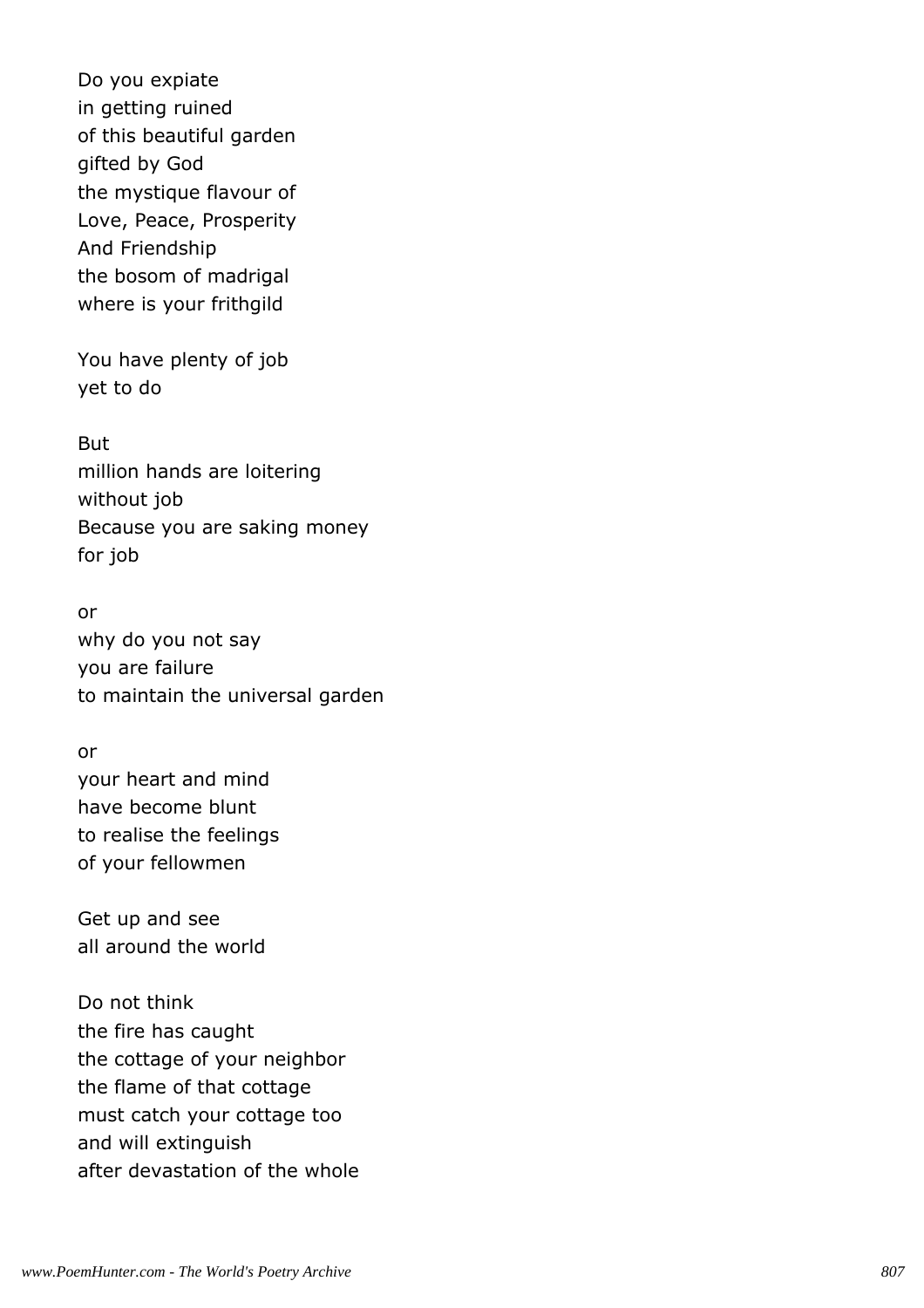So, your progress, if any will stand to zero

Though you have to go to the climax of progress where each and every word shall be written in golden letter.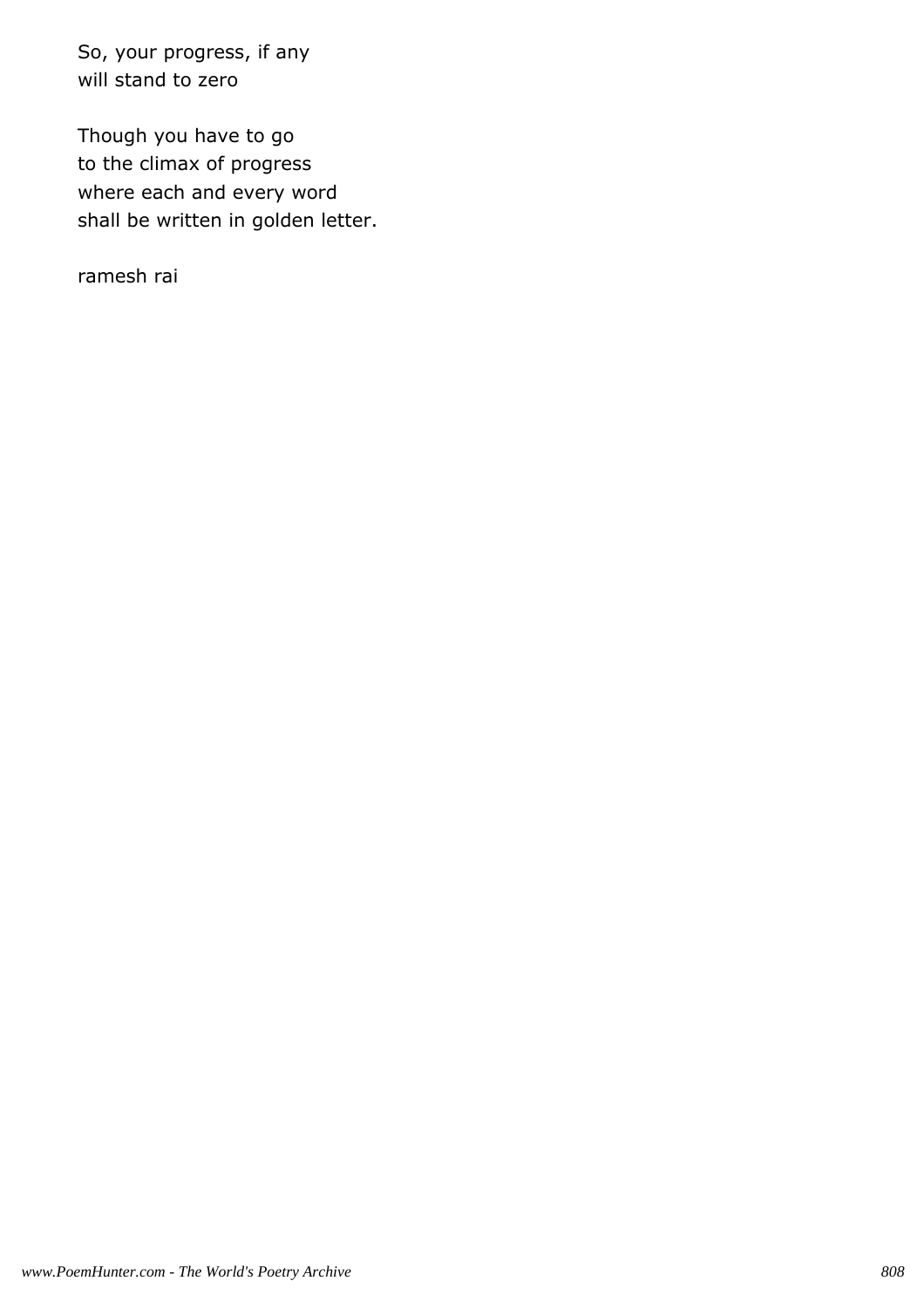# The Cloud

Wandering like the lonely cloud a vagabond of the sky lane having mega electricity and ocean of rain drops in my womb

When the electricity sparks the rain dropp discharge dropp on the earth to fertile the land to meet up the thirst of oceans and rivers and all creatures

And then the people of the earth sing my song after my long journey full of sufferings like the people on the earth struggle to meet the goal of life

Even for some good contribution each has to take pain or to be irons in the fire or to act like an iron hand in velvet glove or to give up the entire satisfaction

Even Jesus, the Savior, had to give up his life, for good deeds this is the law of nature you have to surpass a lot of sufferings even if you desire to do for others.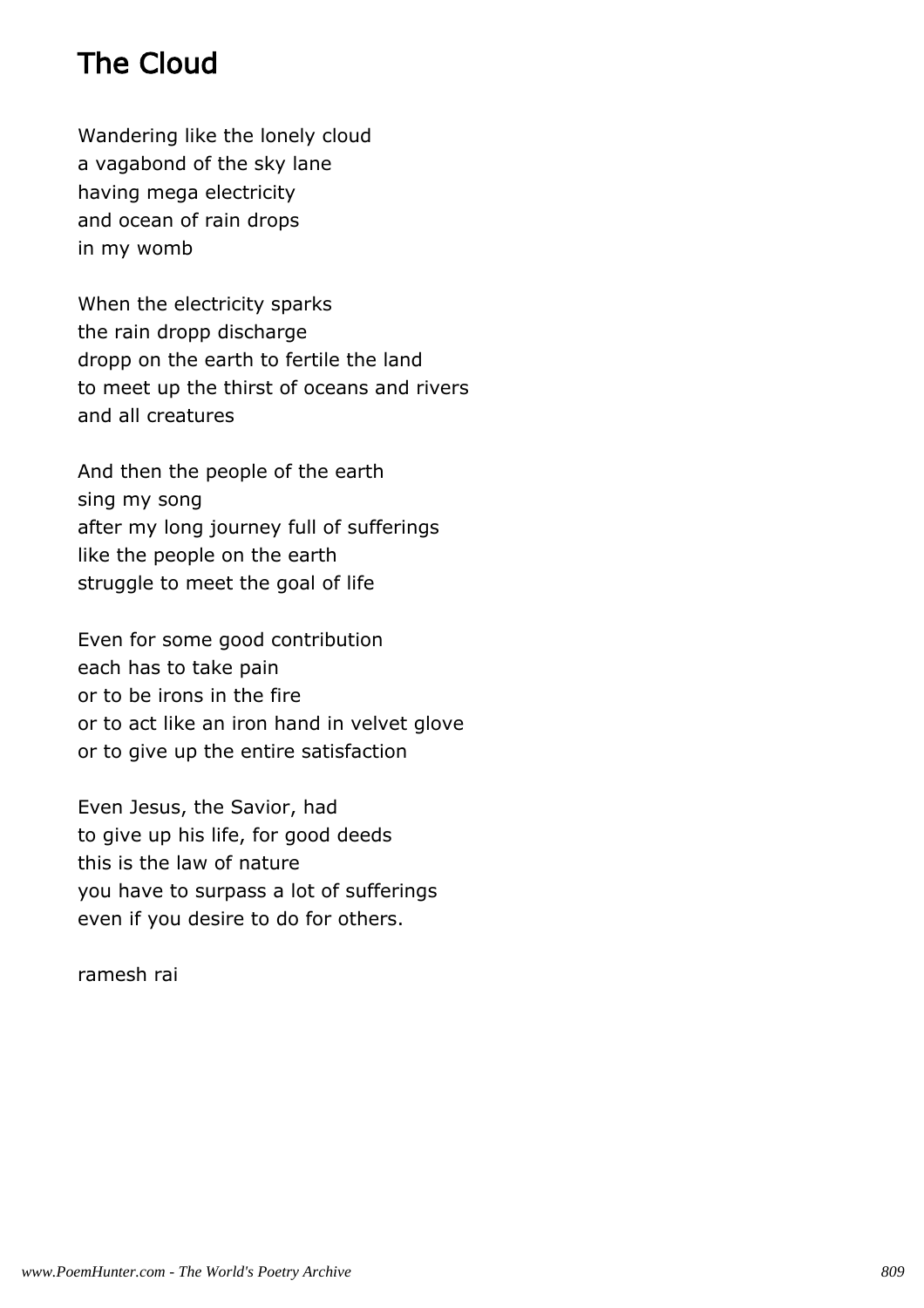### The Contribution Of A Poet

Some time i think on the contribution of a poet towards society & nation towards progress of Human civilization i do not say the contribution is above all, but i must say foundation of Human civilization

A poet is the best coordinator does not coordinate with entire nature but also with God

Early life of a child starts with listening rhymes of mother in school rhymes help the kid to recognize the letters

it is the poetry only which gives voices gives vision and wisdom to patriot, scholars and so on also helps for further action

when poetry is mixed with Music it becomes song and give comfort to all

A poet acts with no expectation for return in any kind so it is said, the entire creation is an imagination of a poet

HATS OFF TO ALL POETS FOR INVULNERABLE CONTRIBUTION.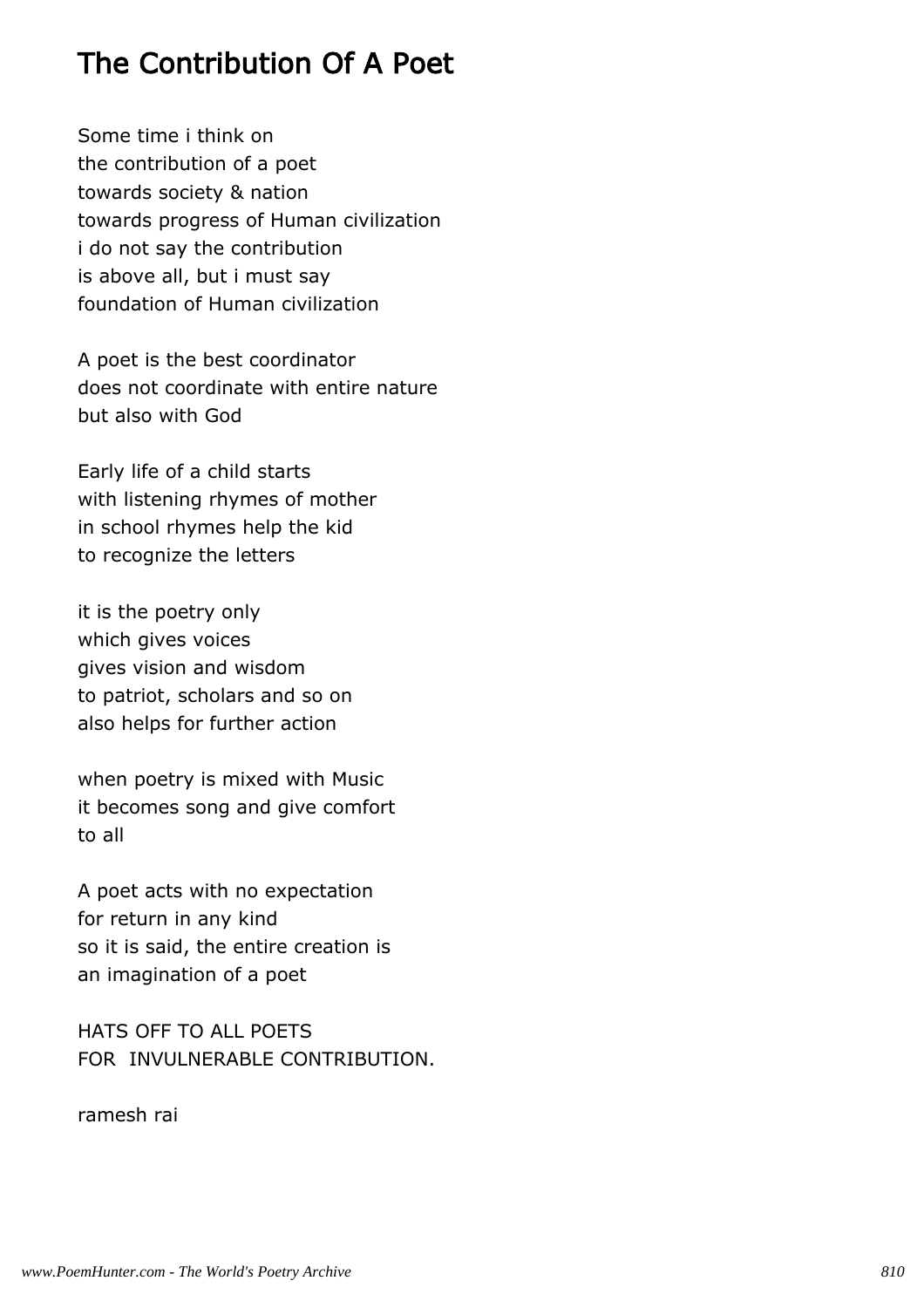# The Cry Of Nature

When the nature cries there is devastation on the earth Tsunami and Cyclone come here earthquake take its place Epidemic also chase life on the earth becomes hell so, we must not hurt the nature must not let it cry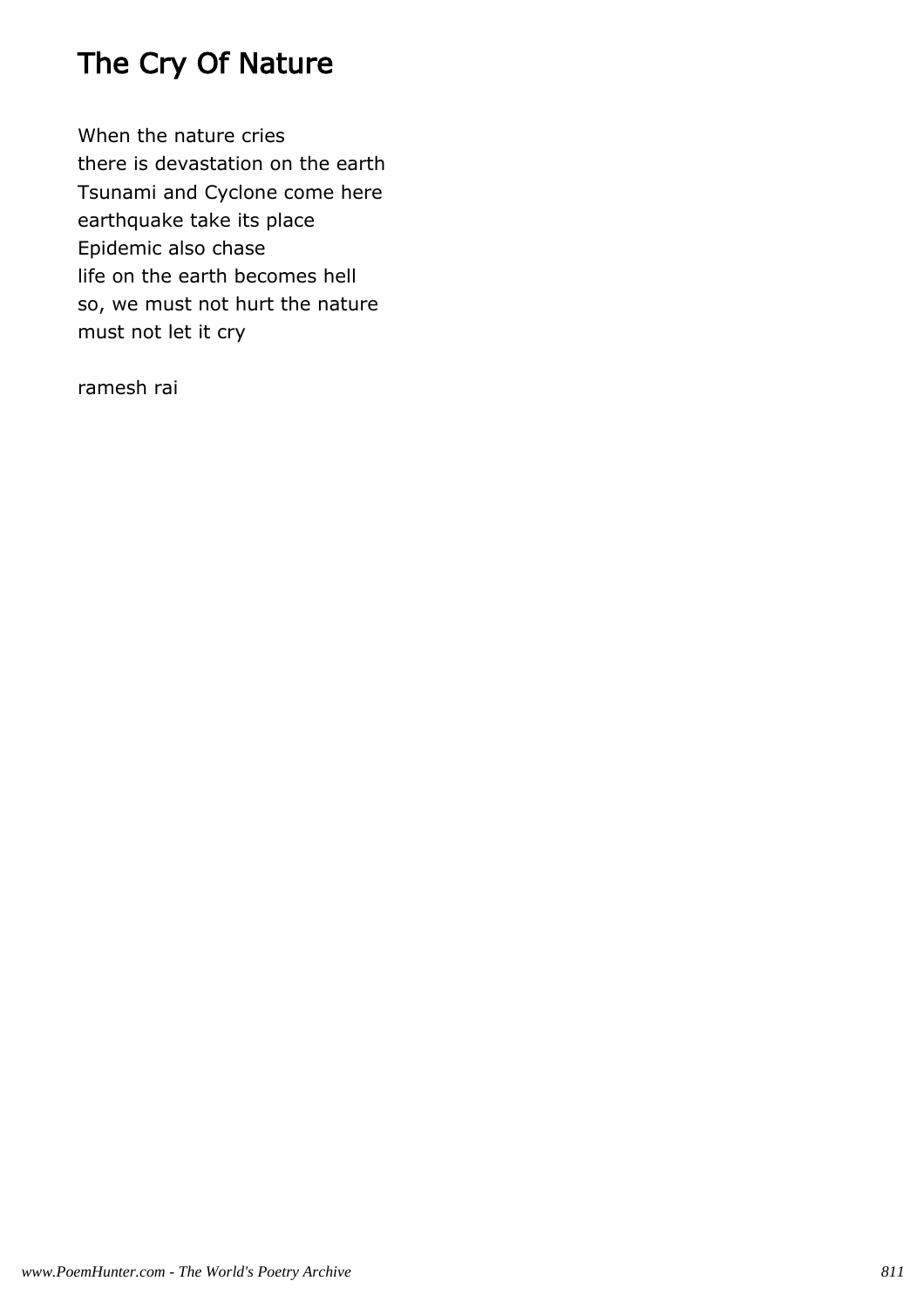# The Curse Of Poverty

Poverty

Poverty is a curse for human society Poverty prevails there where the injustice is Poverty exclaims there where the illiteracy is Poverty is purely man made So it has to be eradicated from its root The society afflicted with poverty Is reprehension of entire human society Corruption is the source of poverty Only a fearless society can be said Free from all poverty Where the people are dumb and discounted Poverty exists there Poverty shows, how many immature person Rule the country Poverty is the reason for all philosophical end.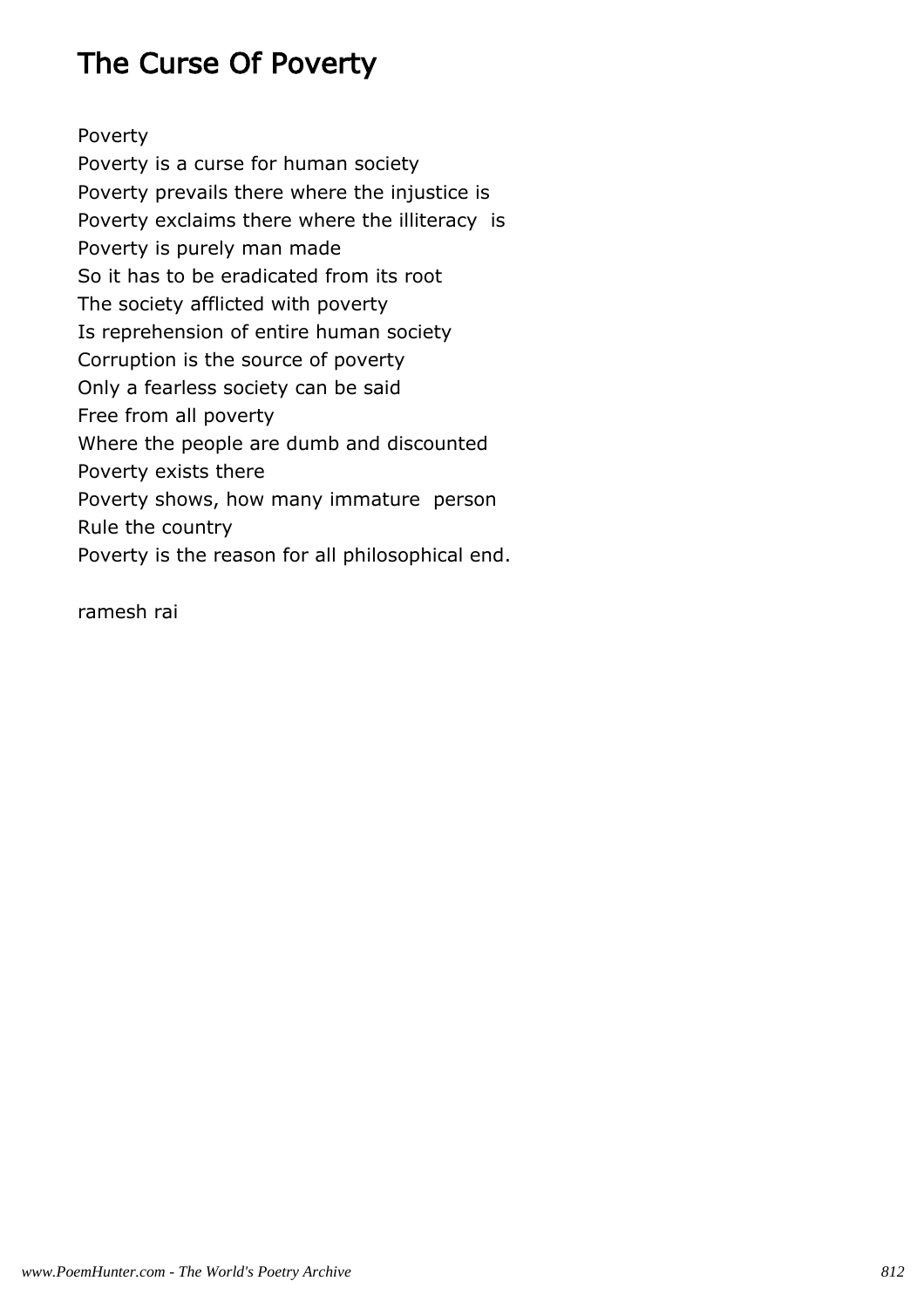#### The Days Of Yore

The days of yore are counting days all the pleasing moment when we met under azure sky.

Sun was peeping out of cloud listening attentively our secret voice scaring the mammoth paradise Eden did not see such flower even throughout her span of life.

When our embracement emitted soft music flowers were muttering swaying under azure sky.

The days of yore are not to come back but its reminiscence remains ever in life.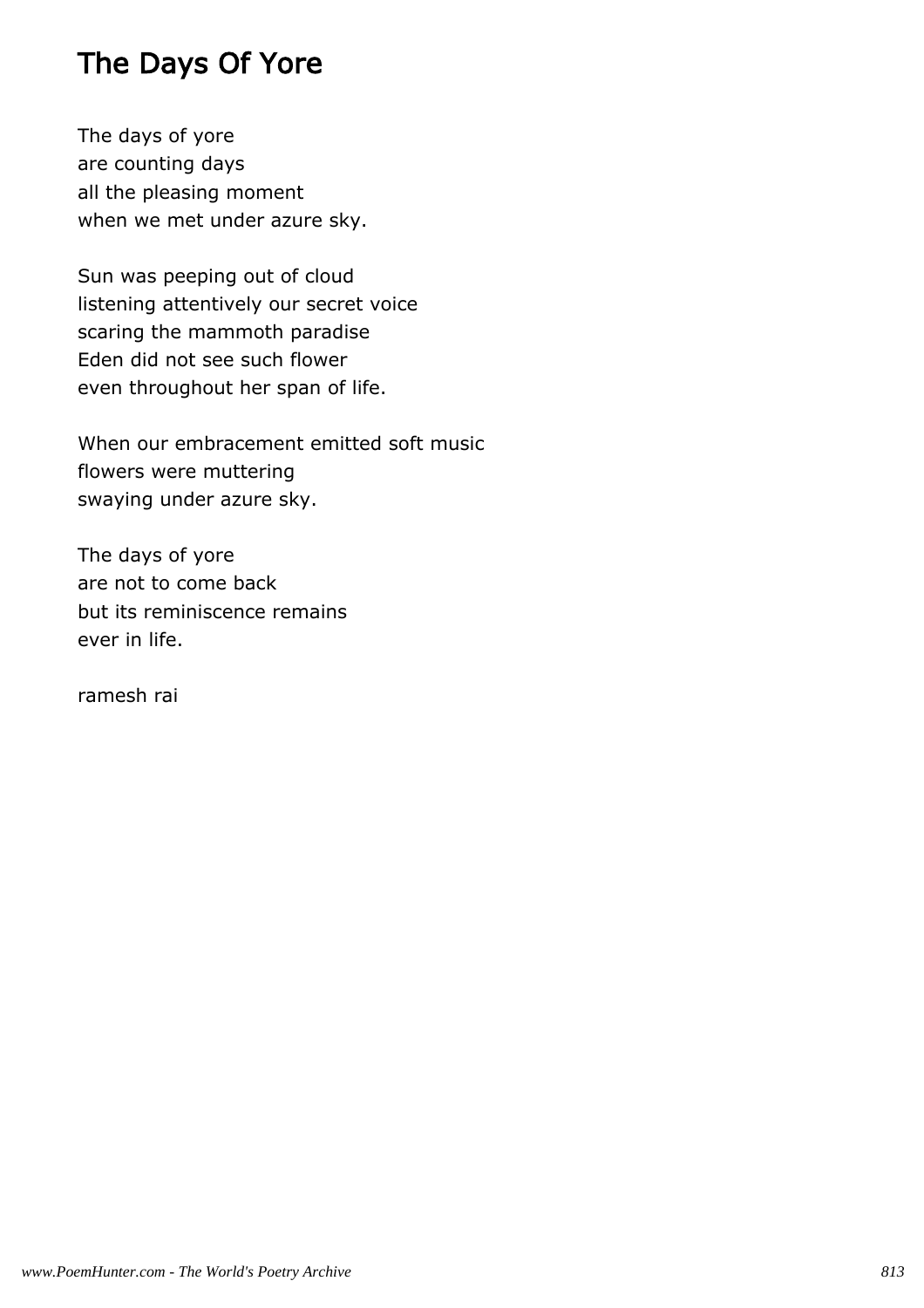# The Days Will Not Come Back

The days will not come back which are blown up by wind the days will not come back why not the wind blows in opposite direction

The creation is devastated again starts with a new creation but the days which are can never come back to former phase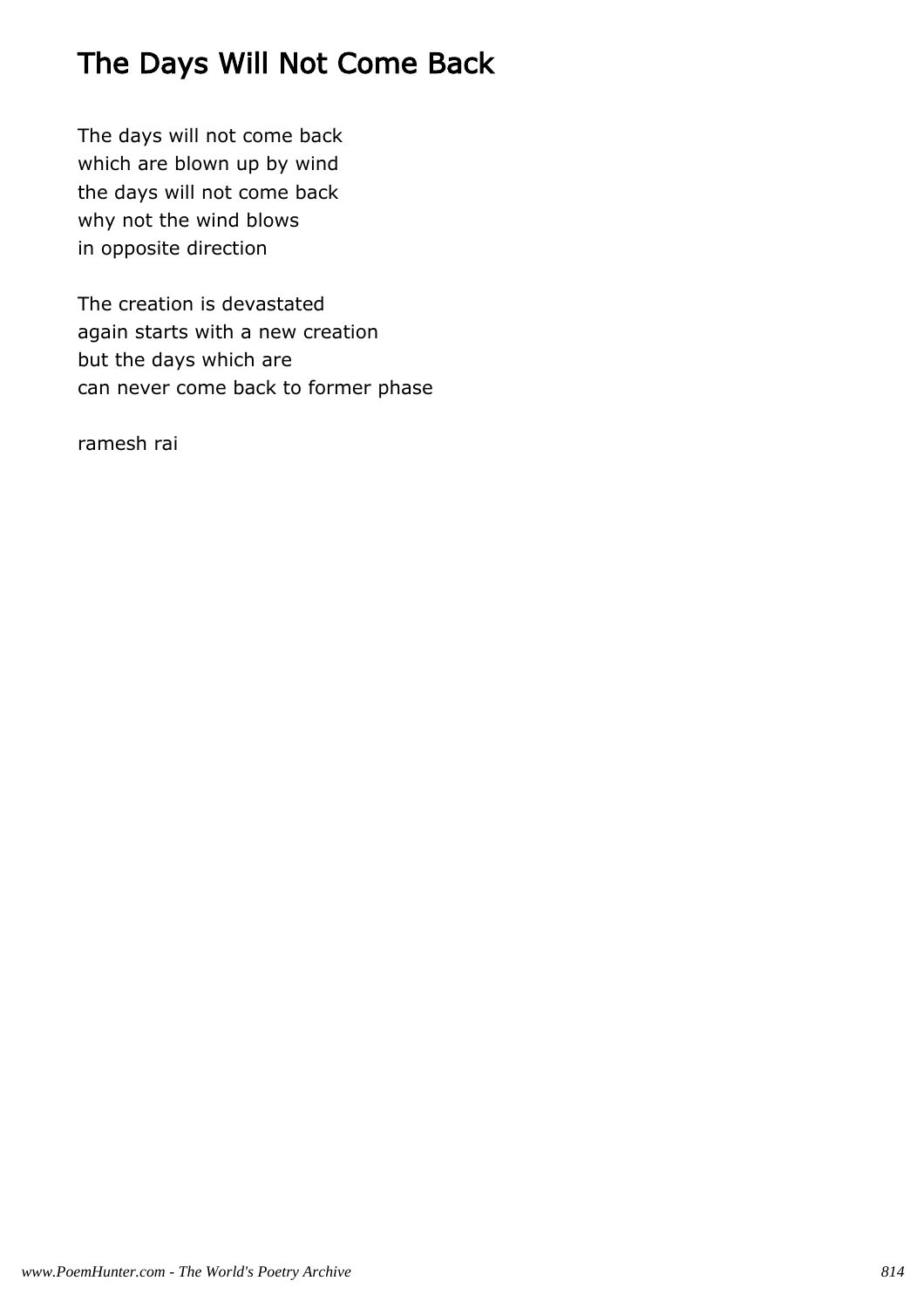#### The Dead Body

I saw a dead body of an insect lying on my floor

i left it aside i saw so many ants gathered as if they came for a condolence but none of the same species came on this condolence meeting i felt this is also the act of god i kept it aside in the corner out of my room

on my way i saw the dead body of a frog lying by the side of the street i think fate of the dead body what to do

i was helpless, but is it so? this world is so selfish.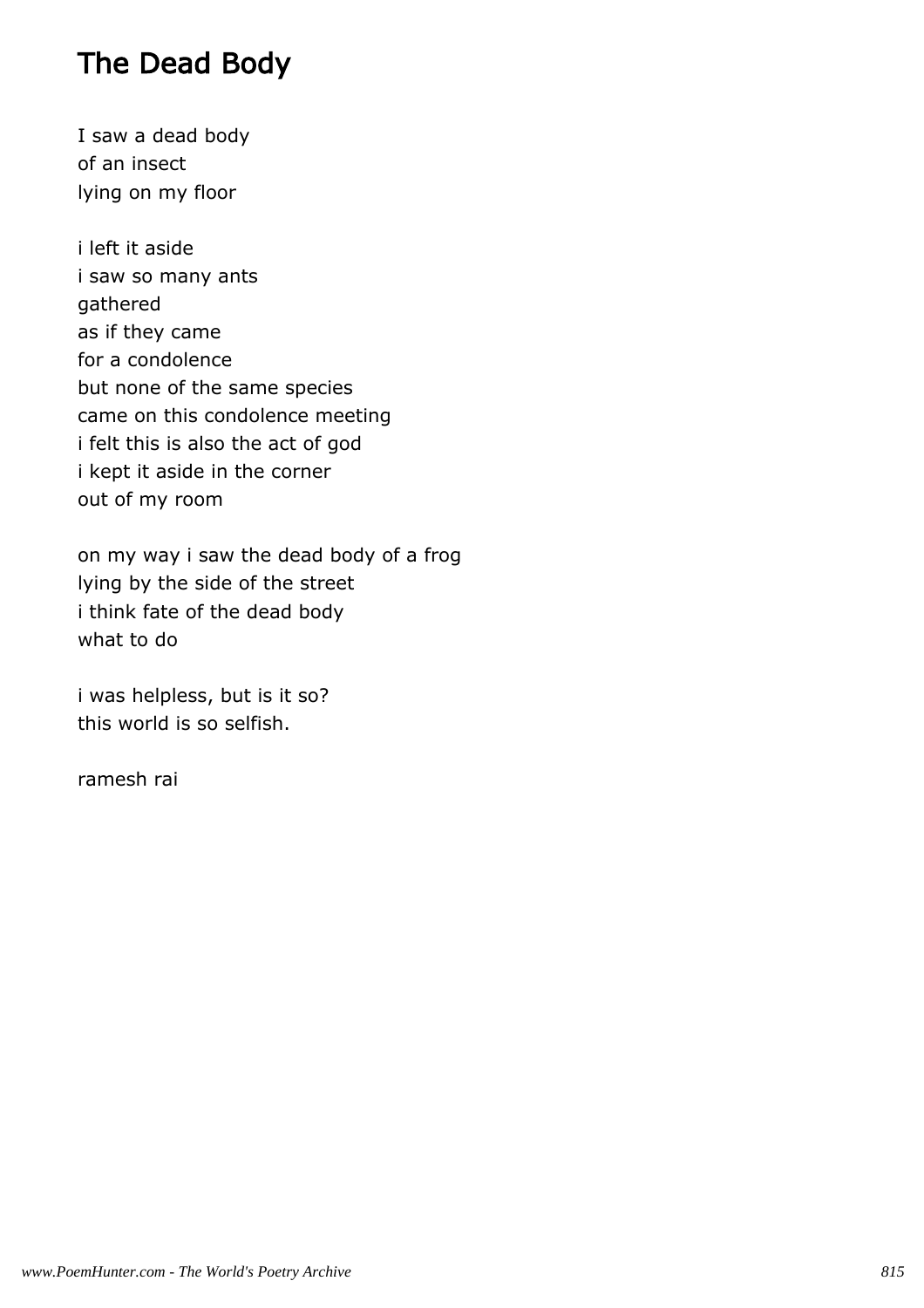# The Depth Of Sky

I tried to find out the depth of my heart I tried to find out the depth of my mind I tried to find out the depth of the seas I tried to find out the depth of the sky if i can measure the depth of the universe which is embodied with joys, peace, prosperity, love, despair, delusion, disease if i can realise the above certainly, i shall be able to measure the above all.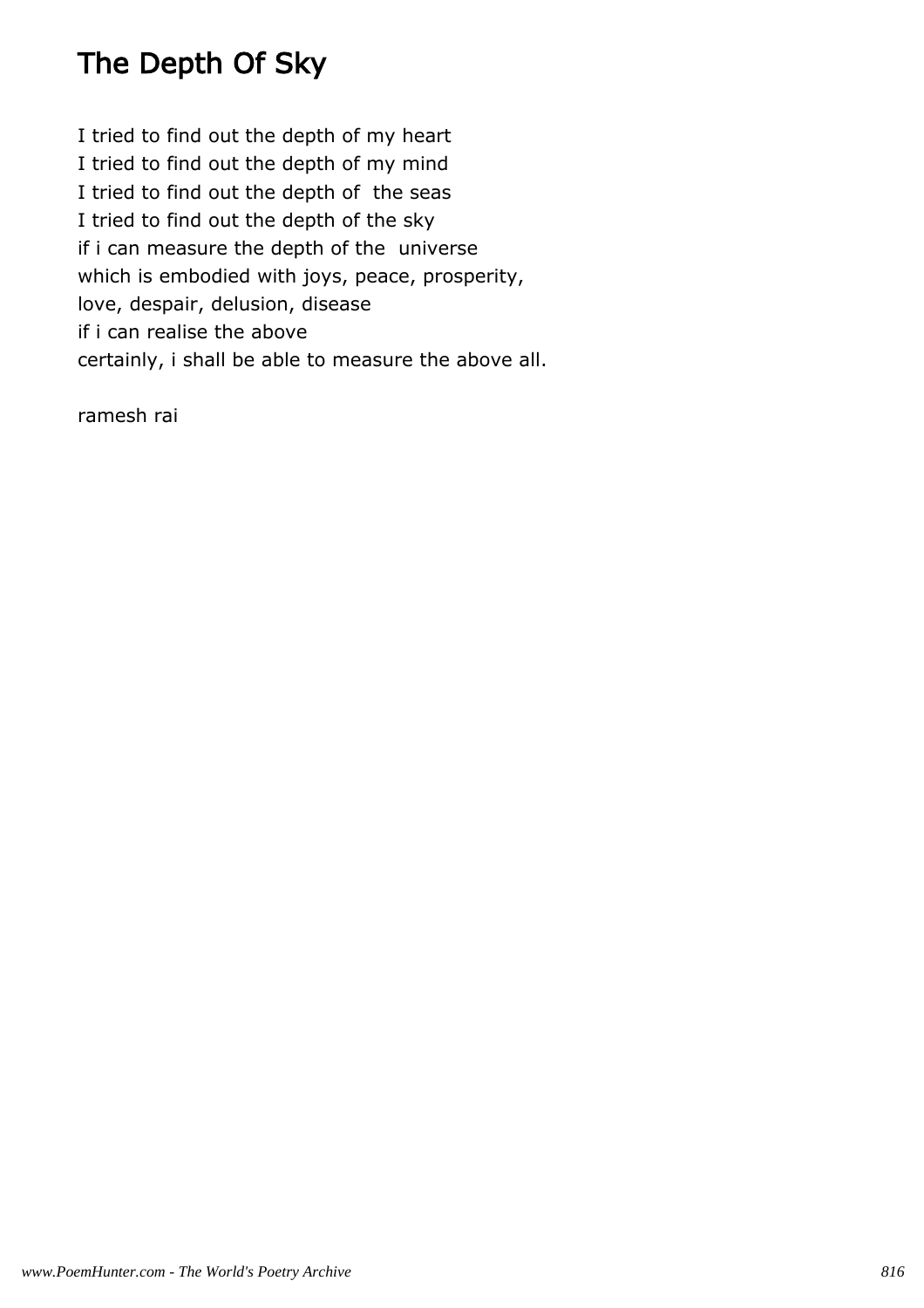#### The Desire Of A Poet.

A Poet never thinks for a kingdom bcoz his kingdom is spreaded beyond the universe

A sun ray may not reach the space but a poet may realise the situation which is beyond the reach of sun

A poet may realise the outburst of waves of ocean

A poet likes the melody of life a poet never thinks about ruins of nature a poet always likes to be immersed with the natural phenomenon of life.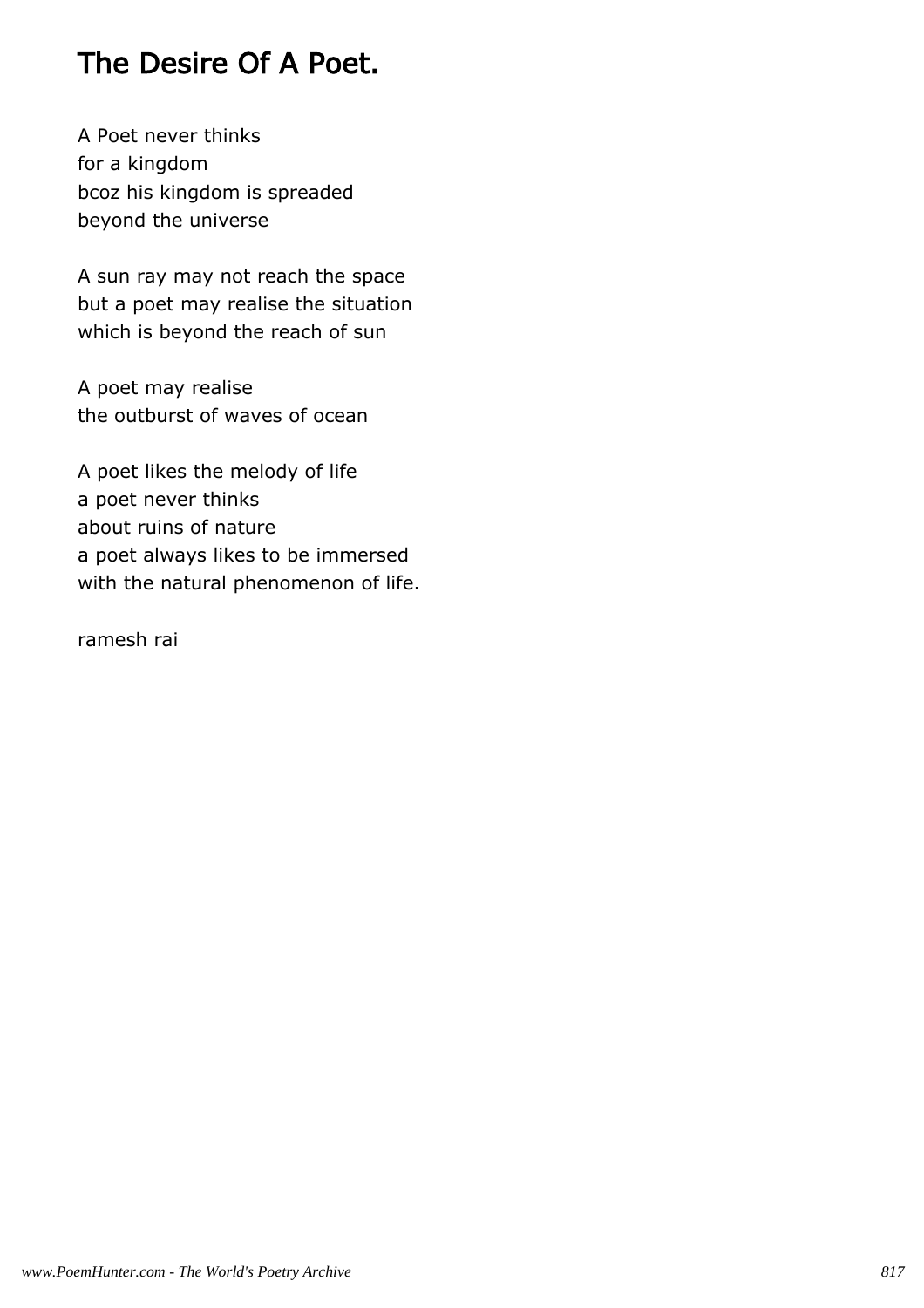# The Destiny Of This World

The destiny of this world we are none to decide the coming generation will decide certainly they'll like a peaceful and prosperous world

they'll certainly praise our work for a lot of inventions our fight against poverty, disease tsunami or all evil natural phenomenon but certainly will laugh to know for we fought for the sketches on the earth drawn by us, we fought for race and religion nd will say, arrogant, blunt and unmindful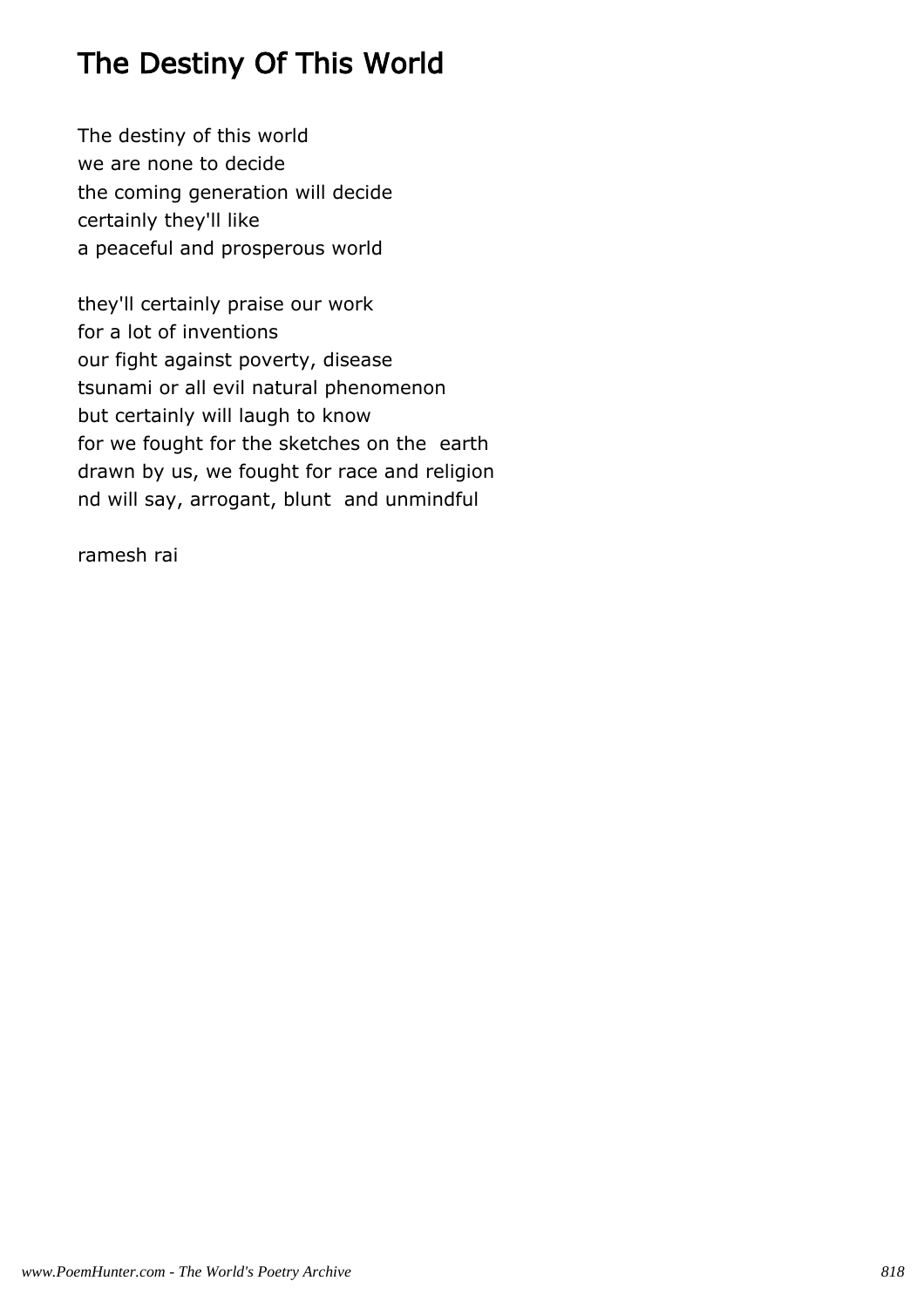## The Dew

The dew begets the bud blossom everyday with its new expression and feeling of nature ordainment of life and prejuncture of new cult with juncture of juvenile flow affirming a new life from dawn to dusk solemnizing the perpetual love dropped from the heaven in the form of dew conveying the lesson to live and let live.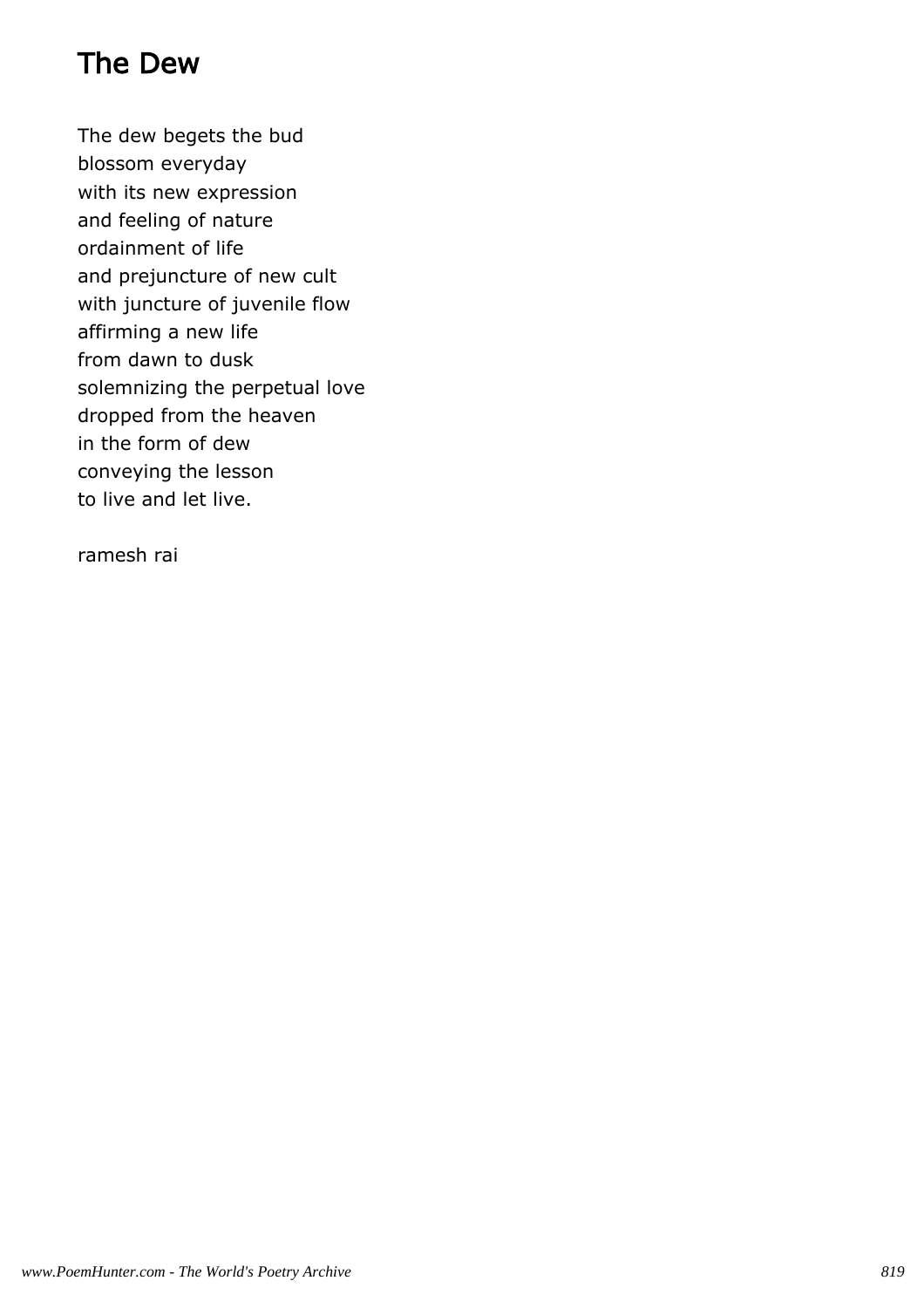# The Door Of Nature

When I opened the door of nature I found a great silence in it where all the creatures are taking birth blooming, playing, and finally dying but still the whole nature is silent as if engaged in meditation

I saw a great light emitting making all body luminous the treasure hidden in it is a miracle to get the treasure we must have to open the door we must have to flip our sub-consciousness.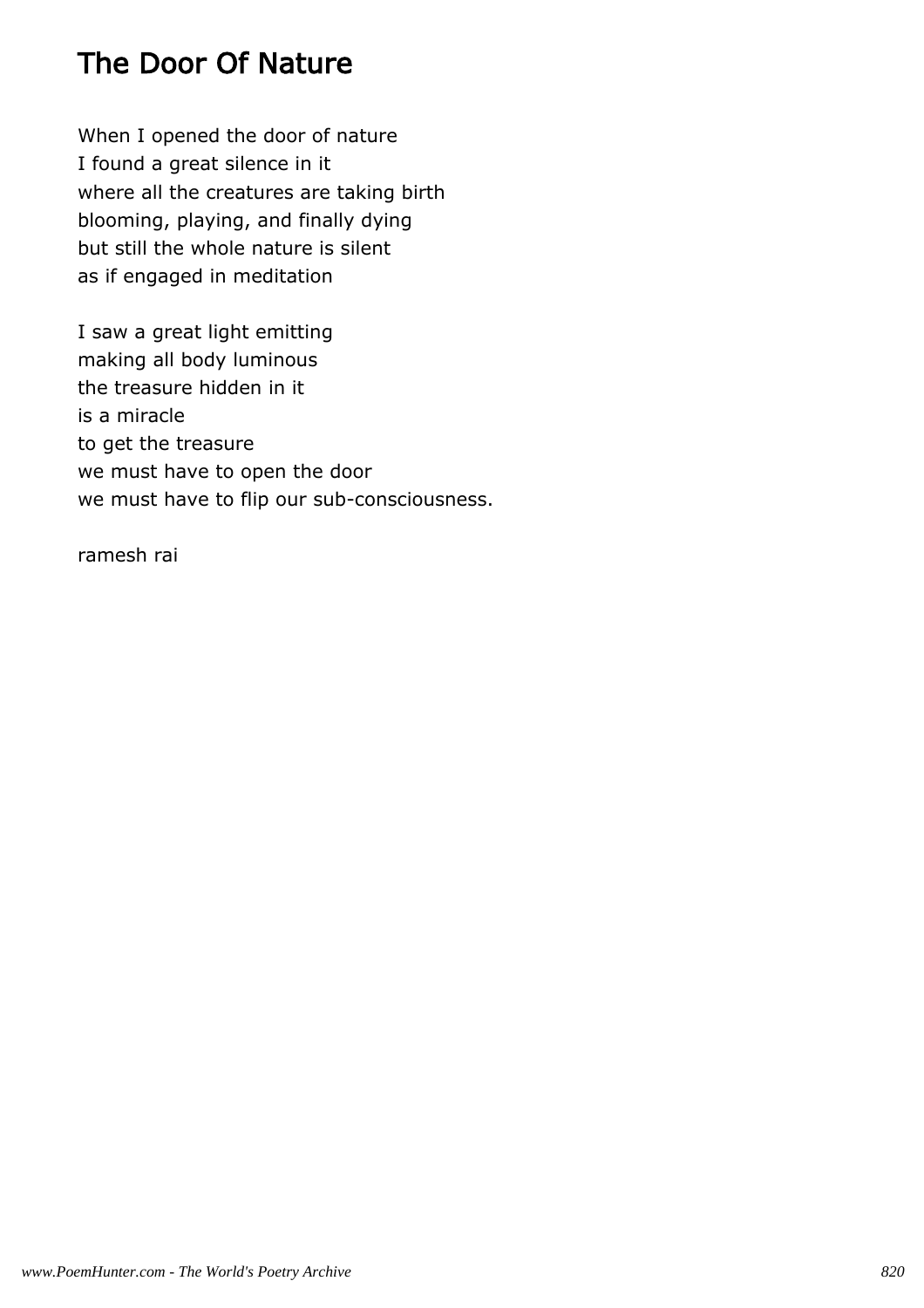## The Essence Of Flower

Ek gulab ka phool hai kanton mein hansta rahata hai ek kamal ka phool hai kichar mein khilta ek surajmukhi ka phool hai sada shish nawae rahata hai tum bhi ban jawo un phoolon sa sab dukh ko gale lagata jaa phir ban jayega tum bhi pyara in phoolon sa mahakta jaa tumhaari khushbu se mahkegi yeh dunia harshit honge log sabhi har bipada ko jhelkar sada yun muskaye jaa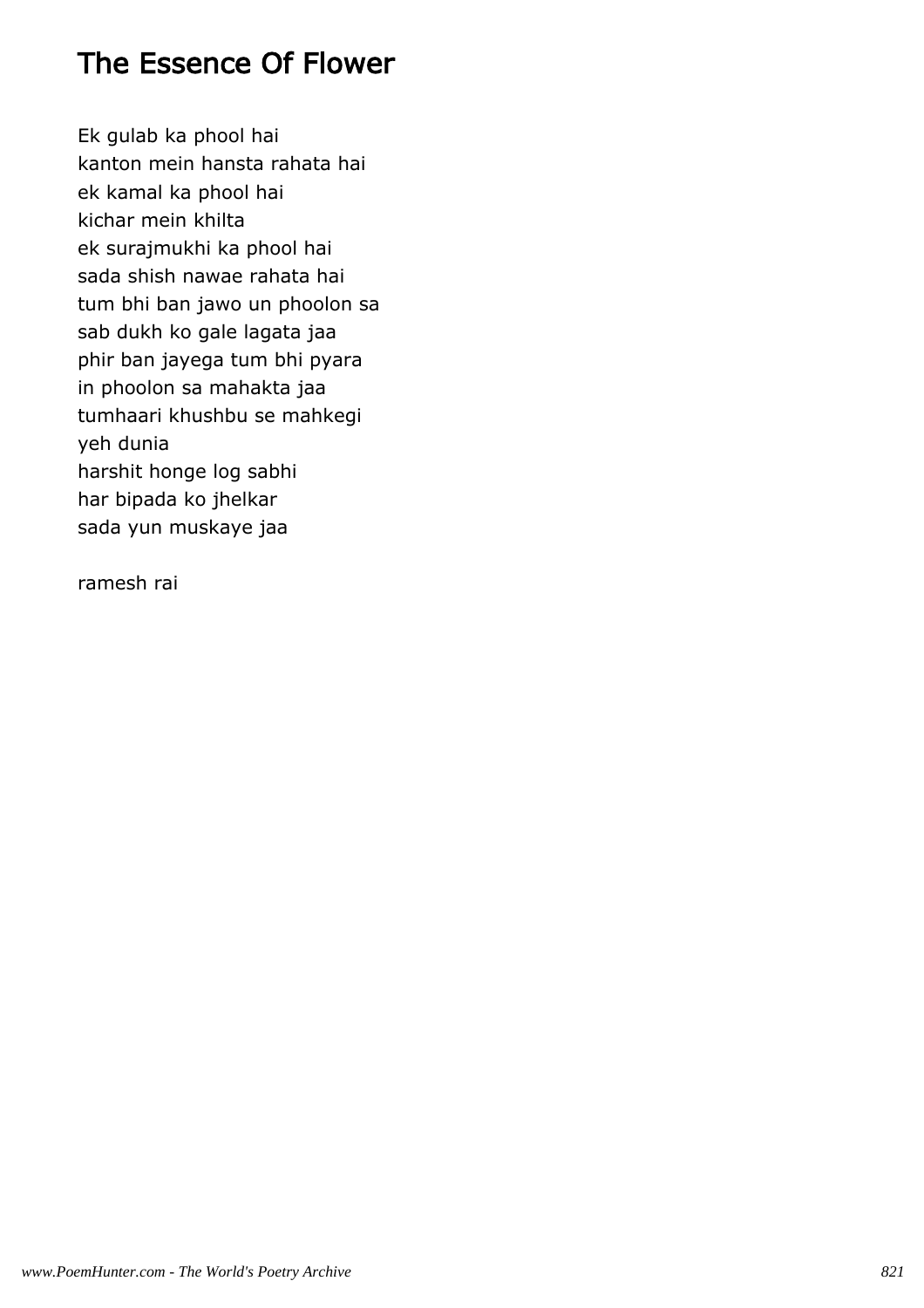#### The Eternal Journey

I have to make a long voyage to wander through the sky lane under the pavement of Galaxy I have to reach the firmament

Fifty six of my days have been passed only in fostering my family but now I have decided to launch the caravan of peace and prosperity

Because I am unable to depart leaving my fellowmen in pitiful condition Thus, I have to complete the journey with the cheerful guys.

o the Curator of the creation give thy assistance to begin my voyage with a firmness of my soul I must relax in heavenly abode.

Primo of my life may not cause any reason to leave the world in distress condition

O my poetic venture thou delight the world with thy perfume pilfer all the petulant of this world

Because I have to go on a long voyage Not I am predominant here in the asylum of this world hankering after wealth and fame which can not be taken from this world.

O thy nature of the universe make my journey of a delightful horse which can surpass all the obstacle in path and reach the supreme destination hath.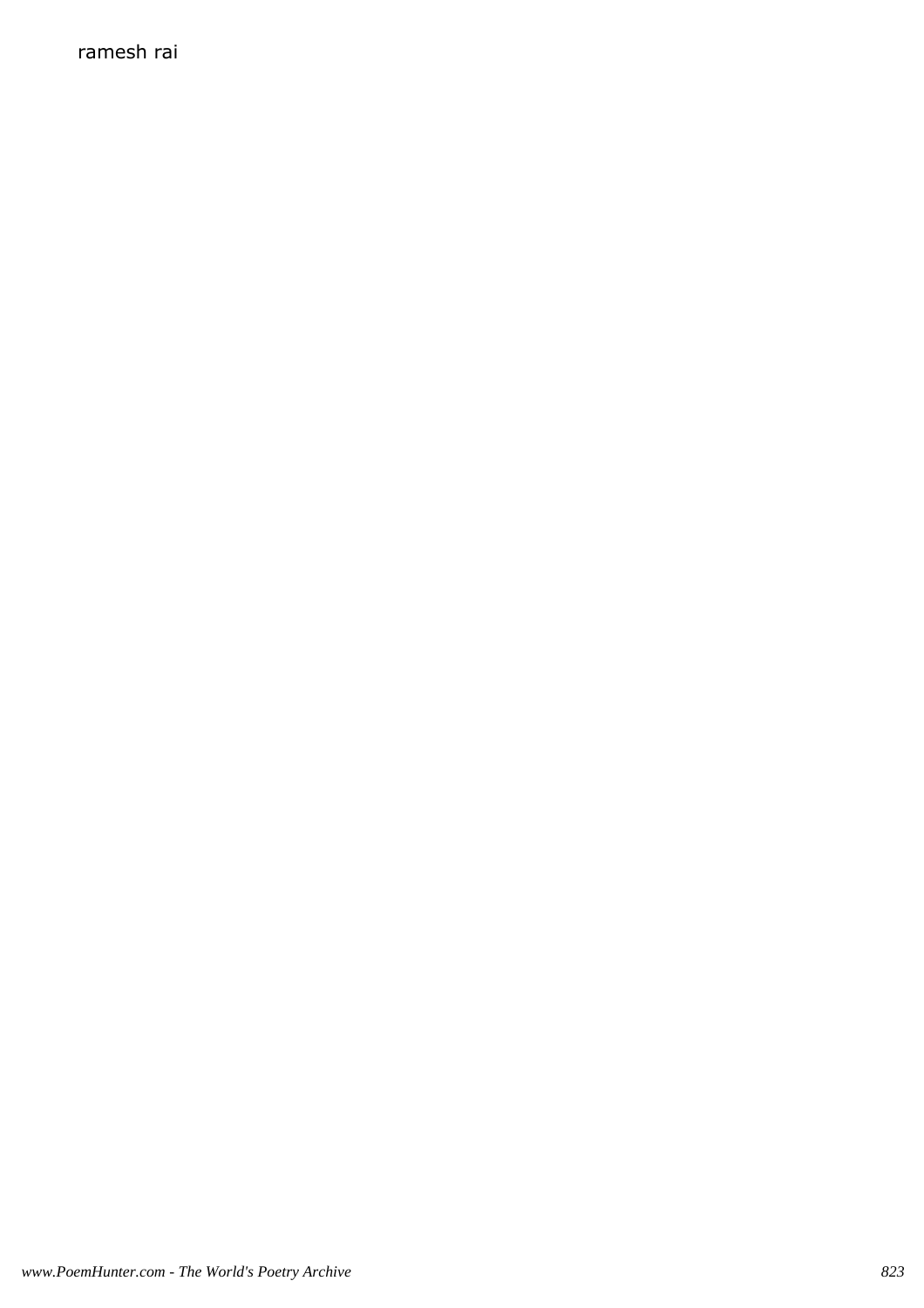# The Evening Star

When the sun goes down to west after throughout toils of day when birds return to their nest after full cherish of life when cattle returns to their den after ravening throughout the day after all kid goes to the lap of mothers then you come forward to embellish the evening queen certainly, you are distinguish amongst all stars but you are more brighter and brighter than all stars have thou taken all brightness of sun the moon also seems to be inferior to thy brightness your appearance in the garden of sky as if the sunflower bows its head towards east after every dusk you beautify the evening bride with a luminous locket on her neck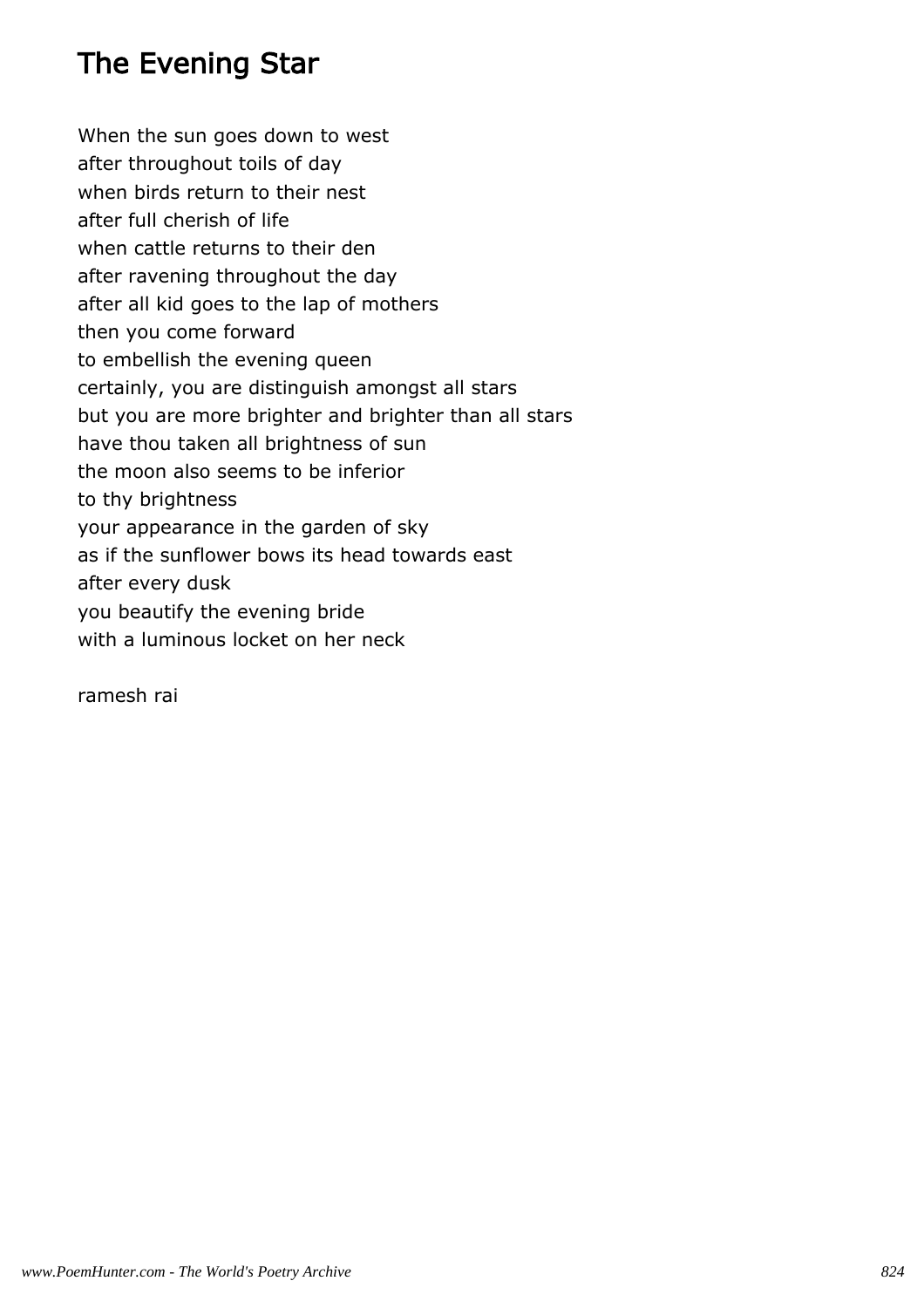# The Face Of Mother

Each creature, may be man, may be Buffalo or any insect, sees the face of one's mother and finds it beautifulest, finds solace to see the face of mother, bcoz, one sees the face of God unto the face of one's mother; as the perfection, love, peace, affection, tranquility and divine multitude exist in the face of mother.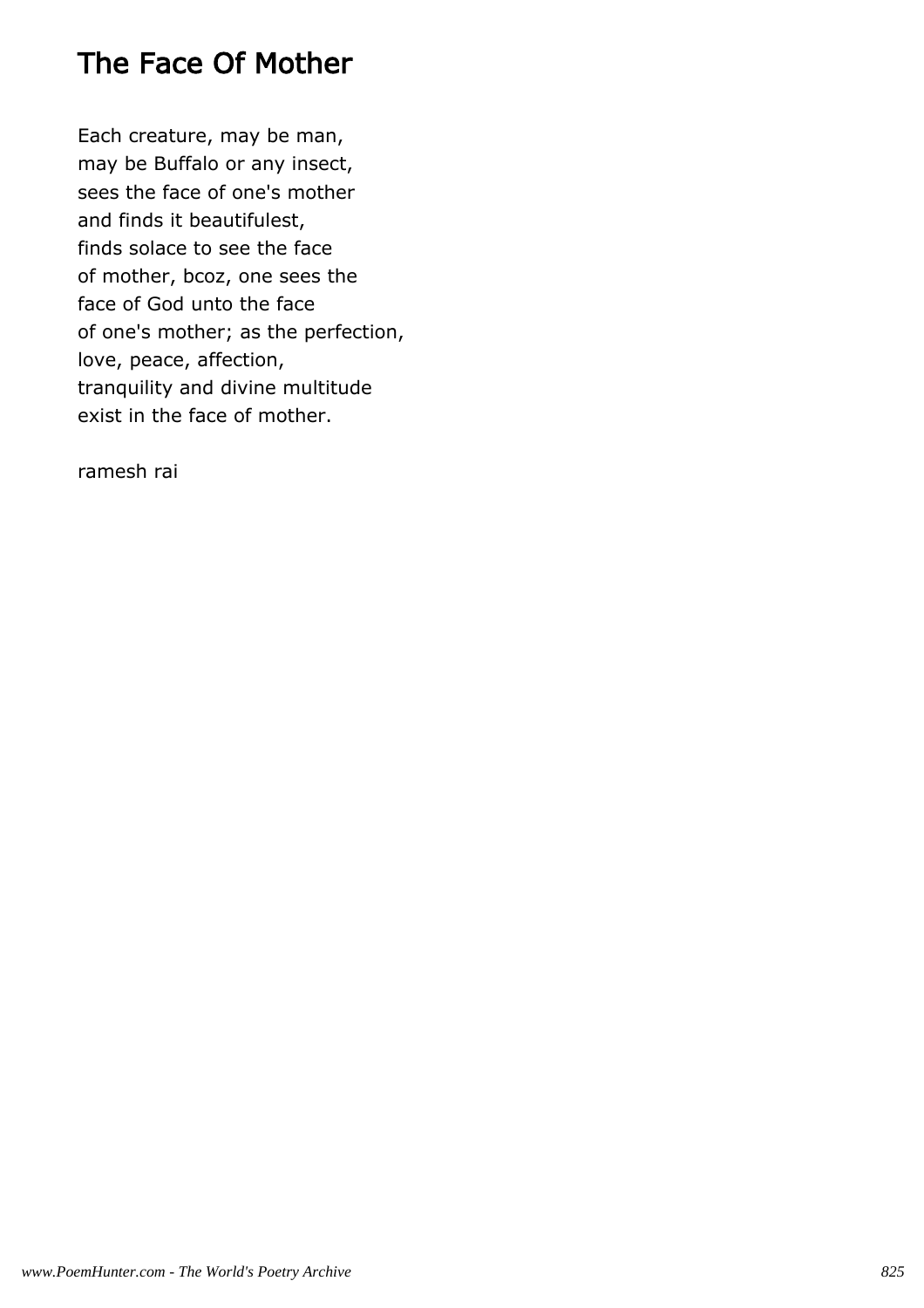# The Flow Of Ecstasy

When the ecstasy flow with the rythem of my life sheers all pathos with a mild smirk to atone all chivalry for propagation Then my heart doth ascend to conquer high waves of sorrows and to surmount my all cries.

Under the deepest veil of my emotions i gaze at all the creation enjoying the mirth of life without tempting delusion of life knowingly it has to meet the soil.

Then my heart ceases all fires and adjures to accept all challenges of life.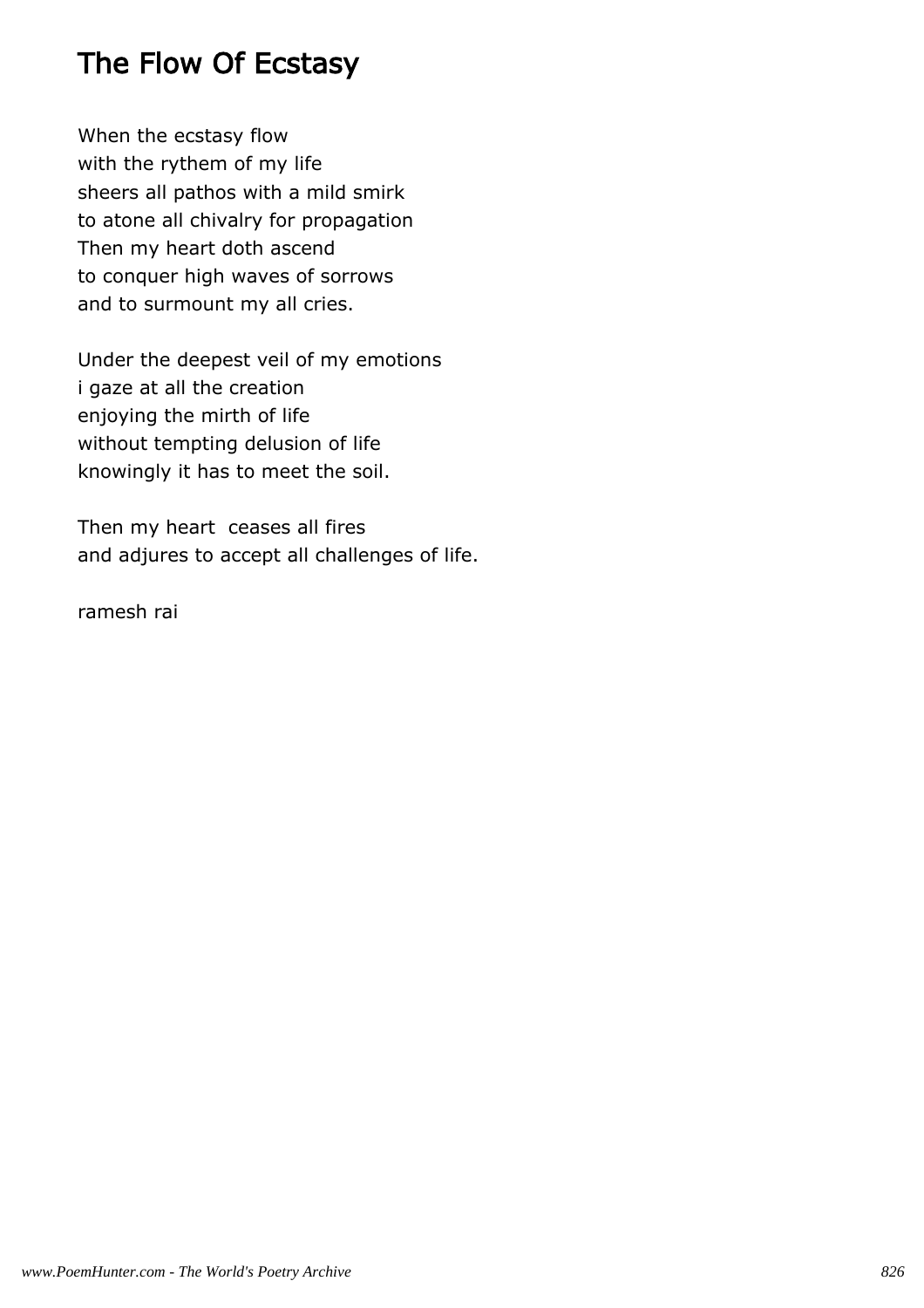## The Fragrance Of A Poet

The fragrance of a flower only spreads in the direction of wind, but its consistency is only for time being

The fragrance of a poet spreads in all direction its consistency is for ever no mountain can stop the fragrance of a poet which is full of wisdom and foresightness for a better tomorrow

The fragrance of a poet shall remain alive till the creation is alive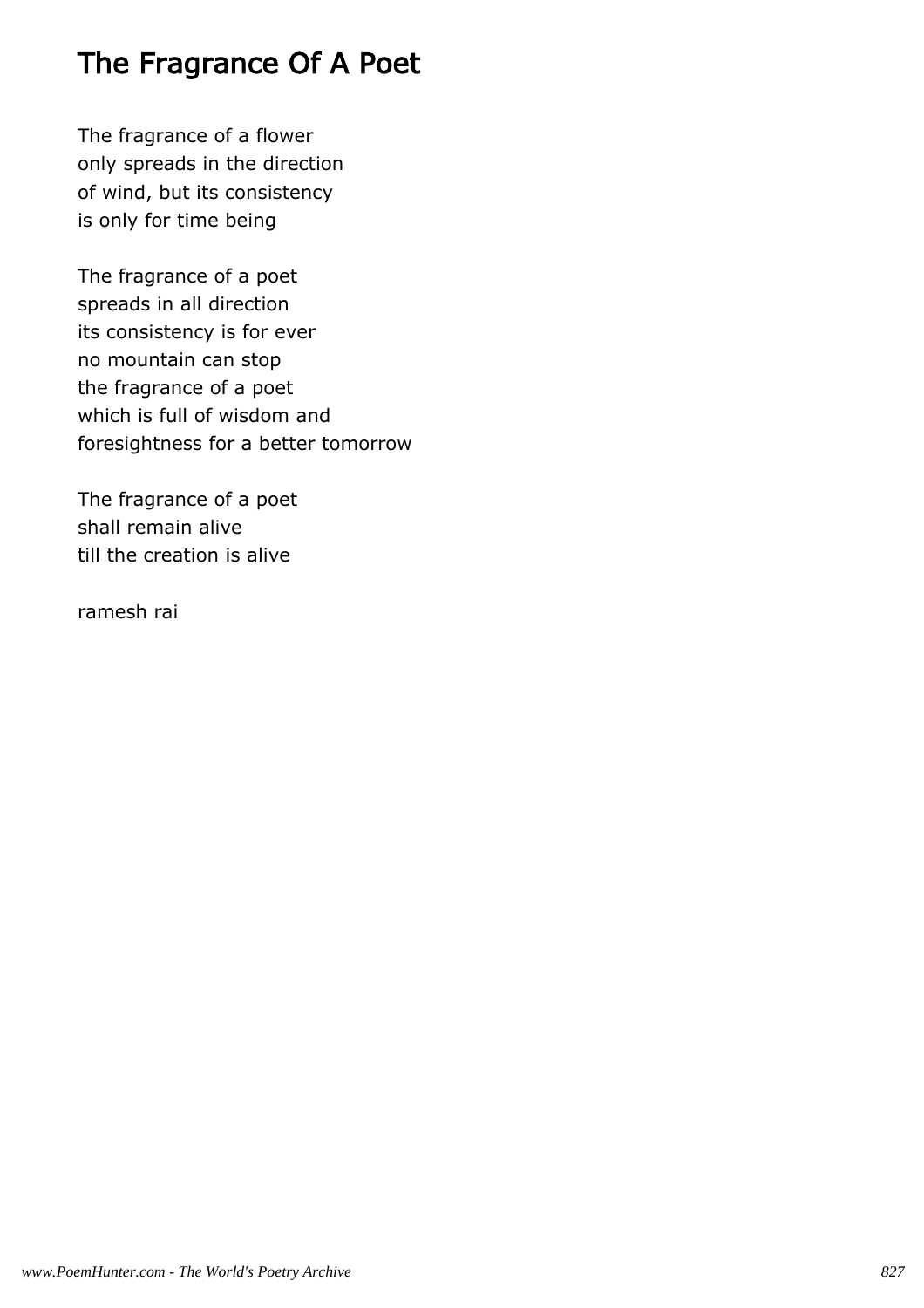## The Game Of Life

The life can not refute The blooming flower Is ever still in bringing joys Foregoing the sorrows of past With the splendid boost of life Caring for the life of nearby Enjoy the life In loosing game of your life Enjoy life for Loosing heart and money Of your life But be perfect in your endeavour Then see There shall be happiness Throughout the world But people to win the game Taking all ill steps And at the final point They are being out of game What is the need To disturb other And to be self disturbed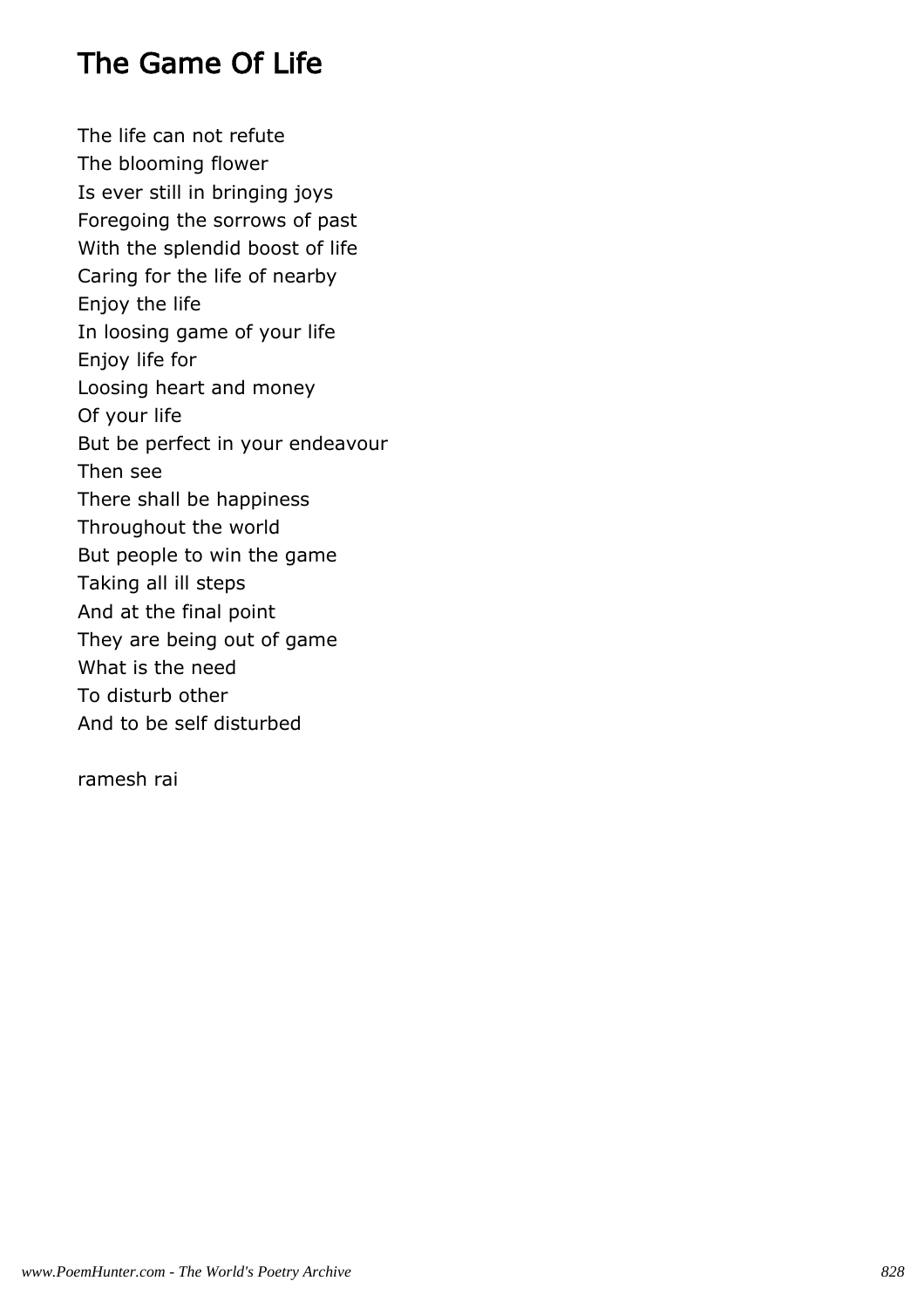# The Garland Of Pains (English Version)

I do not want your ceremonial nor do I want your garland I want to compose poem in the lonely which shall beget a music and pain will be its melody I shall gather pains of the entire world and will make a new garland will wear in my neck I will pray the Almighty God to please save me and snatch the garland from my neck.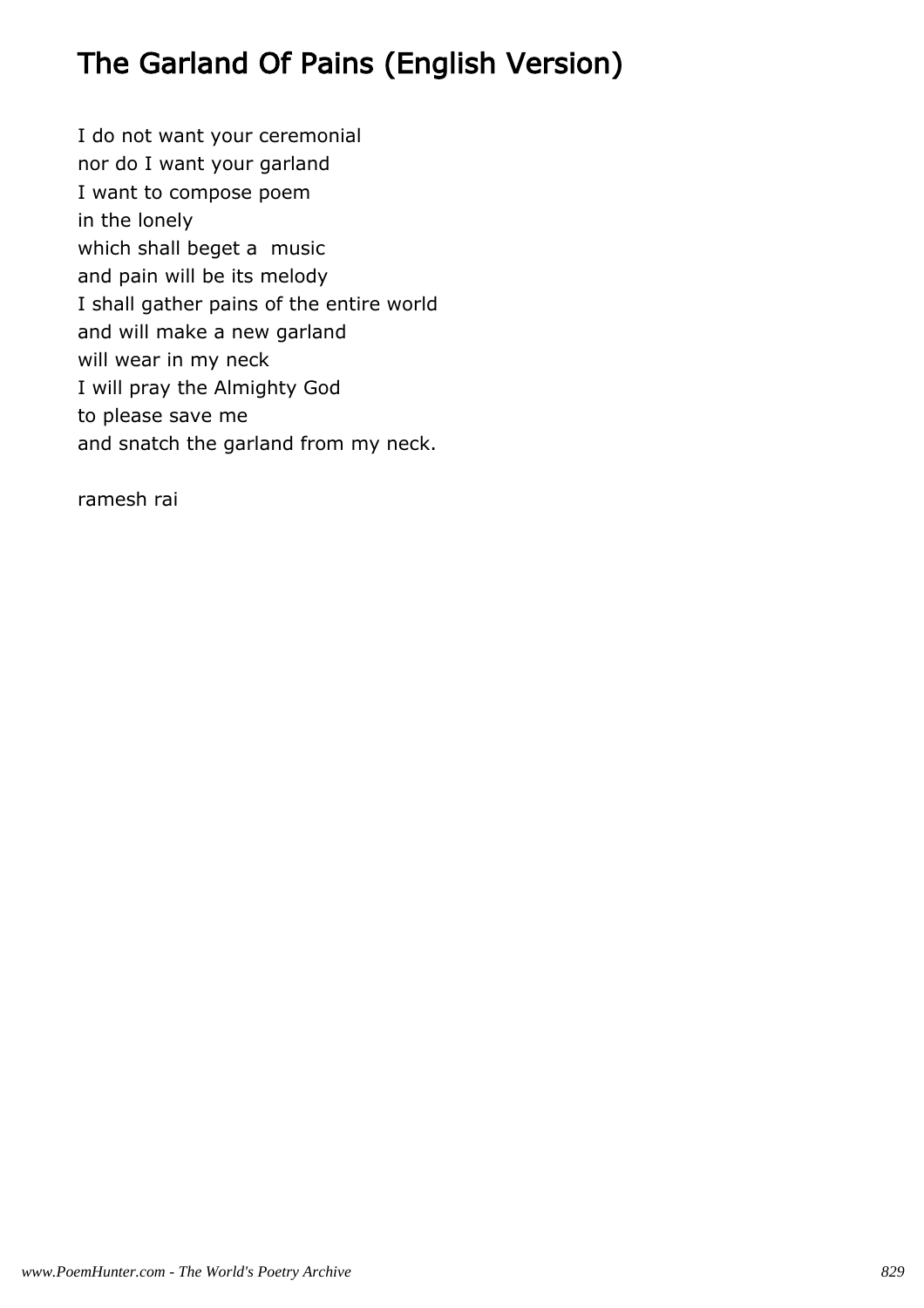# The Garland Of Pains (Hindi)

yeh kavita multah bengali mein hai. yeh meri juban par tab aayee jab mere padoshi ne kaha ek din aapki kavita k panno ko raddiwala bhi nahi lega aur ise raaste k dust bin mein fekna padega. eesi kavita ka hindi translation pesh kar raha hoon

#### KAVITA

Mujhe tumhara aviwadan nahi chahiye n hi mujhe tumhara haar chahiye main to ekant mein baithkar kavita paath karna chahata hoon jisse ek naye sangeet ka janm hoga aur vedna uska raag hoga phir main samagra vishwa ki vednaon ko ektrit kar main ek naya haar banaunga aur use apne gale mein pahan lunga phir Eshwar se prarthana karunga hey Eshwar aap meri raksha kijiye aur mere gale ka haar mijhse chhin lijiye.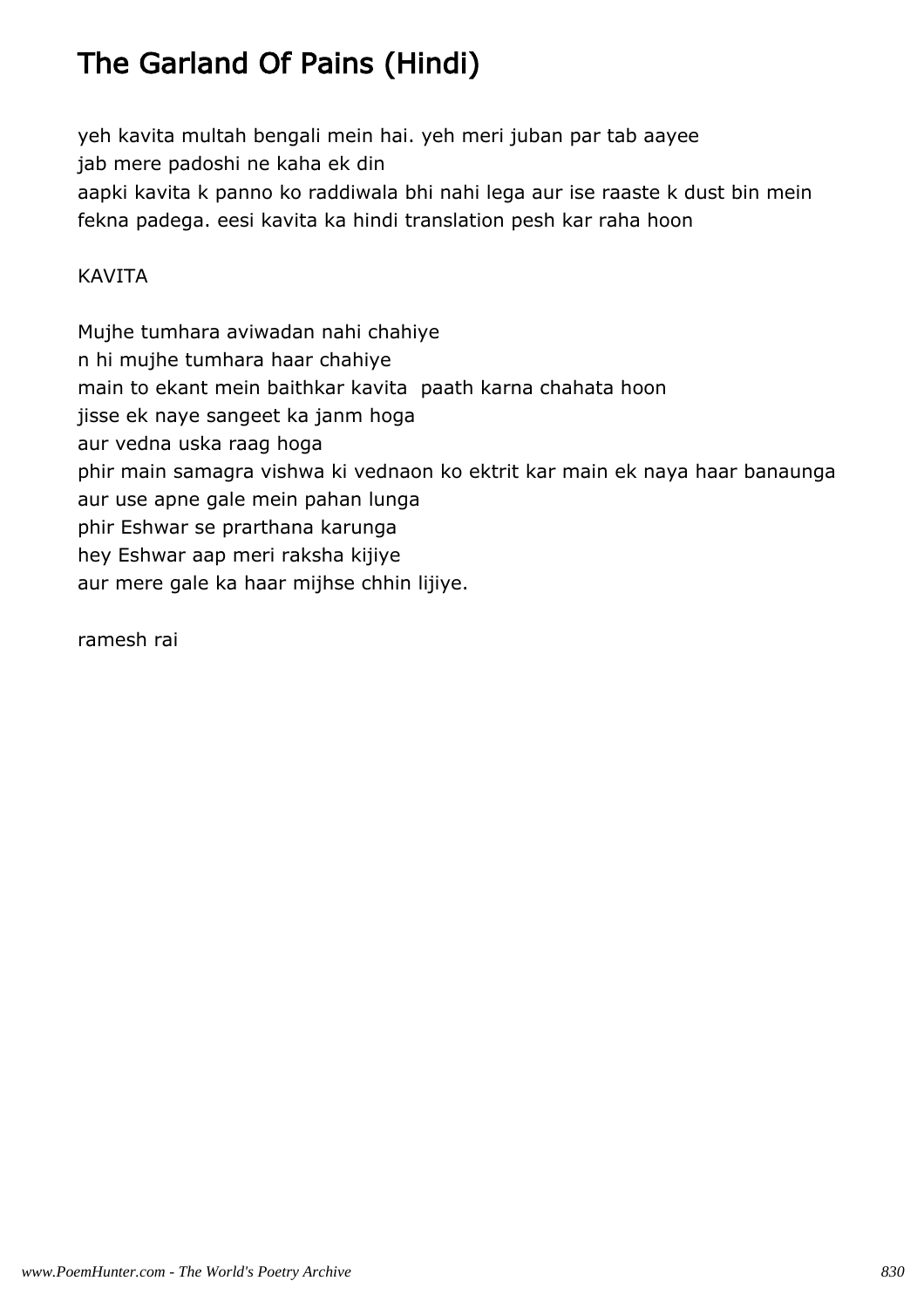# The Garland Of Pains(Bengali)

Chai na aamaay tomar abhivadan chai na aamaay tomar haar aami chai ekante bosiya karite kovita path sayee kovitaye janamabe ek nuton songeet vedana hobe taar raag samagra vishwyer vedana ke joriye aami banabo ek nuton haar pare nibo nijer galaye koribo vineetee prabhur kachhe aar hey probhu aamaye raksha karo kere nao aamar galar haar.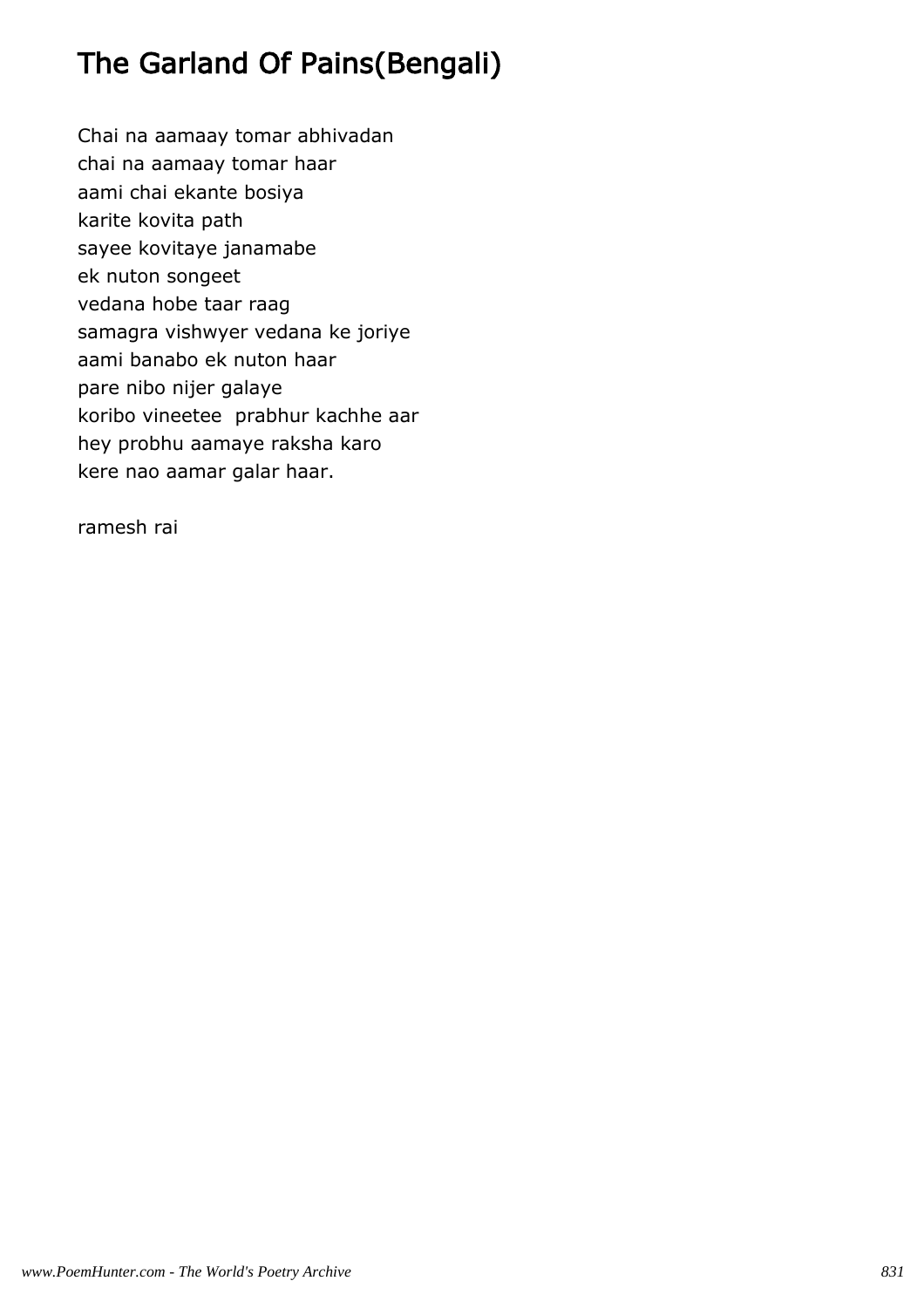# The Garlend Of Pains

Tomare abhimat chai na aami chai na aami tomar haar chai aami ekant basiya karite kavita path Sei kabitaye ek songit janmabe habe bedana taar raag samagra vishwer vedana ke jariye banabo aami ek nutan haar pare nib nijer galaye karibo aami viniti aar he prabhu eshechhi tomar dwar tumi amaye raksha karo kere nao aie aamar galar haar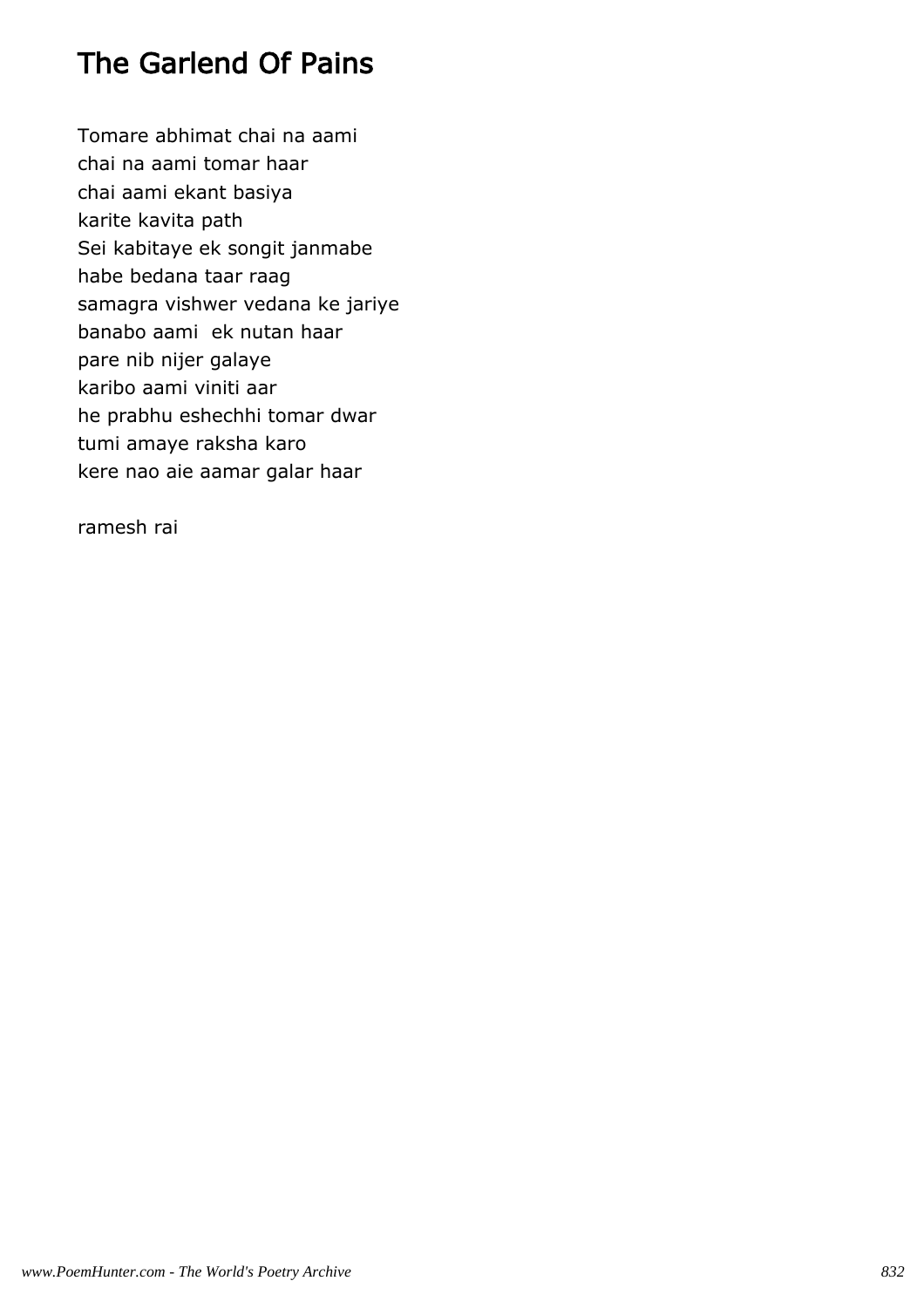## The Gift Of Rakhi

Raksha Bandhan A tie of protection Is the festival of brother and sister

On this auspicious day Sister ties Rakhi On the right wrist of brother Offer sweets Prays for long Prosperous life Of her brother

Brother also offer gifts Wishes For her delightful life Full of peace and prosperity Pledges for protection Throughout her life

This festival is observed On the day of full moon of shravana Which is now going on Every year

The love of a brother And a sister Is a divine thought Full of tranquillity And serenity

My rakhi is dedicated To all my lovely sisters

I invite the world To observe this day As the day of love For brother and sister

#### Must ensure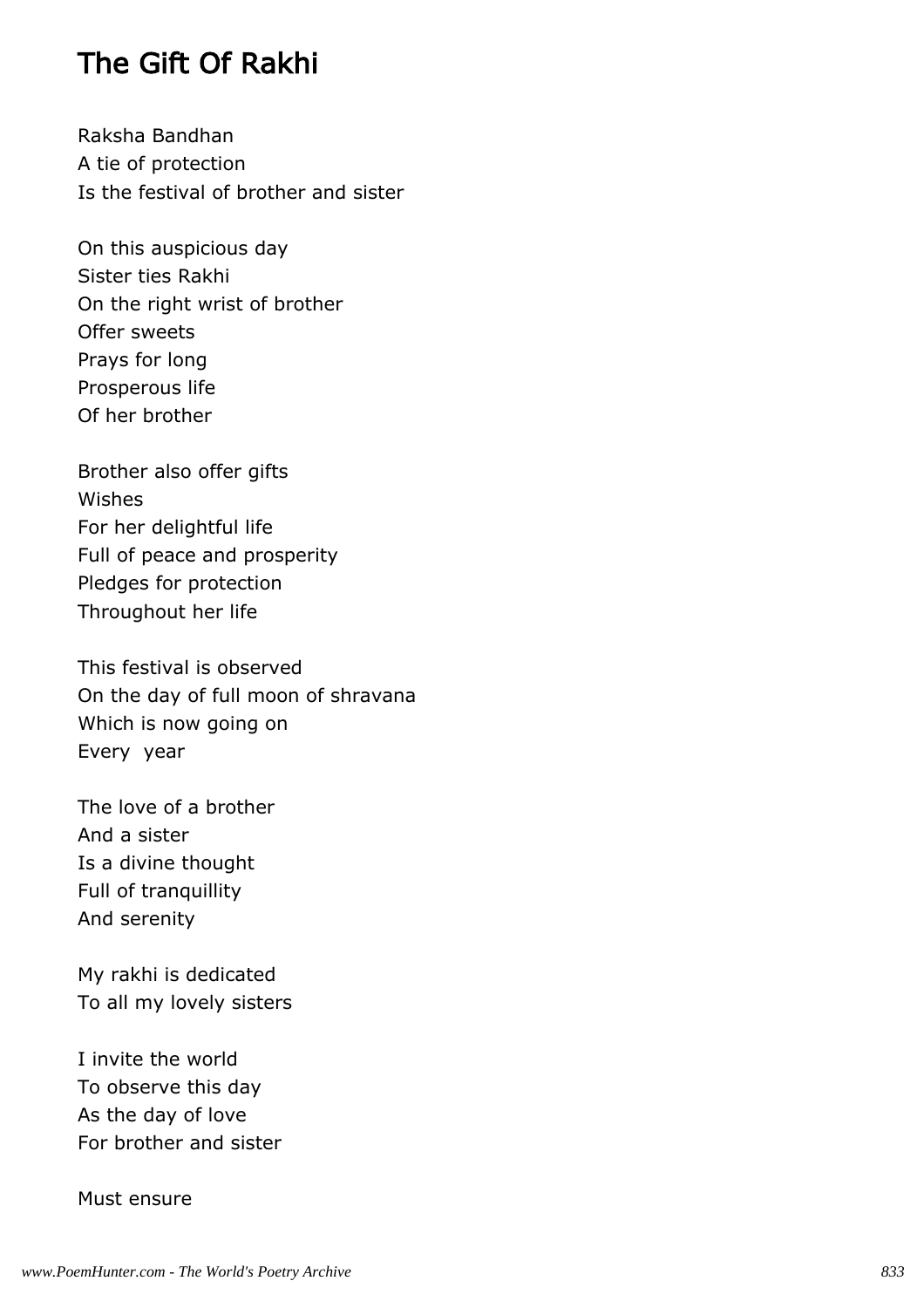To tie rakhi On your brother's Right wrist and Pray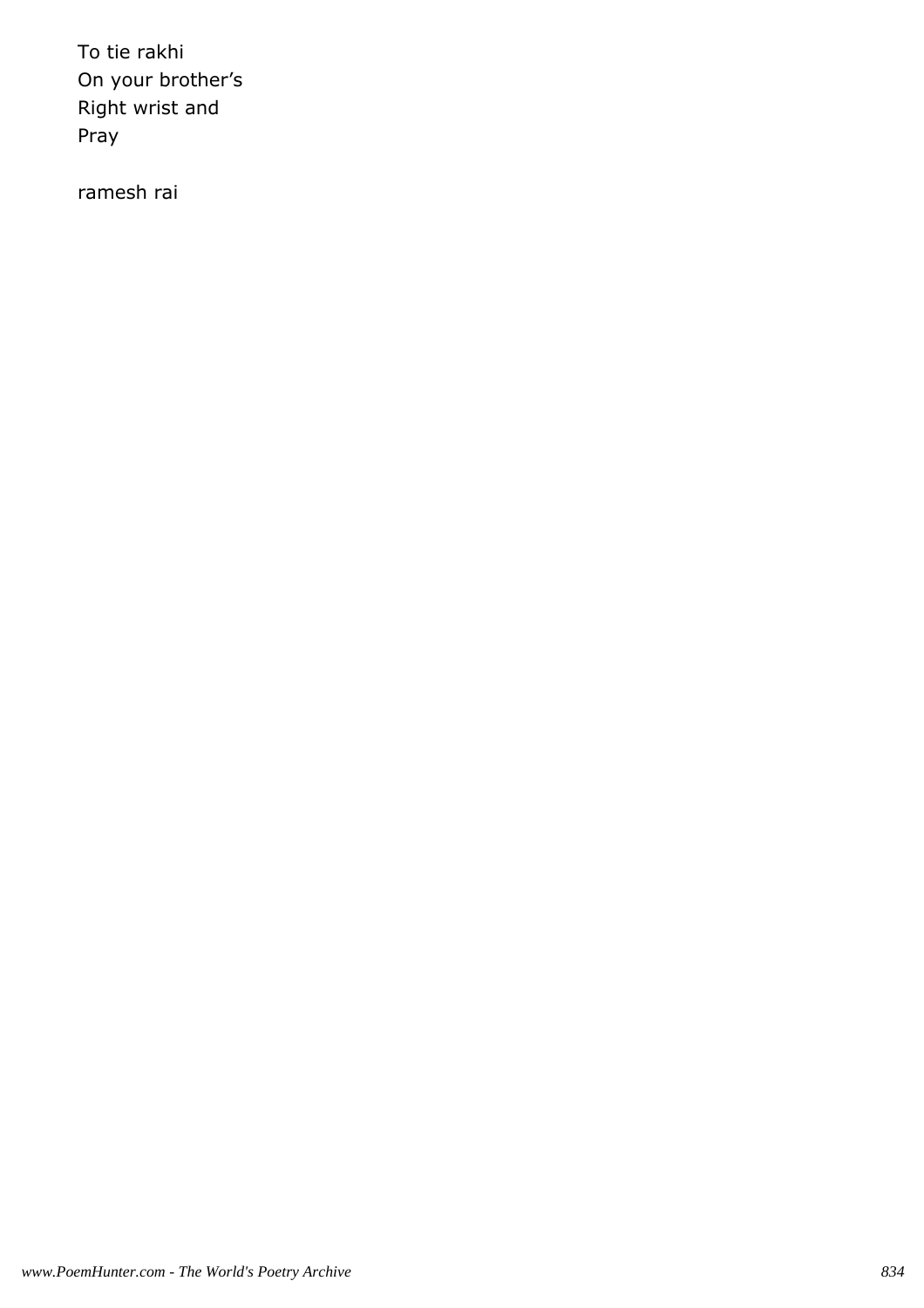# The Gloomy Moon

The moon is gloomy due to loneliness so trying to hide within the cloud

The moon is gloomy due to black spot so trying to hide within the cloud

The cloud is also clever always repelling this makes a fun the screaming stars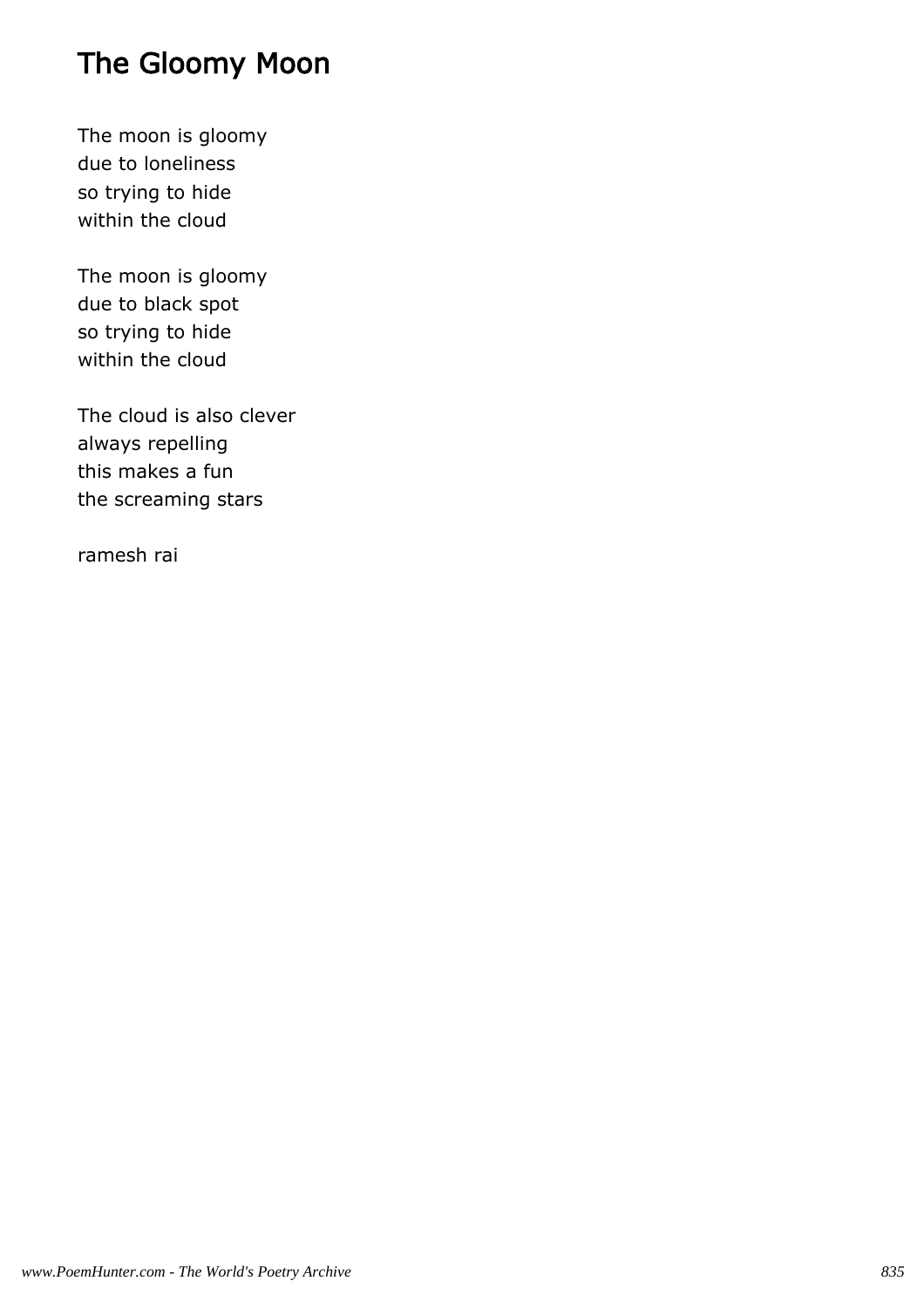## The Glorious Pen

I was about five at Muri my father brought a pen of 35 paise from calcutta

i loved that pen too much very nice, Pilot costlier during those days

one day a beggar in guise of a sage came and begged for my pen

I gave it to him now I understand He was the Lord took my pen and gave his in lieu of mine The glorious pen to state his Estate

With that pen no one can snatch it I compose his magnificent glory the glory exist in each particle of nature.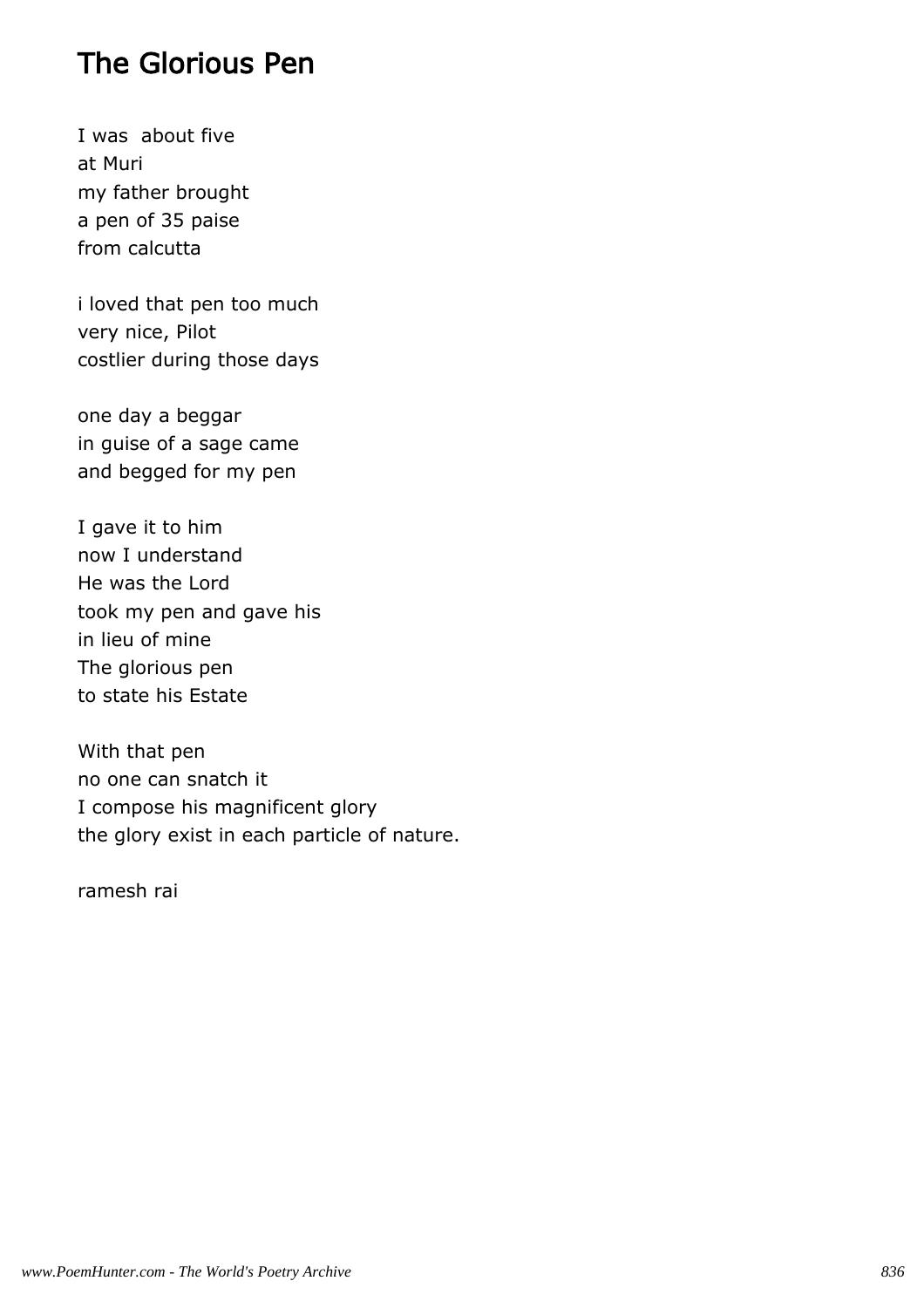## The Golden Bird

The Golden Bird Yes! It was India It is India it is due to strong faith of this country that is why? they worship each and every particle of creation they see God in every part of creation the air, the fire, the water, the rivers, the seas, the mountains, the trees.......... the snake, the elephant, the rat, the dog......

all living kinds are the reflection of God so, the prosperity dwells here despite of billion drains of brains and money India is still survived

History is witness India never invaded any country

History is witness Ashoka - The Great sent his countrymen to spread the message of peace but neither to rule nor for squeezing because the people of India believes in peace and prosperity for all

I feel lucky to be borne and serve this country

Thus, the Great Poetess has mentioned ' I prize thy love more than whole mines of gold or all the riches that the east doth hold'.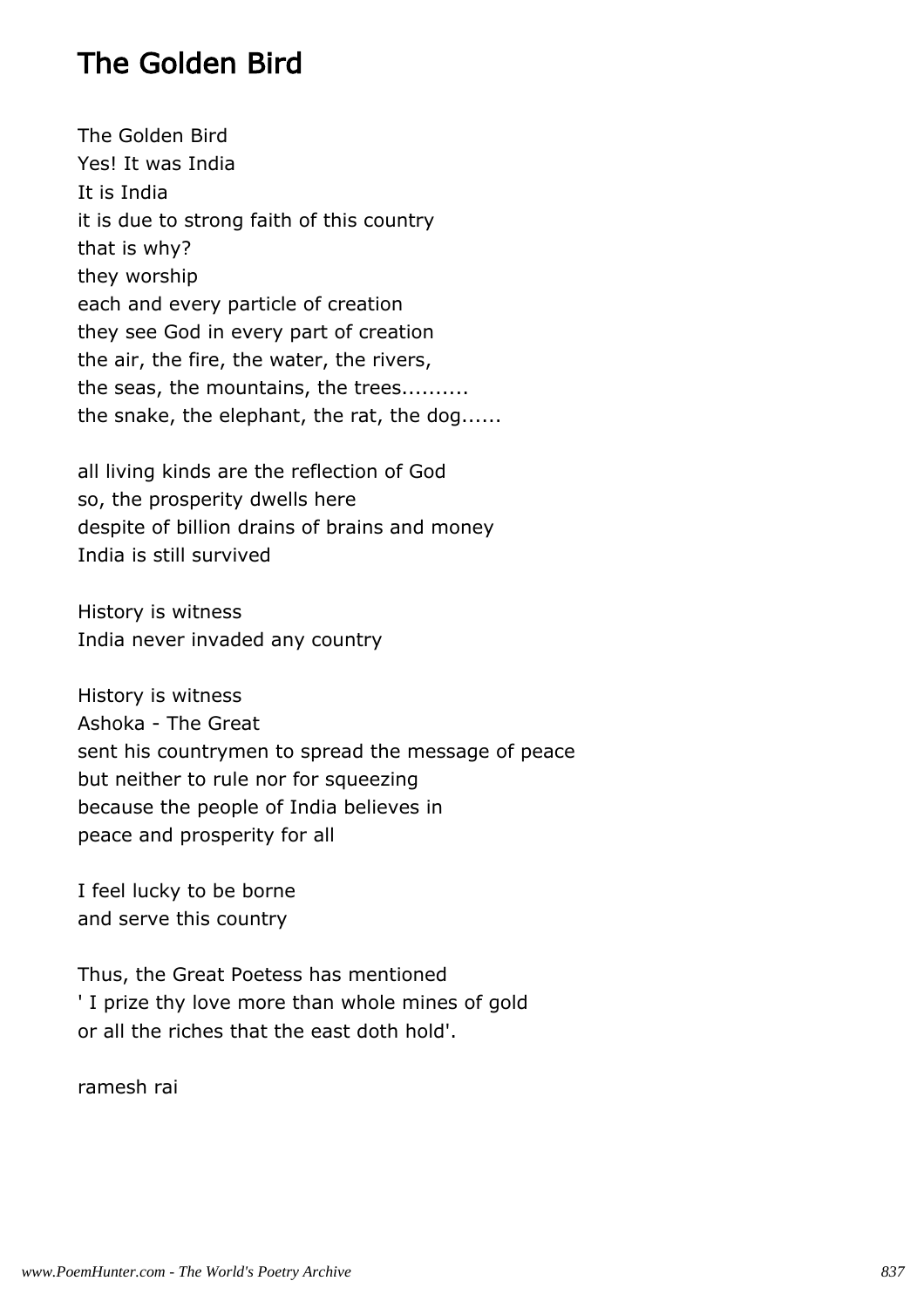## The Great Exile

I am out of my home town since 1996 Is it my exile in quest of bread and survival of my family why it happens so Exile come once in every one's life does it leave any lesson. but my exile is greater may it not be greater than the exile of Rama but it is a greater exile I wish an immediate end of this exile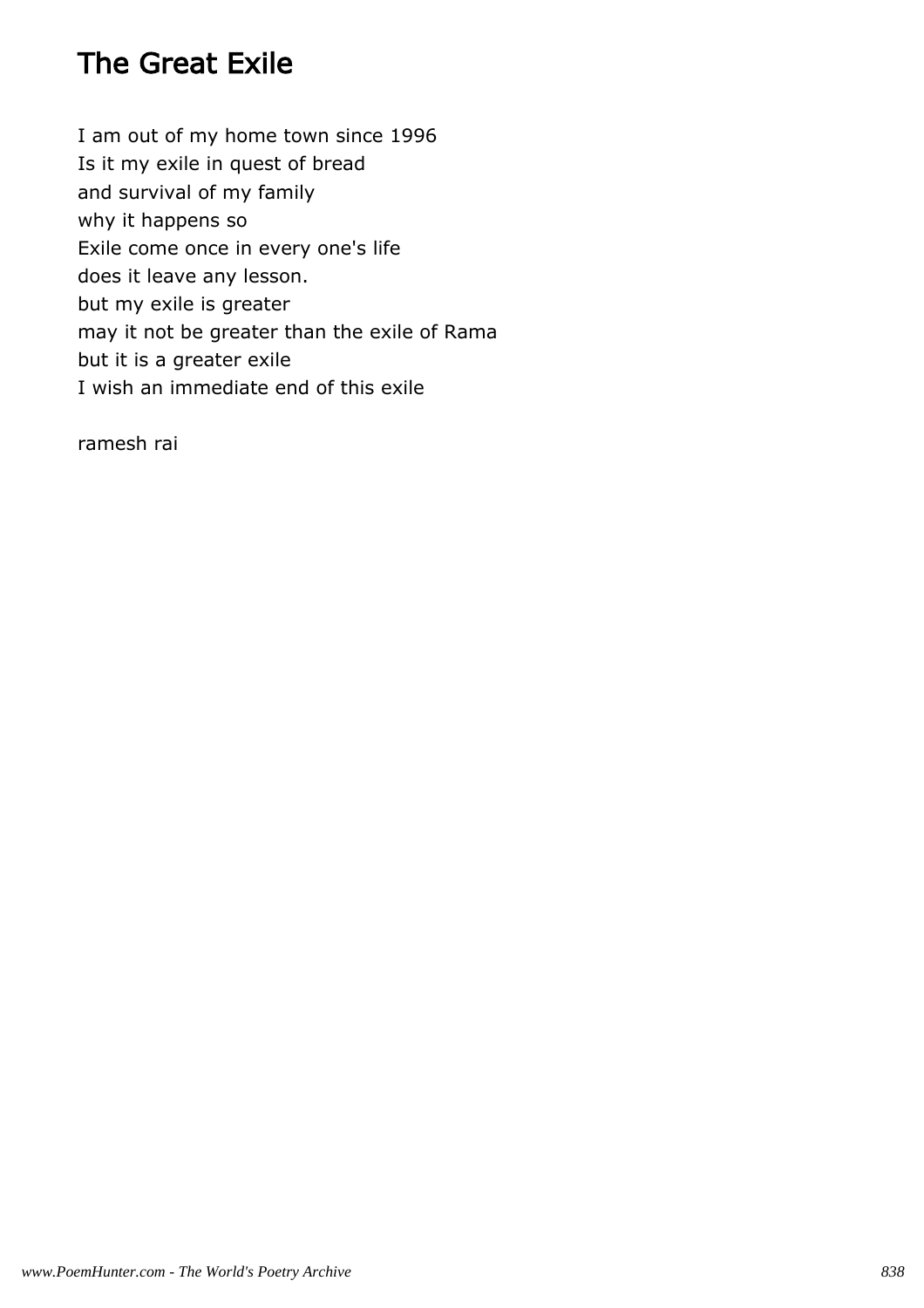### The Great Job

The great job is to manifest yourself to reveal the atrophy to decline the soul from ignorance and ego; to create the chapter for sovereignity for self apprisal when decoy-duck stand mute.

The great job is not to earn money by hook or by crook, not to deploy yourself for unworthy praise also not to be winner in race of life but to understand yourself when you feel alone in the crowd and make sure who you are?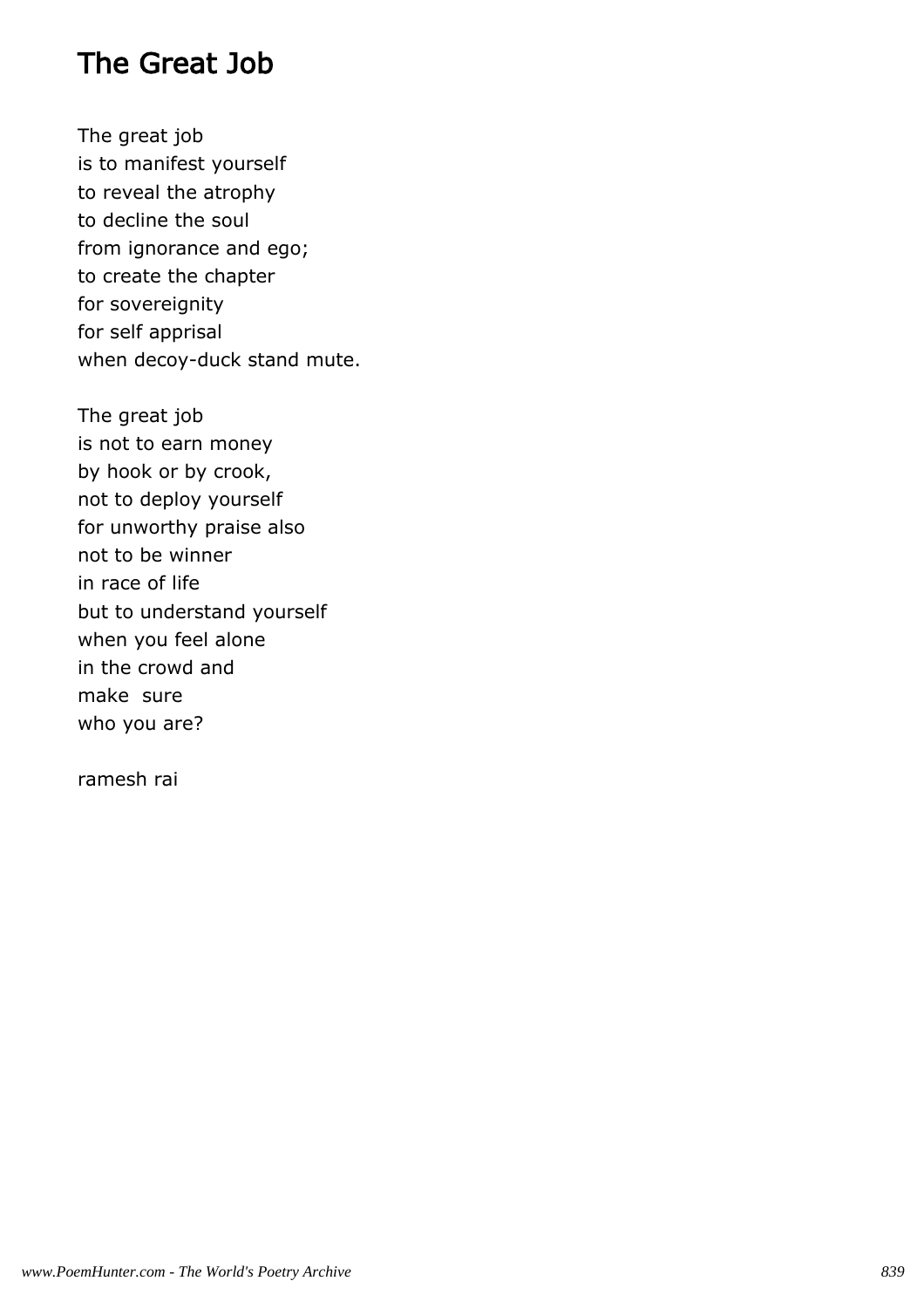## The Great Poet

You imagined for a new creation drew sketches on the wide canvas of creation your sketches are all alive through ages seems never to die, no death can touch canvas of your creation you sketched meadows, valley, mountain river, cascade, glacier, ocean, pond Everest mount and with infinite creation then sprinkled color of infinite emotions juxtaposition its evolution and its decay you gave them voice to sing their melody you also gave them pains, pleasures, love and peace.

Oh, the great poet! your great imagery makes me to smile, laugh and weep.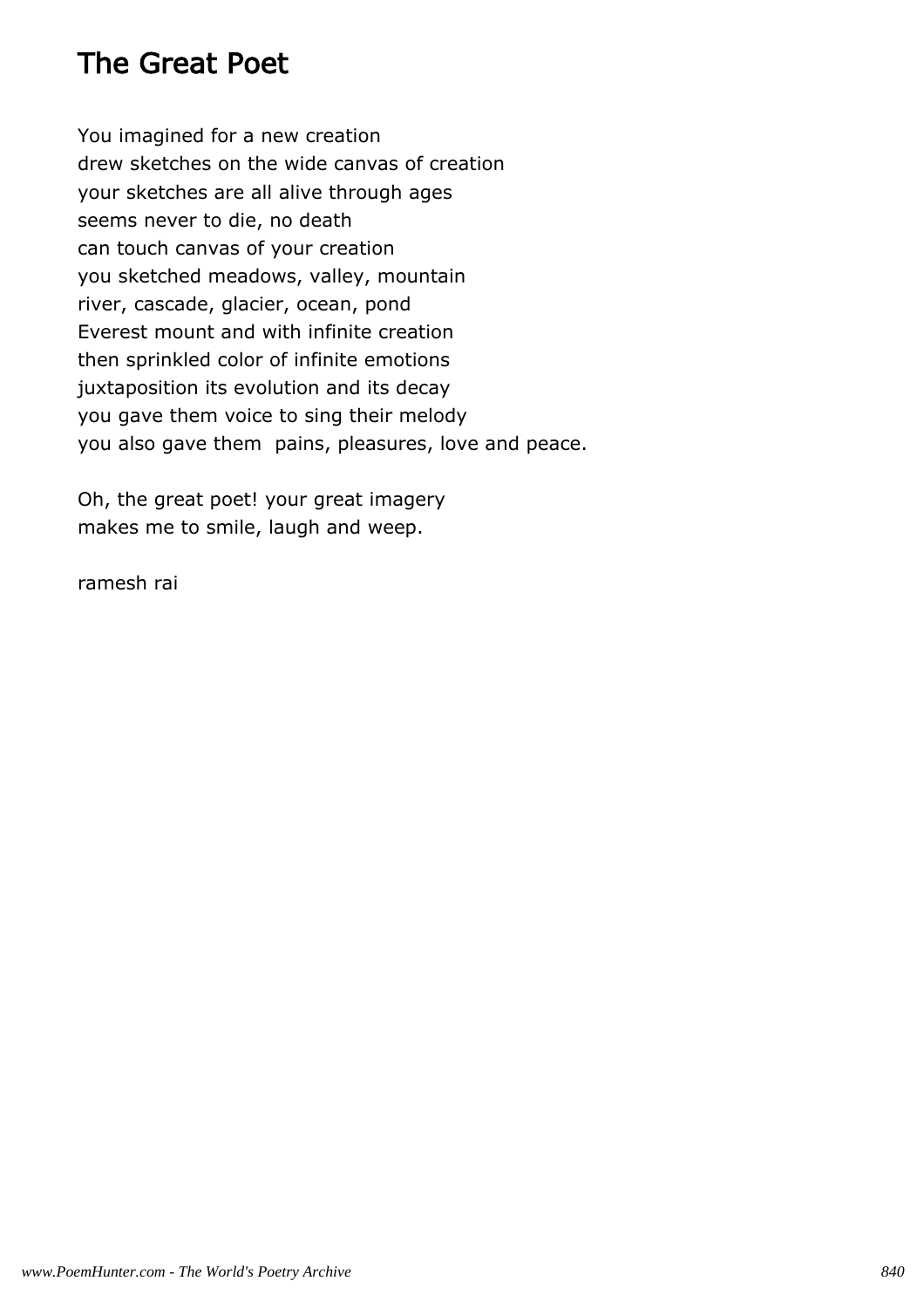## The Great Sin

What is the great sin? The great sin is to deprive some one From the gift bestowed by God Fundamental right to rejoice the life Acquired through spirit of nature.

The great sin possess great punishment.

God has made the man most powerful But also bestowed sin in share Rest are free from sin, it is only mankind Who share sin and destroy paramount of life.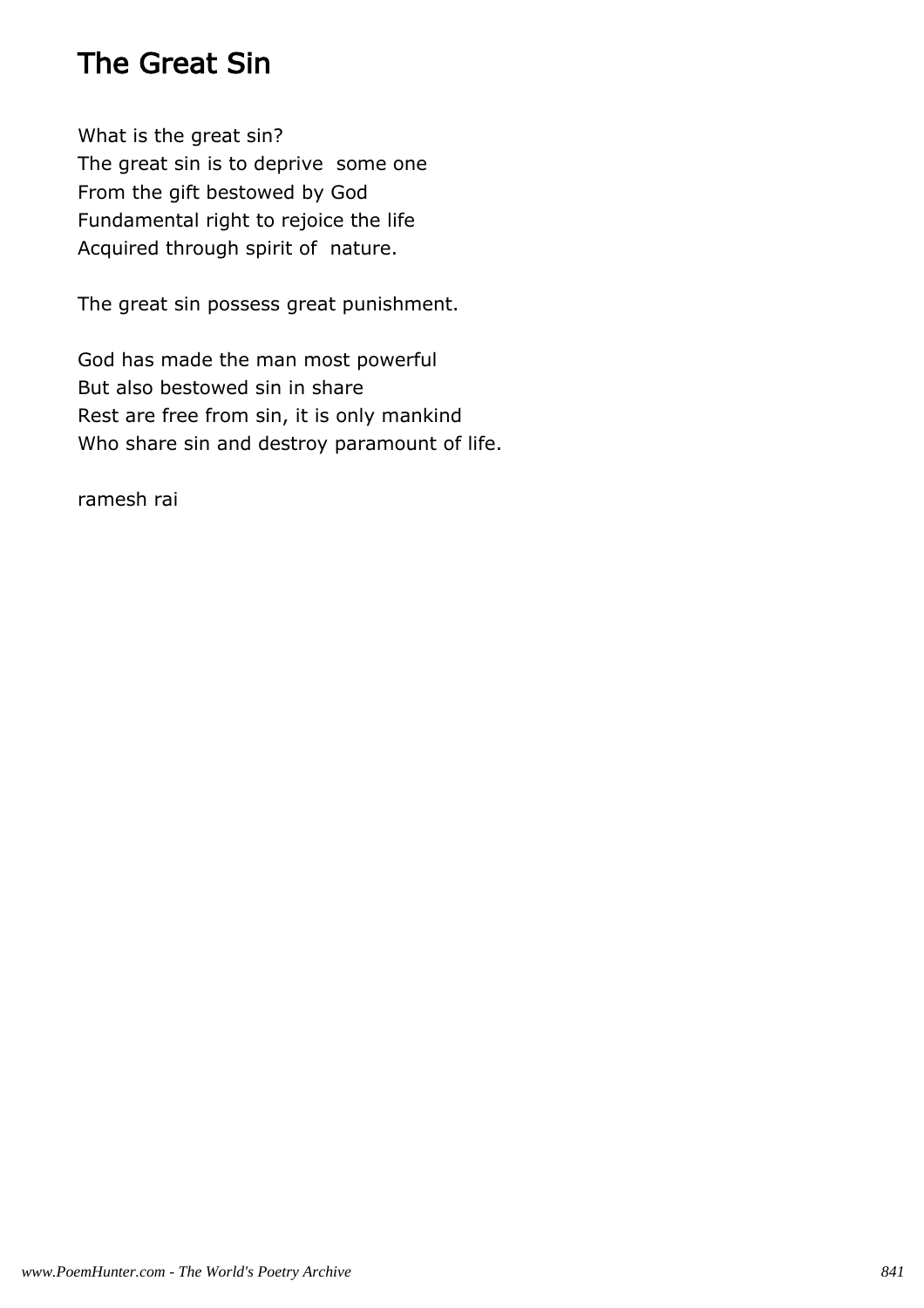## The Great War

The great war a fantasy in daily life from dawn to dusk congenial to implication in every one's life a lot of blood are shed in the form of sweat with the toil for survival of livelihood the great conqueror wins the great war with full discipline, devotion and sincerity throughout the day

You can judge yourself if you are winner or looser to win this war you need not to shed blood of other your soul is the only diplomat you ask your soul if you have dishearten any one you ask your soul if you have cheated any in any means nay, not so you are winner otherwise looser

your creative mind is the identity to win the great war.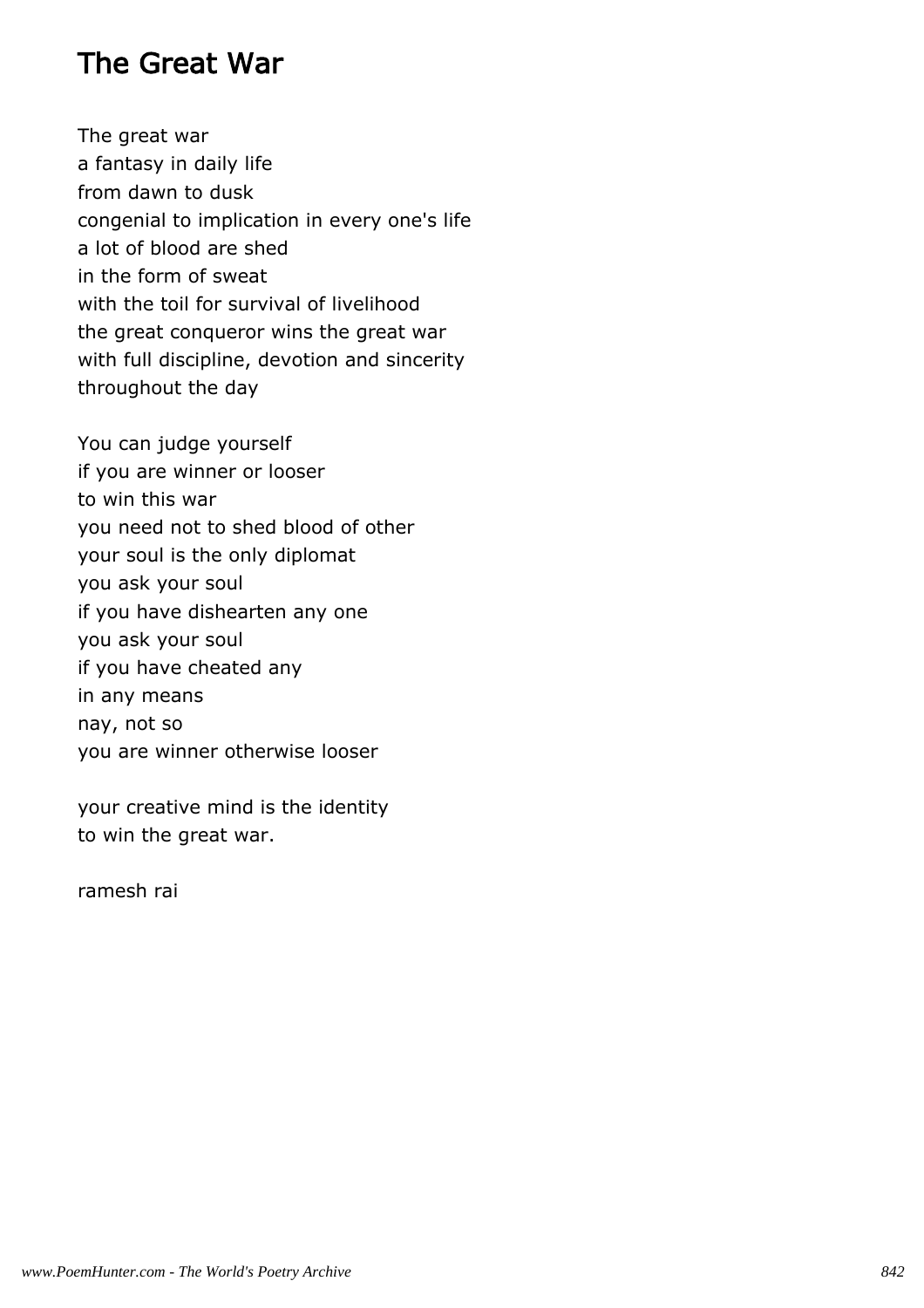# The Hanging Garden

This earth is the hanging garden of God in this garden a lots of flower blossom every day you will get a lots of mountains cascades falling from mountain a lots of rivers flowing from one end to another

somewhere it is plain greenish land some where desert some where great pond

we all have come to play in the garden to enjoy the garden we should preserve the garden should not destroy it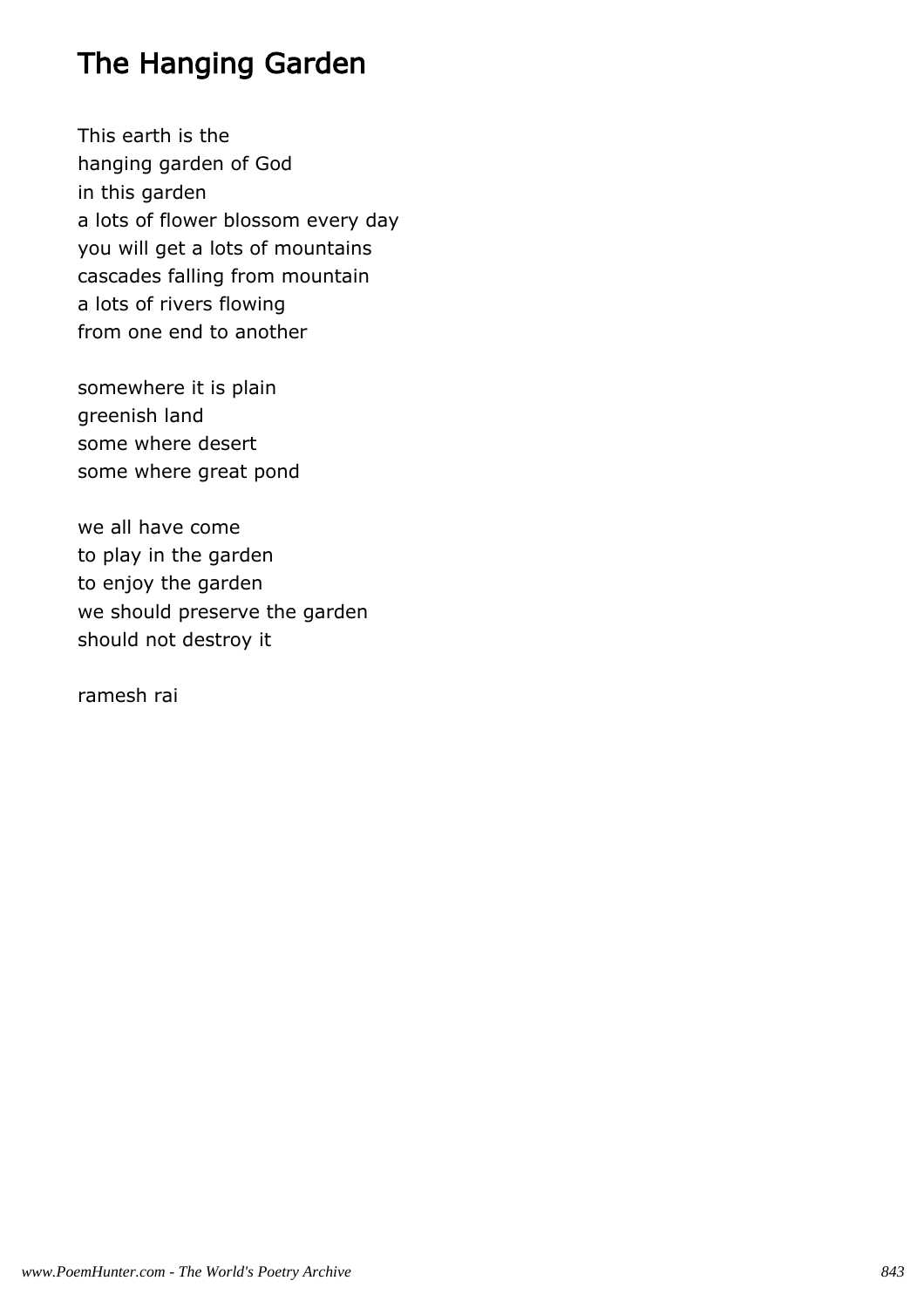# The Happiness

The Happiness is all around it search it, see truth in others find fault in yours you feel happiness all around you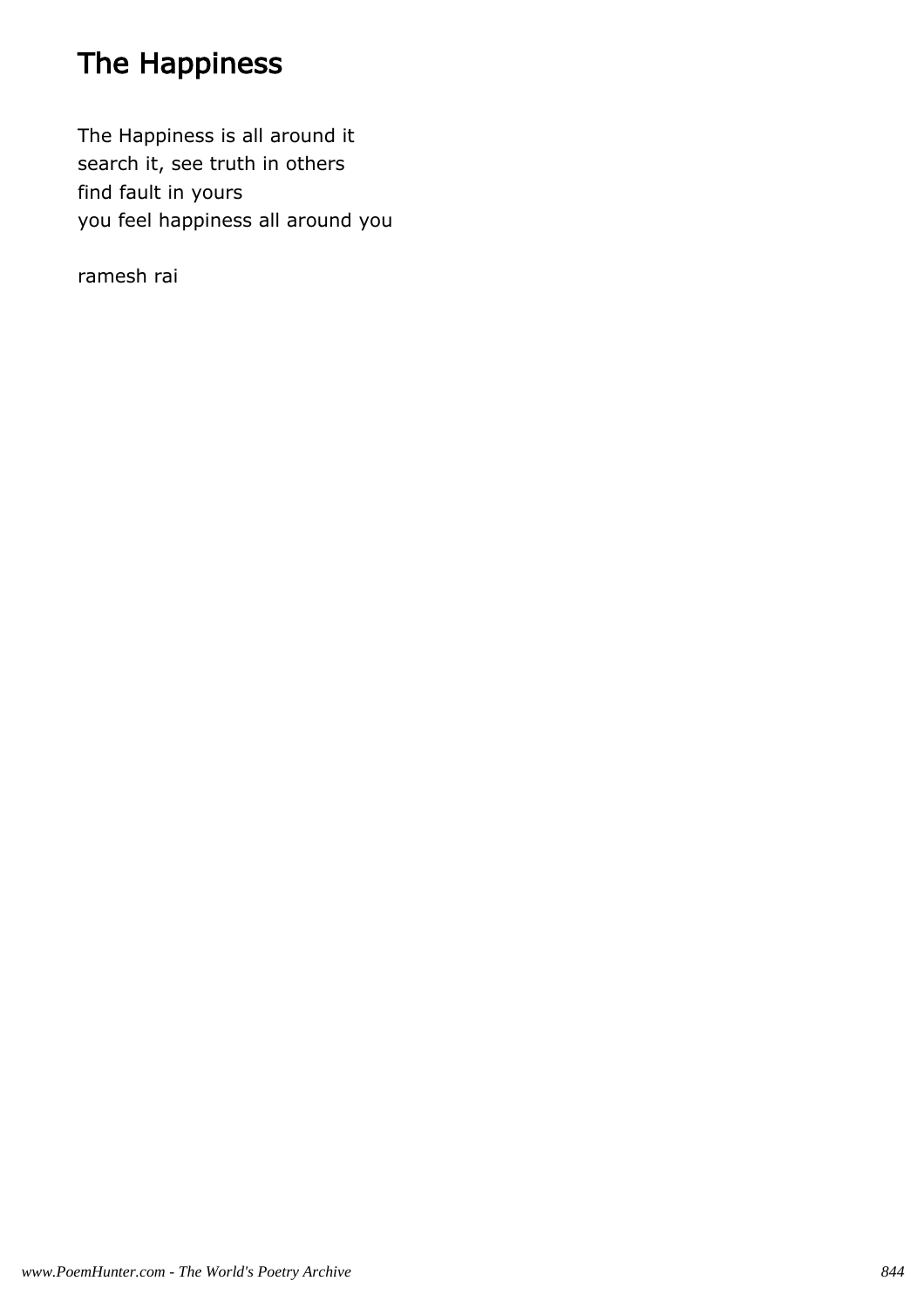## The Heart Of A Mother

Eventually he decided to prove he was a true lover of this world as he is a loving son of his mother he would do for his beloved what world had never done when he was put on a test by his beloved, if he was so a great lover of this world to bring his mother's heart for whole hearted satisfaction.

This made him worried from all corners of his life but could not stop rather than being a betrayer for the life.

So, he went to his mother and asked with his gloomy face when his heart and mind both were disdaining for his evil deed Mom! you have made a great sacrifice for my satisfaction, for my well being would you do once more to make my life worthy and save me from being called a betrayer.

Mom's heart was very fragile unable to see his weeping face

Her heart burst up with tears to listen his pitiful voice

What happened? what happened? My son! i can giveup my life for all pleasures in your life

He wept bitterly but was constrained

Mom! Mom! my beloved has asked for your heart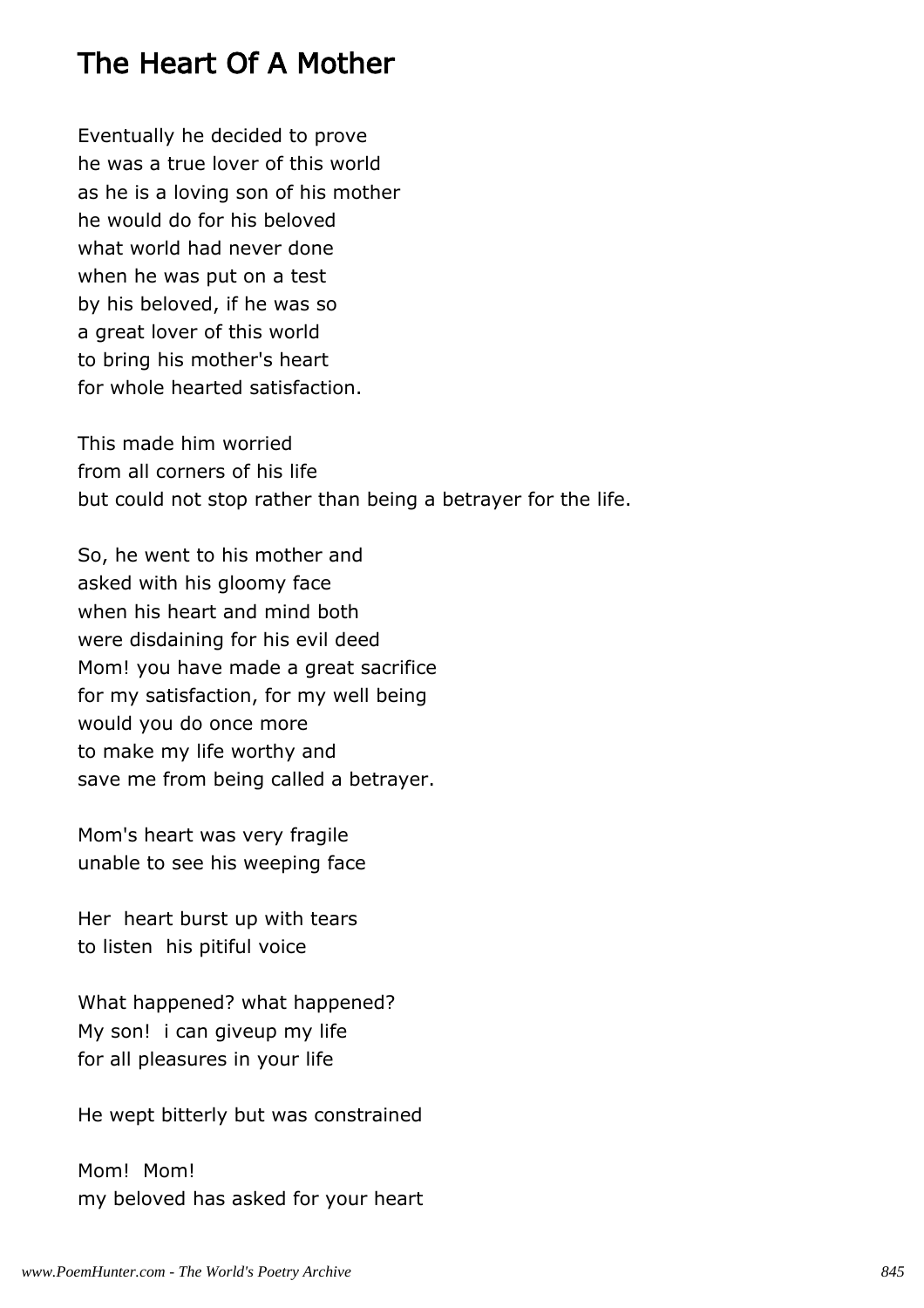if i loved her so much. you gave me life, brought me up i can not live without you i can not survive without her too.

Mom had to cross the fire examination for survival of her maternity to fulfill all desires of his son.

She wiped off her tears and became ready to give her heart for all pleasures of his son to make his life full of gay.

He took a knife and cut out her heart the heart to which he was clinged days and nights the heart which could realise each resonance of his heart

Carrying her heart on his palms he was going to meet the destnation his every step was being driven by mother earth to bring pleasures in a son's life as if when she is ploughed her heart never cares what is flowing from her heart is it milk or it is blood, after all she is tolerating to make her sons stronger and stronger with blessings for a long and a long life

The son was going and going and going taking his mother's heart on his palm as if the heart was kissing the palm with her full cares and affection and blooming like a morning flower kissing the first ray of sun.

Suddenly he stumbled with a stone the heart of the mother cried out oh my son! oh my son! Did you get hurt?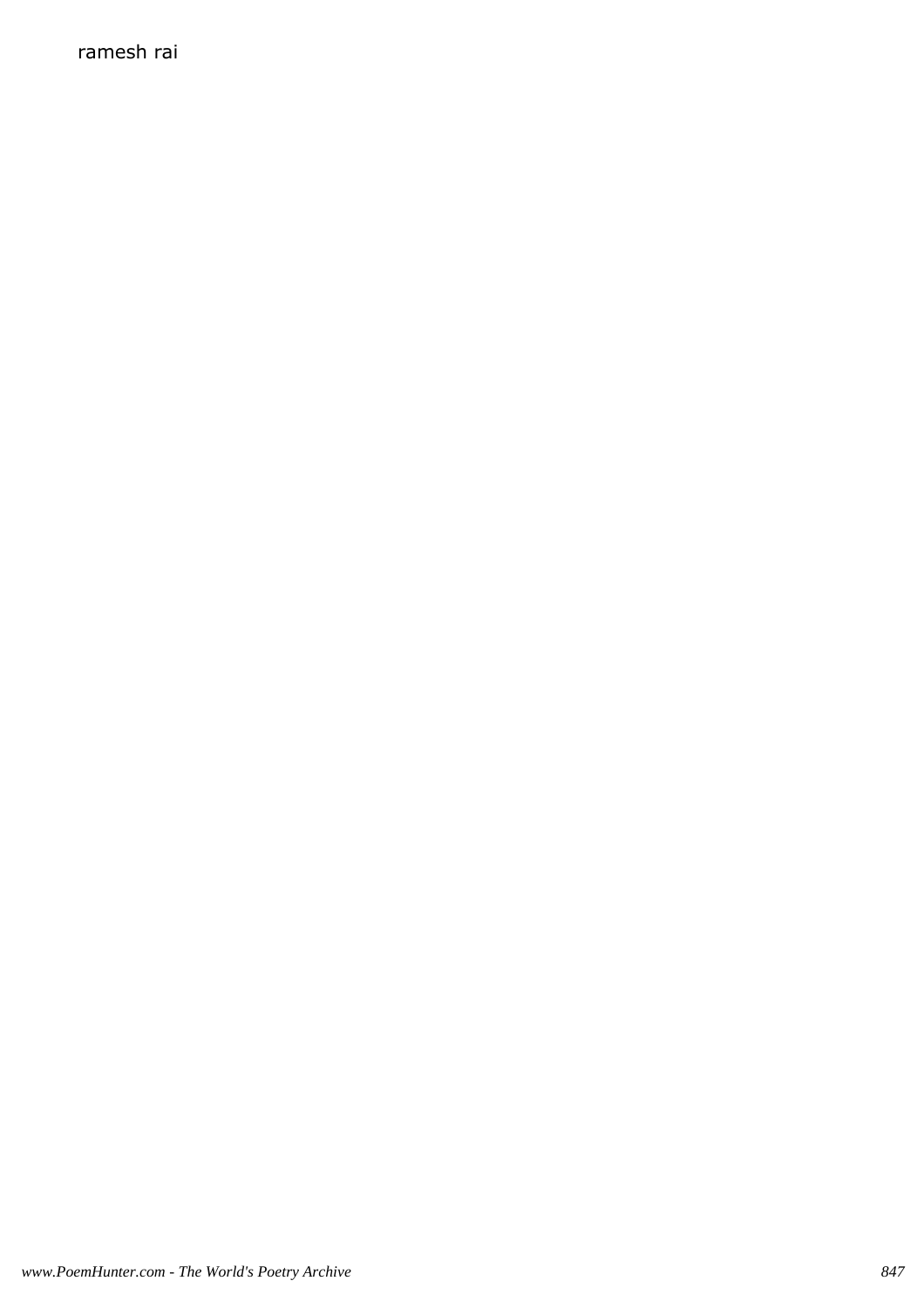# The Heart Of A Poet

The heart of a poet is too soft more soft than petal of any flower the heart of a poet is too mild more mild than water of any spring

The heart of a poet is too melodious so melody springs out from heart of a poet

The heart of a poet too genius so, he picks up jewels from deep ocean of wisdom

The heart of a poet is more transparent more transparent than any crystal

So, the poets are!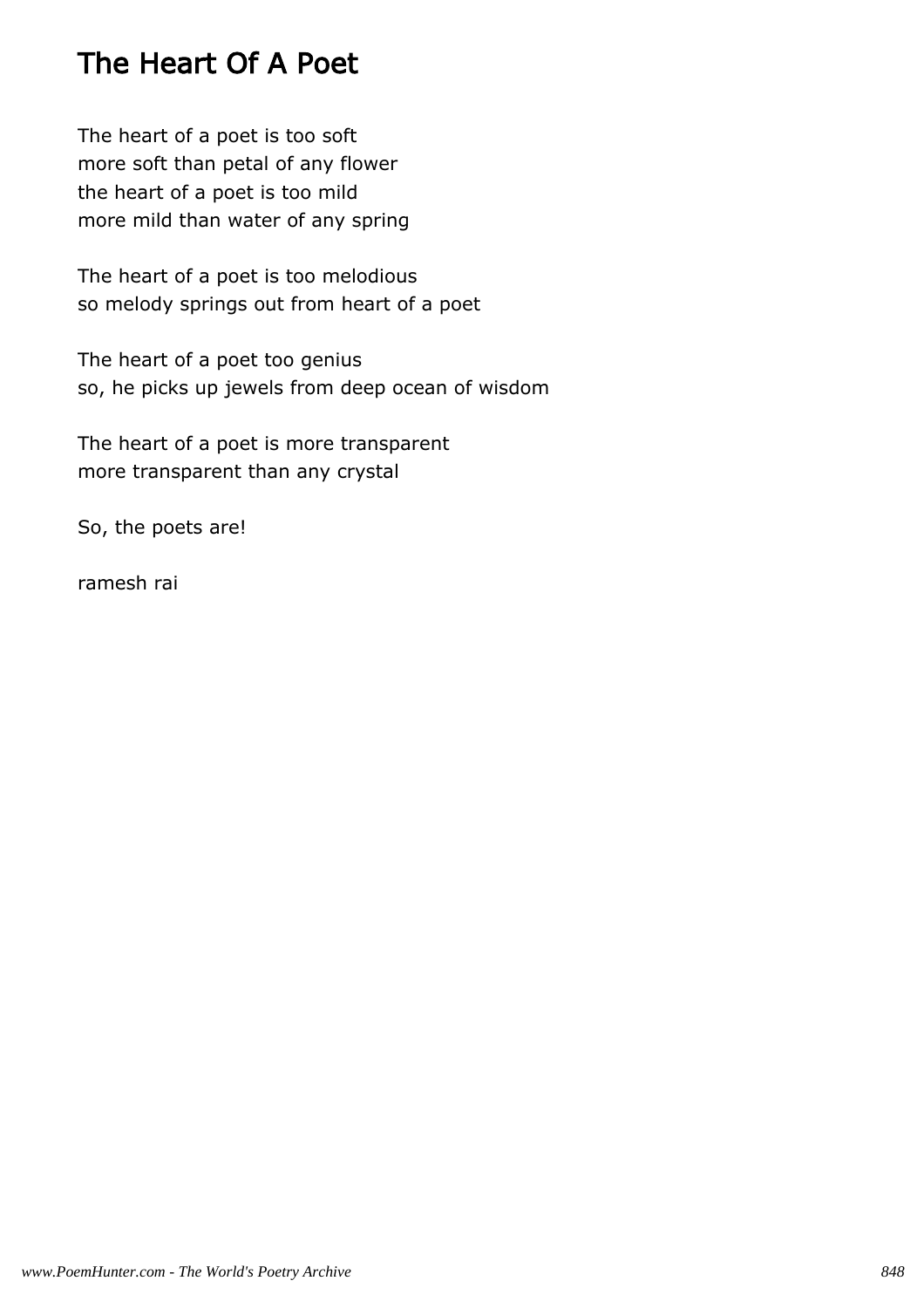## The Highest Degree

I knocked the doors of school to schools college to colleges university to universities with the request to teach me and award me with the highest degree to make my life a perfect and a praiseworthy.

All taught me awarded me the degree with an outstanding marks.

But after leaving the institution I found those degrees were useless simply a piece of paper unable to make me stand even on my feet, giving me bread and shelter is quite afar.

Incidentally I met a traveler who was on his eternal journey.

I requested him to let me know the institution, that can award me with the highest degree, to make me self dependent with a worthy life.

The traveler spoke softly the entire creation is an institution where you can learn and get the highest degree to make your life a worthy.

Again I asked very humbly the name of Principal of the institution he said; his name is God.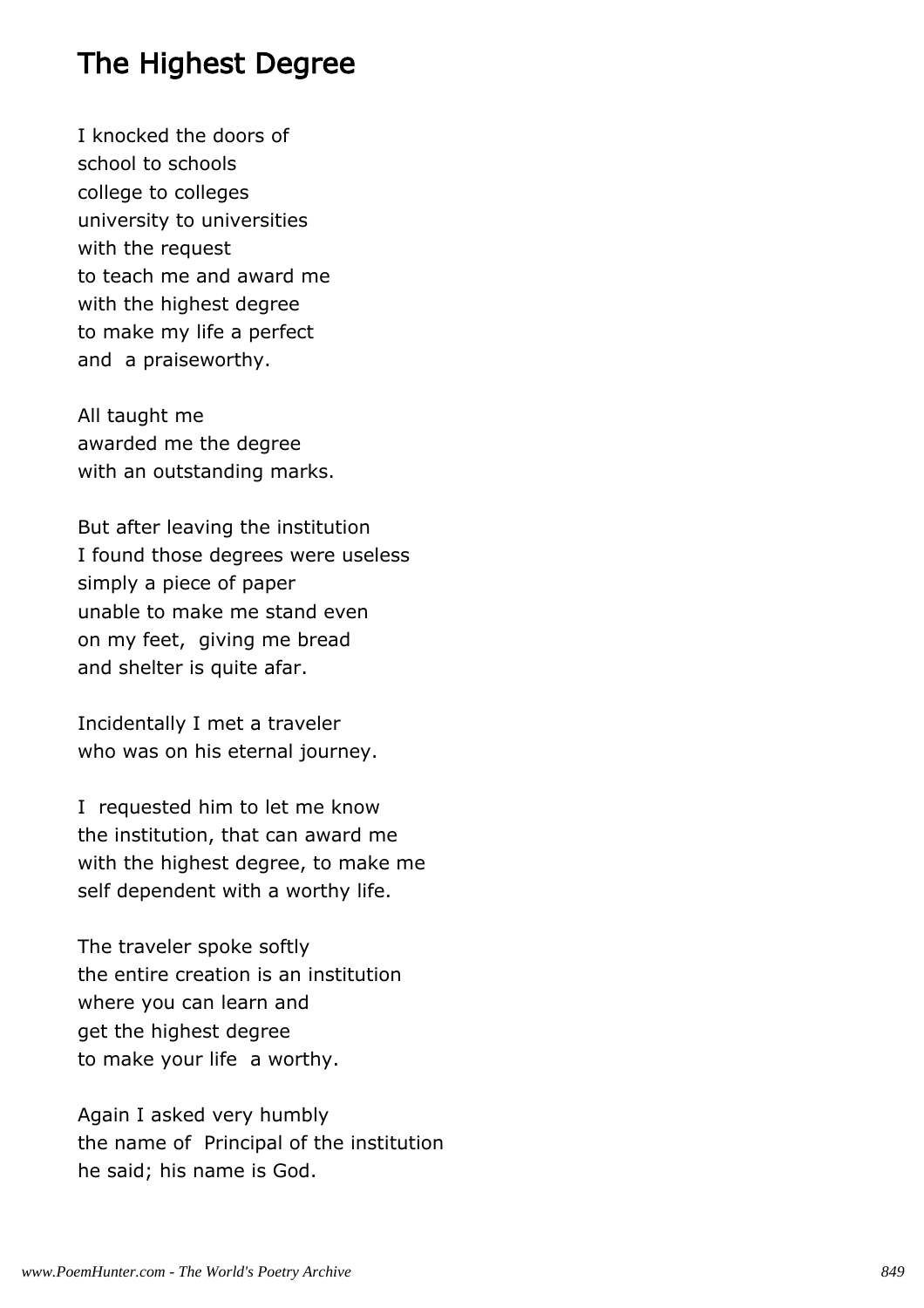So, as an obedient student I approached the Principal and prayed to teach me and award me with the degree befitting to my life to be worthy, the highest degree ever I could be awarded with.

With a mild smile the Principal of the institution said the highest degree is Submission.

But to get the highest degree you have to cross so many examination.

The first step is Sincerity like to recognize alphabet which will help throughout.

The second step is Courage giving you strength to proceed.

Third step is Patience; will teach you not to be deviated from your path.

Next step is very important will make you capable to break the iron gate the degree thus awarded is called Devotion.

On obtaining the certificate of Devotion, will be eligible for the highest degree that is Submission.

If you can get the certificate of Submission you will be perfect eligible to sublime yourself with the entire creation and your life will be a praiseworthy.

I realized indeed a toughest exercise.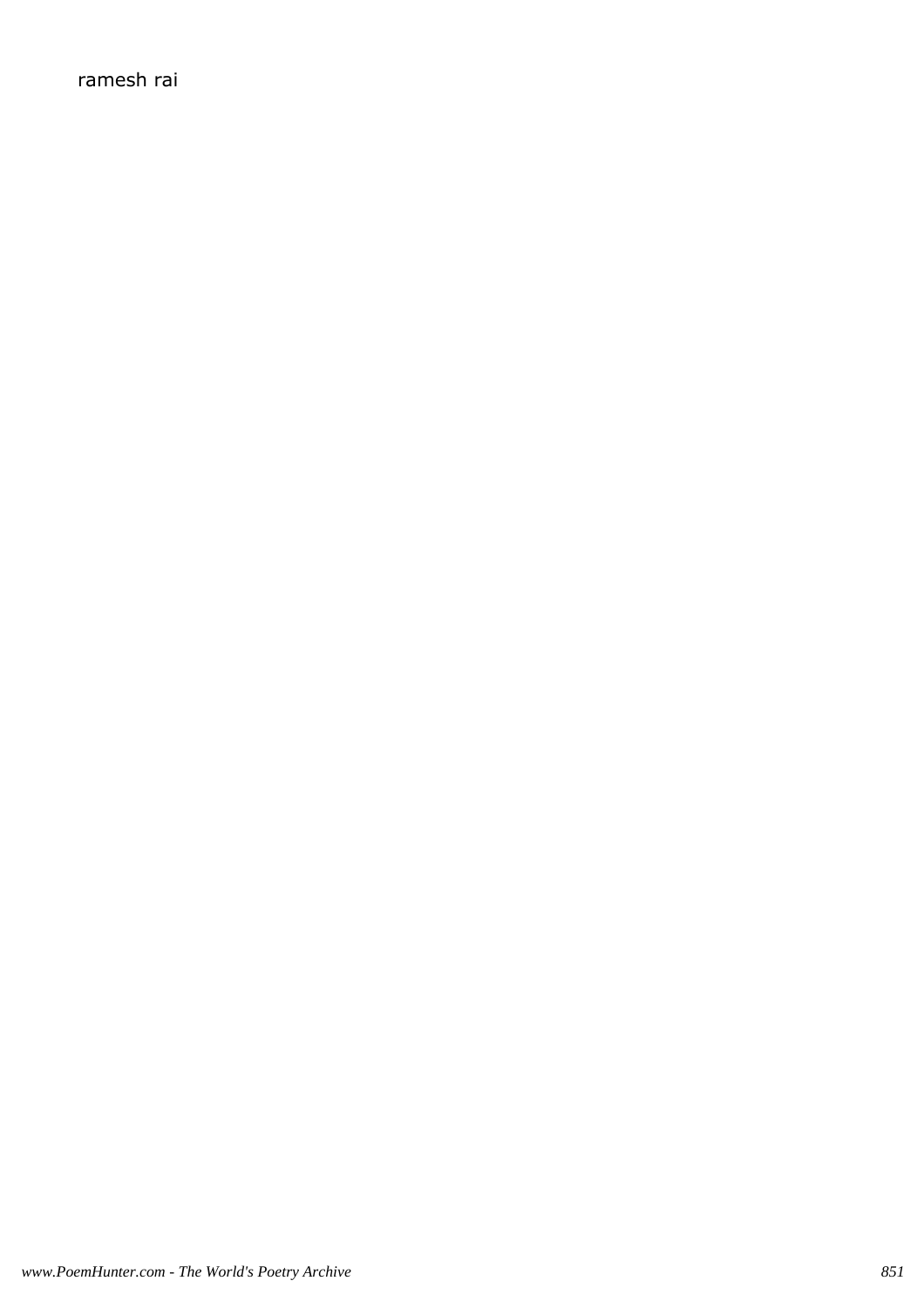# The Highest Peak

Poetry is the highest peak of Love and consciousness That submerge the tranquillity Of heavenly pleasure When love reaches its highest peak Transform a poetic vision When the consciousness comes in mind Transplant a poetic reason Poetry is the fountain of love Peace and consciousness and rebuilds A new era of life The creature is a dumb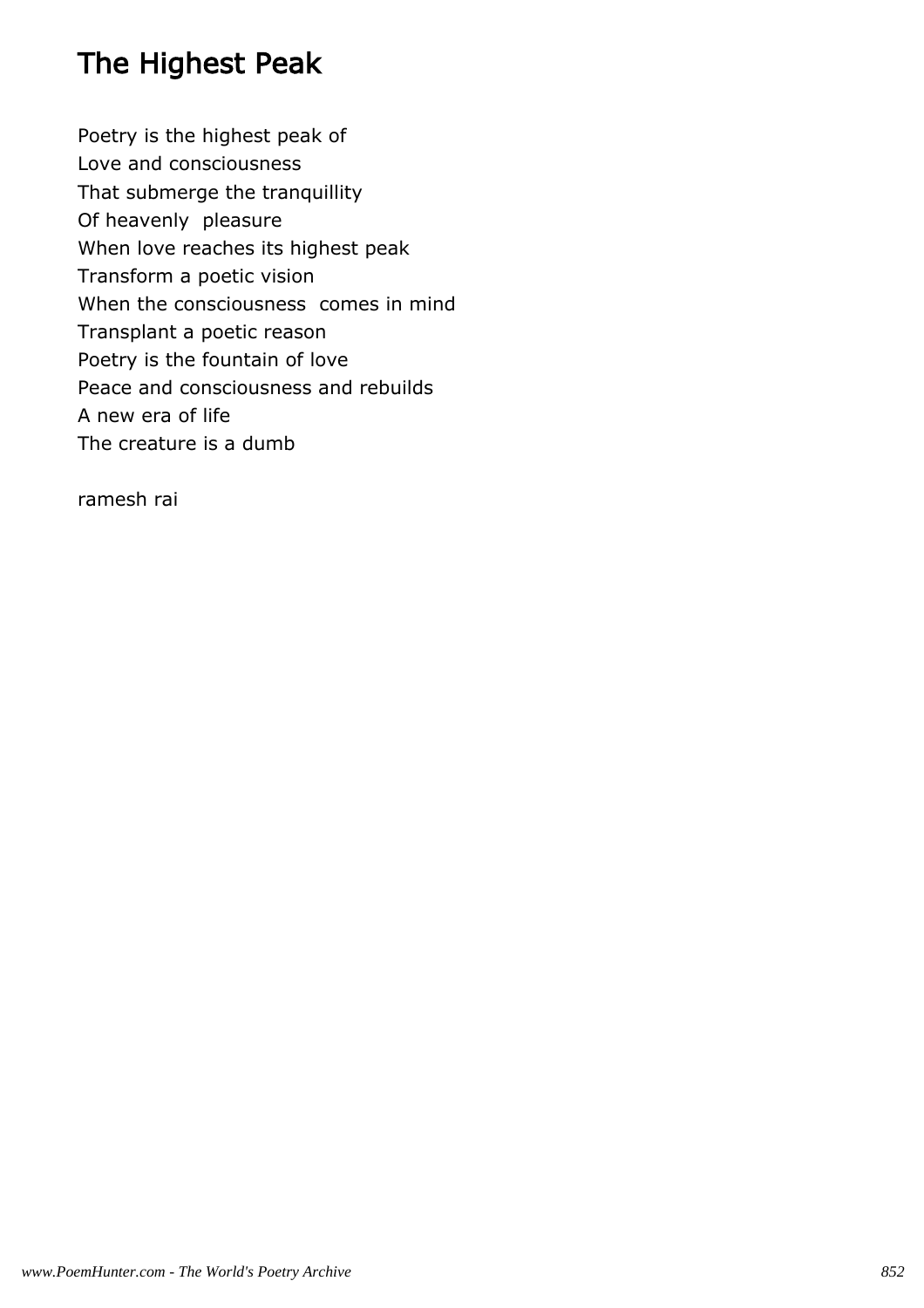# The Holy Spirit

With the rise of morning star the holy spirit brings down the heavenly nectar to nourish all creature with divine spirit to breath for a new life as if a newly born baby feels the world.

Realising the arrival of Holy spirit the cock starts to crow to manifest dispassion of virtual life The Holy spirit enthusiastically ways up all energies to resplend the creation.

ramesh rai

.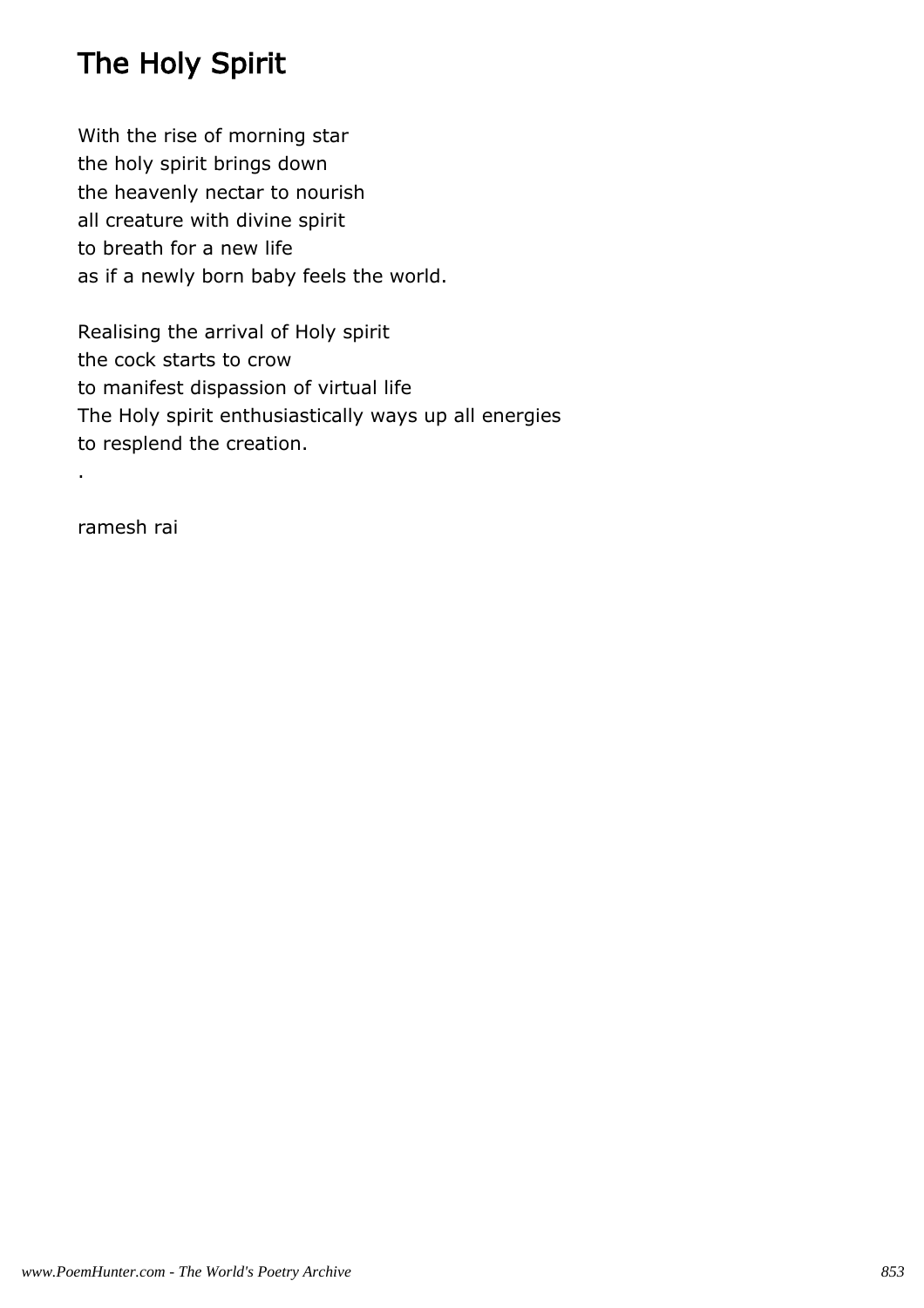## The Hotel Boy

Little did his mother think when she babe her new baby her dearest baby will be one day a Hotel boy

The little boy below the teen getting slang languages some times slap too his power of endurance is extreme

Still washing cup plates cleaning victous of customers the hands which are to hold chalk, paper, pencil, bat and ball are getting rampant.

In lieu he gets two times meal and a tatter to wear

Thanks to the civilized Human made him to do so

But I am helpless I have neither money nor time to spare for his bright future

The Government is also helpless I do not know why they are so

The entire Human society is too helpless, because no time to look into the matter, as busy for making a new world preparing to fight against Mankind

But no matter to grieve on the matter God is always with Him.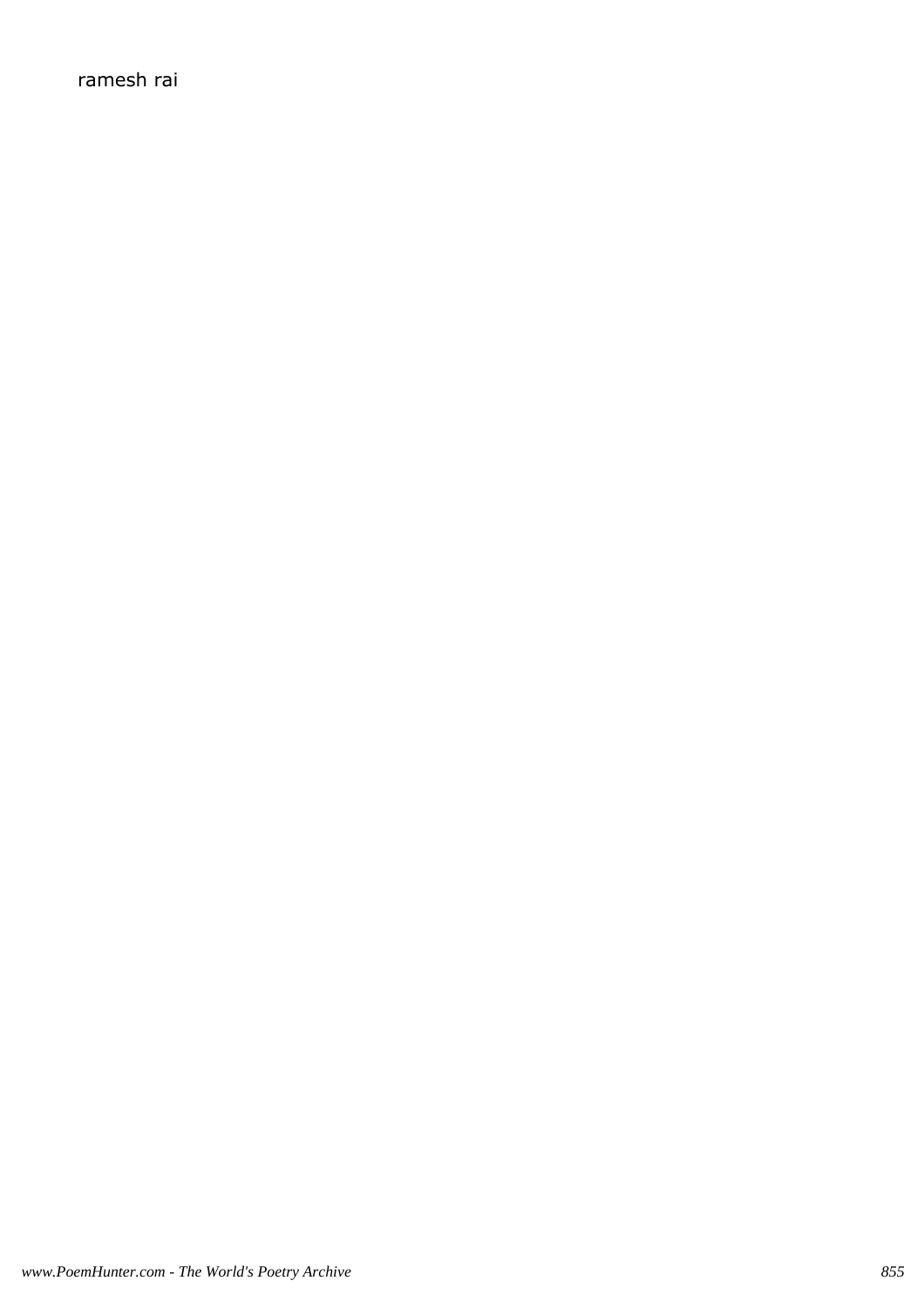# The Hymn Of Mercy

O God, you are the smile of nature, you have tied up the nature in two ways, material and immaterial, joys and pains are in both, material relation, its access is to all, to all the creatures, but it is perishable. Immaterial relation is very often in the nature, material relation ends with destruction, immaterial relation ends with creation.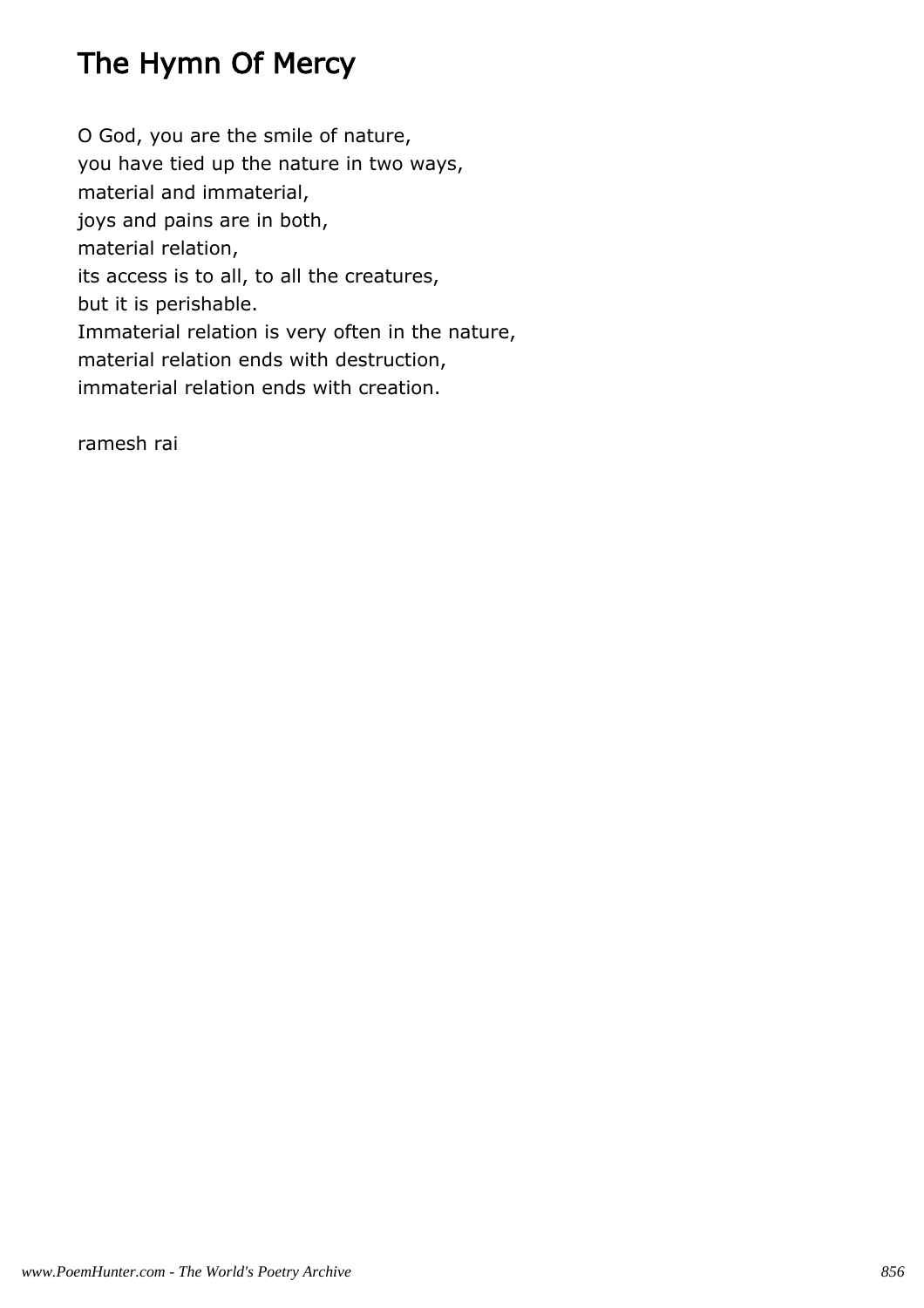# The Hymn Of Mercy -

For a mortal mind What is a realisation A spiritual unfoldment Finite is never possible.

I woe upon the discreet, The vagrance and awareness The joys and greeds All are misunderstanding

You are Supreme And Imperishable 'O' Lord, I think of your existence.

Some says, You are! Some says, No! What can I say I don't know.

But the mercy which you shower upon I feel it.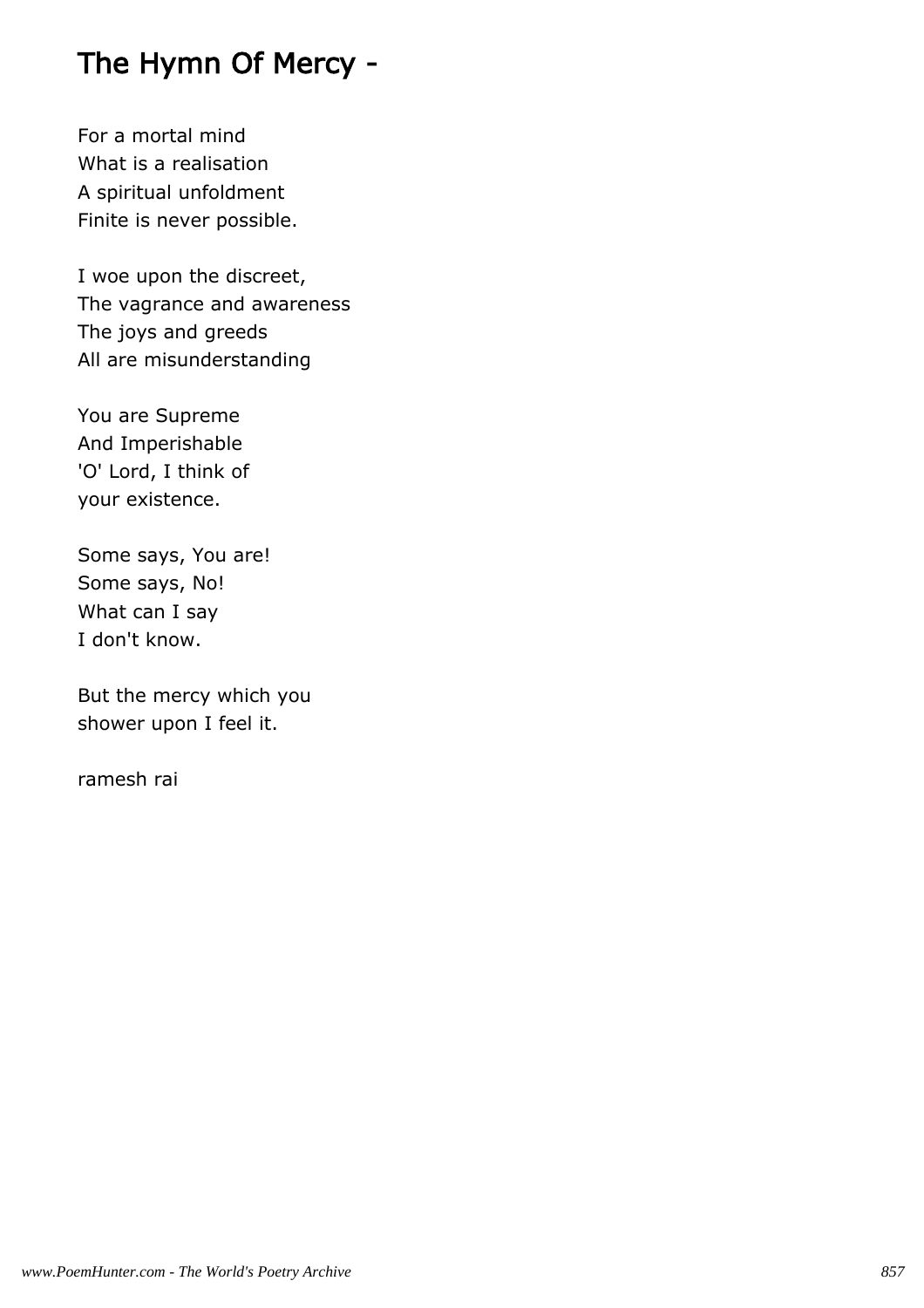# The Hymn Of Mercy - 17

#### O' God!

my life must not be filled with false pride and evil illusion my head must be bowed down before the world community for not completing the assignment to which i am entrusted to and consigned before your divine glory like the school boy who has not completed his task and kneel down before the teacher seeking pardon

The task attributed to me may be abundance but will be all possible when you extend your help to complete them and thus, to present before world community

At that moment my heart will blow up with your divine rescue and tears of joys will flood my eyes.

Give me your inner strength and vision to complete my assignment before i say good bye to the world community.

I am sure then you will come forward to take me away to your divine paradise may be then i won't be able to bless the world community or may be you won't give me time to speak with but my tears will roll down on my cheek and fall down on earth to kiss my motherland for the last time who has given me birth from her womb and nourished me with her blood to make me capable to serve your divine estate.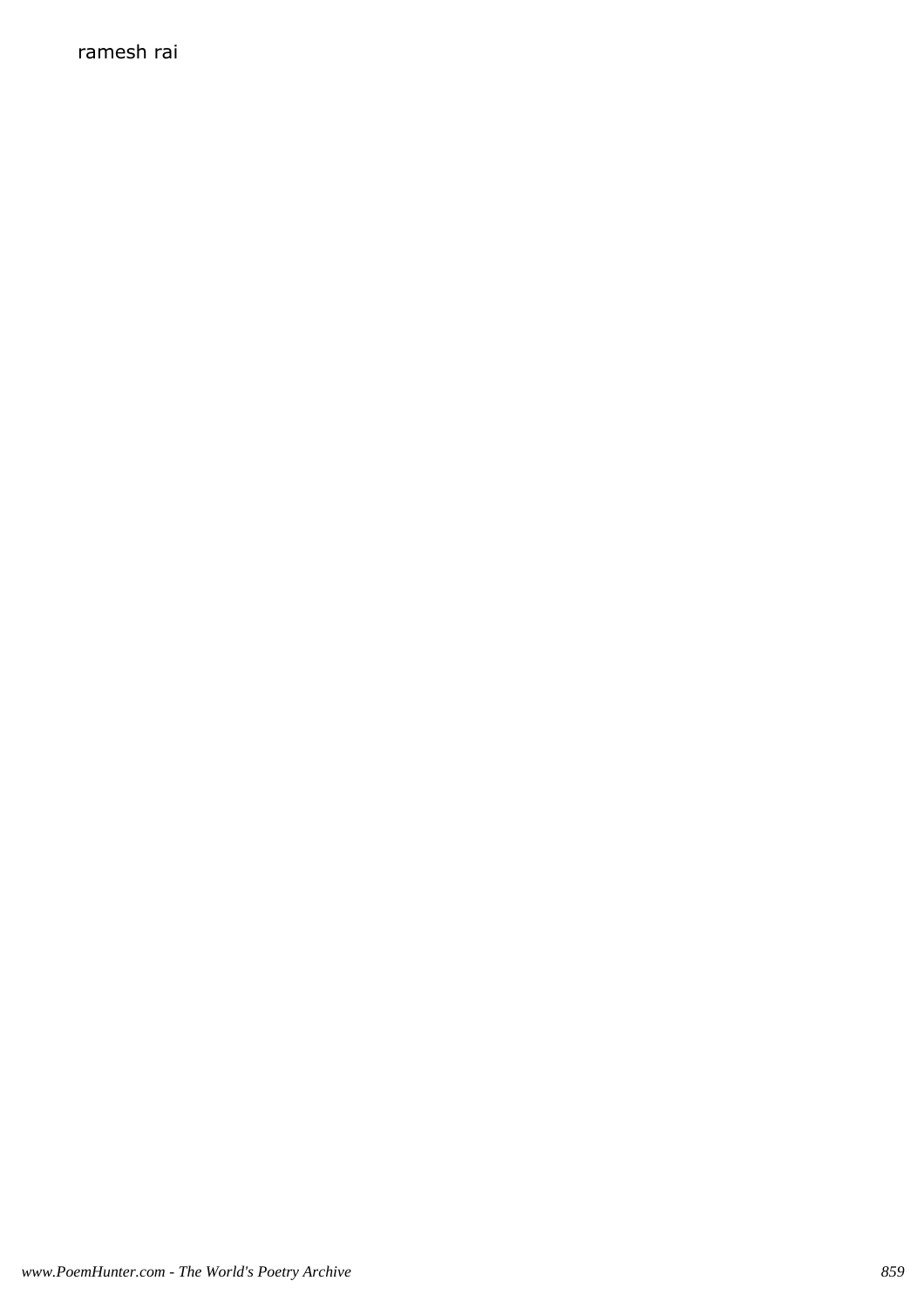# The Hymn Of Mercy - 11

The Almighty God who is permeating the earth supports all Living Beings You are the indestructible reality in all living being by the grace of Yours and Yours only A man obtain Supreme peace and the Eternal abode.

I seek for an ampler life what ought to be what ought not to be I do not know

You are the Supreme Authority You show me the road to perfection I am an humble pedestrian You must pursue and come to bless

My steadfastness in sacrifice and austerity are the gifts of Yours You are to ascertain my knowledge and my action You are the Existent You manifest yourself through all living beings You are the illuminator and the illumined Both You are You are the Judge You are the convict and the judgement you are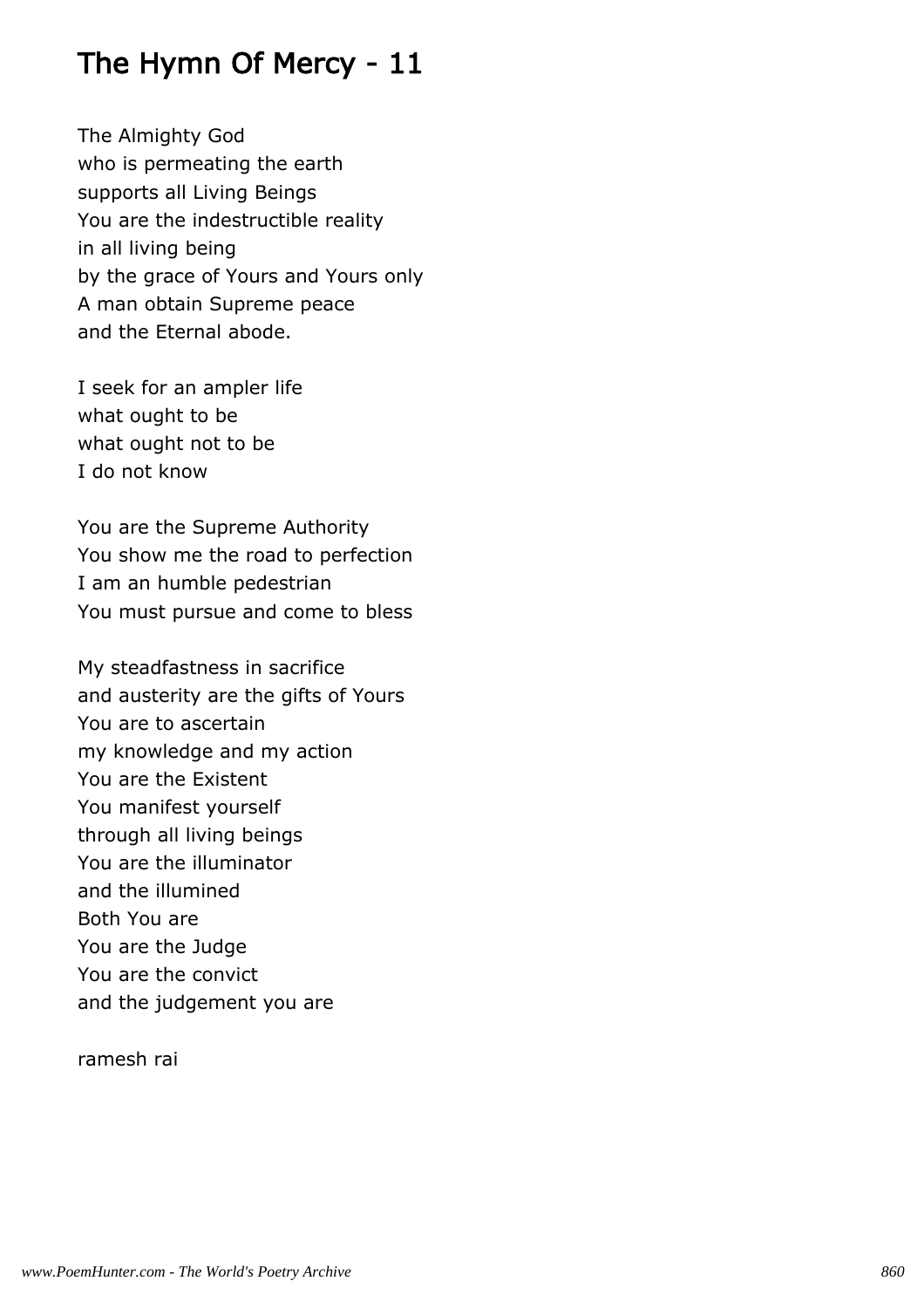# The Hymn Of Mercy - 12

You express Transcendent absolute or to invoke the universal truth or to cherish the concept or the reality to tune my instrument of action and chasten all activities

The seven sound of the Vina are injected with Your secret than all secret reflect Your discourses As You are the Supreme Austerity

Please take me there where I am free from all anxieties my head must not bow for my heedless action the truth of passion of the Supreme Height

Must not I to accept the penetrance and forgive me with the rhyme of Your benelovence

Should I say you Eshwar or Allah, God or any one else I do not know your name because I can not name You of either Because You are the father I am the son You are the creator I am the creation as a son or the creation can not name the former one.

Any name given to You is against the dignity of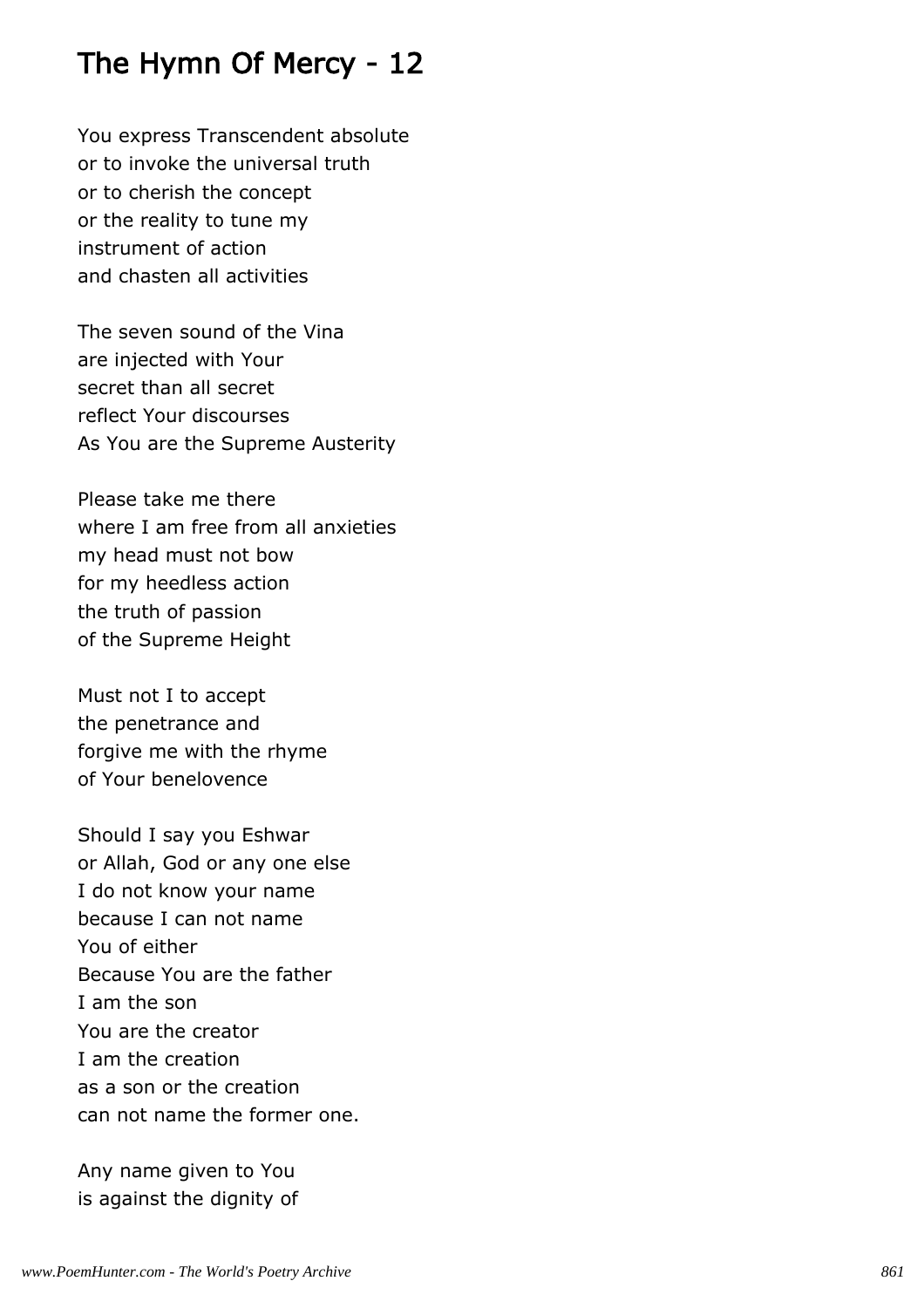#### the Supreme Authority

You are the single goal of all religion so, whatever is said appears to be incomplete in all respect.

My Lord! I can not distinguish you by giving a name or a fame

You are the Omnipotent

You are in Ramayana You are in Geeta You are in Tripitak You are in Bible You are in Koran You are in Gurugrantha Sahib You are hidden in all the Holy books So, bifurcating you in any mean shall be my foolishness and nothing else.

Nothing in this world is Supreme Command Nothing in this world appears to be your end wherever I see I see only You and You.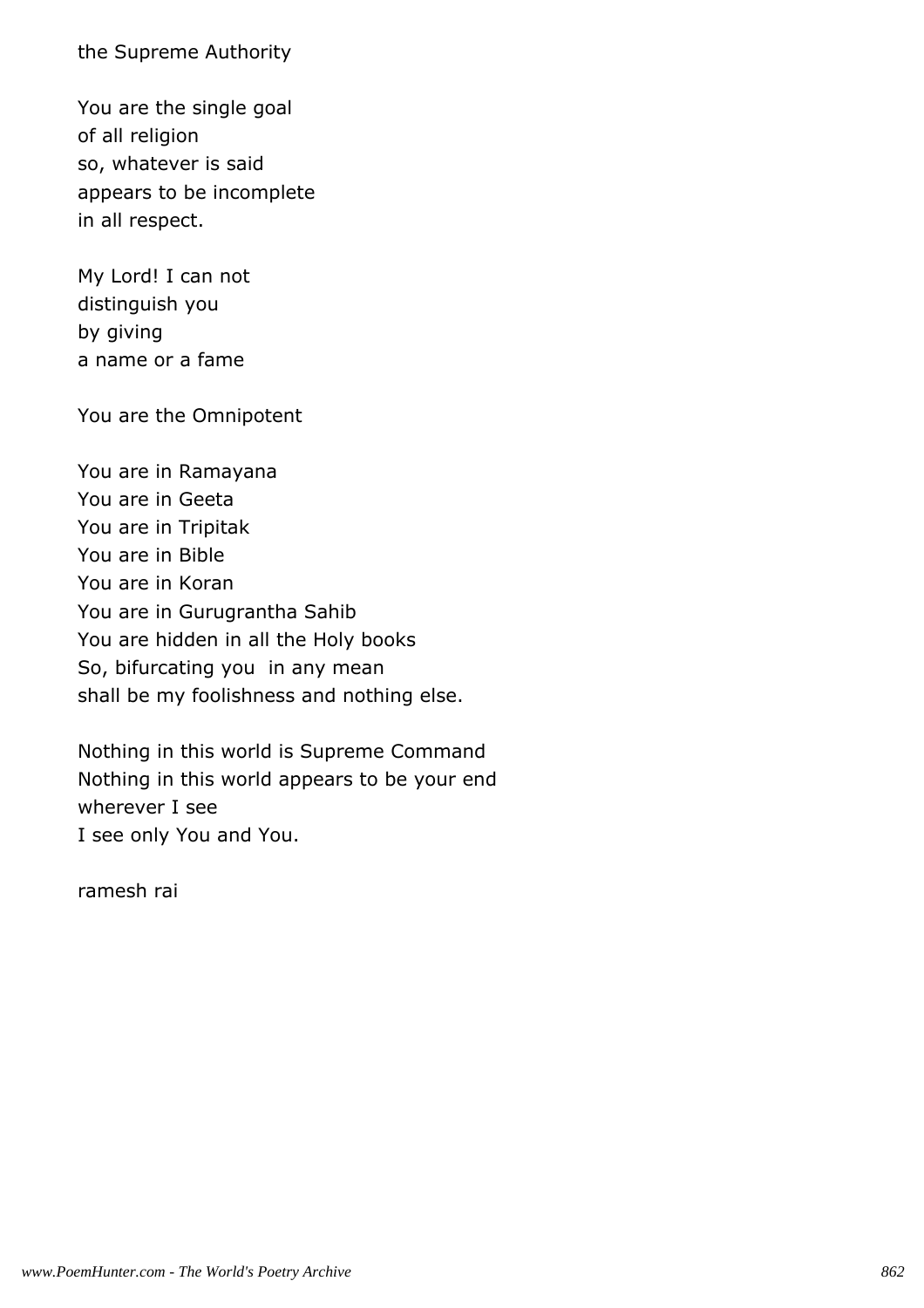# The Hymn Of Mercy - 13

You are the Excellency You are in all action construction or destruction but you judge my each action on the part of joys and sorrows pain and happiness given to the creatures

wherever there is any creation it is Your blessing for the universal kind for the benefit of this world though destruction is also Your nature but if it brings any pain to our fellowmen naturally, it is the pain given given to you so, it is termed as an evil deed or the destruction made to any cause not an operative, not a positive in all the seamless attitude

Please bless me to act Not to harm any one else as it is Your common nature reflects the entire universe so, is Your creation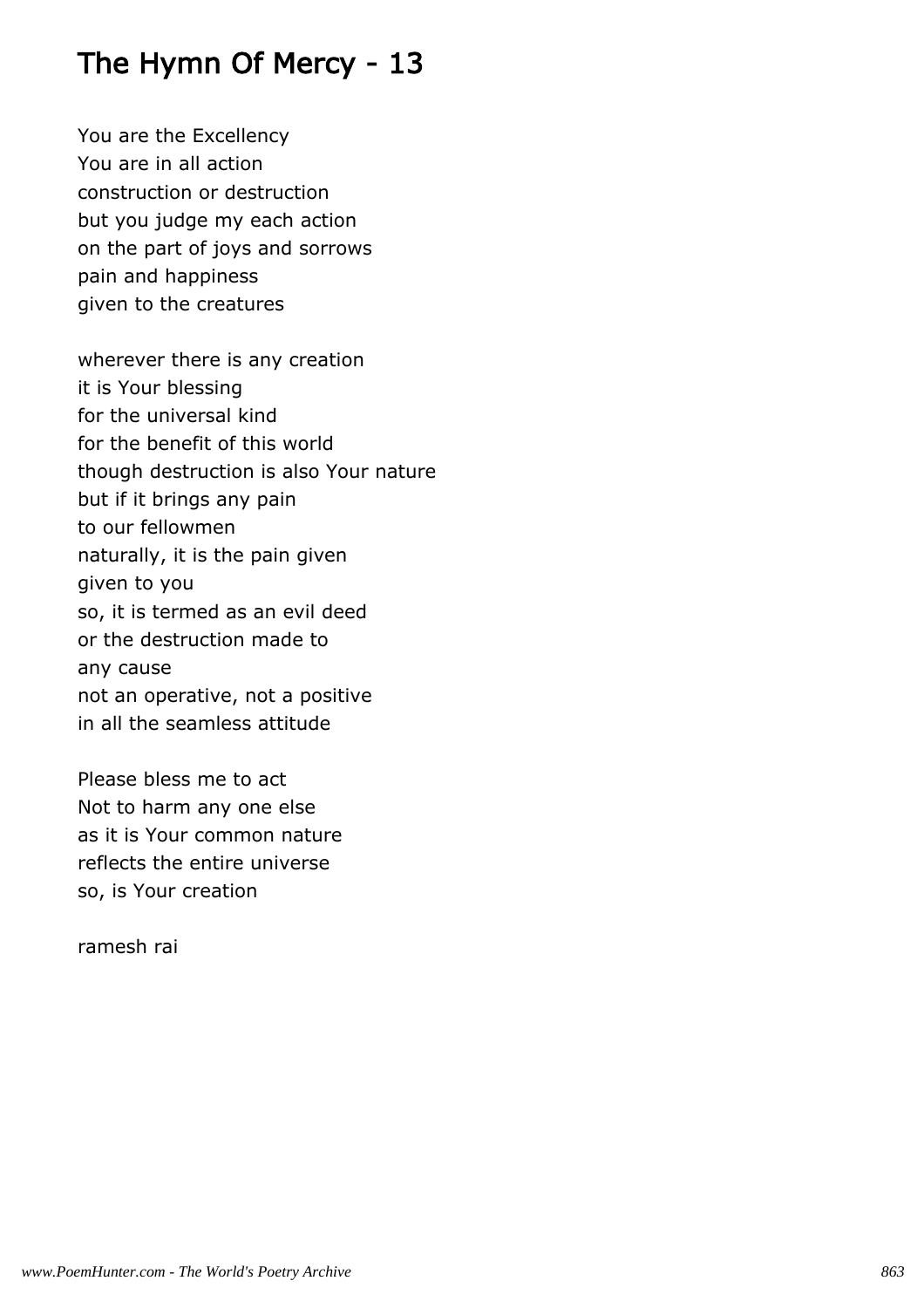Kabira said Your name can not be written why not the seven seas are made ink and the trees of the world are made pen Your name and existence can not be described because thousands of universe glitters under your command

So the Almighty is ours! The faith of the nature are inherent unto You.

You have given the earth the different colours the different caste, creed, race or religion the different kinds of plants and animals Your differences are countless Yet You are one The only one inner secret which makes a life to move or to grow or to die.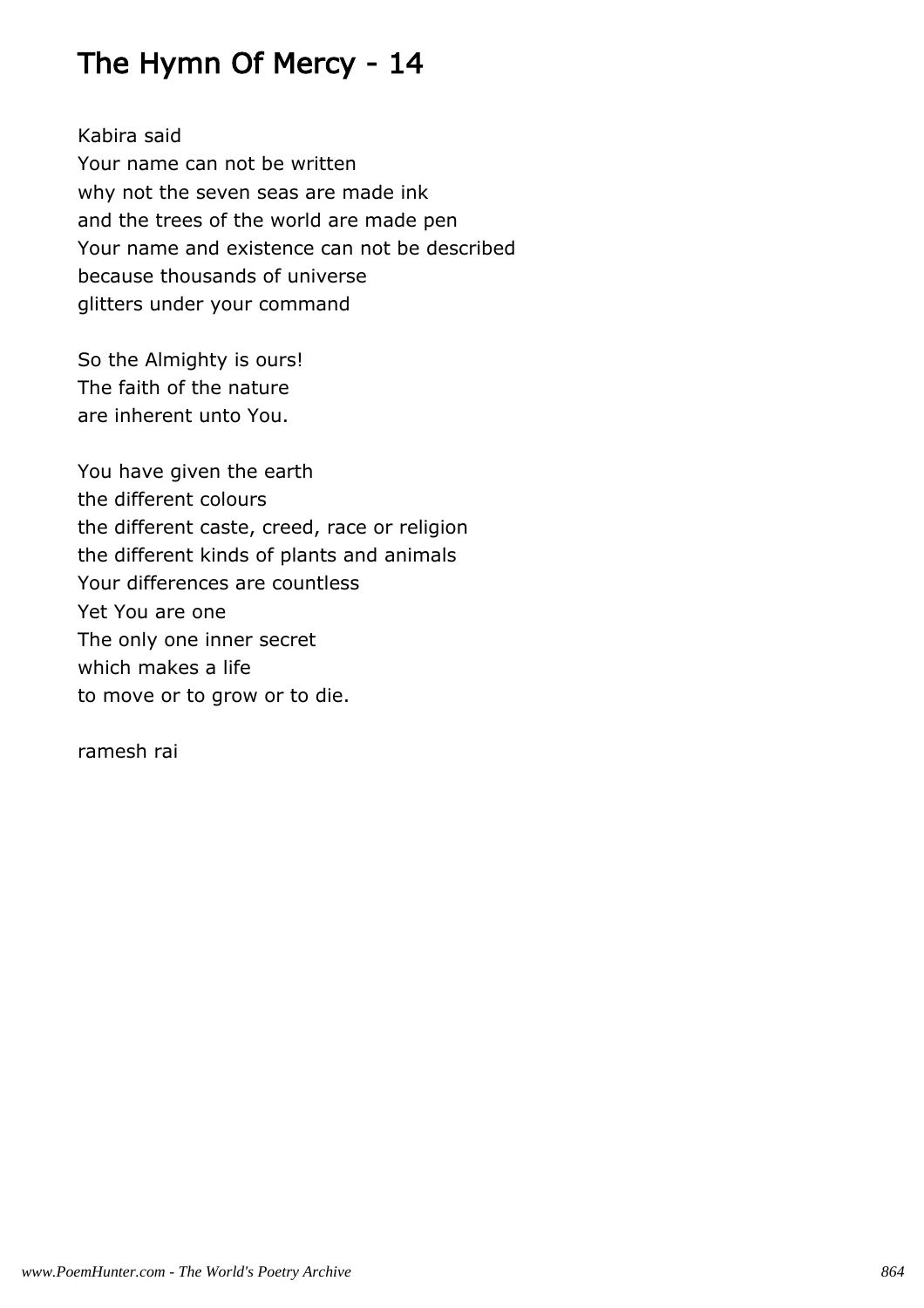'O' God, You are the smile of the nature You have tied up the nature in two ways Material and Immaterial Joys and Pains are in both Material relation its access is to all to all the creatures but it is perishable Immaterial relation is very often in the nature Its realization is also scarce Material relation ends with destruction Immaterial relation ends with creation

The Bells of the Church or Temple or the Ajan of the Mosque or the Gurubani of the Gurudwara or the recitation of any spiritual Hymn Expresses only your existence.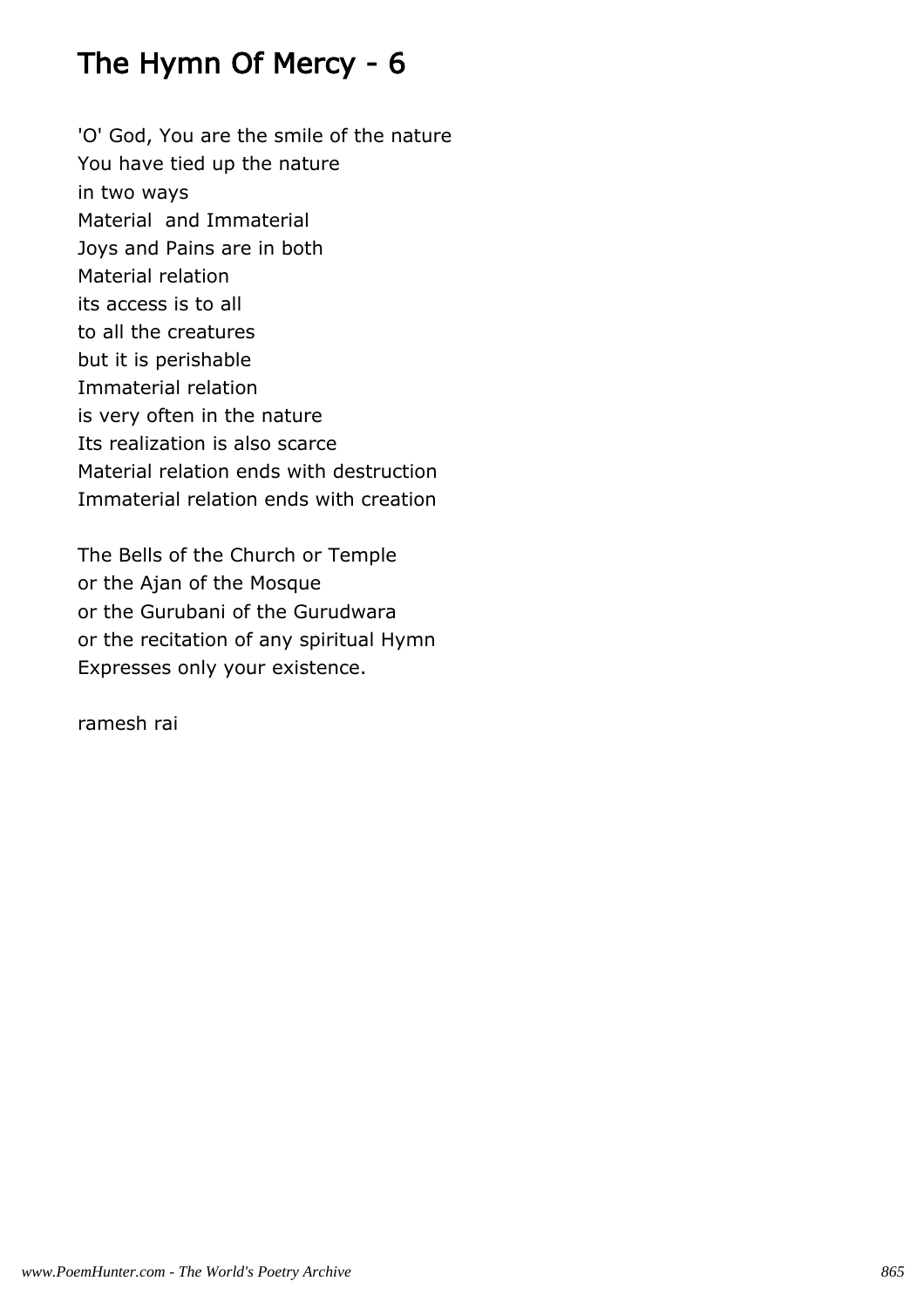May I ask you? why do you send some one to this earth to preach the mercy The Hymn of Mercy

You are sure But not I am 'I' is your creation you are the perfect

If the entire is yours what is mine?

You have given me So a little life To fulfill your all promises

You have also given me a lot of obstacle in my daily life.

These all are your act only yours and yours To make me promises and to fulfill the promises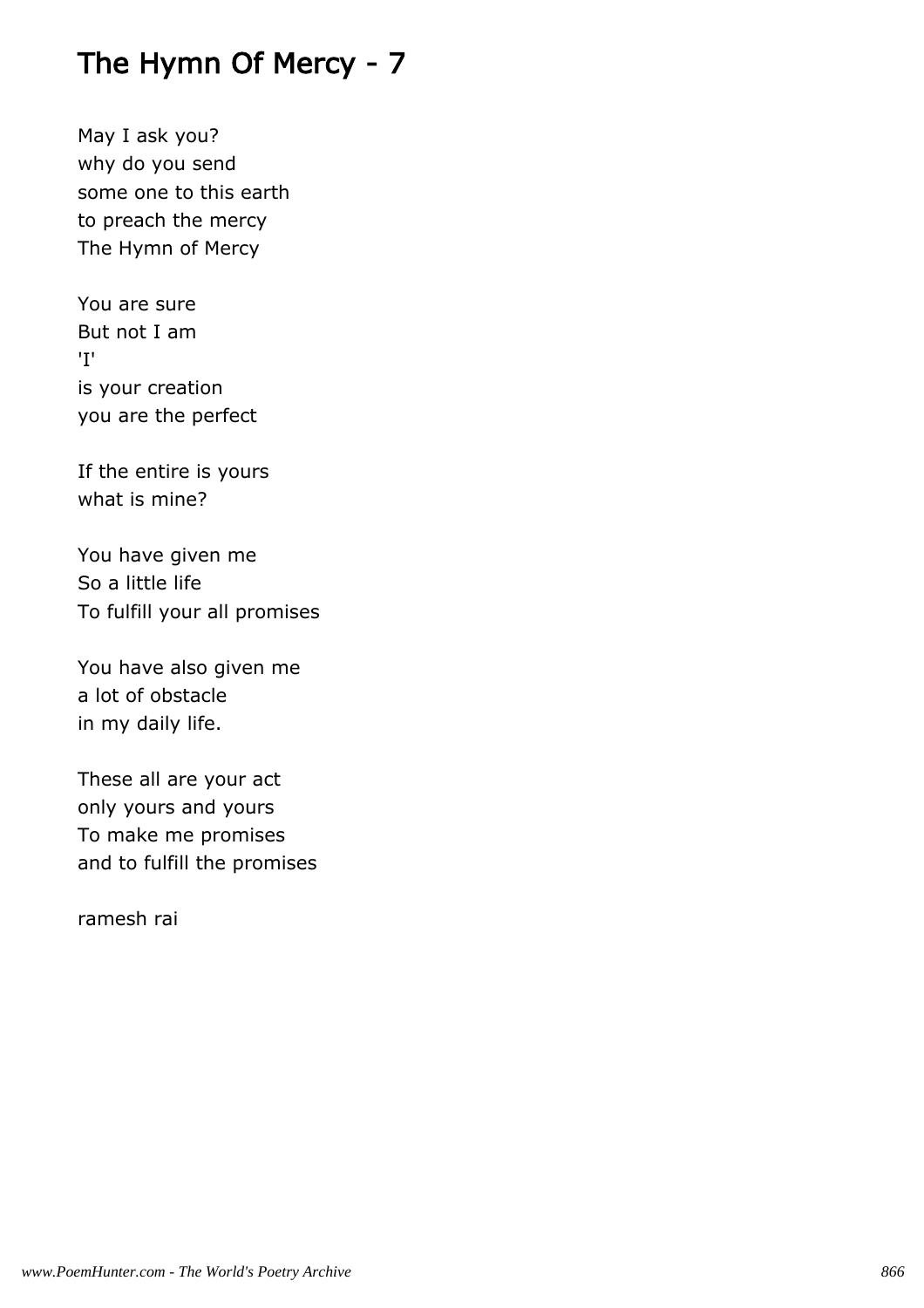Like the unconcerned does not more at any cost, it is self centered because of the ardent conviction and the disciplined mind.

The Eshwar, God or Allah You are one In the meditation of Lord Buddha Lord Mahavira or any enlightened one.

You are subtle, you are ominous You are the nature of the whole.

The planets move on Your order the sun glitters under your desire the universal harmony is ever in existence in your command You are omnipotent The Greater zero You are.

Oh God! Give me the wisdom to state your estate the endless estate and the treasure of joys and sorrows.

Please give me kindness silence & self-control and the honesty in my motive the serenity of mind and good heartedness and also bless me with purity of nature.

If there be any obligatory action make me realise to do it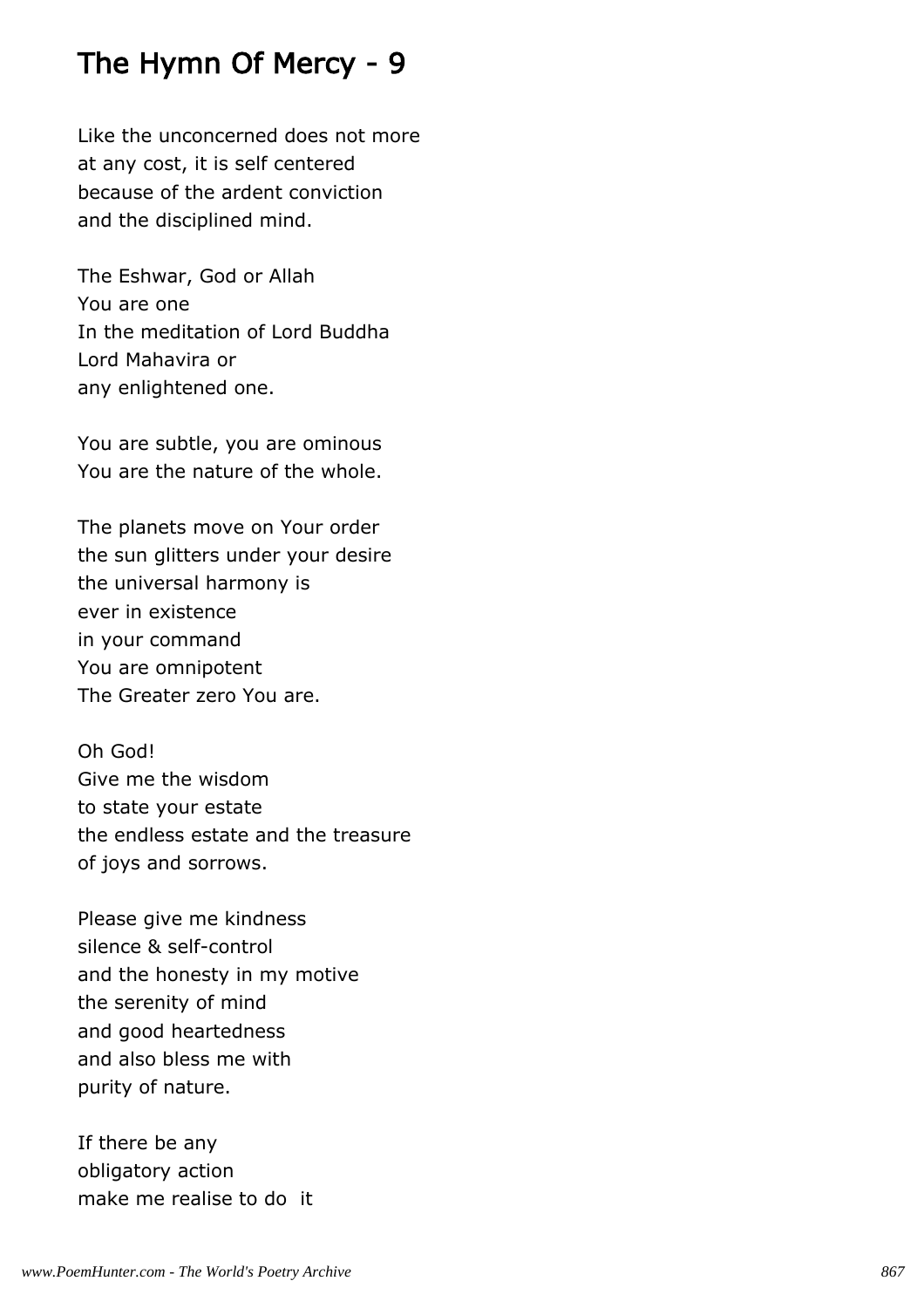and help me to get it done.

Save me from all ego and the evils of life.

Fulfill me with enduring prosperity of the successful endeavour that is natured, nourished guarded and protected by you.

Oh, My Lord! the steadiness, constancy and fortitude given by you should be restrained by your dynamic will.

Oh! the reason of all creation let me be free from birth, death, decay and pain and let me attain the eternal spirituality.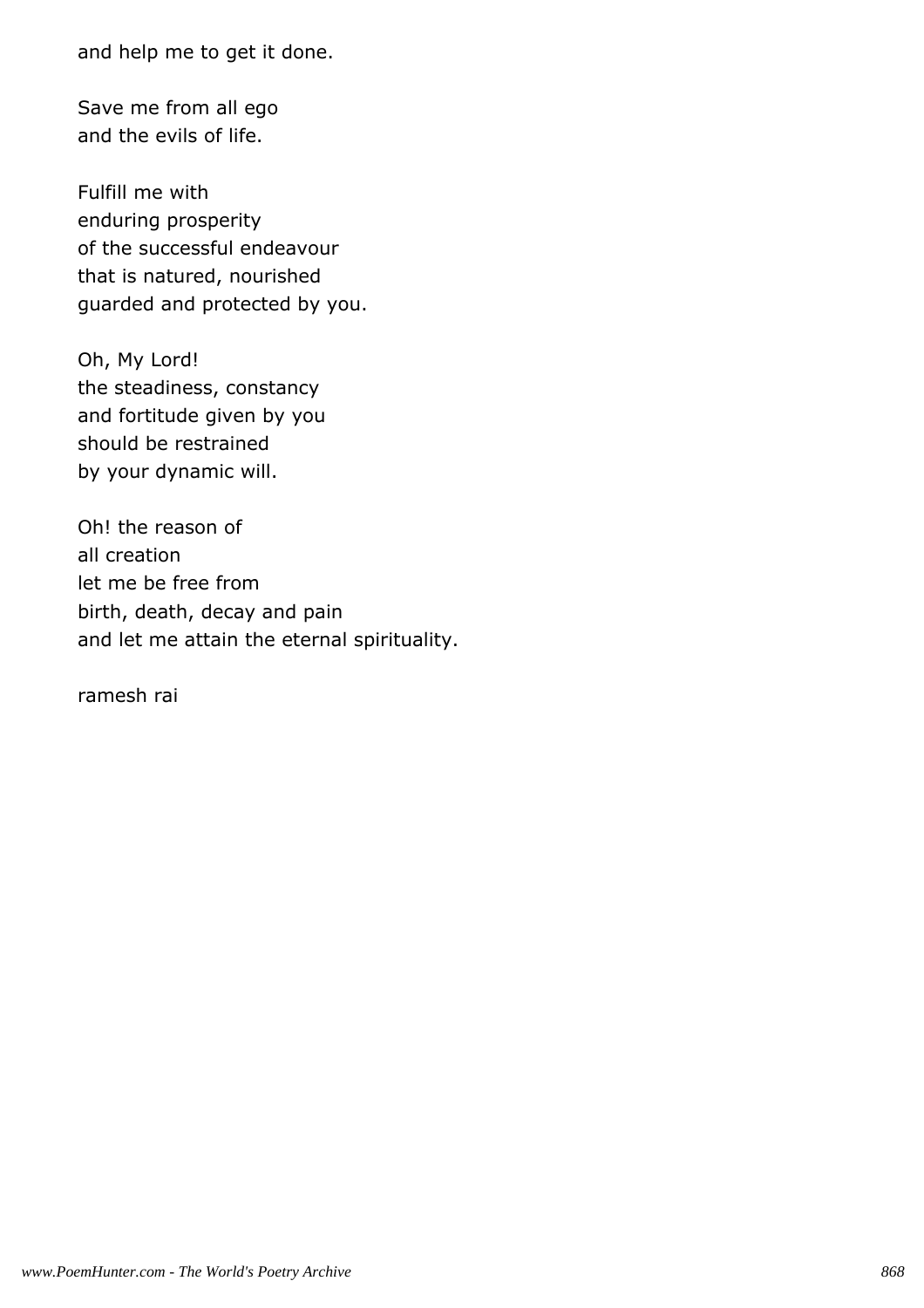My sacrifice must not be for obstination but be for ordinance, with a firm faith

You are the Supreme Lord Give me your inner light to see Your existence In all living beings.

To see the unperishing within the perishing Your Divine charity to all is projected in Your Ever engaged meditation In the Dwelling solitude in the covetousness and the pervading of all evolution

I say you Ram or Rahim Christ or Buddha Nanak or Mahavira but the potentialities of Your expresses the kindness to all

The entire creation which is embodied with full of agony despair and delusion but I see happiness unto you

You show your mercy to all so, you are the vigour of forgiveness & the divine of multitude I do seek refuge in your bossom

I find a solace when disappointment stares me You are the mean of Harmony within the Divine Law

You are the orders of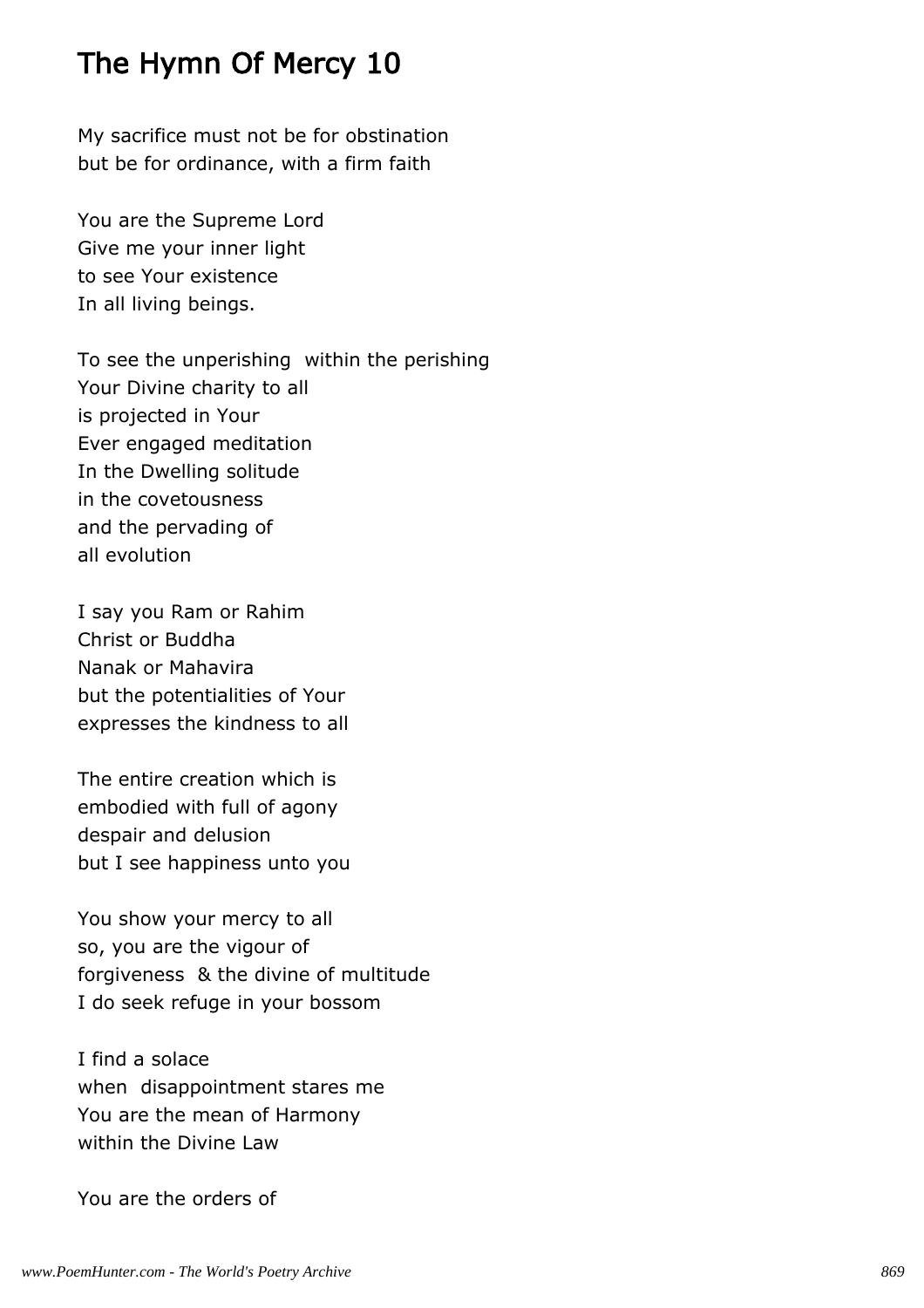transcendent & Emperical You exhort all to leave all alone You are the only mean of Renunciation

From you there is memory knowledge as well as their loss You are the Eternal goal which is free from pride and delusion

The man who reaches to your goal has conquered the evil attachment has been attached with the divine and his desire is completely at rest he is released from pleasure and pain

The supreme abode is that from where there is no return the unrefined mind devoid of wisdom never perceive You.

Because he not self striving Because he is presiding over falsehood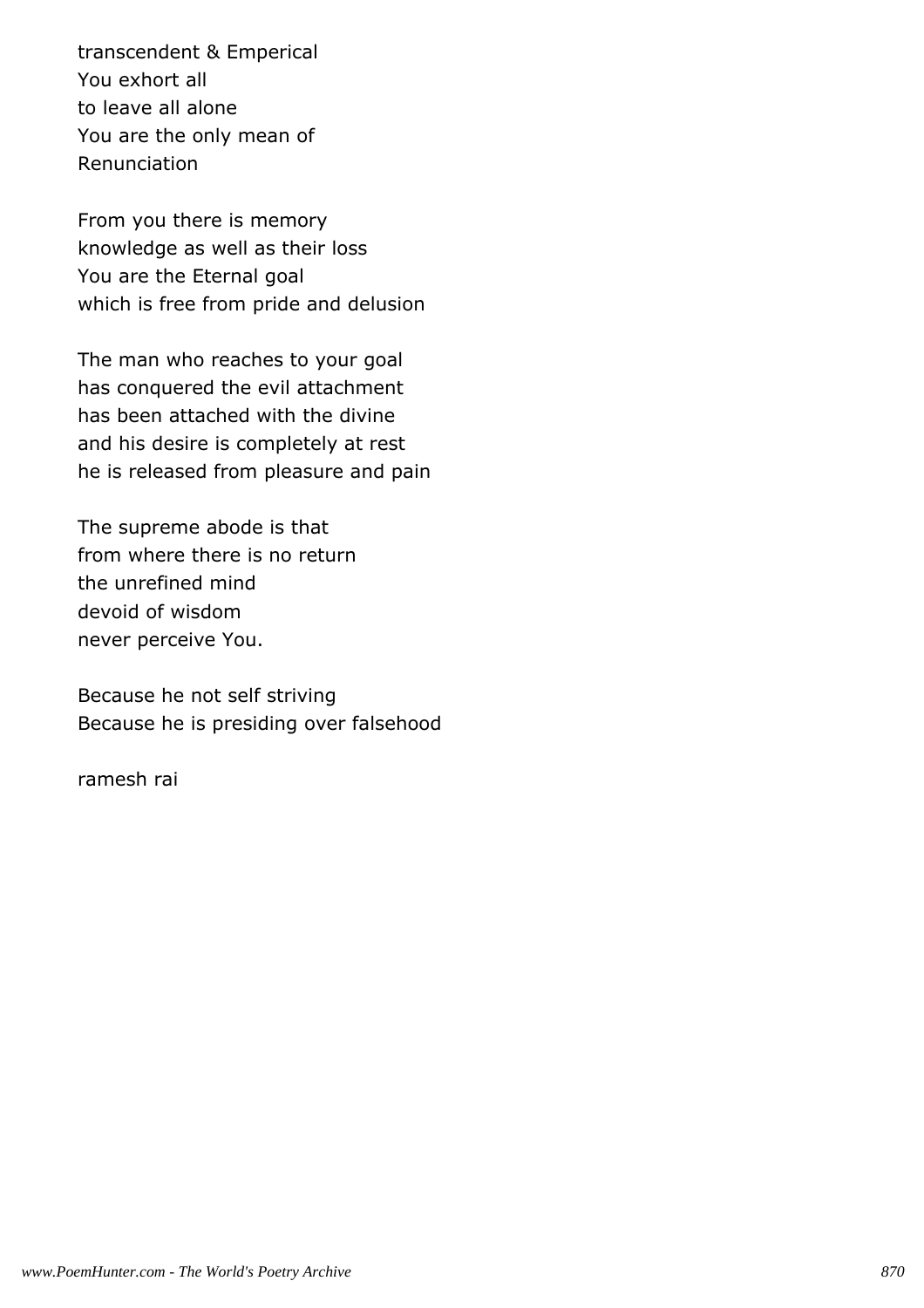The thing is different but the feeling in one either the pain or pleasure given to an ant or elephant

A person worships a specific kind of imagination he feels the pleasure but when the imagination is destroyed he feels the pain.

The very uncommon in the nature which is inherent when the bells of the church or temple, the ajan of the mosque, the speeches of Guruvani, the recitation of Budhham Sharanam Gachhami, the silence of the nature and the melodious utterance of the creatures which signifies Your existence assembles with the meditation of any Enlightened one, the atmosphere is purified with the Hymn of Your Mercy.

Oh my Lord! You manifest Yourself in each any every moment

Sometimes Your creation becomes the Guideline for the Mankind.

Lord Rama gives us the lesson of obedience and brotherhood he teaches how to rule and love his countrymen His sacrifice is known to the worldwide, He tells us not to bow before tyrants

Lord Krishna gives us the lesson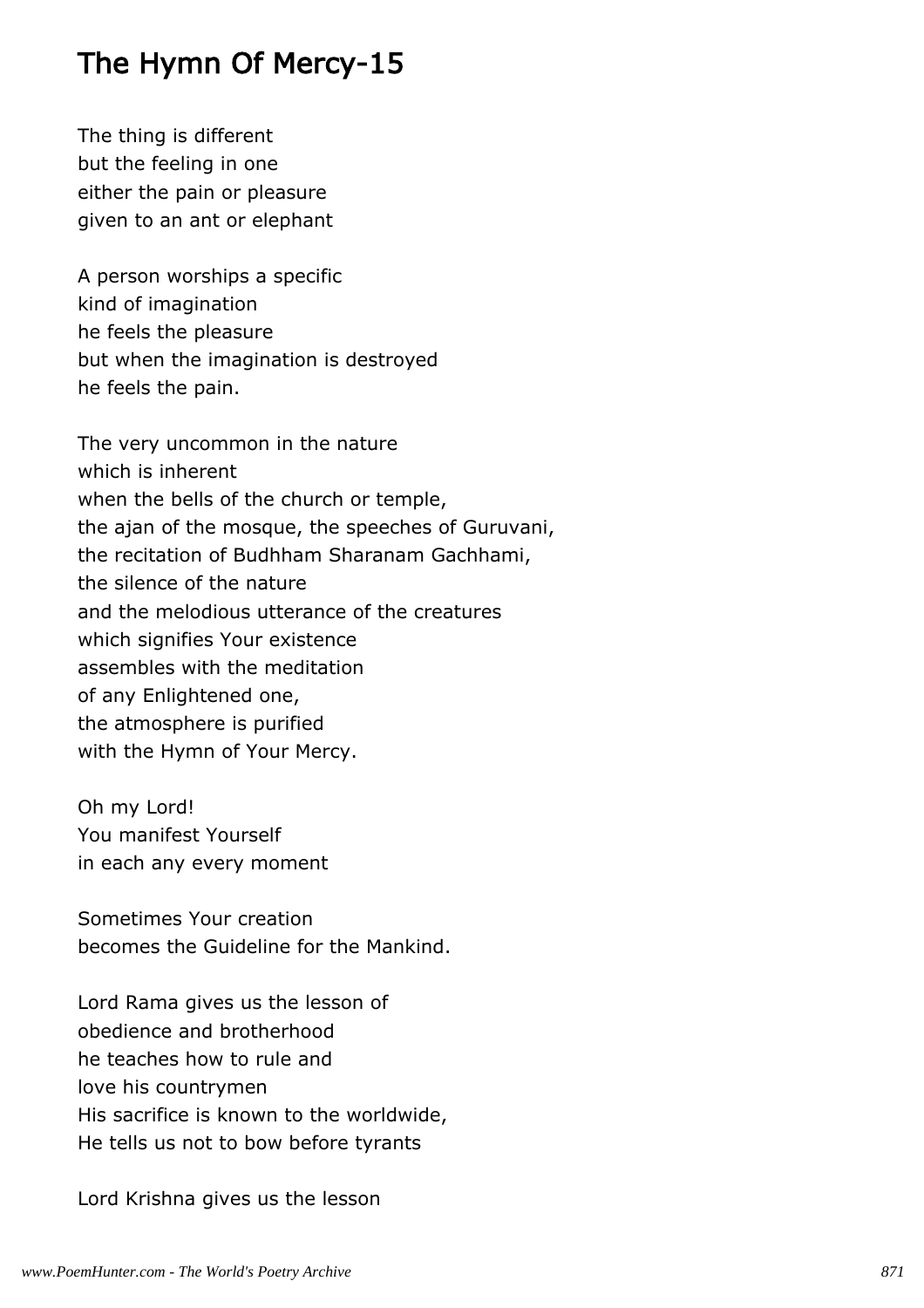of rights and duties His spiritual unfoldment is a mysterious achievement Is still knocking the door of every soul He describes the indestructible nature of Soul and Super soul He expresses the true sense of Love

Lord Mahavira teaches us about the Non-violence And to attain the Super Eternity of the life.

Lord Budhha has shown How to get rid of the suffering of our daily life

Jesus Christ preaches us the lesson of forgiveness and compassion

Hazrat Mohammad gives us the lesson of Religious harmony and brotherhood

And several Preachers have come to this world to make our life happy and pleasant but still the man is fluttering over the recycling nature of pains and sorrows unable to detach with the objects the cause of desire, anger and delusion, the consequence to confusion of memory and the destruction of intelligence And is perished long life.

Oh my Lord! who enjoys the real mystic of life One who is ever attached with the physical world or whose body is torn with the day toil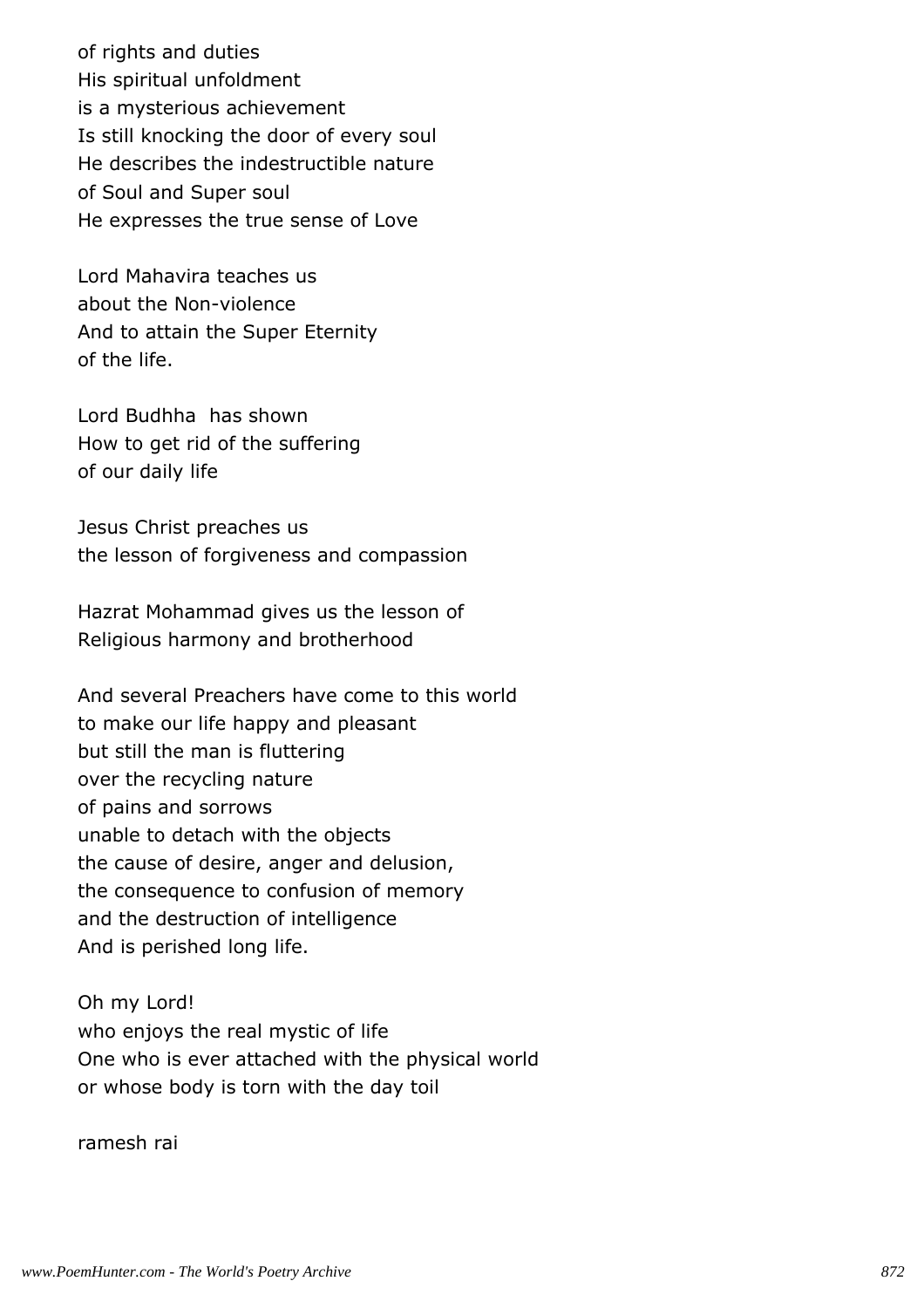Oh, my Lord! why does a man run behind to get a little name, fame and pride being proud of his ancestral deed

O My Lord! Let me be away from such mischievous deeds

The Lord, The Super Eternity to reach you, Yogis and Munis spend their whole life in meditation and concentration some achieves, some fails

But the best achievement I find in forgiveness of any one not thousand times thousand but to the goal of realisation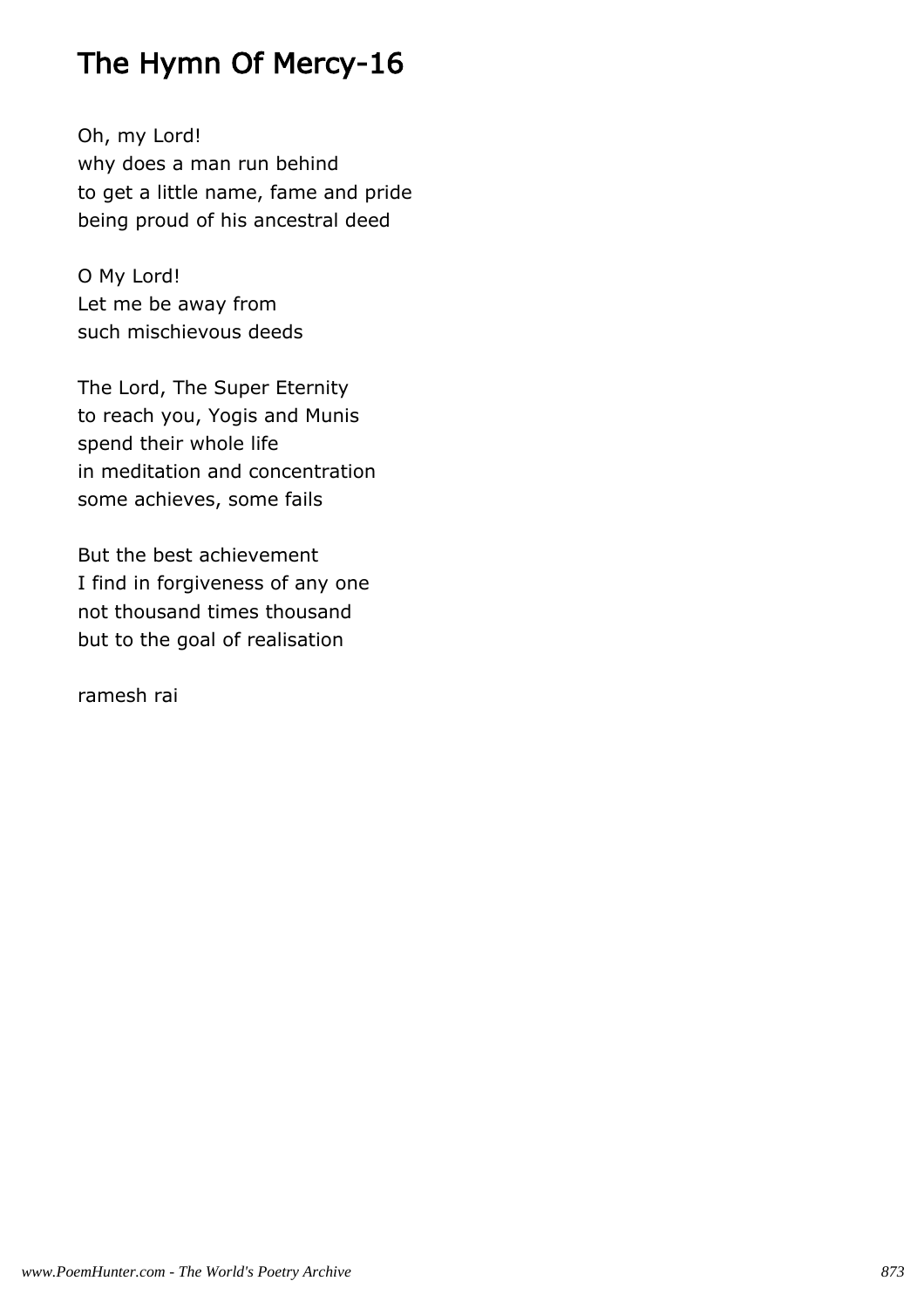Some says, You are! Some says, No! What can I say I do not know.

But the Mercy which you shower upon, I feel it.

The earth is not, The moon is not, The sun is not, The planets are not.

But the gesture of your Mercy is Always and Always In every moment of life To all the creatures.

I feel nervous, when I do think without you Then what happens, If you are not.

The flower blossoms every day, The life breeds every day, But you breed In every moment of life.

Oh! My Lord, I remember you, Is it my weakness. But the weakness are gone when you come forward.

Silence and chaos, Death and Life, Joys and sorrows, All are your vain.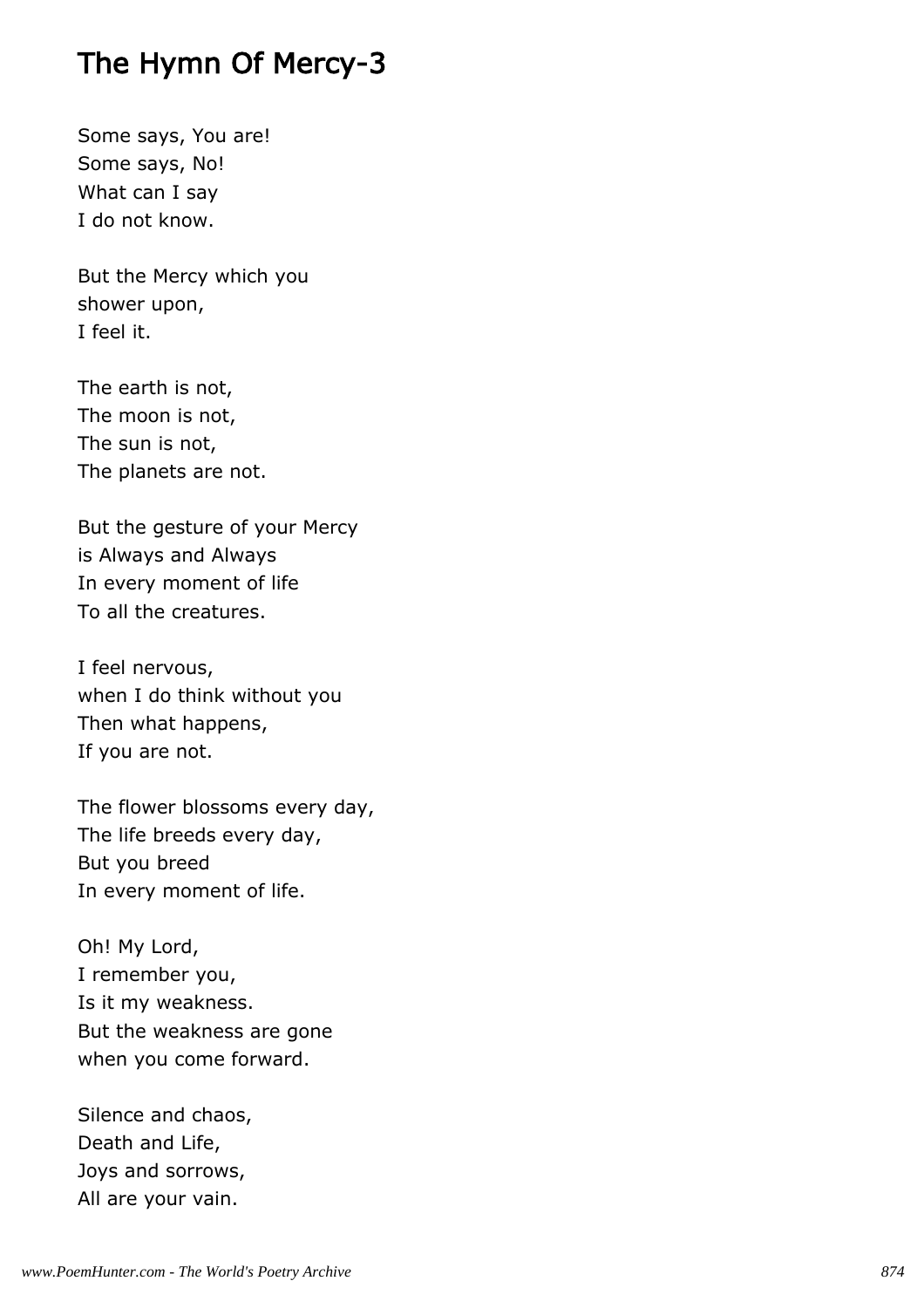The earth has tolerated Numerant Tyrants, But still it is survived with the grace of Yours.

The Hindu says, 'OM TAT SAT' The Muslim says, 'ALLAH HO AKBAR' The Christian adores, ' the CRUCIFIED CHRIST' The Sikh says, 'SAT SHREE AKAL' The Buddhist says, 'BUDHHAM SHARANAM GACHCHHAMI',

What are the differences All behind The Hymn of Mercy, Goes to all alike.

If the Hindu breaks, The Mosque or Church, If the Muslim breaks The Church or Temple, The Taliban breaks The Idol of Lord Buddha.

I feel your pain In all respect Because all are only Your creation

contd...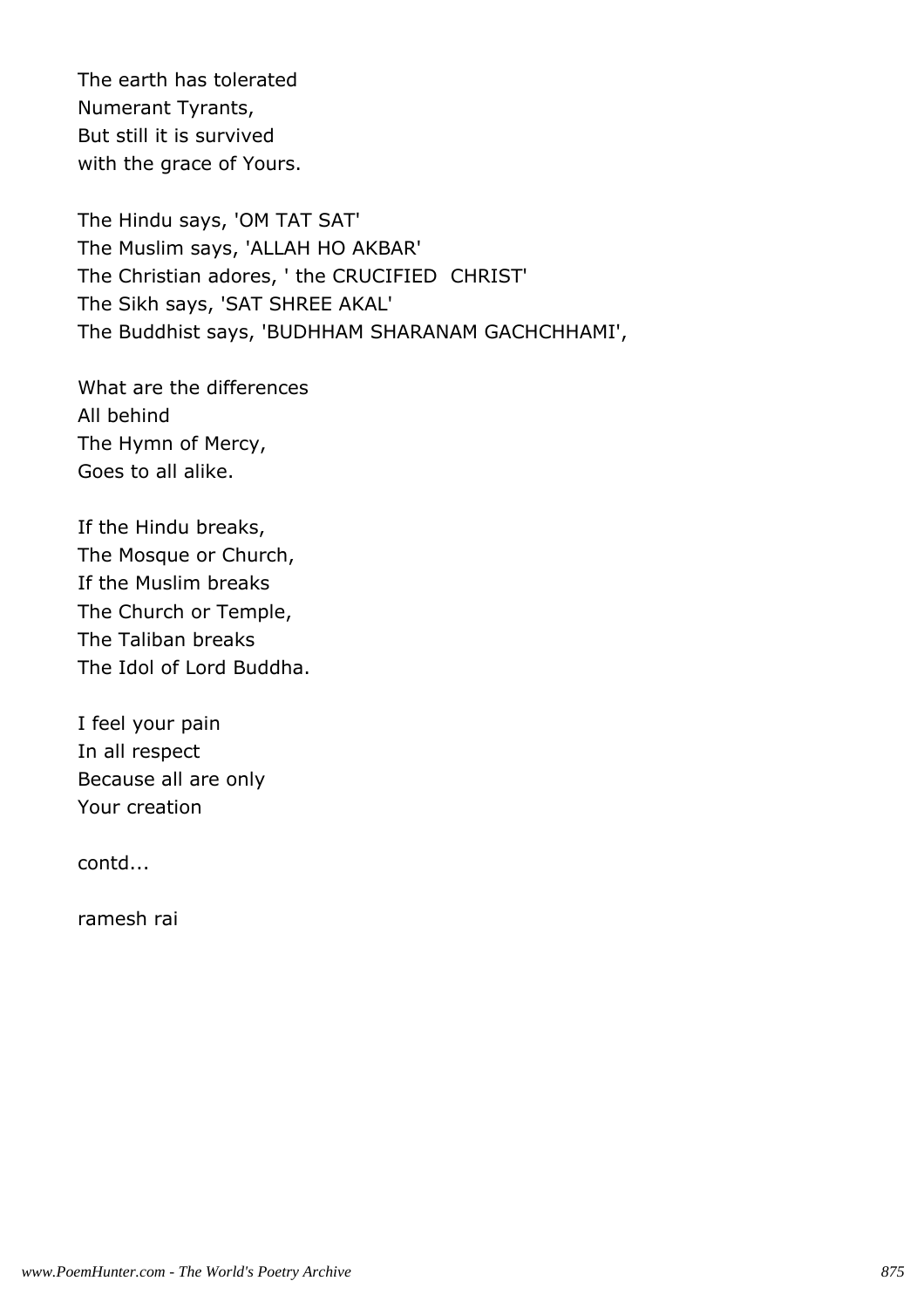'O' Mighty, Please let them be excused For their arrogant deed because they did not know what they did

I think in All of your actions Your desire to purify the universe with the dust of particles.

To sublime the impurities You expresses your oath which you might have given before creation of the whole

But I am a man made of Panchtatwa So, i can not bear given to desire.

I perform my duties As a Human Beings You perform Each moment of the life

Please get me ahead to make me calm of the positive attitude with the endurance power.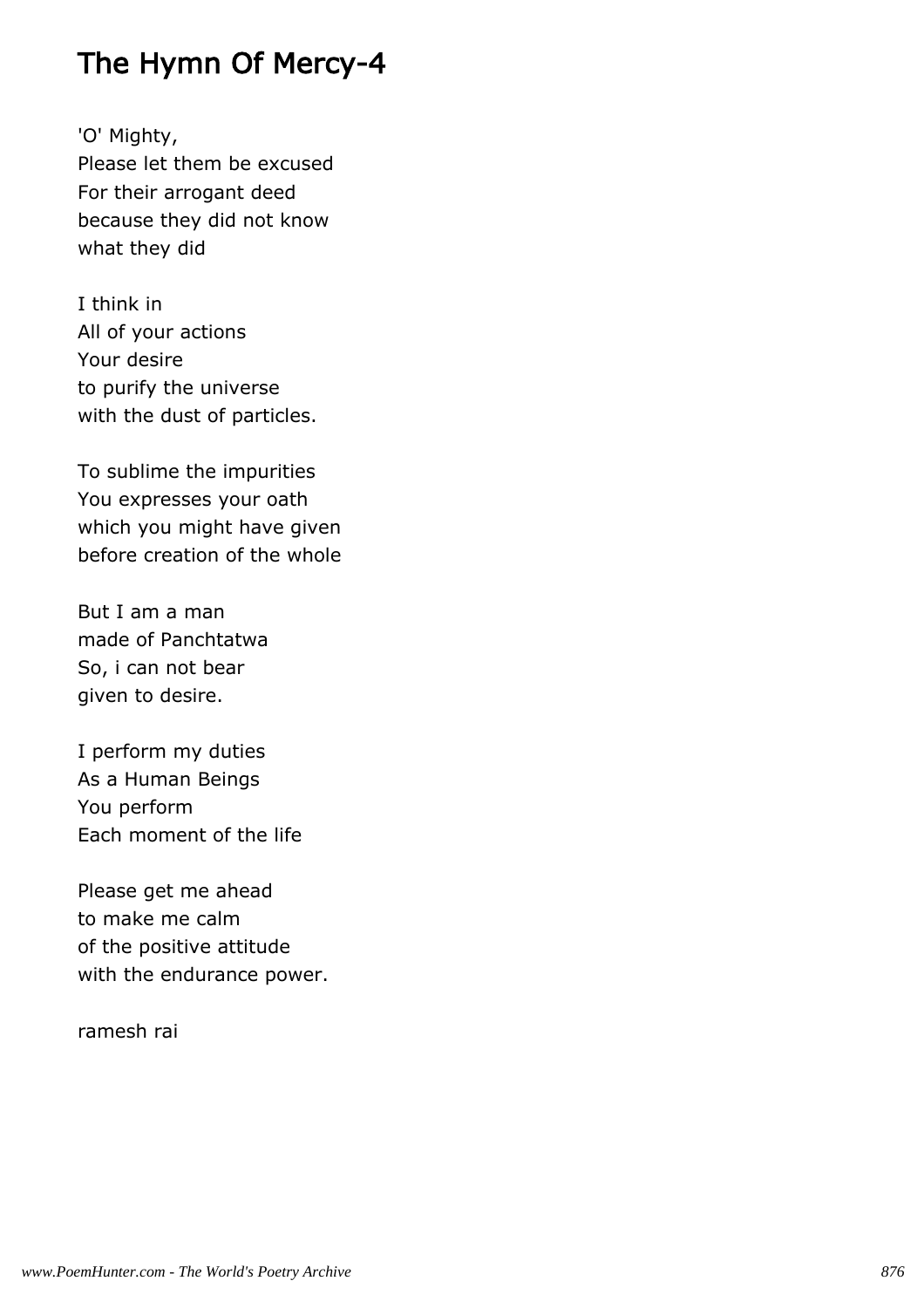The man does not keep The strolling Austerity can not make the world of his own kind.

No tarrif walls are raised Around your treasure To protect the evil with the monopoly hymn.

I find you in all the moment with your merciful Hymn.

Have you ever scolded The Evil deed Your paramount is high, So upon you.

You do never right You do never wrong Your mystery of existence Is unknown to the Mankind.

You are in the violence and chaos You are in the peaceful delight.

You are the Generator You are the Operator You are the Destroyer So, You are GOD.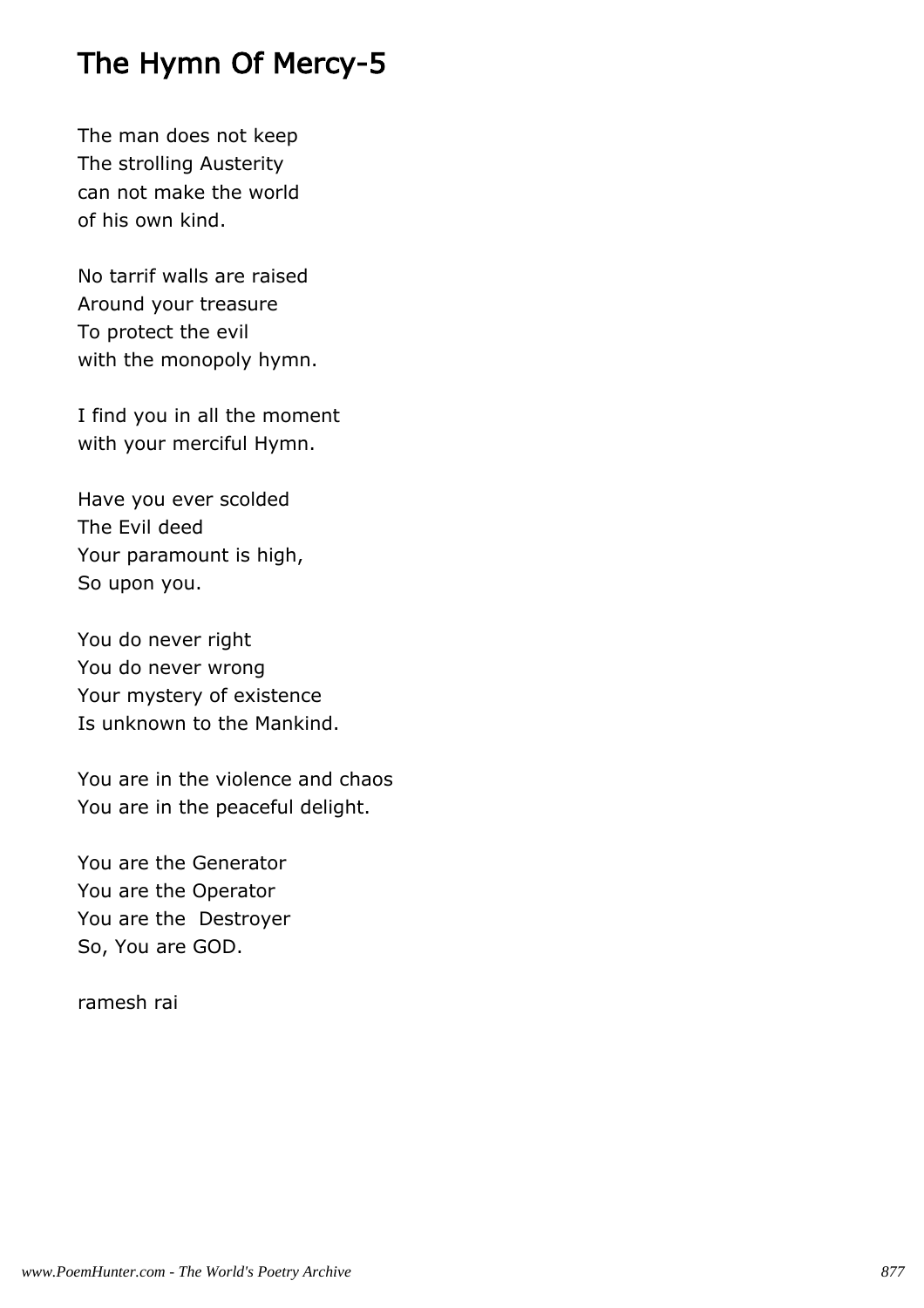To Me and to You the difference is NIL but more concentric if you are in Me.

The world is perhaps Yours surely not mine If it happens so why should I incline.

My Lord! You are the Almiighty Grace me upon You fulfill my desire You fulfill Your promises

The evil deeds are in all respect wherever do I search I find it more.

I try to find out the jewels from the deep ocean of wisdom for which I have to dive deeper and deeper

I may not get it once or then after one another but surely I am to get it once.

The preponderance temperaments the dormant potentialities All are to exhibit As a misconstrued texture.

Harmlessness, Truthfulness, Absence of anger & crookedness Peacefulness and Compassion Gentleness and Modesty The absence of fickleness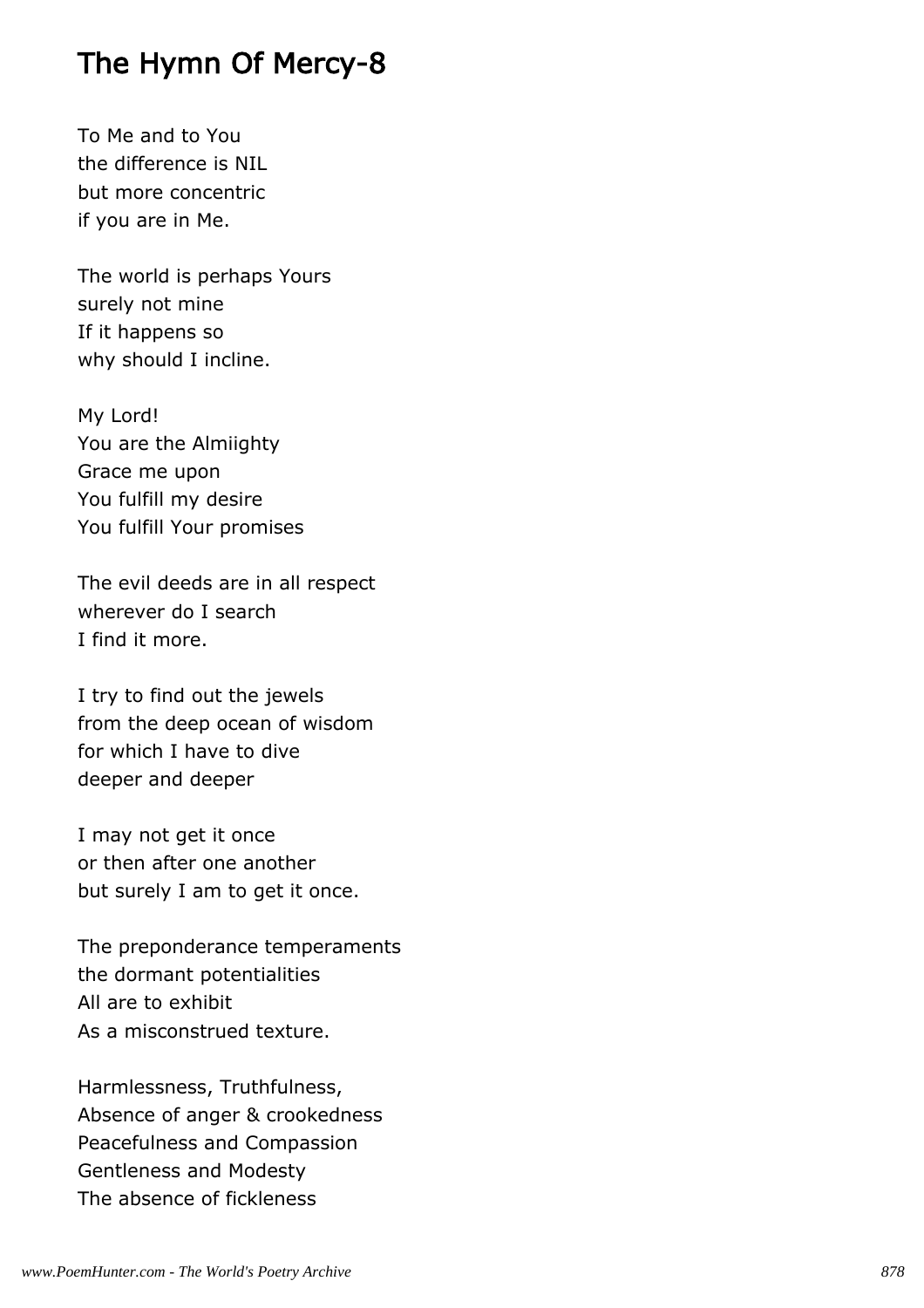All are your venture.

The vigor and forgiveness Fortitude and purity Absence of hatred and pride All belong to your Divine Estate.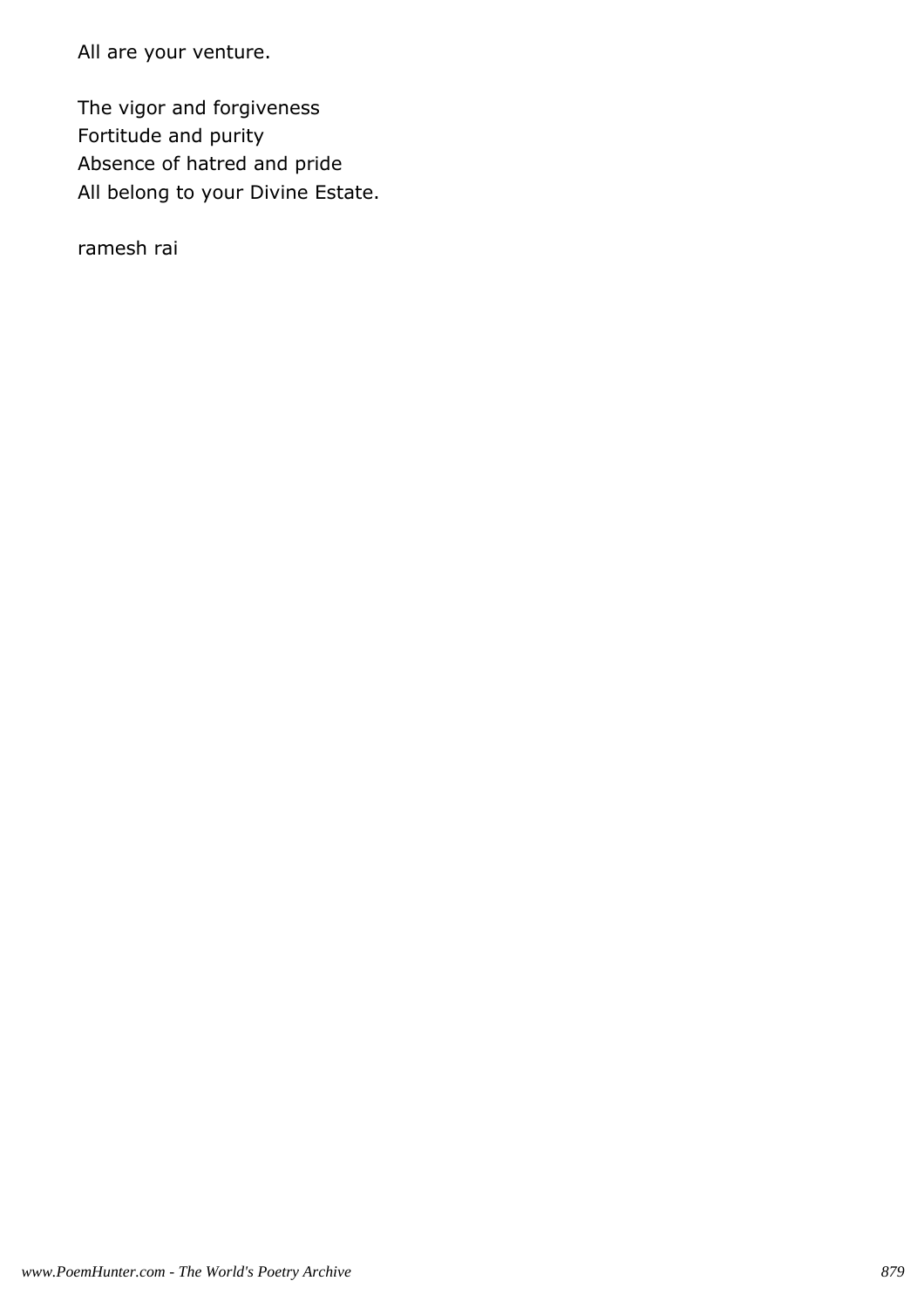#### The Immortal Love

To-day, listen a story a true story of immortal love which is ever and ever in nature the love of two species of nature

In the garden of God once there was a bud and there was a beetle

Both were different in nature one was plant and other was an insect

They both loved each other the beetle hovered over the bud and whispered to bud with so many melodious song

Listening the melody of the beetle the bud danced with full rhythm of her life she also sang in the open sky only wind and the bettle could listen her song.

In every morning the bud embellished with dews it glitters like the kohinoor as if she was dressed with kohinoor

The beetle smiled on her beauty the bud slowly blossomed up her life and became a beautiful flower of the garden

Every passer-by gazed at her beauty her fragrance appeased every guy

One fine morning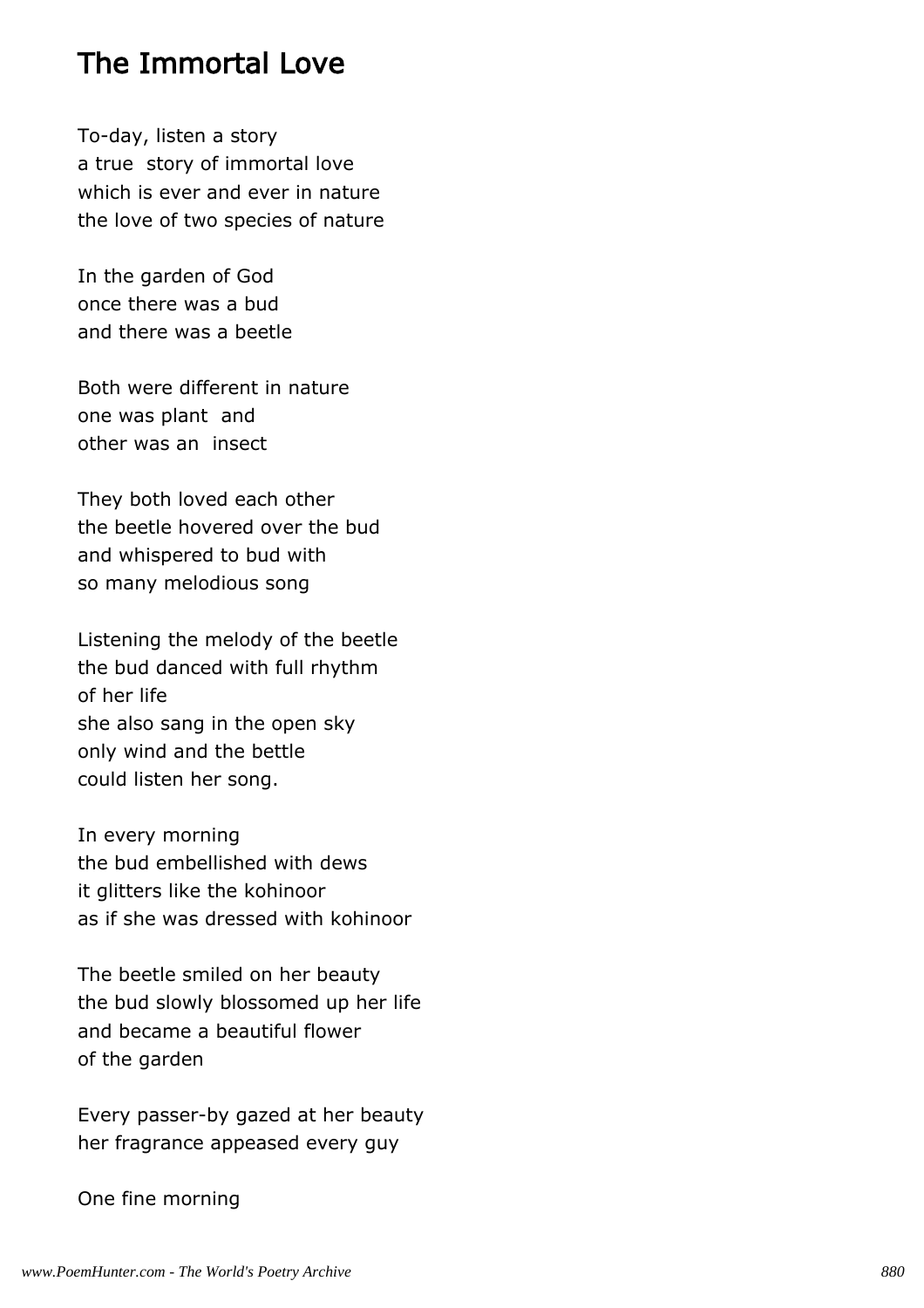The gardener plucked it And sold it in market The flower was purchased by a lover For a gift to his beloved Though, the both Human enjoyed the beauty Of the amazing flower But did never thought about her past life Few days later the leaves of the flower withered And thrown to dustbin, and the beetle died Hitting his head on the root of the plant The beetle and the bud are no more But their love became immortal to all poets And their song is chanted by every guy.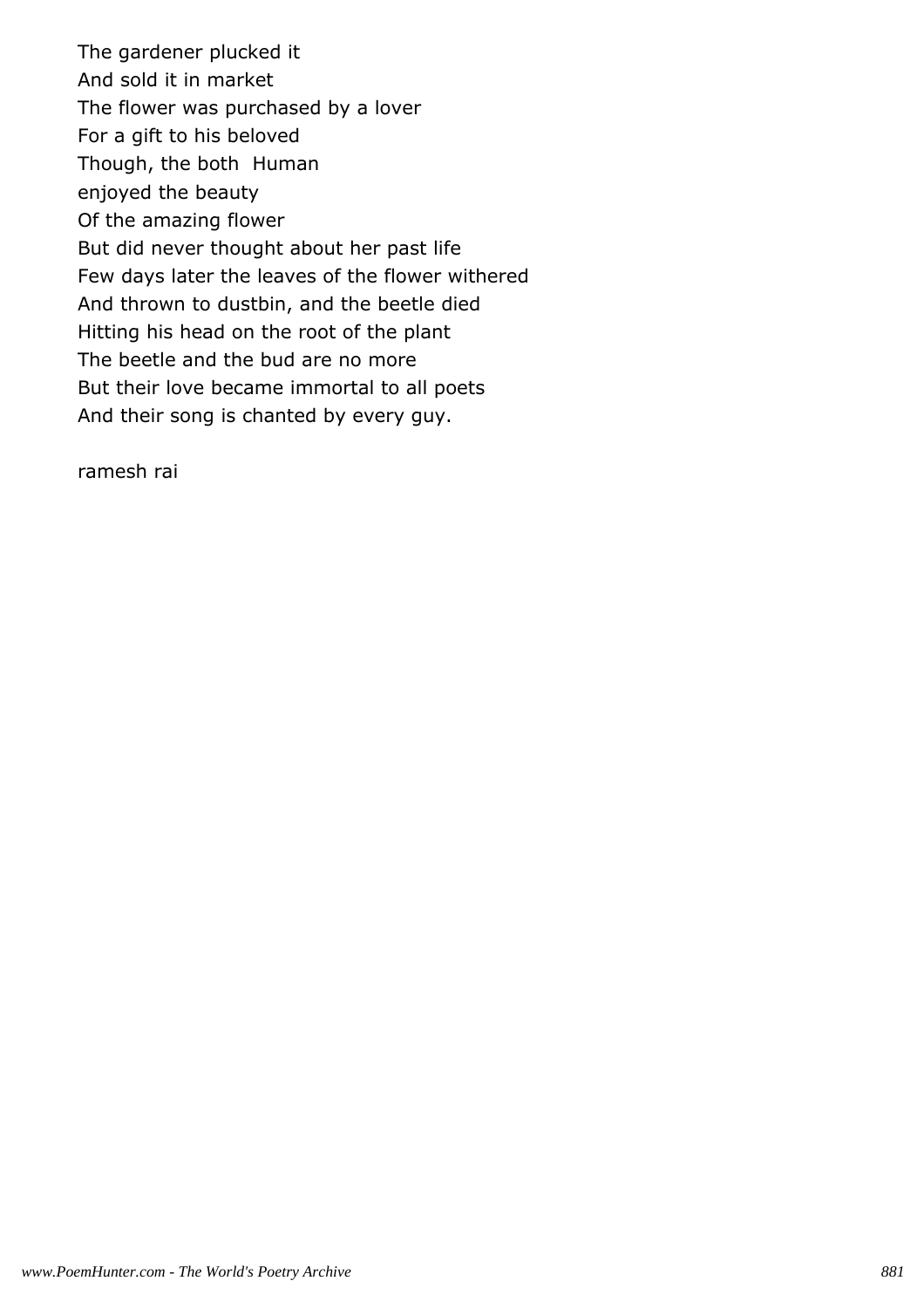## The Inner Soul

The inner soul is more gleaming And shinning than thousands universes Yet covered under veil, paradoxical aspiration.

The inner soul is ever shinning When encounter darkness of life It is the spirit of inner soul only That makes the life to rise and move.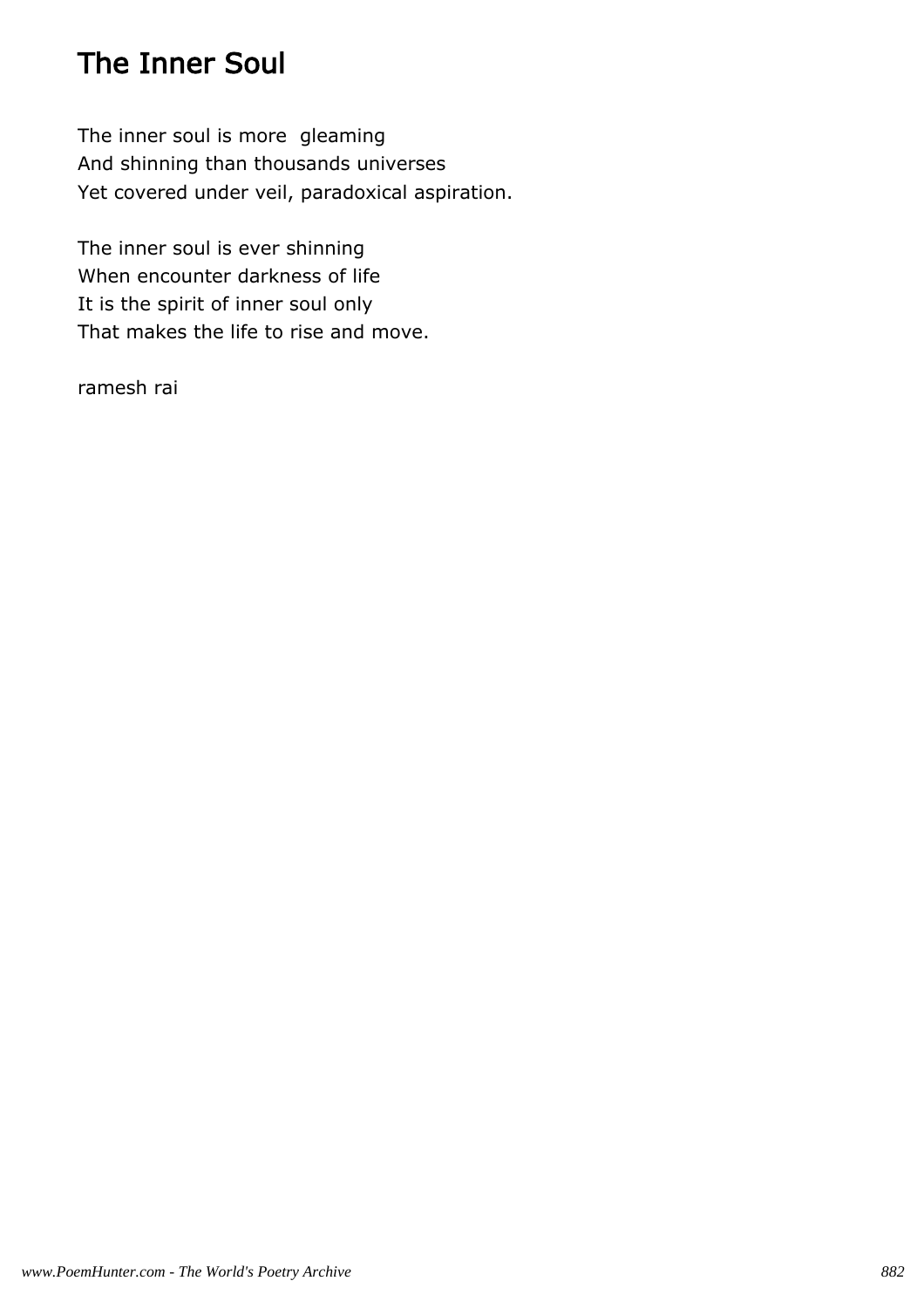### The Innocent Trees

Days, weeks, months, years even ages passed away but still that is standing watching the timeless motion in pinacotheca of nature

It takes nothing from any one only knew to give, it can speak but no one is able to understand the language of a tree

The world treats its all activities with derision It gives flowers, fruits cleans out the pollution

Even after its death its body is used as fuel

the ill behave of wold yields a non-nonsensical result

It is the messenger of world peace so begging for its own life saying the people of this world Live and Let Live because it knows well existence of this world is till till it is survived

So saying, Live and Let Live.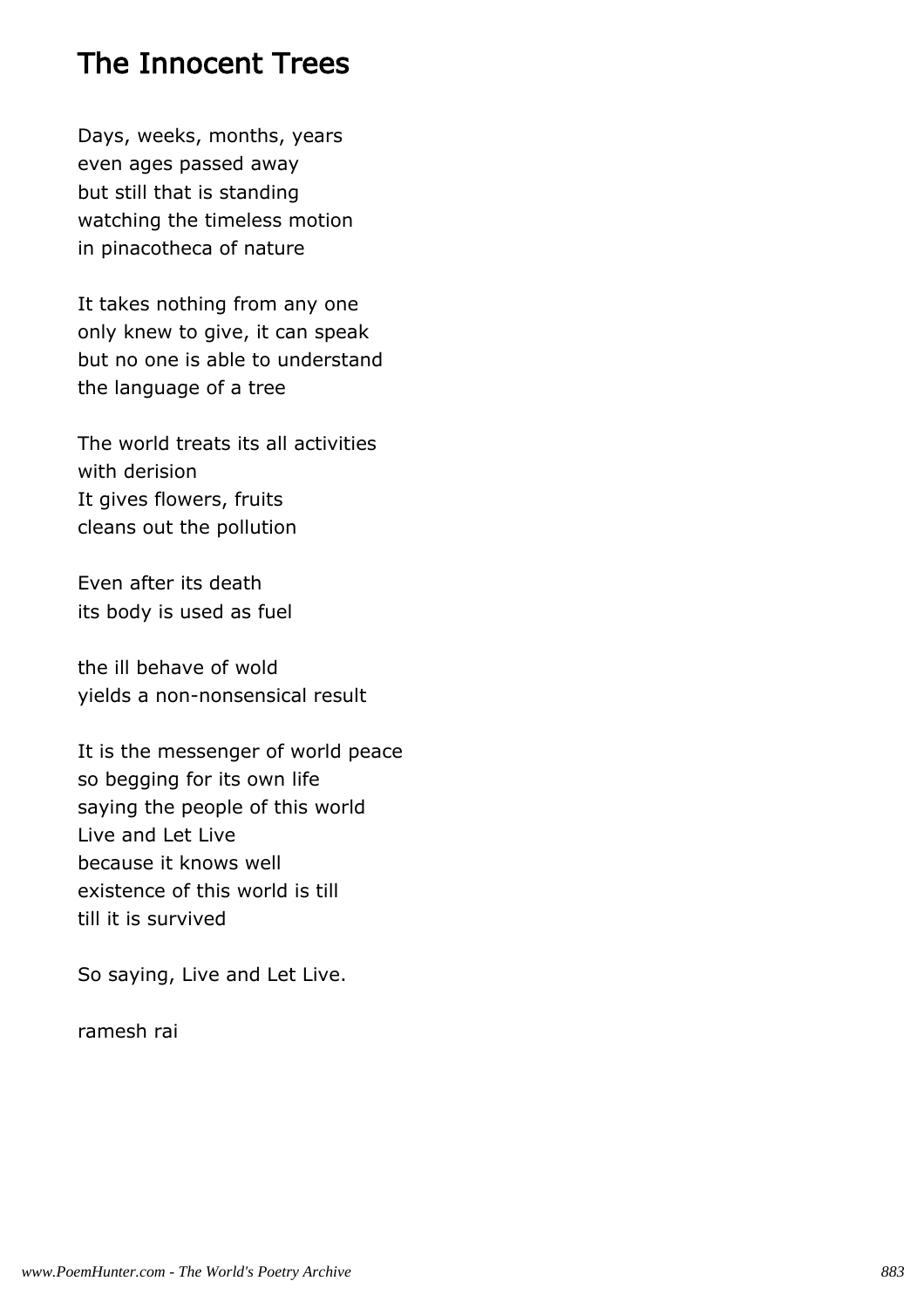#### The Language

The language which has the power to express feelings of others can express pains of others more vividly, possess the power of enligtenment for strengthening society more piously with melody and serenity the language is supreme

The language expressing fraternity love and peace The language that respire instreaming voice of her people manifest subjunctive acievement of peopleo of the world can maintain harmony and science of life is always pacable such countenance is always admirable which has never made an offensive verdict in any kind of nature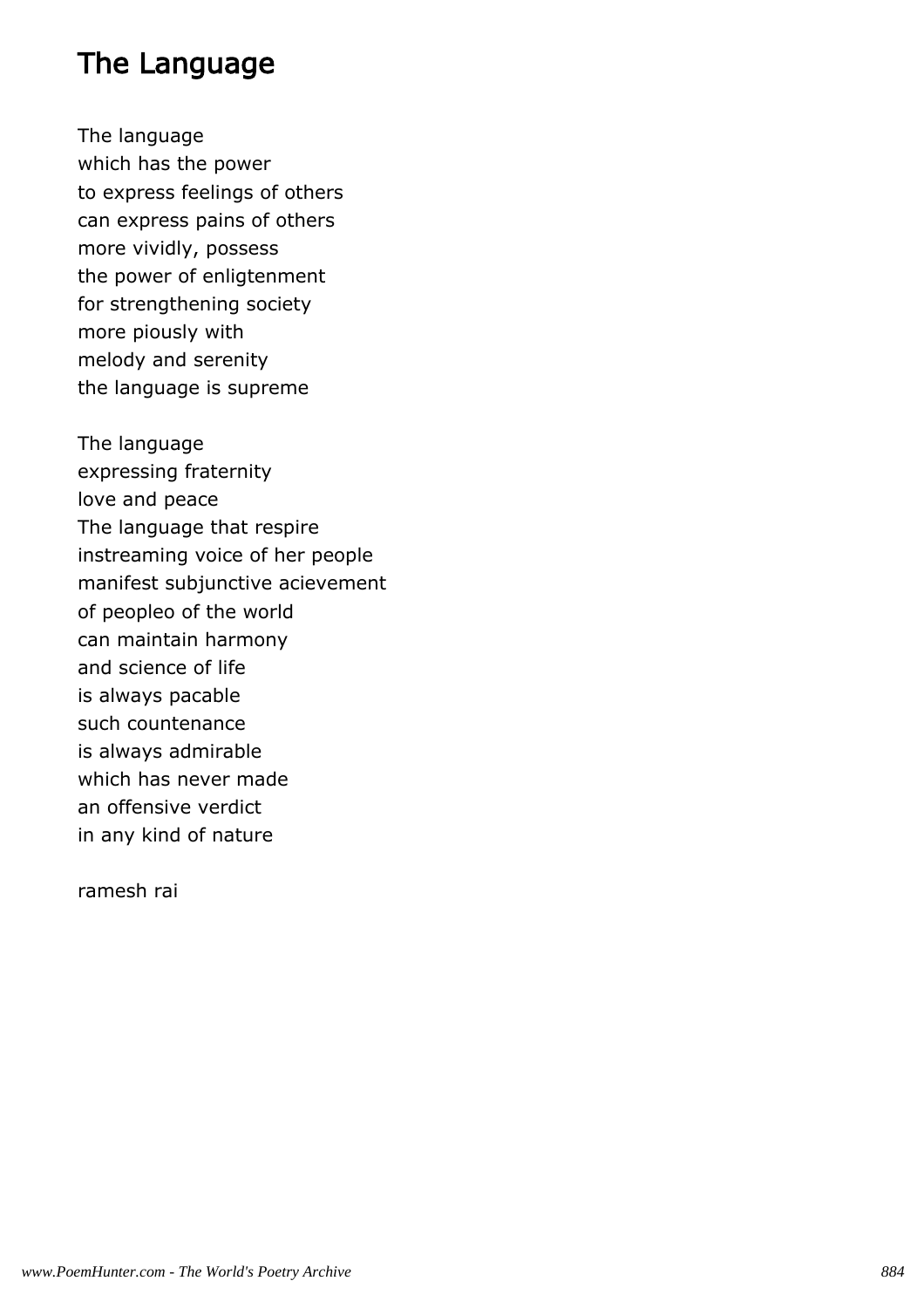## The Language Of Love

Love! can not be expressed into words it is the feeling it is the realisation it sprouts from buttom of heart transmitting waves manifests soulful regards.

Love! is the assignment of sacred hearts when creature is tied up to live and to die.

Love! is an enormous feelings that evokes for meticulous caressing.

To express love no word, sound or light is needed. Mute is its language which is self enlightened sounds much more to an infinity.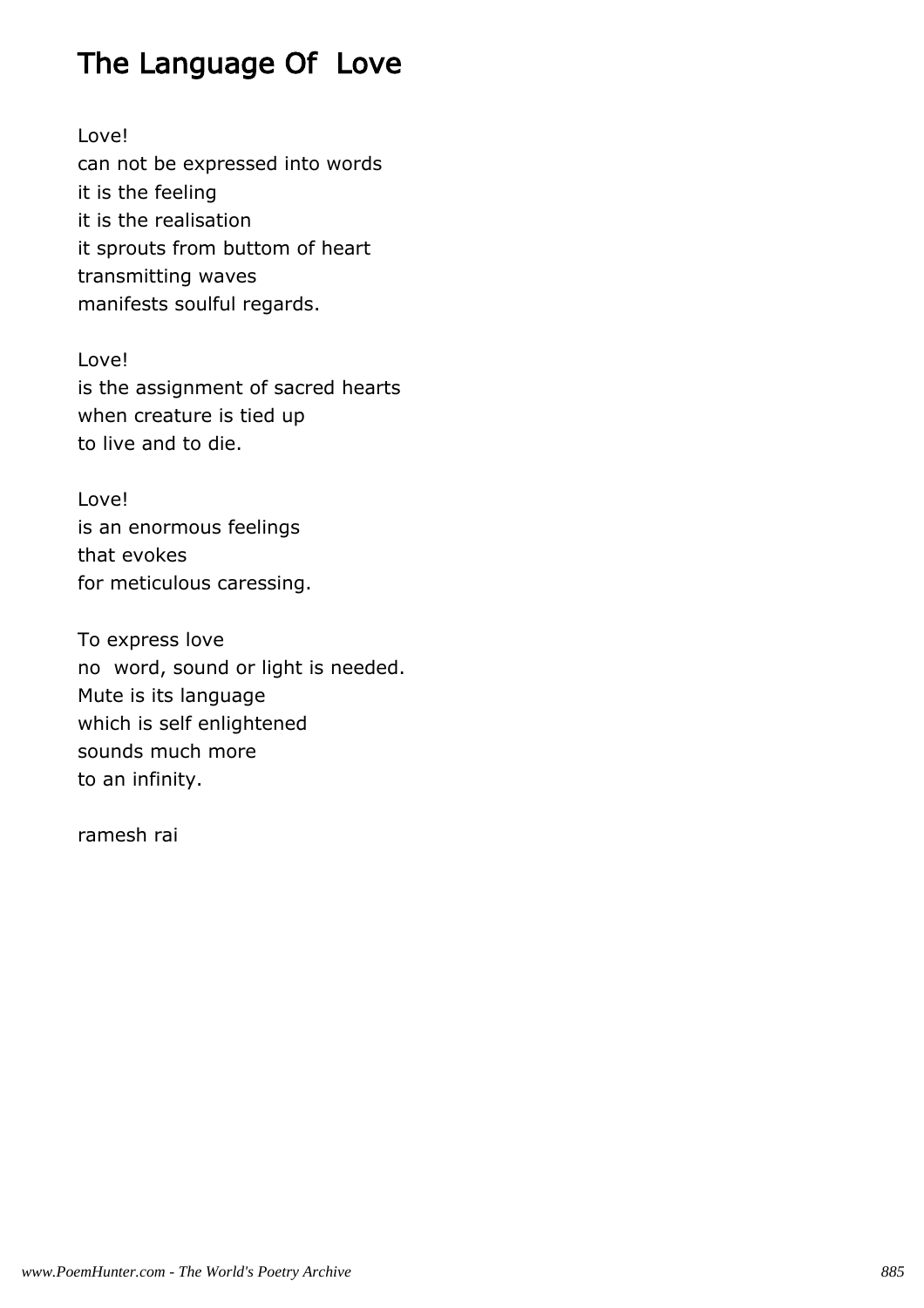# The Language Of A Poet

A poet has only one labguage what ever be the script and expression that is emition and feelings which can feel pains and pleasure and express the melody and tunes of thundering clouds high waves of seas eager to kiss the shore chilling wind and morning breeze floating clouds and flying birds flowing rivers and spring of oasis free from all boarders of country

A poet has the....... A poet has the voice to speak ever universal never antique!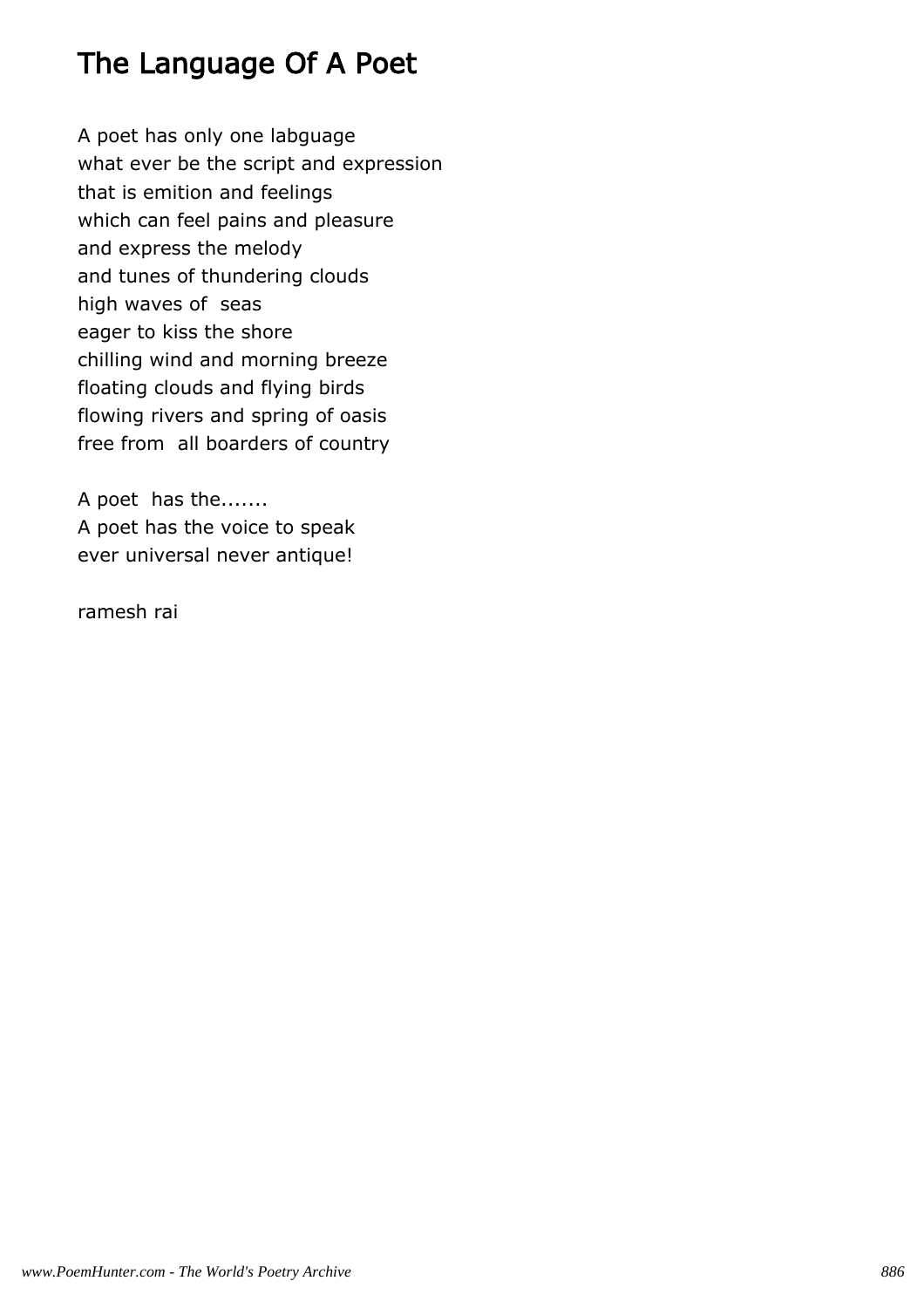## The Language Of Love

Love has no such language only it can be felt it can be realised can not be written in any script no such script is yet invented can manifest the script of heart

A baby is innocent about all languages of world he can read the language of love any animal or insect understand, but a person having an university degree may not understand the language of love

A butcher when enter a village mother cattle starts crying so understand the languge of heart of butcher

language of heart is silent radiate with enormous wave

Man is still behind to read the language of heart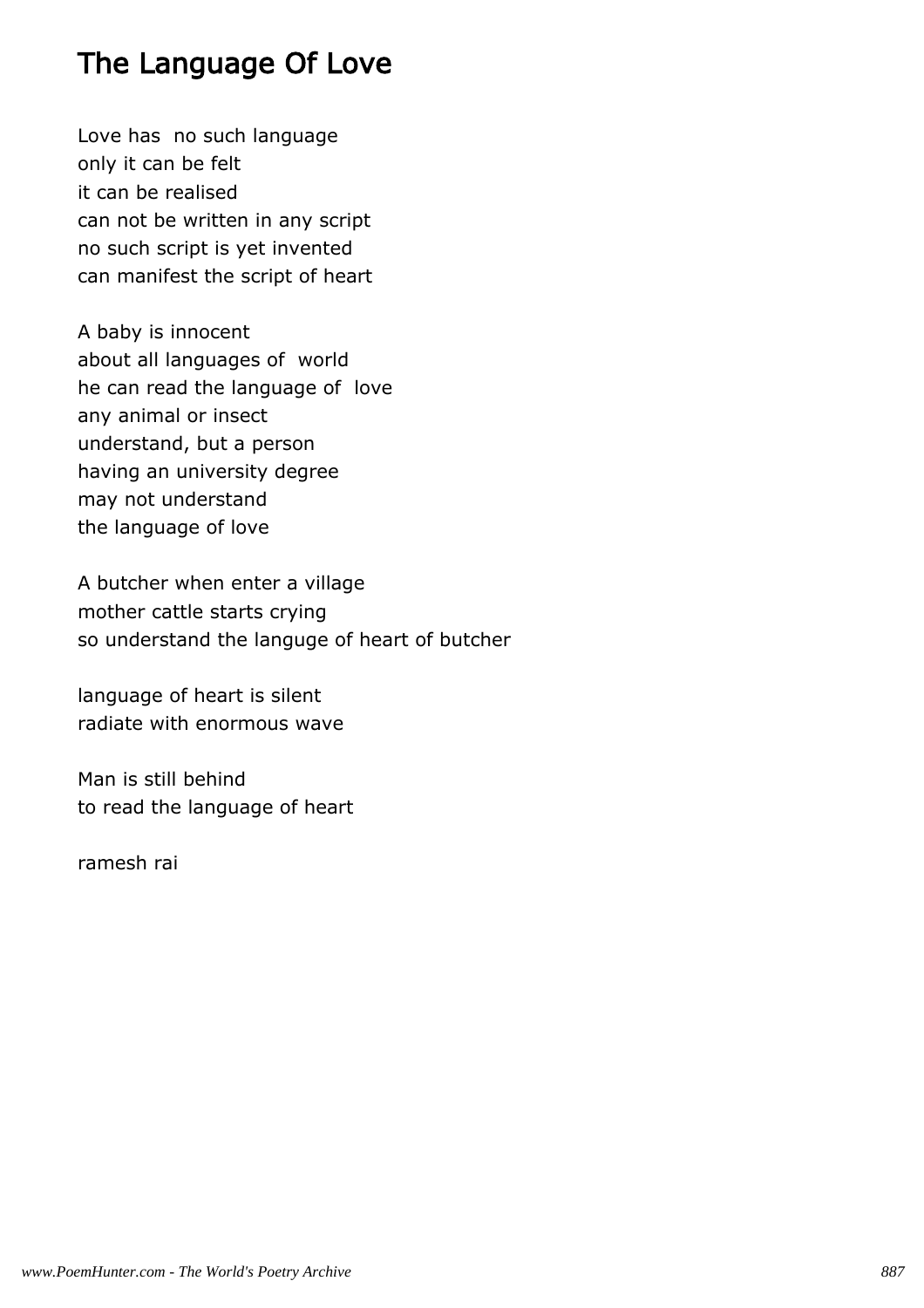# The Language Of Poetry

The language of poetry is one irrespective of the nature Human, beast, plants and so on all can feel due to their emotion emotion is the only language to express the feelings and that is the language of poetry.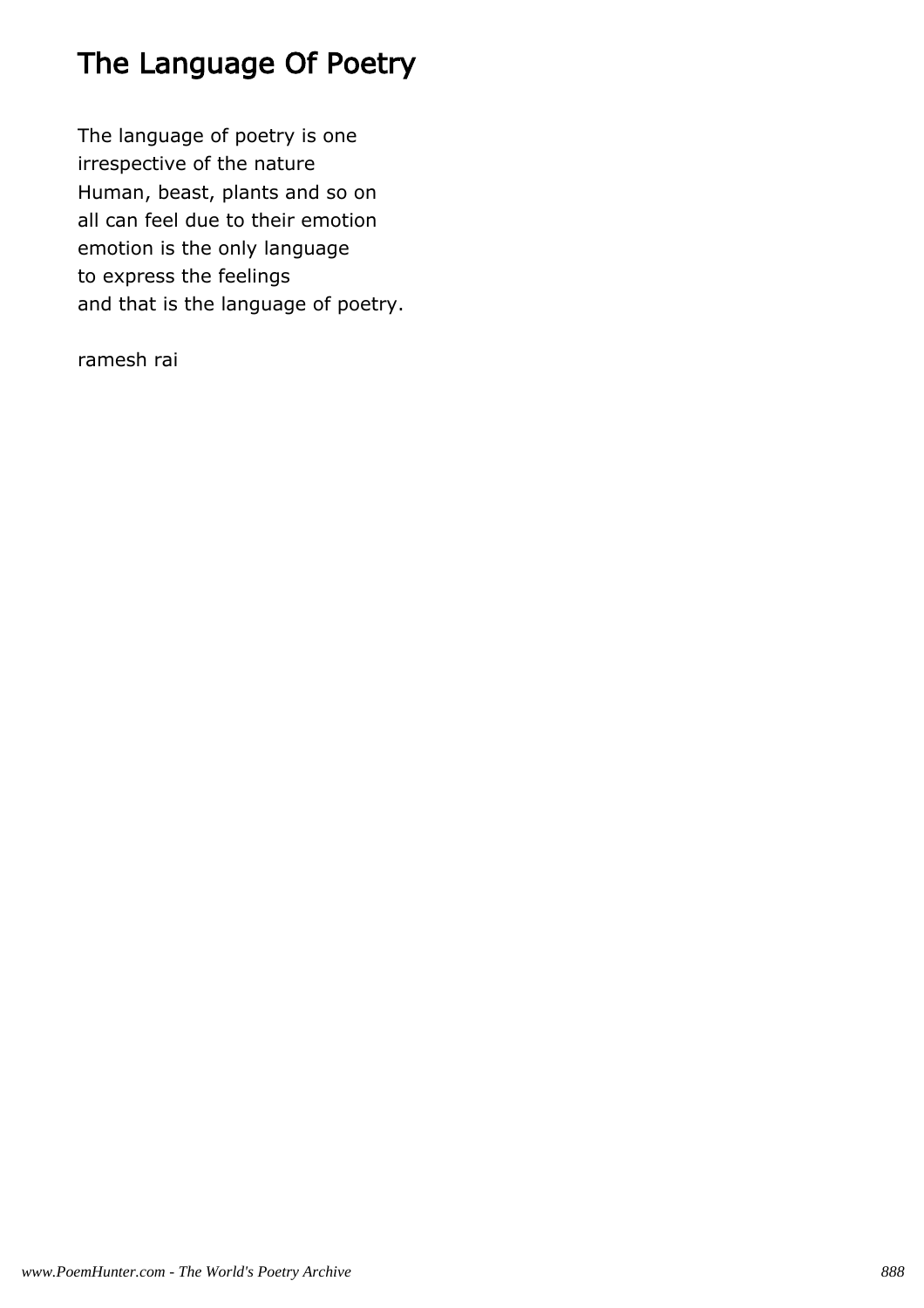# The Lap Of Mother (Bengali)

Tui to Maa Anandmai keno karechho amay niranand aami ki tor hatbhaga chhele jete parachhi naa tor kole

Kat ye anand Maa tor kole balab maa kon shabd diye tulene maa apan kole uthbe sekhane anander jwar matiye jabo Maa dheu kheye

Kat ye tor bhalobasha peyechhi aami ayee janme britha kari niranand peyechhi Maa sab tor kole

Bhor belaye Maa takiyechhi tor mukhe payechhi suryer alor majhhe kat ye maniker rashmi phutechhe chhariye parechhe shrishtir majhhe

Pratiti jiver kachhe Maa tor kar komoler sparsher saathe Aamio Maa karkomoler chhoa peye Halam dhanya bare bare.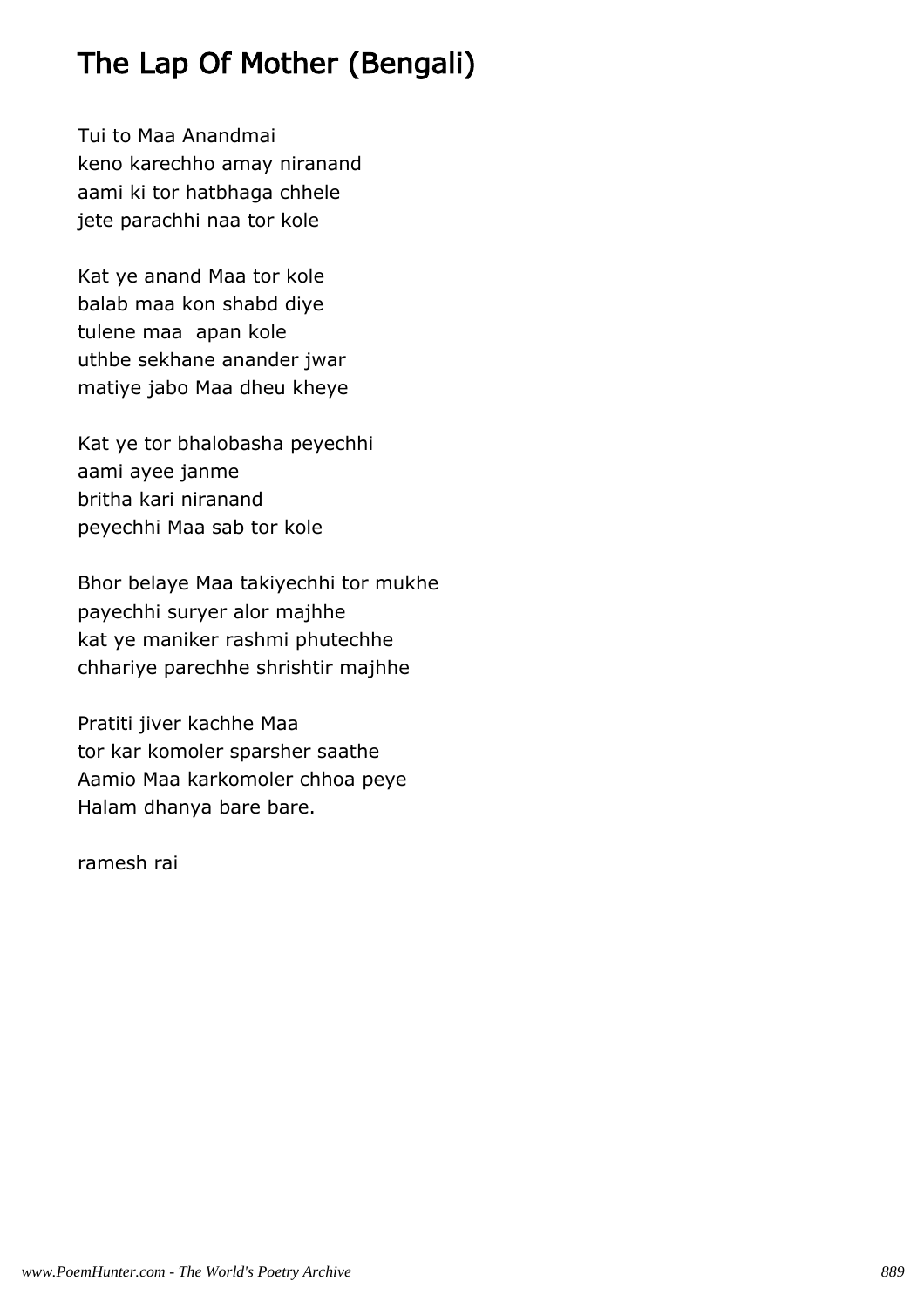#### The Last Verse

The last verse shall be written on the day of resurrection by the great poet who created all.

The last verse shall be written on the stone of graveyard where the infinite creature waiting for final judgement.

The last verse shall be subscribed on the stone of graveyard as holy scripture of all religions.

The last verse shall be written on the stone of graveyard underneath all demons will be burried

With composition of last verse for the entire creation there shall be end of an era.

With last verse of this creation there shall be begining of new era.

The last verse of this creation shall be the first verse of new creation

In the new verse there shall be no word for hatredness and war.

The new verse shall be full of love and peace.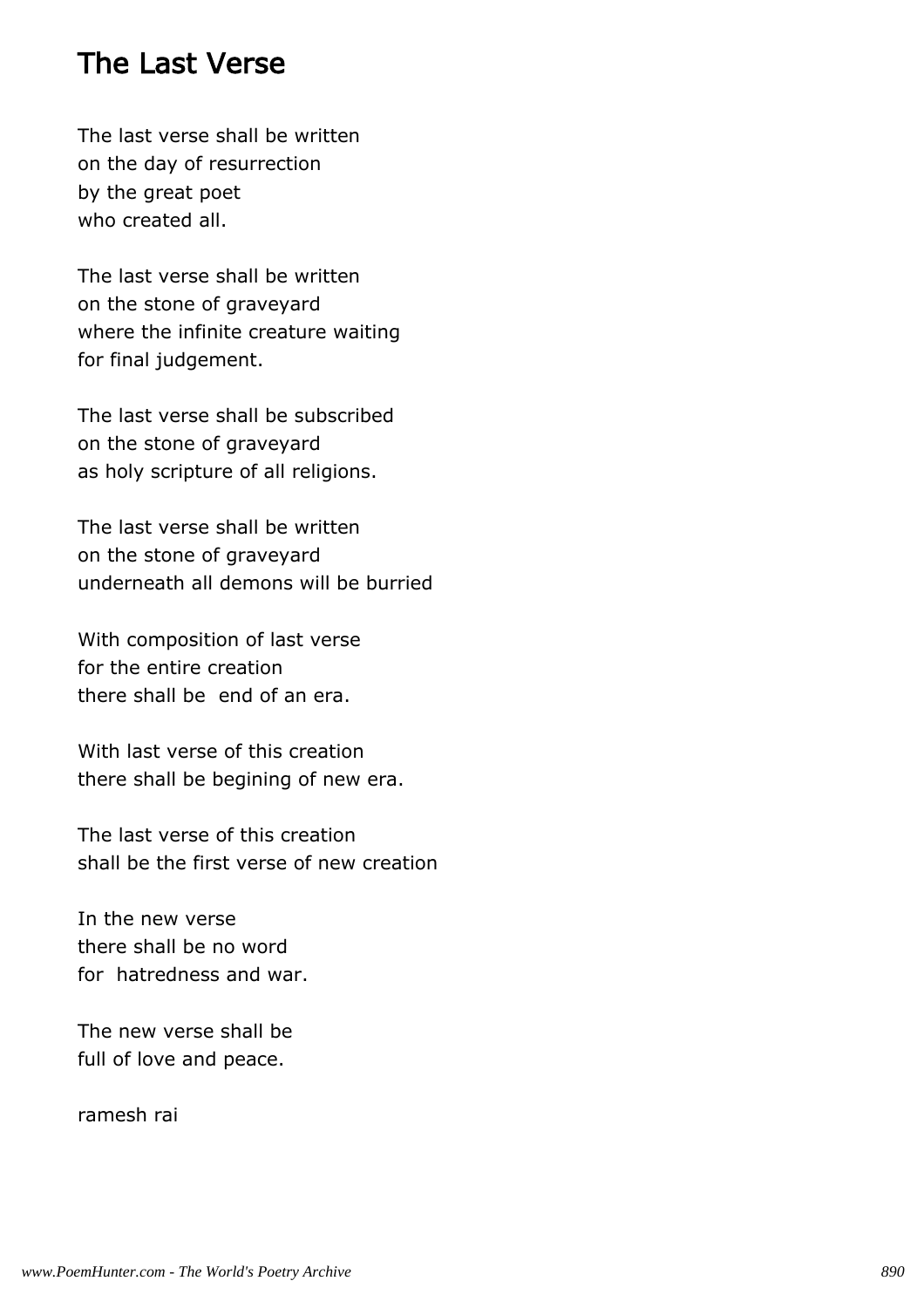## The Laws Of Motion (An Imagination)

The nature is stationary rest are in moving state

In this nature there is a big hole in other sense you may say cavity

In this hole or cavity thousand of universe exist in each universe thousand of solar system exist

In this Universe nothing is stationary all are in moving state

The sun is moving the stars are moving the planets are moving the earth is moving the moon is moving all satellite of planets are moving

Everything in this universe is matter the light is matter the sound is matter the air is matter the water is mateer

The light is moving the sound is moving the air is moving the water is moving

Only the difference is things changes time to time.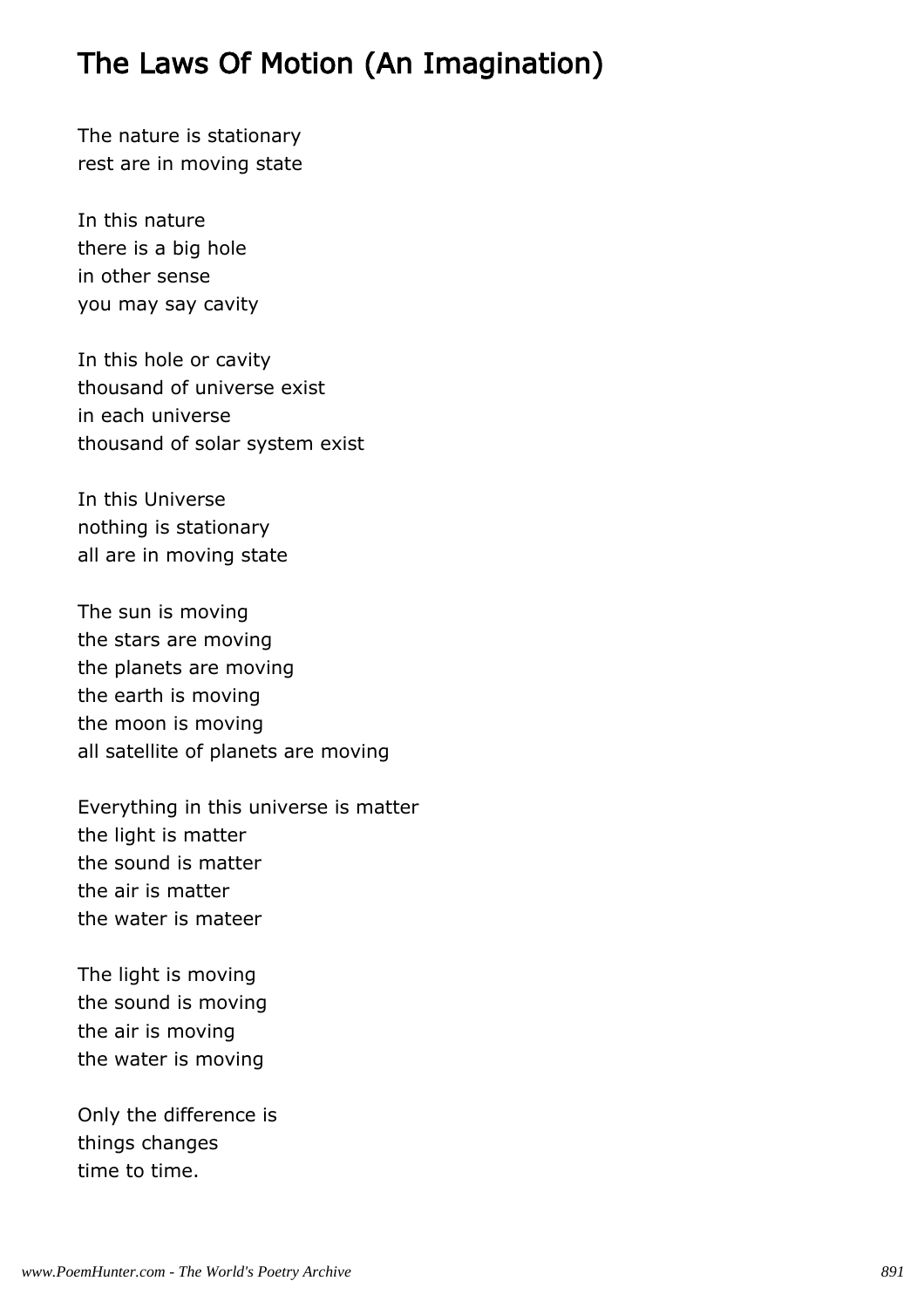Each and every particle of the Universe conserves their energy they transform their energy from one state to another state

If every particle of this universe is material they must possess mass

If every particle of this universe is in moving state they must possess velocity

If every particle possess mass and velocity There must be co-relation between mass and velocity

Thus my friend! it is my imagination only every particle in this nature is in moving state and its velocity is inversely proportion to the mass of the body.

is it so?

Thanks a lot!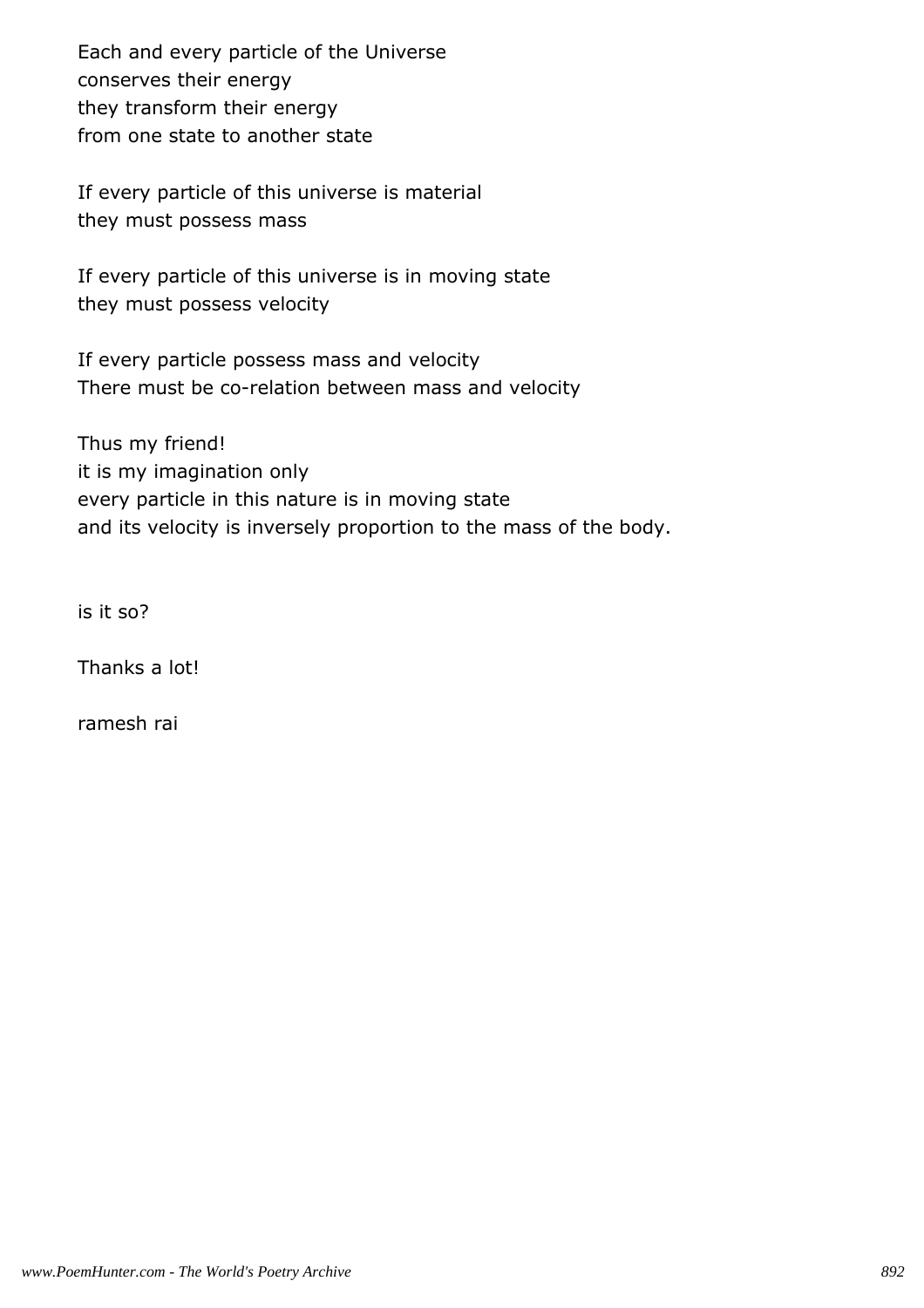## The Life Is Spinning

Life is spinning The life is spinning on its axis Like the planet spinning on its axis To make days and nights, and Bring changes in life.

The life is spinning like a swirl In the deep ocean of universe To embezzle whatever comes its way To make cheers of life

The life is spinning like the gale Trying to blow up to eternal path Leaves the essence behind its path

The life is spinning like a whirl Impending in heat, light and sound Swishing the object to come under its effect To melt down under the soul

The entire objects are spinning On its axis, bringing days and nights Rise and fall, life and death and All changes in life.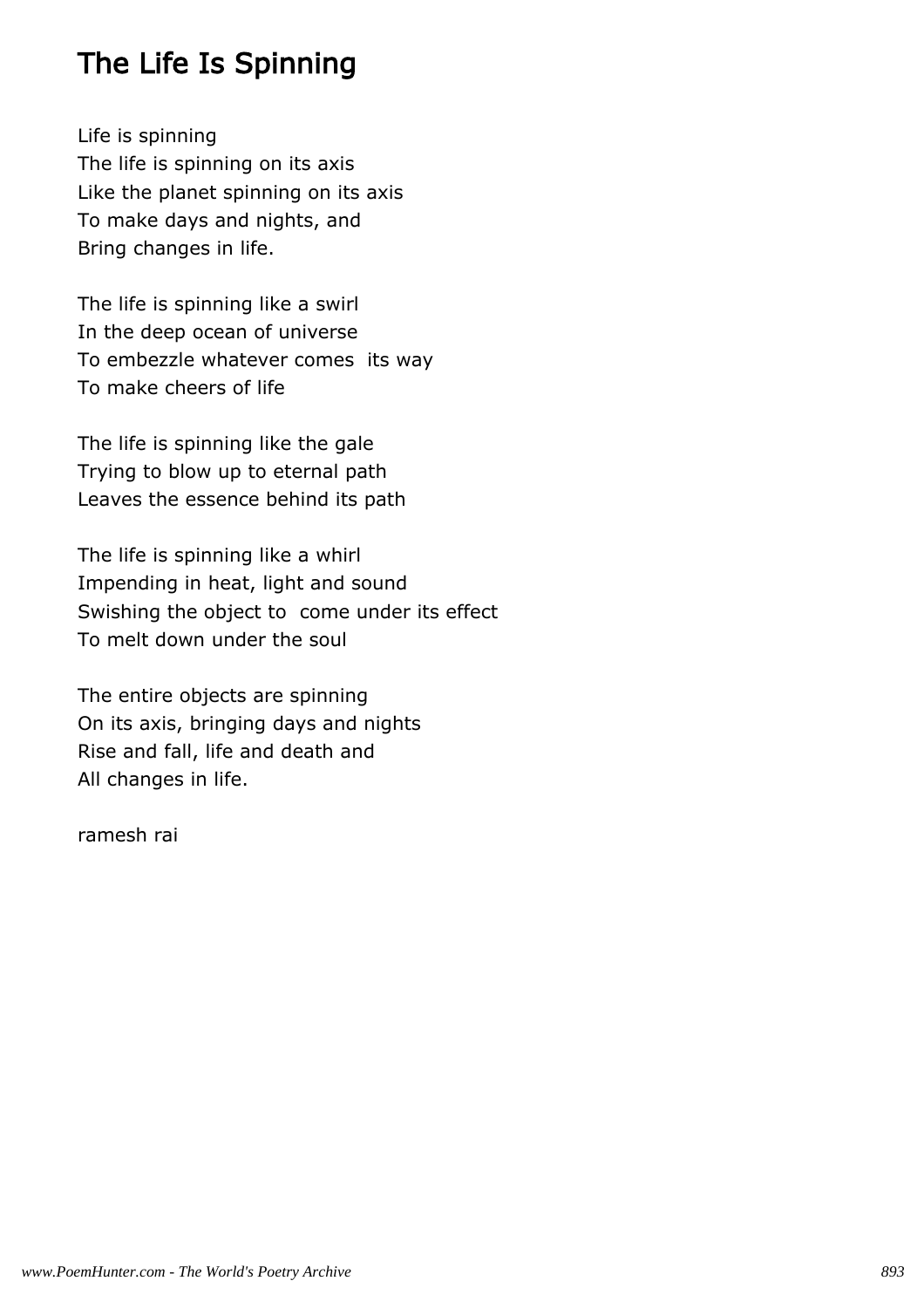# The Light Of Wisdom

The sun gives us sufficient light the moon gives us moonlit night the stars give us twinkling light yet the cottage of my heart is dark

The Almighty is spreading wisdom light the light so reflecting on each creature to the bottom of heart to creature's life to conceive the life for realisation

The cottage of my heart is yet dark Give me your inner light and spread thy light to all needy this is my humble prayer only.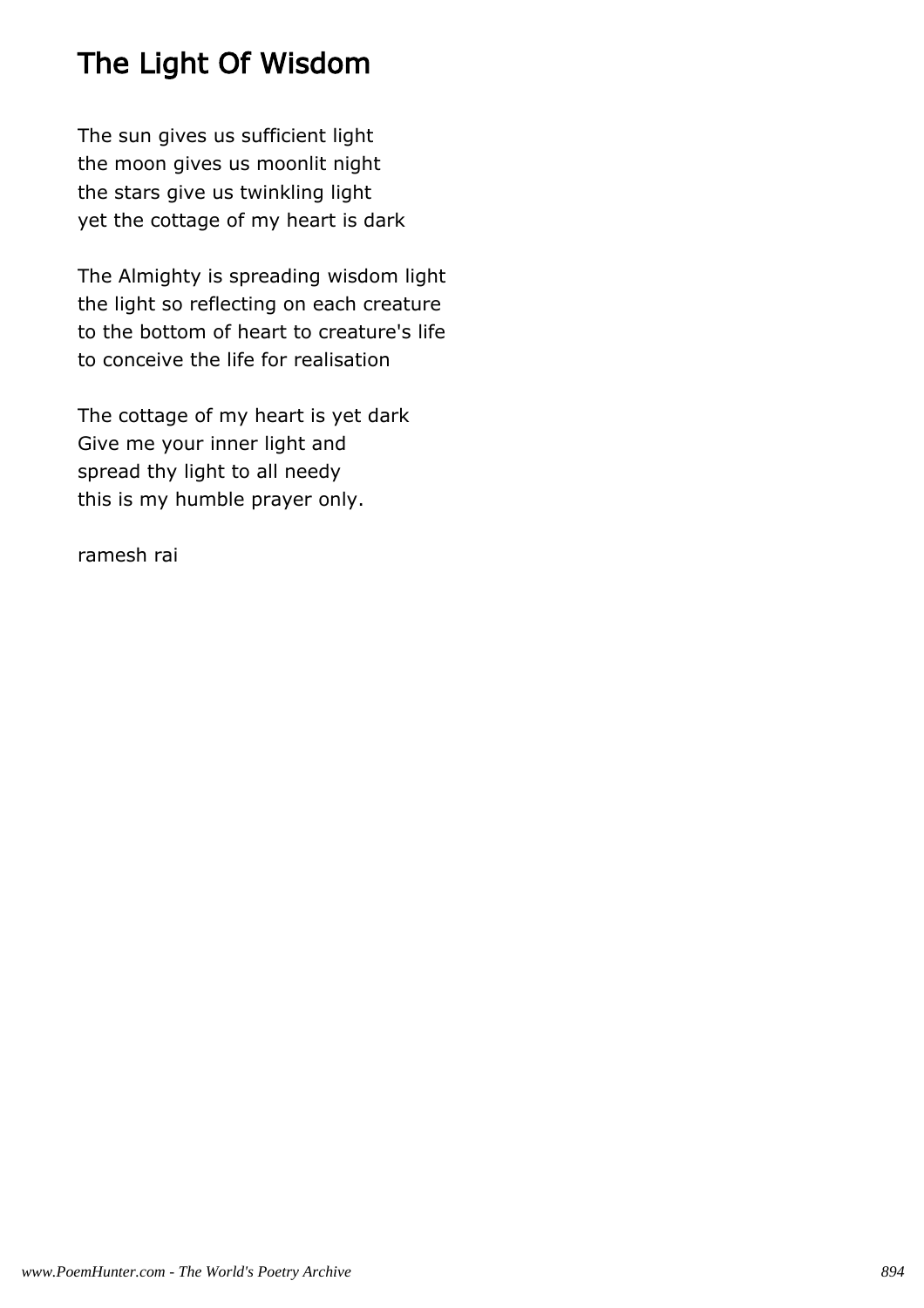## The Lost Child

What Poet Blake would have thought that made him to write his feelings

What Mulkraj Anand would have thought that made him to write another feeling

But the lost child is still lost searching for his home and salvation in the bewildered world, the passion looses its pace to identify the testimonial

Eyes swallow all tears of life hollowness of sky has confined him the echo of his turgent cry whispers all in his ears

But no one is there to listen his cry

The suffocating vultures search for prey divine soul asks to come on his way

The lost child is undecided where to come and where to go as if the river lost her way

Divulging time is fragnent now her aroma is lost in foggy weather sensitizing blue has turned pale

Hunger and thirst are all relinquished eye lids have forgotten to shut the door

The lost child asks his future to come and hold in hand

My soul is hovering like the lost child being confined with gloomy of life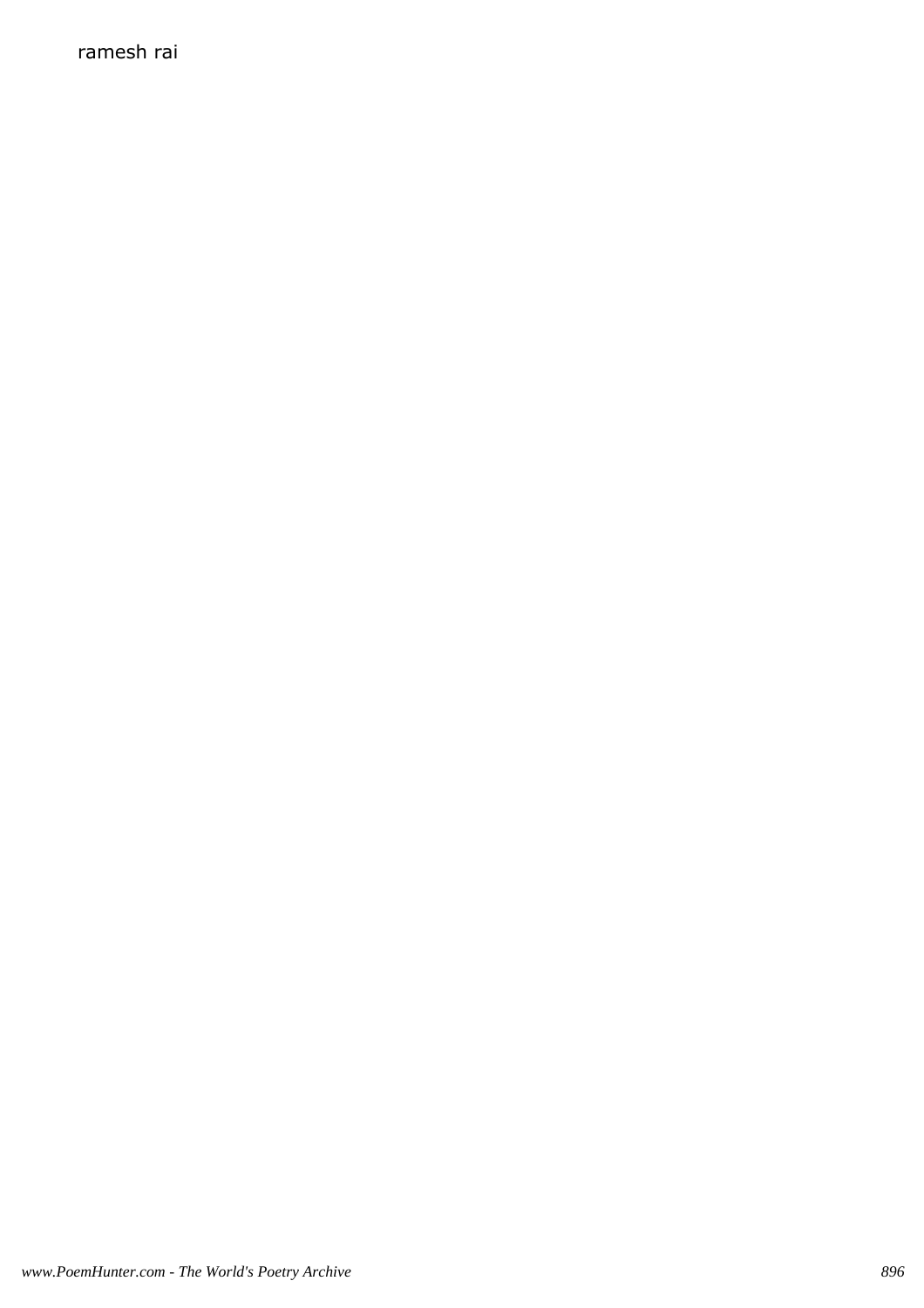#### The Lost Star

One star has lost his home where to go, where to bend orbit is out of his sight

All stars are whispering who about this lost star but is not known to lost star where to go like a lost child who does not know where to go about and crying for help

A lots of stars, busy in their affairs because they have to complete their assignment before dawn

Night is falling at every moment but none heard his cry

Moon, the hero of night did not take care of child even what to do for the lost child

The lost star is lost in the crowd of stars

From to-morrow he may not be seen

Who is taking care for whom when the entire creation is made to conplete one's assignment.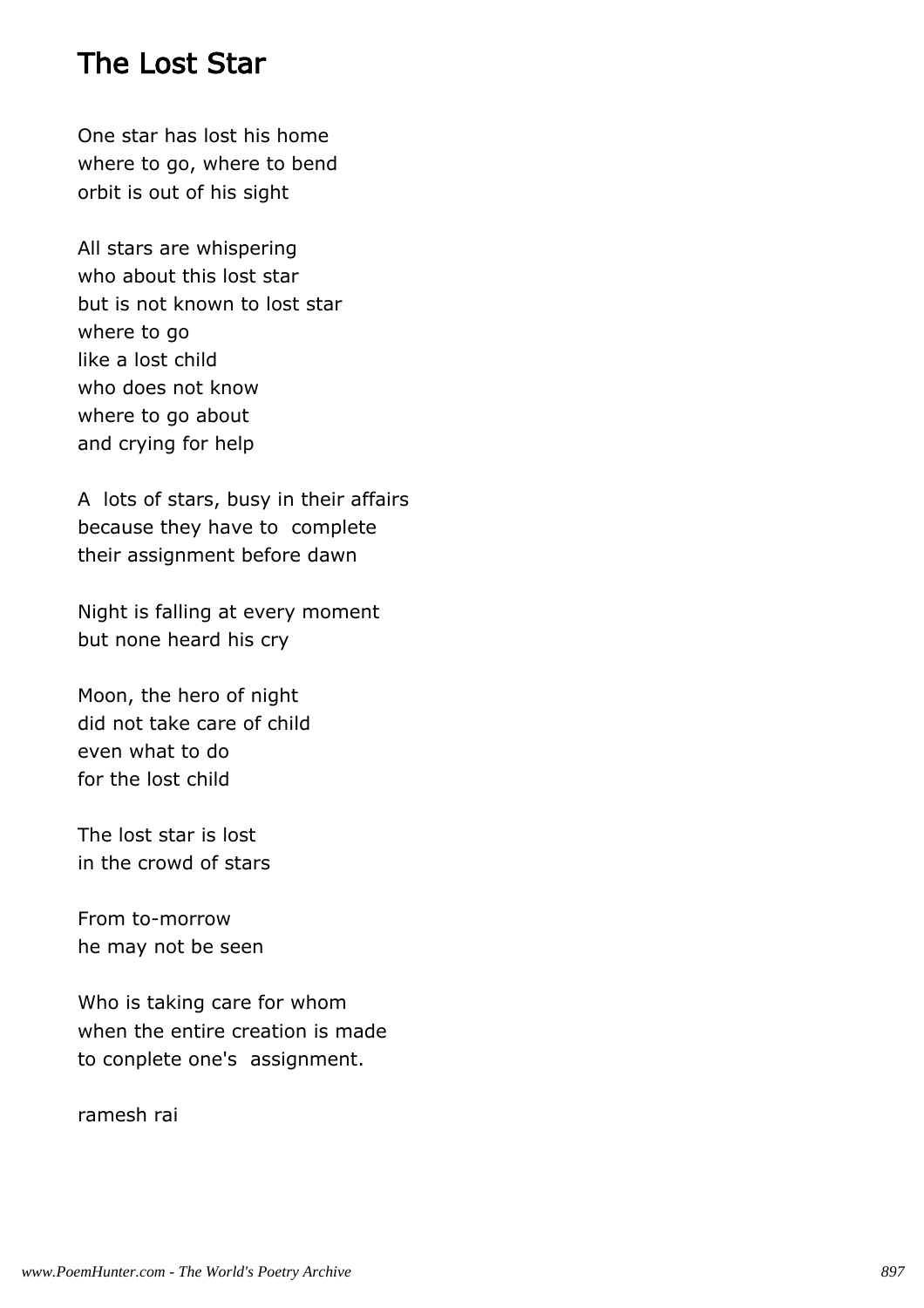#### The Man & The Beast

I have never read in any news paper I have never viewed in any TV Channel a female beast has been raped or the female beast is dead due to being raped How much conscious they are?

I have heard a female beast is not disturbed by any one during her pregnancy

But Human being? made so many rules and laws but at least one incidence must be occurring throughout the day when a female is raped

Sometimes even a baby female is raped what butcher is that fellow hankering after wealth anxious for a better tomorrow kills the present of life

Sex is made for love not for rape Sex is the creation of life not for destruction

The world shall be enlightened when there will be no rape.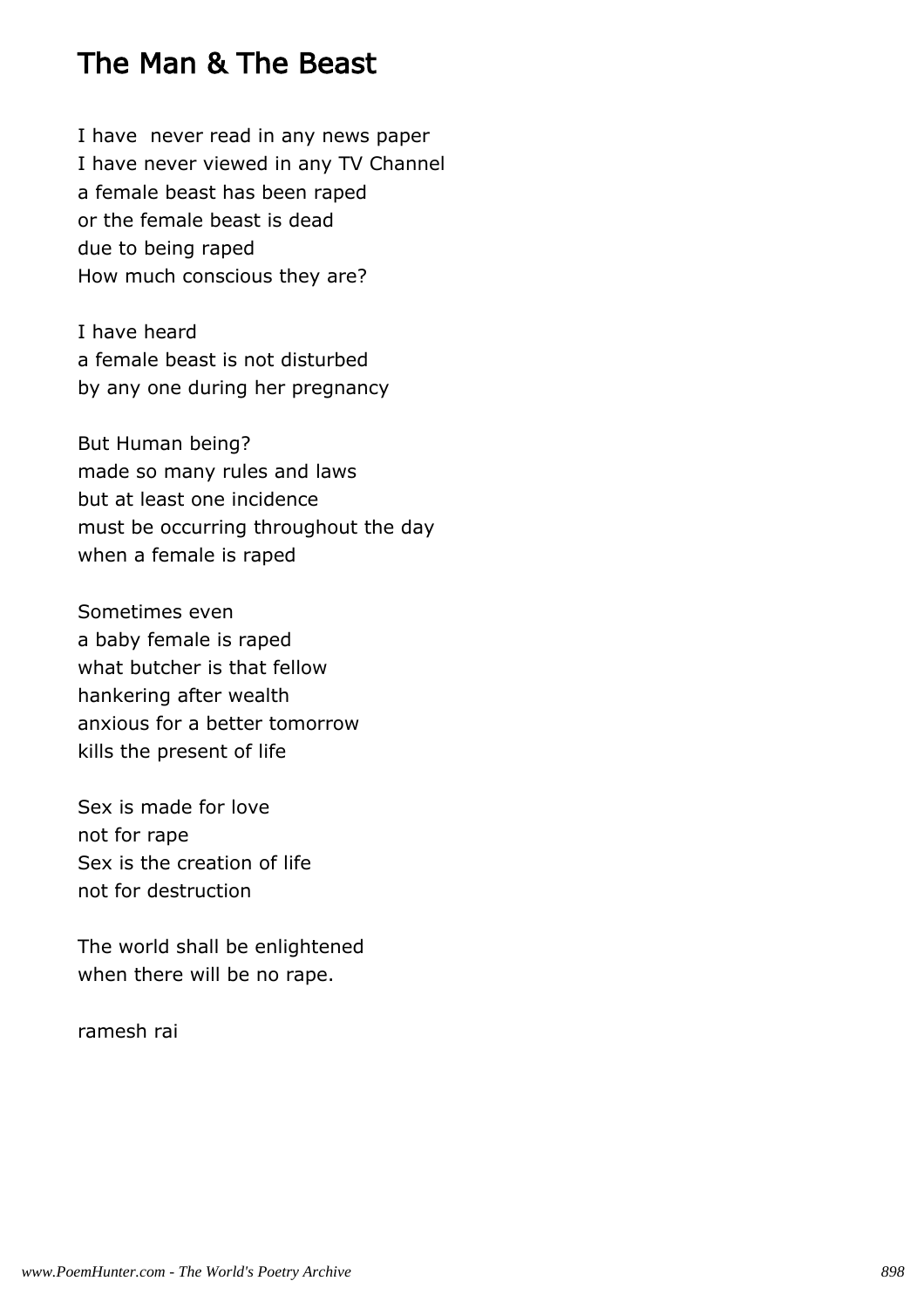### The Man & The Machine

God has made the man the man has made the machine the man can work without food and without care, but the machine can not work for a single moment

Machine should be made only to make our life more easier not to be dependent on it

Machine should not be for exploitation Machine is certainly a gift of Human Civilization but error of machine should be taken care

Machine should minimize our working hours but due to invention of machine man is compelled to work more

Human being is foregoing all pleasures of life working days and night, no one is to answer no one is to ask, but human being self has become a machine, working days and night without any fuel and rest in life, if so invention of such machine certainly shall be a curse for human life.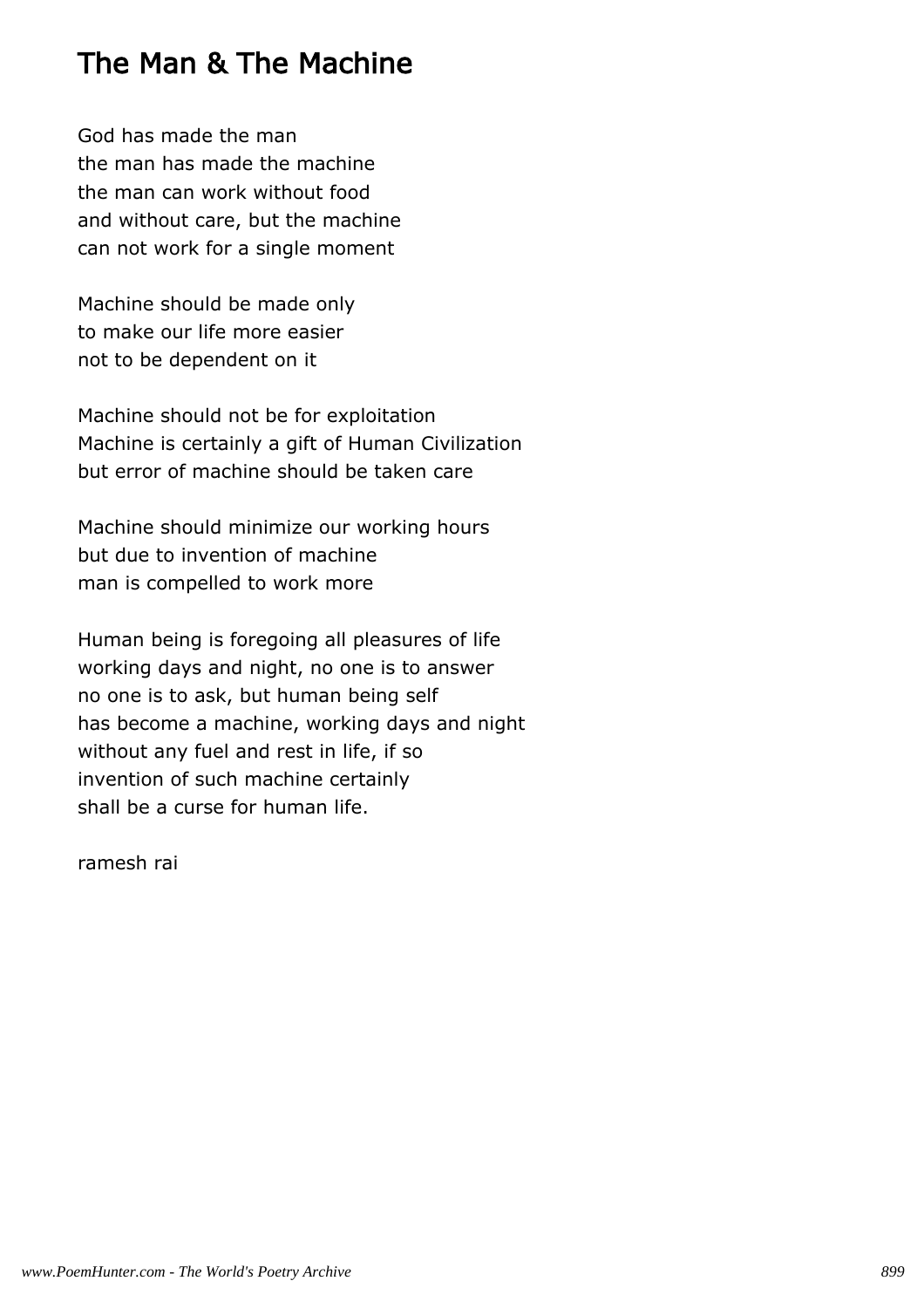# The Melody Of Life

Bring thy melody of life I swear I'll plunge my soul into thy melody of life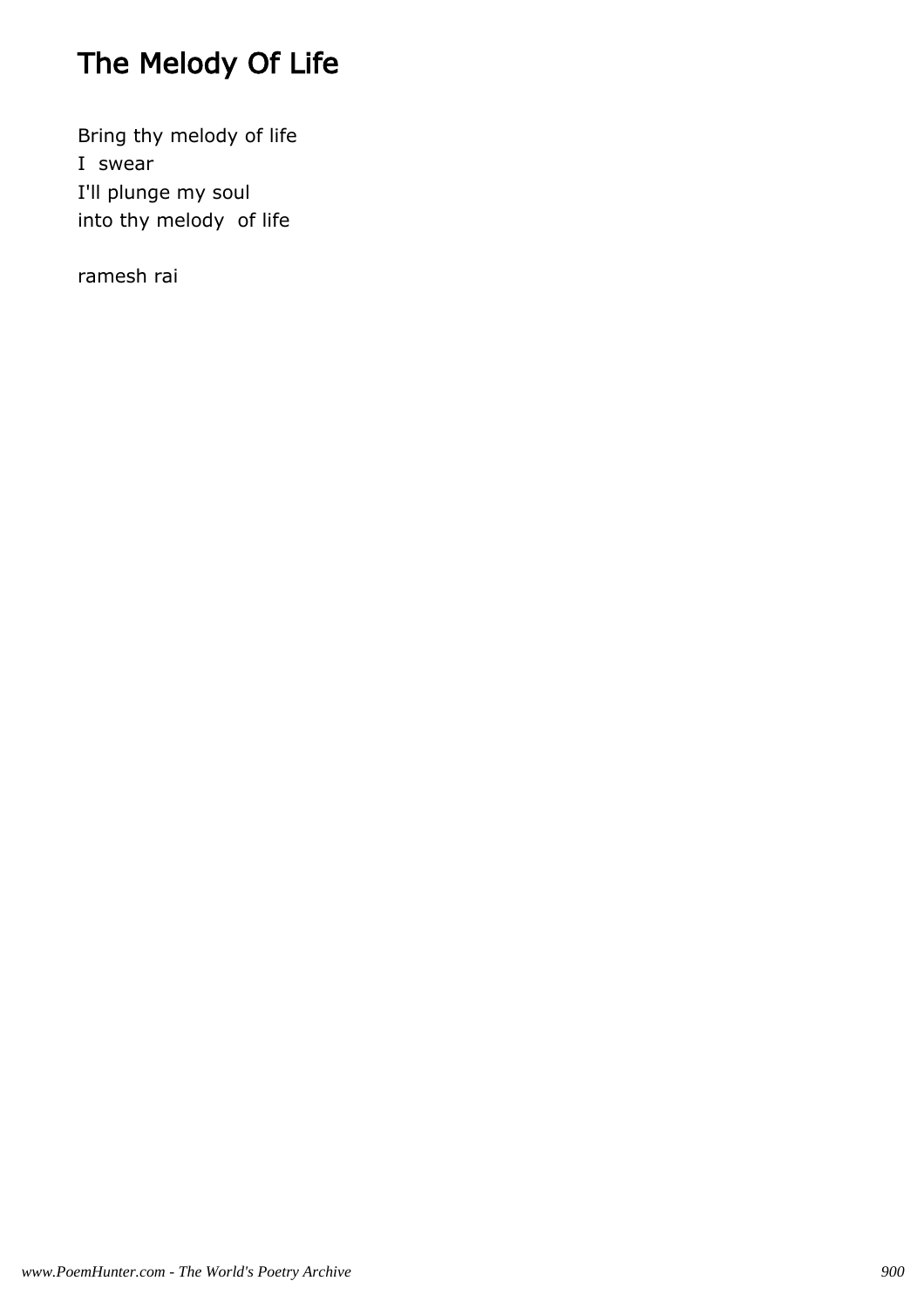## The Mighty Sword

The Mighty Sword My dear Friends What do you think? Why do you think? God has given you the Mighty Sword No atomic power can destroy your sword Quick! Hold up, get a-head The time will teach you How to use and when Then you will never be back You will disperse all obscure And get the world under a cloudless sky Beneath all will inhale a fresh air Colors of flower petal will be As bright as your sword The entire creation will bloom up[ Under your sword The nightingale will sing a melodious song The cuckoo will quest for sweet melody Birds will be chirping with full joys Rivers, cascade, streams will be flowing With full spirit Peacock will be dancing Beneath the open sky Peace will drizzle with full vigour Stars will giggle and wink To see you with your sword Moon will bestow all frigidity Sun will bless you with full warm Hurry up! Catch it The Mighty Sword is your pen.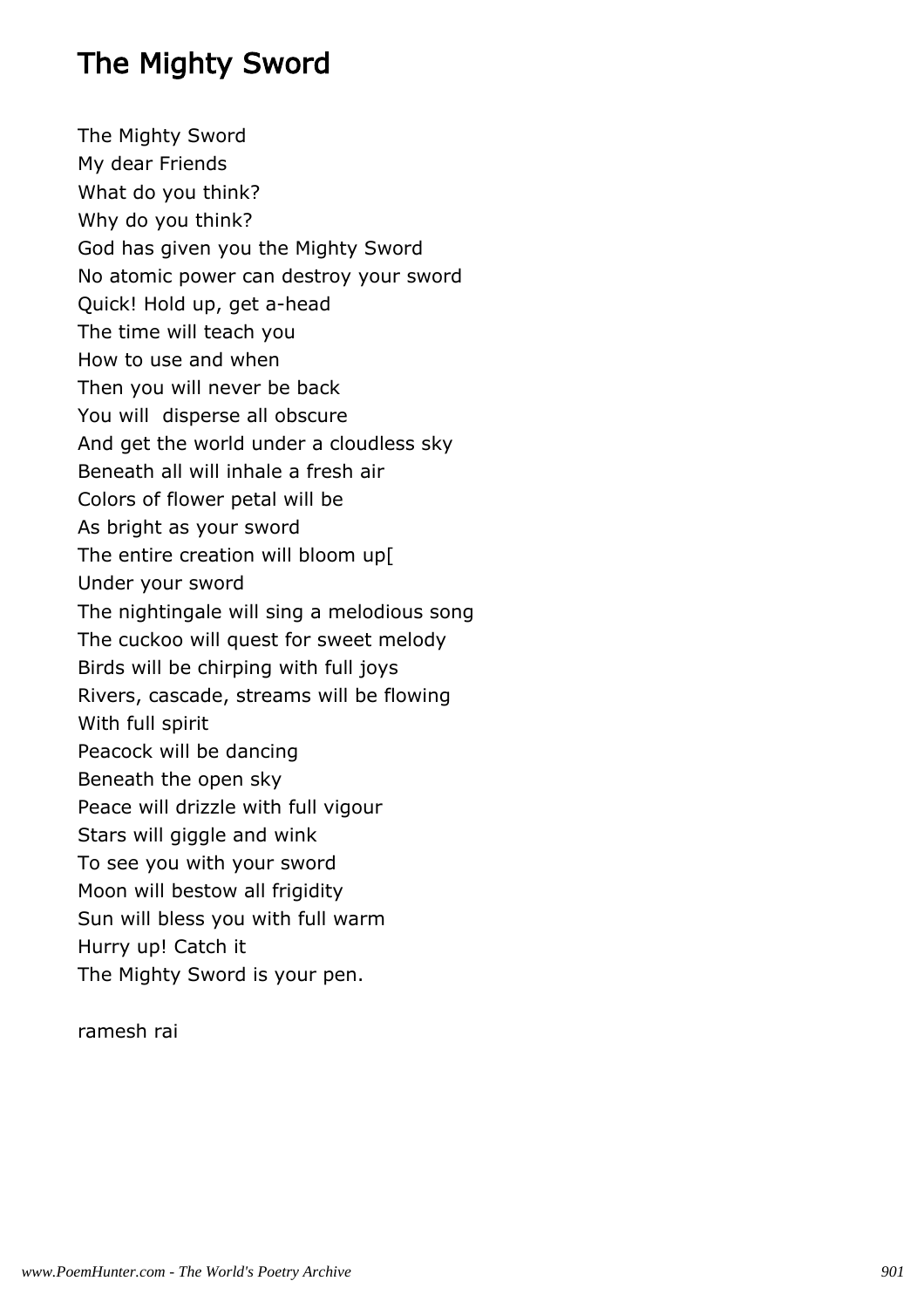# The Moon And The Sun

The moon symbolises the frigidity The sun parches the earth The night without moon is spent but day without sun is unexpected

Sun has to come daily why not covered by black cloud the moon may hide but the sun has to come daily.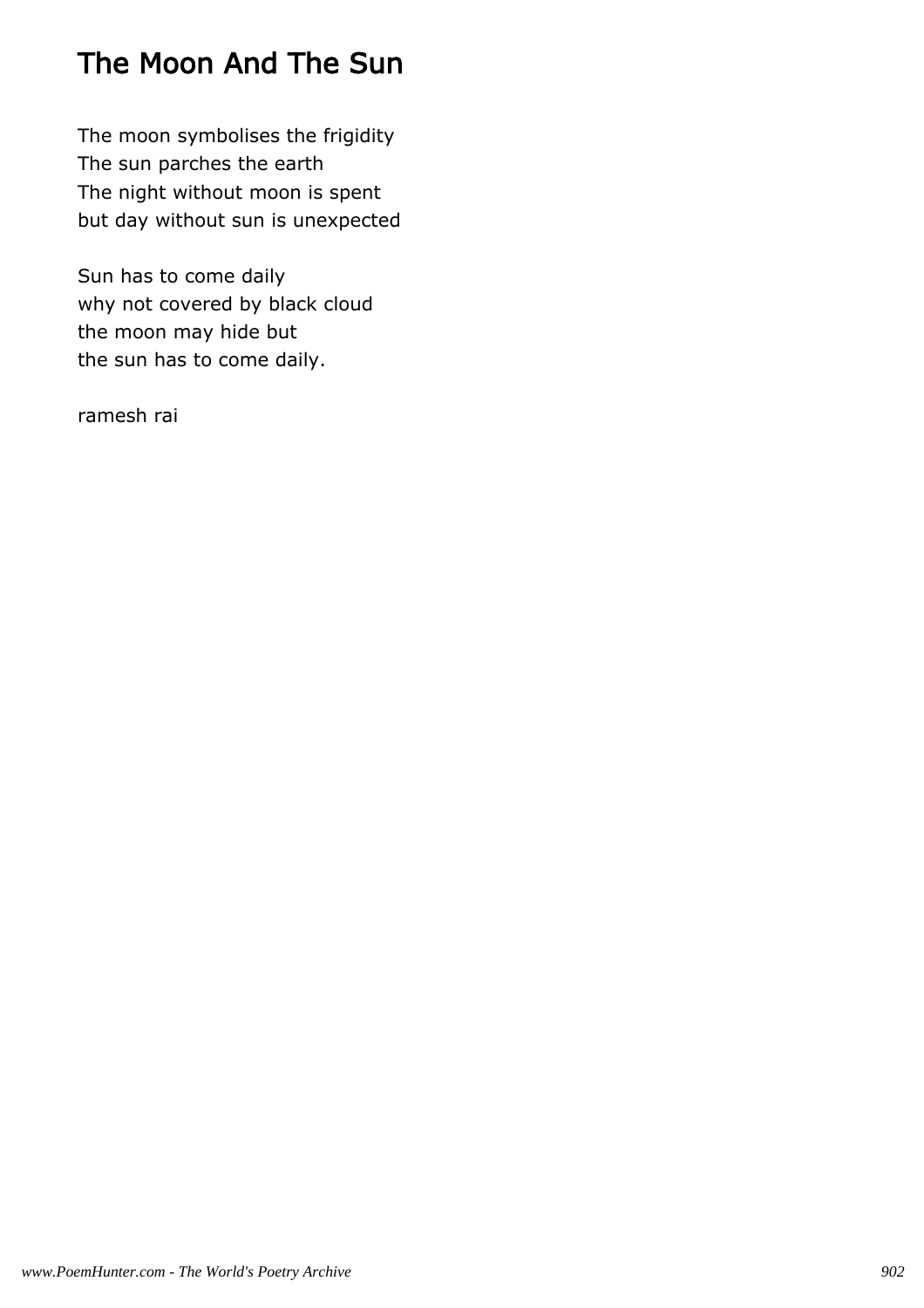#### The Morning Dew

The Morning Dew First rays of sun With its fastest speed Covering a long journey Illuminating the universe Whispering the wind Reflects its discourses When heart of the dew Is cherished with full blossom Finds her own image Embellishing the petal of flower Immolating her life For a momentary embracement

Love of the morning dew For sunrays, superates the darkness

The morning dew also After covering a long journey From heaven to earth Surpassing her eeyorish life Meet the rays with full enthusiasm The morning dew with patience of Last long night with severe cold in her heart Strangeness of melody vibrating with dawn Escalating from the petal is complacency

Thy soul must be enriching embracement of first ray of sun immolation of morning dew values the sparkling creation.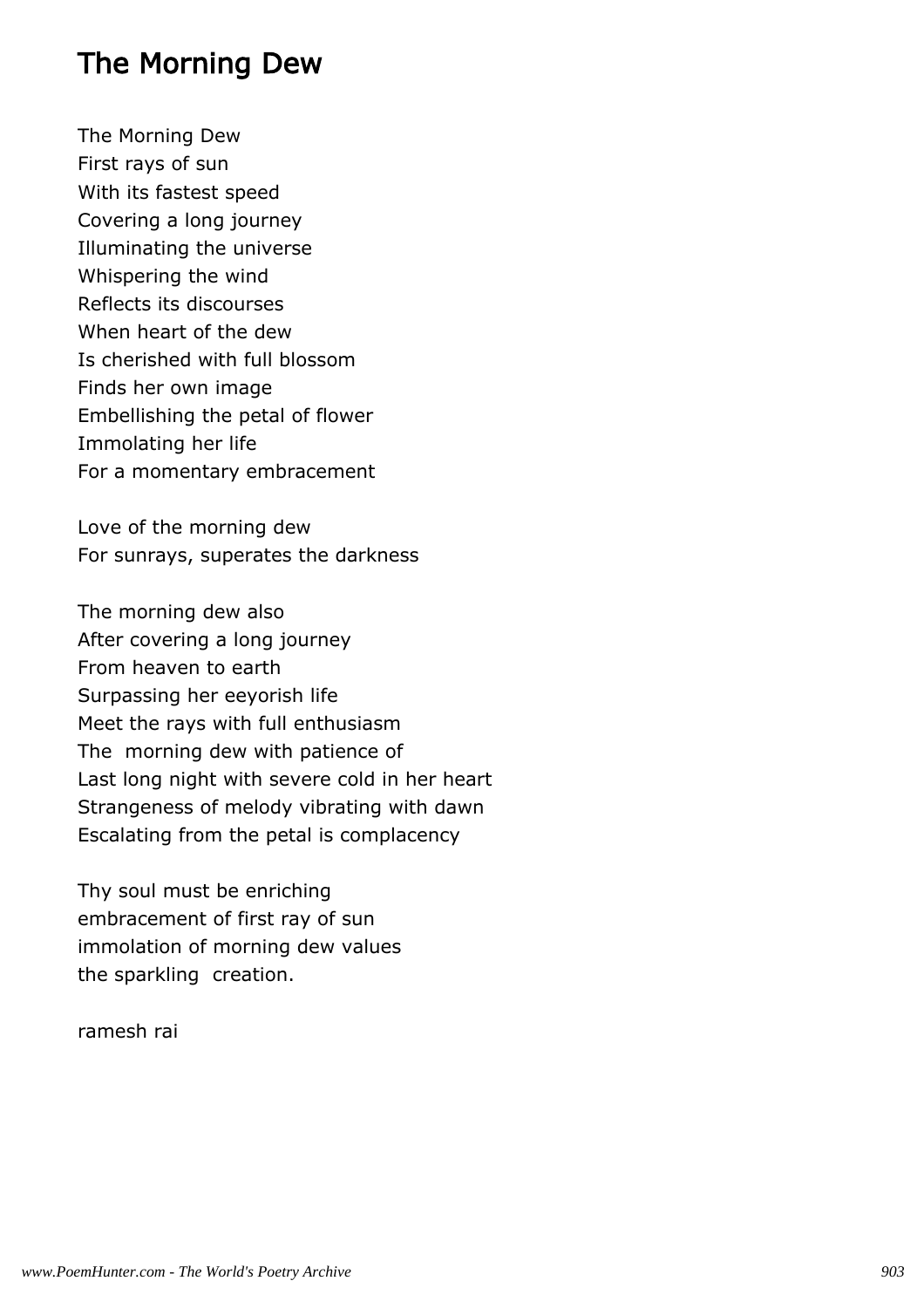#### The Morning Rays

Morning rays come as enlightenment for the new world brings a lot of joys for every life nurtured with divine power to allure the nature

the morning rays glisten on the dew as if the queen of night has dispersed her necklace and thrrown on the earth so morning ray kisses each of the gem spreaded on earth

birds started chirping to welcome the morning rays to wash out all filths due to embracement over night

The sun enters the world on the chariot of morning rays

The morning ray kisses each bud to wrought out thee virginity to bloom into flower to spread thy fragrance in air

The morning rays come to disperse darkness spreaded through out night to make the invisible visible

The morning rays bring unbounded energy to feed and nourish each and every creature

The morning rays bring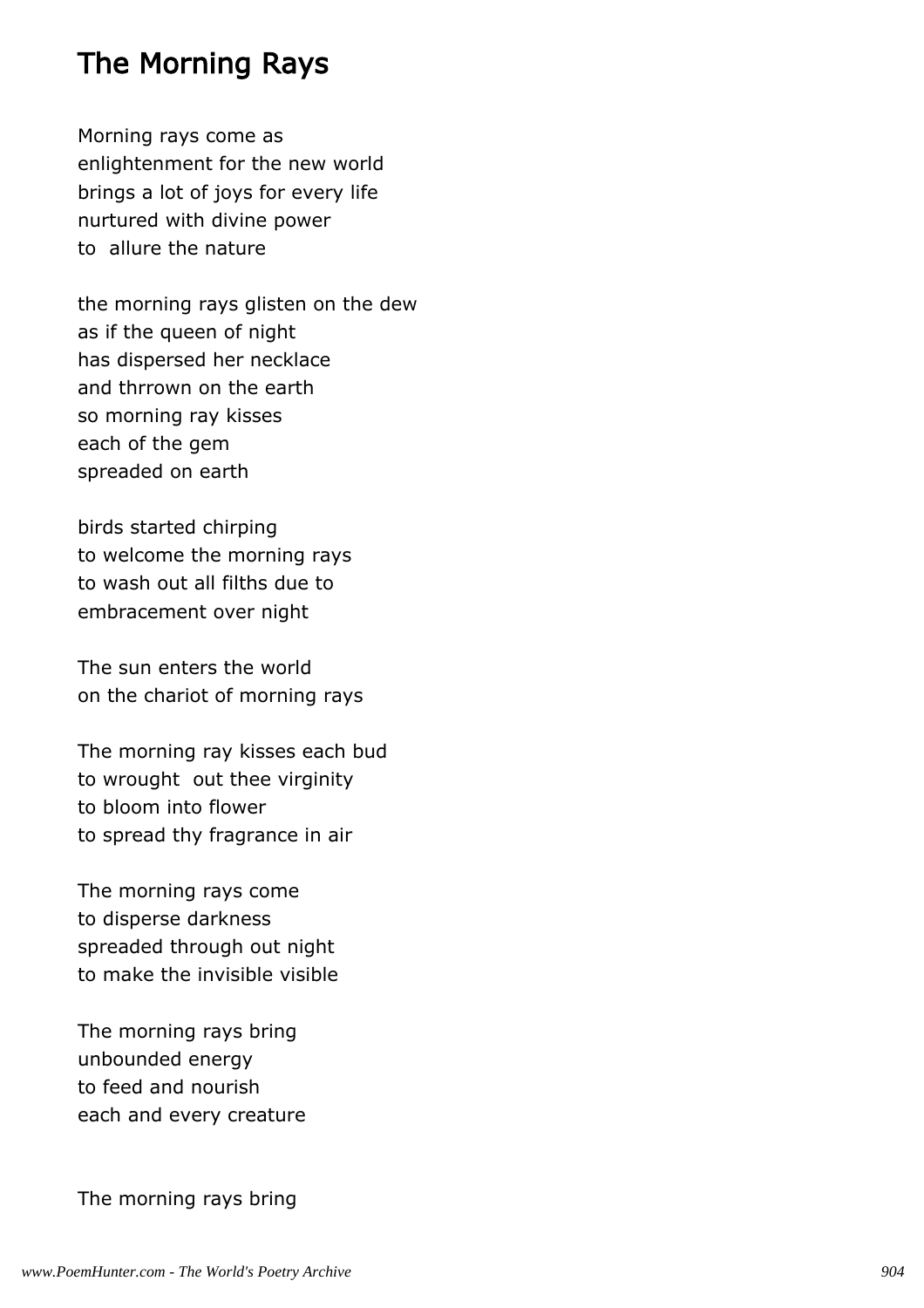a bouquet of colors to sprinkle over the nature to make the nature colorful

The morning rays come to transmit each and every ray to energise the creativity and bring motion in it

The morning rays, the morning rays everywhere the morning rays only the morning rays to glitter the universe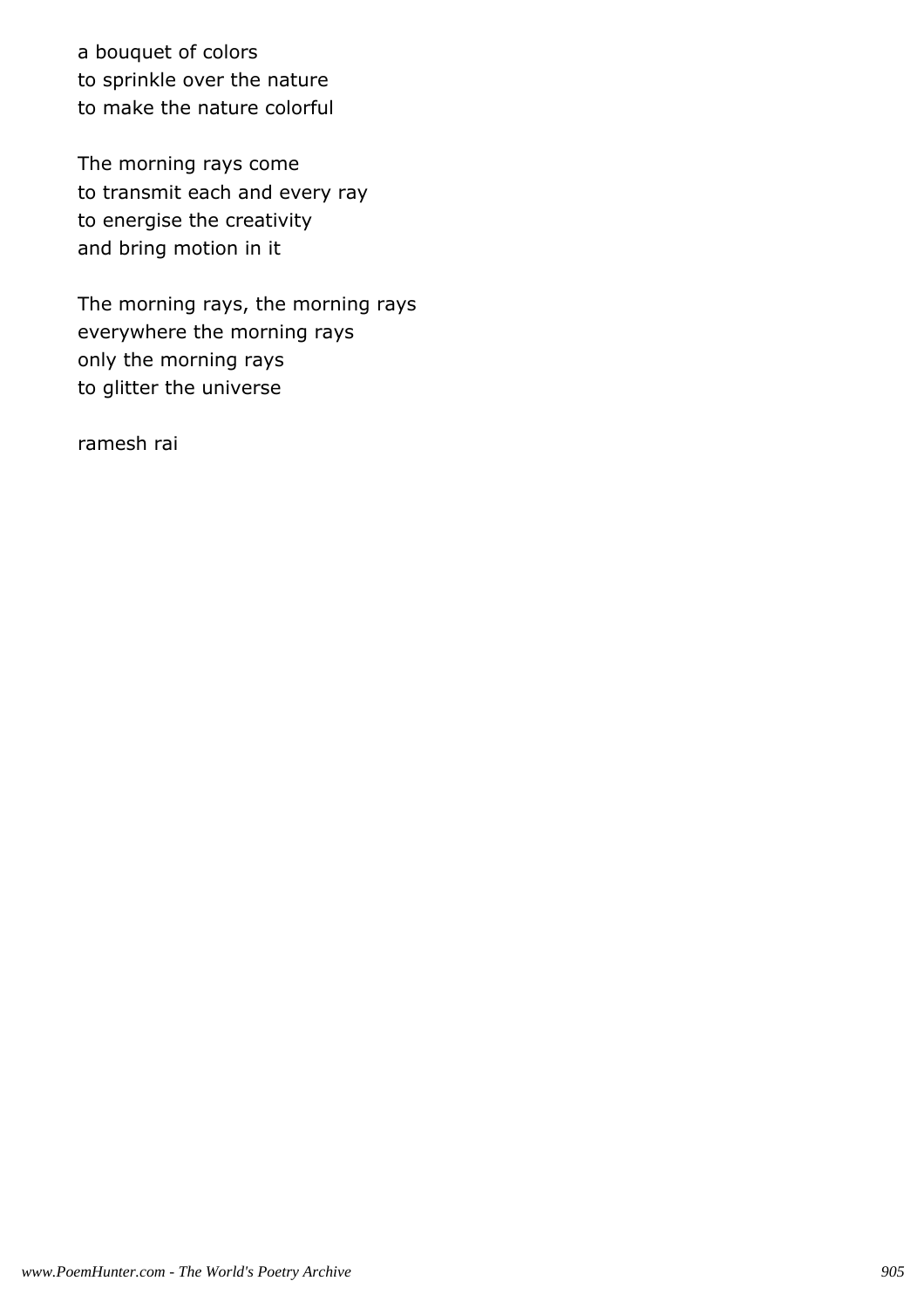# The Morning Star

why thou come when the night is departing for next till that whole creature is at rest the arrival of sun is knocked you come out with blazing face as if giving green signal to night for its departure or you are ready to receive the sun with your lotus hand your time is fixed that so people of this earth use you as a morning clock.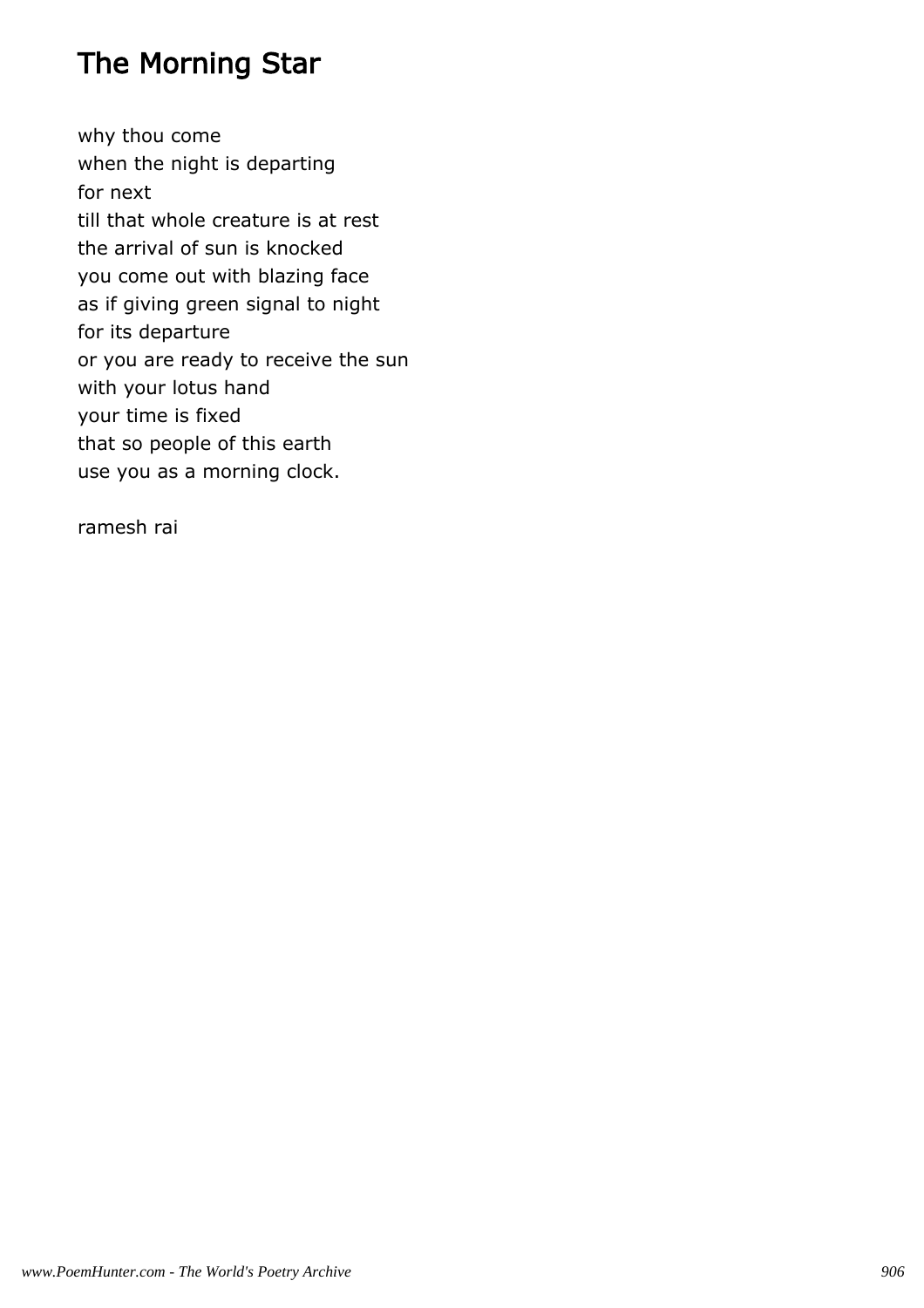## The Motto Of Life

I was dimming in the narrow lane of life very tough to scatter the foolish idea of life why to live on where to live on the life is passed away only in arranging bread and roof

How the arrangement of life has been made by the world should not it retrieve to generate the new idea to live in where there is only Love, Peace and Fraternity.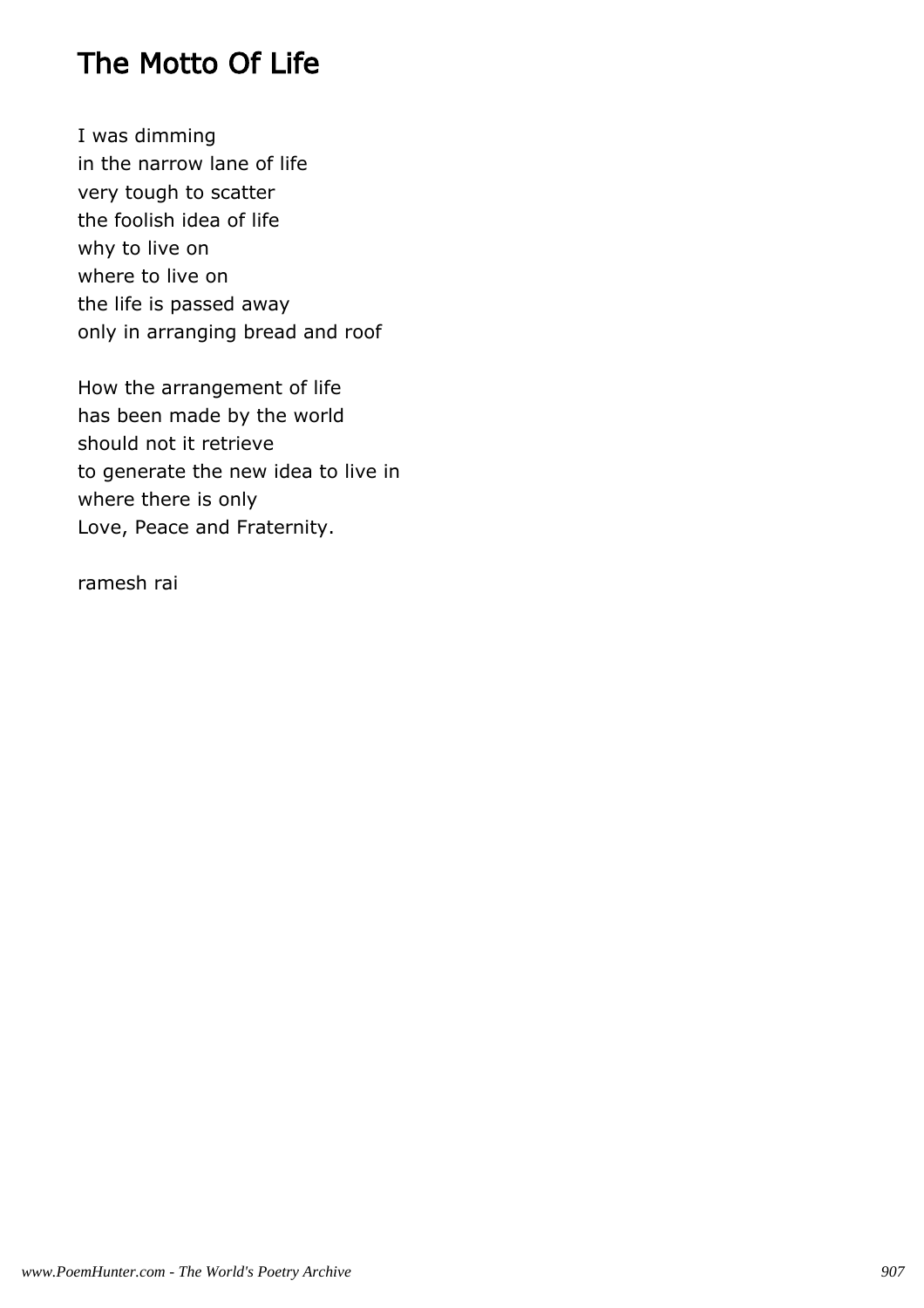# The Music Of Love

When I listen thy music of love my heart is filled with joys as the flower dances in the garden with the rhythm of spring air thy fragrance of music emits the new flavour of life where i am decomposed with all anxieties of life and my heart starts dancing with the rhythm of thy music of love.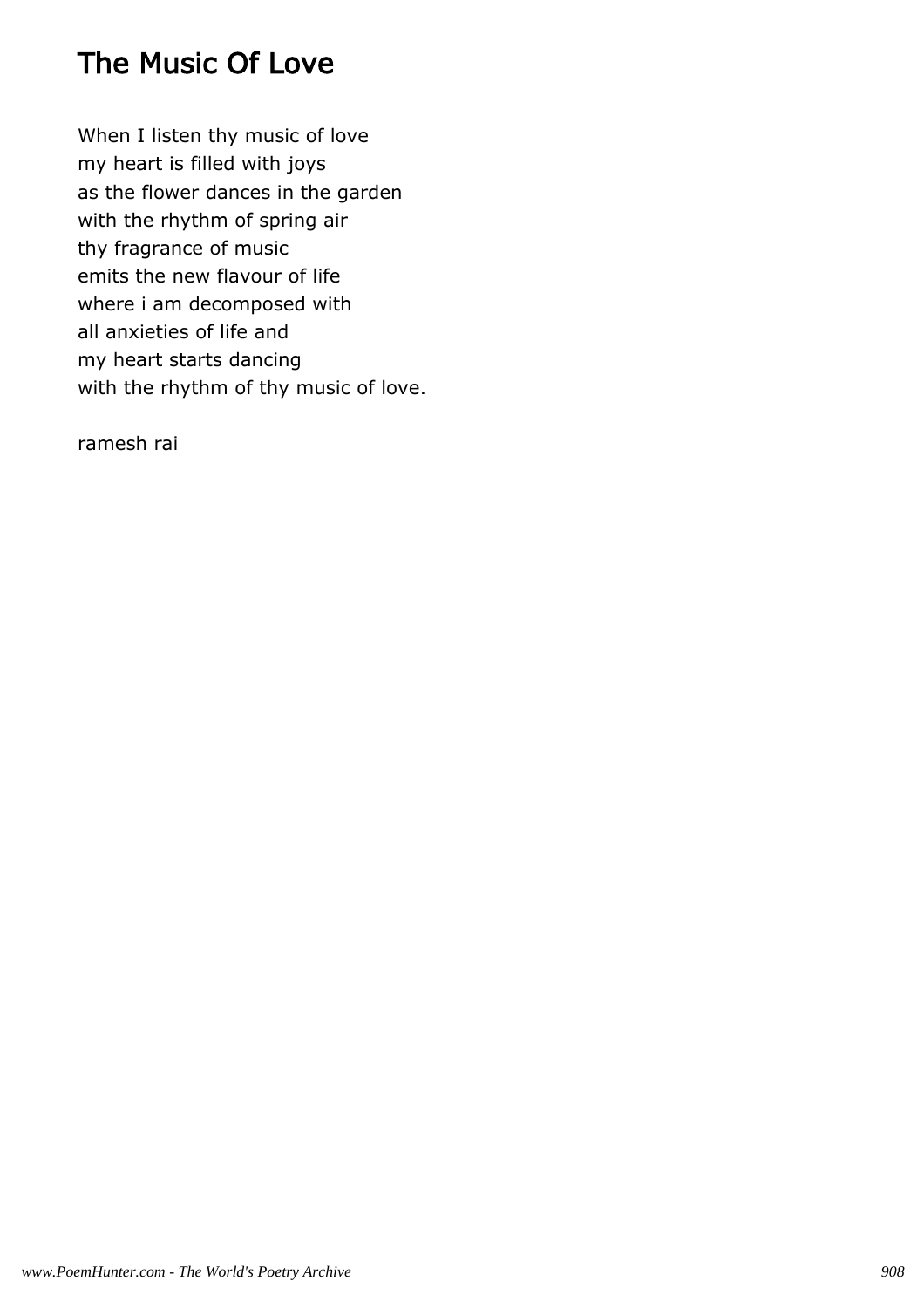#### The Musical Chair

Life is like a musical chair some time to this some time to that with different colors of life with different rhythms of life with different musical instrument of melody, sorrows, pain and gain sometime like rainbow in the sky sometime whisper full of flies sometime chanting auspicious song sometime crying for distance long its path is sometime narrow, sometime broad, some time curve sometime up and some time down but life proceeds on this way having a bagpipe with musical band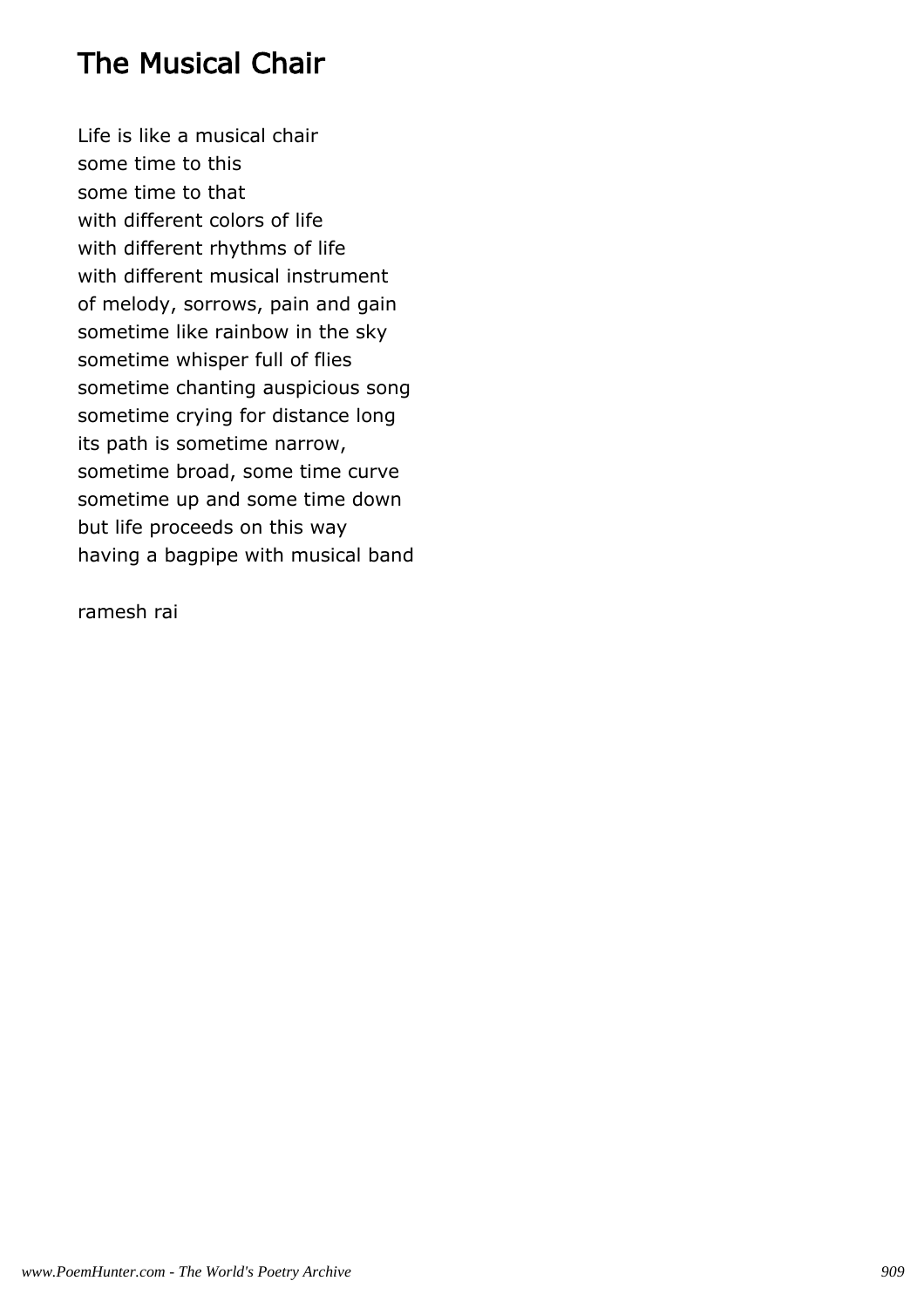#### The Mute Tears

I asked my tears Why thou art always mute Why thou always shed Is it thy duty to shed in sorrows and in joys.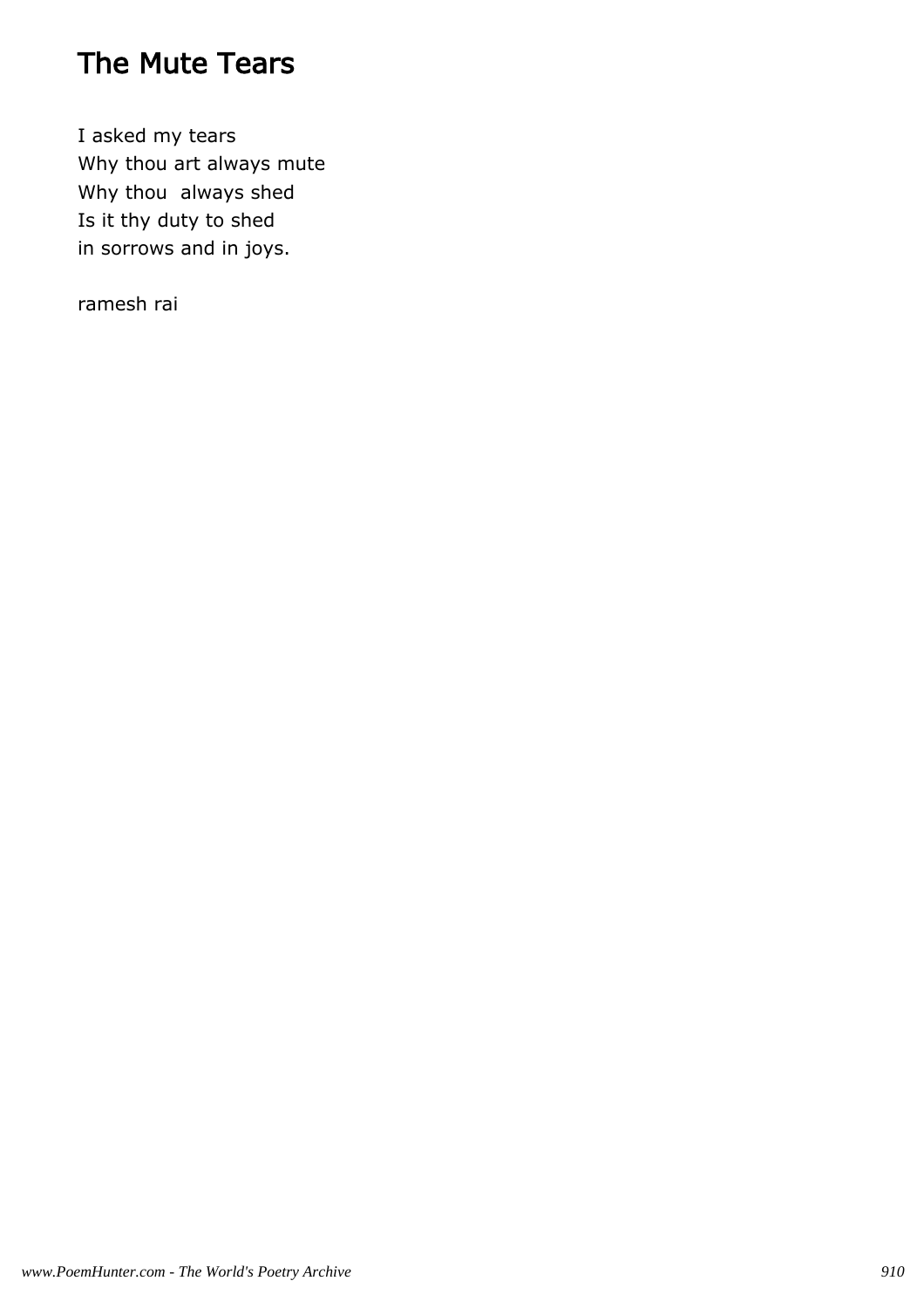## The New Generation

</&gt;The new generation you are the future of this world you have to march with full enthusiasm for a brighter future with full of love, peace and friendship with full tranquility of Humanism sustaining the metaphor of life, The Human race has quarreled too much On the name of race and religion But you will not repeat the same All race and religion are gifted by The Almighty God. You have to march a head For the betterment of Human life Your path to progress is now broad Is open to stars and planets So you have a lot of work But, First of all you have to ensure Total eradication of poverty from this world. You have to ensure Roof, Health and Education to all You go ahead God will bless you God will come to help you In this job of humanity. Need not to fear This life is not yours It is gifted by God. So, go ahead Then, you can enjoy the life only.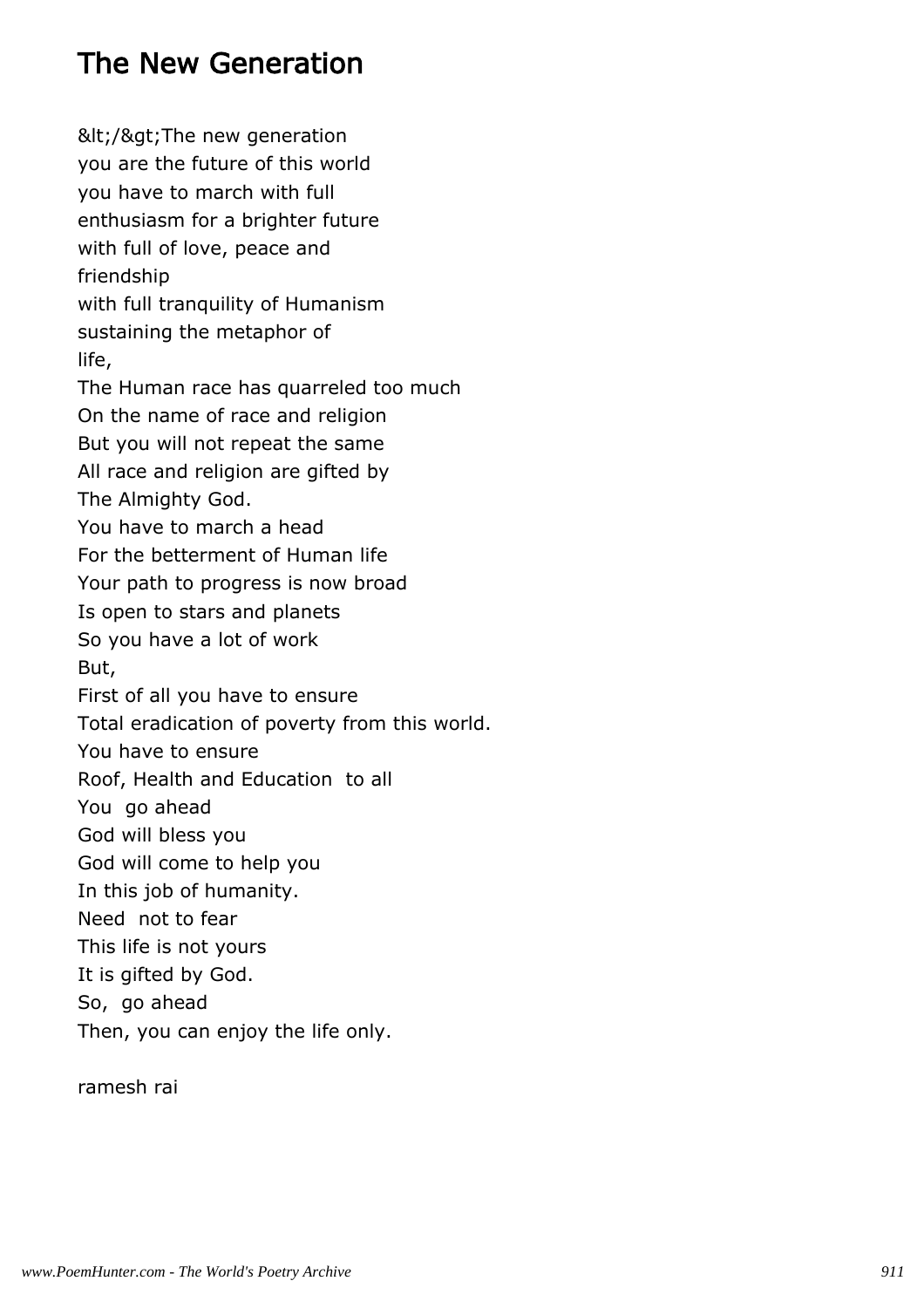While going through on the way I saw an old banyan in the world standing in my way in barren land waiting for some one to come in its life.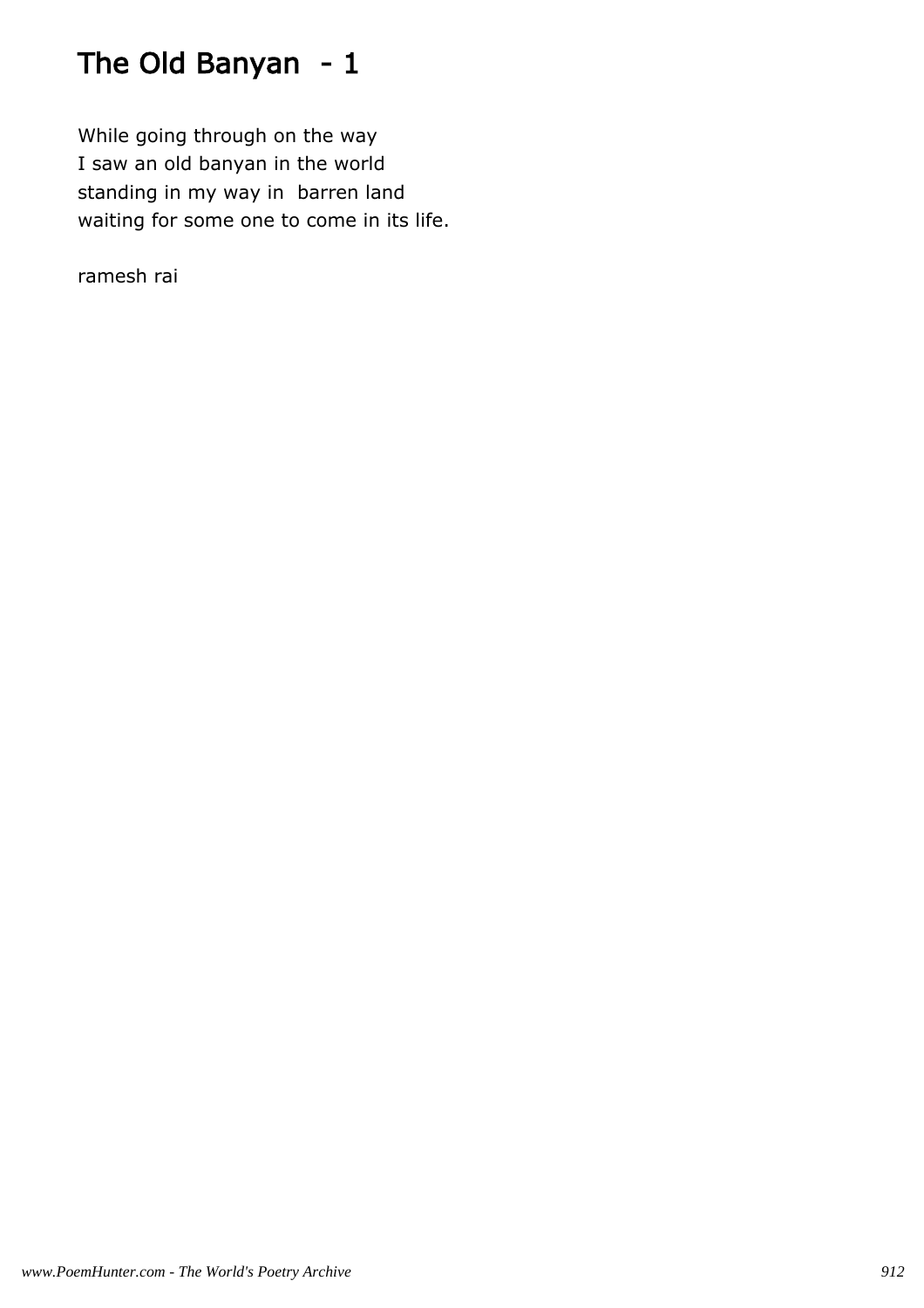I stopped, but hesitated to talk with bcoz, the old banyan was a skelton all leaves were withered off, seeming it'd fall just now still i dared to disturb the old banyan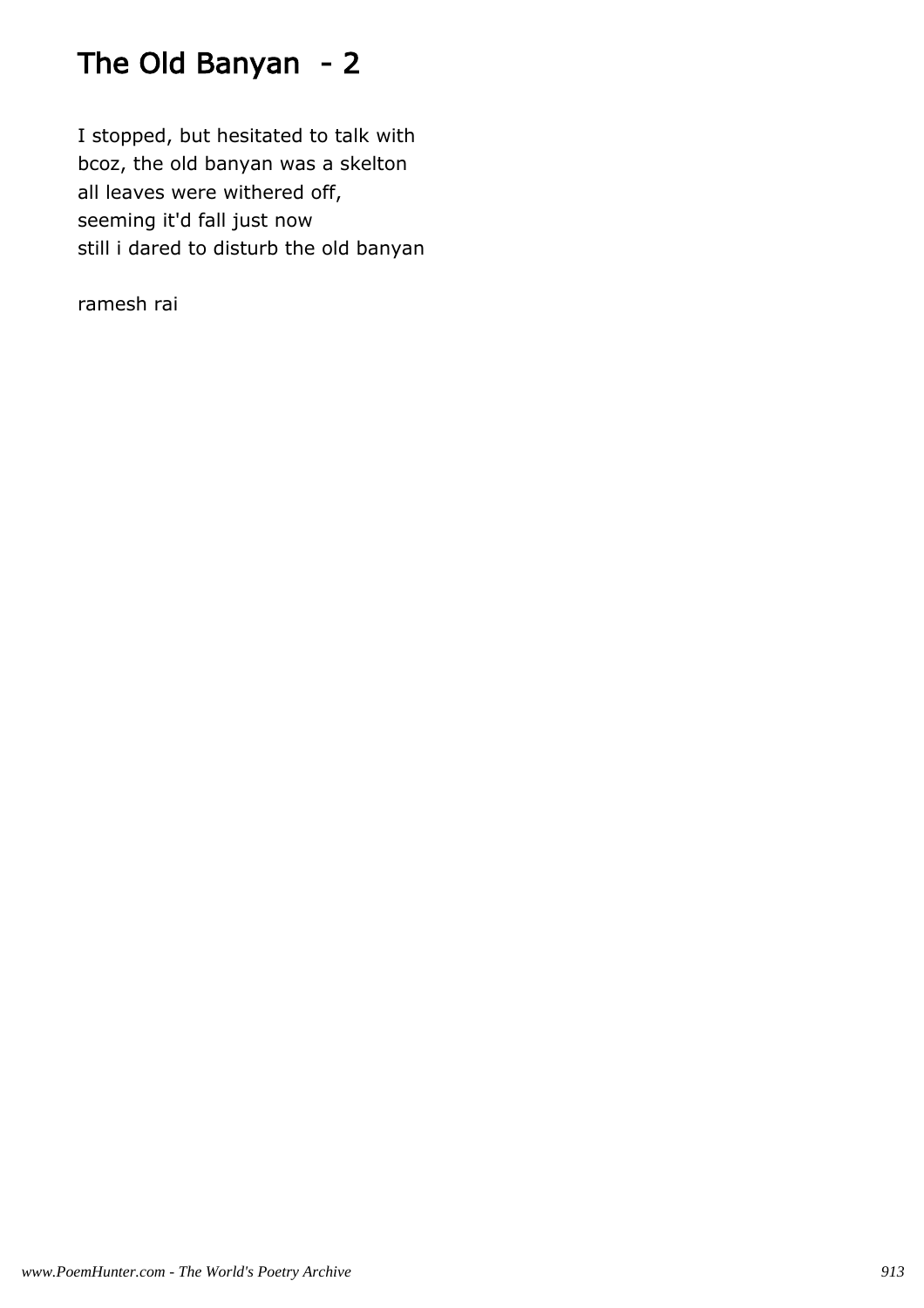Hello! Hello! Hello! The Banyan shook its head and said, who are you? from where you have come? where you have to go?

I amazed, but could not stop myself Sir! , please let me know what r you doing here in the barren land nd how long you are here what is your purpose?

The Banyan made a loud laugh Ha! Ha! Ha! Ha! , I m here for more than 500 BC I m waiting for some one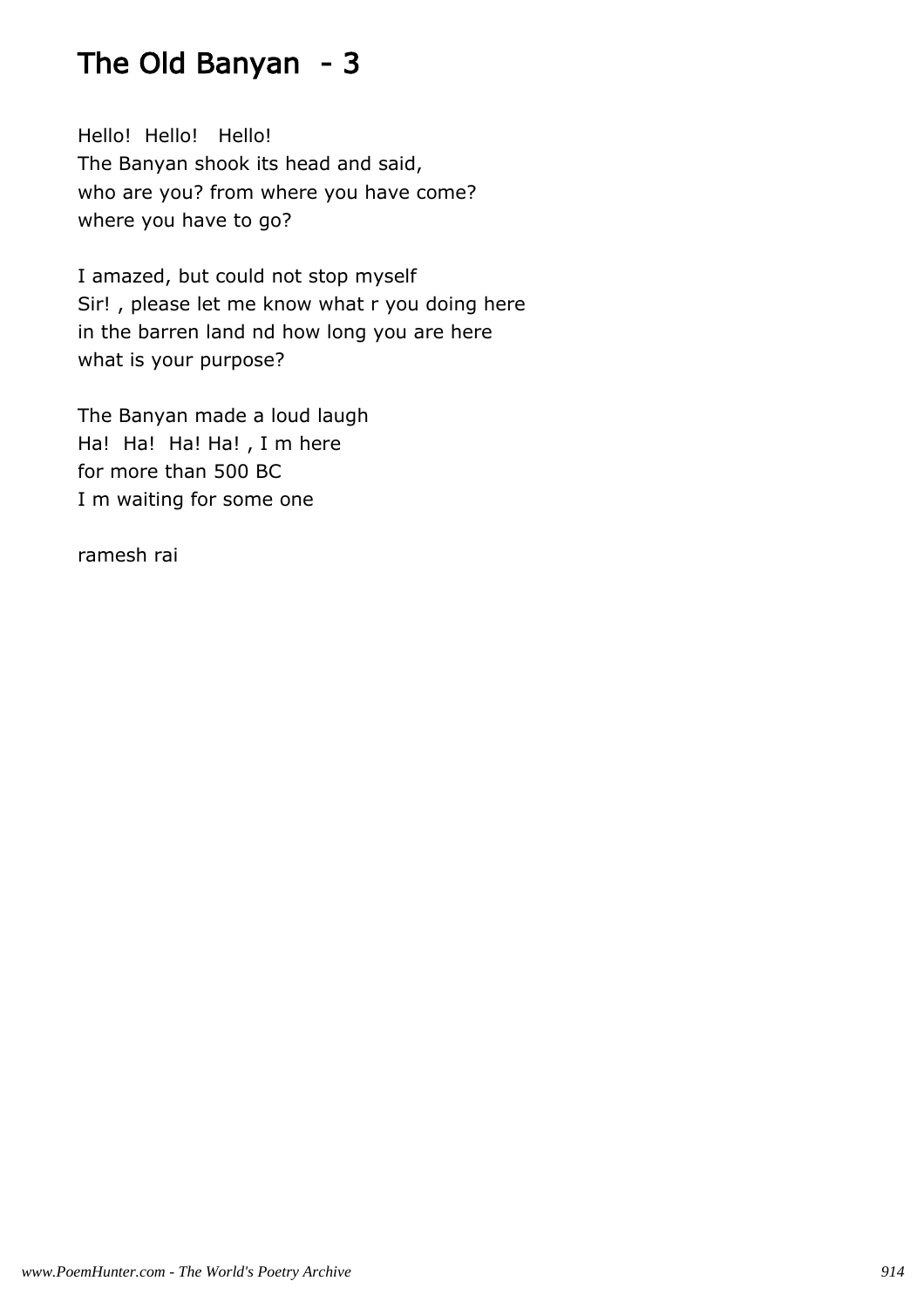I humbly requested the Banyan to share some of his experiences the ages he has seen the rise and fall of empires the changes of natural phenomenon how many creatures had made captive the ups and downs of different species so many question started knocking my heart and mind.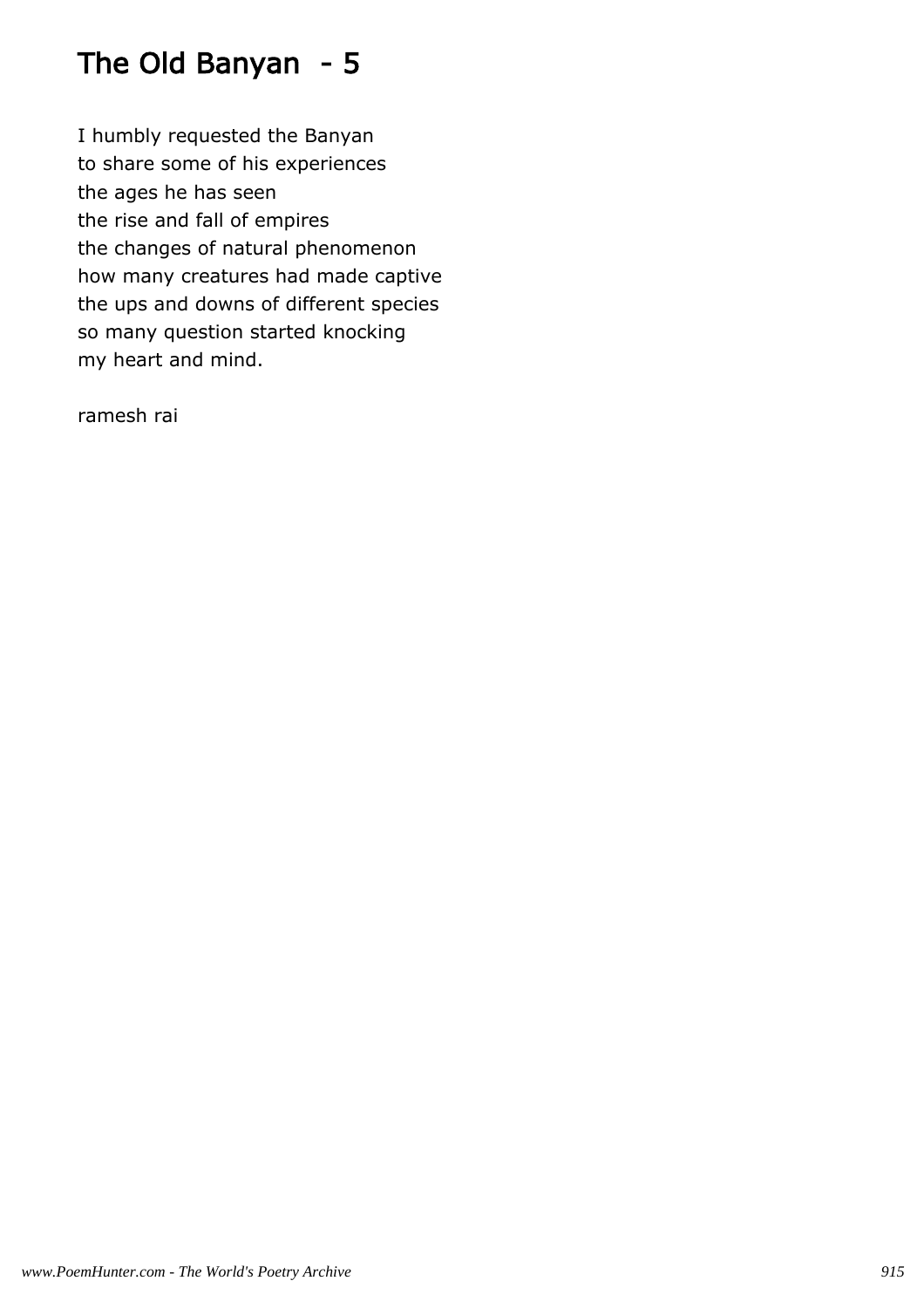So many question came across my mind as to what made the banyan to wait for and for what standing in the barren land the old is always old should i share some of his experience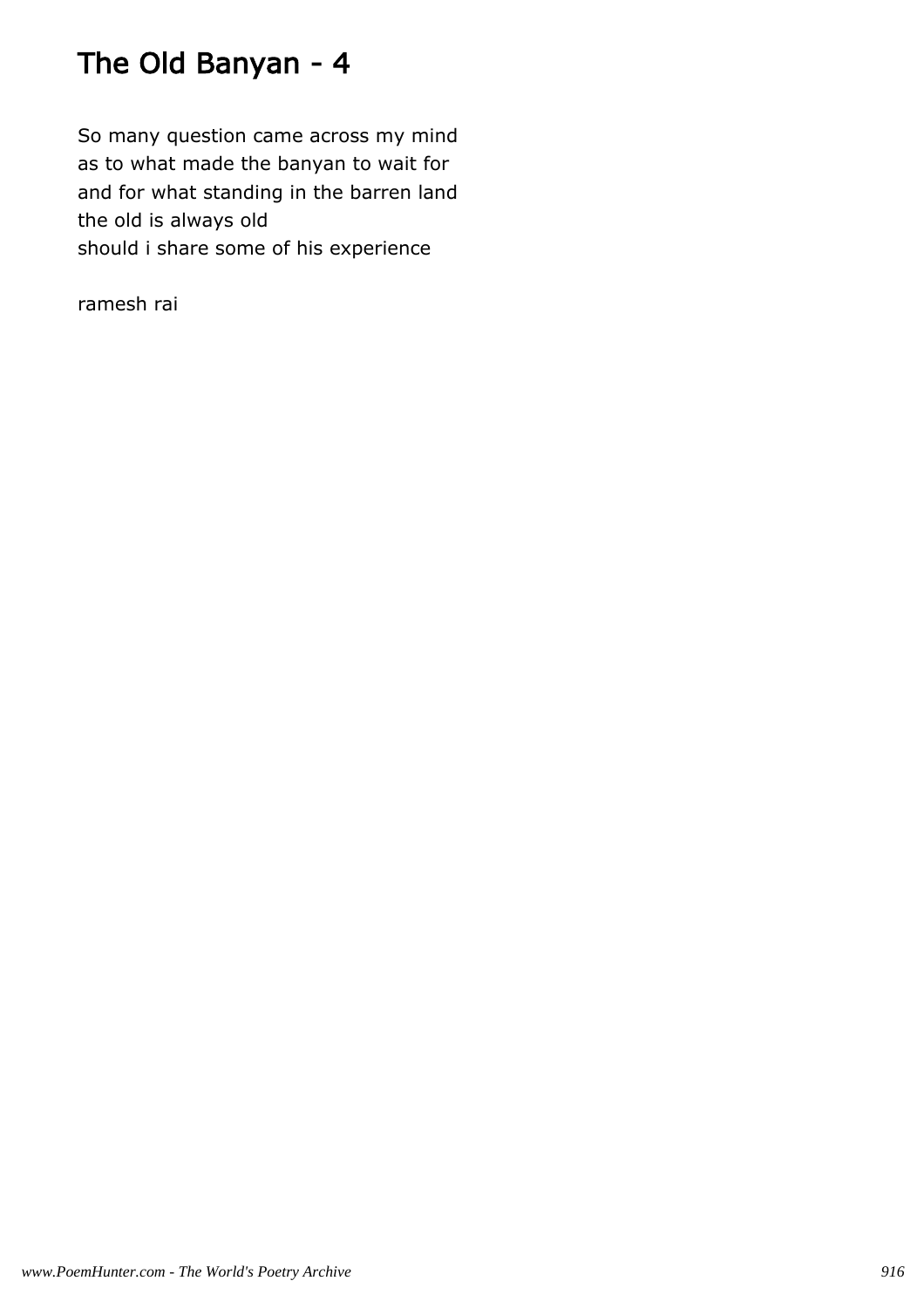When I was seedling I saw the rule of King He sacrificed his life for country and humanity having a tender heart he was furious to tyrants he left a message to the world not to bow before the tyrant

I have seen the great war the war between Rama & Ravana when the water of Indian ocean turned into red.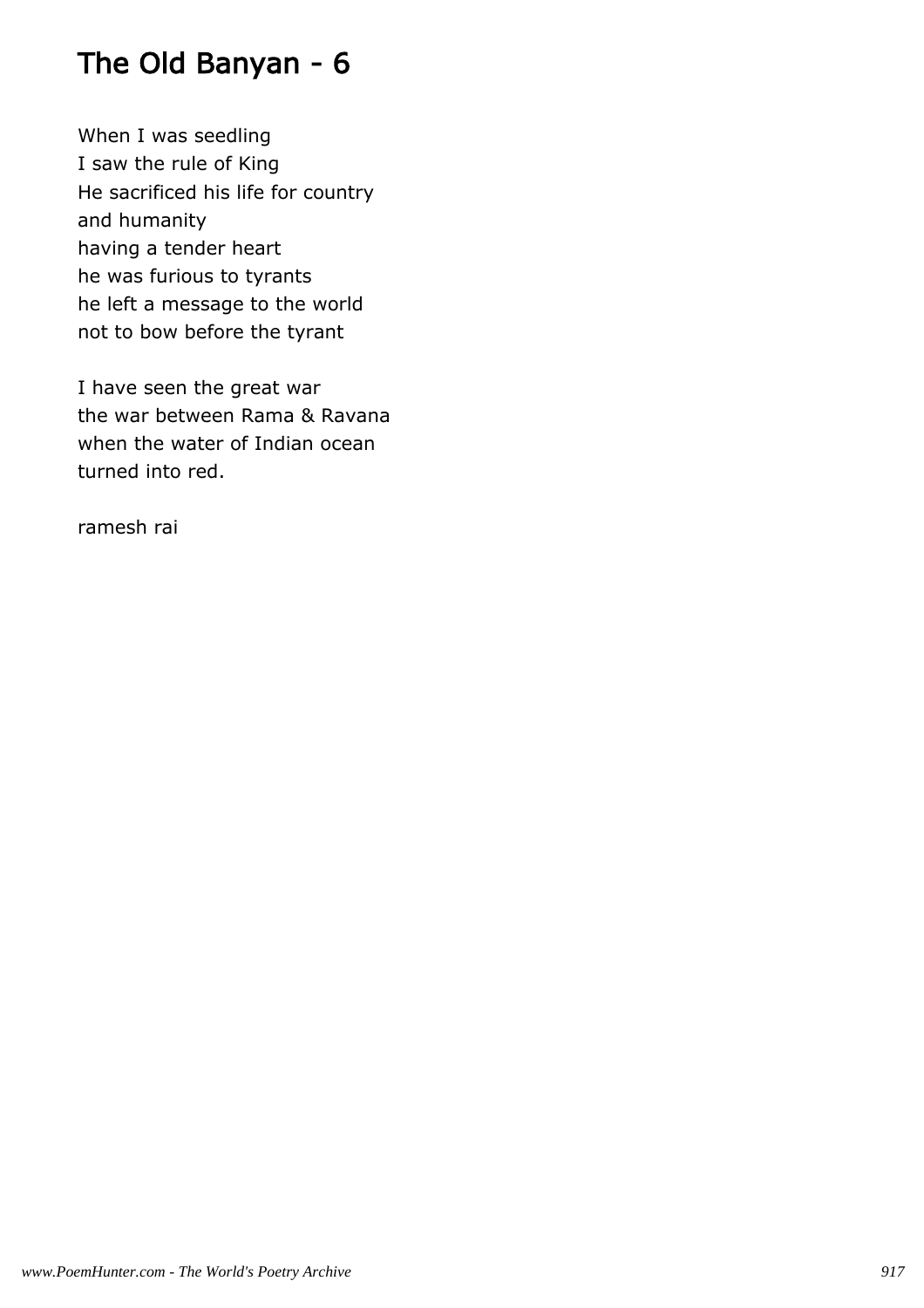The Age changed

I saw the most Romantic person of the world known as Lord Krishna, preached the love the significance of love, the immortality of love his love is like a full moon he preached us the lesson of our duty the Almighty is to reward to punish he showed us the path of perfection he said, when there is downfall he takes birth or send his messenger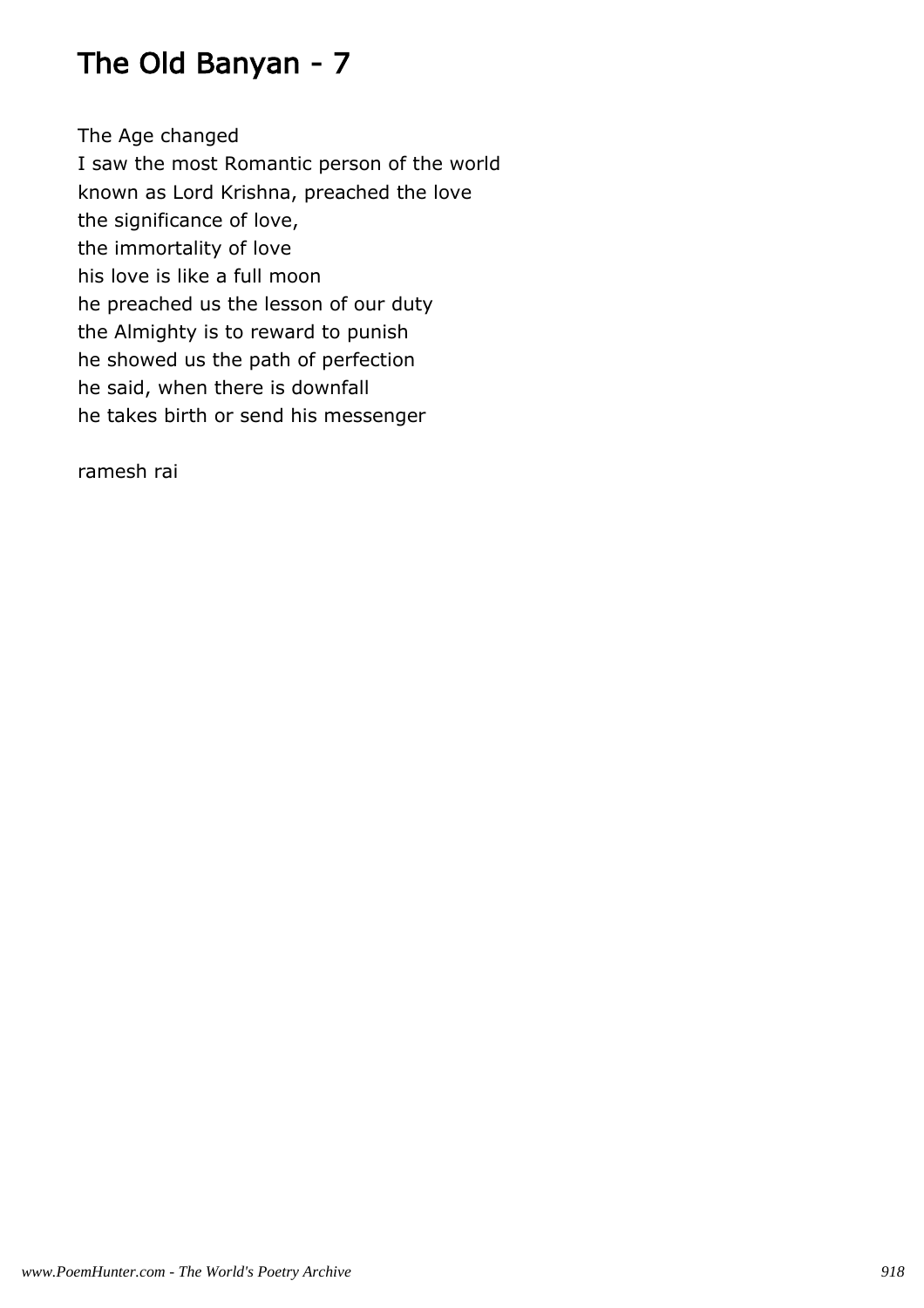When violence was at its peak Lord Mahavira came in this world He preached us Non-violence is the Supreme Religion.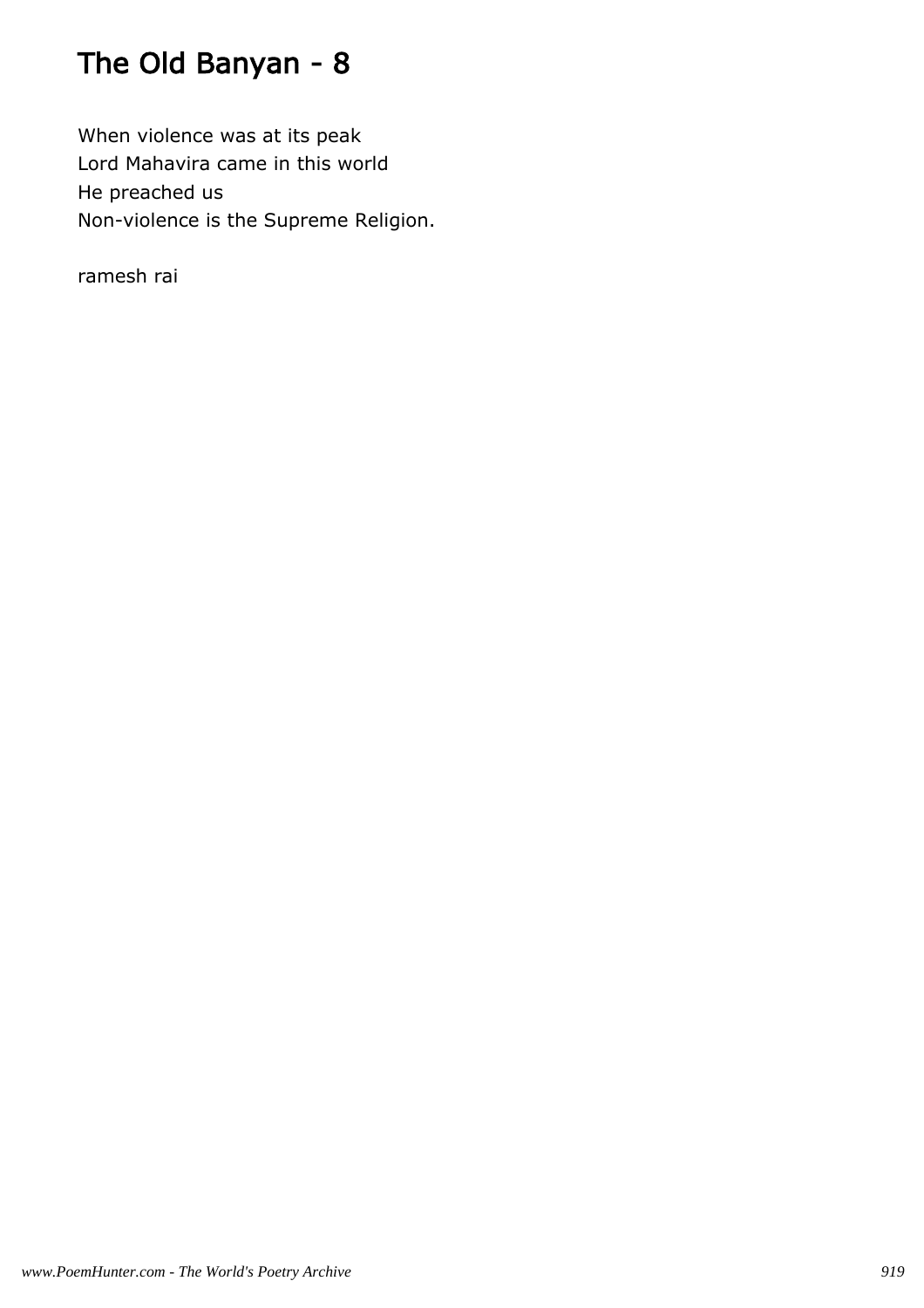## The Opera Of My House

My house is the kingdom of my wife where she is the only ruler

she is very tough to others that so she is named Hitler of the Apartment that so I am survived otherwise I am a vagabond like a cloud, floating over the sky from one corner to another.

Her two kids are best Sepoy for her on whom she can rely during my exile for 16 yrs. on service away from home

But she is very kind too i remember my mom observing her all action how she was kind for others

Even the people of apartment feel safe in her presence

when i became out of employment she took it easy and said God has given you a sound health the world is wide to do more my twenty seven months passed but now she feels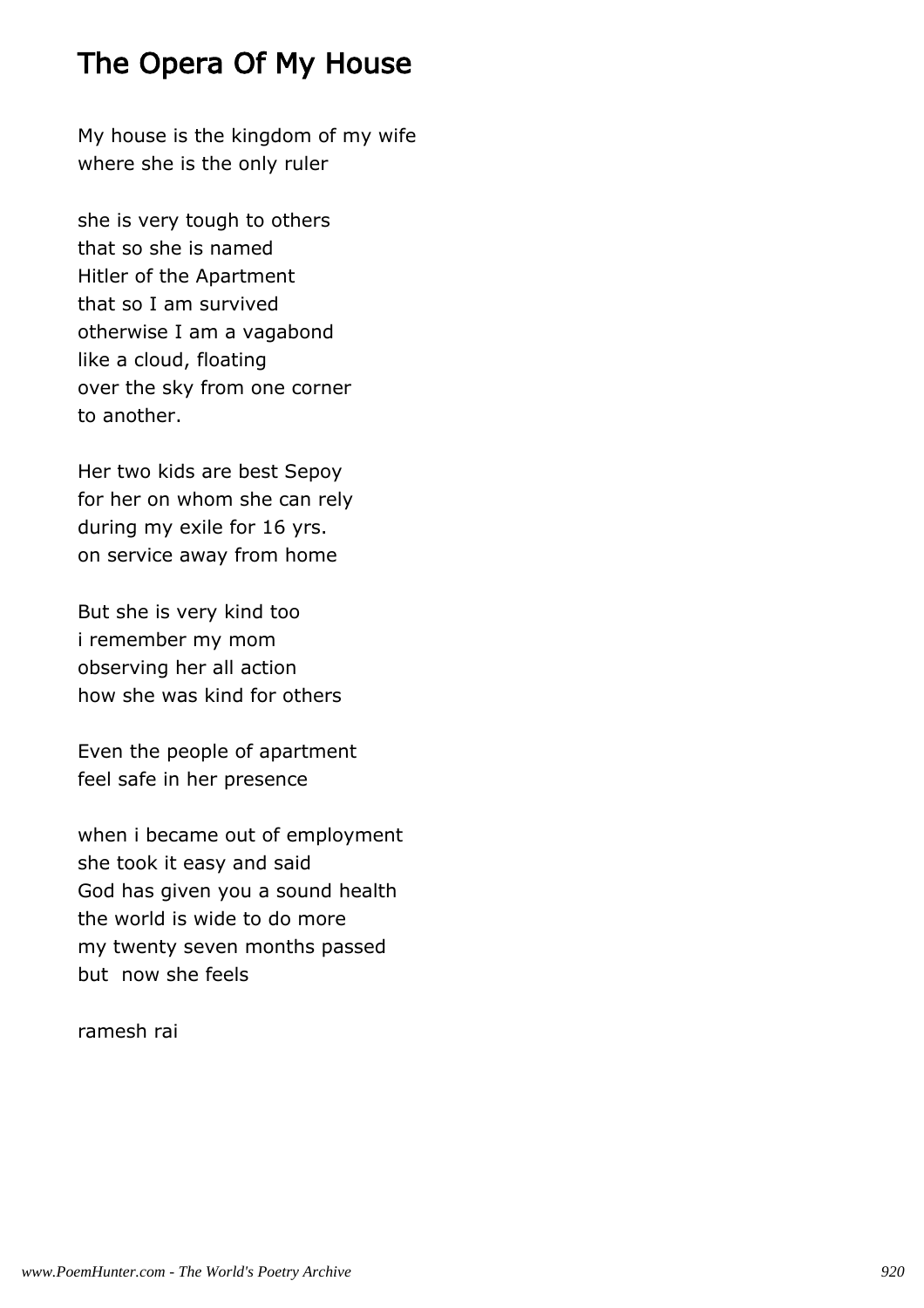# The Pains Of A Poet

O God!

You have made the poet only to realise the pains of others but there is none in this world who can understand the pains of a poet only you are, who is invisible to whom the poet expresses his pains if you can discern his pains otherwise he has to hug all pains of his life and be immortal like Lord Shiva who drunk all poisons of creation to save the creation and became immortal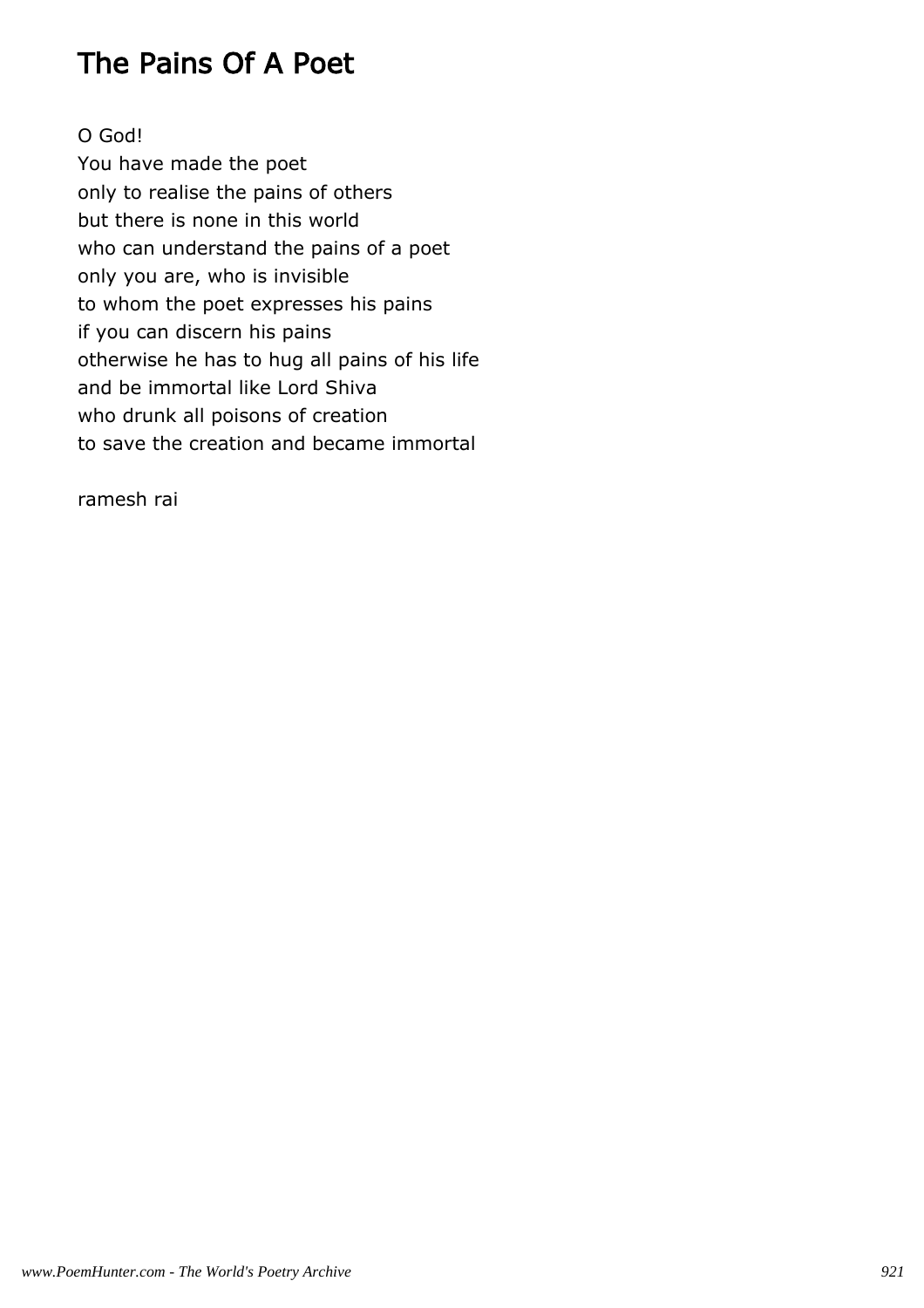## The Paradise Of Love

God has created multi-universe within the universe, he has created the sun, the moon, the stars and planets God has created fire, water, light and air God has created all living and non-living His creation is infinite

Some we see, some we feel, some realise and all he wrapped under his glorious fame that is love, more thicker and thiner than that of water, air and light even more thicker, thiner and lighter than that of wisdom, the wisdom even evolves under his kind spirit the most fastest waves amongst creation reaches unto the shore of every soul

The wave of his love is much more higher and faster than waves of any ocean.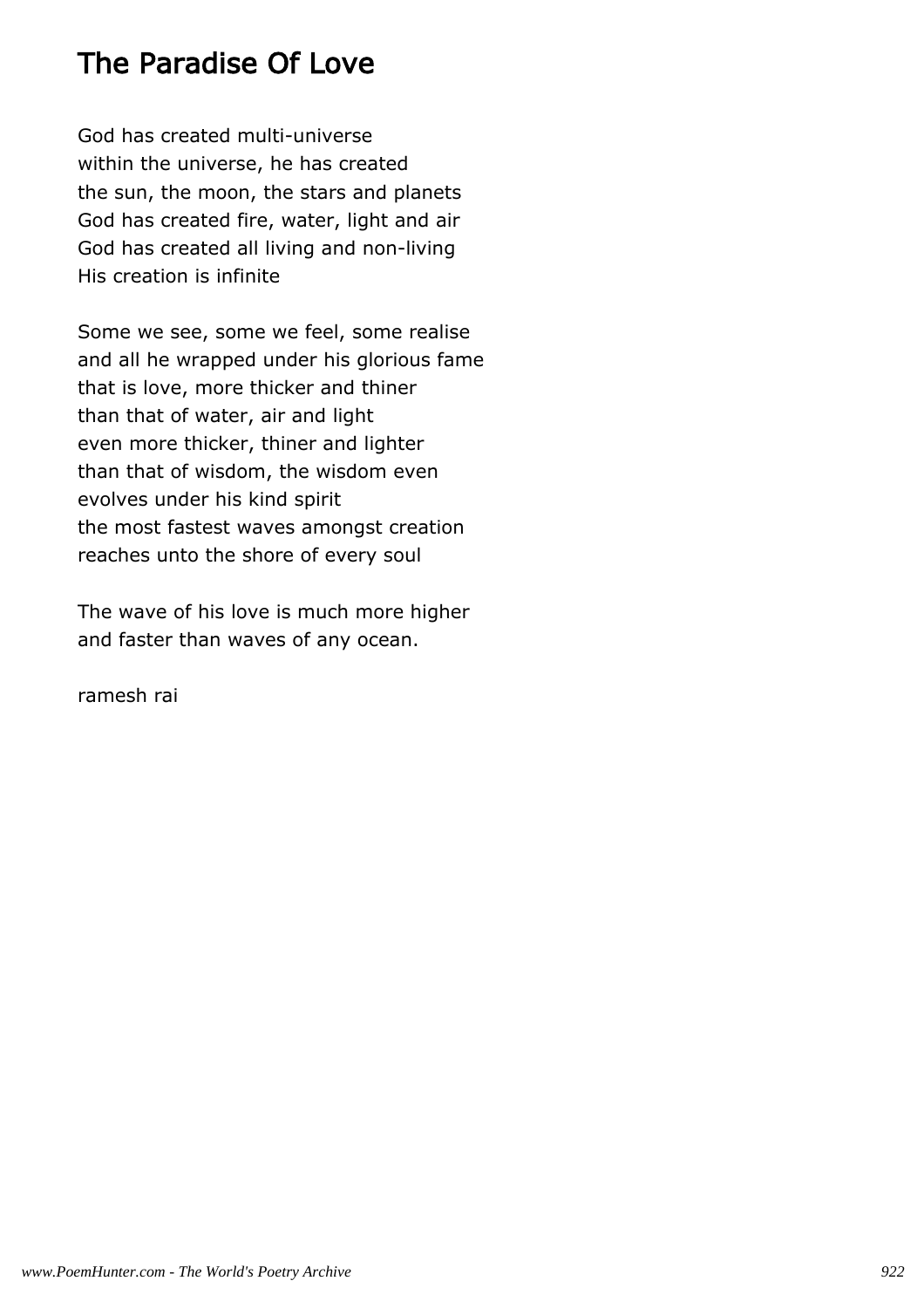#### The Paramount Wills

My wills are flying like a kite to touch the high heaven on the sky

My wills are flowing like a river to meet the ocean full of life

My wills are falling like a cascade full of dreams for future aspects

My wills are blowing like the air for appeasement of travelers searching for life

My wills are sometimes being cutoff by the fellow sky drops down on the earth to get a new life

My wills are sometimes singing a chanting song with full melody of life to make me happy and gay

My wills are sometime quiet as much as pacific ocean measuring the depth of life and seeking peace of life

My wills are sometime violent like the Atlantic ocean thundering for more and more progress in life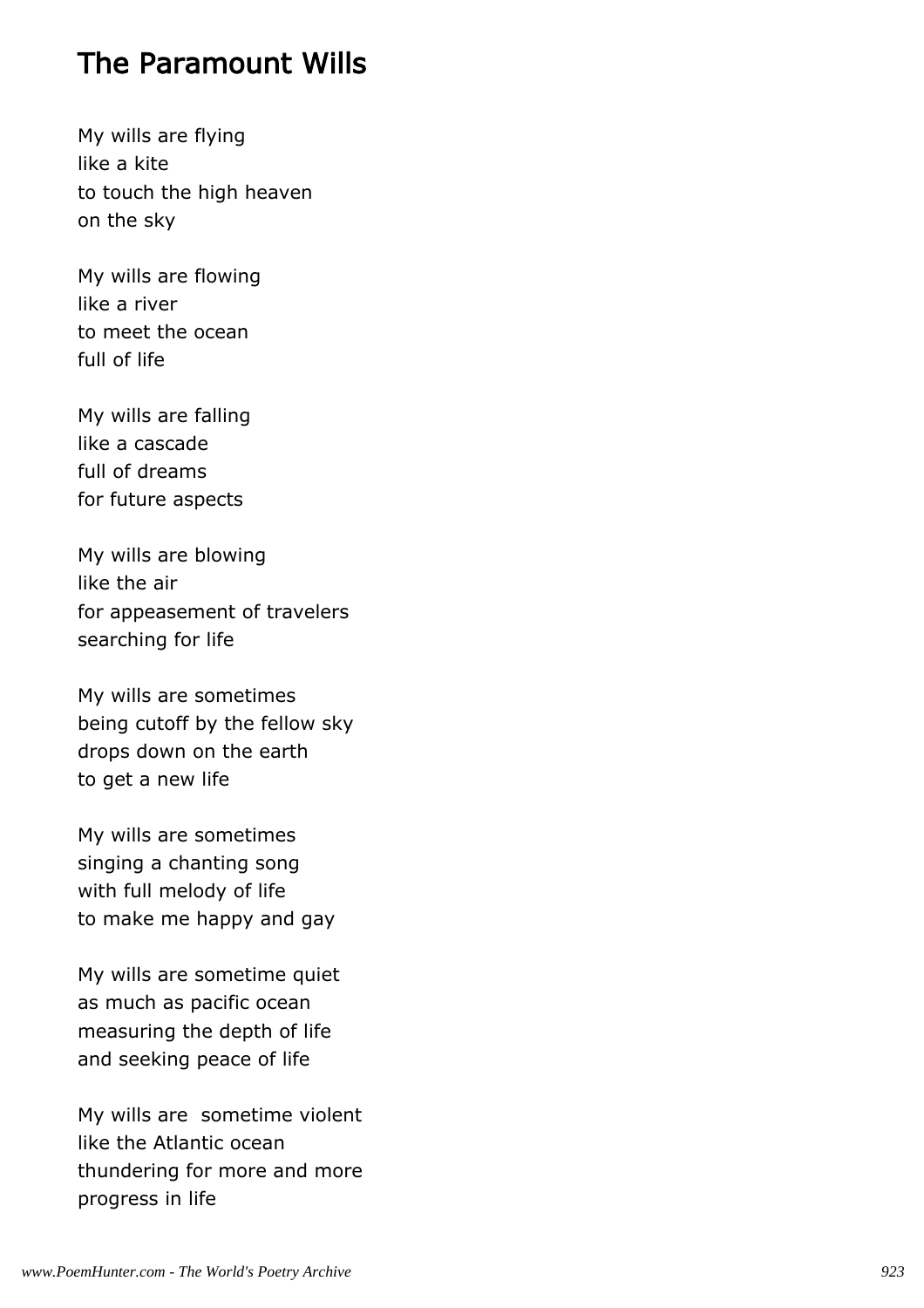My wills are some time happy like the Indian Ocean in washing the feet of motherland telling to give her shadow throughout life

My wills are some time serene as Ganges river giving life to all the creatures and washing sins of her bathing person

My wills are sometimes pumped with full air and burst like a balloon saying nothing in life.

My wills are some time playing and choosing pebbles on sea-shore of wisdom like Sir Isaac Newton had said once in his life

My wills are bleeding sometimes for fellowmen seeing their wretched condition praying God for apathy love and peace in their life

My wills are sometime blooming like a flower asking all travelers of this life always be blooming like me and quash all sorrows in your life

My wills are spreading like the flavor of a flower perfuming all travelers of the life saying to come once again in this life

My wills are singing the song of life enchanting with its melody whispering for pleasure and peace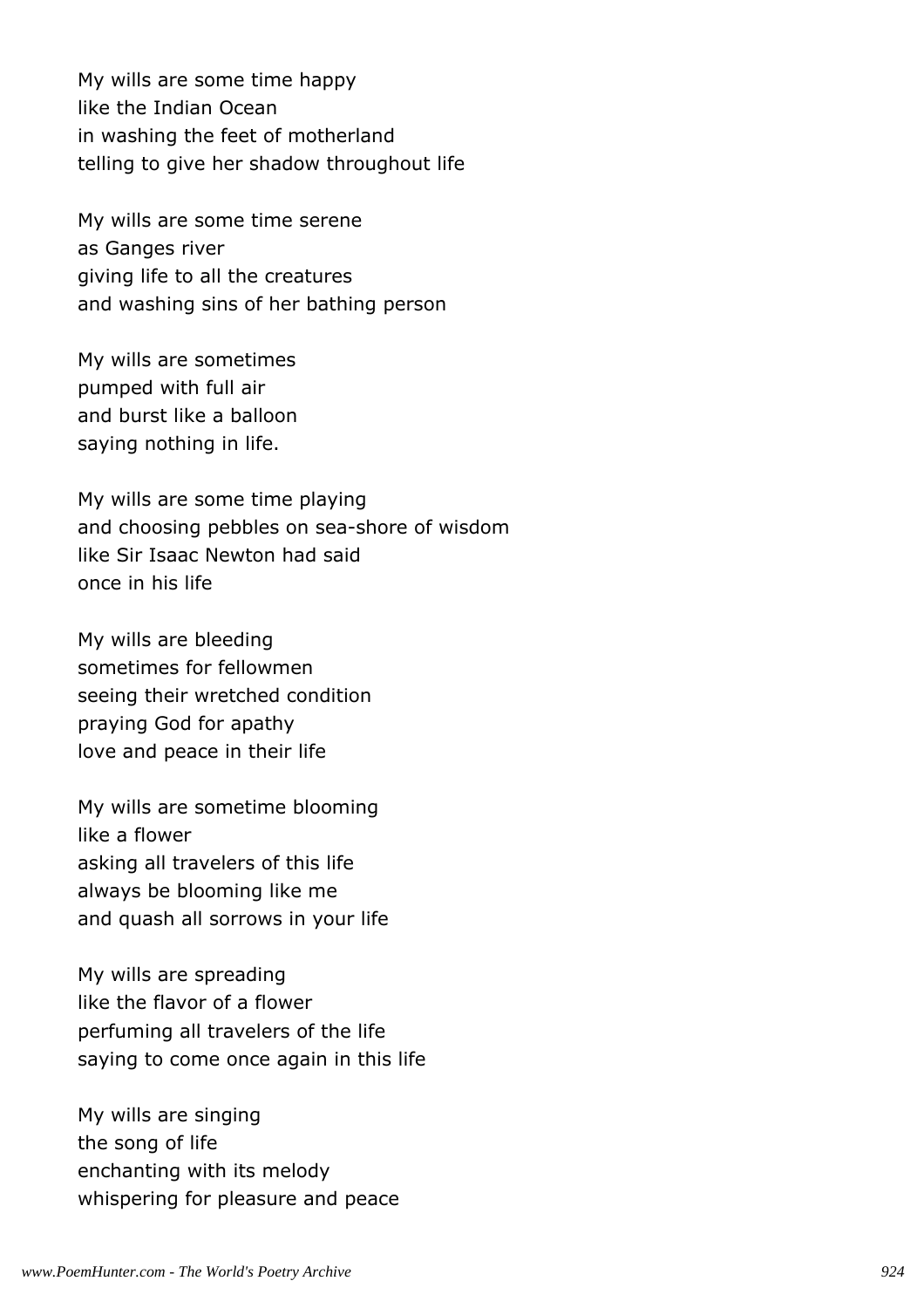shaken with full of love in each and every one's life

Keep your all wills preserved in your heart let them not be allowed to be destroyed in volcanoes of life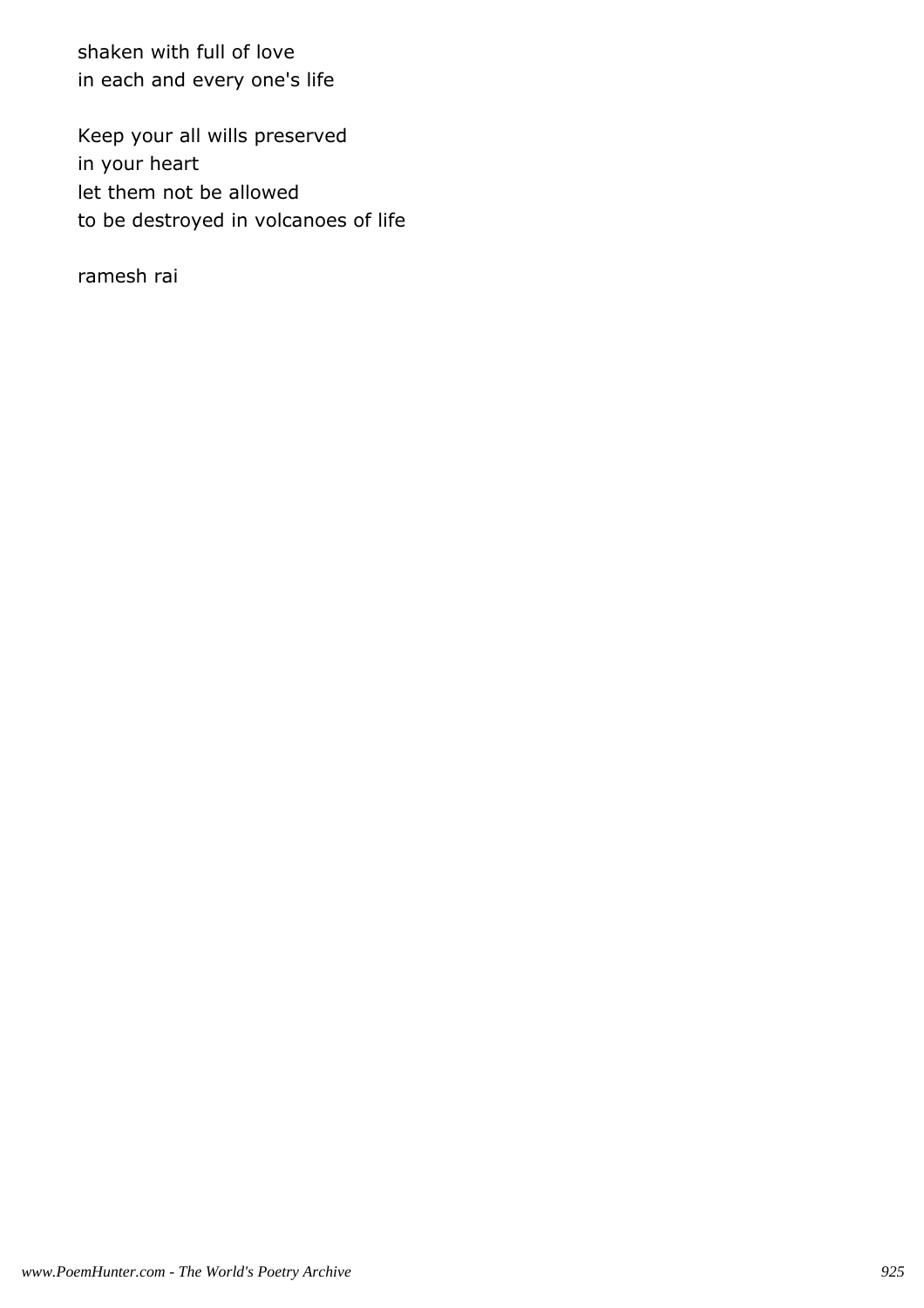#### The Patriot

A patriot is a patriot can not be crowned with race, religion and culture

A patriot loves the soil the soil that heard the first cry desires to sacrifice and to assimilate in that soil.

The life of a patriot is full of sacrifice foregoing all ecstasy of life sleeps on the bed of thorns thinks only for welfare of land and for her people not only but each and every particle of motherland is loving

The wind, the water the mountains, the rivers all are dearest of dearing motherland

I salute all the patriots who fight shoulder to shoulder for well being of their land to see the smiles on that soil and her people kiss the soil, put the soil on their forehead take an oath to die for the soil and leave her ever to smile

HATS OFF TO ALL THOSE PATRIOTS DIED FOR THE SAKE OF SOIL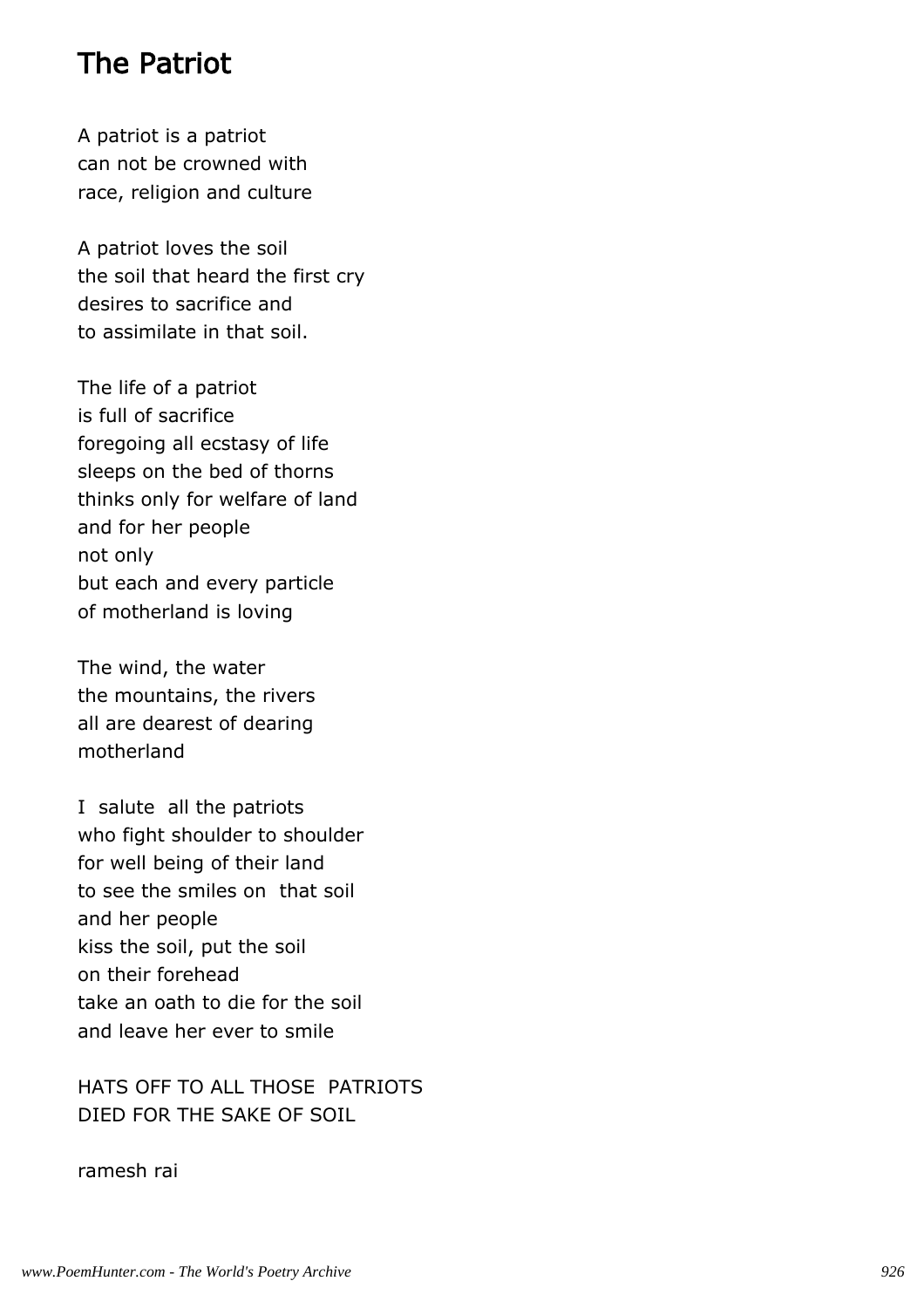#### The Perfection

Where there is perfection there is God God is reflected throughout the entire nature wherever do you find He also exists in our all actions provided it has multitude of perfection.

If you are a Priest with full devotion to your worship God is with you

If you are a Cobbler with full devotion to making shoes God is with you

If you are a Painter with full devotion to your sketches your painting shall start speaking about the existence of God

If you are a dancer with full devotion to your skill you one step will make the audience to dance with you as we all are dancing with the attraction of God's step who is also great Choreographer of the entire nature

I positively say would like to bringdown perfection in my assigned job.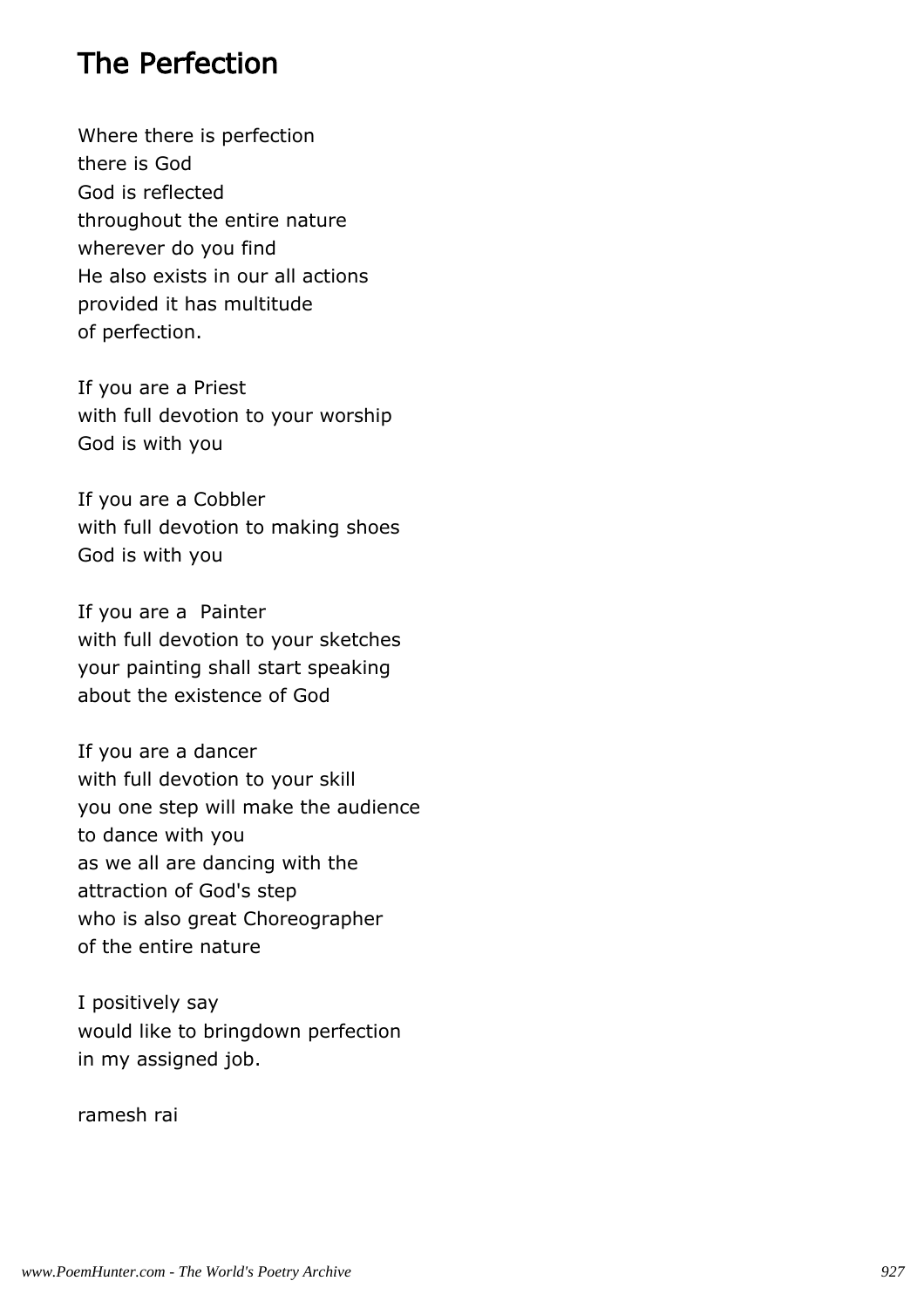# The Peripheral Of Life

If life is the reflection of some Omnipotent that comes on the screen of life Life is the constituent of a lot of ware mainly two, Software and Hardware Soul is the software and body is the hardware they both upgrade and customize time to time it has self up - gradation and customization system it needs anti-virus to protect it time to time keep the hardware and software upgraded it will function smoothly.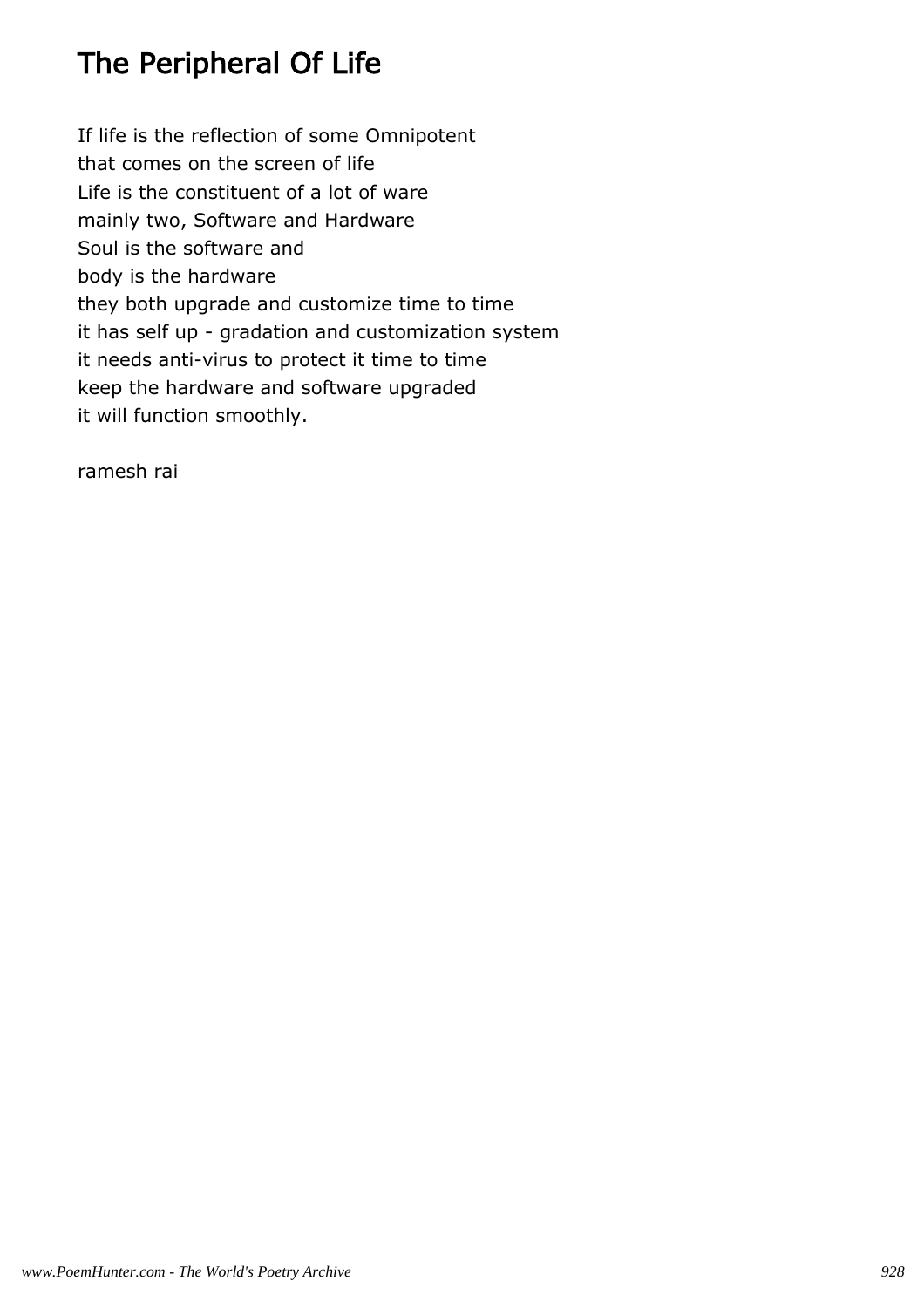## The Phenomenon Of Life

Take me there where life is free from all anxieties where life springs with full blossom where life is not hell

life manifests the obscure for fugitive paramour certain unveil reason may not lead the life maladroit perception must not carve the life

life flows like the cascade the breeze of florescent waves never stop, never wipe up it grows ever and ever

those who think to smash some one's life can not be considered as a wise person life of any creature is a special event gifted by God for the cause of nature

Each and every life is as precious as the life of a mankind

life after death never comes but death after life always comes

the entire creature is as alive as the nature is survived so, life must not be an obstacle for someone's life.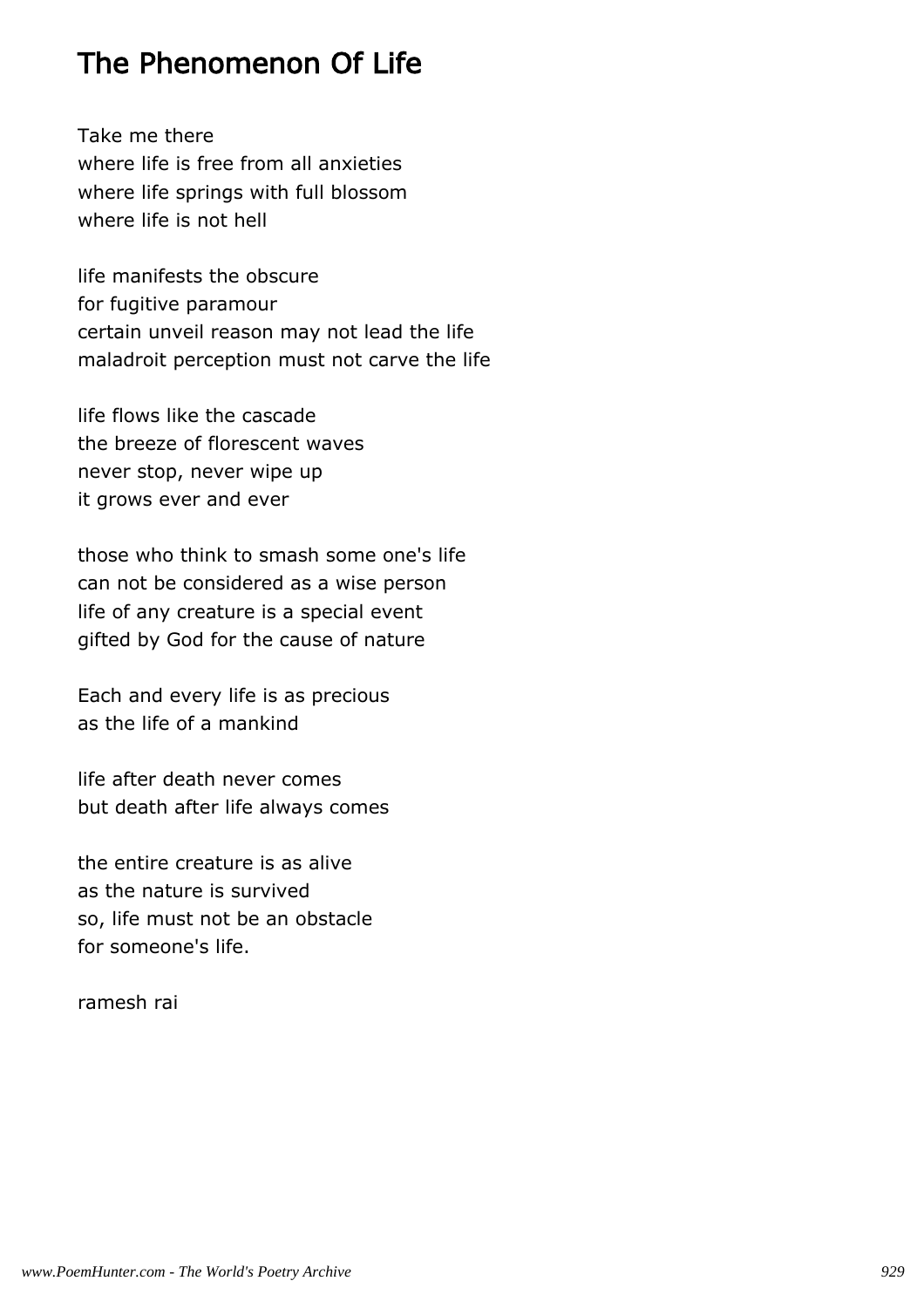### The Poet Awakes

When the entire nature goes into deep slumber The air loses its pace to blow Rays of sunshine becomes fade Flower forgets to attune her color and fragrance Cloud is lost in the infinite cosmos All thoughts and emotions are frozen Then the poet awakes for new creation.

Stars radiate in the gloomy night To exhale for the dormant soul Obviating pastuarisaion of universal kind Then the poet imparts his inner soul For new configuration of positive life.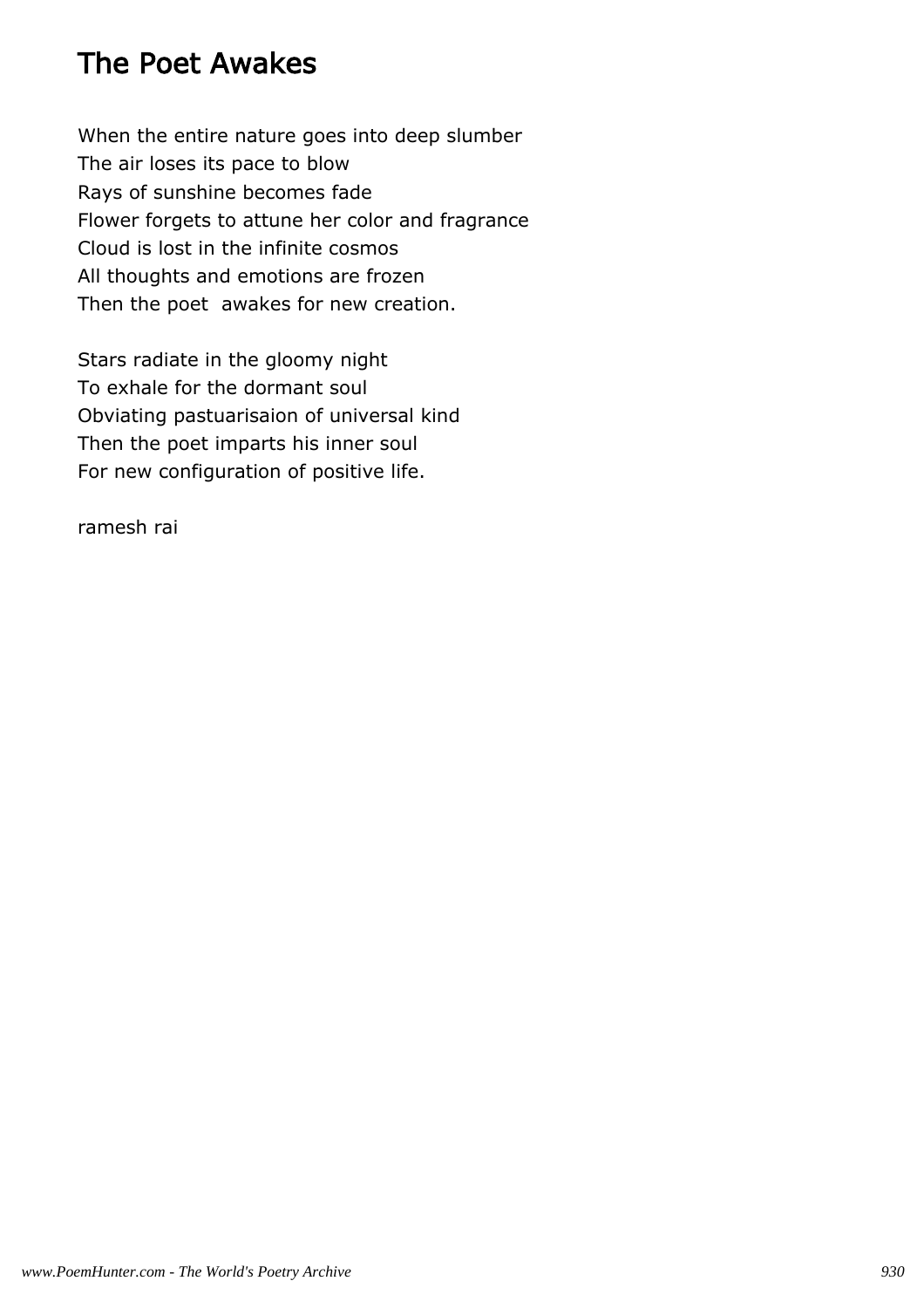#### The Poor Boy

His granny told him so many stories how to send messages to God through writing message on kites through writing message on paper boat sun, moon, stars, air, rain and light all can convey his message to God/

Had the poor boy ever tasted bread and butter had the poor boy realised pains of his mother who had to work hard for two times bread his anxities for his mother made him perplexed for healing over wounds of his mother.

So, he decided to approach the God to make him rich and fulfill his needs.

He started sending message to God through kite paper boat and every ripple of rays lights and winds

Getting frequent messages of poor boy God had to appear and ask him if he was made rich to fulfill his all needs his all doors would be closed thenceforth his life would be futile would be deprived of his actions had he been attaining through all actions more precious than all jewels of earth.

The poor but wise boy realised the fact and accepted the last verdict.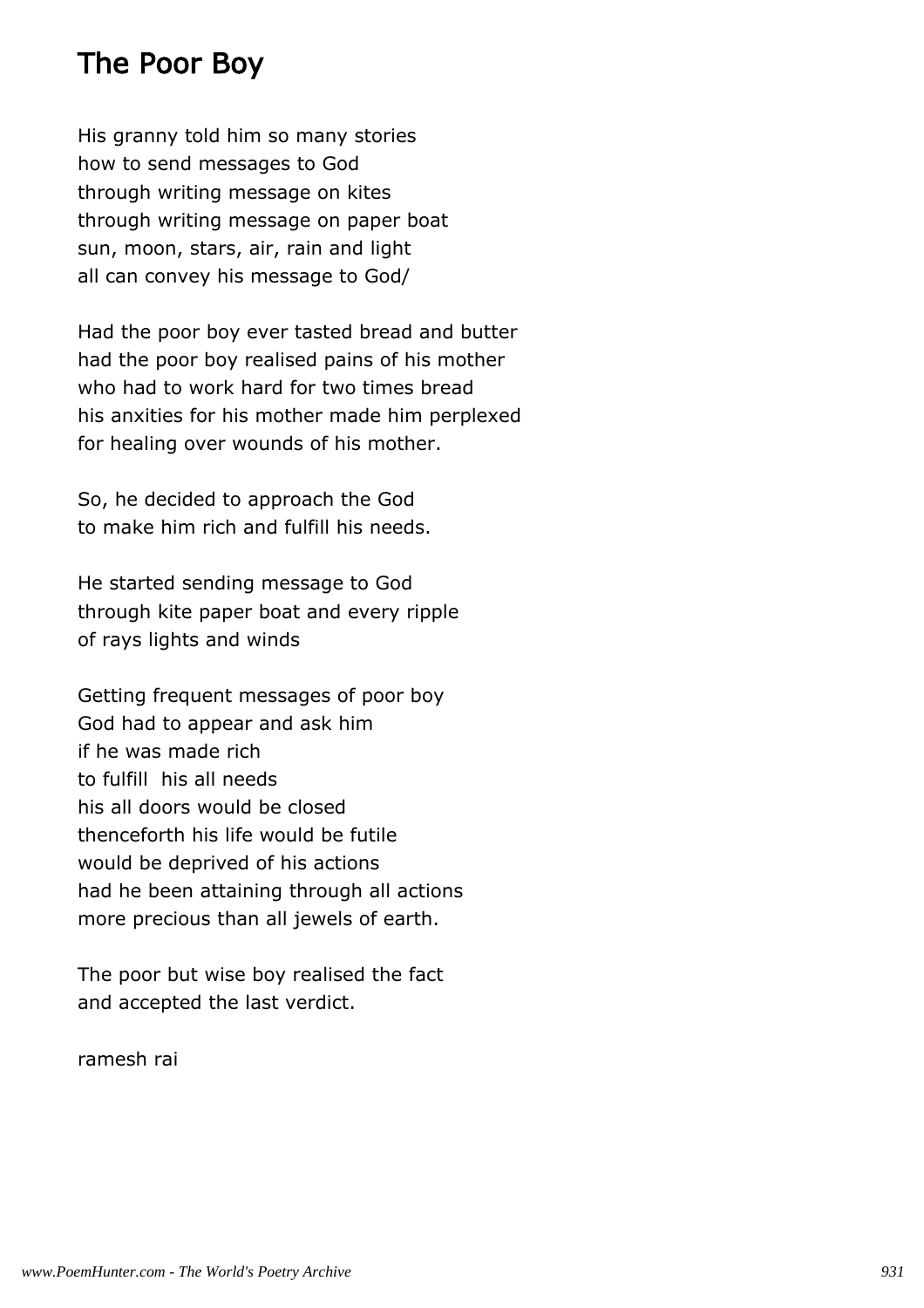#### The Power Of Prayer

Prayer is most important of our life has become the part of our daily life In every stage we pray either the Almighty or a teacher parents or any one else

Prayer is the multitude of divine law

Perhaps, there is none who has not prayed at least once

Prayer makes us relaxed leads our life to prosperity and joys prayer sometime becomes guideline of our daily life

So, we attend Church, Temple or Mosque make promises to God, confess our all sins

Often prayer becomes fruitful

My eldest brother suffered T. B during 1940 his half and one lungs were destroyed Doctors refused, advised to pray God

My father prayed days and nights for so many years, disease was not fully cured

But my brother enjoyed full life 70+ This is the power of prayer how can it be ignored.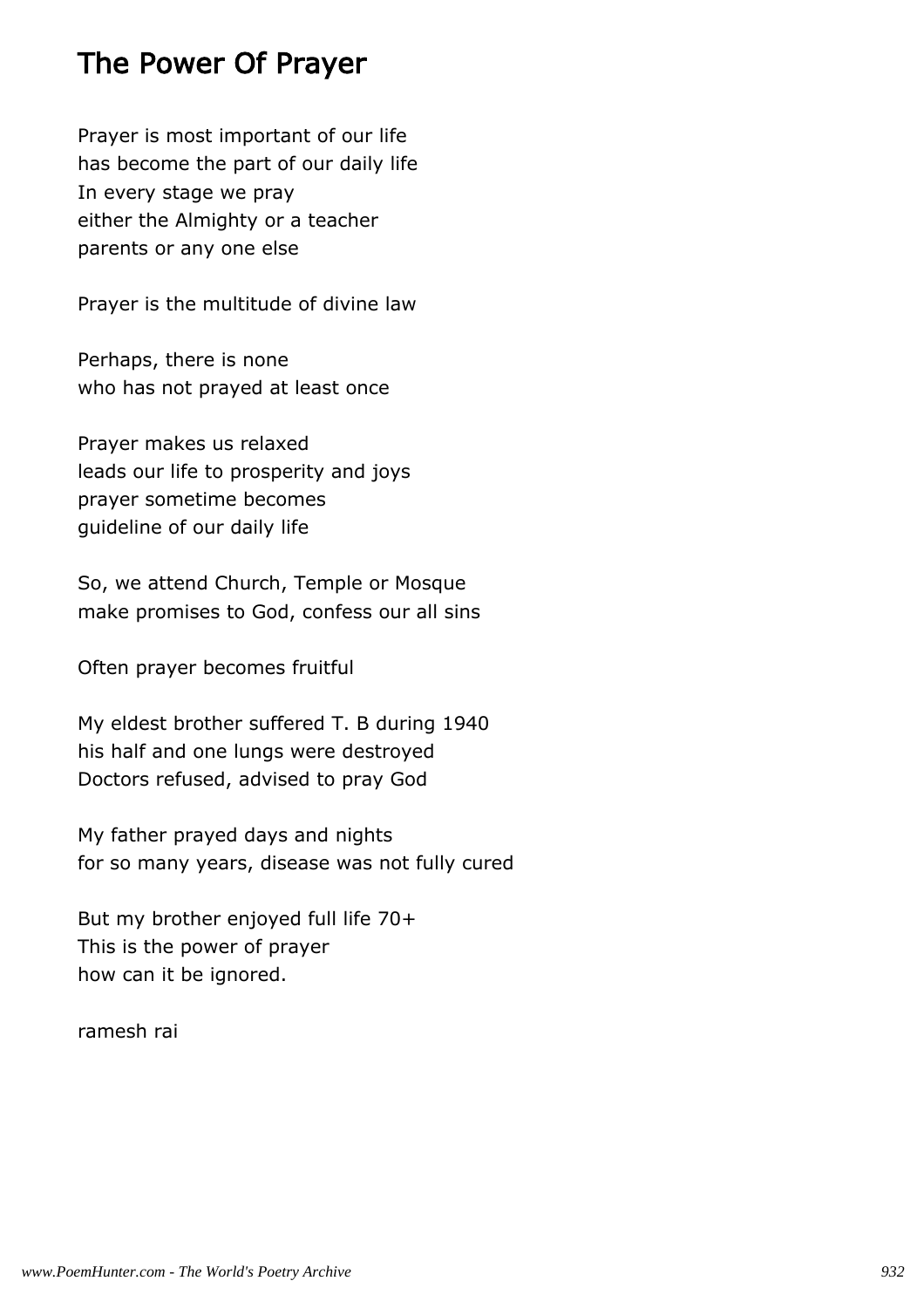#### The Prodigy Of Error

Lord Krishna said fire without smoke action without defects are unexpected.

that is what we do there must be error sometime error yields to creation some time to devastation

Creation of universe as physicist says is the yield of big bang i can not say, if it was an error by God but the result is fruitful creation of universe so we are

despite of prohibition by God Adam and Eve ate the apple consequence, they were thrown to earth and the entire world is created you and me also

Rama is known as avtar of Lord Vishnu who is permeating the nature he ran behind Mayamrigya advising Laxman to protect his beloved wife Sita in his leaf cottage in forest suddenly Laxman heard a cry Sita forced him to go to save Ram Laxman sketched Laxman rekha requested not to cross the Laxman rekha Sita crossed Laxman rekha to give alms to Ravan in guise of a priestly beggar Ravan kidnapped her Ravan was a great scholar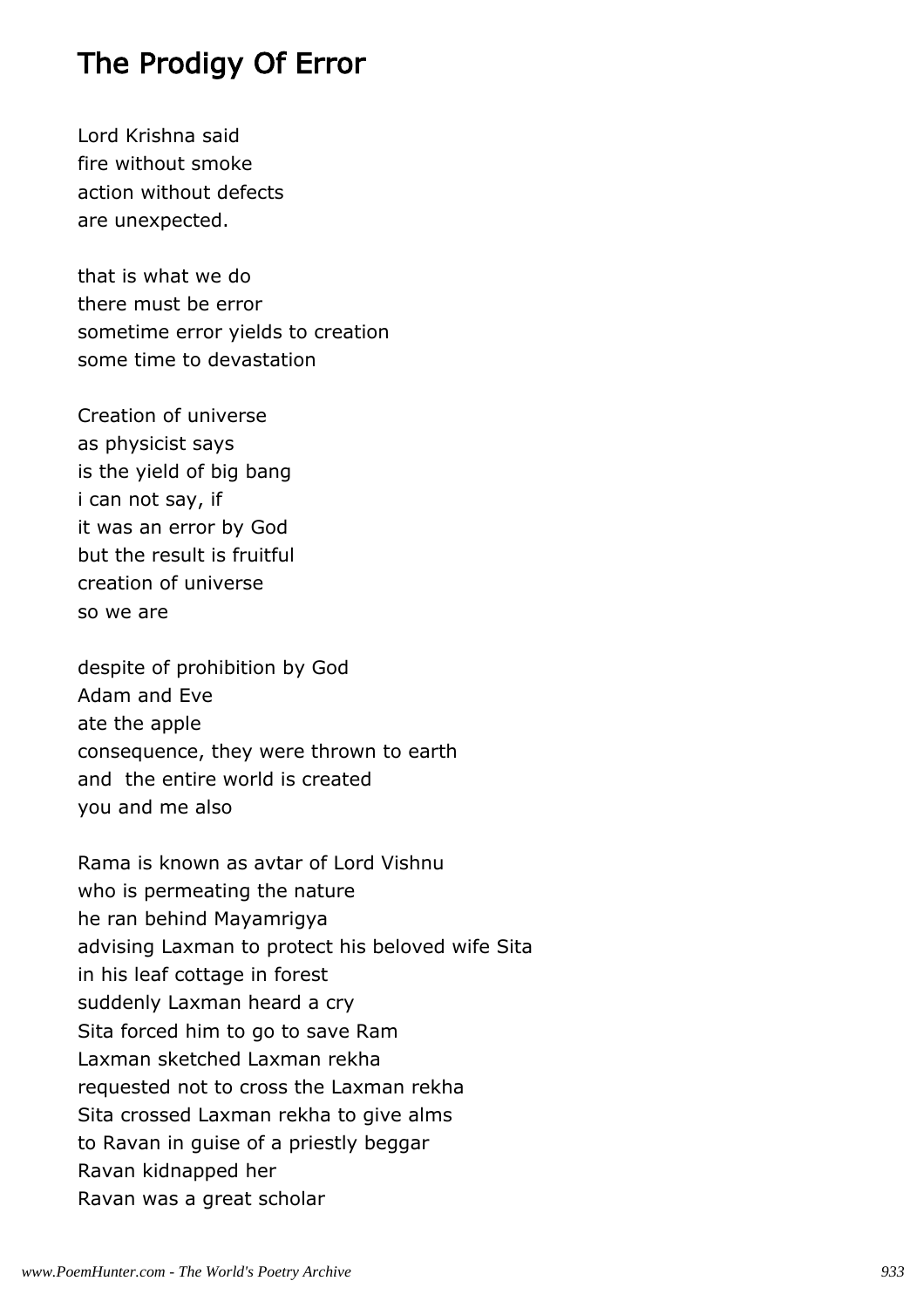He knew that Ram is the avtar of Lord Vishnu but still he fought against Ram Do you not find error in action of each character

Lord Krishna is also said to be same avtar but he did not stop the war of Mahabharat and all character of Mahabharat committed some mistake so the war of Mahabharat is also consequence of error

Sir Isaac Newton thought apple falling from tree should go on sky a child can think this or a man of error mind can think but this thought lead him to invention of Laws of Gravitation

After devastation of Hiroshima & Nagasaki Sir Eisenstein might have accepted his error for invention of his theory

If America had taken care of the twin tower had not happened

Do you not think all these are the effect of some error

Similarly, one after another error is taking place some time it is creating some time it is devastating

All person and Super person are making error sometime they are creating some time they are destroying

I am a Railwayman wants to be very sincere to my job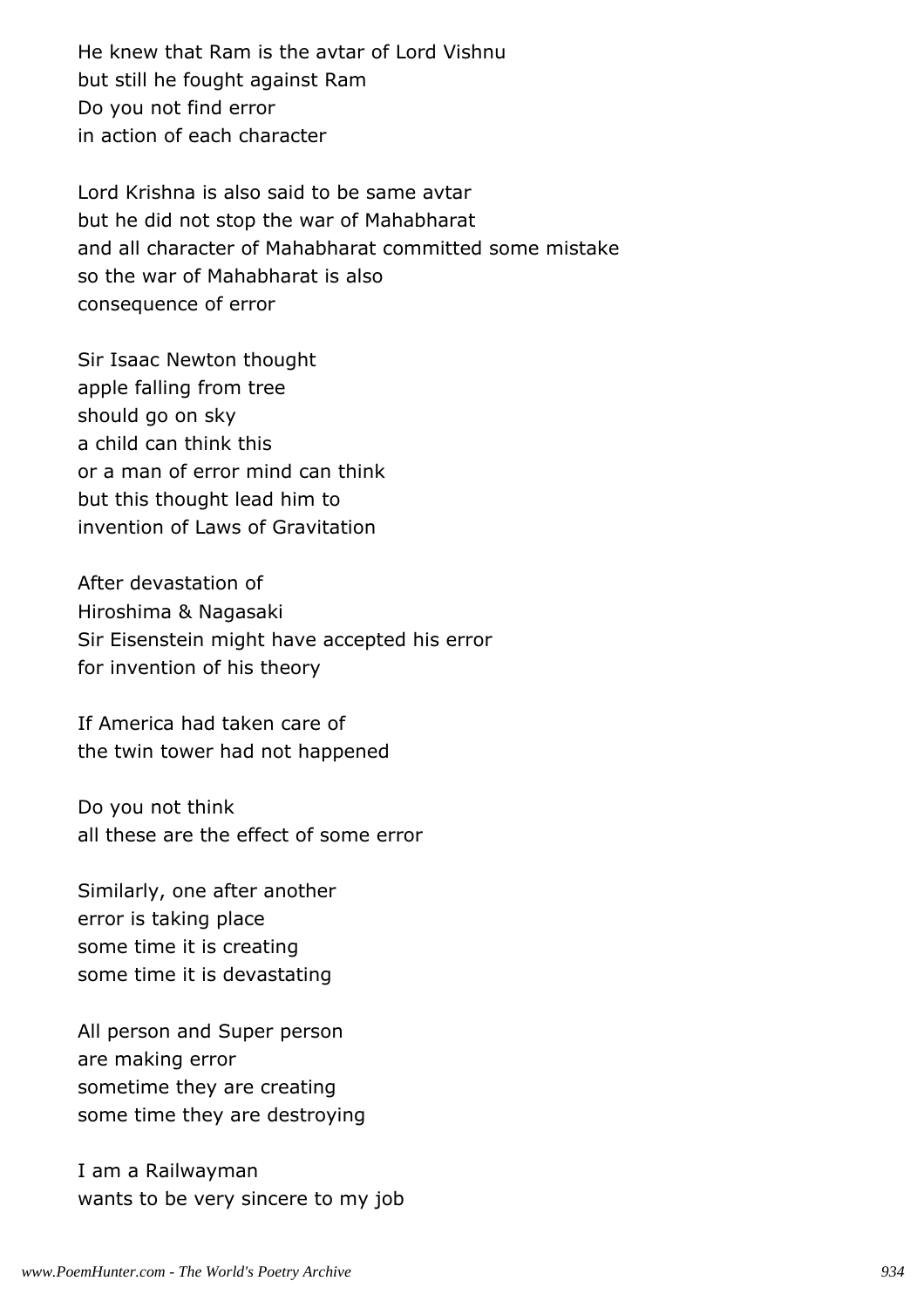also have an error in mind for invention of one train that can reach New york from Calcutta within an eye drop is it not error?

Similarly, I think every particle is in moving state its velocity is inversely proportion to the mass of body

Is it not so this world is Prodigy of error.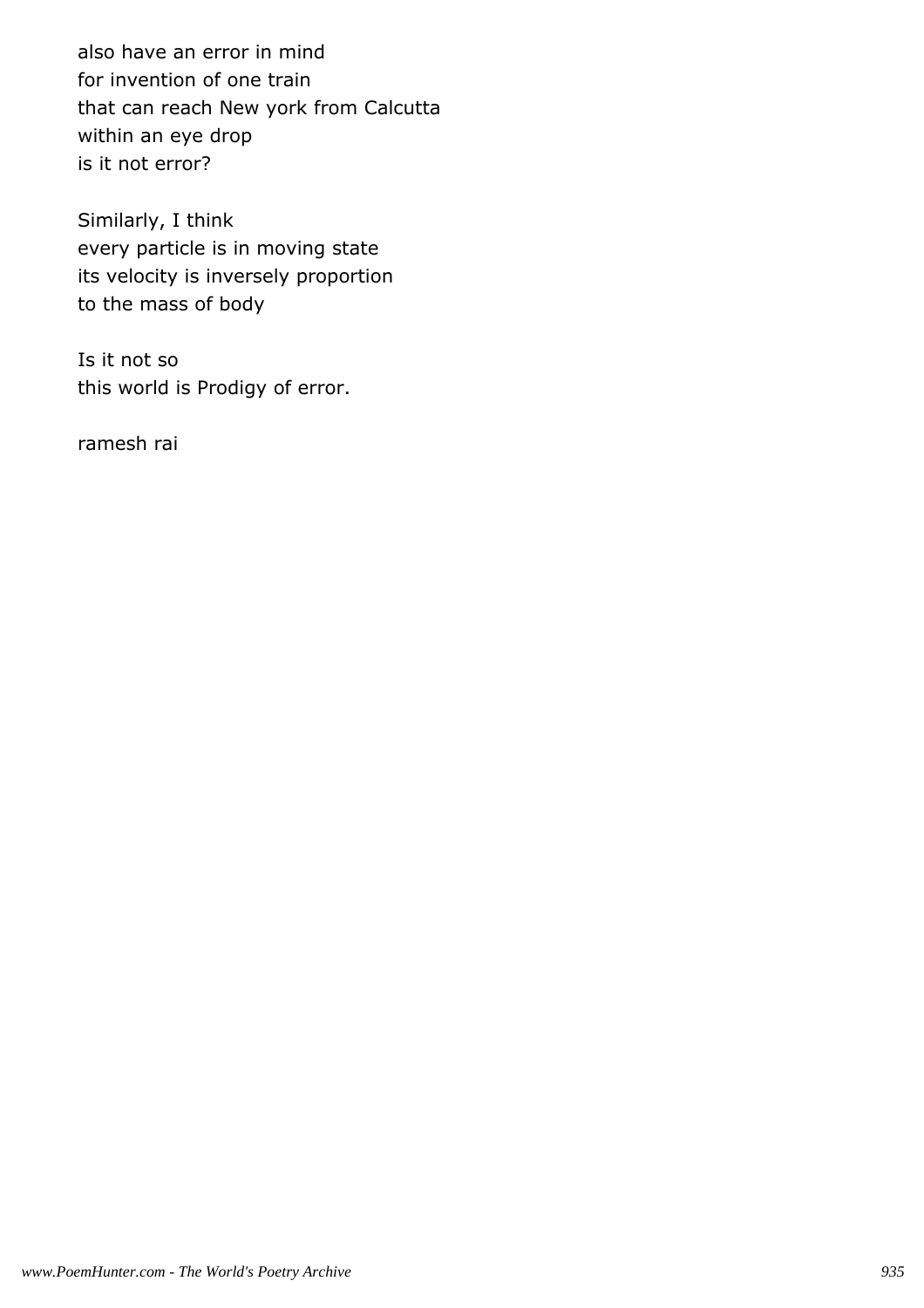## The Rays

The rays, It has a lot of definition. will you count the number of rays coming out from a flame can you give the name of each rays alpha, bita, gama, x-rays, y-rays, z-rays etc. still it is less,

Some rays are coming from the sun. some are coming from the moon

The life is also one of the rays enlightened from the heart of the God or you may say, Nature.

We have to preserve the rays. we have to preserve the nature, we have to preserve the life we have to preserve the God.

If we fail It will be failure of Human Being But Human is the best creatures of the Almighty God. It will never stop It will act to build a bright and prosperous future Not only to the Mankind But to all the creatures of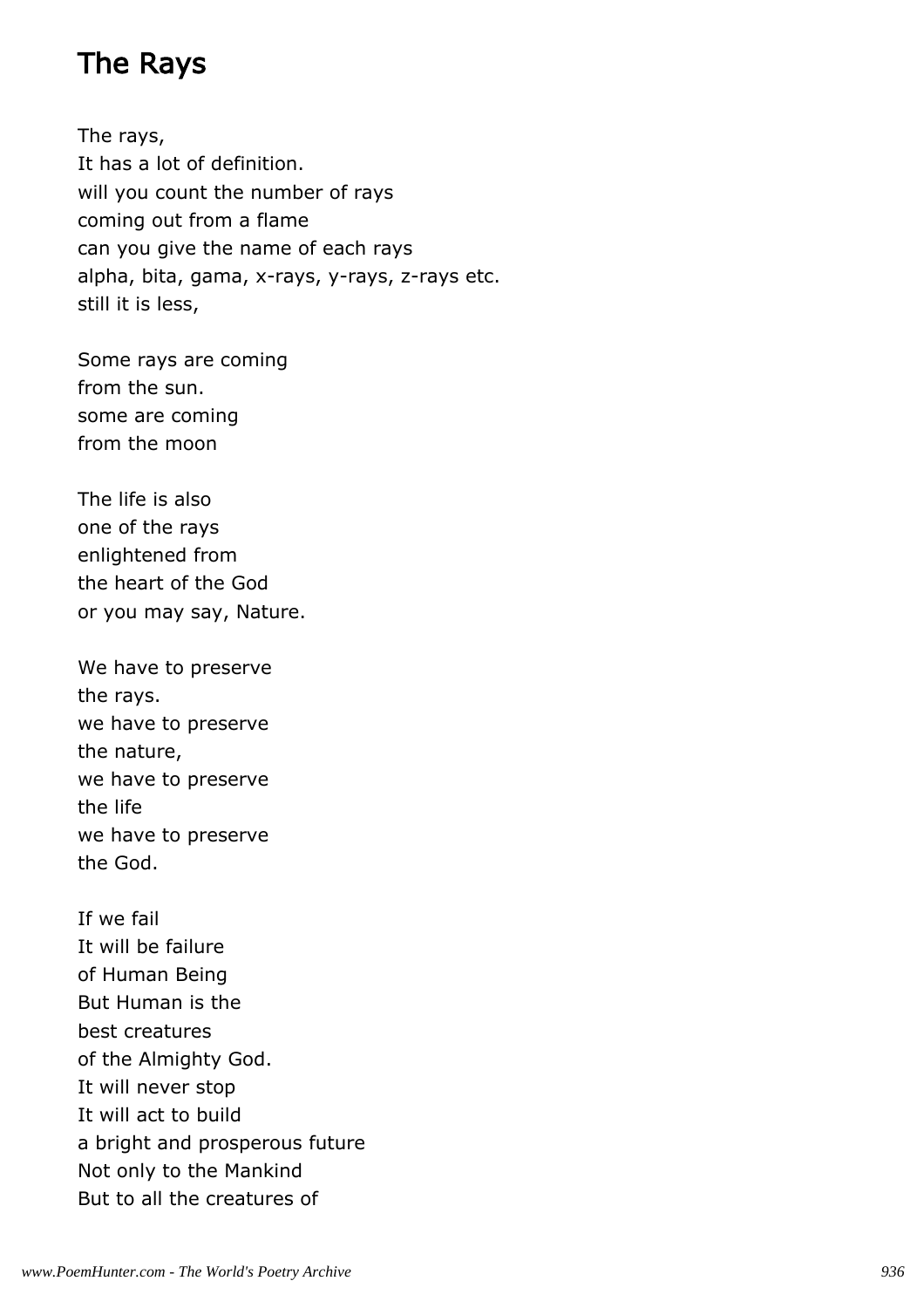Of the Almighty God.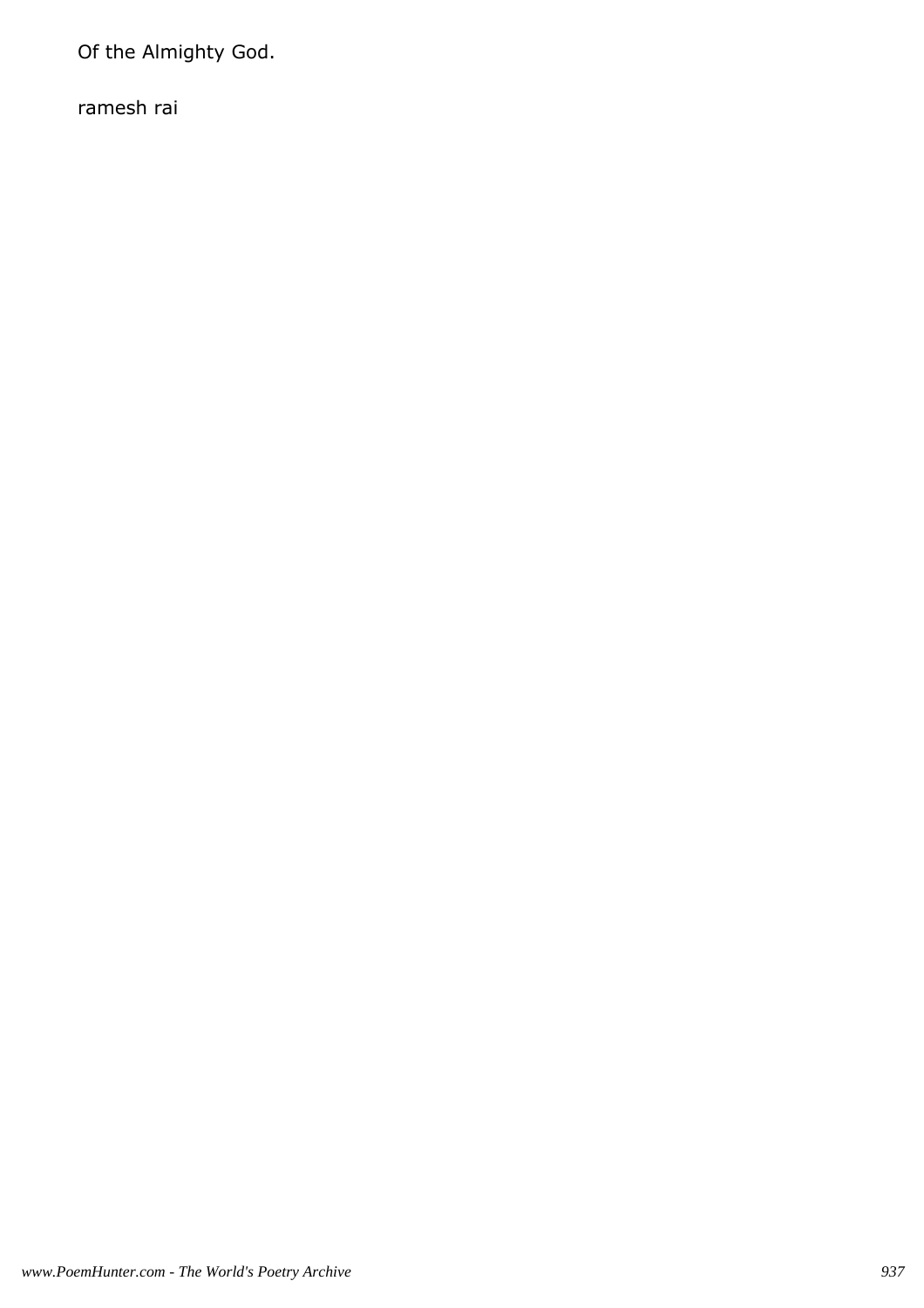## The Rays Of Soul

Every object evolves ray either emits ray or reflects ray

The sun, the moon, the stars some are luminous some are illumined

some objects are visible some not, soul is one does it emit or reflect certainly it is luminous or illumined

Divine soul is always luminous rest is illumined

thus the life flows under the guideline of the rays of the soul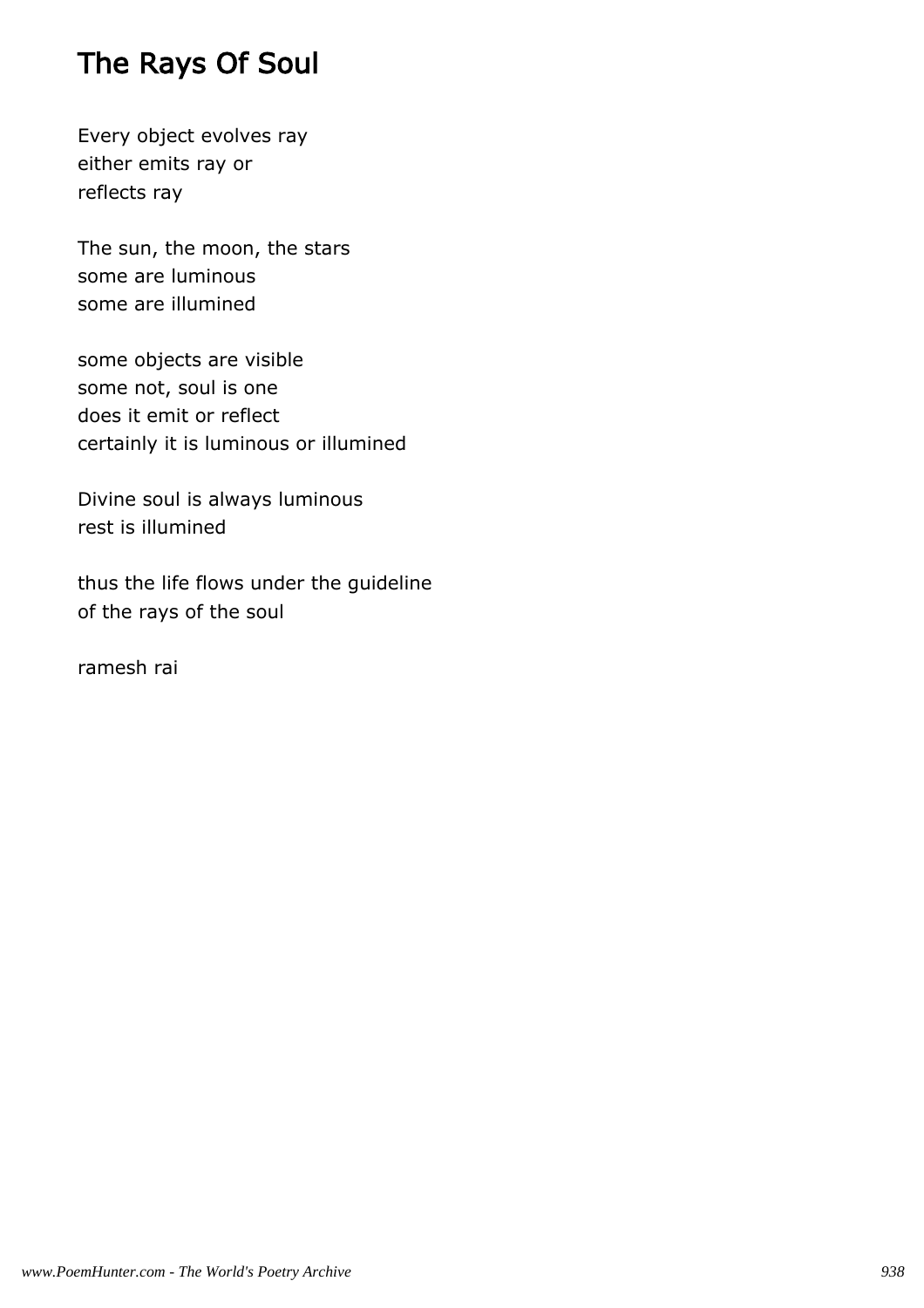## The Repenting Sun

The sun is tired due to days toil arranged food and drinks for all, on the earth gave his energy to make the life of this earth pleasant and peaceful despite of tremendous effort by the sun so many living being on the earth are left aloof the sun now repents on his days toil could not make all happy and gay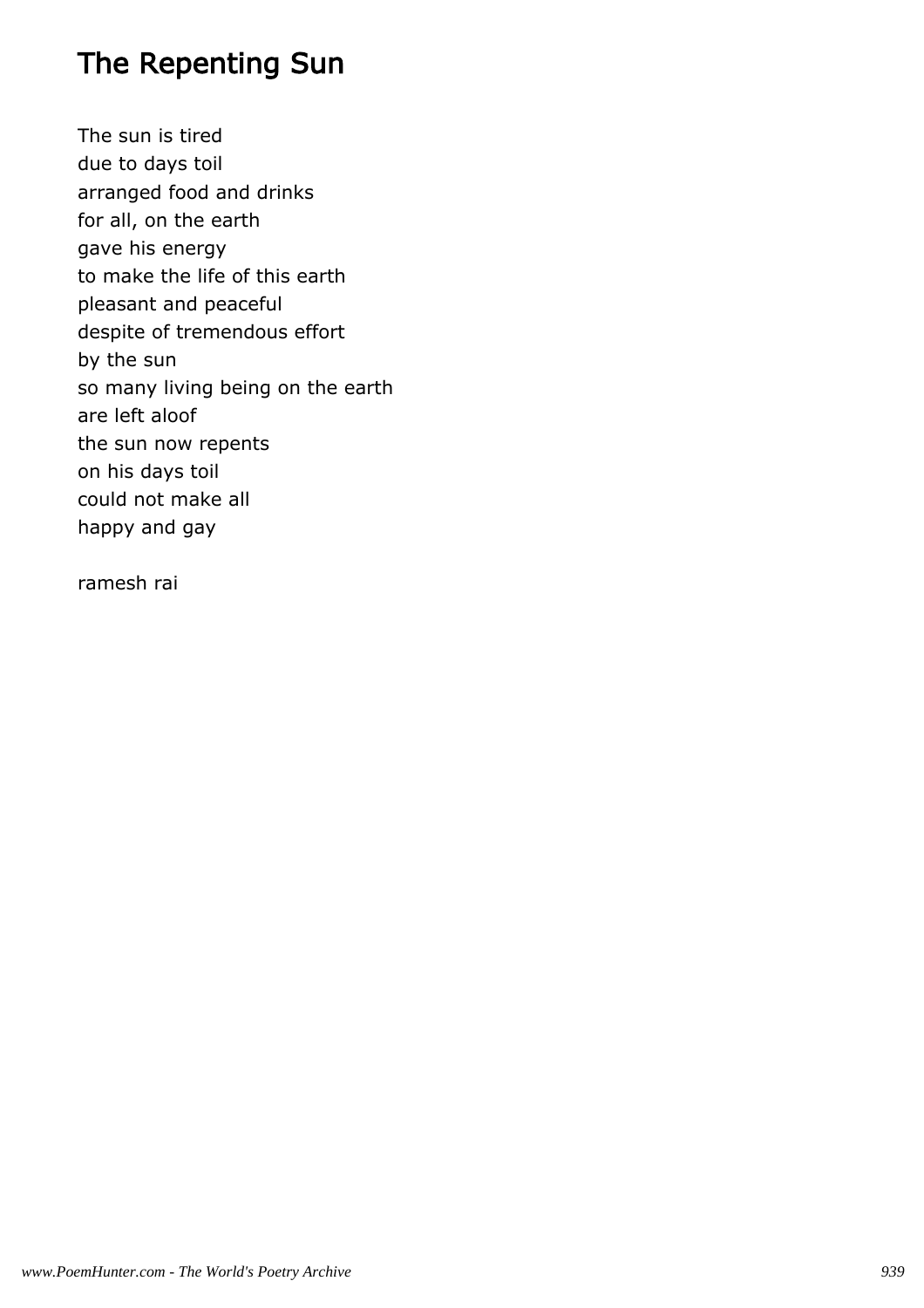## The Right Angle.

Weared off my days toil I hardly can get myself to be refreshed without any hope or desire for the nights dream I lay down on my bed when the clock indicates the right angle with a sweet music and melodious voice whispering in my ears saying me on a sleep listening the charms of life I find my self life is not a quite desire hopes are all in fragmented posture I adhere myself to life again to be ready for tomorrow's wain.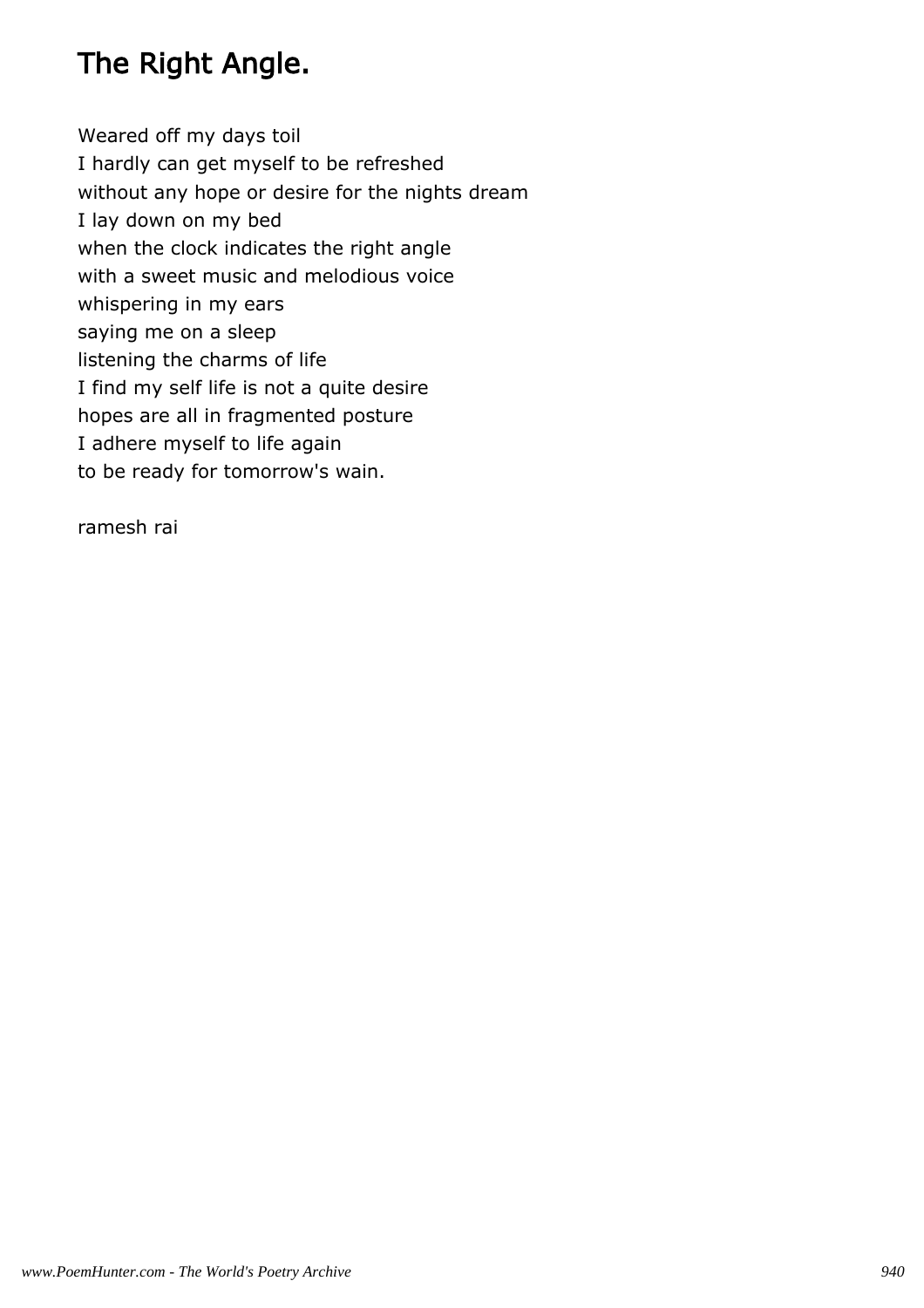## The Sacred Serinity

The bells of the church or temple or the Azan of the mosque or the Guruvani of the Gurudwara or the recitation of any spiritual hymn or the melodious utterance of the creatures or the silence of the nature expresses only your existence

When the bells of the church and temple and the Azan of the mosque and the Guruvani of the Gurudwara and the recitation of any spiritual hymn and the melodious utterance of the creatures and the silence of the nature assembles with the meditation of an enlightened one The Nature is purified with the Hymn of Mercy The the universal kind enjoys the Sacred Serenity of God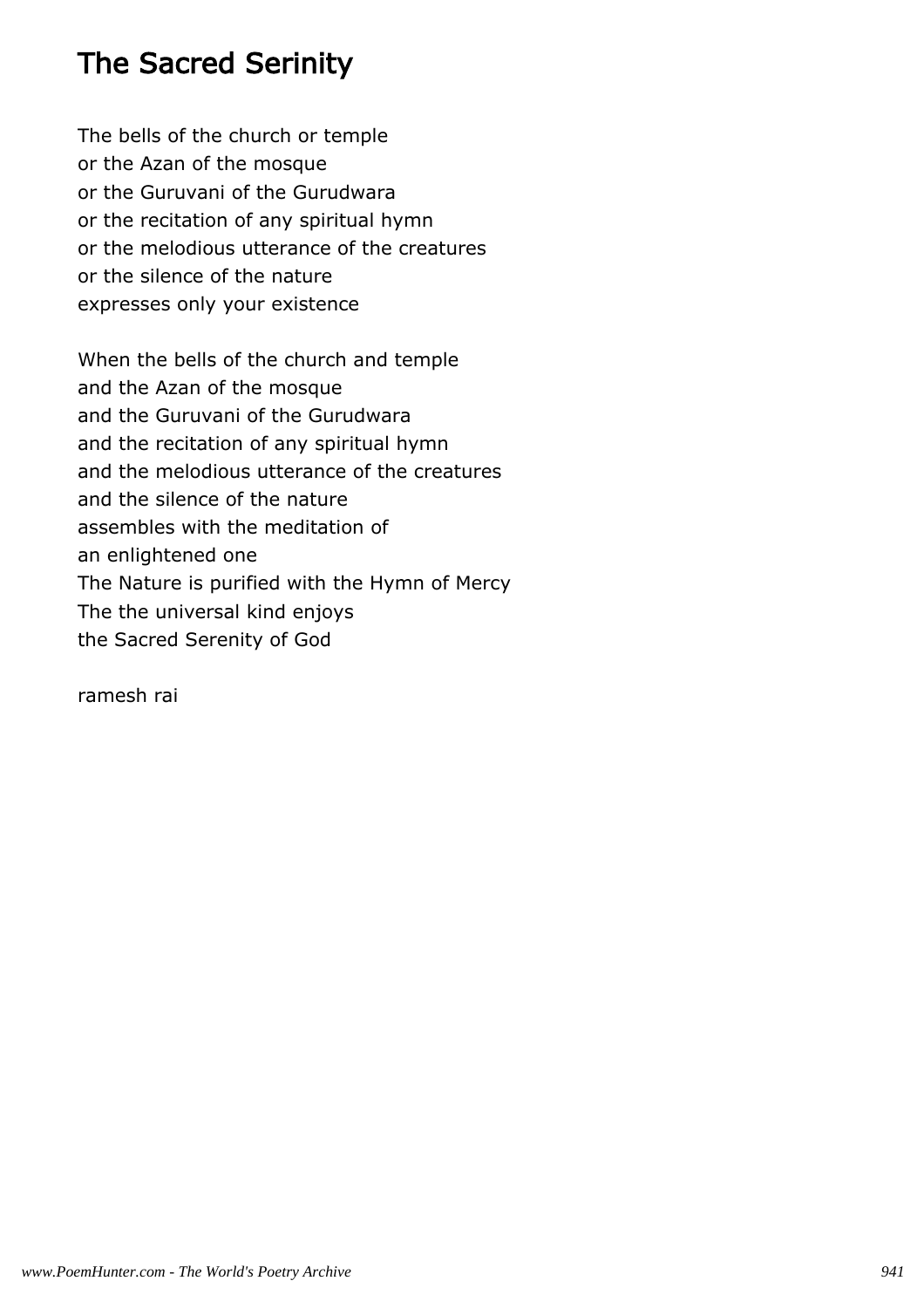### The Sailor

My friend, the sailor! I have to cross the seven seas I want to visit the continent and sub-continent the barren land the ice land the forest, the mountains the cascades and all oceans of the world I want to meet with those people who are leading their lives worst than those of dog of a money-man I want to meet with those people starving, having no roof and count them because I owe upon the discreet for a progressive world someone must have to take the responsibility for the debacle of human rise who will take?

I want to make a worldwide tour the enjoy this cherishing nature to me the whole world is a tourist place we all are the tourist if we fail to enjoy it it shall be our misfortune and nothing else.

O my friend! the brave sailor please me cross over the oceans. as peaceful as profound nature the path of the seas are unknown to me the iceberg where the titanic collided the high waves of the oceans these all are, I am afraid of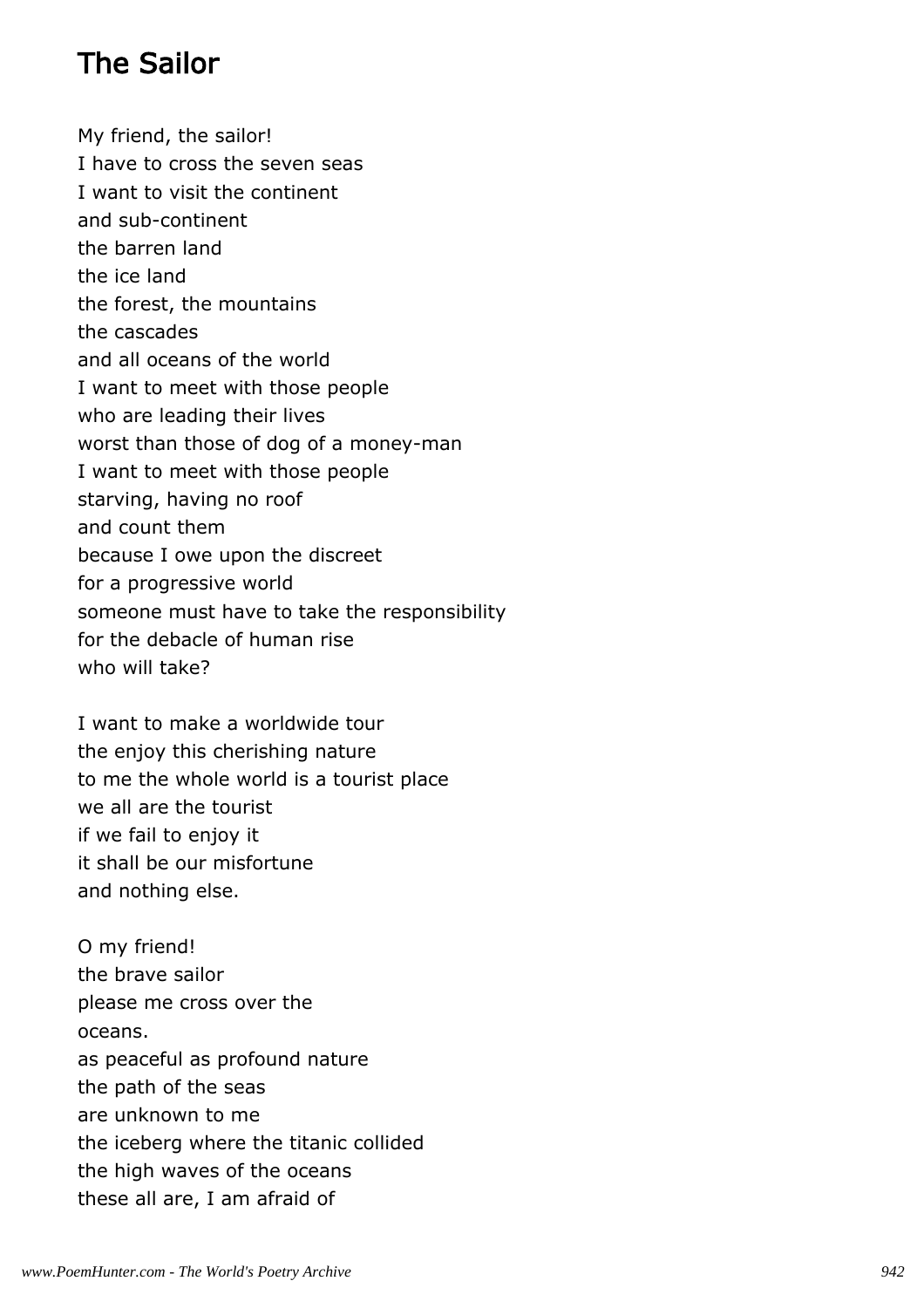but you are a brave sailor so, I need your company.

O my friend! the great sailor of this world I am diving in these seas of this world in the waves of hatred & greed please get me sailed over the seas which is your creation and you only you know the path the iceberg, the volcanoes of this world the high mountains I want to overcome of all these obstacles of my journey.

I do not find any other sailor except you. so, you are my friend and make me across over the seas.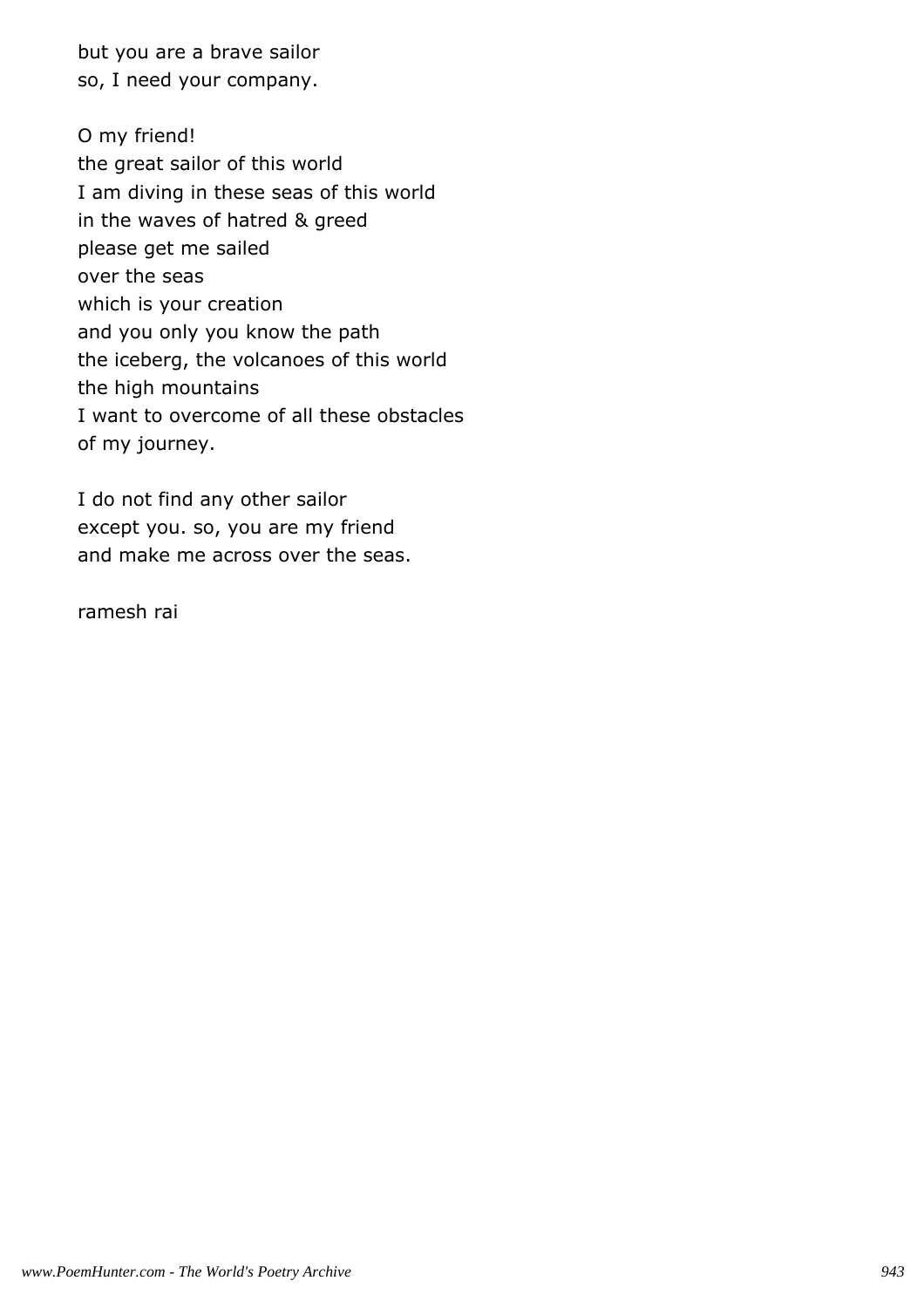## The Sanctity Of Human Life

The Human Life is a special event how to use this life is a great question if we think to be super we must be kind to all the creatures to all the fellowmen A life without kindness is worst than that of a beast.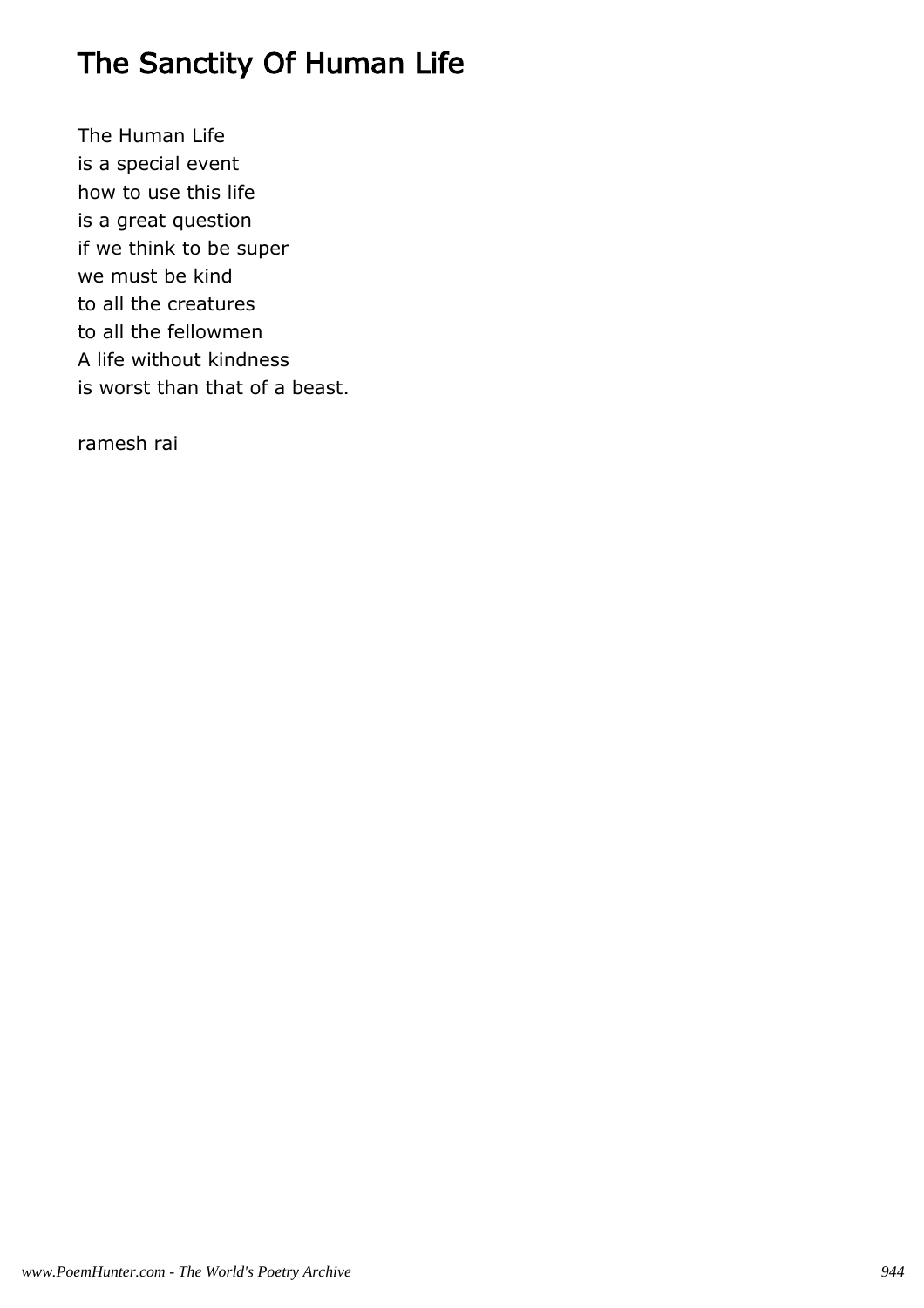## The School Of Nature

To be a poet it is essential to be a student of school of nature to complete this study one life is not sufficient but has to take many births its language and grammars are too tough no university can meet it up in the school of nature the languages of stars, planets & all creatures are taught for which you have to choose a teacher God is the super teacher to teach you in the school of nature.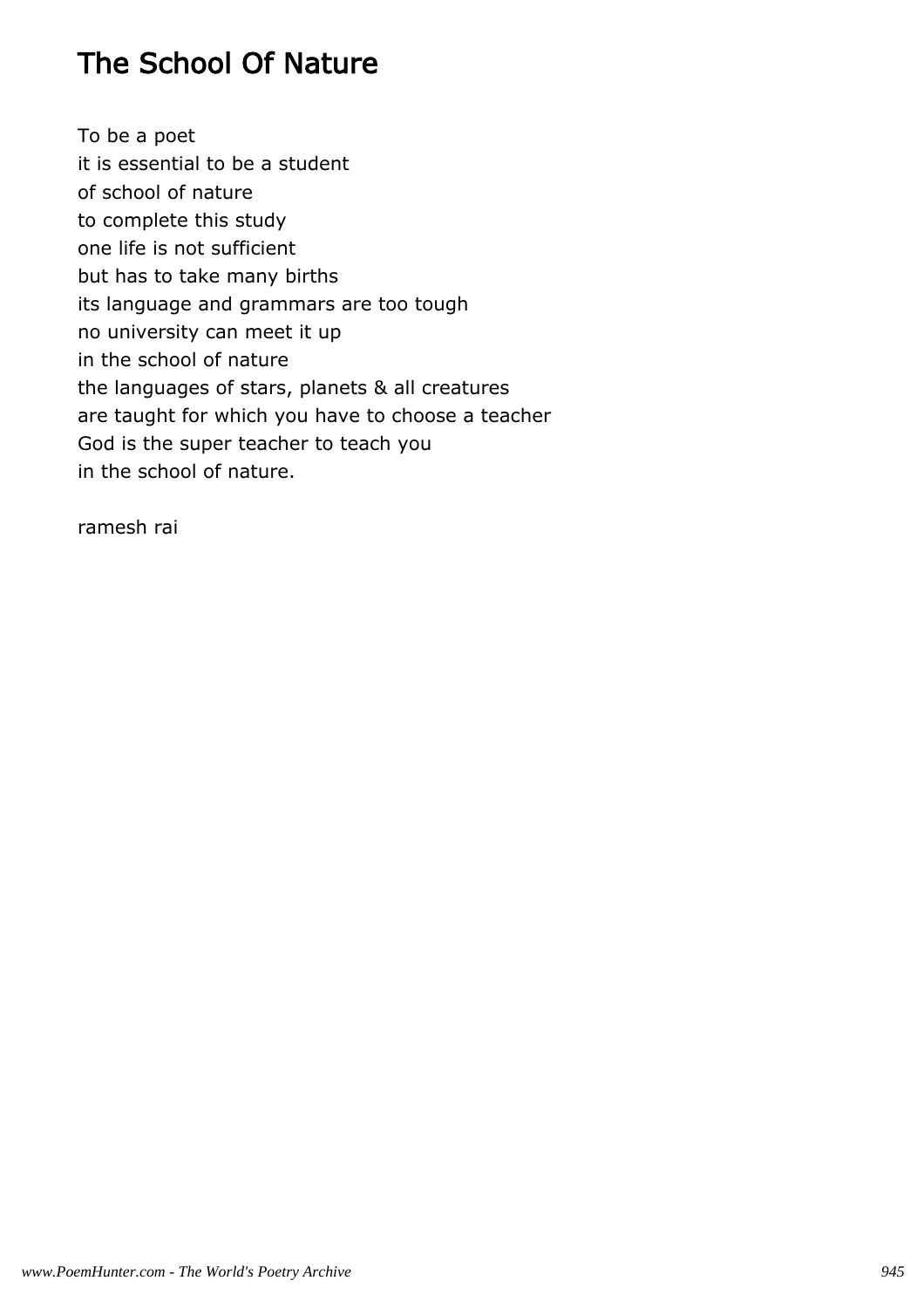#### The Sea Shore

The Sea Shore Around the sea-shore I am standing since ages Counting the waves ups and downs So high as it will drown my entire soul

But as pacific I am gazing high waves The mountain is plunged beneath the sky

I stare at the bygone waves Touches my feet with full firm and faith I snigger at the hubs of my life Making a fun for life

What thou will vent my life When you are to vanish like bubble of life But I shall be standing till ages Until all waves are getting grave.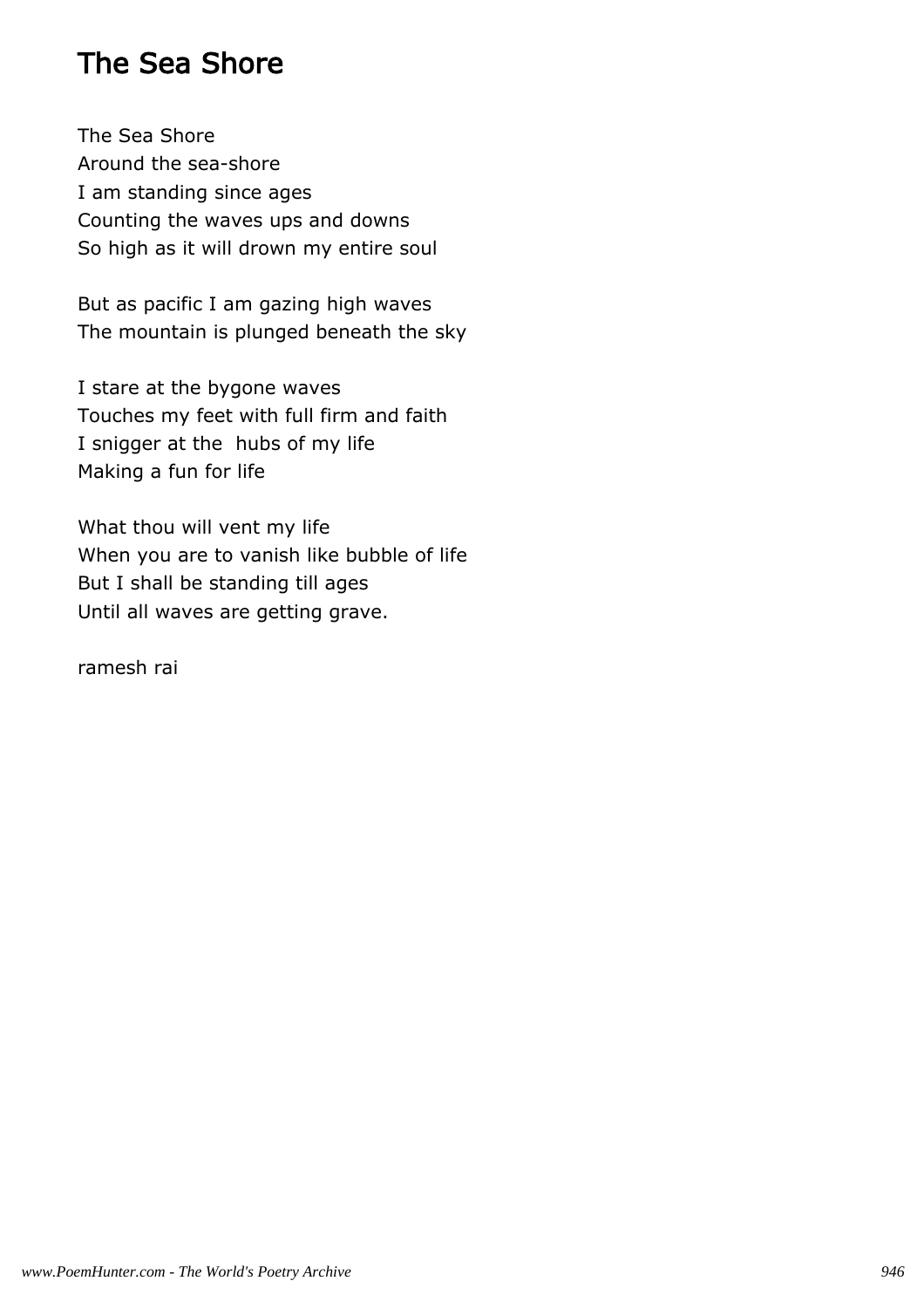## The Seed Of A Poetry

A seed sprouts only on fertile land On a barren land if you sow a seed Irrigate with million gallons of water Will never sprout unless you irrigate With few gallons of love and hospitality The seed will sprout only on soft soil And irrigate with tears of love The poetry will also sprout on a soft heart Which needs to be irrigated with tears of love.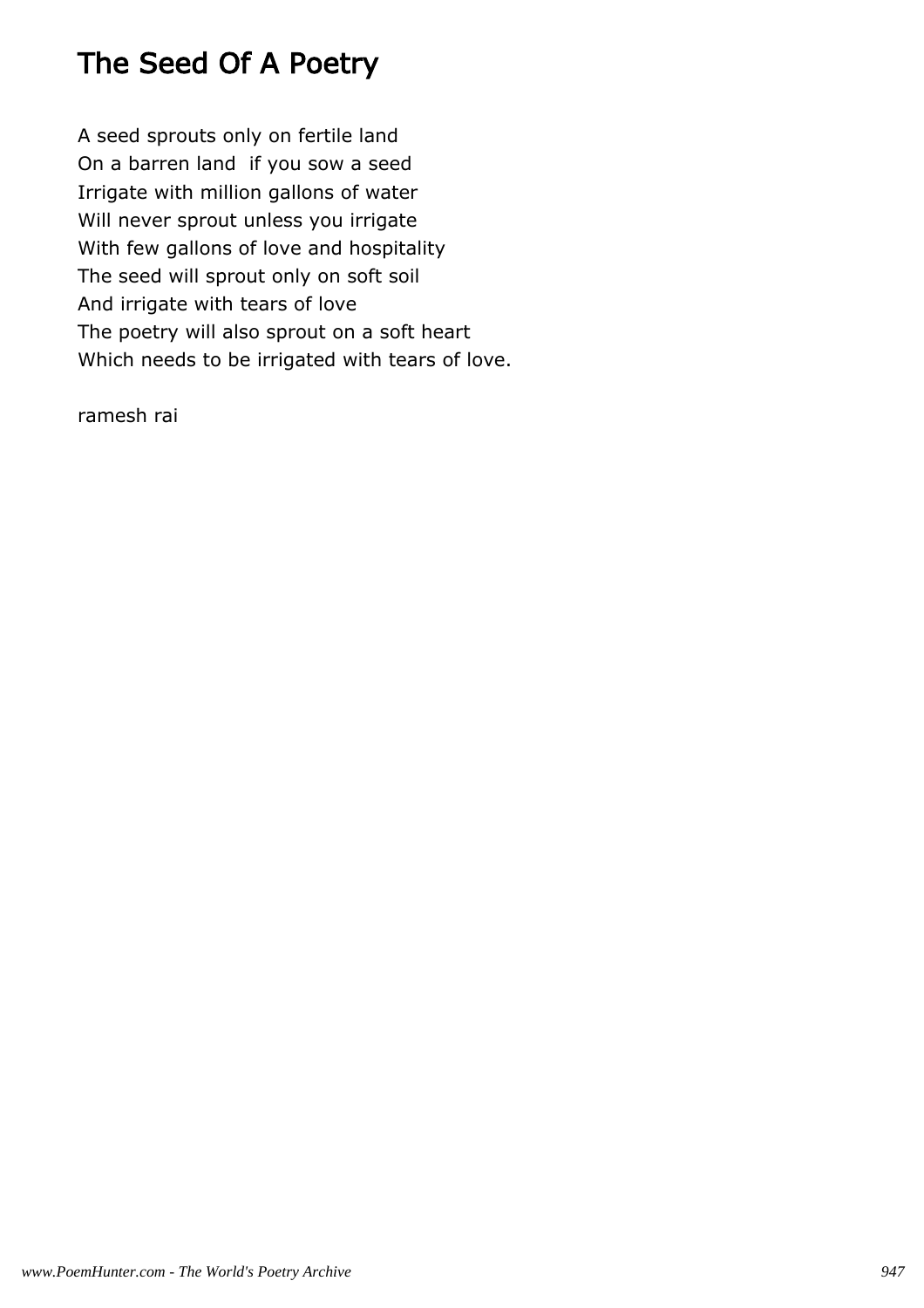## The Seedling Is Peeping

The Seedling is peeping. The seedling is peeping Out of the womb, how the creation is How the air is blowing How the dawn and dusk are there Before every dawn Her mother will feed and fly To runway to arrange food After every dusk She will play with parents Then her mother will enfold her In breast to make her sleep When the moon will be over night Parents will be embracing For a new creation The seedling is peeping Posing for a twin life together Of different gender, inerrable For a better creation She is peeping, how mystic aura adjure natal flow of life like the fire like the air like the water act together She is peeping out of the womb For a new morning When her cry will break Silence of nature.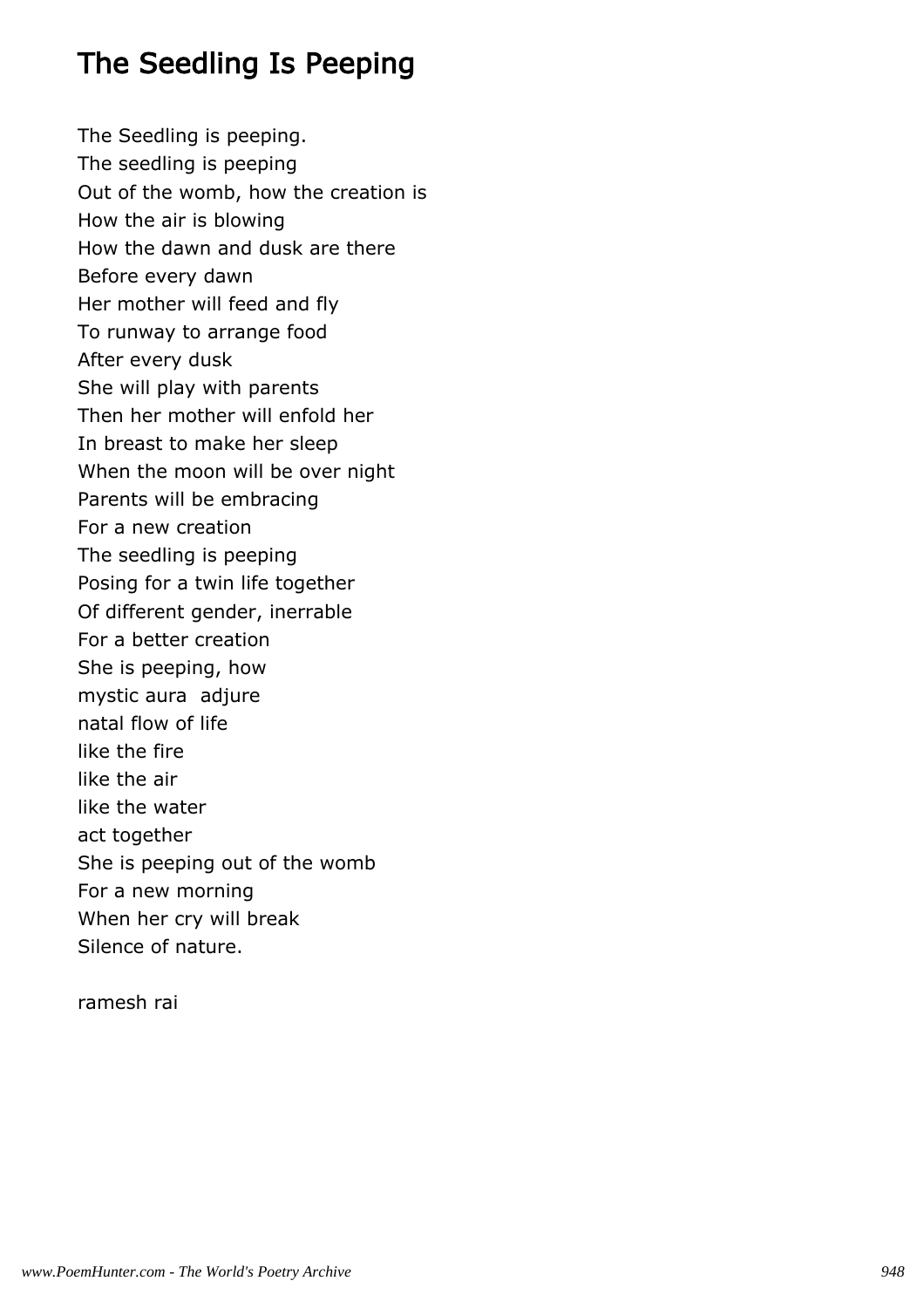## The Seller

O my dear Seller! What do you sell Arms or toys Do you sell Arms and weapons To protect and kill each other When every one is killing each other Where is your protection Your challenge for protection of Human life is null and void Because with the same arm one is killing his fellowman and the fellowmen is killing his rival in the name of protection so your arms and weapons are useless to human life why don't you sell Love, peace and friendship I know why don't you sell Because you don't have So much capital One thing I suggest You start selling The root of Human fond Every human is first child And their like is toys If you invest your money In making toys It yields so much money That make you the richest Of the world Then you will have so much capital That you disburse Love peace and friendship Free of cost Then your business will be flourished But if you will be selling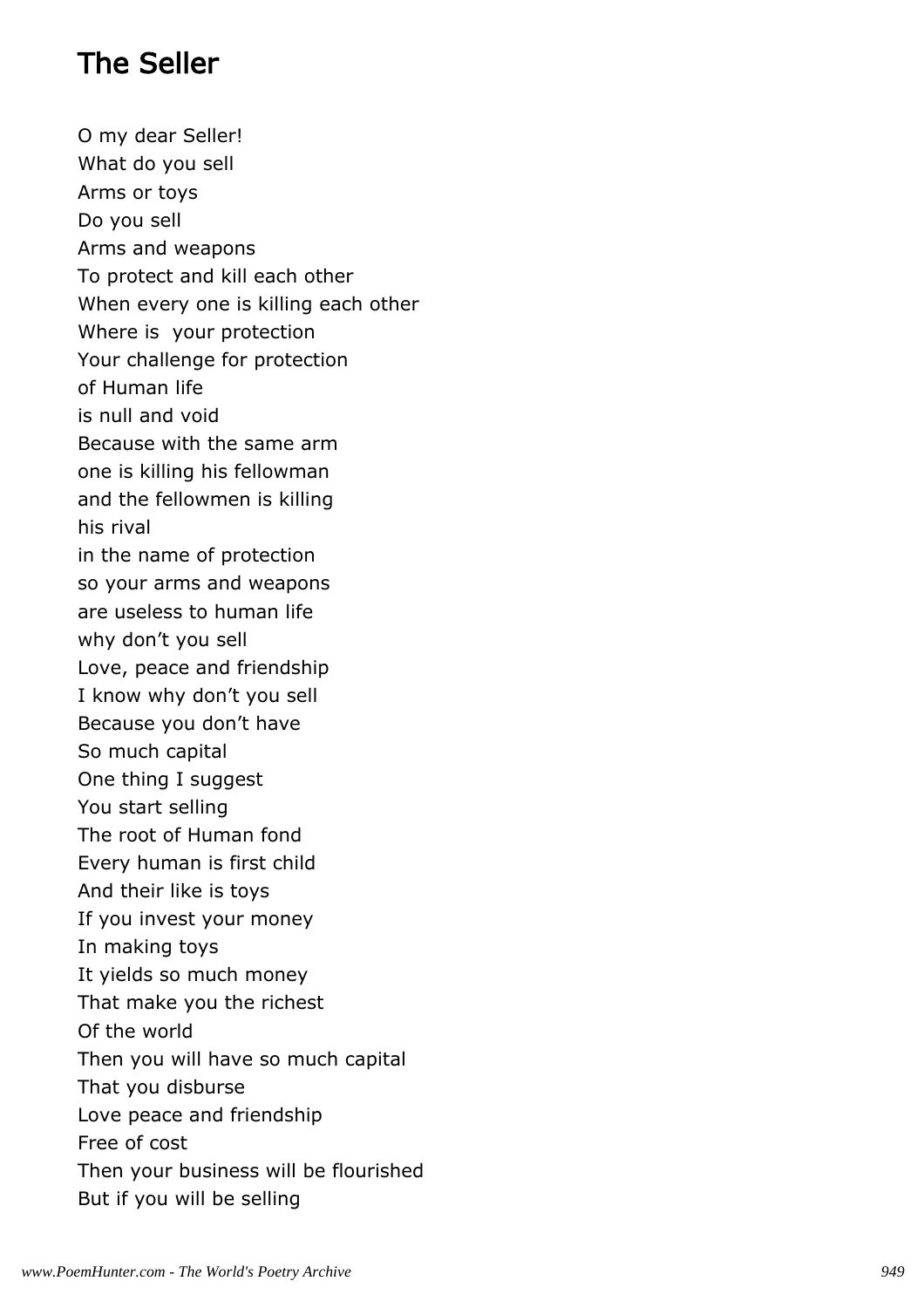Arms and weapons One day will come When there will be no purchaser Of your product.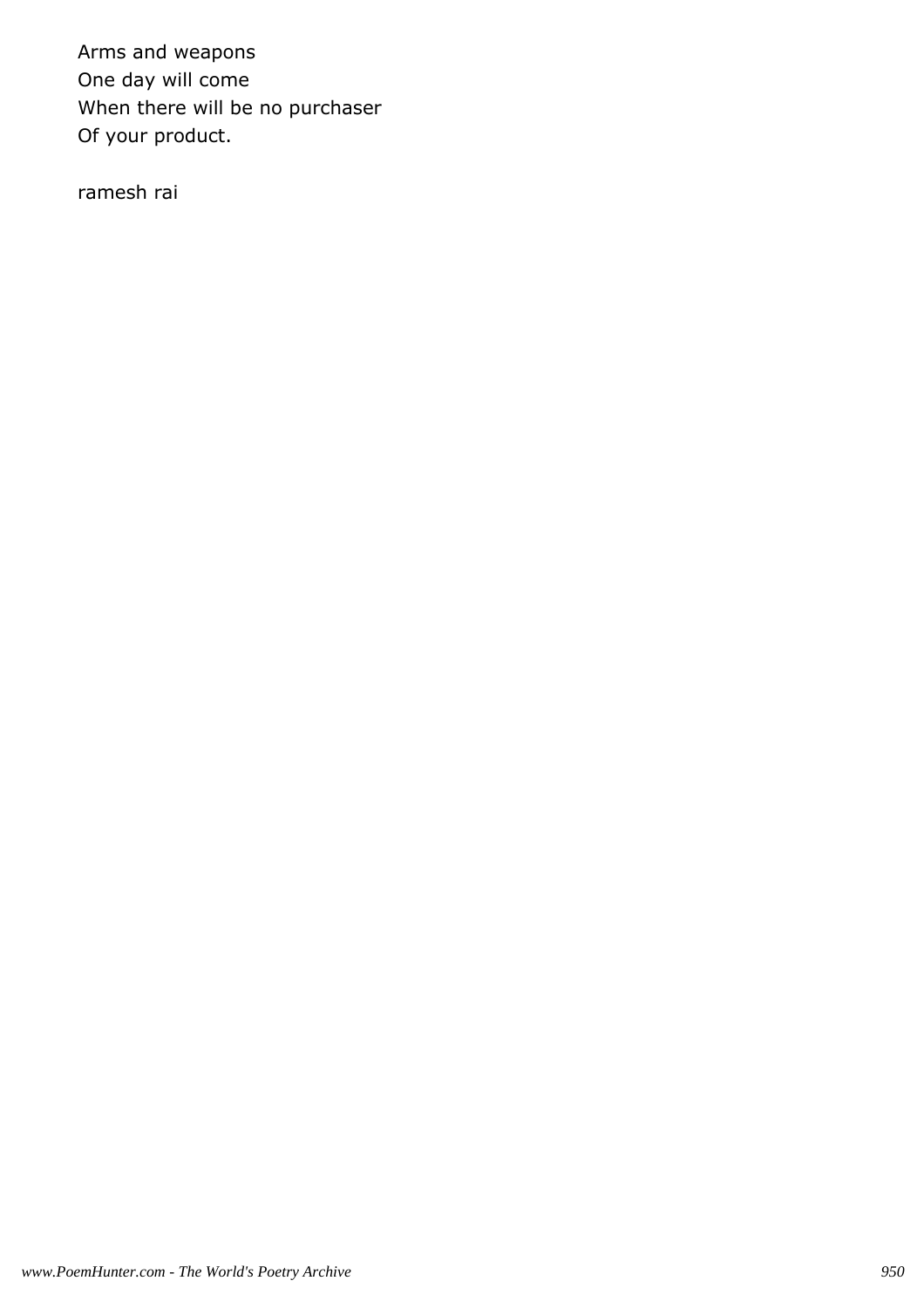### The Significance Of Love

Without blessing of God nothing happens in the universe Love is also the reflection of blessing of God

This reflection refracts with three corners of the object that is heart, mind and soul Emit a very high frequency wave that is Love

It can not be denied no power in this nature to resist this wave

when this wave coalesces with the opposite objects makes the object of its own kind the object looses its existence and guided by the wave only to make some new one for further appeasement of the universal kind

Love grows faster and faster it has patience, kindness, sympathy and compassion and this becomes the melody of living kind on which it sacrifice its all existence

It is due to love only Super power have bowed their head

Love is the coincidence of reflection of God's blessing being refracted through Heart, Mind and Soul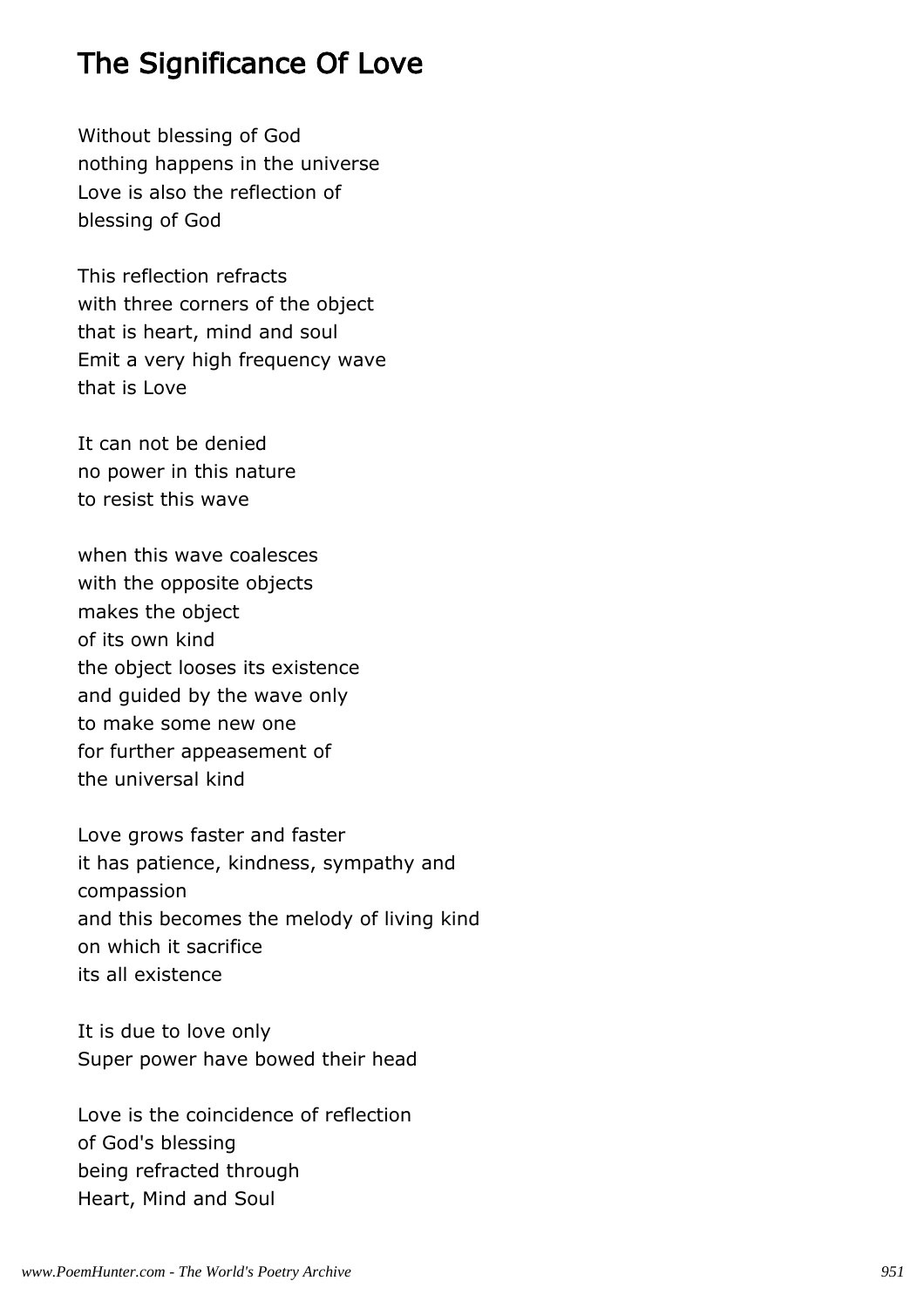emitting a wave of highest frequency.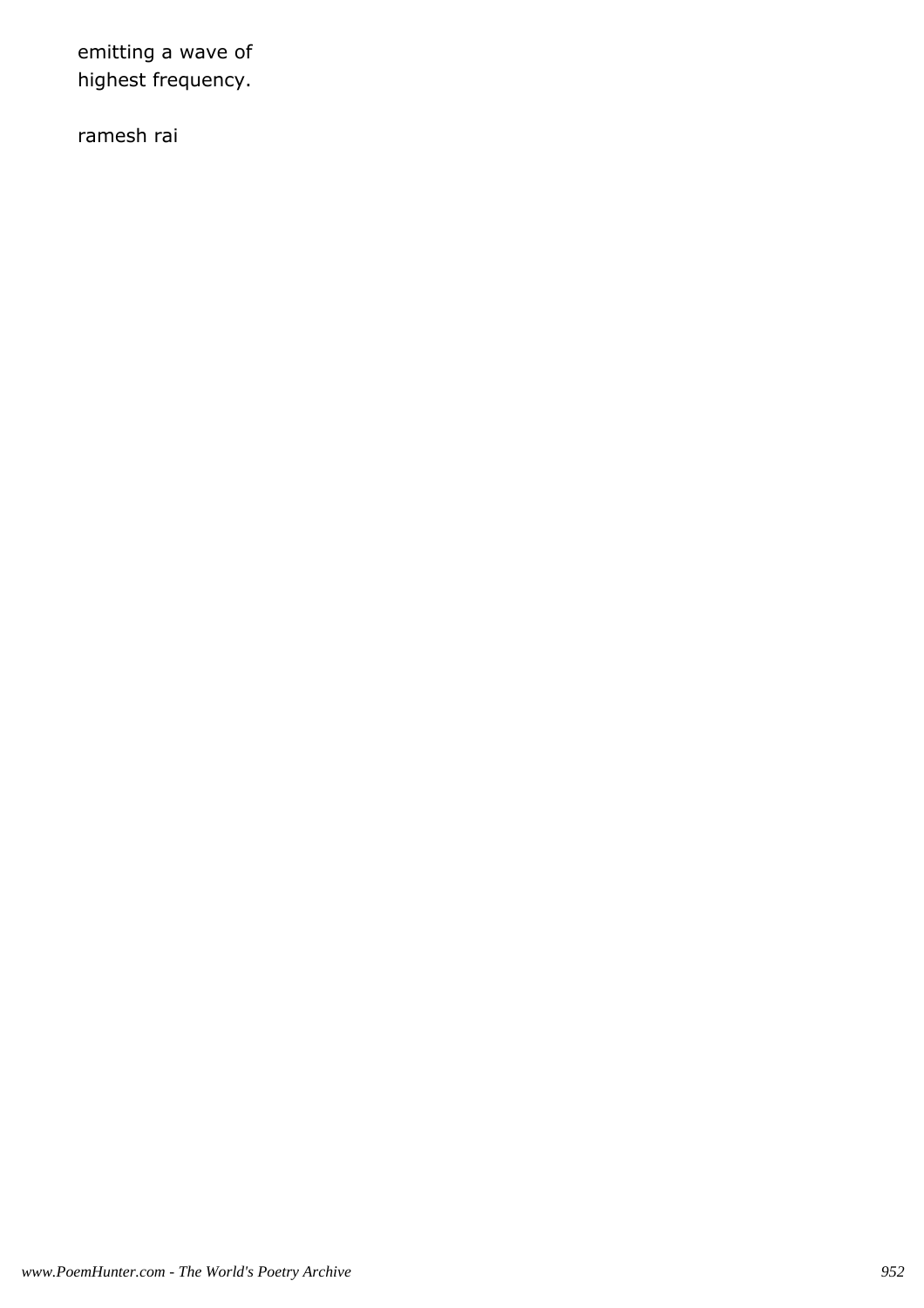### The Silence Of Nature

When the air stops to blow, the flower stops to blossom, stops to sprinkle its fragrance the waves of ocean and seas stops to come to its bank the cloud stops to rain the bee stops to sip nectar from flower all stars and planets stop to function

the entire nature will pause and shall stand still, be mute like deaf and dumb the whole lives will be stationary and shall loose their potentiality

Then i will urge my poetry to go and tell them not to stop Human life on the earth is being perished

I, on behalf of the Mankind promise to make a good understanding and sear not to harm the nature please break the silence.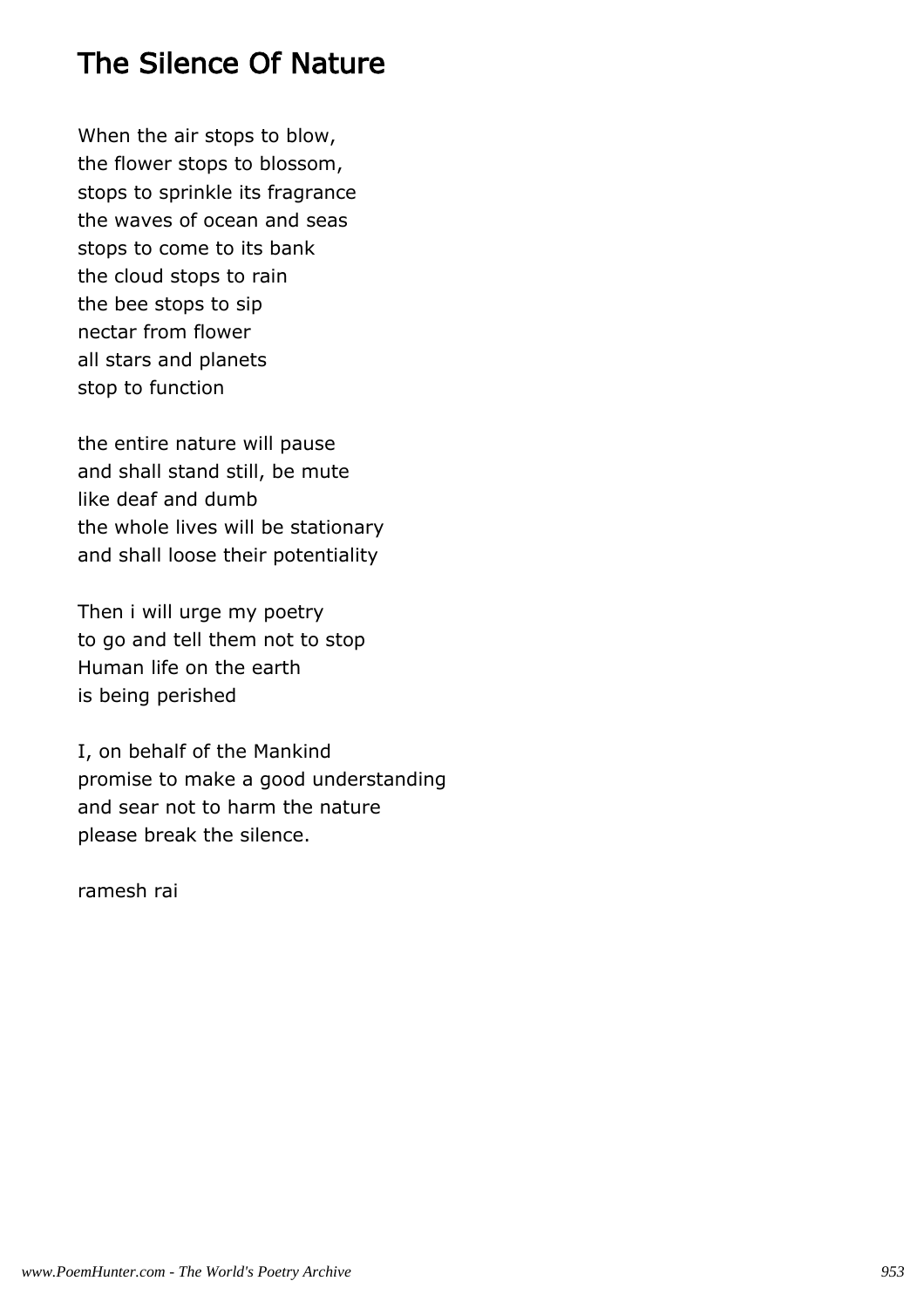### The Sky Is Blue

why? Has it the feature of smiling face or it makes an apperance of deep brightness

When the rays of sun sublime in purity of nature creates a bluish coverlet to cover the earth to protect from celestial spy

Does it matter for the earth she has a blue sky on her breast or has it so in other planet to cover its body is only an imagintion of a Poet.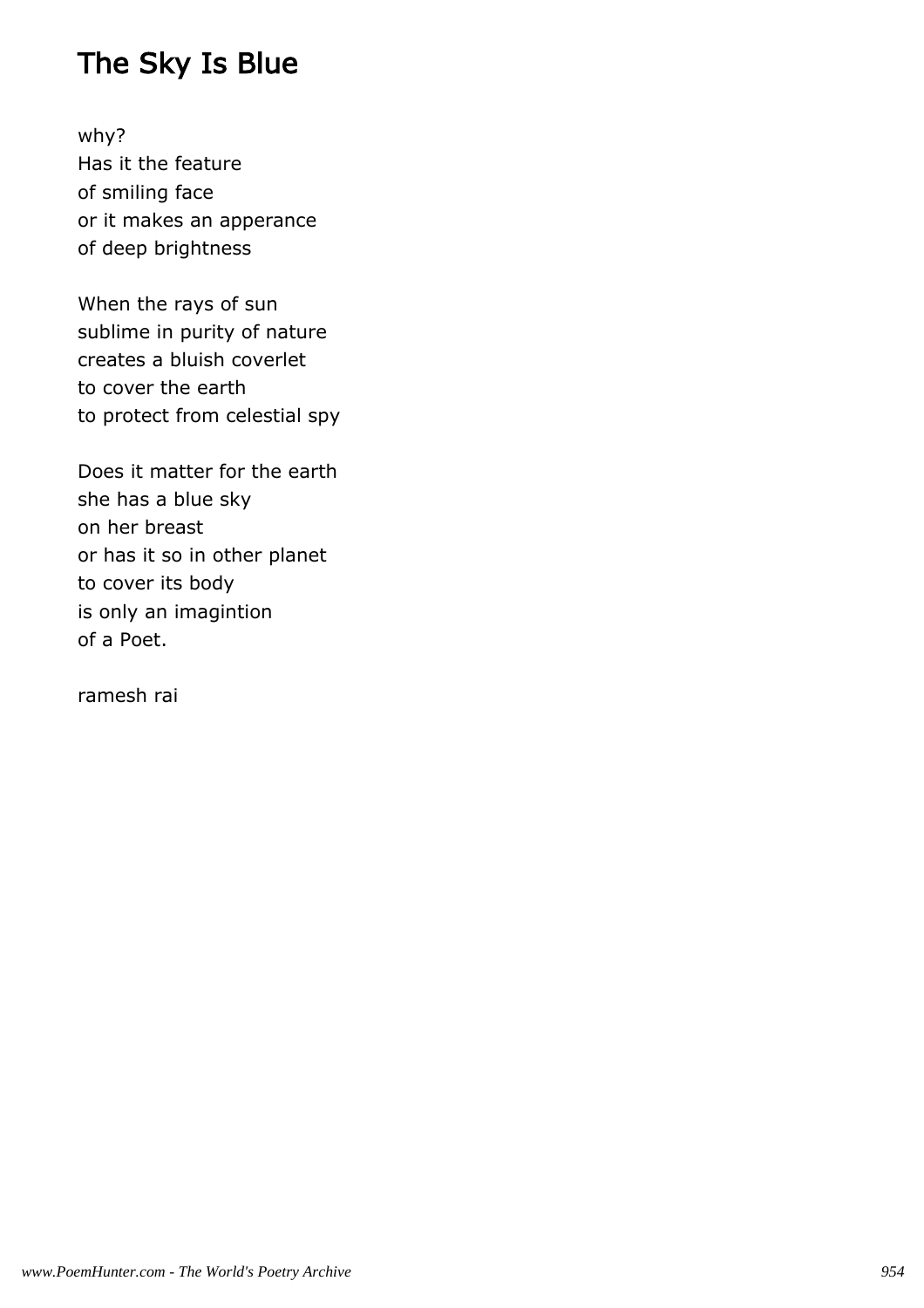## The Smile Of Nature

When the nature smiles spring comes on the earth all trees and plants laden with flowers and fruits leaves take its own color fragrance meet with the flower bumper crops in the field let us keep the nature clean so that it can ever smile.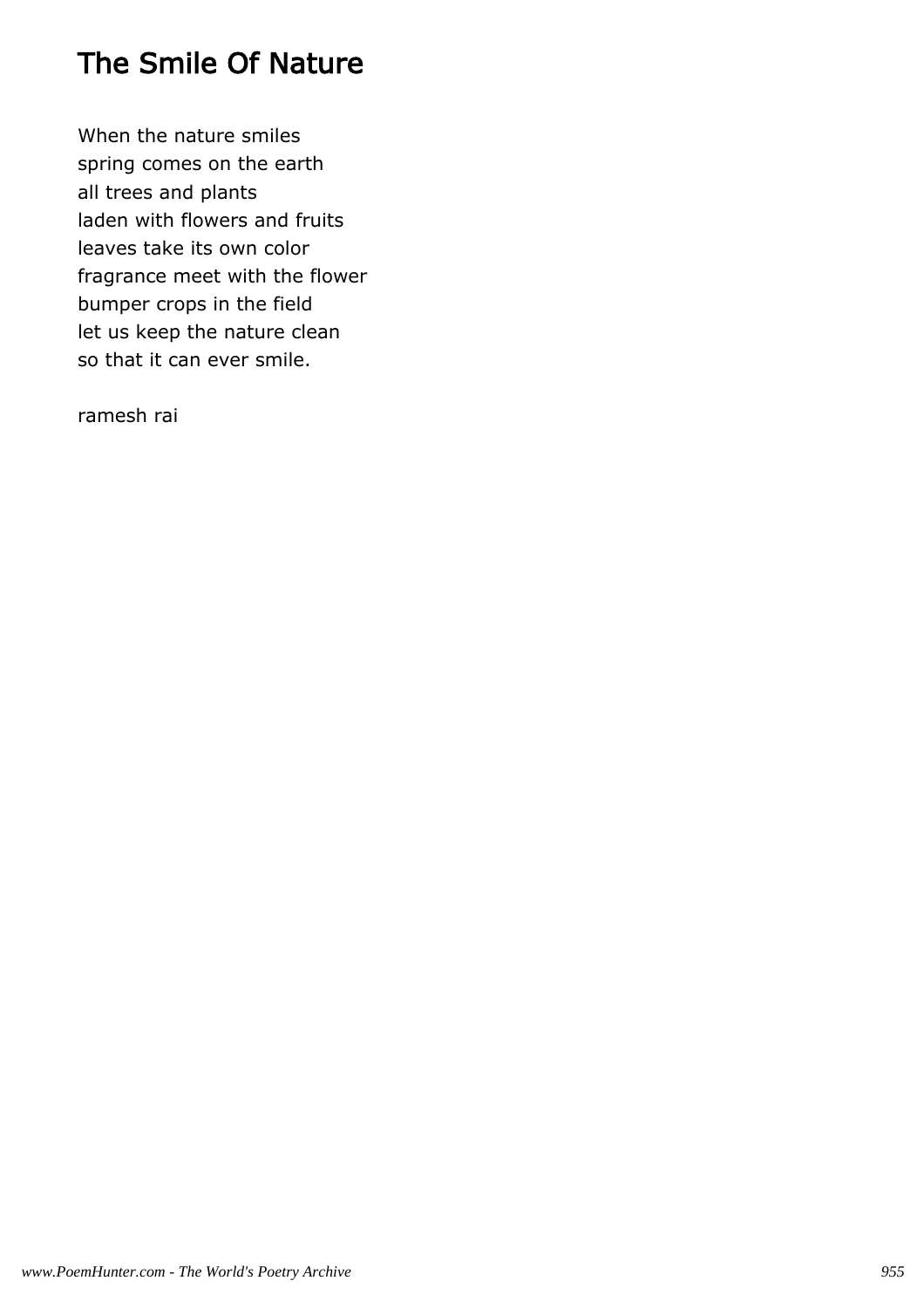#### The Solitary Woman

Ek lamha beet gaya main akeli rah gayee koi na mere sath aaya bas main akeli rah gayee

Ek jaam jahar ka ek din piya tha maine woh bhi mere gale mein akar yun samayee main har pal ginti rahi phir pal se juda hokar main akeli rah gayee

Jo kaam aaya mere wo na mera hamnafas tha sanso ki ghadiyo mein ginti huee yeh jindagi gujar gayee

yah jindagi bhi n mujhko kyuon chhod kar chali jati main jindagi me hardam bas akeli rah jati

Jindagi hai bhagati, daudti har koi dhundhta hai apna thikana kaun sa manjil kisko mila kaun janata hartaraf bekasi ka alam chha gaya sansar mein is jindagi mein main bas akeli rah gayee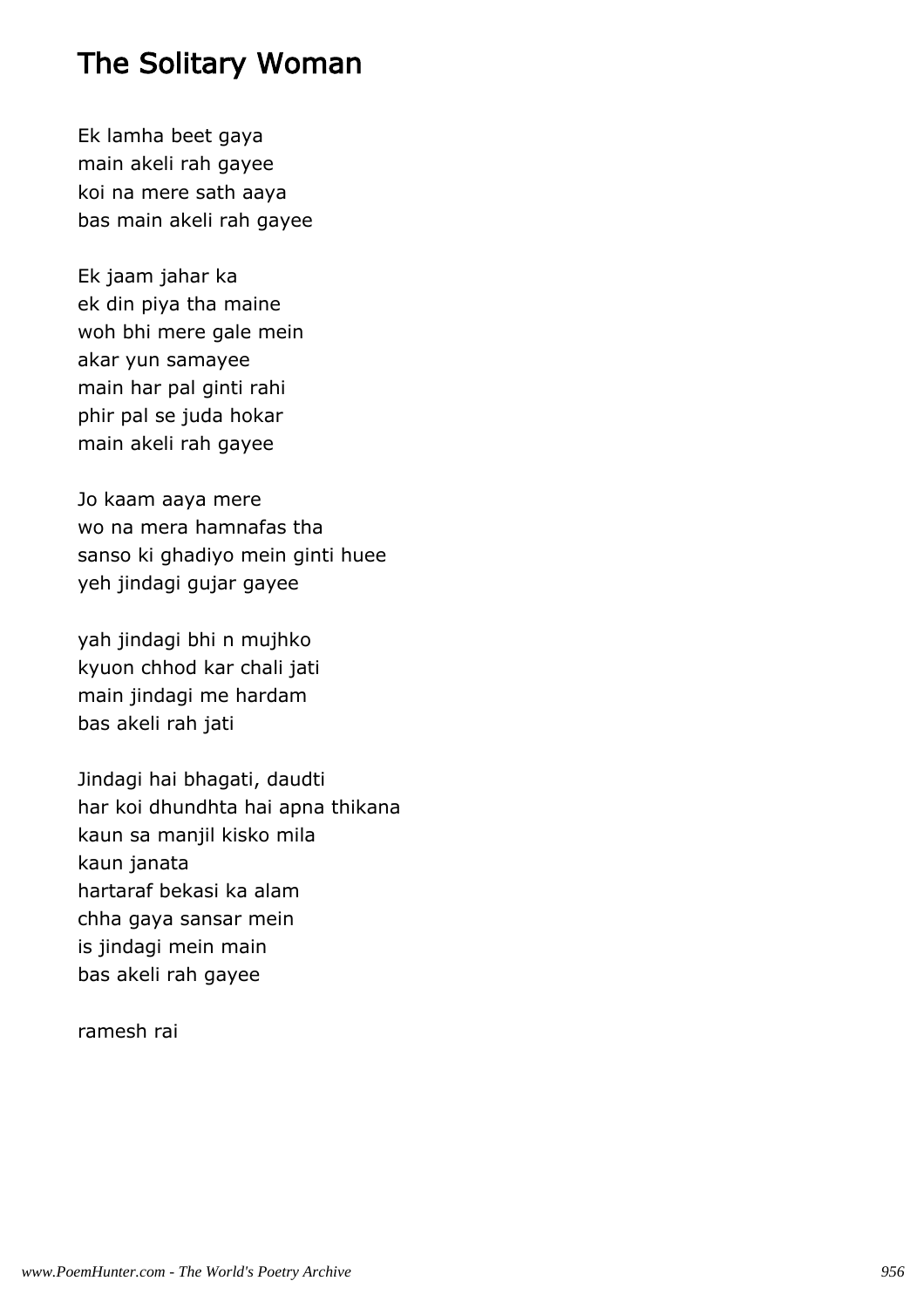## The Solitude

I was alone on the top of the mountain I was playing music, there was no listener, no audience except the trees and the forest animals but i was playing music on the top of the mountain the echos of my music was spreading all corners in the sky

I was afar from sea-shore thus, the salty breeze was not making the melody of my music impure it was sweetening the silence of nature the melody of my music was being testified by the entire universe because my music was for sovereignty who is the Lord of Nature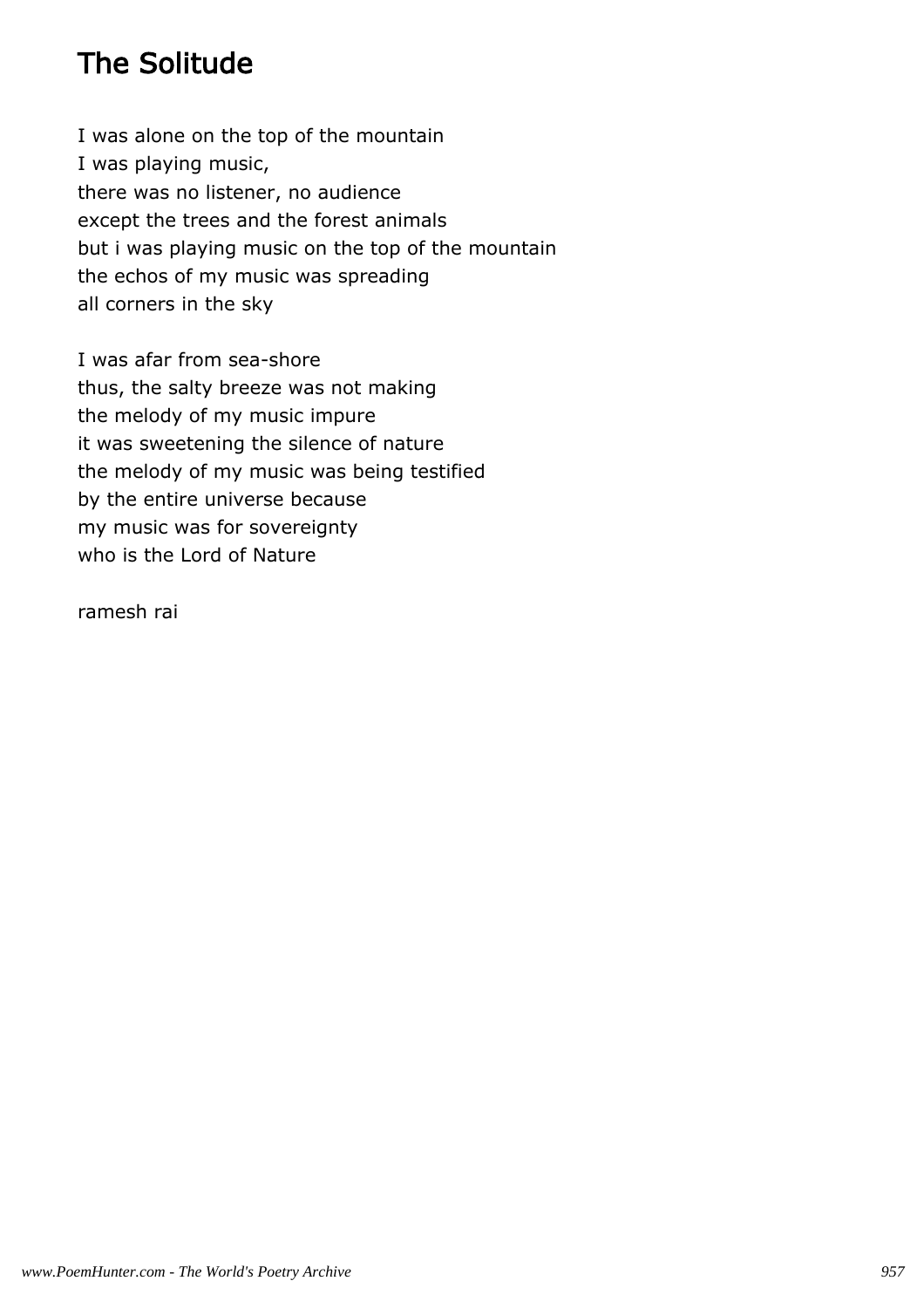## The Song Of Fraternity

Do you want? worldwide happiness sing the song of fraternity

Do you want? peace to be established in the world sing the song of fraterniety

Do you want? prosperity be touching the sky sing the song of fraternity

Sing the song of fraternity soprano of life to the highest peak of sky

Sing the song of fraternity to the highest peak of the sky compose the melody of wisdom with the rhythm of life.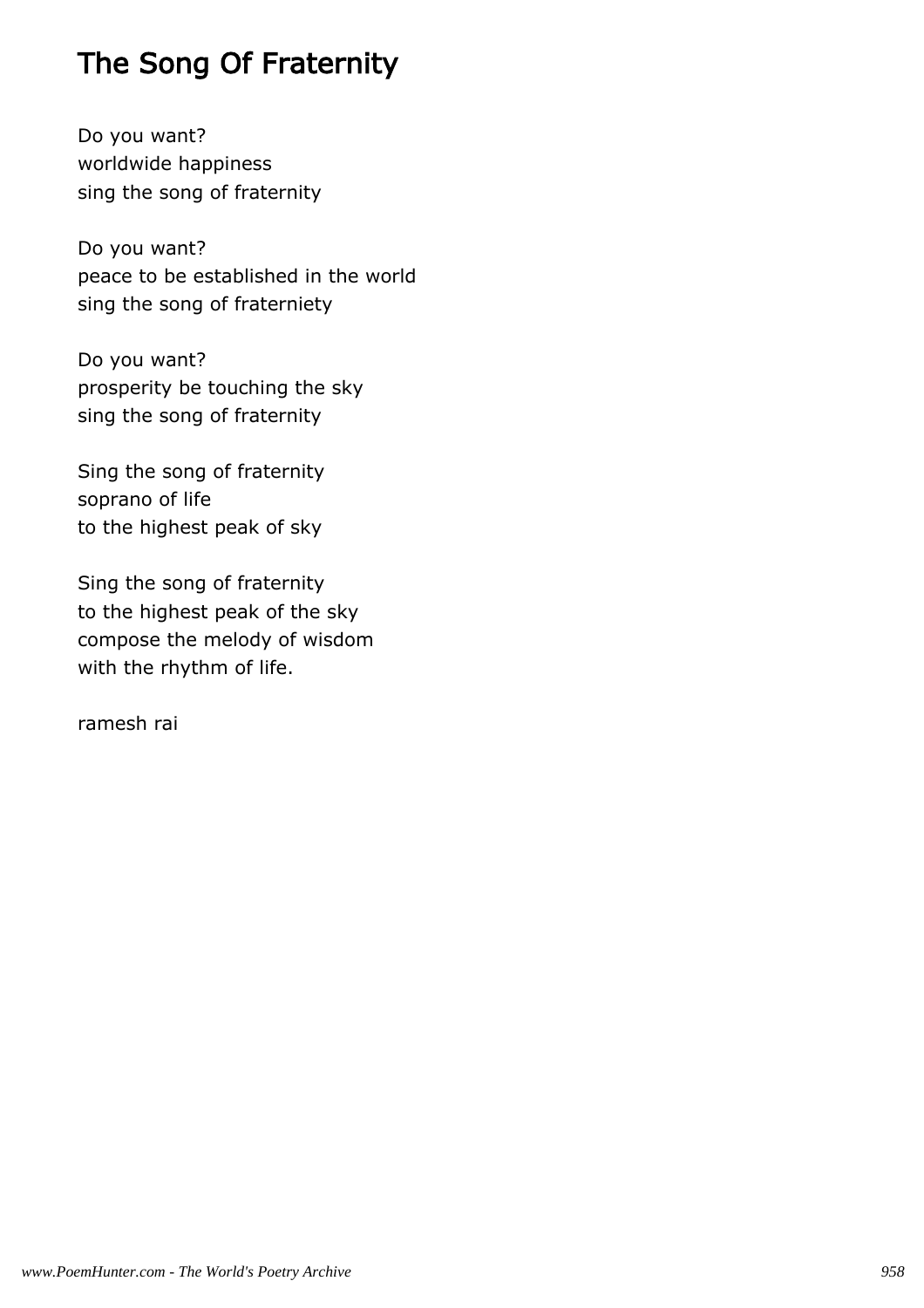#### The Song Of Life

The Song of life Please take me there where Krishna will be playing the divine flute Sitting on the branch of kadam tree and I will be sitting beneath that kadam tree Will be creating poem in the rhythm of divine flute

My lyrics and melody of Kanha Will make a song, the song of life That heals the soul for eternal abode

Let me go to the divine solitude Where fragrance of my soul Infer the multitude aspects of life The determination may ascend To the infatuation above my all perplexities To hash all frustration of life, then Then I may be able to encumber all obstacles And sing the song of a perspective life Fully deepen with the melody of the divine flute

Let me go under the divine shadow To have the eternal rest

The business of this worldly affairs Running under deepest darkness of sorrows Are fiddling the precious time of my life

And am standing mute unable to adjust Within rhonchus of this world My wisdom is fashing on my ill fate So let me go where Krishna is playing His divine flute; all birds, sparrows, peacocks Flowers are dancing with each easel of breeze

There only, I can sing the song of life To make a life free from all chicanery of world

O Krishna! to get this world free from all chicanery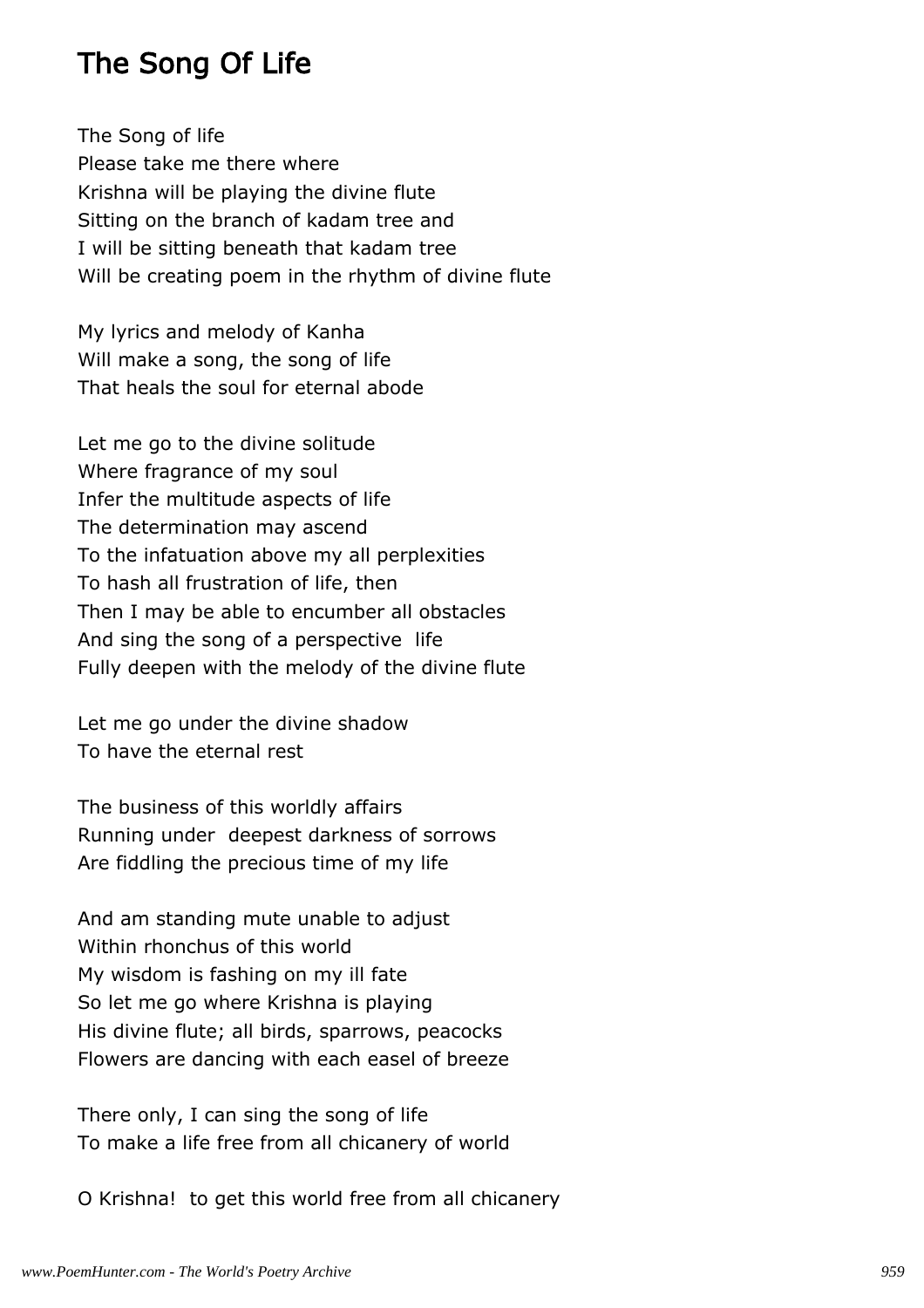You became the charioteer of Arjuna during war of Mahabharat But now this Ramesh wants only You play your divine flute Sitting on the branch of Kadam tree Where you use to be, and I shall be writing poems With your each tune to make this world to live in. Because I feel this world is not fit For a man like me to live in.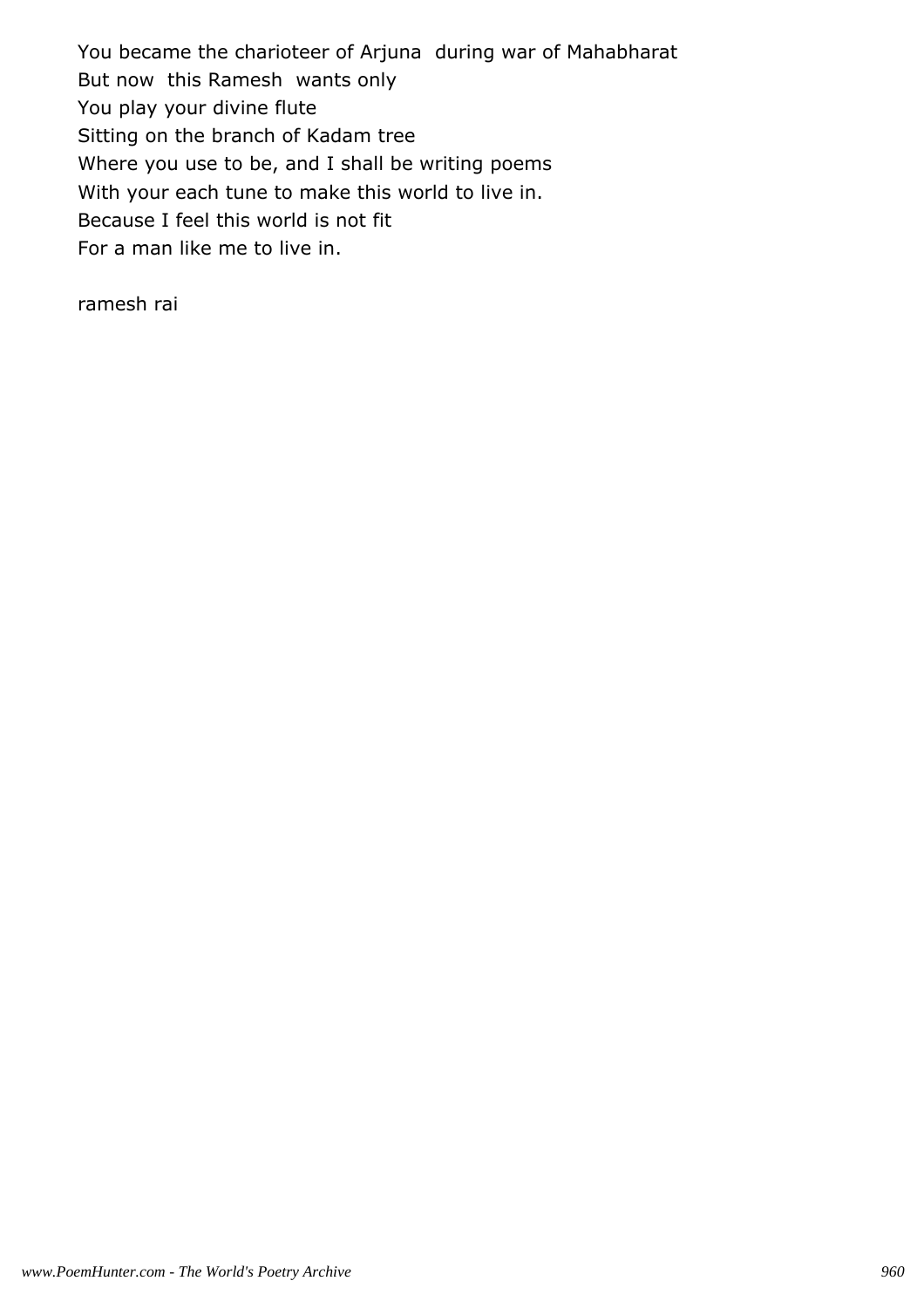## The Spirit Of Love

The Spirit of love The spirit of love takes us to supreme height In every night stars twinkle Manifests its lineal expression It is the spirit of love Darkness sacrifices her all before light Makes room in heart for light Then the entire creation becomes fastidious Of will, power, energy and wisdom The spirit of love makes two hearts to coincide To make a new creation of life Devoid of love, the entire creation is zero Poet, philosopher, author and scientist spirit of love is more brighter than their imagination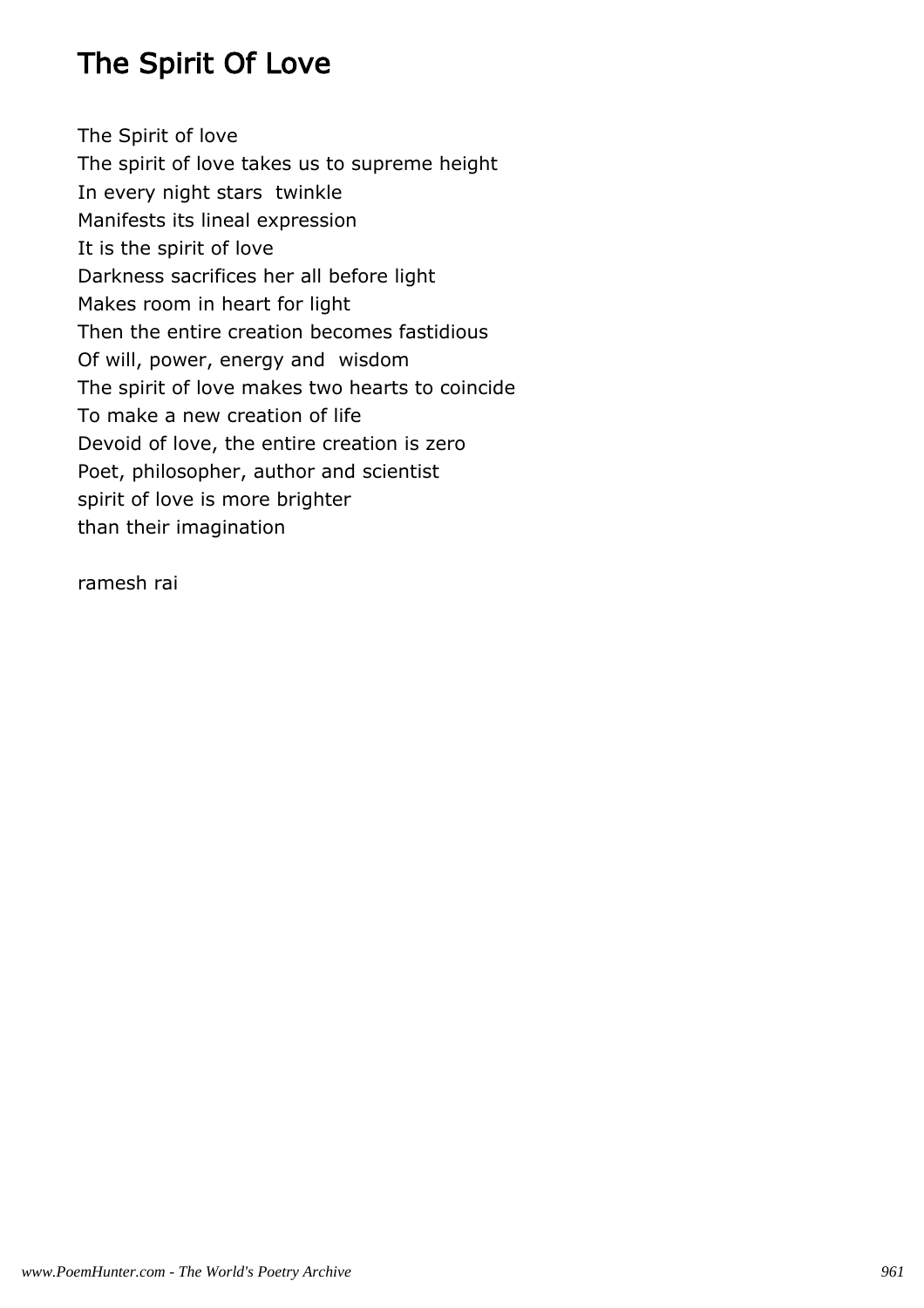## The Spirit Of Romance

Romance is an unending process embedded with desire of God where life exists where life cheers where life dances where life dances where life desires

Romance is a fulminating process of God the creature can not avoid to enhance the creation to the next stage of life imbued before the romance of God become victim of Lord's decision for the life, ignores all dignity sees the phase beyond desire

After all, romance of God is bestowed so, the existence of creation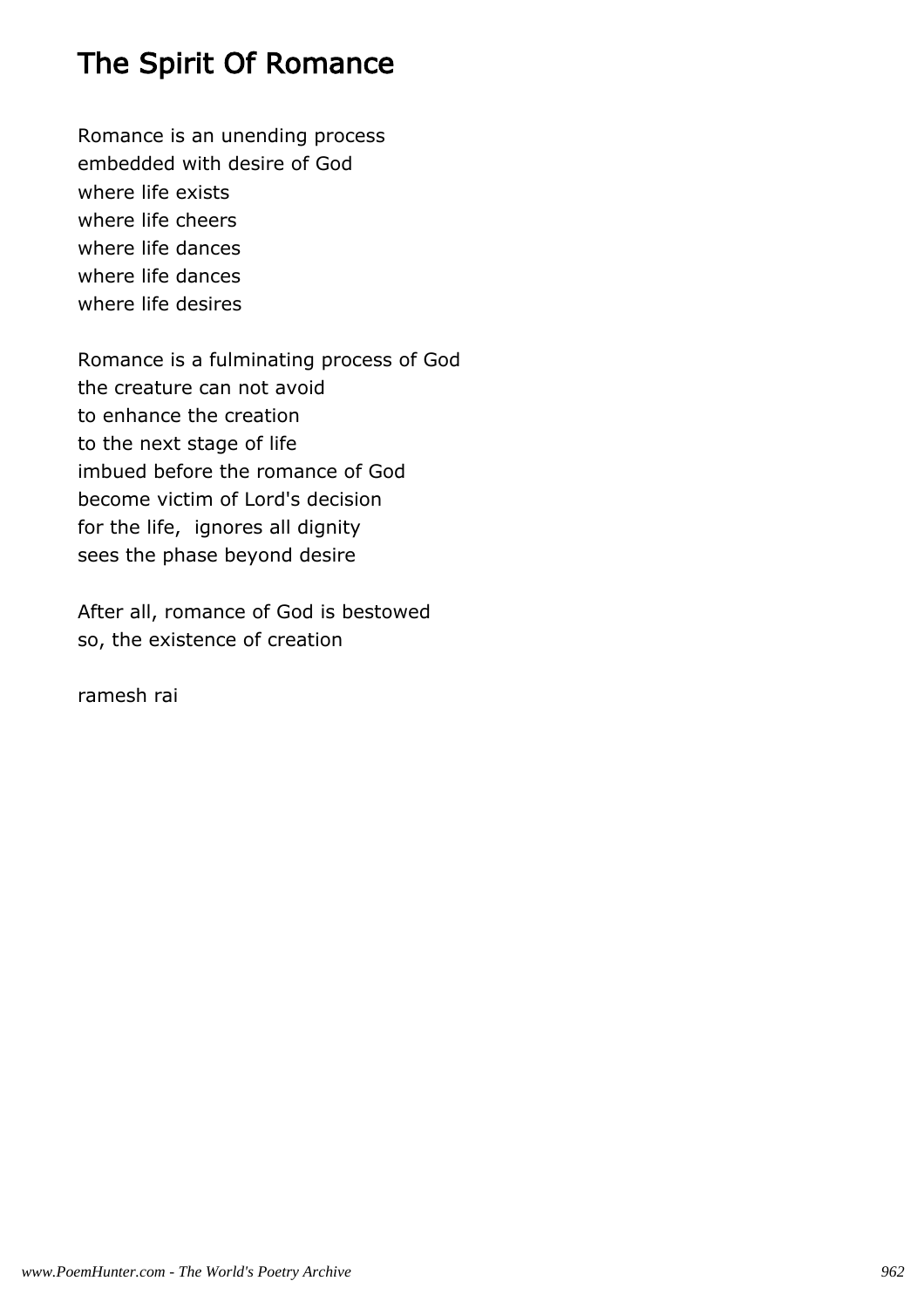## The Spring Of Life

Take me there where life is free from all anxieties where life springs with full blosson where the life is not hell

Life manifests the obscure for fugitive paramour certain unveil may not lead the life maladroit perception must not carve the life

Life flows like cascade the breeze of florescent waves never stop, never wipe up it grows ever and ever.

Those who think to smash some one's life can not be considered as a wise person life of any creature is a special event gifted by God for the cause of nature

Each and every life is as precious as the life of a mankind Life after death never comes but death after life always comes

The entire creature is as alive as the nature is survived so life must not be an obstacle for any one's life.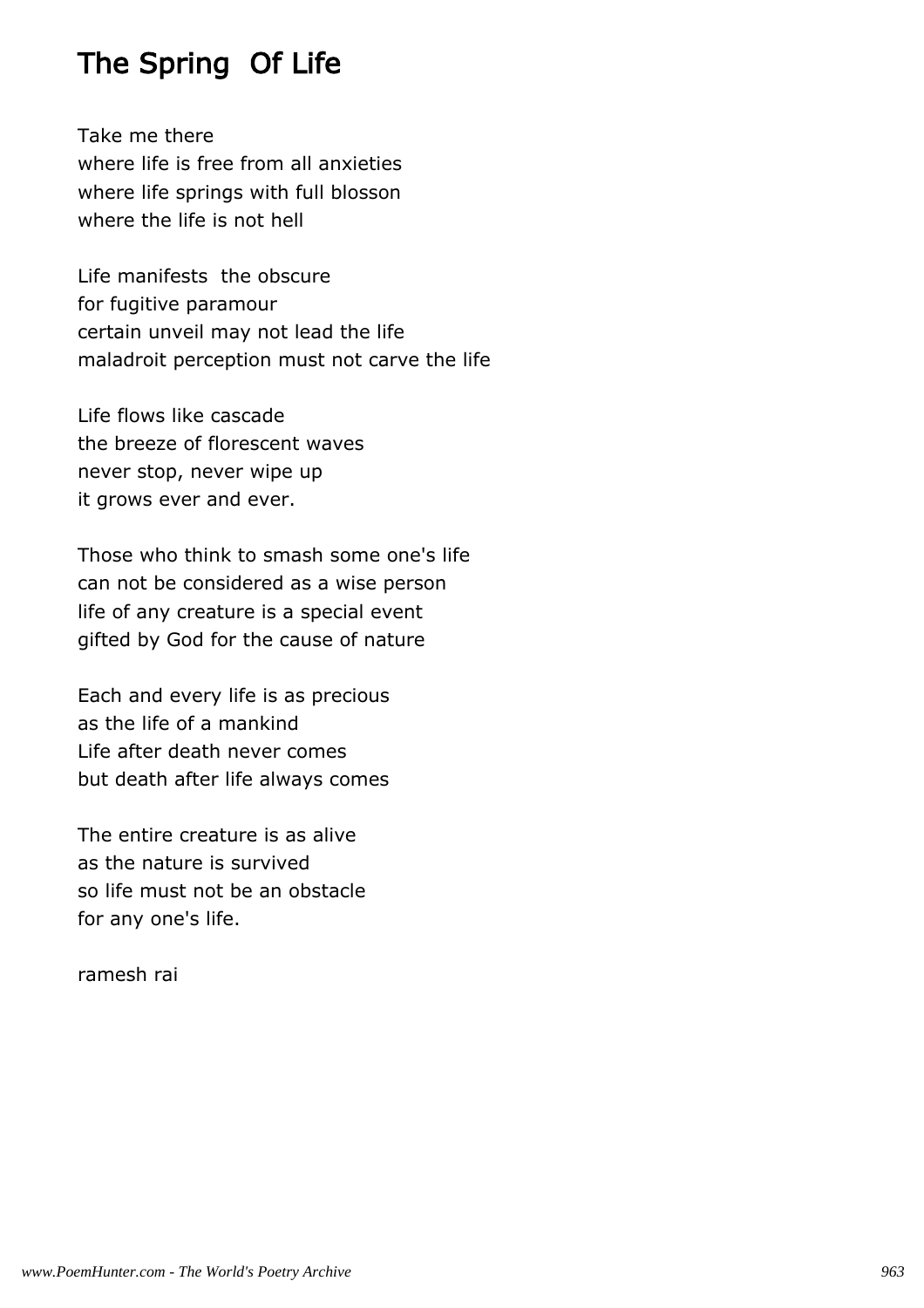# The Spring Lady

Amawa Mojaria Peelee re sarisoiya lali lali simar ke phool ho kaisan neek bate ih mausamwa apna ke gailee hum bhool

purwa ke jhonkwa se chuela mahuawa khilela baeeliya ke phool amwa ke dariya pe kuhke koileeya bhaeelba phasalwa bahul

bas yehi haal bate mor deel ke angnwan mein aju payeo piya ke sandesh ho.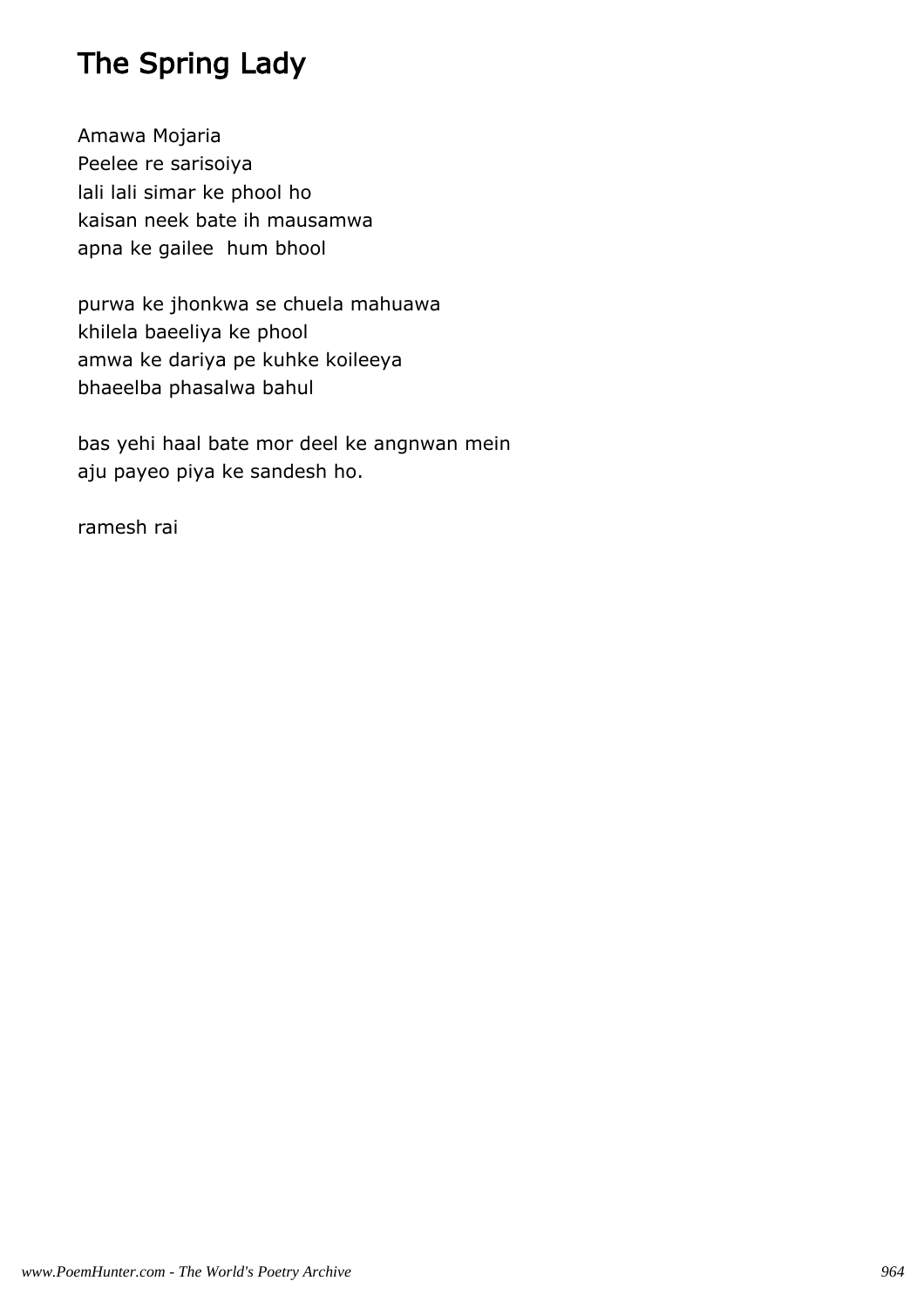## The Stars Sing My Song

The stars are singing my song emulging resonance of my soul the omnium of my life which i saved in my life with full precautions, have all been bestowed to the stars to sing every night to make a remembrance of mine

listening my song flowers would be dancing cloud would be hiding the moon under deep soul drizzle the serenity from where life begins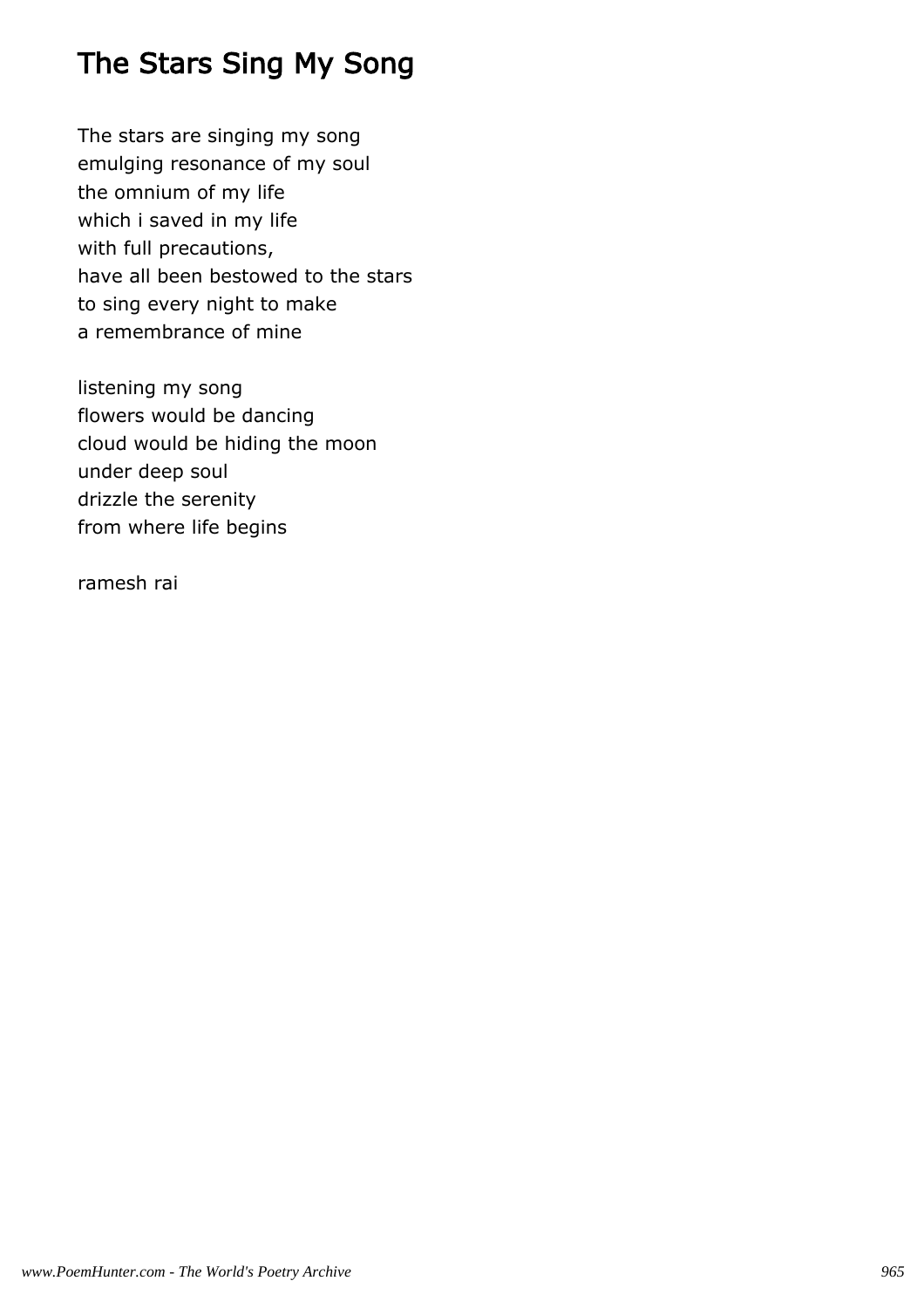## The Storm Came

The storm came without any notice like the Kaal-Vaishakhi, to sweep the dry leaves the storm came without any notice to customize the nature, for pan-creation of life the storm came to adjure the life.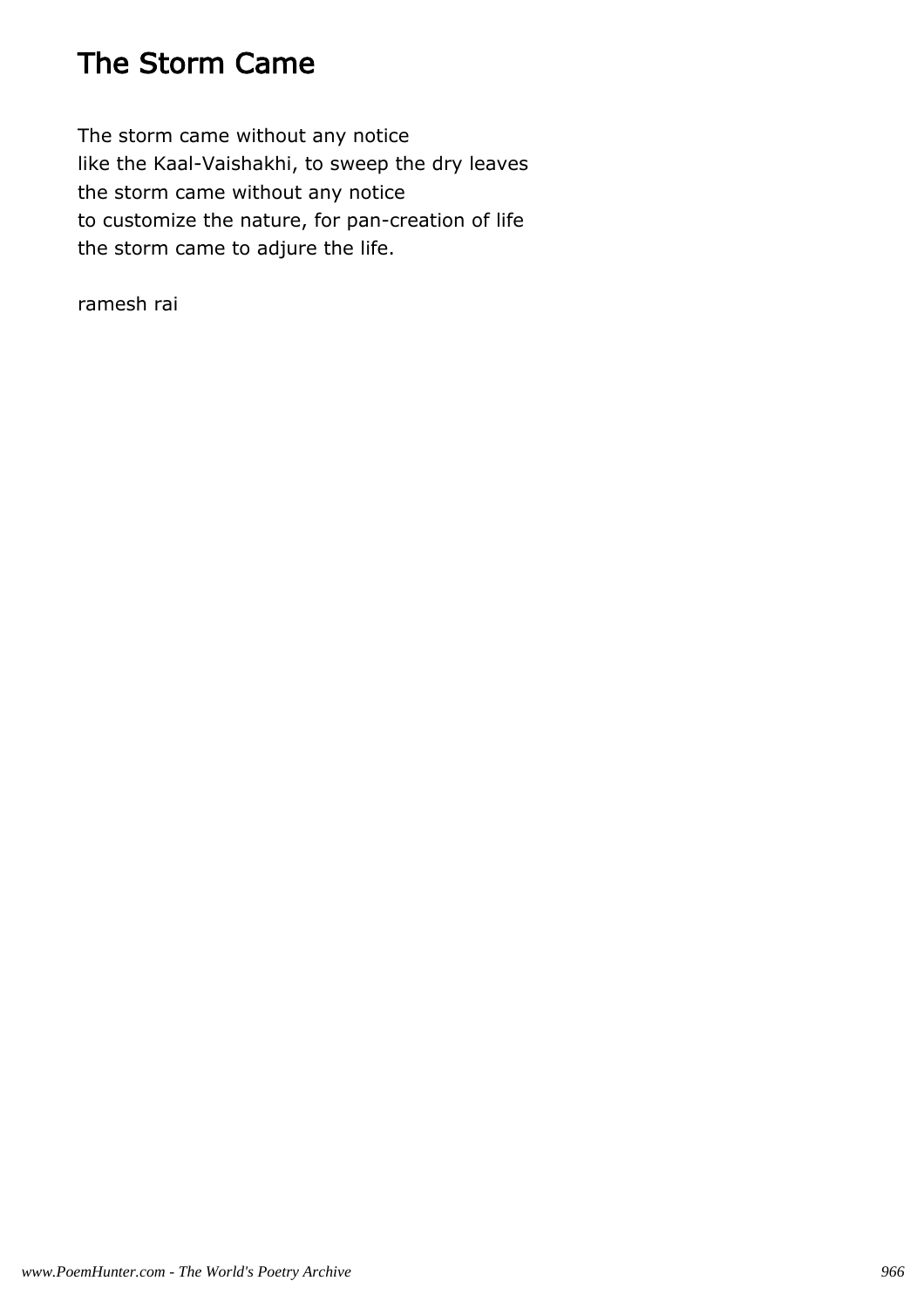## The Storm Of Life

The storm in life does not end till the end of life leading thousand of wishes overwhelming thousand of virtues penance for thousands cause valiant efforts are made to subjugate the wrath situation the spring of calm contrivance freezes all storms in life.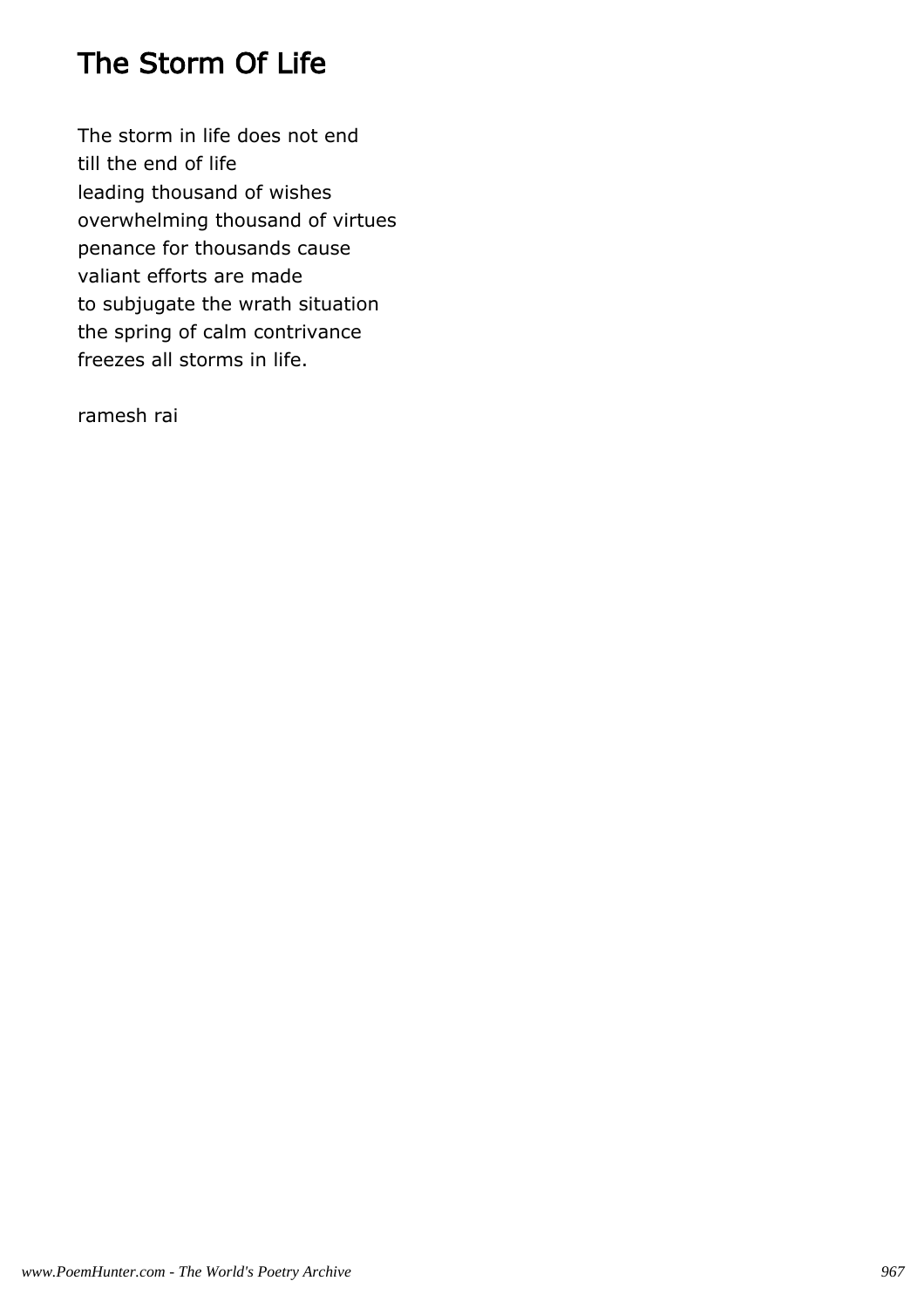### The Sweet Honeymoon

The sky was full of cloud black raincoat covered the earth thundering, blazing and smashing wind the midnight fever was at its high peak

In quest of her beloved guy did she wanna to meet him raze the guy prohibited not to leave the home the sky was thundering with its blackish face

But love for her guy could not stop the guy again prohibited not to come alone the dogs are barking in the midnight time the miscreant are hovering all the way

She left the home to meet her guy the beloved guy on whom she could die the heavy rain was bringing flood on the street but the love for her beloved forced her to go alone

As she reached to her beloved guy her body was fully weird with tears of love fully wrapped with misfortune xale drenched fully from toes to head

the guy smiled on her beloved fate but she was the only for his beloved mate.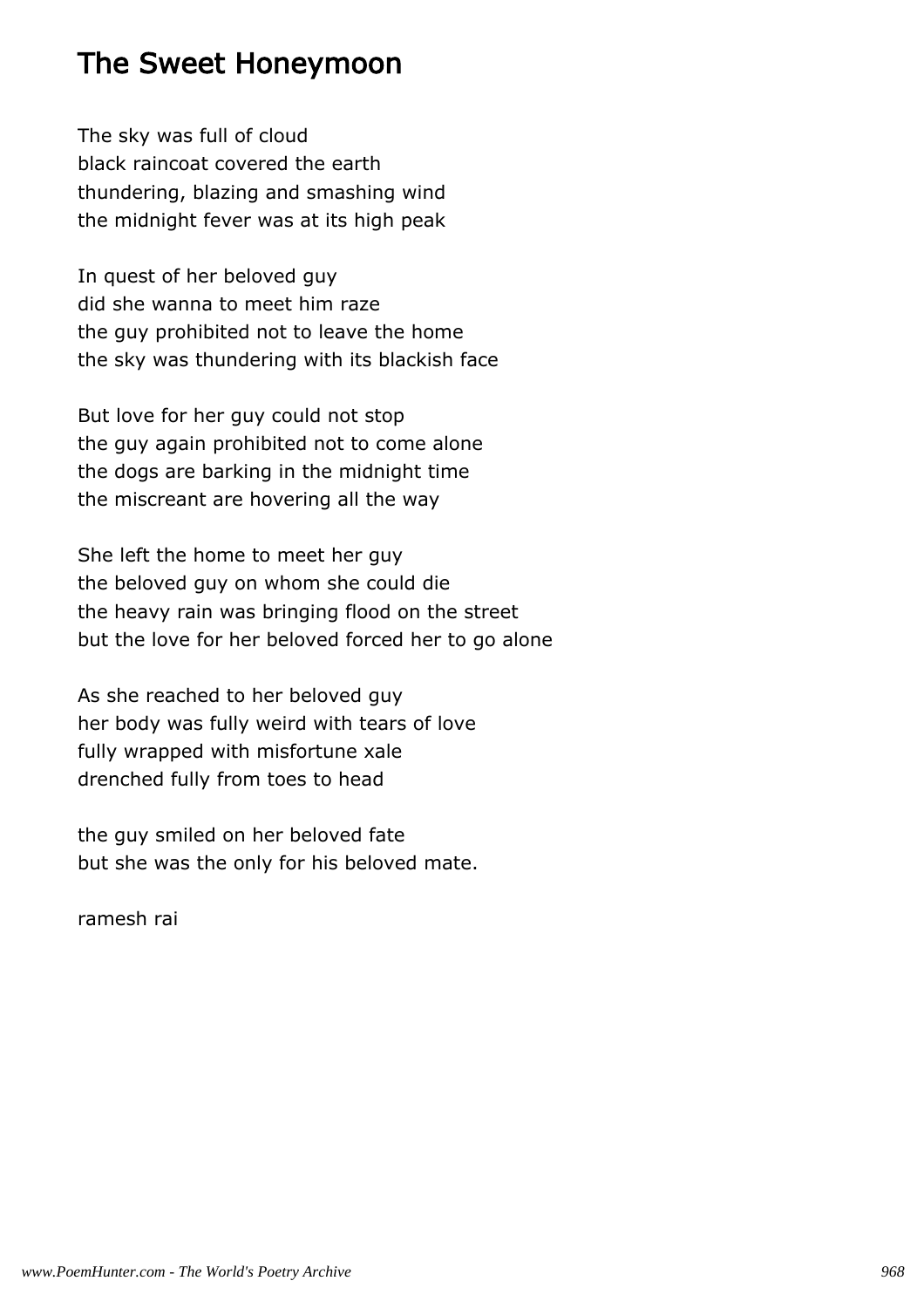### The Triangular Love

The sun departing to west to hug the earth on horizon of sky in the mild sunlight the eagerness of moon for embracement of earth a triangular love in the nature All stars are making fun of this nature the triangular love smiling with their twinkling light the earth is as if getting shy covering her body with black sheet asking her children to go on sleep the moon is peeping from the window sky gazing at the embracement of earth and sun.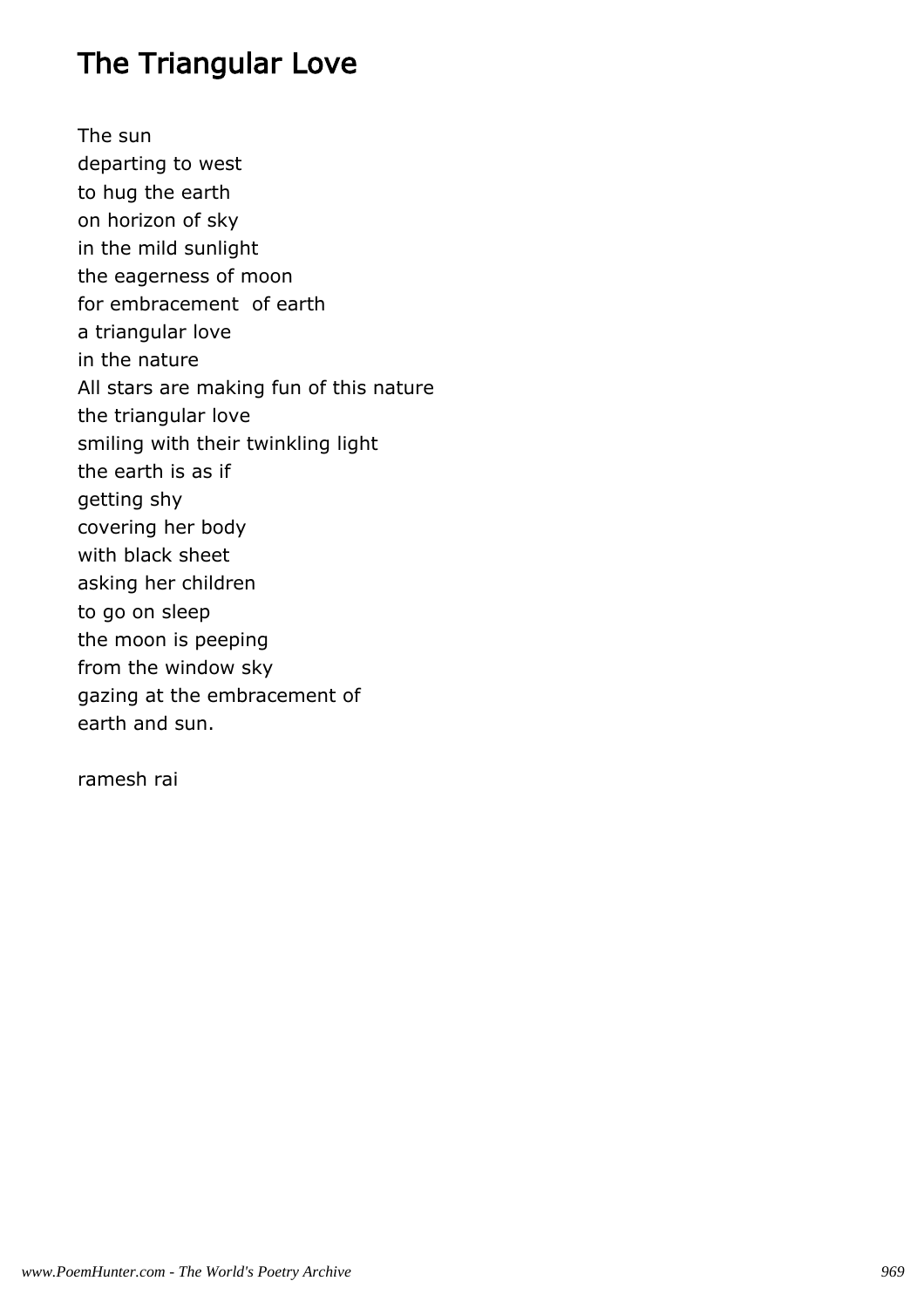## The Twinkling Locket

The queen of the day is stepping down on the earth

She is well dressed with the twinkling stars and light reddish border wearing a twinkling locket in her neck as Venus star.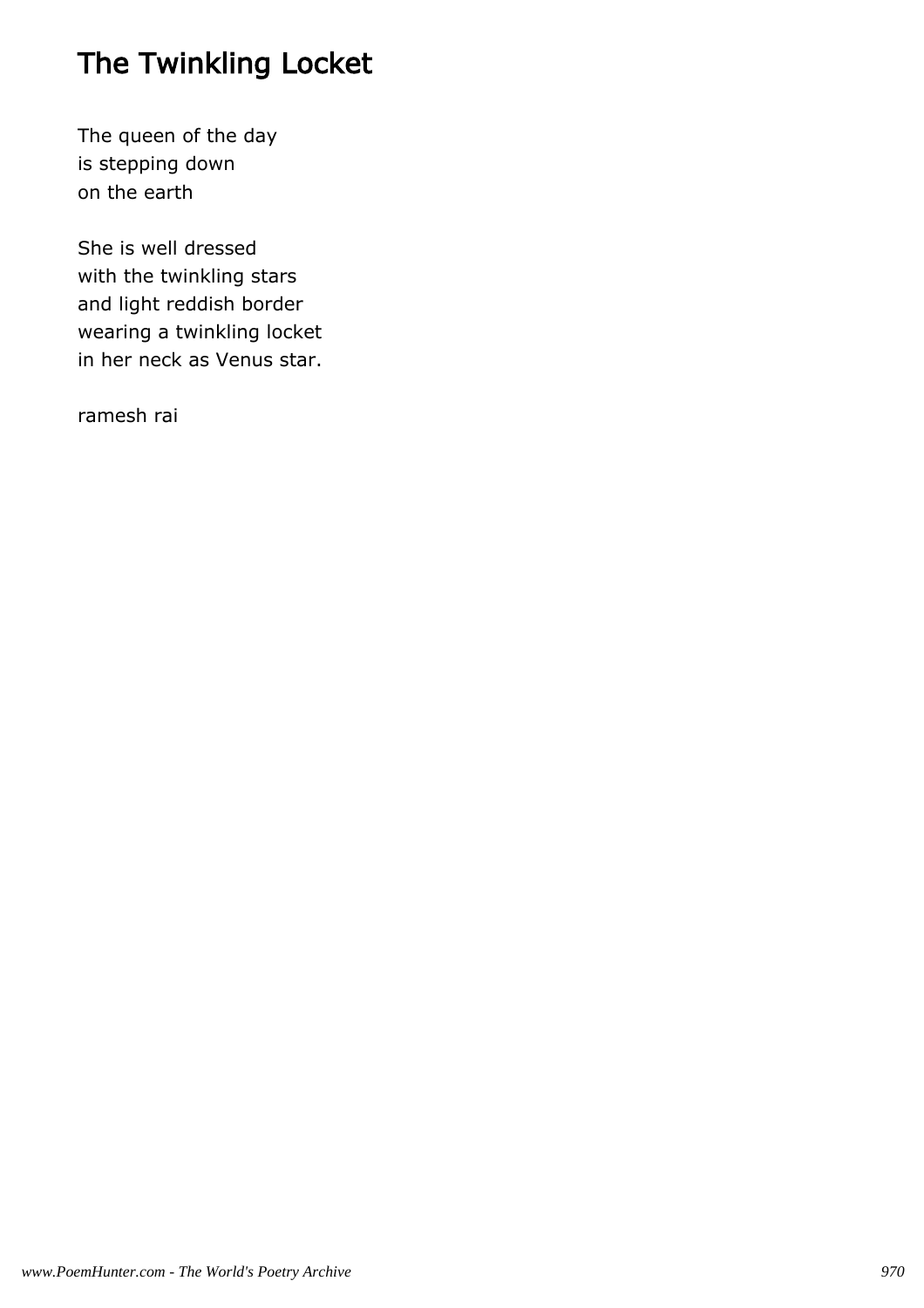## The Unique Camera

God has given us an unique camera which captures all motions of time can not say, all phenomenon of creation are stored up in the beautiful camera that makes us sensation and realisation to see and feel his divine creation

Canvasing within optical lens of every life the camera makes us realise the presence of light and its manifestation

The camera is fitted in two corners one at inside and another at outside works simultaneously to inspire the nature within all objects of creation.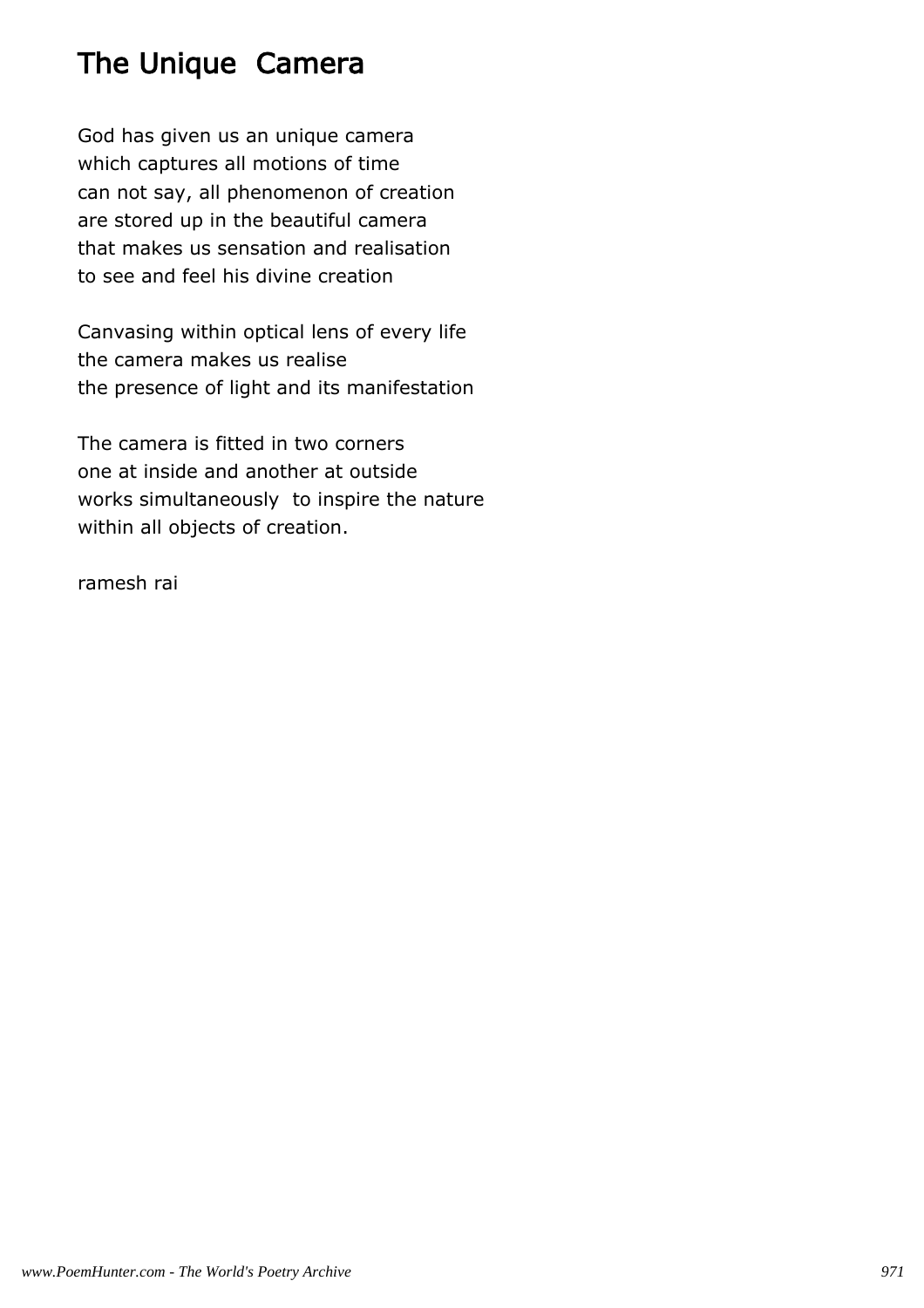## The Universal Quest

The Universal quest

It is the law of nature To realise happiness, to ensure the heaven A frog in the well Might be thinking on limitation of world And finally dies within the well Every one is searching for happiness Finds happiness within hermitage The hermitage enlightened With hopes of pleasure to subdue frabjous My inner core of my soul Goes on exile in search of reason For pains and pleasures in life Like Buddha my soul returns to hermitage Begging the stars to lend some lights To enlighten my soul and disperse obfuscation of life An universal quest never to end.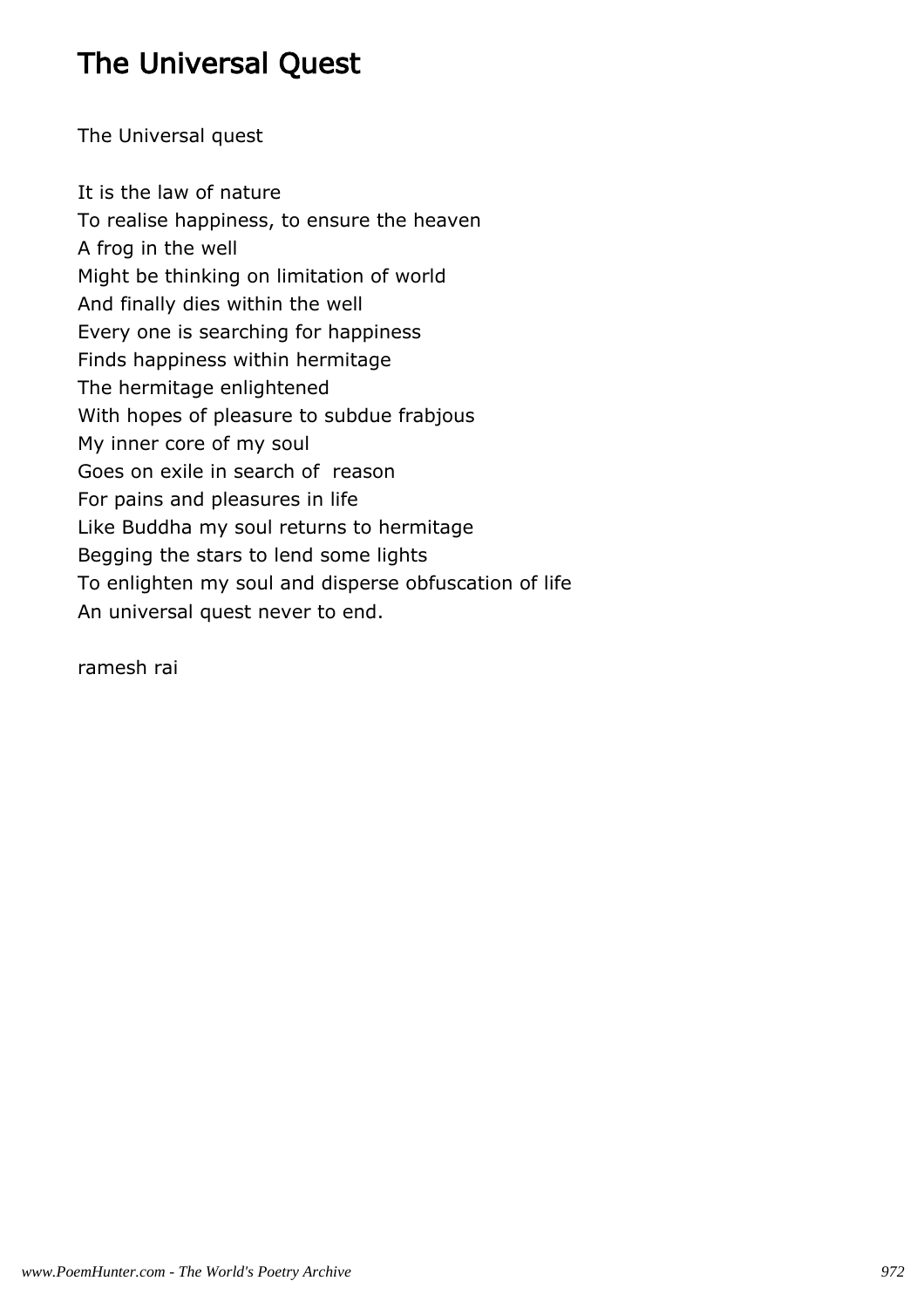### The Universal Slogan

Let us sing the Universal Slogan VANDE MATARAM The land where I am born The soil which has heard my first cry the lap of my mother which is more than Heaven I worship it So I sing - Vande Mataram

Let us sing the Universal Slogan Live and let live the entire creation belong to divine estate of the Almighty God the God has sent me as a gardener So, I sing the slogan Live and let live do not destroy the universal harmony

Let us sing the universal slogan let us march for a brightening future for the mankind Human being is the only creature who may keep the co-existence with the Universal Harmony So I sing Let us march for a brightening future for the mankind.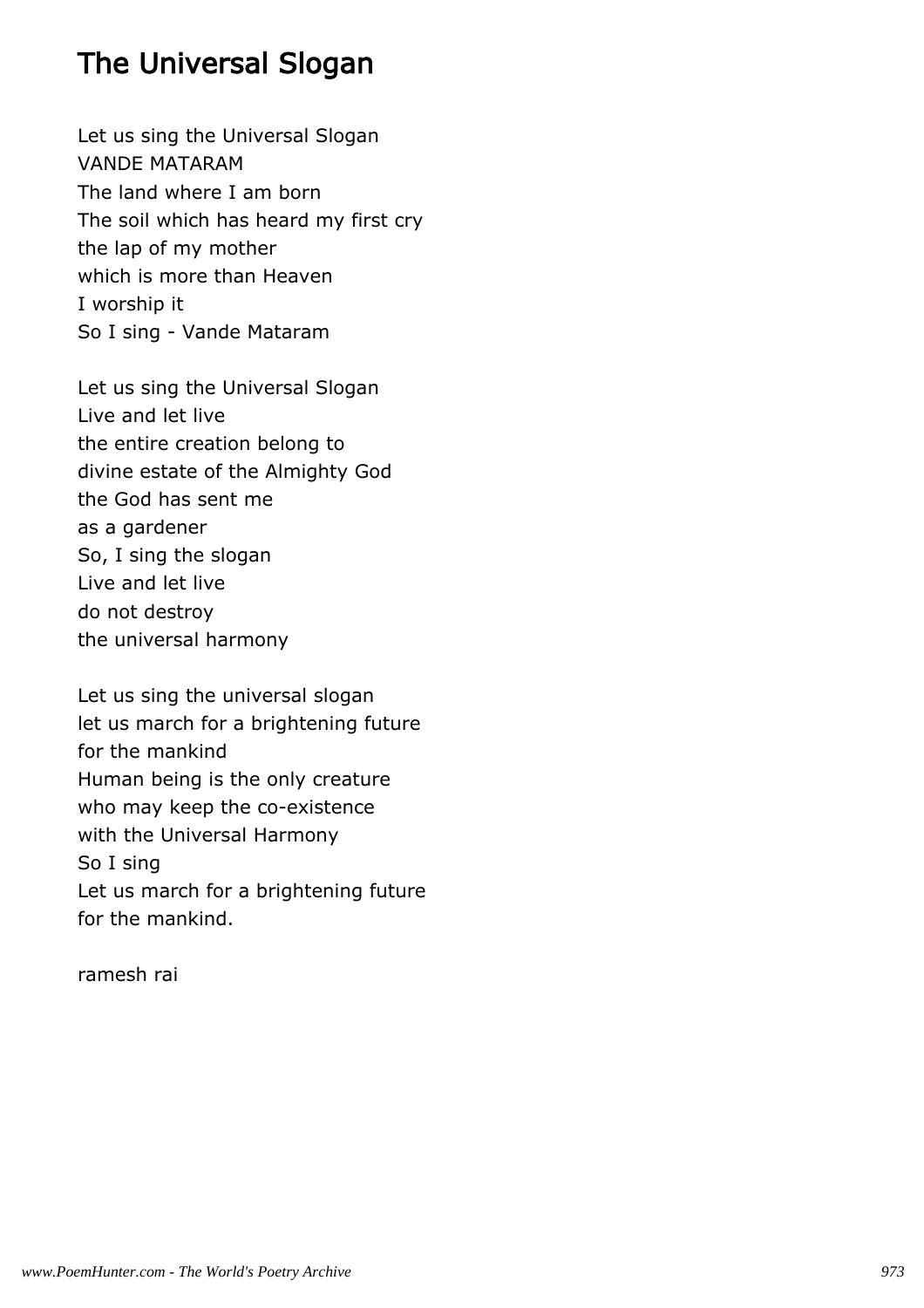## The Universal Song

Let us sing the universal song Vande Mataram The land where I am born The soil which has heard my first cry The lap of my mother Which is more than heaven I worship it So, I sing Vande Mataram

Let us sing the universal song Live and let live The entire creation belong to Divine estate of the Almighty The God has sent us As a gardener So, I sing the song Live and let live Do not destroy The universal harmony Let us sing the universal song Let us march forward For a brightening future For the mankind Human being is the only creature Who may keep the co-existence With the Universal Harmony So, I sing Let us march forward for a brightening future For the mankind.

Vande Mataram The land where I am born The soil which has heard my first cry The lap of my mother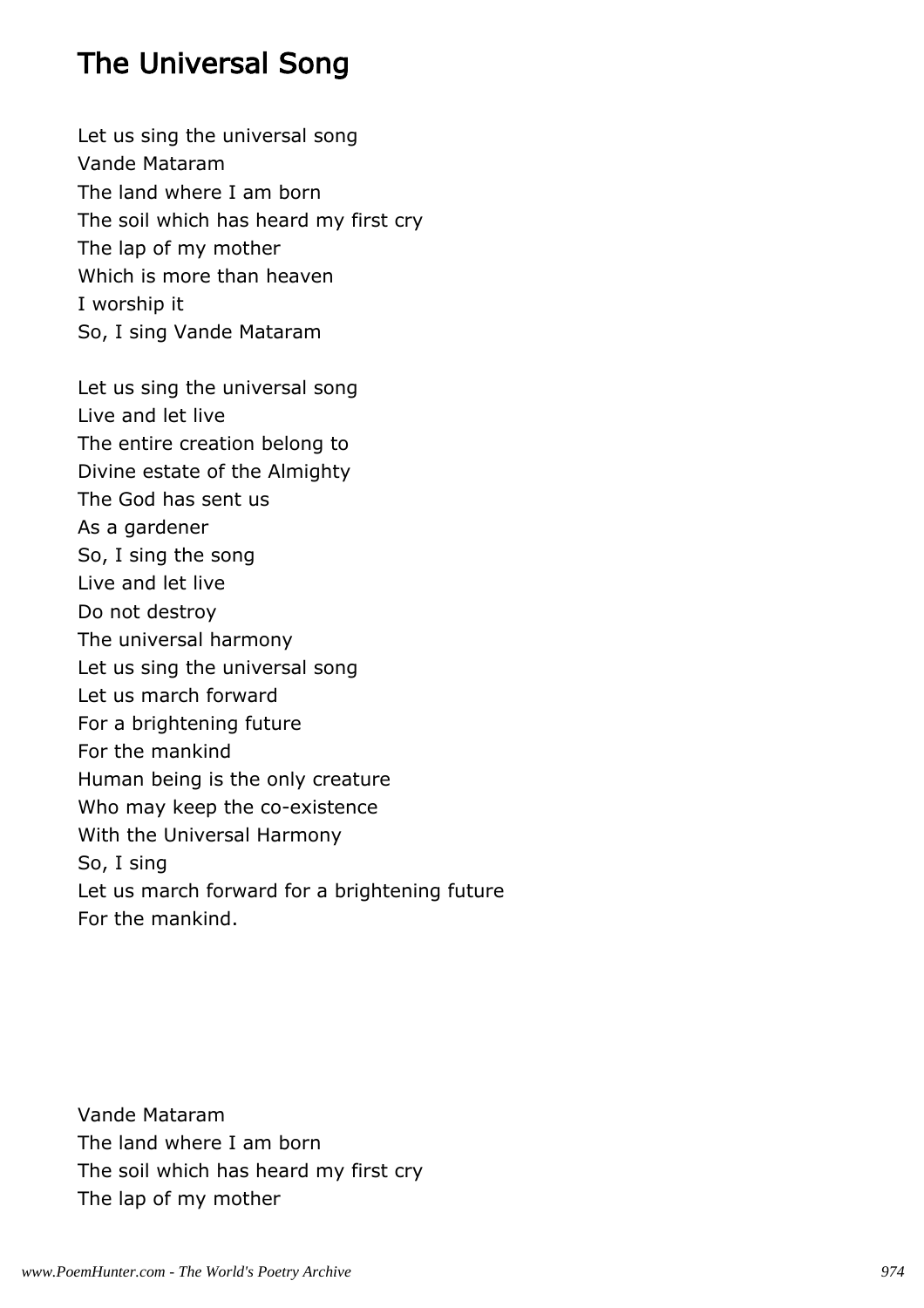Which is more than heaven I worship it So, I sing Vande Mataram

Let us sing the universal song Live and let live The entire creation belong to Divine estate of the Almighty The God has sent us As a gardener So, I sing the song Live and let live Do not destroy The universal harmony Let us sing the universal song Let us march forward For a brightening future For the mankind Human being is the only creature Who may keep the co-existence With the Universal Harmony So, I sing Let us march forward for a brightening future For the mankind.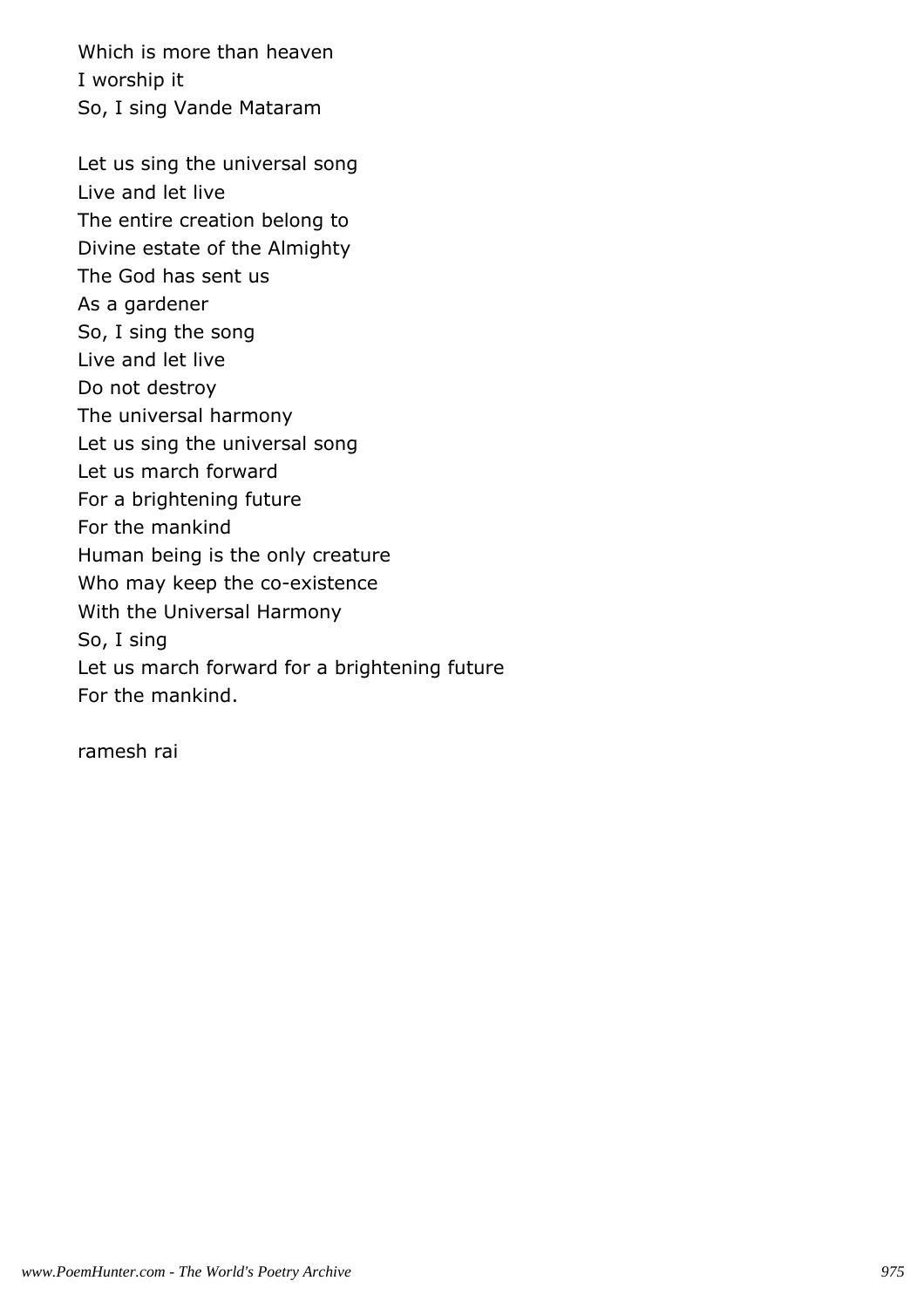### The Woman

</&gt;The Women! You are the finest sculpture of God. You save us Sometime as Mother Sometime as Sister Sometime as Wife Sometime as Daughter Sometime as Friend

You are the best protector In this world. The existence of Human Society Can not be imagined without you.

The Women! You are the excellence of prosperity You are the power of begetting You are the symbol of peace You are the idol of endurance You are the imagination of hospitality God also eagers to come under Shadow of your affection You are the mother of all Prophets and Messengers

You are the Durga You are the Kali You are the Saraswati You are the Luxmi You are the Mary

Your perpetual divinity Is unknown to mankind Woman! you are the greater than greatest of all. Woman! Thou art the name of heavenly pleasure.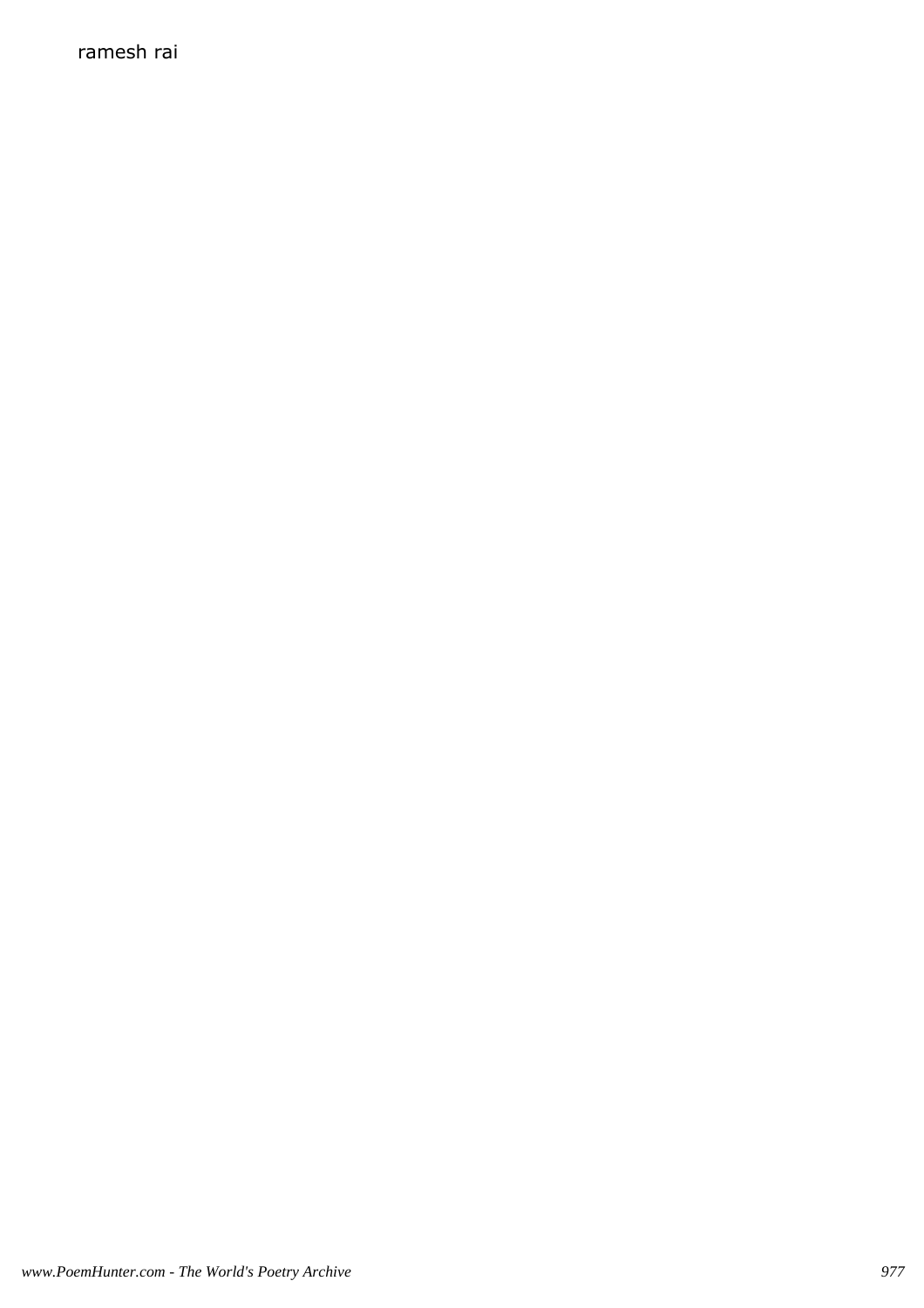### The World Of Poets

The world of poets is unique, free from all anxieties, thinking for a brighter tomorrow wishing every one for a happier life realizing the pains of every creatures imagine to fly in the open sky, the distance of which can be measured only in a poetic way no chain can bind a poet to think for higher and higher a poet can imagine for rowing the boat in galaxy to play on the moon to make the Mars fertile to harvest corps on Jupiter to establish communication amongst all planets to generate electricity from the twinkling stars. All a poet can imagine.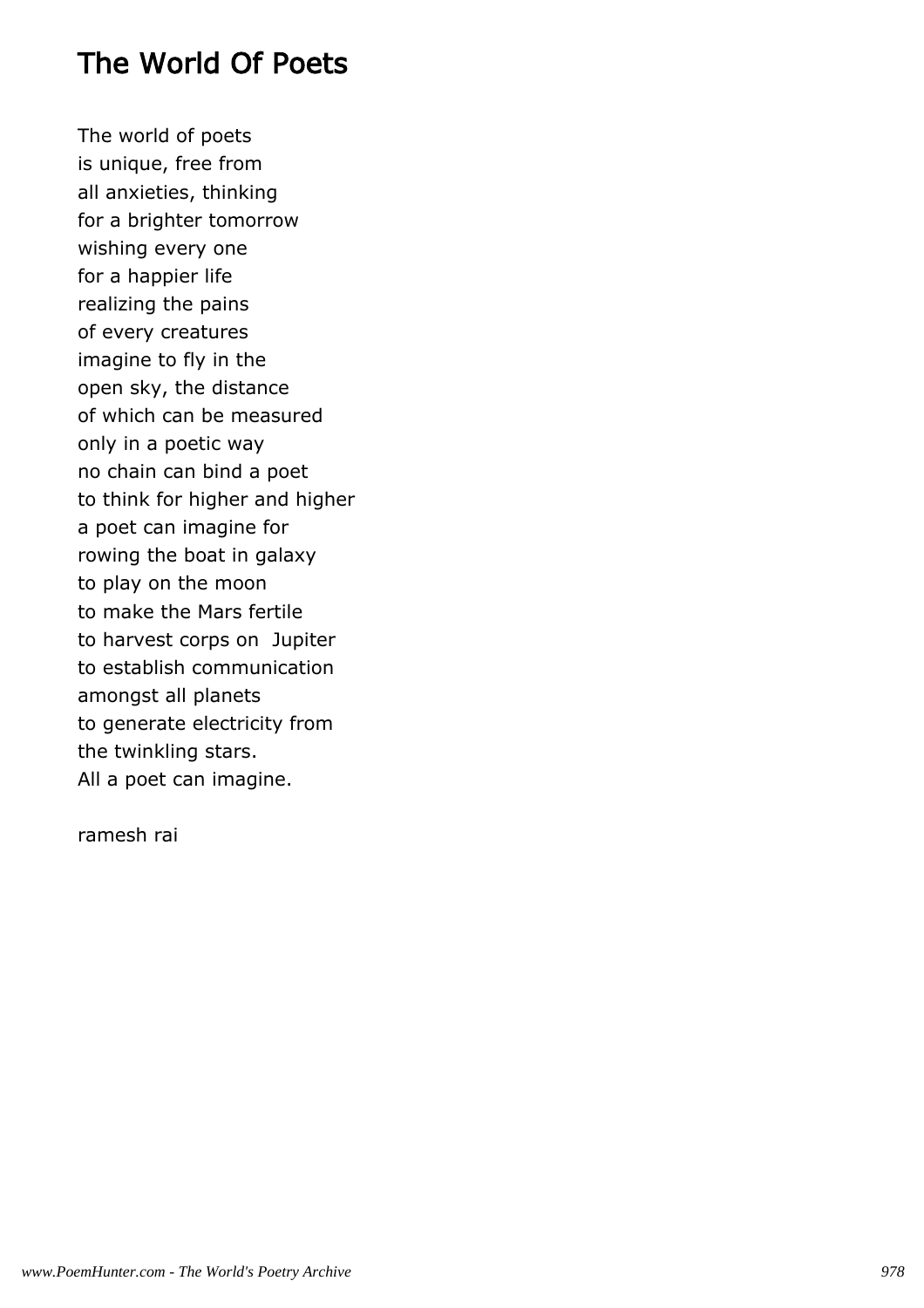## Theory Of Relativity

The God has tied up the nature with his glorious compassion, love and forgiveness that so made relation with each particle of nature

Have you realised when you work daily on the same computer it understands your language it understands your feelings but if you leave it for few days and come back it starts behaving ridiculously

The matter composes, decomposes why? because it expresses its joys and sorrows releases its full potentialities

the stars, planets and satellites all are governed under the same rule the entire nature is superficial bosom interact under material law that so every creatures are making error this error leads to a kinetic behave more fabulous and more adventures

Thus, the recycling nature is governed under the theory of relativity.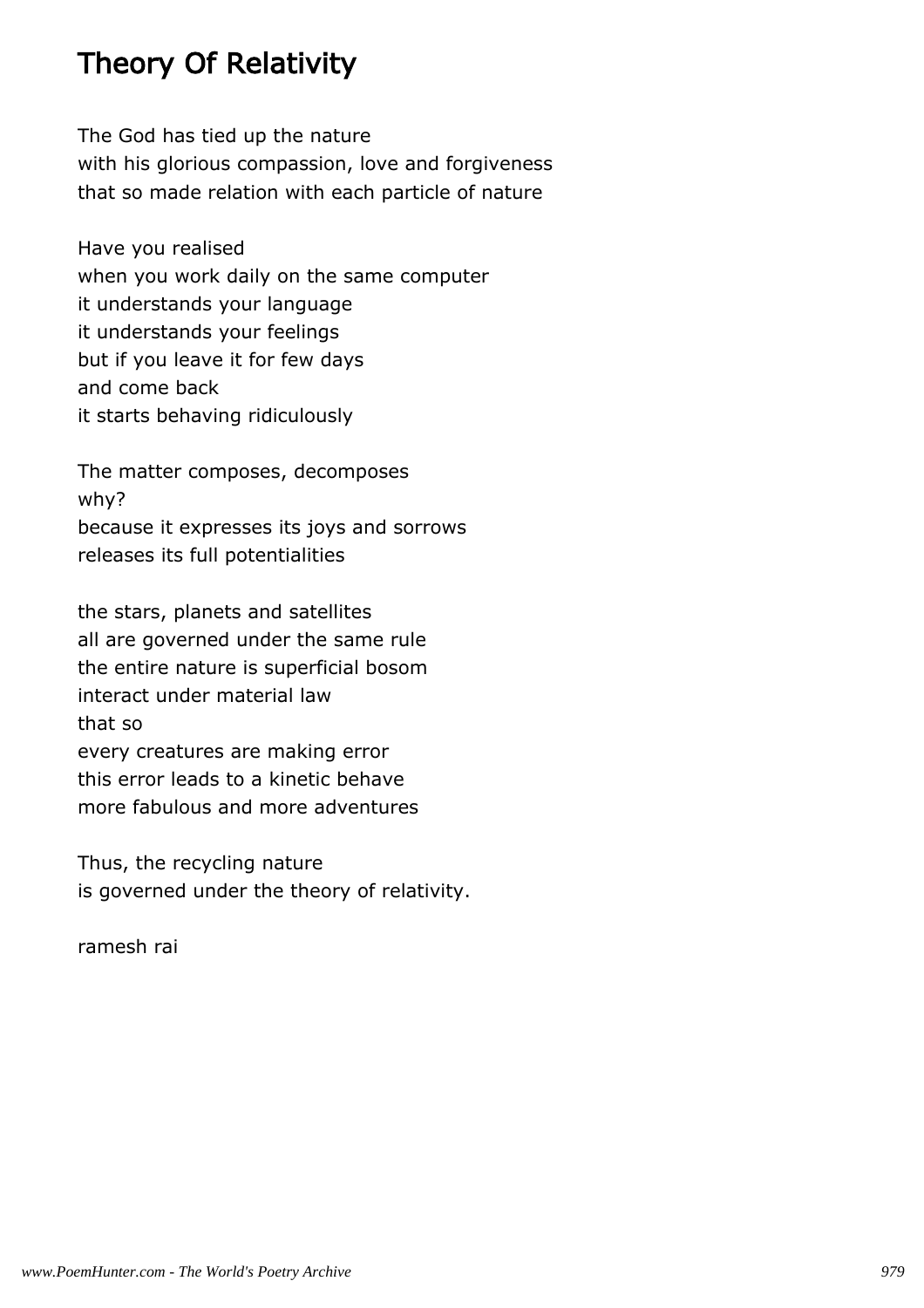# They Sing My Song

They sing my song in September's night inviting clouds to sing with them with music of melodious rain to quench the fields and drains.

They collect pollen from flowers disburse amongst the wind to carry and fill the aurora with milky white so that morning is filled with crimson love and brighter light

I'm sitting at my corner waiting if i can get a little bit.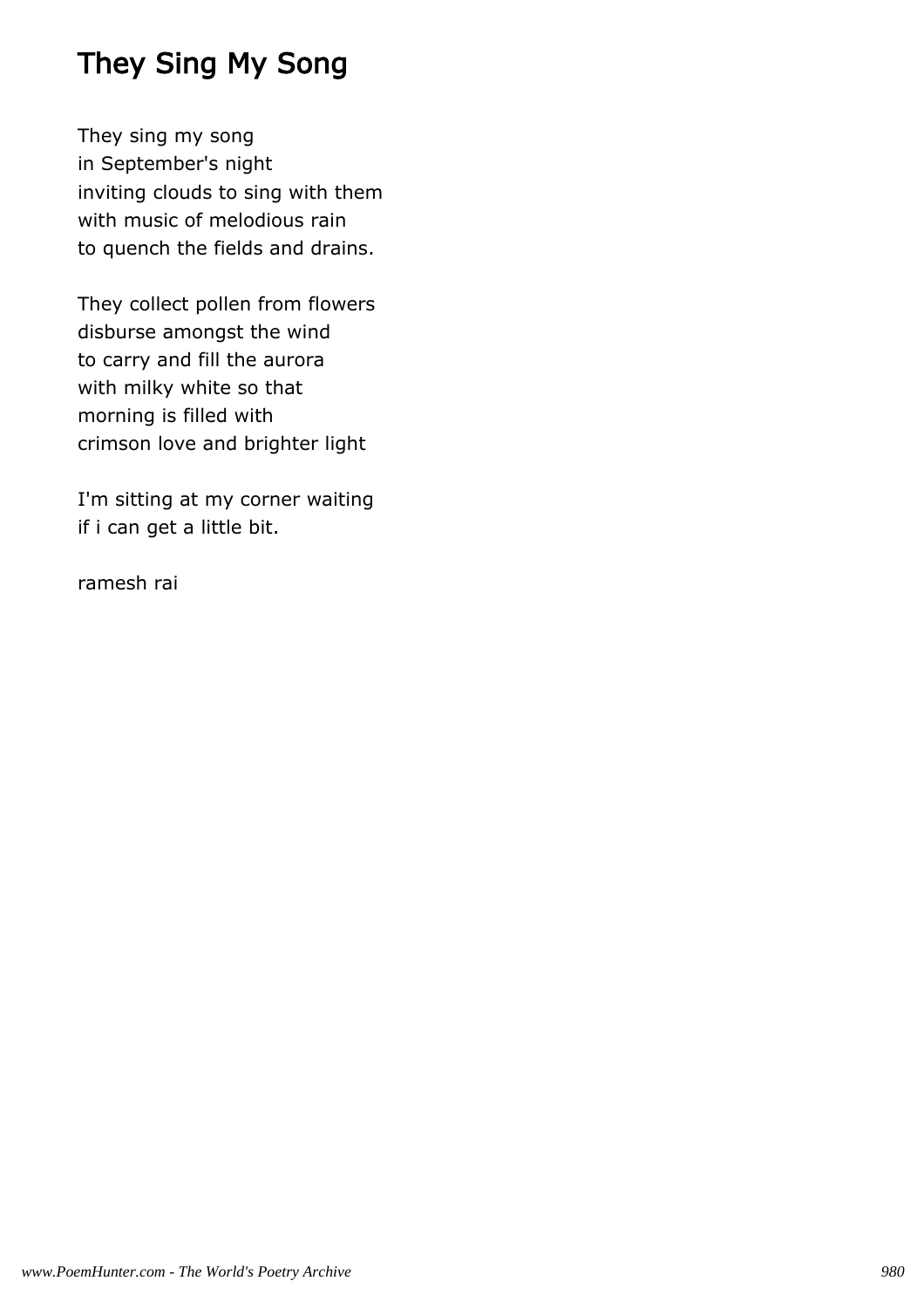# **Thinking**

Thinking! Is part and parcel of my life and to give them words sometime i miss then i repent thought comes in mind like a blow of wind if not captured in cassette of words they are not to come back.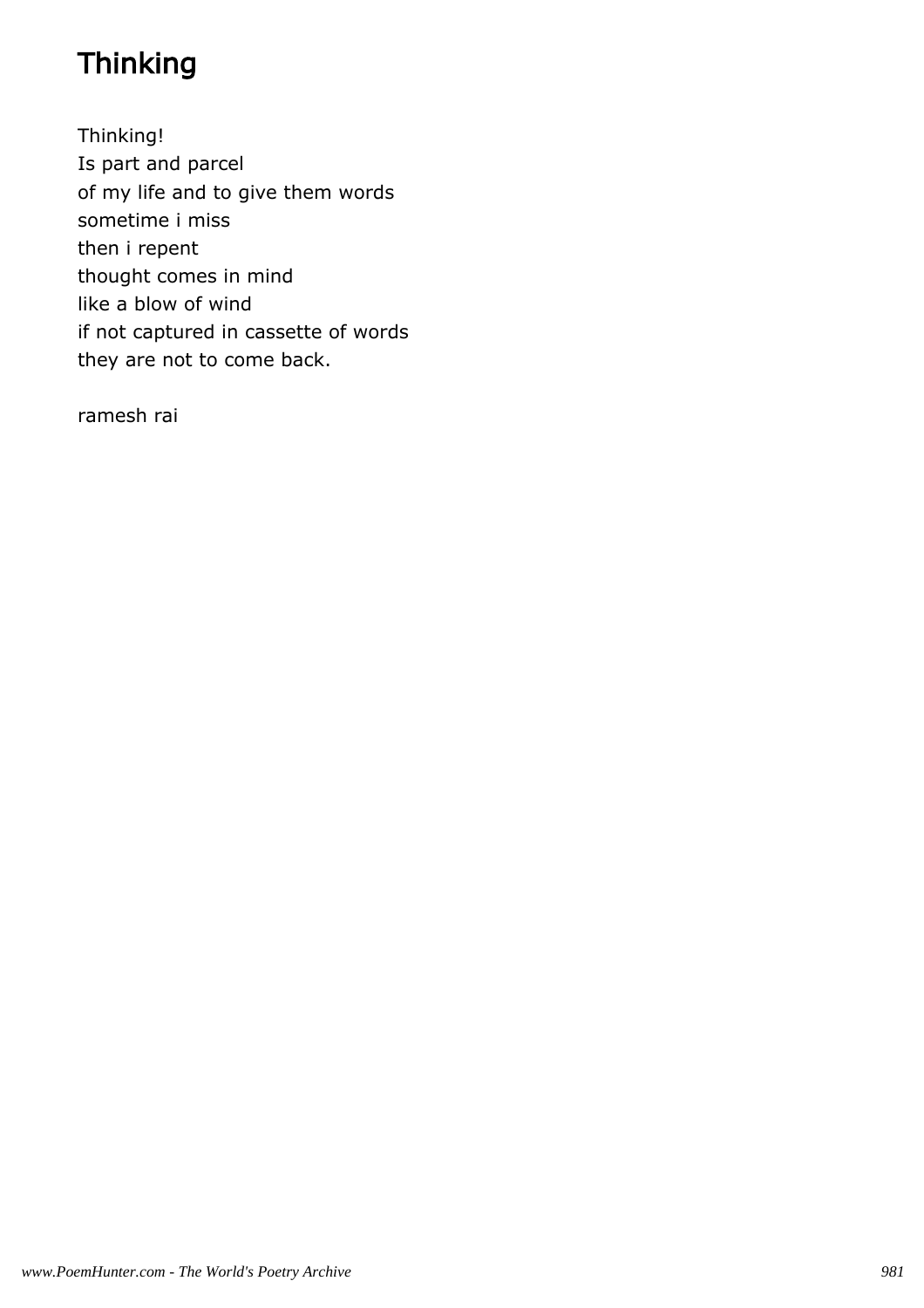# Third Eye

Our two eyes see only visible we can see invisible also with third eye that is imagination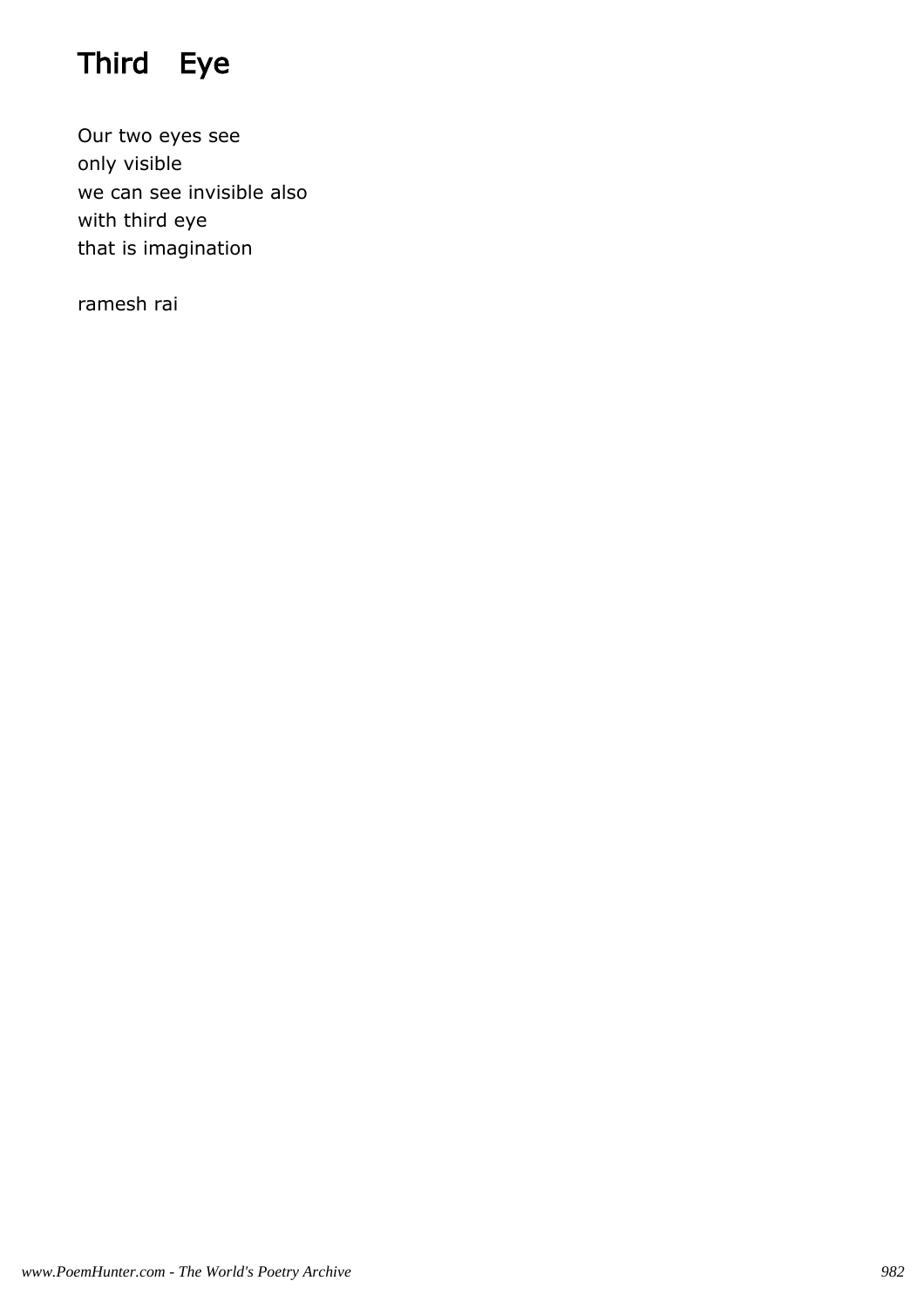### Thirst Of Soul

Life is the eternal thirst of entity soul desires for a pervasive blooming life to dwell in life life long to enjoy fantasy of life precisive allurement mingle the life makes to dwell in despite of thousand perplexities encounters trouble gets rid of troubles

soul which is invisible only an imagination monitor the life performs for the life

life without soul is dead that so, always desires to exist unless discharging all duties of life

life is a mirth for the soul life comes life goes but soul passes all the way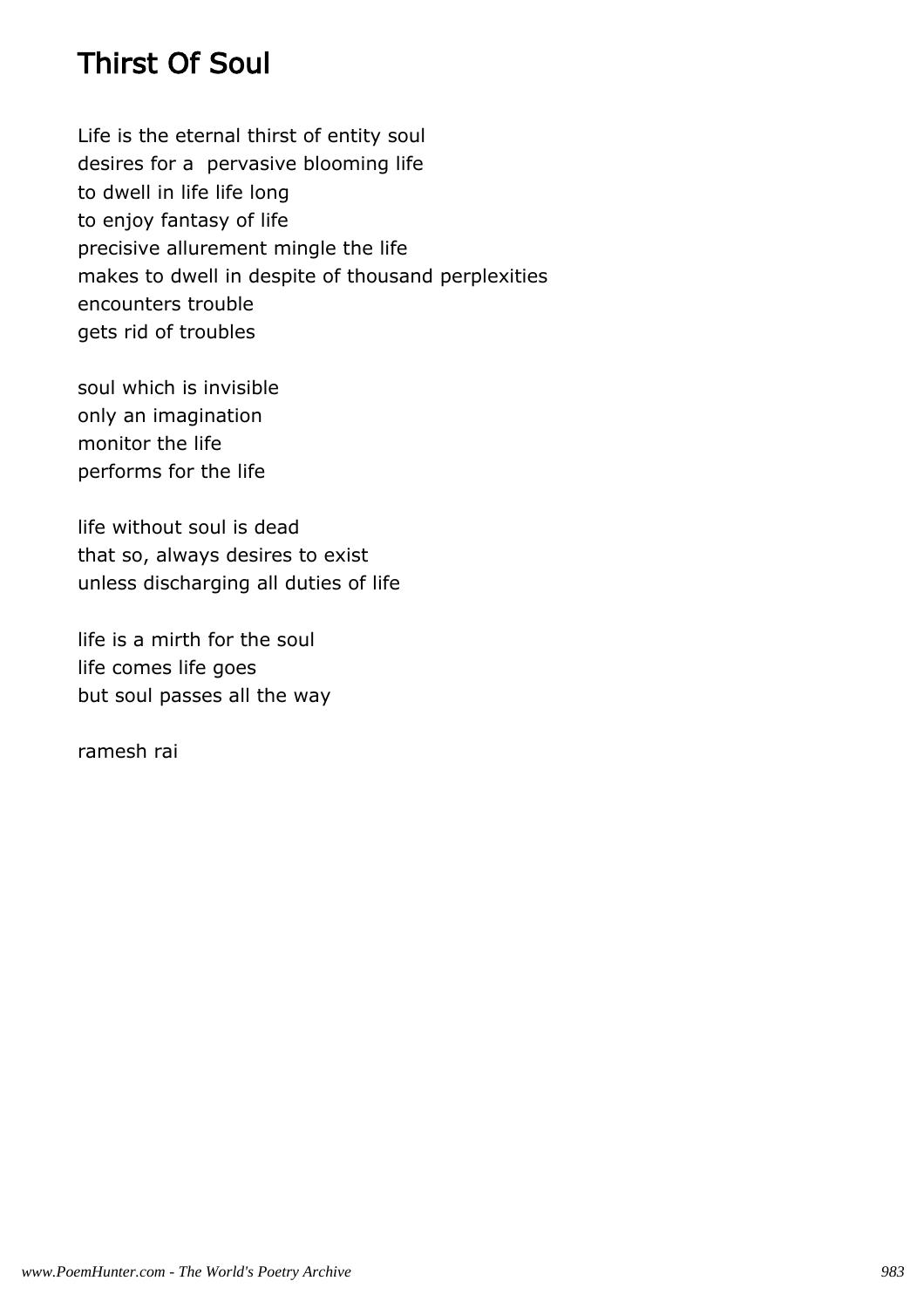### This World Is My Home

This world is my home all members of this world are my relatives and the best relation between you and me is of friendship

Friendship is free from all bindings caste, creed, religion or race and also of gender So, you all are my friend.

Let us make this world more beautiful and more homely where all are protected living a peaceful and pleasant life.

My friend! need not to worry God is with use because this home is gifted by God No one has the power to destroy it

One Hiroshima-Nagasaki is destroyed billions will be build up One twin tower is demolished billion twin towers will be constructed

My friend! need not to worry Divine charity of God is always open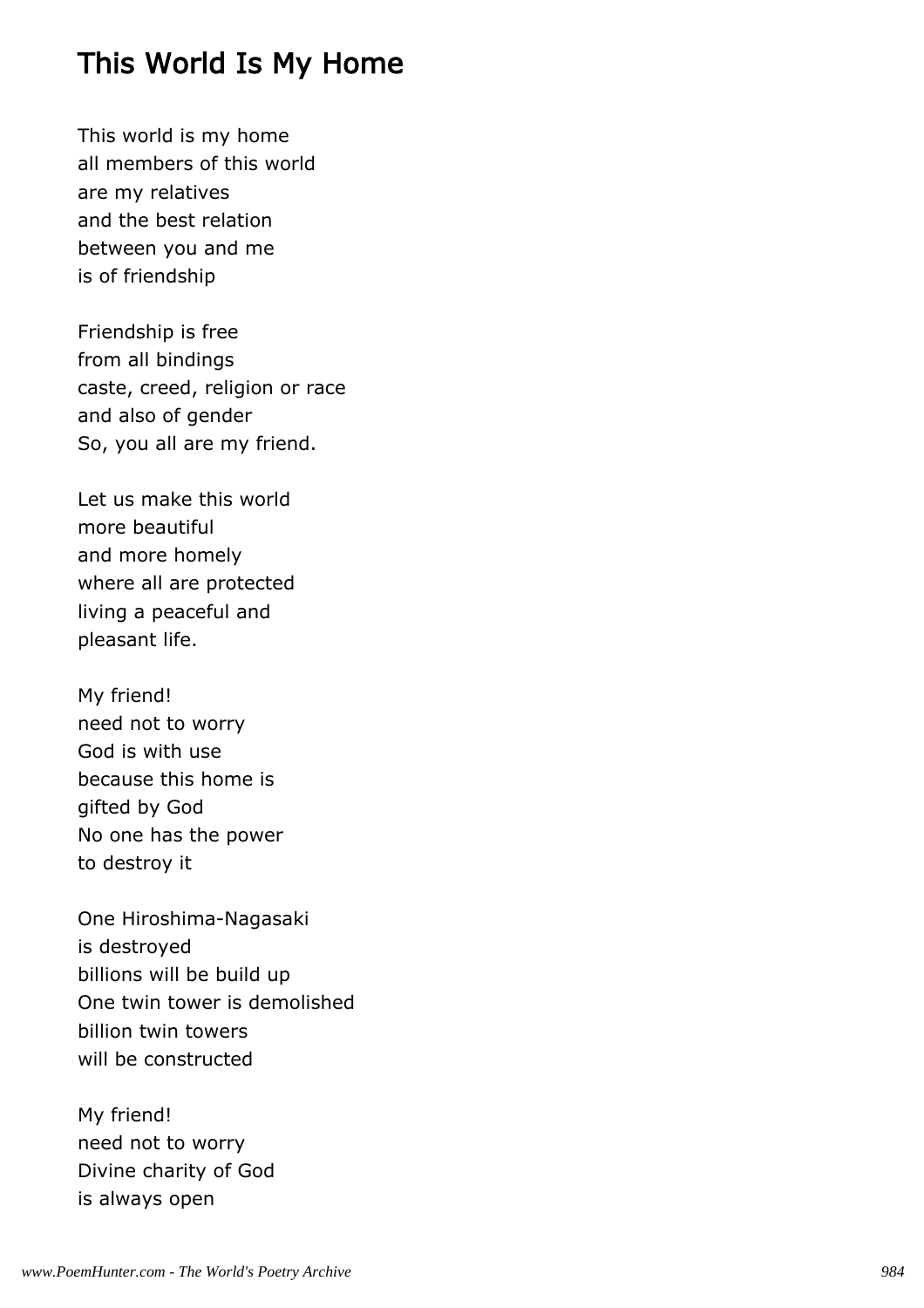for survival of all you and me also

My friend! let us march for the brightening future where all can stay peacefully

Promise to build up this world more beautiful.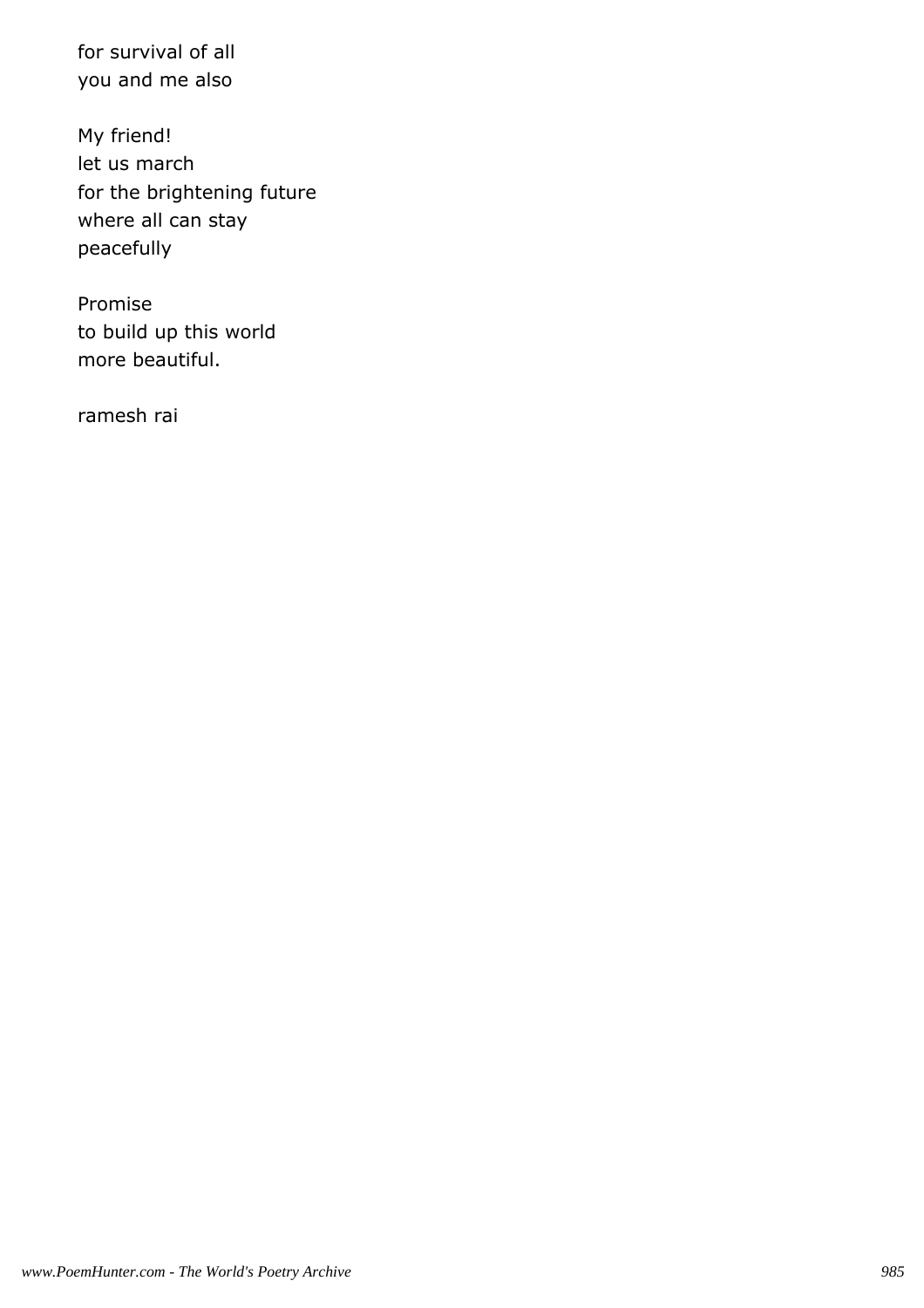## Thou Breeze, Thou Sing.

Thou breeze, thou sing. thou flow thou shine when my soul is withered you make me awaken like rustling of withered leaves singing the ecstasy and bliss takes me away from all tracasserie then i feel i listen i realise i glitter my heart is filled with high tide of heavenly pleasure.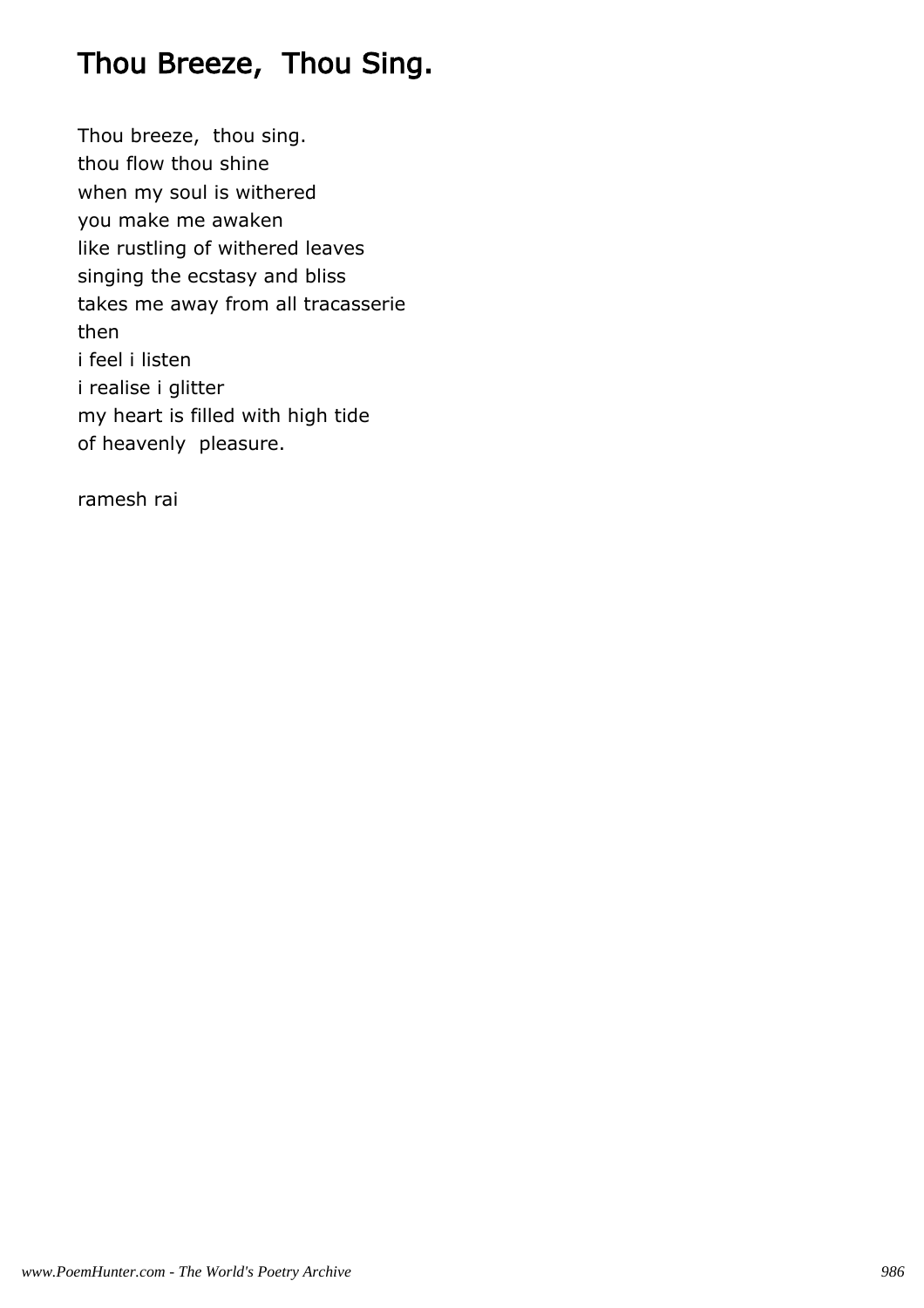## **Thoughts**

Thoughts are always inevitable can not be stopped by any means

Thoughts flow perpetually throughout the cosmos

Thoughts are coming to modify our life to make it better for a better tommow

Air can be stopped but thoughts can never be.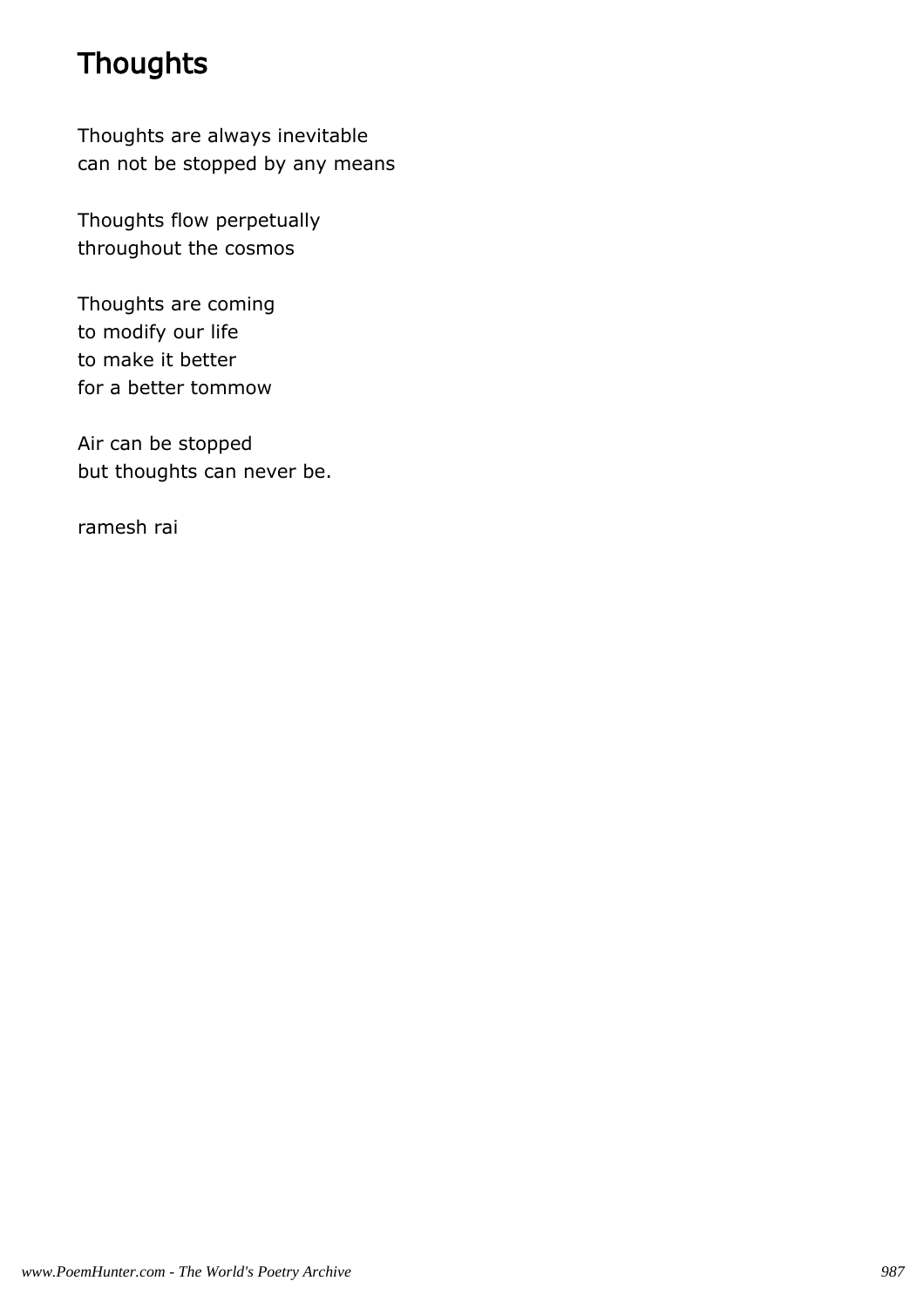## Thoughts And Emotions

When my emotion finds solitary to express fathomless questions then query remains mute to find the answer.

I ask my soul to make the query but my dissolute mind never permits as if the whirlpool tends to shake a frozen night of starless sky.

My sheer heart always accomplishes to entwine my thoughts and emotions then I derive the pleasing moment to excel my thoughts and emotions.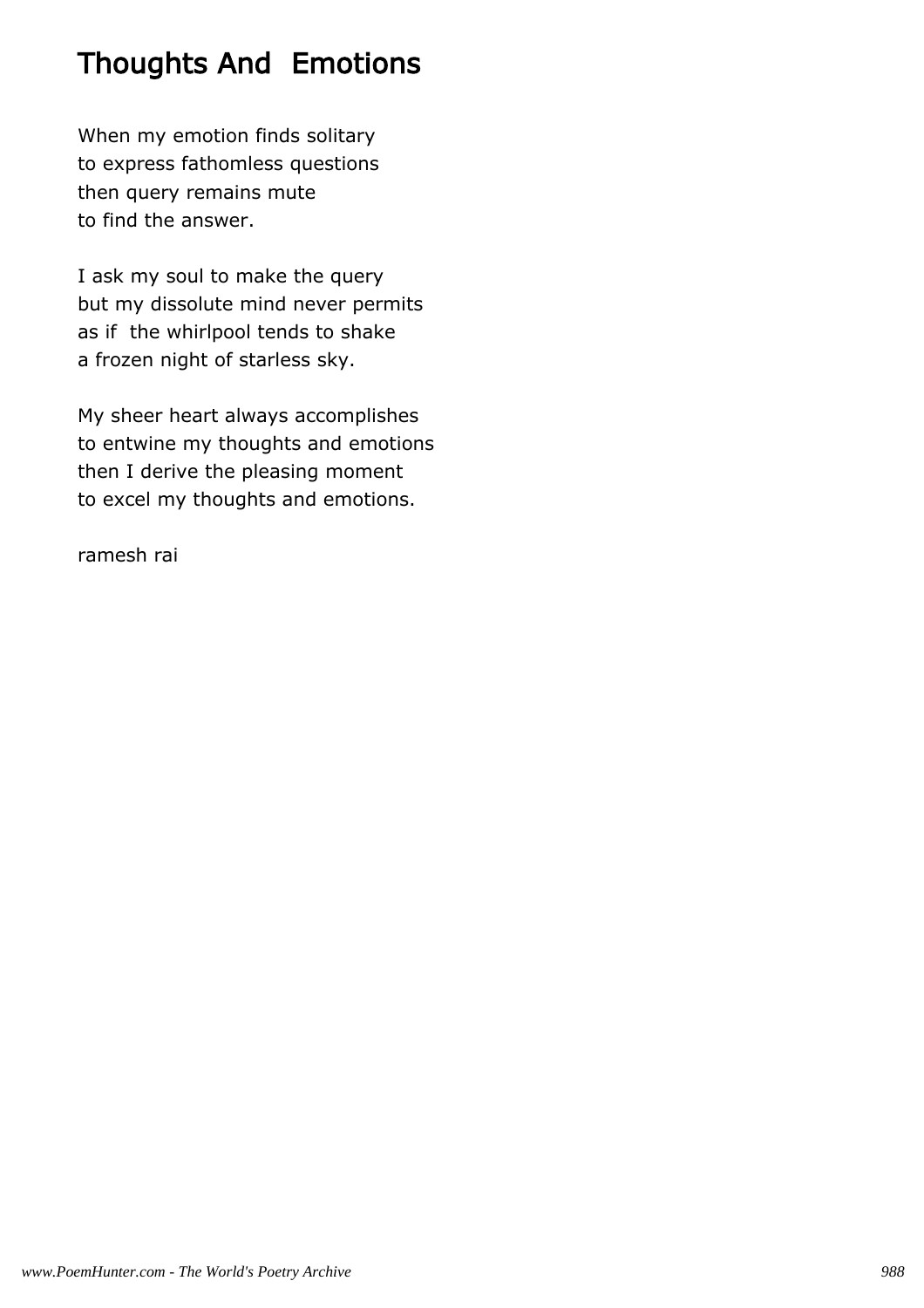### Thoughts And Emotions

A human life is embodied with thoughts and emotions or elsr it would be lighter than the life of any creature

It is the thought and emotion to make it civilised for a better livelihood

Any other creature is more equipped in physique, strength and tolerance even plants and trees are unique to their tolerance and deliverance

Thoughts and emotions are essence of human life, devoid of which the mankind will repel all subjunctive make the life full of desert

It is thoughts and emotions that has brought in human life incognition to different aspects for audible, visible and creative persuasion

It is the thoughts and emotions that has allured the life adored the life, infatuated the life for a brighter to-morrow

But when emotions and thoughts of a poet goes beyond the reciprocation of this world moon and stars inhale with each breath and shine in the darkest night

It is the thought and emotion the divine poet expresses adjudication the entire creation with different melody shape colors fragrance and music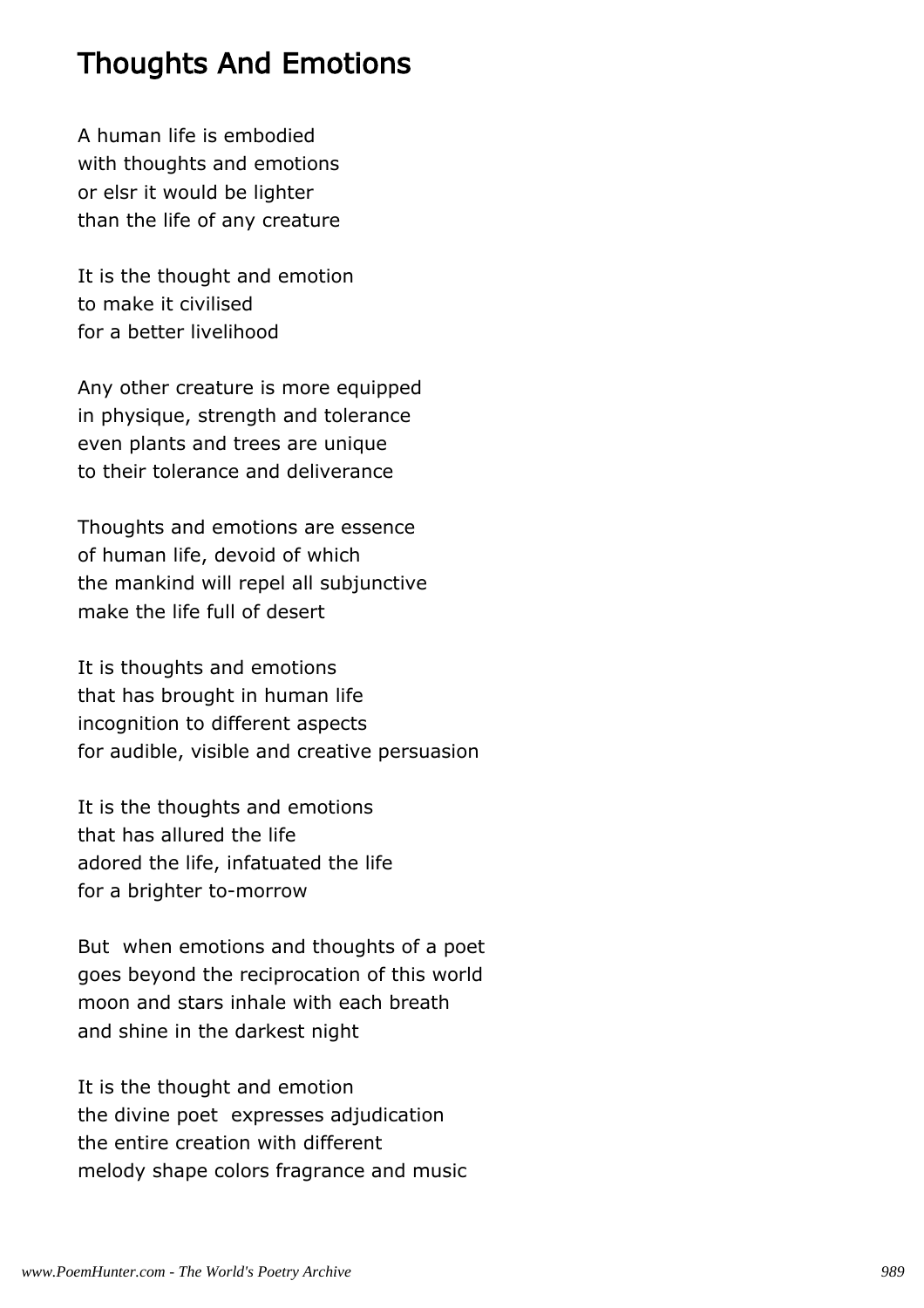The divine poet has imbued the entire creation with thoughts and emotions to flow mirth and sorrows, consciousness and insentient and to exude abstruse moment of life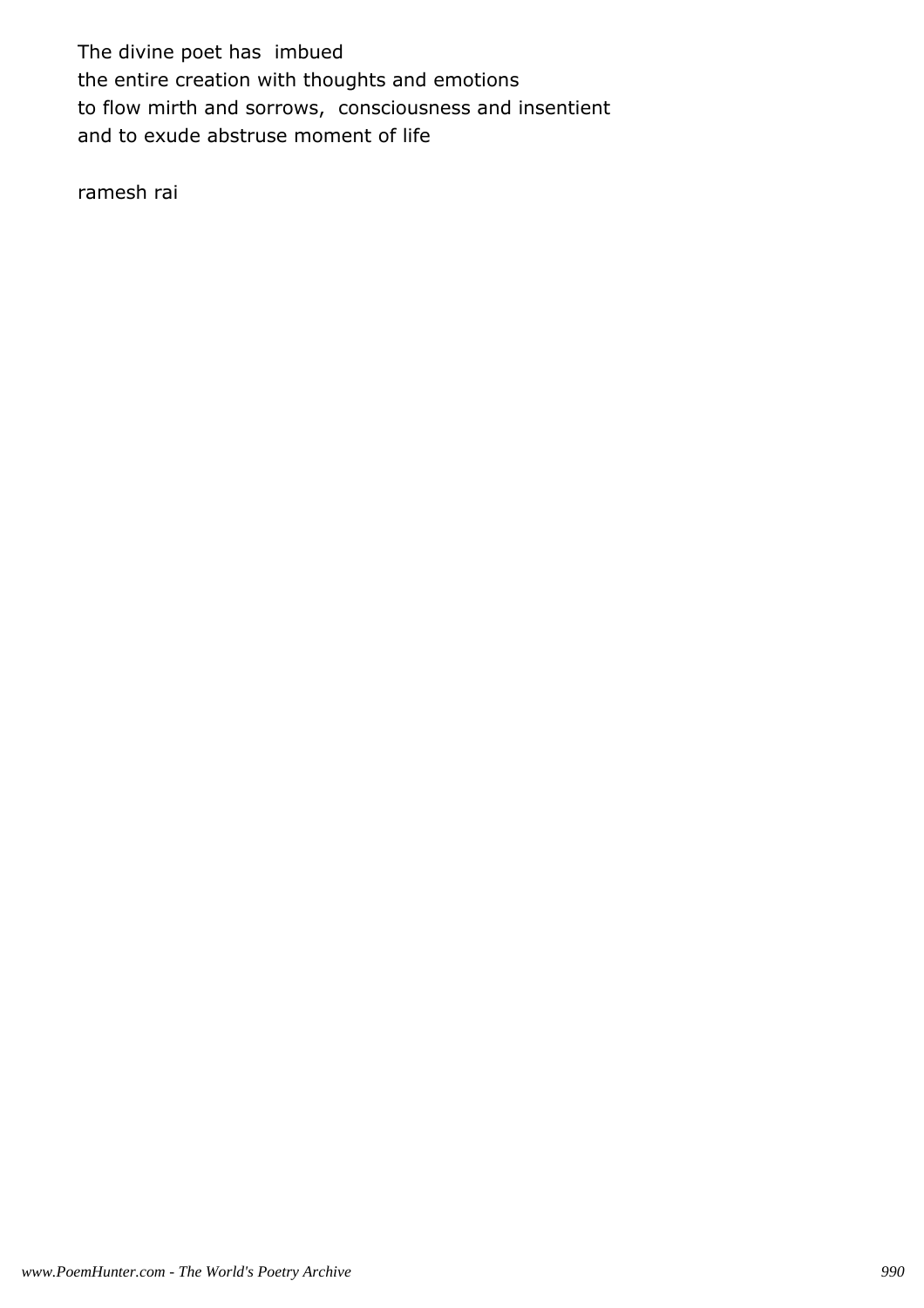## Thousand Of Miles

Thousand of miles are yet to cover from the point, Adam and Eve started their journey to this point where we can say we are Human being we are the superior of all creature yet millions of Eve's chidren are on street, begging for food thousand of miles yet to cover can't say destiny of Eve's chidren thousand of miles yet to determine destiny of her children thousand of miles yet to enlighten borrow lights of stars to make splendrous thousand of miles one sun may not be sufficient to illuminate thousand of miles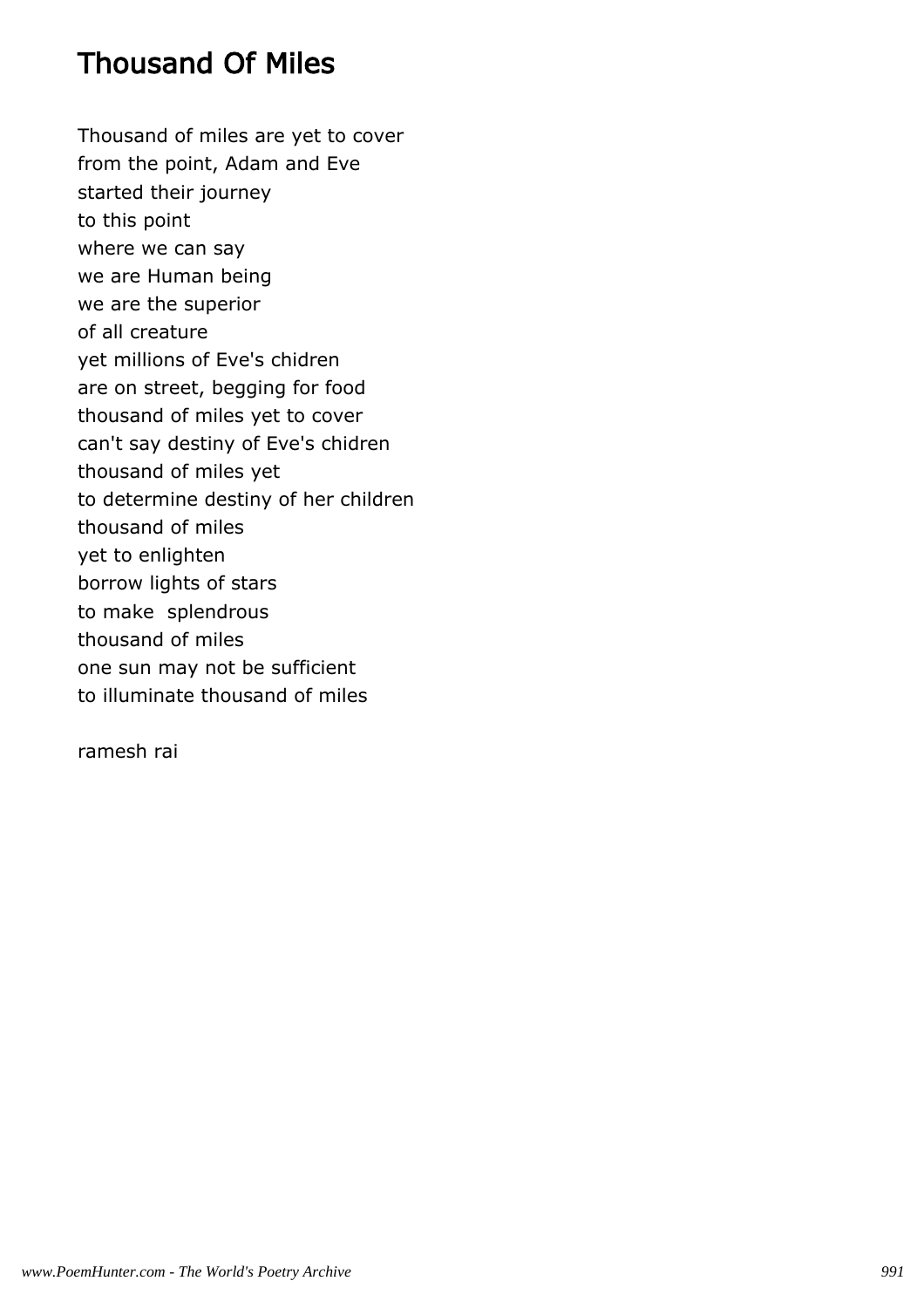### Three Angles Of Life

A life has three angles makes a triangle sum of which is 180 degree

The full span of life is confined in yesterday, to-day and tomorrow every to-day has to be yesterday So, need not to be worried

Every to-morrow has to be to-day so be ready for to-morrow

but always life in to-day only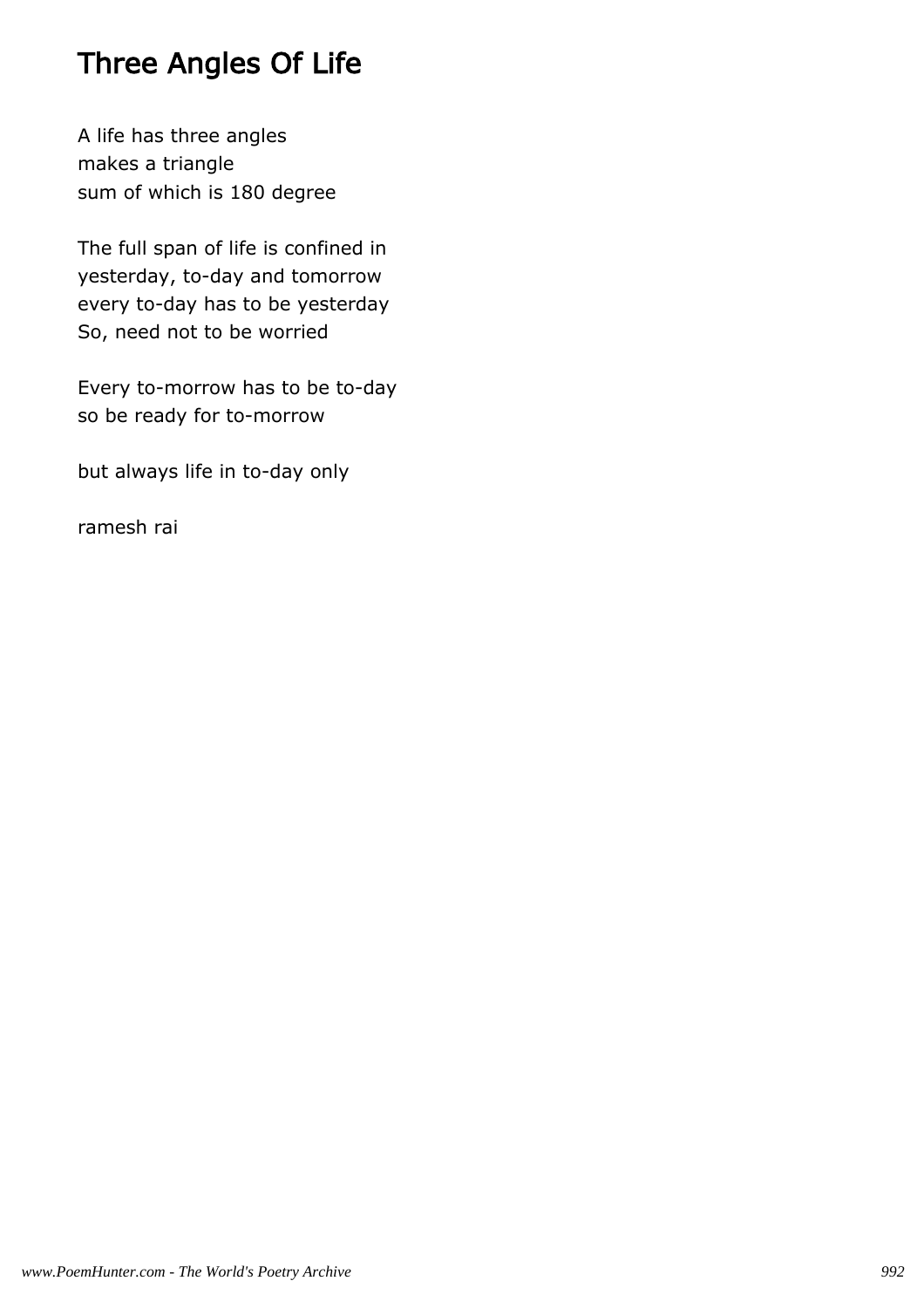#### Three Monkeys

Three monkeys reside in my heart three monkeys are wise and intelligent one has closed his eyes, not to see evil one has closed his ears, not to listen evil one has closed his mouth, not to speak evil. My three monkeys convey message of love, peace and fraternity; to roast my thought when my all evils and egos will be devoured by their wise and intelligent compliment but my satanic mind always tries to overwhelm my thoughts, to prove to be more intelligent and wise but certainly, I shall listen my heart which has closed its eyes, ears and mouth.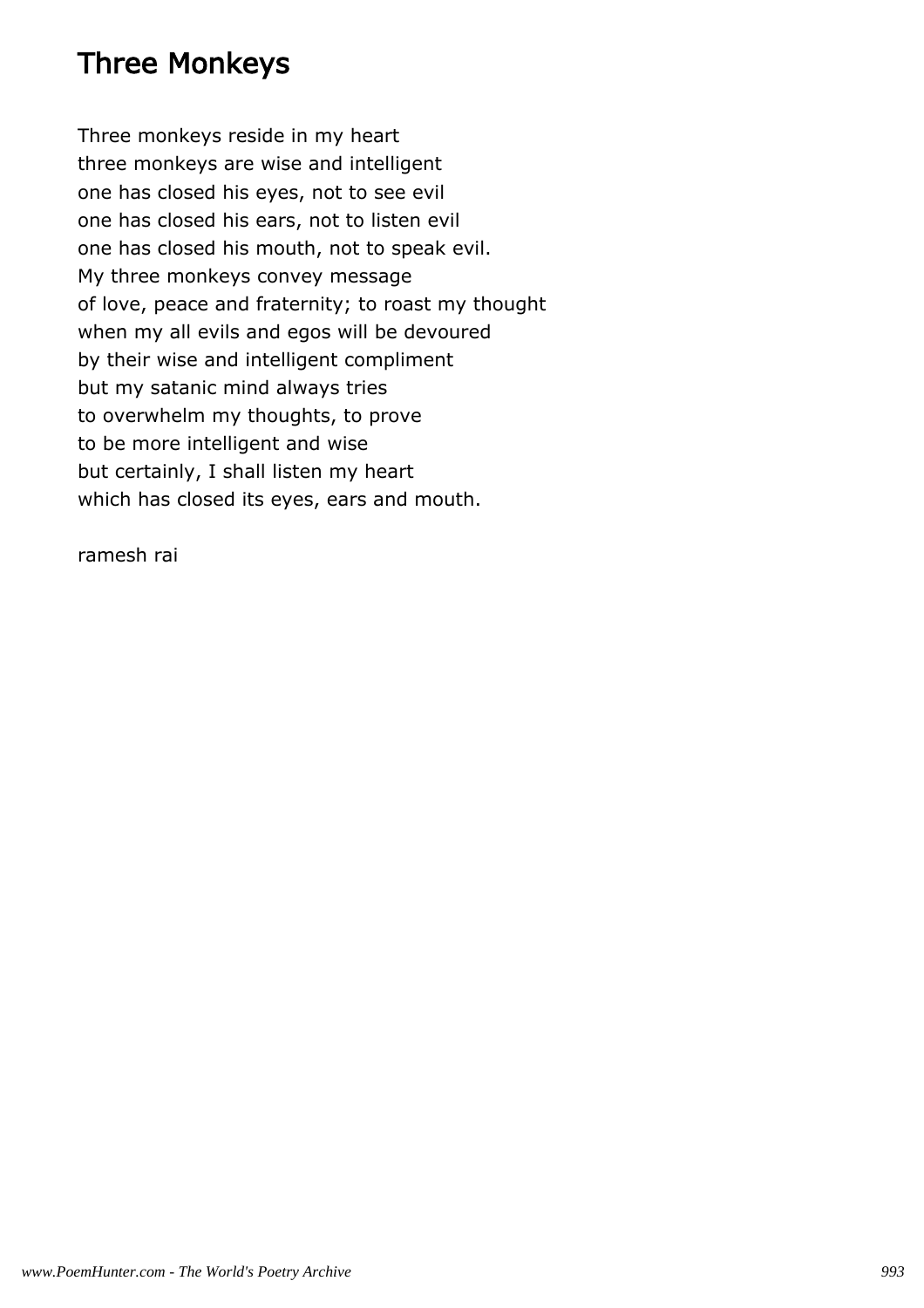#### Thus I See You

I see you in the glory of heaven with no qualm for appeasement of life

I see you in the cascade falling from mountain having joules of energy to flow the life

I see you in the clouds floating in sky always ready to quench thirst of life

I see you in the blooming flower strewing multi-colors of life

I see you in the rainbow making spectacular achievement in life

Aura of your mystery is scattered over greenery, ovating for new life

When cloud is colliding with mountain peaks throbbing of my heart emulates fusing all haughtiness of my life, then I realise your dazzling karma always eager to prosecute more and more progress in life.

You are the only and only who is keeping the wheel of nature always in motion

Thus, I see you as mother of all evolution.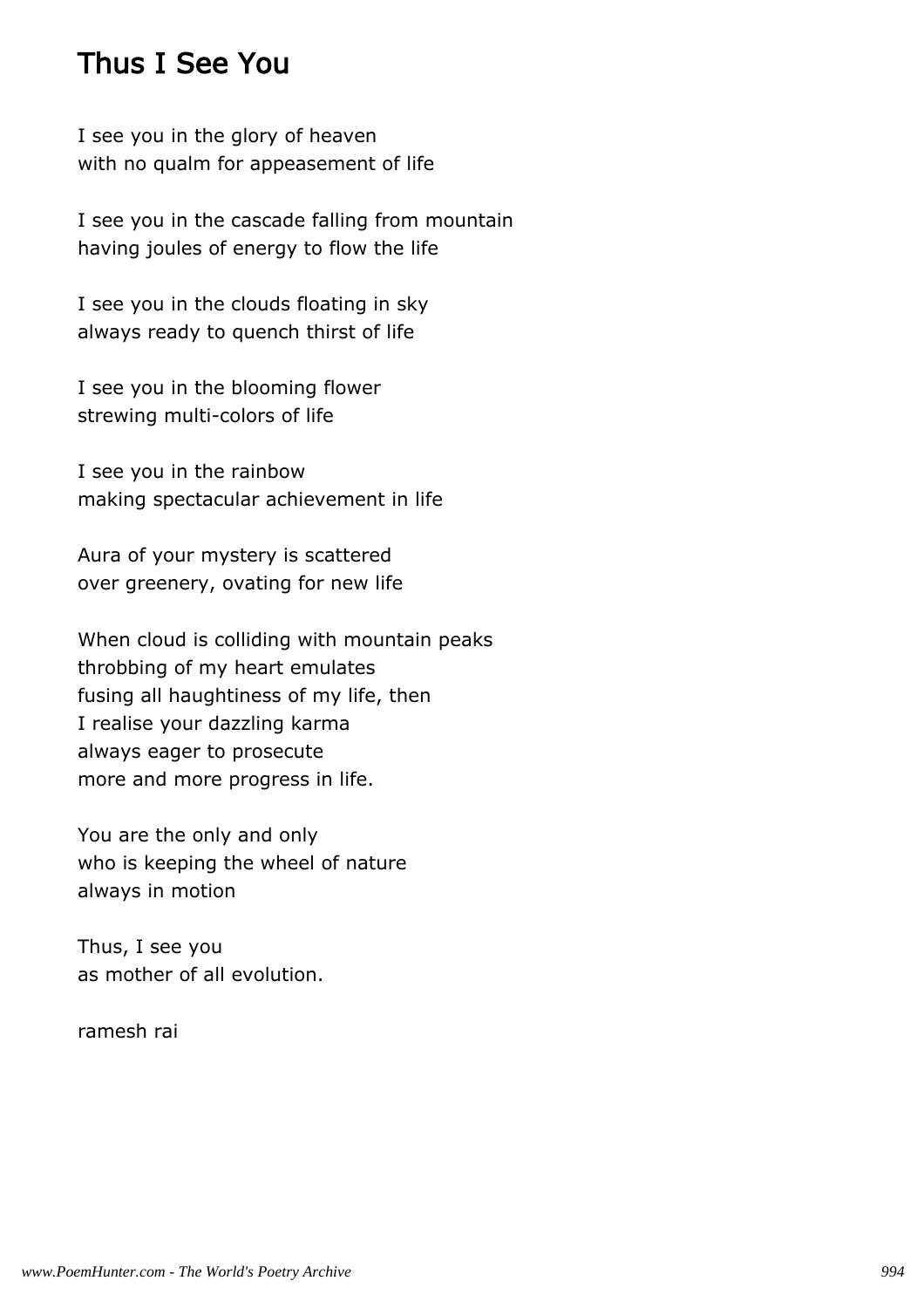## Thy Melody Is Lost

Where thy melody has gone is it lost with eternal wave or is stolen by the stars.

Have you given it to flowers or the birds or the nightingale or you have given it to breeze who has not yet returned or the low tide has hidden in her breast, where thy melody is?

Spring is knocking at without your melody spring will be futile without your melody my cottage will remain dark.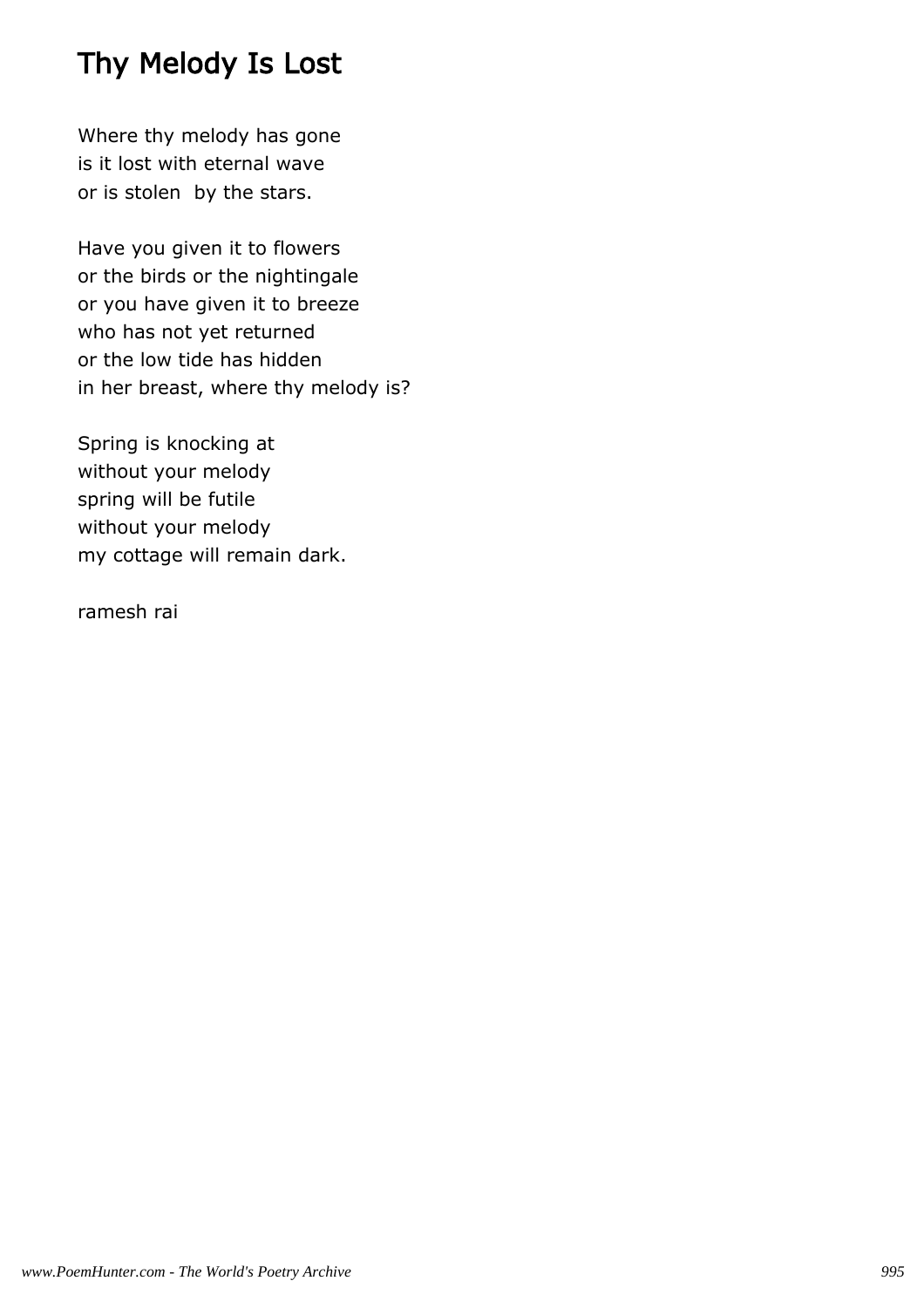## Time

Time and tide wait for no man it is an old proverb Time escalates with its own pace it never turns back to see past Time is more stronger and powerful it is time, makes a king a beggar it is time, yields fruit and flower every action has time nothing can happen before time Time can never be imprisioned if once missed, missed for ever entire creation is commanded by time Time is always perfect Time is God, God is Time.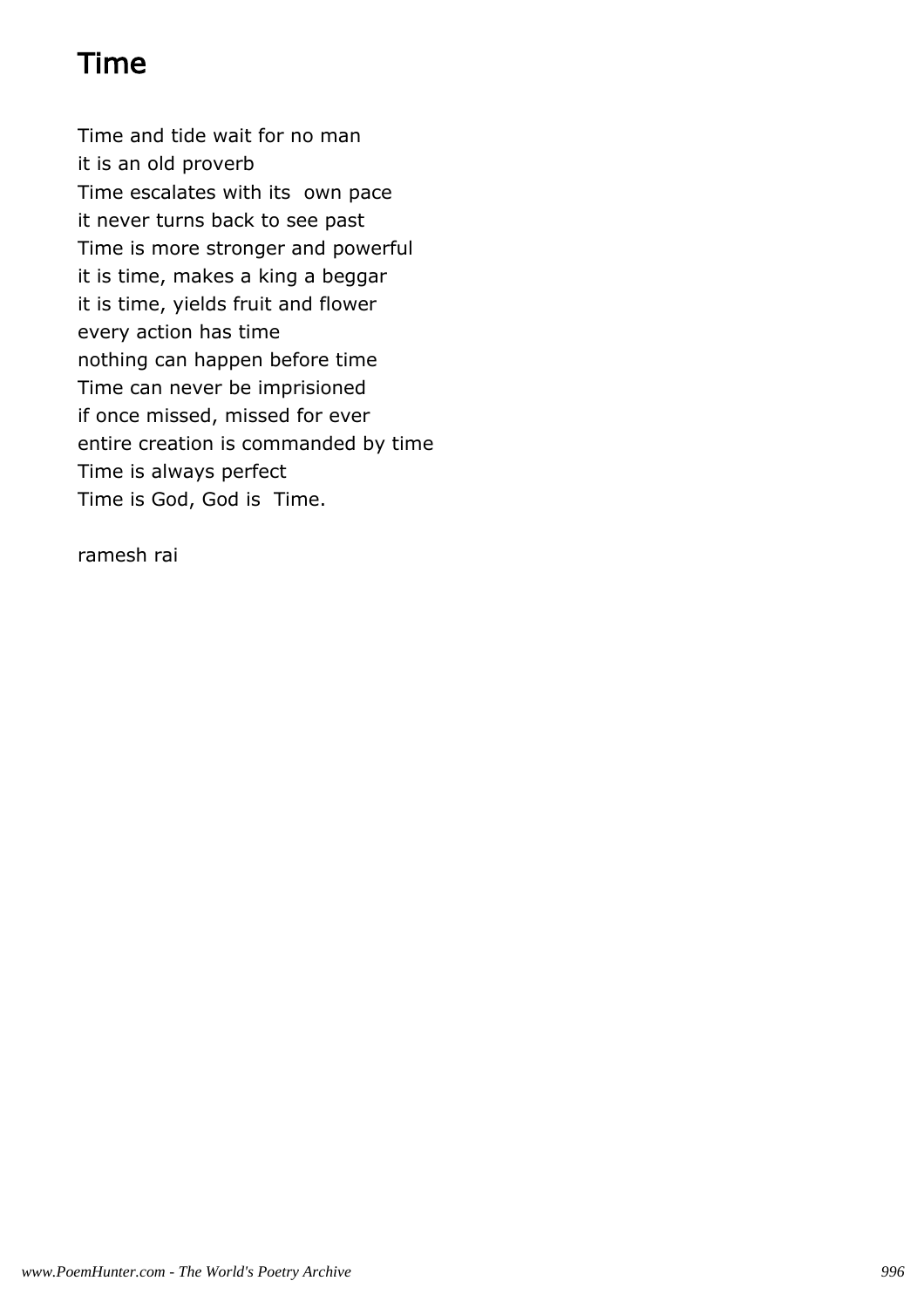## Time (Ph Topic)

Time and tide wait for no man it is an old proverb Time escalates with its own pace it never turns back to see past Time is more stronger and powerful it is time, makes a king a beggar it is time, yields fruit and flower every action has time nothing can happen before time Time can never be imprisioned if once missed, missed for ever entire creation is commanded by time Time is always perfect Time is God, God is Time.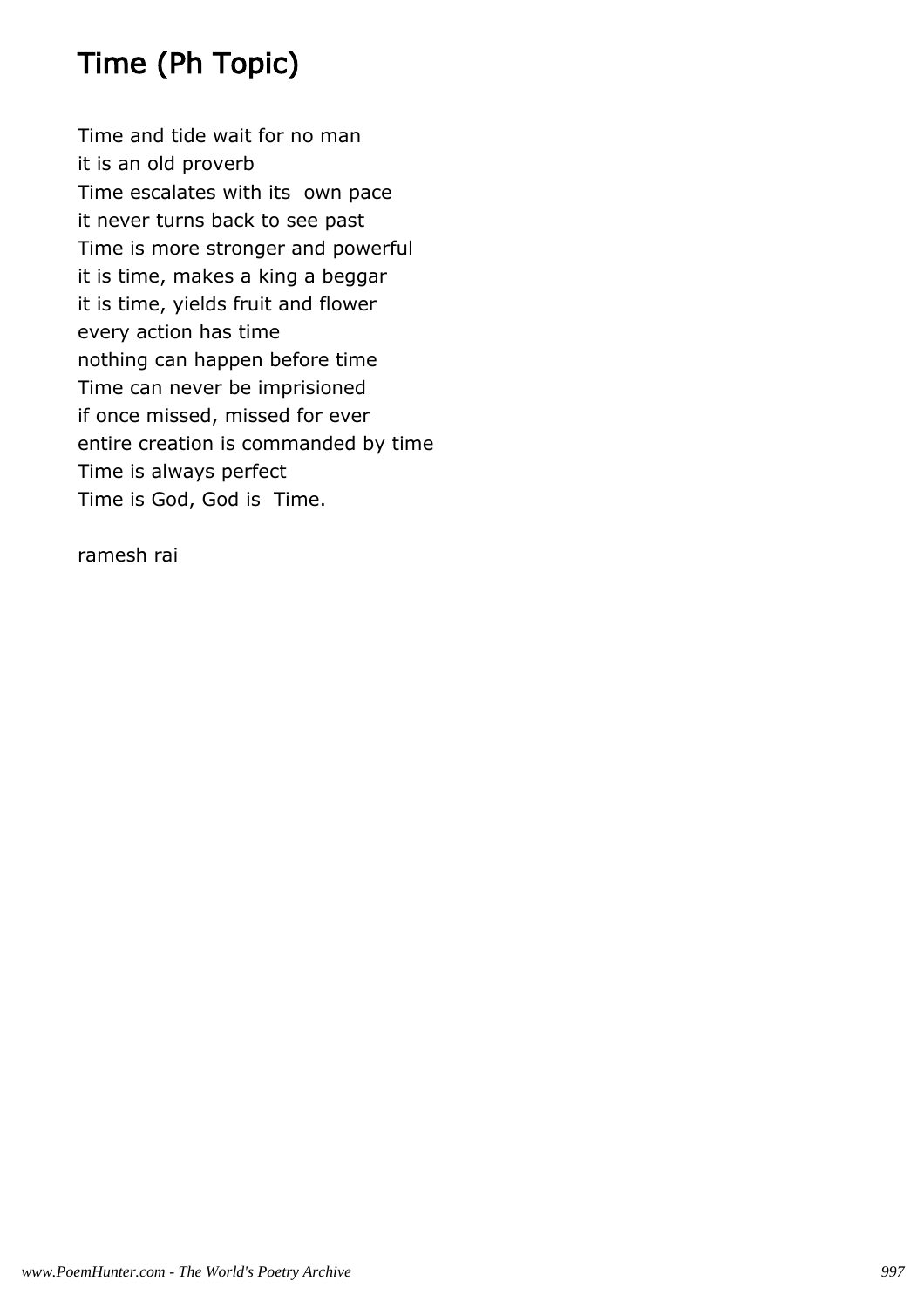## Timid Clouds

Timid clouds have come They have to fall on earth But they have fear of pain Of being fallen, not known The destination where will fall Or will be swept by strong wind Don't know if it will fall on garbage Or maybe, will swallowed by an oyester Will be a pearl and will embellish As an ornament of any damsel He is fearful of his fate But chained under circumstances.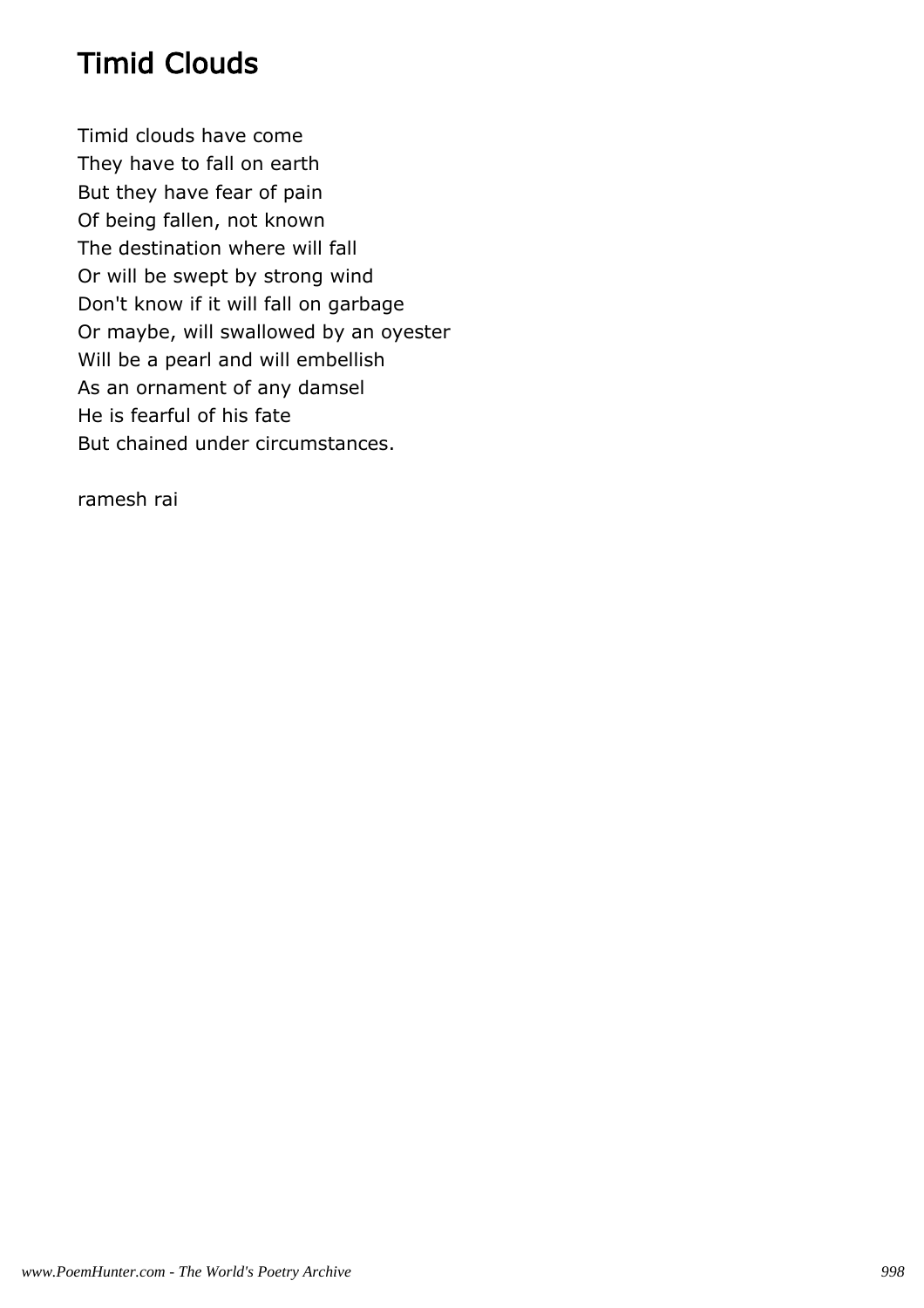## To My Son Uresh (Sony)

My son Sony you ever realise pains of your father you ever realise to prosecute for a better life

I do feel your company as a good son, who hugged all tragedy of family in all distress and pitiful condition

I wish my son on 24th day of August on your birth day, to have many many happy returns of the day in your life.

I do wish you to be gleaming like the morning star, significance of your life may ascend with the rising sun for a peaceful, prosperous and long life

Happy birthday My son Have a nice day and cheerful life.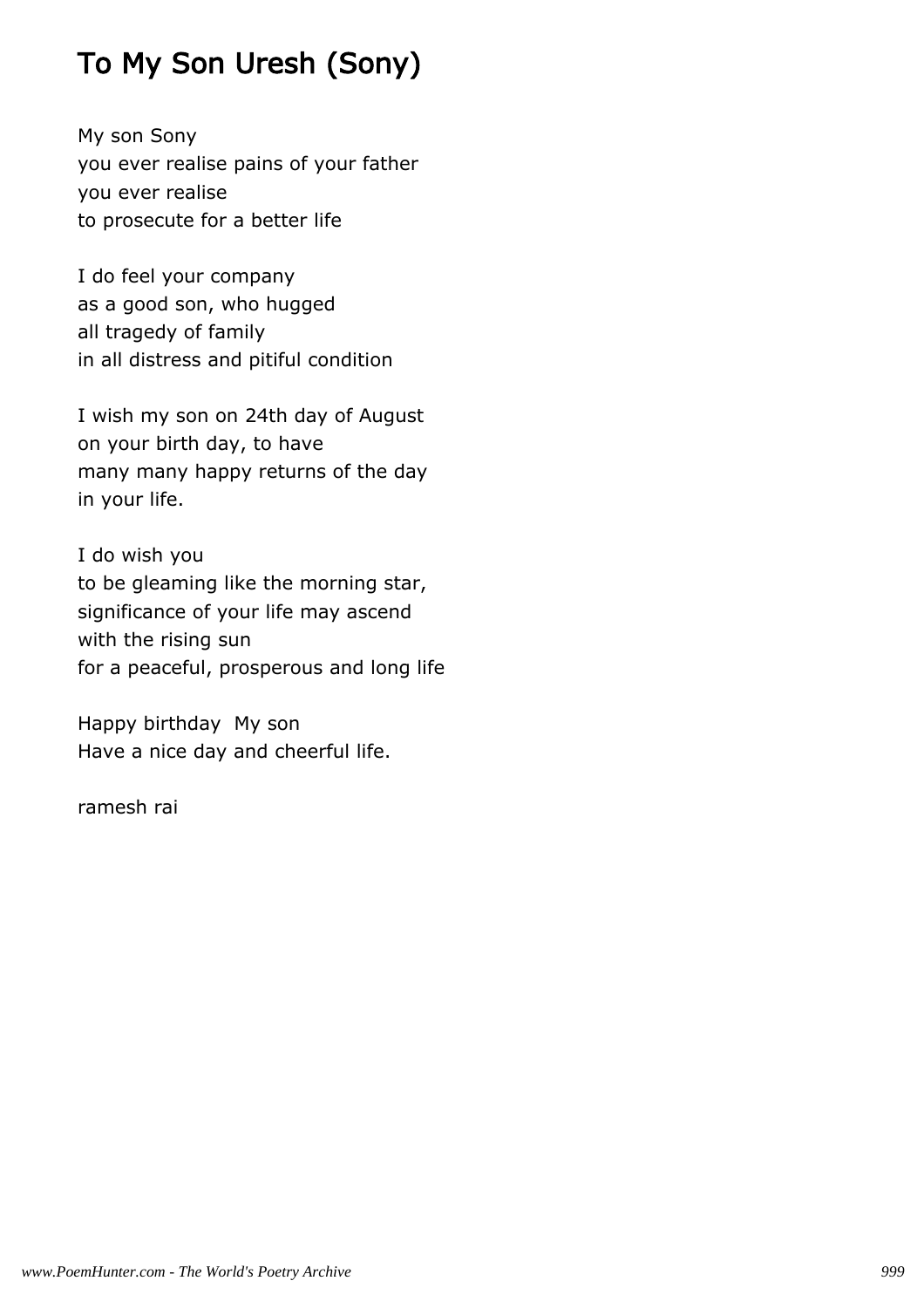## Tolerance And Intolerance

I'm flowing amidst two banks, Tolerance and intolerance, I feel every tolerance being borne By the people who are unable to express Their pains, sorrows and miseries But intolerance is being borne Who are well equipped to protect All grieves of their lives.

Tolerance and intolerance are pulsative When tolerance becomes intolerant And intolerance becomes tolerant.

The musical flow of the two Creates vacuum, , pauses all activities.

But life propagates in all respect Trying to find buttom of life

@ Ramesh Rai December one,2015.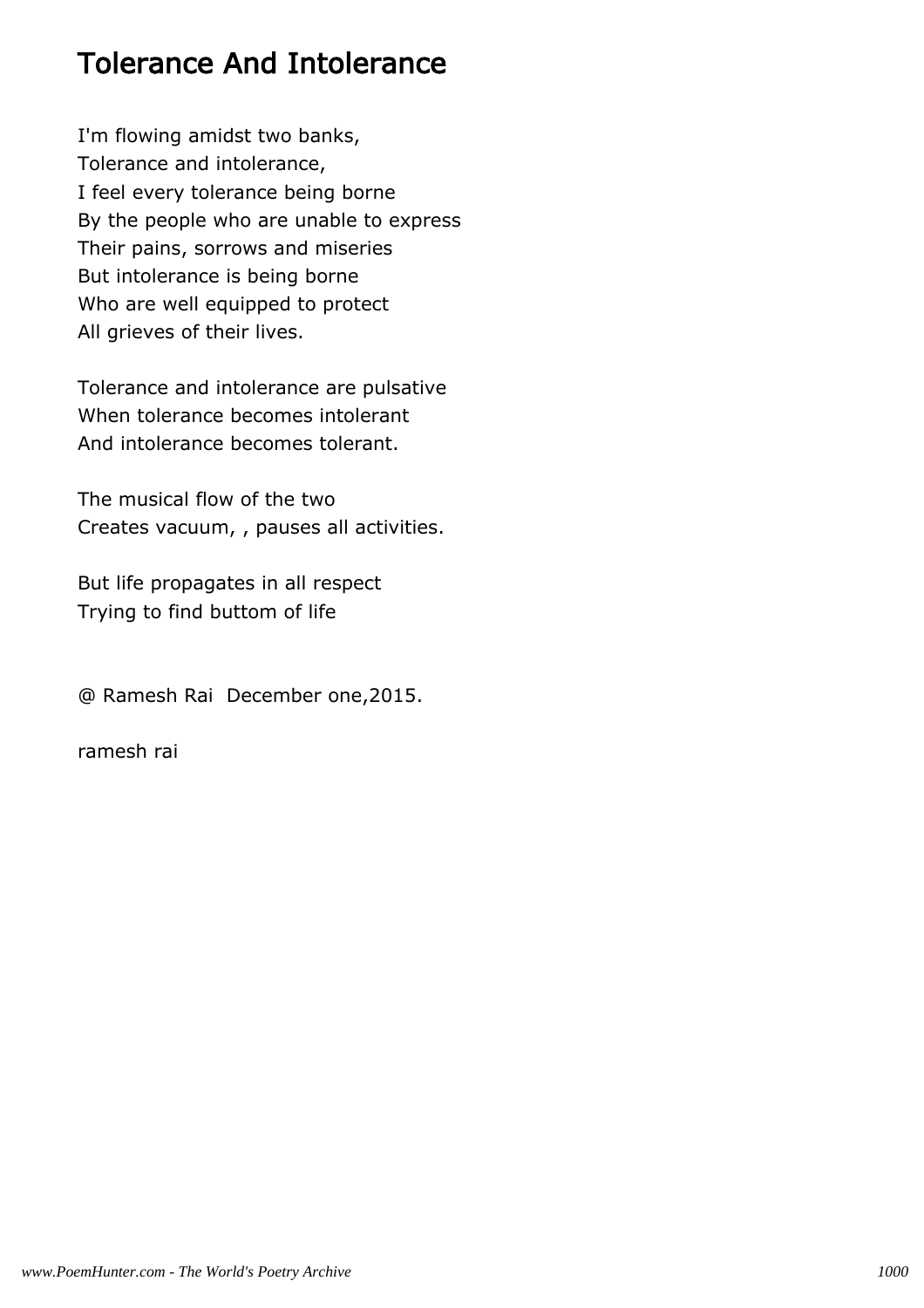### Tomar Dekha

Tomar dekha halo aaj sesh jeevan maran kaale thakibo ashesh suryer aalo jhepe jaye yakhan thakibo param anubhutir majhe dinsayya dube jaabe seyee mahatire shrishtir anubhuti pabo seyee nire.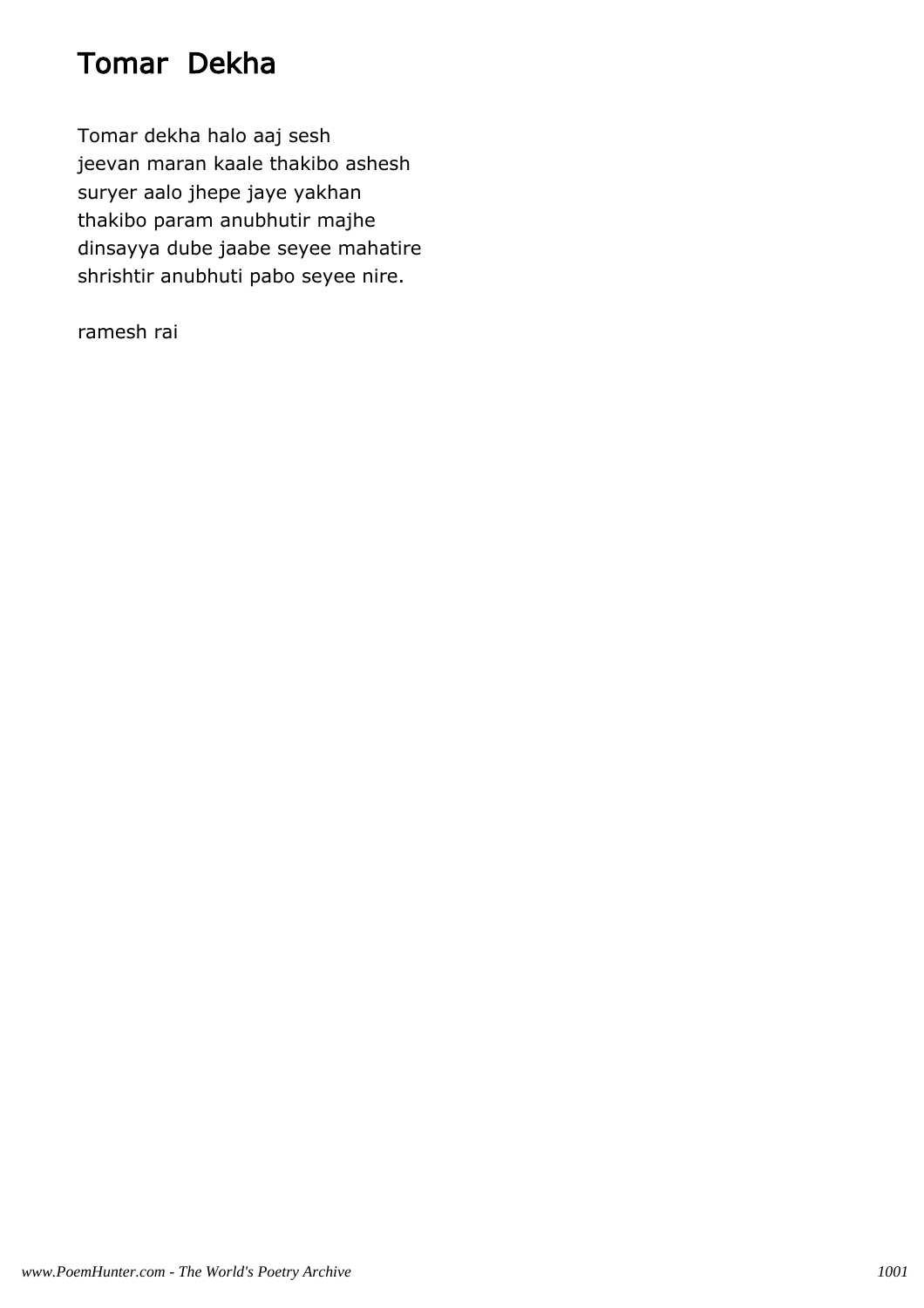## Tomar Anant Ashrudhara (Bengali)

- Tomar anant ashrudharar majhe
- aami ekti kan
- jake khuje pawa kathin
- yatyee cheshta kari baar baar
- tomar ashrudharay aami
- baye gelam kat door
- pelam na kon thikana
- pelam na kon kinara
- thakitam aami tomar chakshur majhe
- keno je tumi kandiley
- haye gelam kato door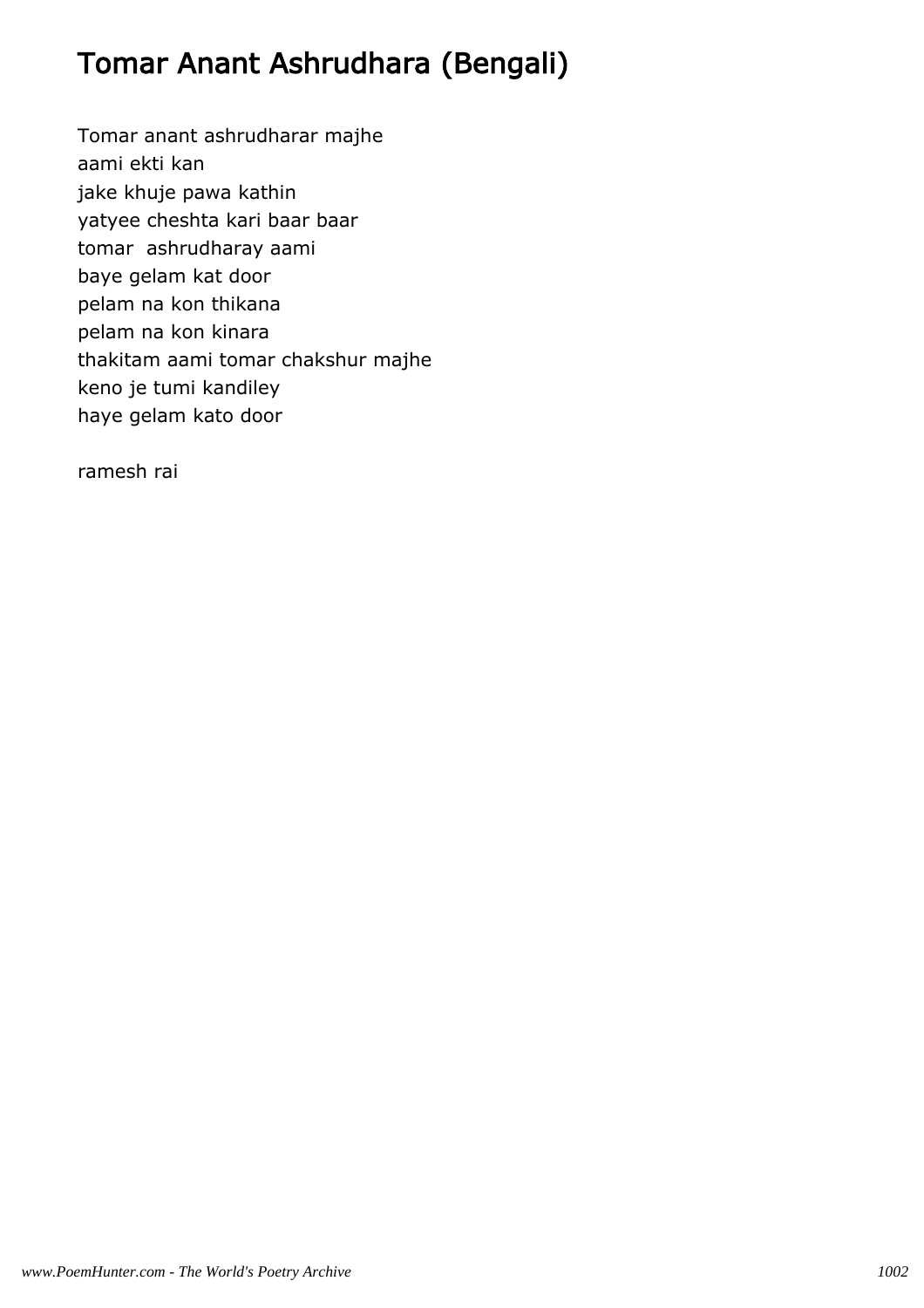#### Tomar Charan Dhuli

Pete parilam na aajo tomar charan dhuli khuje bedachhi mandir masjid girjaghare taoo pelam na tomar bindumatra charandhuli

Jodi ba payee tomar charan dhuli pete nitam aami nijer kapale

Hey Shrishtikorta! hey samast shrishtir palankorta! hey Mahadeo! tomar ekti bhrikuti te haye shrishtir sanghar sabhav tao tumi lukiye achho bhaye aamar paliye pliye lukiye diyechho charan dhuli kon biral sthane

bhese aachhe n ki tomar charandhuli prakritir kane kane tumi aachho ekmatra byap

Hata n surya chandra tara mahaakashe sunite paritam ki tomar pratidhwani.

jao tumi kothaye shrishtir karya sere

kothaye je lukiye aachho dao sara ekbaar to chhute astam tomar kachhe pete nitam tomar charandhuli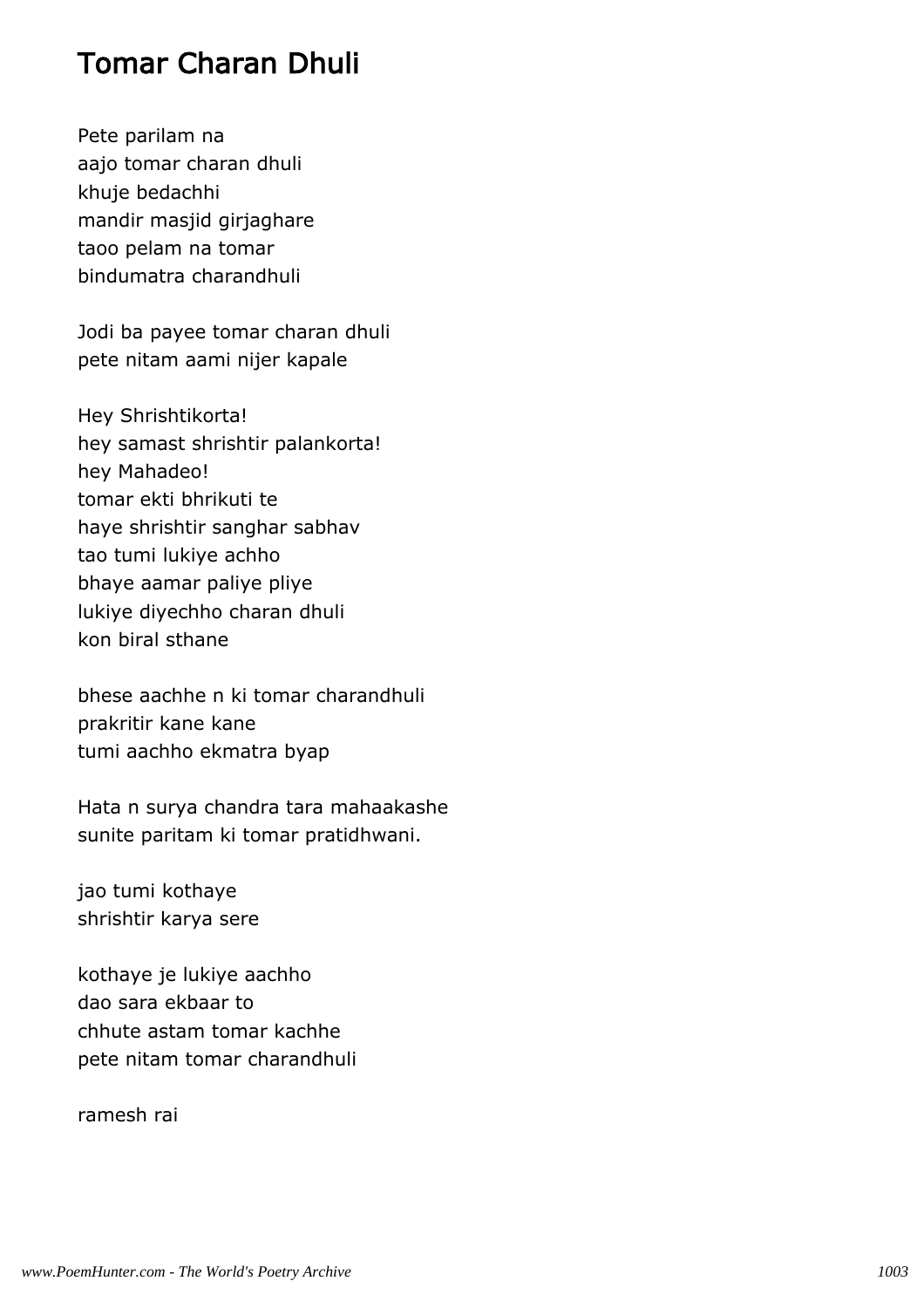### Tomar Hansi Tomar Kanna

tomar hansi mukto mato tomar kanna bhishon bonna hanso tobe phul jhore kando tobe bandh bhange tomar hansi jhod bandhe tomar kanna proloy aane chakshu mayar sarvo jale aami thaki majhe majhe tomar hansir prolay vege ude jayee aami neel gagane kanna tomar bhasiye niye jaye, aamay gavir rasatale tumi henso sorvada prothom kironer saathe saathe noyon sada jhepe rakho noyeele morbo dube mare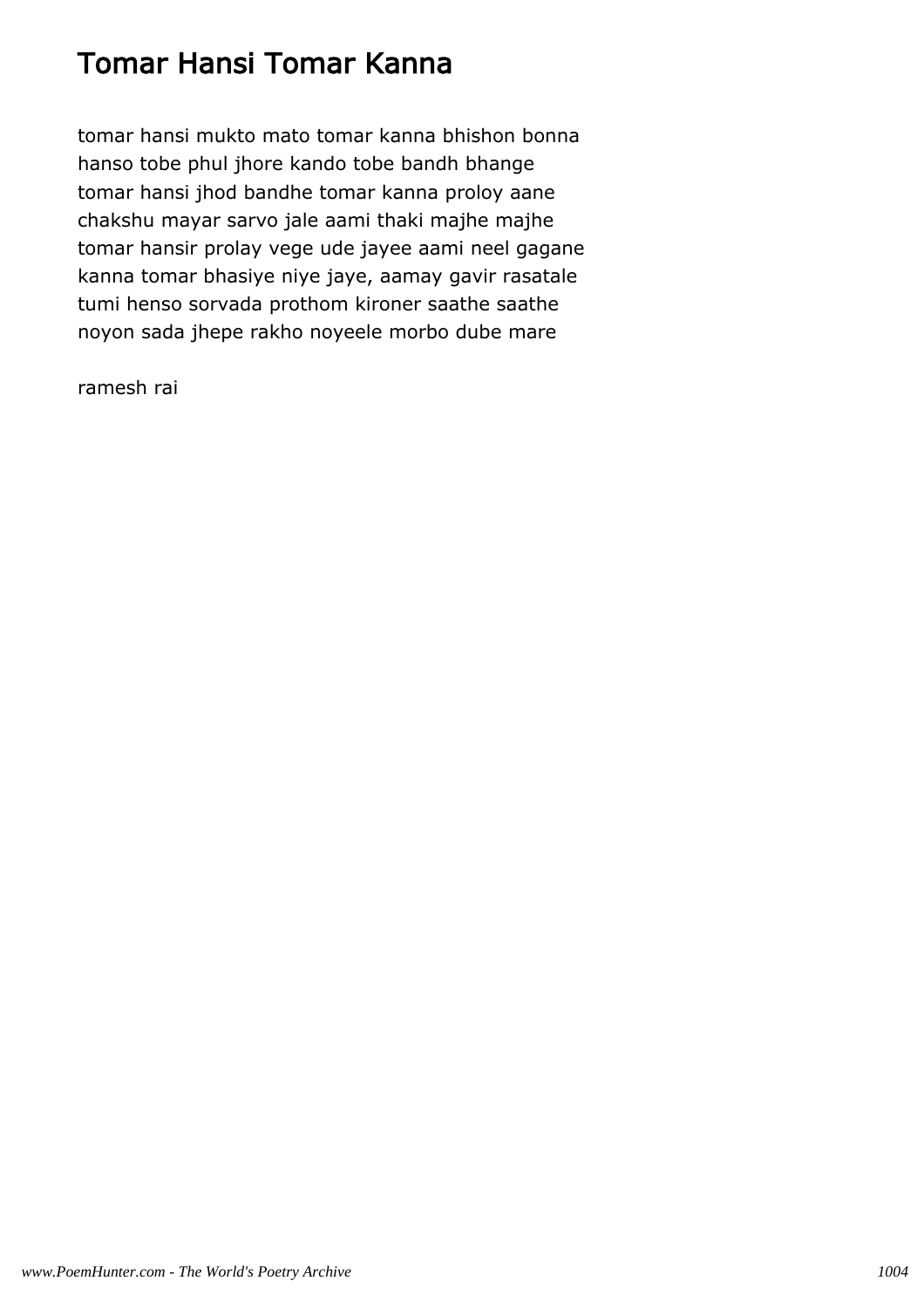#### Tomar Lavanyata

Java range kapal rengechho paye bhara alta thote tomar mridu hansi noyan param sukher rashi buke bhara uro dhwani paye baje nupur dhwani sakal vikel shringar karo dekho tumi adal kore sakale tumi udit hawo sagarer buk chhede vikele tumi mise jawo sob kichhu chhede tomar lavanytaye mugdha hoyee kori neet amritpan.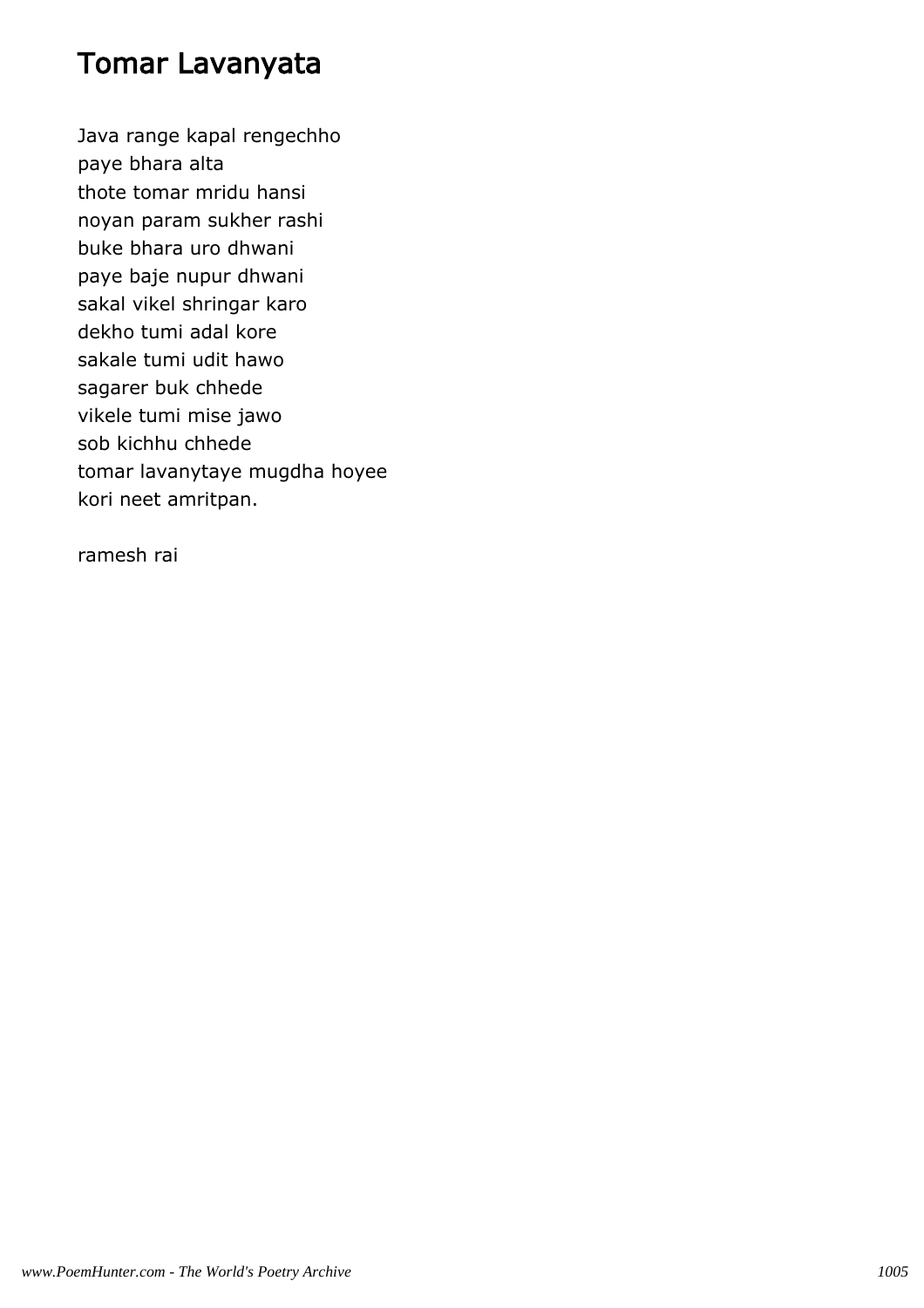### Tomaryee Kanthe

Tomaryee kanthe sunechhilam jivaner mugdha gaan Tomaryee kanthe sunechhilam jivaner avsan tomaryee ashrulipi te dekhilam jivaner parishrant

Tomar dagdh galaye chhilo anunay vinay aar parihas takiye dekhilam tomar mukher dike chhilo proti jiver proti akarshan tomar uro dhwani te matiye uthlo ek ek jivoner pran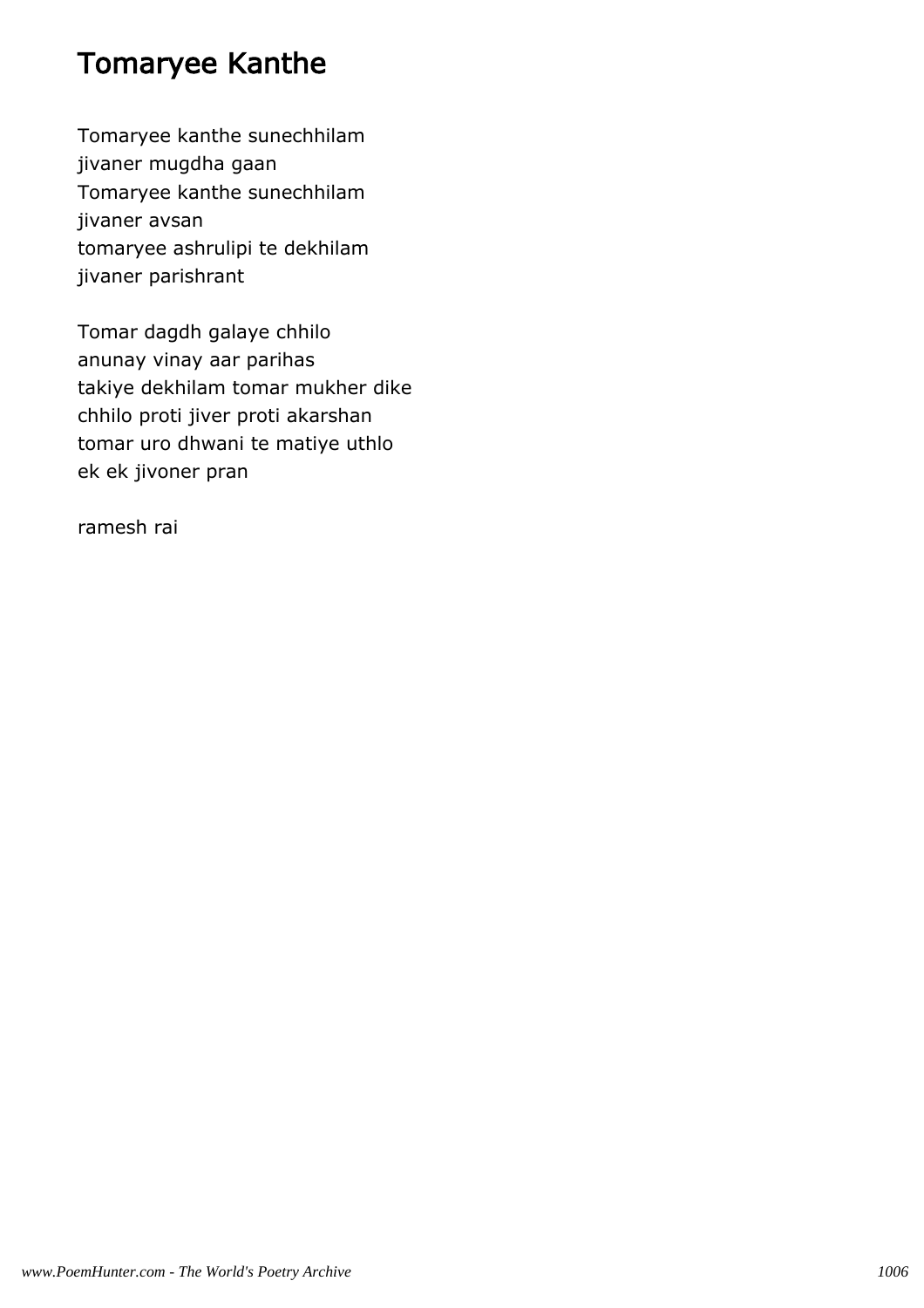#### Toughest Job

Exploring the desert, valleys high hills and mountains with an expedition to cross seas and oceans, pierced all stars and planets landed on the surface of sun embrassed all good and evil of the creation, I tormented my divine soul to elude from all sufferings of life

My endeavour could all be possible except the ego of all creation with which all are survived dispensing them from supreme abode and height of supreme consciousness and letting to live under pride of its own species; disallowing modesty and sublimity for a perfect life.

I applied my several attempt kept my mouth shut for all purpose to bring modesty in my soul but it stumbled somewhere on any reason compelled me to lead the worldly life.

O' my Master of my all reasons please get me to the supreme abode where I am more and more humbled with full modesty of supreme creation my life be dedicated for supreme thought and I bow my head before the supreme bliss.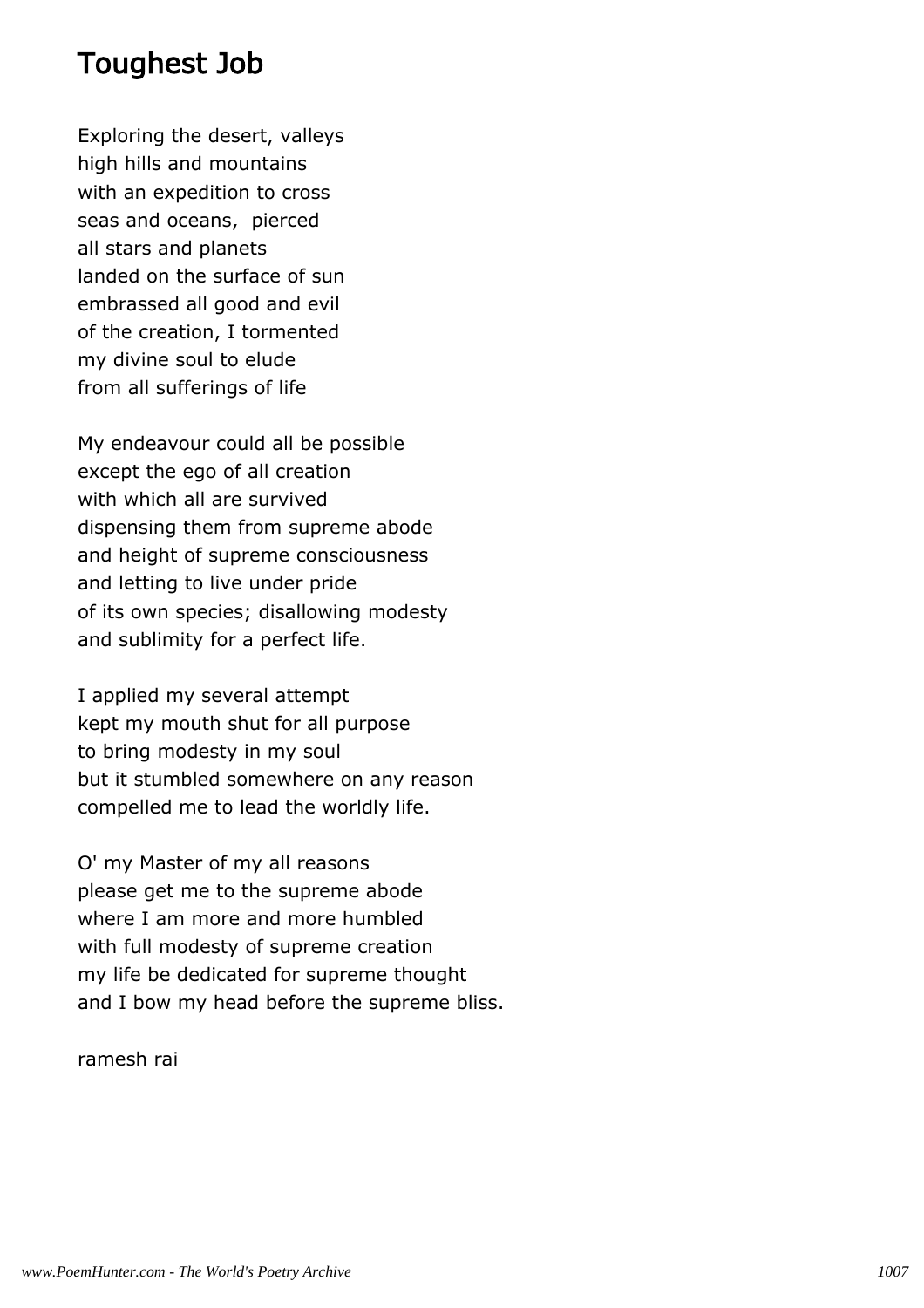# **Tranquility**

Tranquility is the romance of nature where seed fertile, sprouts reproduce its genetic growth to endless sequence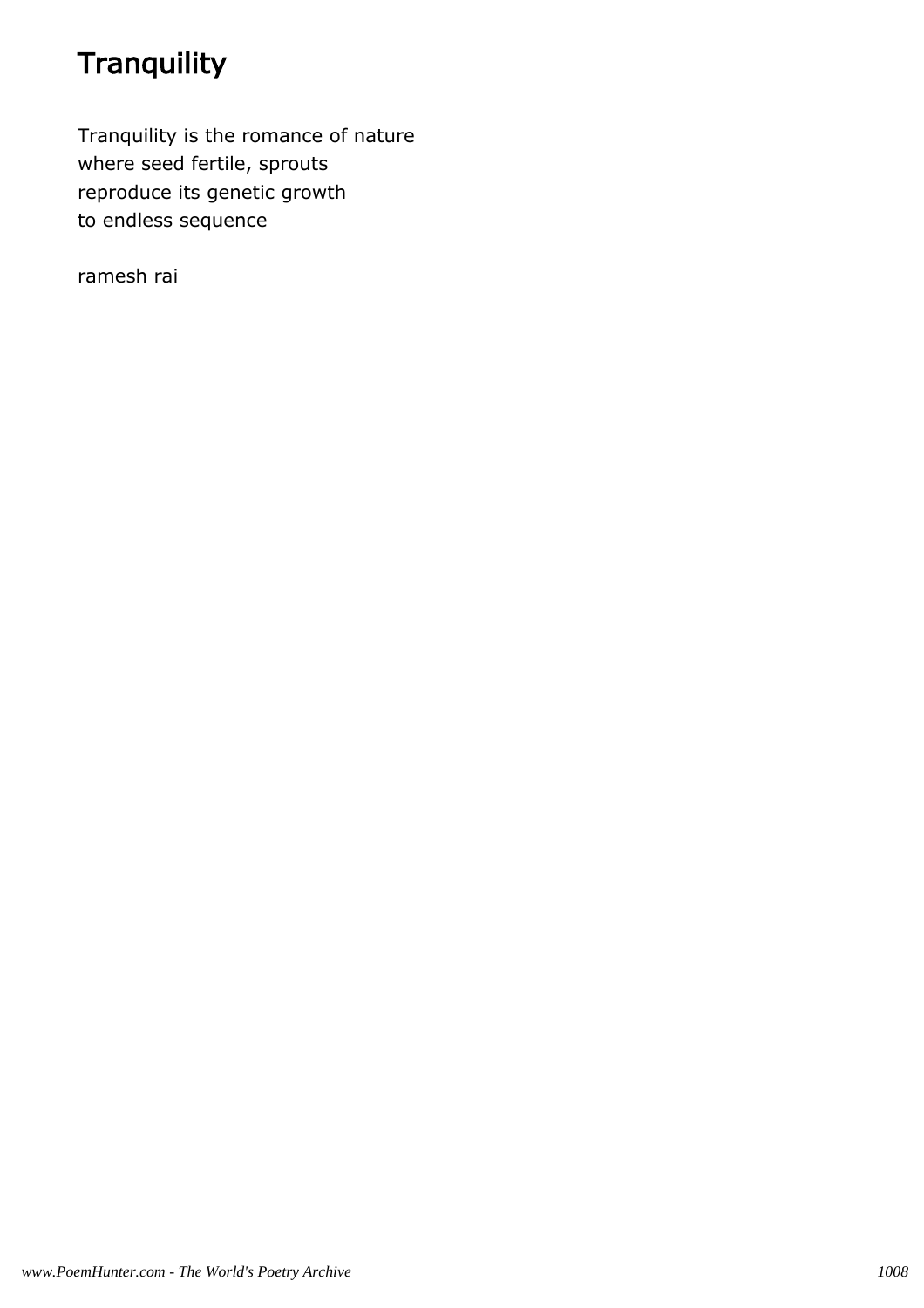#### Trust In God

Trust in God He'll assail your ship Lord Buddha says 'Dwell in present' inherent with deep pursuits to live in present means to live with God means to accept and honor gift of God being with present to enjoy His Divine gift good or bad but to accept gladly.

Past is devil, only to torment for your mistakes and waste time Future is evil making you fearful to withdraw your all opinions on present and be reluctant to past.

Each moment of present reveals presence of God and to trust in God reveals you honor God with full submission.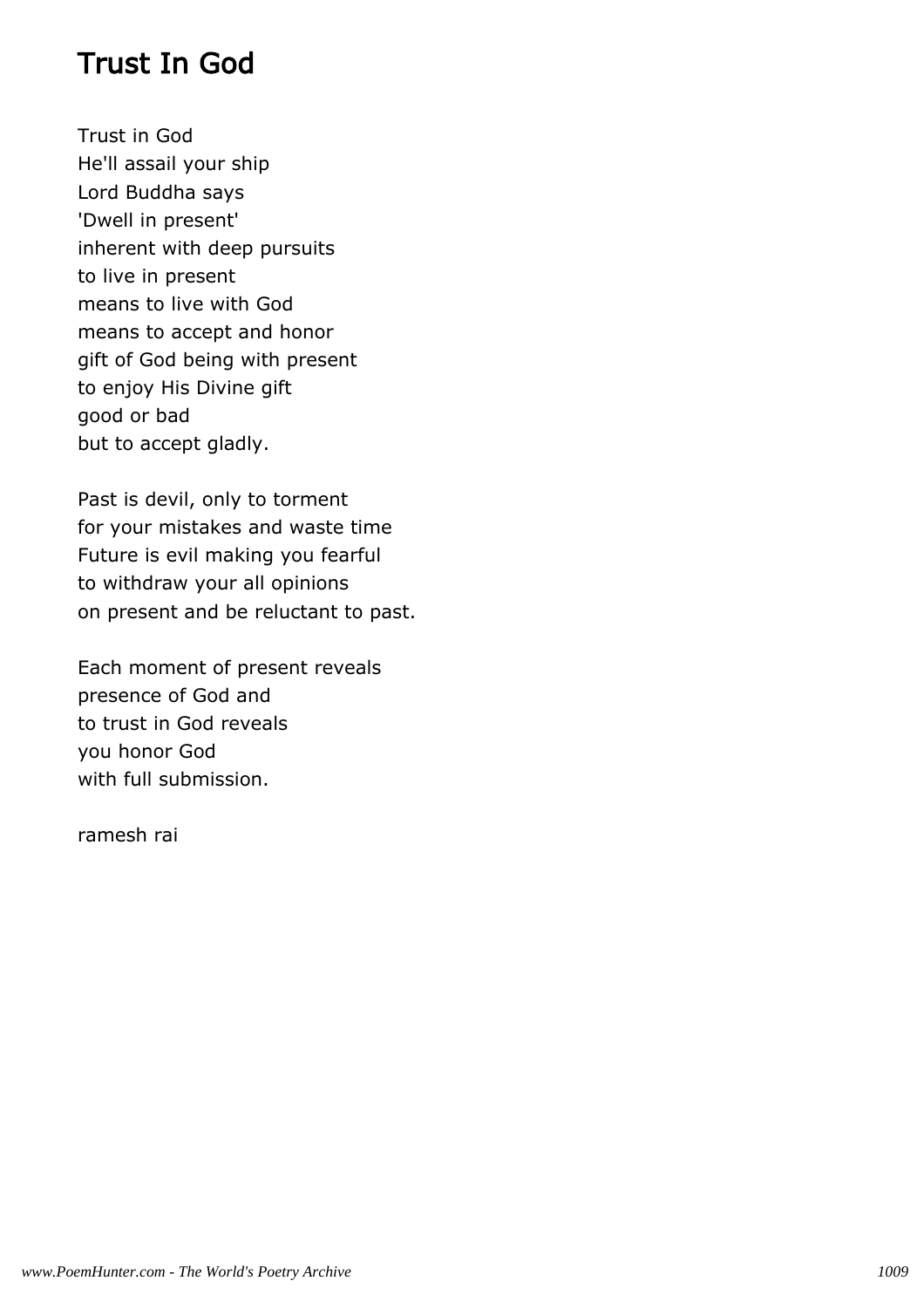## Truth Of Silence

Silence is not peace but a cold war fought without arms

Silence is the repentance seeking pardon for evil deed when stood before a corpse

Silence of graveyard manifest eternal abode lies with every burried body

Silence sweeps all agony unveiling the futile disaster streamline the blooming peace.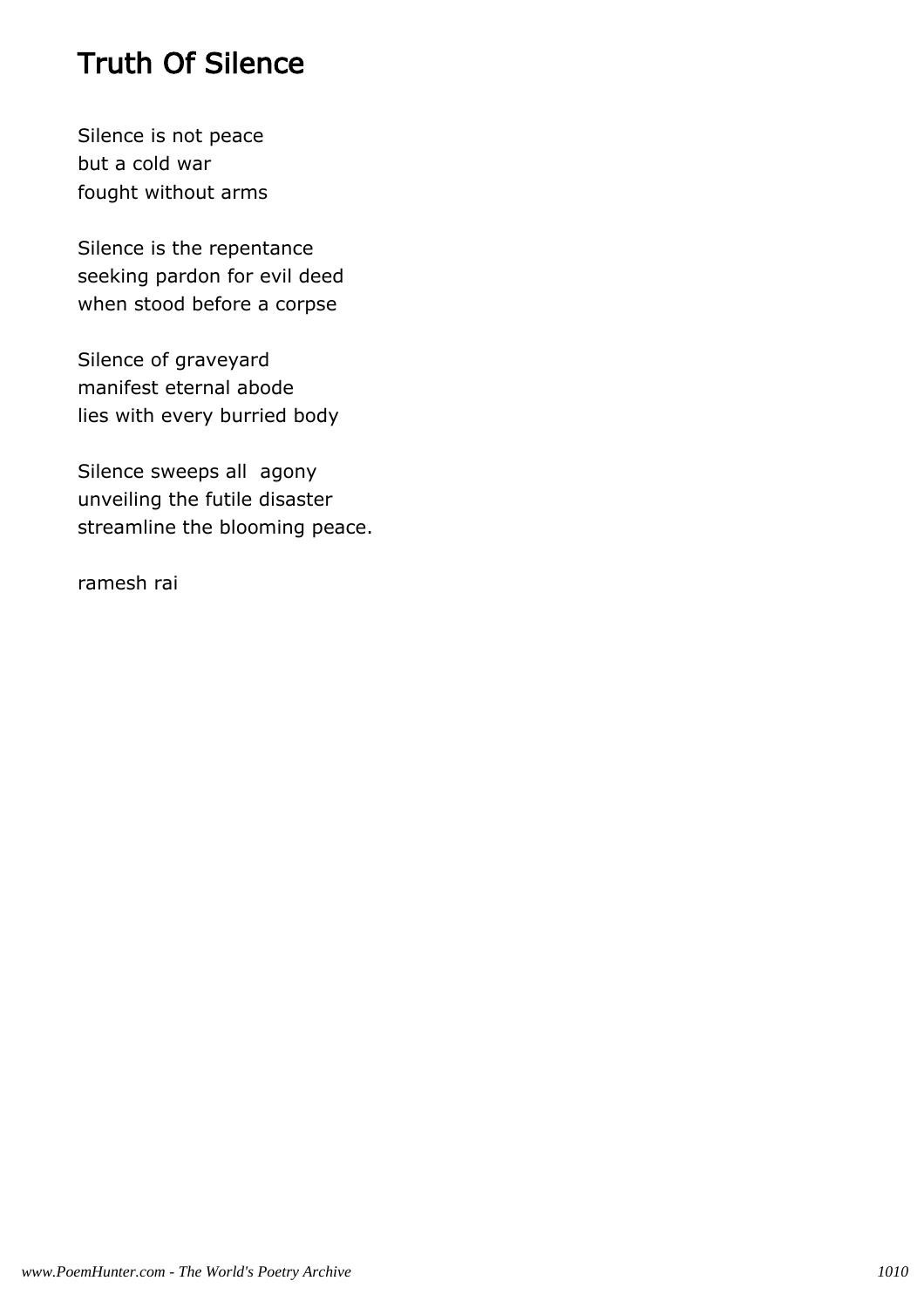#### Tum Laut Aawo! ! !

Ae meri Kavita! aaj tum mere hriday se door ho aaj aisa pratit hota hai jaise mere sare basant chhin liye ho iski hariyali phir nahi lautegi isme koyal ki kook nahi sunayi degi bhaure bhi kabhi nahi ayenge phoolon ki sugandh ki jagah kacharo ki badboo hi failegi

Tumhi batao, kaise kategi yeh jeevan tum aao, mere hriday me chha jao.

Mere man mastishk ka dwar sada khula hai tumhare hi swagat ke liye.

Ae meri Kavita! tum aawo is hriday mein tumhare sivaye kisi ka sthan nahi hai tum awogee bahar ayenge phir khoyee huyee hariyali lautegi phir hum tum milkar geet rachenge jiski rachna ke aalingan mein puri srishti samahit hogi.

Ae meri Kavita! tum laut aawo.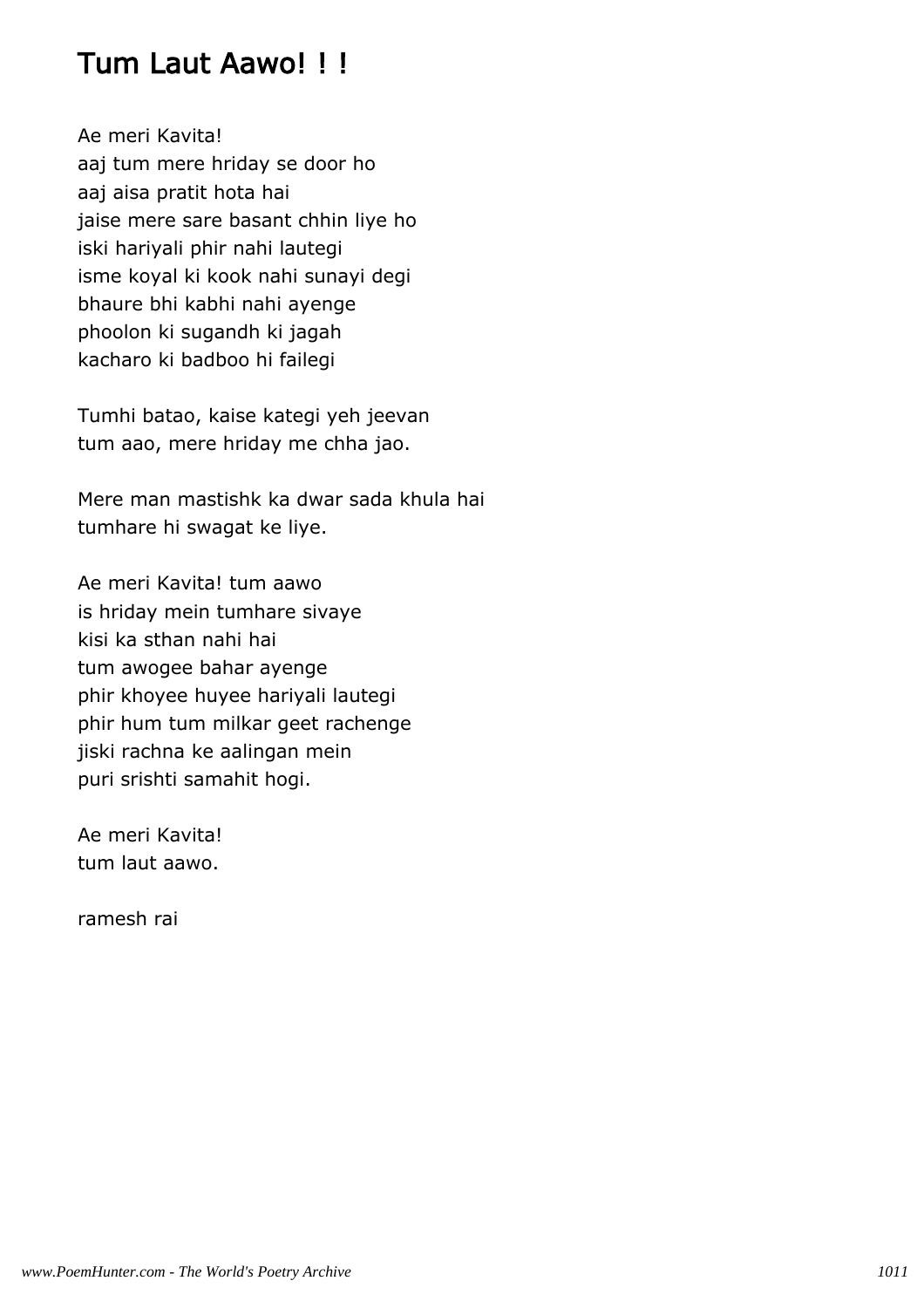## Tum Prem Ka Deep Jalao

Tum prem ka deep jalao Prem shringar SE man ko harshao Shonit ke kan kan mein chhipa hai Asim vedna ki vyakul jhankar Virah prem ka deep jalao.

Anant timir jab chhat jata hai Saghan badalo ki mekhla ban Prashast jivan vimochit hota Is dhara ke prangan mein.

Tum prem ka deep jalao Meet nayee ashao ko lekar Swatah tum jalate jao.

Angar bhare is yaun mein Prem pushp ko bikhrao.

Tum anant mein leen ho jao.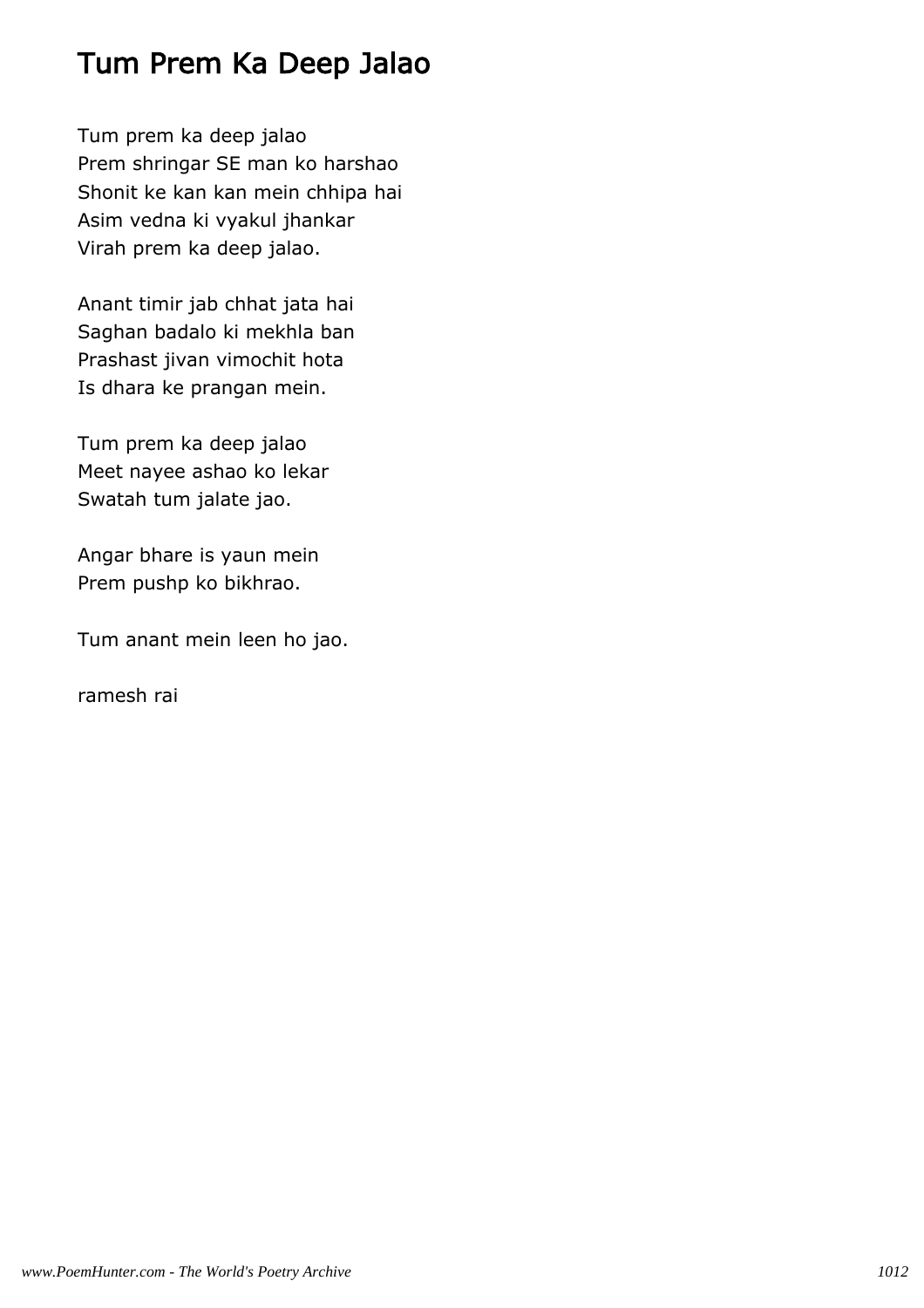# Tumi Ashey Chhile

Tumi eshe chhile basant kule nana ronge seje dheje tumi ese chhile mor prangane basant bahar niye polash sindur mathhaye renge mukto dharaye mukto gagane bhore dile mon aamar jyotshnar aanande.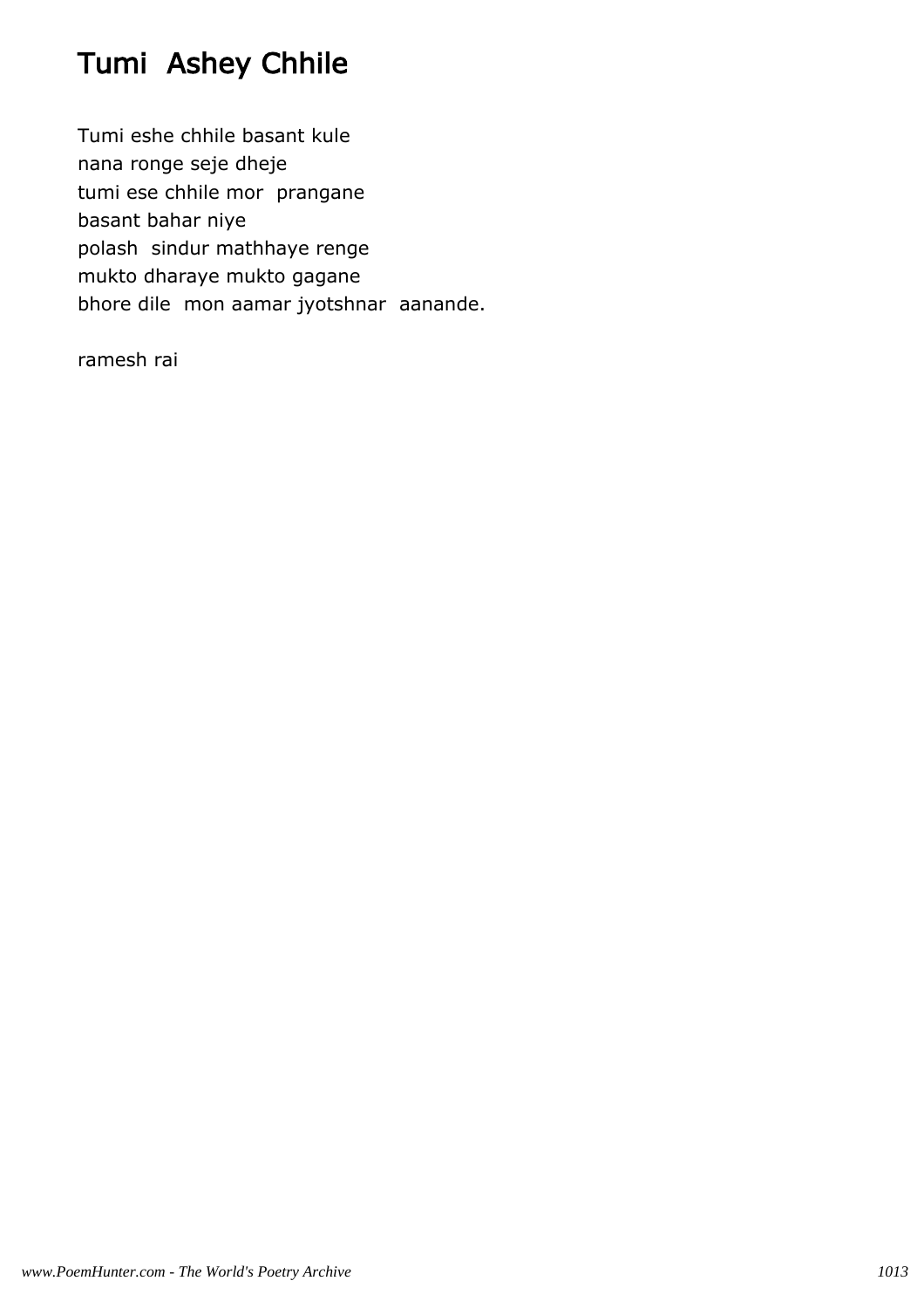## **Turbulence**

While pondering over the turbulence of anxieties perplexed and vexed with dispute of life my poetry appease me melodramatically to reconcile the situation for a joyful life

Life is invulnerable even to a strong wind attack millet of bad time does not stay longer can not make you impoverished to die but bad times come to clean your life

If good days are the spring of life Bad days are autumn of life when all withered leaves are winded up by a strong hot blow of time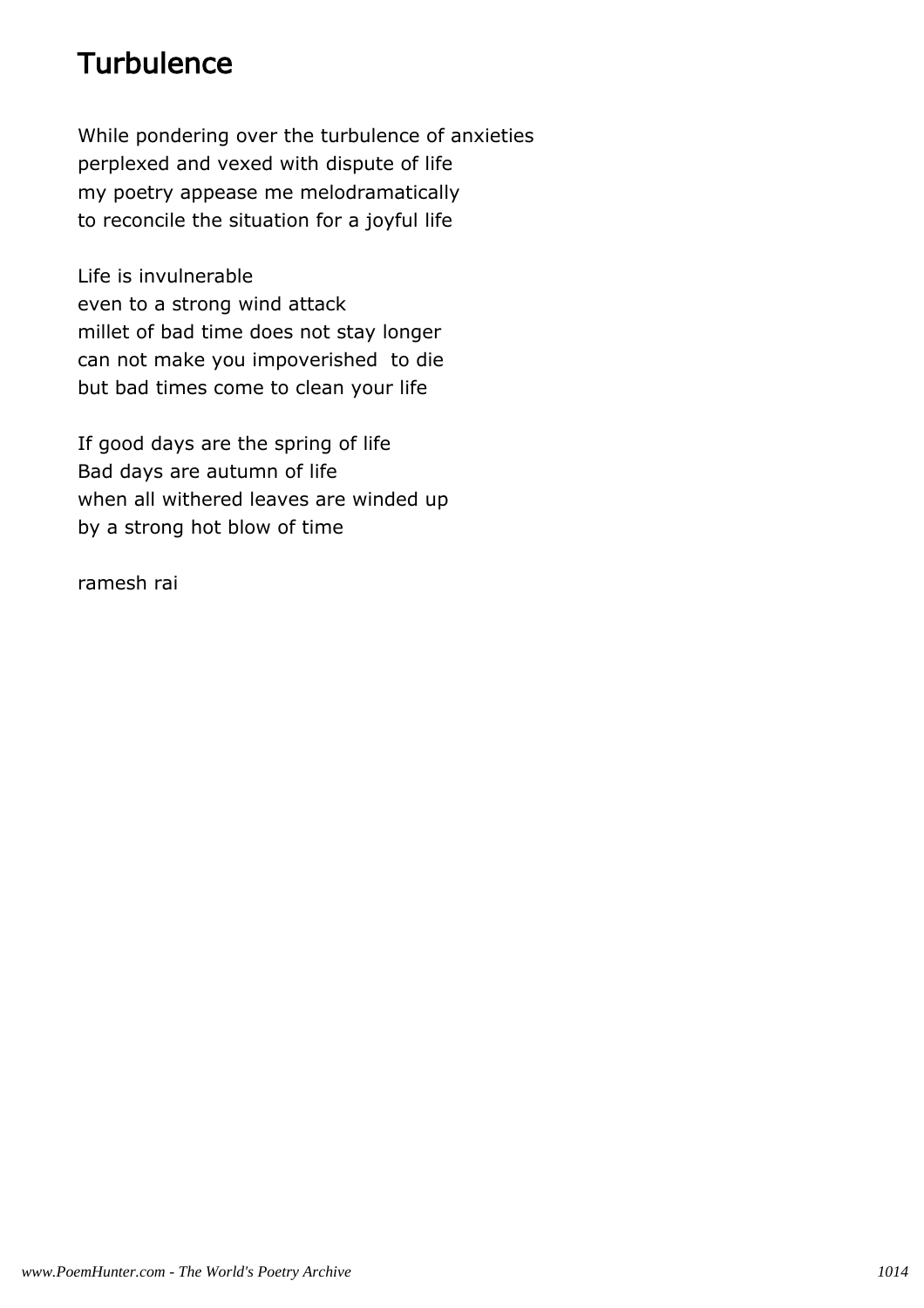### Twilight Song

When the sun is about to set i gaze birds flying in pace returning to their nest.

The distant horizone beyond the mountain is ready to cover the earth in his bosom.

Flowers resting in peace turmoil for melody spreading fragrance with soothing breeze; asking for access to beloving guys to penetrate love in her oozing heart.

As the day is passing song of twilight is surpassing.

Dusk of twilight and its resonance spreading in atmosphere under umbrage of dusky cloud.

Music of chirping birds and flapping of flying birds emiting a soft music with dancing rhyme.

Thus my heart sinks with sun in a pleasing and vibrating twilight.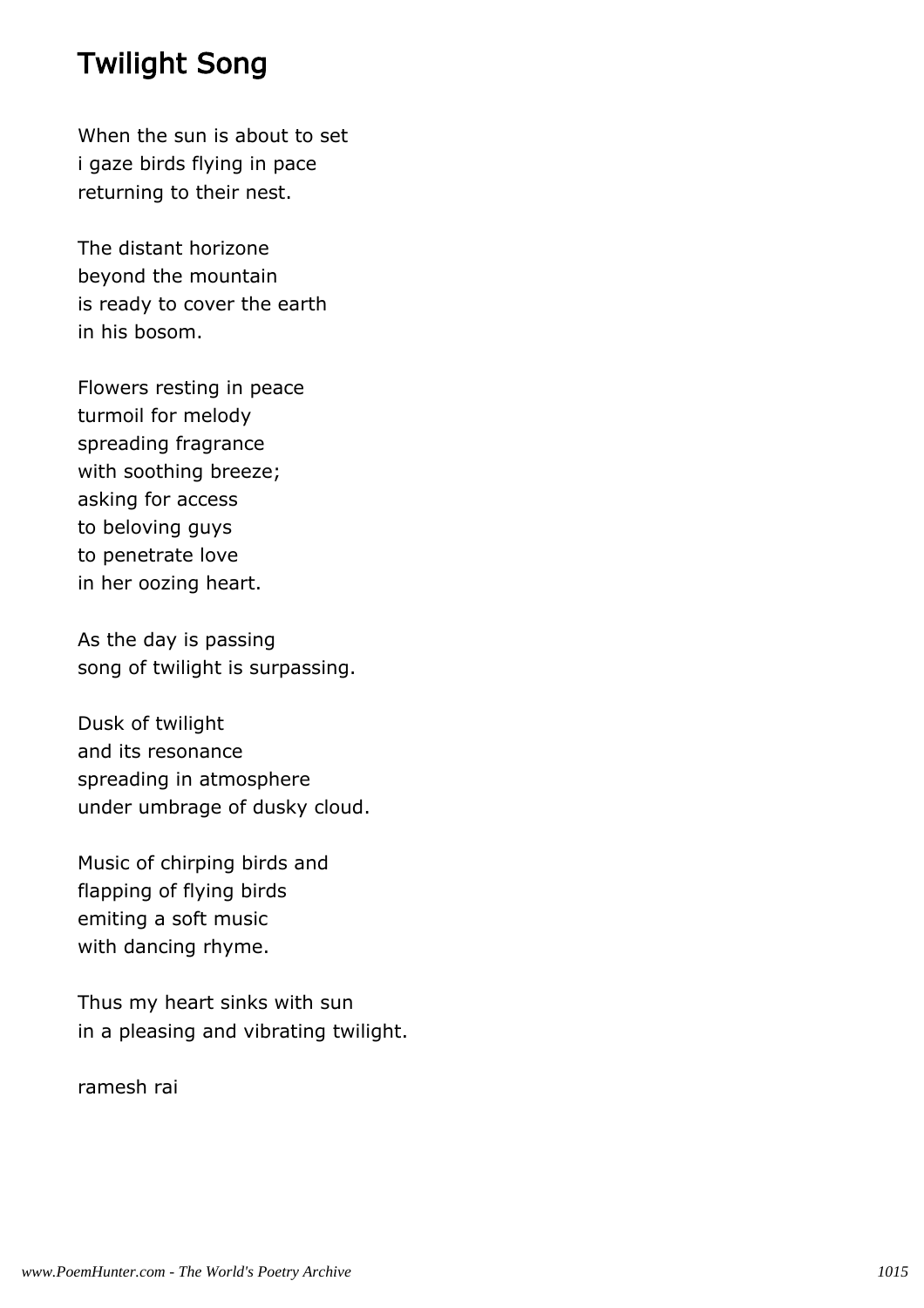Twinkle twinkle little star how i imagine how you are?

my poetic mind imagine the moment when there was not your existance you must be trembling to appear in sky when the God ordered you to come out from Almighty's divine soul tell me his first advice when you were one in night was there any like Adam and Eve to give birth of star child and thereby to spread over the sky like Adam and Eve increased their race covered the earth leaving no space

Twinkle twinkle little star how i imagine how you are ?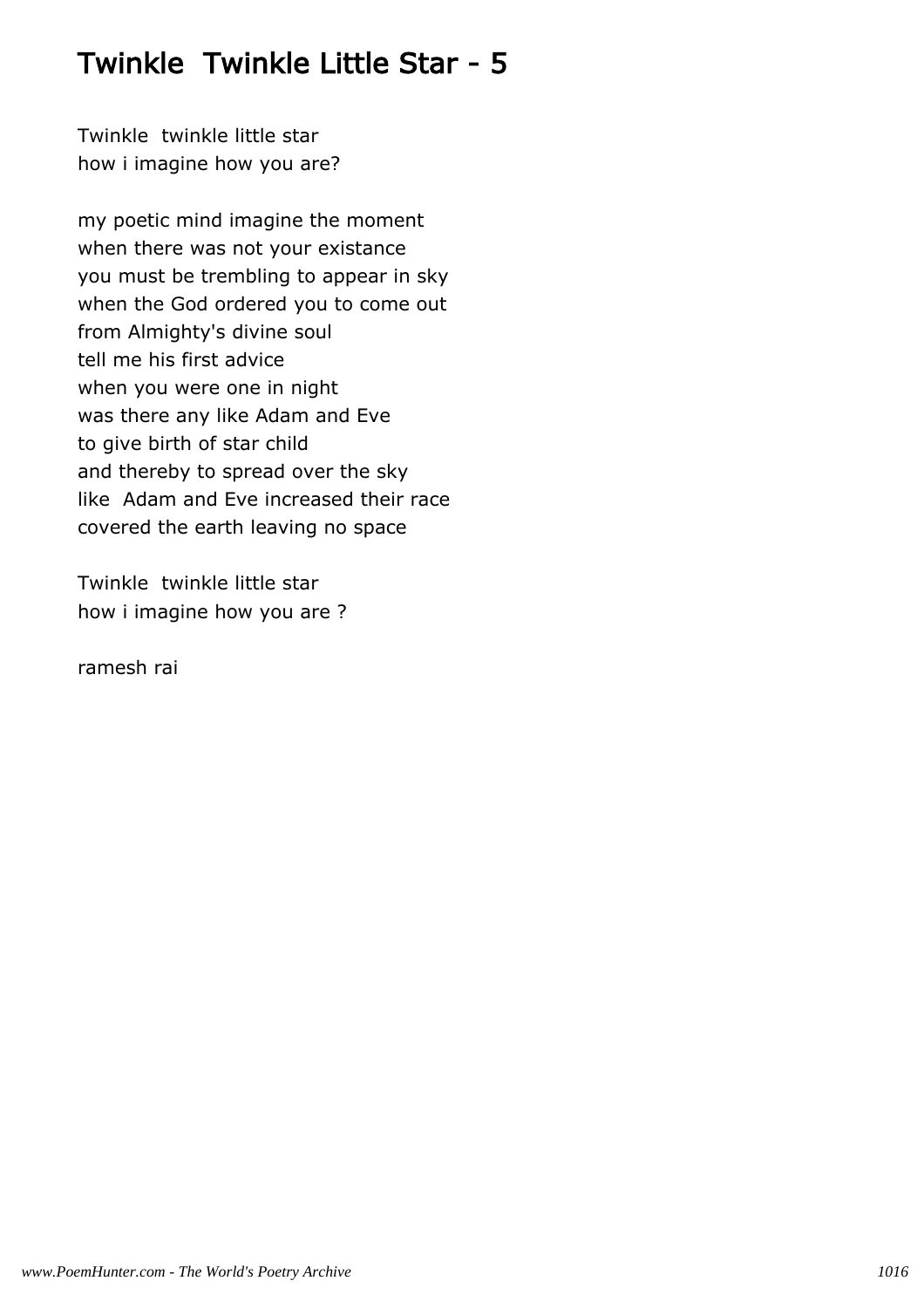Twinkle twinkle little star I am amazed to see your light

when the sun has gone out of sky and moon has come in the sky then you glow with your silvery light how can i imagine any night when you hide in the sky what moon will think without your twinkling light how the sky will look in a starless night

Twinkle twinkle little star you twinkle throughout night

Twinkle twinkle little star I am amazed to see your light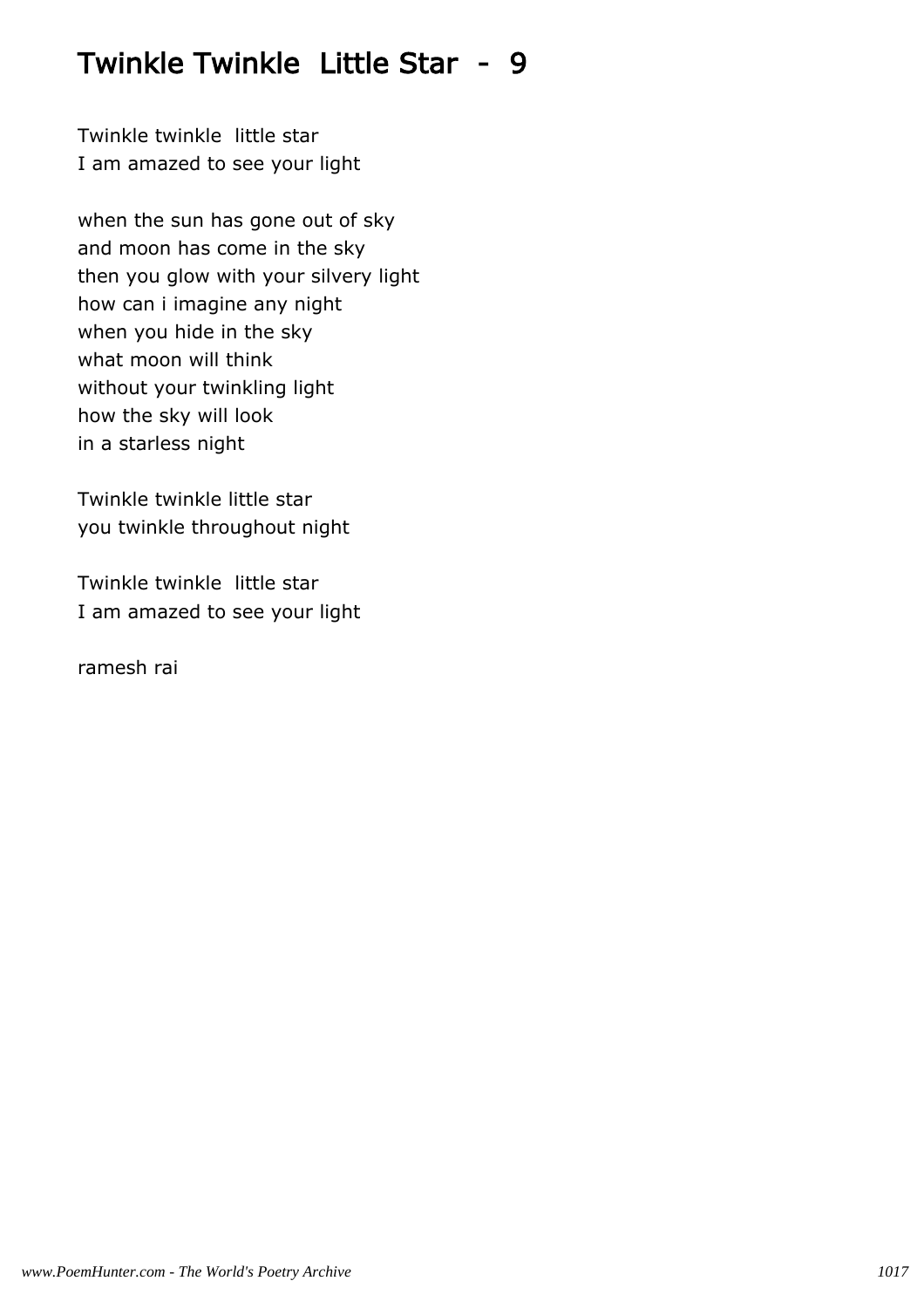Twinkle twinkle little star please tell me how you are I see you always in smiling face never saw your wrathing face never do you quarrel amongst yourselves although you are in multi face but we the people of this earth quarrel together days and night preach us the lesson you've got to dwell together in love and peace,

Also preach us the lesson to glow in the darkest night and to jubilate with eternal light.

Twinkle twinkle little star please tell me how you are?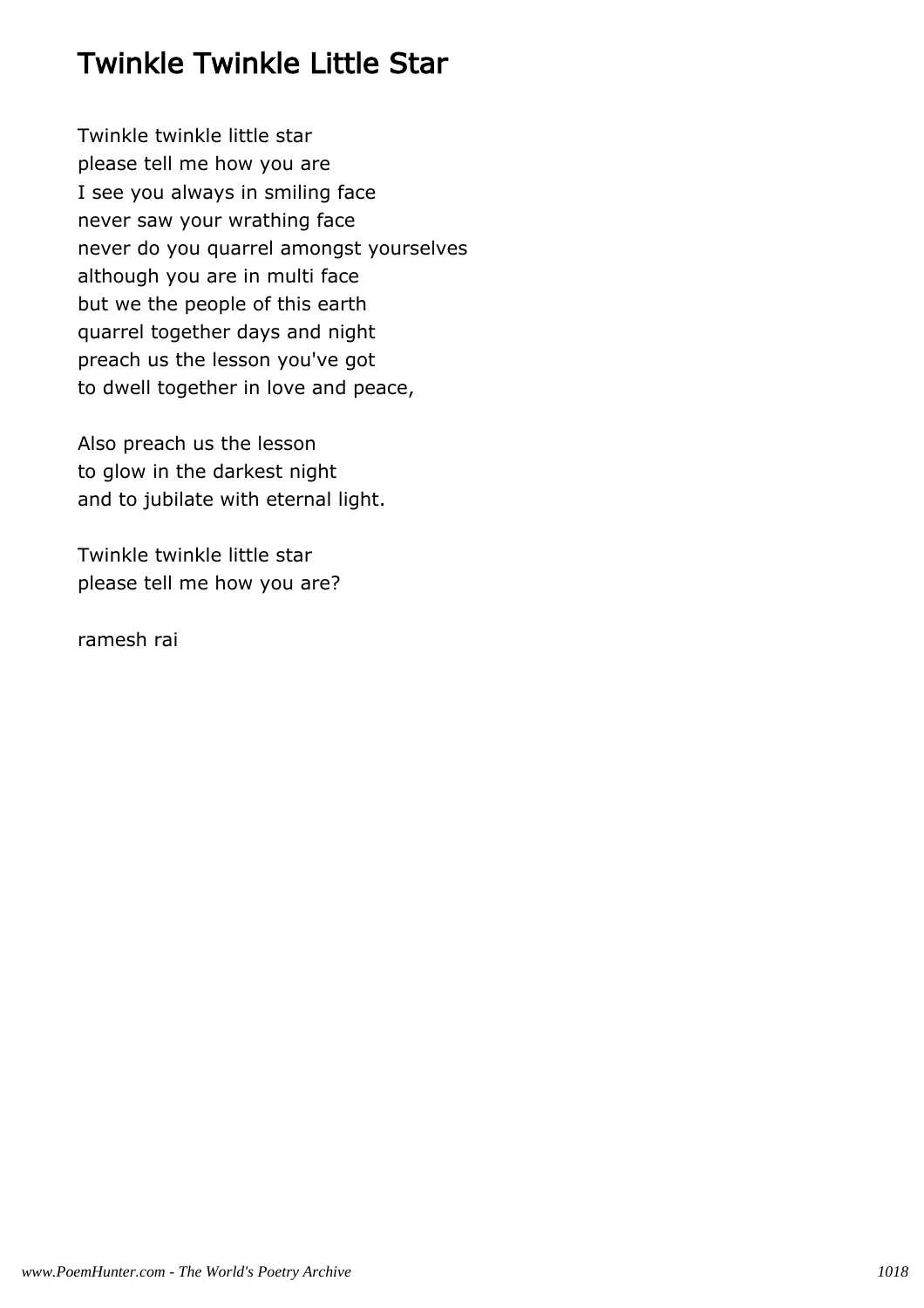Twinkle twinkle little star please tell me how do you feel, when you radiate your light whisper in the soul of a poet inspires him to write on heavenly light

you talk with flowers throughout night allure their petals with your colorful light that inspires the sunrays to kiss their soul and make them to blossom during days' light

Twinkle twinkle little star you allure the soul of every life.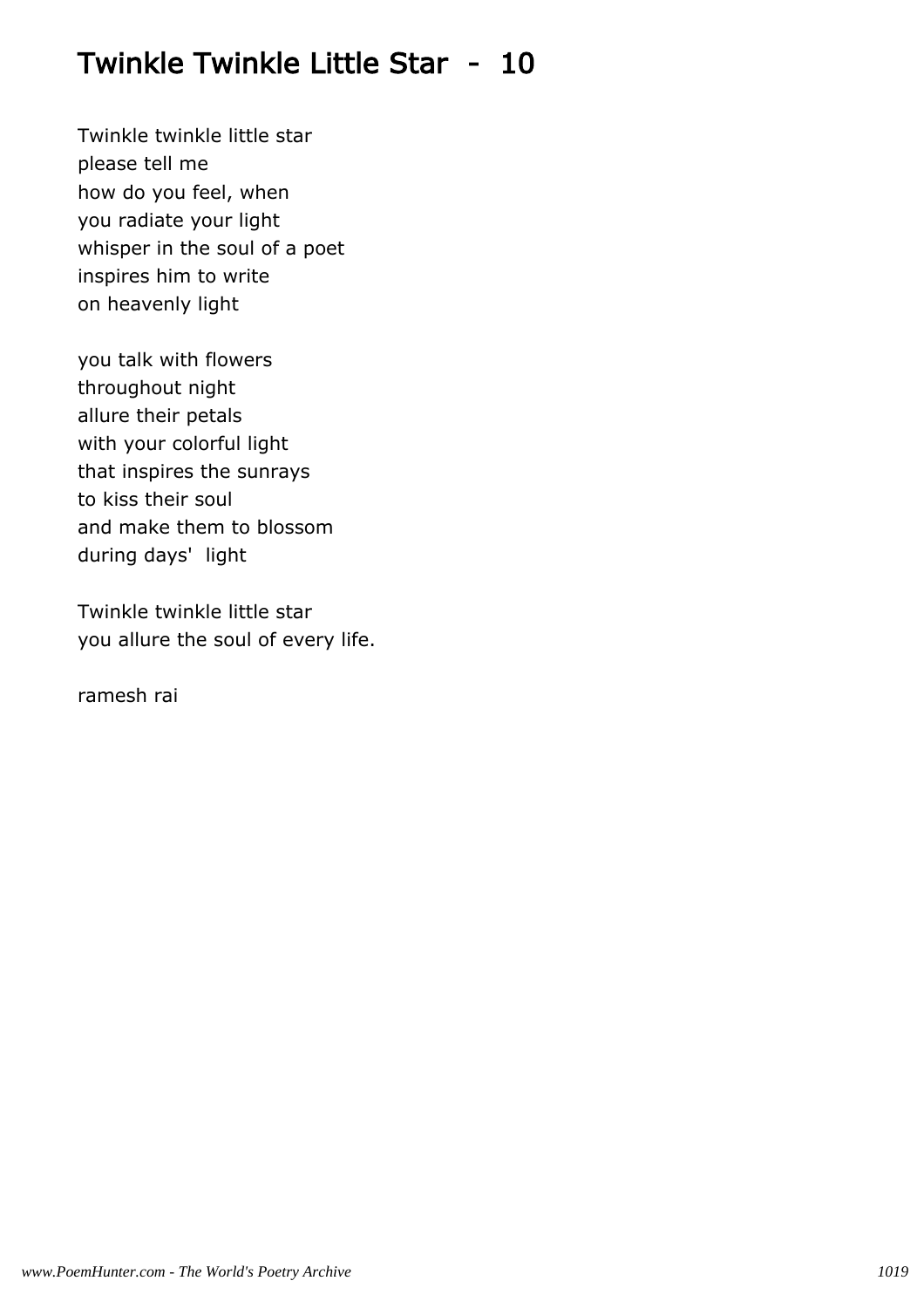Twinkle twinkle little star you are the author i think so far

You implate the heart of every flower bestow your fragrance with multi color to sprinkle on earth days and night to make the life pleasant and smile.

Twinkle twinkle little star you perform your gravity in every one's life becomes the fate of all lives flood their life with love and peace fills the life with shower of joys but when annoyed with any one's life curse of soul hails the life..

You adore the seven sages becomes the action of zodiac sign fate of people changes on your smile.

Twinkle twinkle little star gleam my fate with your glittering life to shine always in darkest sky even in the consenescency of universal life.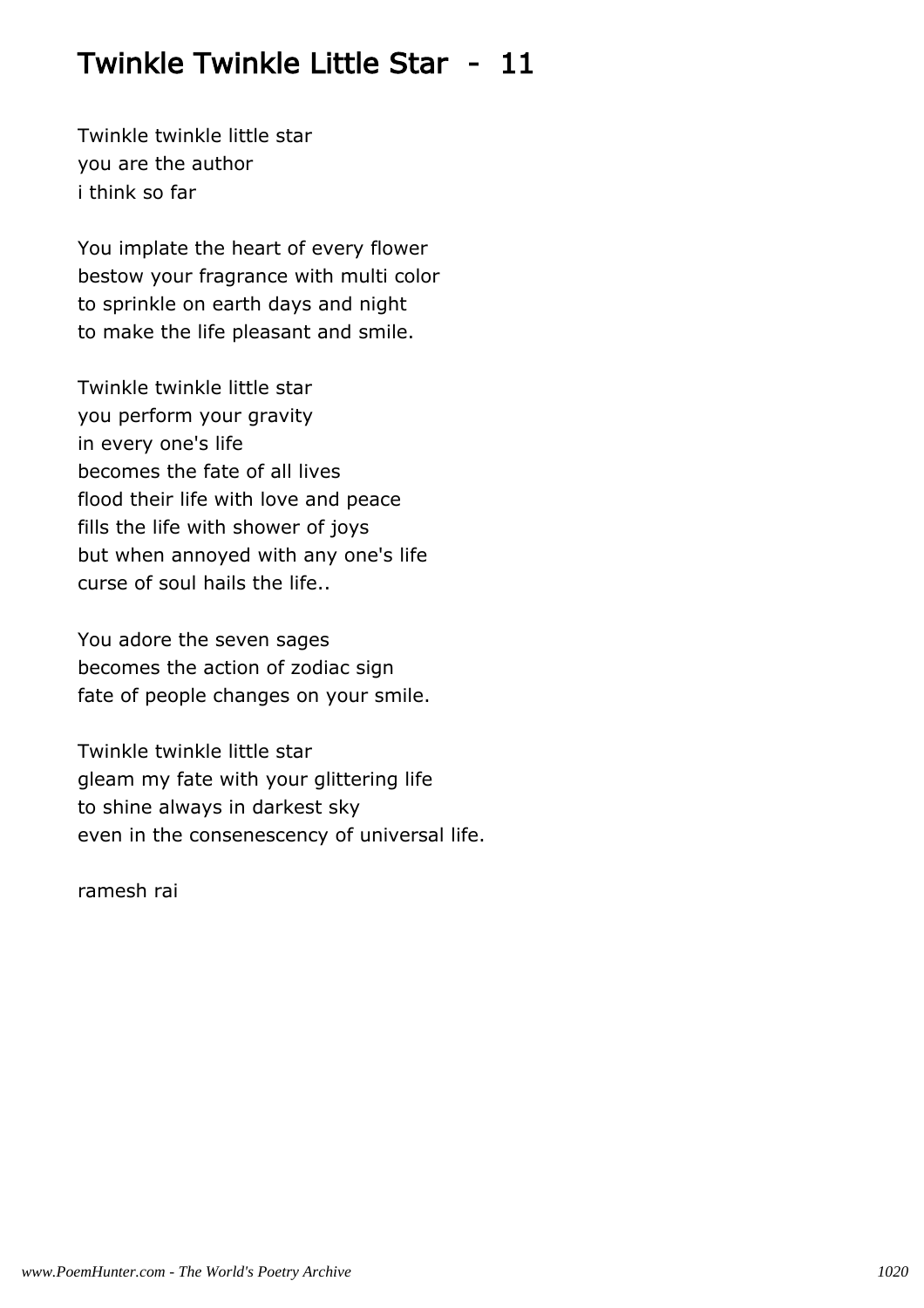Twinkle twinkle little star throw a rope from afar I'll hold, you pull me up then we'll talk together you will tell me heavenly affair I will tell you worldly affair

Twinkle twinkle little star just you listen the worldly affairs life of people on this earth is as much fast as your light they propound for earth in heaven which is like empty vessel they want to make there crowd where there will be a wrestling life

When the morning star appears in the sky mother asks her kids to open their eyes and sit for study in holy time then my soul makes me awaken to manifest the tranquility and to subdue with apathy of life and to let it shine like morning light to dispel all obscurity of life just to make it a blazing sun and to illuminate the whole world.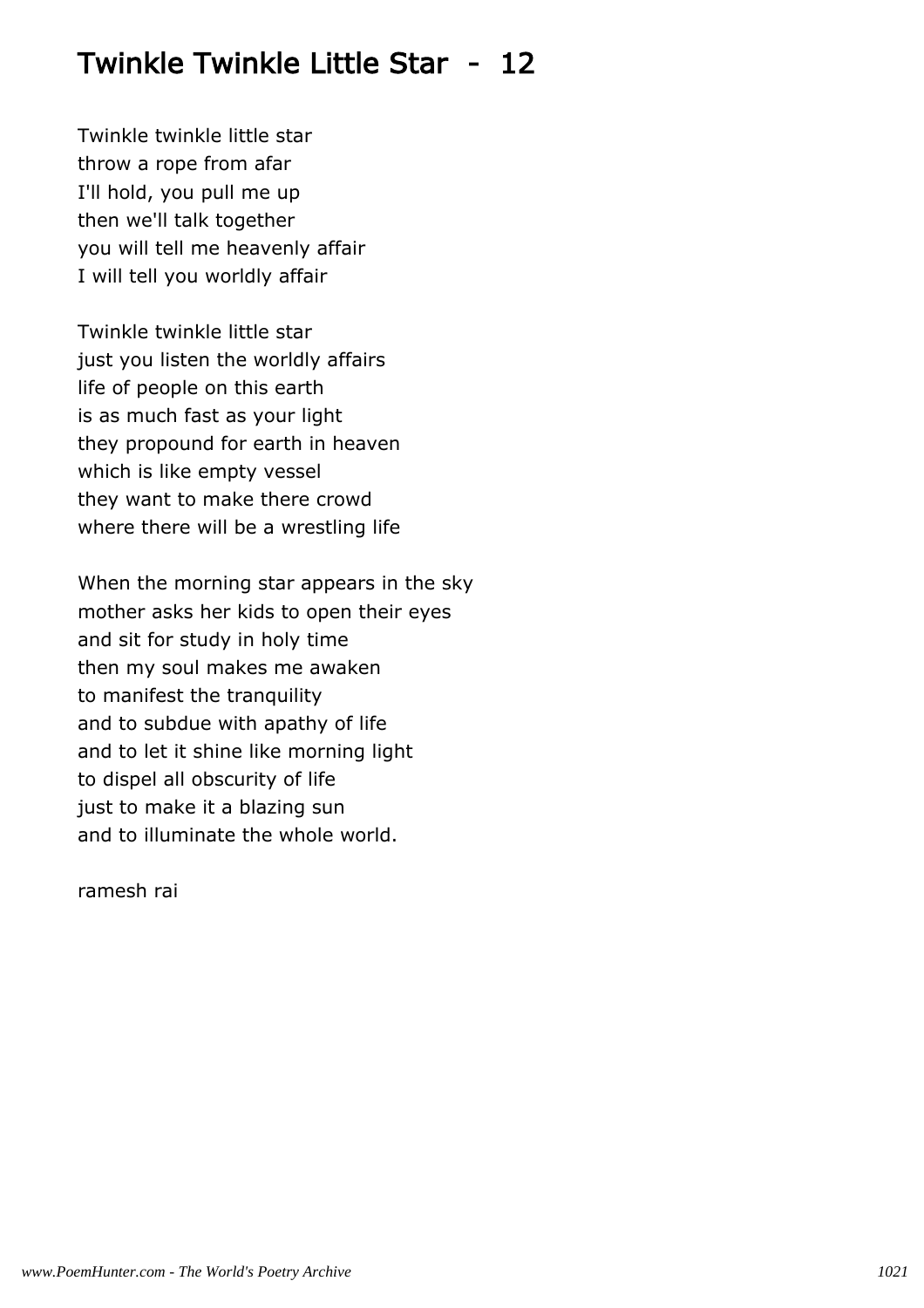Twinkle twinkle little star will you tell me how many you are?

I want to make you all my friend please tell me one by one your name then I'll call with your name and me allow to play on your wame sitting on the beam of your light shall be swaying throughout night

I shall request the morning sun not to consign you from darkest night.

Twinkle twinkle little star you will twinkle over the night.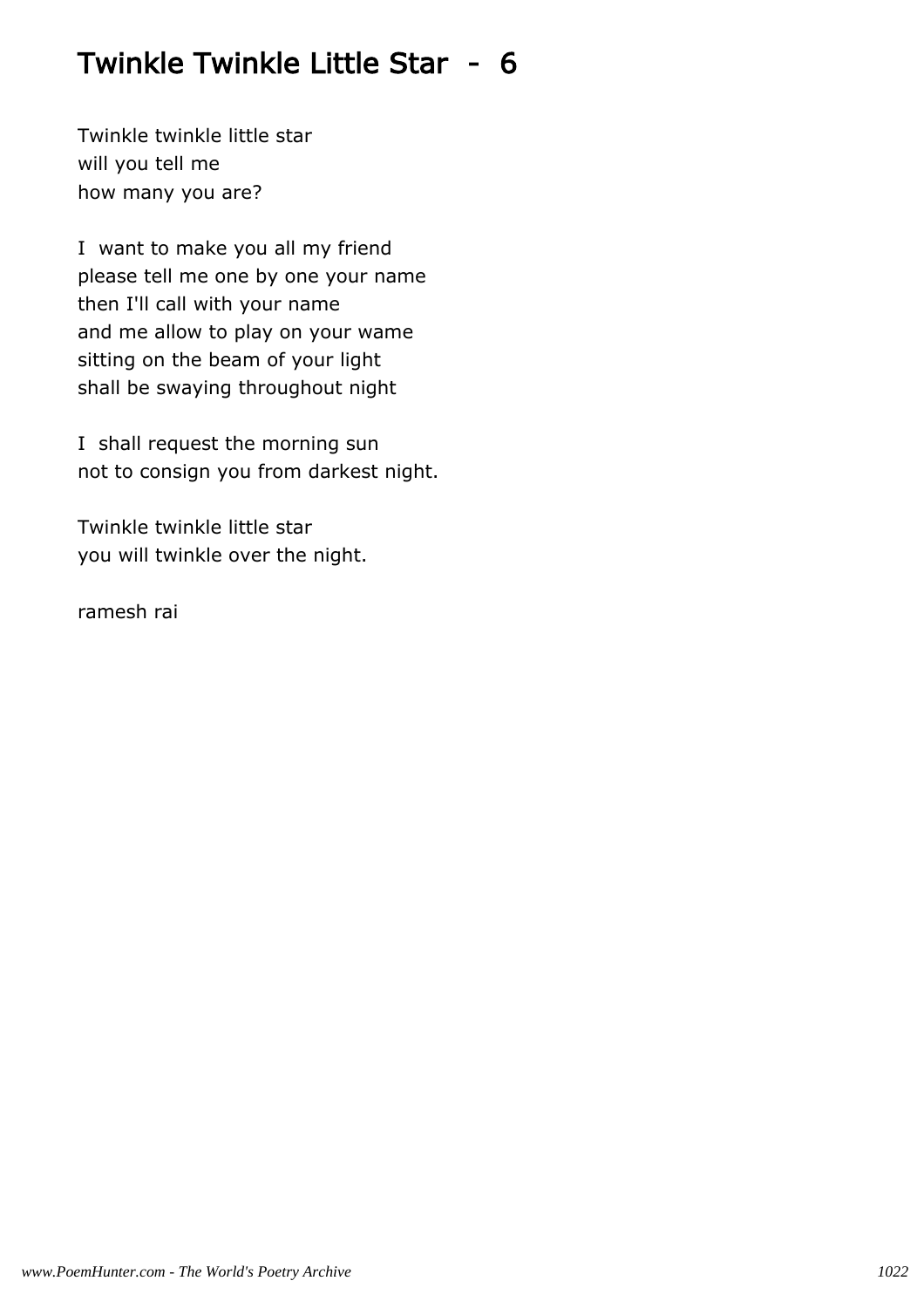Twinkle twinkle little star please tell me how you are!

you come and whisper in my soul the reason of your glowing light the shape and size and your height thousand years have passed but still glowing with enormous light tell me the reason of your long life you march from east to west but never tired never rest.

Twinkle twinkle little star please tell me how you are!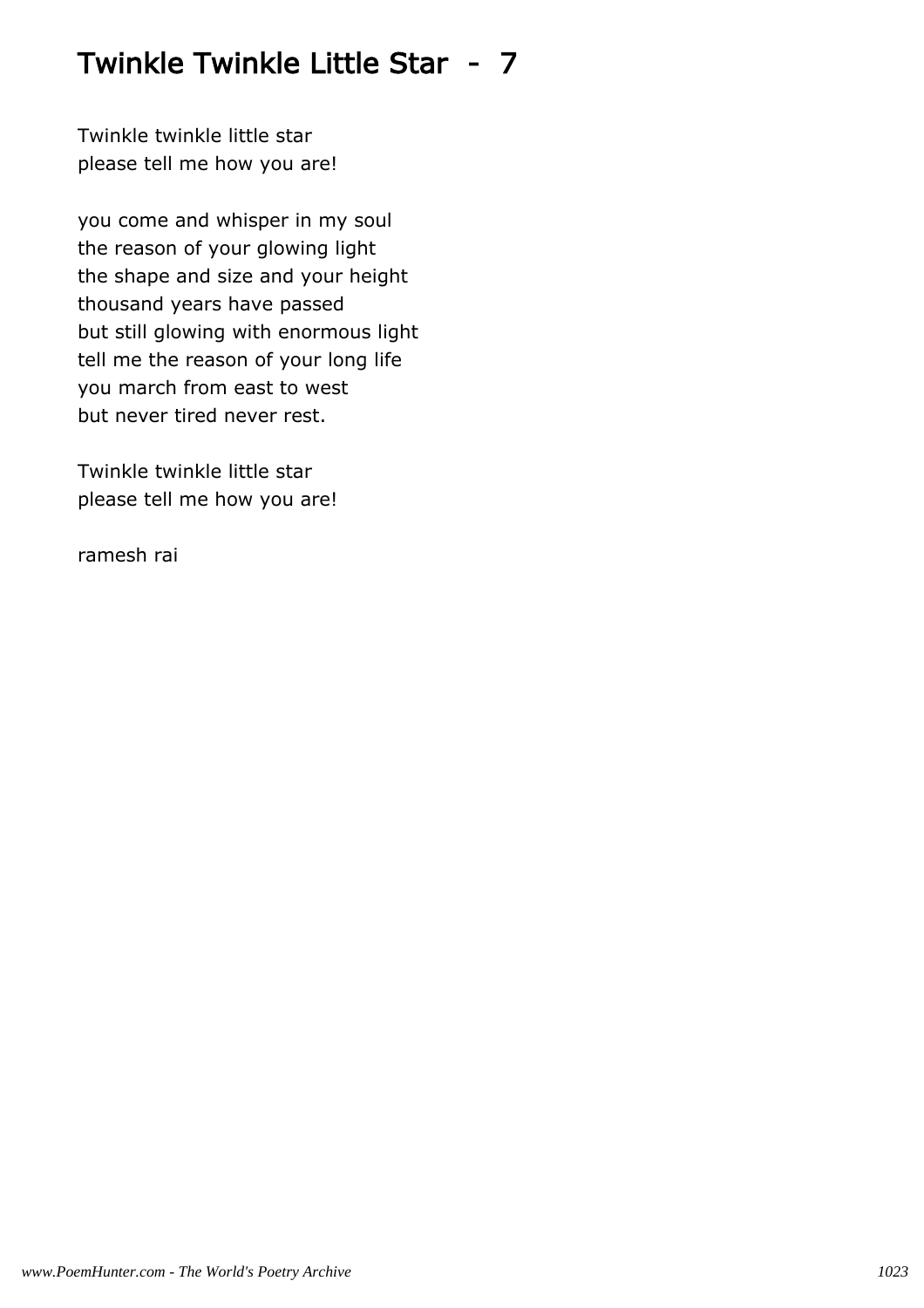Twinkle twinkle little star will you tell me how many you are

your family is too much long where you stay all along you take care of all alike never leave any one to fike you amuse the world over night when i count days and night.

You console the little bud when she will blossom to her full youth her light will sparkle on each her petal the dew will stud her with valvet petal the morning ray will tweak her haunch then she will scream with her louder voice and will say, twinkle twinkle every night.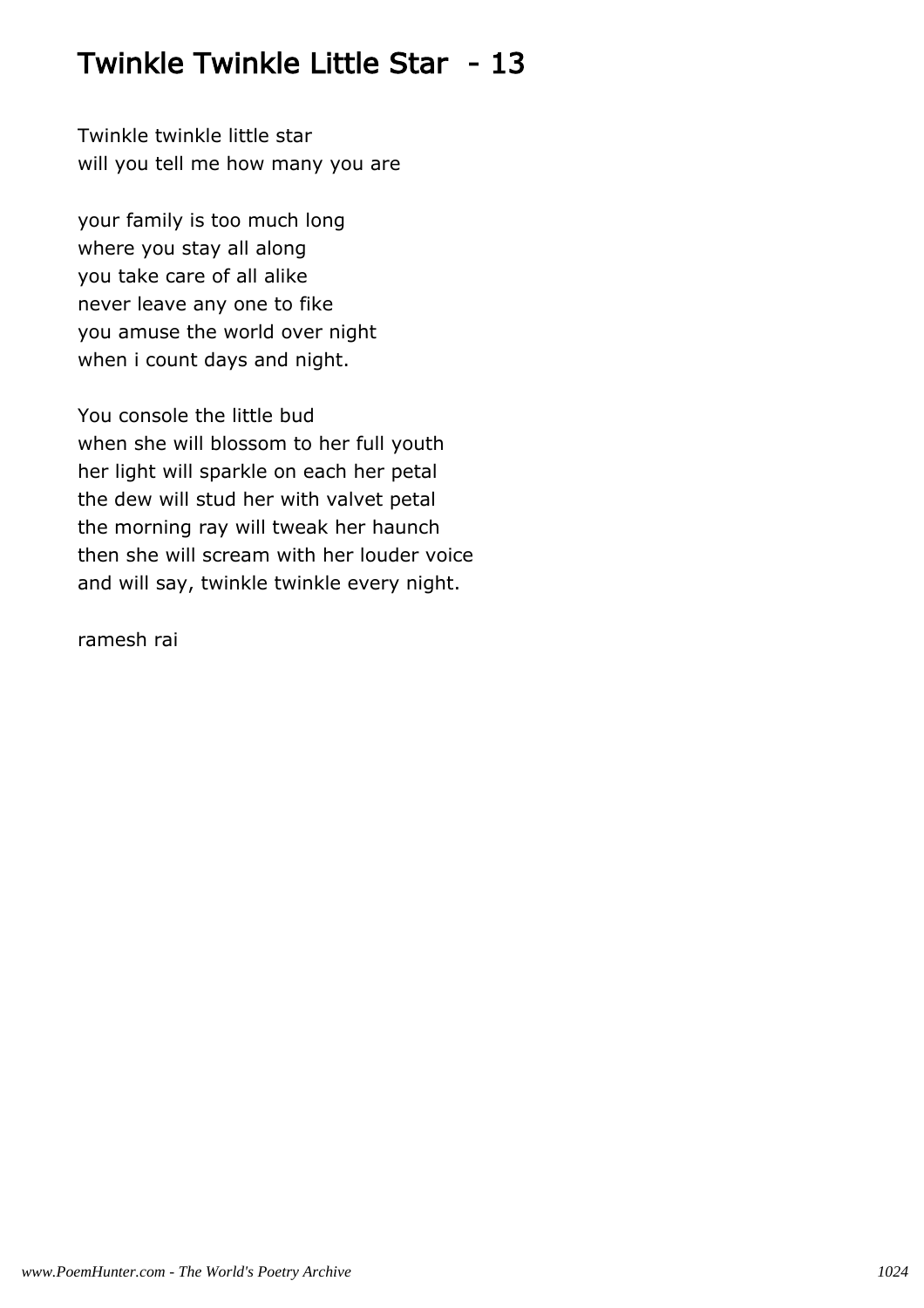Twinkle twinkle little star why do you dwell so afar

when Mount Everest kisses your face then you demure the universal face some time hanky panky you hide your face then my heart beats with fastest pace

Twinkle twinkle little star do you realise all these phase

life has gotten pains and pleasures entwined with love and peace our life rotates within these circle still we risposte every ripple is your life free from all ripples

My mind is searching where there is no such ripple.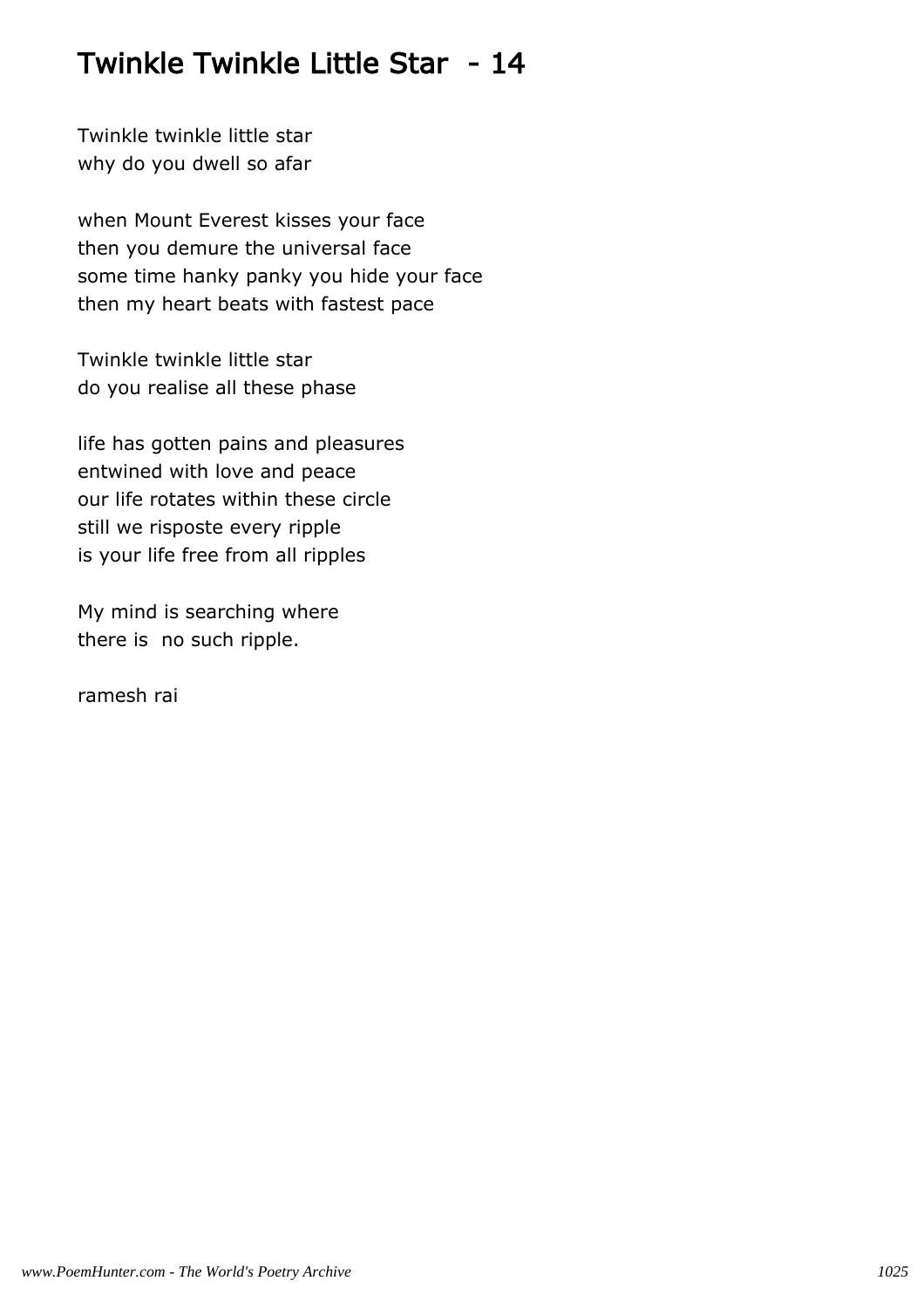Twinkle twinkle little star you twinkle throughout night spreaded over the sky like the firefly you always fly never seen during days light i like to catch you and put you on my little palm and to enjoy with your twinkling light.

Twinkle twinkle little star you twinkle throughout night.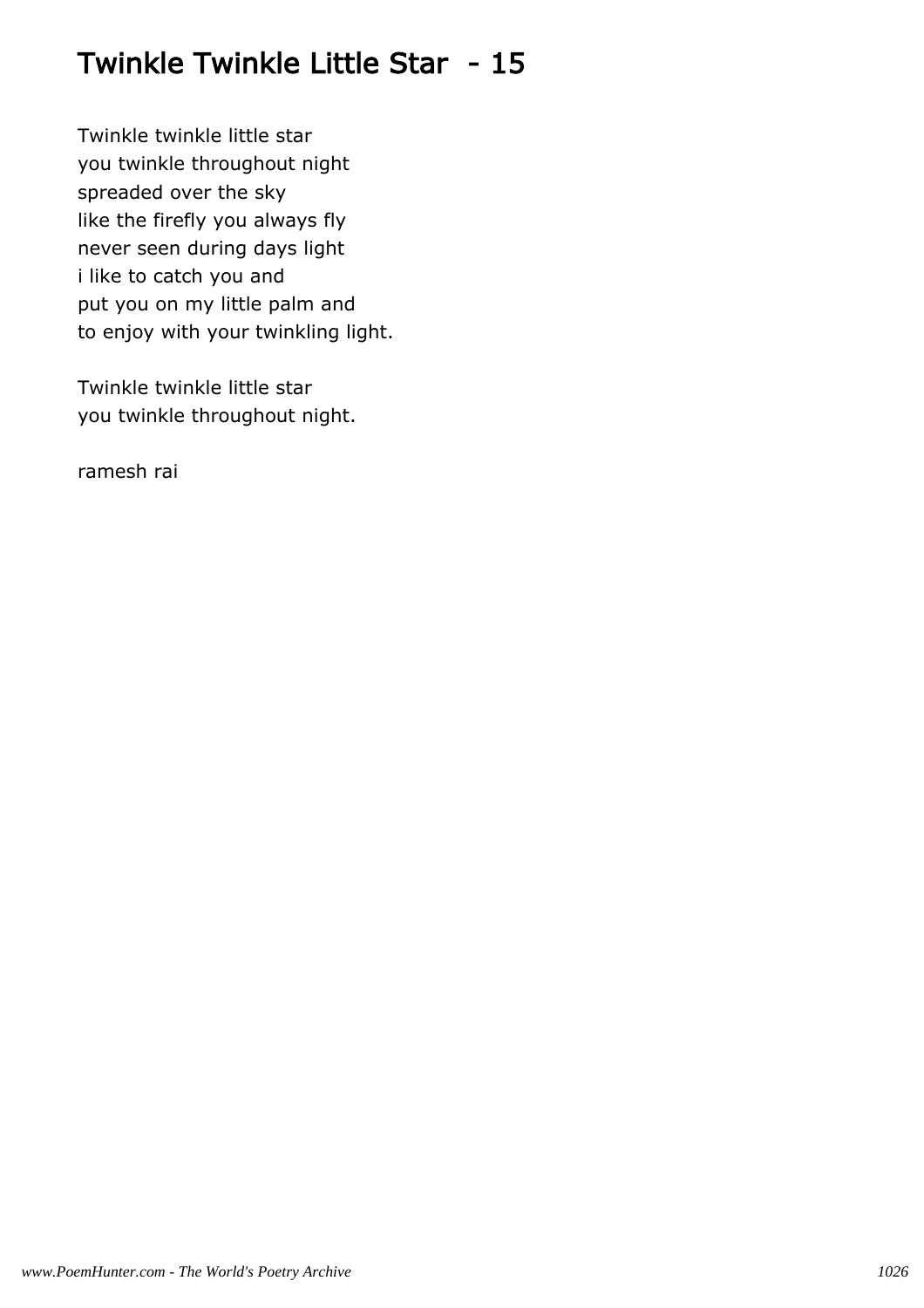Twinkle twinkle little star sits on marvel rock rock is splendid and enlightened whole sky gleam with its light a ray touched my heart then i realised the twinkling light.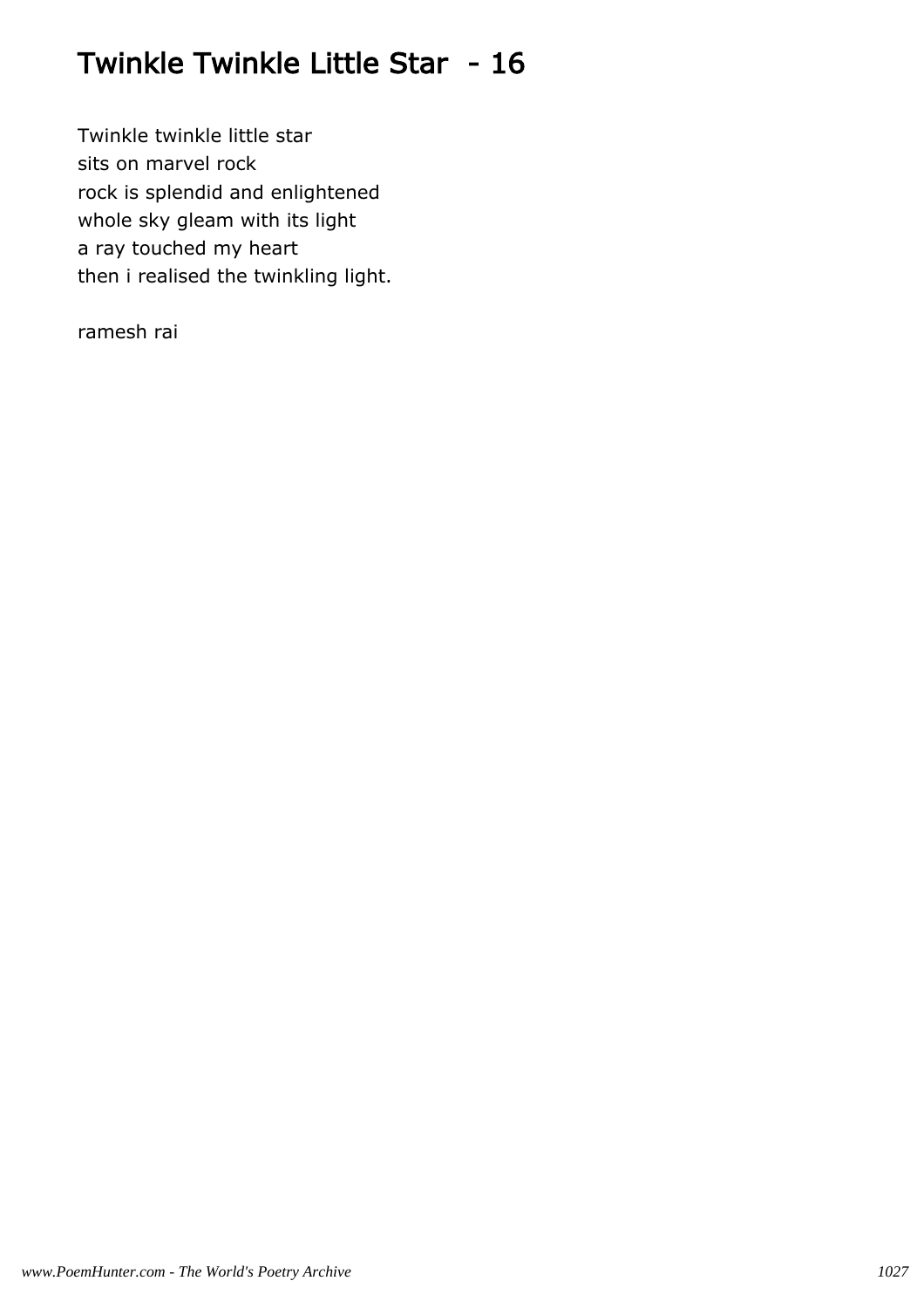Twinkle twinkle little star please tell me about your brave heart you wander in endless sky without fear and without fright how do you tackle demons of sky when you are armless and not a knight you perform your job every night twinkle twinkle throughout night

when the cloud covers your face still you glow with your humorous light as if resplendent and refulgent light still you scream in a cloudy night

Twinkle twinkle little star you twinkle throughout night.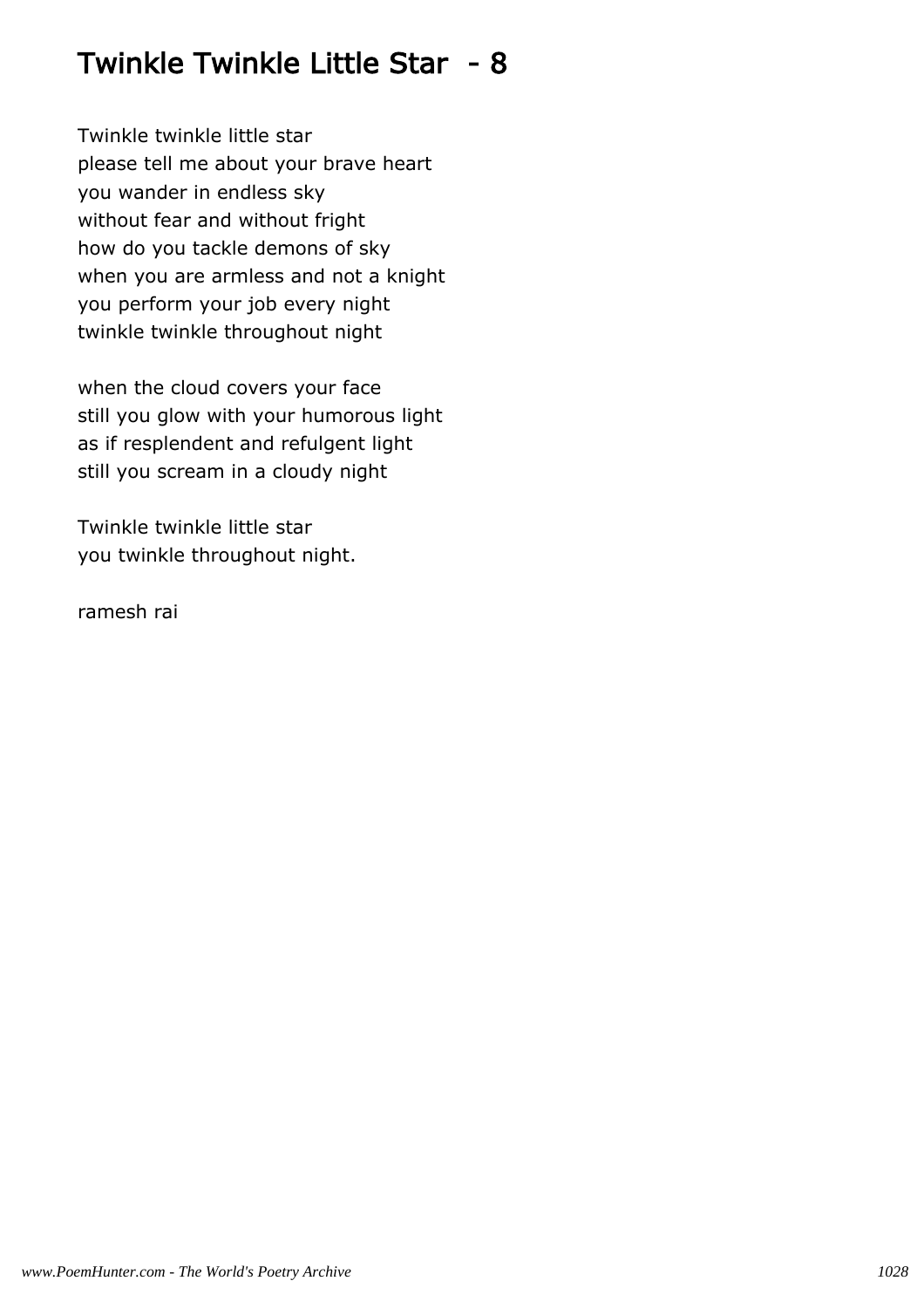Twinkle twinkle little star will you tell me who you are must have seen the first night since the creator made days and night.

you wander only on cosmos lane will you take me once again to glow my soul with your light

Twinkle twinkle little star you sail across the heavenly abode love and peace are there more and more Twinkle twinkle little star take me there once more.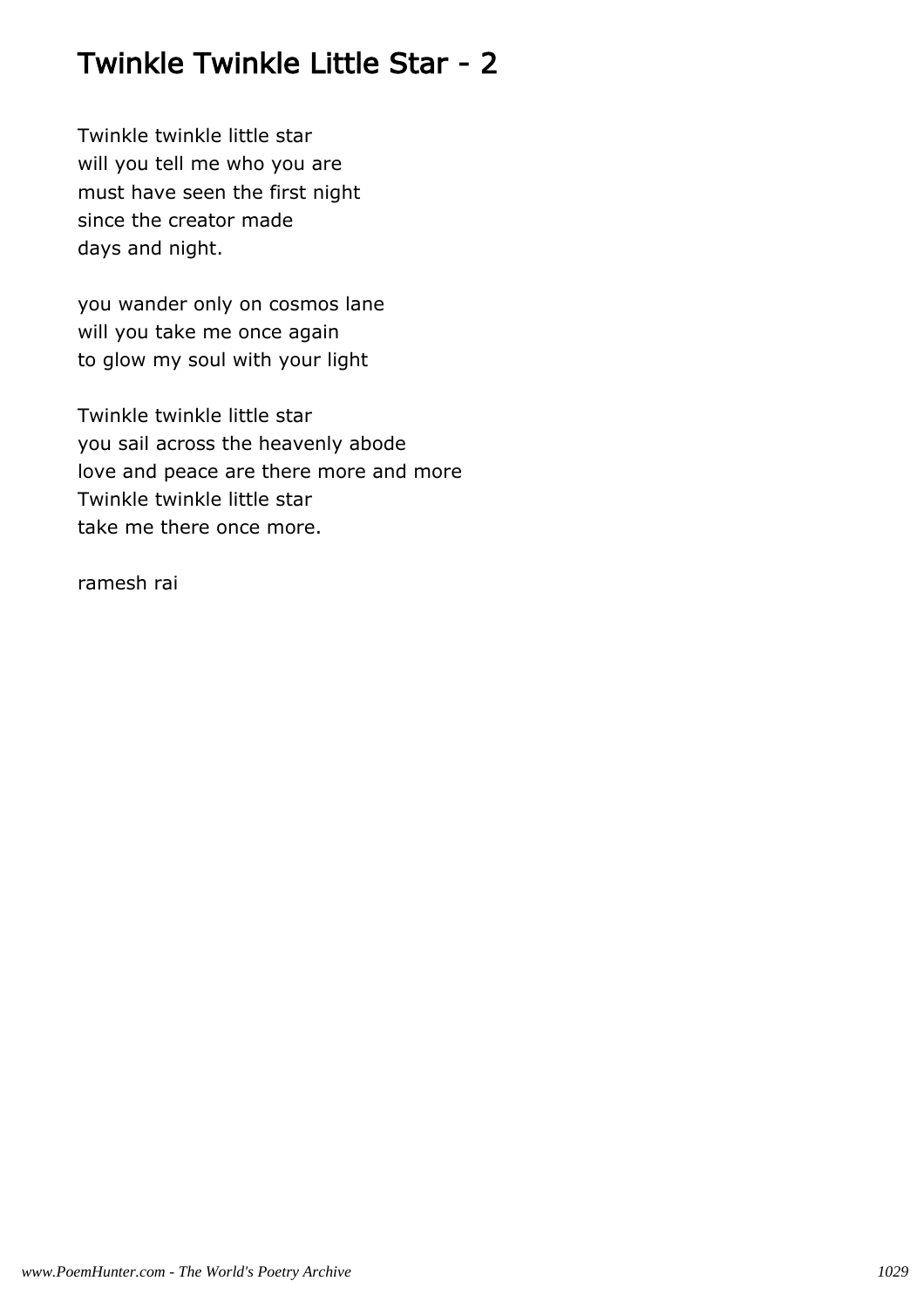Twinkle twinkle little star make me friend where you are what do you manifest in the night when this world is covered with darkest night your light is so dimmer to dispel the night, though you are in zillion in the sky.

Twinkle twinkle little star you look very small in the sky so my childish heart wants to play with your gleaming light

Twinkle twinkle little star how do you do every night.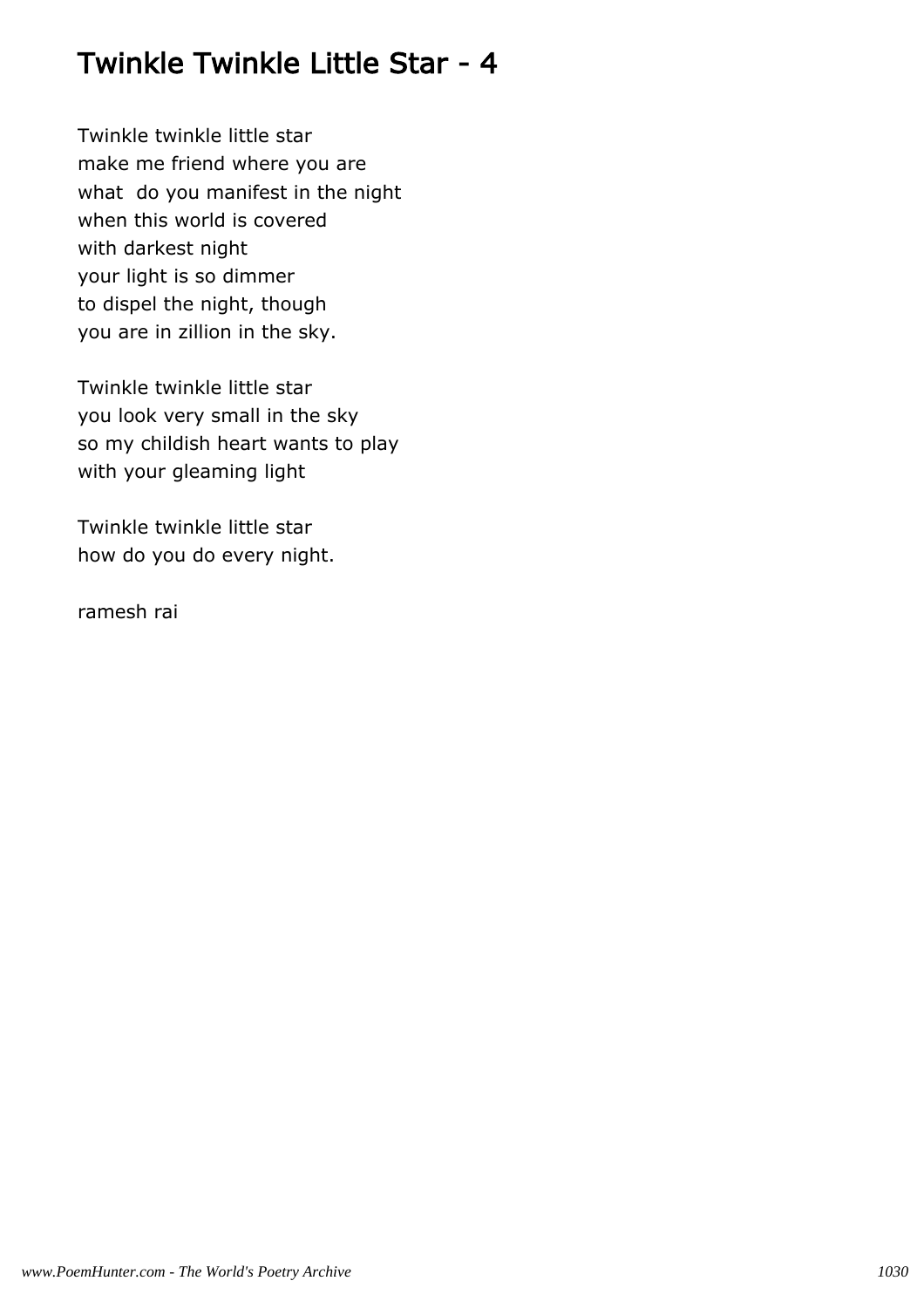Twinkle twinkle little star will you tell me how many you are you always come after every twilight never you miss any night.

you always come in a horde scattered like flower over the sky.

You possess in your soul a huge light, will you lend me a little bit of your light

My soul is darkened since primitive time waiting for illumination by your light

Ages came and ages gone but none gave her a little light

Twinkle twinkle little star will you give me your inner light.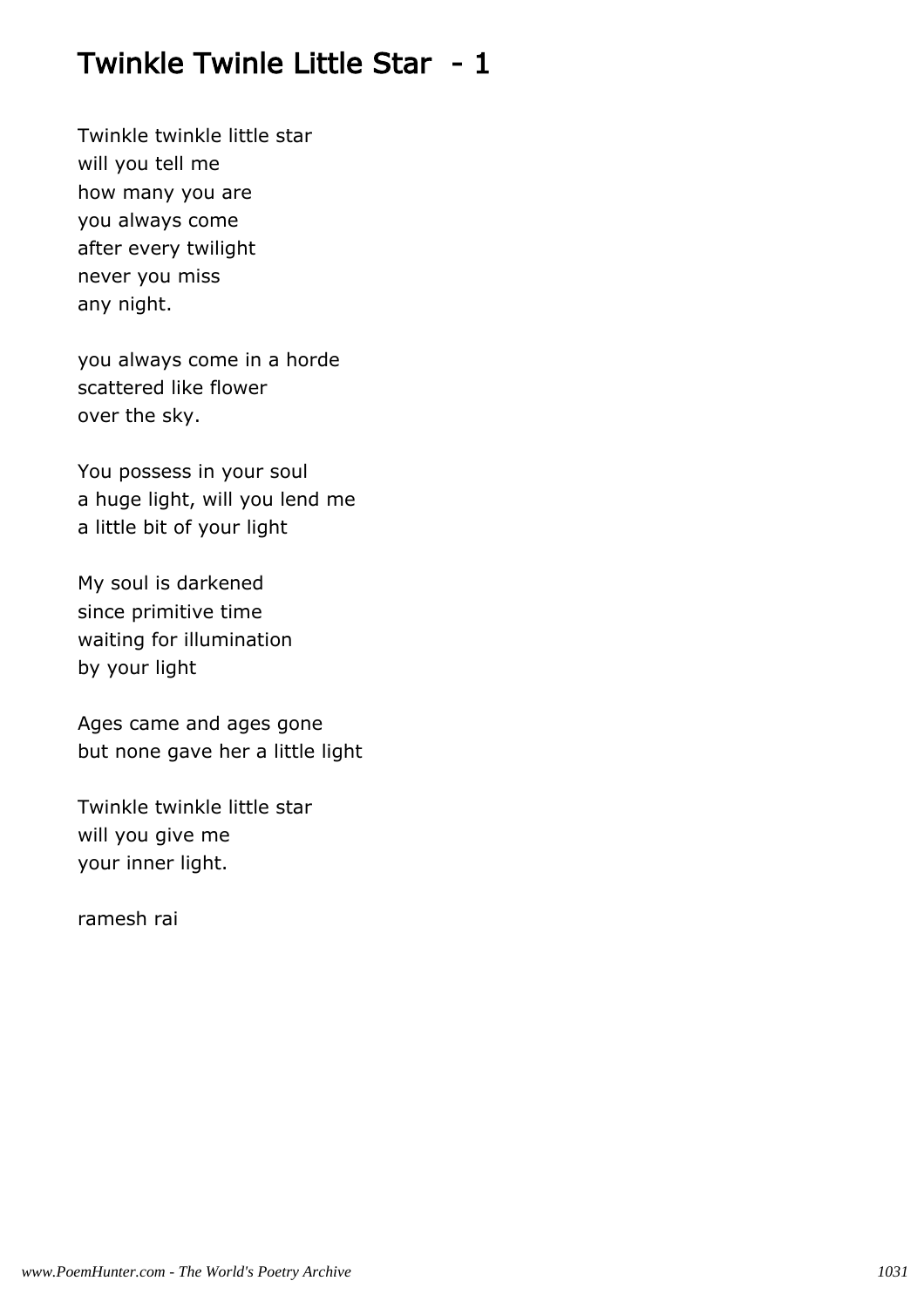#### Twitter

The dawn twits the message to come and ponder in fresh air

the aurora twits the message to paint your soul with crimson love.

the flower twits the message to spread and smile throughout.

the morning rays twit the message to enlighten wherever you go

chicks of nest twit the message to wake up and resume duty

the morning breeze twits the message to chill the envoirnment whatever you meet

the nature twits the message to cobtract whatever comes on way.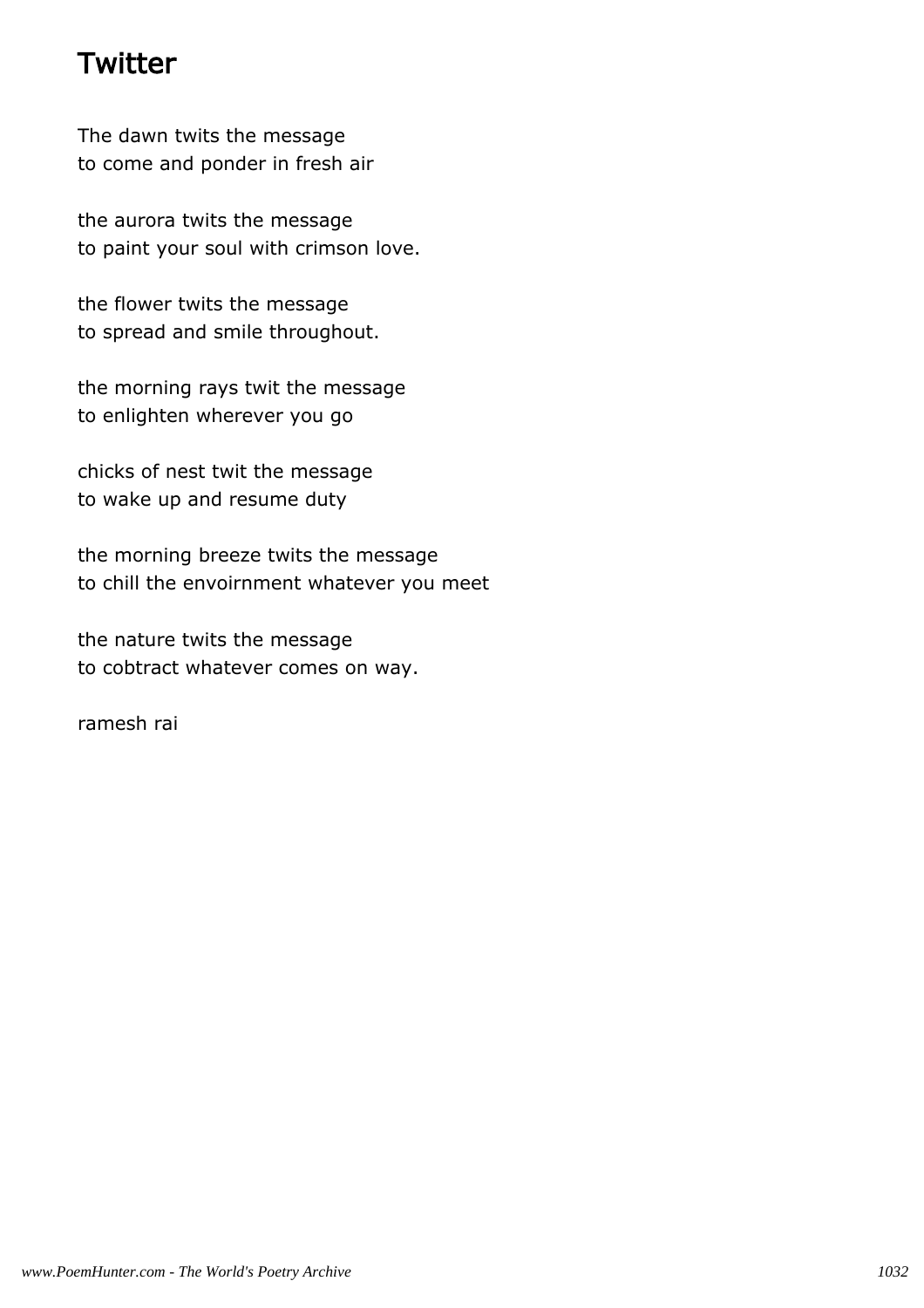### Two Wings

Two wings flap together shatter the existance of air create space for own to make a fly in air

each and every action of wings brings togetherness an aroma to flee above the sky fabling a lucent melody of life

two wings are not innocent sensitise more effectively that comes under its influence

life also does proceed with two wings of time makes an access for glory with a bright prospective feature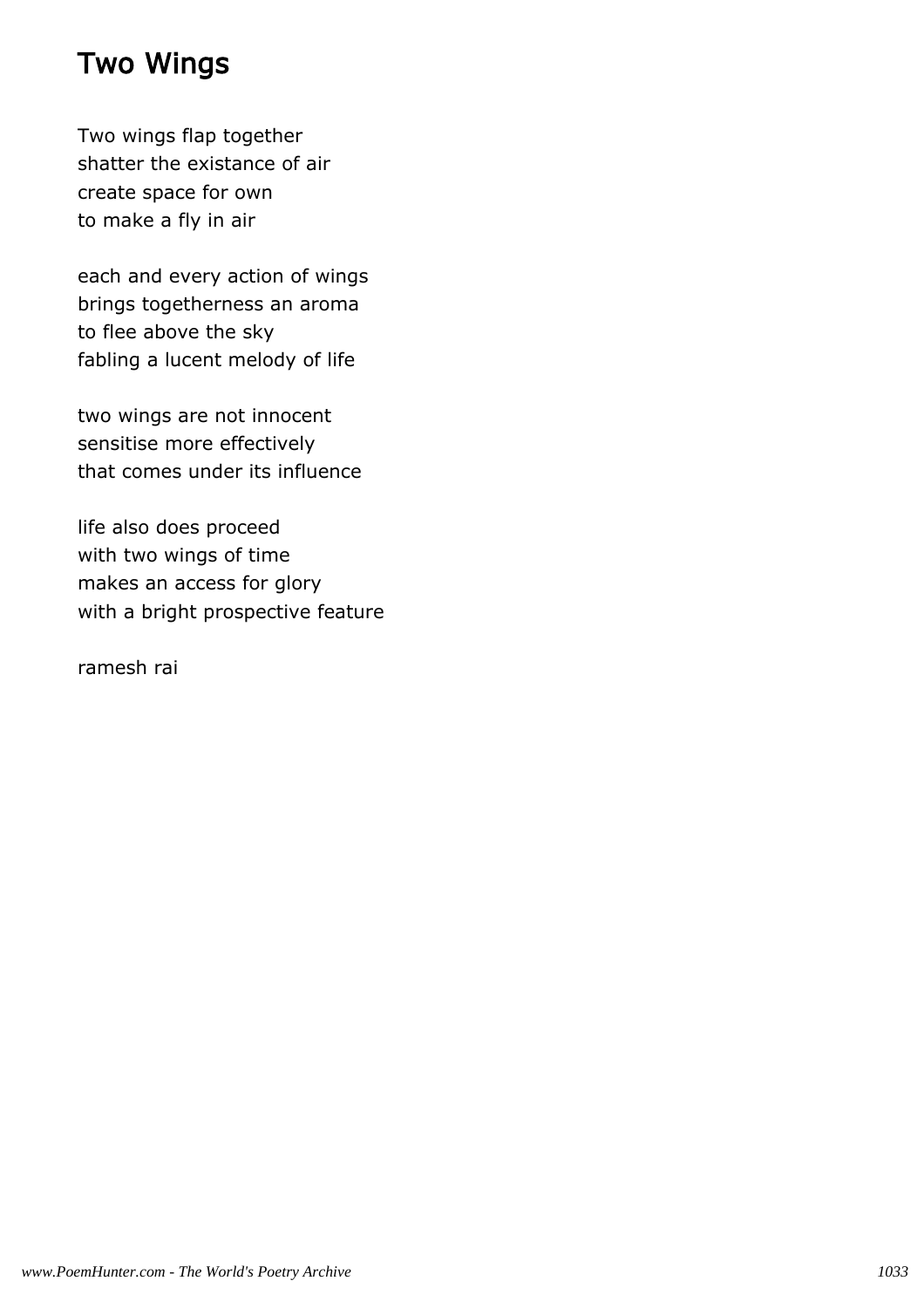# Ugly Game

The most ugly game of human civilization since the begining of civilization is to be confined with civilization that made the human race into fragments divided the human race into caste, creed, race, religion and nation and its outcome is seen with war a huge wastage of man and money then tied up economical shackle

Due to ugly game by the people, to the people and for the people human race is loosing its existence somewhere or in space of life

Wings of liberty are grown up on the back of few people but major portion is chained up

The diversity bestowed by God for beautification of natural law is getting tampered so, chaos are spreading worldwide withstanding the human race due to own deeds

Only the act love and regard for each other forgetting all hatred and balancing of economical status can put the human race on track of progress and minimise human suffering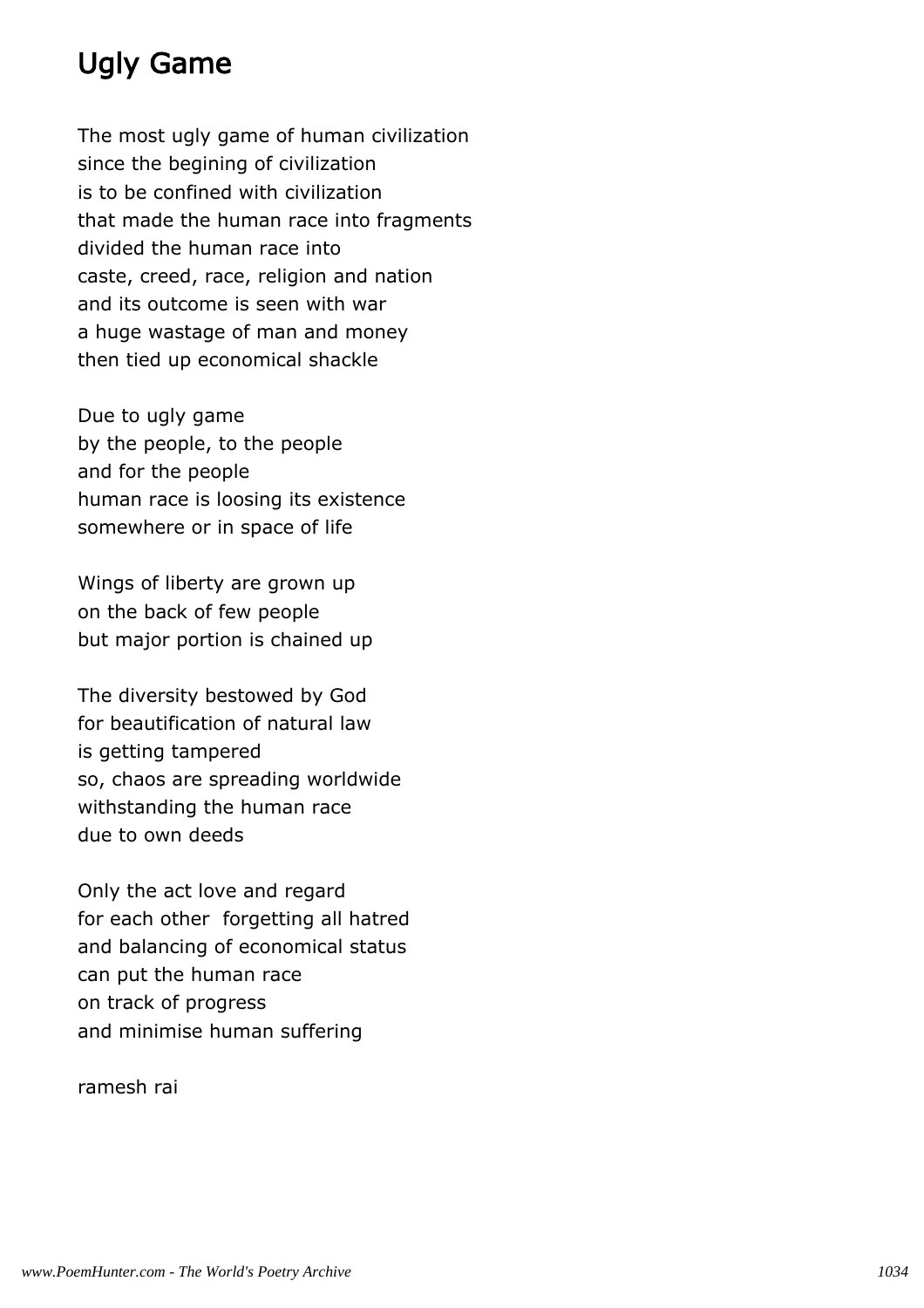### Uncertain To Certain

Life escalates every moment gradually, slow, fastly

To day is always uncertain rapidly slips from feet brings to morrow which is certain

Today is reflection of to-morrow so we see just reverse today

Today is always pessimism Tomorrow is always optimism

Imagine! Tomorrow becomes uncertain what your heart will feel

For entire creation today is uncertain but tomorrow is certain Tomorrow is always better than today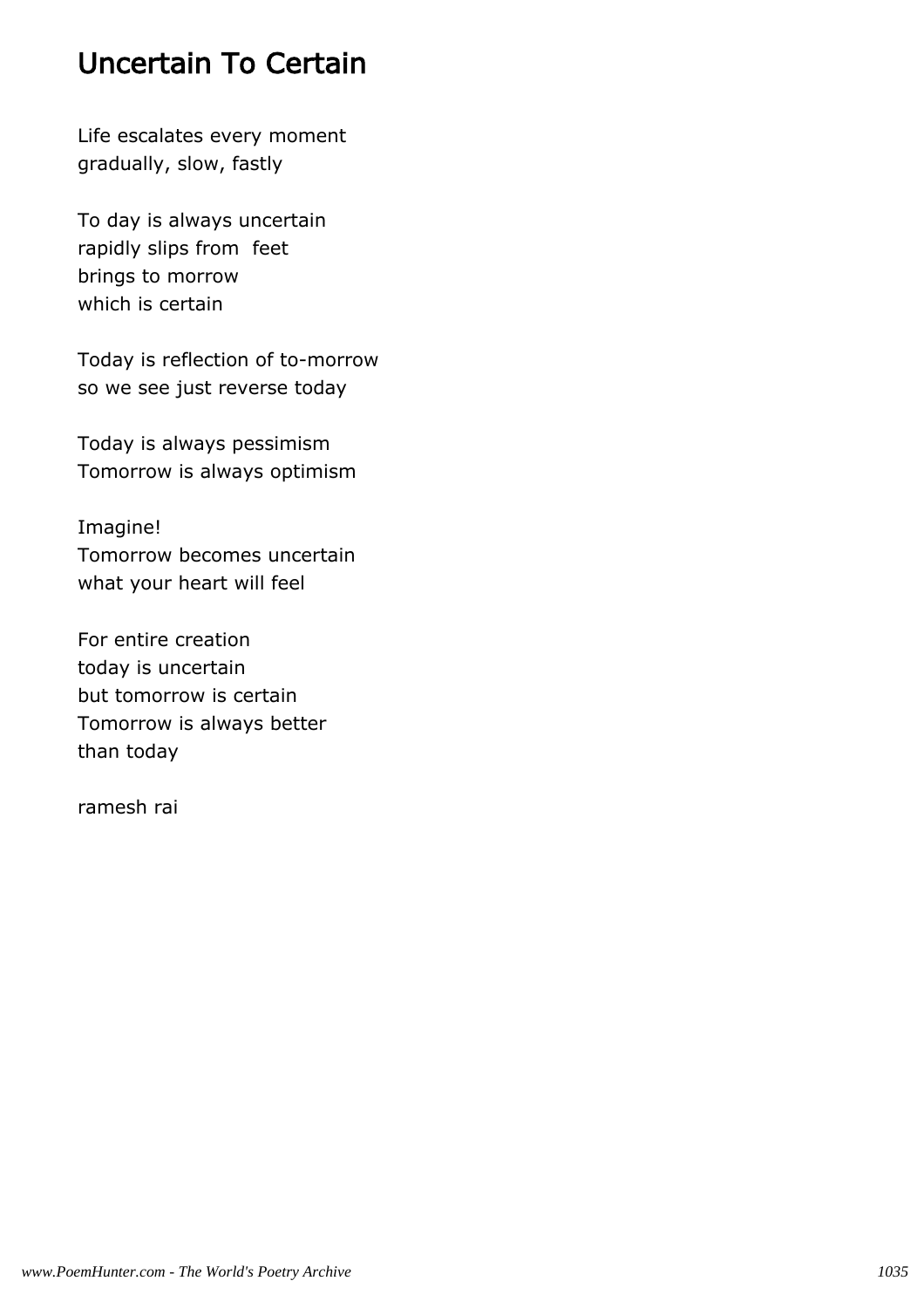### Understanding

All dispute in life can be resolved only through understanding we have to come to an understanding to get our problem solved

Understanding in our life makes us to understand real facts of our life

To enter into any understanding is not always bad provided the aim of understanding is not for flaw or nourishing inmate

Understanding means witty end over unwise decision but not a compulsion understanding is rather optimum choice for winning the race of life

If you think to be in loss due to any understanding still you concur, makes you the real hero of life

Loss or gain is not limited to rivalry but upto real state of life

If you overcome any obstacle even after loosing in life; gives you green signal for success in life

My friend! Whenever you are compelled to accept any undue understanding understand it the gateway of your sucess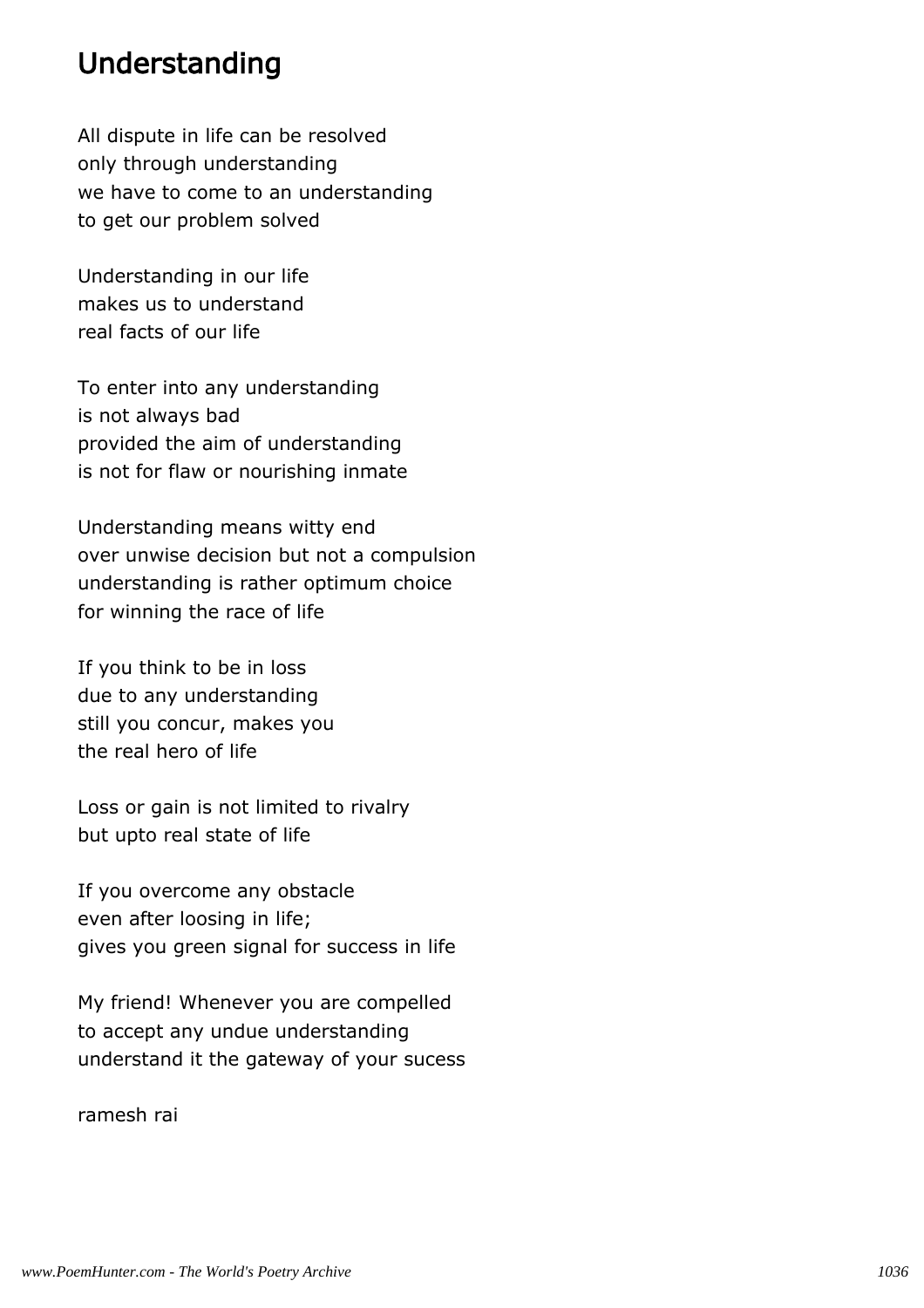## Understanding - 2

Understanding means to capture natural phenomenon of its realistic flow and its soulful submission and to bring down in our usual life

Understanding is the awakeness of full conscience with full bliss

The yogis know The scientist realises thus makes invention

Understanding has an important role in common life for its survival without understanding all will shatter.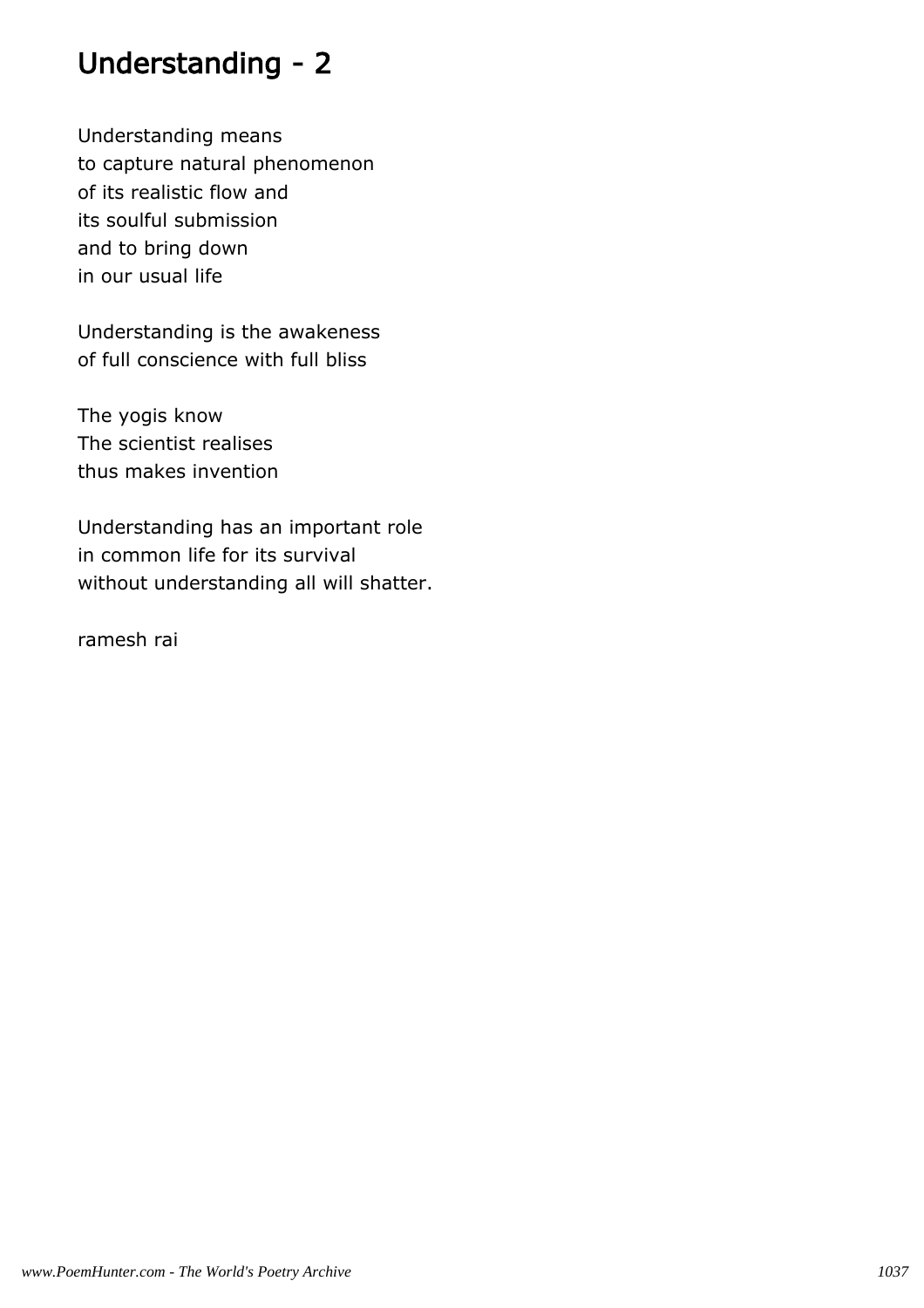### Unfair Game

You make me winning and self be defeated every time it is not good you doth violate the rules of game

But I know you are clever too you do so, you have fear that I must not be out of game and inspiring me for more

No matter, if I win or be defeated but you must not be out of game it will pain me too much which I may not tolerate

So, keep it continued by any means fair or unfair till the end of life.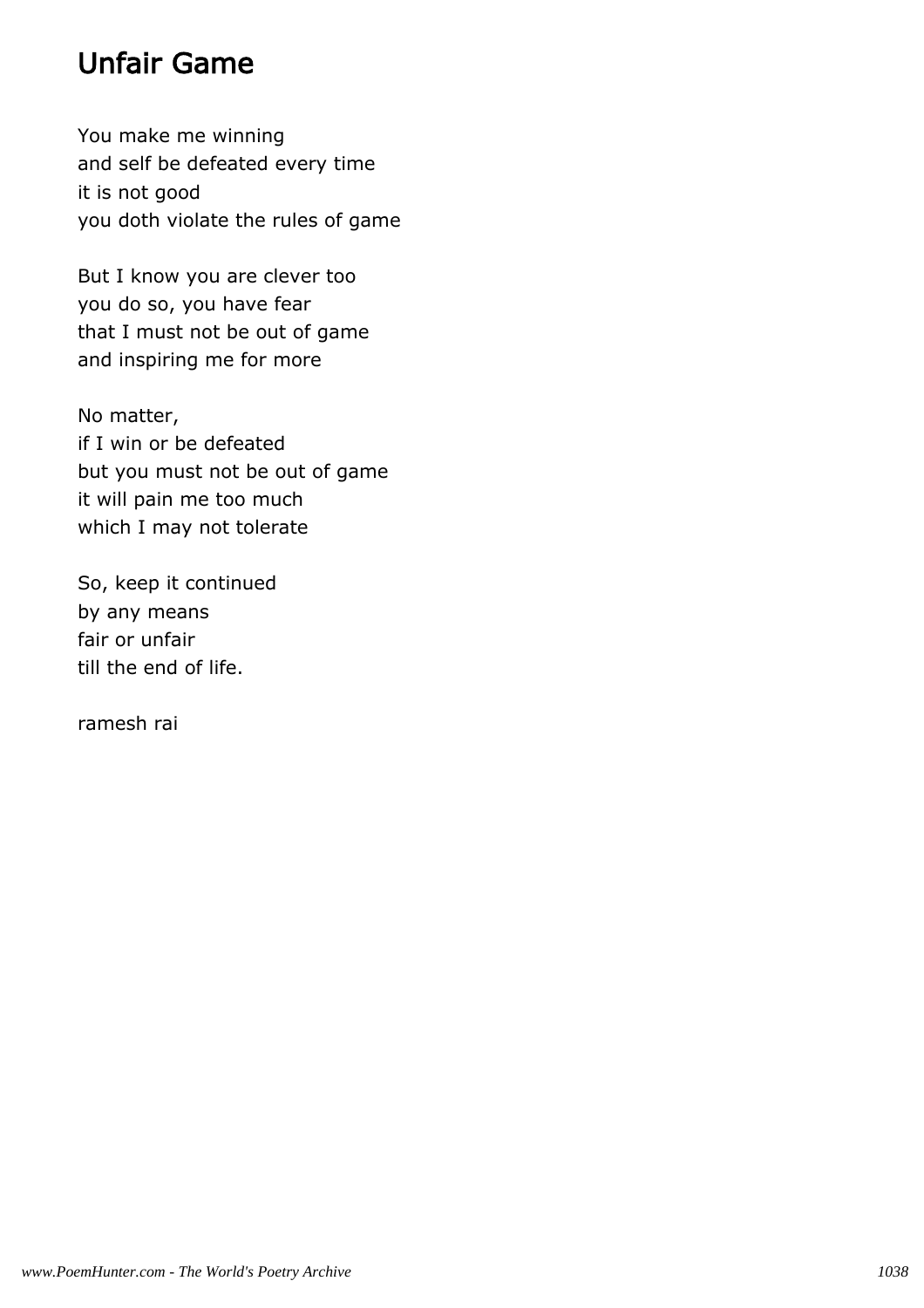## Unfair Love

You say my love to be unfair perhaps, you do not realise my love nor do you understand my love

You can not feel tranquility of my love it is like the love of moon and earth rotating ever and ever

It is like the love of stars twinkling throughout its span

Love can not be unfair like the sun rays can never spread darkness

Love is always fair and holy like worshiping the God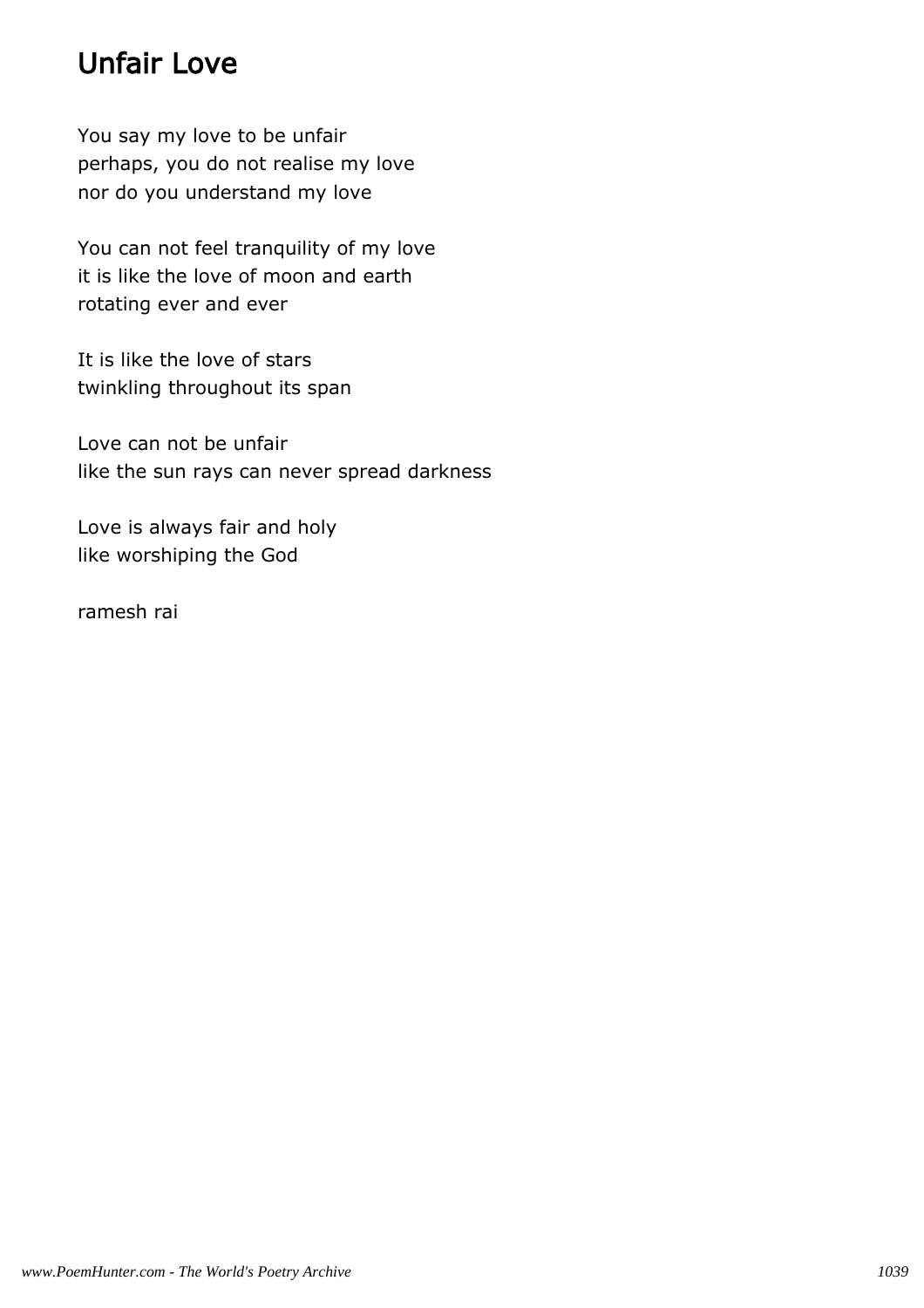#### Universal Law

O God!

You have made so many laws in which there is no leakage such as Day after every night Death after every birth decay after every rise

May I ask you Have you made any law in reverse order such as Night after every day birth after every death rise after every decay

Not known if you have made If you have made you have changed the potentiality state so your every second appears to be new.

I have not read your total rules but please make me understand your all rules.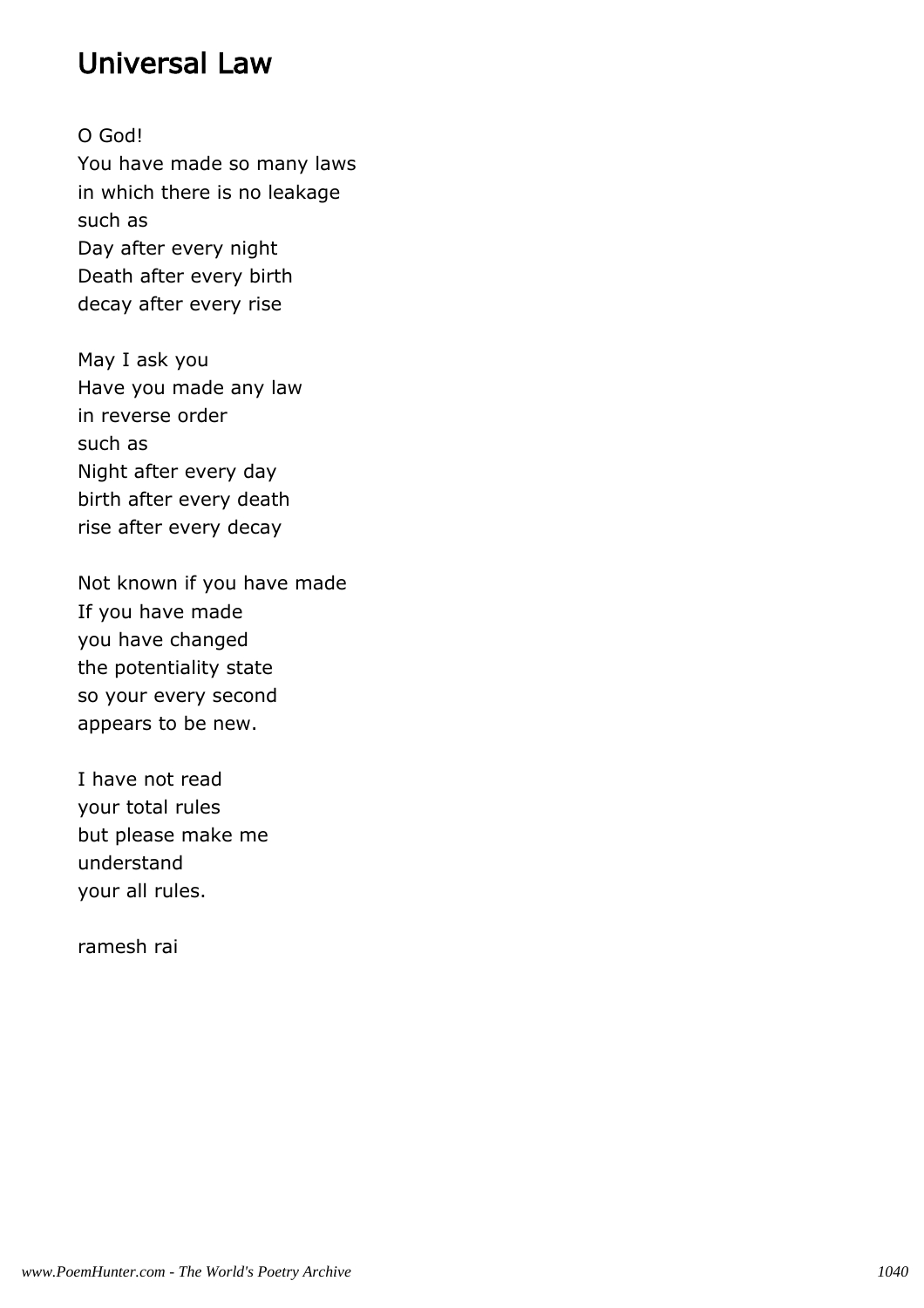### Unknown Destination

Marching towards an unknown destination I don't know, what is the end? And when my journey will stop I have lost my origin from where I started campaigning, can not be back to my original status.

My all footprints have been erased by the wave of time like a traveller of desert whose footprints are washed out by the hotwind; but following mirage I know chasing the mirage of life I have to be tired and make me asleep my body will be burried alive by the sand of desert, but my soul will not stop, it shall leave my body will be marching to an eternal destination.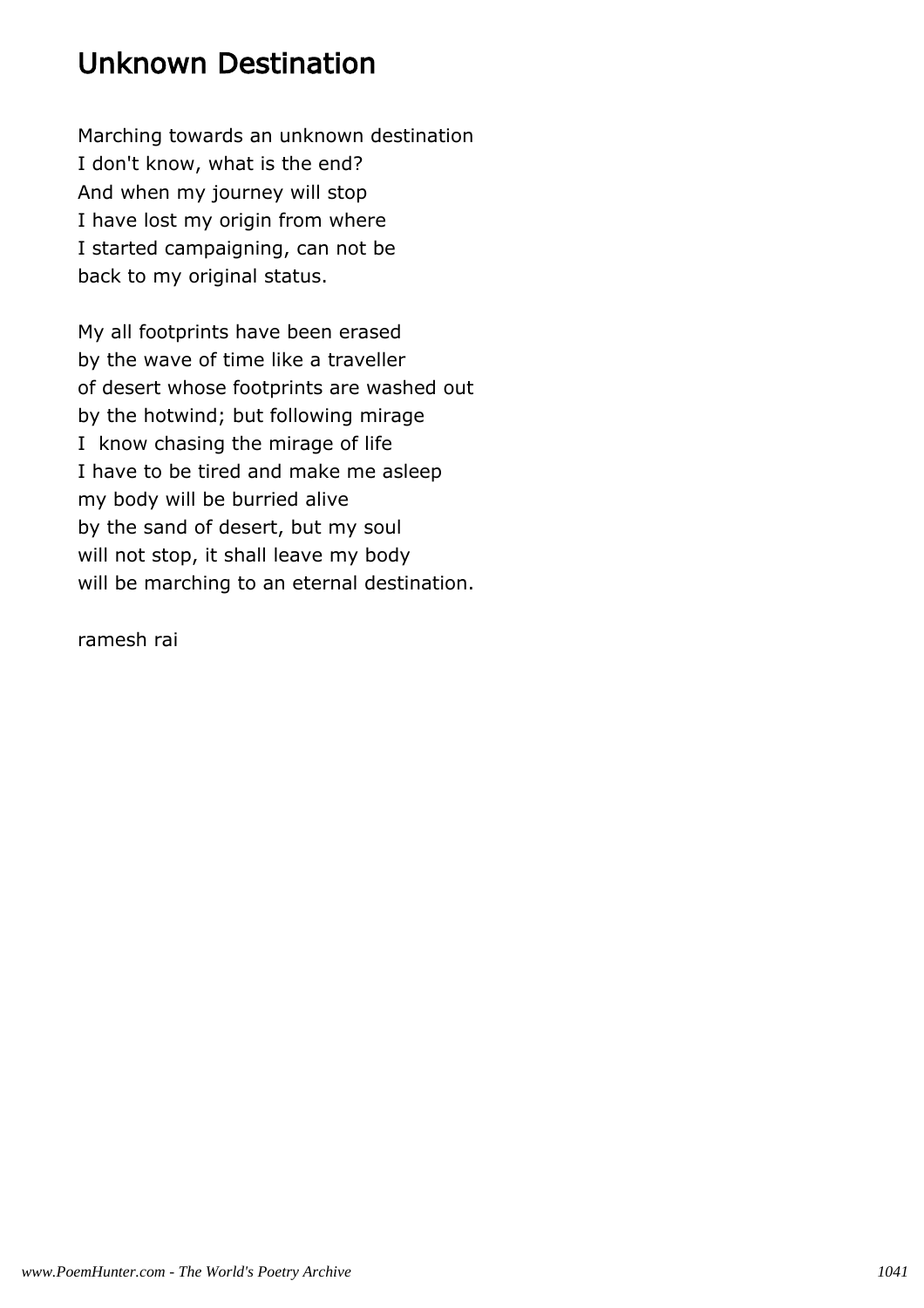## Unsaturated Nature - I

When the entire creation is peeing for life someone sings refuting all dilemma of life the mercurial voice echos in all directions the staid mind courses resipiscence of life.

The life evolved from the unsaturated vessel singing the song of life

The rhymer manifests its outsweeten melody intermix pains and pleasures of life

The death deride all evolution evanish unto the vessel for ever in life The eustatic phenomenon oscillates the creation propagate for creation of new life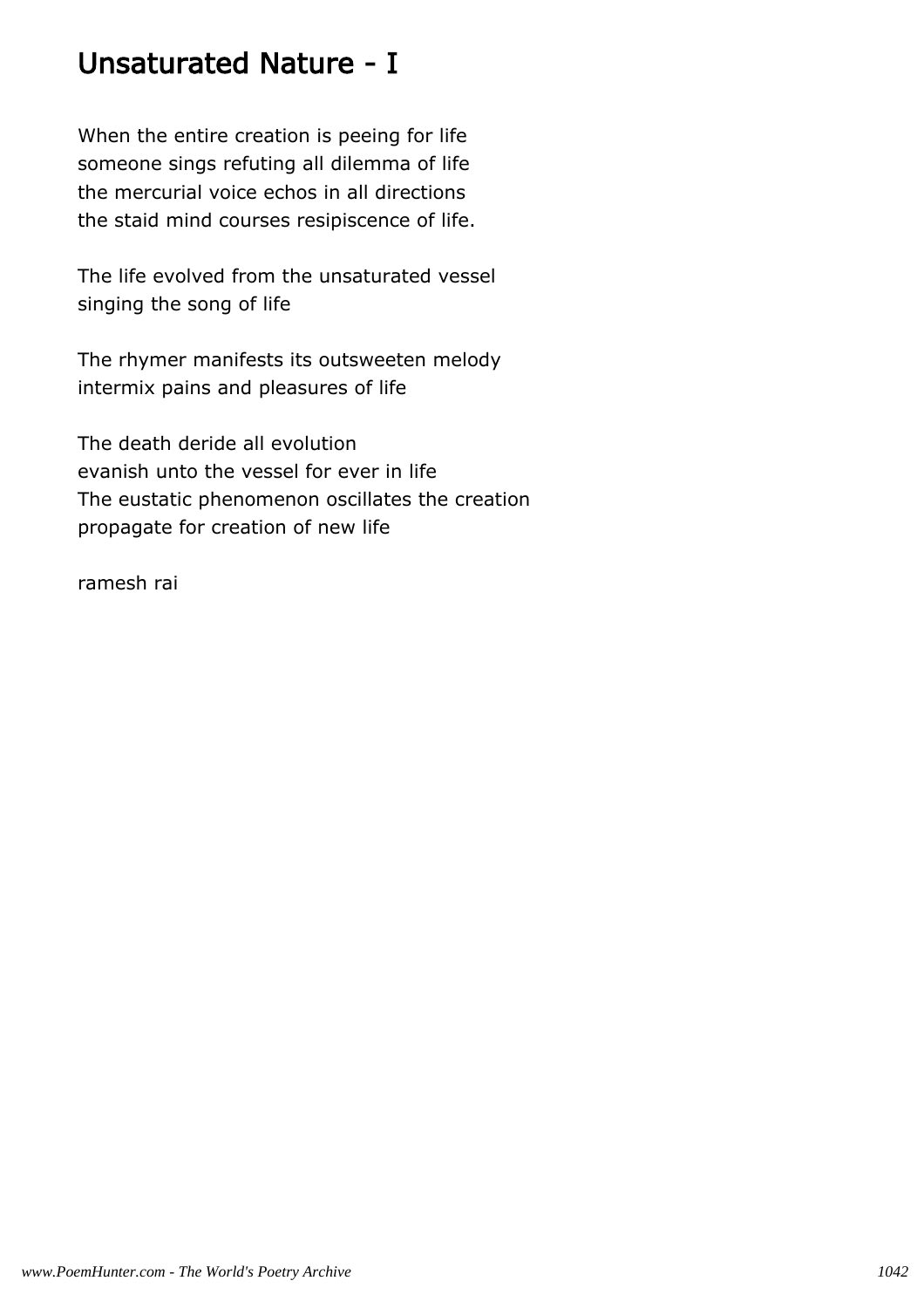### Unspoken Words

You are my unspoken words always like to keep in my heart with thousand of heavenly treasure with thousand of glittering stars with thousand of pleasure with thousand of melody I like to keep you in my heart I fear, if I speak of your ecstasy you will be added in the dictionary of this world and will be lost, out of my heart To search you, I shall have to unfurl each and every pages of dictionary will be tough to get you once more.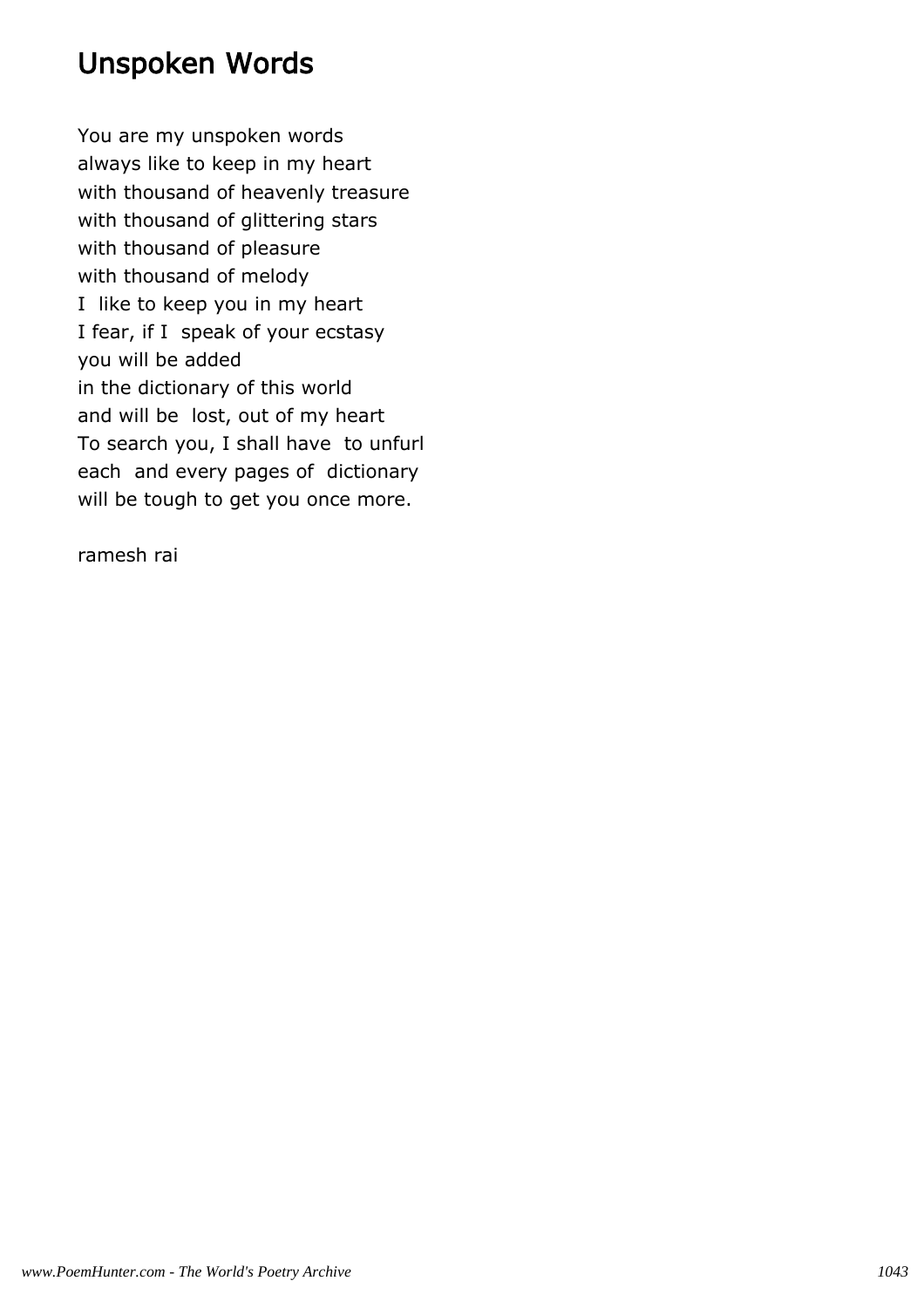## Unwanted Love

Unwanted love made me fragile snatched my all pleasures made me beggar to stand on street.

Had I been beguiled that thrashed my life.

Unwanted love is never good should always be denied.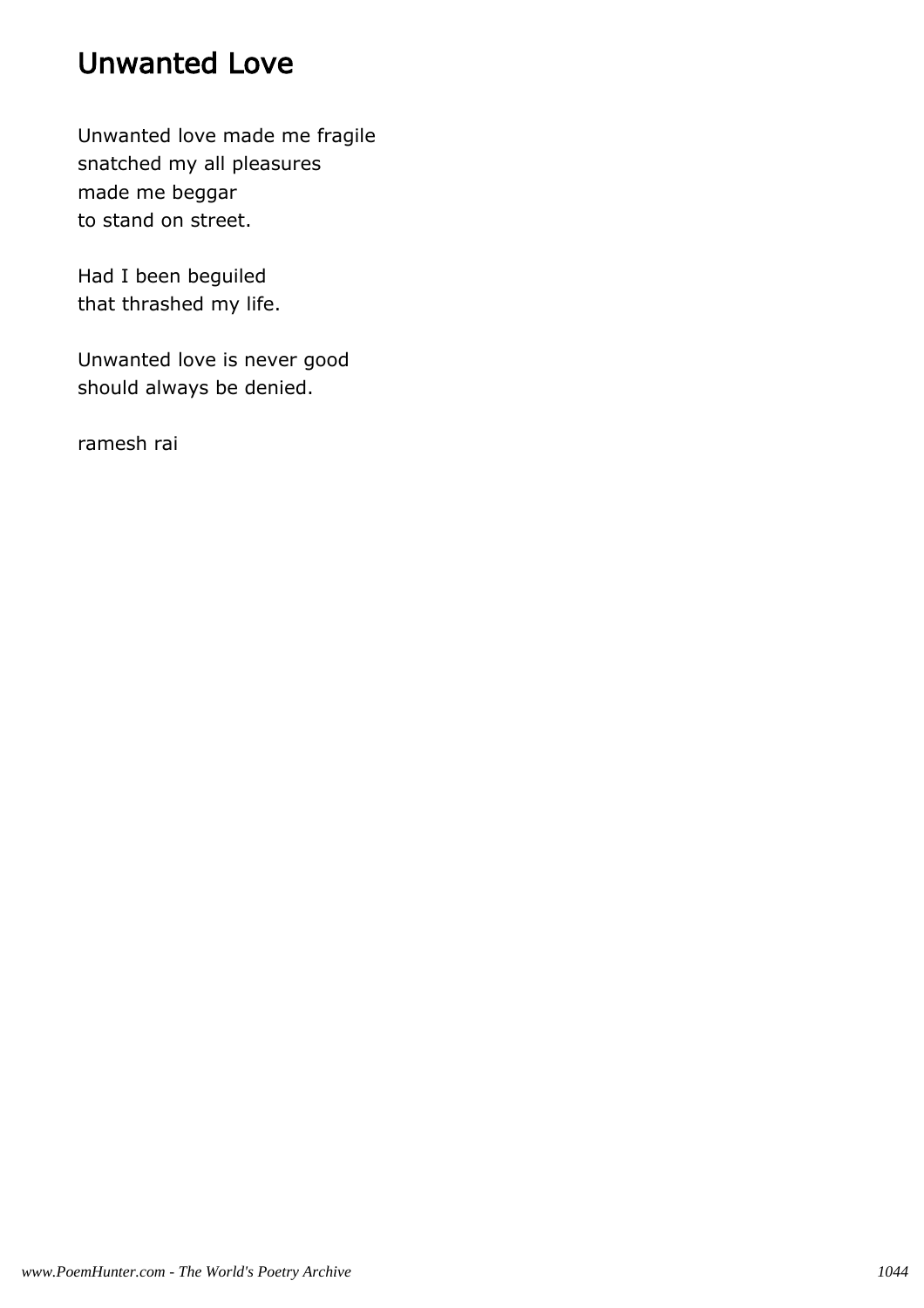# Ushayan

Surya ki kiranon se Kayee rashmiyaan nikal rahi

Un rashmiyon se kayee pratibimb ban raha

Us pratibimb se koyee jhank raha

Pratibimba badh rahi hai

Snaih! Snaih! Aage ki or

Rashmiyon ka punj bikhar jaata hai

Uske aane ki aahat milti hai

Bhang hoti hai prakriti ki nidra

Prakriti prakahmay ho jaati hai

Kaun aaya, kaaun aaya

Door kshitiz se

Kya sandesh laya

Chidiyan chah chahane lagati hai

Prakash aur tej ho jaata hai

Kaun aaya, kaun aaya

Pure prakriti mein kolahal mach jaata

Phir wahi bhaag daud

Insaan ka chand samay

Prakriti se juda hua hai

Wah usha ke aane ka samay hai.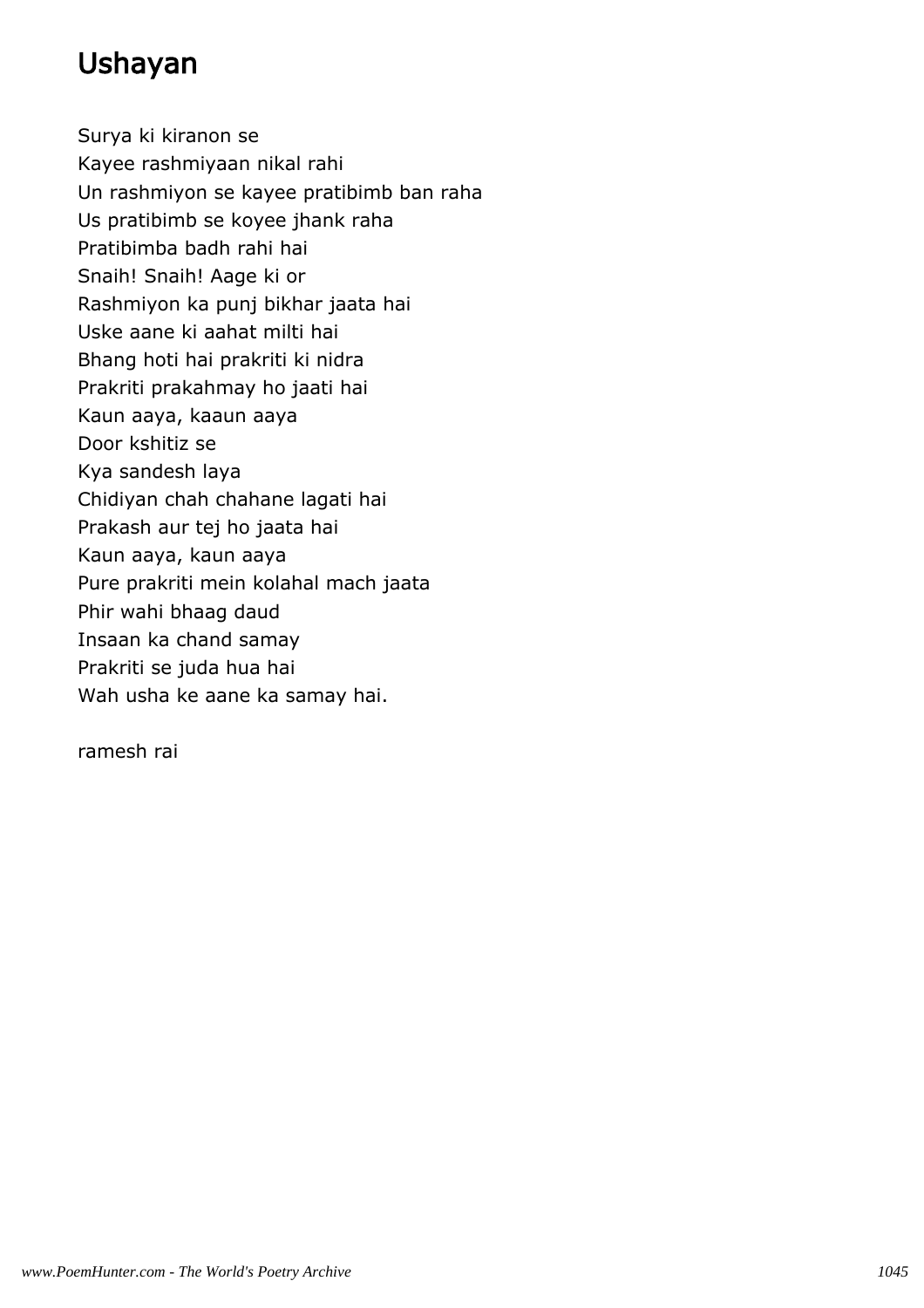# Utility Of Life

Why thou devote your time in cheating and fraudulent work thou devote your time to the service of mankind and for creatures of God

Thou devote your time in chanting the name of thy God

Thou devote your time in meditation and concentration

why thou waste your time in evil critics thou devote your time for good relationship and worldwide fraternity

why thou waste your time for evil deed thou devote your time for good deed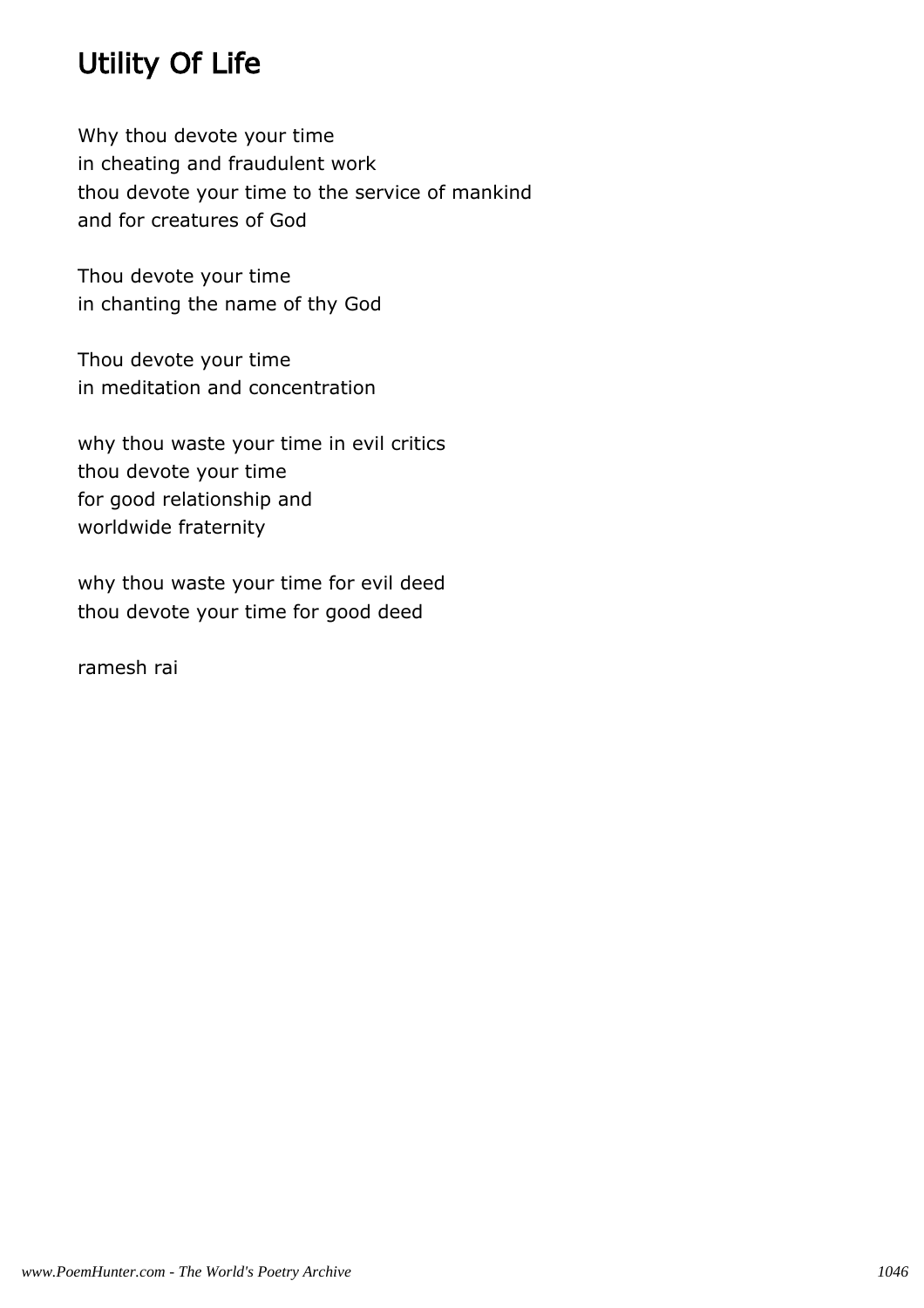# Vaishakhi

Vaishakhi ka ek geet likhun main har taruwar bharmate hain kahin koi gunjan bankar chha jata hai ballariyon mein abhinav ka sangeet nahi yeh yeh madakta ka naata hai

ushma bikher rahi jab prakriti jivan ka dhoop tibra ho jata hai nahi kahi koi ek rachna kaun suravi hai bikher raha marut ke har jhonkon mein faila raha hai nayee prabha

yeh aagman hai nav varsha ka vasant ritu tab jaata hai chaitali ka pawan upvan chhod gaya apna vaibhav khush ho kar sab gaate hai vaishakhi ka geet naya.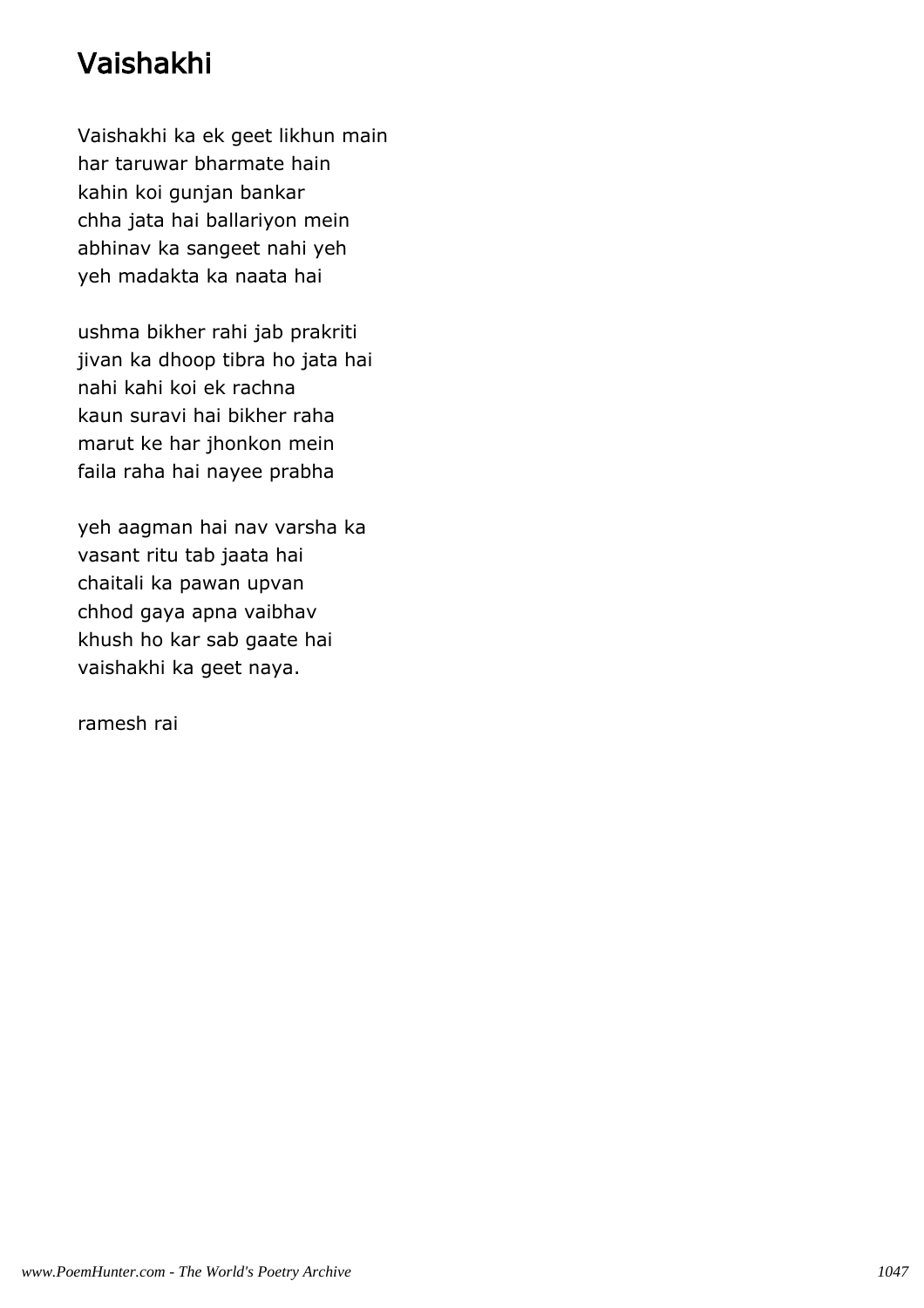## Vaishali

Ur ke sapt suro se nikli Vijay prem ki amar gatha Jiske veena se jhankrit huyee Gantanra ki nayee abhilasha

Dhanya hai wah bhoomi Pade ahimsha ke pratham pag Vilin huye talwaro ki jhankar Vaishali ki nupur dhwani mein

Gantanra aur ahimsha ki pratidhwani se Vijay gaan lahraya kan kanmein Ab manav me prarambh kiya Manavta ka ek naya addhyay

Prem ka veez prasphutit hua Naye roop mein saj sanwarkar Mili nayee chetna use Amrapali ke prangan me akar

Hai naman sat sat us bhoomi ko Buddha jahan prabuddha huye Sanghshiromani be sweekar kiya Amrapali ke nivedan ko

Gujare Maine terah barsh Tere mamta ki chhaon mein De ashish karu prasthan main Baki kartavyo ke puran hetu

Aye vaishali ki pavan bhoomi Sweekar karo mera koti koti naman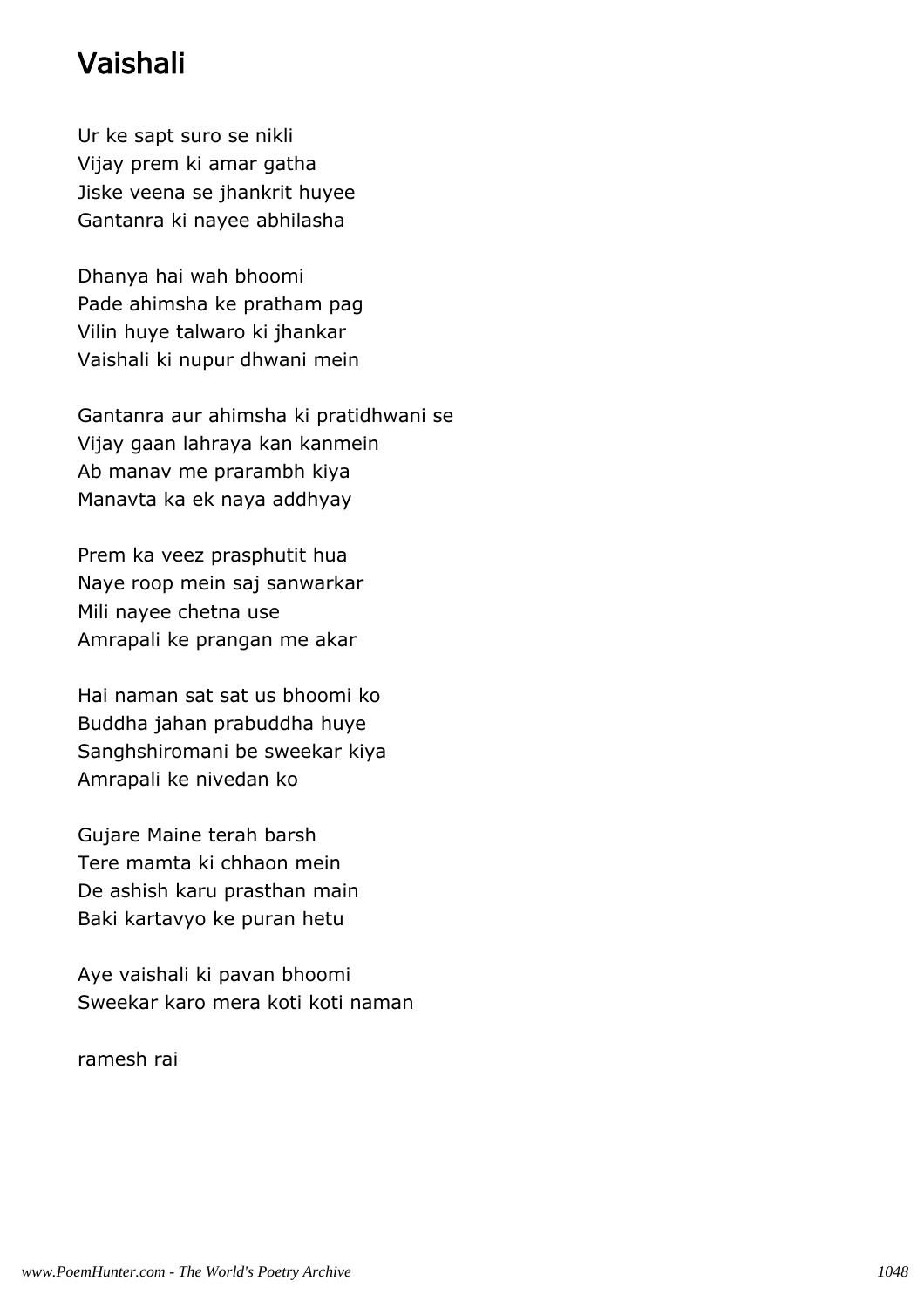# Virah

AANSHUON SE N BAHAO TUM MERE VIRAH KO CHHALAK JAAYENGEN AANSU BANKAR N PRIT TUM MUJHSE BADHAO ASANKHYA TAARON KO TOR KAR GUNTHUNGA TUMHARE BAALON KO PHIR SAMAJH PAAOGE TUM VEDNA HAI KYA? SAMVEDNA HAI KYA?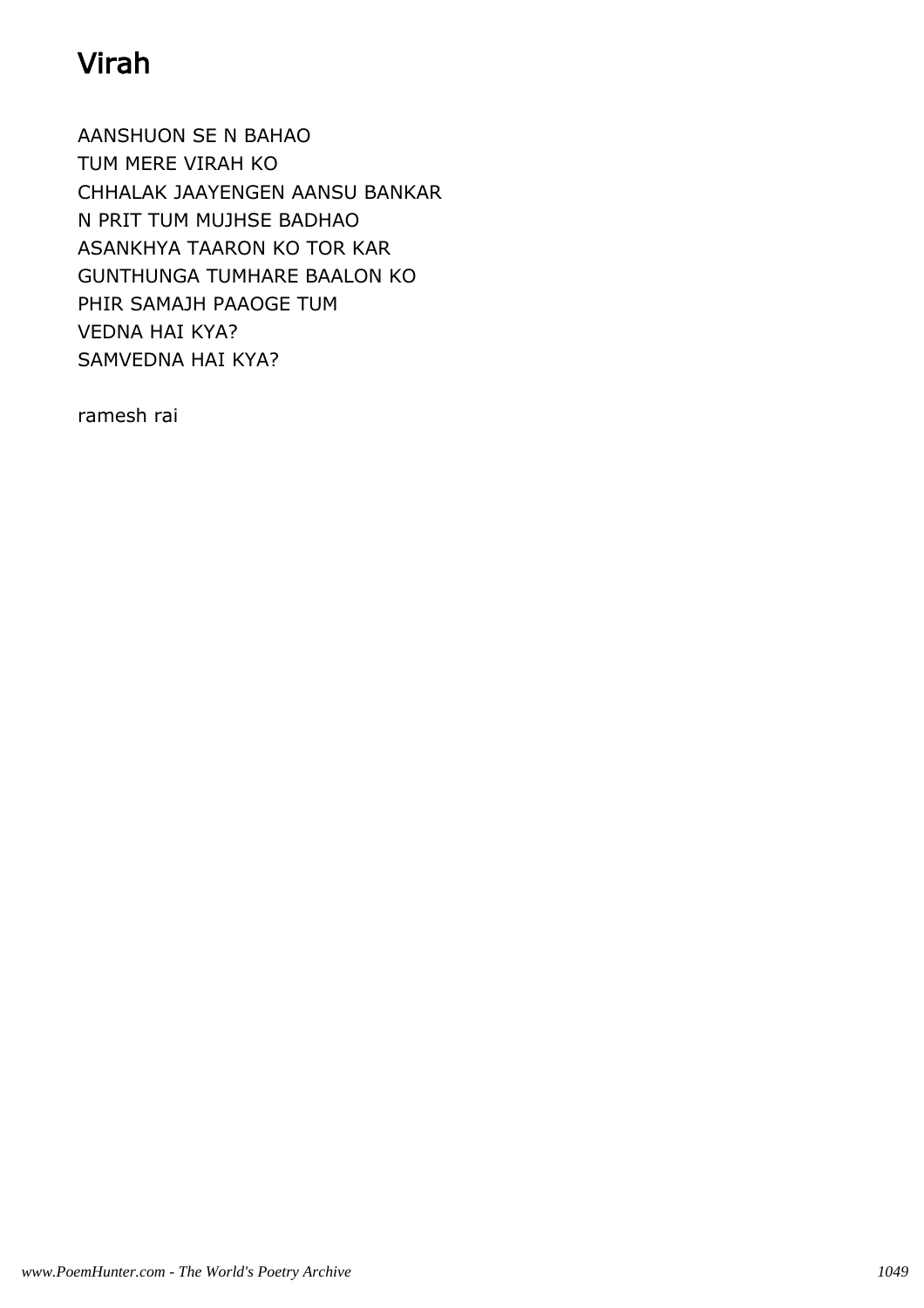### Voice Of Pains

When my heart is hammered It cries with melancholic voice Like a musical instrument That floats ever in existence.

Like a musical instrument When it's string is stretched Emits vibrating sound Then my heart reproduce Rhythm of life to an ionic thought

Voice of pain is never understood Never it is heard by any court

When my heart is annoyed with surveillance I tamper all discourses of my life To sustain the presence of life And for tremor to endear voice of pains.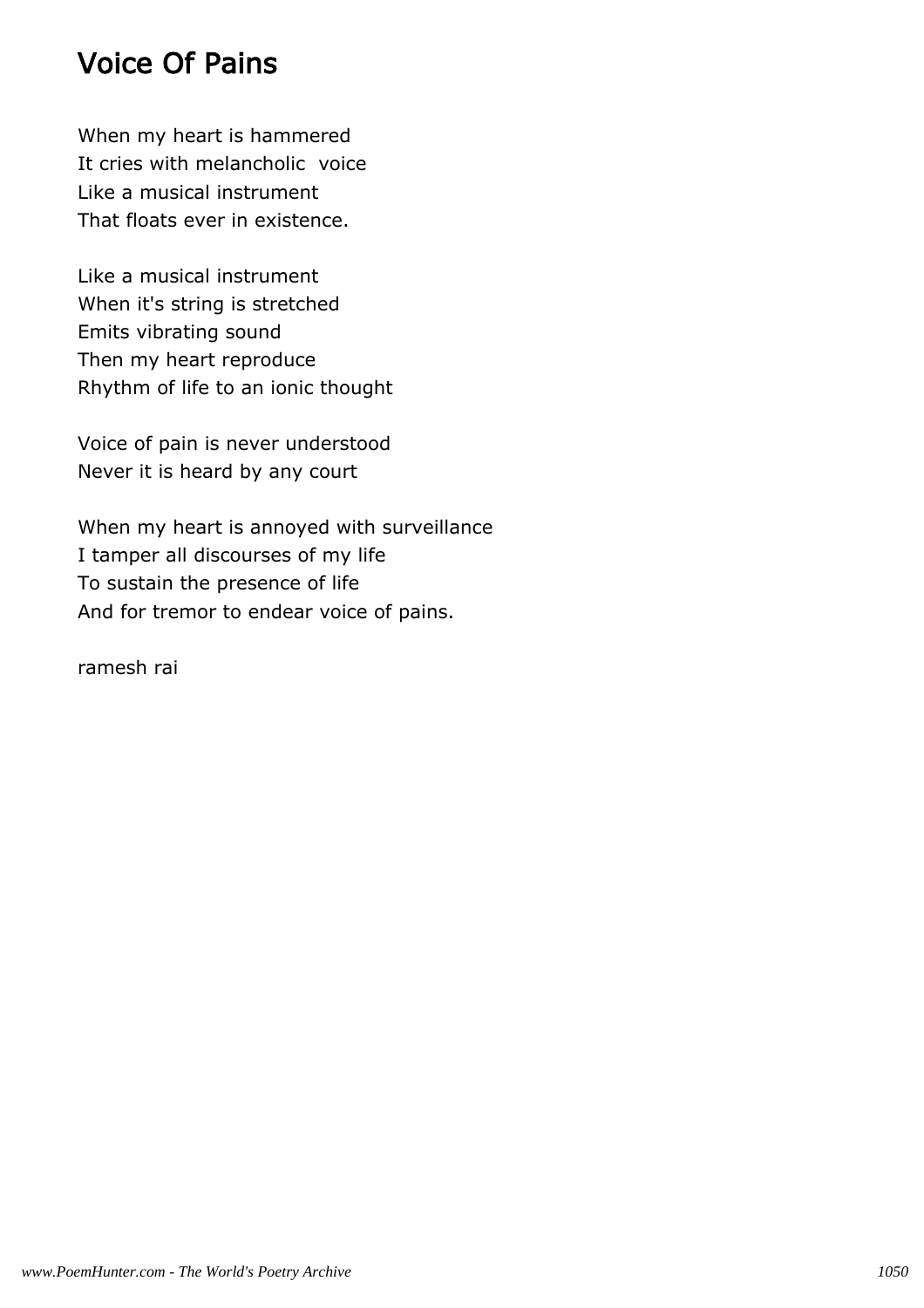# Voice Of Your Bangles

Voice of your bangles speaks to me demur me in my solitude breaks the silence of my heart fills the music within jingling of your bangles each jingling emits ardent rays with multiplicity of love and joys to resound my heart with jingling of your bangles.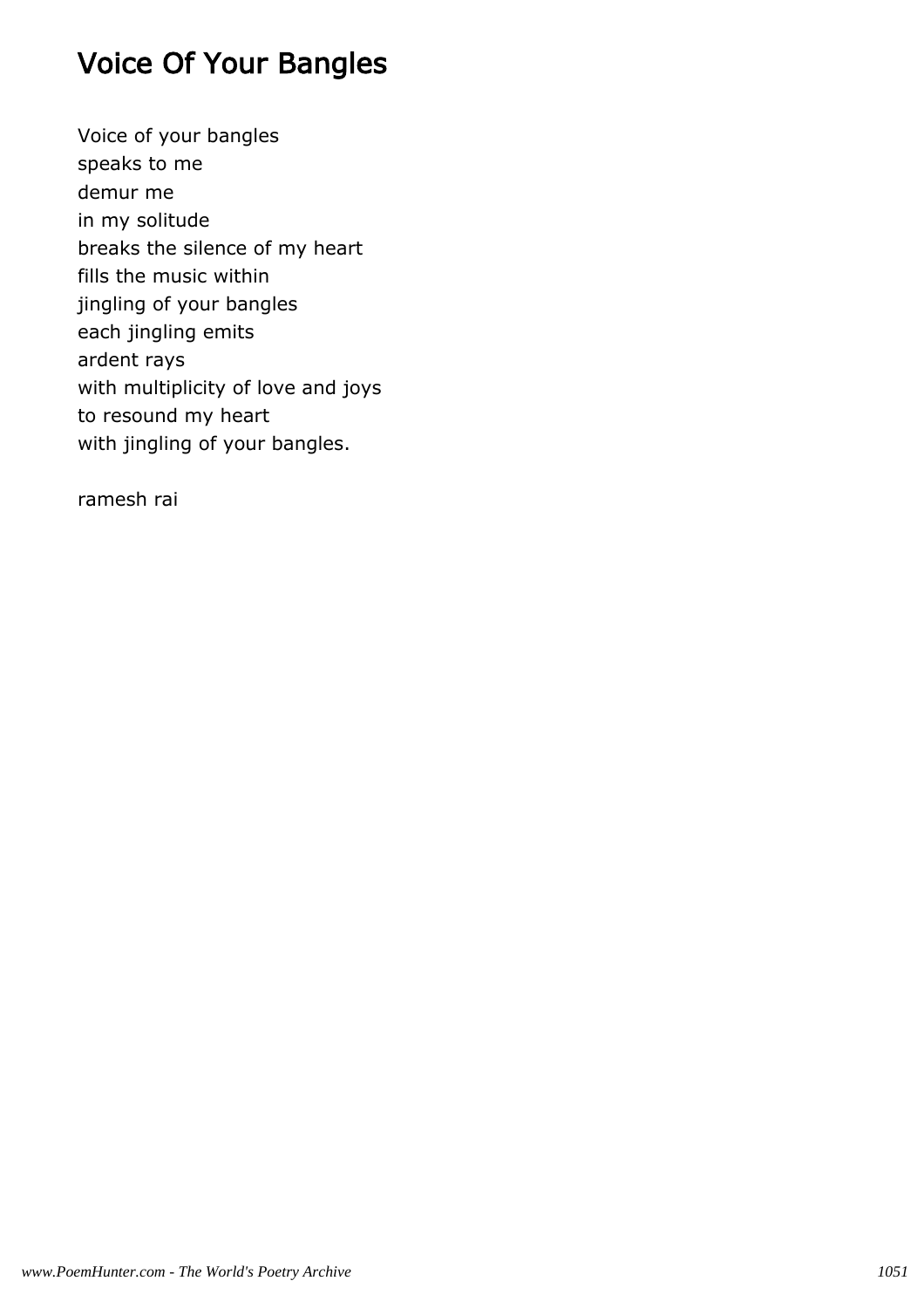# W W F

Politicians are establishing friendship to establish peace in the world sometime they talk for their interest sometime they quarrel for their interest

they do not care for the consequences they do not bother for loss of human kind they must be thinking to be head of country they must be wishing for a lot of luxury

We, the poets of the world have only one desire to establish WORLD WIDE FRIENDSHIP we are out of pocket but we think for our friends we want peace for the universal kind we do think for progress in all respect because we are W W F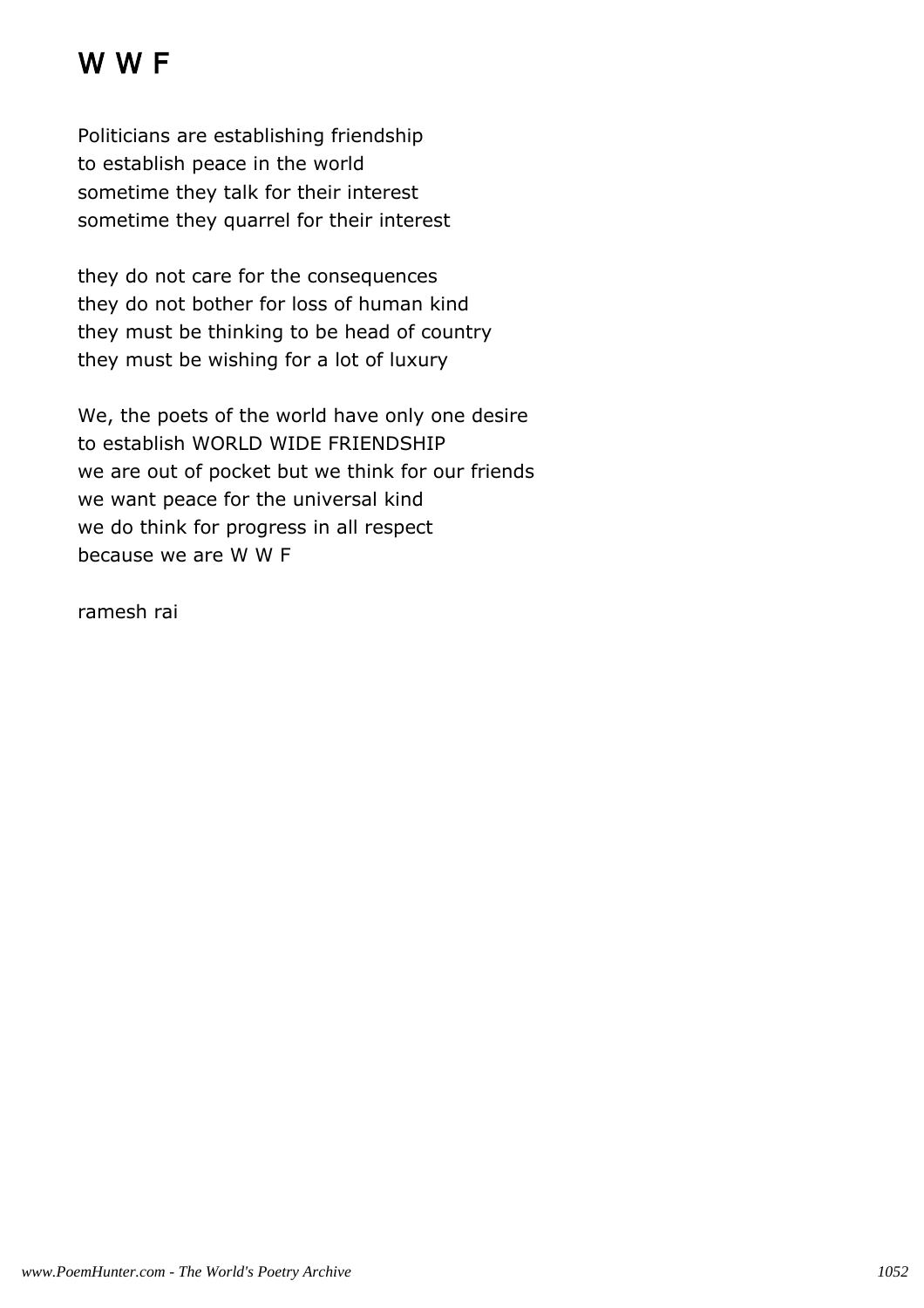# Wailing Of Cloud

When light is migrated It emits thunder as if Soul of cloud is parching

It squeals for being migrated It has to rain now to leave sky Drop down to earth to fulfill her need

Who can understand his wailing It doesn't know where it'll fall How it'll be treated, has to depart It'll meet the ocean, will embrace Salty soul for new formation Befitting for creation of new life So cloud is wailing enormously.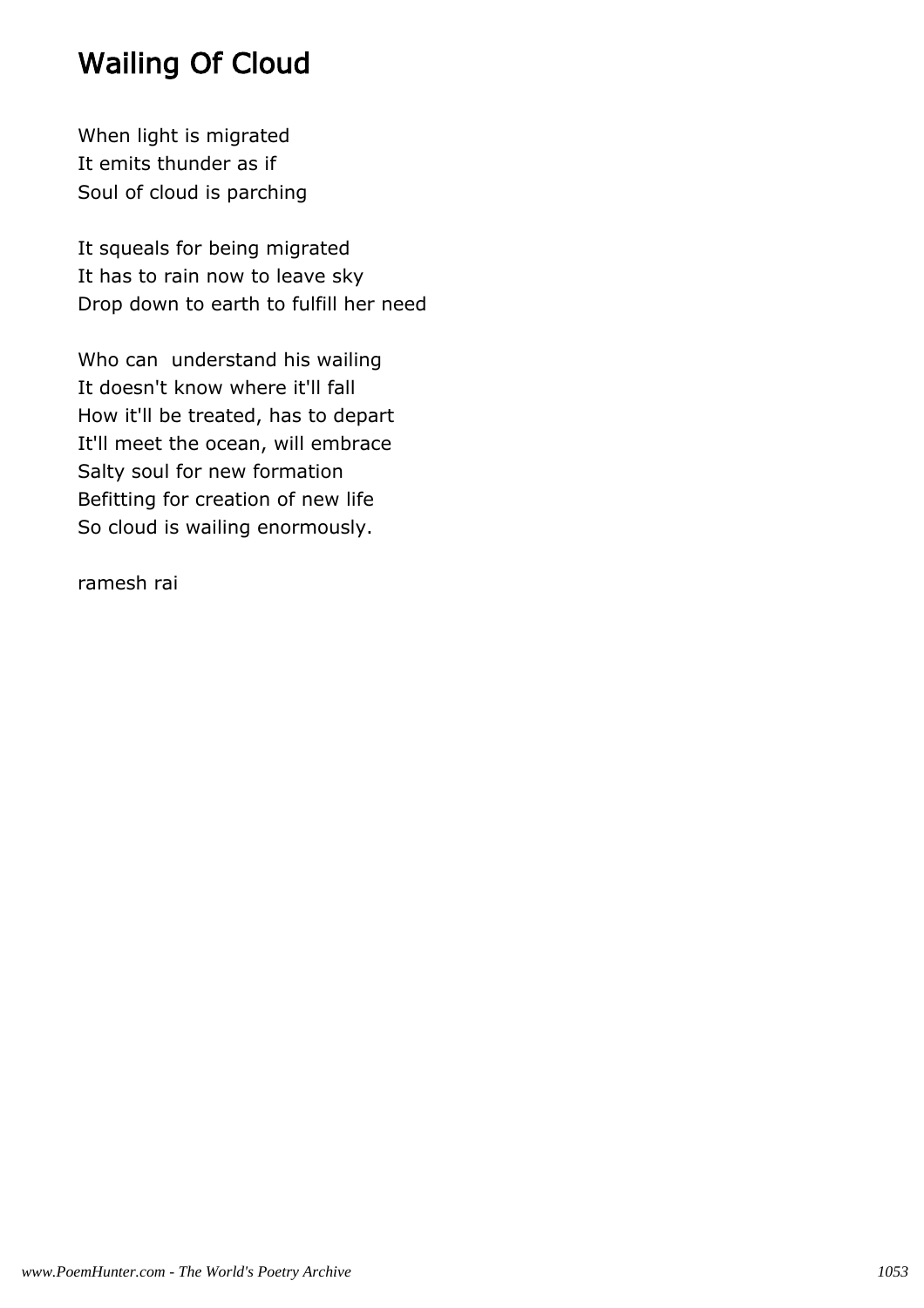## Wake Up! !!

Oh Poet! wake up weave the motion of your thoughts flood the creation of your emotion to wake up the nature from dormancy to dabble the nature for new creation where life will find a new youth, will blossom with new fragrance as if a virgin implodes to adore herself to a new bride.

Oh Poet! wake up the spring is at hand buds are waiting for inspiration to make her blossom to new youth to sip the creation for new energy when life will propagate more and more fastly than light of sun rays.

Oh Poet! wake up, wake up, wake up.................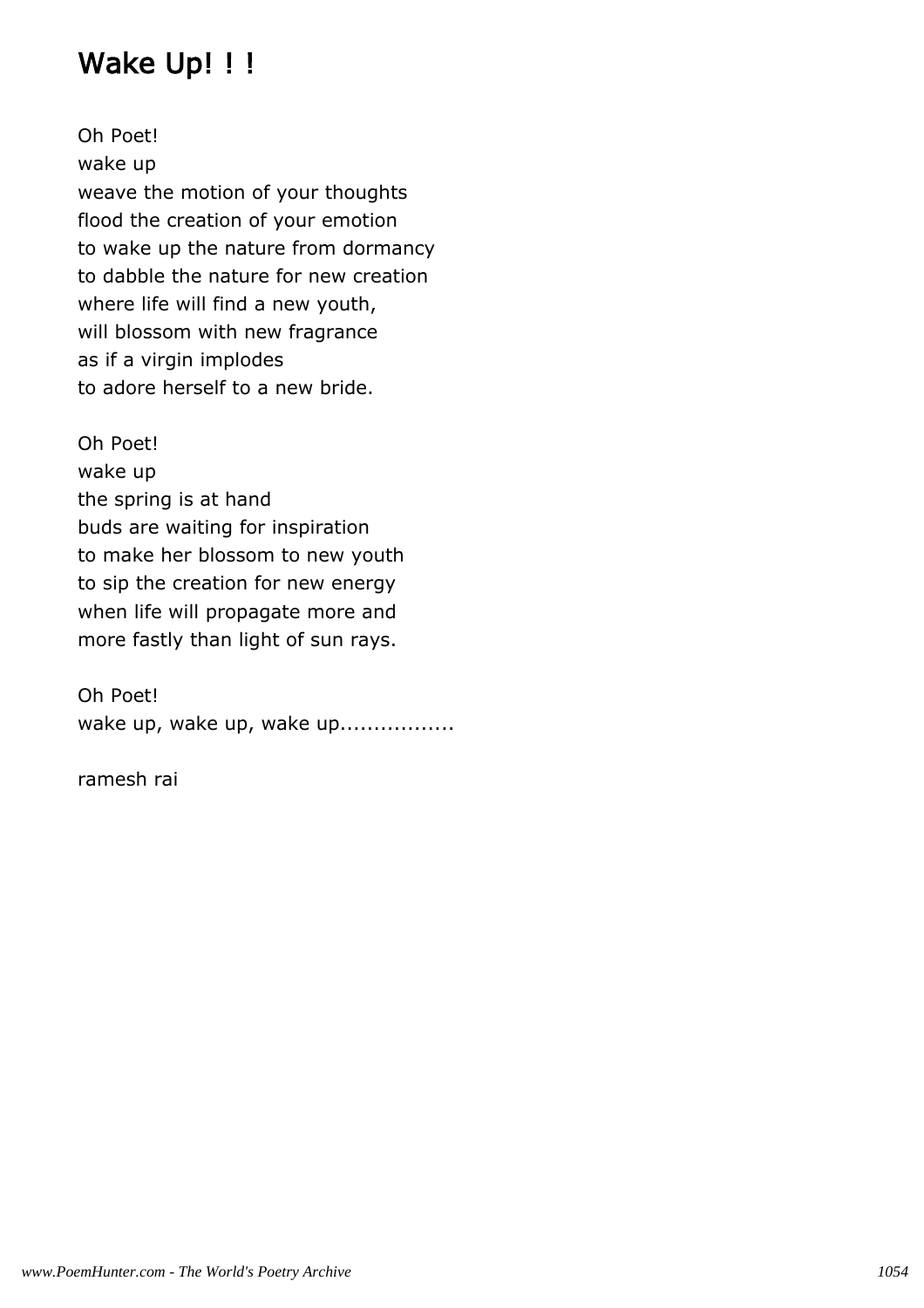### Walk On The Moon

I'm walking on moon to find an astray to see the natural phenomenon to acquire the forbidden truth within stiltiness of nature I skelloch on incidence to view the transition where nature is fatalist.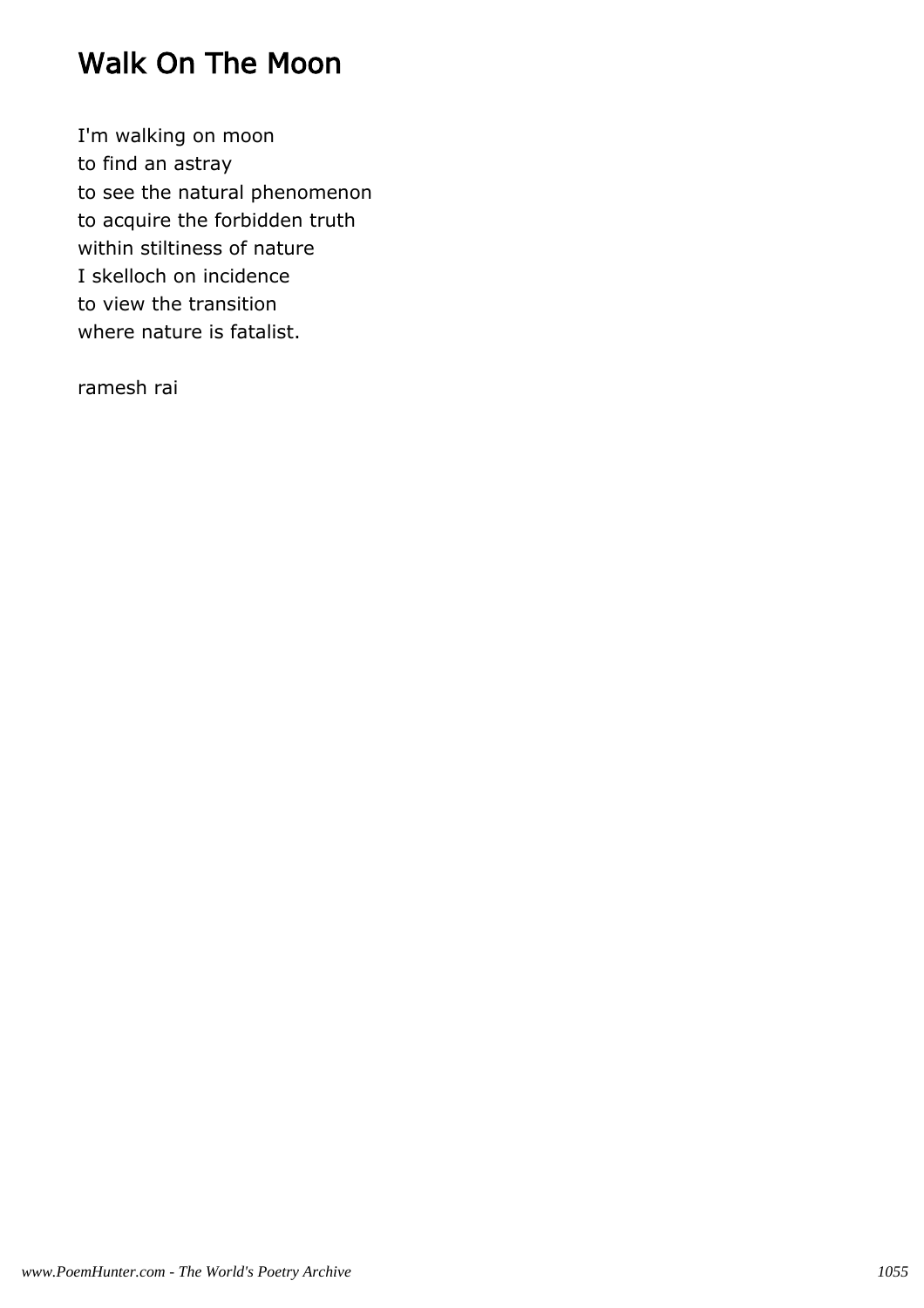## Want A Place In Your Heart

I don't want empire neither heaven's paradise i want a place in your heart which is free from lust.

I can not realise heaven's paradise living on earth but i can feel happiness and joys being in your heart.

So, give me a place in your heart no where do i want to go.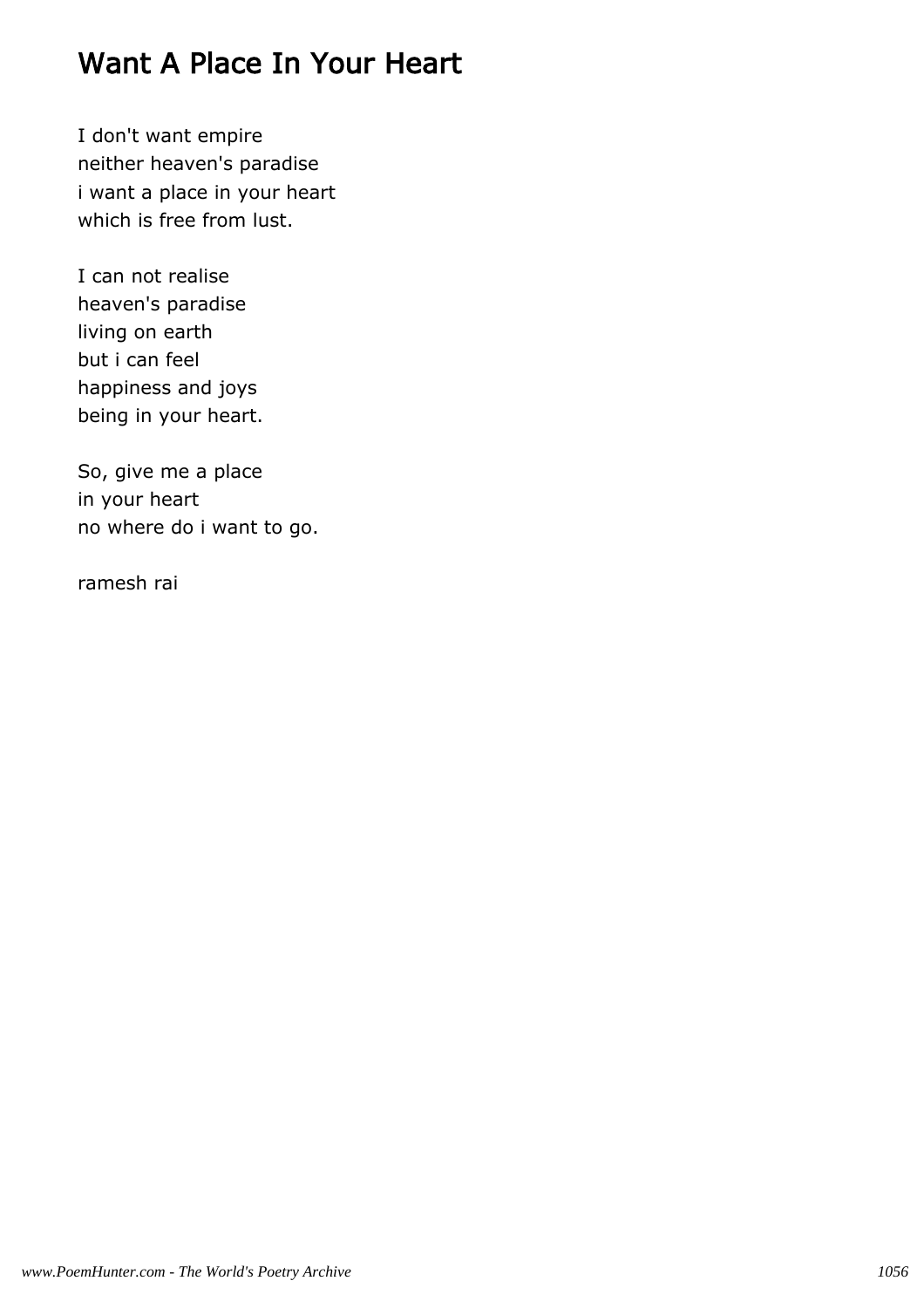#### Want To Be Back

There was no terrorism in the name of religion Hindu, Muslim, Sikh, Buddhist, Jain and Christian fought shoulder to shoulder for the sake of freedom there was an extreme brotherhood amongst all

There was no rape cases coming in news there was no corruption pickpocketting of relief fund there was no bribery cheating the common people

May be there was exploitation oppression and ill treatment

But now, even the voices are purchased made them deaf and dumb left to die in solitude corruption cheating bribery rape and all evil deeds are spreading like the forest conflagration where no fire brigade is available to extinguish the fire and all greens getting burnt into ashes

In such a terrific situation i pray the Almighty for resurrection of those patriot who enlightened the countrymen with rays of freedom

Want to be back to 1940s to cope up the present crisis

We are electing government but who ever is going on throne being blind with power of rein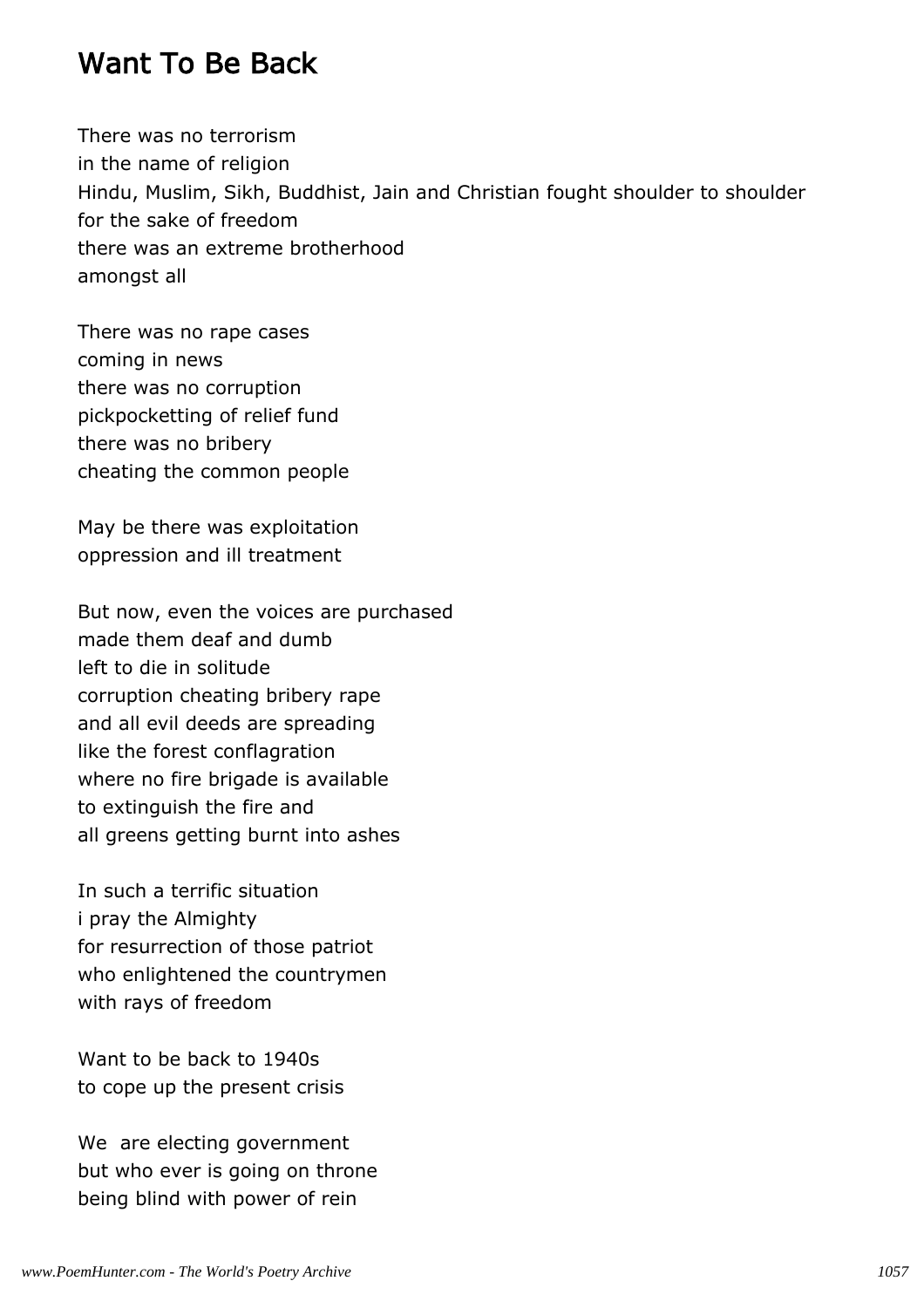So want to be back to 1940s for resurrection of those poets and patriots made their life unveil for a prospective future.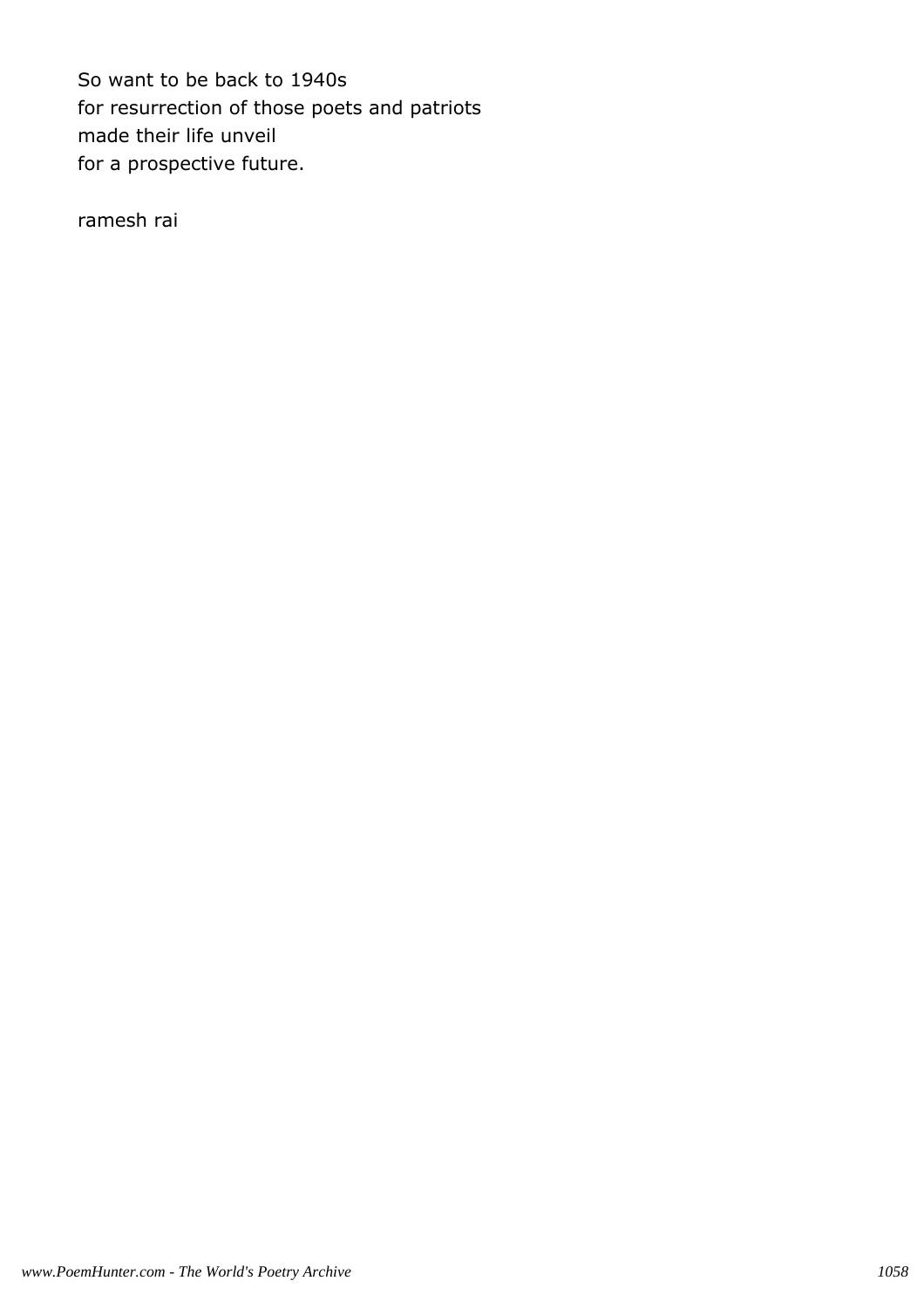## War

War is a foolish act war is an evil deed history is witness it happened only due to foolishness of one or due to stubbornness when all doors of progress are closed then only war came as solution lastly did not prove to be the solution because it showed the futility of human being consequence was only destruction of living kind, wealth, peace and prosperity and the human being had to come to the same point from where started the journey of peace, prosperity, progress and friendship but still war could not be denied.

War push back the human being to the later stage and it is the wastage of precious time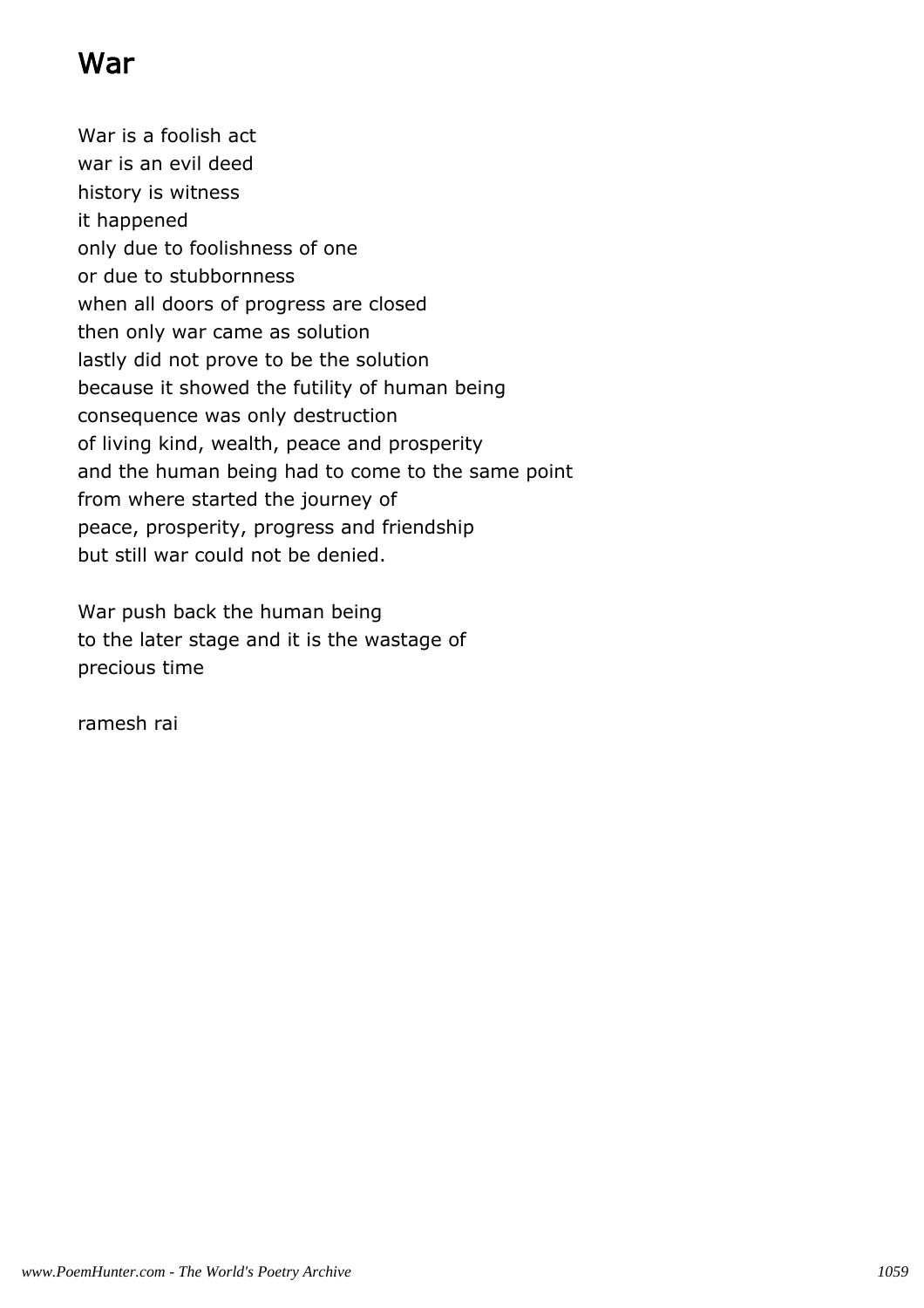#### Watch

My watch is my great foe watching my all actions giggles on my failure compact on my success

Moves very fast during my pleaure but during my pain it is very slow

When I want to concentrate for any creativity starts ticking me off your time is out

It is never stationary always creating havoc breaks my silence makes me puzzled

But my Lord has given me as a caretaker of my life I can not throw it out is the shadow of my life.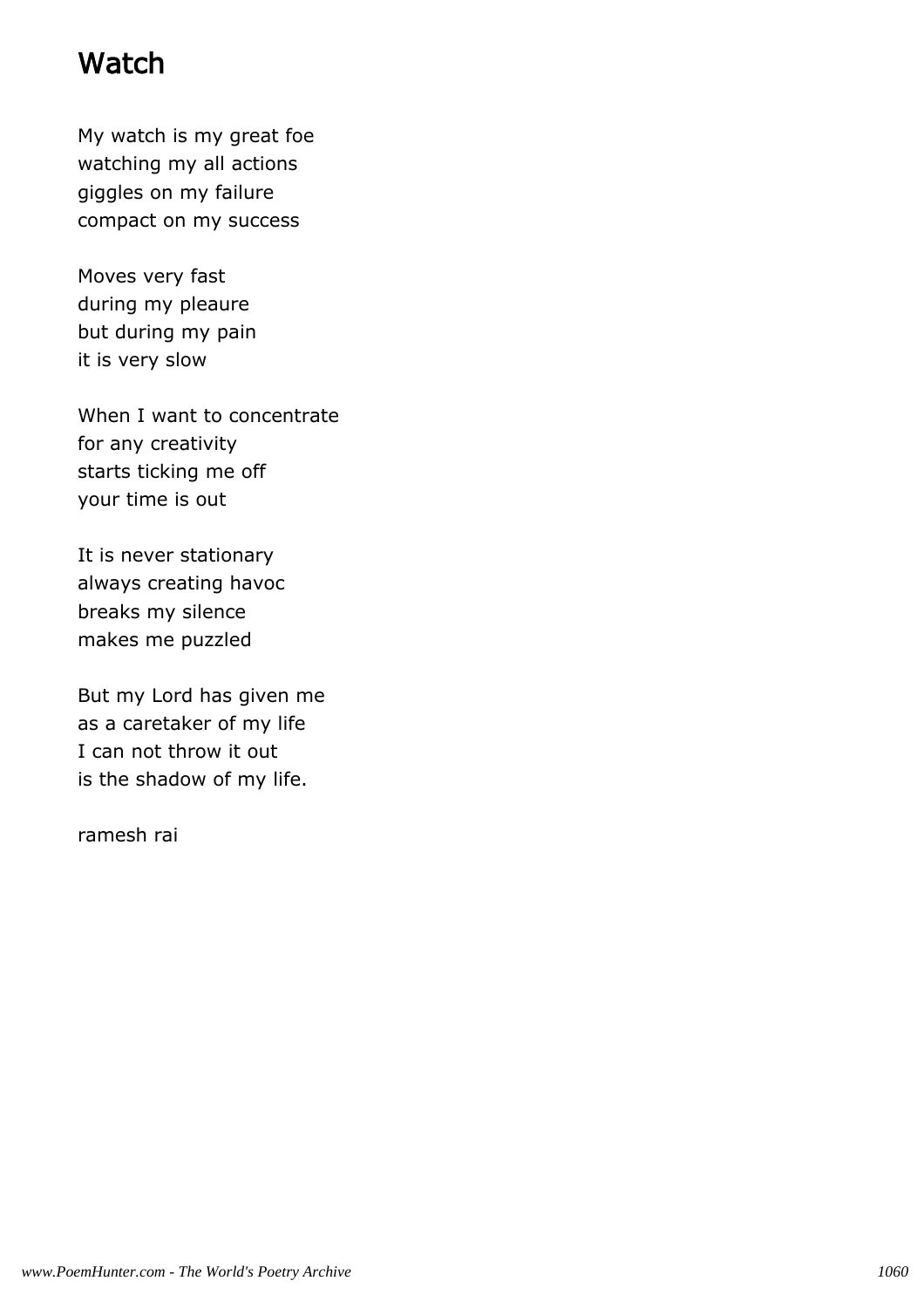#### Waves Of My Soul

The Waves of my soul soar to seer in an enthusiastic wave length profoundly not because of tune of hilarious sobriety abruptly speaking the truth for annoyance of death and life.

The waves of my soul making a thunderous storm to which the life is pertinent.

Billions of stars twinkling in the sky throughout the night despite of formidable darkness asking me to twinkle messaging and screaming at all darkness.

Violent velocity of the creation sparkling all the stars and planets and my soul is chasing causing days and nights where my life stands mute.

In every twilight my soul is mesmerizing at every dawn and dusk witnessing each moment spreading both hands to prink the life.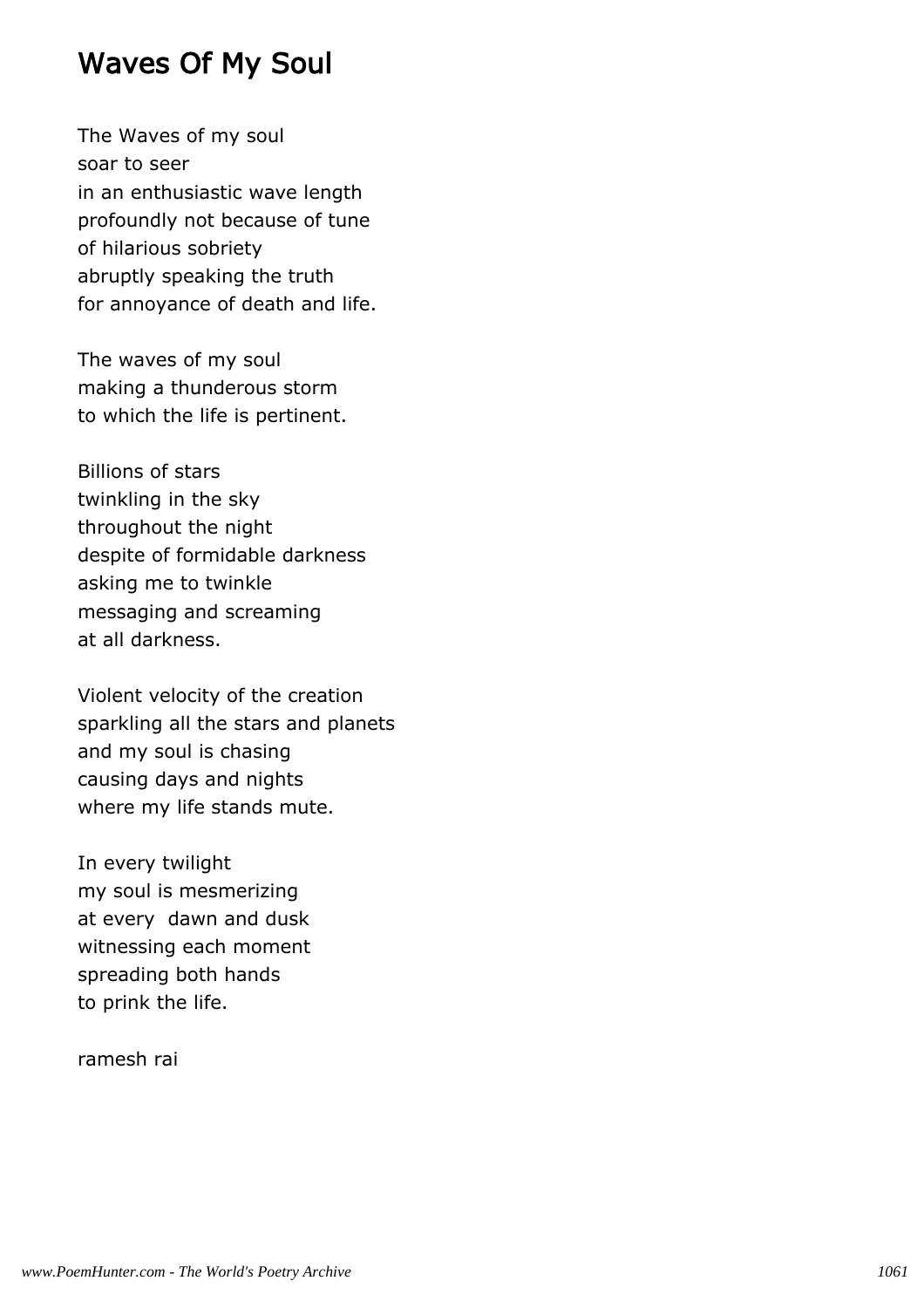#### Waves Of Ocean

Each and every wave of ocean coming out from foetus of ocean tries to touch the bank and again returns to the same destination from where it came.

Aim of each wave is perhaps only to touch the bank is it a play or game or the goal of life

To touch the bank they have to rise and fall several times

Man may rise and fall and finally may loose God may not happen it so but waves are determined to reach the destination they are not to loose patience

The storm of ocean even fails to stop the waves of ocean but the waves are infinite like the waves of soul.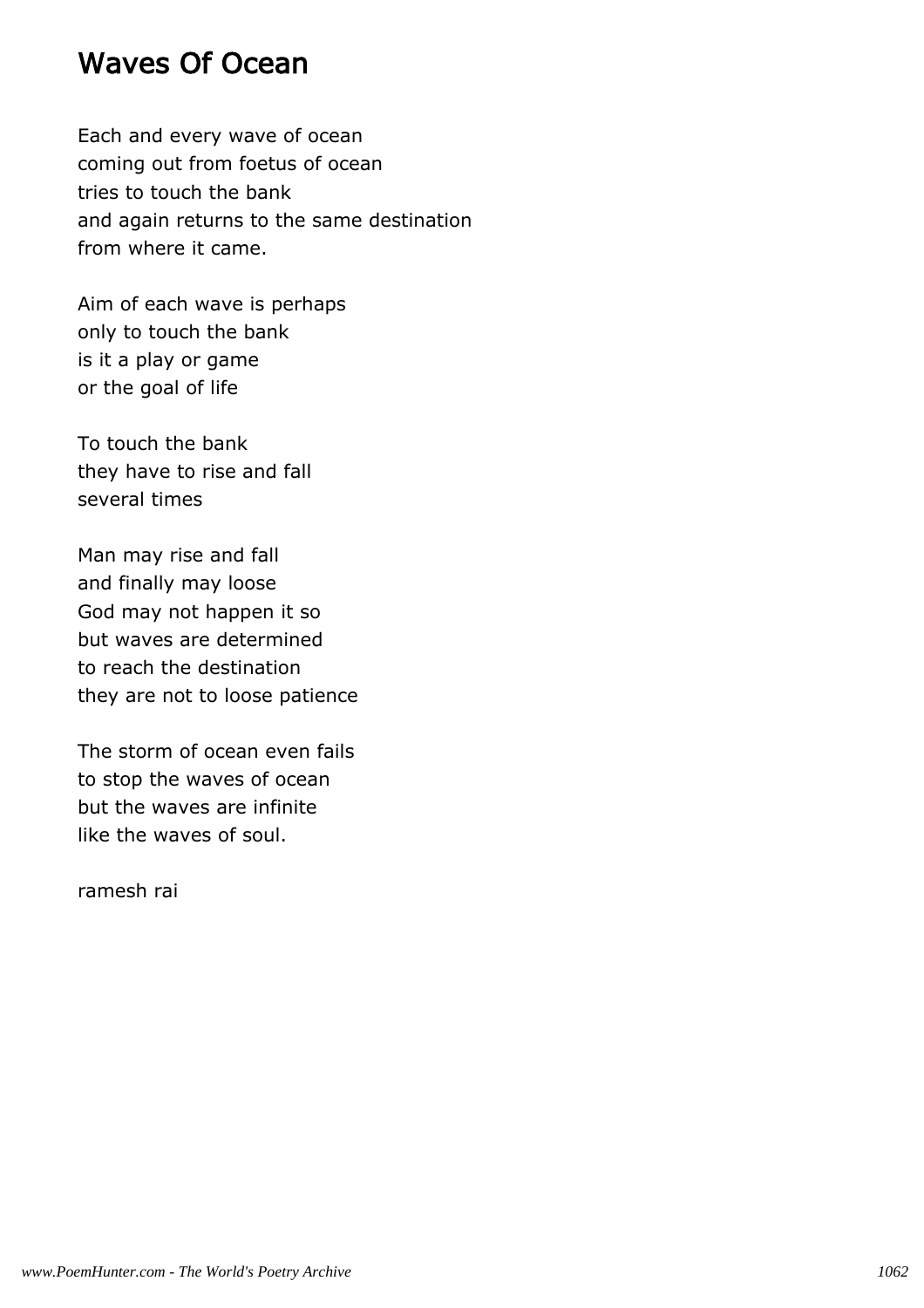### We Are Too Back

we, the human being are blocked, too back to the target to achieve the total progress being obstructed by so many reasons, some known and some unknown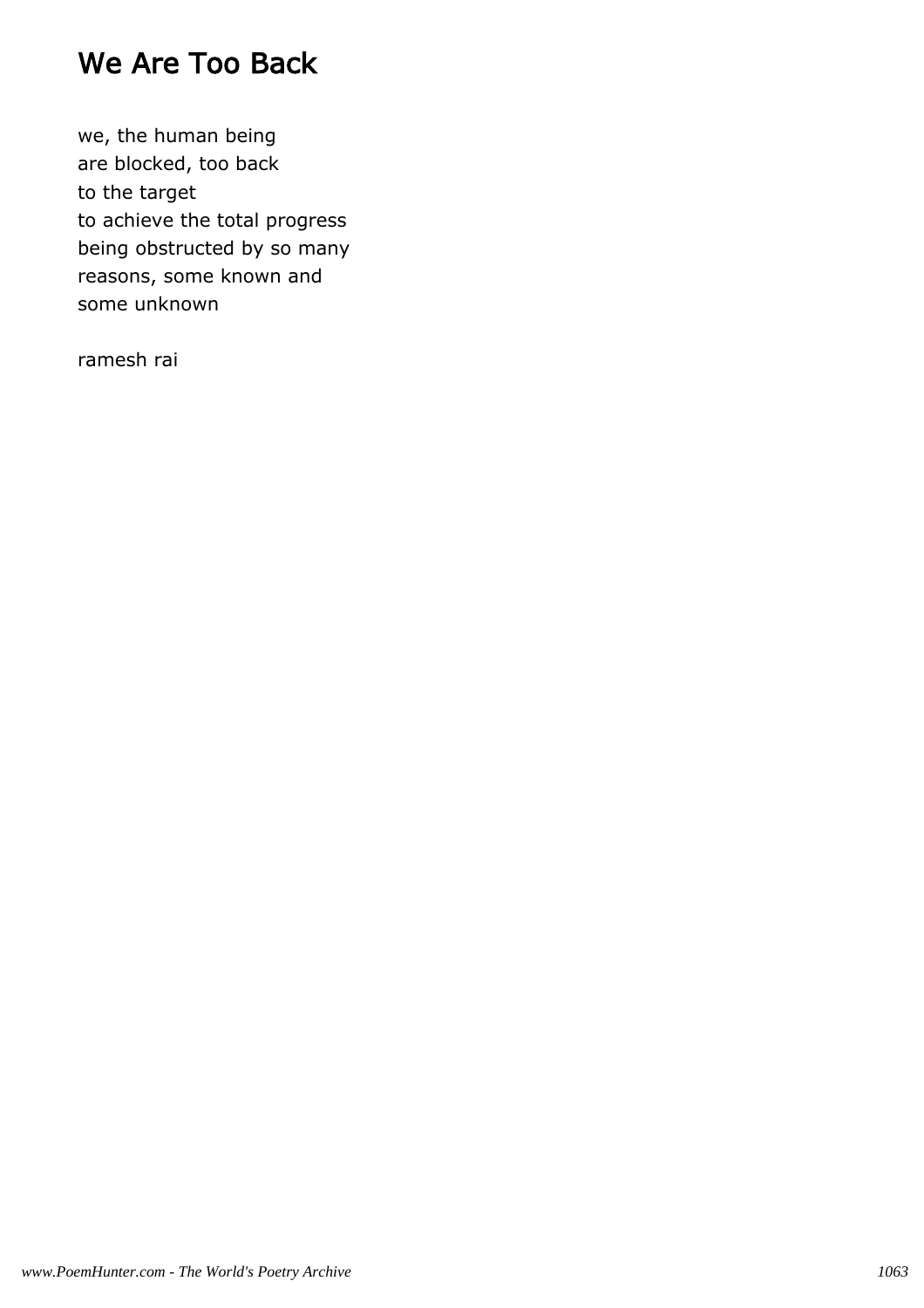### Weeping Stone

The stone is weeping on its unconventional lot which is of no worth when it is unable to nourish any seed. Waiting for the sculptor to come and take it when it will be chiseled and hammered for a new shape. Then Lord will come give it a new soul when it will laugh on its possesive strength with new glamour of life.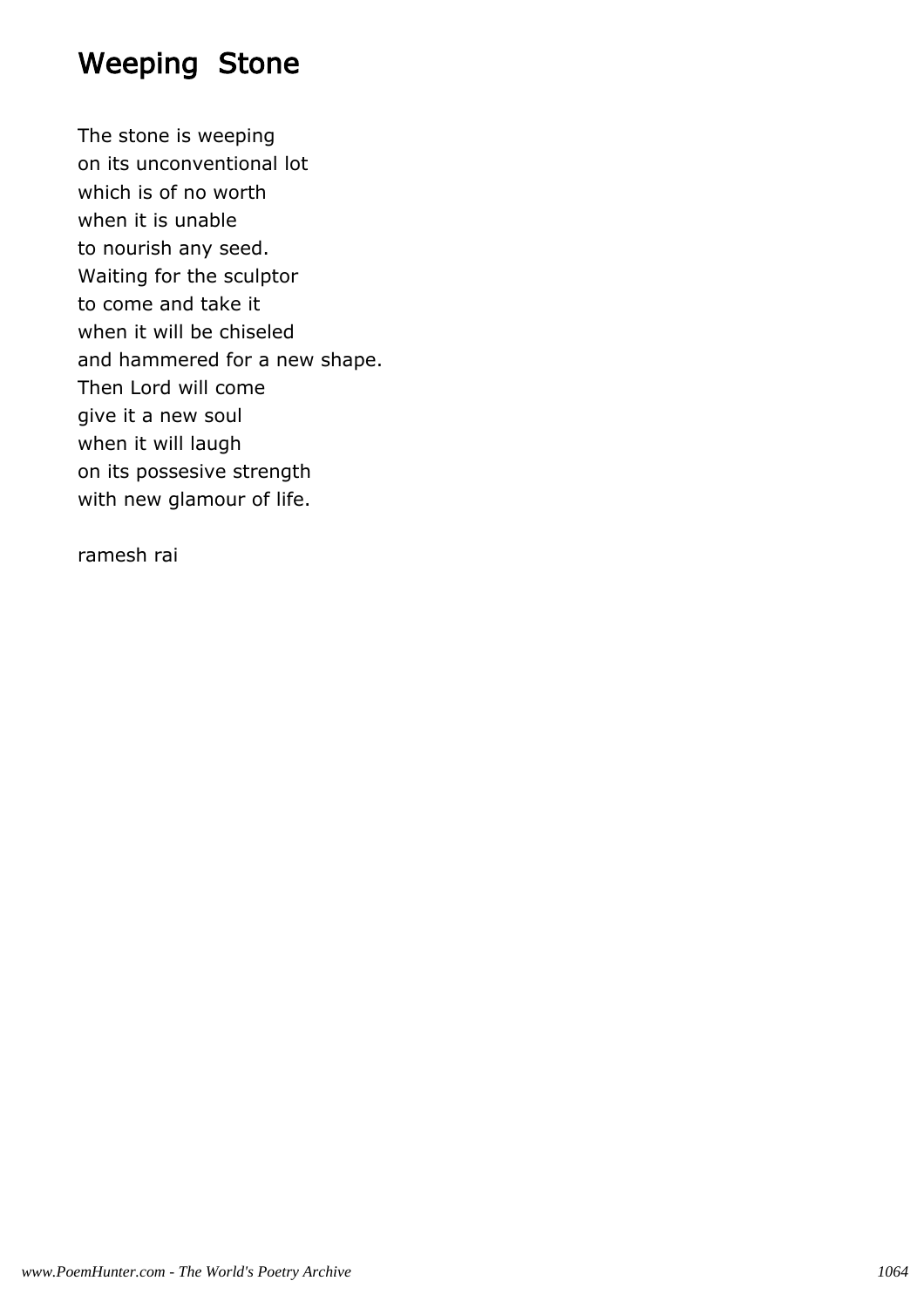### Weeping Flower

Flower is weeping A wicked sipped her all nectar forcibly Left nothing for her beloved She is in distress, What she'd tell her beloved.

The beloved, made her to blossom Sung so many songs days and nights Made her to smile days and nights Wrapped around his warm chest Beautified her with full care and love; Is now shedding tears days and nights That made every dew crimson.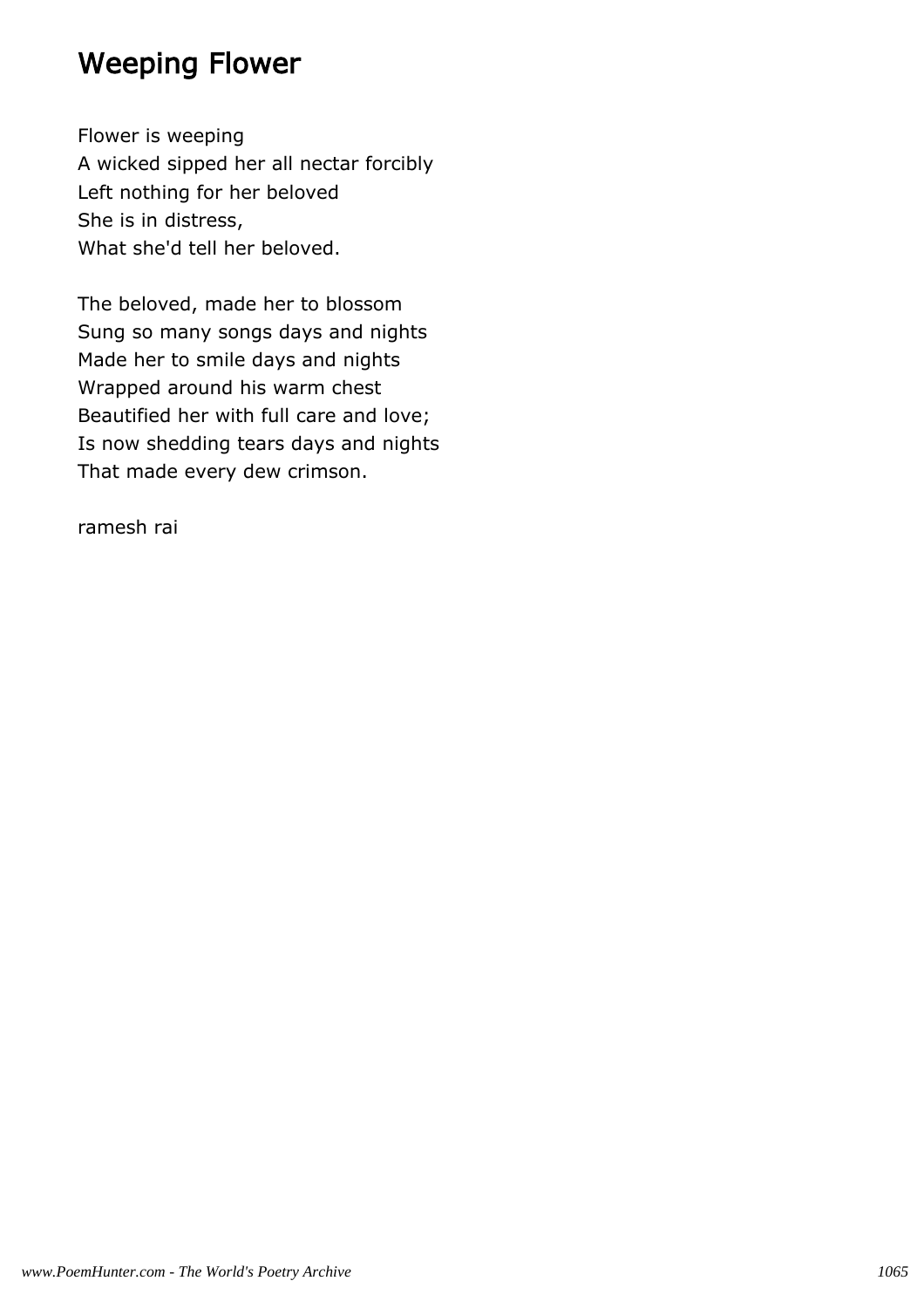### Weeping Forest

Off the spring, autumn knocks the door lurking sound echos the air making all trees naked and skelton river gulps tears to quench her thirst mountains are standing bare together strolling leaves are getting dried springs have lost her beauty all cattles are wandering here and there in search of shade and in search of water.

Forest is weeping days and nights as if a widow has lost her all her soul is burning with conflagration there is none to console her dried tears and to extinguish her conflagration except the cloud standing afar who can meet up her all sheer.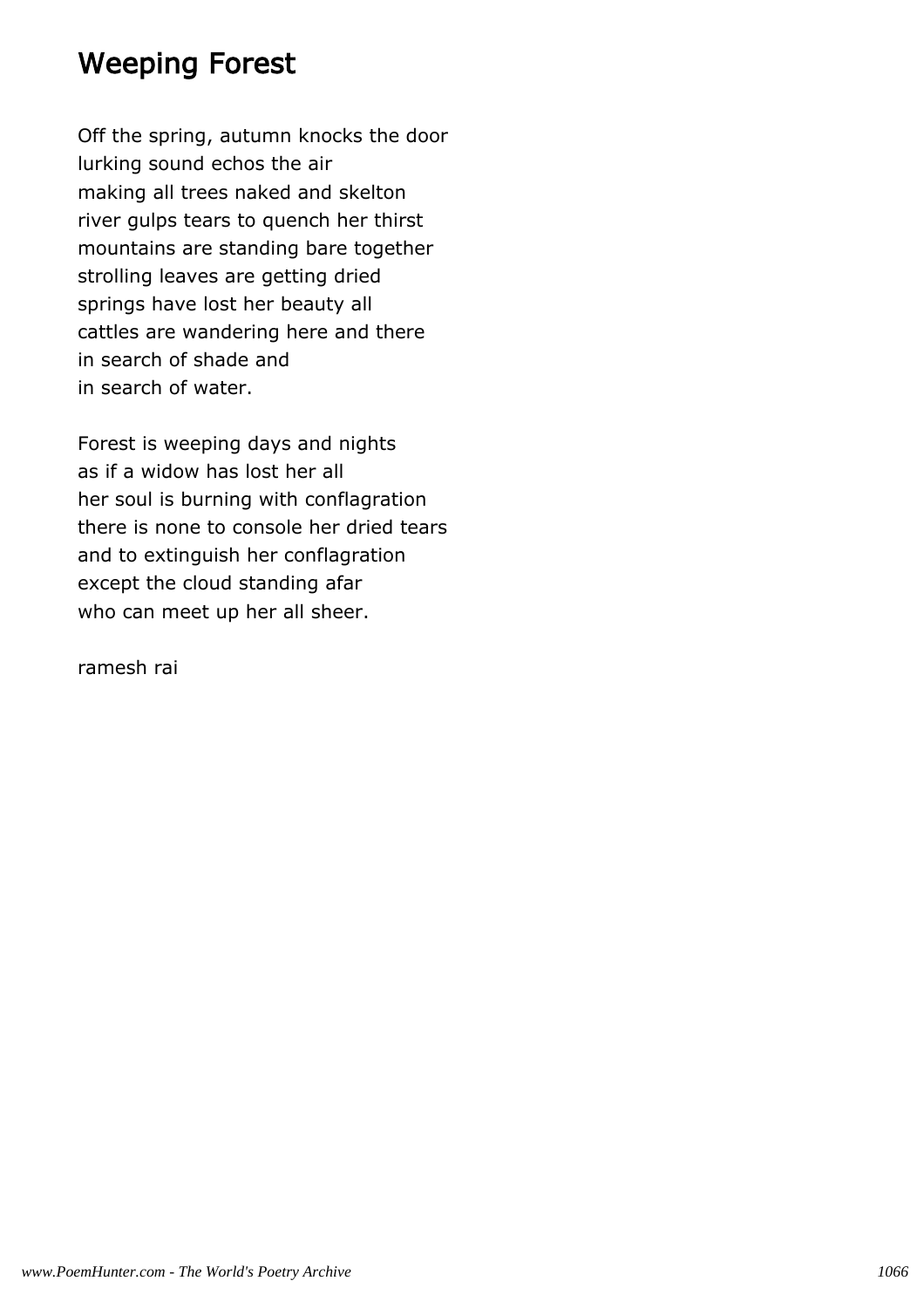# Weeping Night

Oh Night! you are still awaking why? Entire creation is sleeping But you'r awaking why? Are you wailing on deeds of days or repenting for unforeseen rays Moon and Stars are witnessing or they have come to console.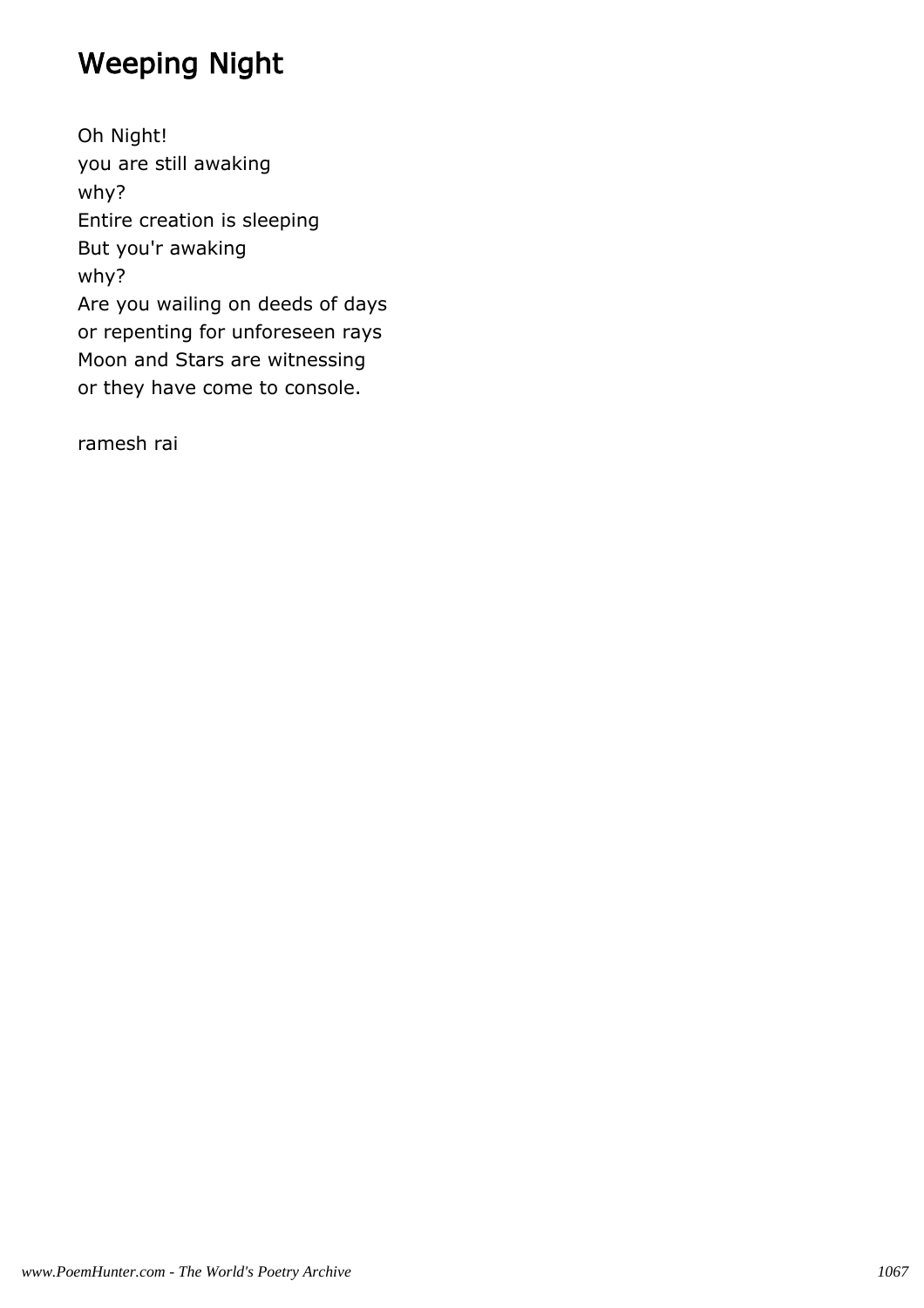## Weighing Of A Poet

A poet can not be weighed with money A poet can not be weighed wih gold A poet can not be weighed with silver A poet can be weighed only with words words which are more eloquent words which are more supplicant words that determines more creation.

Poets can be weighed through emotion Poets can be weighed with words which venture for new light Poets can be weighed with words which can imagine beyond stars

Poets can be weighed with words which are inherent with serenity, truthfulness and submission

A poet can be weighed with expression of soul.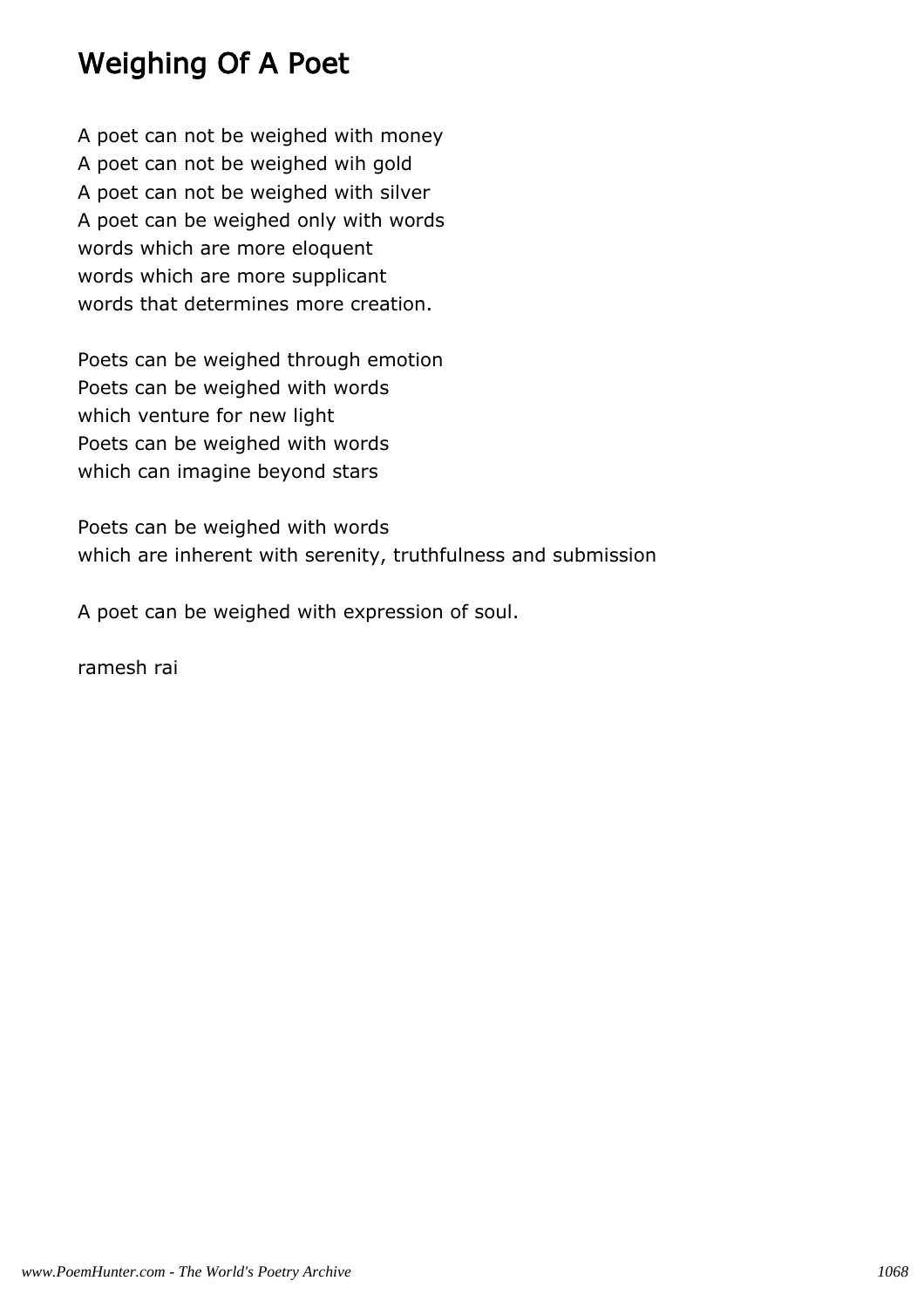### What Do You Want

If God asks me what do you want? Name, fame and money or love of your surroundings.

certainly I'd like to opt for second, love of my surroundings

I wish the love of my Fb friends, love of the P H family, love of my twitter's follower and all surroundings to whom I wish to love too

what do you opt for?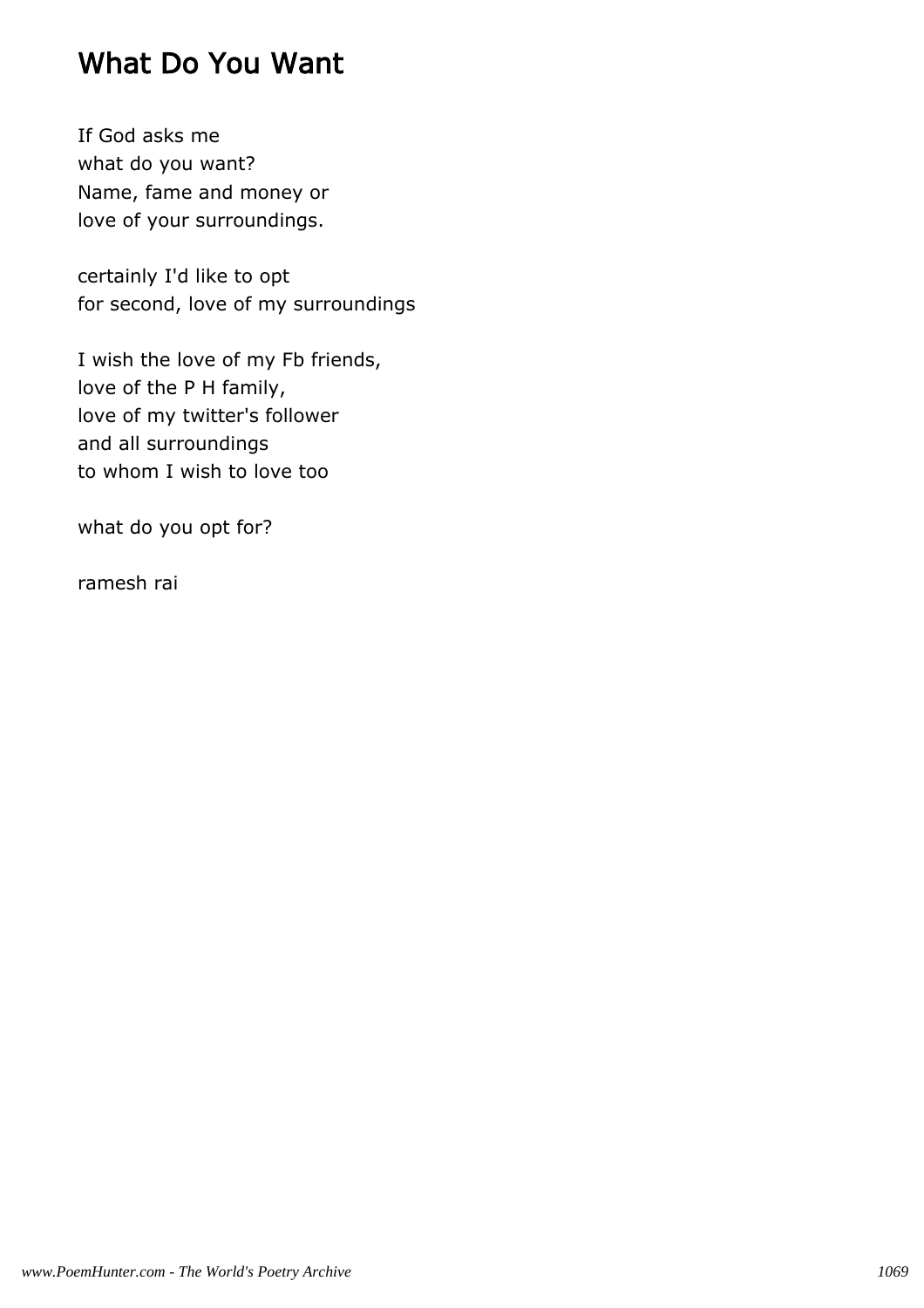# When Death Will Be Knocking

When death will be knocking doors of my life I will be writing poem and smiling to think Death is sure to come once and for last in life Still I shall ask to wait for a while Until I complete my full poem, because After me who will be completing my poem So, will be requesting again and again To wait for a while until I complete my poem If I leave my poem incomplete What I will answer to god Who has given me the treasure of poem to distribute to the people of this world so, I request him again and again to wait for a while until I complete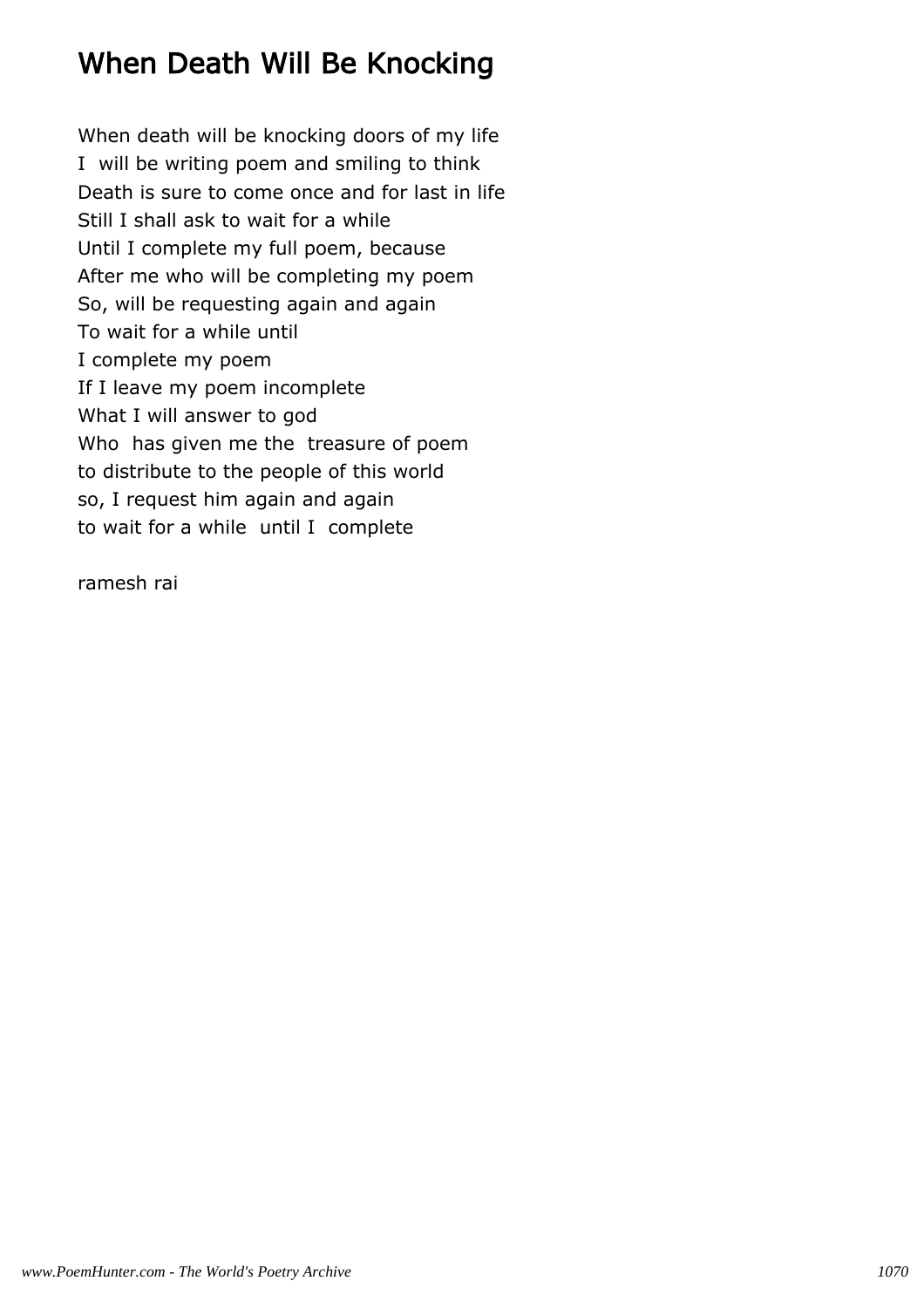## When Evening Lamp Glows

When the evening lamp glows dispelling all obscurity bringing comforts for all lives exhilarating from tiredness with desire for night's slumber opiate the acceleration of life my soul sinks into distant ocean crossing all seas, mountains and valleys for freedom of new life asking myself if a day is reduced from the span of my life seeking the accountability for all output of my life.

I assure myself for the rest when I'd be able to exercise with new hope, with rays of tomorrow's each dawn, with manifestation of new dream, with new energy and enthusiasm.

I know, I won't be able to count my all outputs but tomorrow will count all flexibility of my life.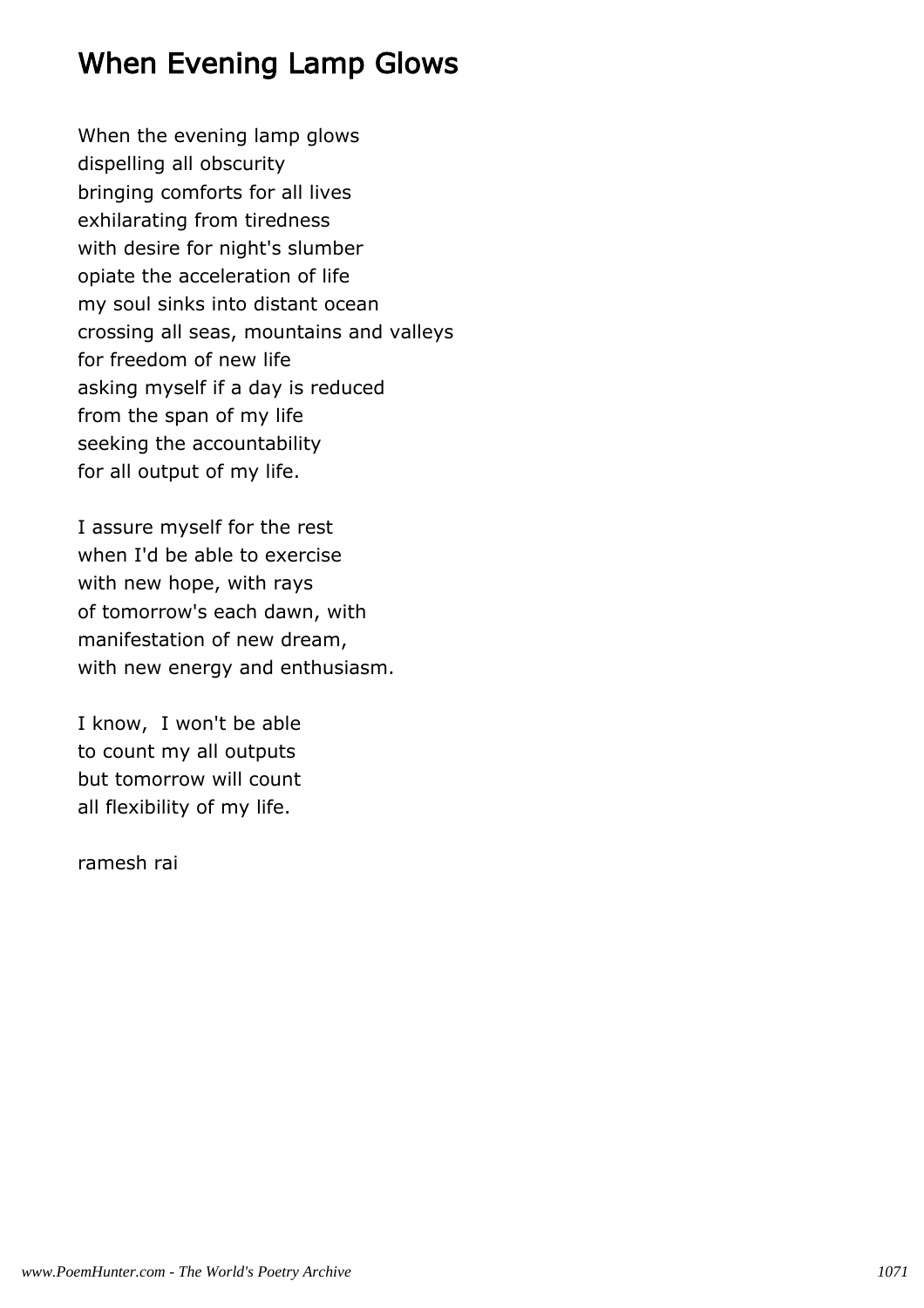### When Mirror Speaks

Daily she looks at the mirror gaze at her beauty, her nostril ring, her ear ring, lashes of her eyes her petal like lips, her cheeks her long hair deeper than cloud her mountainous breast, deer eyes her waist more essorant and eccentric and above all she sees her heart her heart looks like blank paper.

When she walks, breeze feels her warmth when she speaks cuckoo is ashamed when she laughs her laugher resonate anoints the wounds of flower but when she stands before mirror mirror grasp her in her bosom it thrills like agitated water.

The mirror speaks her all beauty that dwells in solitude of Minerva.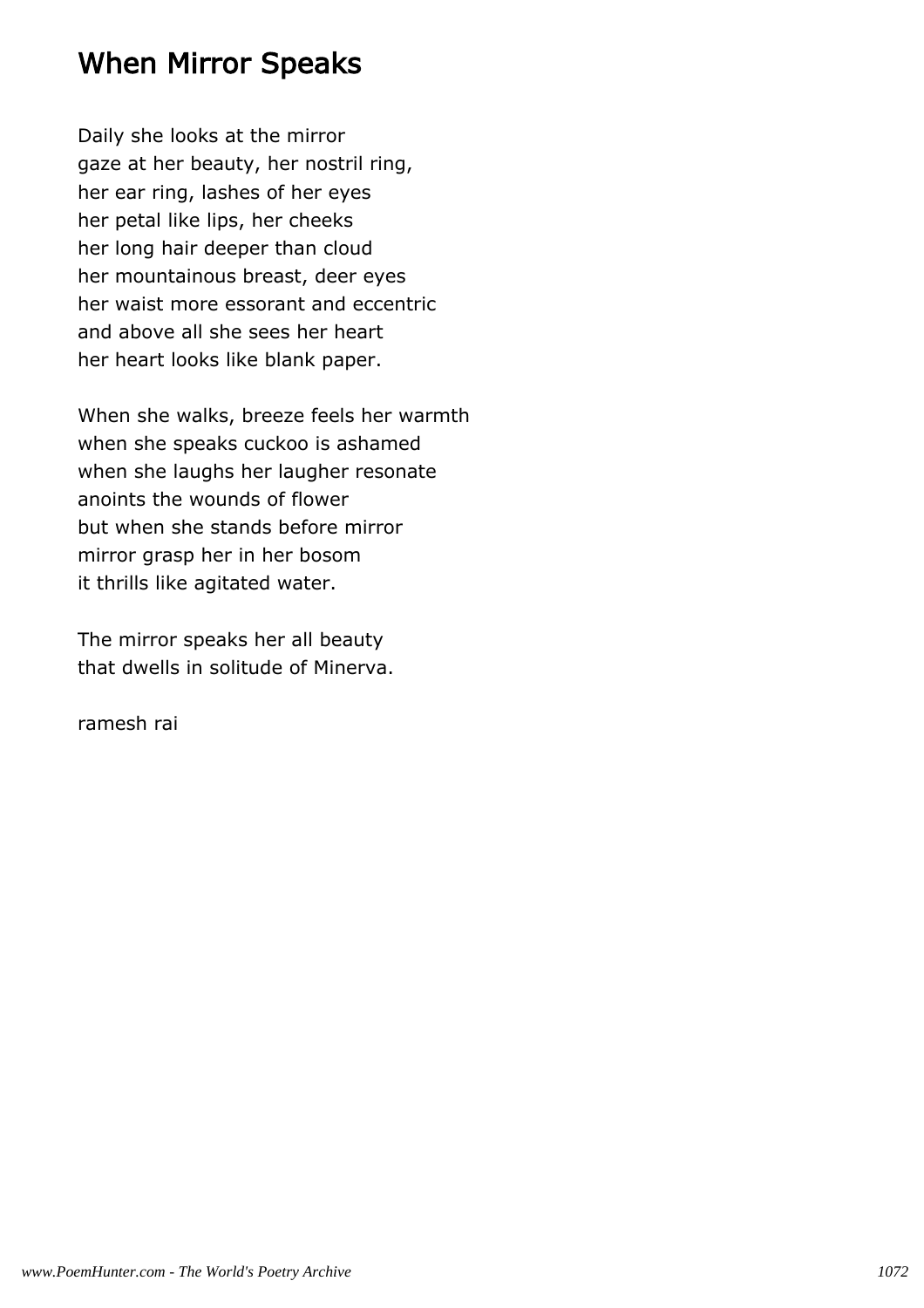## When My Soul Is Travelling Across Infinite Ocean

When my soul wants to travel across infinite I enlighten myself to flourish the cuban outlet I pamper my thoughts to dwell in diviniy with the string of my emotions, bind my thoughts to travel across infinite ocean, I ponder my preacquaintance; I depurate my diallage and comprehension for a voyage across the infinite cosmic ocean when I shall be swaying like other stars.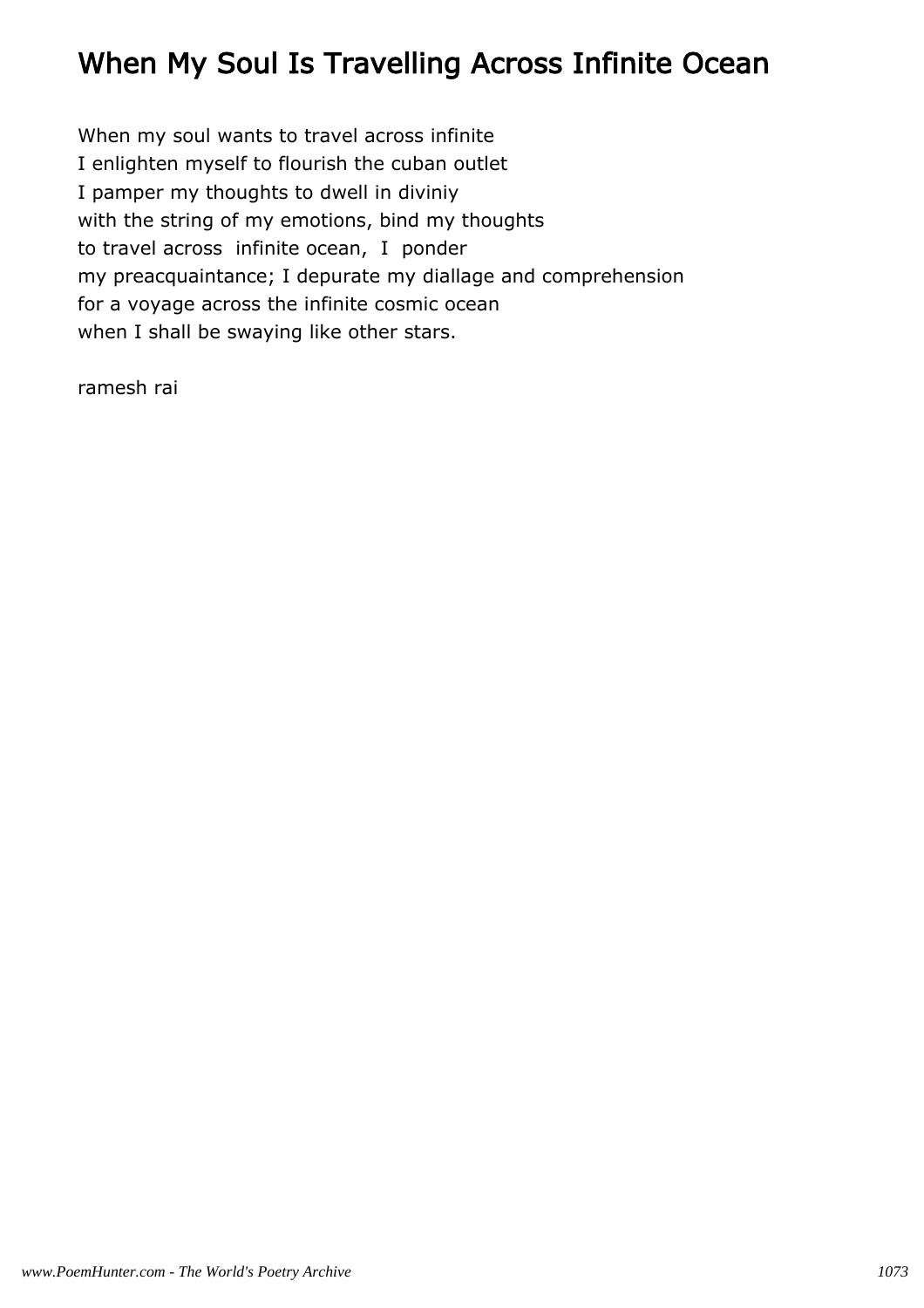## When Oceans Are Dried Up

When all oceans are dried up cloud will forget its way the sun will make a storm then the poet will weep to make a sway of aliment which will breed the multiplicity to eulogise the survival of life pathos will scream over for manifestation of gignatic cries my soul will then rain heavily to flood the earth and the sky.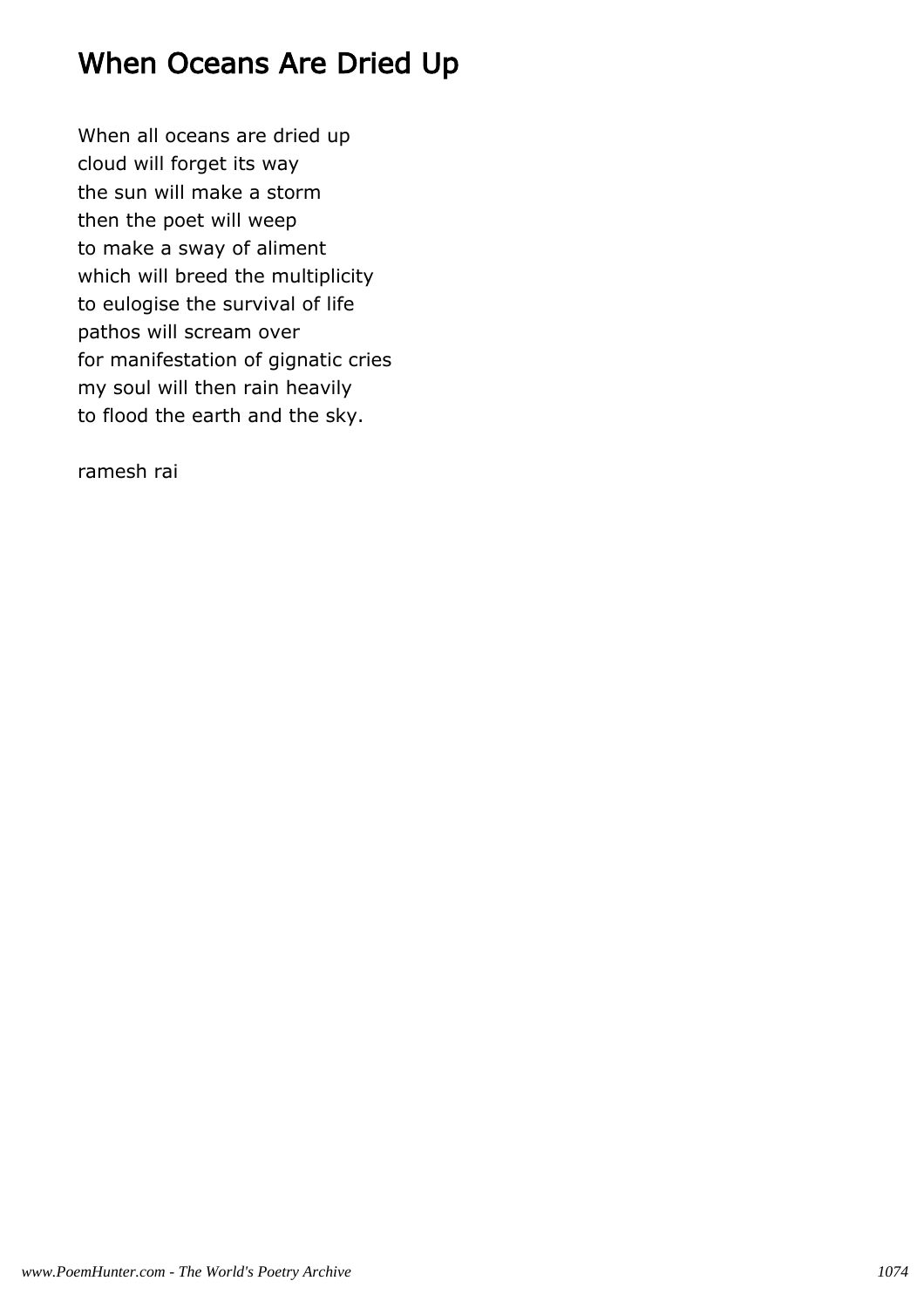## When Soul Speaks

When soul speaks ecstasy flows the life gets turmoil desires sheer aptly wishes conjure proportionately circumstances inosculate abruptly

Soul is neither tangible nor it is flexible soul is the reflection of divinity never follows command of mind nor of desires, nor of wishes only accepts advices of heart when heart stops functioning soul leaves body.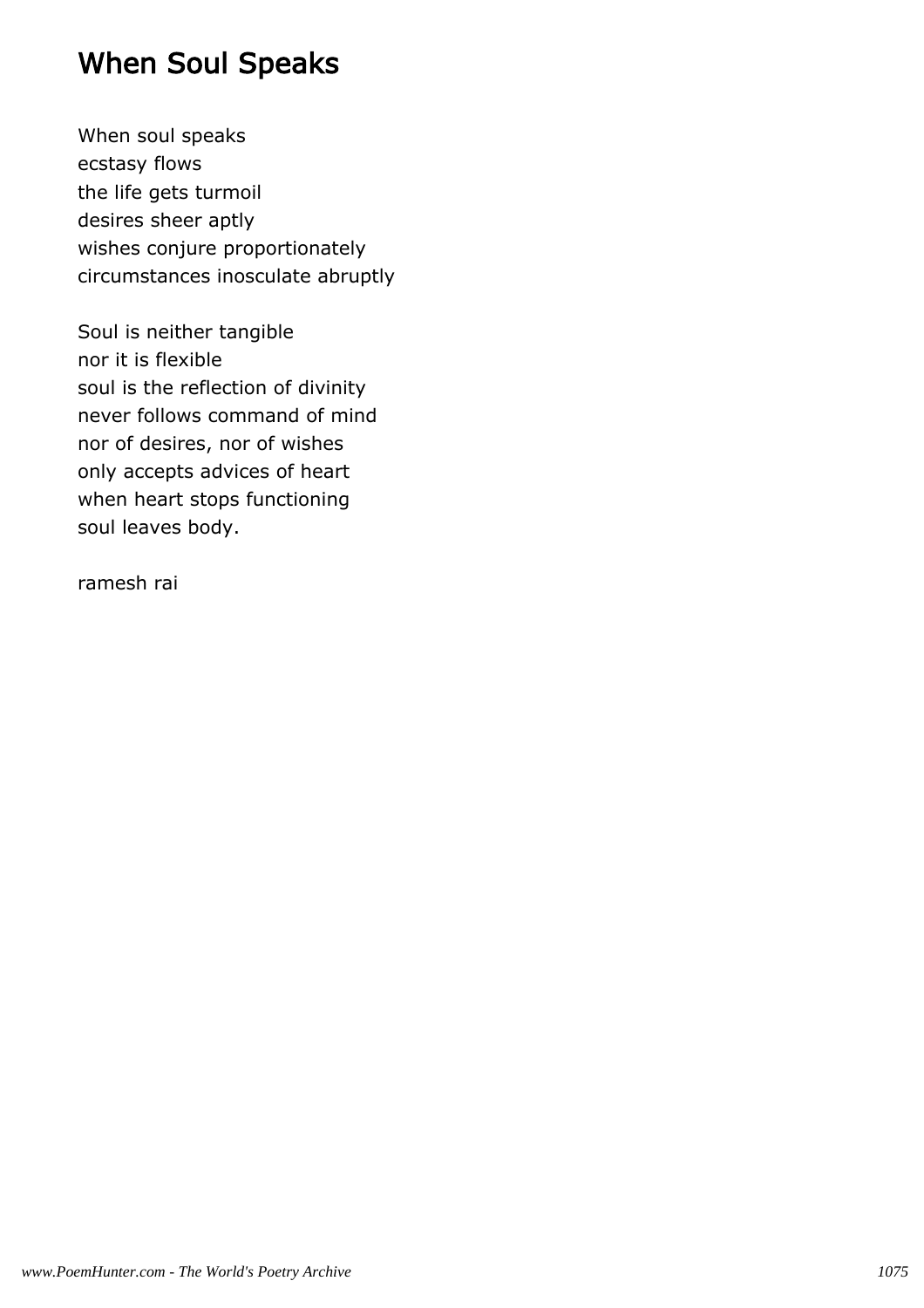### When The Mind Yearns

When the mind yearns to get solitariness in quest of eternal peace when the heart blossoms to spread out its petals with full bliss when the soul determines to stretch out its arms to hug the divine solitude then my body haunt to squeeze my strength forgetting all pains and sorrows I meet with the gale with best of my felicity to transmute my eternal core foregoing my all misapprehension sanctify my horrible path for an access to lullaby for etrnal peace in life.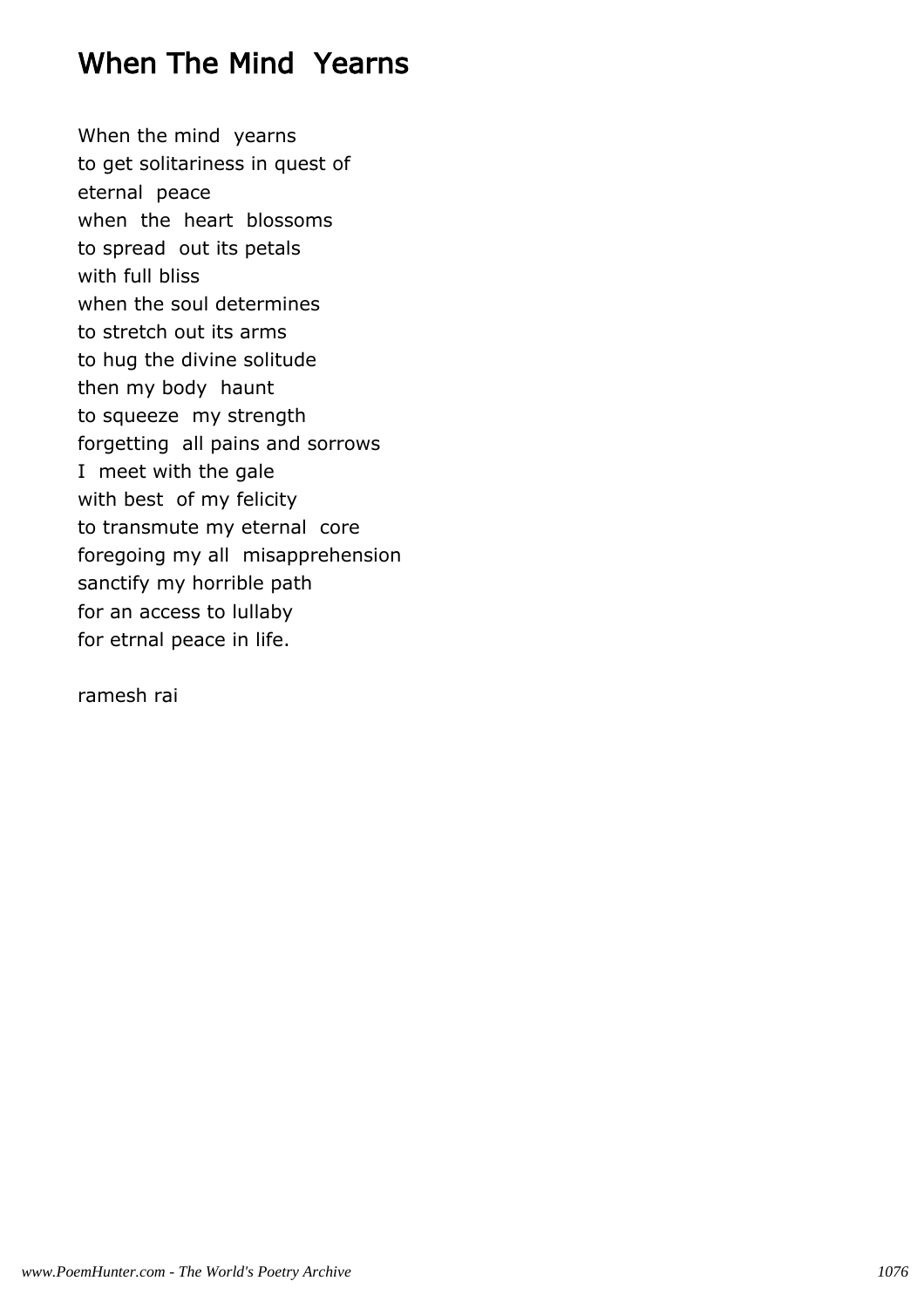## When The Sky Roars

When the sky roars sun uphold the sky moon hides with shy my minerva chides with strife onto that moment my mind asks onto that moment my heart witnesses the preanimation of strolling life withered with complex of sun and moon to prong my soul for every night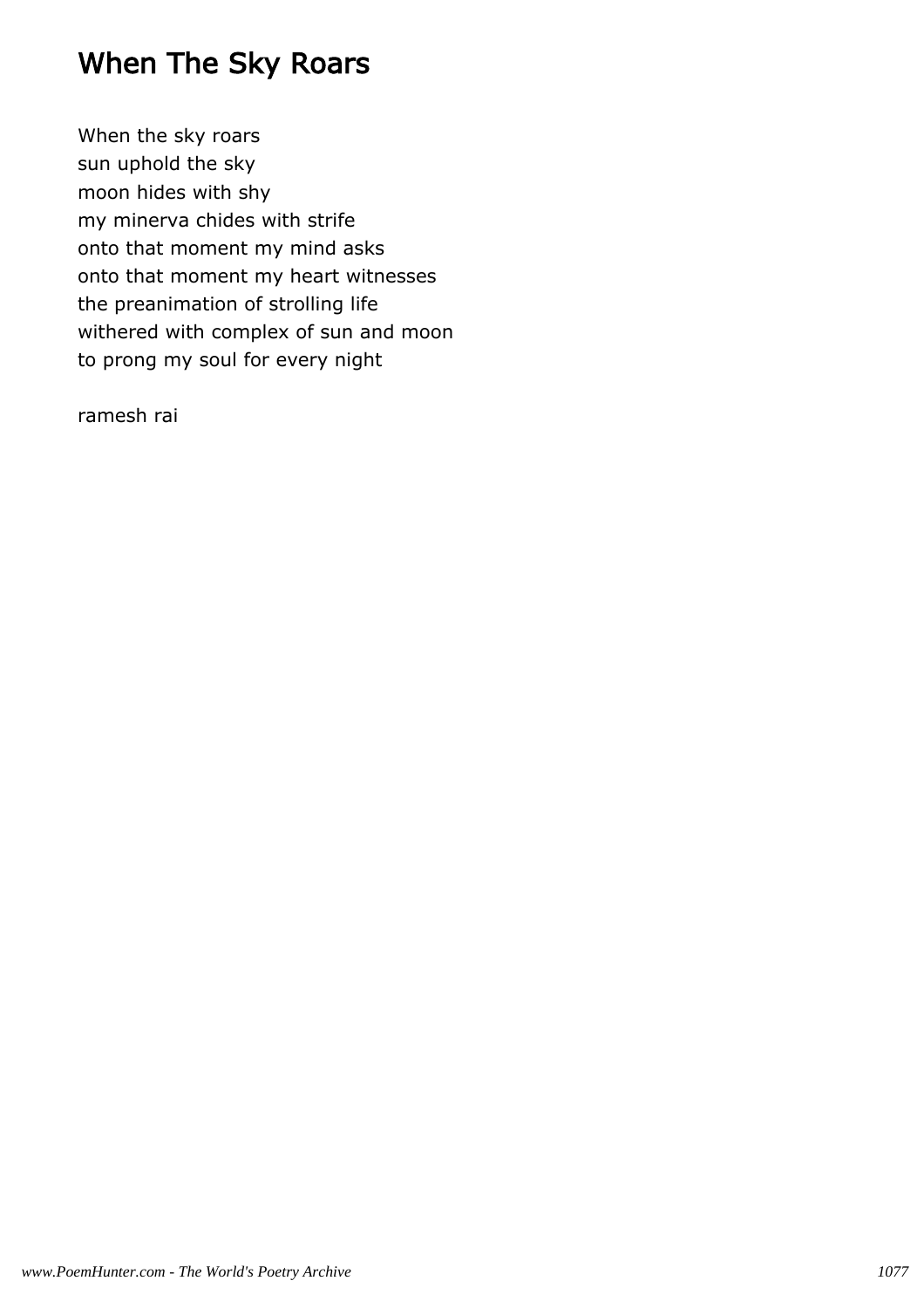#### Where My Joys Lost

Where my joys have been lost Is it stolen by the spring or have been snatched by the stars.

Where my joys have been lost in the midnight of summer forsaken to cherish others ere is lotted to me.

Where my joys have been lost in the midday of rainy to dry up my drenched soul where have it gone.

Where my soul is lost in chilly winter to get the warmth of galaxy propaling formidability of my sorrows expliciting my sorrows for ever.

When my mirth has denied to achieve all ecstasy have been blown up by strong wind where my joys have been lost in autumn to forecast springs of my life where it has gone?

One day my all sorrows have to be set aside leaving me dead or alive.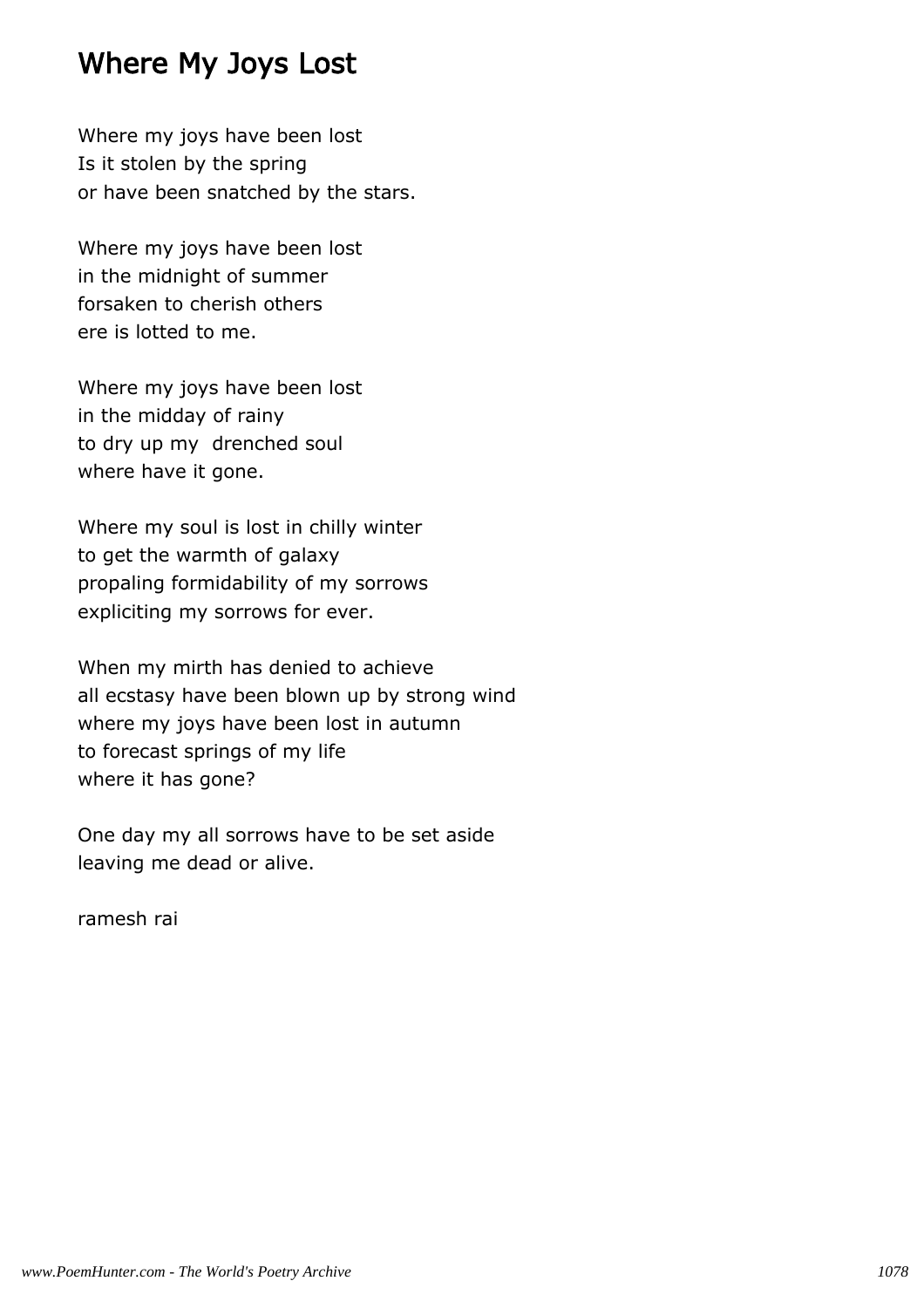#### Who Am I?

Who am I in the guise of human where my soul is captive chained with nerves veins, flesh and bones when my soul is subtle retrieving for freedom.

Who am I in the desert where love and peace are inconsistent chaos and plundering are preamble for every one's life.

Who am I? why I am here? for what purpose?

Am I here only to complete the span of my life or i have to do something for the world guys or only to see the sufferings without predicting for happier life or to enjoy this world leaving all aside.

Who am I? striking me again and again.

If my life is futile my soul will reprehend to the last breath of my life.

But if i kindle the little lamp of wisdom, it'd dispel the gloomy night.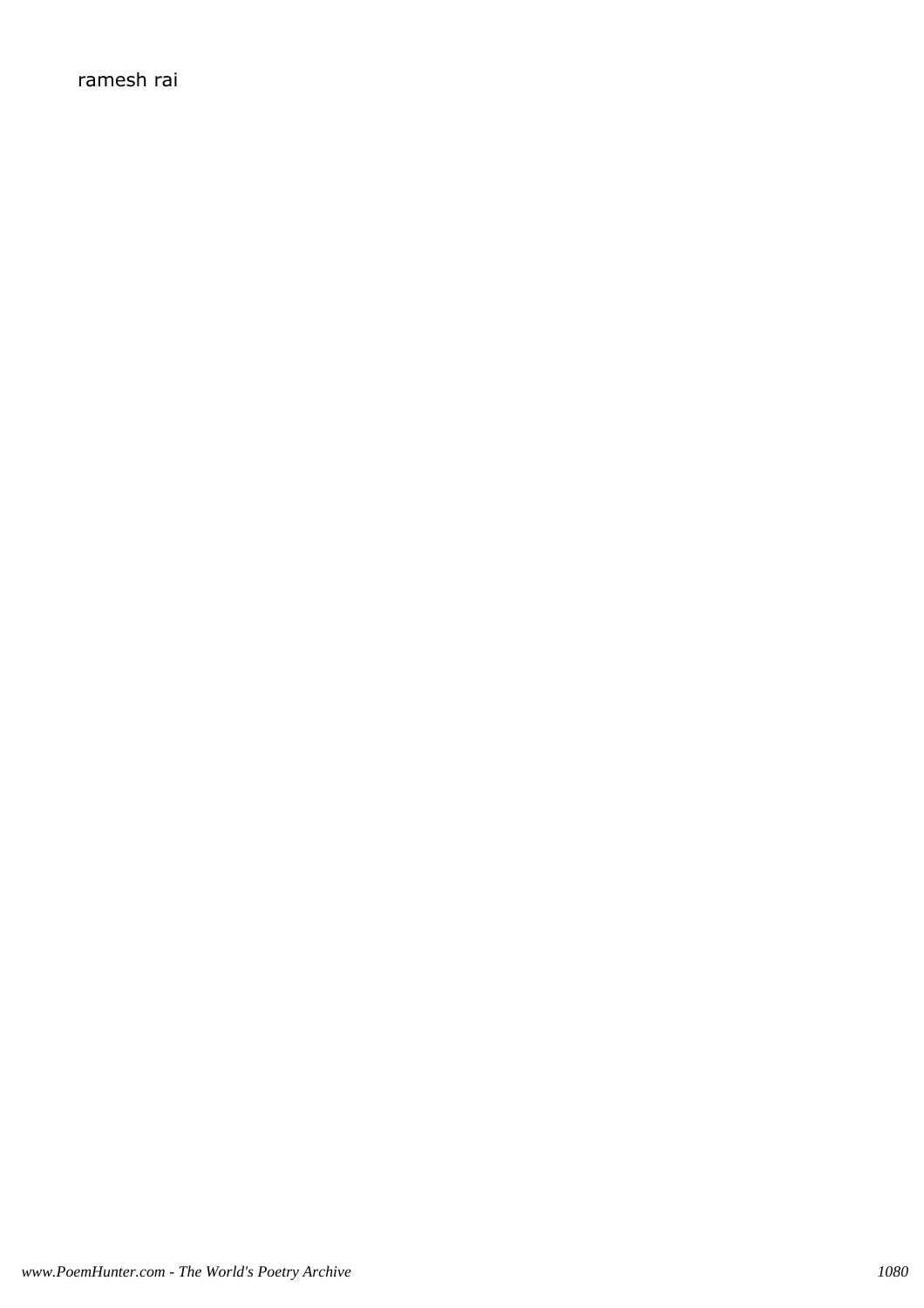# Who Came First?

The poet or the creator Sometime I think The poet imagined first then the creator created that is God, a concept.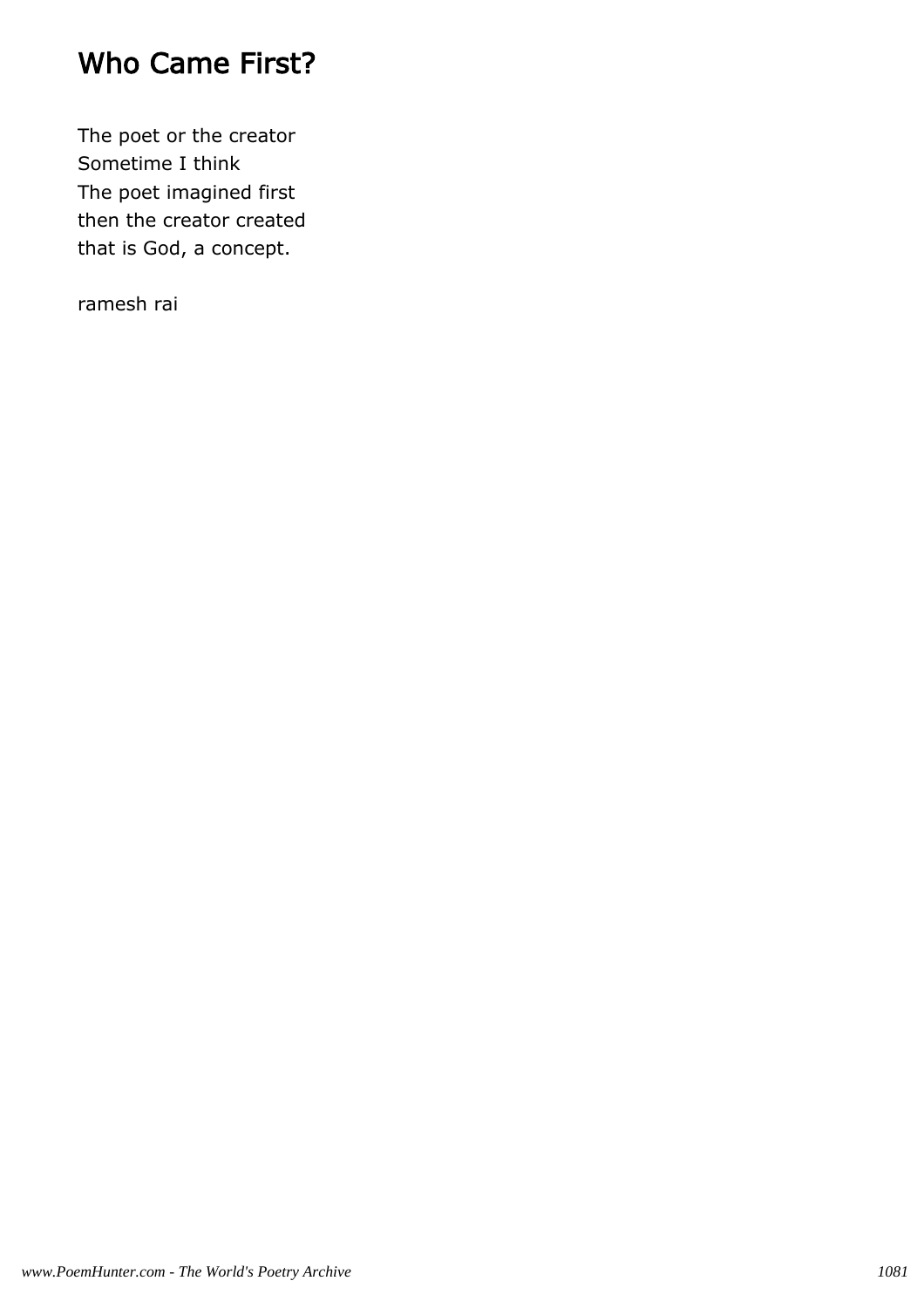# Who Will Die?

The nature is ever and ever but one day some of us will have to go but who will go nd who will remain? a simple answer those who loved the nature they 'll certainly remain to rejoice the nature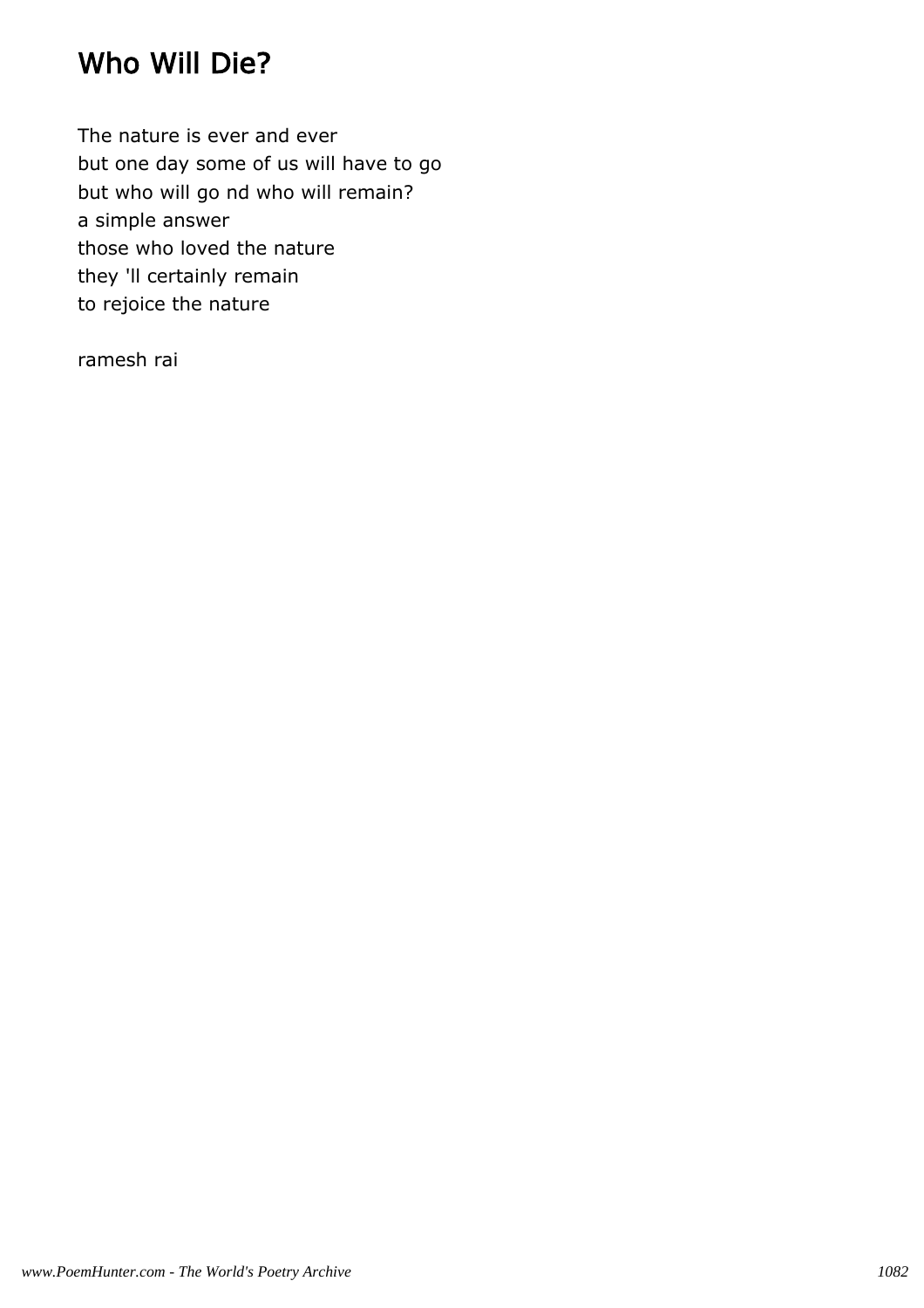# Why Cloud Is Getting Darker

It thrills me much when cloud is getting darker cloud is yet to rain but his black face with thundering voice and splashing wind is creating havoc making all to hide in their den; but nests of the birds on the bough of tree are weak to face, yet secured from demon's attack by the grace of God under protection of leaves that so, baby birds are chirping rejoicing the moment of disaster.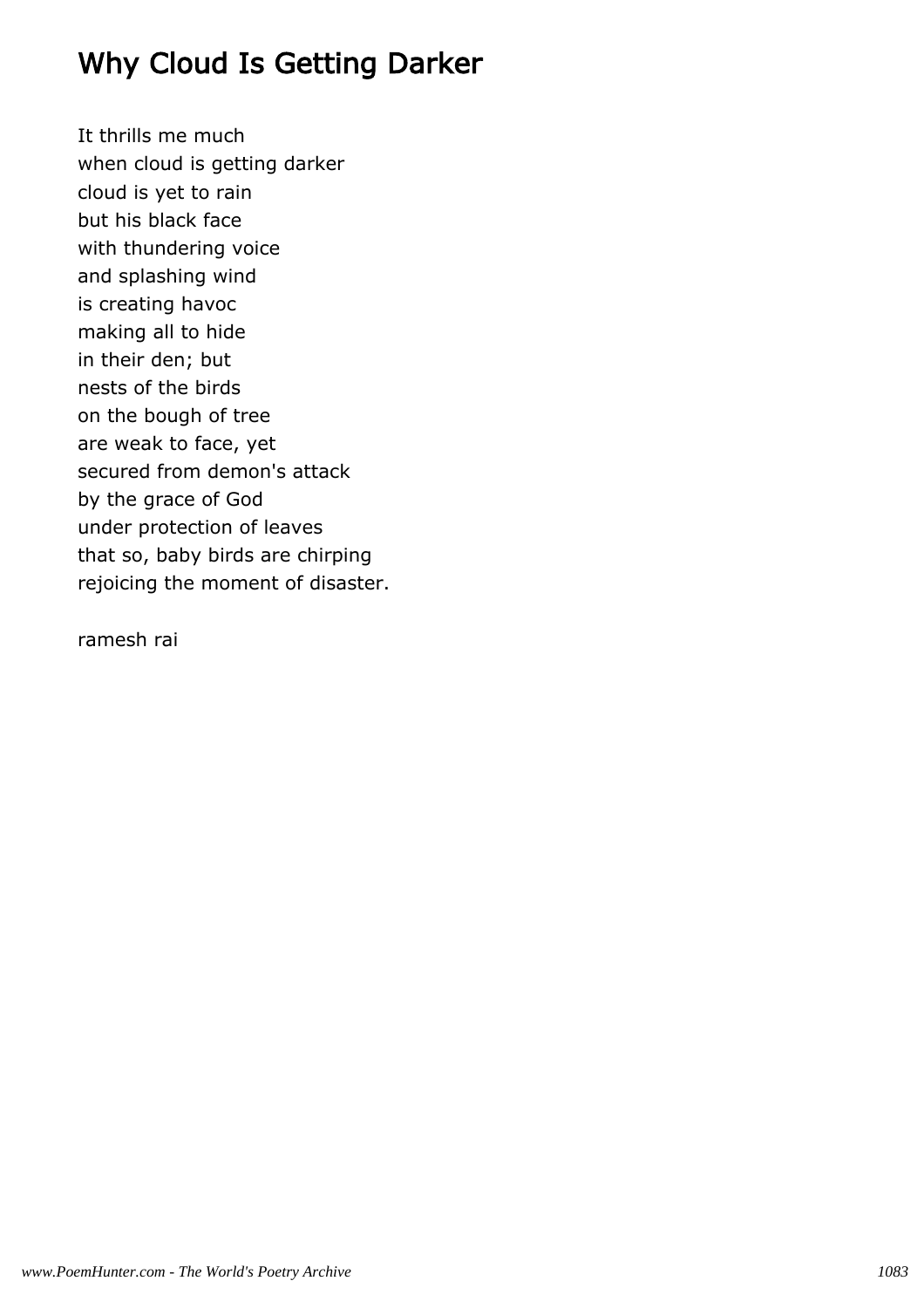## Why I Write

Why I write Ashi gave me a task A very tough task Why do I write? I have been writing since my childhood Completed all tasks whatever got Ages have gone But task is not completing How can I stop Now I can understand She gave me solution too With her great task Thanks to Ashi with my heartiest pleasures.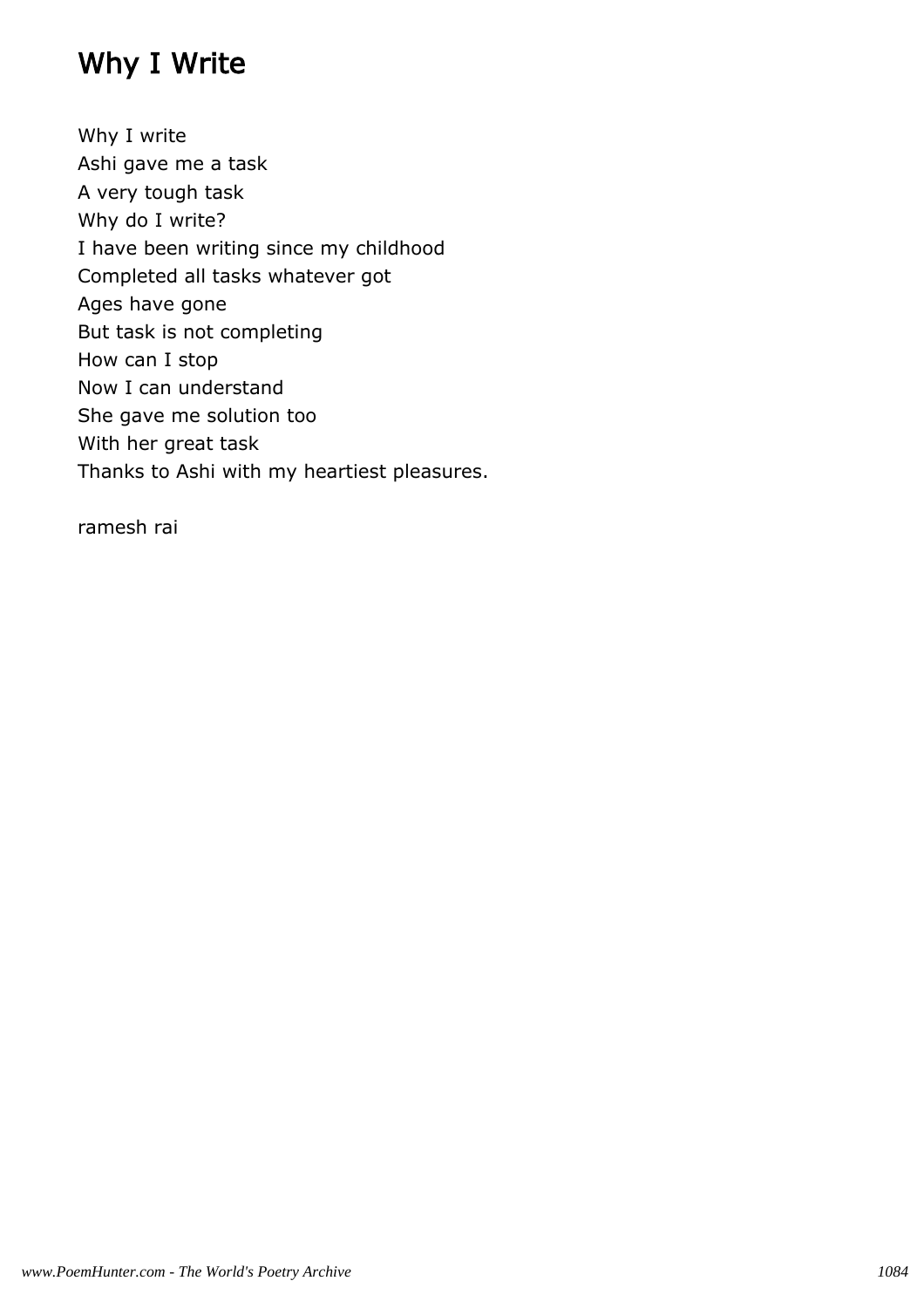## Why It Happens So?

I ask the flower who has given you the fragrance and such beautiful color

I ask the bees who has taught you to make such sweet honey

I ask the birds who has trained you to fly

I ask the Spider who has taught you to weave such a web

I ask the air why do you blow

I ask the rain why do you rain

I ask the moon and stars why do they come every night

I ask the sun why do you come only in day time

I ask the Human, the most intelligent creature of earth why do you take birth and die

A lot of questions are knocking my heart door but who can reply I do not know except my master who has created it all.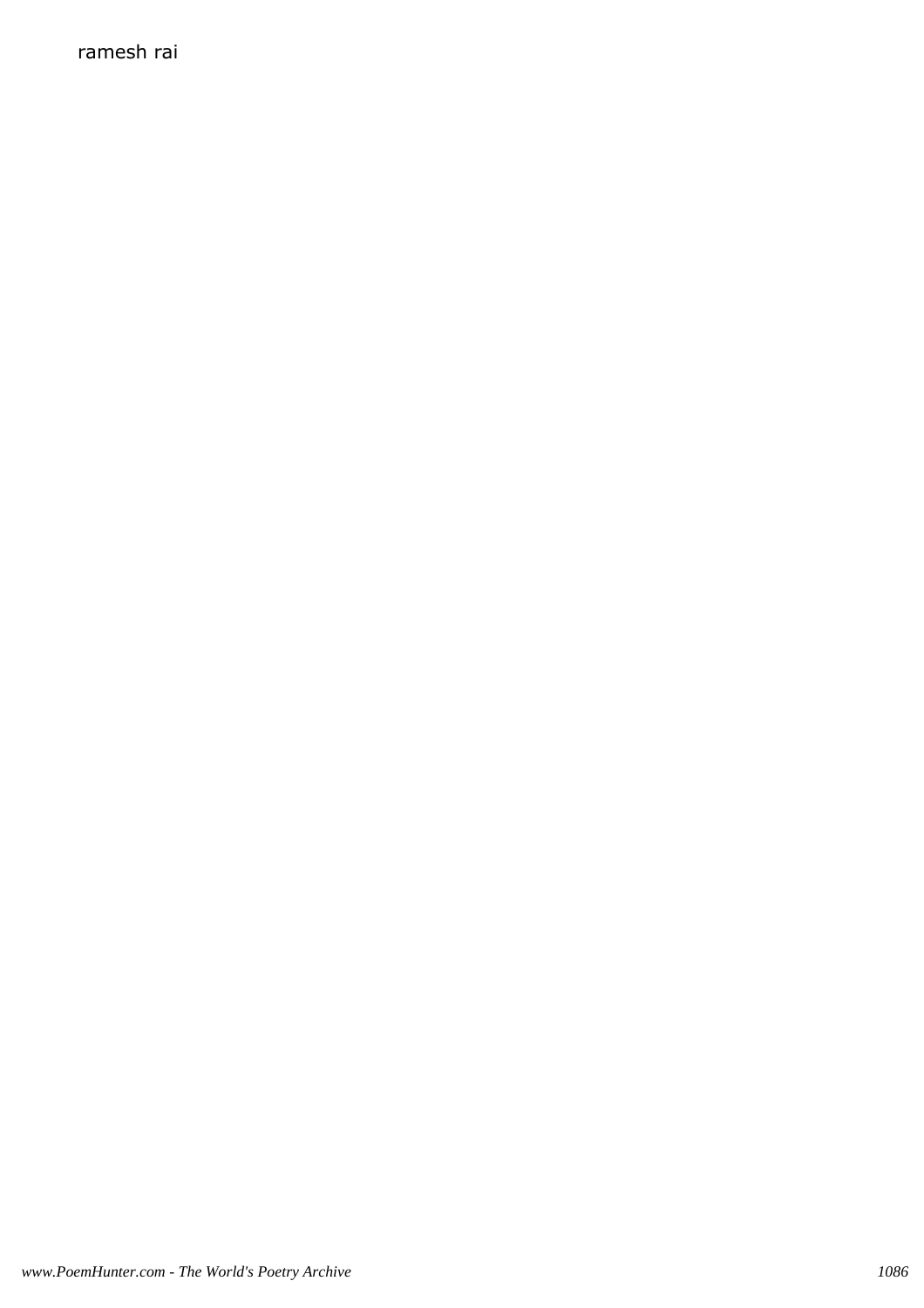# Why Should We Quarrel

Why should we quarrel in the name of race or religion when the entire is the creation of God only.

Why should we not love each other in the name of race and religion when the entire is the creation of God only.

Why should we not vow to make the creation of God more and more beautiful

why should we not widen the path of peace and prosperity of Human being why should we not think God is one and creation is one despite of several diversity or we are unable to understand the reason of diversity which God has done for more and more beautification of this world

But why should we not try to understand its reason and stop quarreling on this reason only. Let us stop all this nuisance and start a new beginning.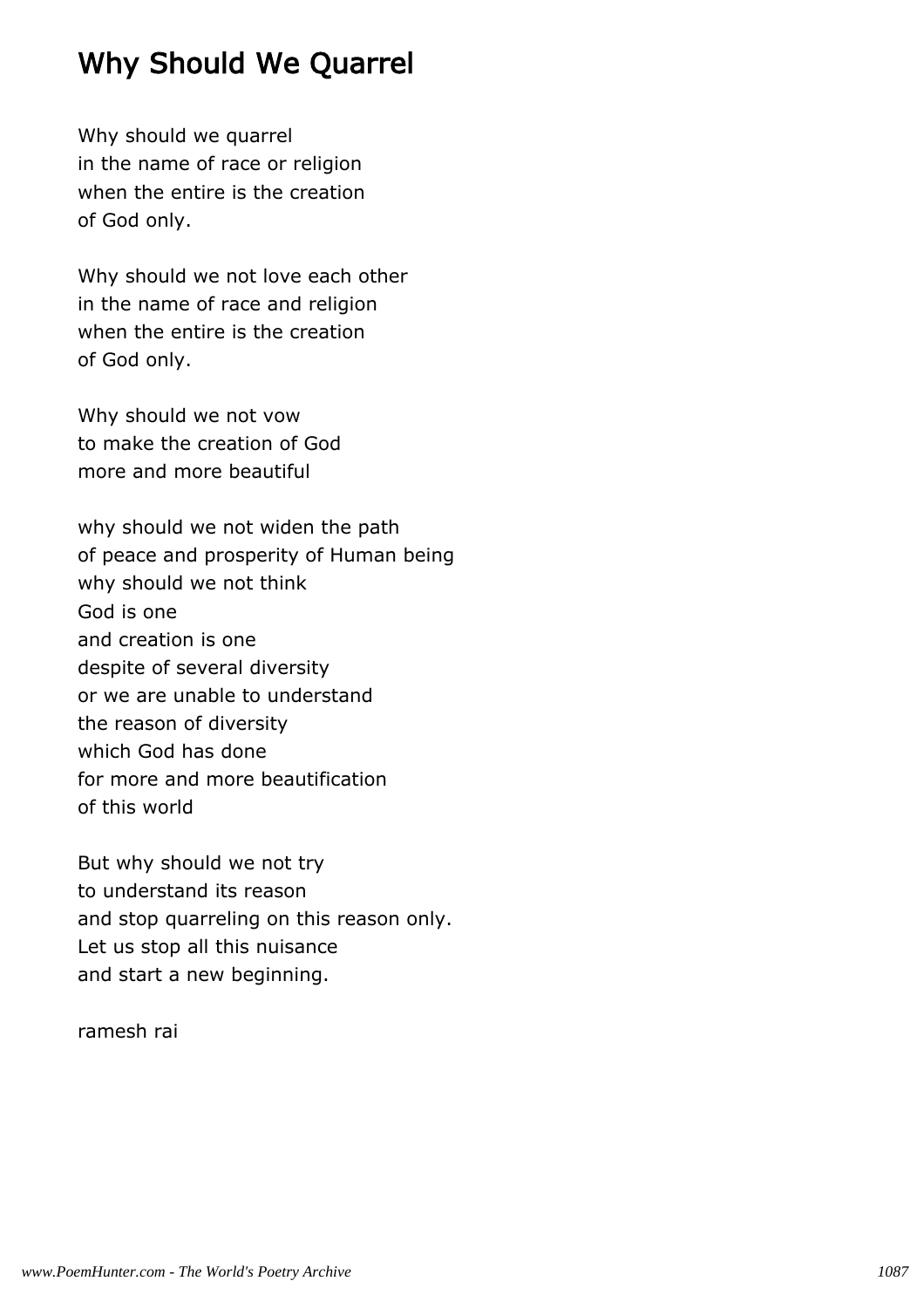## Why You Did So?

#### O God!

Why you have made this world if you have made this world why you have given us love if you have given us love why you have given pleasure and pain in love.

It is due to love we smile and laugh we feel pleasure but it is also due to love we weep bitterly when our love is snatched or destroyed

An ant carries more than her weight to feed her babies, to be survived and for survival of her family

It is due to love given by you we tolerate all deception of life to preserve our love But when we want to preserve your love, you snatch it

Why? Why? Why? ....................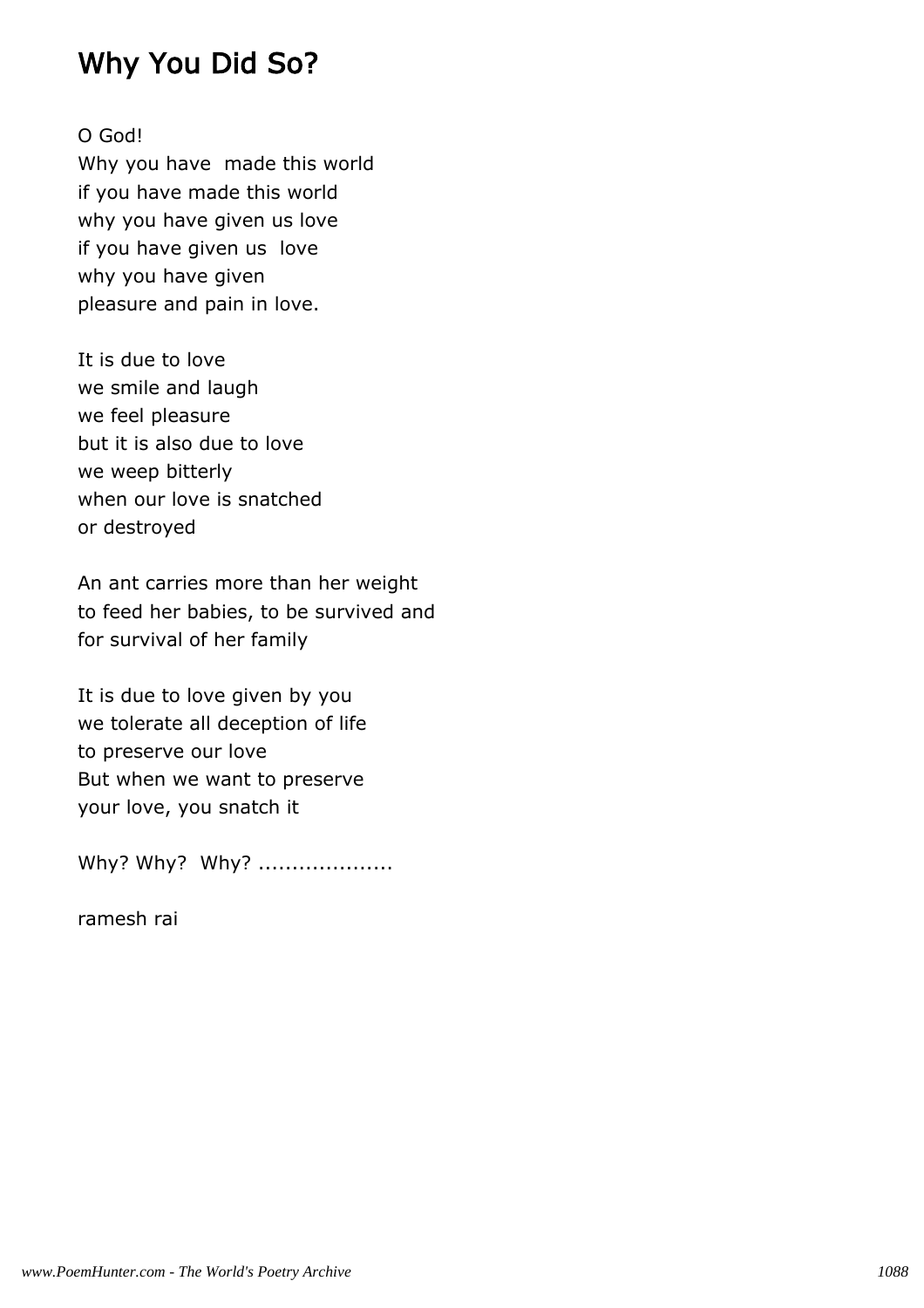## Wild Flower

I am the wild flower blossom day and night rays of sun glitter my color moonlight bathes me ever night star gives me pollen in my soul morning star tilts my rose alone in the forest I gaze at the sky great ocean flows over my sky profoundly I beshrew my lot if I am alone in this world amongst the wood and ferocious animal where blood shed at every moment.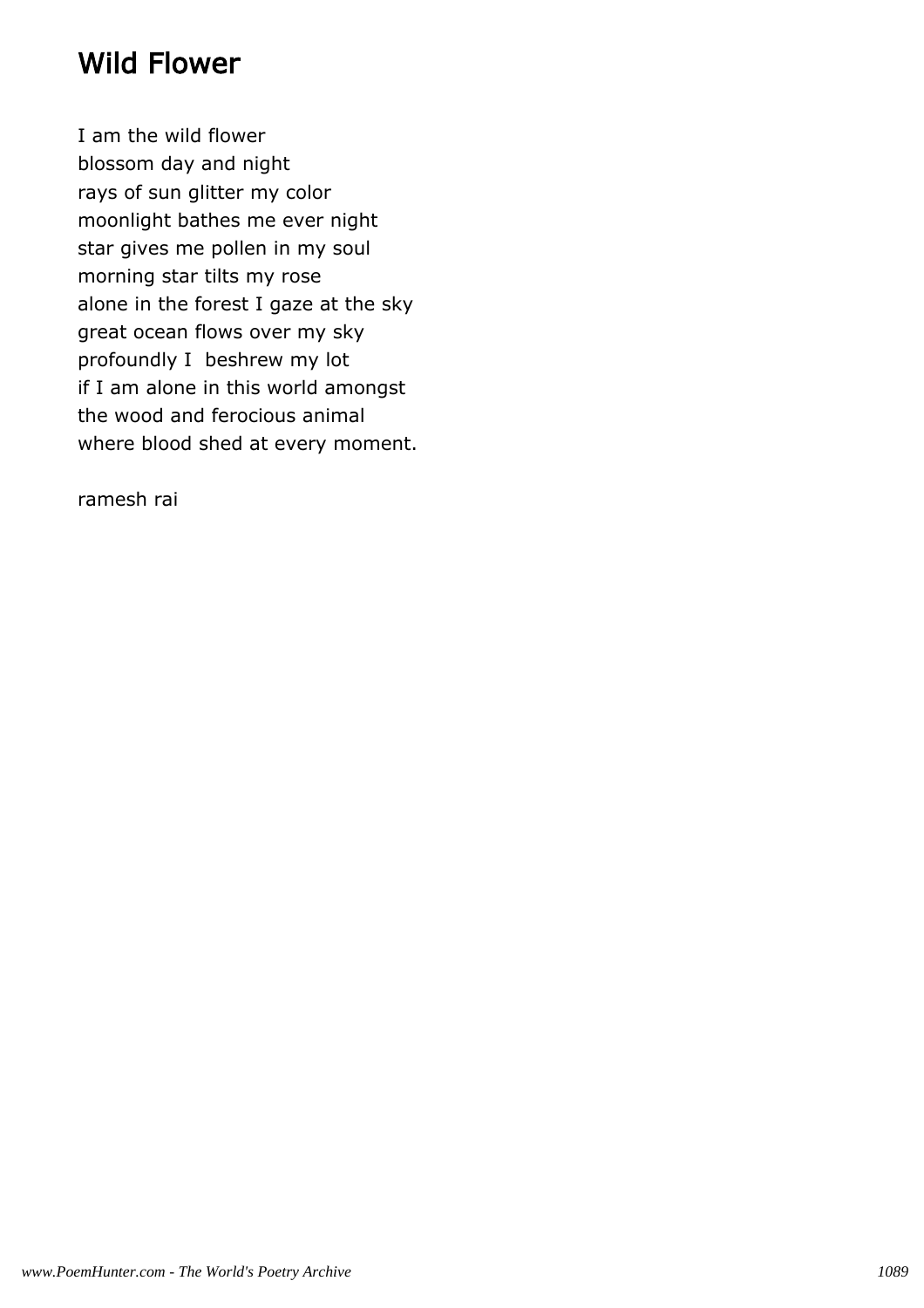## Will Power

Will power is more powerful than thousands of horse power It can culminate a huge stock more powerful than atomic power.

It's equation can't be defined with Eienstien theory Will power is the source of all energy which explodes in inner corner of heart.

It is the Will power of God created the whole universe.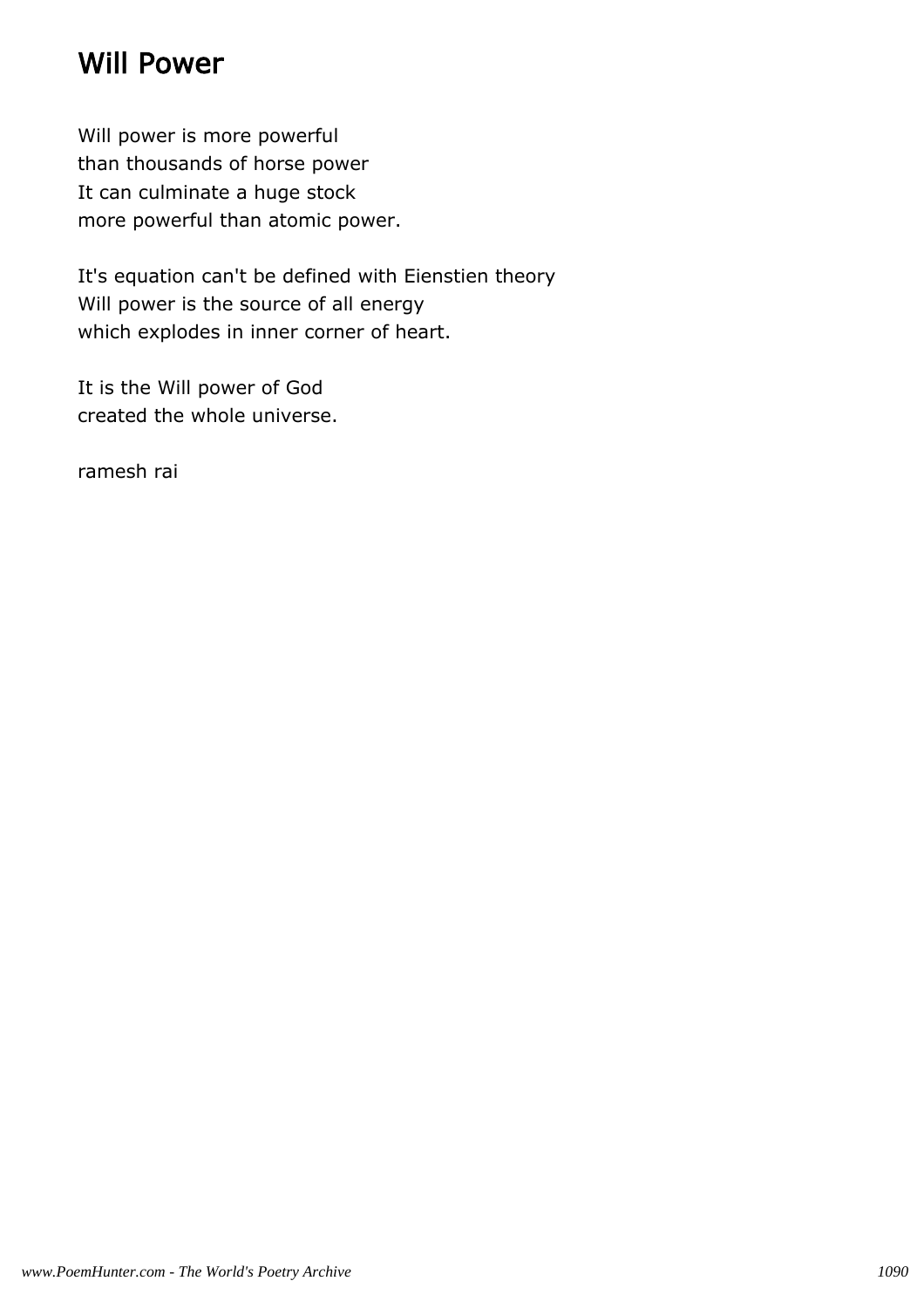## Wills And Wishes

Wills and Wishes are two aspects to lead a person to the future If wills are extrovert then wishes are introvert Wills can be seen through action but wishes are always hidden Wills act through mind Wishes act through heart Wills get tampered with course of action but wishes are always rigid If wills and wishes act together there is no doubt for the results Dispensing any of the two Action remains unclaimed.

19/11/2018 All rights reserved @ Ramesh Rai.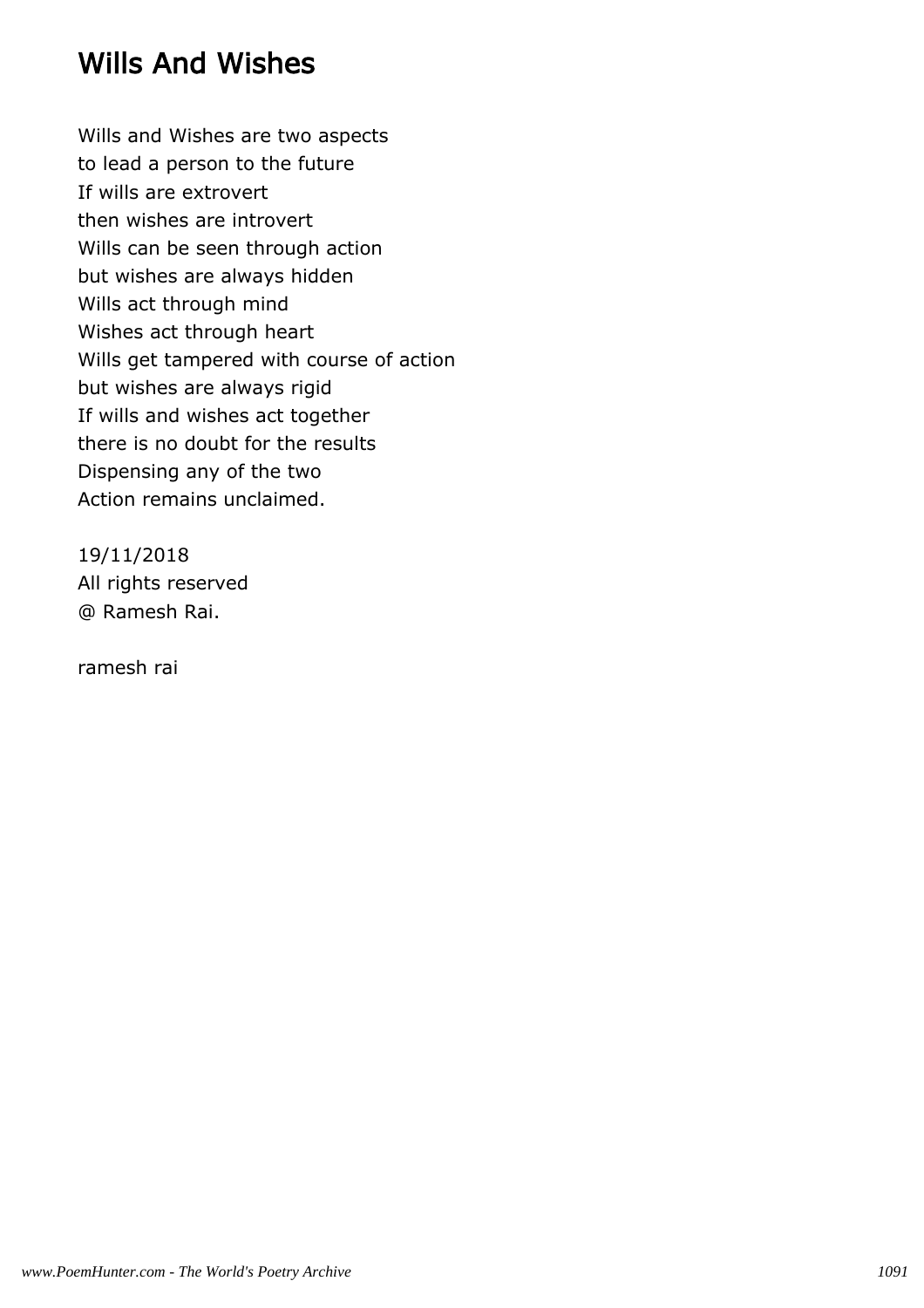# **Wind**

Sometime thou blow hottest sometime thou blow coldest sometime thou hast the breeze sometime thou hast the freeze but when thou are mild thou appease us all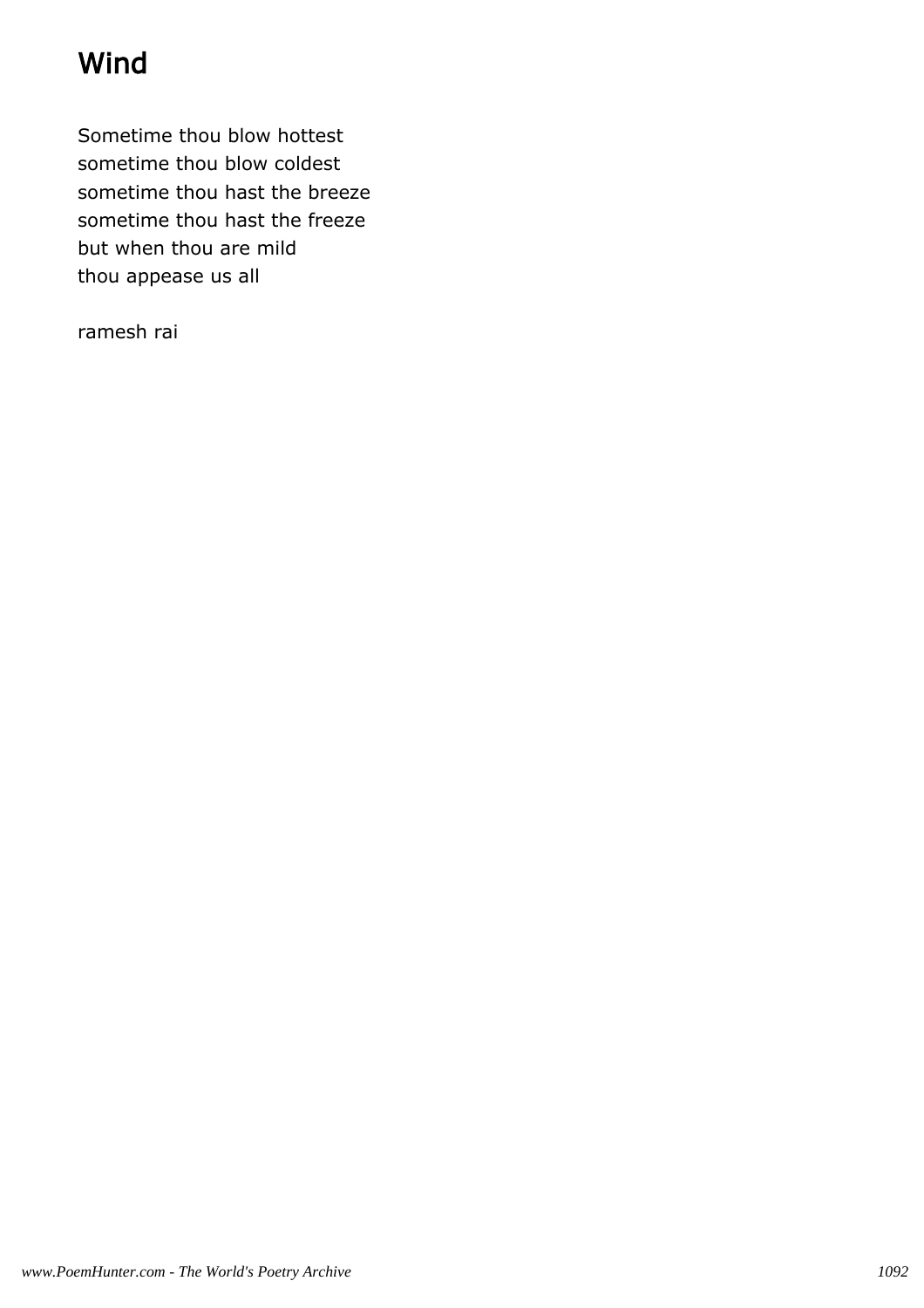## Wings Of Peace

Don't try to cut the wings of peace That can't fly in the open sky Wings of peace is versatile, so Let it to spread in full swing And attain prosperity for all being.

Wings of peace are common to all For each and every creature in natural life

Wings of peace is Divine gift Where every flower can blossom With no partiality and jealousy But can fly to the infinite For ethereal joys for all

Don't cut the wings of peace Never, Never and Never.

All rights reserved @ Ramesh Rai Created on 27 4 16 Posted on 14 4 2017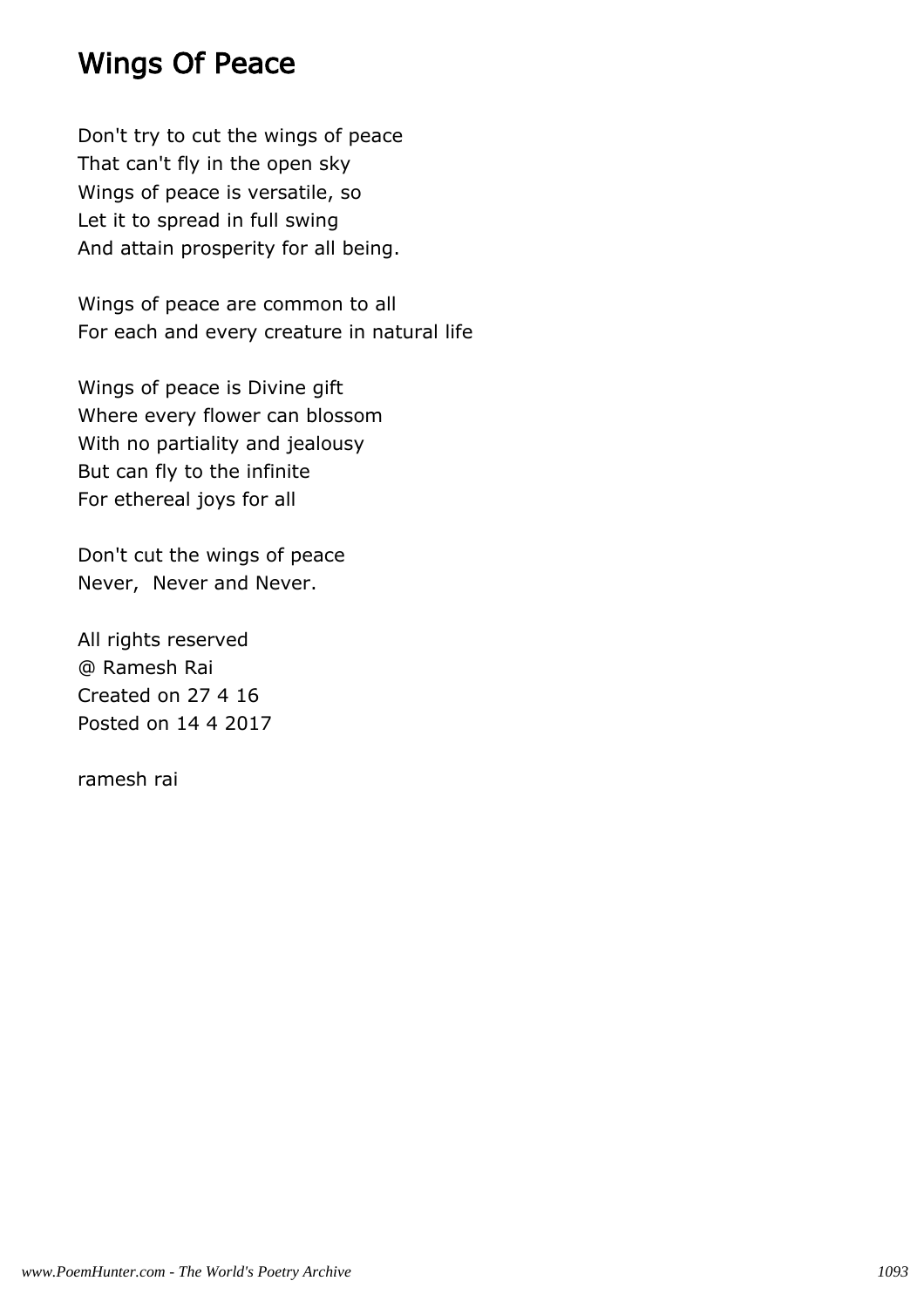## Winter Flower

Winter flowers blossom in the chilling night when the stars sparkle over their head radiating their heat to make them blossom

They also radiate their love, so that morning rays may hug their soulmate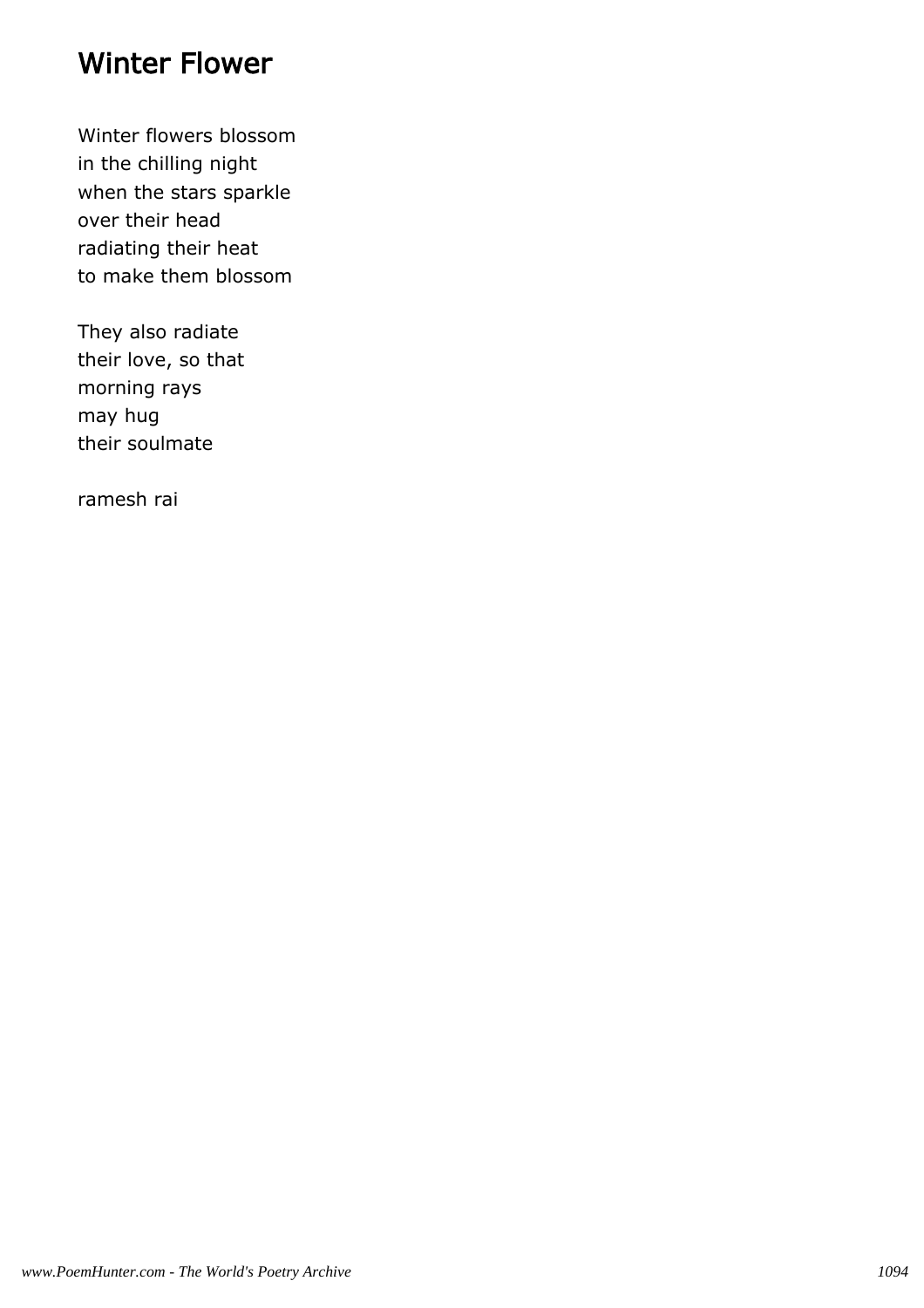## Wisdom.......? ? ? ? ?

I try to understand Every now and then Definition of wisdom If wisdom is the subject Of search and invention Or a matter to realize.

This irritates me again and again And makes me to think If wisdom is the subject of invention Or to realize the effects Of co-relation between creature To establish a healthy humanship And pay sympathy and benevolence To redress the peaceful harmony

All rights reserved @ Ramesh Rai,27/5/2016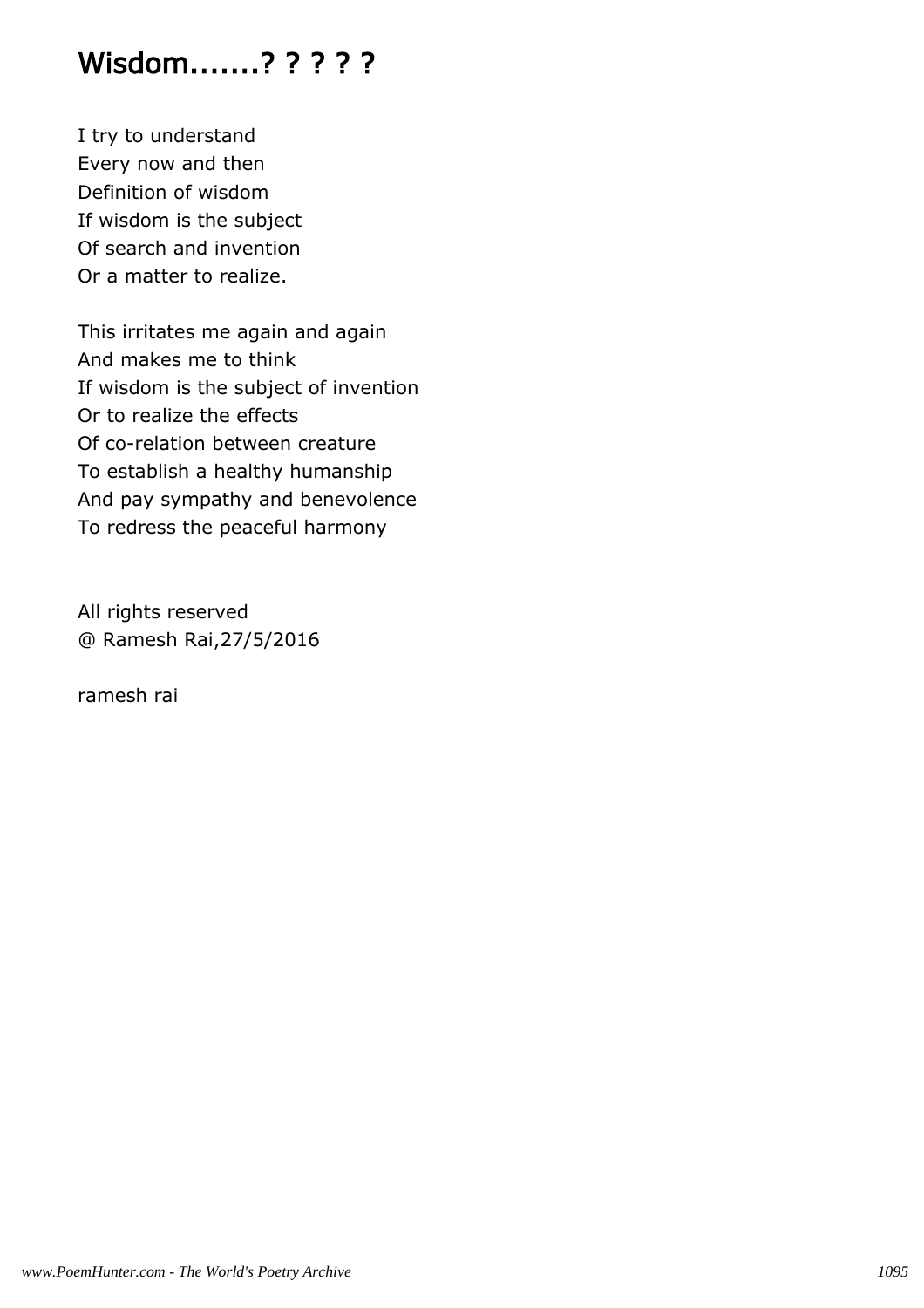## Won The War Lost The Battle

The life is exquisitely a battle field where we have to wage war at different stages of our life why not this war is bloodless but we need to wage war at different stages of our life why not this war is bloodless but we need to wage war at each and every step of our life

To wage war against illiteracy To wage war against poverty To wage war against natural calamity and so on in battlefield of life winning all the wars we have to loose the battle field when the life does not exist.

But there are some who wage war at the cost of blood are definitely to loose the battle during the life time leaving the life only to repent why not he is great in history

The person pleading such law are also facing philosophical end where nothing is left to think on.

But least are the person waging a bloodless war walking perpetually to destination achieving goal of life twinkling like an immortal star where philosophy never dies.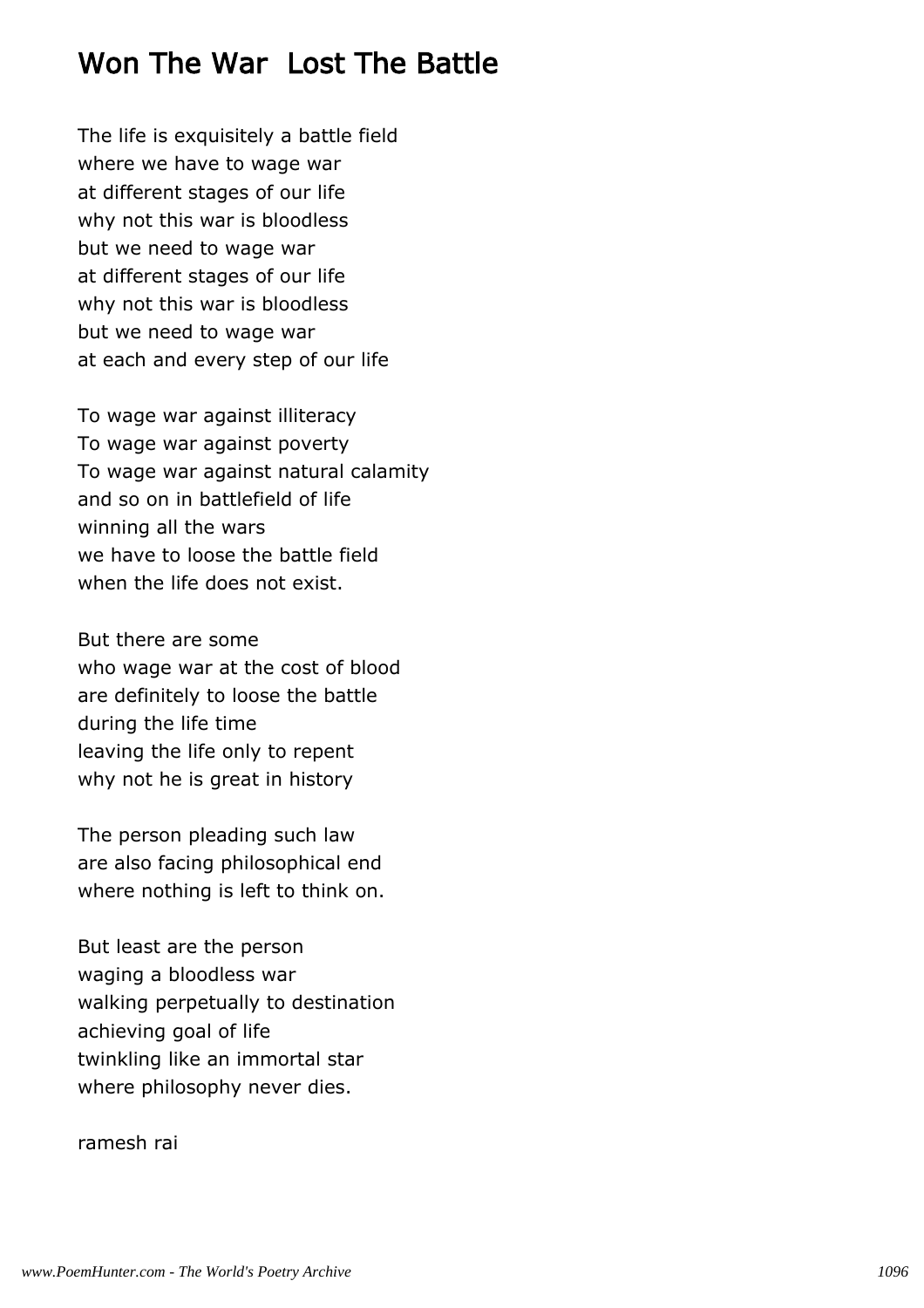## Words

Words carry manifold effect on our mind and body

These are the words make us to love

These are words make us to be excited

These are words make us to hate

These are words make us accursed

Effects of any weapon can be stopped

Effects of any disease can be stopped

Effects of words can not be stopped

A person victim of words can never be cured

So, we need to express our words more pacifically, more gently and more politely

Must take care our words do not hurt our fellowmen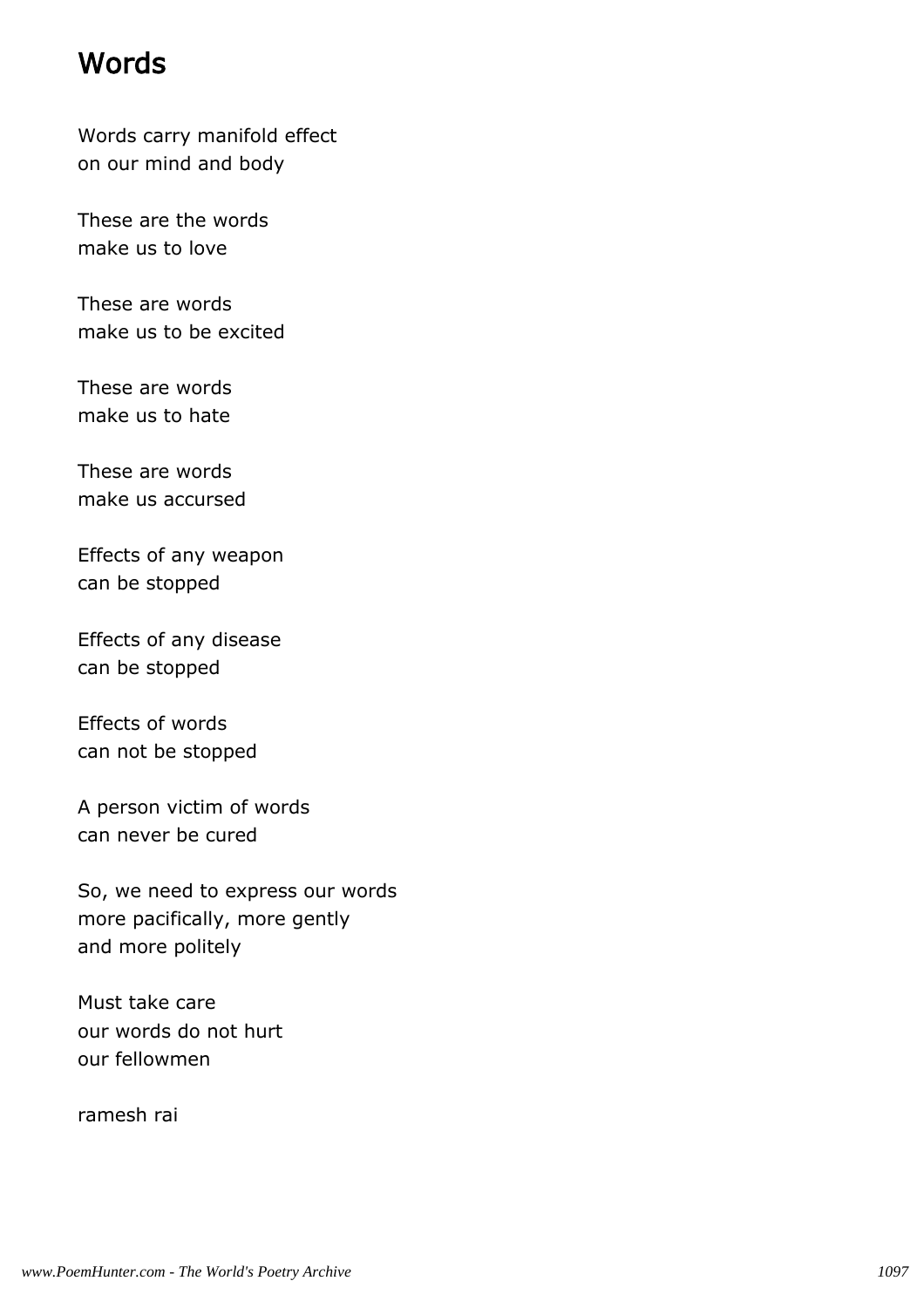## World Peace

In quest of world peace I am knocking door to door taking my bag of alms seeking alms of world peace I am knocking door to door

No one is my own in this world but every one seems to be my own Thus, I pray thee Lord to give love, peace and prosperity to every one.

I pray thee Lord to give his kind vision to the people of this world for a peaceful and prosperous life

I pray thee Lord to bless the people of this world to lead them a joyful life free from disease, pains and poverty

May the people of this world lead a cheerful life

I pray thee Almighty to enlighten the people of this world I am knocking door to door collecting alms of peace from door to door and disbursing to the people of this world THE WORLD PEACE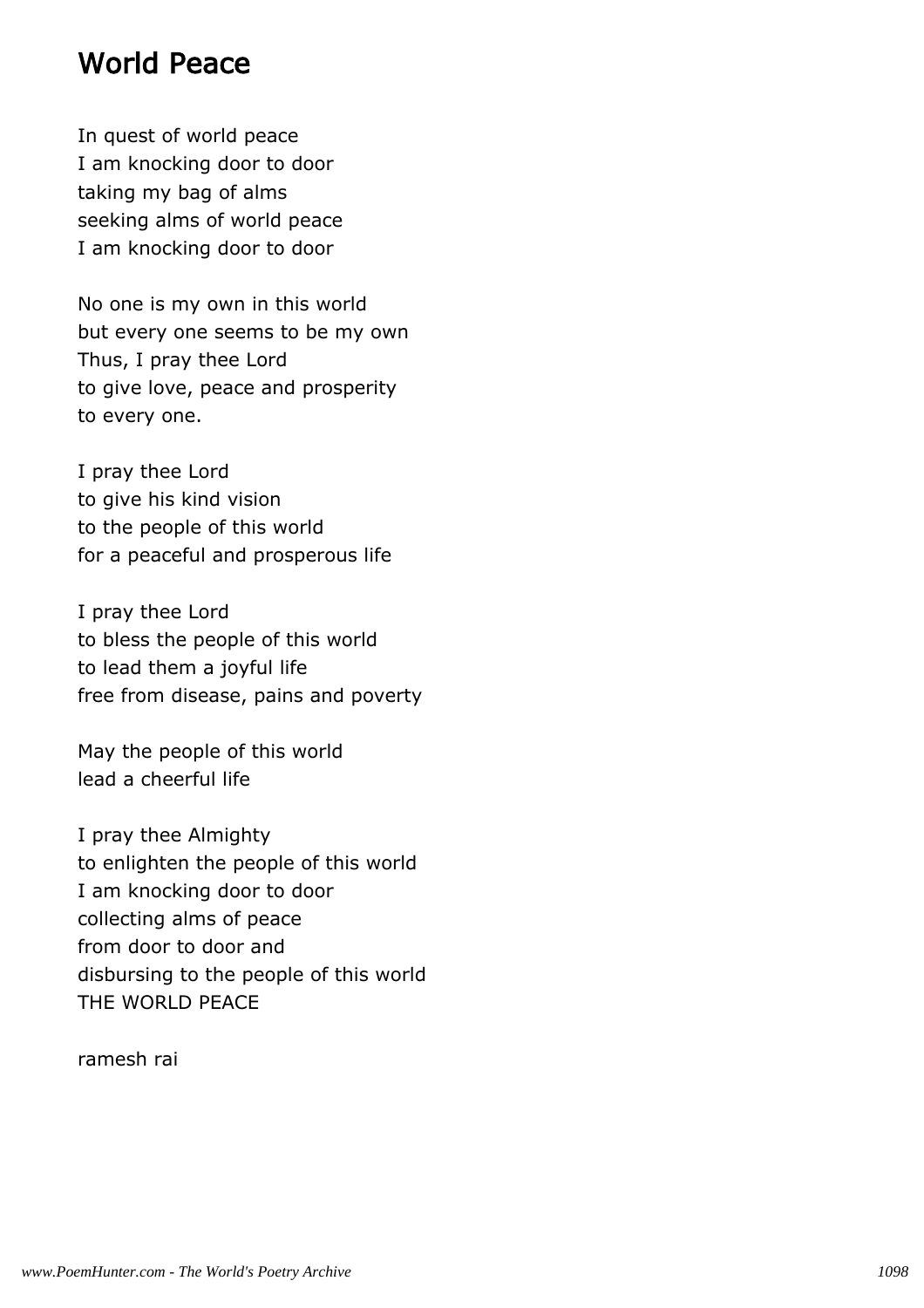# Worship! ! !

I worship with full submission of my soul with firm faith folding and spreading both hands bowing before the Almighty who created all, gives daily's bread fulfills all needs I seek His symapthy in my daily's so i worship like all worship with the same reason with same manner folding and spreading both hands., bowing with full submission of soul

Then, why they quarrel each other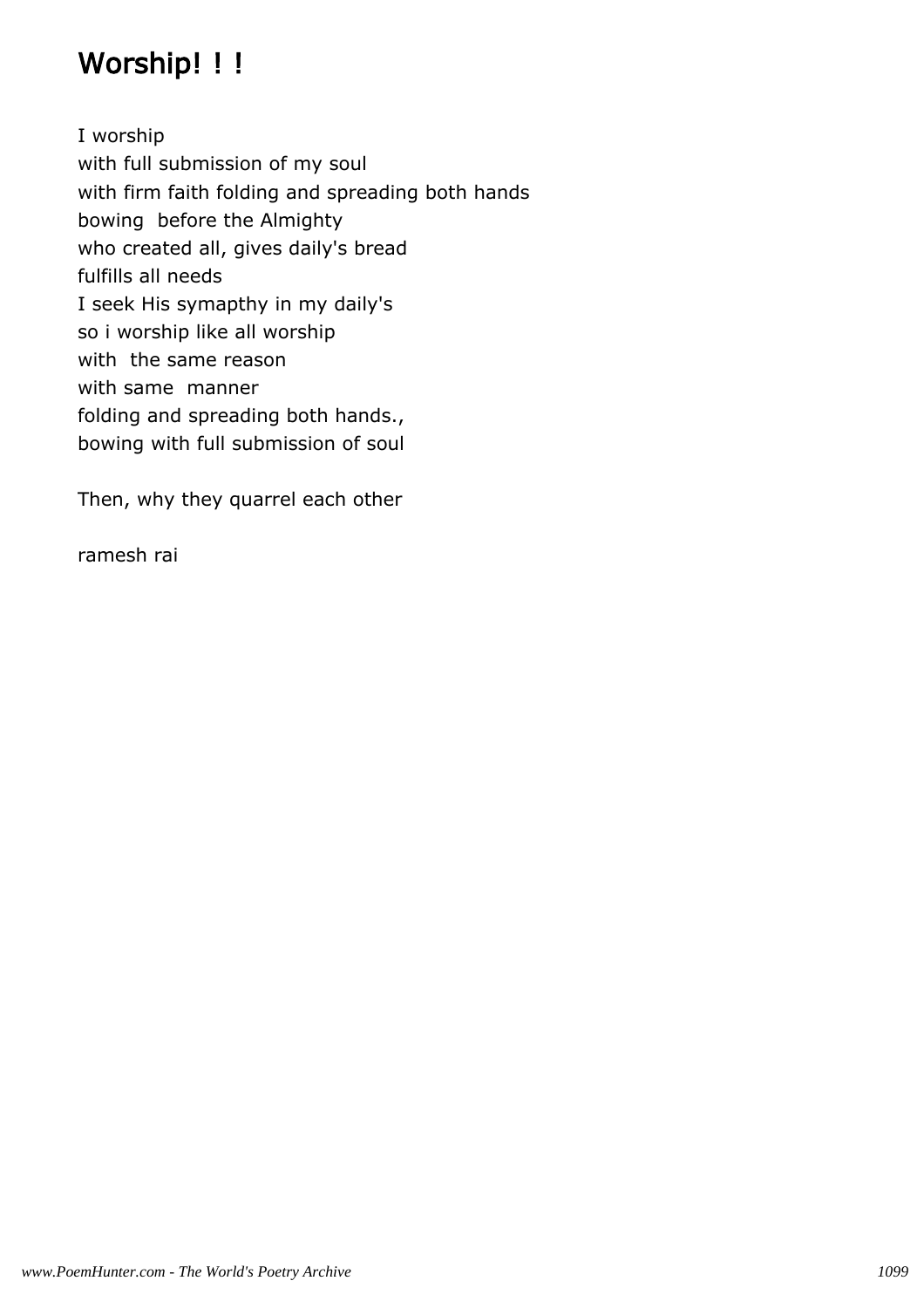## **Worthiness**

I visited a place Where there was nothing to hide All are open in universal law And the Divine magnitude Expresses its oath, for accession

I dissolve my all focus To imply truth of succession In such obliviation to reprehend The outbursting and go whim The realistic expression of soul Unto that unvailing positon I pretend to share the survival The worthy life I found it here.

All rights reserved @ Ramesh Rai 17/5/2016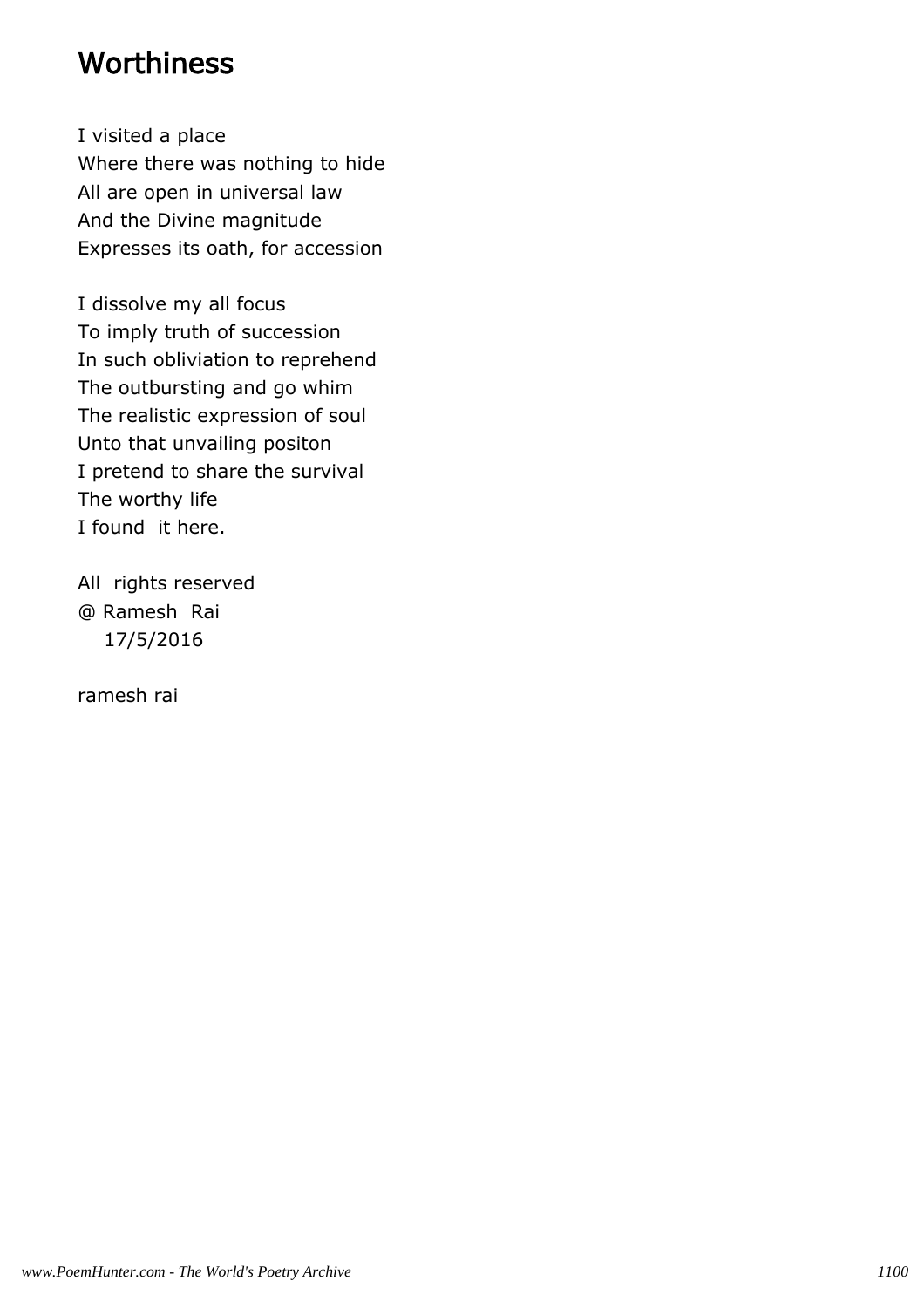# Wounds Do Not Complete

Wounds do not complete This heart has several wounds One after another it is coming Replacing the older one Forget previous wounds If the wounds have become chronicle Find no remedy to cure the wound All disappointments have made you blind Doctors have also refused to inhale Then you better invite some more wounds To exhale the present wound My friend! Life is full of storms One storm comes, another goes Wind up your old storm Life goes on surpassing all wounds When the wound is over Death is sure.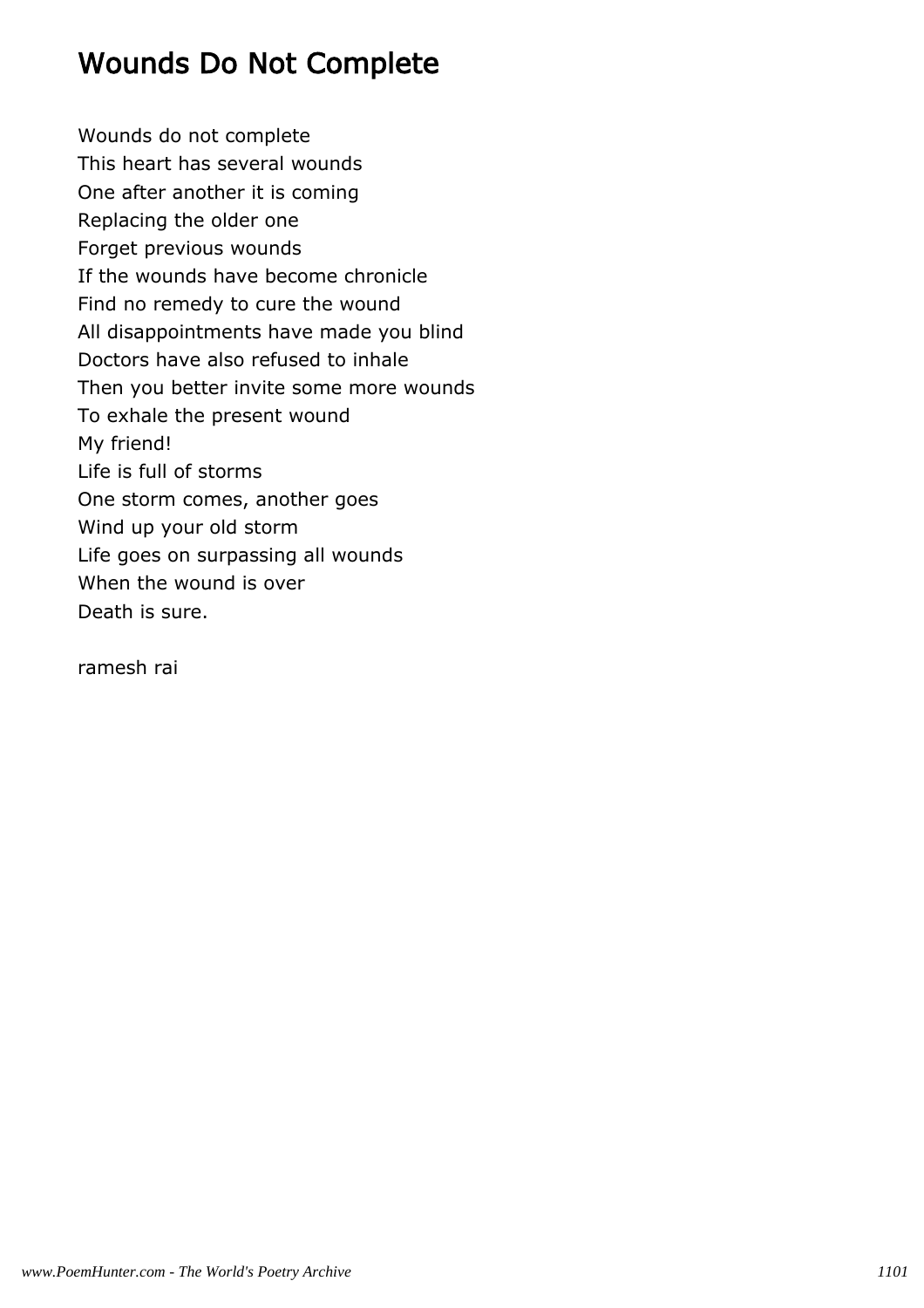## Yesterday

My yesterday is gone never to come back again

keeping its reminiscence i wonder like vagabond from woods to valleys in search of eternal light to make my soul enlightened

As if shadow follows the light my yesterday follows me everytime to darken my bygone days waiting for new sun in tomorrows' life.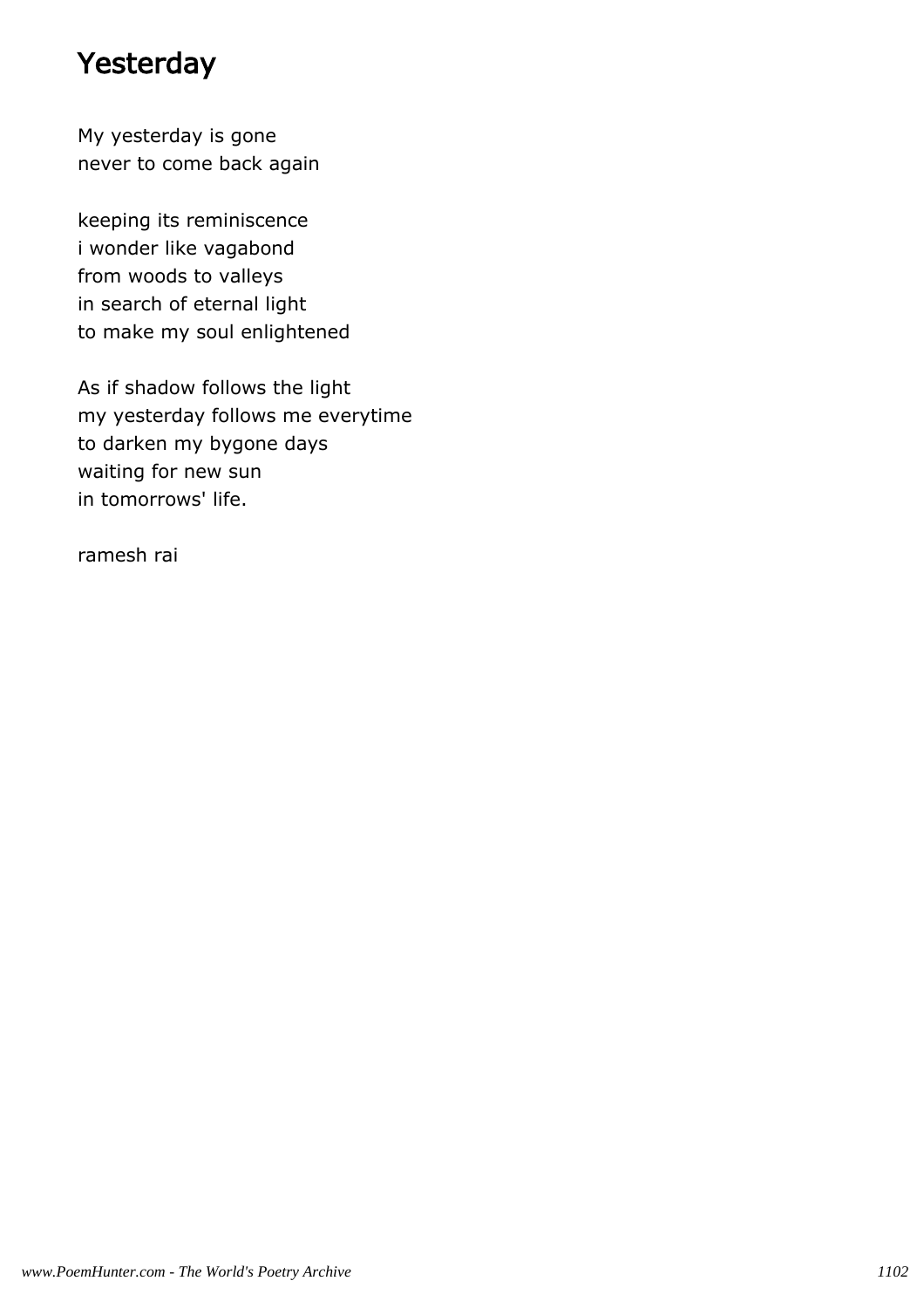## Yesterday Today And Tomorrow

Yesterday I have seen Today I am seeing Tomorrow I may see or may not

Yesterday brought a lot of gift for today, I am enjoying that will passover to tomorrow that I may enjoy or may not

I am moving fastly in the endless series of yesterday, today and tomorrow one day will come tomorrow shall be deleted from series of my life for eternal rest of my life when I shall be only yesterday.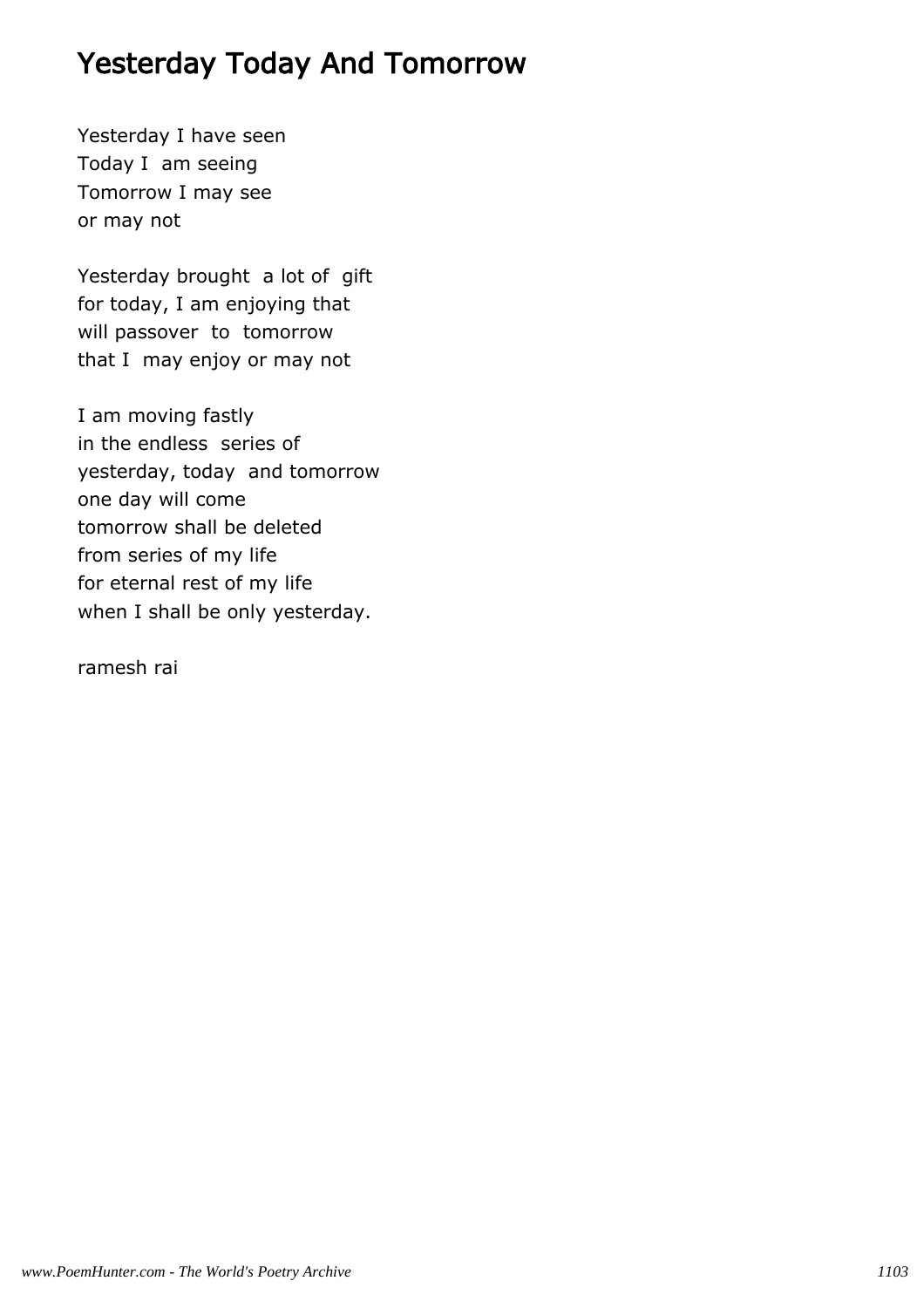# Yoga

Nature composes, decomposes flow of composing and decomposing is perpetual, to make a new with different characteristics and properties and then to its decay.

It encircles the span of time like after every birth, death is inevitable; so, it flows with current of time.

Destruction and death both are quite different

Death prevails under natural phenomenon but destruction is a horror act against the natural law, when elements are survived till the span of their life

Death is not the end of element rather to make it ready for another creation Relevently yoga comes under natural law when we opine to make us sublime with the supreme obeisance.

Yoga is unification of soul with supreme thought and ambrosial object to attain the power of new creativity.

Yoga is the complete surrender before the natural law

Yoga emancipate us from all flaming dispair and delusion of mortal life.

Our all actions are the brevity of the divine law except destruction

Life also desires to relinquish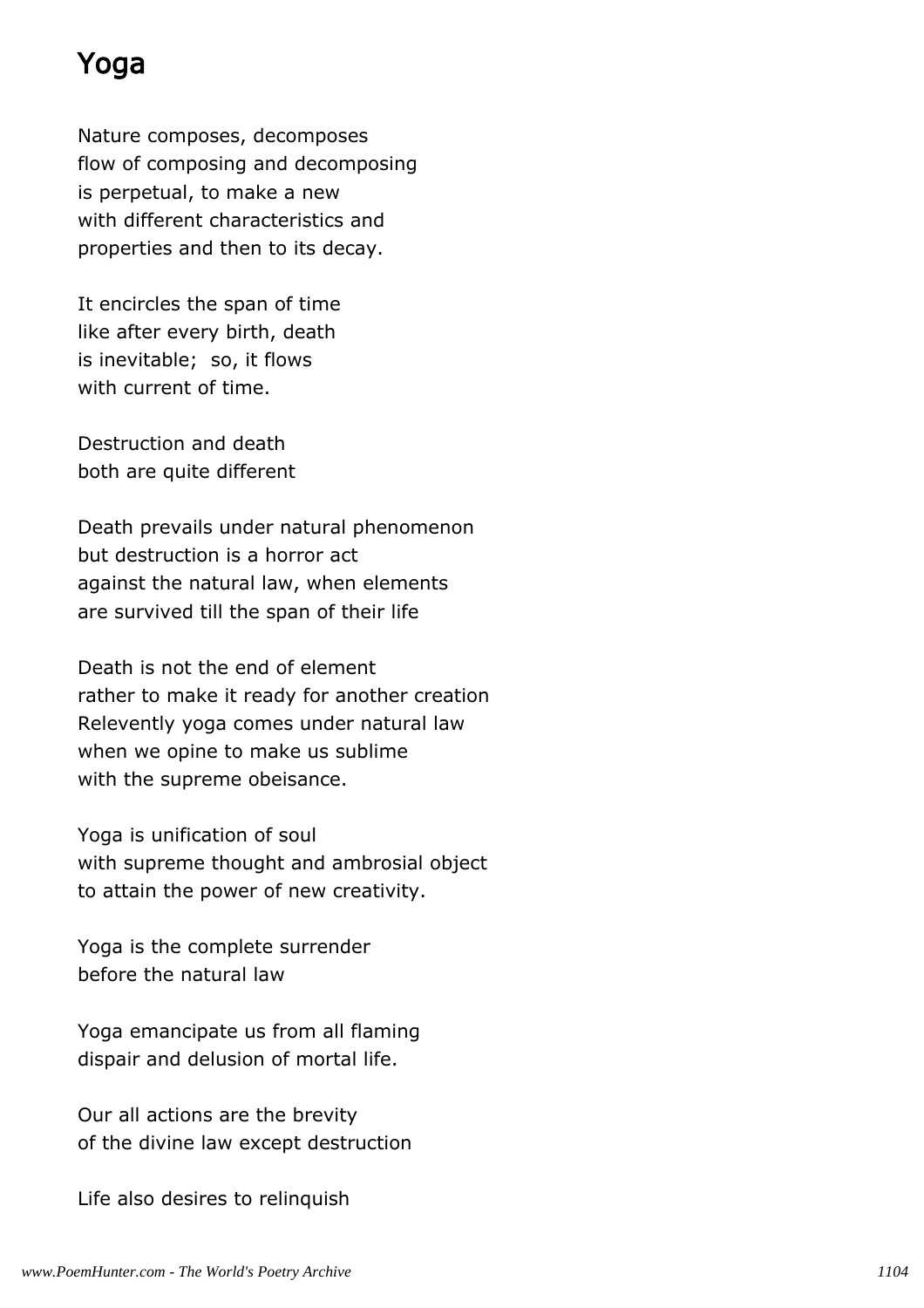under natural law

The perpetual journey of life goes ever and ever.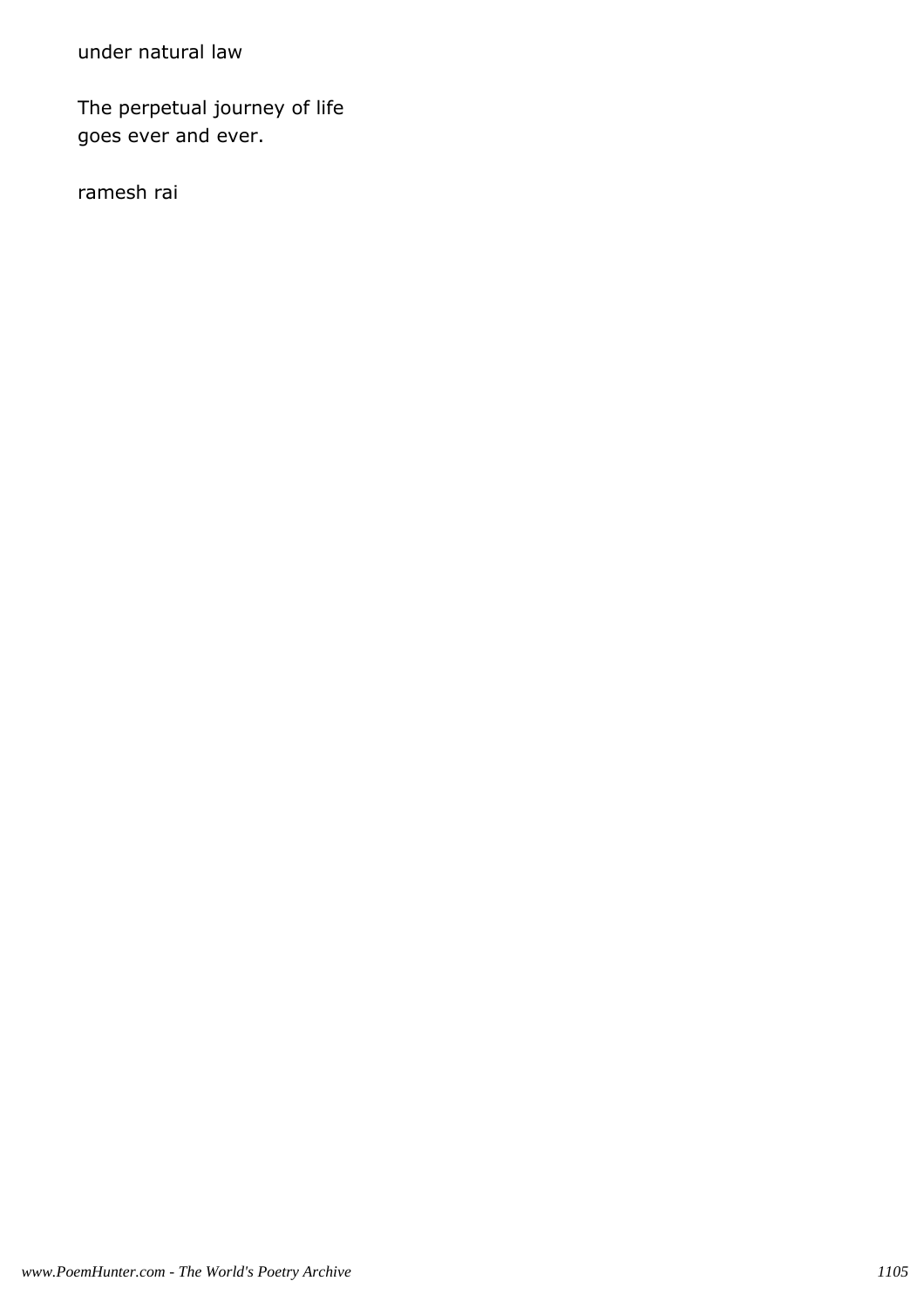## You Are My Fast Friend.

My Lord!

You are my fast friend You help me in each of my action you guide me when i am misguided you feed me when i am hungry you manage my all work when i am puzzled to do it you exercise your power to make me stronger when i feel myself weaker you are with me in each moment of life give me consolation for an ampler life and a bright future how can i deny a friend such fast like you who is always in my tongue in each moment of my life.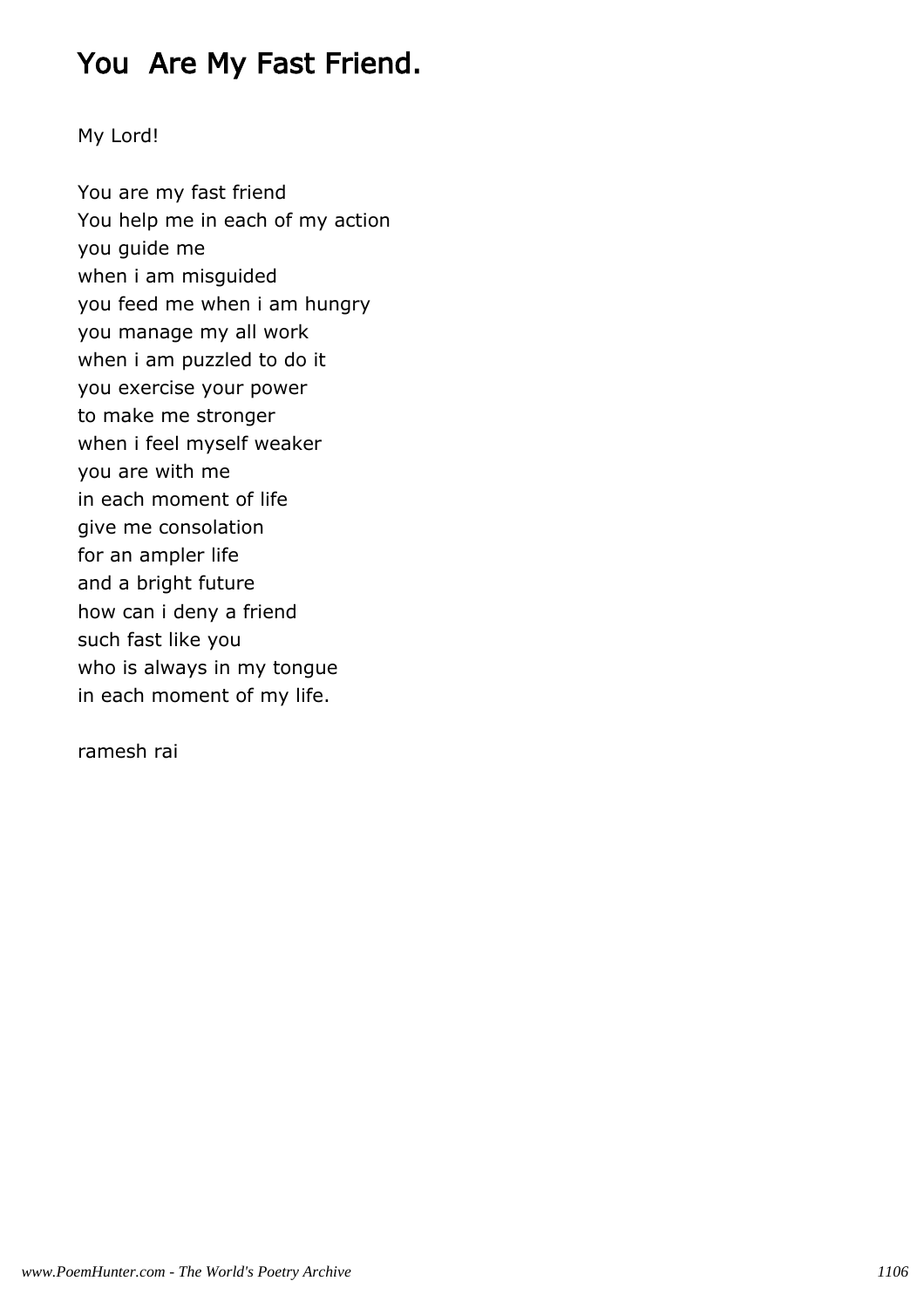# You Are My Poetry

You are my poetry expressed through my soul you remain days and night to sooth my soul whereever do i go.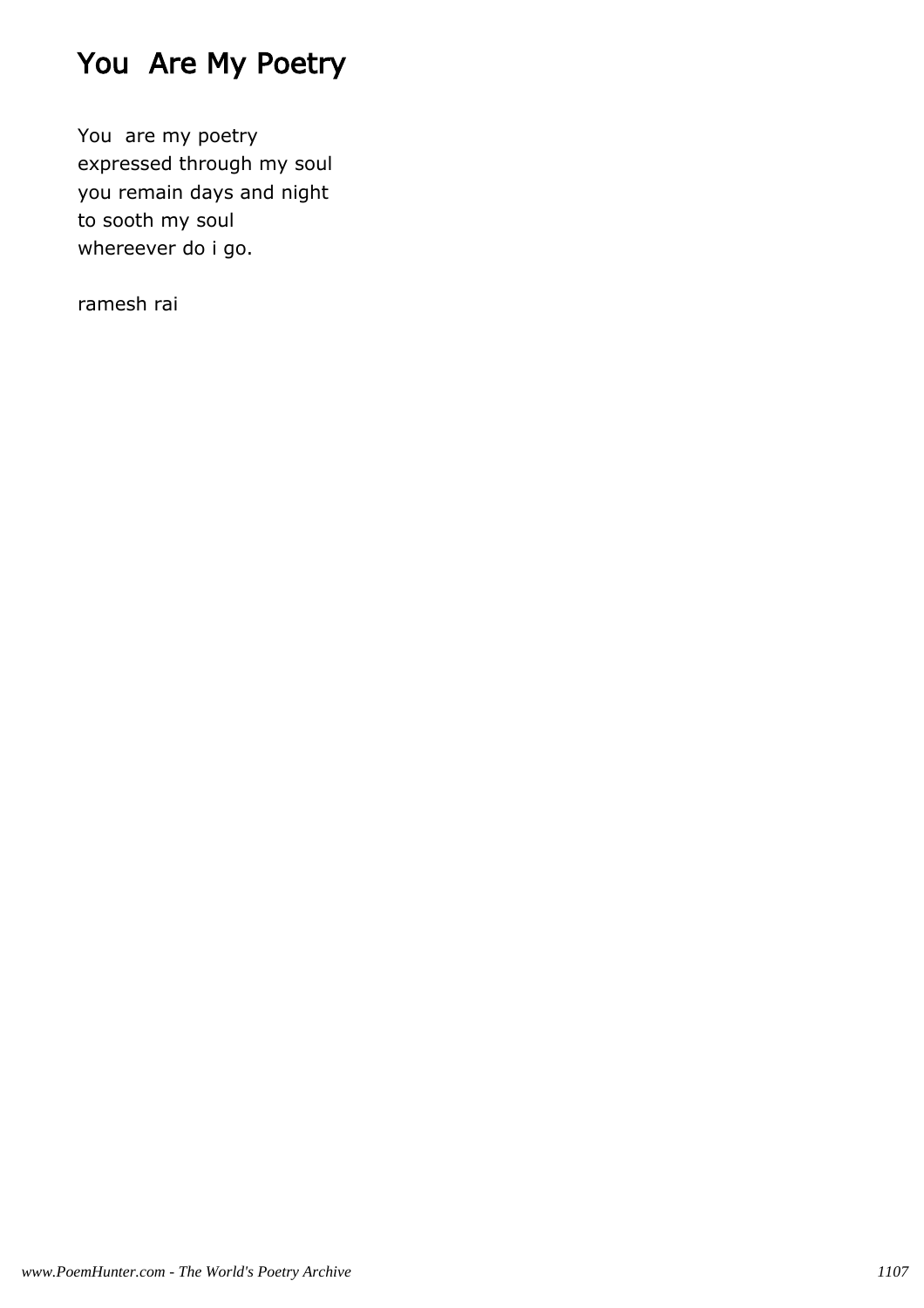# You And Me

The distance between you and me is seven seas, but i can listen when you touch the strings of heart i can realise the jingling wave which has crossed seven seas through sky

My myositic heart asks me again and again do you love? do you love?

As a pusillanimous guy i deny the matter again and again

But how can i forbid myself not to trait my heart when you touch the strings to create a jingling wave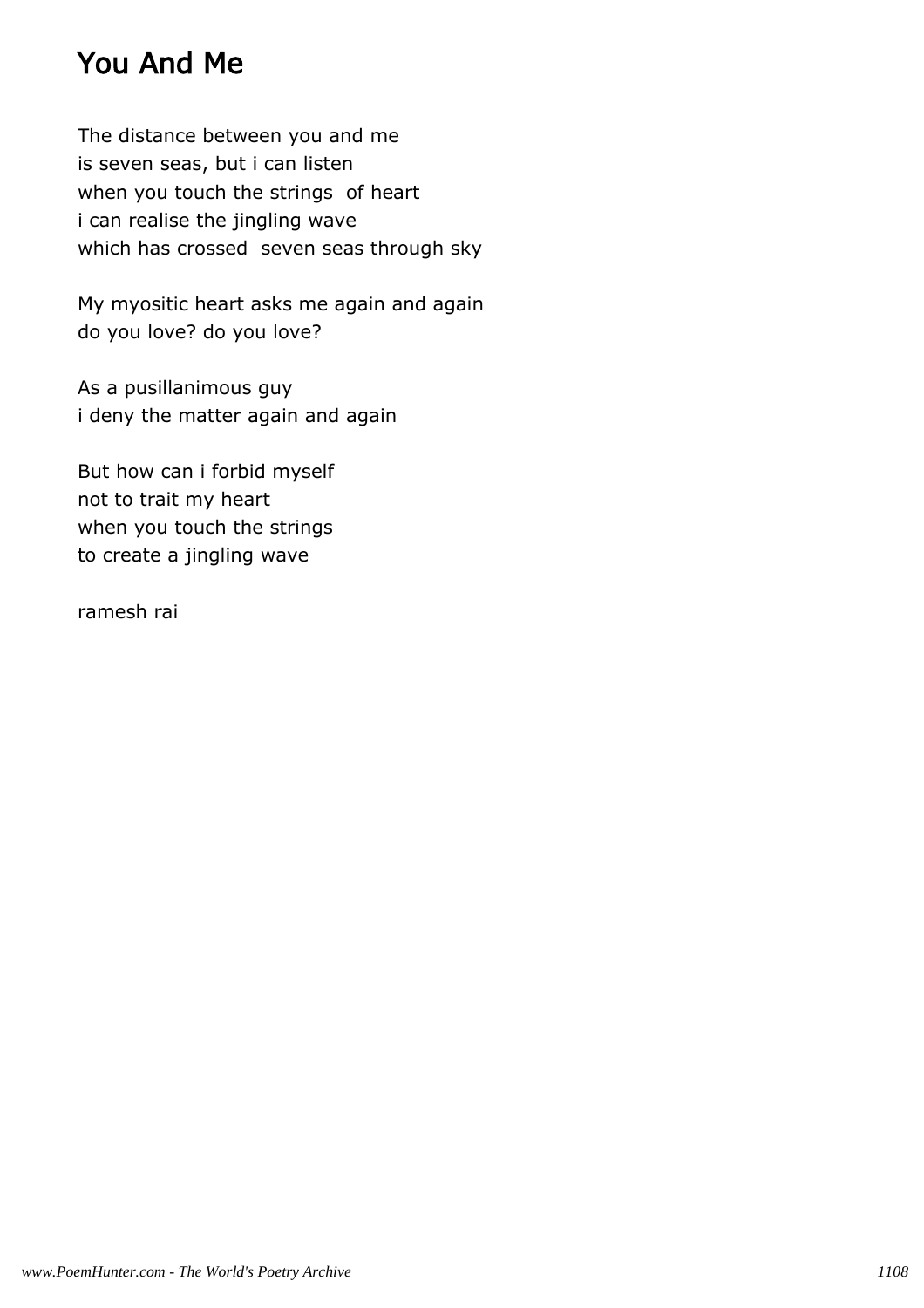# You And The Wind

You may think to be more stronger than the wind

you can never be at least for this moment

the evil wind may blow you up to the unknown destination to the desert of your life

to fight against the wind which does not please your life is foolishness

to be secured let the evil wind pass over your head and be safe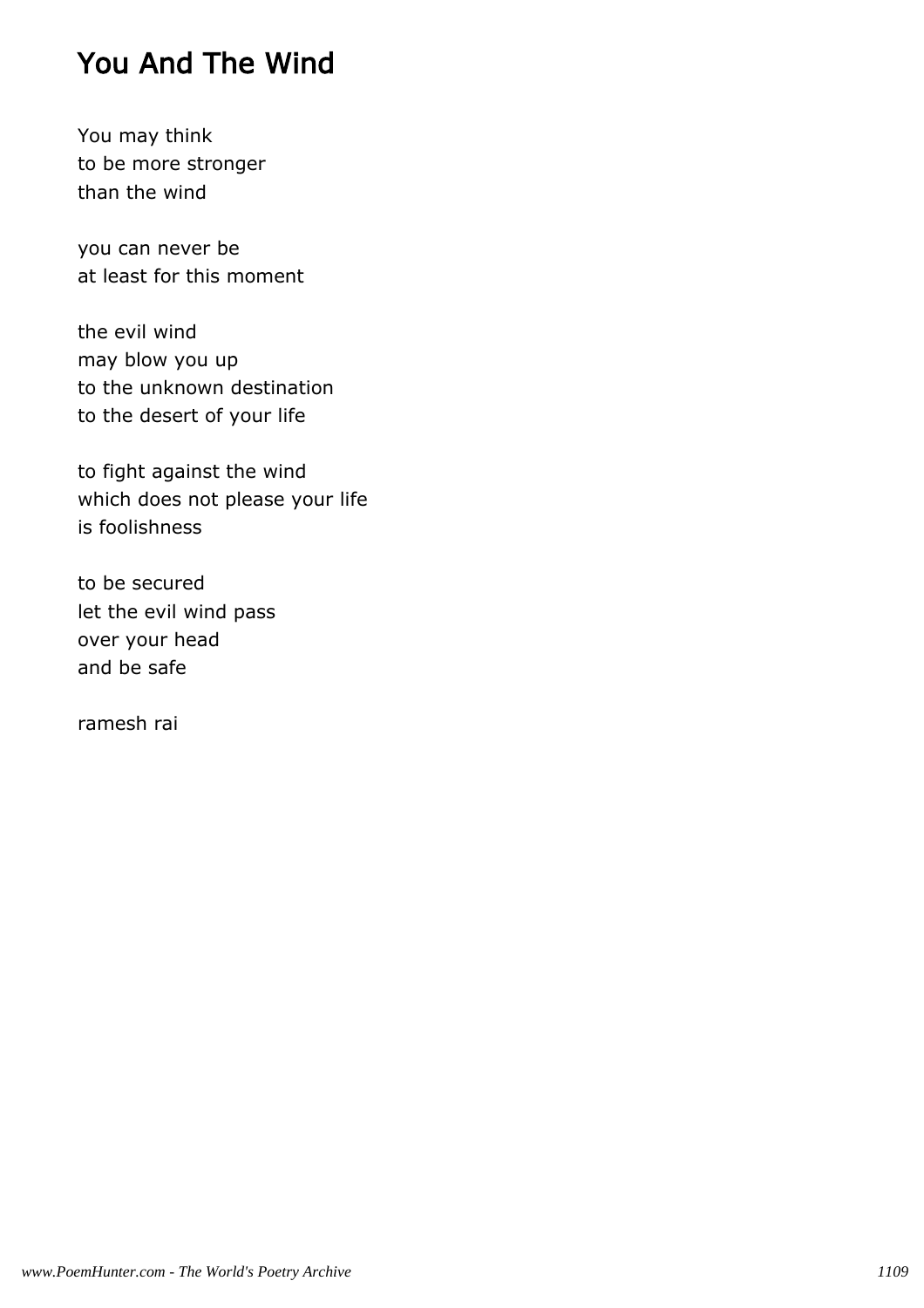### You Are A Great Joker.

#### My Lord!

You are a great Joker

You make me to laugh You make me to weep You make me to dance You make me to sing.

How do you feel when you react each action on yourself

But at a moment I do think how do you perform all of your actions at a time to laugh, to weep to sing and to dance

Really! You are a great Joker.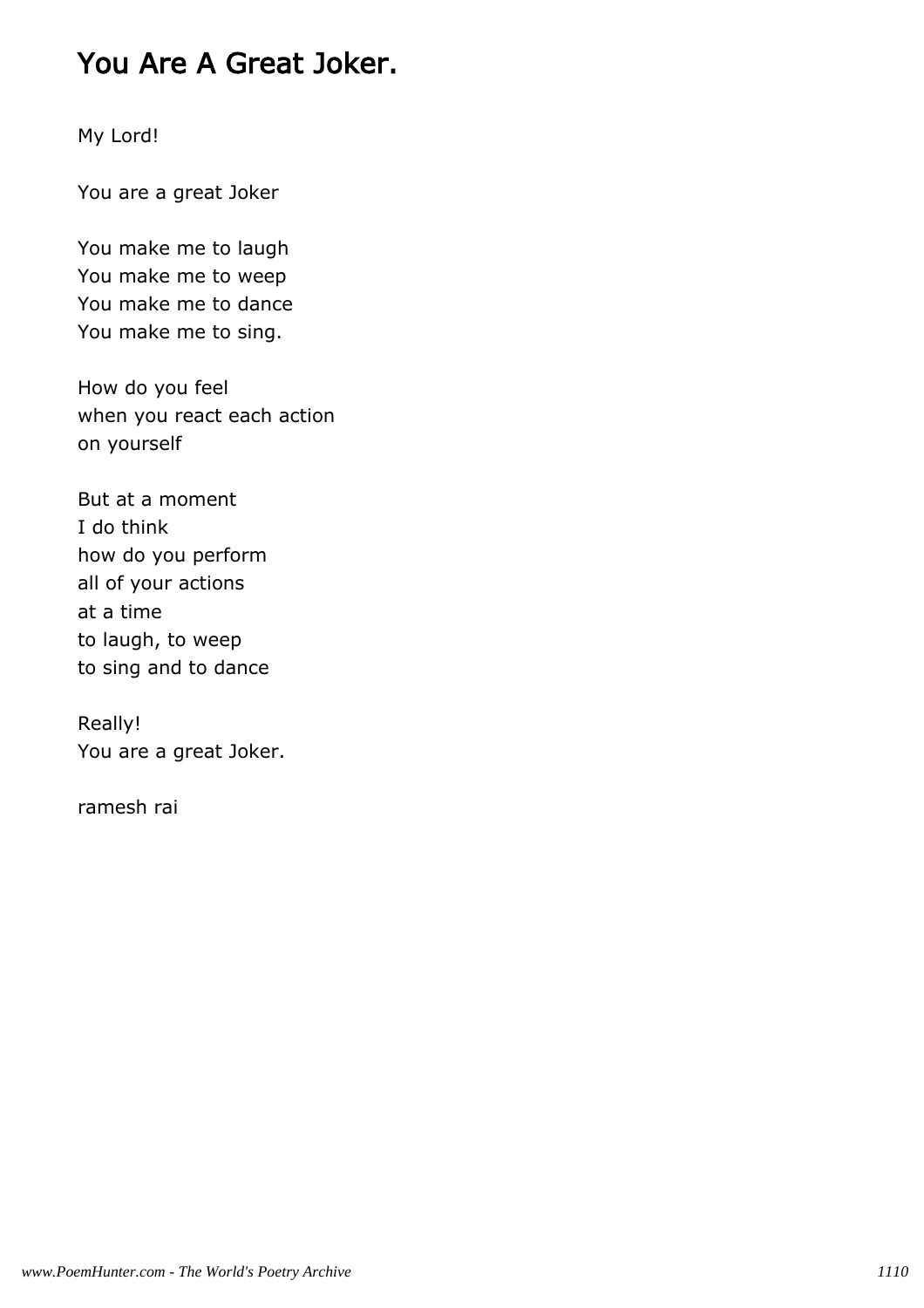# You Are A Great Juggler.

My Lord! You are a great juggler and I am dancing on each sound of your tabor how long shall i be dancing like this please realise my pain you don't care for sun and rain and make me to dance on your tomtom

Please let me have the rest and give me eternal rest.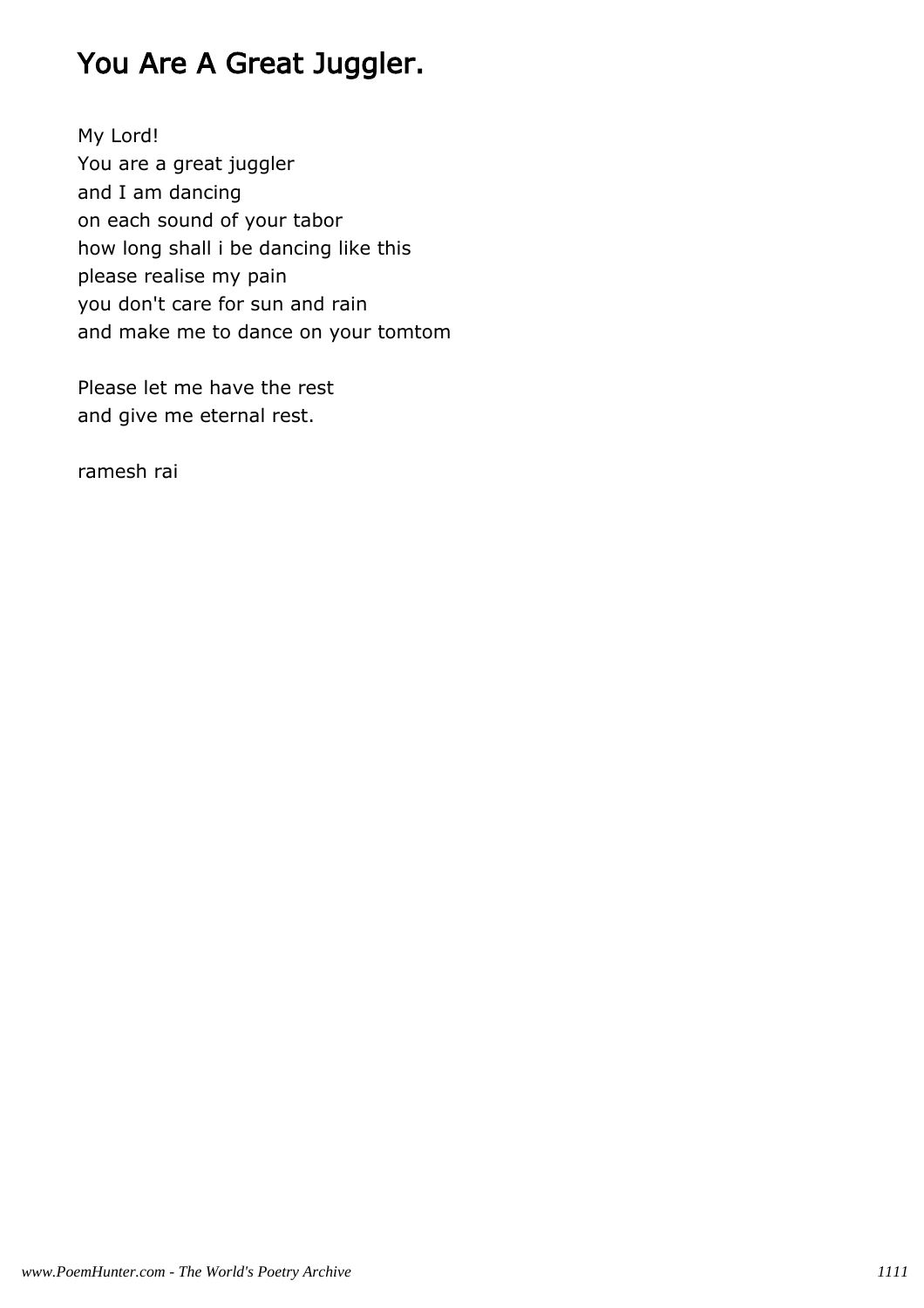## You Are A Stone Hearted

You are a stone hearted that so my heart is bleeding with your one hit

What my fragile heart will understand harshness of your heart and what your heart will understand delicacy of my heart

My heart is more placid than petal of any flower

Your heart is stone that can overcome high tides of oceans

No fire can burn your heart because you are a stone hearted

My heart can fuse with your little love that so I hug without any care or dare for life and death

My heart is a flower Your heart is a stone

As a stone I worship your heart offer my flower heart Either you love or kick off

But my heart is made to adore you only.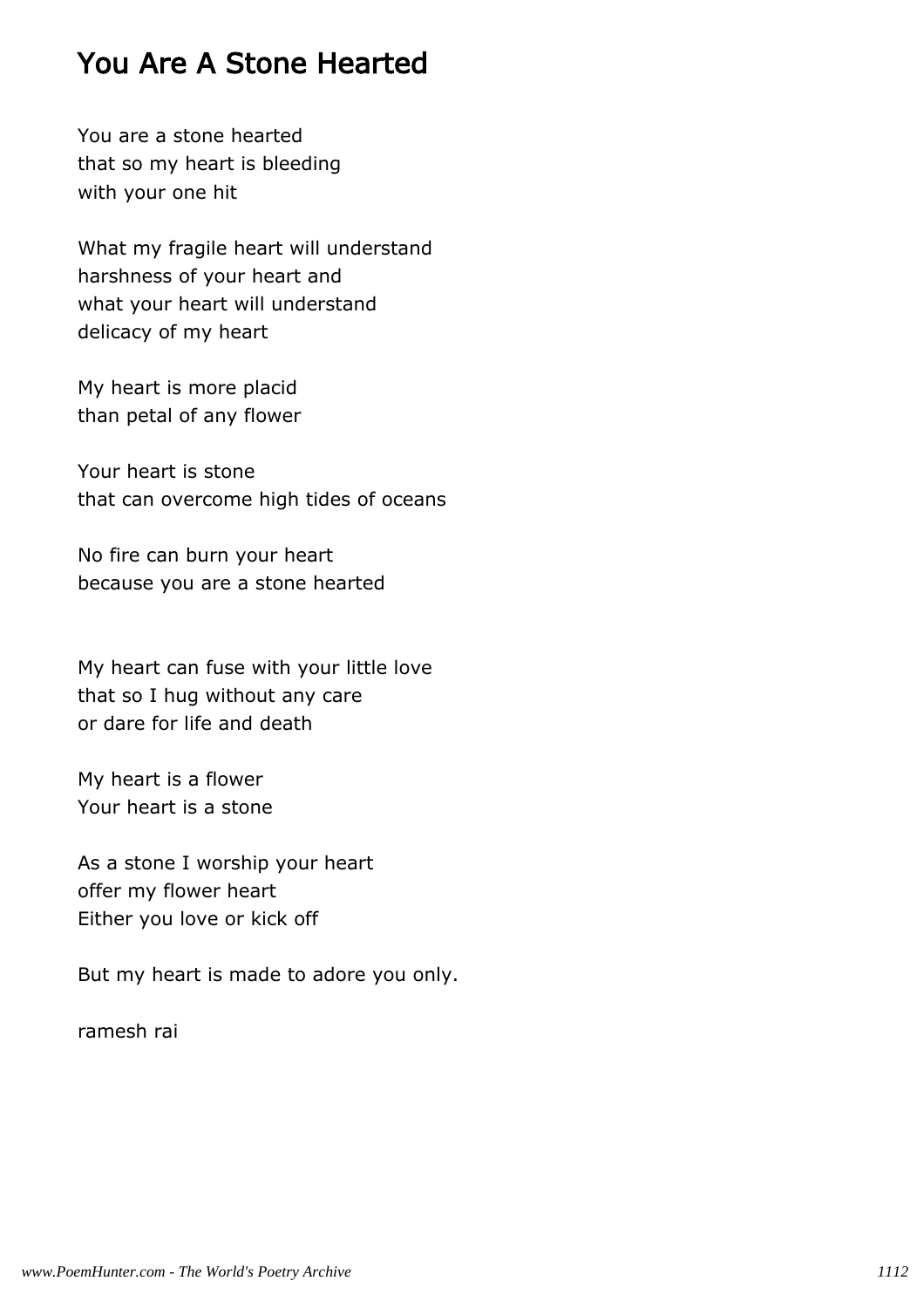## You Are Born To Be A Poet

You are born to be a poet to engross the pains of creation to see all flowing with the wave of joys when the sky will sing your song stars will twinkle with your light moon will reflect with your shine then flower will smile because strings of your every breath is entwined with super melody bestowed by the Almighty your imagination will create splendorous beauty, enlighting the world with spectrum of life and its beauty, but you will be gazing from a corner when your heart is filled with all pains and mortality of life.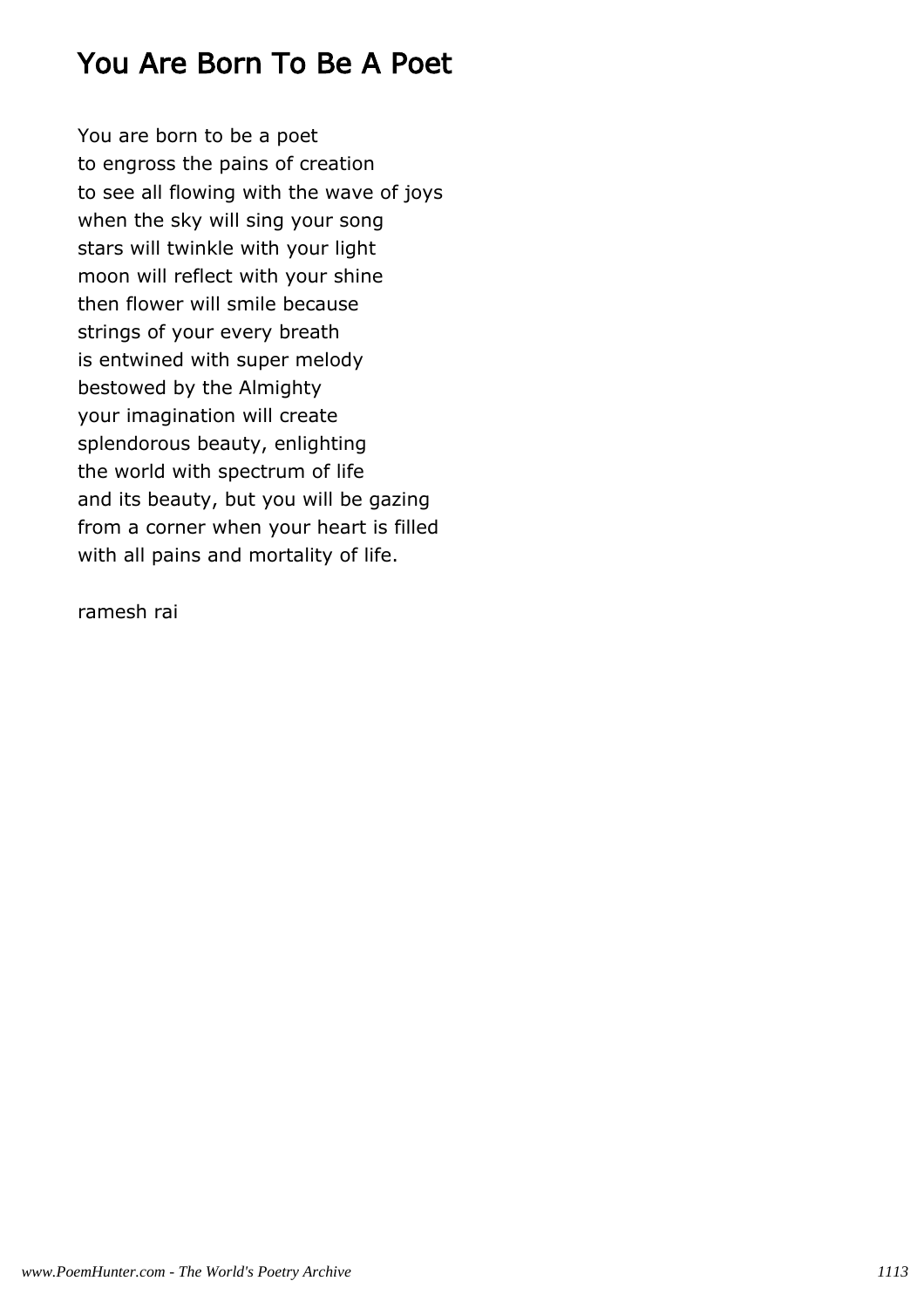# You Are My Inspiration

You are my inspiration you are my devotion you are the submission of my life

You stretch your arms to put me in your bosom for caressing and nurturing my thoughts and to make me free.

You are my deliberation you are my expression you are the subtle of glee

I adore my sweet memoir when you spread your wings to make me fly, to touch the sky then my infirmity is shriveled.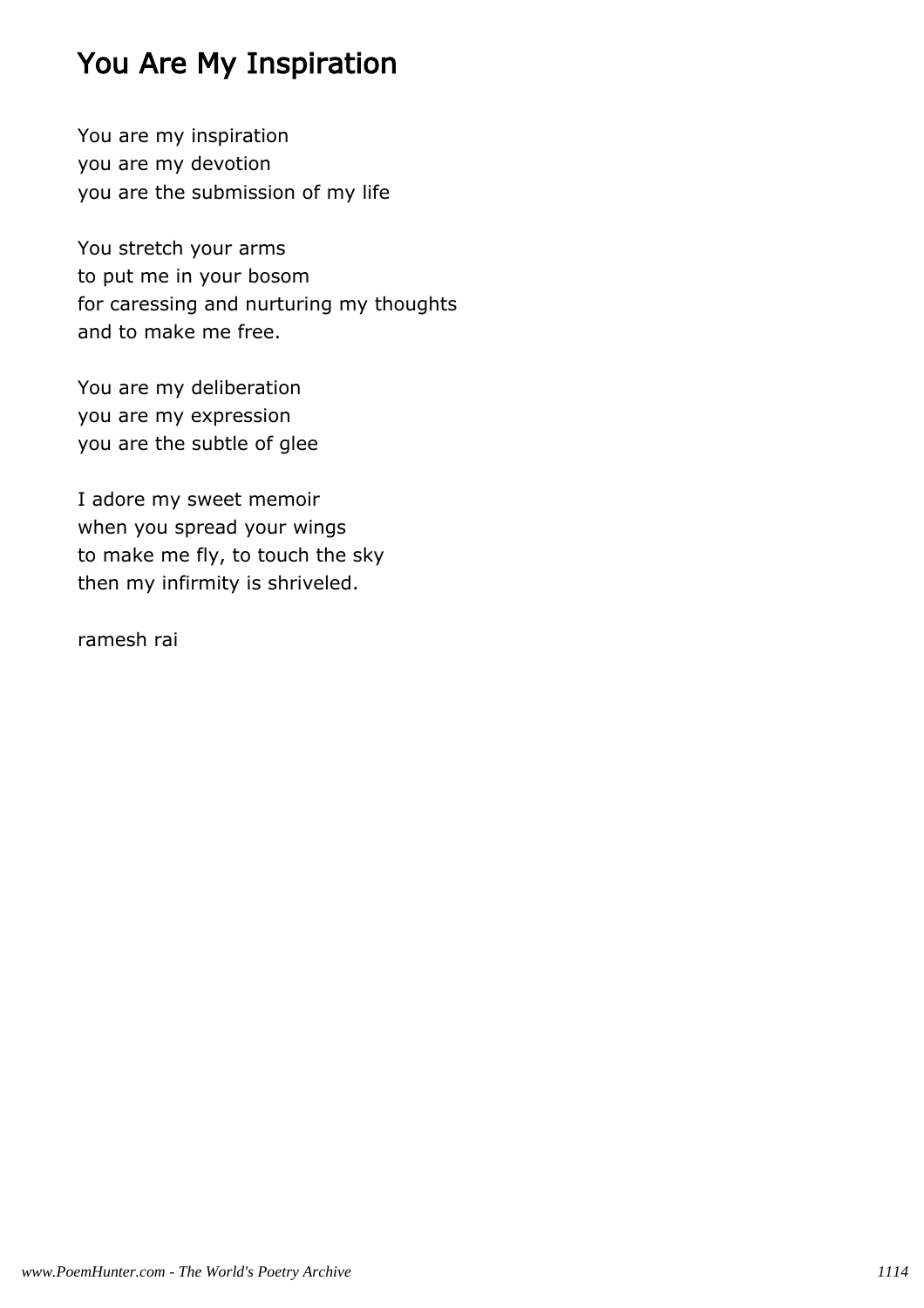# You Are Not Changed

Every thing is changed values of life is also changed sun and moon are faded twinkling stars are beguiled seasons are changed so many times dawn and dusk are also elapsed elevation of celestial order is changed fundamental law of nature is also changed but you are not changed.

In every spring you come with shower of new flower with new fragrance with your virginal youth melody of your sweetness is more enchanting.

In every autumn resonance of your presence echos in all directions with your vividity.

In every rainy season you strew your melody with each drop of rain melody of sweet musical rythem cohere the entire atmosphere

But

your smile is as sweet as honey is your wrath is as hot as fire is.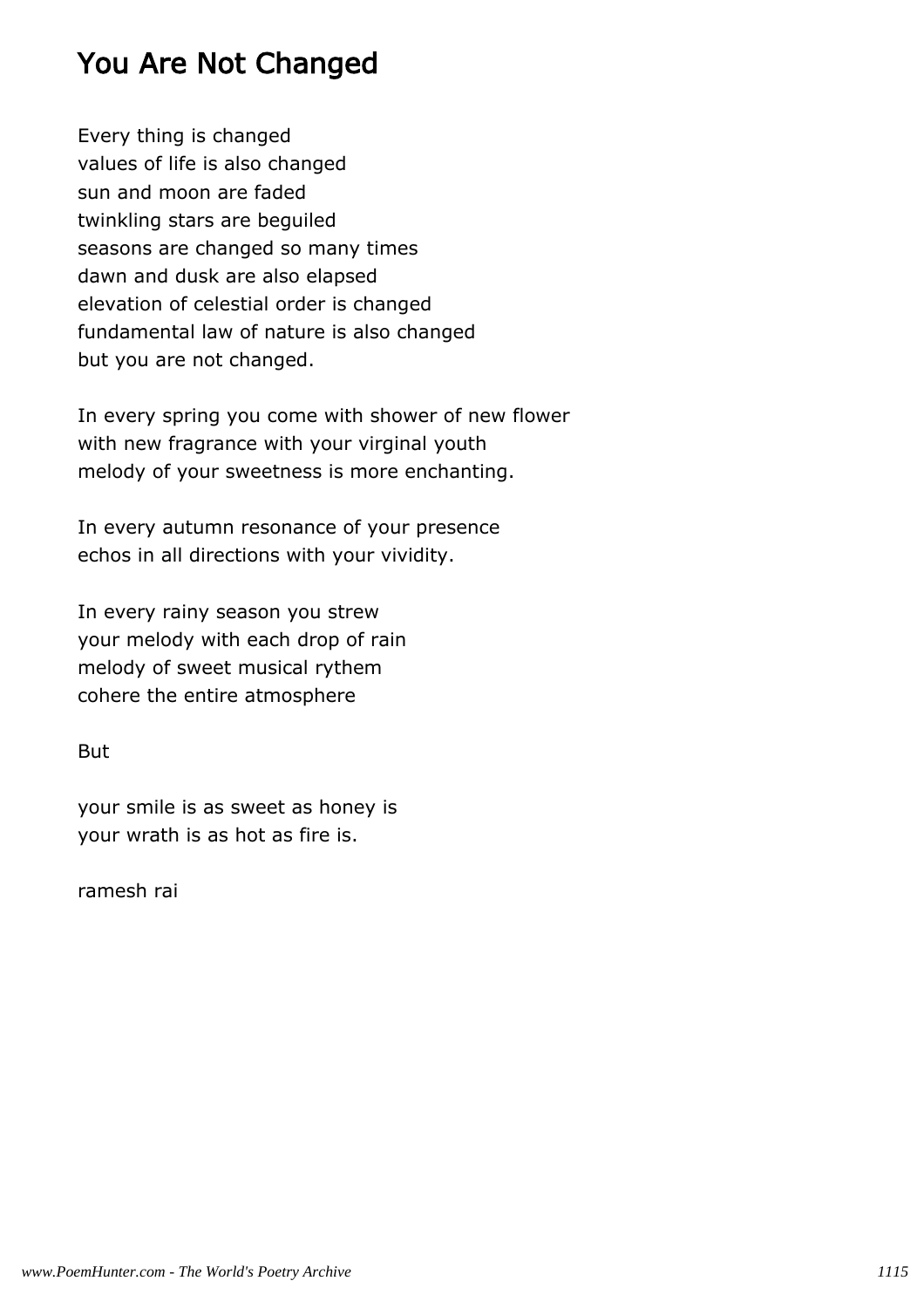# You Are The Name Of God.

You are the name of God Ishwar or Allah or any enlightened one You show your mercy to all you guide them who are misguided you give us bread and show your benevolence to all universal kind, you bless us to live under your shaded throughout life, because you are the ocean of love.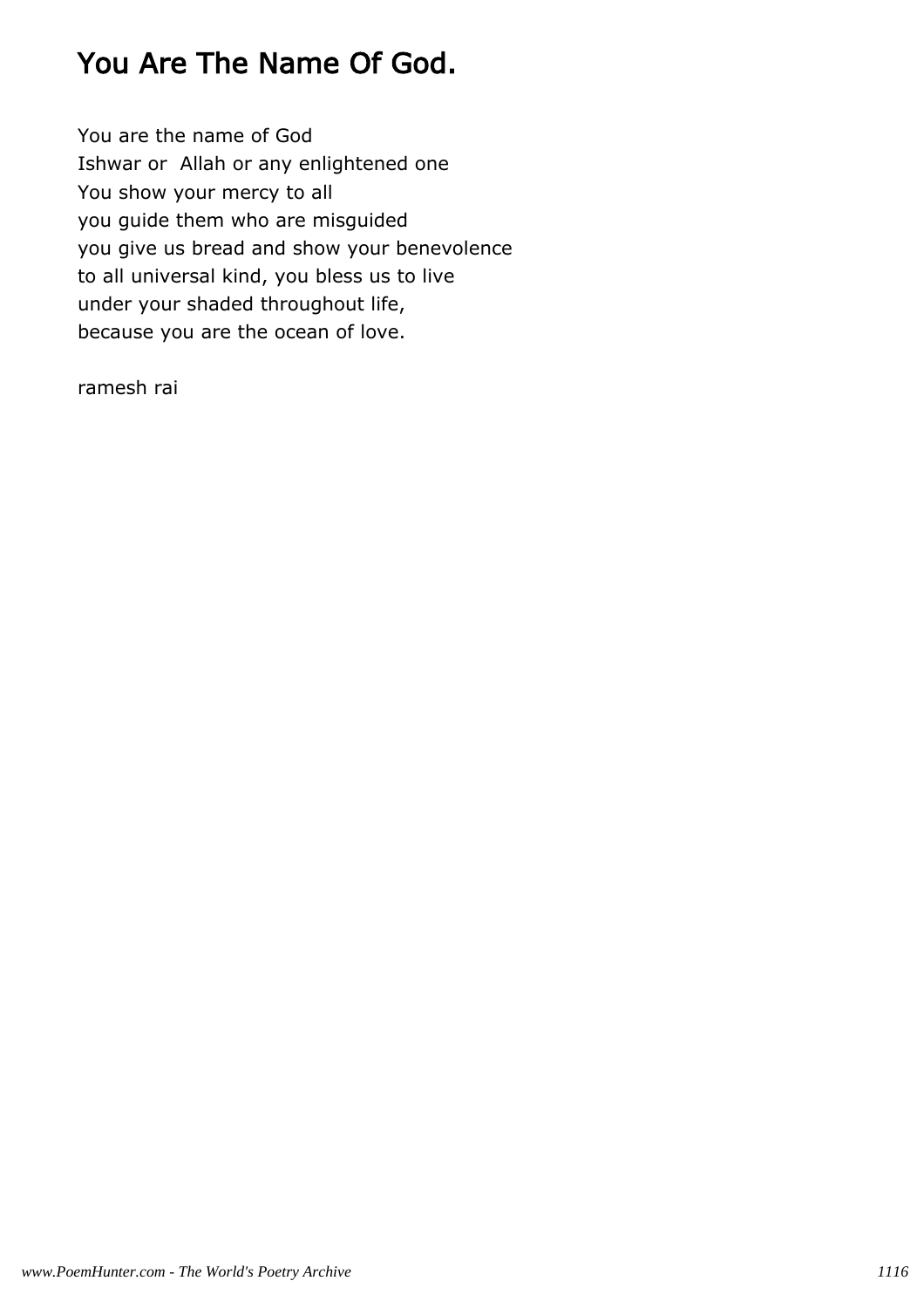## You Are The Ocean Of Love

You are the ocean of love You shower thy dropp of love upon the universal kind

A pot of water does not impoverish richness of ocean

A dropp of your love will not extenuate your sovereignty

Only a dropp of your love can extinguish my fire of thirst

So, Me Lord! Be kind to me and the universal kind and grace upon the stream of love.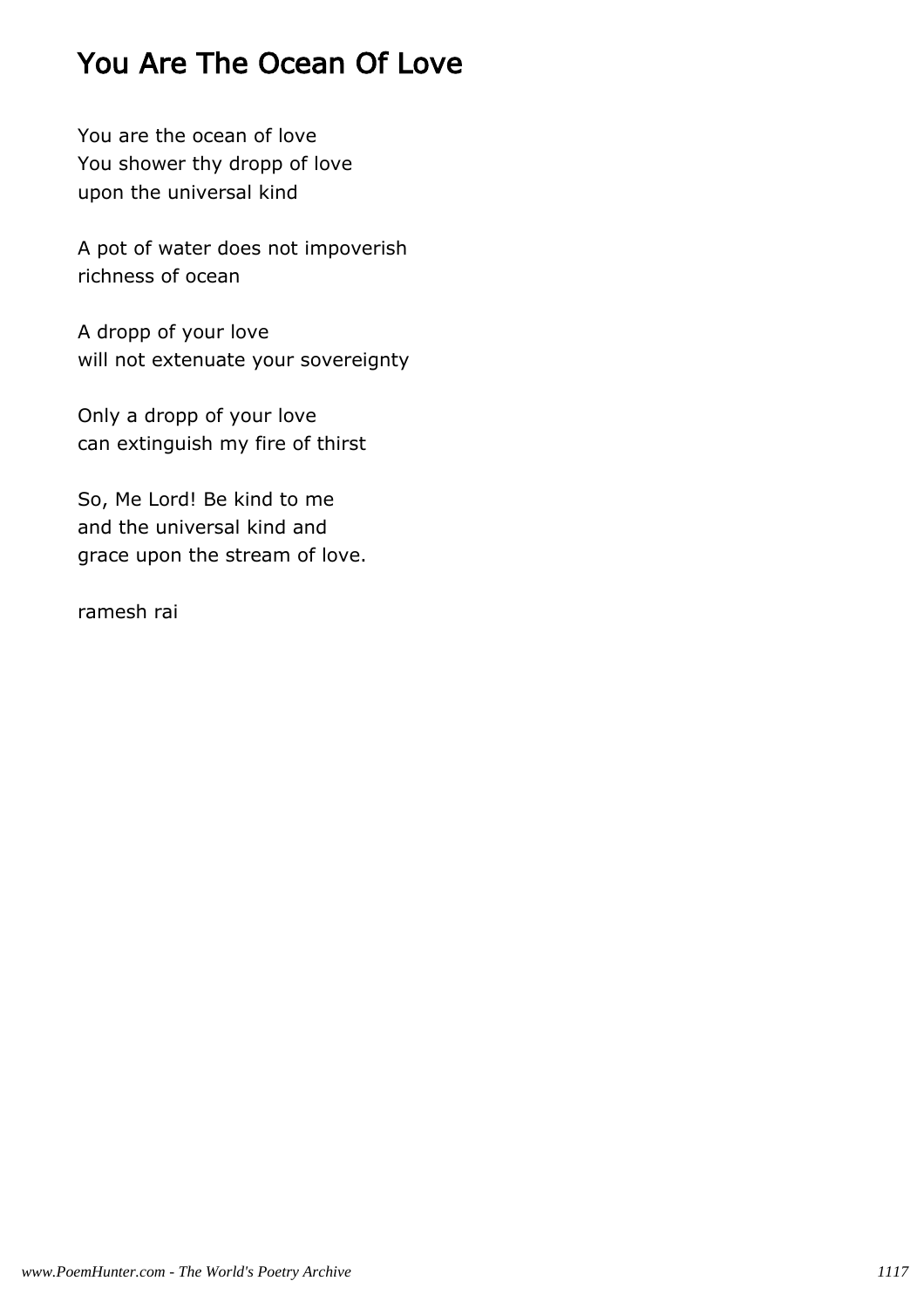#### You Are Too Punctual

Days, weeks, months and years passed i have been waiting for you since long but i believed in my heart of hearts you will come one day

you will be so punctual i did never think but i did know you must come and hug me to take me away for Supreme Abode

You are so punctual that you came just on discharging my all duties assigned to me for this world knocked my door to hug me for Supreme Abode.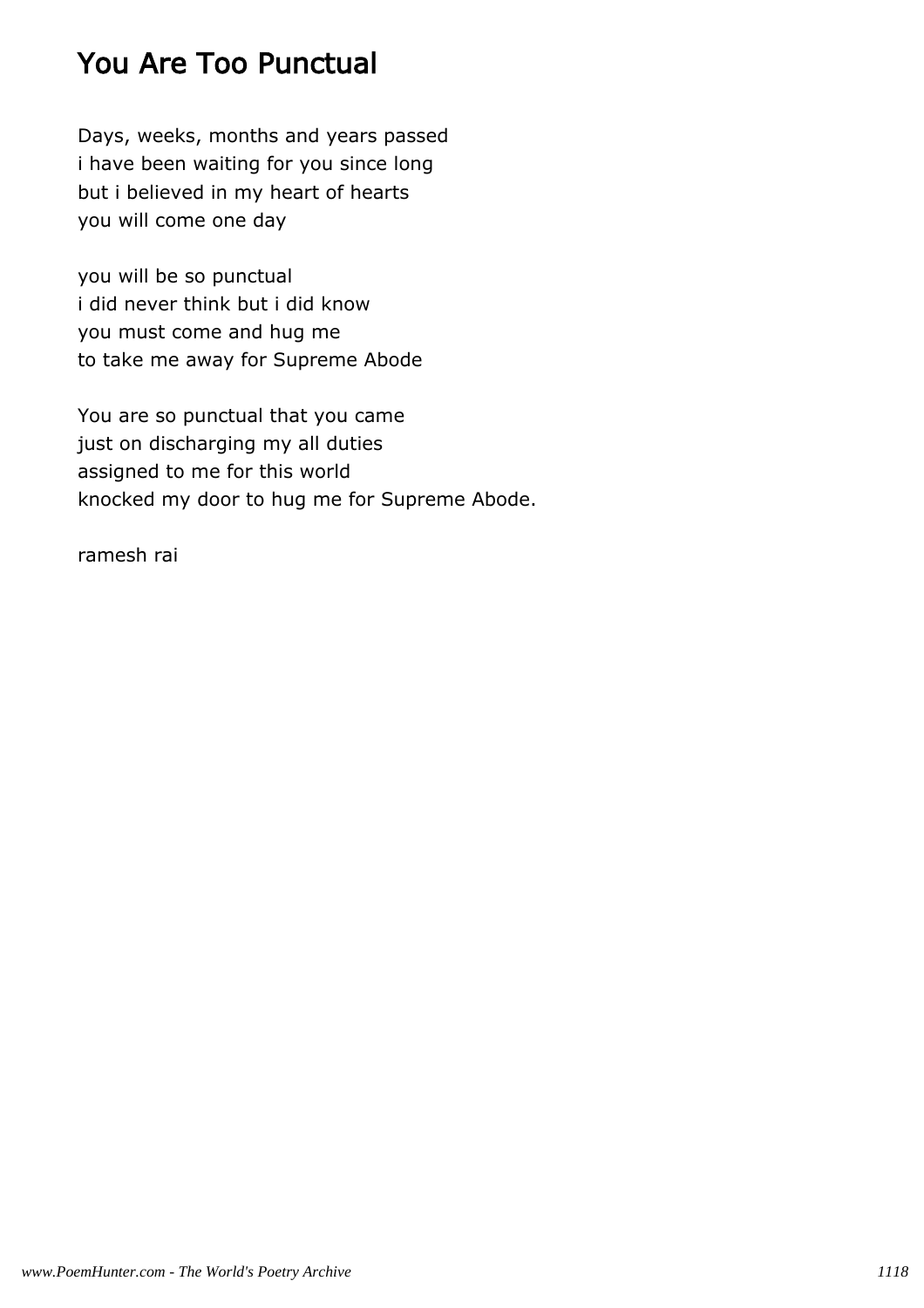#### You Are.....? ? ? ? ?

You are the expression of Love, pain, pleasure, joys and sorrows.

You manifest yourself in the tears of any orphan.

You reveal yourself in one's sorrows who has lost the beloved one.

You smile in a blooming flower to make every one to smile.

You have been humming eloquently seducing your patience as if singing a song to comprehend supreme height of love to attain virtuality of life.

You assuage the melody when love is astounding supreme height after where there is nothing to cross life is assimilated in profound stars.

When ocean of stars are flowing does not know its fate then you cover them all in your screaming light and appears to be infinite like my poetry which has no end.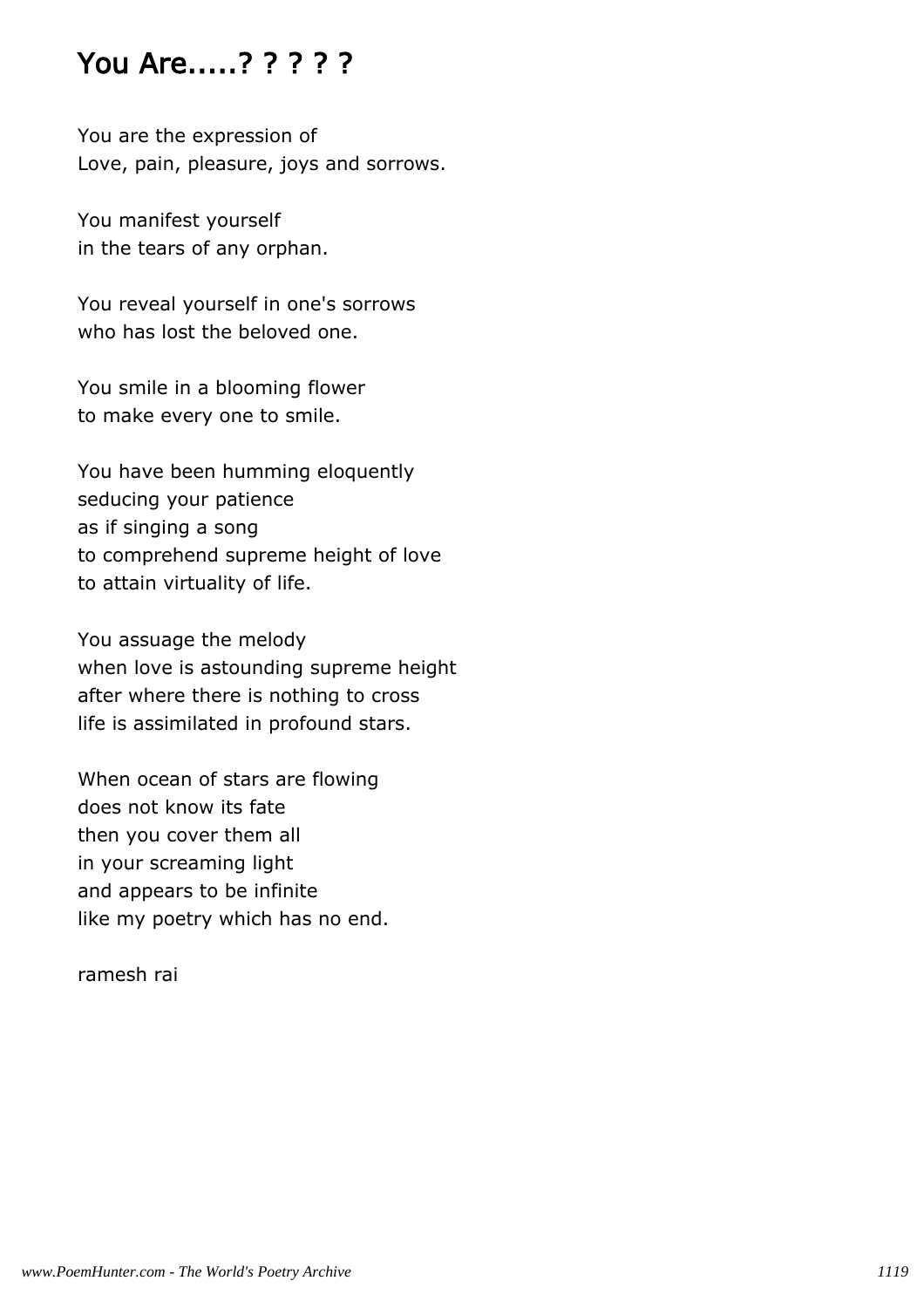#### You Came, When You R Remembered

When I was in destitute you came forward and gave me your crutch

you always came when any creature remembered you

you came forward helped the elephant and saved from being the prey of crocodile

You saved Prahalad from his father and aunt

you always came when you are remembered by any one

Such obedient you are!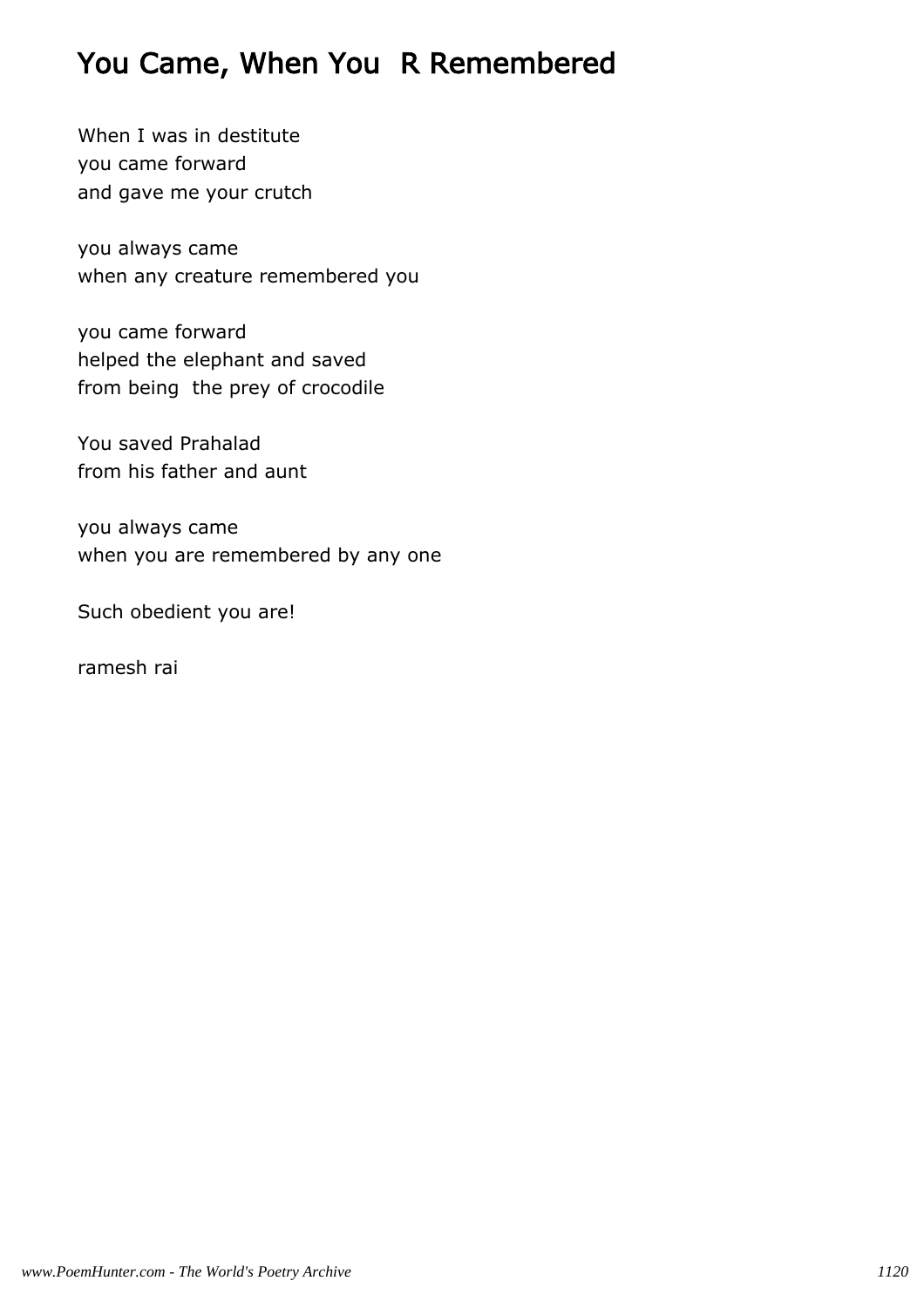## You Can Not Forget Me

You can not forget me You can not forget my songs which I dedicated to you

You can not forgo all that moment which I spent with you

My songs for you were not to boo off your heart

Your each impluvium in my song aspired me to sing frenetically for you

I have choosed heavenly dreams for you Can you forget those dreams whenever You'd listen my song you will smile.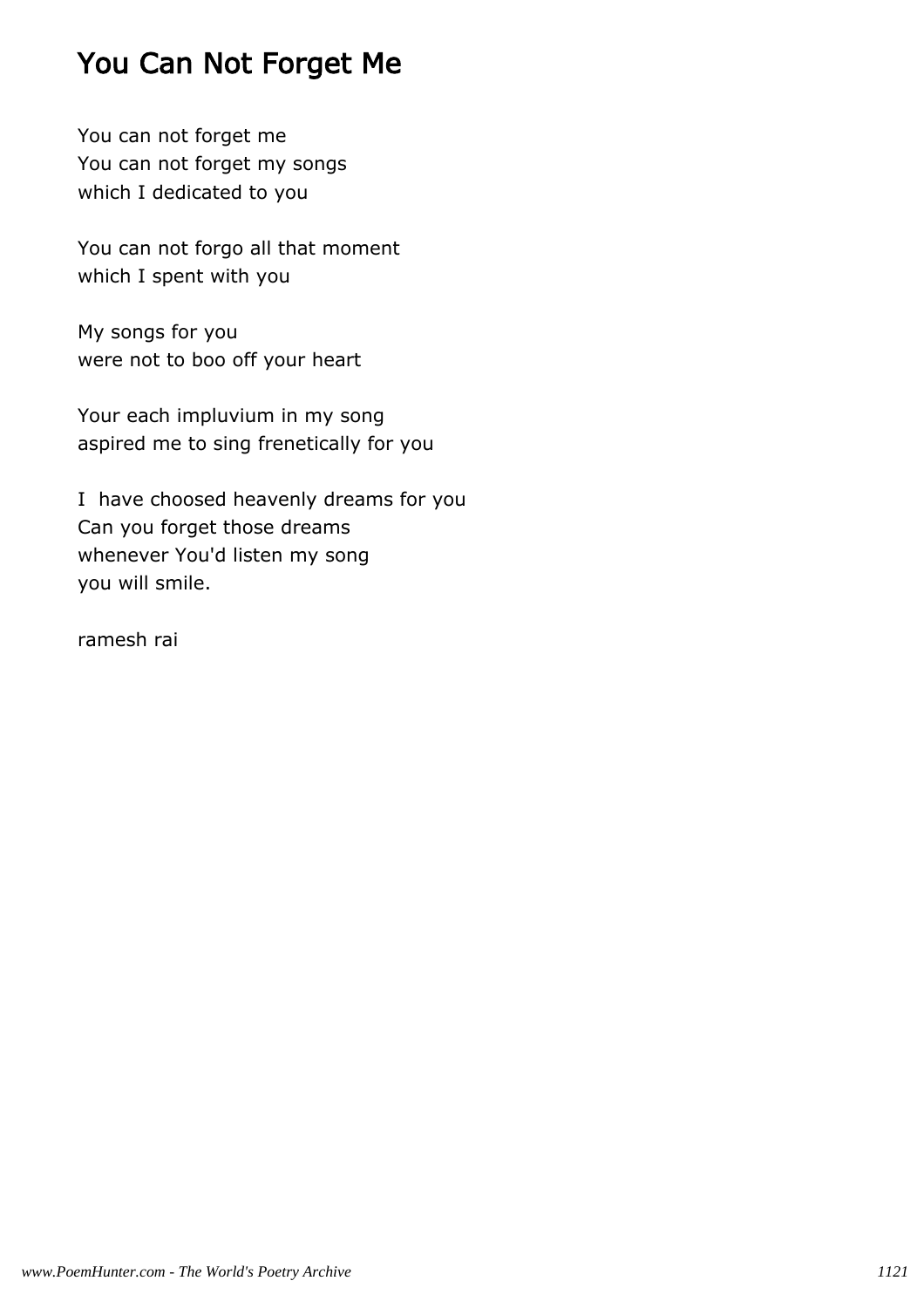#### You Come As Usual

You come as usual by every dawn and dusk like an Indian woman adoring herself with crimson love sticking reddish bindi on her forehead with a salver full of flowers of love and smiles in left hand ready to sprinkle with her right hand.

You come as usual by every dawn as if the newly wedded bride appears with her delightful face.

You come as usual by every dusk as Rati going to meet with Kamdev beautified herself with sixteen ornaments.

You come as usual by every spring laden with flowers of smiles and spirit.

You come as usual by every autumn to sweep old values of life

You come as usual by every rainy season with your melodious sound of your anklet.

You come as usual by every breath to beckon my heart with enormous love for subversion of my eternal pain.

Note: Kamdev - Cupid Rati - Wife of Cupid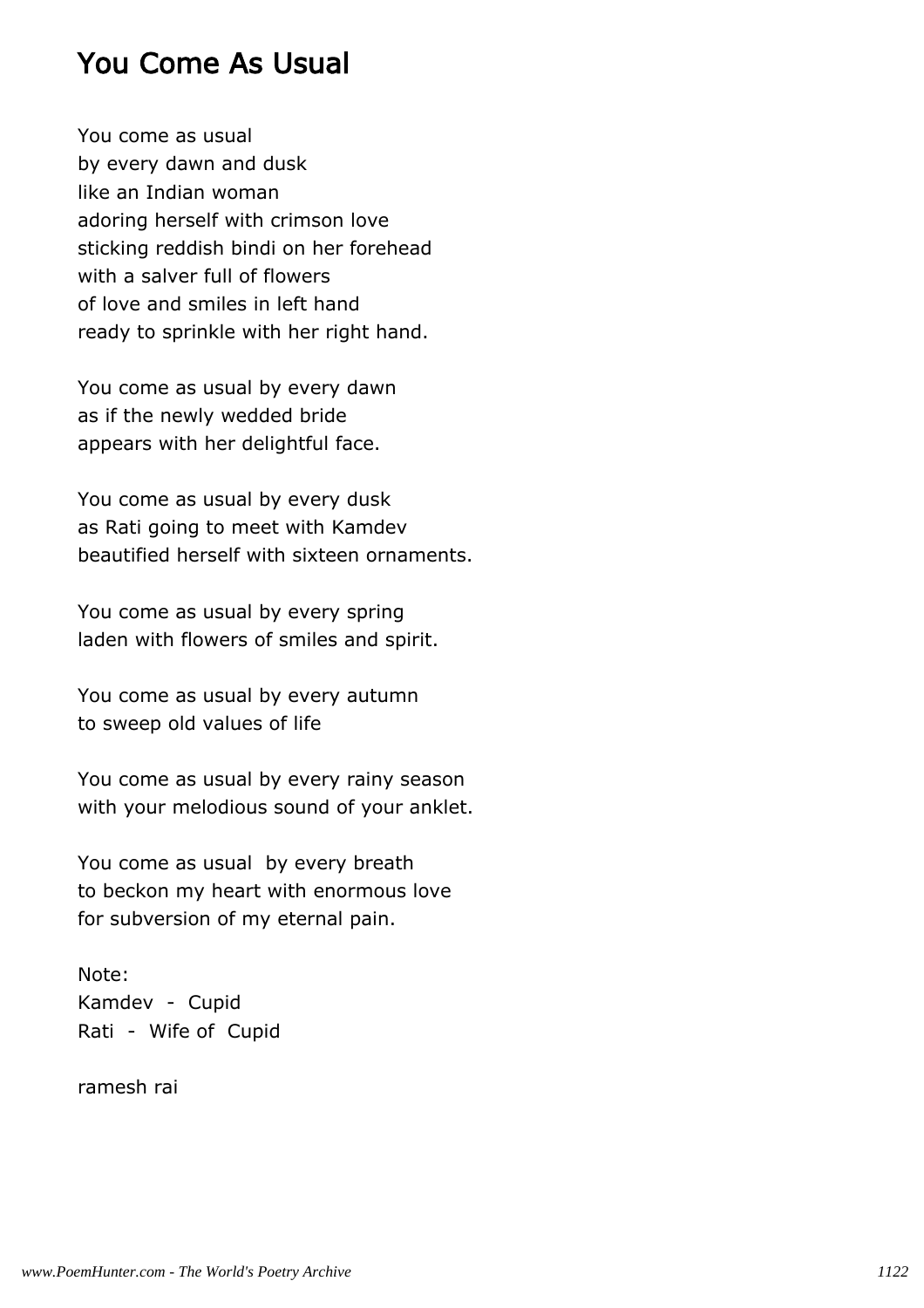## You Dance Till I Sing

You dance till I sing you dance till my song is not complete you dance till your each body language becomes each word of my song

Your dance is merry making with full nimbleness making the audience unable to withstand the glare of strong light emitting due to rhythmic vibration of each limb

You dance gently, you dance quietly that submerge the melody of my song your dance is potent to the climax of visualization as rigel on the sky.

You dance like Natraj tinkling the whole universe with the tide of felicity

You dance, you dance you dance till my heart, mind and soul does not vibrate with every tune of my song.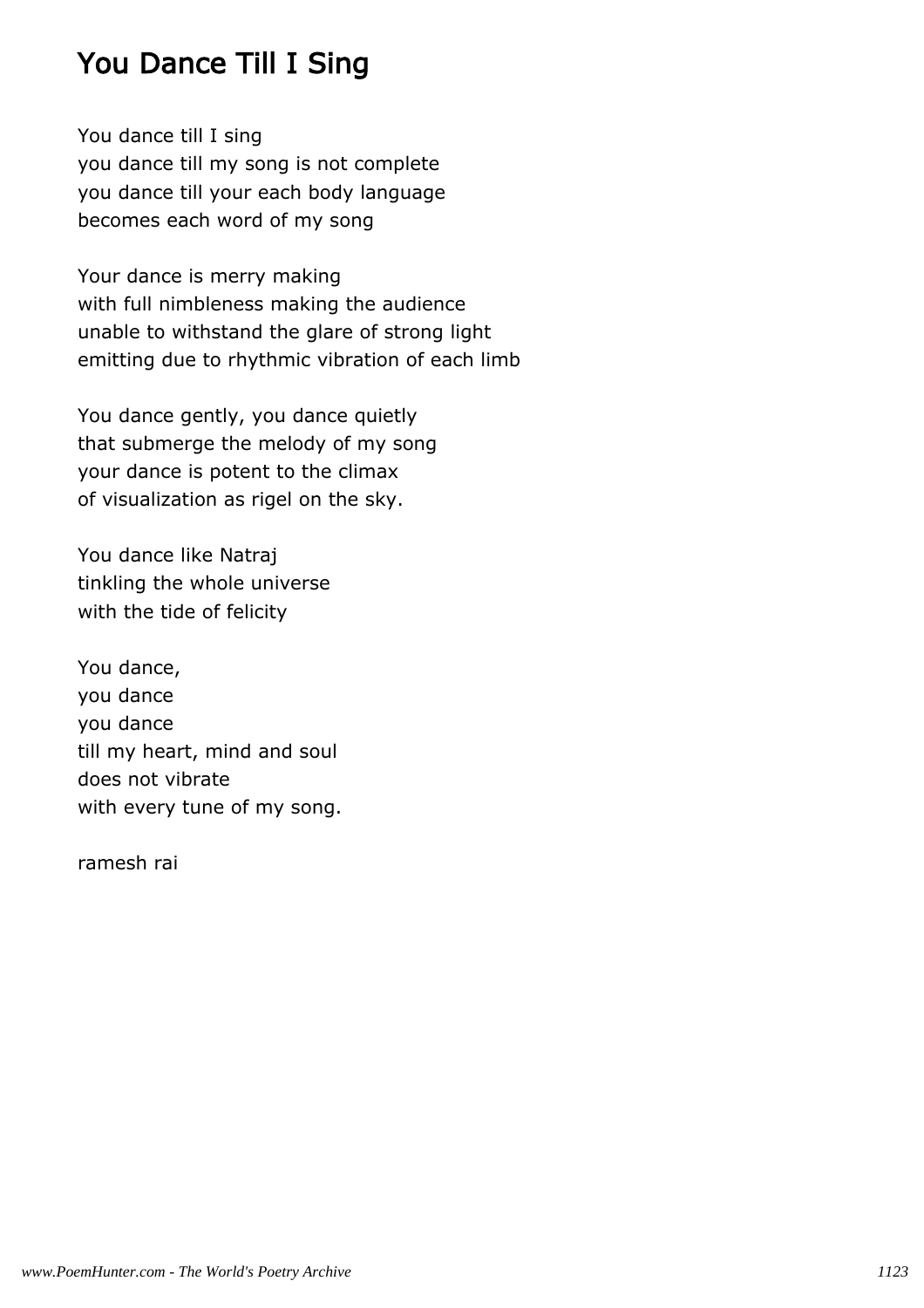#### You Do Never Weep

Poet! You do never weep If you weep The entire creation will weep You will sing a melancholy song That will make the creation to weep With tears, the entire creation will be flooded And your creation which is created With your entire soul Will be cremated with fire of your soul Then you will wail on the ashes To extinguish the fire, Your tears will be enough

But if the circumstances Makes your soul to burn Do not let them be out You extinguish fire of your soul With your wiped off tears

Do not let them be out To flood the creation You create the madrigal Enunciate metaphors Of blooming smiles That drizzle the heaven's pleasure To create the new era of life.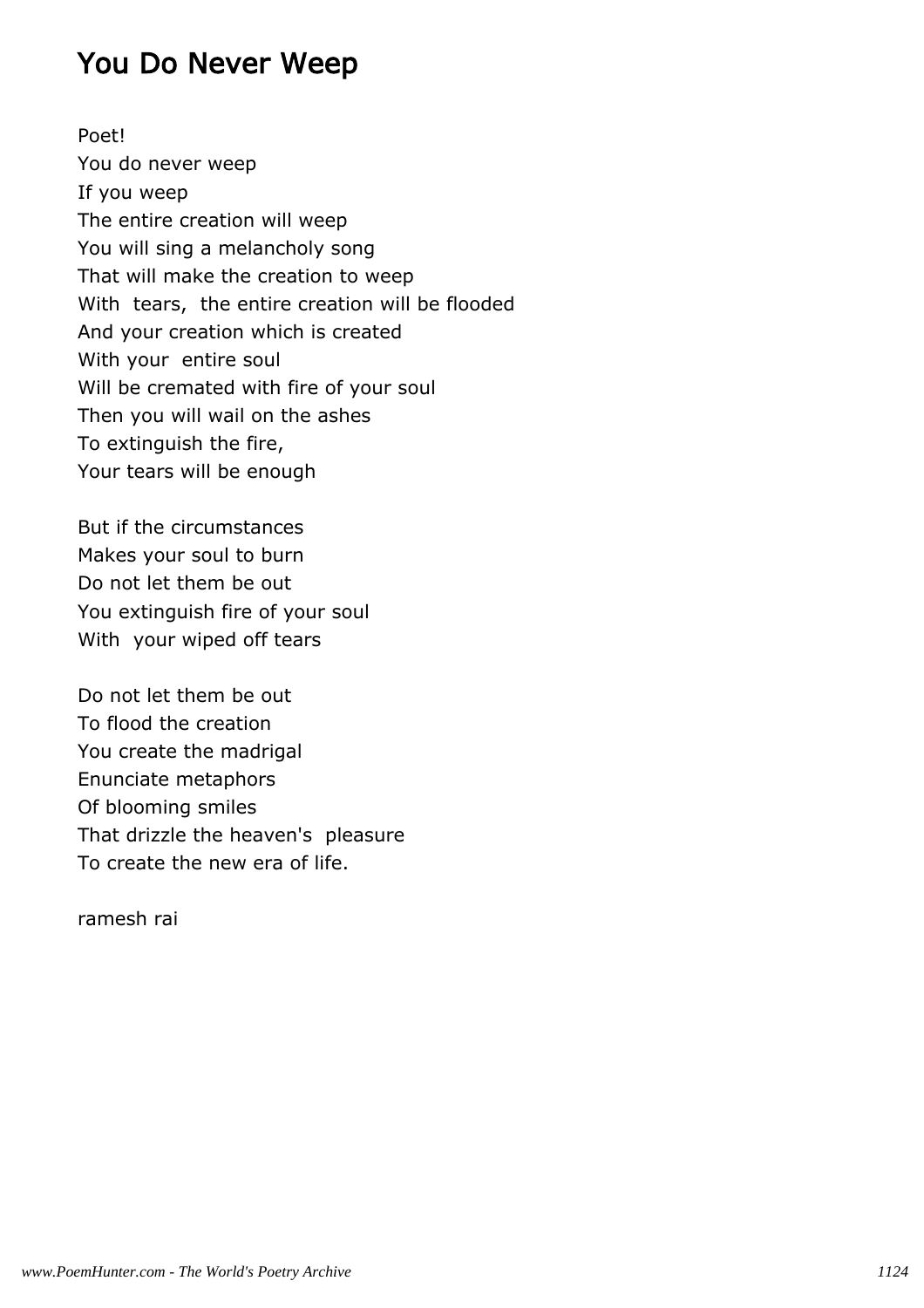#### You Inspire Me

I have collected flower of poems from thy garden of love offer them on thy feet

O God!

Disburse them amongst my friend, to creatures and people of this earth and amongst your disciples which you like most

Crush them under thy feet which are not your like and inspire and guide me to collect the flowers of poem only which you like most.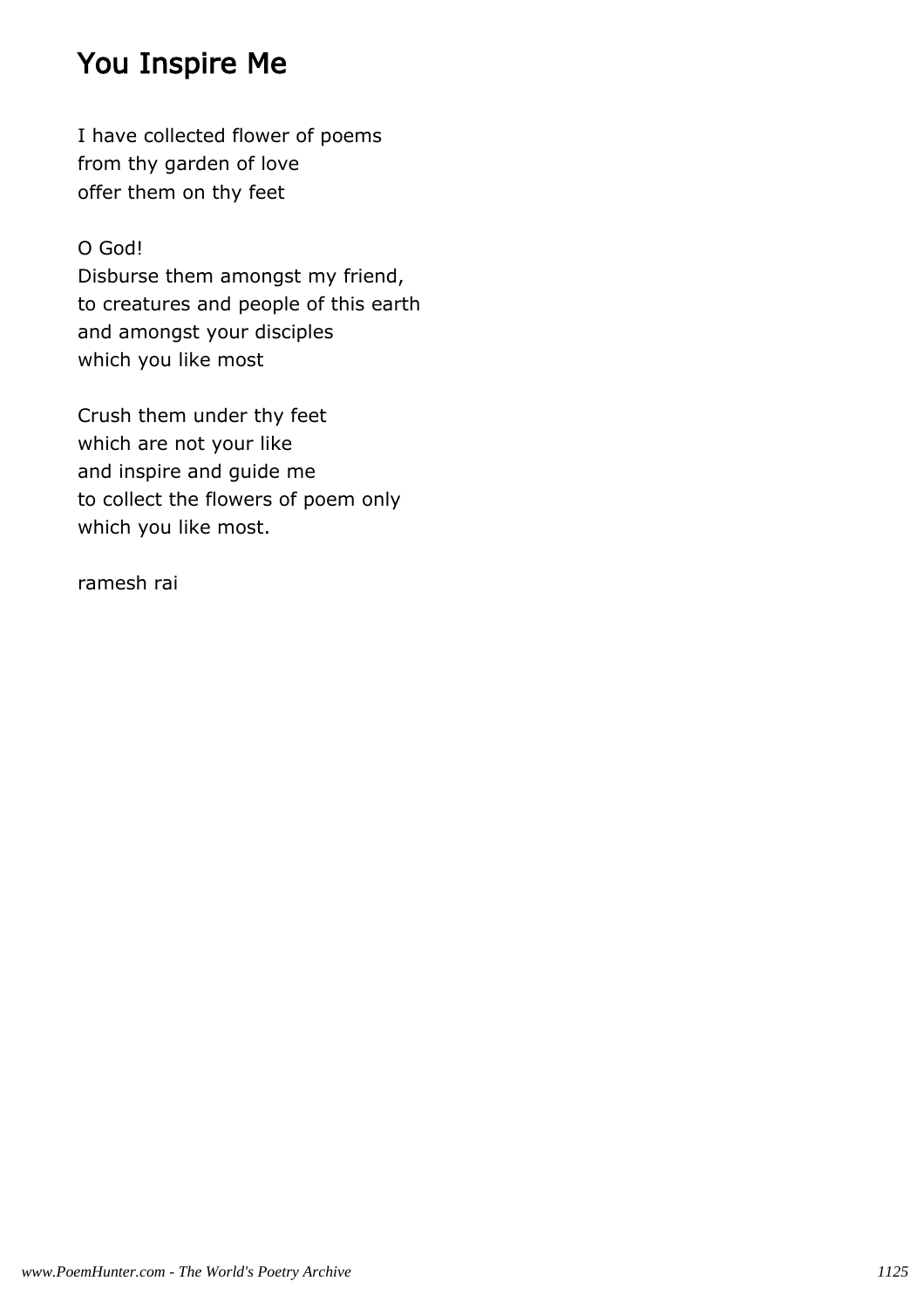## You Made Me Cry

You dehumidified your all tears and lent me to make me cry.

Oh Niger! your onus were all silent the waves did not roar could you not listen their plaintive tone.

Oh the stars! you were too stagnant did you not twinkle that night

Had the humanity lost its pace what the earth has tolerated that night.

Oh Moon! why you are always cool and calm how long you will bear the stain.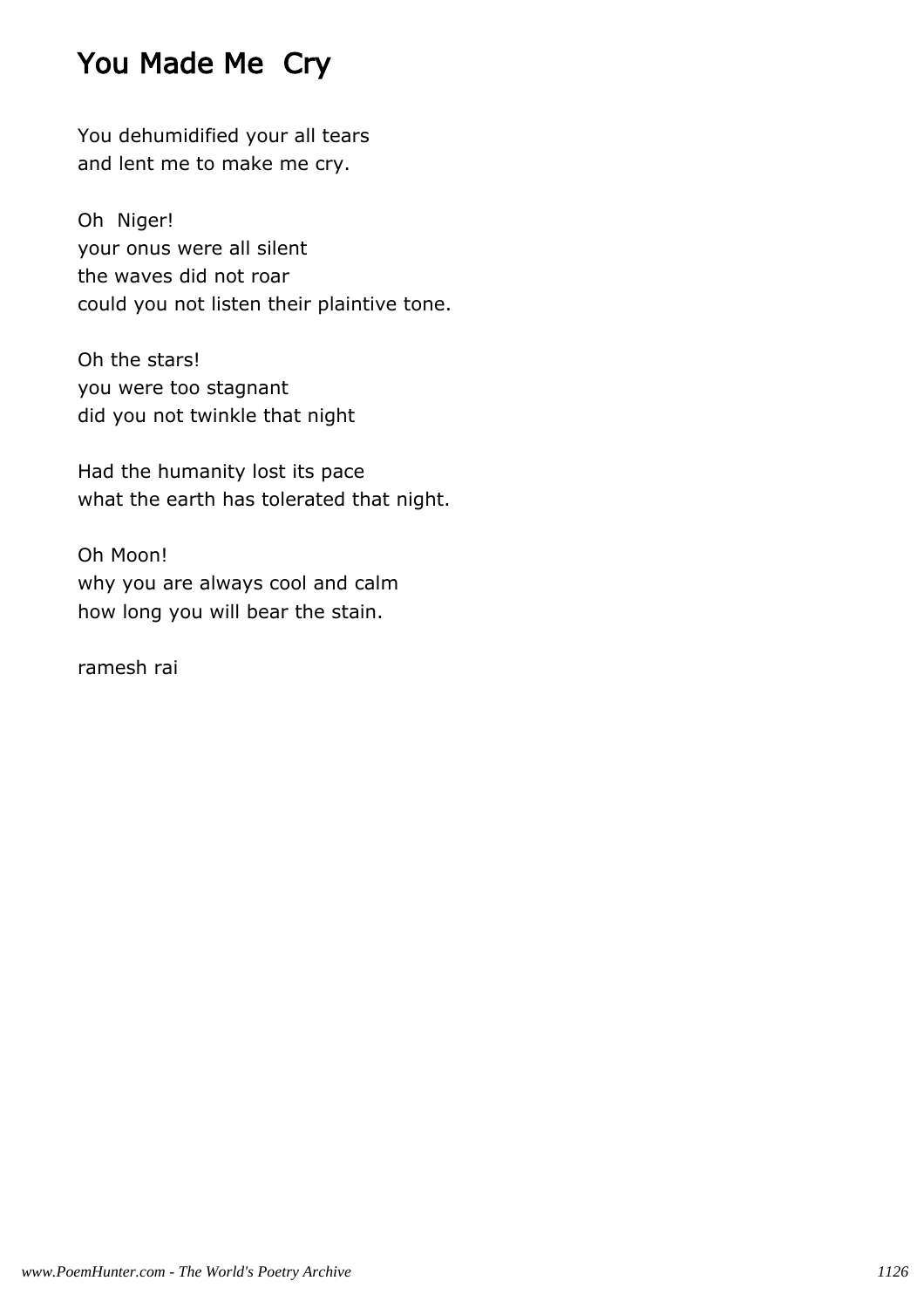# You Tell Me In My Dream

You come in my dream and tell me, which you can't, don't dare to tell me when standing in my front.

If you say, I love you may be, I will not rely but if you come in my dream and tell me, I love you I will not be desperate will realise your faith you are mine, only mine and none, why not you are mute throughout life.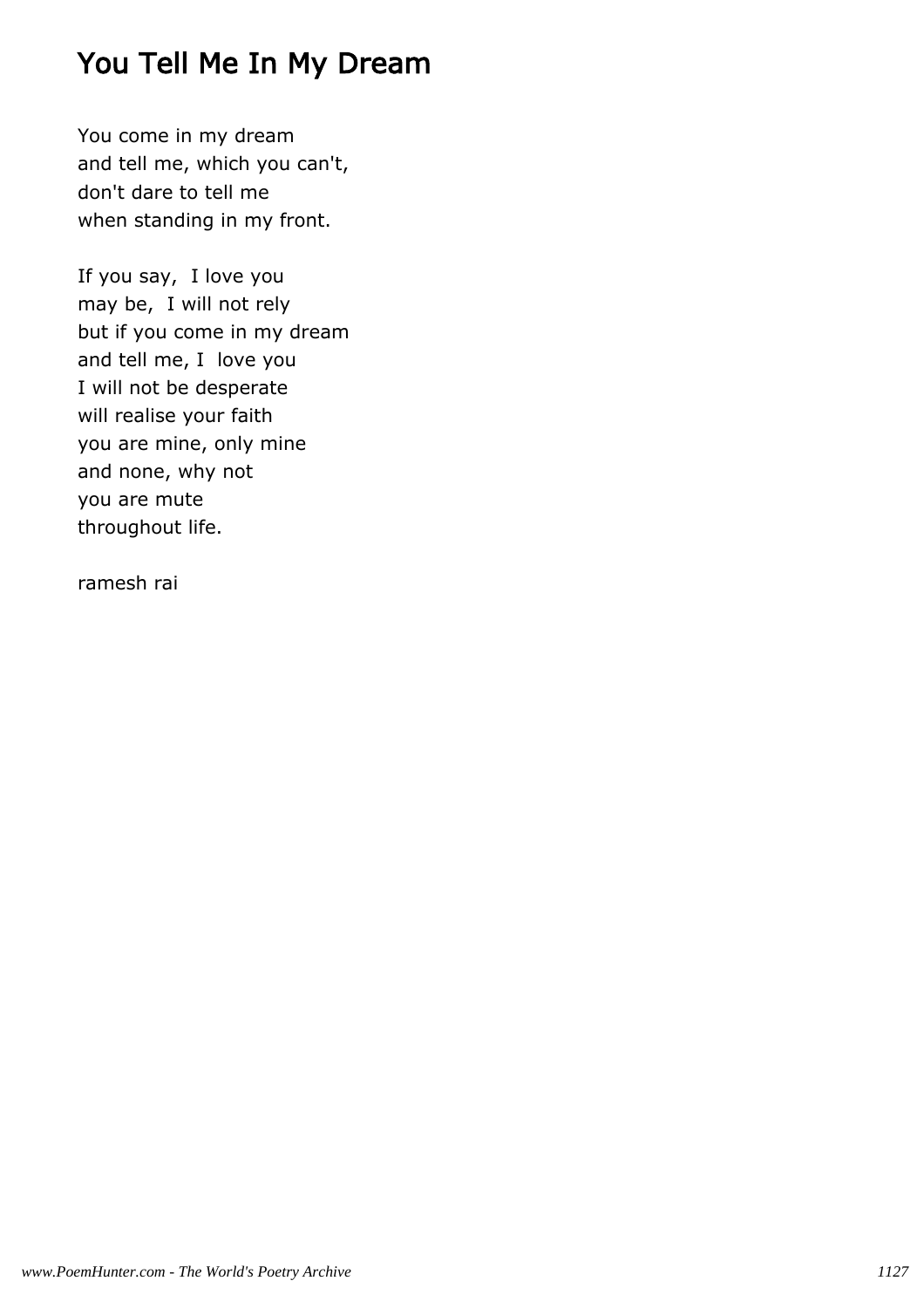# You Told Me

the most inner part of my body that is my soul is the parts of Yours more luminous than thousands of sun covered by the clouds of appetite, fear, anger, greed, arrogance, delusion and all evil elements have one day to be dispersed entire elements have to be destroyed, by the end of great devastation till then, you have to rotate within your different countenance

May I ask you the existence of life devoid of all those evil elements

Your reply was very simple life has nothing to do with all those evil elements life is yours, bestowed to lead a peaceful and delighted life no need to possess those evil elements, your soul is thorough and complete essence listen your soul in each of your action certainly, paradise is ascertained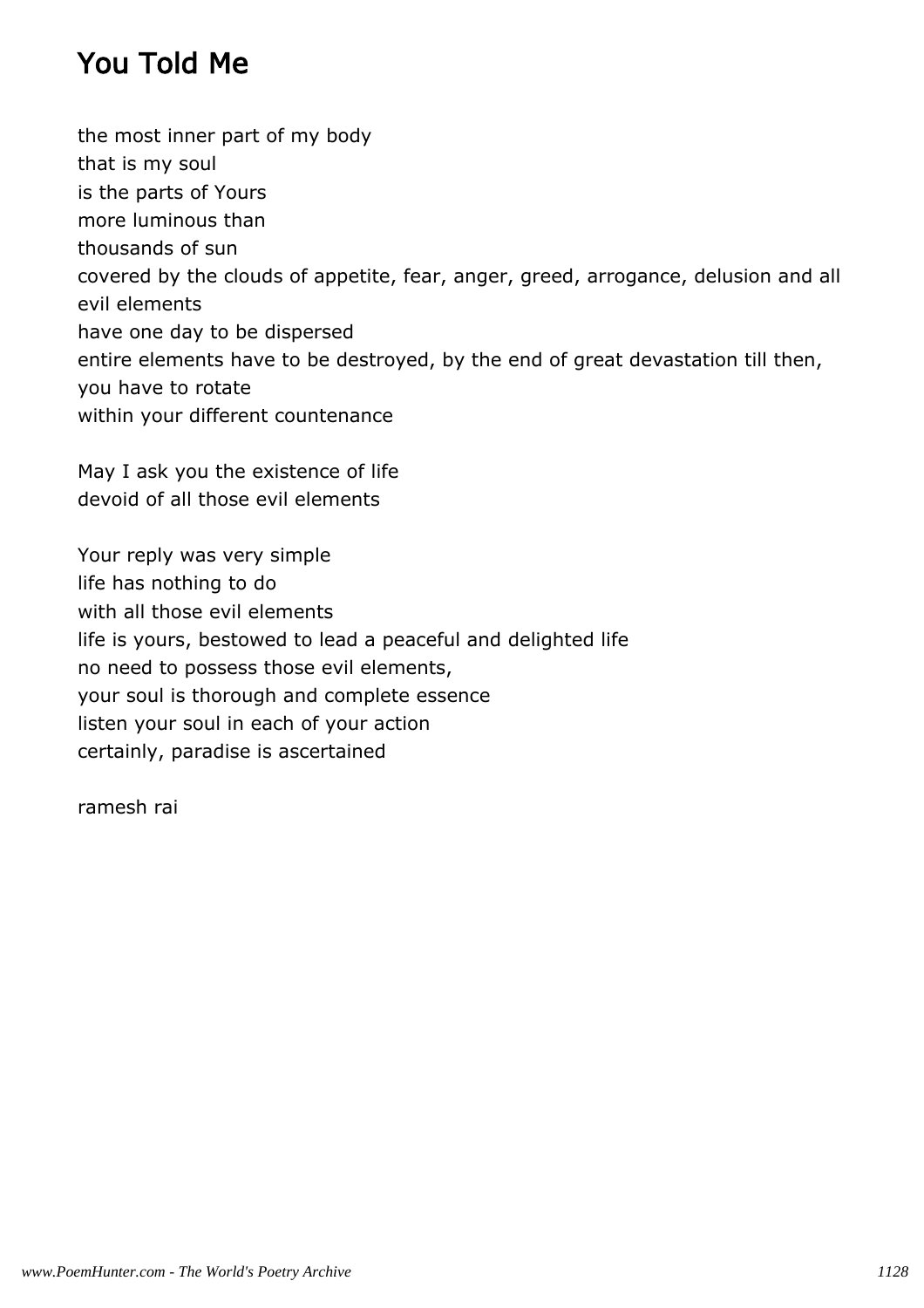# You Touch My Heart

When you touch my fithy heart strings of my heart start vibraring echo of vibration illapse my soul notwithstanding all grief of my life pleasure mump ecstacy of life sunderance of my all sorrows goes to your credit when you touch my filthy heart inscribe me on your heart for ever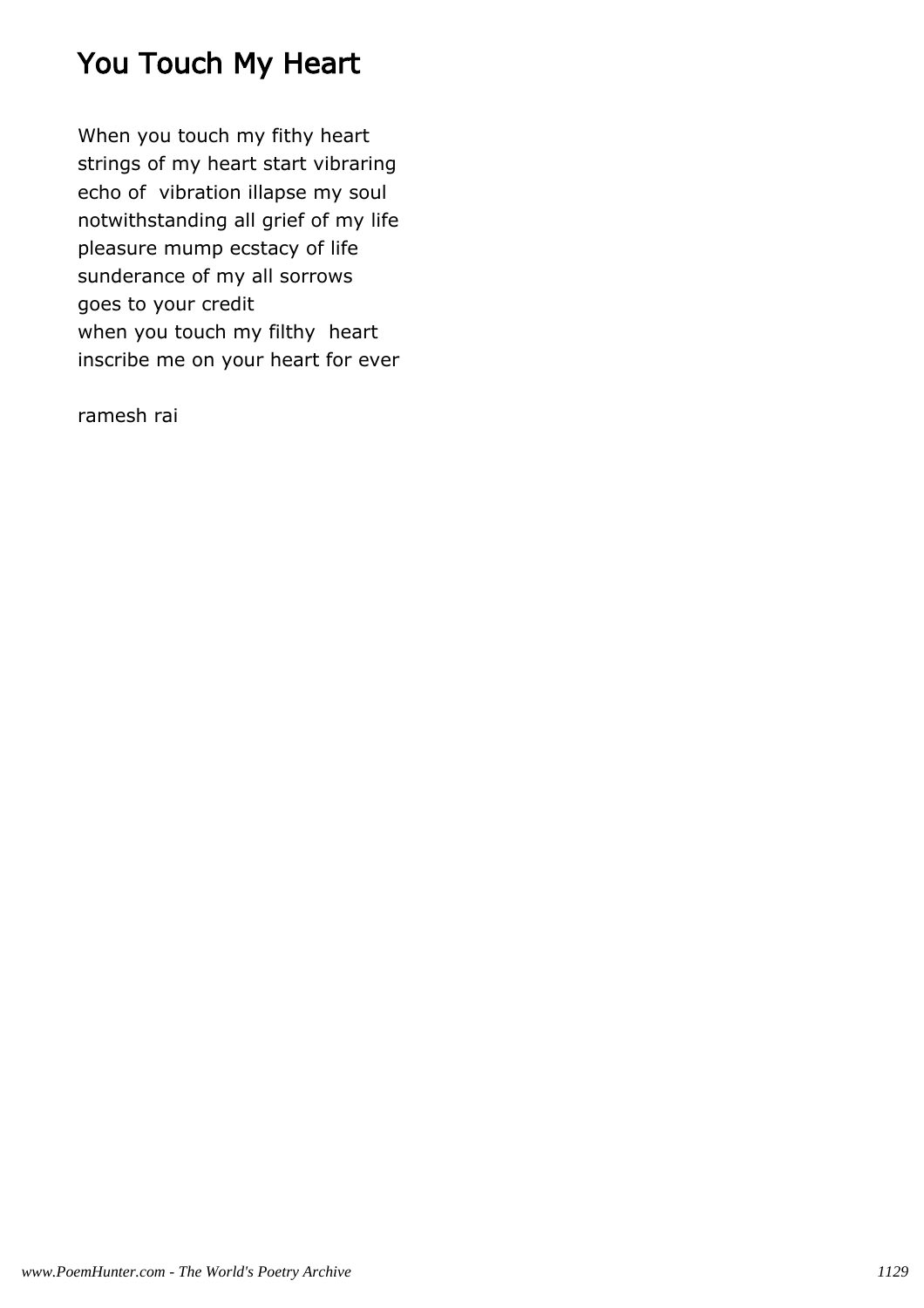#### You Will Always Be

I be or may not be but you will always be which i have expressed with my poor treasure of words and thoughts, tried to embellish you like a delighted queen with full elegance and melody of life/

You have expressed the perpetual flow of life on this earth your lambency spreads through out the world making all blind to see evil of life.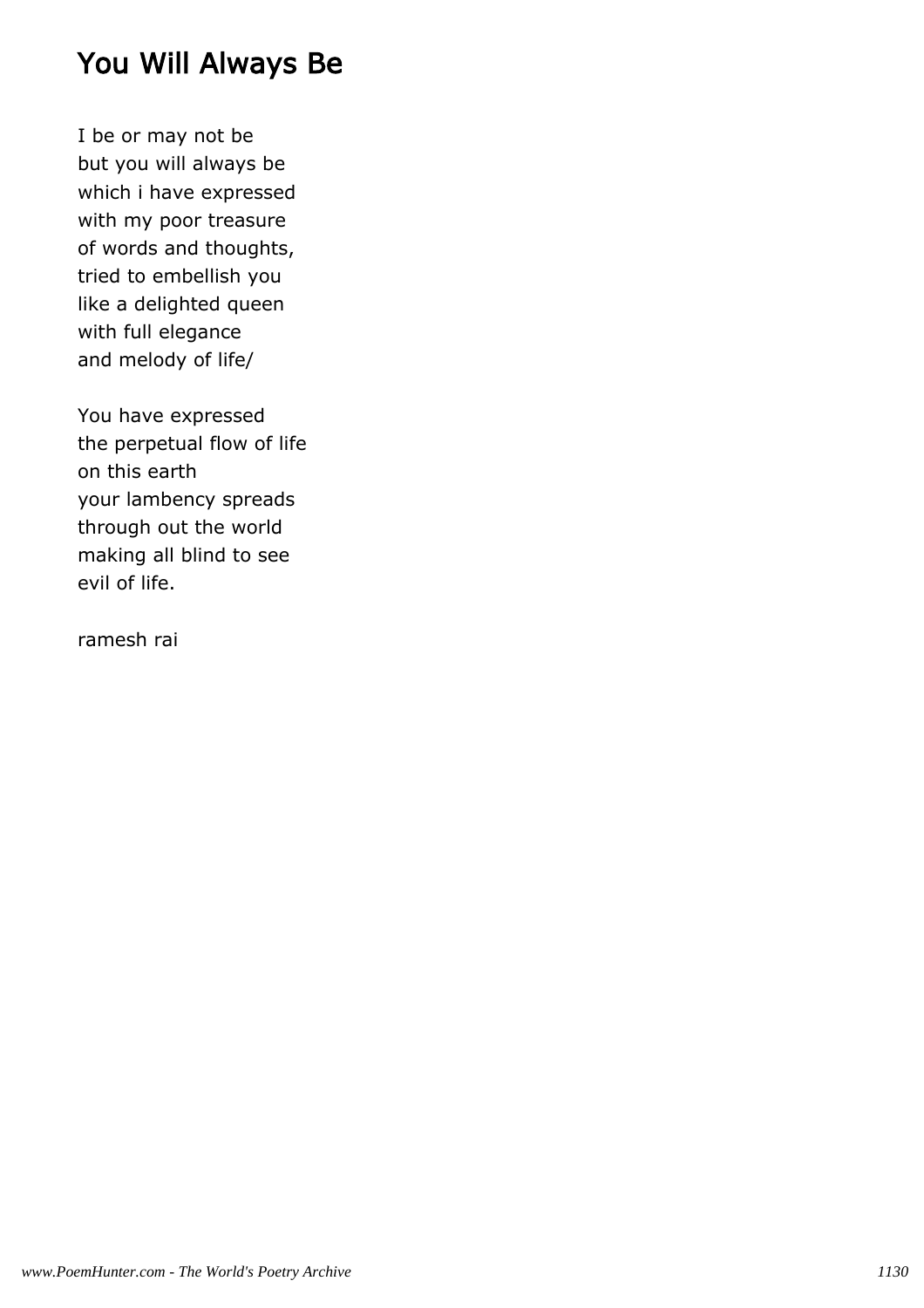## Your Differences Are Infinitive

#### My Lord!

Your differences are infinitive each and every particle of your creation is different from each other

will you please tell me how many shapes you have how many colors you have

each and every particle of your creation is different in nature too

Assembling all the natural phenomenon you make yourself as a whole

your eternal growth makes me surprised to behold the beauty of nature

Your existence in each and every particle of nature is astonishing too

Sometime I see you in burning fire sometime i see you in coldest storm some time i see you in destroying nature some time i see you with a creative smile

Above all you are different in each of your nature yet you are one

How silly we are unable to understand you and quarrel with each together.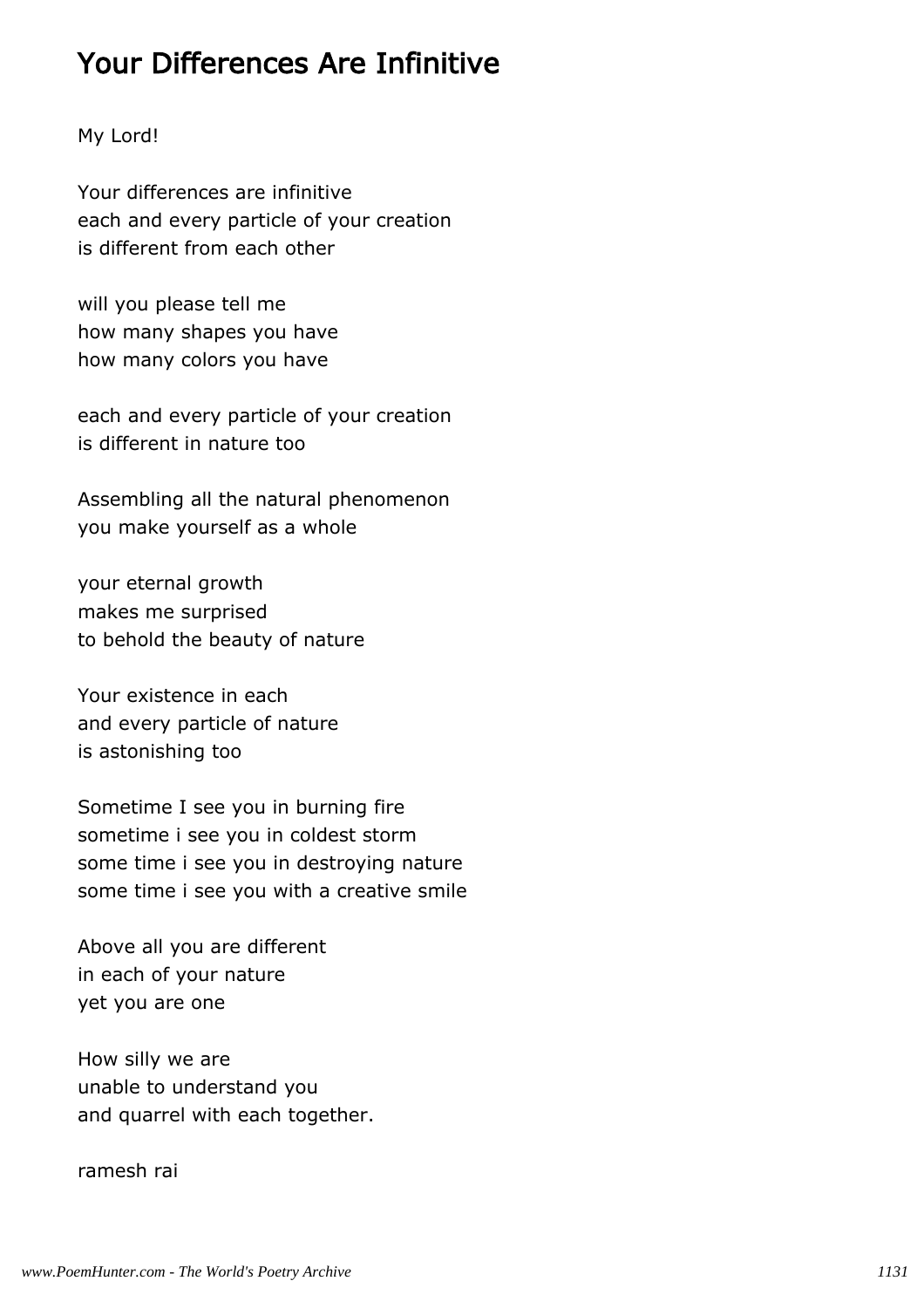#### Your Love

Your love flows in wind kisses my cheeks makes me realise you are always near me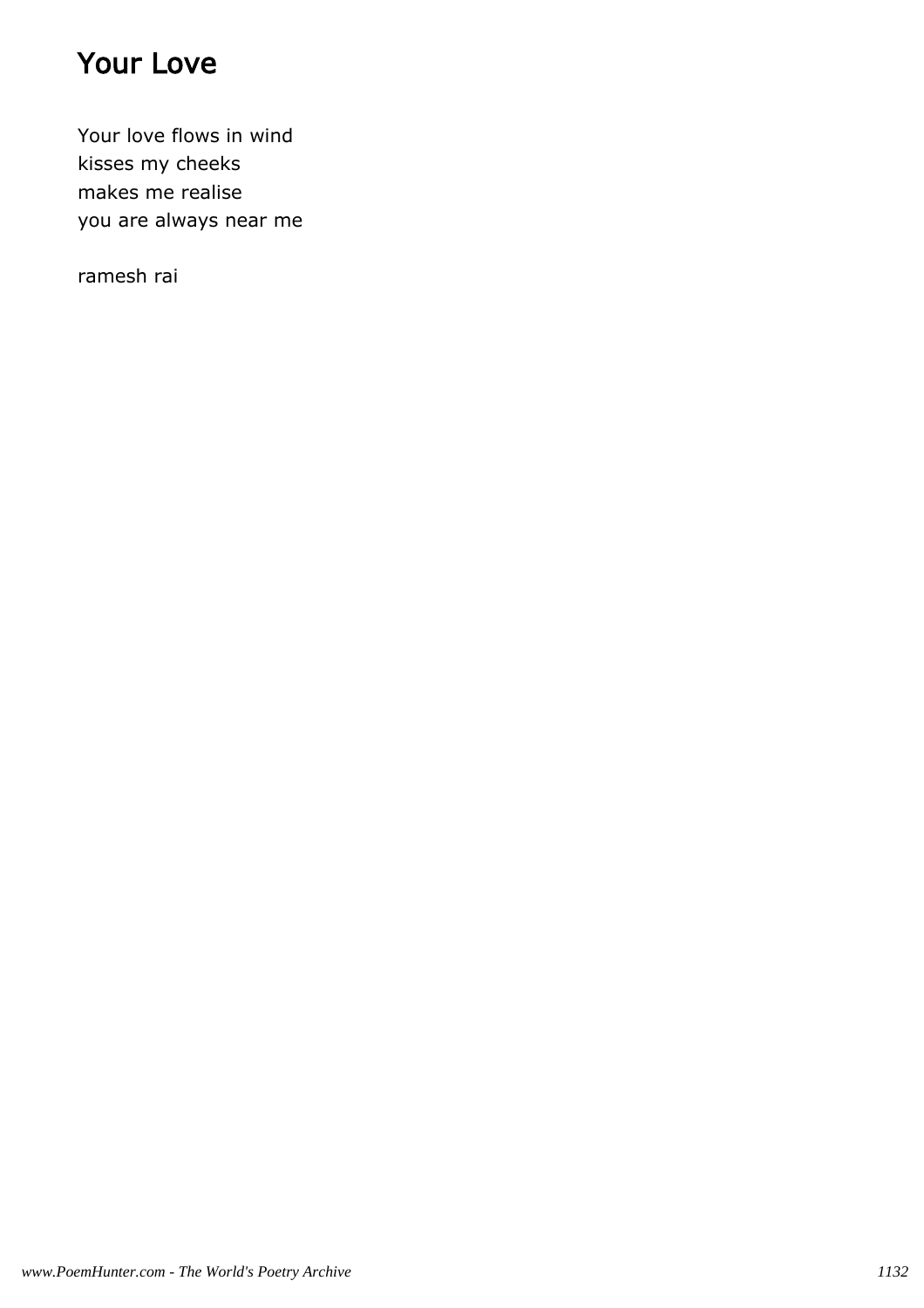# Your Love Is Like Rainbow

Your love is like rainbow sucks all sorrows of life drizzles with melody of life makes the spectrum of life when i see distinguish moment of life

Like the rainbow of sky sucks salty water of seas and oceans drizzles with mild dropp of water and embellish the sky with a spectrum on the horizon and the mild water, fertile the field quench the thirst of earth and its creatures

Thus is your love embellish the life with a spectrum on its horizon makes the life easy to live in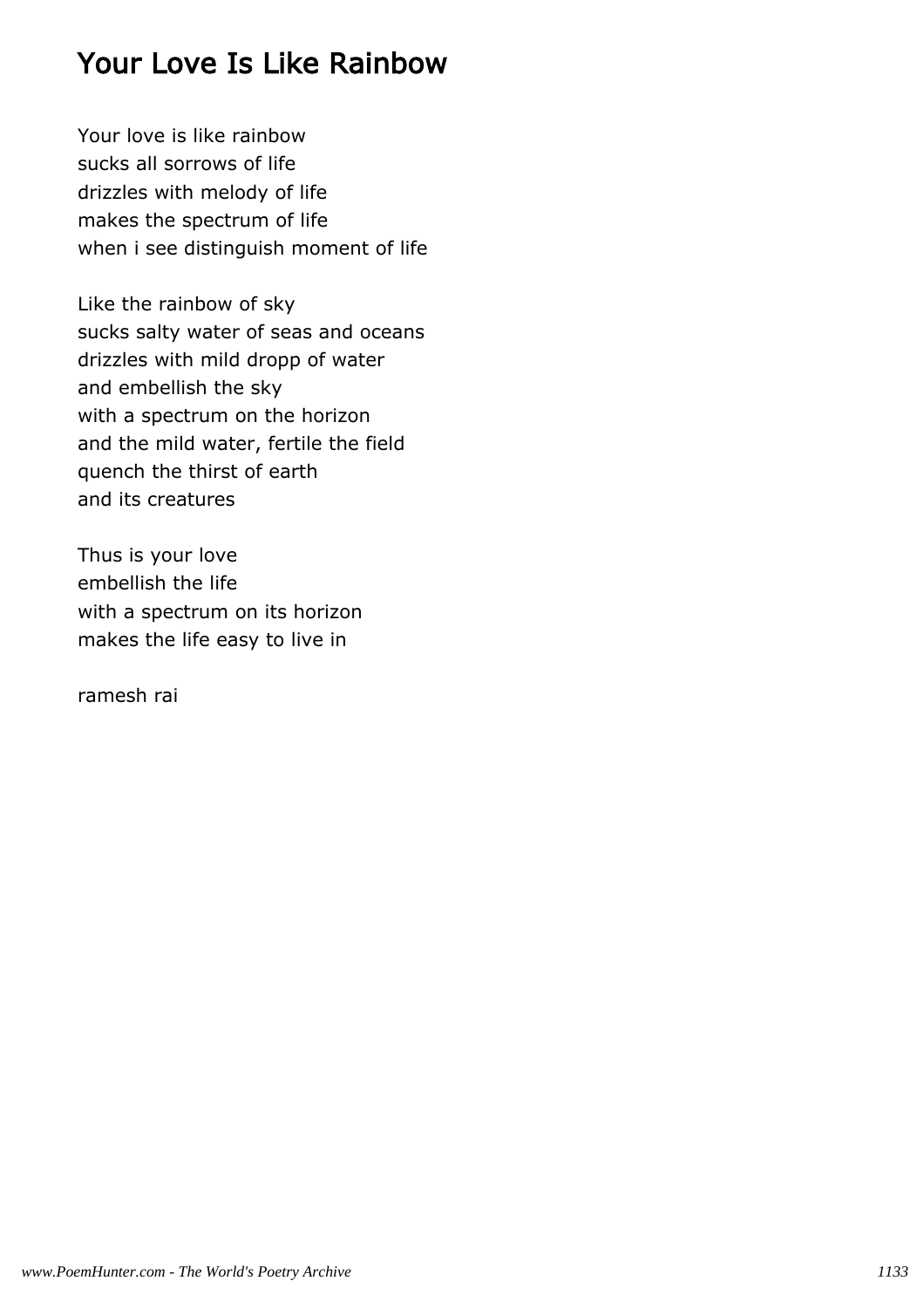#### Your Maya

I was then hardly five residing at Muri by hill side my mother and my aunt told me i wanted to go on hill top and meditate there; when i came into my existence i wanted to leave my home, desired to go on exile where i could meditate but your maya always prevented me suggested me to live in worldly affair and to discharge my duty that i performed with devotion

At thirty two i left the home went to varanasi as a vagabond within two days i realised i have my wife and two sons Lord Buddha was a prince he had nothing to think so, i returned back

When i came back i saw every one weeping for my presence

I pledged never to quit since then discharging my duty only death can separate me.

These all are your maya which is permeating the life of every creature to live in and to die for home.

But, now my home is this world.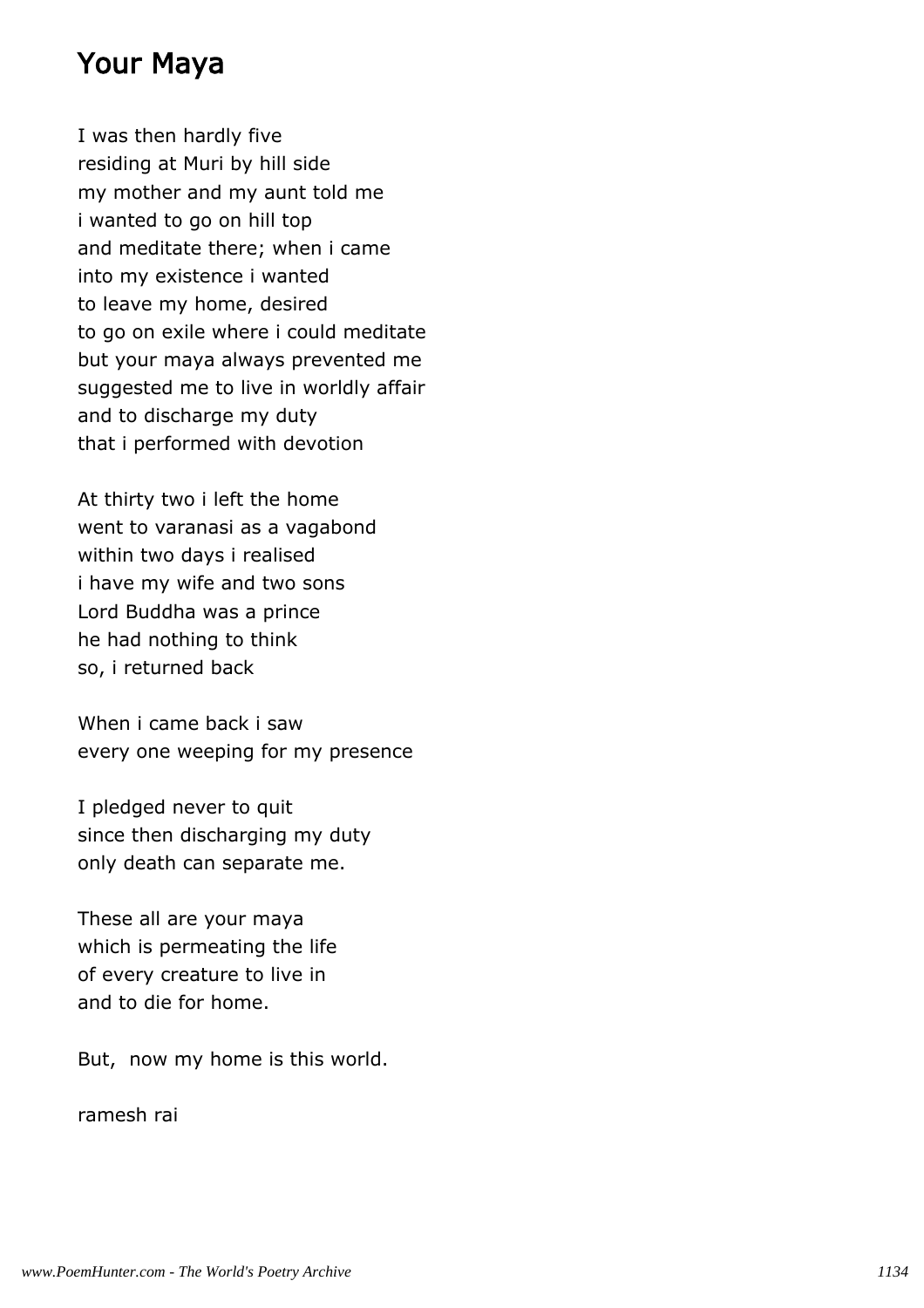## Your Pain

Your pain is much more than the pain on the cross because you hug pains of all to make all free from pain

You are the Saviour compassion of whom are flowing throughout cosmos pacifying the creation

Bleeding from your body dripping down the cross making the creation crimson red to accompolish vigour of lives

So dawn and dusk are crimson red for hugging pains of all lives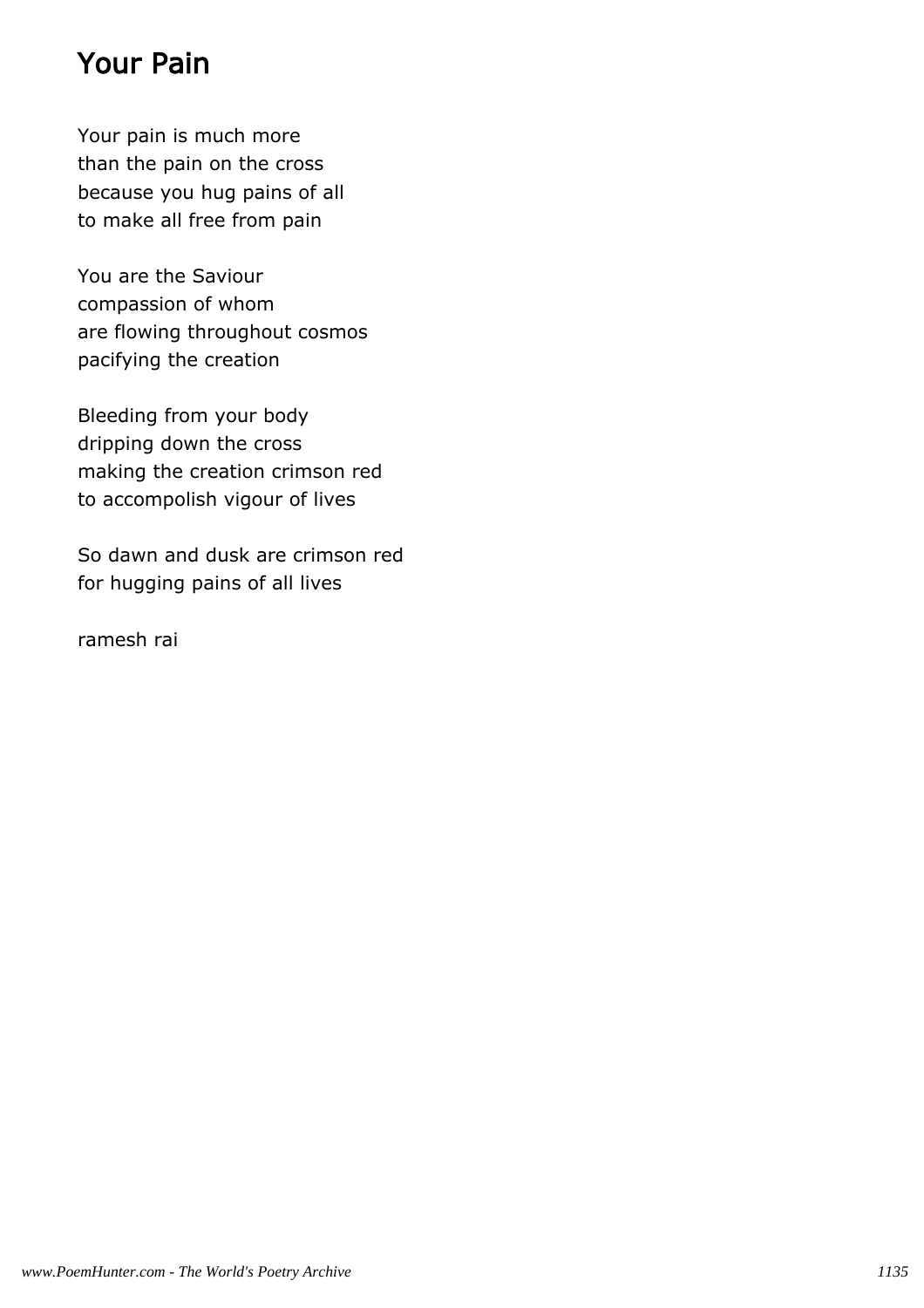### Your Rays

You are the diamond mined from eternal depth of evolution your rays are so vibrant that can scratch the stars that can dispel all obscurity your rays are not to be diminished why not broken into zillion pieces if broken into pieces stars will blush upon their existence and pride.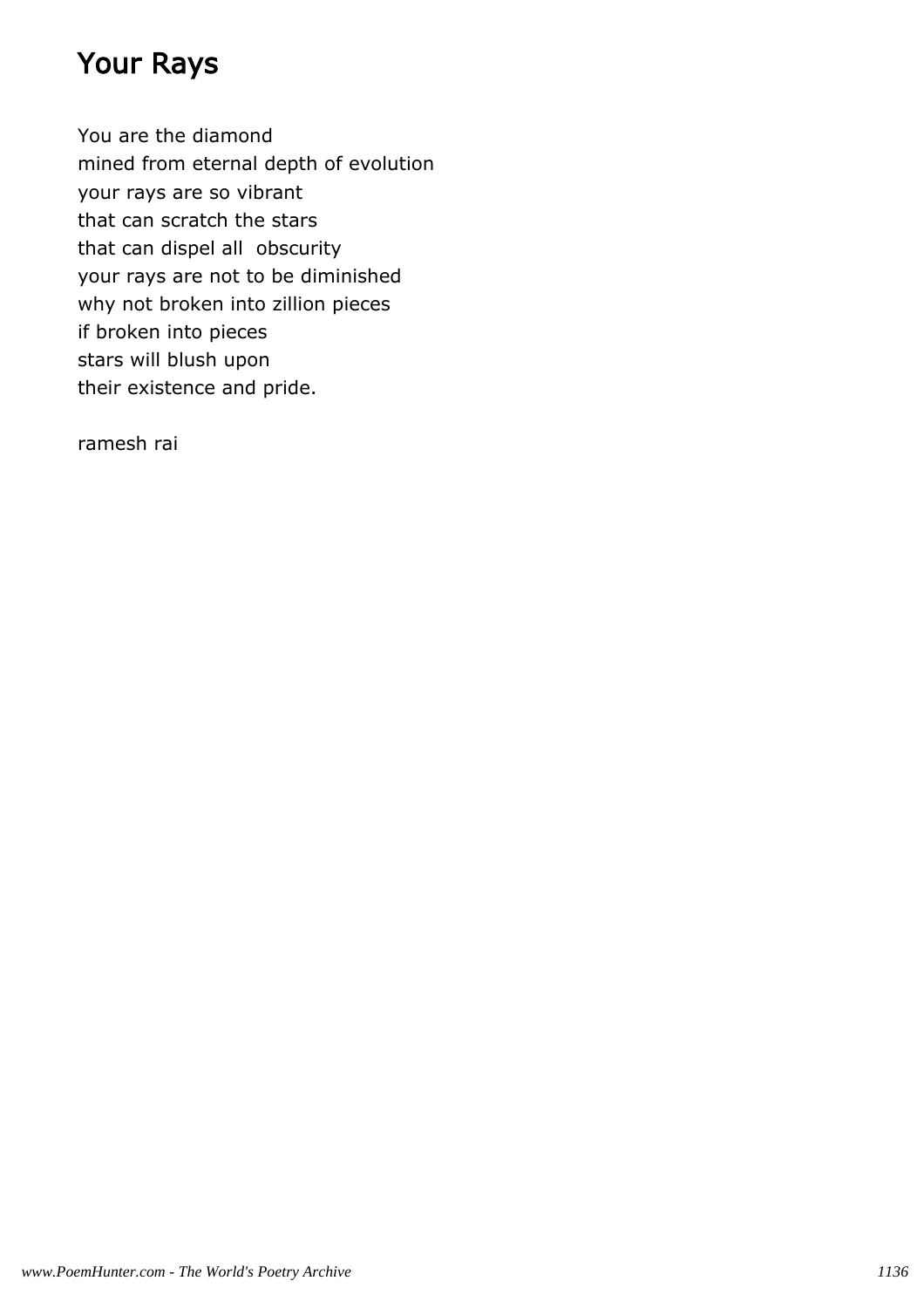#### Your Return

Sitting by window side waiting for your return seasons changed several times breeze changed direction too buds bloomed and withered can't say how many stars appeared and lost their appearance, but but still my eyes lie in your wait when you'd come and resplend me.

Every whistle of morning train makes me awaken to see you stepping down the stairs.

I ask every cloud to convey my message I ask every breeze to convey my message unto you, if you'r found.

The rays of every sun ensure me to bring your notice with to-morrow's rays, but forgets as the sun enters the dusk sinks in the diving horizone

I am still waiting waiting, sitting on door sill for your return.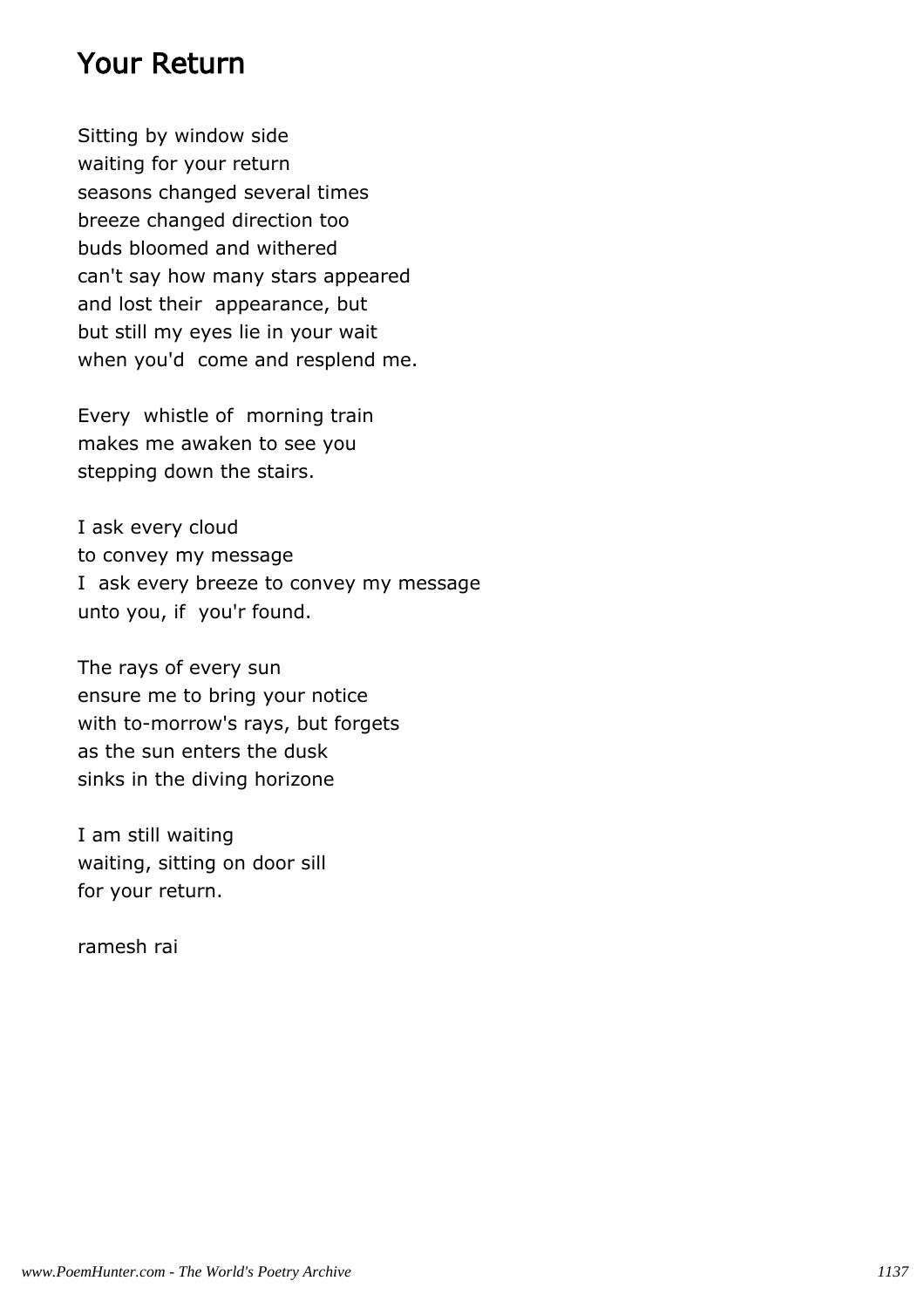## Your Silence

Your silence makes me awaken to the twilight of hammering thought oozes for pageantry melody like the descending sun reaches horizone for somewhat there is to say riddles all satire of my life.

Being incredulous I sniff your mounting thoughts to lay me abroad in desert island where you planted the seed of wild flower for me, in the lonely island I snog the fragrance of thee and cheers all pleasantry rhymes.

Your silence is making tremendous noise asking for awakening of my soul.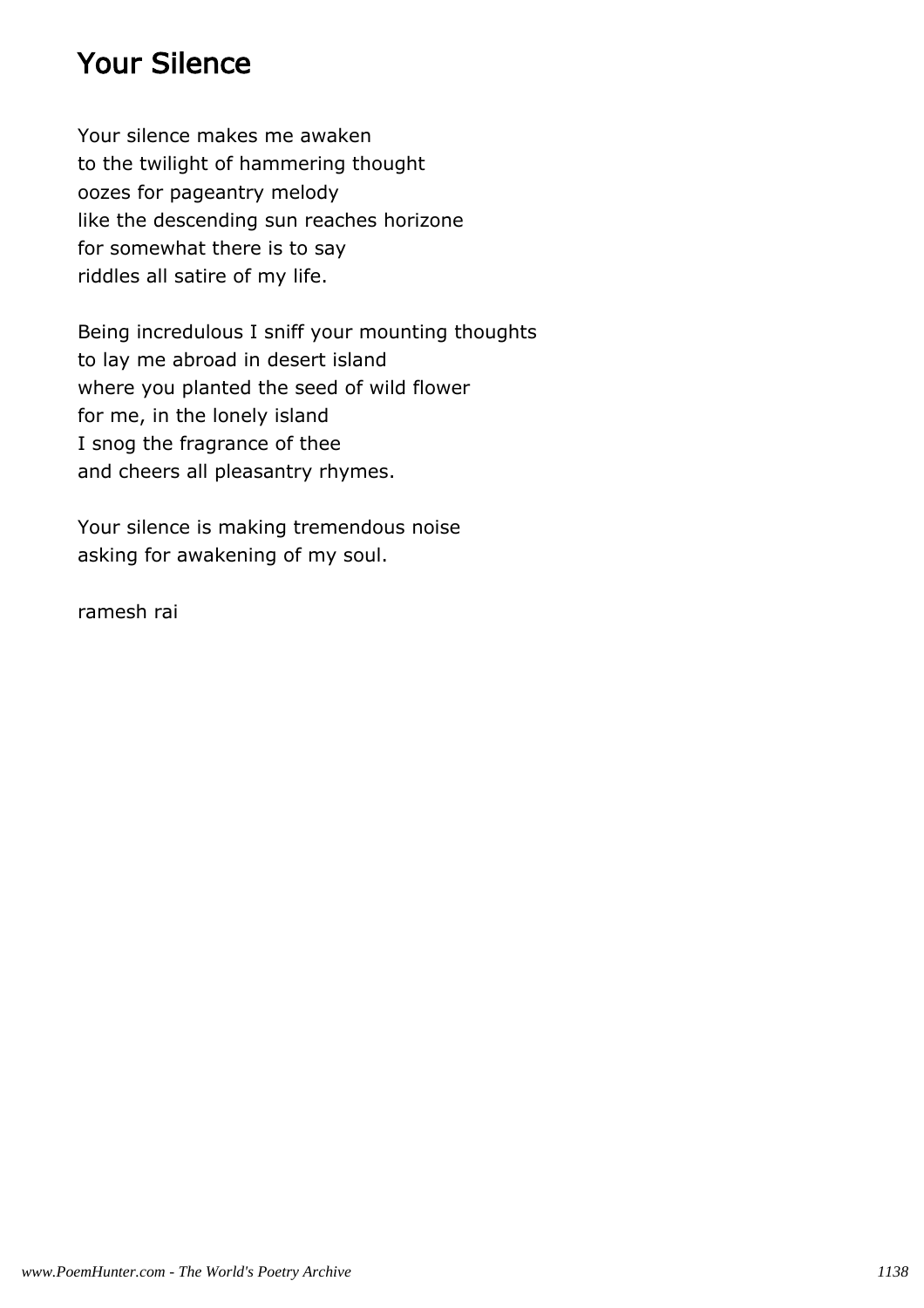#### Your Smile

I want to see ever smiles on your lips The lips which are crimson like petal of rose I fear if my vision drop from your lips on the surface like the morning dew blushing with sun rays, falling for fear of embracement; but do not fear my vision would never go, only will realise your smiling lips that will make me cheers in my life and I will smile with your every smile

I do promise to smile ever in my life why not last breath is knocking my life I will smile ever to realise your smile Pleasure is thy smile ever on your lips.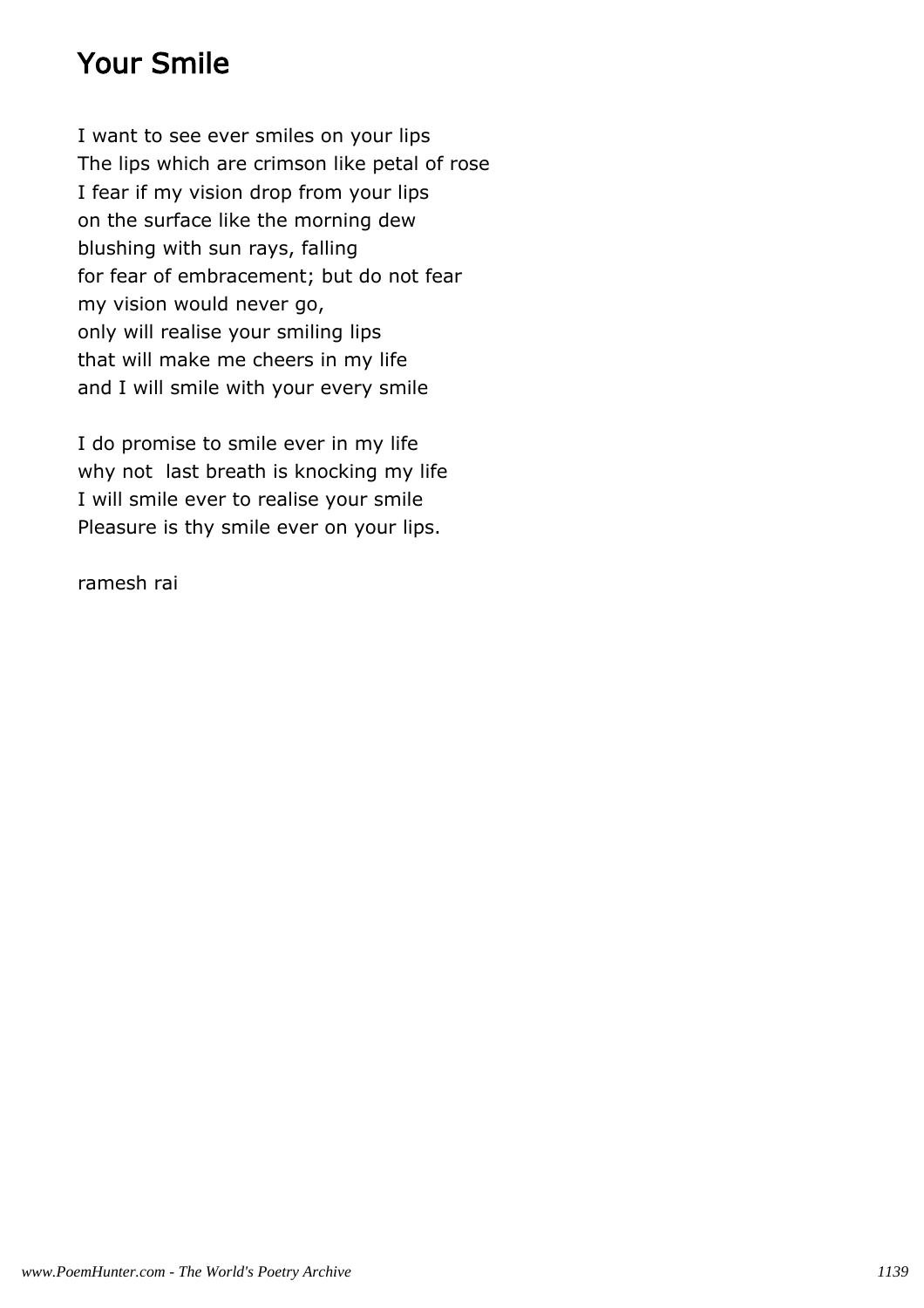## Your Voice

Your voice enchanted me long will follow me where ever I go wanna see you ever smile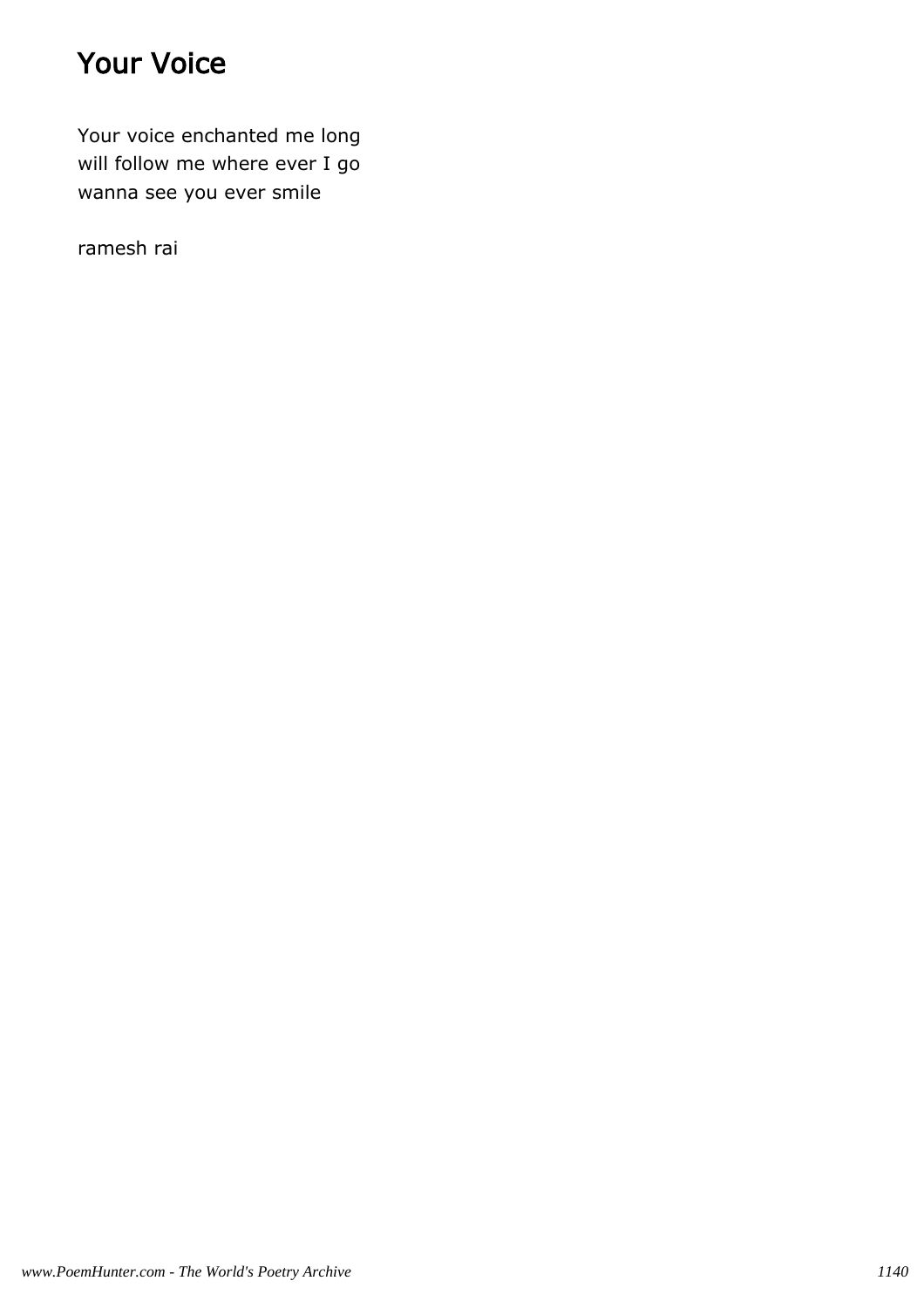## Zebra Crossing

Every one has to halt at a point To cross the intersection of road.

Crossing through zebra is always safe So, always halt before zebra print.

If horse is useful for riding purpose Zebra is useful for safe crossing.

Horse may not be used by everyone But zebra always help in safe crossing

So zebra is more popular to civilian Why not silhouette is used for purpose

For safety in physical or spiritual life Zebra is more safe than anyone else.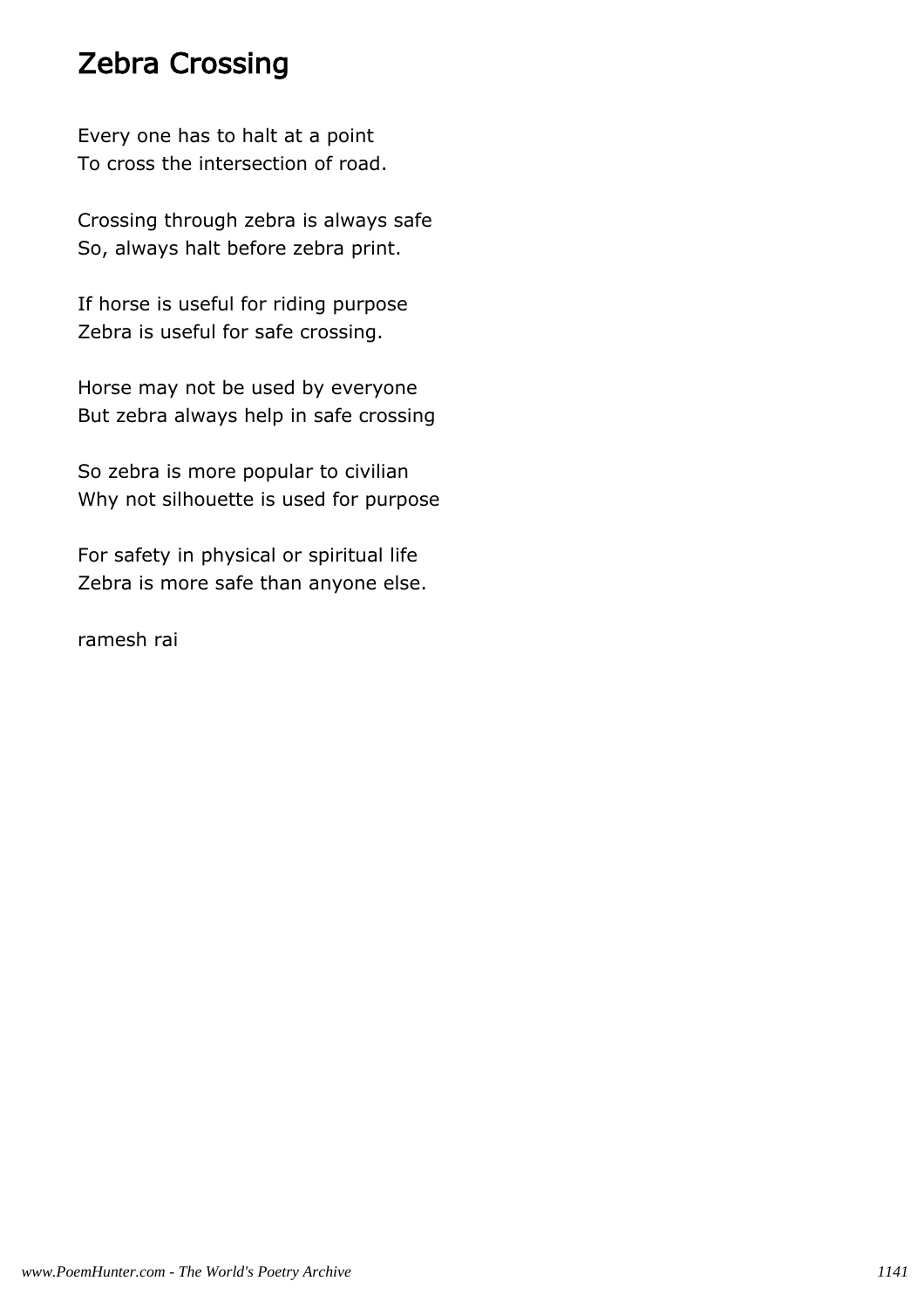#### ?????? ?? ??????

??? ?? ?? ????? ???? ??? ????? - ????? ???? ??????? ?? ???? ?? ???? ?? ???? ?? ?? ?????? ???? ??? ?? ?? ????? ????!

???????? ???? ?? ????? ?? ???? ?? ??? ?? ???? ?? ???????? ???? ?? ????? ?? ?????-???? ???? **1232 ?????????????!** 

?? ?? ???? ????? ??? ?????? ??????? ???? ????? ??? ?? ???? ???? ?? ???? ?? ??? - ??? ?? ?? ??? ?? ?? ????? ????!

?????? ? ?????? ????? - ???? ? ?? ?????? ??? ?????? ??? ?? ??? ???? ?? ???? ??????? ???? ?? ???? ???? ?? ????? ???? ?????? ????!

??? ?? ????? ??????? ?? ????? ??? ?? ????? ???? ?????? ????? ??? ??? ??? ???? ??? ???? ?????? ?? ???? ?? ??? ?? ?? ????? ????!

??? ?? ????? ???? ?? ?? ??? ????? ????? ?? ??? ??? ????? ????? ?? ?????? ???? ????? ???? ???? ???? **77 777 7777 77777 7777** 

? ??? ?? ?????? ???? ???? ??? ??? ?? ?? ?? ???? ?? ????? ???? ???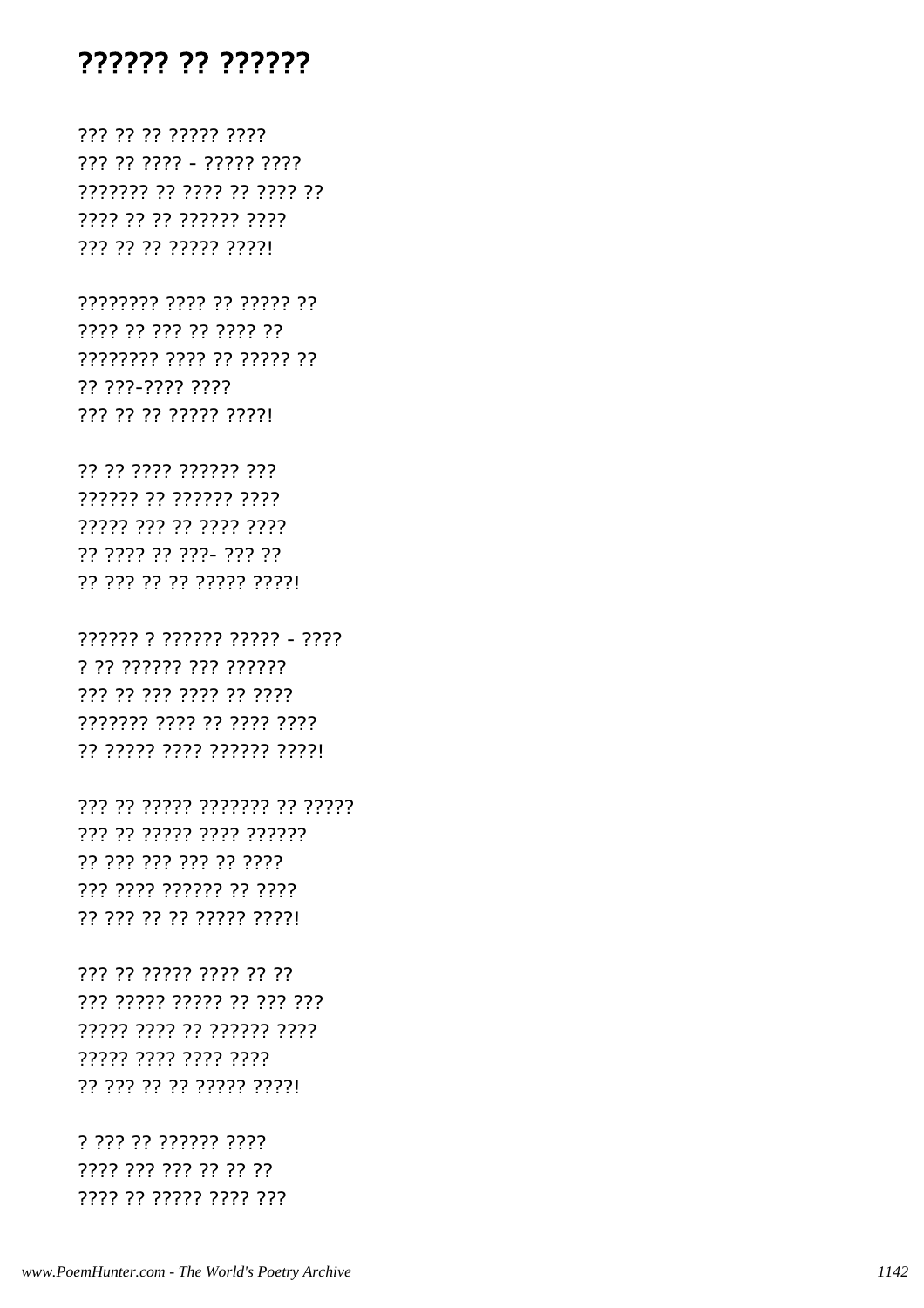??? ??? ?? ??????? ?? ??? ?? ?? ????? ????!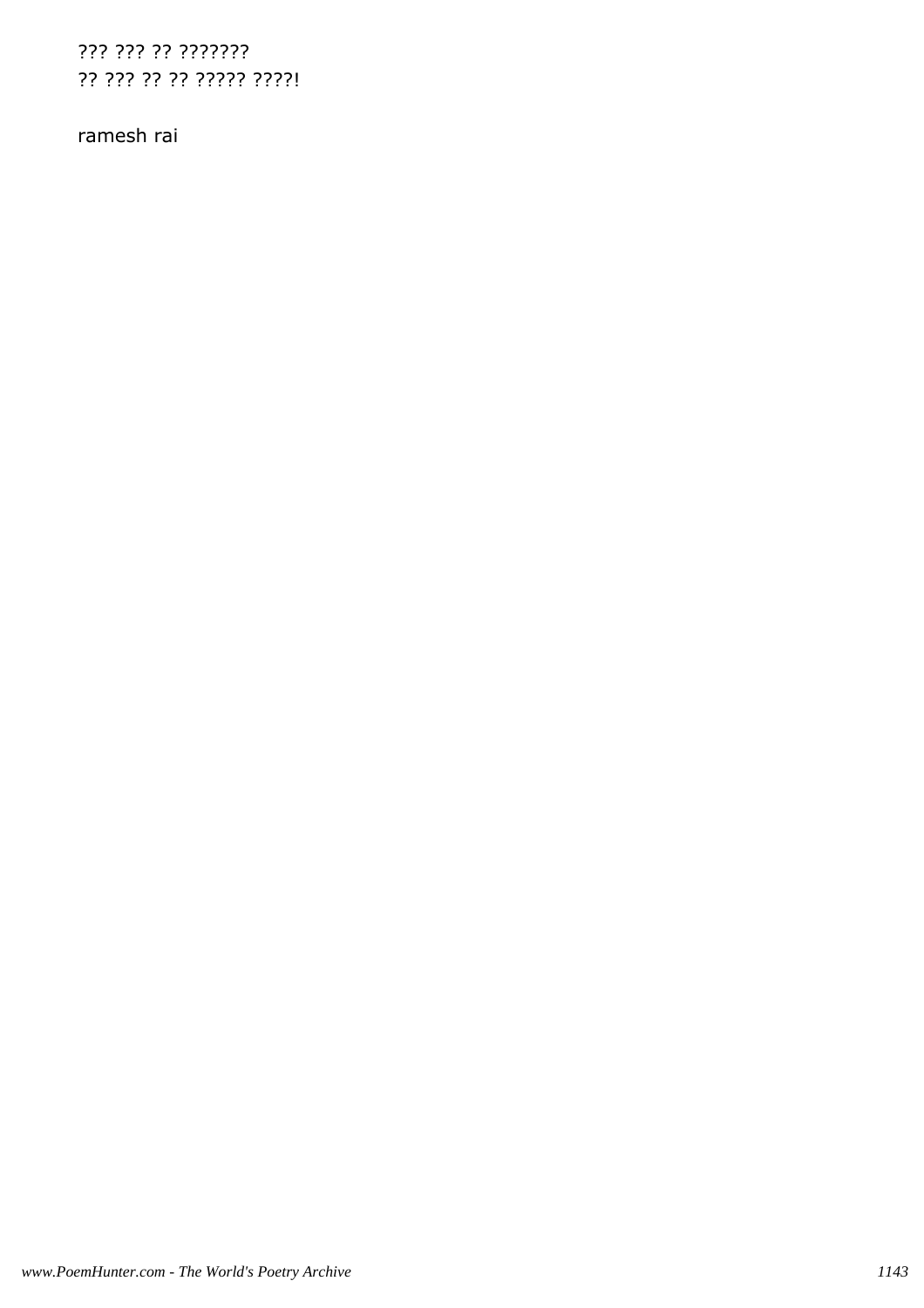#### ??????

?? ?????? ?? ??????? ??? ?? ??? ????? ???? ?? ????? ?? ????? ??? ?? ?? ???? ?? ???? ???

???? ???? ?? ?????? ??? ??? ???? ?? ???? ???? ??? ??????? ?? ????? ??? ??? ??? ?? ??? ??????

???? ???? ???? ?? ???? ?? ??? ??? ??????? ????? ???? ??? ??? ????? ?? ???? ?????? ?????

???? ???? ?? ??? ?? ???? ???? ????? ???? ?? ??? ?????? ?? ??????? ????????????????????????

?????? ????? ?? ???? ?????? ??? ??? ?? ??? ????? ????? ?? ??? ???????? ??? ????? ???? ?????

???? ???? ?????? ??? ??? ??????? ????? ??? ??? ?? ??? ??????? ?? ?????? ??? ??? ??? ?????? ??? ????

?? ??? ??? ??? ??? ?????? ?? ?????? ?? ??? ????? ?? ??? ????? ?? ???????????? ?? ??? ????? ???? ???

?????????? ???????? ???? ??? 20/11/2018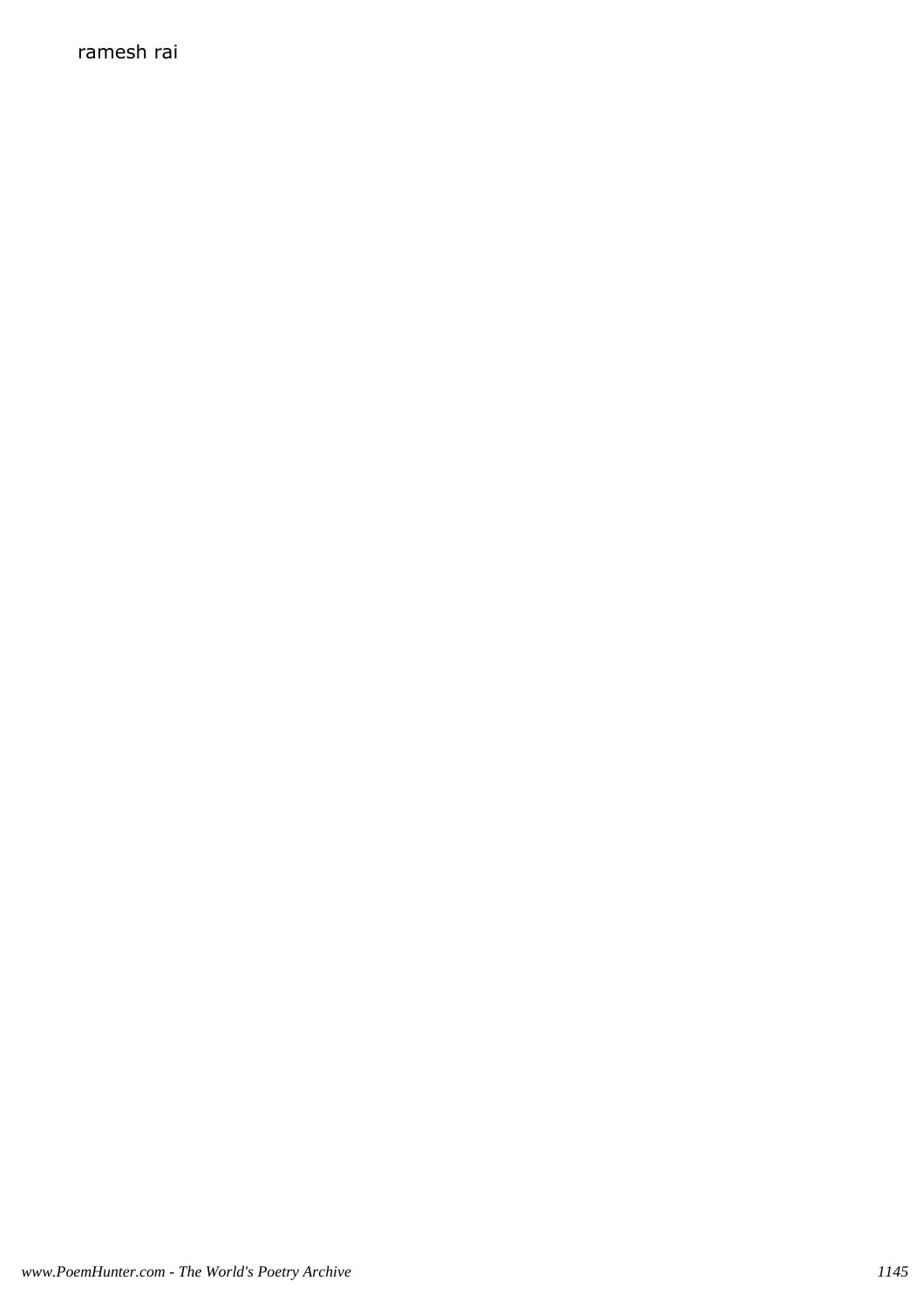#### ?????? ?? ??????

??? ?? ????? ?? ????? ?? ???? ?? ?? ?????? ?? ?????? ????????????????????? ??? ?? ???? ??? ???

??????? ??? ??? ??? ??? ????? ?????? ??????? ?? ?????? ?? ?????? ??? ????? ??????? ?????? ???? ??? ?????

????? ??? ???-??? ???????? ??????? ?? ???? ?? ?????? ??? ???? ?? ????? ?????? ???? ???????? ??? ???????-?????

??? ??? ?????? ?????? ??????? ?? ??? ??? ????? ?????? ?? ????? ?? ??? ?? ????? ??? ?? ???? ???? ???? ???? ?????? ?????

?????????? ????????  $@$  ???? ??? ??/??/????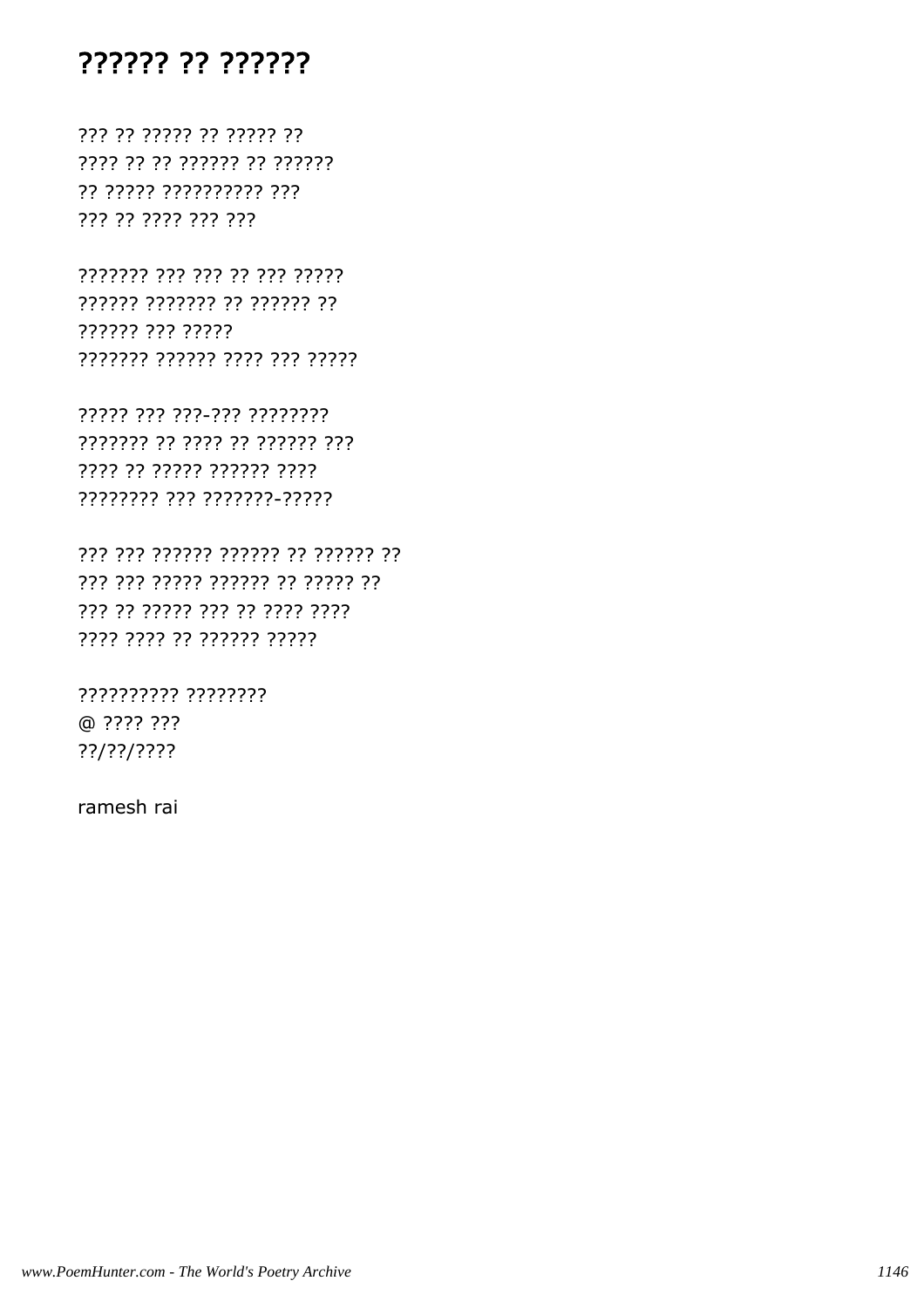#### ??????? ?????

???? ?? ???? ??????? ????? ???? ???? ???? ??? ???? ?? ????? ??????? ???? ?? ???? ??? ?????

????? ??? ???????? ?? ????? ???? ???? ?? ????? ??? ????? ?? ????? ?? ?????? ?? ????? ???? ????? ?? ???????

???? ?? ???? ??????? ????? ???? ???? ???? ??? ??? ?????? ????? ????? ??? ??? ??????? ???? ??? ??? ???

???? ????? ?? ???? ?? ??????? ?? ??????? ?? ??? ?? ?? ???? ?? ?? ?? ??? ??? ???? ???? ?????

??? ??????? ??? ?? ?????? ??? ???? ??? ?? ???? ???? ?? ?????? ?? ?? ?????? ?????? ?? ???? ??? ?????? ????

??? ???? ?? ???? ????? ??? ?? ???? ????? ??? ???? ???? ???? ???? ??????? ??? ?? ???? ??? ?? ???

???? ???? ???? ?????? ???? ??? ??? ??? ?? ?? ???? ???? ?? ???? ??????? ?? ????? ?????????? ????????  $@$  ???? ??? ?????? ??/?/????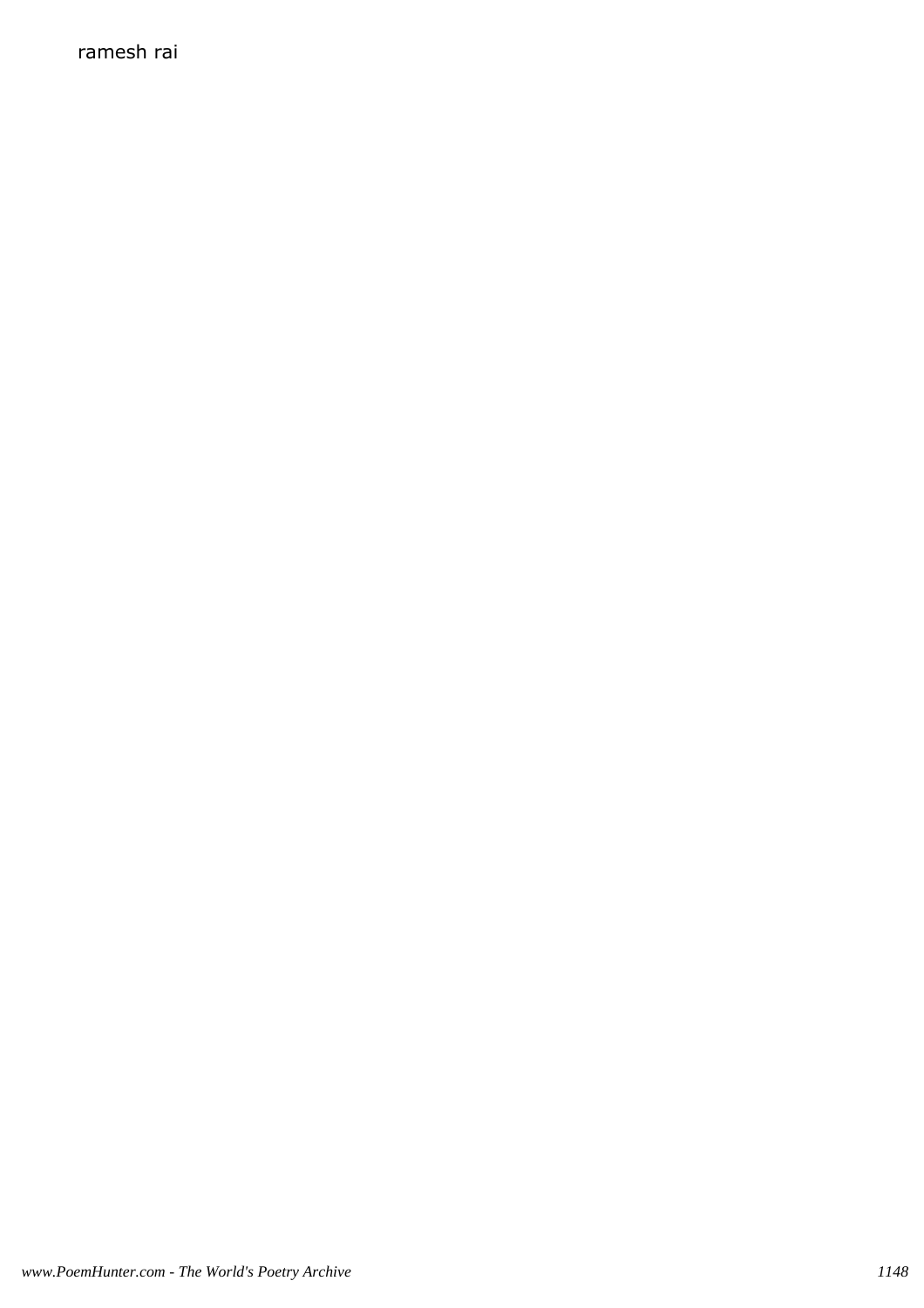#### ????? ??????

????? ??? ????? ????? ???? ??? ??? ????? ???? ????? ?? ?? ??? ?? ??? ???? ??????

??????? ?? ???? ??? ??? ?? ???? ?? ?? ?? ?????? ???? ??? ??? ???

????? ?? ?? ??????? ??? ?? ??? ???? ?? ????? ???? ????? ????? ???? ???? ???? ?? ???

?? ???? ?? ??? ?? ????? ?? ?? ???? ?? ????? ?? ?????? ?? ?? ???? ?? ???? ???? ??? ?? ?? 

?? ????? ???????? ?????? ?? ?????????????????????????????????? ?? ??? ???? ?? ???? ???? ?? ???? ?? ??? ???? ??? ?? ?? ???? ?? ???? ????? ????? ???? ???? ???? ?? ?? ???? ?? ???? ??? ????? ???? ????

???????? ?? ??????? ?? ?????? ????? ????? ?? ????? ?? ?????? ?????? ?? ??????????? ?? ????? ????? ?????? ?????? ??? ?????? ???? ??? ????? ?? ?????? ?? ?????? ????

???? ?? ?????? ?? ?? ?????? ??? ?????? ? ??? ???? ?? ??? ?? ??? ??